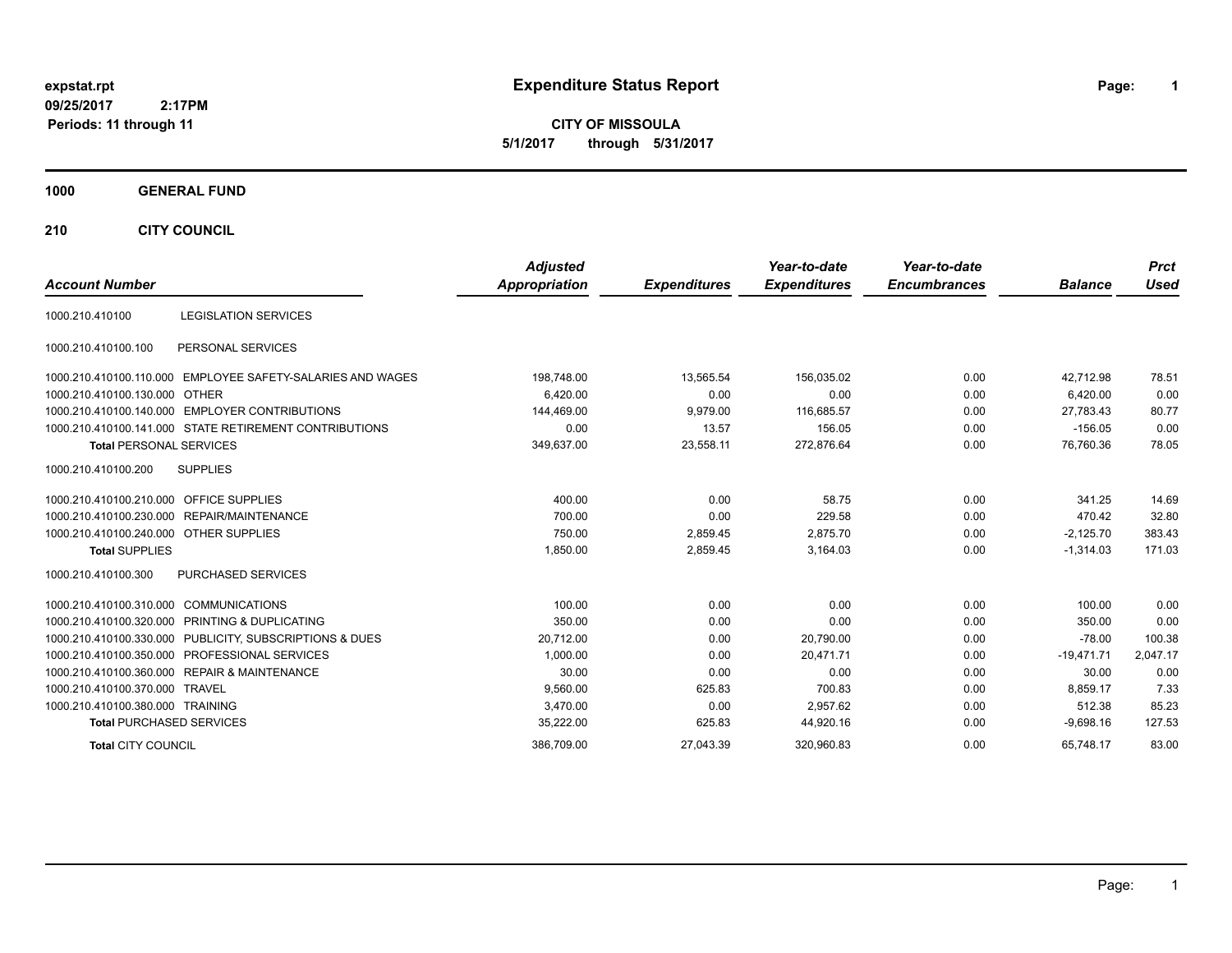**2**

**CITY OF MISSOULA 5/1/2017 through 5/31/2017**

**1000 GENERAL FUND**

**220 MAYOR**

| <b>Account Number</b>                   |                                                         | <b>Adjusted</b><br><b>Appropriation</b> | <b>Expenditures</b> | Year-to-date<br><b>Expenditures</b> | Year-to-date<br><b>Encumbrances</b> | <b>Balance</b> | <b>Prct</b><br><b>Used</b> |
|-----------------------------------------|---------------------------------------------------------|-----------------------------------------|---------------------|-------------------------------------|-------------------------------------|----------------|----------------------------|
| 1000.220.410210                         | <b>ADMINISTRATION</b>                                   |                                         |                     |                                     |                                     |                |                            |
| 1000.220.410210.100                     | PERSONAL SERVICES                                       |                                         |                     |                                     |                                     |                |                            |
|                                         | 1000.220.410210.110.000 SALARIES AND WAGES              | 309,096.00                              | 24,254.05           | 274,028.29                          | 0.00                                | 35,067.71      | 88.65                      |
| 1000.220.410210.120.000 OVERTIME        |                                                         | 500.00                                  | 0.00                | 0.00                                | 0.00                                | 500.00         | 0.00                       |
| 1000.220.410210.130.000 OTHER           |                                                         | 6,600.00                                | 0.00                | 0.00                                | 0.00                                | 6,600.00       | 0.00                       |
|                                         | 1000.220.410210.140.000 EMPLOYER CONTRIBUTIONS          | 94,567.00                               | 7,496.75            | 86,364.02                           | 0.00                                | 8,202.98       | 91.33                      |
|                                         | 1000.220.410210.141.000 STATE RETIREMENT CONTRIBUTIONS  | 0.00                                    | 30.62               | 345.77                              | 0.00                                | $-345.77$      | 0.00                       |
| <b>Total PERSONAL SERVICES</b>          |                                                         | 410,763.00                              | 31,781.42           | 360,738.08                          | 0.00                                | 50,024.92      | 87.82                      |
| 1000.220.410210.200                     | <b>SUPPLIES</b>                                         |                                         |                     |                                     |                                     |                |                            |
| 1000.220.410210.210.000 OFFICE SUPPLIES |                                                         | 1,004.00                                | 14.73               | 644.76                              | 0.00                                | 359.24         | 64.22                      |
|                                         | 1000.220.410210.220.000 OPERATING SUPPLIES              | 1,120.00                                | 0.00                | 633.29                              | 0.00                                | 486.71         | 56.54                      |
|                                         | 1000.220.410210.230.000 REPAIR/MAINTENANCE              | 100.00                                  | 0.00                | 0.00                                | 0.00                                | 100.00         | 0.00                       |
| 1000.220.410210.231.000 GASOLINE        |                                                         | 107.00                                  | 0.00                | 60.90                               | 0.00                                | 46.10          | 56.92                      |
| <b>Total SUPPLIES</b>                   |                                                         | 2,331.00                                | 14.73               | 1,338.95                            | 0.00                                | 992.05         | 57.44                      |
| 1000.220.410210.300                     | PURCHASED SERVICES                                      |                                         |                     |                                     |                                     |                |                            |
| 1000.220.410210.310.000 COMMUNICATIONS  |                                                         | 890.00                                  | 12.47               | 468.49                              | 0.00                                | 421.51         | 52.64                      |
|                                         | 1000.220.410210.320.000 PRINTING & DUPLICATING          | 956.00                                  | 0.00                | 0.00                                | 0.00                                | 956.00         | 0.00                       |
|                                         | 1000.220.410210.330.000 PUBLICITY, SUBSCRIPTIONS & DUES | 8,214.00                                | 100.00              | 9,188.07                            | 0.00                                | $-974.07$      | 111.86                     |
|                                         | 1000.220.410210.344.000 TELEPHONE SERVICE               | 4,124.00                                | 397.30              | 2,031.37                            | 0.00                                | 2,092.63       | 49.26                      |
|                                         | 1000.220.410210.350.000 PROFESSIONAL SERVICES           | 2,072.00                                | 0.00                | 738.74                              | 0.00                                | 1,333.26       | 35.65                      |
|                                         | 1000.220.410210.360.000 REPAIR & MAINTENANCE            | 605.00                                  | 36.30               | 325.00                              | 0.00                                | 280.00         | 53.72                      |
| 1000.220.410210.370.000 TRAVEL          |                                                         | 2,508.00                                | 64.15               | 3,572.93                            | 0.00                                | $-1,064.93$    | 142.46                     |
| 1000.220.410210.380.000 TRAINING        |                                                         | 1,900.00                                | 0.00                | 1,175.00                            | 0.00                                | 725.00         | 61.84                      |
|                                         | 1000.220.410210.390.000 OTHER PURCHASED SERVICES        | 1,050.00                                | 0.00                | 362.00                              | 0.00                                | 688.00         | 34.48                      |
| <b>Total PURCHASED SERVICES</b>         |                                                         | 22,319.00                               | 610.22              | 17,861.60                           | 0.00                                | 4,457.40       | 80.03                      |
| <b>Total ADMINISTRATION</b>             |                                                         | 435,413.00                              | 32,406.37           | 379,938.63                          | 0.00                                | 55,474.37      | 87.26                      |
| 1000000110005                           | <b>DUDLIO DEL ATIONO</b>                                |                                         |                     |                                     |                                     |                |                            |

1000.220.410225 PUBLIC RELATIONS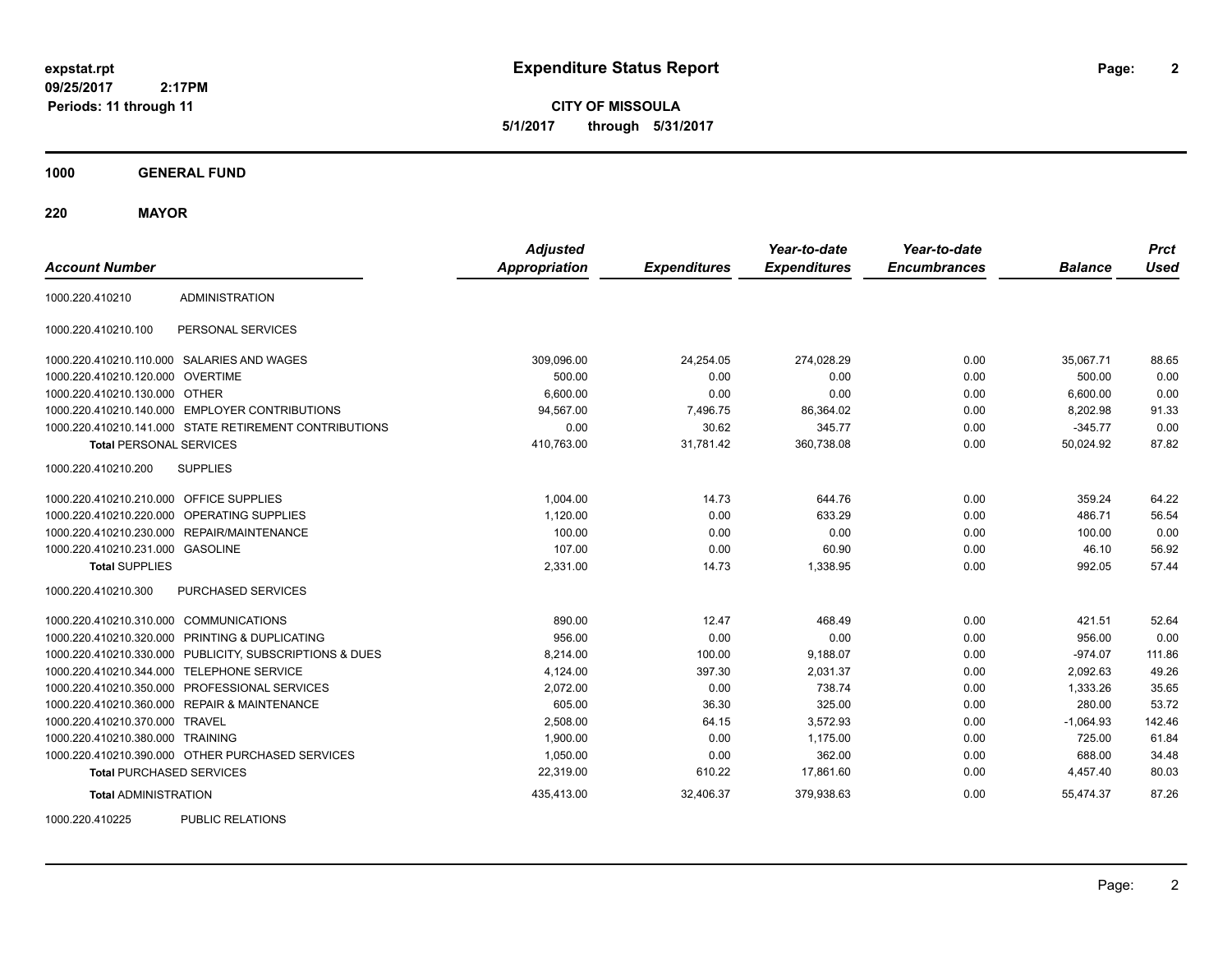**CITY OF MISSOULA 5/1/2017 through 5/31/2017**

**1000 GENERAL FUND**

**220 MAYOR**

| <b>Account Number</b>                                   | <b>Adjusted</b><br><b>Appropriation</b> | <b>Expenditures</b> | Year-to-date<br><b>Expenditures</b> | Year-to-date<br><b>Encumbrances</b> | <b>Balance</b> | <b>Prct</b><br><b>Used</b> |
|---------------------------------------------------------|-----------------------------------------|---------------------|-------------------------------------|-------------------------------------|----------------|----------------------------|
| 1000.220.410225.100<br>PERSONAL SERVICES                |                                         |                     |                                     |                                     |                |                            |
| 1000.220.410225.110.000 SALARIES AND WAGES              | 6,308.00                                | 494.98              | 5,592.39                            | 0.00                                | 715.61         | 88.66                      |
| 1000.220.410225.140.000 EMPLOYER CONTRIBUTIONS          | 1,928.00                                | 153.03              | 1,302.28                            | 0.00                                | 625.72         | 67.55                      |
| <b>Total PERSONAL SERVICES</b>                          | 8,236.00                                | 648.01              | 6,894.67                            | 0.00                                | 1,341.33       | 83.71                      |
| <b>SUPPLIES</b><br>1000.220.410225.200                  |                                         |                     |                                     |                                     |                |                            |
| 1000.220.410225.240.000 OTHER SUPPLIES                  | 400.00                                  | 0.00                | 0.00                                | 0.00                                | 400.00         | 0.00                       |
| <b>Total SUPPLIES</b>                                   | 400.00                                  | 0.00                | 0.00                                | 0.00                                | 400.00         | 0.00                       |
| <b>PURCHASED SERVICES</b><br>1000.220.410225.300        |                                         |                     |                                     |                                     |                |                            |
| 1000.220.410225.330.000 PUBLICITY, SUBSCRIPTIONS & DUES | 1,982.00                                | 16.00               | 1,998.00                            | 0.00                                | $-16.00$       | 100.81                     |
| 1000.220.410225.390.000 OTHER PURCHASED SERVICES        | 200.00                                  | 0.00                | 0.00                                | 0.00                                | 200.00         | 0.00                       |
| <b>Total PURCHASED SERVICES</b>                         | 2,182.00                                | 16.00               | 1,998.00                            | 0.00                                | 184.00         | 91.57                      |
| <b>Total PUBLIC RELATIONS</b>                           | 10,818.00                               | 664.01              | 8.892.67                            | 0.00                                | 1,925.33       | 82.20                      |
| <b>ADMINISTRATION</b><br>1000.220.410250                |                                         |                     |                                     |                                     |                |                            |
| 1000.220.410250.100<br>PERSONAL SERVICES                |                                         |                     |                                     |                                     |                |                            |
| 1000.220.410250.110.000 SALARIES AND WAGES              | 76,368.00                               | 5,869.44            | 66,137.35                           | 0.00                                | 10,230.65      | 86.60                      |
| 1000.220.410250.140.000 EMPLOYER CONTRIBUTIONS          | 22,059.00                               | 1,766.33            | 20,402.62                           | 0.00                                | 1,656.38       | 92.49                      |
| <b>Total PERSONAL SERVICES</b>                          | 98,427.00                               | 7,635.77            | 86,539.97                           | 0.00                                | 11,887.03      | 87.92                      |
| 1000.220.410250.300<br>PURCHASED SERVICES               |                                         |                     |                                     |                                     |                |                            |
| 1000.220.410250.320.000 PRINTING & DUPLICATING          | 2.100.00                                | 0.00                | 0.00                                | 0.00                                | 2,100.00       | 0.00                       |
| 1000.220.410250.344.000 TELEPHONE SERVICE               | 1,952.00                                | 232.93              | 1,180.16                            | 0.00                                | 771.84         | 60.46                      |
| 1000.220.410250.350.000 PROFESSIONAL SERVICES           | 1,235.00                                | 0.00                | 0.00                                | 0.00                                | 1,235.00       | 0.00                       |
| 1000.220.410250.380.000 TRAINING                        | 420.00                                  | 0.00                | 0.00                                | 0.00                                | 420.00         | 0.00                       |
| <b>Total PURCHASED SERVICES</b>                         | 5,707.00                                | 232.93              | 1,180.16                            | 0.00                                | 4,526.84       | 20.68                      |
| <b>Total ADMINISTRATION</b>                             | 104,134.00                              | 7,868.70            | 87,720.13                           | 0.00                                | 16.413.87      | 84.24                      |
| <b>Total MAYOR</b>                                      | 550,365.00                              | 40,939.08           | 476,551.43                          | 0.00                                | 73,813.57      | 86.59                      |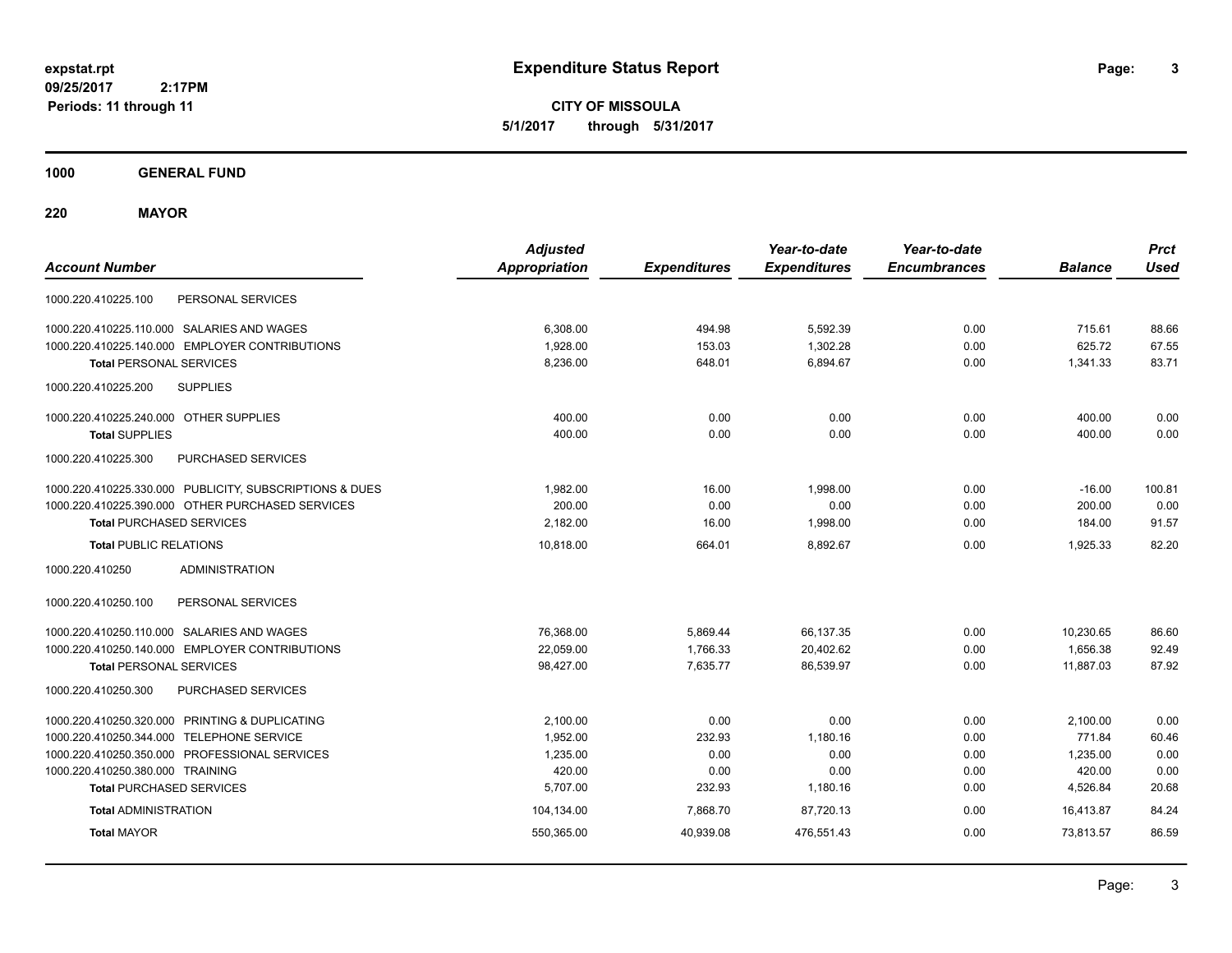**4**

**CITY OF MISSOULA 5/1/2017 through 5/31/2017**

**1000 GENERAL FUND**

| <b>Account Number</b>                   |                                                         | <b>Adjusted</b><br>Appropriation | <b>Expenditures</b> | Year-to-date<br><b>Expenditures</b> | Year-to-date<br><b>Encumbrances</b> | <b>Balance</b> | <b>Prct</b><br><b>Used</b> |
|-----------------------------------------|---------------------------------------------------------|----------------------------------|---------------------|-------------------------------------|-------------------------------------|----------------|----------------------------|
| 1000.221.410810                         | <b>ADMINISTRATION</b>                                   |                                  |                     |                                     |                                     |                |                            |
| 1000.221.410810.100                     | PERSONAL SERVICES                                       |                                  |                     |                                     |                                     |                |                            |
|                                         | 1000.221.410810.110.000 SALARIES AND WAGES              | 95,811.00                        | 6,952.70            | 78,863.55                           | 0.00                                | 16,947.45      | 82.31                      |
|                                         | 1000.221.410810.140.000 EMPLOYER CONTRIBUTIONS          | 33.311.00                        | 2,506.74            | 29,097.94                           | 0.00                                | 4,213.06       | 87.35                      |
|                                         | 1000.221.410810.141.000 STATE RETIREMENT CONTRIBUTIONS  | 0.00                             | 16.08               | 182.05                              | 0.00                                | $-182.05$      | 0.00                       |
| <b>Total PERSONAL SERVICES</b>          |                                                         | 129,122.00                       | 9,475.52            | 108,143.54                          | 0.00                                | 20.978.46      | 83.75                      |
| 1000.221.410810.200                     | <b>SUPPLIES</b>                                         |                                  |                     |                                     |                                     |                |                            |
| 1000.221.410810.210.000 OFFICE SUPPLIES |                                                         | 1.000.00                         | 0.00                | 1.019.90                            | 0.00                                | $-19.90$       | 101.99                     |
| <b>Total SUPPLIES</b>                   |                                                         | 1,000.00                         | 0.00                | 1,019.90                            | 0.00                                | $-19.90$       | 101.99                     |
| 1000.221.410810.300                     | PURCHASED SERVICES                                      |                                  |                     |                                     |                                     |                |                            |
| 1000.221.410810.310.000 COMMUNICATIONS  |                                                         | 450.00                           | 20.02               | 221.90                              | 0.00                                | 228.10         | 49.31                      |
|                                         | 1000.221.410810.320.000 PRINTING & DUPLICATING          | 417.00                           | 0.00                | 556.02                              | 0.00                                | $-139.02$      | 133.34                     |
|                                         | 1000.221.410810.330.000 PUBLICITY, SUBSCRIPTIONS & DUES | 750.00                           | 0.00                | 818.00                              | 0.00                                | $-68.00$       | 109.07                     |
|                                         | 1000.221.410810.344.000 TELEPHONE SERVICE               | 45.00                            | 33.46               | 96.15                               | 0.00                                | $-51.15$       | 213.67                     |
|                                         | 1000.221.410810.360.000 REPAIR & MAINTENANCE            | 1,260.00                         | 0.00                | 18.99                               | 0.00                                | 1.241.01       | 1.51                       |
| 1000.221.410810.370.000 TRAVEL          |                                                         | 995.00                           | 1,268.55            | 1,268.55                            | 0.00                                | $-273.55$      | 127.49                     |
| 1000.221.410810.380.000 TRAINING        |                                                         | 1,225.00                         | 0.00                | 2,507.60                            | 0.00                                | $-1,282.60$    | 204.70                     |
| <b>Total PURCHASED SERVICES</b>         |                                                         | 5,142.00                         | 1,322.03            | 5,487.21                            | 0.00                                | $-345.21$      | 106.71                     |
| <b>Total ADMINISTRATION</b>             |                                                         | 135,264.00                       | 10,797.55           | 114,650.65                          | 0.00                                | 20,613.35      | 84.76                      |
| 1000.221.410820                         | <b>TRAINING</b>                                         |                                  |                     |                                     |                                     |                |                            |
| 1000.221.410820.100                     | PERSONAL SERVICES                                       |                                  |                     |                                     |                                     |                |                            |
|                                         | 1000.221.410820.110.000 SALARIES AND WAGES              | 4,823.00                         | 184.68              | 2,088.35                            | 0.00                                | 2,734.65       | 43.30                      |
|                                         | 1000.221.410820.140.000 EMPLOYER CONTRIBUTIONS          | 1,732.00                         | 69.80               | 812.53                              | 0.00                                | 919.47         | 46.91                      |
| <b>Total PERSONAL SERVICES</b>          |                                                         | 6,555.00                         | 254.48              | 2,900.88                            | 0.00                                | 3,654.12       | 44.25                      |
| 1000.221.410820.200                     | <b>SUPPLIES</b>                                         |                                  |                     |                                     |                                     |                |                            |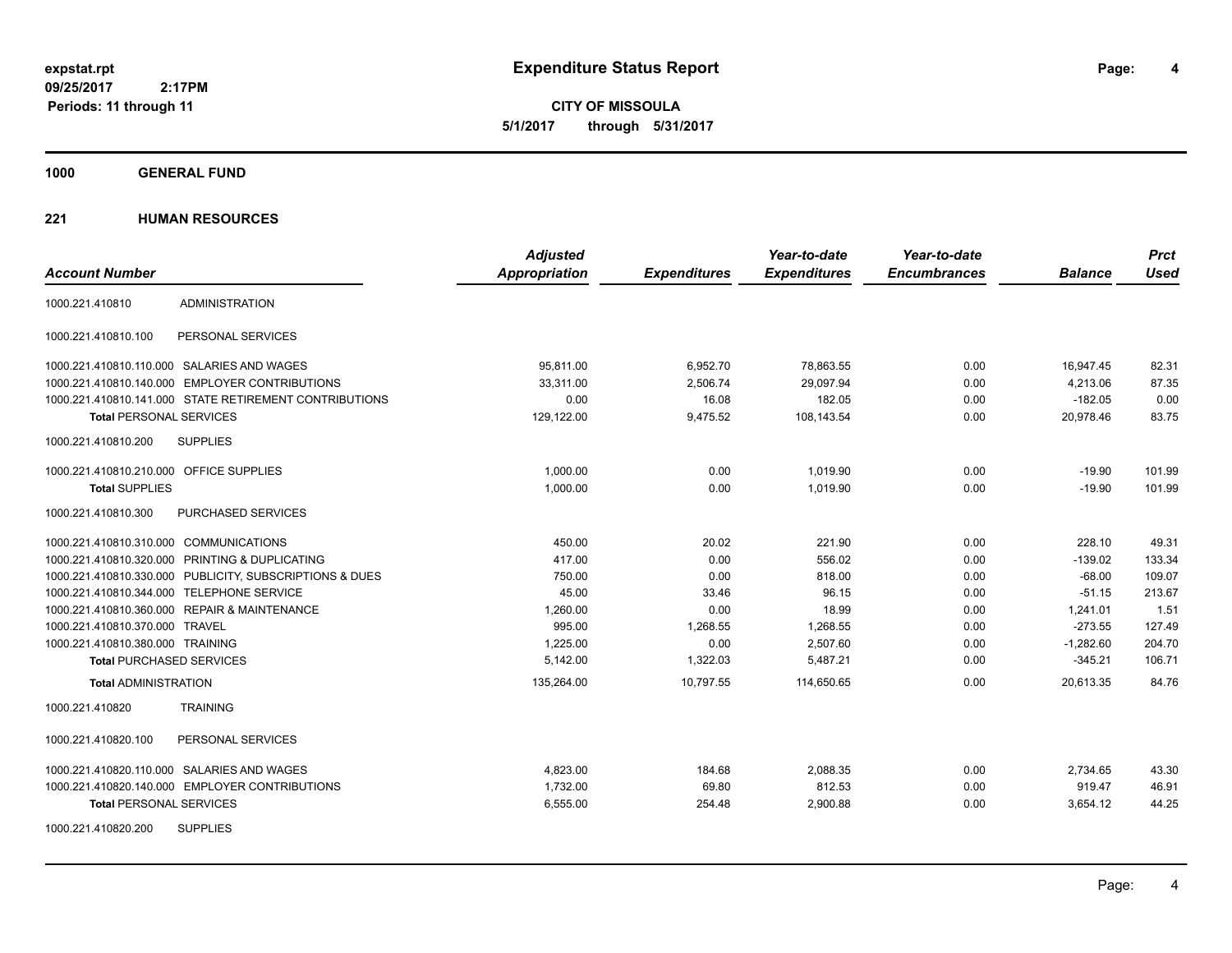**CITY OF MISSOULA 5/1/2017 through 5/31/2017**

### **1000 GENERAL FUND**

|                                                         |                        | <b>Adjusted</b>      |                     | Year-to-date        | Year-to-date        |                | <b>Prct</b> |
|---------------------------------------------------------|------------------------|----------------------|---------------------|---------------------|---------------------|----------------|-------------|
| <b>Account Number</b>                                   |                        | <b>Appropriation</b> | <b>Expenditures</b> | <b>Expenditures</b> | <b>Encumbrances</b> | <b>Balance</b> | <b>Used</b> |
| 1000.221.410820.210.000 OFFICE SUPPLIES                 |                        | 405.00               | 0.00                | 6.16                | 0.00                | 398.84         | 1.52        |
| <b>Total SUPPLIES</b>                                   |                        | 405.00               | 0.00                | 6.16                | 0.00                | 398.84         | 1.52        |
| 1000.221.410820.300                                     | PURCHASED SERVICES     |                      |                     |                     |                     |                |             |
| 1000.221.410820.320.000 PRINTING & DUPLICATING          |                        | 500.00               | 0.00                | 81.31               | 0.00                | 418.69         | 16.26       |
| 1000.221.410820.330.000 PUBLICITY, SUBSCRIPTIONS & DUES |                        | 26.00                | 0.00                | 89.00               | 0.00                | $-63.00$       | 342.31      |
| 1000.221.410820.344.000 TELEPHONE SERVICE               |                        | 34.00                | 0.00                | 0.00                | 0.00                | 34.00          | 0.00        |
| 1000.221.410820.350.000 PROFESSIONAL SERVICES           |                        | 2.000.00             | 274.00              | 493.00              | 0.00                | 1.507.00       | 24.65       |
| 1000.221.410820.360.000 REPAIR & MAINTENANCE            |                        | 1,556.00             | 0.00                | 0.00                | 0.00                | 1,556.00       | 0.00        |
| 1000.221.410820.370.000 TRAVEL                          |                        | 600.00               | 0.00                | 30.00               | 0.00                | 570.00         | 5.00        |
| 1000.221.410820.380.000 TRAINING                        |                        | 1,250.00             | 0.00                | 1,034.90            | 0.00                | 215.10         | 82.79       |
| <b>Total PURCHASED SERVICES</b>                         |                        | 5,966.00             | 274.00              | 1,728.21            | 0.00                | 4,237.79       | 28.97       |
| <b>Total TRAINING</b>                                   |                        | 12,926.00            | 528.48              | 4,635.25            | 0.00                | 8,290.75       | 35.86       |
| 1000.221.410840                                         | <b>LABOR RELATIONS</b> |                      |                     |                     |                     |                |             |
| 1000.221.410840.100                                     | PERSONAL SERVICES      |                      |                     |                     |                     |                |             |
| 1000.221.410840.110.000 SALARIES AND WAGES              |                        | 43,660.00            | 3,167.11            | 35,831.83           | 0.00                | 7,828.17       | 82.07       |
| 1000.221.410840.140.000 EMPLOYER CONTRIBUTIONS          |                        | 17,824.00            | 1,368.19            | 15,932.18           | 0.00                | 1,891.82       | 89.39       |
| <b>Total PERSONAL SERVICES</b>                          |                        | 61,484.00            | 4,535.30            | 51,764.01           | 0.00                | 9,719.99       | 84.19       |
| 1000.221.410840.200<br><b>SUPPLIES</b>                  |                        |                      |                     |                     |                     |                |             |
| 1000.221.410840.210.000 OFFICE SUPPLIES                 |                        | 950.00               | 0.00                | 156.05              | 0.00                | 793.95         | 16.43       |
| <b>Total SUPPLIES</b>                                   |                        | 950.00               | 0.00                | 156.05              | 0.00                | 793.95         | 16.43       |
| 1000.221.410840.300                                     | PURCHASED SERVICES     |                      |                     |                     |                     |                |             |
| 1000.221.410840.320.000 PRINTING & DUPLICATING          |                        | 350.00               | 0.00                | 249.02              | 0.00                | 100.98         | 71.15       |
| 1000.221.410840.330.000 PUBLICITY, SUBSCRIPTIONS & DUES |                        | 450.00               | 0.00                | 190.00              | 0.00                | 260.00         | 42.22       |
| 1000.221.410840.344.000 TELEPHONE SERVICE               |                        | 24.00                | 0.00                | 0.00                | 0.00                | 24.00          | 0.00        |
| 1000.221.410840.360.000 REPAIR & MAINTENANCE            |                        | 526.00               | 0.00                | 0.00                | 0.00                | 526.00         | 0.00        |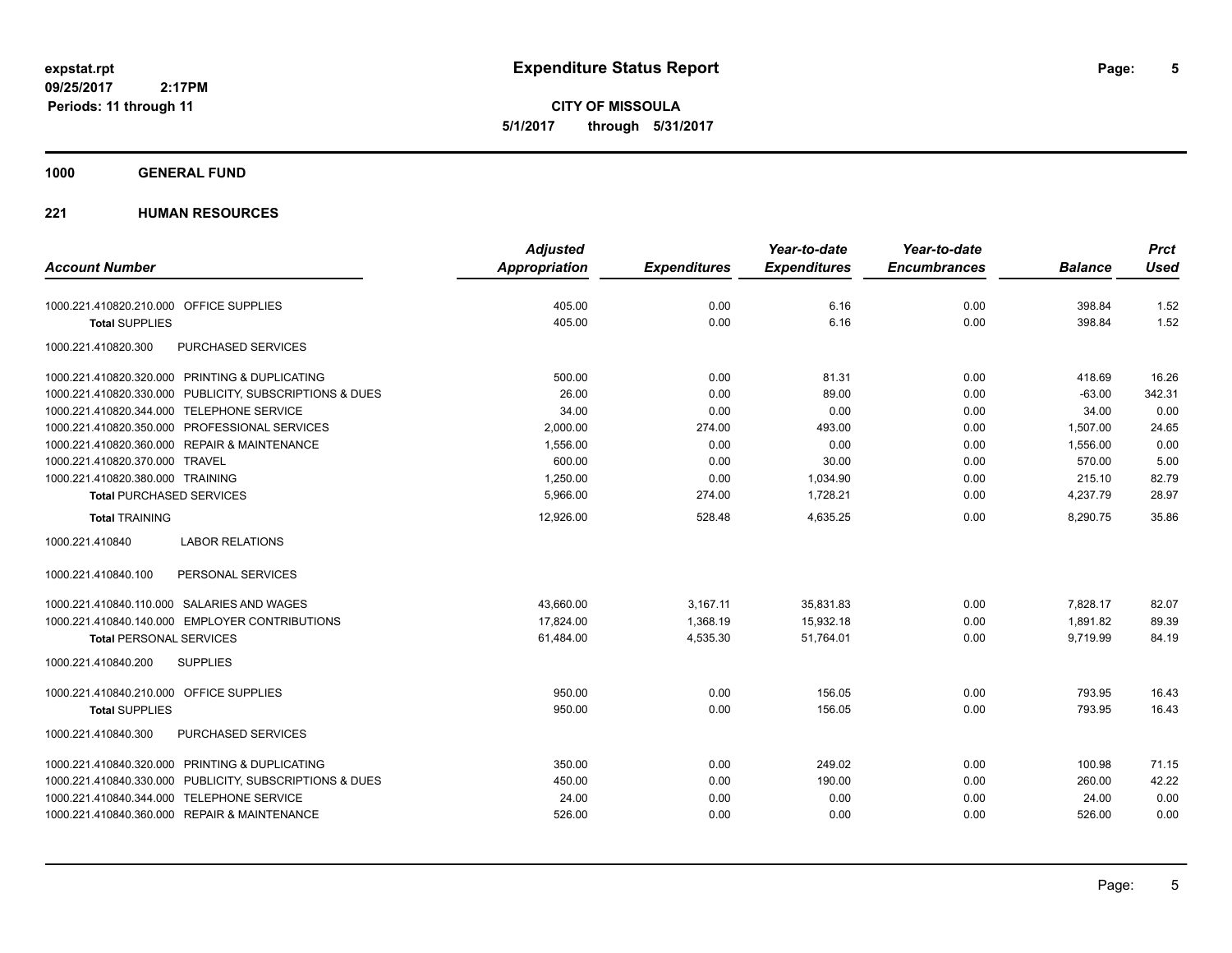**CITY OF MISSOULA 5/1/2017 through 5/31/2017**

### **1000 GENERAL FUND**

| <b>Account Number</b>                          | <b>Adjusted</b><br>Appropriation | <b>Expenditures</b> | Year-to-date<br><b>Expenditures</b> | Year-to-date<br><b>Encumbrances</b> | <b>Balance</b> | <b>Prct</b><br><b>Used</b> |
|------------------------------------------------|----------------------------------|---------------------|-------------------------------------|-------------------------------------|----------------|----------------------------|
| 1000.221.410840.370.000 TRAVEL                 | 815.00                           | 0.00                | 1,016.96                            | 0.00                                | $-201.96$      | 124.78                     |
| 1000.221.410840.380.000 TRAINING               | 300.00                           | 0.00                | 264.50                              | 0.00                                | 35.50          | 88.17                      |
| <b>Total PURCHASED SERVICES</b>                | 2,465.00                         | 0.00                | 1,720.48                            | 0.00                                | 744.52         | 69.80                      |
| <b>Total LABOR RELATIONS</b>                   | 64,899.00                        | 4,535.30            | 53,640.54                           | 0.00                                | 11,258.46      | 82.65                      |
| 1000.221.410850<br>EEO COMPLIANCE              |                                  |                     |                                     |                                     |                |                            |
| 1000.221.410850.100<br>PERSONAL SERVICES       |                                  |                     |                                     |                                     |                |                            |
| 1000.221.410850.110.000 SALARIES AND WAGES     | 38,742.00                        | 3,125.40            | 35,337.05                           | 0.00                                | 3,404.95       | 91.21                      |
| 1000.221.410850.140.000 EMPLOYER CONTRIBUTIONS | 13,364.00                        | 1,120.75            | 12,987.44                           | 0.00                                | 376.56         | 97.18                      |
| <b>Total PERSONAL SERVICES</b>                 | 52.106.00                        | 4.246.15            | 48.324.49                           | 0.00                                | 3,781.51       | 92.74                      |
| <b>SUPPLIES</b><br>1000.221.410850.200         |                                  |                     |                                     |                                     |                |                            |
| <b>Total SUPPLIES</b>                          | 0.00                             | 0.00                | 0.00                                | 0.00                                | 0.00           | 0.00                       |
| PURCHASED SERVICES<br>1000.221.410850.300      |                                  |                     |                                     |                                     |                |                            |
| 1000.221.410850.350.000 PROFESSIONAL SERVICES  | 9.000.00                         | 0.00                | 0.00                                | 0.00                                | 9,000.00       | 0.00                       |
| <b>Total PURCHASED SERVICES</b>                | 9,000.00                         | 0.00                | 0.00                                | 0.00                                | 9,000.00       | 0.00                       |
| <b>CAPITAL OUTLAY</b><br>1000.221.410850.900   |                                  |                     |                                     |                                     |                |                            |
| <b>Total CAPITAL OUTLAY</b>                    | 0.00                             | 0.00                | 0.00                                | 0.00                                | 0.00           | 0.00                       |
| <b>Total EEO COMPLIANCE</b>                    | 61,106.00                        | 4,246.15            | 48,324.49                           | 0.00                                | 12,781.51      | 79.08                      |
| <b>EMPLOYEE BENEFITS</b><br>1000.221.410860    |                                  |                     |                                     |                                     |                |                            |
| 1000.221.410860.100<br>PERSONAL SERVICES       |                                  |                     |                                     |                                     |                |                            |
| 1000.221.410860.110.000 SALARIES AND WAGES     | 26,202.00                        | 2,645.22            | 29,907.11                           | 0.00                                | $-3,705.11$    | 114.14                     |
| 1000.221.410860.140.000 EMPLOYER CONTRIBUTIONS | 8,861.00                         | 939.13              | 10,872.00                           | 0.00                                | $-2,011.00$    | 122.69                     |
| <b>Total PERSONAL SERVICES</b>                 | 35,063.00                        | 3,584.35            | 40,779.11                           | 0.00                                | $-5,716.11$    | 116.30                     |
| <b>SUPPLIES</b><br>1000.221.410860.200         |                                  |                     |                                     |                                     |                |                            |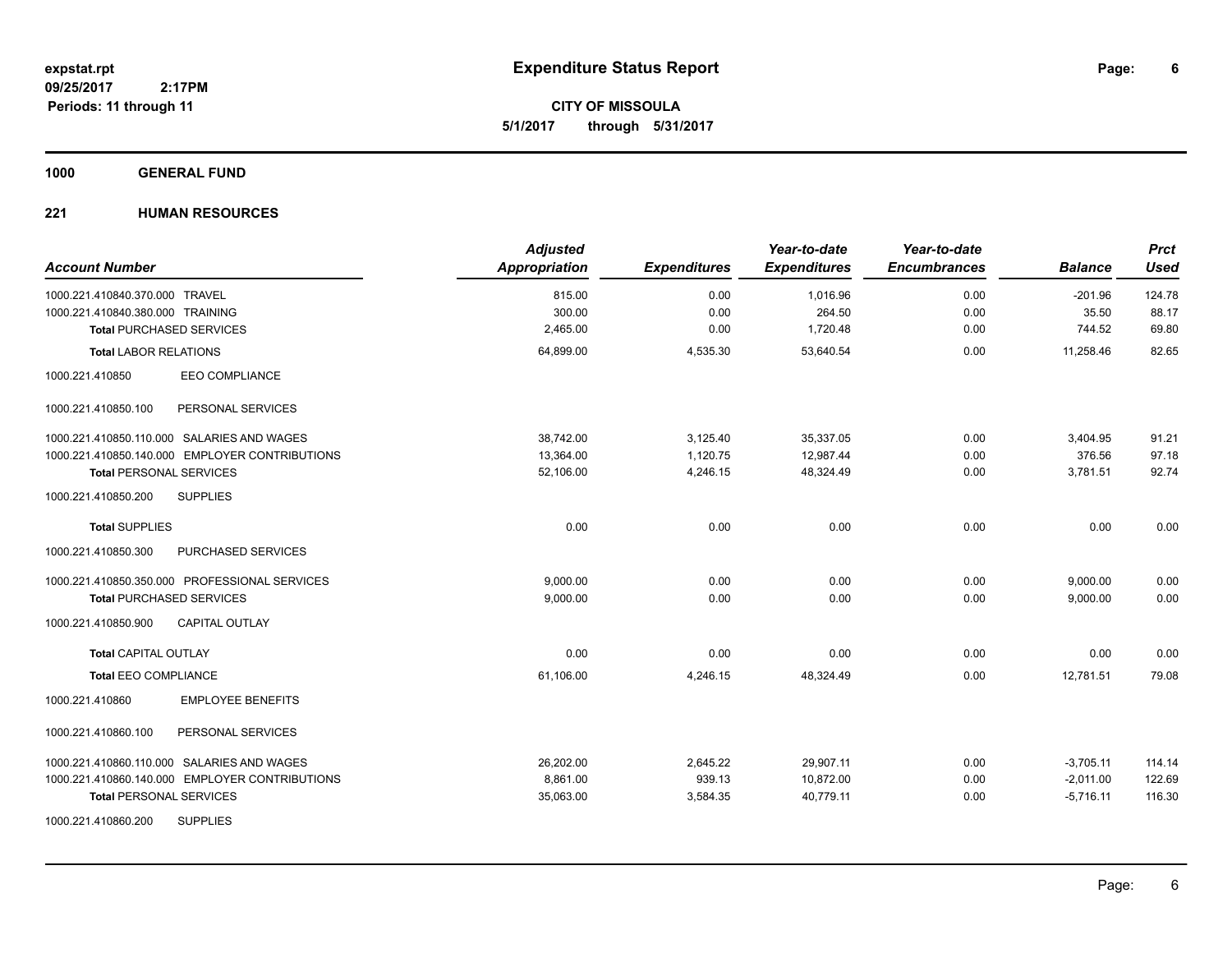**CITY OF MISSOULA 5/1/2017 through 5/31/2017**

### **1000 GENERAL FUND**

|                                                         | <b>Adjusted</b>      |                     | Year-to-date        | Year-to-date        |                | <b>Prct</b> |
|---------------------------------------------------------|----------------------|---------------------|---------------------|---------------------|----------------|-------------|
| <b>Account Number</b>                                   | <b>Appropriation</b> | <b>Expenditures</b> | <b>Expenditures</b> | <b>Encumbrances</b> | <b>Balance</b> | <b>Used</b> |
| OFFICE SUPPLIES<br>1000.221.410860.210.000              | 760.00               | 0.00                | 599.24              | 0.00                | 160.76         | 78.85       |
| <b>Total SUPPLIES</b>                                   | 760.00               | 0.00                | 599.24              | 0.00                | 160.76         | 78.85       |
| PURCHASED SERVICES<br>1000.221.410860.300               |                      |                     |                     |                     |                |             |
| 1000.221.410860.320.000 PRINTING & DUPLICATING          | 365.00               | 0.00                | 168.00              | 0.00                | 197.00         | 46.03       |
| 1000.221.410860.330.000 PUBLICITY, SUBSCRIPTIONS & DUES | 865.00               | 0.00                | 858.00              | 0.00                | 7.00           | 99.19       |
| 1000.221.410860.344.000 TELEPHONE SERVICE               | 87.00                | 0.00                | 0.00                | 0.00                | 87.00          | 0.00        |
| 1000.221.410860.360.000 REPAIR & MAINTENANCE            | 650.00               | 0.00                | 363.80              | 0.00                | 286.20         | 55.97       |
| 1000.221.410860.370.000 TRAVEL                          | 678.00               | 0.00                | 0.00                | 0.00                | 678.00         | 0.00        |
| 1000.221.410860.380.000 TRAINING                        | 275.00               | 0.00                | 0.00                | 0.00                | 275.00         | 0.00        |
| 1000.221.410860.390.000 OTHER PURCHASED SERVICES        | 17,490.00            | 0.00                | 19,462.54           | 0.00                | $-1,972.54$    | 111.28      |
| <b>Total PURCHASED SERVICES</b>                         | 20,410.00            | 0.00                | 20,852.34           | 0.00                | $-442.34$      | 102.17      |
| <b>Total EMPLOYEE BENEFITS</b>                          | 56,233.00            | 3,584.35            | 62,230.69           | 0.00                | $-5,997.69$    | 110.67      |
| <b>Total HUMAN RESOURCES</b>                            | 330,428.00           | 23,691.83           | 283,481.62          | 0.00                | 46.946.38      | 85.79       |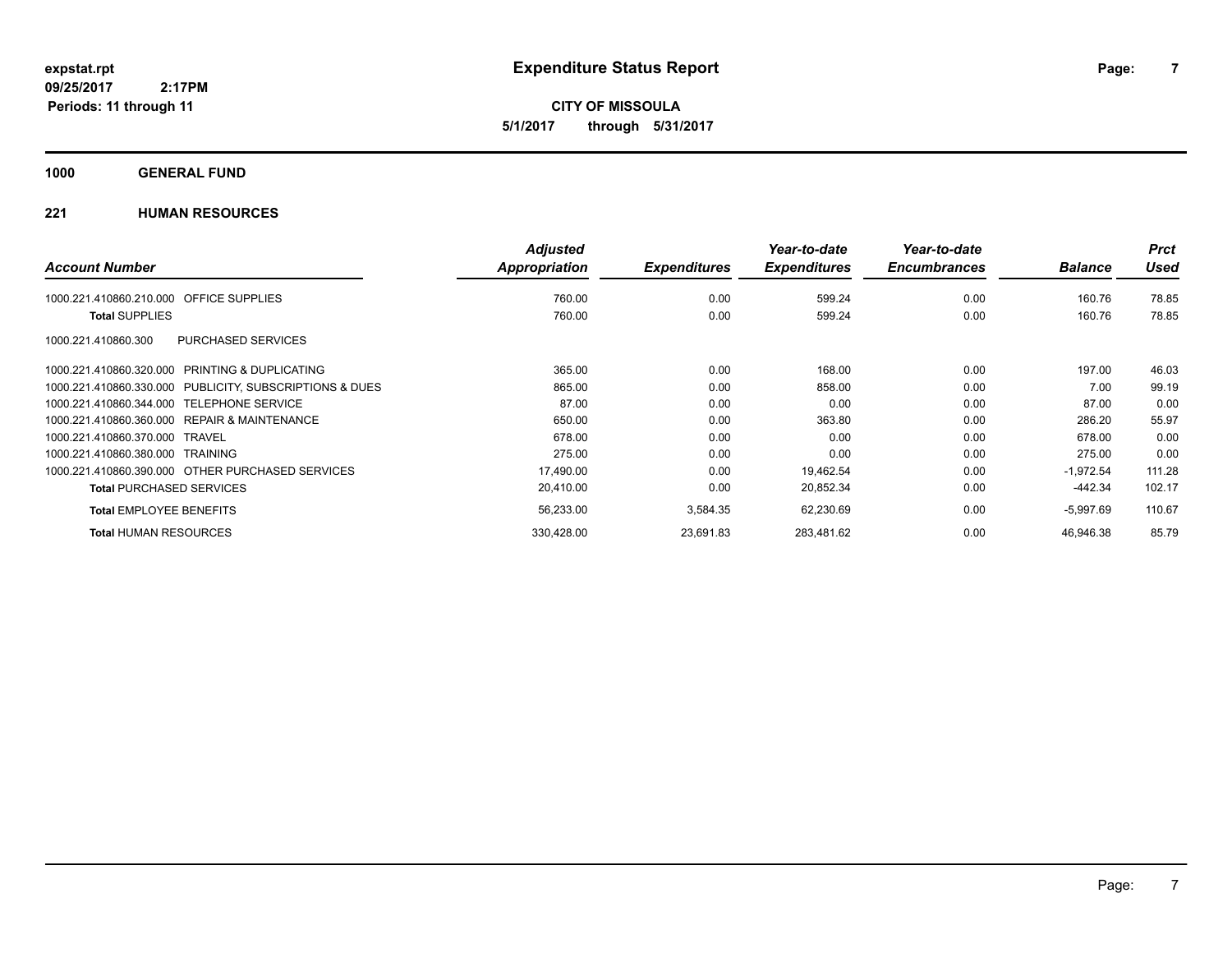**CITY OF MISSOULA 5/1/2017 through 5/31/2017**

### **1000 GENERAL FUND**

|                                                          | <b>Adjusted</b>      |                     | Year-to-date        | Year-to-date        |                | <b>Prct</b> |
|----------------------------------------------------------|----------------------|---------------------|---------------------|---------------------|----------------|-------------|
| <b>Account Number</b>                                    | <b>Appropriation</b> | <b>Expenditures</b> | <b>Expenditures</b> | <b>Encumbrances</b> | <b>Balance</b> | <b>Used</b> |
| <b>NC-GRANT CREEK</b><br>1000.223.410101                 |                      |                     |                     |                     |                |             |
| PURCHASED SERVICES<br>1000.223.410101.300                |                      |                     |                     |                     |                |             |
| 1000.223.410101.310.000 GRANT CREEK NC/COMMUNICATIONS    | 328.00               | 0.00                | 401.83              | 0.00                | $-73.83$       | 122.51      |
| <b>Total PURCHASED SERVICES</b>                          | 328.00               | 0.00                | 401.83              | 0.00                | $-73.83$       | 122.51      |
| <b>GRANTS &amp; CONTRIBUTIONS</b><br>1000.223.410101.700 |                      |                     |                     |                     |                |             |
| 1000.223.410101.700.000 GRANTS & CONTRIBUTIONS           | 800.00               | 23.40               | 192.20              | 0.00                | 607.80         | 24.03       |
| <b>Total GRANTS &amp; CONTRIBUTIONS</b>                  | 800.00               | 23.40               | 192.20              | 0.00                | 607.80         | 24.03       |
| <b>Total NC-GRANT CREEK</b>                              | 1,128.00             | 23.40               | 594.03              | 0.00                | 533.97         | 52.66       |
| 1000.223.410102<br>NC-UPPER RATTLESNAKE                  |                      |                     |                     |                     |                |             |
| PURCHASED SERVICES<br>1000.223.410102.300                |                      |                     |                     |                     |                |             |
| 1000.223.410102.310.000 UPPER RATTLESNAKE/COMMUNICATIONS | 753.00               | 333.58              | 742.00              | 0.00                | 11.00          | 98.54       |
| <b>Total PURCHASED SERVICES</b>                          | 753.00               | 333.58              | 742.00              | 0.00                | 11.00          | 98.54       |
| <b>GRANTS &amp; CONTRIBUTIONS</b><br>1000.223.410102.700 |                      |                     |                     |                     |                |             |
| 1000.223.410102.700.000 GRANTS & CONTRIBUTIONS           | 800.00               | 191.25              | 254.40              | 0.00                | 545.60         | 31.80       |
| <b>Total GRANTS &amp; CONTRIBUTIONS</b>                  | 800.00               | 191.25              | 254.40              | 0.00                | 545.60         | 31.80       |
| Total NC-UPPER RATTLESNAKE                               | 1,553.00             | 524.83              | 996.40              | 0.00                | 556.60         | 64.16       |
| 1000.223.410103<br><b>NC-LOWER RATTLESNAKE</b>           |                      |                     |                     |                     |                |             |
| 1000.223.410103.300<br>PURCHASED SERVICES                |                      |                     |                     |                     |                |             |
| 1000.223.410103.310.000 COMMUNICATIONS                   | 413.00               | 21.34               | 407.00              | 0.00                | 6.00           | 98.55       |
| <b>Total PURCHASED SERVICES</b>                          | 413.00               | 21.34               | 407.00              | 0.00                | 6.00           | 98.55       |
| 1000.223.410103.700<br><b>GRANTS &amp; CONTRIBUTIONS</b> |                      |                     |                     |                     |                |             |
| 1000.223.410103.700.000 GRANTS & CONTRIBUTIONS           | 800.00               | 365.72              | 695.42              | 0.00                | 104.58         | 86.93       |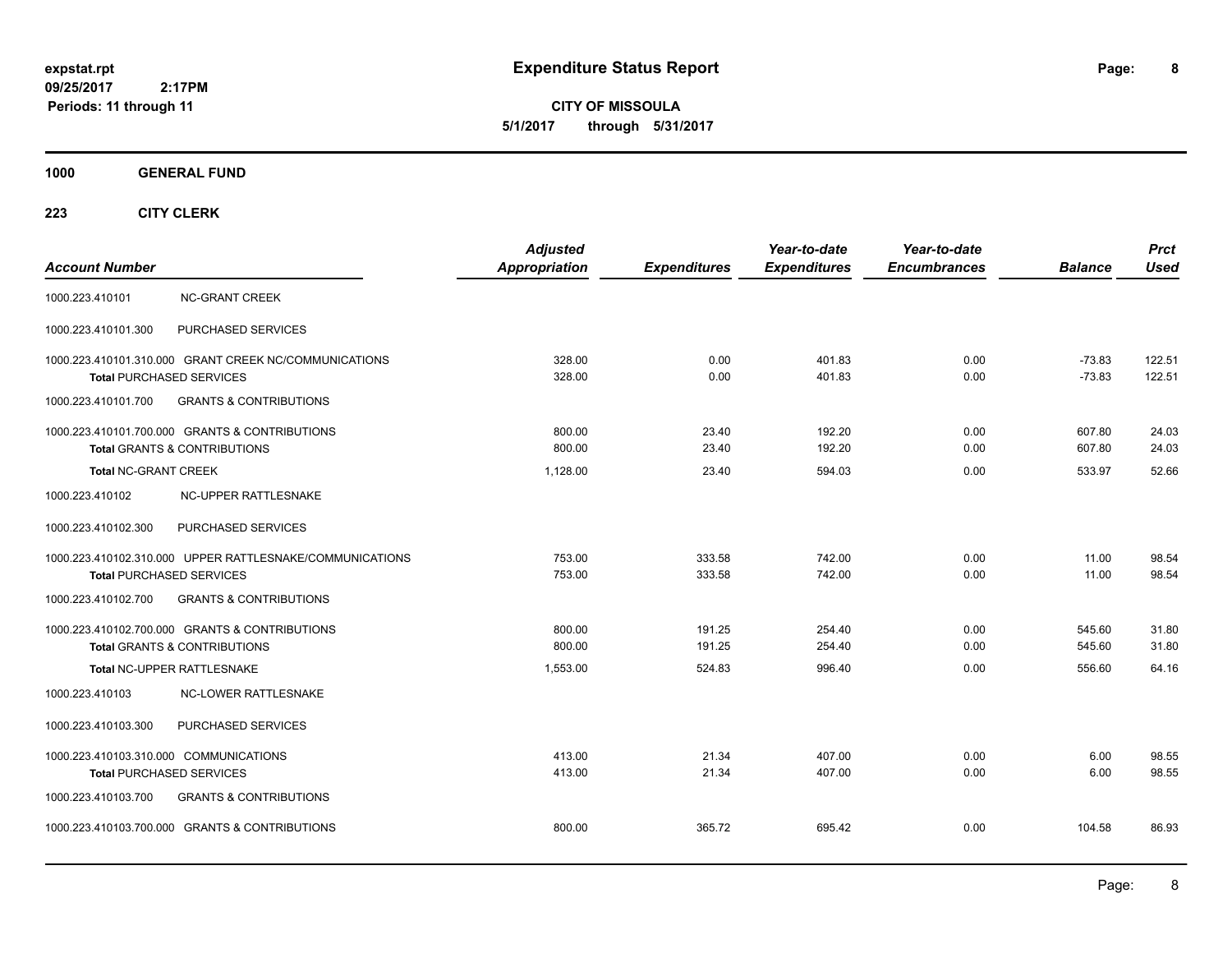**9**

**CITY OF MISSOULA 5/1/2017 through 5/31/2017**

**1000 GENERAL FUND**

| <b>Account Number</b>                  |                                                | <b>Adjusted</b><br><b>Appropriation</b> | <b>Expenditures</b> | Year-to-date<br><b>Expenditures</b> | Year-to-date<br><b>Encumbrances</b> | <b>Balance</b> | <b>Prct</b><br><b>Used</b> |
|----------------------------------------|------------------------------------------------|-----------------------------------------|---------------------|-------------------------------------|-------------------------------------|----------------|----------------------------|
|                                        | <b>Total GRANTS &amp; CONTRIBUTIONS</b>        | 800.00                                  | 365.72              | 695.42                              | 0.00                                | 104.58         | 86.93                      |
|                                        | Total NC-LOWER RATTLESNAKE                     | 1,213.00                                | 387.06              | 1,102.42                            | 0.00                                | 110.58         | 90.88                      |
| 1000.223.410104                        | NC-NORTHSIDE                                   |                                         |                     |                                     |                                     |                |                            |
| 1000.223.410104.300                    | PURCHASED SERVICES                             |                                         |                     |                                     |                                     |                |                            |
| 1000.223.410104.310.000 COMMUNICATIONS |                                                | 627.00                                  | 0.00                | 575.67                              | 0.00                                | 51.33          | 91.81                      |
| <b>Total PURCHASED SERVICES</b>        |                                                | 627.00                                  | 0.00                | 575.67                              | 0.00                                | 51.33          | 91.81                      |
| 1000.223.410104.700                    | <b>GRANTS &amp; CONTRIBUTIONS</b>              |                                         |                     |                                     |                                     |                |                            |
|                                        | 1000.223.410104.700.000 GRANTS & CONTRIBUTIONS | 800.00                                  | 0.00                | 723.80                              | 0.00                                | 76.20          | 90.48                      |
|                                        | <b>Total GRANTS &amp; CONTRIBUTIONS</b>        | 800.00                                  | 0.00                | 723.80                              | 0.00                                | 76.20          | 90.48                      |
| Total NC-NORTHSIDE                     |                                                | 1,427.00                                | 0.00                | 1,299.47                            | 0.00                                | 127.53         | 91.06                      |
| 1000.223.410105                        | NC-WESTSIDE                                    |                                         |                     |                                     |                                     |                |                            |
| 1000.223.410105.300                    | PURCHASED SERVICES                             |                                         |                     |                                     |                                     |                |                            |
| 1000.223.410105.310.000 COMMUNICATIONS |                                                | 1,183.00                                | 0.00                | 575.68                              | 0.00                                | 607.32         | 48.66                      |
| <b>Total PURCHASED SERVICES</b>        |                                                | 1,183.00                                | 0.00                | 575.68                              | 0.00                                | 607.32         | 48.66                      |
| 1000.223.410105.700                    | <b>GRANTS &amp; CONTRIBUTIONS</b>              |                                         |                     |                                     |                                     |                |                            |
|                                        | 1000.223.410105.700.000 GRANTS & CONTRIBUTIONS | 800.00                                  | 0.00                | 723.80                              | 0.00                                | 76.20          | 90.48                      |
|                                        | <b>Total GRANTS &amp; CONTRIBUTIONS</b>        | 800.00                                  | 0.00                | 723.80                              | 0.00                                | 76.20          | 90.48                      |
| <b>Total NC-WESTSIDE</b>               |                                                | 1,983.00                                | 0.00                | 1,299.48                            | 0.00                                | 683.52         | 65.53                      |
| 1000.223.410106                        | NC-HEART OF MISSOULA                           |                                         |                     |                                     |                                     |                |                            |
| 1000.223.410106.300                    | PURCHASED SERVICES                             |                                         |                     |                                     |                                     |                |                            |
| 1000.223.410106.310.000 COMMUNICATIONS |                                                | 637.00                                  | 0.00                | 0.00                                | 0.00                                | 637.00         | 0.00                       |
| <b>Total PURCHASED SERVICES</b>        |                                                | 637.00                                  | 0.00                | 0.00                                | 0.00                                | 637.00         | 0.00                       |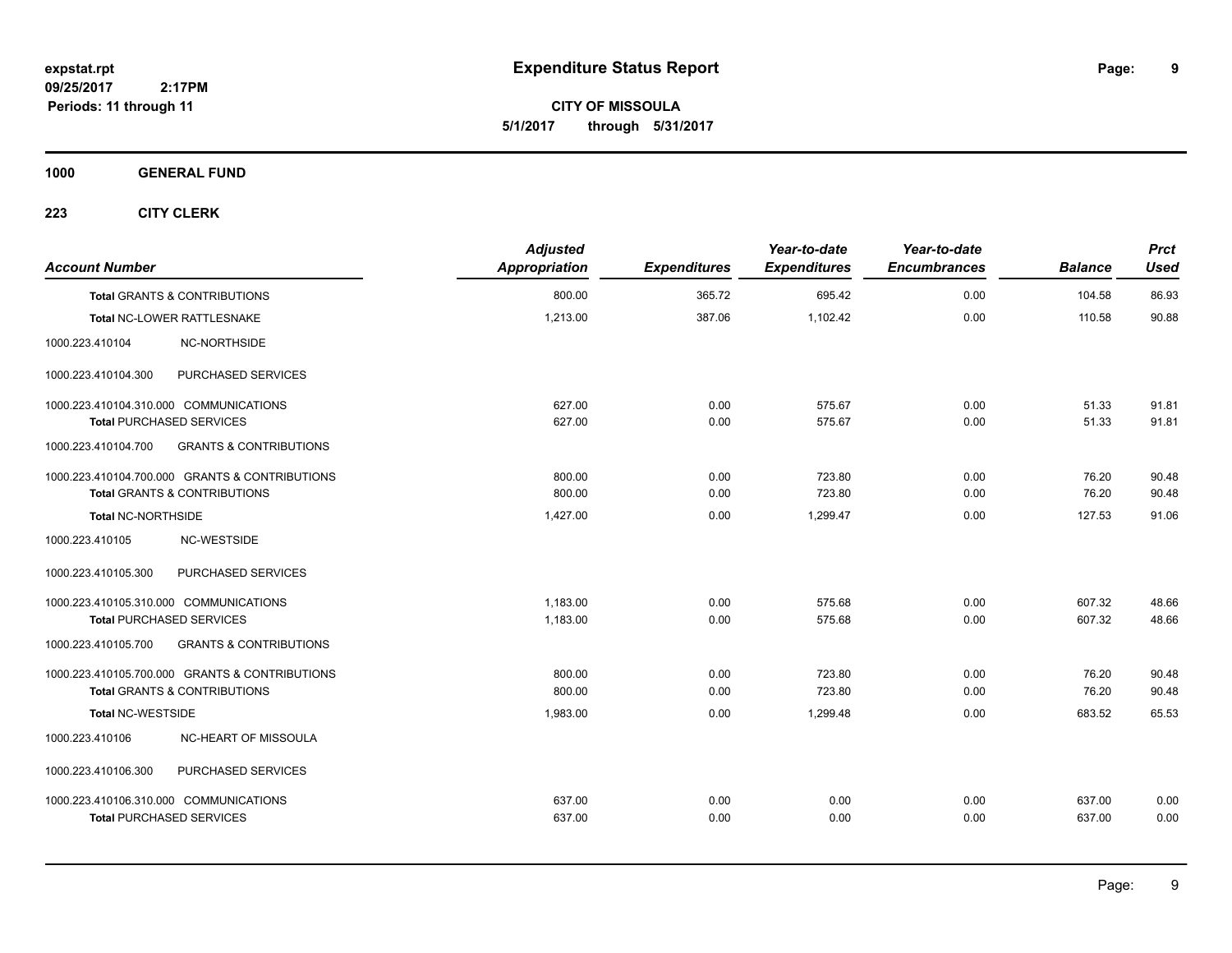**CITY OF MISSOULA 5/1/2017 through 5/31/2017**

**1000 GENERAL FUND**

**223 CITY CLERK**

| <b>Account Number</b>                                                                     |                                              | <b>Adjusted</b><br><b>Appropriation</b> | <b>Expenditures</b> | Year-to-date<br><b>Expenditures</b> | Year-to-date<br><b>Encumbrances</b> | <b>Balance</b>   | <b>Prct</b><br><b>Used</b> |
|-------------------------------------------------------------------------------------------|----------------------------------------------|-----------------------------------------|---------------------|-------------------------------------|-------------------------------------|------------------|----------------------------|
| 1000.223.410106.700                                                                       | <b>GRANTS &amp; CONTRIBUTIONS</b>            |                                         |                     |                                     |                                     |                  |                            |
| 1000.223.410106.700.000 GRANTS & CONTRIBUTIONS<br><b>Total GRANTS &amp; CONTRIBUTIONS</b> |                                              | 800.00<br>800.00                        | 0.00<br>0.00        | 0.00<br>0.00                        | 0.00<br>0.00                        | 800.00<br>800.00 | 0.00<br>0.00               |
|                                                                                           |                                              |                                         |                     |                                     |                                     |                  |                            |
| <b>Total NC-HEART OF MISSOULA</b>                                                         |                                              | 1,437.00                                | 0.00                | 0.00                                | 0.00                                | 1,437.00         | 0.00                       |
| 1000.223.410107                                                                           | NC-UNIVERSITY DISTRICT                       |                                         |                     |                                     |                                     |                  |                            |
| 1000.223.410107.300                                                                       | PURCHASED SERVICES                           |                                         |                     |                                     |                                     |                  |                            |
| 1000.223.410107.310.000 COMMUNICATIONS                                                    |                                              | 1.683.00                                | 633.32              | 633.32                              | 0.00                                | 1,049.68         | 37.63                      |
| <b>Total PURCHASED SERVICES</b>                                                           |                                              | 1,683.00                                | 633.32              | 633.32                              | 0.00                                | 1,049.68         | 37.63                      |
| 1000.223.410107.700                                                                       | <b>GRANTS &amp; CONTRIBUTIONS</b>            |                                         |                     |                                     |                                     |                  |                            |
| 1000.223.410107.700.000 GRANTS & CONTRIBUTIONS                                            |                                              | 800.00                                  | 309.37              | 1.717.54                            | 0.00                                | $-917.54$        | 214.69                     |
| <b>Total GRANTS &amp; CONTRIBUTIONS</b>                                                   |                                              | 800.00                                  | 309.37              | 1,717.54                            | 0.00                                | $-917.54$        | 214.69                     |
| Total NC-UNIVERSITY DISTRICT                                                              |                                              | 2,483.00                                | 942.69              | 2,350.86                            | 0.00                                | 132.14           | 94.68                      |
| 1000.223.410108                                                                           | NC-RIVERFRONT                                |                                         |                     |                                     |                                     |                  |                            |
| 1000.223.410108.300                                                                       | PURCHASED SERVICES                           |                                         |                     |                                     |                                     |                  |                            |
| 1000.223.410108.310.000 COMMUNICATIONS                                                    |                                              | 587.00                                  | 344.85              | 578.00                              | 0.00                                | 9.00             | 98.47                      |
| <b>Total PURCHASED SERVICES</b>                                                           |                                              | 587.00                                  | 344.85              | 578.00                              | 0.00                                | 9.00             | 98.47                      |
| 1000.223.410108.700                                                                       | <b>GRANTS &amp; CONTRIBUTIONS</b>            |                                         |                     |                                     |                                     |                  |                            |
| 1000.223.410108.700.000 GRANTS & CONTRIBUTIONS                                            |                                              | 800.00                                  | 449.40              | 658.18                              | 0.00                                | 141.82           | 82.27                      |
| <b>Total GRANTS &amp; CONTRIBUTIONS</b>                                                   |                                              | 800.00                                  | 449.40              | 658.18                              | 0.00                                | 141.82           | 82.27                      |
| <b>Total NC-RIVERFRONT</b>                                                                |                                              | 1,387.00                                | 794.25              | 1,236.18                            | 0.00                                | 150.82           | 89.13                      |
| 1000.223.410109                                                                           | <b>NC-EMMA DICKENSON &amp; ORCHARD HOMES</b> |                                         |                     |                                     |                                     |                  |                            |

1000.223.410109.300 PURCHASED SERVICES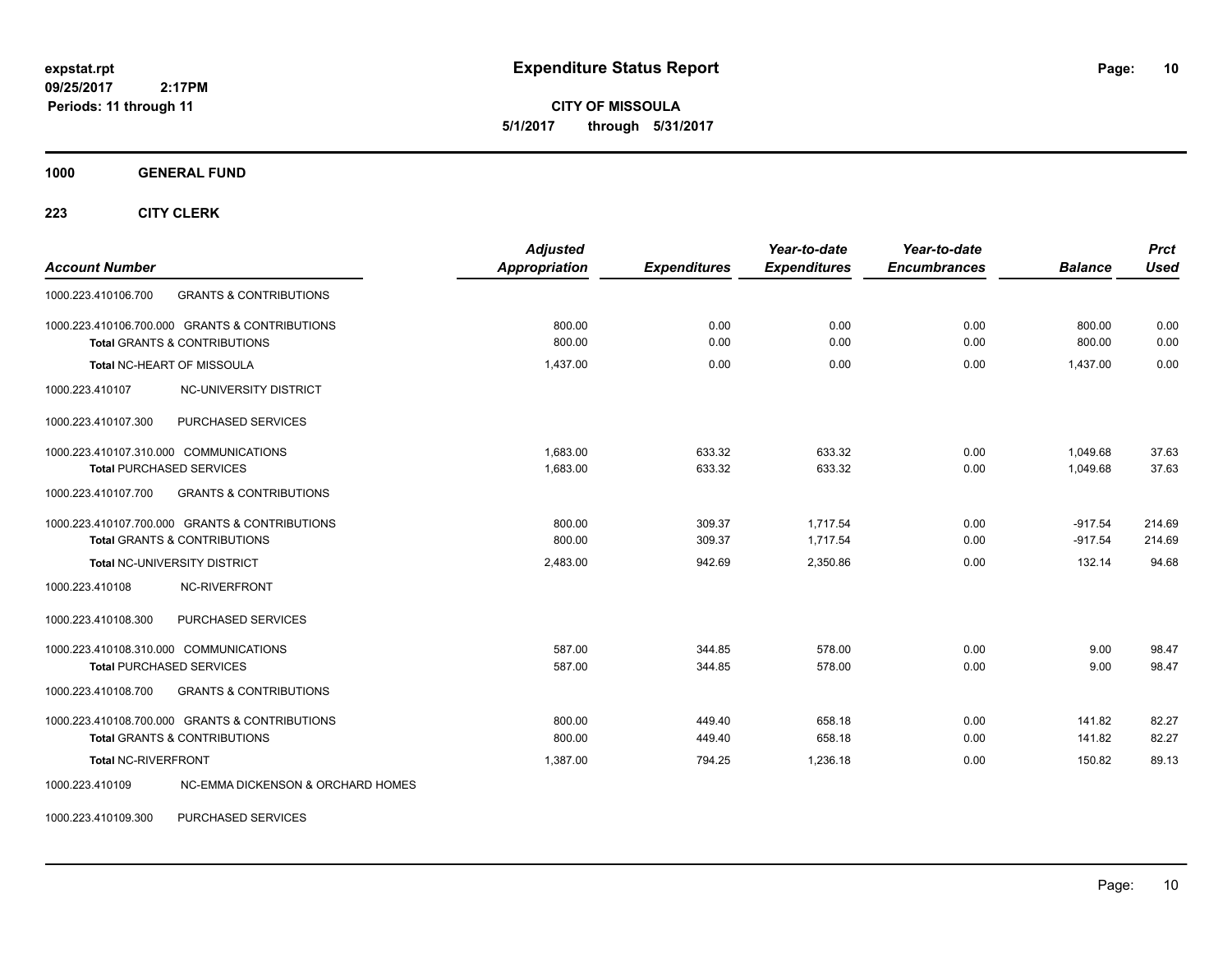**CITY OF MISSOULA 5/1/2017 through 5/31/2017**

### **1000 GENERAL FUND**

| <b>Account Number</b>                  |                                                                                           | <b>Adjusted</b><br>Appropriation | <b>Expenditures</b> | Year-to-date<br><b>Expenditures</b> | Year-to-date<br><b>Encumbrances</b> | <b>Balance</b>         | <b>Prct</b><br><b>Used</b> |
|----------------------------------------|-------------------------------------------------------------------------------------------|----------------------------------|---------------------|-------------------------------------|-------------------------------------|------------------------|----------------------------|
| 1000.223.410109.310.000 COMMUNICATIONS | <b>Total PURCHASED SERVICES</b>                                                           | 723.00<br>723.00                 | 0.00<br>0.00        | 1,015.42<br>1,015.42                | 0.00<br>0.00                        | $-292.42$<br>$-292.42$ | 140.45<br>140.45           |
| 1000.223.410109.700                    | <b>GRANTS &amp; CONTRIBUTIONS</b>                                                         |                                  |                     |                                     |                                     |                        |                            |
|                                        | 1000.223.410109.700.000 GRANTS & CONTRIBUTIONS<br><b>Total GRANTS &amp; CONTRIBUTIONS</b> | 800.00<br>800.00                 | 0.00<br>0.00        | 289.15<br>289.15                    | 0.00<br>0.00                        | 510.85<br>510.85       | 36.14<br>36.14             |
|                                        | Total NC-EMMA DICKENSON & ORCHARD HOMES                                                   | 1,523.00                         | 0.00                | 1,304.57                            | 0.00                                | 218.43                 | 85.66                      |
| 1000.223.410110                        | <b>NC-FRANKLIN TO FORT</b>                                                                |                                  |                     |                                     |                                     |                        |                            |
| 1000.223.410110.300                    | PURCHASED SERVICES                                                                        |                                  |                     |                                     |                                     |                        |                            |
| 1000.223.410110.310.000 COMMUNICATIONS | <b>Total PURCHASED SERVICES</b>                                                           | 1,735.00<br>1,735.00             | 0.00<br>0.00        | 1,710.00<br>1.710.00                | 0.00<br>0.00                        | 25.00<br>25.00         | 98.56<br>98.56             |
| 1000.223.410110.700                    | <b>GRANTS &amp; CONTRIBUTIONS</b>                                                         |                                  |                     |                                     |                                     |                        |                            |
|                                        | 1000.223.410110.700.000 GRANTS & CONTRIBUTIONS<br><b>Total GRANTS &amp; CONTRIBUTIONS</b> | 800.00<br>800.00                 | 0.00<br>0.00        | 800.00<br>800.00                    | 0.00<br>0.00                        | 0.00<br>0.00           | 100.00<br>100.00           |
| Total NC-FRANKLIN TO FORT              |                                                                                           | 2,535.00                         | 0.00                | 2,510.00                            | 0.00                                | 25.00                  | 99.01                      |
| 1000.223.410111                        | <b>NC-ROSE PARK</b>                                                                       |                                  |                     |                                     |                                     |                        |                            |
| 1000.223.410111.300                    | PURCHASED SERVICES                                                                        |                                  |                     |                                     |                                     |                        |                            |
| 1000.223.410111.310.000 COMMUNICATIONS | <b>Total PURCHASED SERVICES</b>                                                           | 1,081.00<br>1,081.00             | 0.00<br>0.00        | 0.00<br>0.00                        | 0.00<br>0.00                        | 1,081.00<br>1.081.00   | 0.00<br>0.00               |
| 1000.223.410111.700                    | <b>GRANTS &amp; CONTRIBUTIONS</b>                                                         |                                  |                     |                                     |                                     |                        |                            |
|                                        | 1000.223.410111.700.000 GRANTS & CONTRIBUTIONS<br><b>Total GRANTS &amp; CONTRIBUTIONS</b> | 800.00<br>800.00                 | 0.00<br>0.00        | 0.00<br>0.00                        | 0.00<br>0.00                        | 800.00<br>800.00       | 0.00<br>0.00               |
| <b>Total NC-ROSE PARK</b>              |                                                                                           | 1,881.00                         | 0.00                | 0.00                                | 0.00                                | 1,881.00               | 0.00                       |
| 1000.223.410112                        | NC-FARVIEWS & PATTEE CANYON                                                               |                                  |                     |                                     |                                     |                        |                            |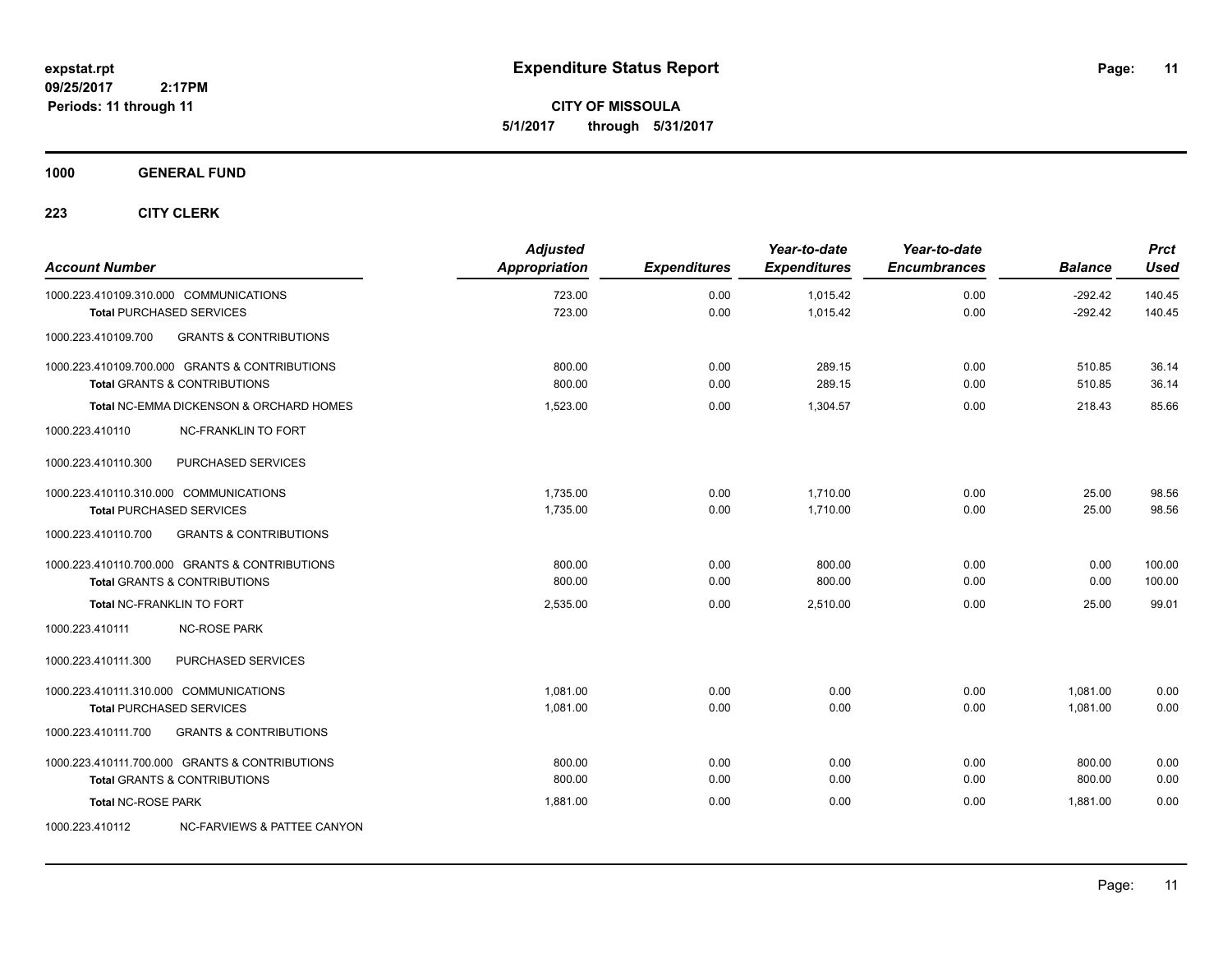**CITY OF MISSOULA 5/1/2017 through 5/31/2017**

### **1000 GENERAL FUND**

|                                                          | <b>Adjusted</b>      |                     | Year-to-date        | Year-to-date        |                | <b>Prct</b> |
|----------------------------------------------------------|----------------------|---------------------|---------------------|---------------------|----------------|-------------|
| <b>Account Number</b>                                    | <b>Appropriation</b> | <b>Expenditures</b> | <b>Expenditures</b> | <b>Encumbrances</b> | <b>Balance</b> | <b>Used</b> |
| PURCHASED SERVICES<br>1000.223.410112.300                |                      |                     |                     |                     |                |             |
| 1000.223.410112.310.000 COMMUNICATIONS                   | 716.00               | 0.00                | 0.00                | 0.00                | 716.00         | 0.00        |
| <b>Total PURCHASED SERVICES</b>                          | 716.00               | 0.00                | 0.00                | 0.00                | 716.00         | 0.00        |
| 1000.223.410112.700<br><b>GRANTS &amp; CONTRIBUTIONS</b> |                      |                     |                     |                     |                |             |
| 1000.223.410112.700.000 GRANTS & CONTRIBUTIONS           | 800.00               | 0.00                | 230.21              | 0.00                | 569.79         | 28.78       |
| <b>Total GRANTS &amp; CONTRIBUTIONS</b>                  | 800.00               | 0.00                | 230.21              | 0.00                | 569.79         | 28.78       |
| Total NC-FARVIEWS & PATTEE CANYON                        | 1,516.00             | 0.00                | 230.21              | 0.00                | 1.285.79       | 15.19       |
| 1000.223.410113<br><b>NC-SOUTHGATE &amp; TRIANGLE</b>    |                      |                     |                     |                     |                |             |
| 1000.223.410113.300<br>PURCHASED SERVICES                |                      |                     |                     |                     |                |             |
| 1000.223.410113.310.000 COMMUNICATIONS                   | 625.00               | 0.00                | 625.00              | 0.00                | 0.00           | 100.00      |
| <b>Total PURCHASED SERVICES</b>                          | 625.00               | 0.00                | 625.00              | 0.00                | 0.00           | 100.00      |
| 1000.223.410113.700<br><b>GRANTS &amp; CONTRIBUTIONS</b> |                      |                     |                     |                     |                |             |
| 1000.223.410113.700.000 GRANTS & CONTRIBUTIONS           | 800.00               | 8.30                | 800.00              | 0.00                | 0.00           | 100.00      |
| Total GRANTS & CONTRIBUTIONS                             | 800.00               | 8.30                | 800.00              | 0.00                | 0.00           | 100.00      |
| Total NC-SOUTHGATE & TRIANGLE                            | 1,425.00             | 8.30                | 1.425.00            | 0.00                | 0.00           | 100.00      |
| 1000.223.410114<br><b>NC-LEWIS &amp; CLARK</b>           |                      |                     |                     |                     |                |             |
| PURCHASED SERVICES<br>1000.223.410114.300                |                      |                     |                     |                     |                |             |
| 1000.223.410114.310.000 COMMUNICATIONS                   | 669.00               | 0.00                | 0.00                | 0.00                | 669.00         | 0.00        |
| <b>Total PURCHASED SERVICES</b>                          | 669.00               | 0.00                | 0.00                | 0.00                | 669.00         | 0.00        |
| <b>GRANTS &amp; CONTRIBUTIONS</b><br>1000.223.410114.700 |                      |                     |                     |                     |                |             |
| 1000.223.410114.700.000 GRANTS & CONTRIBUTIONS           | 800.00               | 0.00                | 0.00                | 0.00                | 800.00         | 0.00        |
| <b>Total GRANTS &amp; CONTRIBUTIONS</b>                  | 800.00               | 0.00                | 0.00                | 0.00                | 800.00         | 0.00        |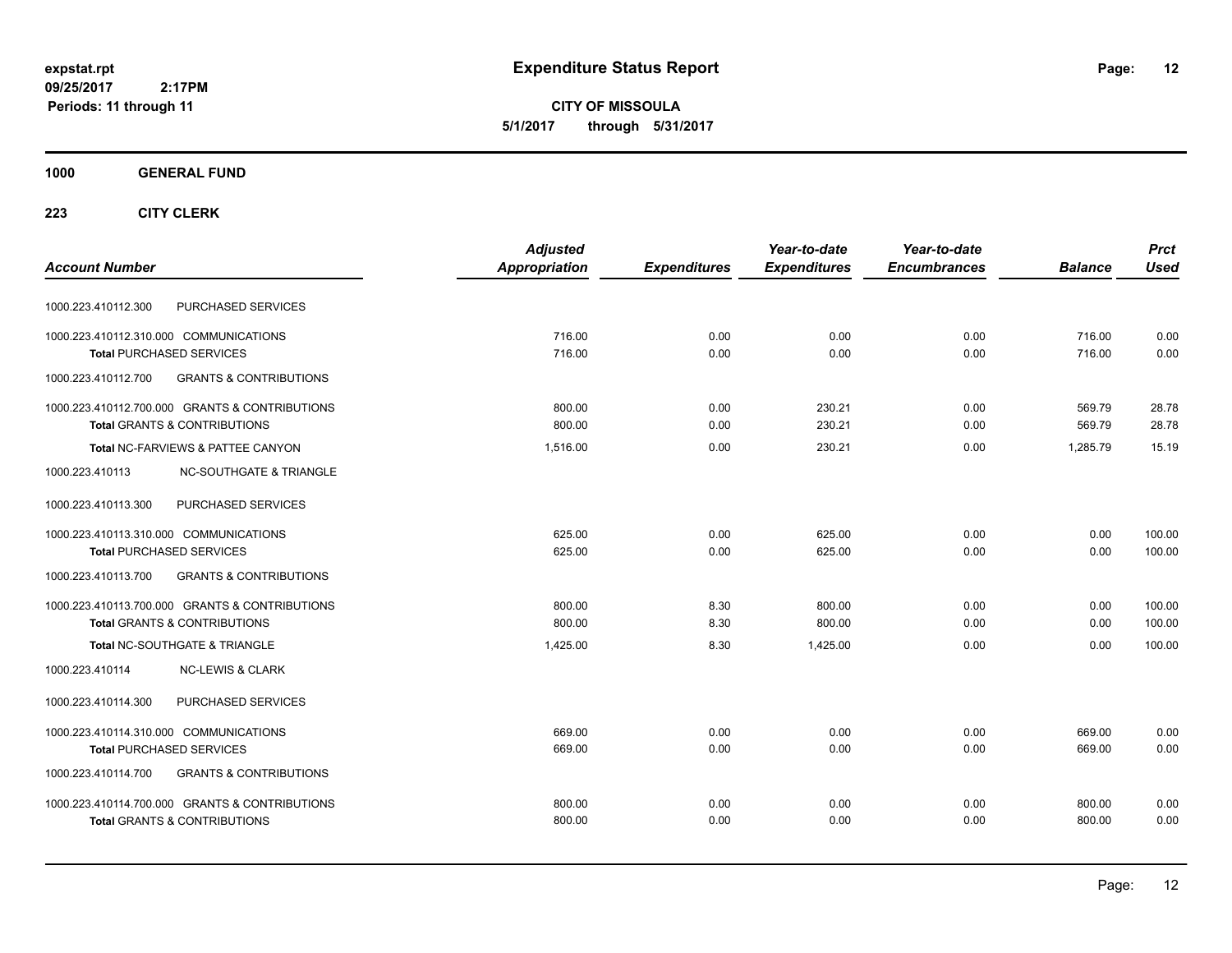**CITY OF MISSOULA 5/1/2017 through 5/31/2017**

### **1000 GENERAL FUND**

| <b>Account Number</b>  |                                                | <b>Adjusted</b><br><b>Appropriation</b> | <b>Expenditures</b> | Year-to-date<br><b>Expenditures</b> | Year-to-date<br><b>Encumbrances</b> | <b>Balance</b> | <b>Prct</b><br><b>Used</b> |
|------------------------|------------------------------------------------|-----------------------------------------|---------------------|-------------------------------------|-------------------------------------|----------------|----------------------------|
| Total NC-LEWIS & CLARK |                                                | 1,469.00                                | 0.00                | 0.00                                | 0.00                                | 1.469.00       | 0.00                       |
| 1000.223.410115        | NC-S 39TH                                      |                                         |                     |                                     |                                     |                |                            |
| 1000.223.410115.300    | PURCHASED SERVICES                             |                                         |                     |                                     |                                     |                |                            |
|                        | 1000.223.410115.310.000 COMMUNICATIONS         | 548.00                                  | 0.00                | 333.02                              | 0.00                                | 214.98         | 60.77                      |
|                        | <b>Total PURCHASED SERVICES</b>                | 548.00                                  | 0.00                | 333.02                              | 0.00                                | 214.98         | 60.77                      |
| 1000.223.410115.700    | <b>GRANTS &amp; CONTRIBUTIONS</b>              |                                         |                     |                                     |                                     |                |                            |
|                        | 1000.223.410115.700.000 GRANTS & CONTRIBUTIONS | 800.00                                  | 0.00                | 177.48                              | 0.00                                | 622.52         | 22.19                      |
|                        | <b>Total GRANTS &amp; CONTRIBUTIONS</b>        | 800.00                                  | 0.00                | 177.48                              | 0.00                                | 622.52         | 22.19                      |
| Total NC-S 39TH        |                                                | 1,348.00                                | 0.00                | 510.50                              | 0.00                                | 837.50         | 37.87                      |
| 1000.223.410116        | <b>NC-MOOSE CAN GULLY</b>                      |                                         |                     |                                     |                                     |                |                            |
| 1000.223.410116.300    | PURCHASED SERVICES                             |                                         |                     |                                     |                                     |                |                            |
|                        | 1000.223.410116.310.000 COMMUNICATIONS         | 983.00                                  | 0.00                | 0.00                                | 0.00                                | 983.00         | 0.00                       |
|                        | <b>Total PURCHASED SERVICES</b>                | 983.00                                  | 0.00                | 0.00                                | 0.00                                | 983.00         | 0.00                       |
| 1000.223.410116.700    | <b>GRANTS &amp; CONTRIBUTIONS</b>              |                                         |                     |                                     |                                     |                |                            |
|                        | 1000.223.410116.700.000 GRANTS & CONTRIBUTIONS | 800.00                                  | 0.00                | 55.99                               | 0.00                                | 744.01         | 7.00                       |
|                        | <b>Total GRANTS &amp; CONTRIBUTIONS</b>        | 800.00                                  | 0.00                | 55.99                               | 0.00                                | 744.01         | 7.00                       |
|                        | Total NC-MOOSE CAN GULLY                       | 1,783.00                                | 0.00                | 55.99                               | 0.00                                | 1,727.01       | 3.14                       |
| 1000.223.410117        | <b>NC-MILLER CREEK</b>                         |                                         |                     |                                     |                                     |                |                            |
| 1000.223.410117.300    | PURCHASED SERVICES                             |                                         |                     |                                     |                                     |                |                            |
|                        | 1000.223.410117.310.000 COMMUNICATIONS         | 704.00                                  | 0.00                | 394.06                              | 0.00                                | 309.94         | 55.97                      |
|                        | <b>Total PURCHASED SERVICES</b>                | 704.00                                  | 0.00                | 394.06                              | 0.00                                | 309.94         | 55.97                      |
| 1000.223.410117.700    | <b>GRANTS &amp; CONTRIBUTIONS</b>              |                                         |                     |                                     |                                     |                |                            |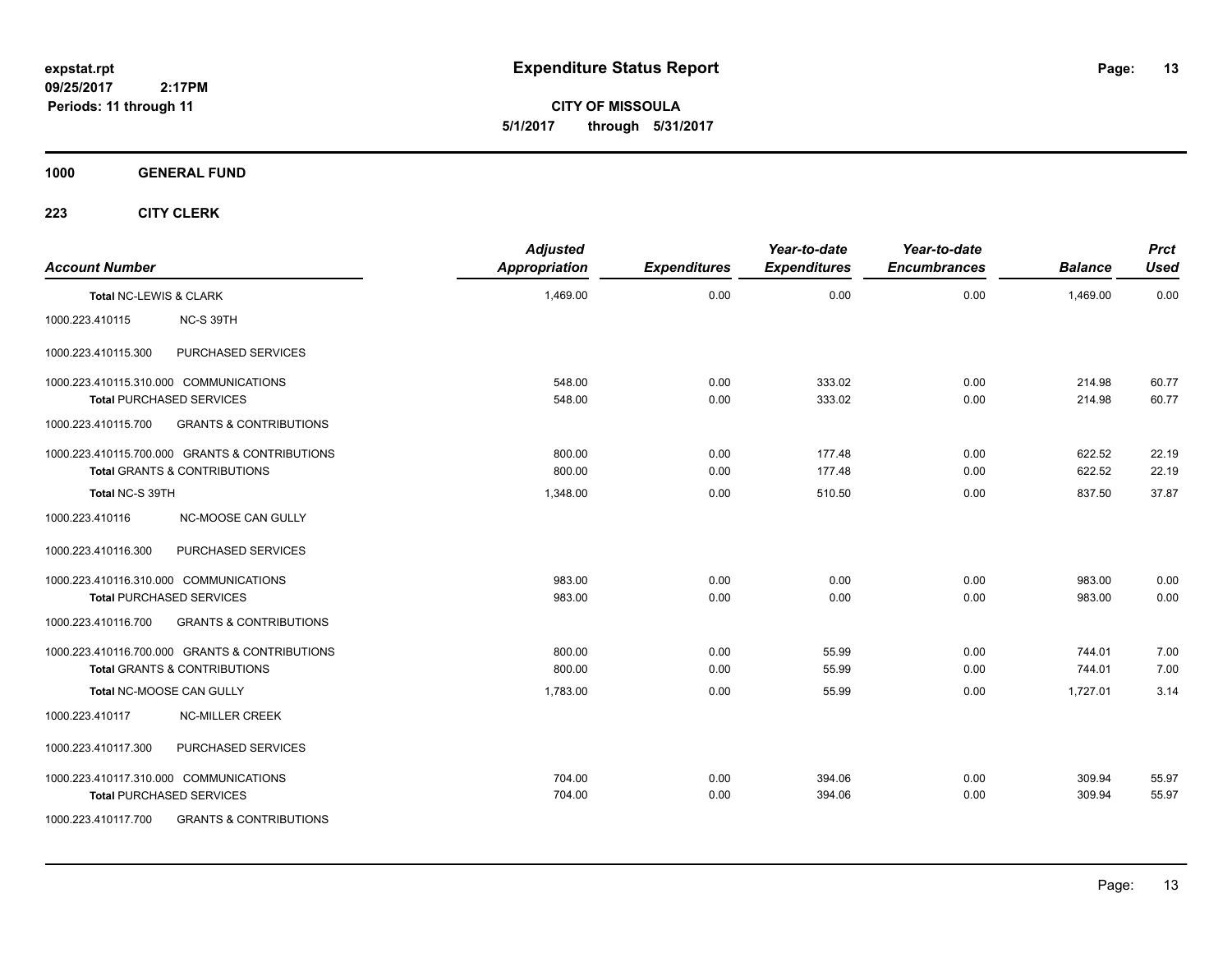**CITY OF MISSOULA 5/1/2017 through 5/31/2017**

### **1000 GENERAL FUND**

| <b>Account Number</b>                                                     |                                                                                                       | <b>Adjusted</b><br><b>Appropriation</b> | <b>Expenditures</b> | Year-to-date<br><b>Expenditures</b> | Year-to-date<br><b>Encumbrances</b> | <b>Balance</b>   | <b>Prct</b><br><b>Used</b> |
|---------------------------------------------------------------------------|-------------------------------------------------------------------------------------------------------|-----------------------------------------|---------------------|-------------------------------------|-------------------------------------|------------------|----------------------------|
|                                                                           | 1000.223.410117.700.000 GRANTS & CONTRIBUTIONS<br><b>Total GRANTS &amp; CONTRIBUTIONS</b>             | 800.00<br>800.00                        | 0.00<br>0.00        | 368.49<br>368.49                    | 0.00<br>0.00                        | 431.51<br>431.51 | 46.06<br>46.06             |
| <b>Total NC-MILLER CREEK</b>                                              |                                                                                                       | 1,504.00                                | 0.00                | 762.55                              | 0.00                                | 741.45           | 50.70                      |
| 1000.223.410118                                                           | MULLAN ROAD NC                                                                                        |                                         |                     |                                     |                                     |                  |                            |
| 1000.223.410118.300                                                       | PURCHASED SERVICES                                                                                    |                                         |                     |                                     |                                     |                  |                            |
| 1000.223.410118.310.000 COMMUNICATIONS<br><b>Total PURCHASED SERVICES</b> |                                                                                                       | 724.00<br>724.00                        | 0.00<br>0.00        | 714.00<br>714.00                    | 0.00<br>0.00                        | 10.00<br>10.00   | 98.62<br>98.62             |
| 1000.223.410118.700                                                       | <b>GRANTS &amp; CONTRIBUTIONS</b>                                                                     |                                         |                     |                                     |                                     |                  |                            |
|                                                                           | 1000.223.410118.700.000 GRANTS & CONTRIBUTIONS<br><b>Total GRANTS &amp; CONTRIBUTIONS</b>             | 800.00<br>800.00                        | 84.49<br>84.49      | 476.14<br>476.14                    | 0.00<br>0.00                        | 323.86<br>323.86 | 59.52<br>59.52             |
| <b>Total MULLAN ROAD NC</b>                                               |                                                                                                       | 1,524.00                                | 84.49               | 1,190.14                            | 0.00                                | 333.86           | 78.09                      |
| 1000.223.410119                                                           | <b>EAST MISSOULA NC</b>                                                                               |                                         |                     |                                     |                                     |                  |                            |
| 1000.223.410119.300                                                       | PURCHASED SERVICES                                                                                    |                                         |                     |                                     |                                     |                  |                            |
| 1000.223.410119.310.000 COMMUNICATIONS<br><b>Total PURCHASED SERVICES</b> |                                                                                                       | 12.00<br>12.00                          | 0.00<br>0.00        | 0.00<br>0.00                        | 0.00<br>0.00                        | 12.00<br>12.00   | 0.00<br>0.00               |
| 1000.223.410119.700                                                       | <b>GRANTS &amp; CONTRIBUTIONS</b>                                                                     |                                         |                     |                                     |                                     |                  |                            |
|                                                                           | 1000.223.410119.700.000 EAST MISSOULA NEIGHBORHOOD COUNCIL<br><b>Total GRANTS &amp; CONTRIBUTIONS</b> | 800.00<br>800.00                        | 0.00<br>0.00        | 0.00<br>0.00                        | 0.00<br>0.00                        | 800.00<br>800.00 | 0.00<br>0.00               |
| Total EAST MISSOULA NC                                                    |                                                                                                       | 812.00                                  | 0.00                | 0.00                                | 0.00                                | 812.00           | 0.00                       |
| 1000.223.410120                                                           | <b>COMMUNITY FORUM/NC LIAISON</b>                                                                     |                                         |                     |                                     |                                     |                  |                            |
| 1000.223.410120.300                                                       | PURCHASED SERVICES                                                                                    |                                         |                     |                                     |                                     |                  |                            |
|                                                                           | 1000.223.410120.320.000 PRINTING & DUPLICATING                                                        | 500.00                                  | 78.49               | 224.63                              | 0.00                                | 275.37           | 44.93                      |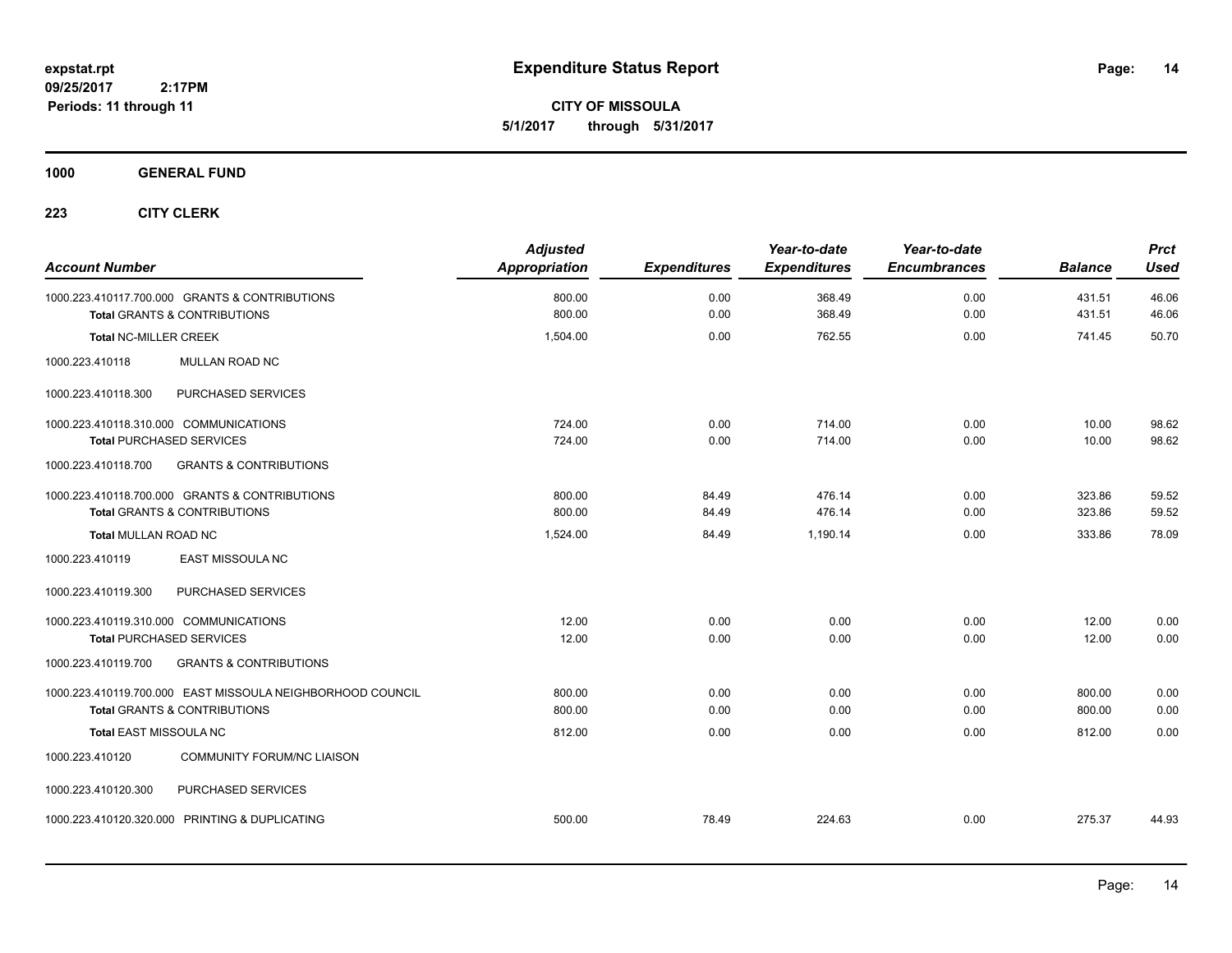**CITY OF MISSOULA 5/1/2017 through 5/31/2017**

### **1000 GENERAL FUND**

| <b>Account Number</b>                                      | <b>Adjusted</b><br>Appropriation | <b>Expenditures</b> | Year-to-date<br><b>Expenditures</b> | Year-to-date<br><b>Encumbrances</b> | <b>Balance</b> | <b>Prct</b><br><b>Used</b> |
|------------------------------------------------------------|----------------------------------|---------------------|-------------------------------------|-------------------------------------|----------------|----------------------------|
| <b>Total PURCHASED SERVICES</b>                            | 500.00                           | 78.49               | 224.63                              | 0.00                                | 275.37         | 44.93                      |
| <b>GRANTS &amp; CONTRIBUTIONS</b><br>1000.223.410120.700   |                                  |                     |                                     |                                     |                |                            |
| 1000.223.410120.700.000 GRANTS & CONTRIBUTIONS             | 1,700.00                         | 1,504.29            | 1,716.95                            | 0.00                                | $-16.95$       | 101.00                     |
| 1000.223.410120.700.799 GRANTS & CONTRIBUTIONS             | 0.00                             | 224.57              | 2,204.10                            | 0.00                                | $-2,204.10$    | 0.00                       |
| <b>Total GRANTS &amp; CONTRIBUTIONS</b>                    | 1,700.00                         | 1,728.86            | 3,921.05                            | 0.00                                | $-2,221.05$    | 230.65                     |
| <b>Total COMMUNITY FORUM/NC LIAISON</b>                    | 2,200.00                         | 1,807.35            | 4,145.68                            | 0.00                                | $-1,945.68$    | 188.44                     |
| NEIGHBORHOOD PROJECT<br>1000.223.410121                    |                                  |                     |                                     |                                     |                |                            |
| <b>GRANTS &amp; CONTRIBUTIONS</b><br>1000.223.410121.700   |                                  |                     |                                     |                                     |                |                            |
| 1000.223.410121.700.000 NEIGHBORHOOD PROJECT               | 21,000.00                        | 0.00                | 3.325.00                            | 0.00                                | 17,675.00      | 15.83                      |
| 1000.223.410121.700.803 L&C NEIGHBORHOOD OPEN HOUSE        | 0.00                             | 500.00              | 500.00                              | 0.00                                | $-500.00$      | 0.00                       |
| 1000.223.410121.700.812 SUNSET MEMORIAL PARK TREES         | 0.00                             | 1,470.79            | 1,470.79                            | 0.00                                | $-1.470.79$    | 0.00                       |
| 1000.223.410121.700.817 FY WMVC / GRANTS & CONTRIBUTIONS   | 0.00                             | 1,400.00            | 1,400.00                            | 0.00                                | $-1,400.00$    | 0.00                       |
| Total NEIGHBORHOOD PROJECT                                 | 21,000.00                        | 3,370.79            | 6,695.79                            | 0.00                                | 14,304.21      | 31.88                      |
| 1000.223.410122<br>ORCHARD HOMES NEIGHBORHOOD COUNCIL      |                                  |                     |                                     |                                     |                |                            |
| <b>PURCHASED SERVICES</b><br>1000.223.410122.300           |                                  |                     |                                     |                                     |                |                            |
| 1000.223.410122.310.000 COMMUNICATIONS                     | 242.00                           | 0.00                | 238.00                              | 0.00                                | 4.00           | 98.35                      |
| <b>Total PURCHASED SERVICES</b>                            | 242.00                           | 0.00                | 238.00                              | 0.00                                | 4.00           | 98.35                      |
| <b>GRANTS &amp; CONTRIBUTIONS</b><br>1000.223.410122.700   |                                  |                     |                                     |                                     |                |                            |
| 1000.223.410122.700.000 ORCHARD HOMES NEIGHBORHOOD COUNCIL | 800.00                           | 0.00                | 295.96                              | 0.00                                | 504.04         | 37.00                      |
| Total GRANTS & CONTRIBUTIONS                               | 800.00                           | 0.00                | 295.96                              | 0.00                                | 504.04         | 37.00                      |
| Total ORCHARD HOMES NEIGHBORHOOD COUNCIL                   | 1,042.00                         | 0.00                | 533.96                              | 0.00                                | 508.04         | 51.24                      |
| NEIGHBORHOOD OFFICE<br>1000.223.410125                     |                                  |                     |                                     |                                     |                |                            |
| PERSONAL SERVICES<br>1000.223.410125.100                   |                                  |                     |                                     |                                     |                |                            |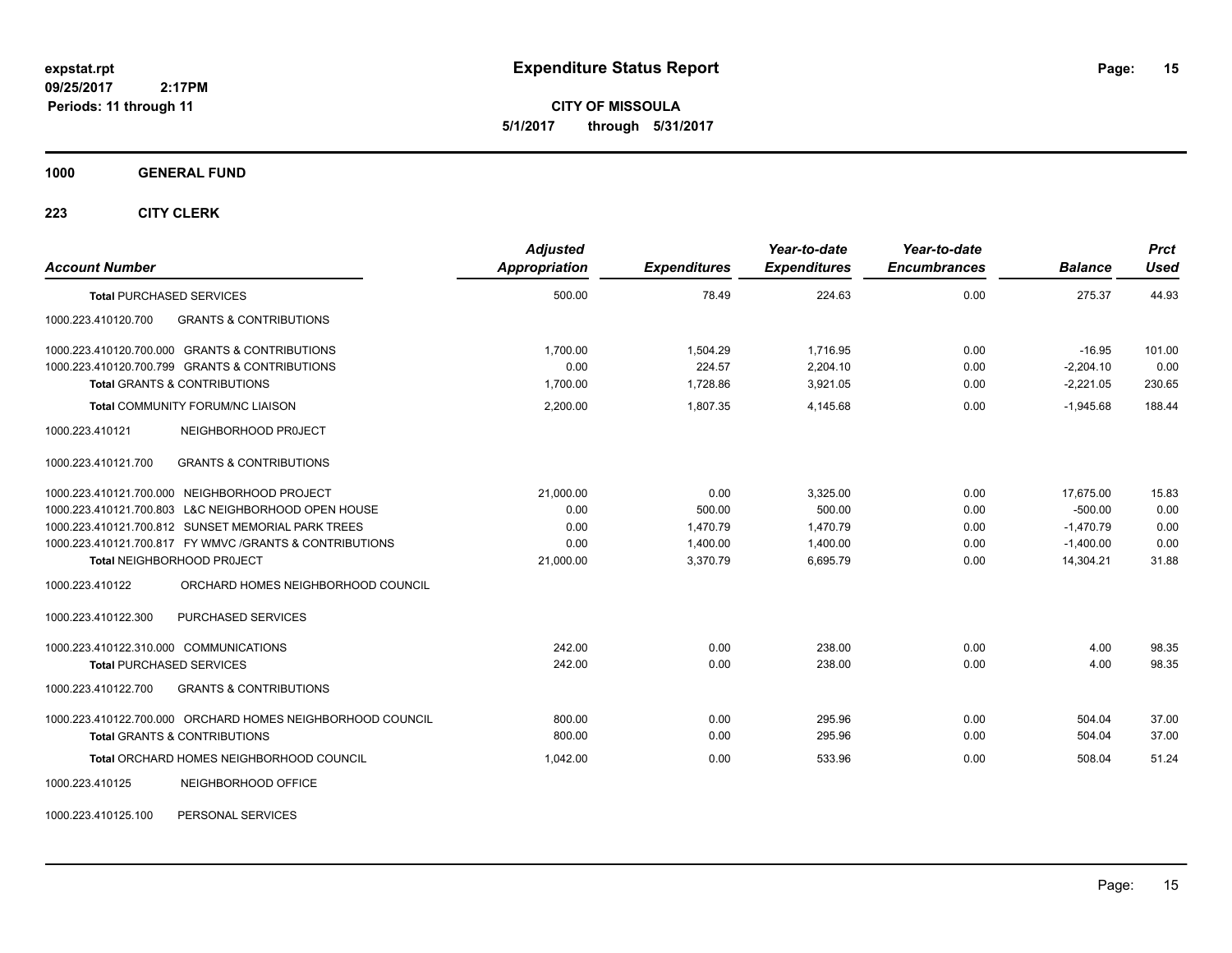**CITY OF MISSOULA 5/1/2017 through 5/31/2017**

### **1000 GENERAL FUND**

| <b>Account Number</b>                                   | <b>Adjusted</b><br>Appropriation | <b>Expenditures</b> | Year-to-date<br><b>Expenditures</b> | Year-to-date<br><b>Encumbrances</b> | <b>Balance</b> | <b>Prct</b><br>Used |
|---------------------------------------------------------|----------------------------------|---------------------|-------------------------------------|-------------------------------------|----------------|---------------------|
| 1000.223.410125.110.000 SALARIES AND WAGES              | 80,194.00                        | 6,507.79            | 67,406.67                           | 0.00                                | 12,787.33      | 84.05               |
| 1000.223.410125.120.000 OVERTIME                        | 0.00                             | 0.00                | 7.39                                | 0.00                                | $-7.39$        | 0.00                |
| 1000.223.410125.140.000 EMPLOYER CONTRIBUTIONS          | 32,160.00                        | 2,681.41            | 27,717.19                           | 0.00                                | 4,442.81       | 86.19               |
| <b>Total PERSONAL SERVICES</b>                          | 112,354.00                       | 9,189.20            | 95,131.25                           | 0.00                                | 17,222.75      | 84.67               |
|                                                         |                                  |                     |                                     |                                     |                |                     |
| <b>SUPPLIES</b><br>1000.223.410125.200                  |                                  |                     |                                     |                                     |                |                     |
| 1000.223.410125.210.000 OFFICE SUPPLIES                 | 210.00                           | 65.93               | 374.42                              | 0.00                                | $-164.42$      | 178.30              |
| 1000.223.410125.220.000 OPERATING SUPPLIES              | 150.00                           | 0.00                | 0.00                                | 0.00                                | 150.00         | 0.00                |
| 1000.223.410125.231.000 GASOLINE                        | 100.00                           | 0.00                | 84.56                               | 0.00                                | 15.44          | 84.56               |
| 1000.223.410125.240.000 OTHER SUPPLIES                  | 65.00                            | 6.96                | 53.91                               | 0.00                                | 11.09          | 82.94               |
| <b>Total SUPPLIES</b>                                   | 525.00                           | 72.89               | 512.89                              | 0.00                                | 12.11          | 97.69               |
| 1000.223.410125.300<br>PURCHASED SERVICES               |                                  |                     |                                     |                                     |                |                     |
| 1000.223.410125.310.000 COMMUNICATIONS                  | 135.00                           | 8.49                | 120.66                              | 0.00                                | 14.34          | 89.38               |
| 1000.223.410125.320.000 PRINTING & DUPLICATING          | 100.00                           | 0.00                | 7.00                                | 0.00                                | 93.00          | 7.00                |
| 1000.223.410125.330.000 PUBLICITY, SUBSCRIPTIONS & DUES | 200.00                           | 0.00                | 288.80                              | 0.00                                | $-88.80$       | 144.40              |
| 1000.223.410125.344.000 TELEPHONE SERVICE               | 100.00                           | 0.00                | 0.00                                | 0.00                                | 100.00         | 0.00                |
| 1000.223.410125.350.000 PROFESSIONAL SERVICES           | 3,000.00                         | 0.00                | 0.00                                | 0.00                                | 3,000.00       | 0.00                |
| 1000.223.410125.360.000 REPAIR & MAINTENANCE            | 350.00                           | 0.00                | 309.39                              | 0.00                                | 40.61          | 88.40               |
| 1000.223.410125.370.000 TRAVEL                          | 1,460.00                         | 927.60              | 1,460.00                            | 0.00                                | 0.00           | 100.00              |
| 1000.223.410125.380.000 TRAINING                        | 1,550.00                         | 184.68              | 1,550.00                            | 0.00                                | 0.00           | 100.00              |
| <b>Total PURCHASED SERVICES</b>                         | 6,895.00                         | 1,120.77            | 3,735.85                            | 0.00                                | 3,159.15       | 54.18               |
| <b>CAPITAL OUTLAY</b><br>1000.223.410125.900            |                                  |                     |                                     |                                     |                |                     |
| <b>Total CAPITAL OUTLAY</b>                             | 0.00                             | 0.00                | 0.00                                | 0.00                                | 0.00           | 0.00                |
| Total NEIGHBORHOOD OFFICE                               | 119.774.00                       | 10,382.86           | 99,379.99                           | 0.00                                | 20,394.01      | 82.97               |
| <b>ELECTIONS</b><br>1000.223.410600                     |                                  |                     |                                     |                                     |                |                     |
| 1000.223.410600.300<br>PURCHASED SERVICES               |                                  |                     |                                     |                                     |                |                     |
| <b>Total ELECTIONS</b>                                  | 0.00                             | 0.00                | 0.00                                | 0.00                                | 0.00           | 0.00                |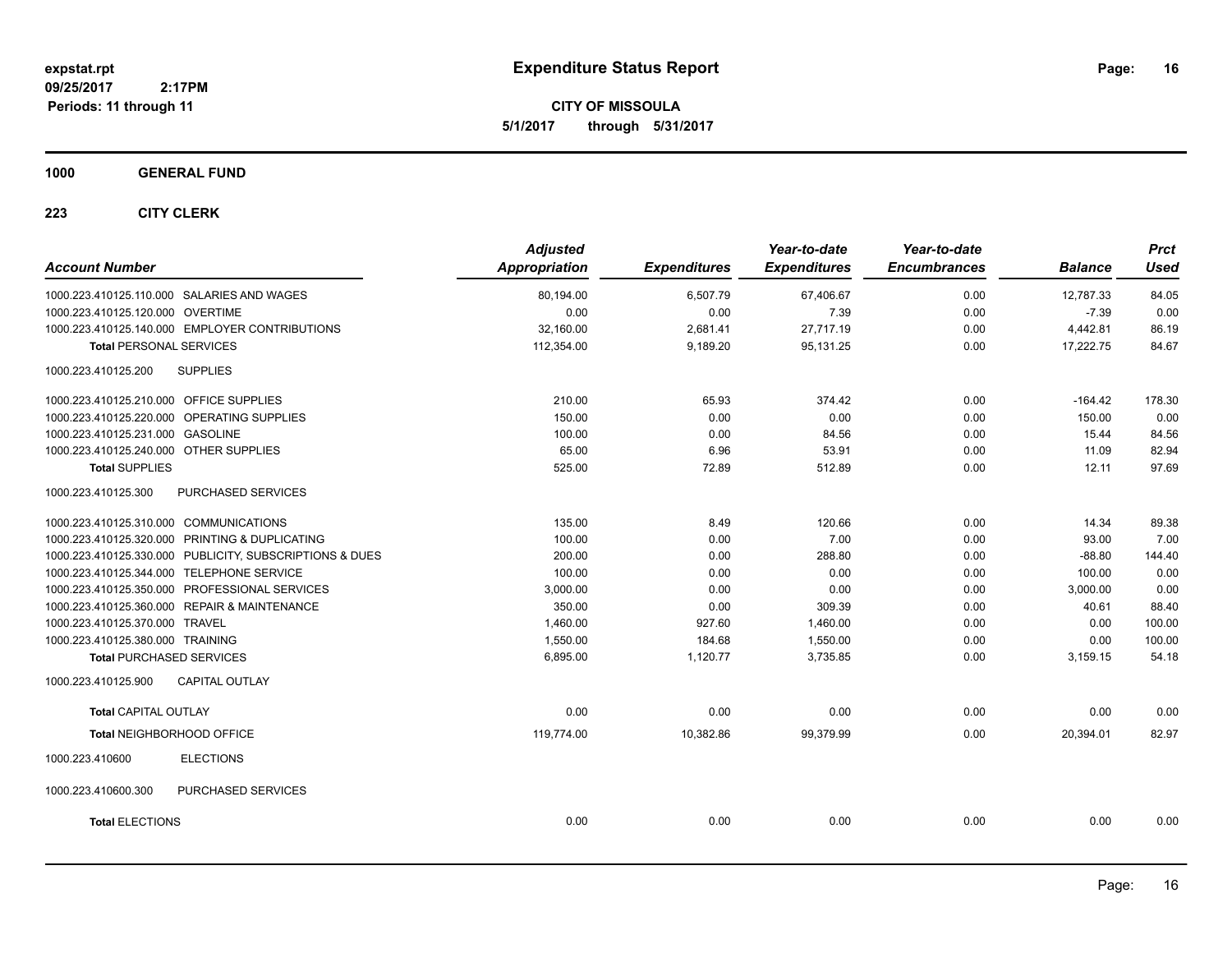**CITY OF MISSOULA 5/1/2017 through 5/31/2017**

**1000 GENERAL FUND**

| <b>Account Number</b>                                   | <b>Adjusted</b><br><b>Appropriation</b> | <b>Expenditures</b> | Year-to-date<br><b>Expenditures</b> | Year-to-date<br><b>Encumbrances</b> | <b>Balance</b> | <b>Prct</b><br><b>Used</b> |
|---------------------------------------------------------|-----------------------------------------|---------------------|-------------------------------------|-------------------------------------|----------------|----------------------------|
| <b>RECORDS ADMINISTRATION</b><br>1000.223.410900        |                                         |                     |                                     |                                     |                |                            |
| 1000.223.410900.100<br>PERSONAL SERVICES                |                                         |                     |                                     |                                     |                |                            |
| 1000.223.410900.141.000 STATE RETIREMENT CONTRIBUTIONS  | 0.00                                    | 18.07               | 198.32                              | 0.00                                | -198.32        | 0.00                       |
| <b>Total RECORDS ADMINISTRATION</b>                     | 0.00                                    | 18.07               | 198.32                              | 0.00                                | $-198.32$      | 0.00                       |
| <b>ADMINISTRATION</b><br>1000.223.410910                |                                         |                     |                                     |                                     |                |                            |
| 1000.223.410910.100<br>PERSONAL SERVICES                |                                         |                     |                                     |                                     |                |                            |
| 1000.223.410910.110.000 SALARIES AND WAGES              | 150,101.00                              | 11,565.23           | 130,925.61                          | 0.00                                | 19.175.39      | 87.23                      |
| 1000.223.410910.140.000 EMPLOYER CONTRIBUTIONS          | 56,286.00                               | 4,557.81            | 52,972.70                           | 0.00                                | 3,313.30       | 94.11                      |
| <b>Total PERSONAL SERVICES</b>                          | 206,387.00                              | 16,123.04           | 183,898.31                          | 0.00                                | 22,488.69      | 89.10                      |
| 1000.223.410910.200<br><b>SUPPLIES</b>                  |                                         |                     |                                     |                                     |                |                            |
| 1000.223.410910.210.000 OFFICE SUPPLIES                 | 5,091.00                                | 13.71               | 1,911.69                            | 0.00                                | 3,179.31       | 37.55                      |
| 1000.223.410910.220.000 OPERATING SUPPLIES              | 100.00                                  | 0.00                | 0.00                                | 0.00                                | 100.00         | 0.00                       |
| 1000.223.410910.231.000 GASOLINE                        | 150.00                                  | 0.00                | 0.00                                | 0.00                                | 150.00         | 0.00                       |
| 1000.223.410910.240.000 OTHER SUPPLIES                  | 160.00                                  | 0.00                | 0.00                                | 0.00                                | 160.00         | 0.00                       |
| <b>Total SUPPLIES</b>                                   | 5,501.00                                | 13.71               | 1,911.69                            | 0.00                                | 3,589.31       | 34.75                      |
| PURCHASED SERVICES<br>1000.223.410910.300               |                                         |                     |                                     |                                     |                |                            |
| 1000.223.410910.310.000 COMMUNICATIONS                  | 4,446.00                                | $-1,080.50$         | 14,579.73                           | 0.00                                | $-10, 133.73$  | 327.93                     |
| 1000.223.410910.320.000 PRINTING & DUPLICATING          | 100.00                                  | 0.00                | 0.00                                | 0.00                                | 100.00         | 0.00                       |
| 1000.223.410910.330.000 PUBLICITY, SUBSCRIPTIONS & DUES | 1,725.00                                | 186.00              | 1,749.50                            | 0.00                                | $-24.50$       | 101.42                     |
| 1000.223.410910.344.000 TELEPHONE SERVICE               | 100.00                                  | 26.53               | 53.18                               | 0.00                                | 46.82          | 53.18                      |
| 1000.223.410910.350.000 PROFESSIONAL SERVICES           | 17,300.00                               | 382.50              | 8,456.00                            | 0.00                                | 8,844.00       | 48.88                      |
| 1000.223.410910.360.000 REPAIR & MAINTENANCE            | 1,100.00                                | 68.33               | 480.88                              | 0.00                                | 619.12         | 43.72                      |
| 1000.223.410910.370.000 TRAVEL                          | 3,690.00                                | 1,889.82            | 2,256.70                            | 0.00                                | 1,433.30       | 61.16                      |
| 1000.223.410910.380.000 TRAINING                        | 3,070.00                                | 0.00                | 2,043.00                            | 0.00                                | 1,027.00       | 66.55                      |
| 1000.223.410910.390.000 OTHER PURCHASED SERVICES        | 3,500.00                                | 133.00              | 3,574.75                            | 0.00                                | $-74.75$       | 102.14                     |
| <b>Total PURCHASED SERVICES</b>                         | 35,031.00                               | 1,605.68            | 33, 193. 74                         | 0.00                                | 1,837.26       | 94.76                      |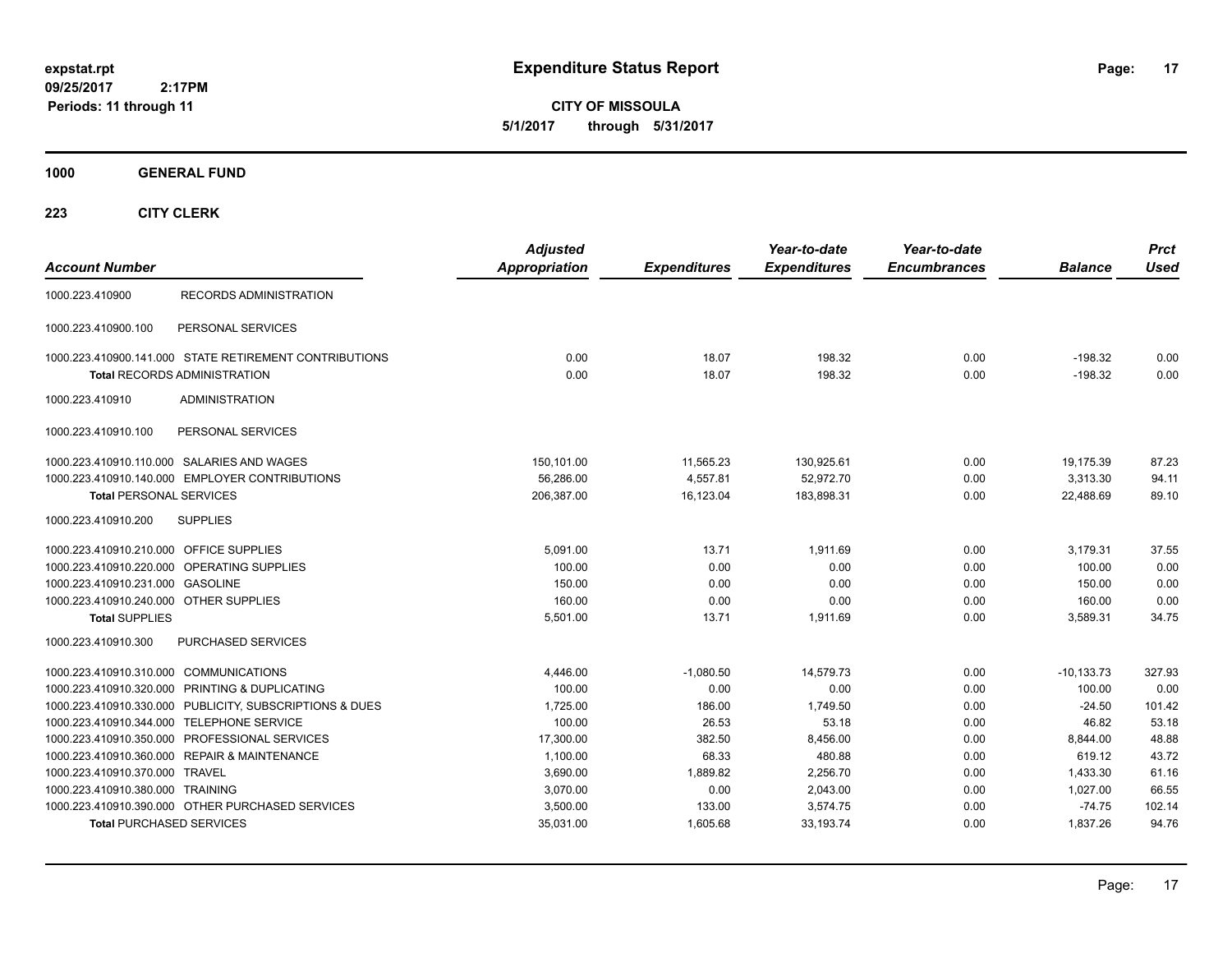**CITY OF MISSOULA 5/1/2017 through 5/31/2017**

**1000 GENERAL FUND**

| <b>Account Number</b>         |                                                | <b>Adjusted</b><br><b>Appropriation</b> | <b>Expenditures</b> | Year-to-date<br><b>Expenditures</b> | Year-to-date<br><b>Encumbrances</b> | <b>Balance</b> | <b>Prct</b><br><b>Used</b> |
|-------------------------------|------------------------------------------------|-----------------------------------------|---------------------|-------------------------------------|-------------------------------------|----------------|----------------------------|
|                               |                                                |                                         |                     |                                     |                                     |                |                            |
| 1000.223.410910.500           | <b>FIXED CHARGES</b>                           |                                         |                     |                                     |                                     |                |                            |
| <b>Total FIXED CHARGES</b>    |                                                | 0.00                                    | 0.00                | 0.00                                | 0.00                                | 0.00           | 0.00                       |
| 1000.223.410910.800           | OTHER OBJECTS                                  |                                         |                     |                                     |                                     |                |                            |
| <b>Total OTHER OBJECTS</b>    |                                                | 0.00                                    | 0.00                | 0.00                                | 0.00                                | 0.00           | 0.00                       |
| 1000.223.410910.900           | <b>CAPITAL OUTLAY</b>                          |                                         |                     |                                     |                                     |                |                            |
| <b>Total CAPITAL OUTLAY</b>   |                                                | 0.00                                    | 0.00                | 0.00                                | 0.00                                | 0.00           | 0.00                       |
| <b>Total ADMINISTRATION</b>   |                                                | 246,919.00                              | 17,742.43           | 219,003.74                          | 0.00                                | 27,915.26      | 88.69                      |
| 1000.223.411802               | <b>VOLUNTEER MISSOULA</b>                      |                                         |                     |                                     |                                     |                |                            |
| 1000.223.411802.700           | <b>GRANTS &amp; CONTRIBUTIONS</b>              |                                         |                     |                                     |                                     |                |                            |
|                               | 1000.223.411802.700.000 GRANTS & CONTRIBUTIONS | 10,000.00                               | 0.00                | 10,000.00                           | 0.00                                | 0.00           | 100.00                     |
|                               | Total VOLUNTEER MISSOULA                       | 10,000.00                               | 0.00                | 10,000.00                           | 0.00                                | 0.00           | 100.00                     |
| 1000.223.411854               | NEIGHBORHOOD AMBASSADOR                        |                                         |                     |                                     |                                     |                |                            |
| 1000.223.411854.700           | <b>GRANTS &amp; CONTRIBUTIONS</b>              |                                         |                     |                                     |                                     |                |                            |
|                               | 1000.223.411854.700.000 GRANTS & CONTRIBUTIONS | 10,000.00                               | 0.00                | 10,000.00                           | 0.00                                | 0.00           | 100.00                     |
|                               | Total NEIGHBORHOOD AMBASSADOR                  | 10,000.00                               | 0.00                | 10,000.00                           | 0.00                                | 0.00           | 100.00                     |
| 1000.223.460451               | *** Title Not Found ***                        |                                         |                     |                                     |                                     |                |                            |
| 1000.223.460451.700           | <b>GRANTS &amp; CONTRIBUTIONS</b>              |                                         |                     |                                     |                                     |                |                            |
|                               | 1000.223.460451.700.000 GRANTS & CONTRIBUTIONS | 5,880.00                                | 0.00                | 5,875.36                            | 0.00                                | 4.64           | 99.92                      |
| Total *** Title Not Found *** |                                                | 5,880.00                                | 0.00                | 5,875.36                            | 0.00                                | 4.64           | 99.92                      |
| <b>Total CITY CLERK</b>       |                                                | 446,746.00                              | 36,086.52           | 372,700.64                          | 0.00                                | 74,045.36      | 83.43                      |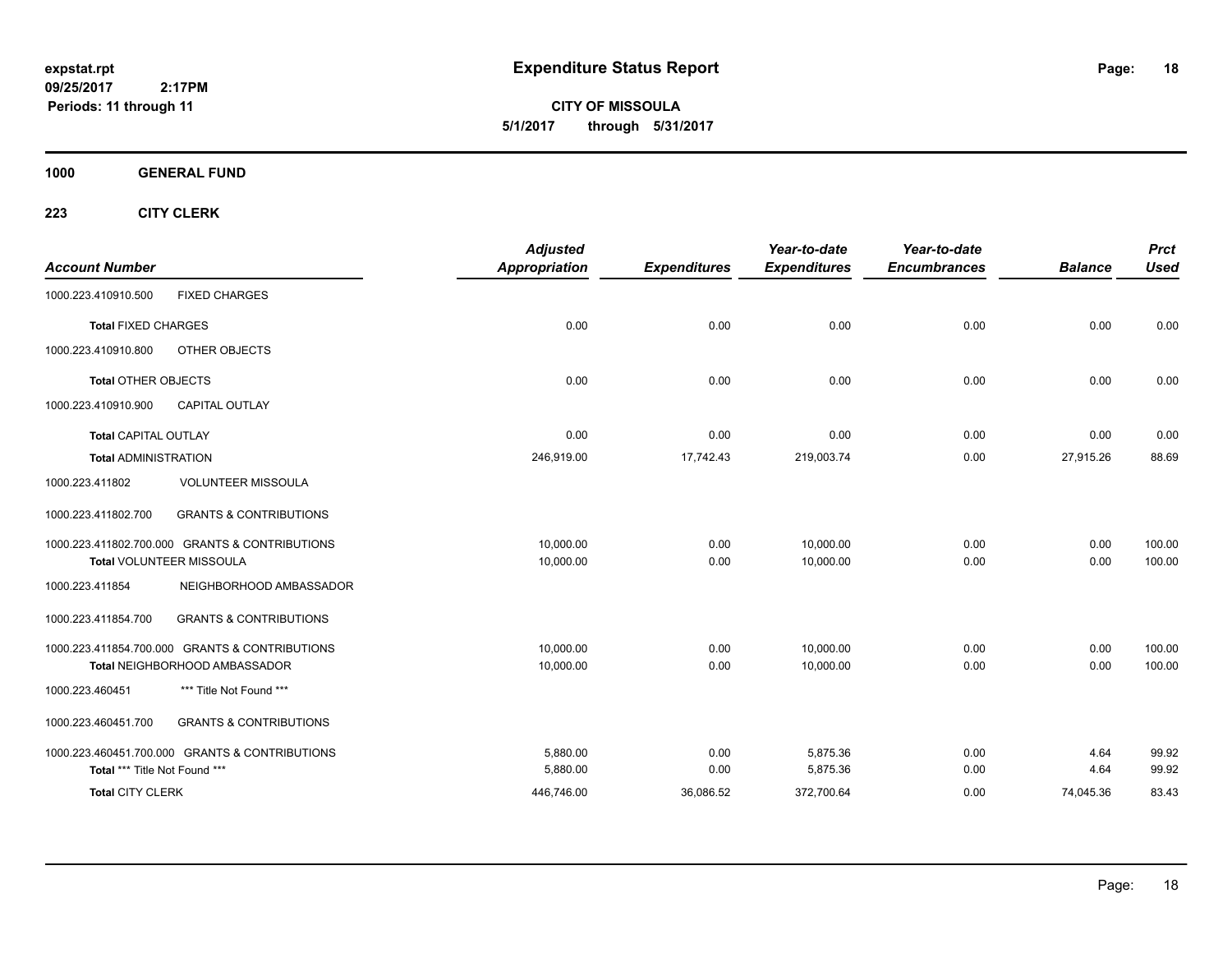**CITY OF MISSOULA 5/1/2017 through 5/31/2017**

**1000 GENERAL FUND**

### **224 INFORMATION SERVICES**

| <b>Account Number</b>                   |                                                        | <b>Adjusted</b><br>Appropriation | <b>Expenditures</b> | Year-to-date<br><b>Expenditures</b> | Year-to-date<br><b>Encumbrances</b> | <b>Balance</b> | <b>Prct</b><br><b>Used</b> |
|-----------------------------------------|--------------------------------------------------------|----------------------------------|---------------------|-------------------------------------|-------------------------------------|----------------|----------------------------|
| 1000.224.410580                         | <b>INFORMATION TECHNOLOGIES</b>                        |                                  |                     |                                     |                                     |                |                            |
| 1000.224.410580.100                     | PERSONAL SERVICES                                      |                                  |                     |                                     |                                     |                |                            |
|                                         | 1000.224.410580.110.000 SALARIES AND WAGES             | 344,500.00                       | 33,016.14           | 308,297.20                          | 0.00                                | 36,202.80      | 89.49                      |
| 1000.224.410580.130.000 OTHER           |                                                        | 5,400.00                         | 0.00                | 0.00                                | 0.00                                | 5,400.00       | 0.00                       |
|                                         | 1000.224.410580.140.000 EMPLOYER CONTRIBUTIONS         | 117,907.00                       | 10,481.48           | 110,260.05                          | 0.00                                | 7,646.95       | 93.51                      |
|                                         | 1000.224.410580.141.000 STATE RETIREMENT CONTRIBUTIONS | 0.00                             | 40.93               | 397.80                              | 0.00                                | $-397.80$      | 0.00                       |
| <b>Total PERSONAL SERVICES</b>          |                                                        | 467,807.00                       | 43,538.55           | 418,955.05                          | 0.00                                | 48,851.95      | 89.56                      |
| 1000.224.410580.200                     | <b>SUPPLIES</b>                                        |                                  |                     |                                     |                                     |                |                            |
| 1000.224.410580.210.000 OFFICE SUPPLIES |                                                        | 1.735.00                         | 7.88                | 905.44                              | 0.00                                | 829.56         | 52.19                      |
|                                         | 1000.224.410580.220.000 OPERATING SUPPLIES             | 12,525.00                        | 537.83              | 4,051.41                            | 0.00                                | 8,473.59       | 32.35                      |
|                                         | 1000.224.410580.230.000 REPAIR/MAINTENANCE             | 3,000.00                         | 190.95              | 1.282.46                            | 0.00                                | 1.717.54       | 42.75                      |
| 1000.224.410580.231.000 GASOLINE        |                                                        | 250.00                           | 0.00                | 27.67                               | 0.00                                | 222.33         | 11.07                      |
| 1000.224.410580.240.000 OTHER SUPPLIES  |                                                        | 1,900.00                         | 0.00                | 0.00                                | 0.00                                | 1,900.00       | 0.00                       |
| <b>Total SUPPLIES</b>                   |                                                        | 19,410.00                        | 736.66              | 6,266.98                            | 0.00                                | 13.143.02      | 32.29                      |
| 1000.224.410580.300                     | <b>PURCHASED SERVICES</b>                              |                                  |                     |                                     |                                     |                |                            |
| 1000.224.410580.310.000 COMMUNICATIONS  |                                                        | 100.00                           | 0.00                | 125.56                              | 0.00                                | $-25.56$       | 125.56                     |
| 1000.224.410580.320.000                 | PRINTING & DUPLICATING                                 | 350.00                           | 0.00                | 0.00                                | 0.00                                | 350.00         | 0.00                       |
| 1000.224.410580.344.000                 | <b>TELEPHONE SERVICE</b>                               | 129,675.00                       | 9,963.31            | 112,357.02                          | 0.00                                | 17,317.98      | 86.65                      |
| 1000.224.410580.350.000                 | PROFESSIONAL SERVICES                                  | 4,000.00                         | 0.00                | 920.26                              | 0.00                                | 3,079.74       | 23.01                      |
|                                         | 1000.224.410580.360.000 REPAIR & MAINTENANCE           | 247,649.00                       | 0.00                | 229,349.85                          | 0.00                                | 18,299.15      | 92.61                      |
| 1000.224.410580.370.000 TRAVEL          |                                                        | 6,809.00                         | 0.00                | 1,827.82                            | 0.00                                | 4,981.18       | 26.84                      |
| 1000.224.410580.380.000 TRAINING        |                                                        | 11.981.00                        | 0.00                | 2,085.00                            | 0.00                                | 9,896.00       | 17.40                      |
|                                         | 1000.224.410580.390.000 OTHER PURCHASED SERVICES       | 2,150.00                         | 400.00              | 400.00                              | 0.00                                | 1,750.00       | 18.60                      |
| <b>Total PURCHASED SERVICES</b>         |                                                        | 402,714.00                       | 10,363.31           | 347,065.51                          | 0.00                                | 55,648.49      | 86.18                      |
| 1000.224.410580.500                     | <b>FIXED CHARGES</b>                                   |                                  |                     |                                     |                                     |                |                            |
| <b>Total FIXED CHARGES</b>              |                                                        | 0.00                             | 0.00                | 0.00                                | 0.00                                | 0.00           | 0.00                       |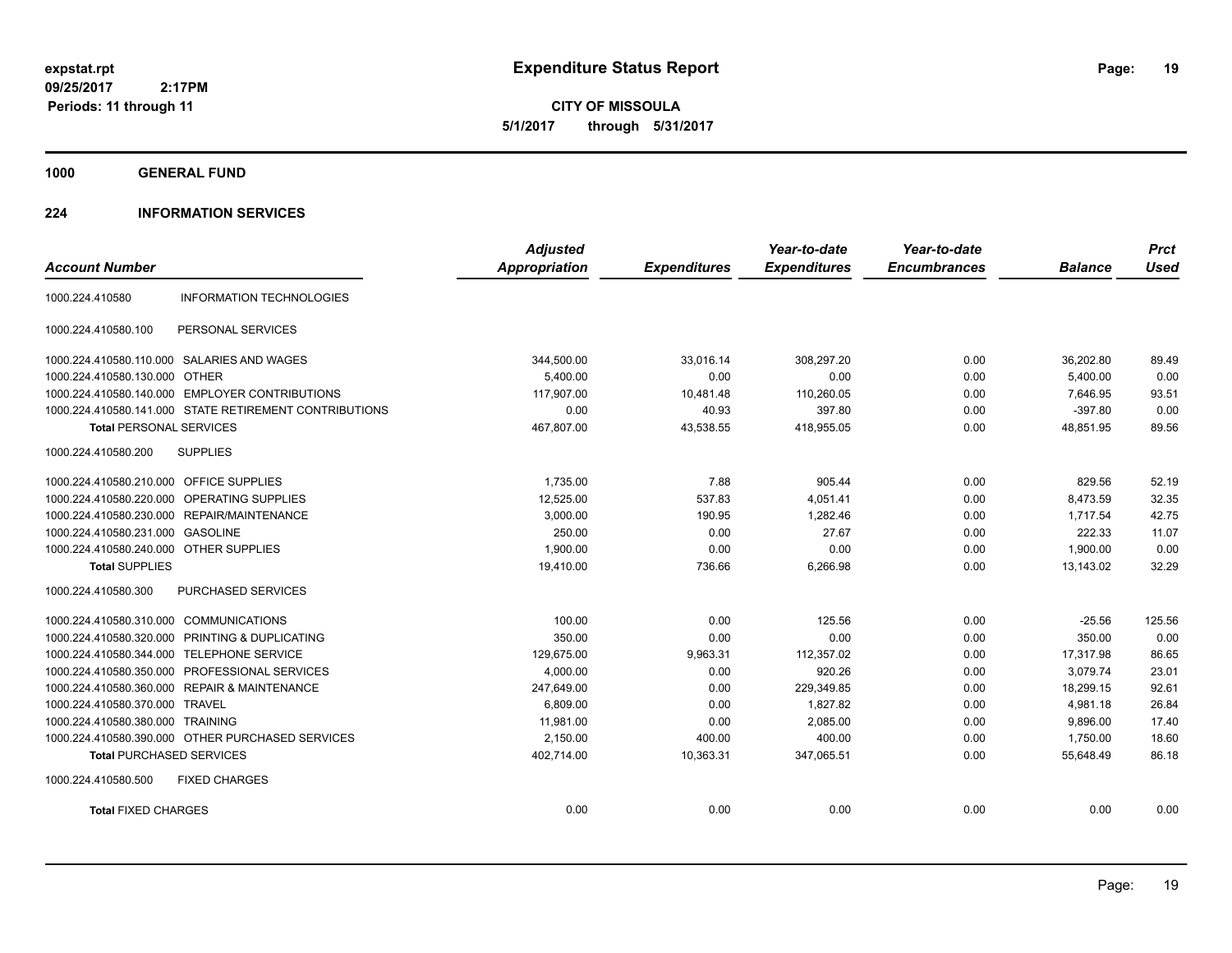**CITY OF MISSOULA 5/1/2017 through 5/31/2017**

**1000 GENERAL FUND**

### **224 INFORMATION SERVICES**

| <b>Account Number</b>                   |                                                         | <b>Adjusted</b><br><b>Appropriation</b> | <b>Expenditures</b> | Year-to-date<br><b>Expenditures</b> | Year-to-date<br><b>Encumbrances</b> | <b>Balance</b> | <b>Prct</b><br><b>Used</b> |
|-----------------------------------------|---------------------------------------------------------|-----------------------------------------|---------------------|-------------------------------------|-------------------------------------|----------------|----------------------------|
| 1000.224.410580.900                     | <b>CAPITAL OUTLAY</b>                                   |                                         |                     |                                     |                                     |                |                            |
| <b>Total CAPITAL OUTLAY</b>             |                                                         | 0.00                                    | 0.00                | 0.00                                | 0.00                                | 0.00           | 0.00                       |
|                                         | <b>Total INFORMATION TECHNOLOGIES</b>                   | 889,931.00                              | 54,638.52           | 772,287.54                          | 0.00                                | 117,643.46     | 86.78                      |
| 1000.224.411060                         | GIS                                                     |                                         |                     |                                     |                                     |                |                            |
| 1000.224.411060.100                     | PERSONAL SERVICES                                       |                                         |                     |                                     |                                     |                |                            |
|                                         | 1000.224.411060.110.000 SALARIES AND WAGES              | 102,950.00                              | 7,909.24            | 89,484.60                           | 0.00                                | 13,465.40      | 86.92                      |
|                                         | 1000.224.411060.140.000 GIS-EMPLOYER CONTRIBUTIONS      | 38,501.00                               | 3,106.19            | 36,037.35                           | 0.00                                | 2,463.65       | 93.60                      |
| <b>Total PERSONAL SERVICES</b>          |                                                         | 141,451.00                              | 11,015.43           | 125,521.95                          | 0.00                                | 15,929.05      | 88.74                      |
| 1000.224.411060.200                     | <b>SUPPLIES</b>                                         |                                         |                     |                                     |                                     |                |                            |
| 1000.224.411060.210.000 OFFICE SUPPLIES |                                                         | 3,500.00                                | 7.89                | 3,142.29                            | 0.00                                | 357.71         | 89.78                      |
|                                         | 1000.224.411060.220.000 OPERATING SUPPLIES              | 684.00                                  | 6.50                | 502.81                              | 0.00                                | 181.19         | 73.51                      |
|                                         | 1000.224.411060.230.000 REPAIR/MAINTENANCE              | 2,140.00                                | 0.00                | 0.00                                | 0.00                                | 2,140.00       | 0.00                       |
| 1000.224.411060.231.000                 | <b>GASOLINE</b>                                         | 500.00                                  | 0.00                | 27.67                               | 0.00                                | 472.33         | 5.53                       |
| 1000.224.411060.240.000 OTHER SUPPLIES  |                                                         | 1,000.00                                | 0.00                | 1,000.00                            | 0.00                                | 0.00           | 100.00                     |
| <b>Total SUPPLIES</b>                   |                                                         | 7,824.00                                | 14.39               | 4,672.77                            | 0.00                                | 3,151.23       | 59.72                      |
| 1000.224.411060.300                     | PURCHASED SERVICES                                      |                                         |                     |                                     |                                     |                |                            |
|                                         | 1000.224.411060.330.000 PUBLICITY, SUBSCRIPTIONS & DUES | 500.00                                  | 0.00                | 0.00                                | 0.00                                | 500.00         | 0.00                       |
| 1000.224.411060.344.000                 | <b>TELEPHONE SERVICE</b>                                | 1,370.00                                | 110.24              | 552.26                              | 0.00                                | 817.74         | 40.31                      |
|                                         | 1000.224.411060.350.000 PROFESSIONAL SERVICES           | 380.00                                  | 0.00                | 310.85                              | 0.00                                | 69.15          | 81.80                      |
|                                         | 1000.224.411060.360.000 REPAIR & MAINTENANCE            | 172,800.00                              | 0.00                | 138,962.93                          | 0.00                                | 33,837.07      | 80.42                      |
| 1000.224.411060.370.000 TRAVEL          |                                                         | 2,450.00                                | 0.00                | 0.00                                | 0.00                                | 2,450.00       | 0.00                       |
| 1000.224.411060.380.000 TRAINING        |                                                         | 2,425.00                                | 0.00                | 0.00                                | 0.00                                | 2,425.00       | 0.00                       |
|                                         | 1000.224.411060.390.000 OTHER PURCHASED SERVICES        | 1,550.00                                | 0.00                | 1,550.00                            | 0.00                                | 0.00           | 100.00                     |
|                                         | <b>Total PURCHASED SERVICES</b>                         | 181,475.00                              | 110.24              | 141,376.04                          | 0.00                                | 40,098.96      | 77.90                      |
| <b>Total GIS</b>                        |                                                         | 330,750.00                              | 11,140.06           | 271,570.76                          | 0.00                                | 59.179.24      | 82.11                      |
|                                         | <b>Total INFORMATION SERVICES</b>                       | 1,220,681.00                            | 65,778.58           | 1,043,858.30                        | 0.00                                | 176,822.70     | 85.51                      |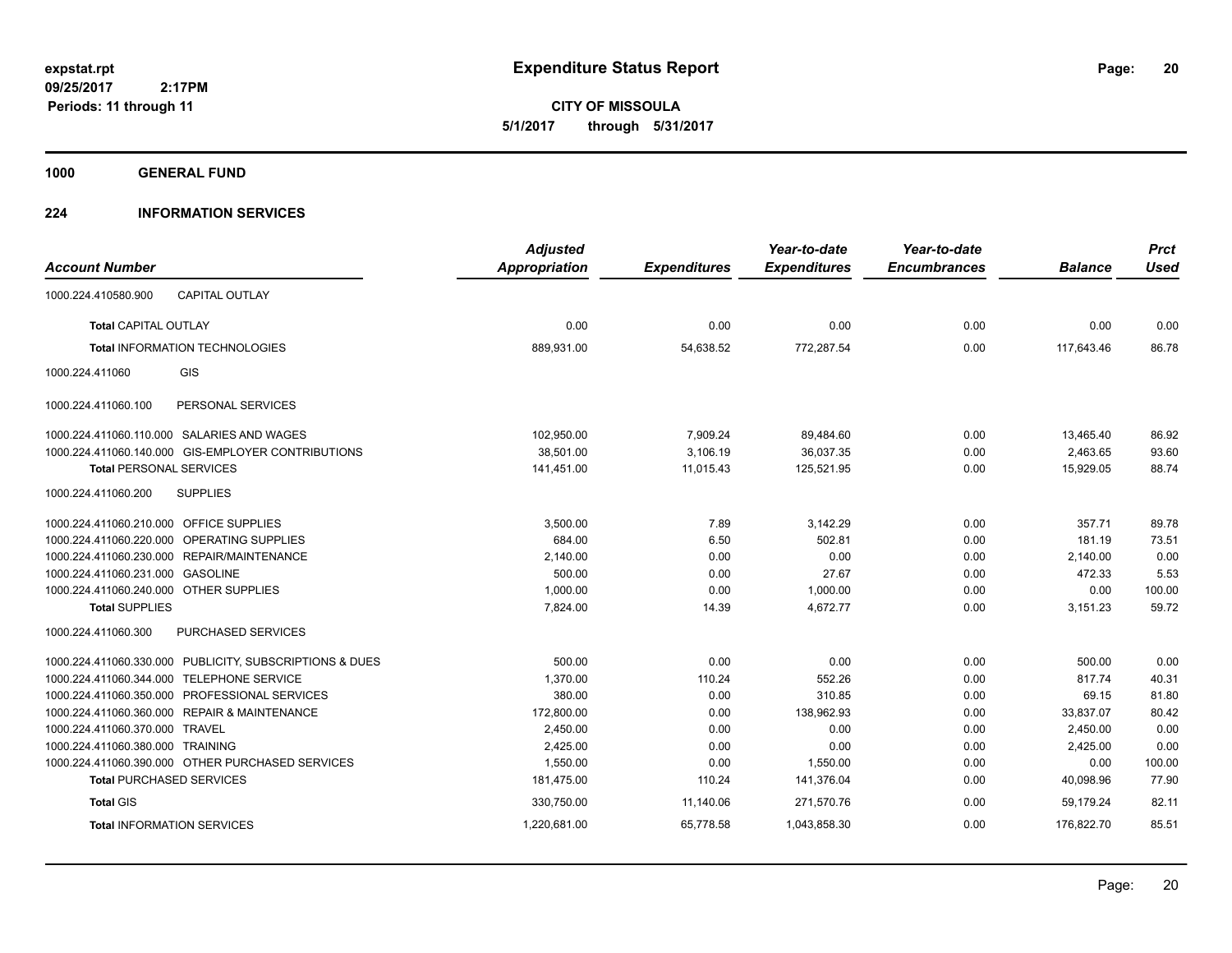**CITY OF MISSOULA 5/1/2017 through 5/31/2017**

**1000 GENERAL FUND**

**230 MUNICIPAL COURT**

| <b>Account Number</b>                   |                                                         | <b>Adjusted</b><br><b>Appropriation</b> | <b>Expenditures</b> | Year-to-date<br><b>Expenditures</b> | Year-to-date<br><b>Encumbrances</b> | <b>Balance</b> | <b>Prct</b><br>Used |
|-----------------------------------------|---------------------------------------------------------|-----------------------------------------|---------------------|-------------------------------------|-------------------------------------|----------------|---------------------|
| 1000.230.410360                         | CITY/MUNICIPAL COURT                                    |                                         |                     |                                     |                                     |                |                     |
| 1000.230.410360.100                     | PERSONAL SERVICES                                       |                                         |                     |                                     |                                     |                |                     |
|                                         | 1000.230.410360.110.000 SALARIES AND WAGES              | 853,094.00                              | 63,514.60           | 681,113.45                          | 0.00                                | 171,980.55     | 79.84               |
| 1000.230.410360.120.000 OVERTIME        |                                                         | 10.000.00                               | 401.08              | 7.542.66                            | 0.00                                | 2.457.34       | 75.43               |
|                                         | 1000.230.410360.140.000 EMPLOYER CONTRIBUTIONS          | 334,107.00                              | 25,308.85           | 281,271.03                          | 0.00                                | 52,835.97      | 84.19               |
|                                         | 1000.230.410360.141.000 STATE RETIREMENT CONTRIBUTIONS  | 0.00                                    | 63.51               | 681.13                              | 0.00                                | $-681.13$      | 0.00                |
| <b>Total PERSONAL SERVICES</b>          |                                                         | 1,197,201.00                            | 89,288.04           | 970,608.27                          | 0.00                                | 226,592.73     | 81.07               |
| 1000.230.410360.200                     | <b>SUPPLIES</b>                                         |                                         |                     |                                     |                                     |                |                     |
| 1000.230.410360.210.000 OFFICE SUPPLIES |                                                         | 6,181.00                                | 1,161.41            | 5,038.68                            | 0.00                                | 1,142.32       | 81.52               |
|                                         | 1000.230.410360.220.000 OPERATING SUPPLIES              | 4.972.00                                | 0.00                | 1.932.26                            | 0.00                                | 3,039.74       | 38.86               |
| 1000.230.410360.240.000 OTHER SUPPLIES  |                                                         | 6.496.00                                | 609.02              | 19.699.37                           | 0.00                                | $-13,203.37$   | 303.25              |
| <b>Total SUPPLIES</b>                   |                                                         | 17,649.00                               | 1,770.43            | 26,670.31                           | 0.00                                | $-9,021.31$    | 151.12              |
| 1000.230.410360.300                     | PURCHASED SERVICES                                      |                                         |                     |                                     |                                     |                |                     |
| 1000.230.410360.310.000 COMMUNICATIONS  |                                                         | 11,911.00                               | 2,874.32            | 13,042.69                           | 0.00                                | $-1,131.69$    | 109.50              |
|                                         | 1000.230.410360.320.000 PRINTING & DUPLICATING          | 1,187.00                                | 0.00                | 51.28                               | 0.00                                | 1,135.72       | 4.32                |
|                                         | 1000.230.410360.330.000 PUBLICITY, SUBSCRIPTIONS & DUES | 10,196.00                               | 456.00              | 8,212.55                            | 0.00                                | 1,983.45       | 80.55               |
|                                         | 1000.230.410360.344.000 TELEPHONE SERVICE               | 1,584.00                                | 211.69              | 2.646.30                            | 0.00                                | $-1.062.30$    | 167.06              |
|                                         | 1000.230.410360.350.000 PROFESSIONAL SERVICES           | 188,969.00                              | 141.00              | 104,927.50                          | 0.00                                | 84,041.50      | 55.53               |
|                                         | 1000.230.410360.350.004 PROFESSIONAL SERVICES           | 0.00                                    | 162.49              | 162.49                              | 0.00                                | $-162.49$      | 0.00                |
|                                         | 1000.230.410360.350.005 PROFESSIONAL SERVICES           | 0.00                                    | 615.78              | 12,095.94                           | 0.00                                | $-12,095.94$   | 0.00                |
|                                         | 1000.230.410360.350.006 PROFESSIONAL SERVICES           | 0.00                                    | 330.00              | 7.440.00                            | 0.00                                | $-7,440.00$    | 0.00                |
|                                         | 1000.230.410360.360.000 REPAIR & MAINTENANCE            | 3,790.00                                | 139.05              | 2,383.06                            | 0.00                                | 1,406.94       | 62.88               |
| 1000.230.410360.370.000 TRAVEL          |                                                         | 5.174.00                                | 0.00                | 8,227.10                            | 0.00                                | $-3,053.10$    | 159.01              |
| 1000.230.410360.380.000 TRAINING        |                                                         | 9,000.00                                | 0.00                | 4,468.58                            | 0.00                                | 4,531.42       | 49.65               |
|                                         | 1000.230.410360.390.000 OTHER PURCHASED SERVICES        | 6,263.00                                | 114.48              | 9,148.57                            | 0.00                                | $-2,885.57$    | 146.07              |
| <b>Total PURCHASED SERVICES</b>         |                                                         | 238,074.00                              | 5,044.81            | 172,806.06                          | 0.00                                | 65,267.94      | 72.59               |

1000.230.410360.500 FIXED CHARGES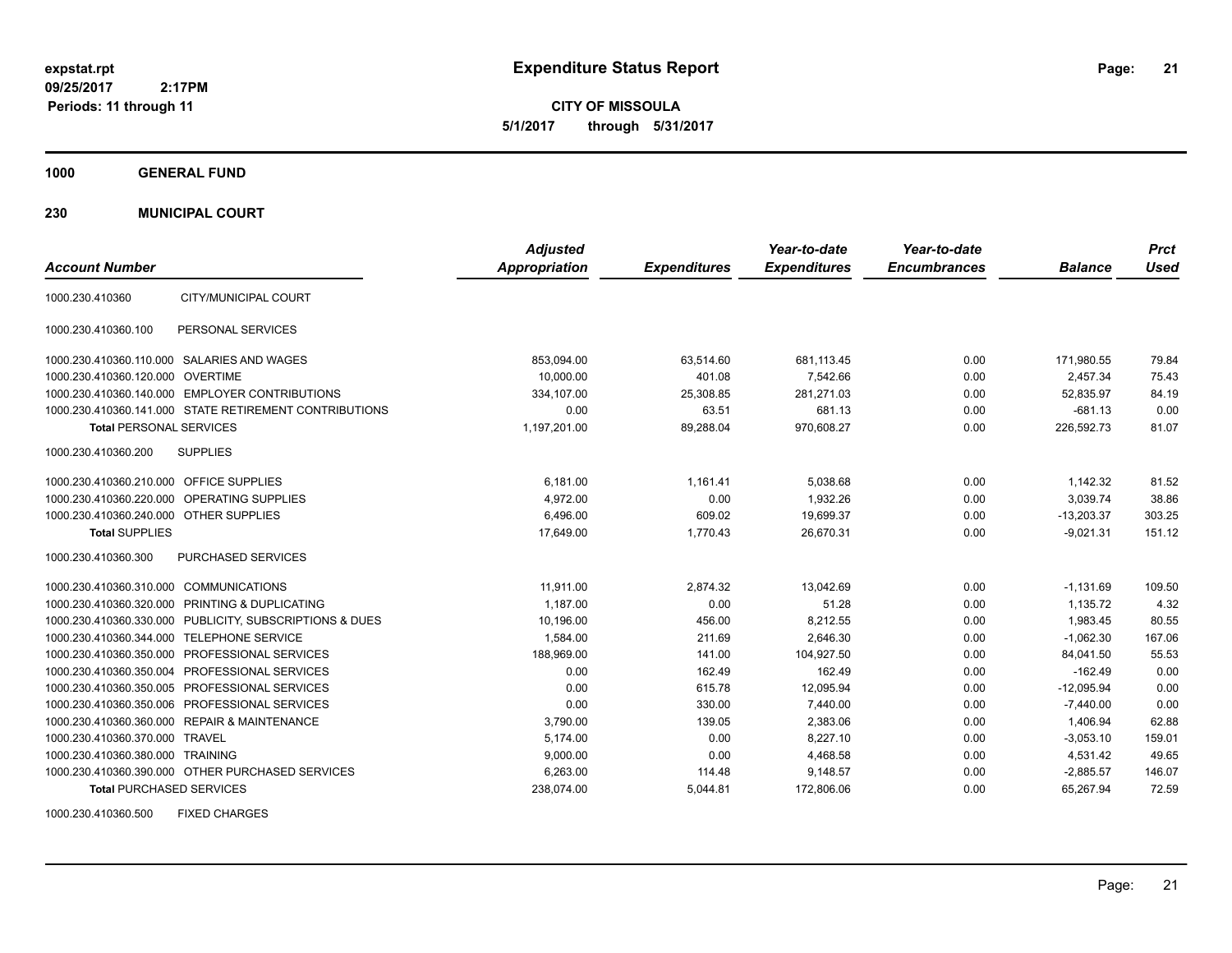**CITY OF MISSOULA 5/1/2017 through 5/31/2017**

**1000 GENERAL FUND**

### **230 MUNICIPAL COURT**

|                                                          | <b>Adjusted</b>      |                     | Year-to-date        | Year-to-date        |                | <b>Prct</b> |
|----------------------------------------------------------|----------------------|---------------------|---------------------|---------------------|----------------|-------------|
| <b>Account Number</b>                                    | <b>Appropriation</b> | <b>Expenditures</b> | <b>Expenditures</b> | <b>Encumbrances</b> | <b>Balance</b> | Used        |
| 1000.230.410360.500.000 FIXED CHARGES                    | 0.00                 | 0.00                | 29,889.40           | 0.00                | $-29,889.40$   | 0.00        |
| <b>Total FIXED CHARGES</b>                               | 0.00                 | 0.00                | 29,889.40           | 0.00                | $-29,889.40$   | 0.00        |
| <b>GRANTS &amp; CONTRIBUTIONS</b><br>1000.230.410360.700 |                      |                     |                     |                     |                |             |
| 1000.230.410360.700.000 GRANTS & CONTRIBUTIONS           | 2.500.00             | 0.00                | 0.00                | 0.00                | 2.500.00       | 0.00        |
| <b>Total GRANTS &amp; CONTRIBUTIONS</b>                  | 2,500.00             | 0.00                | 0.00                | 0.00                | 2,500.00       | 0.00        |
| OTHER OBJECTS<br>1000.230.410360.800                     |                      |                     |                     |                     |                |             |
| 1000.230.410360.820.000 TRANSFERS TO OTHER FUNDS         | 0.00                 | 0.00                | 1,250.00            | 0.00                | $-1,250.00$    | 0.00        |
| <b>Total OTHER OBJECTS</b>                               | 0.00                 | 0.00                | 1,250.00            | 0.00                | $-1,250.00$    | 0.00        |
| <b>CAPITAL OUTLAY</b><br>1000.230.410360.900             |                      |                     |                     |                     |                |             |
| <b>Total CAPITAL OUTLAY</b>                              | 0.00                 | 0.00                | 0.00                | 0.00                | 0.00           | 0.00        |
| <b>Total CITY/MUNICIPAL COURT</b>                        | 1,455,424.00         | 96,103.28           | 1,201,224.04        | 0.00                | 254,199.96     | 82.53       |
| <b>MCS</b><br>1000.230.411853                            |                      |                     |                     |                     |                |             |
| 1000.230.411853.300<br>PURCHASED SERVICES                |                      |                     |                     |                     |                |             |
| 1000.230.411853.390.000<br>MCS-OTHER PURCHASED SERVICES  | 68,400.00            | 0.00                | 51,299.64           | 0.00                | 17,100.36      | 75.00       |
| <b>Total MCS</b>                                         | 68,400.00            | 0.00                | 51,299.64           | 0.00                | 17,100.36      | 75.00       |
| <b>Total MUNICIPAL COURT</b>                             | 1,523,824.00         | 96,103.28           | 1,252,523.68        | 0.00                | 271,300.32     | 82.20       |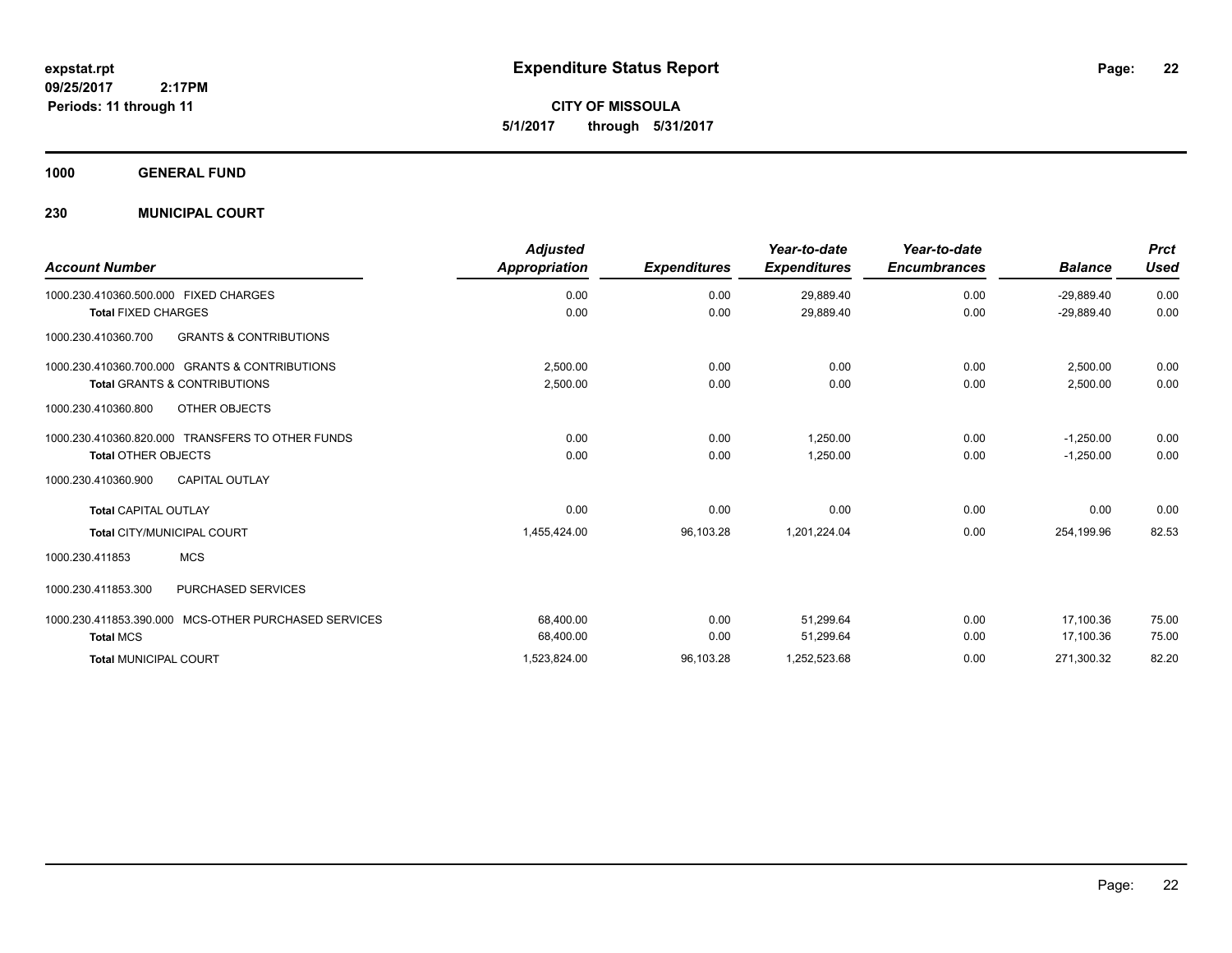**CITY OF MISSOULA 5/1/2017 through 5/31/2017**

**1000 GENERAL FUND**

| <b>Account Number</b>                                | <b>Adjusted</b><br><b>Appropriation</b> | <b>Expenditures</b> | Year-to-date<br><b>Expenditures</b> | Year-to-date<br><b>Encumbrances</b> | <b>Balance</b> | <b>Prct</b><br><b>Used</b> |
|------------------------------------------------------|-----------------------------------------|---------------------|-------------------------------------|-------------------------------------|----------------|----------------------------|
| <b>BUDGETING</b><br>1000.240.410520                  |                                         |                     |                                     |                                     |                |                            |
| PERSONAL SERVICES<br>1000.240.410520.100             |                                         |                     |                                     |                                     |                |                            |
| 1000.240.410520.110.000 SALARIES AND WAGES           | 85,237.00                               | 5,670.96            | 67,196.89                           | 0.00                                | 18,040.11      | 78.84                      |
| 1000.240.410520.140.000 EMPLOYER CONTRIBUTIONS       | 29.176.00                               | 1,959.23            | 22,833.66                           | 0.00                                | 6,342.34       | 78.26                      |
| <b>Total PERSONAL SERVICES</b>                       | 114,413.00                              | 7,630.19            | 90,030.55                           | 0.00                                | 24,382.45      | 78.69                      |
| 1000.240.410520.200<br><b>SUPPLIES</b>               |                                         |                     |                                     |                                     |                |                            |
| 1000.240.410520.210.000 OFFICE SUPPLIES              | 160.00                                  | 17.55               | 312.24                              | 0.00                                | $-152.24$      | 195.15                     |
| 1000.240.410520.220.000<br><b>OPERATING SUPPLIES</b> | 285.00                                  | 80.94               | 99.93                               | 0.00                                | 185.07         | 35.06                      |
| <b>Total SUPPLIES</b>                                | 445.00                                  | 98.49               | 412.17                              | 0.00                                | 32.83          | 92.62                      |
| 1000.240.410520.300<br>PURCHASED SERVICES            |                                         |                     |                                     |                                     |                |                            |
| 1000.240.410520.320.000 PRINTING & DUPLICATING       | 823.00                                  | 148.81              | 699.21                              | 0.00                                | 123.79         | 84.96                      |
| 1000.240.410520.350.000 PROFESSIONAL SERVICES        | 148,289.00                              | 0.00                | 0.00                                | 0.00                                | 148,289.00     | 0.00                       |
| <b>Total PURCHASED SERVICES</b>                      | 149,112.00                              | 148.81              | 699.21                              | 0.00                                | 148,412.79     | 0.47                       |
| <b>Total BUDGETING</b>                               | 263,970.00                              | 7,877.49            | 91,141.93                           | 0.00                                | 172,828.07     | 34.53                      |
| <b>TREASURY</b><br>1000.240.410540                   |                                         |                     |                                     |                                     |                |                            |
| PERSONAL SERVICES<br>1000.240.410540.100             |                                         |                     |                                     |                                     |                |                            |
| 1000.240.410540.110.000 SALARIES AND WAGES           | 266,276.00                              | 11,734.86           | 142,446.75                          | 0.00                                | 123,829.25     | 53.50                      |
| 1000.240.410540.140.000 EMPLOYER CONTRIBUTIONS       | 98,231.00                               | 3,358.82            | 59,427.03                           | 0.00                                | 38,803.97      | 60.50                      |
| <b>Total PERSONAL SERVICES</b>                       | 364,507.00                              | 15,093.68           | 201,873.78                          | 0.00                                | 162,633.22     | 55.38                      |
| <b>SUPPLIES</b><br>1000.240.410540.200               |                                         |                     |                                     |                                     |                |                            |
| <b>OFFICE SUPPLIES</b><br>1000.240.410540.210.000    | 1,402.00                                | 76.25               | 1,542.66                            | 0.00                                | -140.66        | 110.03                     |
| 1000.240.410540.220.000 OPERATING SUPPLIES           | 303.00                                  | 7.40                | 1,147.94                            | 0.00                                | $-844.94$      | 378.86                     |
| <b>Total SUPPLIES</b>                                | 1,705.00                                | 83.65               | 2,690.60                            | 0.00                                | $-985.60$      | 157.81                     |
| PURCHASED SERVICES<br>1000.240.410540.300            |                                         |                     |                                     |                                     |                |                            |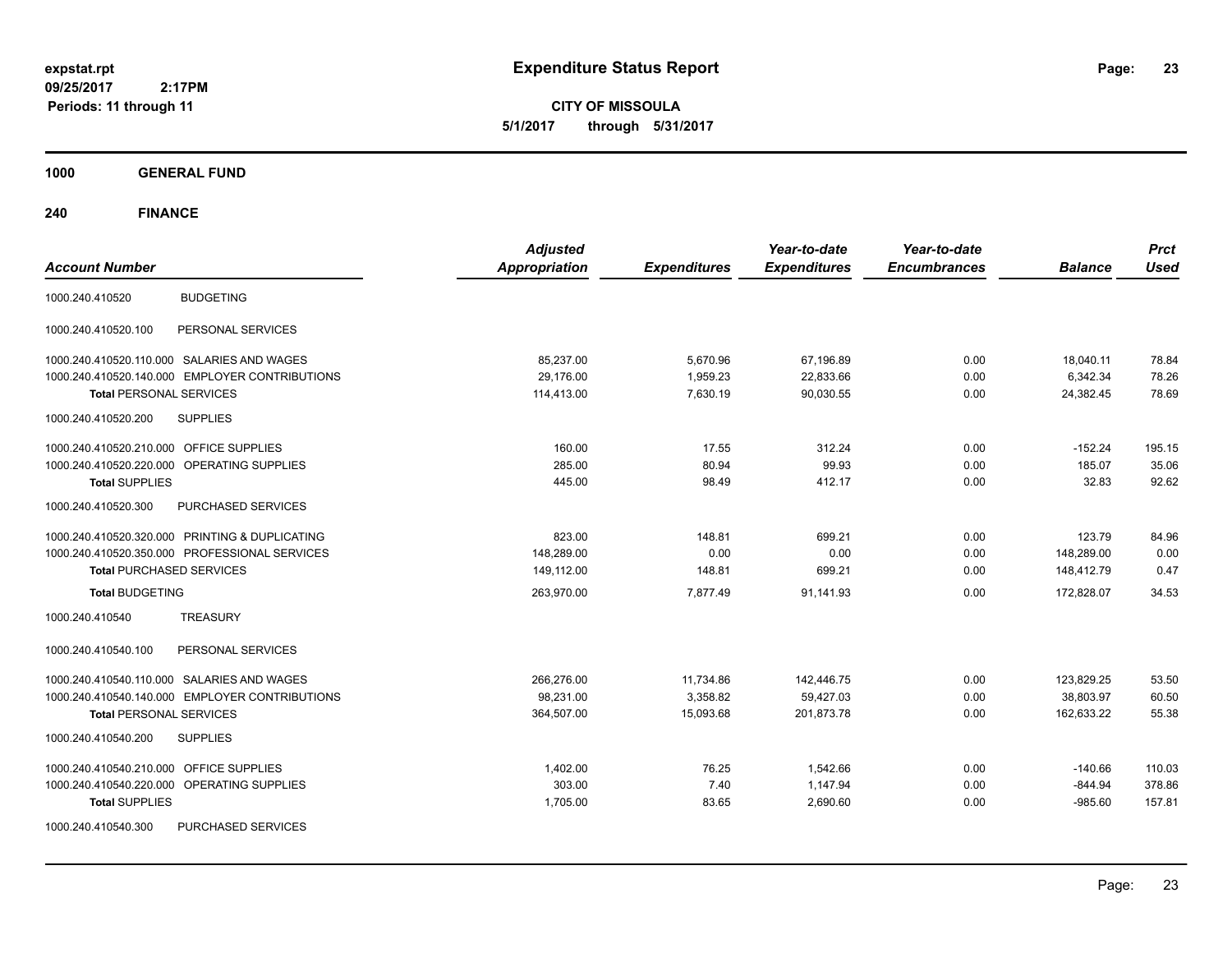**CITY OF MISSOULA 5/1/2017 through 5/31/2017**

**1000 GENERAL FUND**

| <b>Account Number</b>                                   | <b>Adjusted</b><br><b>Appropriation</b> | <b>Expenditures</b> | Year-to-date<br><b>Expenditures</b> | Year-to-date<br><b>Encumbrances</b> | <b>Balance</b> | <b>Prct</b><br><b>Used</b> |
|---------------------------------------------------------|-----------------------------------------|---------------------|-------------------------------------|-------------------------------------|----------------|----------------------------|
|                                                         |                                         |                     |                                     |                                     |                |                            |
| 1000.240.410540.310.000 COMMUNICATIONS                  | 5,518.00                                | 533.62              | 4,728.77                            | 0.00                                | 789.23         | 85.70                      |
| 1000.240.410540.320.000 PRINTING & DUPLICATING          | 448.00                                  | 333.80              | 532.30                              | 0.00                                | $-84.30$       | 118.82                     |
| 1000.240.410540.330.000 PUBLICITY, SUBSCRIPTIONS & DUES | 10.00                                   | 4.80                | 43.20                               | 0.00                                | $-33.20$       | 432.00                     |
| 1000.240.410540.344.000 TELEPHONE SERVICE               | 25.00                                   | 0.00                | 0.00                                | 0.00                                | 25.00          | 0.00                       |
| 1000.240.410540.350.000 PROFESSIONAL SERVICES           | 12,511.00                               | 630.00              | 4,045.37                            | 0.00                                | 8,465.63       | 32.33                      |
| 1000.240.410540.360.000 REPAIR & MAINTENANCE            | 26.00                                   | 0.00                | 0.00                                | 0.00                                | 26.00          | 0.00                       |
| 1000.240.410540.370.000 TRAVEL                          | 4,125.00                                | 0.00                | 0.00                                | 0.00                                | 4,125.00       | 0.00                       |
| 1000.240.410540.380.000 TRAINING                        | 2,000.00                                | 950.64              | 1,621.20                            | 0.00                                | 378.80         | 81.06                      |
| 1000.240.410540.390.000 OTHER PURCHASED SERVICES        | 0.00                                    | 0.00                | 480.98                              | 0.00                                | $-480.98$      | 0.00                       |
| <b>Total PURCHASED SERVICES</b>                         | 24,663.00                               | 2,452.86            | 11.451.82                           | 0.00                                | 13.211.18      | 46.43                      |
| 1000.240.410540.500<br><b>FIXED CHARGES</b>             |                                         |                     |                                     |                                     |                |                            |
| 1000.240.410540.500.000 FIXED CHARGES                   | 500.00                                  | 0.00                | 0.00                                | 0.00                                | 500.00         | 0.00                       |
| <b>Total FIXED CHARGES</b>                              | 500.00                                  | 0.00                | 0.00                                | 0.00                                | 500.00         | 0.00                       |
| 1000.240.410540.900<br><b>CAPITAL OUTLAY</b>            |                                         |                     |                                     |                                     |                |                            |
| <b>Total CAPITAL OUTLAY</b>                             | 0.00                                    | 0.00                | 0.00                                | 0.00                                | 0.00           | 0.00                       |
| <b>Total TREASURY</b>                                   | 391,375.00                              | 17,630.19           | 216,016.20                          | 0.00                                | 175,358.80     | 55.19                      |
| 1000.240.410550<br><b>ACCOUNTING</b>                    |                                         |                     |                                     |                                     |                |                            |
| 1000.240.410550.100<br>PERSONAL SERVICES                |                                         |                     |                                     |                                     |                |                            |
| 1000.240.410550.110.000 SALARIES AND WAGES              | 341,365.00                              | 29,385.76           | 343,307.25                          | 0.00                                | $-1,942.25$    | 100.57                     |
| 1000.240.410550.120.000 OVERTIME                        | 1,000.00                                | 0.00                | 0.00                                | 0.00                                | 1,000.00       | 0.00                       |
| 1000.240.410550.140.000 EMPLOYER CONTRIBUTIONS          | 134,888.00                              | 11,931.28           | 135,548.81                          | 0.00                                | $-660.81$      | 100.49                     |
| 1000.240.410550.141.000 STATE RETIREMENT CONTRIBUTIONS  | 0.00                                    | 52.10               | 604.07                              | 0.00                                | $-604.07$      | 0.00                       |
| <b>Total PERSONAL SERVICES</b>                          | 477,253.00                              | 41,369.14           | 479,460.13                          | 0.00                                | $-2,207.13$    | 100.46                     |
| 1000.240.410550.200<br><b>SUPPLIES</b>                  |                                         |                     |                                     |                                     |                |                            |
| 1000.240.410550.210.000 OFFICE SUPPLIES                 | 2,374.00                                | 32.93               | 3,465.89                            | 0.00                                | $-1,091.89$    | 145.99                     |
| 1000.240.410550.220.000 OPERATING SUPPLIES              | 2,064.00                                | 70.70               | 2,309.11                            | 0.00                                | $-245.11$      | 111.88                     |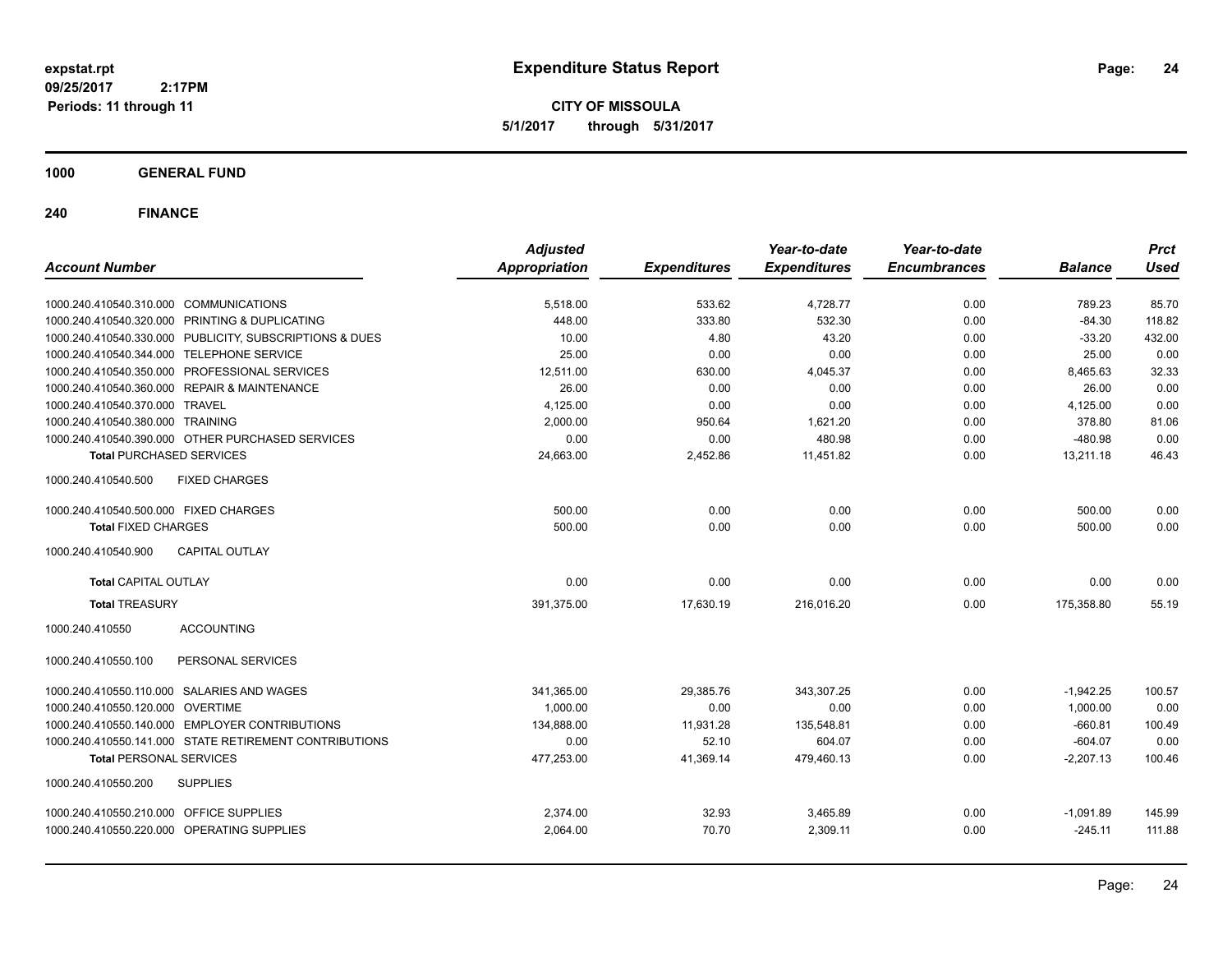**CITY OF MISSOULA 5/1/2017 through 5/31/2017**

### **1000 GENERAL FUND**

|                                                         | <b>Adjusted</b>      |                     | Year-to-date        | Year-to-date        |                | <b>Prct</b> |
|---------------------------------------------------------|----------------------|---------------------|---------------------|---------------------|----------------|-------------|
| <b>Account Number</b>                                   | <b>Appropriation</b> | <b>Expenditures</b> | <b>Expenditures</b> | <b>Encumbrances</b> | <b>Balance</b> | <b>Used</b> |
| 1000.240.410550.230.000 REPAIR/MAINTENANCE              | 300.00               | 0.00                | 0.00                | 0.00                | 300.00         | 0.00        |
| 1000.240.410550.231.000 GASOLINE                        | 92.00                | 0.00                | 94.06               | 0.00                | $-2.06$        | 102.24      |
| 1000.240.410550.240.000 OTHER SUPPLIES                  | 500.00               | 0.00                | 0.00                | 0.00                | 500.00         | 0.00        |
| <b>Total SUPPLIES</b>                                   | 5,330.00             | 103.63              | 5,869.06            | 0.00                | $-539.06$      | 110.11      |
| 1000.240.410550.300<br>PURCHASED SERVICES               |                      |                     |                     |                     |                |             |
| 1000.240.410550.310.000 COMMUNICATIONS                  | 36,270.00            | 0.00                | 33,620.49           | 0.00                | 2,649.51       | 92.70       |
| 1000.240.410550.320.000 PRINTING & DUPLICATING          | 2,014.00             | 0.00                | 415.36              | 0.00                | 1,598.64       | 20.62       |
| 1000.240.410550.330.000 PUBLICITY, SUBSCRIPTIONS & DUES | 3,400.00             | 7.20                | 4,811.64            | 0.00                | $-1,411.64$    | 141.52      |
| 1000.240.410550.344.000 TELEPHONE SERVICE               | 1,200.00             | 14.51               | 86.30               | 0.00                | 1,113.70       | 7.19        |
| 1000.240.410550.350.000 PROFESSIONAL SERVICES           | 144,665.00           | 16,546.96           | 163,977.56          | 0.00                | $-19,312.56$   | 113.35      |
| 1000.240.410550.360.000 REPAIR & MAINTENANCE            | 674.00               | 0.00                | 0.00                | 0.00                | 674.00         | 0.00        |
| 1000.240.410550.370.000 TRAVEL                          | 3,520.00             | 247.20              | 247.20              | 0.00                | 3.272.80       | 7.02        |
| 1000.240.410550.380.000 TRAINING                        | 3.805.00             | 326.96              | 1.935.00            | 0.00                | 1.870.00       | 50.85       |
| 1000.240.410550.390.000 OTHER PURCHASED SERVICES        | 0.00                 | 0.00                | 721.46              | 0.00                | $-721.46$      | 0.00        |
| <b>Total PURCHASED SERVICES</b>                         | 195,548.00           | 17,142.83           | 205,815.01          | 0.00                | $-10,267.01$   | 105.25      |
| 1000.240.410550.500<br><b>FIXED CHARGES</b>             |                      |                     |                     |                     |                |             |
| <b>Total FIXED CHARGES</b>                              | 0.00                 | 0.00                | 0.00                | 0.00                | 0.00           | 0.00        |
| 1000.240.410550.900<br><b>CAPITAL OUTLAY</b>            |                      |                     |                     |                     |                |             |
| <b>Total CAPITAL OUTLAY</b>                             | 0.00                 | 0.00                | 0.00                | 0.00                | 0.00           | 0.00        |
| <b>Total ACCOUNTING</b>                                 | 678,131.00           | 58,615.60           | 691,144.20          | 0.00                | $-13.013.20$   | 101.92      |
| 1000.240.410552<br><b>FINANCIAL REPORTING</b>           |                      |                     |                     |                     |                |             |
| 1000.240.410552.100<br>PERSONAL SERVICES                |                      |                     |                     |                     |                |             |
| 1000.240.410552.110.000 SALARIES AND WAGES              | 49,218.00            | 5,313.13            | 51,134.00           | 0.00                | $-1,916.00$    | 103.89      |
| 1000.240.410552.140.000 EMPLOYER CONTRIBUTIONS          | 17,599.00            | 1,766.30            | 18,264.88           | 0.00                | $-665.88$      | 103.78      |
| <b>Total PERSONAL SERVICES</b>                          | 66,817.00            | 7,079.43            | 69,398.88           | 0.00                | $-2,581.88$    | 103.86      |
| 1000.240.410552.200<br><b>SUPPLIES</b>                  |                      |                     |                     |                     |                |             |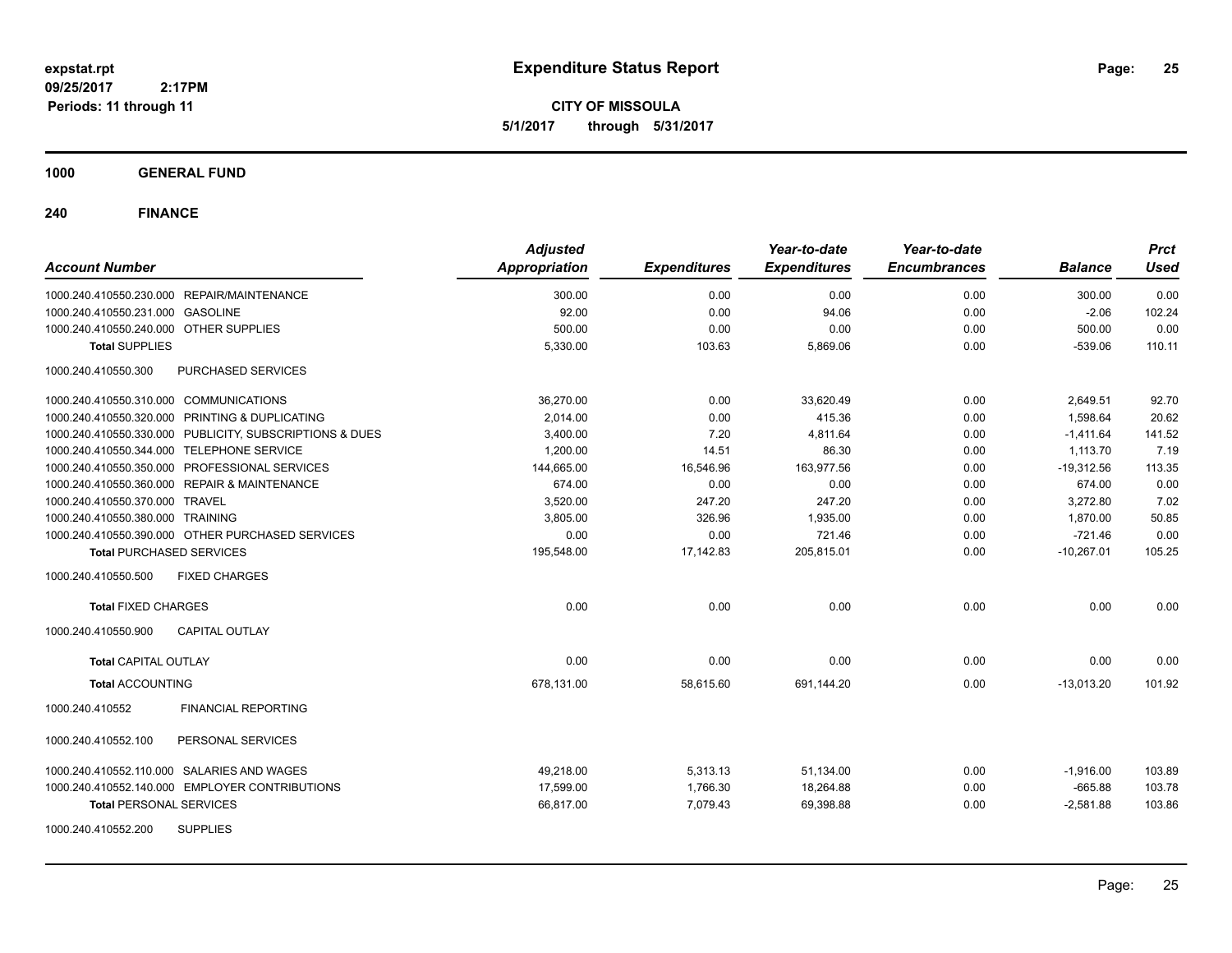**CITY OF MISSOULA 5/1/2017 through 5/31/2017**

**1000 GENERAL FUND**

|                                                         | <b>Adjusted</b>      |                     | Year-to-date        | Year-to-date        |                | <b>Prct</b> |
|---------------------------------------------------------|----------------------|---------------------|---------------------|---------------------|----------------|-------------|
| <b>Account Number</b>                                   | <b>Appropriation</b> | <b>Expenditures</b> | <b>Expenditures</b> | <b>Encumbrances</b> | <b>Balance</b> | <b>Used</b> |
| 1000.240.410552.210.000 OFFICE SUPPLIES                 | 129.00               | 17.54               | 312.15              | 0.00                | $-183.15$      | 241.98      |
|                                                         |                      |                     |                     |                     |                |             |
| 1000.240.410552.220.000 OPERATING SUPPLIES              | 390.00               | 69.99               | 93.46               | 0.00                | 296.54         | 23.96       |
| <b>Total SUPPLIES</b>                                   | 519.00               | 87.53               | 405.61              | 0.00                | 113.39         | 78.15       |
| <b>PURCHASED SERVICES</b><br>1000.240.410552.300        |                      |                     |                     |                     |                |             |
| 1000.240.410552.310.000 COMMUNICATIONS                  | 321.00               | 0.00                | 0.00                | 0.00                | 321.00         | 0.00        |
| 1000.240.410552.320.000 PRINTING & DUPLICATING          | 2,195.00             | 113.65              | 870.02              | 0.00                | 1,324.98       | 39.64       |
| 1000.240.410552.330.000 PUBLICITY, SUBSCRIPTIONS & DUES | 0.00                 | 300.00              | 3,300.00            | 0.00                | $-3,300.00$    | 0.00        |
| <b>PROFESSIONAL SERVICES</b><br>1000.240.410552.350.000 | 10,530.00            | 0.00                | 0.00                | 0.00                | 10,530.00      | 0.00        |
| 1000.240.410552.370.000 TRAVEL                          | 600.00               | 0.00                | 0.00                | 0.00                | 600.00         | 0.00        |
| 1000.240.410552.380.000 TRAINING                        | 1,525.00             | 0.00                | 155.00              | 0.00                | 1,370.00       | 10.16       |
| <b>Total PURCHASED SERVICES</b>                         | 15,171.00            | 413.65              | 4,325.02            | 0.00                | 10,845.98      | 28.51       |
| <b>CAPITAL OUTLAY</b><br>1000.240.410552.900            |                      |                     |                     |                     |                |             |
| <b>Total CAPITAL OUTLAY</b>                             | 0.00                 | 0.00                | 0.00                | 0.00                | 0.00           | 0.00        |
| <b>Total FINANCIAL REPORTING</b>                        | 82,507.00            | 7,580.61            | 74,129.51           | 0.00                | 8,377.49       | 89.85       |
| <b>Total FINANCE</b>                                    | 1,415,983.00         | 91,703.89           | 1,072,431.84        | 0.00                | 343,551.16     | 75.74       |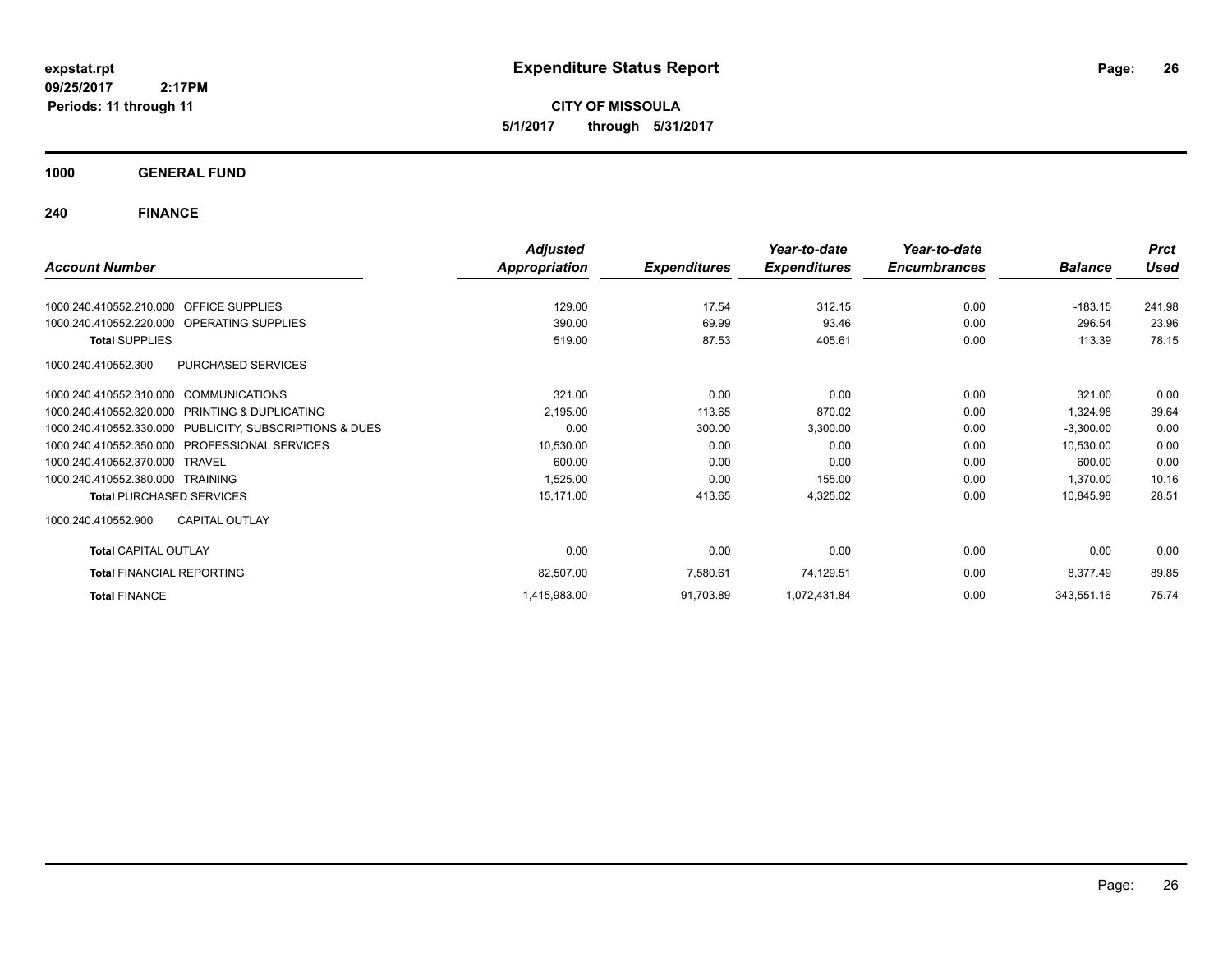**CITY OF MISSOULA 5/1/2017 through 5/31/2017**

**1000 GENERAL FUND**

### **245 CENTRALIZED SERVICES**

| <b>Account Number</b>                   |                                                        | <b>Adjusted</b><br><b>Appropriation</b> | <b>Expenditures</b> | Year-to-date<br><b>Expenditures</b> | Year-to-date<br><b>Encumbrances</b> | <b>Balance</b> | <b>Prct</b><br><b>Used</b> |
|-----------------------------------------|--------------------------------------------------------|-----------------------------------------|---------------------|-------------------------------------|-------------------------------------|----------------|----------------------------|
| 1000.245.410810                         | <b>ADMINISTRATION</b>                                  |                                         |                     |                                     |                                     |                |                            |
|                                         |                                                        |                                         |                     |                                     |                                     |                |                            |
| 1000.245.410810.100                     | PERSONAL SERVICES                                      |                                         |                     |                                     |                                     |                |                            |
| 1000.245.410810.110.000                 | CENTRALIZED SERVICES/SALARIES AND WAGES                | 123,332.00                              | 9,487.03            | 107,183.81                          | 0.00                                | 16,148.19      | 86.91                      |
| 1000.245.410810.140.000                 | <b>EMPLOYER CONTRIBUTIONS</b>                          | 34,477.00                               | 2,695.07            | 30,863.62                           | 0.00                                | 3,613.38       | 89.52                      |
|                                         | 1000.245.410810.141.000 STATE RETIREMENT CONTRIBUTIONS | 0.00                                    | 13.51               | 237.52                              | 0.00                                | $-237.52$      | 0.00                       |
| <b>Total PERSONAL SERVICES</b>          |                                                        | 157,809.00                              | 12,195.61           | 138,284.95                          | 0.00                                | 19,524.05      | 87.63                      |
| 1000.245.410810.200                     | <b>SUPPLIES</b>                                        |                                         |                     |                                     |                                     |                |                            |
| 1000.245.410810.210.000 OFFICE SUPPLIES |                                                        | 500.00                                  | 0.00                | 0.00                                | 0.00                                | 500.00         | 0.00                       |
| 1000.245.410810.220.000                 | OPERATING SUPPLIES                                     | 350.00                                  | 0.00                | 0.00                                | 0.00                                | 350.00         | 0.00                       |
| 1000.245.410810.231.000 GASOLINE        |                                                        | 175.00                                  | 0.00                | 0.00                                | 0.00                                | 175.00         | 0.00                       |
| <b>Total SUPPLIES</b>                   |                                                        | 1,025.00                                | 0.00                | 0.00                                | 0.00                                | 1,025.00       | 0.00                       |
| 1000.245.410810.300                     | PURCHASED SERVICES                                     |                                         |                     |                                     |                                     |                |                            |
| 1000.245.410810.310.000 COMMUNICATIONS  |                                                        | 100.00                                  | 0.00                | 0.00                                | 0.00                                | 100.00         | 0.00                       |
|                                         | 1000.245.410810.320.000 PRINTING & DUPLICATING         | 200.00                                  | 0.00                | 20.16                               | 0.00                                | 179.84         | 10.08                      |
| 1000.245.410810.330.000                 | PUBLICITY, SUBSCRIPTIONS & DUES                        | 200.00                                  | 0.00                | 0.00                                | 0.00                                | 200.00         | 0.00                       |
| 1000.245.410810.344.000                 | <b>TELEPHONE SERVICE</b>                               | 500.00                                  | 16.77               | 74.15                               | 0.00                                | 425.85         | 14.83                      |
|                                         | 1000.245.410810.350.000 PROFESSIONAL SERVICES          | 40,000.00                               | 0.00                | 29,126.28                           | 0.00                                | 10,873.72      | 72.82                      |
| 1000.245.410810.370.000                 | <b>TRAVEL</b>                                          | 1,000.00                                | 0.00                | 0.00                                | 0.00                                | 1.000.00       | 0.00                       |
| 1000.245.410810.380.000 TRAINING        |                                                        | 1,500.00                                | 0.00                | 0.00                                | 0.00                                | 1,500.00       | 0.00                       |
| <b>Total PURCHASED SERVICES</b>         |                                                        | 43,500.00                               | 16.77               | 29,220.59                           | 0.00                                | 14,279.41      | 67.17                      |
| 1000.245.410810.700                     | <b>GRANTS &amp; CONTRIBUTIONS</b>                      |                                         |                     |                                     |                                     |                |                            |
|                                         | 1000.245.410810.700.000 GRANTS & CONTRIBUTIONS         | 5.000.00                                | 0.00                | 0.00                                | 0.00                                | 5,000.00       | 0.00                       |
|                                         | <b>Total GRANTS &amp; CONTRIBUTIONS</b>                | 5,000.00                                | 0.00                | 0.00                                | 0.00                                | 5,000.00       | 0.00                       |
| <b>Total ADMINISTRATION</b>             |                                                        | 207,334.00                              | 12,212.38           | 167,505.54                          | 0.00                                | 39,828.46      | 80.79                      |
| 1000.245.410835                         | *** Title Not Found ***                                |                                         |                     |                                     |                                     |                |                            |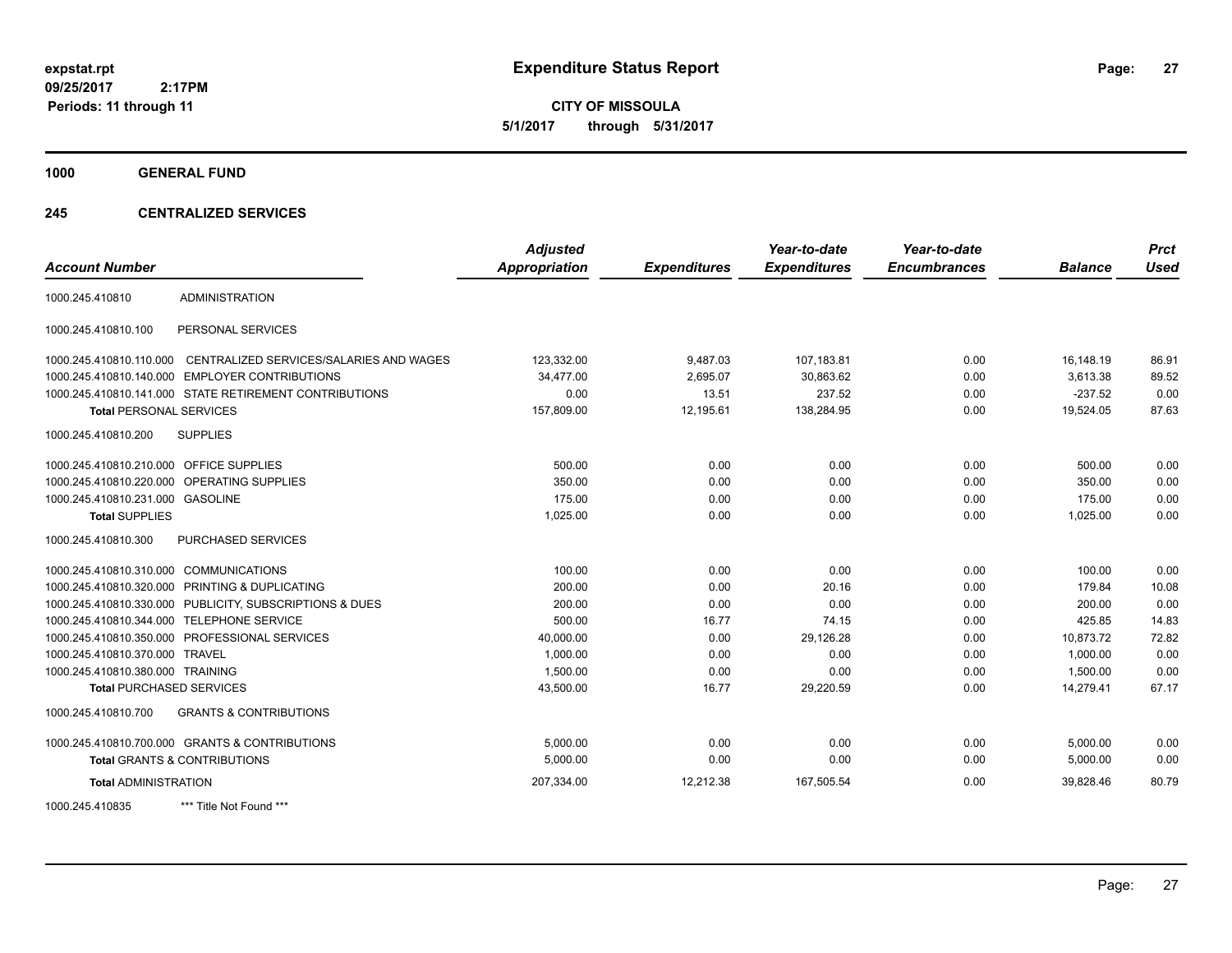**CITY OF MISSOULA 5/1/2017 through 5/31/2017**

**1000 GENERAL FUND**

### **245 CENTRALIZED SERVICES**

|                                                               | <b>Adjusted</b> |                     | Year-to-date        | Year-to-date        |                | <b>Prct</b> |
|---------------------------------------------------------------|-----------------|---------------------|---------------------|---------------------|----------------|-------------|
| <b>Account Number</b>                                         | Appropriation   | <b>Expenditures</b> | <b>Expenditures</b> | <b>Encumbrances</b> | <b>Balance</b> | <b>Used</b> |
| PERSONAL SERVICES<br>1000.245.410835.100                      |                 |                     |                     |                     |                |             |
| 1000.245.410835.110.000 SALARIES AND WAGES                    | 66,812.00       | 0.00                | 84,916.69           | 0.00                | $-18,104.69$   | 127.10      |
| 1000.245.410835.140.000 EMPLOYER CONTRIBUTIONS                | 22,895.00       | 0.00                | 22,024.59           | 0.00                | 870.41         | 96.20       |
| <b>Total PERSONAL SERVICES</b>                                | 89,707.00       | 0.00                | 106,941.28          | 0.00                | $-17,234.28$   | 119.21      |
| <b>SUPPLIES</b><br>1000.245.410835.200                        |                 |                     |                     |                     |                |             |
| 1000.245.410835.210.000 OFFICE SUPPLIES                       | 200.00          | 0.00                | 0.00                | 0.00                | 200.00         | 0.00        |
| 1000.245.410835.220.000<br><b>OPERATING SUPPLIES</b>          | 300.00          | 0.00                | 0.00                | 0.00                | 300.00         | 0.00        |
| 1000.245.410835.231.000 GASOLINE                              | 172.00          | 0.00                | 0.00                | 0.00                | 172.00         | 0.00        |
| <b>Total SUPPLIES</b>                                         | 672.00          | 0.00                | 0.00                | 0.00                | 672.00         | 0.00        |
| 1000.245.410835.300<br>PURCHASED SERVICES                     |                 |                     |                     |                     |                |             |
| 1000.245.410835.310.000 COMMUNICATIONS                        | 100.00          | 0.00                | 0.00                | 0.00                | 100.00         | 0.00        |
| 1000.245.410835.320.000 PRINTING & DUPLICATING                | 100.00          | 0.00                | 0.00                | 0.00                | 100.00         | 0.00        |
| 1000.245.410835.330.000 PUBLICITY, SUBSCRIPTIONS & DUES       | 150.00          | 0.00                | 0.00                | 0.00                | 150.00         | 0.00        |
| 1000.245.410835.344.000 TELEPHONE SERVICE                     | 145.00          | 0.00                | 360.07              | 0.00                | $-215.07$      | 248.32      |
| <b>Total PURCHASED SERVICES</b>                               | 495.00          | 0.00                | 360.07              | 0.00                | 134.93         | 72.74       |
| Total *** Title Not Found ***                                 | 90,874.00       | 0.00                | 107,301.35          | 0.00                | $-16,427.35$   | 118.08      |
| *** Title Not Found ***<br>1000.245.411010                    |                 |                     |                     |                     |                |             |
| 1000.245.411010.100<br>PERSONAL SERVICES                      |                 |                     |                     |                     |                |             |
| Total *** Title Not Found ***                                 | 0.00            | 0.00                | 0.00                | 0.00                | 0.00           | 0.00        |
| 1000.245.411231<br><b>ENERGY CONSERVATION</b>                 |                 |                     |                     |                     |                |             |
| 1000.245.411231.100<br>PERSONAL SERVICES                      |                 |                     |                     |                     |                |             |
| 1000.245.411231.110.000 ENERGY COORDINATOR/SALARIES AND WAGES | 52,397.00       | 4,019.63            | 45,407.66           | 0.00                | 6,989.34       | 86.66       |
| 1000.245.411231.140.000 EMPLOYER CONTRIBUTIONS                | 21,027.00       | 1,671.70            | 19,291.80           | 0.00                | 1,735.20       | 91.75       |
| <b>Total PERSONAL SERVICES</b>                                | 73,424.00       | 5,691.33            | 64,699.46           | 0.00                | 8,724.54       | 88.12       |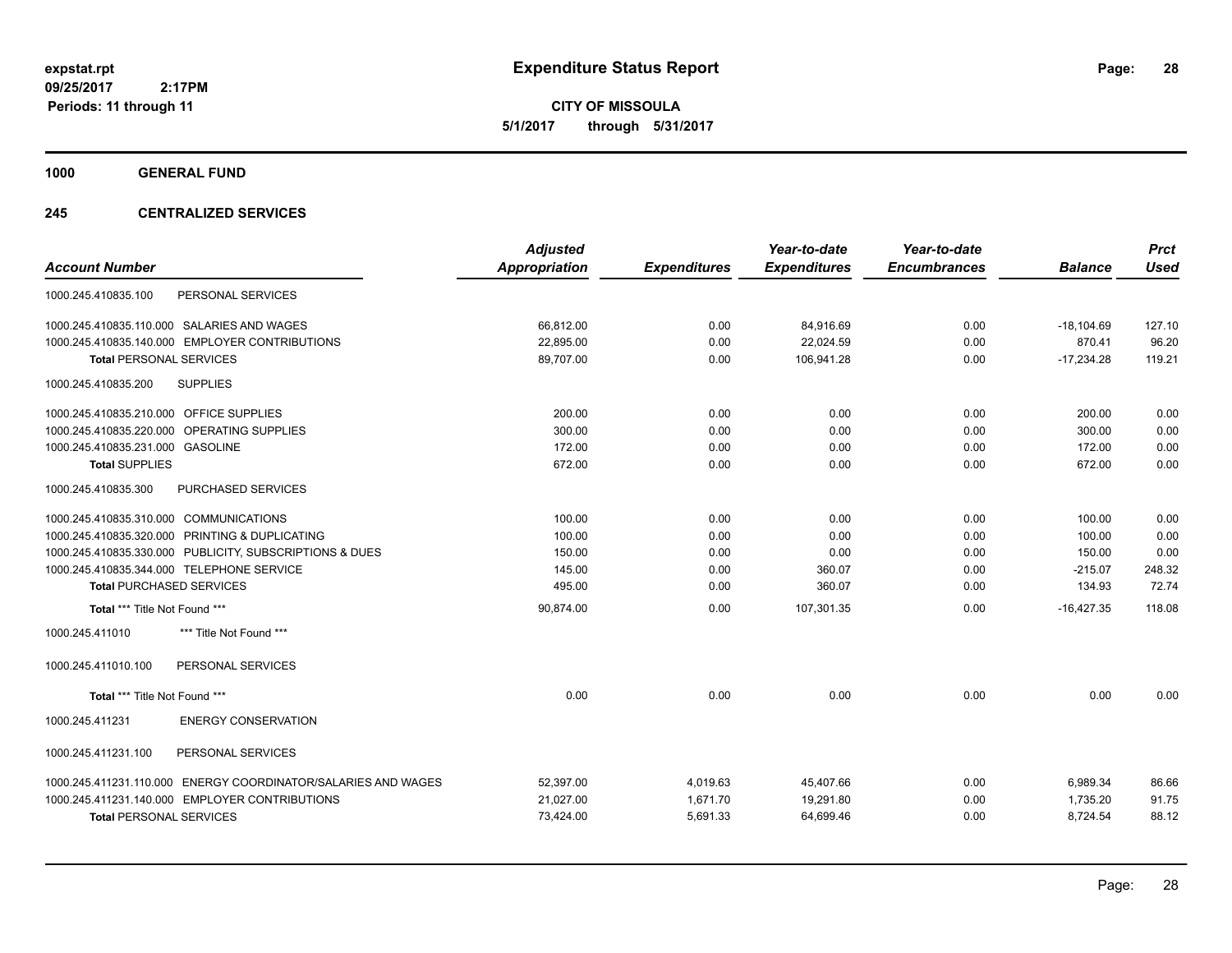**CITY OF MISSOULA 5/1/2017 through 5/31/2017**

# **1000 GENERAL FUND**

### **245 CENTRALIZED SERVICES**

|                                                         | <b>Adjusted</b> |                     | Year-to-date        | Year-to-date        |                | <b>Prct</b> |
|---------------------------------------------------------|-----------------|---------------------|---------------------|---------------------|----------------|-------------|
| <b>Account Number</b>                                   | Appropriation   | <b>Expenditures</b> | <b>Expenditures</b> | <b>Encumbrances</b> | <b>Balance</b> | Used        |
| <b>SUPPLIES</b><br>1000.245.411231.200                  |                 |                     |                     |                     |                |             |
| 1000.245.411231.210.000 OFFICE SUPPLIES                 | 500.00          | 0.00                | 316.92              | 0.00                | 183.08         | 63.38       |
| 1000.245.411231.220.000 OPERATING SUPPLIES              | 350.00          | 152.54              | 152.54              | 0.00                | 197.46         | 43.58       |
| 1000.245.411231.231.000 GASOLINE                        | 175.00          | 0.00                | 14.59               | 0.00                | 160.41         | 8.34        |
| <b>Total SUPPLIES</b>                                   | 1,025.00        | 152.54              | 484.05              | 0.00                | 540.95         | 47.22       |
| 1000.245.411231.300<br><b>PURCHASED SERVICES</b>        |                 |                     |                     |                     |                |             |
| 1000.245.411231.310.000 COMMUNICATIONS                  | 200.00          | 0.00                | 0.00                | 0.00                | 200.00         | 0.00        |
| 1000.245.411231.320.000 PRINTING & DUPLICATING          | 250.00          | 19.44               | 76.88               | 0.00                | 173.12         | 30.75       |
| 1000.245.411231.330.000 PUBLICITY, SUBSCRIPTIONS & DUES | 200.00          | 0.00                | 1,188.34            | 0.00                | $-988.34$      | 594.17      |
| 1000.245.411231.344.000 TELEPHONE SERVICE               | 200.00          | 0.00                | 0.00                | 0.00                | 200.00         | 0.00        |
| 1000.245.411231.350.000 PROFESSIONAL SERVICES           | 11,500.00       | 0.00                | 11,500.00           | 0.00                | 0.00           | 100.00      |
| 1000.245.411231.370.000 TRAVEL                          | 1,000.00        | 0.00                | 375.64              | 0.00                | 624.36         | 37.56       |
| 1000.245.411231.380.000 TRAINING                        | 1.500.00        | 65.00               | 65.00               | 0.00                | 1.435.00       | 4.33        |
| <b>Total PURCHASED SERVICES</b>                         | 14,850.00       | 84.44               | 13,205.86           | 0.00                | 1,644.14       | 88.93       |
| 1000.245.411231.500<br><b>FIXED CHARGES</b>             |                 |                     |                     |                     |                |             |
| <b>Total FIXED CHARGES</b>                              | 0.00            | 0.00                | 0.00                | 0.00                | 0.00           | 0.00        |
| <b>Total ENERGY CONSERVATION</b>                        | 89,299.00       | 5,928.31            | 78,389.37           | 0.00                | 10,909.63      | 87.78       |
| <b>Total CENTRALIZED SERVICES</b>                       | 387,507.00      | 18,140.69           | 353,196.26          | 0.00                | 34,310.74      | 91.15       |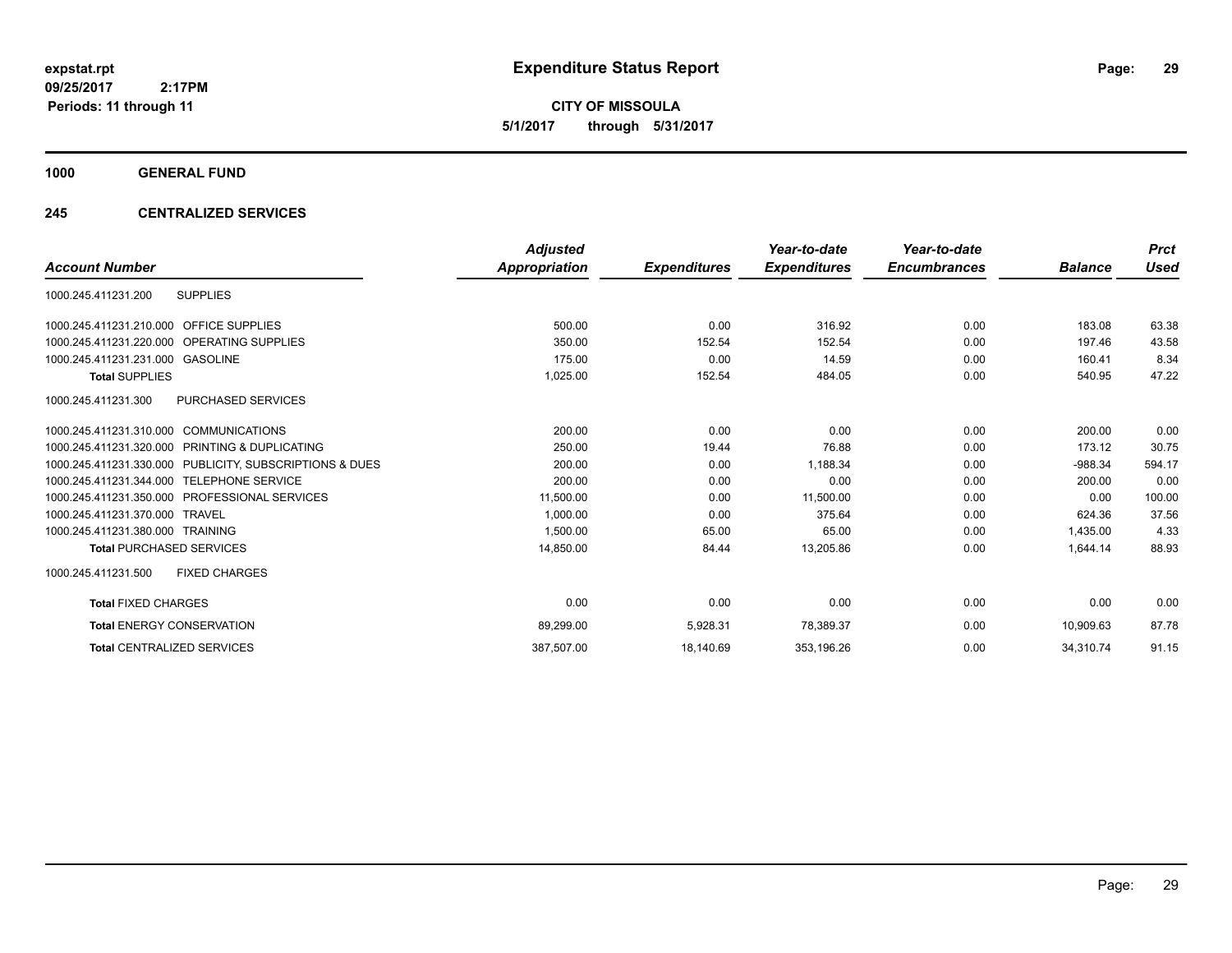**CITY OF MISSOULA 5/1/2017 through 5/31/2017**

**1000 GENERAL FUND**

**246 \*\*\* Title Not Found \*\*\***

| <b>Account Number</b>         |                         | <b>Adjusted</b><br>Appropriation | <b>Expenditures</b> | Year-to-date<br><b>Expenditures</b> | Year-to-date<br><b>Encumbrances</b> | <b>Balance</b> | <b>Prct</b><br>Used |
|-------------------------------|-------------------------|----------------------------------|---------------------|-------------------------------------|-------------------------------------|----------------|---------------------|
| 1000.246.430220               | <b>FACILITY</b>         |                                  |                     |                                     |                                     |                |                     |
| 1000.246.430220.200           | <b>SUPPLIES</b>         |                                  |                     |                                     |                                     |                |                     |
| <b>Total FACILITY</b>         |                         | 0.00                             | 0.00                | 0.00                                | 0.00                                | 0.00           | 0.00                |
| 1000.246.431350               | <b>VEHICLE FACILITY</b> |                                  |                     |                                     |                                     |                |                     |
| 1000.246.431350.300           | PURCHASED SERVICES      |                                  |                     |                                     |                                     |                |                     |
| Total *** Title Not Found *** |                         | 0.00                             | 0.00                | 0.00                                | 0.00                                | 0.00           | 0.00                |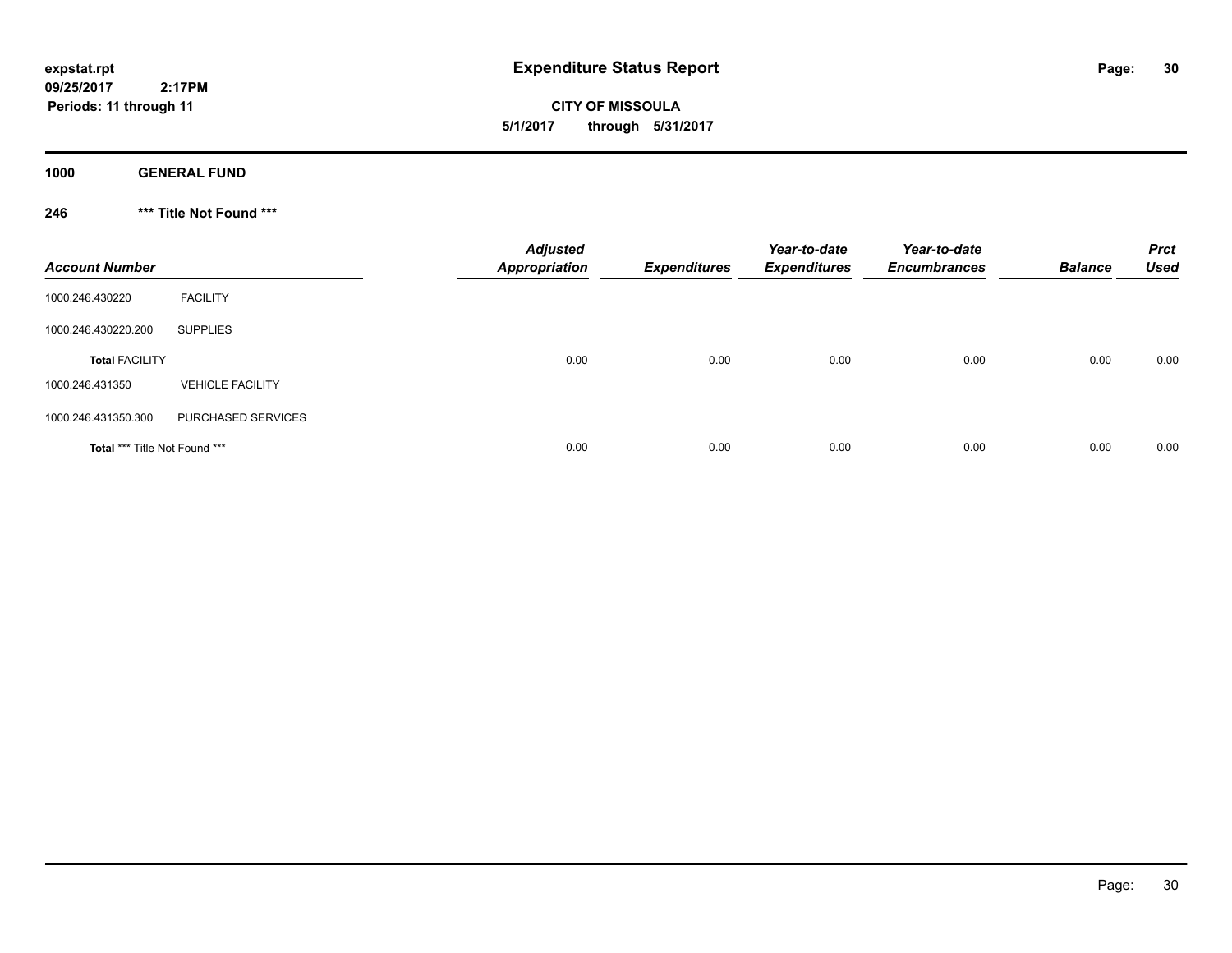**CITY OF MISSOULA 5/1/2017 through 5/31/2017**

**1000 GENERAL FUND**

|                                         |                                                              | <b>Adjusted</b>      |                     | Year-to-date        | Year-to-date        |                | <b>Prct</b> |
|-----------------------------------------|--------------------------------------------------------------|----------------------|---------------------|---------------------|---------------------|----------------|-------------|
| <b>Account Number</b>                   |                                                              | <b>Appropriation</b> | <b>Expenditures</b> | <b>Expenditures</b> | <b>Encumbrances</b> | <b>Balance</b> | <b>Used</b> |
| 1000.250.411000                         | *** Title Not Found ***                                      |                      |                     |                     |                     |                |             |
| 1000.250.411000.700                     | <b>GRANTS &amp; CONTRIBUTIONS</b>                            |                      |                     |                     |                     |                |             |
|                                         | 1000.250.411000.700.000 MISSOULA RAVALI TMA                  | 10,780.00            | 0.00                | 10,780.00           | 0.00                | 0.00           | 100.00      |
| Total *** Title Not Found ***           |                                                              | 10,780.00            | 0.00                | 10,780.00           | 0.00                | 0.00           | 100.00      |
| 1000.250.411010                         | <b>ADMINISTRATION</b>                                        |                      |                     |                     |                     |                |             |
| 1000.250.411010.100                     | PERSONAL SERVICES                                            |                      |                     |                     |                     |                |             |
|                                         | 1000.250.411010.110.000 ADMIN/SALARIES AND WAGES             | 111,905.00           | 15,784.03           | 118,280.35          | 0.00                | $-6,375.35$    | 105.70      |
|                                         | 1000.250.411010.120.000 ADMIN-OVERTIME/TERMINATION           | 1.155.00             | 0.00                | 0.00                | 0.00                | 1,155.00       | 0.00        |
|                                         | 1000.250.411010.140.000 ADMIN/EMPLOYER CONTRIBUTIONS         | 40,111.00            | 6,616.62            | 54,675.64           | 0.00                | $-14,564.64$   | 136.31      |
|                                         | 1000.250.411010.141.000 ADMIN-STATE RETIREMENT CONTRIBUTIONS | 0.00                 | 112.90              | 1,223.32            | 0.00                | $-1,223.32$    | 0.00        |
| <b>Total PERSONAL SERVICES</b>          |                                                              | 153,171.00           | 22,513.55           | 174,179.31          | 0.00                | $-21,008.31$   | 113.72      |
| 1000.250.411010.200                     | <b>SUPPLIES</b>                                              |                      |                     |                     |                     |                |             |
| 1000.250.411010.210.000 OFFICE SUPPLIES |                                                              | 7,100.00             | 547.31              | 8,090.69            | 0.00                | $-990.69$      | 113.95      |
| 1000.250.411010.210.301                 | <b>OFFICE SUPPLIES</b>                                       | 0.00                 | 0.00                | 36.19               | 0.00                | $-36.19$       | 0.00        |
|                                         | 1000.250.411010.220.000 ADMIN-OPERATING SUPPLIES             | 181.00               | 0.00                | 65.27               | 0.00                | 115.73         | 36.06       |
| 1000.250.411010.230.000                 | REPAIR/MAINTENANCE                                           | 50.00                | 0.00                | 225.14              | 0.00                | $-175.14$      | 450.28      |
| 1000.250.411010.231.000                 | <b>GASOLINE</b>                                              | 916.00               | 0.00                | 0.00                | 0.00                | 916.00         | 0.00        |
| 1000.250.411010.240.000 OTHER SUPPLIES  |                                                              | 100.00               | 0.00                | 0.00                | 0.00                | 100.00         | 0.00        |
| <b>Total SUPPLIES</b>                   |                                                              | 8,347.00             | 547.31              | 8,417.29            | 0.00                | $-70.29$       | 100.84      |
| 1000.250.411010.300                     | <b>PURCHASED SERVICES</b>                                    |                      |                     |                     |                     |                |             |
| 1000.250.411010.310.000                 | <b>COMMUNICATIONS</b>                                        | 3,343.00             | 0.00                | 0.00                | 0.00                | 3,343.00       | 0.00        |
| 1000.250.411010.310.351                 | <b>COMMUNICATIONS</b>                                        | 0.00                 | 73.07               | 92.95               | 0.00                | $-92.95$       | 0.00        |
| 1000.250.411010.320.000                 | PRINTING & DUPLICATING                                       | 1,365.00             | 135.06              | 988.87              | 0.00                | 376.13         | 72.44       |
| 1000.250.411010.330.000                 | PUBLICITY, SUBSCRIPTIONS & DUES                              | 1,370.00             | 579.00              | 1,337.28            | 0.00                | 32.72          | 97.61       |
| 1000.250.411010.344.000                 | <b>TELEPHONE SERVICE</b>                                     | 700.00               | 53.09               | 477.75              | 0.00                | 222.25         | 68.25       |
|                                         | 1000.250.411010.350.000 PROFESSIONAL SERVICES                | 110,500.00           | 8,041.21            | 14,023.25           | 0.00                | 96,476.75      | 12.69       |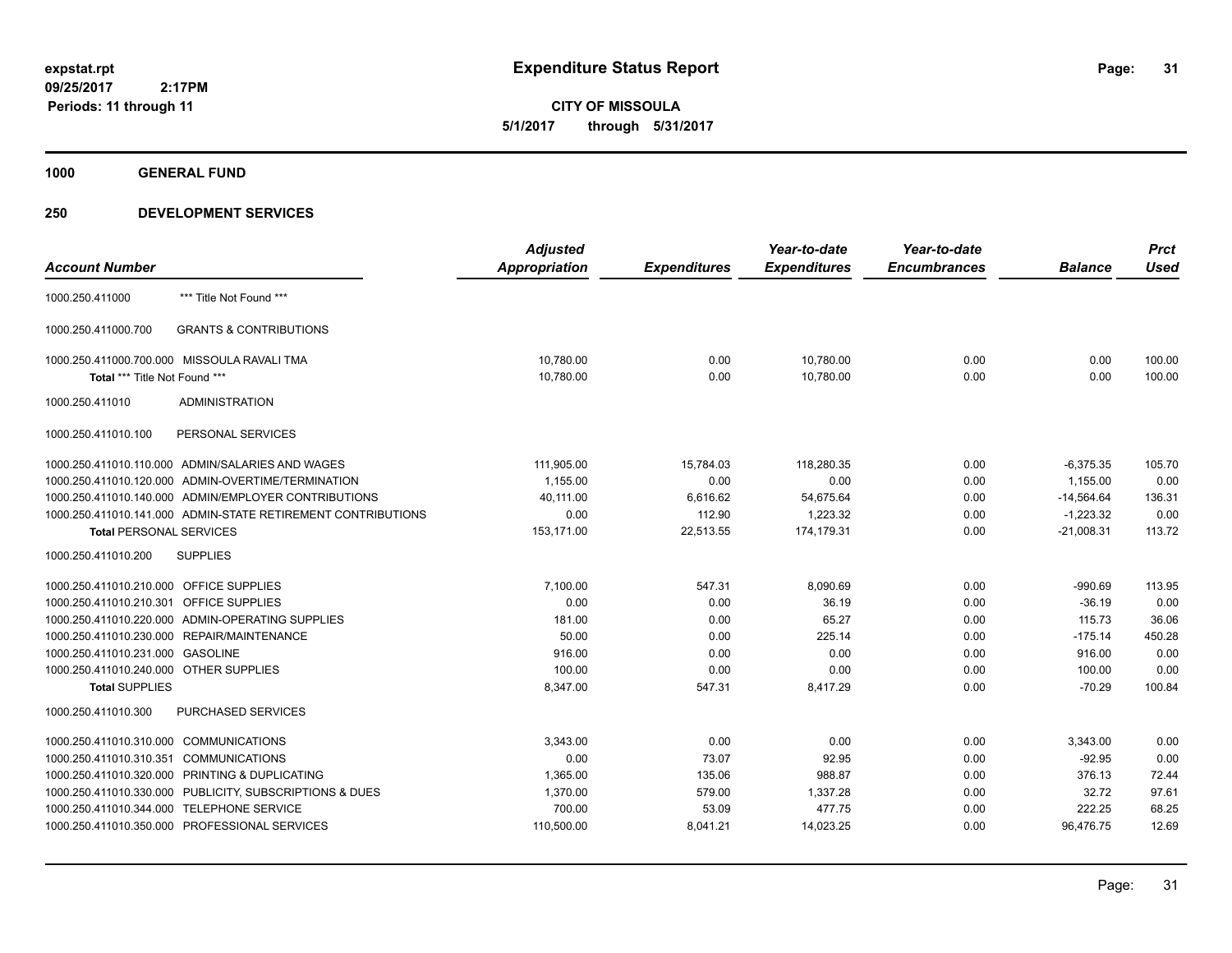**CITY OF MISSOULA 5/1/2017 through 5/31/2017**

**1000 GENERAL FUND**

| <b>Account Number</b>                                                     |                                                                                                                                                         | <b>Adjusted</b><br>Appropriation                 | <b>Expenditures</b>                         | Year-to-date<br><b>Expenditures</b>            | Year-to-date<br><b>Encumbrances</b> | <b>Balance</b>                                  | <b>Prct</b><br><b>Used</b>        |
|---------------------------------------------------------------------------|---------------------------------------------------------------------------------------------------------------------------------------------------------|--------------------------------------------------|---------------------------------------------|------------------------------------------------|-------------------------------------|-------------------------------------------------|-----------------------------------|
| 1000.250.411010.370.000 TRAVEL<br>1000.250.411010.380.000 TRAINING        | 1000.250.411010.360.000 REPAIR & MAINTENANCE                                                                                                            | 650.00<br>1,500.00<br>1,300.00                   | 37.50<br>0.00<br>0.00                       | 56.49<br>215.36<br>848.80                      | 0.00<br>0.00<br>0.00                | 593.51<br>1,284.64<br>451.20                    | 8.69<br>14.36<br>65.29            |
| <b>Total PURCHASED SERVICES</b>                                           |                                                                                                                                                         | 120,728.00                                       | 8,918.93                                    | 18,040.75                                      | 0.00                                | 102,687.25                                      | 14.94                             |
| <b>Total ADMINISTRATION</b>                                               |                                                                                                                                                         | 282,246.00                                       | 31,979.79                                   | 200,637.35                                     | 0.00                                | 81,608.65                                       | 71.09                             |
| 1000.250.411030                                                           | <b>GRANTS &amp; COMMUNITY PROGRAM CONTRIBUTIONS</b>                                                                                                     |                                                  |                                             |                                                |                                     |                                                 |                                   |
| 1000.250.411030.300                                                       | PURCHASED SERVICES                                                                                                                                      |                                                  |                                             |                                                |                                     |                                                 |                                   |
| 1000.250.411030.390.000 GCP CONTRIBUTION                                  | <b>Total GRANTS &amp; COMMUNITY PROGRAM CONTRIBUTIONS</b>                                                                                               | 169,309.00<br>169,309.00                         | 22,323.28<br>22,323.28                      | 115,980.71<br>115,980.71                       | 0.00<br>0.00                        | 53,328.29<br>53,328.29                          | 68.50<br>68.50                    |
| 1000.250.411031                                                           | <b>PLANNING SUBSIDY</b>                                                                                                                                 |                                                  |                                             |                                                |                                     |                                                 |                                   |
| 1000.250.411031.800                                                       | OTHER OBJECTS                                                                                                                                           |                                                  |                                             |                                                |                                     |                                                 |                                   |
| 1000.250.411031.820.000 PLANNING SUBSIDY<br><b>Total PLANNING SUBSIDY</b> |                                                                                                                                                         | 18,900.00<br>18,900.00                           | 0.00<br>0.00                                | 9,450.00<br>9,450.00                           | 0.00<br>0.00                        | 9,450.00<br>9,450.00                            | 50.00<br>50.00                    |
| 1000.250.411050                                                           | DEVELOPMENT & PERMIT REVIEWS                                                                                                                            |                                                  |                                             |                                                |                                     |                                                 |                                   |
| 1000.250.411050.100                                                       | PERSONAL SERVICES                                                                                                                                       |                                                  |                                             |                                                |                                     |                                                 |                                   |
| 1000.250.411050.120.000 OVERTIME<br><b>Total PERSONAL SERVICES</b>        | 1000.250.411050.110.000 DEV & PERMIT REVIEW/SALARIES AND WAGES<br>1000.250.411050.140.000 EMPLOYER CONTRIBUTIONS                                        | 700.118.00<br>684.00<br>236,773.00<br>937,575.00 | 61.177.83<br>0.00<br>22,279.63<br>83,457.46 | 624.281.58<br>0.00<br>240,334.10<br>864,615.68 | 0.00<br>0.00<br>0.00<br>0.00        | 75.836.42<br>684.00<br>$-3,561.10$<br>72,959.32 | 89.17<br>0.00<br>101.50<br>92.22  |
| 1000.250.411050.200                                                       | <b>SUPPLIES</b>                                                                                                                                         |                                                  |                                             |                                                |                                     |                                                 |                                   |
| 1000.250.411050.210.301 OFFICE SUPPLIES                                   | 1000.250.411050.210.000 DEV & PERMIT REVIEW-OFFICE SUPPLIES<br>1000.250.411050.220.000 OPERATING SUPPLIES<br>1000.250.411050.230.000 REPAIR/MAINTENANCE | 4,998.00<br>0.00<br>700.00<br>1,300.00           | 520.42<br>0.00<br>109.95<br>32.82           | 5,270.98<br>37.55<br>731.78<br>1,121.99        | 0.00<br>0.00<br>0.00<br>0.00        | $-272.98$<br>$-37.55$<br>$-31.78$<br>178.01     | 105.46<br>0.00<br>104.54<br>86.31 |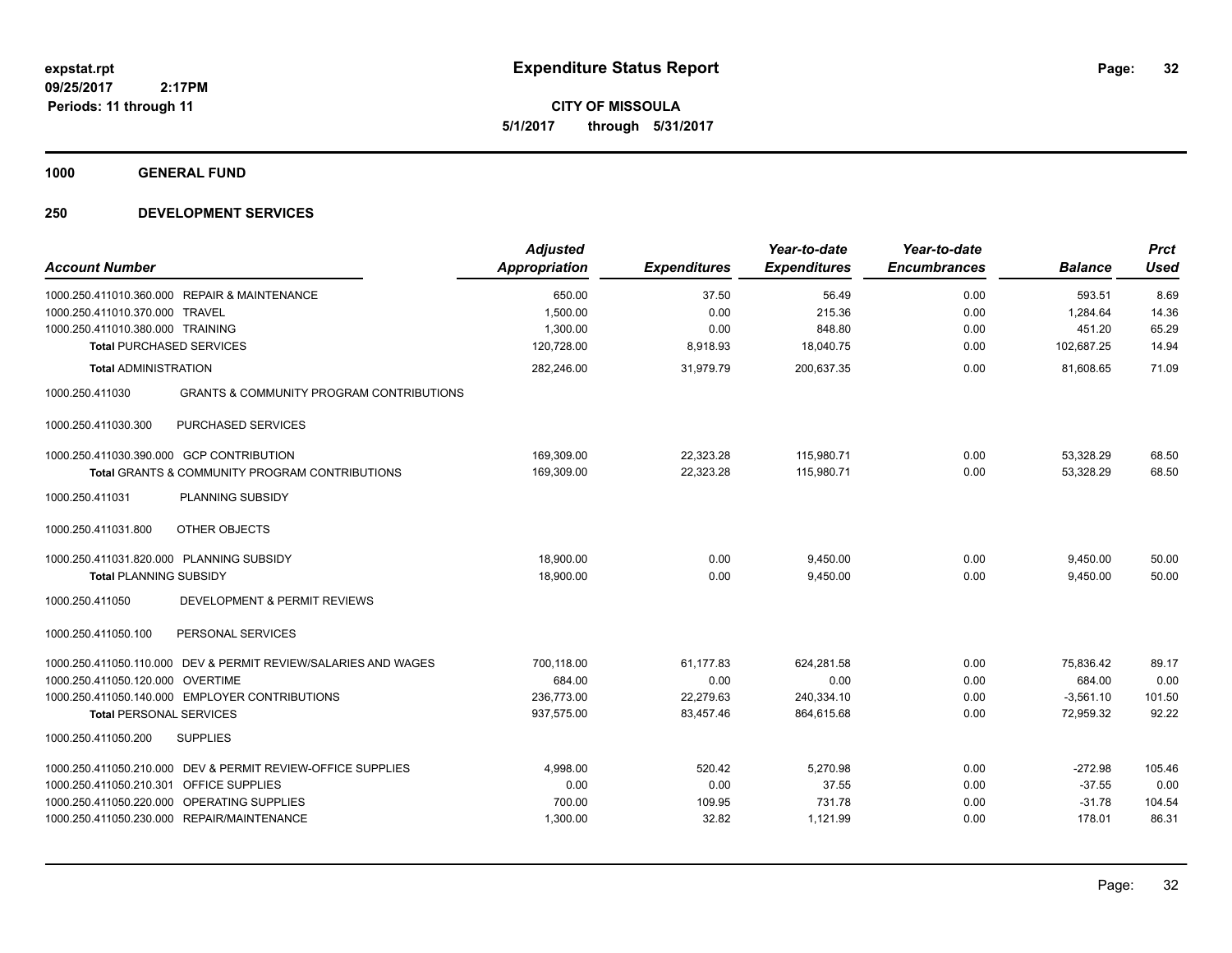**CITY OF MISSOULA 5/1/2017 through 5/31/2017**

**1000 GENERAL FUND**

| <b>Account Number</b>                                    | <b>Adjusted</b><br><b>Appropriation</b> | <b>Expenditures</b> | Year-to-date<br><b>Expenditures</b> | Year-to-date<br><b>Encumbrances</b> | <b>Balance</b> | <b>Prct</b><br><b>Used</b> |
|----------------------------------------------------------|-----------------------------------------|---------------------|-------------------------------------|-------------------------------------|----------------|----------------------------|
| 1000.250.411050.231.000 DEV & PERMIT REVIEW-GASOLINE     | 4,841.00                                | 267.14              | 1,439.13                            | 0.00                                | 3,401.87       | 29.73                      |
| 1000.250.411050.240.000 OTHER SUPPLIES                   | 505.00                                  | 0.00                | 69.66                               | 0.00                                | 435.34         | 13.79                      |
| <b>Total SUPPLIES</b>                                    | 12,344.00                               | 930.33              | 8,671.09                            | 0.00                                | 3,672.91       | 70.25                      |
| 1000.250.411050.300<br>PURCHASED SERVICES                |                                         |                     |                                     |                                     |                |                            |
| 1000.250.411050.310.000 COMMUNICATIONS                   | 7,750.00                                | 0.00                | 63.63                               | 0.00                                | 7,686.37       | 0.82                       |
| 1000.250.411050.310.351 COMMUNICATIONS                   | 0.00                                    | 710.46              | 6,271.45                            | 0.00                                | $-6,271.45$    | 0.00                       |
| 1000.250.411050.320.000 PRINTING & DUPLICATING           | 5,189.00                                | 120.03              | 1,866.75                            | 0.00                                | 3,322.25       | 35.98                      |
| 1000.250.411050.330.000 PUBLICITY, SUBSCRIPTIONS & DUES  | 3,980.00                                | 633.00              | 17,559.07                           | 0.00                                | $-13,579.07$   | 441.18                     |
| 1000.250.411050.344.000 TELEPHONE SERVICE                | 5,345.00                                | 458.30              | 4,388.37                            | 0.00                                | 956.63         | 82.10                      |
| 1000.250.411050.350.000 PROFESSIONAL SERVICES            | 24,856.00                               | 0.00                | 16,258.13                           | 0.00                                | 8,597.87       | 65.41                      |
| 1000.250.411050.360.000 REPAIR & MAINTENANCE             | 12,275.00                               | 0.00                | 0.00                                | 0.00                                | 12,275.00      | 0.00                       |
| 1000.250.411050.370.000 DEV & PERMIT REVIEW-TRAVEL       | 9,373.00                                | 0.00                | 977.33                              | 0.00                                | 8,395.67       | 10.43                      |
| 1000.250.411050.380.000 TRAINING                         | 7,839.00                                | 491.11              | 1,511.61                            | 0.00                                | 6,327.39       | 19.28                      |
| 1000.250.411050.390.000 OTHER PURCHASED SERVICES         | 400.00                                  | 0.00                | 0.00                                | 0.00                                | 400.00         | 0.00                       |
| <b>Total PURCHASED SERVICES</b>                          | 77,007.00                               | 2,412.90            | 48,896.34                           | 0.00                                | 28,110.66      | 63.50                      |
| <b>Total DEVELOPMENT &amp; PERMIT REVIEWS</b>            | 1,026,926.00                            | 86,800.69           | 922,183.11                          | 0.00                                | 104.742.89     | 89.80                      |
| 1000.250.411055<br><b>CODE COMPLIANCE</b>                |                                         |                     |                                     |                                     |                |                            |
| 1000.250.411055.100<br>PERSONAL SERVICES                 |                                         |                     |                                     |                                     |                |                            |
| 1000.250.411055.140.000 EMPLOYER CONTRIBUTIONS           | 0.00                                    | 0.00                | 0.01                                | 0.00                                | $-0.01$        | 0.00                       |
| <b>Total PERSONAL SERVICES</b>                           | 0.00                                    | 0.00                | 0.01                                | 0.00                                | $-0.01$        | 0.00                       |
| 1000.250.411055.300<br>PURCHASED SERVICES                |                                         |                     |                                     |                                     |                |                            |
| <b>Total PURCHASED SERVICES</b>                          | 0.00                                    | 0.00                | 0.00                                | 0.00                                | 0.00           | 0.00                       |
| <b>Total CODE COMPLIANCE</b>                             | 0.00                                    | 0.00                | 0.01                                | 0.00                                | $-0.01$        | 0.00                       |
| <b>MOUNTAIN LINE SUBSIDY</b><br>1000.250.411071          |                                         |                     |                                     |                                     |                |                            |
| <b>GRANTS &amp; CONTRIBUTIONS</b><br>1000.250.411071.700 |                                         |                     |                                     |                                     |                |                            |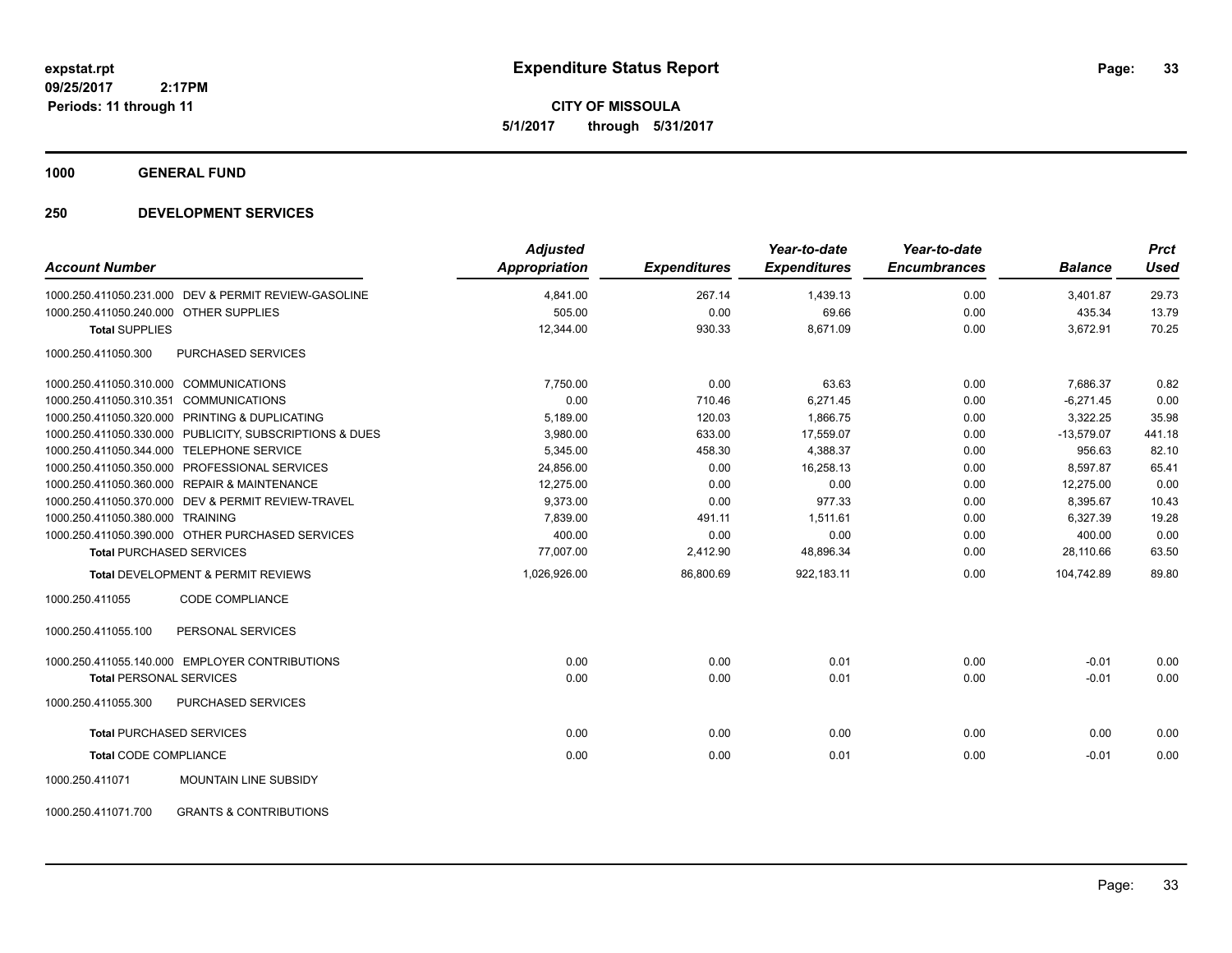**CITY OF MISSOULA 5/1/2017 through 5/31/2017**

**1000 GENERAL FUND**

| <b>Account Number</b>      |                                                                               | <b>Adjusted</b><br><b>Appropriation</b> | <b>Expenditures</b> | Year-to-date<br><b>Expenditures</b> | Year-to-date<br><b>Encumbrances</b> | <b>Balance</b> | <b>Prct</b><br><b>Used</b> |
|----------------------------|-------------------------------------------------------------------------------|-----------------------------------------|---------------------|-------------------------------------|-------------------------------------|----------------|----------------------------|
|                            | 1000.250.411071.700.000 GRANTS & CONTRIBUTIONS<br>Total MOUNTAIN LINE SUBSIDY | 100,000.00<br>100,000.00                | 0.00<br>0.00        | 100,000.00<br>100,000.00            | 0.00<br>0.00                        | 0.00<br>0.00   | 100.00<br>100.00           |
| 1000.250.411080            | <b>MIM MDT</b>                                                                |                                         |                     |                                     |                                     |                |                            |
| 1000.250.411080.800        | OTHER OBJECTS                                                                 |                                         |                     |                                     |                                     |                |                            |
| <b>Total MIM MDT</b>       | 1000.250.411080.820.000 MIM & BIKE PED SUBSIDY                                | 9,900.00<br>9,900.00                    | 0.00<br>0.00        | 9,900.00<br>9,900.00                | 0.00<br>0.00                        | 0.00<br>0.00   | 100.00<br>100.00           |
| 1000.250.411081            | <b>MIM-TRANSIT</b>                                                            |                                         |                     |                                     |                                     |                |                            |
| 1000.250.411081.100        | PERSONAL SERVICES                                                             |                                         |                     |                                     |                                     |                |                            |
|                            | <b>Total PERSONAL SERVICES</b>                                                | 0.00                                    | 0.00                | 0.00                                | 0.00                                | 0.00           | 0.00                       |
| 1000.250.411081.200        | <b>SUPPLIES</b>                                                               |                                         |                     |                                     |                                     |                |                            |
| <b>Total SUPPLIES</b>      |                                                                               | 0.00                                    | 0.00                | 0.00                                | 0.00                                | 0.00           | 0.00                       |
| 1000.250.411081.300        | PURCHASED SERVICES                                                            |                                         |                     |                                     |                                     |                |                            |
|                            | <b>Total PURCHASED SERVICES</b>                                               | 0.00                                    | 0.00                | 0.00                                | 0.00                                | 0.00           | 0.00                       |
| 1000.250.411081.500        | <b>FIXED CHARGES</b>                                                          |                                         |                     |                                     |                                     |                |                            |
| <b>Total FIXED CHARGES</b> |                                                                               | 0.00                                    | 0.00                | 0.00                                | 0.00                                | 0.00           | 0.00                       |
| 1000.250.411081.700        | <b>GRANTS &amp; CONTRIBUTIONS</b>                                             |                                         |                     |                                     |                                     |                |                            |
|                            | <b>Total GRANTS &amp; CONTRIBUTIONS</b>                                       | 0.00                                    | 0.00                | 0.00                                | 0.00                                | 0.00           | 0.00                       |
| 1000.250.411081.900        | CAPITAL OUTLAY                                                                |                                         |                     |                                     |                                     |                |                            |
| <b>Total MIM-TRANSIT</b>   |                                                                               | 0.00                                    | 0.00                | 0.00                                | 0.00                                | 0.00           | 0.00                       |
| 1000.250.411084            | *** Title Not Found ***                                                       |                                         |                     |                                     |                                     |                |                            |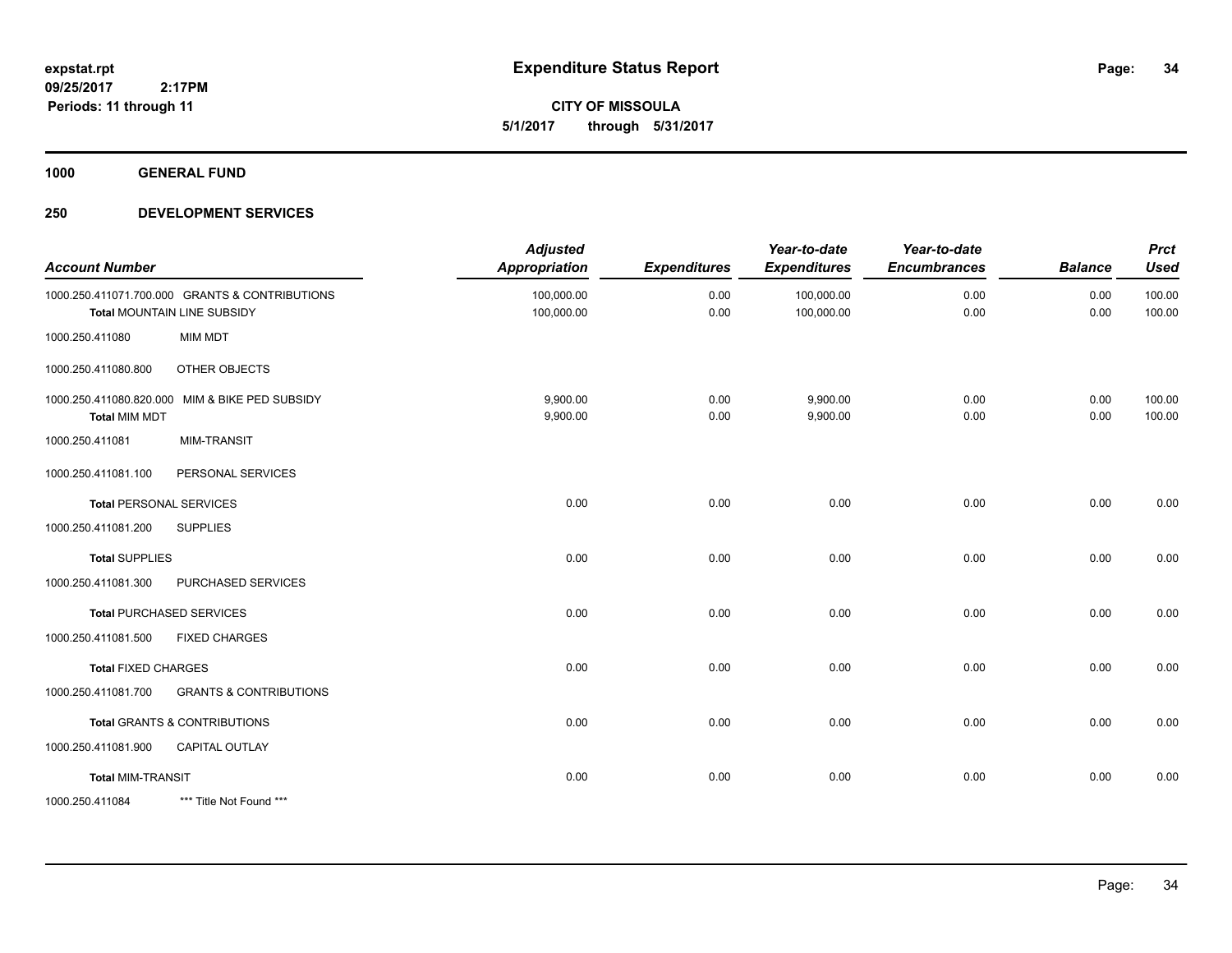**CITY OF MISSOULA 5/1/2017 through 5/31/2017**

**1000 GENERAL FUND**

|                                |                                                  | <b>Adjusted</b>      |                     | Year-to-date        | Year-to-date        |                | <b>Prct</b> |
|--------------------------------|--------------------------------------------------|----------------------|---------------------|---------------------|---------------------|----------------|-------------|
| <b>Account Number</b>          |                                                  | <b>Appropriation</b> | <b>Expenditures</b> | <b>Expenditures</b> | <b>Encumbrances</b> | <b>Balance</b> | <b>Used</b> |
| 1000.250.411084.800            | OTHER OBJECTS                                    |                      |                     |                     |                     |                |             |
|                                | 1000.250.411084.820.000 TRANSFERS TO OTHER FUNDS | 82,086.00            | 0.00                | 41,043.00           | 0.00                | 41,043.00      | 50.00       |
| Total *** Title Not Found ***  |                                                  | 82,086.00            | 0.00                | 41,043.00           | 0.00                | 41,043.00      | 50.00       |
| 1000.250.430255                | <b>BIKE-PED PROGRAM</b>                          |                      |                     |                     |                     |                |             |
| 1000.250.430255.100            | PERSONAL SERVICES                                |                      |                     |                     |                     |                |             |
| <b>Total PERSONAL SERVICES</b> |                                                  | 0.00                 | 0.00                | 0.00                | 0.00                | 0.00           | 0.00        |
| 1000.250.430255.200            | <b>SUPPLIES</b>                                  |                      |                     |                     |                     |                |             |
| Total BIKE-PED PROGRAM         |                                                  | 0.00                 | 0.00                | 0.00                | 0.00                | 0.00           | 0.00        |
| 1000.250.430256                | SAFE ROUTES TO SCHOOLS                           |                      |                     |                     |                     |                |             |
| 1000.250.430256.100            | PERSONAL SERVICES                                |                      |                     |                     |                     |                |             |
| <b>Total PERSONAL SERVICES</b> |                                                  | 0.00                 | 0.00                | 0.00                | 0.00                | 0.00           | 0.00        |
| 1000.250.430256.300            | PURCHASED SERVICES                               |                      |                     |                     |                     |                |             |
|                                | Total SAFE ROUTES TO SCHOOLS                     | 0.00                 | 0.00                | 0.00                | 0.00                | 0.00           | 0.00        |
| 1000.250.430262                | <b>SIDEWALKS</b>                                 |                      |                     |                     |                     |                |             |
| 1000.250.430262.300            | PURCHASED SERVICES                               |                      |                     |                     |                     |                |             |
| <b>Total SIDEWALKS</b>         |                                                  | 0.00                 | 0.00                | 0.00                | 0.00                | 0.00           | 0.00        |
| 1000.250.430267                | <b>CMAQ GRANT</b>                                |                      |                     |                     |                     |                |             |
| 1000.250.430267.100            | PERSONAL SERVICES                                |                      |                     |                     |                     |                |             |
| <b>Total PERSONAL SERVICES</b> |                                                  | 0.00                 | 0.00                | 0.00                | 0.00                | 0.00           | 0.00        |
| 1000.250.430267.200            | <b>SUPPLIES</b>                                  |                      |                     |                     |                     |                |             |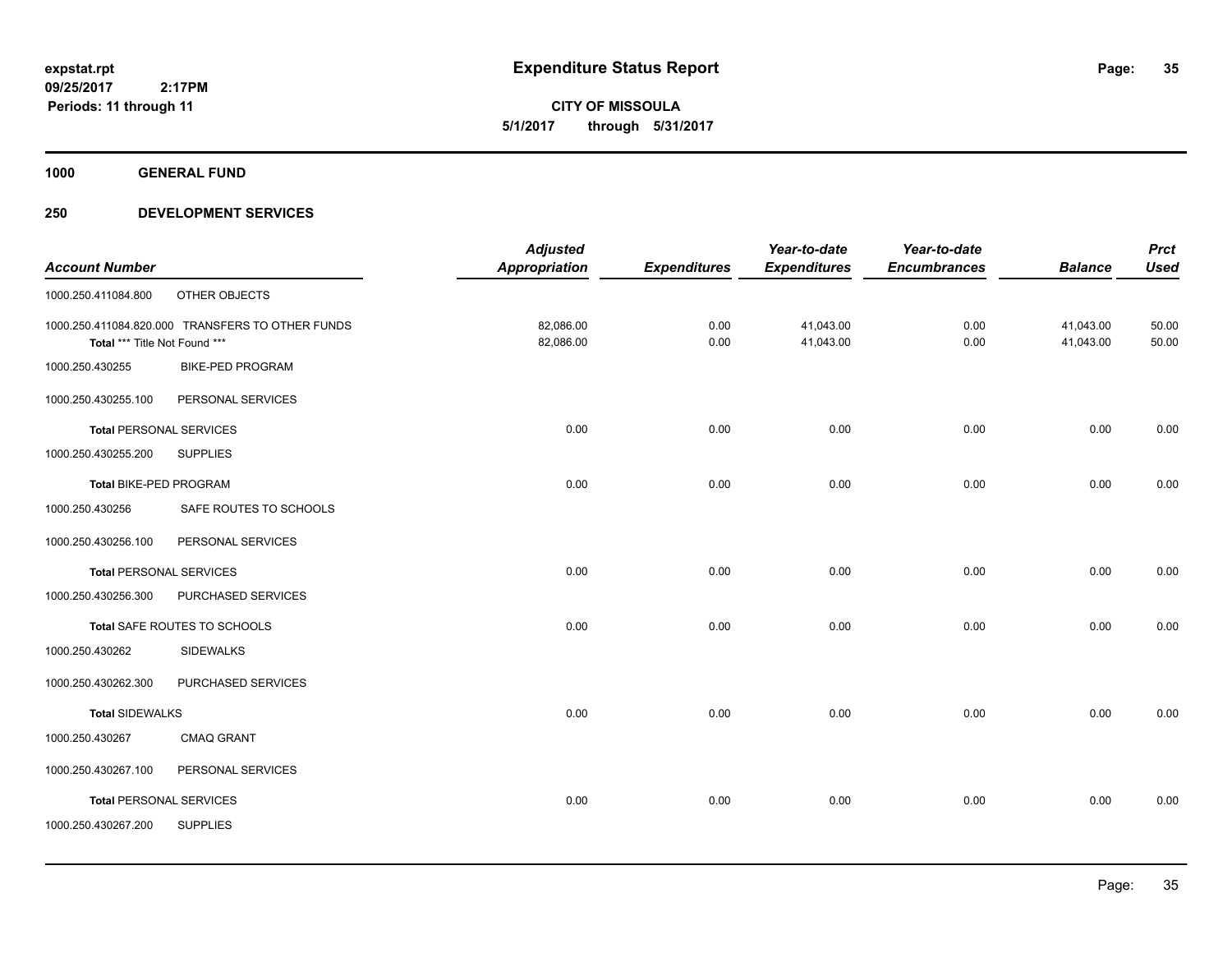**CITY OF MISSOULA 5/1/2017 through 5/31/2017**

**1000 GENERAL FUND**

|                                                         | <b>Adjusted</b>      |                     | Year-to-date        | Year-to-date        |                | <b>Prct</b> |
|---------------------------------------------------------|----------------------|---------------------|---------------------|---------------------|----------------|-------------|
| <b>Account Number</b>                                   | <b>Appropriation</b> | <b>Expenditures</b> | <b>Expenditures</b> | <b>Encumbrances</b> | <b>Balance</b> | <b>Used</b> |
| <b>Total SUPPLIES</b>                                   | 0.00                 | 0.00                | 0.00                | 0.00                | 0.00           | 0.00        |
| 1000.250.430267.300<br><b>PURCHASED SERVICES</b>        |                      |                     |                     |                     |                |             |
| <b>Total PURCHASED SERVICES</b>                         | 0.00                 | 0.00                | 0.00                | 0.00                | 0.00           | 0.00        |
| 1000.250.430267.500<br><b>FIXED CHARGES</b>             |                      |                     |                     |                     |                |             |
| <b>Total CMAQ GRANT</b>                                 | 0.00                 | 0.00                | 0.00                | 0.00                | 0.00           | 0.00        |
| <b>ENGINEERING</b><br>1000.250.431400                   |                      |                     |                     |                     |                |             |
| 1000.250.431400.100<br>PERSONAL SERVICES                |                      |                     |                     |                     |                |             |
| 1000.250.431400.110.000 ENGINEERING/SALARIES AND WAGES  | 459,224.00           | 35,933.20           | 394,388.51          | 0.00                | 64,835.49      | 85.88       |
| 1000.250.431400.120.00 OVERTIME                         | 2,437.00             | 0.00                | 0.00                | 0.00                | 2,437.00       | 0.00        |
| 1000.250.431400.120.000 OVERTIME                        | 0.00                 | 0.00                | 89.58               | 0.00                | $-89.58$       | 0.00        |
| 1000.250.431400.140.000 EMPLOYER CONTRIBUTIONS          | 154,334.00           | 12.635.28           | 138,952.37          | 0.00                | 15,381.63      | 90.03       |
| <b>Total PERSONAL SERVICES</b>                          | 615,995.00           | 48,568.48           | 533,430.46          | 0.00                | 82,564.54      | 86.60       |
| <b>SUPPLIES</b><br>1000.250.431400.200                  |                      |                     |                     |                     |                |             |
| 1000.250.431400.210.000 ENGINEERING-OFFICE SUPPLIES     | 1.423.00             | 0.00                | 1.113.73            | 0.00                | 309.27         | 78.27       |
| 1000.250.431400.210.301 OFFICE SUPPLIES                 | 0.00                 | 0.00                | 595.46              | 0.00                | $-595.46$      | 0.00        |
| 1000.250.431400.220.000 OPERATING SUPPLIES              | 525.00               | 357.00              | 640.96              | 0.00                | $-115.96$      | 122.09      |
| 1000.250.431400.230.000 REPAIR/MAINTENANCE              | 1.650.00             | 419.82              | 1.076.89            | 0.00                | 573.11         | 65.27       |
| 1000.250.431400.231.000 ENGINEERING-GASOLINE            | 8,568.00             | 308.81              | 3,193.08            | 0.00                | 5,374.92       | 37.27       |
| 1000.250.431400.240.000 OTHER SUPPLIES                  | 650.00               | 322.54              | 583.25              | 0.00                | 66.75          | 89.73       |
| <b>Total SUPPLIES</b>                                   | 12,816.00            | 1,408.17            | 7,203.37            | 0.00                | 5,612.63       | 56.21       |
| <b>PURCHASED SERVICES</b><br>1000.250.431400.300        |                      |                     |                     |                     |                |             |
| 1000.250.431400.310.000 COMMUNICATIONS                  | 4,395.00             | 0.00                | 0.00                | 0.00                | 4,395.00       | 0.00        |
| 1000.250.431400.310.351 COMMUNICATIONS                  | 0.00                 | 5.80                | 542.39              | 0.00                | $-542.39$      | 0.00        |
| 1000.250.431400.320.000 PRINTING & DUPLICATING          | 770.00               | 138.40              | 420.95              | 0.00                | 349.05         | 54.67       |
| 1000.250.431400.330.000 PUBLICITY, SUBSCRIPTIONS & DUES | 6,025.00             | 497.80              | 10,617.80           | 0.00                | $-4,592.80$    | 176.23      |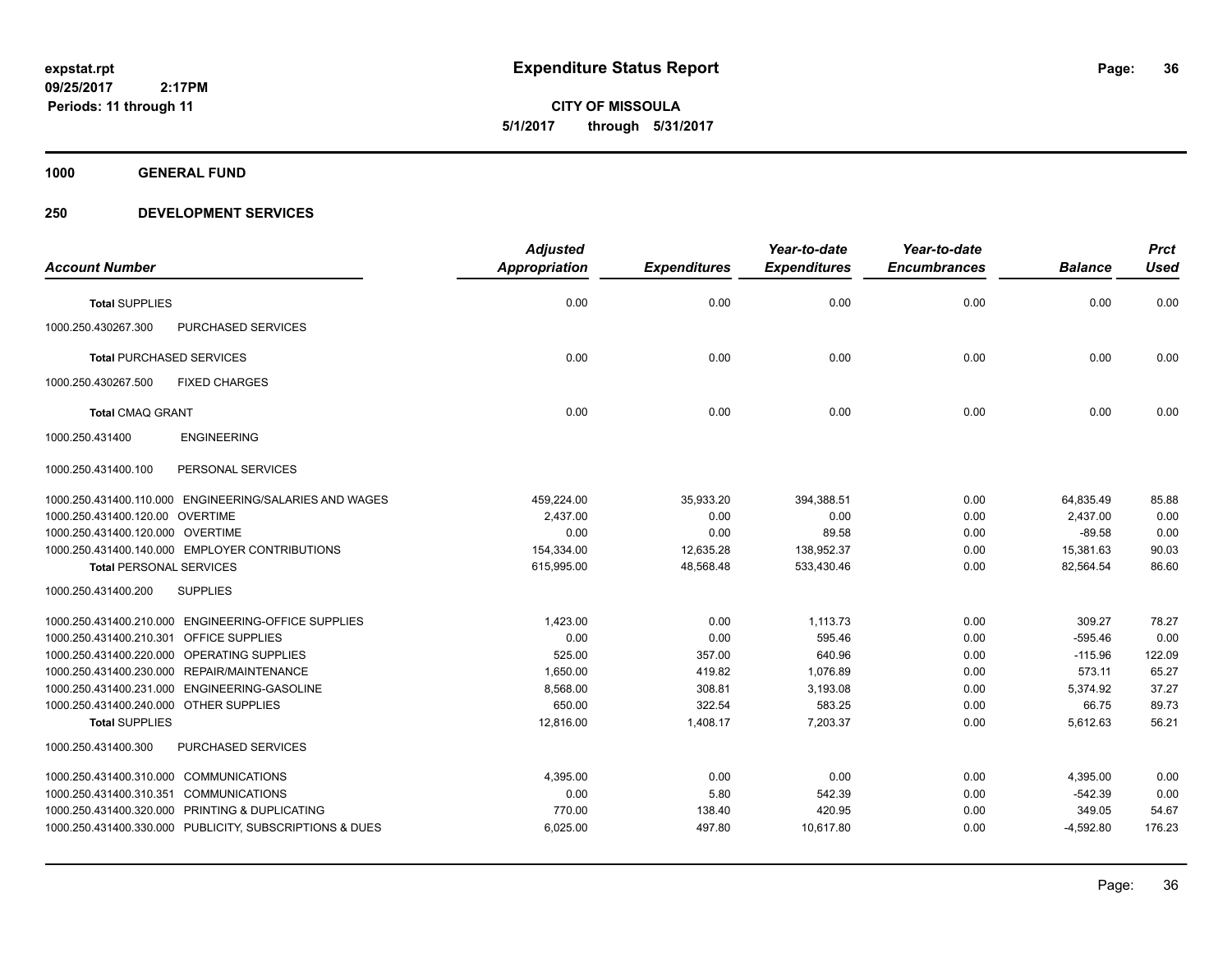**CITY OF MISSOULA 5/1/2017 through 5/31/2017**

**1000 GENERAL FUND**

### **250 DEVELOPMENT SERVICES**

|                                                             | <b>Adjusted</b> |                     | Year-to-date        | Year-to-date        |                | <b>Prct</b> |
|-------------------------------------------------------------|-----------------|---------------------|---------------------|---------------------|----------------|-------------|
| <b>Account Number</b>                                       | Appropriation   | <b>Expenditures</b> | <b>Expenditures</b> | <b>Encumbrances</b> | <b>Balance</b> | <b>Used</b> |
| <b>TELEPHONE SERVICE</b><br>1000.250.431400.344.000         | 5,425.00        | 588.28              | 6,076.62            | 0.00                | $-651.62$      | 112.01      |
| PROFESSIONAL SERVICES<br>1000.250.431400.350.000            | 63,580.00       | 0.00                | 85,181.16           | 0.00                | $-21,601.16$   | 133.97      |
| ENGINEERING-REPAIR & MAINTENANCE<br>1000.250.431400.360.000 | 10,680.00       | 0.00                | 0.00                | 0.00                | 10.680.00      | 0.00        |
| ENGINEERING-TRAVEL<br>1000.250.431400.370.000               | 2,850.00        | 0.00                | 24.50               | 0.00                | 2,825.50       | 0.86        |
| 1000.250.431400.380.000<br><b>TRAINING</b>                  | 3.100.00        | 0.00                | 735.00              | 0.00                | 2.365.00       | 23.71       |
| 1000.250.431400.390.000 OTHER PURCHASED SERVICES            | 550.00          | 0.00                | 0.00                | 0.00                | 550.00         | 0.00        |
| <b>Total PURCHASED SERVICES</b>                             | 97,375.00       | 1,230.28            | 103,598.42          | 0.00                | $-6,223.42$    | 106.39      |
| <b>CAPITAL OUTLAY</b><br>1000.250.431400.900                |                 |                     |                     |                     |                |             |
| <b>Total CAPITAL OUTLAY</b>                                 | 0.00            | 0.00                | 0.00                | 0.00                | 0.00           | 0.00        |
| <b>Total ENGINEERING</b>                                    | 726,186.00      | 51,206.93           | 644,232.25          | 0.00                | 81,953.75      | 88.71       |
| <b>HISTORIC PRESERVATION</b><br>1000.250.460460             |                 |                     |                     |                     |                |             |
| OTHER OBJECTS<br>1000.250.460460.800                        |                 |                     |                     |                     |                |             |
| 1000.250.460460.820.000 HISTORIC PRESERVATION SUBSIDY       | 64,834.00       | 0.00                | 32.417.00           | 0.00                | 32.417.00      | 50.00       |
| <b>Total HISTORIC PRESERVATION</b>                          | 64,834.00       | 0.00                | 32,417.00           | 0.00                | 32.417.00      | 50.00       |
| <b>MERCHANT SERVICES</b><br>1000.250.510110                 |                 |                     |                     |                     |                |             |
| 1000.250.510110.500<br><b>FIXED CHARGES</b>                 |                 |                     |                     |                     |                |             |
| <b>Total MERCHANT SERVICES</b>                              | 0.00            | 0.00                | 0.00                | 0.00                | 0.00           | 0.00        |
| <b>Total DEVELOPMENT SERVICES</b>                           | 2,491,167.00    | 192,310.69          | 2,086,623.43        | 0.00                | 404,543.57     | 83.76       |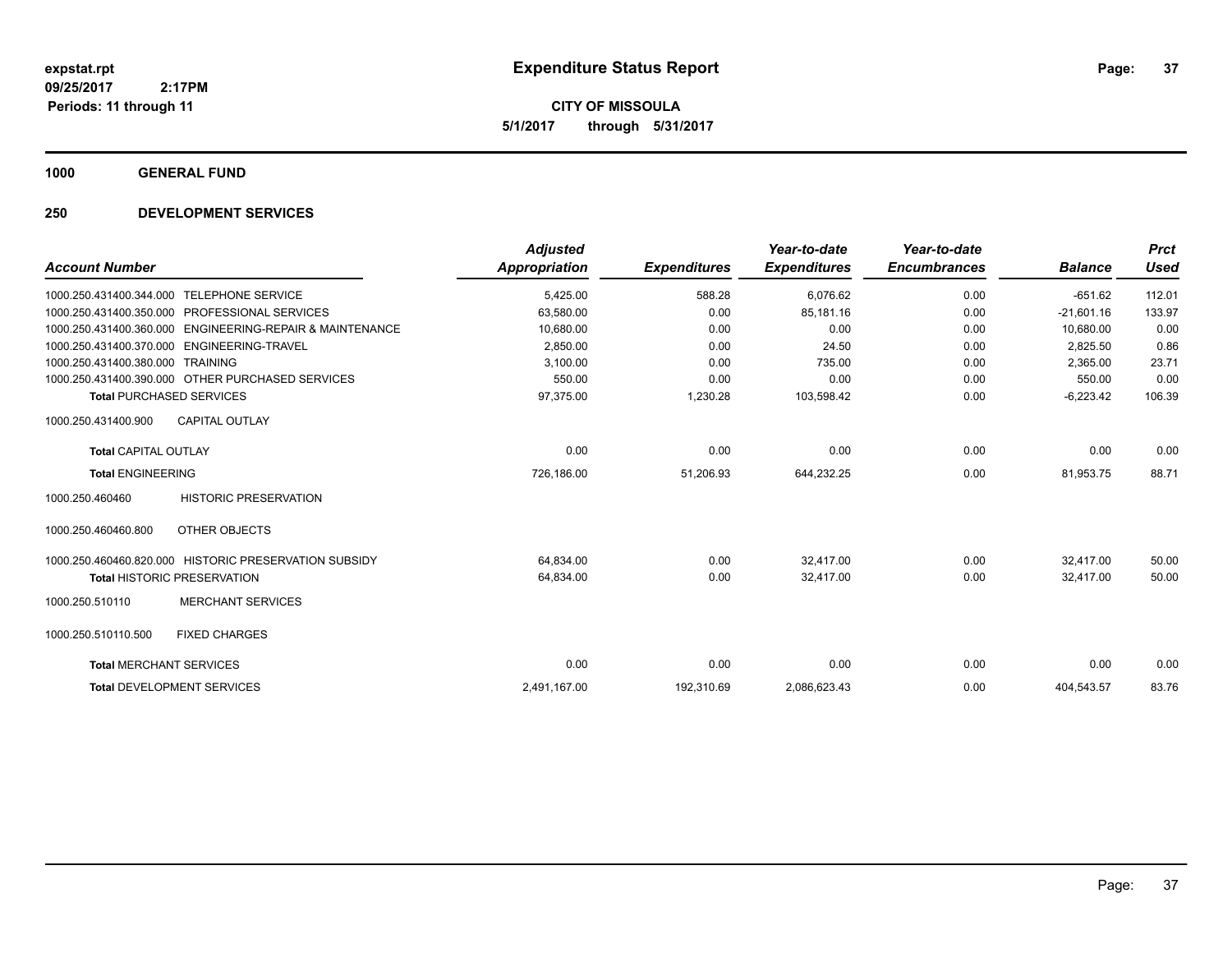**1000 GENERAL FUND**

## **255 HOUSING & COMMUNITY DEVELOPMENT**

| <b>Account Number</b>           |                                                                                                 | <b>Adjusted</b><br><b>Appropriation</b> | <b>Expenditures</b>    | Year-to-date<br><b>Expenditures</b> | Year-to-date<br><b>Encumbrances</b> | <b>Balance</b>                 | <b>Prct</b><br><b>Used</b> |
|---------------------------------|-------------------------------------------------------------------------------------------------|-----------------------------------------|------------------------|-------------------------------------|-------------------------------------|--------------------------------|----------------------------|
| 1000.255.411850                 | ECONOMIC DEVELOPMENT                                                                            |                                         |                        |                                     |                                     |                                |                            |
| 1000.255.411850.700             | <b>GRANTS &amp; CONTRIBUTIONS</b>                                                               |                                         |                        |                                     |                                     |                                |                            |
|                                 | 1000.255.411850.700.000 ECONOMIC PARTNERSHIP CONTRIBUTION<br>Total ECONOMIC DEVELOPMENT         | 0.00<br>0.00                            | 0.00<br>0.00           | 100,000.00<br>100,000.00            | 0.00<br>0.00                        | $-100,000.00$<br>$-100,000.00$ | 0.00<br>0.00               |
| 1000.255.440191                 | PARTNERSHIP HEALTH                                                                              |                                         |                        |                                     |                                     |                                |                            |
| 1000.255.440191.700             | <b>GRANTS &amp; CONTRIBUTIONS</b>                                                               |                                         |                        |                                     |                                     |                                |                            |
| <b>Total PARTNERSHIP HEALTH</b> | 1000.255.440191.700.000 PARTNERSHIP HEALTH CONTRIBUTION                                         | 0.00<br>0.00                            | 42,532.00<br>42,532.00 | 42,532.00<br>42,532.00              | 0.00<br>0.00                        | $-42,532.00$<br>$-42,532.00$   | 0.00<br>0.00               |
| 1000.255.450131                 | <b>GENERAL ASSISTANCE</b>                                                                       |                                         |                        |                                     |                                     |                                |                            |
| 1000.255.450131.700             | <b>GRANTS &amp; CONTRIBUTIONS</b>                                                               |                                         |                        |                                     |                                     |                                |                            |
| <b>Total GENERAL ASSISTANCE</b> | 1000.255.450131.700.000 REACHING HOME - 10 YR PLAN END HOMLESS                                  | 0.00<br>0.00                            | 0.00<br>0.00           | 35,000.00<br>35,000.00              | 0.00<br>0.00                        | $-35,000.00$<br>$-35,000.00$   | 0.00<br>0.00               |
| 1000.255.460300                 | OTHER COMMUNITY EVENTS                                                                          |                                         |                        |                                     |                                     |                                |                            |
| 1000.255.460300.700             | <b>GRANTS &amp; CONTRIBUTIONS</b>                                                               |                                         |                        |                                     |                                     |                                |                            |
|                                 | 1000.255.460300.700.000 CULTURAL COUNCIL/GRANTS & CONTRIBUTIONS<br>Total OTHER COMMUNITY EVENTS | 0.00<br>0.00                            | 0.00<br>0.00           | 116,000.00<br>116,000.00            | 0.00<br>0.00                        | $-116,000.00$<br>$-116,000.00$ | 0.00<br>0.00               |
| 1000.255.460453                 | <b>BANDS</b>                                                                                    |                                         |                        |                                     |                                     |                                |                            |
| 1000.255.460453.700             | <b>GRANTS &amp; CONTRIBUTIONS</b>                                                               |                                         |                        |                                     |                                     |                                |                            |
| <b>Total BANDS</b>              | 1000.255.460453.700.000 INTL CHORAL FESTIVAL                                                    | 0.00<br>0.00                            | 0.00<br>0.00           | 12,000.00<br>12,000.00              | 0.00<br>0.00                        | $-12,000.00$<br>$-12,000.00$   | 0.00<br>0.00               |
| 1000.255.470210                 | <b>ADMINISTRATION</b>                                                                           |                                         |                        |                                     |                                     |                                |                            |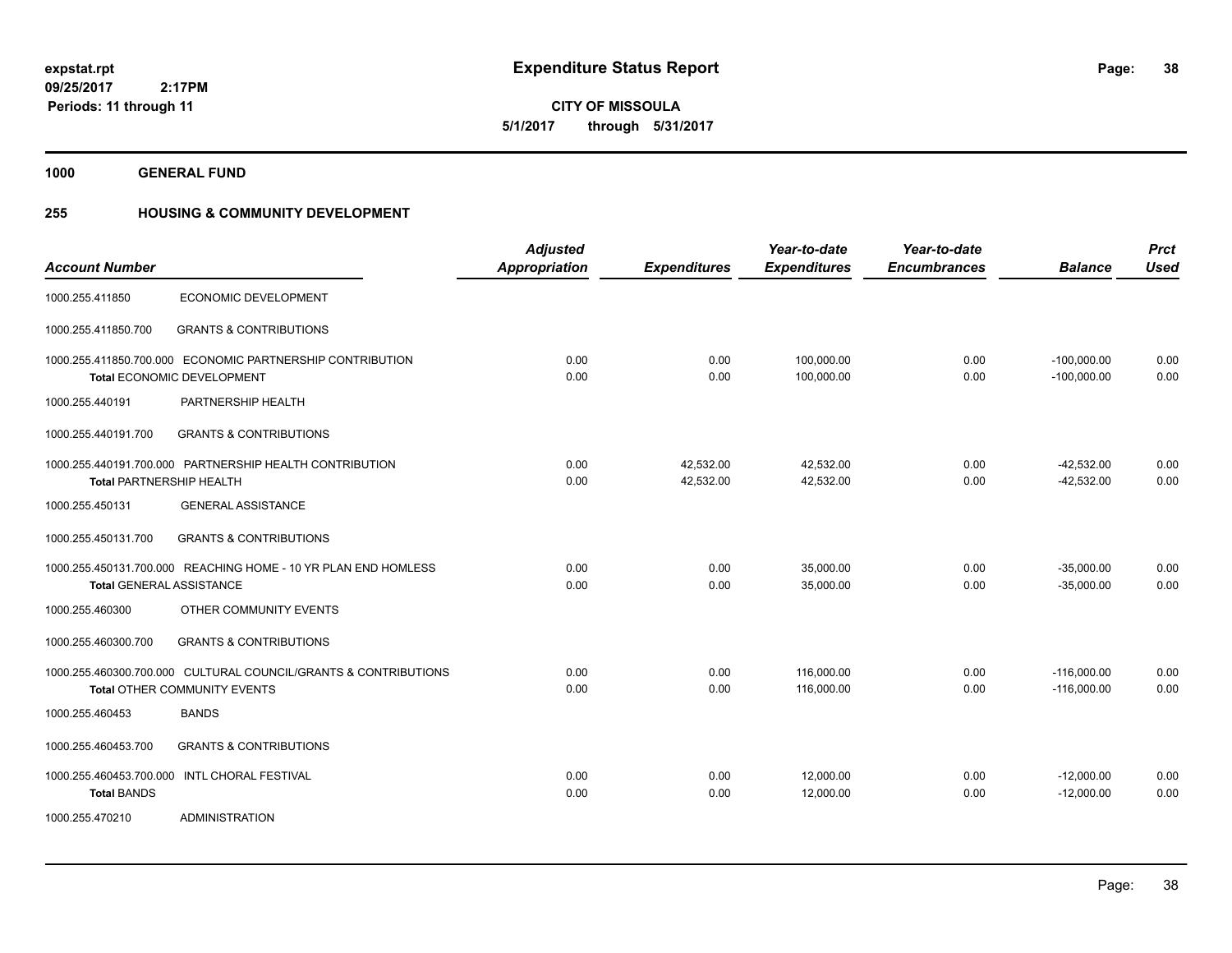**CITY OF MISSOULA 5/1/2017 through 5/31/2017**

**1000 GENERAL FUND**

## **255 HOUSING & COMMUNITY DEVELOPMENT**

|                                                          | <b>Adjusted</b> |                     | Year-to-date        | Year-to-date        |                | <b>Prct</b> |
|----------------------------------------------------------|-----------------|---------------------|---------------------|---------------------|----------------|-------------|
| <b>Account Number</b>                                    | Appropriation   | <b>Expenditures</b> | <b>Expenditures</b> | <b>Encumbrances</b> | <b>Balance</b> | <b>Used</b> |
| PERSONAL SERVICES<br>1000.255.470210.100                 |                 |                     |                     |                     |                |             |
| 1000.255.470210.110.000 SALARIES AND WAGES               | 151,749.00      | 10,074.44           | 88,058.44           | 0.00                | 63,690.56      | 58.03       |
| 1000.255.470210.140.000 EMPLOYER CONTRIBUTIONS           | 56,154.00       | 3,217.57            | 24,496.64           | 0.00                | 31.657.36      | 43.62       |
| 1000.255.470210.141.000 STATE RETIREMENT CONTRIBUTIONS   | 152.00          | 10.07               | 88.04               | 0.00                | 63.96          | 57.92       |
| <b>Total PERSONAL SERVICES</b>                           | 208,055.00      | 13,302.08           | 112,643.12          | 0.00                | 95,411.88      | 54.14       |
| 1000.255.470210.200<br><b>SUPPLIES</b>                   |                 |                     |                     |                     |                |             |
| 1000.255.470210.210.000 OFFICE SUPPLIES                  | 3,466.00        | 493.82              | 8,007.05            | 0.00                | $-4,541.05$    | 231.02      |
| 1000.255.470210.220.000 OPERATING SUPPLIES               | 200.00          | 0.00                | 0.00                | 0.00                | 200.00         | 0.00        |
| 1000.255.470210.230.000 REPAIR/MAINTENANCE               | 0.00            | 0.00                | 225.00              | 0.00                | $-225.00$      | 0.00        |
| <b>Total SUPPLIES</b>                                    | 3,666.00        | 493.82              | 8,232.05            | 0.00                | $-4,566.05$    | 224.55      |
| 1000.255.470210.300<br><b>PURCHASED SERVICES</b>         |                 |                     |                     |                     |                |             |
| 1000.255.470210.310.000 COMMUNICATIONS                   | 320.00          | 116.73              | 699.24              | 0.00                | $-379.24$      | 218.51      |
| 1000.255.470210.320.000 PRINTING & DUPLICATING           | 4,535.00        | 0.00                | 257.49              | 0.00                | 4,277.51       | 5.68        |
| 1000.255.470210.330.000 PUBLICITY, SUBSCRIPTIONS & DUES  | 1,700.00        | 301.10              | 604.84              | 0.00                | 1,095.16       | 35.58       |
| 1000.255.470210.344.000 TELEPHONE SERVICE                | 2,150.00        | 6.04                | 356.00              | 0.00                | 1,794.00       | 16.56       |
| 1000.255.470210.350.000 PROFESSIONAL SERVICES            | 110,652.00      | 4,282.80            | 5,803.56            | 0.00                | 104,848.44     | 5.24        |
| 1000.255.470210.360.000 REPAIR & MAINTENANCE             | 2,350.00        | 0.00                | 0.00                | 0.00                | 2,350.00       | 0.00        |
| 1000.255.470210.370.000 TRAVEL                           | 8,077.00        | 1,547.54            | 6,658.33            | 0.00                | 1,418.67       | 82.44       |
| 1000.255.470210.380.000 TRAINING                         | 1,250.00        | 200.00              | 2,062.50            | 0.00                | $-812.50$      | 165.00      |
| 1000.255.470210.390.000 OTHER PURCHASED SERVICES         | 2,822.00        | 0.00                | 2,035.20            | 0.00                | 786.80         | 72.12       |
| <b>Total PURCHASED SERVICES</b>                          | 133,856.00      | 6,454.21            | 18,477.16           | 0.00                | 115,378.84     | 13.80       |
| 1000.255.470210.500<br><b>FIXED CHARGES</b>              |                 |                     |                     |                     |                |             |
| 1000.255.470210.500.000 FIXED CHARGES                    | 13,500.00       | 3,350.00            | 13,735.54           | 0.00                | $-235.54$      | 101.74      |
| <b>Total FIXED CHARGES</b>                               | 13,500.00       | 3,350.00            | 13.735.54           | 0.00                | $-235.54$      | 101.74      |
| 1000.255.470210.700<br><b>GRANTS &amp; CONTRIBUTIONS</b> |                 |                     |                     |                     |                |             |
| 1000.255.470210.700.000 GRANTS & CONTRIBUTIONS           | 305,532.00      | 0.00                | 1,200.00            | 0.00                | 304,332.00     | 0.39        |
| <b>Total GRANTS &amp; CONTRIBUTIONS</b>                  | 305,532.00      | 0.00                | 1,200.00            | 0.00                | 304,332.00     | 0.39        |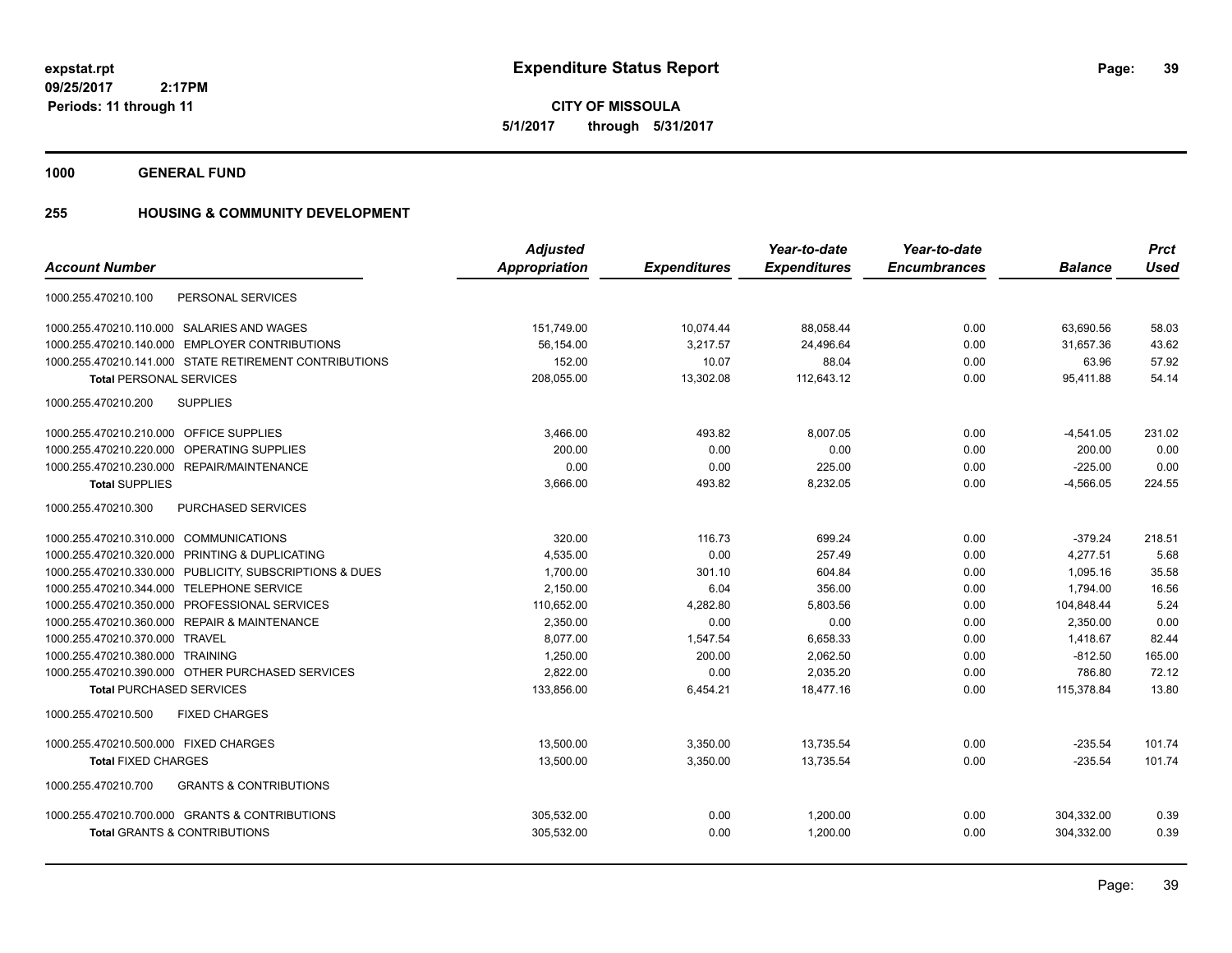**1000 GENERAL FUND**

## **255 HOUSING & COMMUNITY DEVELOPMENT**

| <b>Account Number</b>                                                        | <b>Adjusted</b><br><b>Appropriation</b> | <b>Expenditures</b> | Year-to-date<br><b>Expenditures</b> | Year-to-date<br><b>Encumbrances</b> | <b>Balance</b>       | <b>Prct</b><br>Used |
|------------------------------------------------------------------------------|-----------------------------------------|---------------------|-------------------------------------|-------------------------------------|----------------------|---------------------|
| 1000.255.470210.900<br>CAPITAL OUTLAY                                        |                                         |                     |                                     |                                     |                      |                     |
| 1000.255.470210.940.000 MACHINERY & EQUIPMENT<br><b>Total CAPITAL OUTLAY</b> | 8.500.00<br>8.500.00                    | 0.00<br>0.00        | 0.00<br>0.00                        | 0.00<br>0.00                        | 8.500.00<br>8.500.00 | 0.00<br>0.00        |
| <b>Total ADMINISTRATION</b>                                                  | 673,109.00                              | 23,600.11           | 154,287.87                          | 0.00                                | 518,821.13           | 22.92               |
| <b>Total HOUSING &amp; COMMUNITY DEVELOPMENT</b>                             | 673,109.00                              | 66,132.11           | 459.819.87                          | 0.00                                | 213.289.13           | 68.31               |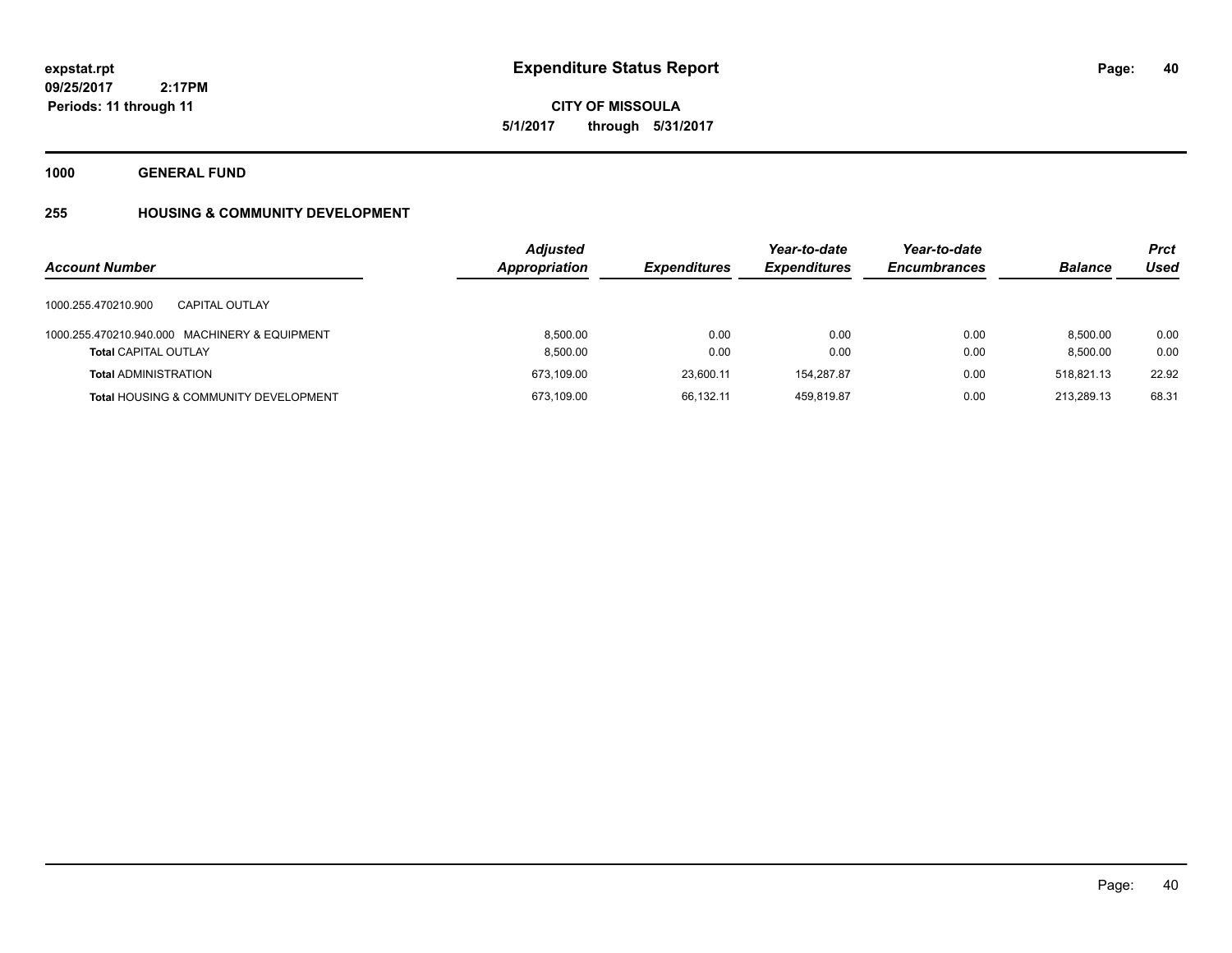**CITY OF MISSOULA 5/1/2017 through 5/31/2017**

**1000 GENERAL FUND**

**270 CITY ATTORNEY**

| <b>Account Number</b>           |                                                                                                              | <b>Adjusted</b><br><b>Appropriation</b> | <b>Expenditures</b>    | Year-to-date<br><b>Expenditures</b> | Year-to-date<br><b>Encumbrances</b> | <b>Balance</b>         | <b>Prct</b><br><b>Used</b> |
|---------------------------------|--------------------------------------------------------------------------------------------------------------|-----------------------------------------|------------------------|-------------------------------------|-------------------------------------|------------------------|----------------------------|
| 1000.270.410360                 | ALTERNATIVE DISPUTE RESOLUTION                                                                               |                                         |                        |                                     |                                     |                        |                            |
| 1000.270.410360.700             | <b>GRANTS &amp; CONTRIBUTIONS</b>                                                                            |                                         |                        |                                     |                                     |                        |                            |
|                                 | 1000.270.410360.700.000 ALTERNATIVE DISPUTE RESOLUTION<br>Total ALTERNATIVE DISPUTE RESOLUTION               | 7,200.00<br>7,200.00                    | 7,200.00<br>7,200.00   | 7,200.00<br>7,200.00                | 0.00<br>0.00                        | 0.00<br>0.00           | 100.00<br>100.00           |
| 1000.270.410371                 | SEXUAL ASSUALT PREVENTION CAMPAIGN                                                                           |                                         |                        |                                     |                                     |                        |                            |
| 1000.270.410371.700             | <b>GRANTS &amp; CONTRIBUTIONS</b>                                                                            |                                         |                        |                                     |                                     |                        |                            |
|                                 | 1000.270.410371.700.000 SEXUAL ASSUAL PREVENTION CAMPAIGN<br><b>Total SEXUAL ASSUALT PREVENTION CAMPAIGN</b> | 160,618.00<br>160.618.00                | 40,154.50<br>40.154.50 | 120,463.50<br>120.463.50            | 0.00<br>0.00                        | 40,154.50<br>40.154.50 | 75.00<br>75.00             |
| 1000.270.411115                 | <b>VICTIM SERVICES</b>                                                                                       |                                         |                        |                                     |                                     |                        |                            |
| 1000.270.411115.100             | PERSONAL SERVICES                                                                                            |                                         |                        |                                     |                                     |                        |                            |
|                                 | 1000.270.411115.110.000 SALARIES AND WAGES                                                                   | 17,911.00                               | 0.00                   | 0.00                                | 0.00                                | 17,911.00              | 0.00                       |
|                                 | 1000.270.411115.140.000 EMPLOYER CONTRIBUTIONS                                                               | 5,837.00                                | 0.00                   | 0.00                                | 0.00                                | 5,837.00               | 0.00                       |
|                                 | 1000.270.411115.141.000 STATE RETIREMENT CONTRIBUTIONS                                                       | 0.00                                    | 74.44                  | 1,723.71                            | 0.00                                | $-1,723.71$            | 0.00                       |
| <b>Total PERSONAL SERVICES</b>  |                                                                                                              | 23,748.00                               | 74.44                  | 1,723.71                            | 0.00                                | 22,024.29              | 7.26                       |
| 1000.270.411115.300             | <b>PURCHASED SERVICES</b>                                                                                    |                                         |                        |                                     |                                     |                        |                            |
| <b>Total PURCHASED SERVICES</b> |                                                                                                              | 0.00                                    | 0.00                   | 0.00                                | 0.00                                | 0.00                   | 0.00                       |
| 1000.270.411115.900             | <b>CAPITAL OUTLAY</b>                                                                                        |                                         |                        |                                     |                                     |                        |                            |
| <b>Total CAPITAL OUTLAY</b>     |                                                                                                              | 0.00                                    | 0.00                   | 0.00                                | 0.00                                | 0.00                   | 0.00                       |
| <b>Total VICTIM SERVICES</b>    |                                                                                                              | 23,748.00                               | 74.44                  | 1,723.71                            | 0.00                                | 22,024.29              | 7.26                       |
| 1000.270.411120                 | ADMINISTRATION & CIVIL LAW                                                                                   |                                         |                        |                                     |                                     |                        |                            |

1000.270.411120.100 PERSONAL SERVICES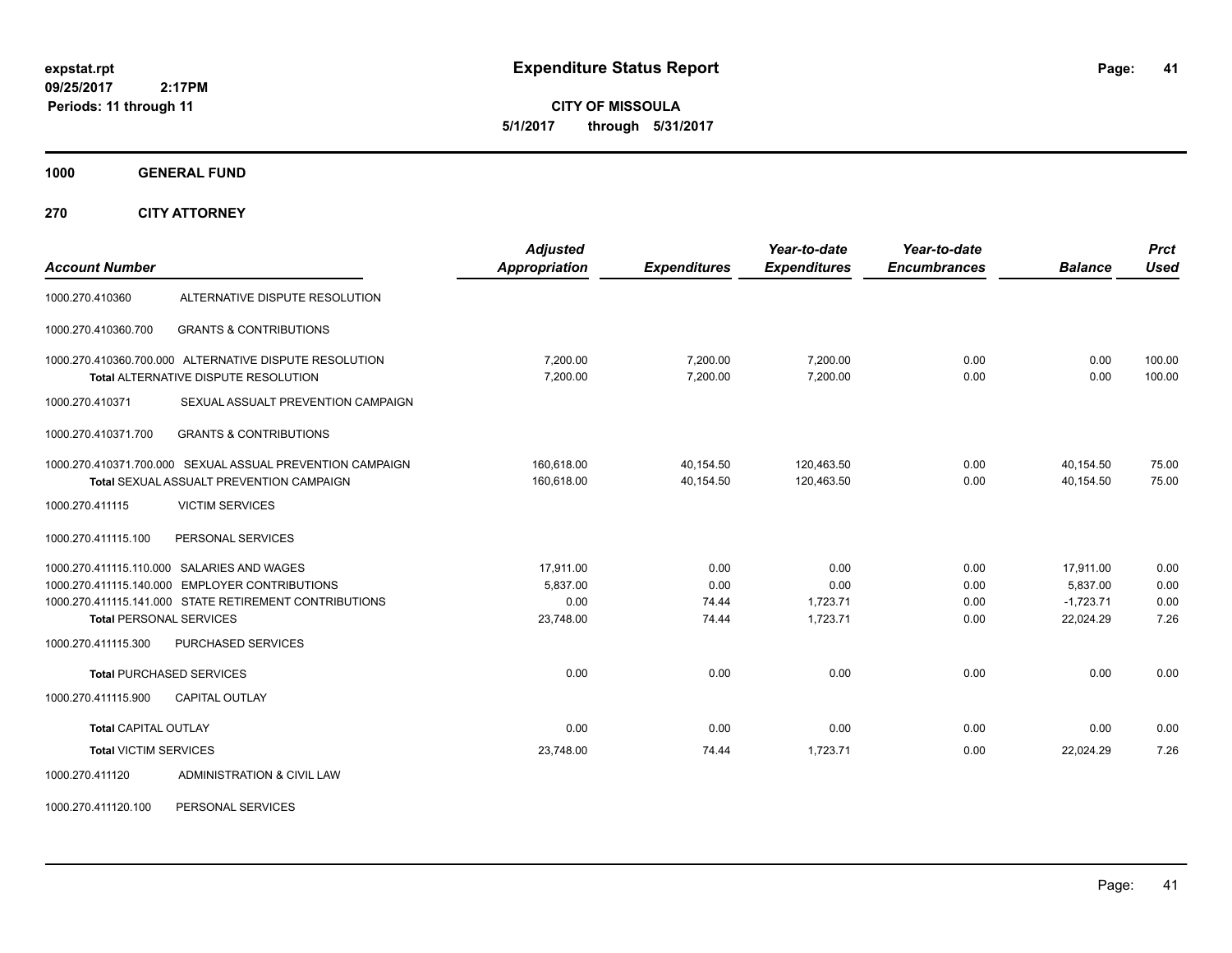**CITY OF MISSOULA 5/1/2017 through 5/31/2017**

### **1000 GENERAL FUND**

### **270 CITY ATTORNEY**

| <b>Account Number</b>                                   | <b>Adjusted</b><br><b>Appropriation</b> | <b>Expenditures</b> | Year-to-date<br><b>Expenditures</b> | Year-to-date<br><b>Encumbrances</b> | <b>Balance</b> | <b>Prct</b><br>Used |
|---------------------------------------------------------|-----------------------------------------|---------------------|-------------------------------------|-------------------------------------|----------------|---------------------|
| 1000.270.411120.110.000 SALARIES AND WAGES              | 341,611.00                              | 39,175.79           | 443,432.75                          | 0.00                                | $-101,821.75$  | 129.81              |
| 1000.270.411120.120.000 OVERTIME                        | 5,000.00                                | 0.00                | 4,133.06                            | 0.00                                | 866.94         | 82.66               |
| 1000.270.411120.140.000 EMPLOYER CONTRIBUTIONS          | 101,401.00                              | 12,209.92           | 140,815.29                          | 0.00                                | $-39,414.29$   | 138.87              |
| <b>Total PERSONAL SERVICES</b>                          | 448,012.00                              | 51,385.71           | 588,381.10                          | 0.00                                | $-140,369.10$  | 131.33              |
| 1000.270.411120.200<br><b>SUPPLIES</b>                  |                                         |                     |                                     |                                     |                |                     |
| 1000.270.411120.210.000 OFFICE SUPPLIES                 | 2,959.00                                | 134.98              | 1.936.45                            | 0.00                                | 1,022.55       | 65.44               |
| 1000.270.411120.220.000 OPERATING SUPPLIES              | 550.00                                  | 0.00                | 400.00                              | 0.00                                | 150.00         | 72.73               |
| 1000.270.411120.231.000 GASOLINE                        | 163.00                                  | 100.50              | 482.86                              | 0.00                                | $-319.86$      | 296.23              |
| <b>Total SUPPLIES</b>                                   | 3,672.00                                | 235.48              | 2,819.31                            | 0.00                                | 852.69         | 76.78               |
| 1000.270.411120.300<br><b>PURCHASED SERVICES</b>        |                                         |                     |                                     |                                     |                |                     |
| 1000.270.411120.310.000 COMMUNICATIONS                  | 500.00                                  | 0.46                | 7.39                                | 0.00                                | 492.61         | 1.48                |
| 1000.270.411120.320.000 PRINTING & DUPLICATING          | 275.00                                  | 0.00                | 538.30                              | 0.00                                | $-263.30$      | 195.75              |
| 1000.270.411120.330.000 PUBLICITY, SUBSCRIPTIONS & DUES | 7,605.00                                | 357.00              | 5,296.00                            | 0.00                                | 2,309.00       | 69.64               |
| 1000.270.411120.344.000 TELEPHONE SERVICE               | 132.00                                  | 14.56               | 158.62                              | 0.00                                | $-26.62$       | 120.17              |
| 1000.270.411120.350.000 PROFESSIONAL SERVICES           | 900.00                                  | 0.00                | 64.85                               | 0.00                                | 835.15         | 7.21                |
| 1000.270.411120.360.000 REPAIR & MAINTENANCE            | 1,258.00                                | 94.20               | 567.12                              | 0.00                                | 690.88         | 45.08               |
| 1000.270.411120.370.000 TRAVEL                          | 2,200.00                                | 2,101.79            | 3,243.35                            | 0.00                                | $-1,043.35$    | 147.43              |
| 1000.270.411120.380.000 TRAINING                        | 3,511.00                                | 169.00              | 3,312.00                            | 0.00                                | 199.00         | 94.33               |
| <b>Total PURCHASED SERVICES</b>                         | 16,381.00                               | 2,737.01            | 13,187.63                           | 0.00                                | 3,193.37       | 80.51               |
| 1000.270.411120.800<br>OTHER OBJECTS                    |                                         |                     |                                     |                                     |                |                     |
| <b>Total OTHER OBJECTS</b>                              | 0.00                                    | 0.00                | 0.00                                | 0.00                                | 0.00           | 0.00                |
| <b>CAPITAL OUTLAY</b><br>1000.270.411120.900            |                                         |                     |                                     |                                     |                |                     |
| <b>Total CAPITAL OUTLAY</b>                             | 0.00                                    | 0.00                | 0.00                                | 0.00                                | 0.00           | 0.00                |
| Total ADMINISTRATION & CIVIL LAW                        | 468,065.00                              | 54,358.20           | 604,388.04                          | 0.00                                | $-136,323.04$  | 129.12              |
| <b>CRIMINAL LAW</b><br>1000.270.411125                  |                                         |                     |                                     |                                     |                |                     |

1000.270.411125.100 PERSONAL SERVICES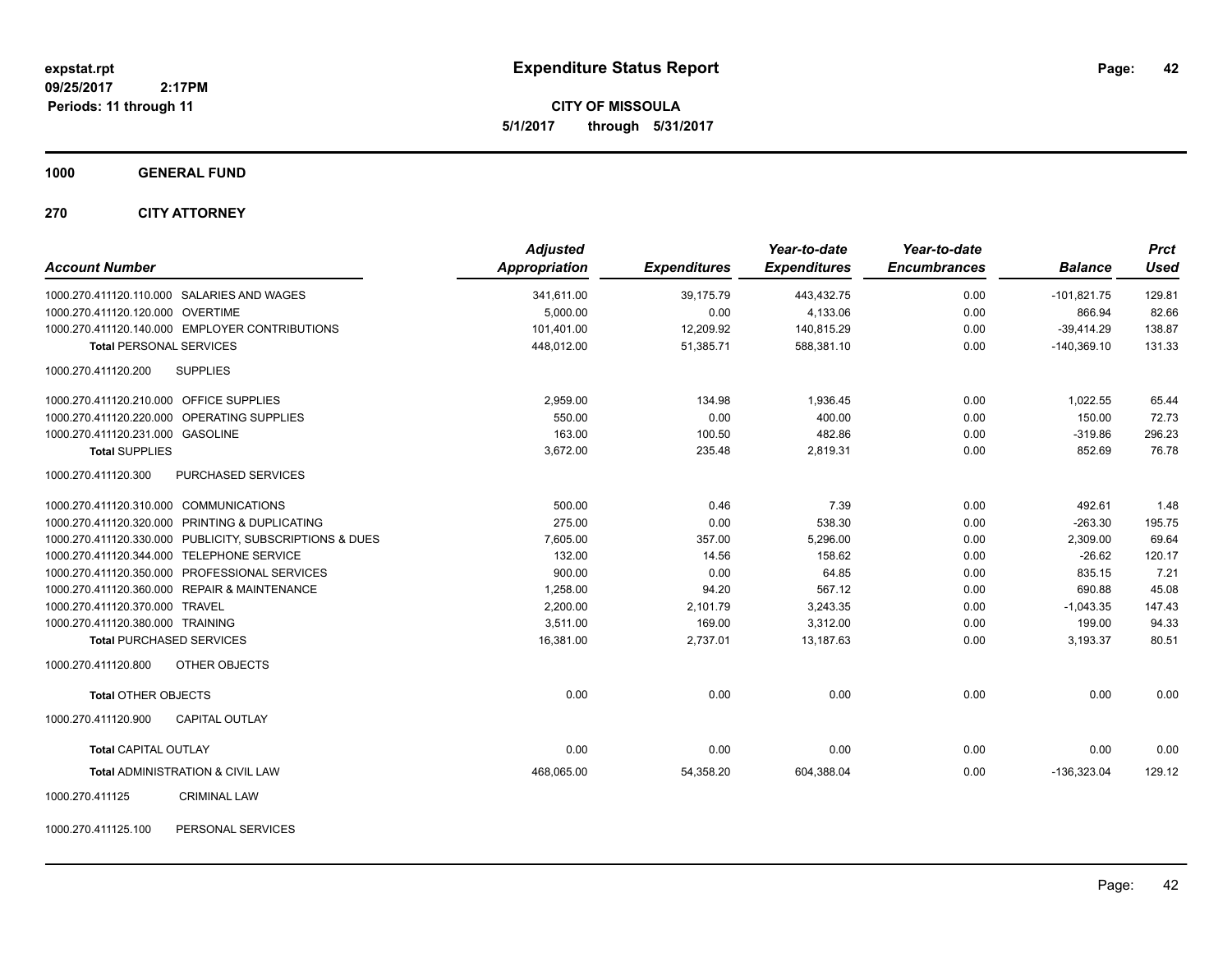**CITY OF MISSOULA 5/1/2017 through 5/31/2017**

**1000 GENERAL FUND**

**270 CITY ATTORNEY**

|                                                         | <b>Adjusted</b>      |                     | Year-to-date        | Year-to-date        |                | <b>Prct</b> |
|---------------------------------------------------------|----------------------|---------------------|---------------------|---------------------|----------------|-------------|
| <b>Account Number</b>                                   | <b>Appropriation</b> | <b>Expenditures</b> | <b>Expenditures</b> | <b>Encumbrances</b> | <b>Balance</b> | <b>Used</b> |
| 1000.270.411125.110.000 SALARIES AND WAGES              | 607,744.00           | 35,268.11           | 385,917.04          | 0.00                | 221,826.96     | 63.50       |
| 1000.270.411125.120.000 OVERTIME                        | 0.00                 | 0.00                | 851.39              | 0.00                | $-851.39$      | 0.00        |
| 1000.270.411125.140.000 EMPLOYER CONTRIBUTIONS          | 211,044.00           | 13,259.06           | 146,374.16          | 0.00                | 64,669.84      | 69.36       |
| <b>Total PERSONAL SERVICES</b>                          | 818,788.00           | 48,527.17           | 533,142.59          | 0.00                | 285,645.41     | 65.11       |
| 1000.270.411125.200<br><b>SUPPLIES</b>                  |                      |                     |                     |                     |                |             |
| 1000.270.411125.210.000 OFFICE SUPPLIES                 | 3,159.00             | 161.62              | 2,243.97            | 0.00                | 915.03         | 71.03       |
| 1000.270.411125.220.000 OPERATING SUPPLIES              | 700.00               | 0.00                | 673.68              | 0.00                | 26.32          | 96.24       |
| 1000.270.411125.231.000 GASOLINE                        | 100.00               | 0.00                | 0.00                | 0.00                | 100.00         | 0.00        |
| <b>Total SUPPLIES</b>                                   | 3,959.00             | 161.62              | 2,917.65            | 0.00                | 1,041.35       | 73.70       |
| 1000.270.411125.300<br><b>PURCHASED SERVICES</b>        |                      |                     |                     |                     |                |             |
| 1000.270.411125.310.000 COMMUNICATIONS                  | 850.00               | 114.08              | 1,247.60            | 0.00                | $-397.60$      | 146.78      |
| 1000.270.411125.320.000 PRINTING & DUPLICATING          | 275.00               | 0.00                | 0.00                | 0.00                | 275.00         | 0.00        |
| 1000.270.411125.330.000 PUBLICITY, SUBSCRIPTIONS & DUES | 5,395.00             | 200.00              | 2,418.92            | 0.00                | 2,976.08       | 44.84       |
| 1000.270.411125.344.000<br><b>TELEPHONE SERVICE</b>     | 132.00               | 0.00                | 0.00                | 0.00                | 132.00         | 0.00        |
| 1000.270.411125.350.000 PROFESSIONAL SERVICES           | 2,350.00             | 45.60               | 549.77              | 0.00                | 1,800.23       | 23.39       |
| 1000.270.411125.360.000 REPAIR & MAINTENANCE            | 18,189.00            | 55.86               | 18,032.86           | 0.00                | 156.14         | 99.14       |
| 1000.270.411125.370.000 TRAVEL                          | 3,800.00             | 0.00                | 440.50              | 0.00                | 3,359.50       | 11.59       |
| 1000.270.411125.380.000 TRAINING                        | 5,489.00             | 1,165.00            | 3,911.00            | 0.00                | 1,578.00       | 71.25       |
| <b>Total PURCHASED SERVICES</b>                         | 36,480.00            | 1,580.54            | 26,600.65           | 0.00                | 9,879.35       | 72.92       |
| 1000.270.411125.500<br><b>FIXED CHARGES</b>             |                      |                     |                     |                     |                |             |
| <b>Total FIXED CHARGES</b>                              | 0.00                 | 0.00                | 0.00                | 0.00                | 0.00           | 0.00        |
| 1000.270.411125.900<br><b>CAPITAL OUTLAY</b>            |                      |                     |                     |                     |                |             |
| <b>Total CAPITAL OUTLAY</b>                             | 0.00                 | 0.00                | 0.00                | 0.00                | 0.00           | 0.00        |
| <b>Total CRIMINAL LAW</b>                               | 859,227.00           | 50,269.33           | 562,660.89          | 0.00                | 296,566.11     | 65.48       |
| <b>Total CITY ATTORNEY</b>                              | 1,518,858.00         | 152,056.47          | 1,296,436.14        | 0.00                | 222,421.86     | 85.36       |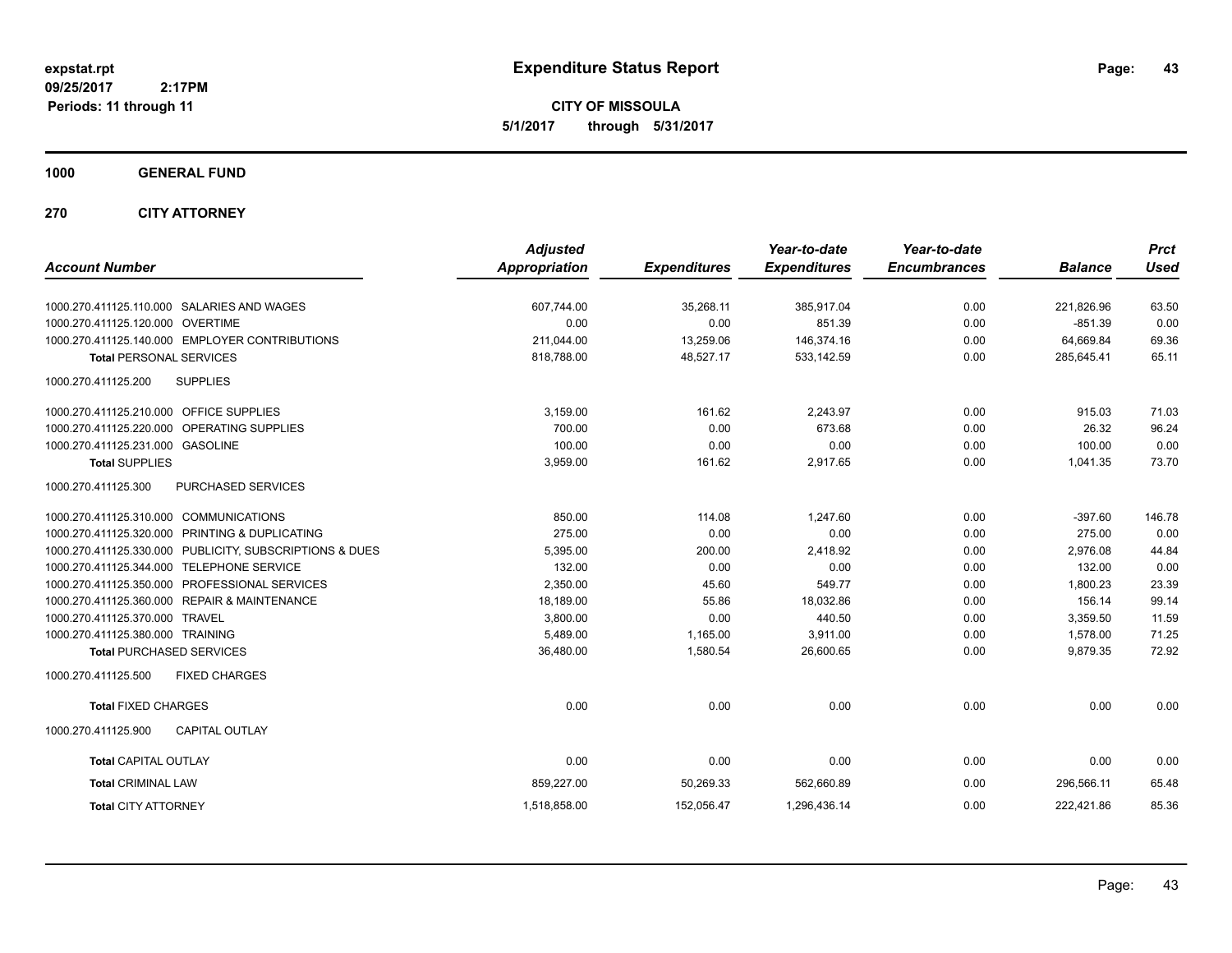**1000 GENERAL FUND**

### **280 PUBLIC WORKS OPERATIONS**

| <b>Account Number</b>                   |                                                         | <b>Adjusted</b><br>Appropriation | <b>Expenditures</b> | Year-to-date<br><b>Expenditures</b> | Year-to-date<br><b>Encumbrances</b> | <b>Balance</b> | <b>Prct</b><br><b>Used</b> |
|-----------------------------------------|---------------------------------------------------------|----------------------------------|---------------------|-------------------------------------|-------------------------------------|----------------|----------------------------|
|                                         |                                                         |                                  |                     |                                     |                                     |                |                            |
| 1000.280.430100                         | PUBLIC WORKS ADMINISTRATION                             |                                  |                     |                                     |                                     |                |                            |
| 1000.280.430100.100                     | PERSONAL SERVICES                                       |                                  |                     |                                     |                                     |                |                            |
|                                         | 1000.280.430100.110.000 SALARIES AND WAGES              | 116.829.00                       | 12.682.35           | 133.561.04                          | 0.00                                | $-16.732.04$   | 114.32                     |
| 1000.280.430100.120.000 OVERTIME        |                                                         | 477.00                           | 0.00                | 0.00                                | 0.00                                | 477.00         | 0.00                       |
|                                         | 1000.280.430100.140.000 EMPLOYER CONTRIBUTIONS          | 33,262.00                        | 3,229.51            | 35,272.66                           | 0.00                                | $-2.010.66$    | 106.04                     |
|                                         | 1000.280.430100.141.000 STATE RETIREMENT CONTRIBUTIONS  | 0.00                             | 39.11               | 469.39                              | 0.00                                | $-469.39$      | 0.00                       |
| <b>Total PERSONAL SERVICES</b>          |                                                         | 150,568.00                       | 15,950.97           | 169,303.09                          | 0.00                                | $-18,735.09$   | 112.44                     |
| 1000.280.430100.200                     | <b>SUPPLIES</b>                                         |                                  |                     |                                     |                                     |                |                            |
| 1000.280.430100.210.000 OFFICE SUPPLIES |                                                         | 450.00                           | 0.00                | 538.57                              | 0.00                                | $-88.57$       | 119.68                     |
|                                         | 1000.280.430100.230.000 REPAIR/MAINTENANCE              | 50.00                            | 0.00                | 0.00                                | 0.00                                | 50.00          | 0.00                       |
| 1000.280.430100.231.000 GASOLINE        |                                                         | 249.00                           | 0.00                | 0.00                                | 0.00                                | 249.00         | 0.00                       |
| <b>Total SUPPLIES</b>                   |                                                         | 749.00                           | 0.00                | 538.57                              | 0.00                                | 210.43         | 71.91                      |
| 1000.280.430100.300                     | PURCHASED SERVICES                                      |                                  |                     |                                     |                                     |                |                            |
| 1000.280.430100.310.000 COMMUNICATIONS  |                                                         | 300.00                           | 0.00                | 40.81                               | 0.00                                | 259.19         | 13.60                      |
| 1000.280.430100.310.351                 | COMMUNICATIONS~POSTAGE                                  | 0.00                             | 0.00                | 46.45                               | 0.00                                | $-46.45$       | 0.00                       |
|                                         | 1000.280.430100.320.000 PRINTING & DUPLICATING          | 200.00                           | 50.04               | 50.04                               | 0.00                                | 149.96         | 25.02                      |
|                                         | 1000.280.430100.330.000 PUBLICITY, SUBSCRIPTIONS & DUES | 920.00                           | 0.00                | 725.00                              | 0.00                                | 195.00         | 78.80                      |
|                                         | 1000.280.430100.344.000 TELEPHONE SERVICE               | 733.00                           | 64.92               | 1,023.98                            | 0.00                                | $-290.98$      | 139.70                     |
| 1000.280.430100.344.391                 | <b>TELEPHONE SERVICE</b>                                | 0.00                             | 0.97                | 69.77                               | 0.00                                | $-69.77$       | 0.00                       |
|                                         | 1000.280.430100.344.395 TELEPHONE SERVICE               | 0.00                             | 60.31               | 60.31                               | 0.00                                | $-60.31$       | 0.00                       |
|                                         | 1000.280.430100.360.000 REPAIR & MAINTENANCE            | 100.00                           | 0.00                | 0.00                                | 0.00                                | 100.00         | 0.00                       |
| 1000.280.430100.370.000 TRAVEL          |                                                         | 700.00                           | 0.00                | 140.40                              | 0.00                                | 559.60         | 20.06                      |
| 1000.280.430100.380.000 TRAINING        |                                                         | 800.00                           | 0.00                | 150.00                              | 0.00                                | 650.00         | 18.75                      |
| <b>Total PURCHASED SERVICES</b>         |                                                         | 3,753.00                         | 176.24              | 2,306.76                            | 0.00                                | 1.446.24       | 61.46                      |
| 1000.280.430100.500                     | <b>FIXED CHARGES</b>                                    |                                  |                     |                                     |                                     |                |                            |
| <b>Total FIXED CHARGES</b>              |                                                         | 0.00                             | 0.00                | 0.00                                | 0.00                                | 0.00           | 0.00                       |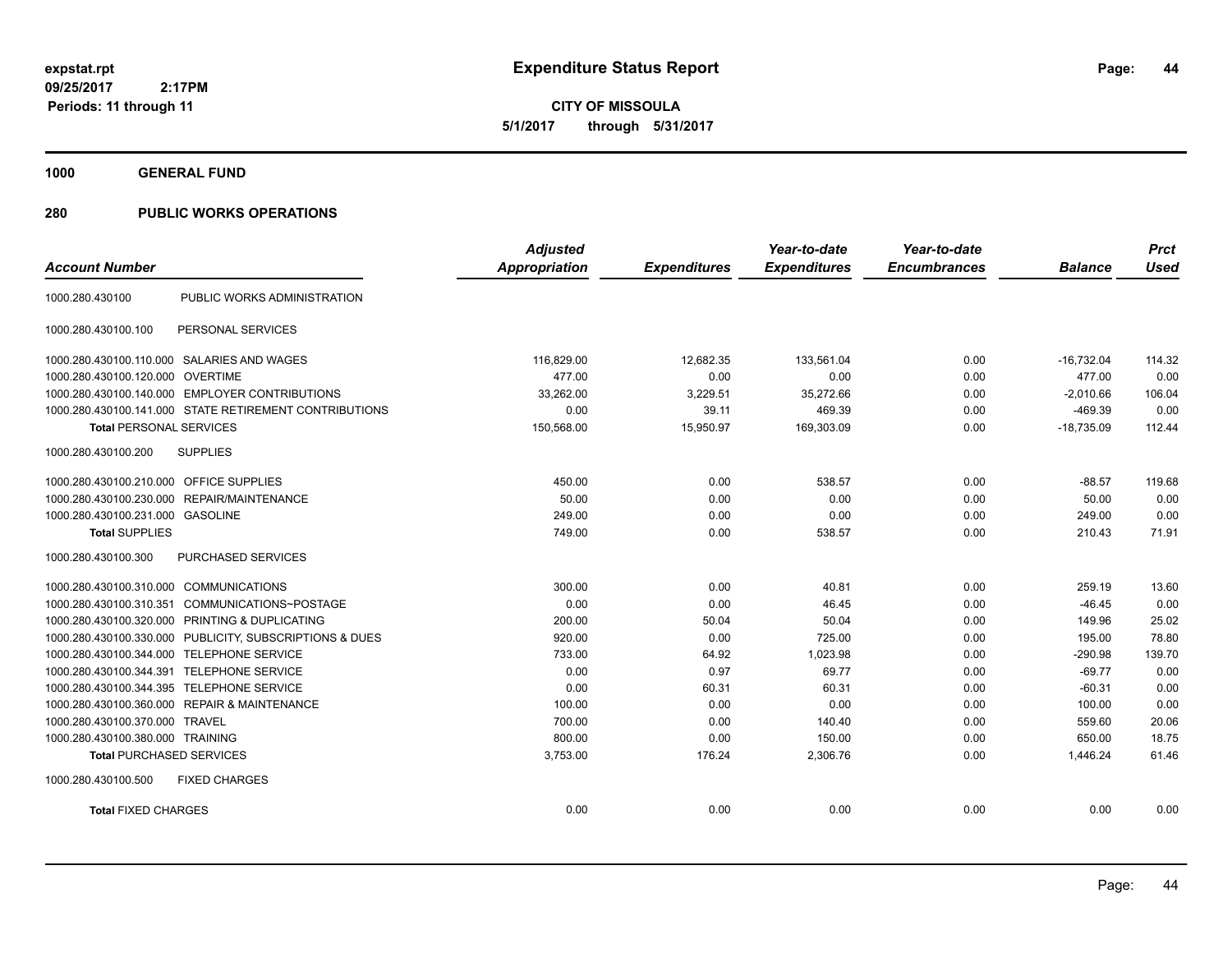**1000 GENERAL FUND**

### **280 PUBLIC WORKS OPERATIONS**

|                                                   | <b>Adjusted</b>      |                     | Year-to-date        | Year-to-date        |                | <b>Prct</b> |
|---------------------------------------------------|----------------------|---------------------|---------------------|---------------------|----------------|-------------|
| <b>Account Number</b>                             | <b>Appropriation</b> | <b>Expenditures</b> | <b>Expenditures</b> | <b>Encumbrances</b> | <b>Balance</b> | <b>Used</b> |
| 1000.280.430100.800<br>OTHER OBJECTS              |                      |                     |                     |                     |                |             |
| <b>Total OTHER OBJECTS</b>                        | 0.00                 | 0.00                | 0.00                | 0.00                | 0.00           | 0.00        |
| <b>Total PUBLIC WORKS ADMINISTRATION</b>          | 155,070.00           | 16,127.21           | 172,148.42          | 0.00                | $-17,078.42$   | 111.01      |
| REIMBURSABLE SERVICES<br>1000.280.430250          |                      |                     |                     |                     |                |             |
| 1000.280.430250.200<br><b>SUPPLIES</b>            |                      |                     |                     |                     |                |             |
| 1000.280.430250.230.000 REPAIR/MAINTENANCE        | 10,000.00            | 0.00                | 0.00                | 0.00                | 10,000.00      | 0.00        |
| <b>Total SUPPLIES</b>                             | 10,000.00            | 0.00                | 0.00                | 0.00                | 10,000.00      | 0.00        |
| 1000.280.430250.300<br>PURCHASED SERVICES         |                      |                     |                     |                     |                |             |
| 1000.280.430250.360.000 REPAIR & MAINTENANCE      | 10,000.00            | 0.00                | 1,170.25            | 0.00                | 8,829.75       | 11.70       |
| 1000.280.430250.360.300 REPAIR & MAINTENANCE      | 0.00                 | 255.76              | 18,175.77           | 0.00                | $-18,175.77$   | 0.00        |
| <b>Total PURCHASED SERVICES</b>                   | 10,000.00            | 255.76              | 19,346.02           | 0.00                | $-9,346.02$    | 193.46      |
| <b>Total REIMBURSABLE SERVICES</b>                | 20,000.00            | 255.76              | 19,346.02           | 0.00                | 653.98         | 96.73       |
| 1000.280.430263<br><b>STREET LIGHTING</b>         |                      |                     |                     |                     |                |             |
| 1000.280.430263.100<br>PERSONAL SERVICES          |                      |                     |                     |                     |                |             |
| 1000.280.430263.110.000 SALARIES AND WAGES        | 3,833.00             | 257.90              | 2.871.61            | 0.00                | 961.39         | 74.92       |
| 1000.280.430263.120.000 OVERTIME                  | 624.00               | 0.00                | 2.47                | 0.00                | 621.53         | 0.40        |
| 1000.280.430263.130.000 OTHER                     | 256.00               | 0.00                | 0.00                | 0.00                | 256.00         | 0.00        |
| 1000.280.430263.140.000 EMPLOYER CONTRIBUTIONS    | 2,090.00             | 102.12              | 1,168.08            | 0.00                | 921.92         | 55.89       |
| <b>Total PERSONAL SERVICES</b>                    | 6,803.00             | 360.02              | 4,042.16            | 0.00                | 2,760.84       | 59.42       |
| 1000.280.430263.300<br>PURCHASED SERVICES         |                      |                     |                     |                     |                |             |
| 1000.280.430263.341.000 ELECTRICITY & NATURAL GAS | 123,400.00           | 11,803.76           | 120,320.38          | 0.00                | 3,079.62       | 97.50       |
| <b>Total PURCHASED SERVICES</b>                   | 123,400.00           | 11,803.76           | 120,320.38          | 0.00                | 3,079.62       | 97.50       |
| <b>Total STREET LIGHTING</b>                      | 130,203.00           | 12.163.78           | 124,362.54          | 0.00                | 5,840.46       | 95.51       |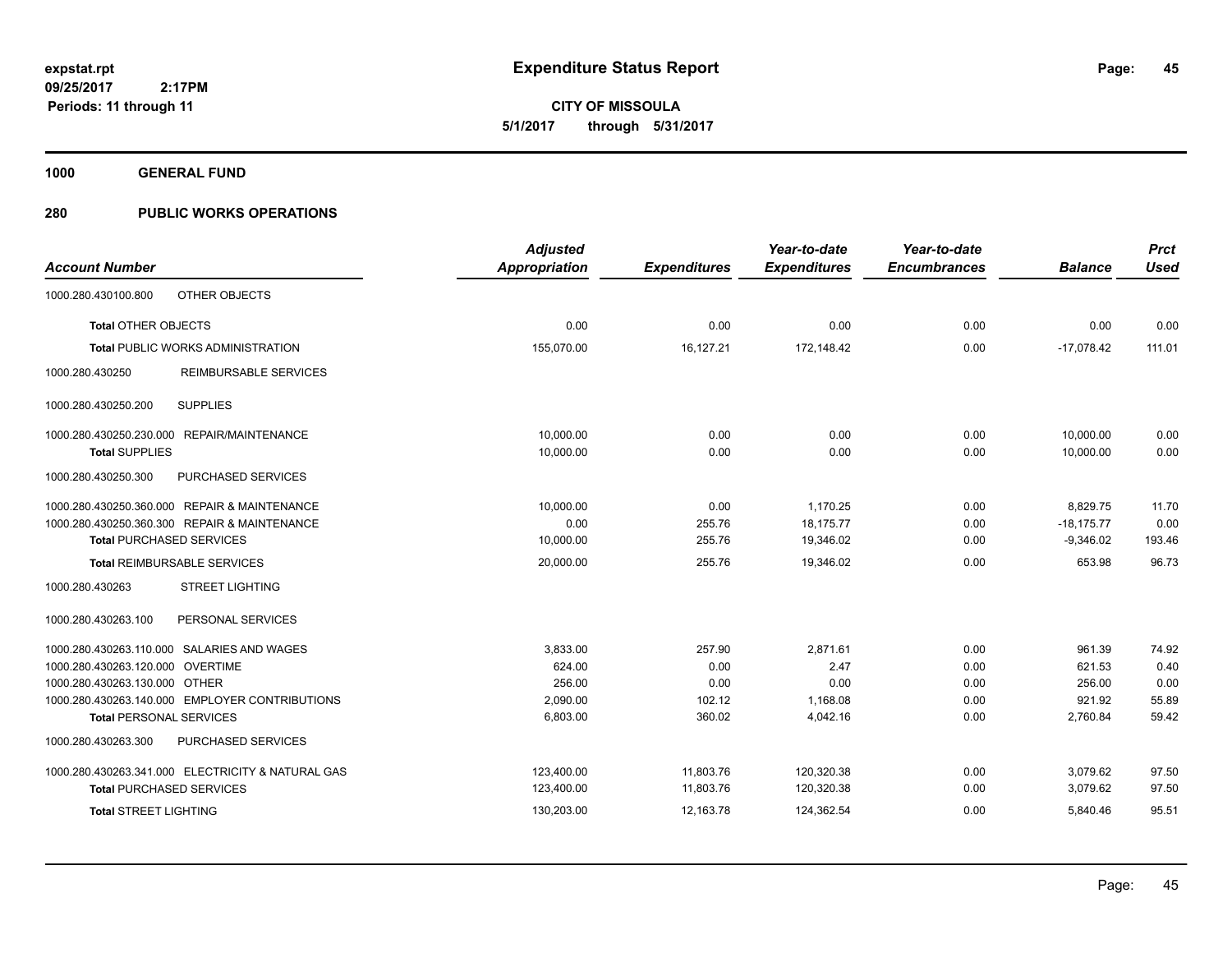**1000 GENERAL FUND**

### **280 PUBLIC WORKS OPERATIONS**

|                                         |                                                   | <b>Adjusted</b>      |                     | Year-to-date        | Year-to-date        |                | <b>Prct</b> |
|-----------------------------------------|---------------------------------------------------|----------------------|---------------------|---------------------|---------------------|----------------|-------------|
| <b>Account Number</b>                   |                                                   | <b>Appropriation</b> | <b>Expenditures</b> | <b>Expenditures</b> | <b>Encumbrances</b> | <b>Balance</b> | <b>Used</b> |
| 1000.280.430264                         | TRAFFIC SIGNAL MAINTENANCE                        |                      |                     |                     |                     |                |             |
| 1000.280.430264.100                     | PERSONAL SERVICES                                 |                      |                     |                     |                     |                |             |
|                                         | 1000.280.430264.110.000 SALARIES AND WAGES        | 86,250.00            | 5,803.33            | 64,609.60           | 0.00                | 21,640.40      | 74.91       |
| 1000.280.430264.120.000                 | <b>OVERTIME</b>                                   | 2,017.00             | 0.00                | 55.62               | 0.00                | 1.961.38       | 2.76        |
| 1000.280.430264.130.000 OTHER           |                                                   | 5,758.00             | 0.00                | 0.00                | 0.00                | 5,758.00       | 0.00        |
|                                         | 1000.280.430264.140.000 EMPLOYER CONTRIBUTIONS    | 44,095.00            | 2,297.14            | 26,281.17           | 0.00                | 17,813.83      | 59.60       |
| <b>Total PERSONAL SERVICES</b>          |                                                   | 138,120.00           | 8,100.47            | 90,946.39           | 0.00                | 47.173.61      | 65.85       |
| 1000.280.430264.200                     | <b>SUPPLIES</b>                                   |                      |                     |                     |                     |                |             |
| 1000.280.430264.210.000 OFFICE SUPPLIES |                                                   | 350.00               | 0.00                | 0.00                | 0.00                | 350.00         | 0.00        |
| 1000.280.430264.220.000                 | <b>OPERATING SUPPLIES</b>                         | 235.00               | 0.00                | 193.81              | 0.00                | 41.19          | 82.47       |
| 1000.280.430264.220.311                 | <b>OPERATING SUPPLIES</b>                         | 0.00                 | 0.00                | 149.98              | 0.00                | $-149.98$      | 0.00        |
| 1000.280.430264.230.000                 | <b>REPAIR/MAINTENANCE</b>                         | 1,060.00             | 50.76               | 762.61              | 0.00                | 297.39         | 71.94       |
| 1000.280.430264.230.321                 | REPAIR/MAINTENANCE~VEHICLE PARTS                  | 0.00                 | 0.00                | 621.56              | 0.00                | $-621.56$      | 0.00        |
| 1000.280.430264.231.000                 | <b>GASOLINE</b>                                   | 2,799.00             | 0.00                | 639.84              | 0.00                | 2,159.16       | 22.86       |
| 1000.280.430264.240.000 OTHER SUPPLIES  |                                                   | 9,880.00             | 1,425.23            | 16,963.98           | 0.00                | $-7,083.98$    | 171.70      |
| <b>Total SUPPLIES</b>                   |                                                   | 14,324.00            | 1,475.99            | 19,331.78           | 0.00                | $-5.007.78$    | 134.96      |
| 1000.280.430264.300                     | PURCHASED SERVICES                                |                      |                     |                     |                     |                |             |
|                                         | 1000.280.430264.341.000 ELECTRICITY & NATURAL GAS | 15,236.00            | 827.05              | 8,668.84            | 0.00                | 6,567.16       | 56.90       |
| 1000.280.430264.350.000                 | PROFESSIONAL SERVICES                             | 200.00               | 0.00                | 110.00              | 0.00                | 90.00          | 55.00       |
|                                         | 1000.280.430264.360.000 REPAIR & MAINTENANCE      | 1,100.00             | 0.00                | 657.80              | 0.00                | 442.20         | 59.80       |
| 1000.280.430264.370.000                 | <b>TRAVEL</b>                                     | 150.00               | 0.00                | 0.00                | 0.00                | 150.00         | 0.00        |
| 1000.280.430264.380.000 TRAINING        |                                                   | 450.00               | 0.00                | 0.00                | 0.00                | 450.00         | 0.00        |
| <b>Total PURCHASED SERVICES</b>         |                                                   | 17,136.00            | 827.05              | 9,436.64            | 0.00                | 7,699.36       | 55.07       |
|                                         | <b>Total TRAFFIC SIGNAL MAINTENANCE</b>           | 169,580.00           | 10,403.51           | 119,714.81          | 0.00                | 49,865.19      | 70.59       |
| 1000.280.430265                         | <b>SIGNING &amp; STRIPING</b>                     |                      |                     |                     |                     |                |             |

1000.280.430265.100 PERSONAL SERVICES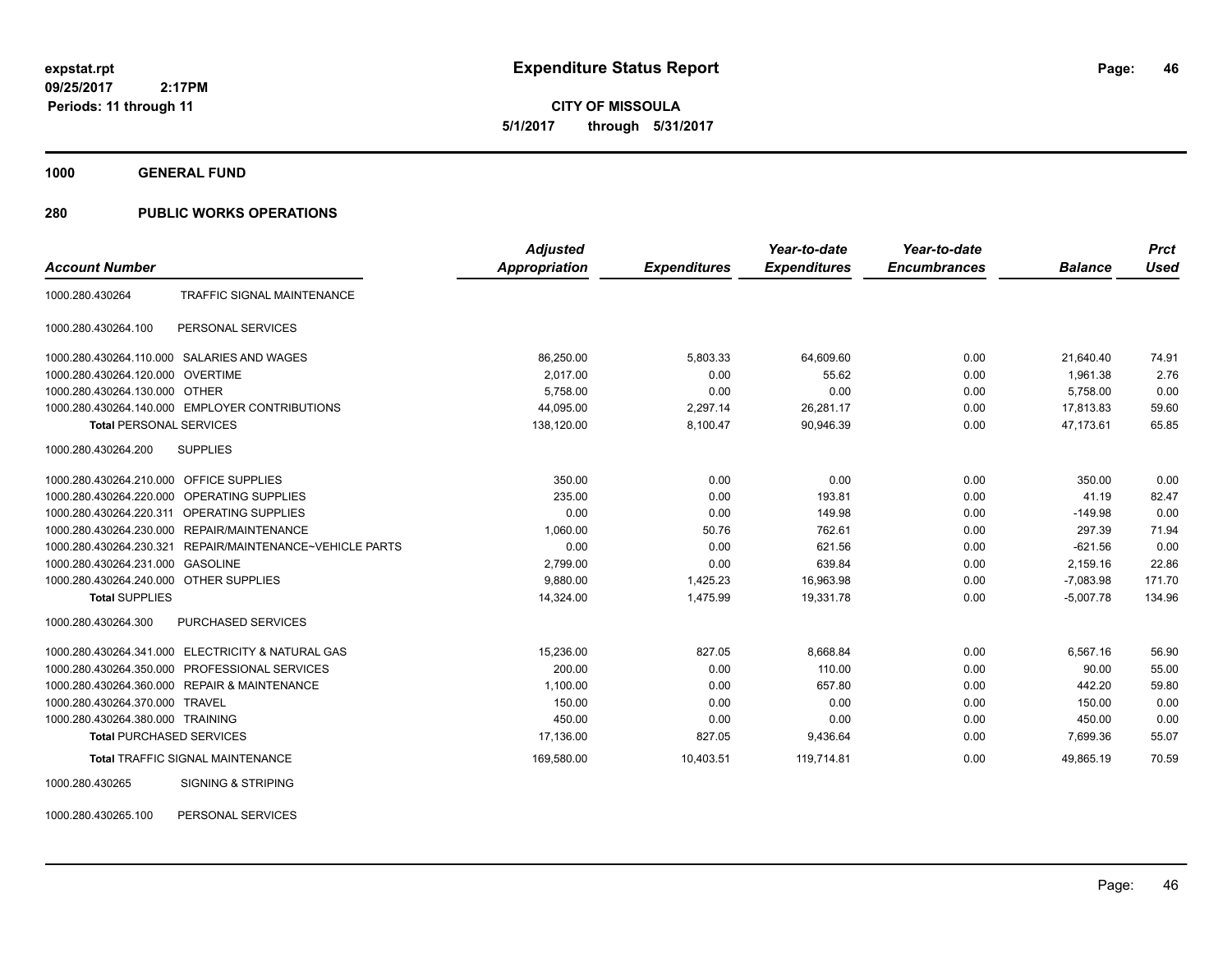**CITY OF MISSOULA 5/1/2017 through 5/31/2017**

**1000 GENERAL FUND**

### **280 PUBLIC WORKS OPERATIONS**

| <b>Account Number</b>                   |                                                           | <b>Adjusted</b><br><b>Appropriation</b> | <b>Expenditures</b> | Year-to-date<br><b>Expenditures</b> | Year-to-date<br><b>Encumbrances</b> | <b>Balance</b> | <b>Prct</b><br><b>Used</b> |
|-----------------------------------------|-----------------------------------------------------------|-----------------------------------------|---------------------|-------------------------------------|-------------------------------------|----------------|----------------------------|
|                                         | 1000.280.430265.110.000 SALARIES AND WAGES                | 200,051.00                              | 13,534.49           | 192,265.37                          | 0.00                                | 7,785.63       | 96.11                      |
| 1000.280.430265.120.000 OVERTIME        |                                                           | 110.00                                  | 0.00                | 1,603.53                            | 0.00                                | $-1,493.53$    | 1,457.75                   |
| 1000.280.430265.130.000 OTHER           |                                                           | 2,440.00                                | 35.00               | 441.00                              | 0.00                                | 1.999.00       | 18.07                      |
|                                         | 1000.280.430265.140.000 EMPLOYER CONTRIBUTIONS            | 101,110.00                              | 7,449.90            | 102,462.17                          | 0.00                                | $-1,352.17$    | 101.34                     |
| <b>Total PERSONAL SERVICES</b>          |                                                           | 303,711.00                              | 21,019.39           | 296,772.07                          | 0.00                                | 6,938.93       | 97.72                      |
| 1000.280.430265.200                     | <b>SUPPLIES</b>                                           |                                         |                     |                                     |                                     |                |                            |
| 1000.280.430265.210.000 OFFICE SUPPLIES |                                                           | 350.00                                  | 0.00                | 193.29                              | 0.00                                | 156.71         | 55.23                      |
|                                         | 1000.280.430265.220.000 OPERATING SUPPLIES                | 1,700.00                                | 0.00                | 5,502.49                            | 0.00                                | $-3,802.49$    | 323.68                     |
|                                         | 1000.280.430265.220.311 OPERATING SUPPLIES~CLOTHING ALLOW | 0.00                                    | 0.00                | 1,309.06                            | 0.00                                | $-1,309.06$    | 0.00                       |
|                                         | 1000.280.430265.230.000 REPAIR/MAINTENANCE                | 40,700.00                               | 35,764.36           | 41,788.60                           | 0.00                                | $-1,088.60$    | 102.67                     |
|                                         | 1000.280.430265.230.321 REPAIR/MAINTENANCE~VEHICLE PARTS  | 0.00                                    | 0.00                | 400.08                              | 0.00                                | $-400.08$      | 0.00                       |
| 1000.280.430265.231.000 GASOLINE        |                                                           | 3,739.00                                | 0.00                | 3,132.28                            | 0.00                                | 606.72         | 83.77                      |
| 1000.280.430265.240.000 OTHER SUPPLIES  |                                                           | 21,210.00                               | 2,862.14            | 13,917.37                           | 0.00                                | 7,292.63       | 65.62                      |
| <b>Total SUPPLIES</b>                   |                                                           | 67,699.00                               | 38,626.50           | 66,243.17                           | 0.00                                | 1,455.83       | 97.85                      |
| 1000.280.430265.300                     | <b>PURCHASED SERVICES</b>                                 |                                         |                     |                                     |                                     |                |                            |
|                                         | 1000.280.430265.344.000 TELEPHONE SERVICE                 | 558.00                                  | 0.01                | 3.03                                | 0.00                                | 554.97         | 0.54                       |
|                                         | 1000.280.430265.344.399 TELEPHONE SERVICE                 | 0.00                                    | 254.78              | 1,497.44                            | 0.00                                | $-1,497.44$    | 0.00                       |
| 1000.280.430265.345.000 GARBAGE         |                                                           | 475.00                                  | 15.60               | 171.60                              | 0.00                                | 303.40         | 36.13                      |
|                                         | 1000.280.430265.350.000 PROFESSIONAL SERVICES             | 457.00                                  | 0.00                | 338.00                              | 0.00                                | 119.00         | 73.96                      |
|                                         | 1000.280.430265.360.000 REPAIR & MAINTENANCE              | 1,700.00                                | 606.24              | 680.30                              | 0.00                                | 1,019.70       | 40.02                      |
| 1000.280.430265.370.000 TRAVEL          |                                                           | 700.00                                  | 0.00                | 0.00                                | 0.00                                | 700.00         | 0.00                       |
| 1000.280.430265.380.000 TRAINING        |                                                           | 950.00                                  | 600.00              | 930.90                              | 0.00                                | 19.10          | 97.99                      |
| <b>Total PURCHASED SERVICES</b>         |                                                           | 4,840.00                                | 1,476.63            | 3,621.27                            | 0.00                                | 1,218.73       | 74.82                      |
| 1000.280.430265.900                     | <b>CAPITAL OUTLAY</b>                                     |                                         |                     |                                     |                                     |                |                            |
| <b>Total CAPITAL OUTLAY</b>             |                                                           | 0.00                                    | 0.00                | 0.00                                | 0.00                                | 0.00           | 0.00                       |
| <b>Total SIGNING &amp; STRIPING</b>     |                                                           | 376,250.00                              | 61,122.52           | 366,636.51                          | 0.00                                | 9,613.49       | 97.44                      |
| 1000.280.430270                         | <b>COMMUNICATIONS</b>                                     |                                         |                     |                                     |                                     |                |                            |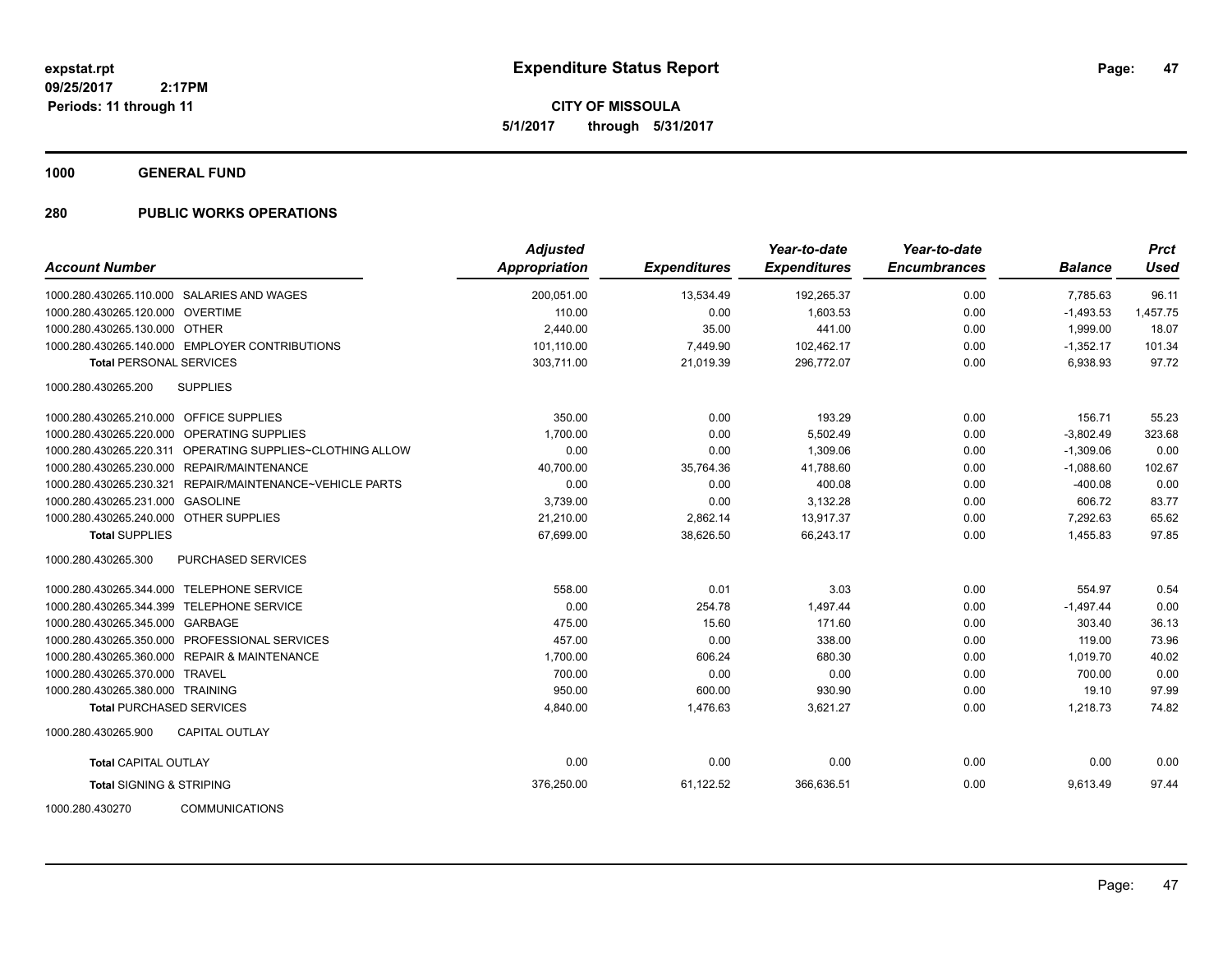**1000 GENERAL FUND**

### **280 PUBLIC WORKS OPERATIONS**

|                                                         | <b>Adjusted</b> |                     | Year-to-date        | Year-to-date        |                | <b>Prct</b> |
|---------------------------------------------------------|-----------------|---------------------|---------------------|---------------------|----------------|-------------|
| <b>Account Number</b>                                   | Appropriation   | <b>Expenditures</b> | <b>Expenditures</b> | <b>Encumbrances</b> | <b>Balance</b> | <b>Used</b> |
| PERSONAL SERVICES<br>1000.280.430270.100                |                 |                     |                     |                     |                |             |
| 1000.280.430270.110.000 SALARIES AND WAGES              | 101,583.00      | 6,834.95            | 76,094.89           | 0.00                | 25.488.11      | 74.91       |
| 1000.280.430270.120.000 OVERTIME                        | 440.00          | 0.00                | 65.51               | 0.00                | 374.49         | 14.89       |
| 1000.280.430270.130.000 OTHER                           | 6,782.00        | 0.00                | 0.00                | 0.00                | 6,782.00       | 0.00        |
| 1000.280.430270.140.000 EMPLOYER CONTRIBUTIONS          | 51,456.00       | 2,705.59            | 30,770.29           | 0.00                | 20,685.71      | 59.80       |
| <b>Total PERSONAL SERVICES</b>                          | 160,261.00      | 9,540.54            | 106,930.69          | 0.00                | 53,330.31      | 66.72       |
| 1000.280.430270.200<br><b>SUPPLIES</b>                  |                 |                     |                     |                     |                |             |
| REPAIR/MAINTENANCE<br>1000.280.430270.230.000           | 8,050.00        | 671.56              | 7,416.36            | 0.00                | 633.64         | 92.13       |
| 1000.280.430270.231.000 GASOLINE                        | 2.493.00        | 129.50              | 685.35              | 0.00                | 1.807.65       | 27.49       |
| <b>Total SUPPLIES</b>                                   | 10,543.00       | 801.06              | 8,101.71            | 0.00                | 2,441.29       | 76.84       |
| 1000.280.430270.300<br><b>PURCHASED SERVICES</b>        |                 |                     |                     |                     |                |             |
| 1000.280.430270.330.000 PUBLICITY, SUBSCRIPTIONS & DUES | 180.00          | 0.00                | 220.00              | 0.00                | $-40.00$       | 122.22      |
| 1000.280.430270.341.000 ELECTRICITY & NATURAL GAS       | 2.573.00        | 316.66              | 2,391.76            | 0.00                | 181.24         | 92.96       |
| 1000.280.430270.344.000<br><b>TELEPHONE SERVICE</b>     | 513.00          | 277.74              | 539.47              | 0.00                | $-26.47$       | 105.16      |
| 1000.280.430270.344.400 TELEPHONE SERVICE               | 0.00            | 0.00                | 473.10              | 0.00                | $-473.10$      | 0.00        |
| 1000.280.430270.350.000 PROFESSIONAL SERVICES           | 100.00          | 0.00                | 120.00              | 0.00                | $-20.00$       | 120.00      |
| 1000.280.430270.360.000 REPAIR & MAINTENANCE            | 3,000.00        | 0.00                | 0.00                | 0.00                | 3.000.00       | 0.00        |
| <b>Total PURCHASED SERVICES</b>                         | 6,366.00        | 594.40              | 3,744.33            | 0.00                | 2,621.67       | 58.82       |
| <b>Total COMMUNICATIONS</b>                             | 177,170.00      | 10,936.00           | 118,776.73          | 0.00                | 58,393.27      | 67.04       |
| <b>Total PUBLIC WORKS OPERATIONS</b>                    | 1,028,273.00    | 111,008.78          | 920,985.03          | 0.00                | 107.287.97     | 89.57       |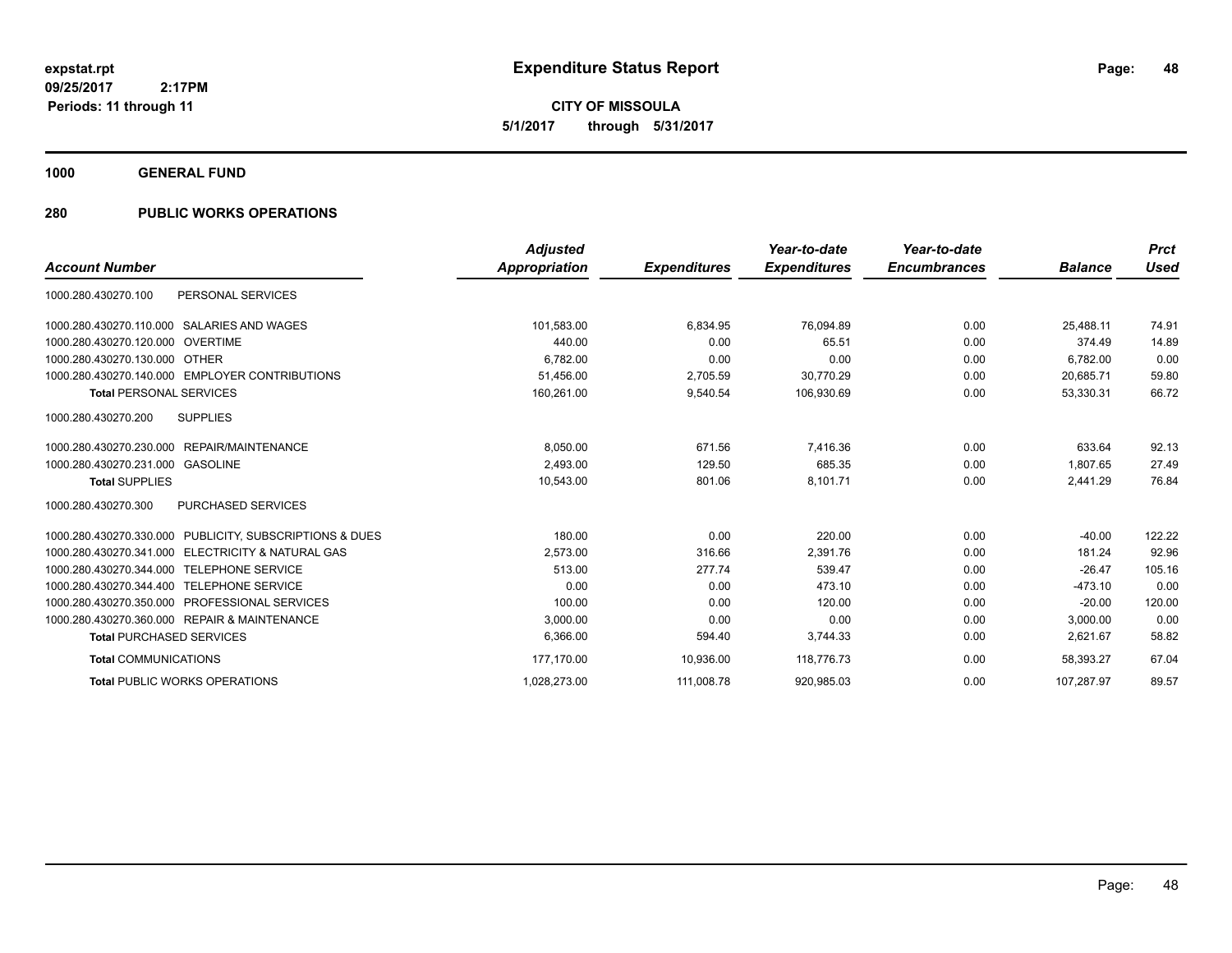**CITY OF MISSOULA 5/1/2017 through 5/31/2017**

**1000 GENERAL FUND**

| <b>Account Number</b>                   |                                                           | <b>Adjusted</b><br>Appropriation | <b>Expenditures</b> | Year-to-date<br><b>Expenditures</b> | Year-to-date<br><b>Encumbrances</b> | <b>Balance</b> | <b>Prct</b><br><b>Used</b> |
|-----------------------------------------|-----------------------------------------------------------|----------------------------------|---------------------|-------------------------------------|-------------------------------------|----------------|----------------------------|
| 1000.290.420110                         | <b>ADMINISTRATION</b>                                     |                                  |                     |                                     |                                     |                |                            |
| 1000.290.420110.100                     | PERSONAL SERVICES                                         |                                  |                     |                                     |                                     |                |                            |
|                                         | 1000.290.420110.110.000 SALARIES AND WAGES                | 747,373.00                       | 55,427.88           | 624,289.45                          | 0.00                                | 123,083.55     | 83.53                      |
|                                         | 1000.290.420110.115.000 SALARIES/HEALTH INSURANCE BENEFIT | 0.00                             | 1,755.00            | 34,398.00                           | 0.00                                | $-34,398.00$   | 0.00                       |
| 1000.290.420110.120.000 OVERTIME        |                                                           | 9,246.00                         | 533.28              | 3,396.64                            | 0.00                                | 5,849.36       | 36.74                      |
|                                         | 1000.290.420110.121.000 OUTSIDE HIRE OVERTIME             | 75,000.00                        | 9,824.48            | 88,728.58                           | 0.00                                | $-13,728.58$   | 118.30                     |
|                                         | 1000.290.420110.123.000 CELL PHONE OVERTIME               | 60,690.00                        | 8,444.61            | 18,852.02                           | 0.00                                | 41,837.98      | 31.06                      |
| 1000.290.420110.130.000 OTHER           |                                                           | 4,994.00                         | 0.00                | 3,500.00                            | 0.00                                | 1,494.00       | 70.08                      |
|                                         | 1000.290.420110.133.000 EDUCATION COMPENSATION            | 0.00                             | 50.00               | 565.00                              | 0.00                                | $-565.00$      | 0.00                       |
|                                         | 1000.290.420110.140.000 EMPLOYER CONTRIBUTIONS            | 432,448.00                       | 17,289.82           | 194,059.99                          | 0.00                                | 238,388.01     | 44.87                      |
|                                         | 1000.290.420110.141.000 STATE RETIREMENT CONTRIBUTIONS    | 0.00                             | 12.365.84           | 137.165.85                          | 0.00                                | $-137,165.85$  | 0.00                       |
| <b>Total PERSONAL SERVICES</b>          |                                                           | 1,329,751.00                     | 105,690.91          | 1,104,955.53                        | 0.00                                | 224,795.47     | 83.09                      |
| 1000.290.420110.200                     | <b>SUPPLIES</b>                                           |                                  |                     |                                     |                                     |                |                            |
| 1000.290.420110.210.000 OFFICE SUPPLIES |                                                           | 11.650.00                        | 56.49               | 3.881.59                            | 0.00                                | 7,768.41       | 33.32                      |
| 1000.290.420110.220.000                 | <b>OPERATING SUPPLIES</b>                                 | 22,750.00                        | 579.63              | 30,243.99                           | 0.00                                | $-7,493.99$    | 132.94                     |
| 1000.290.420110.230.000                 | REPAIR/MAINTENANCE                                        | 900.00                           | 30.42               | 956.45                              | 0.00                                | $-56.45$       | 106.27                     |
| 1000.290.420110.231.000 GASOLINE        |                                                           | 3,515.00                         | 1,058.98            | 4,253.83                            | 0.00                                | $-738.83$      | 121.02                     |
| <b>Total SUPPLIES</b>                   |                                                           | 38,815.00                        | 1,725.52            | 39,335.86                           | 0.00                                | $-520.86$      | 101.34                     |
| 1000.290.420110.300                     | PURCHASED SERVICES                                        |                                  |                     |                                     |                                     |                |                            |
| 1000.290.420110.310.000                 | <b>COMMUNICATIONS</b>                                     | 4,712.00                         | 440.58              | 4,277.66                            | 0.00                                | 434.34         | 90.78                      |
| 1000.290.420110.320.000                 | PRINTING & DUPLICATING                                    | 500.00                           | 0.00                | 371.69                              | 0.00                                | 128.31         | 74.34                      |
|                                         | 1000.290.420110.330.000 PUBLICITY, SUBSCRIPTIONS & DUES   | 12,538.00                        | 349.00              | 13,351.85                           | 0.00                                | $-813.85$      | 106.49                     |
| 1000.290.420110.344.000                 | <b>TELEPHONE SERVICE</b>                                  | 47,692.00                        | 3,991.00            | 42,409.41                           | 0.00                                | 5,282.59       | 88.92                      |
| 1000.290.420110.350.000                 | PROFESSIONAL SERVICES                                     | 7,920.00                         | 780.23              | 9,938.33                            | 0.00                                | $-2,018.33$    | 125.48                     |
|                                         | 1000.290.420110.360.000 REPAIR & MAINTENANCE              | 66,700.00                        | 0.00                | 80,486.05                           | 0.00                                | $-13,786.05$   | 120.67                     |
|                                         | 1000.290.420110.392.000 DONATIONS AND SALES               | 0.00                             | 0.00                | 3,037.47                            | 0.00                                | $-3,037.47$    | 0.00                       |
| <b>Total PURCHASED SERVICES</b>         |                                                           | 140,062.00                       | 5,560.81            | 153,872.46                          | 0.00                                | $-13,810.46$   | 109.86                     |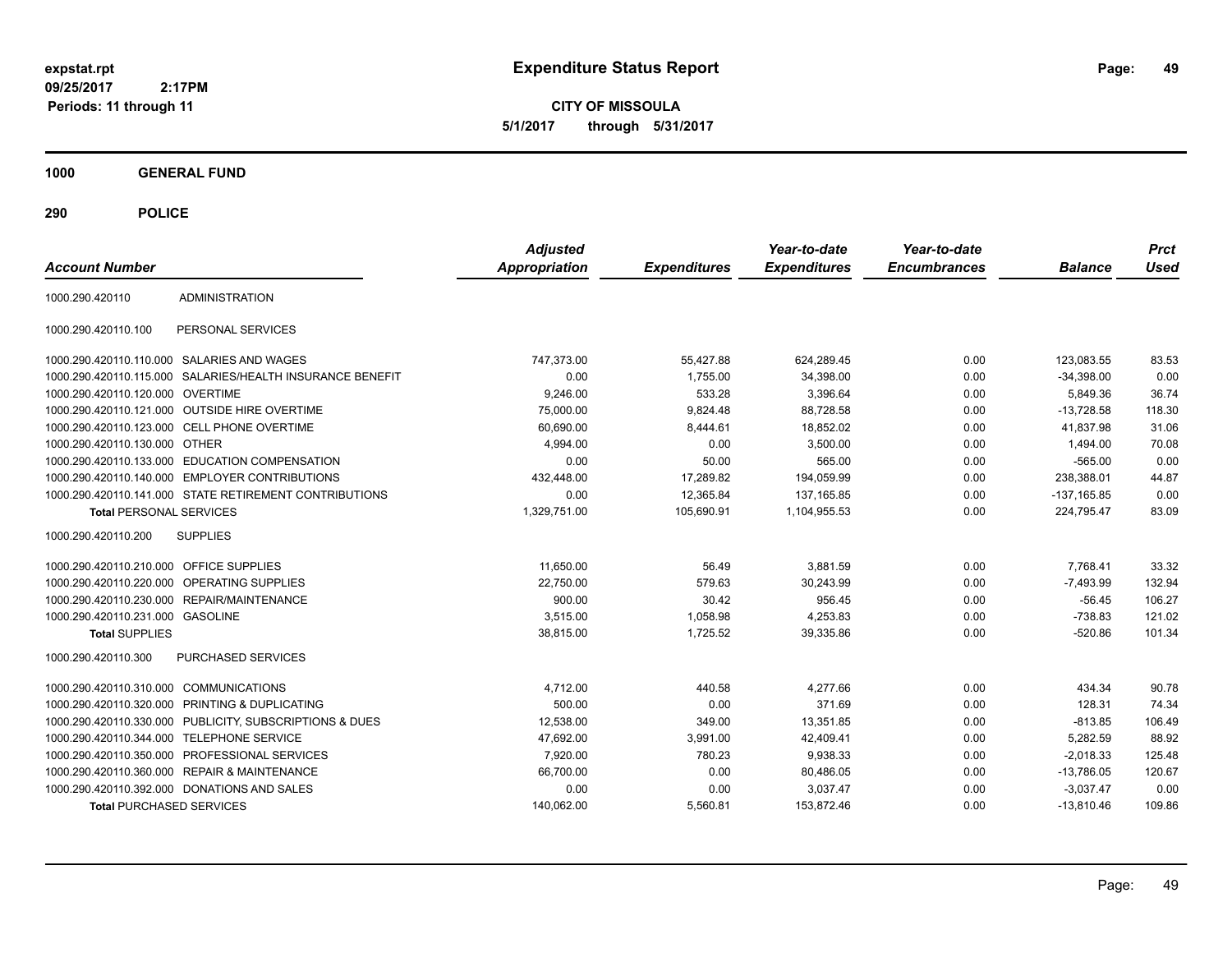**CITY OF MISSOULA 5/1/2017 through 5/31/2017**

**1000 GENERAL FUND**

| <b>Account Number</b>                                                           | <b>Adjusted</b><br><b>Appropriation</b> | <b>Expenditures</b> | Year-to-date<br><b>Expenditures</b> | Year-to-date<br><b>Encumbrances</b> | <b>Balance</b>     | <b>Prct</b><br><b>Used</b> |
|---------------------------------------------------------------------------------|-----------------------------------------|---------------------|-------------------------------------|-------------------------------------|--------------------|----------------------------|
| 1000.290.420110.500<br><b>FIXED CHARGES</b>                                     |                                         |                     |                                     |                                     |                    |                            |
| 1000.290.420110.500.000 FIXED CHARGES                                           | 71.214.00                               | 5,904.97            | 71,271.64                           | 0.00                                | $-57.64$           | 100.08                     |
| <b>Total FIXED CHARGES</b>                                                      | 71,214.00                               | 5,904.97            | 71,271.64                           | 0.00                                | $-57.64$           | 100.08                     |
| <b>GRANTS &amp; CONTRIBUTIONS</b><br>1000.290.420110.700                        |                                         |                     |                                     |                                     |                    |                            |
| 1000.290.420110.700.000 GRANTS & CONTRIBUTIONS                                  | 4,000.00                                | 750.00              | 750.00                              | 0.00                                | 3,250.00           | 18.75                      |
| <b>Total GRANTS &amp; CONTRIBUTIONS</b>                                         | 4,000.00                                | 750.00              | 750.00                              | 0.00                                | 3,250.00           | 18.75                      |
| 1000.290.420110.800<br>OTHER OBJECTS                                            |                                         |                     |                                     |                                     |                    |                            |
| 1000.290.420110.820.000 TRANSFERS TO LAW ENFORCEMENT BLOCK GRANT                | 6.000.00                                | 0.00                | 6,000.00                            | 0.00                                | 0.00               | 100.00                     |
| <b>Total OTHER OBJECTS</b>                                                      | 6.000.00                                | 0.00                | 6.000.00                            | 0.00                                | 0.00               | 100.00                     |
| CAPITAL OUTLAY<br>1000.290.420110.900                                           |                                         |                     |                                     |                                     |                    |                            |
| <b>Total CAPITAL OUTLAY</b>                                                     | 0.00                                    | 0.00                | 0.00                                | 0.00                                | 0.00               | 0.00                       |
| <b>Total ADMINISTRATION</b>                                                     | 1.589.842.00                            | 119,632.21          | 1.376.185.49                        | 0.00                                | 213.656.51         | 86.56                      |
| PERSONNEL TRAINING<br>1000.290.420130                                           |                                         |                     |                                     |                                     |                    |                            |
| 1000.290.420130.100<br>PERSONAL SERVICES                                        |                                         |                     |                                     |                                     |                    |                            |
| 1000.290.420130.110.000 SALARIES AND WAGES                                      | 70,063.00                               | 5,345.42            | 60,102.57                           | 0.00                                | 9,960.43           | 85.78                      |
| 1000.290.420130.115.000 SALARIES/HEALTH INSURANCE BENEFIT                       | 0.00                                    | 351.00              | 6,879.60                            | 0.00                                | $-6,879.60$        | 0.00                       |
| 1000.290.420130.120.000 OVERTIME                                                | 1.168.00                                | 0.00                | 345.94                              | 0.00                                | 822.06             | 29.62                      |
| 1000.290.420130.130.000 OTHER<br>1000.290.420130.133.000 EDUCATION COMPENSATION | 713.00<br>0.00                          | 0.00                | 700.00<br>226.00                    | 0.00                                | 13.00<br>$-226.00$ | 98.18<br>0.00              |
| 1000.290.420130.140.000 EMPLOYER CONTRIBUTIONS                                  | 48,796.00                               | 20.00<br>1,294.67   | 15,147.59                           | 0.00<br>0.00                        | 33,648.41          | 31.04                      |
| 1000.290.420130.141.000 STATE RETIREMENT CONTRIBUTIONS                          | 0.00                                    | 1,673.04            | 19.011.24                           | 0.00                                | $-19.011.24$       | 0.00                       |
| <b>Total PERSONAL SERVICES</b>                                                  | 120.740.00                              | 8.684.13            | 102.412.94                          | 0.00                                | 18.327.06          | 84.82                      |
| 1000.290.420130.200<br><b>SUPPLIES</b>                                          |                                         |                     |                                     |                                     |                    |                            |
| 1000.290.420130.210.000 OFFICE SUPPLIES                                         | 200.00                                  | 0.00                | 81.41                               | 0.00                                | 118.59             | 40.71                      |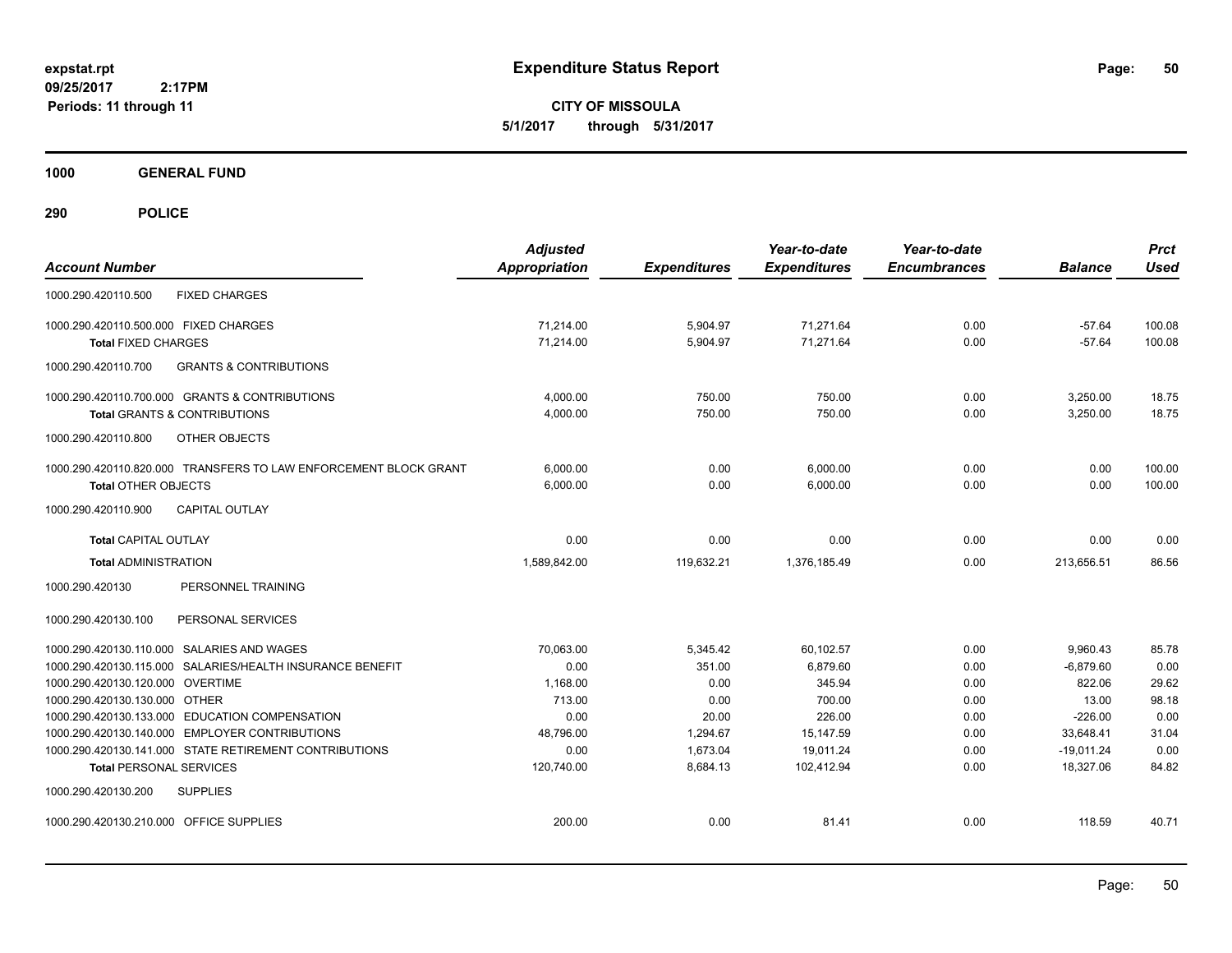**CITY OF MISSOULA 5/1/2017 through 5/31/2017**

**1000 GENERAL FUND**

| <b>Account Number</b>                                     | <b>Adjusted</b><br>Appropriation | <b>Expenditures</b> | Year-to-date<br><b>Expenditures</b> | Year-to-date<br><b>Encumbrances</b> | <b>Balance</b> | <b>Prct</b><br><b>Used</b> |
|-----------------------------------------------------------|----------------------------------|---------------------|-------------------------------------|-------------------------------------|----------------|----------------------------|
| 1000.290.420130.220.000 OPERATING SUPPLIES                | 28,485.00                        | 0.00                | 26,398.16                           | 0.00                                | 2,086.84       | 92.67                      |
| <b>Total SUPPLIES</b>                                     | 28,685.00                        | 0.00                | 26,479.57                           | 0.00                                | 2,205.43       | 92.31                      |
| 1000.290.420130.300<br>PURCHASED SERVICES                 |                                  |                     |                                     |                                     |                |                            |
| 1000.290.420130.320.000 PRINTING & DUPLICATING            | 350.00                           | 0.00                | 0.00                                | 0.00                                | 350.00         | 0.00                       |
| 1000.290.420130.360.000 REPAIR & MAINTENANCE              | 100.00                           | 0.00                | 205.00                              | 0.00                                | $-105.00$      | 205.00                     |
| 1000.290.420130.370.000 TRAVEL                            | 29,500.00                        | 3,847.24            | 25.313.75                           | 0.00                                | 4,186.25       | 85.81                      |
| 1000.290.420130.380.000 TRAINING                          | 35,200.00                        | 149.00              | 32,315.60                           | 0.00                                | 2,884.40       | 91.81                      |
| 1000.290.420130.390.000 OTHER PURCHASED SERVICES          | 25,000.00                        | 0.00                | 3,082.32                            | 0.00                                | 21.917.68      | 12.33                      |
| 1000.290.420130.390.031 MISC TRAINING/TRAVEL EXPENSES     | 0.00                             | 0.00                | 3,432.42                            | 0.00                                | $-3,432.42$    | 0.00                       |
| <b>Total PURCHASED SERVICES</b>                           | 90,150.00                        | 3,996.24            | 64,349.09                           | 0.00                                | 25,800.91      | 71.38                      |
| <b>Total PERSONNEL TRAINING</b>                           | 239,575.00                       | 12,680.37           | 193,241.60                          | 0.00                                | 46,333.40      | 80.66                      |
| <b>CRIMINAL INVESTIGATION</b><br>1000.290.420141          |                                  |                     |                                     |                                     |                |                            |
| 1000.290.420141.100<br>PERSONAL SERVICES                  |                                  |                     |                                     |                                     |                |                            |
| 1000.290.420141.110.000 SALARIES AND WAGES                | 1,291,963.00                     | 90,249.13           | 1,051,089.93                        | 0.00                                | 240.873.07     | 81.36                      |
| 1000.290.420141.115.000 SALARIES/HEALTH INSURANCE BENEFIT | 0.00                             | 5,265.00            | 104,247.00                          | 0.00                                | $-104,247.00$  | 0.00                       |
| 1000.290.420141.120.000 OVERTIME                          | 50,611.00                        | 3,179.66            | 62,704.28                           | 0.00                                | $-12,093.28$   | 123.89                     |
| 1000.290.420141.122.000 COURT OVERTIME                    | 4,129.00                         | 0.00                | 0.00                                | 0.00                                | 4,129.00       | 0.00                       |
| 1000.290.420141.130.000 OTHER                             | 10.702.00                        | 0.00                | 10,500.00                           | 0.00                                | 202.00         | 98.11                      |
| 1000.290.420141.133.000 EDUCATION COMPENSATION            | 0.00                             | 250.00              | 2,520.00                            | 0.00                                | $-2,520.00$    | 0.00                       |
| 1000.290.420141.140.000 EMPLOYER CONTRIBUTIONS            | 858,863.00                       | 22,792.66           | 272,422.19                          | 0.00                                | 586,440.81     | 31.72                      |
| 1000.290.420141.141.000 STATE RETIREMENT CONTRIBUTIONS    | 0.00                             | 26,214.83           | 306.030.23                          | 0.00                                | $-306.030.23$  | 0.00                       |
| <b>Total PERSONAL SERVICES</b>                            | 2,216,268.00                     | 147,951.28          | 1,809,513.63                        | 0.00                                | 406.754.37     | 81.65                      |
| <b>SUPPLIES</b><br>1000.290.420141.200                    |                                  |                     |                                     |                                     |                |                            |
| 1000.290.420141.210.000 OFFICE SUPPLIES                   | 2,500.00                         | 24.24               | 1,129.12                            | 0.00                                | 1,370.88       | 45.16                      |
| 1000.290.420141.220.000 OPERATING SUPPLIES                | 3,500.00                         | 143.79              | 2,075.41                            | 0.00                                | 1,424.59       | 59.30                      |
| 1000.290.420141.230.000 REPAIR/MAINTENANCE                | 3,900.00                         | 231.17              | 2,182.13                            | 0.00                                | 1,717.87       | 55.95                      |
| 1000.290.420141.231.000 GASOLINE                          | 7,744.00                         | 1,859.06            | 8,313.69                            | 0.00                                | $-569.69$      | 107.36                     |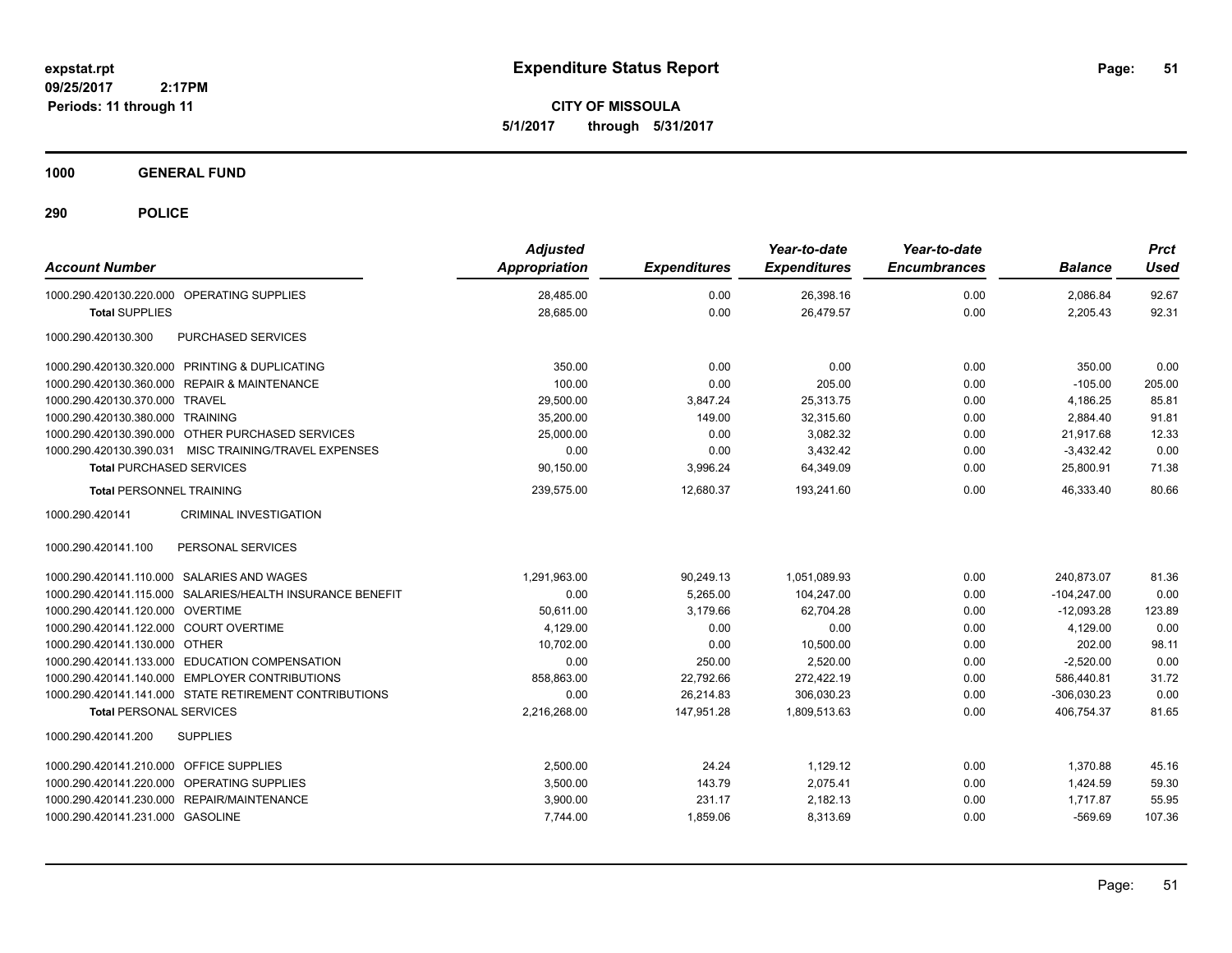**CITY OF MISSOULA 5/1/2017 through 5/31/2017**

**1000 GENERAL FUND**

| <b>Account Number</b>                                     | <b>Adjusted</b><br>Appropriation | <b>Expenditures</b> | Year-to-date<br><b>Expenditures</b> | Year-to-date<br><b>Encumbrances</b> | <b>Balance</b> | <b>Prct</b><br><b>Used</b> |
|-----------------------------------------------------------|----------------------------------|---------------------|-------------------------------------|-------------------------------------|----------------|----------------------------|
| <b>Total SUPPLIES</b>                                     | 17,644.00                        | 2,258.26            | 13,700.35                           | 0.00                                | 3,943.65       | 77.65                      |
| 1000.290.420141.300<br>PURCHASED SERVICES                 |                                  |                     |                                     |                                     |                |                            |
| 1000.290.420141.310.000 COMMUNICATIONS                    | 200.00                           | 0.00                | 0.00                                | 0.00                                | 200.00         | 0.00                       |
| 1000.290.420141.320.000 PRINTING & DUPLICATING            | 1,300.00                         | 0.00                | 0.00                                | 0.00                                | 1,300.00       | 0.00                       |
| 1000.290.420141.350.000 PROFESSIONAL SERVICES             | 2,500.00                         | 0.00                | 452.02                              | 0.00                                | 2,047.98       | 18.08                      |
| 1000.290.420141.360.000 REPAIR & MAINTENANCE              | 1,500.00                         | 0.00                | 332.99                              | 0.00                                | 1,167.01       | 22.20                      |
| <b>Total PURCHASED SERVICES</b>                           | 5,500.00                         | 0.00                | 785.01                              | 0.00                                | 4,714.99       | 14.27                      |
| <b>CAPITAL OUTLAY</b><br>1000.290.420141.900              |                                  |                     |                                     |                                     |                |                            |
| <b>Total CAPITAL OUTLAY</b>                               | 0.00                             | 0.00                | 0.00                                | 0.00                                | 0.00           | 0.00                       |
| <b>Total CRIMINAL INVESTIGATION</b>                       | 2,239,412.00                     | 150,209.54          | 1,823,998.99                        | 0.00                                | 415,413.01     | 81.45                      |
| 1000.290.420142<br><b>NARCOTICS</b>                       |                                  |                     |                                     |                                     |                |                            |
| PERSONAL SERVICES<br>1000.290.420142.100                  |                                  |                     |                                     |                                     |                |                            |
| 1000.290.420142.110.000 SALARIES AND WAGES                | 287,614.00                       | 19,832.79           | 189,944.81                          | 0.00                                | 97,669.19      | 66.04                      |
| 1000.290.420142.115.000 SALARIES/HEALTH INSURANCE BENEFIT | 0.00                             | 1,404.00            | 20,638.80                           | 0.00                                | $-20,638.80$   | 0.00                       |
| 1000.290.420142.120.000 OVERTIME                          | 5,061.00                         | 330.18              | 6.557.86                            | 0.00                                | $-1,496.86$    | 129.58                     |
| 1000.290.420142.122.000 COURT OVERTIME                    | 924.00                           | 0.00                | 0.00                                | 0.00                                | 924.00         | 0.00                       |
| 1000.290.420142.130.000 OTHER                             | 2.854.00                         | 0.00                | 2.100.00                            | 0.00                                | 754.00         | 73.58                      |
| 1000.290.420142.133.000 EDUCATION COMPENSATION            | 0.00                             | 0.00                | 106.00                              | 0.00                                | $-106.00$      | 0.00                       |
| 1000.290.420142.140.000 EMPLOYER CONTRIBUTIONS            | 199,016.00                       | 4,687.98            | 47,089.52                           | 0.00                                | 151,926.48     | 23.66                      |
| 1000.290.420142.141.000 STATE RETIREMENT CONTRIBUTIONS    | 0.00                             | 6,237.25            | 59.707.72                           | 0.00                                | $-59.707.72$   | 0.00                       |
| <b>Total PERSONAL SERVICES</b>                            | 495,469.00                       | 32,492.20           | 326, 144.71                         | 0.00                                | 169.324.29     | 65.83                      |
| <b>SUPPLIES</b><br>1000.290.420142.200                    |                                  |                     |                                     |                                     |                |                            |
| 1000.290.420142.210.000 OFFICE SUPPLIES                   | 100.00                           | 0.00                | 7.78                                | 0.00                                | 92.22          | 7.78                       |
| 1000.290.420142.220.000 OPERATING SUPPLIES                | 200.00                           | 0.00                | 10.00                               | 0.00                                | 190.00         | 5.00                       |
| 1000.290.420142.230.000 REPAIR/MAINTENANCE                | 700.00                           | 0.00                | 0.00                                | 0.00                                | 700.00         | 0.00                       |
| 1000.290.420142.231.000 GASOLINE                          | 2,674.00                         | 319.00              | 961.11                              | 0.00                                | 1,712.89       | 35.94                      |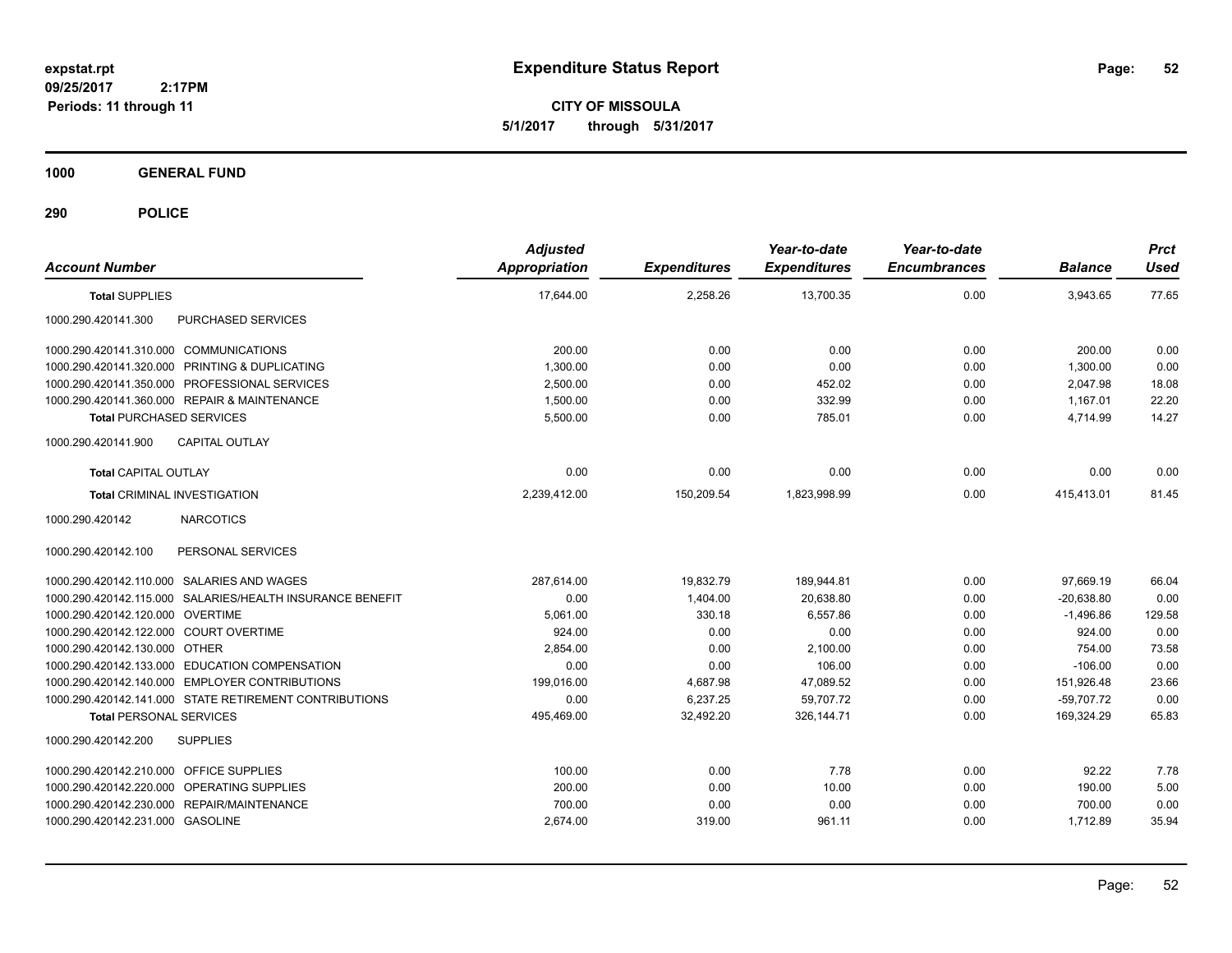**CITY OF MISSOULA 5/1/2017 through 5/31/2017**

**1000 GENERAL FUND**

| <b>Account Number</b>                                           | <b>Adjusted</b><br><b>Appropriation</b> | <b>Expenditures</b> | Year-to-date<br><b>Expenditures</b> | Year-to-date<br><b>Encumbrances</b> | <b>Balance</b>  | <b>Prct</b><br><b>Used</b> |
|-----------------------------------------------------------------|-----------------------------------------|---------------------|-------------------------------------|-------------------------------------|-----------------|----------------------------|
| <b>Total SUPPLIES</b>                                           | 3,674.00                                | 319.00              | 978.89                              | 0.00                                | 2,695.11        | 26.64                      |
| 1000.290.420142.300<br>PURCHASED SERVICES                       |                                         |                     |                                     |                                     |                 |                            |
| 1000.290.420142.320.000 PRINTING & DUPLICATING                  | 100.00                                  | 0.00                | 0.00                                | 0.00                                | 100.00          | 0.00                       |
| 1000.290.420142.350.000 PROFESSIONAL SERVICES                   | 300.00                                  | 0.00                | 100.00                              | 0.00                                | 200.00          | 33.33                      |
| 1000.290.420142.360.000 REPAIR & MAINTENANCE                    | 300.00                                  | 0.00                | 0.00                                | 0.00                                | 300.00          | 0.00                       |
| <b>Total PURCHASED SERVICES</b>                                 | 700.00                                  | 0.00                | 100.00                              | 0.00                                | 600.00          | 14.29                      |
| <b>Total NARCOTICS</b>                                          | 499,843.00                              | 32,811.20           | 327,223.60                          | 0.00                                | 172,619.40      | 65.47                      |
| REIMBURSABLE SERVICES/COMPLIANCE CHECKS<br>1000.290.420143      |                                         |                     |                                     |                                     |                 |                            |
| 1000.290.420143.100<br>PERSONAL SERVICES                        |                                         |                     |                                     |                                     |                 |                            |
| 1000.290.420143.120.000 REIMBURSABLE SVS/COMPLIANCE CHECKS      | 0.00                                    | 0.00                | 497.35                              | 0.00                                | $-497.35$       | 0.00                       |
| 1000.290.420143.140.000 REIMBURSABLE SVS/EMPLOYER CONTRIBUTIONS | 0.00                                    | 0.00                | 34.31                               | 0.00                                | $-34.31$        | 0.00                       |
| <b>Total PERSONAL SERVICES</b>                                  | 0.00                                    | 0.00                | 531.66                              | 0.00                                | $-531.66$       | 0.00                       |
| PURCHASED SERVICES<br>1000.290.420143.300                       |                                         |                     |                                     |                                     |                 |                            |
| <b>Total PURCHASED SERVICES</b>                                 | 0.00                                    | 0.00                | 0.00                                | 0.00                                | 0.00            | 0.00                       |
| <b>Total REIMBURSABLE SERVICES/COMPLIANCE CHECKS</b>            | 0.00                                    | 0.00                | 531.66                              | 0.00                                | $-531.66$       | 0.00                       |
| 1000.290.420150<br><b>TRAFFIC POLICING-UNIFORM</b>              |                                         |                     |                                     |                                     |                 |                            |
| 1000.290.420150.100<br>PERSONAL SERVICES                        |                                         |                     |                                     |                                     |                 |                            |
| 1000.290.420150.110.000 SALARIES AND WAGES                      | 4,255,923.00                            | 316,600.29          | 3,573,695.24                        | 0.00                                | 682,227.76      | 83.97                      |
| 1000.290.420150.115.000 SALARIES/HEALTH INSURANCE BENEFIT       | 0.00                                    | 21,762.00           | 416,215.80                          | 0.00                                | $-416,215.80$   | 0.00                       |
| 1000.290.420150.120.000 OVERTIME                                | 168,267.00                              | 11,088.97           | 177,722.89                          | 0.00                                | $-9,455.89$     | 105.62                     |
| 1000.290.420150.122.000 COURT OVERTIME                          | 13,986.00                               | 978.02              | 28,345.44                           | 0.00                                | $-14,359.44$    | 202.67                     |
| 1000.290.420150.130.000 OTHER                                   | 44,948.00                               | 0.00                | 39,626.75                           | 0.00                                | 5,321.25        | 88.16                      |
| 1000.290.420150.133.000 EDUCATION COMPENSATION                  | 0.00                                    | 920.00              | 10.251.00                           | 0.00                                | $-10,251.00$    | 0.00                       |
| 1000.290.420150.140.000 EMPLOYER CONTRIBUTIONS                  | 3,021,519.00                            | 75,517.99           | 890,807.48                          | 0.00                                | 2,130,711.52    | 29.48                      |
| 1000.290.420150.141.000 STATE RETIREMENT CONTRIBUTIONS          | 0.00                                    | 99,377.00           | 1,128,236.91                        | 0.00                                | $-1,128,236.91$ | 0.00                       |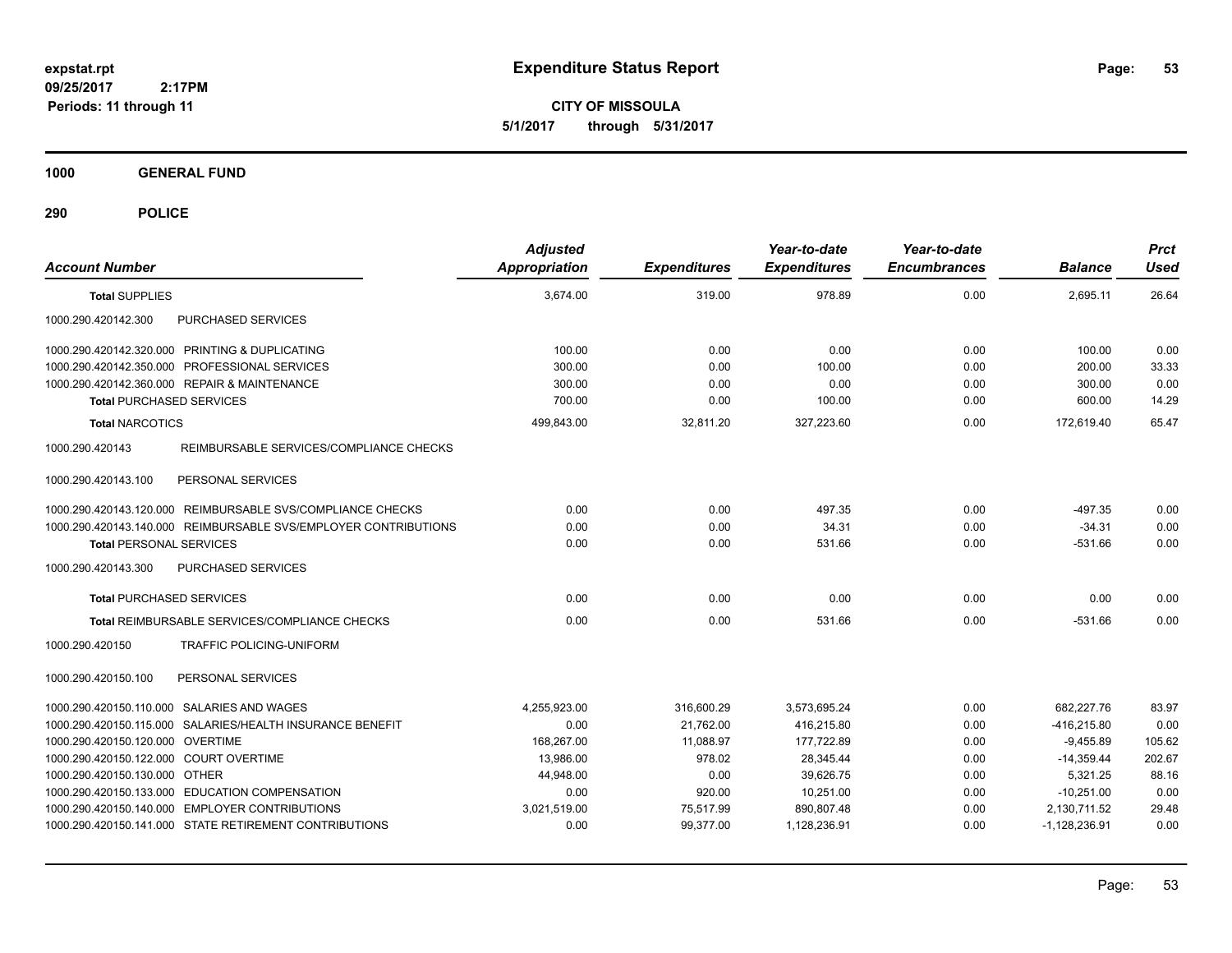**CITY OF MISSOULA 5/1/2017 through 5/31/2017**

**1000 GENERAL FUND**

| <b>Account Number</b>                      |                                                           | <b>Adjusted</b><br>Appropriation | <b>Expenditures</b> | Year-to-date<br><b>Expenditures</b> | Year-to-date<br><b>Encumbrances</b> | <b>Balance</b> | <b>Prct</b><br><b>Used</b> |
|--------------------------------------------|-----------------------------------------------------------|----------------------------------|---------------------|-------------------------------------|-------------------------------------|----------------|----------------------------|
| <b>Total PERSONAL SERVICES</b>             |                                                           | 7,504,643.00                     | 526,244.27          | 6,264,901.51                        | 0.00                                | 1,239,741.49   | 83.48                      |
| 1000.290.420150.200                        | <b>SUPPLIES</b>                                           |                                  |                     |                                     |                                     |                |                            |
| 1000.290.420150.210.000 OFFICE SUPPLIES    |                                                           | 2,494.00                         | 94.69               | 397.48                              | 0.00                                | 2,096.52       | 15.94                      |
| 1000.290.420150.220.000 OPERATING SUPPLIES |                                                           | 23,524.00                        | 163.95              | 22,265.82                           | 0.00                                | 1,258.18       | 94.65                      |
|                                            | 1000.290.420150.230.000 REPAIR/MAINTENANCE                | 35,784.00                        | 3,187.96            | 27,349.56                           | 0.00                                | 8,434.44       | 76.43                      |
| 1000.290.420150.231.000 GASOLINE           |                                                           | 145,486.00                       | 20,095.99           | 97,732.48                           | 0.00                                | 47,753.52      | 67.18                      |
| <b>Total SUPPLIES</b>                      |                                                           | 207,288.00                       | 23,542.59           | 147,745.34                          | 0.00                                | 59,542.66      | 71.28                      |
| 1000.290.420150.300                        | PURCHASED SERVICES                                        |                                  |                     |                                     |                                     |                |                            |
|                                            | 1000.290.420150.320.000 PRINTING & DUPLICATING            | 6.209.00                         | 0.00                | 3.604.58                            | 0.00                                | 2.604.42       | 58.05                      |
| 1000.290.420150.344.000 TELEPHONE SERVICE  |                                                           | 680.00                           | 0.00                | 0.00                                | 0.00                                | 680.00         | 0.00                       |
|                                            | 1000.290.420150.350.000 PROFESSIONAL SERVICES             | 4,425.00                         | 21.00               | 991.61                              | 0.00                                | 3,433.39       | 22.41                      |
|                                            | 1000.290.420150.360.000 REPAIR & MAINTENANCE              | 15,130.00                        | 4,890.19            | 32,102.10                           | 0.00                                | $-16,972.10$   | 212.18                     |
| <b>Total PURCHASED SERVICES</b>            |                                                           | 26,444.00                        | 4,911.19            | 36,698.29                           | 0.00                                | $-10,254.29$   | 138.78                     |
| 1000.290.420150.900                        | <b>CAPITAL OUTLAY</b>                                     |                                  |                     |                                     |                                     |                |                            |
| <b>Total CAPITAL OUTLAY</b>                |                                                           | 0.00                             | 0.00                | 0.00                                | 0.00                                | 0.00           | 0.00                       |
|                                            | <b>Total TRAFFIC POLICING-UNIFORM</b>                     | 7,738,375.00                     | 554,698.05          | 6,449,345.14                        | 0.00                                | 1,289,029.86   | 83.34                      |
| 1000.290.420151                            | <b>ACCIDENT INVESTIGATION</b>                             |                                  |                     |                                     |                                     |                |                            |
| 1000.290.420151.100                        | PERSONAL SERVICES                                         |                                  |                     |                                     |                                     |                |                            |
| 1000.290.420151.110.000 SALARIES AND WAGES |                                                           | 557,541.00                       | 44,854.93           | 569,573.87                          | 0.00                                | $-12,032.87$   | 102.16                     |
|                                            | 1000.290.420151.115.000 SALARIES/HEALTH INSURANCE BENEFIT | 0.00                             | 1,755.00            | 53,422.20                           | 0.00                                | $-53,422.20$   | 0.00                       |
| 1000.290.420151.120.000 OVERTIME           |                                                           | 14,599.00                        | 1,007.01            | 26,085.52                           | 0.00                                | $-11,486.52$   | 178.68                     |
| 1000.290.420151.122.000 COURT OVERTIME     |                                                           | 1,740.00                         | 0.00                | 0.00                                | 0.00                                | 1,740.00       | 0.00                       |
| 1000.290.420151.130.000 OTHER              |                                                           | 3,567.00                         | 0.00                | 5,600.00                            | 0.00                                | $-2,033.00$    | 156.99                     |
|                                            | 1000.290.420151.133.000 EDUCATION COMPENSATION            | 0.00                             | 70.00               | 1.074.00                            | 0.00                                | $-1.074.00$    | 0.00                       |
|                                            | 1000.290.420151.140.000 EMPLOYER CONTRIBUTIONS            | 356,036.00                       | 12,637.87           | 167.712.25                          | 0.00                                | 188,323.75     | 47.11                      |
|                                            | 1000.290.420151.141.000 STATE RETIREMENT CONTRIBUTIONS    | 0.00                             | 10,928.47           | 157,238.24                          | 0.00                                | $-157,238.24$  | 0.00                       |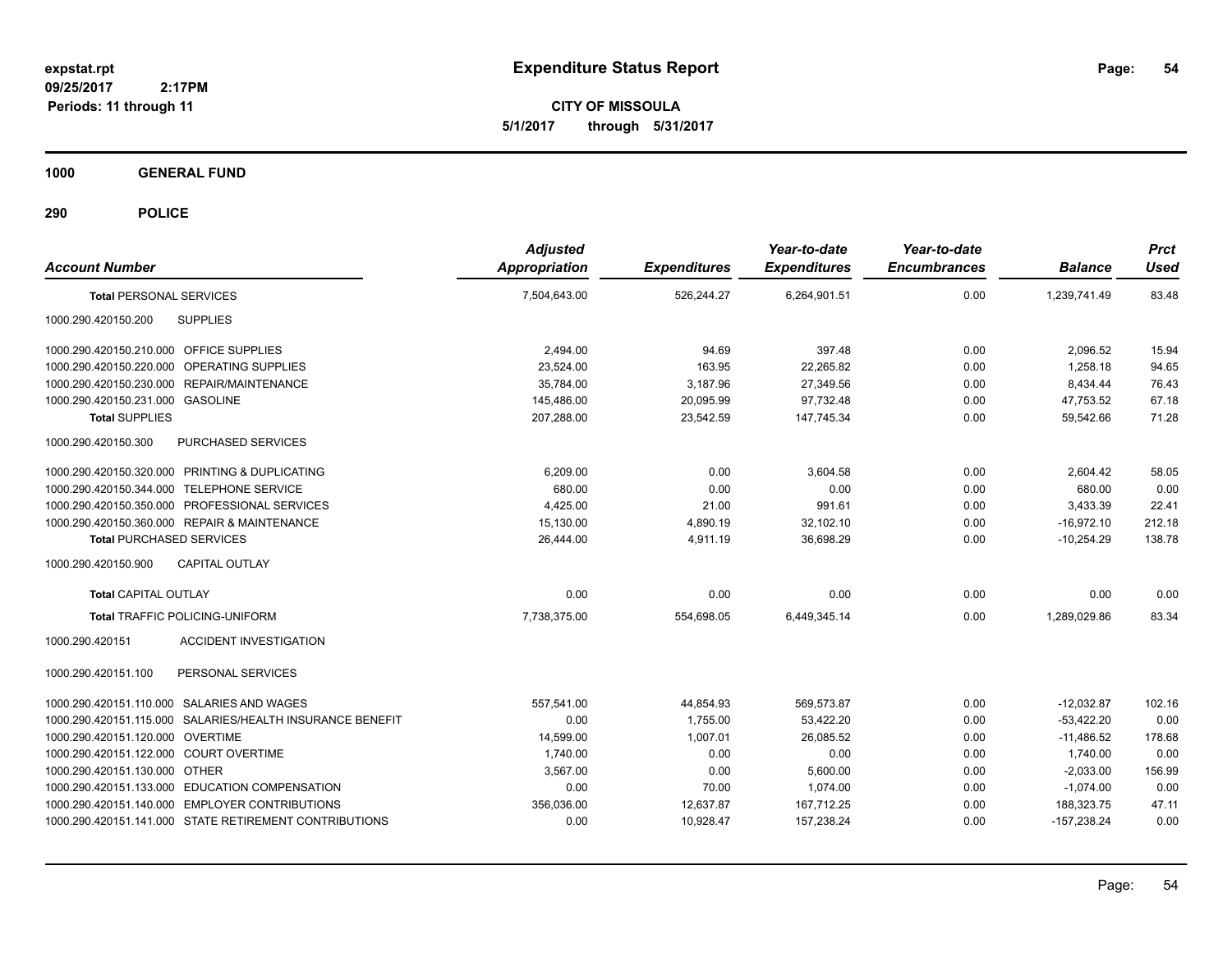**CITY OF MISSOULA 5/1/2017 through 5/31/2017**

**1000 GENERAL FUND**

| <b>Account Number</b>                                     | <b>Adjusted</b><br><b>Appropriation</b> | <b>Expenditures</b> | Year-to-date<br><b>Expenditures</b> | Year-to-date<br><b>Encumbrances</b> | <b>Balance</b> | <b>Prct</b><br><b>Used</b> |
|-----------------------------------------------------------|-----------------------------------------|---------------------|-------------------------------------|-------------------------------------|----------------|----------------------------|
| <b>Total PERSONAL SERVICES</b>                            | 933,483.00                              | 71,253.28           | 980,706.08                          | 0.00                                | $-47,223.08$   | 105.06                     |
| 1000.290.420151.200<br><b>SUPPLIES</b>                    |                                         |                     |                                     |                                     |                |                            |
| 1000.290.420151.210.000 OFFICE SUPPLIES                   | 200.00                                  | 0.00                | 49.80                               | 0.00                                | 150.20         | 24.90                      |
| 1000.290.420151.220.000 OPERATING SUPPLIES                | 2,966.00                                | 8.98                | 3,861.82                            | 0.00                                | $-895.82$      | 130.20                     |
| 1000.290.420151.230.000 REPAIR/MAINTENANCE                | 4,151.00                                | 1,228.30            | 3,056.05                            | 0.00                                | 1,094.95       | 73.62                      |
| 1000.290.420151.231.000 GASOLINE                          | 13,423.00                               | 3,460.88            | 16,403.92                           | 0.00                                | $-2,980.92$    | 122.21                     |
| <b>Total SUPPLIES</b>                                     | 20,740.00                               | 4,698.16            | 23,371.59                           | 0.00                                | $-2,631.59$    | 112.69                     |
| 1000.290.420151.300<br>PURCHASED SERVICES                 |                                         |                     |                                     |                                     |                |                            |
| 1000.290.420151.320.000 PRINTING & DUPLICATING            | 207.00                                  | 158.00              | 436.78                              | 0.00                                | $-229.78$      | 211.00                     |
| 1000.290.420151.350.000 PROFESSIONAL SERVICES             | 300.00                                  | 0.00                | 65.00                               | 0.00                                | 235.00         | 21.67                      |
| 1000.290.420151.360.000 REPAIR & MAINTENANCE              | 5,615.00                                | 998.40              | 9,304.97                            | 0.00                                | $-3,689.97$    | 165.72                     |
| <b>Total PURCHASED SERVICES</b>                           | 6,122.00                                | 1,156.40            | 9,806.75                            | 0.00                                | $-3,684.75$    | 160.19                     |
| 1000.290.420151.900<br><b>CAPITAL OUTLAY</b>              |                                         |                     |                                     |                                     |                |                            |
| <b>Total CAPITAL OUTLAY</b>                               | 0.00                                    | 0.00                | 0.00                                | 0.00                                | 0.00           | 0.00                       |
| <b>Total ACCIDENT INVESTIGATION</b>                       | 960,345.00                              | 77,107.84           | 1,013,884.42                        | 0.00                                | $-53,539.42$   | 105.58                     |
| <b>PLANS UNIT</b><br>1000.290.420152                      |                                         |                     |                                     |                                     |                |                            |
| 1000.290.420152.100<br>PERSONAL SERVICES                  |                                         |                     |                                     |                                     |                |                            |
| 1000.290.420152.110.000 SALARIES AND WAGES                | 237,505.00                              | 14,974.41           | 143,840.90                          | 0.00                                | 93,664.10      | 60.56                      |
| 1000.290.420152.115.000 SALARIES/HEALTH INSURANCE BENEFIT | 0.00                                    | 1,053.00            | 14,110.20                           | 0.00                                | $-14,110.20$   | 0.00                       |
| 1000.290.420152.120.000 OVERTIME                          | 2,920.00                                | 0.00                | 6,047.50                            | 0.00                                | $-3,127.50$    | 207.11                     |
| 1000.290.420152.122.000 COURT OVERTIME                    | 752.00                                  | 0.00                | 0.00                                | 0.00                                | 752.00         | 0.00                       |
| 1000.290.420152.130.000 OTHER                             | 2,140.00                                | 0.00                | 1,400.00                            | 0.00                                | 740.00         | 65.42                      |
| 1000.290.420152.133.000 EDUCATION COMPENSATION            | 0.00                                    | 10.00               | 10.00                               | 0.00                                | $-10.00$       | 0.00                       |
| 1000.290.420152.140.000 EMPLOYER CONTRIBUTIONS            | 160,217.00                              | 3,548.50            | 34,696.32                           | 0.00                                | 125,520.68     | 21.66                      |
| 1000.290.420152.141.000 STATE RETIREMENT CONTRIBUTIONS    | 0.00                                    | 4,707.25            | 46,602.97                           | 0.00                                | $-46,602.97$   | 0.00                       |
| <b>Total PERSONAL SERVICES</b>                            | 403,534.00                              | 24,293.16           | 246,707.89                          | 0.00                                | 156,826.11     | 61.14                      |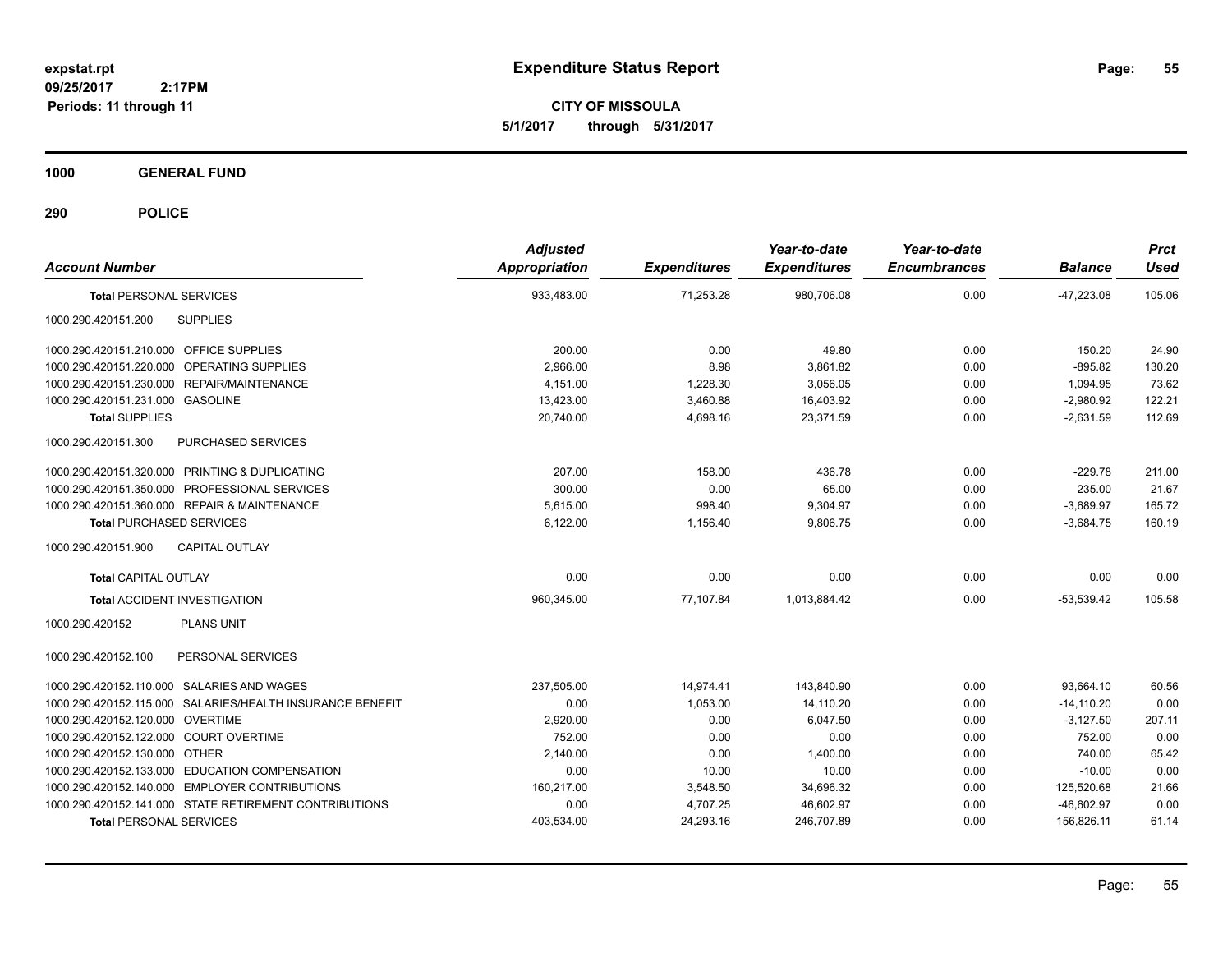**CITY OF MISSOULA 5/1/2017 through 5/31/2017**

**1000 GENERAL FUND**

| <b>Account Number</b>                   |                                                           | <b>Adjusted</b><br><b>Appropriation</b> | <b>Expenditures</b> | Year-to-date<br><b>Expenditures</b> | Year-to-date<br><b>Encumbrances</b> | <b>Balance</b> | <b>Prct</b><br><b>Used</b> |
|-----------------------------------------|-----------------------------------------------------------|-----------------------------------------|---------------------|-------------------------------------|-------------------------------------|----------------|----------------------------|
| 1000.290.420152.200                     | <b>SUPPLIES</b>                                           |                                         |                     |                                     |                                     |                |                            |
| 1000.290.420152.210.000                 | <b>OFFICE SUPPLIES</b>                                    | 200.00                                  | 0.00                | 0.00                                | 0.00                                | 200.00         | 0.00                       |
| 1000.290.420152.220.000                 | <b>OPERATING SUPPLIES</b>                                 | 2.000.00                                | 0.00                | 620.75                              | 0.00                                | 1,379.25       | 31.04                      |
| <b>Total SUPPLIES</b>                   |                                                           | 2,200.00                                | 0.00                | 620.75                              | 0.00                                | 1,579.25       | 28.22                      |
| 1000.290.420152.300                     | PURCHASED SERVICES                                        |                                         |                     |                                     |                                     |                |                            |
|                                         | 1000.290.420152.320.000 PRINTING & DUPLICATING            | 200.00                                  | 0.00                | 0.00                                | 0.00                                | 200.00         | 0.00                       |
| 1000.290.420152.350.000                 | PROFESSIONAL SERVICES                                     | 150.00                                  | 0.00                | 0.00                                | 0.00                                | 150.00         | 0.00                       |
|                                         | 1000.290.420152.360.000 REPAIR & MAINTENANCE              | 500.00                                  | 0.00                | 0.00                                | 0.00                                | 500.00         | 0.00                       |
| <b>Total PURCHASED SERVICES</b>         |                                                           | 850.00                                  | 0.00                | 0.00                                | 0.00                                | 850.00         | 0.00                       |
| <b>Total PLANS UNIT</b>                 |                                                           | 406,584.00                              | 24,293.16           | 247.328.64                          | 0.00                                | 159.255.36     | 60.83                      |
| 1000.290.420153                         | <b>COMMUNITY RESOURCE</b>                                 |                                         |                     |                                     |                                     |                |                            |
| 1000.290.420153.100                     | PERSONAL SERVICES                                         |                                         |                     |                                     |                                     |                |                            |
|                                         | 1000.290.420153.110.000 CRO/SALARIES AND WAGES            | 579,787.00                              | 44,539.49           | 500,005.04                          | 0.00                                | 79,781.96      | 86.24                      |
|                                         | 1000.290.420153.115.000 SALARIES/HEALTH INSURANCE BENEFIT | 0.00                                    | 2,457.00            | 48,157.20                           | 0.00                                | $-48, 157.20$  | 0.00                       |
| 1000.290.420153.120.000 OVERTIME        |                                                           | 3,893.00                                | 701.17              | 12.664.06                           | 0.00                                | $-8.771.06$    | 325.30                     |
| 1000.290.420153.122.000 COURT OVERTIME  |                                                           | 1.811.00                                | 0.00                | 0.00                                | 0.00                                | 1.811.00       | 0.00                       |
| 1000.290.420153.130.000 OTHER           |                                                           | 4.281.00                                | 0.00                | 4,900.00                            | 0.00                                | $-619.00$      | 114.46                     |
|                                         | 1000.290.420153.133.000 EDUCATION COMPENSATION            | 0.00                                    | 50.00               | 565.00                              | 0.00                                | $-565.00$      | 0.00                       |
|                                         | 1000.290.420153.140.000 EMPLOYER CONTRIBUTIONS            | 386,633.00                              | 12,284.90           | 140,689.63                          | 0.00                                | 245,943.37     | 36.39                      |
|                                         | 1000.290.420153.141.000 STATE RETIREMENT CONTRIBUTIONS    | 0.00                                    | 12,318.55           | 146,080.82                          | 0.00                                | $-146,080.82$  | 0.00                       |
| <b>Total PERSONAL SERVICES</b>          |                                                           | 976,405.00                              | 72,351.11           | 853,061.75                          | 0.00                                | 123.343.25     | 87.37                      |
| 1000.290.420153.200                     | <b>SUPPLIES</b>                                           |                                         |                     |                                     |                                     |                |                            |
| 1000.290.420153.210.000 OFFICE SUPPLIES |                                                           | 1,340.00                                | 0.00                | 0.00                                | 0.00                                | 1,340.00       | 0.00                       |
|                                         | 1000.290.420153.220.000 OPERATING SUPPLIES                | 3,500.00                                | 0.00                | 3,631.17                            | 0.00                                | $-131.17$      | 103.75                     |
|                                         | 1000.290.420153.230.000 REPAIR/MAINTENANCE                | 1.100.00                                | 0.00                | 5.50                                | 0.00                                | 1,094.50       | 0.50                       |
| 1000.290.420153.231.000 GASOLINE        |                                                           | 3,561.00                                | 0.00                | 308.04                              | 0.00                                | 3,252.96       | 8.65                       |
| <b>Total SUPPLIES</b>                   |                                                           | 9,501.00                                | 0.00                | 3,944.71                            | 0.00                                | 5,556.29       | 41.52                      |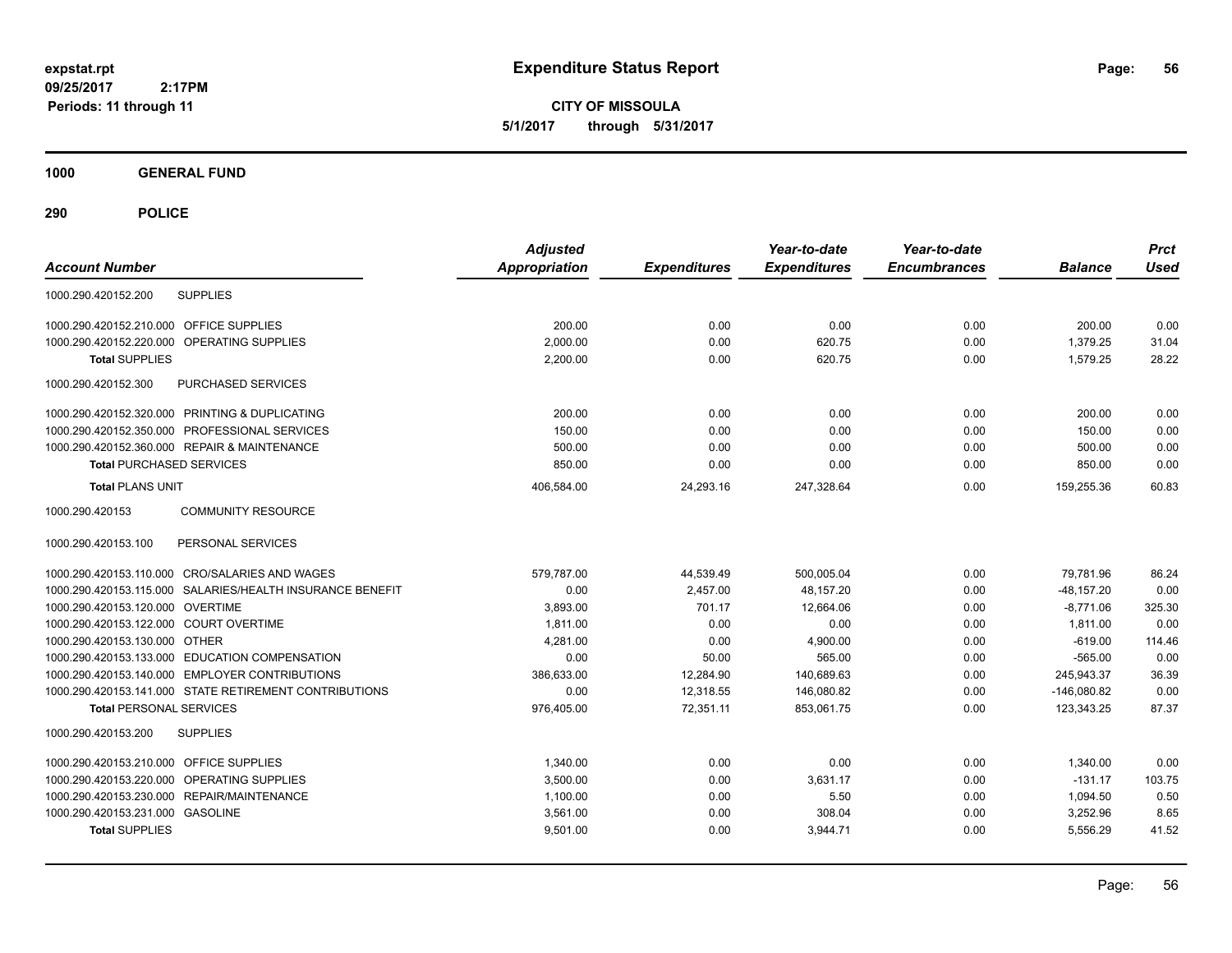**CITY OF MISSOULA 5/1/2017 through 5/31/2017**

**1000 GENERAL FUND**

| <b>Account Number</b>                   |                                                | <b>Adjusted</b><br><b>Appropriation</b> | <b>Expenditures</b> | Year-to-date<br><b>Expenditures</b> | Year-to-date<br><b>Encumbrances</b> | <b>Balance</b> | <b>Prct</b><br><b>Used</b> |
|-----------------------------------------|------------------------------------------------|-----------------------------------------|---------------------|-------------------------------------|-------------------------------------|----------------|----------------------------|
| 1000.290.420153.300                     | PURCHASED SERVICES                             |                                         |                     |                                     |                                     |                |                            |
|                                         | 1000.290.420153.320.000 PRINTING & DUPLICATING | 580.00                                  | 0.00                | 0.00                                | 0.00                                | 580.00         | 0.00                       |
|                                         | 1000.290.420153.360.000 REPAIR & MAINTENANCE   | 500.00                                  | 0.00                | 180.00                              | 0.00                                | 320.00         | 36.00                      |
| <b>Total PURCHASED SERVICES</b>         |                                                | 1,080.00                                | 0.00                | 180.00                              | 0.00                                | 900.00         | 16.67                      |
| 1000.290.420153.900                     | <b>CAPITAL OUTLAY</b>                          |                                         |                     |                                     |                                     |                |                            |
| <b>Total CAPITAL OUTLAY</b>             |                                                | 0.00                                    | 0.00                | 0.00                                | 0.00                                | 0.00           | 0.00                       |
| <b>Total COMMUNITY RESOURCE</b>         |                                                | 986.986.00                              | 72.351.11           | 857.186.46                          | 0.00                                | 129.799.54     | 86.85                      |
| 1000.290.420154                         | ABANDONED VEHICLE PROGRAM                      |                                         |                     |                                     |                                     |                |                            |
| 1000.290.420154.100                     | PERSONAL SERVICES                              |                                         |                     |                                     |                                     |                |                            |
|                                         | 1000.290.420154.110.000 SALARIES AND WAGES     | 38,119.00                               | 2,938.70            | 33,222.95                           | 0.00                                | 4,896.05       | 87.16                      |
| 1000.290.420154.120.000 OVERTIME        |                                                | 973.00                                  | 18.54               | 81.34                               | 0.00                                | 891.66         | 8.36                       |
|                                         | 1000.290.420154.140.000 EMPLOYER CONTRIBUTIONS | 16,199.00                               | 1,310.56            | 15,239.76                           | 0.00                                | 959.24         | 94.08                      |
| <b>Total PERSONAL SERVICES</b>          |                                                | 55,291.00                               | 4,267.80            | 48,544.05                           | 0.00                                | 6,746.95       | 87.80                      |
| 1000.290.420154.200                     | <b>SUPPLIES</b>                                |                                         |                     |                                     |                                     |                |                            |
| 1000.290.420154.210.000 OFFICE SUPPLIES |                                                | 240.00                                  | 0.00                | 65.45                               | 0.00                                | 174.55         | 27.27                      |
|                                         | 1000.290.420154.220.000 OPERATING SUPPLIES     | 400.00                                  | 19.97               | 132.64                              | 0.00                                | 267.36         | 33.16                      |
| <b>Total SUPPLIES</b>                   |                                                | 640.00                                  | 19.97               | 198.09                              | 0.00                                | 441.91         | 30.95                      |
| 1000.290.420154.300                     | PURCHASED SERVICES                             |                                         |                     |                                     |                                     |                |                            |
| 1000.290.420154.310.000 COMMUNICATIONS  |                                                | 2,484.00                                | 0.00                | 440.80                              | 0.00                                | 2,043.20       | 17.75                      |
|                                         | 1000.290.420154.320.000 PRINTING & DUPLICATING | 768.00                                  | 0.00                | 676.21                              | 0.00                                | 91.79          | 88.05                      |
| 1000.290.420154.330.000                 | PUBLICITY, SUBSCRIPTIONS & DUES                | 2,400.00                                | 368.00              | 622.00                              | 0.00                                | 1.778.00       | 25.92                      |
|                                         | 1000.290.420154.350.000 PROFESSIONAL SERVICES  | 12,429.00                               | 0.00                | 188.59                              | 0.00                                | 12,240.41      | 1.52                       |
|                                         | 1000.290.420154.350.011 PROFESSIONAL SERVICES  | 0.00                                    | 225.00              | 3,542.00                            | 0.00                                | $-3,542.00$    | 0.00                       |
|                                         | 1000.290.420154.350.012 PROFESSIONAL SERVICES  | 0.00                                    | 500.00              | 5,000.00                            | 0.00                                | $-5,000.00$    | 0.00                       |
| <b>Total PURCHASED SERVICES</b>         |                                                | 18,081.00                               | 1,093.00            | 10,469.60                           | 0.00                                | 7,611.40       | 57.90                      |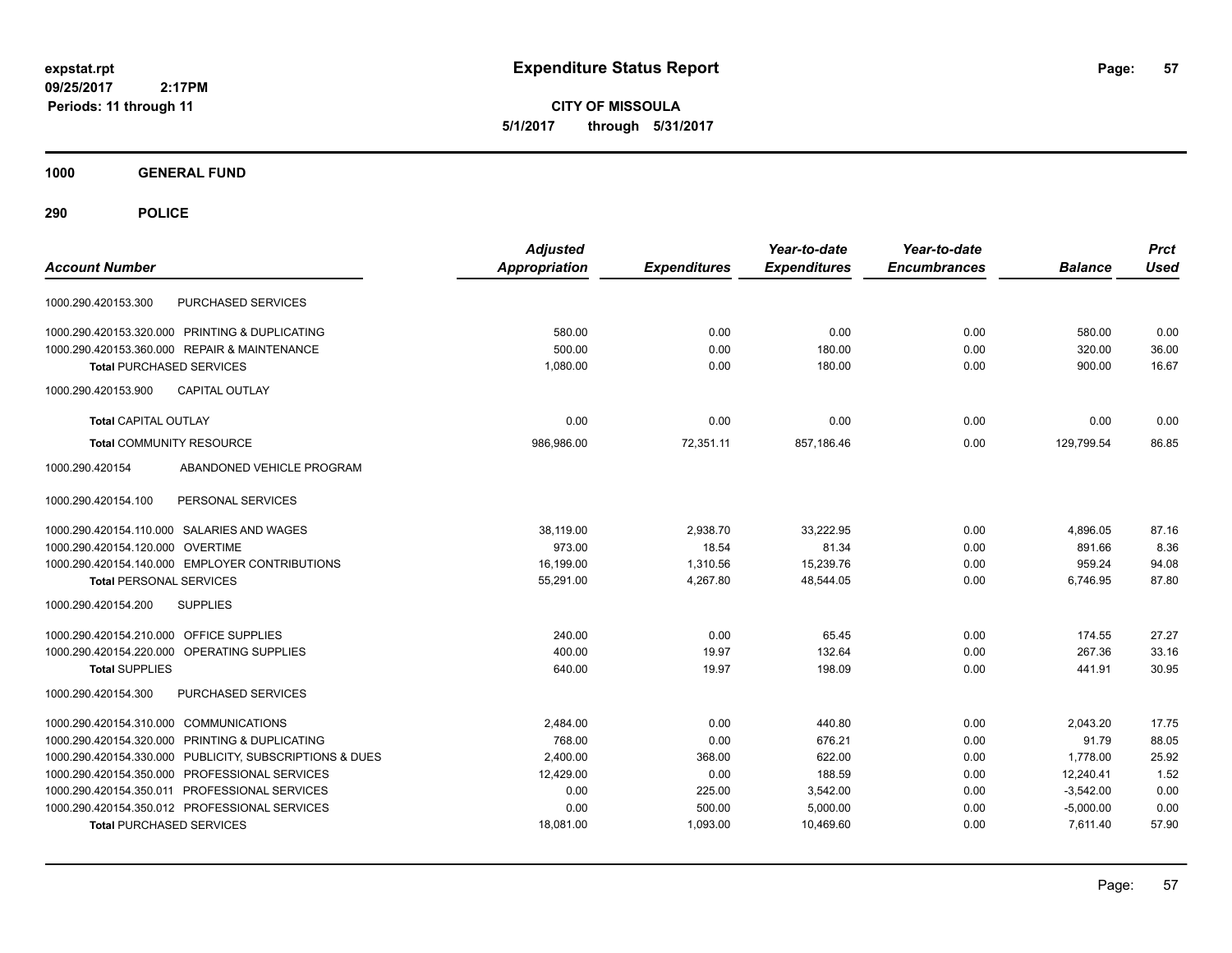**CITY OF MISSOULA 5/1/2017 through 5/31/2017**

**1000 GENERAL FUND**

| <b>Account Number</b>                          | <b>Adjusted</b><br>Appropriation | <b>Expenditures</b> | Year-to-date<br><b>Expenditures</b> | Year-to-date<br><b>Encumbrances</b> | <b>Balance</b> | <b>Prct</b><br><b>Used</b> |
|------------------------------------------------|----------------------------------|---------------------|-------------------------------------|-------------------------------------|----------------|----------------------------|
| <b>Total ABANDONED VEHICLE PROGRAM</b>         | 74,012.00                        | 5,380.77            | 59,211.74                           | 0.00                                | 14,800.26      | 80.00                      |
| 1000.290.420160<br><b>COMMUNICATIONS</b>       |                                  |                     |                                     |                                     |                |                            |
| 1000.290.420160.100<br>PERSONAL SERVICES       |                                  |                     |                                     |                                     |                |                            |
| 1000.290.420160.110.000 SALARIES AND WAGES     | 257.927.00                       | 18,779.86           | 209.441.43                          | 0.00                                | 48,485.57      | 81.20                      |
| 1000.290.420160.120.000 OVERTIME               | 9,733.00                         | 131.93              | 4,604.01                            | 0.00                                | 5,128.99       | 47.30                      |
| 1000.290.420160.140.000 EMPLOYER CONTRIBUTIONS | 102,210.00                       | 6,201.17            | 87,710.54                           | 0.00                                | 14,499.46      | 85.81                      |
| <b>Total PERSONAL SERVICES</b>                 | 369,870.00                       | 25,112.96           | 301,755.98                          | 0.00                                | 68,114.02      | 81.58                      |
| <b>SUPPLIES</b><br>1000.290.420160.200         |                                  |                     |                                     |                                     |                |                            |
| 1000.290.420160.210.000 OFFICE SUPPLIES        | 400.00                           | 0.00                | 748.47                              | 0.00                                | $-348.47$      | 187.12                     |
| 1000.290.420160.220.000 OPERATING SUPPLIES     | 800.00                           | 76.37               | 182.36                              | 0.00                                | 617.64         | 22.80                      |
| <b>Total SUPPLIES</b>                          | 1,200.00                         | 76.37               | 930.83                              | 0.00                                | 269.17         | 77.57                      |
| PURCHASED SERVICES<br>1000.290.420160.300      |                                  |                     |                                     |                                     |                |                            |
| 1000.290.420160.310.000 COMMUNICATIONS         | 14.200.00                        | 0.00                | 16.772.48                           | 0.00                                | $-2,572.48$    | 118.12                     |
| 1000.290.420160.320.000 PRINTING & DUPLICATING | 150.00                           | 0.00                | 78.72                               | 0.00                                | 71.28          | 52.48                      |
| <b>Total PURCHASED SERVICES</b>                | 14,350.00                        | 0.00                | 16,851.20                           | 0.00                                | $-2,501.20$    | 117.43                     |
| <b>Total COMMUNICATIONS</b>                    | 385,420.00                       | 25,189.33           | 319,538.01                          | 0.00                                | 65,881.99      | 82.91                      |
| 1000.290.420170<br><b>RECORDS</b>              |                                  |                     |                                     |                                     |                |                            |
| 1000.290.420170.100<br>PERSONAL SERVICES       |                                  |                     |                                     |                                     |                |                            |
| 1000.290.420170.110.000 SALARIES AND WAGES     | 147,886.00                       | 12,685.61           | 130,067.29                          | 0.00                                | 17,818.71      | 87.95                      |
| 1000.290.420170.120.000 OVERTIME               | 779.00                           | 23.55               | 677.65                              | 0.00                                | 101.35         | 86.99                      |
| 1000.290.420170.140.000 EMPLOYER CONTRIBUTIONS | 63,593.00                        | 6,178.37            | 61,196.34                           | 0.00                                | 2,396.66       | 96.23                      |
| <b>Total PERSONAL SERVICES</b>                 | 212,258.00                       | 18,887.53           | 191,941.28                          | 0.00                                | 20,316.72      | 90.43                      |
| 1000.290.420170.200<br><b>SUPPLIES</b>         |                                  |                     |                                     |                                     |                |                            |
| 1000.290.420170.210.000 OFFICE SUPPLIES        | 800.00                           | 0.00                | 30.85                               | 0.00                                | 769.15         | 3.86                       |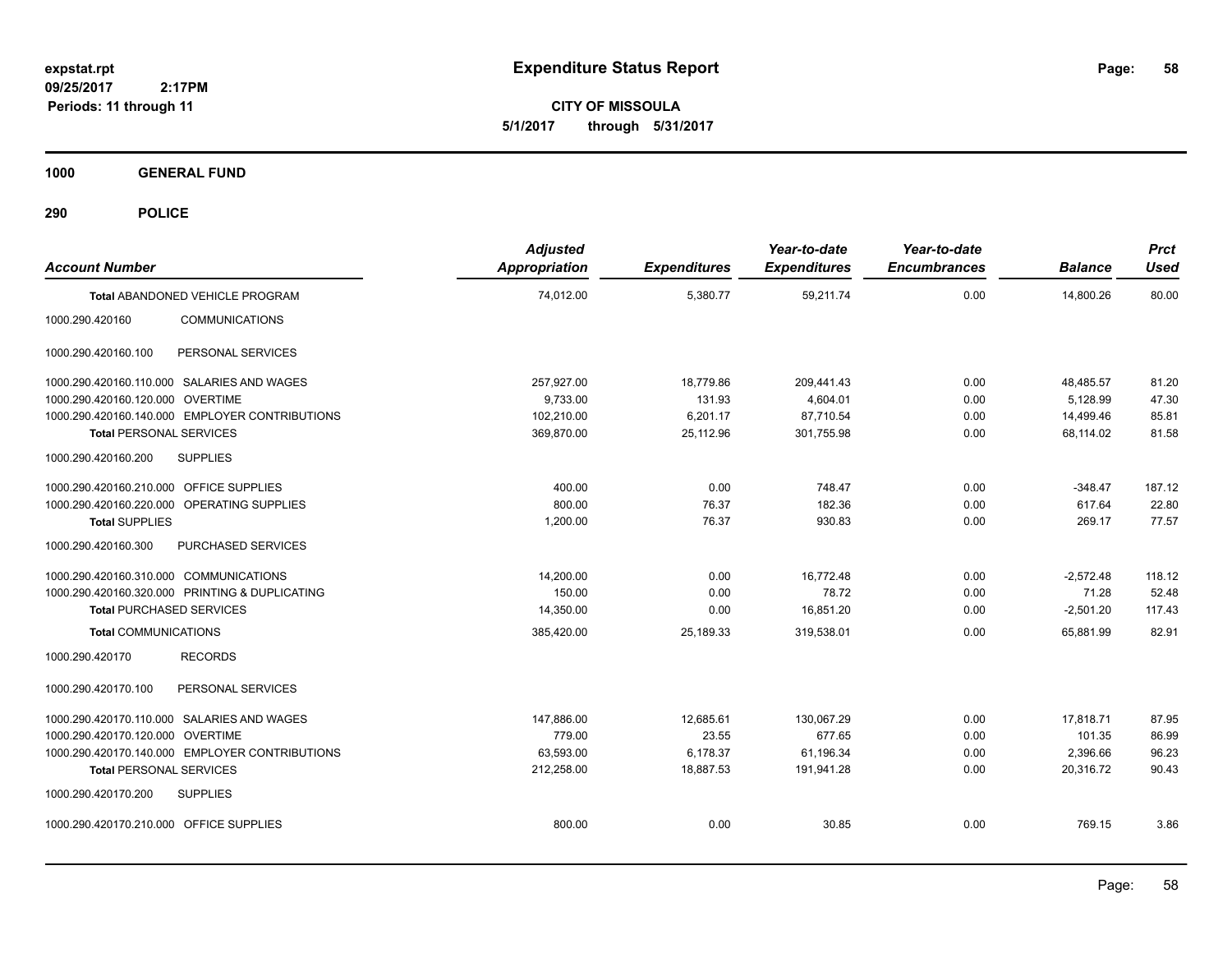**CITY OF MISSOULA 5/1/2017 through 5/31/2017**

**1000 GENERAL FUND**

| <b>Account Number</b>                                               | <b>Adjusted</b><br><b>Appropriation</b> | <b>Expenditures</b> | Year-to-date<br><b>Expenditures</b> | Year-to-date<br><b>Encumbrances</b> | <b>Balance</b>     | <b>Prct</b><br><b>Used</b> |
|---------------------------------------------------------------------|-----------------------------------------|---------------------|-------------------------------------|-------------------------------------|--------------------|----------------------------|
| 1000.290.420170.220.000 OPERATING SUPPLIES<br><b>Total SUPPLIES</b> | 850.00<br>1,650.00                      | 0.00<br>0.00        | 155.62<br>186.47                    | 0.00<br>0.00                        | 694.38<br>1,463.53 | 18.31<br>11.30             |
| PURCHASED SERVICES<br>1000.290.420170.300                           |                                         |                     |                                     |                                     |                    |                            |
| <b>Total PURCHASED SERVICES</b>                                     | 0.00                                    | 0.00                | 0.00                                | 0.00                                | 0.00               | 0.00                       |
| 1000.290.420170.500<br><b>FIXED CHARGES</b>                         |                                         |                     |                                     |                                     |                    |                            |
| <b>Total FIXED CHARGES</b>                                          | 0.00                                    | 0.00                | 0.00                                | 0.00                                | 0.00               | 0.00                       |
| 1000.290.420170.900<br><b>CAPITAL OUTLAY</b>                        |                                         |                     |                                     |                                     |                    |                            |
| <b>Total CAPITAL OUTLAY</b>                                         | 0.00                                    | 0.00                | 0.00                                | 0.00                                | 0.00               | 0.00                       |
| <b>Total RECORDS</b>                                                | 213,908.00                              | 18,887.53           | 192,127.75                          | 0.00                                | 21,780.25          | 89.82                      |
| <b>EVIDENCE</b><br>1000.290.420182                                  |                                         |                     |                                     |                                     |                    |                            |
| PERSONAL SERVICES<br>1000.290.420182.100                            |                                         |                     |                                     |                                     |                    |                            |
| 1000.290.420182.110.000 SALARIES AND WAGES                          | 115,324.00                              | 8,890.22            | 100,537.51                          | 0.00                                | 14,786.49          | 87.18                      |
| 1000.290.420182.120.000 OVERTIME                                    | 2.433.00                                | 162.60              | 1,572.23                            | 0.00                                | 860.77             | 64.62                      |
| 1000.290.420182.140.000 EMPLOYER CONTRIBUTIONS                      | 47,691.00                               | 3,874.50            | 45,120.03                           | 0.00                                | 2,570.97           | 94.61                      |
| <b>Total PERSONAL SERVICES</b>                                      | 165,448.00                              | 12,927.32           | 147,229.77                          | 0.00                                | 18,218.23          | 88.99                      |
| 1000.290.420182.200<br><b>SUPPLIES</b>                              |                                         |                     |                                     |                                     |                    |                            |
| 1000.290.420182.210.000 OFFICE SUPPLIES                             | 800.00                                  | 287.76              | 646.09                              | 0.00                                | 153.91             | 80.76                      |
| 1000.290.420182.220.000 OPERATING SUPPLIES                          | 5,800.00                                | 42.78               | 5,634.35                            | 0.00                                | 165.65             | 97.14                      |
| 1000.290.420182.230.000 REPAIR/MAINTENANCE                          | 500.00                                  | 15.92               | 15.92                               | 0.00                                | 484.08             | 3.18                       |
| 1000.290.420182.231.000 GASOLINE                                    | 479.00                                  | 198.51              | 741.54                              | 0.00                                | $-262.54$          | 154.81                     |
| <b>Total SUPPLIES</b>                                               | 7,579.00                                | 544.97              | 7,037.90                            | 0.00                                | 541.10             | 92.86                      |
| 1000.290.420182.300<br>PURCHASED SERVICES                           |                                         |                     |                                     |                                     |                    |                            |
| 1000.290.420182.310.000 COMMUNICATIONS                              | 300.00                                  | 0.00                | 0.00                                | 0.00                                | 300.00             | 0.00                       |
| 1000.290.420182.320.000 PRINTING & DUPLICATING                      | 1,000.00                                | 0.00                | 22.61                               | 0.00                                | 977.39             | 2.26                       |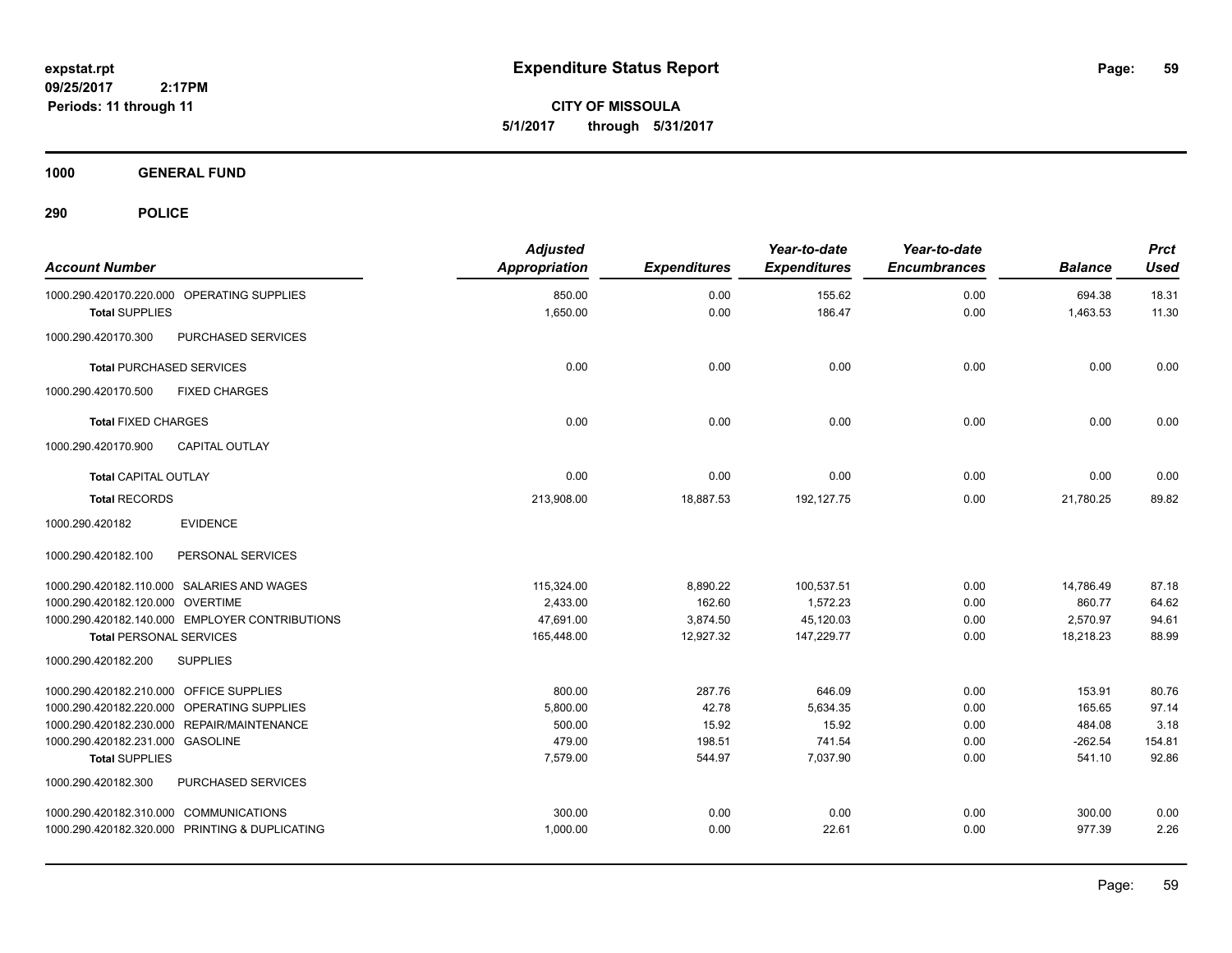**CITY OF MISSOULA 5/1/2017 through 5/31/2017**

**1000 GENERAL FUND**

| <b>Account Number</b>                            | <b>Adjusted</b><br><b>Appropriation</b> | <b>Expenditures</b> | Year-to-date<br><b>Expenditures</b> | Year-to-date<br><b>Encumbrances</b> | <b>Balance</b> | <b>Prct</b><br><b>Used</b> |
|--------------------------------------------------|-----------------------------------------|---------------------|-------------------------------------|-------------------------------------|----------------|----------------------------|
| 1000.290.420182.350.000 PROFESSIONAL SERVICES    | 42,956.00                               | 3,910.00            | 24,039.50                           | 0.00                                | 18,916.50      | 55.96                      |
| 1000.290.420182.360.000 REPAIR & MAINTENANCE     | 150.00                                  | 0.00                | 63.99                               | 0.00                                | 86.01          | 42.66                      |
| <b>Total PURCHASED SERVICES</b>                  | 44,406.00                               | 3,910.00            | 24,126.10                           | 0.00                                | 20,279.90      | 54.33                      |
| 1000.290.420182.500<br><b>FIXED CHARGES</b>      |                                         |                     |                                     |                                     |                |                            |
| 1000.290.420182.500.000 FIXED CHARGES            | 650.00                                  | 0.00                | 412.00                              | 0.00                                | 238.00         | 63.38                      |
| <b>Total FIXED CHARGES</b>                       | 650.00                                  | 0.00                | 412.00                              | 0.00                                | 238.00         | 63.38                      |
| <b>Total EVIDENCE</b>                            | 218,083.00                              | 17,382.29           | 178,805.77                          | 0.00                                | 39,277.23      | 81.99                      |
| 1000.290.420185<br><b>SPECIAL TEAMS</b>          |                                         |                     |                                     |                                     |                |                            |
| 1000.290.420185.100<br>PERSONAL SERVICES         |                                         |                     |                                     |                                     |                |                            |
| <b>Total PERSONAL SERVICES</b>                   | 0.00                                    | 0.00                | 0.00                                | 0.00                                | 0.00           | 0.00                       |
| 1000.290.420185.200<br><b>SUPPLIES</b>           |                                         |                     |                                     |                                     |                |                            |
| 1000.290.420185.220.000 OPERATING SUPPLIES       | 19,112.00                               | 110.96              | 14,699.13                           | 0.00                                | 4,412.87       | 76.91                      |
| 1000.290.420185.230.000 REPAIR/MAINTENANCE       | 200.00                                  | 0.00                | 1,034.87                            | 0.00                                | $-834.87$      | 517.44                     |
| 1000.290.420185.231.000 GASOLINE                 | 239.00                                  | 54.62               | 287.41                              | 0.00                                | $-48.41$       | 120.26                     |
| <b>Total SUPPLIES</b>                            | 19,551.00                               | 165.58              | 16,021.41                           | 0.00                                | 3,529.59       | 81.95                      |
| 1000.290.420185.300<br>PURCHASED SERVICES        |                                         |                     |                                     |                                     |                |                            |
| 1000.290.420185.350.000 PROFESSIONAL SERVICES    | 175.00                                  | 0.00                | 346.00                              | 0.00                                | $-171.00$      | 197.71                     |
| 1000.290.420185.360.000 REPAIR & MAINTENANCE     | 350.00                                  | 0.00                | 0.00                                | 0.00                                | 350.00         | 0.00                       |
| <b>Total PURCHASED SERVICES</b>                  | 525.00                                  | 0.00                | 346.00                              | 0.00                                | 179.00         | 65.90                      |
| <b>Total SPECIAL TEAMS</b>                       | 20,076.00                               | 165.58              | 16,367.41                           | 0.00                                | 3,708.59       | 81.53                      |
| CONTINGENCY-NEW AWARD FUNDING<br>1000.290.420199 |                                         |                     |                                     |                                     |                |                            |
| 1000.290.420199.100<br>PERSONAL SERVICES         |                                         |                     |                                     |                                     |                |                            |
| <b>Total PERSONAL SERVICES</b>                   | 0.00                                    | 0.00                | 0.00                                | 0.00                                | 0.00           | 0.00                       |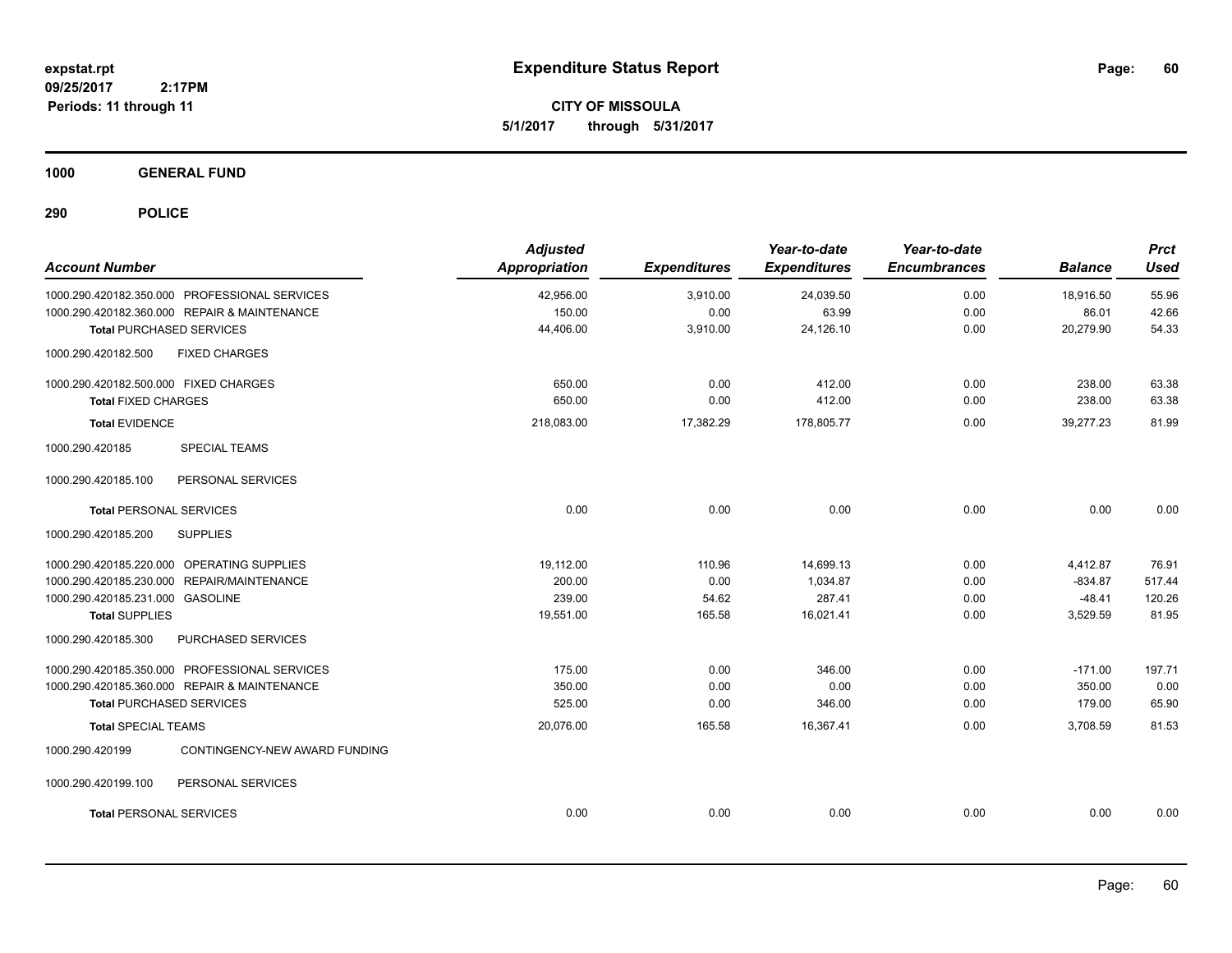**CITY OF MISSOULA 5/1/2017 through 5/31/2017**

**1000 GENERAL FUND**

|                               |                                            | <b>Adjusted</b>      |                     | Year-to-date        | Year-to-date        |                | <b>Prct</b> |
|-------------------------------|--------------------------------------------|----------------------|---------------------|---------------------|---------------------|----------------|-------------|
| <b>Account Number</b>         |                                            | <b>Appropriation</b> | <b>Expenditures</b> | <b>Expenditures</b> | <b>Encumbrances</b> | <b>Balance</b> | <b>Used</b> |
| 1000.290.420199.200           | <b>SUPPLIES</b>                            |                      |                     |                     |                     |                |             |
| <b>Total SUPPLIES</b>         |                                            | 0.00                 | 0.00                | 0.00                | 0.00                | 0.00           | 0.00        |
| 1000.290.420199.300           | PURCHASED SERVICES                         |                      |                     |                     |                     |                |             |
|                               | <b>Total PURCHASED SERVICES</b>            | 0.00                 | 0.00                | 0.00                | 0.00                | 0.00           | 0.00        |
| 1000.290.420199.900           | <b>CAPITAL OUTLAY</b>                      |                      |                     |                     |                     |                |             |
|                               | <b>Total CONTINGENCY-NEW AWARD FUNDING</b> | 0.00                 | 0.00                | 0.00                | 0.00                | 0.00           | 0.00        |
| 1000.290.420256               | *** Title Not Found ***                    |                      |                     |                     |                     |                |             |
| 1000.290.420256.100           | PERSONAL SERVICES                          |                      |                     |                     |                     |                |             |
| Total *** Title Not Found *** |                                            | 0.00                 | 0.00                | 0.00                | 0.00                | 0.00           | 0.00        |
| <b>Total POLICE</b>           |                                            | 15,572,461.00        | 1,110,788.98        | 13,054,976.68       | 0.00                | 2,517,484.32   | 83.83       |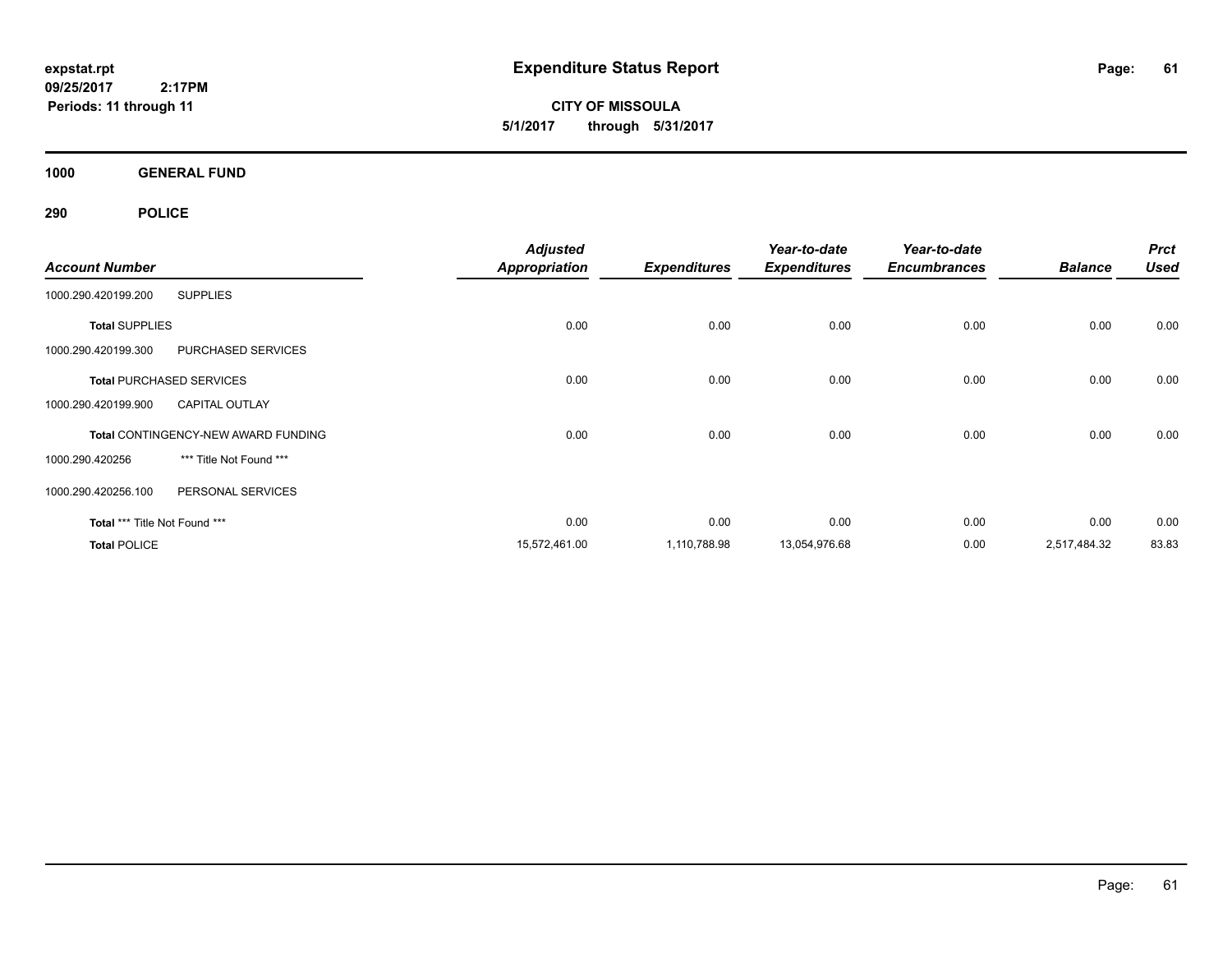**CITY OF MISSOULA 5/1/2017 through 5/31/2017**

**1000 GENERAL FUND**

| <b>Account Number</b>                   |                                                           | <b>Adjusted</b><br>Appropriation | <b>Expenditures</b> | Year-to-date<br><b>Expenditures</b> | Year-to-date<br><b>Encumbrances</b> | <b>Balance</b> | <b>Prct</b><br><b>Used</b> |
|-----------------------------------------|-----------------------------------------------------------|----------------------------------|---------------------|-------------------------------------|-------------------------------------|----------------|----------------------------|
| 1000.300.420410                         | <b>ADMINISTRATION</b>                                     |                                  |                     |                                     |                                     |                |                            |
| 1000.300.420410.100                     | PERSONAL SERVICES                                         |                                  |                     |                                     |                                     |                |                            |
|                                         | 1000.300.420410.110.000 SALARIES AND WAGES                | 462,190.00                       | 27,375.48           | 418,979.31                          | 0.00                                | 43,210.69      | 90.65                      |
|                                         | 1000.300.420410.115.000 SALARIES/HEALTH INSURANCE BENEFIT | 25,695.00                        | 702.00              | 18,181.80                           | 0.00                                | 7,513.20       | 70.76                      |
| 1000.300.420410.120.000 OVERTIME        |                                                           | 0.00                             | 193.06              | 193.06                              | 0.00                                | $-193.06$      | 0.00                       |
| 1000.300.420410.130.000 OTHER           |                                                           | 0.00                             | 0.00                | 1,875.00                            | 0.00                                | $-1,875.00$    | 0.00                       |
|                                         | 1000.300.420410.140.000 EMPLOYER CONTRIBUTIONS            | 125.417.00                       | 7,970.57            | 113.693.52                          | 0.00                                | 11,723.48      | 90.65                      |
|                                         | 1000.300.420410.141.000 STATE RETIREMENT CONTRIBUTIONS    | 119,128.00                       | 9,156.07            | 106,812.80                          | 0.00                                | 12,315.20      | 89.66                      |
| <b>Total PERSONAL SERVICES</b>          |                                                           | 732,430.00                       | 45,397.18           | 659,735.49                          | 0.00                                | 72,694.51      | 90.07                      |
| 1000.300.420410.200                     | <b>SUPPLIES</b>                                           |                                  |                     |                                     |                                     |                |                            |
| 1000.300.420410.210.000 OFFICE SUPPLIES |                                                           | 8,471.00                         | 0.00                | 3,519.96                            | 0.00                                | 4.951.04       | 41.55                      |
|                                         | 1000.300.420410.220.000 OPERATING SUPPLIES                | 2,822.00                         | 18.95               | 1,729.86                            | 0.00                                | 1,092.14       | 61.30                      |
| 1000.300.420410.230.000                 | <b>REPAIR/MAINTENANCE</b>                                 | 300.00                           | 308.32              | 1.436.76                            | 0.00                                | $-1.136.76$    | 478.92                     |
| 1000.300.420410.240.000                 | <b>OTHER SUPPLIES</b>                                     | 593.00                           | 0.00                | 74.95                               | 0.00                                | 518.05         | 12.64                      |
| <b>Total SUPPLIES</b>                   |                                                           | 12,186.00                        | 327.27              | 6,761.53                            | 0.00                                | 5,424.47       | 55.49                      |
| 1000.300.420410.300                     | <b>PURCHASED SERVICES</b>                                 |                                  |                     |                                     |                                     |                |                            |
| 1000.300.420410.310.000 COMMUNICATIONS  |                                                           | 577.00                           | 19.83               | 547.43                              | 0.00                                | 29.57          | 94.88                      |
| 1000.300.420410.320.000                 | PRINTING & DUPLICATING                                    | 240.00                           | 40.00               | 93.36                               | 0.00                                | 146.64         | 38.90                      |
|                                         | 1000.300.420410.330.000 PUBLICITY, SUBSCRIPTIONS & DUES   | 1,238.00                         | 0.00                | 1,079.00                            | 0.00                                | 159.00         | 87.16                      |
|                                         | 1000.300.420410.350.000 PROFESSIONAL SERVICES             | 192.00                           | 0.00                | 192.00                              | 0.00                                | 0.00           | 100.00                     |
| 1000.300.420410.360.000                 | <b>REPAIR &amp; MAINTENANCE</b>                           | 12,177.00                        | 0.00                | 12,177.00                           | 0.00                                | 0.00           | 100.00                     |
| 1000.300.420410.370.000                 | <b>TRAVEL</b>                                             | 4.240.00                         | 536.67              | 2,236.70                            | 0.00                                | 2.003.30       | 52.75                      |
| 1000.300.420410.380.000 TRAINING        |                                                           | 1,054.00                         | 0.00                | 1,700.00                            | 0.00                                | $-646.00$      | 161.29                     |
| <b>Total PURCHASED SERVICES</b>         |                                                           | 19,718.00                        | 596.50              | 18,025.49                           | 0.00                                | 1,692.51       | 91.42                      |
| 1000.300.420410.700                     | <b>GRANTS &amp; CONTRIBUTIONS</b>                         |                                  |                     |                                     |                                     |                |                            |
|                                         | 1000.300.420410.700.000 GRANTS & CONTRIBUTIONS            | 2,700.00                         | 0.00                | 0.00                                | 0.00                                | 2,700.00       | 0.00                       |
|                                         | <b>Total GRANTS &amp; CONTRIBUTIONS</b>                   | 2,700.00                         | 0.00                | 0.00                                | 0.00                                | 2,700.00       | 0.00                       |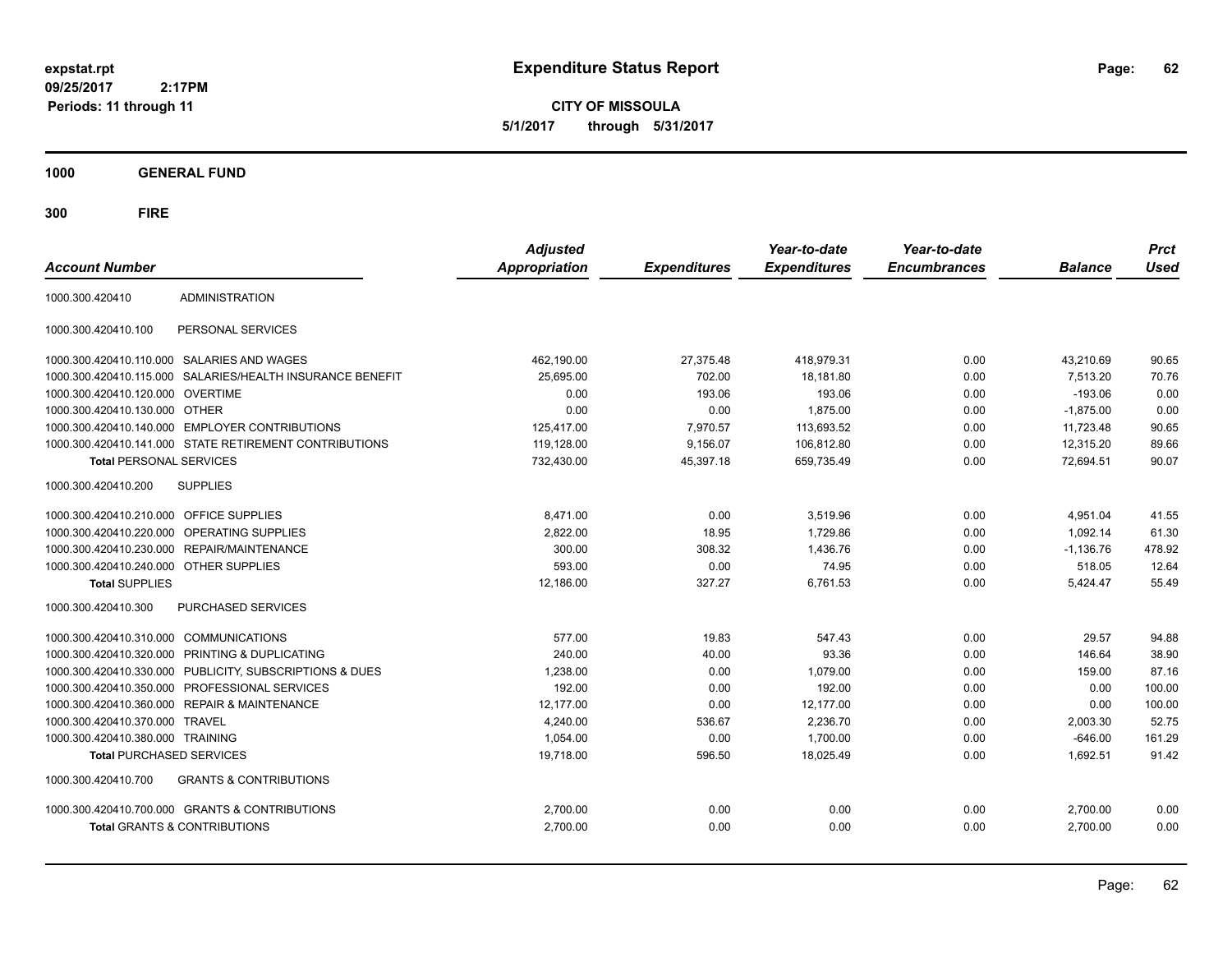**CITY OF MISSOULA 5/1/2017 through 5/31/2017**

**1000 GENERAL FUND**

| <b>Account Number</b>                   |                                                   | <b>Adjusted</b><br><b>Appropriation</b> | <b>Expenditures</b> | Year-to-date<br><b>Expenditures</b> | Year-to-date<br><b>Encumbrances</b> | <b>Balance</b> | <b>Prct</b><br>Used |
|-----------------------------------------|---------------------------------------------------|-----------------------------------------|---------------------|-------------------------------------|-------------------------------------|----------------|---------------------|
|                                         |                                                   |                                         |                     |                                     |                                     |                |                     |
| 1000.300.420410.800                     | OTHER OBJECTS                                     |                                         |                     |                                     |                                     |                |                     |
| <b>Total OTHER OBJECTS</b>              |                                                   | 0.00                                    | 0.00                | 0.00                                | 0.00                                | 0.00           | 0.00                |
| <b>Total ADMINISTRATION</b>             |                                                   | 767,034.00                              | 46,320.95           | 684,522.51                          | 0.00                                | 82,511.49      | 89.24               |
| 1000.300.420420                         | <b>FACILITY</b>                                   |                                         |                     |                                     |                                     |                |                     |
| 1000.300.420420.100                     | PERSONAL SERVICES                                 |                                         |                     |                                     |                                     |                |                     |
| <b>Total PERSONAL SERVICES</b>          |                                                   | 0.00                                    | 0.00                | 0.00                                | 0.00                                | 0.00           | 0.00                |
| 1000.300.420420.200                     | <b>SUPPLIES</b>                                   |                                         |                     |                                     |                                     |                |                     |
| 1000.300.420420.210.000 OFFICE SUPPLIES |                                                   | 7,245.00                                | 0.00                | 5,821.99                            | 0.00                                | 1,423.01       | 80.36               |
| 1000.300.420420.220.000                 | OPERATING SUPPLIES                                | 6.448.00                                | 255.98              | 5,271.23                            | 0.00                                | 1,176.77       | 81.75               |
|                                         | 1000.300.420420.230.000 REPAIR/MAINTENANCE        | 14,000.00                               | 1,757.26            | 7,616.19                            | 0.00                                | 6,383.81       | 54.40               |
| <b>Total SUPPLIES</b>                   |                                                   | 27,693.00                               | 2,013.24            | 18,709.41                           | 0.00                                | 8,983.59       | 67.56               |
| 1000.300.420420.300                     | PURCHASED SERVICES                                |                                         |                     |                                     |                                     |                |                     |
| 1000.300.420420.340.000 SEWER           |                                                   | 1,429.00                                | 0.00                | 1,186.72                            | 0.00                                | 242.28         | 83.05               |
|                                         | 1000.300.420420.341.000 ELECTRICITY & NATURAL GAS | 69,567.00                               | 5,813.58            | 66,826.76                           | 0.00                                | 2,740.24       | 96.06               |
| 1000.300.420420.343.000 WATER CHARGES   |                                                   | 14,677.00                               | 820.62              | 9,574.41                            | 0.00                                | 5,102.59       | 65.23               |
|                                         | 1000.300.420420.344.000 TELEPHONE SERVICE         | 19,484.00                               | 1,810.45            | 14,784.85                           | 0.00                                | 4,699.15       | 75.88               |
| 1000.300.420420.345.000 GARBAGE         |                                                   | 5,680.00                                | 461.05              | 5,006.55                            | 0.00                                | 673.45         | 88.14               |
|                                         | 1000.300.420420.360.000 REPAIR & MAINTENANCE      | 26,258.00                               | 2,503.99            | 32,747.30                           | 0.00                                | $-6,489.30$    | 124.71              |
|                                         | <b>Total PURCHASED SERVICES</b>                   | 137,095.00                              | 11,409.69           | 130,126.59                          | 0.00                                | 6,968.41       | 94.92               |
| 1000.300.420420.500                     | <b>FIXED CHARGES</b>                              |                                         |                     |                                     |                                     |                |                     |
| 1000.300.420420.500.000 FIXED CHARGES   |                                                   | 226.00                                  | 0.00                | 0.00                                | 0.00                                | 226.00         | 0.00                |
|                                         | 1000.300.420420.530.000 PROPANE TANK RENTAL       | 0.00                                    | 0.00                | 308.00                              | 0.00                                | $-308.00$      | 0.00                |
| <b>Total FIXED CHARGES</b>              |                                                   | 226.00                                  | 0.00                | 308.00                              | 0.00                                | $-82.00$       | 136.28              |
| <b>Total FACILITY</b>                   |                                                   | 165,014.00                              | 13,422.93           | 149,144.00                          | 0.00                                | 15,870.00      | 90.38               |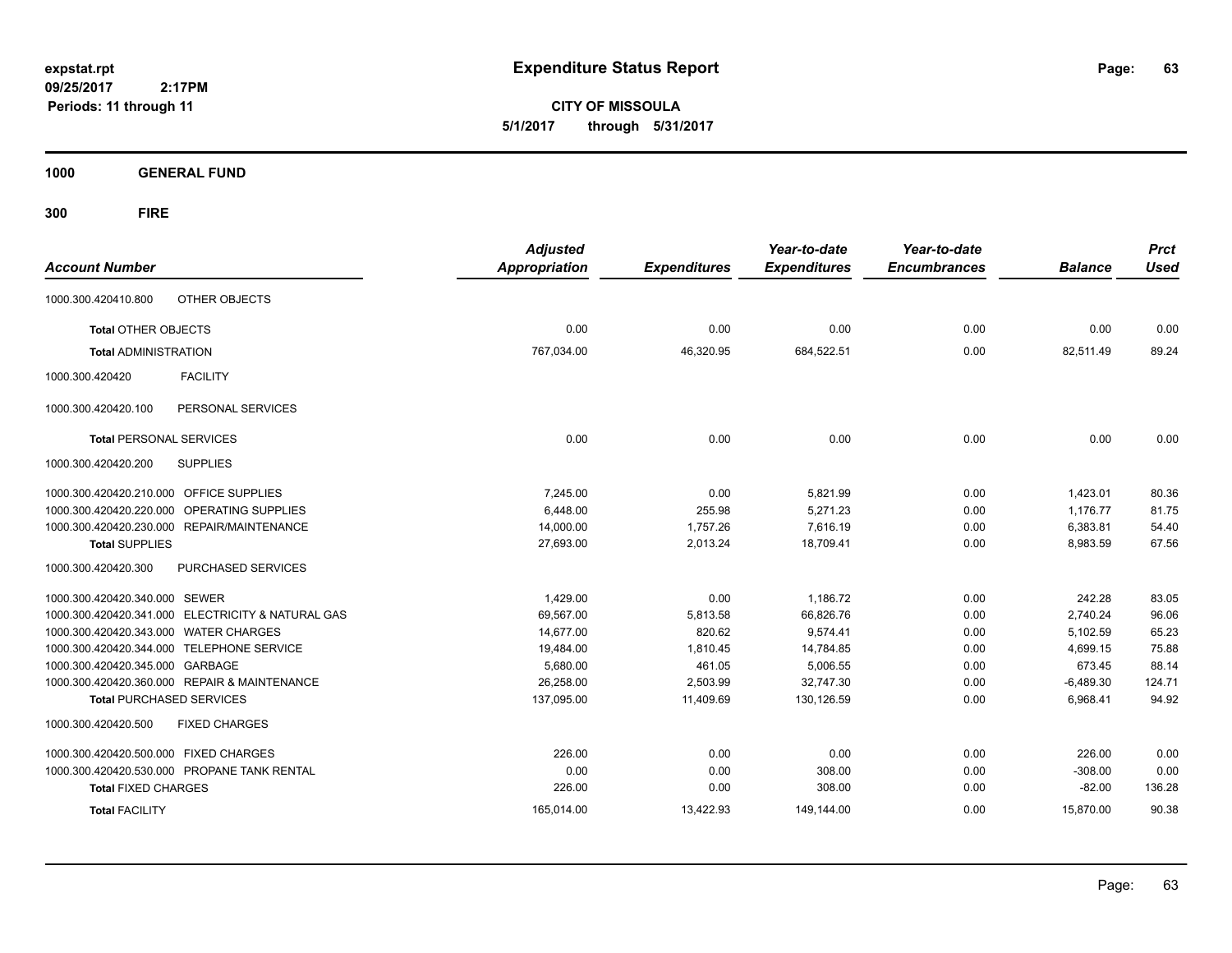**CITY OF MISSOULA 5/1/2017 through 5/31/2017**

**1000 GENERAL FUND**

| <b>Account Number</b>            |                                                         | <b>Adjusted</b><br><b>Appropriation</b> | <b>Expenditures</b> | Year-to-date<br><b>Expenditures</b> | Year-to-date<br><b>Encumbrances</b> | <b>Balance</b> | <b>Prct</b><br><b>Used</b> |
|----------------------------------|---------------------------------------------------------|-----------------------------------------|---------------------|-------------------------------------|-------------------------------------|----------------|----------------------------|
| 1000.300.420430                  | PERSONNEL TRAINING                                      |                                         |                     |                                     |                                     |                |                            |
| 1000.300.420430.100              | PERSONAL SERVICES                                       |                                         |                     |                                     |                                     |                |                            |
| 1000.300.420430.110.000          | <b>SALARIES AND WAGES</b>                               | 90.817.00                               | 6,988.46            | 79,085.91                           | 0.00                                | 11,731.09      | 87.08                      |
| 1000.300.420430.115.000          | SALARIES/HEALTH INSURANCE BENEFIT                       | 8,424.00                                | 351.00              | 7,020.00                            | 0.00                                | 1,404.00       | 83.33                      |
| 1000.300.420430.120.000          | <b>OVERTIME</b>                                         | 5,288.00                                | 589.65              | 1,670.69                            | 0.00                                | 3,617.31       | 31.59                      |
| 1000.300.420430.130.000 OTHER    |                                                         | 0.00                                    | 0.00                | 625.00                              | 0.00                                | $-625.00$      | 0.00                       |
|                                  | 1000.300.420430.140.000 EMPLOYER CONTRIBUTIONS          | 20,845.00                               | 1,588.12            | 17,394.55                           | 0.00                                | 3,450.45       | 83.45                      |
|                                  | 1000.300.420430.141.000 STATE RETIREMENT CONTRIBUTIONS  | 32,362.00                               | 2,393.40            | 27,121.93                           | 0.00                                | 5,240.07       | 83.81                      |
| <b>Total PERSONAL SERVICES</b>   |                                                         | 157,736.00                              | 11,910.63           | 132,918.08                          | 0.00                                | 24,817.92      | 84.27                      |
| 1000.300.420430.200              | <b>SUPPLIES</b>                                         |                                         |                     |                                     |                                     |                |                            |
| 1000.300.420430.210.000          | <b>OFFICE SUPPLIES</b>                                  | 96.00                                   | 0.00                | 0.00                                | 0.00                                | 96.00          | 0.00                       |
| 1000.300.420430.220.000          | OPERATING SUPPLIES                                      | 3,701.00                                | 168.13              | 2,378.00                            | 0.00                                | 1,323.00       | 64.25                      |
| 1000.300.420430.230.000          | <b>REPAIR/MAINTENANCE</b>                               | 320.00                                  | 6.58                | 6.58                                | 0.00                                | 313.42         | 2.06                       |
| <b>Total SUPPLIES</b>            |                                                         | 4,117.00                                | 174.71              | 2,384.58                            | 0.00                                | 1,732.42       | 57.92                      |
| 1000.300.420430.300              | PURCHASED SERVICES                                      |                                         |                     |                                     |                                     |                |                            |
|                                  | 1000.300.420430.320.000 PRINTING & DUPLICATING          | 192.00                                  | 0.00                | 0.00                                | 0.00                                | 192.00         | 0.00                       |
|                                  | 1000.300.420430.330.000 PUBLICITY, SUBSCRIPTIONS & DUES | 322.00                                  | 0.00                | 0.00                                | 0.00                                | 322.00         | 0.00                       |
| 1000.300.420430.370.000 TRAVEL   |                                                         | 1,148.00                                | 0.00                | 0.00                                | 0.00                                | 1.148.00       | 0.00                       |
| 1000.300.420430.380.000 TRAINING |                                                         | 480.00                                  | 0.00                | 0.00                                | 0.00                                | 480.00         | 0.00                       |
| <b>Total PURCHASED SERVICES</b>  |                                                         | 2,142.00                                | 0.00                | 0.00                                | 0.00                                | 2,142.00       | 0.00                       |
| <b>Total PERSONNEL TRAINING</b>  |                                                         | 163,995.00                              | 12,085.34           | 135,302.66                          | 0.00                                | 28,692.34      | 82.50                      |
| 1000.300.420440                  | <b>FIRE PREVENTION</b>                                  |                                         |                     |                                     |                                     |                |                            |
| 1000.300.420440.100              | PERSONAL SERVICES                                       |                                         |                     |                                     |                                     |                |                            |
|                                  | 1000.300.420440.110.000 SALARIES AND WAGES              | 422,496.00                              | 31.976.08           | 361,402.09                          | 0.00                                | 61.093.91      | 85.54                      |
| 1000.300.420440.115.000          | SALARIES/HEALTH INSURANCE BENEFIT                       | 42,120.00                               | 1,755.00            | 35,100.00                           | 0.00                                | 7.020.00       | 83.33                      |
| 1000.300.420440.120.000 OVERTIME |                                                         | 22,749.00                               | 956.02              | 8,033.08                            | 0.00                                | 14,715.92      | 35.31                      |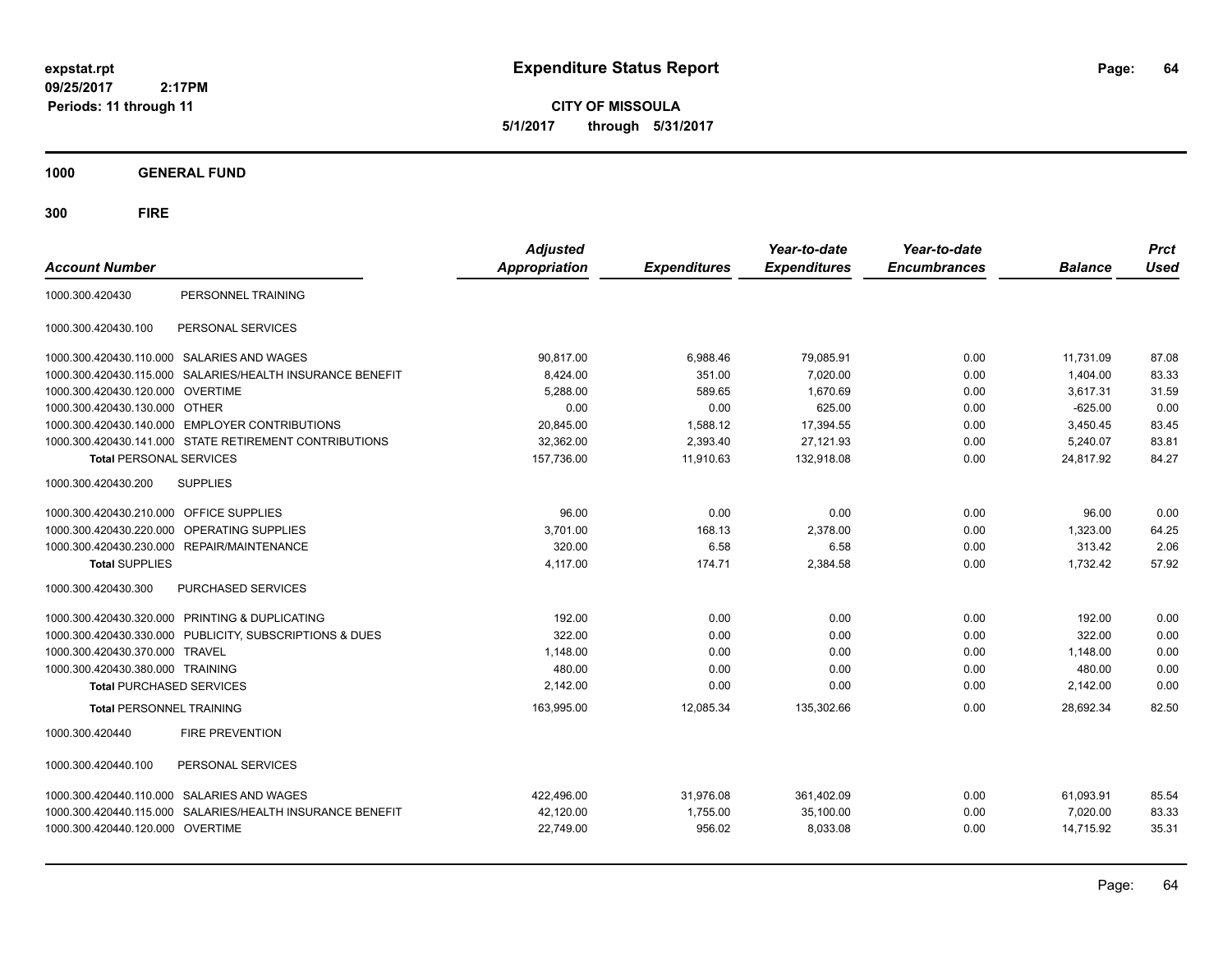**CITY OF MISSOULA 5/1/2017 through 5/31/2017**

**1000 GENERAL FUND**

| <b>Account Number</b>                   |                                                           | <b>Adjusted</b><br><b>Appropriation</b> | <b>Expenditures</b> | Year-to-date<br><b>Expenditures</b> | Year-to-date<br><b>Encumbrances</b> | <b>Balance</b> | <b>Prct</b><br><b>Used</b> |
|-----------------------------------------|-----------------------------------------------------------|-----------------------------------------|---------------------|-------------------------------------|-------------------------------------|----------------|----------------------------|
| 1000.300.420440.130.000 OTHER           |                                                           | 0.00                                    | 0.00                | 3,125.00                            | 0.00                                | $-3,125.00$    | 0.00                       |
|                                         | 1000.300.420440.140.000 EMPLOYER CONTRIBUTIONS            | 97,835.00                               | 7,137.32            | 81,373.15                           | 0.00                                | 16,461.85      | 83.17                      |
|                                         | 1000.300.420440.141.000 STATE RETIREMENT CONTRIBUTIONS    | 151,511.00                              | 10,999.71           | 124,969.65                          | 0.00                                | 26,541.35      | 82.48                      |
| <b>Total PERSONAL SERVICES</b>          |                                                           | 736.711.00                              | 52.824.13           | 614.002.97                          | 0.00                                | 122.708.03     | 83.34                      |
| 1000.300.420440.200                     | <b>SUPPLIES</b>                                           |                                         |                     |                                     |                                     |                |                            |
| 1000.300.420440.210.000 OFFICE SUPPLIES |                                                           | 144.00                                  | 15.49               | 17.68                               | 0.00                                | 126.32         | 12.28                      |
|                                         | 1000.300.420440.220.000 OPERATING SUPPLIES                | 4,956.00                                | 267.08              | 1,012.00                            | 0.00                                | 3,944.00       | 20.42                      |
|                                         | 1000.300.420440.230.000 REPAIR/MAINTENANCE                | 1,540.00                                | 0.00                | 129.74                              | 0.00                                | 1,410.26       | 8.42                       |
| <b>Total SUPPLIES</b>                   |                                                           | 6,640.00                                | 282.57              | 1,159.42                            | 0.00                                | 5,480.58       | 17.46                      |
| 1000.300.420440.300                     | PURCHASED SERVICES                                        |                                         |                     |                                     |                                     |                |                            |
|                                         | 1000.300.420440.320.000 PRINTING & DUPLICATING            | 192.00                                  | 0.00                | 73.76                               | 0.00                                | 118.24         | 38.42                      |
|                                         | 1000.300.420440.330.000 PUBLICITY, SUBSCRIPTIONS & DUES   | 4,916.00                                | 260.00              | 2,989.00                            | 0.00                                | 1,927.00       | 60.80                      |
| 1000.300.420440.370.000 TRAVEL          |                                                           | 5,448.00                                | 839.92              | 2,110.93                            | 0.00                                | 3,337.07       | 38.75                      |
| 1000.300.420440.380.000 TRAINING        |                                                           | 2.506.00                                | 0.00                | 345.00                              | 0.00                                | 2.161.00       | 13.77                      |
| <b>Total PURCHASED SERVICES</b>         |                                                           | 13,062.00                               | 1,099.92            | 5,518.69                            | 0.00                                | 7,543.31       | 42.25                      |
| <b>Total FIRE PREVENTION</b>            |                                                           | 756,413.00                              | 54,206.62           | 620,681.08                          | 0.00                                | 135,731.92     | 82.06                      |
| 1000.300.420450                         | <b>FIRE GRANTS</b>                                        |                                         |                     |                                     |                                     |                |                            |
| 1000.300.420450.300                     | <b>PURCHASED SERVICES</b>                                 |                                         |                     |                                     |                                     |                |                            |
| <b>Total FIRE GRANTS</b>                |                                                           | 0.00                                    | 0.00                | 0.00                                | 0.00                                | 0.00           | 0.00                       |
| 1000.300.420455                         | <b>EMS</b>                                                |                                         |                     |                                     |                                     |                |                            |
| 1000.300.420455.100                     | PERSONAL SERVICES                                         |                                         |                     |                                     |                                     |                |                            |
|                                         | 1000.300.420455.110.000 SALARIES AND WAGES                | 86,575.00                               | 6,747.22            | 76,307.83                           | 0.00                                | 10,267.17      | 88.14                      |
|                                         | 1000.300.420455.115.000 SALARIES/HEALTH INSURANCE BENEFIT | 8,424.00                                | 351.00              | 7,020.00                            | 0.00                                | 1,404.00       | 83.33                      |
| 1000.300.420455.120.000 OVERTIME        |                                                           | 5,132.00                                | 0.00                | 0.00                                | 0.00                                | 5,132.00       | 0.00                       |
| 1000.300.420455.130.000 OTHER           |                                                           | 0.00                                    | 0.00                | 625.00                              | 0.00                                | $-625.00$      | 0.00                       |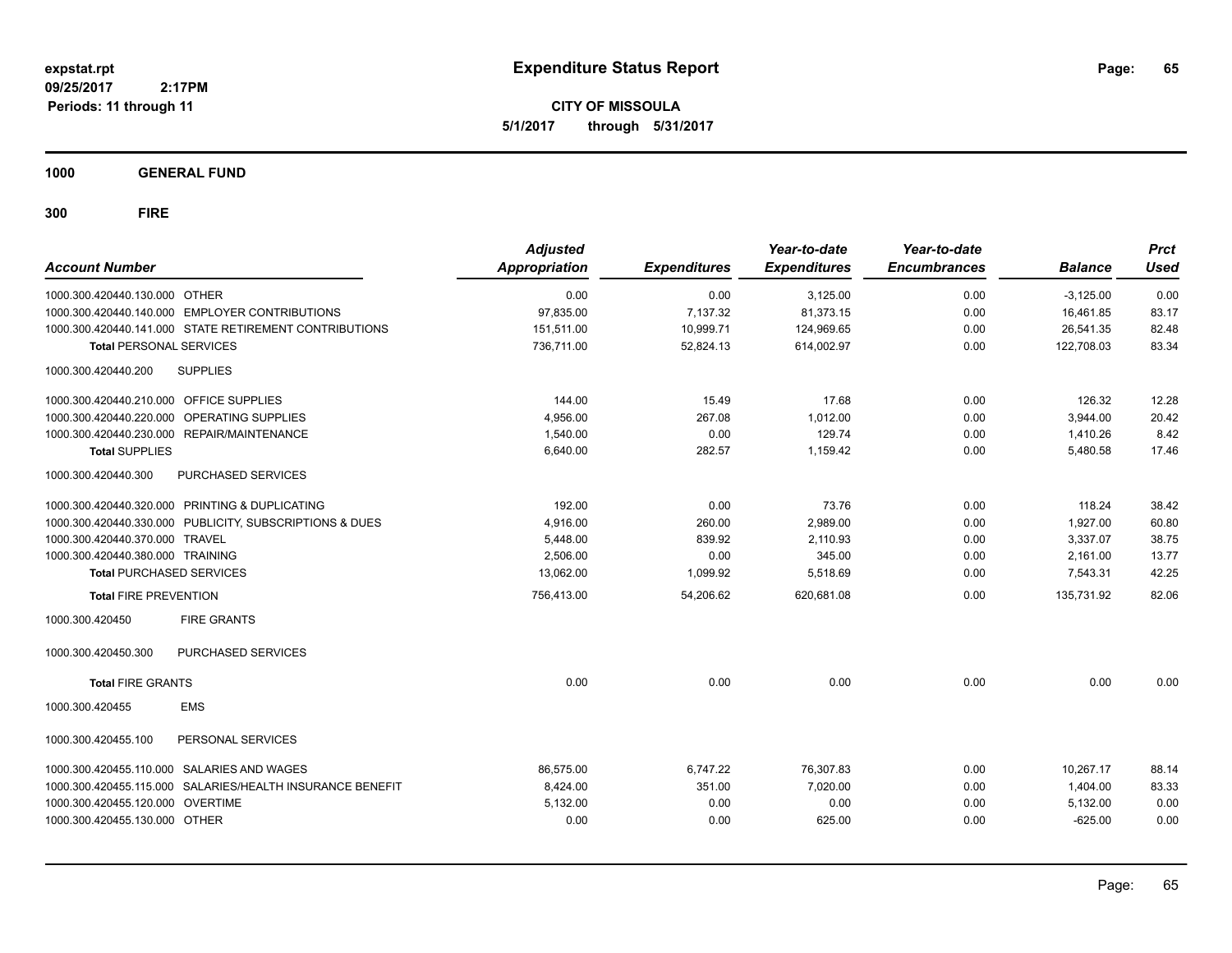**CITY OF MISSOULA 5/1/2017 through 5/31/2017**

**1000 GENERAL FUND**

**300 FIRE**

| <b>Account Number</b>                                      | <b>Adjusted</b><br><b>Appropriation</b> | <b>Expenditures</b> | Year-to-date<br><b>Expenditures</b> | Year-to-date<br><b>Encumbrances</b> | <b>Balance</b> | <b>Prct</b><br>Used |
|------------------------------------------------------------|-----------------------------------------|---------------------|-------------------------------------|-------------------------------------|----------------|---------------------|
| 1000.300.420455.140.000 EMPLOYER CONTRIBUTIONS             | 19,987.00                               | 1,513.39            | 16,919.76                           | 0.00                                | 3,067.24       | 84.65               |
| 1000.300.420455.141.000 STATE RETIREMENT CONTRIBUTIONS     | 30,979.00                               | 2,314.73            | 26,245.73                           | 0.00                                | 4,733.27       | 84.72               |
| <b>Total PERSONAL SERVICES</b>                             | 151,097.00                              | 10,926.34           | 127, 118.32                         | 0.00                                | 23,978.68      | 84.13               |
| 1000.300.420455.200<br><b>SUPPLIES</b>                     |                                         |                     |                                     |                                     |                |                     |
| 1000.300.420455.220.000 OPERATING SUPPLIES                 | 18,581.00                               | 235.84              | 16,983.23                           | 0.00                                | 1.597.77       | 91.40               |
| REPAIR/MAINTENANCE<br>1000.300.420455.230.000              | 320.00                                  | 0.00                | 182.68                              | 0.00                                | 137.32         | 57.09               |
| <b>Total SUPPLIES</b>                                      | 18,901.00                               | 235.84              | 17,165.91                           | 0.00                                | 1,735.09       | 90.82               |
| 1000.300.420455.300<br>PURCHASED SERVICES                  |                                         |                     |                                     |                                     |                |                     |
| 1000.300.420455.330.000 PUBLICITY, SUBSCRIPTIONS & DUES    | 3,984.00                                | 0.00                | 5,505.00                            | 0.00                                | $-1,521.00$    | 138.18              |
| PROFESSIONAL SERVICES<br>1000.300.420455.350.000           | 5,000.00                                | 5,000.00            | 5,000.00                            | 0.00                                | 0.00           | 100.00              |
| <b>REPAIR &amp; MAINTENANCE</b><br>1000.300.420455.360.000 | 4,500.00                                | 0.00                | 3.024.46                            | 0.00                                | 1,475.54       | 67.21               |
| 1000.300.420455.370.000<br><b>TRAVEL</b>                   | 1,023.00                                | 0.00                | 352.88                              | 0.00                                | 670.12         | 34.49               |
| 1000.300.420455.380.000 TRAINING                           | 1,920.00                                | 0.00                | 978.03                              | 0.00                                | 941.97         | 50.94               |
| 1000.300.420455.390.000 OTHER PURCHASED SERVICES           | 10,080.00                               | 1,780.17            | 2,704.37                            | 0.00                                | 7,375.63       | 26.83               |
| <b>Total PURCHASED SERVICES</b>                            | 26.507.00                               | 6,780.17            | 17,564.74                           | 0.00                                | 8,942.26       | 66.26               |
| <b>Total EMS</b>                                           | 196,505.00                              | 17,942.35           | 161,848.97                          | 0.00                                | 34.656.03      | 82.36               |
| <b>OPERATIONS</b><br>1000.300.420460                       |                                         |                     |                                     |                                     |                |                     |
| 1000.300.420460.100<br>PERSONAL SERVICES                   |                                         |                     |                                     |                                     |                |                     |
| 1000.300.420460.110.000 SALARIES AND WAGES                 | 5,629,678.00                            | 429,732.83          | 4,829,805.00                        | 0.00                                | 799.873.00     | 85.79               |
| 1000.300.420460.115.000 SALARIES/HEALTH INSURANCE BENEFIT  | 673,920.00                              | 27,378.00           | 550,719.00                          | 0.00                                | 123,201.00     | 81.72               |
| 1000.300.420460.120.000 OVERTIME                           | 787.235.00                              | 38.598.77           | 670,734.97                          | 0.00                                | 116.500.03     | 85.20               |
| 1000.300.420460.130.000 OTHER                              | 57,500.00                               | 0.00                | 49.375.00                           | 0.00                                | 8,125.00       | 85.87               |
| 1000.300.420460.140.000 EMPLOYER CONTRIBUTIONS             | 1,384,955.00                            | 100,324.44          | 1,168,809.20                        | 0.00                                | 216,145.80     | 84.39               |
| 1000.300.420460.141.000 STATE RETIREMENT CONTRIBUTIONS     | 2,046,640.00                            | 149,063.84          | 1,694,230.03                        | 0.00                                | 352,409.97     | 82.78               |
| <b>Total PERSONAL SERVICES</b>                             | 10,579,928.00                           | 745,097.88          | 8,963,673.20                        | 0.00                                | 1,616,254.80   | 84.72               |

1000.300.420460.200 SUPPLIES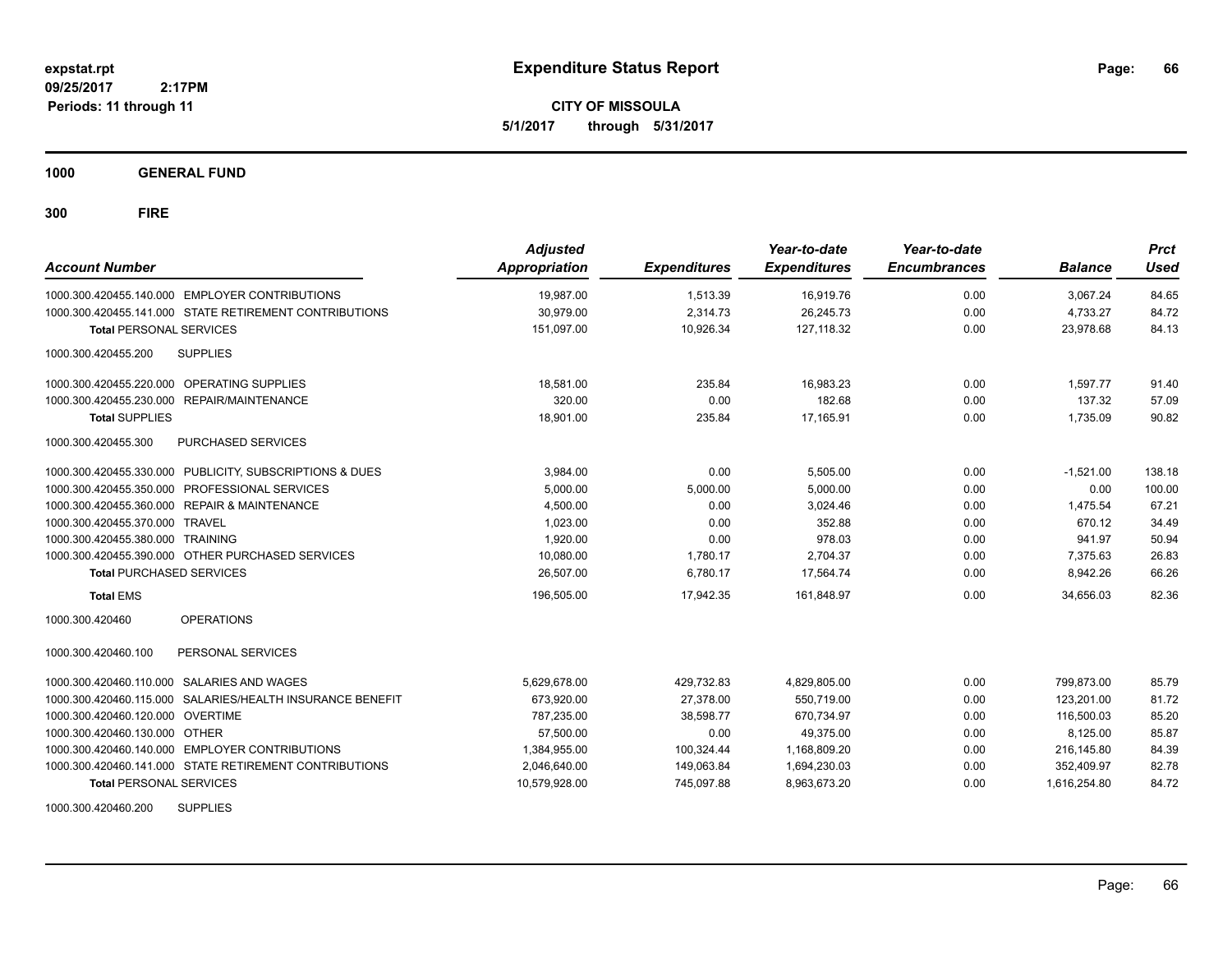**CITY OF MISSOULA 5/1/2017 through 5/31/2017**

**1000 GENERAL FUND**

| <b>Account Number</b>                                     | <b>Adjusted</b><br><b>Appropriation</b> | <b>Expenditures</b> | Year-to-date<br><b>Expenditures</b> | Year-to-date<br><b>Encumbrances</b> | <b>Balance</b> | <b>Prct</b><br><b>Used</b> |
|-----------------------------------------------------------|-----------------------------------------|---------------------|-------------------------------------|-------------------------------------|----------------|----------------------------|
| 1000.300.420460.220.000 OPERATING SUPPLIES                | 180,436.00                              | 6,036.30            | 81,486.89                           | 0.00                                | 98.949.11      | 45.16                      |
| 1000.300.420460.230.000 REPAIR/MAINTENANCE                | 41,420.00                               | 2,461.62            | 31.619.56                           | 0.00                                | 9.800.44       | 76.34                      |
| 1000.300.420460.231.000 GASOLINE                          | 61,827.00                               | 3,855.06            | 34,524.41                           | 0.00                                | 27,302.59      | 55.84                      |
| <b>Total SUPPLIES</b>                                     | 283,683.00                              | 12,352.98           | 147,630.86                          | 0.00                                | 136,052.14     | 52.04                      |
| PURCHASED SERVICES<br>1000.300.420460.300                 |                                         |                     |                                     |                                     |                |                            |
| 1000.300.420460.320.000 PRINTING & DUPLICATING            | 864.00                                  | 0.00                | 718.80                              | 0.00                                | 145.20         | 83.19                      |
| 1000.300.420460.330.000 PUBLICITY, SUBSCRIPTIONS & DUES   | 312.00                                  | 0.00                | 144.00                              | 0.00                                | 168.00         | 46.15                      |
| 1000.300.420460.350.000 PROFESSIONAL SERVICES             | 19,080.00                               | 178.50              | 23,394.50                           | 0.00                                | $-4,314.50$    | 122.61                     |
| 1000.300.420460.360.000 REPAIR & MAINTENANCE              | 22,400.00                               | 2,347.06            | 16,395.00                           | 0.00                                | 6,005.00       | 73.19                      |
| 1000.300.420460.370.000<br>TRAVEL                         | 6,158.00                                | 649.48              | 4,179.96                            | 0.00                                | 1,978.04       | 67.88                      |
| 1000.300.420460.380.000<br><b>TRAINING</b>                | 6,556.00                                | 775.00              | 1,318.86                            | 0.00                                | 5,237.14       | 20.12                      |
| 1000.300.420460.390.000 OTHER PURCHASED SERVICES          | 1,500.00                                | 0.00                | 7.18                                | 0.00                                | 1,492.82       | 0.48                       |
| <b>Total PURCHASED SERVICES</b>                           | 56,870.00                               | 3,950.04            | 46,158.30                           | 0.00                                | 10,711.70      | 81.16                      |
| 1000.300.420460.900<br><b>CAPITAL OUTLAY</b>              |                                         |                     |                                     |                                     |                |                            |
| <b>Total CAPITAL OUTLAY</b>                               | 0.00                                    | 0.00                | 0.00                                | 0.00                                | 0.00           | 0.00                       |
| <b>Total OPERATIONS</b>                                   | 10,920,481.00                           | 761,400.90          | 9,157,462.36                        | 0.00                                | 1,763,018.64   | 83.86                      |
| <b>MAINTENANCE</b><br>1000.300.420490                     |                                         |                     |                                     |                                     |                |                            |
| PERSONAL SERVICES<br>1000.300.420490.100                  |                                         |                     |                                     |                                     |                |                            |
| 1000.300.420490.110.000 SALARIES AND WAGES                | 163,504.00                              | 12.462.67           | 140,994.08                          | 0.00                                | 22.509.92      | 86.23                      |
| 1000.300.420490.115.000 SALARIES/HEALTH INSURANCE BENEFIT | 16,848.00                               | 702.00              | 14,040.00                           | 0.00                                | 2,808.00       | 83.33                      |
| 1000.300.420490.120.000 OVERTIME                          | 10,568.00                               | 184.55              | 4,166.48                            | 0.00                                | 6,401.52       | 39.43                      |
| 1000.300.420490.130.000 OTHER                             | 0.00                                    | 0.00                | 1,250.00                            | 0.00                                | $-1,250.00$    | 0.00                       |
| 1000.300.420490.140.000 EMPLOYER CONTRIBUTIONS            | 38,024.00                               | 2,734.30            | 32,523.14                           | 0.00                                | 5,500.86       | 85.53                      |
| 1000.300.420490.141.000 STATE RETIREMENT CONTRIBUTIONS    | 58,813.00                               | 4,293.00            | 48,951.94                           | 0.00                                | 9,861.06       | 83.23                      |
| <b>Total PERSONAL SERVICES</b>                            | 287,757.00                              | 20,376.52           | 241,925.64                          | 0.00                                | 45,831.36      | 84.07                      |
| <b>SUPPLIES</b><br>1000.300.420490.200                    |                                         |                     |                                     |                                     |                |                            |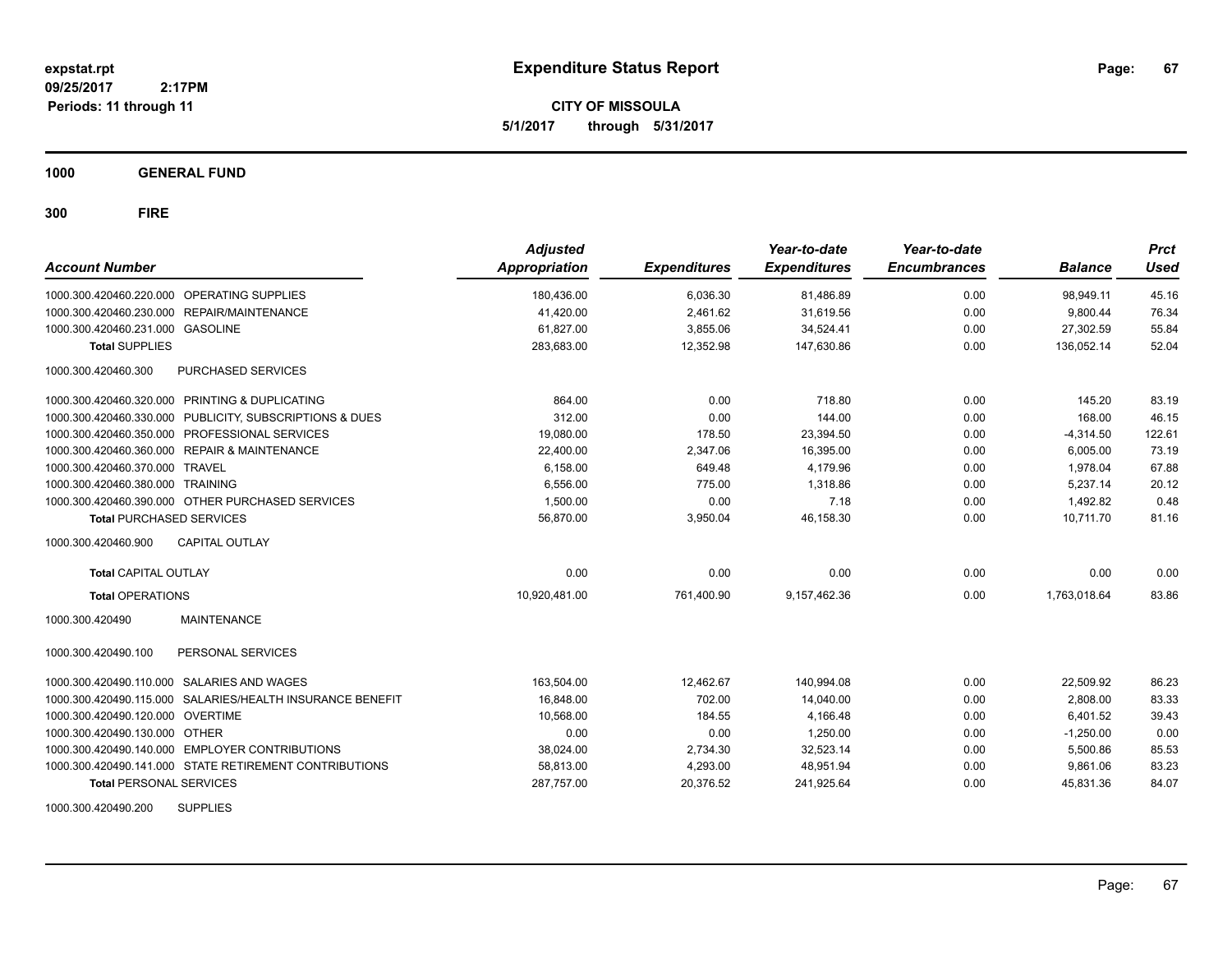**CITY OF MISSOULA 5/1/2017 through 5/31/2017**

**1000 GENERAL FUND**

| <b>Account Number</b>                                   | <b>Adjusted</b><br>Appropriation | <b>Expenditures</b> | Year-to-date<br><b>Expenditures</b> | Year-to-date<br><b>Encumbrances</b> | <b>Balance</b> | <b>Prct</b><br>Used |
|---------------------------------------------------------|----------------------------------|---------------------|-------------------------------------|-------------------------------------|----------------|---------------------|
|                                                         |                                  |                     |                                     |                                     |                |                     |
| 1000.300.420490.210.000 OFFICE SUPPLIES                 | 48.00                            | 0.00                | 0.00                                | 0.00                                | 48.00          | 0.00                |
| REPAIR/MAINTENANCE<br>1000.300.420490.230.000           | 3.600.00                         | 196.94              | 6.254.74                            | 0.00                                | $-2.654.74$    | 173.74              |
| <b>Total SUPPLIES</b>                                   | 3,648.00                         | 196.94              | 6,254.74                            | 0.00                                | $-2,606.74$    | 171.46              |
| PURCHASED SERVICES<br>1000.300.420490.300               |                                  |                     |                                     |                                     |                |                     |
| 1000.300.420490.330.000 PUBLICITY. SUBSCRIPTIONS & DUES | 91.00                            | 0.00                | 0.00                                | 0.00                                | 91.00          | 0.00                |
| 1000.300.420490.360.000 REPAIR & MAINTENANCE            | 1,700.00                         | 0.00                | 1,695.00                            | 0.00                                | 5.00           | 99.71               |
| 1000.300.420490.370.000 TRAVEL                          | 2,000.00                         | 0.00                | 0.00                                | 0.00                                | 2,000.00       | 0.00                |
| 1000.300.420490.380.000 TRAINING                        | 1.500.00                         | 1.200.00            | 1.200.00                            | 0.00                                | 300.00         | 80.00               |
| <b>Total PURCHASED SERVICES</b>                         | 5.291.00                         | 1,200.00            | 2,895.00                            | 0.00                                | 2,396.00       | 54.72               |
| <b>Total MAINTENANCE</b>                                | 296,696.00                       | 21,773.46           | 251.075.38                          | 0.00                                | 45.620.62      | 84.62               |
| <b>Total FIRE</b>                                       | 13.266.138.00                    | 927.152.55          | 11.160.036.96                       | 0.00                                | 2.106.101.04   | 84.12               |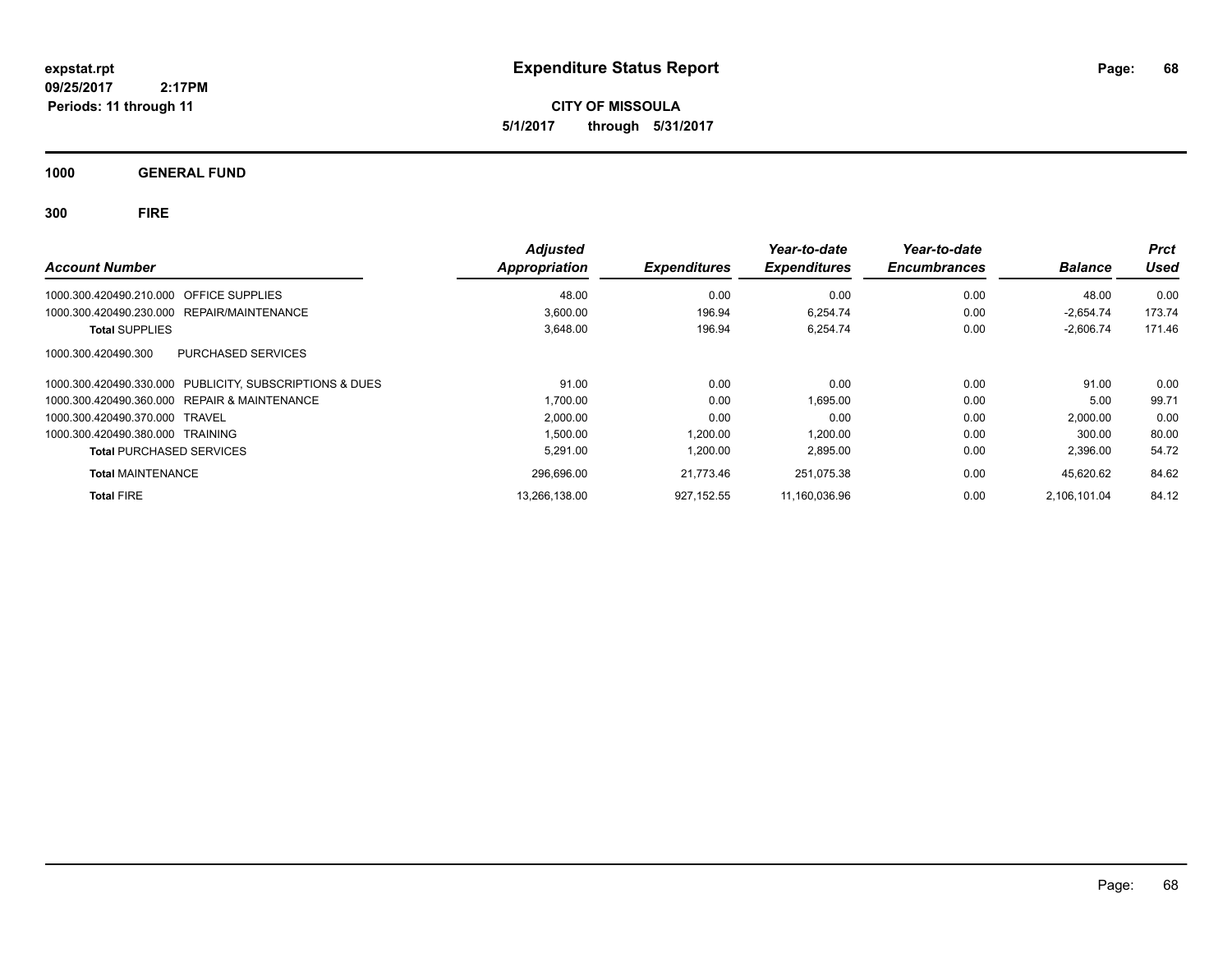**CITY OF MISSOULA 5/1/2017 through 5/31/2017**

**1000 GENERAL FUND**

### **320 STREET MAINTENANCE**

| <b>Account Number</b>                   |                                                         | <b>Adjusted</b><br>Appropriation | <b>Expenditures</b> | Year-to-date<br><b>Expenditures</b> | Year-to-date<br><b>Encumbrances</b> | <b>Balance</b> | <b>Prct</b><br><b>Used</b> |
|-----------------------------------------|---------------------------------------------------------|----------------------------------|---------------------|-------------------------------------|-------------------------------------|----------------|----------------------------|
|                                         |                                                         |                                  |                     |                                     |                                     |                |                            |
| 1000.320.420460                         | <b>OPERATIONS</b>                                       |                                  |                     |                                     |                                     |                |                            |
| 1000.320.420460.100                     | PERSONAL SERVICES                                       |                                  |                     |                                     |                                     |                |                            |
| <b>Total OPERATIONS</b>                 |                                                         | 0.00                             | 0.00                | 0.00                                | 0.00                                | 0.00           | 0.00                       |
| 1000.320.430210                         | <b>ADMINISTRATION</b>                                   |                                  |                     |                                     |                                     |                |                            |
| 1000.320.430210.100                     | PERSONAL SERVICES                                       |                                  |                     |                                     |                                     |                |                            |
|                                         | 1000.320.430210.110.000 SALARIES AND WAGES              | 107,914.00                       | 7,403.32            | 88,513.49                           | 0.00                                | 19,400.51      | 82.02                      |
| 1000.320.430210.120.000 OVERTIME        |                                                         | 0.00                             | 0.00                | 2,120.18                            | 0.00                                | $-2,120.18$    | 0.00                       |
| 1000.320.430210.130.000 OTHER           |                                                         | 0.00                             | 29.90               | 346.58                              | 0.00                                | $-346.58$      | 0.00                       |
|                                         | 1000.320.430210.140.000 EMPLOYER CONTRIBUTIONS          | 59.685.00                        | 4,241.83            | 52,269.73                           | 0.00                                | 7.415.27       | 87.58                      |
|                                         | 1000.320.430210.141.000 STATE RETIREMENT CONTRIBUTIONS  | 0.00                             | 99.91               | 1,194.52                            | 0.00                                | $-1,194.52$    | 0.00                       |
| <b>Total PERSONAL SERVICES</b>          |                                                         | 167,599.00                       | 11,774.96           | 144,444.50                          | 0.00                                | 23,154.50      | 86.18                      |
| 1000.320.430210.200                     | <b>SUPPLIES</b>                                         |                                  |                     |                                     |                                     |                |                            |
| 1000.320.430210.210.000 OFFICE SUPPLIES |                                                         | 1.600.00                         | 148.99              | 200.37                              | 0.00                                | 1,399.63       | 12.52                      |
|                                         | 1000.320.430210.220.000 OPERATING SUPPLIES              | 8,440.00                         | 824.79              | 6,912.86                            | 0.00                                | 1,527.14       | 81.91                      |
| <b>Total SUPPLIES</b>                   |                                                         | 10,040.00                        | 973.78              | 7,113.23                            | 0.00                                | 2,926.77       | 70.85                      |
| 1000.320.430210.300                     | PURCHASED SERVICES                                      |                                  |                     |                                     |                                     |                |                            |
| 1000.320.430210.310.000 COMMUNICATIONS  |                                                         | 0.00                             | 0.00                | 5.87                                | 0.00                                | $-5.87$        | 0.00                       |
|                                         | 1000.320.430210.320.000 PRINTING & DUPLICATING          | 7,000.00                         | 66.00               | 4,520.83                            | 0.00                                | 2,479.17       | 64.58                      |
|                                         | 1000.320.430210.330.000 PUBLICITY, SUBSCRIPTIONS & DUES | 3,000.00                         | 2,287.68            | 4,736.24                            | 0.00                                | $-1,736.24$    | 157.87                     |
| 1000.320.430210.370.000 TRAVEL          |                                                         | 2,300.00                         | 0.00                | 1,043.84                            | 0.00                                | 1,256.16       | 45.38                      |
| 1000.320.430210.380.000 TRAINING        |                                                         | 1,500.00                         | 0.00                | 1,960.00                            | 0.00                                | $-460.00$      | 130.67                     |
| <b>Total PURCHASED SERVICES</b>         |                                                         | 13,800.00                        | 2,353.68            | 12,266.78                           | 0.00                                | 1,533.22       | 88.89                      |
| 1000.320.430210.900                     | <b>CAPITAL OUTLAY</b>                                   |                                  |                     |                                     |                                     |                |                            |
| <b>Total CAPITAL OUTLAY</b>             |                                                         | 0.00                             | 0.00                | 0.00                                | 0.00                                | 0.00           | 0.00                       |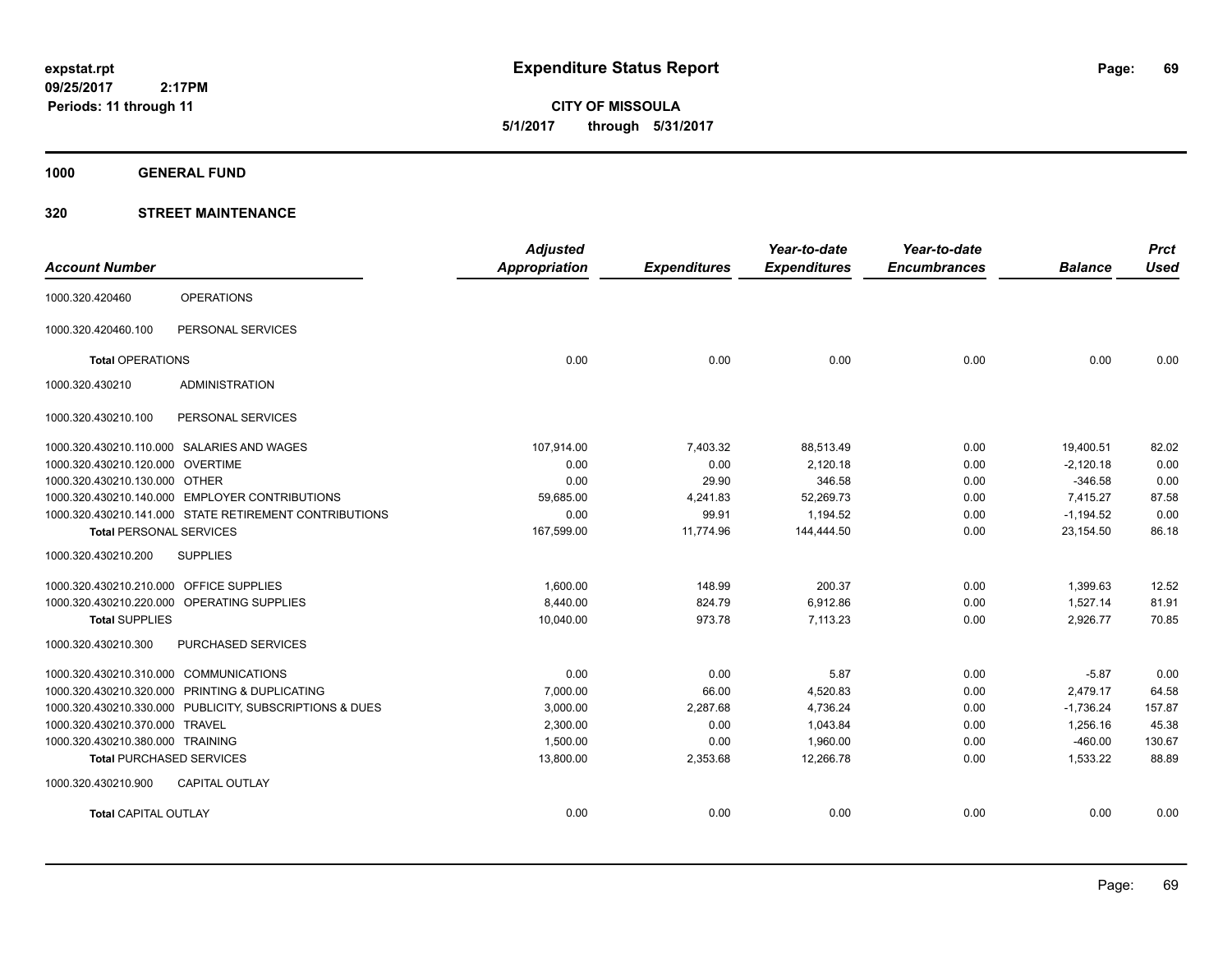**CITY OF MISSOULA 5/1/2017 through 5/31/2017**

**1000 GENERAL FUND**

### **320 STREET MAINTENANCE**

| <b>Account Number</b>                          | <b>Adjusted</b><br>Appropriation | <b>Expenditures</b> | Year-to-date<br><b>Expenditures</b> | Year-to-date<br><b>Encumbrances</b> | <b>Balance</b> | <b>Prct</b><br><b>Used</b> |
|------------------------------------------------|----------------------------------|---------------------|-------------------------------------|-------------------------------------|----------------|----------------------------|
| <b>Total ADMINISTRATION</b>                    | 191,439.00                       | 15,102.42           | 163,824.51                          | 0.00                                | 27,614.49      | 85.58                      |
| <b>FACILITY</b><br>1000.320.430220             |                                  |                     |                                     |                                     |                |                            |
| 1000.320.430220.100<br>PERSONAL SERVICES       |                                  |                     |                                     |                                     |                |                            |
| 1000.320.430220.110.000 SALARIES AND WAGES     | 49,692.00                        | 3,406.99            | 40,733.70                           | 0.00                                | 8,958.30       | 81.97                      |
| 1000.320.430220.120.000 OVERTIME               | 0.00                             | 0.00                | 975.75                              | 0.00                                | $-975.75$      | 0.00                       |
| 1000.320.430220.130.000 OTHER                  | 0.00                             | 13.80               | 159.96                              | 0.00                                | $-159.96$      | 0.00                       |
| 1000.320.430220.140.000 EMPLOYER CONTRIBUTIONS | 27,484.00                        | 1,952.35            | 24,058.45                           | 0.00                                | 3,425.55       | 87.54                      |
| <b>Total PERSONAL SERVICES</b>                 | 77,176.00                        | 5,373.14            | 65,927.86                           | 0.00                                | 11,248.14      | 85.43                      |
| 1000.320.430220.200<br><b>SUPPLIES</b>         |                                  |                     |                                     |                                     |                |                            |
| 1000.320.430220.220.000 OPERATING SUPPLIES     | 8,000.00                         | 2,624.64            | 11,028.45                           | 0.00                                | $-3,028.45$    | 137.86                     |
| <b>Total SUPPLIES</b>                          | 8,000.00                         | 2,624.64            | 11,028.45                           | 0.00                                | $-3,028.45$    | 137.86                     |
| PURCHASED SERVICES<br>1000.320.430220.300      |                                  |                     |                                     |                                     |                |                            |
| 1000.320.430220.343.000 WATER CHARGES          | 0.00                             | 2,395.50            | 9,467.92                            | 0.00                                | $-9,467.92$    | 0.00                       |
| 1000.320.430220.344.000 TELEPHONE SERVICE      | 7,000.00                         | 381.64              | 1,807.00                            | 0.00                                | 5,193.00       | 25.81                      |
| 1000.320.430220.345.000 GARBAGE                | 1,821.00                         | 51.13               | 457.83                              | 0.00                                | 1,363.17       | 25.14                      |
| 1000.320.430220.350.000 PROFESSIONAL SERVICES  | 0.00                             | 31.50               | 3,988.96                            | 0.00                                | $-3,988.96$    | 0.00                       |
| 1000.320.430220.360.000 REPAIR & MAINTENANCE   | 1,650.00                         | 0.00                | 0.00                                | 0.00                                | 1,650.00       | 0.00                       |
| <b>Total PURCHASED SERVICES</b>                | 10,471.00                        | 2,859.77            | 15,721.71                           | 0.00                                | $-5,250.71$    | 150.15                     |
| 1000.320.430220.500<br><b>FIXED CHARGES</b>    |                                  |                     |                                     |                                     |                |                            |
| 1000.320.430220.500.000 FIXED CHARGES          | 9,000.00                         | 0.00                | 684.40                              | 0.00                                | 8,315.60       | 7.60                       |
| <b>Total FIXED CHARGES</b>                     | 9,000.00                         | 0.00                | 684.40                              | 0.00                                | 8,315.60       | 7.60                       |
| <b>Total FACILITY</b>                          | 104,647.00                       | 10,857.55           | 93,362.42                           | 0.00                                | 11,284.58      | 89.22                      |
| <b>STREET RESTORATION</b><br>1000.320.430230   |                                  |                     |                                     |                                     |                |                            |

1000.320.430230.100 PERSONAL SERVICES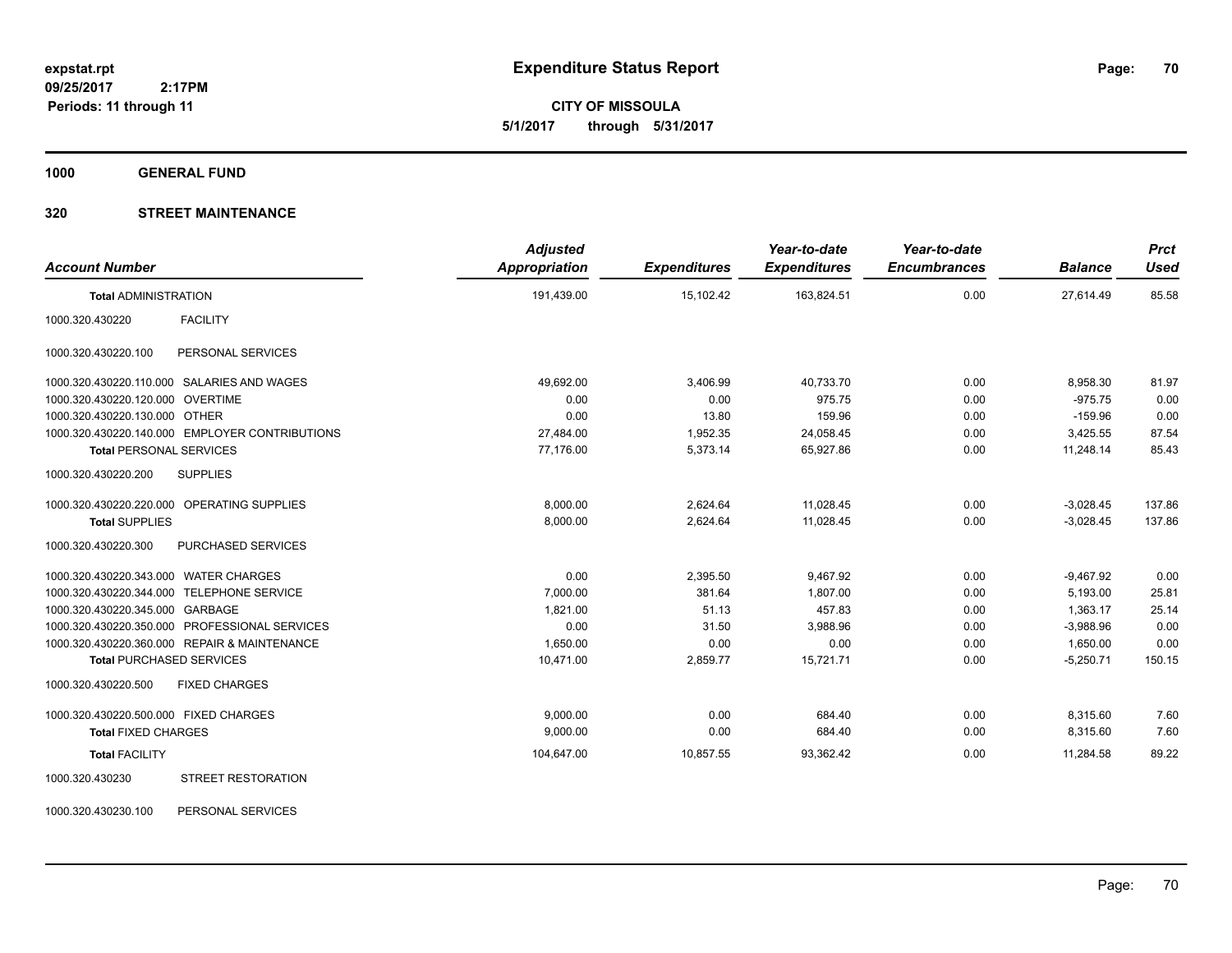**CITY OF MISSOULA 5/1/2017 through 5/31/2017**

**1000 GENERAL FUND**

### **320 STREET MAINTENANCE**

| <b>Account Number</b>                            | <b>Adjusted</b><br><b>Appropriation</b> | <b>Expenditures</b> | Year-to-date<br><b>Expenditures</b> | Year-to-date<br><b>Encumbrances</b> | <b>Balance</b> | <b>Prct</b><br><b>Used</b> |
|--------------------------------------------------|-----------------------------------------|---------------------|-------------------------------------|-------------------------------------|----------------|----------------------------|
| 1000.320.430230.110.000 SALARIES AND WAGES       | 323,245.00                              | 22,390.19           | 267,696.62                          | 0.00                                | 55,548.38      | 82.82                      |
| 1000.320.430230.120.000 OVERTIME                 | 3,000.00                                | 0.00                | 6,412.34                            | 0.00                                | $-3,412.34$    | 213.74                     |
| 1000.320.430230.130.000 OTHER                    | 0.00                                    | 90.16               | 1,045.02                            | 0.00                                | $-1,045.02$    | 0.00                       |
| 1000.320.430230.140.000 EMPLOYER CONTRIBUTIONS   | 180,441.00                              | 12,827.85           | 158,069.30                          | 0.00                                | 22,371.70      | 87.60                      |
| <b>Total PERSONAL SERVICES</b>                   | 506,686.00                              | 35,308.20           | 433,223.28                          | 0.00                                | 73,462.72      | 85.50                      |
| 1000.320.430230.200<br><b>SUPPLIES</b>           |                                         |                     |                                     |                                     |                |                            |
| 1000.320.430230.220.000 OPERATING SUPPLIES       | 1,599.00                                | 0.00                | 10.04                               | 0.00                                | 1,588.96       | 0.63                       |
| 1000.320.430230.230.000 REPAIR/MAINTENANCE       | 25,009.00                               | 2,815.34            | 21,555.63                           | 0.00                                | 3,453.37       | 86.19                      |
| 1000.320.430230.231.000 GASOLINE                 | 74,487.00                               | 35,175.19           | 143,798.25                          | 0.00                                | $-69,311.25$   | 193.05                     |
| <b>Total SUPPLIES</b>                            | 101,095.00                              | 37,990.53           | 165,363.92                          | 0.00                                | $-64,268.92$   | 163.57                     |
| 1000.320.430230.300<br>PURCHASED SERVICES        |                                         |                     |                                     |                                     |                |                            |
| 1000.320.430230.345.000 GARBAGE                  | 5,408.00                                | 0.00                | 0.00                                | 0.00                                | 5,408.00       | 0.00                       |
| 1000.320.430230.350.000 PROFESSIONAL SERVICES    | 1,000.00                                | 0.00                | 0.00                                | 0.00                                | 1,000.00       | 0.00                       |
| 1000.320.430230.360.000 REPAIR & MAINTENANCE     | 2,000.00                                | 0.00                | 422.99                              | 0.00                                | 1,577.01       | 21.15                      |
| <b>Total PURCHASED SERVICES</b>                  | 8,408.00                                | 0.00                | 422.99                              | 0.00                                | 7,985.01       | 5.03                       |
| <b>BUILDING MATERIALS</b><br>1000.320.430230.400 |                                         |                     |                                     |                                     |                |                            |
| 1000.320.430230.400.000 BUILDING MATERIALS       | 17,598.00                               | 1,785.60            | 31,657.96                           | 0.00                                | $-14,059.96$   | 179.90                     |
| <b>Total BUILDING MATERIALS</b>                  | 17,598.00                               | 1.785.60            | 31.657.96                           | 0.00                                | $-14.059.96$   | 179.90                     |
| 1000.320.430230.500<br><b>FIXED CHARGES</b>      |                                         |                     |                                     |                                     |                |                            |
| 1000.320.430230.500.000 FIXED CHARGES            | 5,500.00                                | 65.00               | 6,133.00                            | 0.00                                | $-633.00$      | 111.51                     |
| <b>Total FIXED CHARGES</b>                       | 5,500.00                                | 65.00               | 6,133.00                            | 0.00                                | $-633.00$      | 111.51                     |
| <b>CAPITAL OUTLAY</b><br>1000.320.430230.900     |                                         |                     |                                     |                                     |                |                            |
| <b>Total CAPITAL OUTLAY</b>                      | 0.00                                    | 0.00                | 0.00                                | 0.00                                | 0.00           | 0.00                       |
| <b>Total STREET RESTORATION</b>                  | 639,287.00                              | 75,149.33           | 636,801.15                          | 0.00                                | 2,485.85       | 99.61                      |
| <b>STREET MAINTENANCE</b><br>1000.320.430240     |                                         |                     |                                     |                                     |                |                            |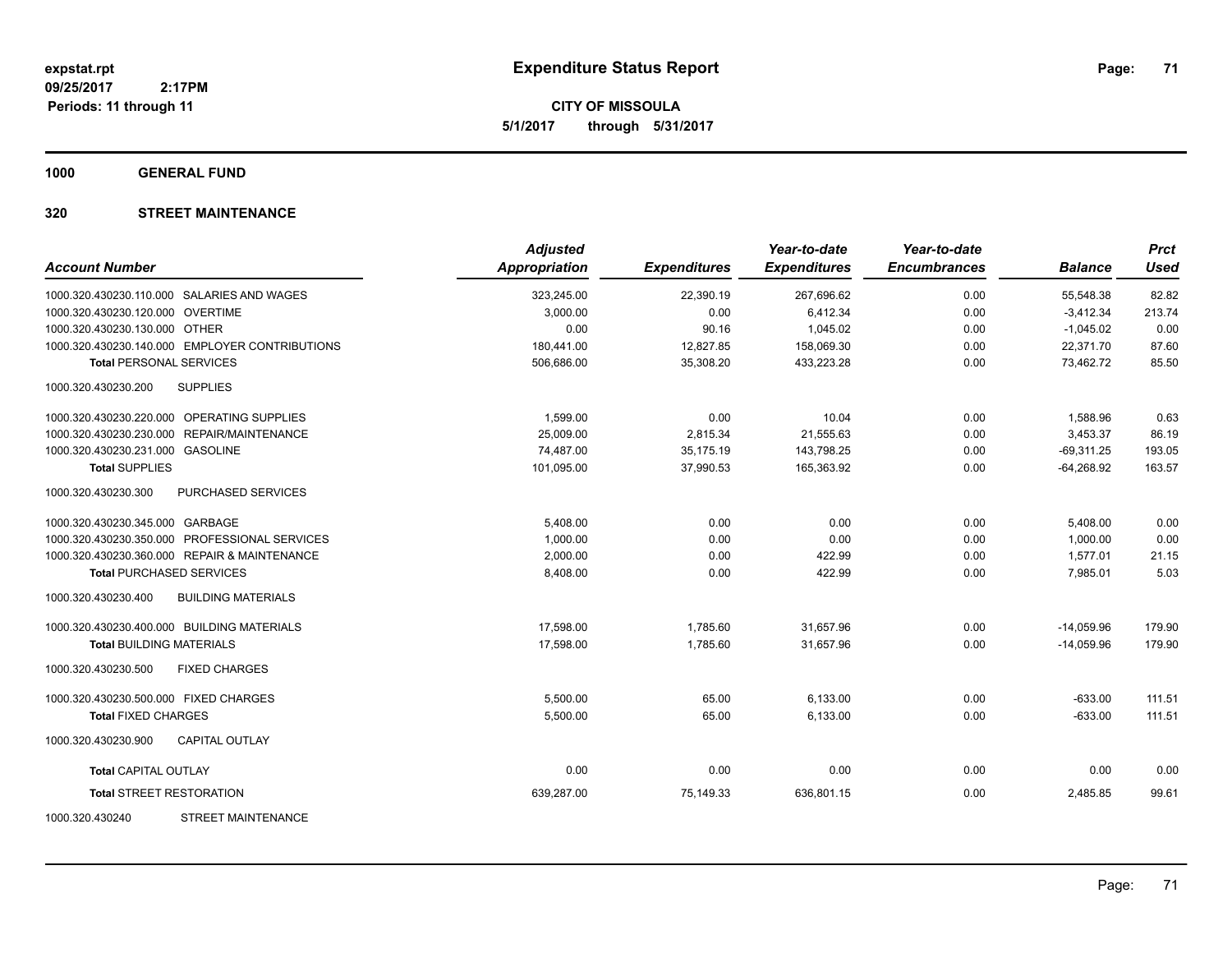**CITY OF MISSOULA 5/1/2017 through 5/31/2017**

**1000 GENERAL FUND**

### **320 STREET MAINTENANCE**

|                                                  | <b>Adjusted</b> |                     | Year-to-date        | Year-to-date        |                | <b>Prct</b> |
|--------------------------------------------------|-----------------|---------------------|---------------------|---------------------|----------------|-------------|
| <b>Account Number</b>                            | Appropriation   | <b>Expenditures</b> | <b>Expenditures</b> | <b>Encumbrances</b> | <b>Balance</b> | <b>Used</b> |
| 1000.320.430240.100<br>PERSONAL SERVICES         |                 |                     |                     |                     |                |             |
| 1000.320.430240.110.000 SALARIES AND WAGES       | 437,588.00      | 30,392.94           | 363,379.06          | 0.00                | 74,208.94      | 83.04       |
| <b>OVERTIME</b><br>1000.320.430240.120.000       | 2,100.00        | 0.00                | 8,704.32            | 0.00                | $-6,604.32$    | 414.49      |
| 1000.320.430240.130.000 OTHER                    | 3,000.00        | 122.36              | 1,418.26            | 0.00                | 1,581.74       | 47.28       |
| 1000.320.430240.140.000 EMPLOYER CONTRIBUTIONS   | 244,844.00      | 18,992.62           | 217,478.40          | 0.00                | 27,365.60      | 88.82       |
| <b>Total PERSONAL SERVICES</b>                   | 687,532.00      | 49,507.92           | 590,980.04          | 0.00                | 96,551.96      | 85.96       |
| <b>SUPPLIES</b><br>1000.320.430240.200           |                 |                     |                     |                     |                |             |
| 1000.320.430240.220.000 OPERATING SUPPLIES       | 1,599.00        | 0.00                | 0.00                | 0.00                | 1,599.00       | 0.00        |
| REPAIR/MAINTENANCE<br>1000.320.430240.230.000    | 19,455.00       | 4,173.89            | 18,827.14           | 0.00                | 627.86         | 96.77       |
| 1000.320.430240.231.000 GASOLINE                 | 14,132.00       | 460.58              | 2,330.67            | 0.00                | 11,801.33      | 16.49       |
| <b>Total SUPPLIES</b>                            | 35,186.00       | 4,634.47            | 21,157.81           | 0.00                | 14,028.19      | 60.13       |
| 1000.320.430240.300<br><b>PURCHASED SERVICES</b> |                 |                     |                     |                     |                |             |
| 1000.320.430240.345.000 GARBAGE                  | 2,163.00        | 0.00                | 0.00                | 0.00                | 2,163.00       | 0.00        |
| 1000.320.430240.350.000 PROFESSIONAL SERVICES    | 2,000.00        | 0.00                | 0.00                | 0.00                | 2,000.00       | 0.00        |
| 1000.320.430240.360.000 REPAIR & MAINTENANCE     | 0.00            | 0.00                | 3,642.90            | 0.00                | $-3,642.90$    | 0.00        |
| <b>Total PURCHASED SERVICES</b>                  | 4,163.00        | 0.00                | 3,642.90            | 0.00                | 520.10         | 87.51       |
| 1000.320.430240.400<br><b>BUILDING MATERIALS</b> |                 |                     |                     |                     |                |             |
| 1000.320.430240.400.000 BUILDING MATERIALS       | 44,665.00       | 3,902.75            | 7,476.25            | 0.00                | 37,188.75      | 16.74       |
| <b>Total BUILDING MATERIALS</b>                  | 44,665.00       | 3,902.75            | 7,476.25            | 0.00                | 37,188.75      | 16.74       |
| 1000.320.430240.500<br><b>FIXED CHARGES</b>      |                 |                     |                     |                     |                |             |
| 1000.320.430240.500.000 FIXED CHARGES            | 5,000.00        | 0.00                | 3,026.25            | 0.00                | 1,973.75       | 60.53       |
| <b>Total FIXED CHARGES</b>                       | 5,000.00        | 0.00                | 3,026.25            | 0.00                | 1,973.75       | 60.53       |
| CAPITAL OUTLAY<br>1000.320.430240.900            |                 |                     |                     |                     |                |             |
| <b>Total CAPITAL OUTLAY</b>                      | 0.00            | 0.00                | 0.00                | 0.00                | 0.00           | 0.00        |
| <b>Total STREET MAINTENANCE</b>                  | 776,546.00      | 58,045.14           | 626,283.25          | 0.00                | 150,262.75     | 80.65       |
|                                                  |                 |                     |                     |                     |                |             |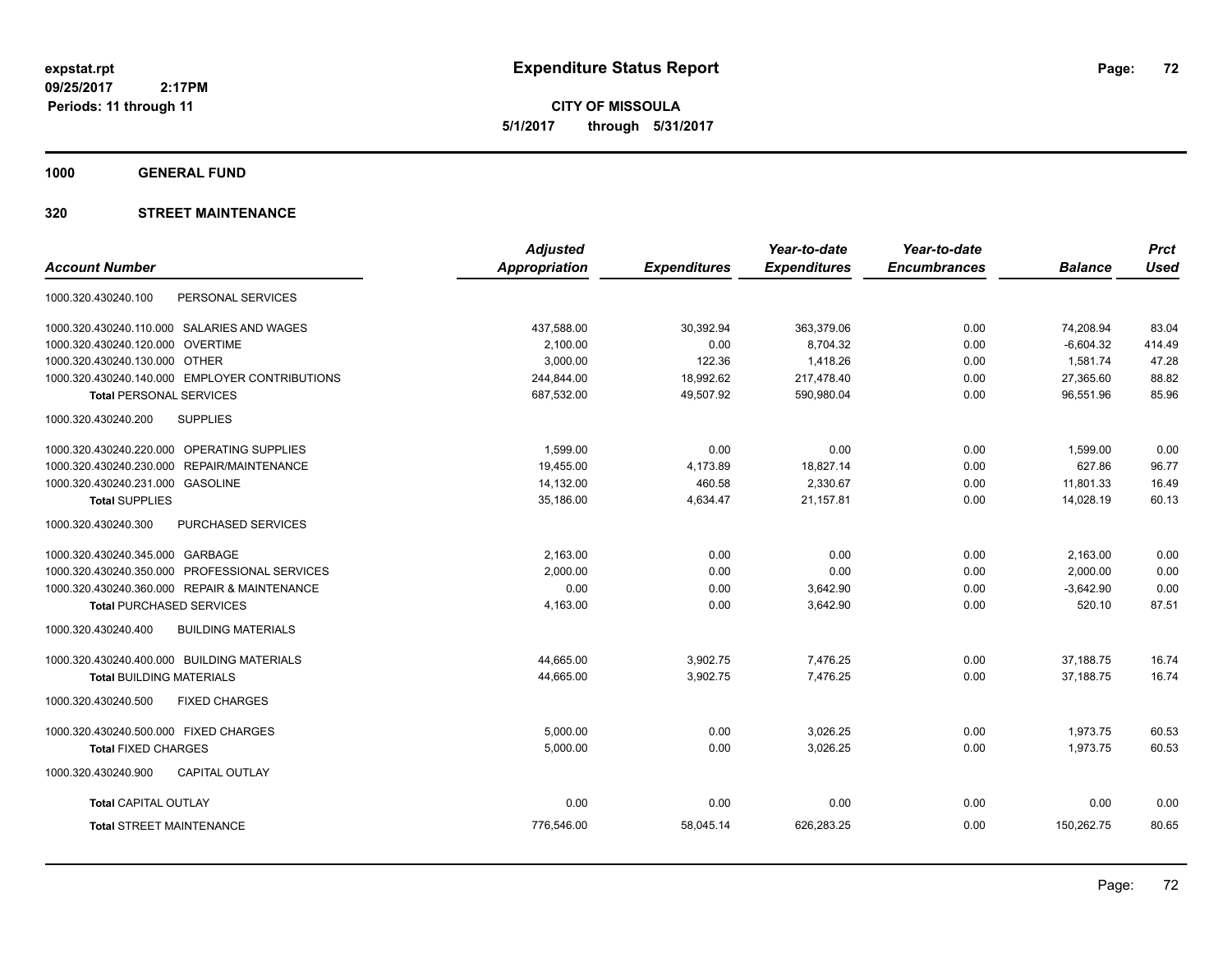**CITY OF MISSOULA 5/1/2017 through 5/31/2017**

**1000 GENERAL FUND**

# **320 STREET MAINTENANCE**

|                                                | <b>Adjusted</b>      |                     | Year-to-date        | Year-to-date        |                | <b>Prct</b> |
|------------------------------------------------|----------------------|---------------------|---------------------|---------------------|----------------|-------------|
| <b>Account Number</b>                          | <b>Appropriation</b> | <b>Expenditures</b> | <b>Expenditures</b> | <b>Encumbrances</b> | <b>Balance</b> | <b>Used</b> |
| ICE & SNOW REMOVAL<br>1000.320.430251          |                      |                     |                     |                     |                |             |
| PERSONAL SERVICES<br>1000.320.430251.100       |                      |                     |                     |                     |                |             |
| 1000.320.430251.110.000 SALARIES AND WAGES     | 146,630.00           | 10,410.77           | 124,471.24          | 0.00                | 22,158.76      | 84.89       |
| 1000.320.430251.120.000 OVERTIME               | 4,950.00             | 0.00                | 2,981.60            | 0.00                | 1,968.40       | 60.23       |
| 1000.320.430251.130.000 OTHER                  | 0.00                 | 41.86               | 485.16              | 0.00                | $-485.16$      | 0.00        |
| 1000.320.430251.140.000 EMPLOYER CONTRIBUTIONS | 83,836.00            | 5,963.22            | 73,480.04           | 0.00                | 10,355.96      | 87.65       |
| <b>Total PERSONAL SERVICES</b>                 | 235,416.00           | 16,415.85           | 201,418.04          | 0.00                | 33,997.96      | 85.56       |
| 1000.320.430251.200<br><b>SUPPLIES</b>         |                      |                     |                     |                     |                |             |
| 1000.320.430251.220.000 OPERATING SUPPLIES     | 148,548.00           | 0.00                | 308,582.68          | 0.00                | $-160,034.68$  | 207.73      |
| 1000.320.430251.230.000 REPAIR/MAINTENANCE     | 14,316.00            | 272.71              | 33,822.15           | 0.00                | $-19,506.15$   | 236.25      |
| 1000.320.430251.231.000 GASOLINE               | 86,170.00            | 0.00                | 0.00                | 0.00                | 86.170.00      | 0.00        |
| <b>Total SUPPLIES</b>                          | 249,034.00           | 272.71              | 342,404.83          | 0.00                | $-93,370.83$   | 137.49      |
| 1000.320.430251.300<br>PURCHASED SERVICES      |                      |                     |                     |                     |                |             |
| 1000.320.430251.360.000 REPAIR & MAINTENANCE   | 5,000.00             | 0.00                | 2,833.66            | 0.00                | 2,166.34       | 56.67       |
| <b>Total PURCHASED SERVICES</b>                | 5,000.00             | 0.00                | 2,833.66            | 0.00                | 2,166.34       | 56.67       |
| 1000.320.430251.500<br><b>FIXED CHARGES</b>    |                      |                     |                     |                     |                |             |
| 1000.320.430251.500.000 FIXED CHARGES          | 2,000.00             | 0.00                | 250.00              | 0.00                | 1,750.00       | 12.50       |
| <b>Total FIXED CHARGES</b>                     | 2,000.00             | 0.00                | 250.00              | 0.00                | 1.750.00       | 12.50       |
| 1000.320.430251.900<br><b>CAPITAL OUTLAY</b>   |                      |                     |                     |                     |                |             |
| <b>Total CAPITAL OUTLAY</b>                    | 0.00                 | 0.00                | 0.00                | 0.00                | 0.00           | 0.00        |
| Total ICE & SNOW REMOVAL                       | 491,450.00           | 16,688.56           | 546,906.53          | 0.00                | $-55,456.53$   | 111.28      |
| 1000.320.430252<br><b>STREET CLEANING</b>      |                      |                     |                     |                     |                |             |
|                                                |                      |                     |                     |                     |                |             |

1000.320.430252.100 PERSONAL SERVICES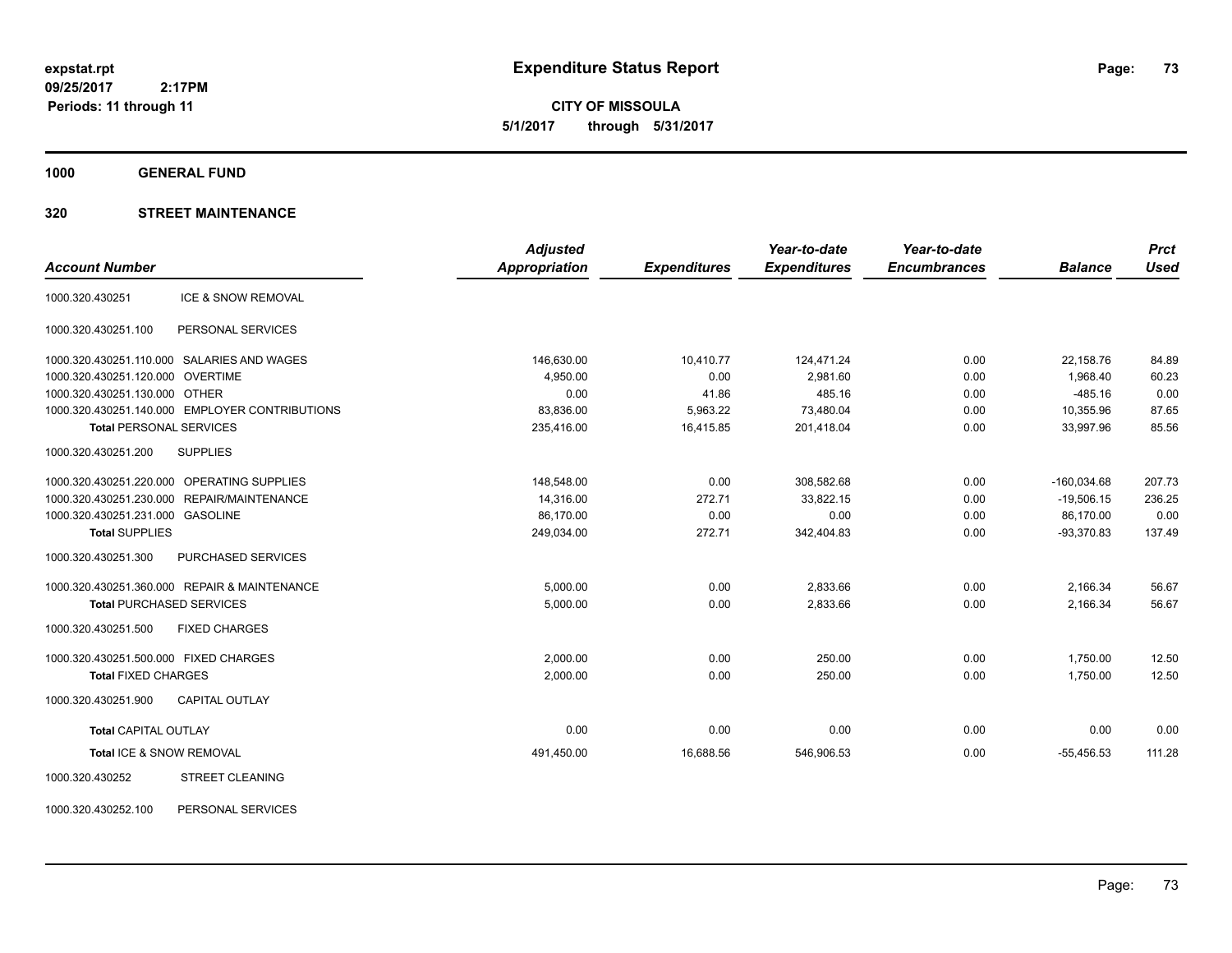**CITY OF MISSOULA 5/1/2017 through 5/31/2017**

**1000 GENERAL FUND**

# **320 STREET MAINTENANCE**

| <b>Account Number</b>                 |                                                | <b>Adjusted</b><br><b>Appropriation</b> | <b>Expenditures</b> | Year-to-date<br><b>Expenditures</b> | Year-to-date<br><b>Encumbrances</b> | <b>Balance</b> | <b>Prct</b><br><b>Used</b> |
|---------------------------------------|------------------------------------------------|-----------------------------------------|---------------------|-------------------------------------|-------------------------------------|----------------|----------------------------|
|                                       |                                                |                                         |                     |                                     |                                     |                |                            |
|                                       | 1000.320.430252.110.000 SALARIES AND WAGES     | 369,472.00                              | 25,906.72           | 309,740.05                          | 0.00                                | 59,731.95      | 83.83                      |
| 1000.320.430252.120.000 OVERTIME      |                                                | 4,950.00                                | 0.00                | 7,419.31                            | 0.00                                | $-2,469.31$    | 149.89                     |
| 1000.320.430252.130.000 OTHER         |                                                | 3,000.00                                | 104.42              | 1,210.26                            | 0.00                                | 1,789.74       | 40.34                      |
|                                       | 1000.320.430252.140.000 EMPLOYER CONTRIBUTIONS | 208,746.00                              | 14,841.13           | 182,275.85                          | 0.00                                | 26,470.15      | 87.32                      |
| <b>Total PERSONAL SERVICES</b>        |                                                | 586,168.00                              | 40,852.27           | 500,645.47                          | 0.00                                | 85.522.53      | 85.41                      |
| 1000.320.430252.200                   | <b>SUPPLIES</b>                                |                                         |                     |                                     |                                     |                |                            |
|                                       | 1000.320.430252.220.000 OPERATING SUPPLIES     | 2.132.00                                | 0.00                | 0.00                                | 0.00                                | 2,132.00       | 0.00                       |
| 1000.320.430252.230.000               | REPAIR/MAINTENANCE                             | 25,435.00                               | 15,119.99           | 23,743.77                           | 0.00                                | 1,691.23       | 93.35                      |
| 1000.320.430252.231.000 GASOLINE      |                                                | 43,814.00                               | 0.00                | 0.00                                | 0.00                                | 43,814.00      | 0.00                       |
| <b>Total SUPPLIES</b>                 |                                                | 71,381.00                               | 15,119.99           | 23,743.77                           | 0.00                                | 47,637.23      | 33.26                      |
| 1000.320.430252.300                   | <b>PURCHASED SERVICES</b>                      |                                         |                     |                                     |                                     |                |                            |
|                                       | 1000.320.430252.350.000 PROFESSIONAL SERVICES  | 500.00                                  | 0.00                | 0.00                                | 0.00                                | 500.00         | 0.00                       |
|                                       | 1000.320.430252.360.000 REPAIR & MAINTENANCE   | 14,000.00                               | 0.00                | 0.00                                | 0.00                                | 14,000.00      | 0.00                       |
|                                       | <b>Total PURCHASED SERVICES</b>                | 14,500.00                               | 0.00                | 0.00                                | 0.00                                | 14,500.00      | 0.00                       |
| 1000.320.430252.400                   | <b>BUILDING MATERIALS</b>                      |                                         |                     |                                     |                                     |                |                            |
| <b>Total BUILDING MATERIALS</b>       |                                                | 0.00                                    | 0.00                | 0.00                                | 0.00                                | 0.00           | 0.00                       |
| 1000.320.430252.500                   | <b>FIXED CHARGES</b>                           |                                         |                     |                                     |                                     |                |                            |
| 1000.320.430252.500.000 FIXED CHARGES |                                                | 9,000.00                                | 3,055.00            | 4,810.00                            | 0.00                                | 4,190.00       | 53.44                      |
| <b>Total FIXED CHARGES</b>            |                                                | 9,000.00                                | 3,055.00            | 4,810.00                            | 0.00                                | 4,190.00       | 53.44                      |
| <b>Total STREET CLEANING</b>          |                                                | 681,049.00                              | 59,027.26           | 529,199.24                          | 0.00                                | 151,849.76     | 77.70                      |
| 1000.320.430270                       | <b>COMMUNICATIONS MAINTENANCE</b>              |                                         |                     |                                     |                                     |                |                            |
| 1000.320.430270.100                   | PERSONAL SERVICES                              |                                         |                     |                                     |                                     |                |                            |
| <b>Total PERSONAL SERVICES</b>        |                                                | 0.00                                    | 0.00                | 0.00                                | 0.00                                | 0.00           | 0.00                       |
| 1000.320.430270.200                   | <b>SUPPLIES</b>                                |                                         |                     |                                     |                                     |                |                            |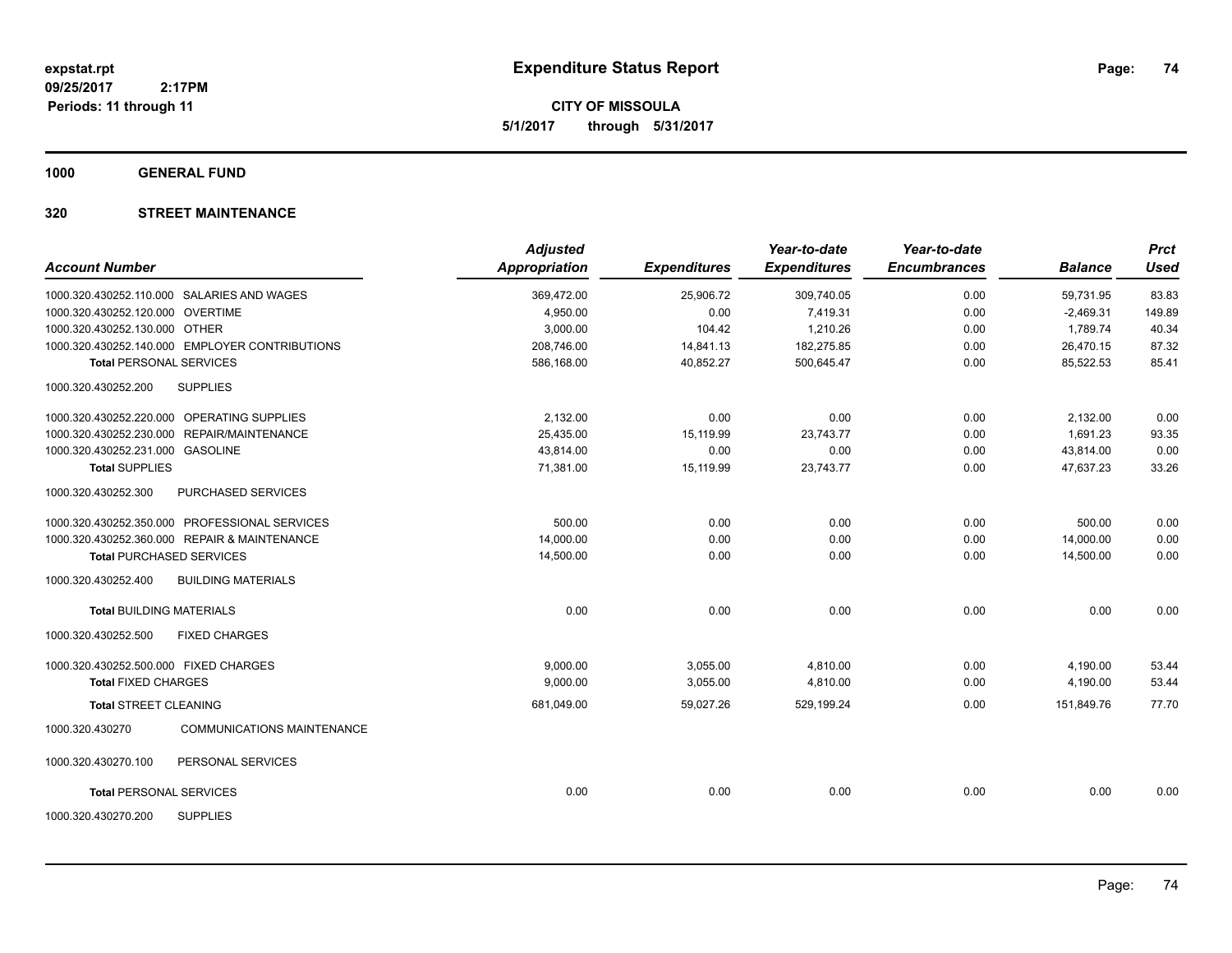**CITY OF MISSOULA 5/1/2017 through 5/31/2017**

**1000 GENERAL FUND**

# **320 STREET MAINTENANCE**

| <b>Account Number</b>                |                                         | <b>Adjusted</b><br><b>Appropriation</b> | <b>Expenditures</b> | Year-to-date<br><b>Expenditures</b> | Year-to-date<br><b>Encumbrances</b> | <b>Balance</b> | <b>Prct</b><br><b>Used</b> |
|--------------------------------------|-----------------------------------------|-----------------------------------------|---------------------|-------------------------------------|-------------------------------------|----------------|----------------------------|
| <b>Total SUPPLIES</b>                |                                         | 0.00                                    | 0.00                | 0.00                                | 0.00                                | 0.00           | 0.00                       |
| 1000.320.430270.900                  | <b>CAPITAL OUTLAY</b>                   |                                         |                     |                                     |                                     |                |                            |
| 1000.320.430270.930.000 IMPROVEMENTS |                                         | 104.814.00                              | 4,691.50            | 47,447.21                           | 0.00                                | 57.366.79      | 45.27                      |
|                                      | <b>Total COMMUNICATIONS MAINTENANCE</b> | 104,814.00                              | 4,691.50            | 47,447.21                           | 0.00                                | 57,366.79      | 45.27                      |
| 1000.320.490504                      | <b>DEBT SERVICE</b>                     |                                         |                     |                                     |                                     |                |                            |
| 1000.320.490504.600                  | <b>DEBT SERVICE</b>                     |                                         |                     |                                     |                                     |                |                            |
| <b>Total DEBT SERVICE</b>            |                                         | 0.00                                    | 0.00                | 0.00                                | 0.00                                | 0.00           | 0.00                       |
|                                      | <b>Total STREET MAINTENANCE</b>         | 2,989,232.00                            | 239.561.76          | 2.643.824.31                        | 0.00                                | 345.407.69     | 88.44                      |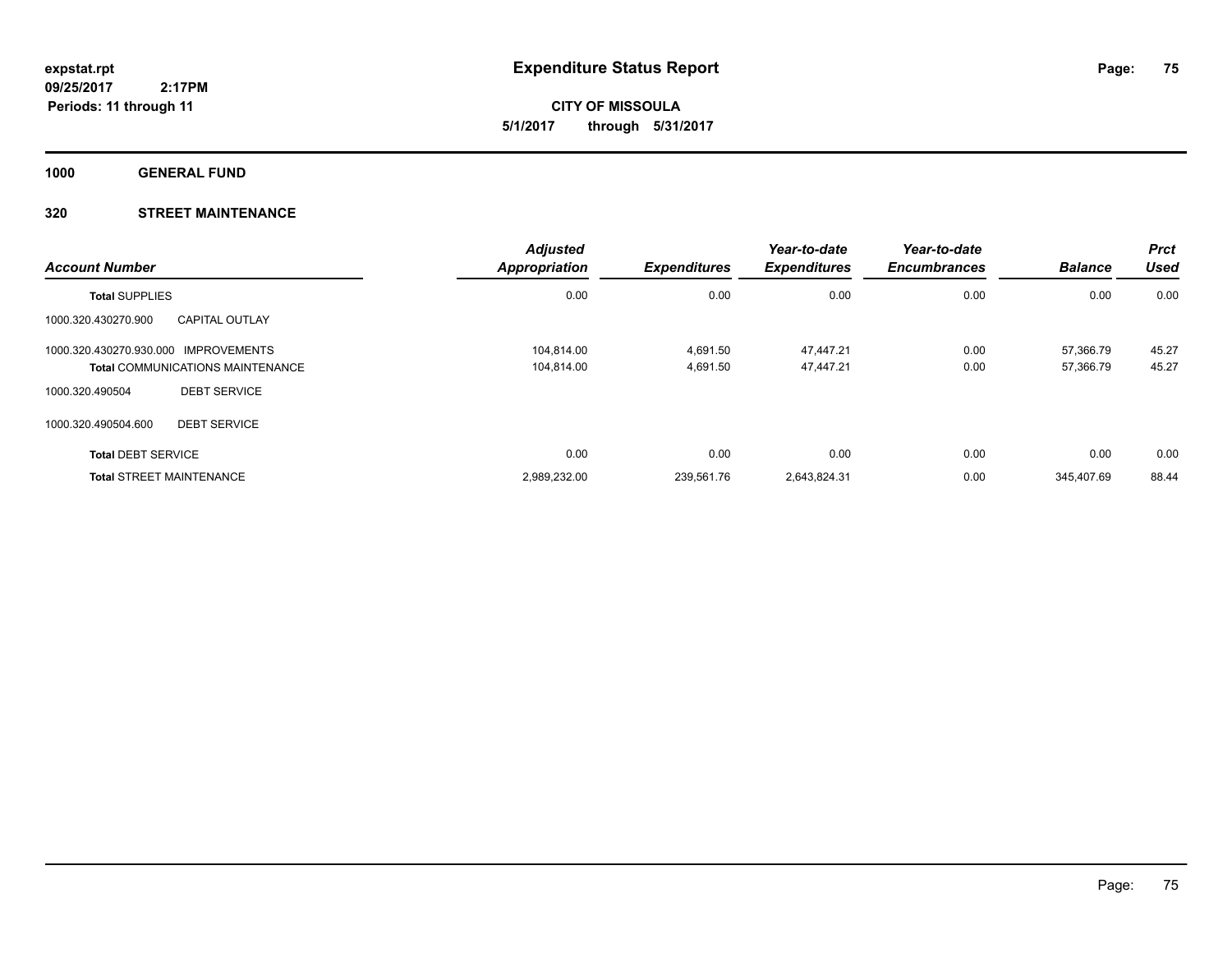**CITY OF MISSOULA 5/1/2017 through 5/31/2017**

**1000 GENERAL FUND**

# **321 FACIITIES MAINTENANCE**

|                                        |                                                   | <b>Adjusted</b>      |                     | Year-to-date        | Year-to-date        |                | <b>Prct</b> |
|----------------------------------------|---------------------------------------------------|----------------------|---------------------|---------------------|---------------------|----------------|-------------|
| <b>Account Number</b>                  |                                                   | <b>Appropriation</b> | <b>Expenditures</b> | <b>Expenditures</b> | <b>Encumbrances</b> | <b>Balance</b> | <b>Used</b> |
| 1000.321.411810                        | <b>FACILITY MAINTENANCE</b>                       |                      |                     |                     |                     |                |             |
| 1000.321.411810.100                    | PERSONAL SERVICES                                 |                      |                     |                     |                     |                |             |
|                                        | 1000.321.411810.110.000 SALARIES AND WAGES        | 52.283.00            | 2,974.03            | 37,977.05           | 0.00                | 14,305.95      | 72.64       |
| 1000.321.411810.120.000 OVERTIME       |                                                   | 0.00                 | 0.00                | 77.48               | 0.00                | $-77.48$       | 0.00        |
| 1000.321.411810.130.000 OTHER          |                                                   | 1,040.00             | 8.61                | 89.56               | 0.00                | 950.44         | 8.61        |
|                                        | 1000.321.411810.140.000 EMPLOYER CONTRIBUTIONS    | 22,275.00            | 1,286.80            | 16,466.51           | 0.00                | 5,808.49       | 73.92       |
| <b>Total PERSONAL SERVICES</b>         |                                                   | 75,598.00            | 4,269.44            | 54,610.60           | 0.00                | 20,987.40      | 72.24       |
| 1000.321.411810.200                    | <b>SUPPLIES</b>                                   |                      |                     |                     |                     |                |             |
|                                        | 1000.321.411810.220.000 OPERATING SUPPLIES        | 450.00               | 47.37               | 99.76               | 0.00                | 350.24         | 22.17       |
| 1000.321.411810.231.000 GASOLINE       |                                                   | 170.00               | 0.00                | 0.00                | 0.00                | 170.00         | 0.00        |
| 1000.321.411810.240.000 OTHER SUPPLIES |                                                   | 6,070.00             | 31.99               | 341.95              | 0.00                | 5,728.05       | 5.63        |
| <b>Total SUPPLIES</b>                  |                                                   | 6,690.00             | 79.36               | 441.71              | 0.00                | 6,248.29       | 6.60        |
| 1000.321.411810.300                    | <b>PURCHASED SERVICES</b>                         |                      |                     |                     |                     |                |             |
| 1000.321.411810.340.000 SEWER          |                                                   | 767.00               | 0.00                | 0.00                | 0.00                | 767.00         | 0.00        |
|                                        | 1000.321.411810.341.000 ELECTRICITY & NATURAL GAS | 26,886.00            | 915.52              | 5.636.63            | 0.00                | 21.249.37      | 20.96       |
| 1000.321.411810.343.000 WATER CHARGES  |                                                   | 957.00               | 0.00                | 0.00                | 0.00                | 957.00         | 0.00        |
|                                        | 1000.321.411810.360.000 REPAIR & MAINTENANCE      | 10,020.00            | 0.00                | 0.00                | 0.00                | 10,020.00      | 0.00        |
| 1000.321.411810.370.000 TRAVEL         |                                                   | 150.00               | 0.00                | 0.00                | 0.00                | 150.00         | 0.00        |
|                                        | <b>Total PURCHASED SERVICES</b>                   | 38,780.00            | 915.52              | 5,636.63            | 0.00                | 33,143.37      | 14.53       |
| 1000.321.411810.900                    | <b>CAPITAL OUTLAY</b>                             |                      |                     |                     |                     |                |             |
| <b>Total CAPITAL OUTLAY</b>            |                                                   | 0.00                 | 0.00                | 0.00                | 0.00                | 0.00           | 0.00        |
|                                        | <b>Total FACILITY MAINTENANCE</b>                 | 121,068.00           | 5,264.32            | 60,688.94           | 0.00                | 60,379.06      | 50.13       |
| 1000.321.430220                        | <b>CITY HALL UTILITIES</b>                        |                      |                     |                     |                     |                |             |

1000.321.430220.200 SUPPLIES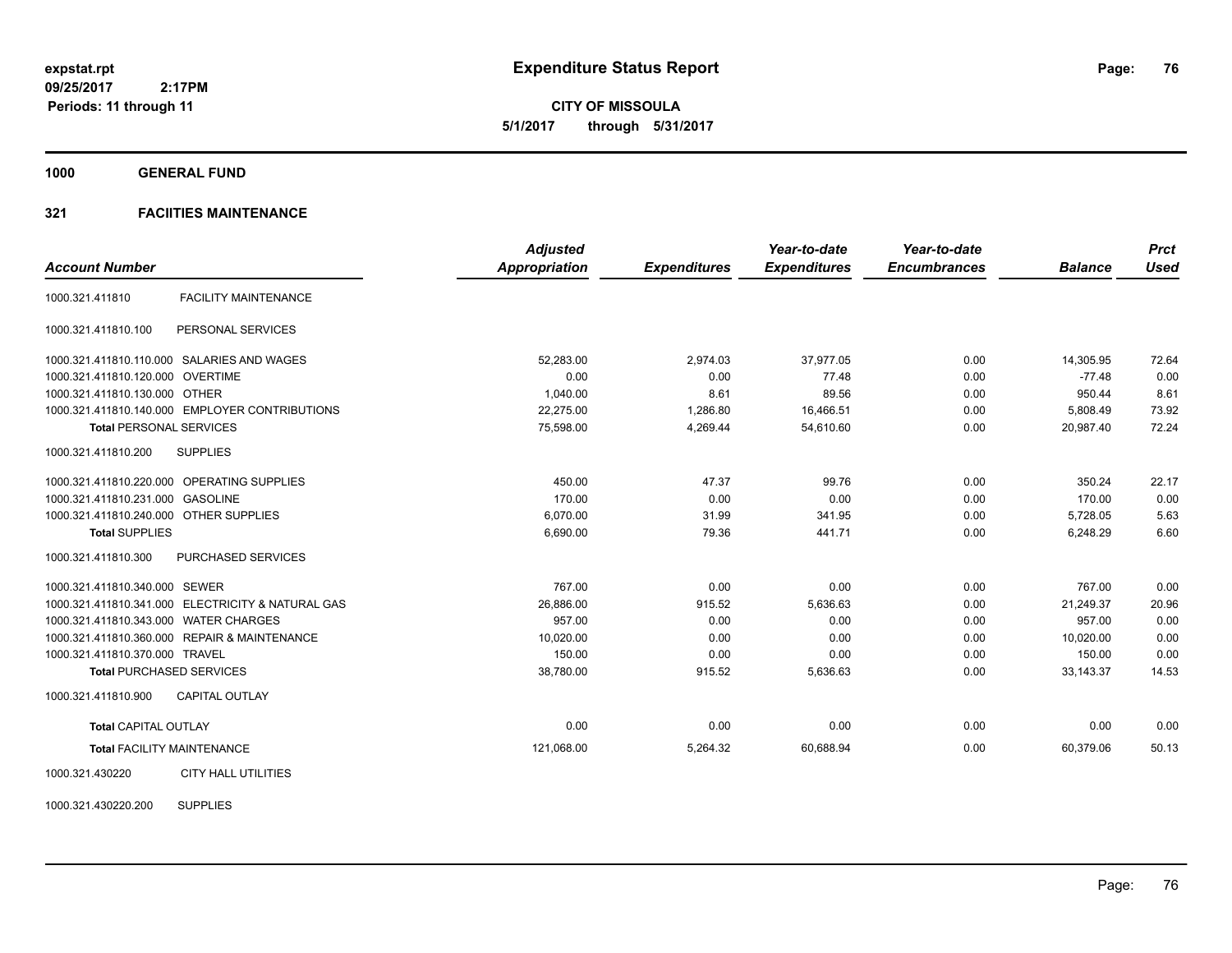**CITY OF MISSOULA 5/1/2017 through 5/31/2017**

**1000 GENERAL FUND**

| <b>Account Number</b>                                      | <b>Adjusted</b><br><b>Appropriation</b> | <b>Expenditures</b> | Year-to-date<br><b>Expenditures</b> | Year-to-date<br><b>Encumbrances</b> | <b>Balance</b> | <b>Prct</b><br>Used |
|------------------------------------------------------------|-----------------------------------------|---------------------|-------------------------------------|-------------------------------------|----------------|---------------------|
| 1000.321.430220.220.000 OPERATING SUPPLIES                 | 0.00                                    | 0.00                | 175.16                              | 0.00                                | $-175.16$      | 0.00                |
| 1000.321.430220.240.000 CITY HALL UTILITIES/OTHER SUPPLIES | 2,340.00                                | 150.14              | 1,044.28                            | 0.00                                | 1,295.72       | 44.63               |
| <b>Total SUPPLIES</b>                                      | 2,340.00                                | 150.14              | 1,219.44                            | 0.00                                | 1,120.56       | 52.11               |
| 1000.321.430220.300<br><b>PURCHASED SERVICES</b>           |                                         |                     |                                     |                                     |                |                     |
| 1000.321.430220.340.000 CITY HALL/SEWER                    | 1,269.00                                | 0.00                | 1,123.79                            | 0.00                                | 145.21         | 88.56               |
| 1000.321.430220.341.000 CITYHALL/ELECTRICITY & NATURAL GAS | 82,108.00                               | 9,646.35            | 105,808.39                          | 0.00                                | $-23,700.39$   | 128.86              |
| 1000.321.430220.343.000 CITYHALL/WATER CHARGES             | 7,677.00                                | 368.09              | 3,668.42                            | 0.00                                | 4,008.58       | 47.78               |
| 1000.321.430220.344.000 CITYHALL/TELEPHONE SERVICE         | 637.00                                  | 0.00                | 0.00                                | 0.00                                | 637.00         | 0.00                |
| 1000.321.430220.345.000 CITY HALL/GARBAGE                  | 9,022.00                                | 464.35              | 5,105.14                            | 0.00                                | 3,916.86       | 56.59               |
| 1000.321.430220.350.000 PROFESSIONAL SERVICES              | 1,720.00                                | 580.00              | 1,333.00                            | 0.00                                | 387.00         | 77.50               |
| 1000.321.430220.360.000 CITY HALL/REPAIR & MAINTENANCE     | 170,086.00                              | 8,598.20            | 147,277.07                          | 0.00                                | 22,808.93      | 86.59               |
| <b>Total PURCHASED SERVICES</b>                            | 272,519.00                              | 19,656.99           | 264,315.81                          | 0.00                                | 8,203.19       | 96.99               |
| <b>CAPITAL OUTLAY</b><br>1000.321.430220.900               |                                         |                     |                                     |                                     |                |                     |
| <b>Total CAPITAL OUTLAY</b>                                | 0.00                                    | 0.00                | 0.00                                | 0.00                                | 0.00           | 0.00                |
| Total CITY HALL UTILITIES                                  | 274,859.00                              | 19,807.13           | 265,535.25                          | 0.00                                | 9,323.75       | 96.61               |
| <b>ADMINISTRATION</b><br>1000.321.431310                   |                                         |                     |                                     |                                     |                |                     |
| PERSONAL SERVICES<br>1000.321.431310.100                   |                                         |                     |                                     |                                     |                |                     |
| 1000.321.431310.110.000 SALARIES AND WAGES                 | 114.514.00                              | 6.797.62            | 86.804.12                           | 0.00                                | 27.709.88      | 75.80               |
| 1000.321.431310.120.000 OVERTIME                           | 0.00                                    | 0.00                | 177.06                              | 0.00                                | $-177.06$      | 0.00                |
| 1000.321.431310.130.000 OTHER                              | 0.00                                    | 19.59               | 203.73                              | 0.00                                | $-203.73$      | 0.00                |
| 1000.321.431310.140.000 EMPLOYER CONTRIBUTIONS             | 46,902.00                               | 2,941.67            | 37,749.03                           | 0.00                                | 9,152.97       | 80.48               |
| <b>Total PERSONAL SERVICES</b>                             | 161,416.00                              | 9,758.88            | 124,933.94                          | 0.00                                | 36,482.06      | 77.40               |
| <b>SUPPLIES</b><br>1000.321.431310.200                     |                                         |                     |                                     |                                     |                |                     |
| 1000.321.431310.210.000 OFFICE SUPPLIES                    | 1,000.00                                | 0.00                | 1,068.14                            | 0.00                                | $-68.14$       | 106.81              |
| 1000.321.431310.220.000 OPERATING SUPPLIES                 | 150.00                                  | 0.00                | 0.00                                | 0.00                                | 150.00         | 0.00                |
| <b>Total SUPPLIES</b>                                      | 1,150.00                                | 0.00                | 1,068.14                            | 0.00                                | 81.86          | 92.88               |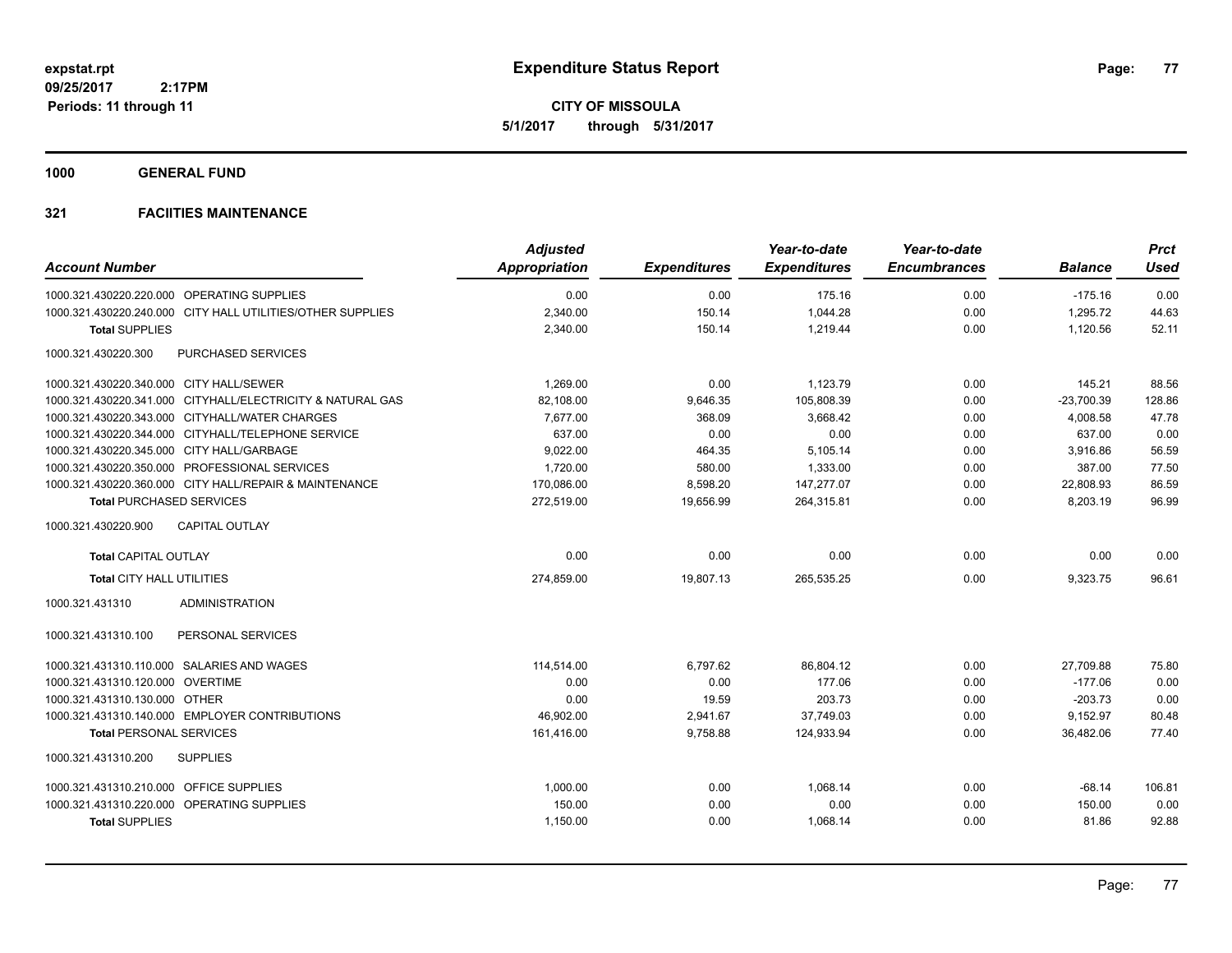**CITY OF MISSOULA 5/1/2017 through 5/31/2017**

**1000 GENERAL FUND**

|                                                         | <b>Adjusted</b>      |                     | Year-to-date        | Year-to-date        |                | <b>Prct</b> |
|---------------------------------------------------------|----------------------|---------------------|---------------------|---------------------|----------------|-------------|
| <b>Account Number</b>                                   | <b>Appropriation</b> | <b>Expenditures</b> | <b>Expenditures</b> | <b>Encumbrances</b> | <b>Balance</b> | <b>Used</b> |
| <b>PURCHASED SERVICES</b><br>1000.321.431310.300        |                      |                     |                     |                     |                |             |
| 1000.321.431310.310.000 COMMUNICATIONS                  | 150.00               | 0.00                | 0.00                | 0.00                | 150.00         | 0.00        |
| 1000.321.431310.320.000 PRINTING & DUPLICATING          | 100.00               | 0.00                | 79.90               | 0.00                | 20.10          | 79.90       |
| 1000.321.431310.330.000 PUBLICITY, SUBSCRIPTIONS & DUES | 230.00               | 0.00                | 451.74              | 0.00                | $-221.74$      | 196.41      |
| <b>Total PURCHASED SERVICES</b>                         | 480.00               | 0.00                | 531.64              | 0.00                | $-51.64$       | 110.76      |
| OTHER OBJECTS<br>1000.321.431310.800                    |                      |                     |                     |                     |                |             |
| <b>Total OTHER OBJECTS</b>                              | 0.00                 | 0.00                | 0.00                | 0.00                | 0.00           | 0.00        |
| <b>Total ADMINISTRATION</b>                             | 163,046.00           | 9,758.88            | 126,533.72          | 0.00                | 36,512.28      | 77.61       |
| <b>EQUIPMENT MAINTENANCE</b><br>1000.321.431330         |                      |                     |                     |                     |                |             |
| 1000.321.431330.100<br>PERSONAL SERVICES                |                      |                     |                     |                     |                |             |
| 1000.321.431330.110.000 SALARIES AND WAGES              | 483,904.00           | 32,713.28           | 417.743.71          | 0.00                | 66.160.29      | 86.33       |
| 1000.321.431330.120.000 OVERTIME                        | 2,000.00             | 0.00                | 852.10              | 0.00                | 1,147.90       | 42.61       |
| 1000.321.431330.130.000 OTHER                           | 1,440.00             | 94.30               | 980.71              | 0.00                | 459.29         | 68.10       |
| 1000.321.431330.140.000 EMPLOYER CONTRIBUTIONS          | 221,602.00           | 14,156.63           | 183,802.67          | 0.00                | 37,799.33      | 82.94       |
| 1000.321.431330.141.000 STATE RETIREMENT CONTRIBUTIONS  | 0.00                 | 42.48               | 542.54              | 0.00                | $-542.54$      | 0.00        |
| <b>Total PERSONAL SERVICES</b>                          | 708,946.00           | 47,006.69           | 603.921.73          | 0.00                | 105,024.27     | 85.19       |
| 1000.321.431330.200<br><b>SUPPLIES</b>                  |                      |                     |                     |                     |                |             |
| 1000.321.431330.220.000 OPERATING SUPPLIES              | 17.600.00            | 955.67              | 21.119.60           | 0.00                | $-3,519.60$    | 120.00      |
| 1000.321.431330.230.000 REPAIR/MAINTENANCE              | 39,399.00            | 3,022.20            | 34,554.40           | 0.00                | 4,844.60       | 87.70       |
| 1000.321.431330.231.000 GASOLINE                        | 3,032.00             | 266.60              | 2,841.52            | 0.00                | 190.48         | 93.72       |
| 1000.321.431330.240.000 OTHER SUPPLIES                  | 2,600.00             | 21.60               | 596.67              | 0.00                | 2,003.33       | 22.95       |
| <b>Total SUPPLIES</b>                                   | 62,631.00            | 4,266.07            | 59,112.19           | 0.00                | 3,518.81       | 94.38       |
| PURCHASED SERVICES<br>1000.321.431330.300               |                      |                     |                     |                     |                |             |
| 1000.321.431330.320.000 PRINTING & DUPLICATING          | 250.00               | 0.00                | 0.00                | 0.00                | 250.00         | 0.00        |
| 1000.321.431330.350.000 PROFESSIONAL SERVICES           | 7,624.00             | 0.00                | 6,399.46            | 0.00                | 1,224.54       | 83.94       |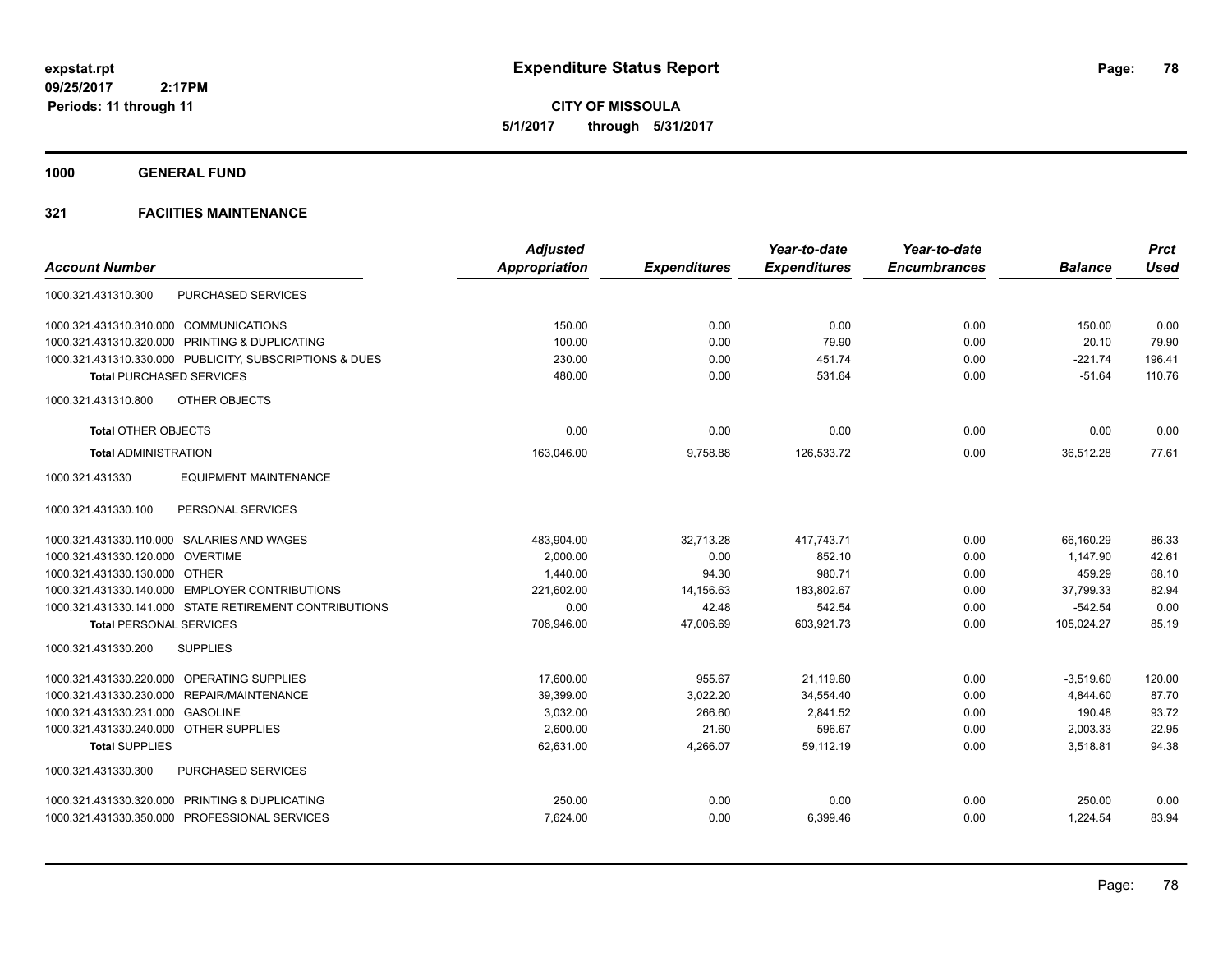**CITY OF MISSOULA 5/1/2017 through 5/31/2017**

**1000 GENERAL FUND**

| <b>Account Number</b>                             | <b>Adjusted</b><br><b>Appropriation</b> | <b>Expenditures</b> | Year-to-date<br><b>Expenditures</b> | Year-to-date<br><b>Encumbrances</b> | <b>Balance</b> | <b>Prct</b><br><b>Used</b> |
|---------------------------------------------------|-----------------------------------------|---------------------|-------------------------------------|-------------------------------------|----------------|----------------------------|
| 1000.321.431330.360.000 REPAIR & MAINTENANCE      | 15,920.00                               | 0.00                | 1,853.09                            | 0.00                                | 14,066.91      | 11.64                      |
| 1000.321.431330.370.000 TRAVEL                    | 900.00                                  | 44.29               | 44.29                               | 0.00                                | 855.71         | 4.92                       |
| 1000.321.431330.380.000 TRAINING                  | 850.00                                  | 0.00                | 0.00                                | 0.00                                | 850.00         | 0.00                       |
| <b>Total PURCHASED SERVICES</b>                   | 25,544.00                               | 44.29               | 8,296.84                            | 0.00                                | 17,247.16      | 32.48                      |
| <b>CAPITAL OUTLAY</b><br>1000.321.431330.900      |                                         |                     |                                     |                                     |                |                            |
| <b>Total CAPITAL OUTLAY</b>                       | 0.00                                    | 0.00                | 0.00                                | 0.00                                | 0.00           | 0.00                       |
| <b>Total EQUIPMENT MAINTENANCE</b>                | 797,121.00                              | 51,317.05           | 671,330.76                          | 0.00                                | 125,790.24     | 84.22                      |
| 1000.321.431350<br><b>VEHICLE FACILITY</b>        |                                         |                     |                                     |                                     |                |                            |
| 1000.321.431350.100<br>PERSONAL SERVICES          |                                         |                     |                                     |                                     |                |                            |
| <b>Total PERSONAL SERVICES</b>                    | 0.00                                    | 0.00                | 0.00                                | 0.00                                | 0.00           | 0.00                       |
| <b>SUPPLIES</b><br>1000.321.431350.200            |                                         |                     |                                     |                                     |                |                            |
| 1000.321.431350.210.000 OFFICE SUPPLIES           | 0.00                                    | 15.83               | 117.04                              | 0.00                                | $-117.04$      | 0.00                       |
| 1000.321.431350.220.000 OPERATING SUPPLIES        | 16,692.00                               | 0.00                | 258.14                              | 0.00                                | 16,433.86      | 1.55                       |
| <b>Total SUPPLIES</b>                             | 16,692.00                               | 15.83               | 375.18                              | 0.00                                | 16,316.82      | 2.25                       |
| PURCHASED SERVICES<br>1000.321.431350.300         |                                         |                     |                                     |                                     |                |                            |
| 1000.321.431350.340.000 SEWER                     | 767.00                                  | 0.00                | 376.18                              | 0.00                                | 390.82         | 49.05                      |
| 1000.321.431350.341.000 ELECTRICITY & NATURAL GAS | 100,439.00                              | 4,193.38            | 38,904.56                           | 0.00                                | 61,534.44      | 38.73                      |
| 1000.321.431350.343.000 WATER CHARGES             | 3,722.00                                | 107.48              | 1,399.31                            | 0.00                                | 2,322.69       | 37.60                      |
| 1000.321.431350.344.000 TELEPHONE SERVICE         | 1,953.00                                | 118.24              | 1,742.57                            | 0.00                                | 210.43         | 89.23                      |
| 1000.321.431350.345.000 GARBAGE                   | 4,231.00                                | 288.90              | 2,904.35                            | 0.00                                | 1,326.65       | 68.64                      |
| 1000.321.431350.350.000 PROFESSIONAL SERVICES     | 5,300.00                                | 398.50              | 1,068.51                            | 0.00                                | 4,231.49       | 20.16                      |
| 1000.321.431350.360.000 REPAIR & MAINTENANCE      | 28,795.00                               | 823.95              | 23,133.95                           | 0.00                                | 5,661.05       | 80.34                      |
| <b>Total PURCHASED SERVICES</b>                   | 145,207.00                              | 5,930.45            | 69,529.43                           | 0.00                                | 75,677.57      | 47.88                      |
| 1000.321.431350.900<br><b>CAPITAL OUTLAY</b>      |                                         |                     |                                     |                                     |                |                            |
| <b>Total CAPITAL OUTLAY</b>                       | 0.00                                    | 0.00                | 0.00                                | 0.00                                | 0.00           | 0.00                       |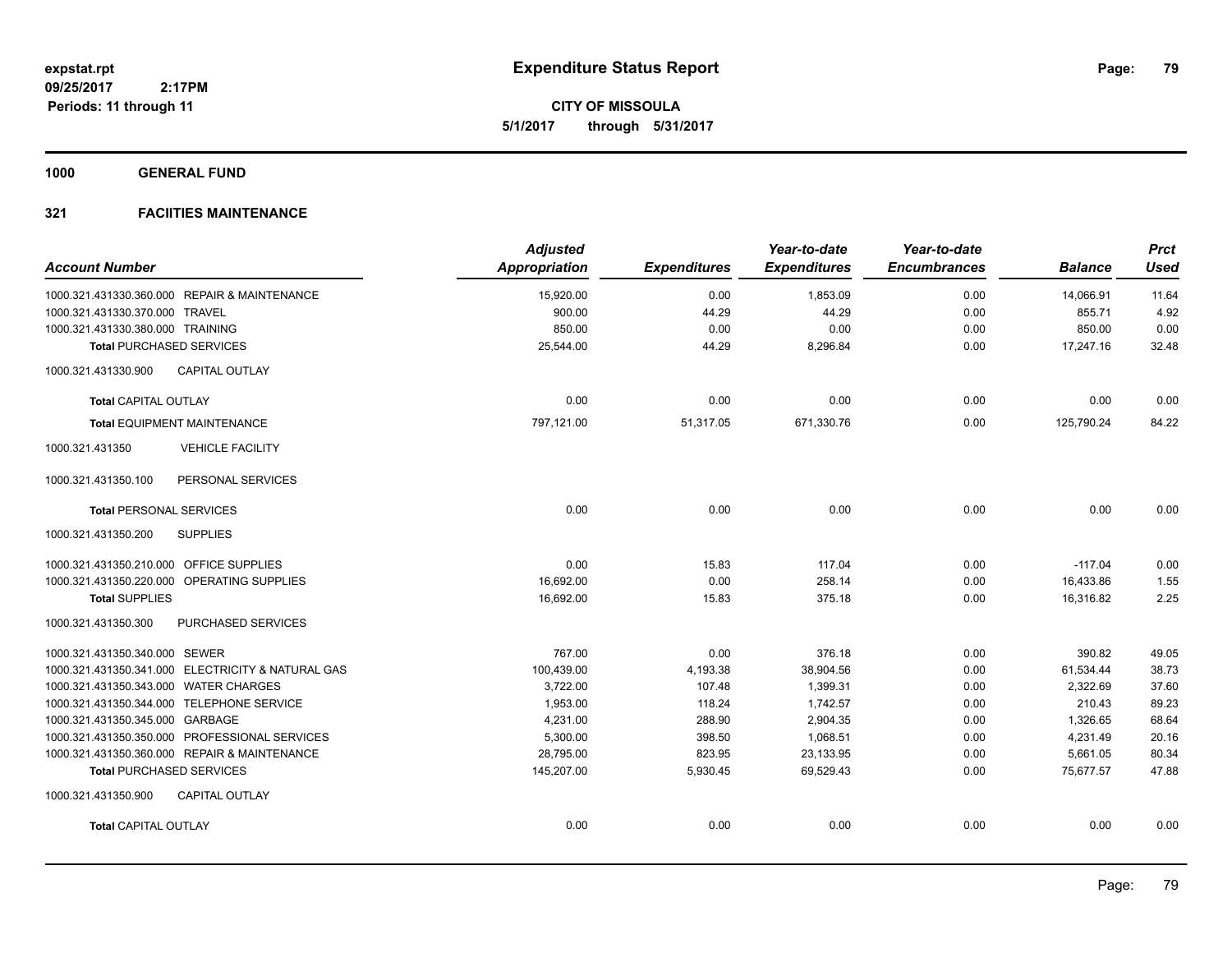**CITY OF MISSOULA 5/1/2017 through 5/31/2017**

**1000 GENERAL FUND**

| <b>Account Number</b>                                                                      | <b>Adjusted</b><br><b>Appropriation</b> | <b>Expenditures</b> | Year-to-date<br><b>Expenditures</b> | Year-to-date<br><b>Encumbrances</b> | <b>Balance</b>         | <b>Prct</b><br><b>Used</b> |
|--------------------------------------------------------------------------------------------|-----------------------------------------|---------------------|-------------------------------------|-------------------------------------|------------------------|----------------------------|
| <b>Total VEHICLE FACILITY</b>                                                              | 161,899.00                              | 5,946.28            | 69,904.61                           | 0.00                                | 91,994.39              | 43.18                      |
| <b>ART MUSEUM</b><br>1000.321.460452                                                       |                                         |                     |                                     |                                     |                        |                            |
| <b>SUPPLIES</b><br>1000.321.460452.200                                                     |                                         |                     |                                     |                                     |                        |                            |
| <b>Total SUPPLIES</b>                                                                      | 0.00                                    | 0.00                | 0.00                                | 0.00                                | 0.00                   | 0.00                       |
| PURCHASED SERVICES<br>1000.321.460452.300                                                  |                                         |                     |                                     |                                     |                        |                            |
| 1000.321.460452.360.000 ART MUSEUM-REPAIR & MAINTENANCE<br><b>Total PURCHASED SERVICES</b> | 44,525.00<br>44,525.00                  | 0.00<br>0.00        | 0.00<br>0.00                        | 0.00<br>0.00                        | 44,525.00<br>44,525.00 | 0.00<br>0.00               |
| <b>GRANTS &amp; CONTRIBUTIONS</b><br>1000.321.460452.700                                   |                                         |                     |                                     |                                     |                        |                            |
| 1000.321.460452.700.000 ART MUSEUM CONTRIBUTIONS                                           | 0.00                                    | 2,341.98            | 37,301.55                           | 0.00                                | $-37,301.55$           | 0.00                       |
| <b>Total GRANTS &amp; CONTRIBUTIONS</b>                                                    | 0.00                                    | 2,341.98            | 37,301.55                           | 0.00                                | $-37,301.55$           | 0.00                       |
| <b>Total ART MUSEUM</b>                                                                    | 44,525.00                               | 2,341.98            | 37,301.55                           | 0.00                                | 7,223.45               | 83.78                      |
| <b>Total FACIITIES MAINTENANCE</b>                                                         | 1,562,518.00                            | 94,435.64           | 1,231,294.83                        | 0.00                                | 331,223.17             | 78.80                      |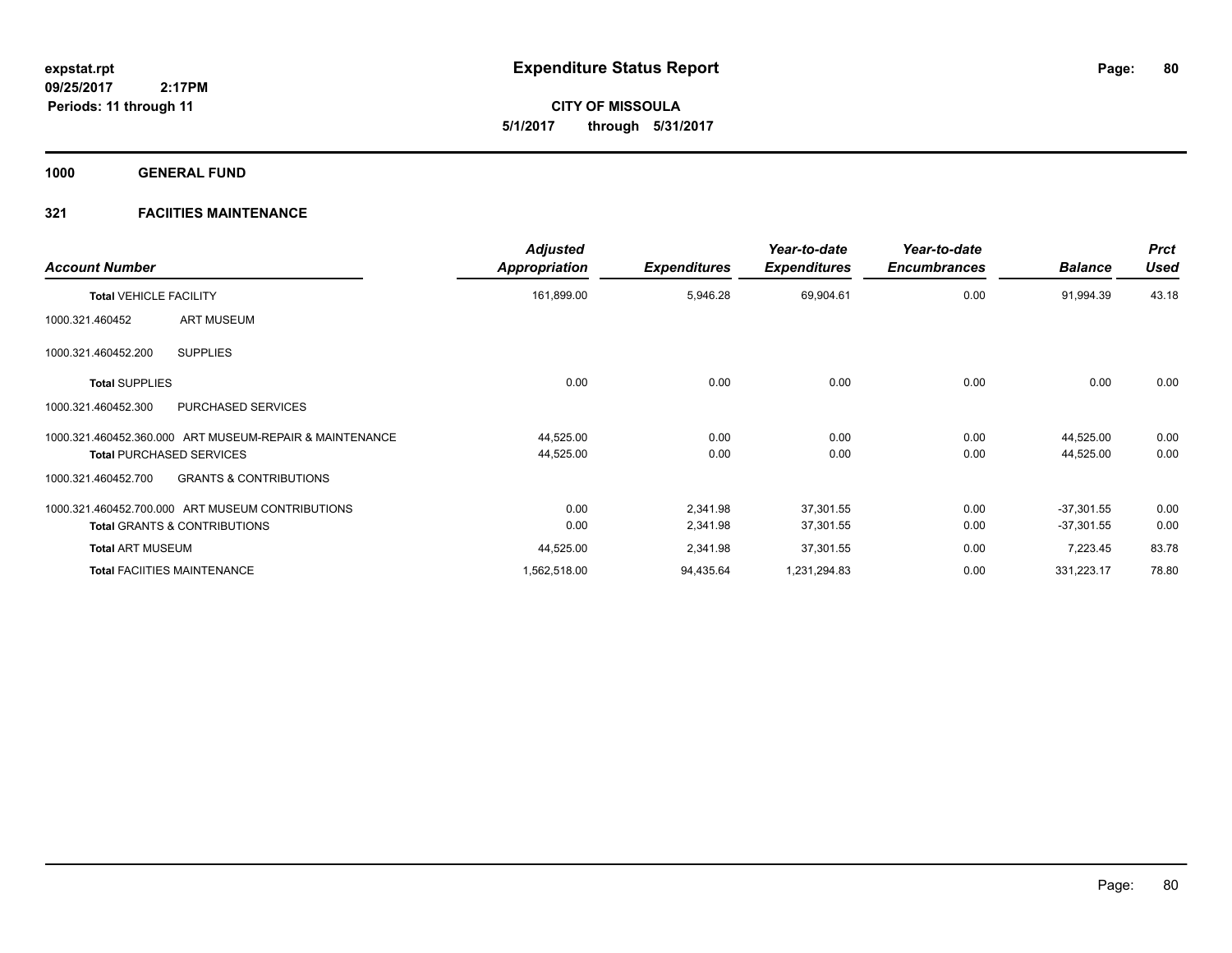**CITY OF MISSOULA 5/1/2017 through 5/31/2017**

**1000 GENERAL FUND**

**340 CEMETERY**

| <b>Account Number</b>                   |                                                         | <b>Adjusted</b><br><b>Appropriation</b> | <b>Expenditures</b> | Year-to-date<br><b>Expenditures</b> | Year-to-date<br><b>Encumbrances</b> | <b>Balance</b> | <b>Prct</b><br><b>Used</b> |
|-----------------------------------------|---------------------------------------------------------|-----------------------------------------|---------------------|-------------------------------------|-------------------------------------|----------------|----------------------------|
|                                         | <b>ADMINISTRATION</b>                                   |                                         |                     |                                     |                                     |                |                            |
| 1000.340.430910                         |                                                         |                                         |                     |                                     |                                     |                |                            |
| 1000.340.430910.100                     | PERSONAL SERVICES                                       |                                         |                     |                                     |                                     |                |                            |
|                                         | 1000.340.430910.110.000 SALARIES AND WAGES              | 89,190.00                               | 7,261.63            | 73,941.89                           | 0.00                                | 15,248.11      | 82.90                      |
| 1000.340.430910.120.000 OVERTIME        |                                                         | 5,000.00                                | 0.00                | 766.84                              | 0.00                                | 4,233.16       | 15.34                      |
|                                         | 1000.340.430910.140.000 EMPLOYER CONTRIBUTIONS          | 33.066.00                               | 2,777.45            | 28,507.36                           | 0.00                                | 4,558.64       | 86.21                      |
|                                         | 1000.340.430910.141.000 STATE RETIREMENT CONTRIBUTIONS  | 0.00                                    | 182.33              | 464.48                              | 0.00                                | $-464.48$      | 0.00                       |
| <b>Total PERSONAL SERVICES</b>          |                                                         | 127,256.00                              | 10,221.41           | 103,680.57                          | 0.00                                | 23,575.43      | 81.47                      |
| 1000.340.430910.200                     | <b>SUPPLIES</b>                                         |                                         |                     |                                     |                                     |                |                            |
| 1000.340.430910.210.000 OFFICE SUPPLIES |                                                         | 2,770.00                                | 790.23              | 2,604.81                            | 0.00                                | 165.19         | 94.04                      |
| <b>Total SUPPLIES</b>                   |                                                         | 2,770.00                                | 790.23              | 2,604.81                            | 0.00                                | 165.19         | 94.04                      |
| 1000.340.430910.300                     | PURCHASED SERVICES                                      |                                         |                     |                                     |                                     |                |                            |
| 1000.340.430910.310.000 COMMUNICATIONS  |                                                         | 1,933.00                                | 136.86              | 1,938.27                            | 0.00                                | $-5.27$        | 100.27                     |
|                                         | 1000.340.430910.320.000 PRINTING & DUPLICATING          | 775.00                                  | 0.00                | 202.26                              | 0.00                                | 572.74         | 26.10                      |
|                                         | 1000.340.430910.330.000 PUBLICITY, SUBSCRIPTIONS & DUES | 813.00                                  | 144.00              | 392.74                              | 0.00                                | 420.26         | 48.31                      |
|                                         | 1000.340.430910.344.000 TELEPHONE SERVICE               | 2,100.00                                | 64.70               | 1,288.51                            | 0.00                                | 811.49         | 61.36                      |
|                                         | 1000.340.430910.350.000 PROFESSIONAL SERVICES           | 600.00                                  | 0.00                | 0.00                                | 0.00                                | 600.00         | 0.00                       |
|                                         | 1000.340.430910.360.000 REPAIR & MAINTENANCE            | 600.00                                  | 88.93               | 1,307.66                            | 0.00                                | $-707.66$      | 217.94                     |
| 1000.340.430910.370.000 TRAVEL          |                                                         | 500.00                                  | 0.00                | 0.00                                | 0.00                                | 500.00         | 0.00                       |
| 1000.340.430910.380.000 TRAINING        |                                                         | 1,006.00                                | 125.42              | 435.42                              | 0.00                                | 570.58         | 43.28                      |
| <b>Total PURCHASED SERVICES</b>         |                                                         | 8,327.00                                | 559.91              | 5,564.86                            | 0.00                                | 2,762.14       | 66.83                      |
| 1000.340.430910.800                     | OTHER OBJECTS                                           |                                         |                     |                                     |                                     |                |                            |
| <b>Total OTHER OBJECTS</b>              |                                                         | 0.00                                    | 0.00                | 0.00                                | 0.00                                | 0.00           | 0.00                       |
| 1000.340.430910.900                     | <b>CAPITAL OUTLAY</b>                                   |                                         |                     |                                     |                                     |                |                            |
| <b>Total CAPITAL OUTLAY</b>             |                                                         | 0.00                                    | 0.00                | 0.00                                | 0.00                                | 0.00           | 0.00                       |
| <b>Total ADMINISTRATION</b>             |                                                         | 138,353.00                              | 11,571.55           | 111,850.24                          | 0.00                                | 26,502.76      | 80.84                      |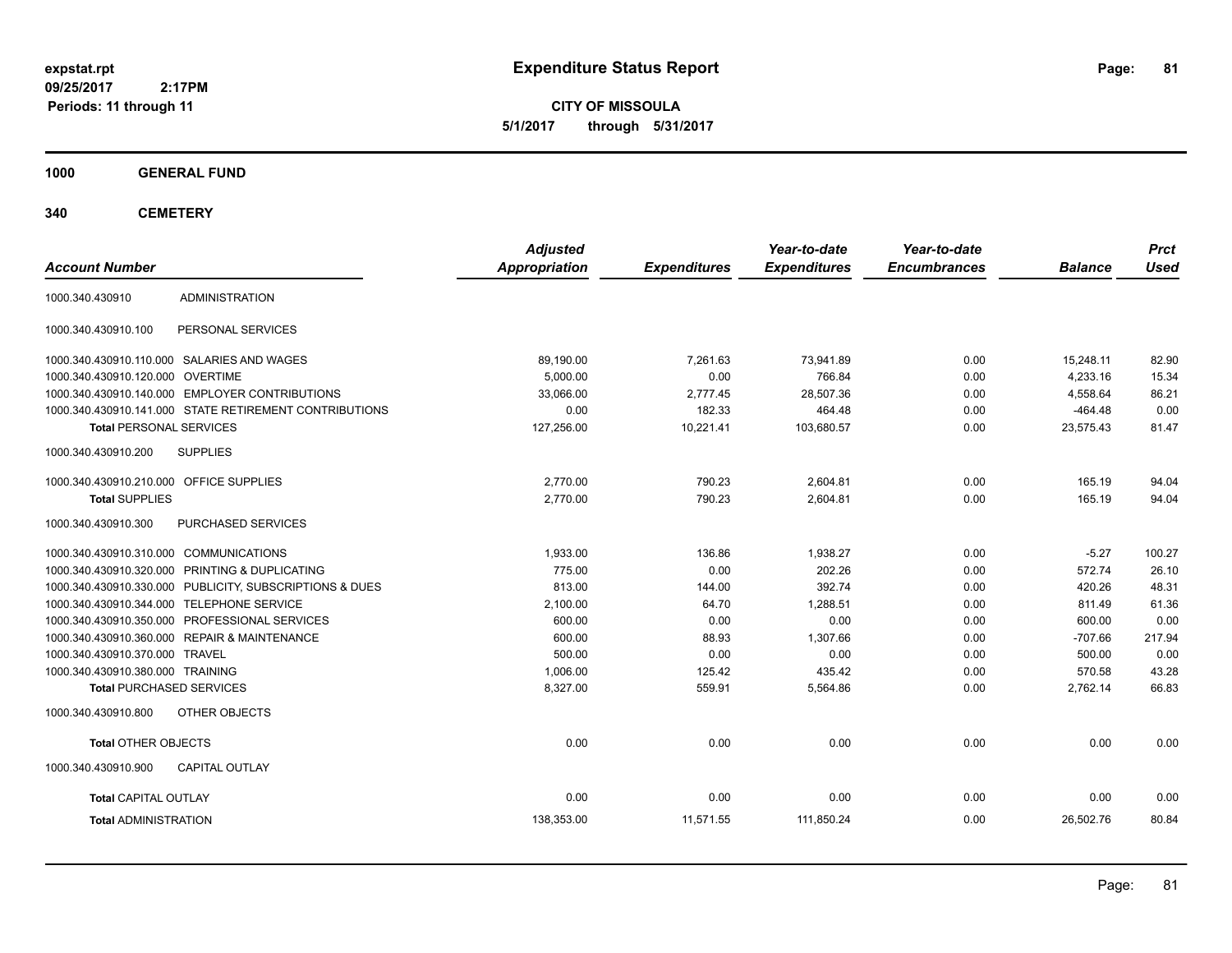**CITY OF MISSOULA 5/1/2017 through 5/31/2017**

**1000 GENERAL FUND**

**340 CEMETERY**

|                                       |                                                   | <b>Adjusted</b> |                     | Year-to-date        | Year-to-date        |                | <b>Prct</b> |
|---------------------------------------|---------------------------------------------------|-----------------|---------------------|---------------------|---------------------|----------------|-------------|
| <b>Account Number</b>                 |                                                   | Appropriation   | <b>Expenditures</b> | <b>Expenditures</b> | <b>Encumbrances</b> | <b>Balance</b> | <b>Used</b> |
| 1000.340.430920                       | <b>FACILITIES</b>                                 |                 |                     |                     |                     |                |             |
| 1000.340.430920.100                   | PERSONAL SERVICES                                 |                 |                     |                     |                     |                |             |
|                                       | 1000.340.430920.110.000 SALARIES AND WAGES        | 6.738.00        | 858.49              | 8.863.43            | 0.00                | $-2.125.43$    | 131.54      |
| 1000.340.430920.120.000 OVERTIME      |                                                   | 0.00            | 8.91                | 305.77              | 0.00                | $-305.77$      | 0.00        |
|                                       | 1000.340.430920.140.000 EMPLOYER CONTRIBUTIONS    | 2,957.00        | 380.91              | 4,062.88            | 0.00                | $-1,105.88$    | 137.40      |
| <b>Total PERSONAL SERVICES</b>        |                                                   | 9,695.00        | 1,248.31            | 13,232.08           | 0.00                | $-3,537.08$    | 136.48      |
| 1000.340.430920.200                   | <b>SUPPLIES</b>                                   |                 |                     |                     |                     |                |             |
|                                       | 1000.340.430920.220.000 OPERATING SUPPLIES        | 2,050.00        | 243.20              | 1,621.44            | 0.00                | 428.56         | 79.09       |
|                                       | 1000.340.430920.230.000 REPAIR/MAINTENANCE        | 500.00          | 0.00                | 124.32              | 0.00                | 375.68         | 24.86       |
| <b>Total SUPPLIES</b>                 |                                                   | 2,550.00        | 243.20              | 1.745.76            | 0.00                | 804.24         | 68.46       |
| 1000.340.430920.300                   | PURCHASED SERVICES                                |                 |                     |                     |                     |                |             |
|                                       | 1000.340.430920.341.000 ELECTRICITY & NATURAL GAS | 10.617.00       | 575.07              | 5,630.29            | 0.00                | 4,986.71       | 53.03       |
| 1000.340.430920.343.000 WATER CHARGES |                                                   | 1,082.00        | 59.49               | 608.66              | 0.00                | 473.34         | 56.25       |
| 1000.340.430920.345.000 GARBAGE       |                                                   | 984.00          | 81.15               | 892.65              | 0.00                | 91.35          | 90.72       |
|                                       | 1000.340.430920.350.000 PROFESSIONAL SERVICES     | 400.00          | 0.00                | 0.00                | 0.00                | 400.00         | 0.00        |
|                                       | 1000.340.430920.360.000 REPAIR & MAINTENANCE      | 2,145.00        | 0.00                | 368.50              | 0.00                | 1,776.50       | 17.18       |
| <b>Total PURCHASED SERVICES</b>       |                                                   | 15,228.00       | 715.71              | 7,500.10            | 0.00                | 7,727.90       | 49.25       |
| 1000.340.430920.400                   | <b>BUILDING MATERIALS</b>                         |                 |                     |                     |                     |                |             |
| <b>Total BUILDING MATERIALS</b>       |                                                   | 0.00            | 0.00                | 0.00                | 0.00                | 0.00           | 0.00        |
| 1000.340.430920.900                   | <b>CAPITAL OUTLAY</b>                             |                 |                     |                     |                     |                |             |
| <b>Total CAPITAL OUTLAY</b>           |                                                   | 0.00            | 0.00                | 0.00                | 0.00                | 0.00           | 0.00        |
| <b>Total FACILITIES</b>               |                                                   | 27,473.00       | 2,207.22            | 22,477.94           | 0.00                | 4,995.06       | 81.82       |
| 1000.340.430930                       | <b>GROUNDS MAINTENANCE</b>                        |                 |                     |                     |                     |                |             |

1000.340.430930.100 PERSONAL SERVICES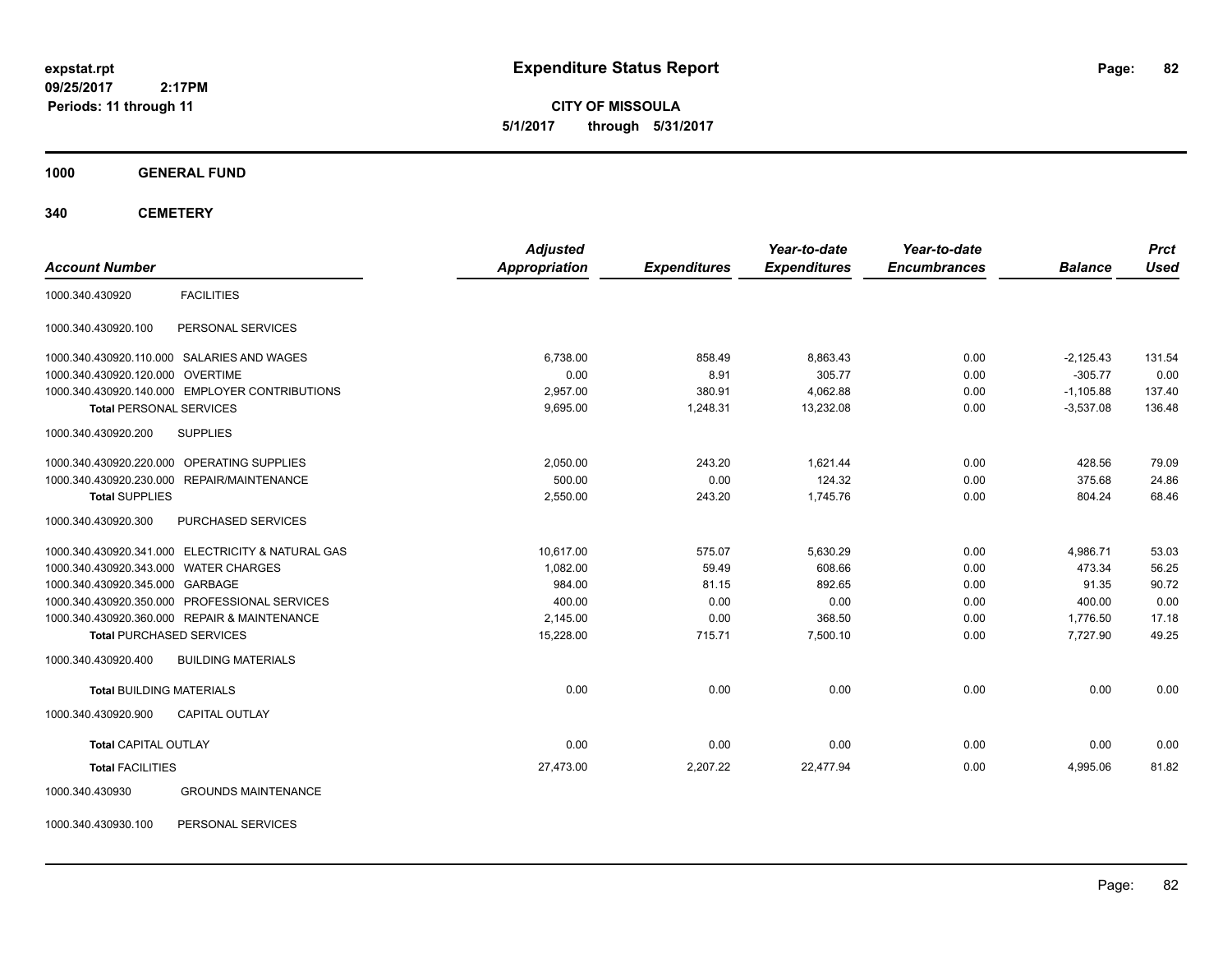**CITY OF MISSOULA 5/1/2017 through 5/31/2017**

**1000 GENERAL FUND**

**340 CEMETERY**

| <b>Account Number</b>                             | <b>Adjusted</b><br><b>Appropriation</b> | <b>Expenditures</b> | Year-to-date<br><b>Expenditures</b> | Year-to-date<br><b>Encumbrances</b> | <b>Balance</b> | <b>Prct</b><br><b>Used</b> |
|---------------------------------------------------|-----------------------------------------|---------------------|-------------------------------------|-------------------------------------|----------------|----------------------------|
| 1000.340.430930.110.000 SALARIES AND WAGES        | 198,640.00                              | 14,996.70           | 160,302.65                          | 0.00                                | 38,337.35      | 80.70                      |
| 1000.340.430930.120.000 OVERTIME                  | 0.00                                    | 334.09              | 3,088.63                            | 0.00                                | $-3,088.63$    | 0.00                       |
| 1000.340.430930.140.000 EMPLOYER CONTRIBUTIONS    | 90,397.00                               | 7,050.34            | 77,742.35                           | 0.00                                | 12,654.65      | 86.00                      |
| <b>Total PERSONAL SERVICES</b>                    | 289,037.00                              | 22,381.13           | 241,133.63                          | 0.00                                | 47,903.37      | 83.43                      |
| 1000.340.430930.200<br><b>SUPPLIES</b>            |                                         |                     |                                     |                                     |                |                            |
| 1000.340.430930.220.000 OPERATING SUPPLIES        | 32.252.00                               | 4,813.99            | 24.876.89                           | 0.00                                | 7.375.11       | 77.13                      |
| 1000.340.430930.230.000 REPAIR/MAINTENANCE        | 19,620.00                               | 3,302.85            | 15,294.38                           | 0.00                                | 4,325.62       | 77.95                      |
| 1000.340.430930.231.000 GASOLINE                  | 14,398.00                               | 1,432.96            | 7,679.90                            | 0.00                                | 6,718.10       | 53.34                      |
| <b>Total SUPPLIES</b>                             | 66,270.00                               | 9,549.80            | 47,851.17                           | 0.00                                | 18,418.83      | 72.21                      |
| PURCHASED SERVICES<br>1000.340.430930.300         |                                         |                     |                                     |                                     |                |                            |
| 1000.340.430930.341.000 ELECTRICITY & NATURAL GAS | 7.963.00                                | 340.24              | 6.249.69                            | 0.00                                | 1,713.31       | 78.48                      |
| 1000.340.430930.344.000 TELEPHONE SERVICE         | 300.00                                  | 45.45               | 546.45                              | 0.00                                | $-246.45$      | 182.15                     |
| 1000.340.430930.345.000 GARBAGE                   | 302.00                                  | 0.00                | 96.78                               | 0.00                                | 205.22         | 32.05                      |
| 1000.340.430930.360.000 REPAIR & MAINTENANCE      | 955.00                                  | 209.67              | 339.67                              | 0.00                                | 615.33         | 35.57                      |
| 1000.340.430930.390.000 OTHER PURCHASED SERVICES  | 3.342.00                                | 296.25              | 2,727.08                            | 0.00                                | 614.92         | 81.60                      |
| <b>Total PURCHASED SERVICES</b>                   | 12,862.00                               | 891.61              | 9,959.67                            | 0.00                                | 2,902.33       | 77.43                      |
| <b>BUILDING MATERIALS</b><br>1000.340.430930.400  |                                         |                     |                                     |                                     |                |                            |
| <b>Total BUILDING MATERIALS</b>                   | 0.00                                    | 0.00                | 0.00                                | 0.00                                | 0.00           | 0.00                       |
| 1000.340.430930.500<br><b>FIXED CHARGES</b>       |                                         |                     |                                     |                                     |                |                            |
| 1000.340.430930.530.000 EQUIPMENT RENTAL          | 500.00                                  | 60.12               | 389.62                              | 0.00                                | 110.38         | 77.92                      |
| <b>Total FIXED CHARGES</b>                        | 500.00                                  | 60.12               | 389.62                              | 0.00                                | 110.38         | 77.92                      |
| <b>CAPITAL OUTLAY</b><br>1000.340.430930.900      |                                         |                     |                                     |                                     |                |                            |
| <b>Total CAPITAL OUTLAY</b>                       | 0.00                                    | 0.00                | 0.00                                | 0.00                                | 0.00           | 0.00                       |
| <b>Total GROUNDS MAINTENANCE</b>                  | 368,669.00                              | 32,882.66           | 299,334.09                          | 0.00                                | 69,334.91      | 81.19                      |
| <b>BURIALS</b><br>1000.340.430940                 |                                         |                     |                                     |                                     |                |                            |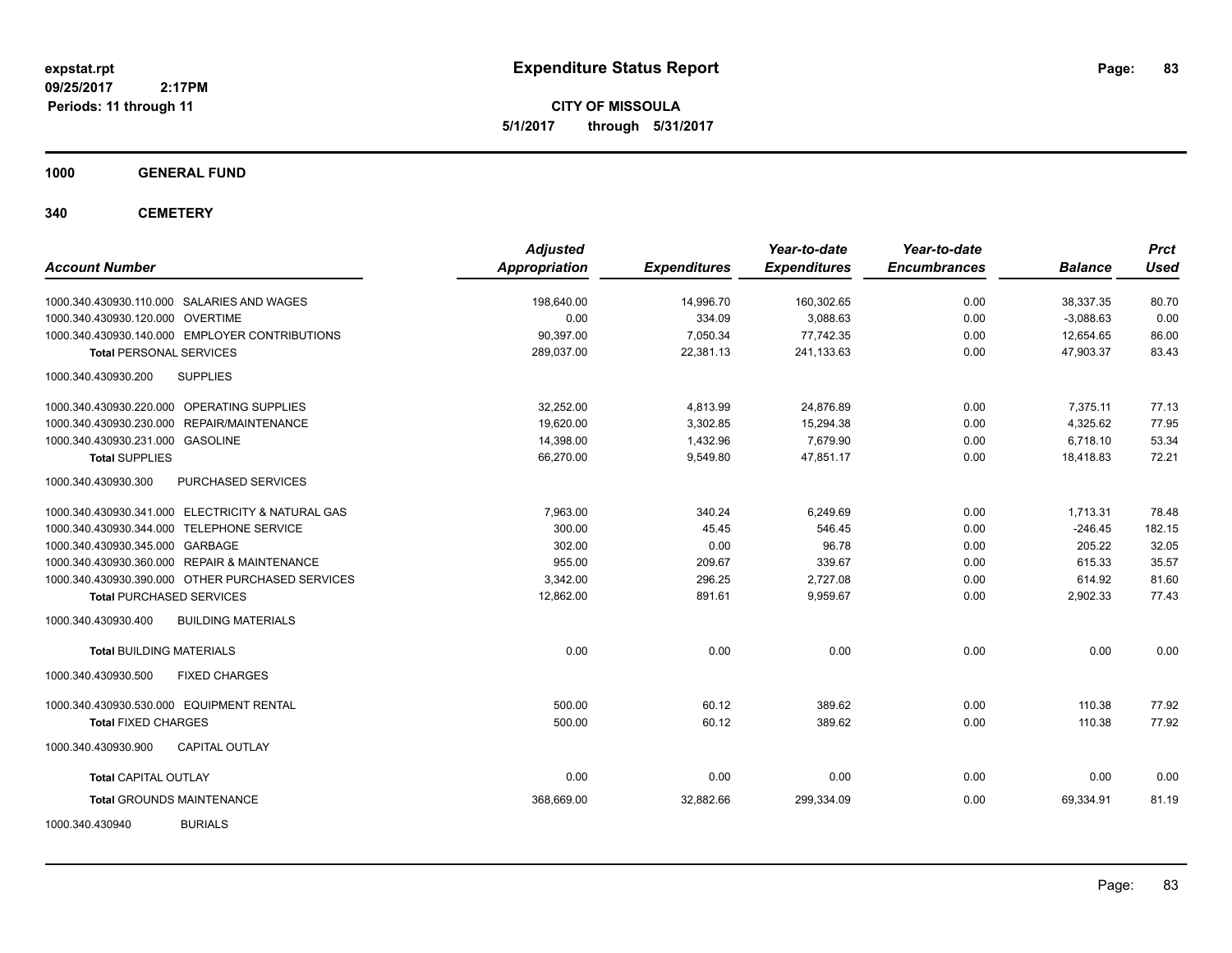**CITY OF MISSOULA 5/1/2017 through 5/31/2017**

**1000 GENERAL FUND**

**340 CEMETERY**

| <b>Account Number</b>                            | <b>Adjusted</b><br><b>Appropriation</b> | <b>Expenditures</b> | Year-to-date<br><b>Expenditures</b> | Year-to-date<br><b>Encumbrances</b> | <b>Balance</b> | <b>Prct</b><br><b>Used</b> |
|--------------------------------------------------|-----------------------------------------|---------------------|-------------------------------------|-------------------------------------|----------------|----------------------------|
|                                                  |                                         |                     |                                     |                                     |                |                            |
| 1000.340.430940.100<br>PERSONAL SERVICES         |                                         |                     |                                     |                                     |                |                            |
| 1000.340.430940.110.000 SALARIES AND WAGES       | 73.736.00                               | 6,672.02            | 68,830.10                           | 0.00                                | 4,905.90       | 93.35                      |
| 1000.340.430940.120.000 OVERTIME                 | 0.00                                    | 102.46              | 1,640.80                            | 0.00                                | $-1,640.80$    | 0.00                       |
| 1000.340.430940.140.000 EMPLOYER CONTRIBUTIONS   | 32,199.00                               | 2,984.99            | 37.803.45                           | 0.00                                | $-5.604.45$    | 117.41                     |
| <b>Total PERSONAL SERVICES</b>                   | 105,935.00                              | 9,759.47            | 108,274.35                          | 0.00                                | $-2,339.35$    | 102.21                     |
| <b>SUPPLIES</b><br>1000.340.430940.200           |                                         |                     |                                     |                                     |                |                            |
| 1000.340.430940.220.000 OPERATING SUPPLIES       | 1.500.00                                | 0.00                | 0.00                                | 0.00                                | 1,500.00       | 0.00                       |
| <b>Total SUPPLIES</b>                            | 1,500.00                                | 0.00                | 0.00                                | 0.00                                | 1,500.00       | 0.00                       |
| PURCHASED SERVICES<br>1000.340.430940.300        |                                         |                     |                                     |                                     |                |                            |
| 1000.340.430940.370.000 TRAVEL                   | 0.00                                    | 0.00                | 2,301.60                            | 0.00                                | $-2,301.60$    | 0.00                       |
| 1000.340.430940.380.000 TRAINING                 | 5,000.00                                | 99.00               | 4,599.00                            | 0.00                                | 401.00         | 91.98                      |
| <b>Total PURCHASED SERVICES</b>                  | 5,000.00                                | 99.00               | 6,900.60                            | 0.00                                | $-1,900.60$    | 138.01                     |
| <b>BUILDING MATERIALS</b><br>1000.340.430940.400 |                                         |                     |                                     |                                     |                |                            |
| <b>Total BUILDING MATERIALS</b>                  | 0.00                                    | 0.00                | 0.00                                | 0.00                                | 0.00           | 0.00                       |
| OTHER OBJECTS<br>1000.340.430940.800             |                                         |                     |                                     |                                     |                |                            |
| 1000.340.430940.845.000 CONTINGENCY              | 8.185.00                                | 0.00                | 7.400.00                            | 0.00                                | 785.00         | 90.41                      |
| <b>Total OTHER OBJECTS</b>                       | 8,185.00                                | 0.00                | 7,400.00                            | 0.00                                | 785.00         | 90.41                      |
| <b>CAPITAL OUTLAY</b><br>1000.340.430940.900     |                                         |                     |                                     |                                     |                |                            |
| <b>Total CAPITAL OUTLAY</b>                      | 0.00                                    | 0.00                | 0.00                                | 0.00                                | 0.00           | 0.00                       |
| <b>Total BURIALS</b>                             | 120,620.00                              | 9,858.47            | 122,574.95                          | 0.00                                | $-1,954.95$    | 101.62                     |
| <b>Total CEMETERY</b>                            | 655,115.00                              | 56,519.90           | 556,237.22                          | 0.00                                | 98,877.78      | 84.91                      |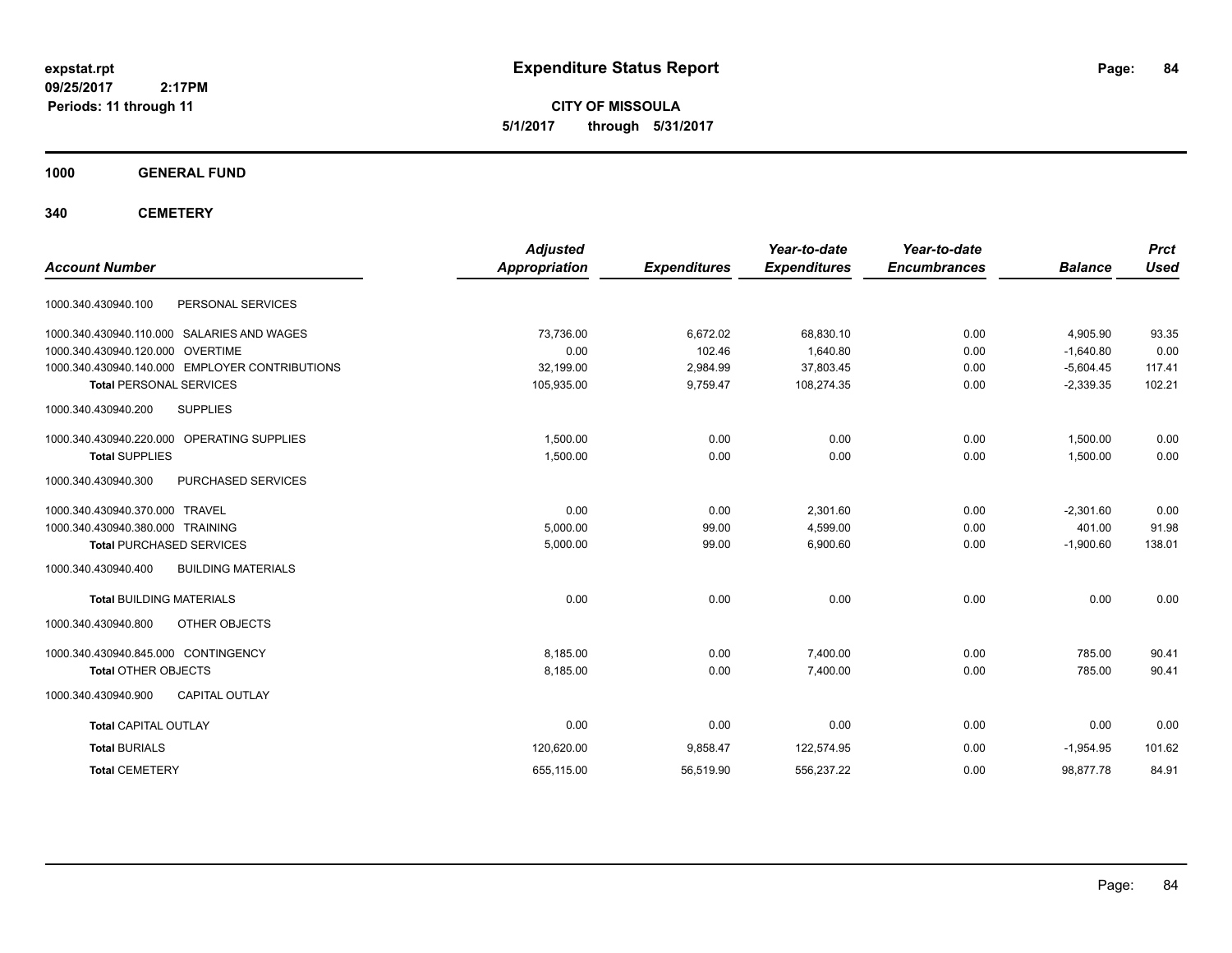**CITY OF MISSOULA 5/1/2017 through 5/31/2017**

**1000 GENERAL FUND**

|                                         |                                                         | <b>Adjusted</b>      |                     | Year-to-date        | Year-to-date        |                | <b>Prct</b> |
|-----------------------------------------|---------------------------------------------------------|----------------------|---------------------|---------------------|---------------------|----------------|-------------|
| <b>Account Number</b>                   |                                                         | <b>Appropriation</b> | <b>Expenditures</b> | <b>Expenditures</b> | <b>Encumbrances</b> | <b>Balance</b> | <b>Used</b> |
| 1000.370.460410                         | PARKS & RECREATION ADMINISTRATION                       |                      |                     |                     |                     |                |             |
| 1000.370.460410.100                     | PERSONAL SERVICES                                       |                      |                     |                     |                     |                |             |
|                                         | 1000.370.460410.110.000 SALARIES AND WAGES              | 261,011.00           | 21,035.90           | 239,660.35          | 0.00                | 21,350.65      | 91.82       |
| 1000.370.460410.120.000                 | <b>OVERTIME</b>                                         | 700.00               | 0.00                | 0.00                | 0.00                | 700.00         | 0.00        |
|                                         | 1000.370.460410.140.000 EMPLOYER CONTRIBUTIONS          | 86,105.00            | 7,003.85            | 80,138.48           | 0.00                | 5,966.52       | 93.07       |
|                                         | 1000.370.460410.141.000 STATE RETIREMENT CONTRIBUTIONS  | 0.00                 | 182.33              | 1,850.38            | 0.00                | $-1,850.38$    | 0.00        |
| <b>Total PERSONAL SERVICES</b>          |                                                         | 347,816.00           | 28,222.08           | 321,649.21          | 0.00                | 26,166.79      | 92.48       |
| 1000.370.460410.200                     | <b>SUPPLIES</b>                                         |                      |                     |                     |                     |                |             |
| 1000.370.460410.210.000 OFFICE SUPPLIES |                                                         | 2,095.00             | 154.34              | 1,603.09            | 0.00                | 491.91         | 76.52       |
|                                         | 1000.370.460410.220.000 OPERATING SUPPLIES              | 1,500.00             | 34.00               | 2,488.74            | 0.00                | $-988.74$      | 165.92      |
| <b>Total SUPPLIES</b>                   |                                                         | 3,595.00             | 188.34              | 4,091.83            | 0.00                | $-496.83$      | 113.82      |
| 1000.370.460410.300                     | PURCHASED SERVICES                                      |                      |                     |                     |                     |                |             |
| 1000.370.460410.310.000 COMMUNICATIONS  |                                                         | 3,463.00             | 240.65              | 2,930.58            | 0.00                | 532.42         | 84.63       |
| 1000.370.460410.320.000                 | PRINTING & DUPLICATING                                  | 900.00               | 0.00                | 94.90               | 0.00                | 805.10         | 10.54       |
|                                         | 1000.370.460410.330.000 PUBLICITY, SUBSCRIPTIONS & DUES | 550.00               | 130.00              | 474.64              | 0.00                | 75.36          | 86.30       |
|                                         | 1000.370.460410.341.000 ELECTRICITY & NATURAL GAS       | 15,834.00            | 0.00                | 15,834.00           | 0.00                | 0.00           | 100.00      |
| 1000.370.460410.343.000                 | <b>WATER CHARGES</b>                                    | 3,396.00             | 0.00                | 777.10              | 0.00                | 2,618.90       | 22.88       |
| 1000.370.460410.344.000                 | <b>TELEPHONE SERVICE</b>                                | 1,319.00             | 70.51               | 702.47              | 0.00                | 616.53         | 53.26       |
| 1000.370.460410.350.000                 | PROFESSIONAL SERVICES                                   | 18,725.00            | 420.00              | 2,445.75            | 0.00                | 16,279.25      | 13.06       |
|                                         | 1000.370.460410.360.000 REPAIR & MAINTENANCE            | 4,867.00             | 300.00              | 2,847.59            | 0.00                | 2,019.41       | 58.51       |
| 1000.370.460410.370.000 TRAVEL          |                                                         | 350.00               | 0.00                | 212.38              | 0.00                | 137.62         | 60.68       |
| 1000.370.460410.380.000 TRAINING        |                                                         | 800.00               | 0.00                | 397.00              | 0.00                | 403.00         | 49.63       |
| <b>Total PURCHASED SERVICES</b>         |                                                         | 50,204.00            | 1,161.16            | 26,716.41           | 0.00                | 23,487.59      | 53.22       |
| 1000.370.460410.800                     | OTHER OBJECTS                                           |                      |                     |                     |                     |                |             |
|                                         | 1000.370.460410.820.000 TRANSFERS TO OTHER FUNDS        | 7,810.00             | 0.00                | 7,810.00            | 0.00                | 0.00           | 100.00      |
| <b>Total OTHER OBJECTS</b>              |                                                         | 7,810.00             | 0.00                | 7,810.00            | 0.00                | 0.00           | 100.00      |
|                                         | <b>Total PARKS &amp; RECREATION ADMINISTRATION</b>      | 409,425.00           | 29,571.58           | 360,267.45          | 0.00                | 49,157.55      | 87.99       |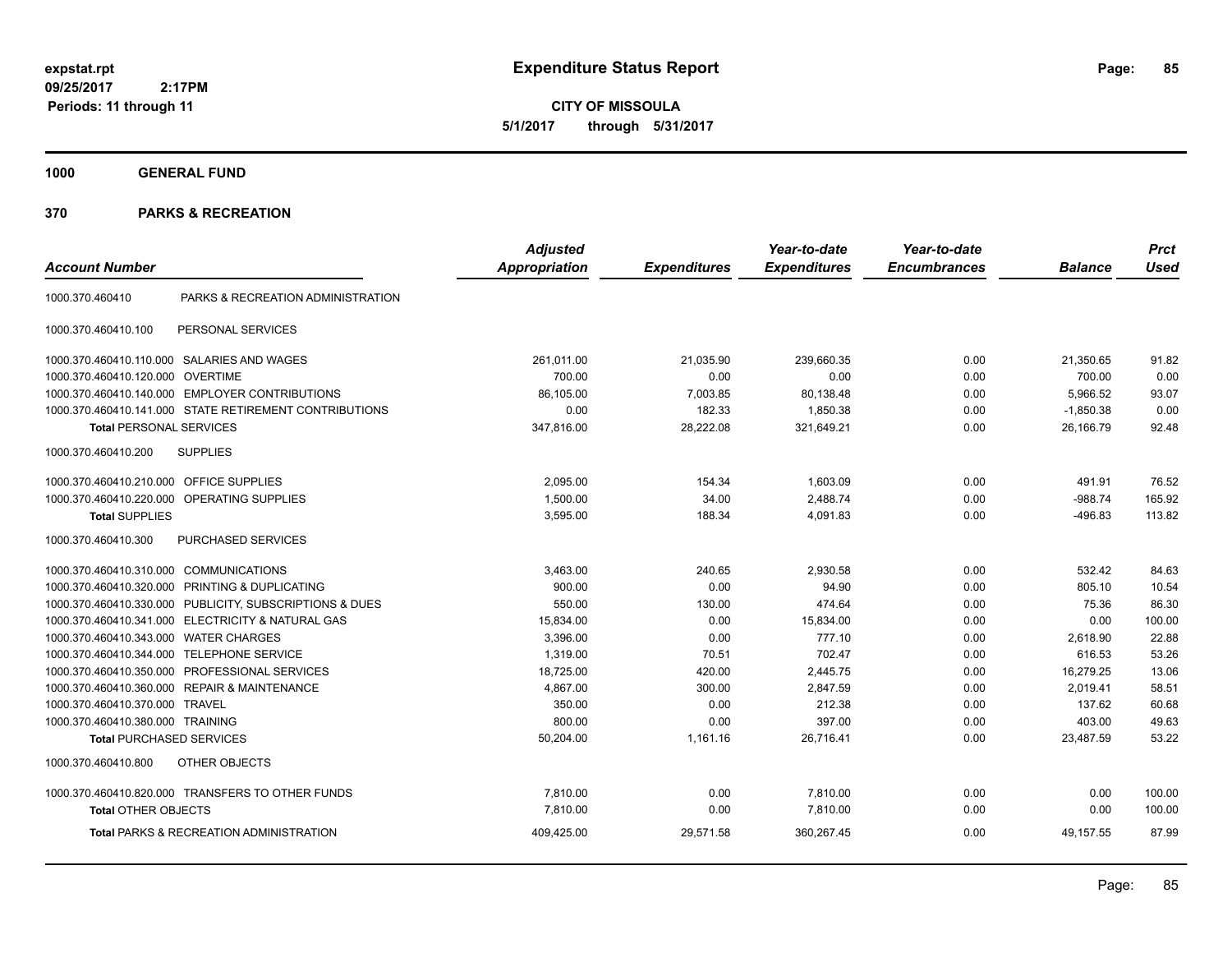**CITY OF MISSOULA 5/1/2017 through 5/31/2017**

# **1000 GENERAL FUND**

|                                         |                                                         | <b>Adjusted</b> |                     | Year-to-date        | Year-to-date        |                | <b>Prct</b> |
|-----------------------------------------|---------------------------------------------------------|-----------------|---------------------|---------------------|---------------------|----------------|-------------|
| <b>Account Number</b>                   |                                                         | Appropriation   | <b>Expenditures</b> | <b>Expenditures</b> | <b>Encumbrances</b> | <b>Balance</b> | <b>Used</b> |
| 1000.370.460411                         | <b>NMT ADMIN</b>                                        |                 |                     |                     |                     |                |             |
| 1000.370.460411.100                     | PERSONAL SERVICES                                       |                 |                     |                     |                     |                |             |
|                                         | 1000.370.460411.110.000 SALARIES AND WAGES              | 51,116.00       | 4,177.59            | 47,127.09           | 0.00                | 3,988.91       | 92.20       |
|                                         | 1000.370.460411.140.000 EMPLOYER CONTRIBUTIONS          | 17,807.00       | 1,437.41            | 16,850.04           | 0.00                | 956.96         | 94.63       |
| <b>Total PERSONAL SERVICES</b>          |                                                         | 68,923.00       | 5,615.00            | 63,977.13           | 0.00                | 4,945.87       | 92.82       |
| 1000.370.460411.200                     | <b>SUPPLIES</b>                                         |                 |                     |                     |                     |                |             |
| 1000.370.460411.210.000 OFFICE SUPPLIES |                                                         | 300.00          | 0.00                | 0.00                | 0.00                | 300.00         | 0.00        |
|                                         | 1000.370.460411.220.000 OPERATING SUPPLIES              | 400.00          | 0.00                | 386.63              | 0.00                | 13.37          | 96.66       |
| <b>Total SUPPLIES</b>                   |                                                         | 700.00          | 0.00                | 386.63              | 0.00                | 313.37         | 55.23       |
| 1000.370.460411.300                     | PURCHASED SERVICES                                      |                 |                     |                     |                     |                |             |
| 1000.370.460411.310.000 COMMUNICATIONS  |                                                         | 150.00          | 0.00                | 0.00                | 0.00                | 150.00         | 0.00        |
|                                         | 1000.370.460411.320.000 PRINTING & DUPLICATING          | 350.00          | 0.00                | 374.96              | 0.00                | $-24.96$       | 107.13      |
|                                         | 1000.370.460411.330.000 PUBLICITY, SUBSCRIPTIONS & DUES | 1,150.00        | 0.00                | 1.040.00            | 0.00                | 110.00         | 90.43       |
|                                         | 1000.370.460411.344.000 TELEPHONE SERVICE               | 795.00          | 45.63               | 481.22              | 0.00                | 313.78         | 60.53       |
|                                         | 1000.370.460411.350.000 PROFESSIONAL SERVICES           | 1,436.00        | 0.00                | 79.99               | 0.00                | 1,356.01       | 5.57        |
|                                         | 1000.370.460411.360.000 REPAIR & MAINTENANCE            | 1,346.00        | 0.00                | 180.00              | 0.00                | 1,166.00       | 13.37       |
| 1000.370.460411.370.000 TRAVEL          |                                                         | 300.00          | 0.00                | 0.00                | 0.00                | 300.00         | 0.00        |
| 1000.370.460411.380.000 TRAINING        |                                                         | 200.00          | 0.00                | 0.00                | 0.00                | 200.00         | 0.00        |
|                                         | 1000.370.460411.390.000 OTHER PURCHASED SERVICES        | 8,497.00        | 0.00                | 0.00                | 0.00                | 8,497.00       | 0.00        |
|                                         | <b>Total PURCHASED SERVICES</b>                         | 14,224.00       | 45.63               | 2,156.17            | 0.00                | 12,067.83      | 15.16       |
| 1000.370.460411.700                     | <b>GRANTS &amp; CONTRIBUTIONS</b>                       |                 |                     |                     |                     |                |             |
|                                         | <b>Total GRANTS &amp; CONTRIBUTIONS</b>                 | 0.00            | 0.00                | 0.00                | 0.00                | 0.00           | 0.00        |
| 1000.370.460411.800                     | OTHER OBJECTS                                           |                 |                     |                     |                     |                |             |
| <b>Total OTHER OBJECTS</b>              |                                                         | 0.00            | 0.00                | 0.00                | 0.00                | 0.00           | 0.00        |
| <b>Total NMT ADMIN</b>                  |                                                         | 83,847.00       | 5,660.63            | 66,519.93           | 0.00                | 17,327.07      | 79.33       |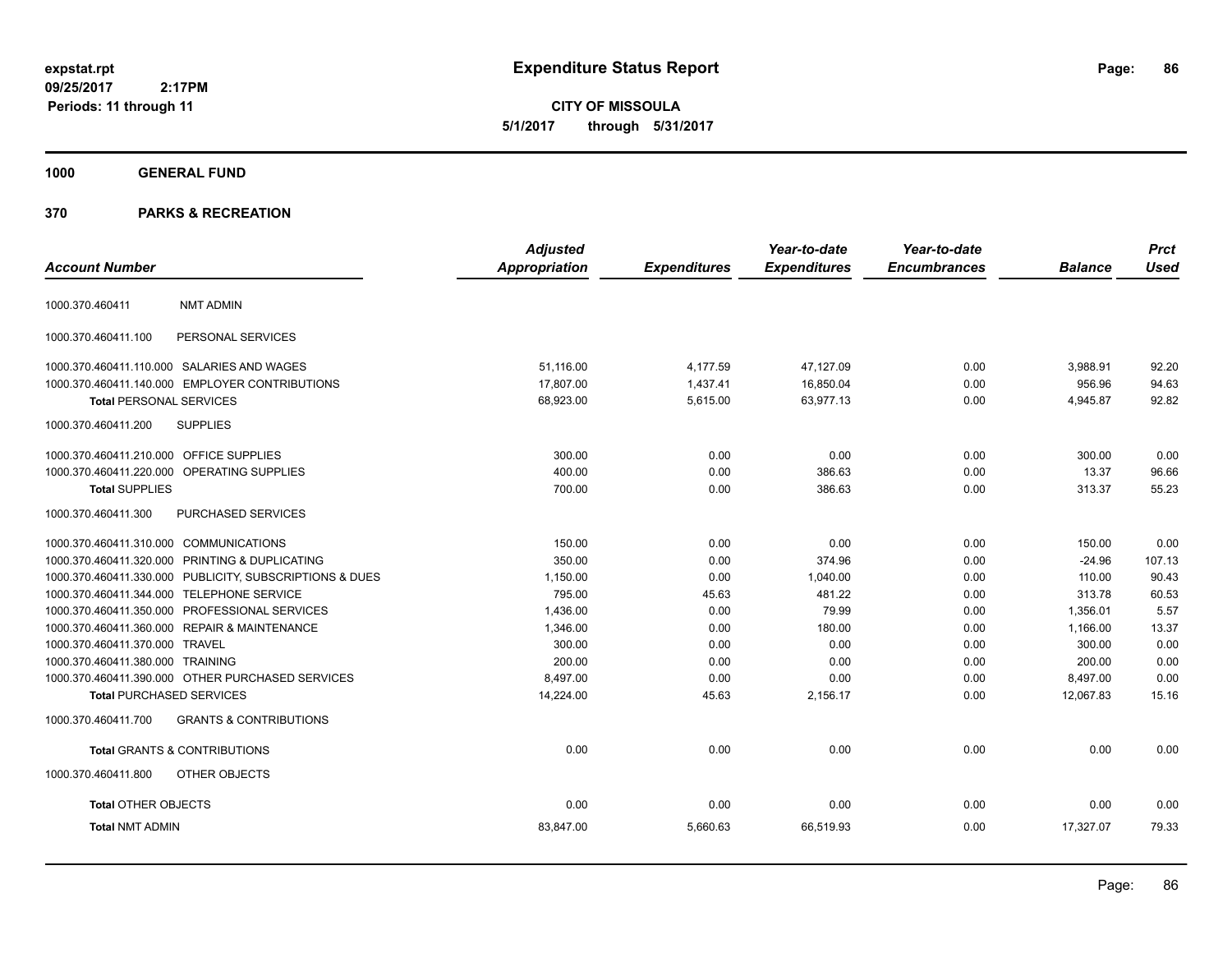**CITY OF MISSOULA 5/1/2017 through 5/31/2017**

#### **1000 GENERAL FUND**

|                                                  | <b>Adjusted</b>      |                     | Year-to-date        | Year-to-date        |                | <b>Prct</b> |
|--------------------------------------------------|----------------------|---------------------|---------------------|---------------------|----------------|-------------|
| <b>Account Number</b>                            | <b>Appropriation</b> | <b>Expenditures</b> | <b>Expenditures</b> | <b>Encumbrances</b> | <b>Balance</b> | <b>Used</b> |
| <b>PARKS PROJECTS</b><br>1000.370.460413         |                      |                     |                     |                     |                |             |
| 1000.370.460413.100<br>PERSONAL SERVICES         |                      |                     |                     |                     |                |             |
| 1000.370.460413.110.000 SALARIES AND WAGES       | 57,397.00            | 0.00                | 11,697.02           | 0.00                | 45,699.98      | 20.38       |
| 1000.370.460413.140.000 EMPLOYER CONTRIBUTIONS   | 18,864.00            | 0.00                | 4,214.01            | 0.00                | 14,649.99      | 22.34       |
| <b>Total PERSONAL SERVICES</b>                   | 76,261.00            | 0.00                | 15,911.03           | 0.00                | 60,349.97      | 20.86       |
| 1000.370.460413.200<br><b>SUPPLIES</b>           |                      |                     |                     |                     |                |             |
| 1000.370.460413.210.000 OFFICE SUPPLIES          | 100.00               | 0.00                | 0.00                | 0.00                | 100.00         | 0.00        |
| 1000.370.460413.220.000 OPERATING SUPPLIES       | 550.00               | 298.10              | 550.00              | 0.00                | 0.00           | 100.00      |
| <b>Total SUPPLIES</b>                            | 650.00               | 298.10              | 550.00              | 0.00                | 100.00         | 84.62       |
| 1000.370.460413.300<br>PURCHASED SERVICES        |                      |                     |                     |                     |                |             |
| 1000.370.460413.320.000 PRINTING & DUPLICATING   | 150.00               | 0.00                | 0.00                | 0.00                | 150.00         | 0.00        |
| 1000.370.460413.344.000 TELEPHONE SERVICE        | 700.00               | 0.00                | 225.99              | 0.00                | 474.01         | 32.28       |
| 1000.370.460413.350.000 PROFESSIONAL SERVICES    | 150.00               | 45.50               | 45.50               | 0.00                | 104.50         | 30.33       |
| 1000.370.460413.360.000 REPAIR & MAINTENANCE     | 1,500.00             | 0.00                | 0.00                | 0.00                | 1,500.00       | 0.00        |
| 1000.370.460413.370.000 TRAVEL                   | 300.00               | 0.00                | 0.00                | 0.00                | 300.00         | 0.00        |
| 1000.370.460413.380.000 TRAINING                 | 200.00               | 0.00                | 0.00                | 0.00                | 200.00         | 0.00        |
| 1000.370.460413.390.000 OTHER PURCHASED SERVICES | 137.00               | 0.00                | 0.00                | 0.00                | 137.00         | 0.00        |
| <b>Total PURCHASED SERVICES</b>                  | 3,137.00             | 45.50               | 271.49              | 0.00                | 2,865.51       | 8.65        |
| <b>Total PARKS PROJECTS</b>                      | 80,048.00            | 343.60              | 16,732.52           | 0.00                | 63,315.48      | 20.90       |
| 1000.370.460431<br><b>OPEN SPACE</b>             |                      |                     |                     |                     |                |             |
| 1000.370.460431.100<br>PERSONAL SERVICES         |                      |                     |                     |                     |                |             |
| 1000.370.460431.110.000 SALARIES AND WAGES       | 58,088.00            | 4,468.26            | 50,468.16           | 0.00                | 7,619.84       | 86.88       |
| 1000.370.460431.140.000 EMPLOYER CONTRIBUTIONS   | 18,981.00            | 1,510.90            | 17,546.21           | 0.00                | 1,434.79       | 92.44       |
| <b>Total PERSONAL SERVICES</b>                   | 77,069.00            | 5,979.16            | 68,014.37           | 0.00                | 9,054.63       | 88.25       |
| <b>SUPPLIES</b><br>1000.370.460431.200           |                      |                     |                     |                     |                |             |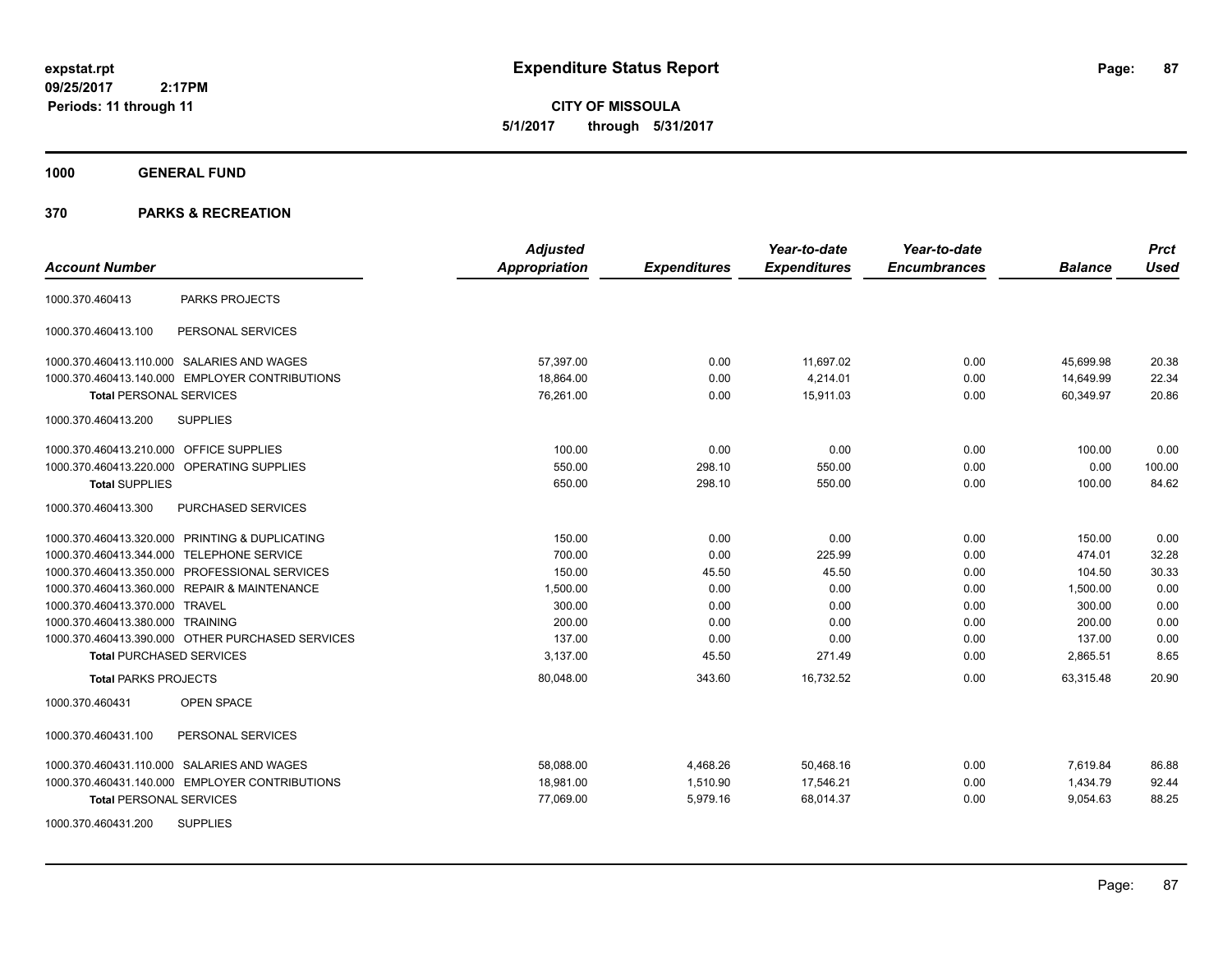**CITY OF MISSOULA 5/1/2017 through 5/31/2017**

**1000 GENERAL FUND**

| <b>Account Number</b>                                   | <b>Adjusted</b> |                     | Year-to-date        | Year-to-date<br><b>Encumbrances</b> | <b>Balance</b> | <b>Prct</b><br><b>Used</b> |
|---------------------------------------------------------|-----------------|---------------------|---------------------|-------------------------------------|----------------|----------------------------|
|                                                         | Appropriation   | <b>Expenditures</b> | <b>Expenditures</b> |                                     |                |                            |
| 1000.370.460431.210.000 OFFICE SUPPLIES                 | 200.00          | 0.00                | 0.00                | 0.00                                | 200.00         | 0.00                       |
| 1000.370.460431.220.000 OPERATING SUPPLIES              | 300.00          | 47.54               | 123.06              | 0.00                                | 176.94         | 41.02                      |
| <b>Total SUPPLIES</b>                                   | 500.00          | 47.54               | 123.06              | 0.00                                | 376.94         | 24.61                      |
| PURCHASED SERVICES<br>1000.370.460431.300               |                 |                     |                     |                                     |                |                            |
| 1000.370.460431.320.000 PRINTING & DUPLICATING          | 300.00          | 0.00                | 0.00                | 0.00                                | 300.00         | 0.00                       |
| 1000.370.460431.330.000 PUBLICITY, SUBSCRIPTIONS & DUES | 400.00          | 410.00              | 410.00              | 0.00                                | $-10.00$       | 102.50                     |
| 1000.370.460431.344.000 TELEPHONE SERVICE               | 425.00          | 37.45               | 361.08              | 0.00                                | 63.92          | 84.96                      |
| 1000.370.460431.350.000 PROFESSIONAL SERVICES           | 2,200.00        | 0.00                | 1,120.66            | 0.00                                | 1,079.34       | 50.94                      |
| 1000.370.460431.370.000 TRAVEL                          | 300.00          | 0.00                | 0.00                | 0.00                                | 300.00         | 0.00                       |
| 1000.370.460431.380.000 TRAINING                        | 200.00          | 0.00                | 700.00              | 0.00                                | $-500.00$      | 350.00                     |
| <b>Total PURCHASED SERVICES</b>                         | 3,825.00        | 447.45              | 2,591.74            | 0.00                                | 1,233.26       | 67.76                      |
| <b>Total OPEN SPACE</b>                                 | 81,394.00       | 6,474.15            | 70,729.17           | 0.00                                | 10.664.83      | 86.90                      |
| PARK ADMIN<br>1000.370.460432                           |                 |                     |                     |                                     |                |                            |
| PERSONAL SERVICES<br>1000.370.460432.100                |                 |                     |                     |                                     |                |                            |
| 1000.370.460432.110.000 SALARIES AND WAGES              | 97,990.00       | 8,146.71            | 81,658.47           | 0.00                                | 16,331.53      | 83.33                      |
| 1000.370.460432.130.000 OTHER                           | 7,880.00        | 0.00                | 0.00                | 0.00                                | 7,880.00       | 0.00                       |
| 1000.370.460432.140.000 EMPLOYER CONTRIBUTIONS          | 46,769.00       | 3,777.41            | 38,304.36           | 0.00                                | 8,464.64       | 81.90                      |
| <b>Total PERSONAL SERVICES</b>                          | 152,639.00      | 11,924.12           | 119,962.83          | 0.00                                | 32,676.17      | 78.59                      |
| 1000.370.460432.200<br><b>SUPPLIES</b>                  |                 |                     |                     |                                     |                |                            |
| 1000.370.460432.210.000 OFFICE SUPPLIES                 | 1,520.00        | 165.72              | 1,344.68            | 0.00                                | 175.32         | 88.47                      |
| 1000.370.460432.220.000<br><b>OPERATING SUPPLIES</b>    | 6,650.00        | 627.14              | 6,581.53            | 0.00                                | 68.47          | 98.97                      |
| <b>Total SUPPLIES</b>                                   | 8,170.00        | 792.86              | 7,926.21            | 0.00                                | 243.79         | 97.02                      |
| 1000.370.460432.300<br>PURCHASED SERVICES               |                 |                     |                     |                                     |                |                            |
| 1000.370.460432.310.000 COMMUNICATIONS                  | 100.00          | 25.91               | 25.91               | 0.00                                | 74.09          | 25.91                      |
| 1000.370.460432.320.000 PRINTING & DUPLICATING          | 150.00          | 0.00                | 0.00                | 0.00                                | 150.00         | 0.00                       |
| 1000.370.460432.330.000 PUBLICITY, SUBSCRIPTIONS & DUES | 500.00          | 0.00                | 0.00                | 0.00                                | 500.00         | 0.00                       |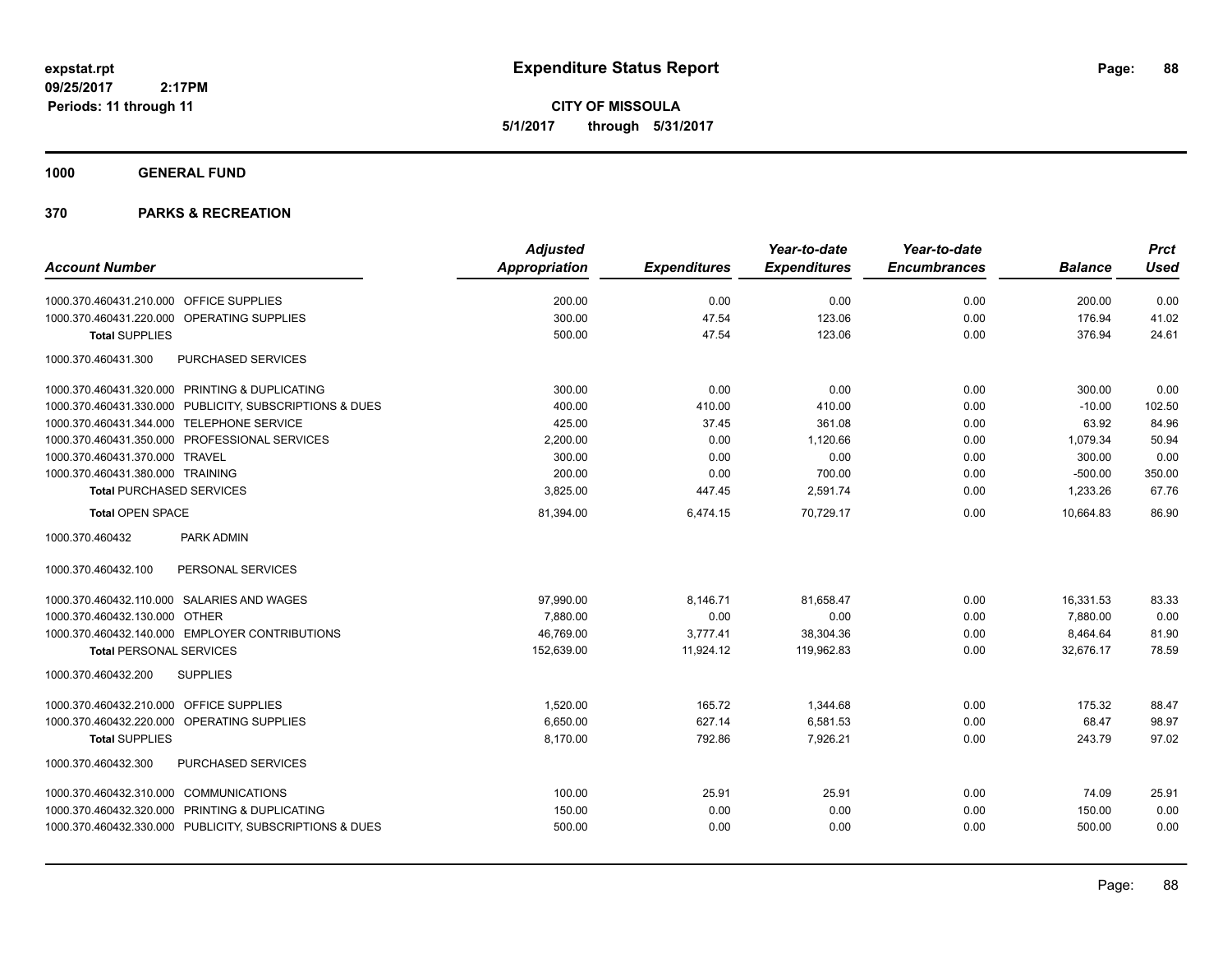**CITY OF MISSOULA 5/1/2017 through 5/31/2017**

**1000 GENERAL FUND**

|                                                        | <b>Adjusted</b>      |                     | Year-to-date        | Year-to-date        |                | <b>Prct</b> |
|--------------------------------------------------------|----------------------|---------------------|---------------------|---------------------|----------------|-------------|
| <b>Account Number</b>                                  | <b>Appropriation</b> | <b>Expenditures</b> | <b>Expenditures</b> | <b>Encumbrances</b> | <b>Balance</b> | <b>Used</b> |
| 1000.370.460432.340.000 SEWER                          | 2,208.00             | 33.22               | 2,190.26            | 0.00                | 17.74          | 99.20       |
| 1000.370.460432.344.000 TELEPHONE SERVICE              | 14,429.00            | 1,731.69            | 10,538.34           | 0.00                | 3,890.66       | 73.04       |
| 1000.370.460432.350.000 PROFESSIONAL SERVICES          | 20,112.00            | 2,497.44            | 4,433.58            | 0.00                | 15,678.42      | 22.04       |
| 1000.370.460432.390.000 OTHER PURCHASED SERVICES       | 2,345.00             | 0.00                | 0.00                | 0.00                | 2,345.00       | 0.00        |
| <b>Total PURCHASED SERVICES</b>                        | 39,844.00            | 4,288.26            | 17,188.09           | 0.00                | 22,655.91      | 43.14       |
| CAPITAL OUTLAY<br>1000.370.460432.900                  |                      |                     |                     |                     |                |             |
| <b>Total CAPITAL OUTLAY</b>                            | 0.00                 | 0.00                | 0.00                | 0.00                | 0.00           | 0.00        |
| <b>Total PARK ADMIN</b>                                | 200,653.00           | 17,005.24           | 145,077.13          | 0.00                | 55,575.87      | 72.30       |
| <b>GREENWAYS &amp; HORTICULTURE</b><br>1000.370.460434 |                      |                     |                     |                     |                |             |
| PERSONAL SERVICES<br>1000.370.460434.100               |                      |                     |                     |                     |                |             |
| 1000.370.460434.110.000 SALARIES AND WAGES             | 149.345.00           | 10,417.59           | 86,874.15           | 0.00                | 62,470.85      | 58.17       |
| 1000.370.460434.120.000 OVERTIME                       | 0.00                 | 116.39              | 116.39              | 0.00                | $-116.39$      | 0.00        |
| 1000.370.460434.140.000 EMPLOYER CONTRIBUTIONS         | 50,541.00            | 3,938.67            | 33,304.79           | 0.00                | 17,236.21      | 65.90       |
| <b>Total PERSONAL SERVICES</b>                         | 199,886.00           | 14,472.65           | 120,295.33          | 0.00                | 79,590.67      | 60.18       |
| 1000.370.460434.300<br>PURCHASED SERVICES              |                      |                     |                     |                     |                |             |
| 1000.370.460434.380.000 TRAINING                       | 0.00                 | 0.00                | 51.24               | 0.00                | $-51.24$       | 0.00        |
| <b>Total PURCHASED SERVICES</b>                        | 0.00                 | 0.00                | 51.24               | 0.00                | $-51.24$       | 0.00        |
| Total GREENWAYS & HORTICULTURE                         | 199,886.00           | 14,472.65           | 120,346.57          | 0.00                | 79,539.43      | 60.21       |
| <b>URBAN FORESTRY</b><br>1000.370.460439               |                      |                     |                     |                     |                |             |
| PERSONAL SERVICES<br>1000.370.460439.100               |                      |                     |                     |                     |                |             |
| 1000.370.460439.110.000 SALARIES AND WAGES             | 191,744.00           | 14,120.82           | 144,546.97          | 0.00                | 47,197.03      | 75.39       |
| 1000.370.460439.120.000 OVERTIME                       | 1,750.00             | 0.00                | 0.00                | 0.00                | 1,750.00       | 0.00        |
| 1000.370.460439.140.000 EMPLOYER CONTRIBUTIONS         | 77,344.00            | 6,051.46            | 64,329.38           | 0.00                | 13,014.62      | 83.17       |
| <b>Total PERSONAL SERVICES</b>                         | 270,838.00           | 20,172.28           | 208,876.35          | 0.00                | 61,961.65      | 77.12       |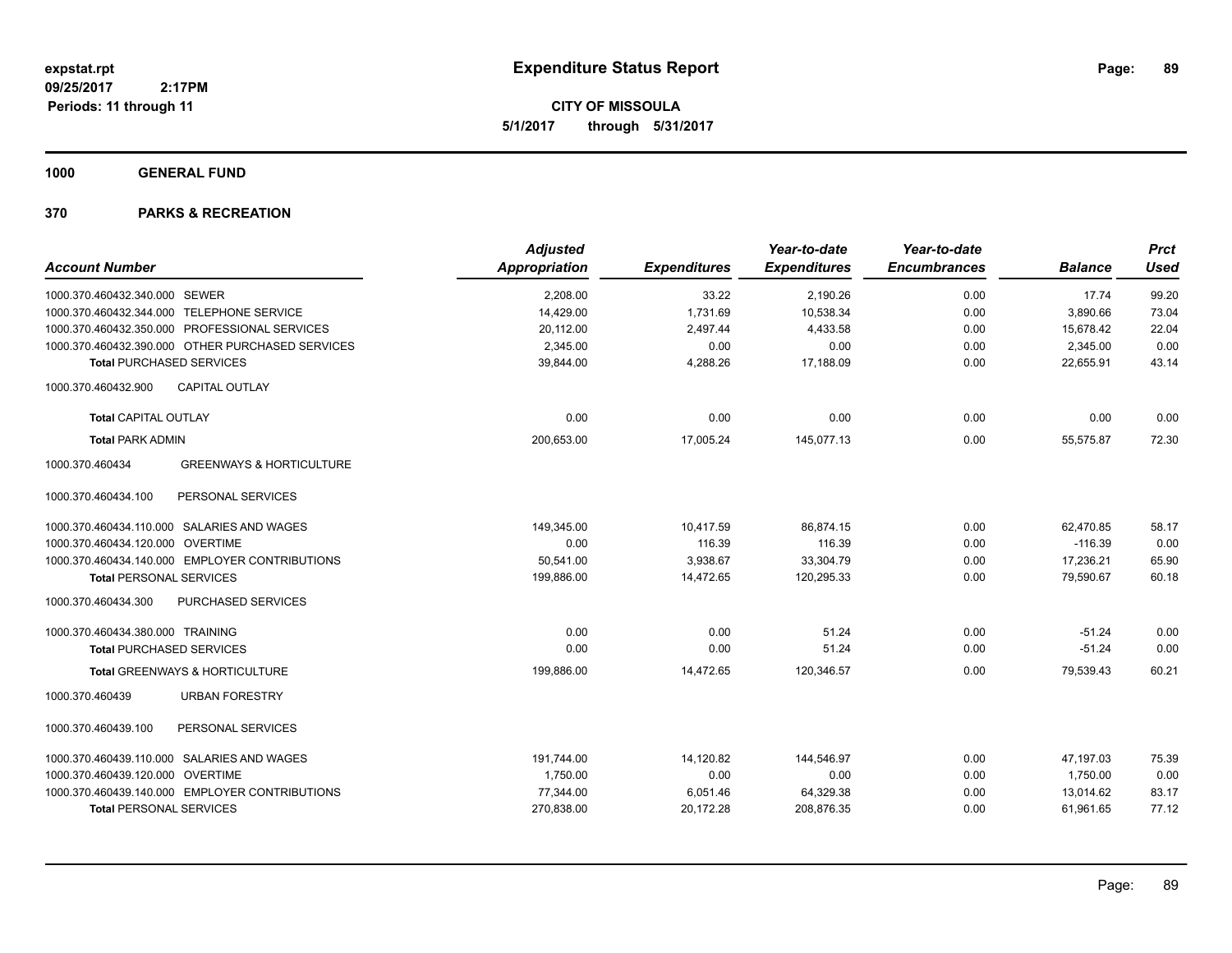**CITY OF MISSOULA 5/1/2017 through 5/31/2017**

**1000 GENERAL FUND**

|                                                |                                                         | <b>Adjusted</b>      |                     | Year-to-date        | Year-to-date        |                | <b>Prct</b> |
|------------------------------------------------|---------------------------------------------------------|----------------------|---------------------|---------------------|---------------------|----------------|-------------|
| <b>Account Number</b>                          |                                                         | <b>Appropriation</b> | <b>Expenditures</b> | <b>Expenditures</b> | <b>Encumbrances</b> | <b>Balance</b> | <b>Used</b> |
| 1000.370.460439.200                            | <b>SUPPLIES</b>                                         |                      |                     |                     |                     |                |             |
| 1000.370.460439.220.000                        | <b>OPERATING SUPPLIES</b>                               | 2,132.00             | $-105.91$           | $-476.53$           | 0.00                | 2,608.53       | 22.35       |
| 1000.370.460439.230.000                        | REPAIR/MAINTENANCE                                      | 581.00               | 0.00                | 0.00                | 0.00                | 581.00         | 0.00        |
| <b>Total SUPPLIES</b>                          |                                                         | 2,713.00             | $-105.91$           | $-476.53$           | 0.00                | 3,189.53       | 0.00        |
| 1000.370.460439.300                            | PURCHASED SERVICES                                      |                      |                     |                     |                     |                |             |
| 1000.370.460439.310.000 COMMUNICATIONS         |                                                         | 145.00               | 0.00                | 0.00                | 0.00                | 145.00         | 0.00        |
| 1000.370.460439.320.000 PRINTING & DUPLICATING |                                                         | 100.00               | 0.00                | 0.00                | 0.00                | 100.00         | 0.00        |
|                                                | 1000.370.460439.330.000 PUBLICITY, SUBSCRIPTIONS & DUES | 700.00               | 0.00                | 78.50               | 0.00                | 621.50         | 11.21       |
|                                                | 1000.370.460439.350.000 PROFESSIONAL SERVICES           | 525.00               | 0.00                | 275.07              | 0.00                | 249.93         | 52.39       |
| 1000.370.460439.360.000 REPAIR & MAINTENANCE   |                                                         | 22,382.00            | 0.00                | 0.00                | 0.00                | 22,382.00      | 0.00        |
| 1000.370.460439.380.000 TRAINING               |                                                         | 0.00                 | 0.00                | 1,224.00            | 0.00                | $-1,224.00$    | 0.00        |
| <b>Total PURCHASED SERVICES</b>                |                                                         | 23,852.00            | 0.00                | 1,577.57            | 0.00                | 22,274.43      | 6.61        |
| <b>Total URBAN FORESTRY</b>                    |                                                         | 297,403.00           | 20,066.37           | 209,977.39          | 0.00                | 87,425.61      | 70.60       |
| 1000.370.460441                                | <b>RECREATION</b>                                       |                      |                     |                     |                     |                |             |
| 1000.370.460441.100                            | PERSONAL SERVICES                                       |                      |                     |                     |                     |                |             |
| 1000.370.460441.110.000 SALARIES AND WAGES     |                                                         | 135,685.00           | 11,013.42           | 122,366.06          | 0.00                | 13,318.94      | 90.18       |
| 1000.370.460441.120.000 OVERTIME               |                                                         | 700.00               | 0.00                | 118.38              | 0.00                | 581.62         | 16.91       |
| 1000.370.460441.130.000 OTHER                  |                                                         | 4,880.00             | 0.00                | 0.00                | 0.00                | 4,880.00       | 0.00        |
|                                                | 1000.370.460441.140.000 EMPLOYER CONTRIBUTIONS          | 52,322.00            | 4,248.15            | 49,009.04           | 0.00                | 3,312.96       | 93.67       |
| <b>Total PERSONAL SERVICES</b>                 |                                                         | 193,587.00           | 15.261.57           | 171,493.48          | 0.00                | 22,093.52      | 88.59       |
| 1000.370.460441.200                            | <b>SUPPLIES</b>                                         |                      |                     |                     |                     |                |             |
| 1000.370.460441.210.000 OFFICE SUPPLIES        |                                                         | 300.00               | 130.45              | 241.89              | 0.00                | 58.11          | 80.63       |
| <b>Total SUPPLIES</b>                          |                                                         | 300.00               | 130.45              | 241.89              | 0.00                | 58.11          | 80.63       |
| 1000.370.460441.300                            | PURCHASED SERVICES                                      |                      |                     |                     |                     |                |             |
| 1000.370.460441.320.000 PRINTING & DUPLICATING |                                                         | 2,150.00             | 0.00                | 391.65              | 0.00                | 1,758.35       | 18.22       |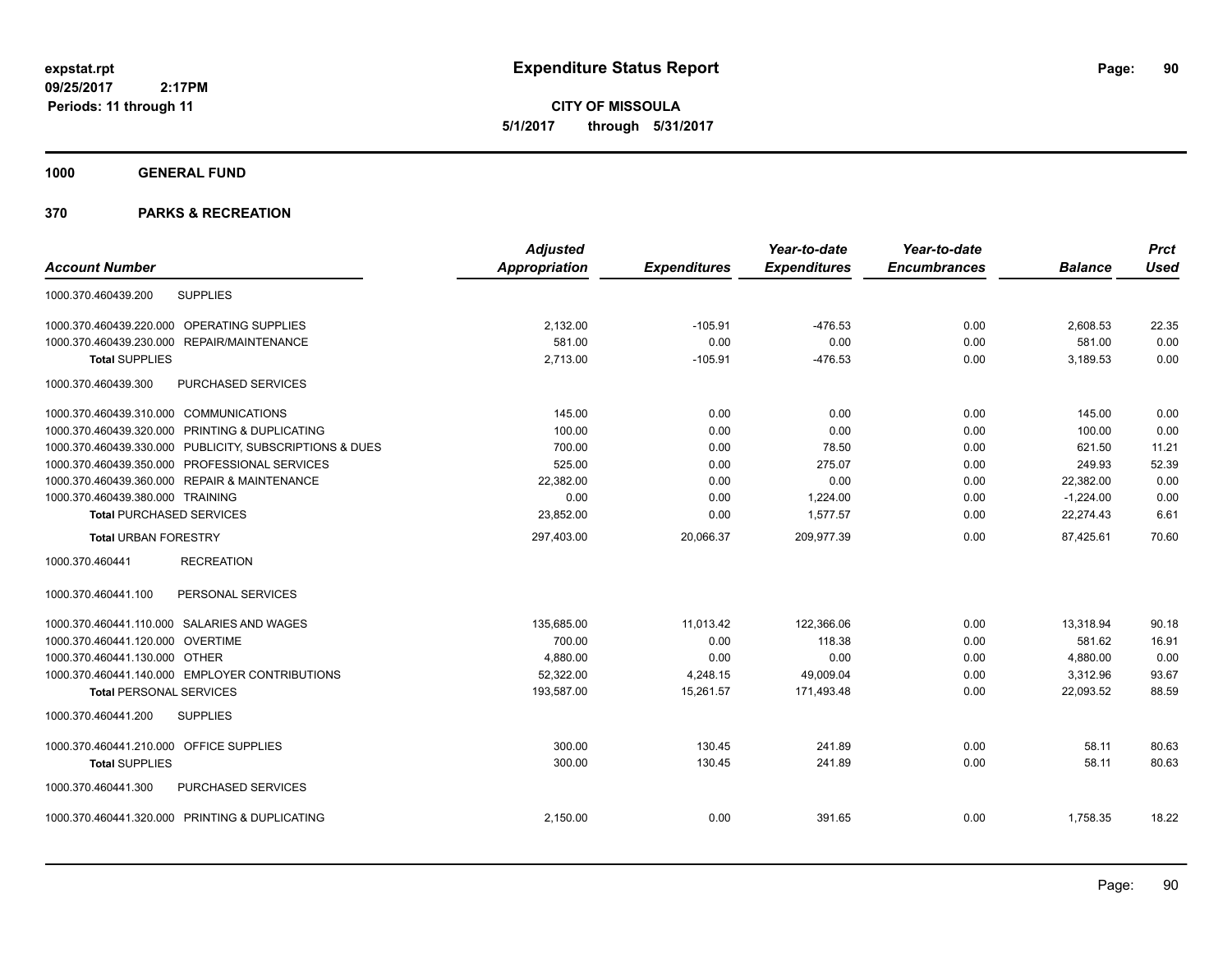**CITY OF MISSOULA 5/1/2017 through 5/31/2017**

**1000 GENERAL FUND**

| <b>Account Number</b>                                   | <b>Adjusted</b><br>Appropriation | <b>Expenditures</b> | Year-to-date<br><b>Expenditures</b> | Year-to-date<br><b>Encumbrances</b> | <b>Balance</b> | <b>Prct</b><br>Used |
|---------------------------------------------------------|----------------------------------|---------------------|-------------------------------------|-------------------------------------|----------------|---------------------|
|                                                         |                                  |                     |                                     |                                     |                |                     |
| 1000.370.460441.330.000 PUBLICITY, SUBSCRIPTIONS & DUES | 1,490.00                         | 25.00               | 3,430.00                            | 0.00                                | $-1,940.00$    | 230.20              |
| 1000.370.460441.344.000 TELEPHONE SERVICE               | 696.00                           | 53.48               | 444.67                              | 0.00                                | 251.33         | 63.89               |
| 1000.370.460441.350.000 PROFESSIONAL SERVICES           | 1,360.00                         | 0.00                | 0.00                                | 0.00                                | 1,360.00       | 0.00                |
| 1000.370.460441.360.000 REPAIR & MAINTENANCE            | 1,200.00                         | 0.00                | 1.400.05                            | 0.00                                | $-200.05$      | 116.67              |
| 1000.370.460441.370.000 TRAVEL                          | 1,200.00                         | 0.00                | 178.00                              | 0.00                                | 1,022.00       | 14.83               |
| 1000.370.460441.380.000 TRAINING                        | 900.00                           | 0.00                | 1,905.70                            | 0.00                                | $-1,005.70$    | 211.74              |
| <b>Total PURCHASED SERVICES</b>                         | 8,996.00                         | 78.48               | 7,750.07                            | 0.00                                | 1,245.93       | 86.15               |
| OTHER OBJECTS<br>1000.370.460441.800                    |                                  |                     |                                     |                                     |                |                     |
| 1000.370.460441.820.000 TRANSFERS TO OTHER FUNDS        | 10.000.00                        | 0.00                | 10,000.00                           | 0.00                                | 0.00           | 100.00              |
| <b>Total OTHER OBJECTS</b>                              | 10.000.00                        | 0.00                | 10.000.00                           | 0.00                                | 0.00           | 100.00              |
| <b>Total RECREATION</b>                                 | 212,883.00                       | 15,470.50           | 189,485.44                          | 0.00                                | 23,397.56      | 89.01               |
| 1000.370.460470<br><b>RECREATION MORE</b>               |                                  |                     |                                     |                                     |                |                     |
| 1000.370.460470.100<br>PERSONAL SERVICES                |                                  |                     |                                     |                                     |                |                     |
| 1000.370.460470.110.000 SALARIES AND WAGES              | 154,948.00                       | 15,019.96           | 166,525.93                          | 0.00                                | $-11,577.93$   | 107.47              |
| 1000.370.460470.120.000 OVERTIME                        | 0.00                             | 27.64               | 1,452.38                            | 0.00                                | $-1,452.38$    | 0.00                |
| 1000.370.460470.140.000 EMPLOYER CONTRIBUTIONS          | 47,721.00                        | 4,376.06            | 49,721.68                           | 0.00                                | $-2,000.68$    | 104.19              |
| <b>Total PERSONAL SERVICES</b>                          | 202,669.00                       | 19,423.66           | 217,699.99                          | 0.00                                | $-15,030.99$   | 107.42              |
| <b>SUPPLIES</b><br>1000.370.460470.200                  |                                  |                     |                                     |                                     |                |                     |
| 1000.370.460470.210.000 OFFICE SUPPLIES                 | 100.00                           | 0.00                | 200.94                              | 0.00                                | $-100.94$      | 200.94              |
| 1000.370.460470.220.000 OPERATING SUPPLIES              | 8.567.00                         | 938.67              | 17.282.14                           | 0.00                                | $-8.715.14$    | 201.73              |
| 1000.370.460470.220.159 OPERATING SUPPLIES              | 0.00                             | 0.00                | 44.57                               | 0.00                                | $-44.57$       | 0.00                |
| 1000.370.460470.220.476 OPERATING SUPPLIES              | 0.00                             | 0.00                | 65.95                               | 0.00                                | $-65.95$       | 0.00                |
| <b>Total SUPPLIES</b>                                   | 8,667.00                         | 938.67              | 17,593.60                           | 0.00                                | $-8,926.60$    | 203.00              |
| 1000.370.460470.300<br>PURCHASED SERVICES               |                                  |                     |                                     |                                     |                |                     |
| 1000.370.460470.320.000 PRINTING & DUPLICATING          | 1,200.00                         | 224.55              | 587.80                              | 0.00                                | 612.20         | 48.98               |
| 1000.370.460470.330.000 PUBLICITY, SUBSCRIPTIONS & DUES | 780.00                           | 0.00                | 580.86                              | 0.00                                | 199.14         | 74.47               |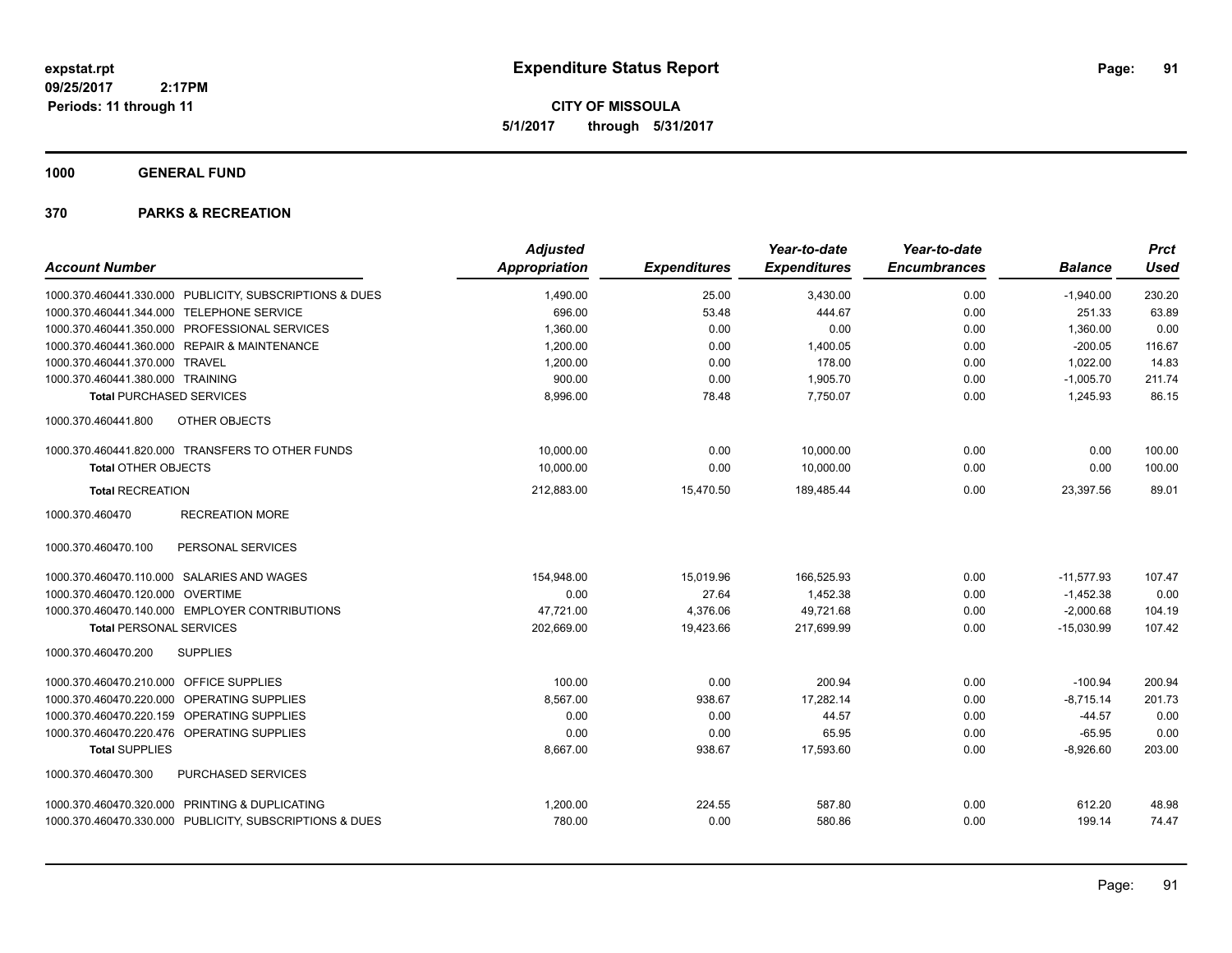**CITY OF MISSOULA 5/1/2017 through 5/31/2017**

**1000 GENERAL FUND**

| <b>Account Number</b>                                   | <b>Adjusted</b><br>Appropriation | <b>Expenditures</b> | Year-to-date<br><b>Expenditures</b> | Year-to-date<br><b>Encumbrances</b> | <b>Balance</b> | <b>Prct</b><br><b>Used</b> |
|---------------------------------------------------------|----------------------------------|---------------------|-------------------------------------|-------------------------------------|----------------|----------------------------|
| 1000.370.460470.330.190 PUBLICITY, SUBSCRIPTIONS & DUES | 0.00                             | 0.00                | 37.50                               | 0.00                                | $-37.50$       | 0.00                       |
| 1000.370.460470.344.000 TELEPHONE SERVICE               | 428.00                           | 51.55               | 307.85                              | 0.00                                | 120.15         | 71.93                      |
| 1000.370.460470.390.000 OTHER PURCHASED SERVICES        | 21,372.00                        | 119.25              | 16,947.76                           | 0.00                                | 4,424.24       | 79.30                      |
| <b>Total PURCHASED SERVICES</b>                         | 23,780.00                        | 395.35              | 18,461.77                           | 0.00                                | 5,318.23       | 77.64                      |
| <b>Total RECREATION MORE</b>                            | 235,116.00                       | 20,757.68           | 253,755.36                          | 0.00                                | $-18,639.36$   | 107.93                     |
| 1000.370.460471<br><b>RECREATION ADULTS</b>             |                                  |                     |                                     |                                     |                |                            |
| PERSONAL SERVICES<br>1000.370.460471.100                |                                  |                     |                                     |                                     |                |                            |
| 1000.370.460471.110.000 SALARIES AND WAGES              | 110,718.00                       | 6,093.33            | 82,998.86                           | 0.00                                | 27,719.14      | 74.96                      |
| 1000.370.460471.120.000 OVERTIME                        | 0.00                             | 27.66               | 27.66                               | 0.00                                | $-27.66$       | 0.00                       |
| 1000.370.460471.140.000 EMPLOYER CONTRIBUTIONS          | 32,586.00                        | 2,040.77            | 26,374.70                           | 0.00                                | 6,211.30       | 80.94                      |
| <b>Total PERSONAL SERVICES</b>                          | 143,304.00                       | 8,161.76            | 109.401.22                          | 0.00                                | 33,902.78      | 76.34                      |
| 1000.370.460471.200<br><b>SUPPLIES</b>                  |                                  |                     |                                     |                                     |                |                            |
| 1000.370.460471.210.000 OFFICE SUPPLIES                 | 600.00                           | 0.00                | 114.25                              | 0.00                                | 485.75         | 19.04                      |
| 1000.370.460471.210.147 OFFICE SUPPLIES                 | 0.00                             | 0.00                | 253.65                              | 0.00                                | $-253.65$      | 0.00                       |
| 1000.370.460471.220.000 OPERATING SUPPLIES              | 8,892.00                         | 0.00                | 527.58                              | 0.00                                | 8,364.42       | 5.93                       |
| 1000.370.460471.220.143 OPERATING SUPPLIES              | 0.00                             | 0.00                | 47.58                               | 0.00                                | $-47.58$       | 0.00                       |
| 1000.370.460471.220.144 OPERATING SUPPLIES              | 0.00                             | 0.00                | 297.64                              | 0.00                                | $-297.64$      | 0.00                       |
| 1000.370.460471.220.145 OPERATING SUPPLIES~TENNIS       | 0.00                             | 77.98               | 77.98                               | 0.00                                | $-77.98$       | 0.00                       |
| 1000.370.460471.220.147 OPERATING SUPPLIES              | 0.00                             | 0.00                | 9,483.40                            | 0.00                                | $-9.483.40$    | 0.00                       |
| 1000.370.460471.220.148 OPERATING SUPPLIES              | 0.00                             | 0.00                | 14.97                               | 0.00                                | $-14.97$       | 0.00                       |
| 1000.370.460471.220.191 OPERATING SUPPLIES              | 0.00                             | 0.00                | 15.96                               | 0.00                                | $-15.96$       | 0.00                       |
| 1000.370.460471.220.193 OPERATING SUPPLIES              | 0.00                             | 0.00                | 187.50                              | 0.00                                | $-187.50$      | 0.00                       |
| <b>Total SUPPLIES</b>                                   | 9,492.00                         | 77.98               | 11,020.51                           | 0.00                                | $-1,528.51$    | 116.10                     |
| 1000.370.460471.300<br>PURCHASED SERVICES               |                                  |                     |                                     |                                     |                |                            |
| 1000.370.460471.310.000 COMMUNICATIONS                  | 460.00                           | 0.00                | 131.10                              | 0.00                                | 328.90         | 28.50                      |
| 1000.370.460471.320.000 PRINTING & DUPLICATING          | 1,800.00                         | 0.00                | 360.00                              | 0.00                                | 1,440.00       | 20.00                      |
| 1000.370.460471.330.000 PUBLICITY, SUBSCRIPTIONS & DUES | 1,220.00                         | 0.00                | 915.79                              | 0.00                                | 304.21         | 75.06                      |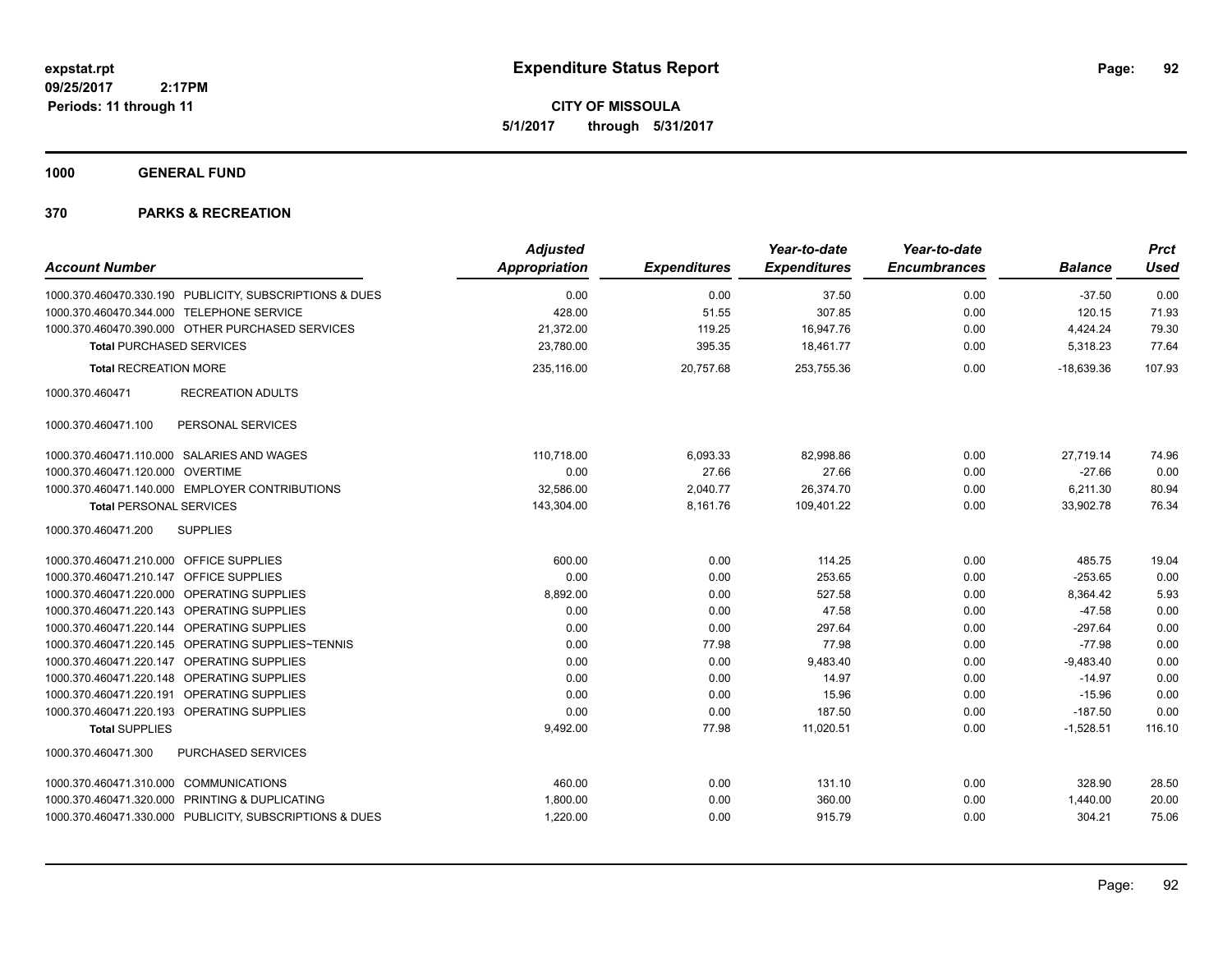**CITY OF MISSOULA 5/1/2017 through 5/31/2017**

**1000 GENERAL FUND**

#### **370 PARKS & RECREATION**

|                                                         | <b>Adjusted</b>      |                     | Year-to-date        | Year-to-date        |                | <b>Prct</b> |
|---------------------------------------------------------|----------------------|---------------------|---------------------|---------------------|----------------|-------------|
| <b>Account Number</b>                                   | <b>Appropriation</b> | <b>Expenditures</b> | <b>Expenditures</b> | <b>Encumbrances</b> | <b>Balance</b> | <b>Used</b> |
| 1000.370.460471.330.145 PUBLICITY, SUBSCRIPTIONS & DUES | 0.00                 | 100.00              | 100.00              | 0.00                | $-100.00$      | 0.00        |
| 1000.370.460471.330.147 PUBLICITY, SUBSCRIPTIONS & DUES | 0.00                 | 0.00                | 150.00              | 0.00                | $-150.00$      | 0.00        |
| 1000.370.460471.344.000 TELEPHONE SERVICE               | 567.00               | 105.99              | 586.02              | 0.00                | $-19.02$       | 103.35      |
| 1000.370.460471.350.147 PROFESSIONAL SERVICES           | 0.00                 | 0.00                | 100.00              | 0.00                | $-100.00$      | 0.00        |
| 1000.370.460471.390.000 OTHER PURCHASED SERVICES        | 10,000.00            | 30.00               | 2,400.00            | 0.00                | 7,600.00       | 24.00       |
| 1000.370.460471.390.143 OTHER PURCHASED SERVICES        | 0.00                 | 17.50               | 1,592.50            | 0.00                | $-1,592.50$    | 0.00        |
| 1000.370.460471.390.147 OTHER PURCHASED SERVICES        | 0.00                 | 0.00                | 1.285.00            | 0.00                | $-1,285.00$    | 0.00        |
| <b>Total PURCHASED SERVICES</b>                         | 14,047.00            | 253.49              | 7,620.41            | 0.00                | 6,426.59       | 54.25       |
| <b>Total RECREATION ADULTS</b>                          | 166,843.00           | 8,493.23            | 128,042.14          | 0.00                | 38,800.86      | 76.74       |
| 1000.370.460472<br><b>RECREATION YOUTH</b>              |                      |                     |                     |                     |                |             |
| 1000.370.460472.100<br>PERSONAL SERVICES                |                      |                     |                     |                     |                |             |
| 1000.370.460472.110.000 SALARIES AND WAGES              | 105,185.00           | 7,367.24            | 80,914.32           | 0.00                | 24,270.68      | 76.93       |
| 1000.370.460472.120.000 OVERTIME                        | 0.00                 | 0.00                | 16.83               | 0.00                | $-16.83$       | 0.00        |
| 1000.370.460472.140.000 EMPLOYER CONTRIBUTIONS          | 26.260.00            | 2,014.80            | 22.673.00           | 0.00                | 3,587.00       | 86.34       |
| <b>Total PERSONAL SERVICES</b>                          | 131,445.00           | 9,382.04            | 103,604.15          | 0.00                | 27,840.85      | 78.82       |
| 1000.370.460472.200<br><b>SUPPLIES</b>                  |                      |                     |                     |                     |                |             |
| 1000.370.460472.210.000 OFFICE SUPPLIES                 | 100.00               | 0.00                | 0.00                | 0.00                | 100.00         | 0.00        |
| 1000.370.460472.210.190 OFFICE SUPPLIES                 | 0.00                 | 0.00                | 100.00              | 0.00                | $-100.00$      | 0.00        |
| OPERATING SUPPLIES<br>1000.370.460472.220.000           | 16,006.00            | 0.00                | 257.69              | 0.00                | 15,748.31      | 1.61        |
| 1000.370.460472.220.145<br>OPERATING SUPPLIES           | 0.00                 | 77.98               | 297.85              | 0.00                | $-297.85$      | 0.00        |
| 1000.370.460472.220.147<br>OPERATING SUPPLIES           | 0.00                 | 0.00                | 195.99              | 0.00                | $-195.99$      | 0.00        |
| 1000.370.460472.220.190 OPERATING SUPPLIES              | 0.00                 | 17.90               | 2,225.46            | 0.00                | $-2,225.46$    | 0.00        |
| 1000.370.460472.220.191 OPERATING SUPPLIES              | 0.00                 | 0.00                | 9,422.05            | 0.00                | $-9,422.05$    | 0.00        |
| 1000.370.460472.220.192 OPERATING SUPPLIES              | 0.00                 | 0.00                | 409.65              | 0.00                | $-409.65$      | 0.00        |
| 1000.370.460472.220.193 OPERATING SUPPLIES              | 0.00                 | 0.00                | 1,532.25            | 0.00                | $-1,532.25$    | 0.00        |
| <b>Total SUPPLIES</b>                                   | 16,106.00            | 95.88               | 14.440.94           | 0.00                | 1,665.06       | 89.66       |

1000.370.460472.300 PURCHASED SERVICES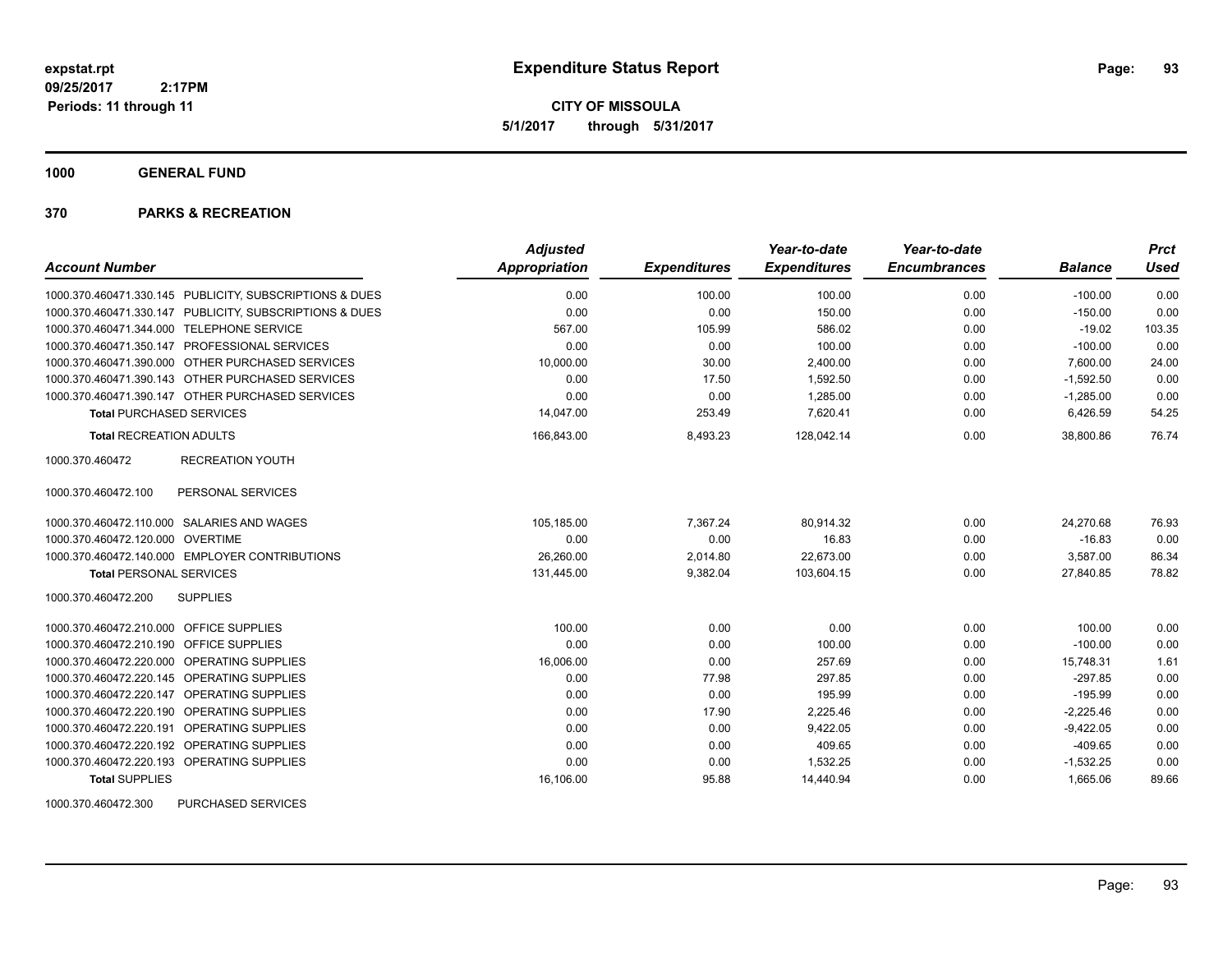**CITY OF MISSOULA 5/1/2017 through 5/31/2017**

# **1000 GENERAL FUND**

|                                                         | <b>Adjusted</b>      |                     | Year-to-date        | Year-to-date        |                | <b>Prct</b> |
|---------------------------------------------------------|----------------------|---------------------|---------------------|---------------------|----------------|-------------|
| <b>Account Number</b>                                   | <b>Appropriation</b> | <b>Expenditures</b> | <b>Expenditures</b> | <b>Encumbrances</b> | <b>Balance</b> | <b>Used</b> |
| 1000.370.460472.310.000 COMMUNICATIONS                  | 0.00                 | 0.00                | 90.76               | 0.00                | $-90.76$       | 0.00        |
| 1000.370.460472.320.000 PRINTING & DUPLICATING          | 1,300.00             | 0.00                | 0.00                | 0.00                | 1,300.00       | 0.00        |
| 1000.370.460472.320.190 PRINTING & DUPLICATING          | 0.00                 | 0.00                | 31.00               | 0.00                | $-31.00$       | 0.00        |
| 1000.370.460472.330.000 PUBLICITY, SUBSCRIPTIONS & DUES | 1,500.00             | 15.00               | 721.28              | 0.00                | 778.72         | 48.09       |
| 1000.370.460472.330.190 PUBLICITY, SUBSCRIPTIONS & DUES | 0.00                 | 0.00                | 67.50               | 0.00                | $-67.50$       | 0.00        |
| 1000.370.460472.341.000 ELECTRICITY & NATURAL GAS       | 1,225.00             | 0.00                | 1,225.00            | 0.00                | 0.00           | 100.00      |
| 1000.370.460472.343.000 WATER CHARGES                   | 601.00               | 0.00                | 0.00                | 0.00                | 601.00         | 0.00        |
| 1000.370.460472.344.000 TELEPHONE SERVICE               | 662.00               | 118.35              | 745.99              | 0.00                | $-83.99$       | 112.69      |
| 1000.370.460472.345.000 GARBAGE                         | 468.00               | 0.00                | 450.00              | 0.00                | 18.00          | 96.15       |
| 1000.370.460472.350.000 PROFESSIONAL SERVICES           | 2,487.00             | 0.00                | 167.00              | 0.00                | 2,320.00       | 6.71        |
| 1000.370.460472.350.190 PROFESSIONAL SERVICES           | 0.00                 | 0.00                | 2,349.40            | 0.00                | $-2,349.40$    | 0.00        |
| 1000.370.460472.350.191 PROFESSIONAL SERVICES-TENNIS    | 0.00                 | 0.00                | 40.00               | 0.00                | $-40.00$       | 0.00        |
| 1000.370.460472.390.000 OTHER PURCHASED SERVICES        | 500.00               | 0.00                | 0.00                | 0.00                | 500.00         | 0.00        |
| 1000.370.460472.390.190 OTHER PURCHASED SERVICES        | 0.00                 | 0.00                | 465.00              | 0.00                | $-465.00$      | 0.00        |
| 1000.370.460472.390.191 OTHER PURCHASED SERVICES        | 0.00                 | 0.00                | 3,787.50            | 0.00                | $-3,787.50$    | 0.00        |
| <b>Total PURCHASED SERVICES</b>                         | 8,743.00             | 133.35              | 10,140.43           | 0.00                | $-1,397.43$    | 115.98      |
| <b>Total RECREATION YOUTH</b>                           | 156,294.00           | 9,611.27            | 128,185.52          | 0.00                | 28,108.48      | 82.02       |
| <b>RECREATION SPECIAL EVENTS</b><br>1000.370.460473     |                      |                     |                     |                     |                |             |
| <b>SUPPLIES</b><br>1000.370.460473.200                  |                      |                     |                     |                     |                |             |
| 1000.370.460473.220.000 OPERATING SUPPLIES              | 2.328.00             | 66.61               | 1,933.33            | 0.00                | 394.67         | 83.05       |
| 1000.370.460473.220.147 OPERATING SUPPLIES              | 0.00                 | 0.00                | 25.00               | 0.00                | $-25.00$       | 0.00        |
| 1000.370.460473.220.193 OPERATING SUPPLIES              | 0.00                 | 0.00                | 48.37               | 0.00                | $-48.37$       | 0.00        |
| <b>Total SUPPLIES</b>                                   | 2,328.00             | 66.61               | 2,006.70            | 0.00                | 321.30         | 86.20       |
| 1000.370.460473.300<br>PURCHASED SERVICES               |                      |                     |                     |                     |                |             |
| 1000.370.460473.390.000 OTHER PURCHASED SERVICES        | 0.00                 | 0.00                | 31.93               | 0.00                | $-31.93$       | 0.00        |
| <b>Total PURCHASED SERVICES</b>                         | 0.00                 | 0.00                | 31.93               | 0.00                | $-31.93$       | 0.00        |
| Total RECREATION SPECIAL EVENTS                         | 2,328.00             | 66.61               | 2,038.63            | 0.00                | 289.37         | 87.57       |
| <b>SPRAY DECKS</b><br>1000.370.460474                   |                      |                     |                     |                     |                |             |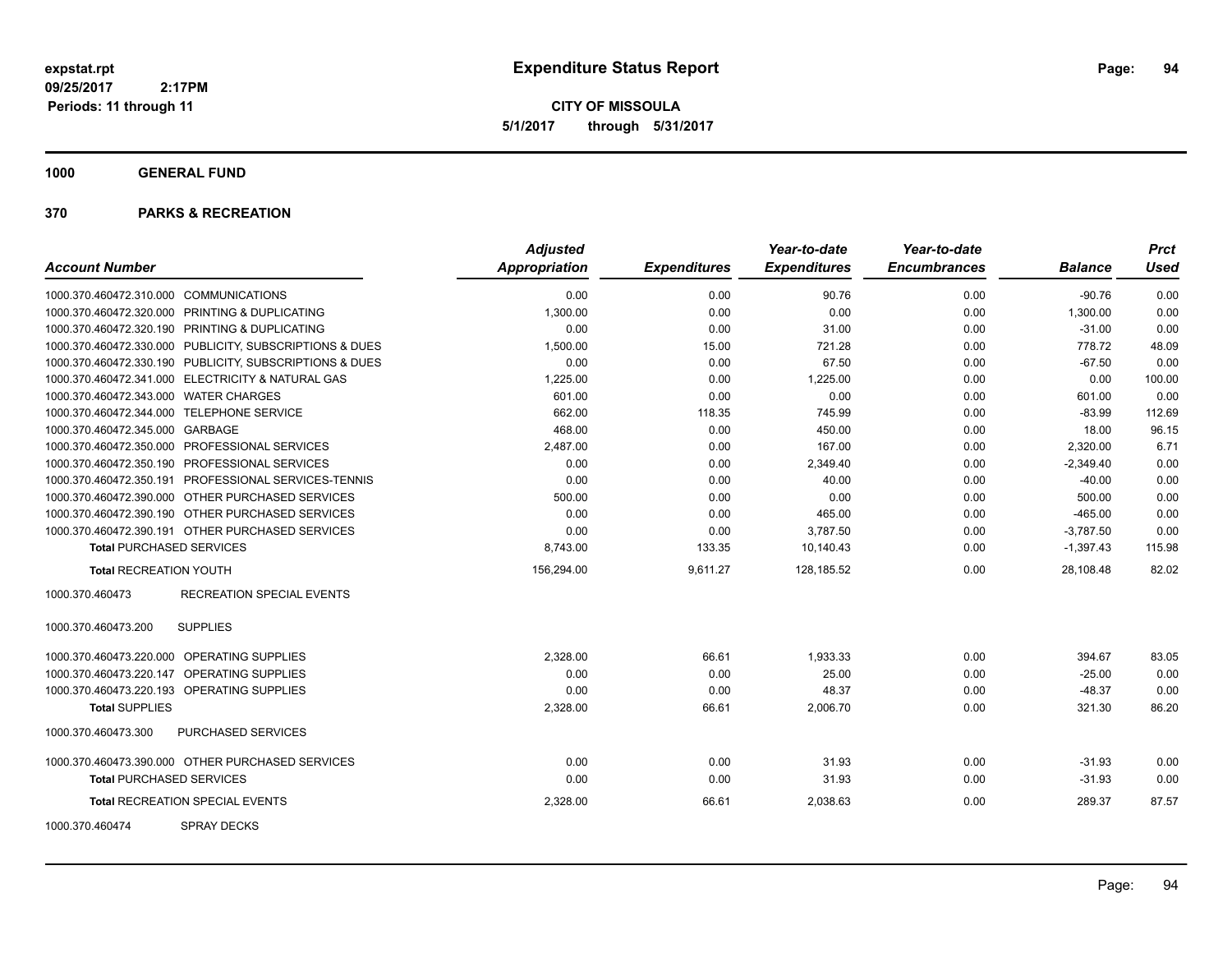**CITY OF MISSOULA 5/1/2017 through 5/31/2017**

**1000 GENERAL FUND**

|                                                         | <b>Adjusted</b>      |                     | Year-to-date        | Year-to-date        |                | <b>Prct</b> |
|---------------------------------------------------------|----------------------|---------------------|---------------------|---------------------|----------------|-------------|
| <b>Account Number</b>                                   | <b>Appropriation</b> | <b>Expenditures</b> | <b>Expenditures</b> | <b>Encumbrances</b> | <b>Balance</b> | <b>Used</b> |
| PERSONAL SERVICES<br>1000.370.460474.100                |                      |                     |                     |                     |                |             |
| 1000.370.460474.110.000 SALARIES AND WAGES              | 8,106.00             | 0.00                | 0.00                | 0.00                | 8,106.00       | 0.00        |
| 1000.370.460474.140.000 EMPLOYER CONTRIBUTIONS          | 1,145.00             | 0.00                | 0.00                | 0.00                | 1,145.00       | 0.00        |
| <b>Total PERSONAL SERVICES</b>                          | 9,251.00             | 0.00                | 0.00                | 0.00                | 9,251.00       | 0.00        |
| 1000.370.460474.200<br><b>SUPPLIES</b>                  |                      |                     |                     |                     |                |             |
| 1000.370.460474.220.000 OPERATING SUPPLIES              | 1,535.00             | 0.00                | 0.00                | 0.00                | 1,535.00       | 0.00        |
| 1000.370.460474.230.000 REPAIR/MAINTENANCE              | 5,424.00             | 1,546.94            | 4,931.49            | 0.00                | 492.51         | 90.92       |
| <b>Total SUPPLIES</b>                                   | 6,959.00             | 1,546.94            | 4,931.49            | 0.00                | 2,027.51       | 70.86       |
| 1000.370.460474.300<br><b>PURCHASED SERVICES</b>        |                      |                     |                     |                     |                |             |
| 1000.370.460474.330.000 PUBLICITY, SUBSCRIPTIONS & DUES | 750.00               | 0.00                | 525.00              | 0.00                | 225.00         | 70.00       |
| 1000.370.460474.360.000 REPAIR & MAINTENANCE            | 2.050.00             | 0.00                | 669.51              | 0.00                | 1.380.49       | 32.66       |
| <b>Total PURCHASED SERVICES</b>                         | 2,800.00             | 0.00                | 1,194.51            | 0.00                | 1,605.49       | 42.66       |
| <b>CAPITAL OUTLAY</b><br>1000.370.460474.900            |                      |                     |                     |                     |                |             |
| <b>Total CAPITAL OUTLAY</b>                             | 0.00                 | 0.00                | 0.00                | 0.00                | 0.00           | 0.00        |
| <b>Total SPRAY DECKS</b>                                | 19,010.00            | 1,546.94            | 6,126.00            | 0.00                | 12,884.00      | 32.23       |
| YOUTH DRUG<br>1000.370.460476                           |                      |                     |                     |                     |                |             |
| 1000.370.460476.100<br>PERSONAL SERVICES                |                      |                     |                     |                     |                |             |
| 1000.370.460476.110.000 SALARIES AND WAGES              | 20,446.00            | 0.00                | 1.118.92            | 0.00                | 19,327.08      | 5.47        |
| 1000.370.460476.140.000 EMPLOYER CONTRIBUTIONS          | 4,139.00             | 0.00                | 157.69              | 0.00                | 3,981.31       | 3.81        |
| <b>Total PERSONAL SERVICES</b>                          | 24,585.00            | 0.00                | 1,276.61            | 0.00                | 23,308.39      | 5.19        |
| 1000.370.460476.200<br><b>SUPPLIES</b>                  |                      |                     |                     |                     |                |             |
| 1000.370.460476.210.000 OFFICE SUPPLIES                 | 150.00               | 0.00                | 16.27               | 0.00                | 133.73         | 10.85       |
| 1000.370.460476.220.000 OPERATING SUPPLIES              | 3,400.00             | 0.00                | 2,785.77            | 0.00                | 614.23         | 81.93       |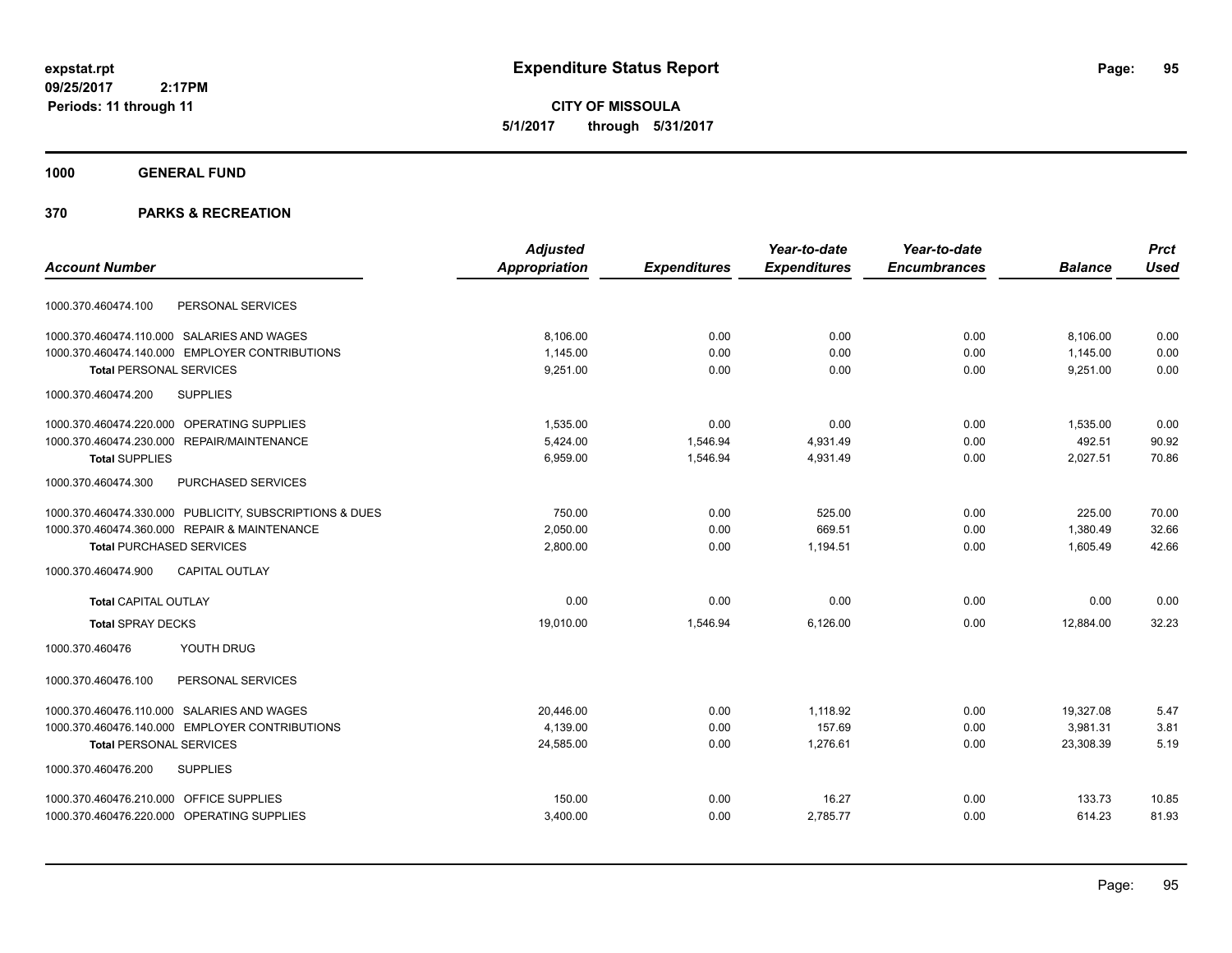**CITY OF MISSOULA 5/1/2017 through 5/31/2017**

**1000 GENERAL FUND**

| <b>Account Number</b>            |                                                         | <b>Adjusted</b><br><b>Appropriation</b> | <b>Expenditures</b> | Year-to-date<br><b>Expenditures</b> | Year-to-date<br><b>Encumbrances</b> | <b>Balance</b> | <b>Prct</b><br><b>Used</b> |
|----------------------------------|---------------------------------------------------------|-----------------------------------------|---------------------|-------------------------------------|-------------------------------------|----------------|----------------------------|
| 1000.370.460476.220.137          | <b>OPERATING SUPPLIES</b>                               | 0.00                                    | 122.30              | 157.58                              | 0.00                                | $-157.58$      | 0.00                       |
| 1000.370.460476.220.193          | OPERATING SUPPLIES                                      | 0.00                                    | 0.00                | 108.00                              | 0.00                                | $-108.00$      | 0.00                       |
| <b>Total SUPPLIES</b>            |                                                         | 3,550.00                                | 122.30              | 3,067.62                            | 0.00                                | 482.38         | 86.41                      |
| 1000.370.460476.300              | PURCHASED SERVICES                                      |                                         |                     |                                     |                                     |                |                            |
|                                  | 1000.370.460476.320.000 PRINTING & DUPLICATING          | 250.00                                  | 0.00                | 0.00                                | 0.00                                | 250.00         | 0.00                       |
|                                  | 1000.370.460476.330.000 PUBLICITY, SUBSCRIPTIONS & DUES | 100.00                                  | 0.00                | 0.00                                | 0.00                                | 100.00         | 0.00                       |
|                                  | 1000.370.460476.350.000 PROFESSIONAL SERVICES           | 1,200.00                                | 0.00                | 0.00                                | 0.00                                | 1,200.00       | 0.00                       |
|                                  | 1000.370.460476.390.000 OTHER PURCHASED SERVICES        | 0.00                                    | 0.00                | 6.00                                | 0.00                                | $-6.00$        | 0.00                       |
|                                  | 1000.370.460476.390.137 OTHER PURCHASED SERVICES        | 0.00                                    | 126.00              | 126.00                              | 0.00                                | $-126.00$      | 0.00                       |
| <b>Total PURCHASED SERVICES</b>  |                                                         | 1,550.00                                | 126.00              | 132.00                              | 0.00                                | 1,418.00       | 8.52                       |
| <b>Total YOUTH DRUG</b>          |                                                         | 29,685.00                               | 248.30              | 4,476.23                            | 0.00                                | 25,208.77      | 15.08                      |
| 1000.370.460477                  | <b>GRILL VAN</b>                                        |                                         |                     |                                     |                                     |                |                            |
| 1000.370.460477.200              | <b>SUPPLIES</b>                                         |                                         |                     |                                     |                                     |                |                            |
|                                  | 1000.370.460477.220.000 OPERATING SUPPLIES              | 12,754.00                               | 0.00                | 5,364.01                            | 0.00                                | 7,389.99       | 42.06                      |
| 1000.370.460477.230.000          | REPAIR/MAINTENANCE                                      | 29,102.00                               | 5,847.69            | 35,426.29                           | 0.00                                | $-6,324.29$    | 121.73                     |
| <b>Total SUPPLIES</b>            |                                                         | 41,856.00                               | 5,847.69            | 40.790.30                           | 0.00                                | 1,065.70       | 97.45                      |
| 1000.370.460477.300              | PURCHASED SERVICES                                      |                                         |                     |                                     |                                     |                |                            |
|                                  | 1000.370.460477.350.000 PROFESSIONAL SERVICES           | 900.00                                  | 0.00                | 679.80                              | 0.00                                | 220.20         | 75.53                      |
|                                  | 1000.370.460477.360.000 REPAIR & MAINTENANCE            | 5,228.00                                | 63.99               | 2,688.44                            | 0.00                                | 2,539.56       | 51.42                      |
| <b>Total PURCHASED SERVICES</b>  |                                                         | 6,128.00                                | 63.99               | 3,368.24                            | 0.00                                | 2,759.76       | 54.96                      |
| <b>Total GRILL VAN</b>           |                                                         | 47,984.00                               | 5,911.68            | 44,158.54                           | 0.00                                | 3,825.46       | 92.03                      |
| 1000.370.460484                  | <b>CONSERVATION LANDS MGMT</b>                          |                                         |                     |                                     |                                     |                |                            |
| 1000.370.460484.100              | PERSONAL SERVICES                                       |                                         |                     |                                     |                                     |                |                            |
|                                  | 1000.370.460484.110.000 SALARIES AND WAGES              | 190.912.00                              | 15,807.94           | 140,778.33                          | 0.00                                | 50,133.67      | 73.74                      |
| 1000.370.460484.120.000 OVERTIME |                                                         | 1,750.00                                | 272.32              | 628.95                              | 0.00                                | 1,121.05       | 35.94                      |
|                                  |                                                         |                                         |                     |                                     |                                     |                |                            |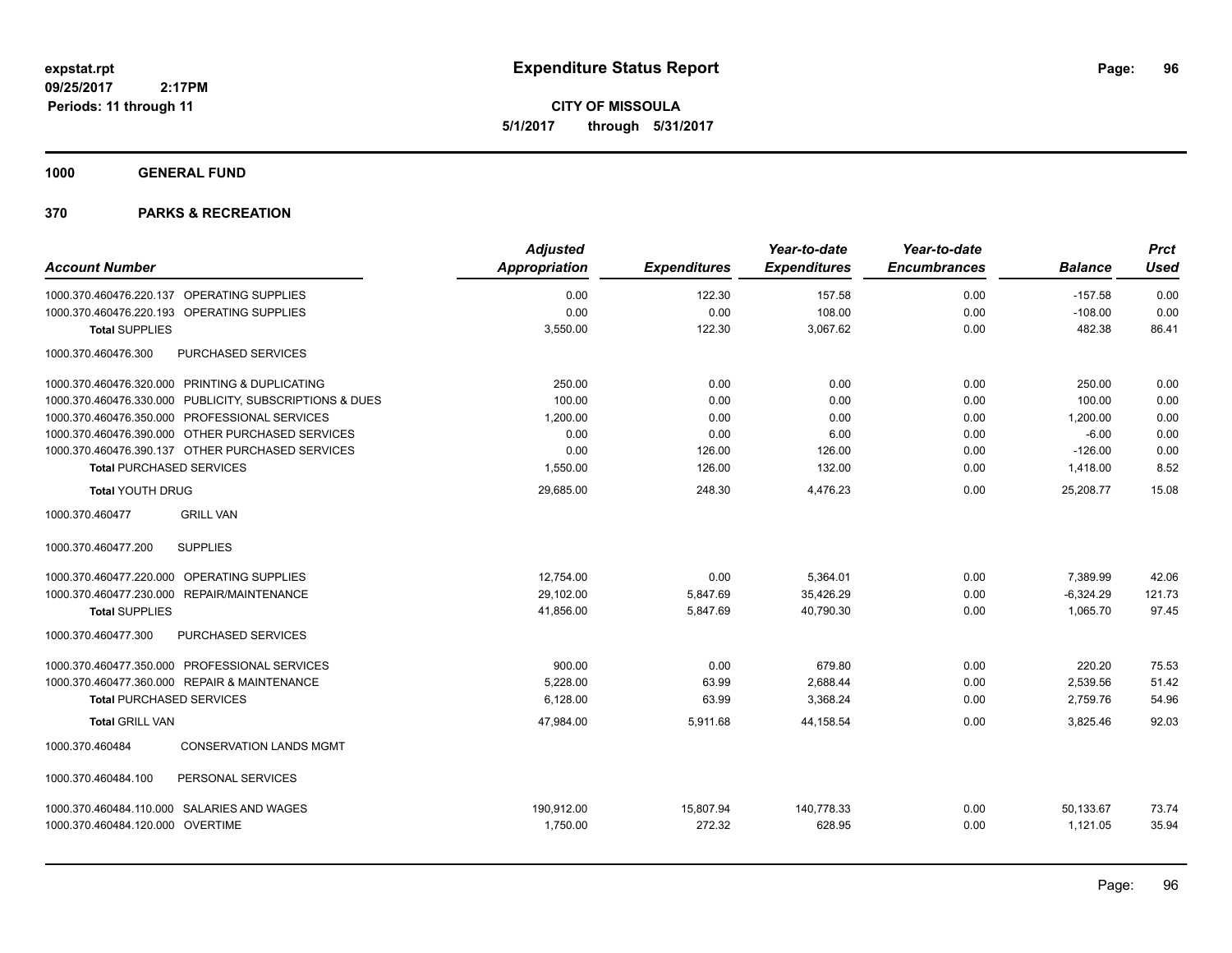**CITY OF MISSOULA 5/1/2017 through 5/31/2017**

**1000 GENERAL FUND**

| <b>Account Number</b>                            | <b>Adjusted</b><br><b>Appropriation</b> | <b>Expenditures</b> | Year-to-date<br><b>Expenditures</b> | Year-to-date<br><b>Encumbrances</b> | <b>Balance</b> | <b>Prct</b><br><b>Used</b> |
|--------------------------------------------------|-----------------------------------------|---------------------|-------------------------------------|-------------------------------------|----------------|----------------------------|
| 1000.370.460484.140.000 EMPLOYER CONTRIBUTIONS   | 69,519.00                               | 5,758.48            | 59,293.98                           | 0.00                                | 10,225.02      | 85.29                      |
| <b>Total PERSONAL SERVICES</b>                   | 262,181.00                              | 21,838.74           | 200,701.26                          | 0.00                                | 61,479.74      | 76.55                      |
| <b>SUPPLIES</b><br>1000.370.460484.200           |                                         |                     |                                     |                                     |                |                            |
| 1000.370.460484.220.000 OPERATING SUPPLIES       | 6,337.00                                | 824.34              | 2,898.64                            | 0.00                                | 3,438.36       | 45.74                      |
| 1000.370.460484.230.000 REPAIR/MAINTENANCE       | 10,364.00                               | $-56.10$            | 1,139.83                            | 0.00                                | 9,224.17       | 11.00                      |
| <b>Total SUPPLIES</b>                            | 16,701.00                               | 768.24              | 4,038.47                            | 0.00                                | 12,662.53      | 24.18                      |
| <b>PURCHASED SERVICES</b><br>1000.370.460484.300 |                                         |                     |                                     |                                     |                |                            |
| 1000.370.460484.350.000 PROFESSIONAL SERVICES    | 6,228.00                                | 0.00                | 200.00                              | 0.00                                | 6,028.00       | 3.21                       |
| 1000.370.460484.380.000 TRAINING                 | 0.00                                    | 0.00                | 51.25                               | 0.00                                | $-51.25$       | 0.00                       |
| 1000.370.460484.390.000 OTHER PURCHASED SERVICES | 520.00                                  | 0.00                | 225.08                              | 0.00                                | 294.92         | 43.28                      |
| <b>Total PURCHASED SERVICES</b>                  | 6,748.00                                | 0.00                | 476.33                              | 0.00                                | 6,271.67       | 7.06                       |
| <b>Total CONSERVATION LANDS MGMT</b>             | 285,630.00                              | 22,606.98           | 205,216.06                          | 0.00                                | 80,413.94      | 71.85                      |
| <b>SAFETY &amp; TRAINING</b><br>1000.370.460485  |                                         |                     |                                     |                                     |                |                            |
| <b>SUPPLIES</b><br>1000.370.460485.200           |                                         |                     |                                     |                                     |                |                            |
| 1000.370.460485.220.000 OPERATING SUPPLIES       | 5.980.00                                | 420.03              | 4.642.63                            | 0.00                                | 1.337.37       | 77.64                      |
| <b>Total SUPPLIES</b>                            | 5,980.00                                | 420.03              | 4,642.63                            | 0.00                                | 1,337.37       | 77.64                      |
| 1000.370.460485.300<br><b>PURCHASED SERVICES</b> |                                         |                     |                                     |                                     |                |                            |
| 1000.370.460485.310.000 COMMUNICATIONS           | 50.00                                   | 0.00                | 0.00                                | 0.00                                | 50.00          | 0.00                       |
| 1000.370.460485.320.000 PRINTING & DUPLICATING   | 50.00                                   | 0.00                | 48.50                               | 0.00                                | 1.50           | 97.00                      |
| 1000.370.460485.370.000 TRAVEL                   | 3,744.00                                | 324.50              | 1,641.13                            | 0.00                                | 2,102.87       | 43.83                      |
| 1000.370.460485.380.000 TRAINING                 | 2,936.00                                | 400.00              | 2,538.95                            | 0.00                                | 397.05         | 86.48                      |
| <b>Total PURCHASED SERVICES</b>                  | 6,780.00                                | 724.50              | 4,228.58                            | 0.00                                | 2,551.42       | 62.37                      |
| <b>Total SAFETY &amp; TRAINING</b>               | 12,760.00                               | 1.144.53            | 8.871.21                            | 0.00                                | 3,888.79       | 69.52                      |
| <b>CURRENTS POOL EXPENSES</b><br>1000.370.460490 |                                         |                     |                                     |                                     |                |                            |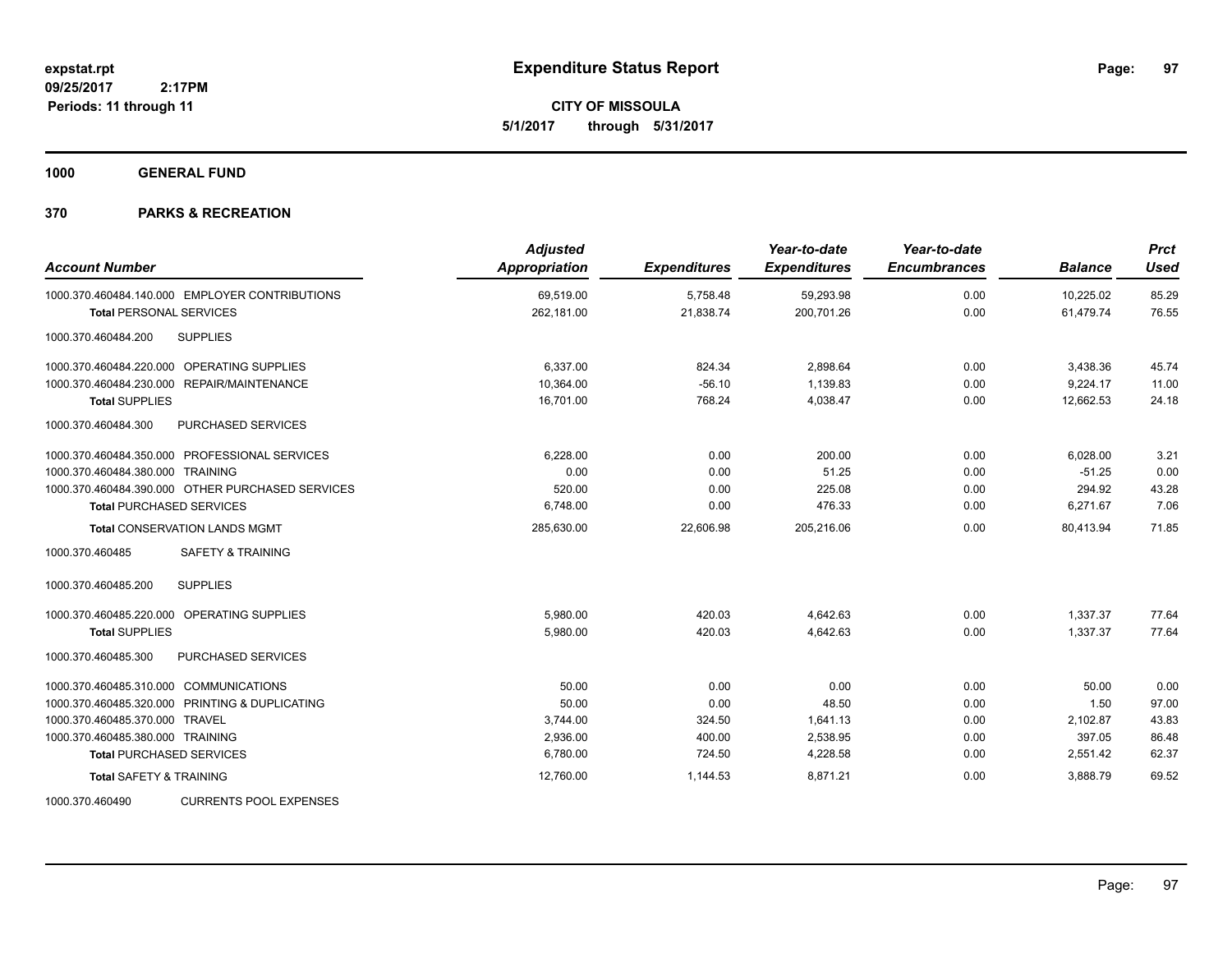**CITY OF MISSOULA 5/1/2017 through 5/31/2017**

**1000 GENERAL FUND**

|                                  |                                                   | <b>Adjusted</b>      |                     | Year-to-date        | Year-to-date        |                | <b>Prct</b> |
|----------------------------------|---------------------------------------------------|----------------------|---------------------|---------------------|---------------------|----------------|-------------|
| <b>Account Number</b>            |                                                   | <b>Appropriation</b> | <b>Expenditures</b> | <b>Expenditures</b> | <b>Encumbrances</b> | <b>Balance</b> | <b>Used</b> |
| 1000.370.460490.200              | <b>SUPPLIES</b>                                   |                      |                     |                     |                     |                |             |
|                                  | Total CURRENTS POOL EXPENSES                      | 0.00                 | 0.00                | 0.00                | 0.00                | 0.00           | 0.00        |
| 1000.370.460500                  | PARK MAINTENANCE CONTRACTS                        |                      |                     |                     |                     |                |             |
| 1000.370.460500.200              | <b>SUPPLIES</b>                                   |                      |                     |                     |                     |                |             |
|                                  | 1000.370.460500.220.000 OPERATING SUPPLIES        | 6,540.00             | 4,666.50            | 4,666.50            | 0.00                | 1,873.50       | 71.35       |
|                                  | 1000.370.460500.230.000 REPAIR/MAINTENANCE        | 3,939.00             | 0.00                | 188.68              | 0.00                | 3,750.32       | 4.79        |
| <b>Total SUPPLIES</b>            |                                                   | 10.479.00            | 4,666.50            | 4,855.18            | 0.00                | 5,623.82       | 46.33       |
| 1000.370.460500.300              | <b>PURCHASED SERVICES</b>                         |                      |                     |                     |                     |                |             |
| <b>Total PURCHASED SERVICES</b>  |                                                   | 0.00                 | 0.00                | 0.00                | 0.00                | 0.00           | 0.00        |
|                                  | Total PARK MAINTENANCE CONTRACTS                  | 10,479.00            | 4,666.50            | 4,855.18            | 0.00                | 5,623.82       | 46.33       |
| 1000.370.460501                  | PARK MAINTENANCE ROUTINE                          |                      |                     |                     |                     |                |             |
| 1000.370.460501.100              | PERSONAL SERVICES                                 |                      |                     |                     |                     |                |             |
|                                  | 1000.370.460501.110.000 SALARIES AND WAGES        | 619,633.00           | 64,659.17           | 561,302.62          | 0.00                | 58,330.38      | 90.59       |
| 1000.370.460501.120.000 OVERTIME |                                                   | 2,100.00             | 784.24              | 1,405.39            | 0.00                | 694.61         | 66.92       |
|                                  | 1000.370.460501.140.000 EMPLOYER CONTRIBUTIONS    | 227,628.00           | 24,498.55           | 242,813.59          | 0.00                | $-15,185.59$   | 106.67      |
| <b>Total PERSONAL SERVICES</b>   |                                                   | 849,361.00           | 89,941.96           | 805,521.60          | 0.00                | 43,839.40      | 94.84       |
| 1000.370.460501.200              | <b>SUPPLIES</b>                                   |                      |                     |                     |                     |                |             |
|                                  | 1000.370.460501.220.000 OPERATING SUPPLIES        | 5,319.00             | 0.00                | 1,687.92            | 0.00                | 3,631.08       | 31.73       |
|                                  | 1000.370.460501.230.000 REPAIR/MAINTENANCE        | 5,275.00             | 0.00                | 330.33              | 0.00                | 4,944.67       | 6.26        |
| 1000.370.460501.231.000 GASOLINE |                                                   | 79,836.00            | 7,192.16            | 42,813.48           | 0.00                | 37,022.52      | 53.63       |
| <b>Total SUPPLIES</b>            |                                                   | 90,430.00            | 7,192.16            | 44,831.73           | 0.00                | 45.598.27      | 49.58       |
| 1000.370.460501.300              | PURCHASED SERVICES                                |                      |                     |                     |                     |                |             |
|                                  | 1000.370.460501.341.000 ELECTRICITY & NATURAL GAS | 92,573.00            | 4,144.37            | 35,446.90           | 0.00                | 57,126.10      | 38.29       |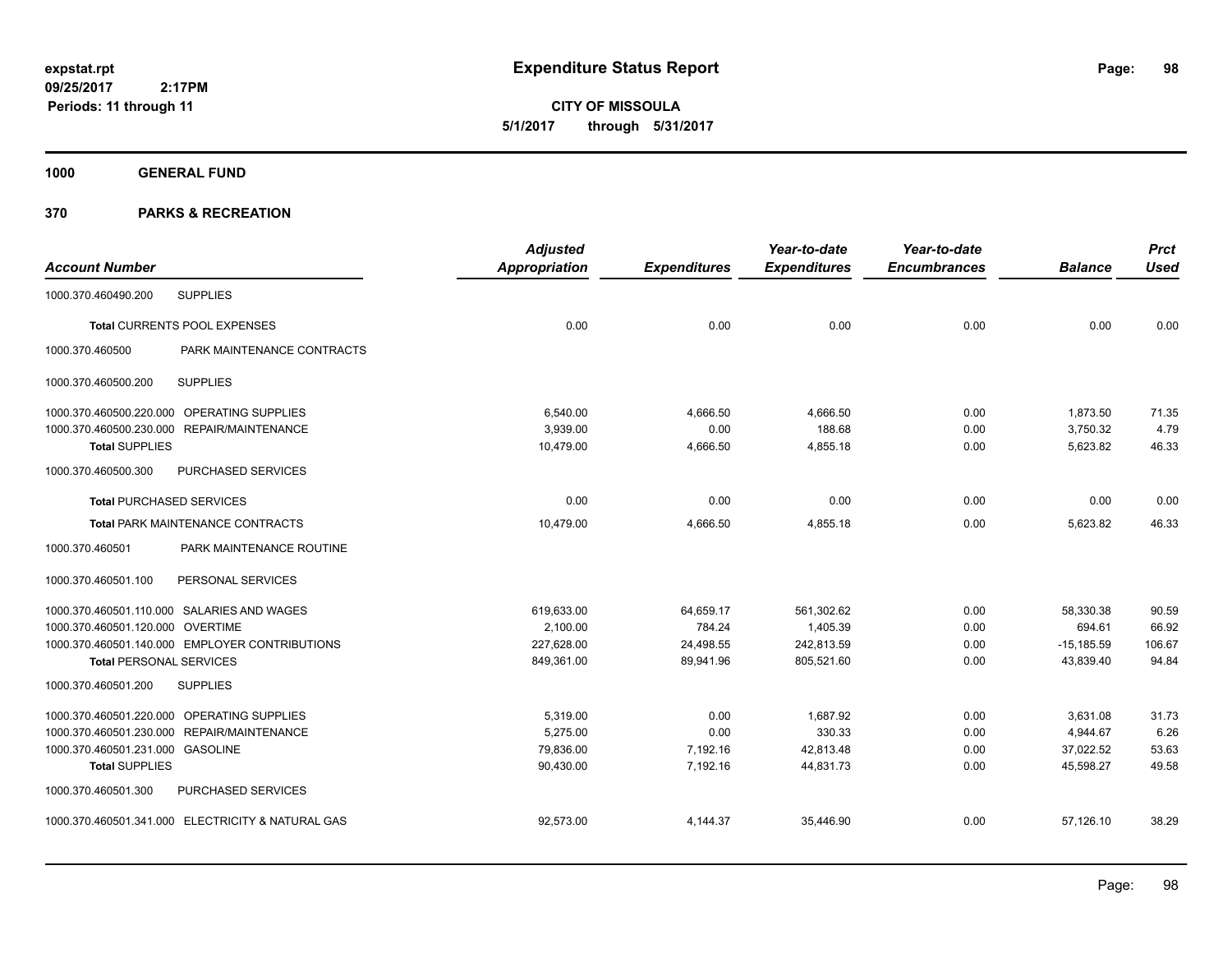**CITY OF MISSOULA 5/1/2017 through 5/31/2017**

**1000 GENERAL FUND**

| <b>Account Number</b>                            | <b>Adjusted</b><br>Appropriation | <b>Expenditures</b> | Year-to-date<br><b>Expenditures</b> | Year-to-date<br><b>Encumbrances</b> | <b>Balance</b> | <b>Prct</b><br><b>Used</b> |
|--------------------------------------------------|----------------------------------|---------------------|-------------------------------------|-------------------------------------|----------------|----------------------------|
| 1000.370.460501.343.000 WATER CHARGES            | 152,803.00                       | 190.00              | 131,355.35                          | 0.00                                | 21,447.65      | 85.96                      |
| 1000.370.460501.345.000 GARBAGE                  | 28,946.00                        | 4,711.78            | 25,051.69                           | 0.00                                | 3,894.31       | 86.55                      |
| 1000.370.460501.350.000 PROFESSIONAL SERVICES    | 2,347.00                         | 0.00                | 4,009.60                            | 0.00                                | $-1,662.60$    | 170.84                     |
| 1000.370.460501.360.000 REPAIR & MAINTENANCE     | 3,183.00                         | 0.00                | 593.70                              | 0.00                                | 2,589.30       | 18.65                      |
| 1000.370.460501.380.000 TRAINING                 | 0.00                             | 0.00                | 53.00                               | 0.00                                | $-53.00$       | 0.00                       |
| <b>Total PURCHASED SERVICES</b>                  | 279,852.00                       | 9,046.15            | 196,510.24                          | 0.00                                | 83,341.76      | 70.22                      |
| OTHER OBJECTS<br>1000.370.460501.800             |                                  |                     |                                     |                                     |                |                            |
| <b>Total OTHER OBJECTS</b>                       | 0.00                             | 0.00                | 0.00                                | 0.00                                | 0.00           | 0.00                       |
| Total PARK MAINTENANCE ROUTINE                   | 1,219,643.00                     | 106,180.27          | 1,046,863.57                        | 0.00                                | 172,779.43     | 85.83                      |
| HICKORY FACILITY MAINTENANCE<br>1000.370.460502  |                                  |                     |                                     |                                     |                |                            |
| PERSONAL SERVICES<br>1000.370.460502.100         |                                  |                     |                                     |                                     |                |                            |
| <b>Total PERSONAL SERVICES</b>                   | 0.00                             | 0.00                | 0.00                                | 0.00                                | 0.00           | 0.00                       |
| 1000.370.460502.200<br><b>SUPPLIES</b>           |                                  |                     |                                     |                                     |                |                            |
| 1000.370.460502.220.000 OPERATING SUPPLIES       | 3,200.00                         | 0.00                | 3,030.60                            | 0.00                                | 169.40         | 94.71                      |
| 1000.370.460502.230.000 REPAIR/MAINTENANCE       | 1,500.00                         | 0.00                | 9.90                                | 0.00                                | 1,490.10       | 0.66                       |
| <b>Total SUPPLIES</b>                            | 4,700.00                         | 0.00                | 3,040.50                            | 0.00                                | 1,659.50       | 64.69                      |
| 1000.370.460502.300<br>PURCHASED SERVICES        |                                  |                     |                                     |                                     |                |                            |
| 1000.370.460502.350.000 PROFESSIONAL SERVICES    | 3,080.00                         | 660.00              | 675.00                              | 0.00                                | 2,405.00       | 21.92                      |
| 1000.370.460502.360.000 REPAIR & MAINTENANCE     | 6,000.00                         | 153.89              | 4,421.89                            | 0.00                                | 1,578.11       | 73.70                      |
| <b>Total PURCHASED SERVICES</b>                  | 9,080.00                         | 813.89              | 5,096.89                            | 0.00                                | 3,983.11       | 56.13                      |
| Total HICKORY FACILITY MAINTENANCE               | 13,780.00                        | 813.89              | 8,137.39                            | 0.00                                | 5,642.61       | 59.05                      |
| 1000.370.460503<br>SPORTS FACILITIES MAINTENANCE |                                  |                     |                                     |                                     |                |                            |
| 1000.370.460503.100<br>PERSONAL SERVICES         |                                  |                     |                                     |                                     |                |                            |
| 1000.370.460503.110.000 SALARIES AND WAGES       | 35,191.00                        | 0.00                | 22,591.88                           | 0.00                                | 12,599.12      | 64.20                      |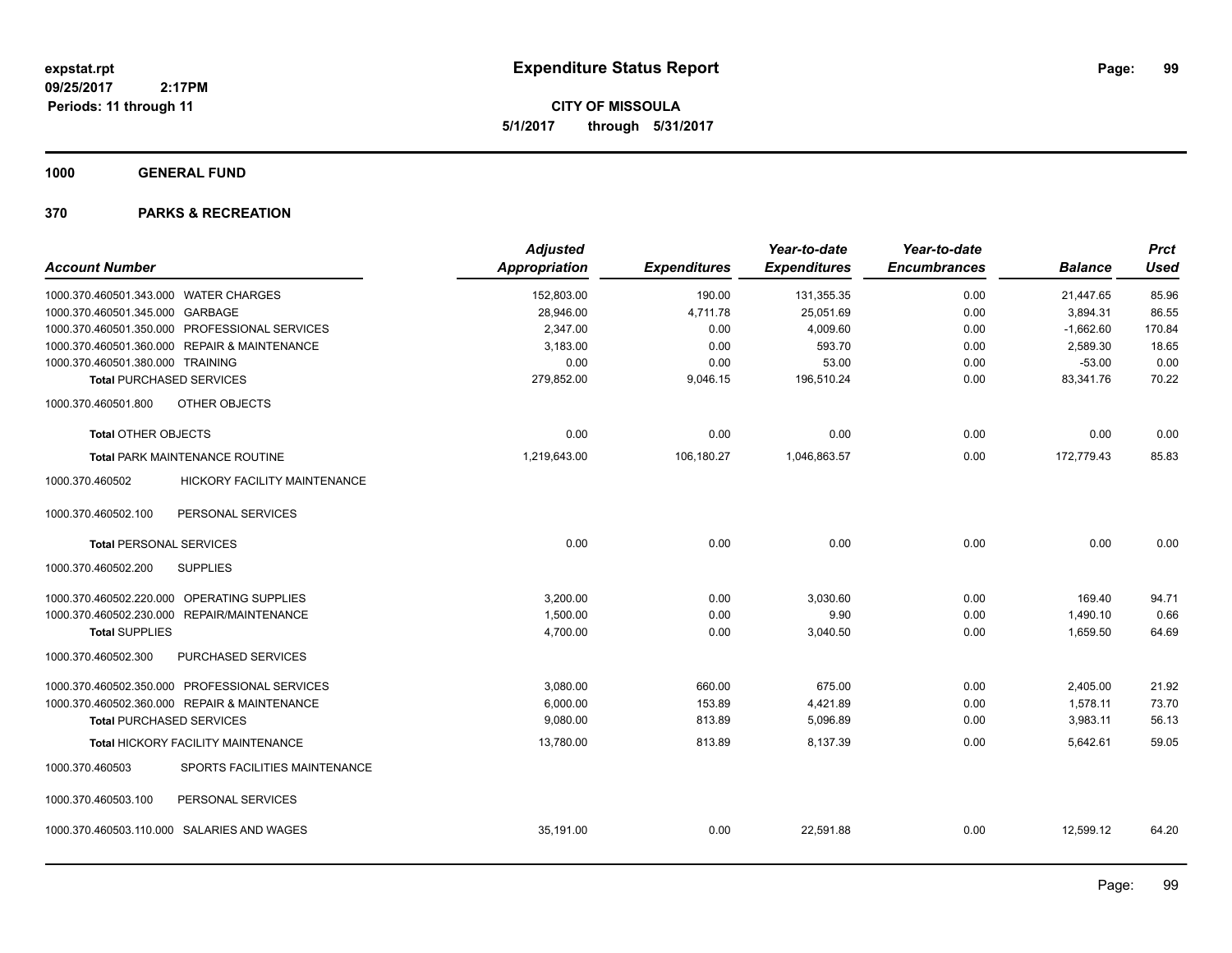**CITY OF MISSOULA 5/1/2017 through 5/31/2017**

**1000 GENERAL FUND**

| <b>Account Number</b>               |                                                | <b>Adjusted</b><br><b>Appropriation</b> | <b>Expenditures</b> | Year-to-date<br><b>Expenditures</b> | Year-to-date<br><b>Encumbrances</b> | <b>Balance</b> | <b>Prct</b><br><b>Used</b> |
|-------------------------------------|------------------------------------------------|-----------------------------------------|---------------------|-------------------------------------|-------------------------------------|----------------|----------------------------|
| 1000.370.460503.120.000 OVERTIME    |                                                | 0.00                                    | 0.00                | 4.39                                | 0.00                                | $-4.39$        | 0.00                       |
|                                     | 1000.370.460503.140.000 EMPLOYER CONTRIBUTIONS | 7,940.00                                | 0.00                | 5,075.73                            | 0.00                                | 2,864.27       | 63.93                      |
| <b>Total PERSONAL SERVICES</b>      |                                                | 43,131.00                               | 0.00                | 27,672.00                           | 0.00                                | 15,459.00      | 64.16                      |
| 1000.370.460503.200                 | <b>SUPPLIES</b>                                |                                         |                     |                                     |                                     |                |                            |
|                                     | 1000.370.460503.220.000 OPERATING SUPPLIES     | 10.211.00                               | $-3,917.00$         | 16.577.90                           | 0.00                                | $-6,366.90$    | 162.35                     |
| 1000.370.460503.230.000             | REPAIR/MAINTENANCE                             | 12,464.00                               | 0.00                | 831.90                              | 0.00                                | 11,632.10      | 6.67                       |
| <b>Total SUPPLIES</b>               |                                                | 22,675.00                               | $-3,917.00$         | 17,409.80                           | 0.00                                | 5,265.20       | 76.78                      |
| 1000.370.460503.300                 | <b>PURCHASED SERVICES</b>                      |                                         |                     |                                     |                                     |                |                            |
| <b>Total PURCHASED SERVICES</b>     |                                                | 0.00                                    | 0.00                | 0.00                                | 0.00                                | 0.00           | 0.00                       |
|                                     | <b>Total SPORTS FACILITIES MAINTENANCE</b>     | 65,806.00                               | $-3,917.00$         | 45,081.80                           | 0.00                                | 20,724.20      | 68.51                      |
| 1000.370.460504                     | PARK SPECIAL DISTRICTS                         |                                         |                     |                                     |                                     |                |                            |
| 1000.370.460504.100                 | PERSONAL SERVICES                              |                                         |                     |                                     |                                     |                |                            |
| <b>Total PERSONAL SERVICES</b>      |                                                | 0.00                                    | 0.00                | 0.00                                | 0.00                                | 0.00           | 0.00                       |
| 1000.370.460504.200                 | <b>SUPPLIES</b>                                |                                         |                     |                                     |                                     |                |                            |
|                                     | <b>Total PARK SPECIAL DISTRICTS</b>            | 0.00                                    | 0.00                | 0.00                                | 0.00                                | 0.00           | 0.00                       |
| <b>Total PARKS &amp; RECREATION</b> |                                                | 3,830,897.00                            | 287,195.60          | 3,064,943.23                        | 0.00                                | 765,953.77     | 80.01                      |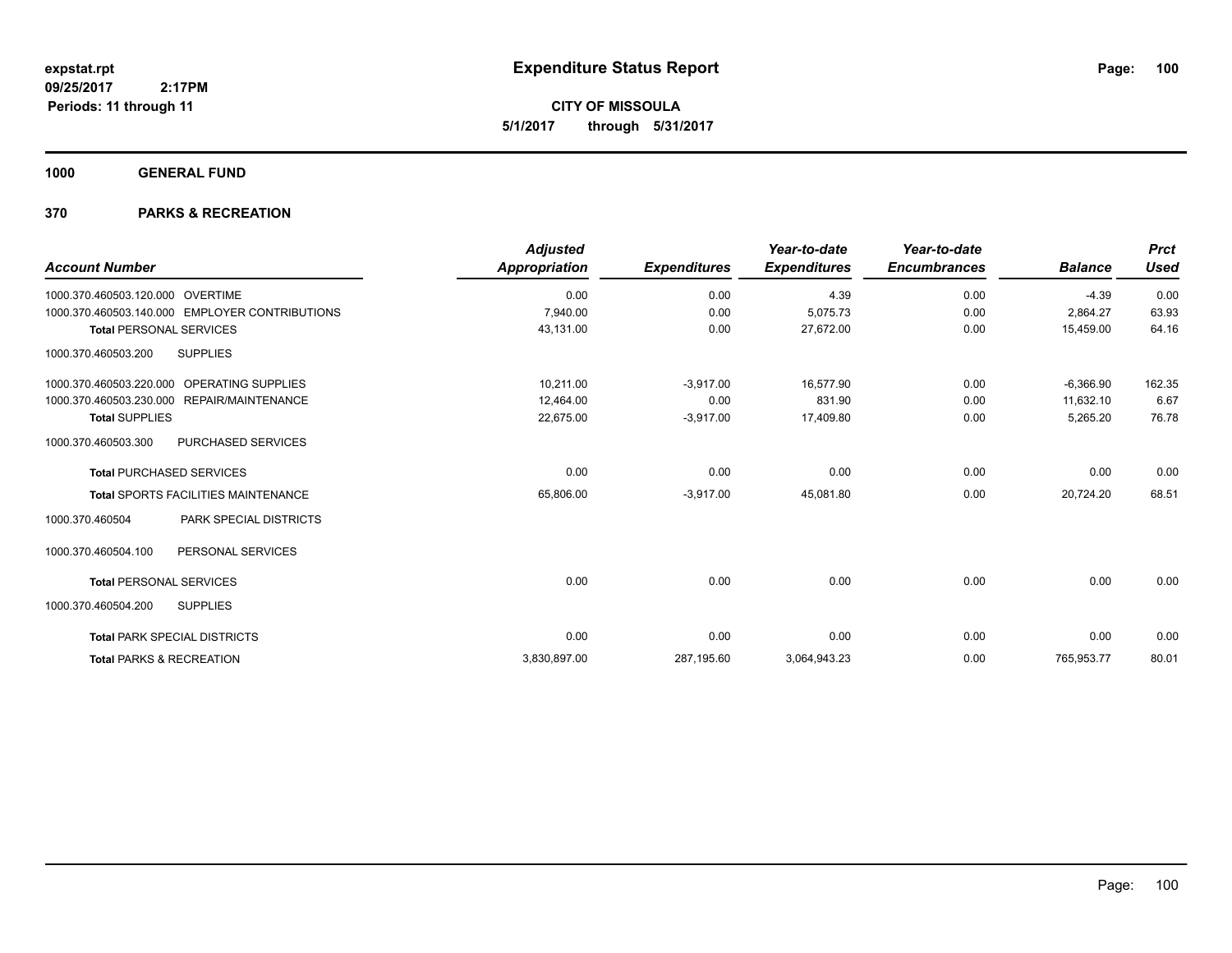**CITY OF MISSOULA 5/1/2017 through 5/31/2017**

**1000 GENERAL FUND**

| <b>Account Number</b>                  |                                                                                                | <b>Adjusted</b><br><b>Appropriation</b> | <b>Expenditures</b>    | Year-to-date<br><b>Expenditures</b> | Year-to-date<br><b>Encumbrances</b> | <b>Balance</b>         | <b>Prct</b><br><b>Used</b> |
|----------------------------------------|------------------------------------------------------------------------------------------------|-----------------------------------------|------------------------|-------------------------------------|-------------------------------------|------------------------|----------------------------|
| 1000.390.410123                        | <b>LEGISLATIVE PROGRAM</b>                                                                     |                                         |                        |                                     |                                     |                        |                            |
| 1000.390.410123.300                    | PURCHASED SERVICES                                                                             |                                         |                        |                                     |                                     |                        |                            |
|                                        | 1000.390.410123.350.000 LEGISLATIVE PROGRAM/PROF SVS<br><b>Total LEGISLATIVE PROGRAM</b>       | 33,000.00<br>33,000.00                  | 309.00<br>309.00       | 25,940.00<br>25,940.00              | 0.00<br>0.00                        | 7,060.00<br>7,060.00   | 78.61<br>78.61             |
| 1000.390.410550                        | <b>ACCOUNTING</b>                                                                              |                                         |                        |                                     |                                     |                        |                            |
| 1000.390.410550.500                    | <b>FIXED CHARGES</b>                                                                           |                                         |                        |                                     |                                     |                        |                            |
| <b>Total ACCOUNTING</b>                |                                                                                                | 0.00                                    | 0.00                   | 0.00                                | 0.00                                | 0.00                   | 0.00                       |
| 1000.390.410551                        | RESERVE FOR SALARY INCREASES                                                                   |                                         |                        |                                     |                                     |                        |                            |
| 1000.390.410551.100                    | PERSONAL SERVICES                                                                              |                                         |                        |                                     |                                     |                        |                            |
| 1000.390.410551.110.000 SALARY RESERVE |                                                                                                | 223,805.00                              | 0.00                   | 0.00                                | 0.00                                | 223,805.00             | 0.00                       |
| 1000.390.410551.120.000 OVERTIME       |                                                                                                | $-2,730.00$                             | 0.00                   | 0.00                                | 0.00                                | $-2,730.00$            | 0.00                       |
|                                        | 1000.390.410551.140.000 EMPLOYER CONTRIBUTIONS                                                 | $-46,092.00$                            | $-2.10$                | $-1,893.23$                         | 0.00                                | $-44, 198.77$          | 4.11                       |
|                                        | Total RESERVE FOR SALARY INCREASES                                                             | 174,983.00                              | $-2.10$                | $-1,893.23$                         | 0.00                                | 176,876.23             | 0.00                       |
| 1000.390.411810                        | <b>TERMINATION PAY</b>                                                                         |                                         |                        |                                     |                                     |                        |                            |
| 1000.390.411810.100                    | PERSONAL SERVICES                                                                              |                                         |                        |                                     |                                     |                        |                            |
| 1000.390.411810.120.000 OVERTIME       |                                                                                                | 25,000.00                               | 0.00                   | 0.00                                | 0.00                                | 25,000.00              | 0.00                       |
| <b>Total TERMINATION PAY</b>           |                                                                                                | 25,000.00                               | 0.00                   | 0.00                                | 0.00                                | 25,000.00              | 0.00                       |
| 1000.390.411860                        | SPECIAL IMPROVEMENT ASSESSMENTS                                                                |                                         |                        |                                     |                                     |                        |                            |
| 1000.390.411860.500                    | <b>FIXED CHARGES</b>                                                                           |                                         |                        |                                     |                                     |                        |                            |
|                                        | 1000.390.411860.500.000 SID ASSESSMENTS-FIXED CHARGES<br>Total SPECIAL IMPROVEMENT ASSESSMENTS | 116,000.00<br>116,000.00                | 44,678.18<br>44,678.18 | 97,624.43<br>97,624.43              | 0.00<br>0.00                        | 18,375.57<br>18,375.57 | 84.16<br>84.16             |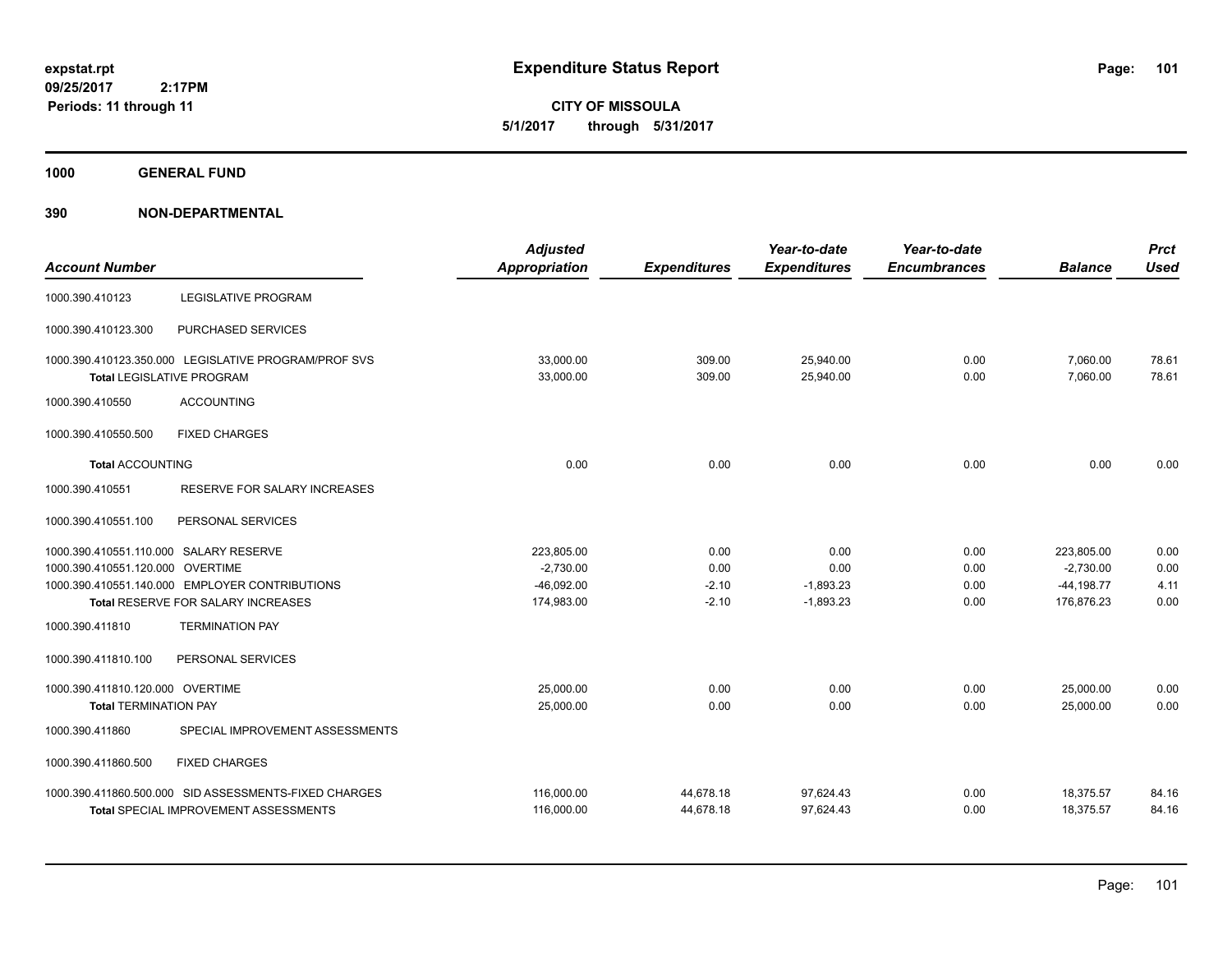**CITY OF MISSOULA 5/1/2017 through 5/31/2017**

**1000 GENERAL FUND**

| <b>Account Number</b>                  |                                                                                               | <b>Adjusted</b><br><b>Appropriation</b> | <b>Expenditures</b> | Year-to-date<br><b>Expenditures</b> | Year-to-date<br><b>Encumbrances</b> | <b>Balance</b>           | <b>Prct</b><br><b>Used</b> |
|----------------------------------------|-----------------------------------------------------------------------------------------------|-----------------------------------------|---------------------|-------------------------------------|-------------------------------------|--------------------------|----------------------------|
| 1000.390.420183                        | CELL PHONE EDUCATION CAMPAIGN                                                                 |                                         |                     |                                     |                                     |                          |                            |
| 1000.390.420183.200                    | <b>SUPPLIES</b>                                                                               |                                         |                     |                                     |                                     |                          |                            |
| 1000.390.420183.240.000 OTHER SUPPLIES | Total CELL PHONE EDUCATION CAMPAIGN                                                           | 65,000.00<br>65,000.00                  | 0.00<br>0.00        | 0.00<br>0.00                        | 0.00<br>0.00                        | 65,000.00<br>65,000.00   | 0.00<br>0.00               |
| 1000.390.420500                        | PROTECTIVE INSPECTIONS                                                                        |                                         |                     |                                     |                                     |                          |                            |
| 1000.390.420500.500                    | <b>FIXED CHARGES</b>                                                                          |                                         |                     |                                     |                                     |                          |                            |
|                                        | 1000.390.420500.500.000 BLDG DEPT REIMB FOR GENERAL FUND TIME<br>Total PROTECTIVE INSPECTIONS | 5,000.00<br>5,000.00                    | 0.00<br>0.00        | 0.00<br>0.00                        | 0.00<br>0.00                        | 5,000.00<br>5,000.00     | 0.00<br>0.00               |
| 1000.390.440190                        | <b>HEALTH DEPT CONTRIBUTIONS</b>                                                              |                                         |                     |                                     |                                     |                          |                            |
| 1000.390.440190.700                    | <b>GRANTS &amp; CONTRIBUTIONS</b>                                                             |                                         |                     |                                     |                                     |                          |                            |
|                                        | 1000.390.440190.700.000 HEALTH DEPT CONTRIBUTIONS<br>Total HEALTH DEPT CONTRIBUTIONS          | 1.420.333.00<br>1,420,333.00            | 0.00<br>0.00        | 704.780.00<br>704,780.00            | 0.00<br>0.00                        | 715,553.00<br>715,553.00 | 49.62<br>49.62             |
| 1000.390.440600                        | ANIMAL CONTROL SERVICES                                                                       |                                         |                     |                                     |                                     |                          |                            |
| 1000.390.440600.700                    | <b>GRANTS &amp; CONTRIBUTIONS</b>                                                             |                                         |                     |                                     |                                     |                          |                            |
|                                        | 1000.390.440600.700.000 ANIMAL CONTROL TRANSFER<br><b>Total ANIMAL CONTROL SERVICES</b>       | 334,186.00<br>334,186.00                | 0.00<br>0.00        | 168,221.50<br>168,221.50            | 0.00<br>0.00                        | 165,964.50<br>165,964.50 | 50.34<br>50.34             |
| 1000.390.450000                        | <b>AGING SERVICES</b>                                                                         |                                         |                     |                                     |                                     |                          |                            |
| 1000.390.450000.700                    | <b>GRANTS &amp; CONTRIBUTIONS</b>                                                             |                                         |                     |                                     |                                     |                          |                            |
| <b>Total AGING SERVICES</b>            | 1000.390.450000.700.000 AGING SERVICES - GRANTS & CONTRIBUTIONS                               | 175,000.00<br>175,000.00                | 0.00<br>0.00        | 0.00<br>0.00                        | 0.00<br>0.00                        | 175,000.00<br>175,000.00 | 0.00<br>0.00               |
| 1000.390.460433                        | <b>AQUATICS SUBSIDY</b>                                                                       |                                         |                     |                                     |                                     |                          |                            |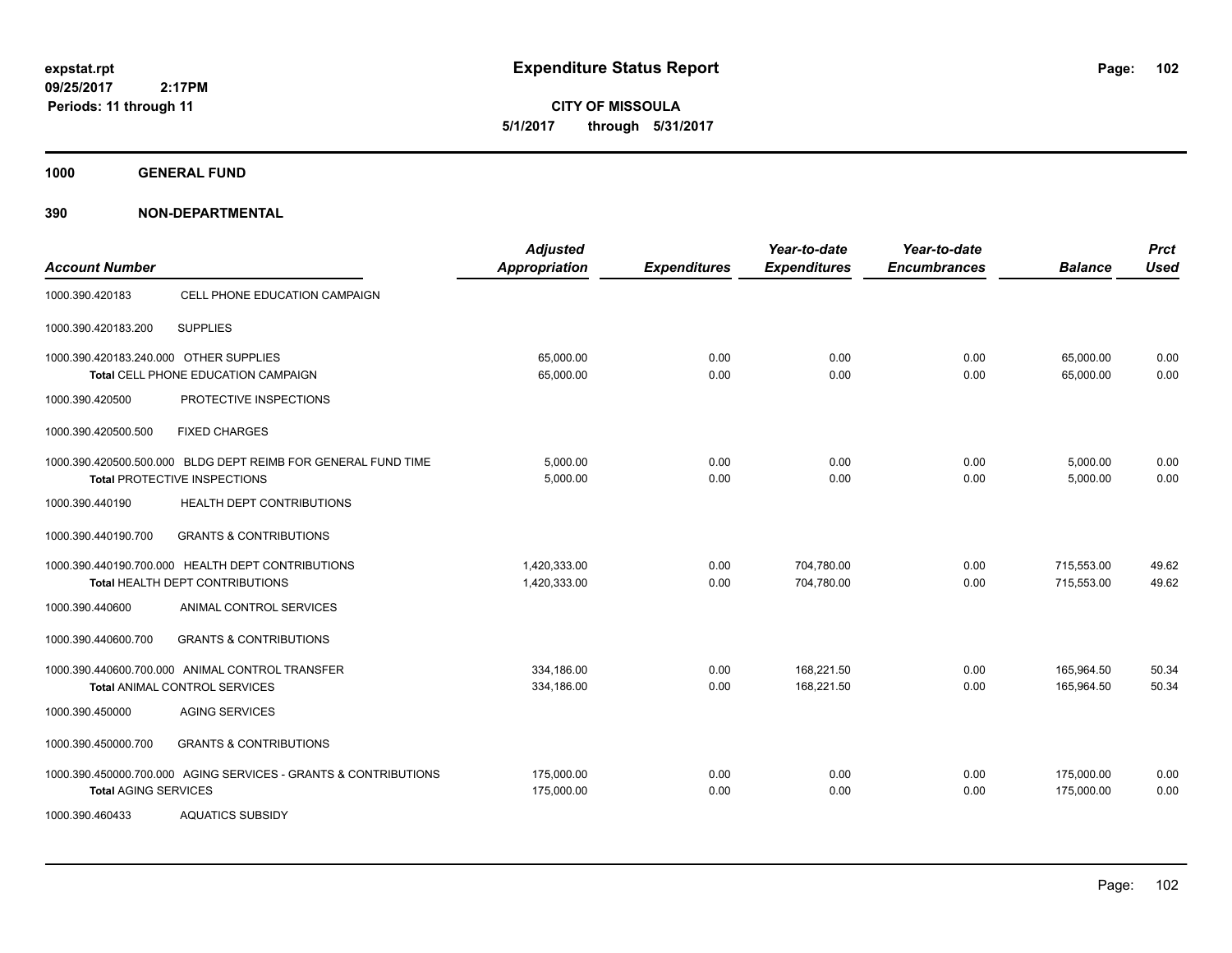**CITY OF MISSOULA 5/1/2017 through 5/31/2017**

**1000 GENERAL FUND**

| <b>Balance</b><br><b>Used</b><br>0.00<br>100.00<br>0.00<br>100.00 |
|-------------------------------------------------------------------|
|                                                                   |
|                                                                   |
|                                                                   |
|                                                                   |
|                                                                   |
|                                                                   |
| 0.00<br>0.00                                                      |
|                                                                   |
|                                                                   |
| 18.50<br>98.58                                                    |
| 18.50<br>98.58                                                    |
|                                                                   |
|                                                                   |
| 0.00<br>0.00                                                      |
|                                                                   |
|                                                                   |
| 0.00<br>$-5,000.00$                                               |
| 0.00<br>$-5,000.00$                                               |
|                                                                   |
|                                                                   |
| 0.00<br>0.00                                                      |
|                                                                   |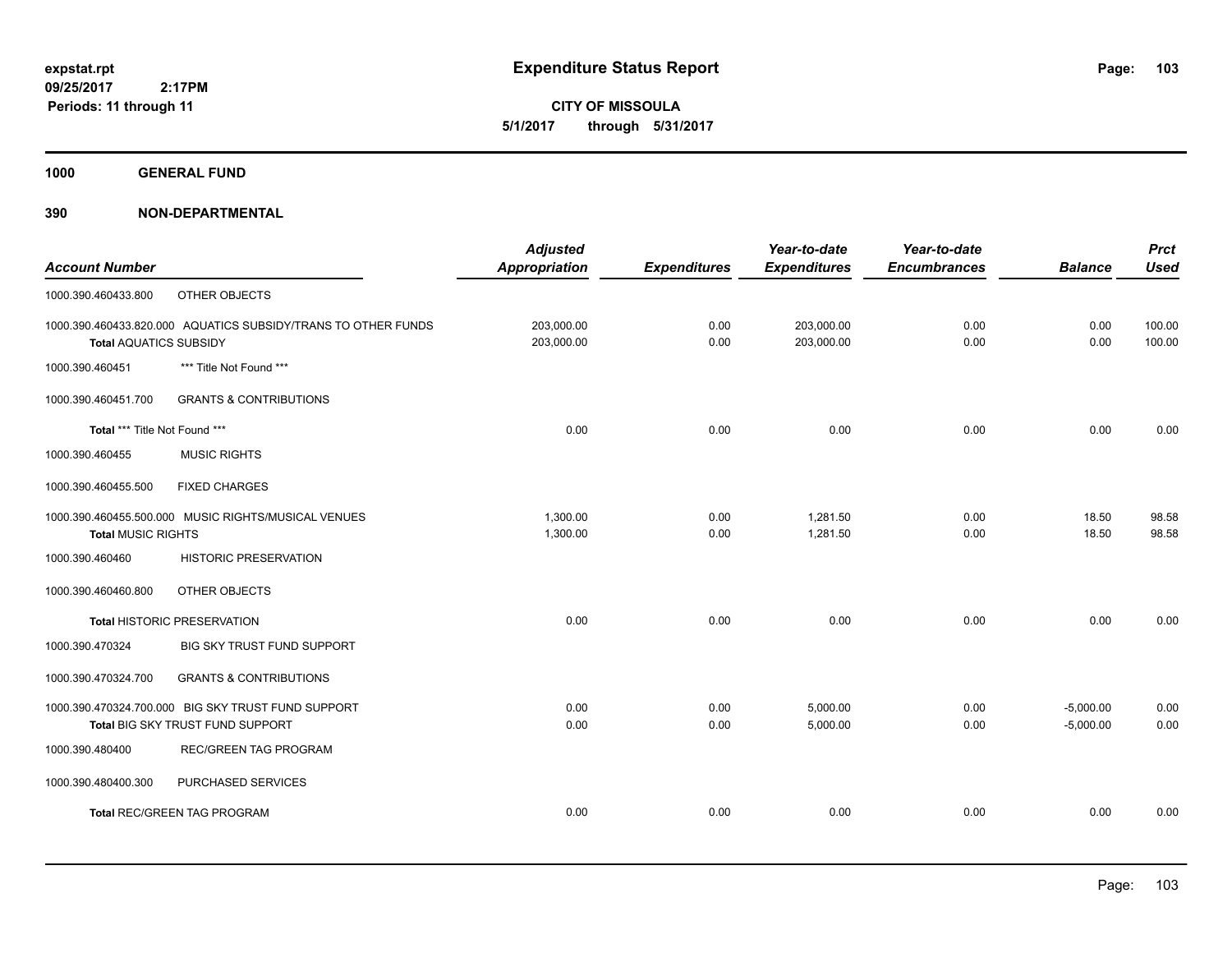**CITY OF MISSOULA 5/1/2017 through 5/31/2017**

**1000 GENERAL FUND**

| <b>Account Number</b>                    |                                                                                                                                                                   | <b>Adjusted</b><br><b>Appropriation</b> | <b>Expenditures</b>  | Year-to-date<br><b>Expenditures</b>  | Year-to-date<br><b>Encumbrances</b> | <b>Balance</b>                     | <b>Prct</b><br><b>Used</b> |
|------------------------------------------|-------------------------------------------------------------------------------------------------------------------------------------------------------------------|-----------------------------------------|----------------------|--------------------------------------|-------------------------------------|------------------------------------|----------------------------|
| 1000.390.490504                          | OPERATING EQUIPMENT DEBT SERVICE                                                                                                                                  |                                         |                      |                                      |                                     |                                    |                            |
| 1000.390.490504.600                      | <b>DEBT SERVICE</b>                                                                                                                                               |                                         |                      |                                      |                                     |                                    |                            |
|                                          | 1000.390.490504.610.000 OPERATING EQUIP DEBT SVS-PRINCIPAL<br>1000.390.490504.620.000 OPERATING EQUIP DEBT SVS-INTEREST<br>Total OPERATING EQUIPMENT DEBT SERVICE | 482,433.00<br>7.466.00<br>489,899.00    | 0.00<br>0.00<br>0.00 | 438,691.52<br>6,120.62<br>444,812.14 | 0.00<br>0.00<br>0.00                | 43,741.48<br>1,345.38<br>45,086.86 | 90.93<br>81.98<br>90.80    |
| 1000.390.490505<br>1000.390.490505.600   | ACCELA LOAN DEBT SERVICE<br><b>DEBT SERVICE</b>                                                                                                                   |                                         |                      |                                      |                                     |                                    |                            |
| 1000.390.490505.610.000 ACCELA/PRINCIPAL | 1000.390.490505.620.000 INTEREST / SERVICE FEES<br>Total ACCELA LOAN DEBT SERVICE                                                                                 | 93,368.00<br>7,058.00<br>100,426.00     | 0.00<br>0.00<br>0.00 | 93,367.77<br>7,058.25<br>100,426.02  | 0.00<br>0.00<br>0.00                | 0.23<br>$-0.25$<br>$-0.02$         | 100.00<br>100.00<br>100.00 |
| 1000.390.510110                          | <b>MERCHANT SERVICES</b>                                                                                                                                          |                                         |                      |                                      |                                     |                                    |                            |
| 1000.390.510110.500                      | <b>FIXED CHARGES</b>                                                                                                                                              |                                         |                      |                                      |                                     |                                    |                            |
| <b>Total MERCHANT SERVICES</b>           | 1000.390.510110.550.000 MERCHANT SERVICE FEES                                                                                                                     | 29,700.00<br>29,700.00                  | 0.00<br>0.00         | 0.00<br>0.00                         | 0.00<br>0.00                        | 29,700.00<br>29.700.00             | 0.00<br>0.00               |
| 1000.390.510210                          | *** Title Not Found ***                                                                                                                                           |                                         |                      |                                      |                                     |                                    |                            |
| 1000.390.510210.200                      | <b>SUPPLIES</b>                                                                                                                                                   |                                         |                      |                                      |                                     |                                    |                            |
| Total *** Title Not Found ***            |                                                                                                                                                                   | 0.00                                    | 0.00                 | 0.00                                 | 0.00                                | 0.00                               | 0.00                       |
| 1000.390.510250                          | <b>REIMBURSABLE LOSSES</b>                                                                                                                                        |                                         |                      |                                      |                                     |                                    |                            |
| 1000.390.510250.200                      | <b>SUPPLIES</b>                                                                                                                                                   |                                         |                      |                                      |                                     |                                    |                            |
| <b>Total SUPPLIES</b>                    | 1000.390.510250.230.000 REIMBURSEABLE LOSSES-REPAIR/MAINTENANCE                                                                                                   | 50,000.00<br>50,000.00                  | 0.00<br>0.00         | 0.00<br>0.00                         | 0.00<br>0.00                        | 50,000.00<br>50,000.00             | 0.00<br>0.00               |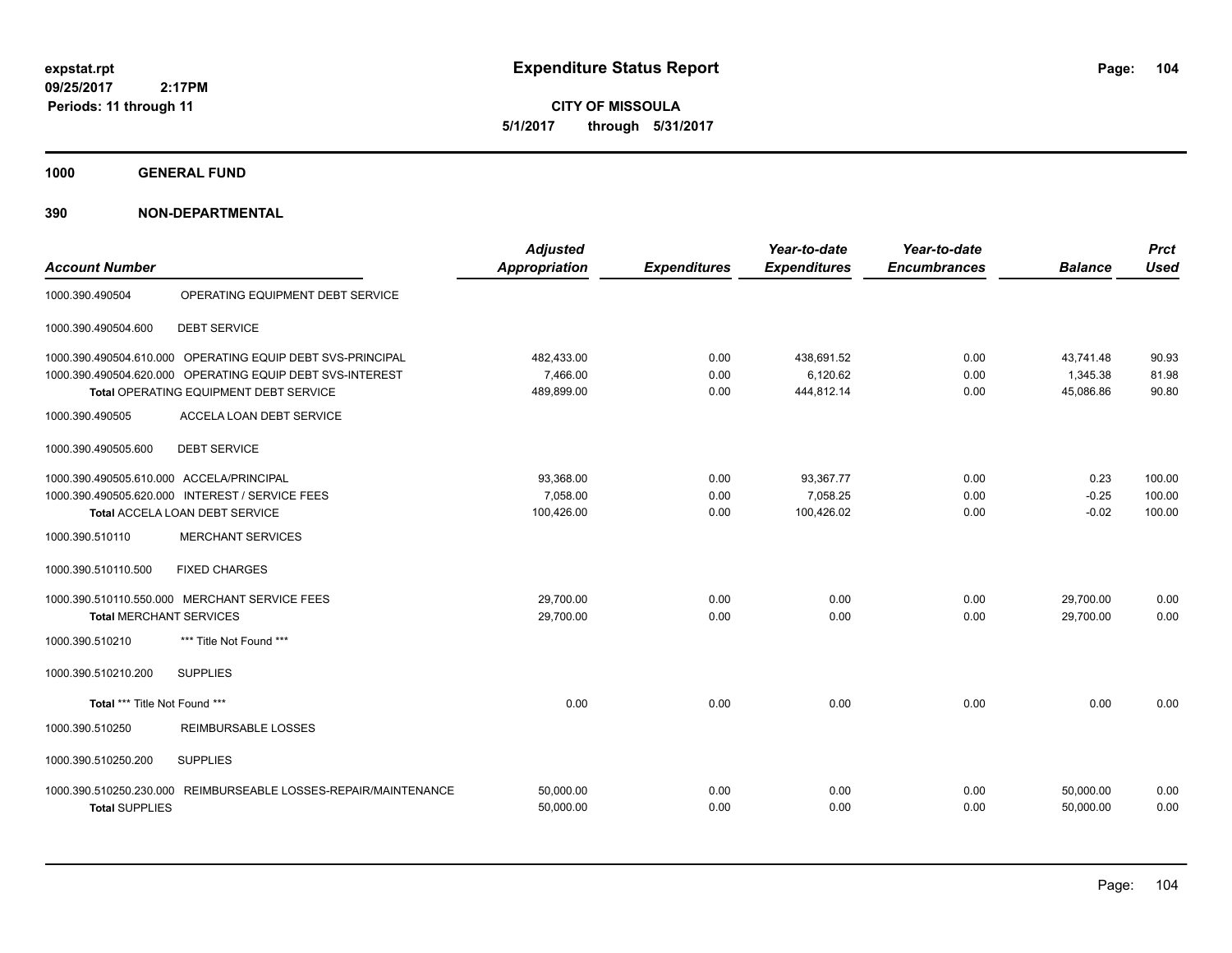**CITY OF MISSOULA 5/1/2017 through 5/31/2017**

**1000 GENERAL FUND**

| <b>Account Number</b>               |                                              | <b>Adjusted</b><br><b>Appropriation</b> | <b>Expenditures</b> | Year-to-date<br><b>Expenditures</b> | Year-to-date<br><b>Encumbrances</b> | <b>Balance</b> | <b>Prct</b><br><b>Used</b> |
|-------------------------------------|----------------------------------------------|-----------------------------------------|---------------------|-------------------------------------|-------------------------------------|----------------|----------------------------|
| 1000.390.510250.300                 | PURCHASED SERVICES                           |                                         |                     |                                     |                                     |                |                            |
|                                     | <b>Total PURCHASED SERVICES</b>              | 0.00                                    | 0.00                | 0.00                                | 0.00                                | 0.00           | 0.00                       |
|                                     | <b>Total REIMBURSABLE LOSSES</b>             | 50,000.00                               | 0.00                | 0.00                                | 0.00                                | 50,000.00      | 0.00                       |
| 1000.390.510300                     | CONTINGENCY                                  |                                         |                     |                                     |                                     |                |                            |
| 1000.390.510300.300                 | PURCHASED SERVICES                           |                                         |                     |                                     |                                     |                |                            |
| 1000.390.510300.342.000 STORM WATER |                                              | 22,023.00                               | 0.00                | 0.00                                | 0.00                                | 22,023.00      | 0.00                       |
|                                     | 1000.390.510300.360.000 REPAIR & MAINTENANCE | 0.00                                    | 0.00                | 1,762.00                            | 0.00                                | $-1,762.00$    | 0.00                       |
|                                     | <b>Total PURCHASED SERVICES</b>              | 22,023.00                               | 0.00                | 1,762.00                            | 0.00                                | 20,261.00      | 8.00                       |
| 1000.390.510300.800                 | OTHER OBJECTS                                |                                         |                     |                                     |                                     |                |                            |
| 1000.390.510300.845.000 CONTINGENCY |                                              | 78,496.00                               | 1,000.00            | 18,358.04                           | 0.00                                | 60,137.96      | 23.39                      |
| <b>Total OTHER OBJECTS</b>          |                                              | 78,496.00                               | 1,000.00            | 18,358.04                           | 0.00                                | 60,137.96      | 23.39                      |
| <b>Total CONTINGENCY</b>            |                                              | 100,519.00                              | 1,000.00            | 20,120.04                           | 0.00                                | 80,398.96      | 20.02                      |
| 1000.390.510301                     | <b>EMERGENCY RESPONSE OVERTIME</b>           |                                         |                     |                                     |                                     |                |                            |
| 1000.390.510301.800                 | OTHER OBJECTS                                |                                         |                     |                                     |                                     |                |                            |
|                                     | 1000.390.510301.845.000 EMERGENCY RESPONSE   | 50,000.00                               | 0.00                | 0.00                                | 0.00                                | 50,000.00      | 0.00                       |
|                                     | Total EMERGENCY RESPONSE OVERTIME            | 50,000.00                               | 0.00                | 0.00                                | 0.00                                | 50,000.00      | 0.00                       |
| 1000.390.510303                     | <b>VEHICLE TRANSFERS</b>                     |                                         |                     |                                     |                                     |                |                            |
| 1000.390.510303.900                 | <b>CAPITAL OUTLAY</b>                        |                                         |                     |                                     |                                     |                |                            |
| <b>Total VEHICLE TRANSFERS</b>      |                                              | 0.00                                    | 0.00                | 0.00                                | 0.00                                | 0.00           | 0.00                       |
| 1000.390.510304                     | RESERVE-INSURANCE PREMIUM SAVINGS            |                                         |                     |                                     |                                     |                |                            |
| 1000.390.510304.500                 | <b>FIXED CHARGES</b>                         |                                         |                     |                                     |                                     |                |                            |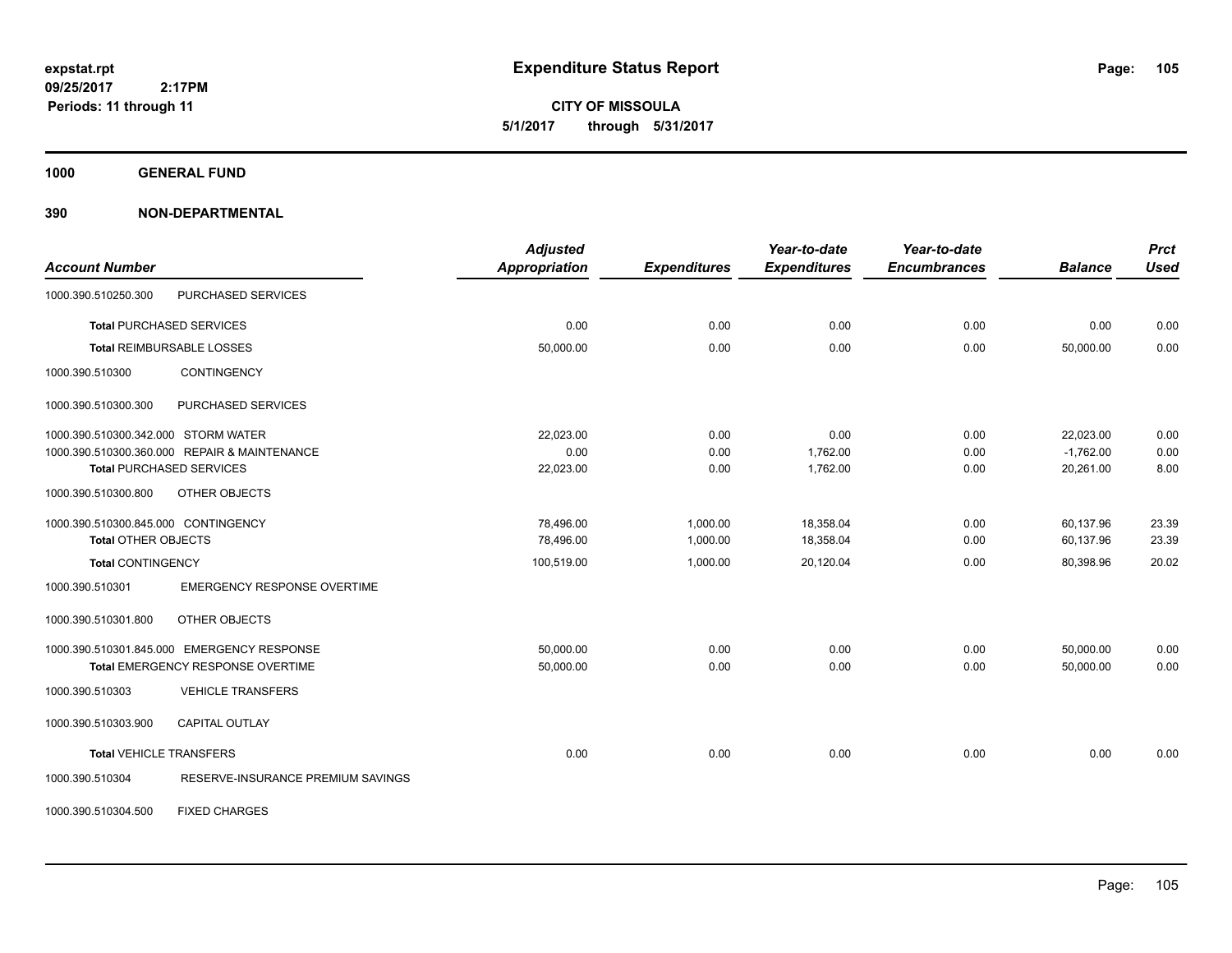**CITY OF MISSOULA 5/1/2017 through 5/31/2017**

**1000 GENERAL FUND**

| <b>Account Number</b>      |                                                                                           | <b>Adjusted</b><br><b>Appropriation</b> | <b>Expenditures</b> | Year-to-date<br><b>Expenditures</b> | Year-to-date<br><b>Encumbrances</b> | <b>Balance</b>             | <b>Prct</b><br><b>Used</b> |
|----------------------------|-------------------------------------------------------------------------------------------|-----------------------------------------|---------------------|-------------------------------------|-------------------------------------|----------------------------|----------------------------|
|                            | Total RESERVE-INSURANCE PREMIUM SAVINGS                                                   | 0.00                                    | 0.00                | 0.00                                | 0.00                                | 0.00                       | 0.00                       |
| 1000.390.510305            | <b>BASELINE CUTS/CONTINGENCY</b>                                                          |                                         |                     |                                     |                                     |                            |                            |
| 1000.390.510305.300        | PURCHASED SERVICES                                                                        |                                         |                     |                                     |                                     |                            |                            |
|                            | 1000.390.510305.341.000 UTILIITES & GAS/DIESEL RESERVE<br><b>Total PURCHASED SERVICES</b> | 0.00<br>0.00                            | 912.50<br>912.50    | 1,798.00<br>1,798.00                | 0.00<br>0.00                        | $-1,798.00$<br>$-1,798.00$ | 0.00<br>0.00               |
| 1000.390.510305.800        | OTHER OBJECTS                                                                             |                                         |                     |                                     |                                     |                            |                            |
| <b>Total OTHER OBJECTS</b> |                                                                                           | 0.00                                    | 0.00                | 0.00                                | 0.00                                | 0.00                       | 0.00                       |
|                            | Total BASELINE CUTS/CONTINGENCY                                                           | 0.00                                    | 912.50              | 1,798.00                            | 0.00                                | $-1,798.00$                | 0.00                       |
| 1000.390.510311            | <b>BASELINE CUTS</b>                                                                      |                                         |                     |                                     |                                     |                            |                            |
| 1000.390.510311.800        | OTHER OBJECTS                                                                             |                                         |                     |                                     |                                     |                            |                            |
|                            | 1000.390.510311.850.000 BASELINE CUTS-SALARY SAVINGS                                      | $-135,000.00$                           | 0.00                | 0.00                                | 0.00                                | $-135,000.00$              | 0.00                       |
| <b>Total BASELINE CUTS</b> |                                                                                           | $-135,000.00$                           | 0.00                | 0.00                                | 0.00                                | $-135,000.00$              | 0.00                       |
| 1000.390.510330            | <b>COMPREHENSIVE LIABILITY INSURANCE</b>                                                  |                                         |                     |                                     |                                     |                            |                            |
| 1000.390.510330.500        | <b>FIXED CHARGES</b>                                                                      |                                         |                     |                                     |                                     |                            |                            |
|                            | 1000.390.510330.500.000 COMPREHENSIVE INSURANCE-FIXED                                     | 907,563.00                              | 1,649.60            | 454,490.69                          | 0.00                                | 453,072.31                 | 50.08                      |
|                            | <b>Total COMPREHENSIVE LIABILITY INSURANCE</b>                                            | 907,563.00                              | 1,649.60            | 454,490.69                          | 0.00                                | 453,072.31                 | 50.08                      |
| 1000.390.521000            | INTERFUND OPERATING TRANSFERS                                                             |                                         |                     |                                     |                                     |                            |                            |
| 1000.390.521000.800        | OTHER OBJECTS                                                                             |                                         |                     |                                     |                                     |                            |                            |
|                            | Total INTERFUND OPERATING TRANSFERS                                                       | 0.00                                    | 0.00                | 0.00                                | 0.00                                | 0.00                       | 0.00                       |
| 1000.390.521001            | TRANSFER TO CIP                                                                           |                                         |                     |                                     |                                     |                            |                            |
| 1000.390.521001.800        | OTHER OBJECTS                                                                             |                                         |                     |                                     |                                     |                            |                            |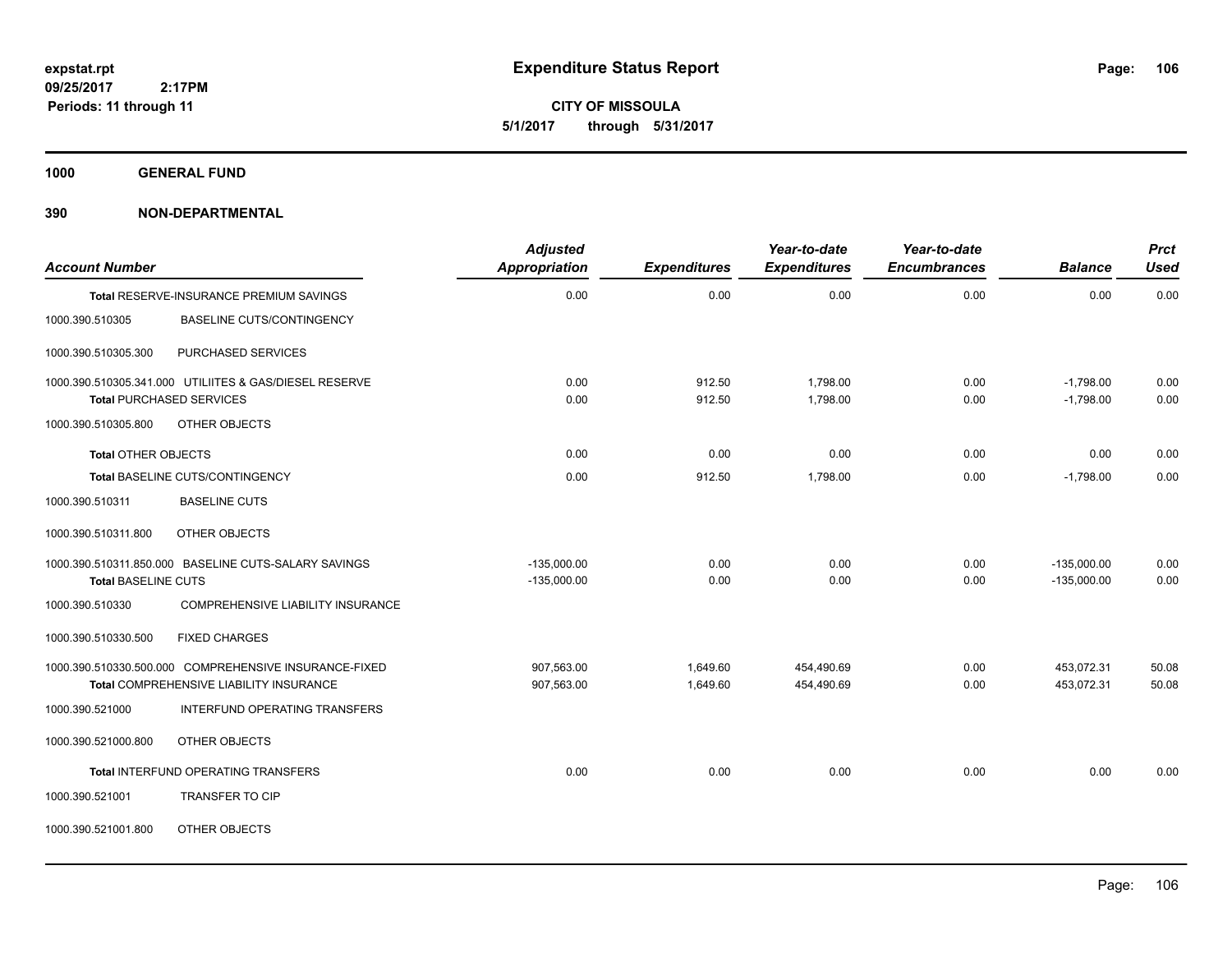**CITY OF MISSOULA 5/1/2017 through 5/31/2017**

**1000 GENERAL FUND**

|                                                     | <b>Adjusted</b>      |                     | Year-to-date        | Year-to-date        |                | <b>Prct</b> |
|-----------------------------------------------------|----------------------|---------------------|---------------------|---------------------|----------------|-------------|
| <b>Account Number</b>                               | <b>Appropriation</b> | <b>Expenditures</b> | <b>Expenditures</b> | <b>Encumbrances</b> | <b>Balance</b> | <b>Used</b> |
| 1000.390.521001.820.000 TRANSFERS TO CIP            | 1.328.341.00         | 0.00                | 664.171.00          | 0.00                | 664.170.00     | 50.00       |
| <b>Total TRANSFER TO CIP</b>                        | 1,328,341.00         | 0.00                | 664,171.00          | 0.00                | 664,170.00     | 50.00       |
|                                                     |                      |                     |                     |                     |                |             |
| <b>HEALTH INSURANCE TRANSFER</b><br>1000.390.521006 |                      |                     |                     |                     |                |             |
| 1000.390.521006.800<br>OTHER OBJECTS                |                      |                     |                     |                     |                |             |
| 1000.390.521006.820.000 HEALTH INSURANCE TRANSFER   | 442.000.00           | 6.128.54            | 440.418.64          | 0.00                | 1,581.36       | 99.64       |
| <b>Total HEALTH INSURANCE TRANSFER</b>              | 442,000.00           | 6.128.54            | 440.418.64          | 0.00                | 1,581.36       | 99.64       |
| <b>Total NON-DEPARTMENTAL</b>                       | 5.916.250.00         | 54.675.72           | 3.330.190.73        | 0.00                | 2.586.059.27   | 56.29       |
| <b>Total GENERAL FUND</b>                           | 55,766,261.00        | 3.691.325.46        | 44,981,073.03       | 0.00                | 10.785.187.97  | 80.66       |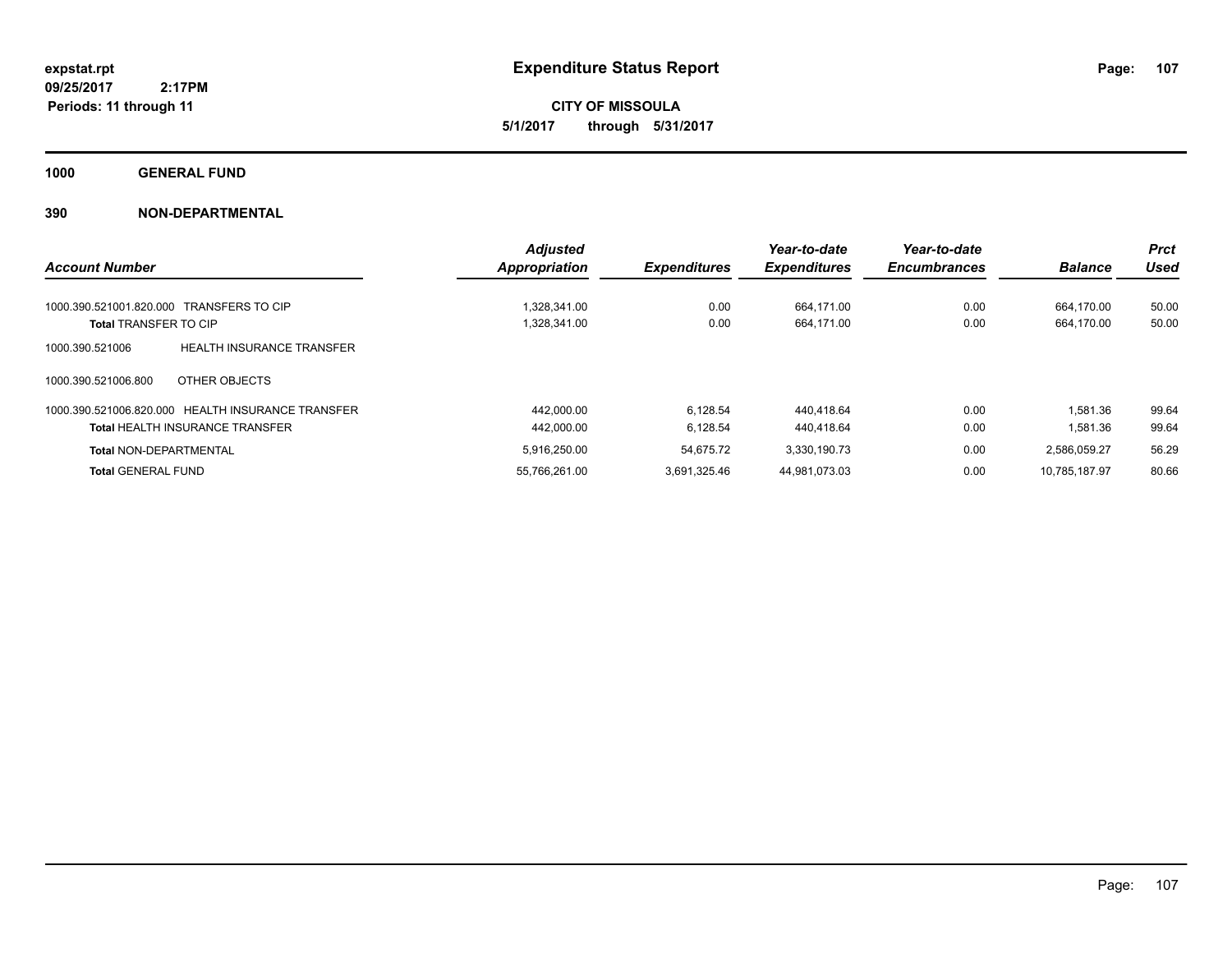**108**

**09/25/2017 2:17PM Periods: 11 through 11**

**CITY OF MISSOULA 5/1/2017 through 5/31/2017**

#### **1211 PARK ACQUISITION & DEVELOPMENT**

|                                                  | <b>Adjusted</b>      |                     | Year-to-date        | Year-to-date        |                | <b>Prct</b> |
|--------------------------------------------------|----------------------|---------------------|---------------------|---------------------|----------------|-------------|
| <b>Account Number</b>                            | <b>Appropriation</b> | <b>Expenditures</b> | <b>Expenditures</b> | <b>Encumbrances</b> | <b>Balance</b> | <b>Used</b> |
| *** Title Not Found ***<br>1211.370.460433       |                      |                     |                     |                     |                |             |
| <b>SUPPLIES</b><br>1211.370.460433.200           |                      |                     |                     |                     |                |             |
| <b>Total SUPPLIES</b>                            | 0.00                 | 0.00                | 0.00                | 0.00                | 0.00           | 0.00        |
| 1211.370.460433.300<br><b>PURCHASED SERVICES</b> |                      |                     |                     |                     |                |             |
| Total *** Title Not Found ***                    | 0.00                 | 0.00                | 0.00                | 0.00                | 0.00           | 0.00        |
| PARK ACQUISITION & DEV<br>1211.370.460510        |                      |                     |                     |                     |                |             |
| 1211.370.460510.200<br><b>SUPPLIES</b>           |                      |                     |                     |                     |                |             |
| 1211.370.460510.220.000 OPERATING SUPPLIES       | 10,000.00            | 0.00                | 0.00                | 0.00                | 10,000.00      | 0.00        |
| <b>Total SUPPLIES</b>                            | 10,000.00            | 0.00                | 0.00                | 0.00                | 10,000.00      | 0.00        |
| 1211.370.460510.300<br>PURCHASED SERVICES        |                      |                     |                     |                     |                |             |
| 1211.370.460510.350.000 PROFESSIONAL SERVICES    | 25,000.00            | 0.00                | 0.00                | 0.00                | 25,000.00      | 0.00        |
| 1211.370.460510.390.000 OTHER PURCHASED SERVICES | 10,000.00            | 0.00                | 0.00                | 0.00                | 10,000.00      | 0.00        |
| <b>Total PURCHASED SERVICES</b>                  | 35,000.00            | 0.00                | 0.00                | 0.00                | 35,000.00      | 0.00        |
| 1211.370.460510.800<br>OTHER OBJECTS             |                      |                     |                     |                     |                |             |
| <b>Total OTHER OBJECTS</b>                       | 0.00                 | 0.00                | 0.00                | 0.00                | 0.00           | 0.00        |
| 1211.370.460510.900<br><b>CAPITAL OUTLAY</b>     |                      |                     |                     |                     |                |             |
| 1211.370.460510.930.000 IMPROVEMENTS             | 168,578.00           | 0.00                | 0.00                | 0.00                | 168,578.00     | 0.00        |
| 1211.370.460510.940.000 MACHINERY & EQUIPMENT    | 29,650.00            | 0.00                | 0.00                | 0.00                | 29,650.00      | 0.00        |
| <b>Total CAPITAL OUTLAY</b>                      | 198,228.00           | 0.00                | 0.00                | 0.00                | 198,228.00     | 0.00        |
| Total PARK ACQUISITION & DEV                     | 243,228.00           | 0.00                | 0.00                | 0.00                | 243,228.00     | 0.00        |
| 1211.370.460511<br>PARK ENTERPRISE               |                      |                     |                     |                     |                |             |
| <b>CAPITAL OUTLAY</b><br>1211.370.460511.900     |                      |                     |                     |                     |                |             |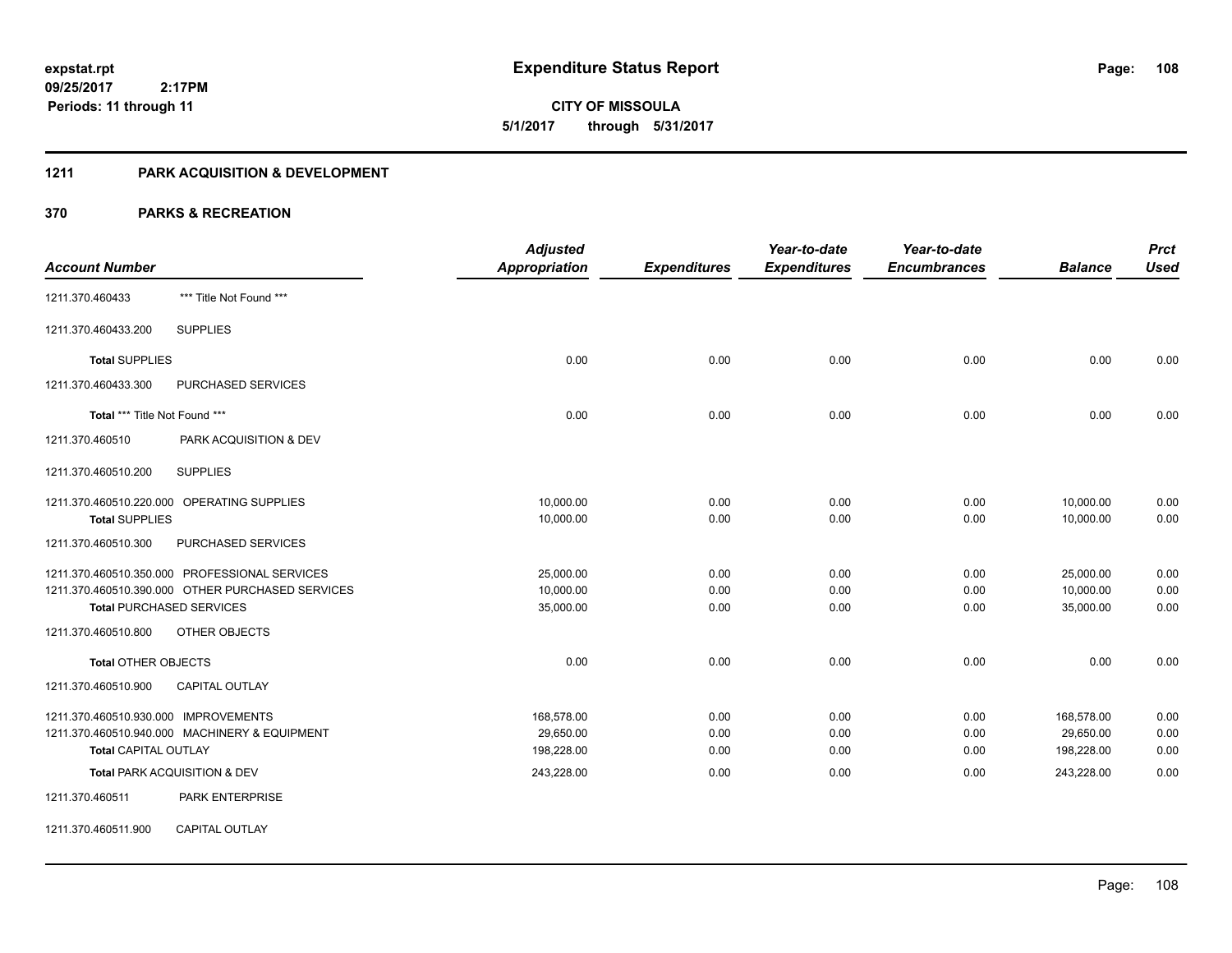**CITY OF MISSOULA 5/1/2017 through 5/31/2017**

### **1211 PARK ACQUISITION & DEVELOPMENT**

| <b>Account Number</b>        |                                                 | <b>Adjusted</b><br><b>Appropriation</b> | <b>Expenditures</b> | Year-to-date<br><b>Expenditures</b> | Year-to-date<br><b>Encumbrances</b> | <b>Balance</b> | <b>Prct</b><br><b>Used</b> |
|------------------------------|-------------------------------------------------|-----------------------------------------|---------------------|-------------------------------------|-------------------------------------|----------------|----------------------------|
| <b>Total PARK ENTERPRISE</b> |                                                 | 0.00                                    | 0.00                | 0.00                                | 0.00                                | 0.00           | 0.00                       |
| 1211.370.510110              | <b>MERCHANT SERVICES</b>                        |                                         |                     |                                     |                                     |                |                            |
| 1211.370.510110.500          | <b>FIXED CHARGES</b>                            |                                         |                     |                                     |                                     |                |                            |
|                              | <b>Total MERCHANT SERVICES</b>                  | 0.00                                    | 0.00                | 0.00                                | 0.00                                | 0.00           | 0.00                       |
|                              | <b>Total PARK ACQUISITION &amp; DEVELOPMENT</b> | 243,228.00                              | 0.00                | 0.00                                | 0.00                                | 243.228.00     | 0.00                       |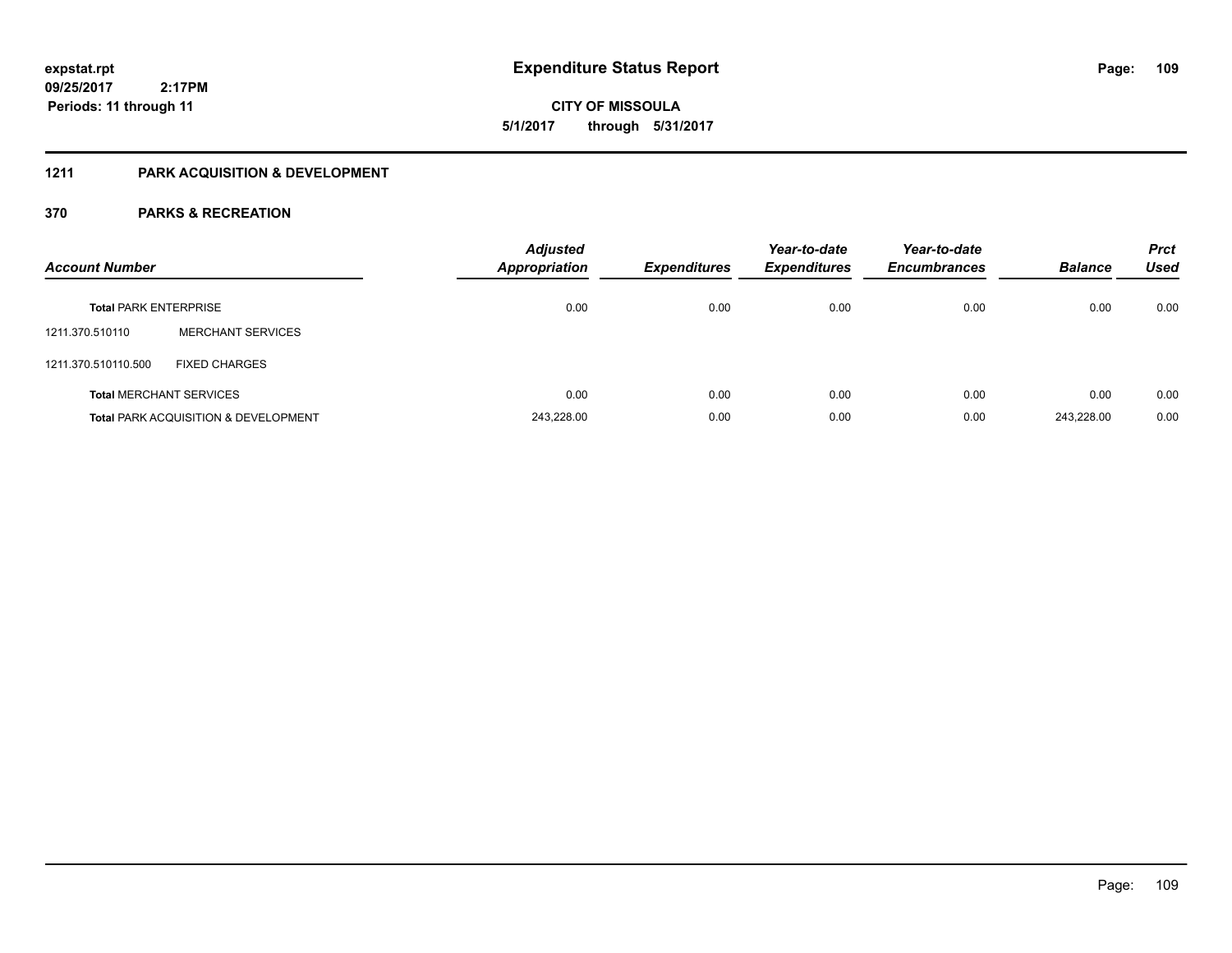#### **1212 PARK ENTERPRISE FUND**

| <b>Account Number</b> |                                            | <b>Adjusted</b><br><b>Appropriation</b> | <b>Expenditures</b> | Year-to-date<br><b>Expenditures</b> | Year-to-date<br><b>Encumbrances</b> | <b>Balance</b> | <b>Prct</b><br><b>Used</b> |
|-----------------------|--------------------------------------------|-----------------------------------------|---------------------|-------------------------------------|-------------------------------------|----------------|----------------------------|
| 1212.370.460433       | SILVER SUMMIT PICNIC AREA                  |                                         |                     |                                     |                                     |                |                            |
| 1212.370.460433.200   | <b>SUPPLIES</b>                            |                                         |                     |                                     |                                     |                |                            |
| <b>Total SUPPLIES</b> |                                            | 0.00                                    | 0.00                | 0.00                                | 0.00                                | 0.00           | 0.00                       |
| 1212.370.460433.300   | PURCHASED SERVICES                         |                                         |                     |                                     |                                     |                |                            |
|                       | Total SILVER SUMMIT PICNIC AREA            | 0.00                                    | 0.00                | 0.00                                | 0.00                                | 0.00           | 0.00                       |
| 1212.370.460443       | <b>TRAINING</b>                            |                                         |                     |                                     |                                     |                |                            |
| 1212.370.460443.200   | <b>SUPPLIES</b>                            |                                         |                     |                                     |                                     |                |                            |
| <b>Total TRAINING</b> |                                            | 0.00                                    | 0.00                | 0.00                                | 0.00                                | 0.00           | 0.00                       |
| 1212.370.460510       | PARK ACQUISITION & DEV                     |                                         |                     |                                     |                                     |                |                            |
| 1212.370.460510.200   | <b>SUPPLIES</b>                            |                                         |                     |                                     |                                     |                |                            |
| <b>Total SUPPLIES</b> |                                            | 0.00                                    | 0.00                | 0.00                                | 0.00                                | 0.00           | 0.00                       |
| 1212.370.460510.300   | PURCHASED SERVICES                         |                                         |                     |                                     |                                     |                |                            |
|                       | Total PARK ACQUISITION & DEV               | 0.00                                    | 0.00                | 0.00                                | 0.00                                | 0.00           | 0.00                       |
| 1212.370.460511       | PARK ENTERPRISE                            |                                         |                     |                                     |                                     |                |                            |
| 1212.370.460511.200   | <b>SUPPLIES</b>                            |                                         |                     |                                     |                                     |                |                            |
|                       | 1212.370.460511.220.000 OPERATING SUPPLIES | 20,000.00                               | 13,074.74           | 19,931.19                           | 0.00                                | 68.81          | 99.66                      |
|                       | 1212.370.460511.220.300 OPERATING SUPPLIES | 0.00                                    | 0.00                | 813.53                              | 0.00                                | $-813.53$      | 0.00                       |
|                       | 1212.370.460511.230.000 REPAIR/MAINTENANCE | 15,000.00                               | 0.00                | 0.00                                | 0.00                                | 15,000.00      | 0.00                       |
| <b>Total SUPPLIES</b> |                                            | 35,000.00                               | 13,074.74           | 20,744.72                           | 0.00                                | 14,255.28      | 59.27                      |
| 1212.370.460511.300   | PURCHASED SERVICES                         |                                         |                     |                                     |                                     |                |                            |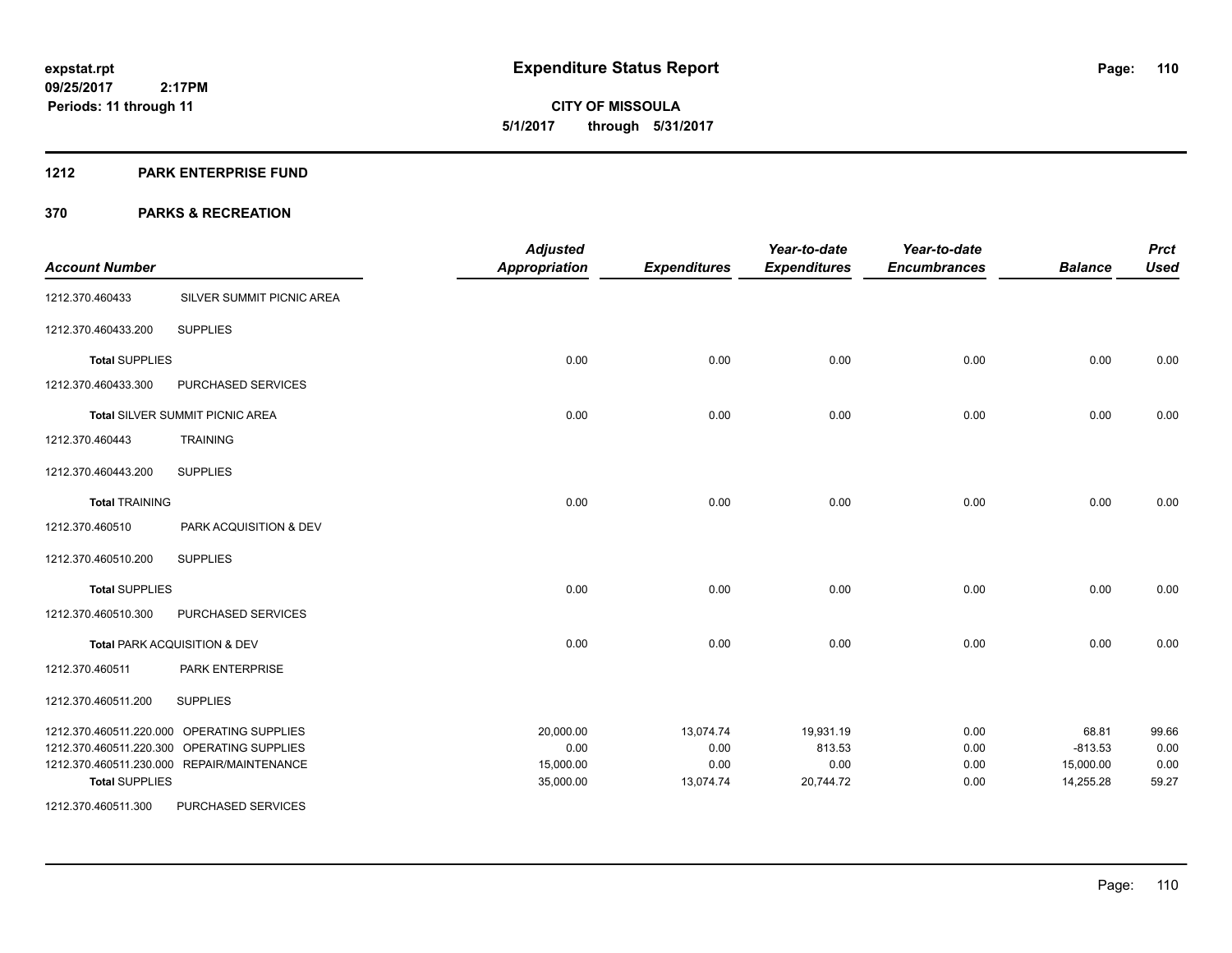**CITY OF MISSOULA 5/1/2017 through 5/31/2017**

#### **1212 PARK ENTERPRISE FUND**

| <b>Account Number</b>                            | <b>Adjusted</b><br>Appropriation | <b>Expenditures</b> | Year-to-date<br><b>Expenditures</b> | Year-to-date<br><b>Encumbrances</b> | <b>Balance</b> | <b>Prct</b><br><b>Used</b> |
|--------------------------------------------------|----------------------------------|---------------------|-------------------------------------|-------------------------------------|----------------|----------------------------|
| PROFESSIONAL SERVICES<br>1212.370.460511.350.000 | 10,000.00                        | 0.00                | 140.40                              | 0.00                                | 9,859.60       | 1.40                       |
| 1212.370.460511.390.000 OTHER PURCHASED SERVICES | 20,000.00                        | 0.00                | 4,162.00                            | 0.00                                | 15,838.00      | 20.81                      |
| <b>Total PURCHASED SERVICES</b>                  | 30,000.00                        | 0.00                | 4,302.40                            | 0.00                                | 25,697.60      | 14.34                      |
| OTHER OBJECTS<br>1212.370.460511.800             |                                  |                     |                                     |                                     |                |                            |
| <b>Total OTHER OBJECTS</b>                       | 0.00                             | 0.00                | 0.00                                | 0.00                                | 0.00           | 0.00                       |
| <b>CAPITAL OUTLAY</b><br>1212.370.460511.900     |                                  |                     |                                     |                                     |                |                            |
| 1212.370.460511.930.000<br><b>IMPROVEMENTS</b>   | 180,150.00                       | 0.00                | 0.00                                | 0.00                                | 180,150.00     | 0.00                       |
| 1212.370.460511.940.000 MACHINERY & EQUIPMENT    | 85,415.00                        | 0.00                | 0.00                                | 0.00                                | 85,415.00      | 0.00                       |
| <b>Total CAPITAL OUTLAY</b>                      | 265,565.00                       | 0.00                | 0.00                                | 0.00                                | 265,565.00     | 0.00                       |
| <b>Total PARK ENTERPRISE</b>                     | 330,565.00                       | 13,074.74           | 25,047.12                           | 0.00                                | 305,517.88     | 7.58                       |
| <b>MERCHANT SERVICES</b><br>1212.370.510110      |                                  |                     |                                     |                                     |                |                            |
| 1212.370.510110.500<br><b>FIXED CHARGES</b>      |                                  |                     |                                     |                                     |                |                            |
| <b>Total MERCHANT SERVICES</b>                   | 0.00                             | 0.00                | 0.00                                | 0.00                                | 0.00           | 0.00                       |
| <b>Total PARK ENTERPRISE FUND</b>                | 330,565.00                       | 13,074.74           | 25,047.12                           | 0.00                                | 305,517.88     | 7.58                       |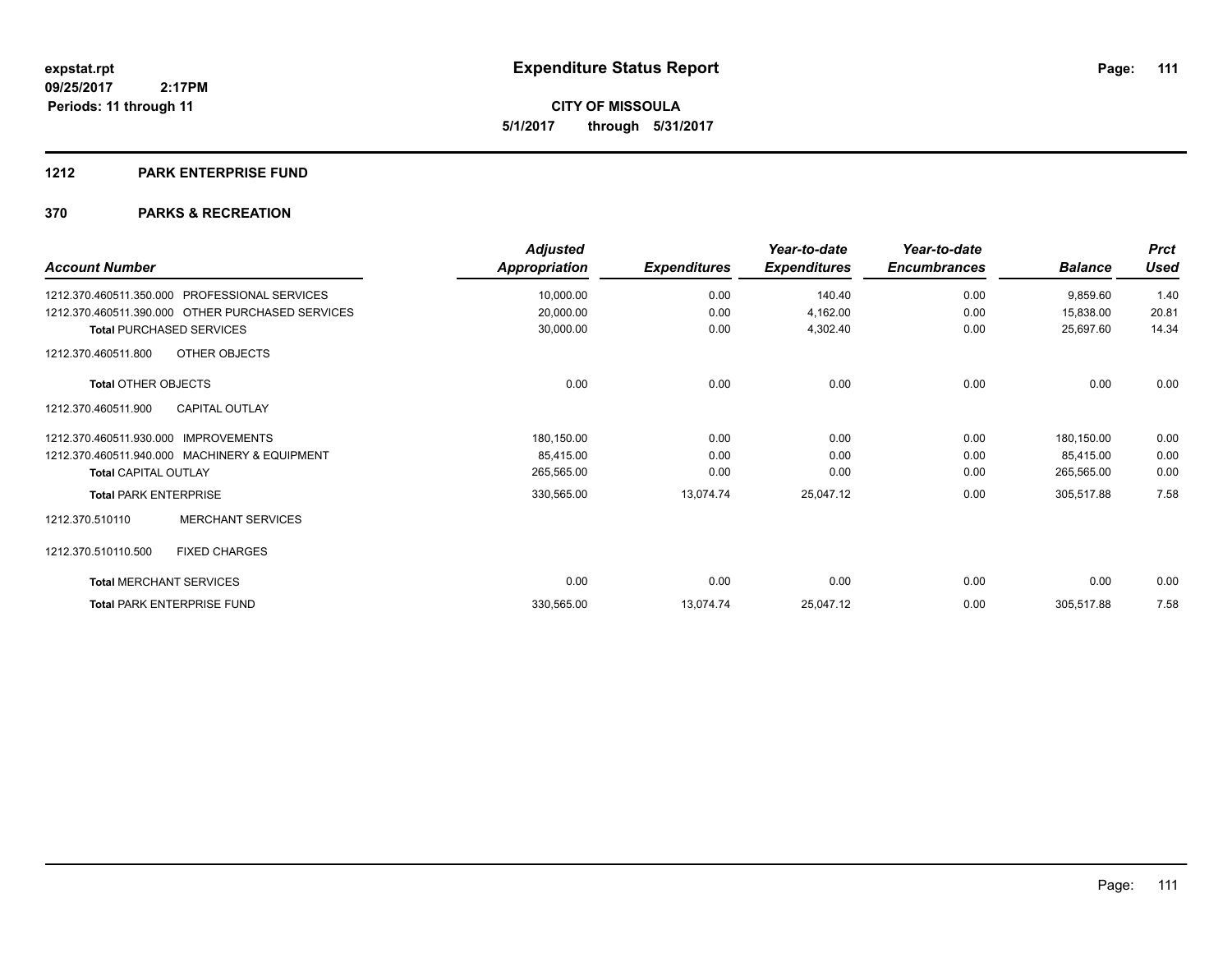## **1216 PARKS & REC TRAILS, DEV**

|                                 |                                                        | <b>Adjusted</b>      |                     | Year-to-date        | Year-to-date        |                | <b>Prct</b> |
|---------------------------------|--------------------------------------------------------|----------------------|---------------------|---------------------|---------------------|----------------|-------------|
| <b>Account Number</b>           |                                                        | <b>Appropriation</b> | <b>Expenditures</b> | <b>Expenditures</b> | <b>Encumbrances</b> | <b>Balance</b> | <b>Used</b> |
| 1216.370.460403                 | PARK DEVELOPMENT & EXPANSION                           |                      |                     |                     |                     |                |             |
| 1216.370.460403.900             | CAPITAL OUTLAY                                         |                      |                     |                     |                     |                |             |
|                                 | Total PARK DEVELOPMENT & EXPANSION                     | 0.00                 | 0.00                | 0.00                | 0.00                | 0.00           | 0.00        |
| 1216.370.460433                 | TRAILHEAD MAPS FOR WAYFINDING                          |                      |                     |                     |                     |                |             |
| 1216.370.460433.100             | PERSONAL SERVICES                                      |                      |                     |                     |                     |                |             |
| <b>Total PERSONAL SERVICES</b>  |                                                        | 0.00                 | 0.00                | 0.00                | 0.00                | 0.00           | 0.00        |
| 1216.370.460433.200             | <b>SUPPLIES</b>                                        |                      |                     |                     |                     |                |             |
|                                 | 1216.370.460433.220.000 OPERATING SUPPLIES             | 0.00                 | 7,392.00            | 24,463.92           | 0.00                | $-24,463.92$   | 0.00        |
| <b>Total SUPPLIES</b>           |                                                        | 0.00                 | 7,392.00            | 24,463.92           | 0.00                | $-24,463.92$   | 0.00        |
| 1216.370.460433.300             | PURCHASED SERVICES                                     |                      |                     |                     |                     |                |             |
| <b>Total PURCHASED SERVICES</b> |                                                        | 0.00                 | 0.00                | 0.00                | 0.00                | 0.00           | 0.00        |
|                                 | Total TRAILHEAD MAPS FOR WAYFINDING                    | 0.00                 | 7,392.00            | 24,463.92           | 0.00                | $-24,463.92$   | 0.00        |
| 1216.370.460434                 | <b>GREENWAYS &amp; HORTICULTURE</b>                    |                      |                     |                     |                     |                |             |
| 1216.370.460434.200             | <b>SUPPLIES</b>                                        |                      |                     |                     |                     |                |             |
|                                 | 1216.370.460434.220.000 OPERATING SUPPLIES             | 12,000.00            | 0.00                | 0.00                | 0.00                | 12,000.00      | 0.00        |
| <b>Total SUPPLIES</b>           |                                                        | 12,000.00            | 0.00                | 0.00                | 0.00                | 12,000.00      | 0.00        |
| 1216.370.460434.300             | PURCHASED SERVICES                                     |                      |                     |                     |                     |                |             |
|                                 | 1216.370.460434.350.000 RECREATION TRAIL PROGRAM GRANT | 15,000.00            | 0.00                | 0.00                | 0.00                | 15,000.00      | 0.00        |
| <b>Total PURCHASED SERVICES</b> |                                                        | 15,000.00            | 0.00                | 0.00                | 0.00                | 15,000.00      | 0.00        |
| 1216.370.460434.800             | OTHER OBJECTS                                          |                      |                     |                     |                     |                |             |
| <b>Total OTHER OBJECTS</b>      |                                                        | 0.00                 | 0.00                | 0.00                | 0.00                | 0.00           | 0.00        |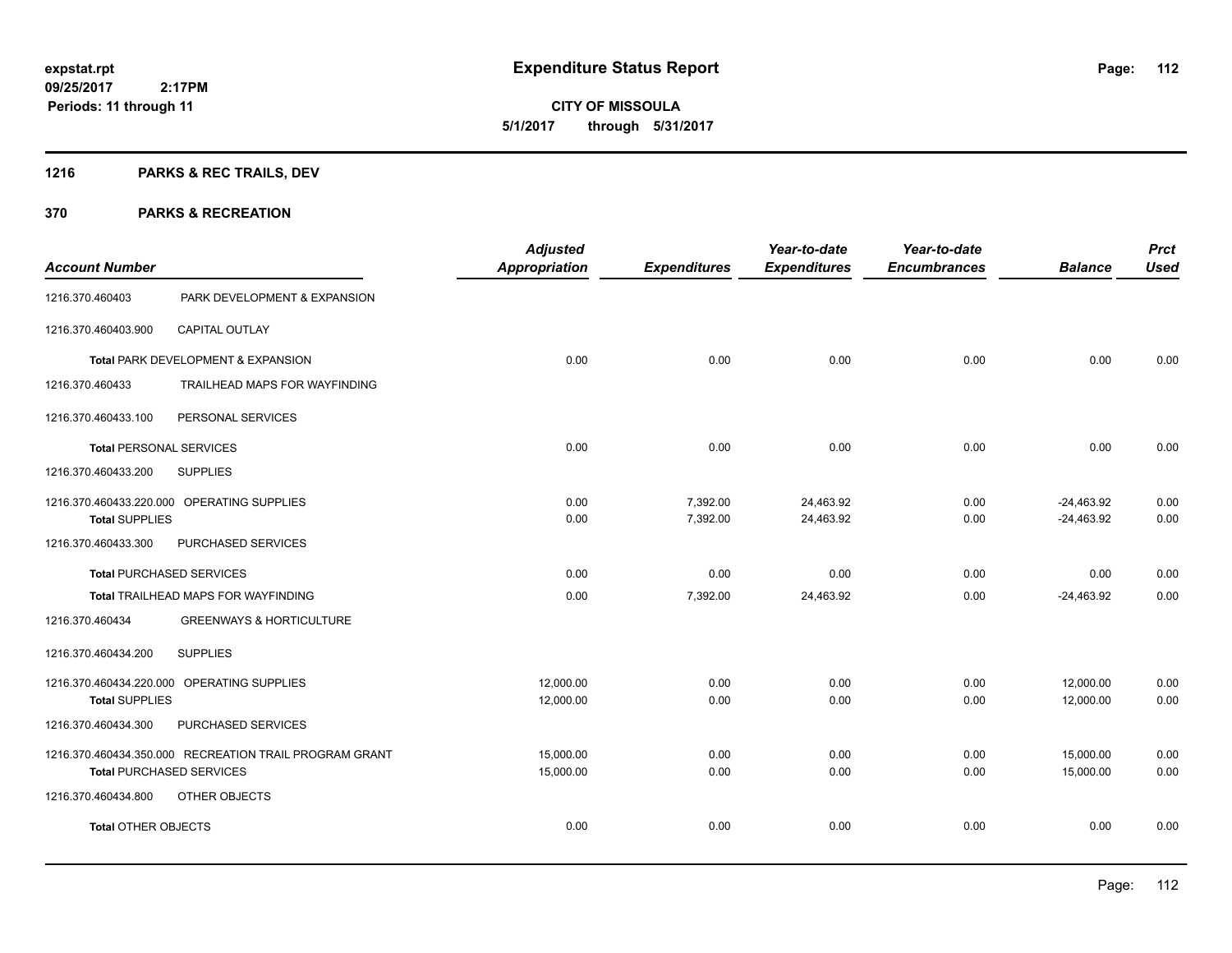Page: 113

**09/25/2017 2:17PM Periods: 11 through 11**

**CITY OF MISSOULA 5/1/2017 through 5/31/2017**

## **1216 PARKS & REC TRAILS, DEV**

| <b>Account Number</b>          |                                                                                                | <b>Adjusted</b><br><b>Appropriation</b> | <b>Expenditures</b> | Year-to-date<br><b>Expenditures</b> | Year-to-date<br><b>Encumbrances</b> | <b>Balance</b>         | <b>Prct</b><br><b>Used</b> |
|--------------------------------|------------------------------------------------------------------------------------------------|-----------------------------------------|---------------------|-------------------------------------|-------------------------------------|------------------------|----------------------------|
| 1216.370.460434.900            | CAPITAL OUTLAY                                                                                 |                                         |                     |                                     |                                     |                        |                            |
| <b>Total CAPITAL OUTLAY</b>    |                                                                                                | 0.00                                    | 0.00                | 0.00                                | 0.00                                | 0.00                   | 0.00                       |
|                                | Total GREENWAYS & HORTICULTURE                                                                 | 27,000.00                               | 0.00                | 0.00                                | 0.00                                | 27,000.00              | 0.00                       |
| 1216.370.460437                | <b>DNRC/MT FOREST HEALTH</b>                                                                   |                                         |                     |                                     |                                     |                        |                            |
| 1216.370.460437.100            | PERSONAL SERVICES                                                                              |                                         |                     |                                     |                                     |                        |                            |
| <b>Total PERSONAL SERVICES</b> |                                                                                                | 0.00                                    | 0.00                | 0.00                                | 0.00                                | 0.00                   | 0.00                       |
| 1216.370.460437.200            | <b>SUPPLIES</b>                                                                                |                                         |                     |                                     |                                     |                        |                            |
|                                | Total DNRC/MT FOREST HEALTH                                                                    | 0.00                                    | 0.00                | 0.00                                | 0.00                                | 0.00                   | 0.00                       |
| 1216.370.460438                | MCCORMICK PARK SITE PLAN                                                                       |                                         |                     |                                     |                                     |                        |                            |
| 1216.370.460438.200            | <b>SUPPLIES</b>                                                                                |                                         |                     |                                     |                                     |                        |                            |
| <b>Total SUPPLIES</b>          |                                                                                                | 0.00                                    | 0.00                | 0.00                                | 0.00                                | 0.00                   | 0.00                       |
| 1216.370.460438.300            | PURCHASED SERVICES                                                                             |                                         |                     |                                     |                                     |                        |                            |
|                                | Total MCCORMICK PARK SITE PLAN                                                                 | 0.00                                    | 0.00                | 0.00                                | 0.00                                | 0.00                   | 0.00                       |
| 1216.370.460439                | CLARK FORK RIVER ACCESS GRANT                                                                  |                                         |                     |                                     |                                     |                        |                            |
| 1216.370.460439.300            | PURCHASED SERVICES                                                                             |                                         |                     |                                     |                                     |                        |                            |
|                                | 1216.370.460439.350.000 CLARK FORK RIVER ACCESS PROJECT<br>Total CLARK FORK RIVER ACCESS GRANT | 50,000.00<br>50,000.00                  | 0.00<br>0.00        | 0.00<br>0.00                        | 0.00<br>0.00                        | 50,000.00<br>50,000.00 | 0.00<br>0.00               |
| 1216.370.460443                | <b>TRAINING</b>                                                                                |                                         |                     |                                     |                                     |                        |                            |
| 1216.370.460443.200            | <b>SUPPLIES</b>                                                                                |                                         |                     |                                     |                                     |                        |                            |
| <b>Total SUPPLIES</b>          |                                                                                                | 0.00                                    | 0.00                | 0.00                                | 0.00                                | 0.00                   | 0.00                       |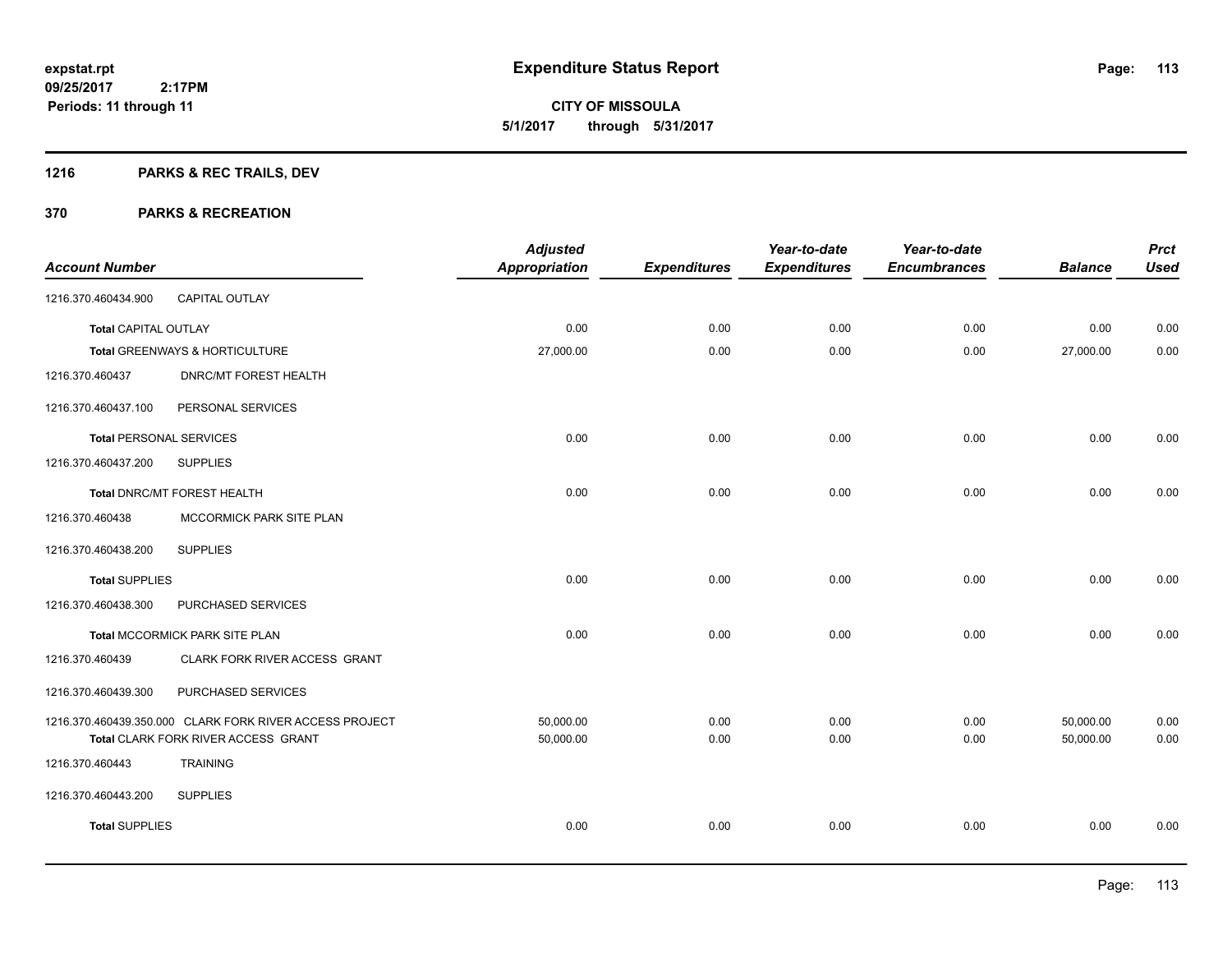**114**

**09/25/2017 2:17PM Periods: 11 through 11**

# **CITY OF MISSOULA 5/1/2017 through 5/31/2017**

## **1216 PARKS & REC TRAILS, DEV**

| <b>Account Number</b>           |                                                    | <b>Adjusted</b><br><b>Appropriation</b> | <b>Expenditures</b> | Year-to-date<br><b>Expenditures</b> | Year-to-date<br><b>Encumbrances</b> | <b>Balance</b> | <b>Prct</b><br><b>Used</b> |
|---------------------------------|----------------------------------------------------|-----------------------------------------|---------------------|-------------------------------------|-------------------------------------|----------------|----------------------------|
| 1216.370.460443.300             | PURCHASED SERVICES                                 |                                         |                     |                                     |                                     |                |                            |
| <b>Total TRAINING</b>           |                                                    | 0.00                                    | 0.00                | 0.00                                | 0.00                                | 0.00           | 0.00                       |
| 1216.370.460444                 | <b>PLAYGROUNDS</b>                                 |                                         |                     |                                     |                                     |                |                            |
| 1216.370.460444.300             | PURCHASED SERVICES                                 |                                         |                     |                                     |                                     |                |                            |
| <b>Total PURCHASED SERVICES</b> |                                                    | 0.00                                    | 0.00                | 0.00                                | 0.00                                | 0.00           | 0.00                       |
| 1216.370.460444.900             | <b>CAPITAL OUTLAY</b>                              |                                         |                     |                                     |                                     |                |                            |
| <b>Total PLAYGROUNDS</b>        |                                                    | 0.00                                    | 0.00                | 0.00                                | 0.00                                | 0.00           | 0.00                       |
| 1216.370.460470                 | <b>RECREATION MORE</b>                             |                                         |                     |                                     |                                     |                |                            |
| 1216.370.460470.200             | <b>SUPPLIES</b>                                    |                                         |                     |                                     |                                     |                |                            |
|                                 | 1216.370.460470.220.000 MORE/OPERATING SUPPLIES    | 5,000.00                                | 80.00               | 9,526.48                            | 0.00                                | $-4,526.48$    | 190.53                     |
| 1216.370.460470.220.091         | <b>OPERATING SUPPLIES</b>                          | 0.00                                    | 0.00                | 3,000.00                            | 0.00                                | $-3,000.00$    | 0.00                       |
|                                 | 1216.370.460470.230.000 MORE/REPAI & MAINTENANCE   | 5,000.00                                | 0.00                | 0.00                                | 0.00                                | 5,000.00       | 0.00                       |
| <b>Total SUPPLIES</b>           |                                                    | 10,000.00                               | 80.00               | 12,526.48                           | 0.00                                | $-2,526.48$    | 125.26                     |
| 1216.370.460470.300             | PURCHASED SERVICES                                 |                                         |                     |                                     |                                     |                |                            |
|                                 | 1216.370.460470.350.000 MORE/PROFESSIONAL SERVICES | 10,000.00                               | 0.00                | 0.00                                | 0.00                                | 10,000.00      | 0.00                       |
|                                 | 1216.370.460470.390.000 OTHER PURCHASED SERVICES   | 10,000.00                               | 0.00                | 19.00                               | 0.00                                | 9.981.00       | 0.19                       |
| <b>Total PURCHASED SERVICES</b> |                                                    | 20,000.00                               | 0.00                | 19.00                               | 0.00                                | 19,981.00      | 0.10                       |
| 1216.370.460470.900             | <b>CAPITAL OUTLAY</b>                              |                                         |                     |                                     |                                     |                |                            |
| <b>Total CAPITAL OUTLAY</b>     |                                                    | 0.00                                    | 0.00                | 0.00                                | 0.00                                | 0.00           | 0.00                       |
| <b>Total RECREATION MORE</b>    |                                                    | 30,000.00                               | 80.00               | 12,545.48                           | 0.00                                | 17,454.52      | 41.82                      |
| 1216.370.460471                 | <b>RECREATION ADULTS</b>                           |                                         |                     |                                     |                                     |                |                            |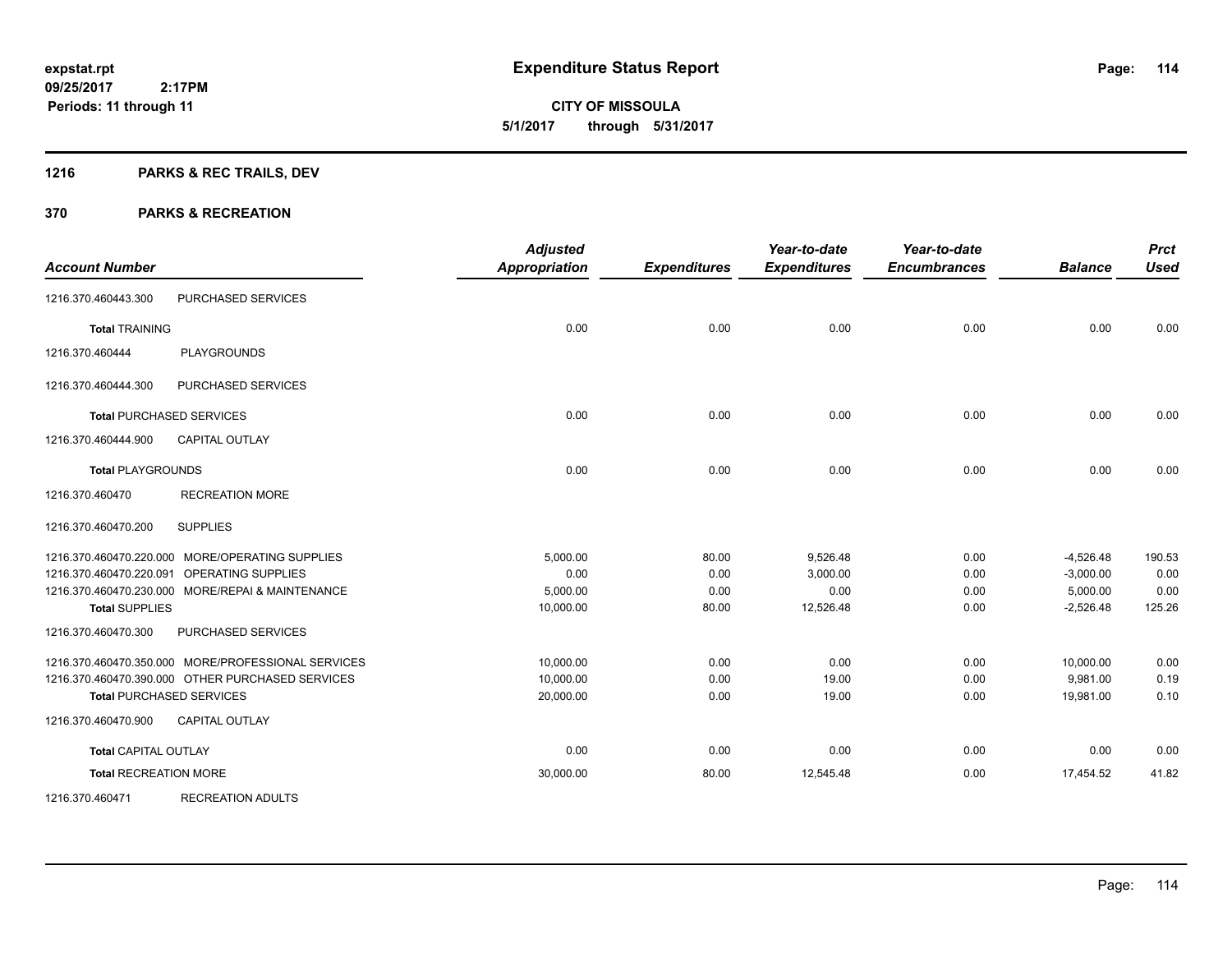**CITY OF MISSOULA 5/1/2017 through 5/31/2017**

## **1216 PARKS & REC TRAILS, DEV**

|                                |                                                      | <b>Adjusted</b>      |                     | Year-to-date        | Year-to-date        |                | <b>Prct</b> |
|--------------------------------|------------------------------------------------------|----------------------|---------------------|---------------------|---------------------|----------------|-------------|
| <b>Account Number</b>          |                                                      | <b>Appropriation</b> | <b>Expenditures</b> | <b>Expenditures</b> | <b>Encumbrances</b> | <b>Balance</b> | <b>Used</b> |
| 1216.370.460471.200            | <b>SUPPLIES</b>                                      |                      |                     |                     |                     |                |             |
|                                | 1216.370.460471.220.000 REC ADULT/OPERATING SUPPLIES | 5,000.00             | 0.00                | 0.00                | 0.00                | 5,000.00       | 0.00        |
| <b>Total SUPPLIES</b>          |                                                      | 5,000.00             | 0.00                | 0.00                | 0.00                | 5,000.00       | 0.00        |
| 1216.370.460471.300            | PURCHASED SERVICES                                   |                      |                     |                     |                     |                |             |
|                                | <b>Total PURCHASED SERVICES</b>                      | 0.00                 | 0.00                | 0.00                | 0.00                | 0.00           | 0.00        |
| 1216.370.460471.800            | OTHER OBJECTS                                        |                      |                     |                     |                     |                |             |
| <b>Total OTHER OBJECTS</b>     |                                                      | 0.00                 | 0.00                | 0.00                | 0.00                | 0.00           | 0.00        |
| 1216.370.460471.900            | <b>CAPITAL OUTLAY</b>                                |                      |                     |                     |                     |                |             |
| <b>Total CAPITAL OUTLAY</b>    |                                                      | 0.00                 | 0.00                | 0.00                | 0.00                | 0.00           | 0.00        |
| <b>Total RECREATION ADULTS</b> |                                                      | 5,000.00             | 0.00                | 0.00                | 0.00                | 5,000.00       | 0.00        |
| 1216.370.460472                | <b>RECREATION YOUTH</b>                              |                      |                     |                     |                     |                |             |
| 1216.370.460472.200            | <b>SUPPLIES</b>                                      |                      |                     |                     |                     |                |             |
|                                | 1216.370.460472.220.000 REC YOUTH/OPERATING SUPPLIES | 5,000.00             | 0.00                | 0.00                | 0.00                | 5,000.00       | 0.00        |
| <b>Total SUPPLIES</b>          |                                                      | 5,000.00             | 0.00                | 0.00                | 0.00                | 5,000.00       | 0.00        |
| 1216.370.460472.300            | PURCHASED SERVICES                                   |                      |                     |                     |                     |                |             |
|                                | <b>Total PURCHASED SERVICES</b>                      | 0.00                 | 0.00                | 0.00                | 0.00                | 0.00           | 0.00        |
| 1216.370.460472.700            | <b>GRANTS &amp; CONTRIBUTIONS</b>                    |                      |                     |                     |                     |                |             |
|                                | <b>Total GRANTS &amp; CONTRIBUTIONS</b>              | 0.00                 | 0.00                | 0.00                | 0.00                | 0.00           | 0.00        |
| 1216.370.460472.800            | OTHER OBJECTS                                        |                      |                     |                     |                     |                |             |
| Total OTHER OBJECTS            |                                                      | 0.00                 | 0.00                | 0.00                | 0.00                | 0.00           | 0.00        |
| 1216.370.460472.900            | <b>CAPITAL OUTLAY</b>                                |                      |                     |                     |                     |                |             |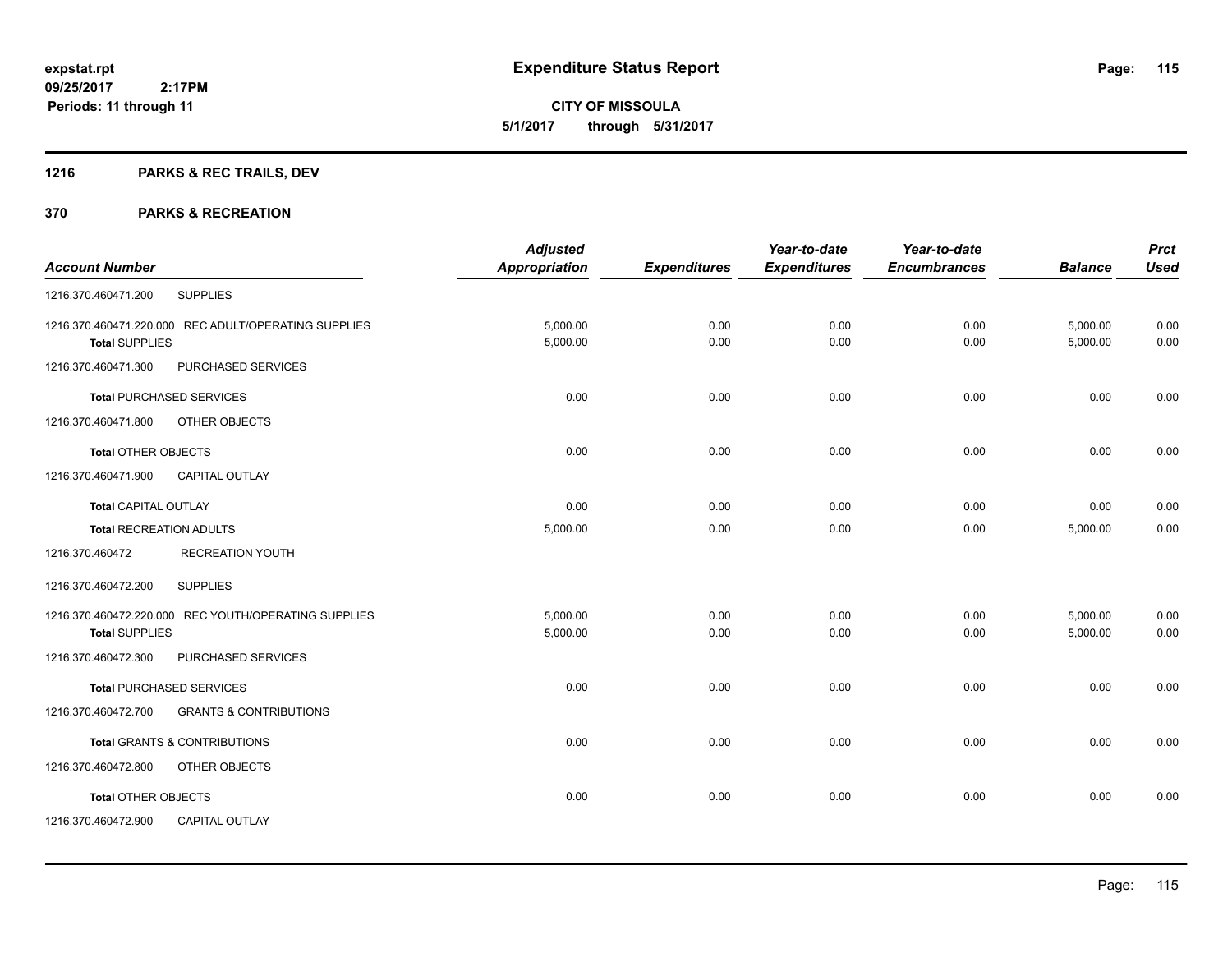Page: 116

**09/25/2017 2:17PM Periods: 11 through 11**

# **CITY OF MISSOULA 5/1/2017 through 5/31/2017**

## **1216 PARKS & REC TRAILS, DEV**

| <b>Account Number</b>                  |                                                              | <b>Adjusted</b><br><b>Appropriation</b> | <b>Expenditures</b> | Year-to-date<br><b>Expenditures</b> | Year-to-date<br><b>Encumbrances</b> | <b>Balance</b> | <b>Prct</b><br><b>Used</b> |
|----------------------------------------|--------------------------------------------------------------|-----------------------------------------|---------------------|-------------------------------------|-------------------------------------|----------------|----------------------------|
| <b>Total CAPITAL OUTLAY</b>            |                                                              | 0.00                                    | 0.00                | 0.00                                | 0.00                                | 0.00           | 0.00                       |
| <b>Total RECREATION YOUTH</b>          |                                                              | 5,000.00                                | 0.00                | 0.00                                | 0.00                                | 5,000.00       | 0.00                       |
| 1216.370.460506                        | <b>CARAS PARK</b>                                            |                                         |                     |                                     |                                     |                |                            |
| 1216.370.460506.200                    | <b>SUPPLIES</b>                                              |                                         |                     |                                     |                                     |                |                            |
| <b>Total SUPPLIES</b>                  |                                                              | 0.00                                    | 0.00                | 0.00                                | 0.00                                | 0.00           | 0.00                       |
| 1216.370.460506.300                    | PURCHASED SERVICES                                           |                                         |                     |                                     |                                     |                |                            |
|                                        | <b>Total PURCHASED SERVICES</b>                              | 0.00                                    | 0.00                | 0.00                                | 0.00                                | 0.00           | 0.00                       |
| 1216.370.460506.900                    | CAPITAL OUTLAY                                               |                                         |                     |                                     |                                     |                |                            |
| <b>Total CARAS PARK</b>                |                                                              | 0.00                                    | 0.00                | 0.00                                | 0.00                                | 0.00           | 0.00                       |
| 1216.370.460507                        | <b>COMMUNITY TRAILS</b>                                      |                                         |                     |                                     |                                     |                |                            |
| 1216.370.460507.200                    | <b>SUPPLIES</b>                                              |                                         |                     |                                     |                                     |                |                            |
|                                        | 1216.370.460507.220.000 COMM TRAILS/OPERATING SUPPLIES       | 5,000.00                                | 0.00                | 0.00                                | 0.00                                | 5,000.00       | 0.00                       |
|                                        | 1216.370.460507.230.000 COMM TRAILS/REPAIR/MAINTENANCE       | 5.000.00                                | 0.00                | 0.00                                | 0.00                                | 5,000.00       | 0.00                       |
| 1216.370.460507.240.000 OTHER SUPPLIES |                                                              | 1,100.00                                | 0.00                | 0.00                                | 0.00                                | 1,100.00       | 0.00                       |
| <b>Total SUPPLIES</b>                  |                                                              | 11,100.00                               | 0.00                | 0.00                                | 0.00                                | 11,100.00      | 0.00                       |
| 1216.370.460507.300                    | PURCHASED SERVICES                                           |                                         |                     |                                     |                                     |                |                            |
|                                        | 1216.370.460507.350.000 COMM TRAILS/PROFESSIONAL SERVICES    | 10,000.00                               | 0.00                | 0.00                                | 0.00                                | 10,000.00      | 0.00                       |
|                                        | 1216.370.460507.360.000 COMM TRAILS/REPAIR & MAINTENANCE     | 10,000.00                               | 0.00                | 0.00                                | 0.00                                | 10,000.00      | 0.00                       |
|                                        | 1216.370.460507.390.000 COMM TRAILS/OTHER PURCHASED SERVICES | 40.000.00                               | 0.00                | 0.00                                | 0.00                                | 40,000.00      | 0.00                       |
|                                        | <b>Total PURCHASED SERVICES</b>                              | 60.000.00                               | 0.00                | 0.00                                | 0.00                                | 60.000.00      | 0.00                       |
| 1216.370.460507.900                    | <b>CAPITAL OUTLAY</b>                                        |                                         |                     |                                     |                                     |                |                            |
|                                        | 1216.370.460507.930.000 COMM TRAILS/IMPROVEMENTS             | 50,000.00                               | 0.00                | 0.00                                | 0.00                                | 50,000.00      | 0.00                       |
| <b>Total CAPITAL OUTLAY</b>            |                                                              | 50,000.00                               | 0.00                | 0.00                                | 0.00                                | 50,000.00      | 0.00                       |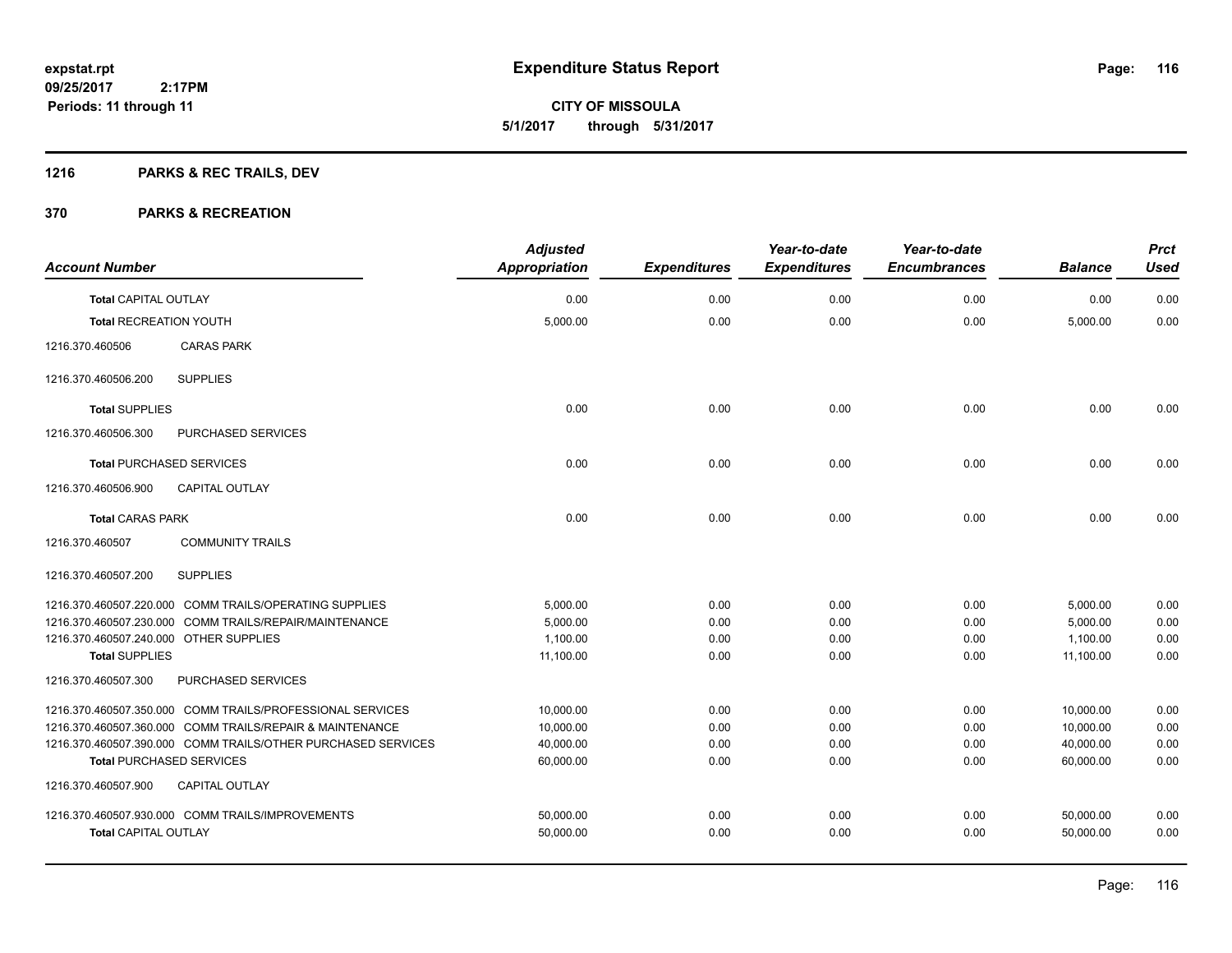## **1216 PARKS & REC TRAILS, DEV**

|                                 |                                                            | <b>Adjusted</b>          |                     | Year-to-date             | Year-to-date        |                        | <b>Prct</b>    |
|---------------------------------|------------------------------------------------------------|--------------------------|---------------------|--------------------------|---------------------|------------------------|----------------|
| <b>Account Number</b>           |                                                            | <b>Appropriation</b>     | <b>Expenditures</b> | <b>Expenditures</b>      | <b>Encumbrances</b> | <b>Balance</b>         | <b>Used</b>    |
| <b>Total COMMUNITY TRAILS</b>   |                                                            | 121,100.00               | 0.00                | 0.00                     | 0.00                | 121,100.00             | 0.00           |
| 1216.370.460508                 | <b>KIWANIS PARK</b>                                        |                          |                     |                          |                     |                        |                |
| 1216.370.460508.900             | <b>CAPITAL OUTLAY</b>                                      |                          |                     |                          |                     |                        |                |
| <b>Total KIWANIS PARK</b>       | 1216.370.460508.930.000 KIWANIS PARK IMPROVEMENTS          | 187,900.00<br>187,900.00 | 0.00<br>0.00        | 169,833.70<br>169,833.70 | 0.00<br>0.00        | 18,066.30<br>18,066.30 | 90.39<br>90.39 |
| 1216.370.460509                 | <b>KIM WILLIAMS TRAIL</b>                                  |                          |                     |                          |                     |                        |                |
| 1216.370.460509.900             | <b>CAPITAL OUTLAY</b>                                      |                          |                     |                          |                     |                        |                |
| <b>Total KIM WILLIAMS TRAIL</b> |                                                            | 0.00                     | 0.00                | 0.00                     | 0.00                | 0.00                   | 0.00           |
| 1216.370.460511                 | PARK ENTERPRISE                                            |                          |                     |                          |                     |                        |                |
| 1216.370.460511.200             | <b>SUPPLIES</b>                                            |                          |                     |                          |                     |                        |                |
| <b>Total SUPPLIES</b>           |                                                            | 0.00                     | 0.00                | 0.00                     | 0.00                | 0.00                   | 0.00           |
| 1216.370.460511.300             | PURCHASED SERVICES                                         |                          |                     |                          |                     |                        |                |
| <b>Total PARK ENTERPRISE</b>    |                                                            | 0.00                     | 0.00                | 0.00                     | 0.00                | 0.00                   | 0.00           |
| 1216.370.460512                 | <b>PARK MEMORIALS</b>                                      |                          |                     |                          |                     |                        |                |
| 1216.370.460512.200             | <b>SUPPLIES</b>                                            |                          |                     |                          |                     |                        |                |
|                                 | 1216.370.460512.220.000 PARK MEMORIALS/OPERATING SUPPLIES  | 0.00                     | 0.00                | 60.00                    | 0.00                | $-60.00$               | 0.00           |
| <b>Total SUPPLIES</b>           | 1216.370.460512.220.094 RESTITUTION/DAMAGED TREES/SUPPLIES | 0.00<br>0.00             | 88.00<br>88.00      | 88.00<br>148.00          | 0.00<br>0.00        | $-88.00$<br>$-148.00$  | 0.00<br>0.00   |
| 1216.370.460512.300             | PURCHASED SERVICES                                         |                          |                     |                          |                     |                        |                |
|                                 | <b>Total PURCHASED SERVICES</b>                            | 0.00                     | 0.00                | 0.00                     | 0.00                | 0.00                   | 0.00           |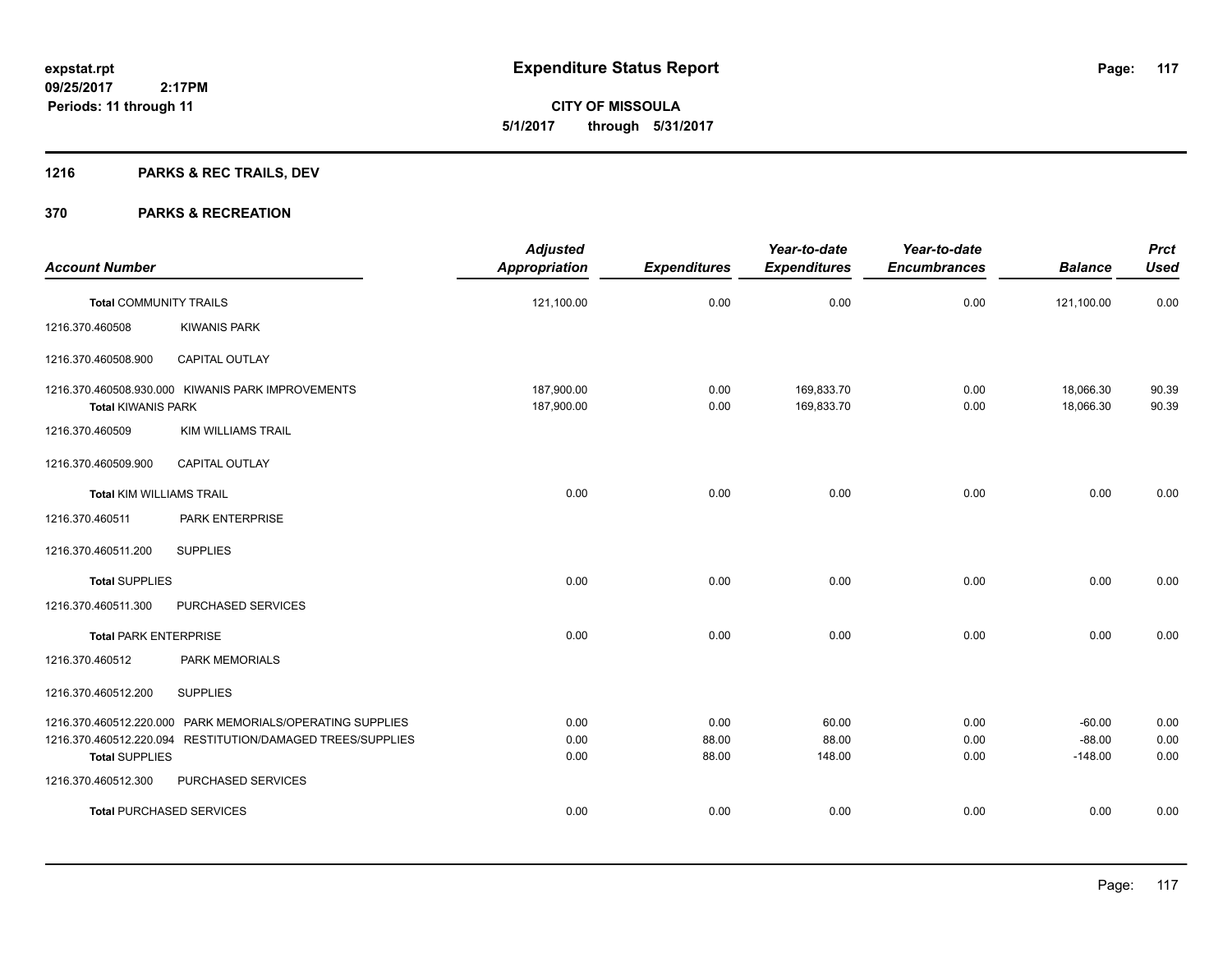Page: 118

**09/25/2017 2:17PM Periods: 11 through 11**

**CITY OF MISSOULA 5/1/2017 through 5/31/2017**

## **1216 PARKS & REC TRAILS, DEV**

|                                 |                                                                | <b>Adjusted</b>      |                     | Year-to-date        | Year-to-date        |                | <b>Prct</b> |
|---------------------------------|----------------------------------------------------------------|----------------------|---------------------|---------------------|---------------------|----------------|-------------|
| <b>Account Number</b>           |                                                                | <b>Appropriation</b> | <b>Expenditures</b> | <b>Expenditures</b> | <b>Encumbrances</b> | <b>Balance</b> | <b>Used</b> |
| 1216.370.460512.800             | OTHER OBJECTS                                                  |                      |                     |                     |                     |                |             |
| <b>Total OTHER OBJECTS</b>      |                                                                | 0.00                 | 0.00                | 0.00                | 0.00                | 0.00           | 0.00        |
| 1216.370.460512.900             | <b>CAPITAL OUTLAY</b>                                          |                      |                     |                     |                     |                |             |
|                                 | 1216.370.460512.920.000 PARK MEMORIALS/BUILDINGS               | 100,000.00           | 0.00                | 0.00                | 0.00                | 100,000.00     | 0.00        |
|                                 | 1216.370.460512.930.000 PARK MEMORIALS/IMPROVEMENTS            | 50.000.00            | 0.00                | 762.35              | 0.00                | 49.237.65      | 1.52        |
| <b>Total CAPITAL OUTLAY</b>     |                                                                | 150,000.00           | 0.00                | 762.35              | 0.00                | 149,237.65     | 0.51        |
| <b>Total PARK MEMORIALS</b>     |                                                                | 150,000.00           | 88.00               | 910.35              | 0.00                | 149.089.65     | 0.61        |
| 1216.370.460513                 | RECREATIONAL DONATIONS SPEC EVENTS                             |                      |                     |                     |                     |                |             |
| 1216.370.460513.200             | <b>SUPPLIES</b>                                                |                      |                     |                     |                     |                |             |
|                                 | 1216.370.460513.220.000 REC DONATIONS/OPERATING SUPPLIES       | 20,000.00            | 713.45              | 11,448.78           | 0.00                | 8,551.22       | 57.24       |
|                                 | 1216.370.460513.230.000 REC DONATIONS-REPAIR/MAINTENANCE       | 5,000.00             | 0.00                | 0.00                | 0.00                | 5,000.00       | 0.00        |
| <b>Total SUPPLIES</b>           |                                                                | 25,000.00            | 713.45              | 11,448.78           | 0.00                | 13.551.22      | 45.80       |
| 1216.370.460513.300             | PURCHASED SERVICES                                             |                      |                     |                     |                     |                |             |
|                                 | 1216.370.460513.350.000 REC DONATIONS/PROFESSIONAL SERVICES    | 5,000.00             | 0.00                | 0.00                | 0.00                | 5,000.00       | 0.00        |
|                                 | 1216.370.460513.390.000 REC DONATIONS/OTHER PURCHASED SERVICES | 40,000.00            | 0.00                | 0.00                | 0.00                | 40,000.00      | 0.00        |
| <b>Total PURCHASED SERVICES</b> |                                                                | 45,000.00            | 0.00                | 0.00                | 0.00                | 45,000.00      | 0.00        |
| 1216.370.460513.800             | OTHER OBJECTS                                                  |                      |                     |                     |                     |                |             |
| <b>Total OTHER OBJECTS</b>      |                                                                | 0.00                 | 0.00                | 0.00                | 0.00                | 0.00           | 0.00        |
| 1216.370.460513.900             | <b>CAPITAL OUTLAY</b>                                          |                      |                     |                     |                     |                |             |
| <b>Total CAPITAL OUTLAY</b>     |                                                                | 0.00                 | 0.00                | 0.00                | 0.00                | 0.00           | 0.00        |
|                                 | <b>Total RECREATIONAL DONATIONS SPEC EVENTS</b>                | 70,000.00            | 713.45              | 11,448.78           | 0.00                | 58,551.22      | 16.36       |
| 1216.370.460514                 | <b>URBAN FORESTRY</b>                                          |                      |                     |                     |                     |                |             |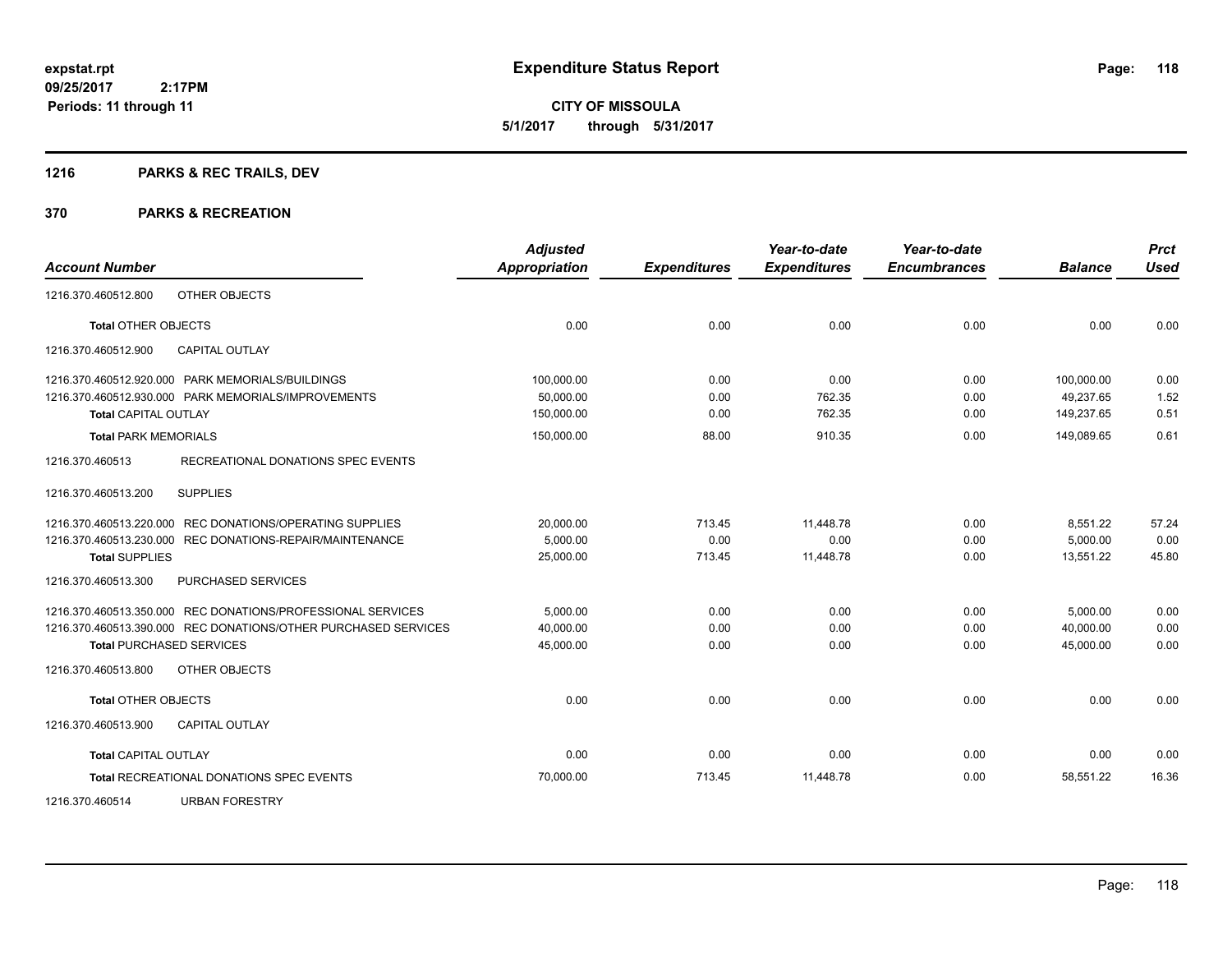## **1216 PARKS & REC TRAILS, DEV**

### **370 PARKS & RECREATION**

| <b>Account Number</b>                                        | <b>Adjusted</b><br><b>Appropriation</b> | <b>Expenditures</b> | Year-to-date<br><b>Expenditures</b> | Year-to-date<br><b>Encumbrances</b> | <b>Balance</b> | <b>Prct</b><br><b>Used</b> |
|--------------------------------------------------------------|-----------------------------------------|---------------------|-------------------------------------|-------------------------------------|----------------|----------------------------|
|                                                              |                                         |                     |                                     |                                     |                |                            |
| PERSONAL SERVICES<br>1216.370.460514.100                     |                                         |                     |                                     |                                     |                |                            |
| <b>Total PERSONAL SERVICES</b>                               | 0.00                                    | 0.00                | 0.00                                | 0.00                                | 0.00           | 0.00                       |
| <b>SUPPLIES</b><br>1216.370.460514.200                       |                                         |                     |                                     |                                     |                |                            |
| 1216.370.460514.220.000 URBAN FORESTRY/OPERATING SUPPLIES    | 10,000.00                               | 0.00                | 324.66                              | 0.00                                | 9,675.34       | 3.25                       |
| OPERATING SUPPLIES<br>1216.370.460514.220.081                | 0.00                                    | 0.00                | 2,804.50                            | 0.00                                | $-2,804.50$    | 0.00                       |
| 1216.370.460514.220.191<br><b>OPERATING SUPPLIES</b>         | 0.00                                    | 0.00                | 331.50                              | 0.00                                | $-331.50$      | 0.00                       |
| URBAN FORESTRY-REPAIR/MAINTENANCE<br>1216.370.460514.230.000 | 5,000.00                                | 0.00                | 0.00                                | 0.00                                | 5,000.00       | 0.00                       |
| 1216.370.460514.230.084 REPAIR/MAINTENANCE-MEMORIAL          | 0.00                                    | 130.00              | 130.00                              | 0.00                                | $-130.00$      | 0.00                       |
| <b>Total SUPPLIES</b>                                        | 15,000.00                               | 130.00              | 3,590.66                            | 0.00                                | 11,409.34      | 23.94                      |
| 1216.370.460514.300<br>PURCHASED SERVICES                    |                                         |                     |                                     |                                     |                |                            |
| 1216.370.460514.350.000 URBAN FORESTRY/PROFESSIONAL SERVICES | 20,000.00                               | 0.00                | 0.00                                | 0.00                                | 20,000.00      | 0.00                       |
| 1216.370.460514.350.085 FOREST HEALTH GRANT                  | 20.000.00                               | 0.00                | 0.00                                | 0.00                                | 20.000.00      | 0.00                       |
| <b>Total PURCHASED SERVICES</b>                              | 40,000.00                               | 0.00                | 0.00                                | 0.00                                | 40,000.00      | 0.00                       |
| 1216.370.460514.900<br><b>CAPITAL OUTLAY</b>                 |                                         |                     |                                     |                                     |                |                            |
| 1216.370.460514.930.000 IMPROVEMENTS                         | 20,000.00                               | 0.00                | 0.00                                | 0.00                                | 20,000.00      | 0.00                       |
| 1216.370.460514.940.000 MACHINERY & EQUIPMENT                | 0.00                                    | 0.00                | 9,150.00                            | 0.00                                | $-9,150.00$    | 0.00                       |
| <b>Total CAPITAL OUTLAY</b>                                  | 20,000.00                               | 0.00                | 9,150.00                            | 0.00                                | 10,850.00      | 45.75                      |
| <b>Total URBAN FORESTRY</b>                                  | 75,000.00                               | 130.00              | 12.740.66                           | 0.00                                | 62.259.34      | 16.99                      |
| PARK REVOLVING<br>1216.370.460516                            |                                         |                     |                                     |                                     |                |                            |
| OTHER OBJECTS<br>1216.370.460516.800                         |                                         |                     |                                     |                                     |                |                            |
| 1216.370.460516.845.000 CONTINGENCY                          | 25,000.00                               | 0.00                | 0.00                                | 0.00                                | 25,000.00      | 0.00                       |
| <b>Total PARK REVOLVING</b>                                  | 25,000.00                               | 0.00                | 0.00                                | 0.00                                | 25,000.00      | 0.00                       |
| OPEN SPACE PURCHASE & DONATIONS<br>1216.370.460517           |                                         |                     |                                     |                                     |                |                            |

1216.370.460517.200 SUPPLIES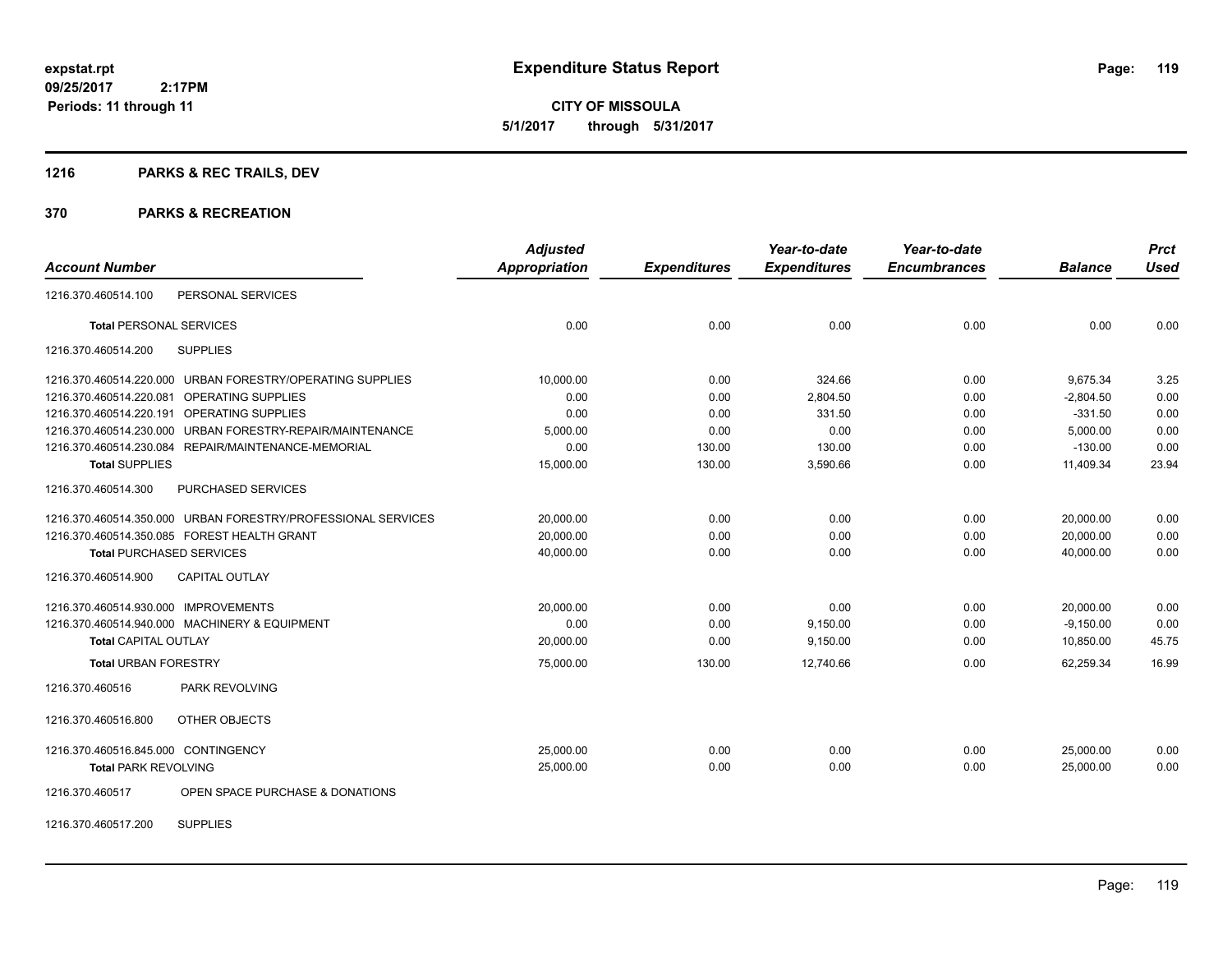## **1216 PARKS & REC TRAILS, DEV**

| <b>Account Number</b>         |                                                                                     | <b>Adjusted</b><br><b>Appropriation</b> | <b>Expenditures</b> | Year-to-date<br><b>Expenditures</b> | Year-to-date<br><b>Encumbrances</b> | <b>Balance</b>         | <b>Prct</b><br><b>Used</b> |
|-------------------------------|-------------------------------------------------------------------------------------|-----------------------------------------|---------------------|-------------------------------------|-------------------------------------|------------------------|----------------------------|
| <b>Total SUPPLIES</b>         |                                                                                     | 0.00                                    | 0.00                | 0.00                                | 0.00                                | 0.00                   | 0.00                       |
| 1216.370.460517.300           | PURCHASED SERVICES                                                                  |                                         |                     |                                     |                                     |                        |                            |
|                               | 1216.370.460517.390.000 OTHER PURCHASED SERVICES<br><b>Total PURCHASED SERVICES</b> | 10,000.00<br>10,000.00                  | 0.00<br>0.00        | 0.00<br>0.00                        | 0.00<br>0.00                        | 10,000.00<br>10,000.00 | 0.00<br>0.00               |
| 1216.370.460517.900           | <b>CAPITAL OUTLAY</b>                                                               |                                         |                     |                                     |                                     |                        |                            |
| <b>Total CAPITAL OUTLAY</b>   |                                                                                     | 0.00                                    | 0.00                | 0.00                                | 0.00                                | 0.00                   | 0.00                       |
|                               | Total OPEN SPACE PURCHASE & DONATIONS                                               | 10,000.00                               | 0.00                | 0.00                                | 0.00                                | 10,000.00              | 0.00                       |
| 1216.370.460518               | SILVERS LAGOON                                                                      |                                         |                     |                                     |                                     |                        |                            |
| 1216.370.460518.900           | CAPITAL OUTLAY                                                                      |                                         |                     |                                     |                                     |                        |                            |
| <b>Total SILVERS LAGOON</b>   |                                                                                     | 0.00                                    | 0.00                | 0.00                                | 0.00                                | 0.00                   | 0.00                       |
| 1216.370.460519               | <b>AQUATICS CAPITAL</b>                                                             |                                         |                     |                                     |                                     |                        |                            |
| 1216.370.460519.200           | <b>SUPPLIES</b>                                                                     |                                         |                     |                                     |                                     |                        |                            |
| <b>Total SUPPLIES</b>         |                                                                                     | 0.00                                    | 0.00                | 0.00                                | 0.00                                | 0.00                   | 0.00                       |
| 1216.370.460519.300           | PURCHASED SERVICES                                                                  |                                         |                     |                                     |                                     |                        |                            |
|                               | <b>Total PURCHASED SERVICES</b>                                                     | 0.00                                    | 0.00                | 0.00                                | 0.00                                | 0.00                   | 0.00                       |
| 1216.370.460519.900           | CAPITAL OUTLAY                                                                      |                                         |                     |                                     |                                     |                        |                            |
| <b>Total AQUATICS CAPITAL</b> |                                                                                     | 0.00                                    | 0.00                | 0.00                                | 0.00                                | 0.00                   | 0.00                       |
| 1216.370.460520               | *** Title Not Found ***                                                             |                                         |                     |                                     |                                     |                        |                            |
| 1216.370.460520.200           | <b>SUPPLIES</b>                                                                     |                                         |                     |                                     |                                     |                        |                            |
| <b>Total SUPPLIES</b>         |                                                                                     | 0.00                                    | 0.00                | 0.00                                | 0.00                                | 0.00                   | 0.00                       |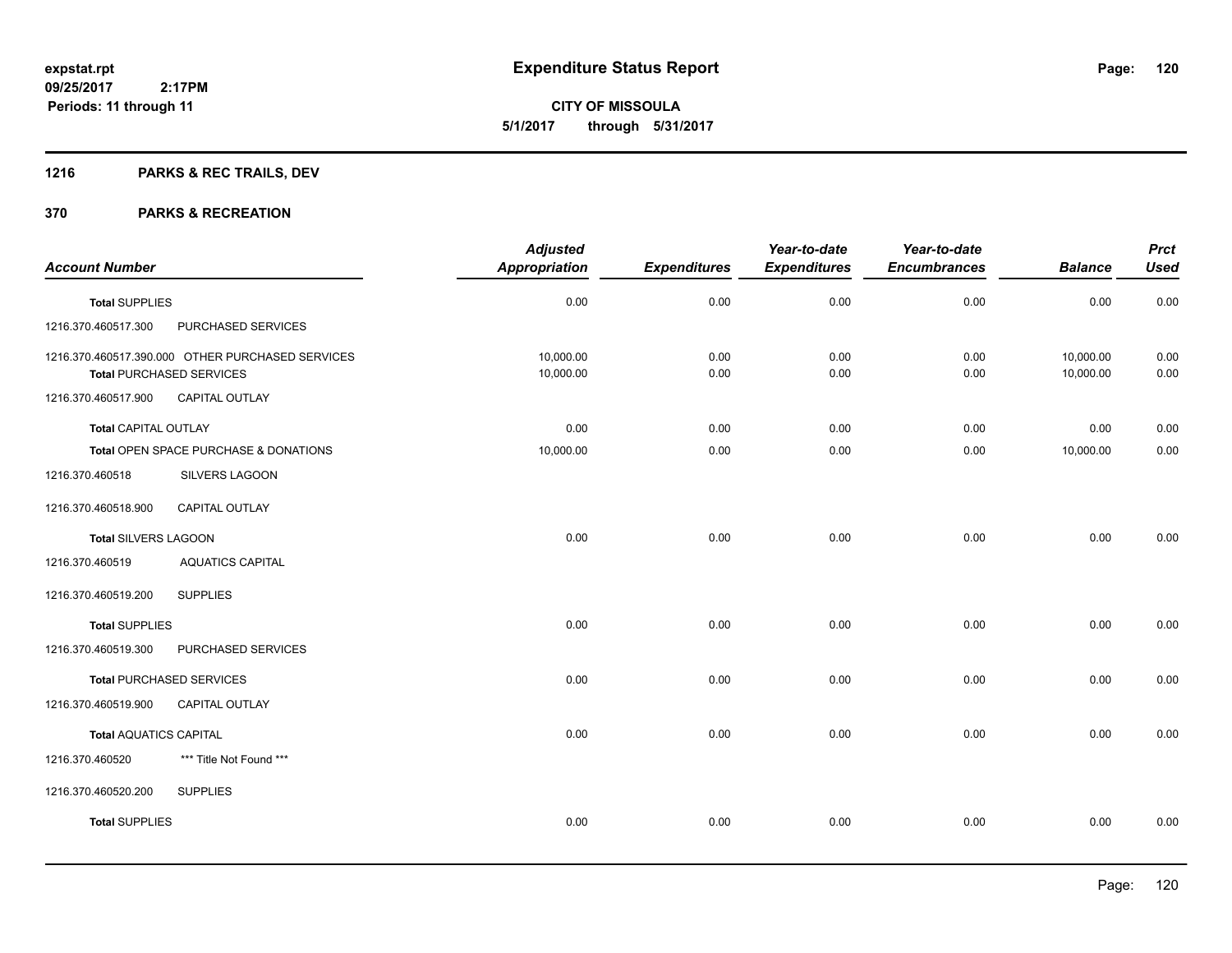**CITY OF MISSOULA 5/1/2017 through 5/31/2017**

## **1216 PARKS & REC TRAILS, DEV**

| <b>Adjusted</b><br><b>Appropriation</b> | <b>Expenditures</b>            | Year-to-date<br><b>Expenditures</b> | Year-to-date<br><b>Encumbrances</b> | <b>Balance</b>       | <b>Prct</b><br><b>Used</b>               |
|-----------------------------------------|--------------------------------|-------------------------------------|-------------------------------------|----------------------|------------------------------------------|
|                                         |                                |                                     |                                     |                      |                                          |
| 0.00                                    | 0.00                           | 0.00                                | 0.00                                | 0.00                 | 0.00                                     |
|                                         |                                |                                     |                                     |                      |                                          |
| 0.00                                    | 0.00                           | 0.00                                | 0.00                                | 0.00                 | 0.00                                     |
|                                         |                                |                                     |                                     |                      |                                          |
|                                         |                                |                                     |                                     |                      |                                          |
| 11.291.00                               | 0.00                           | 5.568.48                            | 0.00                                | 5,722.52             | 49.32                                    |
| 1.909.00                                | 0.00                           | 784.76                              | 0.00                                | 1.124.24             | 41.11                                    |
| 0.00                                    | 0.00                           | 5.57                                | 0.00                                | $-5.57$              | 0.00                                     |
| 13,200.00                               | 0.00                           | 6,358.81                            | 0.00                                | 6,841.19             | 48.17                                    |
|                                         |                                |                                     |                                     |                      |                                          |
| 10,000.00                               | 0.00                           | 0.00                                | 0.00                                | 10,000.00            | 0.00                                     |
| 0.00                                    | $-298.10$                      | 8,331.90                            | 0.00                                | $-8,331.90$          | 0.00                                     |
| 5.000.00                                |                                | 27.99                               | 0.00                                | 4.972.01             | 0.56                                     |
|                                         |                                |                                     |                                     |                      | 0.00                                     |
|                                         |                                |                                     |                                     |                      | 122.40                                   |
|                                         |                                |                                     |                                     |                      |                                          |
| 9.700.00                                | 0.00                           | 0.00                                | 0.00                                | 9,700.00             | 0.00                                     |
| 15,000.00                               | 0.00                           | 2,160.32                            | 0.00                                | 12,839.68            | 14.40                                    |
| 150.00                                  | 0.00                           | 0.00                                | 0.00                                | 150.00               | 0.00                                     |
| 150.00                                  | 0.00                           | 0.00                                | 0.00                                | 150.00               | 0.00                                     |
|                                         |                                |                                     |                                     |                      | 8.64                                     |
|                                         |                                |                                     |                                     |                      |                                          |
| 6.800.00                                | 0.00                           | 0.00                                | 0.00                                | 6,800.00             | 0.00                                     |
| 6,800.00                                | 0.00                           | 0.00                                | 0.00                                | 6,800.00             | 0.00                                     |
|                                         | 0.00<br>15,000.00<br>25,000.00 | 27.99<br>0.00<br>$-270.11$<br>0.00  | 10,000.00<br>18,359.89<br>2,160.32  | 0.00<br>0.00<br>0.00 | $-10,000.00$<br>$-3,359.89$<br>22,839.68 |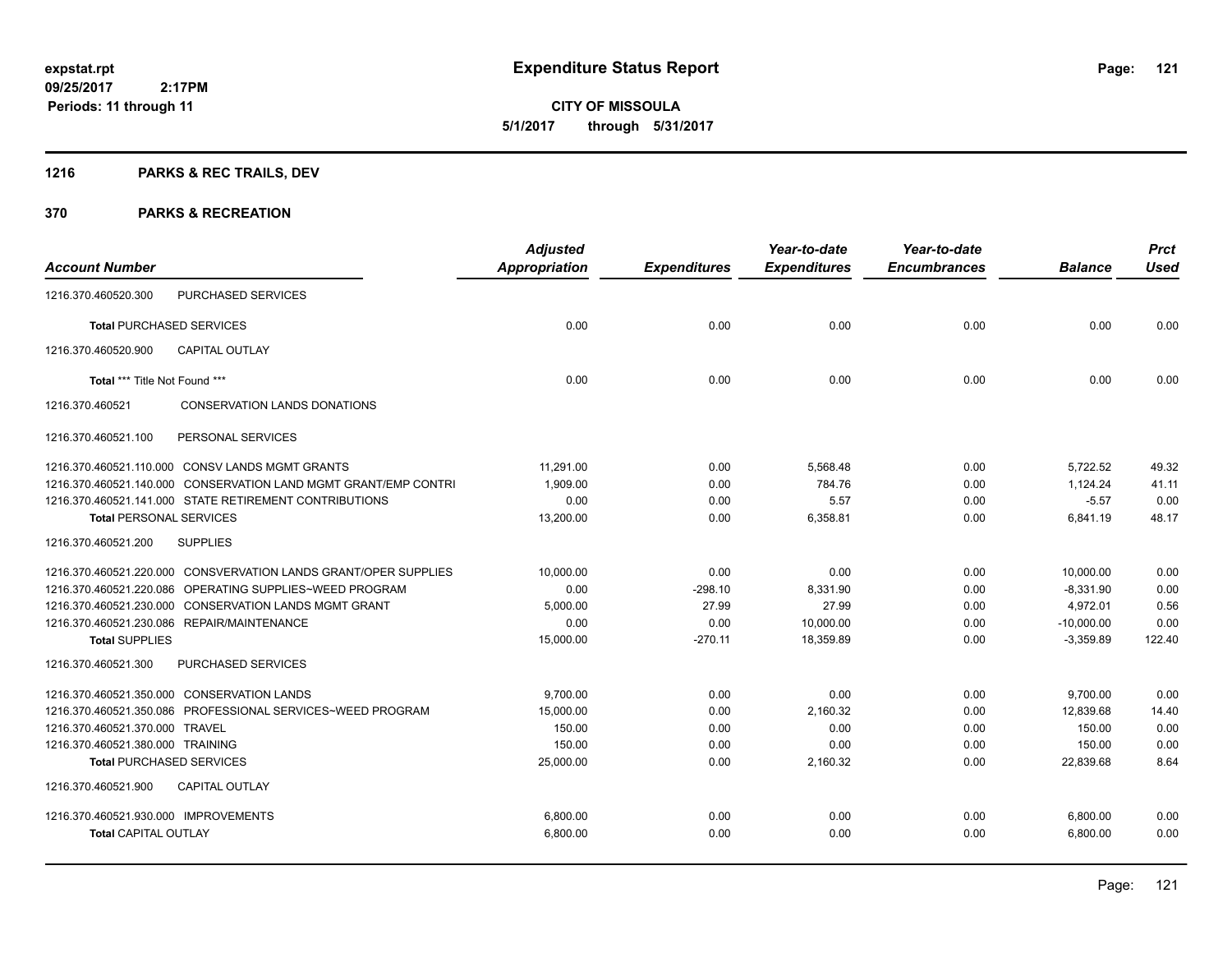## **1216 PARKS & REC TRAILS, DEV**

| <b>Account Number</b>                                               |                                            | <b>Adjusted</b><br><b>Appropriation</b> | <b>Expenditures</b> | Year-to-date<br><b>Expenditures</b> | Year-to-date<br><b>Encumbrances</b> | <b>Balance</b>         | <b>Prct</b><br><b>Used</b> |
|---------------------------------------------------------------------|--------------------------------------------|-----------------------------------------|---------------------|-------------------------------------|-------------------------------------|------------------------|----------------------------|
|                                                                     | <b>Total CONSERVATION LANDS DONATIONS</b>  | 60,000.00                               | $-270.11$           | 26,879.02                           | 0.00                                | 33,120.98              | 44.80                      |
| 1216.370.460522                                                     | CONVERSATION LAND DONATIONS                |                                         |                     |                                     |                                     |                        |                            |
| 1216.370.460522.200                                                 | <b>SUPPLIES</b>                            |                                         |                     |                                     |                                     |                        |                            |
| <b>Total SUPPLIES</b>                                               | 1216.370.460522.230.000 REPAIR/MAINTENANCE | 10,000.00<br>10,000.00                  | 0.00<br>0.00        | 0.00<br>0.00                        | 0.00<br>0.00                        | 10,000.00<br>10,000.00 | 0.00<br>0.00               |
| 1216.370.460522.900                                                 | <b>CAPITAL OUTLAY</b>                      |                                         |                     |                                     |                                     |                        |                            |
| 1216.370.460522.930.000 IMPROVEMENTS<br><b>Total CAPITAL OUTLAY</b> |                                            | 10,000.00<br>10,000.00                  | 0.00<br>0.00        | 0.00<br>0.00                        | 0.00<br>0.00                        | 10,000.00<br>10,000.00 | 0.00<br>0.00               |
| Total CONVERSATION LAND DONATIONS                                   |                                            | 20,000.00                               | 0.00                | 0.00                                | 0.00                                | 20,000.00              | 0.00                       |
| 1216.370.460523                                                     | <b>CONSERVATION LANDS MGMT GRANTS</b>      |                                         |                     |                                     |                                     |                        |                            |
| 1216.370.460523.100                                                 | PERSONAL SERVICES                          |                                         |                     |                                     |                                     |                        |                            |
|                                                                     | <b>Total PERSONAL SERVICES</b>             | 0.00                                    | 0.00                | 0.00                                | 0.00                                | 0.00                   | 0.00                       |
| 1216.370.460523.300                                                 | PURCHASED SERVICES                         |                                         |                     |                                     |                                     |                        |                            |
|                                                                     | <b>Total PURCHASED SERVICES</b>            | 0.00                                    | 0.00                | 0.00                                | 0.00                                | 0.00                   | 0.00                       |
| 1216.370.460523.900                                                 | <b>CAPITAL OUTLAY</b>                      |                                         |                     |                                     |                                     |                        |                            |
|                                                                     | Total CONSERVATION LANDS MGMT GRANTS       | 0.00                                    | 0.00                | 0.00                                | 0.00                                | 0.00                   | 0.00                       |
| 1216.370.460524                                                     | *** Title Not Found ***                    |                                         |                     |                                     |                                     |                        |                            |
| 1216.370.460524.100                                                 | PERSONAL SERVICES                          |                                         |                     |                                     |                                     |                        |                            |
|                                                                     | <b>Total PERSONAL SERVICES</b>             | 0.00                                    | 0.00                | 0.00                                | 0.00                                | 0.00                   | 0.00                       |
| 1216.370.460524.200                                                 | <b>SUPPLIES</b>                            |                                         |                     |                                     |                                     |                        |                            |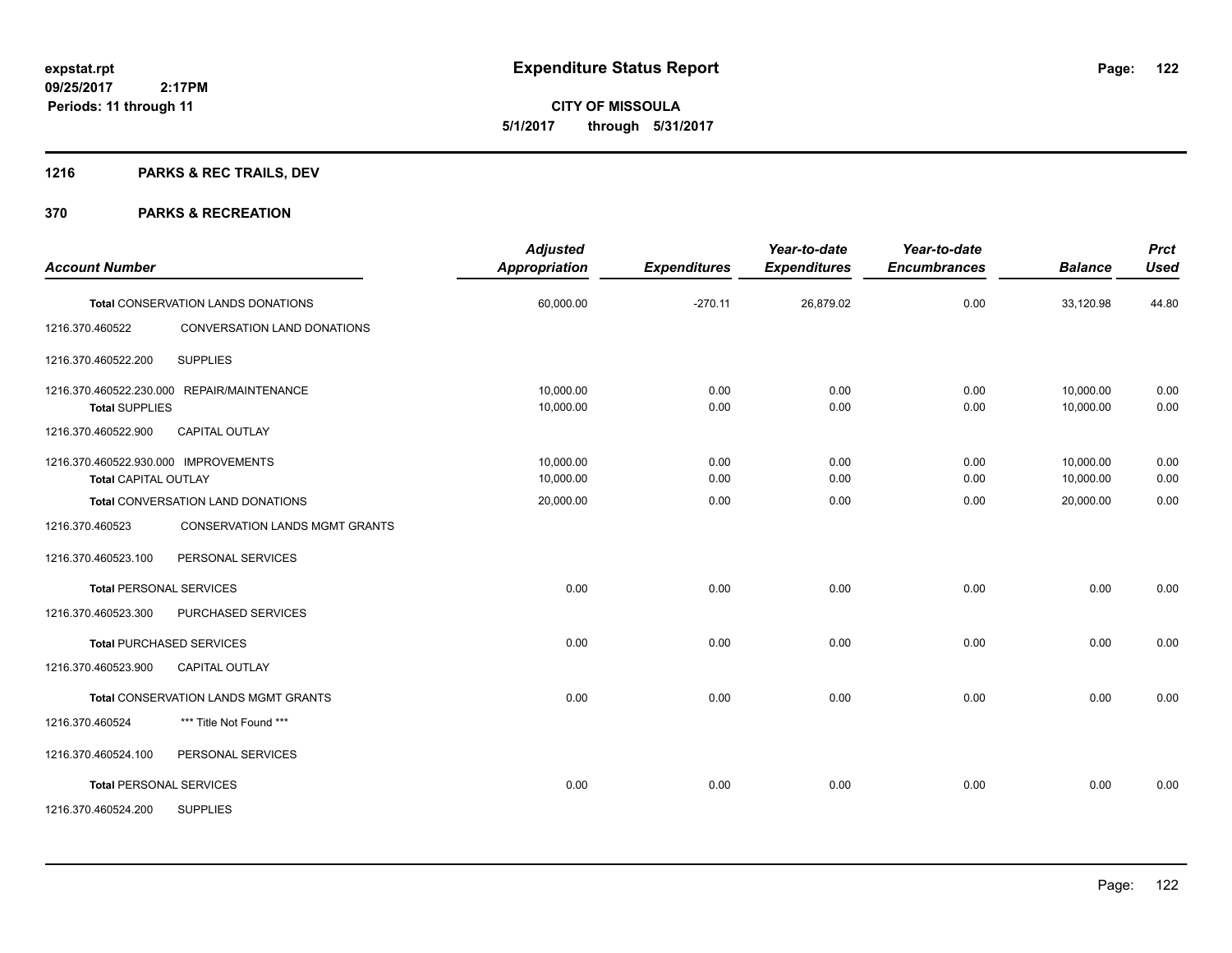## **1216 PARKS & REC TRAILS, DEV**

| <b>Account Number</b>                    |                                | <b>Adjusted</b><br><b>Appropriation</b> | <b>Expenditures</b> | Year-to-date<br><b>Expenditures</b> | Year-to-date<br><b>Encumbrances</b> | <b>Balance</b> | <b>Prct</b><br><b>Used</b> |
|------------------------------------------|--------------------------------|-----------------------------------------|---------------------|-------------------------------------|-------------------------------------|----------------|----------------------------|
| <b>Total SUPPLIES</b>                    |                                | 0.00                                    | 0.00                | 0.00                                | 0.00                                | 0.00           | 0.00                       |
| 1216.370.460524.300                      | PURCHASED SERVICES             |                                         |                     |                                     |                                     |                |                            |
| Total *** Title Not Found ***            |                                | 0.00                                    | 0.00                | 0.00                                | 0.00                                | 0.00           | 0.00                       |
| 1216.370.510110                          | <b>MERCHANT SERVICES</b>       |                                         |                     |                                     |                                     |                |                            |
| 1216.370.510110.500                      | <b>FIXED CHARGES</b>           |                                         |                     |                                     |                                     |                |                            |
|                                          | <b>Total MERCHANT SERVICES</b> | 0.00                                    | 0.00                | 0.00                                | 0.00                                | 0.00           | 0.00                       |
| <b>Total PARKS &amp; REC TRAILS, DEV</b> |                                | 836,000.00                              | 8,133.34            | 258,821.91                          | 0.00                                | 577.178.09     | 30.96                      |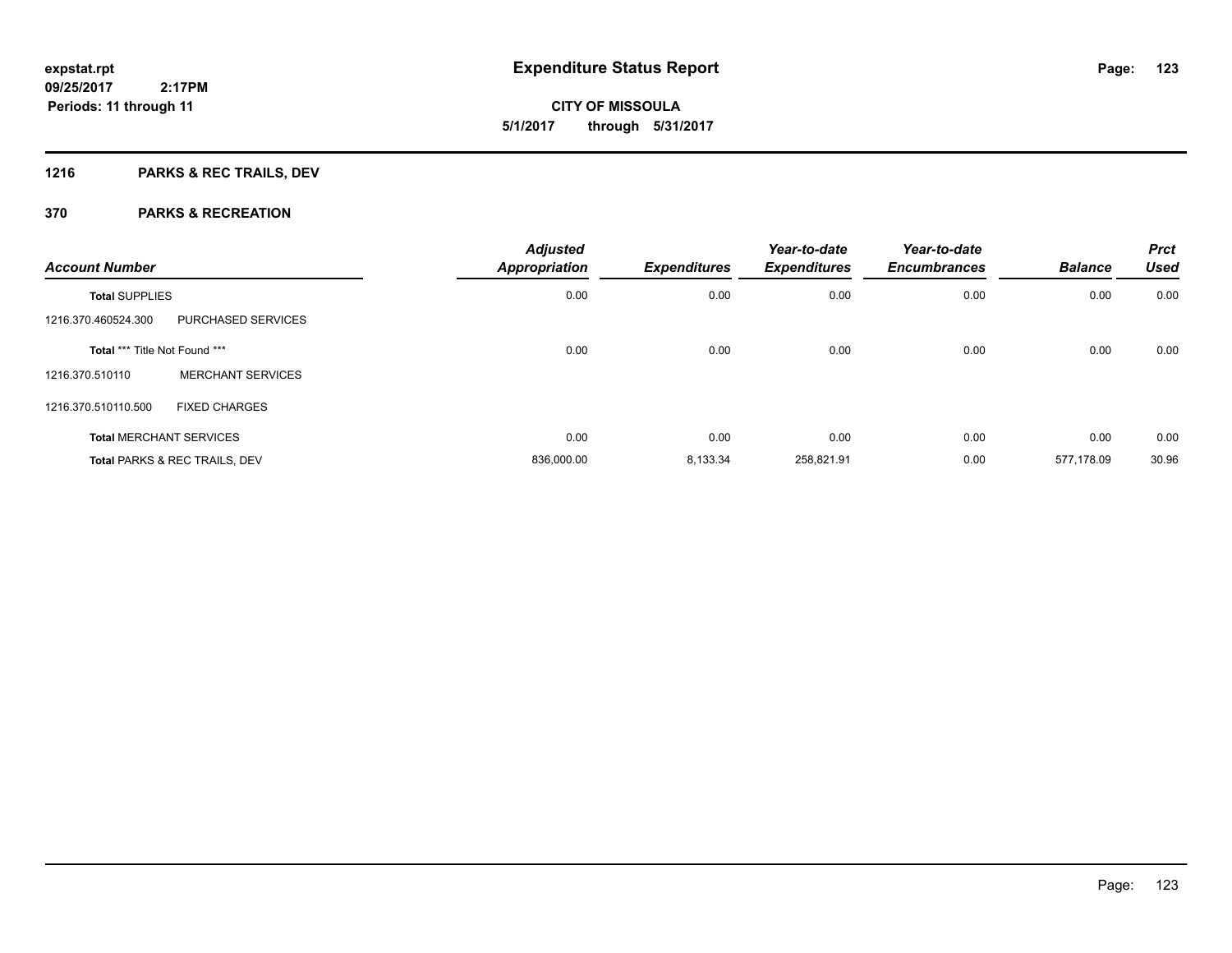**124**

**09/25/2017 2:17PM Periods: 11 through 11**

**CITY OF MISSOULA 5/1/2017 through 5/31/2017**

#### **1217 PARKS CITY LIFE GYM LEASE**

### **370 PARKS & RECREATION**

|                                      |                                                         | <b>Adjusted</b>      |                     | Year-to-date        | Year-to-date        |                | <b>Prct</b> |
|--------------------------------------|---------------------------------------------------------|----------------------|---------------------|---------------------|---------------------|----------------|-------------|
| <b>Account Number</b>                |                                                         | <b>Appropriation</b> | <b>Expenditures</b> | <b>Expenditures</b> | <b>Encumbrances</b> | <b>Balance</b> | <b>Used</b> |
| 1217.370.460440                      | CITY LIFE GYM LEASE                                     |                      |                     |                     |                     |                |             |
| 1217.370.460440.100                  | PERSONAL SERVICES                                       |                      |                     |                     |                     |                |             |
|                                      | 1217.370.460440.110.000 SALARIES AND WAGES              | 12,000.00            | 0.00                | 0.00                | 0.00                | 12,000.00      | 0.00        |
| <b>Total PERSONAL SERVICES</b>       |                                                         | 12,000.00            | 0.00                | 0.00                | 0.00                | 12,000.00      | 0.00        |
| 1217.370.460440.200                  | <b>SUPPLIES</b>                                         |                      |                     |                     |                     |                |             |
|                                      | 1217.370.460440.220.000 OPERATING SUPPLIES              | 2,500.00             | 288.44              | 1,028.05            | 0.00                | 1,471.95       | 41.12       |
| 1217.370.460440.220.147              | OPERATING SUPPLIES                                      | 0.00                 | 0.00                | 123.35              | 0.00                | $-123.35$      | 0.00        |
|                                      | 1217.370.460440.230.000 REPAIR/MAINTENANCE              | 3,500.00             | 0.00                | 0.00                | 0.00                | 3,500.00       | 0.00        |
| <b>Total SUPPLIES</b>                |                                                         | 6,000.00             | 288.44              | 1.151.40            | 0.00                | 4,848.60       | 19.19       |
| 1217.370.460440.300                  | PURCHASED SERVICES                                      |                      |                     |                     |                     |                |             |
|                                      | 1217.370.460440.320.000 PRINTING & DUPLICATING          | 1,000.00             | 0.00                | 0.00                | 0.00                | 1,000.00       | 0.00        |
|                                      | 1217.370.460440.330.000 PUBLICITY, SUBSCRIPTIONS & DUES | 1,000.00             | 0.00                | 0.00                | 0.00                | 1,000.00       | 0.00        |
|                                      | 1217.370.460440.390.000 OTHER PURCHASED SERVICES        | 4,992.00             | 0.00                | 0.00                | 0.00                | 4,992.00       | 0.00        |
| <b>Total PURCHASED SERVICES</b>      |                                                         | 6,992.00             | 0.00                | 0.00                | 0.00                | 6,992.00       | 0.00        |
| 1217.370.460440.500                  | <b>FIXED CHARGES</b>                                    |                      |                     |                     |                     |                |             |
|                                      | 1217.370.460440.500.000 LEASE/FIXED CHARGES             | 24,000.00            | 2,000.00            | 22,000.00           | 0.00                | 2,000.00       | 91.67       |
| <b>Total FIXED CHARGES</b>           |                                                         | 24,000.00            | 2,000.00            | 22.000.00           | 0.00                | 2,000.00       | 91.67       |
| 1217.370.460440.900                  | <b>CAPITAL OUTLAY</b>                                   |                      |                     |                     |                     |                |             |
| 1217.370.460440.930.000 IMPROVEMENTS |                                                         | 0.00                 | 0.00                | 4,992.00            | 0.00                | $-4,992.00$    | 0.00        |
| <b>Total CAPITAL OUTLAY</b>          |                                                         | 0.00                 | 0.00                | 4,992.00            | 0.00                | $-4,992.00$    | 0.00        |
| Total CITY LIFE GYM LEASE            |                                                         | 48,992.00            | 2,288.44            | 28,143.40           | 0.00                | 20,848.60      | 57.44       |
| 1217.370.460471                      | <b>RECREATION ADULTS</b>                                |                      |                     |                     |                     |                |             |

1217.370.460471.200 SUPPLIES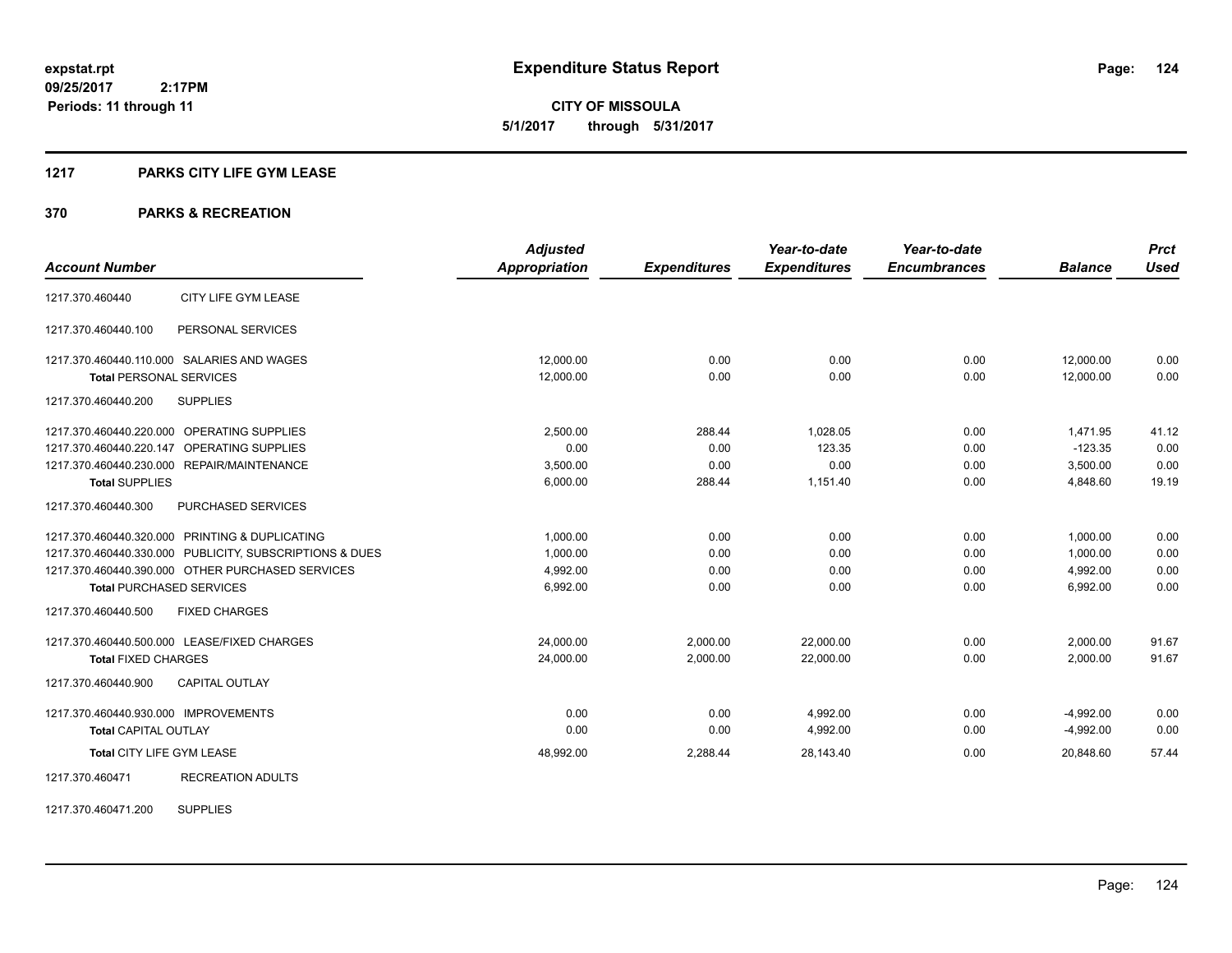**125**

**09/25/2017 2:17PM Periods: 11 through 11**

**CITY OF MISSOULA 5/1/2017 through 5/31/2017**

### **1217 PARKS CITY LIFE GYM LEASE**

| <b>Account Number</b>                  |                                | <b>Adjusted</b><br>Appropriation | <b>Expenditures</b> | Year-to-date<br><b>Expenditures</b> | Year-to-date<br><b>Encumbrances</b> | <b>Balance</b> | <b>Prct</b><br>Used |
|----------------------------------------|--------------------------------|----------------------------------|---------------------|-------------------------------------|-------------------------------------|----------------|---------------------|
| <b>Total RECREATION ADULTS</b>         |                                | 0.00                             | 0.00                | 0.00                                | 0.00                                | 0.00           | 0.00                |
| 1217.370.510110                        | <b>MERCHANT SERVICES</b>       |                                  |                     |                                     |                                     |                |                     |
| 1217.370.510110.500                    | <b>FIXED CHARGES</b>           |                                  |                     |                                     |                                     |                |                     |
|                                        | <b>Total MERCHANT SERVICES</b> | 0.00                             | 0.00                | 0.00                                | 0.00                                | 0.00           | 0.00                |
| <b>Total PARKS CITY LIFE GYM LEASE</b> |                                | 48,992.00                        | 2.288.44            | 28,143.40                           | 0.00                                | 20.848.60      | 57.44               |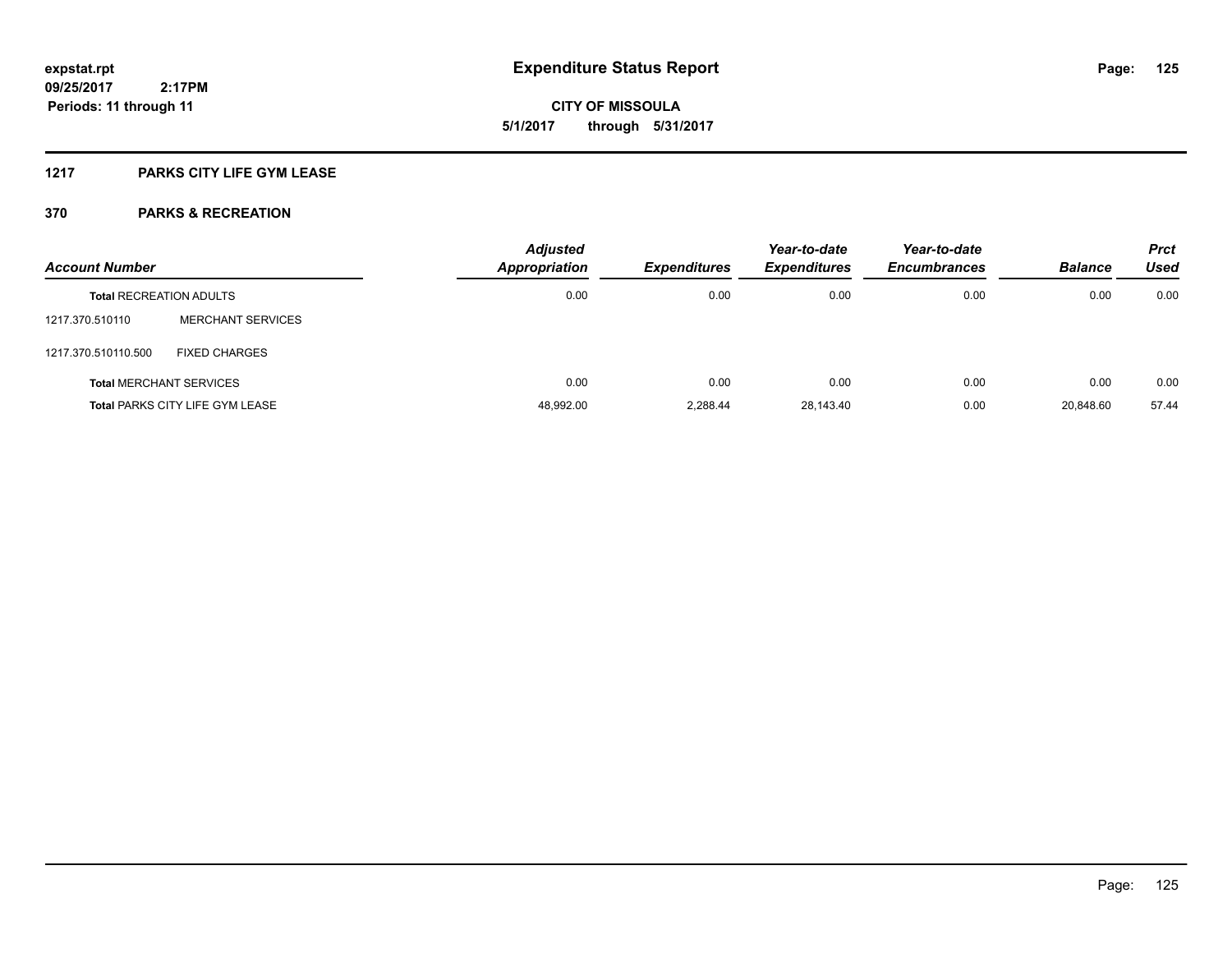**CITY OF MISSOULA 5/1/2017 through 5/31/2017**

#### **1218 ALL ABILITIES PLAYGROUND**

| <b>Account Number</b>           |                                | <b>Adjusted</b><br><b>Appropriation</b> | <b>Expenditures</b> | Year-to-date<br><b>Expenditures</b> | Year-to-date<br><b>Encumbrances</b> | <b>Balance</b> | <b>Prct</b><br><b>Used</b> |
|---------------------------------|--------------------------------|-----------------------------------------|---------------------|-------------------------------------|-------------------------------------|----------------|----------------------------|
| 1218.370.460444                 | <b>PLAYGROUNDS</b>             |                                         |                     |                                     |                                     |                |                            |
| 1218.370.460444.300             | PURCHASED SERVICES             |                                         |                     |                                     |                                     |                |                            |
| <b>Total PURCHASED SERVICES</b> |                                | 0.00                                    | 0.00                | 0.00                                | 0.00                                | 0.00           | 0.00                       |
| 1218.370.460444.900             | <b>CAPITAL OUTLAY</b>          |                                         |                     |                                     |                                     |                |                            |
| <b>Total PLAYGROUNDS</b>        |                                | 0.00                                    | 0.00                | 0.00                                | 0.00                                | 0.00           | 0.00                       |
| 1218.370.510110                 | <b>MERCHANT SERVICES</b>       |                                         |                     |                                     |                                     |                |                            |
| 1218.370.510110.500             | <b>FIXED CHARGES</b>           |                                         |                     |                                     |                                     |                |                            |
|                                 | <b>Total MERCHANT SERVICES</b> | 0.00                                    | 0.00                | 0.00                                | 0.00                                | 0.00           | 0.00                       |
|                                 | Total ALL ABILITIES PLAYGROUND | 0.00                                    | 0.00                | 0.00                                | 0.00                                | 0.00           | 0.00                       |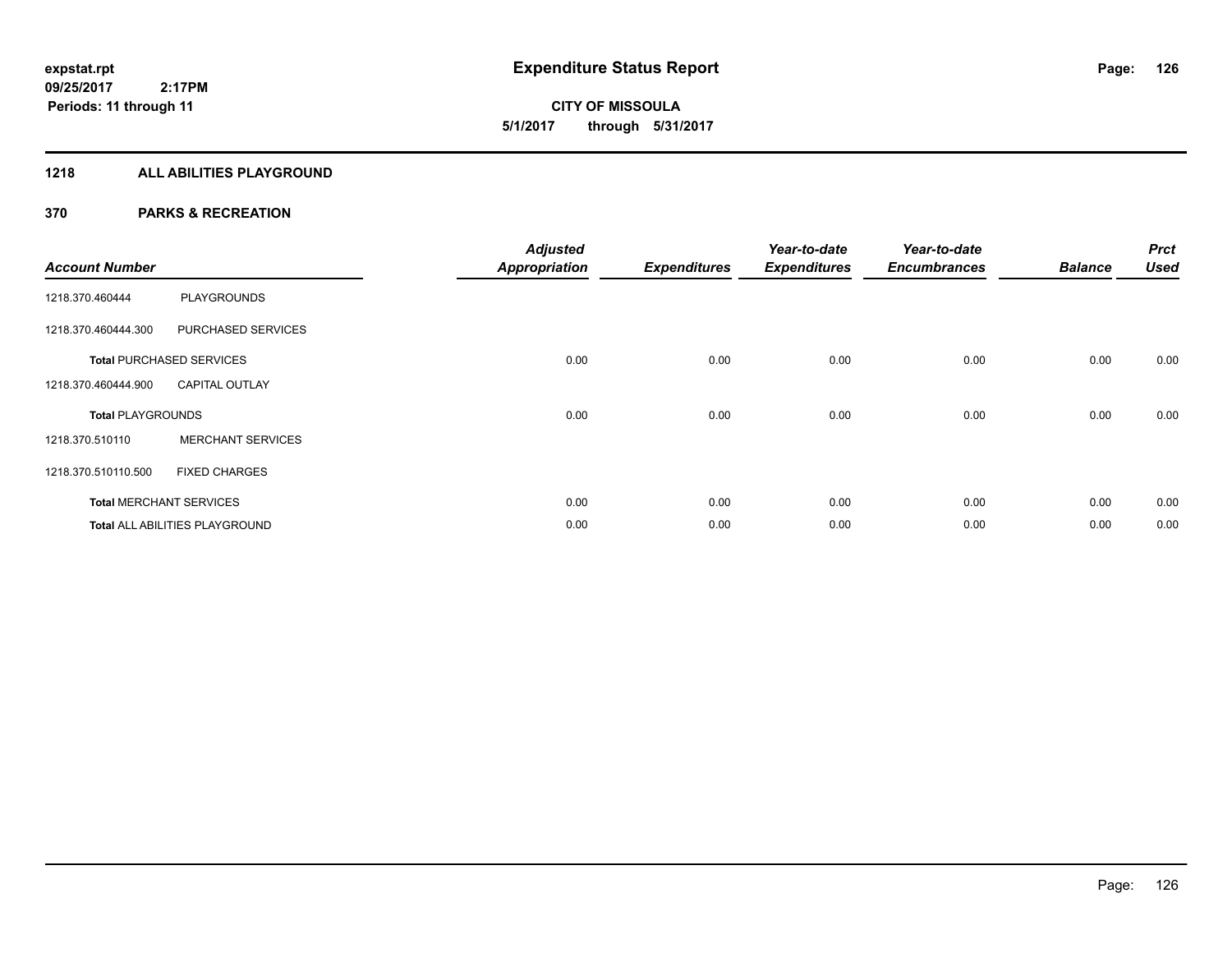#### **1219 FT MISSOULA REGIONAL PARK**

|                                                        | <b>Adjusted</b> |                     | Year-to-date        | Year-to-date        |                | <b>Prct</b> |
|--------------------------------------------------------|-----------------|---------------------|---------------------|---------------------|----------------|-------------|
| <b>Account Number</b>                                  | Appropriation   | <b>Expenditures</b> | <b>Expenditures</b> | <b>Encumbrances</b> | <b>Balance</b> | <b>Used</b> |
| <b>CONSTRUCTION</b><br>1219.370.460401                 |                 |                     |                     |                     |                |             |
| PERSONAL SERVICES<br>1219.370.460401.100               |                 |                     |                     |                     |                |             |
| 1219.370.460401.110.000 SALARIES AND WAGES             | 18,630.00       | 3,667.60            | 28,807.06           | 0.00                | $-10,177.06$   | 154.63      |
| 1219.370.460401.140.000 EMPLOYER CONTRIBUTIONS         | 4,620.00        | 306.69              | 3,482.62            | 0.00                | 1,137.38       | 75.38       |
| 1219.370.460401.141.000 STATE RETIREMENT CONTRIBUTIONS | 0.00            | 18.50               | 93.26               | 0.00                | $-93.26$       | 0.00        |
| <b>Total PERSONAL SERVICES</b>                         | 23,250.00       | 3,992.79            | 32,382.94           | 0.00                | $-9,132.94$    | 139.28      |
| 1219.370.460401.200<br><b>SUPPLIES</b>                 |                 |                     |                     |                     |                |             |
| 1219.370.460401.220.000 OPERATING SUPPLIES             | 1.100.00        | 0.00                | 504.43              | 0.00                | 595.57         | 45.86       |
| 1219.370.460401.231.000 GASOLINE                       | 1,012.00        | 0.00                | 0.00                | 0.00                | 1,012.00       | 0.00        |
| <b>Total SUPPLIES</b>                                  | 2,112.00        | 0.00                | 504.43              | 0.00                | 1,607.57       | 23.88       |
| 1219.370.460401.300<br>PURCHASED SERVICES              |                 |                     |                     |                     |                |             |
| 1219.370.460401.344.000 TELEPHONE SERVICE              | 400.00          | 53.48               | 521.45              | 0.00                | $-121.45$      | 130.36      |
| 1219.370.460401.350.000 PROFESSIONAL SERVICES          | 1,500.00        | 0.00                | 0.00                | 0.00                | 1,500.00       | 0.00        |
| <b>Total PURCHASED SERVICES</b>                        | 1,900.00        | 53.48               | 521.45              | 0.00                | 1.378.55       | 27.44       |
| <b>CAPITAL OUTLAY</b><br>1219.370.460401.900           |                 |                     |                     |                     |                |             |
| 1219.370.460401.930.000 IMPROVEMENTS                   | 0.00            | 16,879.00           | 336,010.09          | 0.00                | $-336,010.09$  | 0.00        |
| 1219.370.460401.940.000 MACHINERY & EQUIPMENT          | 0.00            | 4,645.00            | 208,809.20          | 0.00                | $-208,809.20$  | 0.00        |
| <b>Total CAPITAL OUTLAY</b>                            | 0.00            | 21,524.00           | 544,819.29          | 0.00                | $-544,819.29$  | 0.00        |
| <b>Total CONSTRUCTION</b>                              | 27,262.00       | 25,570.27           | 578,228.11          | 0.00                | $-550,966.11$  | 2,121.00    |
| 1219.370.460441<br><b>RECREATION</b>                   |                 |                     |                     |                     |                |             |
| PERSONAL SERVICES<br>1219.370.460441.100               |                 |                     |                     |                     |                |             |
| 1219.370.460441.110.000 SALARIES AND WAGES             | 80.844.00       | 6,018.06            | 45,734.50           | 0.00                | 35,109.50      | 56.57       |
| 1219.370.460441.120.000 OVERTIME                       | 0.00            | 83.00               | 83.00               | 0.00                | $-83.00$       | 0.00        |
| 1219.370.460441.140.000 EMPLOYER CONTRIBUTIONS         | 29,621.00       | 3,768.16            | 22,547.67           | 0.00                | 7,073.33       | 76.12       |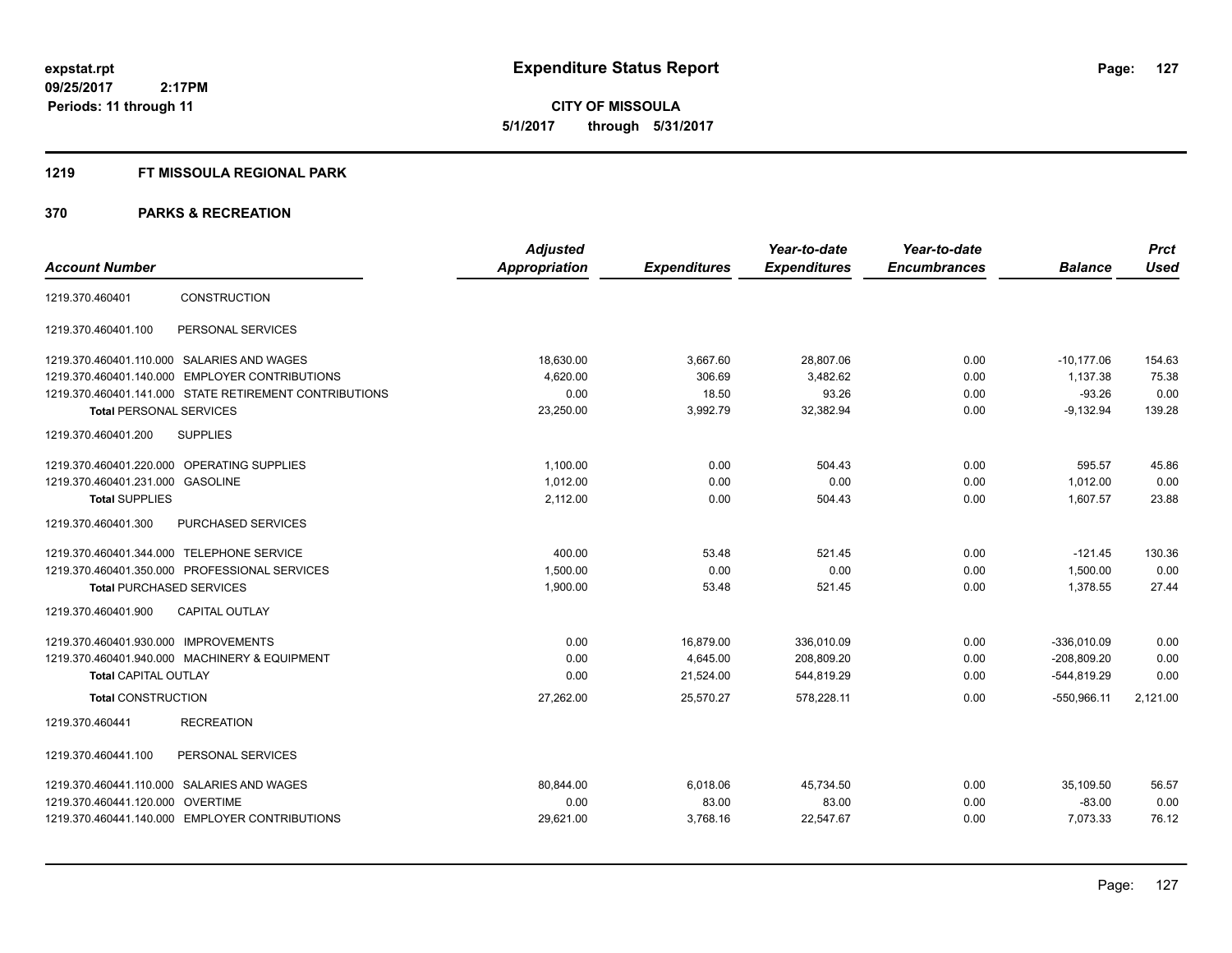**CITY OF MISSOULA 5/1/2017 through 5/31/2017**

#### **1219 FT MISSOULA REGIONAL PARK**

| <b>Account Number</b>                                   |                       | <b>Adjusted</b><br>Appropriation | <b>Expenditures</b> | Year-to-date<br><b>Expenditures</b> | Year-to-date<br><b>Encumbrances</b> | <b>Balance</b> | <b>Prct</b><br><b>Used</b> |
|---------------------------------------------------------|-----------------------|----------------------------------|---------------------|-------------------------------------|-------------------------------------|----------------|----------------------------|
| <b>Total PERSONAL SERVICES</b>                          |                       | 110,465.00                       | 9,869.22            | 68,365.17                           | 0.00                                | 42,099.83      | 61.89                      |
| <b>SUPPLIES</b><br>1219.370.460441.200                  |                       |                                  |                     |                                     |                                     |                |                            |
| 1219.370.460441.220.000 OPERATING SUPPLIES              |                       | 2,000.00                         | 4,933.44            | 6,894.28                            | 0.00                                | $-4,894.28$    | 344.71                     |
| <b>Total SUPPLIES</b>                                   |                       | 2,000.00                         | 4,933.44            | 6,894.28                            | 0.00                                | $-4,894.28$    | 344.71                     |
| 1219.370.460441.300                                     | PURCHASED SERVICES    |                                  |                     |                                     |                                     |                |                            |
| 1219.370.460441.310.000 COMMUNICATIONS                  |                       | 2,000.00                         | 0.00                | 0.00                                | 0.00                                | 2,000.00       | 0.00                       |
| 1219.370.460441.320.000 PRINTING & DUPLICATING          |                       | 2,000.00                         | 38.00               | 38.00                               | 0.00                                | 1,962.00       | 1.90                       |
| 1219.370.460441.330.000 PUBLICITY, SUBSCRIPTIONS & DUES |                       | 5,000.00                         | 133.13              | 781.93                              | 0.00                                | 4,218.07       | 15.64                      |
| 1219.370.460441.340.000 SEWER                           |                       | 500.00                           | 0.00                | 0.00                                | 0.00                                | 500.00         | 0.00                       |
| 1219.370.460441.341.000 ELECTRICITY & NATURAL GAS       |                       | 5,000.00                         | 0.00                | 0.00                                | 0.00                                | 5,000.00       | 0.00                       |
| 1219.370.460441.343.000 WATER CHARGES                   |                       | 1,350.00                         | 0.00                | 0.00                                | 0.00                                | 1,350.00       | 0.00                       |
| 1219.370.460441.344.000 TELEPHONE SERVICE               |                       | 1,000.00                         | 0.00                | 0.00                                | 0.00                                | 1,000.00       | 0.00                       |
| 1219.370.460441.345.000 GARBAGE                         |                       | 0.00                             | 55.60               | 153.14                              | 0.00                                | $-153.14$      | 0.00                       |
| 1219.370.460441.350.000 PROFESSIONAL SERVICES           |                       | 0.00                             | 0.00                | 2,182.00                            | 0.00                                | $-2,182.00$    | 0.00                       |
| 1219.370.460441.370.000 TRAVEL                          |                       | 1,000.00                         | 0.00                | 0.00                                | 0.00                                | 1,000.00       | 0.00                       |
| 1219.370.460441.380.000 TRAINING                        |                       | 1,500.00                         | 0.00                | 0.00                                | 0.00                                | 1,500.00       | 0.00                       |
| <b>Total PURCHASED SERVICES</b>                         |                       | 19,350.00                        | 226.73              | 3,155.07                            | 0.00                                | 16,194.93      | 16.31                      |
| <b>Total RECREATION</b>                                 |                       | 131,815.00                       | 15,029.39           | 78,414.52                           | 0.00                                | 53,400.48      | 59.49                      |
| 1219.370.460444                                         | <b>PLAYGROUNDS</b>    |                                  |                     |                                     |                                     |                |                            |
| <b>SUPPLIES</b><br>1219.370.460444.200                  |                       |                                  |                     |                                     |                                     |                |                            |
| <b>Total SUPPLIES</b>                                   |                       | 0.00                             | 0.00                | 0.00                                | 0.00                                | 0.00           | 0.00                       |
| 1219.370.460444.300                                     | PURCHASED SERVICES    |                                  |                     |                                     |                                     |                |                            |
| <b>Total PURCHASED SERVICES</b>                         |                       | 0.00                             | 0.00                | 0.00                                | 0.00                                | 0.00           | 0.00                       |
| 1219.370.460444.900                                     | <b>CAPITAL OUTLAY</b> |                                  |                     |                                     |                                     |                |                            |
| <b>Total PLAYGROUNDS</b>                                |                       | 0.00                             | 0.00                | 0.00                                | 0.00                                | 0.00           | 0.00                       |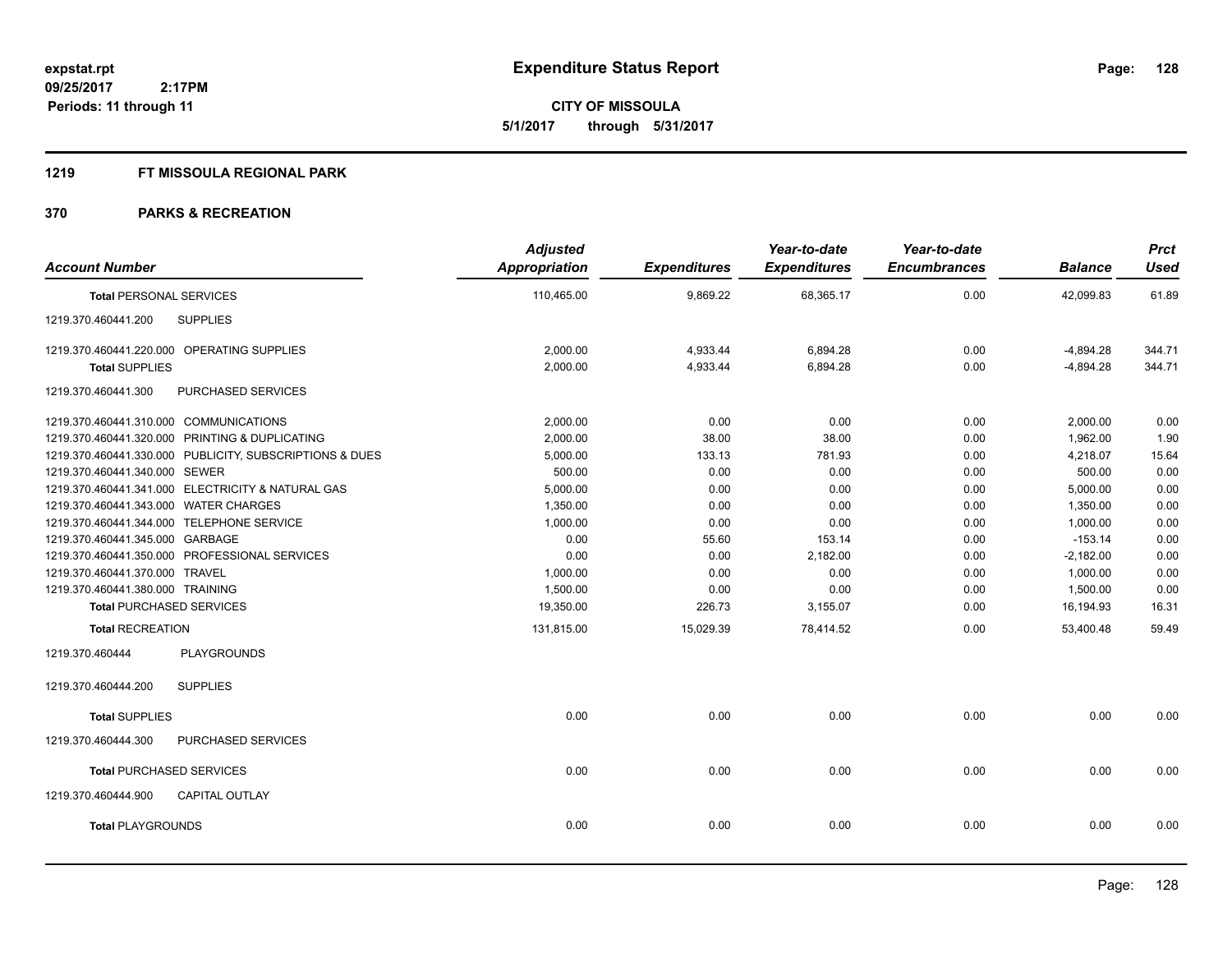#### **1219 FT MISSOULA REGIONAL PARK**

| <b>Appropriation</b><br><b>Expenditures</b><br><b>Expenditures</b><br><b>Encumbrances</b><br><b>Account Number</b><br><b>Balance</b><br>PARK MAINTENANCE ROUTINE<br>1219.370.460501<br>PERSONAL SERVICES<br>1219.370.460501.100<br>1219.370.460501.110.000 SALARIES AND WAGES<br>57,430.00<br>7,466.21<br>24,303.19<br>0.00<br>33,126.81<br>160.31<br>210.82<br>1219.370.460501.120.000 OVERTIME<br>0.00<br>0.00<br>$-210.82$<br>1219.370.460501.140.000 EMPLOYER CONTRIBUTIONS<br>26,685.00<br>3,286.49<br>11,693.54<br>0.00<br>14,991.46<br>84,115.00<br>10,913.01<br>36,207.55<br>0.00<br>47,907.45<br><b>Total PERSONAL SERVICES</b><br>1219.370.460501.200<br><b>SUPPLIES</b><br>1219.370.460501.220.000 OPERATING SUPPLIES<br>64,150.00<br>6,471.97<br>9,518.54<br>0.00<br>54,631.46<br>1219.370.460501.230.000 REPAIR/MAINTENANCE<br>9,571.93<br>11,373.00<br>1,801.07<br>1,801.07<br>0.00 | <b>Prct</b><br><b>Used</b> |
|---------------------------------------------------------------------------------------------------------------------------------------------------------------------------------------------------------------------------------------------------------------------------------------------------------------------------------------------------------------------------------------------------------------------------------------------------------------------------------------------------------------------------------------------------------------------------------------------------------------------------------------------------------------------------------------------------------------------------------------------------------------------------------------------------------------------------------------------------------------------------------------------------|----------------------------|
|                                                                                                                                                                                                                                                                                                                                                                                                                                                                                                                                                                                                                                                                                                                                                                                                                                                                                                   |                            |
|                                                                                                                                                                                                                                                                                                                                                                                                                                                                                                                                                                                                                                                                                                                                                                                                                                                                                                   |                            |
|                                                                                                                                                                                                                                                                                                                                                                                                                                                                                                                                                                                                                                                                                                                                                                                                                                                                                                   |                            |
|                                                                                                                                                                                                                                                                                                                                                                                                                                                                                                                                                                                                                                                                                                                                                                                                                                                                                                   | 42.32                      |
|                                                                                                                                                                                                                                                                                                                                                                                                                                                                                                                                                                                                                                                                                                                                                                                                                                                                                                   | 0.00                       |
|                                                                                                                                                                                                                                                                                                                                                                                                                                                                                                                                                                                                                                                                                                                                                                                                                                                                                                   | 43.82                      |
|                                                                                                                                                                                                                                                                                                                                                                                                                                                                                                                                                                                                                                                                                                                                                                                                                                                                                                   | 43.05                      |
|                                                                                                                                                                                                                                                                                                                                                                                                                                                                                                                                                                                                                                                                                                                                                                                                                                                                                                   |                            |
|                                                                                                                                                                                                                                                                                                                                                                                                                                                                                                                                                                                                                                                                                                                                                                                                                                                                                                   | 14.84                      |
|                                                                                                                                                                                                                                                                                                                                                                                                                                                                                                                                                                                                                                                                                                                                                                                                                                                                                                   | 15.84                      |
| 1219.370.460501.231.000 GASOLINE<br>289.00<br>289.00<br>0.00<br>0.00<br>$-289.00$                                                                                                                                                                                                                                                                                                                                                                                                                                                                                                                                                                                                                                                                                                                                                                                                                 | 0.00                       |
| <b>Total SUPPLIES</b><br>75,523.00<br>8,562.04<br>11,608.61<br>0.00<br>63,914.39                                                                                                                                                                                                                                                                                                                                                                                                                                                                                                                                                                                                                                                                                                                                                                                                                  | 15.37                      |
| 1219.370.460501.300<br>PURCHASED SERVICES                                                                                                                                                                                                                                                                                                                                                                                                                                                                                                                                                                                                                                                                                                                                                                                                                                                         |                            |
| 1219.370.460501.341.000 ELECTRICITY & NATURAL GAS<br>21,431.00<br>175.00<br>175.00<br>0.00<br>21,256.00                                                                                                                                                                                                                                                                                                                                                                                                                                                                                                                                                                                                                                                                                                                                                                                           | 0.82                       |
| 512.80<br>512.80<br>1219.370.460501.345.000 GARBAGE<br>0.00<br>0.00<br>$-512.80$                                                                                                                                                                                                                                                                                                                                                                                                                                                                                                                                                                                                                                                                                                                                                                                                                  | 0.00                       |
| 1219.370.460501.350.000 PROFESSIONAL SERVICES<br>150.00<br>19,058.00<br>150.00<br>0.00<br>18,908.00                                                                                                                                                                                                                                                                                                                                                                                                                                                                                                                                                                                                                                                                                                                                                                                               | 0.79                       |
| 40,489.00<br>837.80<br>837.80<br>39,651.20<br><b>Total PURCHASED SERVICES</b><br>0.00                                                                                                                                                                                                                                                                                                                                                                                                                                                                                                                                                                                                                                                                                                                                                                                                             | 2.07                       |
| <b>Total PARK MAINTENANCE ROUTINE</b><br>0.00<br>200,127.00<br>20,312.85<br>48,653.96<br>151,473.04                                                                                                                                                                                                                                                                                                                                                                                                                                                                                                                                                                                                                                                                                                                                                                                               | 24.31                      |
| 1219.370.510110<br><b>MERCHANT SERVICES</b>                                                                                                                                                                                                                                                                                                                                                                                                                                                                                                                                                                                                                                                                                                                                                                                                                                                       |                            |
| <b>FIXED CHARGES</b><br>1219.370.510110.500                                                                                                                                                                                                                                                                                                                                                                                                                                                                                                                                                                                                                                                                                                                                                                                                                                                       |                            |
| 0.00<br>0.00<br>0.00<br>0.00<br>0.00<br><b>Total MERCHANT SERVICES</b>                                                                                                                                                                                                                                                                                                                                                                                                                                                                                                                                                                                                                                                                                                                                                                                                                            | 0.00                       |
| 1219.370.640444<br>*** Title Not Found ***                                                                                                                                                                                                                                                                                                                                                                                                                                                                                                                                                                                                                                                                                                                                                                                                                                                        |                            |
| <b>SUPPLIES</b><br>1219.370.640444.200                                                                                                                                                                                                                                                                                                                                                                                                                                                                                                                                                                                                                                                                                                                                                                                                                                                            |                            |
| 0.00<br>0.00<br>0.00<br>Total *** Title Not Found ***<br>0.00<br>0.00                                                                                                                                                                                                                                                                                                                                                                                                                                                                                                                                                                                                                                                                                                                                                                                                                             | 0.00                       |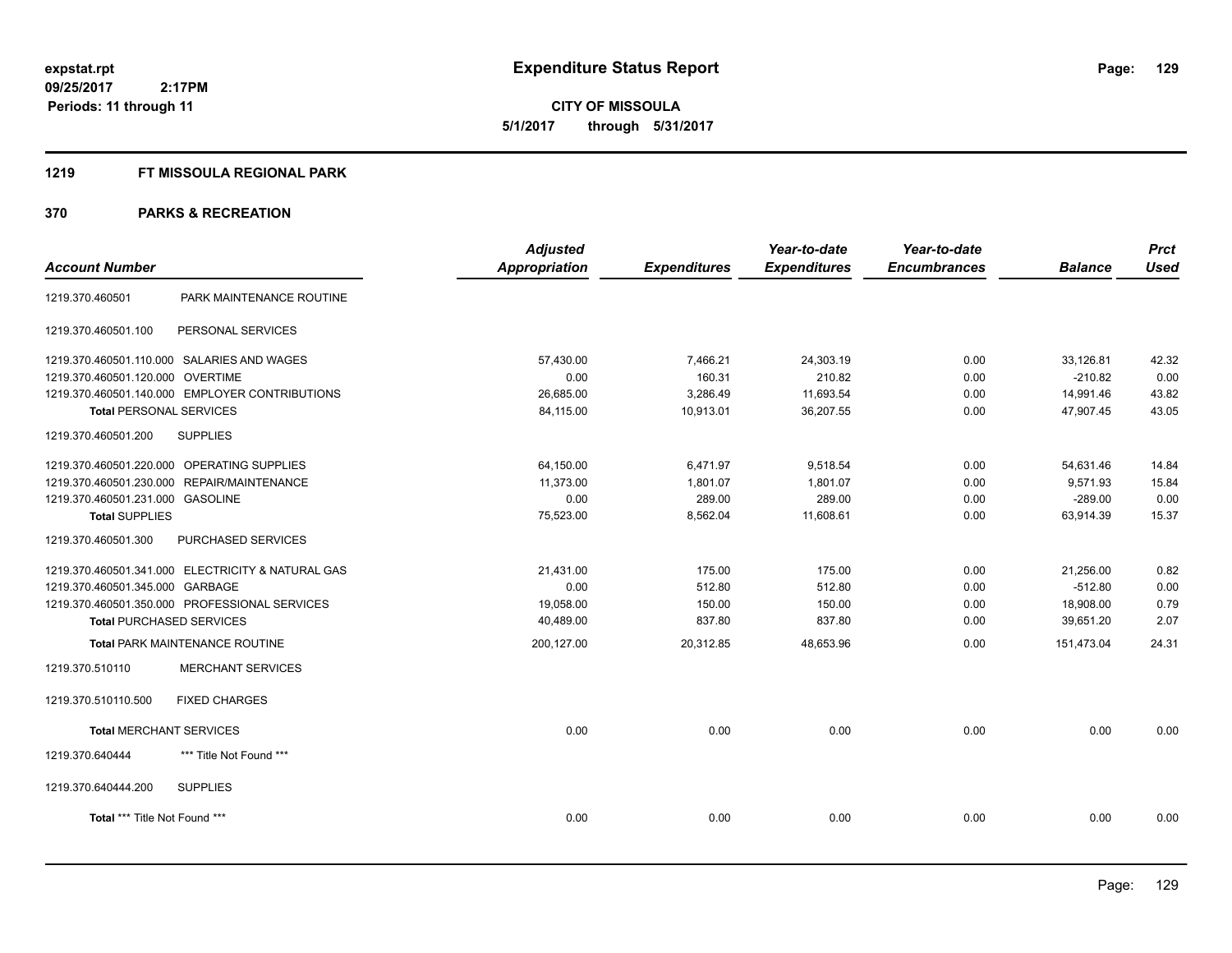| expstat.rpt            |        | <b>Expenditure Status Report</b> | Page: |
|------------------------|--------|----------------------------------|-------|
| 09/25/2017             | 2:17PM |                                  |       |
| Periods: 11 through 11 |        | <b>CITY OF MISSOULA</b>          |       |
|                        |        |                                  |       |

**5/1/2017 through 5/31/2017**

|      | <b>Total FT MISSOULA REGIONAL PARK</b>            | 359.204.00 | 60.912.51 | 705.296.59 | 0.00 | $-346.092.59$ | 196.35 |
|------|---------------------------------------------------|------------|-----------|------------|------|---------------|--------|
| 1241 | <b>CREMAIN WALL &amp; CEMETERY DONATIONS FUND</b> |            |           |            |      |               |        |

### **340 CEMETERY**

|                                                    |                                              | <b>Adjusted</b>      |                     | Year-to-date        | Year-to-date        |                      | <b>Prct</b>  |
|----------------------------------------------------|----------------------------------------------|----------------------|---------------------|---------------------|---------------------|----------------------|--------------|
| <b>Account Number</b>                              |                                              | <b>Appropriation</b> | <b>Expenditures</b> | <b>Expenditures</b> | <b>Encumbrances</b> | <b>Balance</b>       | <b>Used</b>  |
| 1241.340.430920                                    | <b>FACILITIES</b>                            |                      |                     |                     |                     |                      |              |
| 1241.340.430920.900                                | <b>CAPITAL OUTLAY</b>                        |                      |                     |                     |                     |                      |              |
| 1241.340.430920.930.000<br><b>Total FACILITIES</b> | <b>IMPROVEMENTS</b>                          | 2,500.00<br>2,500.00 | 0.00<br>0.00        | 0.00<br>0.00        | 0.00<br>0.00        | 2,500.00<br>2,500.00 | 0.00<br>0.00 |
| 1241.340.430921                                    | <b>CEMETERY MEMORIAL</b>                     |                      |                     |                     |                     |                      |              |
| 1241.340.430921.900                                | <b>CAPITAL OUTLAY</b>                        |                      |                     |                     |                     |                      |              |
|                                                    | <b>Total CEMETERY MEMORIAL</b>               | 0.00                 | 0.00                | 0.00                | 0.00                | 0.00                 | 0.00         |
| 1241.340.430930                                    | <b>GROUNDS MAINTENANCE</b>                   |                      |                     |                     |                     |                      |              |
| 1241.340.430930.900                                | <b>CAPITAL OUTLAY</b>                        |                      |                     |                     |                     |                      |              |
| 1241.340.430930.930.000 IMPROVEMENTS               |                                              | 0.00                 | 0.00                | 1.161.00            | 0.00                | $-1,161.00$          | 0.00         |
|                                                    | <b>Total GROUNDS MAINTENANCE</b>             | 0.00                 | 0.00                | 1.161.00            | 0.00                | $-1,161.00$          | 0.00         |
| 1241.340.510110                                    | <b>MERCHANT SERVICES</b>                     |                      |                     |                     |                     |                      |              |
| 1241.340.510110.500                                | <b>FIXED CHARGES</b>                         |                      |                     |                     |                     |                      |              |
| <b>Total MERCHANT SERVICES</b>                     |                                              | 0.00                 | 0.00                | 0.00                | 0.00                | 0.00                 | 0.00         |
|                                                    | Total CREMAIN WALL & CEMETERY DONATIONS FUND | 2,500.00             | 0.00                | 1,161.00            | 0.00                | 1,339.00             | 46.44        |

**130**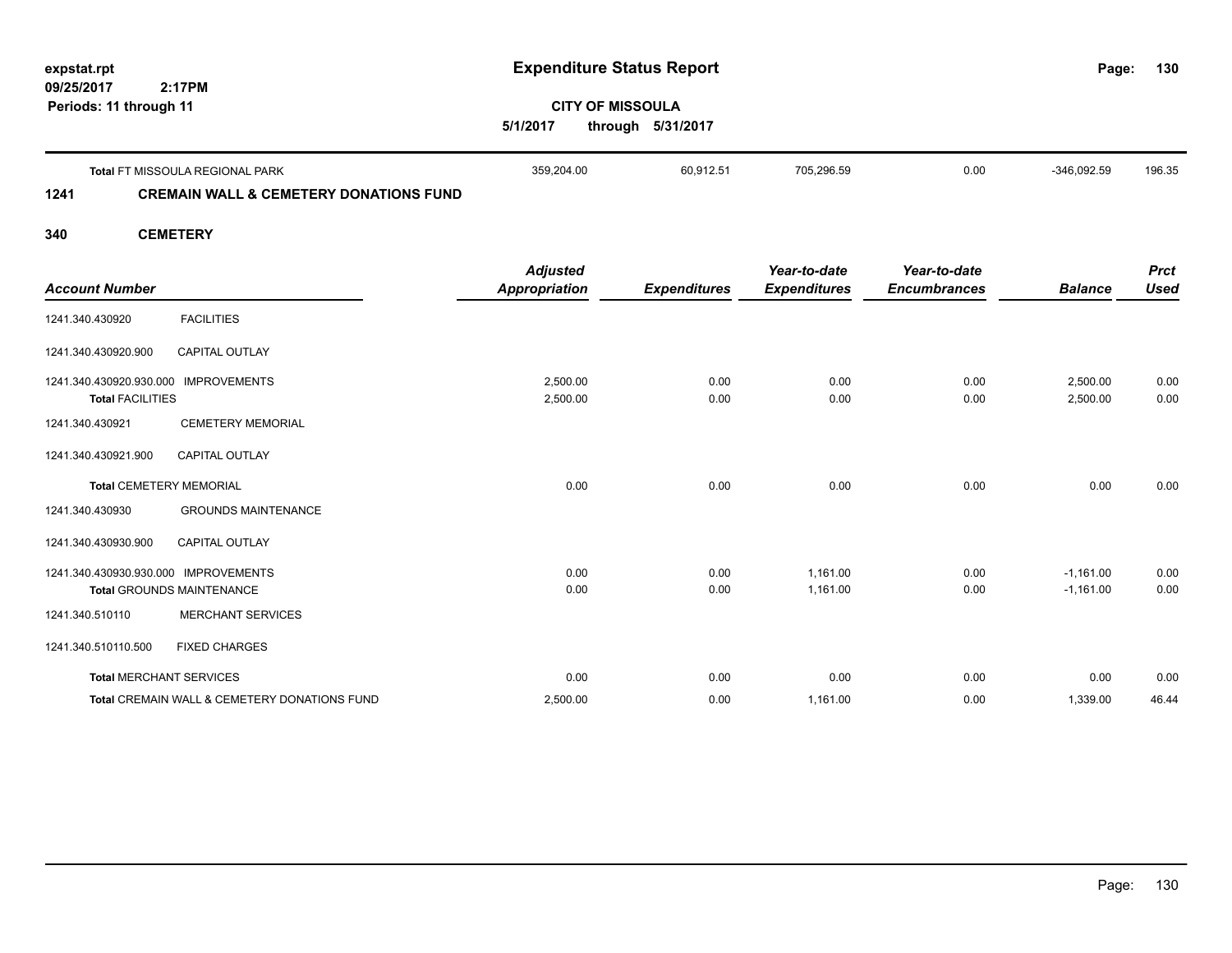**CITY OF MISSOULA 5/1/2017 through 5/31/2017**

### **1242 CEMETERY CARE FUND**

### **340 CEMETERY**

| <b>Account Number</b>                                                                                                                                 | <b>Adjusted</b><br><b>Appropriation</b> | <b>Expenditures</b>  | Year-to-date<br><b>Expenditures</b> | Year-to-date<br><b>Encumbrances</b> | <b>Balance</b>                               | <b>Prct</b><br><b>Used</b> |
|-------------------------------------------------------------------------------------------------------------------------------------------------------|-----------------------------------------|----------------------|-------------------------------------|-------------------------------------|----------------------------------------------|----------------------------|
| <b>FACILITIES</b><br>1242.340.430920                                                                                                                  |                                         |                      |                                     |                                     |                                              |                            |
| 1242.340.430920.800<br>OTHER OBJECTS                                                                                                                  |                                         |                      |                                     |                                     |                                              |                            |
| 1242.340.430920.845.000 CONTINGENCY<br><b>Total OTHER OBJECTS</b>                                                                                     | 10,000.00<br>10,000.00                  | 0.00<br>0.00         | 0.00<br>0.00                        | 0.00<br>0.00                        | 10.000.00<br>10,000.00                       | 0.00<br>0.00               |
| 1242.340.430920.900<br><b>CAPITAL OUTLAY</b>                                                                                                          |                                         |                      |                                     |                                     |                                              |                            |
| 1242.340.430920.940.000 MACHINERY & EQUIPMENT<br><b>Total CAPITAL OUTLAY</b>                                                                          | 60,000.00<br>60,000.00                  | 0.00<br>0.00         | 0.00<br>0.00                        | 0.00<br>0.00                        | 60,000.00<br>60,000.00                       | 0.00<br>0.00               |
| <b>Total FACILITIES</b>                                                                                                                               | 70,000.00                               | 0.00                 | 0.00                                | 0.00                                | 70,000.00                                    | 0.00                       |
| <b>GROUNDS MAINTENANCE</b><br>1242.340.430930                                                                                                         |                                         |                      |                                     |                                     |                                              |                            |
| PURCHASED SERVICES<br>1242.340.430930.300                                                                                                             |                                         |                      |                                     |                                     |                                              |                            |
| 1242.340.430930.370.000 TRAVEL<br>1242.340.430930.380.000 TRAINING<br><b>Total PURCHASED SERVICES</b><br><b>CAPITAL OUTLAY</b><br>1242.340.430930.900 | 0.00<br>0.00<br>0.00                    | 0.00<br>0.00<br>0.00 | 1,756.47<br>940.00<br>2,696.47      | 0.00<br>0.00<br>0.00                | $-1,756.47$<br>$-940.00$<br>$-2,696.47$      | 0.00<br>0.00<br>0.00       |
| 1242.340.430930.930.000 IMPROVEMENTS<br><b>Total CAPITAL OUTLAY</b><br><b>Total GROUNDS MAINTENANCE</b>                                               | 0.00<br>0.00<br>0.00                    | 0.00<br>0.00<br>0.00 | 16.091.40<br>16,091.40<br>18,787.87 | 0.00<br>0.00<br>0.00                | $-16.091.40$<br>$-16,091.40$<br>$-18,787.87$ | 0.00<br>0.00<br>0.00       |
| <b>MERCHANT SERVICES</b><br>1242.340.510110                                                                                                           |                                         |                      |                                     |                                     |                                              |                            |
| 1242.340.510110.500<br><b>FIXED CHARGES</b>                                                                                                           |                                         |                      |                                     |                                     |                                              |                            |
| <b>Total MERCHANT SERVICES</b>                                                                                                                        | 0.00                                    | 0.00                 | 0.00                                | 0.00                                | 0.00                                         | 0.00                       |
| <b>Total CEMETERY CARE FUND</b>                                                                                                                       | 70,000.00                               | 0.00                 | 18,787.87                           | 0.00                                | 51,212.13                                    | 26.84                      |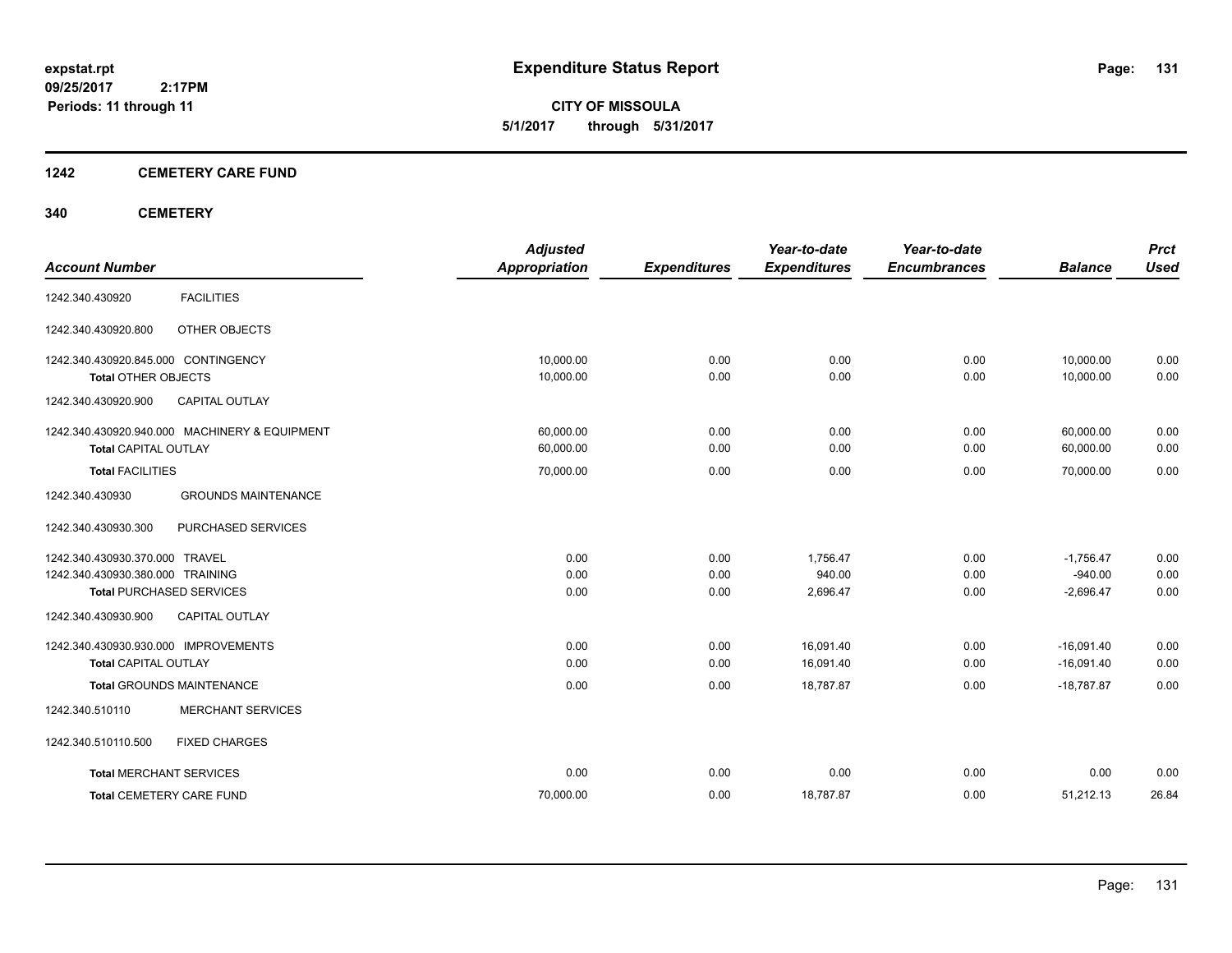### **1243 CEMETERY MEMORIAL FUND**

### **340 CEMETERY**

|                                      |                                     | <b>Adjusted</b>      |                     | Year-to-date        | Year-to-date        |                | <b>Prct</b> |
|--------------------------------------|-------------------------------------|----------------------|---------------------|---------------------|---------------------|----------------|-------------|
| <b>Account Number</b>                |                                     | <b>Appropriation</b> | <b>Expenditures</b> | <b>Expenditures</b> | <b>Encumbrances</b> | <b>Balance</b> | <b>Used</b> |
| 1243.340.430921                      | <b>CEMETERY MEMORIAL</b>            |                      |                     |                     |                     |                |             |
| 1243.340.430921.900                  | <b>CAPITAL OUTLAY</b>               |                      |                     |                     |                     |                |             |
| 1243.340.430921.930.000 IMPROVEMENTS |                                     | 500.00               | 0.00                | 0.00                | 0.00                | 500.00         | 0.00        |
| <b>Total CEMETERY MEMORIAL</b>       |                                     | 500.00               | 0.00                | 0.00                | 0.00                | 500.00         | 0.00        |
| 1243.340.430930                      | <b>GROUNDS MAINTENANCE</b>          |                      |                     |                     |                     |                |             |
| 1243.340.430930.900                  | <b>CAPITAL OUTLAY</b>               |                      |                     |                     |                     |                |             |
| 1243.340.430930.930.000              | <b>IMPROVEMENTS</b>                 | 0.00                 | 0.00                | 163.63              | 0.00                | $-163.63$      | 0.00        |
|                                      | <b>Total GROUNDS MAINTENANCE</b>    | 0.00                 | 0.00                | 163.63              | 0.00                | $-163.63$      | 0.00        |
| 1243.340.510110                      | <b>MERCHANT SERVICES</b>            |                      |                     |                     |                     |                |             |
| 1243.340.510110.500                  | <b>FIXED CHARGES</b>                |                      |                     |                     |                     |                |             |
| <b>Total MERCHANT SERVICES</b>       |                                     | 0.00                 | 0.00                | 0.00                | 0.00                | 0.00           | 0.00        |
|                                      | <b>Total CEMETERY MEMORIAL FUND</b> | 500.00               | 0.00                | 163.63              | 0.00                | 336.37         | 32.73       |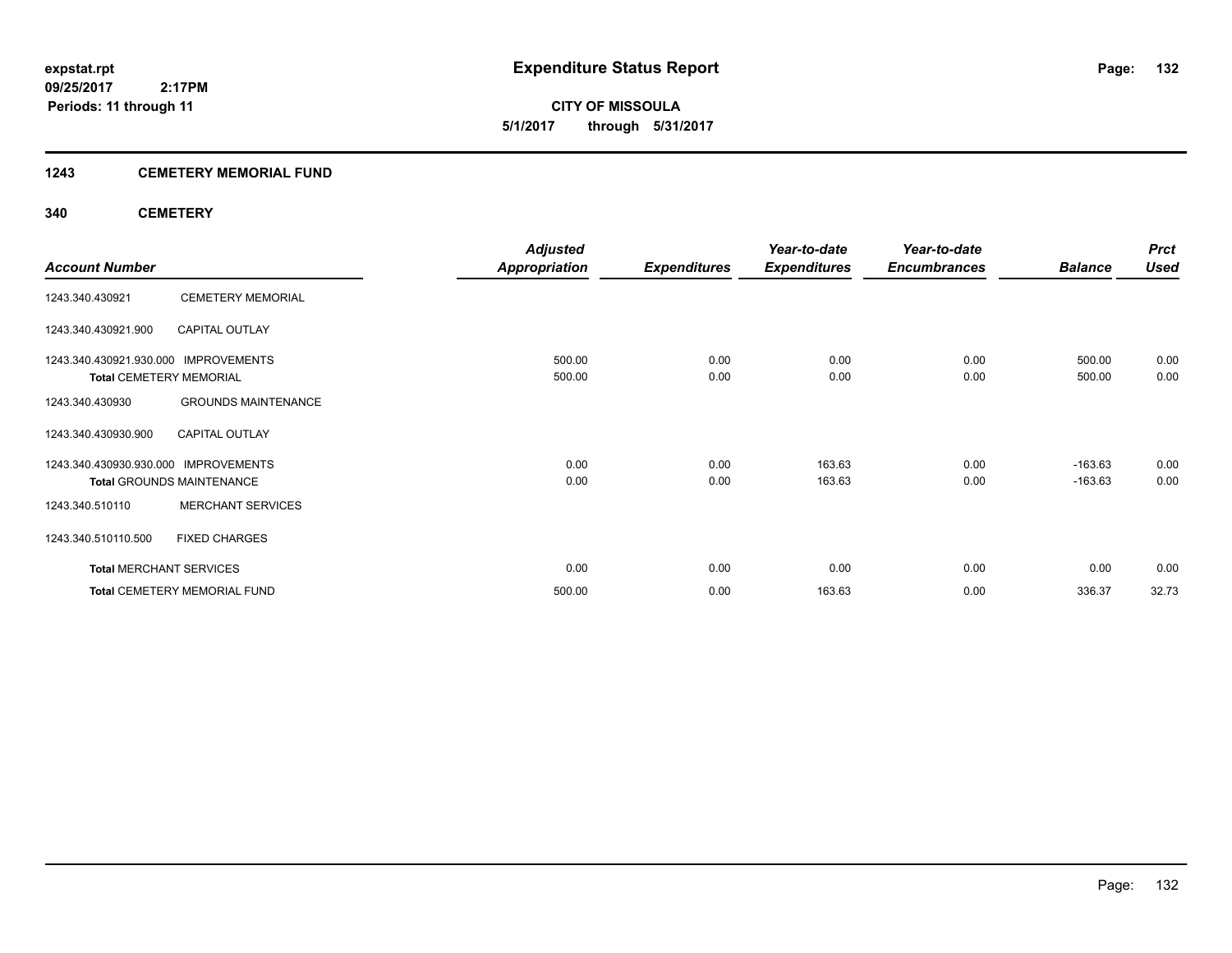**CITY OF MISSOULA 5/1/2017 through 5/31/2017**

### **1265 TITLE 1 PROJECTS FUND**

## **240 FINANCE**

| <b>Account Number</b>          |                                                                                           | <b>Adjusted</b><br><b>Appropriation</b> | <b>Expenditures</b> | Year-to-date<br><b>Expenditures</b> | Year-to-date<br><b>Encumbrances</b> | <b>Balance</b>           | <b>Prct</b><br><b>Used</b> |
|--------------------------------|-------------------------------------------------------------------------------------------|-----------------------------------------|---------------------|-------------------------------------|-------------------------------------|--------------------------|----------------------------|
| 1265.240.411850                | ECONOMIC DEVELOPMENT                                                                      |                                         |                     |                                     |                                     |                          |                            |
| 1265.240.411850.500            | <b>FIXED CHARGES</b>                                                                      |                                         |                     |                                     |                                     |                          |                            |
| <b>Total FIXED CHARGES</b>     |                                                                                           | 0.00                                    | 0.00                | 0.00                                | 0.00                                | 0.00                     | 0.00                       |
| 1265.240.411850.700            | <b>GRANTS &amp; CONTRIBUTIONS</b>                                                         |                                         |                     |                                     |                                     |                          |                            |
|                                | 1265.240.411850.700.000 GRANTS & CONTRIBUTIONS<br><b>Total GRANTS &amp; CONTRIBUTIONS</b> | 146,924.00<br>146,924.00                | 0.00<br>0.00        | 0.00<br>0.00                        | 0.00<br>0.00                        | 146,924.00<br>146,924.00 | 0.00<br>0.00               |
| 1265.240.411850.800            | OTHER OBJECTS                                                                             |                                         |                     |                                     |                                     |                          |                            |
| <b>Total OTHER OBJECTS</b>     |                                                                                           | 0.00                                    | 0.00                | 0.00                                | 0.00                                | 0.00                     | 0.00                       |
|                                | Total ECONOMIC DEVELOPMENT                                                                | 146,924.00                              | 0.00                | 0.00                                | 0.00                                | 146,924.00               | 0.00                       |
| 1265.240.440150                | *** Title Not Found ***                                                                   |                                         |                     |                                     |                                     |                          |                            |
| 1265.240.440150.800            | OTHER OBJECTS                                                                             |                                         |                     |                                     |                                     |                          |                            |
| Total *** Title Not Found ***  |                                                                                           | 0.00                                    | 0.00                | 0.00                                | 0.00                                | 0.00                     | 0.00                       |
| 1265.240.470343                | MISSOULA HOUSING CORPORATION                                                              |                                         |                     |                                     |                                     |                          |                            |
| 1265.240.470343.700            | <b>GRANTS &amp; CONTRIBUTIONS</b>                                                         |                                         |                     |                                     |                                     |                          |                            |
|                                | Total MISSOULA HOUSING CORPORATION                                                        | 0.00                                    | 0.00                | 0.00                                | 0.00                                | 0.00                     | 0.00                       |
| 1265.240.510110                | <b>MERCHANT SERVICES</b>                                                                  |                                         |                     |                                     |                                     |                          |                            |
| 1265.240.510110.500            | <b>FIXED CHARGES</b>                                                                      |                                         |                     |                                     |                                     |                          |                            |
| <b>Total MERCHANT SERVICES</b> |                                                                                           | 0.00                                    | 0.00                | 0.00                                | 0.00                                | 0.00                     | 0.00                       |
|                                | Total TITLE 1 PROJECTS FUND                                                               | 146,924.00                              | 0.00                | 0.00                                | 0.00                                | 146,924.00               | 0.00                       |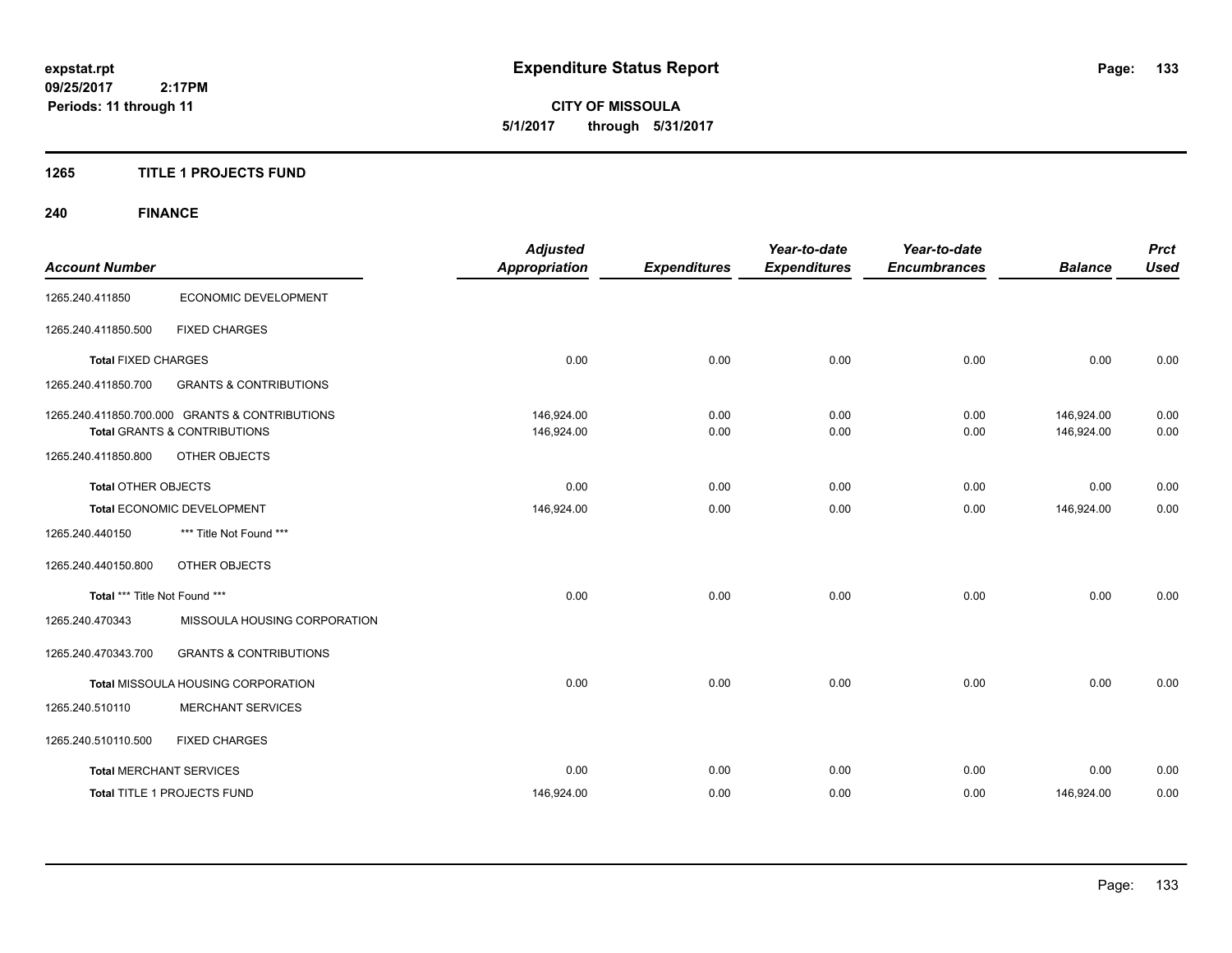**CITY OF MISSOULA 5/1/2017 through 5/31/2017**

### **1396 PROGRAM INCOME REVOLVING LOAN PROGRAM**

|                                                       |                                             | <b>Adjusted</b>        |                     | Year-to-date        | Year-to-date        |                        | <b>Prct</b>  |
|-------------------------------------------------------|---------------------------------------------|------------------------|---------------------|---------------------|---------------------|------------------------|--------------|
| <b>Account Number</b>                                 |                                             | <b>Appropriation</b>   | <b>Expenditures</b> | <b>Expenditures</b> | <b>Encumbrances</b> | <b>Balance</b>         | <b>Used</b>  |
| 1396.390.470200                                       | <b>HOUSING REHAB</b>                        |                        |                     |                     |                     |                        |              |
| 1396.390.470200.700                                   | <b>GRANTS &amp; CONTRIBUTIONS</b>           |                        |                     |                     |                     |                        |              |
| 1396.390.470200.700.000<br><b>Total HOUSING REHAB</b> | <b>RENTAL REHAB GRANTS</b>                  | 62,439.00<br>62,439.00 | 0.00<br>0.00        | 0.00<br>0.00        | 0.00<br>0.00        | 62,439.00<br>62,439.00 | 0.00<br>0.00 |
| 1396.390.470401                                       | <b>WORD GRANT</b>                           |                        |                     |                     |                     |                        |              |
| 1396.390.470401.300                                   | PURCHASED SERVICES                          |                        |                     |                     |                     |                        |              |
| <b>Total WORD GRANT</b>                               |                                             | 0.00                   | 0.00                | 0.00                | 0.00                | 0.00                   | 0.00         |
| 1396.390.510110                                       | <b>MERCHANT SERVICES</b>                    |                        |                     |                     |                     |                        |              |
| 1396.390.510110.500                                   | <b>FIXED CHARGES</b>                        |                        |                     |                     |                     |                        |              |
| <b>Total MERCHANT SERVICES</b>                        |                                             | 0.00                   | 0.00                | 0.00                | 0.00                | 0.00                   | 0.00         |
|                                                       | Total PROGRAM INCOME REVOLVING LOAN PROGRAM | 62,439.00              | 0.00                | 0.00                | 0.00                | 62,439.00              | 0.00         |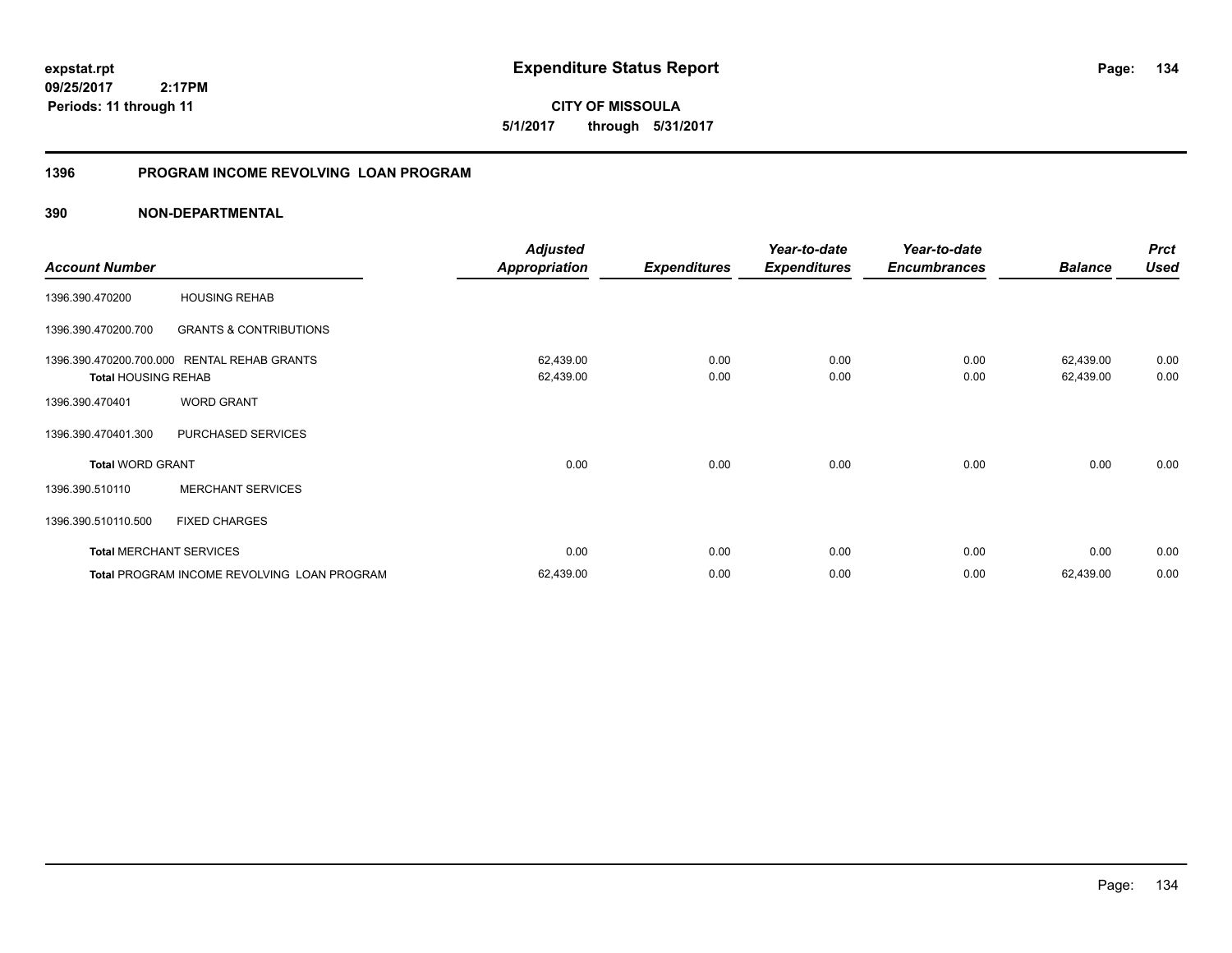**135**

**09/25/2017 2:17PM Periods: 11 through 11**

**CITY OF MISSOULA 5/1/2017 through 5/31/2017**

#### **1397 STATE HOME PROGRAM INCOME**

|                                 |                                                                | <b>Adjusted</b> |                     | Year-to-date        | Year-to-date        |                | <b>Prct</b> |
|---------------------------------|----------------------------------------------------------------|-----------------|---------------------|---------------------|---------------------|----------------|-------------|
| <b>Account Number</b>           |                                                                | Appropriation   | <b>Expenditures</b> | <b>Expenditures</b> | <b>Encumbrances</b> | <b>Balance</b> | <b>Used</b> |
| 1397.390.470200                 | <b>HOUSING REHAB</b>                                           |                 |                     |                     |                     |                |             |
| 1397.390.470200.300             | PURCHASED SERVICES                                             |                 |                     |                     |                     |                |             |
|                                 | 1397.390.470200.350.000 STATE HOME PROGRAM INCOME/CONTRACT SVS | 600,000.00      | 0.00                | 0.00                | 0.00                | 600,000.00     | 0.00        |
| <b>Total PURCHASED SERVICES</b> |                                                                | 600,000.00      | 0.00                | 0.00                | 0.00                | 600,000.00     | 0.00        |
| 1397.390.470200.700             | <b>GRANTS &amp; CONTRIBUTIONS</b>                              |                 |                     |                     |                     |                |             |
|                                 | 1397.390.470200.700.000 GRANTS & CONTRIBUTIONS                 | 0.00            | 132,492.67          | 351,525.04          | 0.00                | $-351,525.04$  | 0.00        |
|                                 | <b>Total GRANTS &amp; CONTRIBUTIONS</b>                        | 0.00            | 132,492.67          | 351,525.04          | 0.00                | $-351,525.04$  | 0.00        |
| <b>Total HOUSING REHAB</b>      |                                                                | 600,000.00      | 132,492.67          | 351,525.04          | 0.00                | 248,474.96     | 58.59       |
| 1397.390.510110                 | <b>MERCHANT SERVICES</b>                                       |                 |                     |                     |                     |                |             |
| 1397.390.510110.500             | <b>FIXED CHARGES</b>                                           |                 |                     |                     |                     |                |             |
| <b>Total MERCHANT SERVICES</b>  |                                                                | 0.00            | 0.00                | 0.00                | 0.00                | 0.00           | 0.00        |
|                                 | <b>Total STATE HOME PROGRAM INCOME</b>                         | 600,000.00      | 132,492.67          | 351,525.04          | 0.00                | 248,474.96     | 58.59       |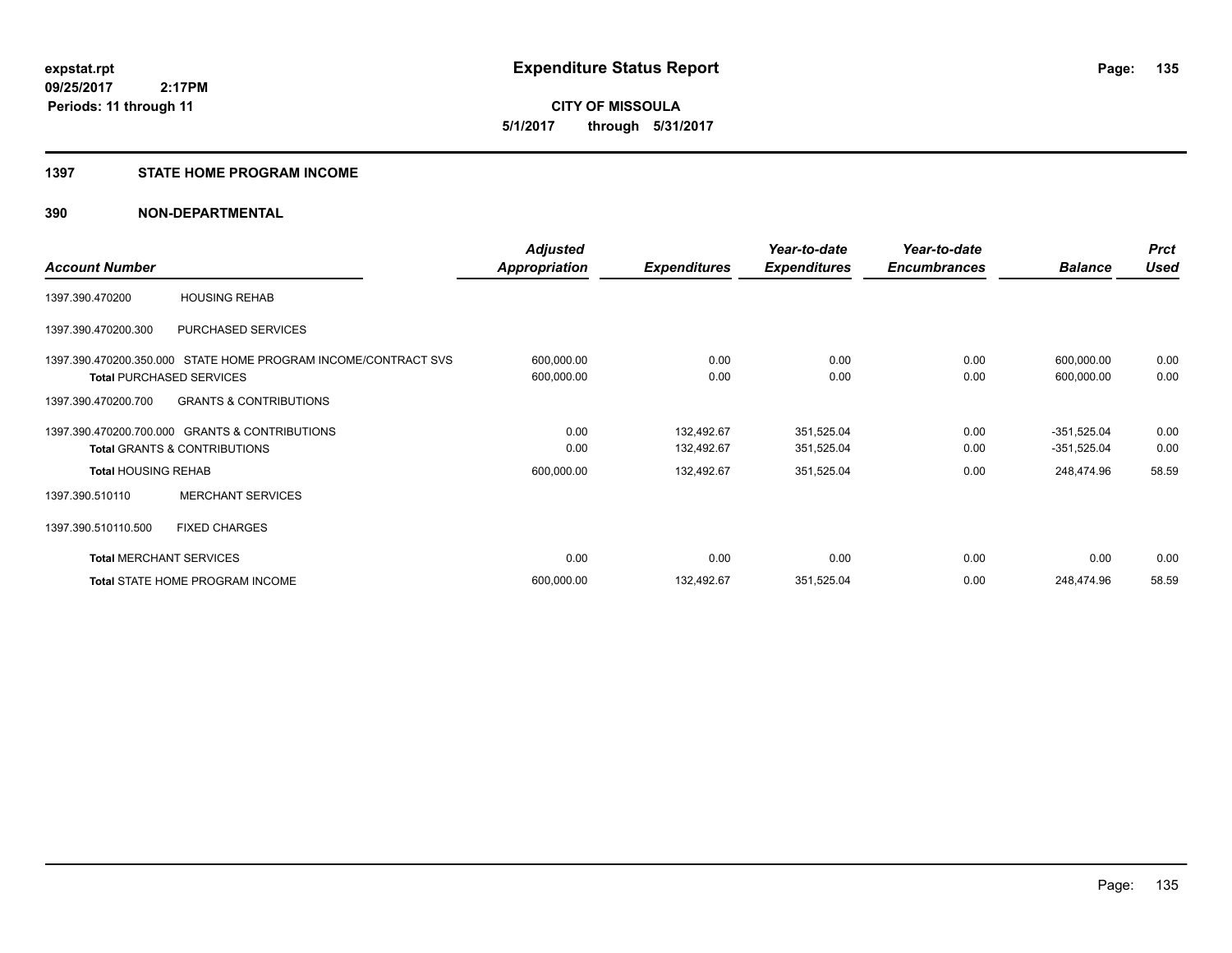**CITY OF MISSOULA 5/1/2017 through 5/31/2017**

#### **2250 PLANNING FUND**

### **250 DEVELOPMENT SERVICES**

|                                                         | <b>Adjusted</b>      |                     | Year-to-date        | Year-to-date        |                | <b>Prct</b> |
|---------------------------------------------------------|----------------------|---------------------|---------------------|---------------------|----------------|-------------|
| <b>Account Number</b>                                   | <b>Appropriation</b> | <b>Expenditures</b> | <b>Expenditures</b> | <b>Encumbrances</b> | <b>Balance</b> | <b>Used</b> |
| <b>PLANNING</b><br>2250.250.411030                      |                      |                     |                     |                     |                |             |
| PERSONAL SERVICES<br>2250.250.411030.100                |                      |                     |                     |                     |                |             |
| 2250.250.411030.110.000 SALARIES AND WAGES              | 258,526.00           | 17,222.67           | 224,133.00          | 0.00                | 34,393.00      | 86.70       |
| 2250.250.411030.140.000 EMPLOYER CONTRIBUTIONS          | 85,082.00            | 6,210.74            | 84,690.71           | 0.00                | 391.29         | 99.54       |
| 2250.250.411030.141.000 STATE RETIREMENT CONTRIBUTIONS  | 0.00                 | 17.22               | 224.05              | 0.00                | $-224.05$      | 0.00        |
| <b>Total PERSONAL SERVICES</b>                          | 343,608.00           | 23,450.63           | 309,047.76          | 0.00                | 34,560.24      | 89.94       |
| <b>SUPPLIES</b><br>2250.250.411030.200                  |                      |                     |                     |                     |                |             |
| 2250.250.411030.210.000 OFFICE SUPPLIES                 | 2,050.00             | 259.95              | 1,950.09            | 0.00                | 99.91          | 95.13       |
| 2250.250.411030.210.301 OFFICE SUPPLIES                 | 0.00                 | 0.00                | 175.26              | 0.00                | $-175.26$      | 0.00        |
| 2250.250.411030.220.000 OPERATING SUPPLIES              | 900.00               | 400.00              | 660.80              | 0.00                | 239.20         | 73.42       |
| 2250.250.411030.231.000 GASOLINE                        | 100.00               | 0.00                | 79.63               | 0.00                | 20.37          | 79.63       |
| 2250.250.411030.240.000 OTHER SUPPLIES                  | 800.00               | 0.00                | 0.00                | 0.00                | 800.00         | 0.00        |
| <b>Total SUPPLIES</b>                                   | 3,850.00             | 659.95              | 2,865.78            | 0.00                | 984.22         | 74.44       |
| 2250.250.411030.300<br><b>PURCHASED SERVICES</b>        |                      |                     |                     |                     |                |             |
| 2250.250.411030.310.000 COMMUNICATIONS                  | 1,000.00             | 0.00                | 277.18              | 0.00                | 722.82         | 27.72       |
| 2250.250.411030.310.351 COMMUNICATIONS                  | 0.00                 | 35.78               | 202.40              | 0.00                | $-202.40$      | 0.00        |
| 2250.250.411030.320.000 PRINTING & DUPLICATING          | 5,500.00             | 99.83               | 995.71              | 0.00                | 4,504.29       | 18.10       |
| 2250.250.411030.330.000 PUBLICITY, SUBSCRIPTIONS & DUES | 4,100.00             | 1,387.11            | 3,795.66            | 0.00                | 304.34         | 92.58       |
| 2250.250.411030.344.000 TELEPHONE SERVICE               | 125.00               | 0.41                | 22.03               | 0.00                | 102.97         | 17.62       |
| 2250.250.411030.350.000 PROFESSIONAL SERVICES           | 50,000.00            | 1,125.96            | 1,523.67            | 0.00                | 48,476.33      | 3.05        |
| 2250.250.411030.360.000 REPAIR & MAINTENANCE            | 1,200.00             | 0.00                | 0.00                | 0.00                | 1,200.00       | 0.00        |
| 2250.250.411030.370.000 TRAVEL                          | 5,185.00             | 0.00                | 888.19              | 0.00                | 4,296.81       | 17.13       |
| 2250.250.411030.380.000 TRAINING                        | 5,200.00             | 20.00               | 625.00              | 0.00                | 4,575.00       | 12.02       |
| 2250.250.411030.390.000 OTHER PURCHASED SERVICES        | 8,000.00             | 56.68               | 456.68              | 0.00                | 7,543.32       | 5.71        |
| <b>Total PURCHASED SERVICES</b>                         | 80,310.00            | 2,725.77            | 8,786.52            | 0.00                | 71,523.48      | 10.94       |
| 2250.250.411030.500<br><b>FIXED CHARGES</b>             |                      |                     |                     |                     |                |             |
| 2250.250.411030.500.000 FIXED CHARGES                   | 24,000.00            | 0.00                | 12,731.00           | 0.00                | 11,269.00      | 53.05       |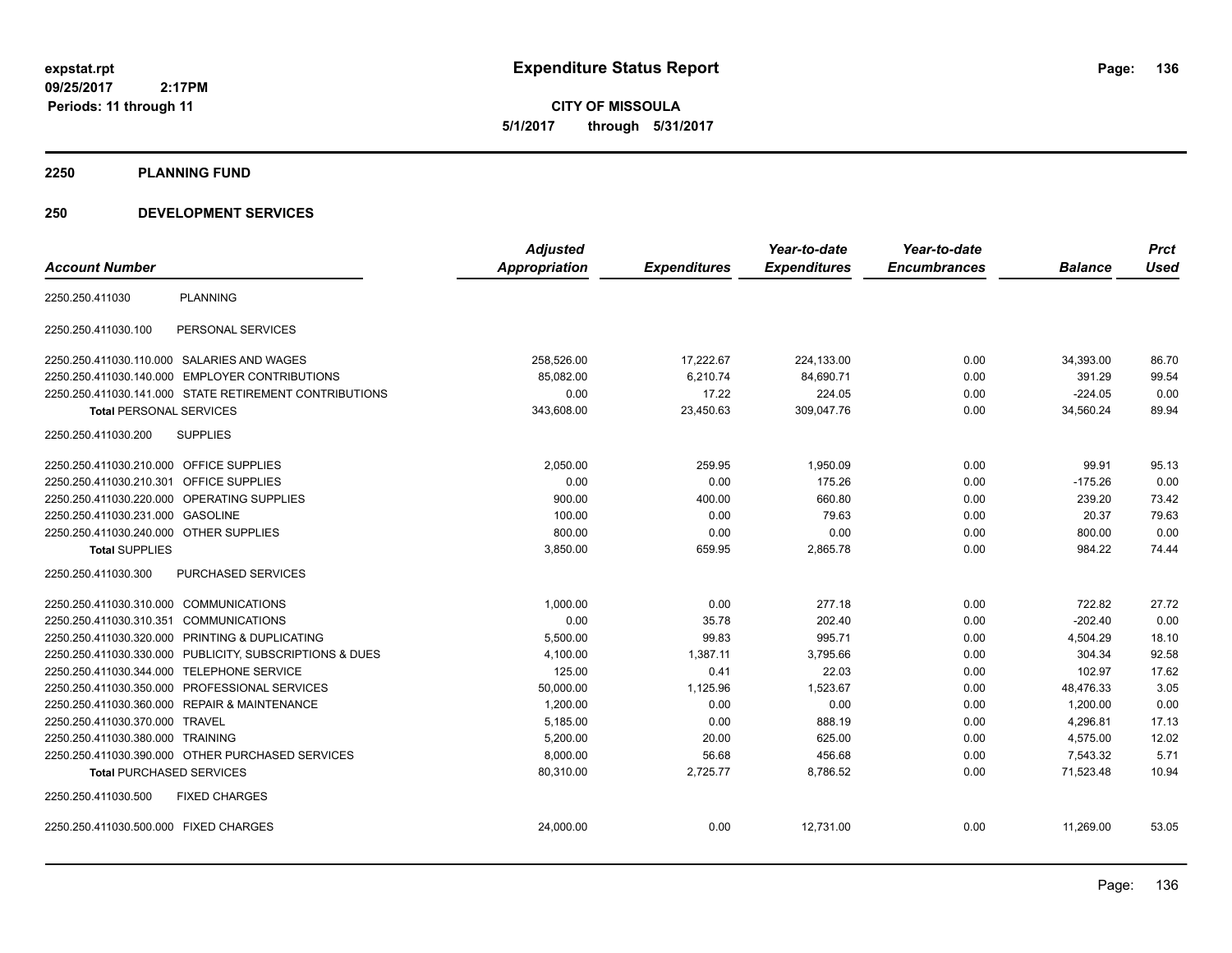**CITY OF MISSOULA 5/1/2017 through 5/31/2017**

**2250 PLANNING FUND**

### **250 DEVELOPMENT SERVICES**

| <b>Account Number</b>          |                                                | <b>Adjusted</b><br><b>Appropriation</b> | <b>Expenditures</b> | Year-to-date<br><b>Expenditures</b> | Year-to-date<br><b>Encumbrances</b> | <b>Balance</b> | <b>Prct</b><br><b>Used</b> |
|--------------------------------|------------------------------------------------|-----------------------------------------|---------------------|-------------------------------------|-------------------------------------|----------------|----------------------------|
| <b>Total FIXED CHARGES</b>     |                                                | 24,000.00                               | 0.00                | 12,731.00                           | 0.00                                | 11,269.00      | 53.05                      |
| 2250.250.411030.700            | <b>GRANTS &amp; CONTRIBUTIONS</b>              |                                         |                     |                                     |                                     |                |                            |
|                                | <b>Total GRANTS &amp; CONTRIBUTIONS</b>        | 0.00                                    | 0.00                | 0.00                                | 0.00                                | 0.00           | 0.00                       |
| 2250.250.411030.800            | OTHER OBJECTS                                  |                                         |                     |                                     |                                     |                |                            |
| <b>Total OTHER OBJECTS</b>     |                                                | 0.00                                    | 0.00                | 0.00                                | 0.00                                | 0.00           | 0.00                       |
| <b>Total PLANNING</b>          |                                                | 451,768.00                              | 26,836.35           | 333,431.06                          | 0.00                                | 118,336.94     | 73.81                      |
| 2250.250.430255                | <b>BIKE-PED PROGRAM</b>                        |                                         |                     |                                     |                                     |                |                            |
| 2250.250.430255.300            | PURCHASED SERVICES                             |                                         |                     |                                     |                                     |                |                            |
| Total BIKE-PED PROGRAM         |                                                | 0.00                                    | 0.00                | 0.00                                | 0.00                                | 0.00           | 0.00                       |
| 2250.250.510110                | <b>MERCHANT SERVICES</b>                       |                                         |                     |                                     |                                     |                |                            |
| 2250.250.510110.500            | <b>FIXED CHARGES</b>                           |                                         |                     |                                     |                                     |                |                            |
| <b>Total MERCHANT SERVICES</b> |                                                | 0.00                                    | 0.00                | 0.00                                | 0.00                                | 0.00           | 0.00                       |
| 2250.250.510306                | <b>SALARY RESERVE</b>                          |                                         |                     |                                     |                                     |                |                            |
| 2250.250.510306.100            | PERSONAL SERVICES                              |                                         |                     |                                     |                                     |                |                            |
|                                | 2250.250.510306.110.000 SALARIES AND WAGES     | 891.00                                  | 0.00                | 0.00                                | 0.00                                | 891.00         | 0.00                       |
|                                | 2250.250.510306.140.000 EMPLOYER CONTRIBUTIONS | 1,026.00                                | 0.00                | 0.00                                | 0.00                                | 1,026.00       | 0.00                       |
| <b>Total SALARY RESERVE</b>    |                                                | 1,917.00                                | 0.00                | 0.00                                | 0.00                                | 1,917.00       | 0.00                       |
| 2250.250.521000                | INTERFUND OPERATING TRANSFERS                  |                                         |                     |                                     |                                     |                |                            |
| 2250.250.521000.800            | OTHER OBJECTS                                  |                                         |                     |                                     |                                     |                |                            |
|                                | Total INTERFUND OPERATING TRANSFERS            | 0.00                                    | 0.00                | 0.00                                | 0.00                                | 0.00           | 0.00                       |
| <b>Total PLANNING FUND</b>     |                                                | 453,685.00                              | 26,836.35           | 333,431.06                          | 0.00                                | 120,253.94     | 73.49                      |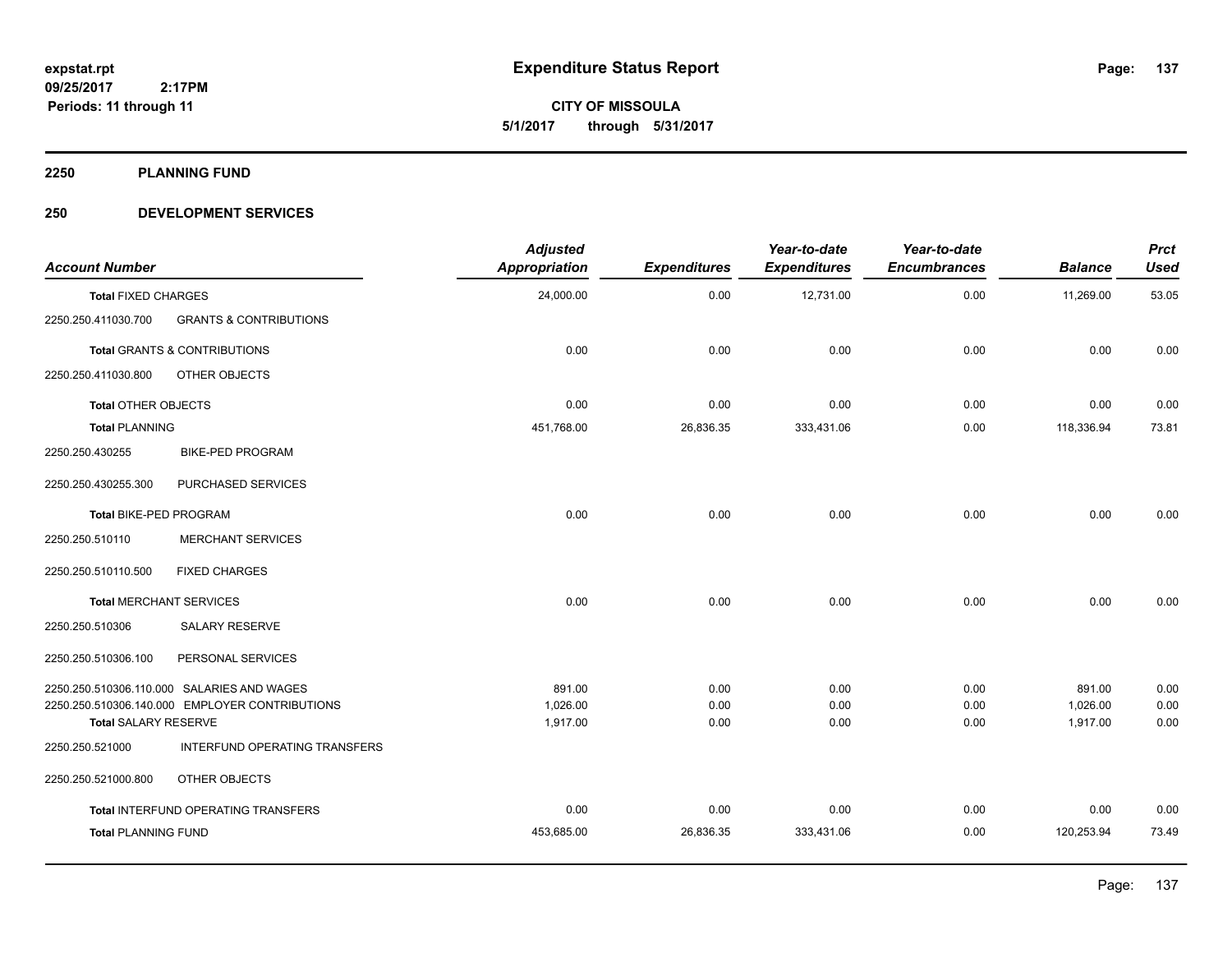**CITY OF MISSOULA 5/1/2017 through 5/31/2017**

## **2310 PUBLIC SAFETY INFORMATION SYSTEMS**

## **310 BUILDING INSPECTION**

| <b>Account Number</b>       |                                                | <b>Adjusted</b><br><b>Appropriation</b> | <b>Expenditures</b> | Year-to-date<br><b>Expenditures</b> | Year-to-date<br><b>Encumbrances</b> | <b>Balance</b> | <b>Prct</b><br><b>Used</b> |
|-----------------------------|------------------------------------------------|-----------------------------------------|---------------------|-------------------------------------|-------------------------------------|----------------|----------------------------|
| 2310.310.420510             | <b>ADMINISTRATION</b>                          |                                         |                     |                                     |                                     |                |                            |
| 2310.310.420510.200         | <b>SUPPLIES</b>                                |                                         |                     |                                     |                                     |                |                            |
| <b>Total SUPPLIES</b>       |                                                | 0.00                                    | 0.00                | 0.00                                | 0.00                                | 0.00           | 0.00                       |
| 2310.310.420510.800         | OTHER OBJECTS                                  |                                         |                     |                                     |                                     |                |                            |
| <b>Total OTHER OBJECTS</b>  |                                                | 0.00                                    | 0.00                | 0.00                                | 0.00                                | 0.00           | 0.00                       |
| 2310.310.420510.900         | <b>CAPITAL OUTLAY</b>                          |                                         |                     |                                     |                                     |                |                            |
| <b>Total ADMINISTRATION</b> |                                                | 0.00                                    | 0.00                | 0.00                                | 0.00                                | 0.00           | 0.00                       |
| 2310.310.510110             | <b>MERCHANT SERVICES</b>                       |                                         |                     |                                     |                                     |                |                            |
| 2310.310.510110.500         | <b>FIXED CHARGES</b>                           |                                         |                     |                                     |                                     |                |                            |
|                             | <b>Total PUBLIC SAFETY INFORMATION SYSTEMS</b> | 0.00                                    | 0.00                | 0.00                                | 0.00                                | 0.00           | 0.00                       |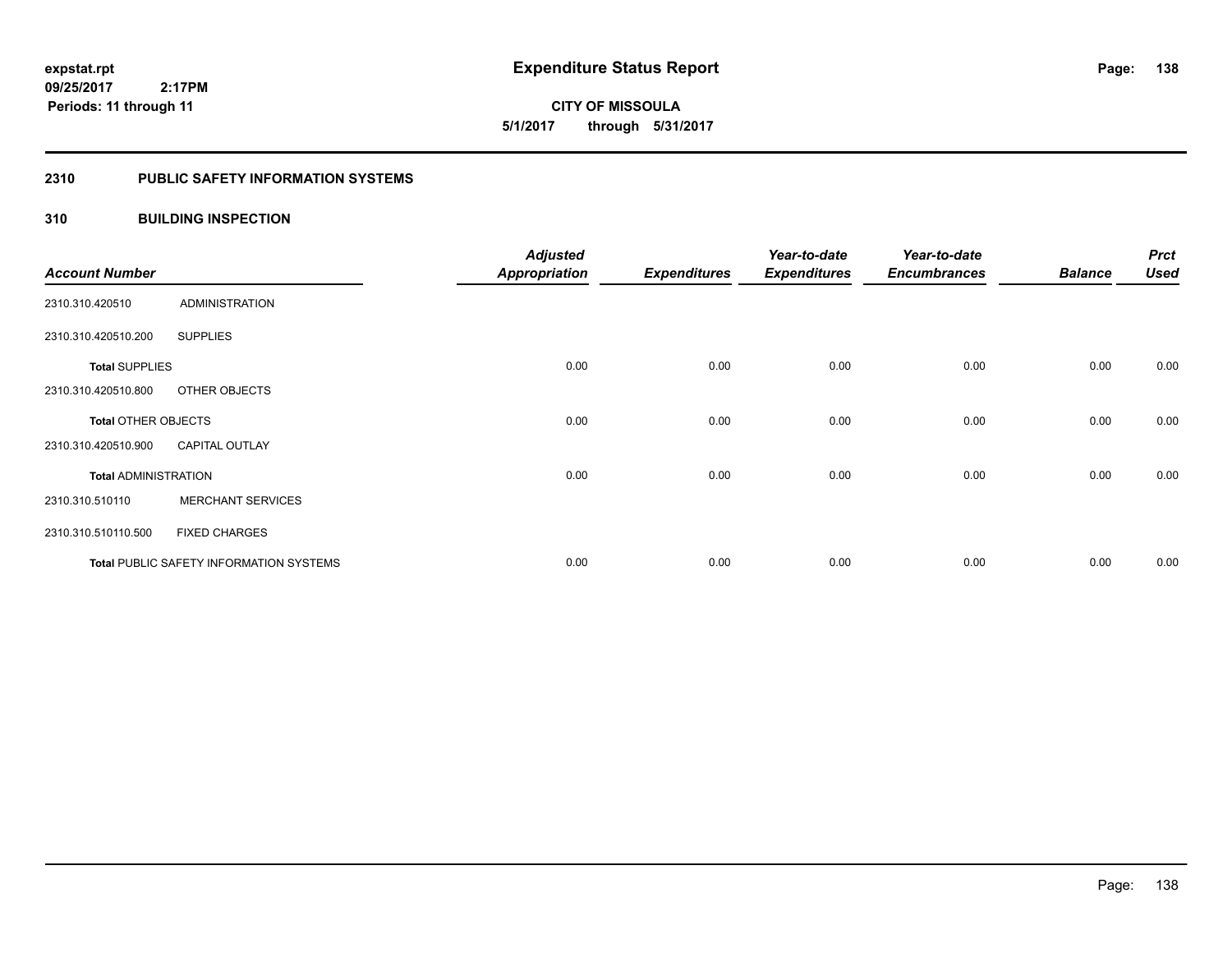**CITY OF MISSOULA 5/1/2017 through 5/31/2017**

#### **2321 IMPACT FEE FUND**

|                                      |                                                             | <b>Adjusted</b>      |                     | Year-to-date        | Year-to-date        |                | <b>Prct</b> |
|--------------------------------------|-------------------------------------------------------------|----------------------|---------------------|---------------------|---------------------|----------------|-------------|
| <b>Account Number</b>                |                                                             | <b>Appropriation</b> | <b>Expenditures</b> | <b>Expenditures</b> | <b>Encumbrances</b> | <b>Balance</b> | <b>Used</b> |
| 2321.390.410361                      | <b>IMPACT FEE STUDY</b>                                     |                      |                     |                     |                     |                |             |
| 2321.390.410361.300                  | PURCHASED SERVICES                                          |                      |                     |                     |                     |                |             |
|                                      | <b>Total PURCHASED SERVICES</b>                             | 0.00                 | 0.00                | 0.00                | 0.00                | 0.00           | 0.00        |
| 2321.390.410361.800                  | OTHER OBJECTS                                               |                      |                     |                     |                     |                |             |
|                                      | 2321.390.410361.820.000 TRANSFERS TO OTHER FUNDS            | 76,265.00            | 0.00                | 39,265.00           | 0.00                | 37,000.00      | 51.48       |
| Total IMPACT FEE STUDY               |                                                             | 76,265.00            | 0.00                | 39,265.00           | 0.00                | 37,000.00      | 51.48       |
| 2321.390.411240                      | CITY HALL POLICE RESTROOMS                                  |                      |                     |                     |                     |                |             |
| 2321.390.411240.900                  | <b>CAPITAL OUTLAY</b>                                       |                      |                     |                     |                     |                |             |
|                                      | Total CITY HALL POLICE RESTROOMS                            | 0.00                 | 0.00                | 0.00                | 0.00                | 0.00           | 0.00        |
| 2321.390.420400                      | FIRE PROTECTION & CONTROL                                   |                      |                     |                     |                     |                |             |
| 2321.390.420400.900                  | CAPITAL OUTLAY                                              |                      |                     |                     |                     |                |             |
|                                      | 2321.390.420400.940.000 CONFINED SPACE RESCUE TRAINING PROP | 0.00                 | 6,810.47            | 7,931.29            | 0.00                | $-7,931.29$    | 0.00        |
|                                      | Total FIRE PROTECTION & CONTROL                             | 0.00                 | 6,810.47            | 7,931.29            | 0.00                | $-7,931.29$    | 0.00        |
| 2321.390.430230                      | <b>GRANT CREEK I-90 IMPROVEMENTS</b>                        |                      |                     |                     |                     |                |             |
| 2321.390.430230.900                  | <b>CAPITAL OUTLAY</b>                                       |                      |                     |                     |                     |                |             |
|                                      | 2321.390.430230.930.000 GRANT CREEK I-90 MPROVEMENTS        | 0.00                 | 0.00                | 2,779.77            | 0.00                | $-2,779.77$    | 0.00        |
|                                      | 2321.390.430230.930.460 GRANT CREEK TRAIL                   | 0.00                 | 0.00                | 97,090.92           | 0.00                | $-97,090.92$   | 0.00        |
|                                      | Total GRANT CREEK I-90 IMPROVEMENTS                         | 0.00                 | 0.00                | 99,870.69           | 0.00                | $-99,870.69$   | 0.00        |
| 2321.390.430232                      | <b>RIGHT OF WAY</b>                                         |                      |                     |                     |                     |                |             |
| 2321.390.430232.900                  | <b>CAPITAL OUTLAY</b>                                       |                      |                     |                     |                     |                |             |
| 2321.390.430232.930.000 IMPROVEMENTS |                                                             | 3,000.00             | 0.00                | 4,423.24            | 0.00                | $-1,423.24$    | 147.44      |
|                                      |                                                             |                      |                     |                     |                     |                |             |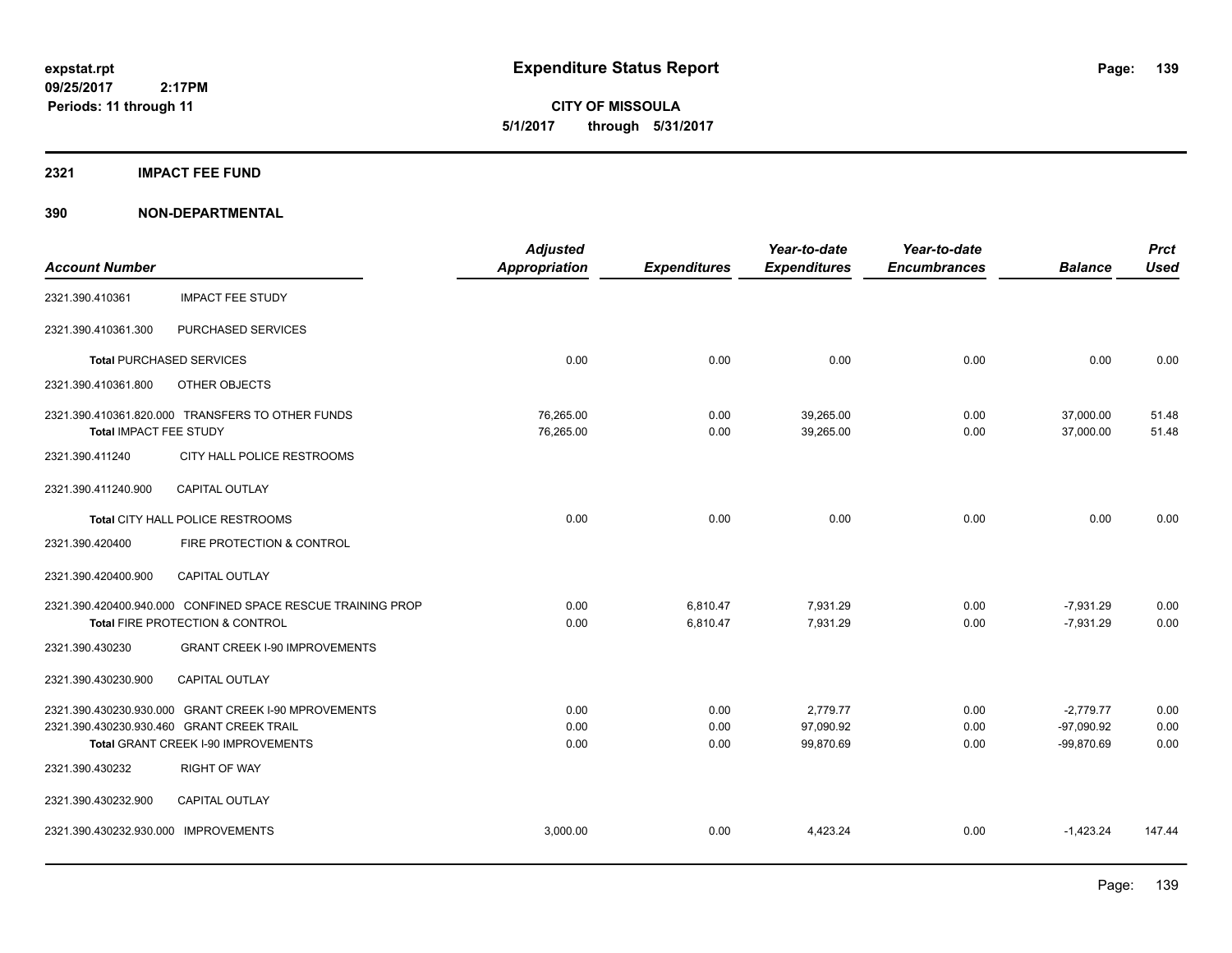**CITY OF MISSOULA 5/1/2017 through 5/31/2017**

#### **2321 IMPACT FEE FUND**

| <b>Account Number</b>     |                                                                                                                                       | <b>Adjusted</b><br>Appropriation | <b>Expenditures</b>          | Year-to-date<br><b>Expenditures</b> | Year-to-date<br><b>Encumbrances</b> | <b>Balance</b>                           | <b>Prct</b><br><b>Used</b> |
|---------------------------|---------------------------------------------------------------------------------------------------------------------------------------|----------------------------------|------------------------------|-------------------------------------|-------------------------------------|------------------------------------------|----------------------------|
| <b>Total RIGHT OF WAY</b> |                                                                                                                                       | 3,000.00                         | 0.00                         | 4,423.24                            | 0.00                                | $-1,423.24$                              | 147.44                     |
| 2321.390.430233           | <b>CLARK FORK LN IIMPROVEMENTS</b>                                                                                                    |                                  |                              |                                     |                                     |                                          |                            |
| 2321.390.430233.900       | <b>CAPITAL OUTLAY</b>                                                                                                                 |                                  |                              |                                     |                                     |                                          |                            |
|                           | 2321.390.430233.930.000 Clark Fork Ln & South of Pacific Ave<br>Total CLARK FORK LN IIMPROVEMENTS                                     | 0.00<br>0.00                     | 3,462.85<br>3,462.85         | 30,925.29<br>30,925.29              | 0.00<br>0.00                        | $-30.925.29$<br>$-30,925.29$             | 0.00<br>0.00               |
| 2321.390.430236           | <b>BRIDGE CONSTUCTION</b>                                                                                                             |                                  |                              |                                     |                                     |                                          |                            |
| 2321.390.430236.700       | <b>GRANTS &amp; CONTRIBUTIONS</b>                                                                                                     |                                  |                              |                                     |                                     |                                          |                            |
|                           | <b>Total BRIDGE CONSTUCTION</b>                                                                                                       | 0.00                             | 0.00                         | 0.00                                | 0.00                                | 0.00                                     | 0.00                       |
| 2321.390.430247           | HILLVIEW WAY STREET IMPROVEMENTS                                                                                                      |                                  |                              |                                     |                                     |                                          |                            |
| 2321.390.430247.900       | <b>CAPITAL OUTLAY</b>                                                                                                                 |                                  |                              |                                     |                                     |                                          |                            |
|                           | 2321.390.430247.930.000 HILLVIEW WAY STREET IMPROVEMENTS<br>Total HILLVIEW WAY STREET IMPROVEMENTS                                    | 1,503,138.00<br>1,503,138.00     | 0.00<br>0.00                 | 0.00<br>0.00                        | 0.00<br>0.00                        | 1,503,138.00<br>1,503,138.00             | 0.00<br>0.00               |
| 2321.390.430248           | <b>CREGG LN IMPROVEMENTS</b>                                                                                                          |                                  |                              |                                     |                                     |                                          |                            |
| 2321.390.430248.900       | <b>CAPITAL OUTLAY</b>                                                                                                                 |                                  |                              |                                     |                                     |                                          |                            |
|                           | 2321.390.430248.930.000 CREGG LN IMPROVEMENTS<br>2321.390.430248.930.394 CREGG LANE IMPROVEMENTS-PARKS<br>Total CREGG LN IMPROVEMENTS | 215,380.00<br>0.00<br>215,380.00 | 553.35<br>531.65<br>1,085.00 | 13,238.95<br>12,719.75<br>25,958.70 | 0.00<br>0.00<br>0.00                | 202,141.05<br>$-12.719.75$<br>189,421.30 | 6.15<br>0.00<br>12.05      |
| 2321.390.430249           | OLD US HWY 93 IMPROVEMENTS                                                                                                            |                                  |                              |                                     |                                     |                                          |                            |
| 2321.390.430249.900       | <b>CAPITAL OUTLAY</b>                                                                                                                 |                                  |                              |                                     |                                     |                                          |                            |
|                           | Total OLD US HWY 93 IMPROVEMENTS                                                                                                      | 0.00                             | 0.00                         | 0.00                                | 0.00                                | 0.00                                     | 0.00                       |
| 2321.390.430255           | <b>GRANT CREEK CABLE RAIL</b>                                                                                                         |                                  |                              |                                     |                                     |                                          |                            |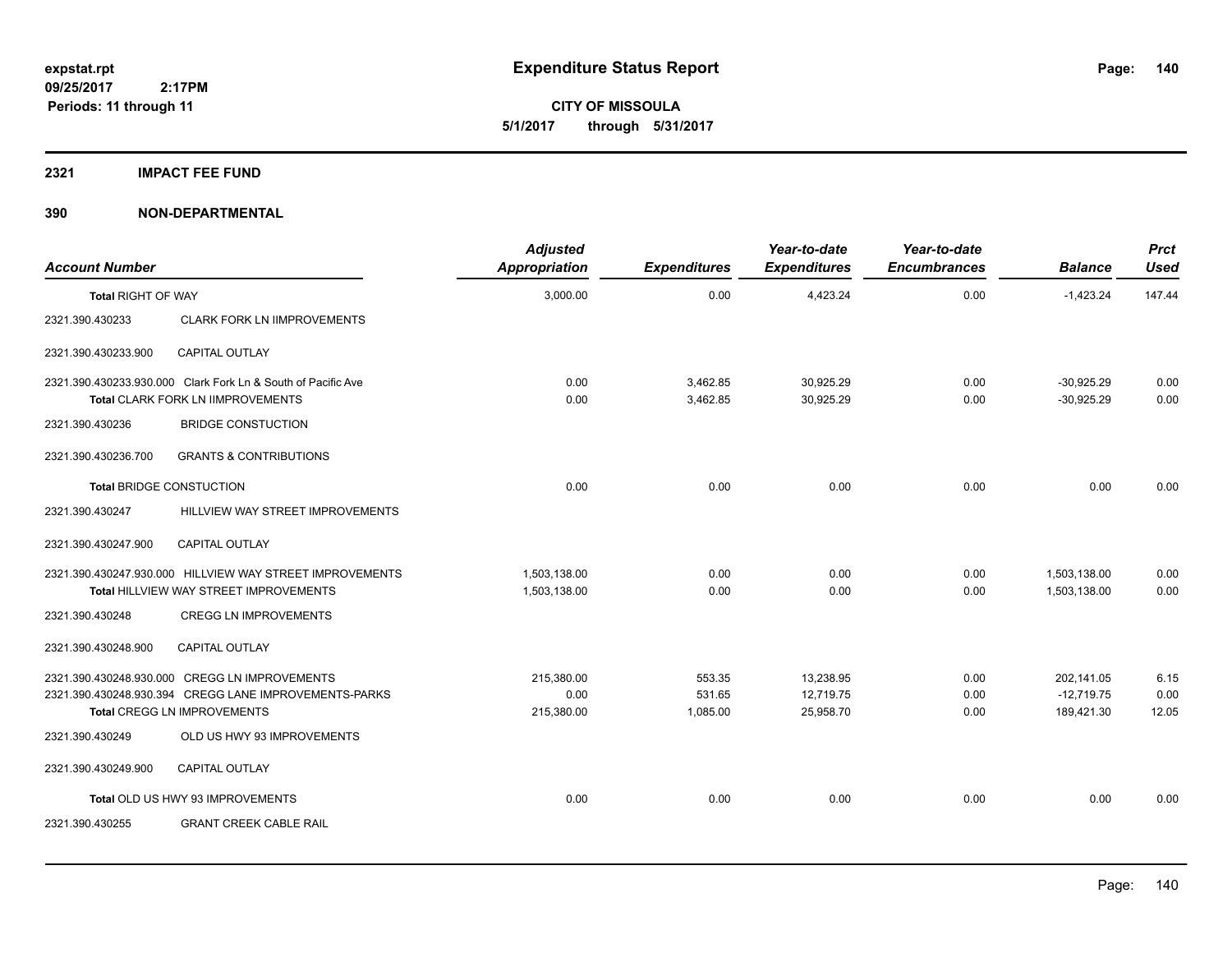**CITY OF MISSOULA 5/1/2017 through 5/31/2017**

#### **2321 IMPACT FEE FUND**

|                                      |                                                     | <b>Adjusted</b>      |                     | Year-to-date        | Year-to-date        |                | <b>Prct</b> |
|--------------------------------------|-----------------------------------------------------|----------------------|---------------------|---------------------|---------------------|----------------|-------------|
| <b>Account Number</b>                |                                                     | <b>Appropriation</b> | <b>Expenditures</b> | <b>Expenditures</b> | <b>Encumbrances</b> | <b>Balance</b> | <b>Used</b> |
| 2321.390.430255.900                  | <b>CAPITAL OUTLAY</b>                               |                      |                     |                     |                     |                |             |
|                                      | <b>Total GRANT CREEK CABLE RAIL</b>                 | 0.00                 | 0.00                | 0.00                | 0.00                | 0.00           | 0.00        |
| 2321.390.430260                      | <b>TRAFFIC &amp; PEDESTRIAN SERVICES</b>            |                      |                     |                     |                     |                |             |
| 2321.390.430260.300                  | PURCHASED SERVICES                                  |                      |                     |                     |                     |                |             |
|                                      | 2321.390.430260.350.000 VAN BUREN ST RECONSTRUCTION | 0.00                 | 0.00                | 5,526.25            | 0.00                | $-5,526.25$    | 0.00        |
| <b>Total PURCHASED SERVICES</b>      |                                                     | 0.00                 | 0.00                | 5,526.25            | 0.00                | $-5,526.25$    | 0.00        |
| 2321.390.430260.900                  | CAPITAL OUTLAY                                      |                      |                     |                     |                     |                |             |
|                                      | 2321.390.430260.930.000 VAN BUREN ST RECONSTRUCTION | 0.00                 | 0.00                | 6.931.50            | 0.00                | $-6,931.50$    | 0.00        |
| <b>Total CAPITAL OUTLAY</b>          |                                                     | 0.00                 | 0.00                | 6,931.50            | 0.00                | $-6,931.50$    | 0.00        |
|                                      | <b>Total TRAFFIC &amp; PEDESTRIAN SERVICES</b>      | 0.00                 | 0.00                | 12.457.75           | 0.00                | $-12,457.75$   | 0.00        |
| 2321.390.430264                      | MULLAN/GEO ELMER SIGNAL                             |                      |                     |                     |                     |                |             |
| 2321.390.430264.300                  | PURCHASED SERVICES                                  |                      |                     |                     |                     |                |             |
|                                      | Total MULLAN/GEO ELMER SIGNAL                       | 0.00                 | 0.00                | 0.00                | 0.00                | 0.00           | 0.00        |
| 2321.390.430279                      | E BROADWAY IMPROV/MISSOULA COLLEGE                  |                      |                     |                     |                     |                |             |
| 2321.390.430279.900                  | <b>CAPITAL OUTLAY</b>                               |                      |                     |                     |                     |                |             |
| 2321.390.430279.930.000 IMPROVEMENTS |                                                     | 0.00                 | 83,151.10           | 161,851.35          | 0.00                | $-161,851.35$  | 0.00        |
|                                      | Total E BROADWAY IMPROV/MISSOULA COLLEGE            | 0.00                 | 83,151.10           | 161,851.35          | 0.00                | $-161,851.35$  | 0.00        |
| 2321.390.430280                      | MILLER CR: BRIGGS TO MOCKINGBIRD                    |                      |                     |                     |                     |                |             |
| 2321.390.430280.900                  | <b>CAPITAL OUTLAY</b>                               |                      |                     |                     |                     |                |             |
|                                      | Total MILLER CR: BRIGGS TO MOCKINGBIRD              | 0.00                 | 0.00                | 0.00                | 0.00                | 0.00           | 0.00        |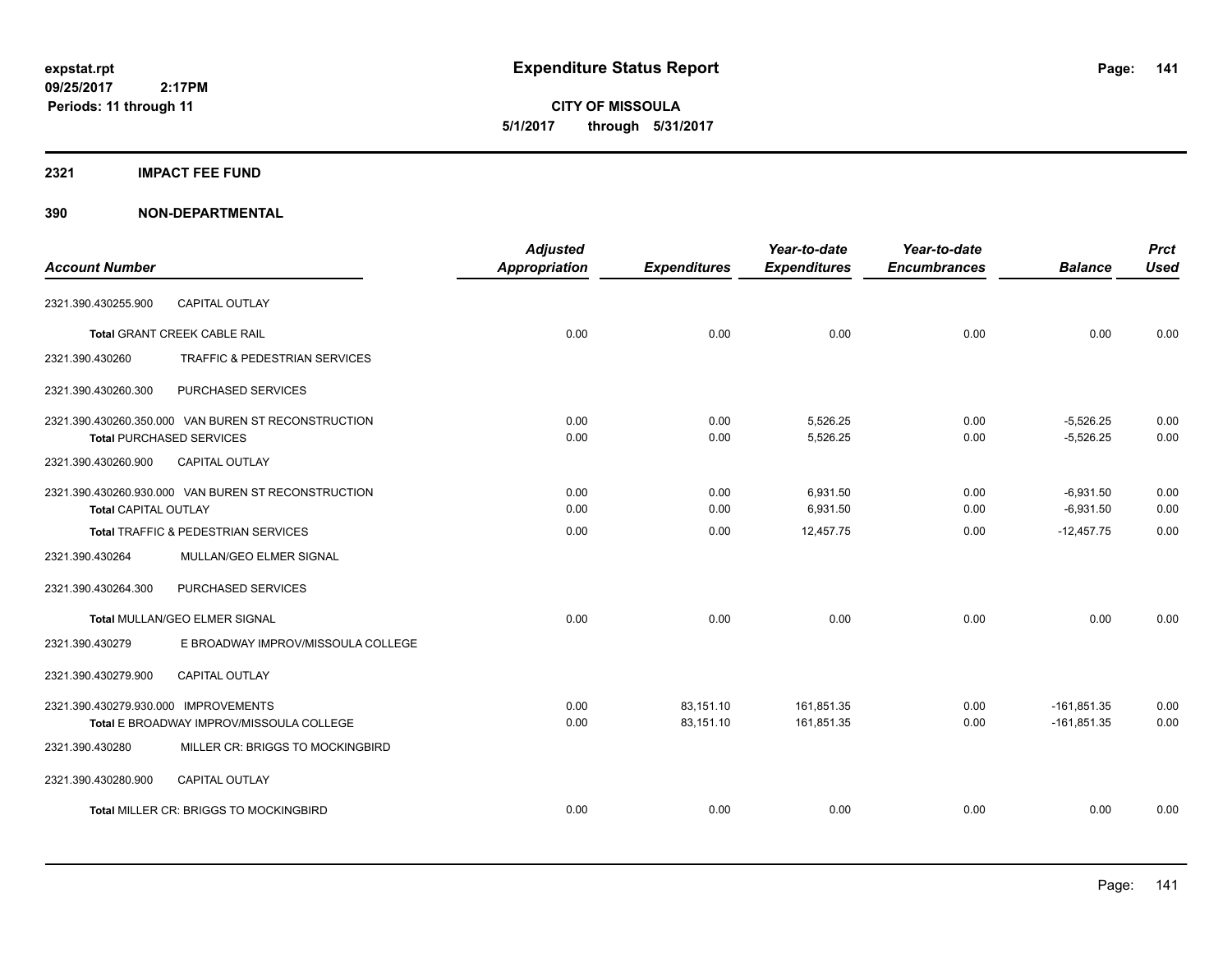**CITY OF MISSOULA 5/1/2017 through 5/31/2017**

**2321 IMPACT FEE FUND**

| <b>Account Number</b>                 |                                                | <b>Adjusted</b><br><b>Appropriation</b> | <b>Expenditures</b> | Year-to-date<br><b>Expenditures</b> | Year-to-date<br><b>Encumbrances</b> | <b>Balance</b> | <b>Prct</b><br><b>Used</b> |
|---------------------------------------|------------------------------------------------|-----------------------------------------|---------------------|-------------------------------------|-------------------------------------|----------------|----------------------------|
|                                       |                                                |                                         |                     |                                     |                                     |                |                            |
| 2321.390.430281                       | SOUTH 3RD STREET PROJECT                       |                                         |                     |                                     |                                     |                |                            |
| 2321.390.430281.300                   | PURCHASED SERVICES                             |                                         |                     |                                     |                                     |                |                            |
|                                       | <b>Total PURCHASED SERVICES</b>                | 0.00                                    | 0.00                | 0.00                                | 0.00                                | 0.00           | 0.00                       |
| 2321.390.430281.900                   | CAPITAL OUTLAY                                 |                                         |                     |                                     |                                     |                |                            |
|                                       | 2321.390.430281.930.000 SO 3RD ST/IMPROVEMENTS | 0.00                                    | 0.00                | 19,594.44                           | 0.00                                | $-19,594.44$   | 0.00                       |
|                                       | Total SOUTH 3RD STREET PROJECT                 | 0.00                                    | 0.00                | 19,594.44                           | 0.00                                | $-19,594.44$   | 0.00                       |
| 2321.390.460305                       | <b>COMMUNITY CENTER</b>                        |                                         |                     |                                     |                                     |                |                            |
| 2321.390.460305.900                   | CAPITAL OUTLAY                                 |                                         |                     |                                     |                                     |                |                            |
| 2321.390.460305.930.000 IMPROVEMENTS  |                                                | 70,000.00                               | 0.00                | 9,119.95                            | 0.00                                | 60,880.05      | 13.03                      |
|                                       | <b>Total COMMUNITY CENTER</b>                  | 70,000.00                               | 0.00                | 9,119.95                            | 0.00                                | 60,880.05      | 13.03                      |
| 2321.390.460401                       | CONSTRUCTION                                   |                                         |                     |                                     |                                     |                |                            |
| 2321.390.460401.900                   | <b>CAPITAL OUTLAY</b>                          |                                         |                     |                                     |                                     |                |                            |
| 2321.390.460401.930.000 FORT MISSOULA |                                                | 0.00                                    | 0.00                | 3,340.76                            | 0.00                                | $-3,340.76$    | 0.00                       |
| <b>Total CONSTRUCTION</b>             |                                                | 0.00                                    | 0.00                | 3,340.76                            | 0.00                                | $-3,340.76$    | 0.00                       |
| 2321.390.460404                       | <b>EATON TRAIL</b>                             |                                         |                     |                                     |                                     |                |                            |
| 2321.390.460404.100                   | PERSONAL SERVICES                              |                                         |                     |                                     |                                     |                |                            |
|                                       | <b>Total PERSONAL SERVICES</b>                 | 0.00                                    | 0.00                | 0.00                                | 0.00                                | 0.00           | 0.00                       |
| 2321.390.460404.300                   | PURCHASED SERVICES                             |                                         |                     |                                     |                                     |                |                            |
|                                       | <b>Total PURCHASED SERVICES</b>                | 0.00                                    | 0.00                | 0.00                                | 0.00                                | 0.00           | 0.00                       |
| 2321.390.460404.900                   | CAPITAL OUTLAY                                 |                                         |                     |                                     |                                     |                |                            |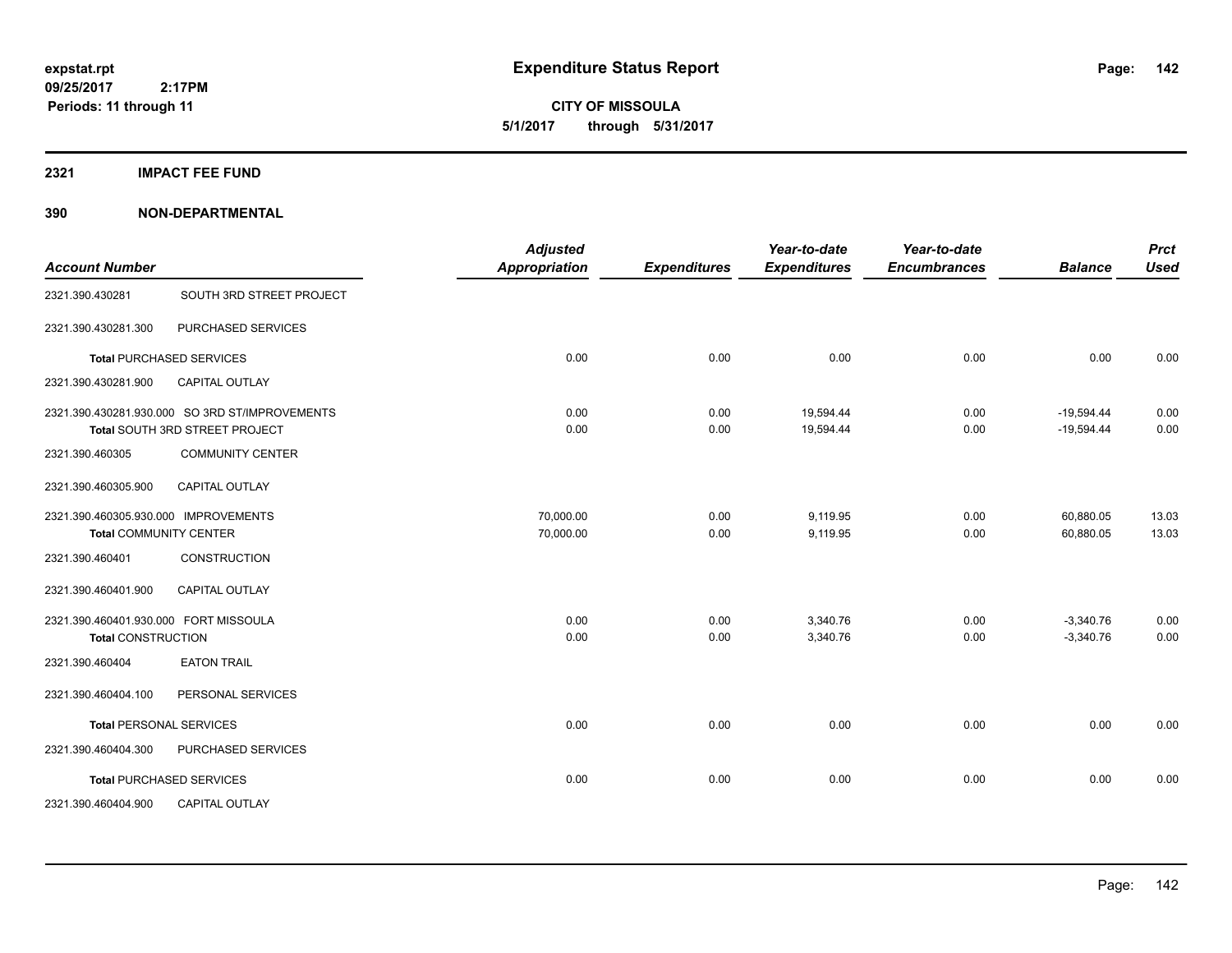**CITY OF MISSOULA 5/1/2017 through 5/31/2017**

#### **2321 IMPACT FEE FUND**

| <b>Account Number</b>                                                                                                  |                                   | <b>Adjusted</b><br><b>Appropriation</b> | <b>Expenditures</b>            | Year-to-date<br><b>Expenditures</b>   | Year-to-date<br><b>Encumbrances</b> | <b>Balance</b>                                 | <b>Prct</b><br><b>Used</b> |
|------------------------------------------------------------------------------------------------------------------------|-----------------------------------|-----------------------------------------|--------------------------------|---------------------------------------|-------------------------------------|------------------------------------------------|----------------------------|
| <b>Total EATON TRAIL</b>                                                                                               |                                   | 0.00                                    | 0.00                           | 0.00                                  | 0.00                                | 0.00                                           | 0.00                       |
| 2321.390.460406                                                                                                        | <b>HELLGATE PARK</b>              |                                         |                                |                                       |                                     |                                                |                            |
| 2321.390.460406.100                                                                                                    | PERSONAL SERVICES                 |                                         |                                |                                       |                                     |                                                |                            |
| <b>Total PERSONAL SERVICES</b>                                                                                         |                                   | 0.00                                    | 0.00                           | 0.00                                  | 0.00                                | 0.00                                           | 0.00                       |
| 2321.390.460406.300                                                                                                    | PURCHASED SERVICES                |                                         |                                |                                       |                                     |                                                |                            |
| <b>Total PURCHASED SERVICES</b>                                                                                        |                                   | 0.00                                    | 0.00                           | 0.00                                  | 0.00                                | 0.00                                           | 0.00                       |
| 2321.390.460406.900                                                                                                    | <b>CAPITAL OUTLAY</b>             |                                         |                                |                                       |                                     |                                                |                            |
| 2321.390.460406.930.000 IMPROVEMENTS<br><b>Total HELLGATE PARK</b>                                                     |                                   | 0.00<br>0.00                            | 0.00<br>0.00                   | 582.96<br>582.96                      | 0.00<br>0.00                        | $-582.96$<br>$-582.96$                         | 0.00<br>0.00               |
| 2321.390.460408                                                                                                        | CONSERVATION LAND MANAGEMENT PLAN |                                         |                                |                                       |                                     |                                                |                            |
| 2321.390.460408.900                                                                                                    | CAPITAL OUTLAY                    |                                         |                                |                                       |                                     |                                                |                            |
| <b>Total CONSERVATION LAND MANAGEMENT PLAN</b>                                                                         |                                   | 0.00                                    | 0.00                           | 0.00                                  | 0.00                                | 0.00                                           | 0.00                       |
| 2321.390.460409                                                                                                        | MISSOULA TO LOLO TRAIL            |                                         |                                |                                       |                                     |                                                |                            |
| 2321.390.460409.800                                                                                                    | OTHER OBJECTS                     |                                         |                                |                                       |                                     |                                                |                            |
| <b>Total OTHER OBJECTS</b>                                                                                             |                                   | 0.00                                    | 0.00                           | 0.00                                  | 0.00                                | 0.00                                           | 0.00                       |
| 2321.390.460409.900                                                                                                    | <b>CAPITAL OUTLAY</b>             |                                         |                                |                                       |                                     |                                                |                            |
| 2321.390.460409.930.000 MISSOULA TO LOLO TRAIL<br>2321.390.460409.930.302 IMPROVEMENTS<br>Total MISSOULA TO LOLO TRAIL |                                   | 0.00<br>0.00<br>0.00                    | 0.00<br>15,811.67<br>15,811.67 | 25,895.26<br>200,433.54<br>226,328.80 | 0.00<br>0.00<br>0.00                | $-25,895.26$<br>$-200,433.54$<br>$-226,328.80$ | 0.00<br>0.00<br>0.00       |
| 2321.390.460411                                                                                                        | <b>44 RANCH IMPROVEMENTS</b>      |                                         |                                |                                       |                                     |                                                |                            |
| 2321.390.460411.900                                                                                                    | CAPITAL OUTLAY                    |                                         |                                |                                       |                                     |                                                |                            |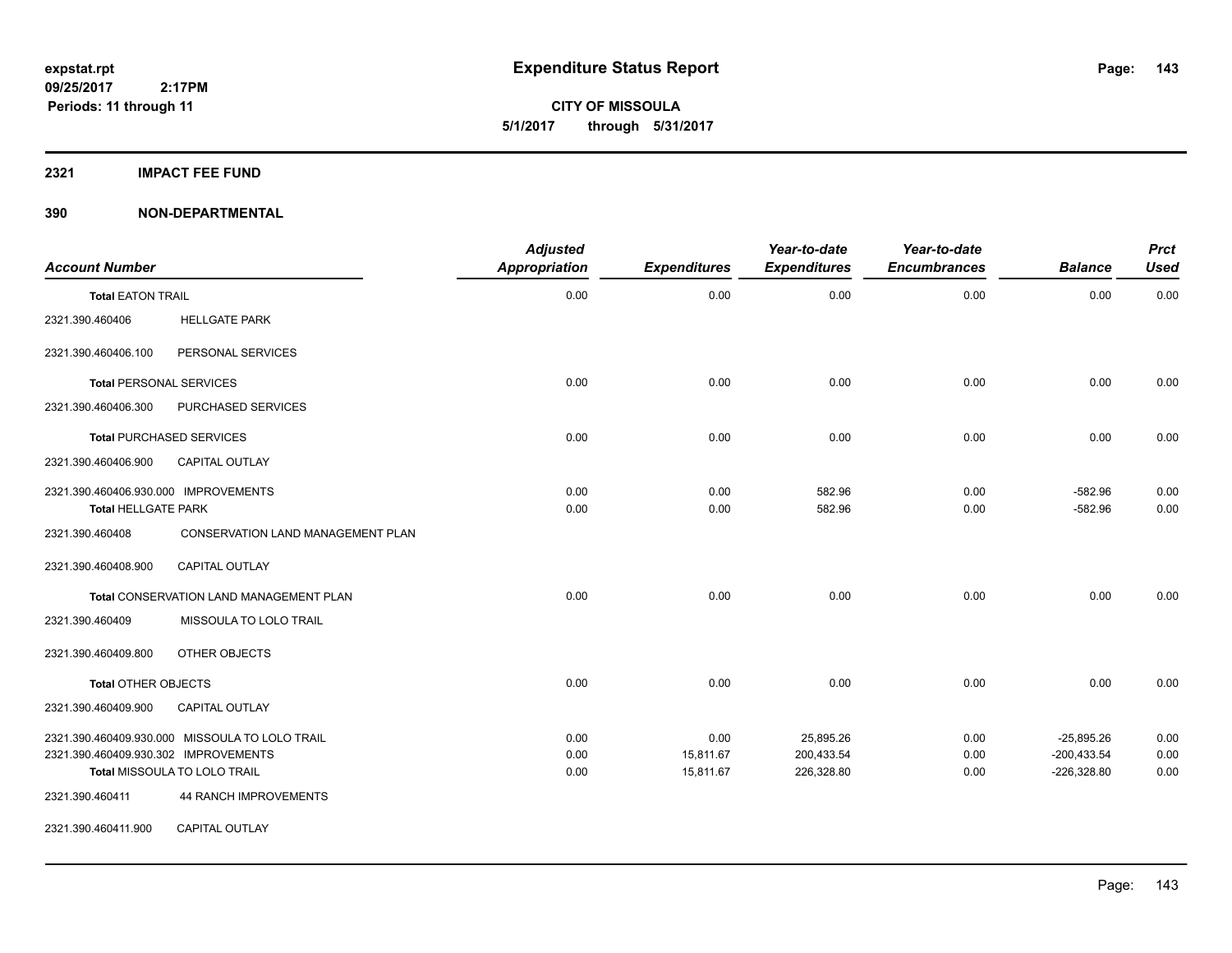**CITY OF MISSOULA 5/1/2017 through 5/31/2017**

#### **2321 IMPACT FEE FUND**

| <b>Account Number</b>                                 |                                          | <b>Adjusted</b><br><b>Appropriation</b> | <b>Expenditures</b> | Year-to-date<br><b>Expenditures</b> | Year-to-date<br><b>Encumbrances</b> | <b>Balance</b> | <b>Prct</b><br><b>Used</b> |
|-------------------------------------------------------|------------------------------------------|-----------------------------------------|---------------------|-------------------------------------|-------------------------------------|----------------|----------------------------|
|                                                       |                                          |                                         |                     |                                     |                                     |                |                            |
| Total 44 RANCH IMPROVEMENTS                           |                                          | 0.00                                    | 0.00                | 0.00                                | 0.00                                | 0.00           | 0.00                       |
| 2321.390.460412                                       | PLEASANT VIEW PARK                       |                                         |                     |                                     |                                     |                |                            |
| 2321.390.460412.900                                   | <b>CAPITAL OUTLAY</b>                    |                                         |                     |                                     |                                     |                |                            |
| <b>Total PLEASANT VIEW PARK</b>                       |                                          | 0.00                                    | 0.00                | 0.00                                | 0.00                                | 0.00           | 0.00                       |
| 2321.390.460444                                       | PLAYGROUNDS                              |                                         |                     |                                     |                                     |                |                            |
| 2321.390.460444.900                                   | <b>CAPITAL OUTLAY</b>                    |                                         |                     |                                     |                                     |                |                            |
| 2321.390.460444.930.000 PARK TRAIL BOND PLAYGROUNDS   |                                          | 0.00                                    | 0.00                | 75,345.13                           | 0.00                                | $-75,345.13$   | 0.00                       |
| <b>Total PLAYGROUNDS</b>                              |                                          | 0.00                                    | 0.00                | 75,345.13                           | 0.00                                | $-75,345.13$   | 0.00                       |
| 2321.390.510000                                       | Un-Allocated IFAC Approved Appropriation |                                         |                     |                                     |                                     |                |                            |
| 2321.390.510000.800                                   | OTHER OBJECTS                            |                                         |                     |                                     |                                     |                |                            |
| <b>Total OTHER OBJECTS</b>                            |                                          | 0.00                                    | 0.00                | 0.00                                | 0.00                                | 0.00           | 0.00                       |
| 2321.390.510000.900                                   | <b>CAPITAL OUTLAY</b>                    |                                         |                     |                                     |                                     |                |                            |
| 2321.390.510000.930.000 IMPROVEMENTS                  |                                          | 534,482.00                              | 0.00                | 0.00                                | 0.00                                | 534,482.00     | 0.00                       |
| <b>Total Un-Allocated IFAC Approved Appropriation</b> |                                          | 534,482.00                              | 0.00                | 0.00                                | 0.00                                | 534,482.00     | 0.00                       |
| 2321.390.510110                                       | <b>MERCHANT SERVICES</b>                 |                                         |                     |                                     |                                     |                |                            |
| 2321.390.510110.500                                   | <b>FIXED CHARGES</b>                     |                                         |                     |                                     |                                     |                |                            |
| <b>Total MERCHANT SERVICES</b>                        |                                          | 0.00                                    | 0.00                | 0.00                                | 0.00                                | 0.00           | 0.00                       |
| <b>Total IMPACT FEE FUND</b>                          |                                          | 2,402,265.00                            | 110,321.09          | 716,995.35                          | 0.00                                | 1,685,269.65   | 29.85                      |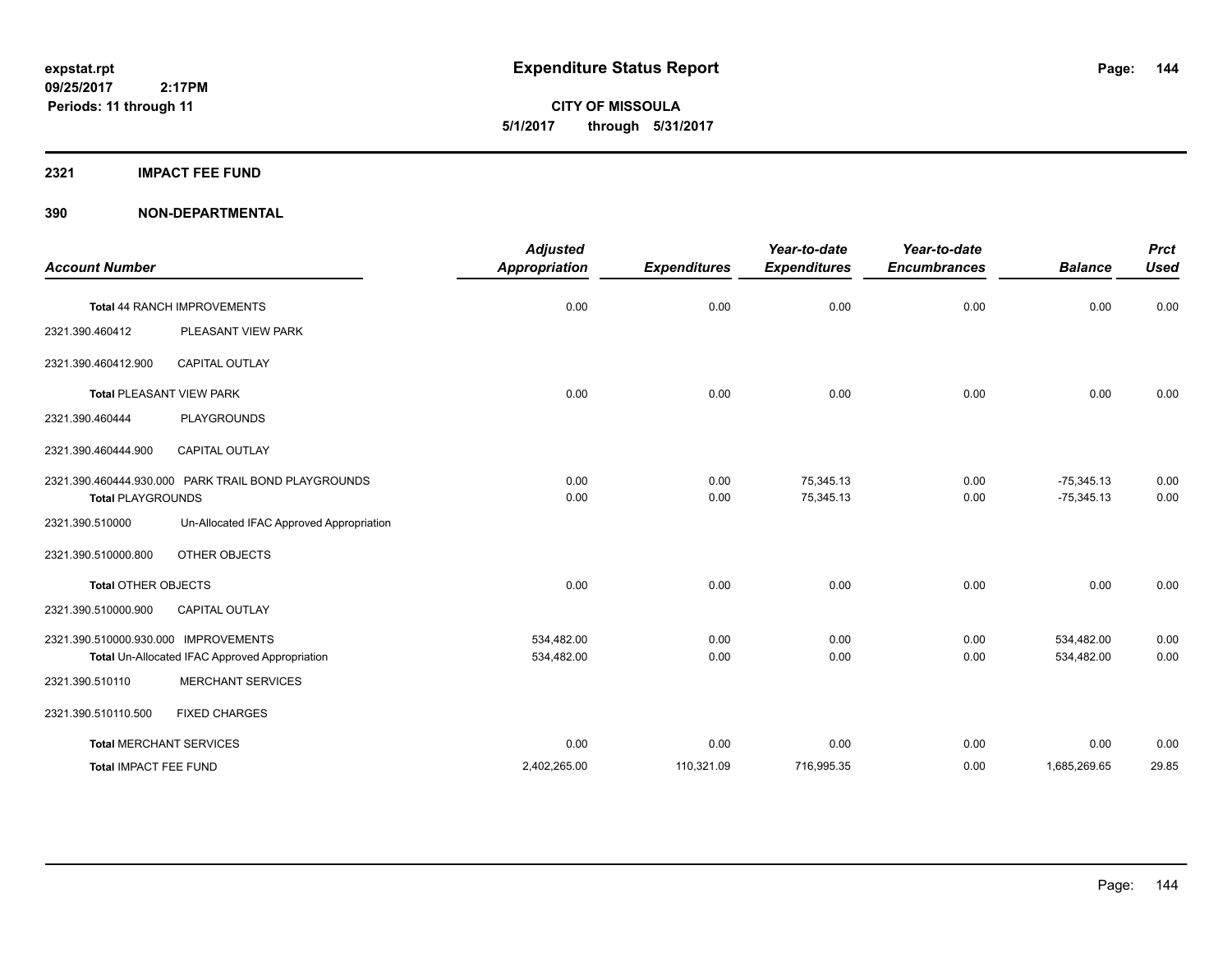# **09/25/2017**

**Periods: 11 through 11**

 **2:17PM**

**145**

**CITY OF MISSOULA 5/1/2017 through 5/31/2017**

### **2322 GEORGE ELMER/CATTLE DR INTERSECTION**

|                             |                                               | <b>Adjusted</b>      |                     | Year-to-date        | Year-to-date        |                | <b>Prct</b> |
|-----------------------------|-----------------------------------------------|----------------------|---------------------|---------------------|---------------------|----------------|-------------|
| <b>Account Number</b>       |                                               | <b>Appropriation</b> | <b>Expenditures</b> | <b>Expenditures</b> | <b>Encumbrances</b> | <b>Balance</b> | <b>Used</b> |
| 2322.390.510100             | SPECIAL ASSESSMENTS                           |                      |                     |                     |                     |                |             |
| 2322.390.510100.300         | PURCHASED SERVICES                            |                      |                     |                     |                     |                |             |
|                             | 2322.390.510100.350.000 PROFESSIONAL SERVICES | 15,000.00            | 0.00                | 0.00                | 0.00                | 15,000.00      | 0.00        |
|                             | <b>Total PURCHASED SERVICES</b>               | 15,000.00            | 0.00                | 0.00                | 0.00                | 15,000.00      | 0.00        |
| 2322.390.510100.800         | OTHER OBJECTS                                 |                      |                     |                     |                     |                |             |
| <b>Total OTHER OBJECTS</b>  |                                               | 0.00                 | 0.00                | 0.00                | 0.00                | 0.00           | 0.00        |
| 2322.390.510100.900         | <b>CAPITAL OUTLAY</b>                         |                      |                     |                     |                     |                |             |
| <b>Total CAPITAL OUTLAY</b> |                                               | 0.00                 | 0.00                | 0.00                | 0.00                | 0.00           | 0.00        |
|                             | <b>Total SPECIAL ASSESSMENTS</b>              | 15,000.00            | 0.00                | 0.00                | 0.00                | 15,000.00      | 0.00        |
| 2322.390.510110             | <b>MERCHANT SERVICES</b>                      |                      |                     |                     |                     |                |             |
| 2322.390.510110.500         | <b>FIXED CHARGES</b>                          |                      |                     |                     |                     |                |             |
|                             | <b>Total MERCHANT SERVICES</b>                | 0.00                 | 0.00                | 0.00                | 0.00                | 0.00           | 0.00        |
|                             | Total GEORGE ELMER/CATTLE DR INTERSECTION     | 15,000.00            | 0.00                | 0.00                | 0.00                | 15,000.00      | 0.00        |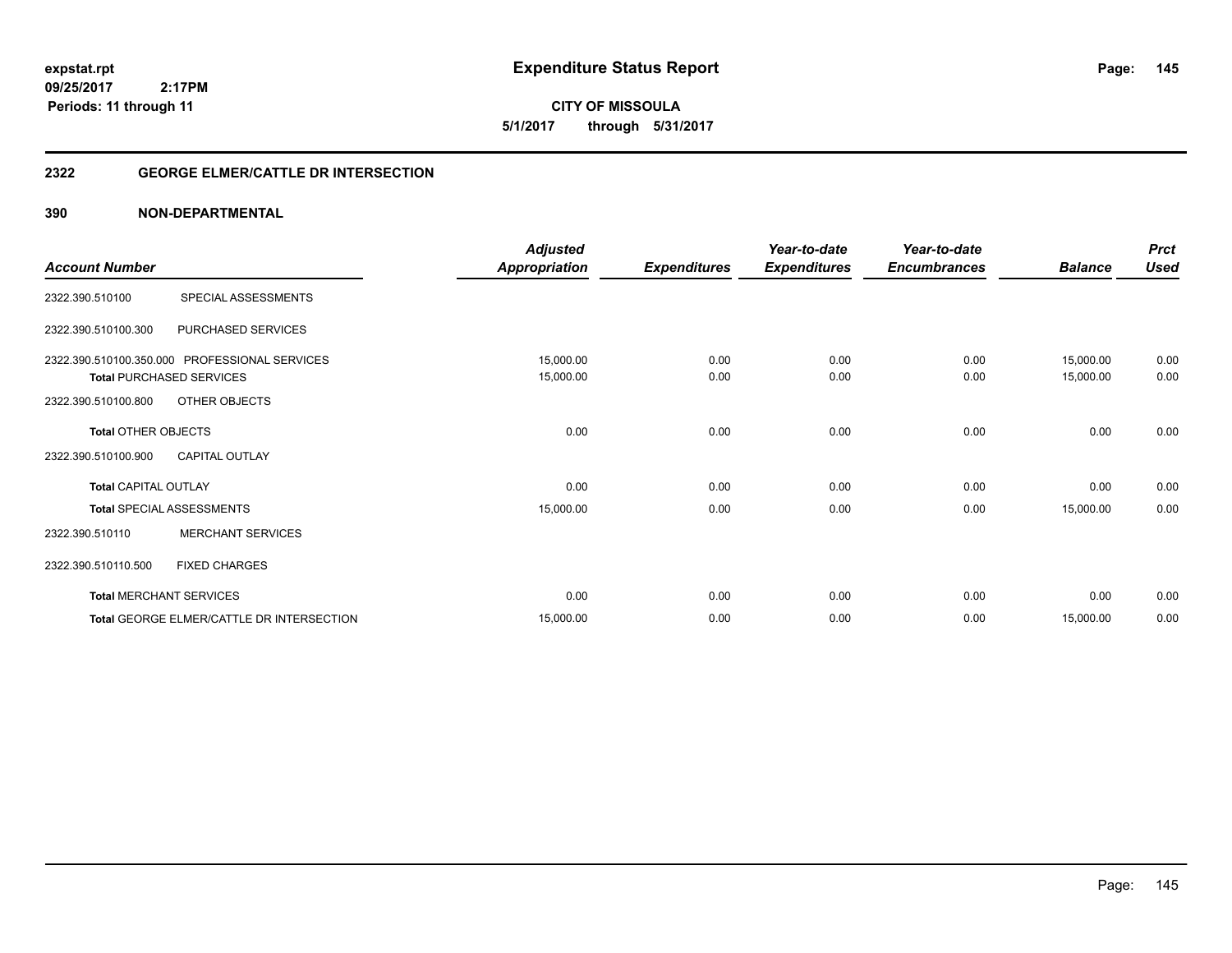**CITY OF MISSOULA 5/1/2017 through 5/31/2017**

### **2365 PUBLIC ART FUND**

### **220 MAYOR**

|                                      |                                                  | <b>Adjusted</b>      |                     | Year-to-date        | Year-to-date        |                | <b>Prct</b> |
|--------------------------------------|--------------------------------------------------|----------------------|---------------------|---------------------|---------------------|----------------|-------------|
| <b>Account Number</b>                |                                                  | <b>Appropriation</b> | <b>Expenditures</b> | <b>Expenditures</b> | <b>Encumbrances</b> | <b>Balance</b> | <b>Used</b> |
| 2365.220.460518                      | PUBLIC ART PROJECTS                              |                      |                     |                     |                     |                |             |
| 2365.220.460518.300                  | PURCHASED SERVICES                               |                      |                     |                     |                     |                |             |
|                                      | 2365.220.460518.320.000 PRINTING & DUPLICATING   | 3,000.00             | 0.00                | 0.00                | 0.00                | 3,000.00       | 0.00        |
|                                      | 2365.220.460518.350.000 PROFESSIONAL SERVICES    | 0.00                 | 0.00                | 362.17              | 0.00                | $-362.17$      | 0.00        |
|                                      | 2365.220.460518.390.000 OTHER PURCHASED SERVICES | 23,320.00            | 0.00                | 0.00                | 0.00                | 23,320.00      | 0.00        |
|                                      | <b>Total PURCHASED SERVICES</b>                  | 26,320.00            | 0.00                | 362.17              | 0.00                | 25,957.83      | 1.38        |
| 2365.220.460518.800                  | OTHER OBJECTS                                    |                      |                     |                     |                     |                |             |
| <b>Total OTHER OBJECTS</b>           |                                                  | 0.00                 | 0.00                | 0.00                | 0.00                | 0.00           | 0.00        |
| 2365.220.460518.900                  | <b>CAPITAL OUTLAY</b>                            |                      |                     |                     |                     |                |             |
| 2365.220.460518.930.000 IMPROVEMENTS |                                                  | 0.00                 | 0.00                | 5,000.00            | 0.00                | $-5,000.00$    | 0.00        |
| <b>Total CAPITAL OUTLAY</b>          |                                                  | 0.00                 | 0.00                | 5,000.00            | 0.00                | $-5,000.00$    | 0.00        |
|                                      | <b>Total PUBLIC ART PROJECTS</b>                 | 26,320.00            | 0.00                | 5,362.17            | 0.00                | 20,957.83      | 20.37       |
| 2365.220.510110                      | <b>MERCHANT SERVICES</b>                         |                      |                     |                     |                     |                |             |
| 2365.220.510110.500                  | <b>FIXED CHARGES</b>                             |                      |                     |                     |                     |                |             |
| <b>Total FIXED CHARGES</b>           |                                                  | 0.00                 | 0.00                | 0.00                | 0.00                | 0.00           | 0.00        |
| <b>Total MERCHANT SERVICES</b>       |                                                  | 0.00                 | 0.00                | 0.00                | 0.00                | 0.00           | 0.00        |
| <b>Total PUBLIC ART FUND</b>         |                                                  | 26,320.00            | 0.00                | 5,362.17            | 0.00                | 20,957.83      | 20.37       |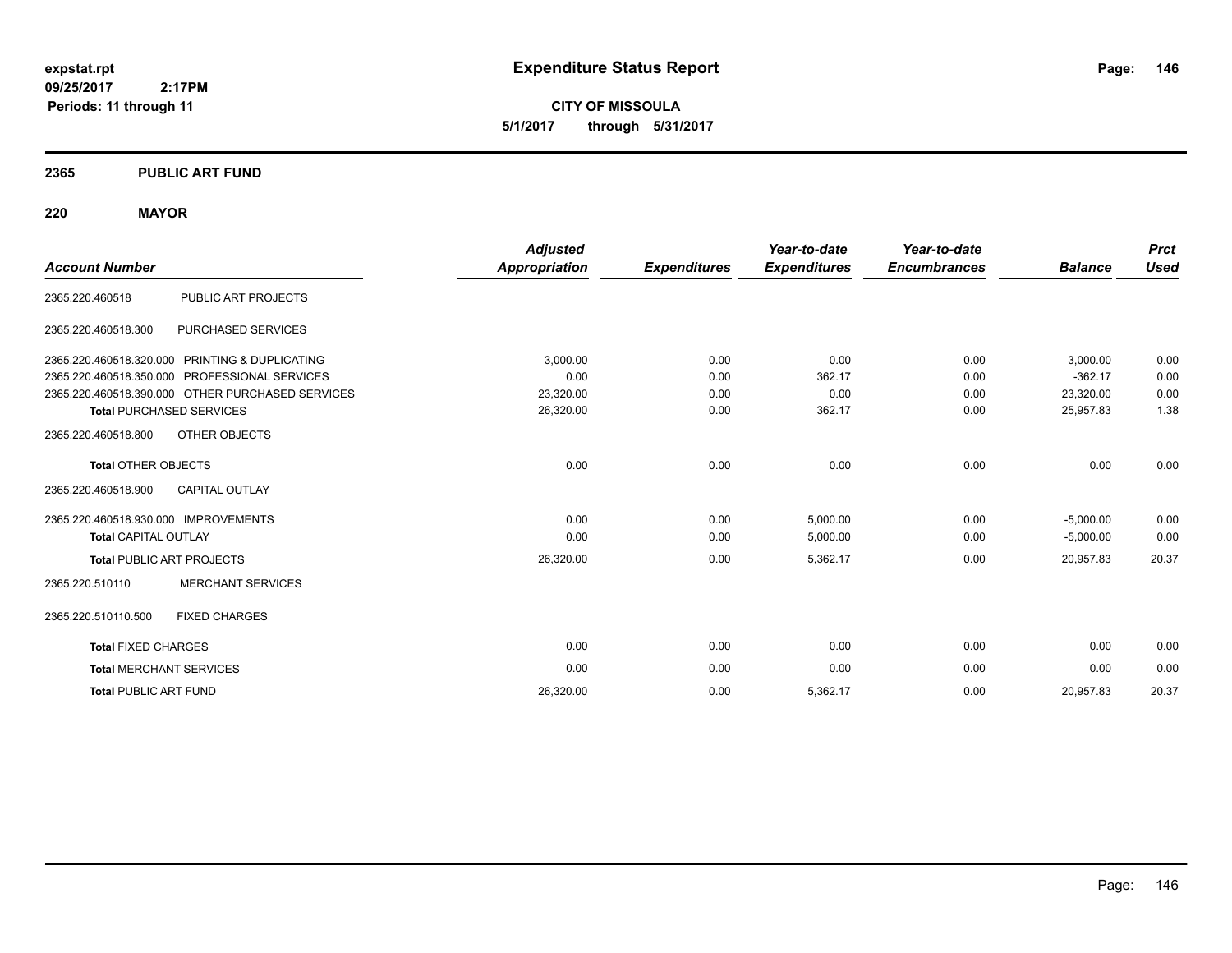**CITY OF MISSOULA 5/1/2017 through 5/31/2017**

#### **2371 EMPLOYEE HEALTH INSURANCE LEVY FUND**

| <b>Account Number</b>          |                                                  | <b>Adjusted</b><br><b>Appropriation</b> | <b>Expenditures</b> | Year-to-date<br><b>Expenditures</b> | Year-to-date<br><b>Encumbrances</b> | <b>Balance</b> | <b>Prct</b><br><b>Used</b> |
|--------------------------------|--------------------------------------------------|-----------------------------------------|---------------------|-------------------------------------|-------------------------------------|----------------|----------------------------|
| 2371.390.510110                | <b>MERCHANT SERVICES</b>                         |                                         |                     |                                     |                                     |                |                            |
| 2371.390.510110.500            | <b>FIXED CHARGES</b>                             |                                         |                     |                                     |                                     |                |                            |
| <b>Total MERCHANT SERVICES</b> |                                                  | 0.00                                    | 0.00                | 0.00                                | 0.00                                | 0.00           | 0.00                       |
| 2371.390.521000                | INTERFUND OPERATING TRANSFERS                    |                                         |                     |                                     |                                     |                |                            |
| 2371.390.521000.800            | OTHER OBJECTS                                    |                                         |                     |                                     |                                     |                |                            |
|                                | 2371.390.521000.820.000 TRANSFERS TO OTHER FUNDS | 4,525.00                                | 0.00                | 2,263.00                            | 0.00                                | 2,262.00       | 50.01                      |
|                                | <b>Total INTERFUND OPERATING TRANSFERS</b>       | 4,525.00                                | 0.00                | 2,263.00                            | 0.00                                | 2,262.00       | 50.01                      |
|                                | Total EMPLOYEE HEALTH INSURANCE LEVY FUND        | 4,525.00                                | 0.00                | 2,263.00                            | 0.00                                | 2.262.00       | 50.01                      |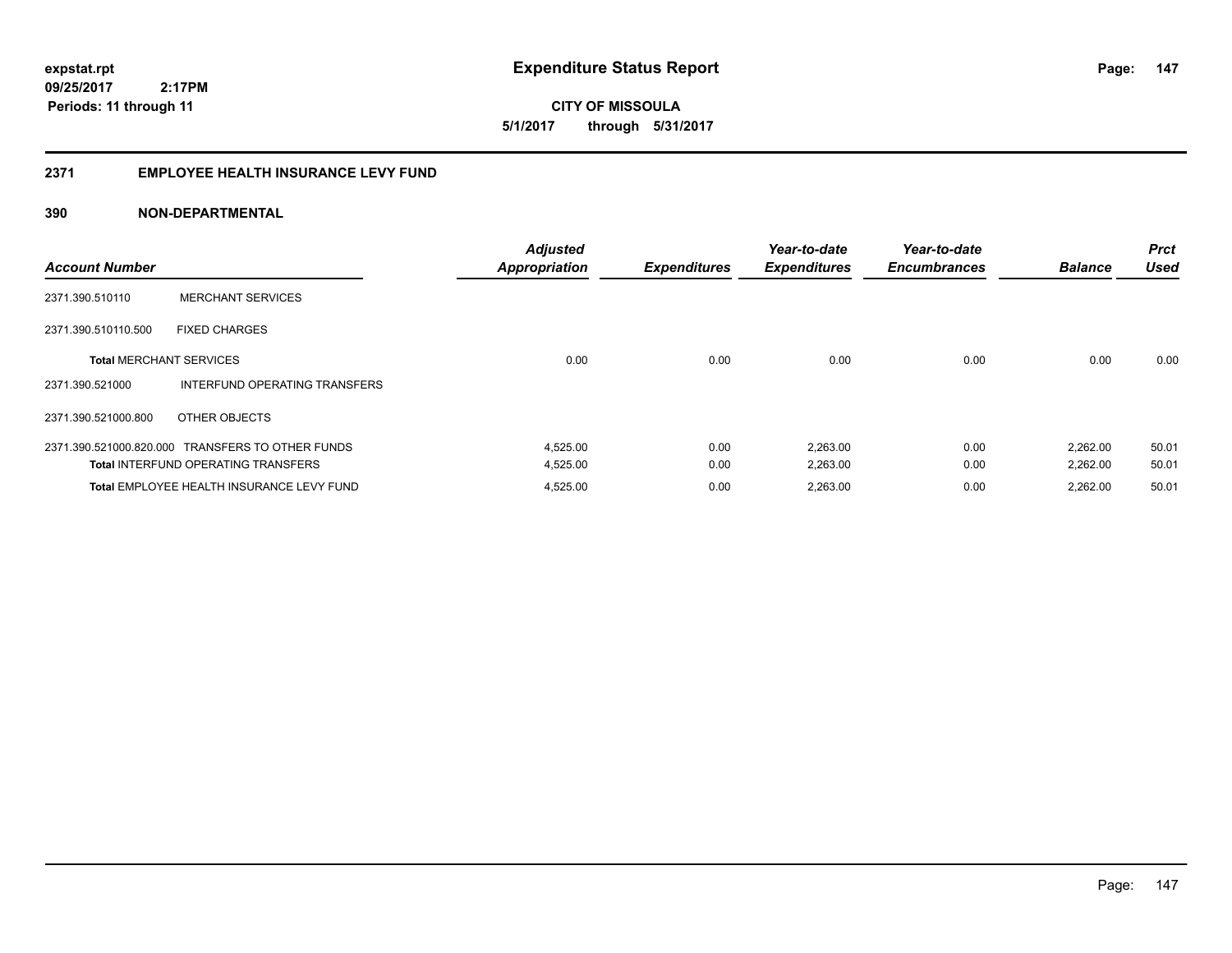**CITY OF MISSOULA 5/1/2017 through 5/31/2017**

#### **2372 PERMISSIVE MEDICAL LEVY**

| <b>Account Number</b>          |                                                  | <b>Adjusted</b><br><b>Appropriation</b> | <b>Expenditures</b> | Year-to-date<br><b>Expenditures</b> | Year-to-date<br><b>Encumbrances</b> | <b>Balance</b> | <b>Prct</b><br><b>Used</b> |
|--------------------------------|--------------------------------------------------|-----------------------------------------|---------------------|-------------------------------------|-------------------------------------|----------------|----------------------------|
| 2372.390.510110                | <b>MERCHANT SERVICES</b>                         |                                         |                     |                                     |                                     |                |                            |
| 2372.390.510110.500            | <b>FIXED CHARGES</b>                             |                                         |                     |                                     |                                     |                |                            |
| <b>Total MERCHANT SERVICES</b> |                                                  | 0.00                                    | 0.00                | 0.00                                | 0.00                                | 0.00           | 0.00                       |
| 2372.390.521000                | INTERFUND OPERATING TRANSFERS                    |                                         |                     |                                     |                                     |                |                            |
| 2372.390.521000.800            | OTHER OBJECTS                                    |                                         |                     |                                     |                                     |                |                            |
|                                | 2372.390.521000.820.000 TRANSFERS TO OTHER FUNDS | 4,774,150.00                            | 0.00                | 2,387,075.00                        | 0.00                                | 2,387,075.00   | 50.00                      |
|                                | <b>Total INTERFUND OPERATING TRANSFERS</b>       | 4,774,150.00                            | 0.00                | 2,387,075.00                        | 0.00                                | 2,387,075.00   | 50.00                      |
|                                | <b>Total PERMISSIVE MEDICAL LEVY</b>             | 4,774,150.00                            | 0.00                | 2.387.075.00                        | 0.00                                | 2.387.075.00   | 50.00                      |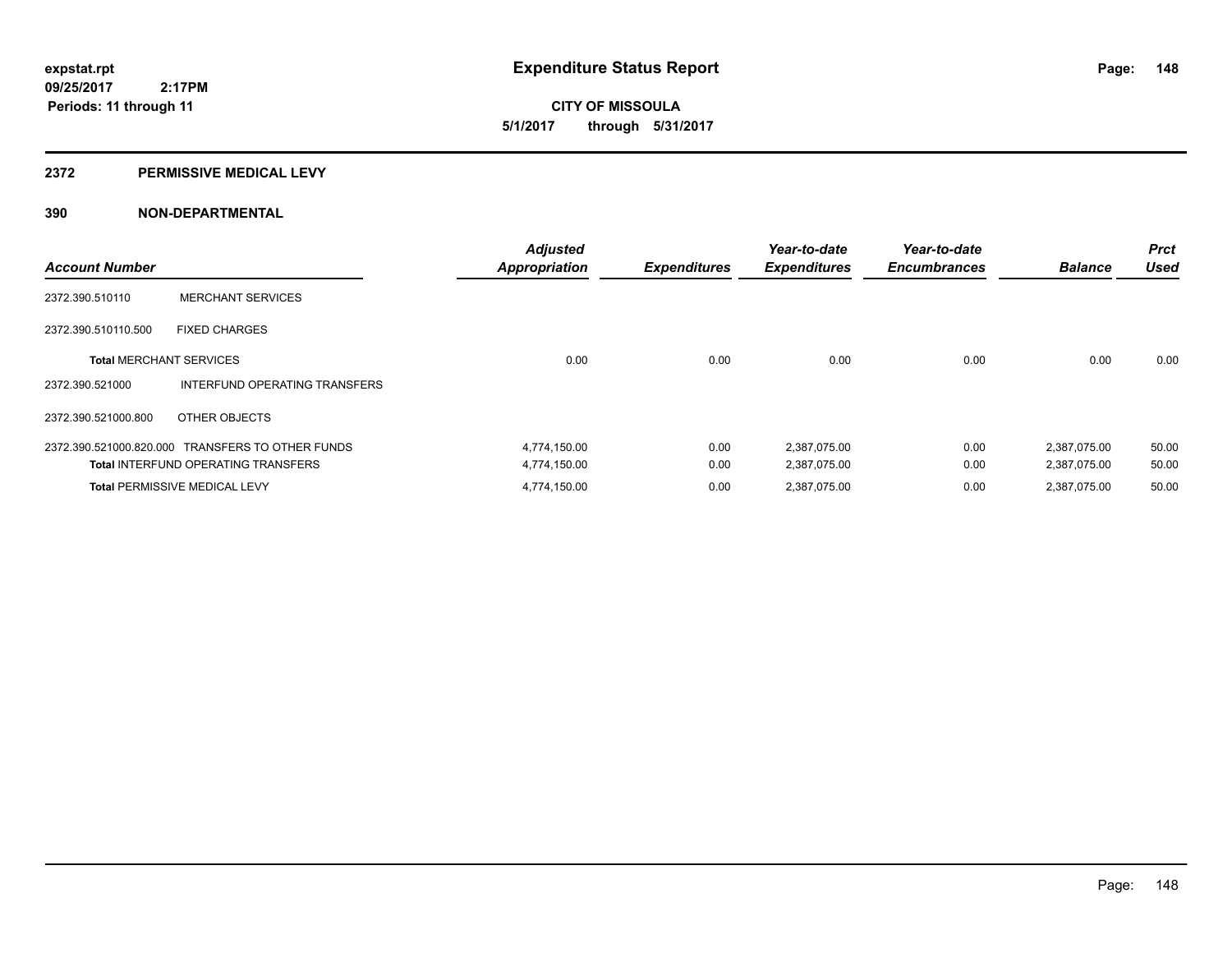**CITY OF MISSOULA 5/1/2017 through 5/31/2017**

### **2389 CABLE TELEVISION FRANCHISE FUND**

| <b>Account Number</b>            |                                                  | <b>Adjusted</b><br><b>Appropriation</b> |                     | Year-to-date        | Year-to-date<br><b>Encumbrances</b> | <b>Balance</b> | <b>Prct</b><br><b>Used</b> |
|----------------------------------|--------------------------------------------------|-----------------------------------------|---------------------|---------------------|-------------------------------------|----------------|----------------------------|
|                                  |                                                  |                                         | <b>Expenditures</b> | <b>Expenditures</b> |                                     |                |                            |
| 2389.390.411810                  | <b>CABLE TV FRANCHISE</b>                        |                                         |                     |                     |                                     |                |                            |
| 2389.390.411810.300              | PURCHASED SERVICES                               |                                         |                     |                     |                                     |                |                            |
|                                  | 2389.390.411810.350.000 PROFESSIONAL SERVICES    | 20,288.00                               | 0.00                | 12.900.00           | 0.00                                | 7,388.00       | 63.58                      |
| 2389.390.411810.370.000 TRAVEL   |                                                  | 1.000.00                                | 0.00                | 0.00                | 0.00                                | 1.000.00       | 0.00                       |
| 2389.390.411810.380.000 TRAINING |                                                  | 1,000.00                                | 0.00                | 0.00                | 0.00                                | 1,000.00       | 0.00                       |
| <b>Total PURCHASED SERVICES</b>  |                                                  | 22,288.00                               | 0.00                | 12,900.00           | 0.00                                | 9,388.00       | 57.88                      |
| 2389.390.411810.700              | <b>GRANTS &amp; CONTRIBUTIONS</b>                |                                         |                     |                     |                                     |                |                            |
|                                  | 2389.390.411810.700.000 GRANTS & CONTRIBUTIONS   | 390,000.00                              | 0.00                | 360,000.00          | 0.00                                | 30,000.00      | 92.31                      |
|                                  | <b>Total GRANTS &amp; CONTRIBUTIONS</b>          | 390,000.00                              | 0.00                | 360,000.00          | 0.00                                | 30,000.00      | 92.31                      |
| 2389.390.411810.800              | OTHER OBJECTS                                    |                                         |                     |                     |                                     |                |                            |
|                                  | 2389.390.411810.820.000 TRANSFERS TO OTHER FUNDS | 301,433.00                              | 0.00                | 150.717.00          | 0.00                                | 150,716.00     | 50.00                      |
| <b>Total OTHER OBJECTS</b>       |                                                  | 301,433.00                              | 0.00                | 150.717.00          | 0.00                                | 150.716.00     | 50.00                      |
| 2389.390.411810.900              | <b>CAPITAL OUTLAY</b>                            |                                         |                     |                     |                                     |                |                            |
|                                  | 2389.390.411810.940.000 MACHINERY & EQUIPMENT    | 37.567.00                               | 150.00              | 14.270.76           | 0.00                                | 23,296.24      | 37.99                      |
| <b>Total CAPITAL OUTLAY</b>      |                                                  | 37,567.00                               | 150.00              | 14,270.76           | 0.00                                | 23,296.24      | 37.99                      |
| <b>Total CABLE TV FRANCHISE</b>  |                                                  | 751,288.00                              | 150.00              | 537,887.76          | 0.00                                | 213,400.24     | 71.60                      |
| 2389.390.510110                  | <b>MERCHANT SERVICES</b>                         |                                         |                     |                     |                                     |                |                            |
| 2389.390.510110.500              | <b>FIXED CHARGES</b>                             |                                         |                     |                     |                                     |                |                            |
| <b>Total MERCHANT SERVICES</b>   |                                                  | 0.00                                    | 0.00                | 0.00                | 0.00                                | 0.00           | 0.00                       |
|                                  | <b>Total CABLE TELEVISION FRANCHISE FUND</b>     | 751,288.00                              | 150.00              | 537,887.76          | 0.00                                | 213,400.24     | 71.60                      |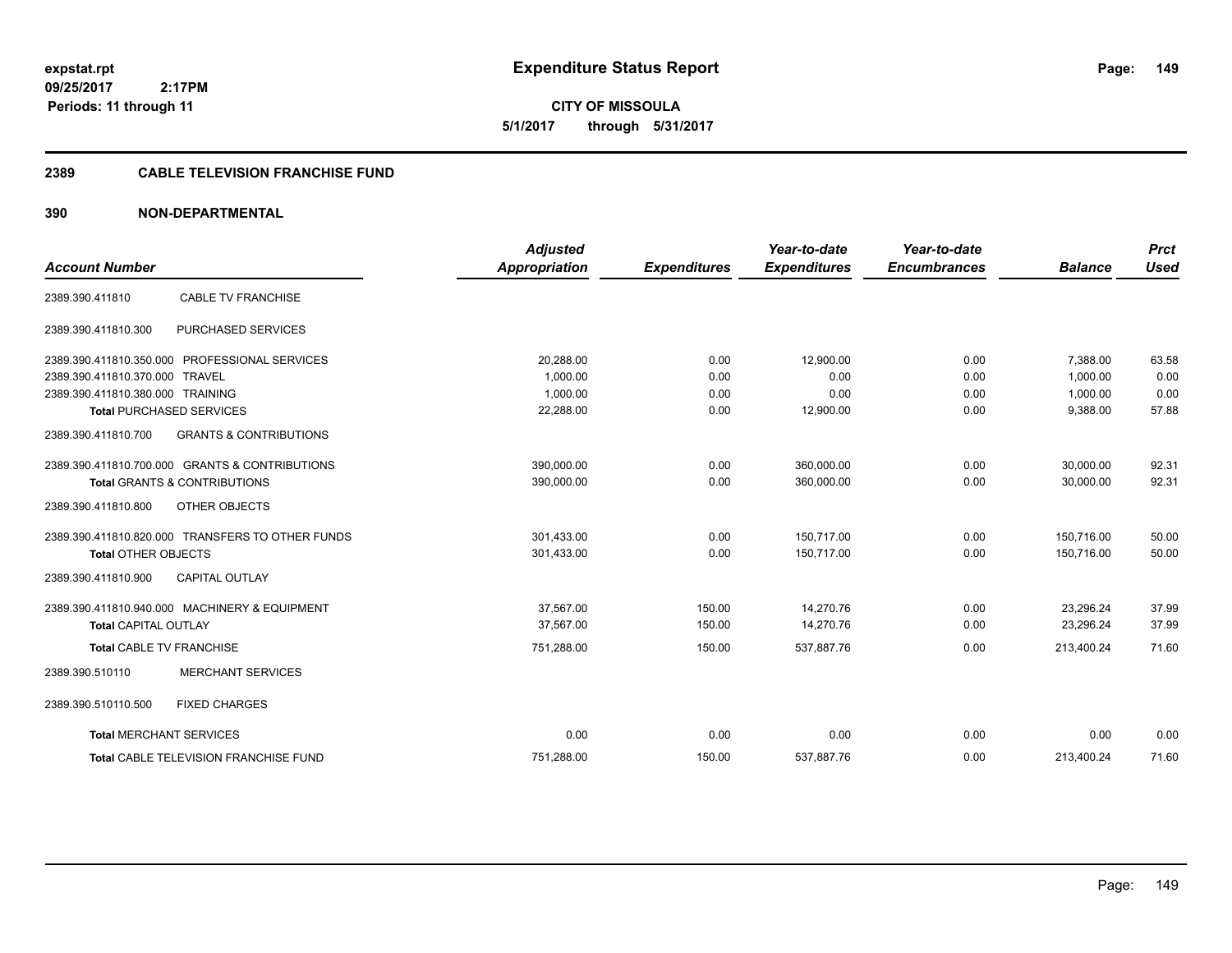**CITY OF MISSOULA 5/1/2017 through 5/31/2017**

# **2390 DRUG FORFEITURE FUND**

|                                                          | <b>Adjusted</b>      |                     | Year-to-date        | Year-to-date        |                | <b>Prct</b> |
|----------------------------------------------------------|----------------------|---------------------|---------------------|---------------------|----------------|-------------|
| <b>Account Number</b>                                    | <b>Appropriation</b> | <b>Expenditures</b> | <b>Expenditures</b> | <b>Encumbrances</b> | <b>Balance</b> | <b>Used</b> |
| <b>NARCOTICS</b><br>2390.290.420142                      |                      |                     |                     |                     |                |             |
| PERSONAL SERVICES<br>2390.290.420142.100                 |                      |                     |                     |                     |                |             |
| <b>Total PERSONAL SERVICES</b>                           | 0.00                 | 0.00                | 0.00                | 0.00                | 0.00           | 0.00        |
| 2390.290.420142.200<br><b>SUPPLIES</b>                   |                      |                     |                     |                     |                |             |
| 2390.290.420142.220.000 OPERATING SUPPLIES               | 3.000.00             | 3,319.13            | 6,943.60            | 0.00                | $-3,943.60$    | 231.45      |
| 2390.290.420142.230.000 REPAIR/MAINTENANCE               | 3,000.00             | 0.00                | 0.00                | 0.00                | 3,000.00       | 0.00        |
| 2390.290.420142.231.000 GASOLINE                         | 500.00               | 0.00                | 0.00                | 0.00                | 500.00         | 0.00        |
| <b>Total SUPPLIES</b>                                    | 6,500.00             | 3,319.13            | 6,943.60            | 0.00                | $-443.60$      | 106.82      |
| PURCHASED SERVICES<br>2390.290.420142.300                |                      |                     |                     |                     |                |             |
| 2390.290.420142.310.000 COMMUNICATIONS                   | 500.00               | 0.00                | 0.00                | 0.00                | 500.00         | 0.00        |
| 2390.290.420142.320.000 PRINTING & DUPLICATING           | 300.00               | 0.00                | 0.00                | 0.00                | 300.00         | 0.00        |
| 2390.290.420142.350.000 PROFESSIONAL SERVICES            | 0.00                 | 0.00                | 2,997.70            | 0.00                | $-2,997.70$    | 0.00        |
| 2390.290.420142.360.000 REPAIR & MAINTENANCE             | 500.00               | 0.00                | 0.00                | 0.00                | 500.00         | 0.00        |
| 2390.290.420142.370.000 TRAVEL                           | 2,000.00             | 0.00                | 3,724.37            | 0.00                | $-1,724.37$    | 186.22      |
| 2390.290.420142.380.000 TRAINING                         | 1,500.00             | 0.00                | 0.00                | 0.00                | 1,500.00       | 0.00        |
| 2390.290.420142.390.000 OTHER PURCHASED SERVICES         | 500.00               | 0.00                | 0.00                | 0.00                | 500.00         | 0.00        |
| <b>Total PURCHASED SERVICES</b>                          | 5,300.00             | 0.00                | 6,722.07            | 0.00                | $-1,422.07$    | 126.83      |
| 2390.290.420142.500<br><b>FIXED CHARGES</b>              |                      |                     |                     |                     |                |             |
| 2390.290.420142.500.000 FIXED CHARGES                    | 1,000.00             | 0.00                | 0.00                | 0.00                | 1,000.00       | 0.00        |
| <b>Total FIXED CHARGES</b>                               | 1,000.00             | 0.00                | 0.00                | 0.00                | 1,000.00       | 0.00        |
| <b>GRANTS &amp; CONTRIBUTIONS</b><br>2390.290.420142.700 |                      |                     |                     |                     |                |             |
| <b>Total GRANTS &amp; CONTRIBUTIONS</b>                  | 0.00                 | 0.00                | 0.00                | 0.00                | 0.00           | 0.00        |
| 2390.290.420142.800<br>OTHER OBJECTS                     |                      |                     |                     |                     |                |             |
| <b>Total OTHER OBJECTS</b>                               | 0.00                 | 0.00                | 0.00                | 0.00                | 0.00           | 0.00        |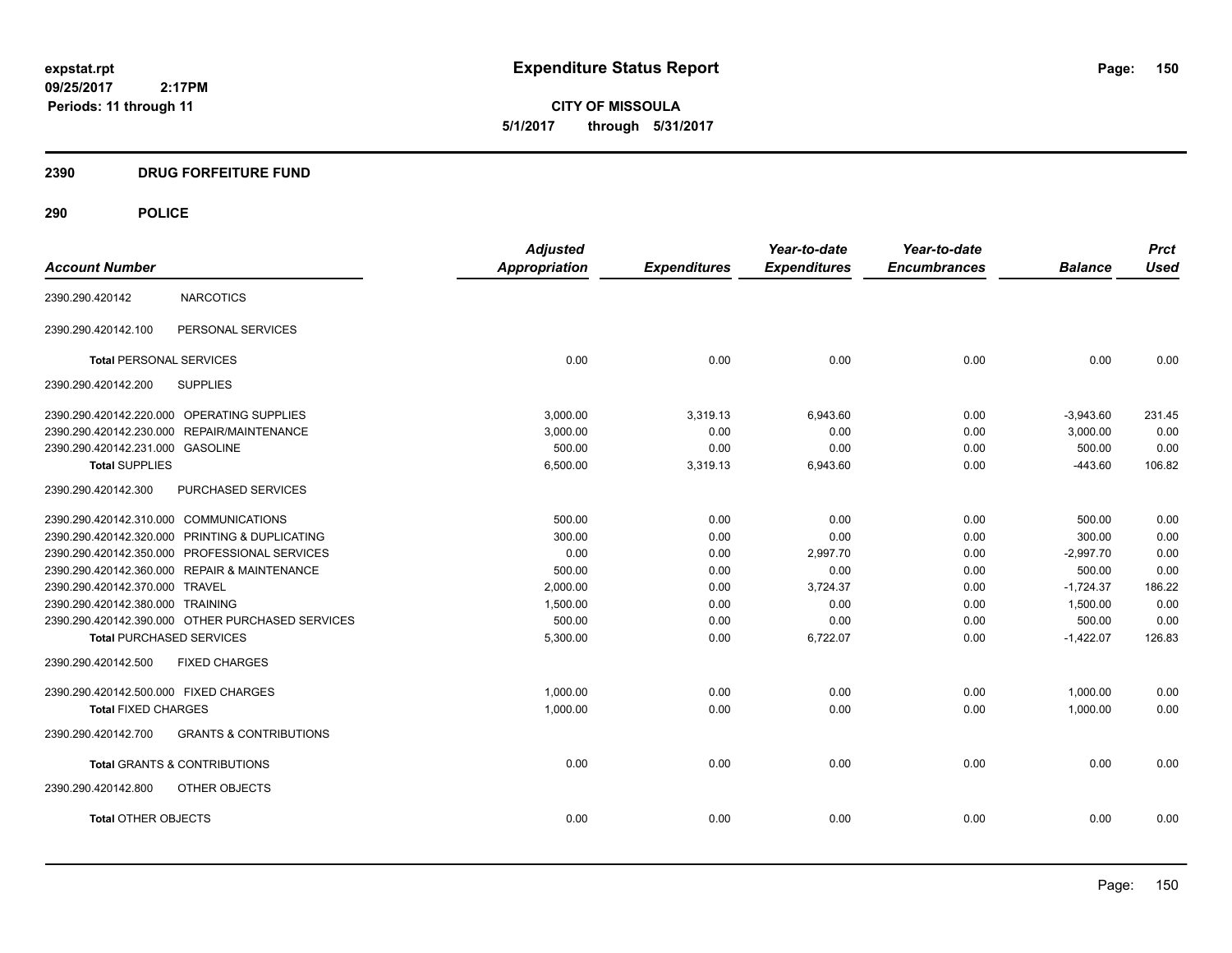**CITY OF MISSOULA 5/1/2017 through 5/31/2017**

# **2390 DRUG FORFEITURE FUND**

| <b>Account Number</b>                                                        | <b>Adjusted</b><br><b>Appropriation</b> | <b>Expenditures</b> | Year-to-date<br><b>Expenditures</b> | Year-to-date<br><b>Encumbrances</b> | <b>Balance</b>       | <b>Prct</b><br><b>Used</b> |
|------------------------------------------------------------------------------|-----------------------------------------|---------------------|-------------------------------------|-------------------------------------|----------------------|----------------------------|
| 2390.290.420142.900<br><b>CAPITAL OUTLAY</b>                                 |                                         |                     |                                     |                                     |                      |                            |
| 2390.290.420142.940.000 MACHINERY & EQUIPMENT<br><b>Total CAPITAL OUTLAY</b> | 5,000.00<br>5,000.00                    | 0.00<br>0.00        | 0.00<br>0.00                        | 0.00<br>0.00                        | 5,000.00<br>5,000.00 | 0.00<br>0.00               |
| <b>Total NARCOTICS</b>                                                       | 17.800.00                               | 3.319.13            | 13,665.67                           | 0.00                                | 4,134.33             | 76.77                      |
| <b>MERCHANT SERVICES</b><br>2390.290.510110                                  |                                         |                     |                                     |                                     |                      |                            |
| 2390.290.510110.500<br><b>FIXED CHARGES</b>                                  |                                         |                     |                                     |                                     |                      |                            |
| <b>Total MERCHANT SERVICES</b>                                               | 0.00                                    | 0.00                | 0.00                                | 0.00                                | 0.00                 | 0.00                       |
| <b>Total DRUG FORFEITURE FUND</b>                                            | 17,800.00                               | 3,319.13            | 13,665.67                           | 0.00                                | 4,134.33             | 76.77                      |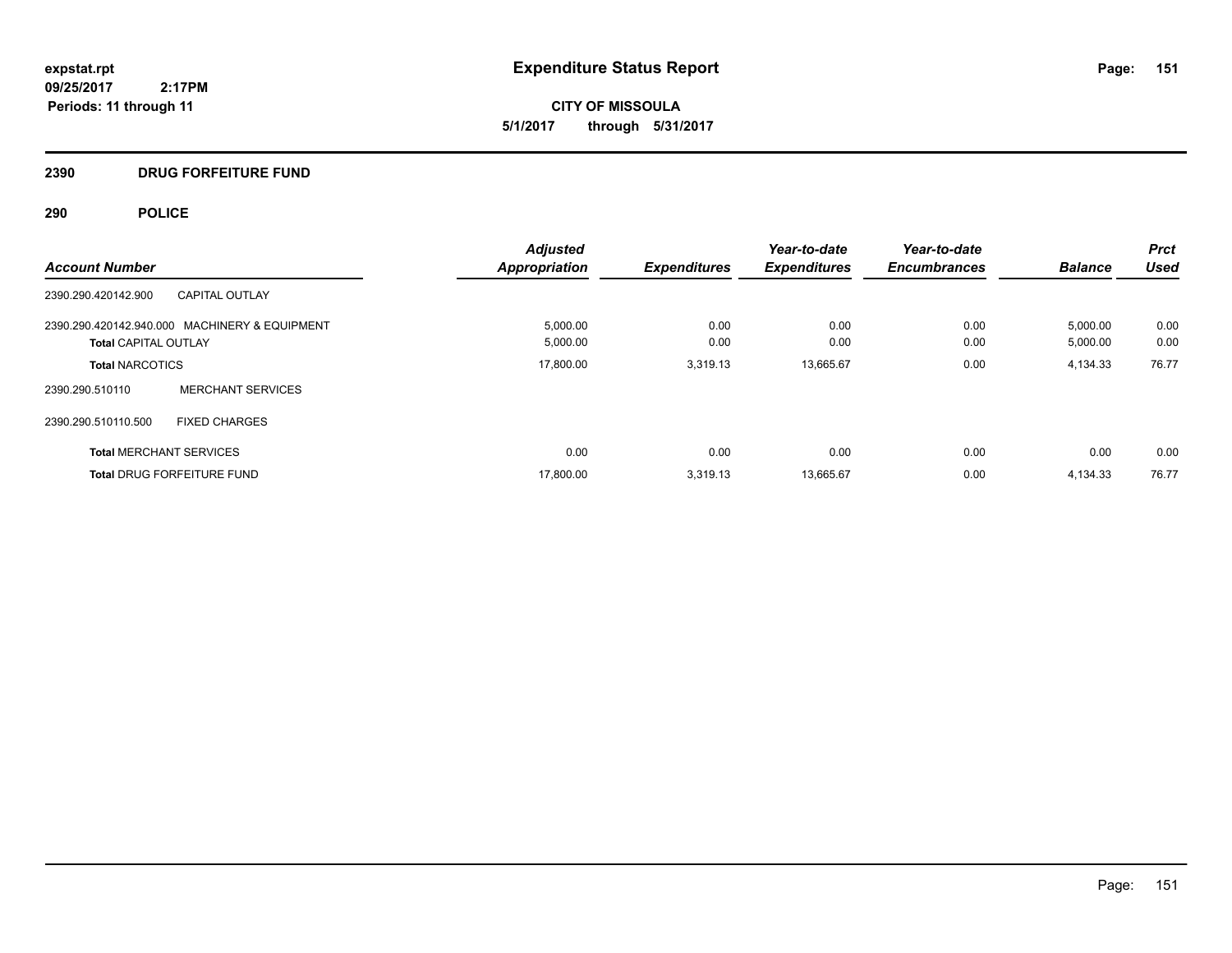**CITY OF MISSOULA 5/1/2017 through 5/31/2017**

#### **2394 BUILDING INSPECTION FUND**

### **310 BUILDING INSPECTION**

|                                           |                                                         | <b>Adjusted</b>      |                     | Year-to-date        | Year-to-date        |                | <b>Prct</b> |
|-------------------------------------------|---------------------------------------------------------|----------------------|---------------------|---------------------|---------------------|----------------|-------------|
| <b>Account Number</b>                     |                                                         | <b>Appropriation</b> | <b>Expenditures</b> | <b>Expenditures</b> | <b>Encumbrances</b> | <b>Balance</b> | <b>Used</b> |
| 2394.310.420500                           | PROTECTIVE INSPECTIONS                                  |                      |                     |                     |                     |                |             |
| 2394.310.420500.100                       | PERSONAL SERVICES                                       |                      |                     |                     |                     |                |             |
|                                           | 2394.310.420500.110.000 SALARIES AND WAGES              | 714,677.00           | 41,731.83           | 556,190.29          | 0.00                | 158,486.71     | 77.82       |
| 2394.310.420500.120.000 OVERTIME          |                                                         | 500.00               | 0.00                | 0.00                | 0.00                | 500.00         | 0.00        |
| 2394.310.420500.130.000 OTHER             |                                                         | 19,912.00            | 0.00                | 0.00                | 0.00                | 19,912.00      | 0.00        |
|                                           | 2394.310.420500.140.000 EMPLOYER CONTRIBUTIONS          | 246.407.00           | 15,720.49           | 209.215.56          | 0.00                | 37.191.44      | 84.91       |
|                                           | 2394.310.420500.141.000 STATE RETIREMENT CONTRIBUTIONS  | 0.00                 | 41.73               | 469.84              | 0.00                | $-469.84$      | 0.00        |
| <b>Total PERSONAL SERVICES</b>            |                                                         | 981,496.00           | 57,494.05           | 765,875.69          | 0.00                | 215,620.31     | 78.03       |
| 2394.310.420500.200                       | <b>SUPPLIES</b>                                         |                      |                     |                     |                     |                |             |
| 2394.310.420500.210.000 OFFICE SUPPLIES   |                                                         | 2,200.00             | 54.20               | 9,080.32            | 0.00                | $-6,880.32$    | 412.74      |
| 2394.310.420500.210.300 OFFICE SUPPLIES   |                                                         | 5,500.00             | 0.00                | 0.00                | 0.00                | 5,500.00       | 0.00        |
| 2394.310.420500.220.000                   | <b>OPERATING SUPPLIES</b>                               | 0.00                 | 451.23              | 4,089.59            | 0.00                | $-4,089.59$    | 0.00        |
|                                           | 2394.310.420500.230.000 REPAIR/MAINTENANCE              | 3,000.00             | 803.50              | 3,113.17            | 0.00                | $-113.17$      | 103.77      |
| 2394.310.420500.231.000                   | <b>GASOLINE</b>                                         | 11,475.00            | 709.93              | 4,539.79            | 0.00                | 6,935.21       | 39.56       |
|                                           | 2394.310.420500.250.000 SUPPLIES FOR RESALE             | 500.00               | 0.00                | 0.00                | 0.00                | 500.00         | 0.00        |
| <b>Total SUPPLIES</b>                     |                                                         | 22.675.00            | 2,018.86            | 20,822.87           | 0.00                | 1.852.13       | 91.83       |
| 2394.310.420500.300                       | PURCHASED SERVICES                                      |                      |                     |                     |                     |                |             |
| 2394.310.420500.310.000 COMMUNICATIONS    |                                                         | 1.000.00             | 7.19                | 429.05              | 0.00                | 570.95         | 42.91       |
|                                           | 2394.310.420500.320.000 PRINTING & DUPLICATING          | 7,600.00             | 1,417.07            | 2,724.49            | 0.00                | 4,875.51       | 35.85       |
|                                           | 2394.310.420500.330.000 PUBLICITY, SUBSCRIPTIONS & DUES | 2,100.00             | 445.00              | 14,049.36           | 0.00                | $-11,949.36$   | 669.02      |
| 2394.310.420500.344.000 TELEPHONE SERVICE |                                                         | 13,548.00            | 1.003.45            | 11,969.32           | 0.00                | 1.578.68       | 88.35       |
|                                           | 2394.310.420500.350.000 PROFESSIONAL SERVICES           | 14,600.00            | 20,820.00           | 57,279.83           | 0.00                | $-42,679.83$   | 392.33      |
|                                           | 2394.310.420500.360.000 REPAIR & MAINTENANCE            | 44,378.00            | 0.00                | 756.59              | 0.00                | 43,621.41      | 1.70        |
| 2394.310.420500.370.000 TRAVEL            |                                                         | 5,025.00             | 291.69              | 3,171.41            | 0.00                | 1,853.59       | 63.11       |
| 2394.310.420500.380.000 TRAINING          |                                                         | 6,500.00             | 1,349.00            | 2,263.00            | 0.00                | 4,237.00       | 34.82       |
| <b>Total PURCHASED SERVICES</b>           |                                                         | 94,751.00            | 25,333.40           | 92,643.05           | 0.00                | 2,107.95       | 97.78       |

2394.310.420500.500 FIXED CHARGES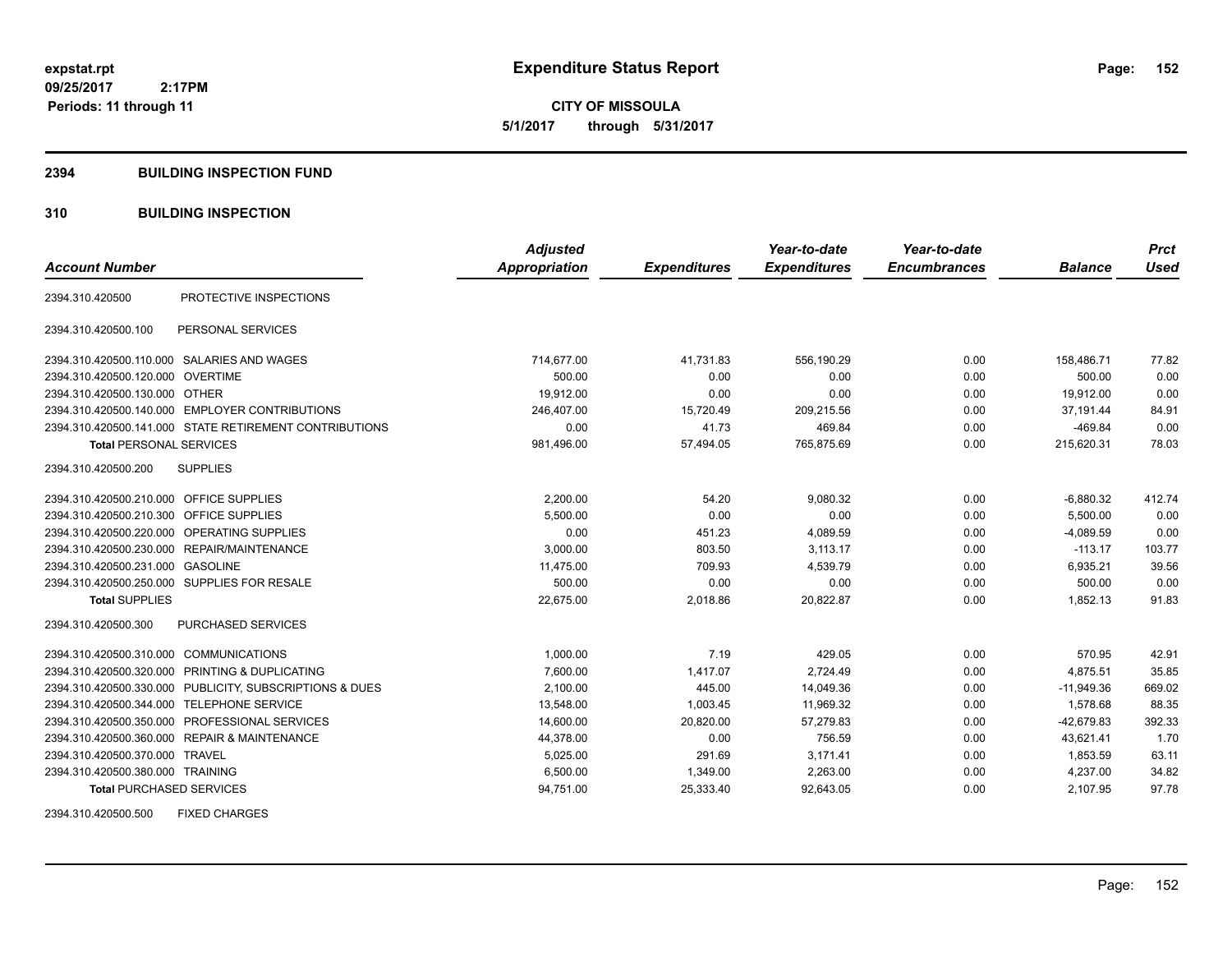**153**

**09/25/2017 2:17PM Periods: 11 through 11**

# **CITY OF MISSOULA 5/1/2017 through 5/31/2017**

### **2394 BUILDING INSPECTION FUND**

### **310 BUILDING INSPECTION**

| <b>Account Number</b>                          | <b>Adjusted</b><br><b>Appropriation</b> | <b>Expenditures</b> | Year-to-date<br><b>Expenditures</b> | Year-to-date<br><b>Encumbrances</b> | <b>Balance</b> | <b>Prct</b><br><b>Used</b> |
|------------------------------------------------|-----------------------------------------|---------------------|-------------------------------------|-------------------------------------|----------------|----------------------------|
| 2394.310.420500.500.000 FIXED CHARGES          | 363,860.00                              | 0.00                | 185,588.52                          | 0.00                                | 178,271.48     | 51.01                      |
| <b>Total FIXED CHARGES</b>                     | 363,860.00                              | 0.00                | 185,588.52                          | 0.00                                | 178,271.48     | 51.01                      |
| 2394.310.420500.600<br><b>DEBT SERVICE</b>     |                                         |                     |                                     |                                     |                |                            |
| <b>Total DEBT SERVICE</b>                      | 0.00                                    | 0.00                | 0.00                                | 0.00                                | 0.00           | 0.00                       |
| CAPITAL OUTLAY<br>2394.310.420500.900          |                                         |                     |                                     |                                     |                |                            |
| <b>Total CAPITAL OUTLAY</b>                    | 0.00                                    | 0.00                | 0.00                                | 0.00                                | 0.00           | 0.00                       |
| <b>Total PROTECTIVE INSPECTIONS</b>            | 1,462,782.00                            | 84,846.31           | 1,064,930.13                        | 0.00                                | 397,851.87     | 72.80                      |
| <b>MERCHANT SERVICES</b><br>2394.310.510110    |                                         |                     |                                     |                                     |                |                            |
| <b>FIXED CHARGES</b><br>2394.310.510110.500    |                                         |                     |                                     |                                     |                |                            |
| 2394.310.510110.550.000 MERCHANT SERVICE FEES  | 15.400.00                               | 0.00                | 0.00                                | 0.00                                | 15.400.00      | 0.00                       |
| <b>Total MERCHANT SERVICES</b>                 | 15,400.00                               | 0.00                | 0.00                                | 0.00                                | 15.400.00      | 0.00                       |
| <b>SALARY RESERVE</b><br>2394.310.510306       |                                         |                     |                                     |                                     |                |                            |
| PERSONAL SERVICES<br>2394.310.510306.100       |                                         |                     |                                     |                                     |                |                            |
| 2394.310.510306.110.000 SALARIES AND WAGES     | 7,721.00                                | 0.00                | 0.00                                | 0.00                                | 7,721.00       | 0.00                       |
| 2394.310.510306.140.000 EMPLOYER CONTRIBUTIONS | 1,998.00                                | 0.00                | 0.00                                | 0.00                                | 1,998.00       | 0.00                       |
| <b>Total SALARY RESERVE</b>                    | 9,719.00                                | 0.00                | 0.00                                | 0.00                                | 9,719.00       | 0.00                       |
| <b>Total BUILDING INSPECTION FUND</b>          | 1,487,901.00                            | 84,846.31           | 1,064,930.13                        | 0.00                                | 422,970.87     | 71.57                      |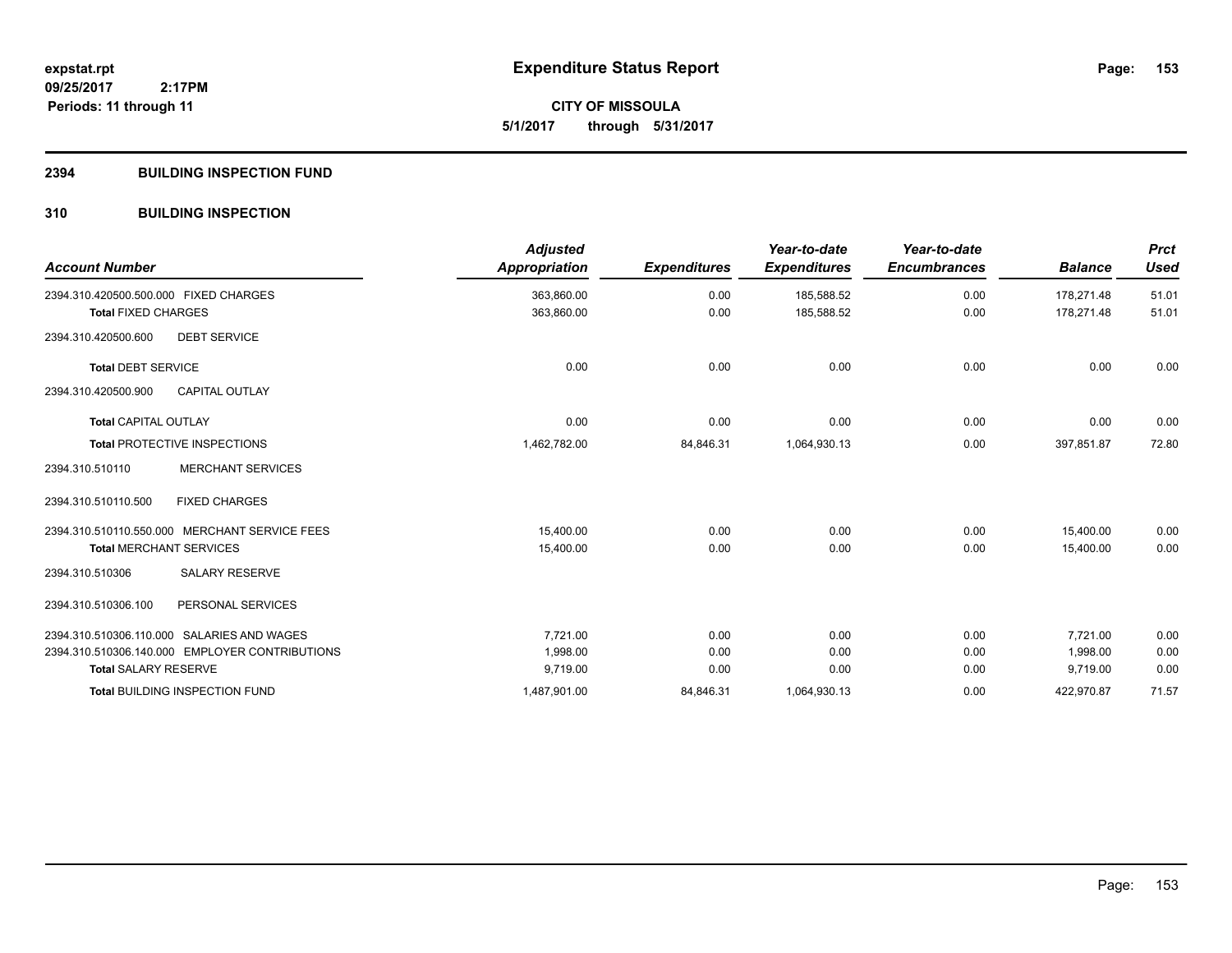**CITY OF MISSOULA 5/1/2017 through 5/31/2017**

### **2395 CITY GRANTS & PROGRAM INCOME FUND**

|                             |                                               | <b>Adjusted</b>      |                     | Year-to-date        | Year-to-date        |                | <b>Prct</b> |
|-----------------------------|-----------------------------------------------|----------------------|---------------------|---------------------|---------------------|----------------|-------------|
| <b>Account Number</b>       |                                               | <b>Appropriation</b> | <b>Expenditures</b> | <b>Expenditures</b> | <b>Encumbrances</b> | <b>Balance</b> | <b>Used</b> |
| 2395.390.470200             | <b>HOUSING REHAB</b>                          |                      |                     |                     |                     |                |             |
| 2395.390.470200.700         | <b>GRANTS &amp; CONTRIBUTIONS</b>             |                      |                     |                     |                     |                |             |
|                             | <b>Total GRANTS &amp; CONTRIBUTIONS</b>       | 0.00                 | 0.00                | 0.00                | 0.00                | 0.00           | 0.00        |
| 2395.390.470200.800         | OTHER OBJECTS                                 |                      |                     |                     |                     |                |             |
| <b>Total HOUSING REHAB</b>  |                                               | 0.00                 | 0.00                | 0.00                | 0.00                | 0.00           | 0.00        |
| 2395.390.470210             | <b>ADMINISTRATION</b>                         |                      |                     |                     |                     |                |             |
| 2395.390.470210.300         | PURCHASED SERVICES                            |                      |                     |                     |                     |                |             |
|                             | 2395.390.470210.350.000 PROFESSIONAL SERVICES | 2,105.00             | 0.00                | 0.00                | 0.00                | 2,105.00       | 0.00        |
|                             | <b>Total PURCHASED SERVICES</b>               | 2,105.00             | 0.00                | 0.00                | 0.00                | 2,105.00       | 0.00        |
| 2395.390.470210.800         | OTHER OBJECTS                                 |                      |                     |                     |                     |                |             |
| <b>Total OTHER OBJECTS</b>  |                                               | 0.00                 | 0.00                | 0.00                | 0.00                | 0.00           | 0.00        |
| <b>Total ADMINISTRATION</b> |                                               | 2,105.00             | 0.00                | 0.00                | 0.00                | 2,105.00       | 0.00        |
| 2395.390.470220             | PROPERTY ACQUISITION                          |                      |                     |                     |                     |                |             |
| 2395.390.470220.300         | PURCHASED SERVICES                            |                      |                     |                     |                     |                |             |
|                             | <b>Total PROPERTY ACQUISITION</b>             | 0.00                 | 0.00                | 0.00                | 0.00                | 0.00           | 0.00        |
| 2395.390.470300             | ECONOMIC DEVELOPMENT                          |                      |                     |                     |                     |                |             |
| 2395.390.470300.700         | <b>GRANTS &amp; CONTRIBUTIONS</b>             |                      |                     |                     |                     |                |             |
|                             | Total ECONOMIC DEVELOPMENT                    | 0.00                 | 0.00                | 0.00                | 0.00                | 0.00           | 0.00        |
| 2395.390.510110             | <b>MERCHANT SERVICES</b>                      |                      |                     |                     |                     |                |             |
| 2395.390.510110.500         | <b>FIXED CHARGES</b>                          |                      |                     |                     |                     |                |             |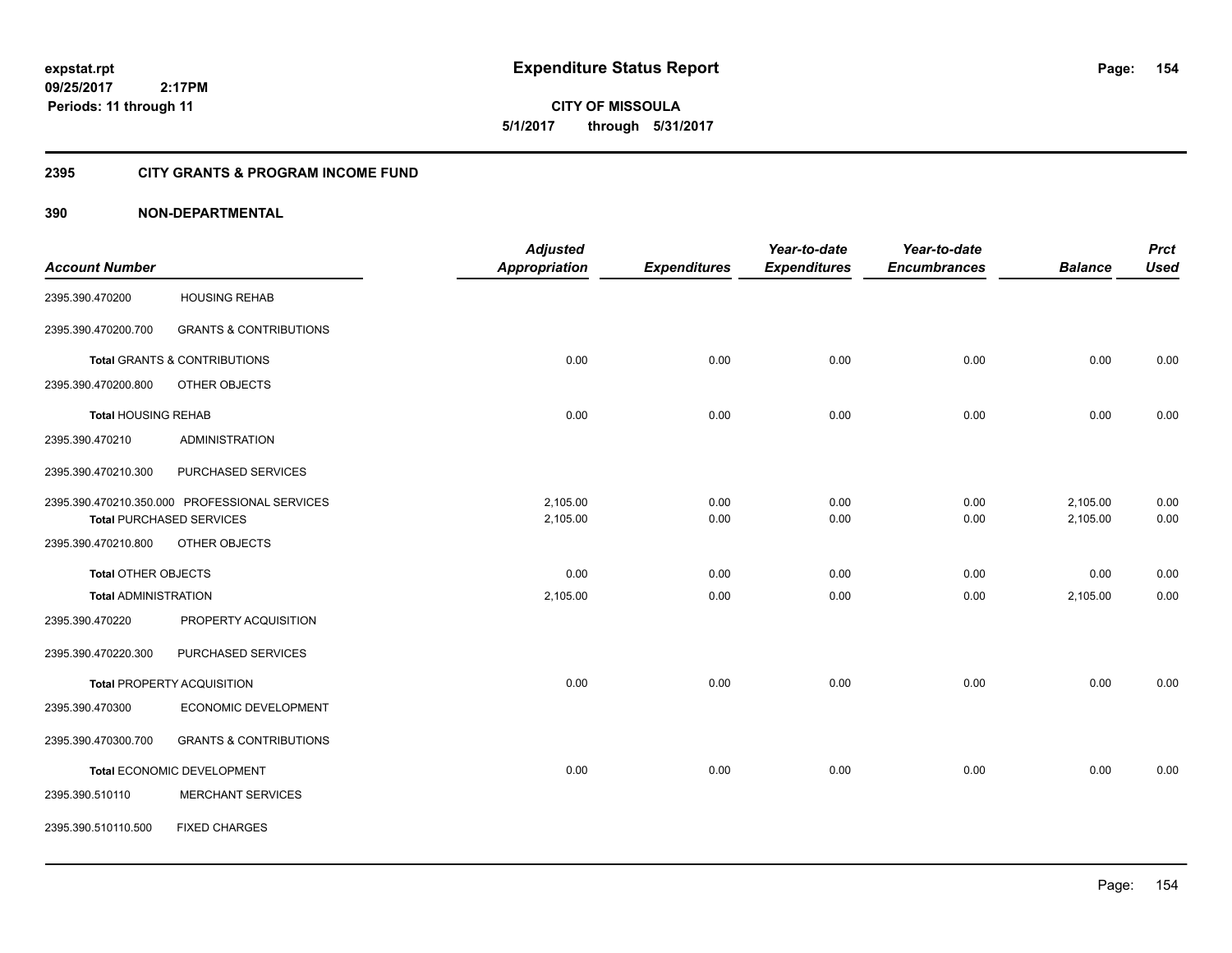**CITY OF MISSOULA 5/1/2017 through 5/31/2017**

### **2395 CITY GRANTS & PROGRAM INCOME FUND**

| <b>Account Number</b>                   | <b>Adjusted</b><br>Appropriation | <i><b>Expenditures</b></i> | Year-to-date<br><i><b>Expenditures</b></i> | Year-to-date<br><b>Encumbrances</b> | <b>Balance</b> | <b>Prct</b><br>Used |
|-----------------------------------------|----------------------------------|----------------------------|--------------------------------------------|-------------------------------------|----------------|---------------------|
| <b>Total MERCHANT SERVICES</b>          | 0.00                             | 0.00                       | 0.00                                       | 0.00                                | 0.00           | 0.00                |
| Total CITY GRANTS & PROGRAM INCOME FUND | 2,105.00                         | 0.00                       | 0.00                                       | 0.00                                | 2.105.00       | 0.00                |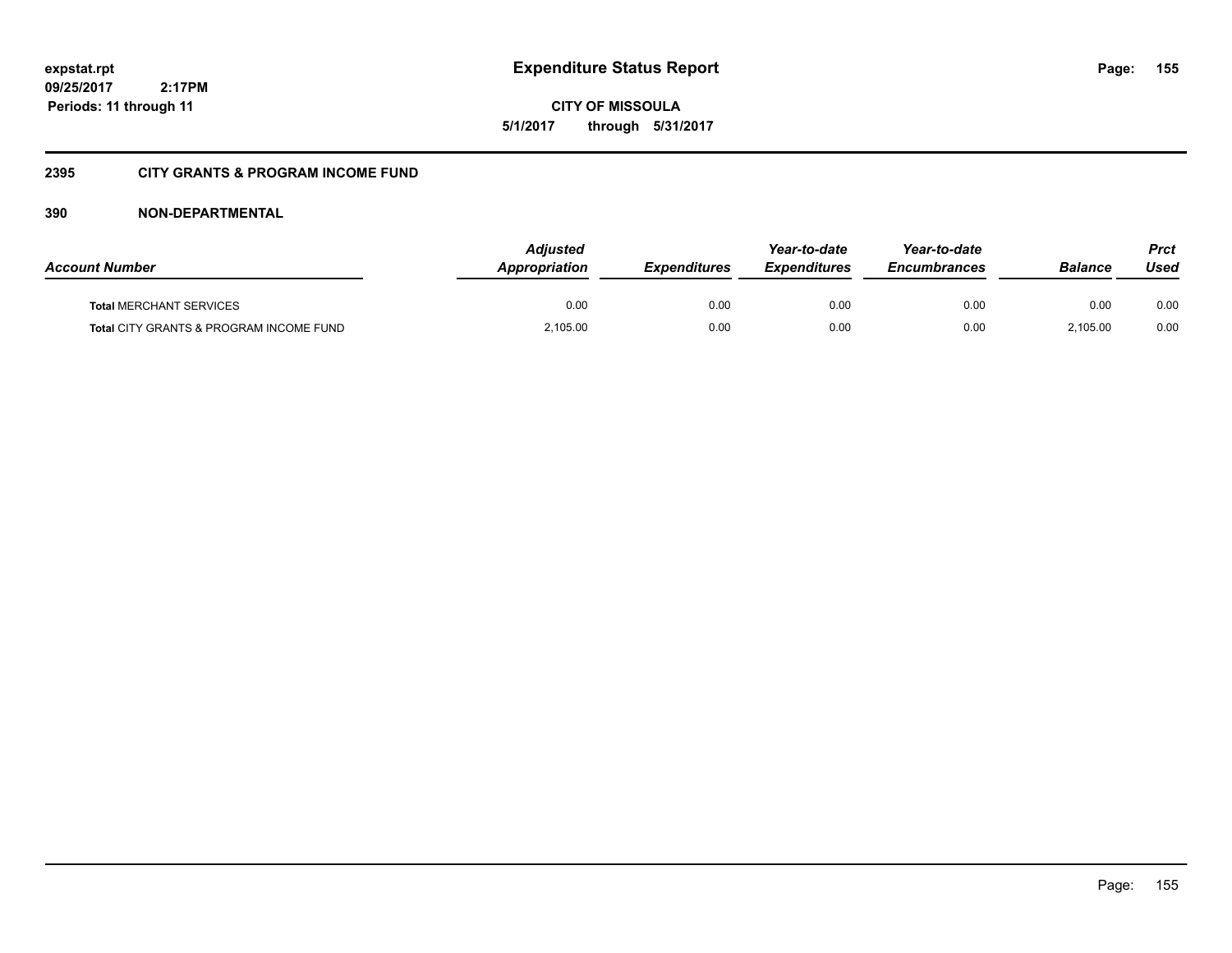**156**

**09/25/2017 2:17PM Periods: 11 through 11**

**CITY OF MISSOULA 5/1/2017 through 5/31/2017**

### **2396 ENERGY EFFICIENCY REVOLVING LOAN FUND**

| <b>Account Number</b> |                                             | <b>Adjusted</b><br>Appropriation | Expenditures | Year-to-date<br><b>Expenditures</b> | Year-to-date<br><b>Encumbrances</b> | <b>Balance</b> | <b>Prct</b><br>Used |
|-----------------------|---------------------------------------------|----------------------------------|--------------|-------------------------------------|-------------------------------------|----------------|---------------------|
| 2396.390.510001       | EECBG REVOLVING LOAN FUND                   |                                  |              |                                     |                                     |                |                     |
| 2396.390.510001.700   | <b>GRANTS &amp; CONTRIBUTIONS</b>           |                                  |              |                                     |                                     |                |                     |
|                       | Total ENERGY EFFICIENCY REVOLVING LOAN FUND | 0.00                             | 0.00         | 0.00                                | 0.00                                | 0.00           | 0.00                |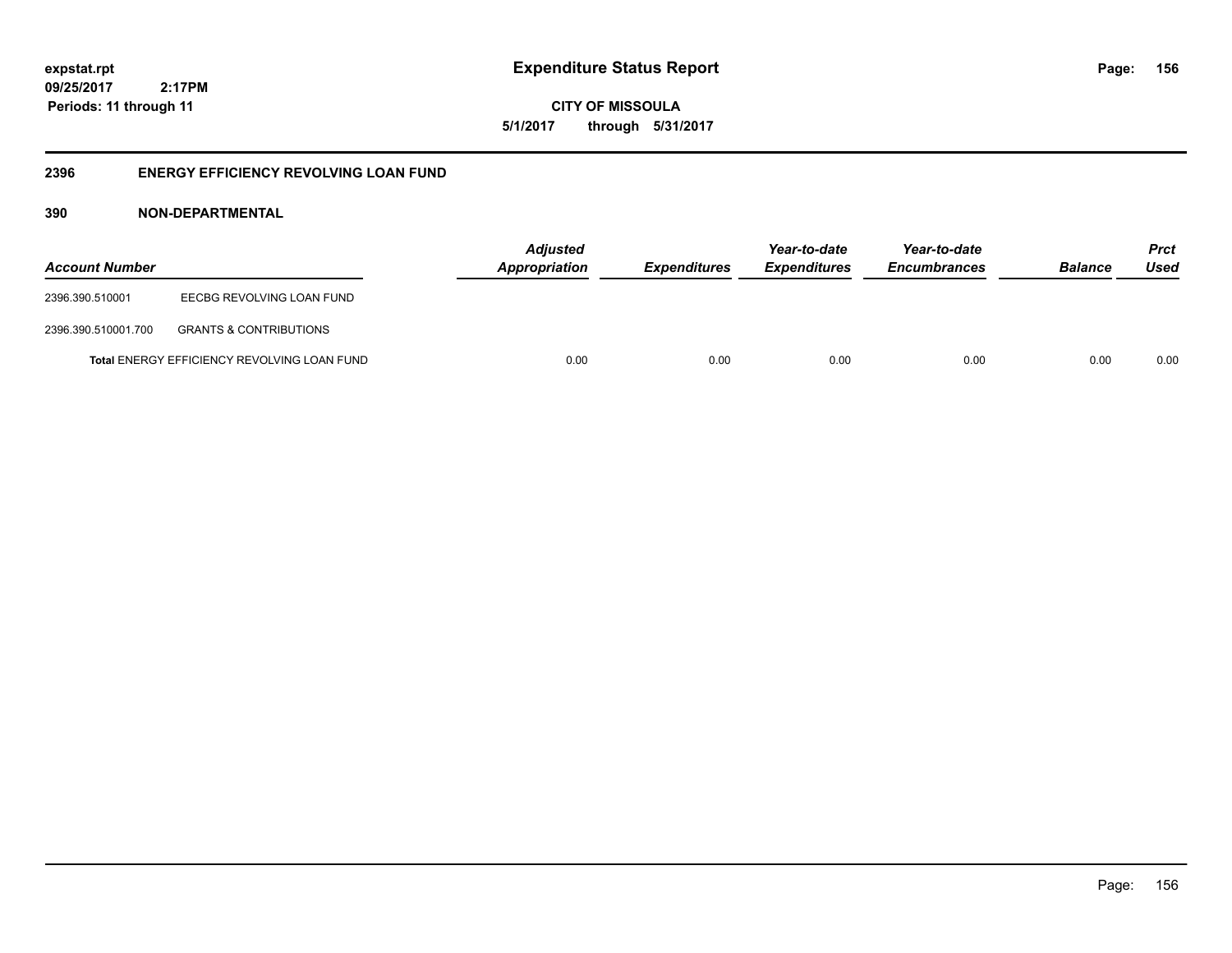# **CITY OF MISSOULA 5/1/2017 through 5/31/2017**

### **2399 DANGEROUS BUILDING DEMOLITION & REPAIR F**

### **310 BUILDING INSPECTION**

| <b>Account Number</b>                          |                                                           | <b>Adjusted</b><br><b>Appropriation</b> | <b>Expenditures</b> | Year-to-date<br><b>Expenditures</b> | Year-to-date<br><b>Encumbrances</b> | <b>Balance</b>         | <b>Prct</b><br><b>Used</b> |
|------------------------------------------------|-----------------------------------------------------------|-----------------------------------------|---------------------|-------------------------------------|-------------------------------------|------------------------|----------------------------|
| 2399.310.420510                                | ADMINISTRATION                                            |                                         |                     |                                     |                                     |                        |                            |
| 2399.310.420510.800                            | OTHER OBJECTS                                             |                                         |                     |                                     |                                     |                        |                            |
| 2399.310.420510.845.000 CONTINGENCY            |                                                           | 15,000.00<br>15,000.00                  | 0.00<br>0.00        | 0.00<br>0.00                        | 0.00<br>0.00                        | 15,000.00<br>15,000.00 | 0.00<br>0.00               |
| <b>Total ADMINISTRATION</b><br>2399.310.510110 | <b>MERCHANT SERVICES</b>                                  |                                         |                     |                                     |                                     |                        |                            |
| 2399.310.510110.500                            | <b>FIXED CHARGES</b>                                      |                                         |                     |                                     |                                     |                        |                            |
|                                                | <b>Total MERCHANT SERVICES</b>                            | 0.00                                    | 0.00                | 0.00                                | 0.00                                | 0.00                   | 0.00                       |
|                                                | <b>Total DANGEROUS BUILDING DEMOLITION &amp; REPAIR F</b> | 15,000.00                               | 0.00                | 0.00                                | 0.00                                | 15,000.00              | 0.00                       |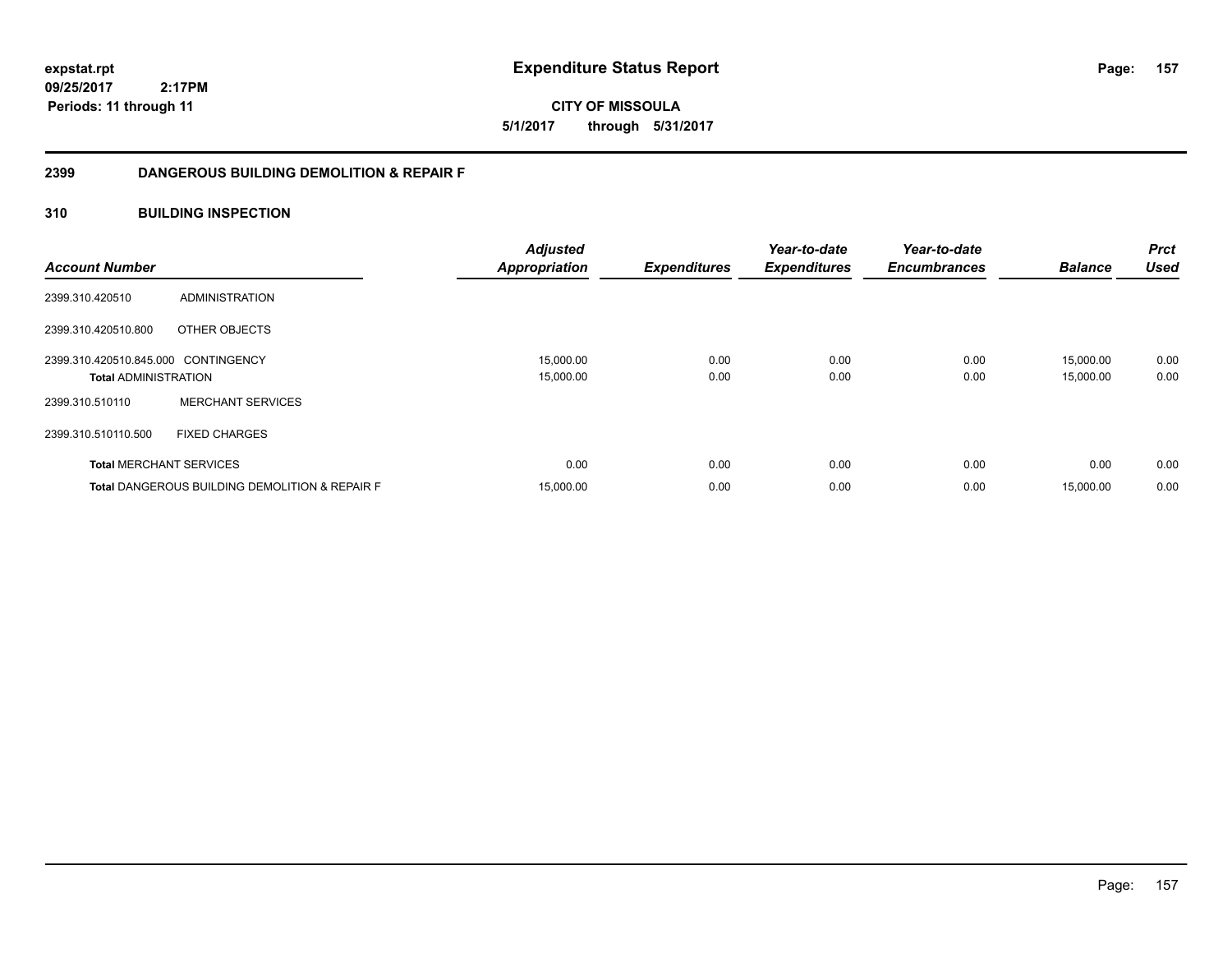**CITY OF MISSOULA 5/1/2017 through 5/31/2017**

#### **2400 STREET LIGHTING ASSESSMENTS FUND**

### **280 PUBLIC WORKS OPERATIONS**

| <b>Account Number</b>          |                                                   | <b>Adjusted</b><br>Appropriation | <b>Expenditures</b> | Year-to-date<br><b>Expenditures</b> | Year-to-date<br><b>Encumbrances</b> | <b>Balance</b> | <b>Prct</b><br><b>Used</b> |
|--------------------------------|---------------------------------------------------|----------------------------------|---------------------|-------------------------------------|-------------------------------------|----------------|----------------------------|
| 2400.280.430263                | <b>STREET LIGHTING</b>                            |                                  |                     |                                     |                                     |                |                            |
| 2400.280.430263.300            | PURCHASED SERVICES                                |                                  |                     |                                     |                                     |                |                            |
|                                | 2400.280.430263.341.000 ELECTRICITY & NATURAL GAS | 307,084.00                       | 28,745.62           | 307,584.90                          | 0.00                                | $-500.90$      | 100.16                     |
|                                | 2400.280.430263.350.000 PROFESSIONAL SERVICES     | 10,193.00                        | 0.00                | 7,958.00                            | 0.00                                | 2,235.00       | 78.07                      |
| <b>Total STREET LIGHTING</b>   |                                                   | 317,277.00                       | 28,745.62           | 315,542.90                          | 0.00                                | 1,734.10       | 99.45                      |
| 2400.280.510110                | <b>MERCHANT SERVICES</b>                          |                                  |                     |                                     |                                     |                |                            |
| 2400.280.510110.500            | <b>FIXED CHARGES</b>                              |                                  |                     |                                     |                                     |                |                            |
| <b>Total FIXED CHARGES</b>     |                                                   | 0.00                             | 0.00                | 0.00                                | 0.00                                | 0.00           | 0.00                       |
| <b>Total MERCHANT SERVICES</b> |                                                   | 0.00                             | 0.00                | 0.00                                | 0.00                                | 0.00           | 0.00                       |
|                                | <b>Total STREET LIGHTING ASSESSMENTS FUND</b>     | 317,277.00                       | 28,745.62           | 315,542.90                          | 0.00                                | 1,734.10       | 99.45                      |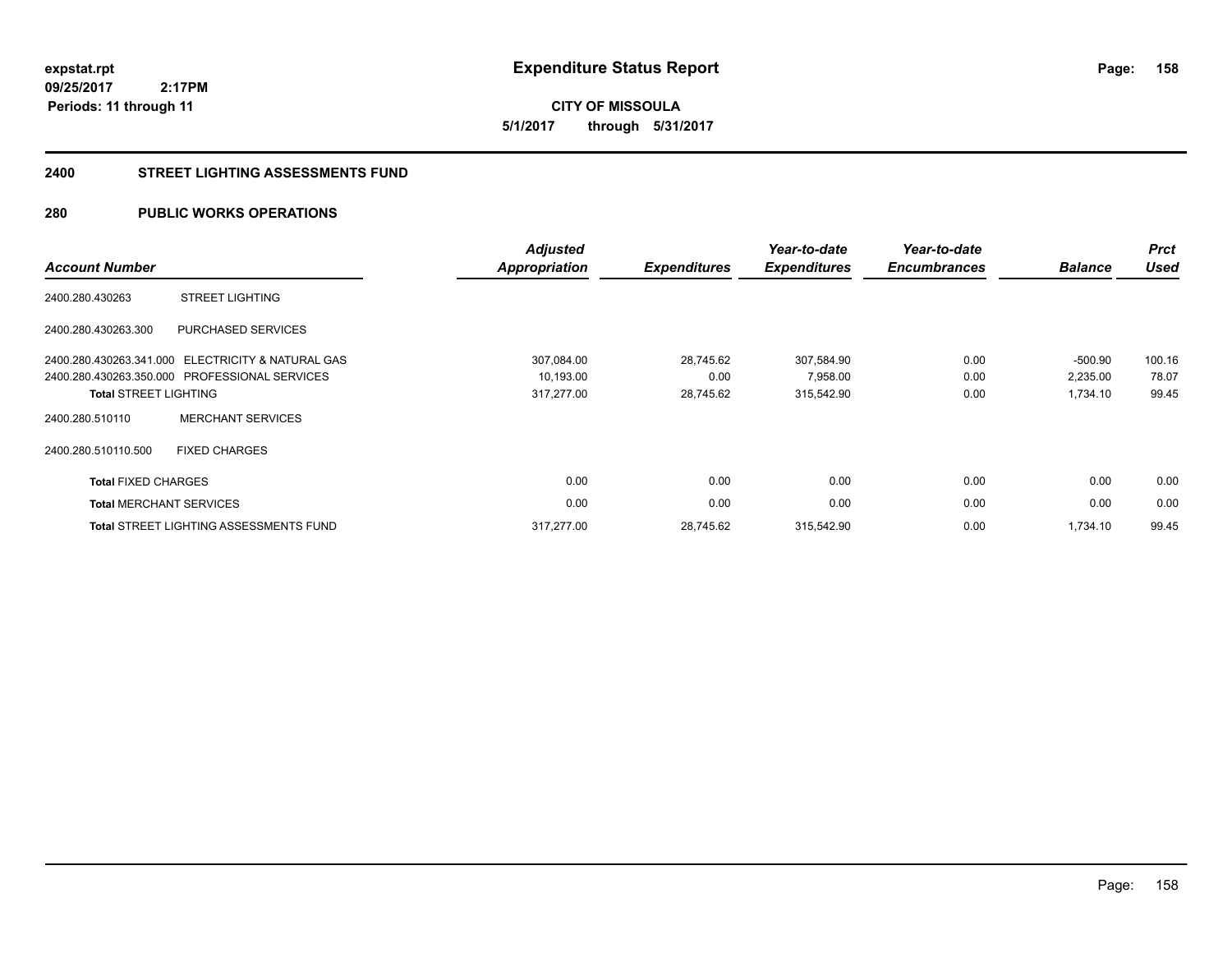**CITY OF MISSOULA 5/1/2017 through 5/31/2017**

### **2500 STREET MAINTENANCE ASSESSMENT FUND**

|                                 |                                                  | <b>Adjusted</b> |                     | Year-to-date        | Year-to-date        |                | <b>Prct</b> |
|---------------------------------|--------------------------------------------------|-----------------|---------------------|---------------------|---------------------|----------------|-------------|
| <b>Account Number</b>           |                                                  | Appropriation   | <b>Expenditures</b> | <b>Expenditures</b> | <b>Encumbrances</b> | <b>Balance</b> | <b>Used</b> |
| 2500.390.510110                 | <b>MERCHANT SERVICES</b>                         |                 |                     |                     |                     |                |             |
| 2500.390.510110.500             | <b>FIXED CHARGES</b>                             |                 |                     |                     |                     |                |             |
| <b>Total MERCHANT SERVICES</b>  |                                                  | 0.00            | 0.00                | 0.00                | 0.00                | 0.00           | 0.00        |
| 2500.390.521000                 | INTERFUND OPERATING TRANSFERS                    |                 |                     |                     |                     |                |             |
| 2500.390.521000.300             | PURCHASED SERVICES                               |                 |                     |                     |                     |                |             |
| 2500.390.521000.345.000 GARBAGE |                                                  | 21,580.00       | 2,011.77            | 18,733.57           | 0.00                | 2,846.43       | 86.81       |
|                                 | <b>Total PURCHASED SERVICES</b>                  | 21,580.00       | 2,011.77            | 18,733.57           | 0.00                | 2,846.43       | 86.81       |
| 2500.390.521000.800             | OTHER OBJECTS                                    |                 |                     |                     |                     |                |             |
|                                 | 2500.390.521000.820.000 TRANSFERS TO OTHER FUNDS | 41,200.00       | 0.00                | 20,600.00           | 0.00                | 20,600.00      | 50.00       |
| <b>Total OTHER OBJECTS</b>      |                                                  | 41,200.00       | 0.00                | 20,600.00           | 0.00                | 20,600.00      | 50.00       |
|                                 | <b>Total STREET MAINTENANCE ASSESSMENT FUND</b>  | 62,780.00       | 2,011.77            | 39,333.57           | 0.00                | 23,446.43      | 62.65       |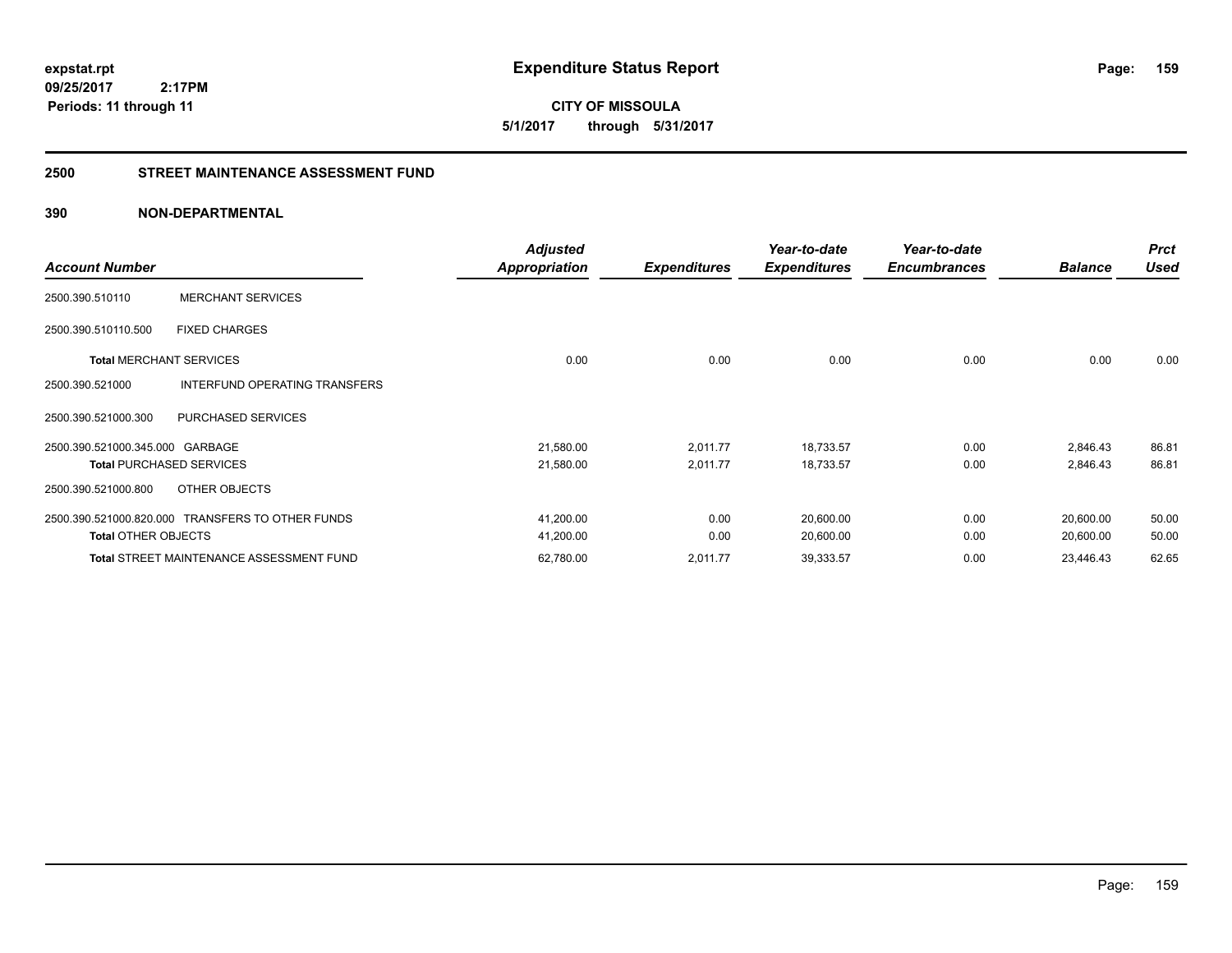**CITY OF MISSOULA 5/1/2017 through 5/31/2017**

#### **2512 ROAD DISTRICT #1**

### **320 STREET MAINTENANCE**

|                                         |                                                        | <b>Adjusted</b>      |                     | Year-to-date        | Year-to-date        |                | <b>Prct</b> |
|-----------------------------------------|--------------------------------------------------------|----------------------|---------------------|---------------------|---------------------|----------------|-------------|
| <b>Account Number</b>                   |                                                        | <b>Appropriation</b> | <b>Expenditures</b> | <b>Expenditures</b> | <b>Encumbrances</b> | <b>Balance</b> | <b>Used</b> |
| 2512.320.430100                         | PUBLIC WORKS ADMINISTRATION                            |                      |                     |                     |                     |                |             |
| 2512.320.430100.100                     | PERSONAL SERVICES                                      |                      |                     |                     |                     |                |             |
|                                         | 2512.320.430100.110.000 SALARIES AND WAGES             | 23,585.00            | 1,284.90            | 14,387.24           | 0.00                | 9,197.76       | 61.00       |
| 2512.320.430100.130.000 OTHER           |                                                        | 17,790.00            | 0.00                | 0.00                | 0.00                | 17,790.00      | 0.00        |
|                                         | 2512.320.430100.140.000 EMPLOYER CONTRIBUTIONS         | 9,824.00             | 226.57              | 2,536.91            | 0.00                | 7.287.09       | 25.82       |
|                                         | 2512.320.430100.141.000 STATE RETIREMENT CONTRIBUTIONS | 0.00                 | 1.28                | 14.37               | 0.00                | $-14.37$       | 0.00        |
| <b>Total PERSONAL SERVICES</b>          |                                                        | 51,199.00            | 1,512.75            | 16,938.52           | 0.00                | 34,260.48      | 33.08       |
| 2512.320.430100.200                     | <b>SUPPLIES</b>                                        |                      |                     |                     |                     |                |             |
| 2512.320.430100.210.000 OFFICE SUPPLIES |                                                        | 6,185.00             | 314.97              | 2,568.13            | 0.00                | 3,616.87       | 41.52       |
| <b>Total SUPPLIES</b>                   |                                                        | 6,185.00             | 314.97              | 2,568.13            | 0.00                | 3,616.87       | 41.52       |
| 2512.320.430100.300                     | PURCHASED SERVICES                                     |                      |                     |                     |                     |                |             |
|                                         | 2512.320.430100.350.000 PROFESSIONAL SERVICES          | 19,500.00            | 0.00                | 11,422.00           | 0.00                | 8,078.00       | 58.57       |
| 2512.320.430100.370.000 TRAVEL          |                                                        | 1,450.00             | 0.00                | 1,403.48            | 0.00                | 46.52          | 96.79       |
| 2512.320.430100.380.000 TRAINING        |                                                        | 350.00               | 0.00                | 0.00                | 0.00                | 350.00         | 0.00        |
|                                         | <b>Total PURCHASED SERVICES</b>                        | 21,300.00            | 0.00                | 12,825.48           | 0.00                | 8,474.52       | 60.21       |
| 2512.320.430100.500                     | <b>FIXED CHARGES</b>                                   |                      |                     |                     |                     |                |             |
| 2512.320.430100.500.000 FIXED CHARGES   |                                                        | 105,199.00           | 0.00                | 0.00                | 0.00                | 105,199.00     | 0.00        |
| <b>Total FIXED CHARGES</b>              |                                                        | 105,199.00           | 0.00                | 0.00                | 0.00                | 105,199.00     | 0.00        |
| 2512.320.430100.800                     | OTHER OBJECTS                                          |                      |                     |                     |                     |                |             |
| 2512.320.430100.845.000 CONTINGENCY     |                                                        | 0.00                 | 0.00                | 9,507.97            | 0.00                | $-9,507.97$    | 0.00        |
| Total OTHER OBJECTS                     |                                                        | 0.00                 | 0.00                | 9,507.97            | 0.00                | $-9,507.97$    | 0.00        |
|                                         | <b>Total PUBLIC WORKS ADMINISTRATION</b>               | 183,883.00           | 1,827.72            | 41,840.10           | 0.00                | 142,042.90     | 22.75       |
| 2512.320.430230                         | <b>STREET RESTORATION</b>                              |                      |                     |                     |                     |                |             |
|                                         |                                                        |                      |                     |                     |                     |                |             |

2512.320.430230.200 SUPPLIES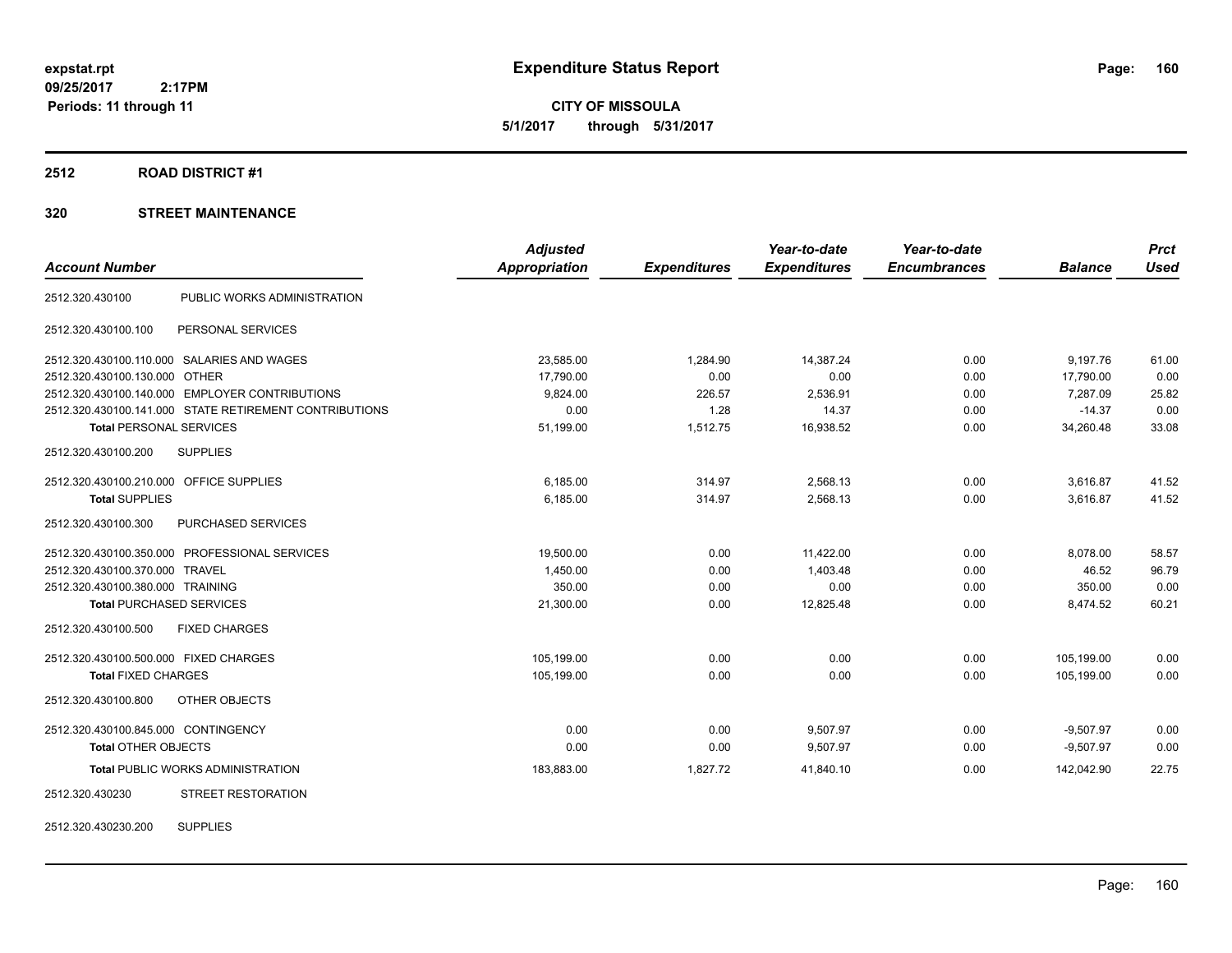**CITY OF MISSOULA 5/1/2017 through 5/31/2017**

#### **2512 ROAD DISTRICT #1**

|                                                           | <b>Adjusted</b>      |                     | Year-to-date        | Year-to-date        |                | <b>Prct</b> |
|-----------------------------------------------------------|----------------------|---------------------|---------------------|---------------------|----------------|-------------|
| <b>Account Number</b>                                     | <b>Appropriation</b> | <b>Expenditures</b> | <b>Expenditures</b> | <b>Encumbrances</b> | <b>Balance</b> | <b>Used</b> |
| 2512.320.430230.220.000 STREET RESTORATION/OPERATING SUPP | 1.401.00             | 0.00                | 16,995.02           | 0.00                | $-15,594.02$   | 1,213.06    |
| 2512.320.430230.230.000 STREET RESTORATION/MAINT & REPAIR | 31,739.00            | 0.00                | 37,539.90           | 0.00                | $-5,800.90$    | 118.28      |
| <b>Total SUPPLIES</b>                                     | 33,140.00            | 0.00                | 54,534.92           | 0.00                | $-21,394.92$   | 164.56      |
| 2512.320.430230.400<br><b>BUILDING MATERIALS</b>          |                      |                     |                     |                     |                |             |
| 2512.320.430230.400.000 BUILDING MATERIALS                | 215,418.00           | 62,946.27           | 264,180.81          | 0.00                | $-48,762.81$   | 122.64      |
| <b>Total BUILDING MATERIALS</b>                           | 215,418.00           | 62,946.27           | 264,180.81          | 0.00                | $-48,762.81$   | 122.64      |
| 2512.320.430230.800<br>OTHER OBJECTS                      |                      |                     |                     |                     |                |             |
| <b>Total OTHER OBJECTS</b>                                | 0.00                 | 0.00                | 0.00                | 0.00                | 0.00           | 0.00        |
| 2512.320.430230.900<br>CAPITAL OUTLAY                     |                      |                     |                     |                     |                |             |
| <b>Total CAPITAL OUTLAY</b>                               | 0.00                 | 0.00                | 0.00                | 0.00                | 0.00           | 0.00        |
| <b>Total STREET RESTORATION</b>                           | 248,558.00           | 62,946.27           | 318,715.73          | 0.00                | $-70, 157.73$  | 128.23      |
| 2512.320.430233<br><b>CLARK FORK LN IMPROVEMENTS</b>      |                      |                     |                     |                     |                |             |
| 2512.320.430233.900<br><b>CAPITAL OUTLAY</b>              |                      |                     |                     |                     |                |             |
| <b>Total CLARK FORK LN IMPROVEMENTS</b>                   | 0.00                 | 0.00                | 0.00                | 0.00                | 0.00           | 0.00        |
| 2512.320.430234<br><b>CURB &amp; GUTTERS</b>              |                      |                     |                     |                     |                |             |
| <b>CAPITAL OUTLAY</b><br>2512.320.430234.900              |                      |                     |                     |                     |                |             |
| 2512.320.430234.930.000 ADA SIDEWALK ASSISTANCE           | 60,000.00            | 6,021.41            | 78,736.45           | 0.00                | $-18,736.45$   | 131.23      |
| <b>Total CURB &amp; GUTTERS</b>                           | 60,000.00            | 6,021.41            | 78,736.45           | 0.00                | $-18,736.45$   | 131.23      |
| STREET MAINTENANCE<br>2512.320.430240                     |                      |                     |                     |                     |                |             |
| PERSONAL SERVICES<br>2512.320.430240.100                  |                      |                     |                     |                     |                |             |
| 2512.320.430240.110.000 SALARIES AND WAGES                | 62,738.00            | 0.00                | 0.00                | 0.00                | 62,738.00      | 0.00        |
|                                                           |                      |                     |                     |                     |                |             |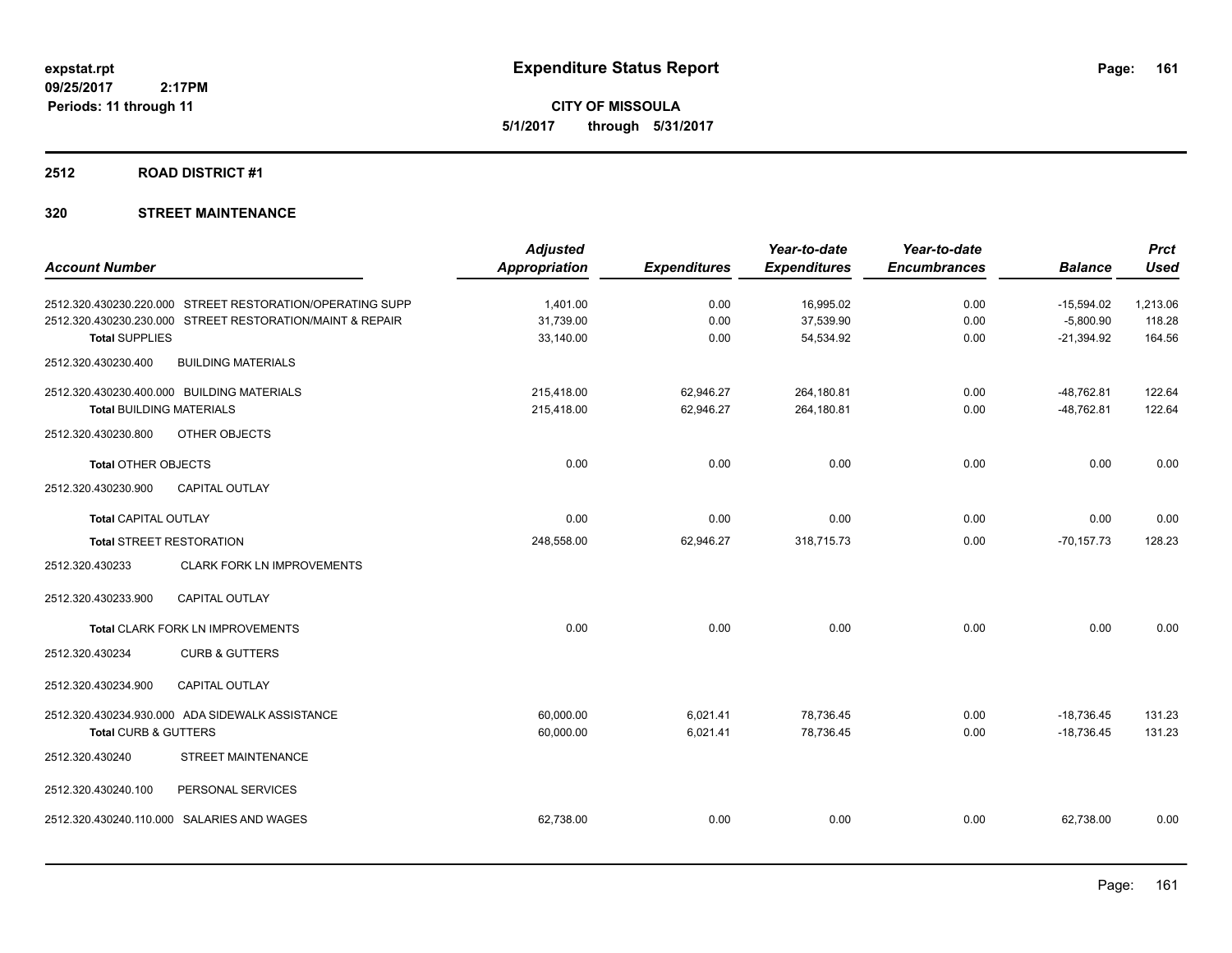**CITY OF MISSOULA 5/1/2017 through 5/31/2017**

#### **2512 ROAD DISTRICT #1**

| <b>Account Number</b>                      |                                                            | <b>Adjusted</b><br>Appropriation | <b>Expenditures</b> | Year-to-date<br><b>Expenditures</b> | Year-to-date<br><b>Encumbrances</b> | <b>Balance</b> | <b>Prct</b><br><b>Used</b> |
|--------------------------------------------|------------------------------------------------------------|----------------------------------|---------------------|-------------------------------------|-------------------------------------|----------------|----------------------------|
|                                            |                                                            |                                  |                     |                                     |                                     |                |                            |
|                                            | 2512.320.430240.140.000 EMPLOYER CONTRIBUTIONS             | 23,920.00                        | 0.00                | 0.00                                | 0.00                                | 23,920.00      | 0.00                       |
| <b>Total PERSONAL SERVICES</b>             |                                                            | 86,658.00                        | 0.00                | 0.00                                | 0.00                                | 86,658.00      | 0.00                       |
| 2512.320.430240.200                        | <b>SUPPLIES</b>                                            |                                  |                     |                                     |                                     |                |                            |
|                                            | 2512.320.430240.220.000 STREET MAINT/OPER SUPPLIES         | 1.401.00                         | 0.00                | 0.00                                | 0.00                                | 1,401.00       | 0.00                       |
|                                            | 2512.320.430240.230.000 STREET MAINT/REPAIR & MAINT        | 17,045.00                        | 0.00                | 19,966.12                           | 0.00                                | $-2,921.12$    | 117.14                     |
| 2512.320.430240.240.000 OTHER SUPPLIES     |                                                            | 549.00                           | 0.00                | 549.00                              | 0.00                                | 0.00           | 100.00                     |
| <b>Total SUPPLIES</b>                      |                                                            | 18,995.00                        | 0.00                | 20,515.12                           | 0.00                                | $-1,520.12$    | 108.00                     |
| 2512.320.430240.400                        | <b>BUILDING MATERIALS</b>                                  |                                  |                     |                                     |                                     |                |                            |
| 2512.320.430240.400.000 BUILDING MATERIALS |                                                            | 59,783.00                        | 2,721.50            | 41,681.70                           | 0.00                                | 18.101.30      | 69.72                      |
| <b>Total BUILDING MATERIALS</b>            |                                                            | 59.783.00                        | 2,721.50            | 41,681.70                           | 0.00                                | 18,101.30      | 69.72                      |
| <b>Total STREET MAINTENANCE</b>            |                                                            | 165,436.00                       | 2,721.50            | 62,196.82                           | 0.00                                | 103.239.18     | 37.60                      |
| 2512.320.430251                            | <b>ICE &amp; SNOW REMOVAL</b>                              |                                  |                     |                                     |                                     |                |                            |
| 2512.320.430251.100                        | PERSONAL SERVICES                                          |                                  |                     |                                     |                                     |                |                            |
|                                            | 2512.320.430251.110.000 SALARIES AND WAGES                 | 11,367.00                        | 0.00                | 0.00                                | 0.00                                | 11,367.00      | 0.00                       |
|                                            | 2512.320.430251.140.000 EMPLOYER CONTRIBUTIONS             | 4,333.00                         | 0.00                | 0.00                                | 0.00                                | 4,333.00       | 0.00                       |
| <b>Total PERSONAL SERVICES</b>             |                                                            | 15,700.00                        | 0.00                | 0.00                                | 0.00                                | 15,700.00      | 0.00                       |
| 2512.320.430251.200                        | <b>SUPPLIES</b>                                            |                                  |                     |                                     |                                     |                |                            |
|                                            | 2512.320.430251.220.000 OPERATING SUPPLIES                 | 86,343.00                        | 0.00                | 72,671.61                           | 0.00                                | 13,671.39      | 84.17                      |
|                                            | 2512.320.430251.230.000 SNOW/ICE CTRL REPAIR & MAINT       | 12,544.00                        | 0.00                | 16,304.42                           | 0.00                                | $-3,760.42$    | 129.98                     |
| <b>Total SUPPLIES</b>                      |                                                            | 98,887.00                        | 0.00                | 88,976.03                           | 0.00                                | 9,910.97       | 89.98                      |
| Total ICE & SNOW REMOVAL                   |                                                            | 114,587.00                       | 0.00                | 88,976.03                           | 0.00                                | 25,610.97      | 77.65                      |
| 2512.320.430252                            | <b>STREET CLEANING</b>                                     |                                  |                     |                                     |                                     |                |                            |
| 2512.320.430252.200                        | <b>SUPPLIES</b>                                            |                                  |                     |                                     |                                     |                |                            |
|                                            | 2512.320.430252.220.000 STREET CLEANING/OPERATING SUPPLIES | 1,869.00                         | 0.00                | 292.00                              | 0.00                                | 1,577.00       | 15.62                      |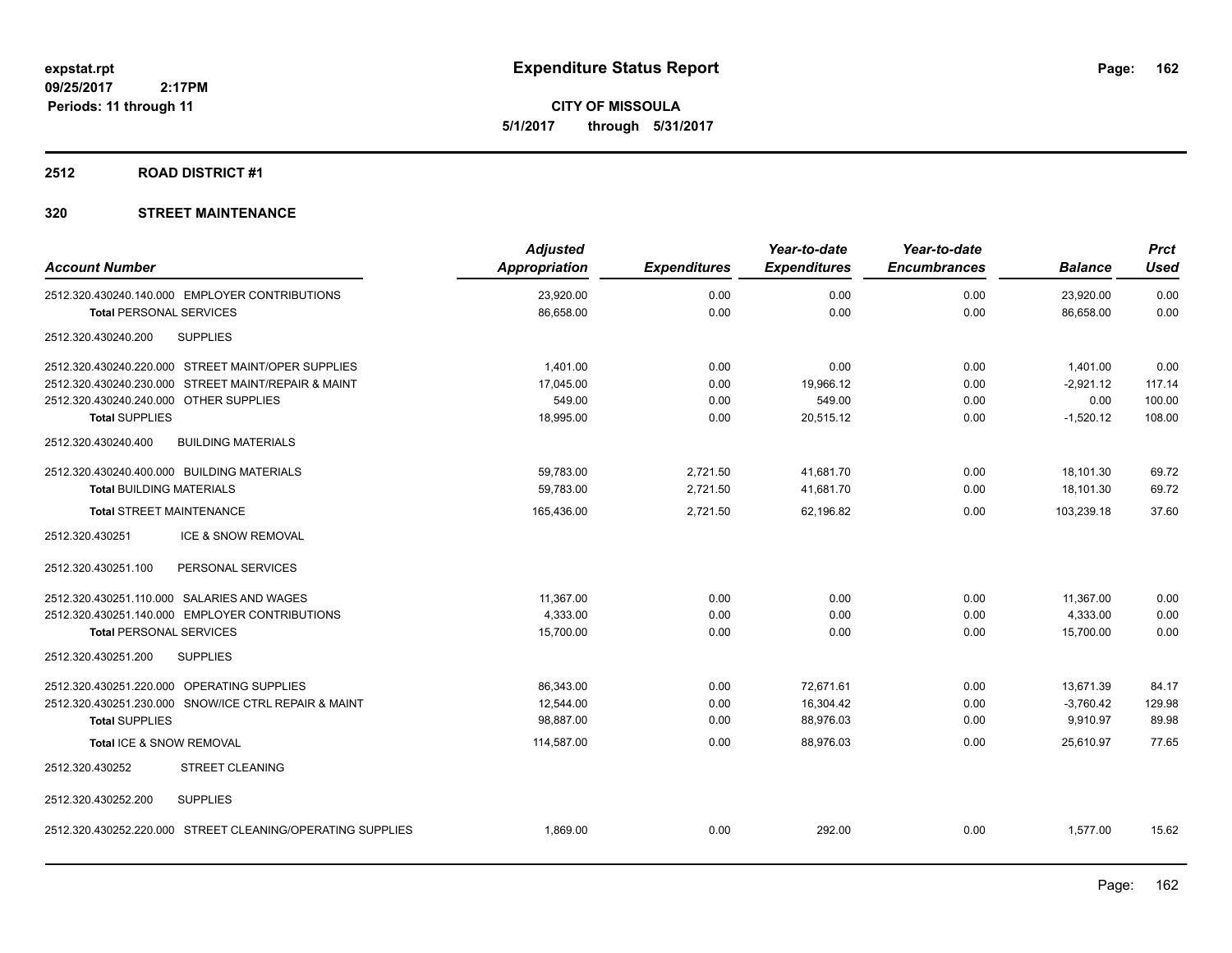**CITY OF MISSOULA 5/1/2017 through 5/31/2017**

#### **2512 ROAD DISTRICT #1**

| <b>Account Number</b>                                         | <b>Adjusted</b><br><b>Appropriation</b> | <b>Expenditures</b> | Year-to-date<br><b>Expenditures</b> | Year-to-date<br><b>Encumbrances</b> | <b>Balance</b> | <b>Prct</b><br><b>Used</b> |
|---------------------------------------------------------------|-----------------------------------------|---------------------|-------------------------------------|-------------------------------------|----------------|----------------------------|
| 2512.320.430252.230.000 STREET CLEANING/REPAIR & MAINT        | 22,285.00                               | 0.00                | 12,393.86                           | 0.00                                | 9,891.14       | 55.62                      |
| <b>Total SUPPLIES</b>                                         | 24,154.00                               | 0.00                | 12,685.86                           | 0.00                                | 11,468.14      | 52.52                      |
| 2512.320.430252.500<br><b>FIXED CHARGES</b>                   |                                         |                     |                                     |                                     |                |                            |
| 2512.320.430252.500.000 FIXED CHARGES                         | 10.000.00                               | 0.00                | 130.00                              | 0.00                                | 9,870.00       | 1.30                       |
| <b>Total FIXED CHARGES</b>                                    | 10,000.00                               | 0.00                | 130.00                              | 0.00                                | 9,870.00       | 1.30                       |
| <b>Total STREET CLEANING</b>                                  | 34,154.00                               | 0.00                | 12,815.86                           | 0.00                                | 21,338.14      | 37.52                      |
| 2512.320.430262<br><b>SIDEWALKS</b>                           |                                         |                     |                                     |                                     |                |                            |
| 2512.320.430262.300<br>PURCHASED SERVICES                     |                                         |                     |                                     |                                     |                |                            |
| 2512.320.430262.350.000 SIDEWALK & CURB-PROFESSIONAL SERVICES | 20,000.00                               | 0.00                | 0.00                                | 0.00                                | 20,000.00      | 0.00                       |
| <b>Total PURCHASED SERVICES</b>                               | 20,000.00                               | 0.00                | 0.00                                | 0.00                                | 20,000.00      | 0.00                       |
| 2512.320.430262.600<br><b>DEBT SERVICE</b>                    |                                         |                     |                                     |                                     |                |                            |
| 2512.320.430262.610.000 PRINCIPAL                             | 51.755.00                               | 0.00                | 0.00                                | 0.00                                | 51,755.00      | 0.00                       |
| <b>Total DEBT SERVICE</b>                                     | 51,755.00                               | 0.00                | 0.00                                | 0.00                                | 51.755.00      | 0.00                       |
| <b>CAPITAL OUTLAY</b><br>2512.320.430262.900                  |                                         |                     |                                     |                                     |                |                            |
| 2512.320.430262.930.000 SIDEWALK & CURB-MPROVEMENTS           | 465,480.00                              | 0.00                | 0.00                                | 0.00                                | 465,480.00     | 0.00                       |
| <b>Total CAPITAL OUTLAY</b>                                   | 465,480.00                              | 0.00                | 0.00                                | 0.00                                | 465,480.00     | 0.00                       |
| <b>Total SIDEWALKS</b>                                        | 537,235.00                              | 0.00                | 0.00                                | 0.00                                | 537,235.00     | 0.00                       |
| <b>TRAFFIC SIGNAL MAINTENANCE</b><br>2512.320.430264          |                                         |                     |                                     |                                     |                |                            |
| 2512.320.430264.700<br><b>GRANTS &amp; CONTRIBUTIONS</b>      |                                         |                     |                                     |                                     |                |                            |
| 2512.320.430264.700.000 GRANTS & CONTRIBUTIONS                | 20,907.00                               | 0.00                | 0.00                                | 0.00                                | 20,907.00      | 0.00                       |
| <b>Total GRANTS &amp; CONTRIBUTIONS</b>                       | 20,907.00                               | 0.00                | 0.00                                | 0.00                                | 20,907.00      | 0.00                       |
| <b>CAPITAL OUTLAY</b><br>2512.320.430264.900                  |                                         |                     |                                     |                                     |                |                            |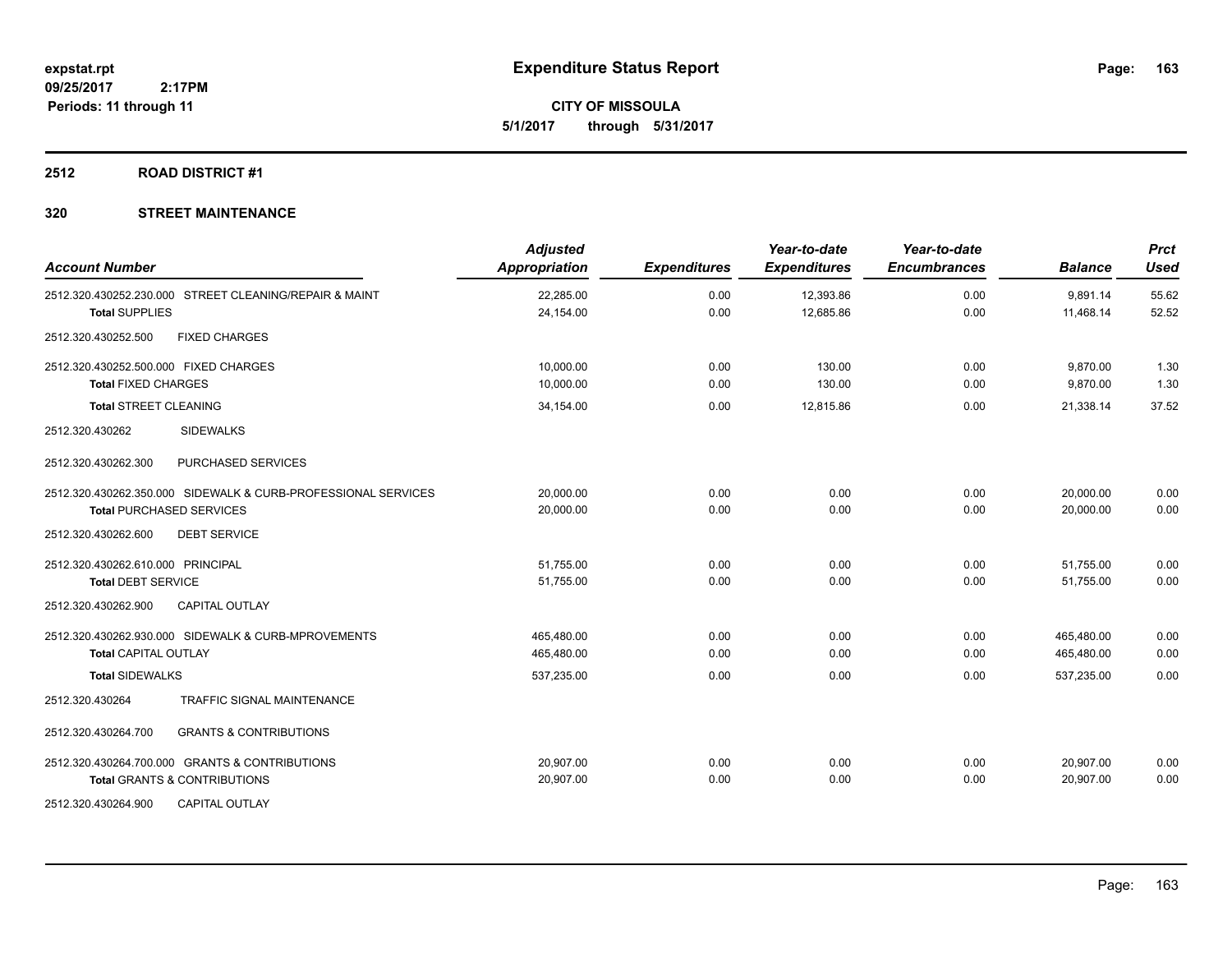**CITY OF MISSOULA 5/1/2017 through 5/31/2017**

#### **2512 ROAD DISTRICT #1**

| <b>Account Number</b>                                                                                                                         | <b>Adjusted</b><br><b>Appropriation</b> | <b>Expenditures</b>      | Year-to-date<br><b>Expenditures</b> | Year-to-date<br><b>Encumbrances</b> | <b>Balance</b>                     | <b>Prct</b><br><b>Used</b> |
|-----------------------------------------------------------------------------------------------------------------------------------------------|-----------------------------------------|--------------------------|-------------------------------------|-------------------------------------|------------------------------------|----------------------------|
| 2512.320.430264.930.000 IMPROVEMENTS<br><b>Total CAPITAL OUTLAY</b>                                                                           | 0.00<br>0.00                            | $-360.00$<br>$-360.00$   | 21,953.75<br>21,953.75              | 0.00<br>0.00                        | $-21,953.75$<br>$-21,953.75$       | 0.00<br>0.00               |
| Total TRAFFIC SIGNAL MAINTENANCE                                                                                                              | 20,907.00                               | $-360.00$                | 21,953.75                           | 0.00                                | $-1,046.75$                        | 105.01                     |
| 2512.320.430265<br><b>SIGNING &amp; STRIPING</b>                                                                                              |                                         |                          |                                     |                                     |                                    |                            |
| PERSONAL SERVICES<br>2512.320.430265.100                                                                                                      |                                         |                          |                                     |                                     |                                    |                            |
| 2512.320.430265.110.000 SALARIES AND WAGES<br>2512.320.430265.140.000 EMPLOYER CONTRIBUTIONS<br><b>Total PERSONAL SERVICES</b>                | 19,043.00<br>7,287.00<br>26,330.00      | 0.00<br>0.00<br>0.00     | 0.00<br>0.00<br>0.00                | 0.00<br>0.00<br>0.00                | 19,043.00<br>7,287.00<br>26,330.00 | 0.00<br>0.00<br>0.00       |
| 2512.320.430265.200<br><b>SUPPLIES</b>                                                                                                        |                                         |                          |                                     |                                     |                                    |                            |
| 2512.320.430265.230.000 SIGNING & STRIPING-REPAIR/MAINTENANCE<br>2512.320.430265.231.000 SIGNING & STRIPING/GASOLINE<br><b>Total SUPPLIES</b> | 8,865.00<br>1,135.00<br>10,000.00       | 0.00<br>217.86<br>217.86 | 8,865.00<br>217.86<br>9,082.86      | 0.00<br>0.00<br>0.00                | 0.00<br>917.14<br>917.14           | 100.00<br>19.19<br>90.83   |
| <b>Total SIGNING &amp; STRIPING</b>                                                                                                           | 36,330.00                               | 217.86                   | 9,082.86                            | 0.00                                | 27,247.14                          | 25.00                      |
| FLOOD CONTROL<br>2512.320.431200                                                                                                              |                                         |                          |                                     |                                     |                                    |                            |
| 2512.320.431200.100<br>PERSONAL SERVICES                                                                                                      |                                         |                          |                                     |                                     |                                    |                            |
| <b>Total PERSONAL SERVICES</b>                                                                                                                | 0.00                                    | 0.00                     | 0.00                                | 0.00                                | 0.00                               | 0.00                       |
| 2512.320.431200.200<br><b>SUPPLIES</b>                                                                                                        |                                         |                          |                                     |                                     |                                    |                            |
| <b>Total SUPPLIES</b>                                                                                                                         | 0.00                                    | 0.00                     | 0.00                                | 0.00                                | 0.00                               | 0.00                       |
| PURCHASED SERVICES<br>2512.320.431200.300                                                                                                     |                                         |                          |                                     |                                     |                                    |                            |
| 2512.320.431200.380.000 TRAINING<br><b>Total PURCHASED SERVICES</b>                                                                           | 0.00<br>0.00                            | 0.00<br>0.00             | 100.00<br>100.00                    | 0.00<br>0.00                        | $-100.00$<br>$-100.00$             | 0.00<br>0.00               |
| 2512.320.431200.700<br><b>GRANTS &amp; CONTRIBUTIONS</b>                                                                                      |                                         |                          |                                     |                                     |                                    |                            |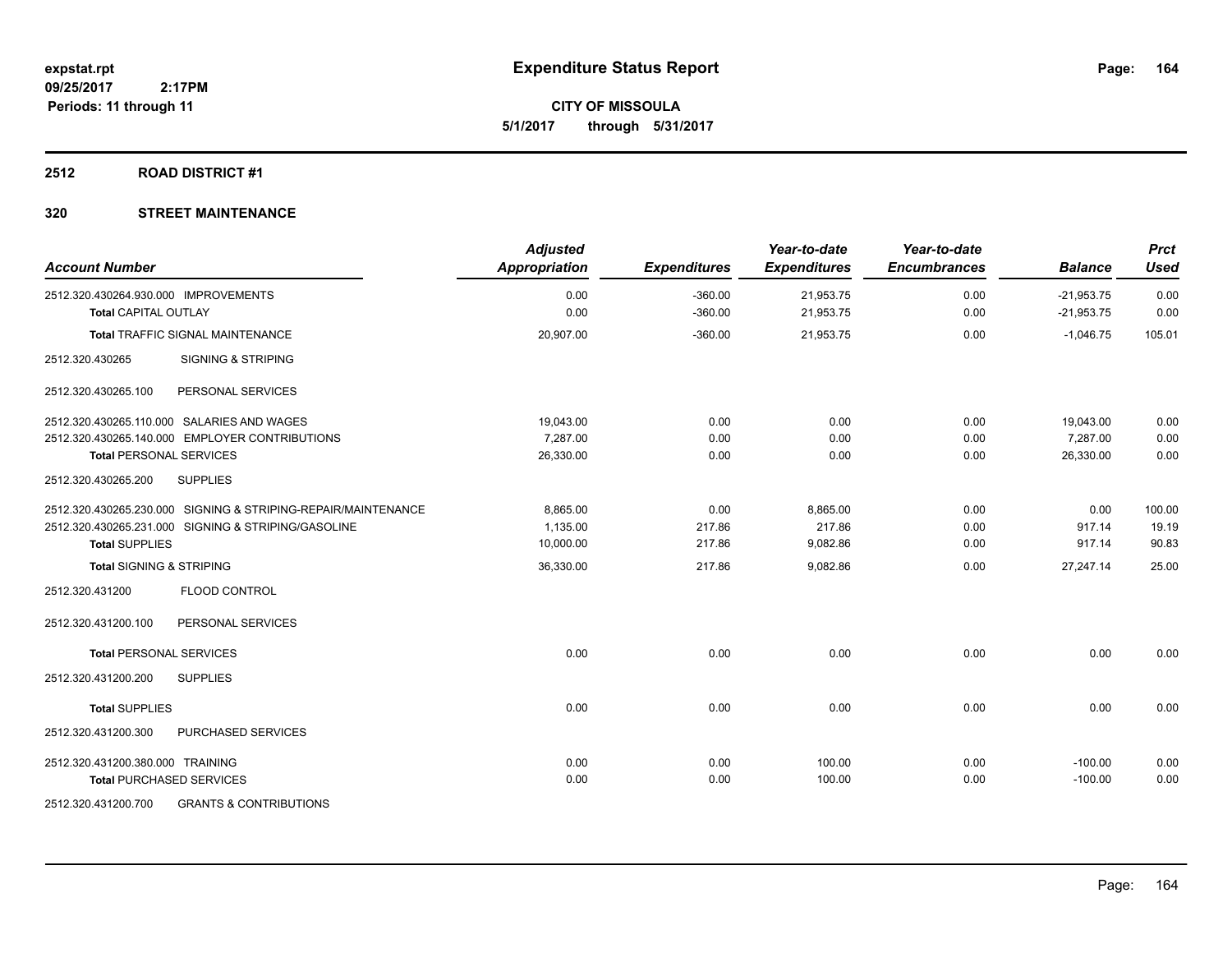**CITY OF MISSOULA 5/1/2017 through 5/31/2017**

#### **2512 ROAD DISTRICT #1**

| <b>Account Number</b>                                               |                                                                                  | <b>Adjusted</b><br>Appropriation      | <b>Expenditures</b>  | Year-to-date<br><b>Expenditures</b>   | Year-to-date<br><b>Encumbrances</b> | <b>Balance</b>                       | <b>Prct</b><br><b>Used</b> |
|---------------------------------------------------------------------|----------------------------------------------------------------------------------|---------------------------------------|----------------------|---------------------------------------|-------------------------------------|--------------------------------------|----------------------------|
|                                                                     | Total GRANTS & CONTRIBUTIONS                                                     | 0.00                                  | 0.00                 | 0.00                                  | 0.00                                | 0.00                                 | 0.00                       |
| 2512.320.431200.900                                                 | <b>CAPITAL OUTLAY</b>                                                            |                                       |                      |                                       |                                     |                                      |                            |
| <b>Total CAPITAL OUTLAY</b>                                         | 2512.320.431200.930.000 FLOOD CONTROL MAINT/MPROVEMENTS                          | 30,000.00<br>30,000.00                | 0.00<br>0.00         | 6,128.85<br>6,128.85                  | 0.00<br>0.00                        | 23,871.15<br>23,871.15               | 20.43<br>20.43             |
| <b>Total FLOOD CONTROL</b>                                          |                                                                                  | 30,000.00                             | 0.00                 | 6,228.85                              | 0.00                                | 23,771.15                            | 20.76                      |
| 2512.320.460434                                                     | <b>GREENWAYS &amp; HORTICULTURE</b>                                              |                                       |                      |                                       |                                     |                                      |                            |
| 2512.320.460434.200                                                 | <b>SUPPLIES</b>                                                                  |                                       |                      |                                       |                                     |                                      |                            |
|                                                                     | 2512.320.460434.230.000 ADOPT A TRAFFIC CIRCLE<br>Total GREENWAYS & HORTICULTURE | 2,500.00<br>2,500.00                  | 131.52<br>131.52     | 1,018.27<br>1,018.27                  | 0.00<br>0.00                        | 1,481.73<br>1,481.73                 | 40.73<br>40.73             |
| 2512.320.490504                                                     | <b>DEBT SERVICE</b>                                                              |                                       |                      |                                       |                                     |                                      |                            |
| 2512.320.490504.600                                                 | <b>DEBT SERVICE</b>                                                              |                                       |                      |                                       |                                     |                                      |                            |
| 2512.320.490504.610.000 PRINCIPAL<br><b>Total DEBT SERVICE</b>      | 2512.320.490504.620.000 INTEREST / SERVICE FEES                                  | 516,398.00<br>51,053.00<br>567,451.00 | 0.00<br>0.00<br>0.00 | 358,137.49<br>48,487.31<br>406,624.80 | 0.00<br>0.00<br>0.00                | 158,260.51<br>2,565.69<br>160,826.20 | 69.35<br>94.97<br>71.66    |
| 2512.320.510110                                                     | <b>MERCHANT SERVICES</b>                                                         |                                       |                      |                                       |                                     |                                      |                            |
| 2512.320.510110.500                                                 | <b>FIXED CHARGES</b>                                                             |                                       |                      |                                       |                                     |                                      |                            |
| <b>Total MERCHANT SERVICES</b>                                      |                                                                                  | 0.00                                  | 0.00                 | 0.00                                  | 0.00                                | 0.00                                 | 0.00                       |
| 2512.320.510200                                                     | <b>JUDGMENT &amp; LOSSES</b>                                                     |                                       |                      |                                       |                                     |                                      |                            |
| 2512.320.510200.500                                                 | <b>FIXED CHARGES</b>                                                             |                                       |                      |                                       |                                     |                                      |                            |
| 2512.320.510200.500.000 FIXED CHARGES<br><b>Total FIXED CHARGES</b> |                                                                                  | 91,949.00<br>91,949.00                | 0.00<br>0.00         | 0.00<br>0.00                          | 0.00<br>0.00                        | 91,949.00<br>91,949.00               | 0.00<br>0.00               |
| Total JUDGMENT & LOSSES                                             |                                                                                  | 91,949.00                             | 0.00                 | 0.00                                  | 0.00                                | 91,949.00                            | 0.00                       |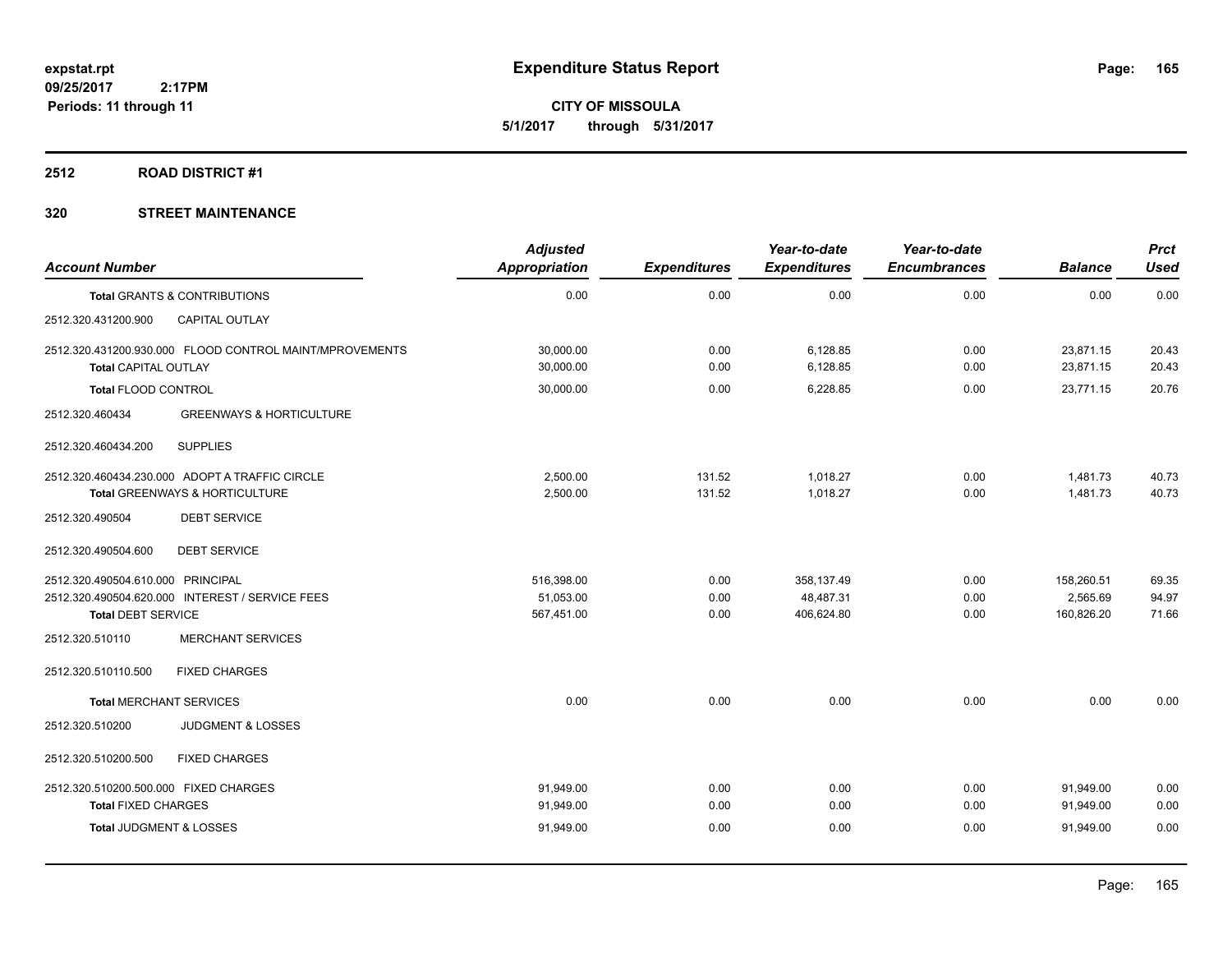**CITY OF MISSOULA 5/1/2017 through 5/31/2017**

#### **2512 ROAD DISTRICT #1**

| <b>Account Number</b>           | <b>Adjusted</b><br>Appropriation | <b>Expenditures</b> | Year-to-date<br><b>Expenditures</b> | Year-to-date<br><i><b>Encumbrances</b></i> | Balance      | Prct<br>Used |
|---------------------------------|----------------------------------|---------------------|-------------------------------------|--------------------------------------------|--------------|--------------|
| <b>Total STREET MAINTENANCE</b> | 2,092,990.00                     | 73.506.28           | 1,048,189.52                        | 0.00                                       | 1.044.800.48 | 50.08        |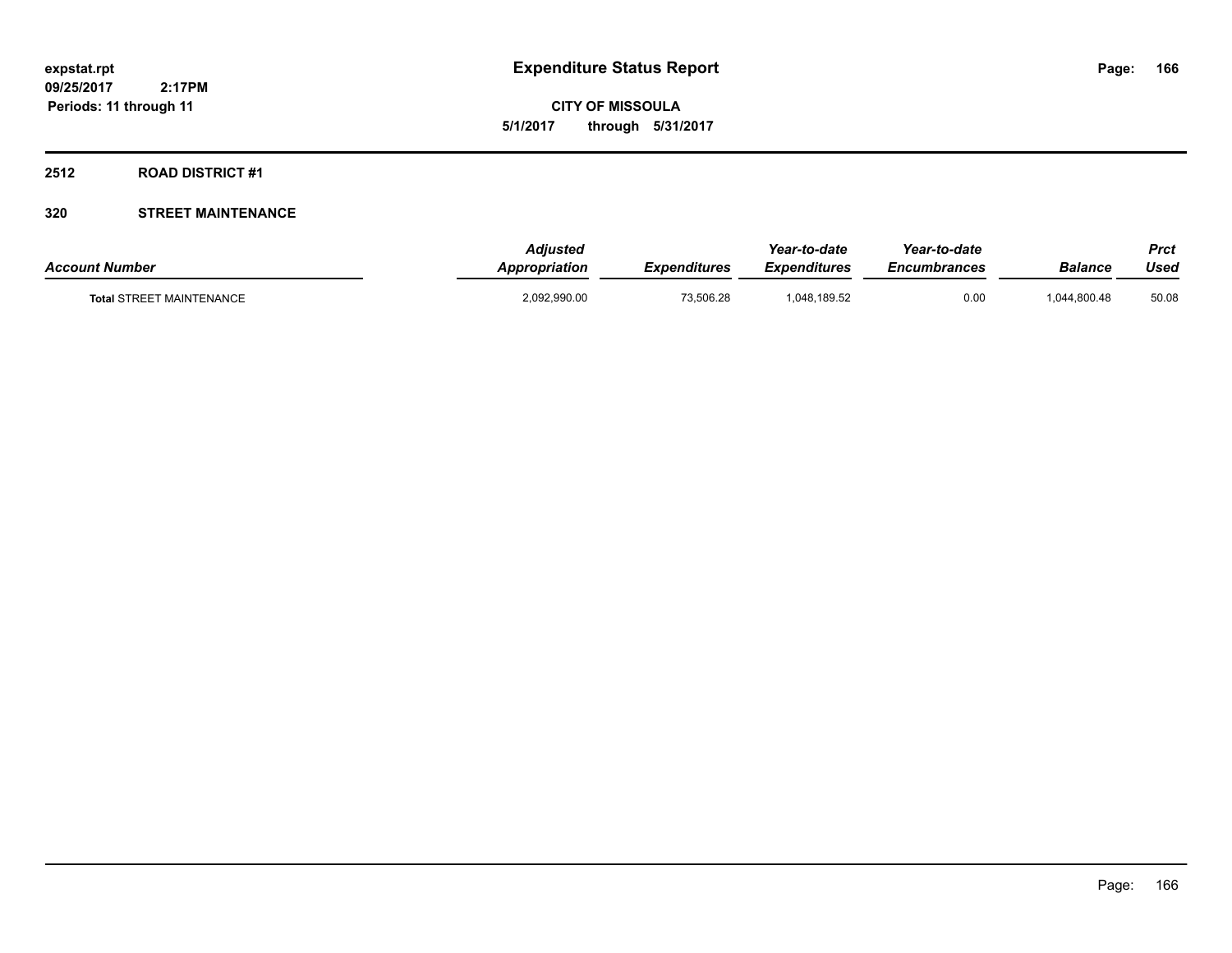**CITY OF MISSOULA 5/1/2017 through 5/31/2017**

**2512 ROAD DISTRICT #1**

| <b>Account Number</b>         |                              | <b>Adjusted</b><br>Appropriation | <b>Expenditures</b> | Year-to-date<br><b>Expenditures</b> | Year-to-date<br><b>Encumbrances</b> | <b>Balance</b> | <b>Prct</b><br>Used |
|-------------------------------|------------------------------|----------------------------------|---------------------|-------------------------------------|-------------------------------------|----------------|---------------------|
| 2512.390.510200               | <b>JUDGMENT &amp; LOSSES</b> |                                  |                     |                                     |                                     |                |                     |
| 2512.390.510200.500           | <b>FIXED CHARGES</b>         |                                  |                     |                                     |                                     |                |                     |
| <b>Total NON-DEPARTMENTAL</b> |                              | 0.00                             | 0.00                | 0.00                                | 0.00                                | 0.00           | 0.00                |
| <b>Total ROAD DISTRICT #1</b> |                              | 2,092,990.00                     | 73,506.28           | 1,048,189.52                        | 0.00                                | 1,044,800.48   | 50.08               |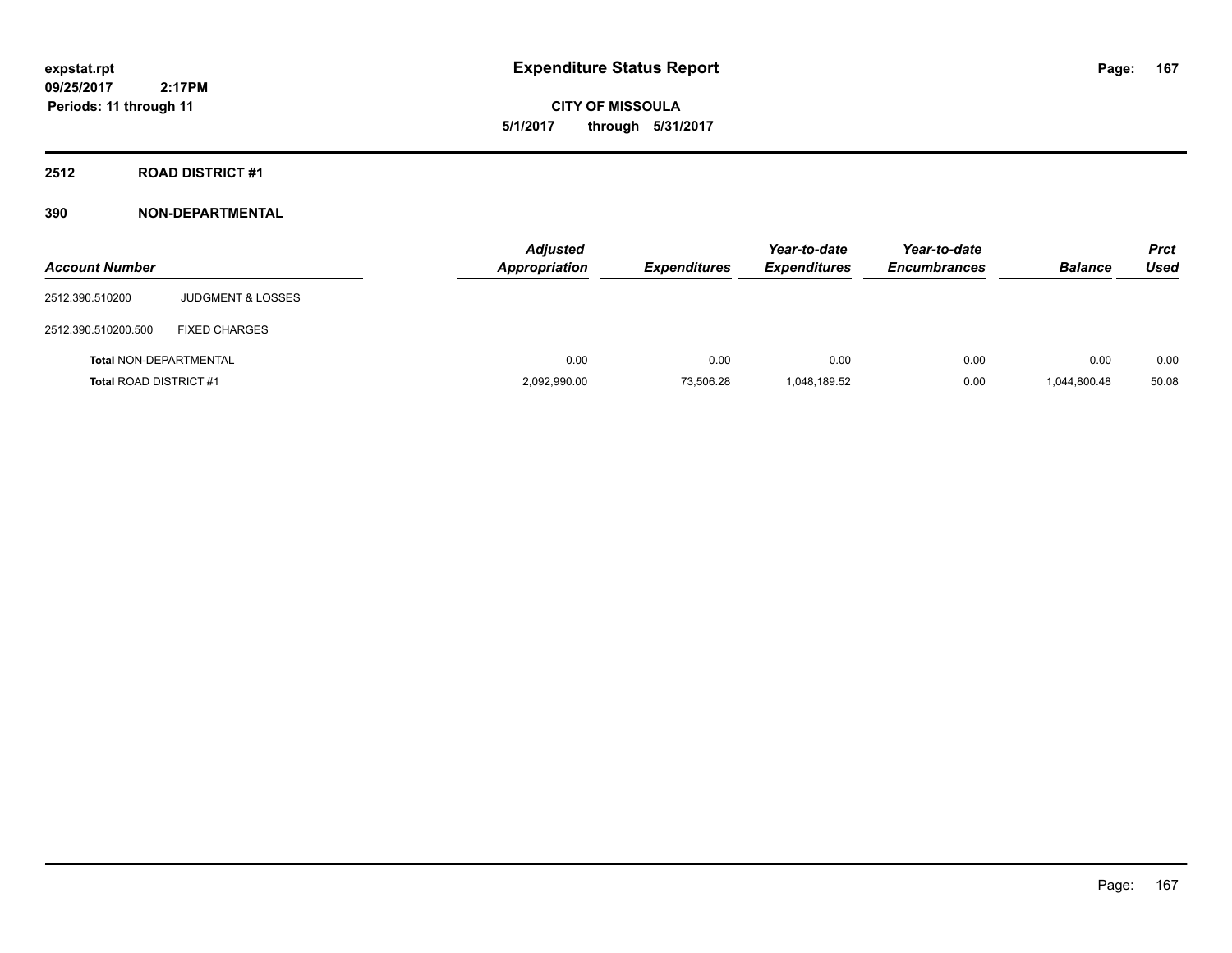**CITY OF MISSOULA 5/1/2017 through 5/31/2017**

#### **2513 PARK DISTRICT #1**

| <b>Account Number</b>            |                                                         | <b>Adjusted</b><br><b>Appropriation</b> | <b>Expenditures</b> | Year-to-date<br><b>Expenditures</b> | Year-to-date<br><b>Encumbrances</b> | <b>Balance</b> | <b>Prct</b><br><b>Used</b> |
|----------------------------------|---------------------------------------------------------|-----------------------------------------|---------------------|-------------------------------------|-------------------------------------|----------------|----------------------------|
|                                  |                                                         |                                         |                     |                                     |                                     |                |                            |
| 2513.370.460400                  | PARKS ASSET MANAGEMENT                                  |                                         |                     |                                     |                                     |                |                            |
| 2513.370.460400.300              | <b>PURCHASED SERVICES</b>                               |                                         |                     |                                     |                                     |                |                            |
| <b>Total PURCHASED SERVICES</b>  |                                                         | 0.00                                    | 0.00                | 0.00                                | 0.00                                | 0.00           | 0.00                       |
| 2513.370.460400.900              | <b>CAPITAL OUTLAY</b>                                   |                                         |                     |                                     |                                     |                |                            |
|                                  | 2513.370.460400.930.000 RENOVATE REPLACE IMPROVE        | 30,000.00                               | 19,797.80           | 64,128.49                           | 0.00                                | $-34,128.49$   | 213.76                     |
|                                  | 2513.370.460400.940.000 MACHINERY & EQUIPMENT           | 40.000.00                               | 0.00                | 0.00                                | 0.00                                | 40,000.00      | 0.00                       |
|                                  | <b>Total PARKS ASSET MANAGEMENT</b>                     | 70,000.00                               | 19,797.80           | 64,128.49                           | 0.00                                | 5,871.51       | 91.61                      |
| 2513.370.460432                  | PARK ADMIN                                              |                                         |                     |                                     |                                     |                |                            |
| 2513.370.460432.100              | PERSONAL SERVICES                                       |                                         |                     |                                     |                                     |                |                            |
|                                  | 2513.370.460432.110.000 SALARIES AND WAGES              | 48.827.00                               | 4,263.40            | 22,569.02                           | 0.00                                | 26,257.98      | 46.22                      |
|                                  | 2513.370.460432.140.000 EMPLOYER CONTRIBUTIONS          | 16,865.00                               | 1,702.30            | 7,910.94                            | 0.00                                | 8,954.06       | 46.91                      |
|                                  | 2513.370.460432.141.000 STATE RETIREMENT CONTRIBUTIONS  | 0.00                                    | 20.05               | 166.79                              | 0.00                                | $-166.79$      | 0.00                       |
| <b>Total PERSONAL SERVICES</b>   |                                                         | 65,692.00                               | 5,985.75            | 30,646.75                           | 0.00                                | 35,045.25      | 46.65                      |
| 2513.370.460432.200              | <b>SUPPLIES</b>                                         |                                         |                     |                                     |                                     |                |                            |
|                                  | 2513.370.460432.220.000 OPERATING SUPPLIES              | 3,665.00                                | 0.00                | 2.774.45                            | 0.00                                | 890.55         | 75.70                      |
| <b>Total SUPPLIES</b>            |                                                         | 3,665.00                                | 0.00                | 2,774.45                            | 0.00                                | 890.55         | 75.70                      |
| 2513.370.460432.300              | <b>PURCHASED SERVICES</b>                               |                                         |                     |                                     |                                     |                |                            |
|                                  | 2513.370.460432.330.000 PUBLICITY, SUBSCRIPTIONS & DUES | 3,000.00                                | 0.00                | 127.25                              | 0.00                                | 2,872.75       | 4.24                       |
|                                  | 2513.370.460432.344.000 TELEPHONE SERVICE               | 360.00                                  | 0.00                | 0.00                                | 0.00                                | 360.00         | 0.00                       |
|                                  | 2513.370.460432.350.000 PROFESSIONAL SERVICES           | 14,000.00                               | 309.04              | 10,204.32                           | 0.00                                | 3,795.68       | 72.89                      |
|                                  | 2513.370.460432.360.000 REPAIR & MAINTENANCE            | 3,000.00                                | 4,035.00            | 6,109.85                            | 0.00                                | $-3,109.85$    | 203.66                     |
| 2513.370.460432.370.000 TRAVEL   |                                                         | 500.00                                  | 0.00                | 0.00                                | 0.00                                | 500.00         | 0.00                       |
| 2513.370.460432.380.000 TRAINING |                                                         | 700.00                                  | 0.00                | 0.00                                | 0.00                                | 700.00         | 0.00                       |
|                                  | <b>Total PURCHASED SERVICES</b>                         | 21,560.00                               | 4,344.04            | 16,441.42                           | 0.00                                | 5,118.58       | 76.26                      |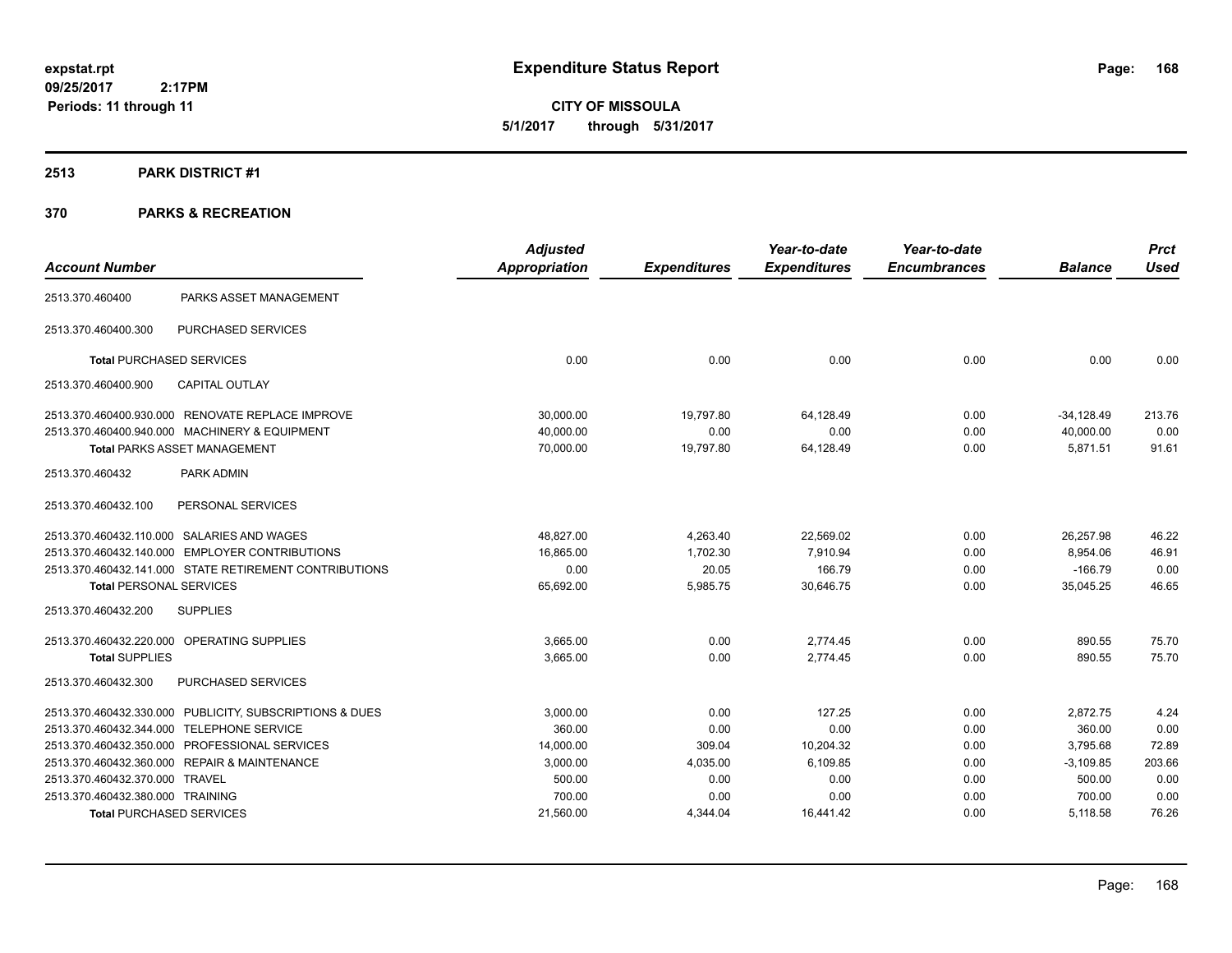**CITY OF MISSOULA 5/1/2017 through 5/31/2017**

#### **2513 PARK DISTRICT #1**

|                                                             | <b>Adjusted</b> |                     | Year-to-date        | Year-to-date        |                | <b>Prct</b> |
|-------------------------------------------------------------|-----------------|---------------------|---------------------|---------------------|----------------|-------------|
| <b>Account Number</b>                                       | Appropriation   | <b>Expenditures</b> | <b>Expenditures</b> | <b>Encumbrances</b> | <b>Balance</b> | <b>Used</b> |
| <b>DEBT SERVICE</b><br>2513.370.460432.600                  |                 |                     |                     |                     |                |             |
| <b>Total DEBT SERVICE</b>                                   | 0.00            | 0.00                | 0.00                | 0.00                | 0.00           | 0.00        |
| 2513.370.460432.700<br><b>GRANTS &amp; CONTRIBUTIONS</b>    |                 |                     |                     |                     |                |             |
| 2513.370.460432.700.000 GRANTS & CONTRIBUTIONS              | 5,000.00        | 0.00                | 0.00                | 0.00                | 5,000.00       | 0.00        |
| <b>Total GRANTS &amp; CONTRIBUTIONS</b>                     | 5,000.00        | 0.00                | 0.00                | 0.00                | 5,000.00       | 0.00        |
| <b>CAPITAL OUTLAY</b><br>2513.370.460432.900                |                 |                     |                     |                     |                |             |
| <b>Total CAPITAL OUTLAY</b>                                 | 0.00            | 0.00                | 0.00                | 0.00                | 0.00           | 0.00        |
| <b>Total PARK ADMIN</b>                                     | 95,917.00       | 10,329.79           | 49,862.62           | 0.00                | 46,054.38      | 51.99       |
| 2513.370.460434<br><b>GREENWAYS &amp; HORTICULTURE</b>      |                 |                     |                     |                     |                |             |
| PERSONAL SERVICES<br>2513.370.460434.100                    |                 |                     |                     |                     |                |             |
| 2513.370.460434.110.000 GREENWAYS & HORTCULTURE             | 38,216.00       | 3,584.48            | 30,766.63           | 0.00                | 7,449.37       | 80.51       |
| 2513.370.460434.140.000 GREENWAYS & HORTICLTURE-EMPL CONTRI | 8,624.00        | 1,489.66            | 16,896.72           | 0.00                | $-8,272.72$    | 195.93      |
| <b>Total PERSONAL SERVICES</b>                              | 46,840.00       | 5,074.14            | 47,663.35           | 0.00                | $-823.35$      | 101.76      |
| <b>SUPPLIES</b><br>2513.370.460434.200                      |                 |                     |                     |                     |                |             |
| 2513.370.460434.220.000 OPERATING SUPPLIES                  | 3,373.00        | 644.46              | 4.067.52            | 0.00                | $-694.52$      | 120.59      |
| 2513.370.460434.230.000 REPAIR/MAINTENANCE                  | 7,134.00        | 0.00                | 0.00                | 0.00                | 7,134.00       | 0.00        |
| 2513.370.460434.231.000 GASOLINE                            | 2,000.00        | 1,532.31            | 1,980.00            | 0.00                | 20.00          | 99.00       |
| <b>Total SUPPLIES</b>                                       | 12,507.00       | 2,176.77            | 6,047.52            | 0.00                | 6,459.48       | 48.35       |
| 2513.370.460434.300<br>PURCHASED SERVICES                   |                 |                     |                     |                     |                |             |
| 2513.370.460434.341.000 ELECTRICITY & NATURAL GAS           | 322.00          | 0.00                | 320.67              | 0.00                | 1.33           | 99.59       |
| 2513.370.460434.343.000 WATER CHARGES                       | 310.00          | 9.16                | 309.21              | 0.00                | 0.79           | 99.75       |
| 2513.370.460434.345.000 GARBAGE                             | 141.00          | 63.10               | 162.10              | 0.00                | $-21.10$       | 114.96      |
| 2513.370.460434.350.000 PROFESSIONAL SERVICES               | 5,000.00        | 1,897.50            | 6,982.00            | 0.00                | $-1,982.00$    | 139.64      |
| 2513.370.460434.360.000 REPAIR & MAINTENANCE                | 2,589.00        | 3,135.00            | 3,437.60            | 0.00                | $-848.60$      | 132.78      |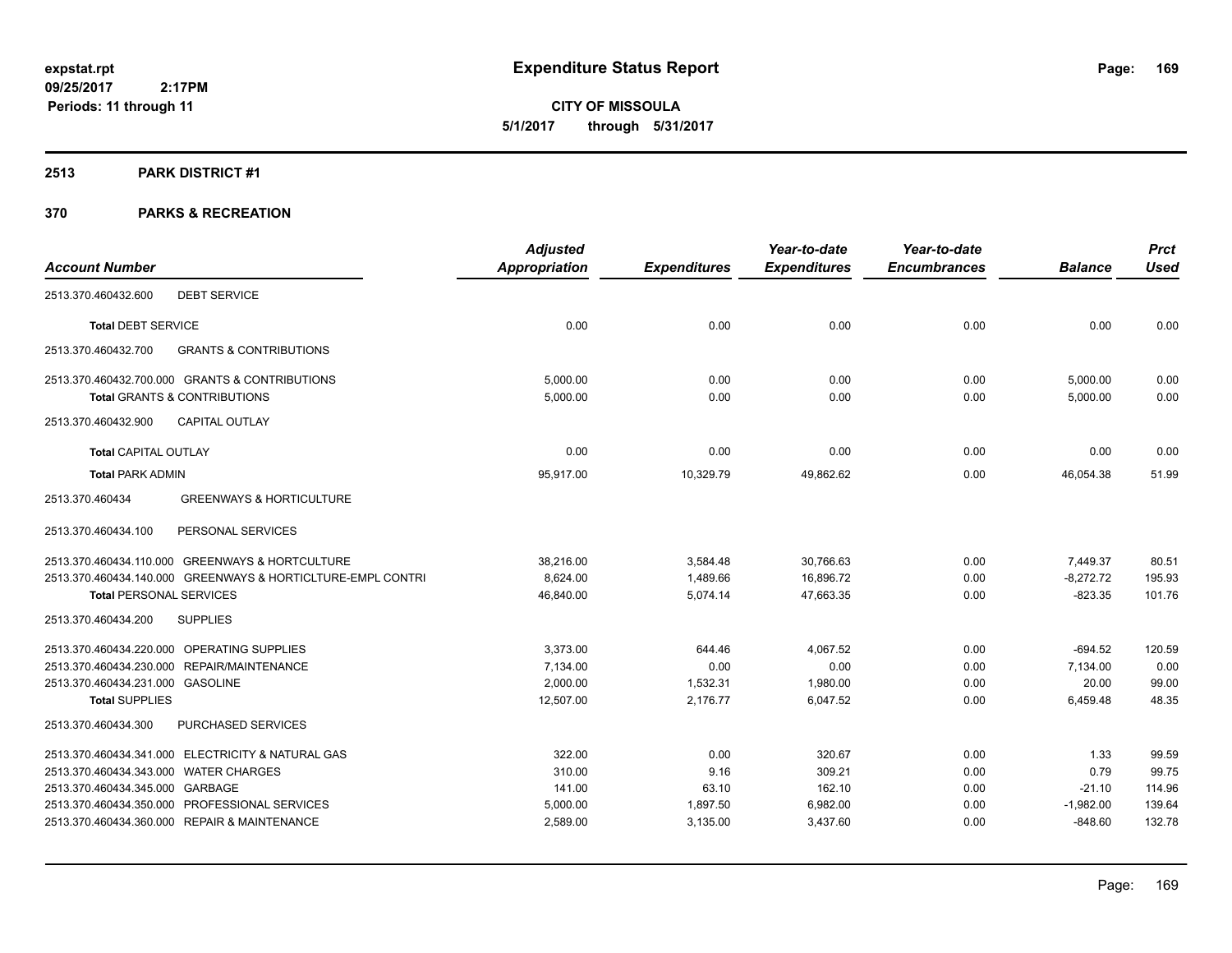**CITY OF MISSOULA 5/1/2017 through 5/31/2017**

#### **2513 PARK DISTRICT #1**

| <b>Account Number</b>                                   | <b>Adjusted</b> |                     | Year-to-date        | Year-to-date        | <b>Balance</b> | <b>Prct</b> |
|---------------------------------------------------------|-----------------|---------------------|---------------------|---------------------|----------------|-------------|
|                                                         | Appropriation   | <b>Expenditures</b> | <b>Expenditures</b> | <b>Encumbrances</b> |                | <b>Used</b> |
| 2513.370.460434.380.000 TRAINING                        | 95.00           | 0.00                | 0.00                | 0.00                | 95.00          | 0.00        |
| <b>Total PURCHASED SERVICES</b>                         | 8,457.00        | 5,104.76            | 11,211.58           | 0.00                | $-2,754.58$    | 132.57      |
| Total GREENWAYS & HORTICULTURE                          | 67,804.00       | 12,355.67           | 64,922.45           | 0.00                | 2,881.55       | 95.75       |
| 2513.370.460439<br><b>URBAN FORESTRY</b>                |                 |                     |                     |                     |                |             |
| 2513.370.460439.100<br>PERSONAL SERVICES                |                 |                     |                     |                     |                |             |
| 2513.370.460439.110.000 SALARIES AND WAGES              | 66,189.00       | 5,596.90            | 62,669.54           | 0.00                | 3,519.46       | 94.68       |
| 2513.370.460439.140.000 EMPLOYER CONTRIBUTIONS          | 34,906.00       | 3,097.45            | 33,810.79           | 0.00                | 1,095.21       | 96.86       |
| <b>Total PERSONAL SERVICES</b>                          | 101,095.00      | 8,694.35            | 96,480.33           | 0.00                | 4,614.67       | 95.44       |
| 2513.370.460439.200<br><b>SUPPLIES</b>                  |                 |                     |                     |                     |                |             |
| 2513.370.460439.220.000 OPERATING SUPPLIES              | 24,352.00       | 7,491.99            | 14,048.27           | 0.00                | 10,303.73      | 57.69       |
| 2513.370.460439.230.000 REPAIR/MAINTENANCE              | 4.252.00        | 3,293.00            | 3.312.98            | 0.00                | 939.02         | 77.92       |
| <b>Total SUPPLIES</b>                                   | 28,604.00       | 10,784.99           | 17,361.25           | 0.00                | 11,242.75      | 60.70       |
| PURCHASED SERVICES<br>2513.370.460439.300               |                 |                     |                     |                     |                |             |
| 2513.370.460439.330.000 PUBLICITY, SUBSCRIPTIONS & DUES | 0.00            | 0.00                | 100.00              | 0.00                | $-100.00$      | 0.00        |
| 2513.370.460439.344.000 TELEPHONE SERVICE               | 240.00          | 0.00                | 0.00                | 0.00                | 240.00         | 0.00        |
| 2513.370.460439.350.000 PROFESSIONAL SERVICES           | 2,660.00        | 0.00                | 3,320.86            | 0.00                | $-660.86$      | 124.84      |
| 2513.370.460439.360.000 REPAIR & MAINTENANCE            | 60,000.00       | 5,107.50            | 17,087.50           | 0.00                | 42,912.50      | 28.48       |
| 2513.370.460439.380.000 TRAINING                        | 150.00          | 1,100.00            | 1,775.01            | 0.00                | $-1,625.01$    | 1,183.34    |
| <b>Total PURCHASED SERVICES</b>                         | 63,050.00       | 6,207.50            | 22,283.37           | 0.00                | 40,766.63      | 35.34       |
| <b>Total URBAN FORESTRY</b>                             | 192,749.00      | 25,686.84           | 136,124.95          | 0.00                | 56,624.05      | 70.62       |
| <b>RECREATION MORE</b><br>2513.370.460470               |                 |                     |                     |                     |                |             |
| PERSONAL SERVICES<br>2513.370.460470.100                |                 |                     |                     |                     |                |             |
| 2513.370.460470.110.000 SALARIES AND WAGES              | 5,108.00        | 0.00                | 0.00                | 0.00                | 5,108.00       | 0.00        |
| 2513.370.460470.140.000 EMPLOYER CONTRIBUTIONS          | 2,018.00        | 0.00                | 0.00                | 0.00                | 2,018.00       | 0.00        |
| <b>Total PERSONAL SERVICES</b>                          | 7,126.00        | 0.00                | 0.00                | 0.00                | 7,126.00       | 0.00        |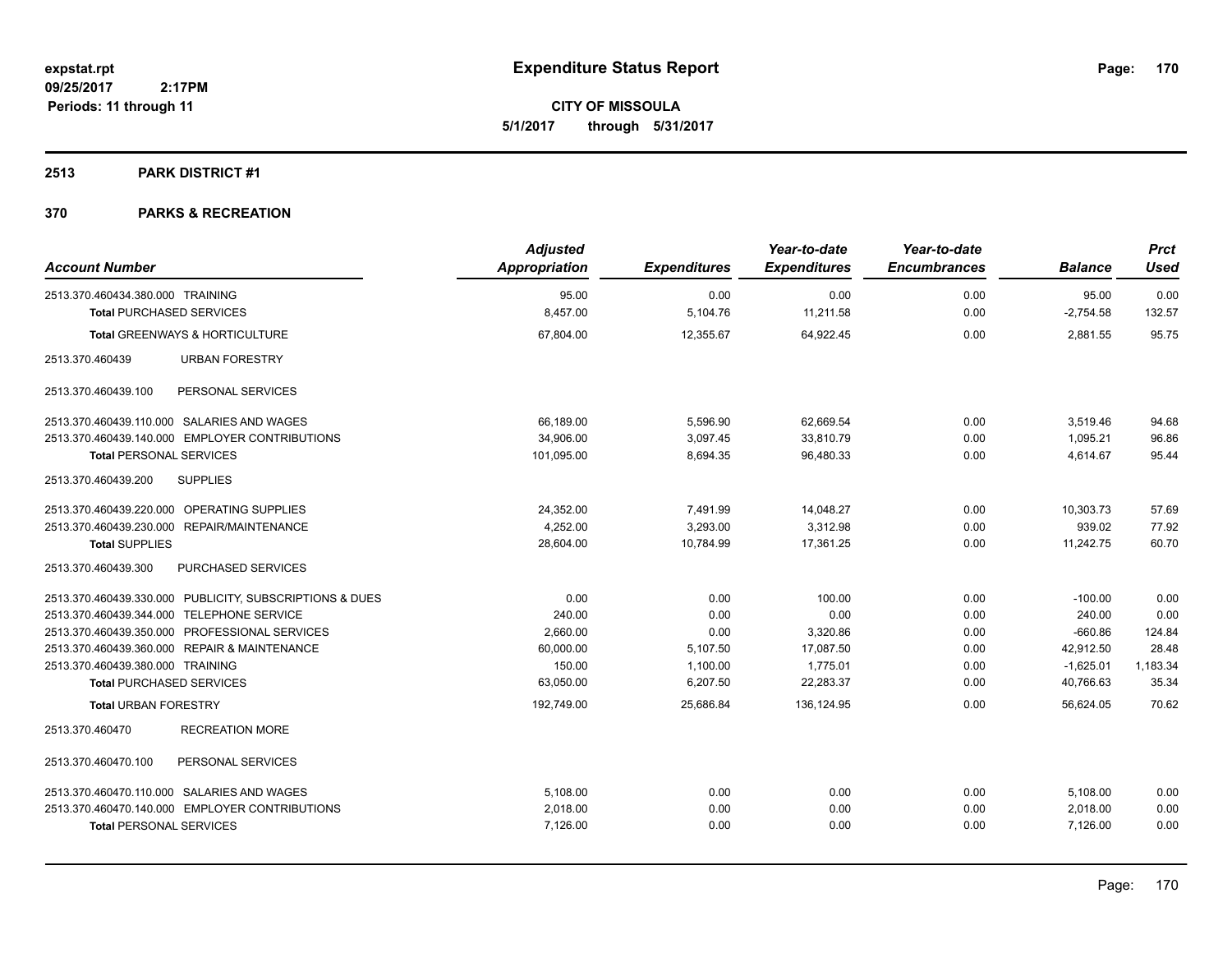**CITY OF MISSOULA 5/1/2017 through 5/31/2017**

#### **2513 PARK DISTRICT #1**

|                              |                                                        | <b>Adjusted</b>      |                     | Year-to-date        | Year-to-date        |                | <b>Prct</b> |
|------------------------------|--------------------------------------------------------|----------------------|---------------------|---------------------|---------------------|----------------|-------------|
| <b>Account Number</b>        |                                                        | <b>Appropriation</b> | <b>Expenditures</b> | <b>Expenditures</b> | <b>Encumbrances</b> | <b>Balance</b> | <b>Used</b> |
| 2513.370.460470.200          | <b>SUPPLIES</b>                                        |                      |                     |                     |                     |                |             |
| <b>Total SUPPLIES</b>        |                                                        | 0.00                 | 0.00                | 0.00                | 0.00                | 0.00           | 0.00        |
| 2513.370.460470.300          | PURCHASED SERVICES                                     |                      |                     |                     |                     |                |             |
|                              | 2513.370.460470.360.000 REPAIR & MAINTENANCE           | 3.000.00             | 74.65               | 2,423.16            | 0.00                | 576.84         | 80.77       |
|                              | <b>Total PURCHASED SERVICES</b>                        | 3,000.00             | 74.65               | 2,423.16            | 0.00                | 576.84         | 80.77       |
| <b>Total RECREATION MORE</b> |                                                        | 10,126.00            | 74.65               | 2,423.16            | 0.00                | 7,702.84       | 23.93       |
| 2513.370.460474              | <b>SPRAY DECKS</b>                                     |                      |                     |                     |                     |                |             |
| 2513.370.460474.200          | <b>SUPPLIES</b>                                        |                      |                     |                     |                     |                |             |
|                              | 2513.370.460474.230.000 SPRAY DECKS/REPAIR/MAINTENANCE | 1,600.00             | 0.00                | 0.00                | 0.00                | 1,600.00       | 0.00        |
| <b>Total SUPPLIES</b>        |                                                        | 1,600.00             | 0.00                | 0.00                | 0.00                | 1,600.00       | 0.00        |
| 2513.370.460474.300          | PURCHASED SERVICES                                     |                      |                     |                     |                     |                |             |
|                              | 2513.370.460474.341.000 ELECTRICITY & NATURAL GAS      | 2,184.00             | 0.00                | 0.00                | 0.00                | 2,184.00       | 0.00        |
|                              | 2513.370.460474.360.000 REPAIR & MAINTENANCE           | 6,300.00             | 0.00                | 0.00                | 0.00                | 6,300.00       | 0.00        |
|                              | <b>Total PURCHASED SERVICES</b>                        | 8,484.00             | 0.00                | 0.00                | 0.00                | 8,484.00       | 0.00        |
| <b>Total SPRAY DECKS</b>     |                                                        | 10,084.00            | 0.00                | 0.00                | 0.00                | 10.084.00      | 0.00        |
| 2513.370.460477              | <b>GRILL VAN</b>                                       |                      |                     |                     |                     |                |             |
| 2513.370.460477.200          | <b>SUPPLIES</b>                                        |                      |                     |                     |                     |                |             |
| <b>Total SUPPLIES</b>        |                                                        | 0.00                 | 0.00                | 0.00                | 0.00                | 0.00           | 0.00        |
| 2513.370.460477.300          | PURCHASED SERVICES                                     |                      |                     |                     |                     |                |             |
| <b>Total GRILL VAN</b>       |                                                        | 0.00                 | 0.00                | 0.00                | 0.00                | 0.00           | 0.00        |
| 2513.370.460484              | <b>CONSERVATION LANDS MGMT</b>                         |                      |                     |                     |                     |                |             |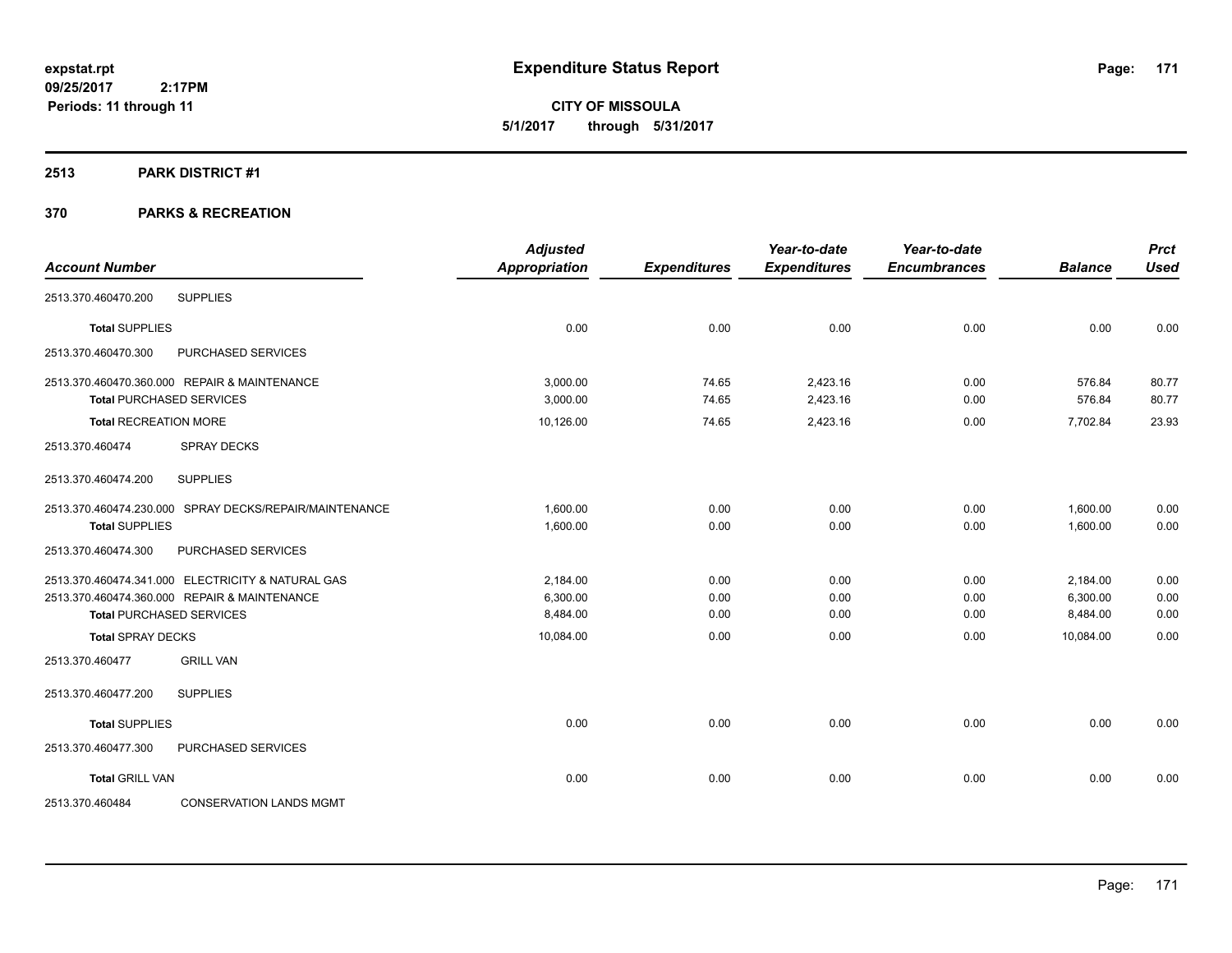**CITY OF MISSOULA 5/1/2017 through 5/31/2017**

#### **2513 PARK DISTRICT #1**

|                                                               | <b>Adjusted</b> |                     | Year-to-date        | Year-to-date        |                | <b>Prct</b> |
|---------------------------------------------------------------|-----------------|---------------------|---------------------|---------------------|----------------|-------------|
| <b>Account Number</b>                                         | Appropriation   | <b>Expenditures</b> | <b>Expenditures</b> | <b>Encumbrances</b> | <b>Balance</b> | <b>Used</b> |
| PERSONAL SERVICES<br>2513.370.460484.100                      |                 |                     |                     |                     |                |             |
| 2513.370.460484.110.000 CONSRVTN LAND MGMT/WAGES              | 30,450.00       | 4,898.59            | 50,164.57           | 0.00                | $-19,714.57$   | 164.74      |
| 2513.370.460484.120.000 OVERTIME                              | 0.00            | 0.00                | 26.69               | 0.00                | $-26.69$       | 0.00        |
| 2513.370.460484.140.000 CONSRVTN LAND MGMT/EMP CONTRIBUTIONS  | 15,062.00       | 1,705.67            | 18,837.92           | 0.00                | $-3,775.92$    | 125.07      |
| <b>Total PERSONAL SERVICES</b>                                | 45,512.00       | 6,604.26            | 69,029.18           | 0.00                | $-23,517.18$   | 151.67      |
| <b>SUPPLIES</b><br>2513.370.460484.200                        |                 |                     |                     |                     |                |             |
| 2513.370.460484.220.000 OPERATING SUPPLIES                    | 6,000.00        | 0.00                | 13,660.38           | 0.00                | $-7,660.38$    | 227.67      |
| 2513.370.460484.230.000 REPAIR/MAINTENANCE                    | 8,000.00        | 0.00                | 11,393.27           | 0.00                | $-3,393.27$    | 142.42      |
| <b>Total SUPPLIES</b>                                         | 14,000.00       | 0.00                | 25,053.65           | 0.00                | $-11,053.65$   | 178.95      |
| PURCHASED SERVICES<br>2513.370.460484.300                     |                 |                     |                     |                     |                |             |
| 2513.370.460484.350.000 PROFESSIONAL SERVICES                 | 44,127.00       | 0.00                | 14,793.88           | 0.00                | 29,333.12      | 33.53       |
| <b>Total PURCHASED SERVICES</b>                               | 44,127.00       | 0.00                | 14,793.88           | 0.00                | 29,333.12      | 33.53       |
| <b>Total CONSERVATION LANDS MGMT</b>                          | 103,639.00      | 6,604.26            | 108,876.71          | 0.00                | $-5,237.71$    | 105.05      |
| <b>SAFETY &amp; TRAINING</b><br>2513.370.460485               |                 |                     |                     |                     |                |             |
| PERSONAL SERVICES<br>2513.370.460485.100                      |                 |                     |                     |                     |                |             |
| <b>Total PERSONAL SERVICES</b>                                | 0.00            | 0.00                | 0.00                | 0.00                | 0.00           | 0.00        |
| 2513.370.460485.300<br>PURCHASED SERVICES                     |                 |                     |                     |                     |                |             |
| <b>Total SAFETY &amp; TRAINING</b>                            | 0.00            | 0.00                | 0.00                | 0.00                | 0.00           | 0.00        |
| PARK MAINTENANCE ROUTINE<br>2513.370.460501                   |                 |                     |                     |                     |                |             |
| 2513.370.460501.100<br>PERSONAL SERVICES                      |                 |                     |                     |                     |                |             |
| 2513.370.460501.110.000 PARK MAINT ROUTINE/SALARIES AND WAGES | 39,986.00       | 1,709.93            | 3,443.47            | 0.00                | 36,542.53      | 8.61        |
| 2513.370.460501.140.000 PARK MAINT ROUTINE/WAGES              | 10.588.00       | 240.99              | 485.31              | 0.00                | 10.102.69      | 4.58        |
| <b>Total PERSONAL SERVICES</b>                                | 50,574.00       | 1,950.92            | 3,928.78            | 0.00                | 46,645.22      | 7.77        |
|                                                               |                 |                     |                     |                     |                |             |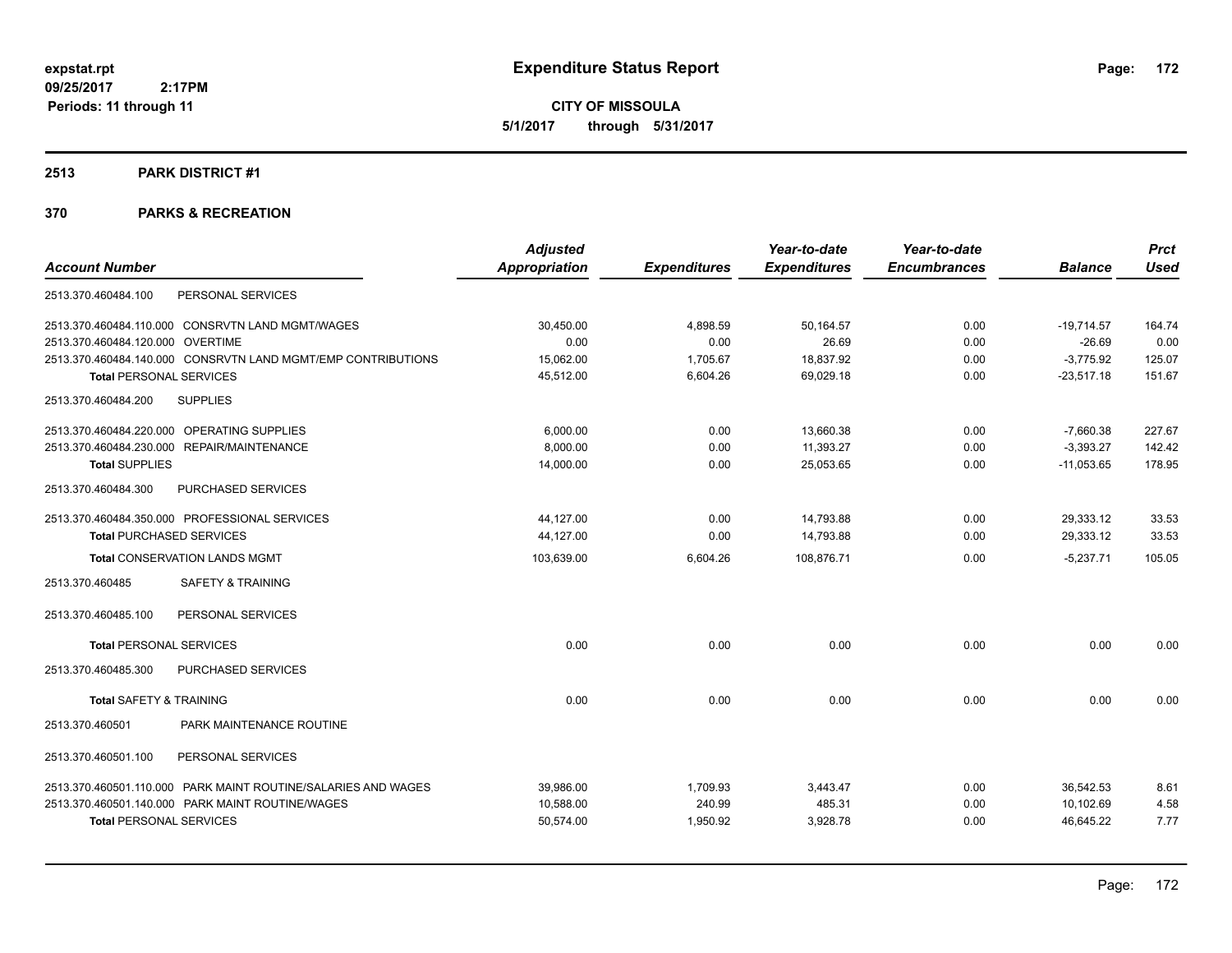**CITY OF MISSOULA 5/1/2017 through 5/31/2017**

#### **2513 PARK DISTRICT #1**

|                                                   | <b>Adjusted</b>      |                     | Year-to-date        | Year-to-date        |                | <b>Prct</b> |
|---------------------------------------------------|----------------------|---------------------|---------------------|---------------------|----------------|-------------|
| <b>Account Number</b>                             | <b>Appropriation</b> | <b>Expenditures</b> | <b>Expenditures</b> | <b>Encumbrances</b> | <b>Balance</b> | <b>Used</b> |
| <b>SUPPLIES</b><br>2513.370.460501.200            |                      |                     |                     |                     |                |             |
| 2513.370.460501.220.000 OPERATING SUPPLIES        | 41,566.00            | 11,674.67           | 78,551.88           | 0.00                | $-36,985.88$   | 188.98      |
| 2513.370.460501.230.000 REPAIR/MAINTENANCE        | 77,899.00            | 749.95              | 28,521.76           | 0.00                | 49,377.24      | 36.61       |
| 2513.370.460501.231.000 GASOLINE                  | 8,144.00             | 0.00                | 8,164.00            | 0.00                | $-20.00$       | 100.25      |
| <b>Total SUPPLIES</b>                             | 127,609.00           | 12,424.62           | 115,237.64          | 0.00                | 12,371.36      | 90.31       |
| 2513.370.460501.300<br>PURCHASED SERVICES         |                      |                     |                     |                     |                |             |
| 2513.370.460501.341.000 ELECTRICITY & NATURAL GAS | 41,260.00            | 2,879.42            | 41,765.22           | 0.00                | $-505.22$      | 101.22      |
| 2513.370.460501.343.000 WATER CHARGES             | 7,375.00             | 0.00                | 7,344.46            | 0.00                | 30.54          | 99.59       |
| 2513.370.460501.344.000 TELEPHONE SERVICE         | 60.00                | 0.00                | 0.00                | 0.00                | 60.00          | 0.00        |
| 2513.370.460501.345.000 GARBAGE                   | 3,072.00             | 488.40              | 3,098.44            | 0.00                | $-26.44$       | 100.86      |
| 2513.370.460501.350.000 PROFESSIONAL SERVICES     | 11,557.00            | 392.40              | 6,160.37            | 0.00                | 5,396.63       | 53.30       |
| 2513.370.460501.360.000 REPAIR & MAINTENANCE      | 56,076.00            | 10,857.25           | 77,162.15           | 0.00                | $-21,086.15$   | 137.60      |
| 2513.370.460501.380.000 TRAINING                  | 38.00                | 0.00                | 0.00                | 0.00                | 38.00          | 0.00        |
| <b>Total PURCHASED SERVICES</b>                   | 119,438.00           | 14,617.47           | 135,530.64          | 0.00                | $-16,092.64$   | 113.47      |
| <b>Total PARK MAINTENANCE ROUTINE</b>             | 297,621.00           | 28,993.01           | 254,697.06          | 0.00                | 42,923.94      | 85.58       |
| SPORTS FACILITIES MAINTENANCE<br>2513.370.460503  |                      |                     |                     |                     |                |             |
| <b>SUPPLIES</b><br>2513.370.460503.200            |                      |                     |                     |                     |                |             |
| <b>Total SPORTS FACILITIES MAINTENANCE</b>        | 0.00                 | 0.00                | 0.00                | 0.00                | 0.00           | 0.00        |
| <b>CARAS PARK IMPROVEMENTS</b><br>2513.370.460506 |                      |                     |                     |                     |                |             |
| CAPITAL OUTLAY<br>2513.370.460506.900             |                      |                     |                     |                     |                |             |
| <b>Total CARAS PARK IMPROVEMENTS</b>              | 0.00                 | 0.00                | 0.00                | 0.00                | 0.00           | 0.00        |
| <b>DEBT SERVICE</b><br>2513.370.490504            |                      |                     |                     |                     |                |             |
| <b>DEBT SERVICE</b><br>2513.370.490504.600        |                      |                     |                     |                     |                |             |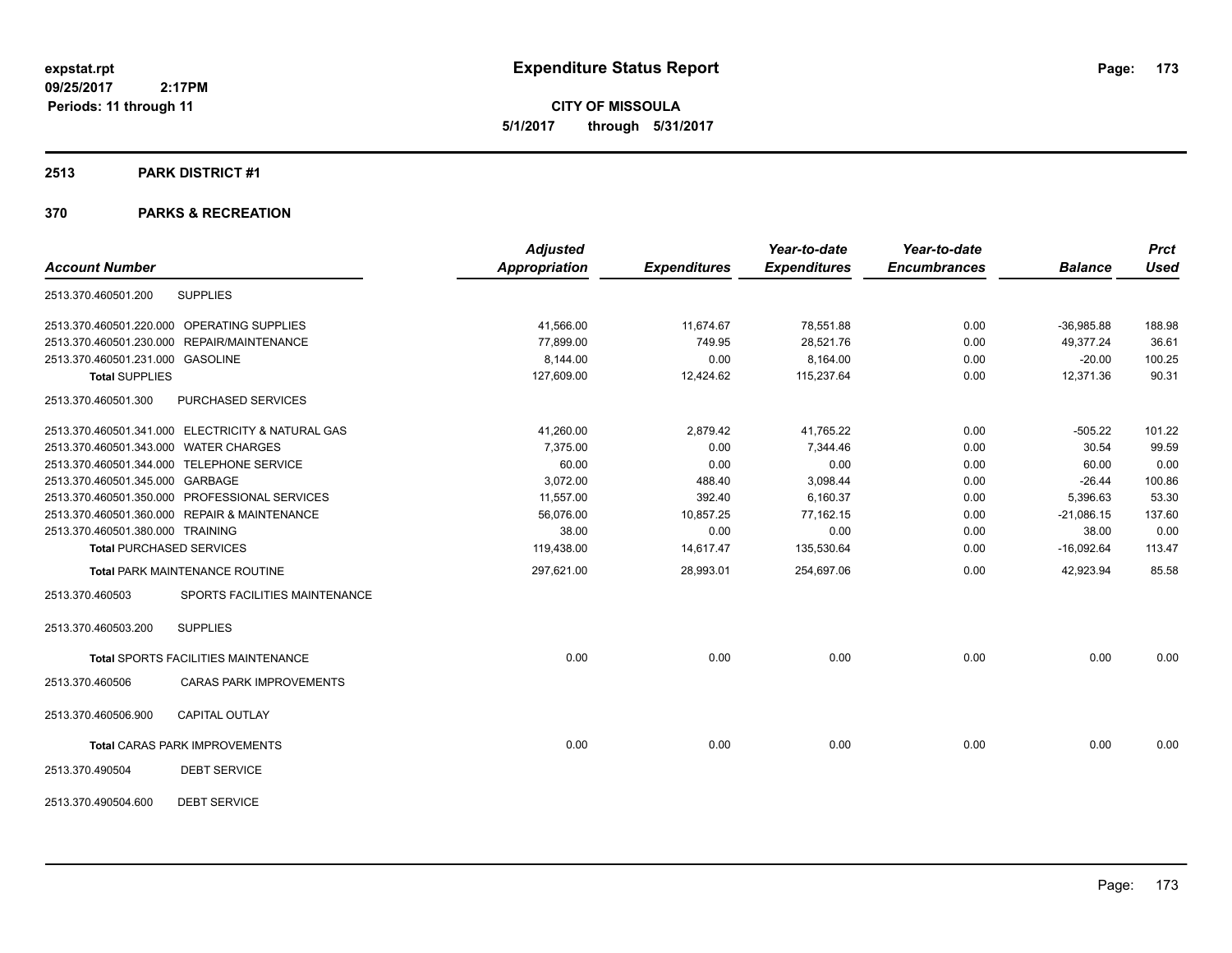**CITY OF MISSOULA 5/1/2017 through 5/31/2017**

### **2513 PARK DISTRICT #1**

| <b>Account Number</b>     |                                                  | <b>Adjusted</b><br><b>Appropriation</b> | <b>Expenditures</b> | Year-to-date<br><b>Expenditures</b> | Year-to-date<br><b>Encumbrances</b> | <b>Balance</b> | <b>Prct</b><br><b>Used</b> |
|---------------------------|--------------------------------------------------|-----------------------------------------|---------------------|-------------------------------------|-------------------------------------|----------------|----------------------------|
| 2513.370.490504.610.000   | <b>PRINCIPAL</b>                                 | 294,977.00                              | 0.00                | 302,527.97                          | 0.00                                | $-7,550.97$    | 102.56                     |
|                           | 2513.370.490504.620.000 INTEREST / SERVICE FEES  | 6,569.00                                | 0.00                | 9,302.29                            | 0.00                                | $-2,733.29$    | 141.61                     |
| <b>Total DEBT SERVICE</b> |                                                  | 301,546.00                              | 0.00                | 311,830.26                          | 0.00                                | $-10,284.26$   | 103.41                     |
| 2513.370.510110           | <b>MERCHANT SERVICES</b>                         |                                         |                     |                                     |                                     |                |                            |
| 2513.370.510110.500       | <b>FIXED CHARGES</b>                             |                                         |                     |                                     |                                     |                |                            |
|                           | <b>Total MERCHANT SERVICES</b>                   | 0.00                                    | 0.00                | 0.00                                | 0.00                                | 0.00           | 0.00                       |
| 2513.370.521003           | FORT MISSOULA REGIONAL PARK SUBSIDY              |                                         |                     |                                     |                                     |                |                            |
| 2513.370.521003.800       | OTHER OBJECTS                                    |                                         |                     |                                     |                                     |                |                            |
|                           | 2513.370.521003.820.000 TRANSFERS TO OTHER FUNDS | 163,214.00                              | 0.00                | 0.00                                | 0.00                                | 163,214.00     | 0.00                       |
|                           | <b>Total FORT MISSOULA REGIONAL PARK SUBSIDY</b> | 163,214.00                              | 0.00                | 0.00                                | 0.00                                | 163,214.00     | 0.00                       |
| Total PARK DISTRICT #1    |                                                  | 1,312,700.00                            | 103,842.02          | 992,865.70                          | 0.00                                | 319,834.30     | 75.64                      |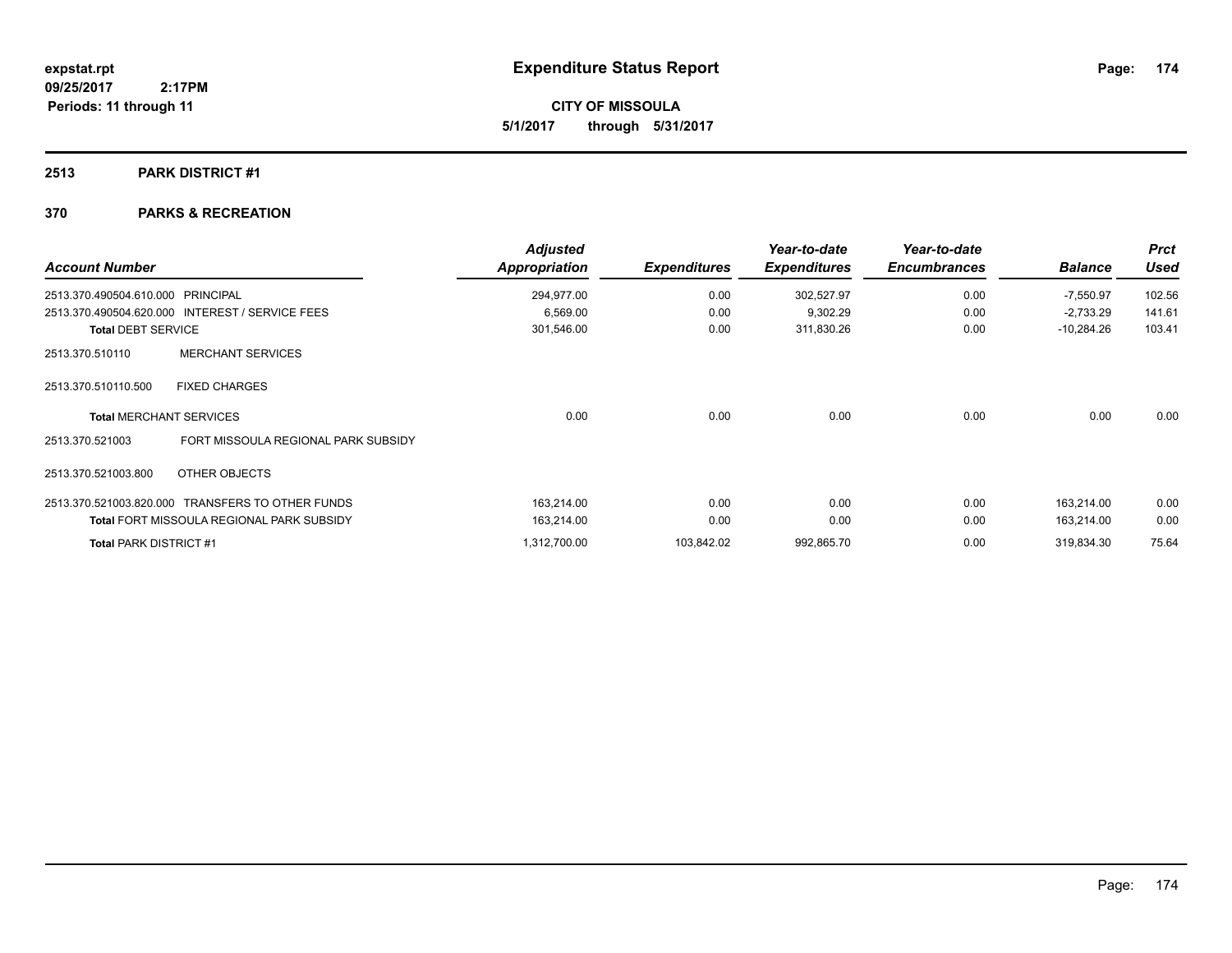**CITY OF MISSOULA 5/1/2017 through 5/31/2017**

#### **2820 STATE GAS TAX FUND**

### **280 PUBLIC WORKS OPERATIONS**

| <b>Account Number</b>                                               |                                                  | <b>Adjusted</b><br><b>Appropriation</b> | <b>Expenditures</b>    | Year-to-date<br><b>Expenditures</b> | Year-to-date<br><b>Encumbrances</b> | <b>Balance</b>           | <b>Prct</b><br><b>Used</b> |
|---------------------------------------------------------------------|--------------------------------------------------|-----------------------------------------|------------------------|-------------------------------------|-------------------------------------|--------------------------|----------------------------|
| 2820.280.430230                                                     | <b>STREET RESTORATION</b>                        |                                         |                        |                                     |                                     |                          |                            |
| 2820.280.430230.300                                                 | PURCHASED SERVICES                               |                                         |                        |                                     |                                     |                          |                            |
|                                                                     | <b>Total PURCHASED SERVICES</b>                  | 0.00                                    | 0.00                   | 0.00                                | 0.00                                | 0.00                     | 0.00                       |
| 2820.280.430230.500                                                 | <b>FIXED CHARGES</b>                             |                                         |                        |                                     |                                     |                          |                            |
| <b>Total FIXED CHARGES</b>                                          |                                                  | 0.00                                    | 0.00                   | 0.00                                | 0.00                                | 0.00                     | 0.00                       |
| 2820.280.430230.800                                                 | OTHER OBJECTS                                    |                                         |                        |                                     |                                     |                          |                            |
| <b>Total OTHER OBJECTS</b>                                          | 2820.280.430230.820.000 TRANSFERS TO OTHER FUNDS | 564,000.00<br>564,000.00                | 0.00<br>0.00           | 282,000.00<br>282,000.00            | 0.00<br>0.00                        | 282,000.00<br>282,000.00 | 50.00<br>50.00             |
| 2820.280.430230.900                                                 | <b>CAPITAL OUTLAY</b>                            |                                         |                        |                                     |                                     |                          |                            |
| 2820.280.430230.930.000 IMPROVEMENTS<br><b>Total CAPITAL OUTLAY</b> |                                                  | 391,200.00<br>391,200.00                | 50,098.46<br>50,098.46 | 183,357.13<br>183,357.13            | 0.00<br>0.00                        | 207,842.87<br>207,842.87 | 46.87<br>46.87             |
|                                                                     | <b>Total STREET RESTORATION</b>                  | 955,200.00                              | 50,098.46              | 465,357.13                          | 0.00                                | 489,842.87               | 48.72                      |
| 2820.280.510110                                                     | <b>MERCHANT SERVICES</b>                         |                                         |                        |                                     |                                     |                          |                            |
| 2820.280.510110.500                                                 | <b>FIXED CHARGES</b>                             |                                         |                        |                                     |                                     |                          |                            |
| <b>Total FIXED CHARGES</b>                                          |                                                  | 0.00                                    | 0.00                   | 0.00                                | 0.00                                | 0.00                     | 0.00                       |
|                                                                     | <b>Total MERCHANT SERVICES</b>                   | 0.00                                    | 0.00                   | 0.00                                | 0.00                                | 0.00                     | 0.00                       |
|                                                                     | <b>Total STATE GAS TAX FUND</b>                  | 955,200.00                              | 50,098.46              | 465,357.13                          | 0.00                                | 489,842.87               | 48.72                      |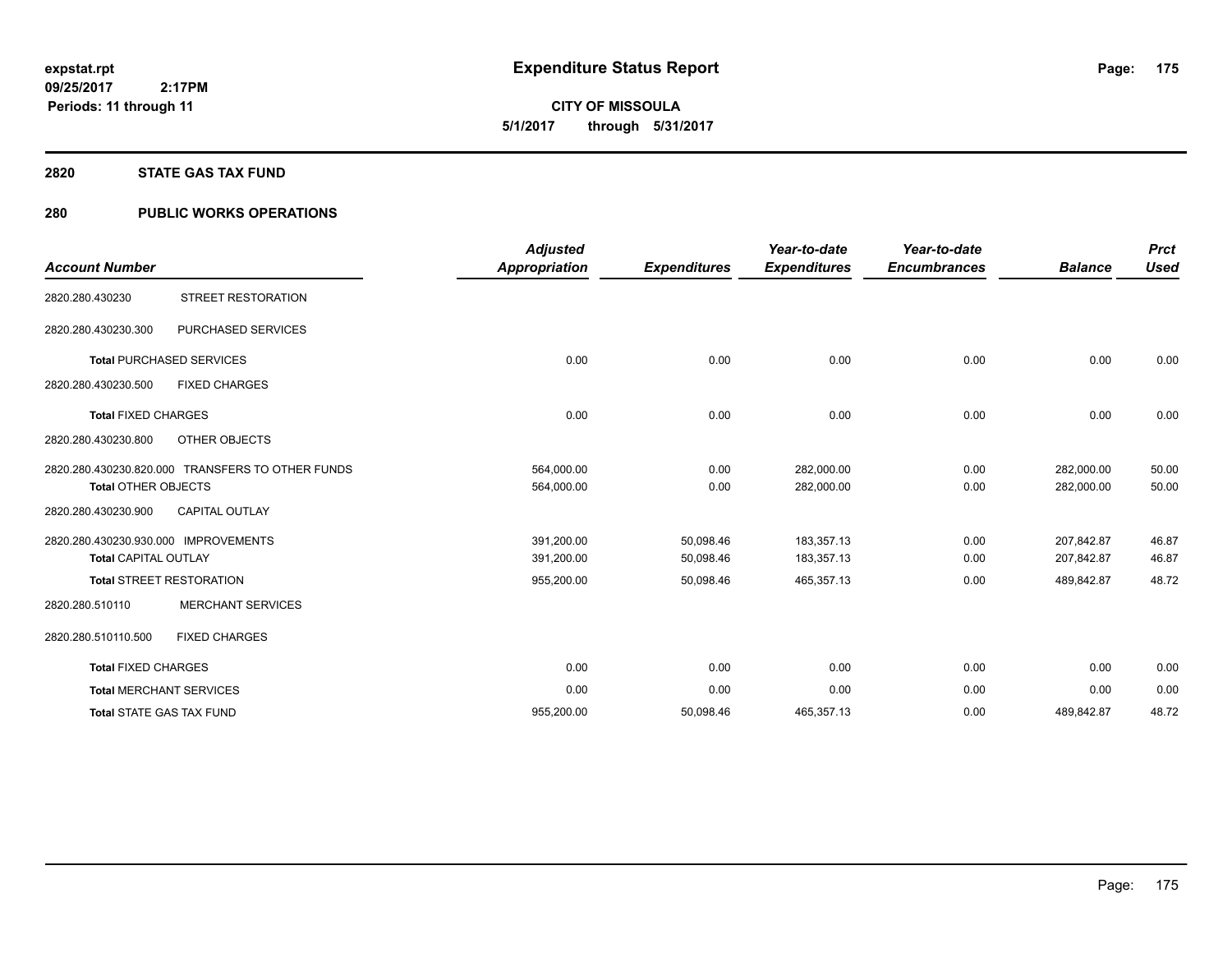**CITY OF MISSOULA 5/1/2017 through 5/31/2017**

### **2917 CRIME VICTIM SURCHARGE**

| <b>Account Number</b> |                                     | <b>Adjusted</b><br>Appropriation | <b>Expenditures</b> | Year-to-date<br><i><b>Expenditures</b></i> | Year-to-date<br><b>Encumbrances</b> | <b>Balance</b> | <b>Prct</b><br>Used |
|-----------------------|-------------------------------------|----------------------------------|---------------------|--------------------------------------------|-------------------------------------|----------------|---------------------|
| 2917.390.510110       | <b>MERCHANT SERVICES</b>            |                                  |                     |                                            |                                     |                |                     |
| 2917.390.510110.500   | <b>FIXED CHARGES</b>                |                                  |                     |                                            |                                     |                |                     |
|                       | <b>Total CRIME VICTIM SURCHARGE</b> | 0.00                             | 0.00                | 0.00                                       | 0.00                                | 0.00           | 0.00                |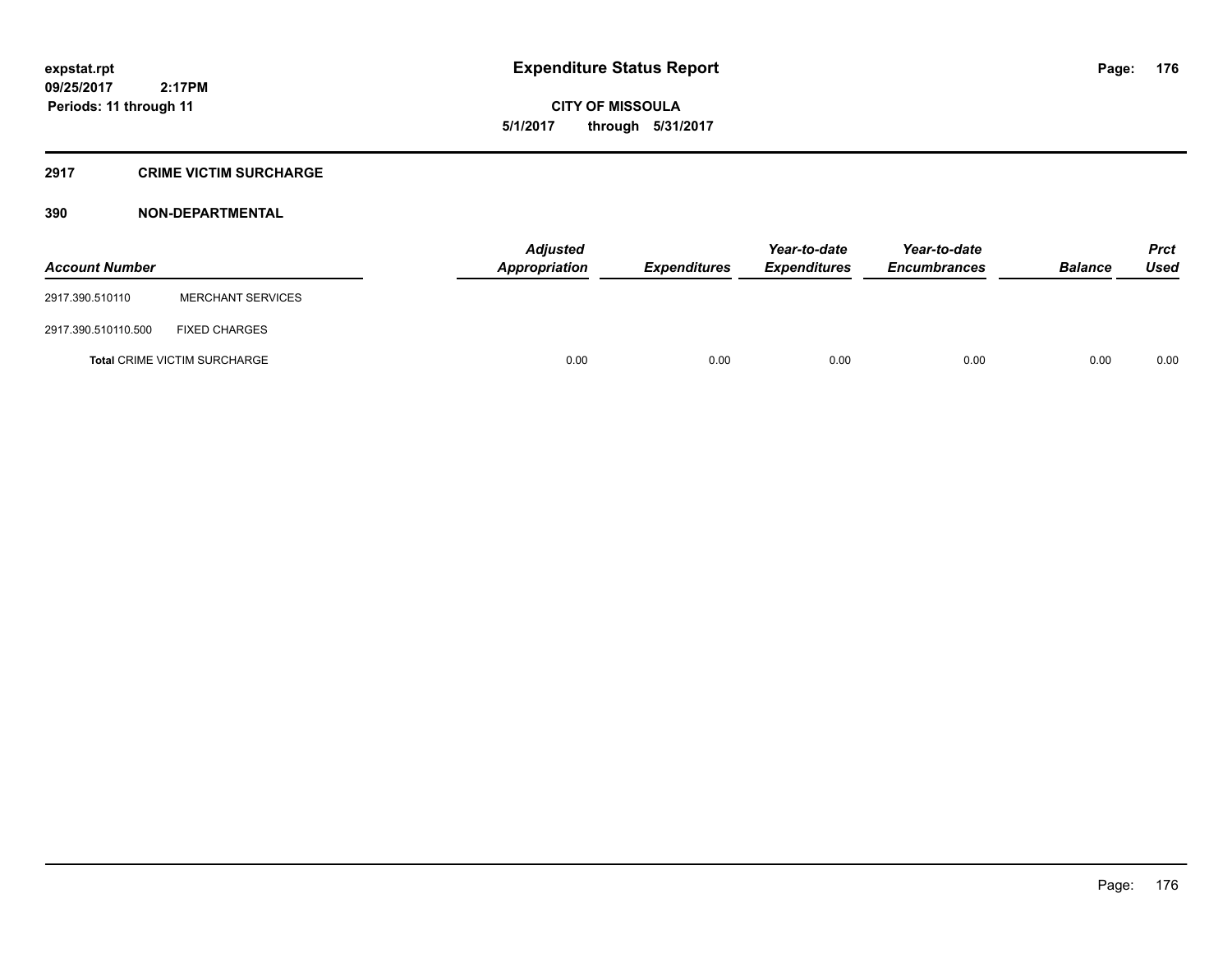**177**

**CITY OF MISSOULA 5/1/2017 through 5/31/2017**

### **2918 LAW ENFORCEMENT BLOCK GRANT FUND**

| <b>Account Number</b>       |                                   | <b>Adjusted</b><br>Appropriation | <b>Expenditures</b> | Year-to-date<br><b>Expenditures</b> | Year-to-date<br><b>Encumbrances</b> | <b>Balance</b> | <b>Prct</b><br><b>Used</b> |
|-----------------------------|-----------------------------------|----------------------------------|---------------------|-------------------------------------|-------------------------------------|----------------|----------------------------|
| 2918.290.420170             | <b>JAG VIII GRANT</b>             |                                  |                     |                                     |                                     |                |                            |
| 2918.290.420170.200         | <b>SUPPLIES</b>                   |                                  |                     |                                     |                                     |                |                            |
| <b>Total SUPPLIES</b>       |                                   | 0.00                             | 0.00                | 0.00                                | 0.00                                | 0.00           | 0.00                       |
| 2918.290.420170.300         | PURCHASED SERVICES                |                                  |                     |                                     |                                     |                |                            |
|                             | <b>Total PURCHASED SERVICES</b>   | 0.00                             | 0.00                | 0.00                                | 0.00                                | 0.00           | 0.00                       |
| 2918.290.420170.900         | CAPITAL OUTLAY                    |                                  |                     |                                     |                                     |                |                            |
| <b>Total JAG VIII GRANT</b> |                                   | 0.00                             | 0.00                | 0.00                                | 0.00                                | 0.00           | 0.00                       |
| 2918.290.420171             | <b>JAG IX GRANT</b>               |                                  |                     |                                     |                                     |                |                            |
| 2918.290.420171.200         | <b>SUPPLIES</b>                   |                                  |                     |                                     |                                     |                |                            |
| <b>Total SUPPLIES</b>       |                                   | 0.00                             | 0.00                | 0.00                                | 0.00                                | 0.00           | 0.00                       |
| 2918.290.420171.300         | PURCHASED SERVICES                |                                  |                     |                                     |                                     |                |                            |
|                             | <b>Total PURCHASED SERVICES</b>   | 0.00                             | 0.00                | 0.00                                | 0.00                                | 0.00           | 0.00                       |
| 2918.290.420171.700         | <b>GRANTS &amp; CONTRIBUTIONS</b> |                                  |                     |                                     |                                     |                |                            |
| <b>Total JAG IX GRANT</b>   |                                   | 0.00                             | 0.00                | 0.00                                | 0.00                                | 0.00           | 0.00                       |
| 2918.290.420172             | <b>JAG XII</b>                    |                                  |                     |                                     |                                     |                |                            |
| 2918.290.420172.300         | PURCHASED SERVICES                |                                  |                     |                                     |                                     |                |                            |
|                             | <b>Total PURCHASED SERVICES</b>   | 0.00                             | 0.00                | 0.00                                | 0.00                                | 0.00           | 0.00                       |
| 2918.290.420172.900         | CAPITAL OUTLAY                    |                                  |                     |                                     |                                     |                |                            |
| <b>Total JAG XII</b>        |                                   | 0.00                             | 0.00                | 0.00                                | 0.00                                | 0.00           | 0.00                       |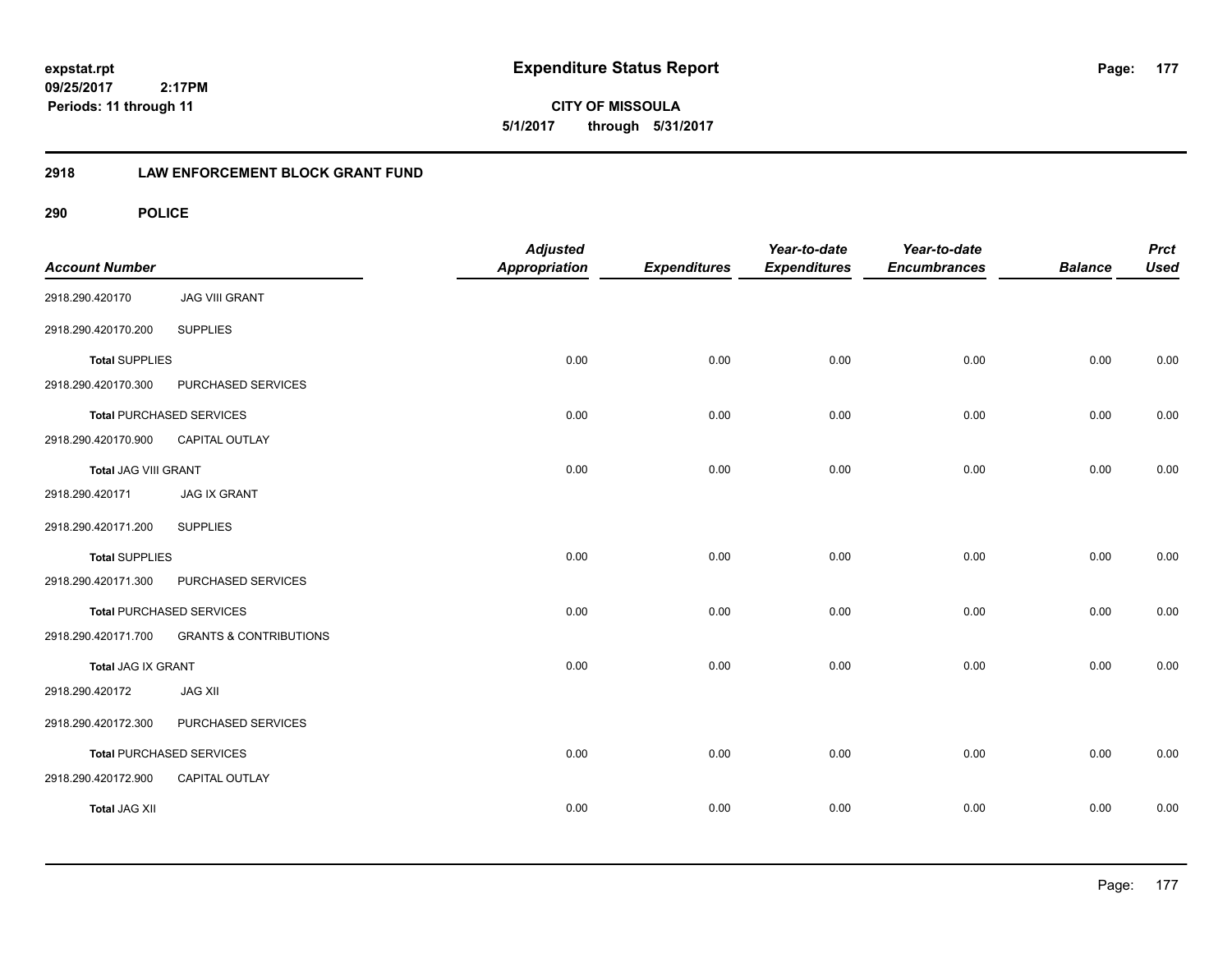**expstat.rpt Expenditure Status Report** 

**09/25/2017 2:17PM Periods: 11 through 11**

**CITY OF MISSOULA 5/1/2017 through 5/31/2017**

### **2918 LAW ENFORCEMENT BLOCK GRANT FUND**

| <b>Account Number</b>       |                                                        | <b>Adjusted</b><br><b>Appropriation</b> | <b>Expenditures</b> | Year-to-date<br><b>Expenditures</b> | Year-to-date<br><b>Encumbrances</b> | <b>Balance</b> | <b>Prct</b><br><b>Used</b> |
|-----------------------------|--------------------------------------------------------|-----------------------------------------|---------------------|-------------------------------------|-------------------------------------|----------------|----------------------------|
| 2918.290.420173             | <b>JAG XI</b>                                          |                                         |                     |                                     |                                     |                |                            |
| 2918.290.420173.200         | <b>SUPPLIES</b>                                        |                                         |                     |                                     |                                     |                |                            |
| <b>Total SUPPLIES</b>       |                                                        | 0.00                                    | 0.00                | 0.00                                | 0.00                                | 0.00           | 0.00                       |
| 2918.290.420173.300         | PURCHASED SERVICES                                     |                                         |                     |                                     |                                     |                |                            |
|                             | <b>Total PURCHASED SERVICES</b>                        | 0.00                                    | 0.00                | 0.00                                | 0.00                                | 0.00           | 0.00                       |
| 2918.290.420173.700         | <b>GRANTS &amp; CONTRIBUTIONS</b>                      |                                         |                     |                                     |                                     |                |                            |
|                             | <b>Total GRANTS &amp; CONTRIBUTIONS</b>                | 0.00                                    | 0.00                | 0.00                                | 0.00                                | 0.00           | 0.00                       |
| 2918.290.420173.900         | CAPITAL OUTLAY                                         |                                         |                     |                                     |                                     |                |                            |
| <b>Total JAG XI</b>         |                                                        | 0.00                                    | 0.00                | 0.00                                | 0.00                                | 0.00           | 0.00                       |
| 2918.290.420174             | <b>JAG V GRANT</b>                                     |                                         |                     |                                     |                                     |                |                            |
| 2918.290.420174.200         | <b>SUPPLIES</b>                                        |                                         |                     |                                     |                                     |                |                            |
|                             | 2918.290.420174.220.000 OPERATING SUPPLIES-JAG V       | 43,124.00                               | 0.00                | 43,124.00                           | 0.00                                | 0.00           | 100.00                     |
| <b>Total SUPPLIES</b>       |                                                        | 43,124.00                               | 0.00                | 43,124.00                           | 0.00                                | 0.00           | 100.00                     |
| 2918.290.420174.300         | PURCHASED SERVICES                                     |                                         |                     |                                     |                                     |                |                            |
|                             | <b>Total PURCHASED SERVICES</b>                        | 0.00                                    | 0.00                | 0.00                                | 0.00                                | 0.00           | 0.00                       |
| 2918.290.420174.700         | <b>GRANTS &amp; CONTRIBUTIONS</b>                      |                                         |                     |                                     |                                     |                |                            |
|                             | 2918.290.420174.700.000 JAG V / GRANTS & CONTRIBUTIONS | 17,249.00                               | 0.00                | 17,249.00                           | 0.00                                | 0.00           | 100.00                     |
|                             | <b>Total GRANTS &amp; CONTRIBUTIONS</b>                | 17,249.00                               | 0.00                | 17,249.00                           | 0.00                                | 0.00           | 100.00                     |
| 2918.290.420174.900         | CAPITAL OUTLAY                                         |                                         |                     |                                     |                                     |                |                            |
| <b>Total CAPITAL OUTLAY</b> |                                                        | 0.00                                    | 0.00                | 0.00                                | 0.00                                | 0.00           | 0.00                       |
| Total JAG V GRANT           |                                                        | 60,373.00                               | 0.00                | 60,373.00                           | 0.00                                | 0.00           | 100.00                     |
|                             |                                                        |                                         |                     |                                     |                                     |                |                            |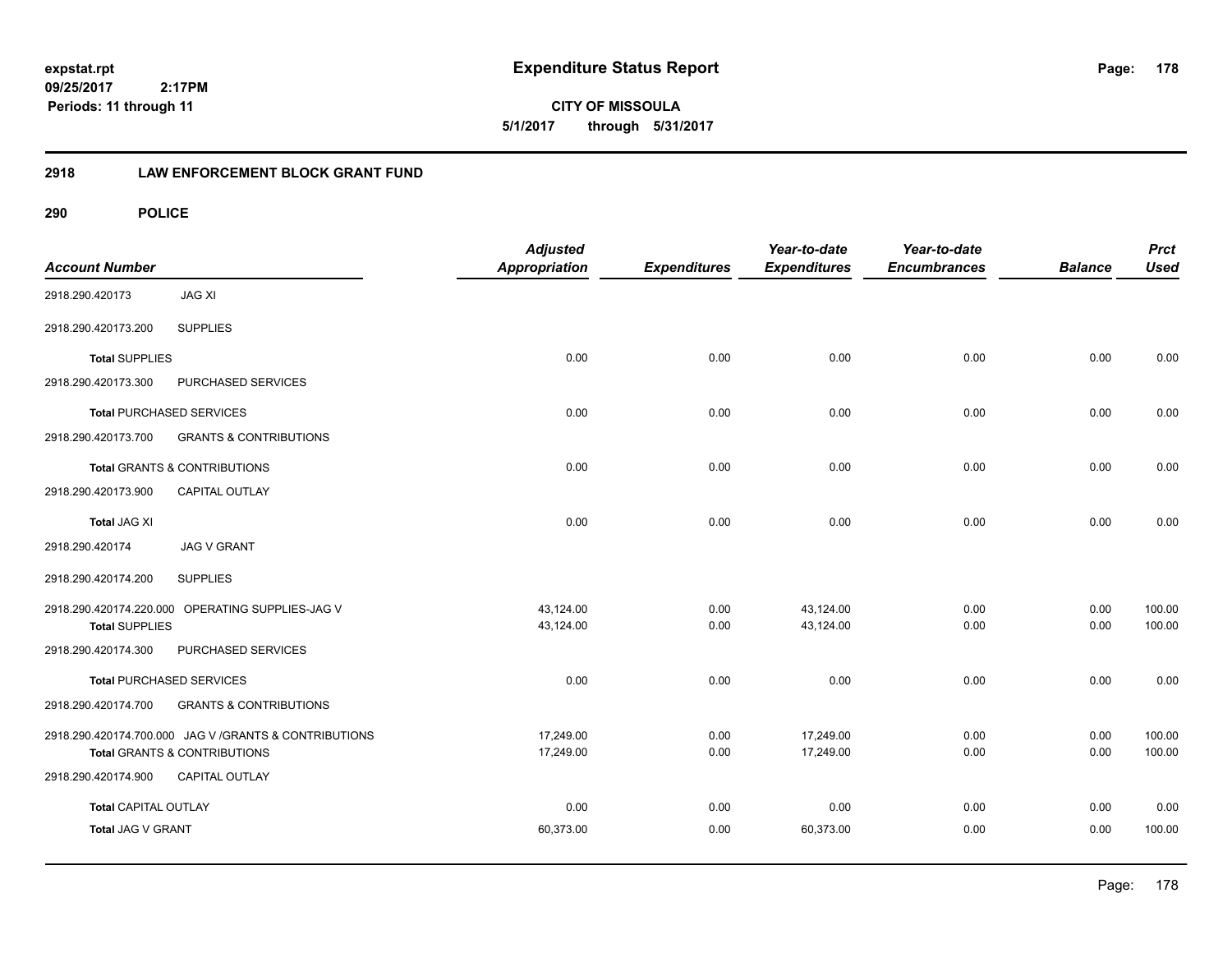**179**

**CITY OF MISSOULA 5/1/2017 through 5/31/2017**

### **2918 LAW ENFORCEMENT BLOCK GRANT FUND**

| <b>Account Number</b>          |                                   | <b>Adjusted</b><br>Appropriation | <b>Expenditures</b> | Year-to-date<br><b>Expenditures</b> | Year-to-date<br><b>Encumbrances</b> | <b>Balance</b> | <b>Prct</b><br><b>Used</b> |
|--------------------------------|-----------------------------------|----------------------------------|---------------------|-------------------------------------|-------------------------------------|----------------|----------------------------|
| 2918.290.420175                | <b>JAG X GRANT</b>                |                                  |                     |                                     |                                     |                |                            |
| 2918.290.420175.200            | <b>SUPPLIES</b>                   |                                  |                     |                                     |                                     |                |                            |
| <b>Total SUPPLIES</b>          |                                   | 0.00                             | 0.00                | 0.00                                | 0.00                                | 0.00           | 0.00                       |
| 2918.290.420175.300            | PURCHASED SERVICES                |                                  |                     |                                     |                                     |                |                            |
| Total JAG X GRANT              |                                   | 0.00                             | 0.00                | 0.00                                | 0.00                                | 0.00           | 0.00                       |
| 2918.290.420176                | <b>JAG VII GRANT</b>              |                                  |                     |                                     |                                     |                |                            |
| 2918.290.420176.100            | PERSONAL SERVICES                 |                                  |                     |                                     |                                     |                |                            |
| <b>Total PERSONAL SERVICES</b> |                                   | 0.00                             | 0.00                | 0.00                                | 0.00                                | 0.00           | 0.00                       |
| 2918.290.420176.200            | <b>SUPPLIES</b>                   |                                  |                     |                                     |                                     |                |                            |
| <b>Total SUPPLIES</b>          |                                   | 0.00                             | 0.00                | 0.00                                | 0.00                                | 0.00           | 0.00                       |
| 2918.290.420176.300            | PURCHASED SERVICES                |                                  |                     |                                     |                                     |                |                            |
|                                | <b>Total PURCHASED SERVICES</b>   | 0.00                             | 0.00                | 0.00                                | 0.00                                | 0.00           | 0.00                       |
| 2918.290.420176.700            | <b>GRANTS &amp; CONTRIBUTIONS</b> |                                  |                     |                                     |                                     |                |                            |
|                                | Total GRANTS & CONTRIBUTIONS      | 0.00                             | 0.00                | 0.00                                | 0.00                                | 0.00           | 0.00                       |
| 2918.290.420176.900            | CAPITAL OUTLAY                    |                                  |                     |                                     |                                     |                |                            |
| Total JAG VII GRANT            |                                   | 0.00                             | 0.00                | 0.00                                | 0.00                                | 0.00           | 0.00                       |
| 2918.290.420177                | <b>SMART POLICING</b>             |                                  |                     |                                     |                                     |                |                            |
| 2918.290.420177.700            | <b>GRANTS &amp; CONTRIBUTIONS</b> |                                  |                     |                                     |                                     |                |                            |
| <b>Total SMART POLICING</b>    |                                   | 0.00                             | 0.00                | 0.00                                | 0.00                                | 0.00           | 0.00                       |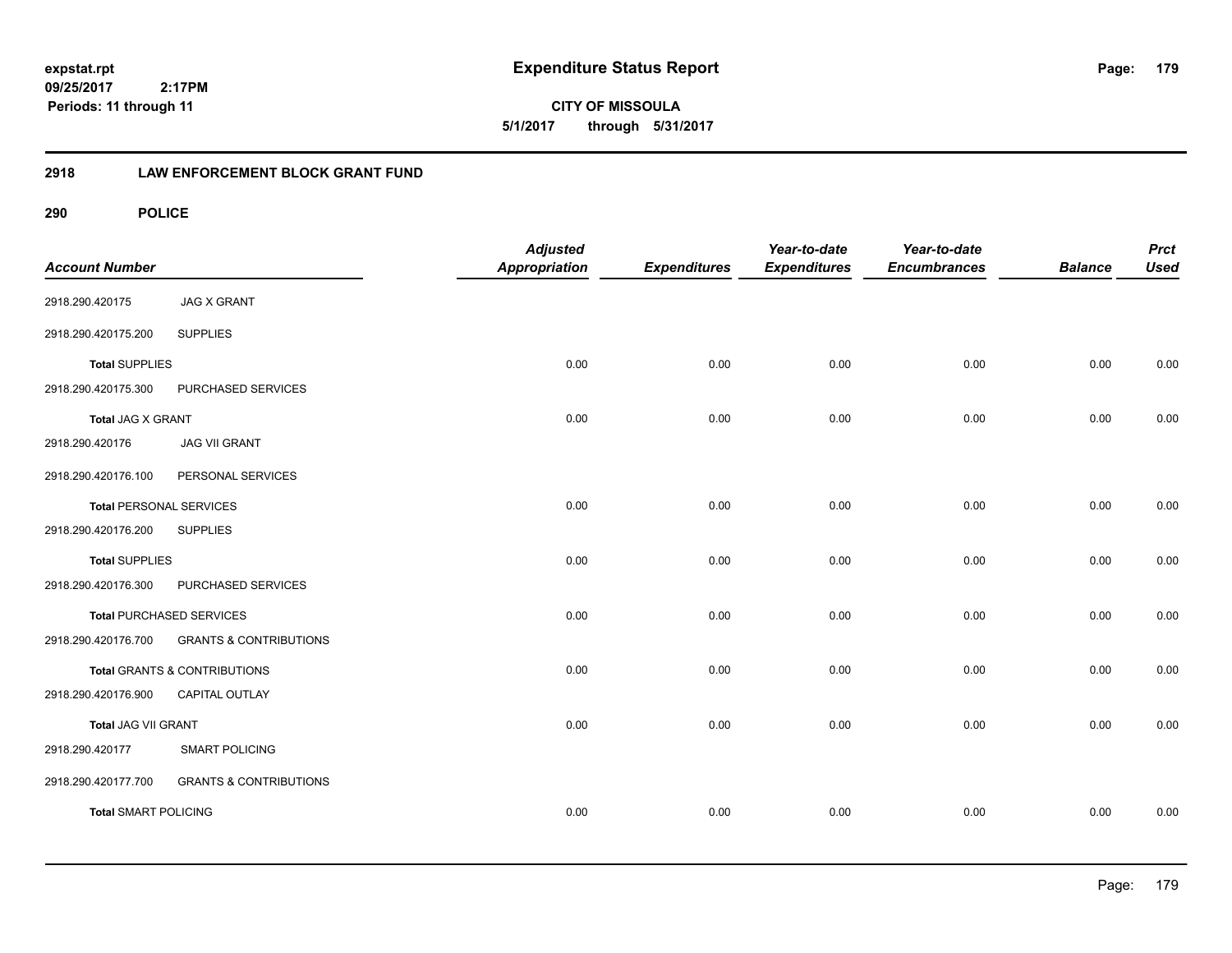**180**

**CITY OF MISSOULA 5/1/2017 through 5/31/2017**

### **2918 LAW ENFORCEMENT BLOCK GRANT FUND**

| <b>Account Number</b>          |                                                                                                                    | <b>Adjusted</b><br>Appropriation | <b>Expenditures</b> | Year-to-date<br><b>Expenditures</b> | Year-to-date<br><b>Encumbrances</b> | <b>Balance</b>         | <b>Prct</b><br><b>Used</b> |
|--------------------------------|--------------------------------------------------------------------------------------------------------------------|----------------------------------|---------------------|-------------------------------------|-------------------------------------|------------------------|----------------------------|
| 2918.290.420178                | COPS HIRING FY2011                                                                                                 |                                  |                     |                                     |                                     |                        |                            |
| 2918.290.420178.100            | PERSONAL SERVICES                                                                                                  |                                  |                     |                                     |                                     |                        |                            |
| <b>Total PERSONAL SERVICES</b> |                                                                                                                    | 0.00                             | 0.00                | 0.00                                | 0.00                                | 0.00                   | 0.00                       |
| 2918.290.420178.200            | <b>SUPPLIES</b>                                                                                                    |                                  |                     |                                     |                                     |                        |                            |
| <b>Total SUPPLIES</b>          |                                                                                                                    | 0.00                             | 0.00                | 0.00                                | 0.00                                | 0.00                   | 0.00                       |
| 2918.290.420178.300            | <b>PURCHASED SERVICES</b>                                                                                          |                                  |                     |                                     |                                     |                        |                            |
|                                | <b>Total PURCHASED SERVICES</b>                                                                                    | 0.00                             | 0.00                | 0.00                                | 0.00                                | 0.00                   | 0.00                       |
| 2918.290.420178.900            | <b>CAPITAL OUTLAY</b>                                                                                              |                                  |                     |                                     |                                     |                        |                            |
| Total COPS HIRING FY2011       |                                                                                                                    | 0.00                             | 0.00                | 0.00                                | 0.00                                | 0.00                   | 0.00                       |
| 2918.290.420179                | FY14 COPS HIRING GRANT                                                                                             |                                  |                     |                                     |                                     |                        |                            |
| 2918.290.420179.100            | PERSONAL SERVICES                                                                                                  |                                  |                     |                                     |                                     |                        |                            |
|                                | 2918.290.420179.110.000 FY14COPS HIRING GRANT SALARIES AND WAGES<br>2918.290.420179.140.000 EMPLOYER CONTRIBUTIONS | 29,390.00<br>10,610.00           | 0.00<br>0.00        | 0.00<br>0.00                        | 0.00<br>0.00                        | 29,390.00<br>10,610.00 | 0.00<br>0.00               |
|                                | Total FY14 COPS HIRING GRANT                                                                                       | 40,000.00                        | 0.00                | 0.00                                | 0.00                                | 40,000.00              | 0.00                       |
| 2918.290.420190                | LAW ENFORCEMENT BLOCK GRANT                                                                                        |                                  |                     |                                     |                                     |                        |                            |
| 2918.290.420190.900            | <b>CAPITAL OUTLAY</b>                                                                                              |                                  |                     |                                     |                                     |                        |                            |
|                                | Total LAW ENFORCEMENT BLOCK GRANT                                                                                  | 0.00                             | 0.00                | 0.00                                | 0.00                                | 0.00                   | 0.00                       |
| 2918.290.510110                | <b>MERCHANT SERVICES</b>                                                                                           |                                  |                     |                                     |                                     |                        |                            |
| 2918.290.510110.500            | <b>FIXED CHARGES</b>                                                                                               |                                  |                     |                                     |                                     |                        |                            |
| <b>Total MERCHANT SERVICES</b> |                                                                                                                    | 0.00                             | 0.00                | 0.00                                | 0.00                                | 0.00                   | 0.00                       |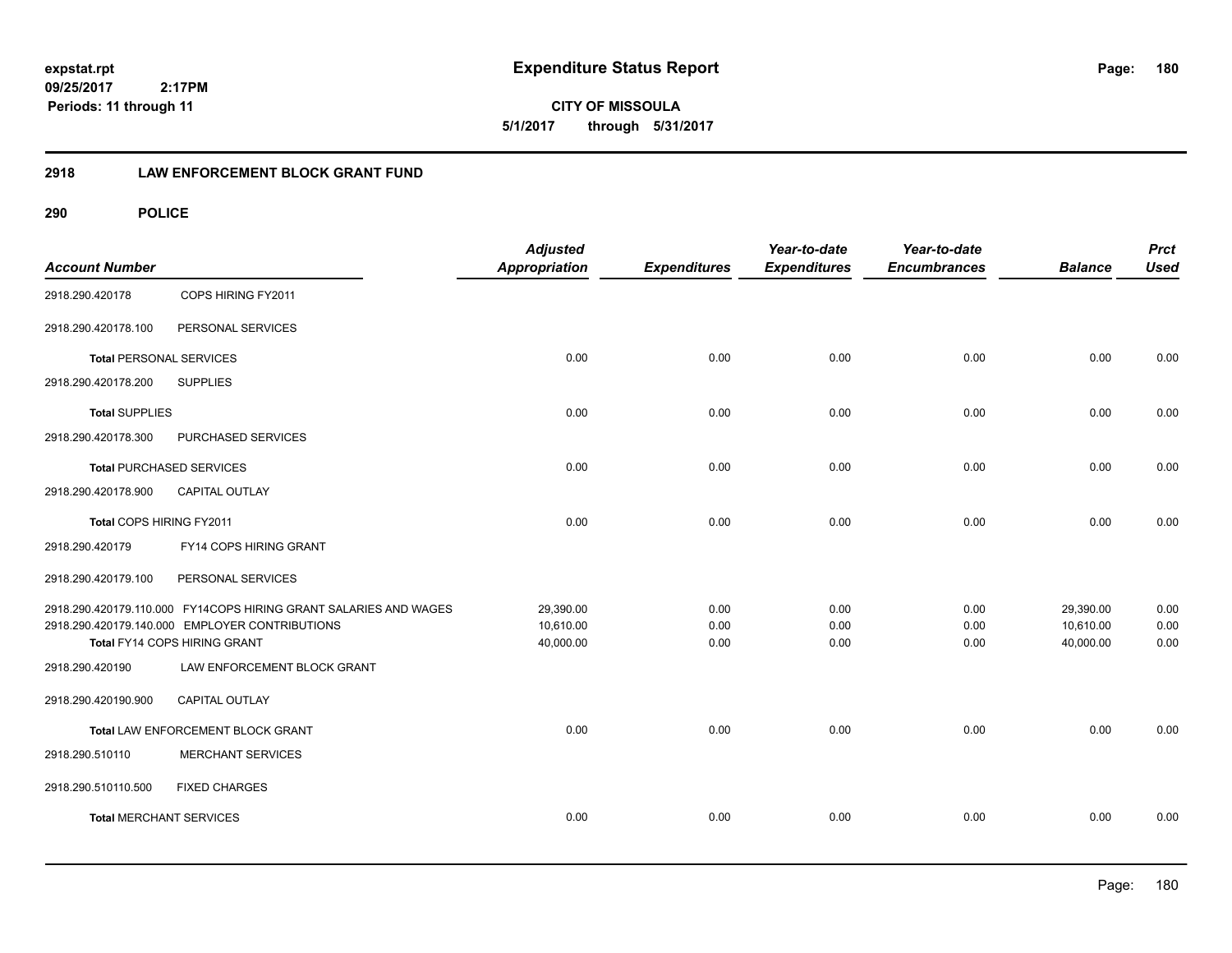**09/25/2017 CITY OF MISSOULA 2:17PM expstat.rpt Expenditure Status Report 5/1/2017 through 5/31/2017 Periods: 11 through 11 2918 LAW ENFORCEMENT BLOCK GRANT FUND Total** POLICE 100,373.00 0.00 60,373.00 0.00 40,000.00 60.15

#### **390 NON-DEPARTMENTAL**

| <b>Account Number</b>         |                                               | <b>Adjusted</b><br>Appropriation | <b>Expenditures</b> | Year-to-date<br><b>Expenditures</b> | Year-to-date<br><b>Encumbrances</b> | <b>Balance</b> | <b>Prct</b><br><b>Used</b> |
|-------------------------------|-----------------------------------------------|----------------------------------|---------------------|-------------------------------------|-------------------------------------|----------------|----------------------------|
| 2918.390.420172               | <b>JAG XII</b>                                |                                  |                     |                                     |                                     |                |                            |
| 2918.390.420172.300           | PURCHASED SERVICES                            |                                  |                     |                                     |                                     |                |                            |
| <b>Total JAG XII</b>          |                                               | 0.00                             | 0.00                | 0.00                                | 0.00                                | 0.00           | 0.00                       |
| 2918.390.420191               | COPS TECHNOLOGY                               |                                  |                     |                                     |                                     |                |                            |
| 2918.390.420191.500           | <b>FIXED CHARGES</b>                          |                                  |                     |                                     |                                     |                |                            |
| <b>Total COPS TECHNOLOGY</b>  |                                               | 0.00                             | 0.00                | 0.00                                | 0.00                                | 0.00           | 0.00                       |
| 2918.390.510110               | <b>MERCHANT SERVICES</b>                      |                                  |                     |                                     |                                     |                |                            |
| 2918.390.510110.500           | <b>FIXED CHARGES</b>                          |                                  |                     |                                     |                                     |                |                            |
| <b>Total NON-DEPARTMENTAL</b> |                                               | 0.00                             | 0.00                | 0.00                                | 0.00                                | 0.00           | 0.00                       |
|                               | <b>Total LAW ENFORCEMENT BLOCK GRANT FUND</b> | 100,373.00                       | 0.00                | 60,373.00                           | 0.00                                | 40,000.00      | 60.15                      |

**181**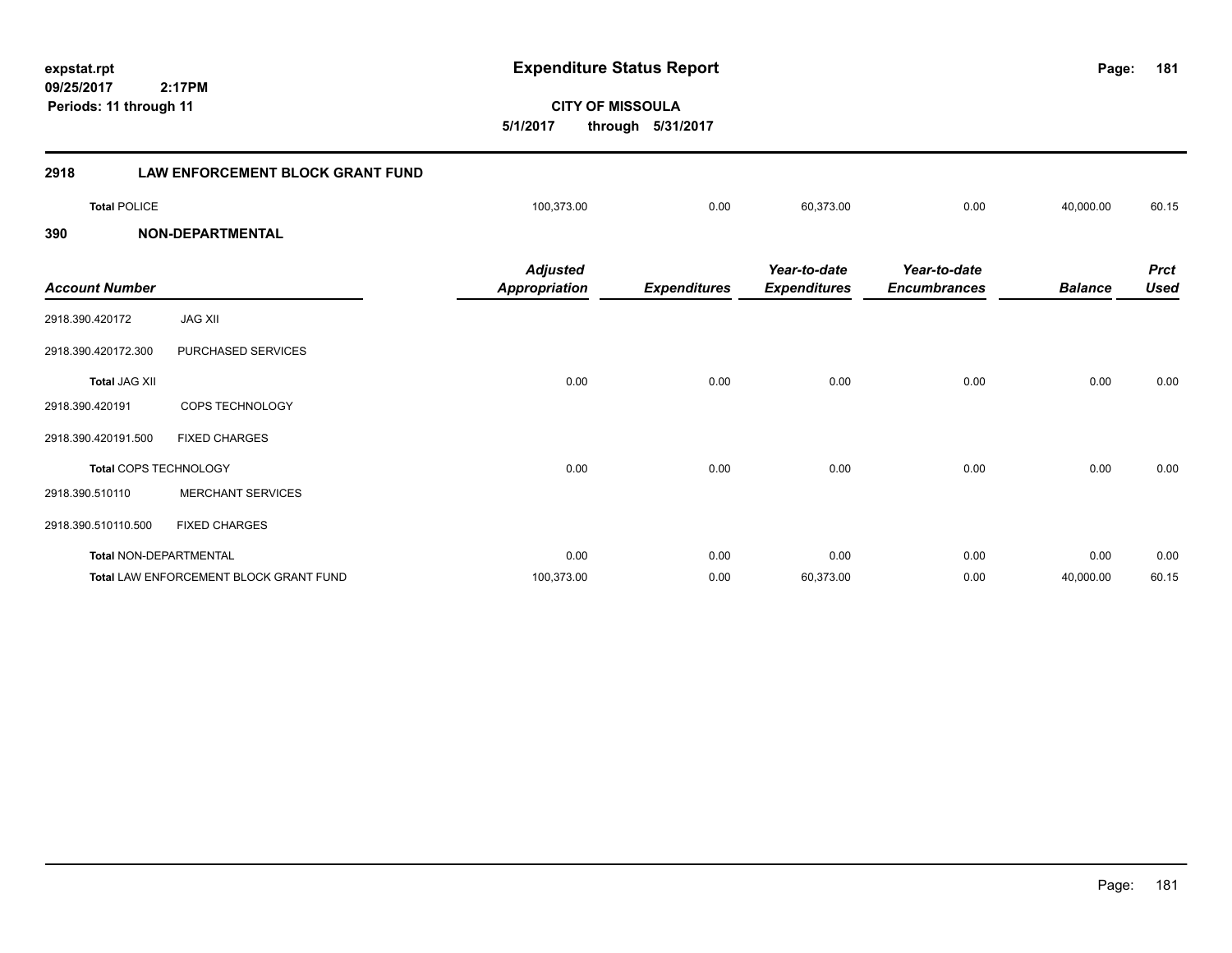**CITY OF MISSOULA 5/1/2017 through 5/31/2017**

**2919 HIDTA FUND**

**290 POLICE**

| <b>Account Number</b>                                         | <b>Adjusted</b><br><b>Appropriation</b> | <b>Expenditures</b> | Year-to-date<br><b>Expenditures</b> | Year-to-date<br><b>Encumbrances</b> | <b>Balance</b> | <b>Prct</b><br><b>Used</b> |
|---------------------------------------------------------------|-----------------------------------------|---------------------|-------------------------------------|-------------------------------------|----------------|----------------------------|
| <b>HIDTA STATE FORFEITURES</b><br>2919.290.420142             |                                         |                     |                                     |                                     |                |                            |
| PERSONAL SERVICES<br>2919.290.420142.100                      |                                         |                     |                                     |                                     |                |                            |
| 2919.290.420142.120.000 OVERTIME                              | 15.000.00                               | 0.00                | 0.00                                | 0.00                                | 15,000.00      | 0.00                       |
| 2919.290.420142.140.000 EMPLOYER CONTRIBUTIONS                | 1.350.00                                | 0.00                | 0.00                                | 0.00                                | 1,350.00       | 0.00                       |
| <b>Total PERSONAL SERVICES</b>                                | 16,350.00                               | 0.00                | 0.00                                | 0.00                                | 16,350.00      | 0.00                       |
| 2919.290.420142.200<br><b>SUPPLIES</b>                        |                                         |                     |                                     |                                     |                |                            |
| 2919.290.420142.210.000<br><b>OFFICE SUPPLIES</b>             | 500.00                                  | 0.00                | 0.00                                | 0.00                                | 500.00         | 0.00                       |
| 2919.290.420142.220.000<br>OPERATING SUPPLIES                 | 500.00                                  | 0.00                | 4,518.75                            | 0.00                                | $-4,018.75$    | 903.75                     |
| <b>Total SUPPLIES</b>                                         | 1.000.00                                | 0.00                | 4,518.75                            | 0.00                                | $-3,518.75$    | 451.88                     |
| PURCHASED SERVICES<br>2919.290.420142.300                     |                                         |                     |                                     |                                     |                |                            |
| 2919.290.420142.341.000 ELECTRICITY & NATURAL GAS             | 4,600.00                                | 0.00                | 0.00                                | 0.00                                | 4,600.00       | 0.00                       |
| 2919.290.420142.344.000 TELEPHONE SERVICE                     | 250.00                                  | 0.00                | 0.00                                | 0.00                                | 250.00         | 0.00                       |
| 2919.290.420142.350.000 PROFESSIONAL SERVICES                 | 4,000.00                                | 150.00              | 8,729.48                            | 0.00                                | $-4,729.48$    | 218.24                     |
| 2919.290.420142.350.011 TOWING/PROFESSIONAL SERVICES          | 0.00                                    | 0.00                | 3,040.00                            | 0.00                                | $-3,040.00$    | 0.00                       |
| 2919.290.420142.350.012 STORAGE PROJECT/PROFESSIONAL SERVICES | 0.00                                    | 174.49              | 1,168.69                            | 0.00                                | $-1,168.69$    | 0.00                       |
| 2919.290.420142.360.000 REPAIR & MAINTENANCE                  | 1,200.00                                | 0.00                | 0.00                                | 0.00                                | 1,200.00       | 0.00                       |
| 2919.290.420142.370.000 TRAVEL                                | 1.500.00                                | 1.398.20            | 3.010.38                            | 0.00                                | $-1.510.38$    | 200.69                     |
| 2919.290.420142.380.000 TRAINING                              | 1,500.00                                | 1.480.00            | 1.890.00                            | 0.00                                | $-390.00$      | 126.00                     |
| 2919.290.420142.390.000 OTHER PURCHASED SERVICES              | 200.00                                  | 0.00                | 0.00                                | 0.00                                | 200.00         | 0.00                       |
| <b>Total PURCHASED SERVICES</b>                               | 13,250.00                               | 3,202.69            | 17,838.55                           | 0.00                                | $-4,588.55$    | 134.63                     |
| 2919.290.420142.500<br><b>FIXED CHARGES</b>                   |                                         |                     |                                     |                                     |                |                            |
| 2919.290.420142.500.000 FIXED CHARGES                         | 45,000.00                               | 2,386.30            | 21,304.87                           | 0.00                                | 23,695.13      | 47.34                      |
| <b>Total FIXED CHARGES</b>                                    | 45,000.00                               | 2,386.30            | 21,304.87                           | 0.00                                | 23,695.13      | 47.34                      |
| 2919.290.420142.700<br><b>GRANTS &amp; CONTRIBUTIONS</b>      |                                         |                     |                                     |                                     |                |                            |
| 2919.290.420142.700.000 HIDTA STATE FORFEITURE                | 65,000.00                               | 0.00                | 727.74                              | 0.00                                | 64,272.26      | 1.12                       |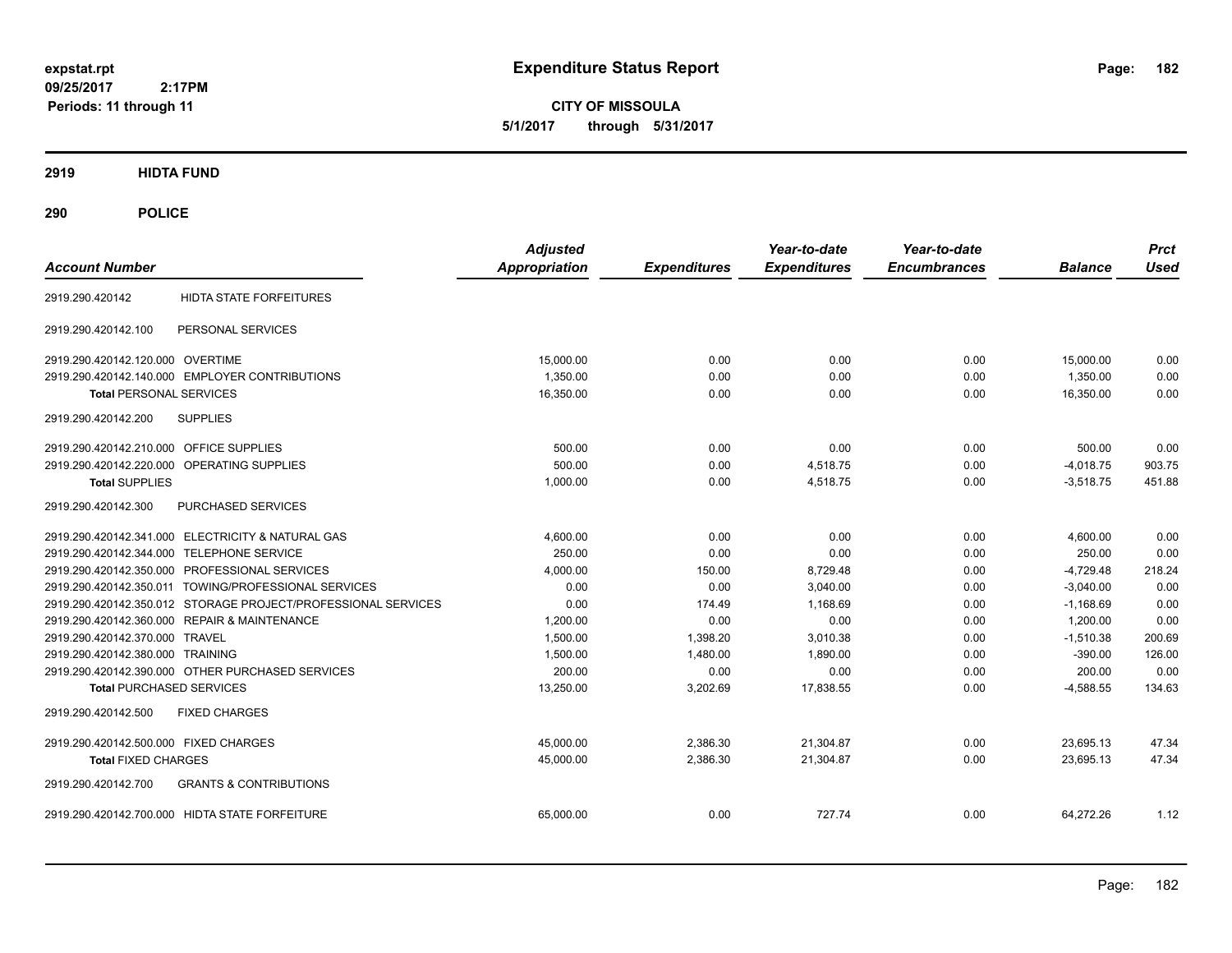**CITY OF MISSOULA 5/1/2017 through 5/31/2017**

**2919 HIDTA FUND**

**290 POLICE**

| <b>Account Number</b>                                                                           | <b>Adjusted</b><br>Appropriation | <b>Expenditures</b> | Year-to-date<br><b>Expenditures</b> | Year-to-date<br><b>Encumbrances</b> | <b>Balance</b>            | <b>Prct</b><br><b>Used</b> |
|-------------------------------------------------------------------------------------------------|----------------------------------|---------------------|-------------------------------------|-------------------------------------|---------------------------|----------------------------|
| 2919.290.420142.700.002 STATE/GRANTS & CONTRIBUTIONS<br><b>Total GRANTS &amp; CONTRIBUTIONS</b> | 0.00<br>65,000.00                | 0.00<br>0.00        | 15,099.00<br>15,826.74              | 0.00<br>0.00                        | $-15,099.00$<br>49,173.26 | 0.00<br>24.35              |
| <b>CAPITAL OUTLAY</b><br>2919.290.420142.900                                                    |                                  |                     |                                     |                                     |                           |                            |
| 2919.290.420142.940.000 MACHINERY & EQUIPMENT                                                   | 0.00                             | 0.00                | 14,240.00                           | 0.00                                | $-14.240.00$              | 0.00<br>0.00               |
| <b>Total CAPITAL OUTLAY</b><br><b>Total HIDTA STATE FORFEITURES</b>                             | 0.00<br>140,600.00               | 0.00<br>5,588.99    | 14,240.00<br>73,728.91              | 0.00<br>0.00                        | $-14,240.00$<br>66.871.09 | 52.44                      |
| <b>MERCHANT SERVICES</b><br>2919.290.510110                                                     |                                  |                     |                                     |                                     |                           |                            |
| 2919.290.510110.500<br><b>FIXED CHARGES</b>                                                     |                                  |                     |                                     |                                     |                           |                            |
| <b>Total MERCHANT SERVICES</b>                                                                  | 0.00                             | 0.00                | 0.00                                | 0.00                                | 0.00                      | 0.00                       |
| <b>Total HIDTA FUND</b>                                                                         | 140,600.00                       | 5,588.99            | 73,728.91                           | 0.00                                | 66.871.09                 | 52.44                      |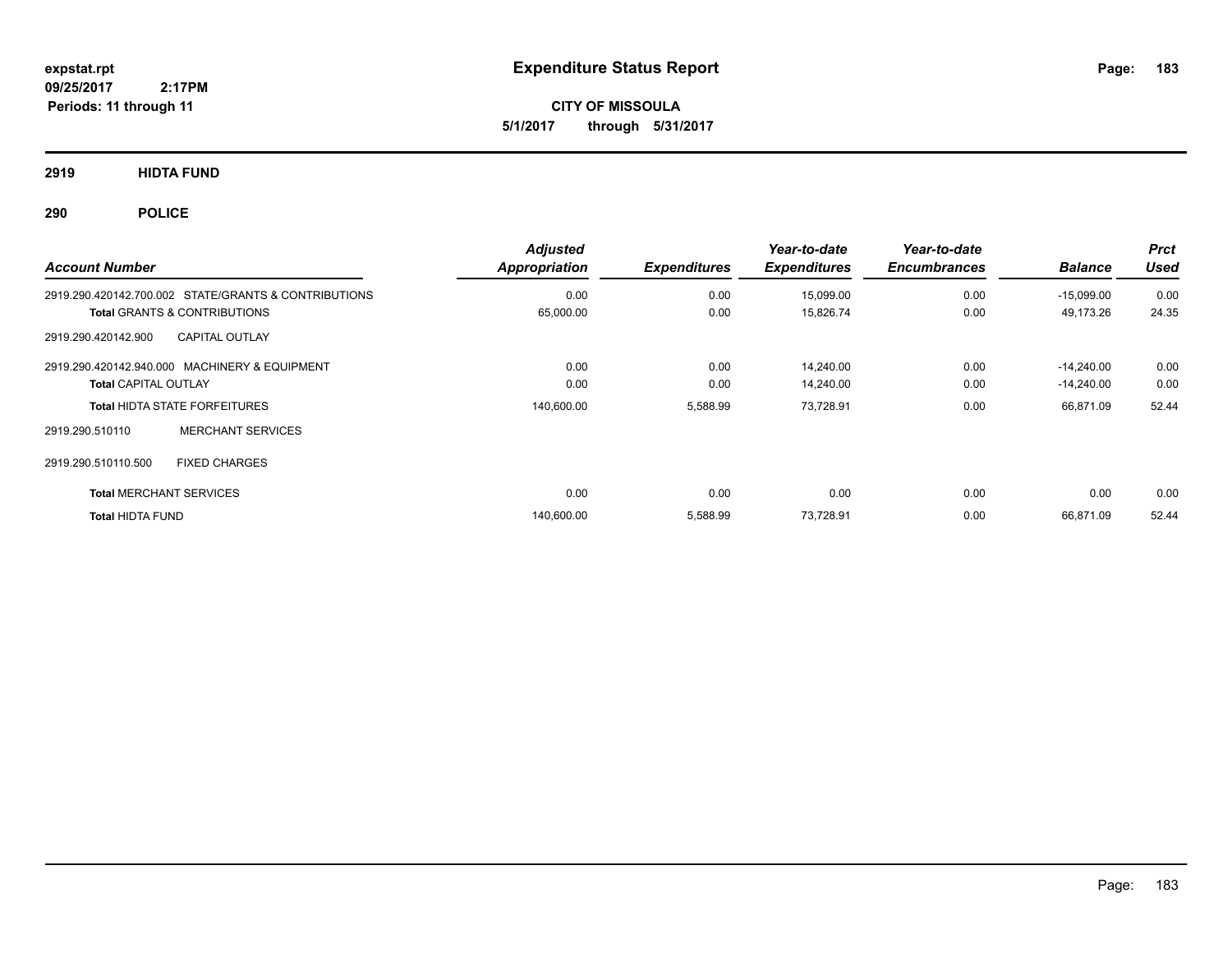**CITY OF MISSOULA 5/1/2017 through 5/31/2017**

# **2939 CDBG PROGRAM INCOME ACCOUNT**

| <b>Account Number</b>          |                                                  | <b>Adjusted</b><br>Appropriation | <b>Expenditures</b> | Year-to-date<br><b>Expenditures</b> | Year-to-date<br><b>Encumbrances</b> | <b>Balance</b> | <b>Prct</b><br><b>Used</b> |
|--------------------------------|--------------------------------------------------|----------------------------------|---------------------|-------------------------------------|-------------------------------------|----------------|----------------------------|
|                                |                                                  |                                  |                     |                                     |                                     |                |                            |
| 2939.400.470000                | HOUSING & COMMUNITY DEVELOPMENT                  |                                  |                     |                                     |                                     |                |                            |
| 2939.400.470000.300            | PURCHASED SERVICES                               |                                  |                     |                                     |                                     |                |                            |
|                                | 2939.400.470000.350.000 PROFESSIONAL SERVICES    | 14,383.00                        | 0.00                | 0.00                                | 0.00                                | 14,383.00      | 0.00                       |
|                                | <b>Total PURCHASED SERVICES</b>                  | 14,383.00                        | 0.00                | 0.00                                | 0.00                                | 14,383.00      | 0.00                       |
| 2939.400.470000.800            | OTHER OBJECTS                                    |                                  |                     |                                     |                                     |                |                            |
| <b>Total OTHER OBJECTS</b>     |                                                  | 0.00                             | 0.00                | 0.00                                | 0.00                                | 0.00           | 0.00                       |
|                                | <b>Total HOUSING &amp; COMMUNITY DEVELOPMENT</b> | 14,383.00                        | 0.00                | 0.00                                | 0.00                                | 14,383.00      | 0.00                       |
| 2939.400.510110                | <b>MERCHANT SERVICES</b>                         |                                  |                     |                                     |                                     |                |                            |
| 2939.400.510110.500            | <b>FIXED CHARGES</b>                             |                                  |                     |                                     |                                     |                |                            |
| <b>Total MERCHANT SERVICES</b> |                                                  | 0.00                             | 0.00                | 0.00                                | 0.00                                | 0.00           | 0.00                       |
|                                | <b>Total CDBG PROGRAM INCOME ACCOUNT</b>         | 14,383.00                        | 0.00                | 0.00                                | 0.00                                | 14,383.00      | 0.00                       |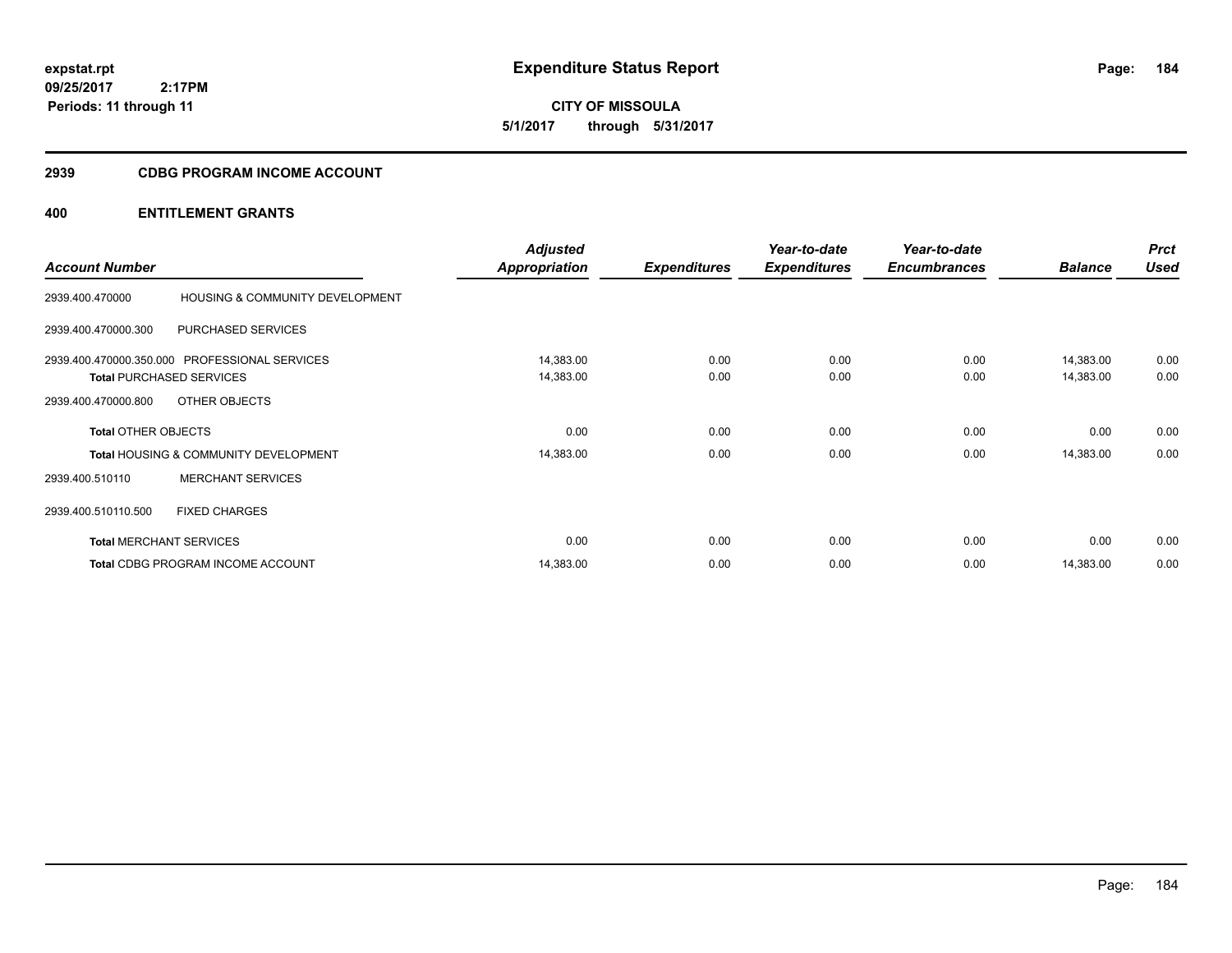**CITY OF MISSOULA 5/1/2017 through 5/31/2017**

**2940 CDBG FUND**

| <b>Account Number</b>         |                         | <b>Adjusted</b><br><b>Appropriation</b> | <b>Expenditures</b> | Year-to-date<br><b>Expenditures</b> | Year-to-date<br><b>Encumbrances</b> | <b>Balance</b> | <b>Prct</b><br>Used |
|-------------------------------|-------------------------|-----------------------------------------|---------------------|-------------------------------------|-------------------------------------|----------------|---------------------|
| 2940.390.331010               | *** Title Not Found *** |                                         |                     |                                     |                                     |                |                     |
| 2940.390.331010.300           | PURCHASED SERVICES      |                                         |                     |                                     |                                     |                |                     |
| <b>Total NON-DEPARTMENTAL</b> |                         | 0.00                                    | 0.00                | 0.00                                | 0.00                                | 0.00           | 0.00                |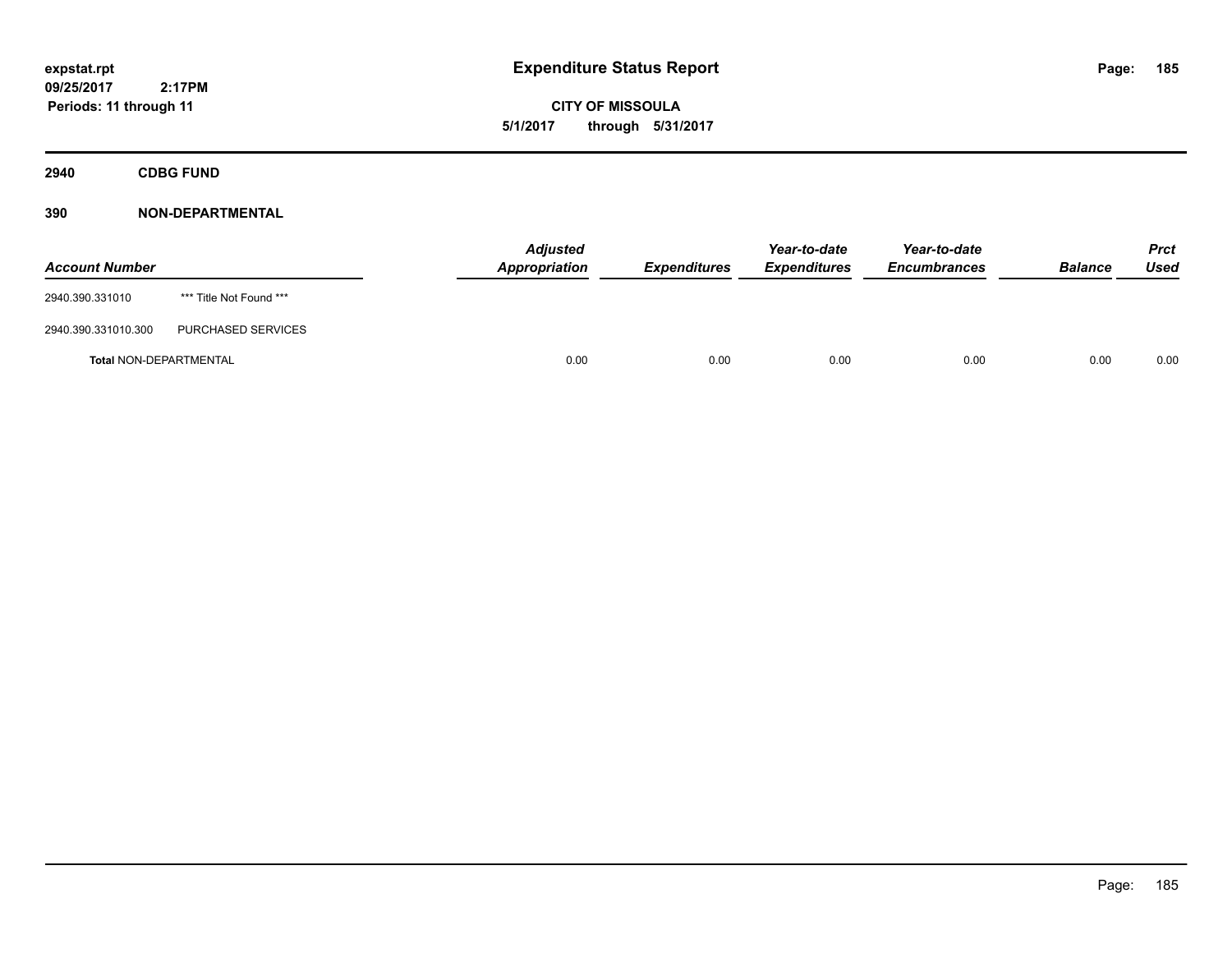**CITY OF MISSOULA 5/1/2017 through 5/31/2017**

**2940 CDBG FUND**

| <b>Account Number</b>                        |                                                                                             | <b>Adjusted</b><br><b>Appropriation</b> | <b>Expenditures</b>  | Year-to-date<br><b>Expenditures</b> | Year-to-date<br><b>Encumbrances</b> | <b>Balance</b>               | <b>Prct</b><br><b>Used</b> |
|----------------------------------------------|---------------------------------------------------------------------------------------------|-----------------------------------------|----------------------|-------------------------------------|-------------------------------------|------------------------------|----------------------------|
| 2940.400.470000                              | HOUSING & COMMUNITY DEVELOPMENT                                                             |                                         |                      |                                     |                                     |                              |                            |
| 2940.400.470000.700                          | <b>GRANTS &amp; CONTRIBUTIONS</b>                                                           |                                         |                      |                                     |                                     |                              |                            |
|                                              | 2940.400.470000.700.000 TBD/GRANTS & CONTRIBUTIONS<br>Total HOUSING & COMMUNITY DEVELOPMENT | 690,143.00<br>690,143.00                | 0.00<br>0.00         | 0.00<br>0.00                        | 0.00<br>0.00                        | 690,143.00<br>690,143.00     | 0.00<br>0.00               |
| 2940.400.470001                              | <b>FAIR HOUSING STUDY</b>                                                                   |                                         |                      |                                     |                                     |                              |                            |
| 2940.400.470001.700                          | <b>GRANTS &amp; CONTRIBUTIONS</b>                                                           |                                         |                      |                                     |                                     |                              |                            |
| <b>Total FAIR HOUSING STUDY</b>              |                                                                                             | 0.00                                    | 0.00                 | 0.00                                | 0.00                                | 0.00                         | 0.00                       |
| 2940.400.470290                              | PUBLIC SERVICE PROJECTS                                                                     |                                         |                      |                                     |                                     |                              |                            |
| 2940.400.470290.700                          | <b>GRANTS &amp; CONTRIBUTIONS</b>                                                           |                                         |                      |                                     |                                     |                              |                            |
|                                              | 2940.400.470290.700.000 GRANTS & CONTRIBUTIONS<br><b>Total PUBLIC SERVICE PROJECTS</b>      | 0.00<br>0.00                            | 6,275.77<br>6,275.77 | 6,275.77<br>6,275.77                | 0.00<br>0.00                        | $-6,275.77$<br>$-6,275.77$   | 0.00<br>0.00               |
| 2940.400.470291                              | <b>YWCA</b>                                                                                 |                                         |                      |                                     |                                     |                              |                            |
| 2940.400.470291.700                          | <b>GRANTS &amp; CONTRIBUTIONS</b>                                                           |                                         |                      |                                     |                                     |                              |                            |
| 2940.400.470291.700.000<br><b>Total YWCA</b> | FY13 YWCA                                                                                   | 0.00<br>0.00                            | 0.00<br>0.00         | 18,000.00<br>18,000.00              | 0.00<br>0.00                        | $-18,000.00$<br>$-18,000.00$ | 0.00<br>0.00               |
| 2940.400.470292                              | FY12 homeWORD                                                                               |                                         |                      |                                     |                                     |                              |                            |
| 2940.400.470292.700                          | <b>GRANTS &amp; CONTRIBUTIONS</b>                                                           |                                         |                      |                                     |                                     |                              |                            |
| Total FY12 homeWORD                          | 2940.400.470292.700.000 FY13 homeWORD/GRANTS & CONTRIBUTIONS                                | 0.00<br>0.00                            | 0.00<br>0.00         | 10,500.00<br>10,500.00              | 0.00<br>0.00                        | $-10,500.00$<br>$-10,500.00$ | 0.00<br>0.00               |
| 2940.400.470293                              | <b>MISSOULA FOOD BANK</b>                                                                   |                                         |                      |                                     |                                     |                              |                            |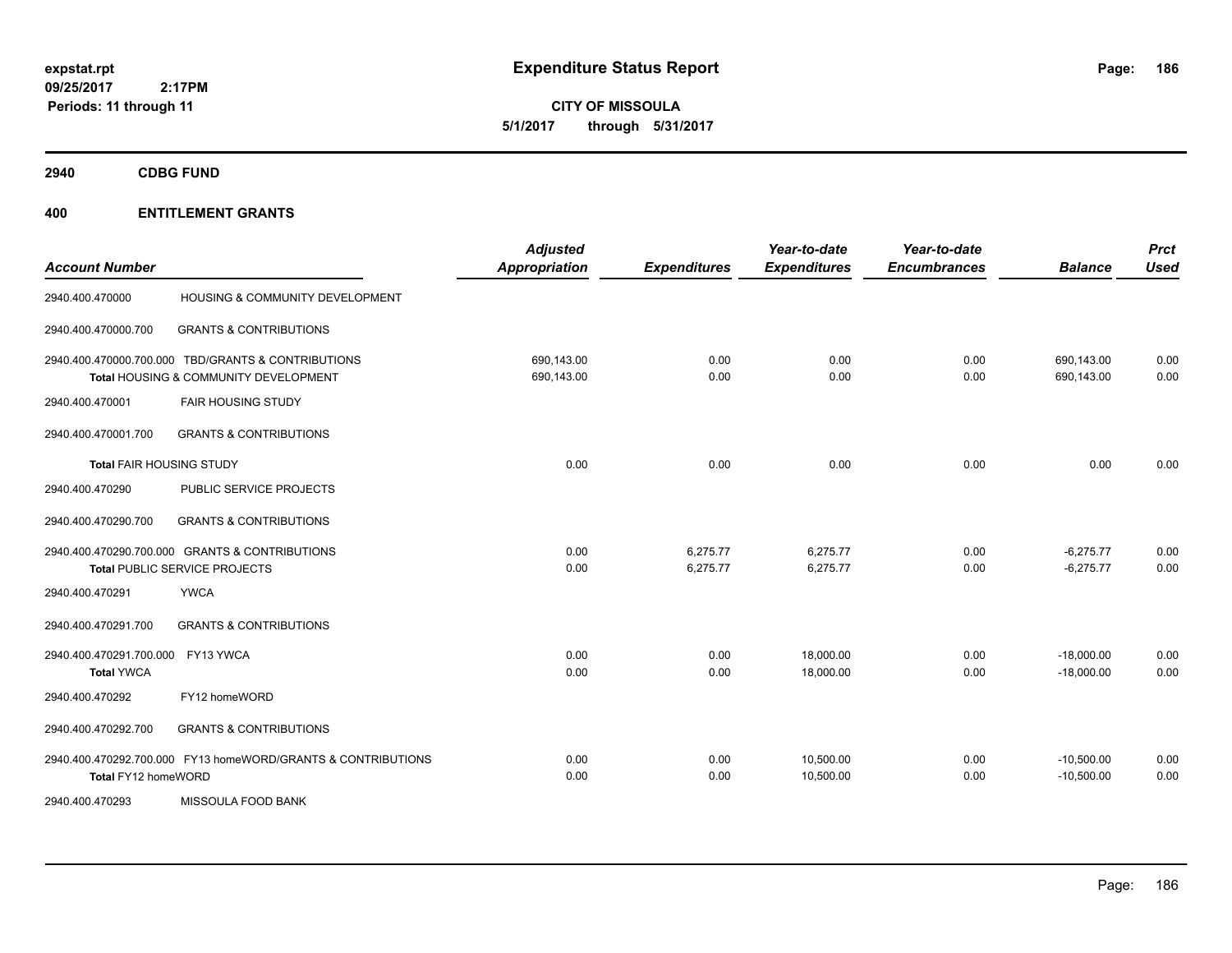**CITY OF MISSOULA 5/1/2017 through 5/31/2017**

**2940 CDBG FUND**

|                                   |                                                | <b>Adjusted</b>      |                     | Year-to-date        | Year-to-date        |                | <b>Prct</b> |
|-----------------------------------|------------------------------------------------|----------------------|---------------------|---------------------|---------------------|----------------|-------------|
| <b>Account Number</b>             |                                                | <b>Appropriation</b> | <b>Expenditures</b> | <b>Expenditures</b> | <b>Encumbrances</b> | <b>Balance</b> | <b>Used</b> |
| 2940.400.470293.700               | <b>GRANTS &amp; CONTRIBUTIONS</b>              |                      |                     |                     |                     |                |             |
|                                   | 2940.400.470293.700.000 FY13 MSLA FOOD BANK    | 0.00                 | 2,440.51            | 10,800.00           | 0.00                | $-10,800.00$   | 0.00        |
| Total MISSOULA FOOD BANK          |                                                | 0.00                 | 2,440.51            | 10,800.00           | 0.00                | $-10,800.00$   | 0.00        |
| 2940.400.470294                   | FY12 WORD                                      |                      |                     |                     |                     |                |             |
| 2940.400.470294.700               | <b>GRANTS &amp; CONTRIBUTIONS</b>              |                      |                     |                     |                     |                |             |
| 2940.400.470294.700.000 FY13 WORD |                                                | 0.00                 | 0.00                | 8,032.60            | 0.00                | $-8,032.60$    | 0.00        |
| Total FY12 WORD                   |                                                | 0.00                 | 0.00                | 8,032.60            | 0.00                | $-8,032.60$    | 0.00        |
| 2940.400.470296                   | MISSOULA AGING SERVICES                        |                      |                     |                     |                     |                |             |
| 2940.400.470296.700               | <b>GRANTS &amp; CONTRIBUTIONS</b>              |                      |                     |                     |                     |                |             |
|                                   | 2940.400.470296.700.000 GRANTS & CONTRIBUTIONS | 0.00                 | 0.00                | 6,000.00            | 0.00                | $-6,000.00$    | 0.00        |
|                                   | Total MISSOULA AGING SERVICES                  | 0.00                 | 0.00                | 6,000.00            | 0.00                | $-6,000.00$    | 0.00        |
| 2940.400.470298                   | FY12 RAMP                                      |                      |                     |                     |                     |                |             |
| 2940.400.470298.700               | <b>GRANTS &amp; CONTRIBUTIONS</b>              |                      |                     |                     |                     |                |             |
| 2940.400.470298.700.000 FY13 RAMP |                                                | 0.00                 | 0.00                | 24,717.48           | 0.00                | $-24,717.48$   | 0.00        |
| Total FY12 RAMP                   |                                                | 0.00                 | 0.00                | 24,717.48           | 0.00                | $-24,717.48$   | 0.00        |
| 2940.400.470313                   | MISSOULA SENIOR CENTER                         |                      |                     |                     |                     |                |             |
| 2940.400.470313.700               | <b>GRANTS &amp; CONTRIBUTIONS</b>              |                      |                     |                     |                     |                |             |
|                                   | Total MISSOULA SENIOR CENTER                   | 0.00                 | 0.00                | 0.00                | 0.00                | 0.00           | 0.00        |
| 2940.400.470315                   | MISSOULA PARKS & REC                           |                      |                     |                     |                     |                |             |
| 2940.400.470315.700               | <b>GRANTS &amp; CONTRIBUTIONS</b>              |                      |                     |                     |                     |                |             |
|                                   | <b>Total GRANTS &amp; CONTRIBUTIONS</b>        | 0.00                 | 0.00                | 0.00                | 0.00                | 0.00           | 0.00        |
|                                   |                                                |                      |                     |                     |                     |                |             |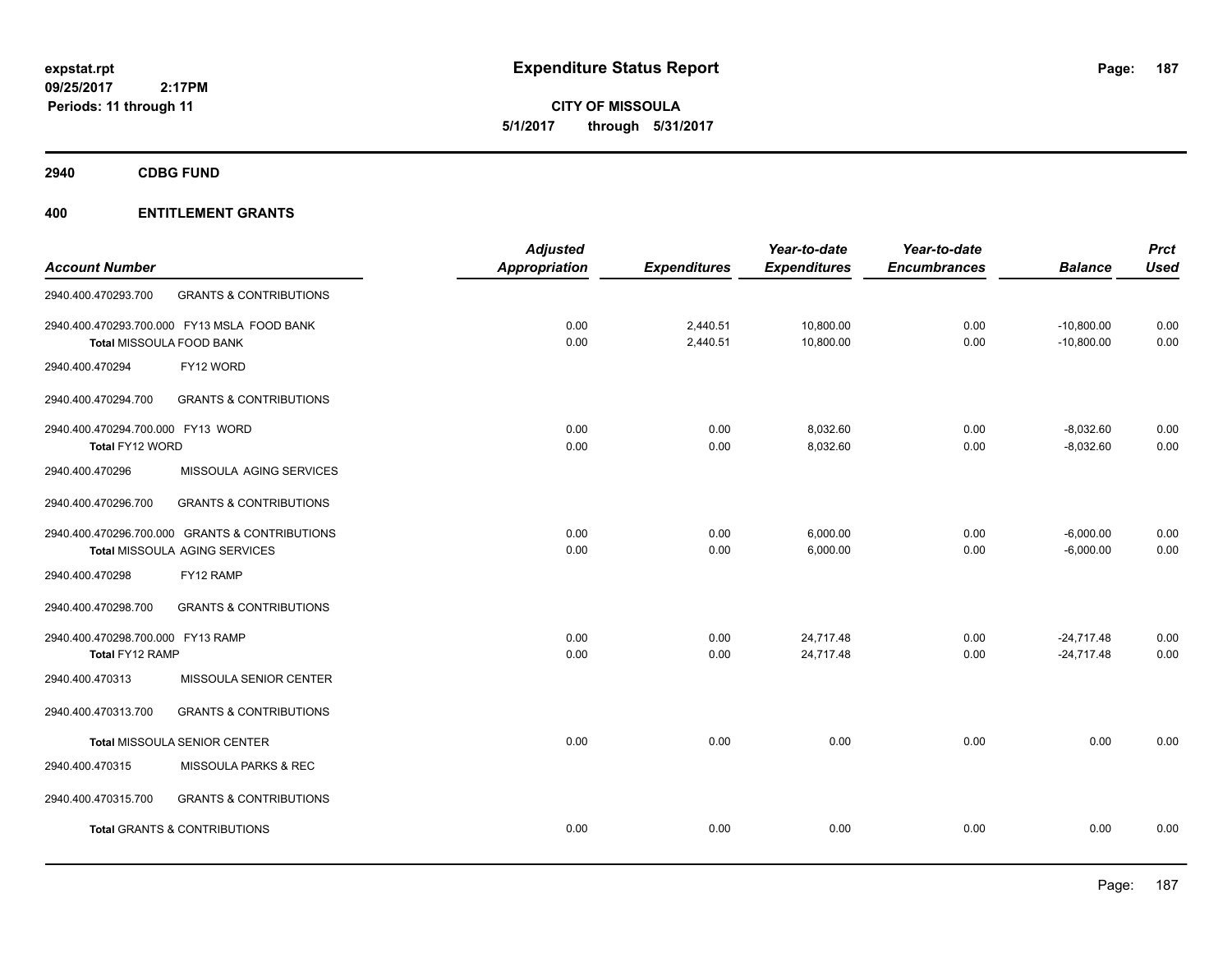**CITY OF MISSOULA 5/1/2017 through 5/31/2017**

**2940 CDBG FUND**

| <b>Account Number</b> |                                                  | <b>Adjusted</b><br>Appropriation | <b>Expenditures</b> | Year-to-date<br><b>Expenditures</b> | Year-to-date<br><b>Encumbrances</b> | <b>Balance</b> | <b>Prct</b><br><b>Used</b> |
|-----------------------|--------------------------------------------------|----------------------------------|---------------------|-------------------------------------|-------------------------------------|----------------|----------------------------|
|                       |                                                  |                                  |                     |                                     |                                     |                |                            |
| 2940.400.470315.800   | OTHER OBJECTS                                    |                                  |                     |                                     |                                     |                |                            |
|                       | 2940.400.470315.820.000 TRANSFERS TO OTHER FUNDS | 0.00                             | 0.00                | 90,303.40                           | 0.00                                | $-90,303.40$   | 0.00                       |
|                       | Total MISSOULA PARKS & REC                       | 0.00                             | 0.00                | 90,303.40                           | 0.00                                | $-90,303.40$   | 0.00                       |
| 2940.400.470318       | FY12 POVERELLO FACILITY REPAIRS                  |                                  |                     |                                     |                                     |                |                            |
| 2940.400.470318.700   | <b>GRANTS &amp; CONTRIBUTIONS</b>                |                                  |                     |                                     |                                     |                |                            |
|                       | Total FY12 POVERELLO FACILITY REPAIRS            | 0.00                             | 0.00                | 0.00                                | 0.00                                | 0.00           | 0.00                       |
| 2940.400.470335       | <b>GRANT &amp; COMMUNITY PROGRAMS</b>            |                                  |                     |                                     |                                     |                |                            |
| 2940.400.470335.300   | PURCHASED SERVICES                               |                                  |                     |                                     |                                     |                |                            |
|                       | 2940.400.470335.350.000 PROFESSIONAL SERVICES    | 0.00                             | 9,197.62            | 9,955.34                            | 0.00                                | $-9,955.34$    | 0.00                       |
|                       | <b>Total PURCHASED SERVICES</b>                  | 0.00                             | 9,197.62            | 9,955.34                            | 0.00                                | $-9,955.34$    | 0.00                       |
| 2940.400.470335.700   | <b>GRANTS &amp; CONTRIBUTIONS</b>                |                                  |                     |                                     |                                     |                |                            |
|                       | 2940.400.470335.700.000 GRANTS & CONTRIBUTIONS   | 0.00                             | 0.00                | 168.00                              | 0.00                                | $-168.00$      | 0.00                       |
|                       | <b>Total GRANTS &amp; CONTRIBUTIONS</b>          | 0.00                             | 0.00                | 168.00                              | 0.00                                | $-168.00$      | 0.00                       |
|                       | Total GRANT & COMMUNITY PROGRAMS                 | 0.00                             | 9,197.62            | 10,123.34                           | 0.00                                | $-10, 123.34$  | 0.00                       |
| 2940.400.470372       | WESTERN MT MENTAL HEALTH CENTER                  |                                  |                     |                                     |                                     |                |                            |
| 2940.400.470372.700   | <b>GRANTS &amp; CONTRIBUTIONS</b>                |                                  |                     |                                     |                                     |                |                            |
|                       | Total WESTERN MT MENTAL HEALTH CENTER            | 0.00                             | 0.00                | 0.00                                | 0.00                                | 0.00           | 0.00                       |
| 2940.400.470397       | FY12 GARDEN CITY HARVEST                         |                                  |                     |                                     |                                     |                |                            |
| 2940.400.470397.700   | <b>GRANTS &amp; CONTRIBUTIONS</b>                |                                  |                     |                                     |                                     |                |                            |
|                       | 2940.400.470397.700.000 FY13 GARDEN CITY HARVEST | 0.00                             | 0.00                | 12,000.00                           | 0.00                                | $-12,000.00$   | 0.00                       |
|                       | Total FY12 GARDEN CITY HARVEST                   | 0.00                             | 0.00                | 12,000.00                           | 0.00                                | $-12,000.00$   | 0.00                       |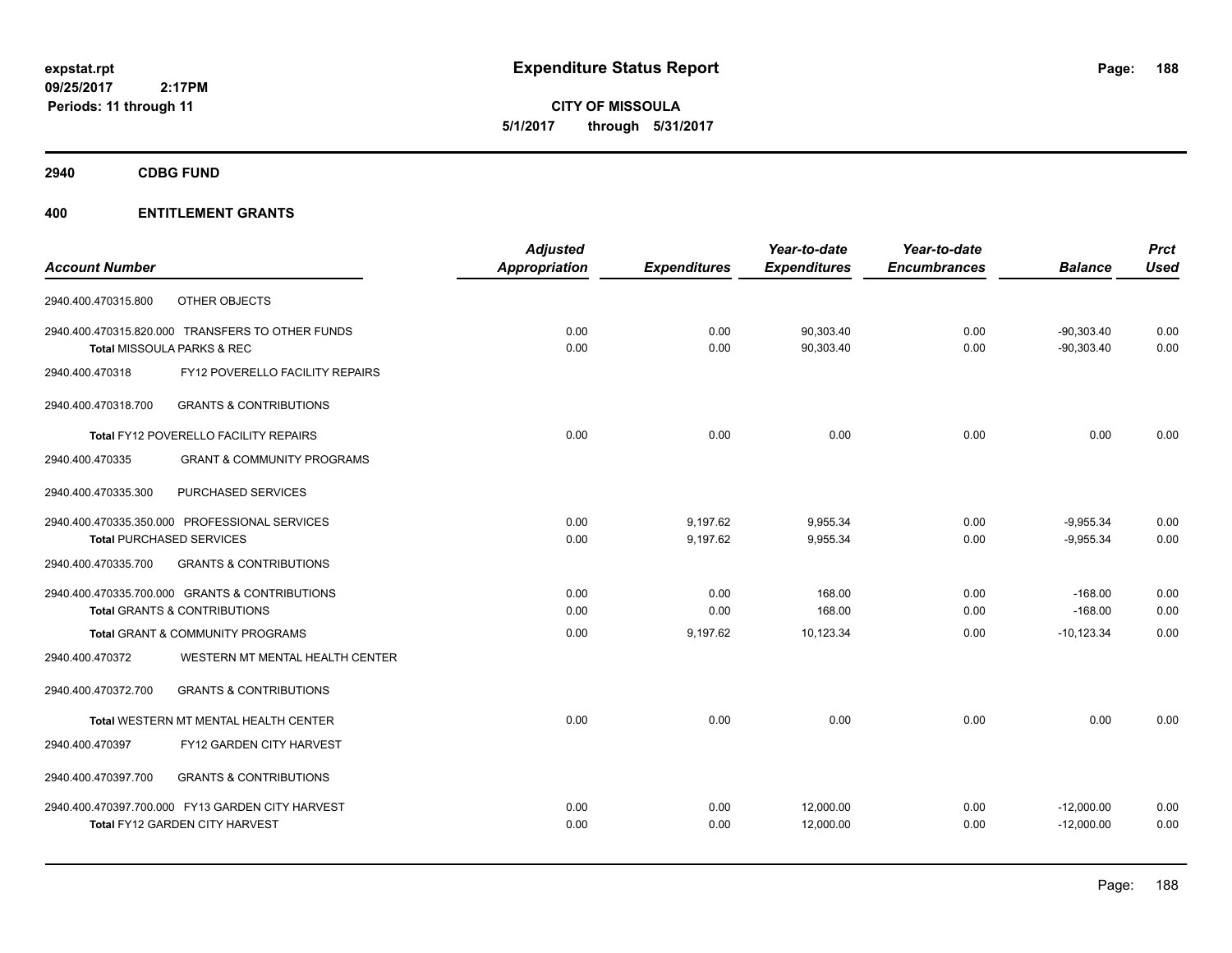**CITY OF MISSOULA 5/1/2017 through 5/31/2017**

**2940 CDBG FUND**

| <b>Account Number</b>          |                                                                                      | <b>Adjusted</b><br><b>Appropriation</b> | <b>Expenditures</b>    | Year-to-date<br><b>Expenditures</b> | Year-to-date<br><b>Encumbrances</b> | <b>Balance</b>               | <b>Prct</b><br><b>Used</b> |
|--------------------------------|--------------------------------------------------------------------------------------|-----------------------------------------|------------------------|-------------------------------------|-------------------------------------|------------------------------|----------------------------|
| 2940.400.470403                | FY12 PARKS & RECREATION GRANTS                                                       |                                         |                        |                                     |                                     |                              |                            |
| 2940.400.470403.700            | <b>GRANTS &amp; CONTRIBUTIONS</b>                                                    |                                         |                        |                                     |                                     |                              |                            |
|                                | <b>Total FY12 PARKS &amp; RECREATION GRANTS</b>                                      | 0.00                                    | 0.00                   | 0.00                                | 0.00                                | 0.00                         | 0.00                       |
| 2940.400.470409                | NMCDC FRONT STREET                                                                   |                                         |                        |                                     |                                     |                              |                            |
| 2940.400.470409.700            | <b>GRANTS &amp; CONTRIBUTIONS</b>                                                    |                                         |                        |                                     |                                     |                              |                            |
|                                | <b>Total NMCDC FRONT STREET</b>                                                      | 0.00                                    | 0.00                   | 0.00                                | 0.00                                | 0.00                         | 0.00                       |
| 2940.400.470439                | FY16 HOMEWORD SWEETGRASS                                                             |                                         |                        |                                     |                                     |                              |                            |
| 2940.400.470439.700            | <b>GRANTS &amp; CONTRIBUTIONS</b>                                                    |                                         |                        |                                     |                                     |                              |                            |
|                                | 2940.400.470439.700.000 FY16 HOMEWORD SWEETGRASS<br>Total FY16 HOMEWORD SWEETGRASS   | 0.00<br>0.00                            | 0.00<br>0.00           | 69,696.60<br>69,696.60              | 0.00<br>0.00                        | $-69,696.60$<br>$-69,696.60$ | 0.00<br>0.00               |
| 2940.400.470440                | FY10 DIST XI HRS/RESIDENCES REHAB                                                    |                                         |                        |                                     |                                     |                              |                            |
| 2940.400.470440.700            | <b>GRANTS &amp; CONTRIBUTIONS</b>                                                    |                                         |                        |                                     |                                     |                              |                            |
|                                | Total FY10 DIST XI HRS/RESIDENCES REHAB                                              | 0.00                                    | 0.00                   | 0.00                                | 0.00                                | 0.00                         | 0.00                       |
| 2940.400.470450                | <b>CONSTRUCTION PROJECTS</b>                                                         |                                         |                        |                                     |                                     |                              |                            |
| 2940.400.470450.700            | <b>GRANTS &amp; CONTRIBUTIONS</b>                                                    |                                         |                        |                                     |                                     |                              |                            |
|                                | 2940.400.470450.700.000 GRANTS & CONTRIBUTIONS<br><b>Total CONSTRUCTION PROJECTS</b> | 0.00<br>0.00                            | 25,089.24<br>25,089.24 | 38,089.24<br>38,089.24              | 0.00<br>0.00                        | $-38,089.24$<br>$-38,089.24$ | 0.00<br>0.00               |
| 2940.400.510110                | <b>MERCHANT SERVICES</b>                                                             |                                         |                        |                                     |                                     |                              |                            |
| 2940.400.510110.500            | <b>FIXED CHARGES</b>                                                                 |                                         |                        |                                     |                                     |                              |                            |
| <b>Total MERCHANT SERVICES</b> |                                                                                      | 0.00                                    | 0.00                   | 0.00                                | 0.00                                | 0.00                         | 0.00                       |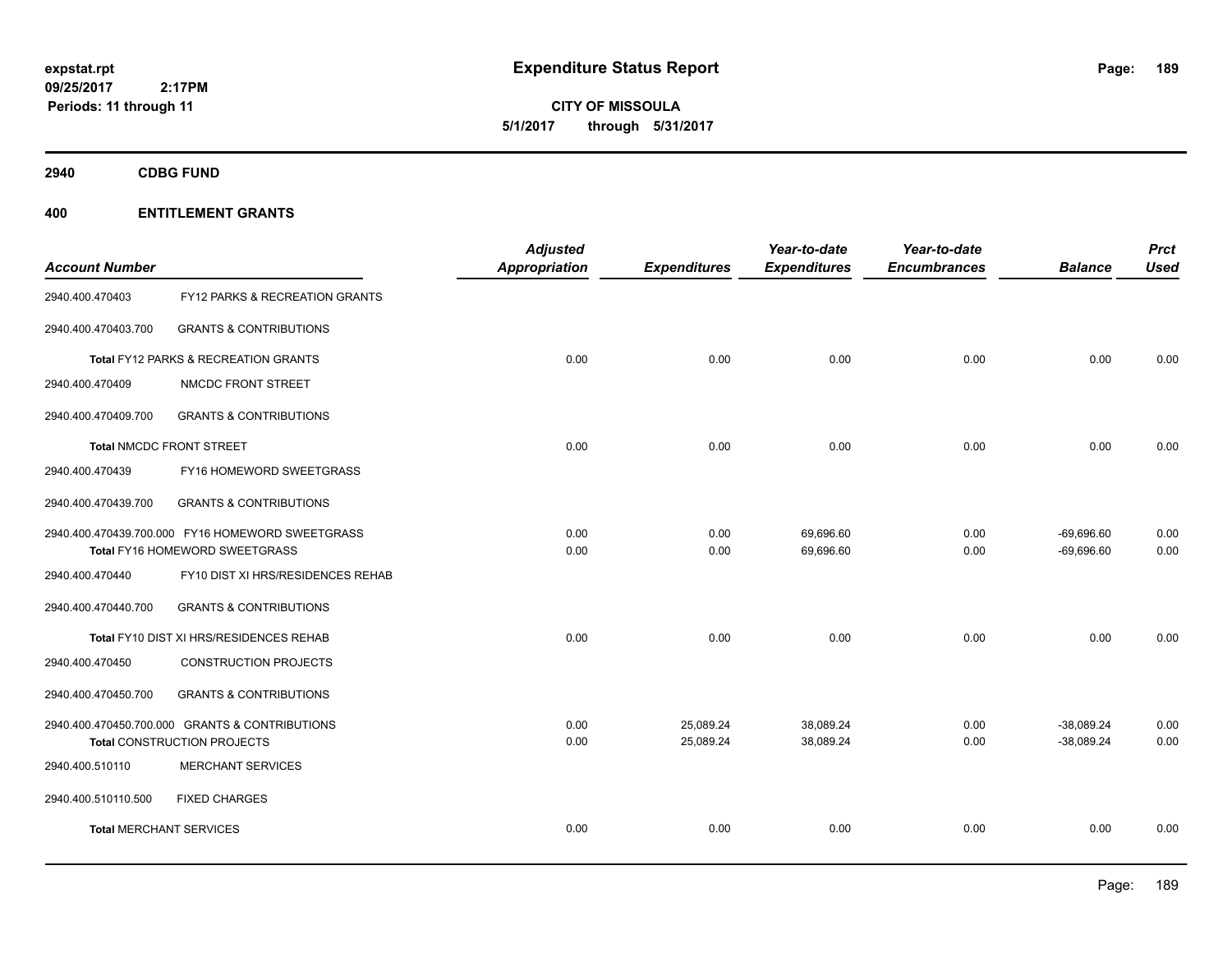# **CITY OF MISSOULA 5/1/2017 through 5/31/2017**

**2940 CDBG FUND**

| <b>Account Number</b>  |                                            | <b>Adjusted</b><br><b>Appropriation</b> | <b>Expenditures</b> | Year-to-date<br><b>Expenditures</b> | Year-to-date<br><b>Encumbrances</b> | <b>Balance</b> | <b>Prct</b><br>Used |
|------------------------|--------------------------------------------|-----------------------------------------|---------------------|-------------------------------------|-------------------------------------|----------------|---------------------|
| 2940.400.521000        | INTERFUND OPERATING TRANSFERS              |                                         |                     |                                     |                                     |                |                     |
| 2940.400.521000.800    | OTHER OBJECTS                              |                                         |                     |                                     |                                     |                |                     |
|                        | <b>Total INTERFUND OPERATING TRANSFERS</b> | 0.00                                    | 0.00                | 0.00                                | 0.00                                | 0.00           | 0.00                |
| <b>Total CDBG FUND</b> |                                            | 690,143.00                              | 43,003.14           | 304.538.43                          | 0.00                                | 385.604.57     | 44.13               |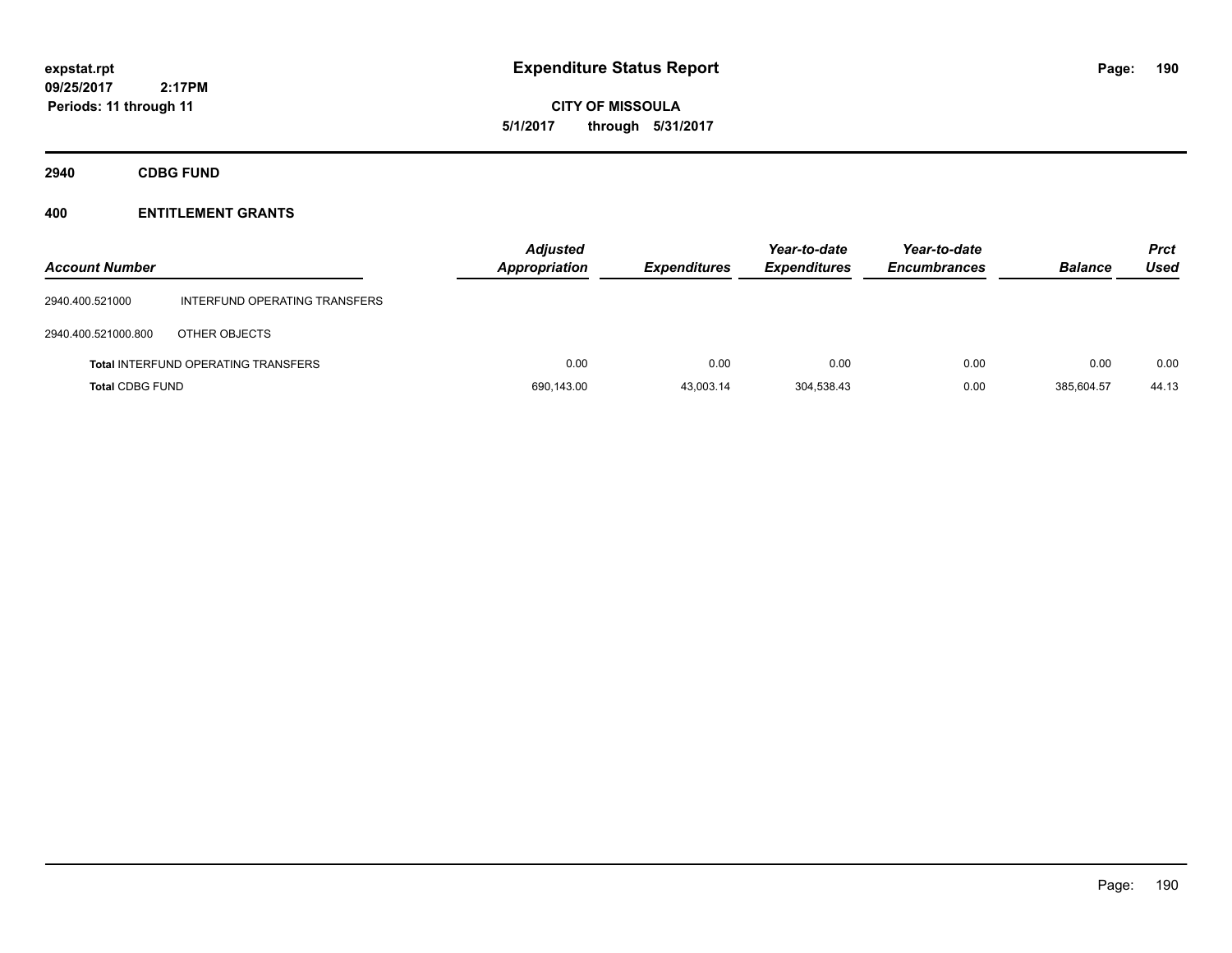**CITY OF MISSOULA 5/1/2017 through 5/31/2017**

**2941 HOME FUND**

| <b>Account Number</b>         |                         | <b>Adjusted</b><br>Appropriation | <b>Expenditures</b> | Year-to-date<br><i><b>Expenditures</b></i> | Year-to-date<br><b>Encumbrances</b> | <b>Balance</b> | <b>Prct</b><br>Used |
|-------------------------------|-------------------------|----------------------------------|---------------------|--------------------------------------------|-------------------------------------|----------------|---------------------|
| 2941.390.330000               | *** Title Not Found *** |                                  |                     |                                            |                                     |                |                     |
| 2941.390.330000.300           | PURCHASED SERVICES      |                                  |                     |                                            |                                     |                |                     |
| <b>Total NON-DEPARTMENTAL</b> |                         | 0.00                             | 0.00                | 0.00                                       | 0.00                                | 0.00           | 0.00                |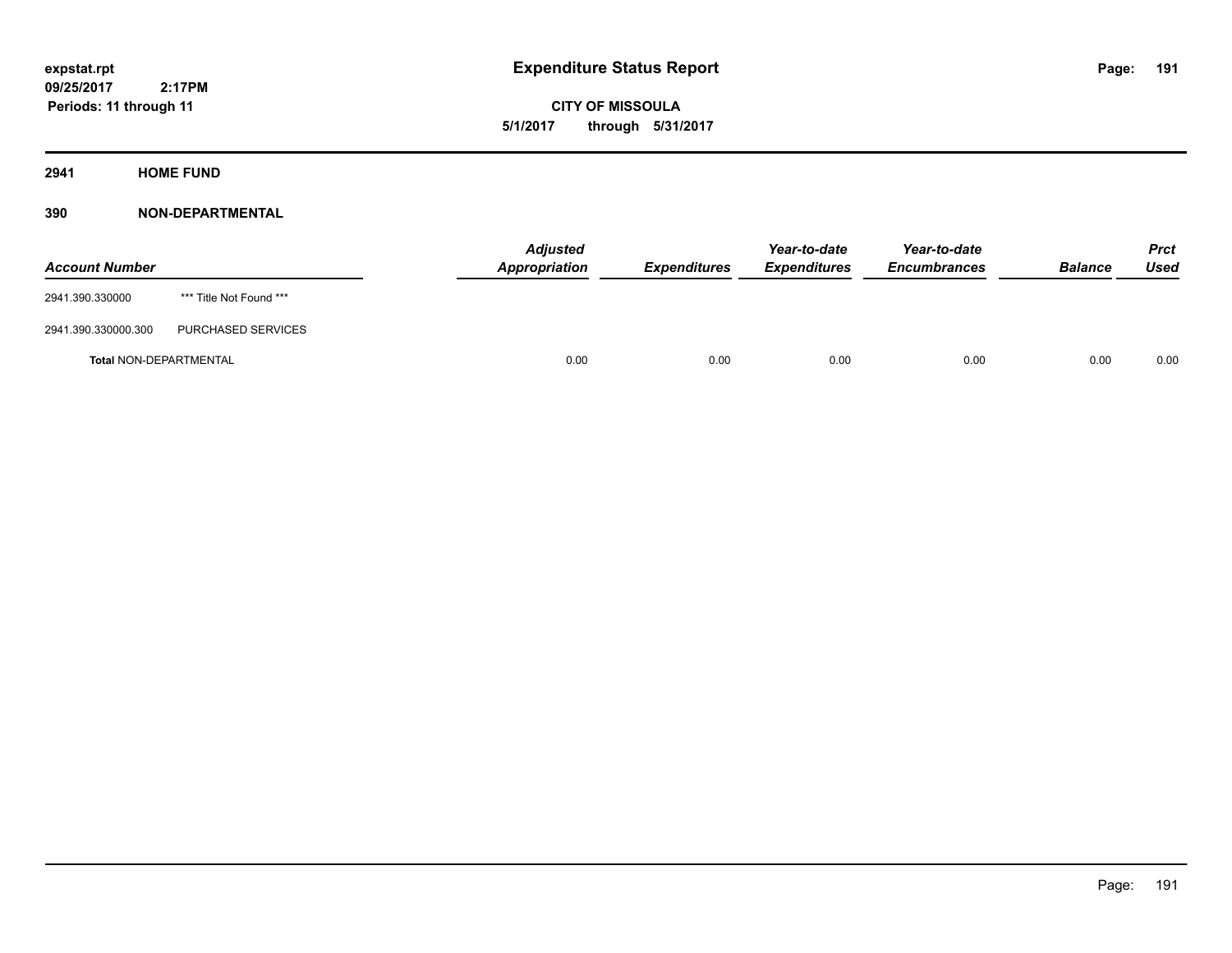**CITY OF MISSOULA 5/1/2017 through 5/31/2017**

#### **2941 HOME FUND**

|                                    |                                                   | <b>Adjusted</b>      |                     | Year-to-date        | Year-to-date        |                | <b>Prct</b> |
|------------------------------------|---------------------------------------------------|----------------------|---------------------|---------------------|---------------------|----------------|-------------|
| <b>Account Number</b>              |                                                   | <b>Appropriation</b> | <b>Expenditures</b> | <b>Expenditures</b> | <b>Encumbrances</b> | <b>Balance</b> | <b>Used</b> |
| 2941.400.470290                    | PUBLIC SERVICE PROJECTS                           |                      |                     |                     |                     |                |             |
| 2941.400.470290.700                | <b>GRANTS &amp; CONTRIBUTIONS</b>                 |                      |                     |                     |                     |                |             |
|                                    | 2941.400.470290.700.000 GRANTS & CONTRIBUTIONS    | 0.00                 | 4,192.47            | 4,192.47            | 0.00                | $-4,192.47$    | 0.00        |
|                                    | Total PUBLIC SERVICE PROJECTS                     | 0.00                 | 4,192.47            | 4,192.47            | 0.00                | $-4,192.47$    | 0.00        |
| 2941.400.470335                    | <b>GRANT &amp; COMMUNITY PROGRAMS</b>             |                      |                     |                     |                     |                |             |
| 2941.400.470335.300                | PURCHASED SERVICES                                |                      |                     |                     |                     |                |             |
| 2941.400.470335.350.000 ADMIN FEES |                                                   | 0.00                 | 8,736.14            | 8,806.36            | 0.00                | $-8,806.36$    | 0.00        |
| <b>Total PURCHASED SERVICES</b>    |                                                   | 0.00                 | 8,736.14            | 8,806.36            | 0.00                | $-8,806.36$    | 0.00        |
| 2941.400.470335.800                | OTHER OBJECTS                                     |                      |                     |                     |                     |                |             |
| <b>Total OTHER OBJECTS</b>         |                                                   | 0.00                 | 0.00                | 0.00                | 0.00                | 0.00           | 0.00        |
|                                    | Total GRANT & COMMUNITY PROGRAMS                  | 0.00                 | 8,736.14            | 8,806.36            | 0.00                | $-8,806.36$    | 0.00        |
| 2941.400.470385                    | FY16 DISTRICT XI HRC TBRA                         |                      |                     |                     |                     |                |             |
| 2941.400.470385.700                | <b>GRANTS &amp; CONTRIBUTIONS</b>                 |                      |                     |                     |                     |                |             |
|                                    | 2941.400.470385.700.000 FY16 DISTRICT XI HRC TBRA | 0.00                 | 0.00                | 19,612.19           | 0.00                | $-19,612.19$   | 0.00        |
|                                    | Total FY16 DISTRICT XI HRC TBRA                   | 0.00                 | 0.00                | 19,612.19           | 0.00                | $-19,612.19$   | 0.00        |
| 2941.400.470405                    | HOME PROGRAM INCOME                               |                      |                     |                     |                     |                |             |
| 2941.400.470405.700                | <b>GRANTS &amp; CONTRIBUTIONS</b>                 |                      |                     |                     |                     |                |             |
|                                    | 2941.400.470405.700.000 HOME PROGRAM INCOME       | 495,248.00           | 0.00                | 11,672.25           | 0.00                | 483,575.75     | 2.36        |
|                                    | Total HOME PROGRAM INCOME                         | 495,248.00           | 0.00                | 11,672.25           | 0.00                | 483,575.75     | 2.36        |
| 2941.400.470407                    | FY12 DIST XI HRC                                  |                      |                     |                     |                     |                |             |
| 2941.400.470407.700                | <b>GRANTS &amp; CONTRIBUTIONS</b>                 |                      |                     |                     |                     |                |             |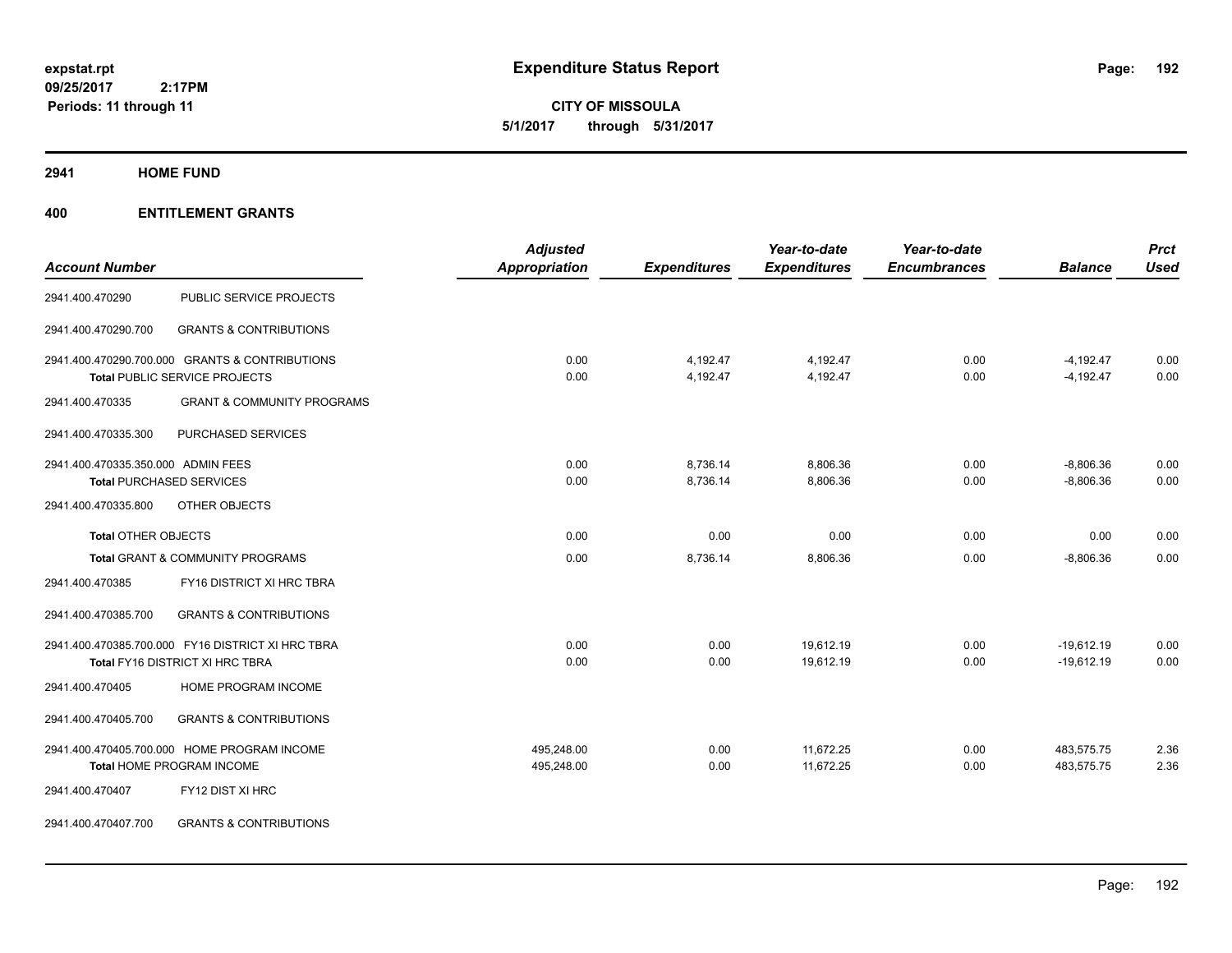**CITY OF MISSOULA 5/1/2017 through 5/31/2017**

**2941 HOME FUND**

|                                   |                                                                             | <b>Adjusted</b>      |                     | Year-to-date             | Year-to-date        |                                | <b>Prct</b>  |
|-----------------------------------|-----------------------------------------------------------------------------|----------------------|---------------------|--------------------------|---------------------|--------------------------------|--------------|
| <b>Account Number</b>             |                                                                             | <b>Appropriation</b> | <b>Expenditures</b> | <b>Expenditures</b>      | <b>Encumbrances</b> | <b>Balance</b>                 | <b>Used</b>  |
| Total FY12 DIST XI HRC            |                                                                             | 0.00                 | 0.00                | 0.00                     | 0.00                | 0.00                           | 0.00         |
| 2941.400.470439                   | HOMEWORD SWEETGRASS                                                         |                      |                     |                          |                     |                                |              |
| 2941.400.470439.700               | <b>GRANTS &amp; CONTRIBUTIONS</b>                                           |                      |                     |                          |                     |                                |              |
|                                   | 2941.400.470439.700.000 GRANTS & CONTRIBUTIONS<br>Total HOMEWORD SWEETGRASS | 0.00<br>0.00         | 0.00<br>0.00        | 102,627.00<br>102,627.00 | 0.00<br>0.00        | $-102,627.00$<br>$-102,627.00$ | 0.00<br>0.00 |
| 2941.400.470450                   | <b>CONSTRUCTION PROJECTS</b>                                                |                      |                     |                          |                     |                                |              |
| 2941.400.470450.700               | <b>GRANTS &amp; CONTRIBUTIONS</b>                                           |                      |                     |                          |                     |                                |              |
|                                   | <b>Total CONSTRUCTION PROJECTS</b>                                          | 0.00                 | 0.00                | 0.00                     | 0.00                | 0.00                           | 0.00         |
| 2941.400.470500                   | <b>HOME GRANTS</b>                                                          |                      |                     |                          |                     |                                |              |
| 2941.400.470500.700               | <b>GRANTS &amp; CONTRIBUTIONS</b>                                           |                      |                     |                          |                     |                                |              |
| <b>Total HOME GRANTS</b>          | 2941.400.470500.700.000 TBD-GRANTS & CONTRIBUTIONS                          | 0.00<br>0.00         | 0.00<br>0.00        | 78.60<br>78.60           | 0.00<br>0.00        | $-78.60$<br>$-78.60$           | 0.00<br>0.00 |
| 2941.400.470520                   | FY16 WORD TBRA                                                              |                      |                     |                          |                     |                                |              |
| 2941.400.470520.700               | <b>GRANTS &amp; CONTRIBUTIONS</b>                                           |                      |                     |                          |                     |                                |              |
| 2941.400.470520.700.000 WORD TBRA |                                                                             | 0.00                 | 0.00                | 8,648.04                 | 0.00                | $-8,648.04$                    | 0.00         |
| Total FY16 WORD TBRA              |                                                                             | 0.00                 | 0.00                | 8,648.04                 | 0.00                | $-8,648.04$                    | 0.00         |
| 2941.400.510110                   | <b>MERCHANT SERVICES</b>                                                    |                      |                     |                          |                     |                                |              |
| 2941.400.510110.500               | <b>FIXED CHARGES</b>                                                        |                      |                     |                          |                     |                                |              |
| <b>Total MERCHANT SERVICES</b>    |                                                                             | 0.00                 | 0.00                | 0.00                     | 0.00                | 0.00                           | 0.00         |
| 2941.400.521000                   | INTERFUND OPERATING TRANSFERS                                               |                      |                     |                          |                     |                                |              |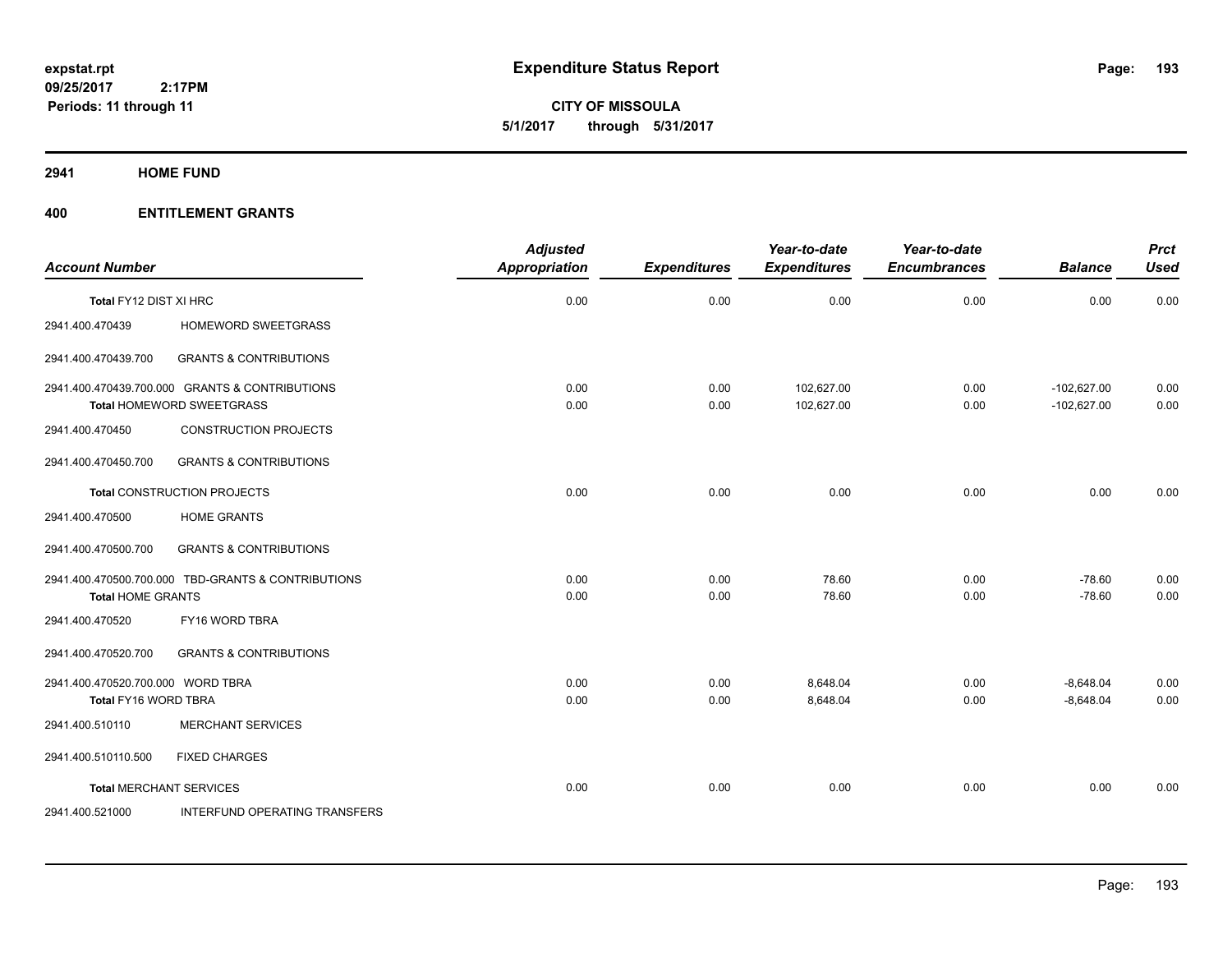**CITY OF MISSOULA 5/1/2017 through 5/31/2017**

**2941 HOME FUND**

| <b>Account Number</b>                      | <b>Adjusted</b><br>Appropriation | <b>Expenditures</b> | Year-to-date<br><b>Expenditures</b> | Year-to-date<br><b>Encumbrances</b> | <b>Balance</b> | <b>Prct</b><br>Used |
|--------------------------------------------|----------------------------------|---------------------|-------------------------------------|-------------------------------------|----------------|---------------------|
| 2941.400.521000.800<br>OTHER OBJECTS       |                                  |                     |                                     |                                     |                |                     |
| <b>Total INTERFUND OPERATING TRANSFERS</b> | 0.00                             | 0.00                | 0.00                                | 0.00                                | 0.00           | 0.00                |
| <b>Total HOME FUND</b>                     | 495,248.00                       | 12,928.61           | 155,636.91                          | 0.00                                | 339,611.09     | 31.43               |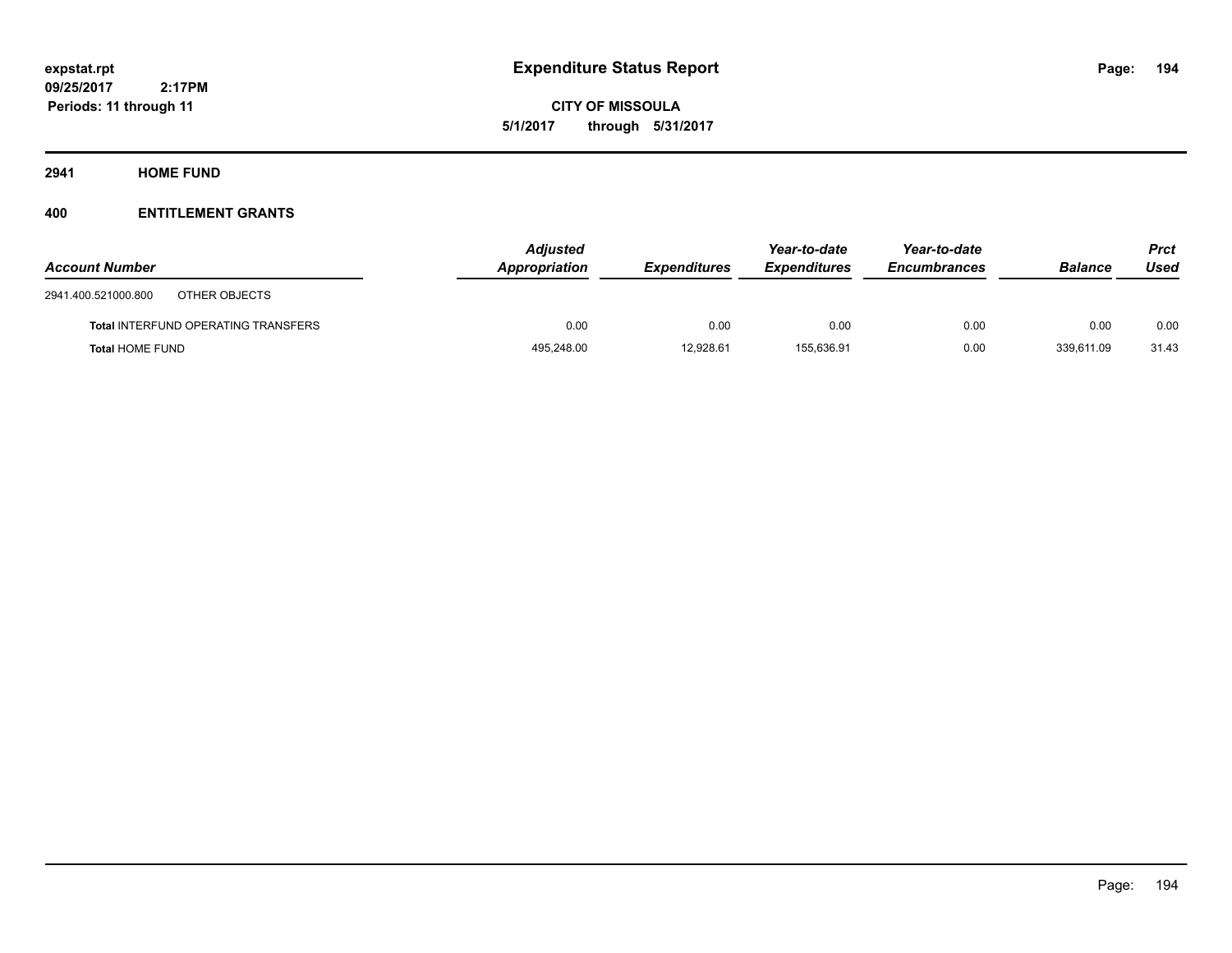# **2943 CITY HOME PROGRAM INCOME**

|                                                          | <b>Adjusted</b>      |                     | Year-to-date        | Year-to-date        |                | <b>Prct</b> |
|----------------------------------------------------------|----------------------|---------------------|---------------------|---------------------|----------------|-------------|
| <b>Account Number</b>                                    | <b>Appropriation</b> | <b>Expenditures</b> | <b>Expenditures</b> | <b>Encumbrances</b> | <b>Balance</b> | Used        |
| *** Title Not Found ***<br>2943.400.470405               |                      |                     |                     |                     |                |             |
| PURCHASED SERVICES<br>2943.400.470405.300                |                      |                     |                     |                     |                |             |
| 2943.400.470405.350.000 PROFESSIONAL SERVICES            | 25,000.00            | 0.00                | 0.00                | 0.00                | 25.000.00      | 0.00        |
| <b>Total PURCHASED SERVICES</b>                          | 25,000.00            | 0.00                | 0.00                | 0.00                | 25.000.00      | 0.00        |
| <b>GRANTS &amp; CONTRIBUTIONS</b><br>2943.400.470405.700 |                      |                     |                     |                     |                |             |
| 2943.400.470405.700.000 GRANTS & CONTRIBUTIONS           | 0.00                 | 0.00                | 181.50              | 0.00                | -181.50        | 0.00        |
| <b>Total GRANTS &amp; CONTRIBUTIONS</b>                  | 0.00                 | 0.00                | 181.50              | 0.00                | $-181.50$      | 0.00        |
| <b>Total CITY HOME PROGRAM INCOME</b>                    | 25,000.00            | 0.00                | 181.50              | 0.00                | 24.818.50      | 0.73        |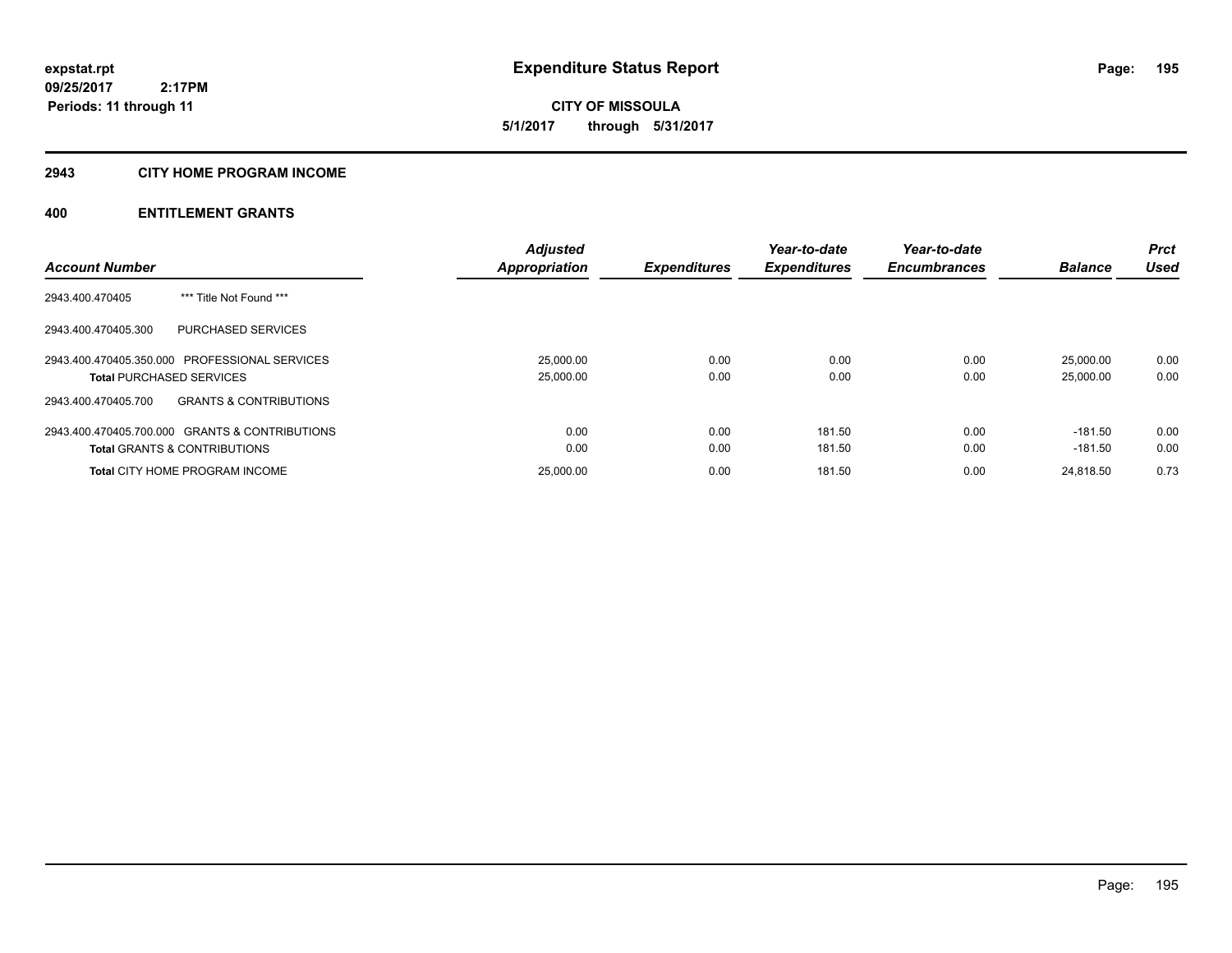**CITY OF MISSOULA 5/1/2017 through 5/31/2017**

#### **2955 TRANSPORTATION**

# **250 DEVELOPMENT SERVICES**

|                                                         | <b>Adjusted</b>      |                     | Year-to-date        | Year-to-date        |                | <b>Prct</b> |
|---------------------------------------------------------|----------------------|---------------------|---------------------|---------------------|----------------|-------------|
| <b>Account Number</b>                                   | <b>Appropriation</b> | <b>Expenditures</b> | <b>Expenditures</b> | <b>Encumbrances</b> | <b>Balance</b> | <b>Used</b> |
| <b>TRANSPORTATION</b><br>2955.250.411070                |                      |                     |                     |                     |                |             |
| PERSONAL SERVICES<br>2955.250.411070.100                |                      |                     |                     |                     |                |             |
| 2955.250.411070.110.000 SALARIES AND WAGES              | 249,730.00           | 19,415.35           | 215,712.71          | 0.00                | 34,017.29      | 86.38       |
| 2955.250.411070.140.000 EMPLOYER CONTRIBUTIONS          | 81.632.00            | 6,406.06            | 76,175.04           | 0.00                | 5,456.96       | 93.32       |
| 2955.250.411070.141.000 STATE RETIREMENT CONTRIBUTIONS  | 0.00                 | 31.23               | 352.10              | 0.00                | $-352.10$      | 0.00        |
| <b>Total PERSONAL SERVICES</b>                          | 331,362.00           | 25,852.64           | 292,239.85          | 0.00                | 39,122.15      | 88.19       |
| 2955.250.411070.200<br><b>SUPPLIES</b>                  |                      |                     |                     |                     |                |             |
| 2955.250.411070.210.000 OFFICE SUPPLIES                 | 6,000.00             | 415.51              | 1,205.54            | 0.00                | 4,794.46       | 20.09       |
| 2955.250.411070.220.000 OPERATING SUPPLIES              | 1,300.00             | 39.40               | 1.233.70            | 0.00                | 66.30          | 94.90       |
| 2955.250.411070.240.000 OTHER SUPPLIES                  | 360.00               | 0.00                | 0.00                | 0.00                | 360.00         | 0.00        |
| <b>Total SUPPLIES</b>                                   | 7,660.00             | 454.91              | 2,439.24            | 0.00                | 5,220.76       | 31.84       |
| <b>PURCHASED SERVICES</b><br>2955.250.411070.300        |                      |                     |                     |                     |                |             |
| 2955.250.411070.310.000 COMMUNICATIONS                  | 500.00               | 40.00               | 246.26              | 0.00                | 253.74         | 49.25       |
| 2955.250.411070.320.000 PRINTING & DUPLICATING          | 5,000.00             | 38.11               | 165.05              | 0.00                | 4,834.95       | 3.30        |
| 2955.250.411070.330.000 PUBLICITY, SUBSCRIPTIONS & DUES | 3,000.00             | 0.00                | 2,987.94            | 0.00                | 12.06          | 99.60       |
| 2955.250.411070.344.000 TELEPHONE SERVICE               | 500.00               | 2.48                | 118.01              | 0.00                | 381.99         | 23.60       |
| 2955.250.411070.350.000 PROFESSIONAL SERVICES           | 50.000.00            | 180.76              | 17.716.42           | 0.00                | 32.283.58      | 35.43       |
| 2955.250.411070.360.000 REPAIR & MAINTENANCE            | 8,900.00             | 5,013.66            | 7.108.59            | 0.00                | 1,791.41       | 79.87       |
| 2955.250.411070.370.000 TRAVEL                          | 9,000.00             | 661.60              | 2,621.31            | 0.00                | 6,378.69       | 29.13       |
| 2955.250.411070.380.000 TRAINING                        | 5,500.00             | 11.66               | 1,076.66            | 0.00                | 4,423.34       | 19.58       |
| 2955.250.411070.390.000 OTHER PURCHASED SERVICES        | 0.00                 | 0.00                | 43,321.21           | 0.00                | $-43,321.21$   | 0.00        |
| <b>Total PURCHASED SERVICES</b>                         | 82,400.00            | 5,948.27            | 75,361.45           | 0.00                | 7,038.55       | 91.46       |
| <b>FIXED CHARGES</b><br>2955.250.411070.500             |                      |                     |                     |                     |                |             |
| 2955.250.411070.500.000 FIXED CHARGES                   | 24,000.00            | 0.00                | 12,360.00           | 0.00                | 11,640.00      | 51.50       |
| <b>Total FIXED CHARGES</b>                              | 24,000.00            | 0.00                | 12,360.00           | 0.00                | 11,640.00      | 51.50       |
| COLLAGE AND TOO COANTO & CONTOINITIONS                  |                      |                     |                     |                     |                |             |

2955.250.411070.700 GRANTS & CONTRIBUTIONS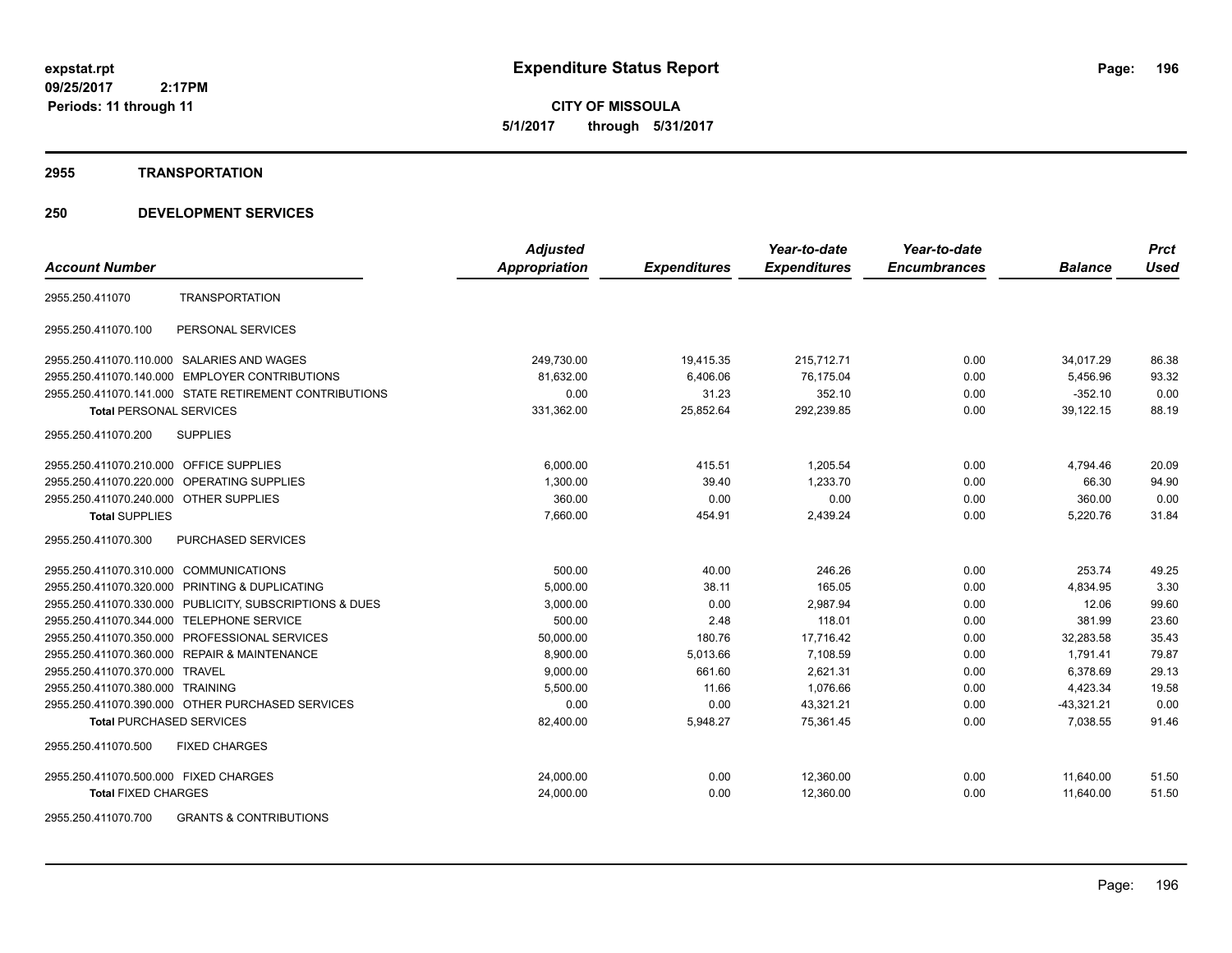**CITY OF MISSOULA 5/1/2017 through 5/31/2017**

#### **2955 TRANSPORTATION**

| <b>Account Number</b>                                                                     | <b>Adjusted</b><br><b>Appropriation</b> | <b>Expenditures</b>    | Year-to-date<br><b>Expenditures</b> | Year-to-date<br><b>Encumbrances</b> | <b>Balance</b>         | <b>Prct</b><br><b>Used</b> |
|-------------------------------------------------------------------------------------------|-----------------------------------------|------------------------|-------------------------------------|-------------------------------------|------------------------|----------------------------|
| 2955.250.411070.700.000 GRANTS & CONTRIBUTIONS<br><b>Total GRANTS &amp; CONTRIBUTIONS</b> | 144,228.00<br>144,228.00                | 19,259.00<br>19,259.00 | 51,254.00<br>51,254.00              | 0.00<br>0.00                        | 92,974.00<br>92,974.00 | 35.54<br>35.54             |
| 2955.250.411070.800<br>OTHER OBJECTS                                                      |                                         |                        |                                     |                                     |                        |                            |
| 2955.250.411070.845.000 CONTINGENCY                                                       | 207,937.00                              | 0.00                   | 0.00                                | 0.00                                | 207,937.00             | 0.00                       |
| <b>Total OTHER OBJECTS</b>                                                                | 207,937.00                              | 0.00                   | 0.00                                | 0.00                                | 207,937.00             | 0.00                       |
| <b>Total TRANSPORTATION</b>                                                               | 797,587.00                              | 51,514.82              | 433,654.54                          | 0.00                                | 363,932.46             | 54.37                      |
| 2955.250.411079<br><b>BIKE/PED MDT</b>                                                    |                                         |                        |                                     |                                     |                        |                            |
| <b>SUPPLIES</b><br>2955.250.411079.200                                                    |                                         |                        |                                     |                                     |                        |                            |
| 2955.250.411079.220.000 OPERATING SUPPLIES                                                | 0.00                                    | 0.00                   | 5,700.00                            | 0.00                                | $-5,700.00$            | 0.00                       |
| <b>Total SUPPLIES</b>                                                                     | 0.00                                    | 0.00                   | 5,700.00                            | 0.00                                | $-5,700.00$            | 0.00                       |
| 2955.250.411079.300<br>PURCHASED SERVICES                                                 |                                         |                        |                                     |                                     |                        |                            |
| 2955.250.411079.330.000 PUBLICITY, SUBSCRIPTIONS & DUES                                   | 0.00                                    | 0.00                   | 1,285.00                            | 0.00                                | $-1,285.00$            | 0.00                       |
| 2955.250.411079.350.000 PROFESSIONAL SERVICES                                             | 0.00                                    | 0.00                   | 6,090.00                            | 0.00                                | $-6,090.00$            | 0.00                       |
| <b>Total PURCHASED SERVICES</b>                                                           | 0.00                                    | 0.00                   | 7,375.00                            | 0.00                                | $-7,375.00$            | 0.00                       |
| <b>Total BIKE/PED MDT</b>                                                                 | 0.00                                    | 0.00                   | 13.075.00                           | 0.00                                | $-13,075.00$           | 0.00                       |
| 2955.250.411080<br><b>MIM MDT</b>                                                         |                                         |                        |                                     |                                     |                        |                            |
| 2955.250.411080.100<br>PERSONAL SERVICES                                                  |                                         |                        |                                     |                                     |                        |                            |
| 2955.250.411080.110.000 CMAQ/MIM-SALARIES AND WAGES                                       | 161.379.00                              | 7.974.88               | 93.032.64                           | 0.00                                | 68.346.36              | 57.65                      |
| 2955.250.411080.120.000 OVERTIME                                                          | 0.00                                    | 0.00                   | 969.58                              | 0.00                                | $-969.58$              | 0.00                       |
| 2955.250.411080.140.000 EMPLOYER CONTRIBUTIONS                                            | 66,158.00                               | 3,167.20               | 38,853.73                           | 0.00                                | 27,304.27              | 58.73                      |
| <b>Total PERSONAL SERVICES</b>                                                            | 227,537.00                              | 11,142.08              | 132,855.95                          | 0.00                                | 94,681.05              | 58.39                      |
| 2955.250.411080.200<br><b>SUPPLIES</b>                                                    |                                         |                        |                                     |                                     |                        |                            |
| 2955.250.411080.210.000 OFFICE SUPPLIES                                                   | 1,000.00                                | 524.44                 | 1,961.73                            | 0.00                                | $-961.73$              | 196.17                     |
| 2955.250.411080.220.000 OPERATING SUPPLIES                                                | 35,000.00                               | 383.34                 | 14,213.17                           | 0.00                                | 20.786.83              | 40.61                      |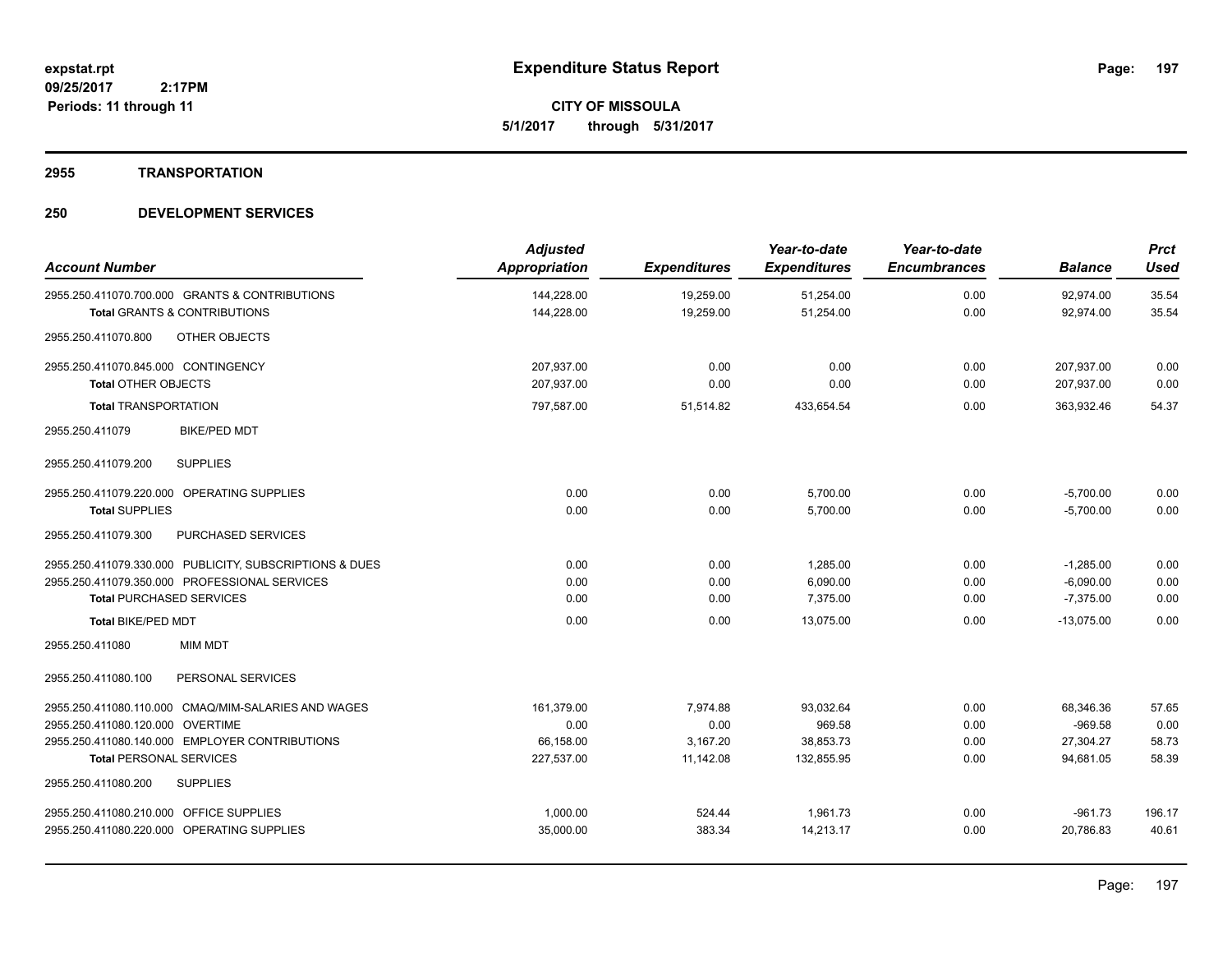**CITY OF MISSOULA 5/1/2017 through 5/31/2017**

#### **2955 TRANSPORTATION**

|                                                          | <b>Adjusted</b> |                     | Year-to-date        | Year-to-date        |                | <b>Prct</b> |
|----------------------------------------------------------|-----------------|---------------------|---------------------|---------------------|----------------|-------------|
| <b>Account Number</b>                                    | Appropriation   | <b>Expenditures</b> | <b>Expenditures</b> | <b>Encumbrances</b> | <b>Balance</b> | <b>Used</b> |
| <b>Total SUPPLIES</b>                                    | 36,000.00       | 907.78              | 16,174.90           | 0.00                | 19,825.10      | 44.93       |
| <b>PURCHASED SERVICES</b><br>2955.250.411080.300         |                 |                     |                     |                     |                |             |
| 2955.250.411080.310.000 COMMUNICATIONS                   | 1,200.00        | 88.20               | 1,529.24            | 0.00                | $-329.24$      | 127.44      |
| 2955.250.411080.320.000 PRINTING & DUPLICATING           | 5,000.00        | 1,218.33            | 5,025.45            | 0.00                | $-25.45$       | 100.51      |
| 2955.250.411080.330.000 PUBLICITY, SUBSCRIPTIONS & DUES  | 25,000.00       | 3,740.00            | 22,659.02           | 0.00                | 2,340.98       | 90.64       |
| 2955.250.411080.344.000 TELEPHONE SERVICE                | 50.00           | 6.53                | 30.14               | 0.00                | 19.86          | 60.28       |
| 2955.250.411080.350.000 PROFESSIONAL SERVICES            | 14,207.00       | 325.00              | 4,328.74            | 0.00                | 9,878.26       | 30.47       |
| 2955.250.411080.360.000 REPAIR & MAINTENANCE             | 0.00            | 16,000.00           | 16,012.00           | 0.00                | $-16,012.00$   | 0.00        |
| 2955.250.411080.370.000 TRAVEL                           | 3,000.00        | 0.00                | 1,374.31            | 0.00                | 1.625.69       | 45.81       |
| 2955.250.411080.380.000 TRAINING                         | 5,000.00        | 0.00                | 1,899.82            | 0.00                | 3,100.18       | 38.00       |
| 2955.250.411080.390.000 OTHER PURCHASED SERVICES         | 20,000.00       | 0.00                | 3,912.50            | 0.00                | 16,087.50      | 19.56       |
| <b>Total PURCHASED SERVICES</b>                          | 73,457.00       | 21,378.06           | 56.771.22           | 0.00                | 16,685.78      | 77.28       |
| <b>FIXED CHARGES</b><br>2955.250.411080.500              |                 |                     |                     |                     |                |             |
| 2955.250.411080.500.000 FIXED CHARGES                    | 10,000.00       | 0.00                | 0.00                | 0.00                | 10,000.00      | 0.00        |
| <b>Total FIXED CHARGES</b>                               | 10,000.00       | 0.00                | 0.00                | 0.00                | 10.000.00      | 0.00        |
| <b>GRANTS &amp; CONTRIBUTIONS</b><br>2955.250.411080.700 |                 |                     |                     |                     |                |             |
| 2955.250.411080.700.000 GRANTS & CONTRIBUTIONS           | 2,500.00        | 0.00                | 500.00              | 0.00                | 2,000.00       | 20.00       |
| <b>Total GRANTS &amp; CONTRIBUTIONS</b>                  | 2,500.00        | 0.00                | 500.00              | 0.00                | 2,000.00       | 20.00       |
| 2955.250.411080.800<br>OTHER OBJECTS                     |                 |                     |                     |                     |                |             |
| <b>Total OTHER OBJECTS</b>                               | 0.00            | 0.00                | 0.00                | 0.00                | 0.00           | 0.00        |
| <b>Total MIM MDT</b>                                     | 349,494.00      | 33,427.92           | 206,302.07          | 0.00                | 143.191.93     | 59.03       |
| <b>BIKE-PED PROGRAM</b><br>2955.250.430255               |                 |                     |                     |                     |                |             |
| PERSONAL SERVICES<br>2955.250.430255.100                 |                 |                     |                     |                     |                |             |
| 2955.250.430255.110.000 SALARIES AND WAGES               | 49,884.00       | 3,837.16            | 43,353.29           | 0.00                | 6,530.71       | 86.91       |
| 2955.250.430255.140.000 EMPLOYER CONTRIBUTIONS           | 17,600.00       | 1,426.74            | 16,561.33           | 0.00                | 1,038.67       | 94.10       |
|                                                          |                 |                     |                     |                     |                |             |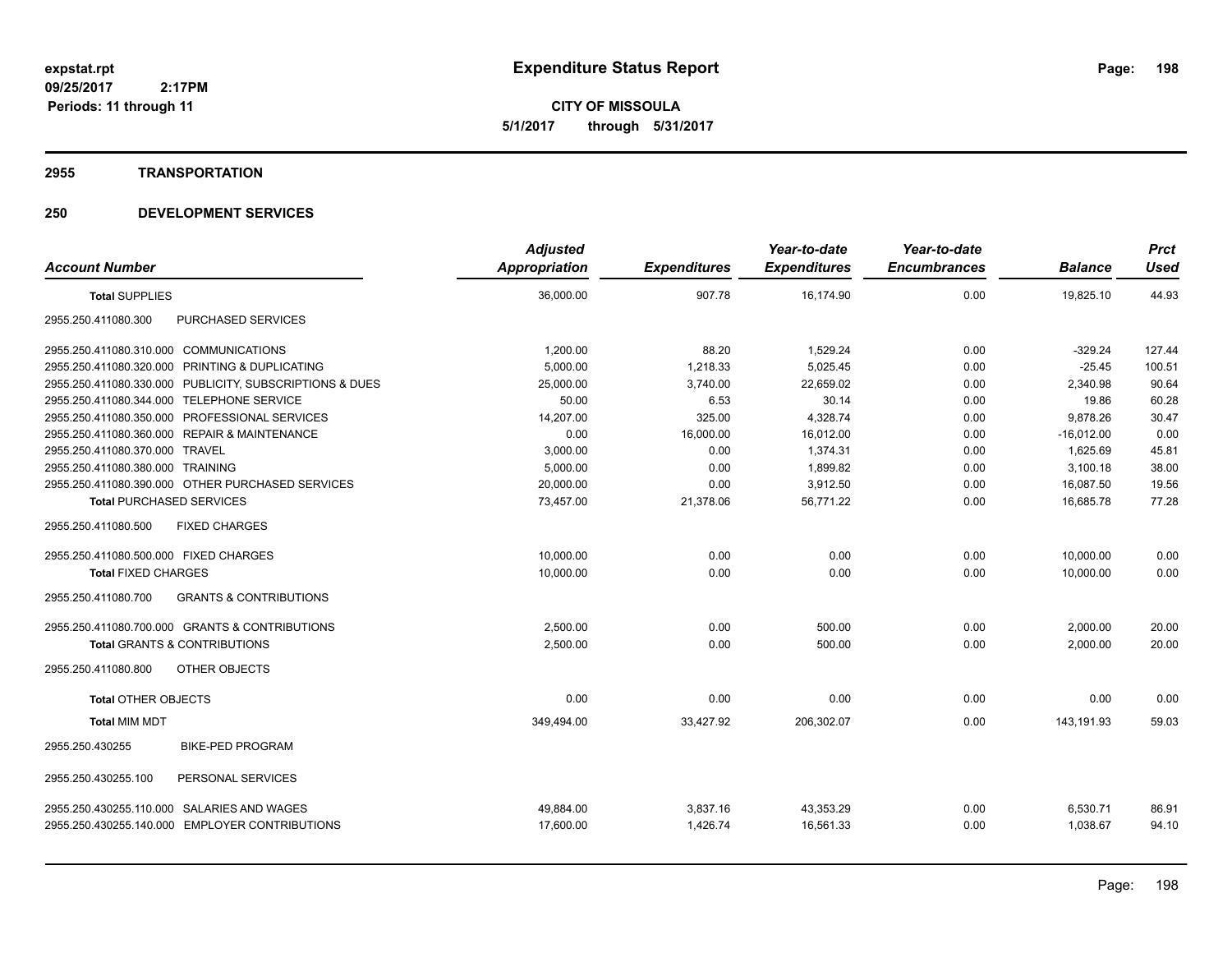**CITY OF MISSOULA 5/1/2017 through 5/31/2017**

#### **2955 TRANSPORTATION**

| <b>Account Number</b>                                    | <b>Adjusted</b><br><b>Appropriation</b> | <b>Expenditures</b> | Year-to-date<br><b>Expenditures</b> | Year-to-date<br><b>Encumbrances</b> | <b>Balance</b> | <b>Prct</b><br><b>Used</b> |
|----------------------------------------------------------|-----------------------------------------|---------------------|-------------------------------------|-------------------------------------|----------------|----------------------------|
| <b>Total PERSONAL SERVICES</b>                           | 67,484.00                               | 5,263.90            | 59,914.62                           | 0.00                                | 7,569.38       | 88.78                      |
| <b>SUPPLIES</b><br>2955.250.430255.200                   |                                         |                     |                                     |                                     |                |                            |
| 2955.250.430255.210.000 OFFICE SUPPLIES                  | 1,000.00                                | 0.00                | 100.24                              | 0.00                                | 899.76         | 10.02                      |
| 2955.250.430255.220.000 OPERATING SUPPLIES               | 0.00                                    | 0.00                | 92.97                               | 0.00                                | $-92.97$       | 0.00                       |
| <b>Total SUPPLIES</b>                                    | 1,000.00                                | 0.00                | 193.21                              | 0.00                                | 806.79         | 19.32                      |
| 2955.250.430255.300<br>PURCHASED SERVICES                |                                         |                     |                                     |                                     |                |                            |
| 2955.250.430255.310.000 COMMUNICATIONS                   | 0.00                                    | 12.58               | 96.90                               | 0.00                                | $-96.90$       | 0.00                       |
| 2955.250.430255.320.000 PRINTING & DUPLICATING           | 125.00                                  | 0.18                | 383.65                              | 0.00                                | $-258.65$      | 306.92                     |
| 2955.250.430255.330.000 PUBLICITY, SUBSCRIPTIONS & DUES  | 395.00                                  | 0.00                | 110.00                              | 0.00                                | 285.00         | 27.85                      |
| 2955.250.430255.344.000 TELEPHONE SERVICE                | 29.00                                   | 5.03                | 32.00                               | 0.00                                | $-3.00$        | 110.34                     |
| 2955.250.430255.350.000 PROFESSIONAL SERVICES            | 4,004.00                                | 0.00                | 481.00                              | 0.00                                | 3,523.00       | 12.01                      |
| 2955.250.430255.370.000 TRAVEL                           | 1,200.00                                | 0.00                | 1,677.43                            | 0.00                                | $-477.43$      | 139.79                     |
| 2955.250.430255.380.000 TRAINING                         | 800.00                                  | 0.00                | 685.00                              | 0.00                                | 115.00         | 85.63                      |
| 2955.250.430255.390.000 OTHER PURCHASED SERVICES         | 4,500.00                                | 0.00                | 0.00                                | 0.00                                | 4,500.00       | 0.00                       |
| <b>Total PURCHASED SERVICES</b>                          | 11,053.00                               | 17.79               | 3,465.98                            | 0.00                                | 7,587.02       | 31.36                      |
| 2955.250.430255.500<br><b>FIXED CHARGES</b>              |                                         |                     |                                     |                                     |                |                            |
| 2955.250.430255.500.000 FIXED CHARGES                    | 4,592.00                                | 0.00                | 2,084.95                            | 0.00                                | 2,507.05       | 45.40                      |
| <b>Total FIXED CHARGES</b>                               | 4,592.00                                | 0.00                | 2,084.95                            | 0.00                                | 2,507.05       | 45.40                      |
| <b>GRANTS &amp; CONTRIBUTIONS</b><br>2955.250.430255.700 |                                         |                     |                                     |                                     |                |                            |
| <b>Total GRANTS &amp; CONTRIBUTIONS</b>                  | 0.00                                    | 0.00                | 0.00                                | 0.00                                | 0.00           | 0.00                       |
| OTHER OBJECTS<br>2955.250.430255.800                     |                                         |                     |                                     |                                     |                |                            |
| <b>Total OTHER OBJECTS</b>                               | 0.00                                    | 0.00                | 0.00                                | 0.00                                | 0.00           | 0.00                       |
| 2955.250.430255.900<br><b>CAPITAL OUTLAY</b>             |                                         |                     |                                     |                                     |                |                            |
| <b>Total CAPITAL OUTLAY</b>                              | 0.00                                    | 0.00                | 0.00                                | 0.00                                | 0.00           | 0.00                       |
| <b>Total BIKE-PED PROGRAM</b>                            | 84,129.00                               | 5,281.69            | 65,658.76                           | 0.00                                | 18,470.24      | 78.05                      |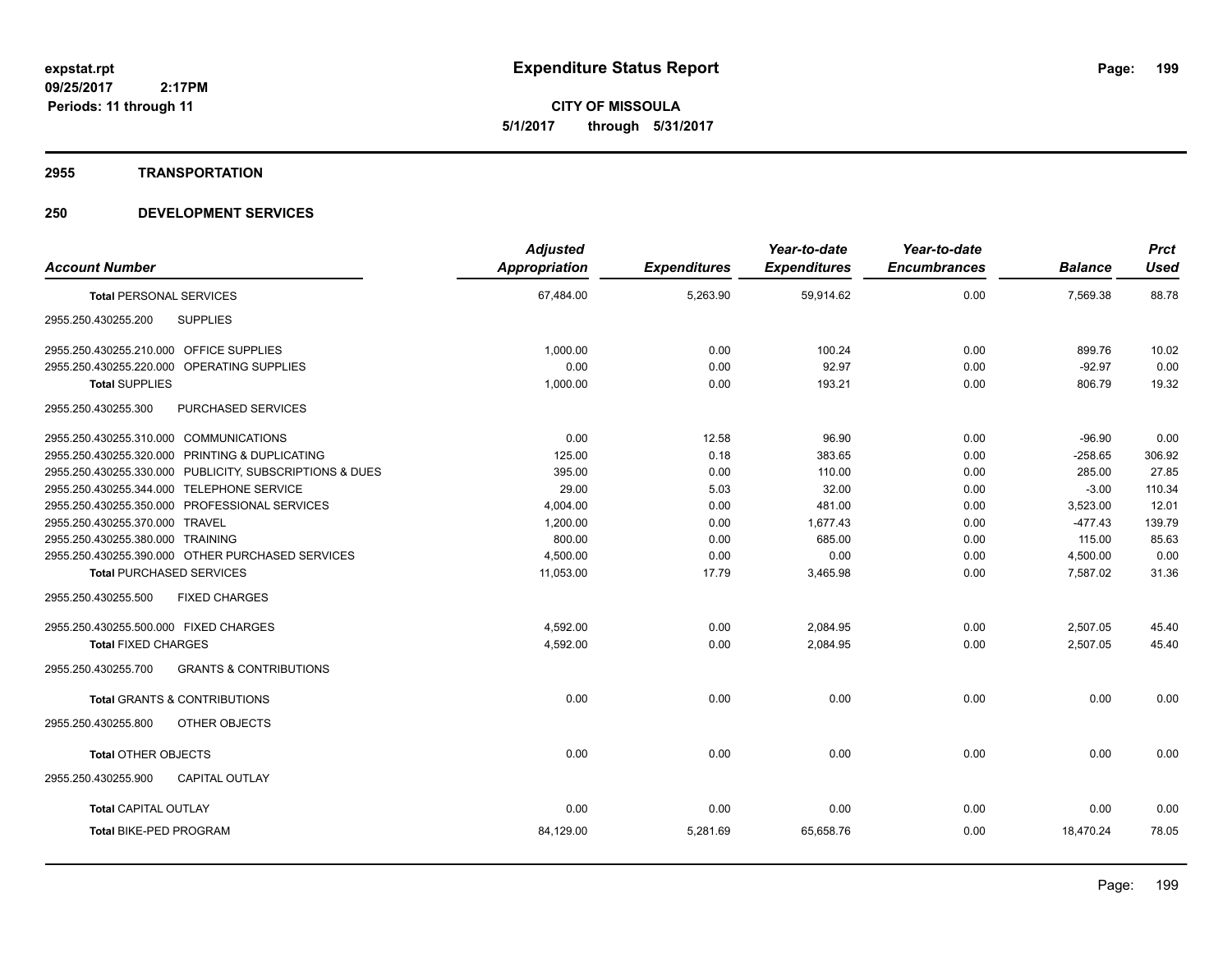#### **2955 TRANSPORTATION**

| <b>Account Number</b>       |                                                                          | <b>Adjusted</b><br><b>Appropriation</b> | <b>Expenditures</b> | Year-to-date<br><b>Expenditures</b> | Year-to-date<br><b>Encumbrances</b> | <b>Balance</b>             | <b>Prct</b><br><b>Used</b> |
|-----------------------------|--------------------------------------------------------------------------|-----------------------------------------|---------------------|-------------------------------------|-------------------------------------|----------------------------|----------------------------|
| 2955.250.430257             | Missoula Active Transportation Plan                                      |                                         |                     |                                     |                                     |                            |                            |
| 2955.250.430257.200         | <b>SUPPLIES</b>                                                          |                                         |                     |                                     |                                     |                            |                            |
| <b>Total SUPPLIES</b>       |                                                                          | 0.00                                    | 0.00                | 0.00                                | 0.00                                | 0.00                       | 0.00                       |
| 2955.250.430257.300         | PURCHASED SERVICES                                                       |                                         |                     |                                     |                                     |                            |                            |
|                             | 2955.250.430257.360.000 REPAIR & MAINTENANCE<br>Total PURCHASED SERVICES | 0.00<br>0.00                            | 0.00<br>0.00        | 3,035.00<br>3,035.00                | 0.00<br>0.00                        | $-3,035.00$<br>$-3,035.00$ | 0.00<br>0.00               |
| 2955.250.430257.900         | <b>CAPITAL OUTLAY</b>                                                    |                                         |                     |                                     |                                     |                            |                            |
| Total CAPITAL OUTLAY        |                                                                          | 0.00                                    | 0.00                | 0.00                                | 0.00                                | 0.00                       | 0.00                       |
|                             | Total Missoula Active Transportation Plan                                | 0.00                                    | 0.00                | 3,035.00                            | 0.00                                | $-3,035.00$                | 0.00                       |
| 2955.250.430267             | <b>CMAQ GRANT</b>                                                        |                                         |                     |                                     |                                     |                            |                            |
| 2955.250.430267.200         | <b>SUPPLIES</b>                                                          |                                         |                     |                                     |                                     |                            |                            |
| <b>Total CMAQ GRANT</b>     |                                                                          | 0.00                                    | 0.00                | 0.00                                | 0.00                                | 0.00                       | 0.00                       |
| 2955.250.510110             | <b>MERCHANT SERVICES</b>                                                 |                                         |                     |                                     |                                     |                            |                            |
| 2955.250.510110.500         | <b>FIXED CHARGES</b>                                                     |                                         |                     |                                     |                                     |                            |                            |
|                             | <b>Total MERCHANT SERVICES</b>                                           | 0.00                                    | 0.00                | 0.00                                | 0.00                                | 0.00                       | 0.00                       |
| 2955.250.510306             | <b>SALARY RESERVE</b>                                                    |                                         |                     |                                     |                                     |                            |                            |
| 2955.250.510306.100         | PERSONAL SERVICES                                                        |                                         |                     |                                     |                                     |                            |                            |
| <b>Total SALARY RESERVE</b> |                                                                          | 0.00                                    | 0.00                | 0.00                                | 0.00                                | 0.00                       | 0.00                       |
| 2955.250.521000             | <b>INTERFUND OPERATING TRANSFERS</b>                                     |                                         |                     |                                     |                                     |                            |                            |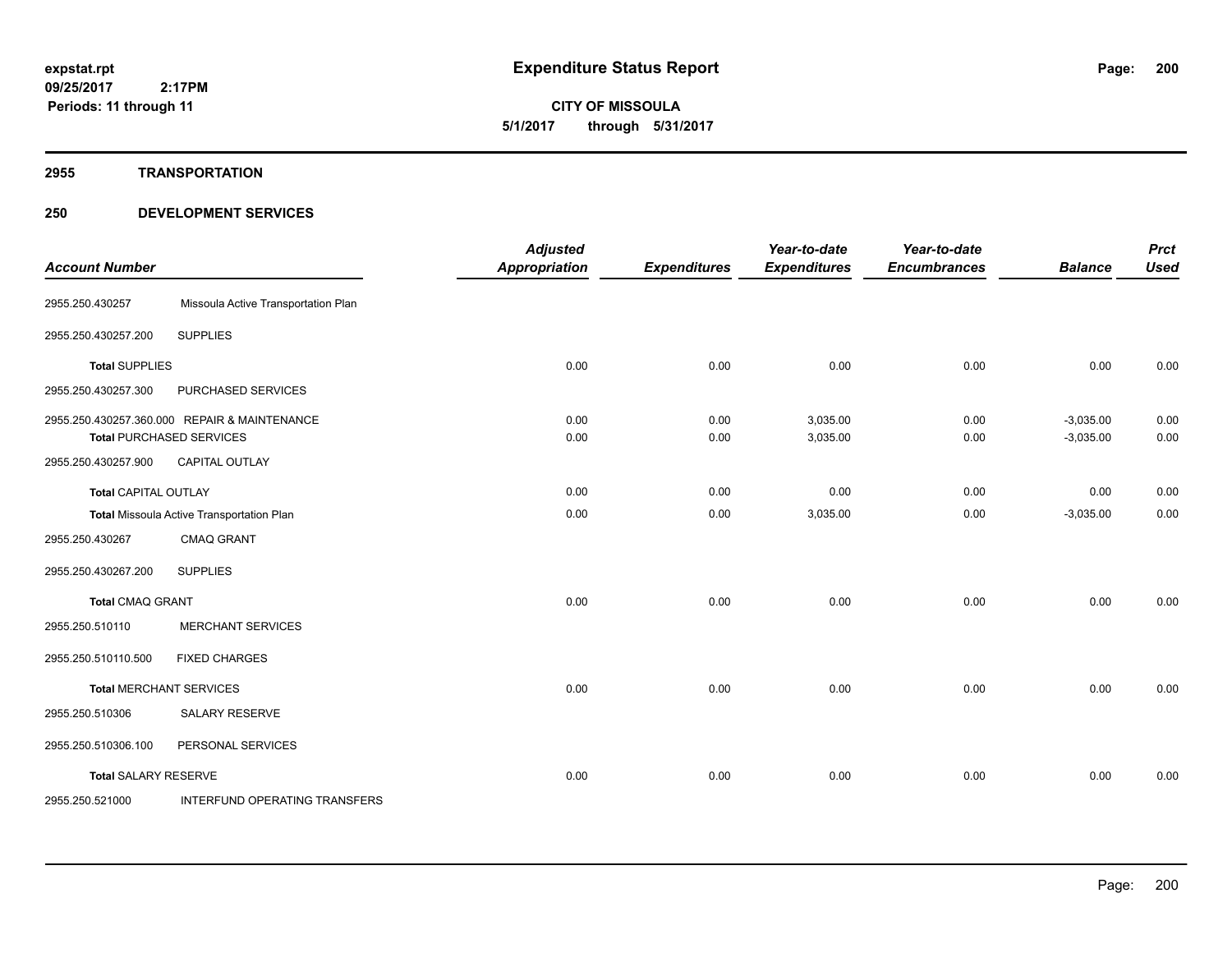# **2955 TRANSPORTATION**

| <b>Account Number</b>                | <b>Adjusted</b><br>Appropriation | <b>Expenditures</b> | Year-to-date<br><b>Expenditures</b> | Year-to-date<br><b>Encumbrances</b> | <b>Balance</b> | <b>Prct</b><br>Used |
|--------------------------------------|----------------------------------|---------------------|-------------------------------------|-------------------------------------|----------------|---------------------|
| 2955.250.521000.800<br>OTHER OBJECTS |                                  |                     |                                     |                                     |                |                     |
| Total INTERFUND OPERATING TRANSFERS  | 0.00                             | 0.00                | 0.00                                | 0.00                                | 0.00           | 0.00                |
| <b>Total TRANSPORTATION</b>          | 1,231,210.00                     | 90.224.43           | 721.725.37                          | 0.00                                | 509.484.63     | 58.62               |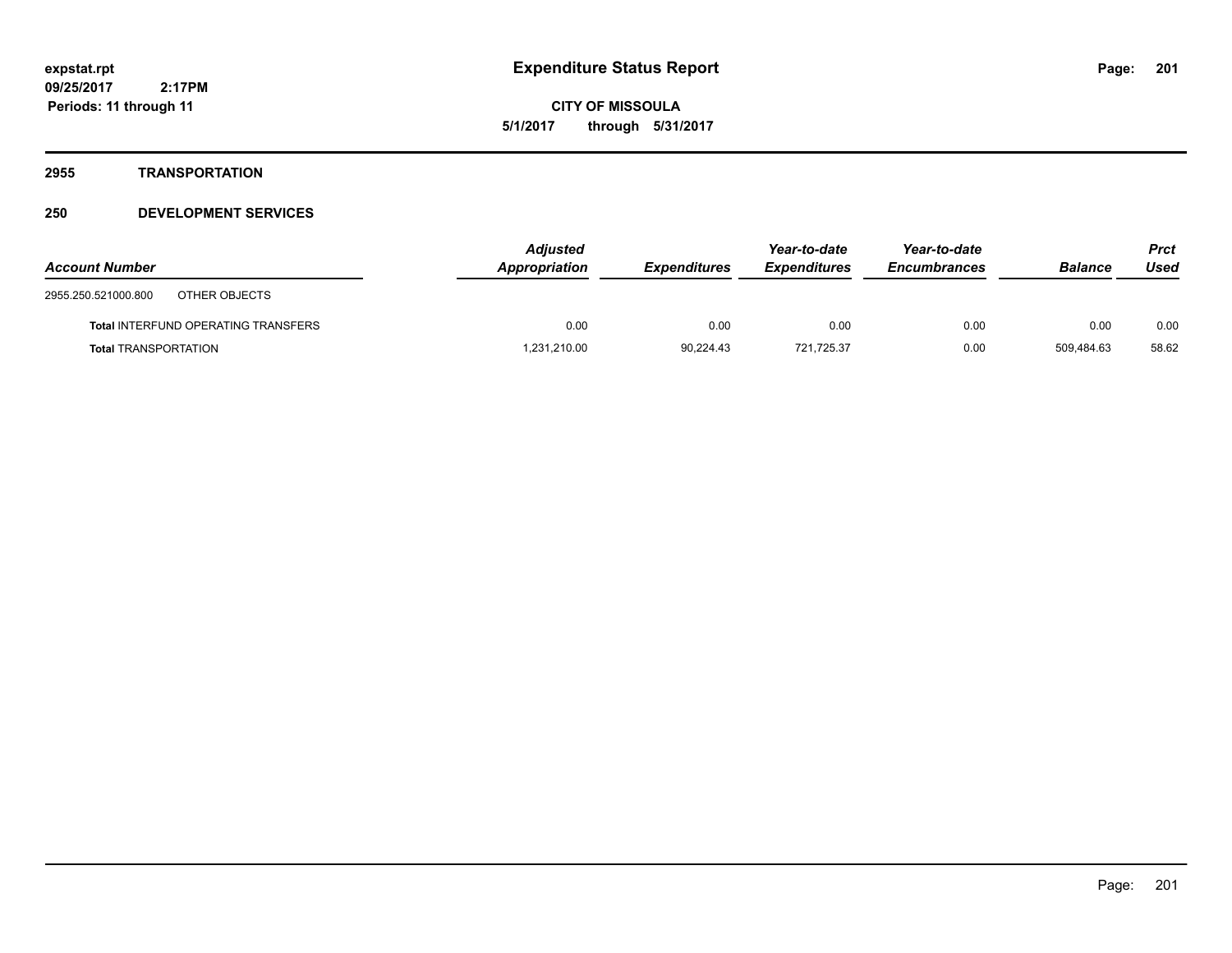**CITY OF MISSOULA 5/1/2017 through 5/31/2017**

# **2987 FEDERAL TRANSPORTATION FUND**

| <b>Account Number</b>                             |                                             | <b>Adjusted</b><br><b>Appropriation</b> | <b>Expenditures</b> | Year-to-date<br><b>Expenditures</b> | Year-to-date<br><b>Encumbrances</b> | <b>Balance</b> | <b>Prct</b><br><b>Used</b> |
|---------------------------------------------------|---------------------------------------------|-----------------------------------------|---------------------|-------------------------------------|-------------------------------------|----------------|----------------------------|
| 2987.390.430255                                   | <b>Bitterroot Bike Trail Safe Crossings</b> |                                         |                     |                                     |                                     |                |                            |
| 2987.390.430255.900                               | <b>CAPITAL OUTLAY</b>                       |                                         |                     |                                     |                                     |                |                            |
| <b>Total Bitterroot Bike Trail Safe Crossings</b> |                                             | 0.00                                    | 0.00                | 0.00                                | 0.00                                | 0.00           | 0.00                       |
| 2987.390.430257                                   | BICYCLE COMMUTER NETWORK                    |                                         |                     |                                     |                                     |                |                            |
| 2987.390.430257.900                               | <b>CAPITAL OUTLAY</b>                       |                                         |                     |                                     |                                     |                |                            |
|                                                   | <b>Total BICYCLE COMMUTER NETWORK</b>       | 0.00                                    | 0.00                | 0.00                                | 0.00                                | 0.00           | 0.00                       |
| 2987.390.460509                                   | <b>KIM WILLIAMS TRAIL</b>                   |                                         |                     |                                     |                                     |                |                            |
| 2987.390.460509.900                               | CAPITAL OUTLAY                              |                                         |                     |                                     |                                     |                |                            |
|                                                   | 2987.390.460509.930.000 KIM WILLIAMS EAST   | 371,738.00                              | 31,040.69           | 129,478.00                          | 0.00                                | 242,260.00     | 34.83                      |
| <b>Total KIM WILLIAMS TRAIL</b>                   |                                             | 371,738.00                              | 31,040.69           | 129,478.00                          | 0.00                                | 242,260.00     | 34.83                      |
| 2987.390.510000                                   | <b>MISCELLANEOUS</b>                        |                                         |                     |                                     |                                     |                |                            |
| 2987.390.510000.800                               | OTHER OBJECTS                               |                                         |                     |                                     |                                     |                |                            |
| Total MISCELLANEOUS                               |                                             | 0.00                                    | 0.00                | 0.00                                | 0.00                                | 0.00           | 0.00                       |
|                                                   | <b>Total FEDERAL TRANSPORTATION FUND</b>    | 371,738.00                              | 31,040.69           | 129,478.00                          | 0.00                                | 242,260.00     | 34.83                      |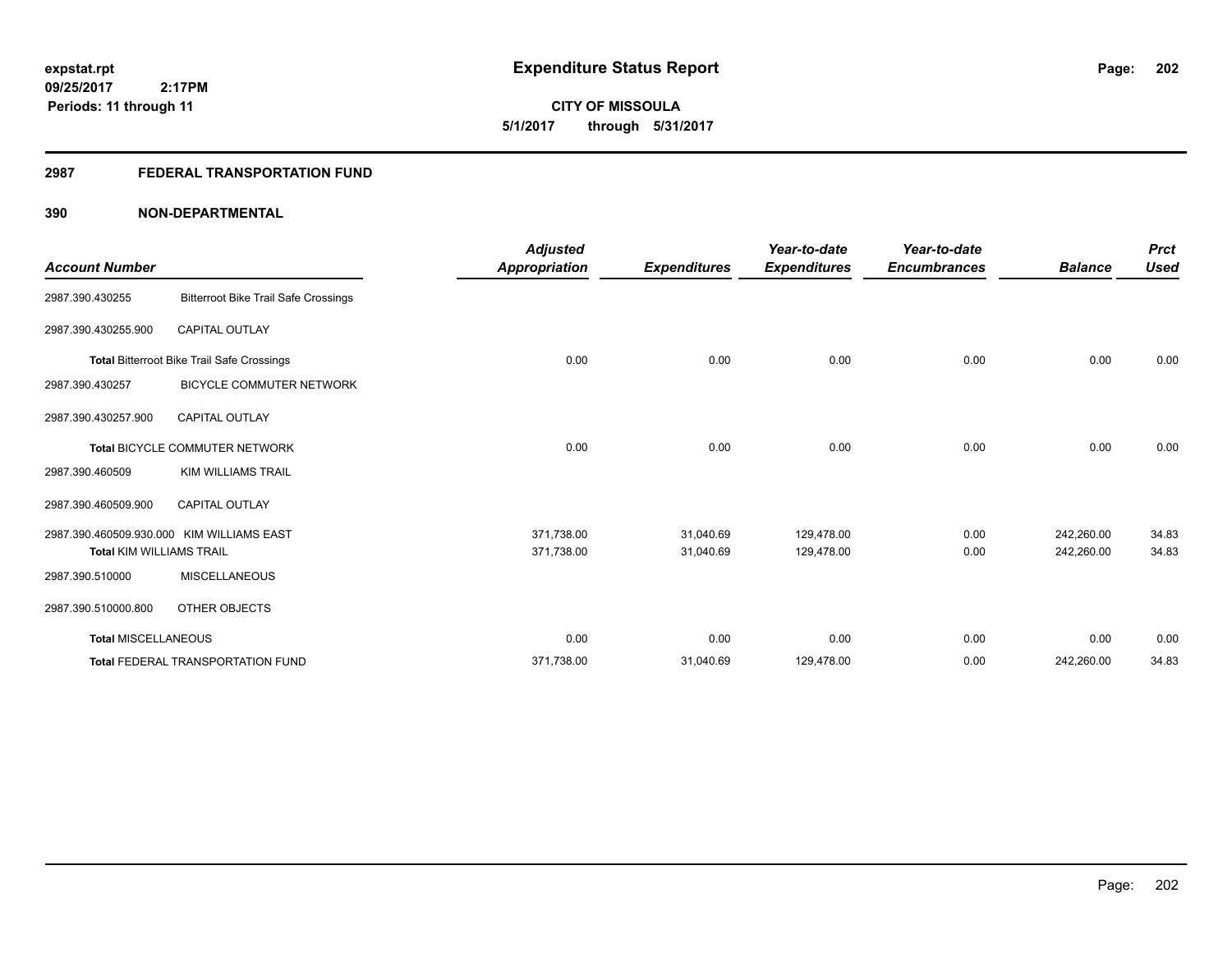# **2988 GRANTS & DONATIONS FUND**

# **223 CITY CLERK**

| <b>Account Number</b>      |                          | <b>Adjusted</b><br><b>Appropriation</b> | <b>Expenditures</b> | Year-to-date<br><b>Expenditures</b> | Year-to-date<br><b>Encumbrances</b> | <b>Balance</b> | <b>Prct</b><br><b>Used</b> |
|----------------------------|--------------------------|-----------------------------------------|---------------------|-------------------------------------|-------------------------------------|----------------|----------------------------|
| 2988.223.420000            | <b>PUBLIC SAFETY</b>     |                                         |                     |                                     |                                     |                |                            |
| 2988.223.420000.200        | <b>SUPPLIES</b>          |                                         |                     |                                     |                                     |                |                            |
| <b>Total PUBLIC SAFETY</b> |                          | 0.00                                    | 0.00                | 0.00                                | 0.00                                | 0.00           | 0.00                       |
| 2988.223.510110            | <b>MERCHANT SERVICES</b> |                                         |                     |                                     |                                     |                |                            |
| 2988.223.510110.500        | <b>FIXED CHARGES</b>     |                                         |                     |                                     |                                     |                |                            |
| <b>Total CITY CLERK</b>    |                          | 0.00                                    | 0.00                | 0.00                                | 0.00                                | 0.00           | 0.00                       |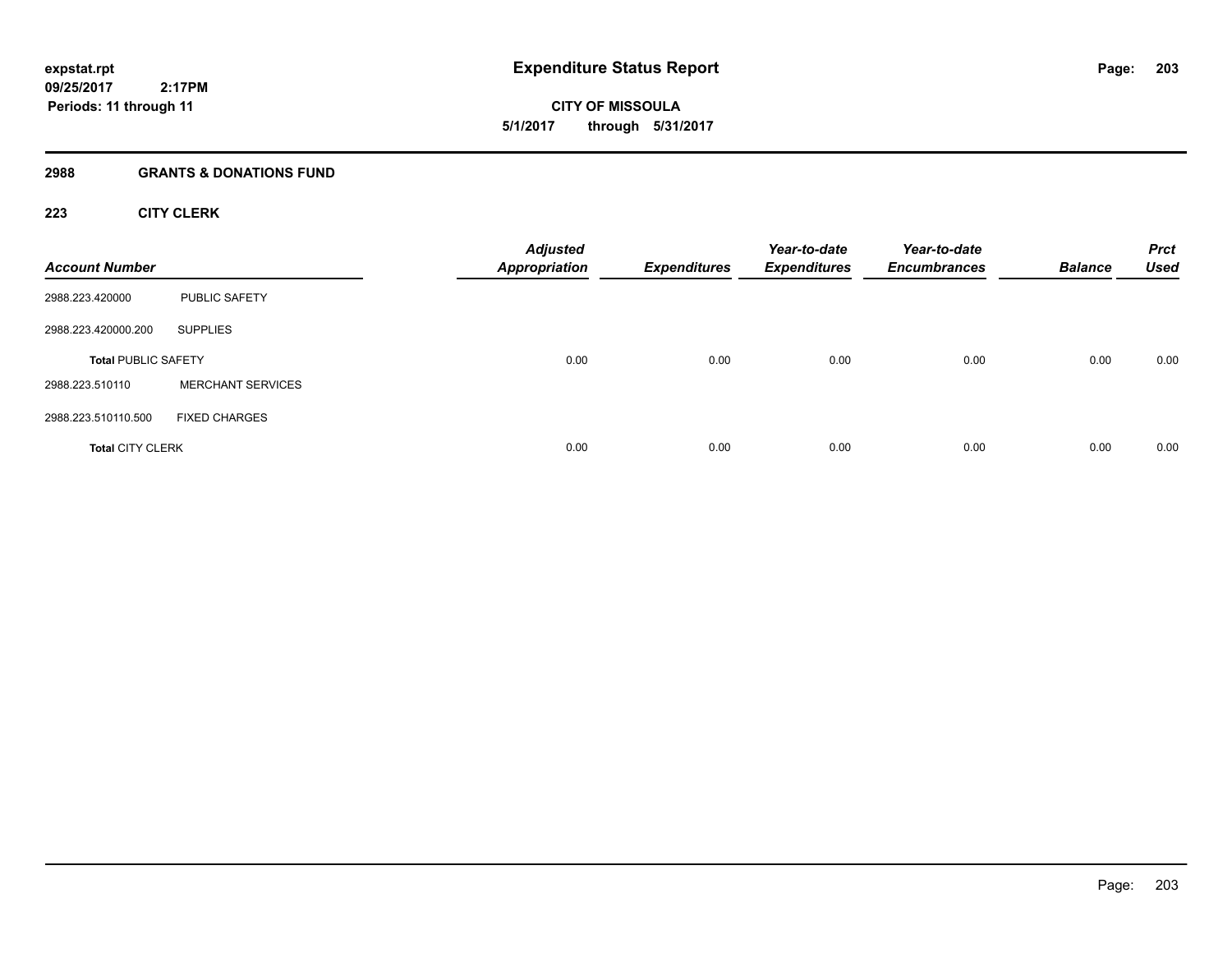**09/25/2017 2:17PM Periods: 11 through 11**

**CITY OF MISSOULA 5/1/2017 through 5/31/2017**

#### **2988 GRANTS & DONATIONS FUND**

# **270 CITY ATTORNEY**

| <b>Account Number</b>          |                         | <b>Adjusted</b><br><b>Appropriation</b> | <b>Expenditures</b> | Year-to-date<br><b>Expenditures</b> | Year-to-date<br><b>Encumbrances</b> | <b>Balance</b> | <b>Prct</b><br><b>Used</b> |
|--------------------------------|-------------------------|-----------------------------------------|---------------------|-------------------------------------|-------------------------------------|----------------|----------------------------|
| 2988.270.411121                | DV ACCOUNTABILITY GRANT |                                         |                     |                                     |                                     |                |                            |
| 2988.270.411121.100            | PERSONAL SERVICES       |                                         |                     |                                     |                                     |                |                            |
| <b>Total PERSONAL SERVICES</b> |                         | 0.00                                    | 0.00                | 0.00                                | 0.00                                | 0.00           | 0.00                       |
| 2988.270.411121.300            | PURCHASED SERVICES      |                                         |                     |                                     |                                     |                |                            |
| <b>Total CITY ATTORNEY</b>     |                         | 0.00                                    | 0.00                | 0.00                                | 0.00                                | 0.00           | 0.00                       |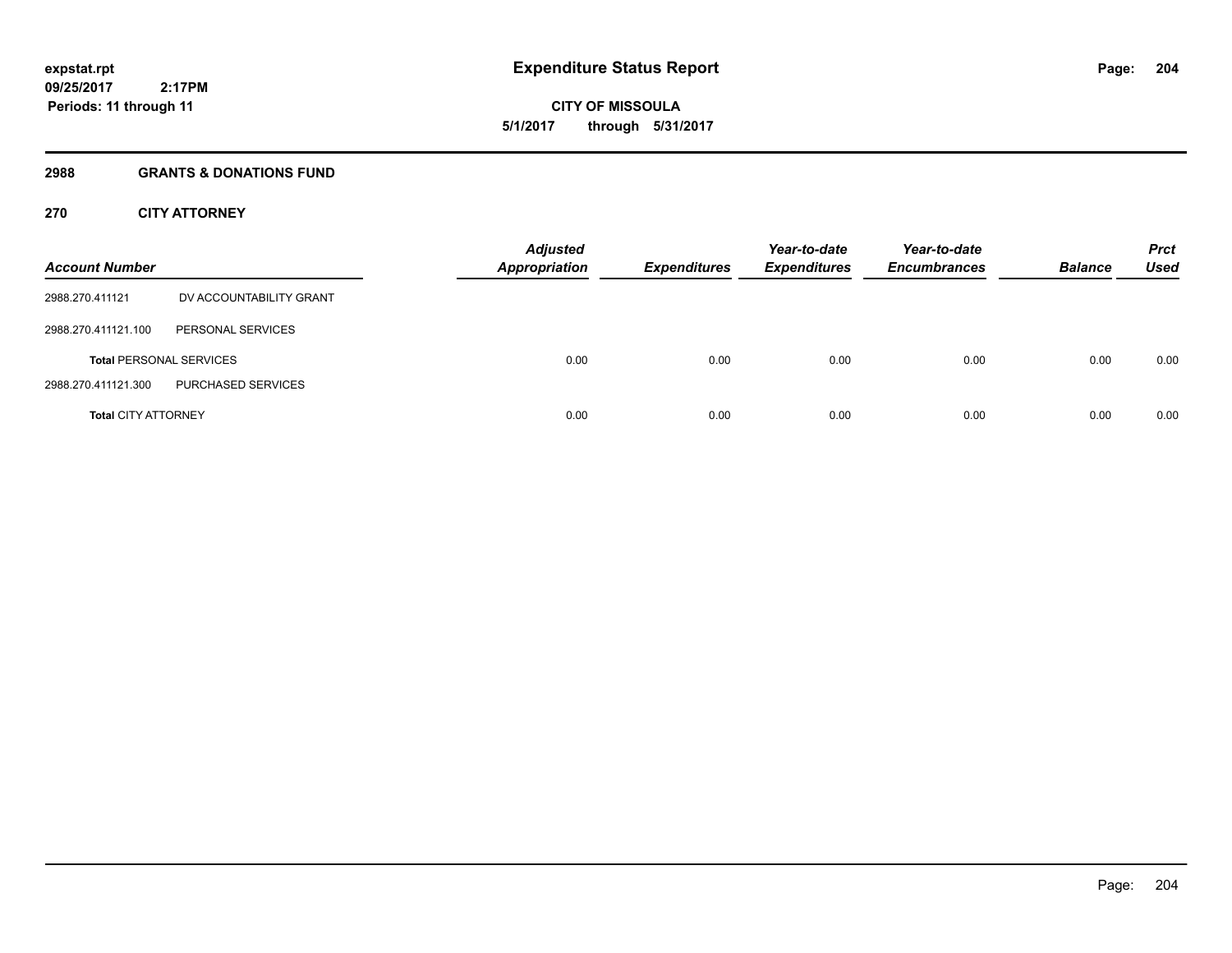# **2988 GRANTS & DONATIONS FUND**

# **290 POLICE**

| <b>Account Number</b> |                                | <b>Adjusted</b><br><b>Appropriation</b> | <b>Expenditures</b> | Year-to-date<br><b>Expenditures</b> | Year-to-date<br><b>Encumbrances</b> | <b>Balance</b> | <b>Prct</b><br><b>Used</b> |
|-----------------------|--------------------------------|-----------------------------------------|---------------------|-------------------------------------|-------------------------------------|----------------|----------------------------|
| 2988.290.420161       | <b>ICAC GOOGLE</b>             |                                         |                     |                                     |                                     |                |                            |
| 2988.290.420161.100   | PERSONAL SERVICES              |                                         |                     |                                     |                                     |                |                            |
|                       | <b>Total PERSONAL SERVICES</b> | 0.00                                    | 0.00                | 0.00                                | 0.00                                | 0.00           | 0.00                       |
| 2988.290.420161.900   | CAPITAL OUTLAY                 |                                         |                     |                                     |                                     |                |                            |
| Total ICAC GOOGLE     |                                | 0.00                                    | 0.00                | 0.00                                | 0.00                                | 0.00           | 0.00                       |
| 2988.290.420186       | FY15 HITDA                     |                                         |                     |                                     |                                     |                |                            |
| 2988.290.420186.200   | <b>SUPPLIES</b>                |                                         |                     |                                     |                                     |                |                            |
| <b>Total SUPPLIES</b> |                                | 0.00                                    | 0.00                | 0.00                                | 0.00                                | 0.00           | 0.00                       |
| 2988.290.420186.300   | PURCHASED SERVICES             |                                         |                     |                                     |                                     |                |                            |
| Total FY15 HITDA      |                                | 0.00                                    | 0.00                | 0.00                                | 0.00                                | 0.00           | 0.00                       |
| 2988.290.420190       | LAW ENFORCEMENT BLOCK GRANT    |                                         |                     |                                     |                                     |                |                            |
| 2988.290.420190.100   | PERSONAL SERVICES              |                                         |                     |                                     |                                     |                |                            |
| <b>Total POLICE</b>   |                                | 0.00                                    | 0.00                | 0.00                                | 0.00                                | 0.00           | 0.00                       |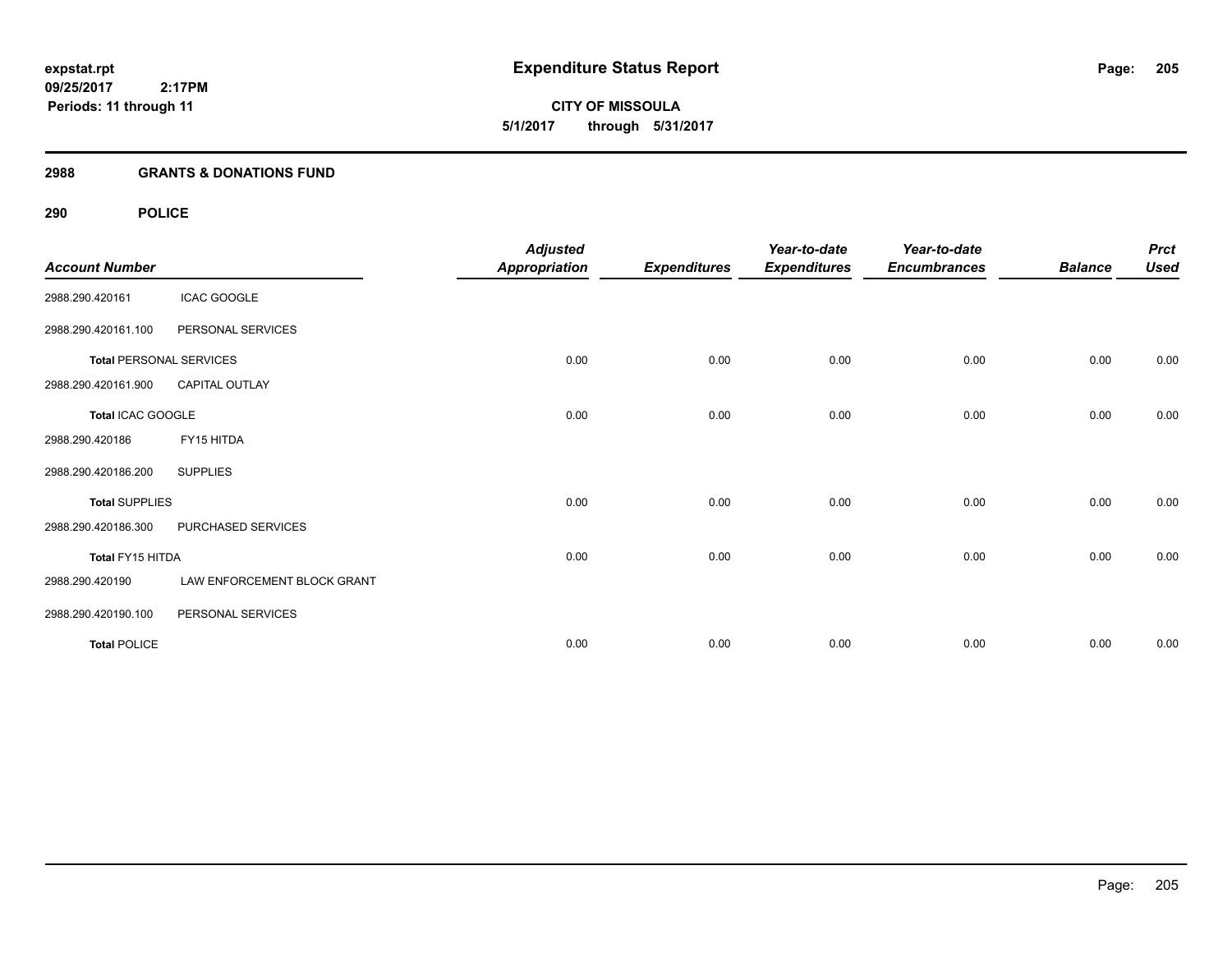#### **2988 GRANTS & DONATIONS FUND**

# **300 FIRE**

| <b>Account Number</b>         |                                                 | <b>Adjusted</b><br><b>Appropriation</b> | <b>Expenditures</b> | Year-to-date<br><b>Expenditures</b> | Year-to-date<br><b>Encumbrances</b> | <b>Balance</b>             | <b>Prct</b><br><b>Used</b> |
|-------------------------------|-------------------------------------------------|-----------------------------------------|---------------------|-------------------------------------|-------------------------------------|----------------------------|----------------------------|
| 2988.300.420731               | AFG GRANT                                       |                                         |                     |                                     |                                     |                            |                            |
| 2988.300.420731.900           | <b>CAPITAL OUTLAY</b>                           |                                         |                     |                                     |                                     |                            |                            |
| <b>Total AFG GRANT</b>        | 2988.300.420731.940.000 AFG GRANT-LARYNGOSCOPES | 60,000.00<br>60,000.00                  | 0.00<br>0.00        | 62,306.64<br>62,306.64              | 0.00<br>0.00                        | $-2,306.64$<br>$-2,306.64$ | 103.84<br>103.84           |
| 2988.300.720731               | *** Title Not Found ***                         |                                         |                     |                                     |                                     |                            |                            |
| 2988.300.720731.900           | <b>CAPITAL OUTLAY</b>                           |                                         |                     |                                     |                                     |                            |                            |
| Total *** Title Not Found *** |                                                 | 0.00                                    | 0.00                | 0.00                                | 0.00                                | 0.00                       | 0.00                       |
| <b>Total FIRE</b>             |                                                 | 60,000.00                               | 0.00                | 62,306.64                           | 0.00                                | $-2,306.64$                | 103.84                     |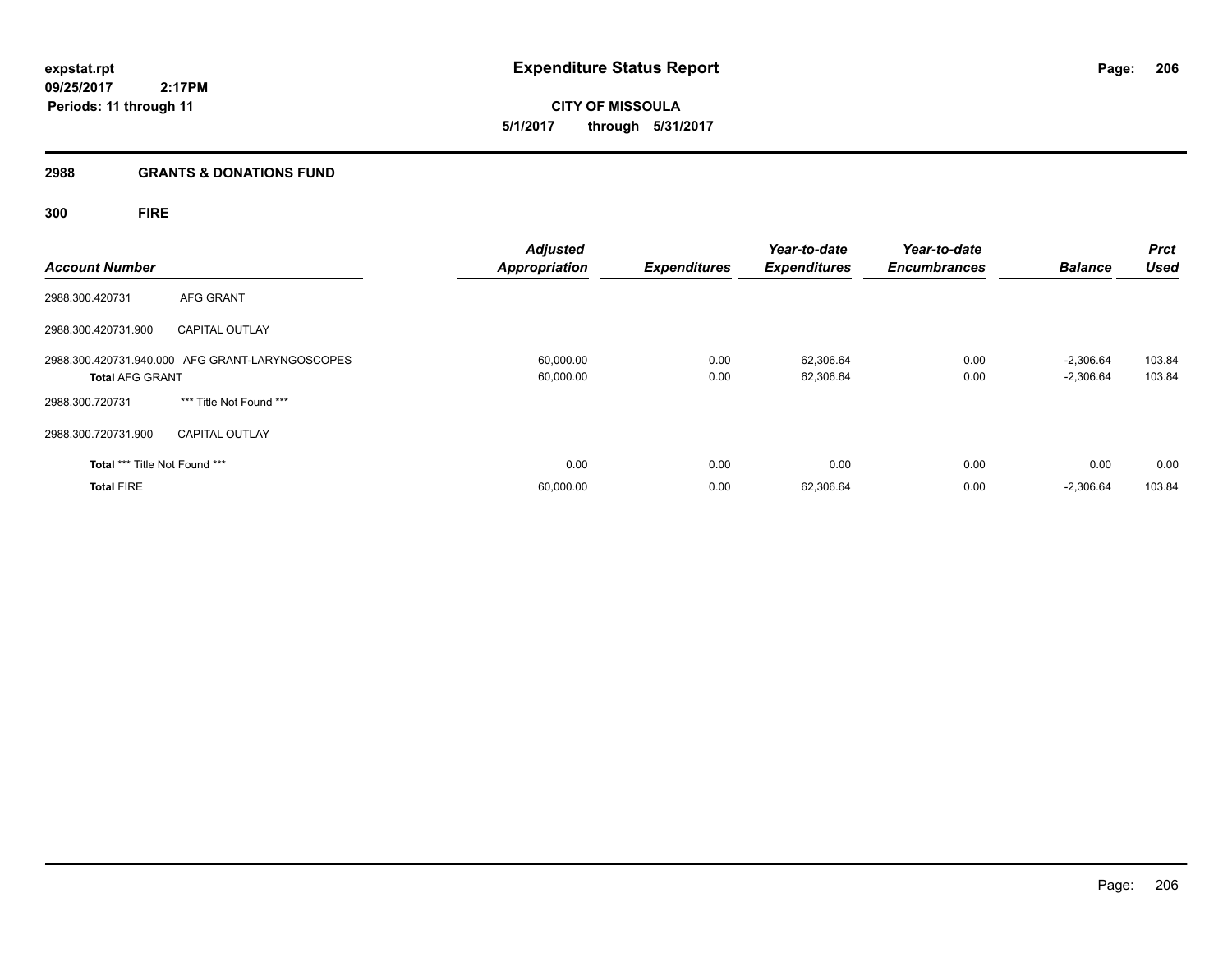#### **2988 GRANTS & DONATIONS FUND**

| <b>Account Number</b>      |                                                | <b>Adjusted</b><br>Appropriation | <b>Expenditures</b> | Year-to-date<br><b>Expenditures</b> | Year-to-date<br><b>Encumbrances</b> | <b>Balance</b> | <b>Prct</b><br><b>Used</b> |
|----------------------------|------------------------------------------------|----------------------------------|---------------------|-------------------------------------|-------------------------------------|----------------|----------------------------|
| 2988.390.410105            | WAPIKIYA HOMEOWNERS ASSN GRANT                 |                                  |                     |                                     |                                     |                |                            |
| 2988.390.410105.200        | <b>SUPPLIES</b>                                |                                  |                     |                                     |                                     |                |                            |
|                            | Total WAPIKIYA HOMEOWNERS ASSN GRANT           | 0.00                             | 0.00                | 0.00                                | 0.00                                | 0.00           | 0.00                       |
| 2988.390.420000            | <b>MISC GRANTS</b>                             |                                  |                     |                                     |                                     |                |                            |
| 2988.390.420000.700        | <b>GRANTS &amp; CONTRIBUTIONS</b>              |                                  |                     |                                     |                                     |                |                            |
|                            | 2988.390.420000.700.000 GRANTS & CONTRIBUTIONS | 20,260.00                        | 0.00                | 0.00                                | 0.00                                | 20,260.00      | 0.00                       |
|                            | Total GRANTS & CONTRIBUTIONS                   | 20,260.00                        | 0.00                | 0.00                                | 0.00                                | 20,260.00      | 0.00                       |
| 2988.390.420000.800        | OTHER OBJECTS                                  |                                  |                     |                                     |                                     |                |                            |
| <b>Total OTHER OBJECTS</b> |                                                | 0.00                             | 0.00                | 0.00                                | 0.00                                | 0.00           | 0.00                       |
| <b>Total MISC GRANTS</b>   |                                                | 20,260.00                        | 0.00                | 0.00                                | 0.00                                | 20,260.00      | 0.00                       |
| 2988.390.420110            | COPS TECHNOLOGY GRANT(D0J)                     |                                  |                     |                                     |                                     |                |                            |
| 2988.390.420110.900        | CAPITAL OUTLAY                                 |                                  |                     |                                     |                                     |                |                            |
|                            | Total COPS TECHNOLOGY GRANT(D0J)               | 0.00                             | 0.00                | 0.00                                | 0.00                                | 0.00           | 0.00                       |
| 2988.390.420112            | COPS TECH GRANT X2 \$750,000                   |                                  |                     |                                     |                                     |                |                            |
| 2988.390.420112.300        | PURCHASED SERVICES                             |                                  |                     |                                     |                                     |                |                            |
|                            | <b>Total PURCHASED SERVICES</b>                | 0.00                             | 0.00                | 0.00                                | 0.00                                | 0.00           | 0.00                       |
| 2988.390.420112.900        | CAPITAL OUTLAY                                 |                                  |                     |                                     |                                     |                |                            |
|                            | Total COPS TECH GRANT X2 \$750,000             | 0.00                             | 0.00                | 0.00                                | 0.00                                | 0.00           | 0.00                       |
| 2988.390.420143            | ANTI-GRAFFITI PROJECT                          |                                  |                     |                                     |                                     |                |                            |
| 2988.390.420143.200        | <b>SUPPLIES</b>                                |                                  |                     |                                     |                                     |                |                            |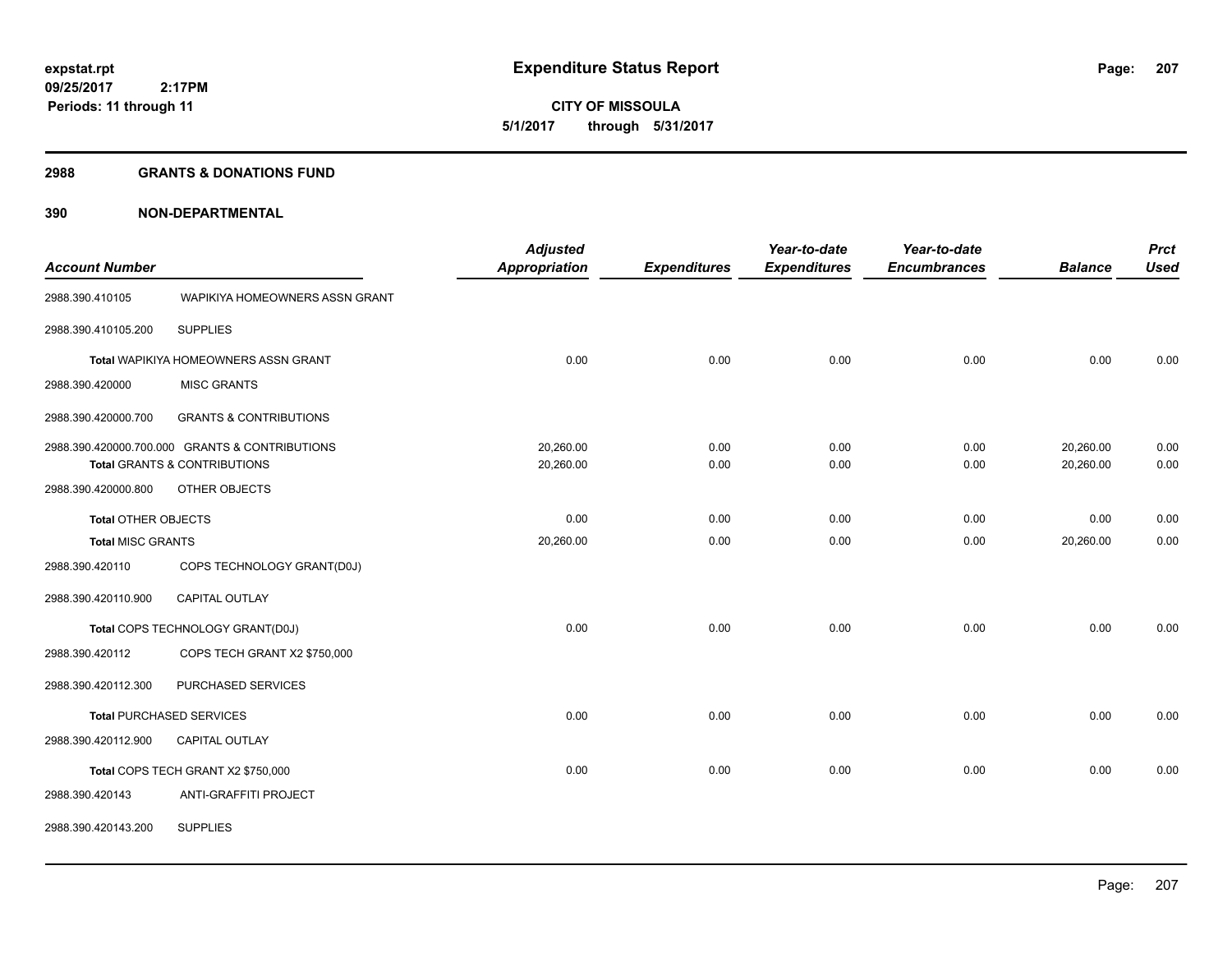#### **2988 GRANTS & DONATIONS FUND**

|                                |                                   | <b>Adjusted</b>      |                     | Year-to-date        | Year-to-date        |                | <b>Prct</b> |
|--------------------------------|-----------------------------------|----------------------|---------------------|---------------------|---------------------|----------------|-------------|
| <b>Account Number</b>          |                                   | <b>Appropriation</b> | <b>Expenditures</b> | <b>Expenditures</b> | <b>Encumbrances</b> | <b>Balance</b> | <b>Used</b> |
|                                | Total ANTI-GRAFFITI PROJECT       | 0.00                 | 0.00                | 0.00                | 0.00                | 0.00           | 0.00        |
| 2988.390.420144                | BIAS CRIME CONTROL CAMPAIGN       |                      |                     |                     |                     |                |             |
| 2988.390.420144.300            | PURCHASED SERVICES                |                      |                     |                     |                     |                |             |
|                                | Total BIAS CRIME CONTROL CAMPAIGN | 0.00                 | 0.00                | 0.00                | 0.00                | 0.00           | 0.00        |
| 2988.390.420145                | FY10 UNDERAGE DRINKING            |                      |                     |                     |                     |                |             |
| 2988.390.420145.100            | PERSONAL SERVICES                 |                      |                     |                     |                     |                |             |
| <b>Total PERSONAL SERVICES</b> |                                   | 0.00                 | 0.00                | 0.00                | 0.00                | 0.00           | 0.00        |
| 2988.390.420145.300            | PURCHASED SERVICES                |                      |                     |                     |                     |                |             |
|                                | Total FY10 UNDERAGE DRINKING      | 0.00                 | 0.00                | 0.00                | 0.00                | 0.00           | 0.00        |
| 2988.390.420150                | TRAFFIC POLICING-UNIFORM          |                      |                     |                     |                     |                |             |
| 2988.390.420150.900            | <b>CAPITAL OUTLAY</b>             |                      |                     |                     |                     |                |             |
|                                | Total TRAFFIC POLICING-UNIFORM    | 0.00                 | 0.00                | 0.00                | 0.00                | 0.00           | 0.00        |
| 2988.390.420160                | FY09 POLICE ICAC FEDERAL GRANT    |                      |                     |                     |                     |                |             |
| 2988.390.420160.100            | PERSONAL SERVICES                 |                      |                     |                     |                     |                |             |
| <b>Total PERSONAL SERVICES</b> |                                   | 0.00                 | 0.00                | 0.00                | 0.00                | 0.00           | 0.00        |
| 2988.390.420160.200            | <b>SUPPLIES</b>                   |                      |                     |                     |                     |                |             |
| <b>Total SUPPLIES</b>          |                                   | 0.00                 | 0.00                | 0.00                | 0.00                | 0.00           | 0.00        |
| 2988.390.420160.300            | PURCHASED SERVICES                |                      |                     |                     |                     |                |             |
|                                | <b>Total PURCHASED SERVICES</b>   | 0.00                 | 0.00                | 0.00                | 0.00                | 0.00           | 0.00        |
|                                |                                   |                      |                     |                     |                     |                |             |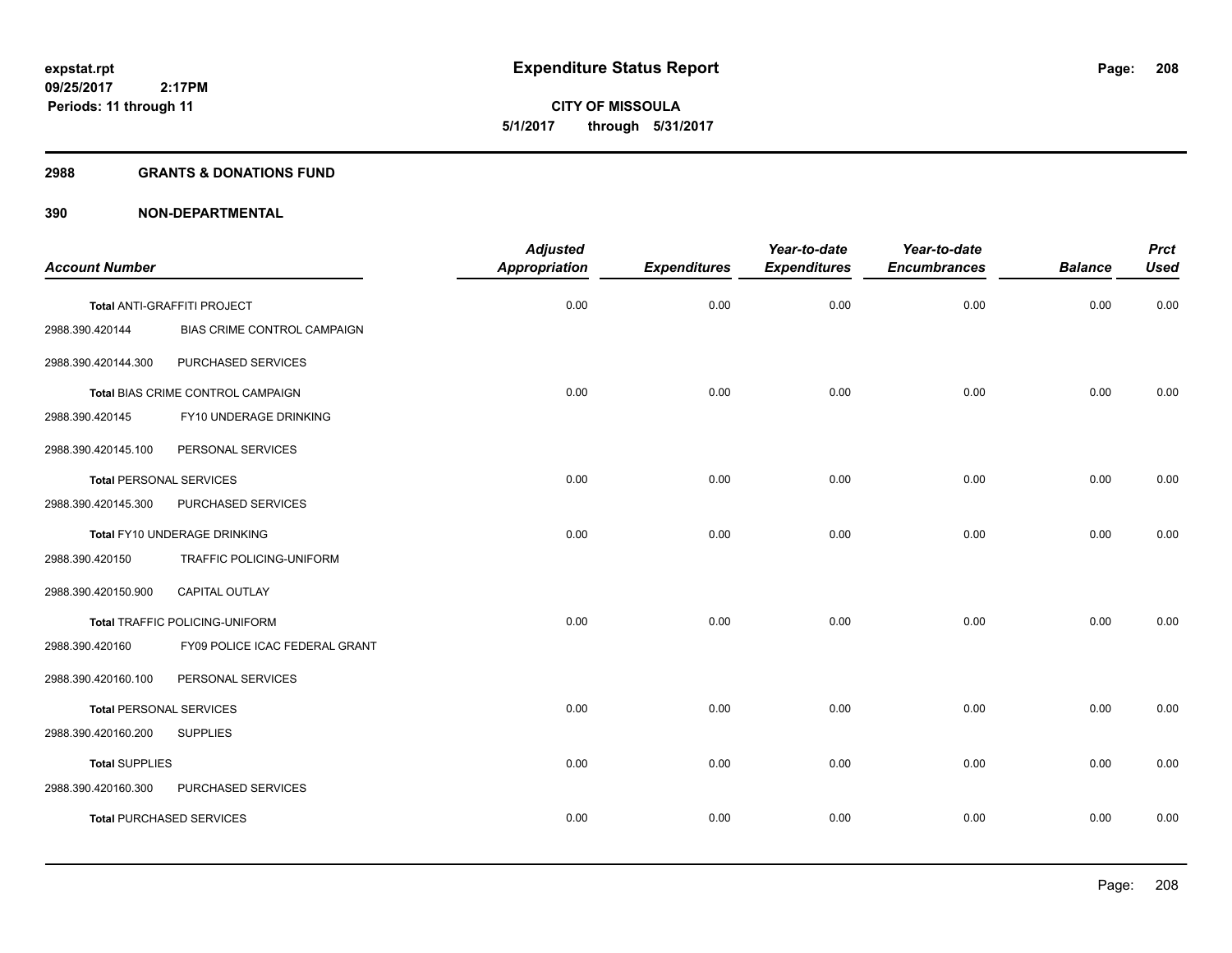**09/25/2017 2:17PM Periods: 11 through 11**

# **CITY OF MISSOULA 5/1/2017 through 5/31/2017**

#### **2988 GRANTS & DONATIONS FUND**

|                                 |                                                           | <b>Adjusted</b>      |                     | Year-to-date        | Year-to-date        |                | <b>Prct</b> |
|---------------------------------|-----------------------------------------------------------|----------------------|---------------------|---------------------|---------------------|----------------|-------------|
| <b>Account Number</b>           |                                                           | <b>Appropriation</b> | <b>Expenditures</b> | <b>Expenditures</b> | <b>Encumbrances</b> | <b>Balance</b> | <b>Used</b> |
| 2988.390.420160.400             | <b>BUILDING MATERIALS</b>                                 |                      |                     |                     |                     |                |             |
| <b>Total BUILDING MATERIALS</b> |                                                           | 0.00                 | 0.00                | 0.00                | 0.00                | 0.00           | 0.00        |
| 2988.390.420160.500             | <b>FIXED CHARGES</b>                                      |                      |                     |                     |                     |                |             |
| <b>Total FIXED CHARGES</b>      |                                                           | 0.00                 | 0.00                | 0.00                | 0.00                | 0.00           | 0.00        |
| 2988.390.420160.800             | OTHER OBJECTS                                             |                      |                     |                     |                     |                |             |
| <b>Total OTHER OBJECTS</b>      |                                                           | 0.00                 | 0.00                | 0.00                | 0.00                | 0.00           | 0.00        |
| 2988.390.420160.900             | <b>CAPITAL OUTLAY</b>                                     |                      |                     |                     |                     |                |             |
|                                 | Total FY09 POLICE ICAC FEDERAL GRANT                      | 0.00                 | 0.00                | 0.00                | 0.00                | 0.00           | 0.00        |
| 2988.390.420161                 | FY09 POLICE TRAINING SIMULATOR GRANT                      |                      |                     |                     |                     |                |             |
| 2988.390.420161.100             | PERSONAL SERVICES                                         |                      |                     |                     |                     |                |             |
|                                 | 2988.390.420161.110.000 ICAC GOOGLE-SALARIES AND WAGES    | 0.00                 | 0.00                | 4,260.60            | 0.00                | $-4,260.60$    | 0.00        |
|                                 | 2988.390.420161.115.000 SALARIES/HEALTH INSURANCE BENEFIT | 0.00                 | 0.00                | 210.60              | 0.00                | $-210.60$      | 0.00        |
|                                 | 2988.390.420161.140.000 EMPLOYER CONTRIBUTIONS            | 0.00                 | 0.00                | 1.155.83            | 0.00                | $-1,155.83$    | 0.00        |
|                                 | 2988.390.420161.141.000 STATE RETIREMENT CONTRIBUTIONS    | 0.00                 | 0.00                | 4.26                | 0.00                | $-4.26$        | 0.00        |
| <b>Total PERSONAL SERVICES</b>  |                                                           | 0.00                 | 0.00                | 5,631.29            | 0.00                | $-5,631.29$    | 0.00        |
| 2988.390.420161.200             | <b>SUPPLIES</b>                                           |                      |                     |                     |                     |                |             |
| <b>Total SUPPLIES</b>           |                                                           | 0.00                 | 0.00                | 0.00                | 0.00                | 0.00           | 0.00        |
|                                 | <b>Total FY09 POLICE TRAINING SIMULATOR GRANT</b>         | 0.00                 | 0.00                | 5,631.29            | 0.00                | $-5,631.29$    | 0.00        |
| 2988.390.420180                 | <b>BULLETPROOF VEST PROGRAM</b>                           |                      |                     |                     |                     |                |             |
| 2988.390.420180.200             | <b>SUPPLIES</b>                                           |                      |                     |                     |                     |                |             |
|                                 | Total BULLETPROOF VEST PROGRAM                            | 0.00                 | 0.00                | 0.00                | 0.00                | 0.00           | 0.00        |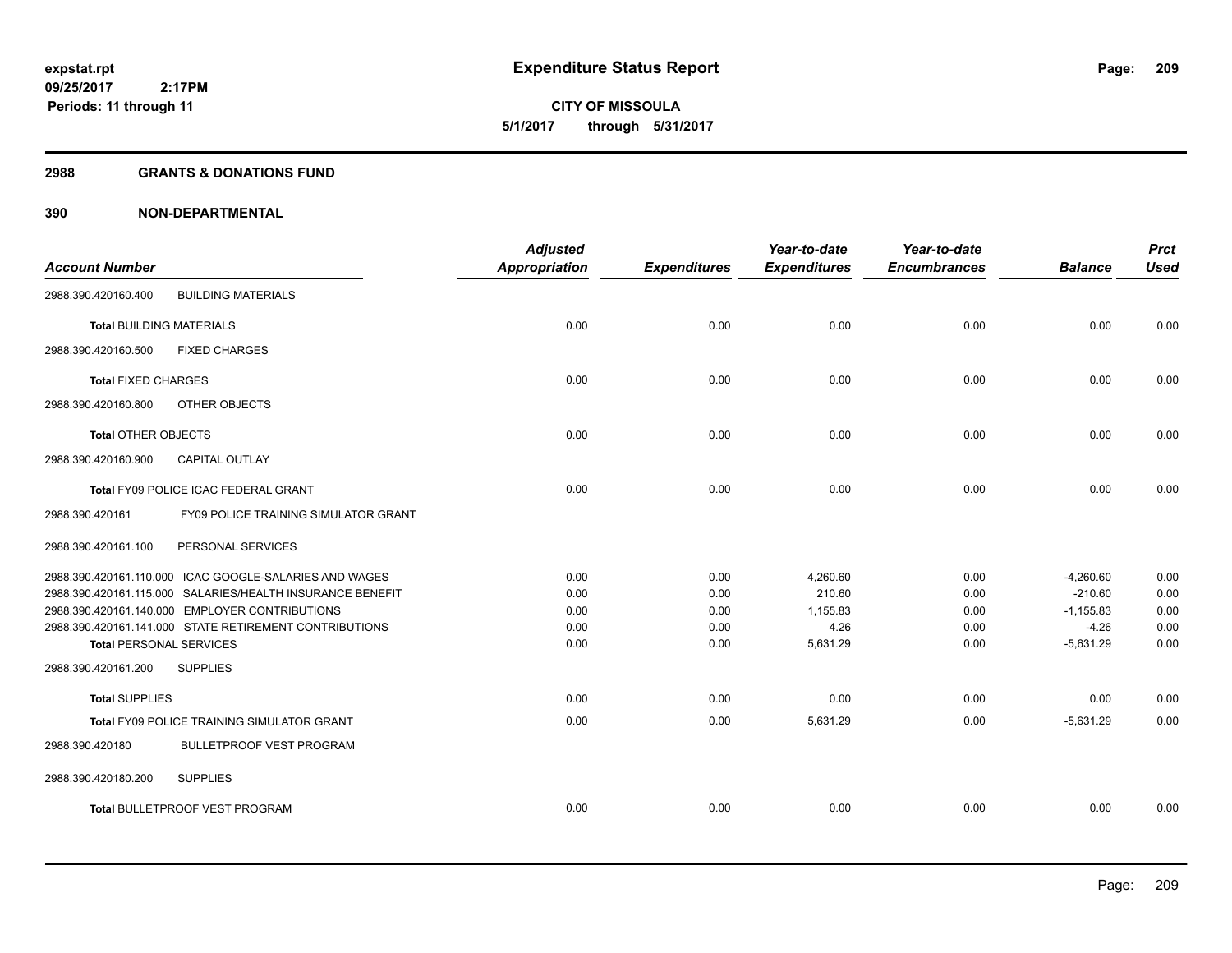**09/25/2017 2:17PM Periods: 11 through 11**

**CITY OF MISSOULA 5/1/2017 through 5/31/2017**

#### **2988 GRANTS & DONATIONS FUND**

| <b>Account Number</b>          |                                                           | <b>Adjusted</b><br><b>Appropriation</b> | <b>Expenditures</b> | Year-to-date<br><b>Expenditures</b> | Year-to-date<br><b>Encumbrances</b> | <b>Balance</b> | <b>Prct</b><br><b>Used</b> |
|--------------------------------|-----------------------------------------------------------|-----------------------------------------|---------------------|-------------------------------------|-------------------------------------|----------------|----------------------------|
|                                |                                                           |                                         |                     |                                     |                                     |                |                            |
| 2988.390.420181                | FY16 HIDTA                                                |                                         |                     |                                     |                                     |                |                            |
| 2988.390.420181.100            | PERSONAL SERVICES                                         |                                         |                     |                                     |                                     |                |                            |
|                                | 2988.390.420181.120.000 FY12 HIDTA-OVERTIME/TERMINATION   | 0.00                                    | 0.00                | 282.33                              | 0.00                                | $-282.33$      | 0.00                       |
|                                | 2988.390.420181.140.000 FY12 HIDTA-EMPLOYER CONTRIBUTIONS | 0.00                                    | 0.00                | 19.14                               | 0.00                                | $-19.14$       | 0.00                       |
| <b>Total PERSONAL SERVICES</b> |                                                           | 0.00                                    | 0.00                | 301.47                              | 0.00                                | $-301.47$      | 0.00                       |
| 2988.390.420181.200            | <b>SUPPLIES</b>                                           |                                         |                     |                                     |                                     |                |                            |
| <b>Total SUPPLIES</b>          |                                                           | 0.00                                    | 0.00                | 0.00                                | 0.00                                | 0.00           | 0.00                       |
| 2988.390.420181.300            | PURCHASED SERVICES                                        |                                         |                     |                                     |                                     |                |                            |
|                                | <b>Total PURCHASED SERVICES</b>                           | 0.00                                    | 0.00                | 0.00                                | 0.00                                | 0.00           | 0.00                       |
| 2988.390.420181.500            | <b>FIXED CHARGES</b>                                      |                                         |                     |                                     |                                     |                |                            |
| <b>Total FIXED CHARGES</b>     |                                                           | 0.00                                    | 0.00                | 0.00                                | 0.00                                | 0.00           | 0.00                       |
| 2988.390.420181.900            | <b>CAPITAL OUTLAY</b>                                     |                                         |                     |                                     |                                     |                |                            |
| <b>Total CAPITAL OUTLAY</b>    |                                                           | 0.00                                    | 0.00                | 0.00                                | 0.00                                | 0.00           | 0.00                       |
| Total FY16 HIDTA               |                                                           | 0.00                                    | 0.00                | 301.47                              | 0.00                                | $-301.47$      | 0.00                       |
| 2988.390.420184                | <b>DUI TASK FORCE GRANT</b>                               |                                         |                     |                                     |                                     |                |                            |
| 2988.390.420184.100            | PERSONAL SERVICES                                         |                                         |                     |                                     |                                     |                |                            |
| <b>Total PERSONAL SERVICES</b> |                                                           | 0.00                                    | 0.00                | 0.00                                | 0.00                                | 0.00           | 0.00                       |
| 2988.390.420184.200            | <b>SUPPLIES</b>                                           |                                         |                     |                                     |                                     |                |                            |
|                                | Total DUI TASK FORCE GRANT                                | 0.00                                    | 0.00                | 0.00                                | 0.00                                | 0.00           | 0.00                       |
| 2988.390.420185                | DUI - COPS IN SHOPS                                       |                                         |                     |                                     |                                     |                |                            |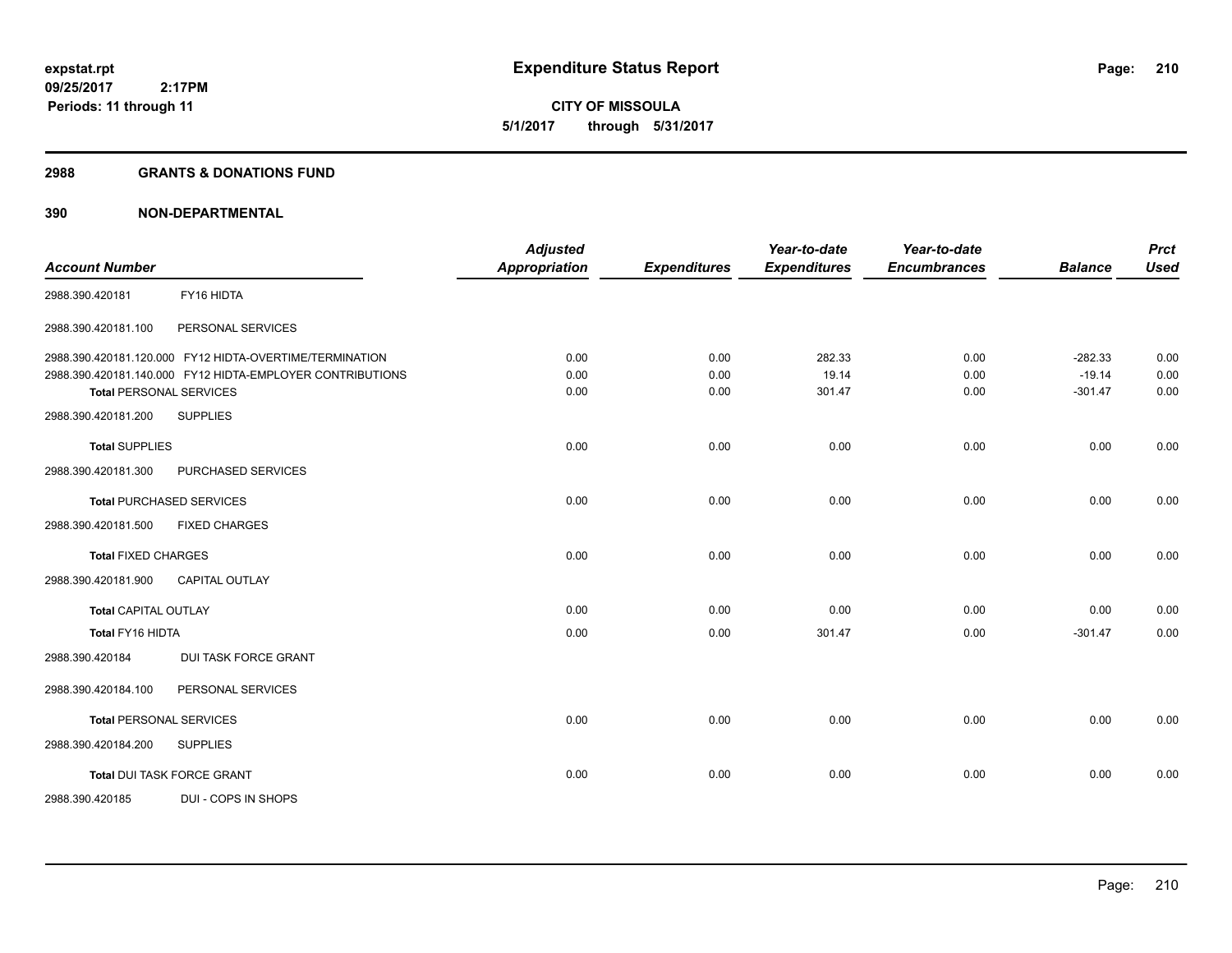**09/25/2017 2:17PM Periods: 11 through 11**

# **CITY OF MISSOULA 5/1/2017 through 5/31/2017**

#### **2988 GRANTS & DONATIONS FUND**

|                                |                                                              | <b>Adjusted</b>      |                     | Year-to-date        | Year-to-date        |                       | <b>Prct</b>  |
|--------------------------------|--------------------------------------------------------------|----------------------|---------------------|---------------------|---------------------|-----------------------|--------------|
| <b>Account Number</b>          |                                                              | <b>Appropriation</b> | <b>Expenditures</b> | <b>Expenditures</b> | <b>Encumbrances</b> | <b>Balance</b>        | <b>Used</b>  |
| 2988.390.420185.100            | PERSONAL SERVICES                                            |                      |                     |                     |                     |                       |              |
| <b>Total PERSONAL SERVICES</b> |                                                              | 0.00                 | 0.00                | 0.00                | 0.00                | 0.00                  | 0.00         |
| 2988.390.420185.200            | <b>SUPPLIES</b>                                              |                      |                     |                     |                     |                       |              |
| Total DUI - COPS IN SHOPS      |                                                              | 0.00                 | 0.00                | 0.00                | 0.00                | 0.00                  | 0.00         |
| 2988.390.420186                | FY15 HITDA                                                   |                      |                     |                     |                     |                       |              |
| 2988.390.420186.100            | PERSONAL SERVICES                                            |                      |                     |                     |                     |                       |              |
| Total PERSONAL SERVICES        |                                                              | 0.00                 | 0.00                | 0.00                | 0.00                | 0.00                  | 0.00         |
| 2988.390.420186.200            | <b>SUPPLIES</b>                                              |                      |                     |                     |                     |                       |              |
| <b>Total SUPPLIES</b>          |                                                              | 0.00                 | 0.00                | 0.00                | 0.00                | 0.00                  | 0.00         |
| 2988.390.420186.300            | PURCHASED SERVICES                                           |                      |                     |                     |                     |                       |              |
|                                | Total PURCHASED SERVICES                                     | 0.00                 | 0.00                | 0.00                | 0.00                | 0.00                  | 0.00         |
| 2988.390.420186.500            | <b>FIXED CHARGES</b>                                         |                      |                     |                     |                     |                       |              |
| Total FY15 HITDA               |                                                              | 0.00                 | 0.00                | 0.00                | 0.00                | 0.00                  | 0.00         |
| 2988.390.420190                | STATE OT SEAT BELT GRANT                                     |                      |                     |                     |                     |                       |              |
| 2988.390.420190.100            | PERSONAL SERVICES                                            |                      |                     |                     |                     |                       |              |
|                                | 2988.390.420190.120.000 OVERTIME/TERMINATION - MDOT/SEATBELT | 0.00                 | 0.00                | 393.49              | 0.00                | $-393.49$             | 0.00         |
| <b>Total PERSONAL SERVICES</b> | 2988.390.420190.140.000 EMPLOYER CONTRIBUTIONS-MDOT/SEATBELT | 0.00<br>0.00         | 0.00<br>0.00        | 25.64<br>419.13     | 0.00<br>0.00        | $-25.64$<br>$-419.13$ | 0.00<br>0.00 |
| 2988.390.420190.200            | <b>SUPPLIES</b>                                              |                      |                     |                     |                     |                       |              |
| <b>Total SUPPLIES</b>          |                                                              | 0.00                 | 0.00                | 0.00                | 0.00                | 0.00                  | 0.00         |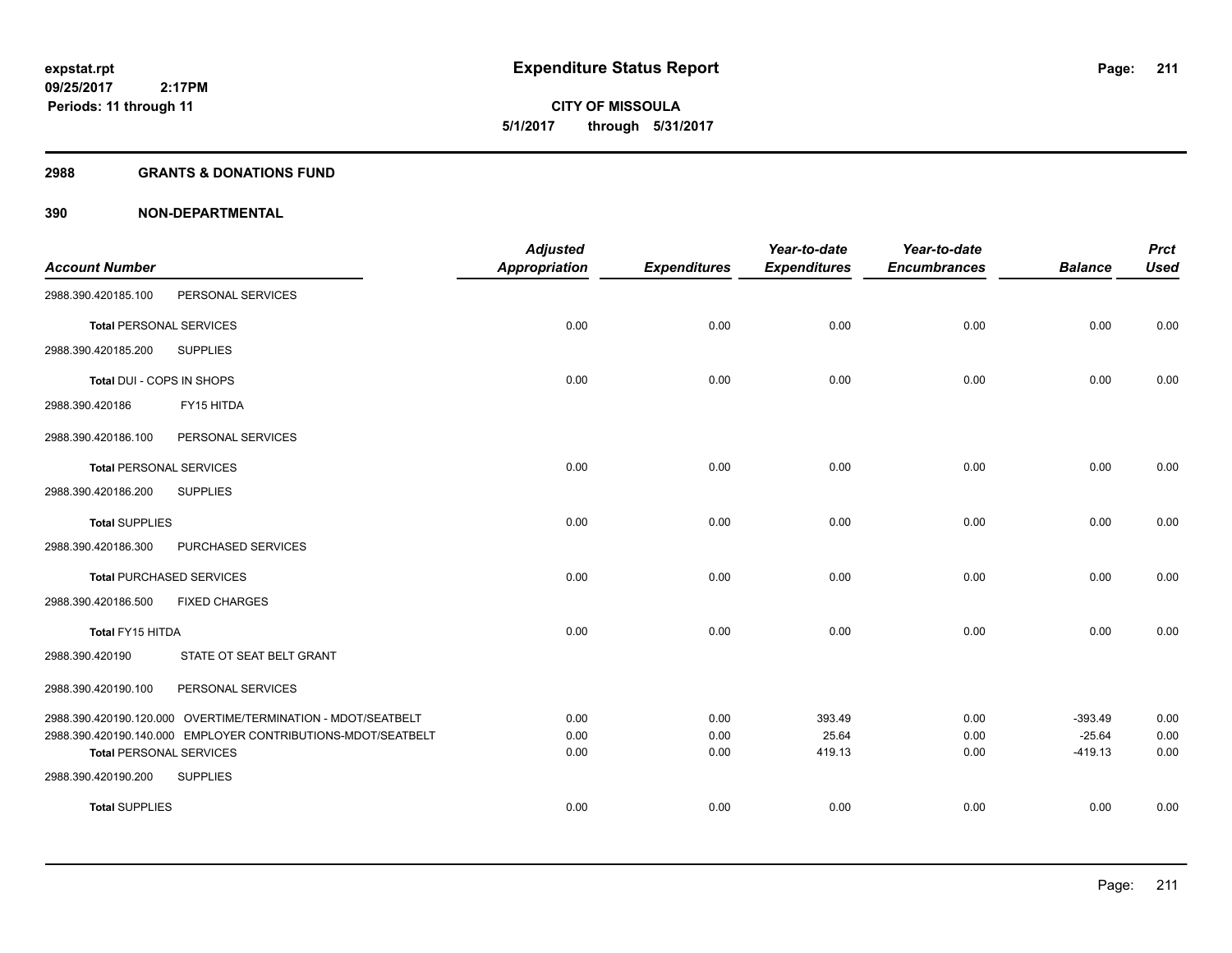#### **2988 GRANTS & DONATIONS FUND**

| <b>Account Number</b>          |                                 | <b>Adjusted</b><br><b>Appropriation</b> | <b>Expenditures</b> | Year-to-date<br><b>Expenditures</b> | Year-to-date<br><b>Encumbrances</b> | <b>Balance</b> | <b>Prct</b><br><b>Used</b> |
|--------------------------------|---------------------------------|-----------------------------------------|---------------------|-------------------------------------|-------------------------------------|----------------|----------------------------|
| 2988.390.420190.300            | PURCHASED SERVICES              |                                         |                     |                                     |                                     |                |                            |
|                                | <b>Total PURCHASED SERVICES</b> | 0.00                                    | 0.00                | 0.00                                | 0.00                                | 0.00           | 0.00                       |
|                                | Total STATE OT SEAT BELT GRANT  | 0.00                                    | 0.00                | 419.13                              | 0.00                                | $-419.13$      | 0.00                       |
| 2988.390.420191                | <b>HIDTA INITIATIVE</b>         |                                         |                     |                                     |                                     |                |                            |
| 2988.390.420191.100            | PERSONAL SERVICES               |                                         |                     |                                     |                                     |                |                            |
| <b>Total HIDTA INITIATIVE</b>  |                                 | 0.00                                    | 0.00                | 0.00                                | 0.00                                | 0.00           | 0.00                       |
| 2988.390.420192                | UNDERAGE DRINKING GRANT         |                                         |                     |                                     |                                     |                |                            |
| 2988.390.420192.100            | PERSONAL SERVICES               |                                         |                     |                                     |                                     |                |                            |
|                                | Total UNDERAGE DRINKING GRANT   | 0.00                                    | 0.00                | 0.00                                | 0.00                                | 0.00           | 0.00                       |
| 2988.390.420193                | FY13 HIDTA                      |                                         |                     |                                     |                                     |                |                            |
| 2988.390.420193.100            | PERSONAL SERVICES               |                                         |                     |                                     |                                     |                |                            |
| <b>Total PERSONAL SERVICES</b> |                                 | 0.00                                    | 0.00                | 0.00                                | 0.00                                | 0.00           | 0.00                       |
| 2988.390.420193.200            | <b>SUPPLIES</b>                 |                                         |                     |                                     |                                     |                |                            |
| <b>Total SUPPLIES</b>          |                                 | 0.00                                    | 0.00                | 0.00                                | 0.00                                | 0.00           | 0.00                       |
| 2988.390.420193.300            | PURCHASED SERVICES              |                                         |                     |                                     |                                     |                |                            |
|                                | <b>Total PURCHASED SERVICES</b> | 0.00                                    | 0.00                | 0.00                                | 0.00                                | 0.00           | 0.00                       |
| 2988.390.420193.500            | <b>FIXED CHARGES</b>            |                                         |                     |                                     |                                     |                |                            |
| Total FY13 HIDTA               |                                 | 0.00                                    | 0.00                | 0.00                                | 0.00                                | 0.00           | 0.00                       |
| 2988.390.420194                | UNDERAGE DRINKING GRANT         |                                         |                     |                                     |                                     |                |                            |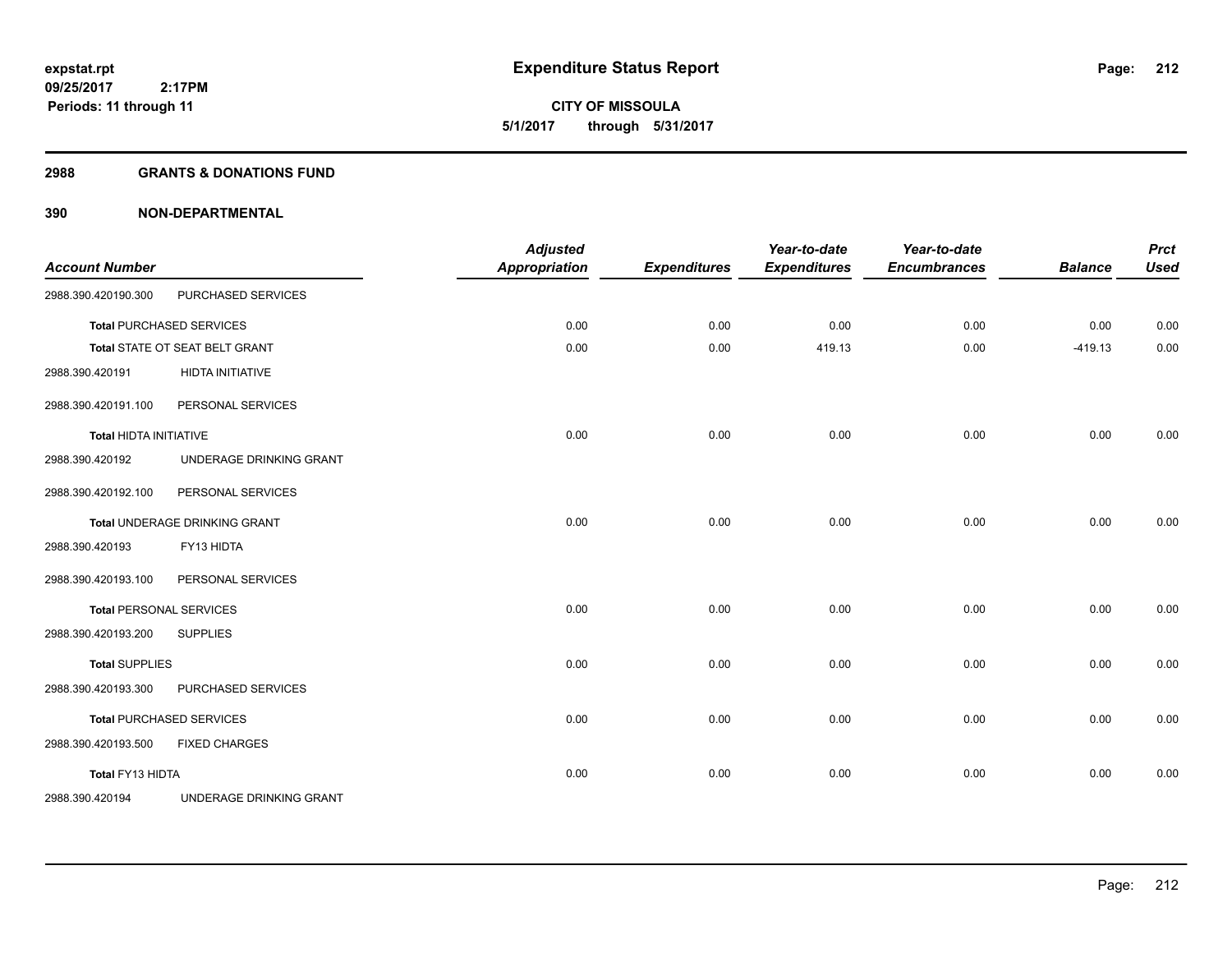**09/25/2017 2:17PM Periods: 11 through 11**

**CITY OF MISSOULA 5/1/2017 through 5/31/2017**

#### **2988 GRANTS & DONATIONS FUND**

|                                |                                 | <b>Adjusted</b>      |                     | Year-to-date        | Year-to-date        |                | <b>Prct</b> |
|--------------------------------|---------------------------------|----------------------|---------------------|---------------------|---------------------|----------------|-------------|
| <b>Account Number</b>          |                                 | <b>Appropriation</b> | <b>Expenditures</b> | <b>Expenditures</b> | <b>Encumbrances</b> | <b>Balance</b> | <b>Used</b> |
| 2988.390.420194.100            | PERSONAL SERVICES               |                      |                     |                     |                     |                |             |
|                                | Total UNDERAGE DRINKING GRANT   | 0.00                 | 0.00                | 0.00                | 0.00                | 0.00           | 0.00        |
| 2988.390.420195                | FY09 HIDTA                      |                      |                     |                     |                     |                |             |
| 2988.390.420195.100            | PERSONAL SERVICES               |                      |                     |                     |                     |                |             |
| <b>Total PERSONAL SERVICES</b> |                                 | 0.00                 | 0.00                | 0.00                | 0.00                | 0.00           | 0.00        |
| 2988.390.420195.200            | <b>SUPPLIES</b>                 |                      |                     |                     |                     |                |             |
| <b>Total SUPPLIES</b>          |                                 | 0.00                 | 0.00                | 0.00                | 0.00                | 0.00           | 0.00        |
| 2988.390.420195.300            | PURCHASED SERVICES              |                      |                     |                     |                     |                |             |
|                                | <b>Total PURCHASED SERVICES</b> | 0.00                 | 0.00                | 0.00                | 0.00                | 0.00           | 0.00        |
| 2988.390.420195.500            | <b>FIXED CHARGES</b>            |                      |                     |                     |                     |                |             |
| Total FY09 HIDTA               |                                 | 0.00                 | 0.00                | 0.00                | 0.00                | 0.00           | 0.00        |
| 2988.390.420196                | <b>HIDTA 2010</b>               |                      |                     |                     |                     |                |             |
| 2988.390.420196.100            | PERSONAL SERVICES               |                      |                     |                     |                     |                |             |
| <b>Total PERSONAL SERVICES</b> |                                 | 0.00                 | 0.00                | 0.00                | 0.00                | 0.00           | 0.00        |
| 2988.390.420196.200            | <b>SUPPLIES</b>                 |                      |                     |                     |                     |                |             |
| <b>Total SUPPLIES</b>          |                                 | 0.00                 | 0.00                | 0.00                | 0.00                | 0.00           | 0.00        |
| 2988.390.420196.300            | PURCHASED SERVICES              |                      |                     |                     |                     |                |             |
|                                | <b>Total PURCHASED SERVICES</b> | 0.00                 | 0.00                | 0.00                | 0.00                | 0.00           | 0.00        |
| 2988.390.420196.500            | <b>FIXED CHARGES</b>            |                      |                     |                     |                     |                |             |
| <b>Total FIXED CHARGES</b>     |                                 | 0.00                 | 0.00                | 0.00                | 0.00                | 0.00           | 0.00        |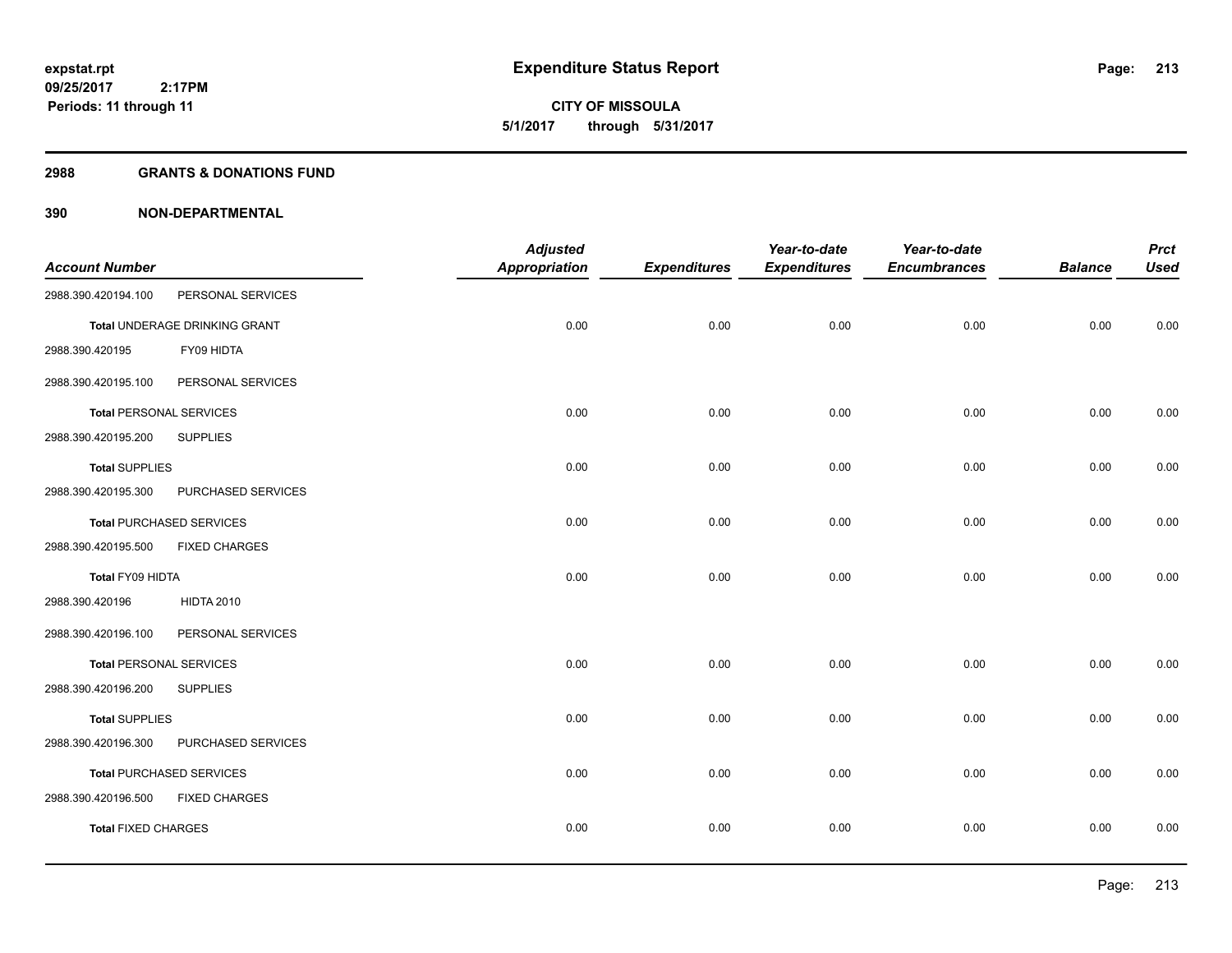**09/25/2017 2:17PM Periods: 11 through 11**

**CITY OF MISSOULA 5/1/2017 through 5/31/2017**

#### **2988 GRANTS & DONATIONS FUND**

| <b>Account Number</b>         |                                                               | <b>Adjusted</b><br><b>Appropriation</b> | <b>Expenditures</b> | Year-to-date<br><b>Expenditures</b> | Year-to-date<br><b>Encumbrances</b> | <b>Balance</b>       | <b>Prct</b><br><b>Used</b> |
|-------------------------------|---------------------------------------------------------------|-----------------------------------------|---------------------|-------------------------------------|-------------------------------------|----------------------|----------------------------|
| 2988.390.420196.900           | <b>CAPITAL OUTLAY</b>                                         |                                         |                     |                                     |                                     |                      |                            |
| Total HIDTA 2010              |                                                               | 0.00                                    | 0.00                | 0.00                                | 0.00                                | 0.00                 | 0.00                       |
| 2988.390.420432               | FIRE EXPLORERS                                                |                                         |                     |                                     |                                     |                      |                            |
| 2988.390.420432.700           | <b>GRANTS &amp; CONTRIBUTIONS</b>                             |                                         |                     |                                     |                                     |                      |                            |
| <b>Total FIRE EXPLORERS</b>   | 2988.390.420432.700.000 FIRE EXPLORERS/GRANTS & CONTRIBUTIONS | 1,650.00<br>1,650.00                    | 0.00<br>0.00        | 0.00<br>0.00                        | 0.00<br>0.00                        | 1,650.00<br>1,650.00 | 0.00<br>0.00               |
| 2988.390.420433               | <b>COMBAT CHALLENGE</b>                                       |                                         |                     |                                     |                                     |                      |                            |
| 2988.390.420433.200           | <b>SUPPLIES</b>                                               |                                         |                     |                                     |                                     |                      |                            |
| <b>Total SUPPLIES</b>         |                                                               | 0.00                                    | 0.00                | 0.00                                | 0.00                                | 0.00                 | 0.00                       |
| 2988.390.420433.300           | PURCHASED SERVICES                                            |                                         |                     |                                     |                                     |                      |                            |
|                               | <b>Total PURCHASED SERVICES</b>                               | 0.00                                    | 0.00                | 0.00                                | 0.00                                | 0.00                 | 0.00                       |
| 2988.390.420433.700           | <b>GRANTS &amp; CONTRIBUTIONS</b>                             |                                         |                     |                                     |                                     |                      |                            |
| <b>Total COMBAT CHALLENGE</b> |                                                               | 0.00                                    | 0.00                | 0.00                                | 0.00                                | 0.00                 | 0.00                       |
| 2988.390.430100               | <b>GREEN BLOCKS PILOT PROJECT</b>                             |                                         |                     |                                     |                                     |                      |                            |
| 2988.390.430100.300           | PURCHASED SERVICES                                            |                                         |                     |                                     |                                     |                      |                            |
|                               | <b>Total PURCHASED SERVICES</b>                               | 0.00                                    | 0.00                | 0.00                                | 0.00                                | 0.00                 | 0.00                       |
| 2988.390.430100.700           | <b>GRANTS &amp; CONTRIBUTIONS</b>                             |                                         |                     |                                     |                                     |                      |                            |
|                               | <b>Total GREEN BLOCKS PILOT PROJECT</b>                       | 0.00                                    | 0.00                | 0.00                                | 0.00                                | 0.00                 | 0.00                       |
| 2988.390.430230               | <b>STREET RESTORATION</b>                                     |                                         |                     |                                     |                                     |                      |                            |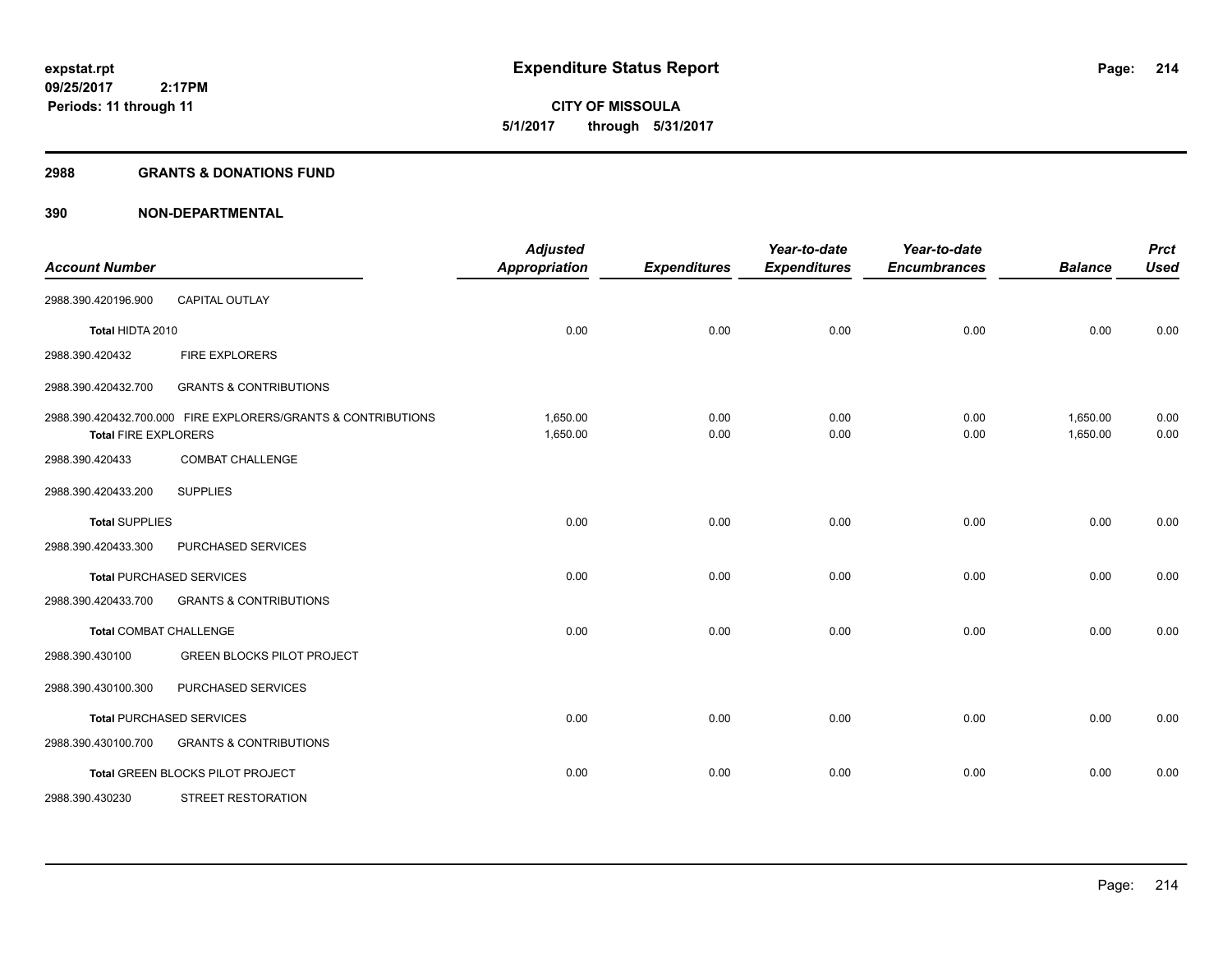**CITY OF MISSOULA 5/1/2017 through 5/31/2017**

#### **2988 GRANTS & DONATIONS FUND**

|                                      |                                                 | <b>Adjusted</b>      |                     | Year-to-date        | Year-to-date        |                | <b>Prct</b> |
|--------------------------------------|-------------------------------------------------|----------------------|---------------------|---------------------|---------------------|----------------|-------------|
| <b>Account Number</b>                |                                                 | <b>Appropriation</b> | <b>Expenditures</b> | <b>Expenditures</b> | <b>Encumbrances</b> | <b>Balance</b> | <b>Used</b> |
| 2988.390.430230.900                  | <b>CAPITAL OUTLAY</b>                           |                      |                     |                     |                     |                |             |
| 2988.390.430230.930.000 IMPROVEMENTS |                                                 | 24,822.00            | 0.00                | 0.00                | 0.00                | 24,822.00      | 0.00        |
| <b>Total STREET RESTORATION</b>      |                                                 | 24,822.00            | 0.00                | 0.00                | 0.00                | 24,822.00      | 0.00        |
| 2988.390.430243                      | SCHILLING ST FOOT BRIDGE                        |                      |                     |                     |                     |                |             |
| 2988.390.430243.200                  | <b>SUPPLIES</b>                                 |                      |                     |                     |                     |                |             |
|                                      | Total SCHILLING ST FOOT BRIDGE                  | 0.00                 | 0.00                | 0.00                | 0.00                | 0.00           | 0.00        |
| 2988.390.430300                      | <b>EECBG</b>                                    |                      |                     |                     |                     |                |             |
| 2988.390.430300.300                  | PURCHASED SERVICES                              |                      |                     |                     |                     |                |             |
| <b>Total EECBG</b>                   |                                                 | 0.00                 | 0.00                | 0.00                | 0.00                | 0.00           | 0.00        |
| 2988.390.470404                      | <b>BROWNFIELDS CLEANUP RLF</b>                  |                      |                     |                     |                     |                |             |
| 2988.390.470404.300                  | PURCHASED SERVICES                              |                      |                     |                     |                     |                |             |
|                                      | 2988.390.470404.350.000 PROFESSIONAL SERVICES   | 0.00                 | 0.00                | 22.771.15           | 0.00                | $-22,771.15$   | 0.00        |
|                                      | <b>Total PURCHASED SERVICES</b>                 | 0.00                 | 0.00                | 22,771.15           | 0.00                | $-22,771.15$   | 0.00        |
| 2988.390.470404.700                  | <b>GRANTS &amp; CONTRIBUTIONS</b>               |                      |                     |                     |                     |                |             |
|                                      | 2988.390.470404.700.000 BROWNSFIELD RLF CLEANUP | 509,603.00           | 4,357.50            | 24,054.47           | 0.00                | 485,548.53     | 4.72        |
|                                      | <b>Total GRANTS &amp; CONTRIBUTIONS</b>         | 509,603.00           | 4,357.50            | 24,054.47           | 0.00                | 485,548.53     | 4.72        |
| 2988.390.470404.800                  | OTHER OBJECTS                                   |                      |                     |                     |                     |                |             |
| <b>Total OTHER OBJECTS</b>           |                                                 | 0.00                 | 0.00                | 0.00                | 0.00                | 0.00           | 0.00        |
|                                      | Total BROWNFIELDS CLEANUP RLF                   | 509,603.00           | 4,357.50            | 46,825.62           | 0.00                | 462,777.38     | 9.19        |
| 2988.390.470405                      | <b>BROWNFIELDS ASSESSMENT</b>                   |                      |                     |                     |                     |                |             |
| 2988.390.470405.300                  | PURCHASED SERVICES                              |                      |                     |                     |                     |                |             |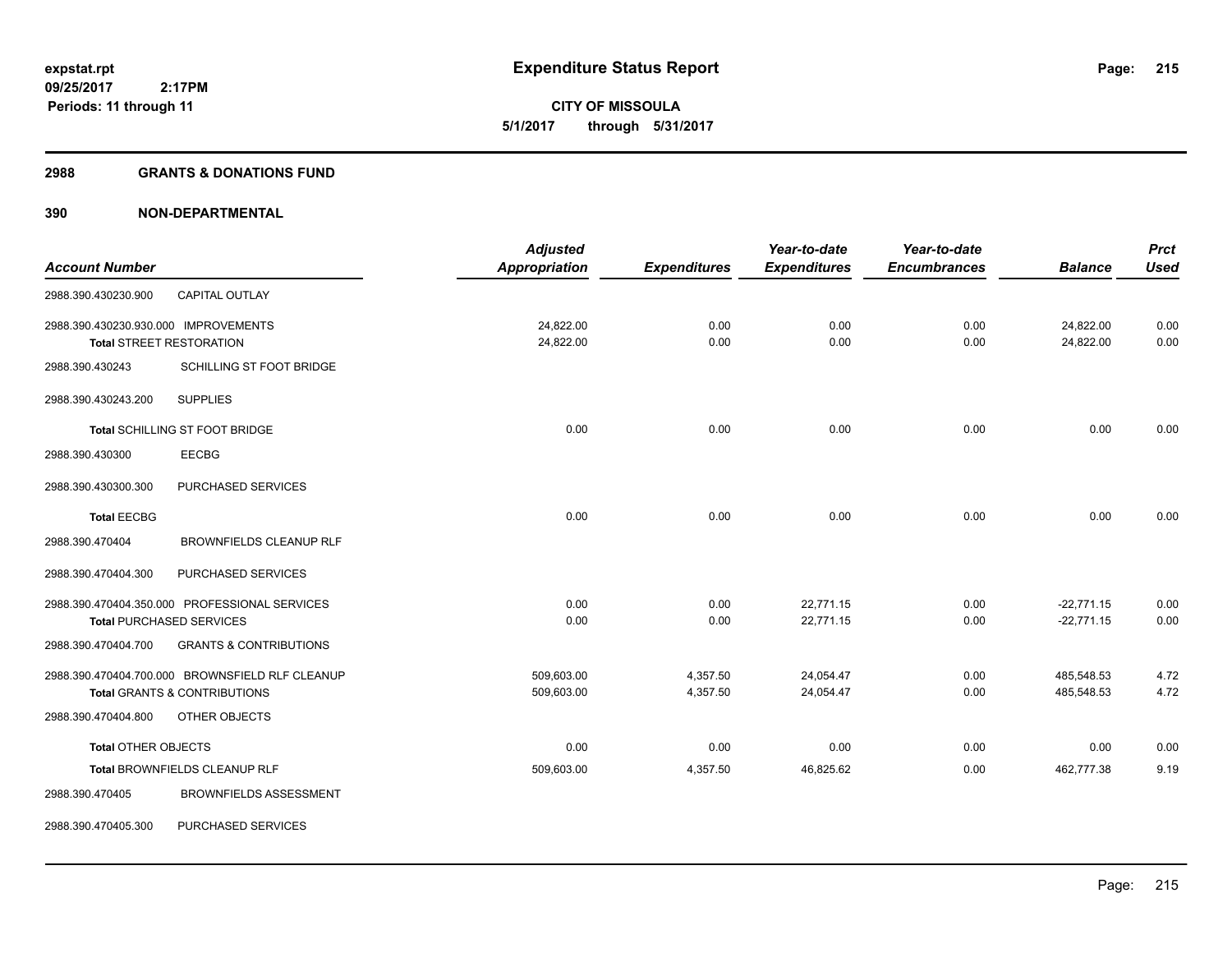#### **2988 GRANTS & DONATIONS FUND**

|                                                              | <b>Adjusted</b>      |                     | Year-to-date        | Year-to-date        |                | <b>Prct</b> |
|--------------------------------------------------------------|----------------------|---------------------|---------------------|---------------------|----------------|-------------|
| <b>Account Number</b>                                        | <b>Appropriation</b> | <b>Expenditures</b> | <b>Expenditures</b> | <b>Encumbrances</b> | <b>Balance</b> | Used        |
| <b>PROFESSIONAL SERVICES</b><br>2988.390.470405.350.000      | 0.00                 | 11.744.97           | 16,107.97           | 0.00                | $-16.107.97$   | 0.00        |
| <b>Total PURCHASED SERVICES</b>                              | 0.00                 | 11.744.97           | 16,107.97           | 0.00                | $-16, 107.97$  | 0.00        |
| <b>GRANTS &amp; CONTRIBUTIONS</b><br>2988.390.470405.700     |                      |                     |                     |                     |                |             |
| 2988.390.470405.700.000 BROWNFIELDS AREA WIDE PLANNING GRANT | 378,075.00           | 55,475.95           | 124,279.84          | 0.00                | 253,795.16     | 32.87       |
| <b>Total GRANTS &amp; CONTRIBUTIONS</b>                      | 378,075.00           | 55,475.95           | 124,279.84          | 0.00                | 253,795.16     | 32.87       |
| OTHER OBJECTS<br>2988.390.470405.800                         |                      |                     |                     |                     |                |             |
| <b>Total OTHER OBJECTS</b>                                   | 0.00                 | 0.00                | 0.00                | 0.00                | 0.00           | 0.00        |
| <b>Total BROWNFIELDS ASSESSMENT</b>                          | 378.075.00           | 67.220.92           | 140.387.81          | 0.00                | 237.687.19     | 37.13       |
| <b>Total NON-DEPARTMENTAL</b>                                | 934,410.00           | 71.578.42           | 193,565.32          | 0.00                | 740.844.68     | 20.72       |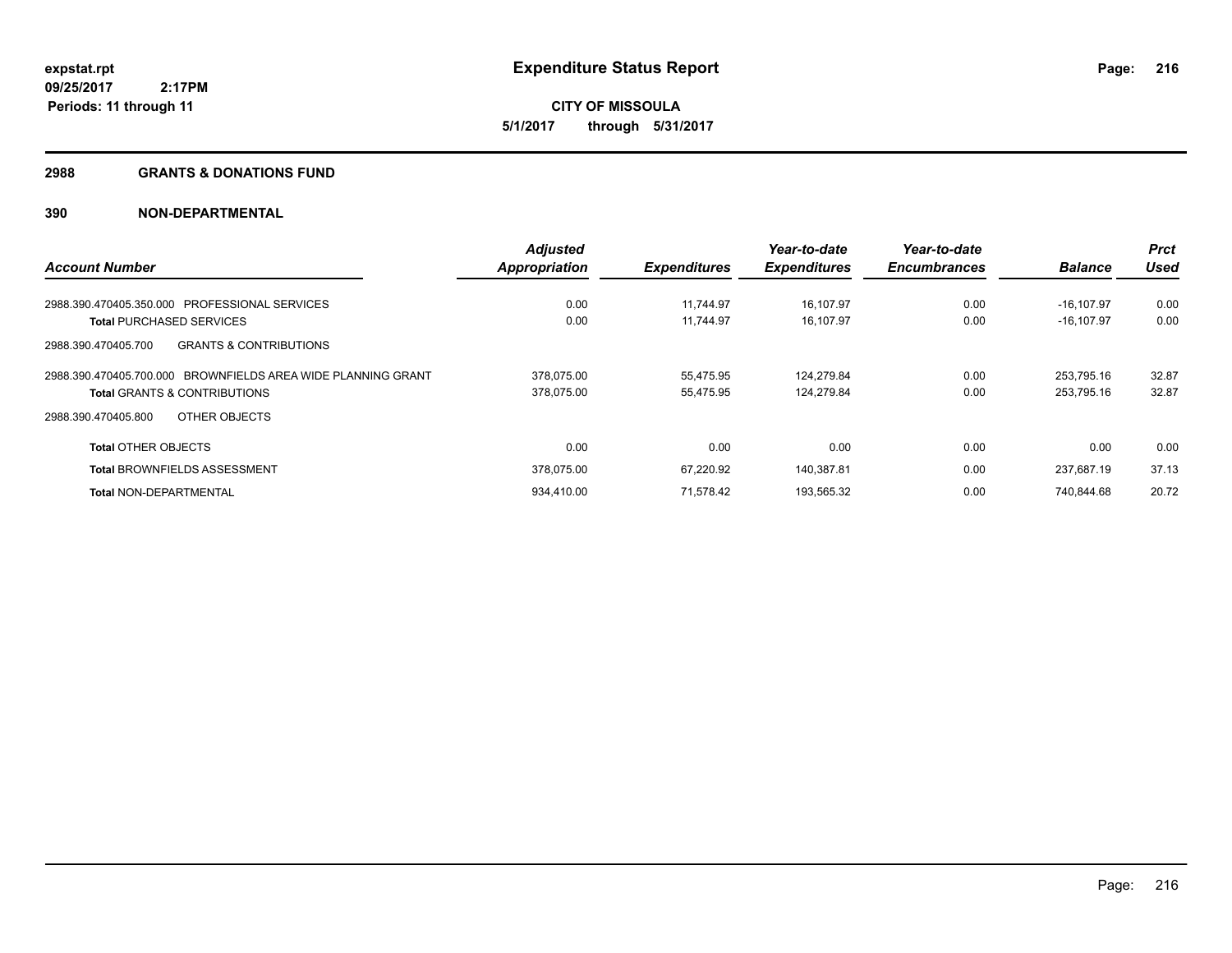# **CITY OF MISSOULA 5/1/2017 through 5/31/2017**

### **2988 GRANTS & DONATIONS FUND**

# **400 ENTITLEMENT GRANTS**

| <b>Account Number</b> |                                          | <b>Adjusted</b><br>Appropriation | <b>Expenditures</b> | Year-to-date<br><b>Expenditures</b> | Year-to-date<br><b>Encumbrances</b> | <b>Balance</b> | <b>Prct</b><br>Used |
|-----------------------|------------------------------------------|----------------------------------|---------------------|-------------------------------------|-------------------------------------|----------------|---------------------|
| 2988.400.470322       | RIVERTOP RENEWABLES/BSTFG                |                                  |                     |                                     |                                     |                |                     |
| 2988.400.470322.700   | <b>GRANTS &amp; CONTRIBUTIONS</b>        |                                  |                     |                                     |                                     |                |                     |
|                       | <b>Total ENTITLEMENT GRANTS</b>          | 0.00                             | 0.00                | 0.00                                | 0.00                                | 0.00           | 0.00                |
|                       | <b>Total GRANTS &amp; DONATIONS FUND</b> | 994,410.00                       | 71.578.42           | 255,871.96                          | 0.00                                | 738.538.04     | 25.73               |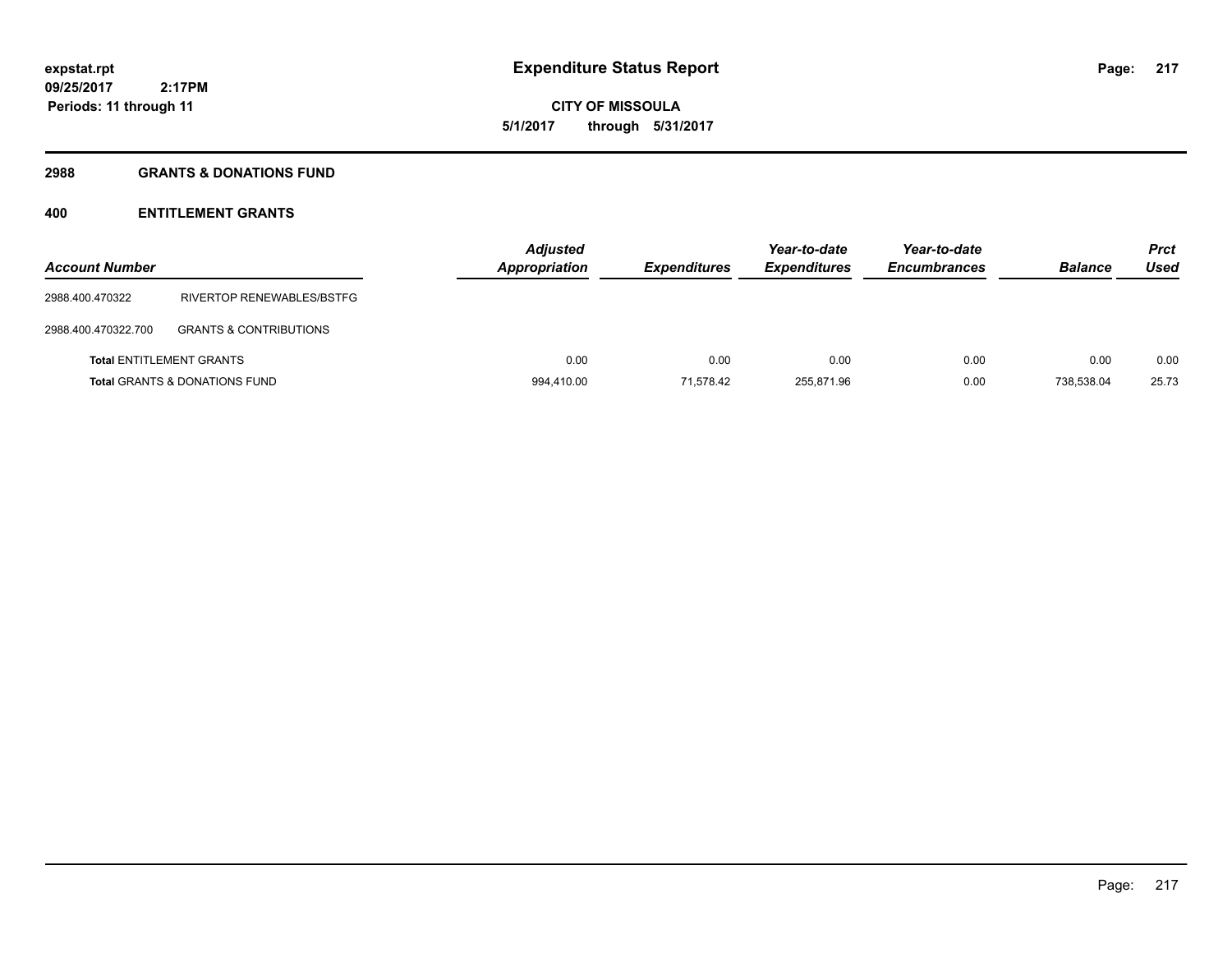**CITY OF MISSOULA 5/1/2017 through 5/31/2017**

### **2989 POLICE GRANTS & DONATIONS**

|                                         |                                                | <b>Adjusted</b>      |                     | Year-to-date        | Year-to-date        |                | <b>Prct</b> |
|-----------------------------------------|------------------------------------------------|----------------------|---------------------|---------------------|---------------------|----------------|-------------|
| <b>Account Number</b>                   |                                                | <b>Appropriation</b> | <b>Expenditures</b> | <b>Expenditures</b> | <b>Encumbrances</b> | <b>Balance</b> | <b>Used</b> |
| 2989.290.420000                         | <b>PUBLIC SAFETY</b>                           |                      |                     |                     |                     |                |             |
| 2989.290.420000.700                     | <b>GRANTS &amp; CONTRIBUTIONS</b>              |                      |                     |                     |                     |                |             |
|                                         | 2989.290.420000.700.000 GRANTS & CONTRIBUTIONS | 20,000.00            | 0.00                | 0.00                | 0.00                | 20,000.00      | 0.00        |
| <b>Total PUBLIC SAFETY</b>              |                                                | 20,000.00            | 0.00                | 0.00                | 0.00                | 20,000.00      | 0.00        |
| 2989.290.420143                         | <b>ANTI-GRAFFITI</b>                           |                      |                     |                     |                     |                |             |
| 2989.290.420143.200                     | <b>SUPPLIES</b>                                |                      |                     |                     |                     |                |             |
| 2989.290.420143.210.000 OFFICE SUPPLIES |                                                | 5,000.00             | 0.00                | 439.97              | 0.00                | 4,560.03       | 8.80        |
|                                         | 2989.290.420143.220.000 OPERATING SUPPLIES     | 0.00                 | 80.94               | 80.94               | 0.00                | $-80.94$       | 0.00        |
| <b>Total ANTI-GRAFFITI</b>              |                                                | 5,000.00             | 80.94               | 520.91              | 0.00                | 4,479.09       | 10.42       |
| 2989.290.420144                         | <b>BIAS CRIME CAMPAIGN</b>                     |                      |                     |                     |                     |                |             |
| 2989.290.420144.300                     | PURCHASED SERVICES                             |                      |                     |                     |                     |                |             |
|                                         | 2989.290.420144.350.000 PROFESSIONAL SERVICES  | 10,903.00            | 0.00                | 0.00                | 0.00                | 10,903.00      | 0.00        |
| <b>Total BIAS CRIME CAMPAIGN</b>        |                                                | 10,903.00            | 0.00                | 0.00                | 0.00                | 10,903.00      | 0.00        |
| 2989.290.420150                         | <b>STATE EQUIPMENT GRANT</b>                   |                      |                     |                     |                     |                |             |
| 2989.290.420150.200                     | <b>SUPPLIES</b>                                |                      |                     |                     |                     |                |             |
|                                         | 2989.290.420150.220.000 OPERATING SUPPLIES     | 44,100.00            | 0.00                | 0.00                | 0.00                | 44,100.00      | 0.00        |
|                                         | <b>Total STATE EQUIPMENT GRANT</b>             | 44,100.00            | 0.00                | 0.00                | 0.00                | 44,100.00      | 0.00        |
| 2989.290.420160                         | <b>ICAC</b>                                    |                      |                     |                     |                     |                |             |
| 2989.290.420160.100                     | PERSONAL SERVICES                              |                      |                     |                     |                     |                |             |
|                                         | 2989.290.420160.110.000 SALARIES AND WAGES     | 82,418.00            | 0.00                | 0.00                | 0.00                | 82,418.00      | 0.00        |
| 2989.290.420160.120.000 OVERTIME        |                                                | 8,000.00             | 1,433.18            | 4,077.02            | 0.00                | 3,922.98       | 50.96       |
|                                         | 2989.290.420160.140.000 EMPLOYER CONTRIBUTIONS | 9,453.00             | 95.05               | 289.06              | 0.00                | 9,163.94       | 3.06        |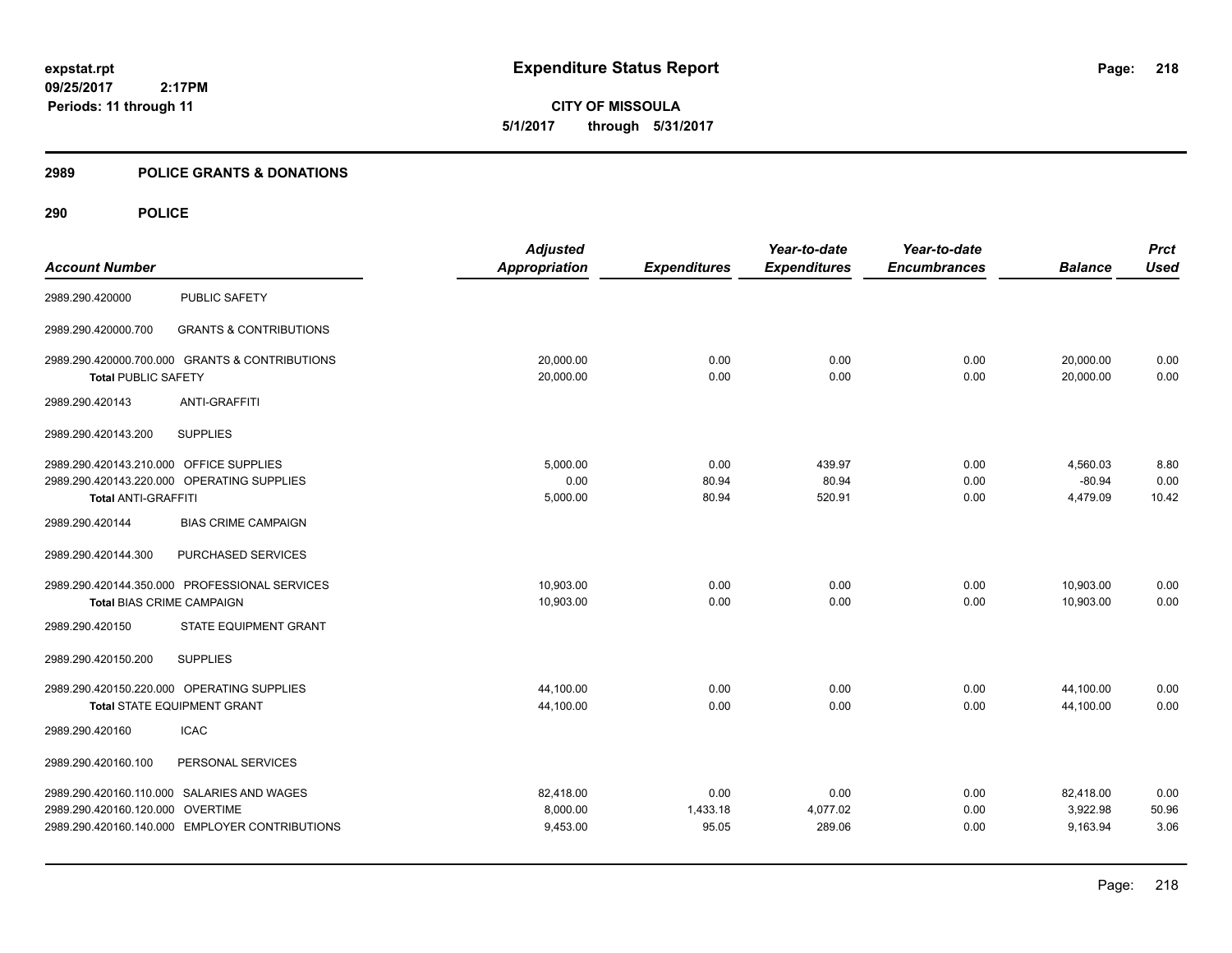**CITY OF MISSOULA 5/1/2017 through 5/31/2017**

### **2989 POLICE GRANTS & DONATIONS**

| <b>Account Number</b>                                     | <b>Adjusted</b><br>Appropriation | <b>Expenditures</b> | Year-to-date<br><b>Expenditures</b> | Year-to-date<br><b>Encumbrances</b> | <b>Balance</b> | <b>Prct</b><br><b>Used</b> |
|-----------------------------------------------------------|----------------------------------|---------------------|-------------------------------------|-------------------------------------|----------------|----------------------------|
| <b>Total PERSONAL SERVICES</b>                            | 99,871.00                        | 1,528.23            | 4,366.08                            | 0.00                                | 95,504.92      | 4.37                       |
| <b>SUPPLIES</b><br>2989.290.420160.200                    |                                  |                     |                                     |                                     |                |                            |
| 2989.290.420160.220.000 OPERATING SUPPLIES                | 0.00                             | 0.00                | 93.26                               | 0.00                                | $-93.26$       | 0.00                       |
| <b>Total SUPPLIES</b>                                     | 0.00                             | 0.00                | 93.26                               | 0.00                                | $-93.26$       | 0.00                       |
| 2989.290.420160.300<br>PURCHASED SERVICES                 |                                  |                     |                                     |                                     |                |                            |
| 2989.290.420160.350.000 PROFESSIONAL SERVICES             | 540.00                           | 134.97              | 1,116.75                            | 0.00                                | $-576.75$      | 206.81                     |
| 2989.290.420160.370.000 TRAVEL                            | 5.000.00                         | 1,750.12            | 7,859.87                            | 0.00                                | $-2,859.87$    | 157.20                     |
| <b>Total PURCHASED SERVICES</b>                           | 5,540.00                         | 1,885.09            | 8,976.62                            | 0.00                                | $-3,436.62$    | 162.03                     |
| <b>Total ICAC</b>                                         | 105,411.00                       | 3,413.32            | 13,435.96                           | 0.00                                | 91,975.04      | 12.75                      |
| <b>ICAC GOOGLE</b><br>2989.290.420161                     |                                  |                     |                                     |                                     |                |                            |
| PERSONAL SERVICES<br>2989.290.420161.100                  |                                  |                     |                                     |                                     |                |                            |
| 2989.290.420161.110.000 SALARIES AND WAGES                | 0.00                             | 5,545.21            | 56,493.48                           | 0.00                                | $-56,493.48$   | 0.00                       |
| 2989.290.420161.115.000 SALARIES/HEALTH INSURANCE BENEFIT | 0.00                             | 351.00              | 6,669.00                            | 0.00                                | $-6,669.00$    | 0.00                       |
| 2989.290.420161.120.000 OVERTIME                          | 0.00                             | 0.00                | 929.97                              | 0.00                                | $-929.97$      | 0.00                       |
| 2989.290.420161.130.000 OTHER                             | 0.00                             | 0.00                | 700.00                              | 0.00                                | $-700.00$      | 0.00                       |
| 2989.290.420161.133.000 EDUCATION COMPENSATION            | 0.00                             | 20.00               | 210.00                              | 0.00                                | $-210.00$      | 0.00                       |
| 2989.290.420161.140.000 EMPLOYER CONTRIBUTIONS            | 0.00                             | 1,292.86            | 14,038.00                           | 0.00                                | $-14,038.00$   | 0.00                       |
| 2989.290.420161.141.000 STATE RETIREMENT CONTRIBUTIONS    | 0.00                             | 5.55                | 5.55                                | 0.00                                | $-5.55$        | 0.00                       |
| Total ICAC GOOGLE                                         | 0.00                             | 7,214.62            | 79,046.00                           | 0.00                                | $-79,046.00$   | 0.00                       |
| <b>BULLETPROOF VEST PROGRAM</b><br>2989.290.420180        |                                  |                     |                                     |                                     |                |                            |
| <b>SUPPLIES</b><br>2989.290.420180.200                    |                                  |                     |                                     |                                     |                |                            |
| 2989.290.420180.220.000 OPERATING SUPPLIES                | 10,500.00                        | 0.00                | 3,728.50                            | 0.00                                | 6,771.50       | 35.51                      |
| Total BULLETPROOF VEST PROGRAM                            | 10,500.00                        | 0.00                | 3,728.50                            | 0.00                                | 6,771.50       | 35.51                      |
| 2016 HIDTA<br>2989.290.420181                             |                                  |                     |                                     |                                     |                |                            |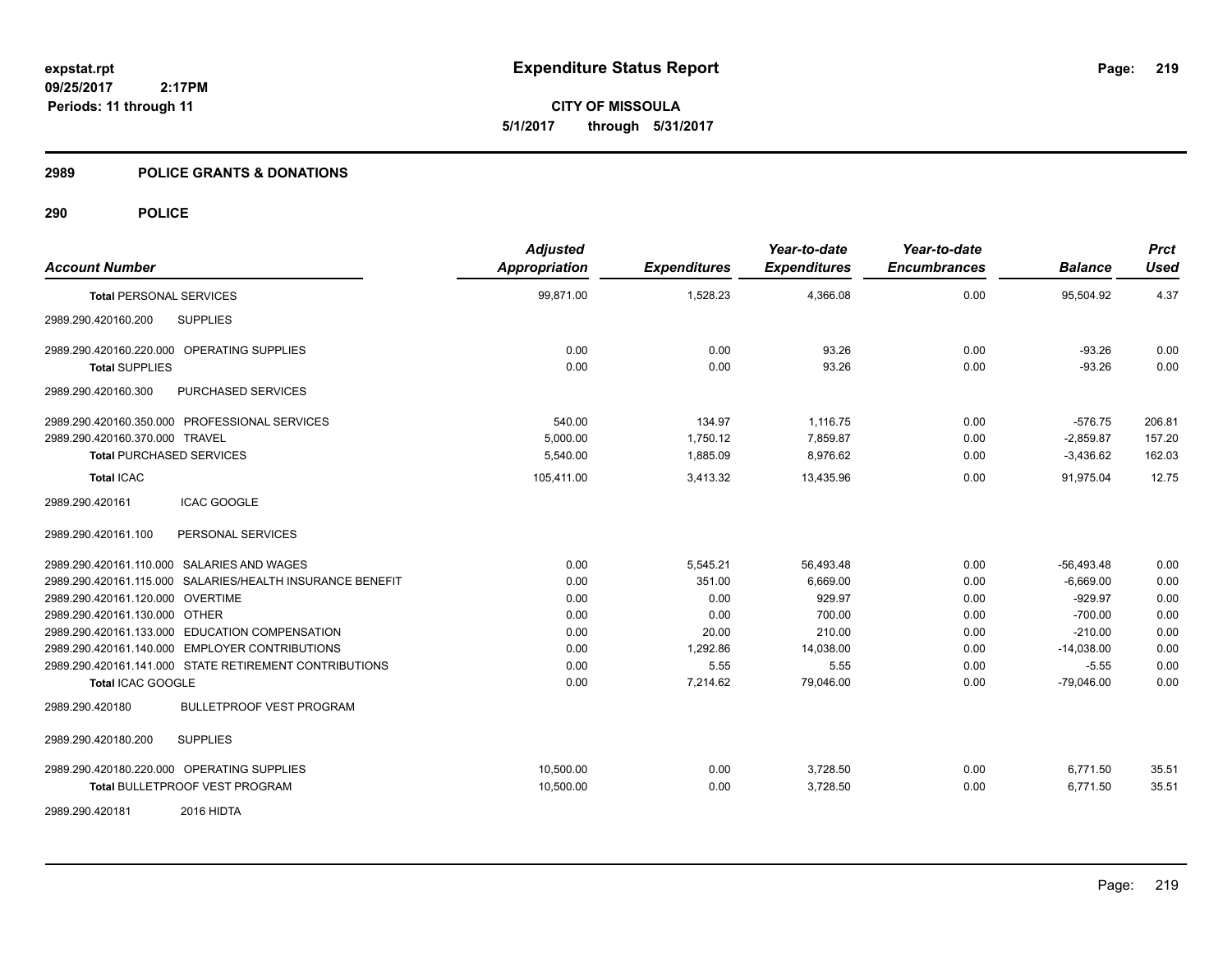**CITY OF MISSOULA 5/1/2017 through 5/31/2017**

### **2989 POLICE GRANTS & DONATIONS**

| <b>Account Number</b>                          | <b>Adjusted</b><br>Appropriation | <b>Expenditures</b> | Year-to-date<br><b>Expenditures</b> | Year-to-date<br><b>Encumbrances</b> | <b>Balance</b> | <b>Prct</b><br><b>Used</b> |
|------------------------------------------------|----------------------------------|---------------------|-------------------------------------|-------------------------------------|----------------|----------------------------|
| PERSONAL SERVICES<br>2989.290.420181.100       |                                  |                     |                                     |                                     |                |                            |
| 2989.290.420181.120.000 OVERTIME               | 25,000.00                        | 0.00                | 14,935.30                           | 0.00                                | 10.064.70      | 59.74                      |
| 2989.290.420181.140.000 EMPLOYER CONTRIBUTIONS | 2,250.00                         | 0.00                | 975.84                              | 0.00                                | 1,274.16       | 43.37                      |
| <b>Total PERSONAL SERVICES</b>                 | 27,250.00                        | 0.00                | 15,911.14                           | 0.00                                | 11,338.86      | 58.39                      |
| <b>SUPPLIES</b><br>2989.290.420181.200         |                                  |                     |                                     |                                     |                |                            |
| 2989.290.420181.210.000 OFFICE SUPPLIES        | 688.00                           | 0.00                | 470.27                              | 0.00                                | 217.73         | 68.35                      |
| 2989.290.420181.220.000<br>OPERATING SUPPLIES  | 23,525.00                        | 0.00                | 1,209.08                            | 0.00                                | 22,315.92      | 5.14                       |
| 2989.290.420181.220.032 OPERATING SUPPLIES     | 0.00                             | 0.00                | 10,000.00                           | 0.00                                | $-10,000.00$   | 0.00                       |
| <b>Total SUPPLIES</b>                          | 24,213.00                        | 0.00                | 11,679.35                           | 0.00                                | 12,533.65      | 48.24                      |
| 2989.290.420181.300<br>PURCHASED SERVICES      |                                  |                     |                                     |                                     |                |                            |
| 2989.290.420181.344.000 TELEPHONE SERVICE      | 5,006.00                         | 0.00                | 1,702.98                            | 0.00                                | 3,303.02       | 34.02                      |
| 2989.290.420181.350.000 PROFESSIONAL SERVICES  | 39,100.00                        | 0.00                | 3,465.00                            | 0.00                                | 35,635.00      | 8.86                       |
| 2989.290.420181.350.039 PROFESSIONAL SERVICES  | 0.00                             | 0.00                | 27.011.20                           | 0.00                                | $-27.011.20$   | 0.00                       |
| 2989.290.420181.350.040 PROFESSIONAL SERVICES  | 0.00                             | 0.00                | 9,917.17                            | 0.00                                | $-9.917.17$    | 0.00                       |
| 2989.290.420181.360.000 REPAIR & MAINTENANCE   | 1.500.00                         | 0.00                | 0.00                                | 0.00                                | 1,500.00       | 0.00                       |
| 2989.290.420181.370.000 TRAVEL                 | 1,143.00                         | 0.00                | 0.00                                | 0.00                                | 1,143.00       | 0.00                       |
| <b>Total PURCHASED SERVICES</b>                | 46,749.00                        | 0.00                | 42,096.35                           | 0.00                                | 4,652.65       | 90.05                      |
| 2989.290.420181.500<br><b>FIXED CHARGES</b>    |                                  |                     |                                     |                                     |                |                            |
| 2989.290.420181.500.000 FIXED CHARGES          | 40,399.00                        | 0.00                | 34,018.20                           | 0.00                                | 6,380.80       | 84.21                      |
| <b>Total FIXED CHARGES</b>                     | 40,399.00                        | 0.00                | 34,018.20                           | 0.00                                | 6,380.80       | 84.21                      |
| Total 2016 HIDTA                               | 138,611.00                       | 0.00                | 103,705.04                          | 0.00                                | 34,905.96      | 74.82                      |
| <b>DUI TASK FORCES</b><br>2989.290.420184      |                                  |                     |                                     |                                     |                |                            |
| PERSONAL SERVICES<br>2989.290.420184.100       |                                  |                     |                                     |                                     |                |                            |
| 2989.290.420184.120.000 OVERTIME               | 4,300.00                         | 0.00                | 0.00                                | 0.00                                | 4,300.00       | 0.00                       |
| 2989.290.420184.140.000 EMPLOYER CONTRIBUTIONS | 700.00                           | 0.00                | 0.00                                | 0.00                                | 700.00         | 0.00                       |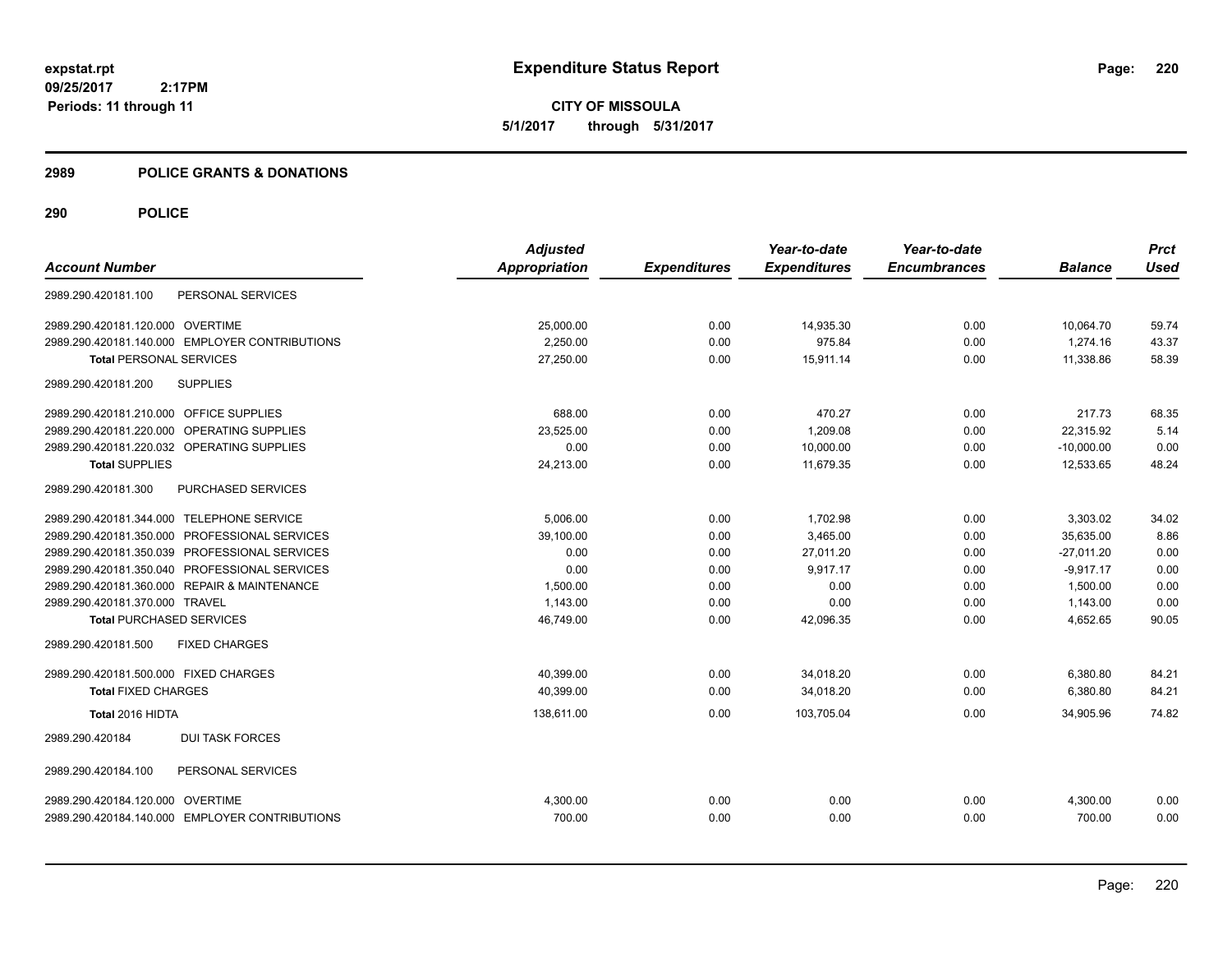**CITY OF MISSOULA 5/1/2017 through 5/31/2017**

### **2989 POLICE GRANTS & DONATIONS**

| <b>Account Number</b>                      |                                                | <b>Adjusted</b><br><b>Appropriation</b> | <b>Expenditures</b> | Year-to-date<br><b>Expenditures</b> | Year-to-date<br><b>Encumbrances</b> | <b>Balance</b> | <b>Prct</b><br><b>Used</b> |
|--------------------------------------------|------------------------------------------------|-----------------------------------------|---------------------|-------------------------------------|-------------------------------------|----------------|----------------------------|
| <b>Total DUI TASK FORCES</b>               |                                                | 5,000.00                                | 0.00                | 0.00                                | 0.00                                | 5,000.00       | 0.00                       |
| 2989.290.420190                            | STATE OT SEAT BELT GRANT                       |                                         |                     |                                     |                                     |                |                            |
| 2989.290.420190.100                        | PERSONAL SERVICES                              |                                         |                     |                                     |                                     |                |                            |
| 2989.290.420190.110.000 SALARIES AND WAGES |                                                | 5.000.00                                | 0.00                | 0.00                                | 0.00                                | 5,000.00       | 0.00                       |
| 2989.290.420190.110.113 SALARIES AND WAGES |                                                | 0.00                                    | 0.00                | 3,727.98                            | 0.00                                | $-3.727.98$    | 0.00                       |
| 2989.290.420190.120.000 OVERTIME           |                                                | 45,400.00                               | 2,208.32            | 22,315.00                           | 0.00                                | 23,085.00      | 49.15                      |
| 2989.290.420190.120.113 OVERTIME           |                                                | 0.00                                    | 0.00                | 621.33                              | 0.00                                | $-621.33$      | 0.00                       |
|                                            | 2989.290.420190.140.000 EMPLOYER CONTRIBUTIONS | 3,200.00                                | 146.23              | 1,760.94                            | 0.00                                | 1,439.06       | 55.03                      |
| <b>Total PERSONAL SERVICES</b>             |                                                | 53,600.00                               | 2,354.55            | 28,425.25                           | 0.00                                | 25,174.75      | 53.03                      |
| 2989.290.420190.300                        | PURCHASED SERVICES                             |                                         |                     |                                     |                                     |                |                            |
| 2989.290.420190.370.000 TRAVEL             |                                                | 0.00                                    | 0.00                | 1,531.80                            | 0.00                                | $-1,531.80$    | 0.00                       |
| <b>Total PURCHASED SERVICES</b>            |                                                | 0.00                                    | 0.00                | 1,531.80                            | 0.00                                | $-1,531.80$    | 0.00                       |
|                                            | <b>Total STATE OT SEAT BELT GRANT</b>          | 53,600.00                               | 2,354.55            | 29,957.05                           | 0.00                                | 23,642.95      | 55.89                      |
| 2989.290.420191                            | COPS TECHNOLOGY                                |                                         |                     |                                     |                                     |                |                            |
| 2989.290.420191.100                        | PERSONAL SERVICES                              |                                         |                     |                                     |                                     |                |                            |
| 2989.290.420191.110.000 SALARIES AND WAGES |                                                | 0.00                                    | 0.00                | 134.62                              | 0.00                                | $-134.62$      | 0.00                       |
|                                            | 2989.290.420191.140.000 EMPLOYER CONTRIBUTIONS | 0.00                                    | 0.00                | 9.08                                | 0.00                                | $-9.08$        | 0.00                       |
| Total COPS TECHNOLOGY                      |                                                | 0.00                                    | 0.00                | 143.70                              | 0.00                                | $-143.70$      | 0.00                       |
| 2989.290.420195                            | 2017 HIDTA                                     |                                         |                     |                                     |                                     |                |                            |
| 2989.290.420195.100                        | PERSONAL SERVICES                              |                                         |                     |                                     |                                     |                |                            |
| 2989.290.420195.120.000 OVERTIME           |                                                | 25,000.00                               | 2,564.17            | 10,566.90                           | 0.00                                | 14,433.10      | 42.27                      |
|                                            | 2989.290.420195.140.000 EMPLOYER CONTRIBUTIONS | 2,250.00                                | 172.48              | 696.86                              | 0.00                                | 1,553.14       | 30.97                      |
| <b>Total PERSONAL SERVICES</b>             |                                                | 27,250.00                               | 2,736.65            | 11,263.76                           | 0.00                                | 15,986.24      | 41.33                      |
| 2989.290.420195.200                        | <b>SUPPLIES</b>                                |                                         |                     |                                     |                                     |                |                            |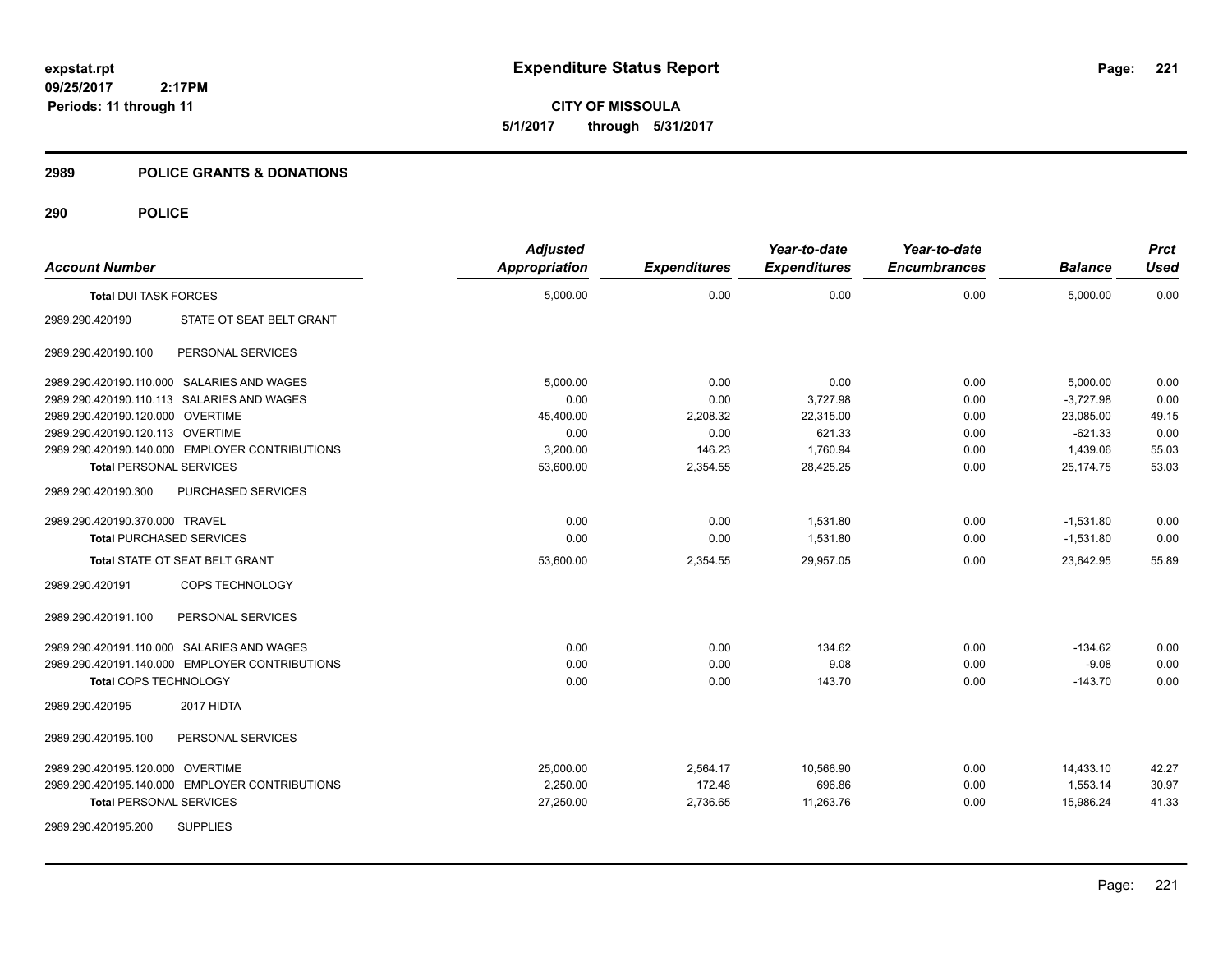**CITY OF MISSOULA 5/1/2017 through 5/31/2017**

# **2989 POLICE GRANTS & DONATIONS**

|                                                            | <b>Adjusted</b> |                     | Year-to-date        | Year-to-date        |                | <b>Prct</b> |
|------------------------------------------------------------|-----------------|---------------------|---------------------|---------------------|----------------|-------------|
| <b>Account Number</b>                                      | Appropriation   | <b>Expenditures</b> | <b>Expenditures</b> | <b>Encumbrances</b> | <b>Balance</b> | Used        |
| <b>OFFICE SUPPLIES</b><br>2989.290.420195.210.000          | 688.00          | 0.00                | 252.09              | 0.00                | 435.91         | 36.64       |
| 2989.290.420195.220.000<br><b>OPERATING SUPPLIES</b>       | 23,525.00       | 48.94               | 499.16              | 0.00                | 23,025.84      | 2.12        |
| 2989.290.420195.220.032 OPERATING SUPPLIES                 | 0.00            | 0.00                | 10,000.00           | 0.00                | $-10,000.00$   | 0.00        |
| <b>Total SUPPLIES</b>                                      | 24,213.00       | 48.94               | 10,751.25           | 0.00                | 13.461.75      | 44.40       |
| <b>PURCHASED SERVICES</b><br>2989.290.420195.300           |                 |                     |                     |                     |                |             |
| 2989.290.420195.344.000 TELEPHONE SERVICE                  | 5,006.00        | 271.13              | 2,300.38            | 0.00                | 2,705.62       | 45.95       |
| 2989.290.420195.350.000 PROFESSIONAL SERVICES              | 39,100.00       | 0.00                | 0.00                | 0.00                | 39,100.00      | 0.00        |
| 2989.290.420195.350.040 SO OVERTIME                        | 0.00            | 1,045.62            | 7,120.85            | 0.00                | $-7,120.85$    | 0.00        |
| 2989.290.420195.360.000<br><b>REPAIR &amp; MAINTENANCE</b> | 1,500.00        | 0.00                | 0.00                | 0.00                | 1,500.00       | 0.00        |
| 2989.290.420195.360.013 REPAIR & MAINTENANCE               | 0.00            | 0.00                | 4.567.09            | 0.00                | $-4.567.09$    | 0.00        |
| 2989.290.420195.370.000 TRAVEL                             | 1,143.00        | 1,020.81            | 1.020.81            | 0.00                | 122.19         | 89.31       |
| <b>Total PURCHASED SERVICES</b>                            | 46,749.00       | 2,337.56            | 15,009.13           | 0.00                | 31.739.87      | 32.11       |
| 2989.290.420195.500<br><b>FIXED CHARGES</b>                |                 |                     |                     |                     |                |             |
| 2989.290.420195.500.000 FIXED CHARGES                      | 42,419.00       | 6,171.70            | 36,555.20           | 0.00                | 5,863.80       | 86.18       |
| <b>Total FIXED CHARGES</b>                                 | 42,419.00       | 6.171.70            | 36,555.20           | 0.00                | 5,863.80       | 86.18       |
| Total 2017 HIDTA                                           | 140,631.00      | 11,294.85           | 73,579.34           | 0.00                | 67,051.66      | 52.32       |
| <b>Total POLICE GRANTS &amp; DONATIONS</b>                 | 533,756.00      | 24,358.28           | 304,116.50          | 0.00                | 229.639.50     | 56.98       |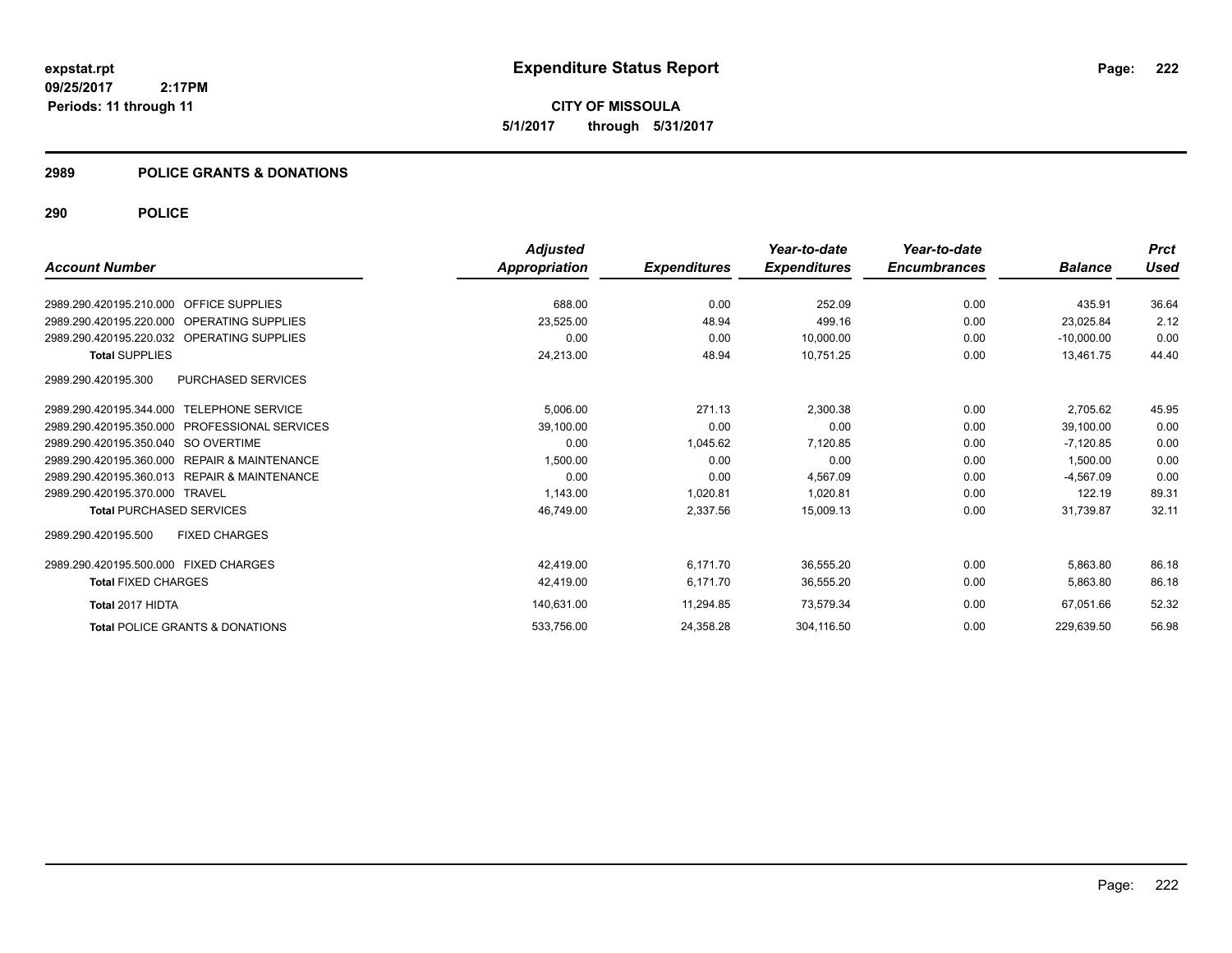**CITY OF MISSOULA 5/1/2017 through 5/31/2017**

### **3000 SID REVOLVING FUND**

| <b>Account Number</b>           |                                            | <b>Adjusted</b><br><b>Appropriation</b> | <b>Expenditures</b> | Year-to-date<br><b>Expenditures</b> | Year-to-date<br><b>Encumbrances</b> | <b>Balance</b> | <b>Prct</b><br><b>Used</b> |
|---------------------------------|--------------------------------------------|-----------------------------------------|---------------------|-------------------------------------|-------------------------------------|----------------|----------------------------|
| 3000.390.510110                 | <b>MERCHANT SERVICES</b>                   |                                         |                     |                                     |                                     |                |                            |
| 3000.390.510110.500             | <b>FIXED CHARGES</b>                       |                                         |                     |                                     |                                     |                |                            |
| <b>Total MERCHANT SERVICES</b>  |                                            | 0.00                                    | 0.00                | 0.00                                | 0.00                                | 0.00           | 0.00                       |
| 3000.390.521000                 | INTERFUND OPERATING TRANSFERS              |                                         |                     |                                     |                                     |                |                            |
| 3000.390.521000.800             | OTHER OBJECTS                              |                                         |                     |                                     |                                     |                |                            |
| 3000.390.521000.820.000         | <b>TRANSFERS TO OTHER FUNDS</b>            | 100,000.00                              | 0.00                | 0.00                                | 0.00                                | 100.000.00     | 0.00                       |
|                                 | <b>Total INTERFUND OPERATING TRANSFERS</b> | 100,000.00                              | 0.00                | 0.00                                | 0.00                                | 100,000.00     | 0.00                       |
| <b>Total SID REVOLVING FUND</b> |                                            | 100,000.00                              | 0.00                | 0.00                                | 0.00                                | 100.000.00     | 0.00                       |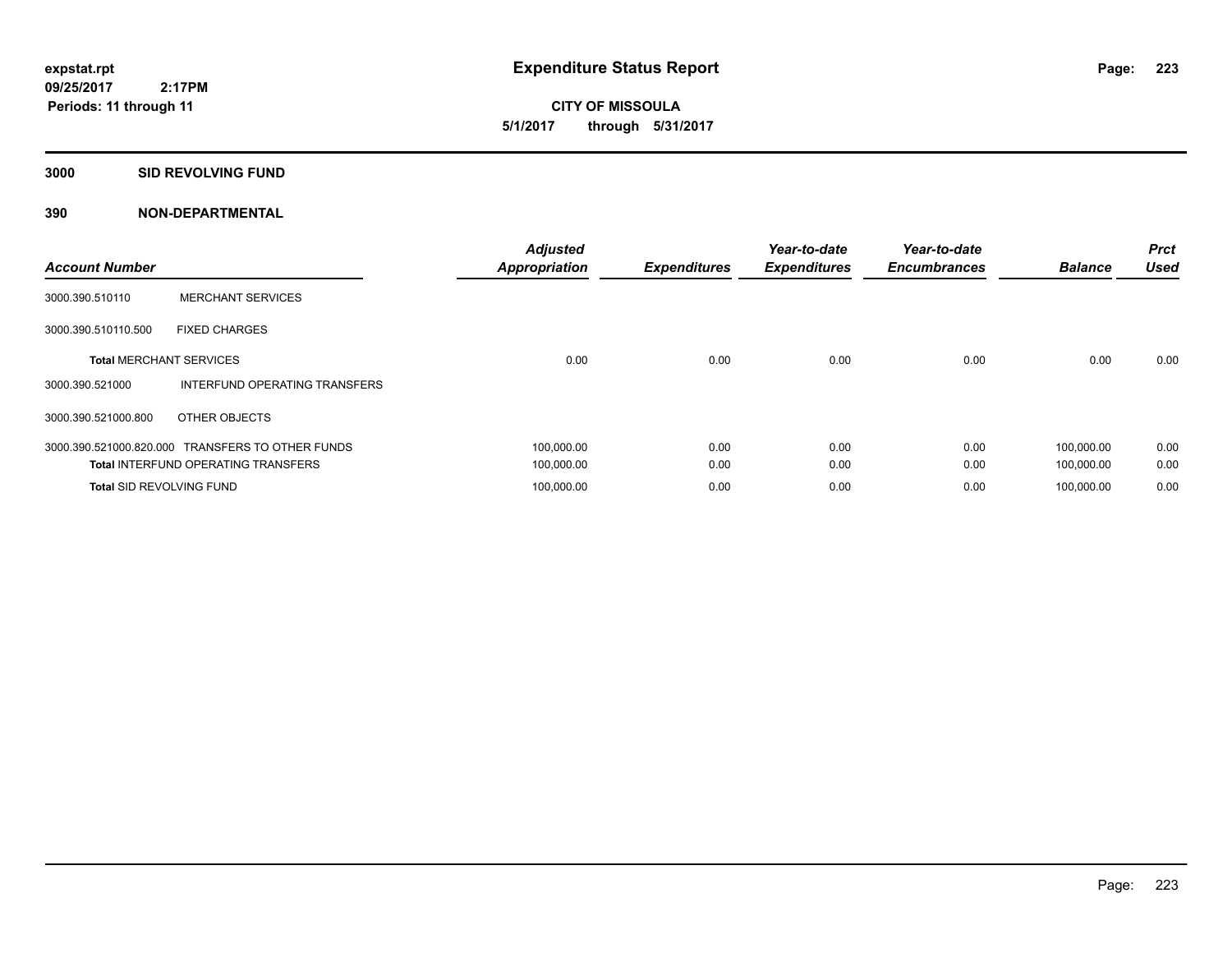**CITY OF MISSOULA 5/1/2017 through 5/31/2017**

**3005 SID REBATES**

| <b>Account Number</b>    |                          | <b>Adjusted</b><br>Appropriation | Expenditures | Year-to-date<br><b>Expenditures</b> | Year-to-date<br><b>Encumbrances</b> | <b>Balance</b> | <b>Prct</b><br>Used |
|--------------------------|--------------------------|----------------------------------|--------------|-------------------------------------|-------------------------------------|----------------|---------------------|
| 3005.390.510110          | <b>MERCHANT SERVICES</b> |                                  |              |                                     |                                     |                |                     |
| 3005.390.510110.500      | <b>FIXED CHARGES</b>     |                                  |              |                                     |                                     |                |                     |
| <b>Total SID REBATES</b> |                          | 0.00                             | 0.00         | 0.00                                | 0.00                                | 0.00           | 0.00                |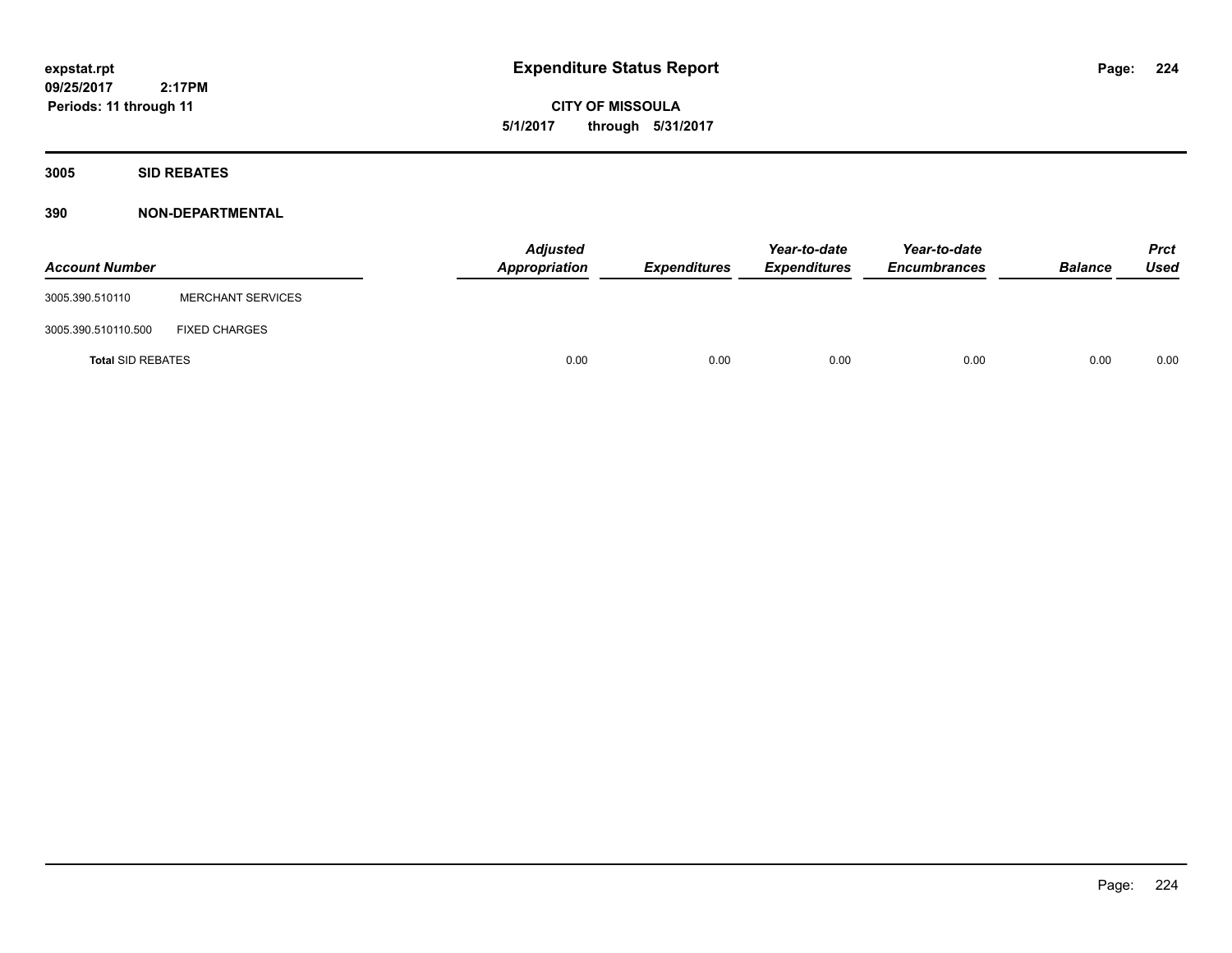**CITY OF MISSOULA 5/1/2017 through 5/31/2017**

# **3065 1998 PUBLIC SAFETY G O BONDS FUND**

**000 \*\*\* Title Not Found \*\*\***

| <b>Account Number</b>         |                         | <b>Adjusted</b><br>Appropriation | <b>Expenditures</b> | Year-to-date<br><b>Expenditures</b> | Year-to-date<br><b>Encumbrances</b> | <b>Balance</b> | <b>Prct</b><br>Used |
|-------------------------------|-------------------------|----------------------------------|---------------------|-------------------------------------|-------------------------------------|----------------|---------------------|
| 3065.000.520100               | *** Title Not Found *** |                                  |                     |                                     |                                     |                |                     |
| 3065.000.520100.800           | OTHER OBJECTS           |                                  |                     |                                     |                                     |                |                     |
| Total *** Title Not Found *** |                         | 0.00                             | 0.00                | 0.00                                | 0.00                                | 0.00           | 0.00                |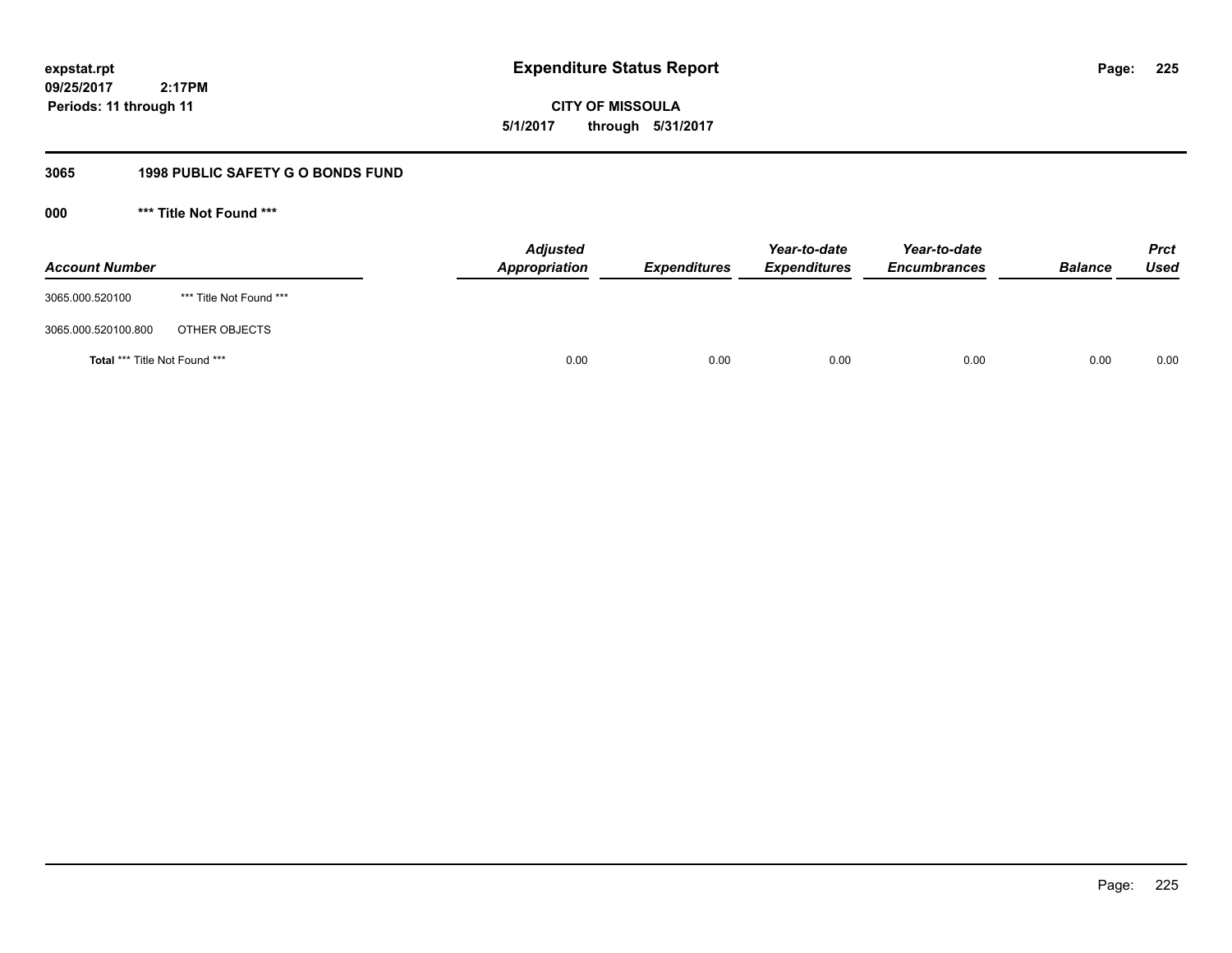**CITY OF MISSOULA 5/1/2017 through 5/31/2017**

# **3065 1998 PUBLIC SAFETY G O BONDS FUND**

| <b>Account Number</b>          |                                         | <b>Adjusted</b><br><b>Appropriation</b> | <b>Expenditures</b> | Year-to-date<br><b>Expenditures</b> | Year-to-date<br><b>Encumbrances</b> | <b>Balance</b> | <b>Prct</b><br><b>Used</b> |
|--------------------------------|-----------------------------------------|-----------------------------------------|---------------------|-------------------------------------|-------------------------------------|----------------|----------------------------|
| 3065.390.510110                | <b>MERCHANT SERVICES</b>                |                                         |                     |                                     |                                     |                |                            |
| 3065.390.510110.500            | <b>FIXED CHARGES</b>                    |                                         |                     |                                     |                                     |                |                            |
| <b>Total MERCHANT SERVICES</b> |                                         | 0.00                                    | 0.00                | 0.00                                | 0.00                                | 0.00           | 0.00                       |
|                                | Total 1998 PUBLIC SAFETY G O BONDS FUND | 0.00                                    | 0.00                | 0.00                                | 0.00                                | 0.00           | 0.00                       |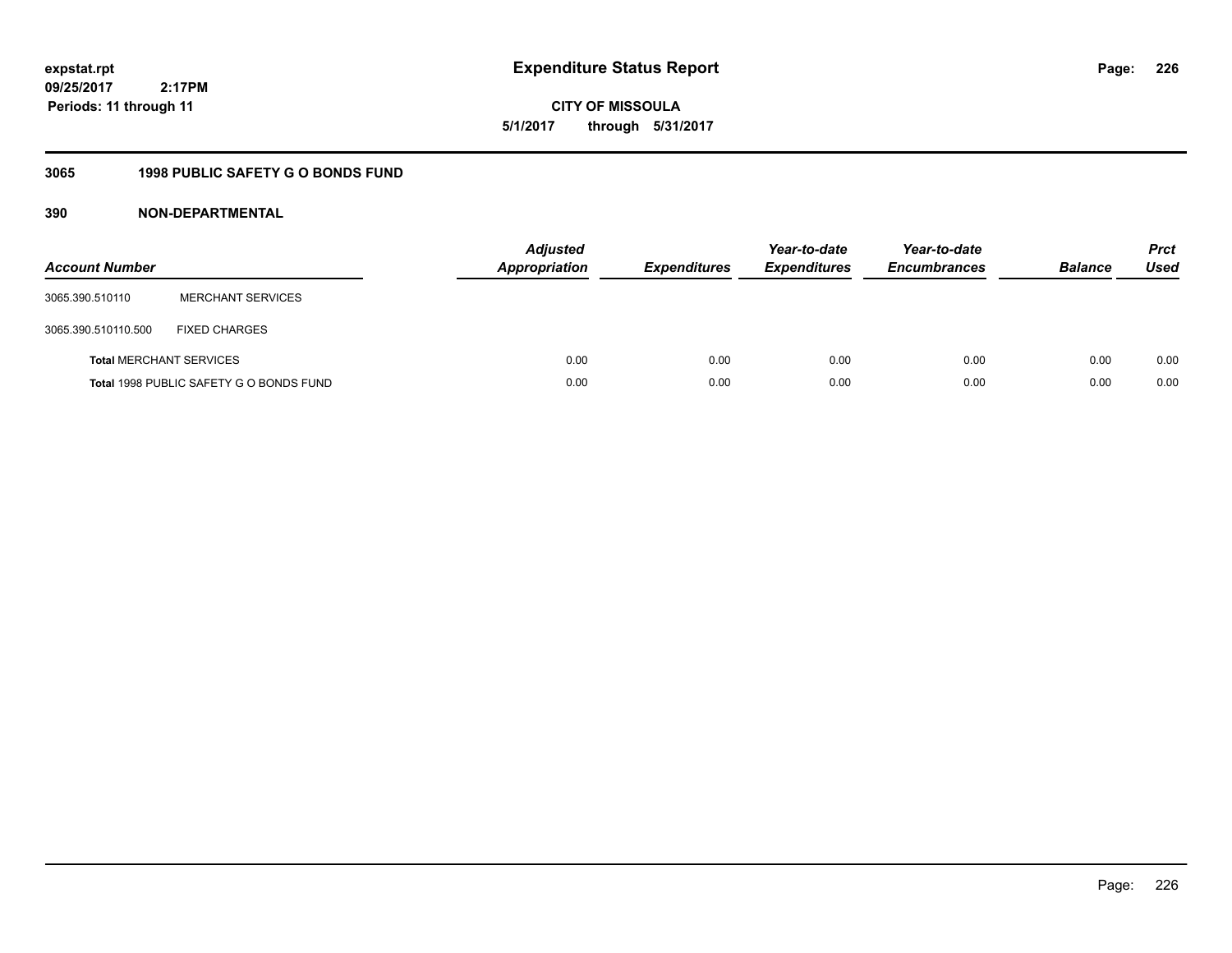**227**

**09/25/2017 2:17PM Periods: 11 through 11**

# **CITY OF MISSOULA 5/1/2017 through 5/31/2017**

# **3070 1996 OPEN SPACE GO BONDS**

| <b>Account Number</b>          |                                | <b>Adjusted</b><br><b>Appropriation</b> | <b>Expenditures</b> | Year-to-date<br><b>Expenditures</b> | Year-to-date<br><b>Encumbrances</b> | <b>Balance</b> | <b>Prct</b><br><b>Used</b> |
|--------------------------------|--------------------------------|-----------------------------------------|---------------------|-------------------------------------|-------------------------------------|----------------|----------------------------|
| 3070.390.490100                | <b>GO BONDS</b>                |                                         |                     |                                     |                                     |                |                            |
| 3070.390.490100.800            | OTHER OBJECTS                  |                                         |                     |                                     |                                     |                |                            |
| <b>Total GO BONDS</b>          |                                | 0.00                                    | 0.00                | 0.00                                | 0.00                                | 0.00           | 0.00                       |
| 3070.390.510110                | <b>MERCHANT SERVICES</b>       |                                         |                     |                                     |                                     |                |                            |
| 3070.390.510110.500            | <b>FIXED CHARGES</b>           |                                         |                     |                                     |                                     |                |                            |
| <b>Total MERCHANT SERVICES</b> |                                | 0.00                                    | 0.00                | 0.00                                | 0.00                                | 0.00           | 0.00                       |
|                                | Total 1996 OPEN SPACE GO BONDS | 0.00                                    | 0.00                | 0.00                                | 0.00                                | 0.00           | 0.00                       |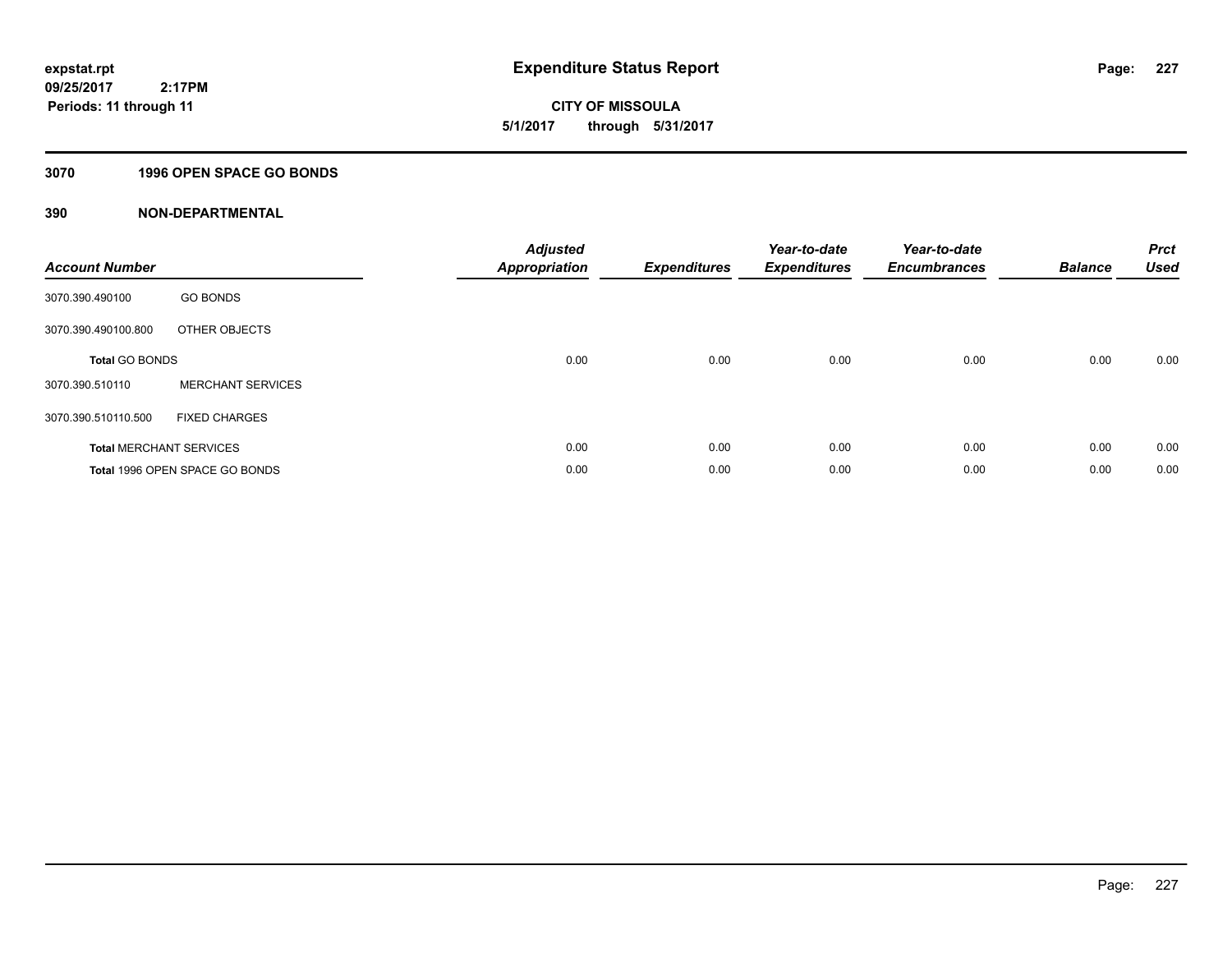**CITY OF MISSOULA 5/1/2017 through 5/31/2017**

# **3075 1997 OPEN SPACE G O BOND FUND**

| <b>Account Number</b>          |                                     | <b>Adjusted</b><br>Appropriation | <b>Expenditures</b> | Year-to-date<br><b>Expenditures</b> | Year-to-date<br><b>Encumbrances</b> | <b>Balance</b> | <b>Prct</b><br><b>Used</b> |
|--------------------------------|-------------------------------------|----------------------------------|---------------------|-------------------------------------|-------------------------------------|----------------|----------------------------|
| 3075.390.490100                | <b>GO BONDS</b>                     |                                  |                     |                                     |                                     |                |                            |
| 3075.390.490100.800            | OTHER OBJECTS                       |                                  |                     |                                     |                                     |                |                            |
| <b>Total GO BONDS</b>          |                                     | 0.00                             | 0.00                | 0.00                                | 0.00                                | 0.00           | 0.00                       |
| 3075.390.510110                | <b>MERCHANT SERVICES</b>            |                                  |                     |                                     |                                     |                |                            |
| 3075.390.510110.500            | <b>FIXED CHARGES</b>                |                                  |                     |                                     |                                     |                |                            |
| <b>Total MERCHANT SERVICES</b> |                                     | 0.00                             | 0.00                | 0.00                                | 0.00                                | 0.00           | 0.00                       |
|                                | Total 1997 OPEN SPACE G O BOND FUND | 0.00                             | 0.00                | 0.00                                | 0.00                                | 0.00           | 0.00                       |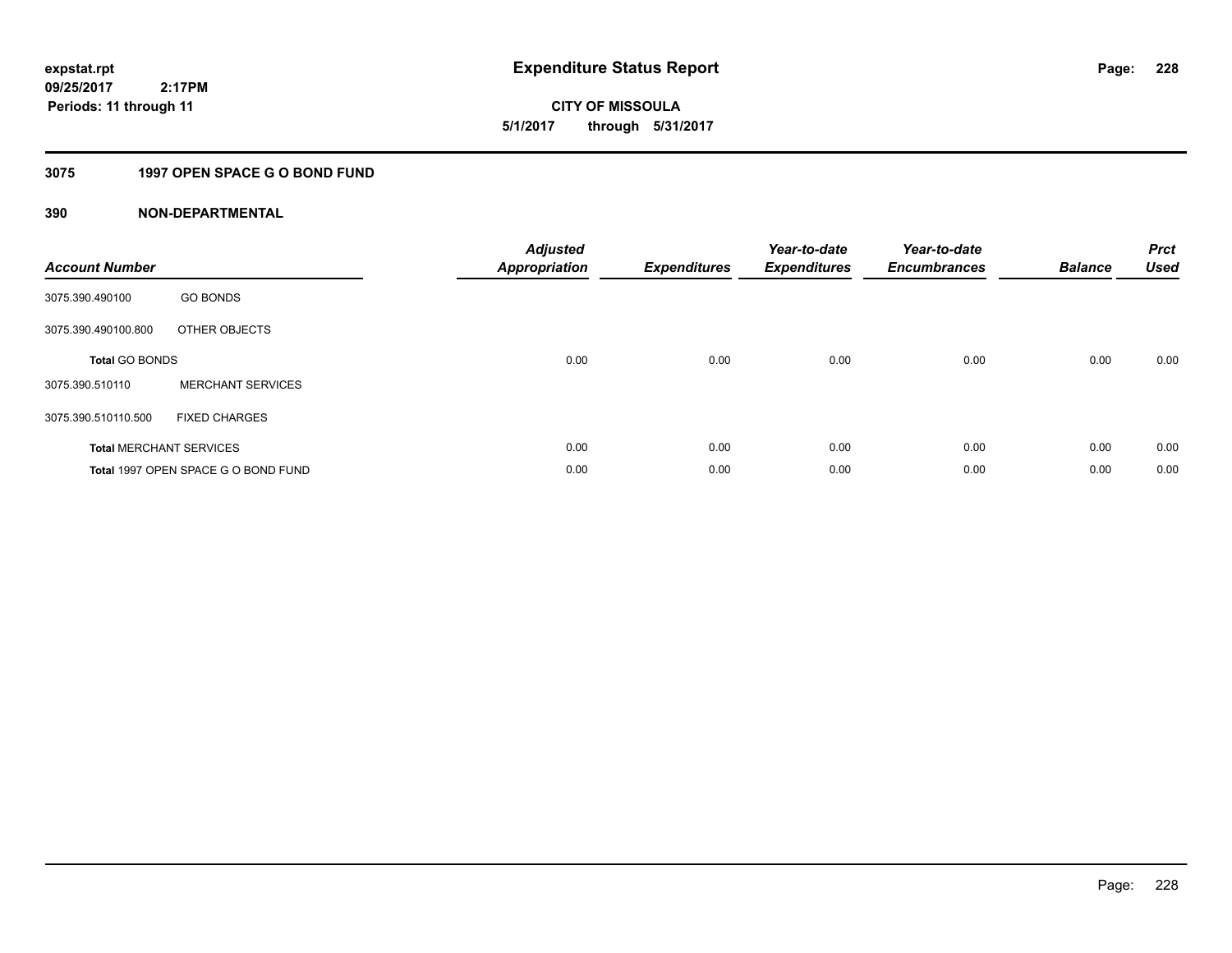**expstat.rpt Expenditure Status Report** 

**09/25/2017 2:17PM Periods: 11 through 11**

**CITY OF MISSOULA 5/1/2017 through 5/31/2017**

# **3080 1994 FIRE EQUIP/CITY HALLS REFUND BOND F**

| <b>Account Number</b>     |                                                | <b>Adjusted</b><br><b>Appropriation</b> | <b>Expenditures</b> | Year-to-date<br><b>Expenditures</b> | Year-to-date<br><b>Encumbrances</b> | <b>Balance</b> | <b>Prct</b><br><b>Used</b> |
|---------------------------|------------------------------------------------|-----------------------------------------|---------------------|-------------------------------------|-------------------------------------|----------------|----------------------------|
| 3080.390.490100           | <b>GO BONDS</b>                                |                                         |                     |                                     |                                     |                |                            |
| 3080.390.490100.600       | <b>DEBT SERVICE</b>                            |                                         |                     |                                     |                                     |                |                            |
| <b>Total DEBT SERVICE</b> |                                                | 0.00                                    | 0.00                | 0.00                                | 0.00                                | 0.00           | 0.00                       |
| 3080.390.490100.800       | OTHER OBJECTS                                  |                                         |                     |                                     |                                     |                |                            |
| <b>Total GO BONDS</b>     |                                                | 0.00                                    | 0.00                | 0.00                                | 0.00                                | 0.00           | 0.00                       |
| 3080.390.510110           | <b>MERCHANT SERVICES</b>                       |                                         |                     |                                     |                                     |                |                            |
| 3080.390.510110.500       | <b>FIXED CHARGES</b>                           |                                         |                     |                                     |                                     |                |                            |
|                           | <b>Total MERCHANT SERVICES</b>                 | 0.00                                    | 0.00                | 0.00                                | 0.00                                | 0.00           | 0.00                       |
|                           | Total 1994 FIRE EQUIP/CITY HALLS REFUND BOND F | 0.00                                    | 0.00                | 0.00                                | 0.00                                | 0.00           | 0.00                       |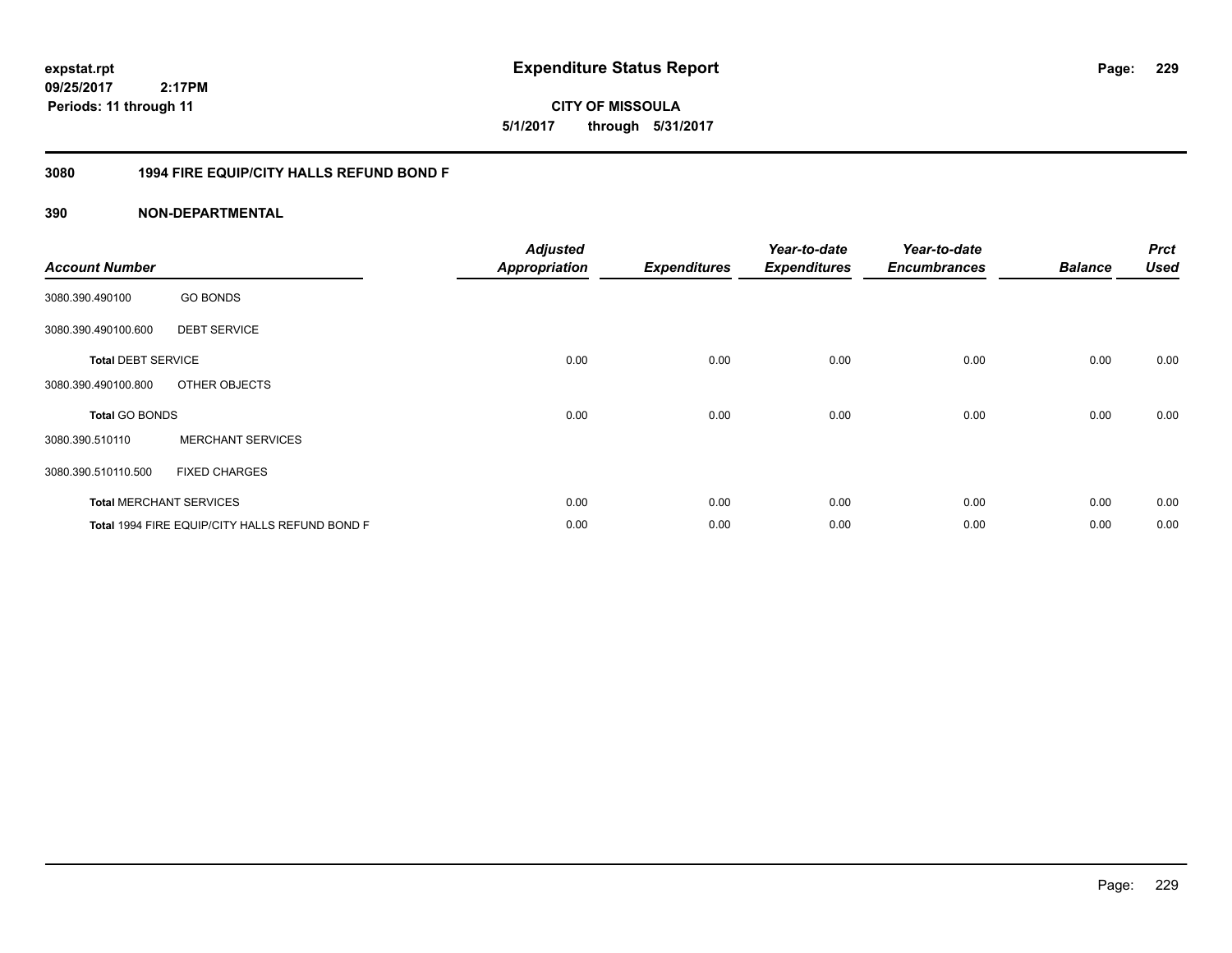**expstat.rpt Expenditure Status Report** 

**09/25/2017 2:17PM Periods: 11 through 11**

**CITY OF MISSOULA 5/1/2017 through 5/31/2017**

# **3085 1993 FIRE STATION G O BOND FUND**

| <b>Account Number</b> |                                       | <b>Adjusted</b><br><b>Appropriation</b> | <b>Expenditures</b> | Year-to-date<br><b>Expenditures</b> | Year-to-date<br><b>Encumbrances</b> | <b>Balance</b> | <b>Prct</b><br><b>Used</b> |
|-----------------------|---------------------------------------|-----------------------------------------|---------------------|-------------------------------------|-------------------------------------|----------------|----------------------------|
| 3085.390.490100       | <b>GO BONDS</b>                       |                                         |                     |                                     |                                     |                |                            |
| 3085.390.490100.800   | OTHER OBJECTS                         |                                         |                     |                                     |                                     |                |                            |
| <b>Total GO BONDS</b> |                                       | 0.00                                    | 0.00                | 0.00                                | 0.00                                | 0.00           | 0.00                       |
| 3085.390.510110       | <b>MERCHANT SERVICES</b>              |                                         |                     |                                     |                                     |                |                            |
| 3085.390.510110.500   | <b>FIXED CHARGES</b>                  |                                         |                     |                                     |                                     |                |                            |
|                       | <b>Total MERCHANT SERVICES</b>        | 0.00                                    | 0.00                | 0.00                                | 0.00                                | 0.00           | 0.00                       |
|                       | Total 1993 FIRE STATION G O BOND FUND | 0.00                                    | 0.00                | 0.00                                | 0.00                                | 0.00           | 0.00                       |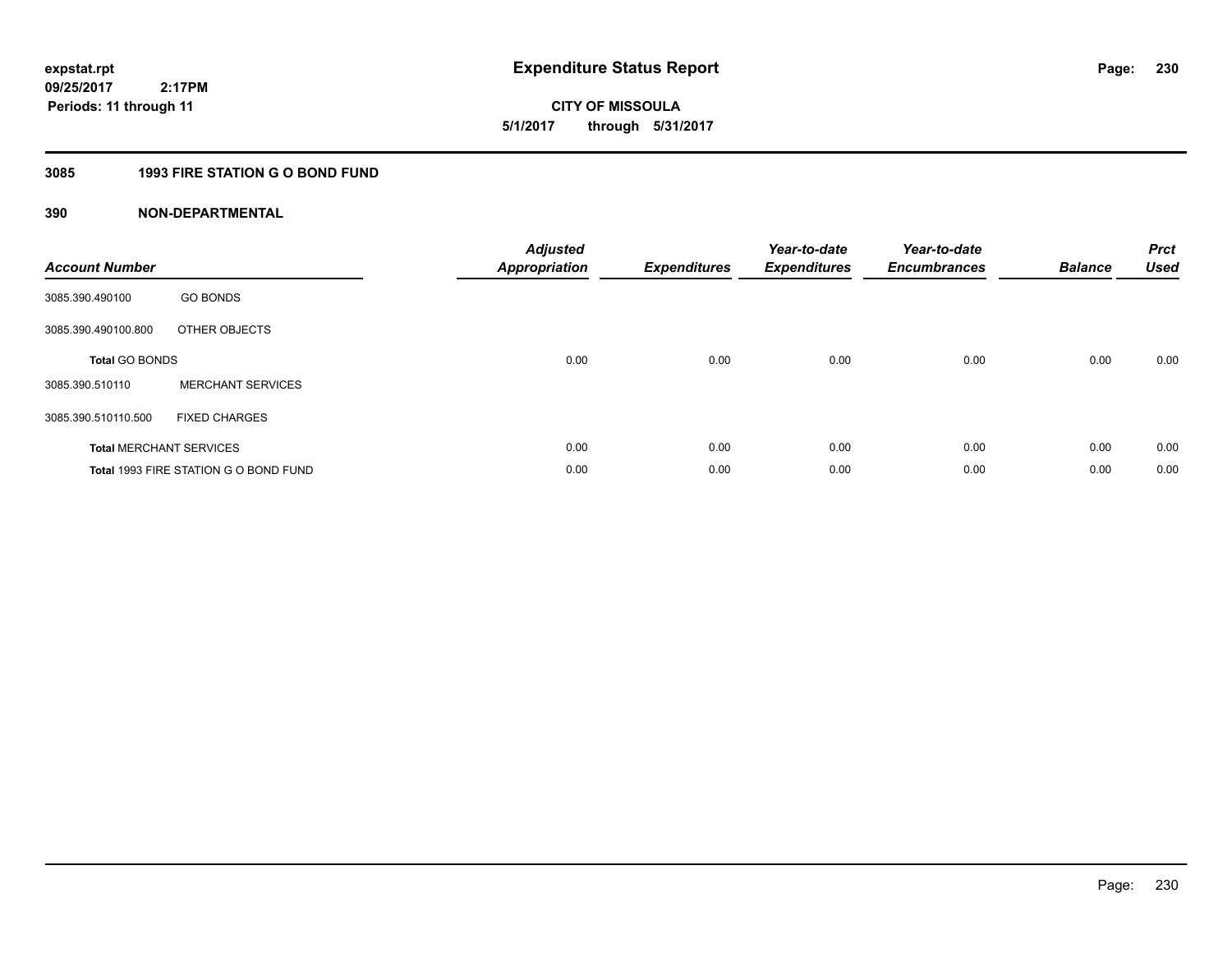**CITY OF MISSOULA 5/1/2017 through 5/31/2017**

# **3090 2004 AQUATICS BOND**

| <b>Account Number</b>     |                                | <b>Adjusted</b><br><b>Appropriation</b> | <b>Expenditures</b> | Year-to-date<br><b>Expenditures</b> | Year-to-date<br><b>Encumbrances</b> | <b>Balance</b> | <b>Prct</b><br><b>Used</b> |
|---------------------------|--------------------------------|-----------------------------------------|---------------------|-------------------------------------|-------------------------------------|----------------|----------------------------|
| 3090.390.490100           | <b>GO BONDS</b>                |                                         |                     |                                     |                                     |                |                            |
| 3090.390.490100.600       | <b>DEBT SERVICE</b>            |                                         |                     |                                     |                                     |                |                            |
| <b>Total DEBT SERVICE</b> |                                | 0.00                                    | 0.00                | 0.00                                | 0.00                                | 0.00           | 0.00                       |
| 3090.390.490100.800       | OTHER OBJECTS                  |                                         |                     |                                     |                                     |                |                            |
| <b>Total GO BONDS</b>     |                                | 0.00                                    | 0.00                | 0.00                                | 0.00                                | 0.00           | 0.00                       |
| 3090.390.510110           | <b>MERCHANT SERVICES</b>       |                                         |                     |                                     |                                     |                |                            |
| 3090.390.510110.500       | <b>FIXED CHARGES</b>           |                                         |                     |                                     |                                     |                |                            |
|                           | <b>Total MERCHANT SERVICES</b> | 0.00                                    | 0.00                | 0.00                                | 0.00                                | 0.00           | 0.00                       |
| Total 2004 AQUATICS BOND  |                                | 0.00                                    | 0.00                | 0.00                                | 0.00                                | 0.00           | 0.00                       |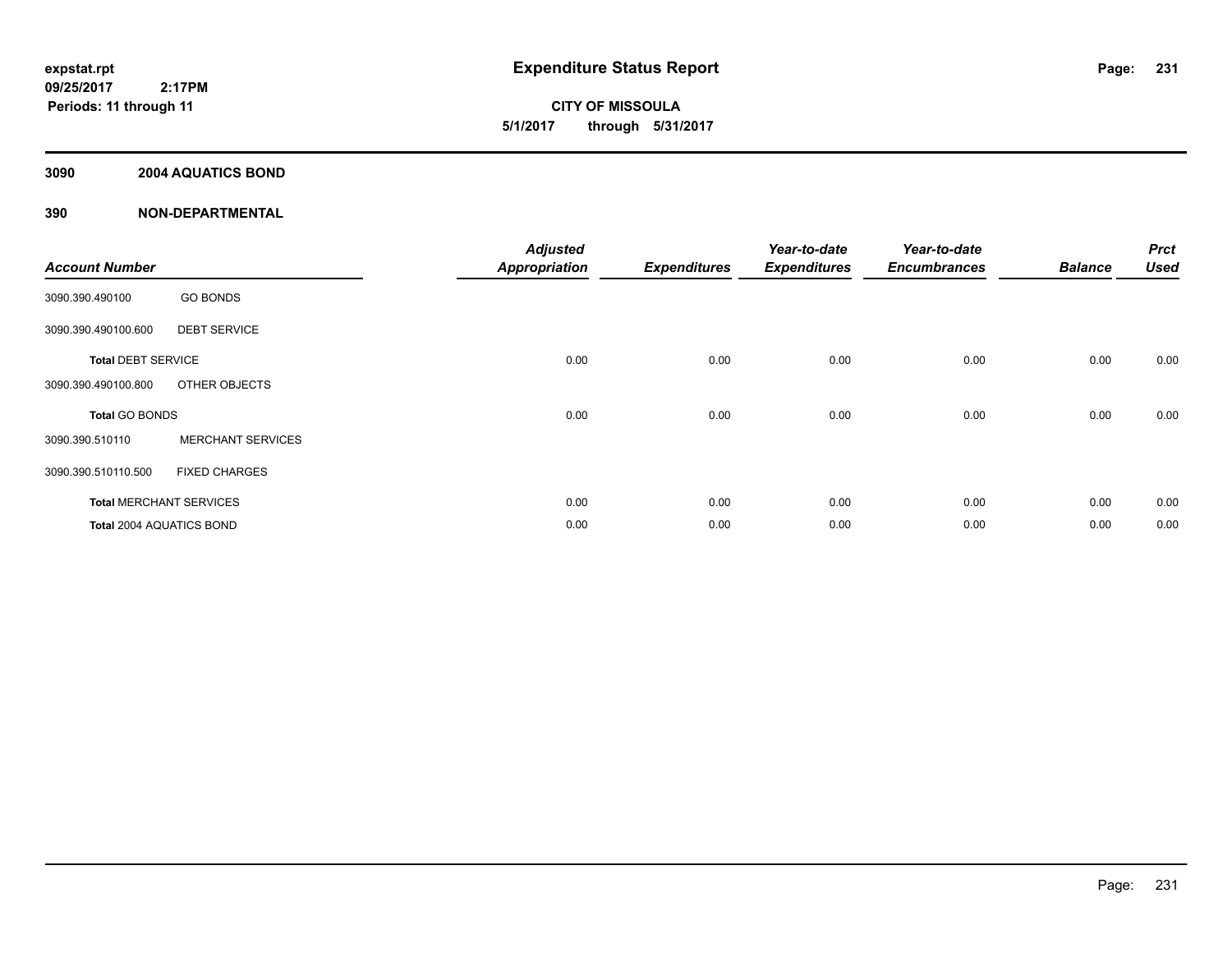**expstat.rpt Expenditure Status Report** 

**09/25/2017 2:17PM Periods: 11 through 11**

# **3091 SERIES 2012A AQUATICS REFUNDING BOND**

|                                   |                                               | <b>Adjusted</b> |                     | Year-to-date        | Year-to-date        |                | <b>Prct</b> |
|-----------------------------------|-----------------------------------------------|-----------------|---------------------|---------------------|---------------------|----------------|-------------|
| <b>Account Number</b>             |                                               | Appropriation   | <b>Expenditures</b> | <b>Expenditures</b> | <b>Encumbrances</b> | <b>Balance</b> | <b>Used</b> |
| 3091.390.490100                   | <b>GO BONDS</b>                               |                 |                     |                     |                     |                |             |
| 3091.390.490100.600               | <b>DEBT SERVICE</b>                           |                 |                     |                     |                     |                |             |
| 3091.390.490100.610.000 PRINCIPAL |                                               | 515,000.00      | 0.00                | 0.00                | 0.00                | 515,000.00     | 0.00        |
| 3091.390.490100.620.000           | <b>INTEREST / SERVICE FEES</b>                | 78,435.00       | 0.00                | 39,567.50           | 0.00                | 38,867.50      | 50.45       |
| <b>Total DEBT SERVICE</b>         |                                               | 593,435.00      | 0.00                | 39,567.50           | 0.00                | 553,867.50     | 6.67        |
| 3091.390.490100.800               | OTHER OBJECTS                                 |                 |                     |                     |                     |                |             |
| <b>Total OTHER OBJECTS</b>        |                                               | 0.00            | 0.00                | 0.00                | 0.00                | 0.00           | 0.00        |
| <b>Total GO BONDS</b>             |                                               | 593,435.00      | 0.00                | 39,567.50           | 0.00                | 553,867.50     | 6.67        |
| 3091.390.510110                   | <b>MERCHANT SERVICES</b>                      |                 |                     |                     |                     |                |             |
| 3091.390.510110.500               | <b>FIXED CHARGES</b>                          |                 |                     |                     |                     |                |             |
|                                   | 3091.390.510110.550.000 MERCHANT SERVICE FEES | 350.00          | 0.00                | 0.00                | 0.00                | 350.00         | 0.00        |
| <b>Total MERCHANT SERVICES</b>    |                                               | 350.00          | 0.00                | 0.00                | 0.00                | 350.00         | 0.00        |
|                                   | Total SERIES 2012A AQUATICS REFUNDING BOND    | 593,785.00      | 0.00                | 39,567.50           | 0.00                | 554,217.50     | 6.66        |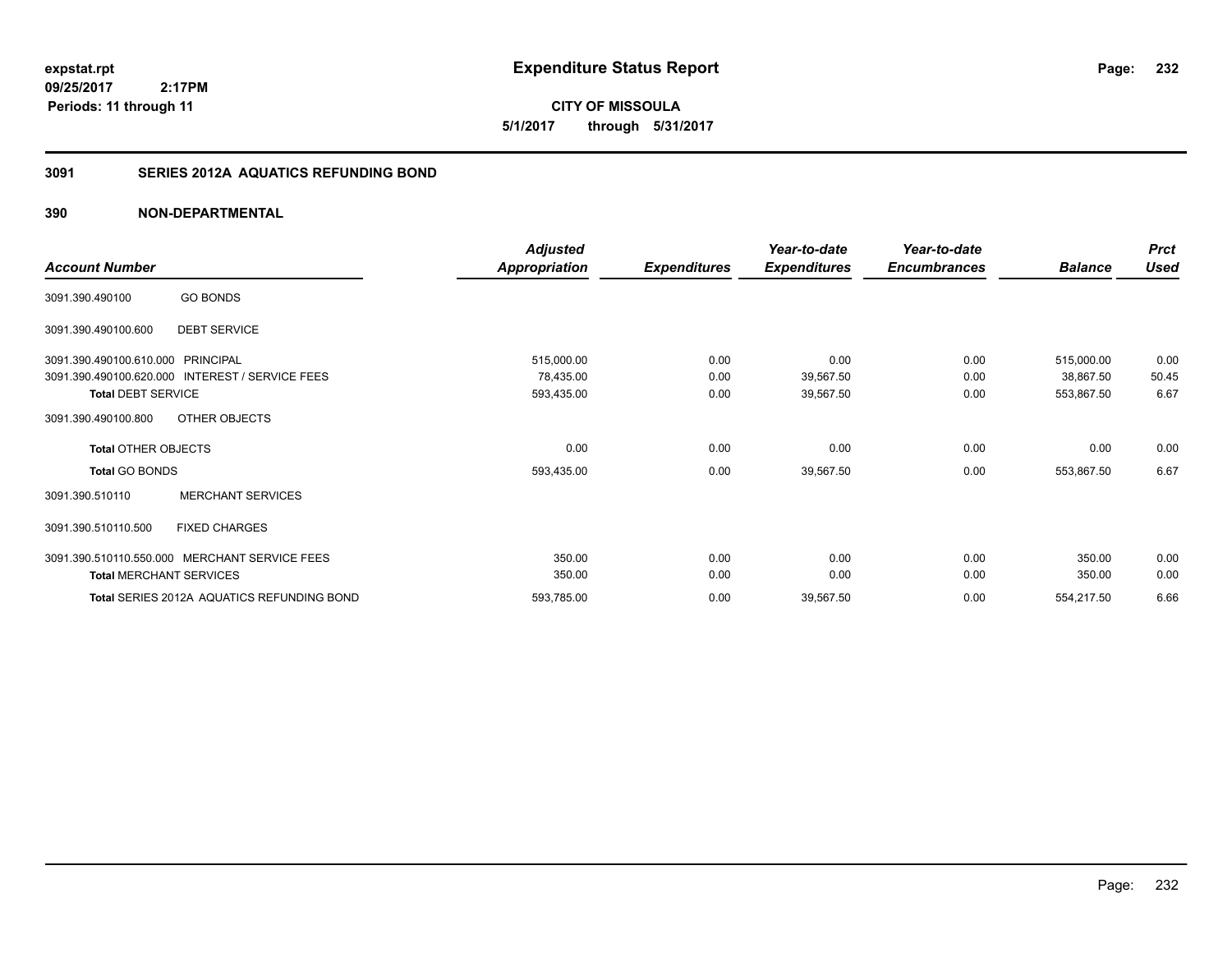**CITY OF MISSOULA 5/1/2017 through 5/31/2017**

# **3092 Series 2013A GO REFUNDING BONDS**

| <b>Account Number</b>                             |                                                                                | <b>Adjusted</b><br>Appropriation      | <b>Expenditures</b>  | Year-to-date<br><b>Expenditures</b> | Year-to-date<br><b>Encumbrances</b> | <b>Balance</b>                        | <b>Prct</b><br><b>Used</b> |
|---------------------------------------------------|--------------------------------------------------------------------------------|---------------------------------------|----------------------|-------------------------------------|-------------------------------------|---------------------------------------|----------------------------|
| 3092.390.490100                                   | <b>GO BONDS</b>                                                                |                                       |                      |                                     |                                     |                                       |                            |
| 3092.390.490100.600                               | <b>DEBT SERVICE</b>                                                            |                                       |                      |                                     |                                     |                                       |                            |
| 3092.390.490100.610.000<br><b>Total GO BONDS</b>  | PRINCIPAL<br>3092.390.490100.620.000 INTEREST / SERVICE FEES                   | 575,000.00<br>95,120.00<br>670,120.00 | 0.00<br>0.00<br>0.00 | 0.00<br>47,910.00<br>47,910.00      | 0.00<br>0.00<br>0.00                | 575,000.00<br>47,210.00<br>622,210.00 | 0.00<br>50.37<br>7.15      |
| 3092.390.510110                                   | <b>MERCHANT SERVICES</b>                                                       |                                       |                      |                                     |                                     |                                       |                            |
| 3092.390.510110.500                               | <b>FIXED CHARGES</b>                                                           |                                       |                      |                                     |                                     |                                       |                            |
| <b>Total MERCHANT SERVICES</b><br>3092.390.521000 | 3092.390.510110.550.000 MERCHANT SERVICE FEES<br>INTERFUND OPERATING TRANSFERS | 350.00<br>350.00                      | 0.00<br>0.00         | 0.00<br>0.00                        | 0.00<br>0.00                        | 350.00<br>350.00                      | 0.00<br>0.00               |
| 3092.390.521000.800                               | OTHER OBJECTS                                                                  |                                       |                      |                                     |                                     |                                       |                            |
|                                                   | <b>Total INTERFUND OPERATING TRANSFERS</b>                                     | 0.00                                  | 0.00                 | 0.00                                | 0.00                                | 0.00                                  | 0.00                       |
|                                                   | Total Series 2013A GO REFUNDING BONDS                                          | 670,470.00                            | 0.00                 | 47,910.00                           | 0.00                                | 622,560.00                            | 7.15                       |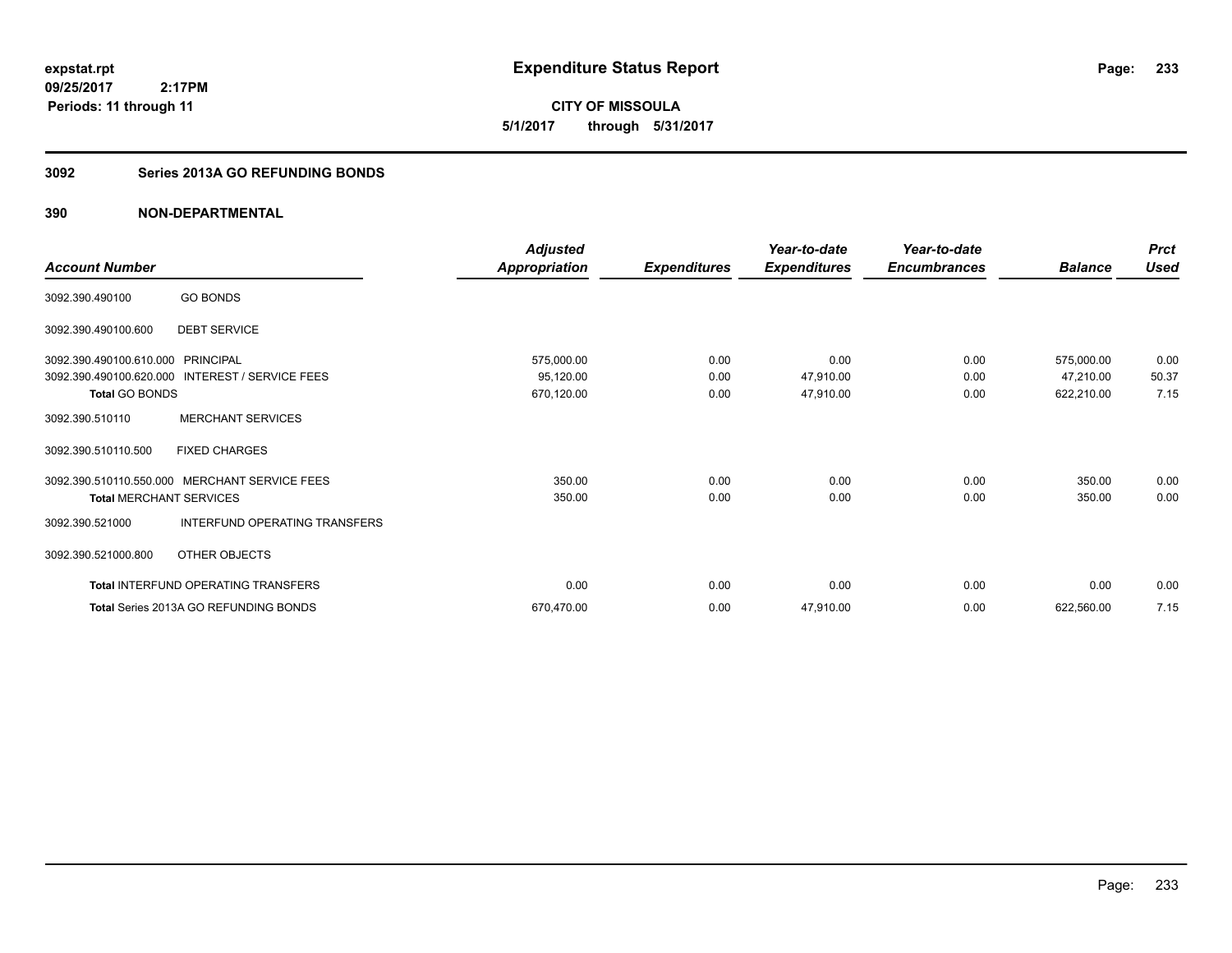**CITY OF MISSOULA 5/1/2017 through 5/31/2017**

### **3095 2004 REFUNDING BONDS DEBT SERVICE**

| <b>Account Number</b> |                                                | <b>Adjusted</b><br>Appropriation | <b>Expenditures</b> | Year-to-date<br><b>Expenditures</b> | Year-to-date<br><b>Encumbrances</b> | <b>Balance</b> | <b>Prct</b><br><b>Used</b> |
|-----------------------|------------------------------------------------|----------------------------------|---------------------|-------------------------------------|-------------------------------------|----------------|----------------------------|
| 3095.390.490100       | <b>GO BONDS</b>                                |                                  |                     |                                     |                                     |                |                            |
| 3095.390.490100.600   | <b>DEBT SERVICE</b>                            |                                  |                     |                                     |                                     |                |                            |
| <b>Total GO BONDS</b> |                                                | 0.00                             | 0.00                | 0.00                                | 0.00                                | 0.00           | 0.00                       |
| 3095.390.510110       | <b>MERCHANT SERVICES</b>                       |                                  |                     |                                     |                                     |                |                            |
| 3095.390.510110.500   | <b>FIXED CHARGES</b>                           |                                  |                     |                                     |                                     |                |                            |
|                       | <b>Total MERCHANT SERVICES</b>                 | 0.00                             | 0.00                | 0.00                                | 0.00                                | 0.00           | 0.00                       |
|                       | <b>Total 2004 REFUNDING BONDS DEBT SERVICE</b> | 0.00                             | 0.00                | 0.00                                | 0.00                                | 0.00           | 0.00                       |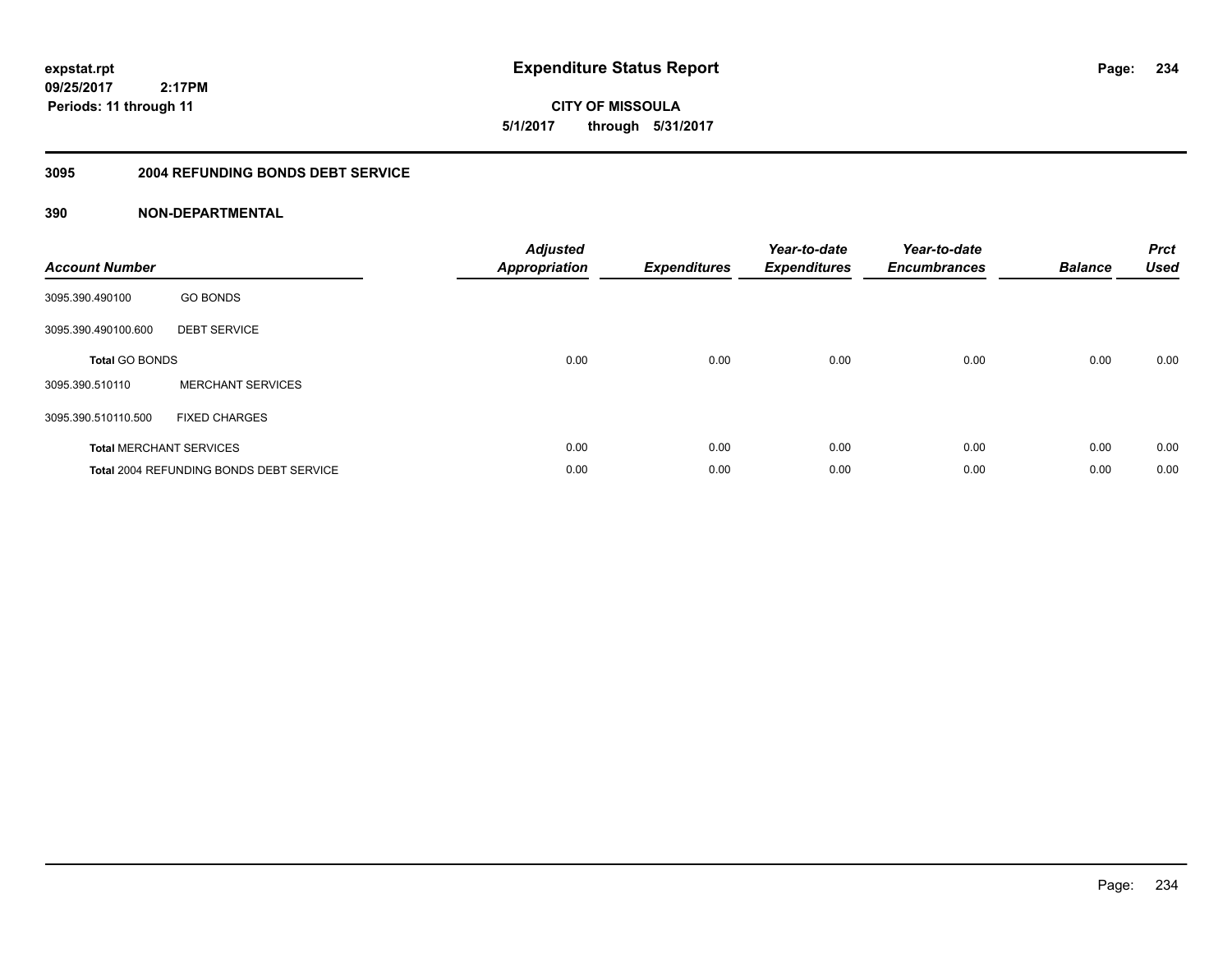**235**

**09/25/2017 2:17PM Periods: 11 through 11**

**CITY OF MISSOULA 5/1/2017 through 5/31/2017**

### **3096 NEW FIRE STATION GO BOND**

|                                |                                                 | <b>Adjusted</b>      |                     | Year-to-date        | Year-to-date        |                | <b>Prct</b> |
|--------------------------------|-------------------------------------------------|----------------------|---------------------|---------------------|---------------------|----------------|-------------|
| <b>Account Number</b>          |                                                 | <b>Appropriation</b> | <b>Expenditures</b> | <b>Expenditures</b> | <b>Encumbrances</b> | <b>Balance</b> | <b>Used</b> |
| 3096.390.490100                | <b>GO BONDS</b>                                 |                      |                     |                     |                     |                |             |
| 3096.390.490100.600            | <b>DEBT SERVICE</b>                             |                      |                     |                     |                     |                |             |
|                                | 3096.390.490100.620.000 INTEREST / SERVICE FEES | 0.00                 | 0.00                | 350.00              | 0.00                | $-350.00$      | 0.00        |
| <b>Total DEBT SERVICE</b>      |                                                 | 0.00                 | 0.00                | 350.00              | 0.00                | $-350.00$      | 0.00        |
| 3096.390.490100.800            | OTHER OBJECTS                                   |                      |                     |                     |                     |                |             |
| <b>Total OTHER OBJECTS</b>     |                                                 | 0.00                 | 0.00                | 0.00                | 0.00                | 0.00           | 0.00        |
| <b>Total GO BONDS</b>          |                                                 | 0.00                 | 0.00                | 350.00              | 0.00                | $-350.00$      | 0.00        |
| 3096.390.510110                | <b>MERCHANT SERVICES</b>                        |                      |                     |                     |                     |                |             |
| 3096.390.510110.500            | <b>FIXED CHARGES</b>                            |                      |                     |                     |                     |                |             |
| <b>Total MERCHANT SERVICES</b> |                                                 | 0.00                 | 0.00                | 0.00                | 0.00                | 0.00           | 0.00        |
|                                | <b>Total NEW FIRE STATION GO BOND</b>           | 0.00                 | 0.00                | 350.00              | 0.00                | $-350.00$      | 0.00        |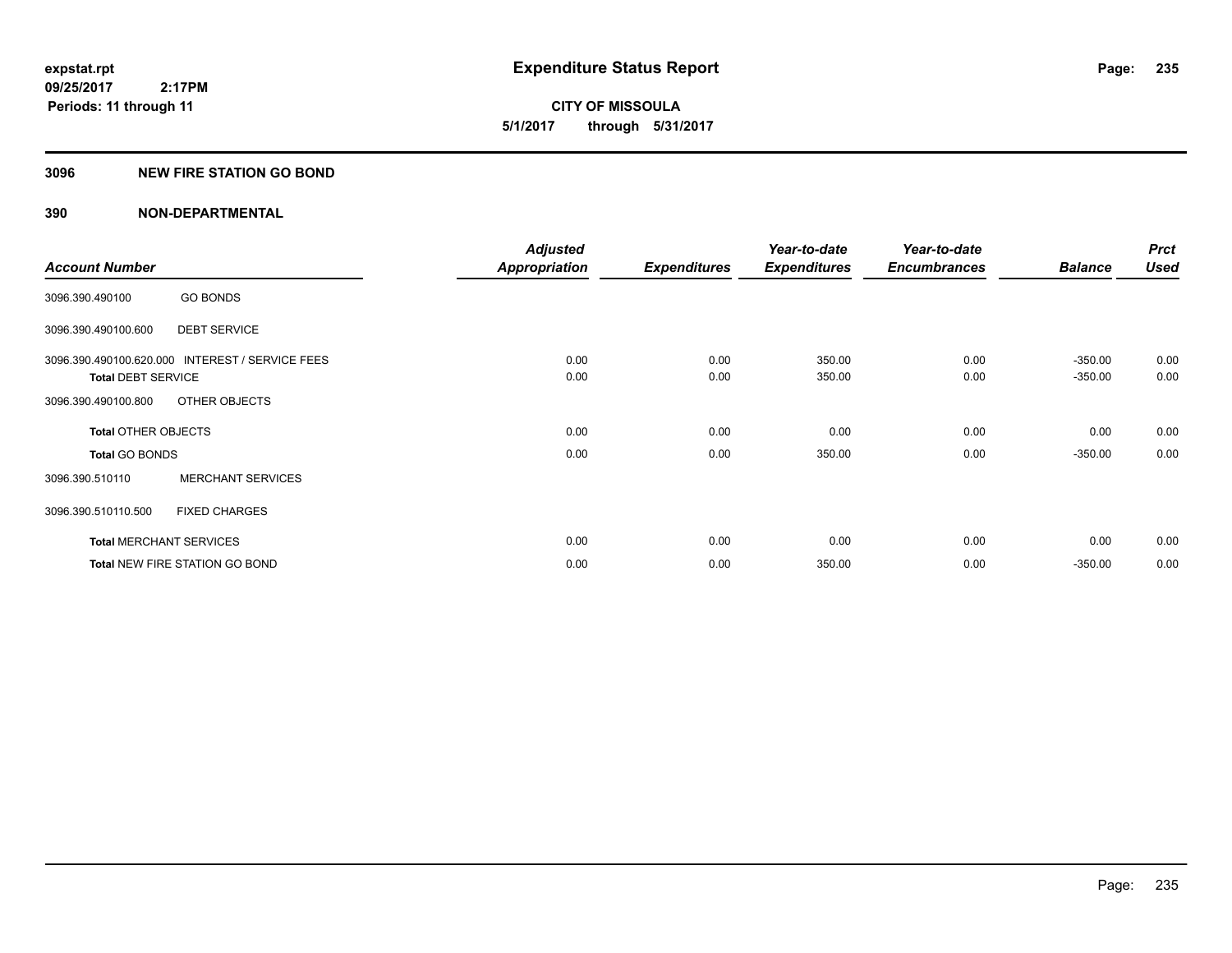**CITY OF MISSOULA 5/1/2017 through 5/31/2017**

### **3097 2007 REFUNDING BONDS**

| <b>Account Number</b>      |                                | <b>Adjusted</b><br><b>Appropriation</b> | <b>Expenditures</b> | Year-to-date<br><b>Expenditures</b> | Year-to-date<br><b>Encumbrances</b> | <b>Balance</b> | <b>Prct</b><br><b>Used</b> |
|----------------------------|--------------------------------|-----------------------------------------|---------------------|-------------------------------------|-------------------------------------|----------------|----------------------------|
| 3097.390.490100            | <b>GO BONDS</b>                |                                         |                     |                                     |                                     |                |                            |
| 3097.390.490100.600        | <b>DEBT SERVICE</b>            |                                         |                     |                                     |                                     |                |                            |
| <b>Total GO BONDS</b>      |                                | 0.00                                    | 0.00                | 0.00                                | 0.00                                | 0.00           | 0.00                       |
| 3097.390.490500            | <b>DEBT PAYMENTS</b>           |                                         |                     |                                     |                                     |                |                            |
| 3097.390.490500.500        | <b>FIXED CHARGES</b>           |                                         |                     |                                     |                                     |                |                            |
| <b>Total DEBT PAYMENTS</b> |                                | 0.00                                    | 0.00                | 0.00                                | 0.00                                | 0.00           | 0.00                       |
| 3097.390.510110            | <b>MERCHANT SERVICES</b>       |                                         |                     |                                     |                                     |                |                            |
| 3097.390.510110.500        | <b>FIXED CHARGES</b>           |                                         |                     |                                     |                                     |                |                            |
|                            | <b>Total MERCHANT SERVICES</b> | 0.00                                    | 0.00                | 0.00                                | 0.00                                | 0.00           | 0.00                       |
|                            | Total 2007 REFUNDING BONDS     | 0.00                                    | 0.00                | 0.00                                | 0.00                                | 0.00           | 0.00                       |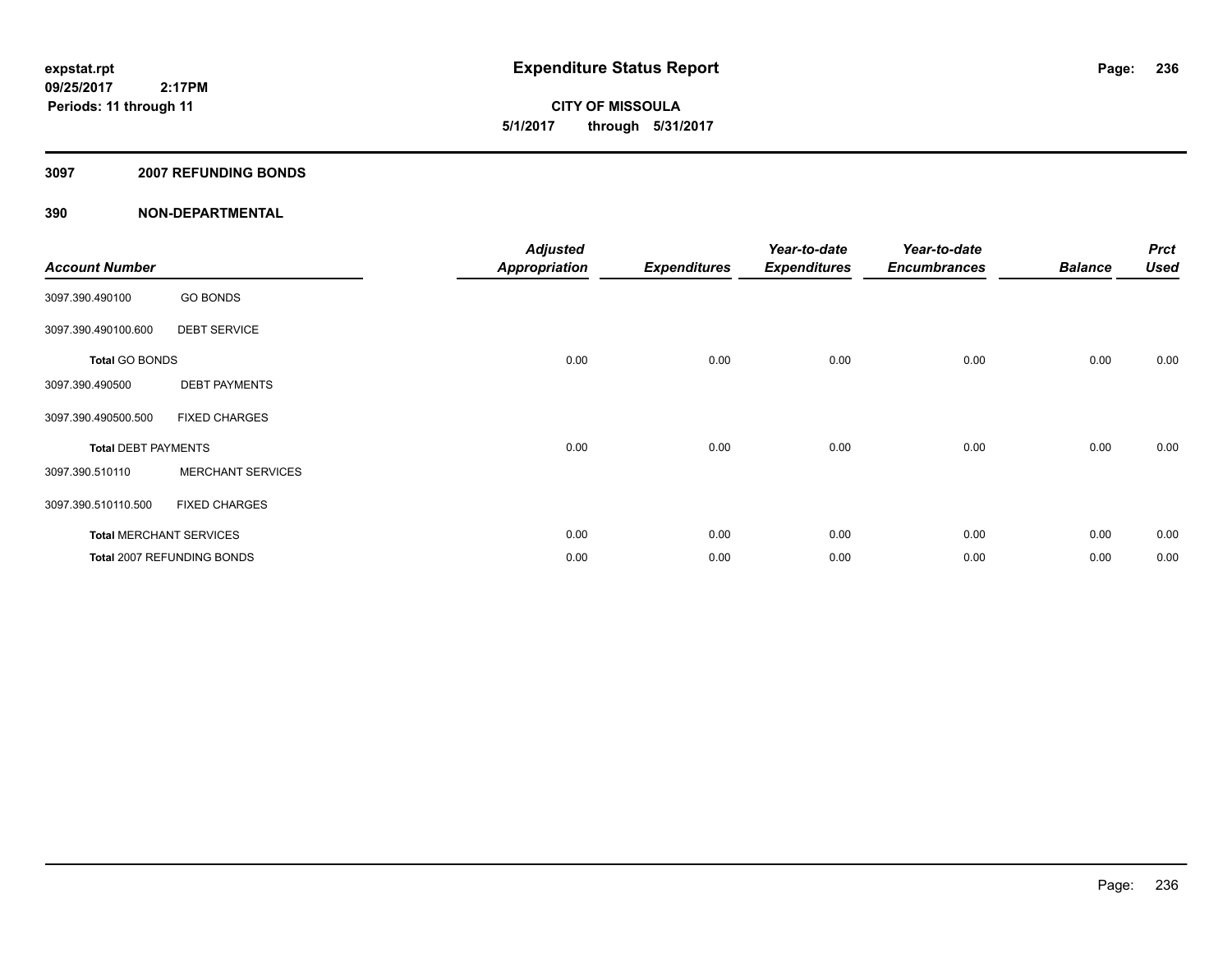**CITY OF MISSOULA 5/1/2017 through 5/31/2017**

# **3100 SIDEWALK & CURB WARRANTS FUND**

| <b>Account Number</b>          |                                                | <b>Adjusted</b><br><b>Appropriation</b> | <b>Expenditures</b> | Year-to-date<br><b>Expenditures</b> | Year-to-date<br><b>Encumbrances</b> | <b>Balance</b> | <b>Prct</b><br><b>Used</b> |
|--------------------------------|------------------------------------------------|-----------------------------------------|---------------------|-------------------------------------|-------------------------------------|----------------|----------------------------|
| 3100.390.490300                | SPECIAL IMPROVEMENTS BONDS                     |                                         |                     |                                     |                                     |                |                            |
| 3100.390.490300.600            | <b>DEBT SERVICE</b>                            |                                         |                     |                                     |                                     |                |                            |
|                                | <b>Total SPECIAL IMPROVEMENTS BONDS</b>        | 0.00                                    | 0.00                | 0.00                                | 0.00                                | 0.00           | 0.00                       |
| 3100.390.510110                | <b>MERCHANT SERVICES</b>                       |                                         |                     |                                     |                                     |                |                            |
| 3100.390.510110.500            | <b>FIXED CHARGES</b>                           |                                         |                     |                                     |                                     |                |                            |
| <b>Total MERCHANT SERVICES</b> |                                                | 0.00                                    | 0.00                | 0.00                                | 0.00                                | 0.00           | 0.00                       |
| 3100.390.521000                | INTERFUND OPERATING TRANSFERS                  |                                         |                     |                                     |                                     |                |                            |
| 3100.390.521000.800            | OTHER OBJECTS                                  |                                         |                     |                                     |                                     |                |                            |
|                                | Total INTERFUND OPERATING TRANSFERS            | 0.00                                    | 0.00                | 0.00                                | 0.00                                | 0.00           | 0.00                       |
|                                | <b>Total SIDEWALK &amp; CURB WARRANTS FUND</b> | 0.00                                    | 0.00                | 0.00                                | 0.00                                | 0.00           | 0.00                       |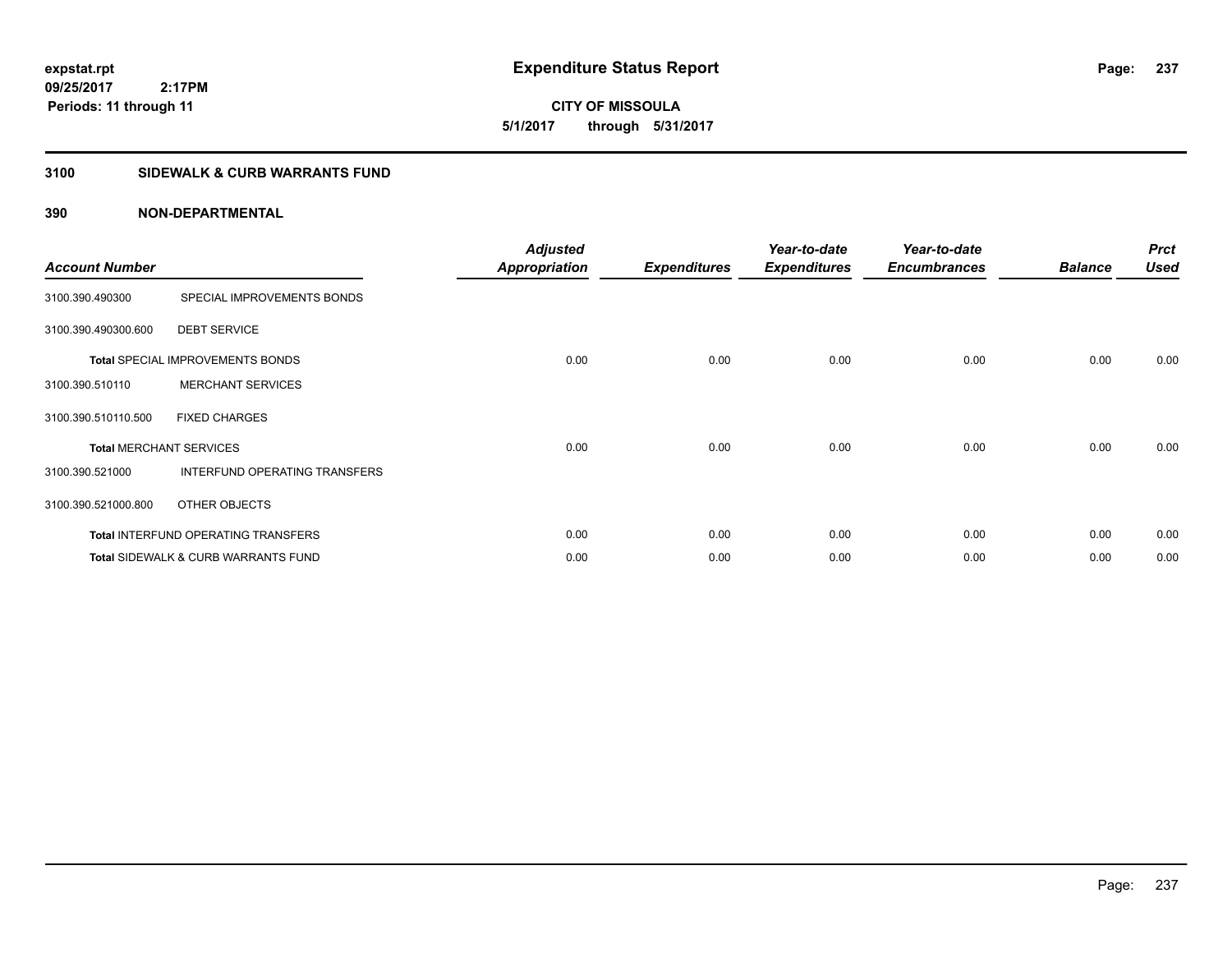**CITY OF MISSOULA 5/1/2017 through 5/31/2017**

# **3200 FY99 SIDEWALK & CURB DEBT SERVICE FUND**

| <b>Account Number</b>     |                                              | <b>Adjusted</b><br><b>Appropriation</b> | <b>Expenditures</b> | Year-to-date<br><b>Expenditures</b> | Year-to-date<br><b>Encumbrances</b> | <b>Balance</b> | <b>Prct</b><br><b>Used</b> |
|---------------------------|----------------------------------------------|-----------------------------------------|---------------------|-------------------------------------|-------------------------------------|----------------|----------------------------|
| 3200.390.490300           | SPECIAL IMPROVEMENTS BONDS                   |                                         |                     |                                     |                                     |                |                            |
| 3200.390.490300.600       | <b>DEBT SERVICE</b>                          |                                         |                     |                                     |                                     |                |                            |
|                           | Total SPECIAL IMPROVEMENTS BONDS             | 0.00                                    | 0.00                | 0.00                                | 0.00                                | 0.00           | 0.00                       |
| 3200.390.510100           | SPECIAL ASSESSMENTS                          |                                         |                     |                                     |                                     |                |                            |
| 3200.390.510100.600       | <b>DEBT SERVICE</b>                          |                                         |                     |                                     |                                     |                |                            |
| <b>Total DEBT SERVICE</b> |                                              | 0.00                                    | 0.00                | 0.00                                | 0.00                                | 0.00           | 0.00                       |
| 3200.390.510100.800       | OTHER OBJECTS                                |                                         |                     |                                     |                                     |                |                            |
|                           | <b>Total SPECIAL ASSESSMENTS</b>             | 0.00                                    | 0.00                | 0.00                                | 0.00                                | 0.00           | 0.00                       |
| 3200.390.510110           | <b>MERCHANT SERVICES</b>                     |                                         |                     |                                     |                                     |                |                            |
| 3200.390.510110.500       | <b>FIXED CHARGES</b>                         |                                         |                     |                                     |                                     |                |                            |
|                           | <b>Total MERCHANT SERVICES</b>               | 0.00                                    | 0.00                | 0.00                                | 0.00                                | 0.00           | 0.00                       |
|                           | Total FY99 SIDEWALK & CURB DEBT SERVICE FUND | 0.00                                    | 0.00                | 0.00                                | 0.00                                | 0.00           | 0.00                       |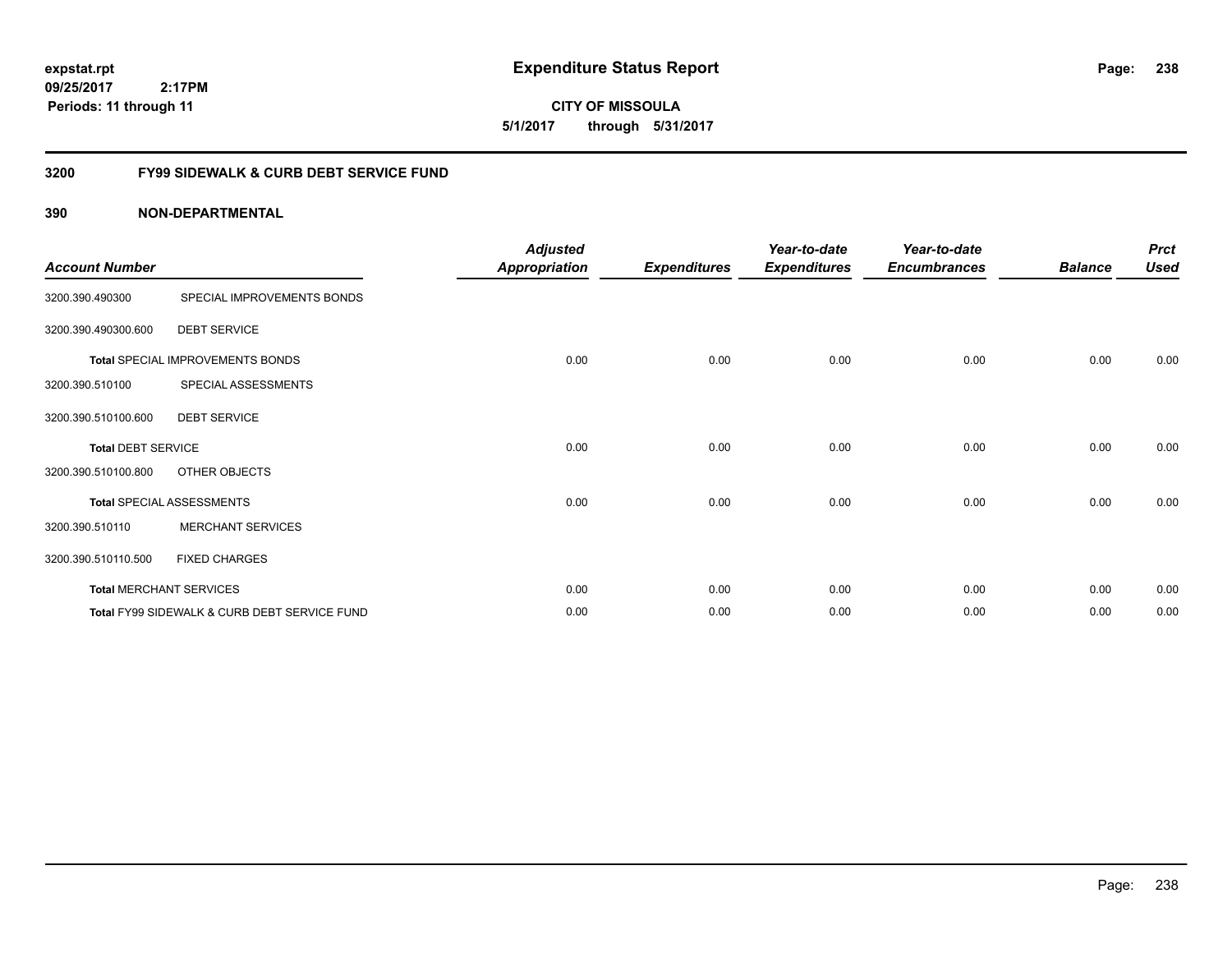**expstat.rpt Expenditure Status Report** 

**09/25/2017 2:17PM Periods: 11 through 11**

**CITY OF MISSOULA 5/1/2017 through 5/31/2017**

# **3300 FY00 SIDEWALK & CURB DEBT SERVICE FUND**

| <b>Account Number</b> |                                              | <b>Adjusted</b><br><b>Appropriation</b> | <b>Expenditures</b> | Year-to-date<br><b>Expenditures</b> | Year-to-date<br><b>Encumbrances</b> | <b>Balance</b> | <b>Prct</b><br><b>Used</b> |
|-----------------------|----------------------------------------------|-----------------------------------------|---------------------|-------------------------------------|-------------------------------------|----------------|----------------------------|
| 3300.390.510100       | SPECIAL ASSESSMENTS                          |                                         |                     |                                     |                                     |                |                            |
| 3300.390.510100.600   | <b>DEBT SERVICE</b>                          |                                         |                     |                                     |                                     |                |                            |
|                       | <b>Total SPECIAL ASSESSMENTS</b>             | 0.00                                    | 0.00                | 0.00                                | 0.00                                | 0.00           | 0.00                       |
| 3300.390.510110       | <b>MERCHANT SERVICES</b>                     |                                         |                     |                                     |                                     |                |                            |
| 3300.390.510110.500   | <b>FIXED CHARGES</b>                         |                                         |                     |                                     |                                     |                |                            |
|                       | <b>Total MERCHANT SERVICES</b>               | 0.00                                    | 0.00                | 0.00                                | 0.00                                | 0.00           | 0.00                       |
|                       | Total FY00 SIDEWALK & CURB DEBT SERVICE FUND | 0.00                                    | 0.00                | 0.00                                | 0.00                                | 0.00           | 0.00                       |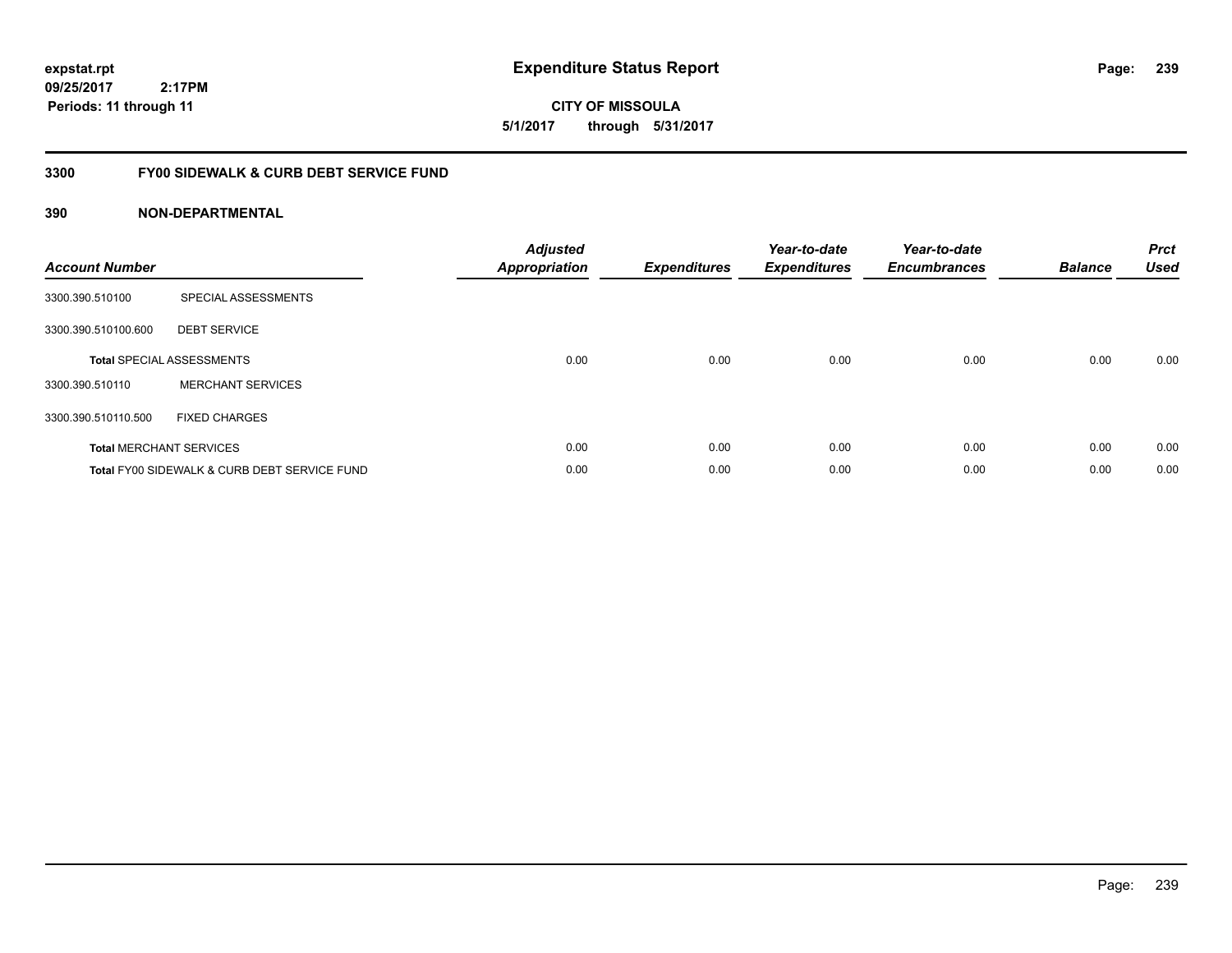**CITY OF MISSOULA 5/1/2017 through 5/31/2017**

**3305 JUDGMENT LEVIES**

| <b>Account Number</b>        |                     | <b>Adjusted</b><br><b>Appropriation</b> | <b>Expenditures</b> | Year-to-date<br><b>Expenditures</b> | Year-to-date<br><b>Encumbrances</b> | <b>Balance</b> | <b>Prct</b><br><b>Used</b> |
|------------------------------|---------------------|-----------------------------------------|---------------------|-------------------------------------|-------------------------------------|----------------|----------------------------|
| 3305.390.490550              | JUDGMENT LEVY DEBT  |                                         |                     |                                     |                                     |                |                            |
| 3305.390.490550.600          | <b>DEBT SERVICE</b> |                                         |                     |                                     |                                     |                |                            |
| <b>Total DEBT SERVICE</b>    |                     | 0.00                                    | 0.00                | 0.00                                | 0.00                                | 0.00           | 0.00                       |
| 3305.390.490550.800          | OTHER OBJECTS       |                                         |                     |                                     |                                     |                |                            |
| <b>Total JUDGMENT LEVIES</b> |                     | 0.00                                    | 0.00                | 0.00                                | 0.00                                | 0.00           | 0.00                       |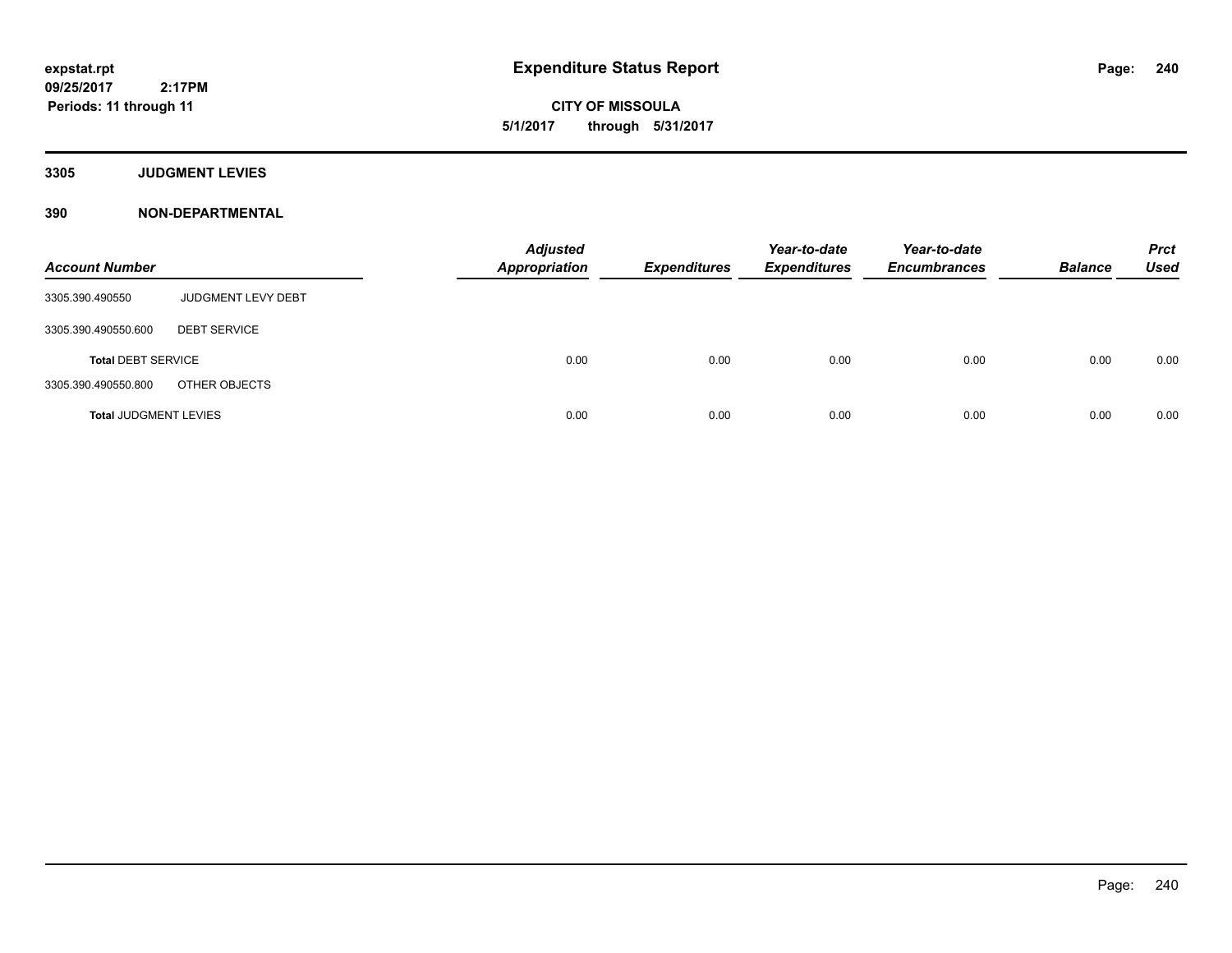**241**

**09/25/2017 2:17PM Periods: 11 through 11**

**CITY OF MISSOULA 5/1/2017 through 5/31/2017**

# **3400 FY01 SIDEWALK & CURB DEBT SERVICE FUND**

**000 \*\*\* Title Not Found \*\*\***

| <b>Account Number</b>         |                         | <b>Adjusted</b><br>Appropriation | <b>Expenditures</b> | Year-to-date<br><b>Expenditures</b> | Year-to-date<br><b>Encumbrances</b> | <b>Balance</b> | <b>Prct</b><br>Used |
|-------------------------------|-------------------------|----------------------------------|---------------------|-------------------------------------|-------------------------------------|----------------|---------------------|
| 3400.000.520100               | *** Title Not Found *** |                                  |                     |                                     |                                     |                |                     |
| 3400.000.520100.800           | OTHER OBJECTS           |                                  |                     |                                     |                                     |                |                     |
| Total *** Title Not Found *** |                         | 0.00                             | 0.00                | 0.00                                | 0.00                                | 0.00           | 0.00                |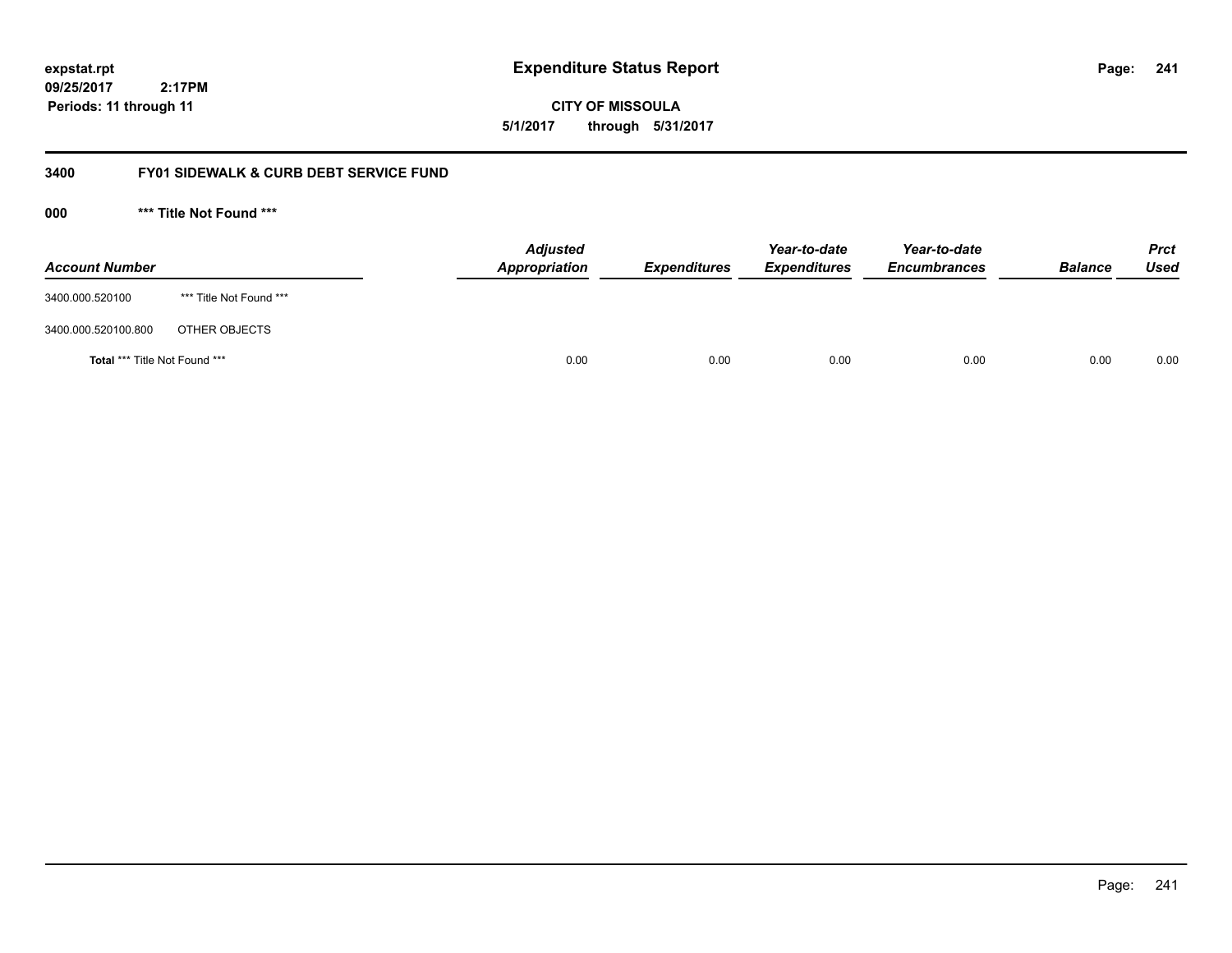**expstat.rpt Expenditure Status Report** 

**09/25/2017 2:17PM Periods: 11 through 11**

# **3400 FY01 SIDEWALK & CURB DEBT SERVICE FUND**

| <b>Account Number</b>     |                                              | <b>Adjusted</b><br><b>Appropriation</b> | <b>Expenditures</b> | Year-to-date<br><b>Expenditures</b> | Year-to-date<br><b>Encumbrances</b> | <b>Balance</b> | <b>Prct</b><br><b>Used</b> |
|---------------------------|----------------------------------------------|-----------------------------------------|---------------------|-------------------------------------|-------------------------------------|----------------|----------------------------|
| 3400.390.510100           | SPECIAL ASSESSMENTS                          |                                         |                     |                                     |                                     |                |                            |
| 3400.390.510100.600       | <b>DEBT SERVICE</b>                          |                                         |                     |                                     |                                     |                |                            |
| <b>Total DEBT SERVICE</b> |                                              | 0.00                                    | 0.00                | 0.00                                | 0.00                                | 0.00           | 0.00                       |
| 3400.390.510100.800       | OTHER OBJECTS                                |                                         |                     |                                     |                                     |                |                            |
|                           | <b>Total SPECIAL ASSESSMENTS</b>             | 0.00                                    | 0.00                | 0.00                                | 0.00                                | 0.00           | 0.00                       |
| 3400.390.510110           | <b>MERCHANT SERVICES</b>                     |                                         |                     |                                     |                                     |                |                            |
| 3400.390.510110.500       | <b>FIXED CHARGES</b>                         |                                         |                     |                                     |                                     |                |                            |
|                           | Total FY01 SIDEWALK & CURB DEBT SERVICE FUND | 0.00                                    | 0.00                | 0.00                                | 0.00                                | 0.00           | 0.00                       |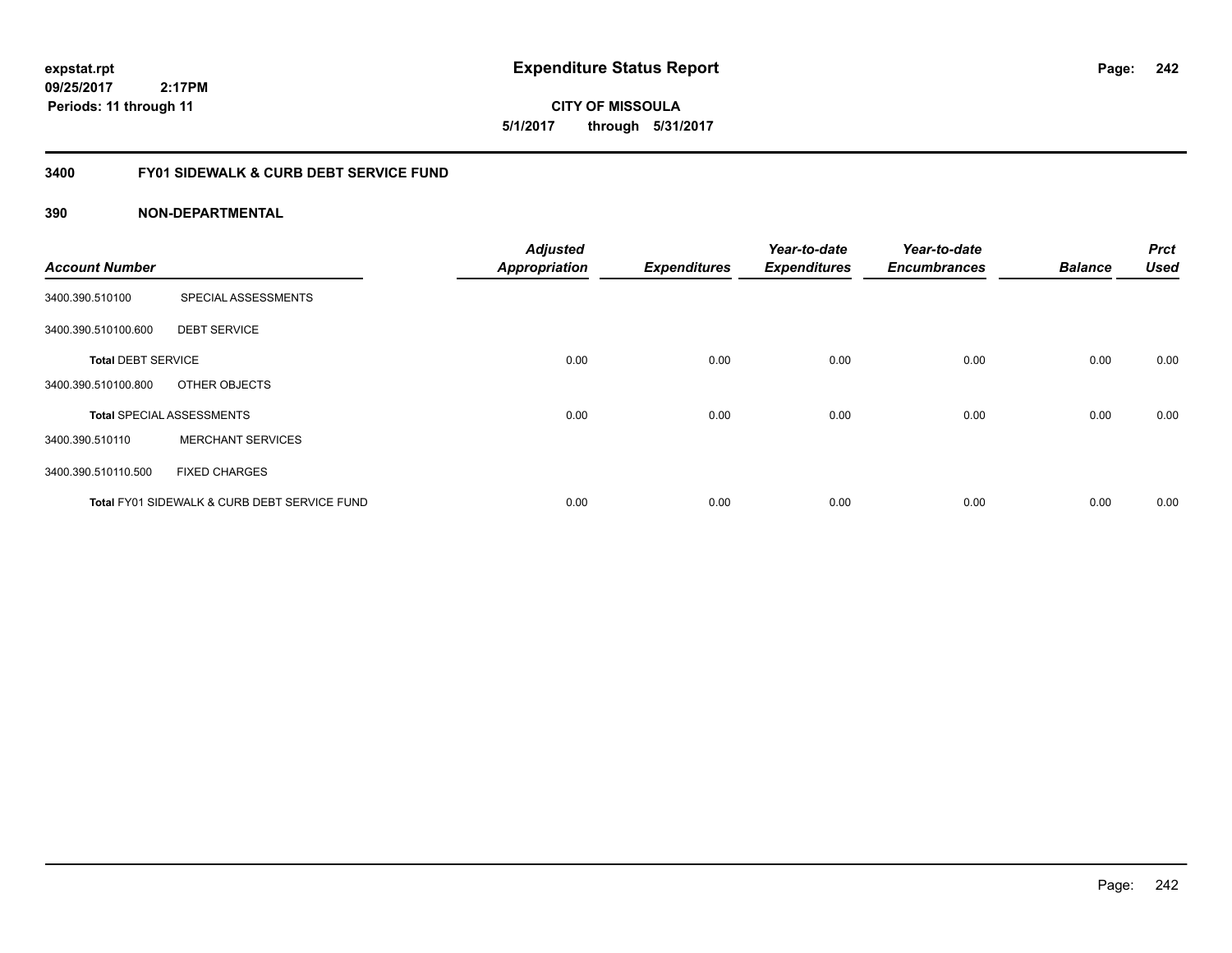**243**

**09/25/2017 2:17PM Periods: 11 through 11**

**CITY OF MISSOULA 5/1/2017 through 5/31/2017**

# **3410 FY02 SIDEWALK & CURB DEBT SERVICE FUND**

**000 \*\*\* Title Not Found \*\*\***

| <b>Account Number</b>         |                         | <b>Adjusted</b><br>Appropriation | <b>Expenditures</b> | Year-to-date<br><b>Expenditures</b> | Year-to-date<br><b>Encumbrances</b> | <b>Balance</b> | <b>Prct</b><br>Used |
|-------------------------------|-------------------------|----------------------------------|---------------------|-------------------------------------|-------------------------------------|----------------|---------------------|
| 3410.000.520100               | *** Title Not Found *** |                                  |                     |                                     |                                     |                |                     |
| 3410.000.520100.800           | OTHER OBJECTS           |                                  |                     |                                     |                                     |                |                     |
| Total *** Title Not Found *** |                         | 0.00                             | 0.00                | 0.00                                | 0.00                                | 0.00           | 0.00                |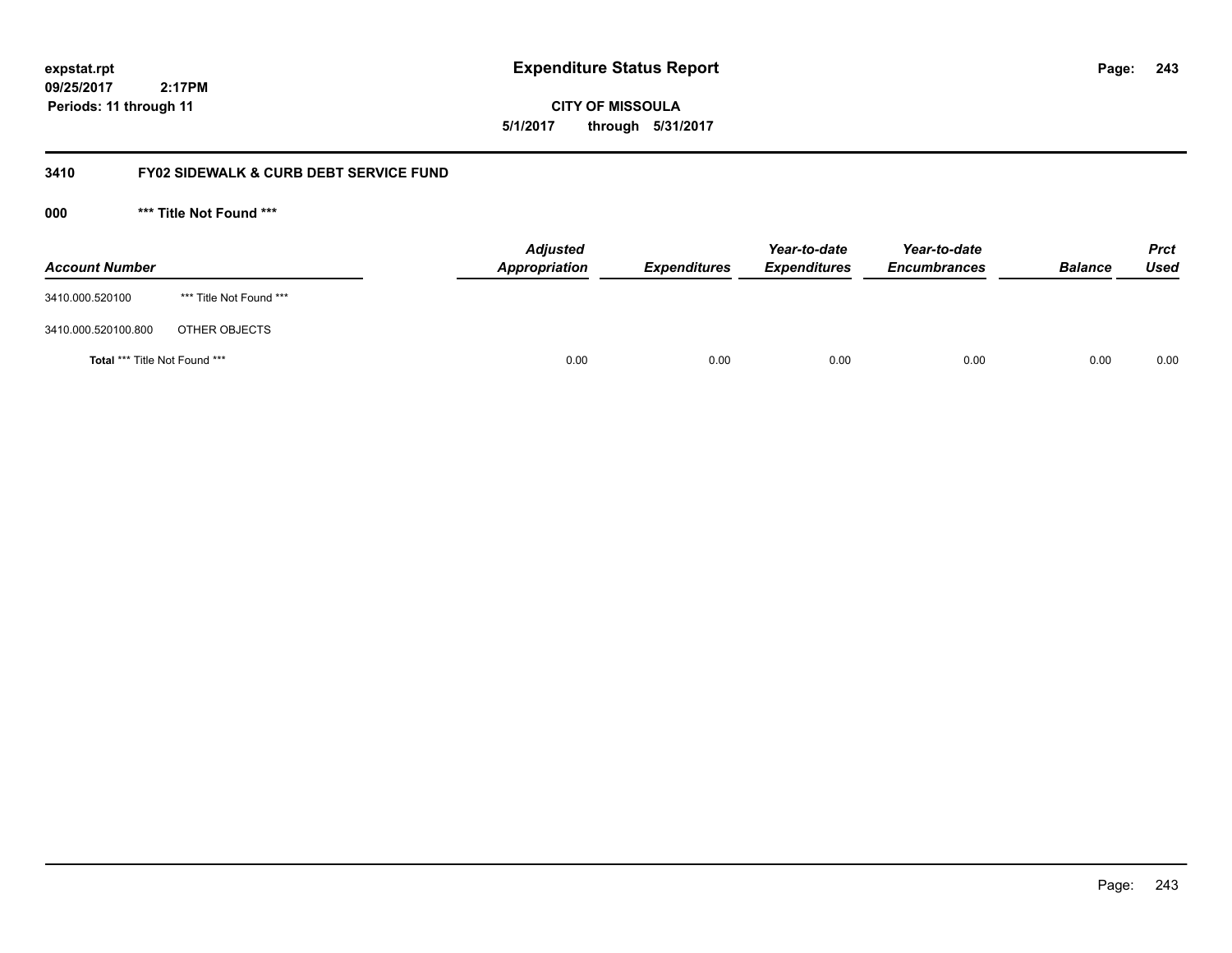**CITY OF MISSOULA 5/1/2017 through 5/31/2017**

# **3410 FY02 SIDEWALK & CURB DEBT SERVICE FUND**

| <b>Account Number</b> |                                              | <b>Adjusted</b><br><b>Appropriation</b> | <b>Expenditures</b> | Year-to-date<br><b>Expenditures</b> | Year-to-date<br><b>Encumbrances</b> | <b>Balance</b> | <b>Prct</b><br><b>Used</b> |
|-----------------------|----------------------------------------------|-----------------------------------------|---------------------|-------------------------------------|-------------------------------------|----------------|----------------------------|
| 3410.390.510100       | SPECIAL ASSESSMENTS                          |                                         |                     |                                     |                                     |                |                            |
| 3410.390.510100.600   | <b>DEBT SERVICE</b>                          |                                         |                     |                                     |                                     |                |                            |
|                       | <b>Total SPECIAL ASSESSMENTS</b>             | 0.00                                    | 0.00                | 0.00                                | 0.00                                | 0.00           | 0.00                       |
| 3410.390.510110       | <b>MERCHANT SERVICES</b>                     |                                         |                     |                                     |                                     |                |                            |
| 3410.390.510110.500   | <b>FIXED CHARGES</b>                         |                                         |                     |                                     |                                     |                |                            |
|                       | <b>Total MERCHANT SERVICES</b>               | 0.00                                    | 0.00                | 0.00                                | 0.00                                | 0.00           | 0.00                       |
|                       | Total FY02 SIDEWALK & CURB DEBT SERVICE FUND | 0.00                                    | 0.00                | 0.00                                | 0.00                                | 0.00           | 0.00                       |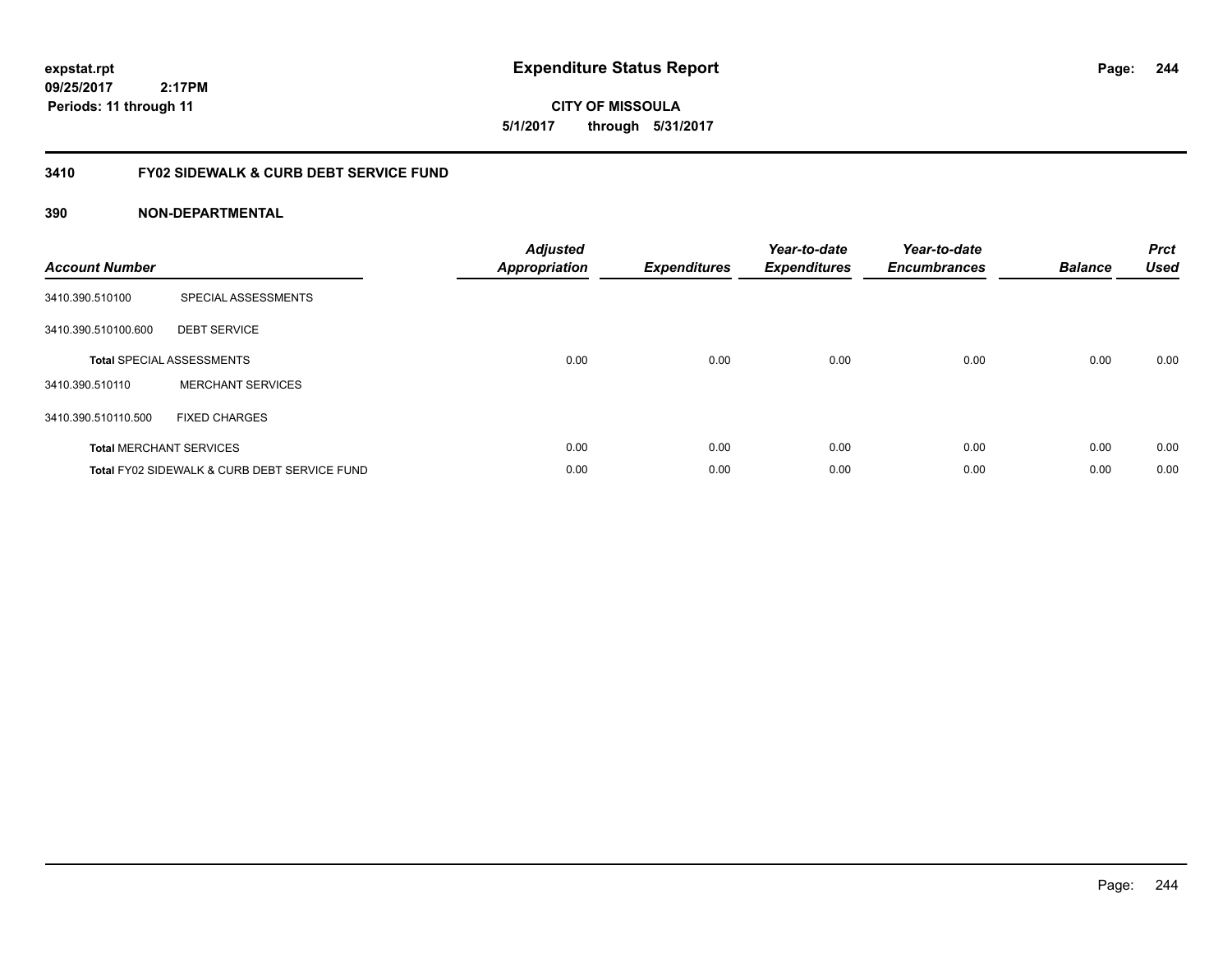**expstat.rpt Expenditure Status Report** 

**09/25/2017 2:17PM Periods: 11 through 11**

**CITY OF MISSOULA 5/1/2017 through 5/31/2017**

# **3420 FY03 SIDEWALK & CURB DEBT SERVICE**

| <b>Account Number</b> |                                                                                     | <b>Adjusted</b><br><b>Appropriation</b> | <b>Expenditures</b> | Year-to-date<br><b>Expenditures</b> | Year-to-date<br><b>Encumbrances</b> | <b>Balance</b>         | <b>Prct</b><br><b>Used</b> |
|-----------------------|-------------------------------------------------------------------------------------|-----------------------------------------|---------------------|-------------------------------------|-------------------------------------|------------------------|----------------------------|
| 3420.390.510100       | SPECIAL ASSESSMENTS                                                                 |                                         |                     |                                     |                                     |                        |                            |
| 3420.390.510100.600   | <b>DEBT SERVICE</b>                                                                 |                                         |                     |                                     |                                     |                        |                            |
|                       | 3420.390.510100.620.000 INTEREST / SERVICE FEES<br><b>Total SPECIAL ASSESSMENTS</b> | 0.00<br>0.00                            | 0.00<br>0.00        | 350.00<br>350.00                    | 0.00<br>0.00                        | $-350.00$<br>$-350.00$ | 0.00<br>0.00               |
| 3420.390.510110       | <b>MERCHANT SERVICES</b>                                                            |                                         |                     |                                     |                                     |                        |                            |
| 3420.390.510110.500   | <b>FIXED CHARGES</b>                                                                |                                         |                     |                                     |                                     |                        |                            |
|                       | <b>Total MERCHANT SERVICES</b>                                                      | 0.00                                    | 0.00                | 0.00                                | 0.00                                | 0.00                   | 0.00                       |
|                       | <b>Total FY03 SIDEWALK &amp; CURB DEBT SERVICE</b>                                  | 0.00                                    | 0.00                | 350.00                              | 0.00                                | $-350.00$              | 0.00                       |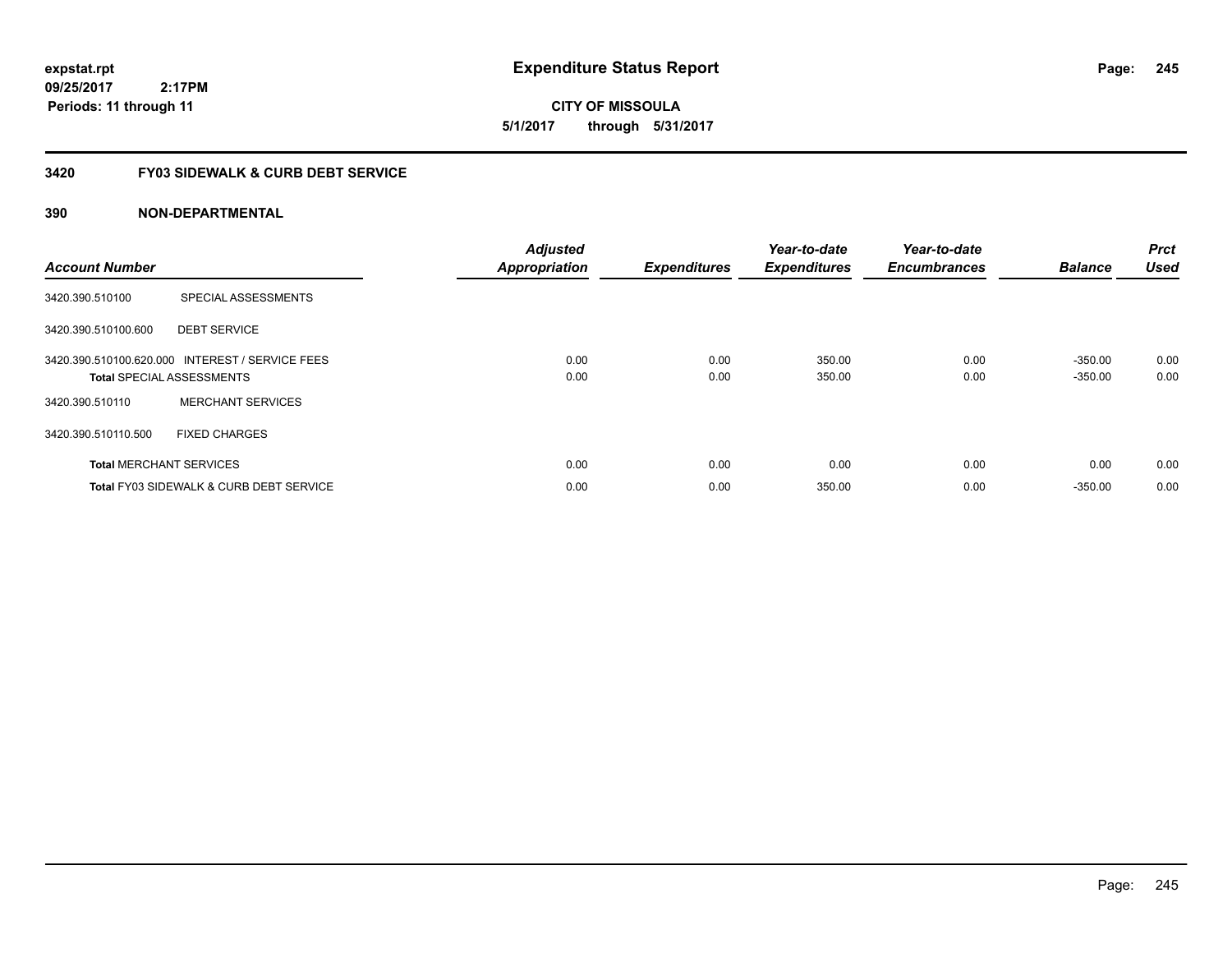**expstat.rpt Expenditure Status Report** 

**09/25/2017 2:17PM Periods: 11 through 11**

**CITY OF MISSOULA 5/1/2017 through 5/31/2017**

# **3430 FY04 SIDEWALK CURB DEBT SERVICE**

| <b>Account Number</b> |                                                                                     | <b>Adjusted</b><br><b>Appropriation</b> | <b>Expenditures</b> | Year-to-date<br><b>Expenditures</b> | Year-to-date<br><b>Encumbrances</b> | <b>Balance</b>         | <b>Prct</b><br><b>Used</b> |
|-----------------------|-------------------------------------------------------------------------------------|-----------------------------------------|---------------------|-------------------------------------|-------------------------------------|------------------------|----------------------------|
| 3430.390.510100       | SPECIAL ASSESSMENTS                                                                 |                                         |                     |                                     |                                     |                        |                            |
| 3430.390.510100.600   | <b>DEBT SERVICE</b>                                                                 |                                         |                     |                                     |                                     |                        |                            |
|                       | 3430.390.510100.620.000 INTEREST / SERVICE FEES<br><b>Total SPECIAL ASSESSMENTS</b> | 0.00<br>0.00                            | 0.00<br>0.00        | 350.00<br>350.00                    | 0.00<br>0.00                        | $-350.00$<br>$-350.00$ | 0.00<br>0.00               |
| 3430.390.510110       | <b>MERCHANT SERVICES</b>                                                            |                                         |                     |                                     |                                     |                        |                            |
| 3430.390.510110.500   | <b>FIXED CHARGES</b>                                                                |                                         |                     |                                     |                                     |                        |                            |
|                       | <b>Total MERCHANT SERVICES</b>                                                      | 0.00                                    | 0.00                | 0.00                                | 0.00                                | 0.00                   | 0.00                       |
|                       | <b>Total FY04 SIDEWALK CURB DEBT SERVICE</b>                                        | 0.00                                    | 0.00                | 350.00                              | 0.00                                | $-350.00$              | 0.00                       |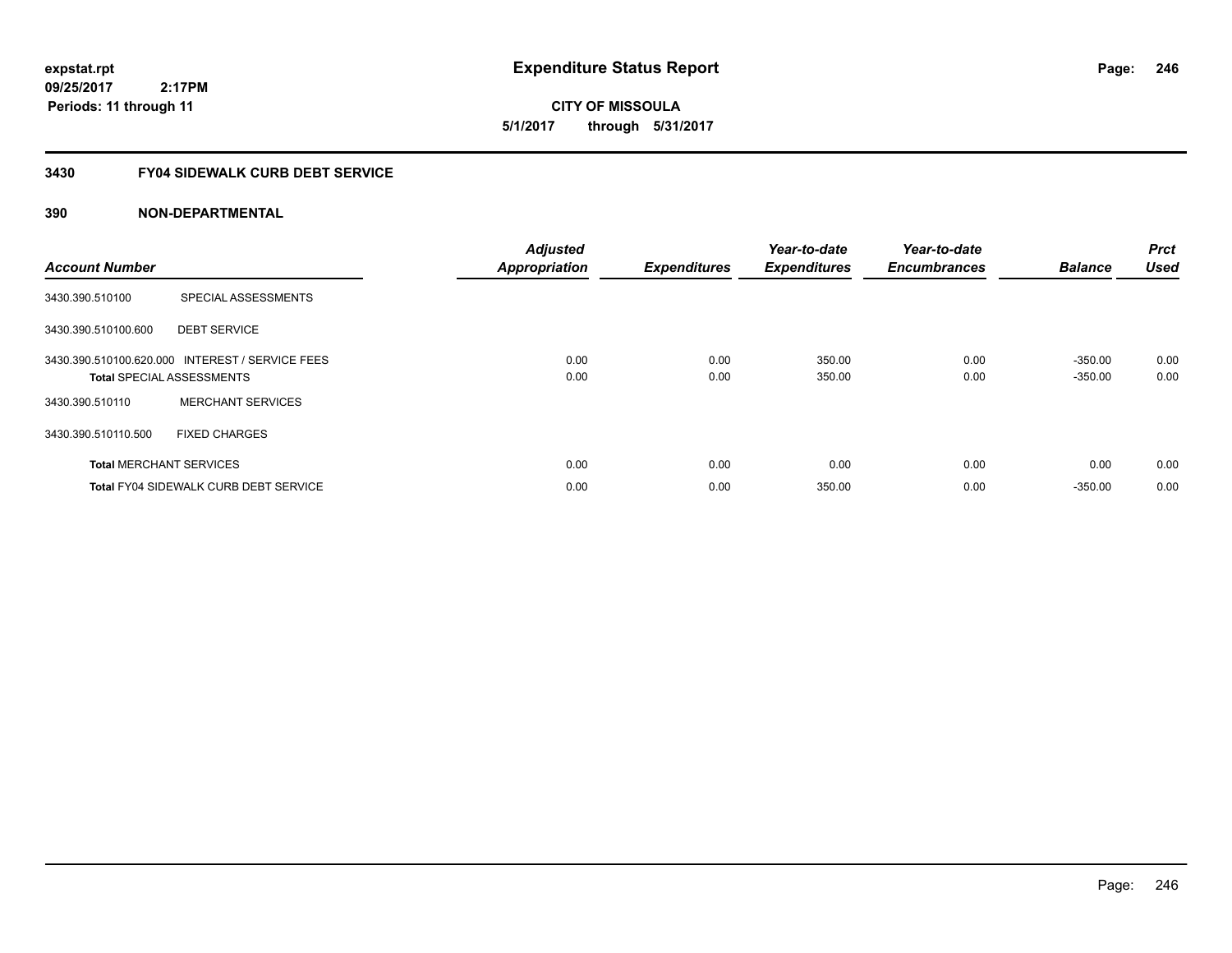**CITY OF MISSOULA 5/1/2017 through 5/31/2017**

### **3440 FY05 SIDEWALK AND CURB**

|                                   |                                                 | <b>Adjusted</b>      |                     | Year-to-date        | Year-to-date        |                | <b>Prct</b> |
|-----------------------------------|-------------------------------------------------|----------------------|---------------------|---------------------|---------------------|----------------|-------------|
| <b>Account Number</b>             |                                                 | <b>Appropriation</b> | <b>Expenditures</b> | <b>Expenditures</b> | <b>Encumbrances</b> | <b>Balance</b> | <b>Used</b> |
| 3440.390.510100                   | SPECIAL ASSESSMENTS                             |                      |                     |                     |                     |                |             |
| 3440.390.510100.600               | <b>DEBT SERVICE</b>                             |                      |                     |                     |                     |                |             |
| 3440.390.510100.610.000 PRINCIPAL |                                                 | 35,000.00            | 0.00                | 0.00                | 0.00                | 35,000.00      | 0.00        |
|                                   | 3440.390.510100.620.000 INTEREST / SERVICE FEES | 1,628.00             | 0.00                | 1,163.75            | 0.00                | 464.25         | 71.48       |
|                                   | <b>Total SPECIAL ASSESSMENTS</b>                | 36,628.00            | 0.00                | 1,163.75            | 0.00                | 35,464.25      | 3.18        |
| 3440.390.510110                   | <b>MERCHANT SERVICES</b>                        |                      |                     |                     |                     |                |             |
| 3440.390.510110.500               | <b>FIXED CHARGES</b>                            |                      |                     |                     |                     |                |             |
| <b>Total MERCHANT SERVICES</b>    |                                                 | 0.00                 | 0.00                | 0.00                | 0.00                | 0.00           | 0.00        |
|                                   | <b>Total FY05 SIDEWALK AND CURB</b>             | 36,628.00            | 0.00                | 1,163.75            | 0.00                | 35,464.25      | 3.18        |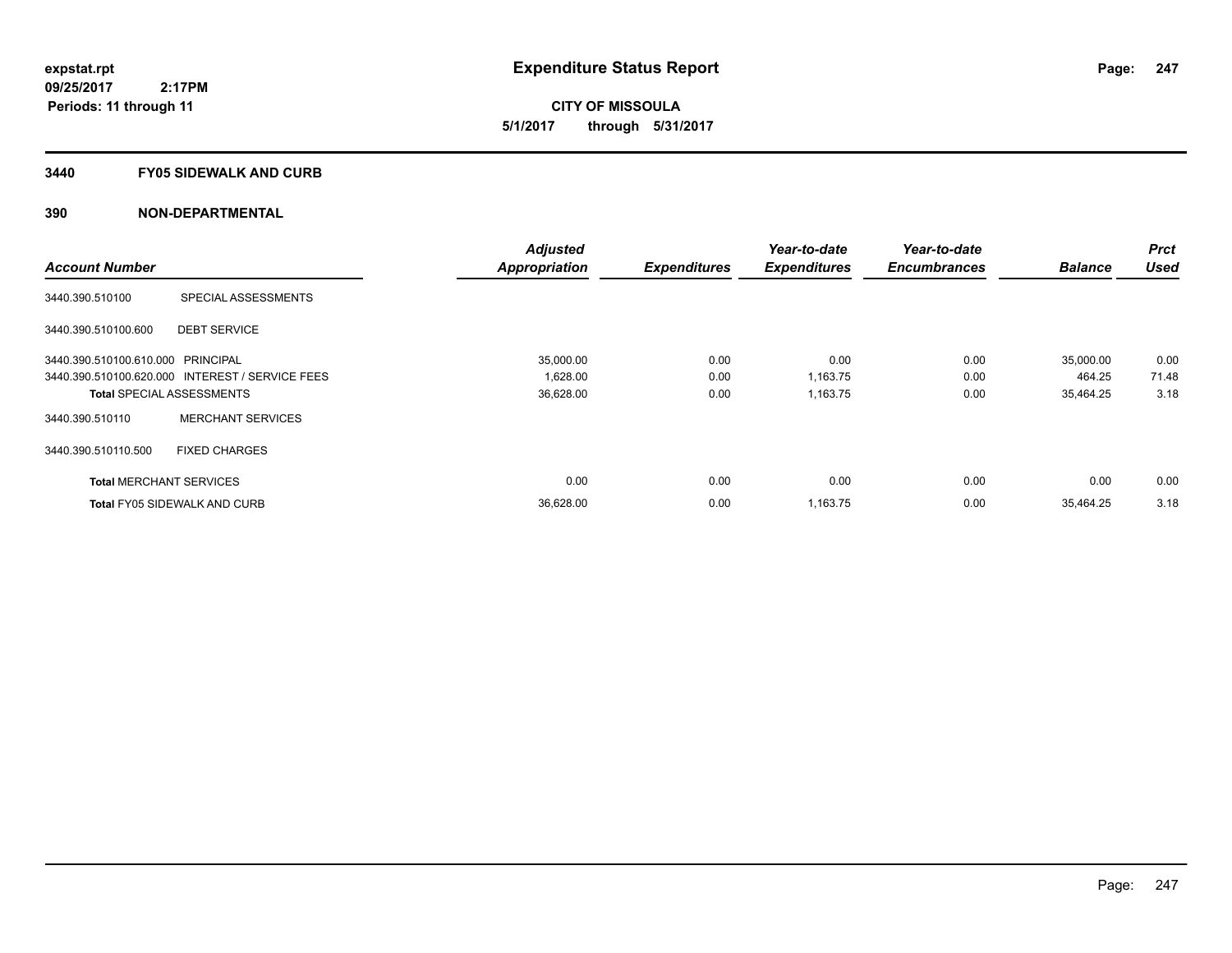**CITY OF MISSOULA 5/1/2017 through 5/31/2017**

### **3450 FY06 SIDEWALK AND CURB**

|                                   |                                                 | <b>Adjusted</b>      |                     | Year-to-date        | Year-to-date        |                | <b>Prct</b> |
|-----------------------------------|-------------------------------------------------|----------------------|---------------------|---------------------|---------------------|----------------|-------------|
| <b>Account Number</b>             |                                                 | <b>Appropriation</b> | <b>Expenditures</b> | <b>Expenditures</b> | <b>Encumbrances</b> | <b>Balance</b> | <b>Used</b> |
| 3450.390.510100                   | SPECIAL ASSESSMENTS                             |                      |                     |                     |                     |                |             |
| 3450.390.510100.600               | <b>DEBT SERVICE</b>                             |                      |                     |                     |                     |                |             |
| 3450.390.510100.610.000 PRINCIPAL |                                                 | 25,000.00            | 0.00                | 0.00                | 0.00                | 25,000.00      | 0.00        |
|                                   | 3450.390.510100.620.000 INTEREST / SERVICE FEES | 2,125.00             | 0.00                | 1,062.50            | 0.00                | 1,062.50       | 50.00       |
|                                   | <b>Total SPECIAL ASSESSMENTS</b>                | 27,125.00            | 0.00                | 1,062.50            | 0.00                | 26,062.50      | 3.92        |
| 3450.390.510110                   | <b>MERCHANT SERVICES</b>                        |                      |                     |                     |                     |                |             |
| 3450.390.510110.500               | <b>FIXED CHARGES</b>                            |                      |                     |                     |                     |                |             |
| 3450.390.510110.550.000           | <b>MERCHANT SERVICE FEES</b>                    | 350.00               | 0.00                | 0.00                | 0.00                | 350.00         | 0.00        |
| <b>Total MERCHANT SERVICES</b>    |                                                 | 350.00               | 0.00                | 0.00                | 0.00                | 350.00         | 0.00        |
|                                   | <b>Total FY06 SIDEWALK AND CURB</b>             | 27.475.00            | 0.00                | 1.062.50            | 0.00                | 26.412.50      | 3.87        |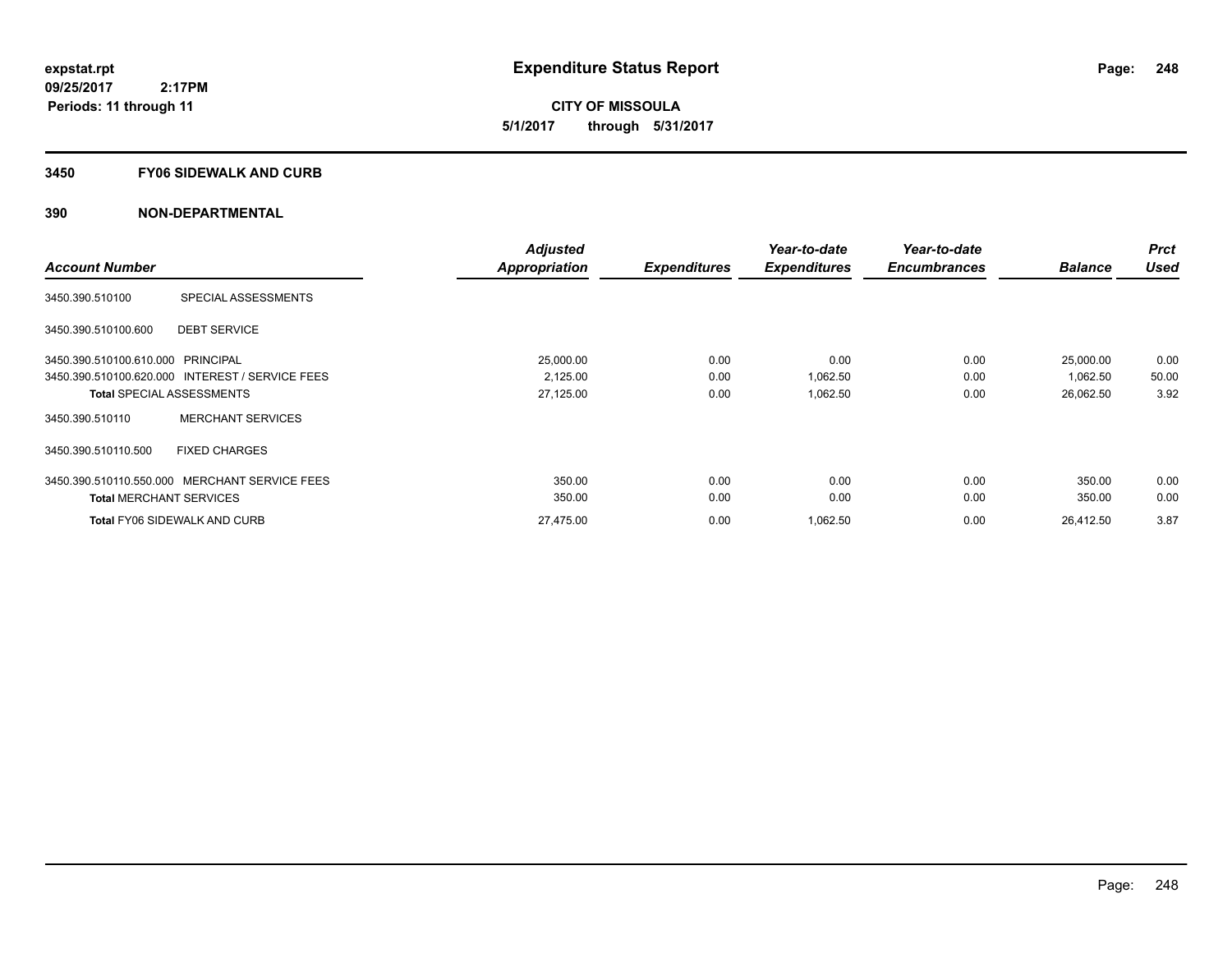**249**

**09/25/2017 2:17PM Periods: 11 through 11**

**CITY OF MISSOULA 5/1/2017 through 5/31/2017**

# **3460 FY07 SIDEWALK AND CURB DEBT**

|                                                 | <b>Adjusted</b>      |                     | Year-to-date        | Year-to-date        |                | <b>Prct</b> |
|-------------------------------------------------|----------------------|---------------------|---------------------|---------------------|----------------|-------------|
| <b>Account Number</b>                           | <b>Appropriation</b> | <b>Expenditures</b> | <b>Expenditures</b> | <b>Encumbrances</b> | <b>Balance</b> | <b>Used</b> |
| SPECIAL ASSESSMENTS<br>3460.390.510100          |                      |                     |                     |                     |                |             |
| <b>DEBT SERVICE</b><br>3460.390.510100.600      |                      |                     |                     |                     |                |             |
| 3460.390.510100.610.000 PRINCIPAL               | 45,000.00            | 0.00                | 0.00                | 0.00                | 45,000.00      | 0.00        |
| 3460.390.510100.620.000 INTEREST / SERVICE FEES | 11,480.00            | 0.00                | 6,090.00            | 0.00                | 5,390.00       | 53.05       |
| <b>Total SPECIAL ASSESSMENTS</b>                | 56,480.00            | 0.00                | 6,090.00            | 0.00                | 50,390.00      | 10.78       |
| <b>MERCHANT SERVICES</b><br>3460.390.510110     |                      |                     |                     |                     |                |             |
| <b>FIXED CHARGES</b><br>3460.390.510110.500     |                      |                     |                     |                     |                |             |
| 3460.390.510110.550.000 MERCHANT SERVICE FEES   | 350.00               | 0.00                | 0.00                | 0.00                | 350.00         | 0.00        |
| <b>Total FIXED CHARGES</b>                      | 350.00               | 0.00                | 0.00                | 0.00                | 350.00         | 0.00        |
| <b>Total MERCHANT SERVICES</b>                  | 350.00               | 0.00                | 0.00                | 0.00                | 350.00         | 0.00        |
| <b>Total FY07 SIDEWALK AND CURB DEBT</b>        | 56,830.00            | 0.00                | 6,090.00            | 0.00                | 50,740.00      | 10.72       |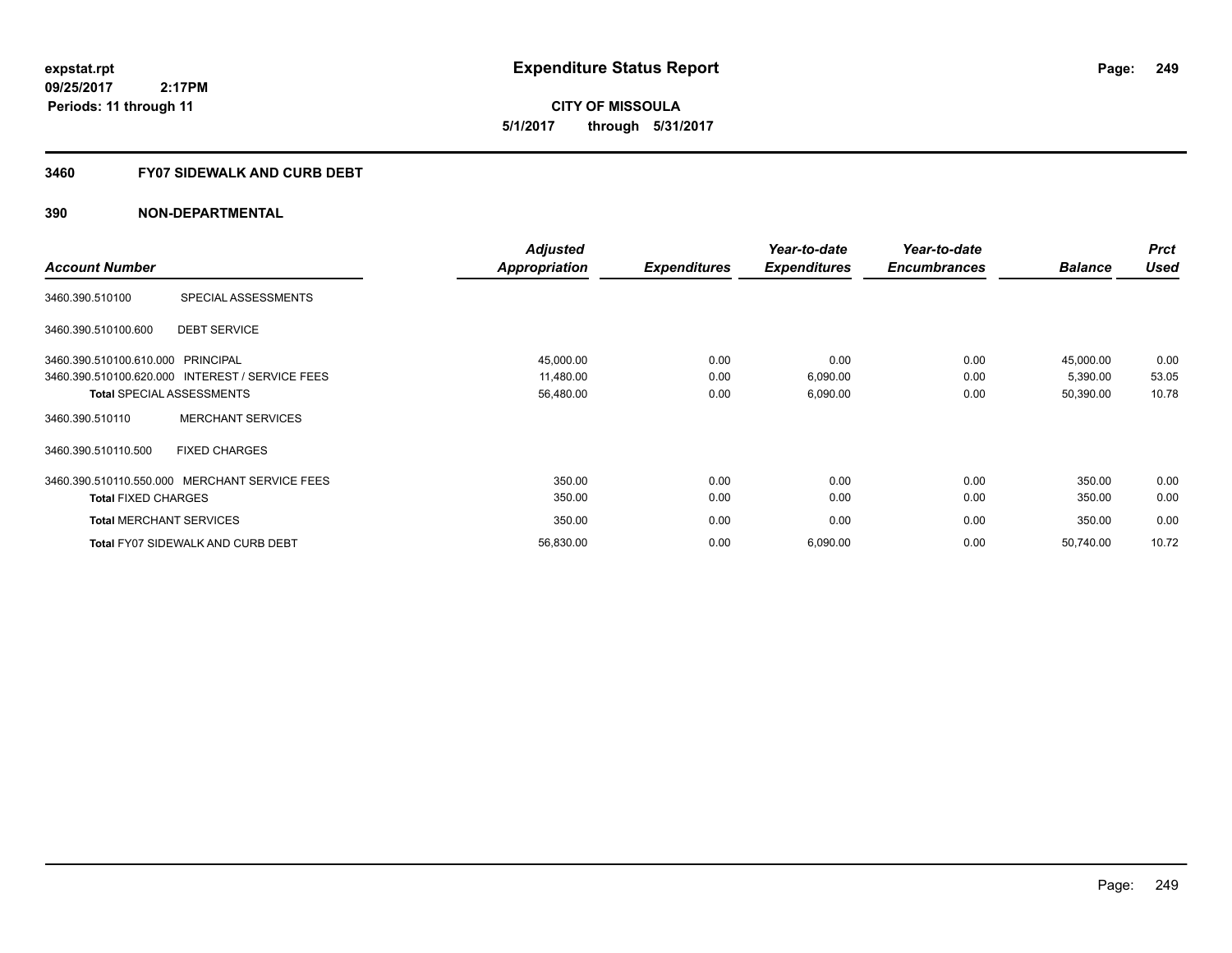**CITY OF MISSOULA 5/1/2017 through 5/31/2017**

# **3461 SERIES 2008A SIDEWALK AND CURB**

# **280 PUBLIC WORKS OPERATIONS**

| <b>Account Number</b>          |                                      | <b>Adjusted</b><br><b>Appropriation</b> | <b>Expenditures</b> | Year-to-date<br><b>Expenditures</b> | Year-to-date<br><b>Encumbrances</b> | <b>Balance</b> | <b>Prct</b><br><b>Used</b> |
|--------------------------------|--------------------------------------|-----------------------------------------|---------------------|-------------------------------------|-------------------------------------|----------------|----------------------------|
| 3461.280.510110                | <b>MERCHANT SERVICES</b>             |                                         |                     |                                     |                                     |                |                            |
| 3461.280.510110.500            | <b>FIXED CHARGES</b>                 |                                         |                     |                                     |                                     |                |                            |
| <b>Total MERCHANT SERVICES</b> |                                      | 0.00                                    | 0.00                | 0.00                                | 0.00                                | 0.00           | 0.00                       |
| 3461.280.521000                | INTERFUND OPERATING TRANSFERS        |                                         |                     |                                     |                                     |                |                            |
| 3461.280.521000.800            | OTHER OBJECTS                        |                                         |                     |                                     |                                     |                |                            |
|                                | <b>Total PUBLIC WORKS OPERATIONS</b> | 0.00                                    | 0.00                | 0.00                                | 0.00                                | 0.00           | 0.00                       |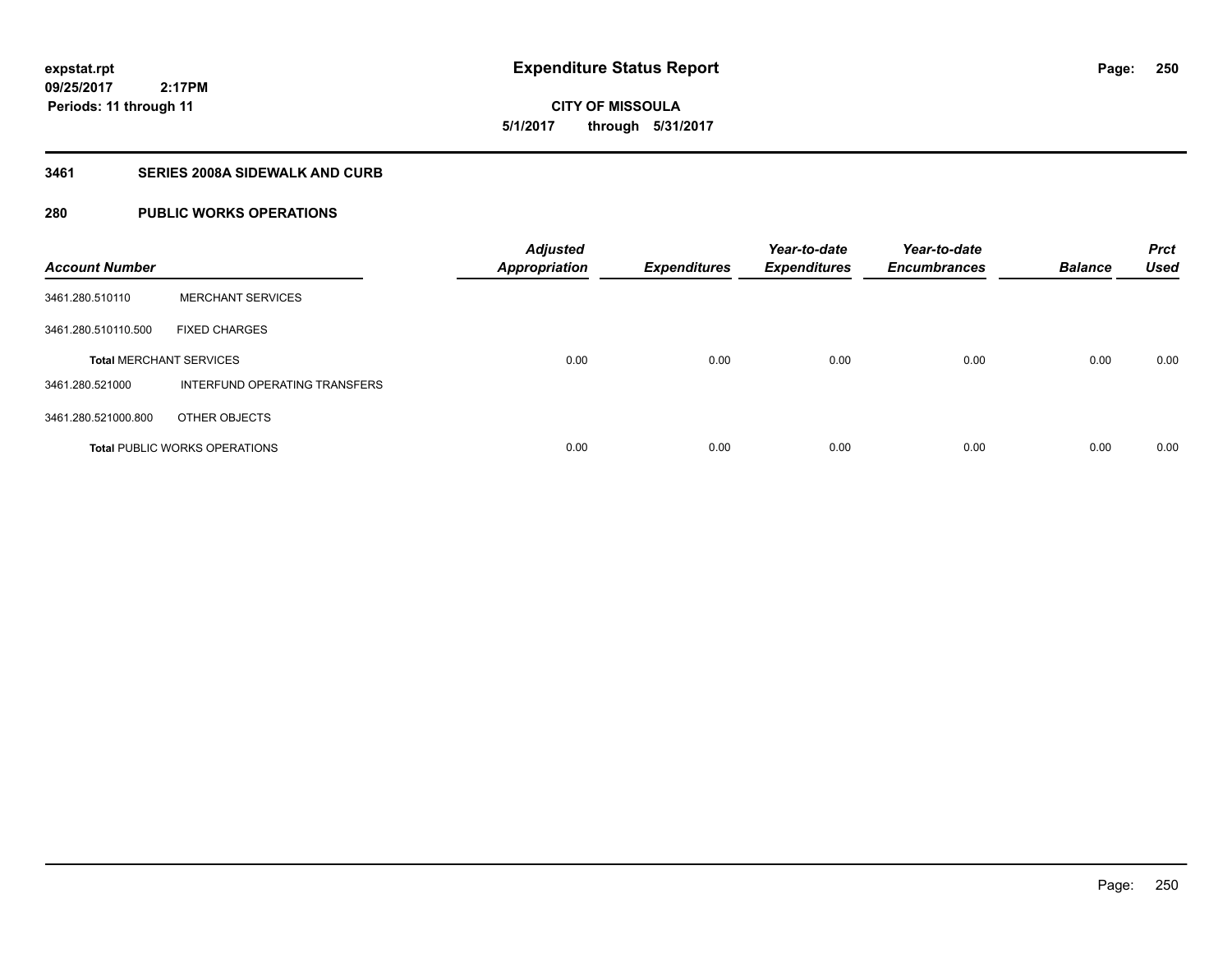**251**

**CITY OF MISSOULA 5/1/2017 through 5/31/2017**

# **3461 SERIES 2008A SIDEWALK AND CURB**

|                                |                                                 | <b>Adjusted</b>      |                     | Year-to-date        | Year-to-date        |                | <b>Prct</b> |
|--------------------------------|-------------------------------------------------|----------------------|---------------------|---------------------|---------------------|----------------|-------------|
| <b>Account Number</b>          |                                                 | <b>Appropriation</b> | <b>Expenditures</b> | <b>Expenditures</b> | <b>Encumbrances</b> | <b>Balance</b> | <b>Used</b> |
| 3461.390.510100                | SPECIAL ASSESSMENTS                             |                      |                     |                     |                     |                |             |
| 3461.390.510100.600            | <b>DEBT SERVICE</b>                             |                      |                     |                     |                     |                |             |
| 3461.390.510100.610.000        | PRINCIPAL                                       | 20,000.00            | 0.00                | 0.00                | 0.00                | 20,000.00      | 0.00        |
|                                | 3461.390.510100.620.000 INTEREST / SERVICE FEES | 7,488.00             | 0.00                | 3,743.75            | 0.00                | 3,744.25       | 50.00       |
| Total SPECIAL ASSESSMENTS      |                                                 | 27,488.00            | 0.00                | 3,743.75            | 0.00                | 23,744.25      | 13.62       |
| 3461.390.510110                | <b>MERCHANT SERVICES</b>                        |                      |                     |                     |                     |                |             |
| 3461.390.510110.500            | <b>FIXED CHARGES</b>                            |                      |                     |                     |                     |                |             |
|                                | 3461.390.510110.550.000 MERCHANT SERVICE FEES   | 350.00               | 0.00                | 0.00                | 0.00                | 350.00         | 0.00        |
| <b>Total MERCHANT SERVICES</b> |                                                 | 350.00               | 0.00                | 0.00                | 0.00                | 350.00         | 0.00        |
| 3461.390.521000                | <b>INTERFUND OPERATING TRANSFERS</b>            |                      |                     |                     |                     |                |             |
| 3461.390.521000.800            | OTHER OBJECTS                                   |                      |                     |                     |                     |                |             |
|                                | Total INTERFUND OPERATING TRANSFERS             | 0.00                 | 0.00                | 0.00                | 0.00                | 0.00           | 0.00        |
|                                | <b>Total SERIES 2008A SIDEWALK AND CURB</b>     | 27,838.00            | 0.00                | 3,743.75            | 0.00                | 24,094.25      | 13.45       |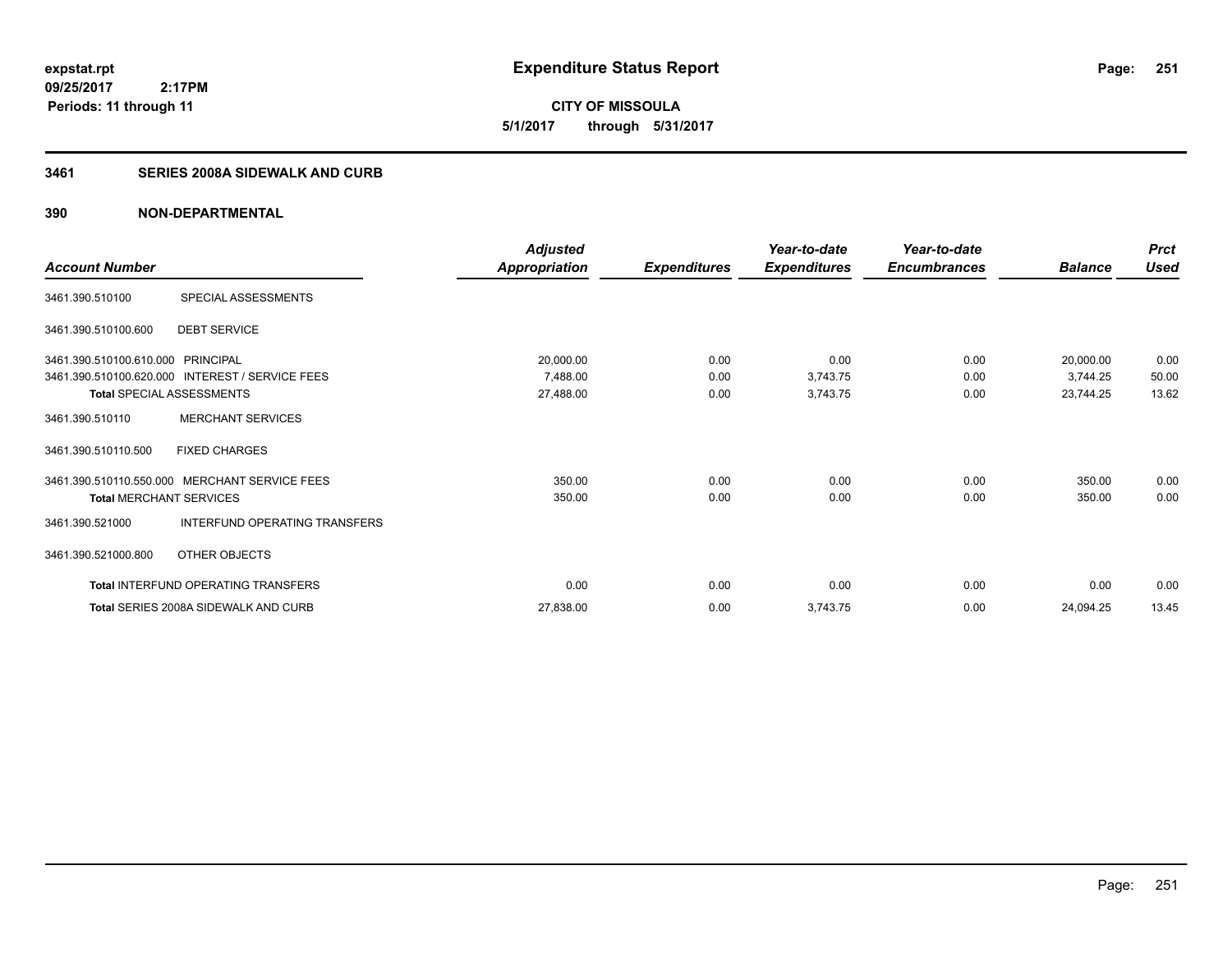**CITY OF MISSOULA 5/1/2017 through 5/31/2017**

### **3462 SERIES 2009 SIDEWALK AND CURB**

|                                   |                                                 | <b>Adjusted</b>      |                     | Year-to-date        | Year-to-date        |                | <b>Prct</b> |
|-----------------------------------|-------------------------------------------------|----------------------|---------------------|---------------------|---------------------|----------------|-------------|
| <b>Account Number</b>             |                                                 | <b>Appropriation</b> | <b>Expenditures</b> | <b>Expenditures</b> | <b>Encumbrances</b> | <b>Balance</b> | <b>Used</b> |
| 3462.390.510100                   | SPECIAL ASSESSMENTS                             |                      |                     |                     |                     |                |             |
| 3462.390.510100.600               | <b>DEBT SERVICE</b>                             |                      |                     |                     |                     |                |             |
| 3462.390.510100.610.000 PRINCIPAL |                                                 | 50,000.00            | 0.00                | 0.00                | 0.00                | 50,000.00      | 0.00        |
|                                   | 3462.390.510100.620.000 INTEREST / SERVICE FEES | 13,068.00            | 0.00                | 6,833.75            | 0.00                | 6,234.25       | 52.29       |
| <b>Total SPECIAL ASSESSMENTS</b>  |                                                 | 63,068.00            | 0.00                | 6,833.75            | 0.00                | 56,234.25      | 10.84       |
| 3462.390.510110                   | <b>MERCHANT SERVICES</b>                        |                      |                     |                     |                     |                |             |
| 3462.390.510110.500               | <b>FIXED CHARGES</b>                            |                      |                     |                     |                     |                |             |
|                                   | 3462.390.510110.550.000 MERCHANT SERVICE FEES   | 300.00               | 0.00                | 0.00                | 0.00                | 300.00         | 0.00        |
| <b>Total MERCHANT SERVICES</b>    |                                                 | 300.00               | 0.00                | 0.00                | 0.00                | 300.00         | 0.00        |
| 3462.390.521000                   | INTERFUND OPERATING TRANSFERS                   |                      |                     |                     |                     |                |             |
| 3462.390.521000.800               | OTHER OBJECTS                                   |                      |                     |                     |                     |                |             |
|                                   | Total INTERFUND OPERATING TRANSFERS             | 0.00                 | 0.00                | 0.00                | 0.00                | 0.00           | 0.00        |
|                                   | Total SERIES 2009 SIDEWALK AND CURB             | 63,368.00            | 0.00                | 6,833.75            | 0.00                | 56,534.25      | 10.78       |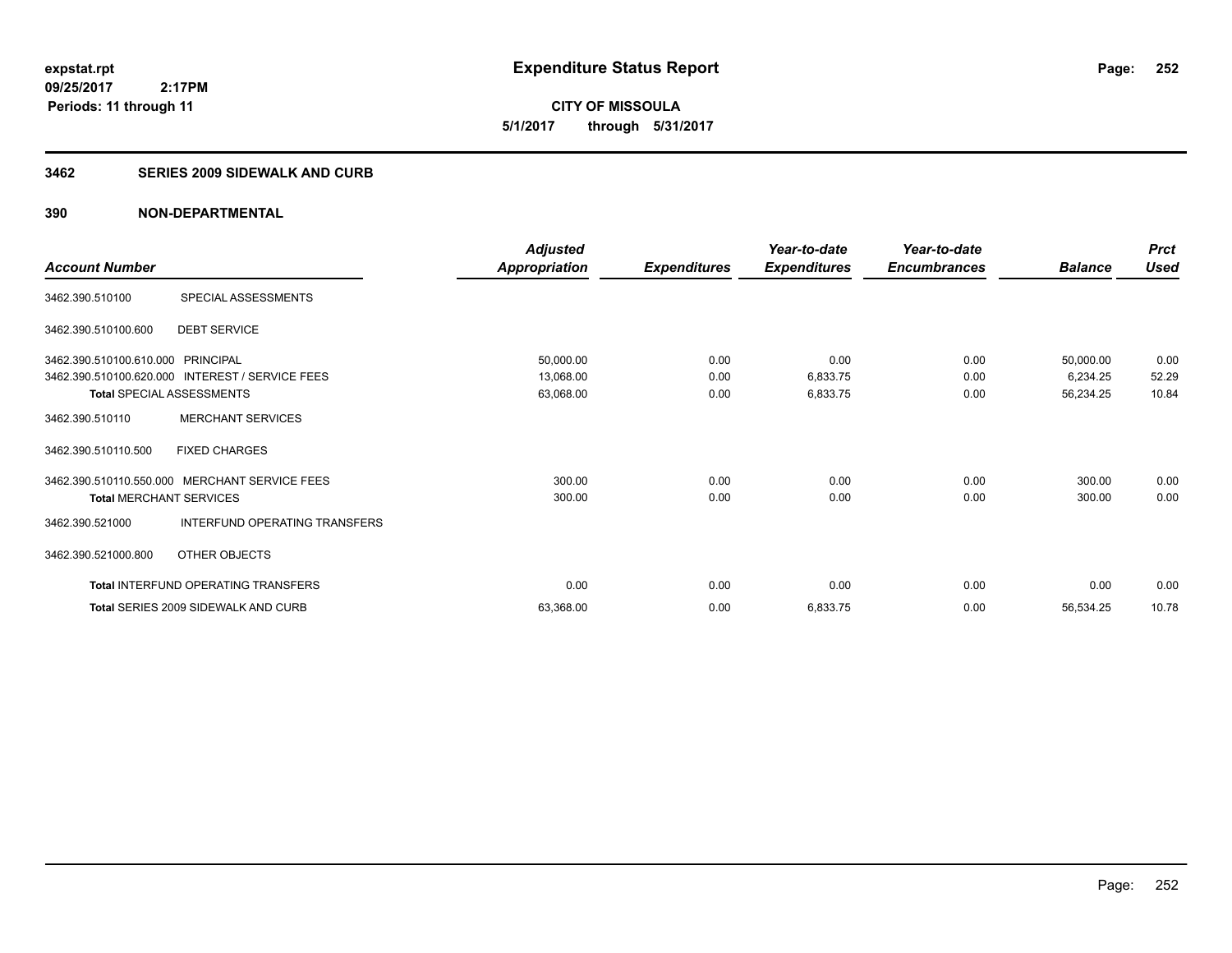**09/25/2017 2:17PM Periods: 11 through 11**

**CITY OF MISSOULA 5/1/2017 through 5/31/2017**

# **3463 SERIES 2010 SIDEWALK AND CURB**

|                                   |                                                 | <b>Adjusted</b> |                     | Year-to-date        | Year-to-date        |                | <b>Prct</b> |
|-----------------------------------|-------------------------------------------------|-----------------|---------------------|---------------------|---------------------|----------------|-------------|
| <b>Account Number</b>             |                                                 | Appropriation   | <b>Expenditures</b> | <b>Expenditures</b> | <b>Encumbrances</b> | <b>Balance</b> | <b>Used</b> |
| 3463.390.510100                   | SPECIAL ASSESSMENTS                             |                 |                     |                     |                     |                |             |
| 3463.390.510100.600               | <b>DEBT SERVICE</b>                             |                 |                     |                     |                     |                |             |
| 3463.390.510100.610.000 PRINCIPAL |                                                 | 75,000.00       | 0.00                | 0.00                | 0.00                | 75,000.00      | 0.00        |
|                                   | 3463.390.510100.620.000 INTEREST / SERVICE FEES | 21,500.00       | 0.00                | 11,100.00           | 0.00                | 10,400.00      | 51.63       |
|                                   | <b>Total SPECIAL ASSESSMENTS</b>                | 96,500.00       | 0.00                | 11,100.00           | 0.00                | 85,400.00      | 11.50       |
| 3463.390.510110                   | <b>MERCHANT SERVICES</b>                        |                 |                     |                     |                     |                |             |
| 3463.390.510110.500               | <b>FIXED CHARGES</b>                            |                 |                     |                     |                     |                |             |
|                                   | 3463.390.510110.550.000 MERCHANT SERVICE FEES   | 350.00          | 0.00                | 0.00                | 0.00                | 350.00         | 0.00        |
| <b>Total MERCHANT SERVICES</b>    |                                                 | 350.00          | 0.00                | 0.00                | 0.00                | 350.00         | 0.00        |
|                                   | Total SERIES 2010 SIDEWALK AND CURB             | 96,850.00       | 0.00                | 11,100.00           | 0.00                | 85,750.00      | 11.46       |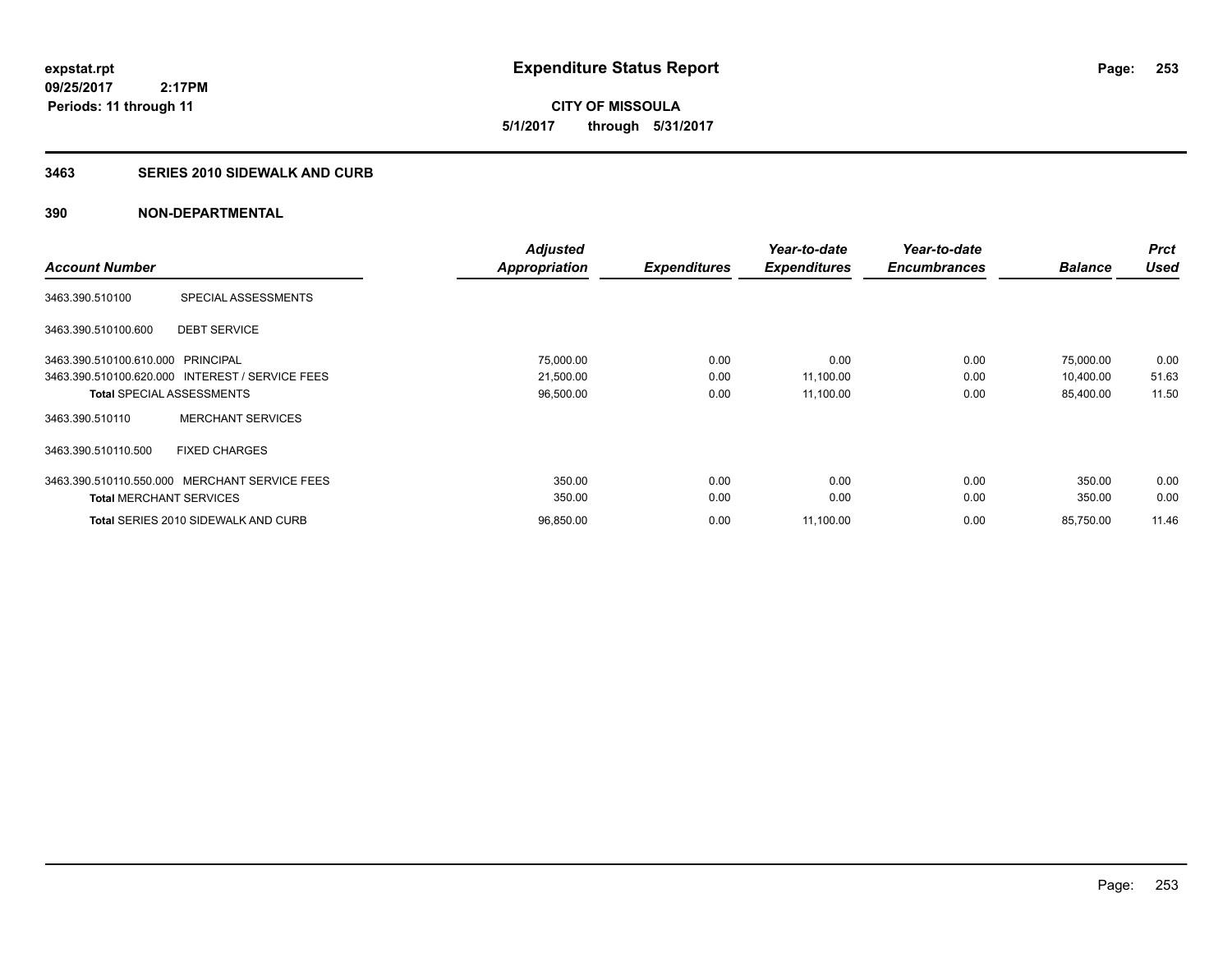**CITY OF MISSOULA 5/1/2017 through 5/31/2017**

### **3464 FY12 S/C DEBT SERVICE**

|                                                 | <b>Adjusted</b> |                     | Year-to-date        | Year-to-date        |                | <b>Prct</b> |
|-------------------------------------------------|-----------------|---------------------|---------------------|---------------------|----------------|-------------|
| <b>Account Number</b>                           | Appropriation   | <b>Expenditures</b> | <b>Expenditures</b> | <b>Encumbrances</b> | <b>Balance</b> | <b>Used</b> |
| SPECIAL ASSESSMENTS<br>3464.390.510100          |                 |                     |                     |                     |                |             |
| 3464.390.510100.600<br><b>DEBT SERVICE</b>      |                 |                     |                     |                     |                |             |
| 3464.390.510100.610.000 PRINCIPAL               | 50,000.00       | 0.00                | 0.00                | 0.00                | 50,000.00      | 0.00        |
| 3464.390.510100.620.000 INTEREST / SERVICE FEES | 20,560.00       | 0.00                | 10,630.00           | 0.00                | 9,930.00       | 51.70       |
| <b>Total SPECIAL ASSESSMENTS</b>                | 70,560.00       | 0.00                | 10,630.00           | 0.00                | 59,930.00      | 15.07       |
| <b>MERCHANT SERVICES</b><br>3464.390.510110     |                 |                     |                     |                     |                |             |
| <b>FIXED CHARGES</b><br>3464.390.510110.500     |                 |                     |                     |                     |                |             |
| 3464.390.510110.550.000 MERCHANT SERVICE FEES   | 350.00          | 0.00                | 0.00                | 0.00                | 350.00         | 0.00        |
| <b>Total MERCHANT SERVICES</b>                  | 350.00          | 0.00                | 0.00                | 0.00                | 350.00         | 0.00        |
| Total FY12 S/C DEBT SERVICE                     | 70,910.00       | 0.00                | 10,630.00           | 0.00                | 60,280.00      | 14.99       |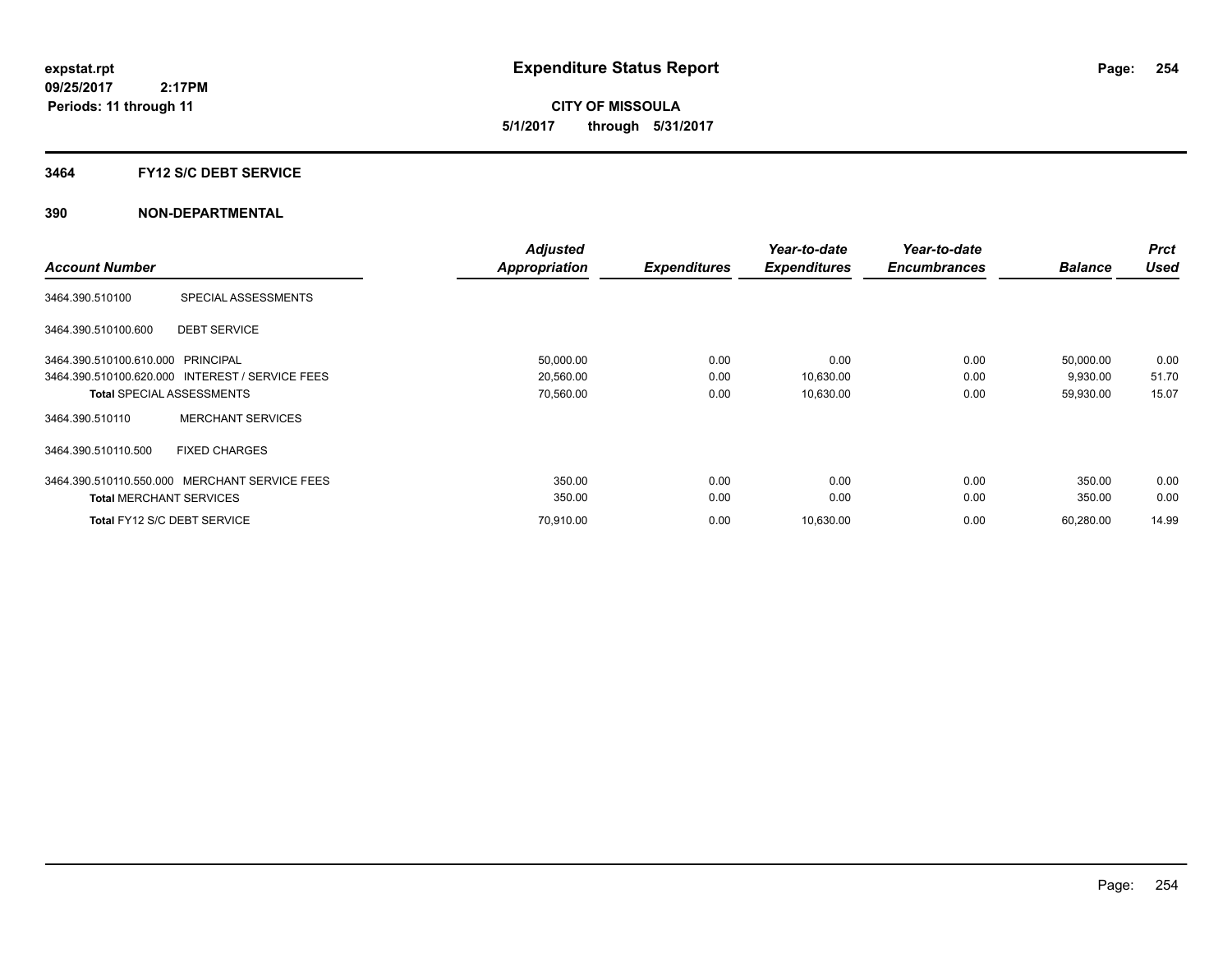**expstat.rpt Expenditure Status Report** 

**09/25/2017 2:17PM Periods: 11 through 11**

**CITY OF MISSOULA 5/1/2017 through 5/31/2017**

# **3465 FY13 SIDEWALK/CURB DEBT SERVICE**

|                                   |                                                 | <b>Adjusted</b>      |                     | Year-to-date        | Year-to-date        |                | <b>Prct</b> |
|-----------------------------------|-------------------------------------------------|----------------------|---------------------|---------------------|---------------------|----------------|-------------|
| <b>Account Number</b>             |                                                 | <b>Appropriation</b> | <b>Expenditures</b> | <b>Expenditures</b> | <b>Encumbrances</b> | <b>Balance</b> | <b>Used</b> |
| 3465.390.510100                   | SPECIAL ASSESSMENTS                             |                      |                     |                     |                     |                |             |
| 3465.390.510100.600               | <b>DEBT SERVICE</b>                             |                      |                     |                     |                     |                |             |
| 3465.390.510100.610.000 PRINCIPAL |                                                 | 29,000.00            | 0.00                | 0.00                | 0.00                | 29,000.00      | 0.00        |
|                                   | 3465.390.510100.620.000 INTEREST / SERVICE FEES | 10,067.00            | 0.00                | 5,059.83            | 0.00                | 5,007.17       | 50.26       |
| <b>Total SPECIAL ASSESSMENTS</b>  |                                                 | 39,067.00            | 0.00                | 5,059.83            | 0.00                | 34,007.17      | 12.95       |
| 3465.390.510110                   | <b>MERCHANT SERVICES</b>                        |                      |                     |                     |                     |                |             |
| 3465.390.510110.500               | <b>FIXED CHARGES</b>                            |                      |                     |                     |                     |                |             |
| <b>Total MERCHANT SERVICES</b>    |                                                 | 0.00                 | 0.00                | 0.00                | 0.00                | 0.00           | 0.00        |
|                                   | <b>Total FY13 SIDEWALK/CURB DEBT SERVICE</b>    | 39,067.00            | 0.00                | 5,059.83            | 0.00                | 34,007.17      | 12.95       |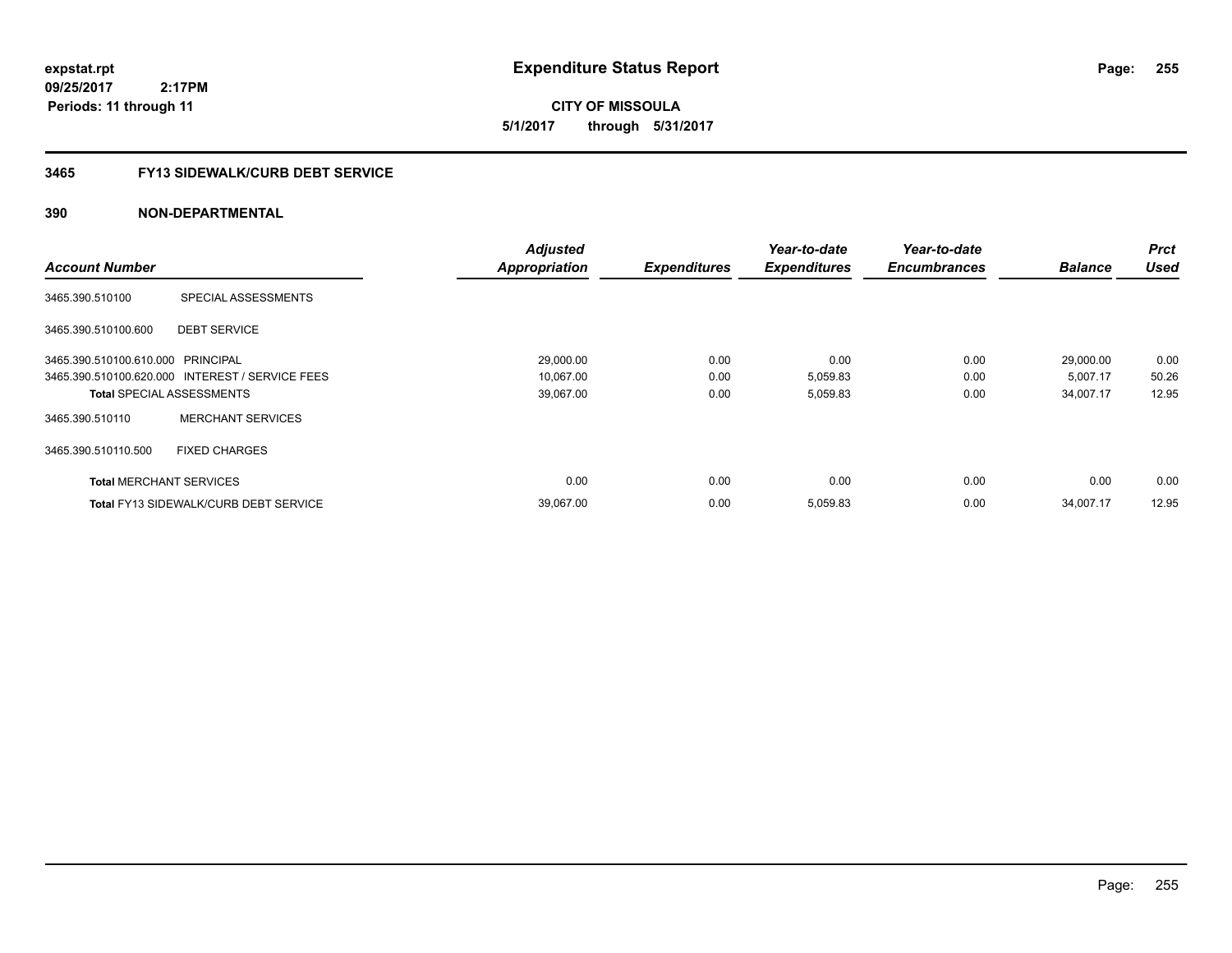**expstat.rpt Expenditure Status Report** 

**09/25/2017 2:17PM Periods: 11 through 11**

**CITY OF MISSOULA 5/1/2017 through 5/31/2017**

# **3466 FY15 SIDEWALK/CURB DEBT SERVICE**

|                                   |                                                 | <b>Adjusted</b>      |                     | Year-to-date        | Year-to-date        |                | <b>Prct</b> |
|-----------------------------------|-------------------------------------------------|----------------------|---------------------|---------------------|---------------------|----------------|-------------|
| <b>Account Number</b>             |                                                 | <b>Appropriation</b> | <b>Expenditures</b> | <b>Expenditures</b> | <b>Encumbrances</b> | <b>Balance</b> | <b>Used</b> |
| 3466.390.510100                   | SPECIAL ASSESSMENTS                             |                      |                     |                     |                     |                |             |
| 3466.390.510100.300               | PURCHASED SERVICES                              |                      |                     |                     |                     |                |             |
|                                   | <b>Total PURCHASED SERVICES</b>                 | 0.00                 | 0.00                | 0.00                | 0.00                | 0.00           | 0.00        |
| 3466.390.510100.600               | <b>DEBT SERVICE</b>                             |                      |                     |                     |                     |                |             |
| 3466.390.510100.610.000 PRINCIPAL |                                                 | 33,000.00            | 0.00                | 0.00                | 0.00                | 33,000.00      | 0.00        |
|                                   | 3466.390.510100.620.000 INTEREST / SERVICE FEES | 24,525.00            | 0.00                | 16,859.22           | 0.00                | 7,665.78       | 68.74       |
|                                   | <b>Total SPECIAL ASSESSMENTS</b>                | 57,525.00            | 0.00                | 16,859.22           | 0.00                | 40,665.78      | 29.31       |
| 3466.390.510110                   | <b>MERCHANT SERVICES</b>                        |                      |                     |                     |                     |                |             |
| 3466.390.510110.500               | <b>FIXED CHARGES</b>                            |                      |                     |                     |                     |                |             |
|                                   | <b>Total MERCHANT SERVICES</b>                  | 0.00                 | 0.00                | 0.00                | 0.00                | 0.00           | 0.00        |
|                                   | <b>Total FY15 SIDEWALK/CURB DEBT SERVICE</b>    | 57,525.00            | 0.00                | 16,859.22           | 0.00                | 40,665.78      | 29.31       |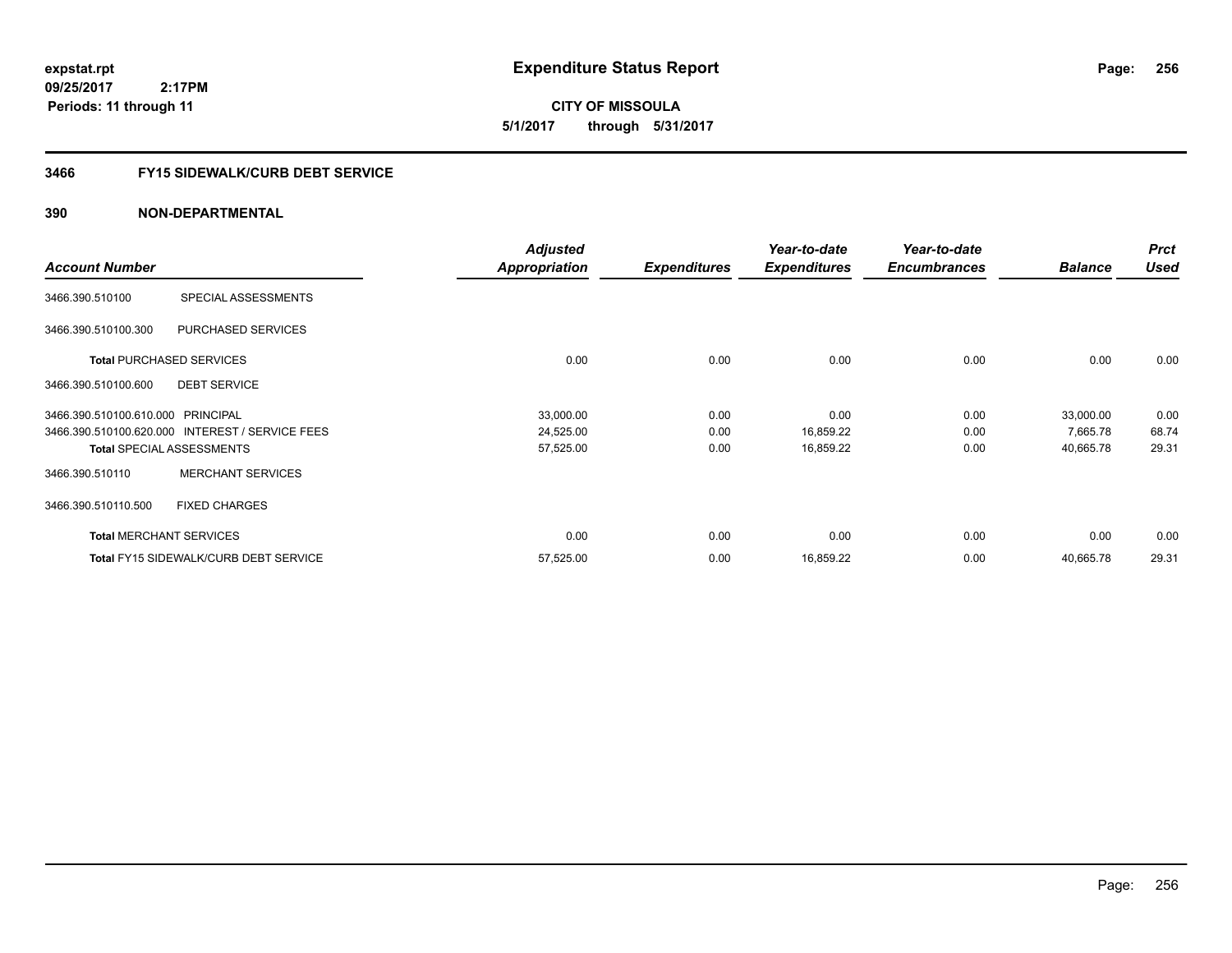**expstat.rpt Expenditure Status Report** 

**09/25/2017 2:17PM Periods: 11 through 11**

**CITY OF MISSOULA 5/1/2017 through 5/31/2017**

# **3467 FY16 SIDEWALK/CURB DEBT SERVICE**

|                                   |                                                 | <b>Adjusted</b> |                     | Year-to-date        | Year-to-date        |                | <b>Prct</b> |
|-----------------------------------|-------------------------------------------------|-----------------|---------------------|---------------------|---------------------|----------------|-------------|
| <b>Account Number</b>             |                                                 | Appropriation   | <b>Expenditures</b> | <b>Expenditures</b> | <b>Encumbrances</b> | <b>Balance</b> | <b>Used</b> |
| 3467.390.510000                   | <b>MISCELLANEOUS</b>                            |                 |                     |                     |                     |                |             |
| 3467.390.510000.600               | <b>DEBT SERVICE</b>                             |                 |                     |                     |                     |                |             |
|                                   | 3467.390.510000.620.000 INTEREST / SERVICE FEES | 0.00            | 0.00                | 7,950.00            | 0.00                | $-7,950.00$    | 0.00        |
| <b>Total MISCELLANEOUS</b>        |                                                 | 0.00            | 0.00                | 7,950.00            | 0.00                | $-7,950.00$    | 0.00        |
| 3467.390.510100                   | SPECIAL ASSESSMENTS                             |                 |                     |                     |                     |                |             |
| 3467.390.510100.300               | PURCHASED SERVICES                              |                 |                     |                     |                     |                |             |
|                                   | <b>Total PURCHASED SERVICES</b>                 | 0.00            | 0.00                | 0.00                | 0.00                | 0.00           | 0.00        |
| 3467.390.510100.600               | <b>DEBT SERVICE</b>                             |                 |                     |                     |                     |                |             |
| 3467.390.510100.610.000 PRINCIPAL |                                                 | 21,858.00       | 0.00                | 0.00                | 0.00                | 21,858.00      | 0.00        |
|                                   | 3467.390.510100.620.000 INTEREST / SERVICE FEES | 10,236.28       | 0.00                | 3,500.00            | 0.00                | 6,736.28       | 34.19       |
|                                   | <b>Total SPECIAL ASSESSMENTS</b>                | 32,094.28       | 0.00                | 3,500.00            | 0.00                | 28,594.28      | 10.91       |
| 3467.390.510110                   | <b>MERCHANT SERVICES</b>                        |                 |                     |                     |                     |                |             |
| 3467.390.510110.500               | <b>FIXED CHARGES</b>                            |                 |                     |                     |                     |                |             |
| <b>Total MERCHANT SERVICES</b>    |                                                 | 0.00            | 0.00                | 0.00                | 0.00                | 0.00           | 0.00        |
|                                   | Total FY16 SIDEWALK/CURB DEBT SERVICE           | 32,094.28       | 0.00                | 11,450.00           | 0.00                | 20,644.28      | 35.68       |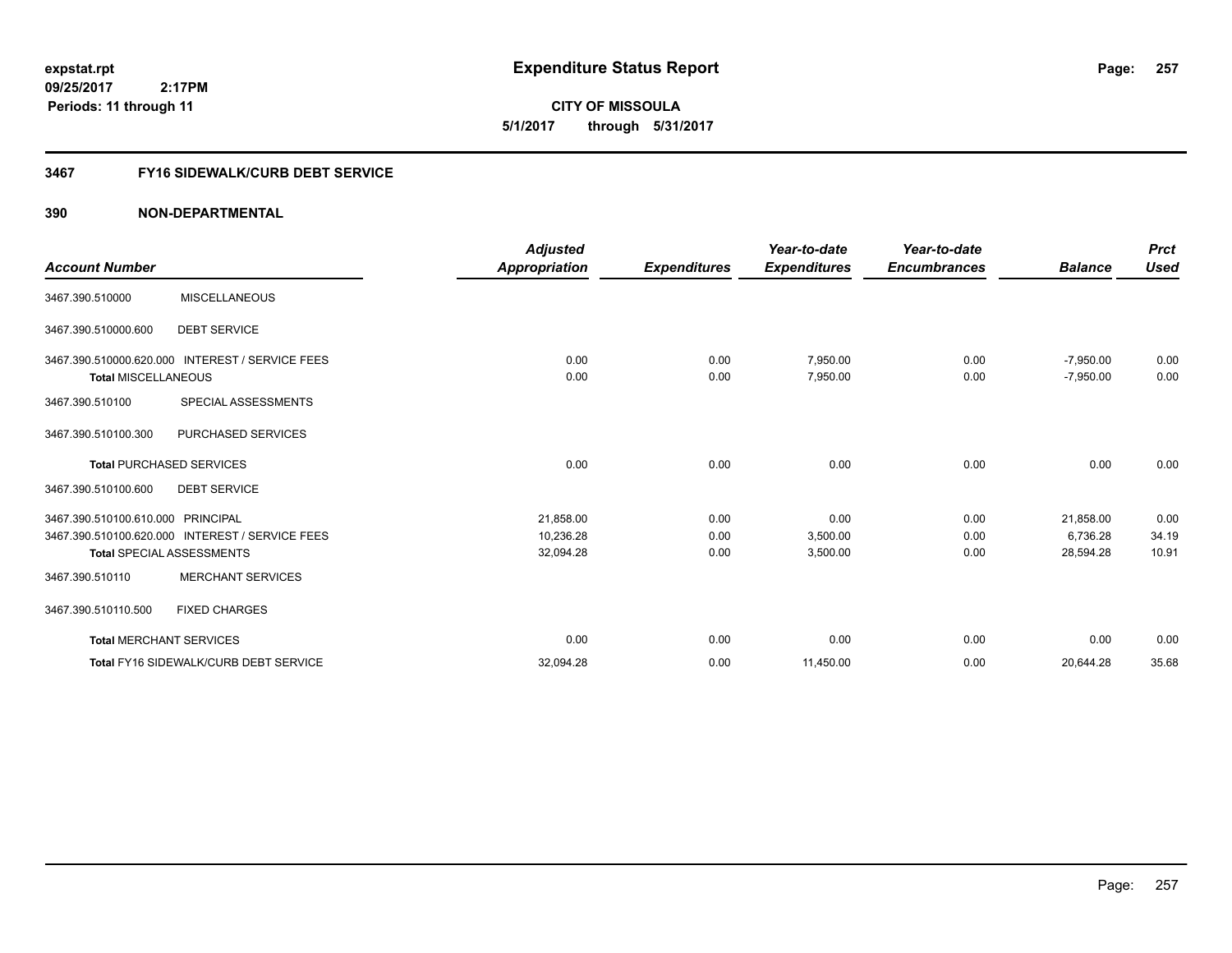# **CITY OF MISSOULA 5/1/2017 through 5/31/2017**

# **3491 SID 491 DEBT SERVICE FUND**

| <b>Account Number</b> |                                 | <b>Adjusted</b><br>Appropriation | <b>Expenditures</b> | Year-to-date<br><i><b>Expenditures</b></i> | Year-to-date<br><b>Encumbrances</b> | <b>Balance</b> | <b>Prct</b><br>Used |
|-----------------------|---------------------------------|----------------------------------|---------------------|--------------------------------------------|-------------------------------------|----------------|---------------------|
| 3491.390.510100       | SPECIAL ASSESSMENTS             |                                  |                     |                                            |                                     |                |                     |
| 3491.390.510100.600   | <b>DEBT SERVICE</b>             |                                  |                     |                                            |                                     |                |                     |
|                       | Total SID 491 DEBT SERVICE FUND | 0.00                             | 0.00                | 0.00                                       | 0.00                                | 0.00           | 0.00                |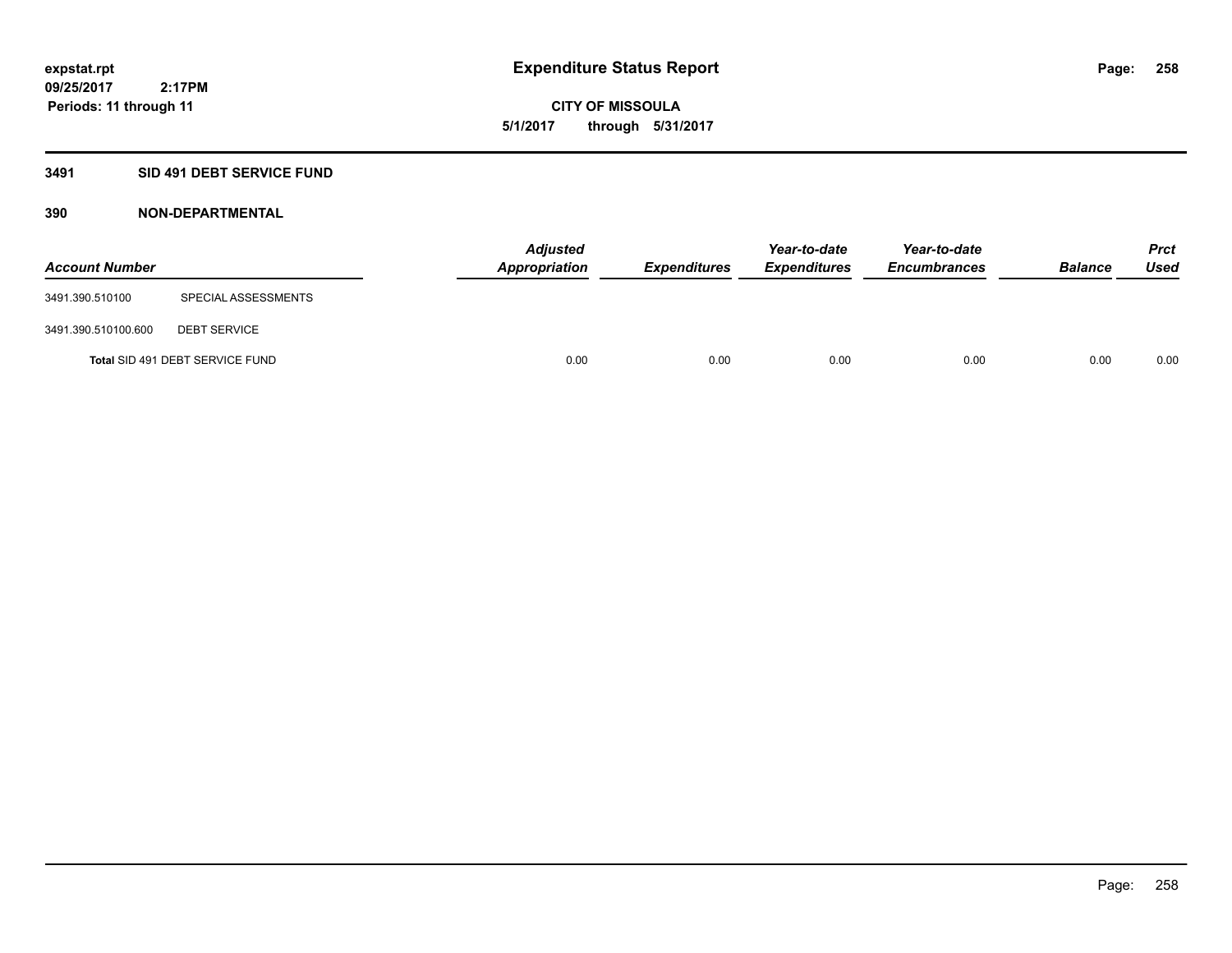**CITY OF MISSOULA 5/1/2017 through 5/31/2017**

# **3495 SID 495 DEBT SERVICE FUND**

| <b>Account Number</b>                |                         | <b>Adjusted</b><br>Appropriation | <b>Expenditures</b> | Year-to-date<br><b>Expenditures</b> | Year-to-date<br><b>Encumbrances</b> | <b>Balance</b> | <b>Prct</b><br>Used |
|--------------------------------------|-------------------------|----------------------------------|---------------------|-------------------------------------|-------------------------------------|----------------|---------------------|
| 3495.000.520100                      | *** Title Not Found *** |                                  |                     |                                     |                                     |                |                     |
| 3495.000.520100.800                  | OTHER OBJECTS           |                                  |                     |                                     |                                     |                |                     |
| <b>Total *** Title Not Found ***</b> |                         | 0.00                             | 0.00                | 0.00                                | 0.00                                | 0.00           | 0.00                |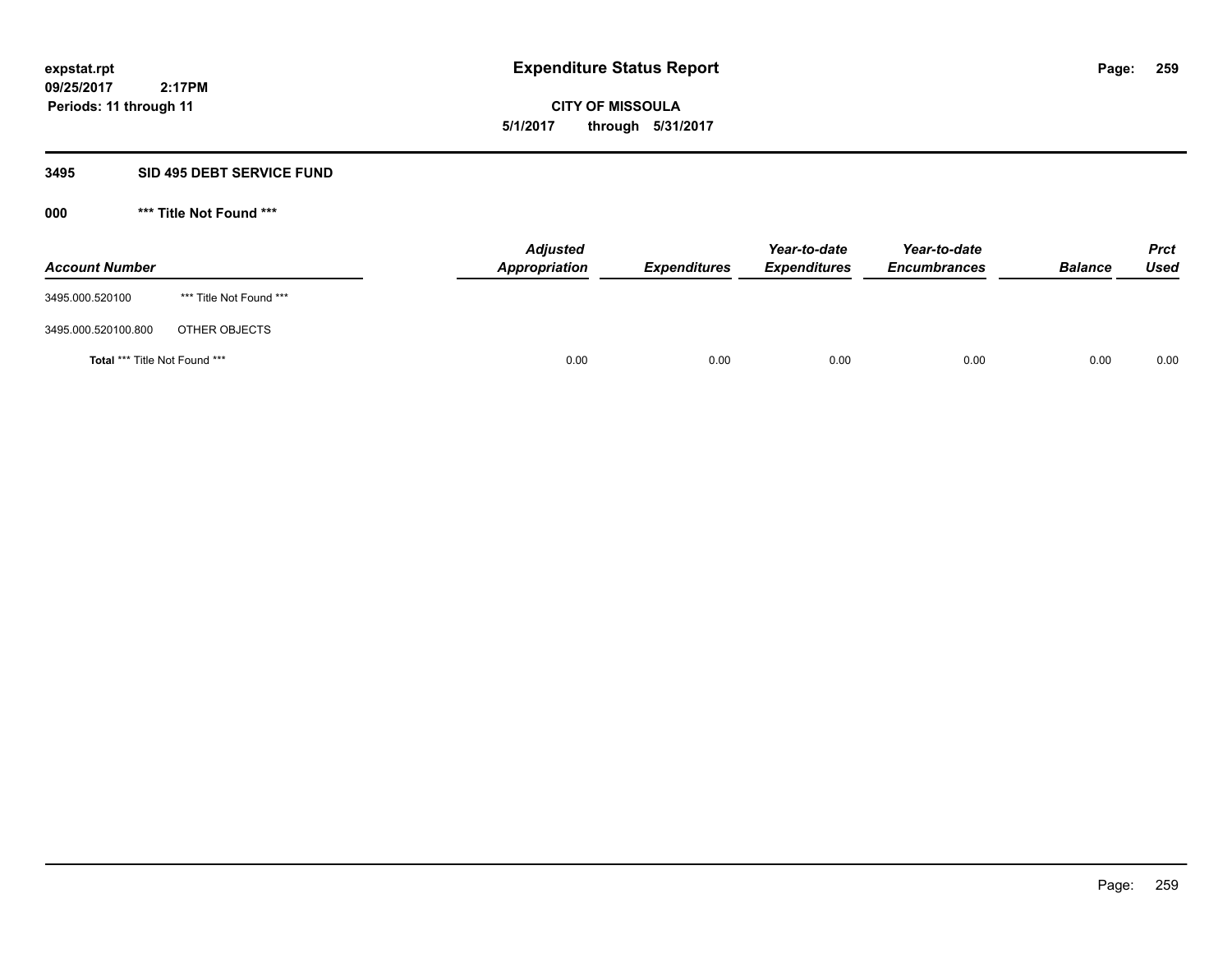**09/25/2017 2:17PM Periods: 11 through 11**

**CITY OF MISSOULA 5/1/2017 through 5/31/2017**

### **3495 SID 495 DEBT SERVICE FUND**

| <b>Account Number</b> |                                  | <b>Adjusted</b><br><b>Appropriation</b> | <b>Expenditures</b> | Year-to-date<br><b>Expenditures</b> | Year-to-date<br><b>Encumbrances</b> | <b>Balance</b> | <b>Prct</b><br><b>Used</b> |
|-----------------------|----------------------------------|-----------------------------------------|---------------------|-------------------------------------|-------------------------------------|----------------|----------------------------|
| 3495.390.510100       | SPECIAL ASSESSMENTS              |                                         |                     |                                     |                                     |                |                            |
| 3495.390.510100.800   | OTHER OBJECTS                    |                                         |                     |                                     |                                     |                |                            |
|                       | <b>Total SPECIAL ASSESSMENTS</b> | 0.00                                    | 0.00                | 0.00                                | 0.00                                | 0.00           | 0.00                       |
| 3495.390.510110       | <b>MERCHANT SERVICES</b>         |                                         |                     |                                     |                                     |                |                            |
| 3495.390.510110.500   | <b>FIXED CHARGES</b>             |                                         |                     |                                     |                                     |                |                            |
|                       | Total SID 495 DEBT SERVICE FUND  | 0.00                                    | 0.00                | 0.00                                | 0.00                                | 0.00           | 0.00                       |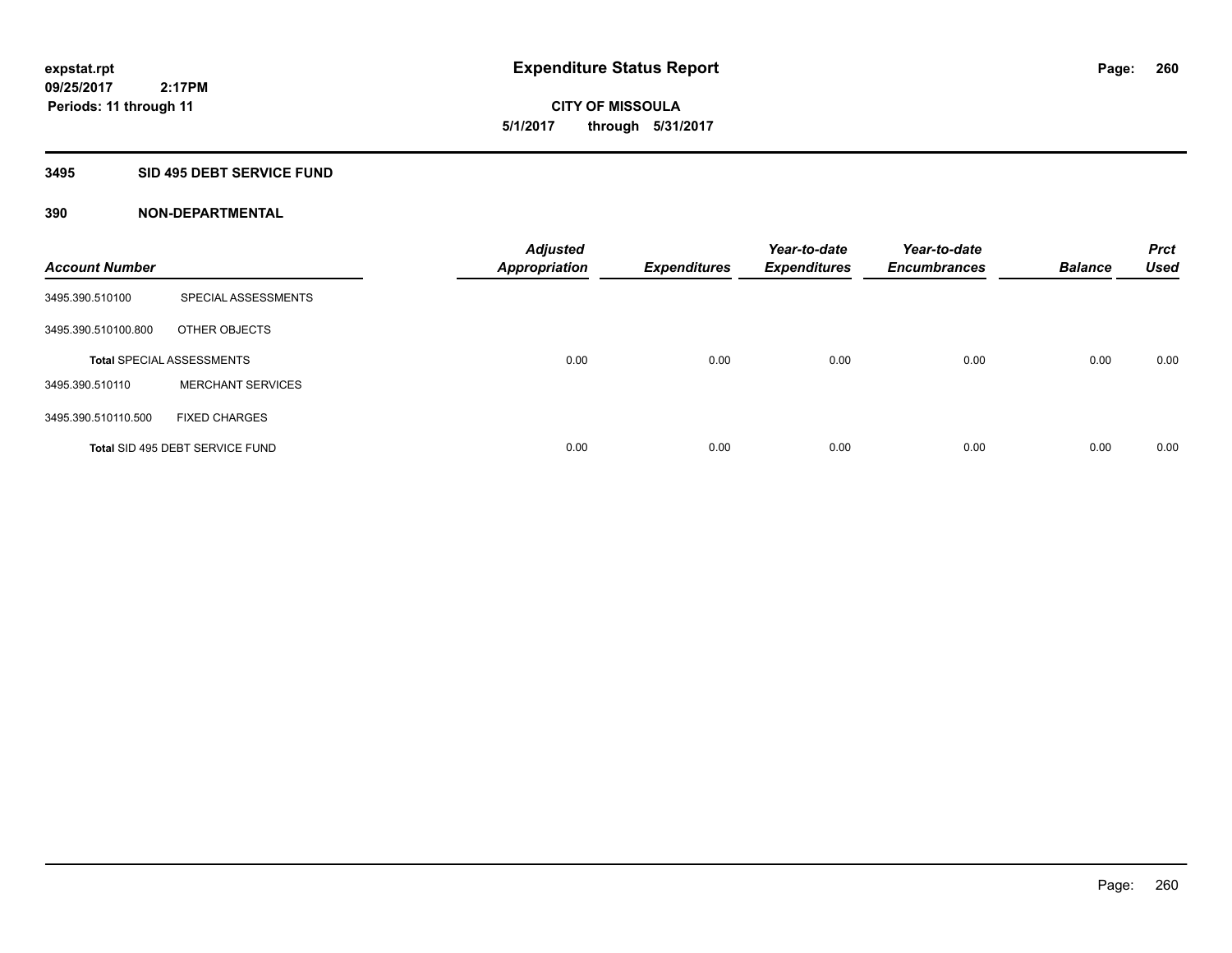**CITY OF MISSOULA 5/1/2017 through 5/31/2017**

# **3497 SID 497 DEBT SERVICE FUND**

| <b>Account Number</b>                |                         | <b>Adjusted</b><br>Appropriation | <b>Expenditures</b> | Year-to-date<br><b>Expenditures</b> | Year-to-date<br><b>Encumbrances</b> | <b>Balance</b> | Prct<br><b>Used</b> |
|--------------------------------------|-------------------------|----------------------------------|---------------------|-------------------------------------|-------------------------------------|----------------|---------------------|
| 3497.000.520100                      | *** Title Not Found *** |                                  |                     |                                     |                                     |                |                     |
| 3497.000.520100.800                  | OTHER OBJECTS           |                                  |                     |                                     |                                     |                |                     |
| <b>Total *** Title Not Found ***</b> |                         | 0.00                             | 0.00                | 0.00                                | 0.00                                | 0.00           | 0.00                |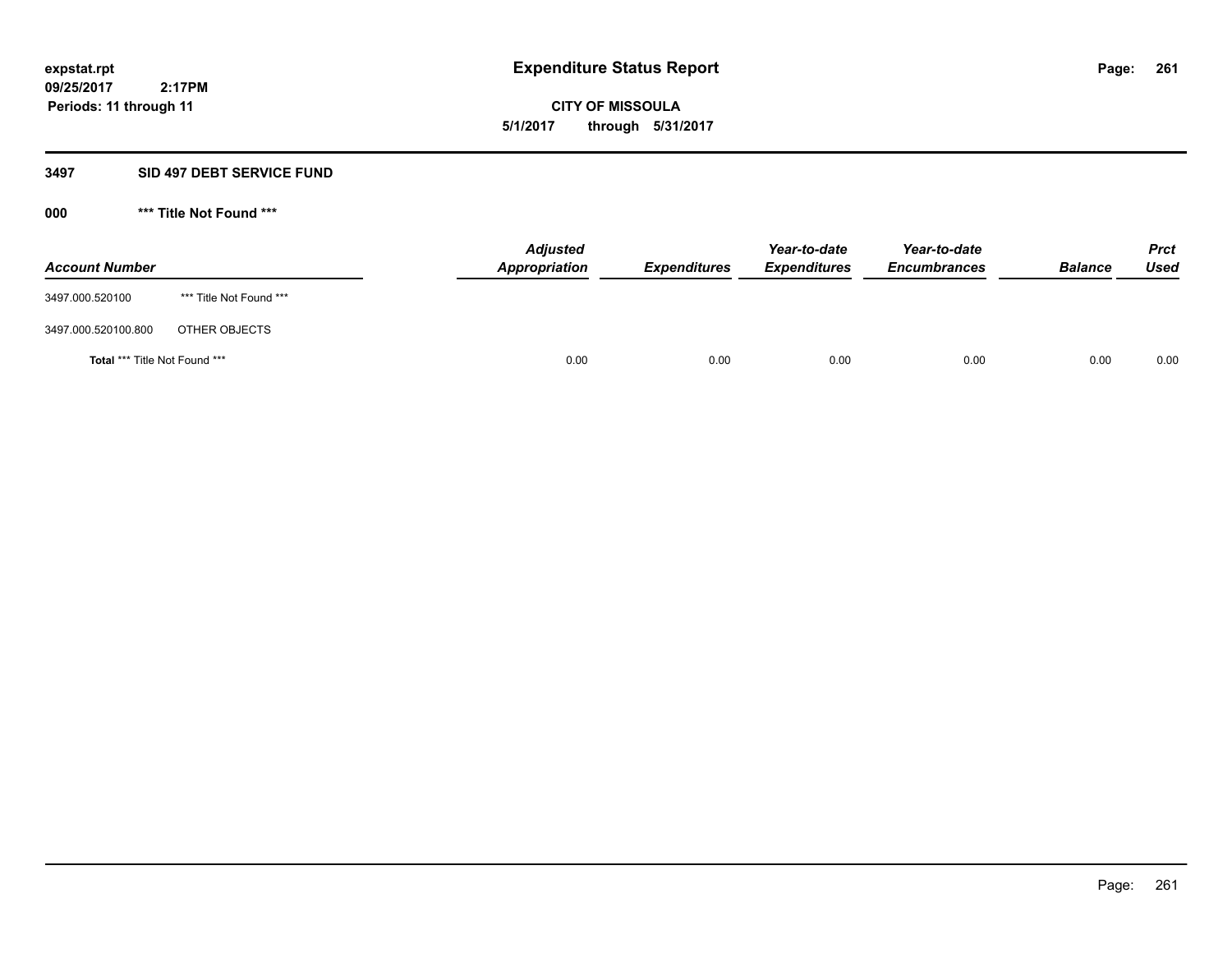**09/25/2017 2:17PM Periods: 11 through 11**

**CITY OF MISSOULA 5/1/2017 through 5/31/2017**

### **3497 SID 497 DEBT SERVICE FUND**

|                            |                                  | <b>Adjusted</b>      |                     | Year-to-date        | Year-to-date        |                | <b>Prct</b> |
|----------------------------|----------------------------------|----------------------|---------------------|---------------------|---------------------|----------------|-------------|
| <b>Account Number</b>      |                                  | <b>Appropriation</b> | <b>Expenditures</b> | <b>Expenditures</b> | <b>Encumbrances</b> | <b>Balance</b> | <b>Used</b> |
| 3497.390.510000            | <b>MISCELLANEOUS</b>             |                      |                     |                     |                     |                |             |
| 3497.390.510000.800        | OTHER OBJECTS                    |                      |                     |                     |                     |                |             |
| <b>Total MISCELLANEOUS</b> |                                  | 0.00                 | 0.00                | 0.00                | 0.00                | 0.00           | 0.00        |
| 3497.390.510100            | SPECIAL ASSESSMENTS              |                      |                     |                     |                     |                |             |
| 3497.390.510100.600        | <b>DEBT SERVICE</b>              |                      |                     |                     |                     |                |             |
| <b>Total DEBT SERVICE</b>  |                                  | 0.00                 | 0.00                | 0.00                | 0.00                | 0.00           | 0.00        |
| 3497.390.510100.800        | OTHER OBJECTS                    |                      |                     |                     |                     |                |             |
|                            | <b>Total SPECIAL ASSESSMENTS</b> | 0.00                 | 0.00                | 0.00                | 0.00                | 0.00           | 0.00        |
| 3497.390.510110            | <b>MERCHANT SERVICES</b>         |                      |                     |                     |                     |                |             |
| 3497.390.510110.500        | <b>FIXED CHARGES</b>             |                      |                     |                     |                     |                |             |
|                            | Total SID 497 DEBT SERVICE FUND  | 0.00                 | 0.00                | 0.00                | 0.00                | 0.00           | 0.00        |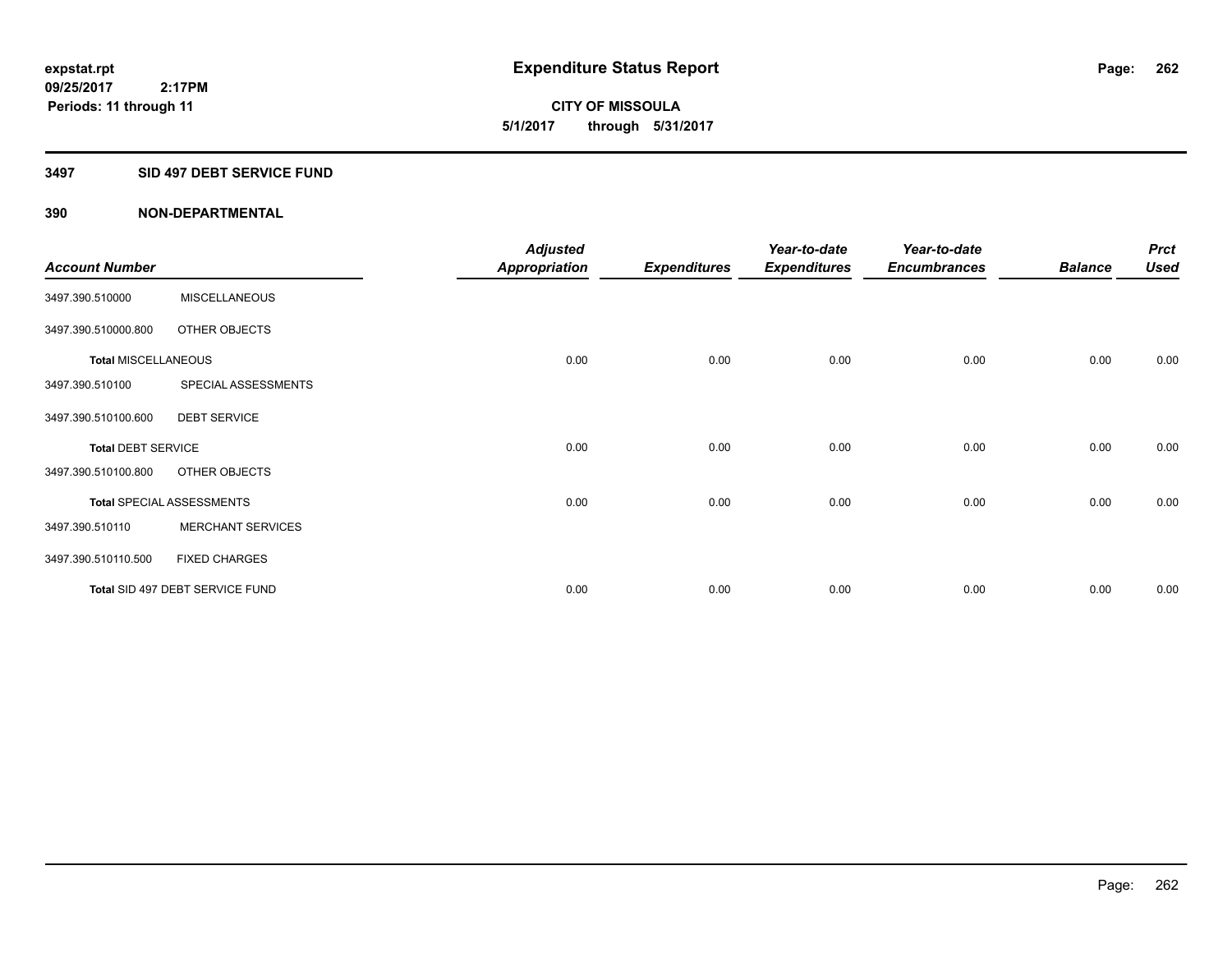**CITY OF MISSOULA 5/1/2017 through 5/31/2017**

# **3498 SID 498 DEBT SERVICE FUND**

| <b>Account Number</b>         |                         | <b>Adjusted</b><br>Appropriation | <b>Expenditures</b> | Year-to-date<br><b>Expenditures</b> | Year-to-date<br><b>Encumbrances</b> | <b>Balance</b> | <b>Prct</b><br>Used |
|-------------------------------|-------------------------|----------------------------------|---------------------|-------------------------------------|-------------------------------------|----------------|---------------------|
| 3498.000.520100               | *** Title Not Found *** |                                  |                     |                                     |                                     |                |                     |
| 3498.000.520100.800           | OTHER OBJECTS           |                                  |                     |                                     |                                     |                |                     |
| Total *** Title Not Found *** |                         | 0.00                             | 0.00                | 0.00                                | 0.00                                | 0.00           | 0.00                |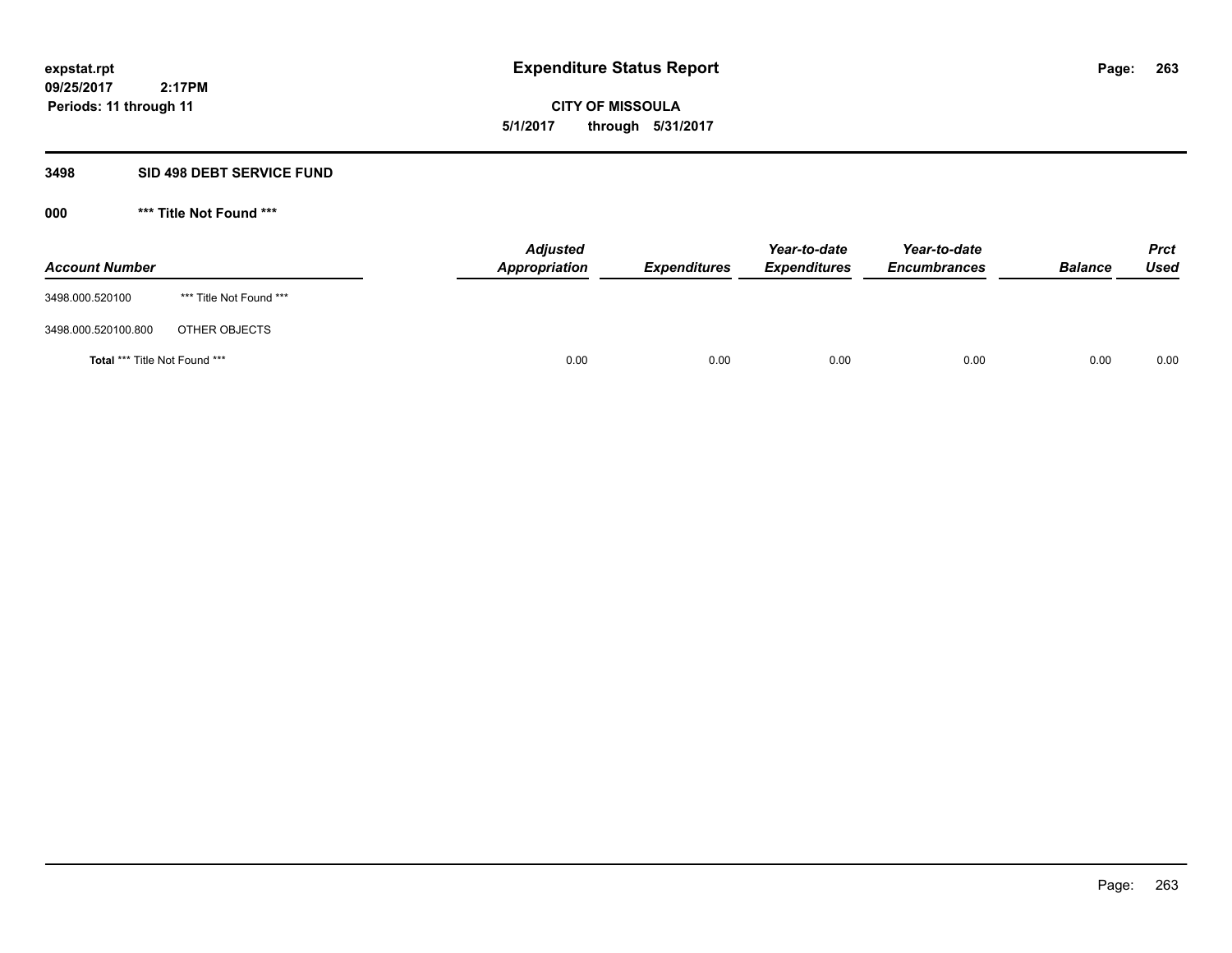**09/25/2017 2:17PM Periods: 11 through 11**

# **CITY OF MISSOULA 5/1/2017 through 5/31/2017**

# **3498 SID 498 DEBT SERVICE FUND**

| <b>Account Number</b> |                                  | <b>Adjusted</b><br><b>Appropriation</b> | <b>Expenditures</b> | Year-to-date<br><b>Expenditures</b> | Year-to-date<br><b>Encumbrances</b> | <b>Balance</b> | <b>Prct</b><br><b>Used</b> |
|-----------------------|----------------------------------|-----------------------------------------|---------------------|-------------------------------------|-------------------------------------|----------------|----------------------------|
| 3498.390.510100       | SPECIAL ASSESSMENTS              |                                         |                     |                                     |                                     |                |                            |
| 3498.390.510100.600   | <b>DEBT SERVICE</b>              |                                         |                     |                                     |                                     |                |                            |
|                       | <b>Total SPECIAL ASSESSMENTS</b> | 0.00                                    | 0.00                | 0.00                                | 0.00                                | 0.00           | 0.00                       |
| 3498.390.510110       | <b>MERCHANT SERVICES</b>         |                                         |                     |                                     |                                     |                |                            |
| 3498.390.510110.500   | <b>FIXED CHARGES</b>             |                                         |                     |                                     |                                     |                |                            |
|                       | <b>Total MERCHANT SERVICES</b>   | 0.00                                    | 0.00                | 0.00                                | 0.00                                | 0.00           | 0.00                       |
|                       | Total SID 498 DEBT SERVICE FUND  | 0.00                                    | 0.00                | 0.00                                | 0.00                                | 0.00           | 0.00                       |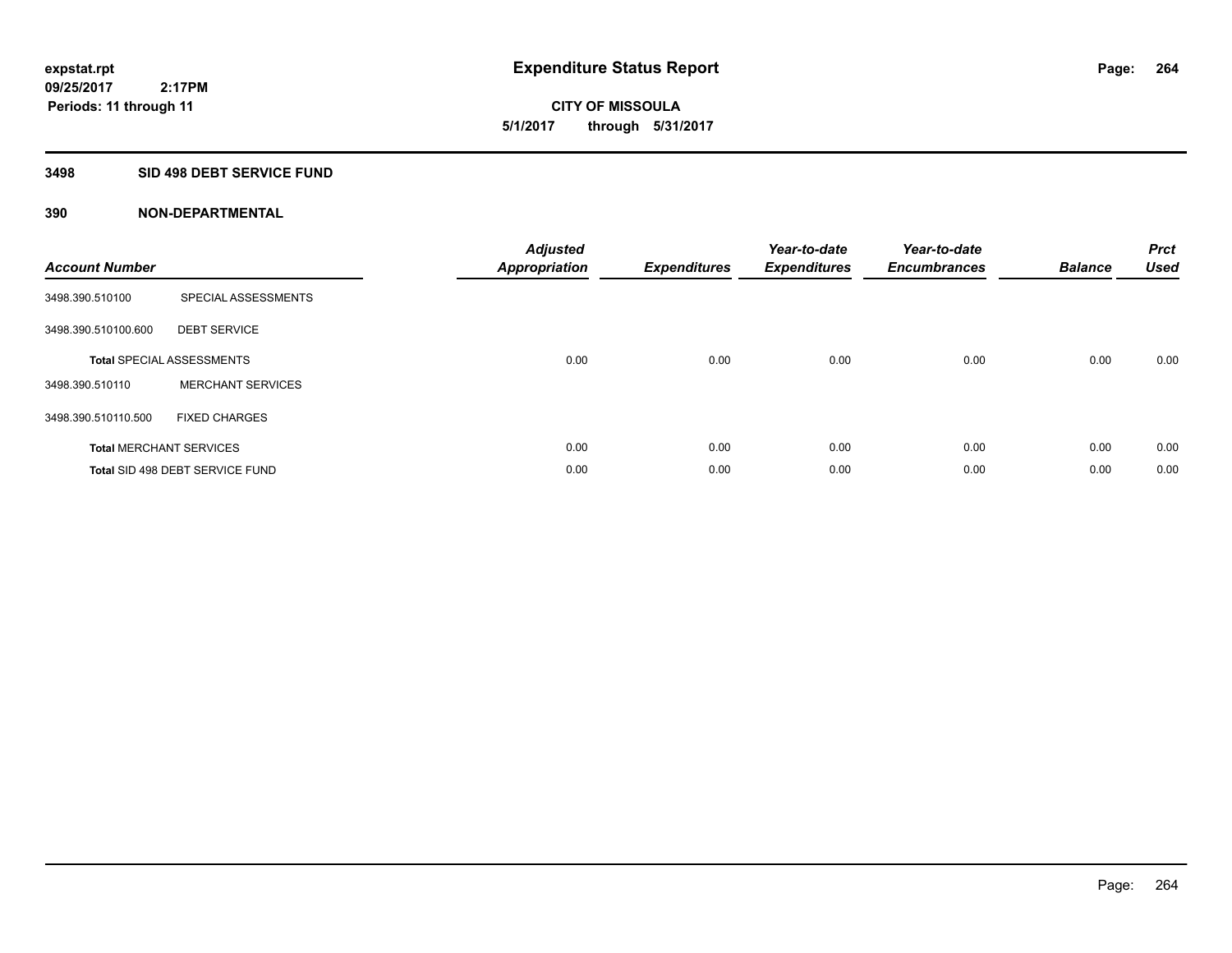**09/25/2017 2:17PM Periods: 11 through 11**

**CITY OF MISSOULA 5/1/2017 through 5/31/2017**

### **3500 SID 500 DEBT SERVICE FUND**

| <b>Account Number</b>     |                                 | <b>Adjusted</b><br><b>Appropriation</b> | <b>Expenditures</b> | Year-to-date<br><b>Expenditures</b> | Year-to-date<br><b>Encumbrances</b> | <b>Balance</b> | <b>Prct</b><br><b>Used</b> |
|---------------------------|---------------------------------|-----------------------------------------|---------------------|-------------------------------------|-------------------------------------|----------------|----------------------------|
| 3500.390.510100           | SPECIAL ASSESSMENTS             |                                         |                     |                                     |                                     |                |                            |
| 3500.390.510100.600       | <b>DEBT SERVICE</b>             |                                         |                     |                                     |                                     |                |                            |
| <b>Total DEBT SERVICE</b> |                                 | 0.00                                    | 0.00                | 0.00                                | 0.00                                | 0.00           | 0.00                       |
| 3500.390.510100.800       | OTHER OBJECTS                   |                                         |                     |                                     |                                     |                |                            |
|                           | Total SID 500 DEBT SERVICE FUND | 0.00                                    | 0.00                | 0.00                                | 0.00                                | 0.00           | 0.00                       |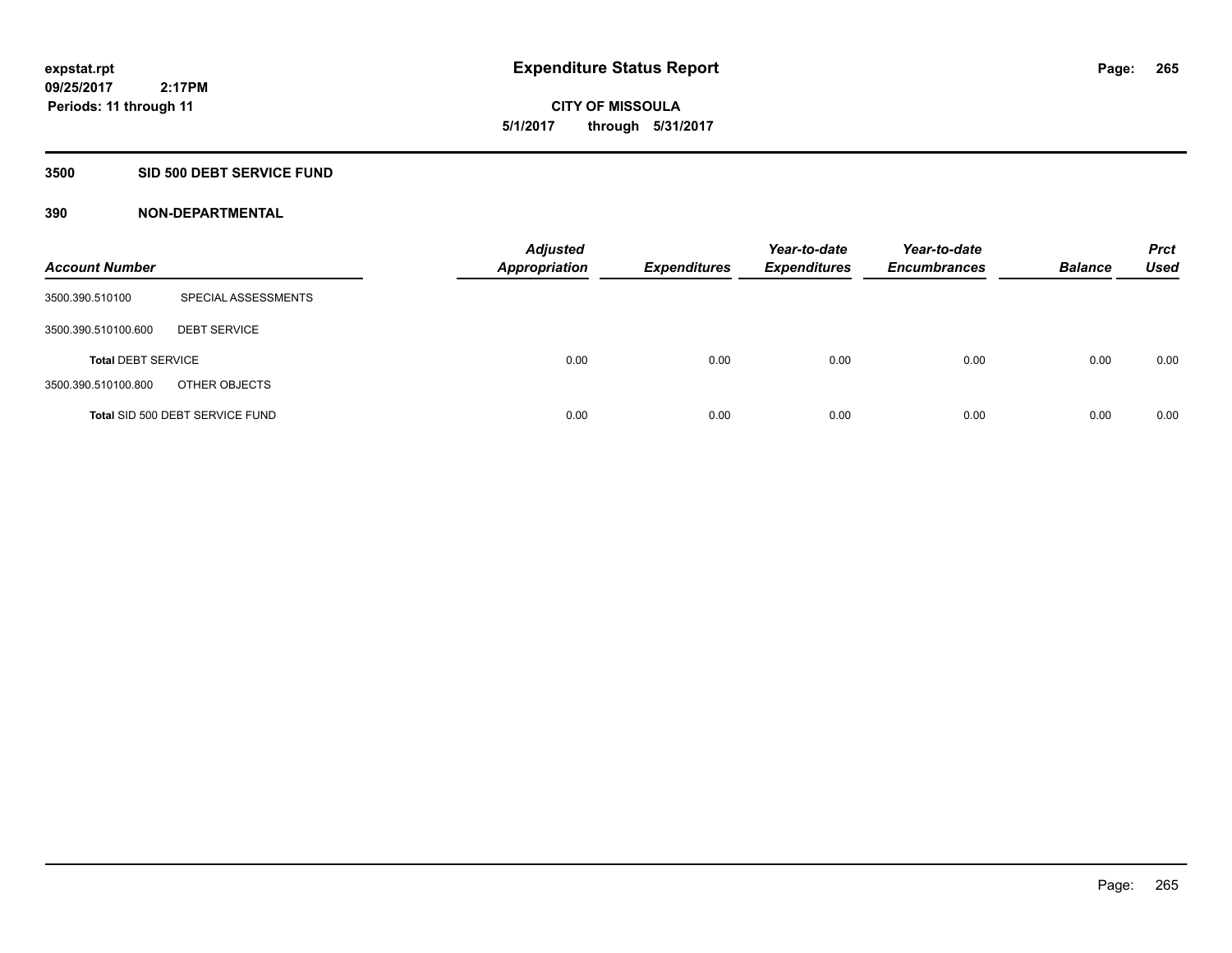**09/25/2017 2:17PM Periods: 11 through 11**

**CITY OF MISSOULA 5/1/2017 through 5/31/2017**

# **3501 SID 501 DEBT SERVICE FUND**

| <b>Account Number</b>         |                         | <b>Adjusted</b><br>Appropriation | <b>Expenditures</b> | Year-to-date<br><b>Expenditures</b> | Year-to-date<br><b>Encumbrances</b> | <b>Balance</b> | <b>Prct</b><br>Used |
|-------------------------------|-------------------------|----------------------------------|---------------------|-------------------------------------|-------------------------------------|----------------|---------------------|
| 3501.000.520100               | *** Title Not Found *** |                                  |                     |                                     |                                     |                |                     |
| 3501.000.520100.800           | OTHER OBJECTS           |                                  |                     |                                     |                                     |                |                     |
| Total *** Title Not Found *** |                         | 0.00                             | 0.00                | 0.00                                | 0.00                                | 0.00           | 0.00                |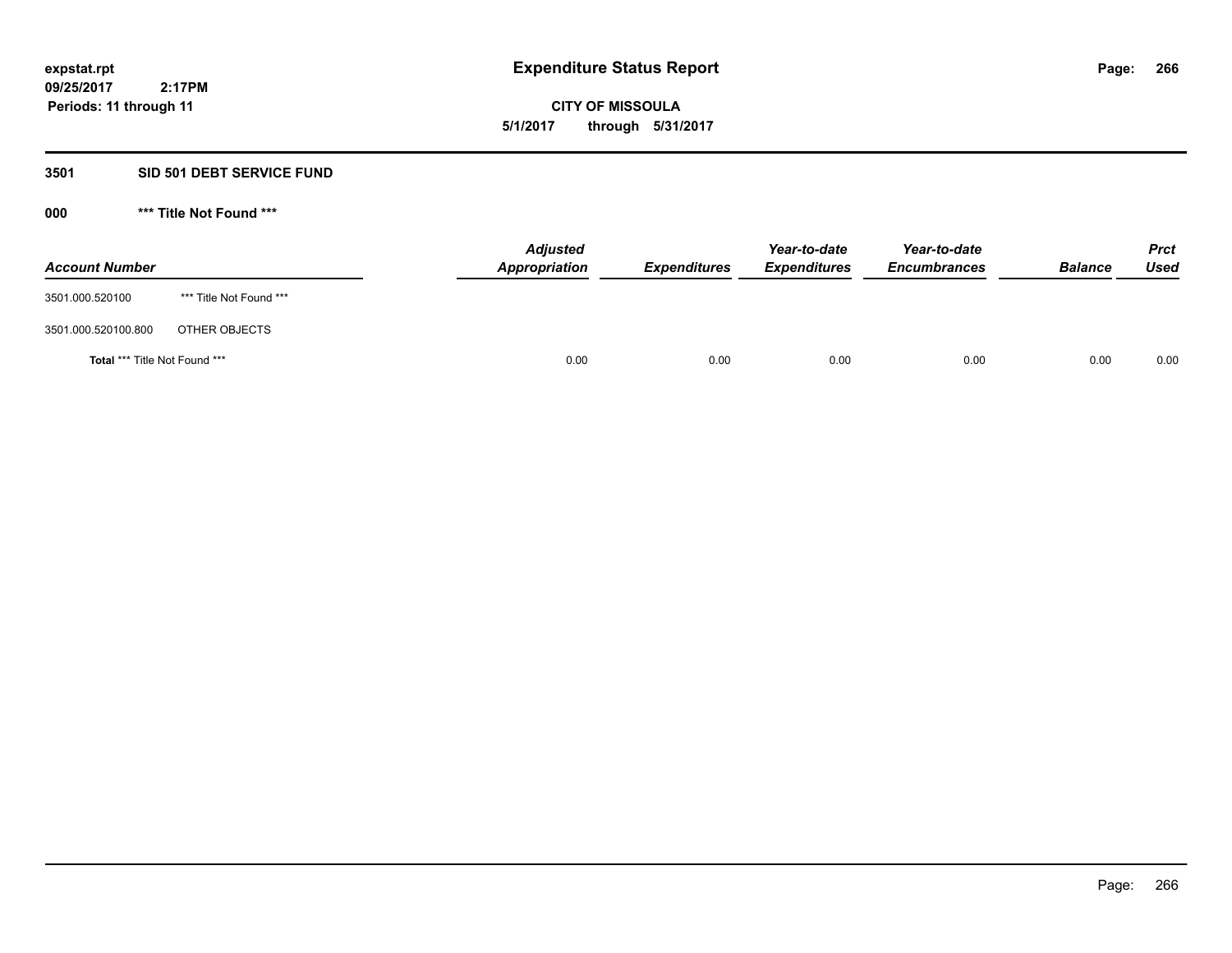**09/25/2017 2:17PM Periods: 11 through 11**

**CITY OF MISSOULA 5/1/2017 through 5/31/2017**

# **3501 SID 501 DEBT SERVICE FUND**

| <b>Account Number</b> |                                  | <b>Adjusted</b><br><b>Appropriation</b> | <b>Expenditures</b> | Year-to-date<br><b>Expenditures</b> | Year-to-date<br><b>Encumbrances</b> | <b>Balance</b> | <b>Prct</b><br><b>Used</b> |
|-----------------------|----------------------------------|-----------------------------------------|---------------------|-------------------------------------|-------------------------------------|----------------|----------------------------|
| 3501.390.510100       | SPECIAL ASSESSMENTS              |                                         |                     |                                     |                                     |                |                            |
| 3501.390.510100.600   | <b>DEBT SERVICE</b>              |                                         |                     |                                     |                                     |                |                            |
|                       | <b>Total SPECIAL ASSESSMENTS</b> | 0.00                                    | 0.00                | 0.00                                | 0.00                                | 0.00           | 0.00                       |
| 3501.390.510110       | <b>MERCHANT SERVICES</b>         |                                         |                     |                                     |                                     |                |                            |
| 3501.390.510110.500   | <b>FIXED CHARGES</b>             |                                         |                     |                                     |                                     |                |                            |
|                       | Total SID 501 DEBT SERVICE FUND  | 0.00                                    | 0.00                | 0.00                                | 0.00                                | 0.00           | 0.00                       |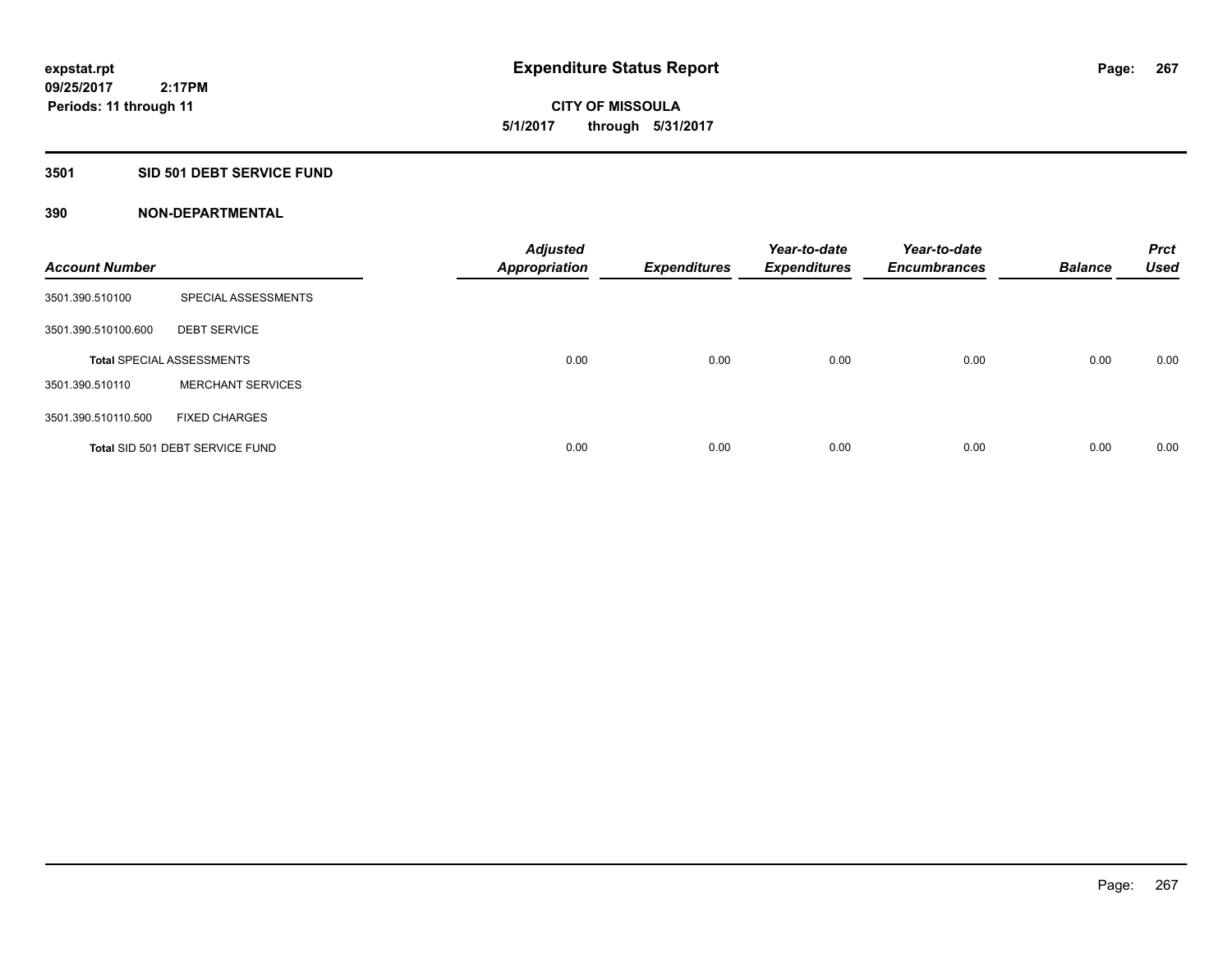**09/25/2017 2:17PM Periods: 11 through 11**

**CITY OF MISSOULA 5/1/2017 through 5/31/2017**

# **3503 SID 503 DEBT SERVICE FUND**

| <b>Account Number</b>                |                         | <b>Adjusted</b><br>Appropriation | <b>Expenditures</b> | Year-to-date<br><b>Expenditures</b> | Year-to-date<br><b>Encumbrances</b> | <b>Balance</b> | <b>Prct</b><br>Used |
|--------------------------------------|-------------------------|----------------------------------|---------------------|-------------------------------------|-------------------------------------|----------------|---------------------|
| 3503.000.520100                      | *** Title Not Found *** |                                  |                     |                                     |                                     |                |                     |
| 3503.000.520100.800                  | OTHER OBJECTS           |                                  |                     |                                     |                                     |                |                     |
| <b>Total *** Title Not Found ***</b> |                         | 0.00                             | 0.00                | 0.00                                | 0.00                                | 0.00           | 0.00                |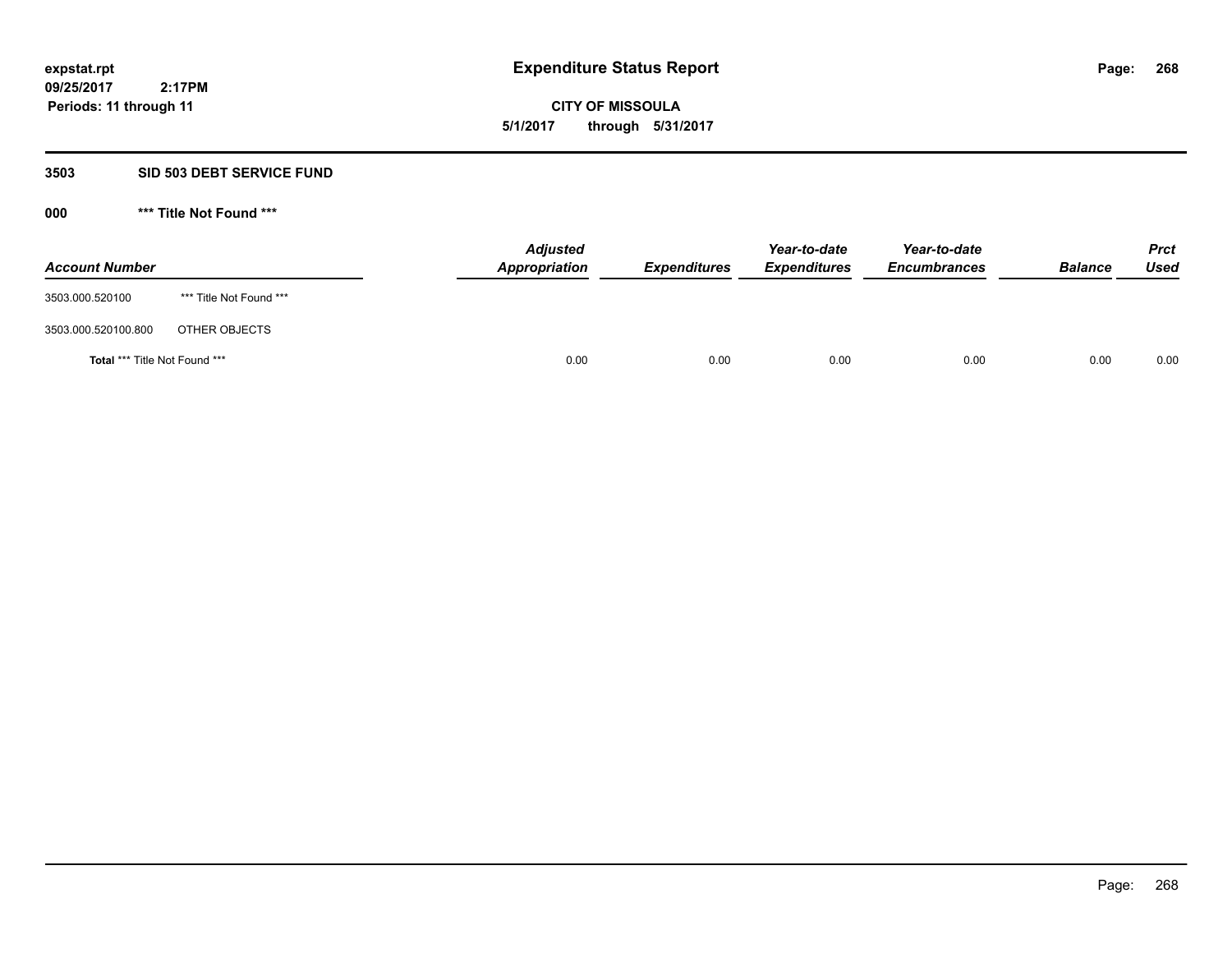**09/25/2017 2:17PM Periods: 11 through 11**

**CITY OF MISSOULA 5/1/2017 through 5/31/2017**

### **3503 SID 503 DEBT SERVICE FUND**

| <b>Account Number</b> |                                  | <b>Adjusted</b><br><b>Appropriation</b> | <b>Expenditures</b> | Year-to-date<br><b>Expenditures</b> | Year-to-date<br><b>Encumbrances</b> | <b>Balance</b> | <b>Prct</b><br><b>Used</b> |
|-----------------------|----------------------------------|-----------------------------------------|---------------------|-------------------------------------|-------------------------------------|----------------|----------------------------|
| 3503.390.510100       | SPECIAL ASSESSMENTS              |                                         |                     |                                     |                                     |                |                            |
| 3503.390.510100.600   | <b>DEBT SERVICE</b>              |                                         |                     |                                     |                                     |                |                            |
|                       | <b>Total SPECIAL ASSESSMENTS</b> | 0.00                                    | 0.00                | 0.00                                | 0.00                                | 0.00           | 0.00                       |
| 3503.390.510110       | <b>MERCHANT SERVICES</b>         |                                         |                     |                                     |                                     |                |                            |
| 3503.390.510110.500   | <b>FIXED CHARGES</b>             |                                         |                     |                                     |                                     |                |                            |
|                       | Total SID 503 DEBT SERVICE FUND  | 0.00                                    | 0.00                | 0.00                                | 0.00                                | 0.00           | 0.00                       |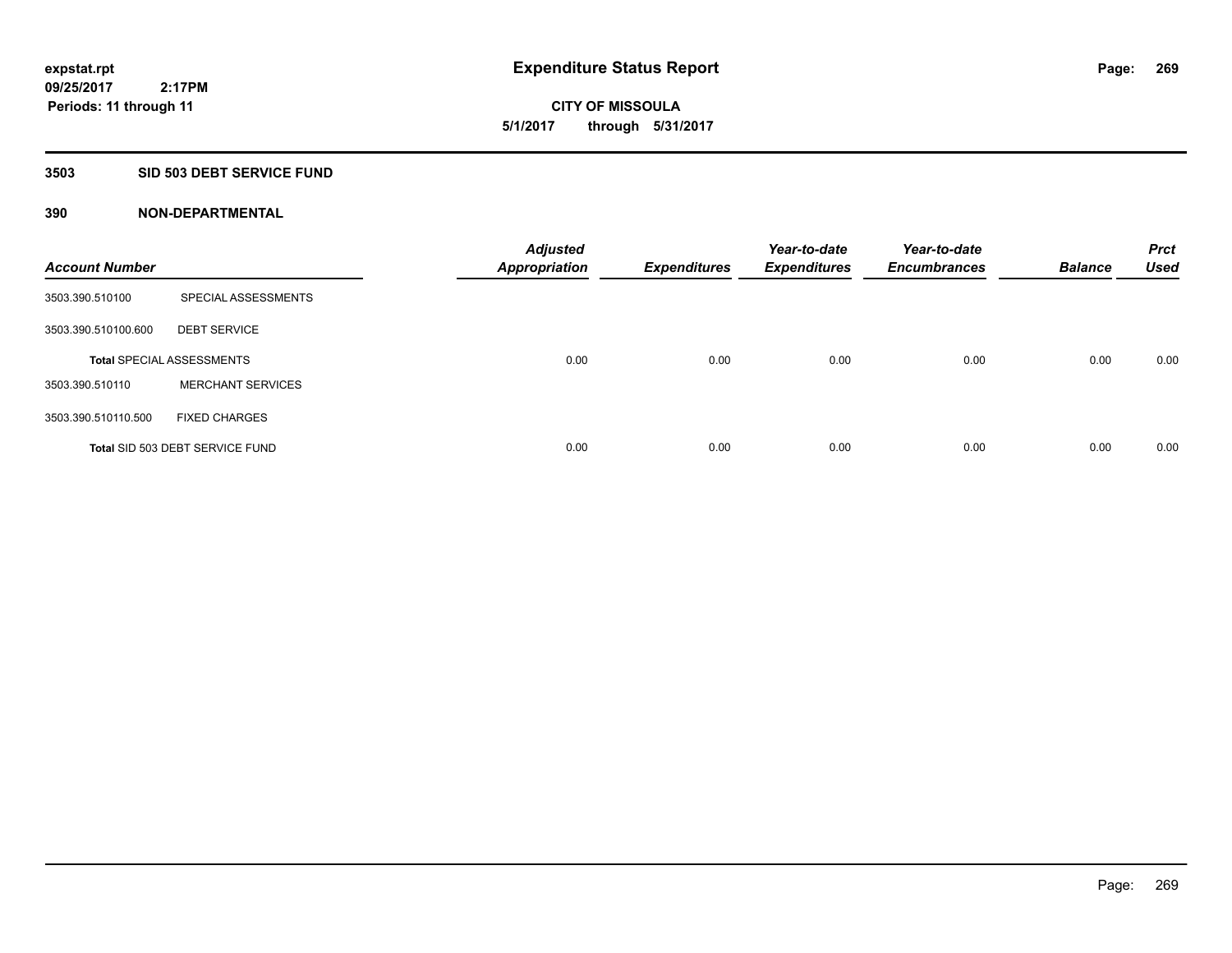**CITY OF MISSOULA 5/1/2017 through 5/31/2017**

# **3505 SID 505 DEBT SERVICE FUND**

| <b>Account Number</b>         |                         | <b>Adjusted</b><br>Appropriation | <b>Expenditures</b> | Year-to-date<br><b>Expenditures</b> | Year-to-date<br><b>Encumbrances</b> | <b>Balance</b> | <b>Prct</b><br><b>Used</b> |
|-------------------------------|-------------------------|----------------------------------|---------------------|-------------------------------------|-------------------------------------|----------------|----------------------------|
| 3505.000.520100               | *** Title Not Found *** |                                  |                     |                                     |                                     |                |                            |
| 3505.000.520100.800           | OTHER OBJECTS           |                                  |                     |                                     |                                     |                |                            |
| Total *** Title Not Found *** |                         | 0.00                             | 0.00                | 0.00                                | 0.00                                | 0.00           | 0.00                       |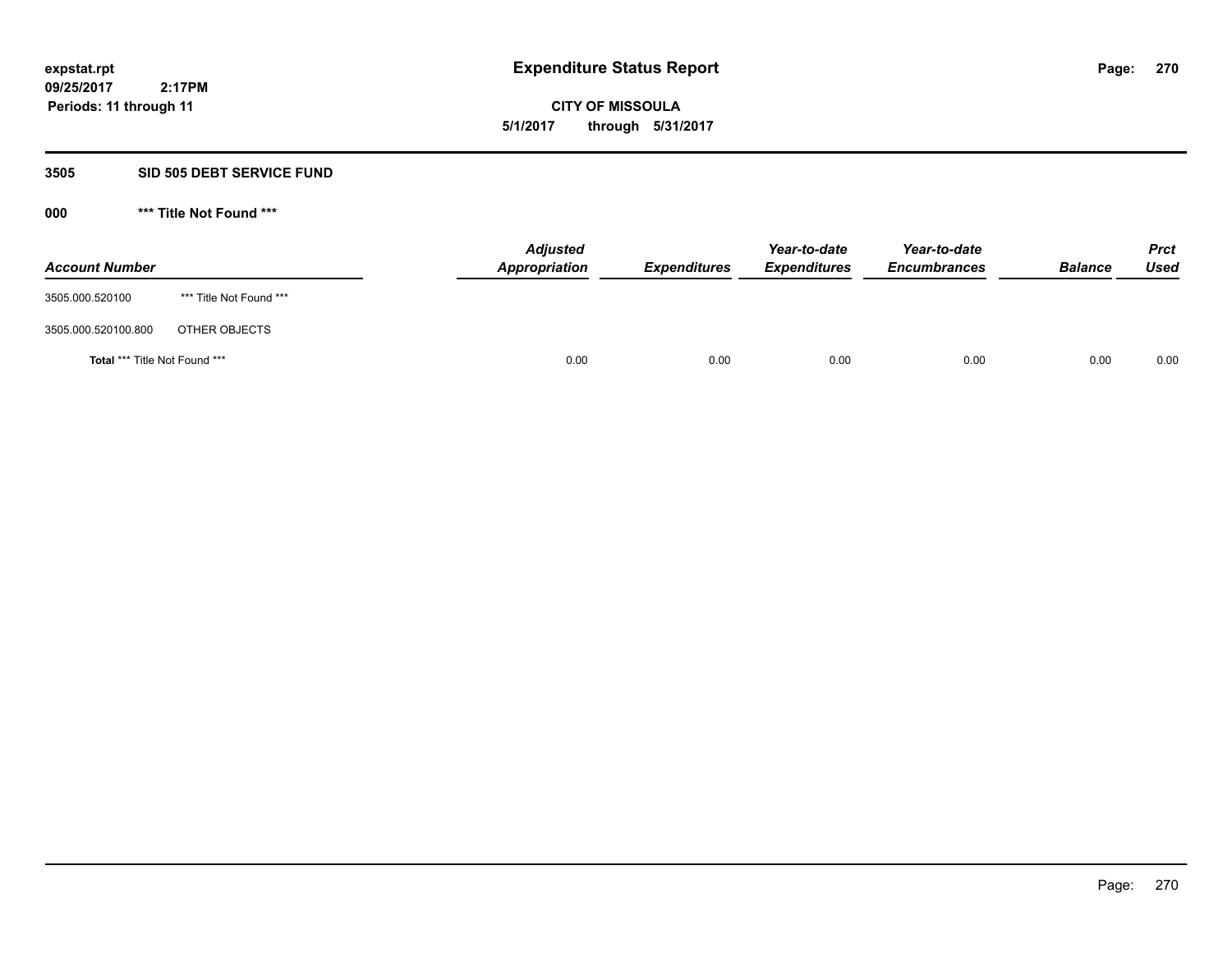**09/25/2017 2:17PM Periods: 11 through 11**

**CITY OF MISSOULA 5/1/2017 through 5/31/2017**

### **3505 SID 505 DEBT SERVICE FUND**

| <b>Account Number</b> |                                  | <b>Adjusted</b><br><b>Appropriation</b> | <b>Expenditures</b> | Year-to-date<br><b>Expenditures</b> | Year-to-date<br><b>Encumbrances</b> | <b>Balance</b> | <b>Prct</b><br><b>Used</b> |
|-----------------------|----------------------------------|-----------------------------------------|---------------------|-------------------------------------|-------------------------------------|----------------|----------------------------|
| 3505.390.510100       | SPECIAL ASSESSMENTS              |                                         |                     |                                     |                                     |                |                            |
| 3505.390.510100.600   | <b>DEBT SERVICE</b>              |                                         |                     |                                     |                                     |                |                            |
|                       | <b>Total SPECIAL ASSESSMENTS</b> | 0.00                                    | 0.00                | 0.00                                | 0.00                                | 0.00           | 0.00                       |
| 3505.390.510110       | <b>MERCHANT SERVICES</b>         |                                         |                     |                                     |                                     |                |                            |
| 3505.390.510110.500   | <b>FIXED CHARGES</b>             |                                         |                     |                                     |                                     |                |                            |
|                       | Total SID 505 DEBT SERVICE FUND  | 0.00                                    | 0.00                | 0.00                                | 0.00                                | 0.00           | 0.00                       |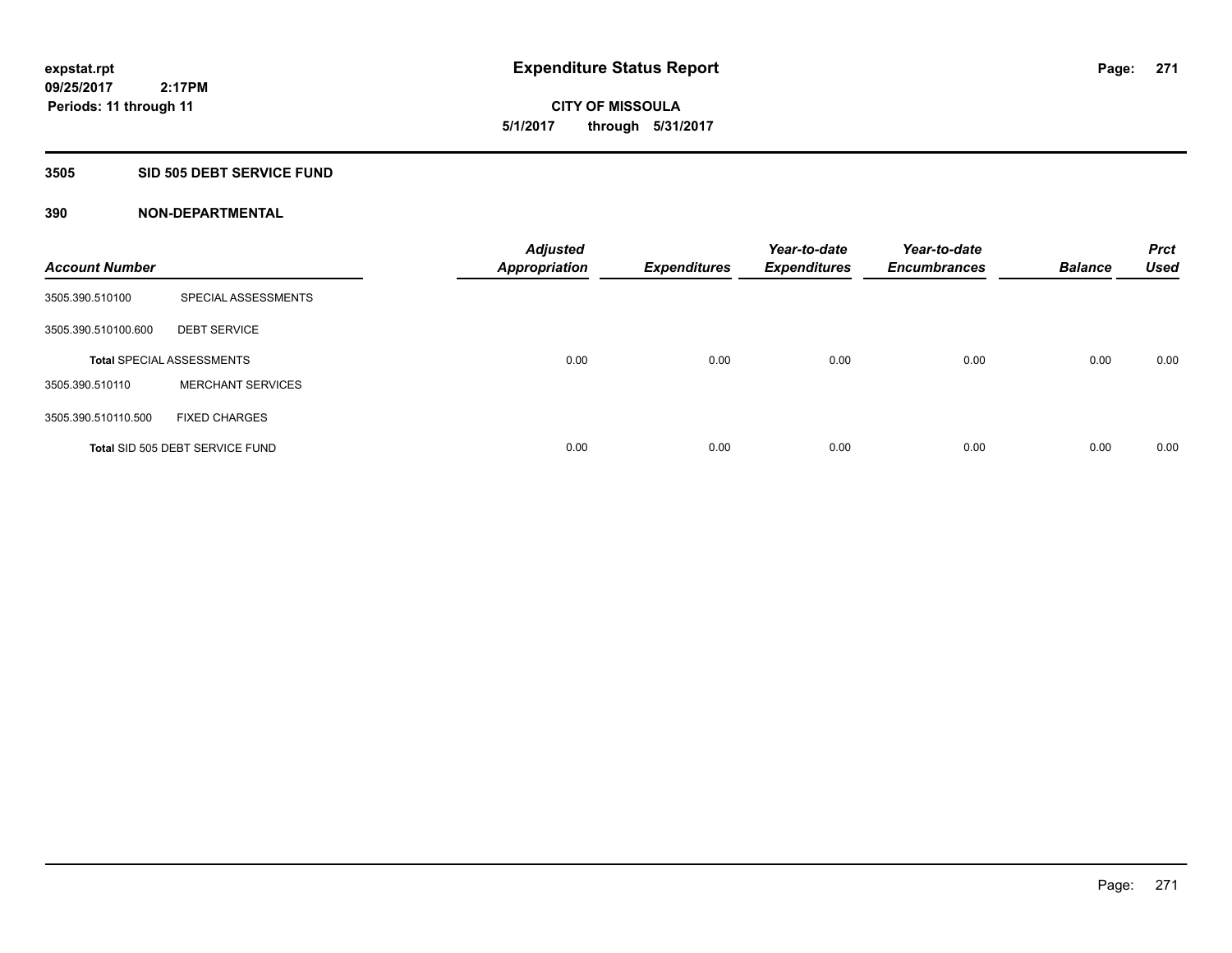**CITY OF MISSOULA 5/1/2017 through 5/31/2017**

# **3506 SID 506 DEBT SERVICE FUND**

| <b>Account Number</b>         |                         | <b>Adjusted</b><br>Appropriation | <b>Expenditures</b> | Year-to-date<br><b>Expenditures</b> | Year-to-date<br><b>Encumbrances</b> | <b>Balance</b> | <b>Prct</b><br><b>Used</b> |
|-------------------------------|-------------------------|----------------------------------|---------------------|-------------------------------------|-------------------------------------|----------------|----------------------------|
| 3506.000.520100               | *** Title Not Found *** |                                  |                     |                                     |                                     |                |                            |
| 3506.000.520100.800           | OTHER OBJECTS           |                                  |                     |                                     |                                     |                |                            |
| Total *** Title Not Found *** |                         | 0.00                             | 0.00                | 0.00                                | 0.00                                | 0.00           | 0.00                       |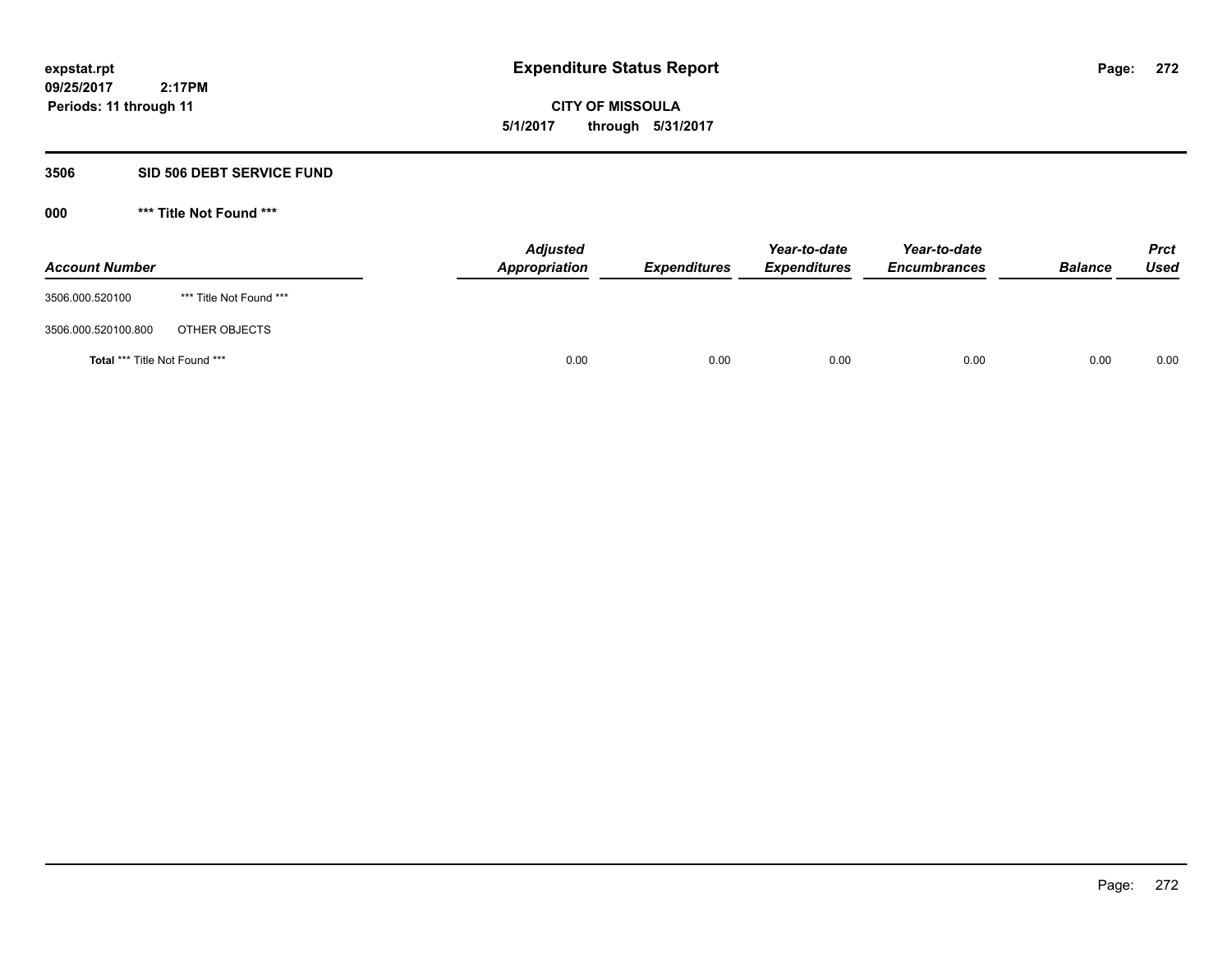**09/25/2017 2:17PM Periods: 11 through 11**

**CITY OF MISSOULA 5/1/2017 through 5/31/2017**

### **3506 SID 506 DEBT SERVICE FUND**

| <b>Account Number</b> |                                  | <b>Adjusted</b><br><b>Appropriation</b> | <b>Expenditures</b> | Year-to-date<br><b>Expenditures</b> | Year-to-date<br><b>Encumbrances</b> | <b>Balance</b> | <b>Prct</b><br><b>Used</b> |
|-----------------------|----------------------------------|-----------------------------------------|---------------------|-------------------------------------|-------------------------------------|----------------|----------------------------|
| 3506.390.510100       | SPECIAL ASSESSMENTS              |                                         |                     |                                     |                                     |                |                            |
| 3506.390.510100.600   | <b>DEBT SERVICE</b>              |                                         |                     |                                     |                                     |                |                            |
|                       | <b>Total SPECIAL ASSESSMENTS</b> | 0.00                                    | 0.00                | 0.00                                | 0.00                                | 0.00           | 0.00                       |
| 3506.390.510110       | <b>MERCHANT SERVICES</b>         |                                         |                     |                                     |                                     |                |                            |
| 3506.390.510110.500   | <b>FIXED CHARGES</b>             |                                         |                     |                                     |                                     |                |                            |
|                       | Total SID 506 DEBT SERVICE FUND  | 0.00                                    | 0.00                | 0.00                                | 0.00                                | 0.00           | 0.00                       |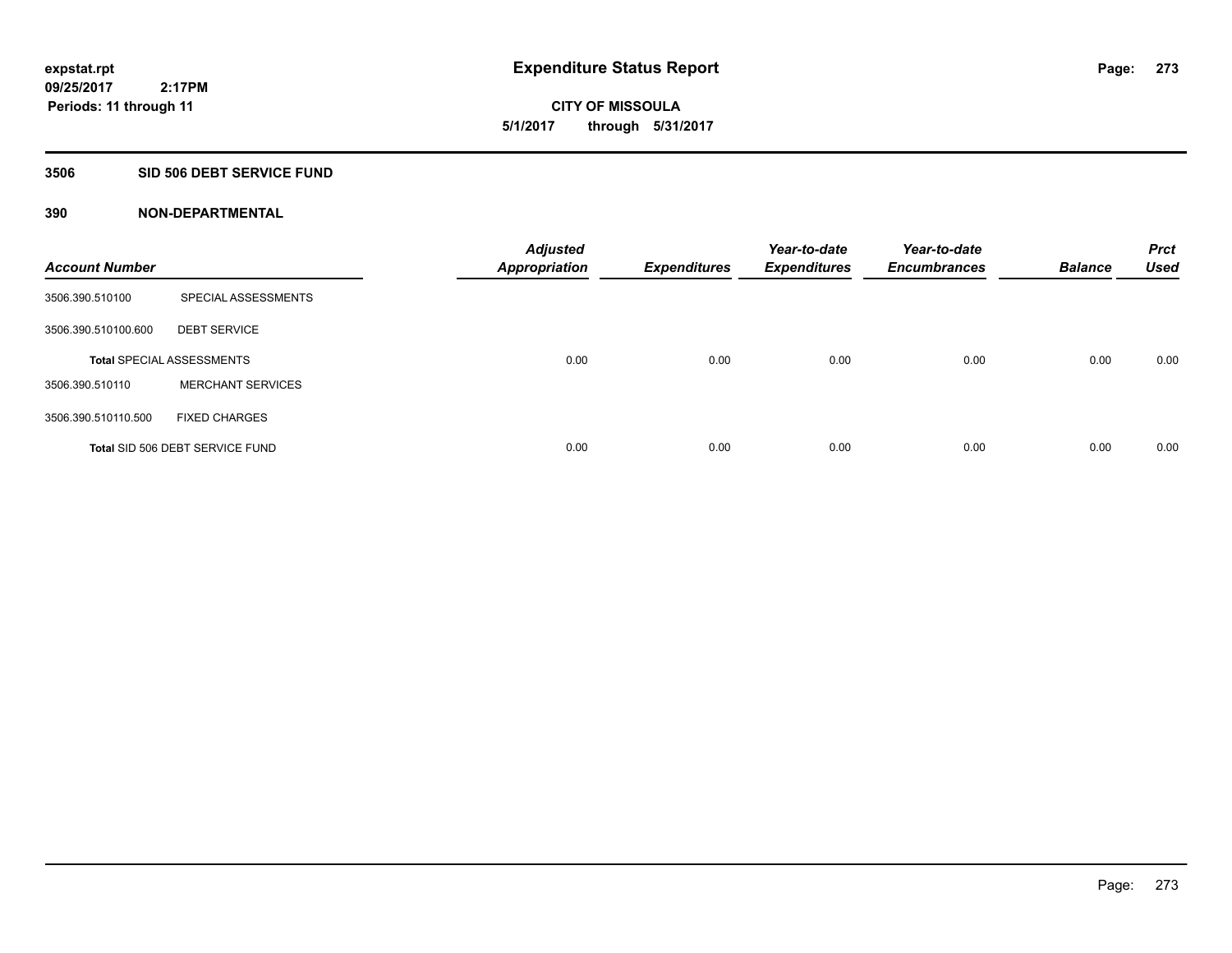**CITY OF MISSOULA 5/1/2017 through 5/31/2017**

# **3507 SID 507 DEBT SERVICE FUND**

| <b>Account Number</b>         |                         | <b>Adjusted</b><br>Appropriation | <b>Expenditures</b> | Year-to-date<br><b>Expenditures</b> | Year-to-date<br><b>Encumbrances</b> | <b>Balance</b> | Prct<br><b>Used</b> |
|-------------------------------|-------------------------|----------------------------------|---------------------|-------------------------------------|-------------------------------------|----------------|---------------------|
| 3507.000.520100               | *** Title Not Found *** |                                  |                     |                                     |                                     |                |                     |
| 3507.000.520100.800           | OTHER OBJECTS           |                                  |                     |                                     |                                     |                |                     |
| Total *** Title Not Found *** |                         | 0.00                             | 0.00                | 0.00                                | 0.00                                | 0.00           | 0.00                |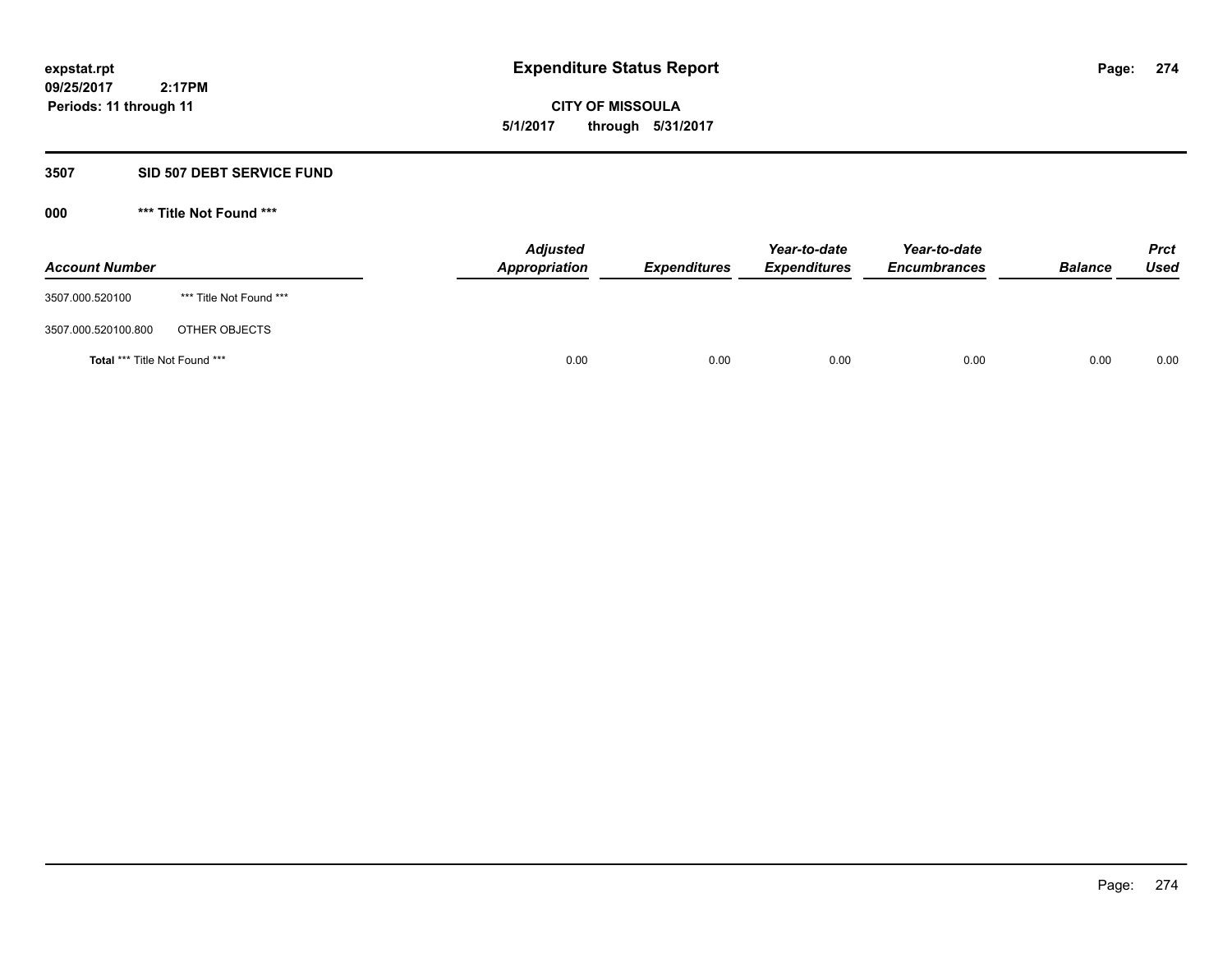**CITY OF MISSOULA 5/1/2017 through 5/31/2017**

# **3507 SID 507 DEBT SERVICE FUND**

| <b>Account Number</b> |                                 | <b>Adjusted</b><br>Appropriation | <b>Expenditures</b> | Year-to-date<br><b>Expenditures</b> | Year-to-date<br><b>Encumbrances</b> | <b>Balance</b> | <b>Prct</b><br>Used |
|-----------------------|---------------------------------|----------------------------------|---------------------|-------------------------------------|-------------------------------------|----------------|---------------------|
| 3507.390.510110       | <b>MERCHANT SERVICES</b>        |                                  |                     |                                     |                                     |                |                     |
| 3507.390.510110.500   | <b>FIXED CHARGES</b>            |                                  |                     |                                     |                                     |                |                     |
|                       | Total SID 507 DEBT SERVICE FUND | 0.00                             | 0.00                | 0.00                                | 0.00                                | 0.00           | 0.00                |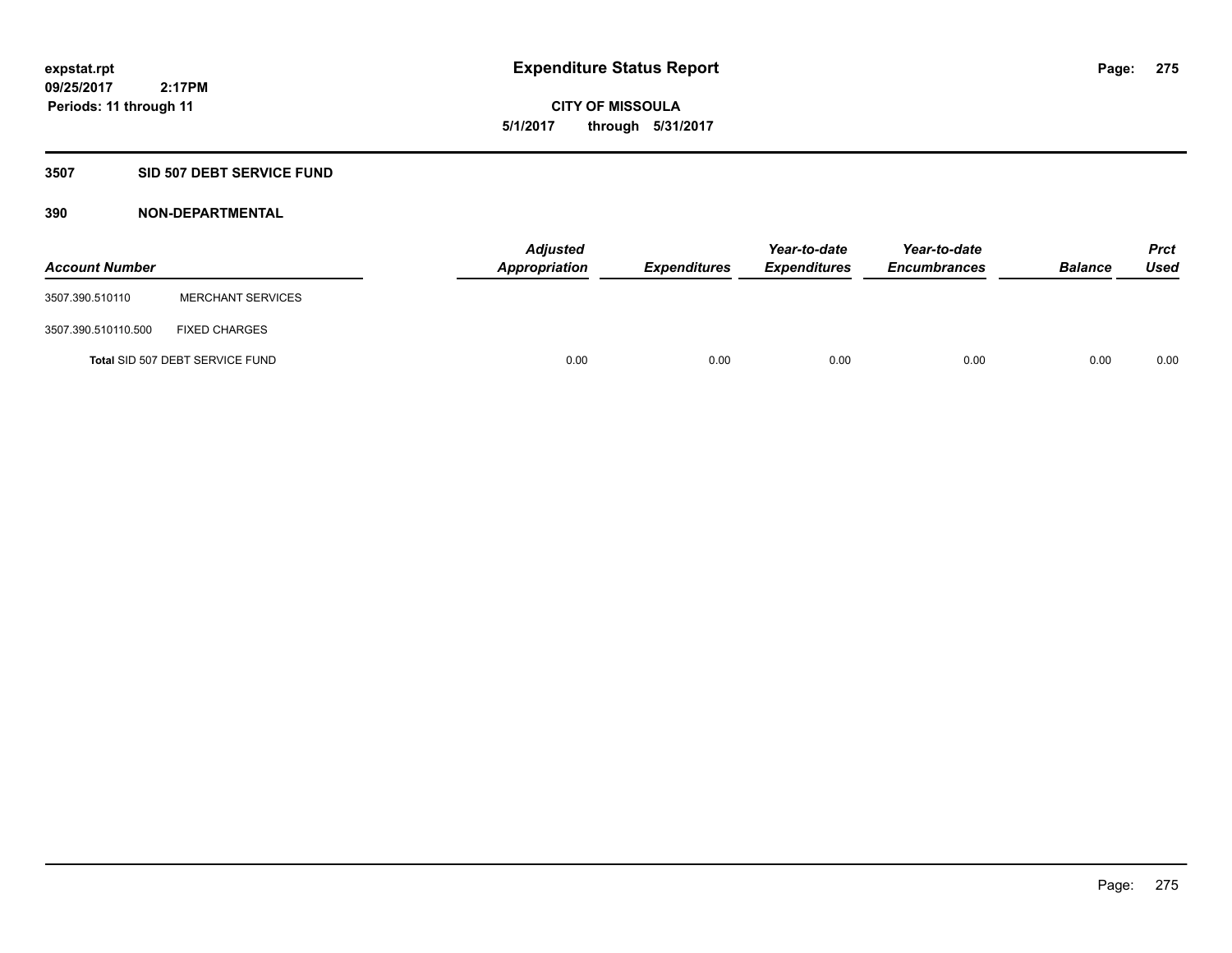**CITY OF MISSOULA 5/1/2017 through 5/31/2017**

# **3508 SID 508 DEBT SERVICE FUND**

| <b>Account Number</b>         |                         | <b>Adjusted</b><br>Appropriation | <b>Expenditures</b> | Year-to-date<br><b>Expenditures</b> | Year-to-date<br><b>Encumbrances</b> | <b>Balance</b> | Prct<br><b>Used</b> |
|-------------------------------|-------------------------|----------------------------------|---------------------|-------------------------------------|-------------------------------------|----------------|---------------------|
| 3508.000.520100               | *** Title Not Found *** |                                  |                     |                                     |                                     |                |                     |
| 3508.000.520100.800           | OTHER OBJECTS           |                                  |                     |                                     |                                     |                |                     |
| Total *** Title Not Found *** |                         | 0.00                             | 0.00                | 0.00                                | 0.00                                | 0.00           | 0.00                |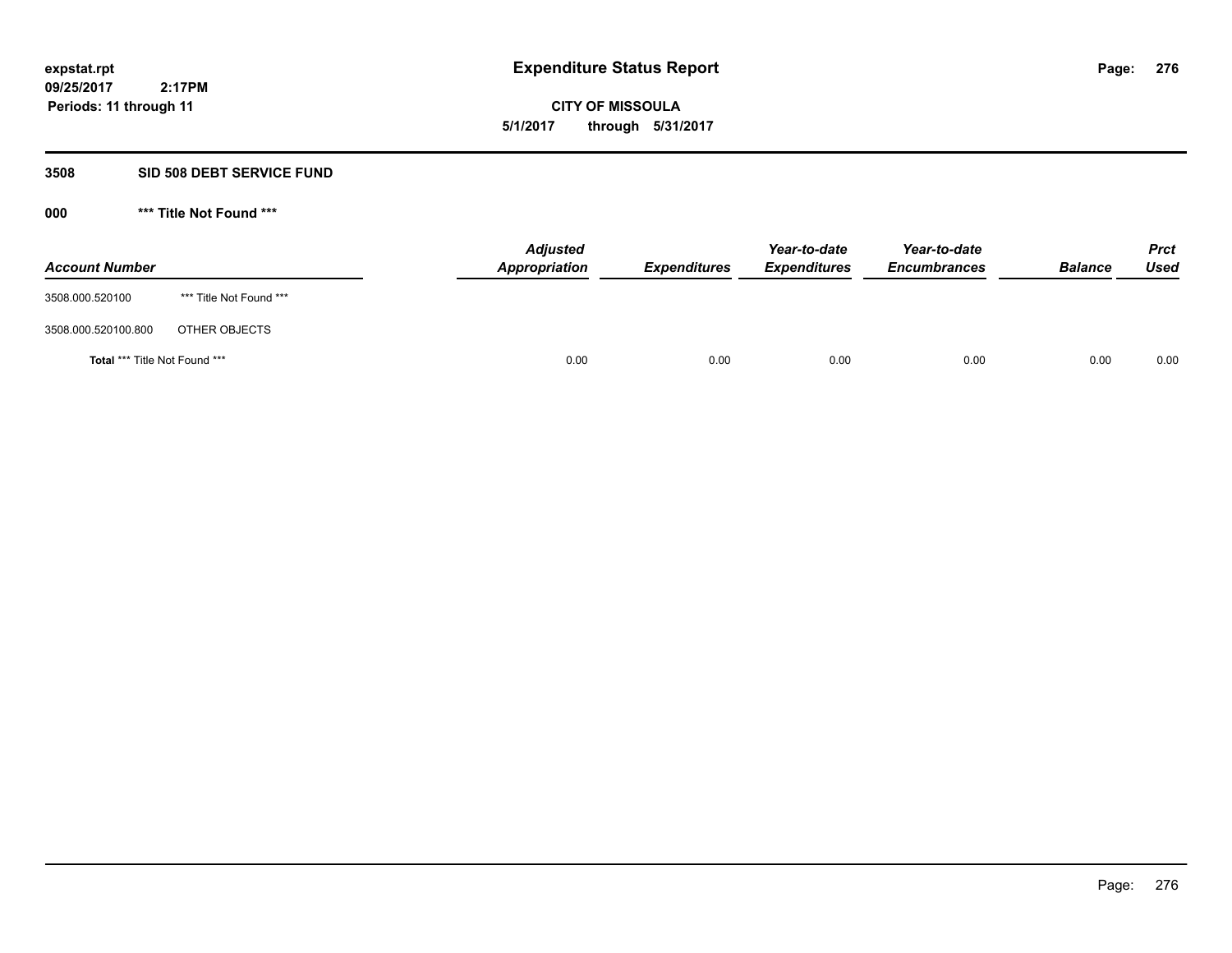**CITY OF MISSOULA 5/1/2017 through 5/31/2017**

# **3508 SID 508 DEBT SERVICE FUND**

| <b>Account Number</b> |                                 | <b>Adjusted</b><br>Appropriation | <b>Expenditures</b> | Year-to-date<br><b>Expenditures</b> | Year-to-date<br><b>Encumbrances</b> | <b>Balance</b> | Prct<br><b>Used</b> |
|-----------------------|---------------------------------|----------------------------------|---------------------|-------------------------------------|-------------------------------------|----------------|---------------------|
| 3508.390.510110       | <b>MERCHANT SERVICES</b>        |                                  |                     |                                     |                                     |                |                     |
| 3508.390.510110.500   | <b>FIXED CHARGES</b>            |                                  |                     |                                     |                                     |                |                     |
|                       | Total SID 508 DEBT SERVICE FUND | 0.00                             | 0.00                | 0.00                                | 0.00                                | 0.00           | 0.00                |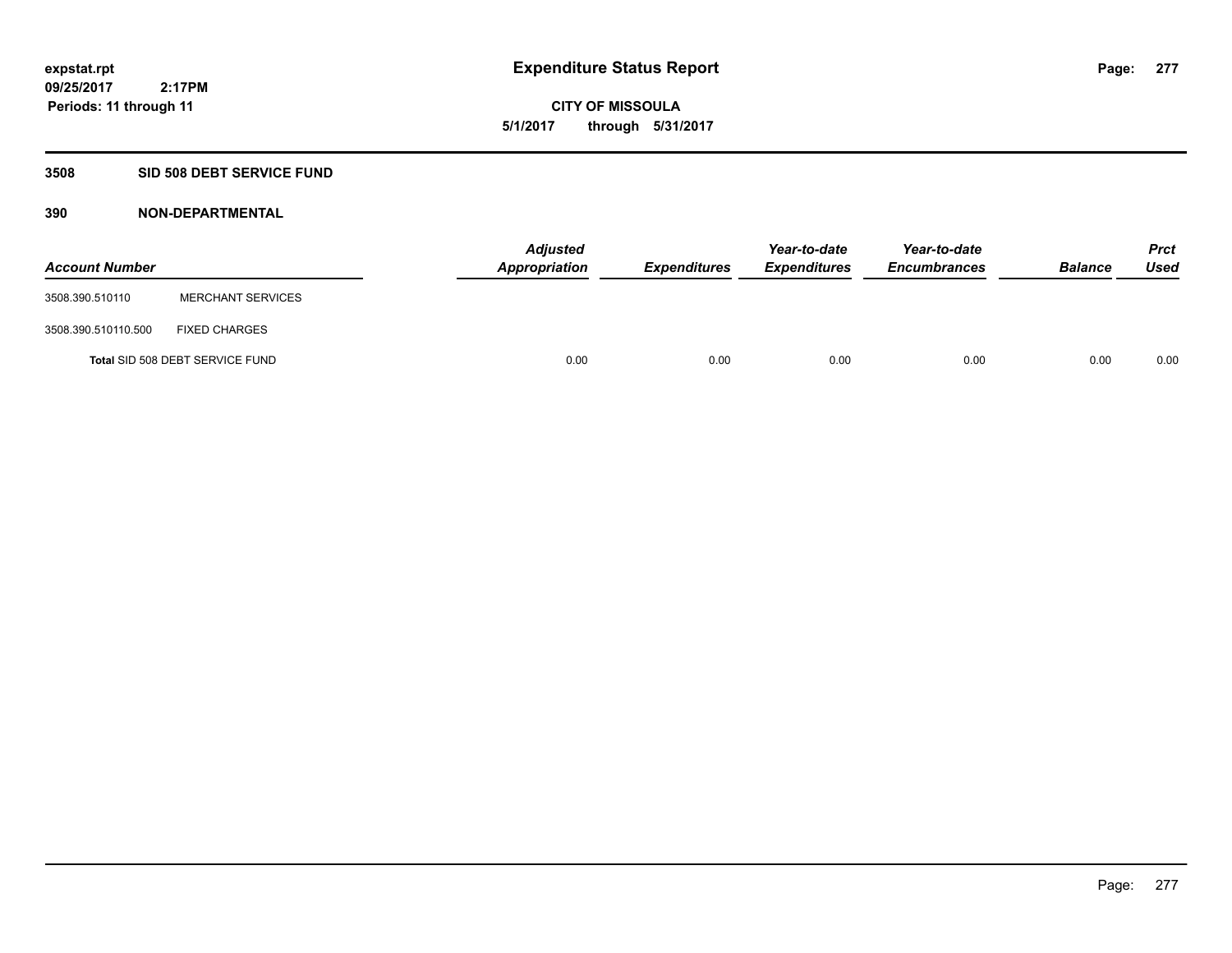**CITY OF MISSOULA 5/1/2017 through 5/31/2017**

# **3510 SID 510 DEBT SERVICE FUND**

| <b>Account Number</b>         |                         | <b>Adjusted</b><br>Appropriation | <b>Expenditures</b> | Year-to-date<br><b>Expenditures</b> | Year-to-date<br><b>Encumbrances</b> | <b>Balance</b> | <b>Prct</b><br>Used |
|-------------------------------|-------------------------|----------------------------------|---------------------|-------------------------------------|-------------------------------------|----------------|---------------------|
| 3510.000.520100               | *** Title Not Found *** |                                  |                     |                                     |                                     |                |                     |
| 3510.000.520100.800           | OTHER OBJECTS           |                                  |                     |                                     |                                     |                |                     |
| Total *** Title Not Found *** |                         | 0.00                             | 0.00                | 0.00                                | 0.00                                | 0.00           | 0.00                |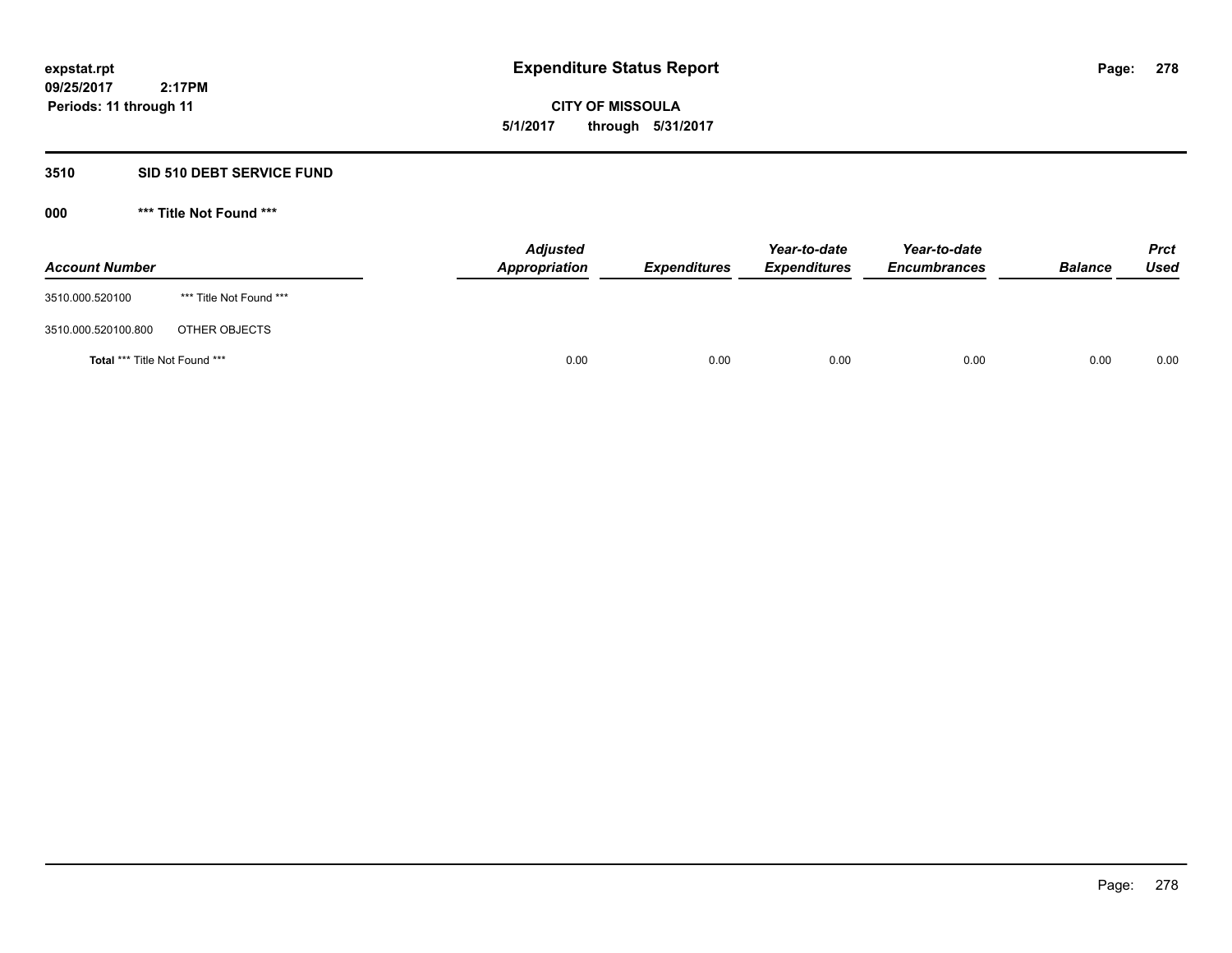**09/25/2017 2:17PM Periods: 11 through 11**

**CITY OF MISSOULA 5/1/2017 through 5/31/2017**

# **3510 SID 510 DEBT SERVICE FUND**

| <b>Account Number</b> |                                  | <b>Adjusted</b><br><b>Appropriation</b> | <b>Expenditures</b> | Year-to-date<br><b>Expenditures</b> | Year-to-date<br><b>Encumbrances</b> | <b>Balance</b> | <b>Prct</b><br><b>Used</b> |
|-----------------------|----------------------------------|-----------------------------------------|---------------------|-------------------------------------|-------------------------------------|----------------|----------------------------|
| 3510.390.510100       | SPECIAL ASSESSMENTS              |                                         |                     |                                     |                                     |                |                            |
| 3510.390.510100.600   | <b>DEBT SERVICE</b>              |                                         |                     |                                     |                                     |                |                            |
|                       | <b>Total SPECIAL ASSESSMENTS</b> | 0.00                                    | 0.00                | 0.00                                | 0.00                                | 0.00           | 0.00                       |
| 3510.390.510110       | <b>MERCHANT SERVICES</b>         |                                         |                     |                                     |                                     |                |                            |
| 3510.390.510110.500   | <b>FIXED CHARGES</b>             |                                         |                     |                                     |                                     |                |                            |
|                       | Total SID 510 DEBT SERVICE FUND  | 0.00                                    | 0.00                | 0.00                                | 0.00                                | 0.00           | 0.00                       |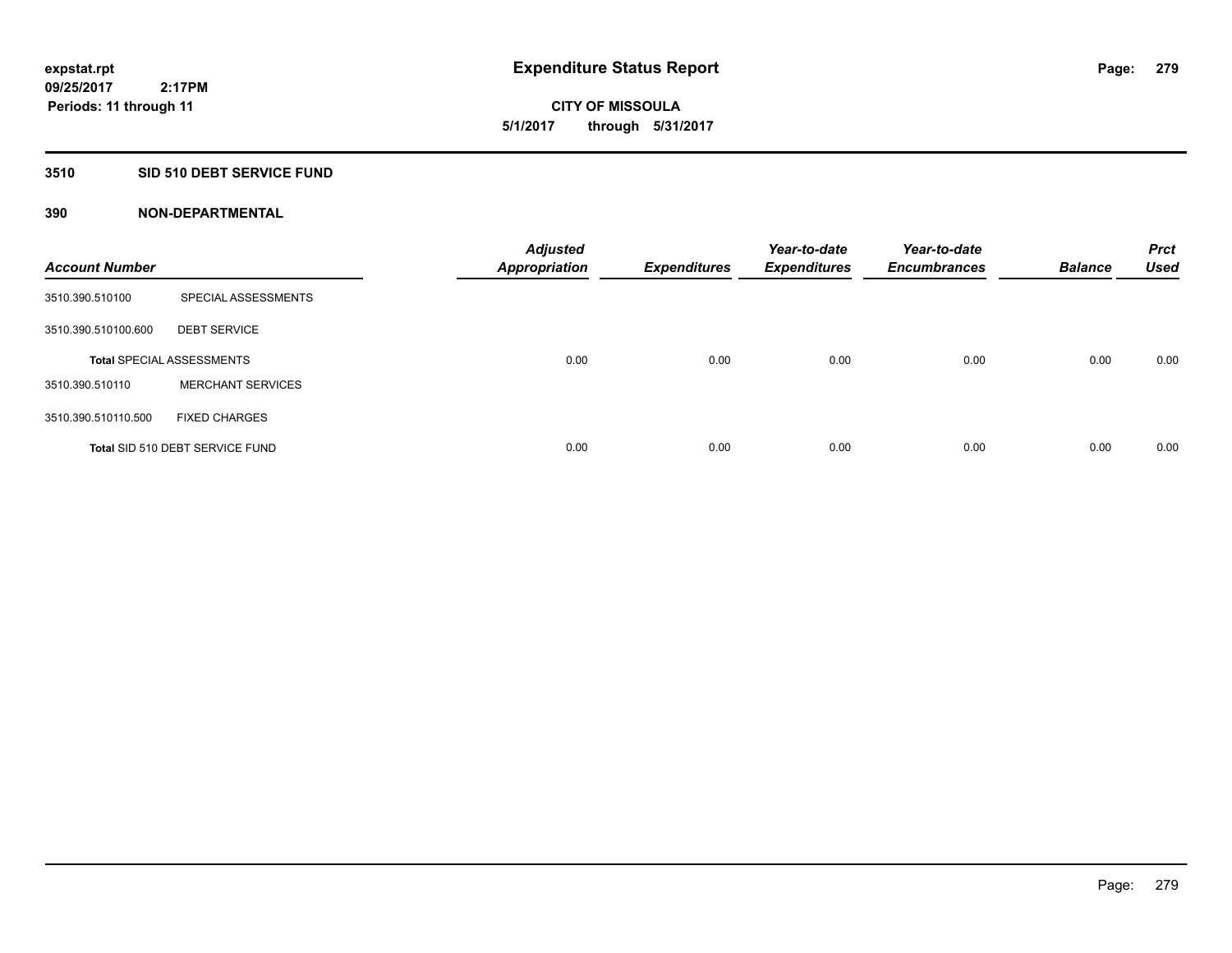**CITY OF MISSOULA 5/1/2017 through 5/31/2017**

# **3511 SID 511 DEBT SERVICE FUND**

| <b>Account Number</b>         |                         | <b>Adjusted</b><br>Appropriation | <b>Expenditures</b> | Year-to-date<br><b>Expenditures</b> | Year-to-date<br><b>Encumbrances</b> | <b>Balance</b> | <b>Prct</b><br><b>Used</b> |
|-------------------------------|-------------------------|----------------------------------|---------------------|-------------------------------------|-------------------------------------|----------------|----------------------------|
| 3511.000.520100               | *** Title Not Found *** |                                  |                     |                                     |                                     |                |                            |
| 3511.000.520100.800           | OTHER OBJECTS           |                                  |                     |                                     |                                     |                |                            |
| Total *** Title Not Found *** |                         | 0.00                             | 0.00                | 0.00                                | 0.00                                | 0.00           | 0.00                       |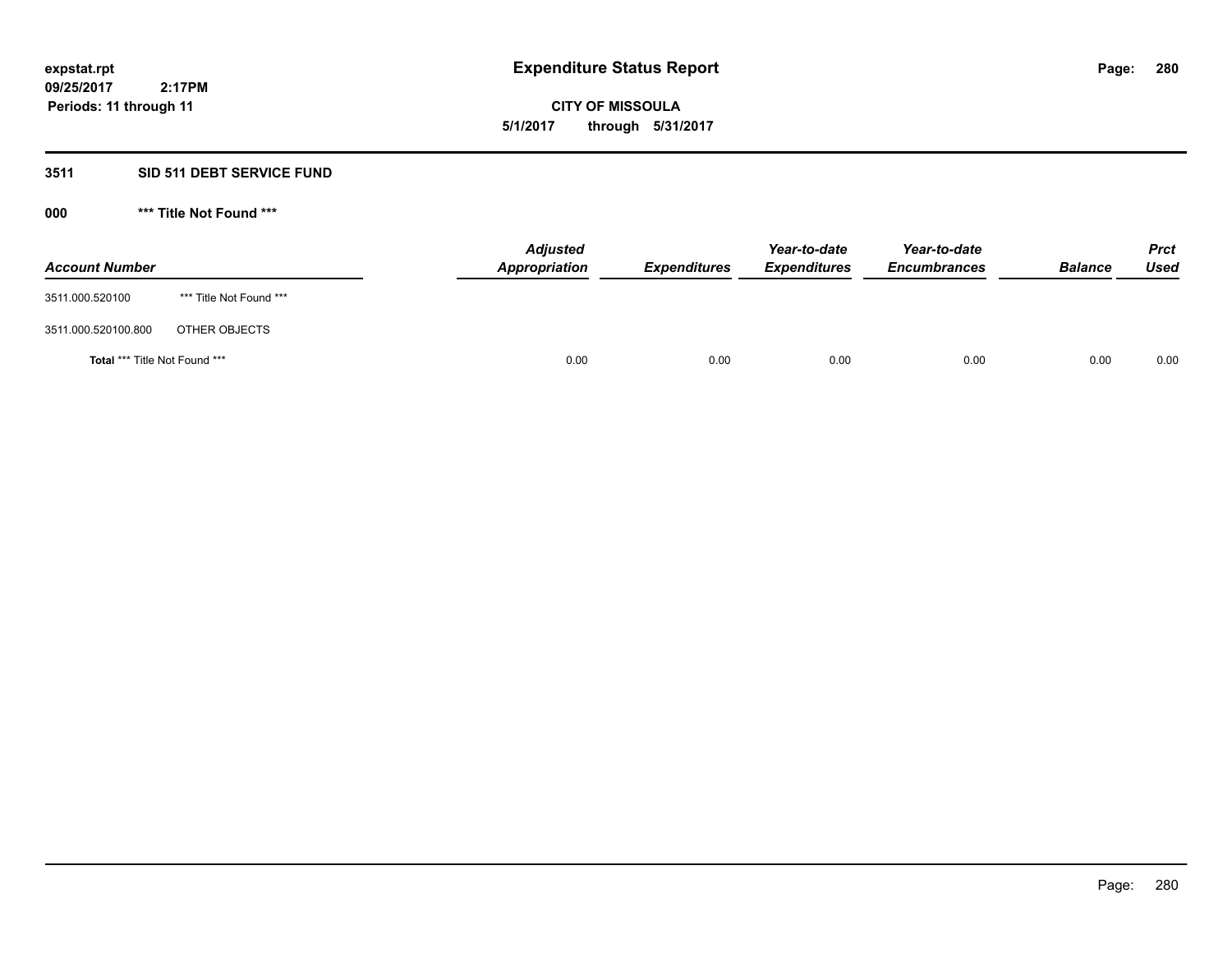**CITY OF MISSOULA 5/1/2017 through 5/31/2017**

# **3511 SID 511 DEBT SERVICE FUND**

| <b>Account Number</b> |                                  | <b>Adjusted</b><br>Appropriation | <b>Expenditures</b> | Year-to-date<br><b>Expenditures</b> | Year-to-date<br><b>Encumbrances</b> | <b>Balance</b> | <b>Prct</b><br><b>Used</b> |
|-----------------------|----------------------------------|----------------------------------|---------------------|-------------------------------------|-------------------------------------|----------------|----------------------------|
| 3511.390.510100       | SPECIAL ASSESSMENTS              |                                  |                     |                                     |                                     |                |                            |
| 3511.390.510100.600   | <b>DEBT SERVICE</b>              |                                  |                     |                                     |                                     |                |                            |
|                       | <b>Total SPECIAL ASSESSMENTS</b> | 0.00                             | 0.00                | 0.00                                | 0.00                                | 0.00           | 0.00                       |
| 3511.390.510110       | <b>MERCHANT SERVICES</b>         |                                  |                     |                                     |                                     |                |                            |
| 3511.390.510110.500   | <b>FIXED CHARGES</b>             |                                  |                     |                                     |                                     |                |                            |
|                       | <b>Total MERCHANT SERVICES</b>   | 0.00                             | 0.00                | 0.00                                | 0.00                                | 0.00           | 0.00                       |
|                       | Total SID 511 DEBT SERVICE FUND  | 0.00                             | 0.00                | 0.00                                | 0.00                                | 0.00           | 0.00                       |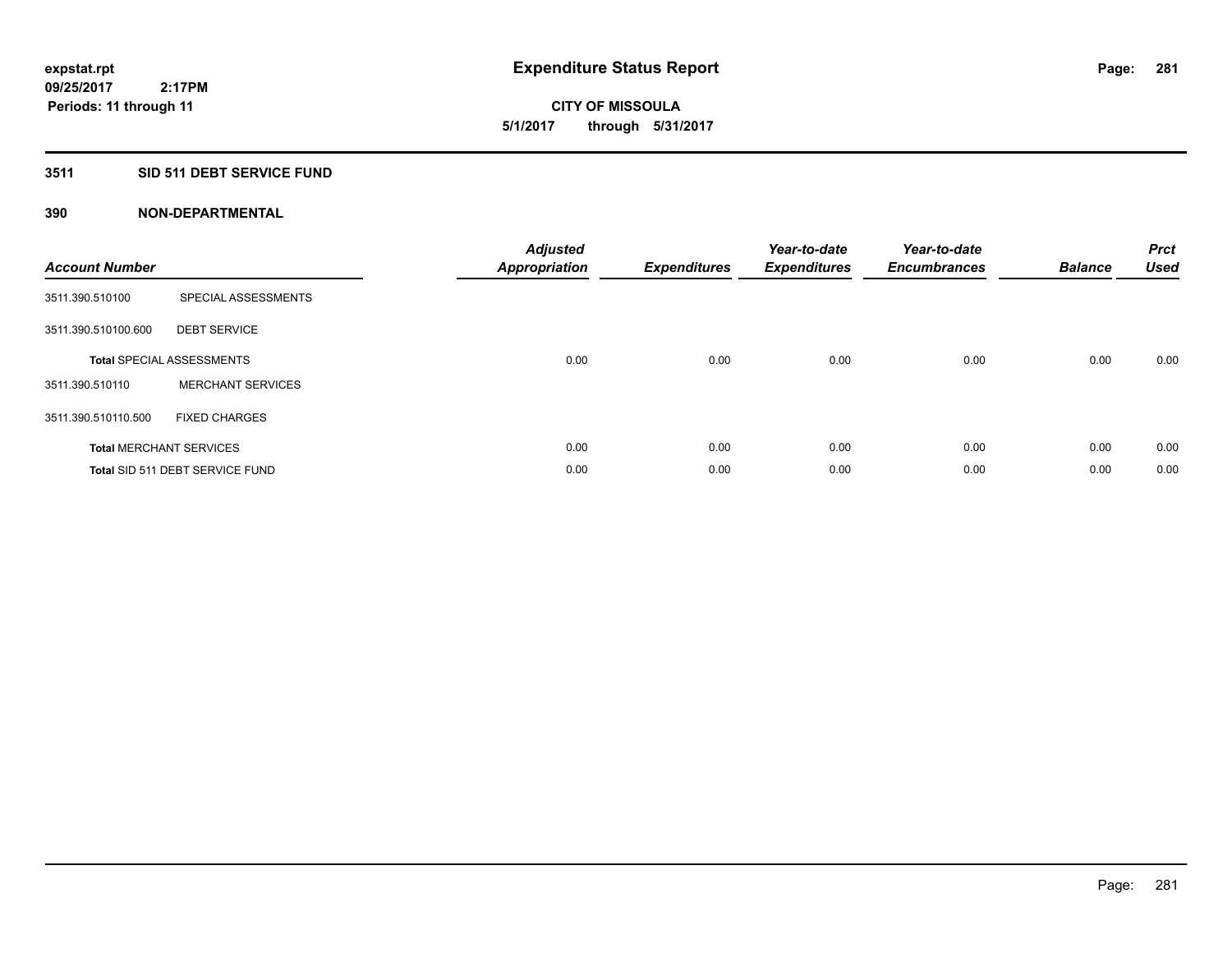**09/25/2017 2:17PM Periods: 11 through 11**

**CITY OF MISSOULA 5/1/2017 through 5/31/2017**

# **3512 SID 512 DEBT SERVICE FUND**

|                                   |                                                 | <b>Adjusted</b>      |                     | Year-to-date        | Year-to-date        |                | <b>Prct</b> |
|-----------------------------------|-------------------------------------------------|----------------------|---------------------|---------------------|---------------------|----------------|-------------|
| <b>Account Number</b>             |                                                 | <b>Appropriation</b> | <b>Expenditures</b> | <b>Expenditures</b> | <b>Encumbrances</b> | <b>Balance</b> | <b>Used</b> |
| 3512.390.510100                   | SPECIAL ASSESSMENTS                             |                      |                     |                     |                     |                |             |
| 3512.390.510100.600               | <b>DEBT SERVICE</b>                             |                      |                     |                     |                     |                |             |
| 3512.390.510100.610.000 PRINCIPAL |                                                 | 19,780.00            | 0.00                | 0.00                | 0.00                | 19,780.00      | 0.00        |
|                                   | 3512.390.510100.620.000 INTEREST / SERVICE FEES | 1,807.00             | 0.00                | 1,253.70            | 0.00                | 553.30         | 69.38       |
|                                   | <b>Total SPECIAL ASSESSMENTS</b>                | 21,587.00            | 0.00                | 1,253.70            | 0.00                | 20,333.30      | 5.81        |
| 3512.390.510110                   | <b>MERCHANT SERVICES</b>                        |                      |                     |                     |                     |                |             |
| 3512.390.510110.500               | <b>FIXED CHARGES</b>                            |                      |                     |                     |                     |                |             |
|                                   | 3512.390.510110.550.000 MERCHANT SERVICE FEES   | 350.00               | 0.00                | 0.00                | 0.00                | 350.00         | 0.00        |
| <b>Total FIXED CHARGES</b>        |                                                 | 350.00               | 0.00                | 0.00                | 0.00                | 350.00         | 0.00        |
| <b>Total MERCHANT SERVICES</b>    |                                                 | 350.00               | 0.00                | 0.00                | 0.00                | 350.00         | 0.00        |
|                                   | Total SID 512 DEBT SERVICE FUND                 | 21,937.00            | 0.00                | 1,253.70            | 0.00                | 20,683.30      | 5.72        |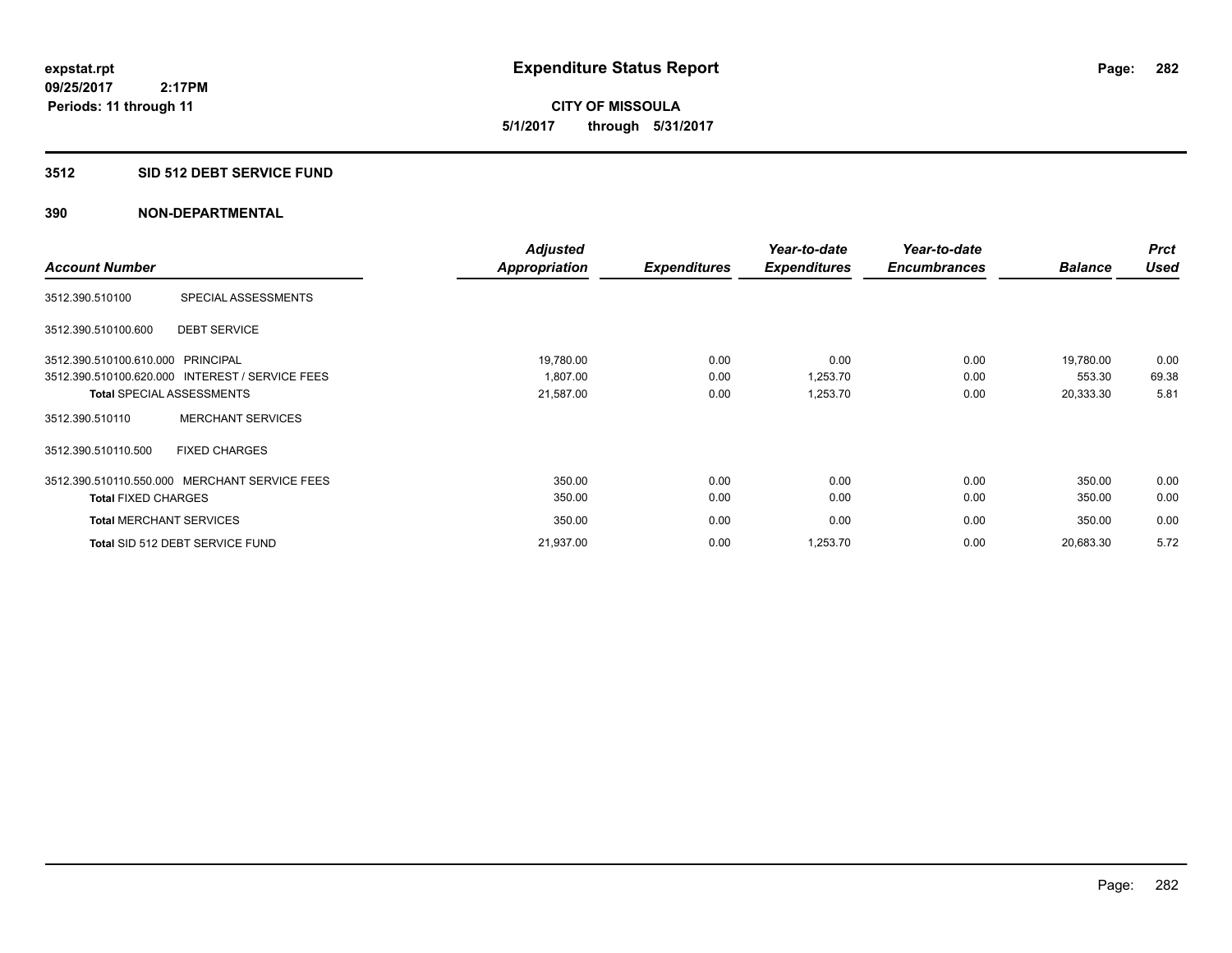**CITY OF MISSOULA 5/1/2017 through 5/31/2017**

### **3513 SID 513 DEBT SERVICE FUND**

# **280 PUBLIC WORKS OPERATIONS**

| <b>Account Number</b>          |                                      | <b>Adjusted</b><br><b>Appropriation</b> | <b>Expenditures</b> | Year-to-date<br><b>Expenditures</b> | Year-to-date<br><b>Encumbrances</b> | <b>Balance</b> | <b>Prct</b><br><b>Used</b> |
|--------------------------------|--------------------------------------|-----------------------------------------|---------------------|-------------------------------------|-------------------------------------|----------------|----------------------------|
| 3513.280.510110                | <b>MERCHANT SERVICES</b>             |                                         |                     |                                     |                                     |                |                            |
| 3513.280.510110.500            | <b>FIXED CHARGES</b>                 |                                         |                     |                                     |                                     |                |                            |
| <b>Total MERCHANT SERVICES</b> |                                      | 0.00                                    | 0.00                | 0.00                                | 0.00                                | 0.00           | 0.00                       |
| 3513.280.521000                | INTERFUND OPERATING TRANSFERS        |                                         |                     |                                     |                                     |                |                            |
| 3513.280.521000.800            | OTHER OBJECTS                        |                                         |                     |                                     |                                     |                |                            |
|                                | <b>Total PUBLIC WORKS OPERATIONS</b> | 0.00                                    | 0.00                | 0.00                                | 0.00                                | 0.00           | 0.00                       |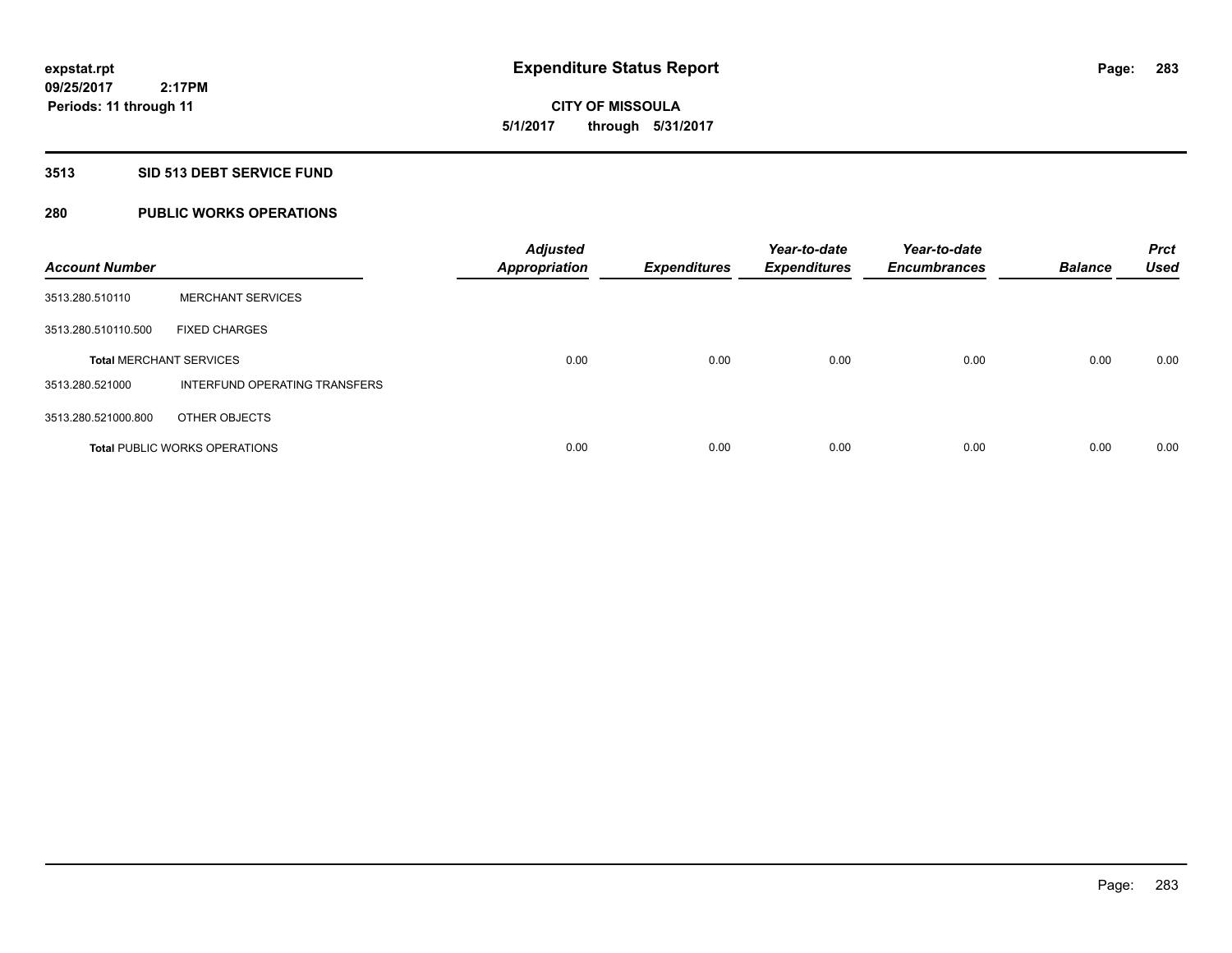**CITY OF MISSOULA 5/1/2017 through 5/31/2017**

# **3513 SID 513 DEBT SERVICE FUND**

| <b>Account Number</b>     |                                  | <b>Adjusted</b><br><b>Appropriation</b> | <b>Expenditures</b> | Year-to-date<br><b>Expenditures</b> | Year-to-date<br><b>Encumbrances</b> | <b>Balance</b> | <b>Prct</b><br><b>Used</b> |
|---------------------------|----------------------------------|-----------------------------------------|---------------------|-------------------------------------|-------------------------------------|----------------|----------------------------|
| 3513.390.510100           | SPECIAL ASSESSMENTS              |                                         |                     |                                     |                                     |                |                            |
| 3513.390.510100.600       | <b>DEBT SERVICE</b>              |                                         |                     |                                     |                                     |                |                            |
| <b>Total DEBT SERVICE</b> |                                  | 0.00                                    | 0.00                | 0.00                                | 0.00                                | 0.00           | 0.00                       |
| 3513.390.510100.800       | OTHER OBJECTS                    |                                         |                     |                                     |                                     |                |                            |
|                           | <b>Total SPECIAL ASSESSMENTS</b> | 0.00                                    | 0.00                | 0.00                                | 0.00                                | 0.00           | 0.00                       |
| 3513.390.510110           | <b>MERCHANT SERVICES</b>         |                                         |                     |                                     |                                     |                |                            |
| 3513.390.510110.500       | <b>FIXED CHARGES</b>             |                                         |                     |                                     |                                     |                |                            |
|                           | <b>Total MERCHANT SERVICES</b>   | 0.00                                    | 0.00                | 0.00                                | 0.00                                | 0.00           | 0.00                       |
| 3513.390.521000           | INTERFUND OPERATING TRANSFERS    |                                         |                     |                                     |                                     |                |                            |
| 3513.390.521000.800       | OTHER OBJECTS                    |                                         |                     |                                     |                                     |                |                            |
|                           | Total SID 513 DEBT SERVICE FUND  | 0.00                                    | 0.00                | 0.00                                | 0.00                                | 0.00           | 0.00                       |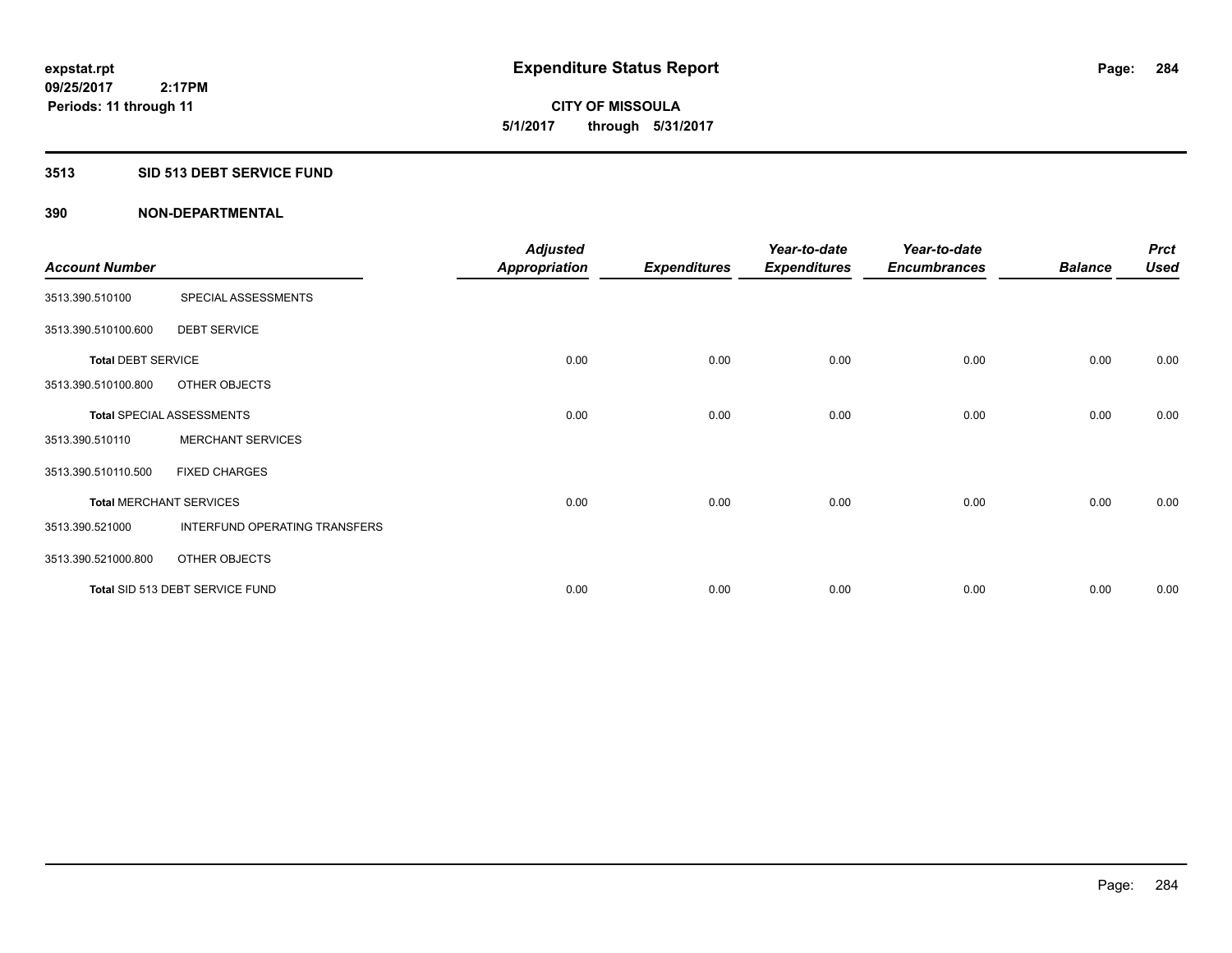**09/25/2017 2:17PM Periods: 11 through 11**

**CITY OF MISSOULA 5/1/2017 through 5/31/2017**

# **3514 SID 514 DEBT SERVICE FUND**

| <b>Account Number</b>                |                         | <b>Adjusted</b><br>Appropriation | <b>Expenditures</b> | Year-to-date<br><i><b>Expenditures</b></i> | Year-to-date<br><b>Encumbrances</b> | <b>Balance</b> | <b>Prct</b><br>Used |
|--------------------------------------|-------------------------|----------------------------------|---------------------|--------------------------------------------|-------------------------------------|----------------|---------------------|
| 3514.000.520100                      | *** Title Not Found *** |                                  |                     |                                            |                                     |                |                     |
| 3514.000.520100.800                  | OTHER OBJECTS           |                                  |                     |                                            |                                     |                |                     |
| <b>Total *** Title Not Found ***</b> |                         | 0.00                             | 0.00                | 0.00                                       | 0.00                                | 0.00           | 0.00                |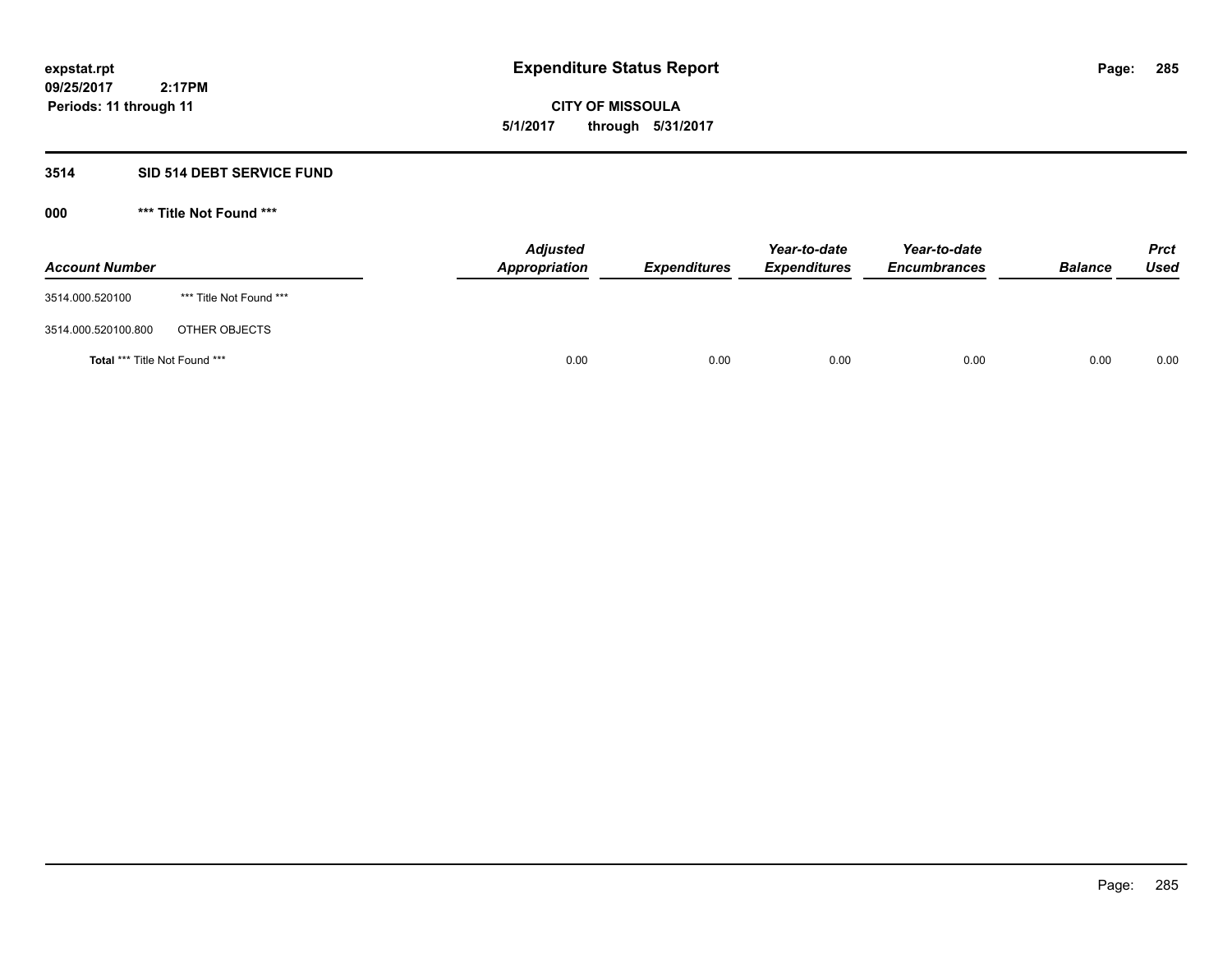# **CITY OF MISSOULA 5/1/2017 through 5/31/2017**

# **3514 SID 514 DEBT SERVICE FUND**

| <b>Account Number</b> |                                  | <b>Adjusted</b><br>Appropriation | <b>Expenditures</b> | Year-to-date<br><b>Expenditures</b> | Year-to-date<br><b>Encumbrances</b> | <b>Balance</b> | <b>Prct</b><br><b>Used</b> |
|-----------------------|----------------------------------|----------------------------------|---------------------|-------------------------------------|-------------------------------------|----------------|----------------------------|
| 3514.390.510100       | SPECIAL ASSESSMENTS              |                                  |                     |                                     |                                     |                |                            |
| 3514.390.510100.600   | <b>DEBT SERVICE</b>              |                                  |                     |                                     |                                     |                |                            |
|                       | <b>Total SPECIAL ASSESSMENTS</b> | 0.00                             | 0.00                | 0.00                                | 0.00                                | 0.00           | 0.00                       |
| 3514.390.510110       | <b>MERCHANT SERVICES</b>         |                                  |                     |                                     |                                     |                |                            |
| 3514.390.510110.500   | <b>FIXED CHARGES</b>             |                                  |                     |                                     |                                     |                |                            |
|                       | <b>Total MERCHANT SERVICES</b>   | 0.00                             | 0.00                | 0.00                                | 0.00                                | 0.00           | 0.00                       |
|                       | Total SID 514 DEBT SERVICE FUND  | 0.00                             | 0.00                | 0.00                                | 0.00                                | 0.00           | 0.00                       |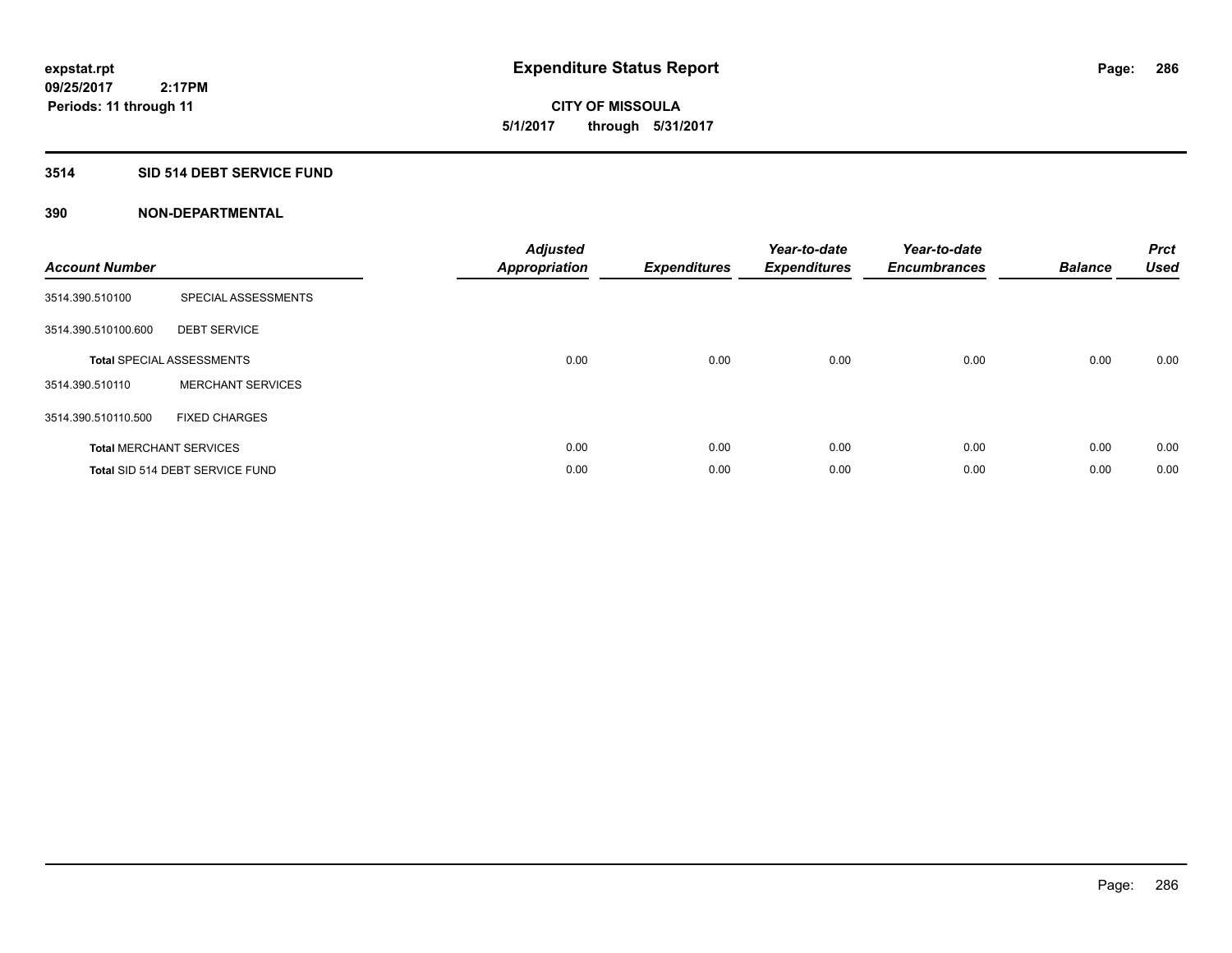**09/25/2017 2:17PM Periods: 11 through 11**

**CITY OF MISSOULA 5/1/2017 through 5/31/2017**

# **3515 SID 515 DEBT SERVICE FUND**

| <b>Account Number</b>     |                                  | <b>Adjusted</b><br><b>Appropriation</b> | <b>Expenditures</b> | Year-to-date<br><b>Expenditures</b> | Year-to-date<br><b>Encumbrances</b> | <b>Balance</b> | <b>Prct</b><br><b>Used</b> |
|---------------------------|----------------------------------|-----------------------------------------|---------------------|-------------------------------------|-------------------------------------|----------------|----------------------------|
|                           |                                  |                                         |                     |                                     |                                     |                |                            |
| 3515.390.510100           | SPECIAL ASSESSMENTS              |                                         |                     |                                     |                                     |                |                            |
| 3515.390.510100.600       | <b>DEBT SERVICE</b>              |                                         |                     |                                     |                                     |                |                            |
| <b>Total DEBT SERVICE</b> |                                  | 0.00                                    | 0.00                | 0.00                                | 0.00                                | 0.00           | 0.00                       |
| 3515.390.510100.800       | OTHER OBJECTS                    |                                         |                     |                                     |                                     |                |                            |
|                           | <b>Total SPECIAL ASSESSMENTS</b> | 0.00                                    | 0.00                | 0.00                                | 0.00                                | 0.00           | 0.00                       |
| 3515.390.510110           | <b>MERCHANT SERVICES</b>         |                                         |                     |                                     |                                     |                |                            |
| 3515.390.510110.500       | <b>FIXED CHARGES</b>             |                                         |                     |                                     |                                     |                |                            |
|                           | Total SID 515 DEBT SERVICE FUND  | 0.00                                    | 0.00                | 0.00                                | 0.00                                | 0.00           | 0.00                       |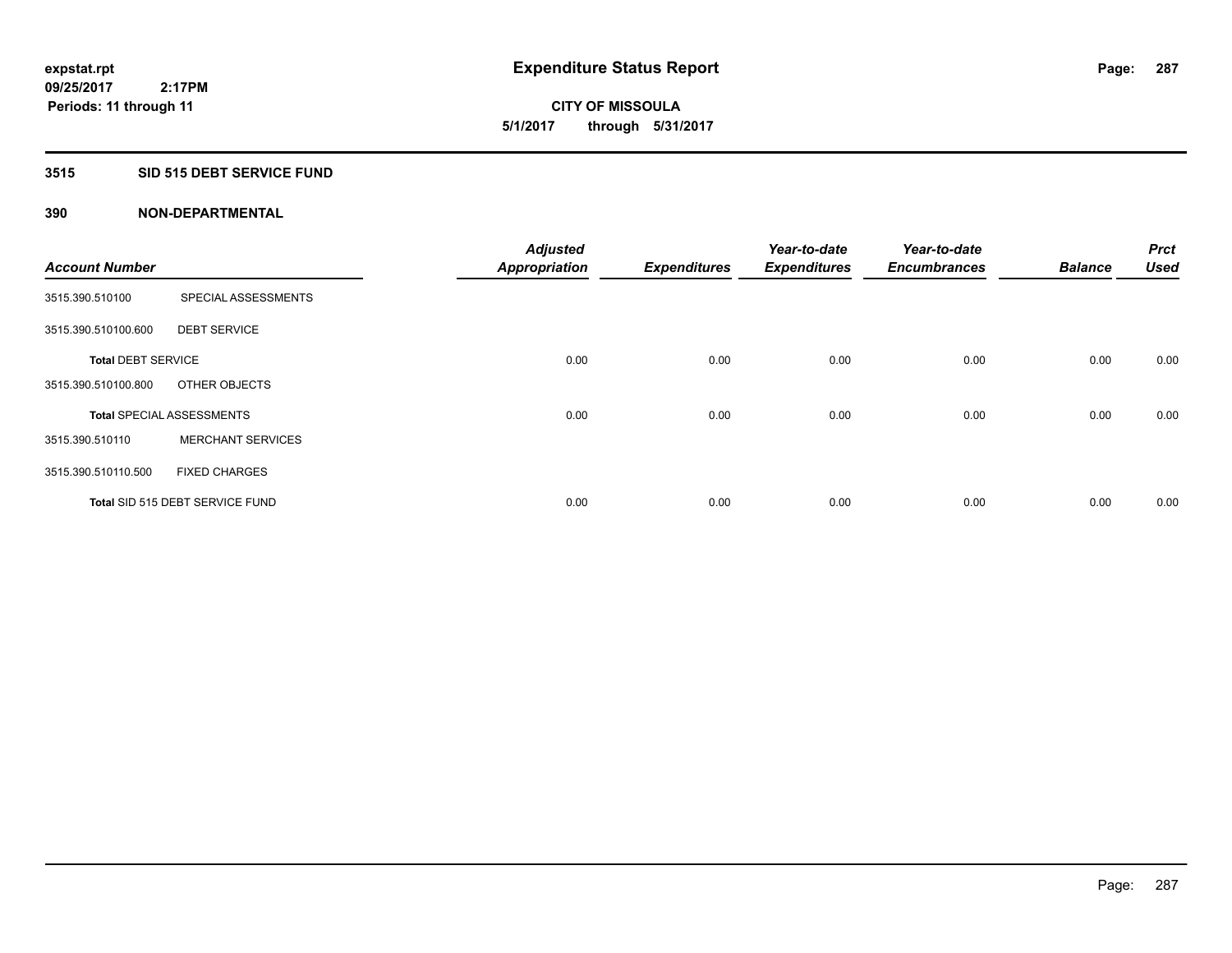**09/25/2017 2:17PM Periods: 11 through 11**

**CITY OF MISSOULA 5/1/2017 through 5/31/2017**

# **3517 SID 517 DEBT SERVICE FUND**

| <b>Account Number</b>         |                         | <b>Adjusted</b><br>Appropriation | <b>Expenditures</b> | Year-to-date<br><b>Expenditures</b> | Year-to-date<br><b>Encumbrances</b> | <b>Balance</b> | <b>Prct</b><br>Used |
|-------------------------------|-------------------------|----------------------------------|---------------------|-------------------------------------|-------------------------------------|----------------|---------------------|
| 3517.000.520100               | *** Title Not Found *** |                                  |                     |                                     |                                     |                |                     |
| 3517.000.520100.800           | OTHER OBJECTS           |                                  |                     |                                     |                                     |                |                     |
| Total *** Title Not Found *** |                         | 0.00                             | 0.00                | 0.00                                | 0.00                                | 0.00           | 0.00                |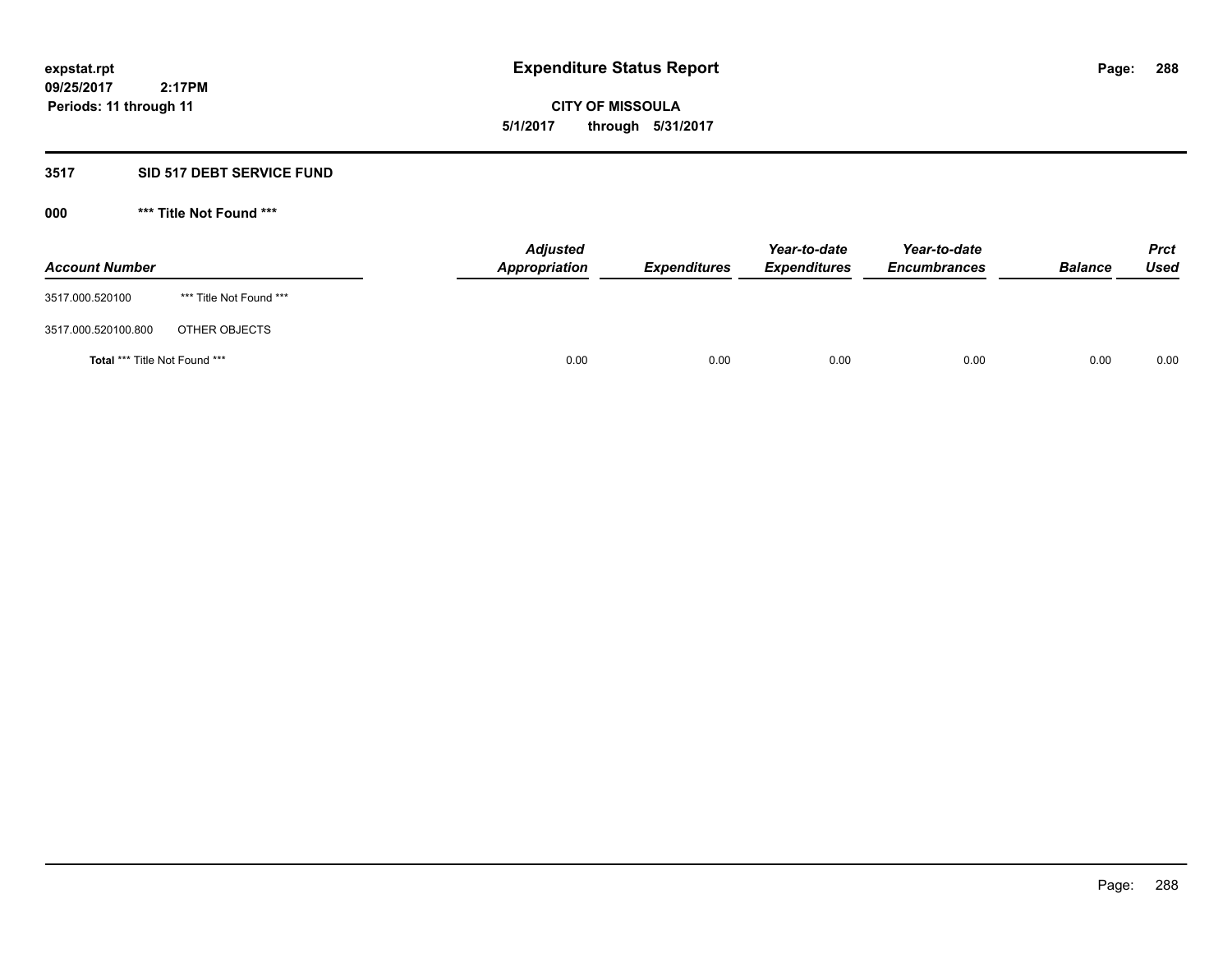**09/25/2017 2:17PM Periods: 11 through 11**

**CITY OF MISSOULA 5/1/2017 through 5/31/2017**

# **3517 SID 517 DEBT SERVICE FUND**

| <b>Account Number</b> |                                  | <b>Adjusted</b><br><b>Appropriation</b> | <b>Expenditures</b> | Year-to-date<br><b>Expenditures</b> | Year-to-date<br><b>Encumbrances</b> | <b>Balance</b> | <b>Prct</b><br><b>Used</b> |
|-----------------------|----------------------------------|-----------------------------------------|---------------------|-------------------------------------|-------------------------------------|----------------|----------------------------|
| 3517.390.510100       | SPECIAL ASSESSMENTS              |                                         |                     |                                     |                                     |                |                            |
| 3517.390.510100.600   | <b>DEBT SERVICE</b>              |                                         |                     |                                     |                                     |                |                            |
|                       | <b>Total SPECIAL ASSESSMENTS</b> | 0.00                                    | 0.00                | 0.00                                | 0.00                                | 0.00           | 0.00                       |
| 3517.390.510110       | <b>MERCHANT SERVICES</b>         |                                         |                     |                                     |                                     |                |                            |
| 3517.390.510110.500   | <b>FIXED CHARGES</b>             |                                         |                     |                                     |                                     |                |                            |
|                       | Total SID 517 DEBT SERVICE FUND  | 0.00                                    | 0.00                | 0.00                                | 0.00                                | 0.00           | 0.00                       |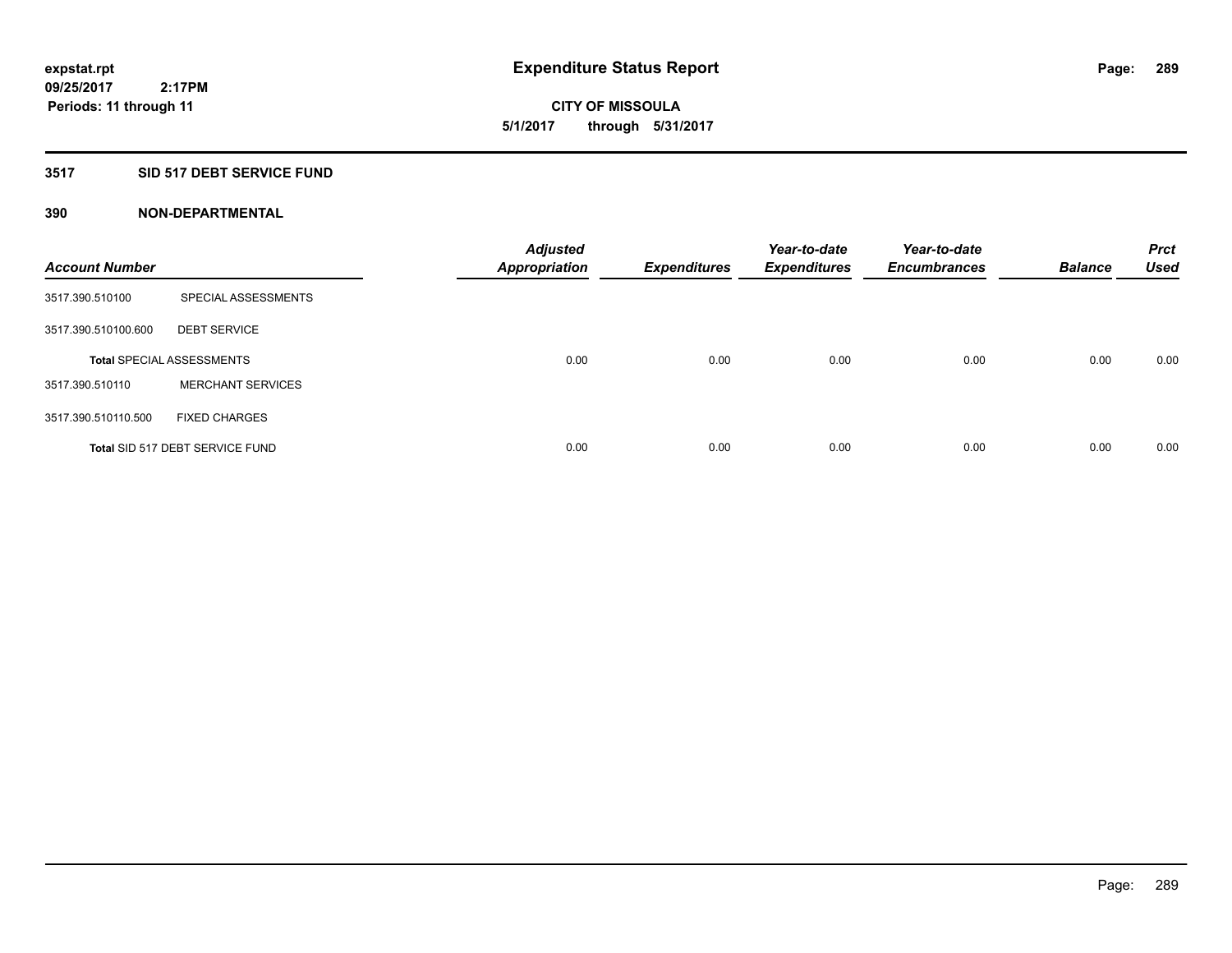**CITY OF MISSOULA 5/1/2017 through 5/31/2017**

# **3518 SID 518 DEBT SERVICE FUND**

**000 \*\*\* Title Not Found \*\*\***

| <b>Account Number</b>         |                         | <b>Adjusted</b><br>Appropriation | <b>Expenditures</b> | Year-to-date<br><b>Expenditures</b> | Year-to-date<br><b>Encumbrances</b> | <b>Balance</b> | <b>Prct</b><br>Used |
|-------------------------------|-------------------------|----------------------------------|---------------------|-------------------------------------|-------------------------------------|----------------|---------------------|
| 3518.000.520100               | *** Title Not Found *** |                                  |                     |                                     |                                     |                |                     |
| 3518.000.520100.800           | OTHER OBJECTS           |                                  |                     |                                     |                                     |                |                     |
| Total *** Title Not Found *** |                         | 0.00                             | 0.00                | 0.00                                | 0.00                                | 0.00           | 0.00                |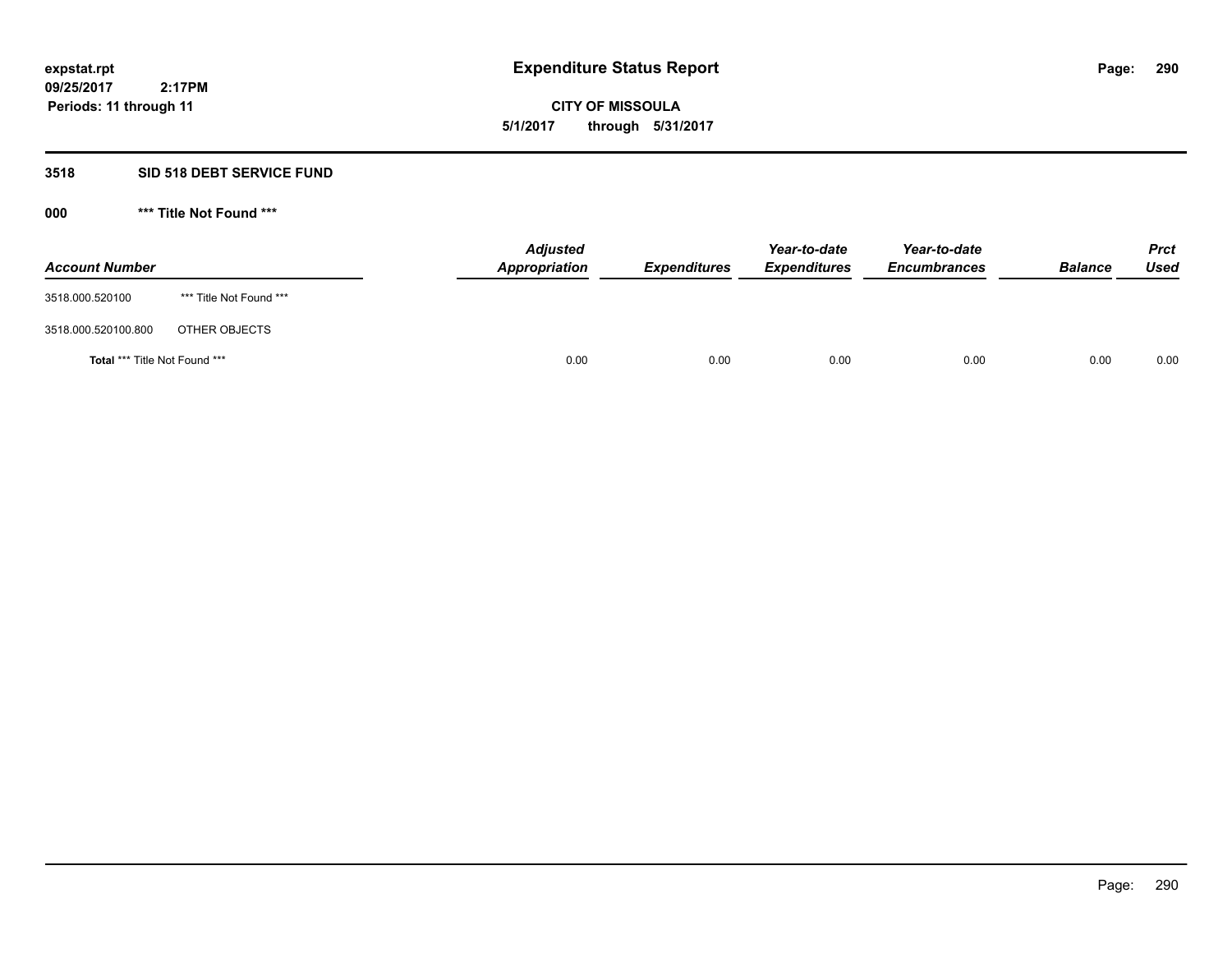**09/25/2017 2:17PM Periods: 11 through 11**

**CITY OF MISSOULA 5/1/2017 through 5/31/2017**

# **3518 SID 518 DEBT SERVICE FUND**

| <b>Account Number</b> |                                            | <b>Adjusted</b><br><b>Appropriation</b> | <b>Expenditures</b> | Year-to-date<br><b>Expenditures</b> | Year-to-date<br><b>Encumbrances</b> | <b>Balance</b> | <b>Prct</b><br><b>Used</b> |
|-----------------------|--------------------------------------------|-----------------------------------------|---------------------|-------------------------------------|-------------------------------------|----------------|----------------------------|
| 3518.390.510100       | SPECIAL ASSESSMENTS                        |                                         |                     |                                     |                                     |                |                            |
| 3518.390.510100.600   | <b>DEBT SERVICE</b>                        |                                         |                     |                                     |                                     |                |                            |
|                       | <b>Total SPECIAL ASSESSMENTS</b>           | 0.00                                    | 0.00                | 0.00                                | 0.00                                | 0.00           | 0.00                       |
| 3518.390.510110       | <b>MERCHANT SERVICES</b>                   |                                         |                     |                                     |                                     |                |                            |
| 3518.390.510110.500   | <b>FIXED CHARGES</b>                       |                                         |                     |                                     |                                     |                |                            |
|                       | <b>Total MERCHANT SERVICES</b>             | 0.00                                    | 0.00                | 0.00                                | 0.00                                | 0.00           | 0.00                       |
| 3518.390.521000       | INTERFUND OPERATING TRANSFERS              |                                         |                     |                                     |                                     |                |                            |
| 3518.390.521000.800   | OTHER OBJECTS                              |                                         |                     |                                     |                                     |                |                            |
|                       | <b>Total INTERFUND OPERATING TRANSFERS</b> | 0.00                                    | 0.00                | 0.00                                | 0.00                                | 0.00           | 0.00                       |
|                       | Total SID 518 DEBT SERVICE FUND            | 0.00                                    | 0.00                | 0.00                                | 0.00                                | 0.00           | 0.00                       |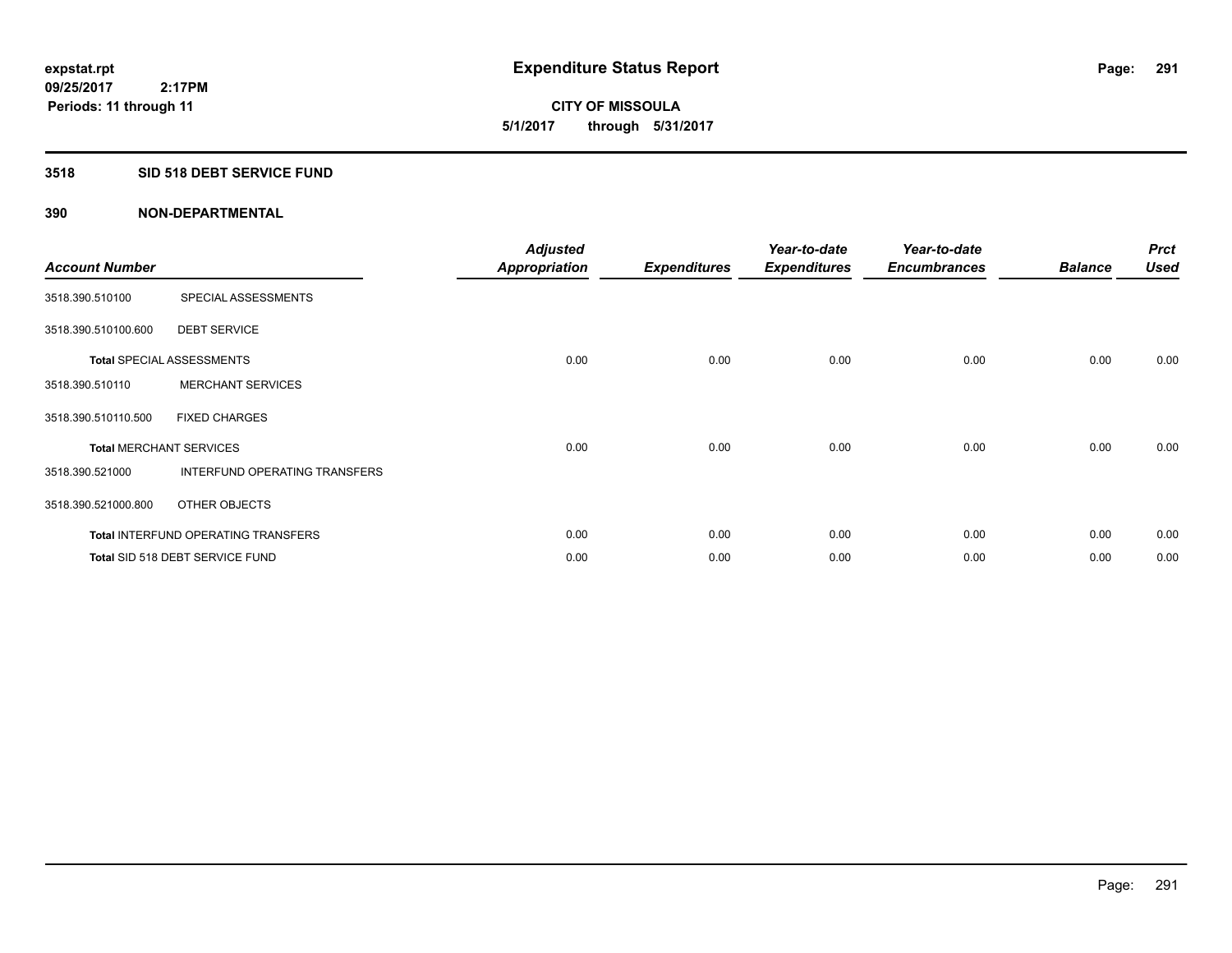**09/25/2017 2:17PM Periods: 11 through 11**

# **CITY OF MISSOULA 5/1/2017 through 5/31/2017**

# **3519 SID 519 DEBT SERVICE FUND**

| <b>Account Number</b>          |                                            | <b>Adjusted</b><br><b>Appropriation</b> | <b>Expenditures</b> | Year-to-date<br><b>Expenditures</b> | Year-to-date<br><b>Encumbrances</b> | <b>Balance</b> | <b>Prct</b><br><b>Used</b> |
|--------------------------------|--------------------------------------------|-----------------------------------------|---------------------|-------------------------------------|-------------------------------------|----------------|----------------------------|
| 3519.390.510100                | SPECIAL ASSESSMENTS                        |                                         |                     |                                     |                                     |                |                            |
| 3519.390.510100.600            | <b>DEBT SERVICE</b>                        |                                         |                     |                                     |                                     |                |                            |
|                                | <b>Total SPECIAL ASSESSMENTS</b>           | 0.00                                    | 0.00                | 0.00                                | 0.00                                | 0.00           | 0.00                       |
| 3519.390.510110                | <b>MERCHANT SERVICES</b>                   |                                         |                     |                                     |                                     |                |                            |
| 3519.390.510110.500            | <b>FIXED CHARGES</b>                       |                                         |                     |                                     |                                     |                |                            |
| <b>Total MERCHANT SERVICES</b> |                                            | 0.00                                    | 0.00                | 0.00                                | 0.00                                | 0.00           | 0.00                       |
| 3519.390.521000                | INTERFUND OPERATING TRANSFERS              |                                         |                     |                                     |                                     |                |                            |
| 3519.390.521000.800            | OTHER OBJECTS                              |                                         |                     |                                     |                                     |                |                            |
|                                | <b>Total INTERFUND OPERATING TRANSFERS</b> | 0.00                                    | 0.00                | 0.00                                | 0.00                                | 0.00           | 0.00                       |
|                                | Total SID 519 DEBT SERVICE FUND            | 0.00                                    | 0.00                | 0.00                                | 0.00                                | 0.00           | 0.00                       |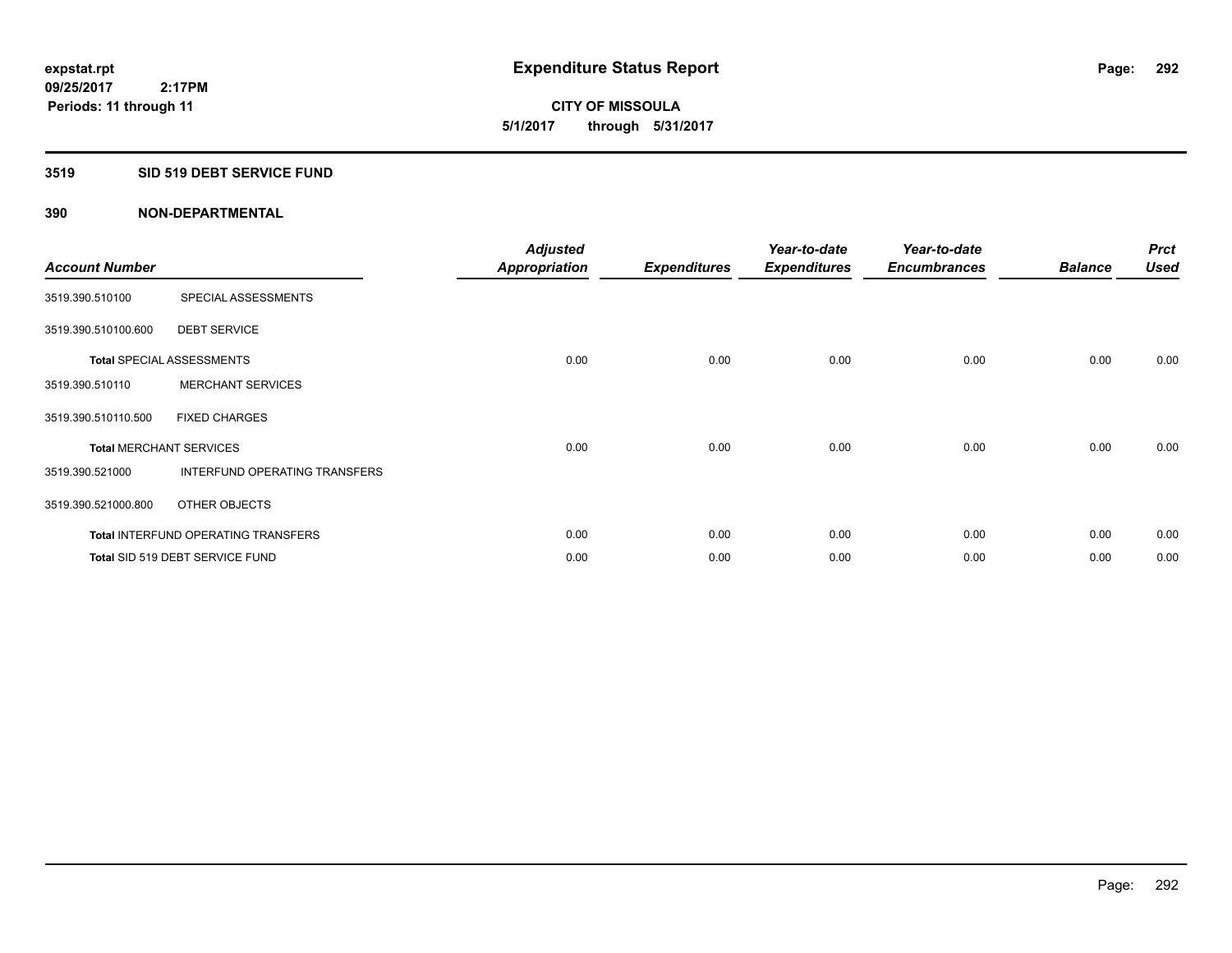**09/25/2017 2:17PM Periods: 11 through 11**

**CITY OF MISSOULA 5/1/2017 through 5/31/2017**

### **3520 SID 520 DEBT SERVICE FUND**

| <b>Account Number</b>             |                                                 | <b>Adjusted</b><br><b>Appropriation</b> | <b>Expenditures</b> | Year-to-date<br><b>Expenditures</b> | Year-to-date<br><b>Encumbrances</b> | <b>Balance</b> | <b>Prct</b><br><b>Used</b> |
|-----------------------------------|-------------------------------------------------|-----------------------------------------|---------------------|-------------------------------------|-------------------------------------|----------------|----------------------------|
| 3520.390.510100                   | SPECIAL ASSESSMENTS                             |                                         |                     |                                     |                                     |                |                            |
| 3520.390.510100.600               | <b>DEBT SERVICE</b>                             |                                         |                     |                                     |                                     |                |                            |
| 3520.390.510100.610.000 PRINCIPAL |                                                 | 143,000.00                              | 0.00                | 71,000.00                           | 0.00                                | 72.000.00      | 49.65                      |
|                                   | 3520.390.510100.620.000 INTEREST / SERVICE FEES | 16,340.00                               | 0.00                | 8,880.00                            | 0.00                                | 7,460.00       | 54.35                      |
|                                   | <b>Total SPECIAL ASSESSMENTS</b>                | 159,340.00                              | 0.00                | 79,880.00                           | 0.00                                | 79,460.00      | 50.13                      |
| 3520.390.510110                   | <b>MERCHANT SERVICES</b>                        |                                         |                     |                                     |                                     |                |                            |
| 3520.390.510110.500               | <b>FIXED CHARGES</b>                            |                                         |                     |                                     |                                     |                |                            |
| <b>Total MERCHANT SERVICES</b>    |                                                 | 0.00                                    | 0.00                | 0.00                                | 0.00                                | 0.00           | 0.00                       |
|                                   | Total SID 520 DEBT SERVICE FUND                 | 159,340.00                              | 0.00                | 79,880.00                           | 0.00                                | 79.460.00      | 50.13                      |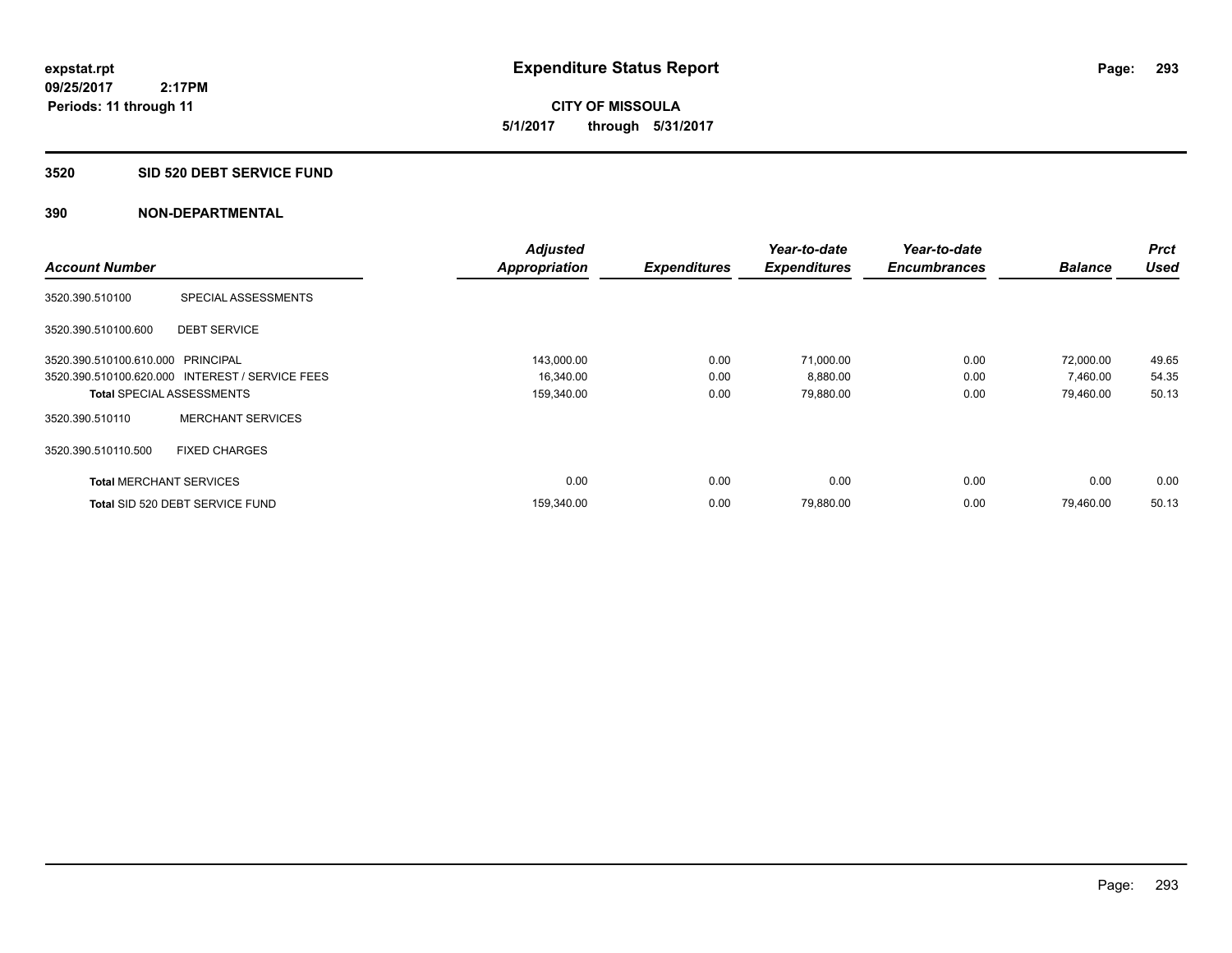**09/25/2017 2:17PM Periods: 11 through 11**

**CITY OF MISSOULA 5/1/2017 through 5/31/2017**

### **3521 SID 521 DEBT SERVICE FUND**

|                                   |                                                 | <b>Adjusted</b>      |                     | Year-to-date        | Year-to-date        |                | <b>Prct</b> |
|-----------------------------------|-------------------------------------------------|----------------------|---------------------|---------------------|---------------------|----------------|-------------|
| <b>Account Number</b>             |                                                 | <b>Appropriation</b> | <b>Expenditures</b> | <b>Expenditures</b> | <b>Encumbrances</b> | <b>Balance</b> | <b>Used</b> |
| 3521.390.510100                   | SPECIAL ASSESSMENTS                             |                      |                     |                     |                     |                |             |
| 3521.390.510100.600               | <b>DEBT SERVICE</b>                             |                      |                     |                     |                     |                |             |
| 3521.390.510100.610.000 PRINCIPAL |                                                 | 90.00                | 0.00                | 0.00                | 0.00                | 90.00          | 0.00        |
|                                   | 3521.390.510100.620.000 INTEREST / SERVICE FEES | 8.00                 | 0.00                | 4.11                | 0.00                | 3.89           | 51.38       |
| <b>Total SPECIAL ASSESSMENTS</b>  |                                                 | 98.00                | 0.00                | 4.11                | 0.00                | 93.89          | 4.19        |
| 3521.390.510110                   | <b>MERCHANT SERVICES</b>                        |                      |                     |                     |                     |                |             |
| 3521.390.510110.500               | <b>FIXED CHARGES</b>                            |                      |                     |                     |                     |                |             |
| <b>Total MERCHANT SERVICES</b>    |                                                 | 0.00                 | 0.00                | 0.00                | 0.00                | 0.00           | 0.00        |
|                                   | Total SID 521 DEBT SERVICE FUND                 | 98.00                | 0.00                | 4.11                | 0.00                | 93.89          | 4.19        |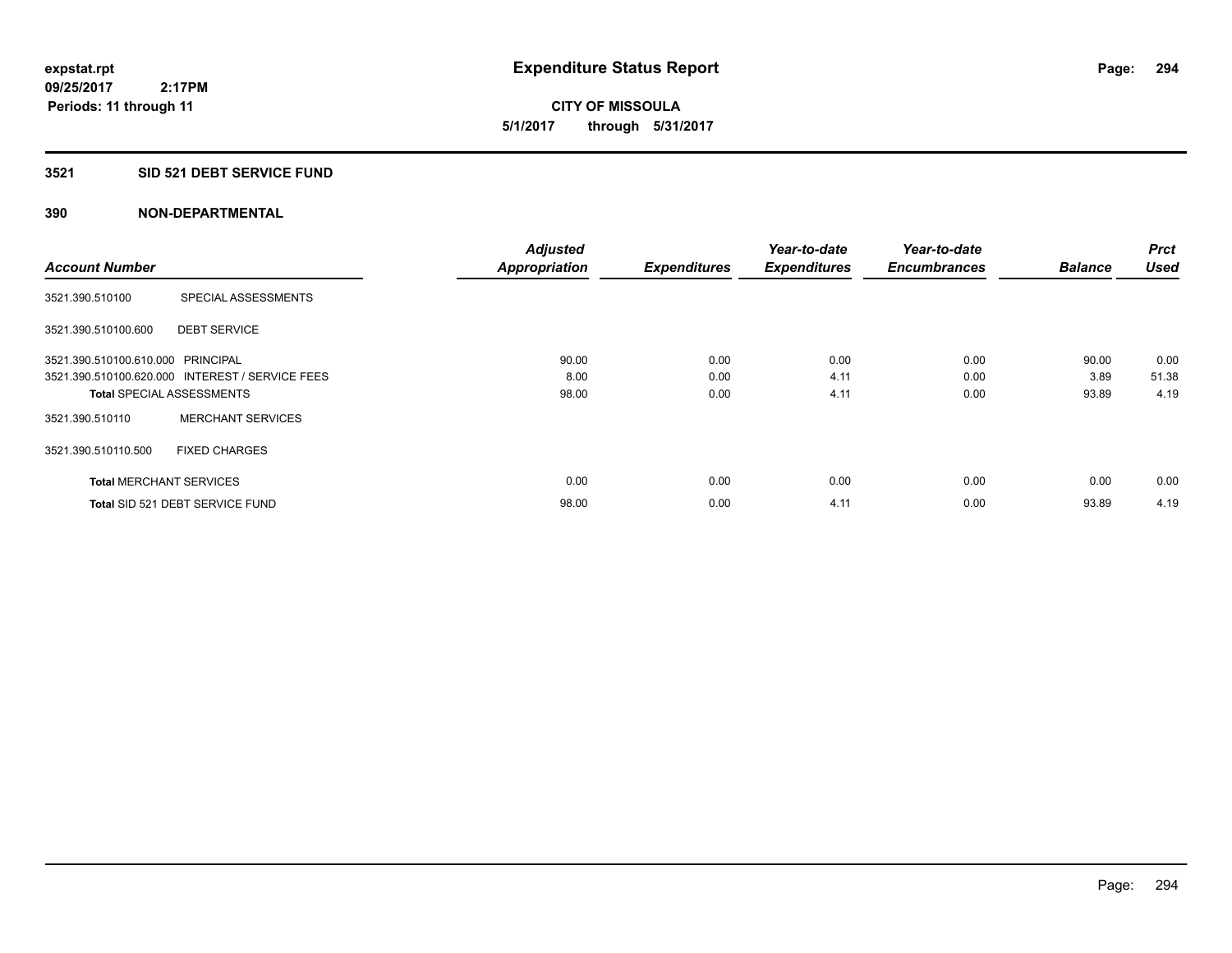**09/25/2017 2:17PM Periods: 11 through 11**

**CITY OF MISSOULA 5/1/2017 through 5/31/2017**

### **3522 SID 522 DEBT SERVICE FUND**

| <b>Account Number</b>             |                                                 | <b>Adjusted</b>      |                     | Year-to-date<br><b>Expenditures</b> | Year-to-date<br><b>Encumbrances</b> | <b>Balance</b> | <b>Prct</b><br><b>Used</b> |
|-----------------------------------|-------------------------------------------------|----------------------|---------------------|-------------------------------------|-------------------------------------|----------------|----------------------------|
|                                   |                                                 | <b>Appropriation</b> | <b>Expenditures</b> |                                     |                                     |                |                            |
| 3522.390.510100                   | SPECIAL ASSESSMENTS                             |                      |                     |                                     |                                     |                |                            |
| 3522.390.510100.600               | <b>DEBT SERVICE</b>                             |                      |                     |                                     |                                     |                |                            |
| 3522.390.510100.610.000 PRINCIPAL |                                                 | 130.00               | 0.00                | 0.00                                | 0.00                                | 130.00         | 0.00                       |
|                                   | 3522.390.510100.620.000 INTEREST / SERVICE FEES | 12.00                | 0.00                | 5.94                                | 0.00                                | 6.06           | 49.50                      |
| <b>Total SPECIAL ASSESSMENTS</b>  |                                                 | 142.00               | 0.00                | 5.94                                | 0.00                                | 136.06         | 4.18                       |
| 3522.390.510110                   | <b>MERCHANT SERVICES</b>                        |                      |                     |                                     |                                     |                |                            |
| 3522.390.510110.500               | <b>FIXED CHARGES</b>                            |                      |                     |                                     |                                     |                |                            |
| <b>Total MERCHANT SERVICES</b>    |                                                 | 0.00                 | 0.00                | 0.00                                | 0.00                                | 0.00           | 0.00                       |
|                                   | Total SID 522 DEBT SERVICE FUND                 | 142.00               | 0.00                | 5.94                                | 0.00                                | 136.06         | 4.18                       |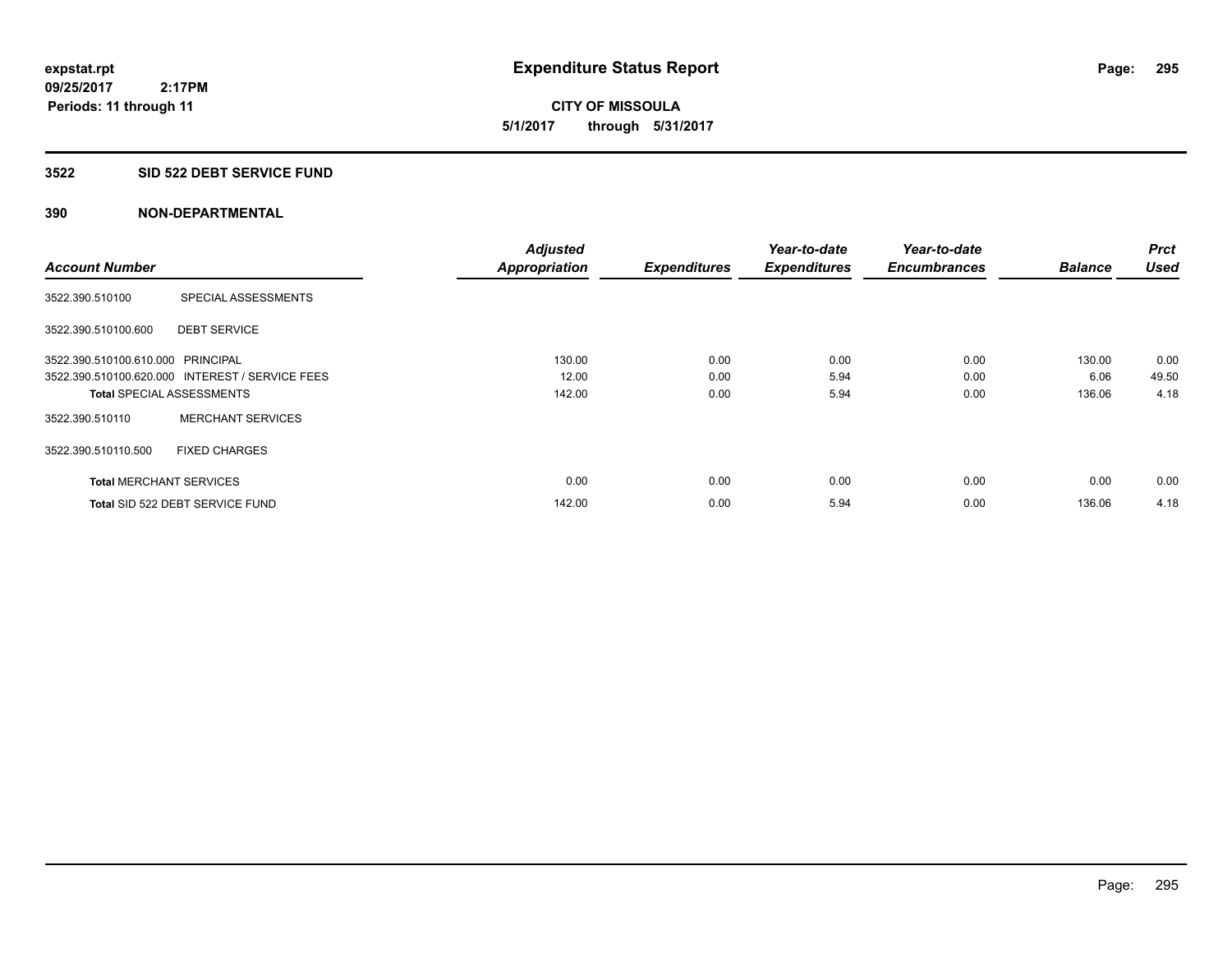**09/25/2017 2:17PM Periods: 11 through 11**

**CITY OF MISSOULA 5/1/2017 through 5/31/2017**

### **3524 SID 524 DEBT SERVICE FUND**

|                                   |                                                 | <b>Adjusted</b>      |                     | Year-to-date        | Year-to-date        |                | <b>Prct</b> |
|-----------------------------------|-------------------------------------------------|----------------------|---------------------|---------------------|---------------------|----------------|-------------|
| <b>Account Number</b>             |                                                 | <b>Appropriation</b> | <b>Expenditures</b> | <b>Expenditures</b> | <b>Encumbrances</b> | <b>Balance</b> | <b>Used</b> |
| 3524.390.510100                   | SPECIAL ASSESSMENTS                             |                      |                     |                     |                     |                |             |
| 3524.390.510100.600               | <b>DEBT SERVICE</b>                             |                      |                     |                     |                     |                |             |
| 3524.390.510100.610.000 PRINCIPAL |                                                 | 234,000.00           | 0.00                | 116,000.00          | 0.00                | 118,000.00     | 49.57       |
|                                   | 3524.390.510100.620.000 INTEREST / SERVICE FEES | 71,600.00            | 0.00                | 36,960.00           | 0.00                | 34,640.00      | 51.62       |
| <b>Total SPECIAL ASSESSMENTS</b>  |                                                 | 305,600.00           | 0.00                | 152,960.00          | 0.00                | 152,640.00     | 50.05       |
| 3524.390.510110                   | <b>MERCHANT SERVICES</b>                        |                      |                     |                     |                     |                |             |
| 3524.390.510110.500               | <b>FIXED CHARGES</b>                            |                      |                     |                     |                     |                |             |
| <b>Total MERCHANT SERVICES</b>    |                                                 | 0.00                 | 0.00                | 0.00                | 0.00                | 0.00           | 0.00        |
|                                   | Total SID 524 DEBT SERVICE FUND                 | 305,600.00           | 0.00                | 152,960.00          | 0.00                | 152.640.00     | 50.05       |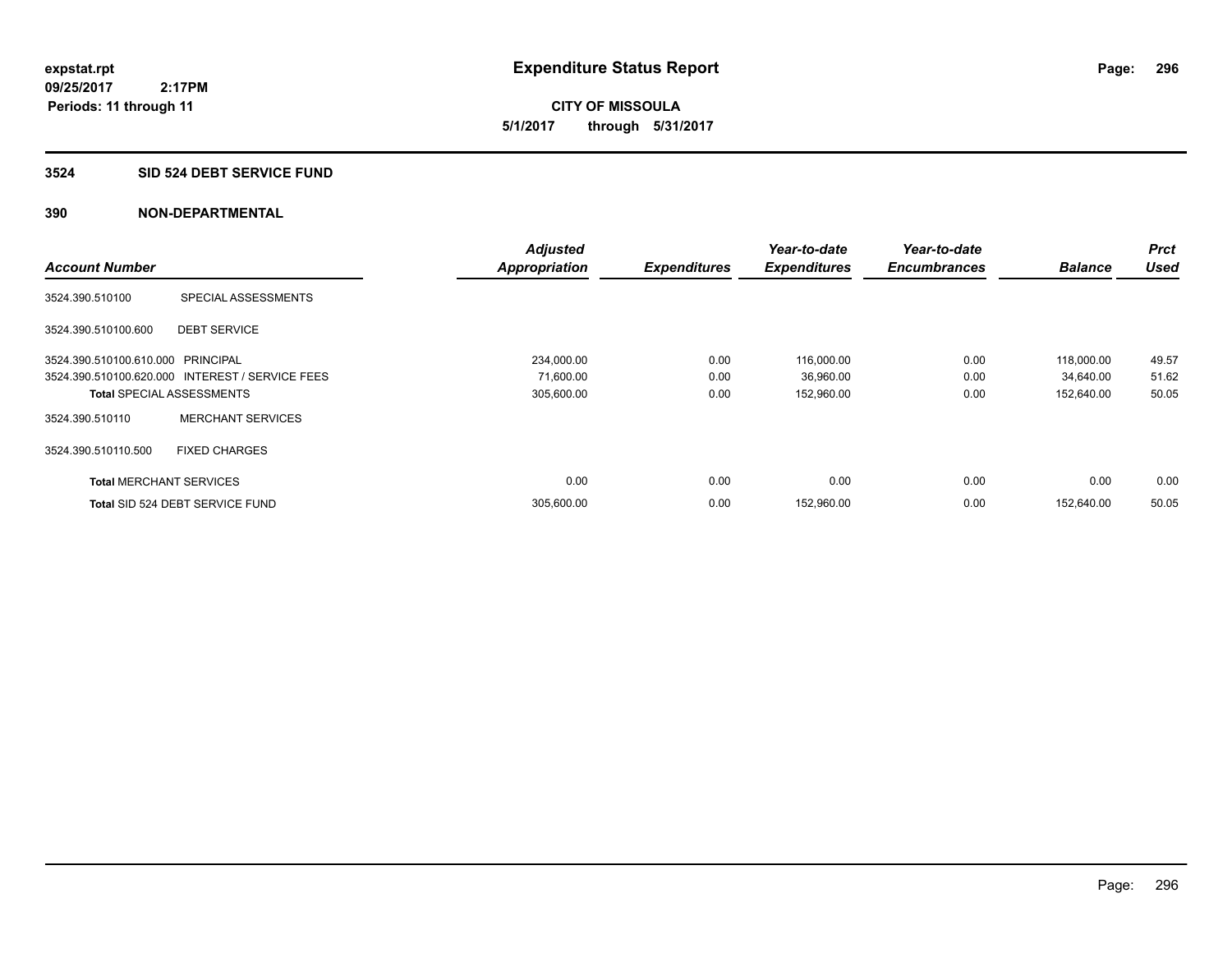**09/25/2017 2:17PM Periods: 11 through 11**

**CITY OF MISSOULA 5/1/2017 through 5/31/2017**

# **3525 SID 525 DEBT SERVICE FUND**

|                                   |                                                 | <b>Adjusted</b>      |                     | Year-to-date        | Year-to-date        |                | <b>Prct</b> |
|-----------------------------------|-------------------------------------------------|----------------------|---------------------|---------------------|---------------------|----------------|-------------|
| <b>Account Number</b>             |                                                 | <b>Appropriation</b> | <b>Expenditures</b> | <b>Expenditures</b> | <b>Encumbrances</b> | <b>Balance</b> | <b>Used</b> |
| 3525.390.510100                   | SPECIAL ASSESSMENTS                             |                      |                     |                     |                     |                |             |
| 3525.390.510100.600               | <b>DEBT SERVICE</b>                             |                      |                     |                     |                     |                |             |
| 3525.390.510100.610.000 PRINCIPAL |                                                 | 28,000.00            | 0.00                | 14,000.00           | 0.00                | 14,000.00      | 50.00       |
|                                   | 3525.390.510100.620.000 INTEREST / SERVICE FEES | 4,440.00             | 0.00                | 19,700.00           | 0.00                | $-15,260.00$   | 443.69      |
| <b>Total SPECIAL ASSESSMENTS</b>  |                                                 | 32,440.00            | 0.00                | 33,700.00           | 0.00                | $-1,260.00$    | 103.88      |
| 3525.390.510110                   | <b>MERCHANT SERVICES</b>                        |                      |                     |                     |                     |                |             |
| 3525.390.510110.500               | <b>FIXED CHARGES</b>                            |                      |                     |                     |                     |                |             |
| <b>Total MERCHANT SERVICES</b>    |                                                 | 0.00                 | 0.00                | 0.00                | 0.00                | 0.00           | 0.00        |
|                                   | Total SID 525 DEBT SERVICE FUND                 | 32.440.00            | 0.00                | 33,700.00           | 0.00                | $-1.260.00$    | 103.88      |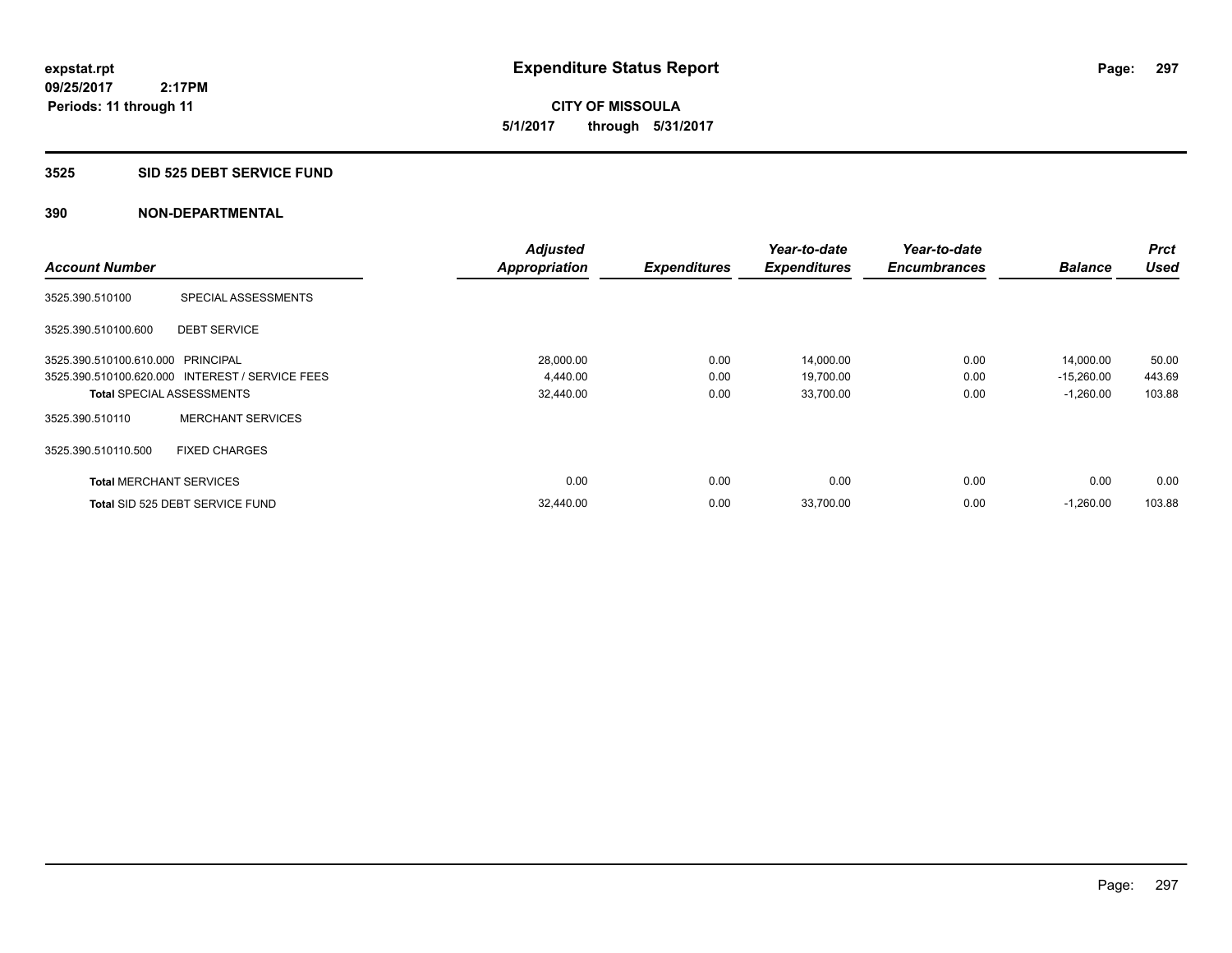**CITY OF MISSOULA 5/1/2017 through 5/31/2017**

### **3526 SID 526 DEBT SERVICE FUND**

|                                   |                                                 | <b>Adjusted</b>      |                     | Year-to-date        | Year-to-date        |                | <b>Prct</b> |
|-----------------------------------|-------------------------------------------------|----------------------|---------------------|---------------------|---------------------|----------------|-------------|
| <b>Account Number</b>             |                                                 | <b>Appropriation</b> | <b>Expenditures</b> | <b>Expenditures</b> | <b>Encumbrances</b> | <b>Balance</b> | <b>Used</b> |
| 3526.390.510100                   | SPECIAL ASSESSMENTS                             |                      |                     |                     |                     |                |             |
| 3526.390.510100.600               | <b>DEBT SERVICE</b>                             |                      |                     |                     |                     |                |             |
| 3526.390.510100.610.000 PRINCIPAL |                                                 | 160,000.00           | 0.00                | 79,000.00           | 0.00                | 81,000.00      | 49.38       |
|                                   | 3526.390.510100.620.000 INTEREST / SERVICE FEES | 33,100.00            | 0.00                | 0.00                | 0.00                | 33,100.00      | 0.00        |
| <b>Total SPECIAL ASSESSMENTS</b>  |                                                 | 193,100.00           | 0.00                | 79,000.00           | 0.00                | 114,100.00     | 40.91       |
| 3526.390.510110                   | <b>MERCHANT SERVICES</b>                        |                      |                     |                     |                     |                |             |
| 3526.390.510110.500               | <b>FIXED CHARGES</b>                            |                      |                     |                     |                     |                |             |
| <b>Total MERCHANT SERVICES</b>    |                                                 | 0.00                 | 0.00                | 0.00                | 0.00                | 0.00           | 0.00        |
|                                   | Total SID 526 DEBT SERVICE FUND                 | 193,100.00           | 0.00                | 79,000.00           | 0.00                | 114.100.00     | 40.91       |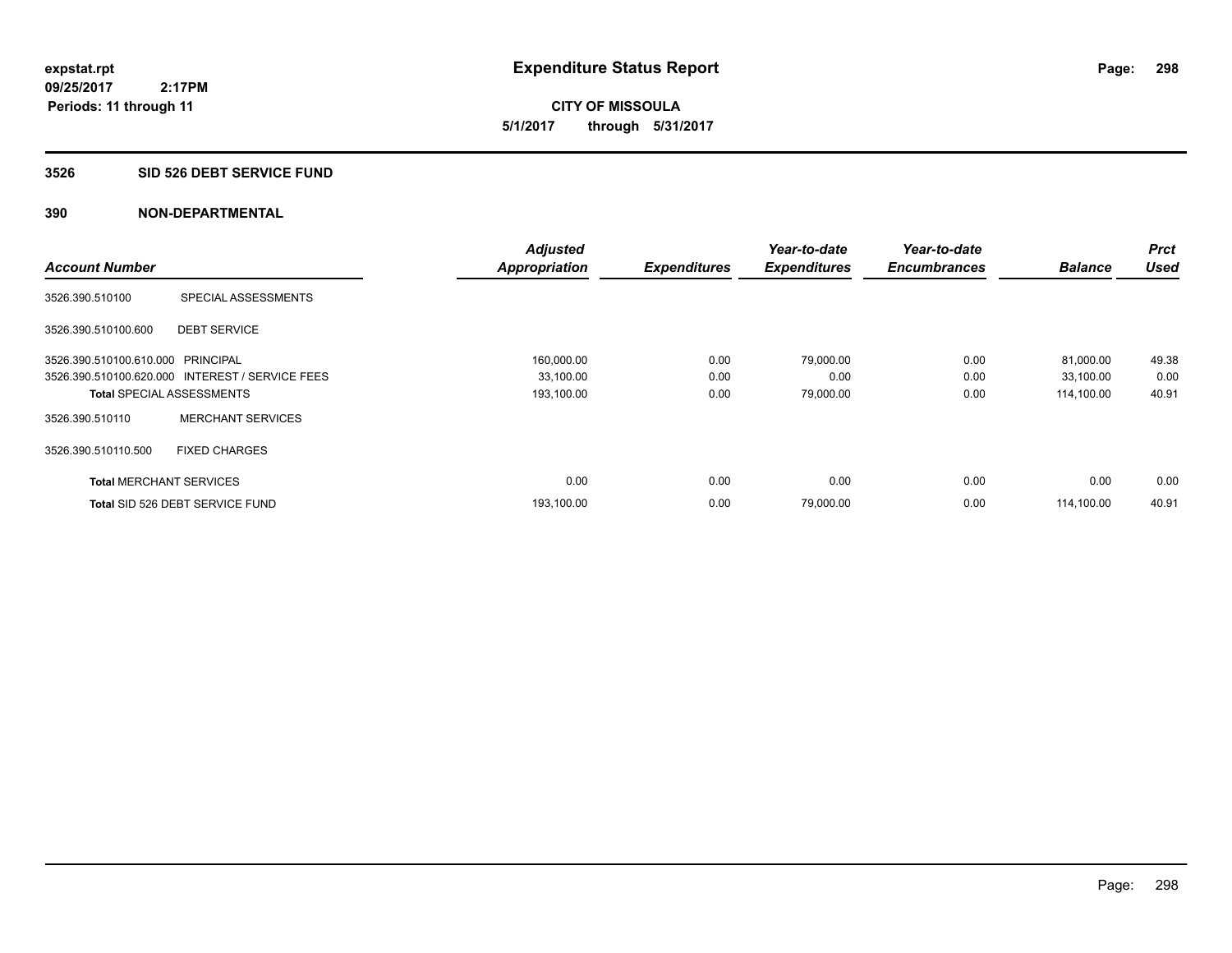**09/25/2017 2:17PM Periods: 11 through 11**

**CITY OF MISSOULA 5/1/2017 through 5/31/2017**

# **3527 SID 527 DEBT SERVICE FUND**

**000 \*\*\* Title Not Found \*\*\***

| <b>Account Number</b>                |                         | <b>Adjusted</b><br>Appropriation | <b>Expenditures</b> | Year-to-date<br><i><b>Expenditures</b></i> | Year-to-date<br><b>Encumbrances</b> | <b>Balance</b> | <b>Prct</b><br>Used |
|--------------------------------------|-------------------------|----------------------------------|---------------------|--------------------------------------------|-------------------------------------|----------------|---------------------|
| 3527.000.520100                      | *** Title Not Found *** |                                  |                     |                                            |                                     |                |                     |
| 3527.000.520100.800                  | OTHER OBJECTS           |                                  |                     |                                            |                                     |                |                     |
| <b>Total *** Title Not Found ***</b> |                         | 0.00                             | 0.00                | 0.00                                       | 0.00                                | 0.00           | 0.00                |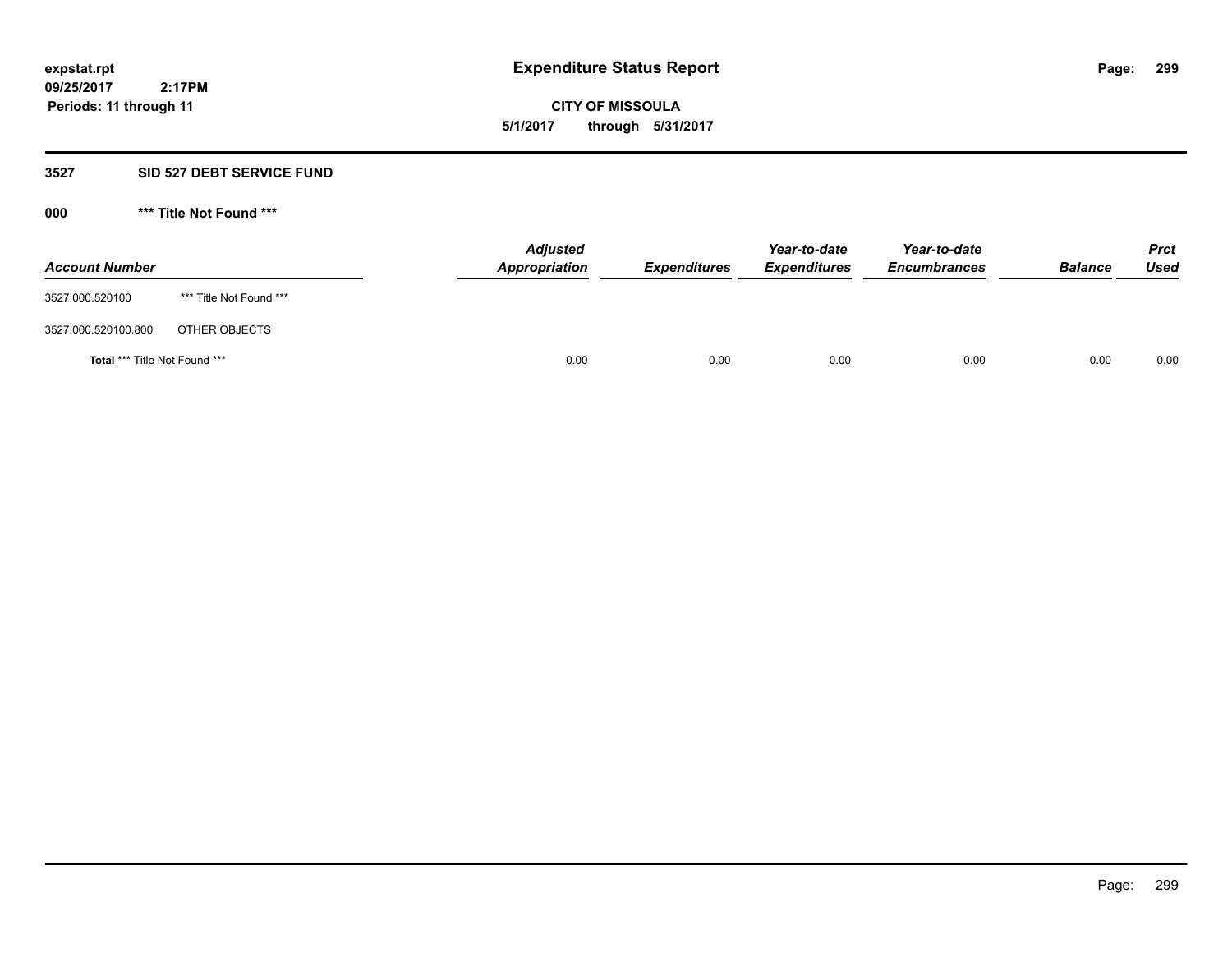# **CITY OF MISSOULA 5/1/2017 through 5/31/2017**

# **3527 SID 527 DEBT SERVICE FUND**

| <b>Account Number</b> |                                  | <b>Adjusted</b><br>Appropriation | <b>Expenditures</b> | Year-to-date<br><b>Expenditures</b> | Year-to-date<br><b>Encumbrances</b> | <b>Balance</b> | <b>Prct</b><br><b>Used</b> |
|-----------------------|----------------------------------|----------------------------------|---------------------|-------------------------------------|-------------------------------------|----------------|----------------------------|
| 3527.390.510100       | SPECIAL ASSESSMENTS              |                                  |                     |                                     |                                     |                |                            |
| 3527.390.510100.600   | <b>DEBT SERVICE</b>              |                                  |                     |                                     |                                     |                |                            |
|                       | <b>Total SPECIAL ASSESSMENTS</b> | 0.00                             | 0.00                | 0.00                                | 0.00                                | 0.00           | 0.00                       |
| 3527.390.510110       | <b>MERCHANT SERVICES</b>         |                                  |                     |                                     |                                     |                |                            |
| 3527.390.510110.500   | <b>FIXED CHARGES</b>             |                                  |                     |                                     |                                     |                |                            |
|                       | <b>Total MERCHANT SERVICES</b>   | 0.00                             | 0.00                | 0.00                                | 0.00                                | 0.00           | 0.00                       |
|                       | Total SID 527 DEBT SERVICE FUND  | 0.00                             | 0.00                | 0.00                                | 0.00                                | 0.00           | 0.00                       |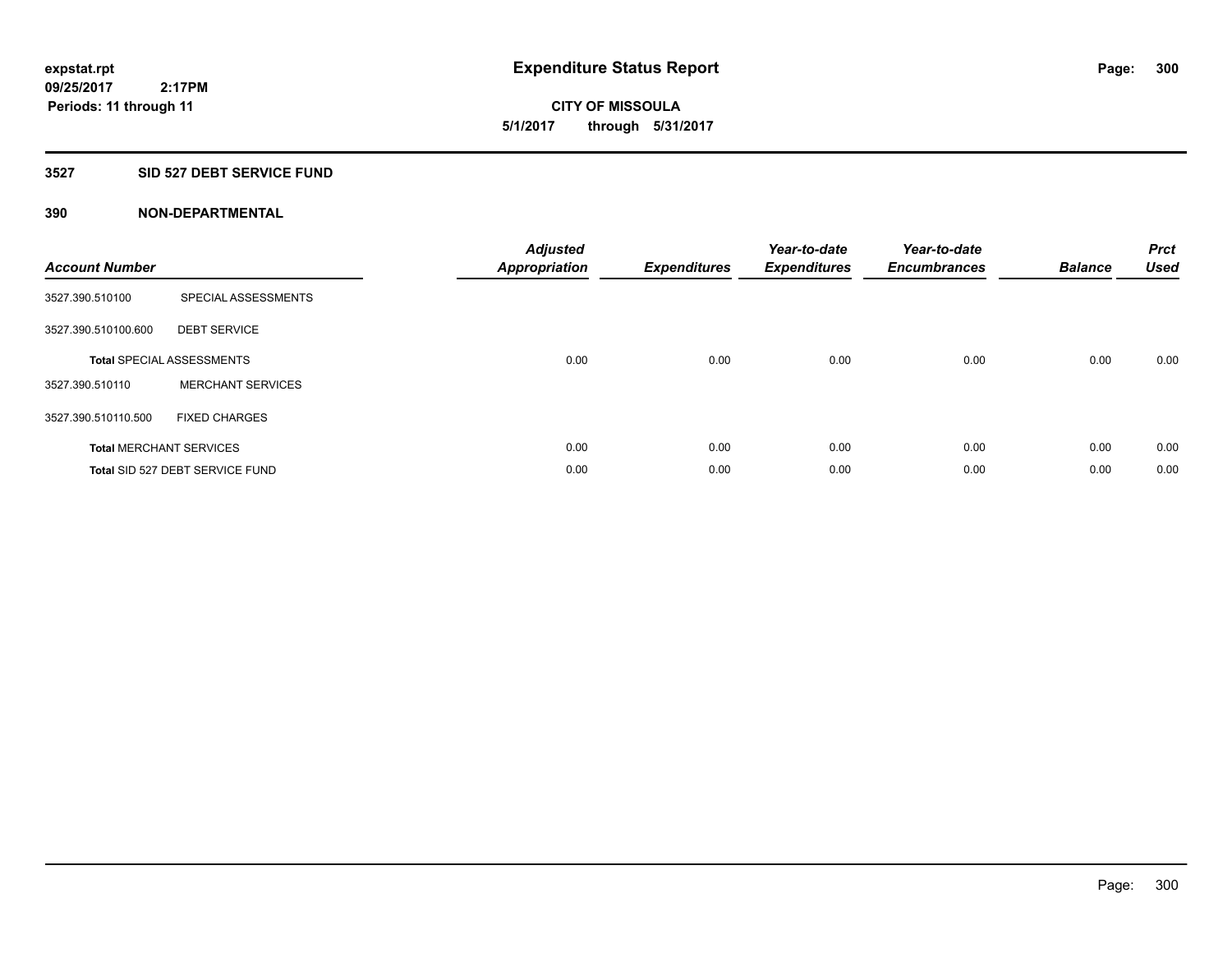**09/25/2017 2:17PM Periods: 11 through 11**

# **CITY OF MISSOULA 5/1/2017 through 5/31/2017**

# **3530 SID 530 DEBT SERVICE FUND**

| <b>Account Number</b>          |                                            | <b>Adjusted</b><br><b>Appropriation</b> | <b>Expenditures</b> | Year-to-date<br><b>Expenditures</b> | Year-to-date<br><b>Encumbrances</b> | <b>Balance</b> | <b>Prct</b><br><b>Used</b> |
|--------------------------------|--------------------------------------------|-----------------------------------------|---------------------|-------------------------------------|-------------------------------------|----------------|----------------------------|
| 3530.390.510100                | SPECIAL ASSESSMENTS                        |                                         |                     |                                     |                                     |                |                            |
| 3530.390.510100.600            | <b>DEBT SERVICE</b>                        |                                         |                     |                                     |                                     |                |                            |
|                                | <b>Total SPECIAL ASSESSMENTS</b>           | 0.00                                    | 0.00                | 0.00                                | 0.00                                | 0.00           | 0.00                       |
| 3530.390.510110                | <b>MERCHANT SERVICES</b>                   |                                         |                     |                                     |                                     |                |                            |
| 3530.390.510110.500            | <b>FIXED CHARGES</b>                       |                                         |                     |                                     |                                     |                |                            |
| <b>Total MERCHANT SERVICES</b> |                                            | 0.00                                    | 0.00                | 0.00                                | 0.00                                | 0.00           | 0.00                       |
| 3530.390.521000                | INTERFUND OPERATING TRANSFERS              |                                         |                     |                                     |                                     |                |                            |
| 3530.390.521000.800            | OTHER OBJECTS                              |                                         |                     |                                     |                                     |                |                            |
|                                | <b>Total INTERFUND OPERATING TRANSFERS</b> | 0.00                                    | 0.00                | 0.00                                | 0.00                                | 0.00           | 0.00                       |
|                                | Total SID 530 DEBT SERVICE FUND            | 0.00                                    | 0.00                | 0.00                                | 0.00                                | 0.00           | 0.00                       |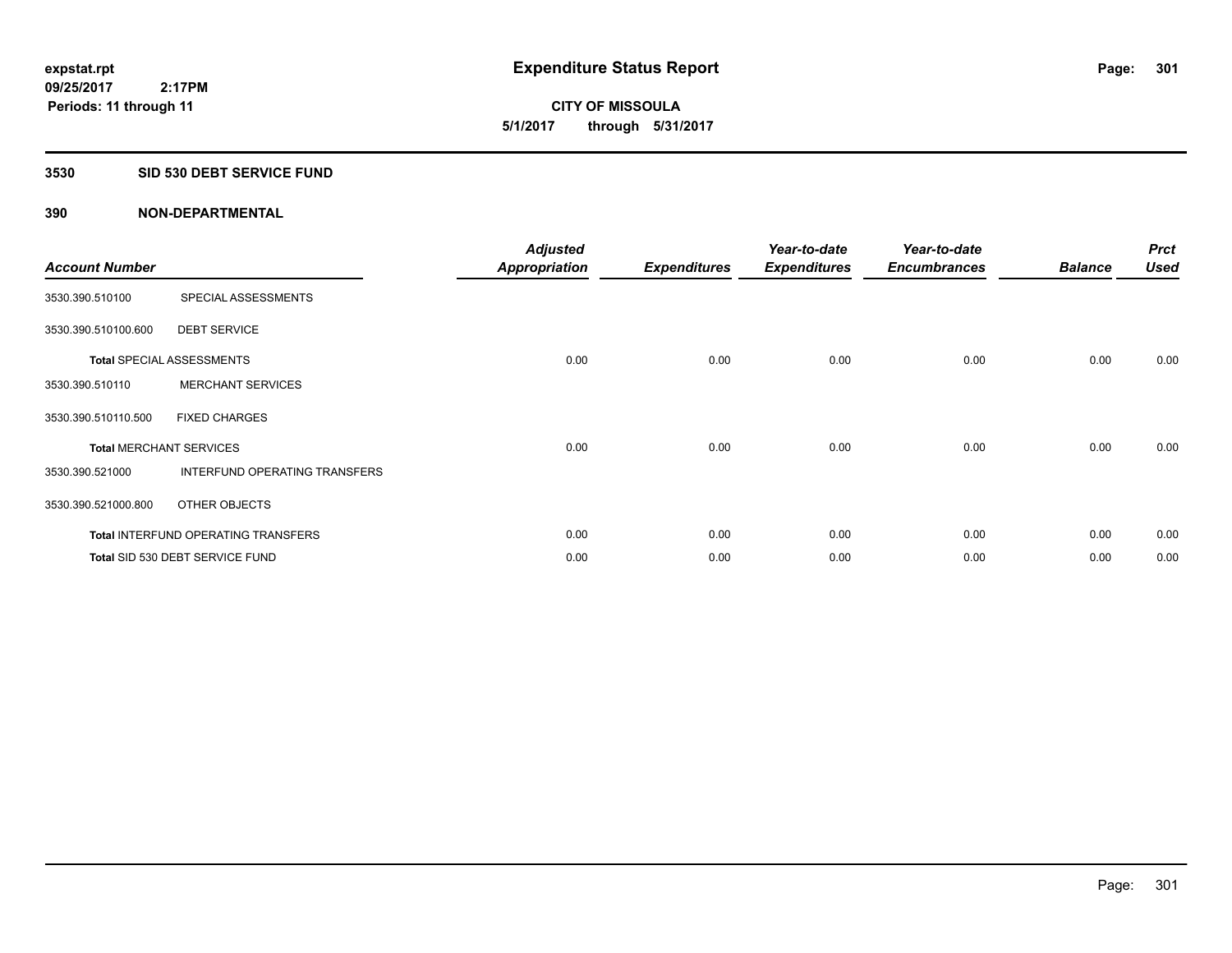**09/25/2017 2:17PM Periods: 11 through 11**

# **CITY OF MISSOULA 5/1/2017 through 5/31/2017**

# **3531 SID 531 HICKORY ST CALMING**

| <b>Account Number</b> |                                            | <b>Adjusted</b><br>Appropriation | <b>Expenditures</b> | Year-to-date<br><b>Expenditures</b> | Year-to-date<br><b>Encumbrances</b> | <b>Balance</b> | <b>Prct</b><br><b>Used</b> |
|-----------------------|--------------------------------------------|----------------------------------|---------------------|-------------------------------------|-------------------------------------|----------------|----------------------------|
| 3531.390.510110       | <b>MERCHANT SERVICES</b>                   |                                  |                     |                                     |                                     |                |                            |
| 3531.390.510110.500   | <b>FIXED CHARGES</b>                       |                                  |                     |                                     |                                     |                |                            |
|                       | <b>Total MERCHANT SERVICES</b>             | 0.00                             | 0.00                | 0.00                                | 0.00                                | 0.00           | 0.00                       |
| 3531.390.521000       | INTERFUND OPERATING TRANSFERS              |                                  |                     |                                     |                                     |                |                            |
| 3531.390.521000.800   | OTHER OBJECTS                              |                                  |                     |                                     |                                     |                |                            |
|                       | <b>Total INTERFUND OPERATING TRANSFERS</b> | 0.00                             | 0.00                | 0.00                                | 0.00                                | 0.00           | 0.00                       |
|                       | <b>Total SID 531 HICKORY ST CALMING</b>    | 0.00                             | 0.00                | 0.00                                | 0.00                                | 0.00           | 0.00                       |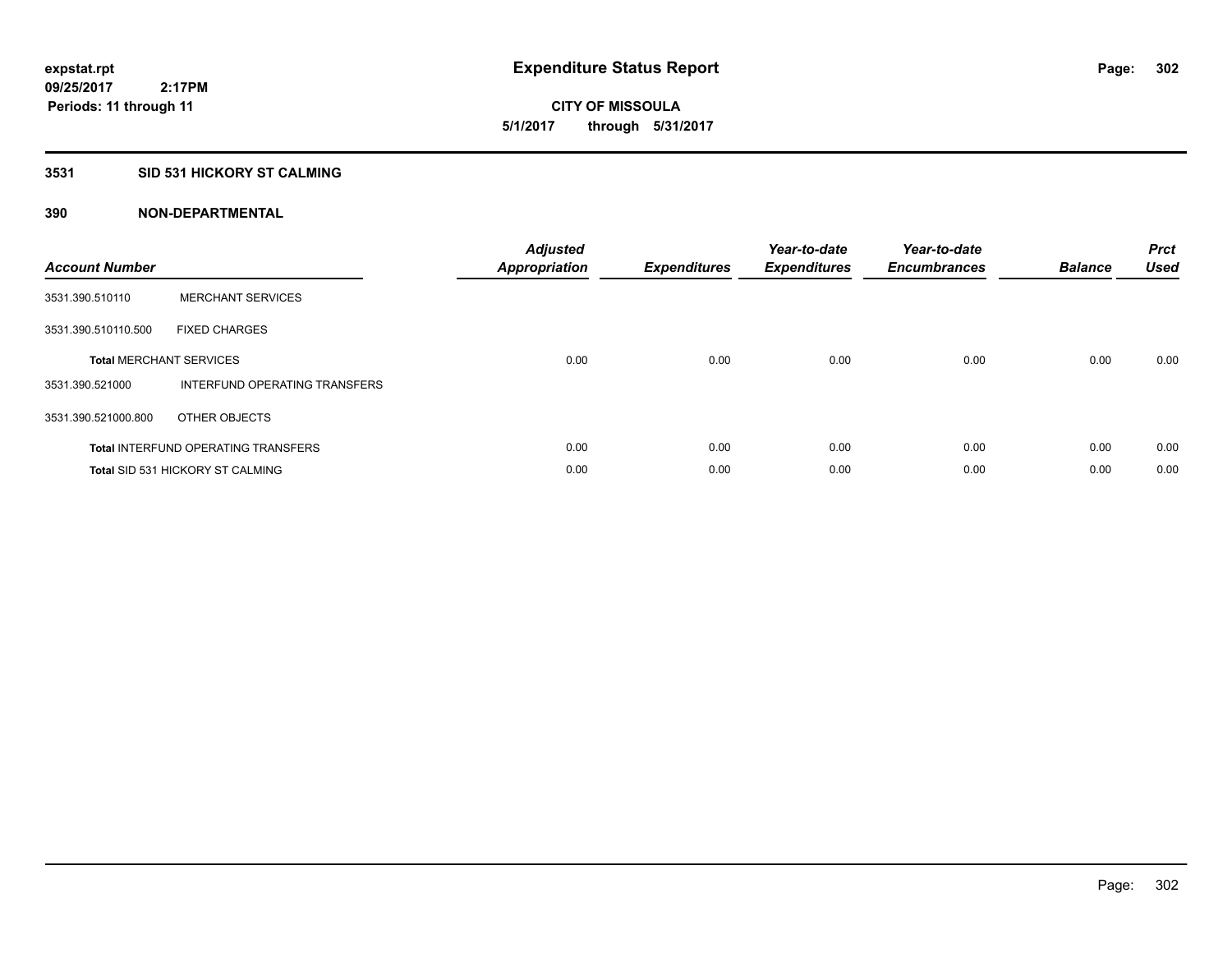**09/25/2017 2:17PM Periods: 11 through 11**

**CITY OF MISSOULA 5/1/2017 through 5/31/2017**

### **3532 SID 532 DEBT SERVICE FUND**

| <b>Account Number</b>             |                                                 | <b>Adjusted</b><br><b>Appropriation</b> | <b>Expenditures</b> | Year-to-date<br><b>Expenditures</b> | Year-to-date<br><b>Encumbrances</b> | <b>Balance</b> | <b>Prct</b><br><b>Used</b> |
|-----------------------------------|-------------------------------------------------|-----------------------------------------|---------------------|-------------------------------------|-------------------------------------|----------------|----------------------------|
| 3532.390.510100                   | SPECIAL ASSESSMENTS                             |                                         |                     |                                     |                                     |                |                            |
| 3532.390.510100.600               | <b>DEBT SERVICE</b>                             |                                         |                     |                                     |                                     |                |                            |
| 3532.390.510100.610.000 PRINCIPAL |                                                 | 30,000.00                               | 0.00                | 0.00                                | 0.00                                | 30,000.00      | 0.00                       |
|                                   | 3532.390.510100.620.000 INTEREST / SERVICE FEES | 10,633.00                               | 0.00                | 5,666.25                            | 0.00                                | 4,966.75       | 53.29                      |
|                                   | <b>Total SPECIAL ASSESSMENTS</b>                | 40,633.00                               | 0.00                | 5,666.25                            | 0.00                                | 34,966.75      | 13.94                      |
| 3532.390.510110                   | <b>MERCHANT SERVICES</b>                        |                                         |                     |                                     |                                     |                |                            |
| 3532.390.510110.500               | <b>FIXED CHARGES</b>                            |                                         |                     |                                     |                                     |                |                            |
| <b>Total FIXED CHARGES</b>        |                                                 | 0.00                                    | 0.00                | 0.00                                | 0.00                                | 0.00           | 0.00                       |
| <b>Total MERCHANT SERVICES</b>    |                                                 | 0.00                                    | 0.00                | 0.00                                | 0.00                                | 0.00           | 0.00                       |
|                                   | Total SID 532 DEBT SERVICE FUND                 | 40,633.00                               | 0.00                | 5,666.25                            | 0.00                                | 34,966.75      | 13.94                      |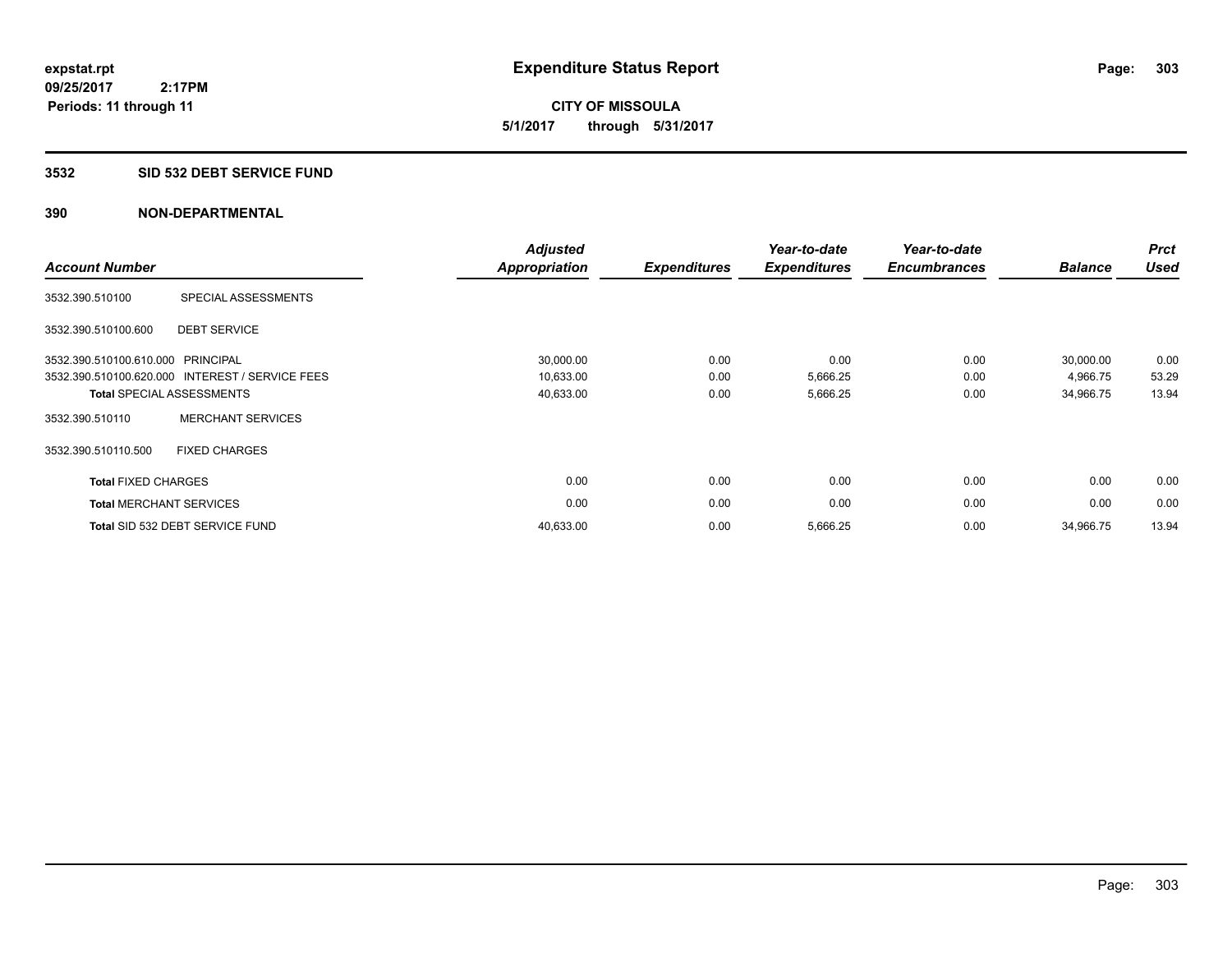**CITY OF MISSOULA 5/1/2017 through 5/31/2017**

# **3533 GILBERT ST SEWER SID DEBT FUND**

# **330 WASTEWATER**

| <b>Account Number</b>   |                          | <b>Adjusted</b><br>Appropriation | Expenditures | Year-to-date<br><b>Expenditures</b> | Year-to-date<br><b>Encumbrances</b> | <b>Balance</b> | <b>Prct</b><br>Used |
|-------------------------|--------------------------|----------------------------------|--------------|-------------------------------------|-------------------------------------|----------------|---------------------|
| 3533.330.510110         | <b>MERCHANT SERVICES</b> |                                  |              |                                     |                                     |                |                     |
| 3533.330.510110.500     | <b>FIXED CHARGES</b>     |                                  |              |                                     |                                     |                |                     |
| <b>Total WASTEWATER</b> |                          | 0.00                             | 0.00         | 0.00                                | 0.00                                | 0.00           | 0.00                |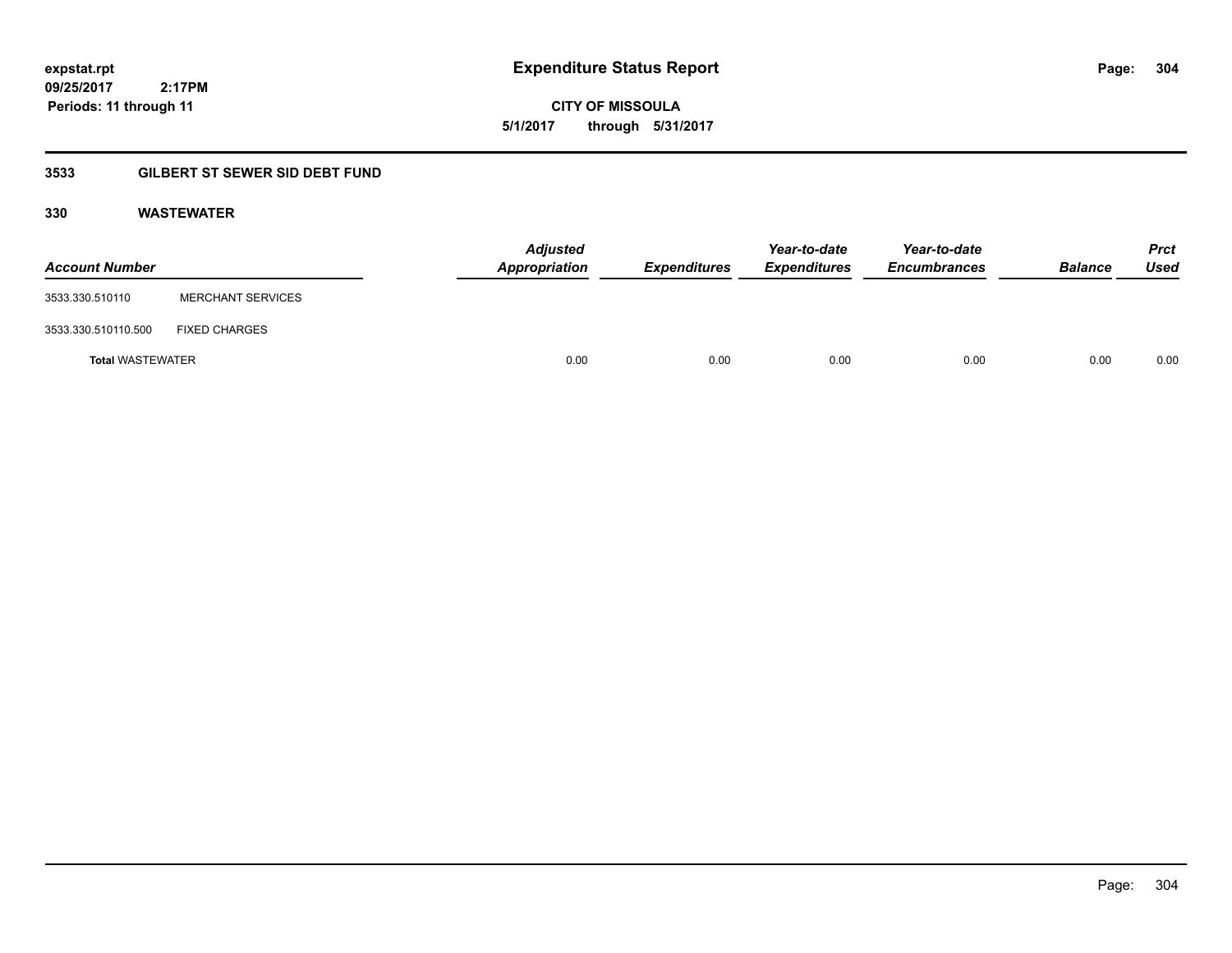**CITY OF MISSOULA 5/1/2017 through 5/31/2017**

# **3533 GILBERT ST SEWER SID DEBT FUND**

| <b>Account Number</b>             |                                                 | <b>Adjusted</b> |                     | Year-to-date        | Year-to-date<br><b>Encumbrances</b> |                | <b>Prct</b><br><b>Used</b> |
|-----------------------------------|-------------------------------------------------|-----------------|---------------------|---------------------|-------------------------------------|----------------|----------------------------|
|                                   |                                                 | Appropriation   | <b>Expenditures</b> | <b>Expenditures</b> |                                     | <b>Balance</b> |                            |
| 3533.390.510100                   | SPECIAL ASSESSMENTS                             |                 |                     |                     |                                     |                |                            |
| 3533.390.510100.500               | <b>FIXED CHARGES</b>                            |                 |                     |                     |                                     |                |                            |
| <b>Total FIXED CHARGES</b>        |                                                 | 0.00            | 0.00                | 0.00                | 0.00                                | 0.00           | 0.00                       |
| 3533.390.510100.600               | <b>DEBT SERVICE</b>                             |                 |                     |                     |                                     |                |                            |
| 3533.390.510100.610.000 PRINCIPAL |                                                 | 12,000.00       | 0.00                | 6,000.00            | 0.00                                | 6,000.00       | 50.00                      |
|                                   | 3533.390.510100.620.000 INTEREST / SERVICE FEES | 4,875.00        | 0.00                | 2,493.75            | 0.00                                | 2,381.25       | 51.15                      |
|                                   | <b>Total SPECIAL ASSESSMENTS</b>                | 16,875.00       | 0.00                | 8,493.75            | 0.00                                | 8,381.25       | 50.33                      |
| 3533.390.510110                   | <b>MERCHANT SERVICES</b>                        |                 |                     |                     |                                     |                |                            |
| 3533.390.510110.500               | <b>FIXED CHARGES</b>                            |                 |                     |                     |                                     |                |                            |
| <b>Total MERCHANT SERVICES</b>    |                                                 | 0.00            | 0.00                | 0.00                | 0.00                                | 0.00           | 0.00                       |
| 3533.390.521000                   | <b>INTERFUND OPERATING TRANSFERS</b>            |                 |                     |                     |                                     |                |                            |
| 3533.390.521000.800               | OTHER OBJECTS                                   |                 |                     |                     |                                     |                |                            |
|                                   | <b>Total INTERFUND OPERATING TRANSFERS</b>      | 0.00            | 0.00                | 0.00                | 0.00                                | 0.00           | 0.00                       |
|                                   | <b>Total GILBERT ST SEWER SID DEBT FUND</b>     | 16,875.00       | 0.00                | 8,493.75            | 0.00                                | 8,381.25       | 50.33                      |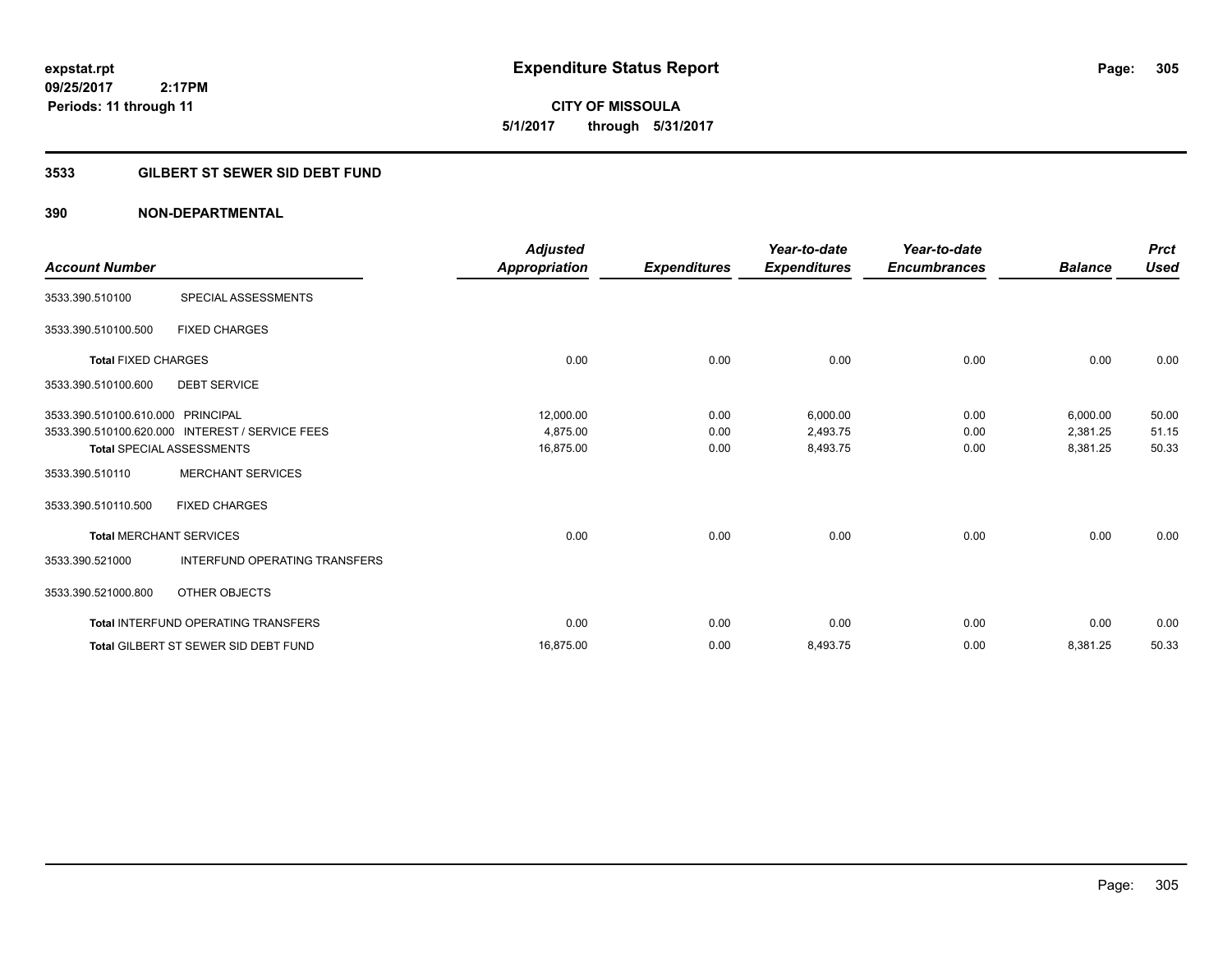**09/25/2017 2:17PM Periods: 11 through 11**

**CITY OF MISSOULA 5/1/2017 through 5/31/2017**

# **3534 LINCOLNWOOD SEWER PHASE I**

| <b>Account Number</b>          |                                                 | <b>Adjusted</b><br><b>Appropriation</b> | <b>Expenditures</b> | Year-to-date<br><b>Expenditures</b> | Year-to-date<br><b>Encumbrances</b> | <b>Balance</b> | <b>Prct</b><br><b>Used</b> |
|--------------------------------|-------------------------------------------------|-----------------------------------------|---------------------|-------------------------------------|-------------------------------------|----------------|----------------------------|
| 3534.390.510100                | SPECIAL ASSESSMENTS                             |                                         |                     |                                     |                                     |                |                            |
| 3534.390.510100.600            | <b>DEBT SERVICE</b>                             |                                         |                     |                                     |                                     |                |                            |
| 3534.390.510100.610.000        | PRINCIPAL                                       | 12,000.00                               | 0.00                | 6,000.00                            | 0.00                                | 6,000.00       | 50.00                      |
|                                | 3534.390.510100.620.000 INTEREST / SERVICE FEES | 5,513.00                                | 0.00                | 2,812.50                            | 0.00                                | 2,700.50       | 51.02                      |
|                                | <b>Total SPECIAL ASSESSMENTS</b>                | 17,513.00                               | 0.00                | 8,812.50                            | 0.00                                | 8,700.50       | 50.32                      |
| 3534.390.510110                | <b>MERCHANT SERVICES</b>                        |                                         |                     |                                     |                                     |                |                            |
| 3534.390.510110.500            | <b>FIXED CHARGES</b>                            |                                         |                     |                                     |                                     |                |                            |
| <b>Total FIXED CHARGES</b>     |                                                 | 0.00                                    | 0.00                | 0.00                                | 0.00                                | 0.00           | 0.00                       |
| <b>Total MERCHANT SERVICES</b> |                                                 | 0.00                                    | 0.00                | 0.00                                | 0.00                                | 0.00           | 0.00                       |
|                                | <b>Total LINCOLNWOOD SEWER PHASE I</b>          | 17,513.00                               | 0.00                | 8,812.50                            | 0.00                                | 8,700.50       | 50.32                      |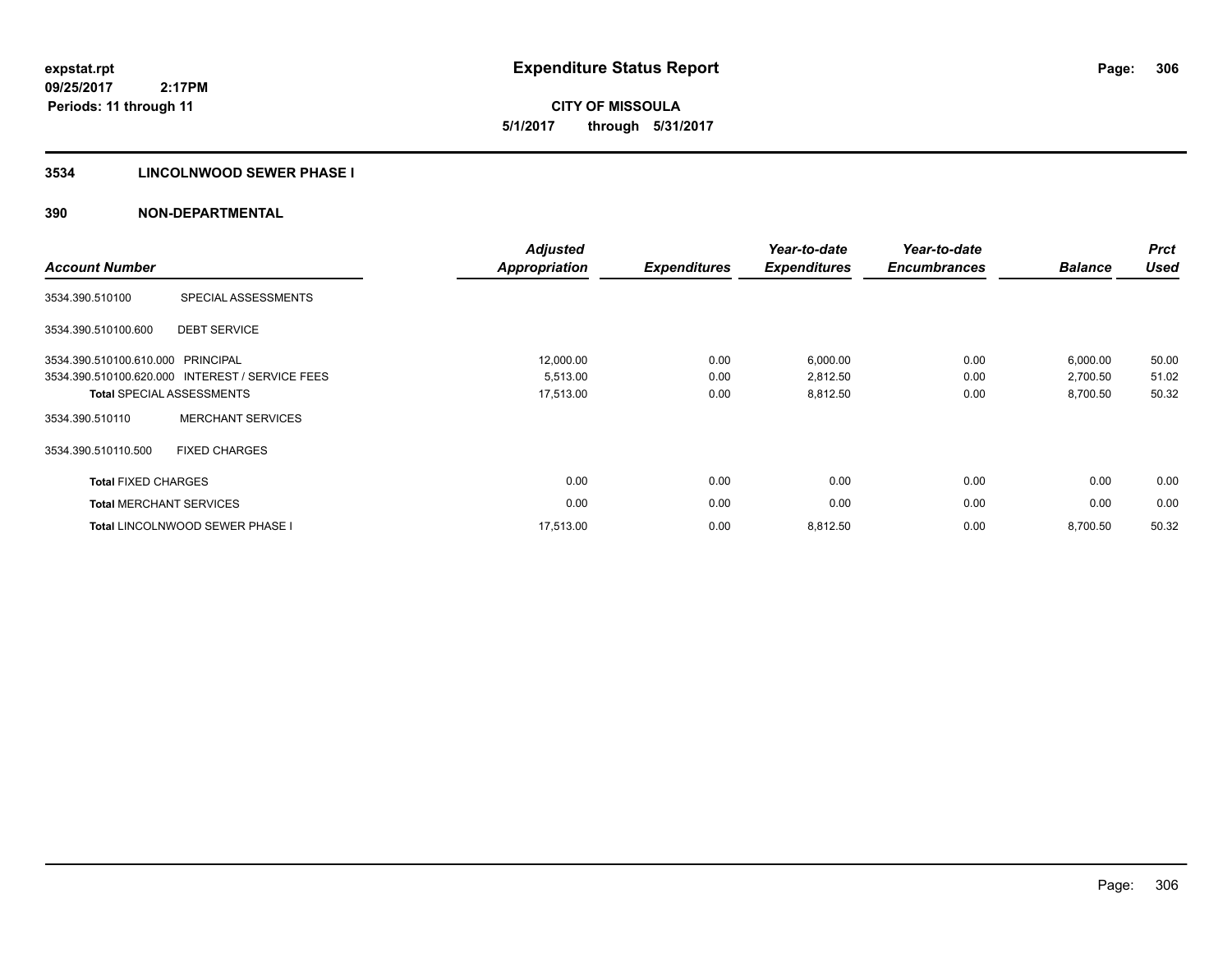**CITY OF MISSOULA 5/1/2017 through 5/31/2017**

# **3535 SLANT STREET TRAFFIC CALMING**

| <b>Account Number</b> |                                            | <b>Adjusted</b><br>Appropriation | <b>Expenditures</b> | Year-to-date<br><b>Expenditures</b> | Year-to-date<br><b>Encumbrances</b> | <b>Balance</b> | <b>Prct</b><br><b>Used</b> |
|-----------------------|--------------------------------------------|----------------------------------|---------------------|-------------------------------------|-------------------------------------|----------------|----------------------------|
| 3535.390.510110       | <b>MERCHANT SERVICES</b>                   |                                  |                     |                                     |                                     |                |                            |
| 3535.390.510110.500   | <b>FIXED CHARGES</b>                       |                                  |                     |                                     |                                     |                |                            |
|                       | <b>Total MERCHANT SERVICES</b>             | 0.00                             | 0.00                | 0.00                                | 0.00                                | 0.00           | 0.00                       |
| 3535.390.521000       | INTERFUND OPERATING TRANSFERS              |                                  |                     |                                     |                                     |                |                            |
| 3535.390.521000.800   | OTHER OBJECTS                              |                                  |                     |                                     |                                     |                |                            |
|                       | <b>Total INTERFUND OPERATING TRANSFERS</b> | 0.00                             | 0.00                | 0.00                                | 0.00                                | 0.00           | 0.00                       |
|                       | <b>Total SLANT STREET TRAFFIC CALMING</b>  | 0.00                             | 0.00                | 0.00                                | 0.00                                | 0.00           | 0.00                       |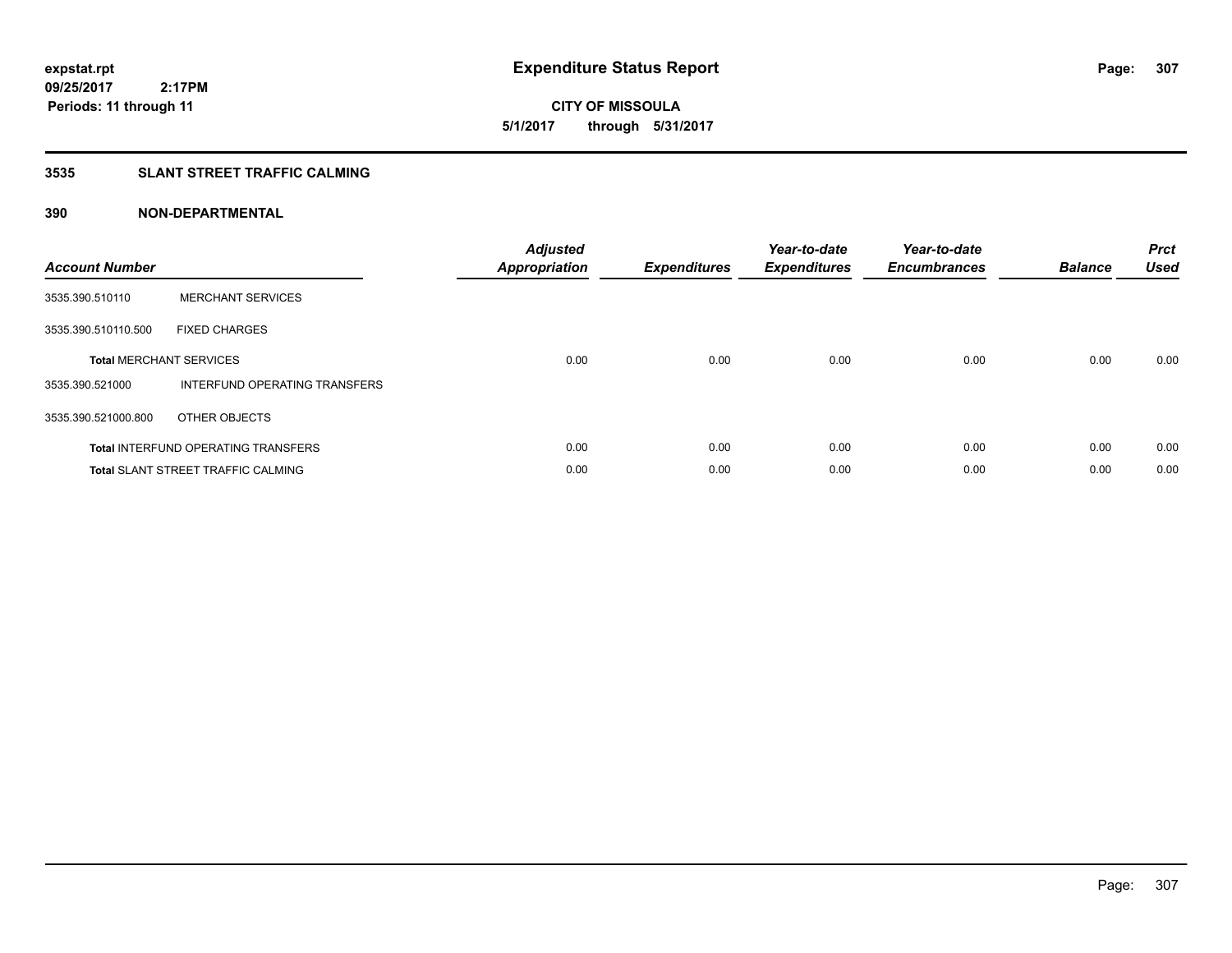**09/25/2017 2:17PM Periods: 11 through 11**

**CITY OF MISSOULA 5/1/2017 through 5/31/2017**

# **3536 LINCOLNWOOD SEWER PHASE II**

| <b>Account Number</b>             |                                                 | <b>Adjusted</b><br>Appropriation | <b>Expenditures</b> | Year-to-date<br><b>Expenditures</b> | Year-to-date<br><b>Encumbrances</b> | <b>Balance</b> | <b>Prct</b><br><b>Used</b> |
|-----------------------------------|-------------------------------------------------|----------------------------------|---------------------|-------------------------------------|-------------------------------------|----------------|----------------------------|
| 3536.390.510100                   | SPECIAL ASSESSMENTS                             |                                  |                     |                                     |                                     |                |                            |
| 3536.390.510100.600               | <b>DEBT SERVICE</b>                             |                                  |                     |                                     |                                     |                |                            |
| 3536.390.510100.610.000 PRINCIPAL |                                                 | 22,000.00                        | 0.00                | 11,000.00                           | 0.00                                | 11.000.00      | 50.00                      |
|                                   | 3536.390.510100.620.000 INTEREST / SERVICE FEES | 9,544.00                         | 0.00                | 4,875.00                            | 0.00                                | 4,669.00       | 51.08                      |
|                                   | <b>Total SPECIAL ASSESSMENTS</b>                | 31,544.00                        | 0.00                | 15,875.00                           | 0.00                                | 15,669.00      | 50.33                      |
| 3536.390.510110                   | <b>MERCHANT SERVICES</b>                        |                                  |                     |                                     |                                     |                |                            |
| 3536.390.510110.500               | <b>FIXED CHARGES</b>                            |                                  |                     |                                     |                                     |                |                            |
| <b>Total FIXED CHARGES</b>        |                                                 | 0.00                             | 0.00                | 0.00                                | 0.00                                | 0.00           | 0.00                       |
| <b>Total MERCHANT SERVICES</b>    |                                                 | 0.00                             | 0.00                | 0.00                                | 0.00                                | 0.00           | 0.00                       |
|                                   | Total LINCOLNWOOD SEWER PHASE II                | 31,544.00                        | 0.00                | 15,875.00                           | 0.00                                | 15,669.00      | 50.33                      |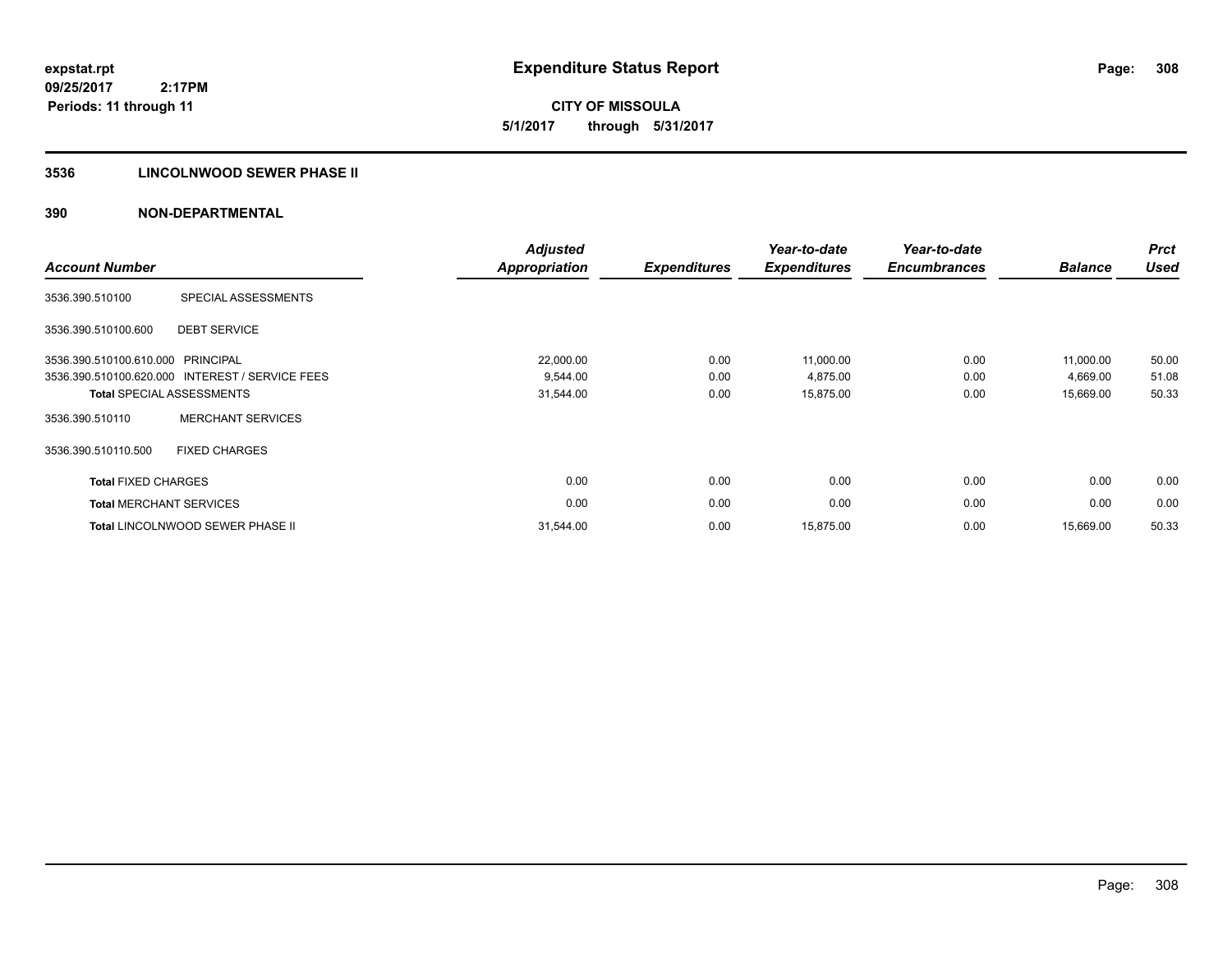**CITY OF MISSOULA 5/1/2017 through 5/31/2017**

# **3539 SOUTH 4TH STREET W TRAFFIC**

| <b>Account Number</b> |                                            | <b>Adjusted</b><br>Appropriation | <b>Expenditures</b> | Year-to-date<br><b>Expenditures</b> | Year-to-date<br><b>Encumbrances</b> | <b>Balance</b> | <b>Prct</b><br><b>Used</b> |
|-----------------------|--------------------------------------------|----------------------------------|---------------------|-------------------------------------|-------------------------------------|----------------|----------------------------|
| 3539.390.510110       | <b>MERCHANT SERVICES</b>                   |                                  |                     |                                     |                                     |                |                            |
| 3539.390.510110.500   | <b>FIXED CHARGES</b>                       |                                  |                     |                                     |                                     |                |                            |
|                       | <b>Total MERCHANT SERVICES</b>             | 0.00                             | 0.00                | 0.00                                | 0.00                                | 0.00           | 0.00                       |
| 3539.390.521000       | INTERFUND OPERATING TRANSFERS              |                                  |                     |                                     |                                     |                |                            |
| 3539.390.521000.800   | OTHER OBJECTS                              |                                  |                     |                                     |                                     |                |                            |
|                       | <b>Total INTERFUND OPERATING TRANSFERS</b> | 0.00                             | 0.00                | 0.00                                | 0.00                                | 0.00           | 0.00                       |
|                       | <b>Total SOUTH 4TH STREET W TRAFFIC</b>    | 0.00                             | 0.00                | 0.00                                | 0.00                                | 0.00           | 0.00                       |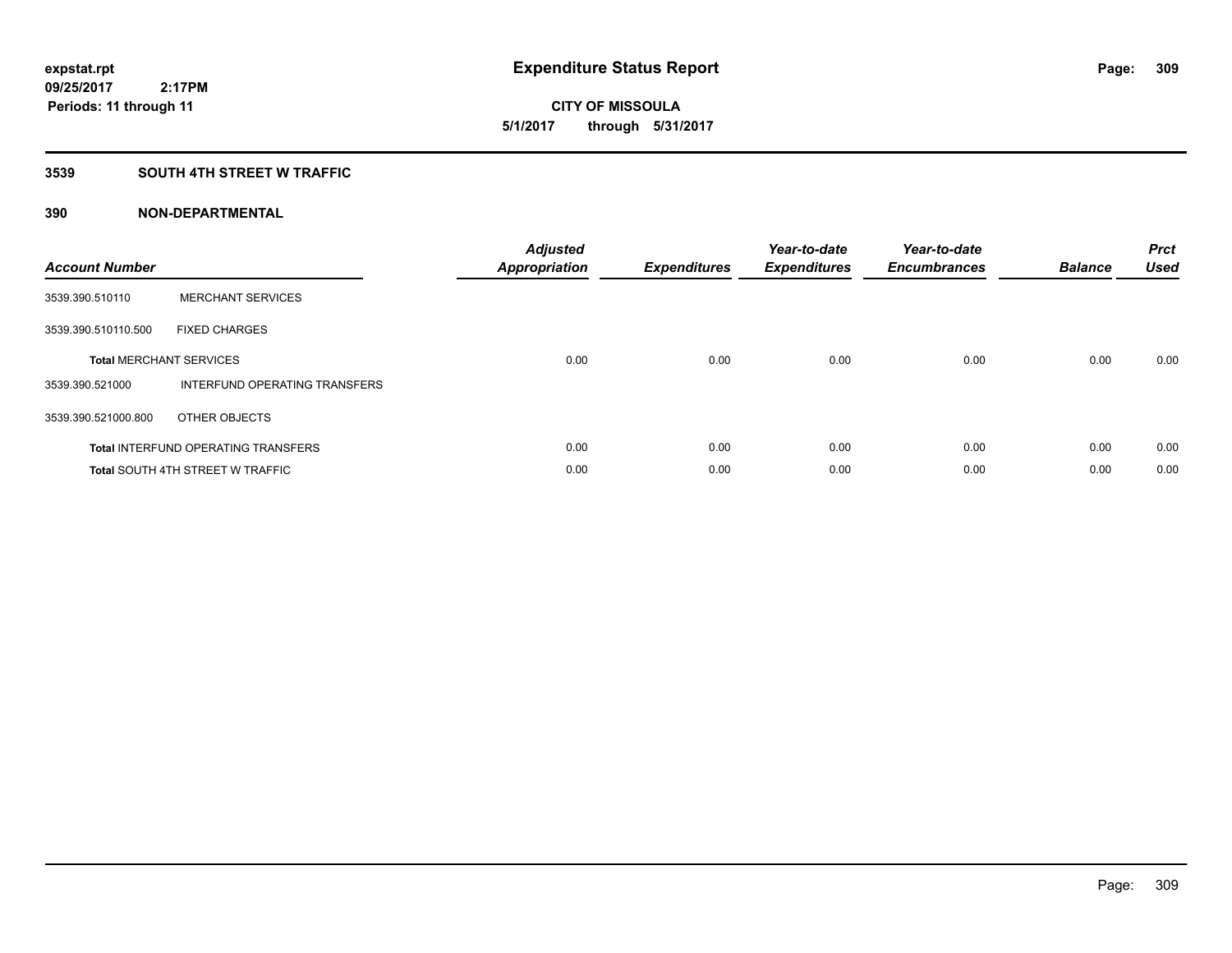**09/25/2017 2:17PM Periods: 11 through 11**

**CITY OF MISSOULA 5/1/2017 through 5/31/2017**

### **3540 SID 540 DEBT SERVICE FUND**

|                                                 | Adjusted      |                     | Year-to-date        | Year-to-date        |                | <b>Prct</b> |
|-------------------------------------------------|---------------|---------------------|---------------------|---------------------|----------------|-------------|
| <b>Account Number</b>                           | Appropriation | <b>Expenditures</b> | <b>Expenditures</b> | <b>Encumbrances</b> | <b>Balance</b> | <b>Used</b> |
| SPECIAL ASSESSMENTS<br>3540.390.510100          |               |                     |                     |                     |                |             |
| PURCHASED SERVICES<br>3540.390.510100.300       |               |                     |                     |                     |                |             |
| 3540.390.510100.350.000 PROFESSIONAL SERVICES   | 0.00          | 0.00                | 350.00              | 0.00                | $-350.00$      | 0.00        |
| <b>Total PURCHASED SERVICES</b>                 | 0.00          | 0.00                | 350.00              | 0.00                | $-350.00$      | 0.00        |
| 3540.390.510100.600<br><b>DEBT SERVICE</b>      |               |                     |                     |                     |                |             |
| 3540.390.510100.610.000 PRINCIPAL               | 75,000.00     | 0.00                | 0.00                | 0.00                | 75,000.00      | 0.00        |
| 3540.390.510100.620.000 INTEREST / SERVICE FEES | 45,903.00     | 0.00                | 22,951.25           | 0.00                | 22,951.75      | 50.00       |
| <b>Total DEBT SERVICE</b>                       | 120,903.00    | 0.00                | 22,951.25           | 0.00                | 97,951.75      | 18.98       |
| <b>Total SPECIAL ASSESSMENTS</b>                | 120,903.00    | 0.00                | 23,301.25           | 0.00                | 97,601.75      | 19.27       |
| <b>MERCHANT SERVICES</b><br>3540.390.510110     |               |                     |                     |                     |                |             |
| 3540.390.510110.500<br><b>FIXED CHARGES</b>     |               |                     |                     |                     |                |             |
| 3540.390.510110.550.000 MERCHANT SERVICE FEES   | 350.00        | 0.00                | 0.00                | 0.00                | 350.00         | 0.00        |
| <b>Total MERCHANT SERVICES</b>                  | 350.00        | 0.00                | 0.00                | 0.00                | 350.00         | 0.00        |
| Total SID 540 DEBT SERVICE FUND                 | 121,253.00    | 0.00                | 23,301.25           | 0.00                | 97,951.75      | 19.22       |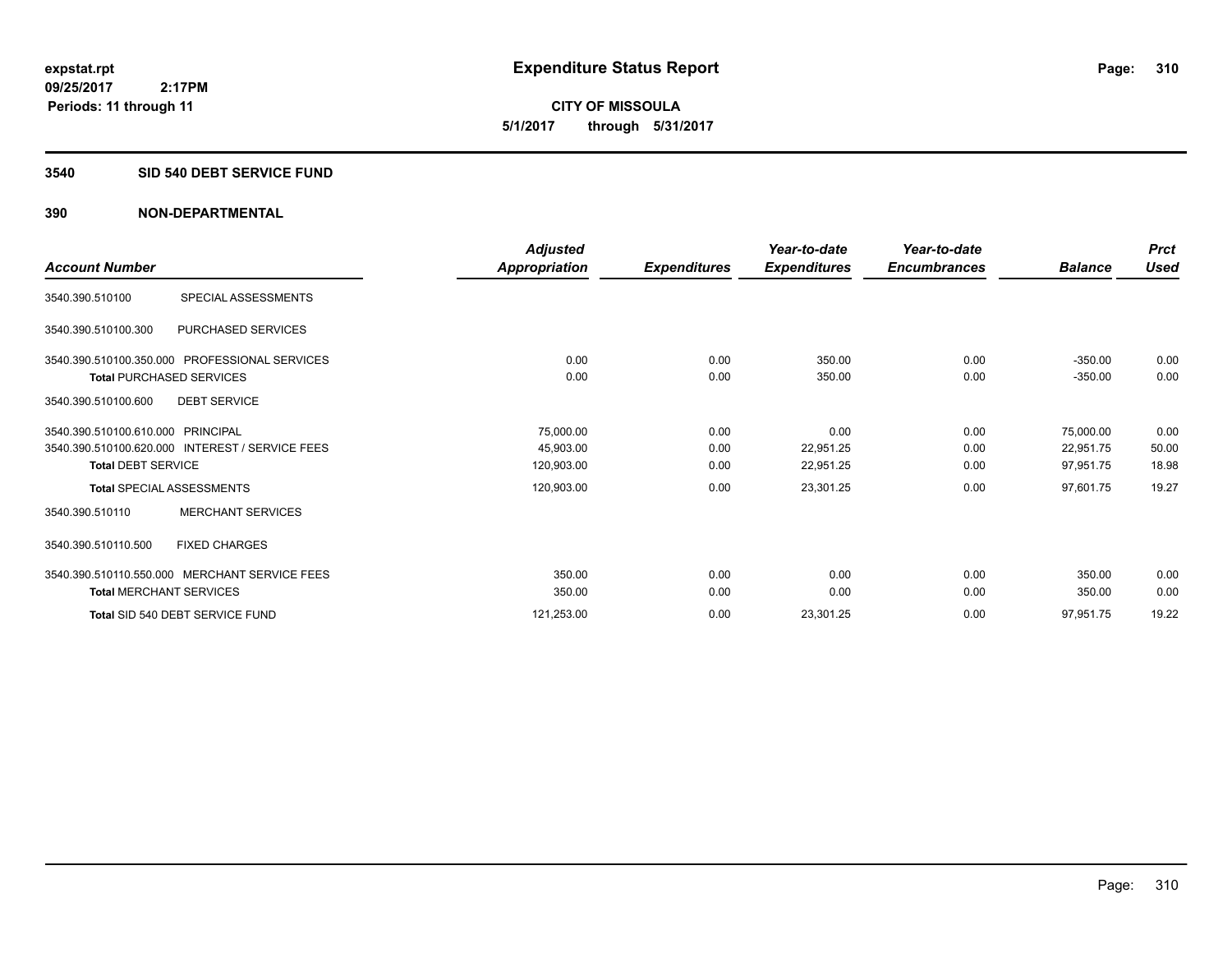**CITY OF MISSOULA 5/1/2017 through 5/31/2017**

### **3541 SID 541 DEBT SERVICE**

|                                           |                                               | <b>Adjusted</b>      |                     | Year-to-date        | Year-to-date        |                | Prct        |
|-------------------------------------------|-----------------------------------------------|----------------------|---------------------|---------------------|---------------------|----------------|-------------|
| <b>Account Number</b>                     |                                               | <b>Appropriation</b> | <b>Expenditures</b> | <b>Expenditures</b> | <b>Encumbrances</b> | <b>Balance</b> | <b>Used</b> |
| 3541.390.510100                           | SPECIAL ASSESSMENTS                           |                      |                     |                     |                     |                |             |
| 3541.390.510100.600                       | <b>DEBT SERVICE</b>                           |                      |                     |                     |                     |                |             |
| 3541.390.510100.610.000 PRINCIPAL         |                                               | 30,000.00            | 0.00                | 0.00                | 0.00                | 30,000.00      | 0.00        |
| 3541.390.510100.620.000 PINEVIEW PARK/INT |                                               | 27,798.00            | 0.00                | 14,198.75           | 0.00                | 13,599.25      | 51.08       |
|                                           | <b>Total SPECIAL ASSESSMENTS</b>              | 57,798.00            | 0.00                | 14,198.75           | 0.00                | 43,599.25      | 24.57       |
| 3541.390.510110                           | <b>MERCHANT SERVICES</b>                      |                      |                     |                     |                     |                |             |
| 3541.390.510110.500                       | <b>FIXED CHARGES</b>                          |                      |                     |                     |                     |                |             |
|                                           | 3541.390.510110.550.000 MERCHANT SERVICE FEES | 300.00               | 0.00                | 0.00                | 0.00                | 300.00         | 0.00        |
| <b>Total MERCHANT SERVICES</b>            |                                               | 300.00               | 0.00                | 0.00                | 0.00                | 300.00         | 0.00        |
| Total SID 541 DEBT SERVICE                |                                               | 58,098.00            | 0.00                | 14,198.75           | 0.00                | 43,899.25      | 24.44       |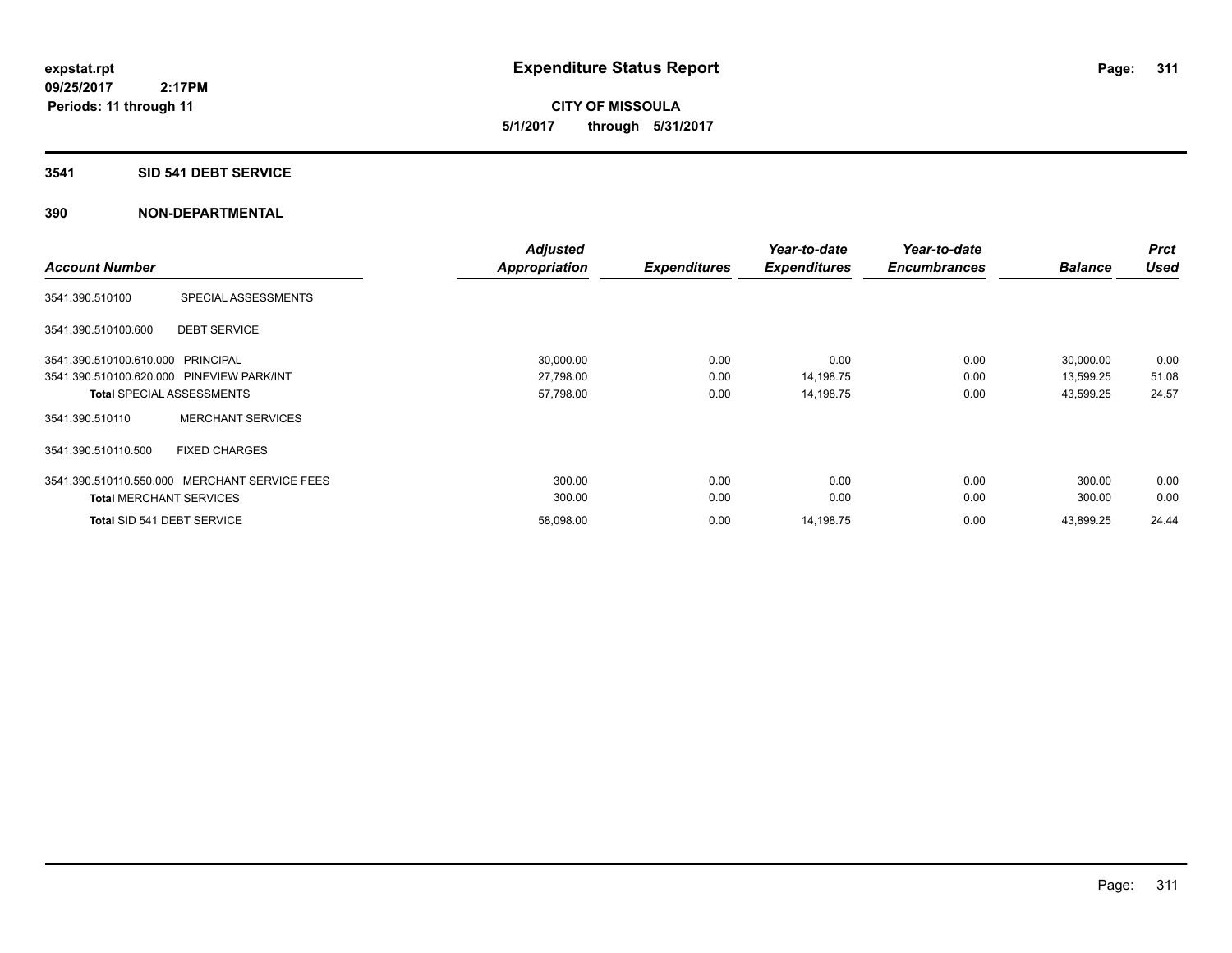**CITY OF MISSOULA 5/1/2017 through 5/31/2017**

#### **3543 SID 543 DEBT SERVICE**

| <b>Account Number</b>      |                                     | <b>Adjusted</b><br><b>Appropriation</b> | <b>Expenditures</b> | Year-to-date<br><b>Expenditures</b> | Year-to-date<br><b>Encumbrances</b> | <b>Balance</b> | <b>Prct</b><br><b>Used</b> |
|----------------------------|-------------------------------------|-----------------------------------------|---------------------|-------------------------------------|-------------------------------------|----------------|----------------------------|
| 3543.390.510000            | <b>MISCELLANEOUS</b>                |                                         |                     |                                     |                                     |                |                            |
| 3543.390.510000.800        | OTHER OBJECTS                       |                                         |                     |                                     |                                     |                |                            |
| <b>Total MISCELLANEOUS</b> |                                     | 0.00                                    | 0.00                | 0.00                                | 0.00                                | 0.00           | 0.00                       |
| 3543.390.510100            | SPECIAL ASSESSMENTS                 |                                         |                     |                                     |                                     |                |                            |
| 3543.390.510100.600        | <b>DEBT SERVICE</b>                 |                                         |                     |                                     |                                     |                |                            |
|                            | <b>Total SPECIAL ASSESSMENTS</b>    | 0.00                                    | 0.00                | 0.00                                | 0.00                                | 0.00           | 0.00                       |
| 3543.390.510110            | <b>MERCHANT SERVICES</b>            |                                         |                     |                                     |                                     |                |                            |
| 3543.390.510110.500        | <b>FIXED CHARGES</b>                |                                         |                     |                                     |                                     |                |                            |
|                            | <b>Total MERCHANT SERVICES</b>      | 0.00                                    | 0.00                | 0.00                                | 0.00                                | 0.00           | 0.00                       |
| 3543.390.521000            | INTERFUND OPERATING TRANSFERS       |                                         |                     |                                     |                                     |                |                            |
| 3543.390.521000.800        | OTHER OBJECTS                       |                                         |                     |                                     |                                     |                |                            |
|                            | Total INTERFUND OPERATING TRANSFERS | 0.00                                    | 0.00                | 0.00                                | 0.00                                | 0.00           | 0.00                       |
|                            | Total SID 543 DEBT SERVICE          | 0.00                                    | 0.00                | 0.00                                | 0.00                                | 0.00           | 0.00                       |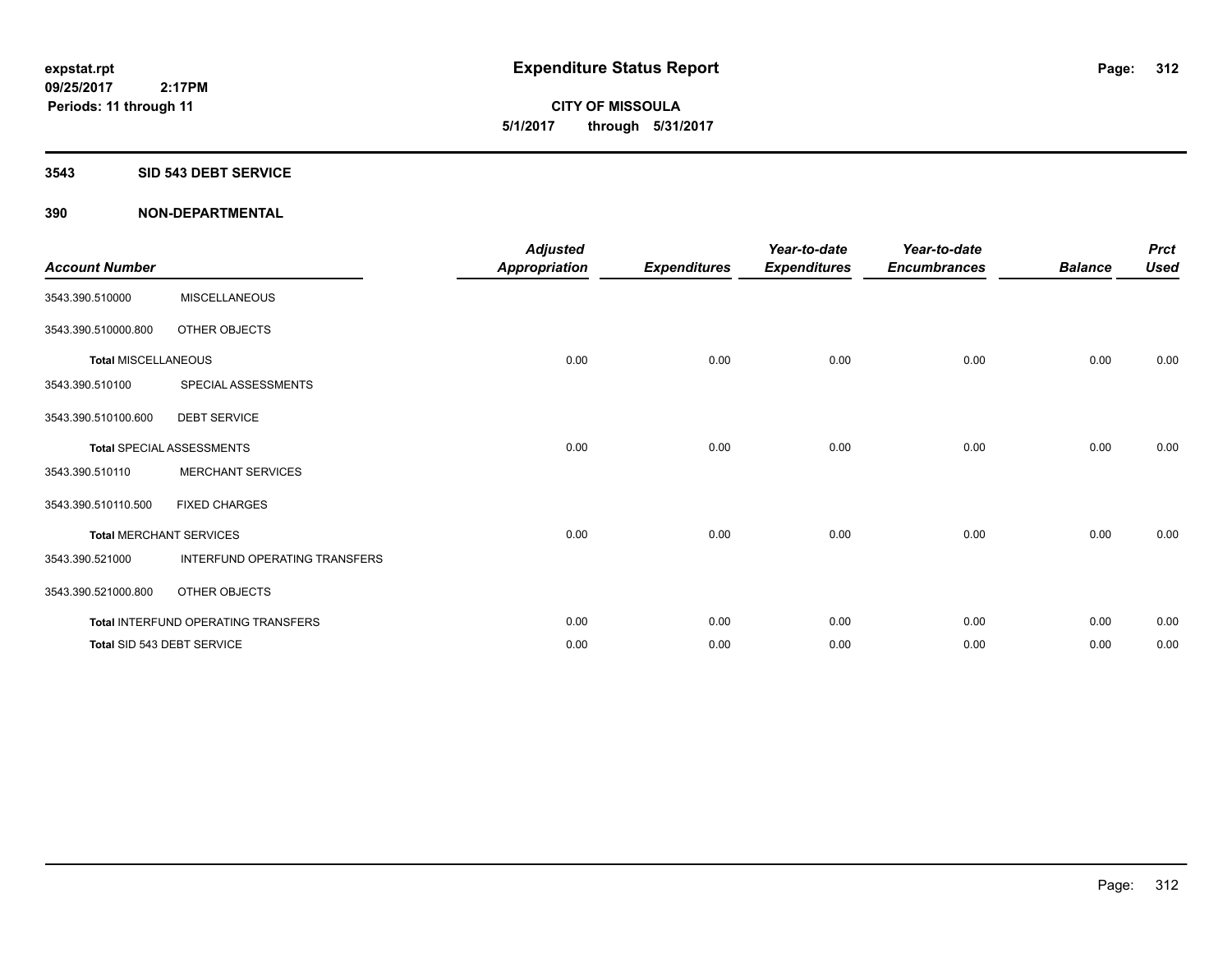**expstat.rpt Expenditure Status Report** 

**09/25/2017 2:17PM Periods: 11 through 11**

**CITY OF MISSOULA 5/1/2017 through 5/31/2017**

# **3544 SID 544 RATTLESNAKE DEBT SERVICE**

| <b>Account Number</b>                      |                                                 | <b>Adjusted</b><br>Appropriation | <b>Expenditures</b> | Year-to-date<br><b>Expenditures</b> | Year-to-date<br><b>Encumbrances</b> | <b>Balance</b> | <b>Prct</b><br>Used |
|--------------------------------------------|-------------------------------------------------|----------------------------------|---------------------|-------------------------------------|-------------------------------------|----------------|---------------------|
| 3544.390.510100                            | SPECIAL ASSESSMENTS                             |                                  |                     |                                     |                                     |                |                     |
| 3544.390.510100.600                        | <b>DEBT SERVICE</b>                             |                                  |                     |                                     |                                     |                |                     |
| 3544.390.510100.610.000 SID 544C/PRINCIPAL |                                                 | 87,500.00                        | 0.00                | 35.000.00                           | 0.00                                | 52.500.00      | 40.00               |
|                                            | 3544.390.510100.620.000 INTEREST / SERVICE FEES | 51,996.00                        | 0.00                | 26.743.75                           | 0.00                                | 25.252.25      | 51.43               |
| <b>Total DEBT SERVICE</b>                  |                                                 | 139,496.00                       | 0.00                | 61.743.75                           | 0.00                                | 77,752.25      | 44.26               |
| <b>Total NON-DEPARTMENTAL</b>              |                                                 | 139.496.00                       | 0.00                | 61.743.75                           | 0.00                                | 77.752.25      | 44.26               |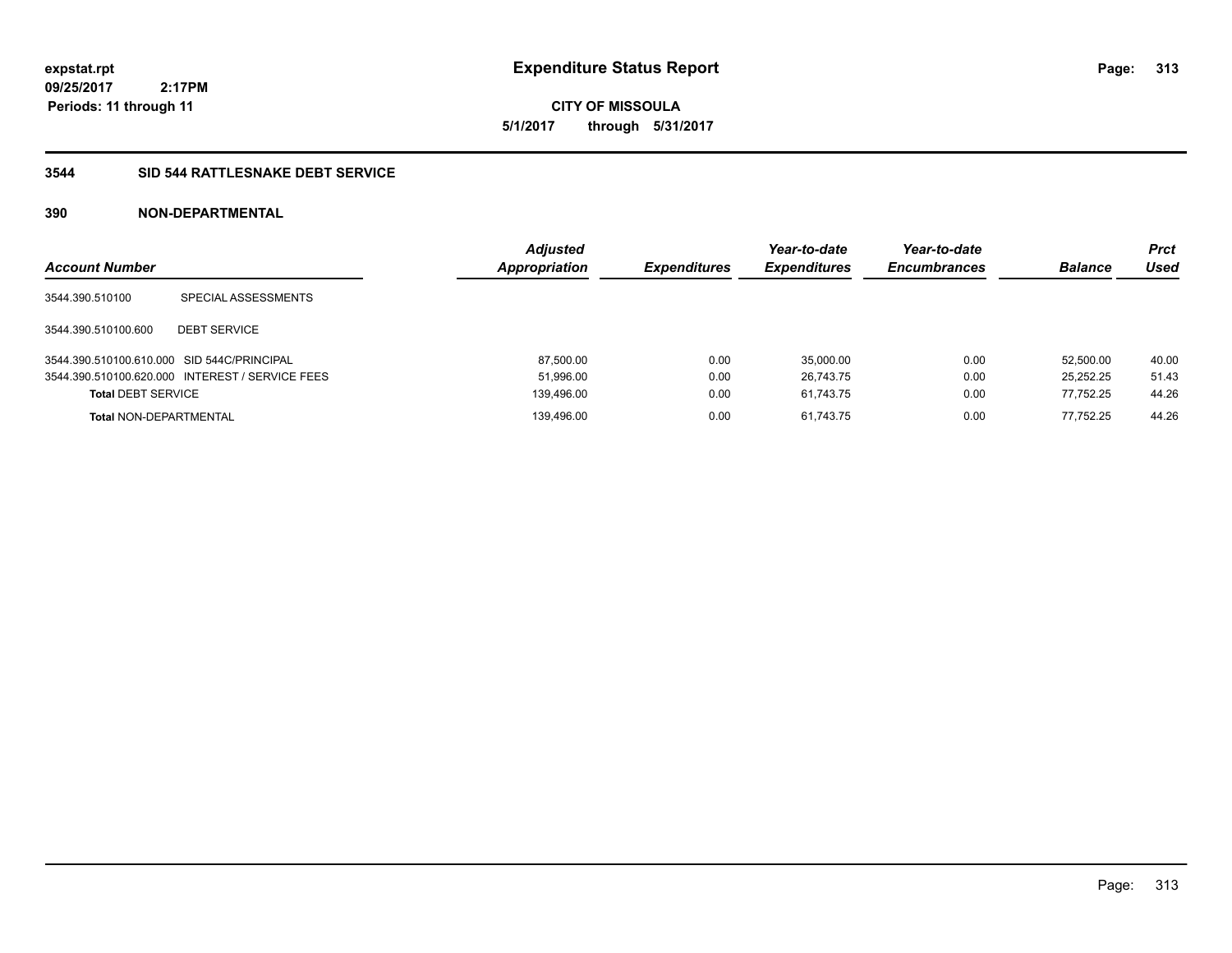**CITY OF MISSOULA 5/1/2017 through 5/31/2017**

# **3544 SID 544 RATTLESNAKE DEBT SERVICE**

# **550 SID 544 PROJECT**

| <b>Account Number</b>     |                                                 | <b>Adjusted</b><br><b>Appropriation</b> | <b>Expenditures</b> | Year-to-date<br><b>Expenditures</b> | Year-to-date<br><b>Encumbrances</b> | <b>Balance</b> | <b>Prct</b><br>Used |
|---------------------------|-------------------------------------------------|-----------------------------------------|---------------------|-------------------------------------|-------------------------------------|----------------|---------------------|
| 3544.550.510100           | SPECIAL ASSESSMENTS                             |                                         |                     |                                     |                                     |                |                     |
| 3544.550.510100.600       | <b>DEBT SERVICE</b>                             |                                         |                     |                                     |                                     |                |                     |
|                           | 3544.550.510100.610.000 SID 544B ARRA/PRINCIPAL | 0.00                                    | 0.00                | 8,000.00                            | 0.00                                | $-8,000.00$    | 0.00                |
|                           | 3544.550.510100.620.000 INTEREST / SERVICE FEES | 0.00                                    | 0.00                | 2.310.00                            | 0.00                                | $-2.310.00$    | 0.00                |
| <b>Total DEBT SERVICE</b> |                                                 | 0.00                                    | 0.00                | 10,310.00                           | 0.00                                | $-10.310.00$   | 0.00                |
| Total SID 544 PROJECT     |                                                 | 0.00                                    | 0.00                | 10,310.00                           | 0.00                                | $-10.310.00$   | 0.00                |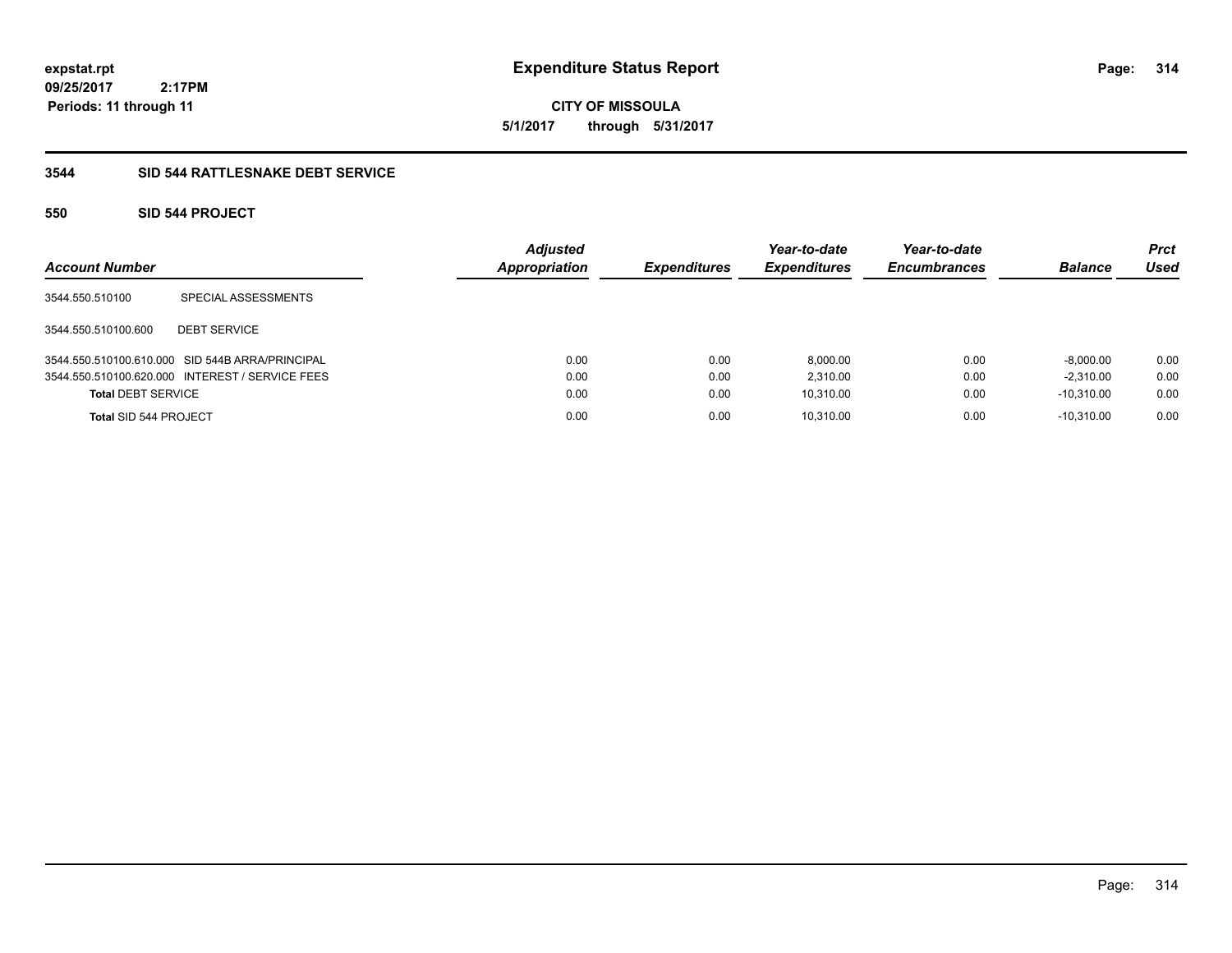**CITY OF MISSOULA 5/1/2017 through 5/31/2017**

# **3544 SID 544 RATTLESNAKE DEBT SERVICE**

# **555 LOLO STREET PROJECT**

| <b>Account Number</b>          |                                                           | <b>Adjusted</b><br><b>Appropriation</b> | <b>Expenditures</b> | Year-to-date<br><b>Expenditures</b> | Year-to-date<br><b>Encumbrances</b> | <b>Balance</b> | <b>Prct</b><br><b>Used</b> |
|--------------------------------|-----------------------------------------------------------|-----------------------------------------|---------------------|-------------------------------------|-------------------------------------|----------------|----------------------------|
| 3544.555.510100                | SPECIAL ASSESSMENTS                                       |                                         |                     |                                     |                                     |                |                            |
| 3544.555.510100.600            | <b>DEBT SERVICE</b>                                       |                                         |                     |                                     |                                     |                |                            |
|                                | 3544.555.510100.610.000 SID 544D LOLOD/PRINCIPAL          | 0.00                                    | 0.00                | 750.00                              | 0.00                                | $-750.00$      | 0.00                       |
|                                | 3544.555.510100.620.000 SID 544 D INTEREST / SERVICE FEES | 0.00                                    | 0.00                | 162.50                              | 0.00                                | $-162.50$      | 0.00                       |
|                                | <b>Total SPECIAL ASSESSMENTS</b>                          | 0.00                                    | 0.00                | 912.50                              | 0.00                                | $-912.50$      | 0.00                       |
| 3544.555.510110                | <b>MERCHANT SERVICES</b>                                  |                                         |                     |                                     |                                     |                |                            |
| 3544.555.510110.500            | <b>FIXED CHARGES</b>                                      |                                         |                     |                                     |                                     |                |                            |
| <b>Total MERCHANT SERVICES</b> |                                                           | 0.00                                    | 0.00                | 0.00                                | 0.00                                | 0.00           | 0.00                       |
|                                | <b>Total LOLO STREET PROJECT</b>                          | 0.00                                    | 0.00                | 912.50                              | 0.00                                | $-912.50$      | 0.00                       |
|                                | Total SID 544 RATTLESNAKE DEBT SERVICE                    | 139,496.00                              | 0.00                | 72,966.25                           | 0.00                                | 66.529.75      | 52.31                      |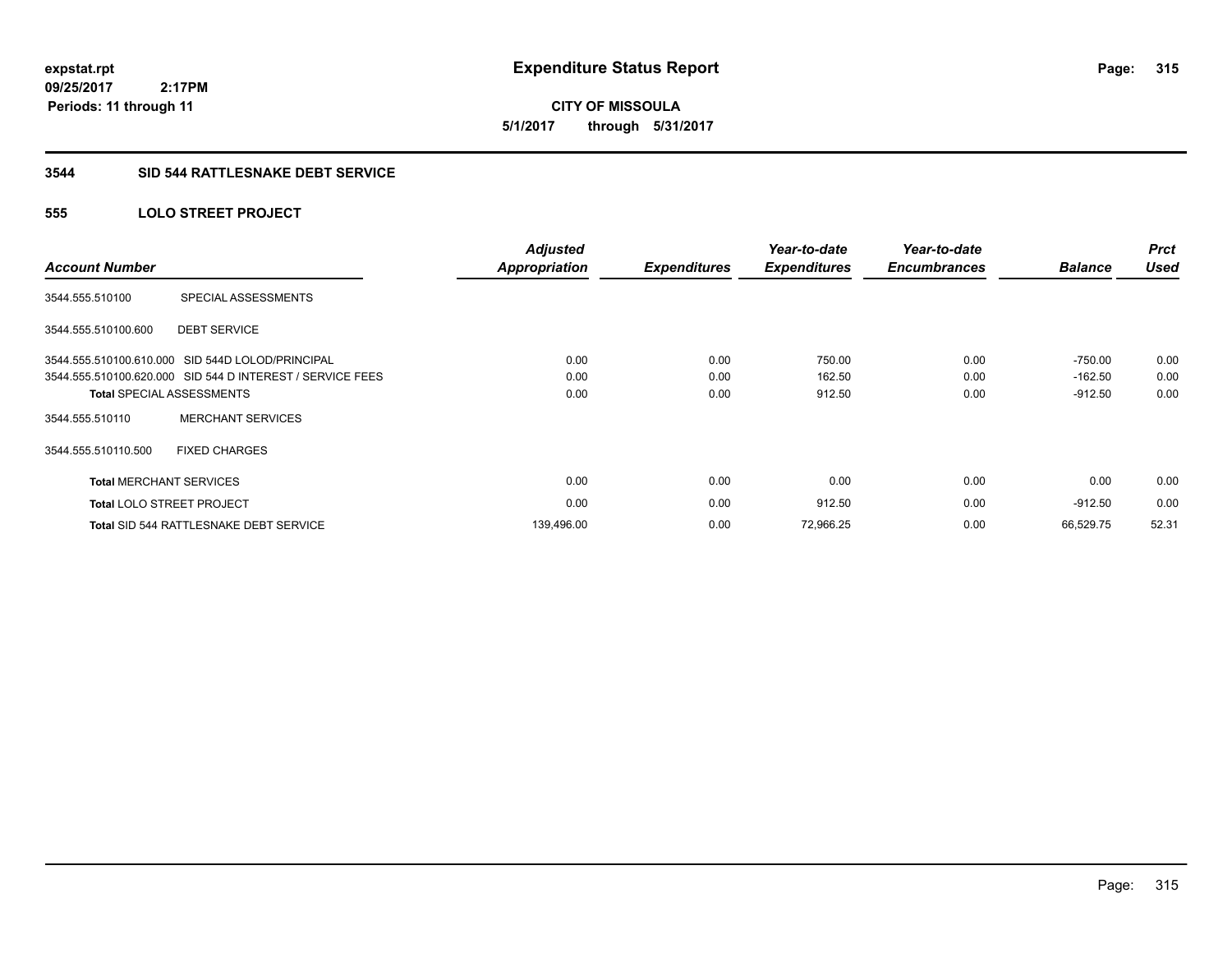**CITY OF MISSOULA 5/1/2017 through 5/31/2017**

### **3545 SID 545 DEBT SERVICE**

| <b>Account Number</b> |                                            | <b>Adjusted</b><br><b>Appropriation</b> | <b>Expenditures</b> | Year-to-date<br><b>Expenditures</b> | Year-to-date<br><b>Encumbrances</b> | <b>Balance</b> | <b>Prct</b><br><b>Used</b> |
|-----------------------|--------------------------------------------|-----------------------------------------|---------------------|-------------------------------------|-------------------------------------|----------------|----------------------------|
| 3545.390.510100       | SPECIAL ASSESSMENTS                        |                                         |                     |                                     |                                     |                |                            |
| 3545.390.510100.600   | <b>DEBT SERVICE</b>                        |                                         |                     |                                     |                                     |                |                            |
|                       | <b>Total SPECIAL ASSESSMENTS</b>           | 0.00                                    | 0.00                | 0.00                                | 0.00                                | 0.00           | 0.00                       |
| 3545.390.510110       | <b>MERCHANT SERVICES</b>                   |                                         |                     |                                     |                                     |                |                            |
| 3545.390.510110.500   | <b>FIXED CHARGES</b>                       |                                         |                     |                                     |                                     |                |                            |
|                       | <b>Total MERCHANT SERVICES</b>             | 0.00                                    | 0.00                | 0.00                                | 0.00                                | 0.00           | 0.00                       |
| 3545.390.521000       | INTERFUND OPERATING TRANSFERS              |                                         |                     |                                     |                                     |                |                            |
| 3545.390.521000.800   | OTHER OBJECTS                              |                                         |                     |                                     |                                     |                |                            |
|                       | <b>Total INTERFUND OPERATING TRANSFERS</b> | 0.00                                    | 0.00                | 0.00                                | 0.00                                | 0.00           | 0.00                       |
|                       | Total SID 545 DEBT SERVICE                 | 0.00                                    | 0.00                | 0.00                                | 0.00                                | 0.00           | 0.00                       |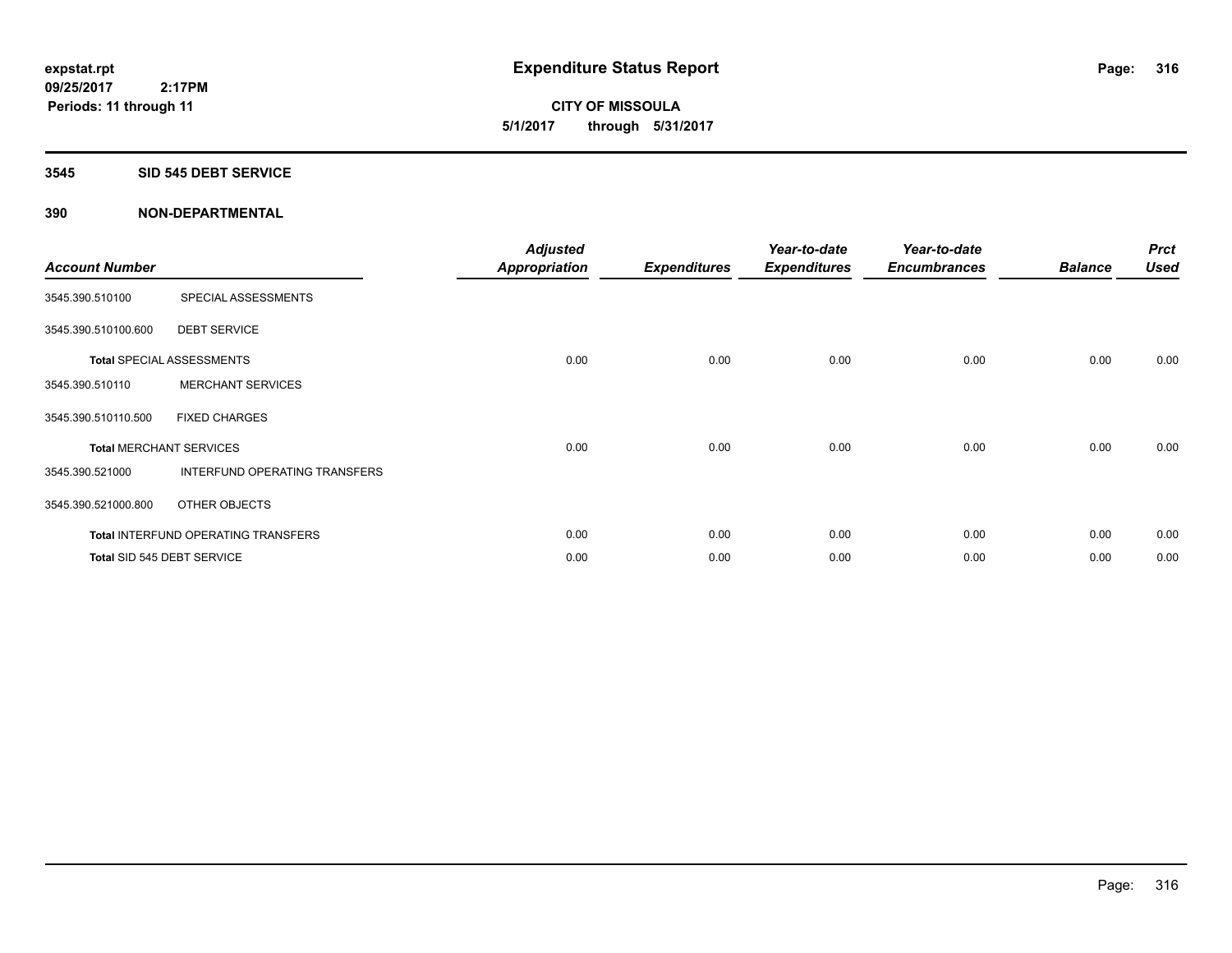**CITY OF MISSOULA 5/1/2017 through 5/31/2017**

### **3546 SID 546 DEBT SERVICE**

| <b>Account Number</b>          |                                     | <b>Adjusted</b><br>Appropriation | <b>Expenditures</b> | Year-to-date<br><b>Expenditures</b> | Year-to-date<br><b>Encumbrances</b> | <b>Balance</b> | <b>Prct</b><br><b>Used</b> |
|--------------------------------|-------------------------------------|----------------------------------|---------------------|-------------------------------------|-------------------------------------|----------------|----------------------------|
| 3546.390.510100                | SPECIAL ASSESSMENTS                 |                                  |                     |                                     |                                     |                |                            |
| 3546.390.510100.600            | <b>DEBT SERVICE</b>                 |                                  |                     |                                     |                                     |                |                            |
|                                | <b>Total SPECIAL ASSESSMENTS</b>    | 0.00                             | 0.00                | 0.00                                | 0.00                                | 0.00           | 0.00                       |
| 3546.390.510110                | <b>MERCHANT SERVICES</b>            |                                  |                     |                                     |                                     |                |                            |
| 3546.390.510110.500            | <b>FIXED CHARGES</b>                |                                  |                     |                                     |                                     |                |                            |
| <b>Total MERCHANT SERVICES</b> |                                     | 0.00                             | 0.00                | 0.00                                | 0.00                                | 0.00           | 0.00                       |
| 3546.390.521000                | INTERFUND OPERATING TRANSFERS       |                                  |                     |                                     |                                     |                |                            |
| 3546.390.521000.800            | OTHER OBJECTS                       |                                  |                     |                                     |                                     |                |                            |
|                                | Total INTERFUND OPERATING TRANSFERS | 0.00                             | 0.00                | 0.00                                | 0.00                                | 0.00           | 0.00                       |
|                                | Total SID 546 DEBT SERVICE          | 0.00                             | 0.00                | 0.00                                | 0.00                                | 0.00           | 0.00                       |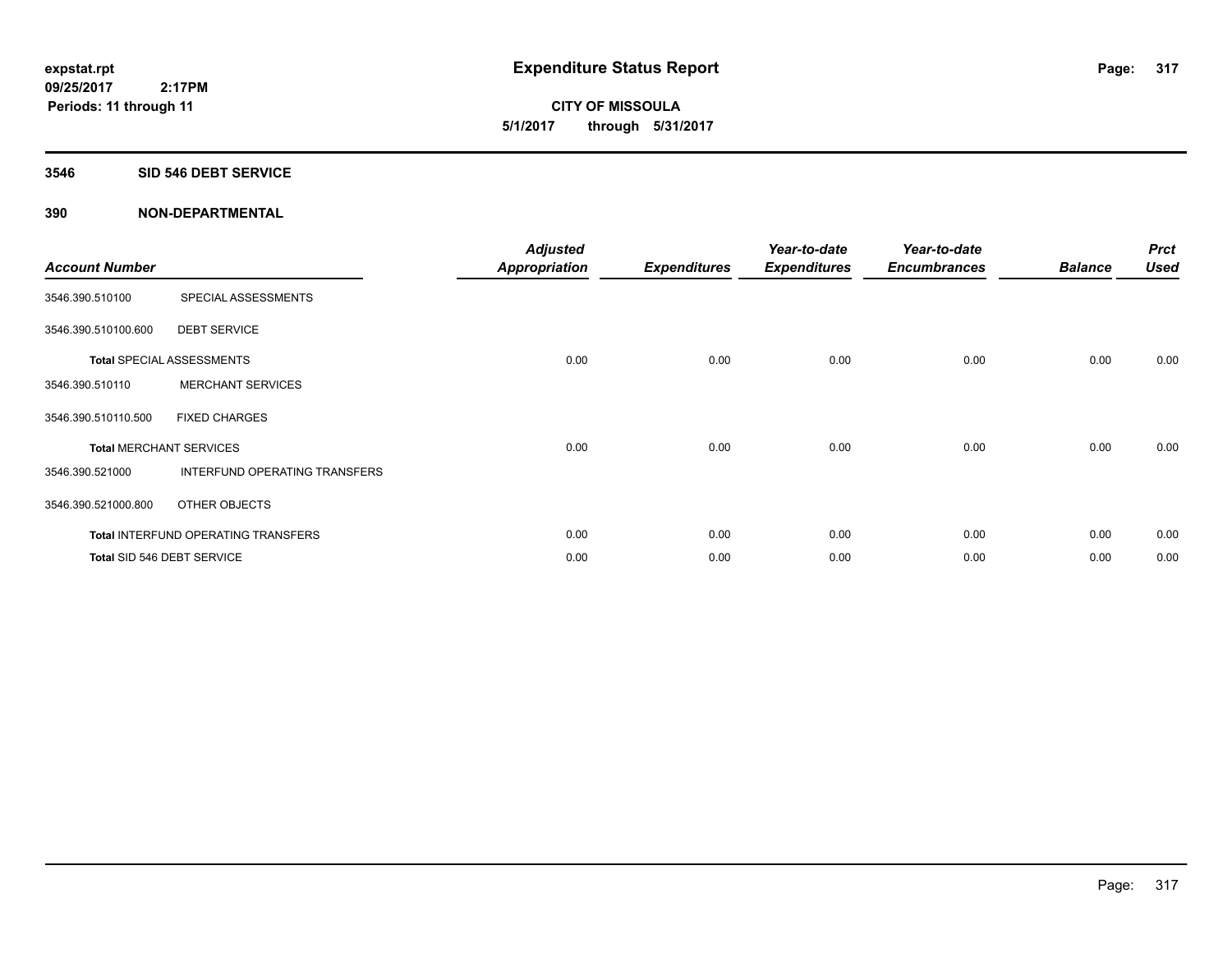**CITY OF MISSOULA 5/1/2017 through 5/31/2017**

# **3548 SID 548-5TH, 6TH & ARTHUR**

|                                                 | <b>Adjusted</b>      |                     | Year-to-date        | Year-to-date        |                | <b>Prct</b> |
|-------------------------------------------------|----------------------|---------------------|---------------------|---------------------|----------------|-------------|
| <b>Account Number</b>                           | <b>Appropriation</b> | <b>Expenditures</b> | <b>Expenditures</b> | <b>Encumbrances</b> | <b>Balance</b> | <b>Used</b> |
| 3548.390.510100<br><b>SPECIAL ASSESSMENTS</b>   |                      |                     |                     |                     |                |             |
| <b>DEBT SERVICE</b><br>3548.390.510100.600      |                      |                     |                     |                     |                |             |
| 3548.390.510100.610.000 SID 544C/PRINCIPAL      | 65,000.00            | 0.00                | 0.00                | 0.00                | 65,000.00      | 0.00        |
| 3548.390.510100.620.000 INTEREST / SERVICE FEES | 44,225.00            | 0.00                | 22,462.50           | 0.00                | 21,762.50      | 50.79       |
| <b>Total SPECIAL ASSESSMENTS</b>                | 109,225.00           | 0.00                | 22,462.50           | 0.00                | 86,762.50      | 20.57       |
| <b>MERCHANT SERVICES</b><br>3548.390.510110     |                      |                     |                     |                     |                |             |
| 3548.390.510110.500<br><b>FIXED CHARGES</b>     |                      |                     |                     |                     |                |             |
| 3548.390.510110.550.000 MERCHANT SERVICE FEES   | 350.00               | 0.00                | 0.00                | 0.00                | 350.00         | 0.00        |
| <b>Total MERCHANT SERVICES</b>                  | 350.00               | 0.00                | 0.00                | 0.00                | 350.00         | 0.00        |
| Total SID 548-5TH, 6TH & ARTHUR                 | 109,575.00           | 0.00                | 22,462.50           | 0.00                | 87,112.50      | 20.50       |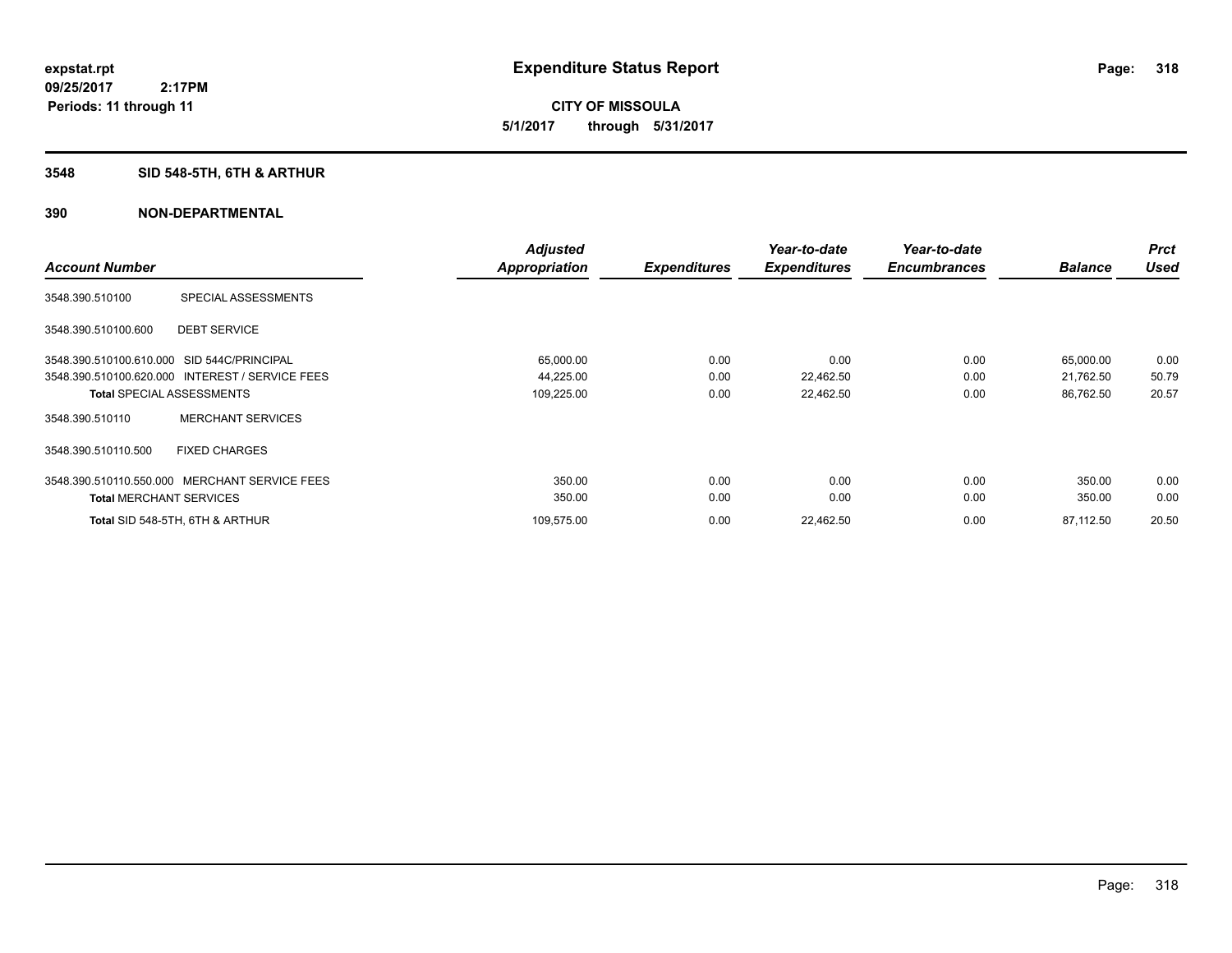**CITY OF MISSOULA 5/1/2017 through 5/31/2017**

### **3549 SID 549 HILLVIEW WAY**

| <b>Account Number</b>             |                                                 | <b>Adjusted</b><br>Appropriation | <b>Expenditures</b> | Year-to-date<br><b>Expenditures</b> | Year-to-date<br><b>Encumbrances</b> | <b>Balance</b>               | <b>Prct</b><br>Used |
|-----------------------------------|-------------------------------------------------|----------------------------------|---------------------|-------------------------------------|-------------------------------------|------------------------------|---------------------|
| 3549.390.510100                   | SPECIAL ASSESSMENTS                             |                                  |                     |                                     |                                     |                              |                     |
| 3549.390.510100.600               | <b>DEBT SERVICE</b>                             |                                  |                     |                                     |                                     |                              |                     |
| <b>Total SPECIAL ASSESSMENTS</b>  | 3549.390.510100.620.000 INTEREST / SERVICE FEES | 0.00<br>0.00                     | 0.00<br>0.00        | 26,014.34<br>26.014.34              | 0.00<br>0.00                        | $-26.014.34$<br>$-26.014.34$ | 0.00<br>0.00        |
| <b>Total SID 549 HILLVIEW WAY</b> |                                                 | 0.00                             | 0.00                | 26.014.34                           | 0.00                                | $-26.014.34$                 | 0.00                |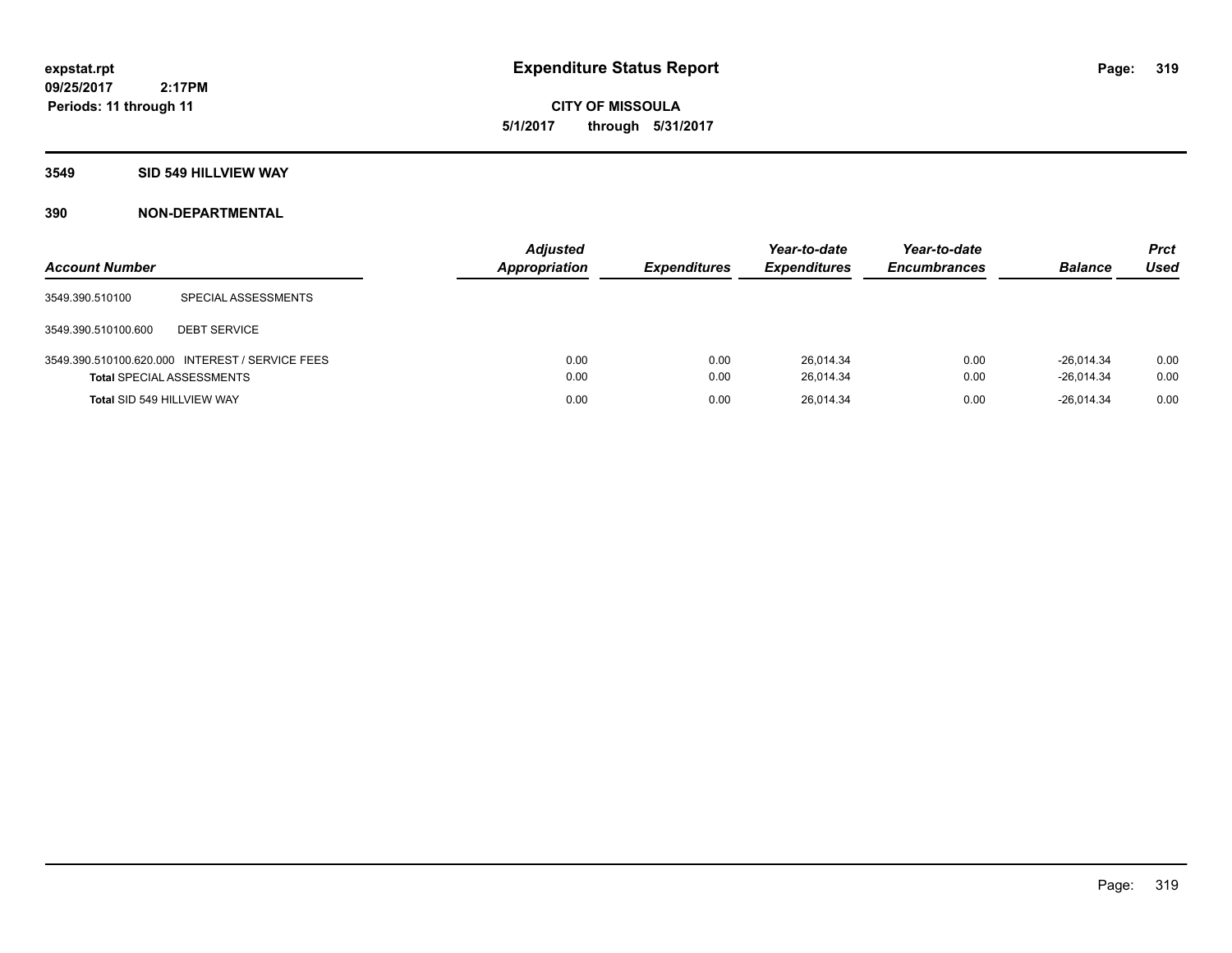**CITY OF MISSOULA 5/1/2017 through 5/31/2017**

### **4060 CAPITAL IMPROVEMENT PROGRAM FUND**

| <b>Account Number</b>                   |                                                                                                        | <b>Adjusted</b><br>Appropriation | <b>Expenditures</b> | Year-to-date<br><b>Expenditures</b> | Year-to-date<br><b>Encumbrances</b> | <b>Balance</b>               | <b>Prct</b><br><b>Used</b> |
|-----------------------------------------|--------------------------------------------------------------------------------------------------------|----------------------------------|---------------------|-------------------------------------|-------------------------------------|------------------------------|----------------------------|
| 4060.390.410000                         | <b>GENERAL GOVERNMENT</b>                                                                              |                                  |                     |                                     |                                     |                              |                            |
| 4060.390.410000.600                     | <b>DEBT SERVICE</b>                                                                                    |                                  |                     |                                     |                                     |                              |                            |
|                                         | <b>Total GENERAL GOVERNMENT</b>                                                                        | 0.00                             | 0.00                | 0.00                                | 0.00                                | 0.00                         | 0.00                       |
| 4060.390.410001                         | SELF HOSTING ACCELA AUTOMATION                                                                         |                                  |                     |                                     |                                     |                              |                            |
| 4060.390.410001.900                     | CAPITAL OUTLAY                                                                                         |                                  |                     |                                     |                                     |                              |                            |
|                                         | 4060.390.410001.940.000 SELF HOSTING ACCELA AUTOMATION<br>Total SELF HOSTING ACCELA AUTOMATION         | 0.00<br>0.00                     | 0.00<br>0.00        | 6,500.00<br>6,500.00                | 0.00<br>0.00                        | $-6,500.00$<br>$-6,500.00$   | 0.00<br>0.00               |
| 4060.390.410211                         | MAYORS NEIGHBORHOOD OFFICE REMODEL                                                                     |                                  |                     |                                     |                                     |                              |                            |
| 4060.390.410211.900                     | <b>CAPITAL OUTLAY</b>                                                                                  |                                  |                     |                                     |                                     |                              |                            |
|                                         | 4060.390.410211.930.000 MAYORS NEIGHBORHOOD OFFICE REMODEL<br>Total MAYORS NEIGHBORHOOD OFFICE REMODEL | 0.00<br>0.00                     | 0.00<br>0.00        | 10,128.45<br>10,128.45              | 0.00<br>0.00                        | $-10,128.45$<br>$-10,128.45$ | 0.00<br>0.00               |
| 4060.390.410360                         | <b>CITY HALL EXPANSION</b>                                                                             |                                  |                     |                                     |                                     |                              |                            |
| 4060.390.410360.800                     | OTHER OBJECTS                                                                                          |                                  |                     |                                     |                                     |                              |                            |
| <b>Total CITY HALL EXPANSION</b>        |                                                                                                        | 0.00                             | 0.00                | 0.00                                | 0.00                                | 0.00                         | 0.00                       |
| 4060.390.410368                         | MUNI COURT EXPANSION DEBT SERVICE                                                                      |                                  |                     |                                     |                                     |                              |                            |
| 4060.390.410368.600                     | <b>DEBT SERVICE</b>                                                                                    |                                  |                     |                                     |                                     |                              |                            |
| 4060.390.410368.620.000 INTEREST & FEES | Total MUNI COURT EXPANSION DEBT SERVICE                                                                | 0.00<br>0.00                     | 0.00<br>0.00        | 350.00<br>350.00                    | 0.00<br>0.00                        | $-350.00$<br>$-350.00$       | 0.00<br>0.00               |
| 4060.390.410560                         | COPIERS/COMPUTER EQUIP                                                                                 |                                  |                     |                                     |                                     |                              |                            |
| 4060.390.410560.900                     | CAPITAL OUTLAY                                                                                         |                                  |                     |                                     |                                     |                              |                            |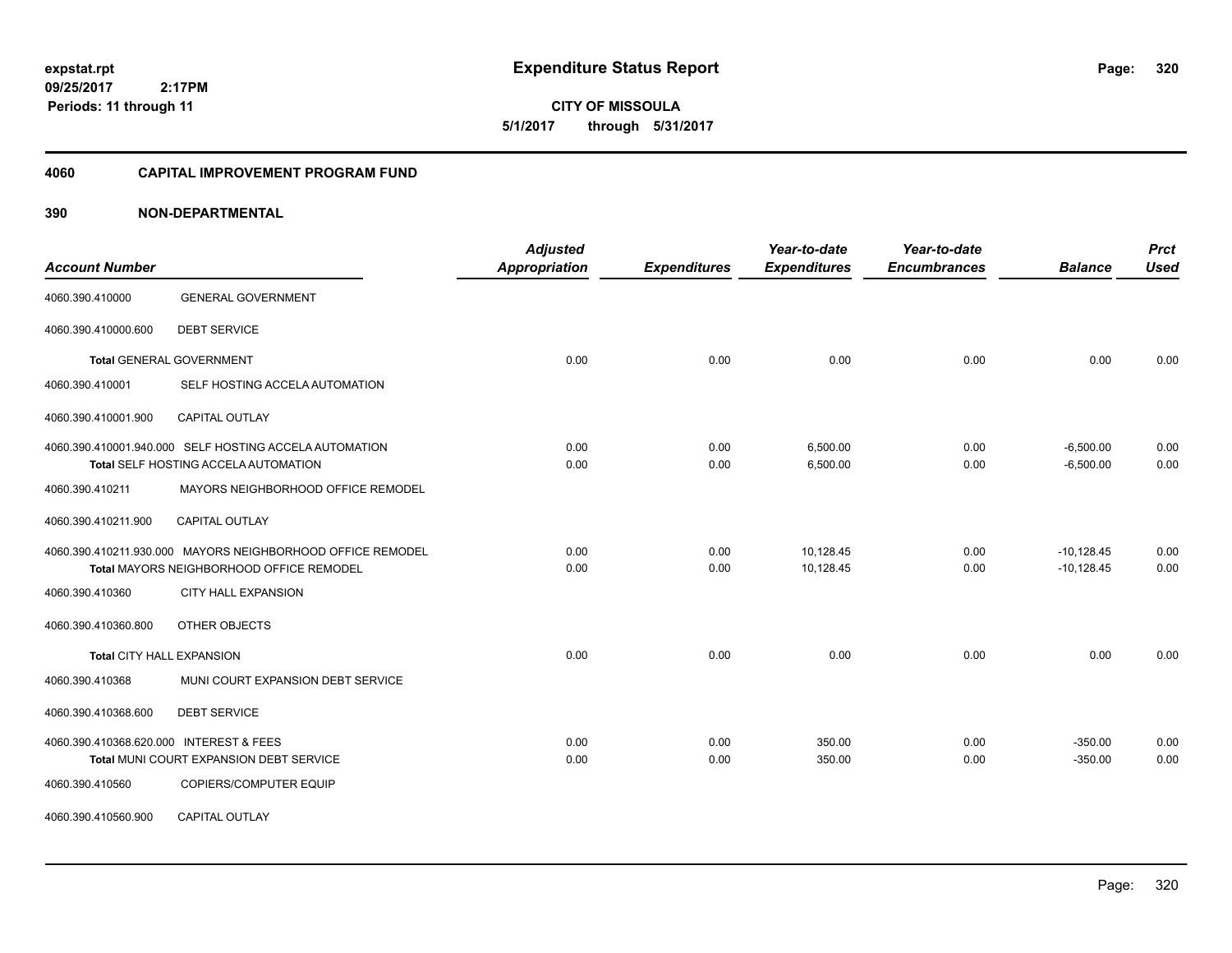**CITY OF MISSOULA 5/1/2017 through 5/31/2017**

# **4060 CAPITAL IMPROVEMENT PROGRAM FUND**

| <b>Account Number</b>     |                                                                                                                | <b>Adjusted</b><br><b>Appropriation</b> | <b>Expenditures</b>    | Year-to-date<br><b>Expenditures</b> | Year-to-date<br><b>Encumbrances</b> | <b>Balance</b>               | <b>Prct</b><br><b>Used</b> |
|---------------------------|----------------------------------------------------------------------------------------------------------------|-----------------------------------------|------------------------|-------------------------------------|-------------------------------------|------------------------------|----------------------------|
|                           | 4060.390.410560.940.000 COPIERS/COMPUTER EQUIP<br>Total COPIERS/COMPUTER EQUIP                                 | 0.00<br>0.00                            | 23,948.00<br>23,948.00 | 41,979.07<br>41,979.07              | 0.00<br>0.00                        | $-41,979.07$<br>$-41,979.07$ | 0.00<br>0.00               |
| 4060.390.410587           | <b>CUSTOMER SERVICE REQUEST MODULE</b>                                                                         |                                         |                        |                                     |                                     |                              |                            |
| 4060.390.410587.900       | CAPITAL OUTLAY                                                                                                 |                                         |                        |                                     |                                     |                              |                            |
|                           | Total CUSTOMER SERVICE REQUEST MODULE                                                                          | 0.00                                    | 0.00                   | 0.00                                | 0.00                                | 0.00                         | 0.00                       |
| 4060.390.411011           | <b>CAFR BUILDER</b>                                                                                            |                                         |                        |                                     |                                     |                              |                            |
| 4060.390.411011.900       | <b>CAPITAL OUTLAY</b>                                                                                          |                                         |                        |                                     |                                     |                              |                            |
| <b>Total CAFR BUILDER</b> |                                                                                                                | 0.00                                    | 0.00                   | 0.00                                | 0.00                                | 0.00                         | 0.00                       |
| 4060.390.411241           | ENERGY CONSERVATION CLIMATE ACTION                                                                             |                                         |                        |                                     |                                     |                              |                            |
| 4060.390.411241.900       | CAPITAL OUTLAY                                                                                                 |                                         |                        |                                     |                                     |                              |                            |
|                           | Total ENERGY CONSERVATION CLIMATE ACTION                                                                       | 0.00                                    | 0.00                   | 0.00                                | 0.00                                | 0.00                         | 0.00                       |
| 4060.390.411242           | COUNCIL CHAMBERS HVAC                                                                                          |                                         |                        |                                     |                                     |                              |                            |
| 4060.390.411242.900       | CAPITAL OUTLAY                                                                                                 |                                         |                        |                                     |                                     |                              |                            |
|                           | <b>Total COUNCIL CHAMBERS HVAC</b>                                                                             | 0.00                                    | 0.00                   | 0.00                                | 0.00                                | 0.00                         | 0.00                       |
| 4060.390.411300           | INTERNAL FINANCED EQUIPMENT                                                                                    |                                         |                        |                                     |                                     |                              |                            |
| 4060.390.411300.300       | PURCHASED SERVICES                                                                                             |                                         |                        |                                     |                                     |                              |                            |
|                           | <b>Total PURCHASED SERVICES</b>                                                                                | 0.00                                    | 0.00                   | 0.00                                | 0.00                                | 0.00                         | 0.00                       |
| 4060.390.411300.600       | <b>DEBT SERVICE</b>                                                                                            |                                         |                        |                                     |                                     |                              |                            |
|                           | 4060.390.411300.610.000 INTERNALLY FINANCED EQUIP/PRINCIPAL<br>4060.390.411300.620.000 INTEREST / SERVICE FEES | 150,993.00<br>11,183.00                 | 0.00<br>0.00           | 0.00<br>0.00                        | 0.00<br>0.00                        | 150,993.00<br>11,183.00      | 0.00<br>0.00               |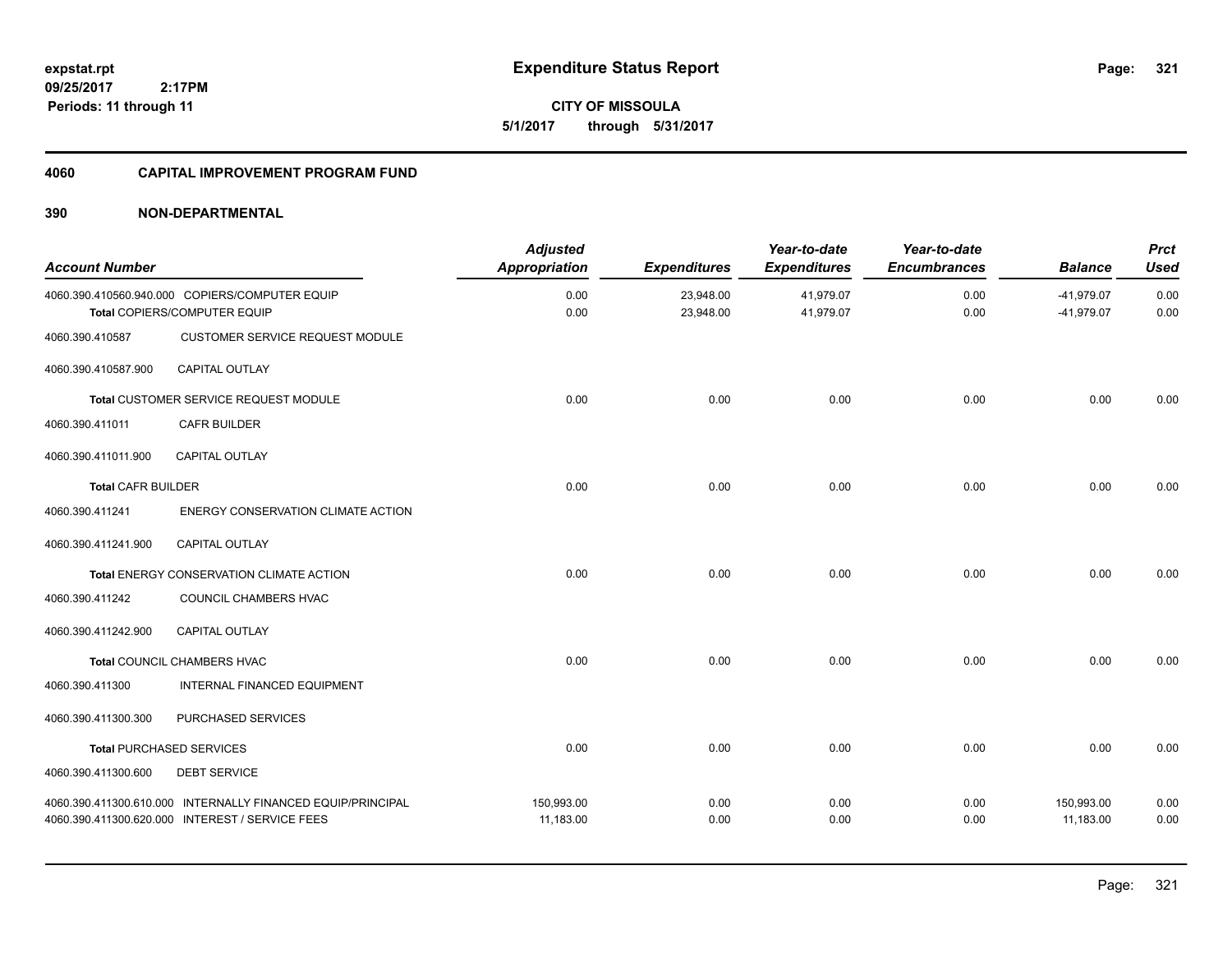**CITY OF MISSOULA 5/1/2017 through 5/31/2017**

### **4060 CAPITAL IMPROVEMENT PROGRAM FUND**

| <b>Account Number</b>       |                                                          | <b>Adjusted</b><br>Appropriation | <b>Expenditures</b> | Year-to-date<br><b>Expenditures</b> | Year-to-date<br><b>Encumbrances</b> | <b>Balance</b>               | <b>Prct</b><br><b>Used</b> |
|-----------------------------|----------------------------------------------------------|----------------------------------|---------------------|-------------------------------------|-------------------------------------|------------------------------|----------------------------|
| <b>Total DEBT SERVICE</b>   |                                                          | 162.176.00                       | 0.00                | 0.00                                | 0.00                                | 162.176.00                   | 0.00                       |
| 4060.390.411300.900         | CAPITAL OUTLAY                                           |                                  |                     |                                     |                                     |                              |                            |
| <b>Total CAPITAL OUTLAY</b> | 4060.390.411300.940.000 MACHINERY & EQUIPMENT            | 0.00<br>0.00                     | 0.00<br>0.00        | 93,824.90<br>93,824.90              | 0.00<br>0.00                        | $-93,824.90$<br>$-93,824.90$ | 0.00<br>0.00               |
|                             | <b>Total INTERNAL FINANCED EQUIPMENT</b>                 | 162.176.00                       | 0.00                | 93,824.90                           | 0.00                                | 68.351.10                    | 57.85                      |
| 4060.390.411302             | VOIP/DATA/GIS/STORAGE UPGRADE                            |                                  |                     |                                     |                                     |                              |                            |
| 4060.390.411302.900         | CAPITAL OUTLAY                                           |                                  |                     |                                     |                                     |                              |                            |
|                             | Total VOIP/DATA/GIS/STORAGE UPGRADE                      | 0.00                             | 0.00                | 0.00                                | 0.00                                | 0.00                         | 0.00                       |
| 4060.390.411400             | <b>CIP SOFTWARE</b>                                      |                                  |                     |                                     |                                     |                              |                            |
| 4060.390.411400.900         | CAPITAL OUTLAY                                           |                                  |                     |                                     |                                     |                              |                            |
|                             | 4060.390.411400.940.000 ENGINEERING SOFTWARE             | 0.00                             | 51,000.00           | 145,000.00                          | 0.00                                | $-145,000.00$                | 0.00                       |
| <b>Total CIP SOFTWARE</b>   |                                                          | 0.00                             | 51,000.00           | 145,000.00                          | 0.00                                | $-145.000.00$                | 0.00                       |
| 4060.390.420001             | PUBLIC SAFETY OPERATING/LIGHT VEHICLES                   |                                  |                     |                                     |                                     |                              |                            |
| 4060.390.420001.900         | <b>CAPITAL OUTLAY</b>                                    |                                  |                     |                                     |                                     |                              |                            |
|                             | 4060.390.420001.940.000 PS CORE OPERATING LIGHT VEHICLES | 0.00                             | 27,825.44           | 434,411.76                          | 0.00                                | $-434, 411.76$               | 0.00                       |
|                             | Total PUBLIC SAFETY OPERATING/LIGHT VEHICLES             | 0.00                             | 27,825.44           | 434,411.76                          | 0.00                                | $-434, 411.76$               | 0.00                       |
| 4060.390.420002             | PUBLIC SAFETY CORE HEAVY EQUIP                           |                                  |                     |                                     |                                     |                              |                            |
| 4060.390.420002.900         | <b>CAPITAL OUTLAY</b>                                    |                                  |                     |                                     |                                     |                              |                            |
|                             | 4060.390.420002.940.000 PS CORE HEAVY EQUIPMENT          | 0.00                             | 2,407.33            | 971,980.52                          | 0.00                                | $-971,980.52$                | 0.00                       |
|                             | Total PUBLIC SAFETY CORE HEAVY EQUIP                     | 0.00                             | 2,407.33            | 971,980.52                          | 0.00                                | $-971,980.52$                | 0.00                       |
| 4060.390.420120             | <b>FACILITIES</b>                                        |                                  |                     |                                     |                                     |                              |                            |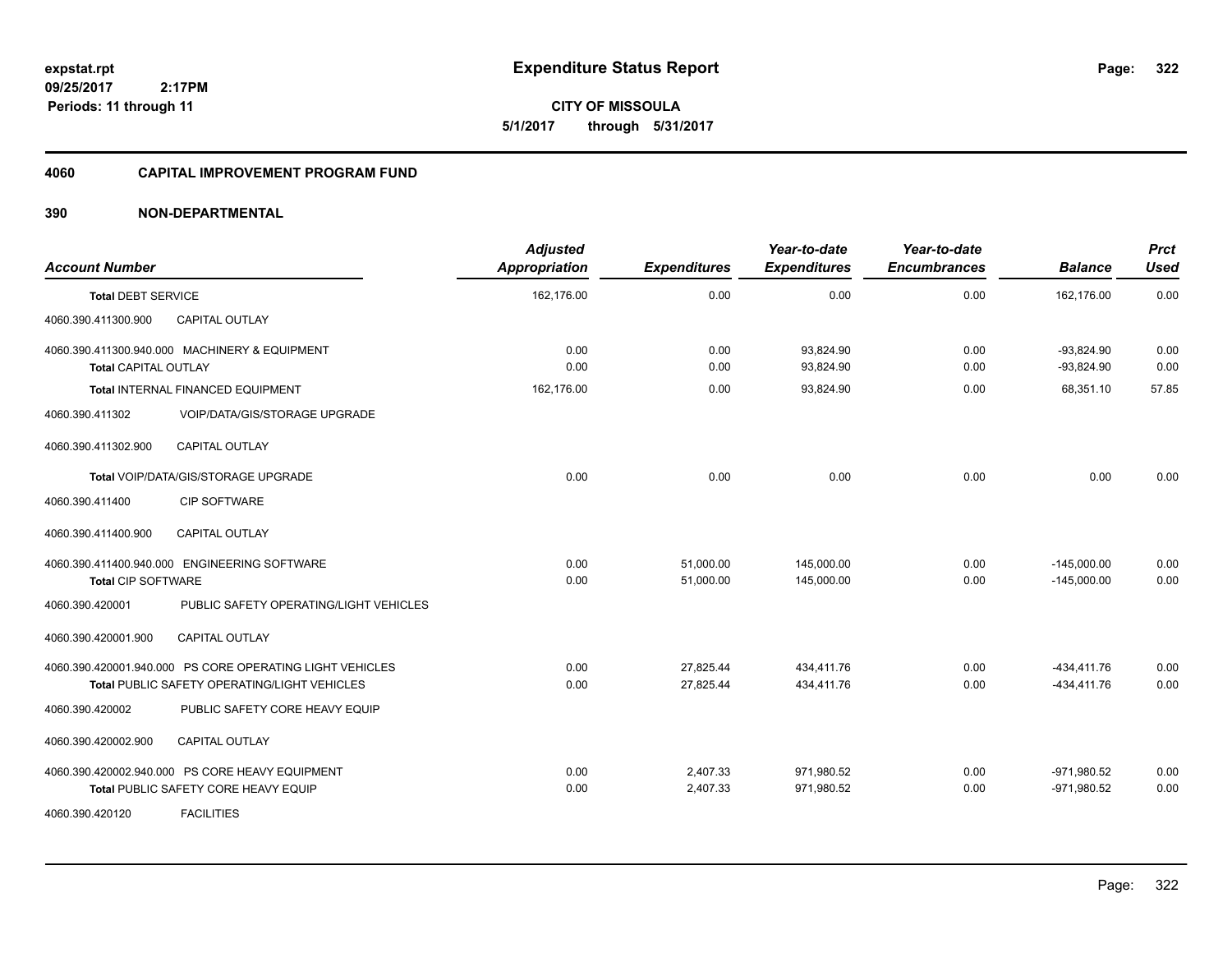**CITY OF MISSOULA 5/1/2017 through 5/31/2017**

#### **4060 CAPITAL IMPROVEMENT PROGRAM FUND**

|                                                               | <b>Adjusted</b>                                                     |                     | Year-to-date        | Year-to-date              |                                     | <b>Prct</b>                     |
|---------------------------------------------------------------|---------------------------------------------------------------------|---------------------|---------------------|---------------------------|-------------------------------------|---------------------------------|
|                                                               | <b>Appropriation</b>                                                | <b>Expenditures</b> | <b>Expenditures</b> |                           | <b>Balance</b>                      | <b>Used</b>                     |
| PURCHASED SERVICES                                            |                                                                     |                     |                     |                           |                                     |                                 |
| 4060.390.420120.350.000 POLICE EVIDENCE STORAGE BLDG/PROF SVS | 0.00                                                                | 0.00                | 40,823.83           | 0.00                      | $-40,823.83$                        | 0.00                            |
| <b>Total PURCHASED SERVICES</b>                               | 0.00                                                                | 0.00                | 40.823.83           | 0.00                      | $-40,823.83$                        | 0.00                            |
| CAPITAL OUTLAY                                                |                                                                     |                     |                     |                           |                                     |                                 |
| 4060.390.420120.910.000 LAND                                  | 0.00                                                                | 0.00                | 10,000.00           | 0.00                      | $-10,000.00$                        | 0.00                            |
| 4060.390.420120.920.000 POLICE EVIDENCE STORAGE BUILDING      | 0.00                                                                | 0.00                | 1,350,390.83        | 0.00                      | $-1,350,390.83$                     | 0.00                            |
|                                                               |                                                                     |                     |                     |                           |                                     | 0.00                            |
|                                                               |                                                                     |                     |                     |                           |                                     | 0.00                            |
| <b>Total FACILITIES</b>                                       | 0.00                                                                | 36.50               | 1,461,697.92        | 0.00                      | $-1,461,697.92$                     | 0.00                            |
| FIRE STATION IMPROVEMENTS                                     |                                                                     |                     |                     |                           |                                     |                                 |
| <b>CAPITAL OUTLAY</b>                                         |                                                                     |                     |                     |                           |                                     |                                 |
| <b>Total FIRE STATION IMPROVEMENTS</b>                        | 0.00                                                                | 0.00                | 0.00                | 0.00                      | 0.00                                | 0.00                            |
| <b>SEARCH &amp; RESCUE</b>                                    |                                                                     |                     |                     |                           |                                     |                                 |
| <b>CAPITAL OUTLAY</b>                                         |                                                                     |                     |                     |                           |                                     |                                 |
| 4060.390.420470.930.000 BOAT RAMP IMPROVEMENTS                | 0.00                                                                | 0.00                | 48,074.31           | 0.00                      | $-48,074.31$                        | 0.00                            |
| Total SEARCH & RESCUE                                         | 0.00                                                                | 0.00                | 48,074.31           | 0.00                      | $-48,074.31$                        | 0.00                            |
| <b>BOAT RAMP IMPROVEMENTS</b>                                 |                                                                     |                     |                     |                           |                                     |                                 |
| PURCHASED SERVICES                                            |                                                                     |                     |                     |                           |                                     |                                 |
| <b>Total PURCHASED SERVICES</b>                               | 0.00                                                                | 0.00                | 0.00                | 0.00                      | 0.00                                | 0.00                            |
| CAPITAL OUTLAY                                                |                                                                     |                     |                     |                           |                                     |                                 |
| <b>Total BOAT RAMP IMPROVEMENTS</b>                           | 0.00                                                                | 0.00                | 0.00                | 0.00                      | 0.00                                | 0.00                            |
| <b>SCBA EQUPMENT</b>                                          |                                                                     |                     |                     |                           |                                     |                                 |
|                                                               | 4060.390.420120.930.000 IMPROVEMENTS<br><b>Total CAPITAL OUTLAY</b> | 0.00<br>0.00        | 36.50<br>36.50      | 60,483.26<br>1,420,874.09 | <b>Encumbrances</b><br>0.00<br>0.00 | $-60,483.26$<br>$-1,420,874.09$ |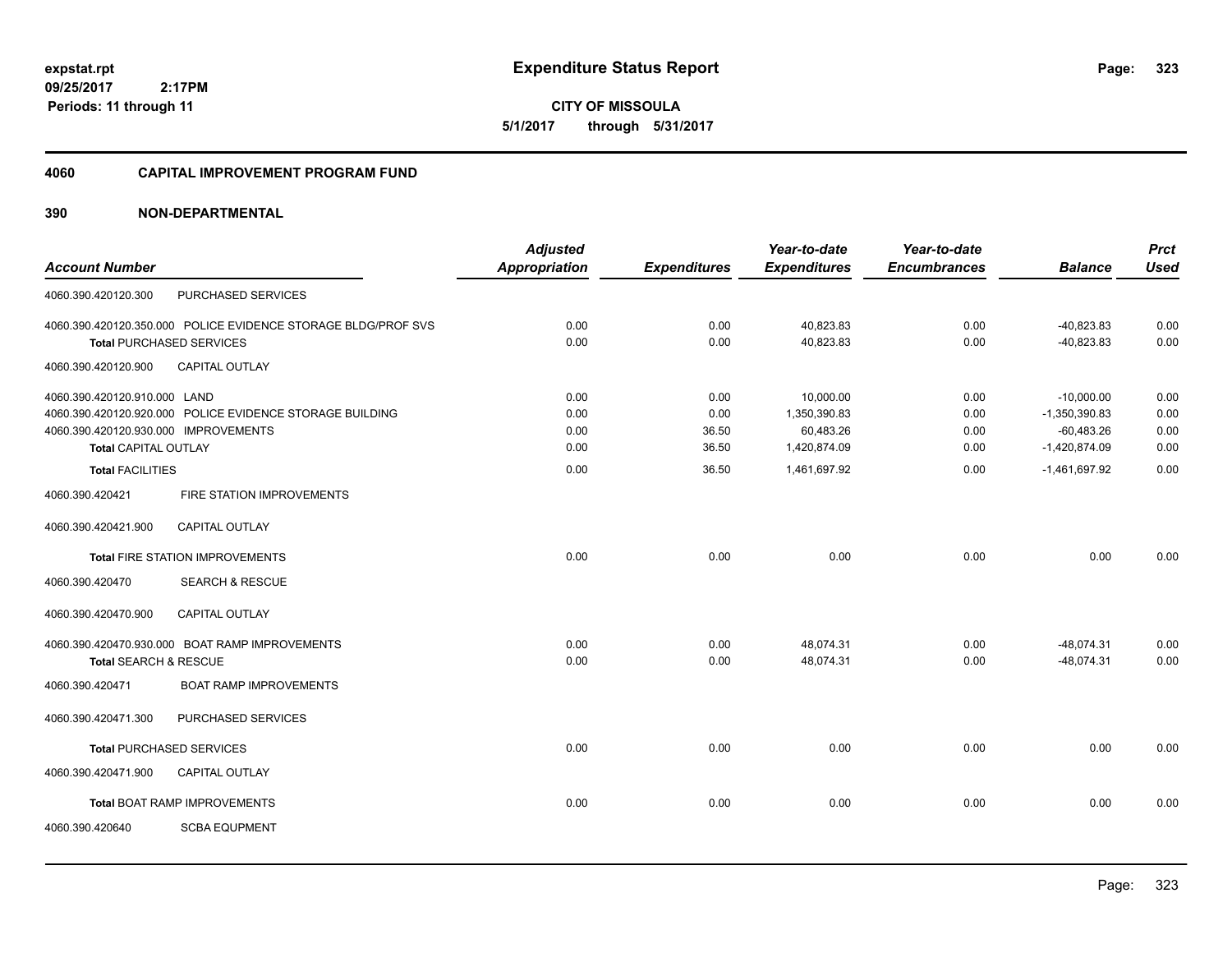**CITY OF MISSOULA 5/1/2017 through 5/31/2017**

#### **4060 CAPITAL IMPROVEMENT PROGRAM FUND**

|                            |                                                                                                    | <b>Adjusted</b> |                        | Year-to-date             | Year-to-date        |                                | <b>Prct</b>  |
|----------------------------|----------------------------------------------------------------------------------------------------|-----------------|------------------------|--------------------------|---------------------|--------------------------------|--------------|
| <b>Account Number</b>      |                                                                                                    | Appropriation   | <b>Expenditures</b>    | <b>Expenditures</b>      | <b>Encumbrances</b> | <b>Balance</b>                 | <b>Used</b>  |
| 4060.390.420640.900        | CAPITAL OUTLAY                                                                                     |                 |                        |                          |                     |                                |              |
| <b>Total SCBA EQUPMENT</b> |                                                                                                    | 0.00            | 0.00                   | 0.00                     | 0.00                | 0.00                           | 0.00         |
| 4060.390.430000            | <b>CITY HALL REMODELS</b>                                                                          |                 |                        |                          |                     |                                |              |
| 4060.390.430000.900        | <b>CAPITAL OUTLAY</b>                                                                              |                 |                        |                          |                     |                                |              |
| Total CITY HALL REMODELS   | 4060.390.430000.930.000 ADA STUDY/IMPLEMENTATION/IMPROVEMENTS                                      | 0.00<br>0.00    | 0.00<br>0.00           | 255,957.75<br>255,957.75 | 0.00<br>0.00        | $-255,957.75$<br>$-255,957.75$ | 0.00<br>0.00 |
| 4060.390.430001            | PW CORE OPERATING LIGHT VEHICLES                                                                   |                 |                        |                          |                     |                                |              |
| 4060.390.430001.900        | <b>CAPITAL OUTLAY</b>                                                                              |                 |                        |                          |                     |                                |              |
|                            | 4060.390.430001.940.000 PW CORE OPERATING LIGHT VEHICLES<br>Total PW CORE OPERATING LIGHT VEHICLES | 0.00<br>0.00    | 54,025.85<br>54,025.85 | 137,308.87<br>137,308.87 | 0.00<br>0.00        | $-137,308.87$<br>$-137,308.87$ | 0.00<br>0.00 |
| 4060.390.430002            | PW CORE HEAVY EQUIPMENT                                                                            |                 |                        |                          |                     |                                |              |
| 4060.390.430002.900        | CAPITAL OUTLAY                                                                                     |                 |                        |                          |                     |                                |              |
|                            | 4060.390.430002.940.000 PW CORE HEAVY EQUIPMENT<br>Total PW CORE HEAVY EQUIPMENT                   | 0.00<br>0.00    | 20.85<br>20.85         | 172,500.99<br>172.500.99 | 0.00<br>0.00        | $-172,500.99$<br>$-172.500.99$ | 0.00<br>0.00 |
| 4060.390.430004            | TRAFFIC SIGNAL LED CONVERSION                                                                      |                 |                        |                          |                     |                                |              |
| 4060.390.430004.900        | CAPITAL OUTLAY                                                                                     |                 |                        |                          |                     |                                |              |
|                            | Total TRAFFIC SIGNAL LED CONVERSION                                                                | 0.00            | 0.00                   | 0.00                     | 0.00                | 0.00                           | 0.00         |
| 4060.390.430013            | MAINTENANCE MANAGEMENT SYSTEM                                                                      |                 |                        |                          |                     |                                |              |
| 4060.390.430013.900        | <b>CAPITAL OUTLAY</b>                                                                              |                 |                        |                          |                     |                                |              |
|                            | <b>Total MAINTENANCE MANAGEMENT SYSTEM</b>                                                         | 0.00            | 0.00                   | 0.00                     | 0.00                | 0.00                           | 0.00         |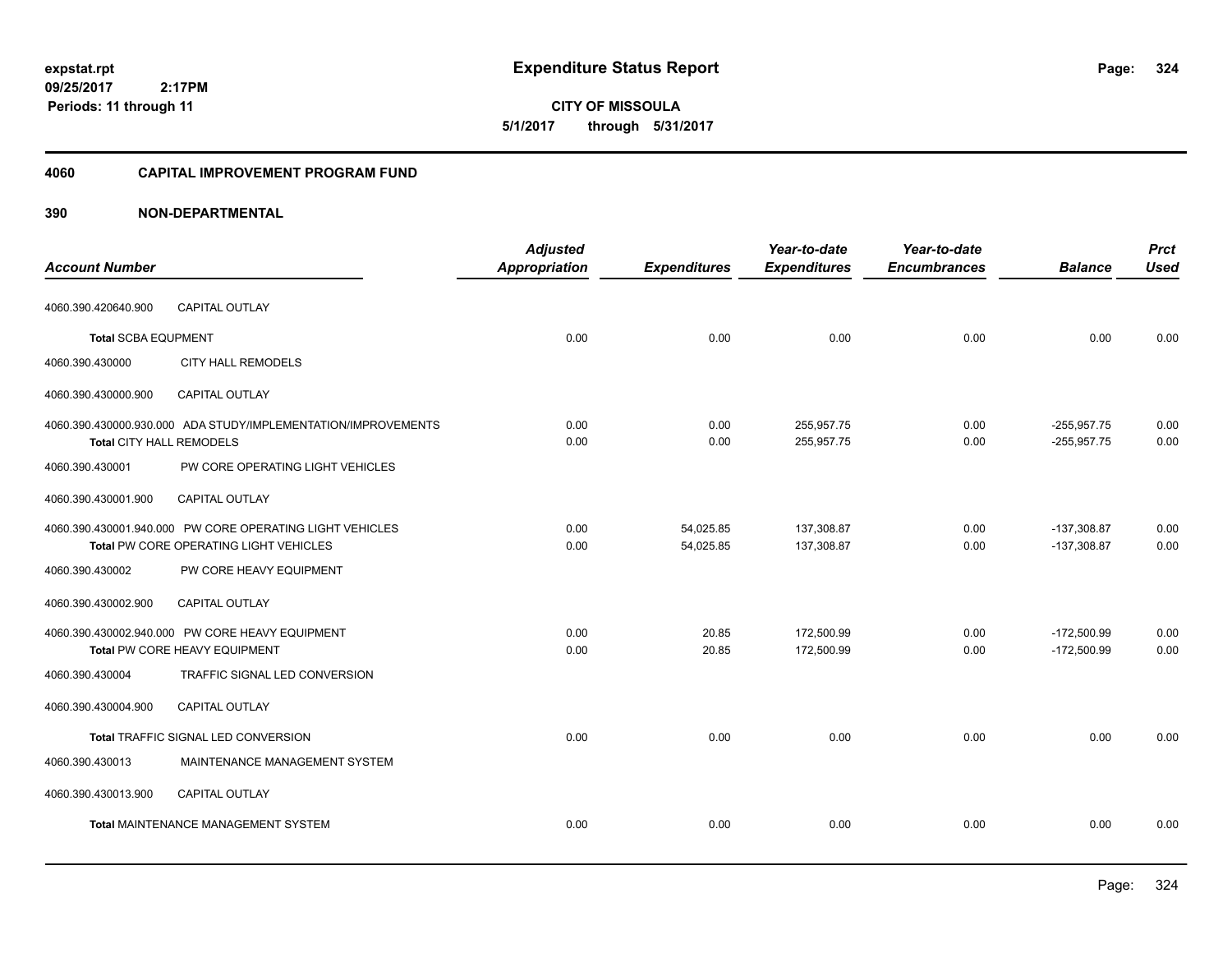**CITY OF MISSOULA 5/1/2017 through 5/31/2017**

#### **4060 CAPITAL IMPROVEMENT PROGRAM FUND**

|                              |                                               | <b>Adjusted</b> |                     | Year-to-date        | Year-to-date        |                | <b>Prct</b> |
|------------------------------|-----------------------------------------------|-----------------|---------------------|---------------------|---------------------|----------------|-------------|
| <b>Account Number</b>        |                                               | Appropriation   | <b>Expenditures</b> | <b>Expenditures</b> | <b>Encumbrances</b> | <b>Balance</b> | <b>Used</b> |
| 4060.390.430221              | CENTRALIZED MAINT, TOOLS & FENCE              |                 |                     |                     |                     |                |             |
| 4060.390.430221.900          | <b>CAPITAL OUTLAY</b>                         |                 |                     |                     |                     |                |             |
|                              | Total CENTRALIZED MAINT, TOOLS & FENCE        | 0.00            | 0.00                | 0.00                | 0.00                | 0.00           | 0.00        |
| 4060.390.430266              | <b>TRAFFIC CALMING</b>                        |                 |                     |                     |                     |                |             |
| 4060.390.430266.900          | CAPITAL OUTLAY                                |                 |                     |                     |                     |                |             |
| <b>Total TRAFFIC CALMING</b> |                                               | 0.00            | 0.00                | 0.00                | 0.00                | 0.00           | 0.00        |
| 4060.390.431401              | <b>GIS-AERIAL PHOTOGRAPHY</b>                 |                 |                     |                     |                     |                |             |
| 4060.390.431401.300          | PURCHASED SERVICES                            |                 |                     |                     |                     |                |             |
|                              | Total GIS-AERIAL PHOTOGRAPHY                  | 0.00            | 0.00                | 0.00                | 0.00                | 0.00           | 0.00        |
| 4060.390.440620              | ANIMAL CONTROL FACILITIES                     |                 |                     |                     |                     |                |             |
| 4060.390.440620.900          | <b>CAPITAL OUTLAY</b>                         |                 |                     |                     |                     |                |             |
|                              | <b>Total ANIMAL CONTROL FACILITIES</b>        | 0.00            | 0.00                | 0.00                | 0.00                | 0.00           | 0.00        |
| 4060.390.460001              | PARKS CORE EQUIPMENT                          |                 |                     |                     |                     |                |             |
| 4060.390.460001.900          | CAPITAL OUTLAY                                |                 |                     |                     |                     |                |             |
|                              | 4060.390.460001.940.000 PARKS CORE EQUIPMENT  | 0.00            | $-519.60$           | 241,572.30          | 0.00                | $-241,572.30$  | 0.00        |
|                              | <b>Total PARKS CORE EQUIPMENT</b>             | 0.00            | $-519.60$           | 241,572.30          | 0.00                | $-241,572.30$  | 0.00        |
| 4060.390.460002              | PARKS CORE HEAVY EQUIPMENT                    |                 |                     |                     |                     |                |             |
| 4060.390.460002.900          | CAPITAL OUTLAY                                |                 |                     |                     |                     |                |             |
|                              | 4060.390.460002.940.000 MACHINERY & EQUIPMENT | 0.00            | 0.00                | 88,611.00           | 0.00                | $-88,611.00$   | 0.00        |
|                              | Total PARKS CORE HEAVY EQUIPMENT              | 0.00            | 0.00                | 88,611.00           | 0.00                | $-88,611.00$   | 0.00        |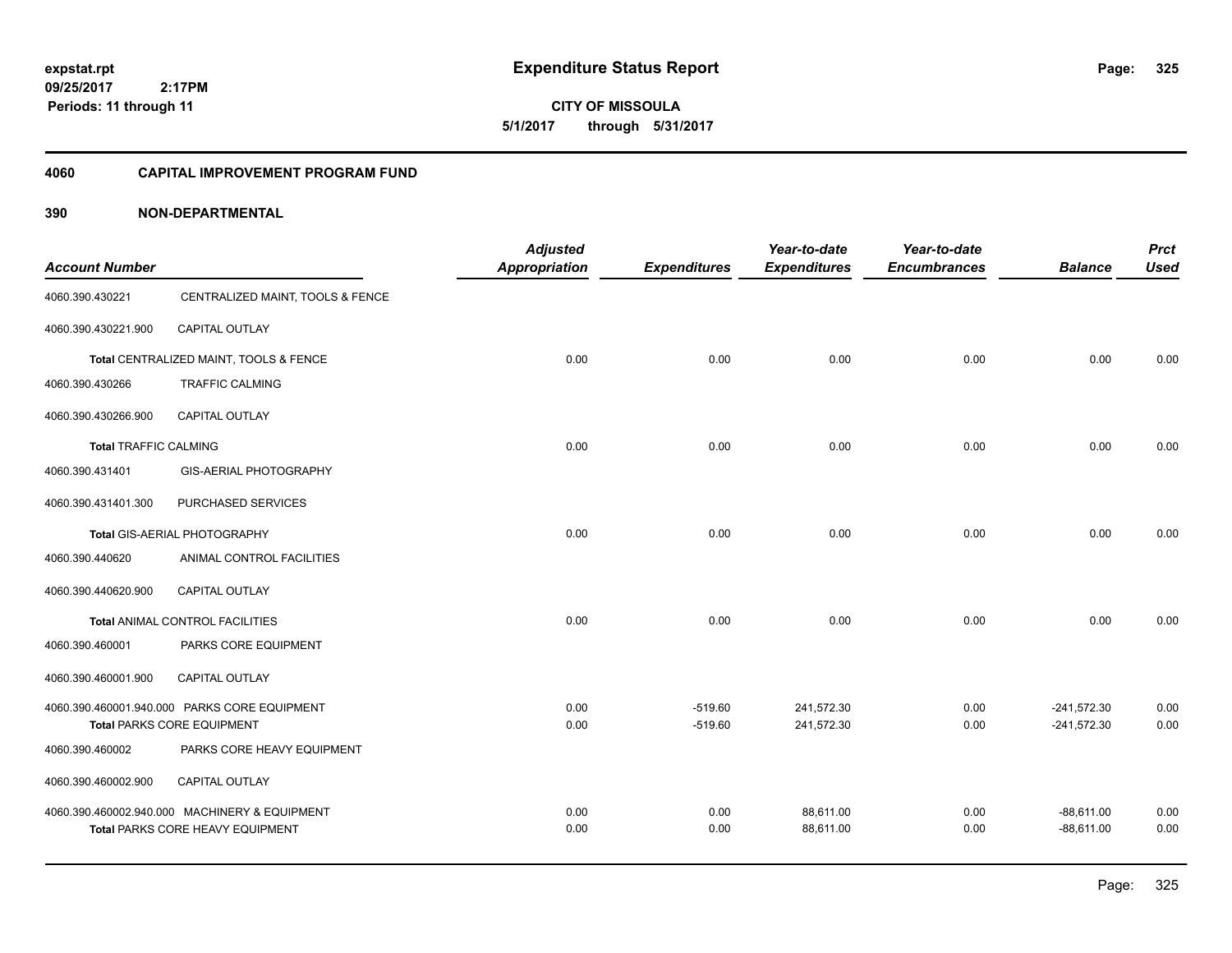**CITY OF MISSOULA 5/1/2017 through 5/31/2017**

#### **4060 CAPITAL IMPROVEMENT PROGRAM FUND**

| <b>Account Number</b>                |                                                                                                    | <b>Adjusted</b><br><b>Appropriation</b> | <b>Expenditures</b> | Year-to-date<br><b>Expenditures</b> | Year-to-date<br><b>Encumbrances</b> | <b>Balance</b>         | <b>Prct</b><br><b>Used</b> |
|--------------------------------------|----------------------------------------------------------------------------------------------------|-----------------------------------------|---------------------|-------------------------------------|-------------------------------------|------------------------|----------------------------|
| 4060.390.460400                      | PARK MAINTENANCE & IMPROVEMENTS                                                                    |                                         |                     |                                     |                                     |                        |                            |
| 4060.390.460400.100                  | PERSONAL SERVICES                                                                                  |                                         |                     |                                     |                                     |                        |                            |
| <b>Total PERSONAL SERVICES</b>       |                                                                                                    | 0.00                                    | 0.00                | 0.00                                | 0.00                                | 0.00                   | 0.00                       |
| 4060.390.460400.900                  | CAPITAL OUTLAY                                                                                     |                                         |                     |                                     |                                     |                        |                            |
|                                      | 4060.390.460400.930.000 PARK MAINTENANCE AND IMPROVEMENTS<br>Total PARK MAINTENANCE & IMPROVEMENTS | 0.00<br>0.00                            | 0.00<br>0.00        | 731.44<br>731.44                    | 0.00<br>0.00                        | $-731.44$<br>$-731.44$ | 0.00<br>0.00               |
| 4060.390.460439                      | <b>EXISTING PARK EXPANSION</b>                                                                     |                                         |                     |                                     |                                     |                        |                            |
| 4060.390.460439.900                  | CAPITAL OUTLAY                                                                                     |                                         |                     |                                     |                                     |                        |                            |
|                                      | 4060.390.460439.940.000 MACHINERY & EQUIPMENT                                                      | 0.00                                    | 0.00                | 84,933.75                           | 0.00                                | $-84,933.75$           | 0.00                       |
|                                      | <b>Total EXISTING PARK EXPANSION</b>                                                               | 0.00                                    | 0.00                | 84,933.75                           | 0.00                                | $-84,933.75$           | 0.00                       |
| 4060.390.460452                      | <b>ART MUSEUM</b>                                                                                  |                                         |                     |                                     |                                     |                        |                            |
| 4060.390.460452.900                  | <b>CAPITAL OUTLAY</b>                                                                              |                                         |                     |                                     |                                     |                        |                            |
| 4060.390.460452.930.000 MAM ART PARK |                                                                                                    | 0.00                                    | 40,712.60           | 877,799.82                          | 0.00                                | $-877,799.82$          | 0.00                       |
| Total ART MUSEUM                     |                                                                                                    | 0.00                                    | 40,712.60           | 877,799.82                          | 0.00                                | $-877.799.82$          | 0.00                       |
| 4060.390.490100                      | AQUATICS GEN FUND DEBT SERVICE                                                                     |                                         |                     |                                     |                                     |                        |                            |
| 4060.390.490100.600                  | <b>DEBT SERVICE</b>                                                                                |                                         |                     |                                     |                                     |                        |                            |
|                                      | Total AQUATICS GEN FUND DEBT SERVICE                                                               | 0.00                                    | 0.00                | 0.00                                | 0.00                                | 0.00                   | 0.00                       |
| 4060.390.490101                      | 50 METER POOL DEBT SERVICE                                                                         |                                         |                     |                                     |                                     |                        |                            |
| 4060.390.490101.300                  | PURCHASED SERVICES                                                                                 |                                         |                     |                                     |                                     |                        |                            |
|                                      | 4060.390.490101.350.000 PROFESSIONAL SERVICES                                                      | 0.00                                    | 0.00                | 350.00                              | 0.00                                | $-350.00$              | 0.00                       |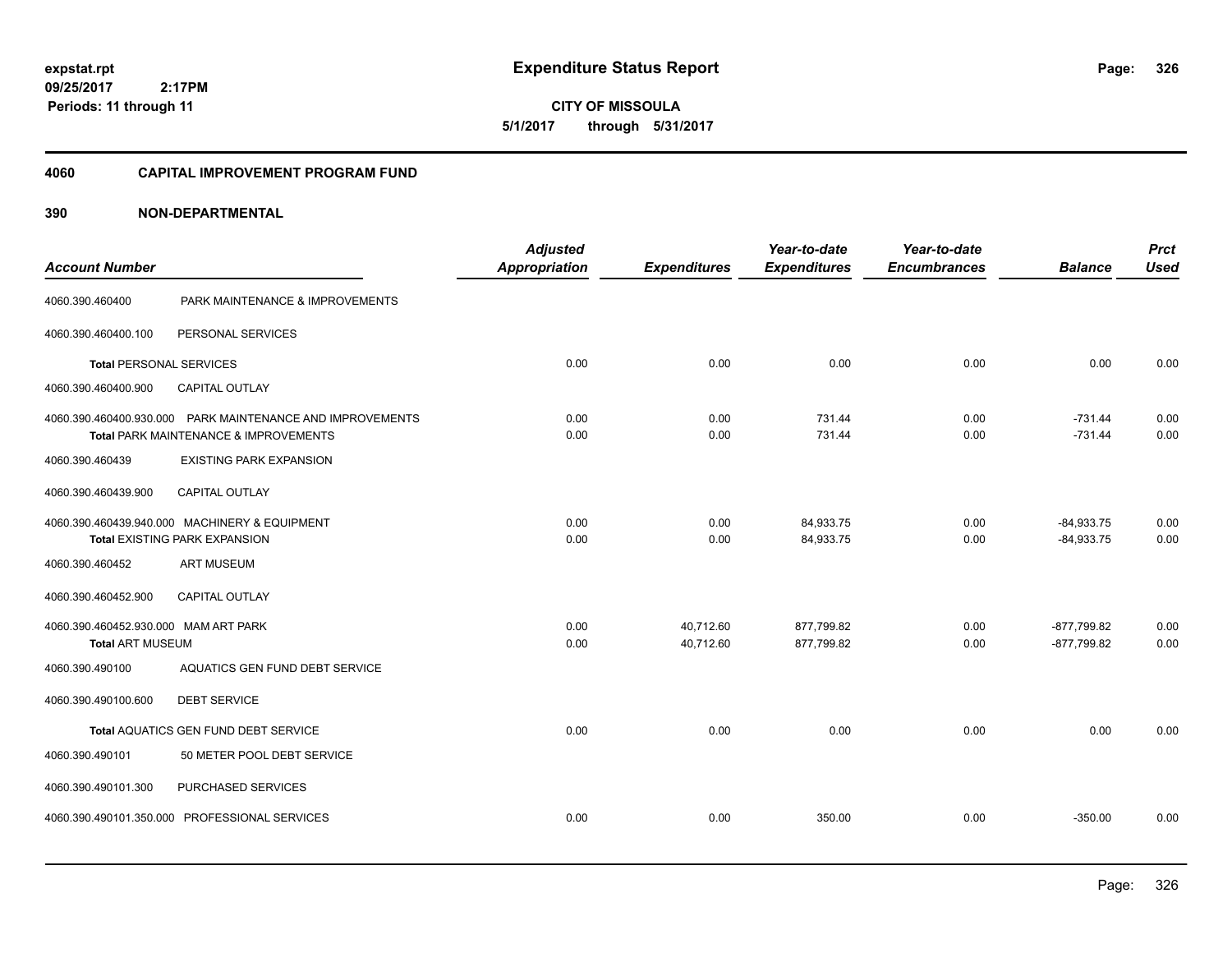**CITY OF MISSOULA 5/1/2017 through 5/31/2017**

#### **4060 CAPITAL IMPROVEMENT PROGRAM FUND**

| <b>Account Number</b>                                                                                                                          | <b>Adjusted</b><br><b>Appropriation</b> | <b>Expenditures</b>  | Year-to-date<br><b>Expenditures</b> | Year-to-date<br><b>Encumbrances</b> | <b>Balance</b>                        | <b>Prct</b><br><b>Used</b> |
|------------------------------------------------------------------------------------------------------------------------------------------------|-----------------------------------------|----------------------|-------------------------------------|-------------------------------------|---------------------------------------|----------------------------|
| <b>Total PURCHASED SERVICES</b>                                                                                                                | 0.00                                    | 0.00                 | 350.00                              | 0.00                                | $-350.00$                             | 0.00                       |
| <b>DEBT SERVICE</b><br>4060.390.490101.600                                                                                                     |                                         |                      |                                     |                                     |                                       |                            |
| 4060.390.490101.610.000 50 METER POOL DEBT SERVICE<br>4060.390.490101.620.000 50 METER POOL DEBT SERVICE/INTEREST<br><b>Total DEBT SERVICE</b> | 540.000.00<br>22,495.00<br>562,495.00   | 0.00<br>0.00<br>0.00 | 0.00<br>11,247.50<br>11,247.50      | 0.00<br>0.00<br>0.00                | 540.000.00<br>11,247.50<br>551,247.50 | 0.00<br>50.00<br>2.00      |
| Total 50 METER POOL DEBT SERVICE                                                                                                               | 562,495.00                              | 0.00                 | 11,597.50                           | 0.00                                | 550,897.50                            | 2.06                       |
| 4060.390.490102<br>2010C ENERGY BONDS DEBT SERVICE<br>PURCHASED SERVICES<br>4060.390.490102.300                                                |                                         |                      |                                     |                                     |                                       |                            |
| 4060.390.490102.350.000 PROFESSIONAL SERVICES                                                                                                  | 0.00                                    | 0.00                 | 350.00                              | 0.00                                | $-350.00$                             | 0.00                       |
| <b>Total PURCHASED SERVICES</b>                                                                                                                | 0.00                                    | 0.00                 | 350.00                              | 0.00                                | $-350.00$                             | 0.00                       |
| <b>DEBT SERVICE</b><br>4060.390.490102.600                                                                                                     |                                         |                      |                                     |                                     |                                       |                            |
| 4060.390.490102.610.000 PRINCIPAL-2010C BONDS                                                                                                  | 65,000.00                               | 0.00                 | 0.00                                | 0.00                                | 65,000.00                             | 0.00                       |
| 4060.390.490102.620.000 INTEREST / SERVICE FEES-2010C BONDS                                                                                    | 21,575.00                               | 0.00                 | 10,787.50                           | 0.00                                | 10,787.50                             | 50.00                      |
| <b>Total DEBT SERVICE</b>                                                                                                                      | 86,575.00                               | 0.00                 | 10,787.50                           | 0.00                                | 75,787.50                             | 12.46                      |
| Total 2010C ENERGY BONDS DEBT SERVICE                                                                                                          | 86,575.00                               | 0.00                 | 11,137.50                           | 0.00                                | 75,437.50                             | 12.86                      |
| 4060.390.490103<br>2010A REFUNDING DEBT SERVICE                                                                                                |                                         |                      |                                     |                                     |                                       |                            |
| PURCHASED SERVICES<br>4060.390.490103.300                                                                                                      |                                         |                      |                                     |                                     |                                       |                            |
| 4060.390.490103.350.000 PROFESSIONAL SERVICES                                                                                                  | 0.00                                    | 0.00                 | 700.00                              | 0.00                                | $-700.00$                             | 0.00                       |
| <b>Total PURCHASED SERVICES</b>                                                                                                                | 0.00                                    | 0.00                 | 700.00                              | 0.00                                | $-700.00$                             | 0.00                       |
| 4060.390.490103.600<br><b>DEBT SERVICE</b>                                                                                                     |                                         |                      |                                     |                                     |                                       |                            |
| 4060.390.490103.610.000 PRINCIPAL                                                                                                              | 115,000.00                              | 0.00                 | 0.00                                | 0.00                                | 115,000.00                            | 0.00                       |
| 4060.390.490103.620.000 INTEREST / SERVICE FEES                                                                                                | 16.513.00                               | 0.00                 | 57,281.25                           | 0.00                                | $-40,768.25$                          | 346.89                     |
| <b>Total DEBT SERVICE</b>                                                                                                                      | 131,513.00                              | 0.00                 | 57,281.25                           | 0.00                                | 74,231.75                             | 43.56                      |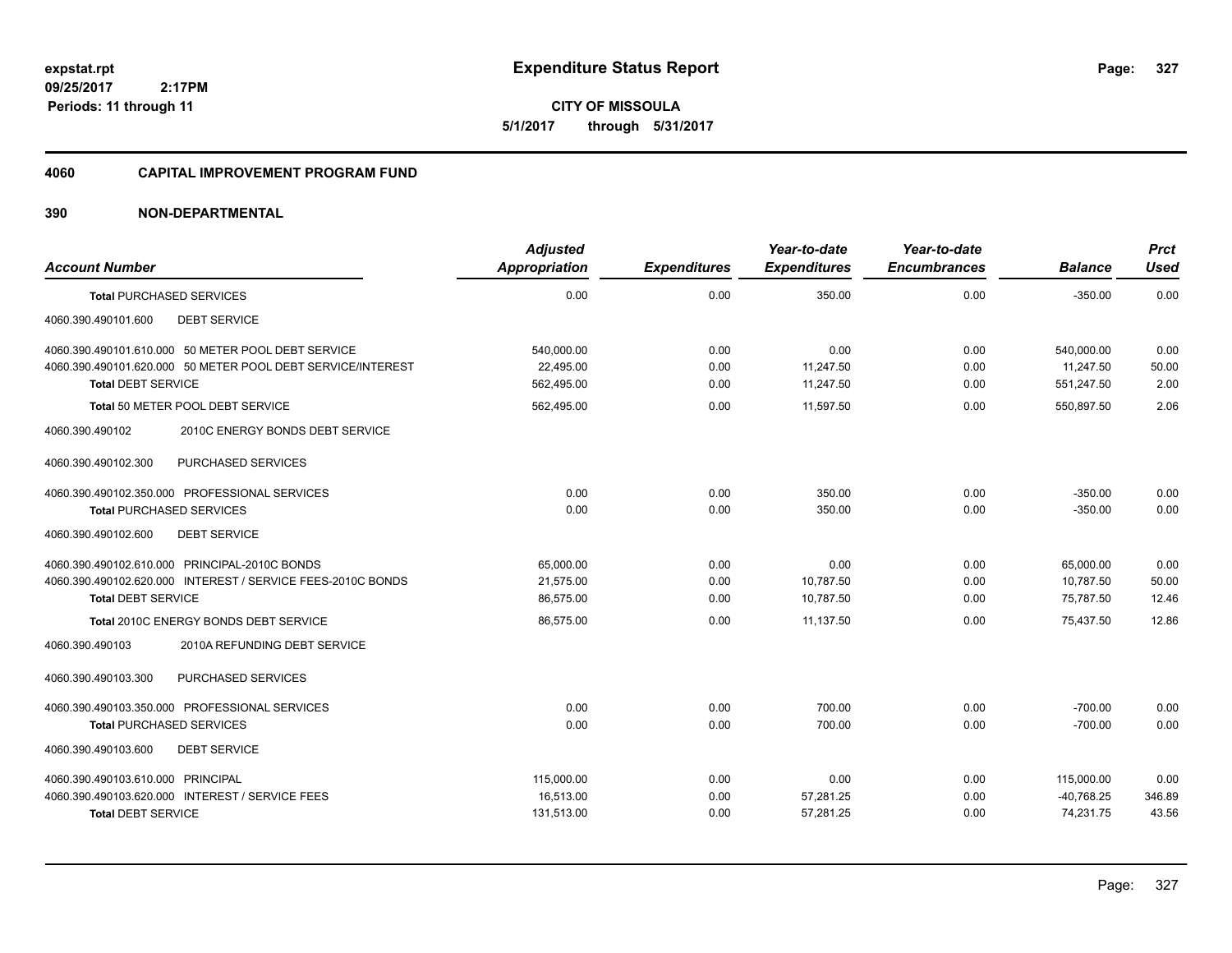**CITY OF MISSOULA 5/1/2017 through 5/31/2017**

#### **4060 CAPITAL IMPROVEMENT PROGRAM FUND**

### **390 NON-DEPARTMENTAL**

| <b>Account Number</b>             |                                                               | <b>Adjusted</b><br><b>Appropriation</b> | <b>Expenditures</b> | Year-to-date<br><b>Expenditures</b> | Year-to-date<br><b>Encumbrances</b> | <b>Balance</b> | <b>Prct</b><br><b>Used</b> |
|-----------------------------------|---------------------------------------------------------------|-----------------------------------------|---------------------|-------------------------------------|-------------------------------------|----------------|----------------------------|
|                                   | Total 2010A REFUNDING DEBT SERVICE                            | 131,513.00                              | 0.00                | 57,981.25                           | 0.00                                | 73,531.75      | 44.09                      |
| 4060.390.490104                   | FY16A REFUNDING BOND DEBT SERVICE                             |                                         |                     |                                     |                                     |                |                            |
| 4060.390.490104.300               | PURCHASED SERVICES                                            |                                         |                     |                                     |                                     |                |                            |
|                                   | <b>Total PURCHASED SERVICES</b>                               | 0.00                                    | 0.00                | 0.00                                | 0.00                                | 0.00           | 0.00                       |
| 4060.390.490104.600               | <b>DEBT SERVICE</b>                                           |                                         |                     |                                     |                                     |                |                            |
|                                   | 4060.390.490104.610.000 FY16A LIMITED OBLG REFUNDING DEBT SVS | 195,000.00                              | 0.00                | 0.00                                | 0.00                                | 195,000.00     | 0.00                       |
|                                   | 4060.390.490104.620.000 INTEREST / SERVICE FEES               | 123,450.00                              | 0.00                | 0.00                                | 0.00                                | 123,450.00     | 0.00                       |
|                                   | Total FY16A REFUNDING BOND DEBT SERVICE                       | 318,450.00                              | 0.00                | 0.00                                | 0.00                                | 318,450.00     | 0.00                       |
| 4060.390.490429                   | 07 FIRE BOND DEBT SVS \$680,000                               |                                         |                     |                                     |                                     |                |                            |
| 4060.390.490429.300               | PURCHASED SERVICES                                            |                                         |                     |                                     |                                     |                |                            |
|                                   | <b>Total PURCHASED SERVICES</b>                               | 0.00                                    | 0.00                | 0.00                                | 0.00                                | 0.00           | 0.00                       |
| 4060.390.490429.600               | <b>DEBT SERVICE</b>                                           |                                         |                     |                                     |                                     |                |                            |
| 4060.390.490429.610.000 PRINCIPAL |                                                               | 420,000.00                              | 0.00                | 0.00                                | 0.00                                | 420,000.00     | 0.00                       |
|                                   | 4060.390.490429.620.000 INTEREST / SERVICE FEES               | 17,340.00                               | 0.00                | 9,020.00                            | 0.00                                | 8,320.00       | 52.02                      |
|                                   | Total 07 FIRE BOND DEBT SVS \$680,000                         | 437,340.00                              | 0.00                | 9,020.00                            | 0.00                                | 428,320.00     | 2.06                       |
| 4060.390.490504                   | FY09 FINANCED CORE EQUIPMENT                                  |                                         |                     |                                     |                                     |                |                            |
| 4060.390.490504.600               | <b>DEBT SERVICE</b>                                           |                                         |                     |                                     |                                     |                |                            |
|                                   | 4060.390.490504.610.000 FY09 CORE FINANCED EQUIP-PRINCIPAL    | 457,277.00                              | 0.00                | 356,381.87                          | 0.00                                | 100,895.13     | 77.94                      |
|                                   | 4060.390.490504.620.000 FY09 FINANCED CORE EQUIP-INTEREST     | 60,015.00                               | 0.00                | 63,874.98                           | 0.00                                | $-3,859.98$    | 106.43                     |
|                                   | Total FY09 FINANCED CORE EQUIPMENT                            | 517,292.00                              | 0.00                | 420,256.85                          | 0.00                                | 97,035.15      | 81.24                      |
| 4060.390.490506                   | <b>CORE FINANCED EQUIPMENT</b>                                |                                         |                     |                                     |                                     |                |                            |

4060.390.490506.600 DEBT SERVICE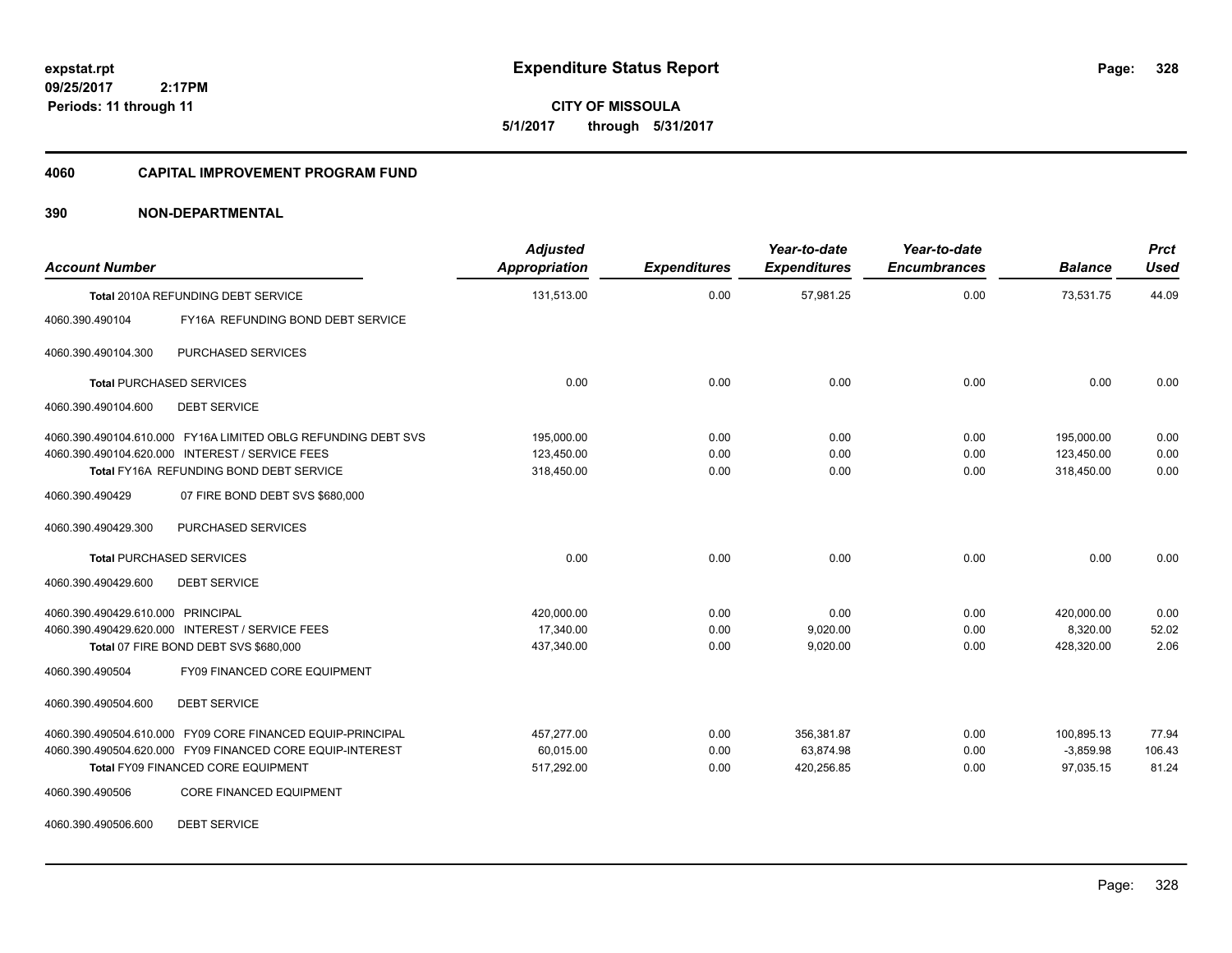**CITY OF MISSOULA 5/1/2017 through 5/31/2017**

### **4060 CAPITAL IMPROVEMENT PROGRAM FUND**

| <b>Account Number</b>        |                                                  | <b>Adjusted</b><br><b>Appropriation</b> | <b>Expenditures</b> | Year-to-date<br><b>Expenditures</b> | Year-to-date<br><b>Encumbrances</b> | <b>Balance</b>  | <b>Prct</b><br><b>Used</b> |
|------------------------------|--------------------------------------------------|-----------------------------------------|---------------------|-------------------------------------|-------------------------------------|-----------------|----------------------------|
|                              | <b>Total CORE FINANCED EQUIPMENT</b>             | 0.00                                    | 0.00                | 0.00                                | 0.00                                | 0.00            | 0.00                       |
| 4060.390.510110              | <b>MERCHANT SERVICES</b>                         |                                         |                     |                                     |                                     |                 |                            |
| 4060.390.510110.500          | <b>FIXED CHARGES</b>                             |                                         |                     |                                     |                                     |                 |                            |
|                              | <b>Total MERCHANT SERVICES</b>                   | 0.00                                    | 0.00                | 0.00                                | 0.00                                | 0.00            | 0.00                       |
| 4060.390.521001              | <b>TRANSFER TO CIP</b>                           |                                         |                     |                                     |                                     |                 |                            |
| 4060.390.521001.800          | OTHER OBJECTS                                    |                                         |                     |                                     |                                     |                 |                            |
|                              | 4060.390.521001.820.000 TRANSFERS TO OTHER FUNDS | 316,129.00                              | 0.00                | 0.00                                | 0.00                                | 316,129.00      | 0.00                       |
| <b>Total TRANSFER TO CIP</b> |                                                  | 316,129.00                              | 0.00                | 0.00                                | 0.00                                | 316,129.00      | 0.00                       |
|                              | <b>Total CAPITAL IMPROVEMENT PROGRAM FUND</b>    | 2,531,970.00                            | 199,456.97          | 5,583,355.95                        | 0.00                                | $-3,051,385.95$ | 220.51                     |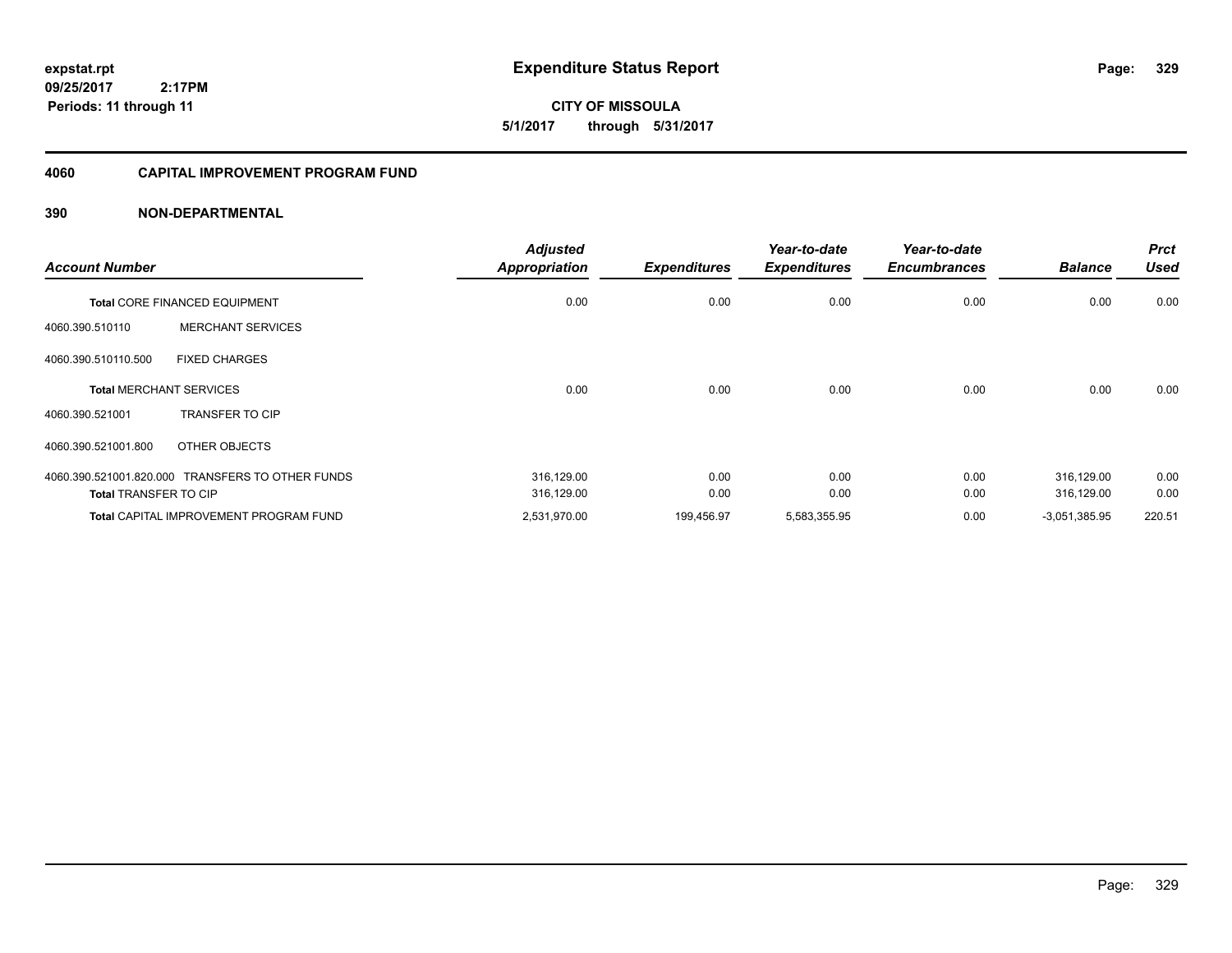**expstat.rpt Expenditure Status Report Page:**

**09/25/2017 2:17PM Periods: 11 through 11**

**CITY OF MISSOULA 5/1/2017 through 5/31/2017**

#### **4130 1997 G O BOND OPEN SPACE PURCHASE FUND**

|                              |                                              | <b>Adjusted</b>      |                     | Year-to-date        | Year-to-date        |                | <b>Prct</b> |
|------------------------------|----------------------------------------------|----------------------|---------------------|---------------------|---------------------|----------------|-------------|
| <b>Account Number</b>        |                                              | <b>Appropriation</b> | <b>Expenditures</b> | <b>Expenditures</b> | <b>Encumbrances</b> | <b>Balance</b> | <b>Used</b> |
| 4130.390.460480              | VANDALISM                                    |                      |                     |                     |                     |                |             |
| 4130.390.460480.800          | OTHER OBJECTS                                |                      |                     |                     |                     |                |             |
| <b>Total OTHER OBJECTS</b>   |                                              | 0.00                 | 0.00                | 0.00                | 0.00                | 0.00           | 0.00        |
| 4130.390.460480.900          | <b>CAPITAL OUTLAY</b>                        |                      |                     |                     |                     |                |             |
| 4130.390.460480.910.000 LAND |                                              | 0.00                 | 389,534.00          | 389,534.00          | 0.00                | $-389,534.00$  | 0.00        |
| 4130.390.460480.930.000      | <b>IMPROVEMENTS</b>                          | 389,534.00           | 0.00                | 0.00                | 0.00                | 389,534.00     | 0.00        |
| <b>Total VANDALISM</b>       |                                              | 389,534.00           | 389,534.00          | 389,534.00          | 0.00                | 0.00           | 100.00      |
| 4130.390.510110              | <b>MERCHANT SERVICES</b>                     |                      |                     |                     |                     |                |             |
| 4130.390.510110.500          | <b>FIXED CHARGES</b>                         |                      |                     |                     |                     |                |             |
|                              | <b>Total MERCHANT SERVICES</b>               | 0.00                 | 0.00                | 0.00                | 0.00                | 0.00           | 0.00        |
|                              | Total 1997 G O BOND OPEN SPACE PURCHASE FUND | 389,534.00           | 389,534.00          | 389,534.00          | 0.00                | 0.00           | 100.00      |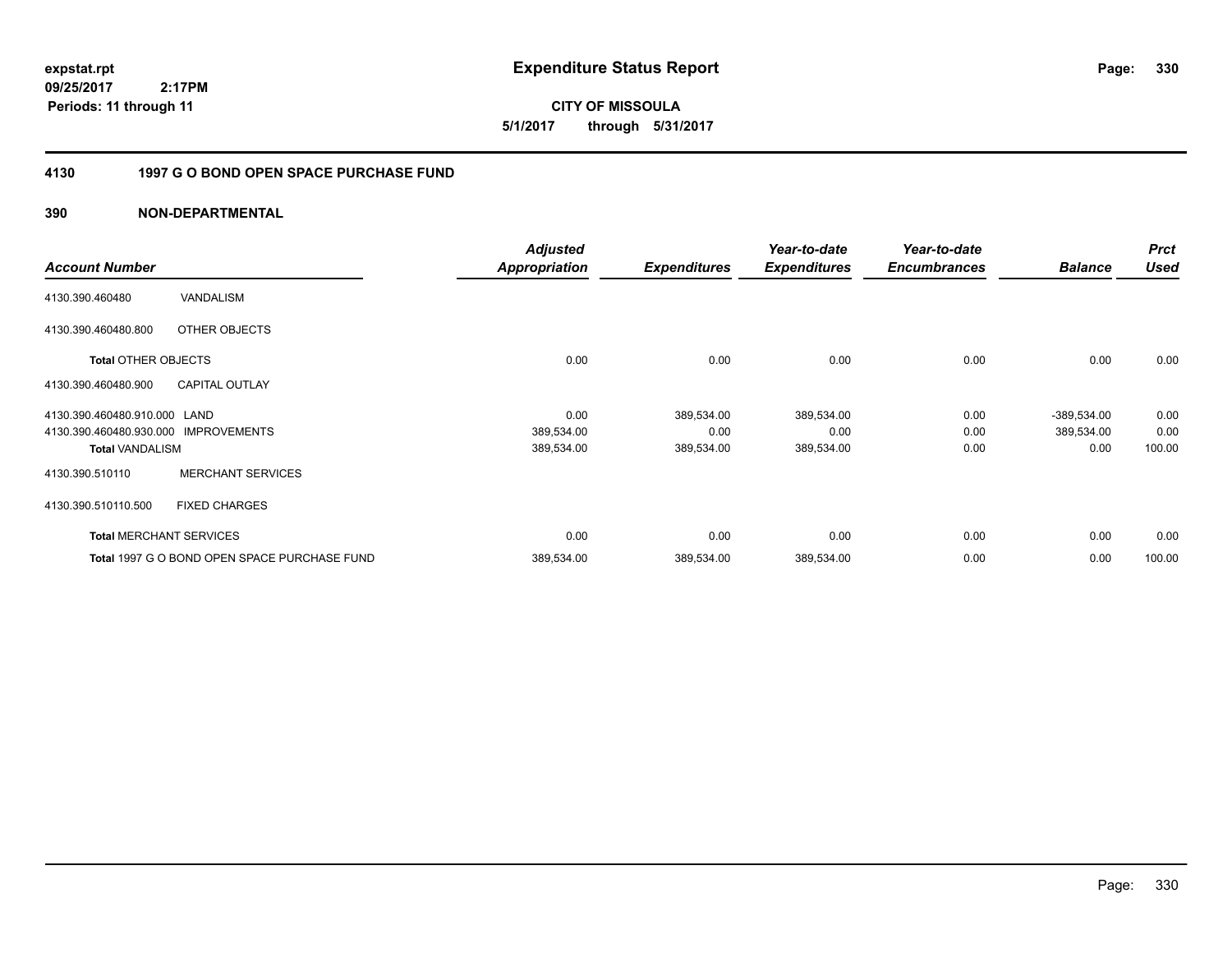**CITY OF MISSOULA 5/1/2017 through 5/31/2017**

### **4196 NEW FIRE STATION GO BOND**

# **300 FIRE**

| <b>Account Number</b>      |                                       | <b>Adjusted</b><br><b>Appropriation</b> | <b>Expenditures</b> | Year-to-date<br><b>Expenditures</b> | Year-to-date<br><b>Encumbrances</b> | <b>Balance</b> | <b>Prct</b><br><b>Used</b> |
|----------------------------|---------------------------------------|-----------------------------------------|---------------------|-------------------------------------|-------------------------------------|----------------|----------------------------|
| 4196.300.420420            | <b>FACILITY</b>                       |                                         |                     |                                     |                                     |                |                            |
| 4196.300.420420.800        | OTHER OBJECTS                         |                                         |                     |                                     |                                     |                |                            |
| <b>Total OTHER OBJECTS</b> |                                       | 0.00                                    | 0.00                | 0.00                                | 0.00                                | 0.00           | 0.00                       |
| 4196.300.420420.900        | <b>CAPITAL OUTLAY</b>                 |                                         |                     |                                     |                                     |                |                            |
| <b>Total FACILITY</b>      |                                       | 0.00                                    | 0.00                | 0.00                                | 0.00                                | 0.00           | 0.00                       |
| 4196.300.510110            | <b>MERCHANT SERVICES</b>              |                                         |                     |                                     |                                     |                |                            |
| 4196.300.510110.500        | <b>FIXED CHARGES</b>                  |                                         |                     |                                     |                                     |                |                            |
| <b>Total FIXED CHARGES</b> |                                       | 0.00                                    | 0.00                | 0.00                                | 0.00                                | 0.00           | 0.00                       |
|                            | <b>Total NEW FIRE STATION GO BOND</b> | 0.00                                    | 0.00                | 0.00                                | 0.00                                | 0.00           | 0.00                       |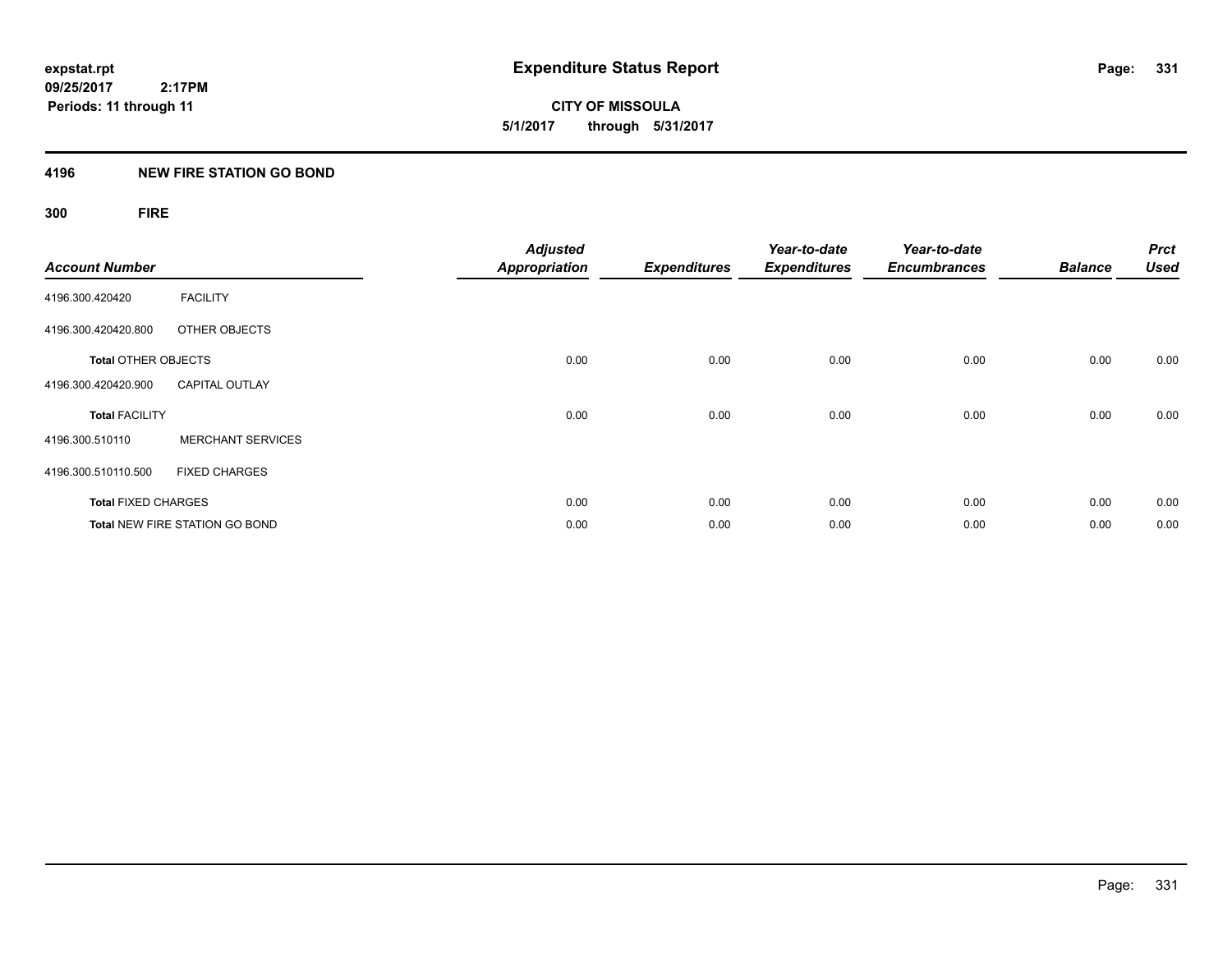**332**

**09/25/2017 2:17PM Periods: 11 through 11**

**CITY OF MISSOULA 5/1/2017 through 5/31/2017**

### **4450 S/C CONSTRUCTION FUND FOR FY06**

| <b>Account Number</b> |                                             | <b>Adjusted</b><br>Appropriation | <b>Expenditures</b> | Year-to-date<br><b>Expenditures</b> | Year-to-date<br><b>Encumbrances</b> | <b>Balance</b> | <b>Prct</b><br><b>Used</b> |
|-----------------------|---------------------------------------------|----------------------------------|---------------------|-------------------------------------|-------------------------------------|----------------|----------------------------|
| 4450.280.510110       | <b>MERCHANT SERVICES</b>                    |                                  |                     |                                     |                                     |                |                            |
| 4450.280.510110.500   | <b>FIXED CHARGES</b>                        |                                  |                     |                                     |                                     |                |                            |
|                       | <b>Total MERCHANT SERVICES</b>              | 0.00                             | 0.00                | 0.00                                | 0.00                                | 0.00           | 0.00                       |
| 4450.280.521000       | INTERFUND OPERATING TRANSFERS               |                                  |                     |                                     |                                     |                |                            |
| 4450.280.521000.800   | OTHER OBJECTS                               |                                  |                     |                                     |                                     |                |                            |
|                       | <b>Total INTERFUND OPERATING TRANSFERS</b>  | 0.00                             | 0.00                | 0.00                                | 0.00                                | 0.00           | 0.00                       |
|                       | <b>Total S/C CONSTRUCTION FUND FOR FY06</b> | 0.00                             | 0.00                | 0.00                                | 0.00                                | 0.00           | 0.00                       |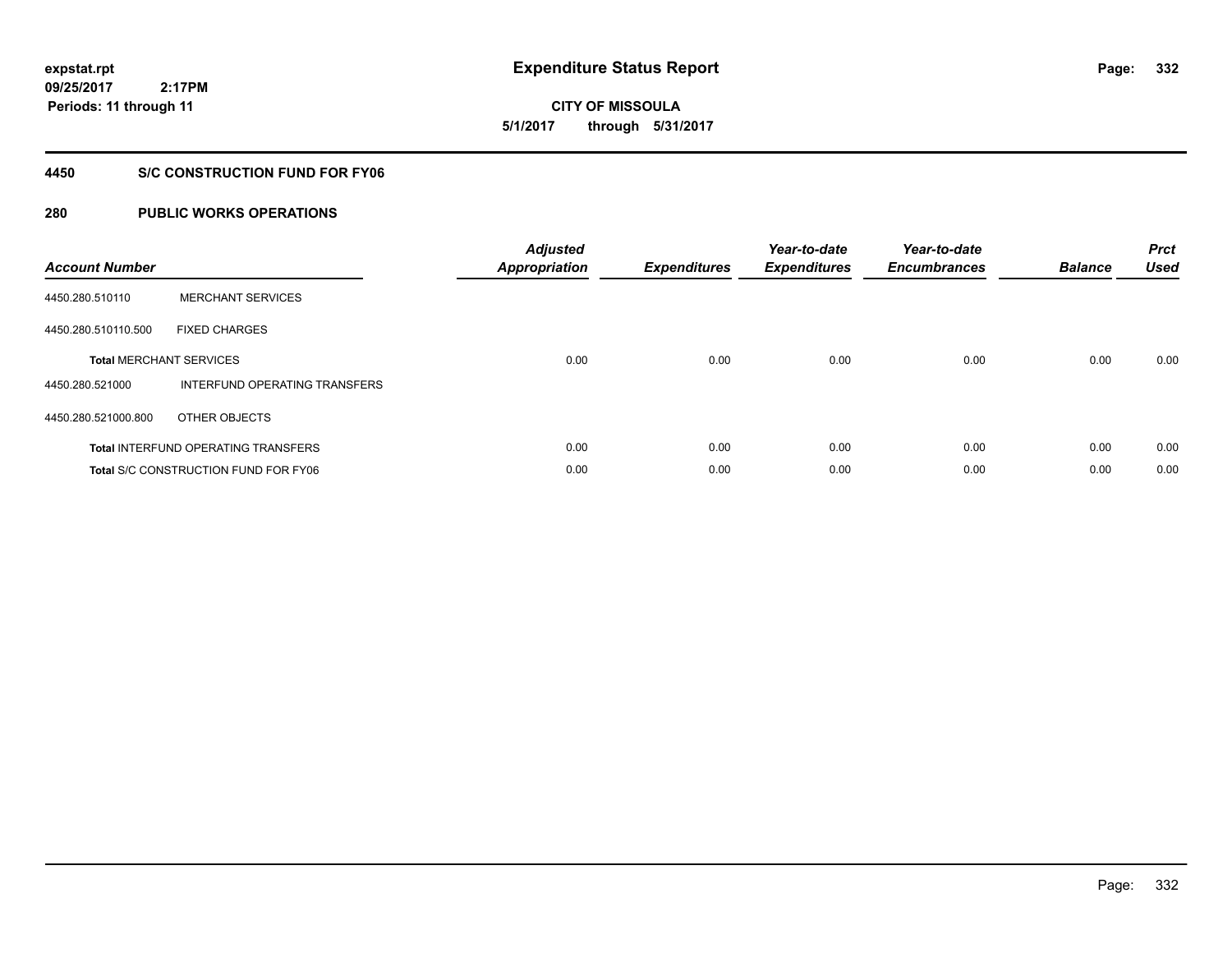**CITY OF MISSOULA 5/1/2017 through 5/31/2017**

#### **4451 FY07 S/C BOND FUND**

| <b>Account Number</b>    |                                            | <b>Adjusted</b><br>Appropriation | <b>Expenditures</b> | Year-to-date<br><b>Expenditures</b> | Year-to-date<br><b>Encumbrances</b> | <b>Balance</b> | <b>Prct</b><br><b>Used</b> |
|--------------------------|--------------------------------------------|----------------------------------|---------------------|-------------------------------------|-------------------------------------|----------------|----------------------------|
| 4451.280.510110          | <b>MERCHANT SERVICES</b>                   |                                  |                     |                                     |                                     |                |                            |
| 4451.280.510110.500      | <b>FIXED CHARGES</b>                       |                                  |                     |                                     |                                     |                |                            |
|                          | <b>Total MERCHANT SERVICES</b>             | 0.00                             | 0.00                | 0.00                                | 0.00                                | 0.00           | 0.00                       |
| 4451.280.521000          | INTERFUND OPERATING TRANSFERS              |                                  |                     |                                     |                                     |                |                            |
| 4451.280.521000.800      | OTHER OBJECTS                              |                                  |                     |                                     |                                     |                |                            |
|                          | <b>Total INTERFUND OPERATING TRANSFERS</b> | 0.00                             | 0.00                | 0.00                                | 0.00                                | 0.00           | 0.00                       |
| Total FY07 S/C BOND FUND |                                            | 0.00                             | 0.00                | 0.00                                | 0.00                                | 0.00           | 0.00                       |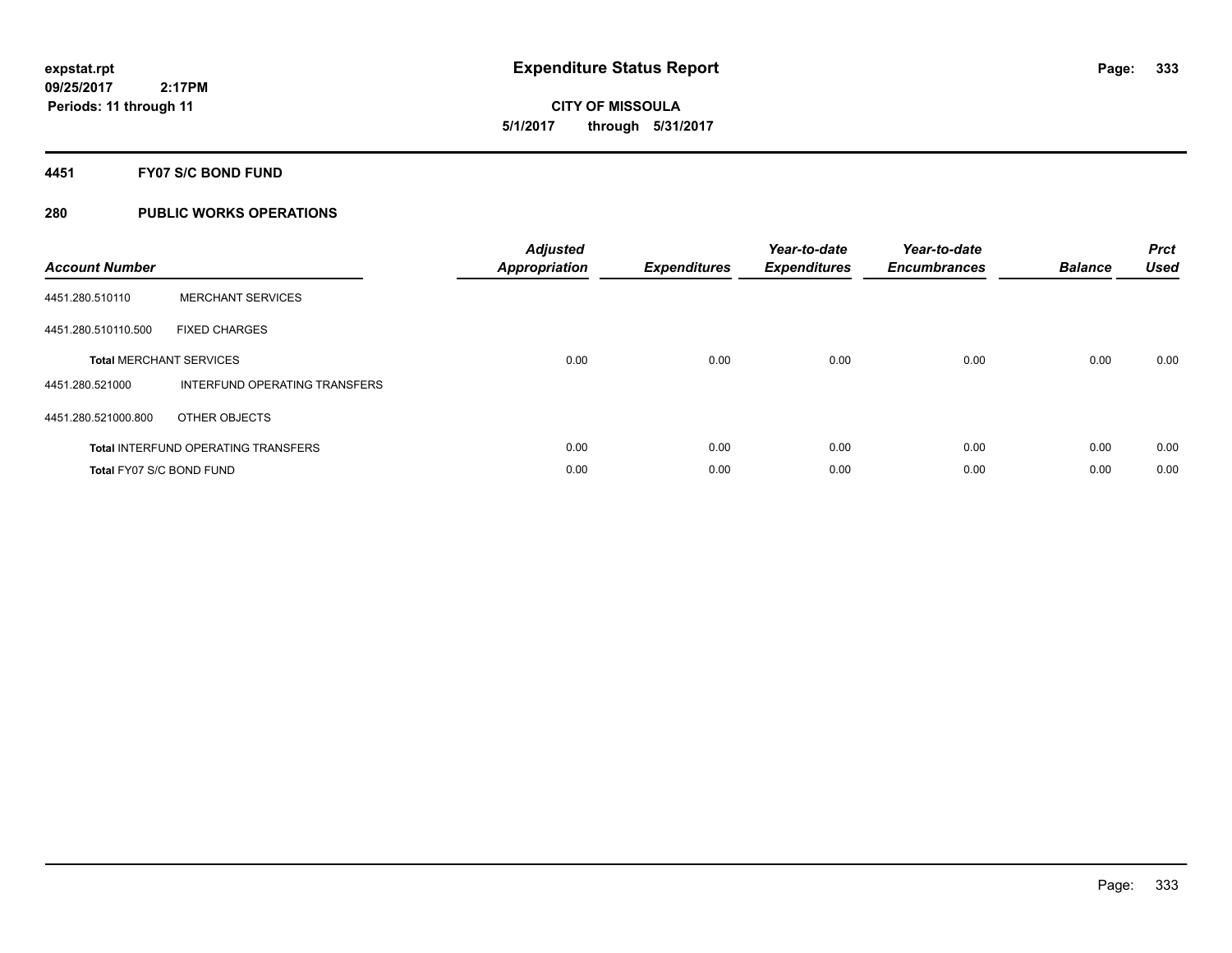**334**

**09/25/2017 2:17PM Periods: 11 through 11**

**CITY OF MISSOULA 5/1/2017 through 5/31/2017**

### **4452 S/C CONSTRUCTION FUND FOR FY 08 BOND SAL**

| <b>Account Number</b>  |                                                       | <b>Adjusted</b><br><b>Appropriation</b> | <b>Expenditures</b> | Year-to-date<br><b>Expenditures</b> | Year-to-date<br><b>Encumbrances</b> | <b>Balance</b> | <b>Prct</b><br><b>Used</b> |
|------------------------|-------------------------------------------------------|-----------------------------------------|---------------------|-------------------------------------|-------------------------------------|----------------|----------------------------|
| 4452.280.430262        | <b>SIDEWALKS</b>                                      |                                         |                     |                                     |                                     |                |                            |
| 4452.280.430262.900    | <b>CAPITAL OUTLAY</b>                                 |                                         |                     |                                     |                                     |                |                            |
| <b>Total SIDEWALKS</b> |                                                       | 0.00                                    | 0.00                | 0.00                                | 0.00                                | 0.00           | 0.00                       |
| 4452.280.510110        | <b>MERCHANT SERVICES</b>                              |                                         |                     |                                     |                                     |                |                            |
| 4452.280.510110.500    | <b>FIXED CHARGES</b>                                  |                                         |                     |                                     |                                     |                |                            |
|                        | <b>Total MERCHANT SERVICES</b>                        | 0.00                                    | 0.00                | 0.00                                | 0.00                                | 0.00           | 0.00                       |
|                        | <b>Total S/C CONSTRUCTION FUND FOR FY 08 BOND SAL</b> | 0.00                                    | 0.00                | 0.00                                | 0.00                                | 0.00           | 0.00                       |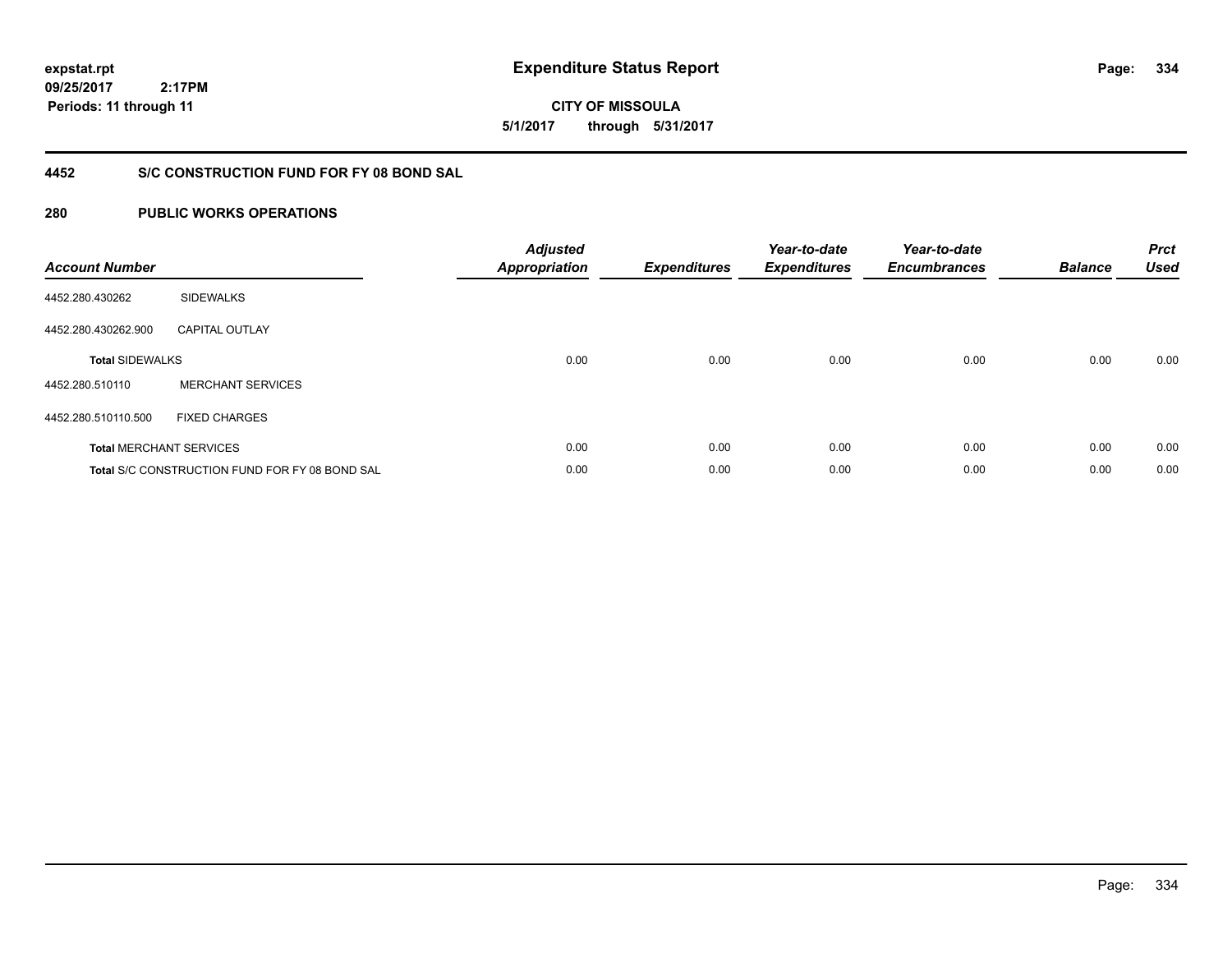**CITY OF MISSOULA 5/1/2017 through 5/31/2017**

### **4453 S/C CONSTRUCTION FUND FY09 BOND**

| <b>Account Number</b>  |                                      | <b>Adjusted</b><br><b>Appropriation</b> | <b>Expenditures</b> | Year-to-date<br><b>Expenditures</b> | Year-to-date<br><b>Encumbrances</b> | <b>Balance</b> | <b>Prct</b><br><b>Used</b> |
|------------------------|--------------------------------------|-----------------------------------------|---------------------|-------------------------------------|-------------------------------------|----------------|----------------------------|
| 4453.280.430262        | <b>SIDEWALKS</b>                     |                                         |                     |                                     |                                     |                |                            |
| 4453.280.430262.900    | <b>CAPITAL OUTLAY</b>                |                                         |                     |                                     |                                     |                |                            |
| <b>Total SIDEWALKS</b> |                                      | 0.00                                    | 0.00                | 0.00                                | 0.00                                | 0.00           | 0.00                       |
| 4453.280.510110        | <b>MERCHANT SERVICES</b>             |                                         |                     |                                     |                                     |                |                            |
| 4453.280.510110.500    | <b>FIXED CHARGES</b>                 |                                         |                     |                                     |                                     |                |                            |
|                        | <b>Total MERCHANT SERVICES</b>       | 0.00                                    | 0.00                | 0.00                                | 0.00                                | 0.00           | 0.00                       |
| 4453.280.521000        | INTERFUND OPERATING TRANSFERS        |                                         |                     |                                     |                                     |                |                            |
| 4453.280.521000.800    | OTHER OBJECTS                        |                                         |                     |                                     |                                     |                |                            |
|                        | <b>Total PUBLIC WORKS OPERATIONS</b> | 0.00                                    | 0.00                | 0.00                                | 0.00                                | 0.00           | 0.00                       |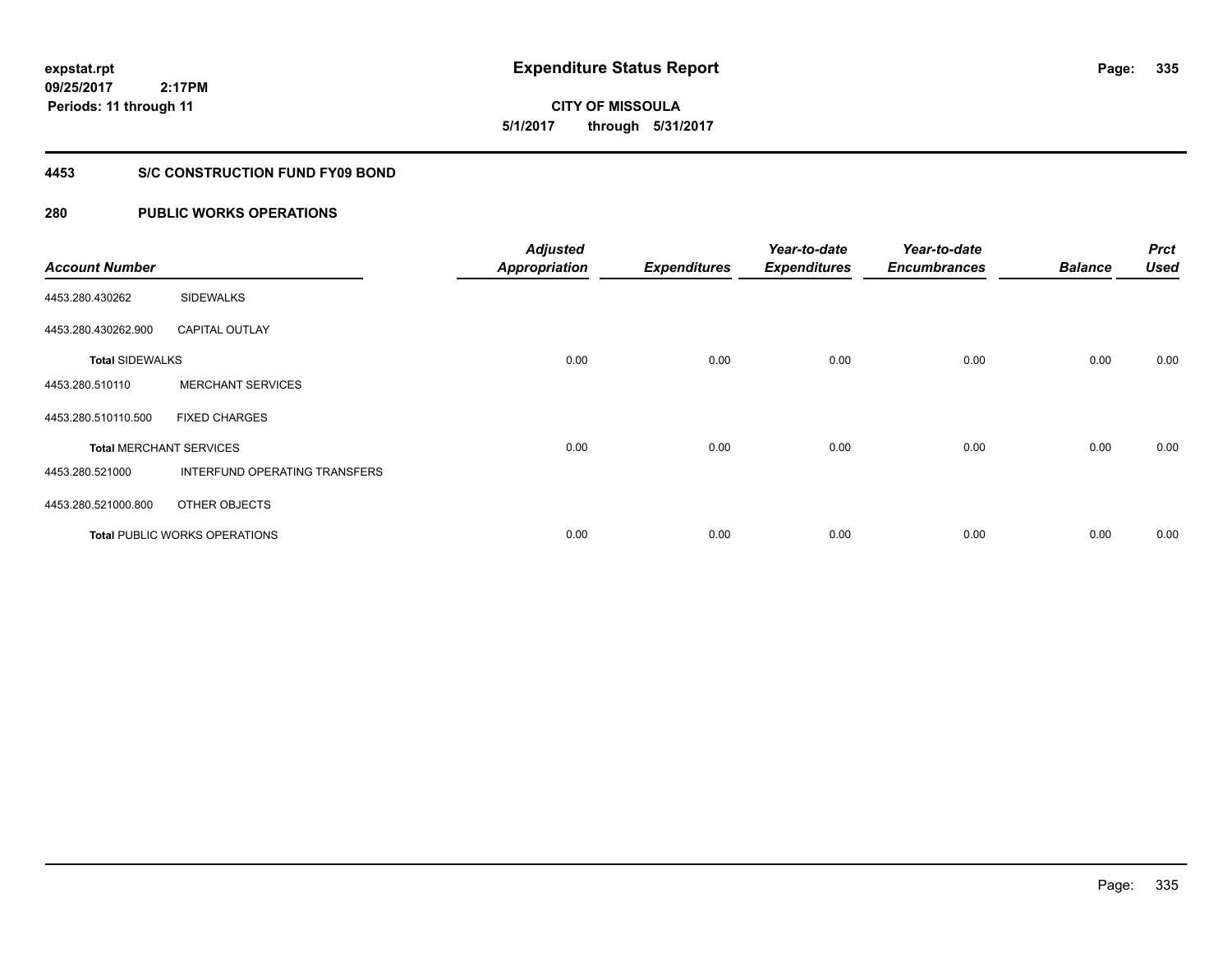**expstat.rpt Expenditure Status Report Page:**

**09/25/2017 2:17PM Periods: 11 through 11**

**CITY OF MISSOULA 5/1/2017 through 5/31/2017**

### **4453 S/C CONSTRUCTION FUND FY09 BOND**

| <b>Account Number</b>         |                                              | <b>Adjusted</b><br><b>Appropriation</b> | <b>Expenditures</b> | Year-to-date<br><b>Expenditures</b> | Year-to-date<br><b>Encumbrances</b> | <b>Balance</b> | <b>Prct</b><br><b>Used</b> |
|-------------------------------|----------------------------------------------|-----------------------------------------|---------------------|-------------------------------------|-------------------------------------|----------------|----------------------------|
| 4453.390.410710               | *** Title Not Found ***                      |                                         |                     |                                     |                                     |                |                            |
| 4453.390.410710.500           | <b>FIXED CHARGES</b>                         |                                         |                     |                                     |                                     |                |                            |
| Total *** Title Not Found *** |                                              | 0.00                                    | 0.00                | 0.00                                | 0.00                                | 0.00           | 0.00                       |
| 4453.390.510110               | <b>MERCHANT SERVICES</b>                     |                                         |                     |                                     |                                     |                |                            |
| 4453.390.510110.500           | <b>FIXED CHARGES</b>                         |                                         |                     |                                     |                                     |                |                            |
|                               | <b>Total S/C CONSTRUCTION FUND FY09 BOND</b> | 0.00                                    | 0.00                | 0.00                                | 0.00                                | 0.00           | 0.00                       |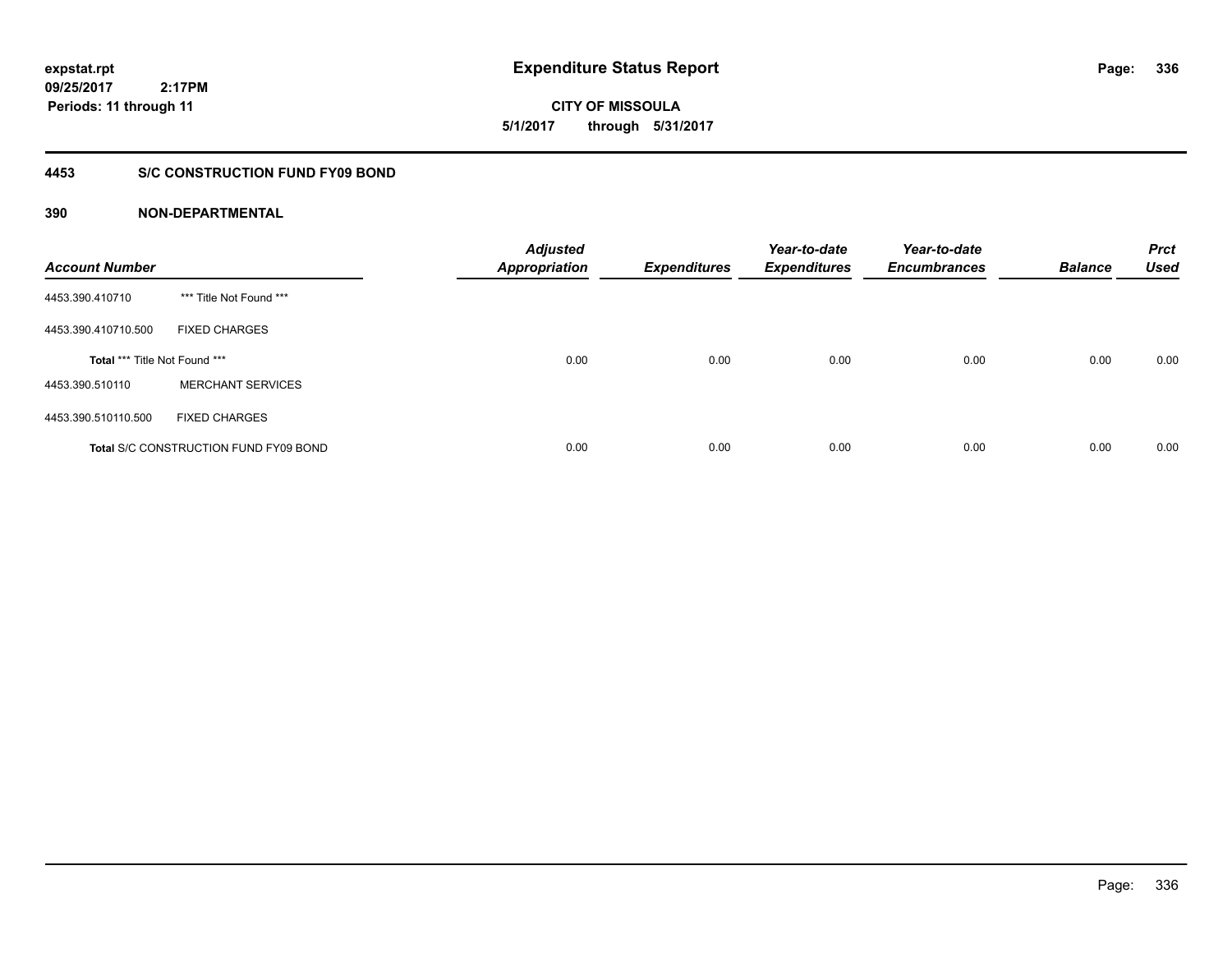**CITY OF MISSOULA 5/1/2017 through 5/31/2017**

### **4454 S/C CONSTRUCTION FUND FOR FY10**

| <b>Account Number</b>          |                                             | <b>Adjusted</b><br><b>Appropriation</b> | <b>Expenditures</b> | Year-to-date<br><b>Expenditures</b> | Year-to-date<br><b>Encumbrances</b> | <b>Balance</b> | <b>Prct</b><br><b>Used</b> |
|--------------------------------|---------------------------------------------|-----------------------------------------|---------------------|-------------------------------------|-------------------------------------|----------------|----------------------------|
| 4454.280.430262                | <b>SIDEWALKS</b>                            |                                         |                     |                                     |                                     |                |                            |
| 4454.280.430262.900            | <b>CAPITAL OUTLAY</b>                       |                                         |                     |                                     |                                     |                |                            |
| <b>Total SIDEWALKS</b>         |                                             | 0.00                                    | 0.00                | 0.00                                | 0.00                                | 0.00           | 0.00                       |
| 4454.280.510110                | <b>MERCHANT SERVICES</b>                    |                                         |                     |                                     |                                     |                |                            |
| 4454.280.510110.500            | <b>FIXED CHARGES</b>                        |                                         |                     |                                     |                                     |                |                            |
| <b>Total MERCHANT SERVICES</b> |                                             | 0.00                                    | 0.00                | 0.00                                | 0.00                                | 0.00           | 0.00                       |
|                                | <b>Total S/C CONSTRUCTION FUND FOR FY10</b> | 0.00                                    | 0.00                | 0.00                                | 0.00                                | 0.00           | 0.00                       |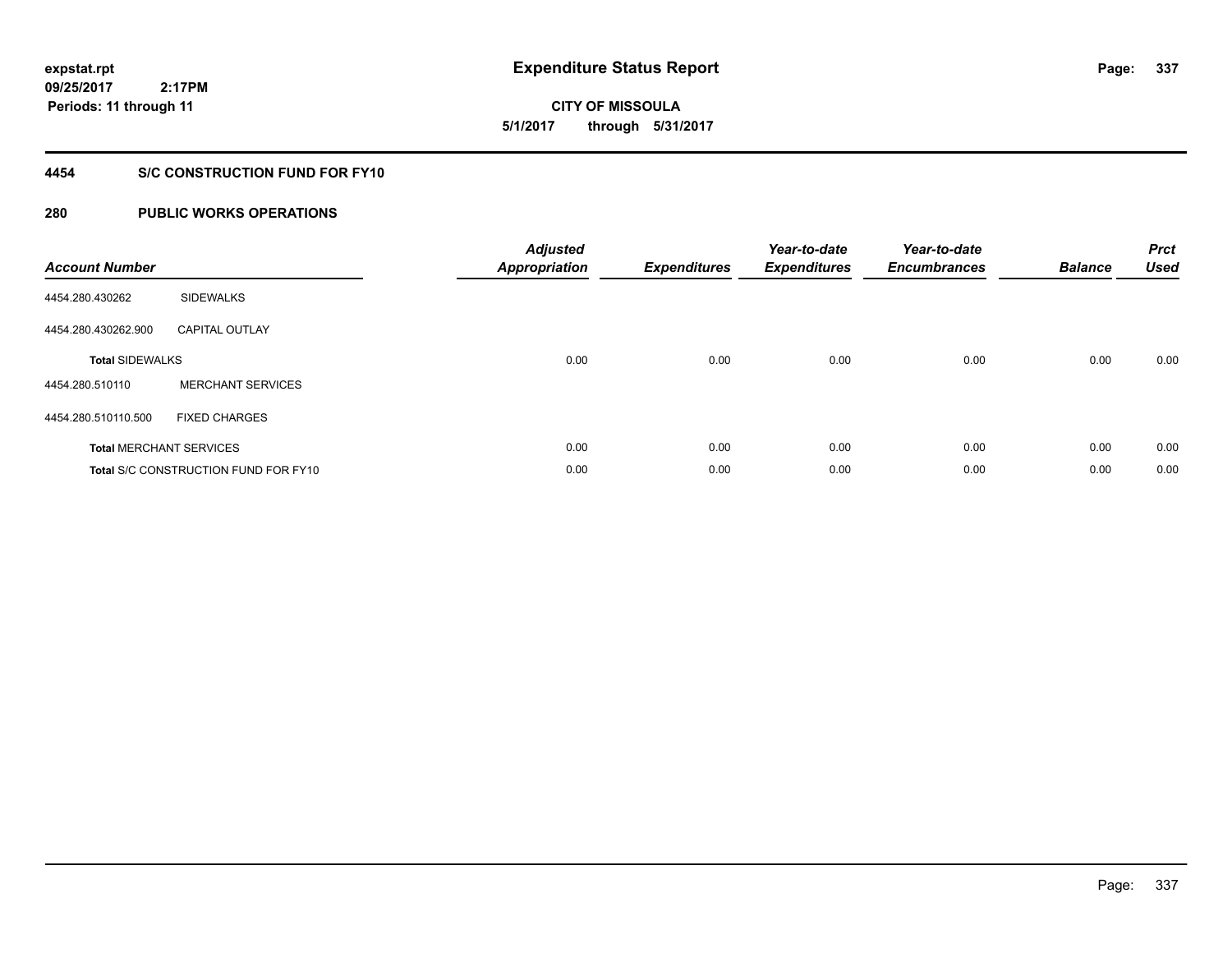# **CITY OF MISSOULA 5/1/2017 through 5/31/2017**

### **4455 FY11 S/C CONSTRUCTION FUND**

| <b>Account Number</b>  |                                         | <b>Adjusted</b><br><b>Appropriation</b> | <b>Expenditures</b> | Year-to-date<br><b>Expenditures</b> | Year-to-date<br><b>Encumbrances</b> | <b>Balance</b> | <b>Prct</b><br><b>Used</b> |
|------------------------|-----------------------------------------|-----------------------------------------|---------------------|-------------------------------------|-------------------------------------|----------------|----------------------------|
| 4455.280.430262        | <b>SIDEWALKS</b>                        |                                         |                     |                                     |                                     |                |                            |
| 4455.280.430262.900    | <b>CAPITAL OUTLAY</b>                   |                                         |                     |                                     |                                     |                |                            |
| <b>Total SIDEWALKS</b> |                                         | 0.00                                    | 0.00                | 0.00                                | 0.00                                | 0.00           | 0.00                       |
| 4455.280.510110        | <b>MERCHANT SERVICES</b>                |                                         |                     |                                     |                                     |                |                            |
| 4455.280.510110.500    | <b>FIXED CHARGES</b>                    |                                         |                     |                                     |                                     |                |                            |
|                        | <b>Total MERCHANT SERVICES</b>          | 0.00                                    | 0.00                | 0.00                                | 0.00                                | 0.00           | 0.00                       |
|                        | <b>Total FY11 S/C CONSTRUCTION FUND</b> | 0.00                                    | 0.00                | 0.00                                | 0.00                                | 0.00           | 0.00                       |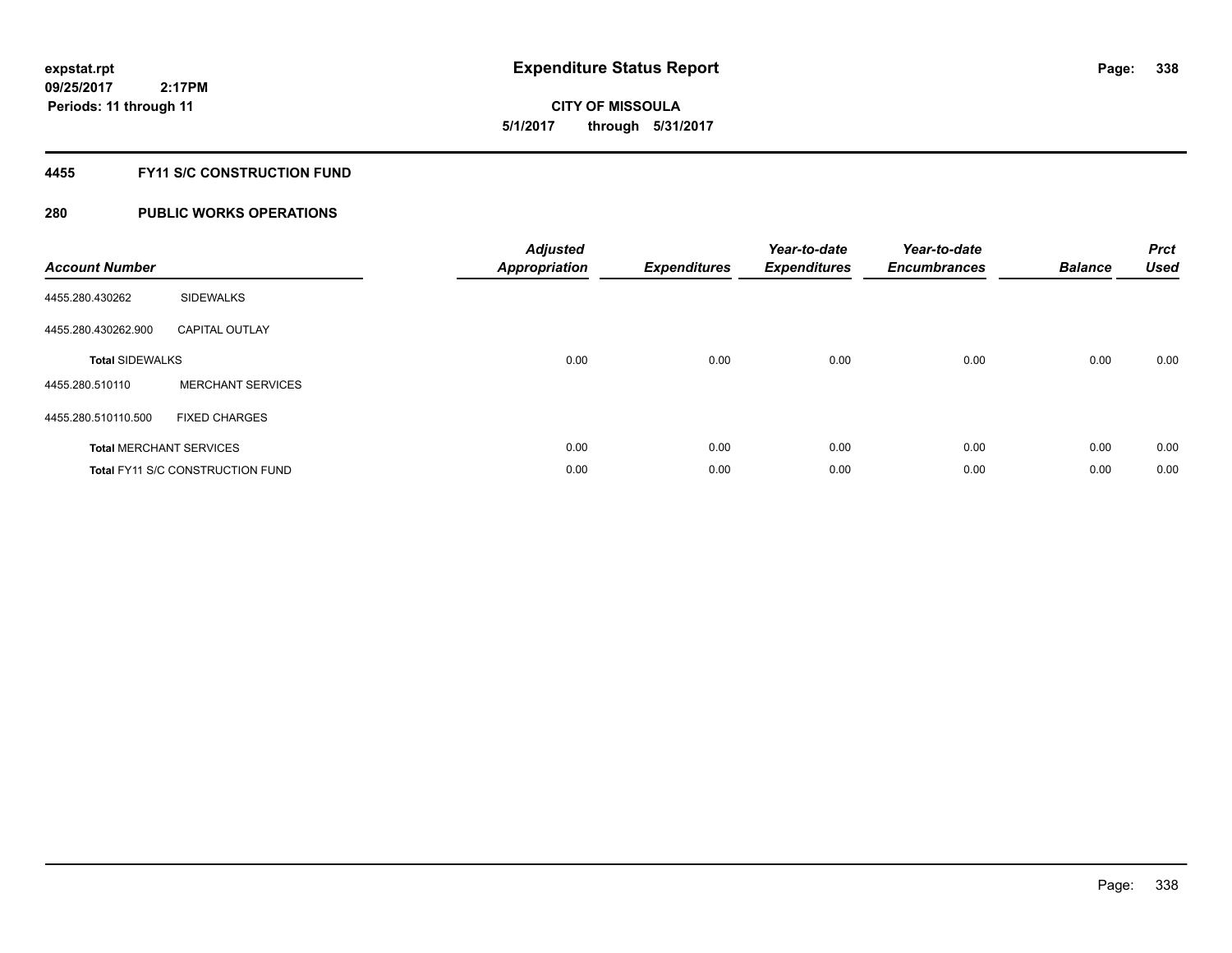**CITY OF MISSOULA 5/1/2017 through 5/31/2017**

#### **4456 FY12 S/C CONSTRUCTION FUND**

| <b>Account Number</b>          |                                            | <b>Adjusted</b><br><b>Appropriation</b> | <b>Expenditures</b> | Year-to-date<br><b>Expenditures</b> | Year-to-date<br><b>Encumbrances</b> | <b>Balance</b> | <b>Prct</b><br><b>Used</b> |
|--------------------------------|--------------------------------------------|-----------------------------------------|---------------------|-------------------------------------|-------------------------------------|----------------|----------------------------|
| 4456.280.430262                | <b>SIDEWALKS</b>                           |                                         |                     |                                     |                                     |                |                            |
| 4456.280.430262.900            | <b>CAPITAL OUTLAY</b>                      |                                         |                     |                                     |                                     |                |                            |
| <b>Total SIDEWALKS</b>         |                                            | 0.00                                    | 0.00                | 0.00                                | 0.00                                | 0.00           | 0.00                       |
| 4456.280.510110                | <b>MERCHANT SERVICES</b>                   |                                         |                     |                                     |                                     |                |                            |
| 4456.280.510110.500            | <b>FIXED CHARGES</b>                       |                                         |                     |                                     |                                     |                |                            |
| <b>Total MERCHANT SERVICES</b> |                                            | 0.00                                    | 0.00                | 0.00                                | 0.00                                | 0.00           | 0.00                       |
| 4456.280.521000                | INTERFUND OPERATING TRANSFERS              |                                         |                     |                                     |                                     |                |                            |
| 4456.280.521000.800            | OTHER OBJECTS                              |                                         |                     |                                     |                                     |                |                            |
|                                | <b>Total INTERFUND OPERATING TRANSFERS</b> | 0.00                                    | 0.00                | 0.00                                | 0.00                                | 0.00           | 0.00                       |
|                                | Total FY12 S/C CONSTRUCTION FUND           | 0.00                                    | 0.00                | 0.00                                | 0.00                                | 0.00           | 0.00                       |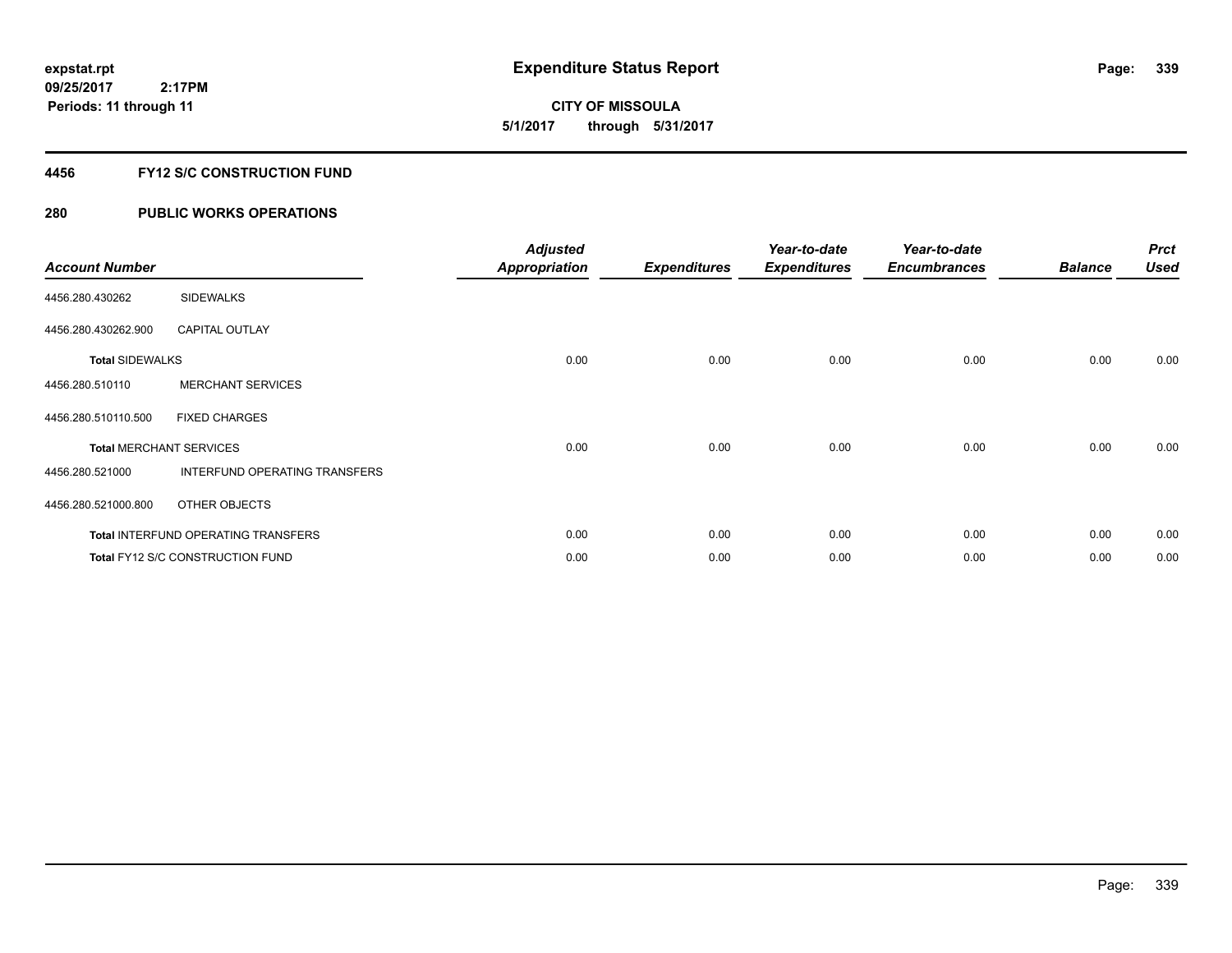**CITY OF MISSOULA 5/1/2017 through 5/31/2017**

#### **4457 FY13 SIDEWALK/CURB CONSTRUCTION**

| <b>Account Number</b>  |                                       | <b>Adjusted</b><br><b>Appropriation</b> | <b>Expenditures</b> | Year-to-date<br><b>Expenditures</b> | Year-to-date<br><b>Encumbrances</b> | <b>Balance</b> | <b>Prct</b><br><b>Used</b> |
|------------------------|---------------------------------------|-----------------------------------------|---------------------|-------------------------------------|-------------------------------------|----------------|----------------------------|
| 4457.280.430262        | <b>SIDEWALKS</b>                      |                                         |                     |                                     |                                     |                |                            |
| 4457.280.430262.300    | PURCHASED SERVICES                    |                                         |                     |                                     |                                     |                |                            |
|                        | <b>Total PURCHASED SERVICES</b>       | 0.00                                    | 0.00                | 0.00                                | 0.00                                | 0.00           | 0.00                       |
| 4457.280.430262.900    | <b>CAPITAL OUTLAY</b>                 |                                         |                     |                                     |                                     |                |                            |
| <b>Total SIDEWALKS</b> |                                       | 0.00                                    | 0.00                | 0.00                                | 0.00                                | 0.00           | 0.00                       |
| 4457.280.510110        | <b>MERCHANT SERVICES</b>              |                                         |                     |                                     |                                     |                |                            |
| 4457.280.510110.500    | <b>FIXED CHARGES</b>                  |                                         |                     |                                     |                                     |                |                            |
|                        | <b>Total MERCHANT SERVICES</b>        | 0.00                                    | 0.00                | 0.00                                | 0.00                                | 0.00           | 0.00                       |
| 4457.280.521000        | INTERFUND OPERATING TRANSFERS         |                                         |                     |                                     |                                     |                |                            |
| 4457.280.521000.800    | OTHER OBJECTS                         |                                         |                     |                                     |                                     |                |                            |
|                        | Total INTERFUND OPERATING TRANSFERS   | 0.00                                    | 0.00                | 0.00                                | 0.00                                | 0.00           | 0.00                       |
|                        | Total FY13 SIDEWALK/CURB CONSTRUCTION | 0.00                                    | 0.00                | 0.00                                | 0.00                                | 0.00           | 0.00                       |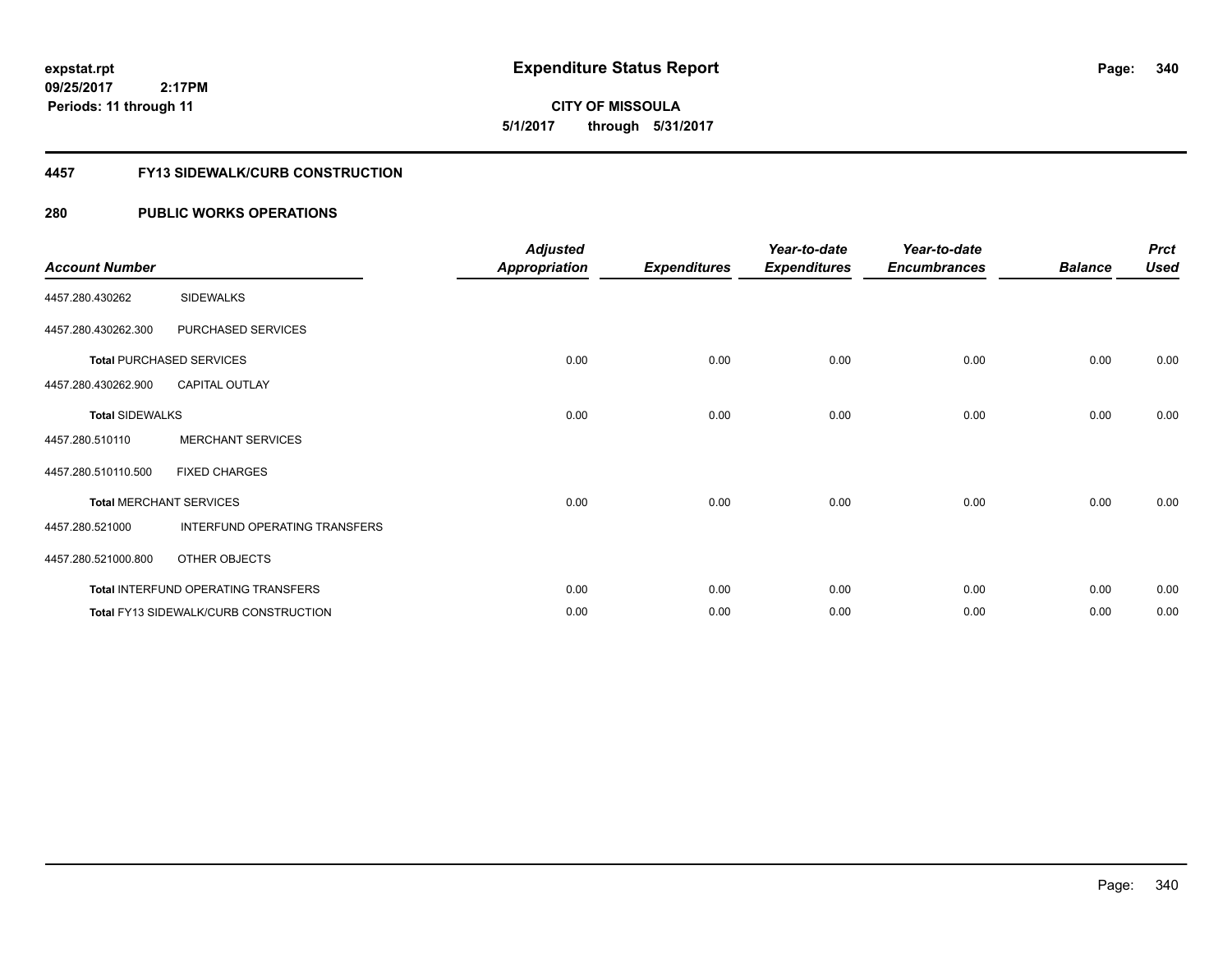**CITY OF MISSOULA 5/1/2017 through 5/31/2017**

#### **4458 FY14 SIDEWALK & CURB CONSTRUCTION**

| <b>Account Number</b>  |                                                    | <b>Adjusted</b><br><b>Appropriation</b> | <b>Expenditures</b> | Year-to-date<br><b>Expenditures</b> | Year-to-date<br><b>Encumbrances</b> | <b>Balance</b> | <b>Prct</b><br><b>Used</b> |
|------------------------|----------------------------------------------------|-----------------------------------------|---------------------|-------------------------------------|-------------------------------------|----------------|----------------------------|
| 4458.280.430262        | <b>SIDEWALKS</b>                                   |                                         |                     |                                     |                                     |                |                            |
| 4458.280.430262.900    | <b>CAPITAL OUTLAY</b>                              |                                         |                     |                                     |                                     |                |                            |
| <b>Total SIDEWALKS</b> |                                                    | 0.00                                    | 0.00                | 0.00                                | 0.00                                | 0.00           | 0.00                       |
| 4458.280.510110        | <b>MERCHANT SERVICES</b>                           |                                         |                     |                                     |                                     |                |                            |
| 4458.280.510110.500    | <b>FIXED CHARGES</b>                               |                                         |                     |                                     |                                     |                |                            |
|                        | <b>Total MERCHANT SERVICES</b>                     | 0.00                                    | 0.00                | 0.00                                | 0.00                                | 0.00           | 0.00                       |
| 4458.280.521000        | INTERFUND OPERATING TRANSFERS                      |                                         |                     |                                     |                                     |                |                            |
| 4458.280.521000.800    | OTHER OBJECTS                                      |                                         |                     |                                     |                                     |                |                            |
|                        | <b>Total INTERFUND OPERATING TRANSFERS</b>         | 0.00                                    | 0.00                | 0.00                                | 0.00                                | 0.00           | 0.00                       |
|                        | <b>Total FY14 SIDEWALK &amp; CURB CONSTRUCTION</b> | 0.00                                    | 0.00                | 0.00                                | 0.00                                | 0.00           | 0.00                       |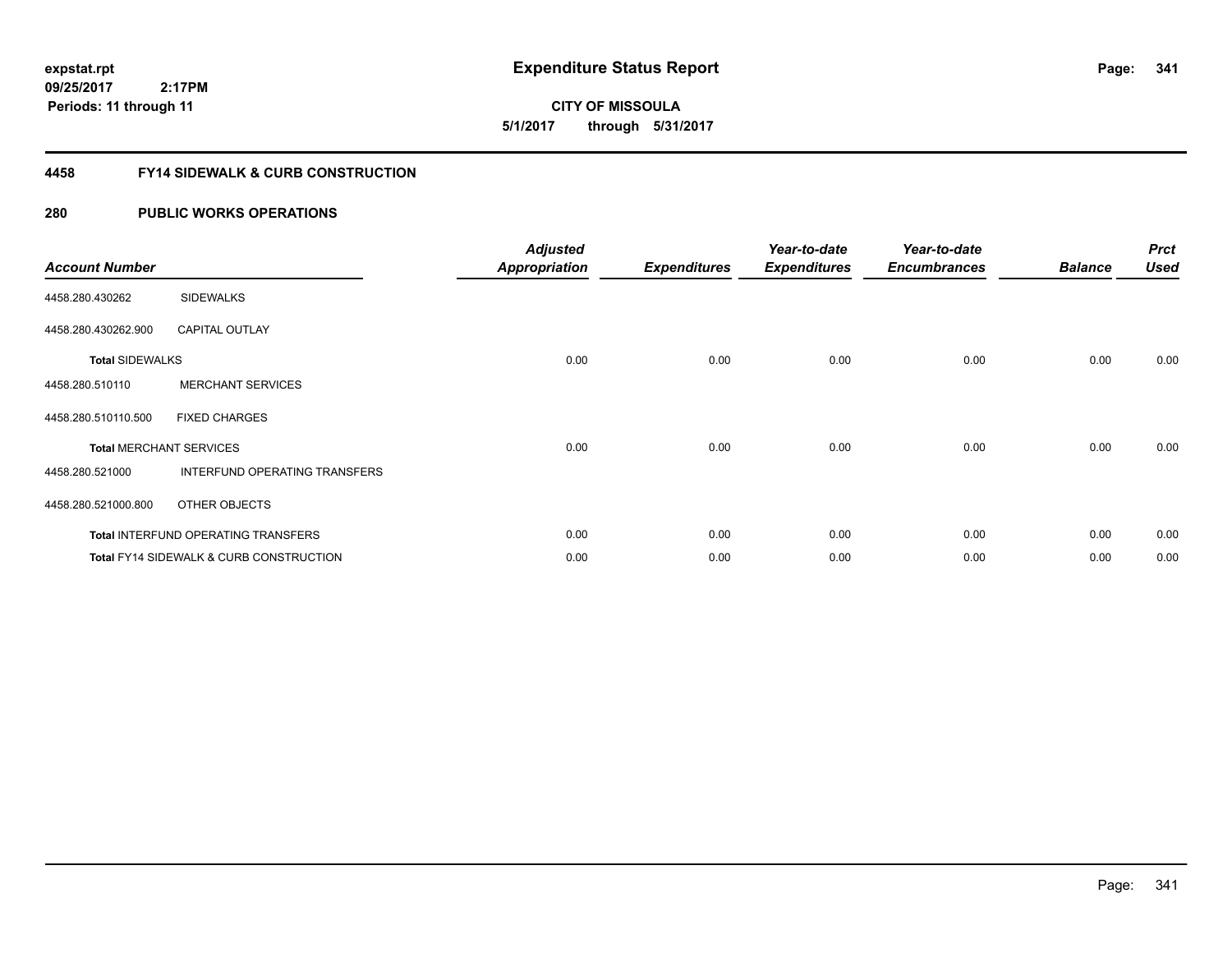**CITY OF MISSOULA 5/1/2017 through 5/31/2017**

#### **4459 FY15 SIDEWALK/CURB CONSTRUCTION**

| <b>Account Number</b>      |                                              | <b>Adjusted</b><br><b>Appropriation</b> | <b>Expenditures</b> | Year-to-date<br><b>Expenditures</b> | Year-to-date<br><b>Encumbrances</b> | <b>Balance</b> | <b>Prct</b><br><b>Used</b> |
|----------------------------|----------------------------------------------|-----------------------------------------|---------------------|-------------------------------------|-------------------------------------|----------------|----------------------------|
| 4459.280.430262            | <b>SIDEWALKS</b>                             |                                         |                     |                                     |                                     |                |                            |
| 4459.280.430262.800        | OTHER OBJECTS                                |                                         |                     |                                     |                                     |                |                            |
| <b>Total OTHER OBJECTS</b> |                                              | 0.00                                    | 0.00                | 0.00                                | 0.00                                | 0.00           | 0.00                       |
| 4459.280.430262.900        | <b>CAPITAL OUTLAY</b>                        |                                         |                     |                                     |                                     |                |                            |
| <b>Total SIDEWALKS</b>     |                                              | 0.00                                    | 0.00                | 0.00                                | 0.00                                | 0.00           | 0.00                       |
| 4459.280.510110            | <b>MERCHANT SERVICES</b>                     |                                         |                     |                                     |                                     |                |                            |
| 4459.280.510110.500        | <b>FIXED CHARGES</b>                         |                                         |                     |                                     |                                     |                |                            |
|                            | <b>Total MERCHANT SERVICES</b>               | 0.00                                    | 0.00                | 0.00                                | 0.00                                | 0.00           | 0.00                       |
|                            | <b>Total FY15 SIDEWALK/CURB CONSTRUCTION</b> | 0.00                                    | 0.00                | 0.00                                | 0.00                                | 0.00           | 0.00                       |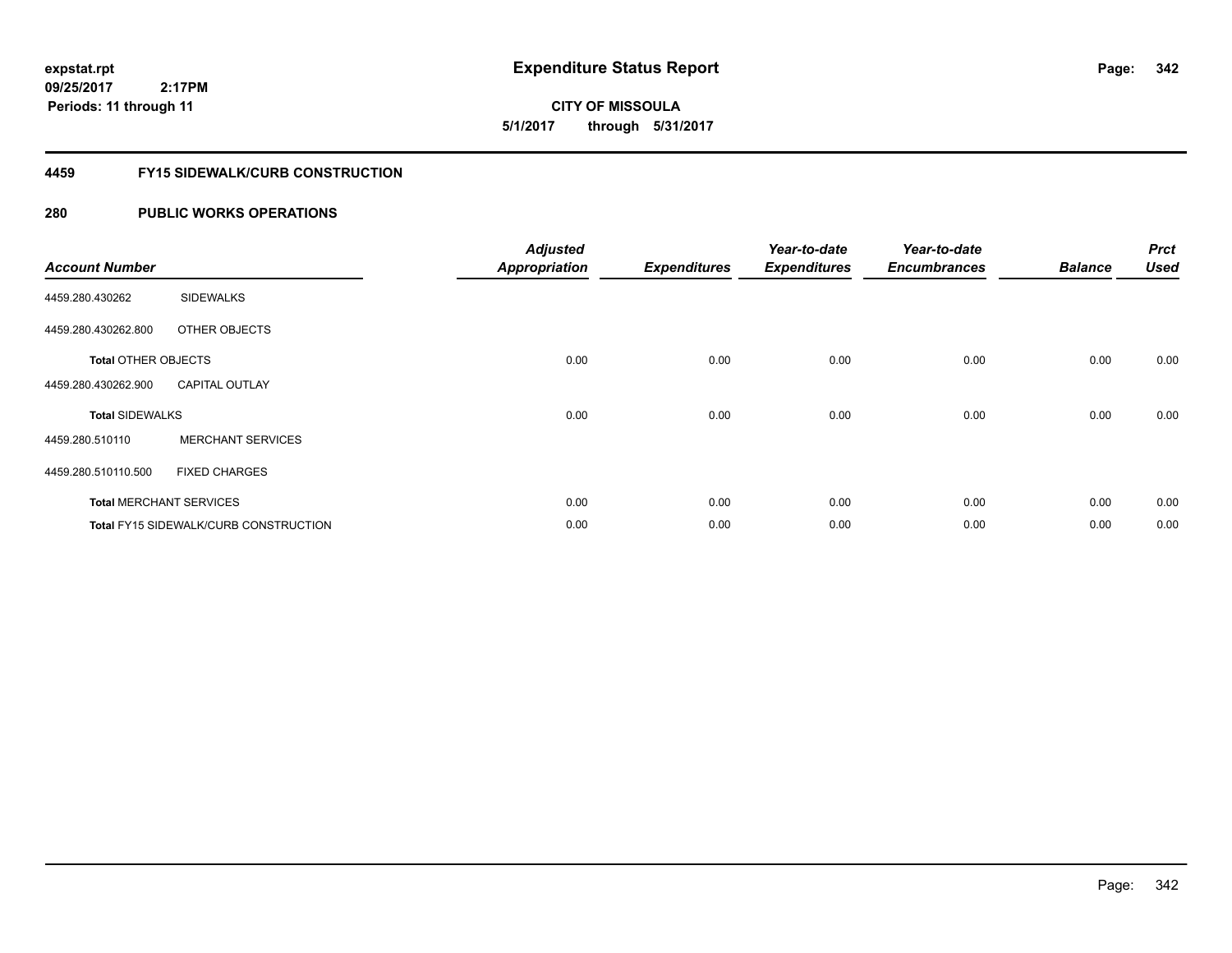**CITY OF MISSOULA 5/1/2017 through 5/31/2017**

#### **4460 FY16 SIDEWALK/CURB CONSTRUCTION**

|                                                  | <b>Adjusted</b>      |                     | Year-to-date        | Year-to-date        |                | <b>Prct</b> |
|--------------------------------------------------|----------------------|---------------------|---------------------|---------------------|----------------|-------------|
| <b>Account Number</b>                            | <b>Appropriation</b> | <b>Expenditures</b> | <b>Expenditures</b> | <b>Encumbrances</b> | <b>Balance</b> | <b>Used</b> |
| <b>SIDEWALKS</b><br>4460.280.430262              |                      |                     |                     |                     |                |             |
| 4460.280.430262.800<br>OTHER OBJECTS             |                      |                     |                     |                     |                |             |
| 4460.280.430262.820.000 TRANSFERS TO OTHER FUNDS | 0.00                 | 0.00                | 17,134.25           | 0.00                | $-17,134.25$   | 0.00        |
| <b>Total OTHER OBJECTS</b>                       | 0.00                 | 0.00                | 17,134.25           | 0.00                | $-17,134.25$   | 0.00        |
| <b>CAPITAL OUTLAY</b><br>4460.280.430262.900     |                      |                     |                     |                     |                |             |
| 4460.280.430262.930.000 IMPROVEMENTS             | 342,685.00           | 0.00                | 17,200.00           | 0.00                | 325,485.00     | 5.02        |
| <b>Total CAPITAL OUTLAY</b>                      | 342,685.00           | 0.00                | 17,200.00           | 0.00                | 325,485.00     | 5.02        |
| <b>Total SIDEWALKS</b>                           | 342,685.00           | 0.00                | 34,334.25           | 0.00                | 308,350.75     | 10.02       |
| <b>MERCHANT SERVICES</b><br>4460.280.510110      |                      |                     |                     |                     |                |             |
| 4460.280.510110.500<br><b>FIXED CHARGES</b>      |                      |                     |                     |                     |                |             |
| <b>Total MERCHANT SERVICES</b>                   | 0.00                 | 0.00                | 0.00                | 0.00                | 0.00           | 0.00        |
| Total FY16 SIDEWALK/CURB CONSTRUCTION            | 342,685.00           | 0.00                | 34,334.25           | 0.00                | 308,350.75     | 10.02       |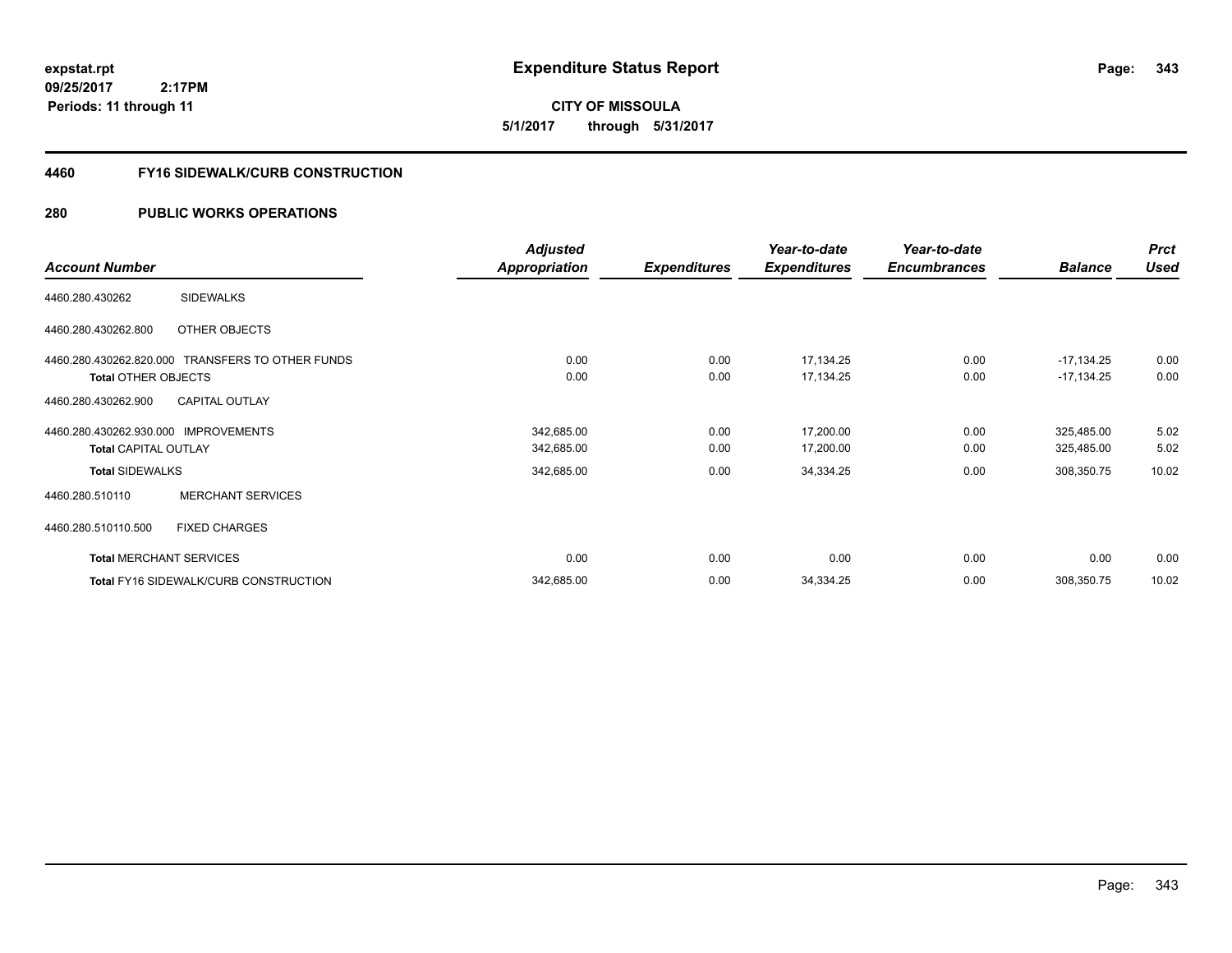**5/1/2017 through 5/31/2017**

#### **4461 FY17 SIDEWALK/CURB CONSTRUCTION**

| <b>Account Number</b>                             |                                              | <b>Adjusted</b><br><b>Appropriation</b> | <b>Expenditures</b> | Year-to-date<br><b>Expenditures</b> | Year-to-date<br><b>Encumbrances</b> | <b>Balance</b>             | <b>Prct</b><br><b>Used</b> |
|---------------------------------------------------|----------------------------------------------|-----------------------------------------|---------------------|-------------------------------------|-------------------------------------|----------------------------|----------------------------|
| 4461.280.430262                                   | <b>SIDEWALKS</b>                             |                                         |                     |                                     |                                     |                            |                            |
| 4461.280.430262.900                               | <b>CAPITAL OUTLAY</b>                        |                                         |                     |                                     |                                     |                            |                            |
| 4461.280.430262.930.000<br><b>Total SIDEWALKS</b> | <b>IMPROVEMENTS</b>                          | 0.00<br>0.00                            | 0.00<br>0.00        | 863,743.80<br>863,743.80            | 0.00<br>0.00                        | -863.743.80<br>-863,743.80 | 0.00<br>0.00               |
| 4461.280.510110                                   | <b>MERCHANT SERVICES</b>                     |                                         |                     |                                     |                                     |                            |                            |
| 4461.280.510110.500                               | <b>FIXED CHARGES</b>                         |                                         |                     |                                     |                                     |                            |                            |
|                                                   | <b>Total MERCHANT SERVICES</b>               | 0.00                                    | 0.00                | 0.00                                | 0.00                                | 0.00                       | 0.00                       |
|                                                   | <b>Total FY17 SIDEWALK/CURB CONSTRUCTION</b> | 0.00                                    | 0.00                | 863,743.80                          | 0.00                                | -863.743.80                | 0.00                       |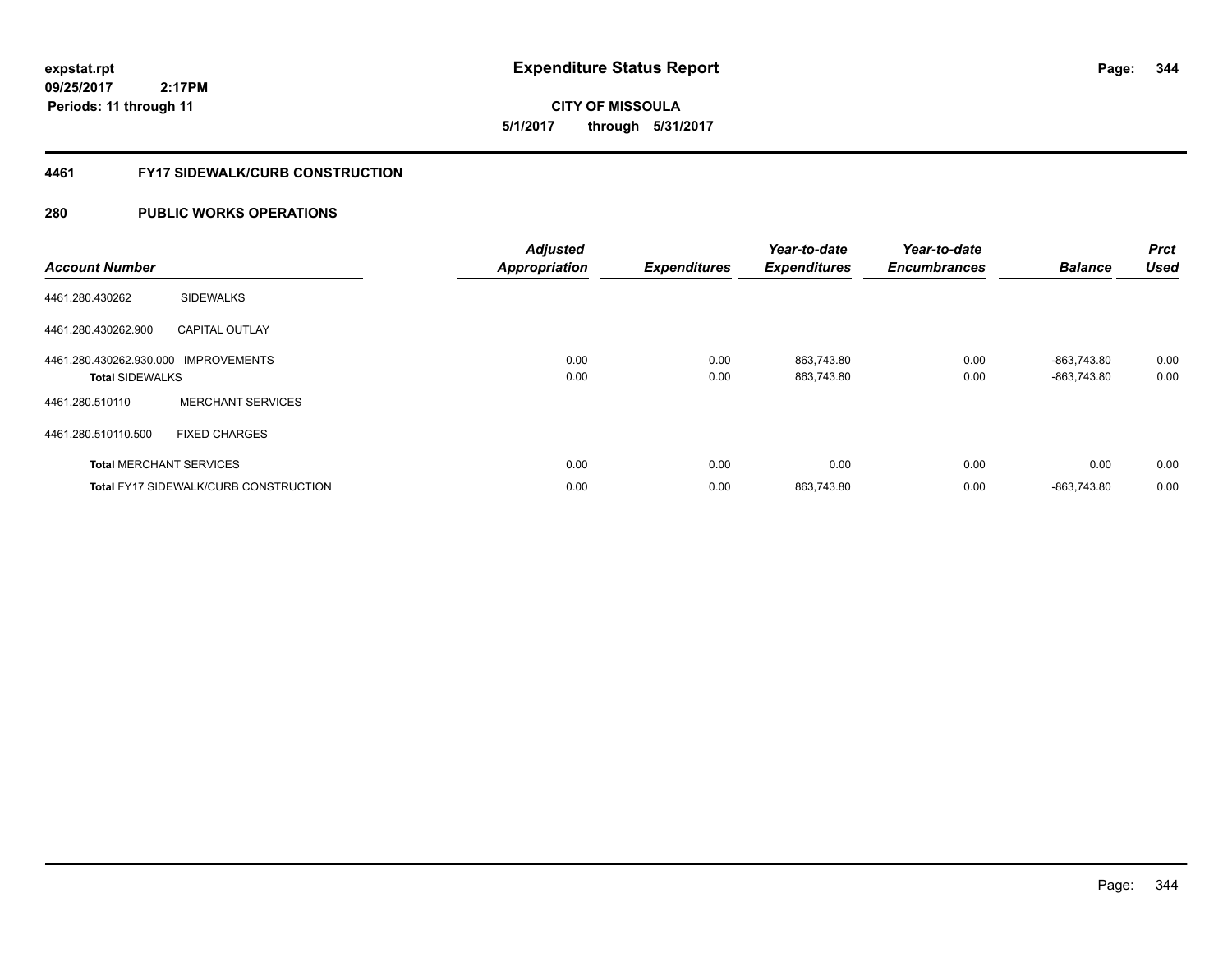**CITY OF MISSOULA 5/1/2017 through 5/31/2017**

#### **4462 FY18 SIDEWALK/CURB CONSTRUCTION**

| <b>Account Number</b>  |                                              | <b>Adjusted</b><br><b>Appropriation</b> | <b>Expenditures</b> | Year-to-date<br><b>Expenditures</b> | Year-to-date<br><b>Encumbrances</b> | <b>Balance</b> | <b>Prct</b><br><b>Used</b> |
|------------------------|----------------------------------------------|-----------------------------------------|---------------------|-------------------------------------|-------------------------------------|----------------|----------------------------|
| 4462.280.430262        | <b>SIDEWALKS</b>                             |                                         |                     |                                     |                                     |                |                            |
| 4462.280.430262.900    | <b>CAPITAL OUTLAY</b>                        |                                         |                     |                                     |                                     |                |                            |
| <b>Total SIDEWALKS</b> |                                              | 0.00                                    | 0.00                | 0.00                                | 0.00                                | 0.00           | 0.00                       |
| 4462.280.510110        | <b>MERCHANT SERVICES</b>                     |                                         |                     |                                     |                                     |                |                            |
| 4462.280.510110.500    | <b>FIXED CHARGES</b>                         |                                         |                     |                                     |                                     |                |                            |
|                        | <b>Total FY18 SIDEWALK/CURB CONSTRUCTION</b> | 0.00                                    | 0.00                | 0.00                                | 0.00                                | 0.00           | 0.00                       |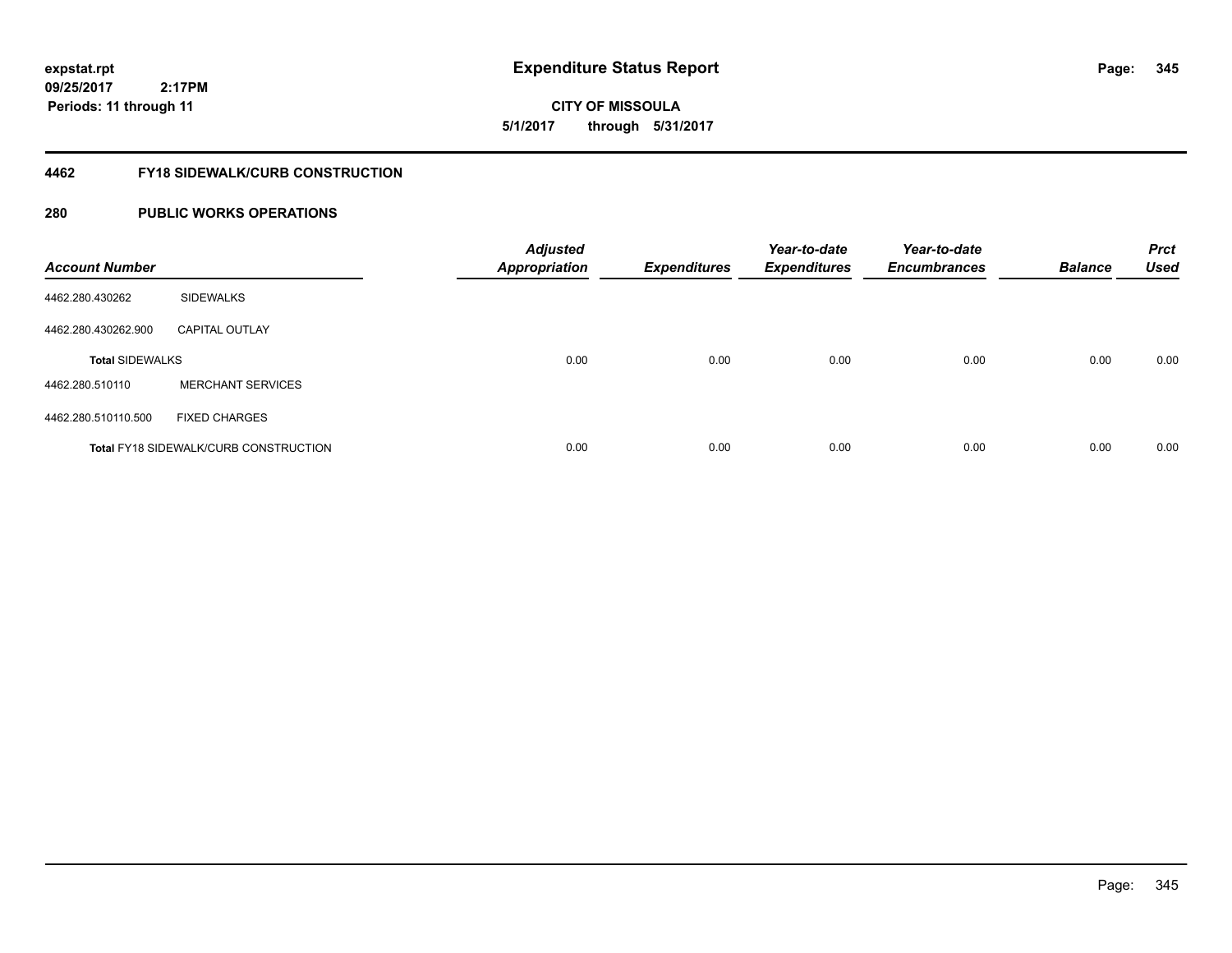**CITY OF MISSOULA 5/1/2017 through 5/31/2017**

#### **4531 SID 531 TRAFFIC CALMING**

# **000 \*\*\* Title Not Found \*\*\***

| <b>Account Number</b>         |                                 | <b>Adjusted</b><br><b>Appropriation</b> | <b>Expenditures</b> | Year-to-date<br><b>Expenditures</b> | Year-to-date<br><b>Encumbrances</b> | <b>Balance</b> | <b>Prct</b><br><b>Used</b> |
|-------------------------------|---------------------------------|-----------------------------------------|---------------------|-------------------------------------|-------------------------------------|----------------|----------------------------|
| 4531.000.410000               | <b>GENERAL GOVERNMENT</b>       |                                         |                     |                                     |                                     |                |                            |
| 4531.000.410000.600           | <b>DEBT SERVICE</b>             |                                         |                     |                                     |                                     |                |                            |
|                               | <b>Total GENERAL GOVERNMENT</b> | 0.00                                    | 0.00                | 0.00                                | 0.00                                | 0.00           | 0.00                       |
| 4531.000.510110               | <b>MERCHANT SERVICES</b>        |                                         |                     |                                     |                                     |                |                            |
| 4531.000.510110.500           | <b>FIXED CHARGES</b>            |                                         |                     |                                     |                                     |                |                            |
| Total *** Title Not Found *** |                                 | 0.00                                    | 0.00                | 0.00                                | 0.00                                | 0.00           | 0.00                       |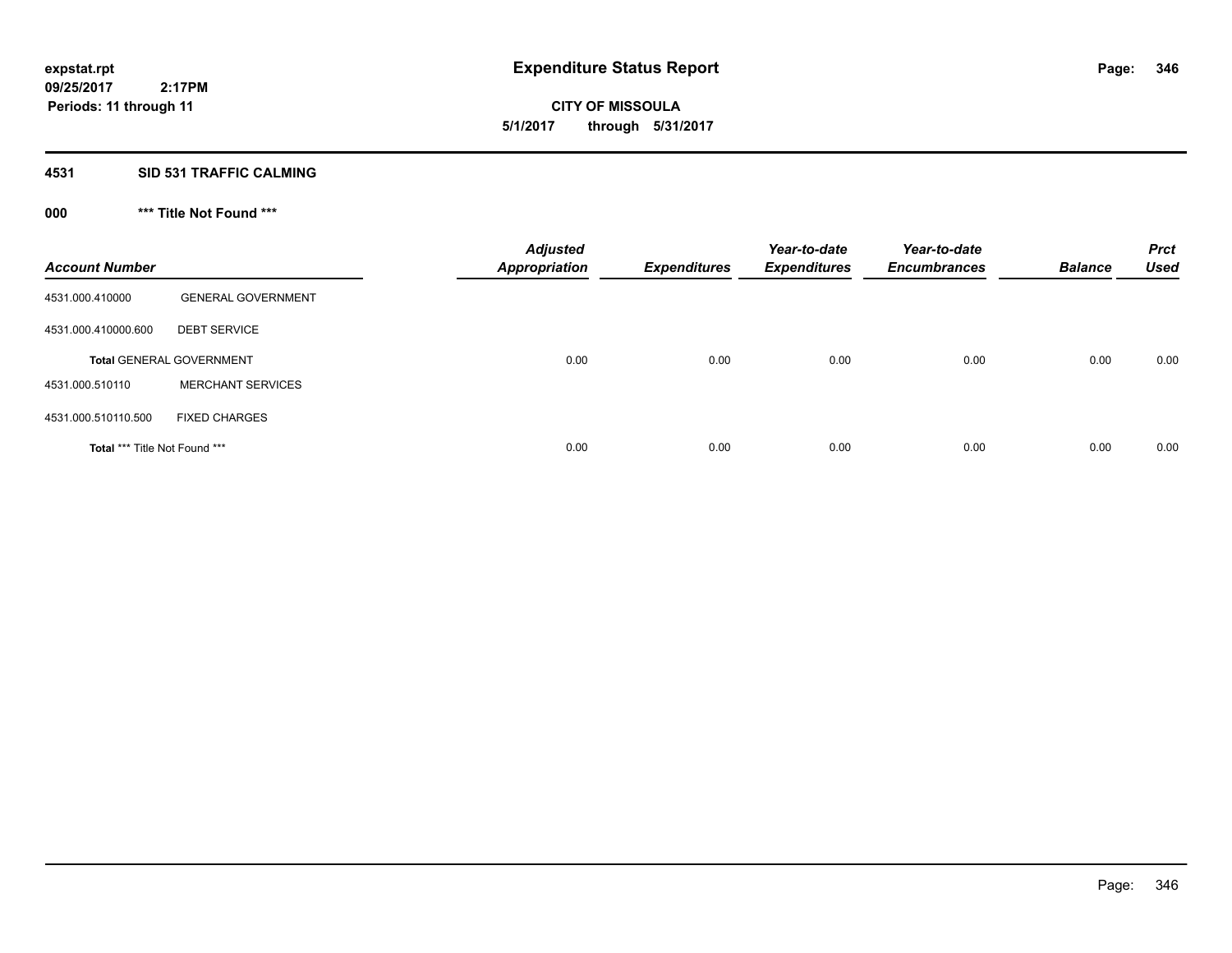**CITY OF MISSOULA 5/1/2017 through 5/31/2017**

### **4531 SID 531 TRAFFIC CALMING**

| <b>Account Number</b> |                                      | <b>Adjusted</b><br><b>Appropriation</b> | <b>Expenditures</b> | Year-to-date<br><b>Expenditures</b> | Year-to-date<br><b>Encumbrances</b> | <b>Balance</b> | <b>Prct</b><br><b>Used</b> |
|-----------------------|--------------------------------------|-----------------------------------------|---------------------|-------------------------------------|-------------------------------------|----------------|----------------------------|
| 4531.390.510100       | SPECIAL ASSESSMENTS                  |                                         |                     |                                     |                                     |                |                            |
| 4531.390.510100.900   | <b>CAPITAL OUTLAY</b>                |                                         |                     |                                     |                                     |                |                            |
|                       | <b>Total SPECIAL ASSESSMENTS</b>     | 0.00                                    | 0.00                | 0.00                                | 0.00                                | 0.00           | 0.00                       |
| 4531.390.510110       | <b>MERCHANT SERVICES</b>             |                                         |                     |                                     |                                     |                |                            |
| 4531.390.510110.500   | <b>FIXED CHARGES</b>                 |                                         |                     |                                     |                                     |                |                            |
|                       | <b>Total MERCHANT SERVICES</b>       | 0.00                                    | 0.00                | 0.00                                | 0.00                                | 0.00           | 0.00                       |
|                       | <b>Total SID 531 TRAFFIC CALMING</b> | 0.00                                    | 0.00                | 0.00                                | 0.00                                | 0.00           | 0.00                       |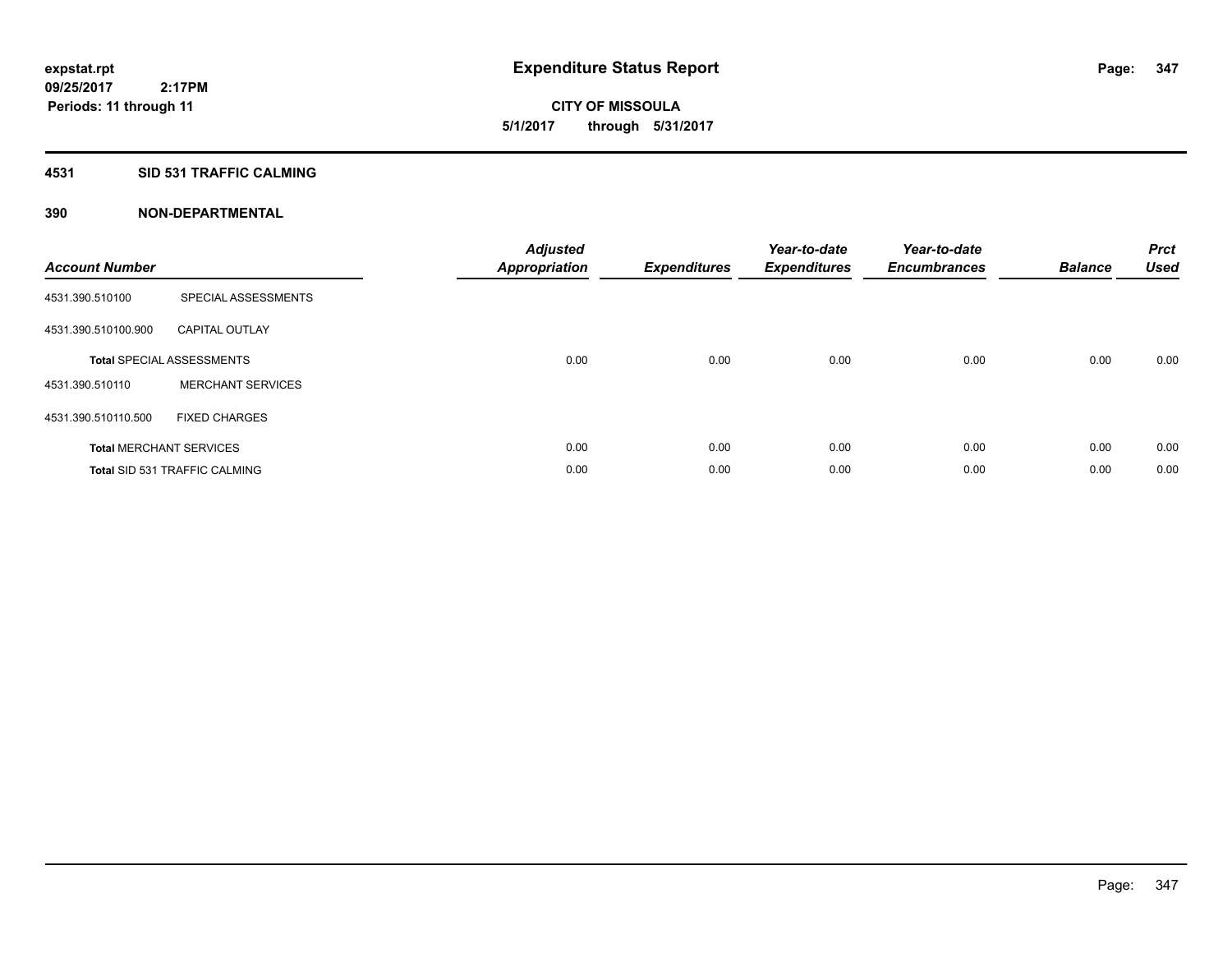**CITY OF MISSOULA 5/1/2017 through 5/31/2017**

#### **4532 MALONEY RANCH SID**

| <b>Account Number</b>          |                                  | <b>Adjusted</b><br><b>Appropriation</b> | <b>Expenditures</b> | Year-to-date<br><b>Expenditures</b> | Year-to-date<br><b>Encumbrances</b> | <b>Balance</b> | <b>Prct</b><br><b>Used</b> |
|--------------------------------|----------------------------------|-----------------------------------------|---------------------|-------------------------------------|-------------------------------------|----------------|----------------------------|
| 4532.390.510100                | SPECIAL ASSESSMENTS              |                                         |                     |                                     |                                     |                |                            |
| 4532.390.510100.900            | <b>CAPITAL OUTLAY</b>            |                                         |                     |                                     |                                     |                |                            |
|                                | <b>Total SPECIAL ASSESSMENTS</b> | 0.00                                    | 0.00                | 0.00                                | 0.00                                | 0.00           | 0.00                       |
| 4532.390.510110                | <b>MERCHANT SERVICES</b>         |                                         |                     |                                     |                                     |                |                            |
| 4532.390.510110.500            | <b>FIXED CHARGES</b>             |                                         |                     |                                     |                                     |                |                            |
| <b>Total FIXED CHARGES</b>     |                                  | 0.00                                    | 0.00                | 0.00                                | 0.00                                | 0.00           | 0.00                       |
|                                | <b>Total MERCHANT SERVICES</b>   | 0.00                                    | 0.00                | 0.00                                | 0.00                                | 0.00           | 0.00                       |
| <b>Total MALONEY RANCH SID</b> |                                  | 0.00                                    | 0.00                | 0.00                                | 0.00                                | 0.00           | 0.00                       |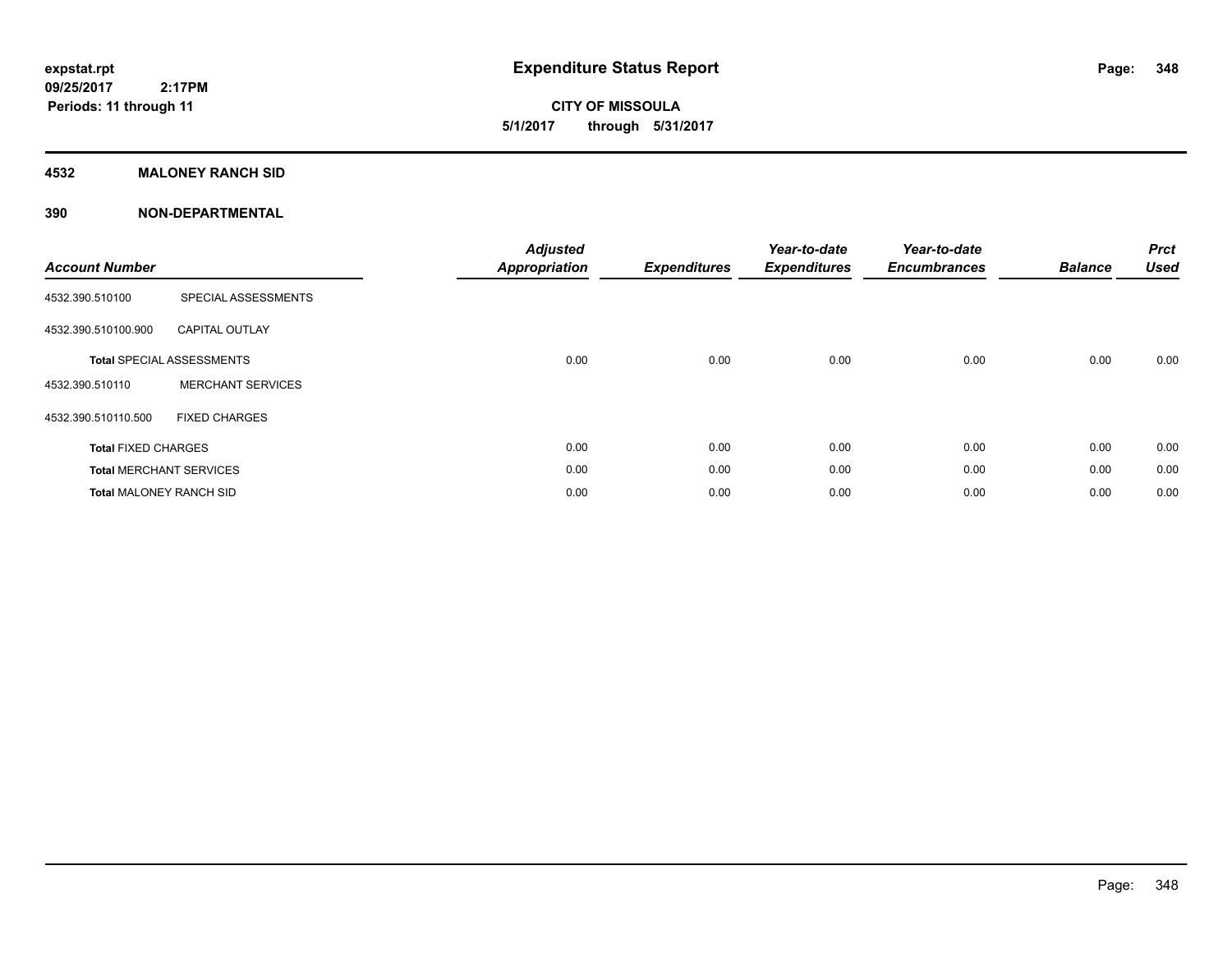**CITY OF MISSOULA 5/1/2017 through 5/31/2017**

### **4533 RATTLESNAKE SEWER SID**

| <b>Account Number</b>          |                                    | <b>Adjusted</b><br><b>Appropriation</b> | <b>Expenditures</b> | Year-to-date<br><b>Expenditures</b> | Year-to-date<br><b>Encumbrances</b> | <b>Balance</b> | <b>Prct</b><br>Used |
|--------------------------------|------------------------------------|-----------------------------------------|---------------------|-------------------------------------|-------------------------------------|----------------|---------------------|
| 4533.390.510110                | <b>MERCHANT SERVICES</b>           |                                         |                     |                                     |                                     |                |                     |
| 4533.390.510110.500            | <b>FIXED CHARGES</b>               |                                         |                     |                                     |                                     |                |                     |
| <b>Total FIXED CHARGES</b>     |                                    | 0.00                                    | 0.00                | 0.00                                | 0.00                                | 0.00           | 0.00                |
| <b>Total MERCHANT SERVICES</b> |                                    | 0.00                                    | 0.00                | 0.00                                | 0.00                                | 0.00           | 0.00                |
|                                | <b>Total RATTLESNAKE SEWER SID</b> | 0.00                                    | 0.00                | 0.00                                | 0.00                                | 0.00           | 0.00                |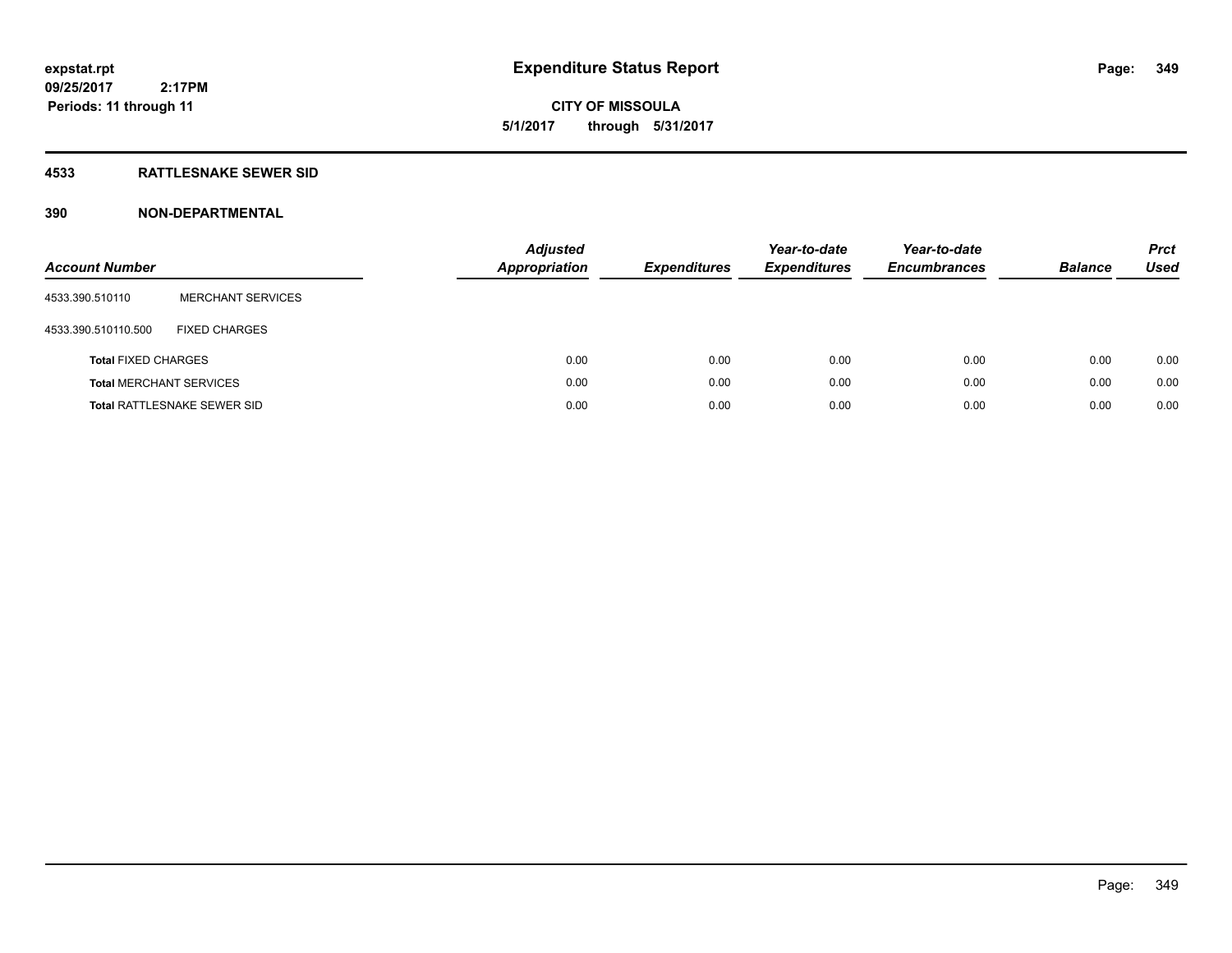**CITY OF MISSOULA 5/1/2017 through 5/31/2017**

#### **4534 SID 534 LINCOLNWOOD**

| <b>Account Number</b>            |                               | <b>Adjusted</b><br><b>Appropriation</b> | <b>Expenditures</b> | Year-to-date<br><b>Expenditures</b> | Year-to-date<br><b>Encumbrances</b> | <b>Balance</b> | <b>Prct</b><br><b>Used</b> |
|----------------------------------|-------------------------------|-----------------------------------------|---------------------|-------------------------------------|-------------------------------------|----------------|----------------------------|
| 4534.390.510110                  | <b>MERCHANT SERVICES</b>      |                                         |                     |                                     |                                     |                |                            |
| 4534.390.510110.500              | <b>FIXED CHARGES</b>          |                                         |                     |                                     |                                     |                |                            |
| <b>Total MERCHANT SERVICES</b>   |                               | 0.00                                    | 0.00                | 0.00                                | 0.00                                | 0.00           | 0.00                       |
| 4534.390.521000                  | INTERFUND OPERATING TRANSFERS |                                         |                     |                                     |                                     |                |                            |
| 4534.390.521000.800              | OTHER OBJECTS                 |                                         |                     |                                     |                                     |                |                            |
| <b>Total SID 534 LINCOLNWOOD</b> |                               | 0.00                                    | 0.00                | 0.00                                | 0.00                                | 0.00           | 0.00                       |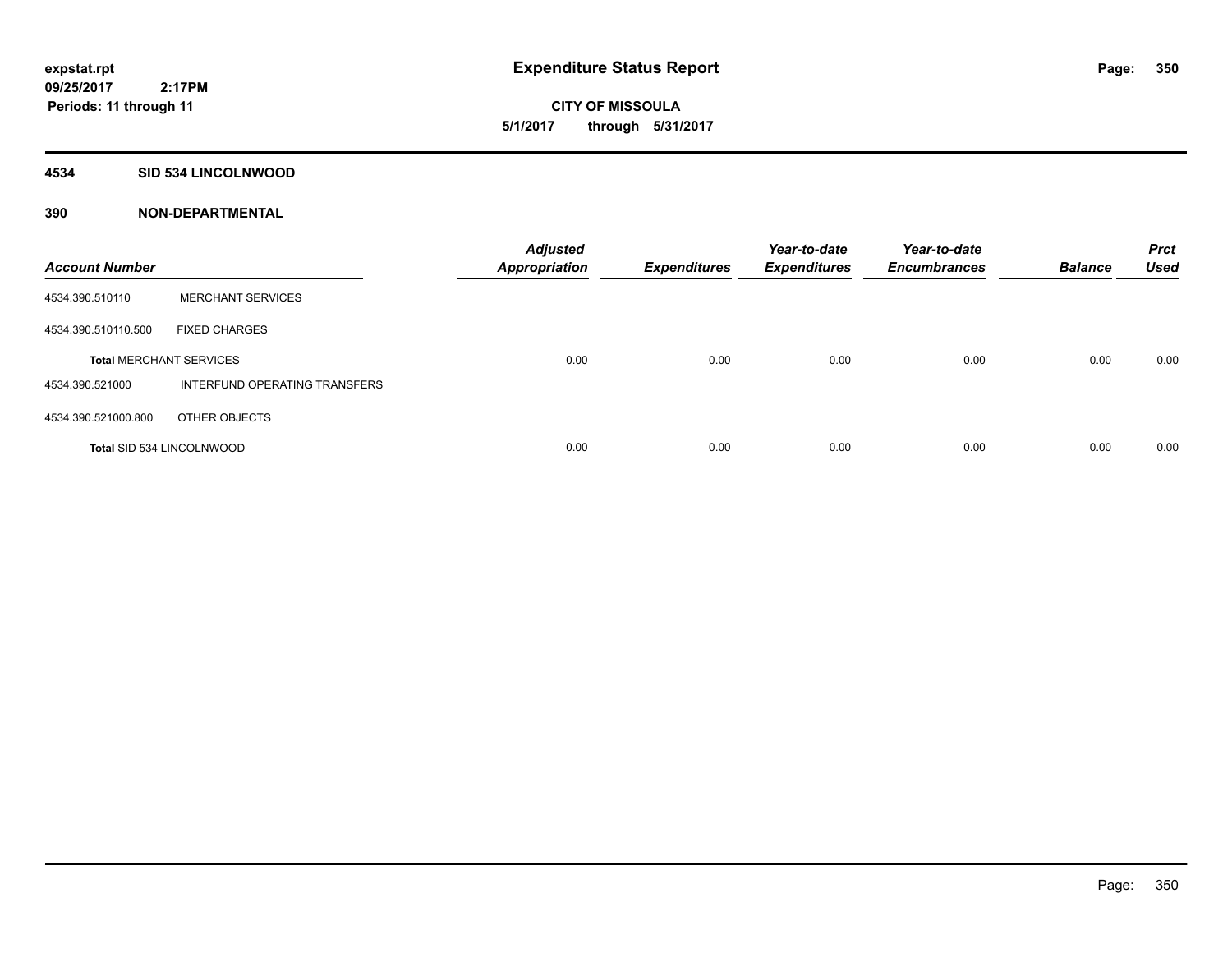**CITY OF MISSOULA 5/1/2017 through 5/31/2017**

### **4535 SLANT STREET TRAFFIC CALMING**

# **000 \*\*\* Title Not Found \*\*\***

| <b>Account Number</b>      |                                           | <b>Adjusted</b><br>Appropriation | <b>Expenditures</b> | Year-to-date<br><b>Expenditures</b> | Year-to-date<br><b>Encumbrances</b> | <b>Balance</b> | <b>Prct</b><br><b>Used</b> |
|----------------------------|-------------------------------------------|----------------------------------|---------------------|-------------------------------------|-------------------------------------|----------------|----------------------------|
| 4535.000.410000            | <b>GENERAL GOVERNMENT</b>                 |                                  |                     |                                     |                                     |                |                            |
| 4535.000.410000.600        | <b>DEBT SERVICE</b>                       |                                  |                     |                                     |                                     |                |                            |
|                            | <b>Total GENERAL GOVERNMENT</b>           | 0.00                             | 0.00                | 0.00                                | 0.00                                | 0.00           | 0.00                       |
| 4535.000.510110            | <b>MERCHANT SERVICES</b>                  |                                  |                     |                                     |                                     |                |                            |
| 4535.000.510110.500        | <b>FIXED CHARGES</b>                      |                                  |                     |                                     |                                     |                |                            |
| <b>Total FIXED CHARGES</b> |                                           | 0.00                             | 0.00                | 0.00                                | 0.00                                | 0.00           | 0.00                       |
|                            | <b>Total SLANT STREET TRAFFIC CALMING</b> | 0.00                             | 0.00                | 0.00                                | 0.00                                | 0.00           | 0.00                       |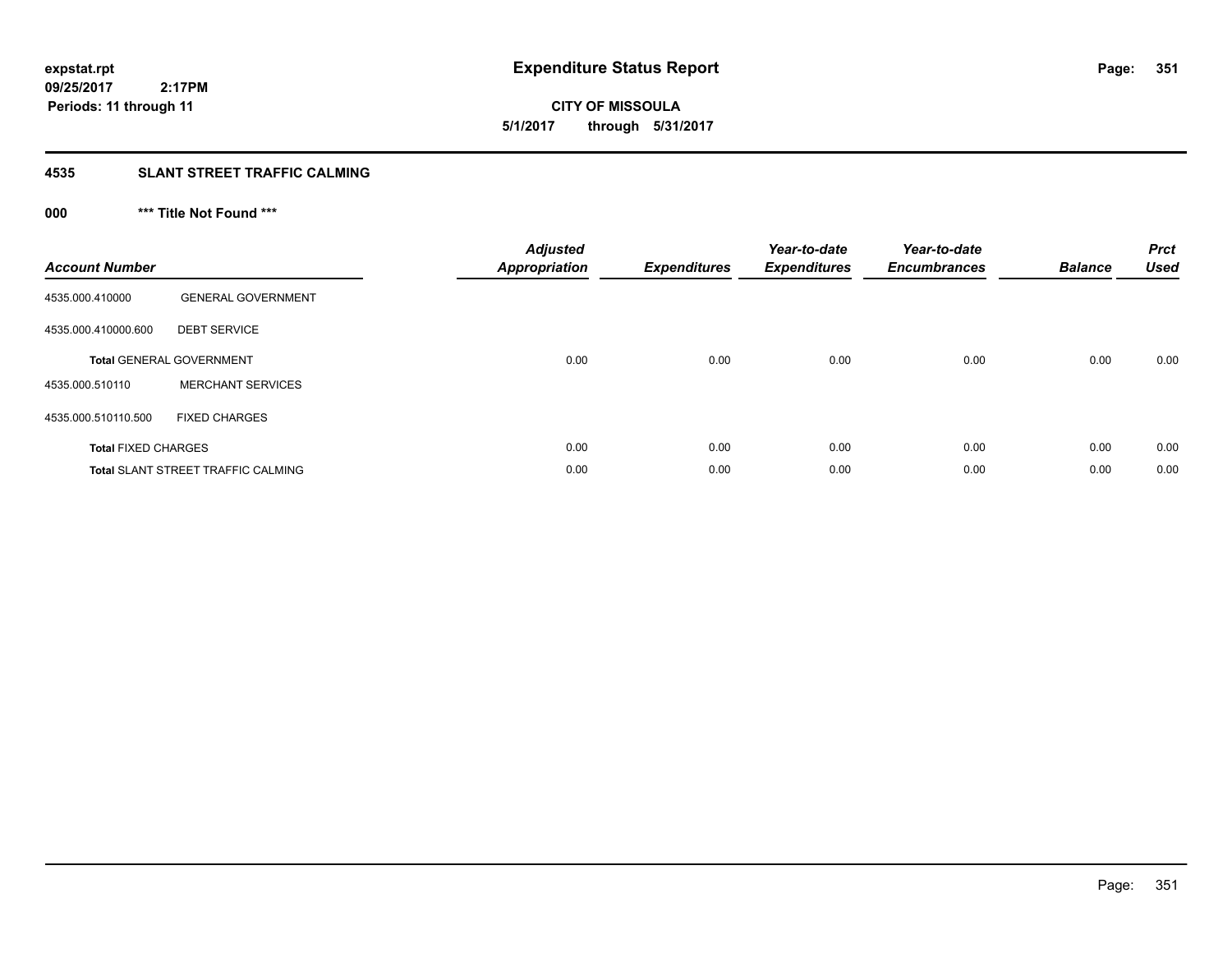**CITY OF MISSOULA 5/1/2017 through 5/31/2017**

### **4536 SID536 LINCOLNWOOD SWR PH2**

| <b>Account Number</b> |                                         | <b>Adjusted</b><br>Appropriation | Expenditures | Year-to-date<br><b>Expenditures</b> | Year-to-date<br><b>Encumbrances</b> | <b>Balance</b> | <b>Prct</b><br>Used |
|-----------------------|-----------------------------------------|----------------------------------|--------------|-------------------------------------|-------------------------------------|----------------|---------------------|
| 4536.390.510110       | <b>MERCHANT SERVICES</b>                |                                  |              |                                     |                                     |                |                     |
| 4536.390.510110.500   | <b>FIXED CHARGES</b>                    |                                  |              |                                     |                                     |                |                     |
|                       | <b>Total SID536 LINCOLNWOOD SWR PH2</b> | 0.00                             | 0.00         | 0.00                                | 0.00                                | 0.00           | 0.00                |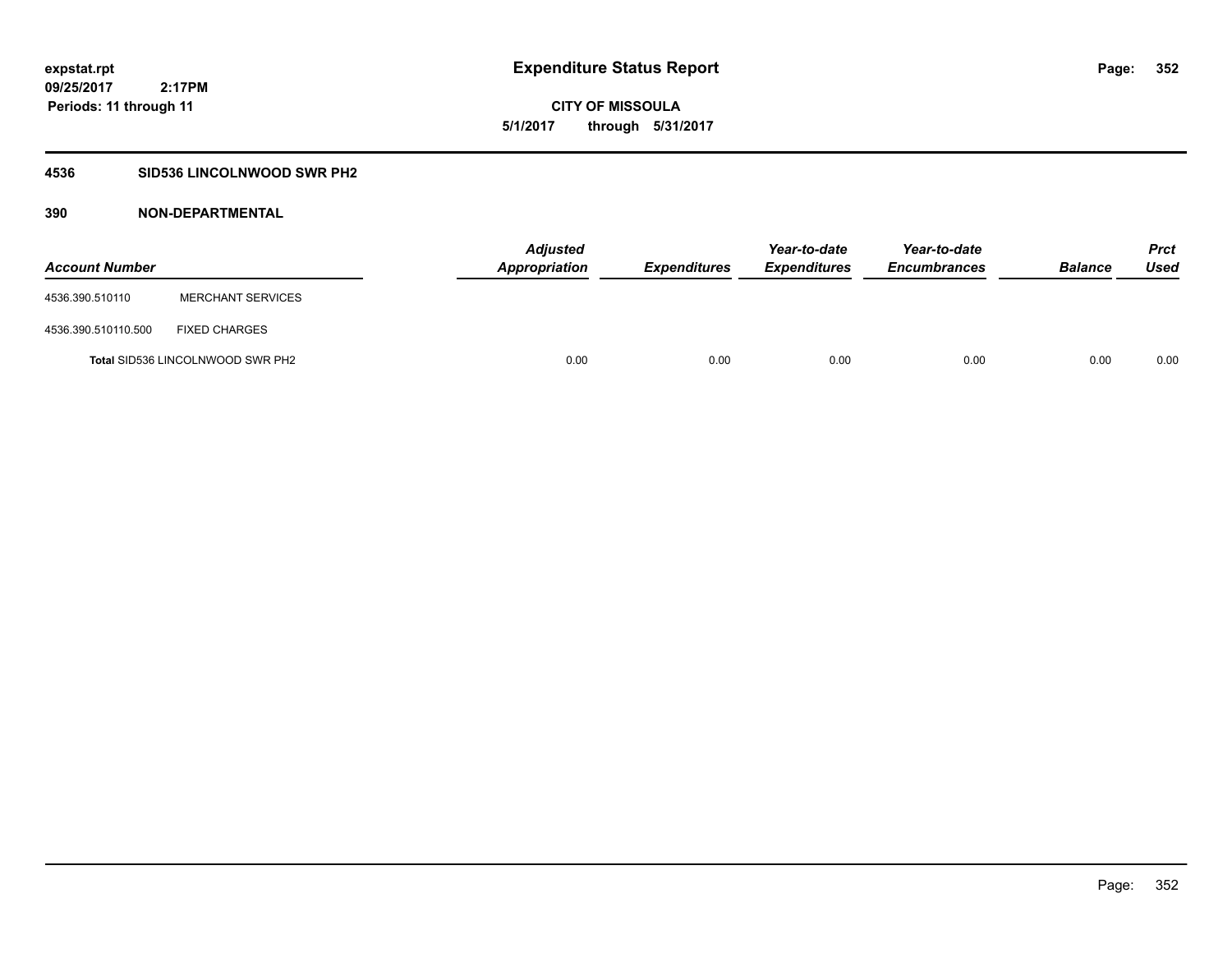**CITY OF MISSOULA 5/1/2017 through 5/31/2017**

**4539 SID 539 4th STREET**

**000 \*\*\* Title Not Found \*\*\***

| <b>Account Number</b>    |                                 | <b>Adjusted</b><br><b>Appropriation</b> | <b>Expenditures</b> | Year-to-date<br><b>Expenditures</b> | Year-to-date<br><b>Encumbrances</b> | <b>Balance</b> | <b>Prct</b><br><b>Used</b> |
|--------------------------|---------------------------------|-----------------------------------------|---------------------|-------------------------------------|-------------------------------------|----------------|----------------------------|
| 4539.000.410000          | <b>GENERAL GOVERNMENT</b>       |                                         |                     |                                     |                                     |                |                            |
| 4539.000.410000.600      | <b>DEBT SERVICE</b>             |                                         |                     |                                     |                                     |                |                            |
|                          | <b>Total GENERAL GOVERNMENT</b> | 0.00                                    | 0.00                | 0.00                                | 0.00                                | 0.00           | 0.00                       |
| 4539.000.510110          | <b>MERCHANT SERVICES</b>        |                                         |                     |                                     |                                     |                |                            |
| 4539.000.510110.500      | <b>FIXED CHARGES</b>            |                                         |                     |                                     |                                     |                |                            |
| Total SID 539 4th STREET |                                 | 0.00                                    | 0.00                | 0.00                                | 0.00                                | 0.00           | 0.00                       |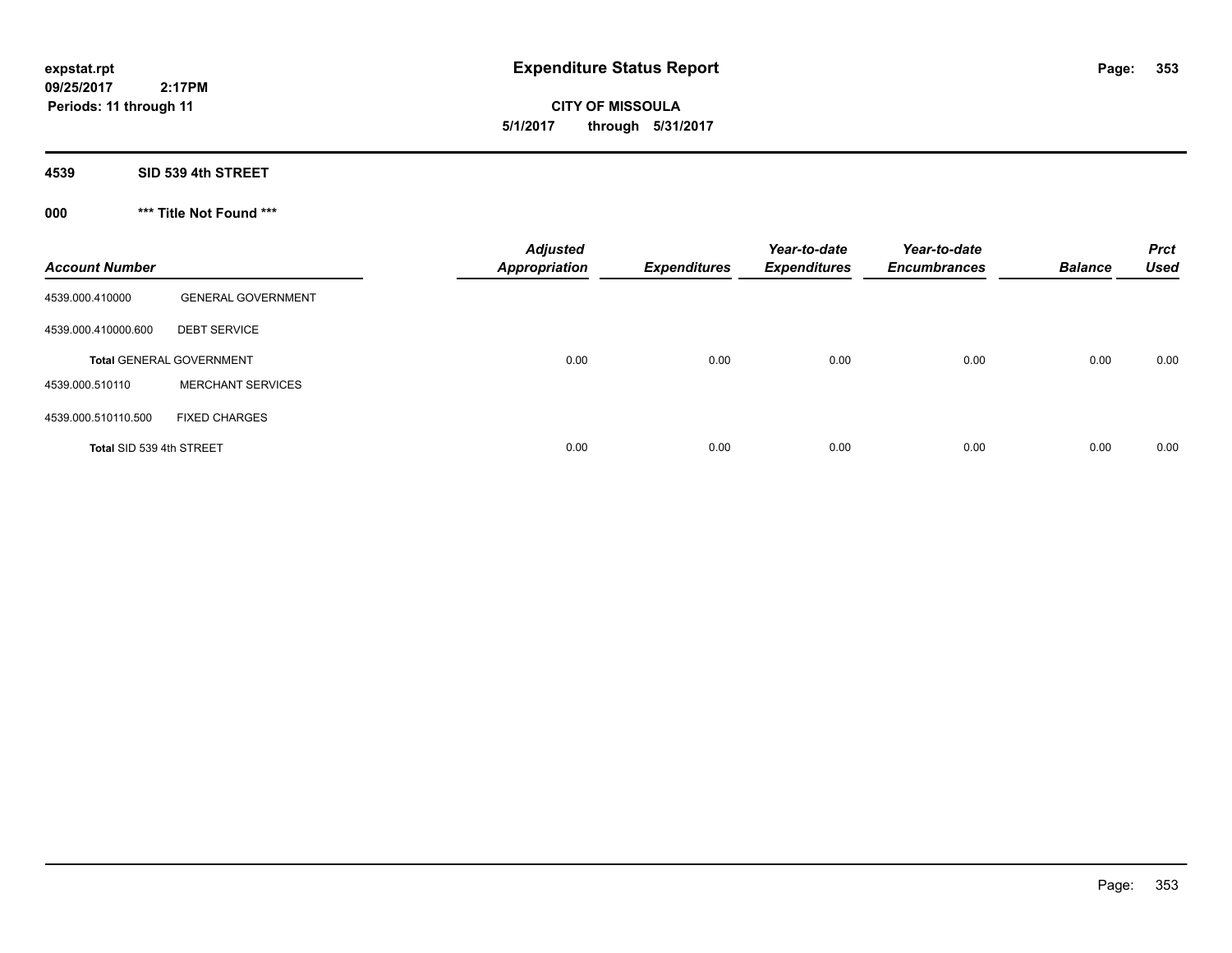**CITY OF MISSOULA 5/1/2017 through 5/31/2017**

#### **4540 SID 540 ENGLAND BLVD**

| <b>Account Number</b>       |                                                                                  | <b>Adjusted</b><br><b>Appropriation</b> | <b>Expenditures</b> | Year-to-date<br><b>Expenditures</b> | Year-to-date<br><b>Encumbrances</b> | <b>Balance</b>             | <b>Prct</b><br><b>Used</b> |
|-----------------------------|----------------------------------------------------------------------------------|-----------------------------------------|---------------------|-------------------------------------|-------------------------------------|----------------------------|----------------------------|
| 4540.390.510100             | SPECIAL ASSESSMENTS                                                              |                                         |                     |                                     |                                     |                            |                            |
| 4540.390.510100.300         | PURCHASED SERVICES                                                               |                                         |                     |                                     |                                     |                            |                            |
|                             | 4540.390.510100.350.000 PROFESSIONAL SERVICES<br><b>Total PURCHASED SERVICES</b> | 0.00<br>0.00                            | 0.00<br>0.00        | 7,020.00<br>7,020.00                | 0.00<br>0.00                        | $-7,020.00$<br>$-7,020.00$ | 0.00<br>0.00               |
| 4540.390.510100.900         | <b>CAPITAL OUTLAY</b>                                                            |                                         |                     |                                     |                                     |                            |                            |
| <b>Total CAPITAL OUTLAY</b> |                                                                                  | 0.00                                    | 0.00                | 0.00                                | 0.00                                | 0.00                       | 0.00                       |
|                             | <b>Total SPECIAL ASSESSMENTS</b>                                                 | 0.00                                    | 0.00                | 7,020.00                            | 0.00                                | $-7,020.00$                | 0.00                       |
| 4540.390.510110             | <b>MERCHANT SERVICES</b>                                                         |                                         |                     |                                     |                                     |                            |                            |
| 4540.390.510110.500         | <b>FIXED CHARGES</b>                                                             |                                         |                     |                                     |                                     |                            |                            |
|                             | <b>Total MERCHANT SERVICES</b>                                                   | 0.00                                    | 0.00                | 0.00                                | 0.00                                | 0.00                       | 0.00                       |
| 4540.390.521000             | <b>INTERFUND OPERATING TRANSFERS</b>                                             |                                         |                     |                                     |                                     |                            |                            |
| 4540.390.521000.800         | <b>OTHER OBJECTS</b>                                                             |                                         |                     |                                     |                                     |                            |                            |
|                             | <b>Total INTERFUND OPERATING TRANSFERS</b>                                       | 0.00                                    | 0.00                | 0.00                                | 0.00                                | 0.00                       | 0.00                       |
|                             | Total SID 540 ENGLAND BLVD                                                       | 0.00                                    | 0.00                | 7,020.00                            | 0.00                                | $-7,020.00$                | 0.00                       |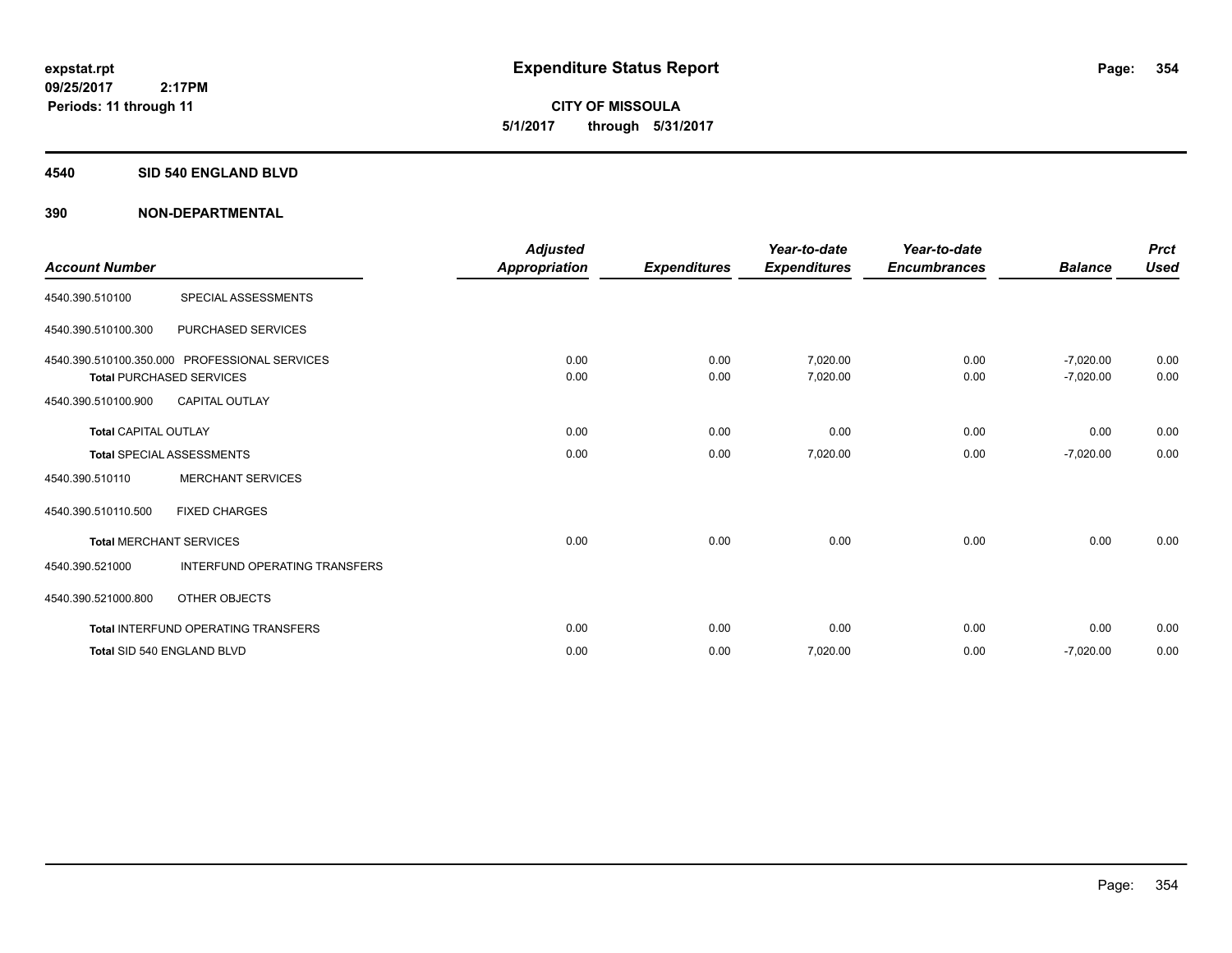**CITY OF MISSOULA 5/1/2017 through 5/31/2017**

#### **4541 SID 541 PINEVIEW PARK**

| <b>Account Number</b>         |                                  | <b>Adjusted</b><br><b>Appropriation</b> | <b>Expenditures</b> | Year-to-date<br><b>Expenditures</b> | Year-to-date<br><b>Encumbrances</b> | <b>Balance</b> | <b>Prct</b><br><b>Used</b> |
|-------------------------------|----------------------------------|-----------------------------------------|---------------------|-------------------------------------|-------------------------------------|----------------|----------------------------|
| 4541.390.410710               | *** Title Not Found ***          |                                         |                     |                                     |                                     |                |                            |
| 4541.390.410710.500           | <b>FIXED CHARGES</b>             |                                         |                     |                                     |                                     |                |                            |
| Total *** Title Not Found *** |                                  | 0.00                                    | 0.00                | 0.00                                | 0.00                                | 0.00           | 0.00                       |
| 4541.390.510100               | SPECIAL ASSESSMENTS              |                                         |                     |                                     |                                     |                |                            |
| 4541.390.510100.900           | <b>CAPITAL OUTLAY</b>            |                                         |                     |                                     |                                     |                |                            |
|                               | <b>Total SPECIAL ASSESSMENTS</b> | 0.00                                    | 0.00                | 0.00                                | 0.00                                | 0.00           | 0.00                       |
| 4541.390.510110               | <b>MERCHANT SERVICES</b>         |                                         |                     |                                     |                                     |                |                            |
| 4541.390.510110.500           | <b>FIXED CHARGES</b>             |                                         |                     |                                     |                                     |                |                            |
|                               | <b>Total MERCHANT SERVICES</b>   | 0.00                                    | 0.00                | 0.00                                | 0.00                                | 0.00           | 0.00                       |
|                               | Total SID 541 PINEVIEW PARK      | 0.00                                    | 0.00                | 0.00                                | 0.00                                | 0.00           | 0.00                       |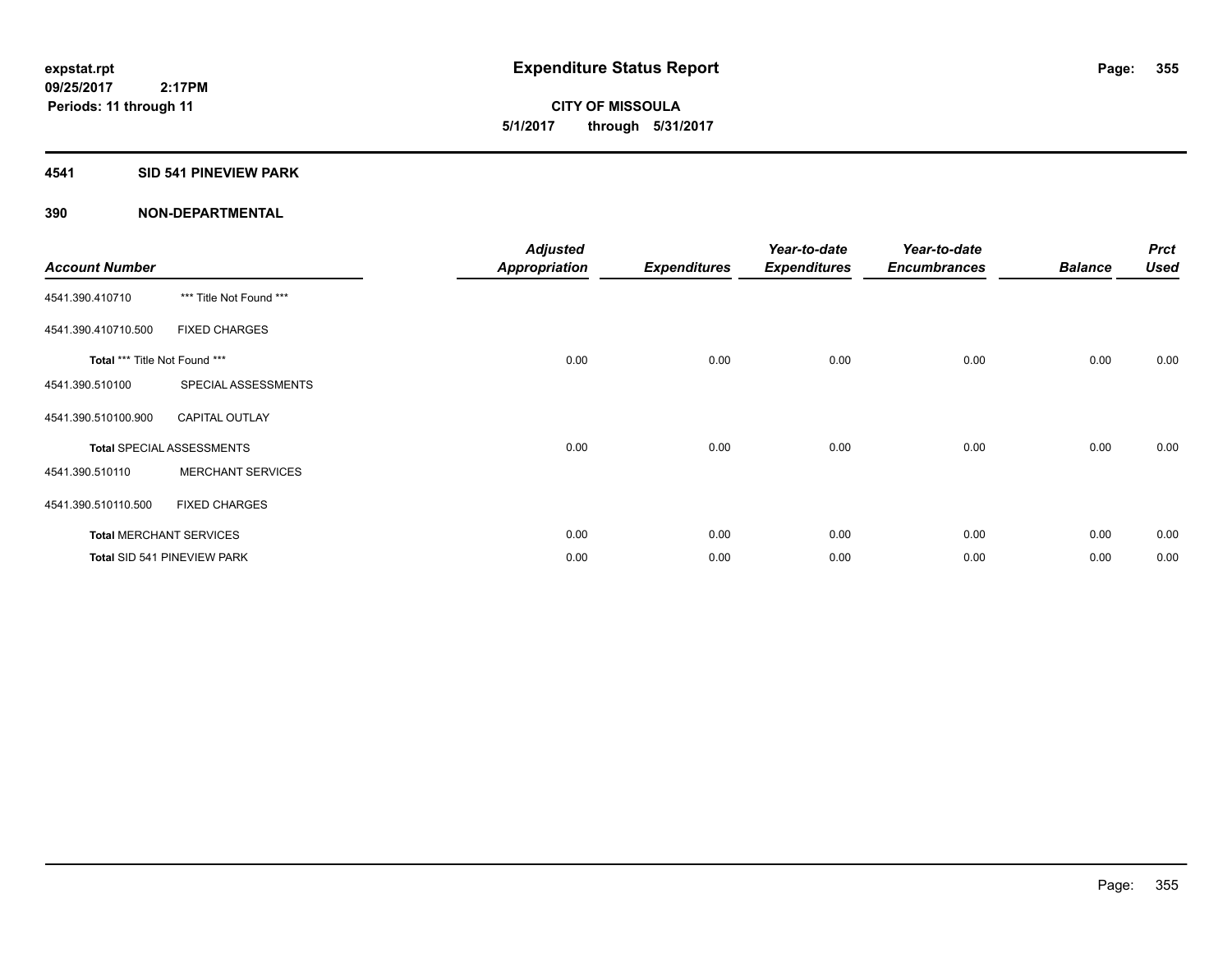**CITY OF MISSOULA 5/1/2017 through 5/31/2017**

#### **4542 SID 542 HILLVIEW WAY**

| <b>Account Number</b>      |                                  | <b>Adjusted</b><br><b>Appropriation</b> | <b>Expenditures</b> | Year-to-date<br><b>Expenditures</b> | Year-to-date<br><b>Encumbrances</b> | <b>Balance</b> | <b>Prct</b><br><b>Used</b> |
|----------------------------|----------------------------------|-----------------------------------------|---------------------|-------------------------------------|-------------------------------------|----------------|----------------------------|
| 4542.390.510100            | SPECIAL ASSESSMENTS              |                                         |                     |                                     |                                     |                |                            |
| 4542.390.510100.300        | PURCHASED SERVICES               |                                         |                     |                                     |                                     |                |                            |
|                            | <b>Total SPECIAL ASSESSMENTS</b> | 0.00                                    | 0.00                | 0.00                                | 0.00                                | 0.00           | 0.00                       |
| 4542.390.510110            | <b>MERCHANT SERVICES</b>         |                                         |                     |                                     |                                     |                |                            |
| 4542.390.510110.500        | <b>FIXED CHARGES</b>             |                                         |                     |                                     |                                     |                |                            |
| Total SID 542 HILLVIEW WAY |                                  | 0.00                                    | 0.00                | 0.00                                | 0.00                                | 0.00           | 0.00                       |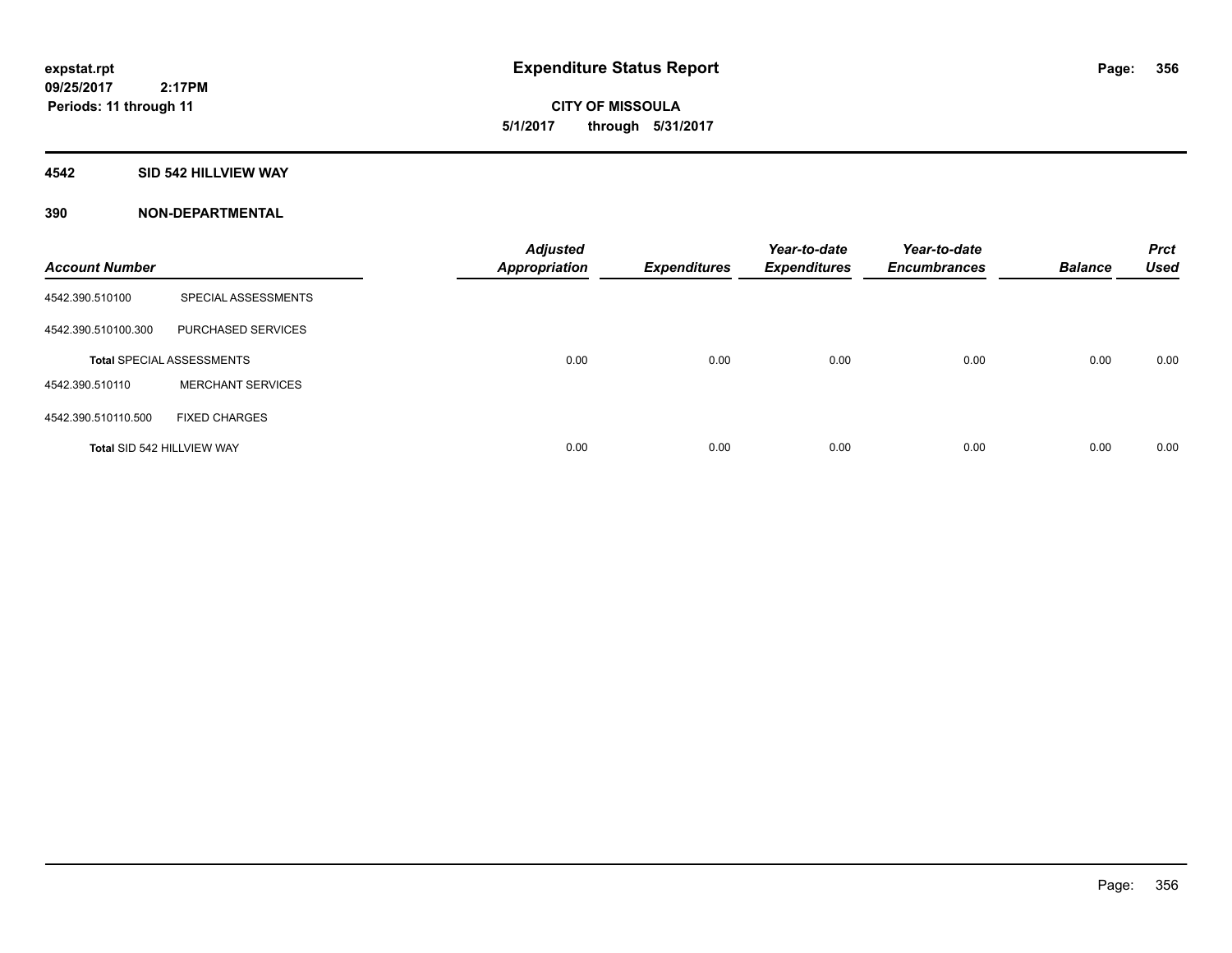**CITY OF MISSOULA 5/1/2017 through 5/31/2017**

#### **4543 SID 543 TRAFFIC CALMING**

# **000 \*\*\* Title Not Found \*\*\***

| <b>Account Number</b>         |                                 | <b>Adjusted</b><br><b>Appropriation</b> | <b>Expenditures</b> | Year-to-date<br><b>Expenditures</b> | Year-to-date<br><b>Encumbrances</b> | <b>Balance</b> | <b>Prct</b><br><b>Used</b> |
|-------------------------------|---------------------------------|-----------------------------------------|---------------------|-------------------------------------|-------------------------------------|----------------|----------------------------|
| 4543.000.410000               | <b>GENERAL GOVERNMENT</b>       |                                         |                     |                                     |                                     |                |                            |
| 4543.000.410000.600           | <b>DEBT SERVICE</b>             |                                         |                     |                                     |                                     |                |                            |
|                               | <b>Total GENERAL GOVERNMENT</b> | 0.00                                    | 0.00                | 0.00                                | 0.00                                | 0.00           | 0.00                       |
| 4543.000.510110               | <b>MERCHANT SERVICES</b>        |                                         |                     |                                     |                                     |                |                            |
| 4543.000.510110.500           | <b>FIXED CHARGES</b>            |                                         |                     |                                     |                                     |                |                            |
| Total *** Title Not Found *** |                                 | 0.00                                    | 0.00                | 0.00                                | 0.00                                | 0.00           | 0.00                       |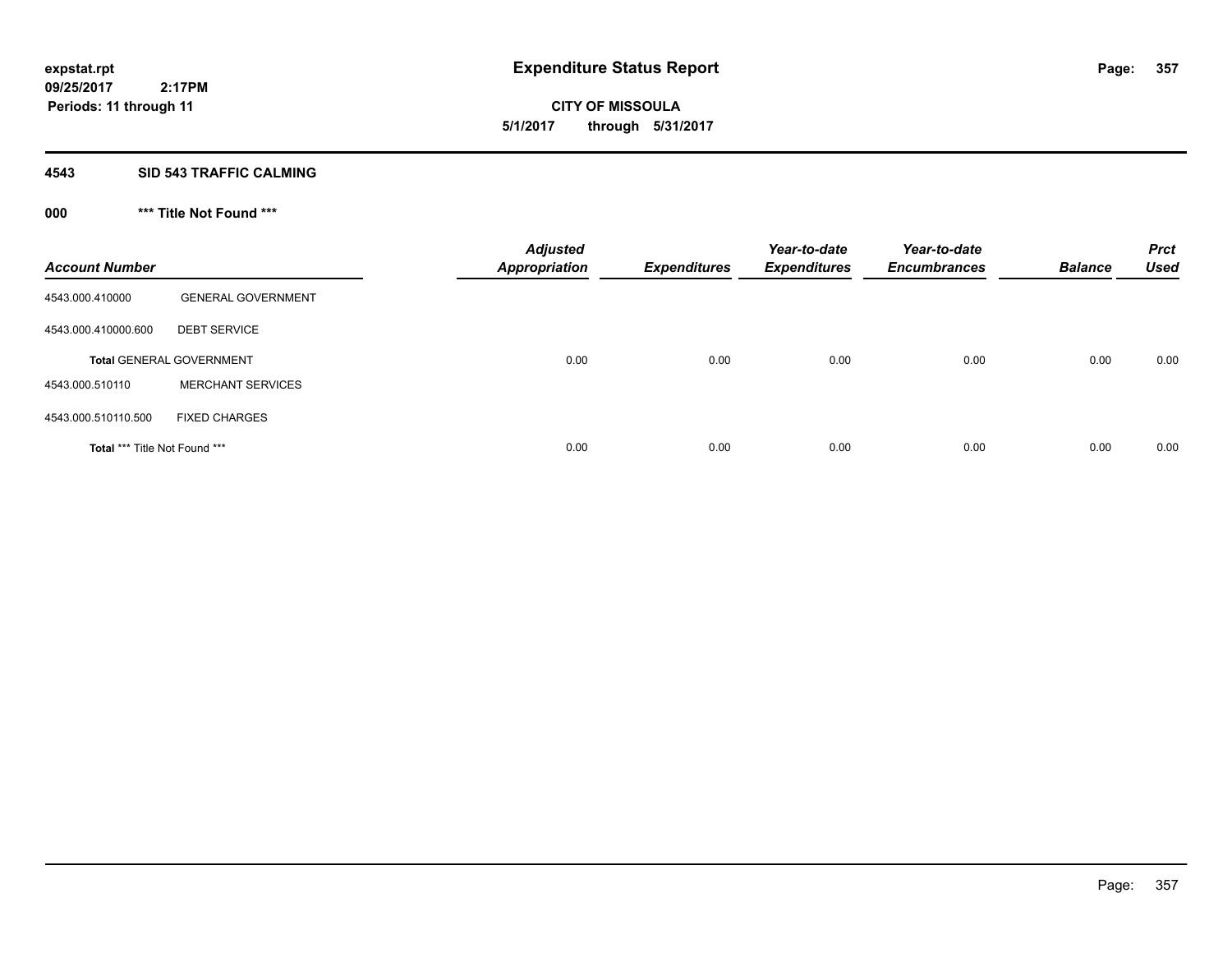**CITY OF MISSOULA 5/1/2017 through 5/31/2017**

#### **4543 SID 543 TRAFFIC CALMING**

| <b>Account Number</b> |                                      | <b>Adjusted</b><br><b>Appropriation</b> | <b>Expenditures</b> | Year-to-date<br><b>Expenditures</b> | Year-to-date<br><b>Encumbrances</b> | <b>Balance</b> | <b>Prct</b><br><b>Used</b> |
|-----------------------|--------------------------------------|-----------------------------------------|---------------------|-------------------------------------|-------------------------------------|----------------|----------------------------|
|                       |                                      |                                         |                     |                                     |                                     |                |                            |
| 4543.390.510100       | SPECIAL ASSESSMENTS                  |                                         |                     |                                     |                                     |                |                            |
| 4543.390.510100.300   | PURCHASED SERVICES                   |                                         |                     |                                     |                                     |                |                            |
|                       | <b>Total PURCHASED SERVICES</b>      | 0.00                                    | 0.00                | 0.00                                | 0.00                                | 0.00           | 0.00                       |
| 4543.390.510100.900   | <b>CAPITAL OUTLAY</b>                |                                         |                     |                                     |                                     |                |                            |
|                       | <b>Total SPECIAL ASSESSMENTS</b>     | 0.00                                    | 0.00                | 0.00                                | 0.00                                | 0.00           | 0.00                       |
| 4543.390.510110       | <b>MERCHANT SERVICES</b>             |                                         |                     |                                     |                                     |                |                            |
| 4543.390.510110.500   | <b>FIXED CHARGES</b>                 |                                         |                     |                                     |                                     |                |                            |
|                       | <b>Total MERCHANT SERVICES</b>       | 0.00                                    | 0.00                | 0.00                                | 0.00                                | 0.00           | 0.00                       |
|                       | <b>Total SID 543 TRAFFIC CALMING</b> | 0.00                                    | 0.00                | 0.00                                | 0.00                                | 0.00           | 0.00                       |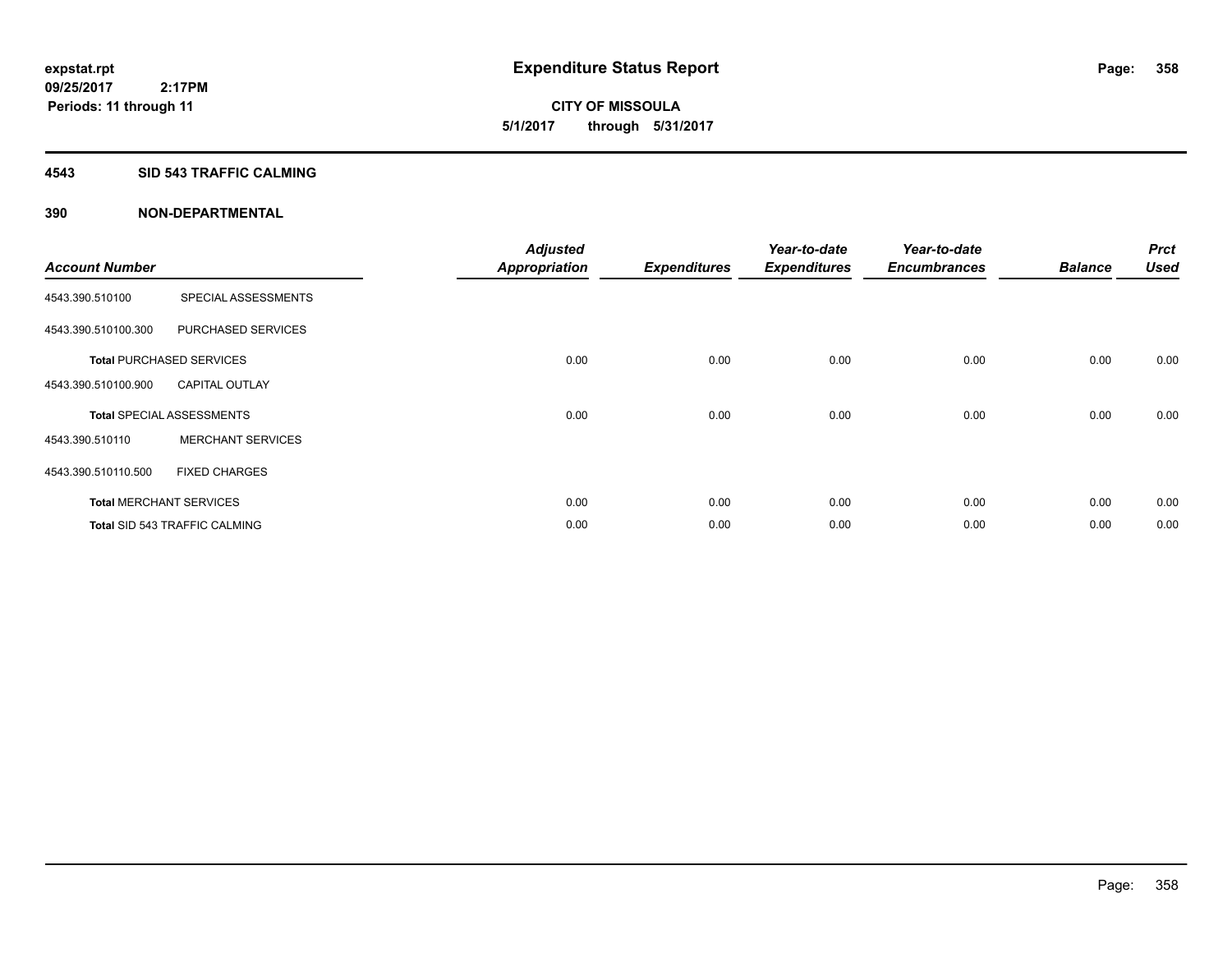**359**

**09/25/2017 2:17PM Periods: 11 through 11**

# **CITY OF MISSOULA 5/1/2017 through 5/31/2017**

### **4544 MILLER CREEK MITIGATION FUND**

| <b>Account Number</b> |                                           | <b>Adjusted</b><br>Appropriation | <b>Expenditures</b> | Year-to-date<br><b>Expenditures</b> | Year-to-date<br><b>Encumbrances</b> | <b>Balance</b> | <b>Prct</b><br><b>Used</b> |
|-----------------------|-------------------------------------------|----------------------------------|---------------------|-------------------------------------|-------------------------------------|----------------|----------------------------|
| 4544.390.510100       | SPECIAL ASSESSMENTS                       |                                  |                     |                                     |                                     |                |                            |
| 4544.390.510100.900   | <b>CAPITAL OUTLAY</b>                     |                                  |                     |                                     |                                     |                |                            |
|                       | <b>Total SPECIAL ASSESSMENTS</b>          | 0.00                             | 0.00                | 0.00                                | 0.00                                | 0.00           | 0.00                       |
| 4544.390.510110       | <b>MERCHANT SERVICES</b>                  |                                  |                     |                                     |                                     |                |                            |
| 4544.390.510110.500   | <b>FIXED CHARGES</b>                      |                                  |                     |                                     |                                     |                |                            |
|                       | <b>Total MERCHANT SERVICES</b>            | 0.00                             | 0.00                | 0.00                                | 0.00                                | 0.00           | 0.00                       |
|                       | <b>Total MILLER CREEK MITIGATION FUND</b> | 0.00                             | 0.00                | 0.00                                | 0.00                                | 0.00           | 0.00                       |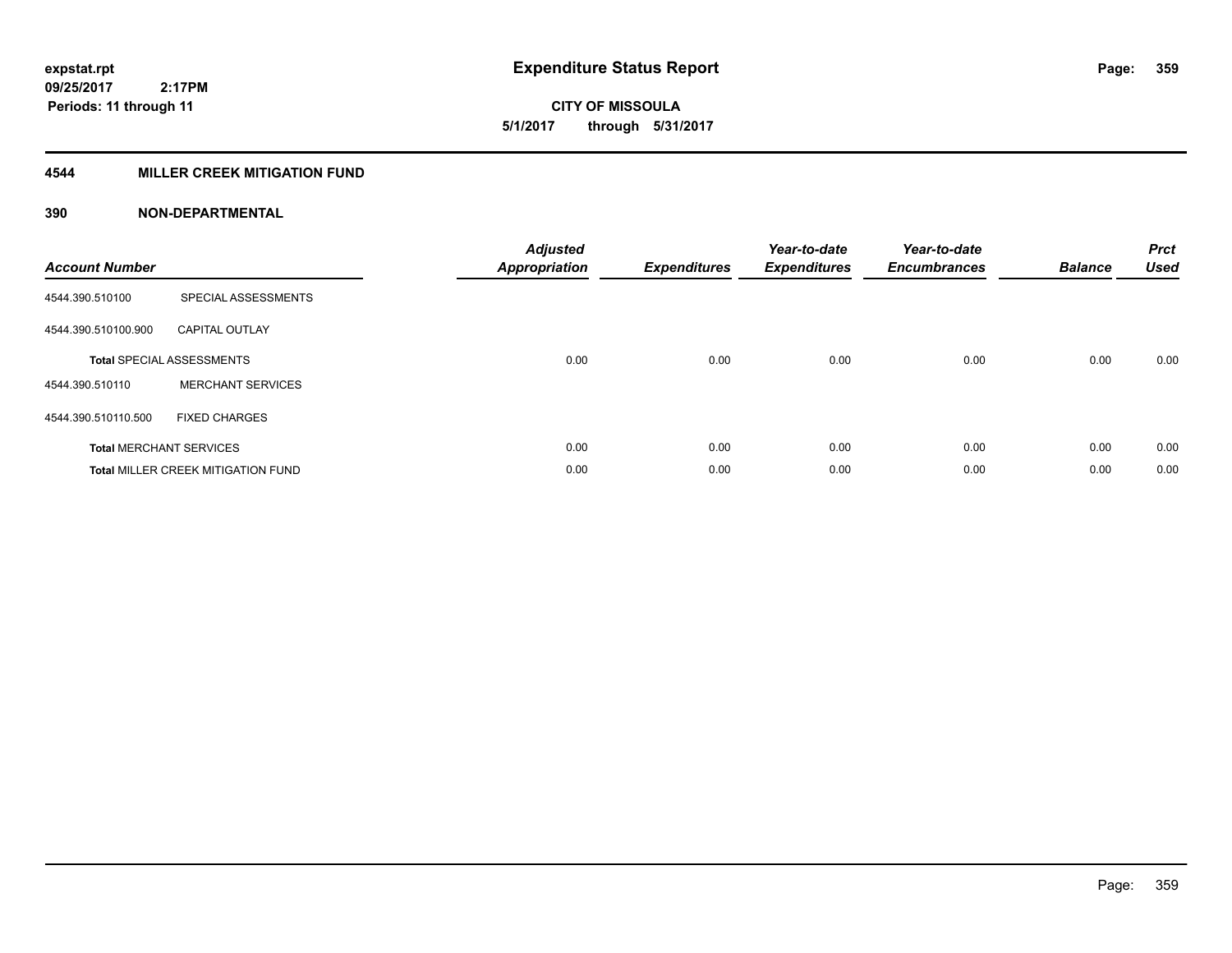**expstat.rpt Expenditure Status Report Page:**

**09/25/2017 2:17PM Periods: 11 through 11**

**CITY OF MISSOULA 5/1/2017 through 5/31/2017**

#### **4545 MILLER CREEK TWITE CONSTRUCTION**

| <b>Account Number</b> |                                       | <b>Adjusted</b><br><b>Appropriation</b> | <b>Expenditures</b> | Year-to-date<br><b>Expenditures</b> | Year-to-date<br><b>Encumbrances</b> | <b>Balance</b> | <b>Prct</b><br><b>Used</b> |
|-----------------------|---------------------------------------|-----------------------------------------|---------------------|-------------------------------------|-------------------------------------|----------------|----------------------------|
| 4545.390.510100       | SPECIAL ASSESSMENTS                   |                                         |                     |                                     |                                     |                |                            |
| 4545.390.510100.300   | PURCHASED SERVICES                    |                                         |                     |                                     |                                     |                |                            |
|                       | <b>Total PURCHASED SERVICES</b>       | 0.00                                    | 0.00                | 0.00                                | 0.00                                | 0.00           | 0.00                       |
| 4545.390.510100.900   | <b>CAPITAL OUTLAY</b>                 |                                         |                     |                                     |                                     |                |                            |
|                       | <b>Total SPECIAL ASSESSMENTS</b>      | 0.00                                    | 0.00                | 0.00                                | 0.00                                | 0.00           | 0.00                       |
| 4545.390.510110       | <b>MERCHANT SERVICES</b>              |                                         |                     |                                     |                                     |                |                            |
| 4545.390.510110.500   | <b>FIXED CHARGES</b>                  |                                         |                     |                                     |                                     |                |                            |
|                       | <b>Total MERCHANT SERVICES</b>        | 0.00                                    | 0.00                | 0.00                                | 0.00                                | 0.00           | 0.00                       |
|                       | Total MILLER CREEK TWITE CONSTRUCTION | 0.00                                    | 0.00                | 0.00                                | 0.00                                | 0.00           | 0.00                       |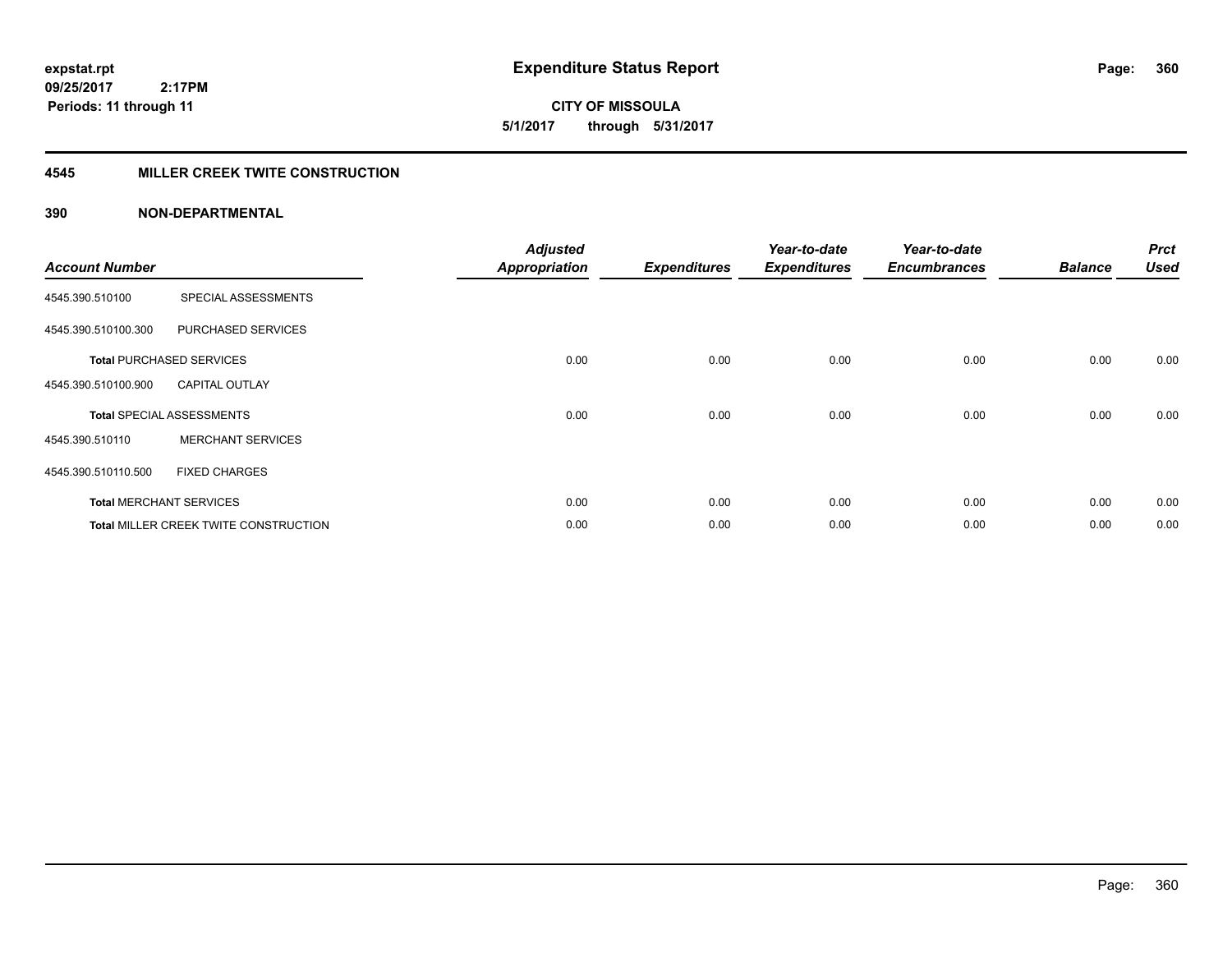**CITY OF MISSOULA 5/1/2017 through 5/31/2017**

### **4546 MILLER CREEK MALOHNEY CONSTRUCTION**

| <b>Account Number</b> |                                          | <b>Adjusted</b><br><b>Appropriation</b> | <b>Expenditures</b> | Year-to-date<br><b>Expenditures</b> | Year-to-date<br><b>Encumbrances</b> | <b>Balance</b> | <b>Prct</b><br><b>Used</b> |
|-----------------------|------------------------------------------|-----------------------------------------|---------------------|-------------------------------------|-------------------------------------|----------------|----------------------------|
| 4546.390.510100       | SPECIAL ASSESSMENTS                      |                                         |                     |                                     |                                     |                |                            |
| 4546.390.510100.300   | PURCHASED SERVICES                       |                                         |                     |                                     |                                     |                |                            |
|                       | <b>Total PURCHASED SERVICES</b>          | 0.00                                    | 0.00                | 0.00                                | 0.00                                | 0.00           | 0.00                       |
| 4546.390.510100.900   | <b>CAPITAL OUTLAY</b>                    |                                         |                     |                                     |                                     |                |                            |
|                       | <b>Total SPECIAL ASSESSMENTS</b>         | 0.00                                    | 0.00                | 0.00                                | 0.00                                | 0.00           | 0.00                       |
| 4546.390.510110       | <b>MERCHANT SERVICES</b>                 |                                         |                     |                                     |                                     |                |                            |
| 4546.390.510110.500   | <b>FIXED CHARGES</b>                     |                                         |                     |                                     |                                     |                |                            |
|                       | <b>Total MERCHANT SERVICES</b>           | 0.00                                    | 0.00                | 0.00                                | 0.00                                | 0.00           | 0.00                       |
|                       | Total MILLER CREEK MALOHNEY CONSTRUCTION | 0.00                                    | 0.00                | 0.00                                | 0.00                                | 0.00           | 0.00                       |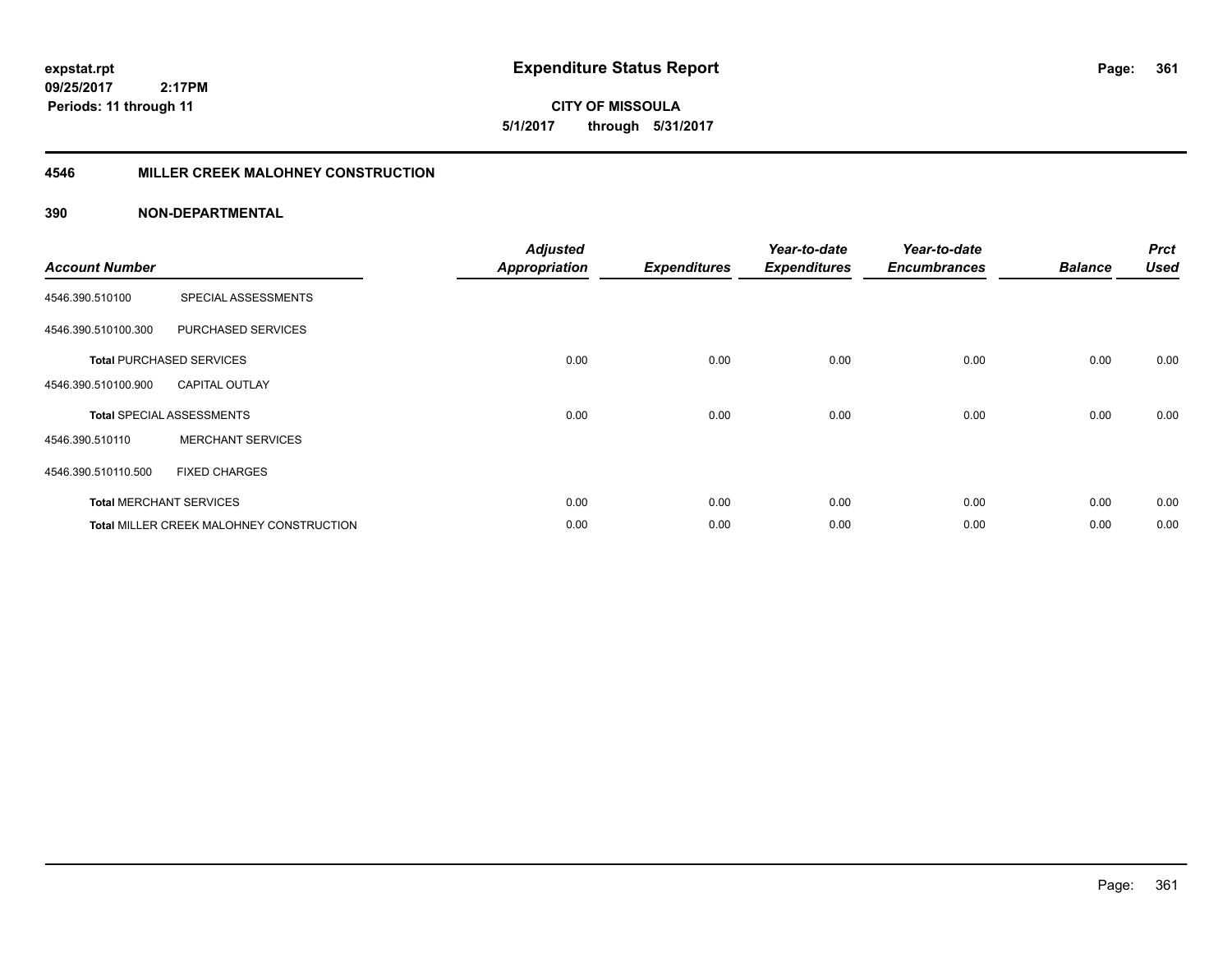**CITY OF MISSOULA 5/1/2017 through 5/31/2017**

### **4547 MILLER CREEK MCCARTHY CONSTRUCTION**

| <b>Account Number</b> |                                          | <b>Adjusted</b><br><b>Appropriation</b> | <b>Expenditures</b> | Year-to-date<br><b>Expenditures</b> | Year-to-date<br><b>Encumbrances</b> | <b>Balance</b> | <b>Prct</b><br><b>Used</b> |
|-----------------------|------------------------------------------|-----------------------------------------|---------------------|-------------------------------------|-------------------------------------|----------------|----------------------------|
| 4547.390.510100       | SPECIAL ASSESSMENTS                      |                                         |                     |                                     |                                     |                |                            |
| 4547.390.510100.300   | PURCHASED SERVICES                       |                                         |                     |                                     |                                     |                |                            |
|                       | <b>Total PURCHASED SERVICES</b>          | 0.00                                    | 0.00                | 0.00                                | 0.00                                | 0.00           | 0.00                       |
| 4547.390.510100.900   | <b>CAPITAL OUTLAY</b>                    |                                         |                     |                                     |                                     |                |                            |
|                       | <b>Total SPECIAL ASSESSMENTS</b>         | 0.00                                    | 0.00                | 0.00                                | 0.00                                | 0.00           | 0.00                       |
| 4547.390.510110       | <b>MERCHANT SERVICES</b>                 |                                         |                     |                                     |                                     |                |                            |
| 4547.390.510110.500   | <b>FIXED CHARGES</b>                     |                                         |                     |                                     |                                     |                |                            |
|                       | <b>Total MERCHANT SERVICES</b>           | 0.00                                    | 0.00                | 0.00                                | 0.00                                | 0.00           | 0.00                       |
|                       | Total MILLER CREEK MCCARTHY CONSTRUCTION | 0.00                                    | 0.00                | 0.00                                | 0.00                                | 0.00           | 0.00                       |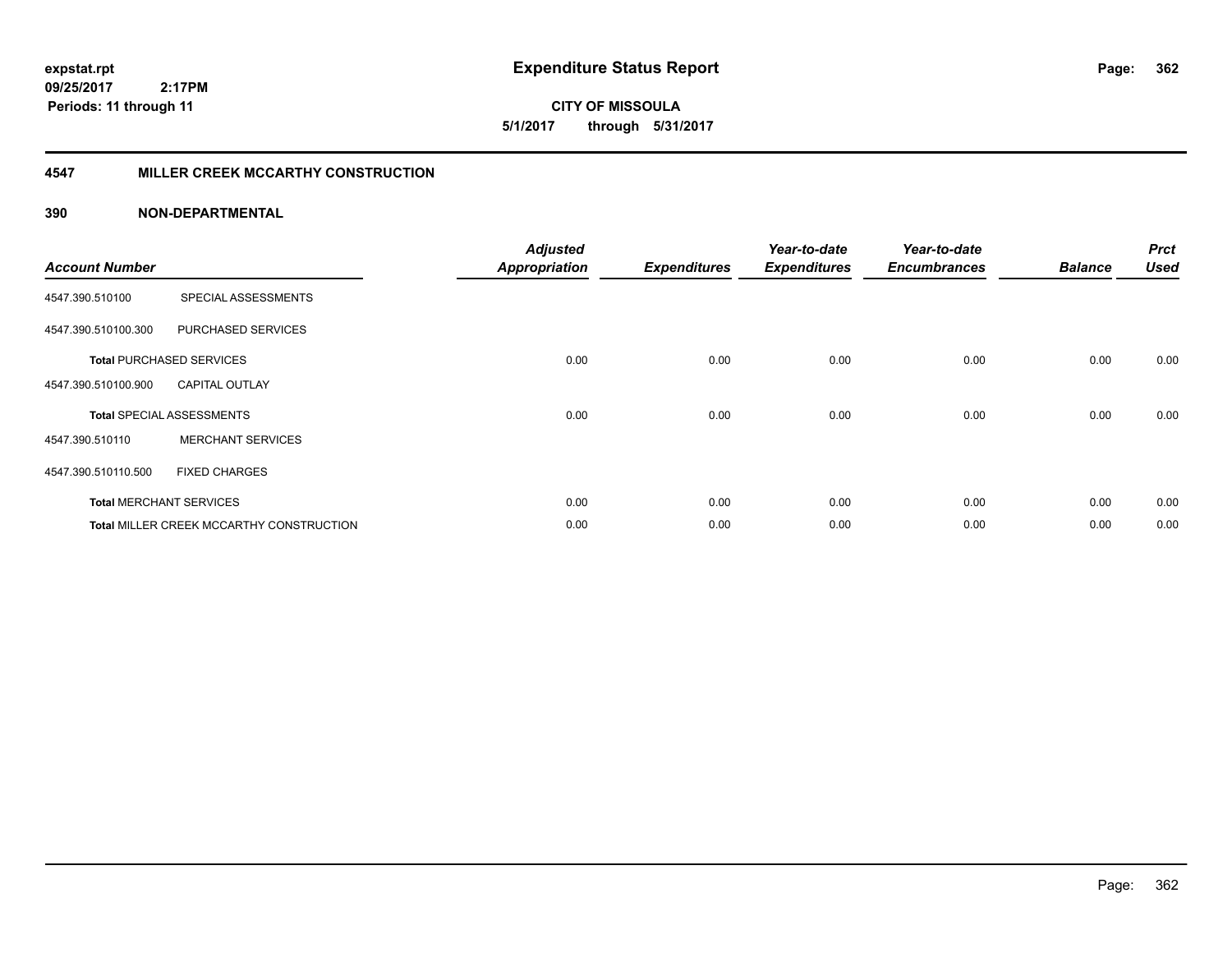**363**

**CITY OF MISSOULA 5/1/2017 through 5/31/2017**

## **4548 5TH,6TH & ARTHUR ROAD IMPROVEMENTS**

| <b>Account Number</b>                |                                                     | <b>Adjusted</b><br>Appropriation | <b>Expenditures</b> | Year-to-date<br><b>Expenditures</b> | Year-to-date<br><b>Encumbrances</b> | <b>Balance</b> | <b>Prct</b><br><b>Used</b> |
|--------------------------------------|-----------------------------------------------------|----------------------------------|---------------------|-------------------------------------|-------------------------------------|----------------|----------------------------|
| 4548.390.510100                      | SPECIAL ASSESSMENTS                                 |                                  |                     |                                     |                                     |                |                            |
| 4548.390.510100.300                  | PURCHASED SERVICES                                  |                                  |                     |                                     |                                     |                |                            |
|                                      | <b>Total PURCHASED SERVICES</b>                     | 0.00                             | 0.00                | 0.00                                | 0.00                                | 0.00           | 0.00                       |
| 4548.390.510100.900                  | <b>CAPITAL OUTLAY</b>                               |                                  |                     |                                     |                                     |                |                            |
| 4548.390.510100.930.000 IMPROVEMENTS |                                                     | 0.00                             | 13,724.33           | 18,124.33                           | 0.00                                | $-18,124.33$   | 0.00                       |
|                                      | <b>Total SPECIAL ASSESSMENTS</b>                    | 0.00                             | 13,724.33           | 18,124.33                           | 0.00                                | $-18,124.33$   | 0.00                       |
| 4548.390.510110                      | <b>MERCHANT SERVICES</b>                            |                                  |                     |                                     |                                     |                |                            |
| 4548.390.510110.500                  | <b>FIXED CHARGES</b>                                |                                  |                     |                                     |                                     |                |                            |
|                                      | <b>Total MERCHANT SERVICES</b>                      | 0.00                             | 0.00                | 0.00                                | 0.00                                | 0.00           | 0.00                       |
| 4548.390.521000                      | INTERFUND OPERATING TRANSFERS                       |                                  |                     |                                     |                                     |                |                            |
| 4548.390.521000.800                  | OTHER OBJECTS                                       |                                  |                     |                                     |                                     |                |                            |
|                                      | Total INTERFUND OPERATING TRANSFERS                 | 0.00                             | 0.00                | 0.00                                | 0.00                                | 0.00           | 0.00                       |
|                                      | <b>Total 5TH.6TH &amp; ARTHUR ROAD IMPROVEMENTS</b> | 0.00                             | 13,724.33           | 18,124.33                           | 0.00                                | $-18,124.33$   | 0.00                       |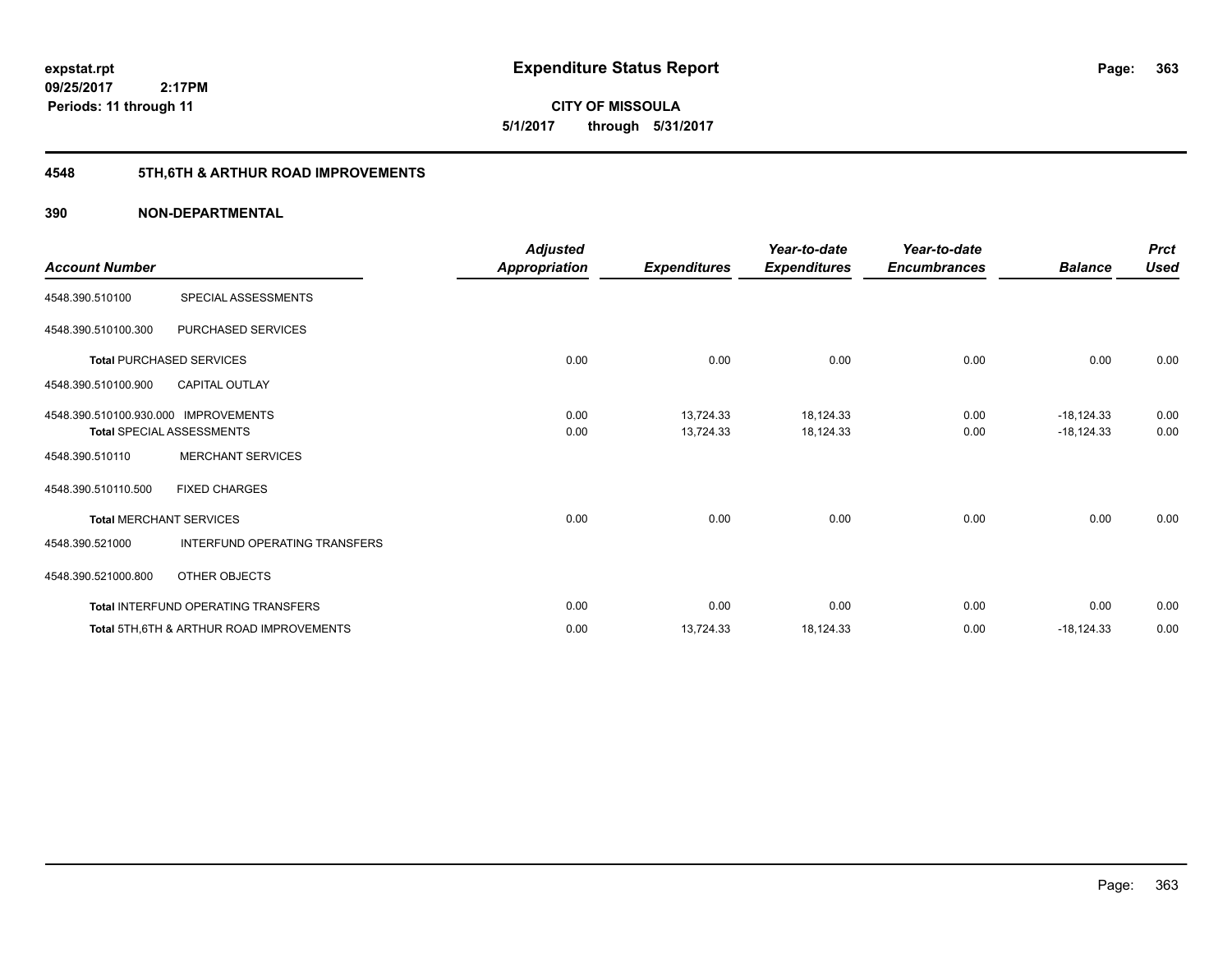**CITY OF MISSOULA 5/1/2017 through 5/31/2017**

#### **4549 SID 549 HILLVIEW WAY**

| <b>Account Number</b>                                          |                                                 | <b>Adjusted</b><br><b>Appropriation</b> | <b>Expenditures</b>  | Year-to-date<br><b>Expenditures</b> | Year-to-date<br><b>Encumbrances</b> | <b>Balance</b>                        | <b>Prct</b><br><b>Used</b> |
|----------------------------------------------------------------|-------------------------------------------------|-----------------------------------------|----------------------|-------------------------------------|-------------------------------------|---------------------------------------|----------------------------|
| 4549.390.510100                                                | SPECIAL ASSESSMENTS                             |                                         |                      |                                     |                                     |                                       |                            |
| 4549.390.510100.300                                            | PURCHASED SERVICES                              |                                         |                      |                                     |                                     |                                       |                            |
|                                                                | <b>Total PURCHASED SERVICES</b>                 | 0.00                                    | 0.00                 | 0.00                                | 0.00                                | 0.00                                  | 0.00                       |
| 4549.390.510100.600                                            | <b>DEBT SERVICE</b>                             |                                         |                      |                                     |                                     |                                       |                            |
| 4549.390.510100.610.000 PRINCIPAL<br><b>Total DEBT SERVICE</b> | 4549.390.510100.620.000 INTEREST / SERVICE FEES | 110.000.00<br>59,574.33<br>169,574.33   | 0.00<br>0.00<br>0.00 | 0.00<br>0.00<br>0.00                | 0.00<br>0.00<br>0.00                | 110.000.00<br>59,574.33<br>169,574.33 | 0.00<br>0.00<br>0.00       |
| 4549.390.510100.900                                            | <b>CAPITAL OUTLAY</b>                           |                                         |                      |                                     |                                     |                                       |                            |
| <b>Total CAPITAL OUTLAY</b>                                    |                                                 | 0.00                                    | 0.00                 | 0.00                                | 0.00                                | 0.00                                  | 0.00                       |
|                                                                | <b>Total SPECIAL ASSESSMENTS</b>                | 169,574.33                              | 0.00                 | 0.00                                | 0.00                                | 169,574.33                            | 0.00                       |
| 4549.390.510110                                                | <b>MERCHANT SERVICES</b>                        |                                         |                      |                                     |                                     |                                       |                            |
| 4549.390.510110.500                                            | <b>FIXED CHARGES</b>                            |                                         |                      |                                     |                                     |                                       |                            |
|                                                                | <b>Total MERCHANT SERVICES</b>                  | 0.00                                    | 0.00                 | 0.00                                | 0.00                                | 0.00                                  | 0.00                       |
| 4549.390.521000                                                | INTERFUND OPERATING TRANSFERS                   |                                         |                      |                                     |                                     |                                       |                            |
| 4549.390.521000.800                                            | OTHER OBJECTS                                   |                                         |                      |                                     |                                     |                                       |                            |
|                                                                | Total INTERFUND OPERATING TRANSFERS             | 0.00                                    | 0.00                 | 0.00                                | 0.00                                | 0.00                                  | 0.00                       |
|                                                                | Total SID 549 HILLVIEW WAY                      | 169,574.33                              | 0.00                 | 0.00                                | 0.00                                | 169,574.33                            | 0.00                       |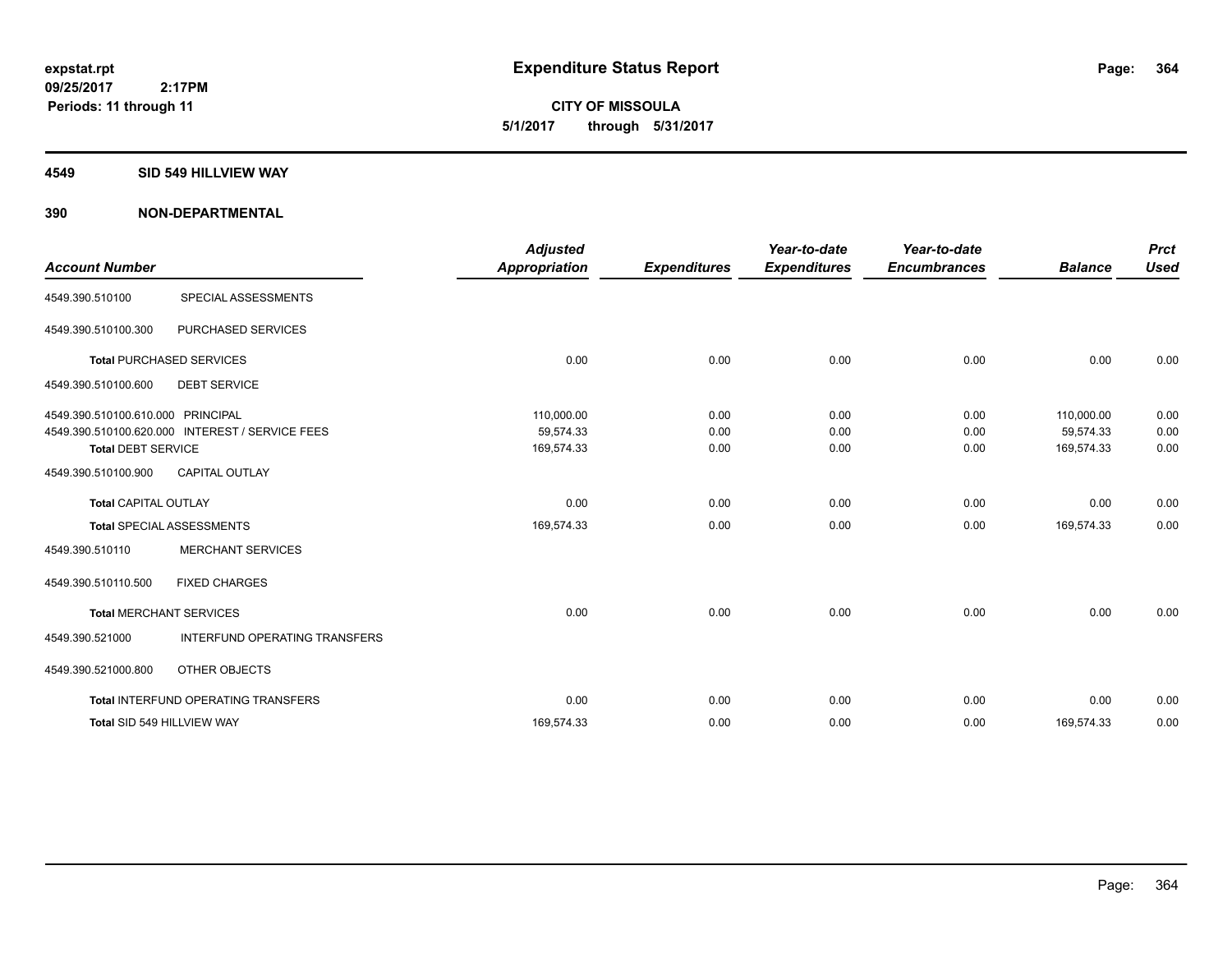**CITY OF MISSOULA 5/1/2017 through 5/31/2017**

### **4745 MALONEY/TWITE MILLER CR \$1.2M CONTRIB**

| <b>Account Number</b>      |                                              | <b>Adjusted</b><br><b>Appropriation</b> | <b>Expenditures</b> | Year-to-date<br><b>Expenditures</b> | Year-to-date<br><b>Encumbrances</b> | <b>Balance</b> | <b>Prct</b><br><b>Used</b> |
|----------------------------|----------------------------------------------|-----------------------------------------|---------------------|-------------------------------------|-------------------------------------|----------------|----------------------------|
|                            |                                              |                                         |                     |                                     |                                     |                |                            |
| 4745.390.510100            | SPECIAL ASSESSMENTS                          |                                         |                     |                                     |                                     |                |                            |
| 4745.390.510100.300        | PURCHASED SERVICES                           |                                         |                     |                                     |                                     |                |                            |
|                            | <b>Total PURCHASED SERVICES</b>              | 0.00                                    | 0.00                | 0.00                                | 0.00                                | 0.00           | 0.00                       |
| 4745.390.510100.800        | OTHER OBJECTS                                |                                         |                     |                                     |                                     |                |                            |
| <b>Total OTHER OBJECTS</b> |                                              | 0.00                                    | 0.00                | 0.00                                | 0.00                                | 0.00           | 0.00                       |
| 4745.390.510100.900        | <b>CAPITAL OUTLAY</b>                        |                                         |                     |                                     |                                     |                |                            |
|                            | <b>Total SPECIAL ASSESSMENTS</b>             | 0.00                                    | 0.00                | 0.00                                | 0.00                                | 0.00           | 0.00                       |
| 4745.390.510110            | <b>MERCHANT SERVICES</b>                     |                                         |                     |                                     |                                     |                |                            |
| 4745.390.510110.500        | <b>FIXED CHARGES</b>                         |                                         |                     |                                     |                                     |                |                            |
|                            | Total MALONEY/TWITE MILLER CR \$1.2M CONTRIB | 0.00                                    | 0.00                | 0.00                                | 0.00                                | 0.00           | 0.00                       |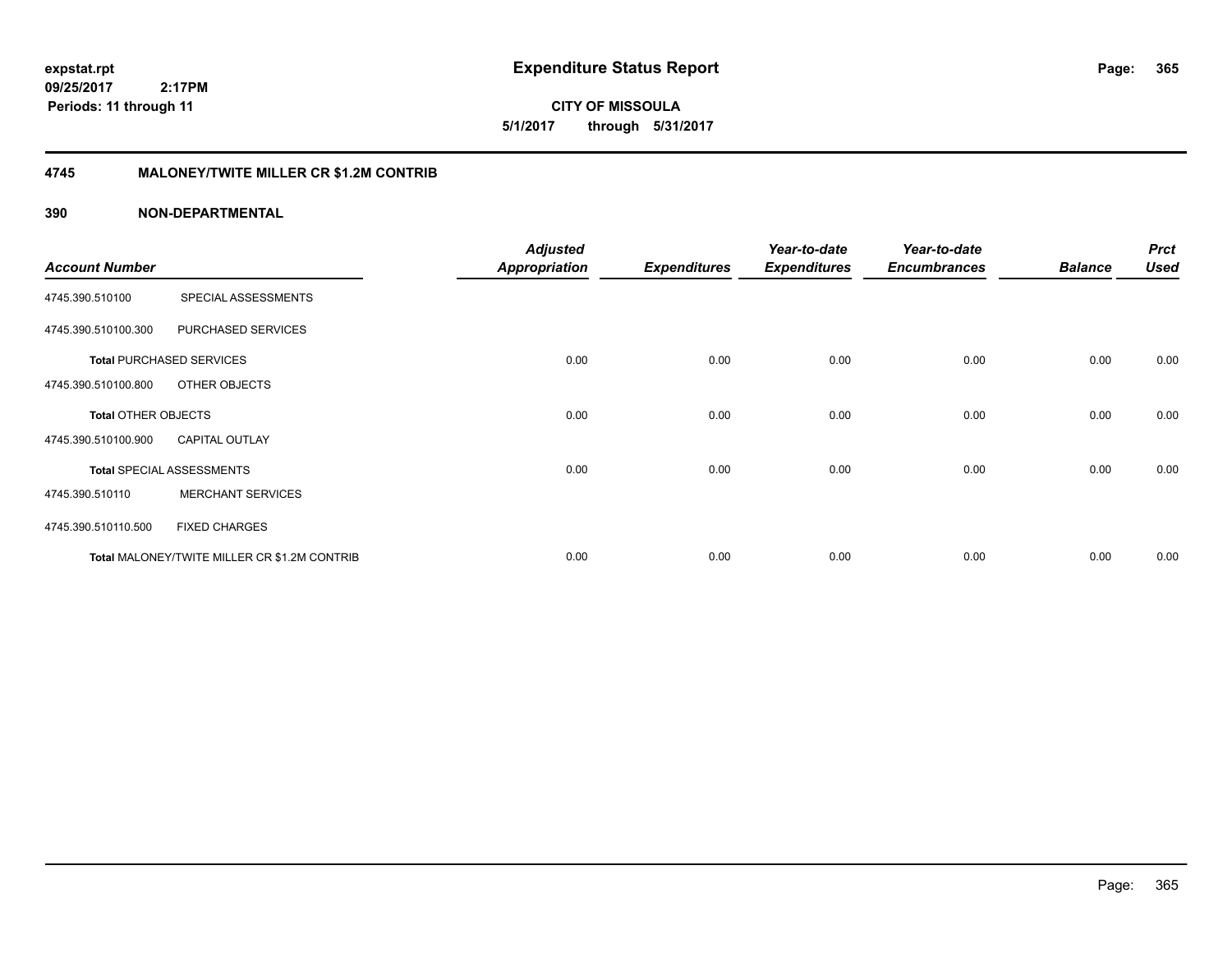# **CITY OF MISSOULA 5/1/2017 through 5/31/2017**

### **4941 HILLVIEW WAY CONSTRUCTION**

### **280 PUBLIC WORKS OPERATIONS**

|                                      |                                                  | <b>Adjusted</b>      |                     | Year-to-date        | Year-to-date        |                | <b>Prct</b> |
|--------------------------------------|--------------------------------------------------|----------------------|---------------------|---------------------|---------------------|----------------|-------------|
| <b>Account Number</b>                |                                                  | <b>Appropriation</b> | <b>Expenditures</b> | <b>Expenditures</b> | <b>Encumbrances</b> | <b>Balance</b> | <b>Used</b> |
| 4941.280.430034                      | CONSTRUCTION                                     |                      |                     |                     |                     |                |             |
| 4941.280.430034.200                  | <b>SUPPLIES</b>                                  |                      |                     |                     |                     |                |             |
| <b>Total SUPPLIES</b>                |                                                  | 0.00                 | 0.00                | 0.00                | 0.00                | 0.00           | 0.00        |
| 4941.280.430034.300                  | PURCHASED SERVICES                               |                      |                     |                     |                     |                |             |
|                                      | 4941.280.430034.350.000 PROFESSIONAL SERVICES    | 0.00                 | 0.00                | 163,318.34          | 0.00                | $-163,318.34$  | 0.00        |
|                                      | <b>Total PURCHASED SERVICES</b>                  | 0.00                 | 0.00                | 163,318.34          | 0.00                | $-163,318.34$  | 0.00        |
| 4941.280.430034.900                  | <b>CAPITAL OUTLAY</b>                            |                      |                     |                     |                     |                |             |
| 4941.280.430034.930.000 IMPROVEMENTS |                                                  | 2,550,000.00         | 31,844.00           | 2,363,717.13        | 0.00                | 186,282.87     | 92.69       |
| <b>Total CAPITAL OUTLAY</b>          |                                                  | 2,550,000.00         | 31,844.00           | 2,363,717.13        | 0.00                | 186,282.87     | 92.69       |
| <b>Total CONSTRUCTION</b>            |                                                  | 2,550,000.00         | 31,844.00           | 2,527,035.47        | 0.00                | 22,964.53      | 99.10       |
| 4941.280.430262                      | <b>SIDEWALKS</b>                                 |                      |                     |                     |                     |                |             |
| 4941.280.430262.800                  | <b>OTHER OBJECTS</b>                             |                      |                     |                     |                     |                |             |
|                                      | 4941.280.430262.820.000 TRANSFERS TO OTHER FUNDS | 0.00                 | 0.00                | 127,500.00          | 0.00                | $-127,500.00$  | 0.00        |
| <b>Total SIDEWALKS</b>               |                                                  | 0.00                 | 0.00                | 127,500.00          | 0.00                | $-127,500.00$  | 0.00        |
| 4941.280.510110                      | <b>MERCHANT SERVICES</b>                         |                      |                     |                     |                     |                |             |
| 4941.280.510110.500                  | <b>FIXED CHARGES</b>                             |                      |                     |                     |                     |                |             |
| <b>Total FIXED CHARGES</b>           |                                                  | 0.00                 | 0.00                | 0.00                | 0.00                | 0.00           | 0.00        |
| <b>Total MERCHANT SERVICES</b>       |                                                  | 0.00                 | 0.00                | 0.00                | 0.00                | 0.00           | 0.00        |
|                                      | <b>Total HILLVIEW WAY CONSTRUCTION</b>           | 2,550,000.00         | 31,844.00           | 2,654,535.47        | 0.00                | $-104,535.47$  | 104.10      |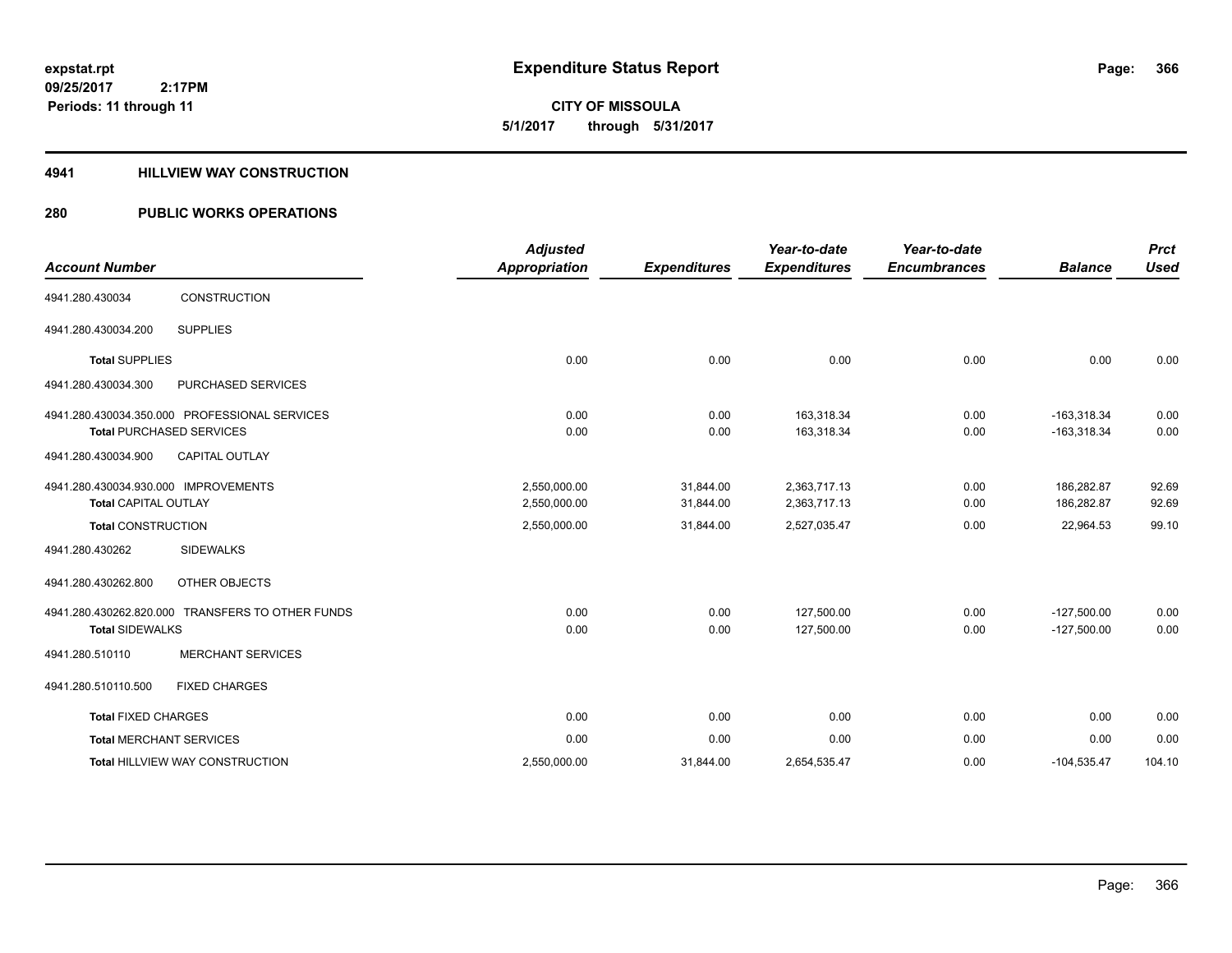**367**

**09/25/2017 2:17PM Periods: 11 through 11**

**CITY OF MISSOULA 5/1/2017 through 5/31/2017**

## **4944 RATTLESNAKE SEWER COLLECTION (544)**

**000 \*\*\* Title Not Found \*\*\***

| <b>Account Number</b>                |                          | <b>Adjusted</b><br>Appropriation | <b>Expenditures</b> | Year-to-date<br><b>Expenditures</b> | Year-to-date<br><b>Encumbrances</b> | <b>Balance</b> | <b>Prct</b><br><b>Used</b> |
|--------------------------------------|--------------------------|----------------------------------|---------------------|-------------------------------------|-------------------------------------|----------------|----------------------------|
| 4944.000.510110                      | <b>MERCHANT SERVICES</b> |                                  |                     |                                     |                                     |                |                            |
| 4944.000.510110.500                  | <b>FIXED CHARGES</b>     |                                  |                     |                                     |                                     |                |                            |
| <b>Total *** Title Not Found ***</b> |                          | 0.00                             | 0.00                | 0.00                                | 0.00                                | 0.00           | 0.00                       |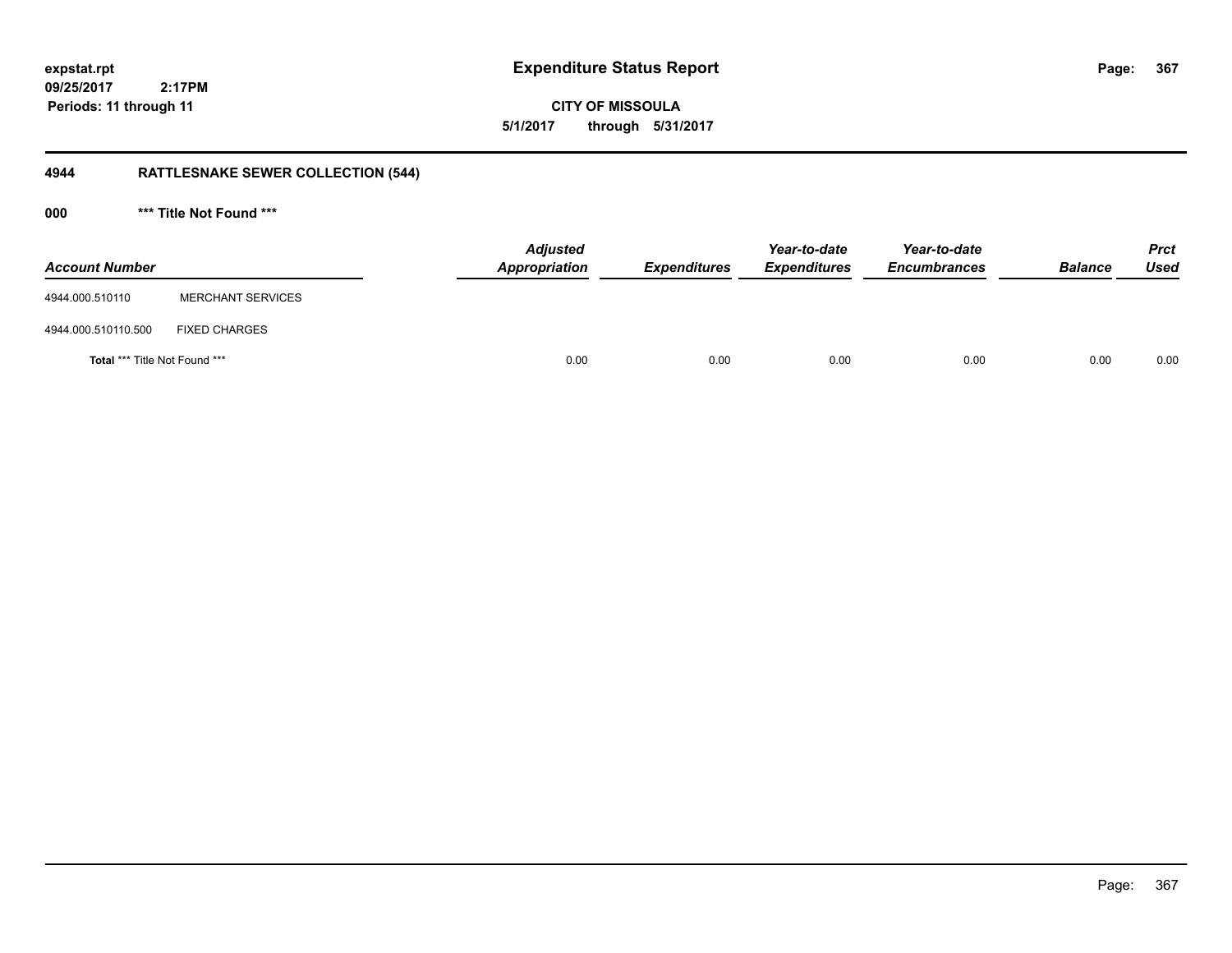**expstat.rpt Expenditure Status Report Page:**

**09/25/2017 2:17PM Periods: 11 through 11**

**CITY OF MISSOULA 5/1/2017 through 5/31/2017**

## **4944 RATTLESNAKE SEWER COLLECTION (544)**

|                           |                                  | <b>Adjusted</b>      |                     | Year-to-date        | Year-to-date        |                | <b>Prct</b> |
|---------------------------|----------------------------------|----------------------|---------------------|---------------------|---------------------|----------------|-------------|
| <b>Account Number</b>     |                                  | <b>Appropriation</b> | <b>Expenditures</b> | <b>Expenditures</b> | <b>Encumbrances</b> | <b>Balance</b> | <b>Used</b> |
| 4944.390.510100           | SPECIAL ASSESSMENTS              |                      |                     |                     |                     |                |             |
| 4944.390.510100.300       | PURCHASED SERVICES               |                      |                     |                     |                     |                |             |
|                           | <b>Total PURCHASED SERVICES</b>  | 0.00                 | 0.00                | 0.00                | 0.00                | 0.00           | 0.00        |
| 4944.390.510100.600       | <b>DEBT SERVICE</b>              |                      |                     |                     |                     |                |             |
| <b>Total DEBT SERVICE</b> |                                  | 0.00                 | 0.00                | 0.00                | 0.00                | 0.00           | 0.00        |
| 4944.390.510100.900       | <b>CAPITAL OUTLAY</b>            |                      |                     |                     |                     |                |             |
|                           | <b>Total SPECIAL ASSESSMENTS</b> | 0.00                 | 0.00                | 0.00                | 0.00                | 0.00           | 0.00        |
| 4944.390.510110           | <b>MERCHANT SERVICES</b>         |                      |                     |                     |                     |                |             |
| 4944.390.510110.500       | <b>FIXED CHARGES</b>             |                      |                     |                     |                     |                |             |
| Total NON-DEPARTMENTAL    |                                  | 0.00                 | 0.00                | 0.00                | 0.00                | 0.00           | 0.00        |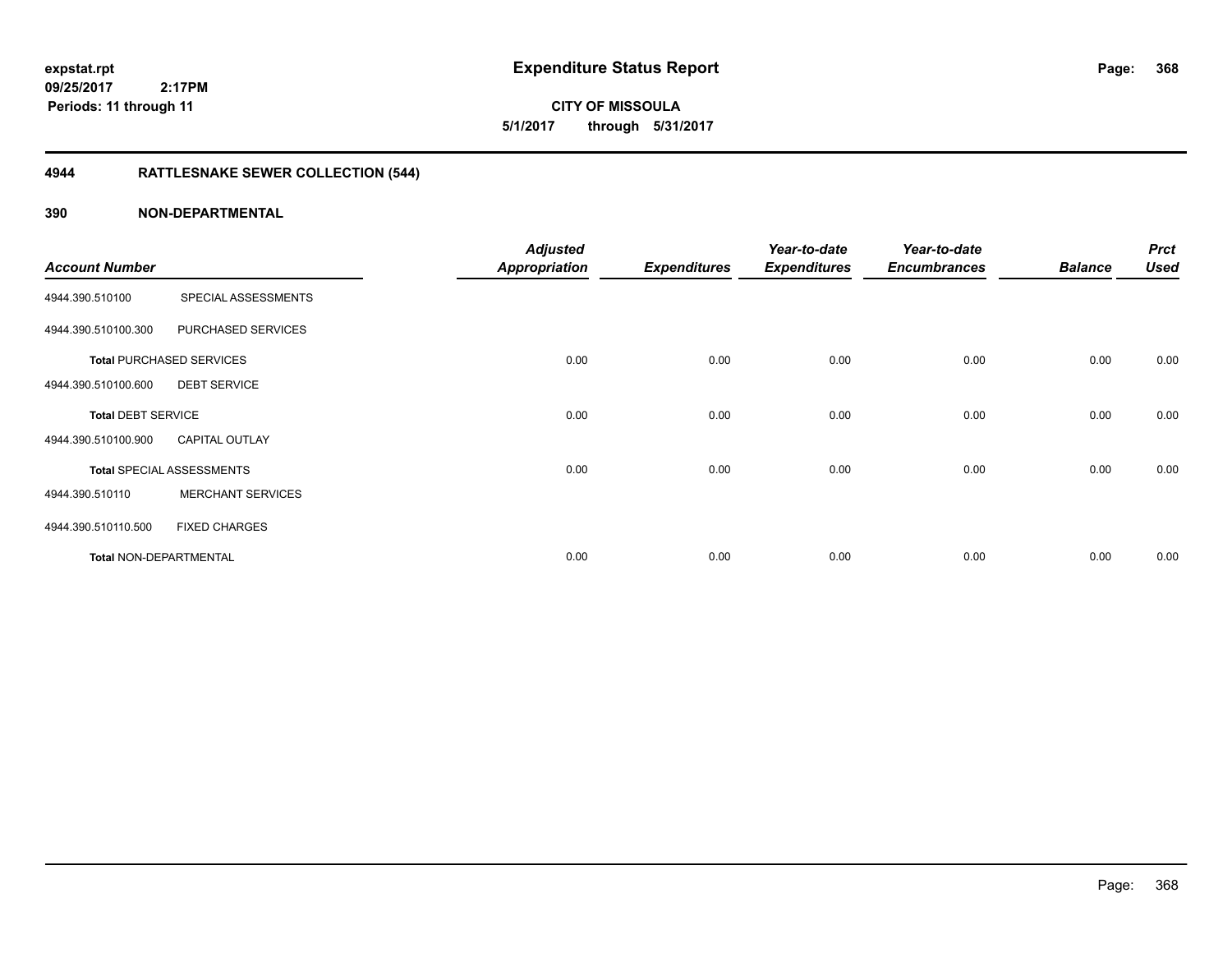**CITY OF MISSOULA 5/1/2017 through 5/31/2017**

## **4944 RATTLESNAKE SEWER COLLECTION (544)**

### **550 SID 544 PROJECT**

|                           |                                 | <b>Adjusted</b>      |                     | Year-to-date        | Year-to-date        |                | <b>Prct</b> |
|---------------------------|---------------------------------|----------------------|---------------------|---------------------|---------------------|----------------|-------------|
| <b>Account Number</b>     |                                 | <b>Appropriation</b> | <b>Expenditures</b> | <b>Expenditures</b> | <b>Encumbrances</b> | <b>Balance</b> | <b>Used</b> |
| 4944.550.430680           | ARRA GRANT                      |                      |                     |                     |                     |                |             |
| 4944.550.430680.900       | <b>CAPITAL OUTLAY</b>           |                      |                     |                     |                     |                |             |
| <b>Total ARRA GRANT</b>   |                                 | 0.00                 | 0.00                | 0.00                | 0.00                | 0.00           | 0.00        |
| 4944.550.430681           | ARRA LOAN                       |                      |                     |                     |                     |                |             |
| 4944.550.430681.900       | CAPITAL OUTLAY                  |                      |                     |                     |                     |                |             |
| <b>Total ARRA LOAN</b>    |                                 | 0.00                 | 0.00                | 0.00                | 0.00                | 0.00           | 0.00        |
| 4944.550.430682           | <b>TSEP GRANT</b>               |                      |                     |                     |                     |                |             |
| 4944.550.430682.900       | CAPITAL OUTLAY                  |                      |                     |                     |                     |                |             |
| <b>Total TSEP GRANT</b>   |                                 | 0.00                 | 0.00                | 0.00                | 0.00                | 0.00           | 0.00        |
| 4944.550.430685           | SRF SID                         |                      |                     |                     |                     |                |             |
| 4944.550.430685.900       | CAPITAL OUTLAY                  |                      |                     |                     |                     |                |             |
| <b>Total SRF SID</b>      |                                 | 0.00                 | 0.00                | 0.00                | 0.00                | 0.00           | 0.00        |
| 4944.550.430686           | SRF REV BOND                    |                      |                     |                     |                     |                |             |
| 4944.550.430686.300       | PURCHASED SERVICES              |                      |                     |                     |                     |                |             |
|                           | <b>Total PURCHASED SERVICES</b> | 0.00                 | 0.00                | 0.00                | 0.00                | 0.00           | 0.00        |
| 4944.550.430686.900       | CAPITAL OUTLAY                  |                      |                     |                     |                     |                |             |
| <b>Total SRF REV BOND</b> |                                 | 0.00                 | 0.00                | 0.00                | 0.00                | 0.00           | 0.00        |
| 4944.550.430687           | ARRA LOAN SID                   |                      |                     |                     |                     |                |             |
| 4944.550.430687.900       | CAPITAL OUTLAY                  |                      |                     |                     |                     |                |             |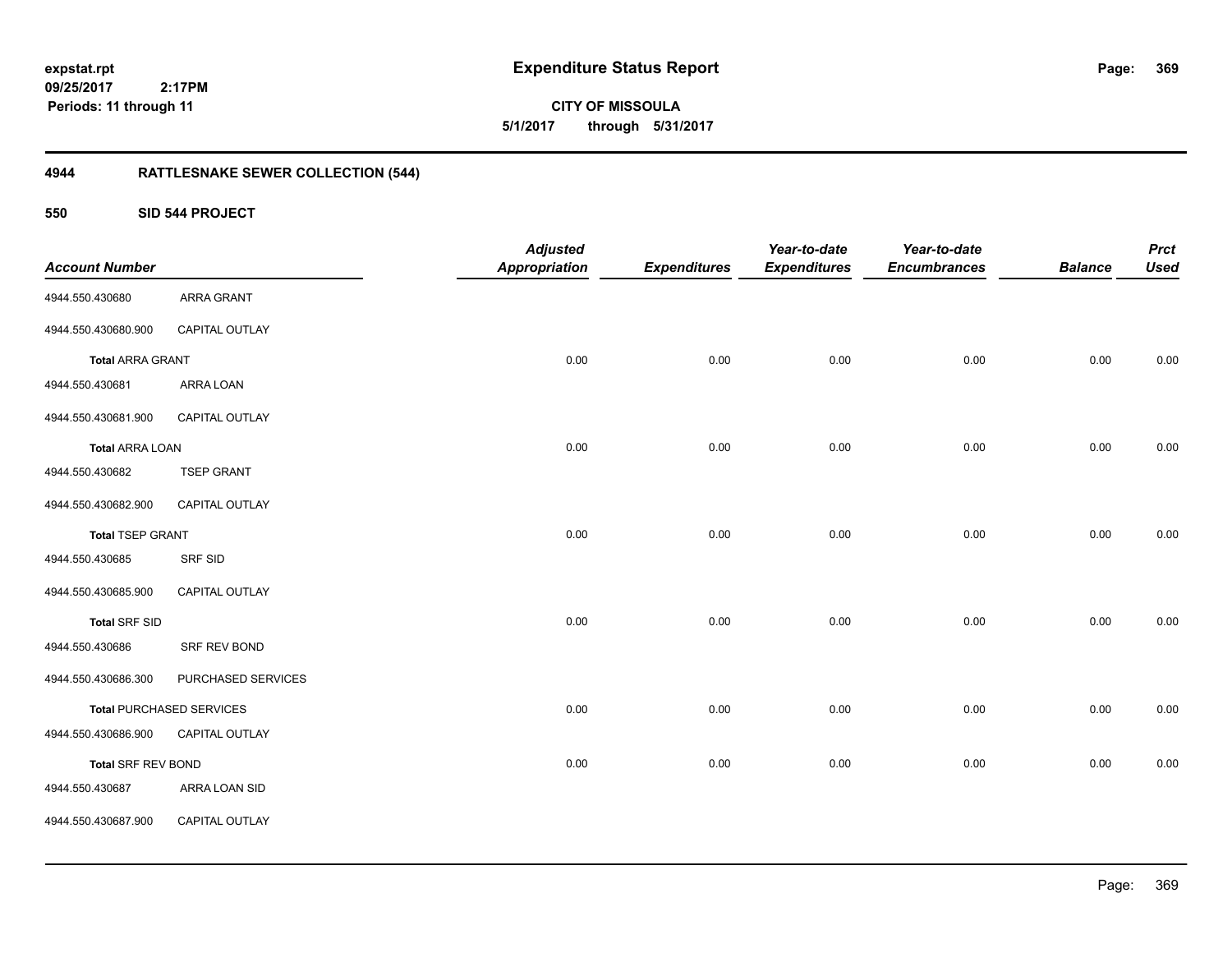**CITY OF MISSOULA 5/1/2017 through 5/31/2017**

## **4944 RATTLESNAKE SEWER COLLECTION (544)**

### **550 SID 544 PROJECT**

| <b>Account Number</b>      |                          | <b>Adjusted</b><br><b>Appropriation</b> | <b>Expenditures</b> | Year-to-date<br><b>Expenditures</b> | Year-to-date<br><b>Encumbrances</b> | <b>Balance</b> | <b>Prct</b><br><b>Used</b> |
|----------------------------|--------------------------|-----------------------------------------|---------------------|-------------------------------------|-------------------------------------|----------------|----------------------------|
| <b>Total ARRA LOAN SID</b> |                          | 0.00                                    | 0.00                | 0.00                                | 0.00                                | 0.00           | 0.00                       |
| 4944.550.510110            | <b>MERCHANT SERVICES</b> |                                         |                     |                                     |                                     |                |                            |
| 4944.550.510110.500        | <b>FIXED CHARGES</b>     |                                         |                     |                                     |                                     |                |                            |
| Total SID 544 PROJECT      |                          | 0.00                                    | 0.00                | 0.00                                | 0.00                                | 0.00           | 0.00                       |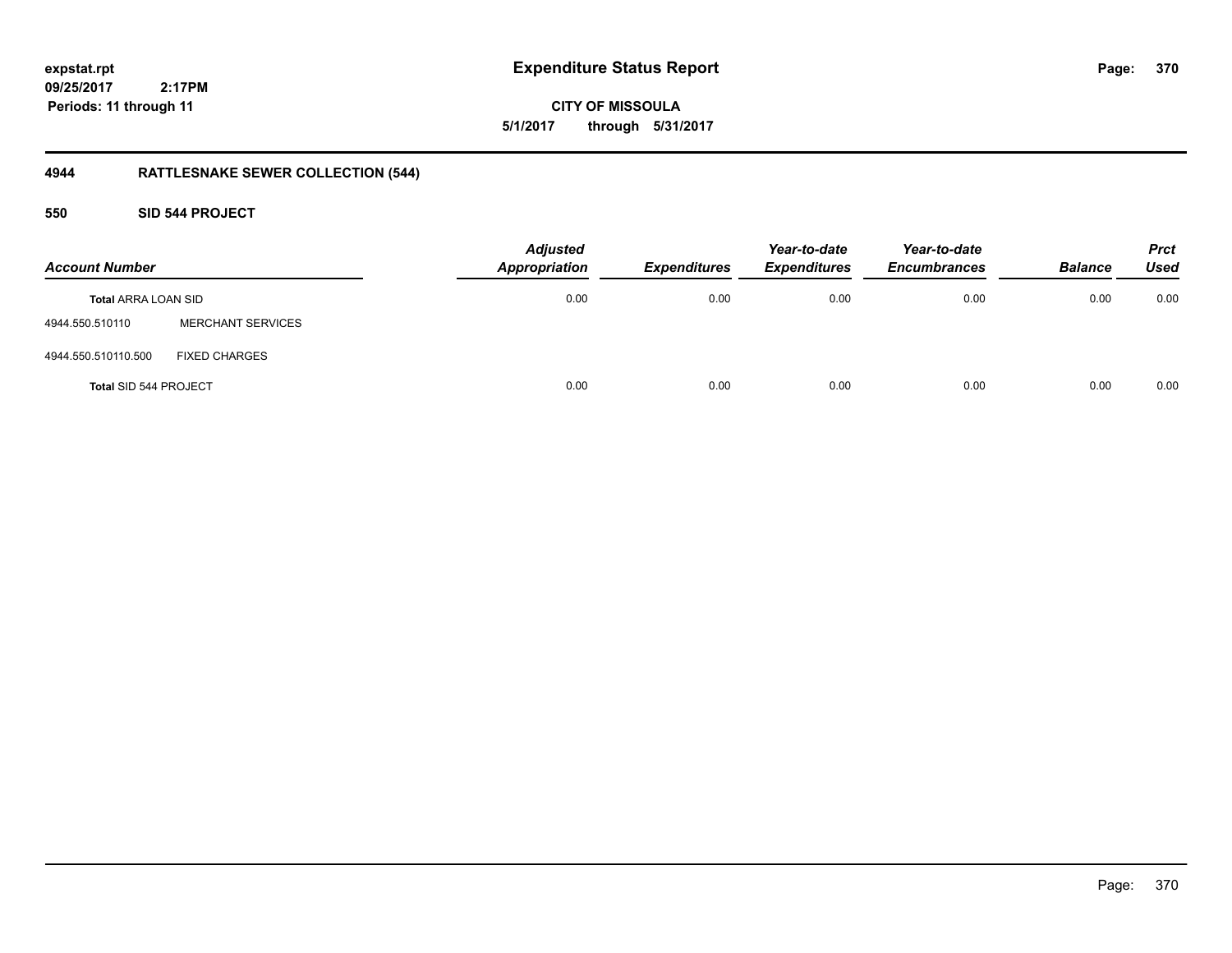**CITY OF MISSOULA 5/1/2017 through 5/31/2017**

## **4944 RATTLESNAKE SEWER COLLECTION (544)**

### **555 LOLO STREET PROJECT**

| <b>Account Number</b>     |                                          | <b>Adjusted</b><br><b>Appropriation</b> | <b>Expenditures</b> | Year-to-date<br><b>Expenditures</b> | Year-to-date<br><b>Encumbrances</b> | <b>Balance</b> | <b>Prct</b><br><b>Used</b> |
|---------------------------|------------------------------------------|-----------------------------------------|---------------------|-------------------------------------|-------------------------------------|----------------|----------------------------|
| 4944.555.430680           | ARRA GRANT                               |                                         |                     |                                     |                                     |                |                            |
| 4944.555.430680.900       | <b>CAPITAL OUTLAY</b>                    |                                         |                     |                                     |                                     |                |                            |
| <b>Total ARRA GRANT</b>   |                                          | 0.00                                    | 0.00                | 0.00                                | 0.00                                | 0.00           | 0.00                       |
| 4944.555.430685           | SRF SID                                  |                                         |                     |                                     |                                     |                |                            |
| 4944.555.430685.900       | <b>CAPITAL OUTLAY</b>                    |                                         |                     |                                     |                                     |                |                            |
| <b>Total SRF SID</b>      |                                          | 0.00                                    | 0.00                | 0.00                                | 0.00                                | 0.00           | 0.00                       |
| 4944.555.430686           | SRF REV BOND                             |                                         |                     |                                     |                                     |                |                            |
| 4944.555.430686.900       | <b>CAPITAL OUTLAY</b>                    |                                         |                     |                                     |                                     |                |                            |
| <b>Total SRF REV BOND</b> |                                          | 0.00                                    | 0.00                | 0.00                                | 0.00                                | 0.00           | 0.00                       |
| 4944.555.510110           | <b>MERCHANT SERVICES</b>                 |                                         |                     |                                     |                                     |                |                            |
| 4944.555.510110.500       | <b>FIXED CHARGES</b>                     |                                         |                     |                                     |                                     |                |                            |
|                           | Total RATTLESNAKE SEWER COLLECTION (544) | 0.00                                    | 0.00                | 0.00                                | 0.00                                | 0.00           | 0.00                       |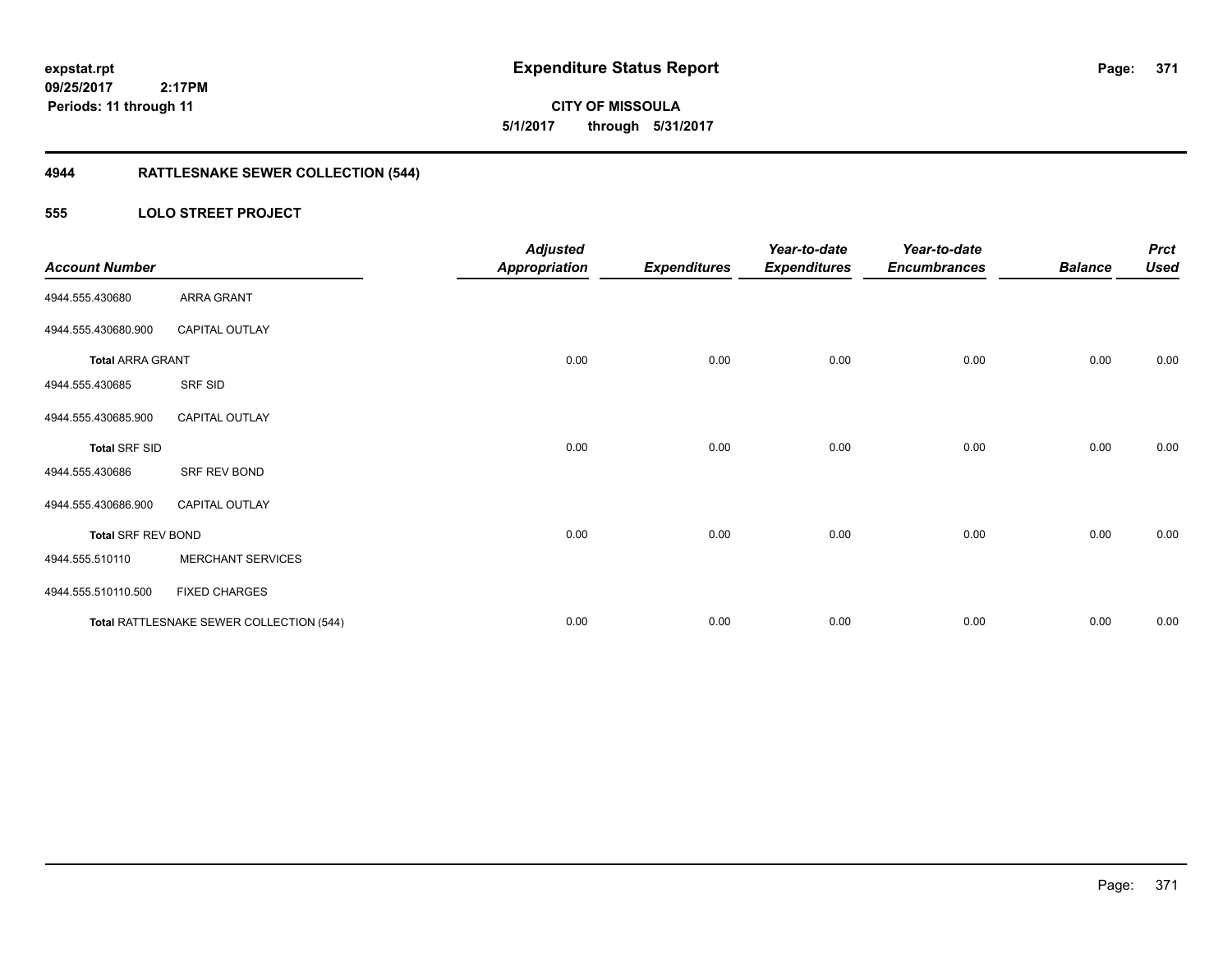**372**

**09/25/2017 2:17PM Periods: 11 through 11**

**CITY OF MISSOULA 5/1/2017 through 5/31/2017**

### **4945 PHILLIPS ST TRAFFIC CALMING**

**000 \*\*\* Title Not Found \*\*\***

| <b>Account Number</b>          |                                          | <b>Adjusted</b><br><b>Appropriation</b> | <b>Expenditures</b> | Year-to-date<br><b>Expenditures</b> | Year-to-date<br><b>Encumbrances</b> | <b>Balance</b> | <b>Prct</b><br><b>Used</b> |
|--------------------------------|------------------------------------------|-----------------------------------------|---------------------|-------------------------------------|-------------------------------------|----------------|----------------------------|
| 4945.000.410000                | <b>GENERAL GOVERNMENT</b>                |                                         |                     |                                     |                                     |                |                            |
| 4945.000.410000.600            | <b>DEBT SERVICE</b>                      |                                         |                     |                                     |                                     |                |                            |
|                                | <b>Total GENERAL GOVERNMENT</b>          | 0.00                                    | 0.00                | 0.00                                | 0.00                                | 0.00           | 0.00                       |
| 4945.000.510110                | <b>MERCHANT SERVICES</b>                 |                                         |                     |                                     |                                     |                |                            |
| 4945.000.510110.500            | <b>FIXED CHARGES</b>                     |                                         |                     |                                     |                                     |                |                            |
| <b>Total MERCHANT SERVICES</b> |                                          | 0.00                                    | 0.00                | 0.00                                | 0.00                                | 0.00           | 0.00                       |
|                                | <b>Total PHILLIPS ST TRAFFIC CALMING</b> | 0.00                                    | 0.00                | 0.00                                | 0.00                                | 0.00           | 0.00                       |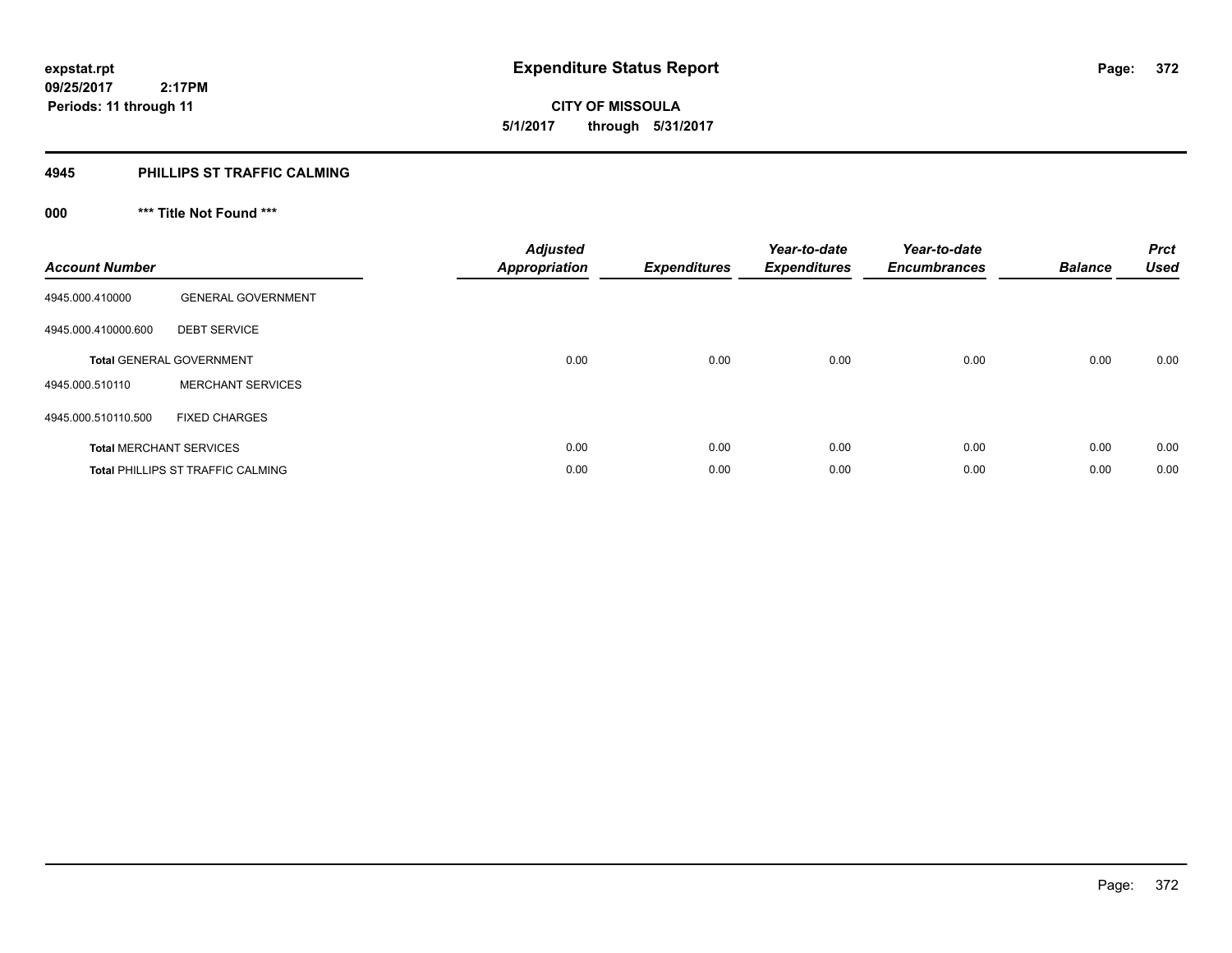**CITY OF MISSOULA 5/1/2017 through 5/31/2017**

### **4946 PATTEE CREEK DR. TRAFFIC CALMING**

**000 \*\*\* Title Not Found \*\*\***

| <b>Account Number</b>         |                                 | <b>Adjusted</b><br><b>Appropriation</b> | <b>Expenditures</b> | Year-to-date<br><b>Expenditures</b> | Year-to-date<br><b>Encumbrances</b> | <b>Balance</b> | <b>Prct</b><br><b>Used</b> |
|-------------------------------|---------------------------------|-----------------------------------------|---------------------|-------------------------------------|-------------------------------------|----------------|----------------------------|
| 4946.000.410000               | <b>GENERAL GOVERNMENT</b>       |                                         |                     |                                     |                                     |                |                            |
| 4946.000.410000.600           | <b>DEBT SERVICE</b>             |                                         |                     |                                     |                                     |                |                            |
|                               | <b>Total GENERAL GOVERNMENT</b> | 0.00                                    | 0.00                | 0.00                                | 0.00                                | 0.00           | 0.00                       |
| 4946.000.510110               | <b>MERCHANT SERVICES</b>        |                                         |                     |                                     |                                     |                |                            |
| 4946.000.510110.500           | <b>FIXED CHARGES</b>            |                                         |                     |                                     |                                     |                |                            |
| Total *** Title Not Found *** |                                 | 0.00                                    | 0.00                | 0.00                                | 0.00                                | 0.00           | 0.00                       |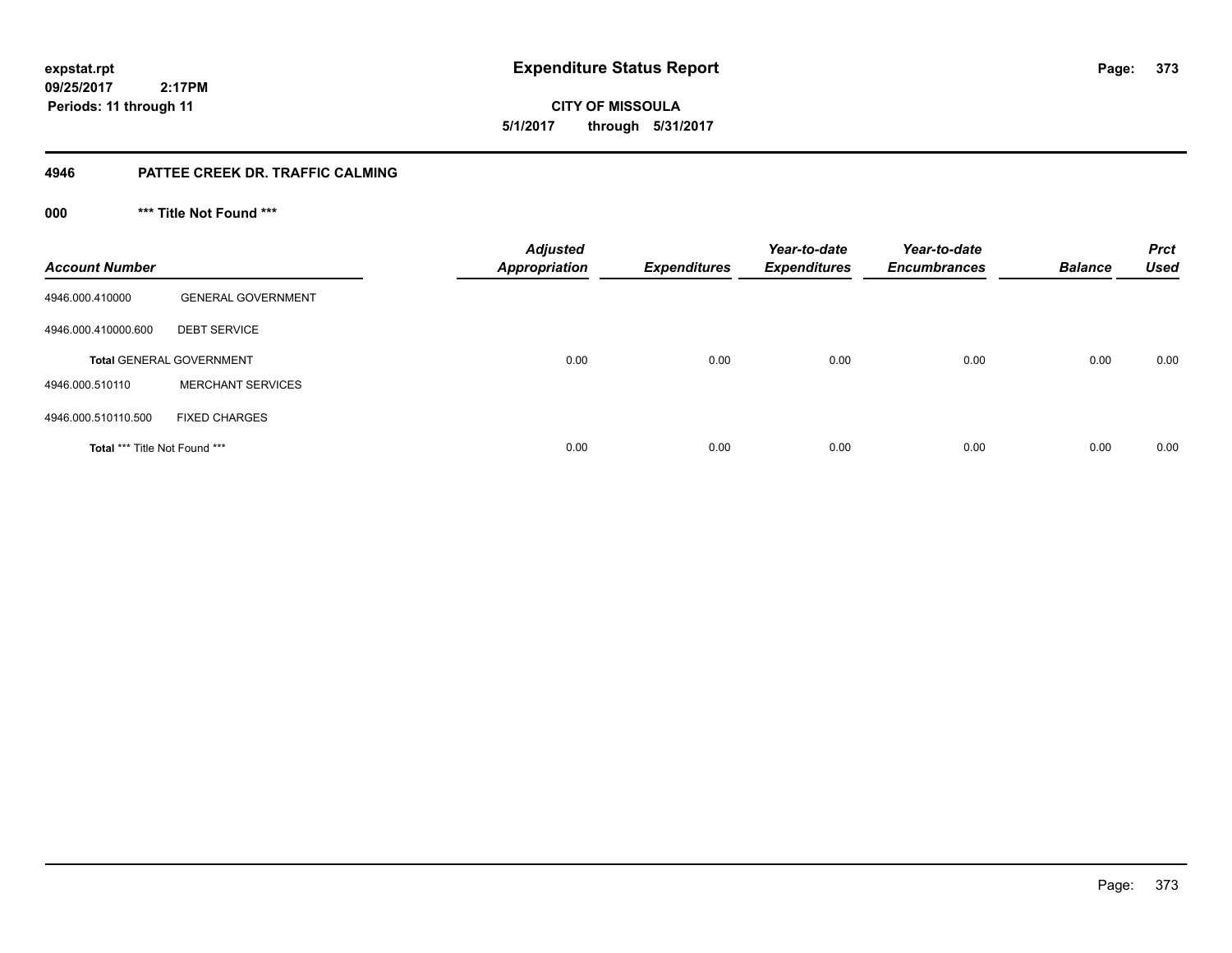**expstat.rpt Expenditure Status Report** 

**09/25/2017 2:17PM Periods: 11 through 11**

**CITY OF MISSOULA 5/1/2017 through 5/31/2017**

### **4946 PATTEE CREEK DR. TRAFFIC CALMING**

| <b>Account Number</b> |                                               | <b>Adjusted</b><br><b>Appropriation</b> | <b>Expenditures</b> | Year-to-date<br><b>Expenditures</b> | Year-to-date<br><b>Encumbrances</b> | <b>Balance</b> | <b>Prct</b><br><b>Used</b> |
|-----------------------|-----------------------------------------------|-----------------------------------------|---------------------|-------------------------------------|-------------------------------------|----------------|----------------------------|
| 4946.390.510100       | SPECIAL ASSESSMENTS                           |                                         |                     |                                     |                                     |                |                            |
| 4946.390.510100.300   | PURCHASED SERVICES                            |                                         |                     |                                     |                                     |                |                            |
|                       | <b>Total PURCHASED SERVICES</b>               | 0.00                                    | 0.00                | 0.00                                | 0.00                                | 0.00           | 0.00                       |
| 4946.390.510100.900   | <b>CAPITAL OUTLAY</b>                         |                                         |                     |                                     |                                     |                |                            |
|                       | <b>Total SPECIAL ASSESSMENTS</b>              | 0.00                                    | 0.00                | 0.00                                | 0.00                                | 0.00           | 0.00                       |
| 4946.390.510110       | <b>MERCHANT SERVICES</b>                      |                                         |                     |                                     |                                     |                |                            |
| 4946.390.510110.500   | <b>FIXED CHARGES</b>                          |                                         |                     |                                     |                                     |                |                            |
|                       | <b>Total MERCHANT SERVICES</b>                | 0.00                                    | 0.00                | 0.00                                | 0.00                                | 0.00           | 0.00                       |
|                       | <b>Total PATTEE CREEK DR. TRAFFIC CALMING</b> | 0.00                                    | 0.00                | 0.00                                | 0.00                                | 0.00           | 0.00                       |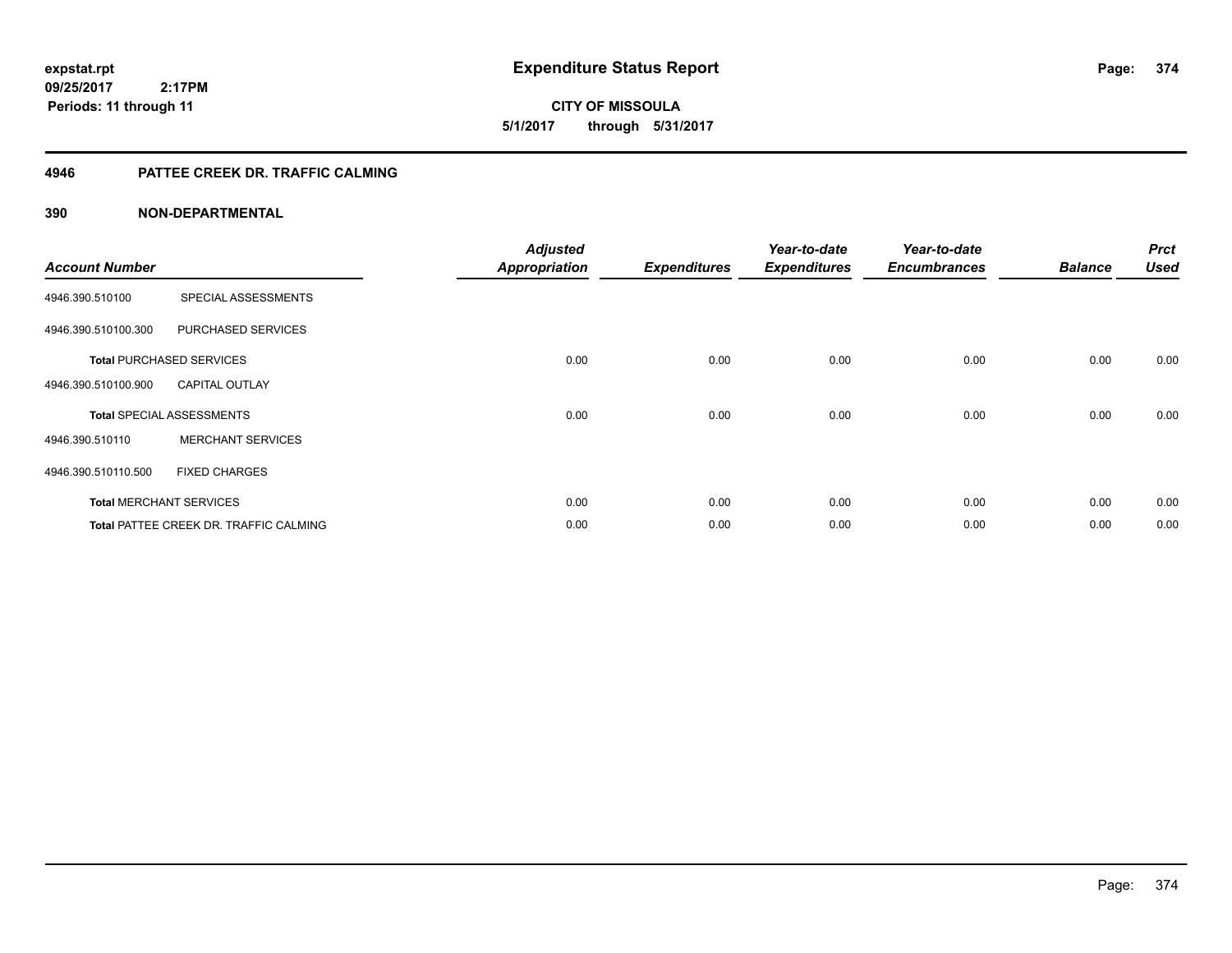**CITY OF MISSOULA 5/1/2017 through 5/31/2017**

### **4948 STORMWATER OUTFALL RETROFITS**

| <b>Account Number</b>                                               |                                                                                         | <b>Adjusted</b><br><b>Appropriation</b> | <b>Expenditures</b>      | Year-to-date<br><b>Expenditures</b> | Year-to-date<br><b>Encumbrances</b> | <b>Balance</b>                             | <b>Prct</b><br><b>Used</b> |
|---------------------------------------------------------------------|-----------------------------------------------------------------------------------------|-----------------------------------------|--------------------------|-------------------------------------|-------------------------------------|--------------------------------------------|----------------------------|
| 4948.390.431210                                                     | CARAS PARK STORM WATER RETROFITS                                                        |                                         |                          |                                     |                                     |                                            |                            |
| 4948.390.431210.300                                                 | <b>PURCHASED SERVICES</b>                                                               |                                         |                          |                                     |                                     |                                            |                            |
|                                                                     | 4948.390.431210.350.000 CARAS PARK OUTFALL RETROFITS<br><b>Total PURCHASED SERVICES</b> | 0.00<br>0.00                            | 3,610.00<br>3,610.00     | 29,275.94<br>29,275.94              | 0.00<br>0.00                        | $-29.275.94$<br>$-29,275.94$               | 0.00<br>0.00               |
| 4948.390.431210.900                                                 | <b>CAPITAL OUTLAY</b>                                                                   |                                         |                          |                                     |                                     |                                            |                            |
| 4948.390.431210.930.000 IMPROVEMENTS<br><b>Total CAPITAL OUTLAY</b> | <b>Total CARAS PARK STORM WATER RETROFITS</b>                                           | 0.00<br>0.00<br>0.00                    | 0.00<br>0.00<br>3,610.00 | 2,532.04<br>2,532.04<br>31,807.98   | 0.00<br>0.00<br>0.00                | $-2,532.04$<br>$-2,532.04$<br>$-31,807.98$ | 0.00<br>0.00<br>0.00       |
| 4948.390.431212<br>4948.390.431212.300                              | <b>BUCKHOUSE BRIDGE STORM WATER RETROFIT</b><br><b>PURCHASED SERVICES</b>               |                                         |                          |                                     |                                     |                                            |                            |
| 4948.390.510110                                                     | Total BUCKHOUSE BRIDGE STORM WATER RETROFIT<br><b>MERCHANT SERVICES</b>                 | 0.00                                    | 0.00                     | 0.00                                | 0.00                                | 0.00                                       | 0.00                       |
| 4948.390.510110.500                                                 | <b>FIXED CHARGES</b>                                                                    |                                         |                          |                                     |                                     |                                            |                            |
| <b>Total MERCHANT SERVICES</b>                                      |                                                                                         | 0.00                                    | 0.00                     | 0.00                                | 0.00                                | 0.00                                       | 0.00                       |
|                                                                     | <b>Total STORMWATER OUTFALL RETROFITS</b>                                               | 0.00                                    | 3,610.00                 | 31,807.98                           | 0.00                                | $-31,807.98$                               | 0.00                       |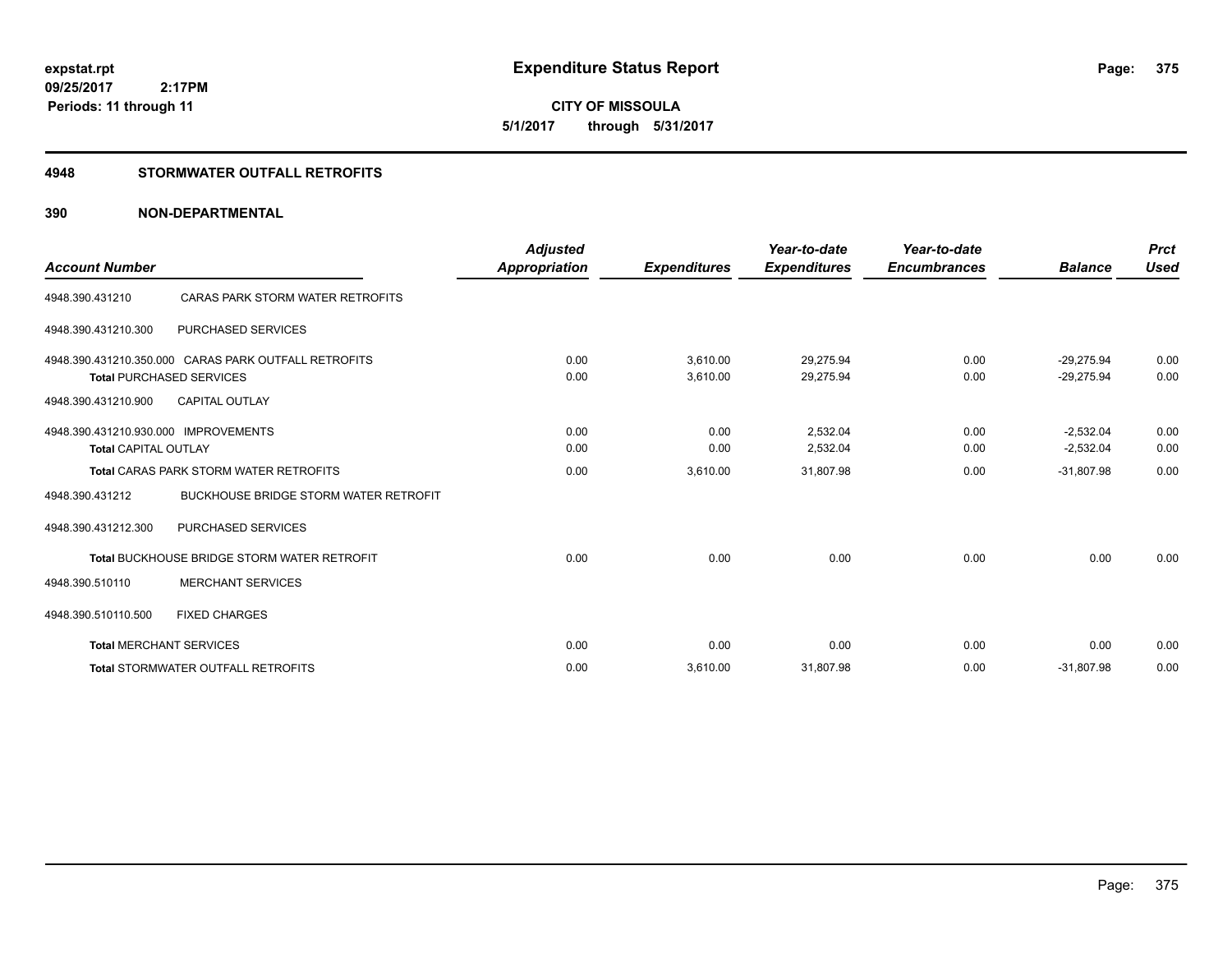**CITY OF MISSOULA 5/1/2017 through 5/31/2017**

#### **4949 WAYFINDING PROJECT**

| <b>Account Number</b>           |                                                                                  | <b>Adjusted</b><br><b>Appropriation</b> | <b>Expenditures</b> | Year-to-date<br><b>Expenditures</b> | Year-to-date<br><b>Encumbrances</b> | <b>Balance</b>               | <b>Prct</b><br><b>Used</b> |
|---------------------------------|----------------------------------------------------------------------------------|-----------------------------------------|---------------------|-------------------------------------|-------------------------------------|------------------------------|----------------------------|
| 4949.390.430268                 | *** Title Not Found ***                                                          |                                         |                     |                                     |                                     |                              |                            |
| 4949.390.430268.100             | PERSONAL SERVICES                                                                |                                         |                     |                                     |                                     |                              |                            |
| <b>Total PERSONAL SERVICES</b>  |                                                                                  | 0.00                                    | 0.00                | 0.00                                | 0.00                                | 0.00                         | 0.00                       |
| 4949.390.430268.200             | <b>SUPPLIES</b>                                                                  |                                         |                     |                                     |                                     |                              |                            |
| <b>Total SUPPLIES</b>           |                                                                                  | 0.00                                    | 0.00                | 0.00                                | 0.00                                | 0.00                         | 0.00                       |
| 4949.390.430268.300             | PURCHASED SERVICES                                                               |                                         |                     |                                     |                                     |                              |                            |
|                                 | 4949.390.430268.350.000 PROFESSIONAL SERVICES<br><b>Total PURCHASED SERVICES</b> | 0.00<br>0.00                            | 0.00<br>0.00        | 90,395.50<br>90,395.50              | 0.00<br>0.00                        | $-90,395.50$<br>$-90,395.50$ | 0.00<br>0.00               |
| 4949.390.430268.900             | <b>CAPITAL OUTLAY</b>                                                            |                                         |                     |                                     |                                     |                              |                            |
| <b>Total CAPITAL OUTLAY</b>     |                                                                                  | 0.00                                    | 0.00                | 0.00                                | 0.00                                | 0.00                         | 0.00                       |
| Total *** Title Not Found ***   |                                                                                  | 0.00                                    | 0.00                | 90,395.50                           | 0.00                                | $-90,395.50$                 | 0.00                       |
| 4949.390.510110                 | <b>MERCHANT SERVICES</b>                                                         |                                         |                     |                                     |                                     |                              |                            |
| 4949.390.510110.500             | <b>FIXED CHARGES</b>                                                             |                                         |                     |                                     |                                     |                              |                            |
| <b>Total MERCHANT SERVICES</b>  |                                                                                  | 0.00                                    | 0.00                | 0.00                                | 0.00                                | 0.00                         | 0.00                       |
| <b>Total WAYFINDING PROJECT</b> |                                                                                  | 0.00                                    | 0.00                | 90,395.50                           | 0.00                                | $-90,395.50$                 | 0.00                       |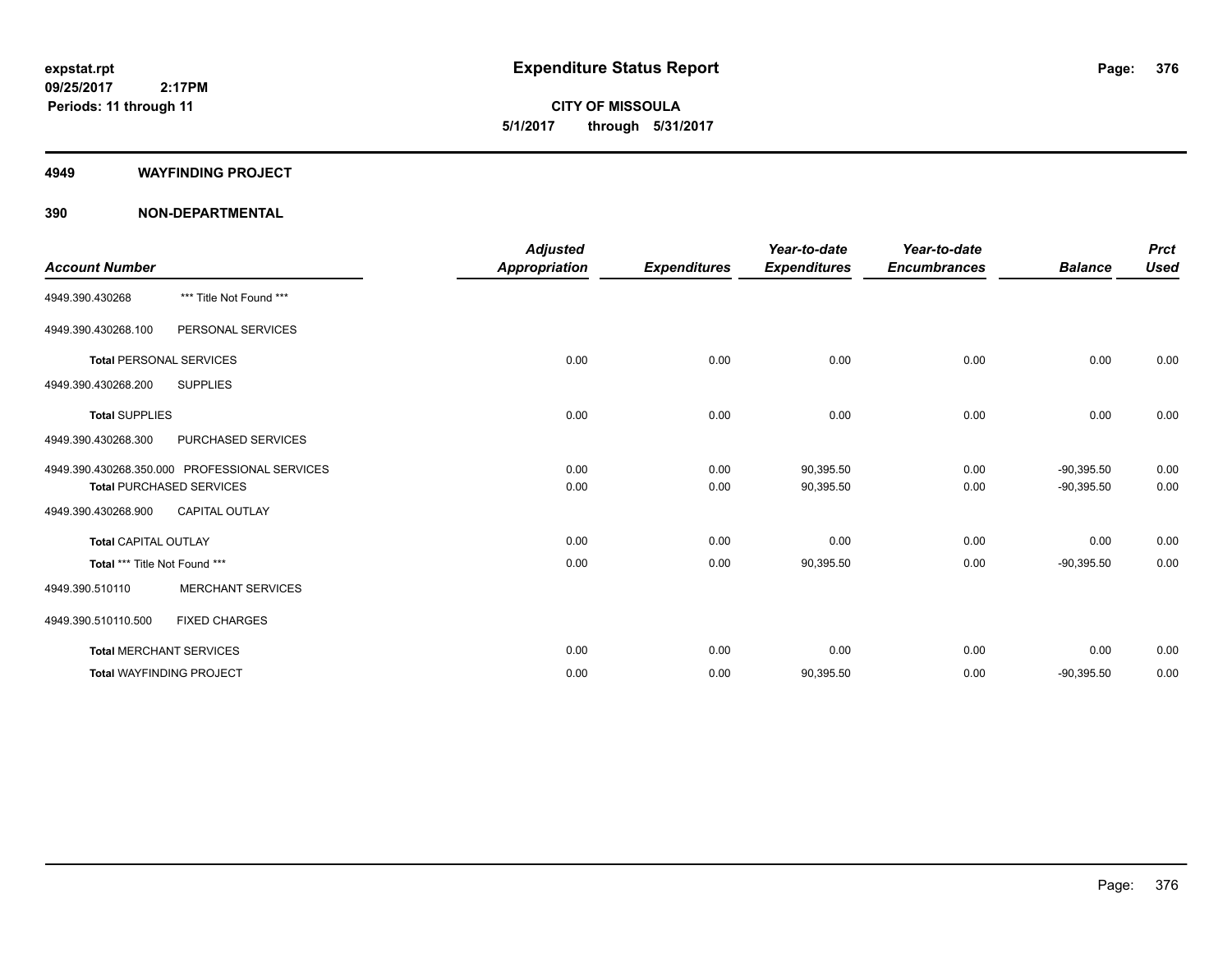**CITY OF MISSOULA 5/1/2017 through 5/31/2017**

#### **4990 ARRA ENHANCEMENTS**

### **500 N HIGGINS STREETSCAPE**

| <b>Account Number</b> |                                         | <b>Adjusted</b><br><b>Appropriation</b> | <b>Expenditures</b> | Year-to-date<br><b>Expenditures</b> | Year-to-date<br><b>Encumbrances</b> | <b>Balance</b> | <b>Prct</b><br><b>Used</b> |
|-----------------------|-----------------------------------------|-----------------------------------------|---------------------|-------------------------------------|-------------------------------------|----------------|----------------------------|
| 4990.500.430030       | PRELIMINARY ENGINEERING                 |                                         |                     |                                     |                                     |                |                            |
| 4990.500.430030.900   | <b>CAPITAL OUTLAY</b>                   |                                         |                     |                                     |                                     |                |                            |
|                       | <b>Total PRELIMINARY ENGINEERING</b>    | 0.00                                    | 0.00                | 0.00                                | 0.00                                | 0.00           | 0.00                       |
| 4990.500.430031       | <b>CONTRUCTION ENGINEERING</b>          |                                         |                     |                                     |                                     |                |                            |
| 4990.500.430031.900   | <b>CAPITAL OUTLAY</b>                   |                                         |                     |                                     |                                     |                |                            |
|                       | Total CONTRUCTION ENGINEERING           | 0.00                                    | 0.00                | 0.00                                | 0.00                                | 0.00           | 0.00                       |
| 4990.500.430032       | CONTRACTOR PAYMENTS-CONTSTRUCTION       |                                         |                     |                                     |                                     |                |                            |
| 4990.500.430032.900   | <b>CAPITAL OUTLAY</b>                   |                                         |                     |                                     |                                     |                |                            |
|                       | Total CONTRACTOR PAYMENTS-CONTSTRUCTION | 0.00                                    | 0.00                | 0.00                                | 0.00                                | 0.00           | 0.00                       |
| 4990.500.510110       | <b>MERCHANT SERVICES</b>                |                                         |                     |                                     |                                     |                |                            |
| 4990.500.510110.500   | <b>FIXED CHARGES</b>                    |                                         |                     |                                     |                                     |                |                            |
|                       | Total N HIGGINS STREETSCAPE             | 0.00                                    | 0.00                | 0.00                                | 0.00                                | 0.00           | 0.00                       |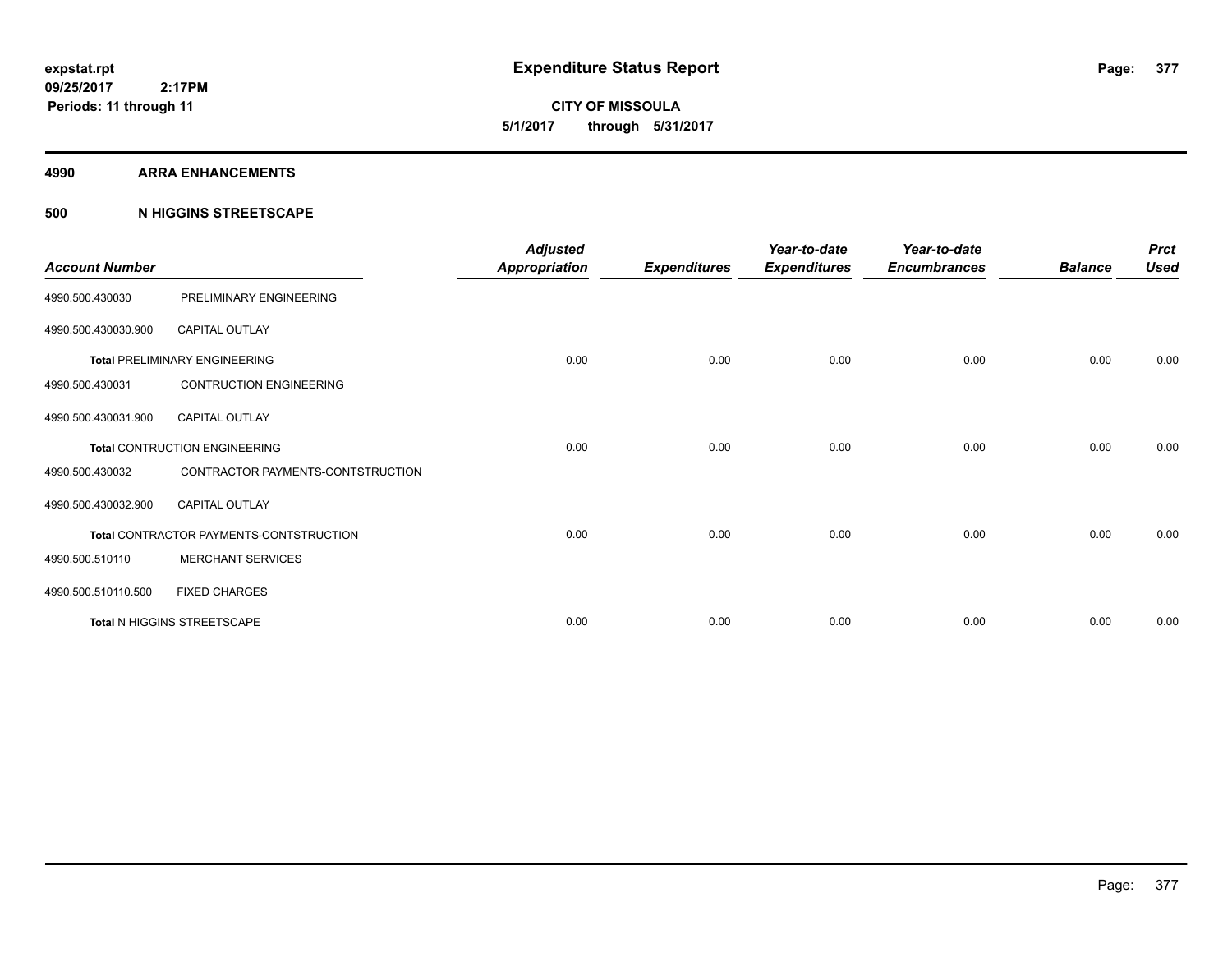**CITY OF MISSOULA 5/1/2017 through 5/31/2017**

**4990 ARRA ENHANCEMENTS**

**510 CURB RAMPS**

| <b>Account Number</b>   |                                                | <b>Adjusted</b><br><b>Appropriation</b> | <b>Expenditures</b> | Year-to-date<br><b>Expenditures</b> | Year-to-date<br><b>Encumbrances</b> | <b>Balance</b> | <b>Prct</b><br><b>Used</b> |
|-------------------------|------------------------------------------------|-----------------------------------------|---------------------|-------------------------------------|-------------------------------------|----------------|----------------------------|
| 4990.510.430032         | CONTRACTOR PAYMENTS-CONTSTRUCTION              |                                         |                     |                                     |                                     |                |                            |
| 4990.510.430032.900     | <b>CAPITAL OUTLAY</b>                          |                                         |                     |                                     |                                     |                |                            |
|                         | <b>Total CONTRACTOR PAYMENTS-CONTSTRUCTION</b> | 0.00                                    | 0.00                | 0.00                                | 0.00                                | 0.00           | 0.00                       |
| 4990.510.510110         | <b>MERCHANT SERVICES</b>                       |                                         |                     |                                     |                                     |                |                            |
| 4990.510.510110.500     | <b>FIXED CHARGES</b>                           |                                         |                     |                                     |                                     |                |                            |
| <b>Total CURB RAMPS</b> |                                                | 0.00                                    | 0.00                | 0.00                                | 0.00                                | 0.00           | 0.00                       |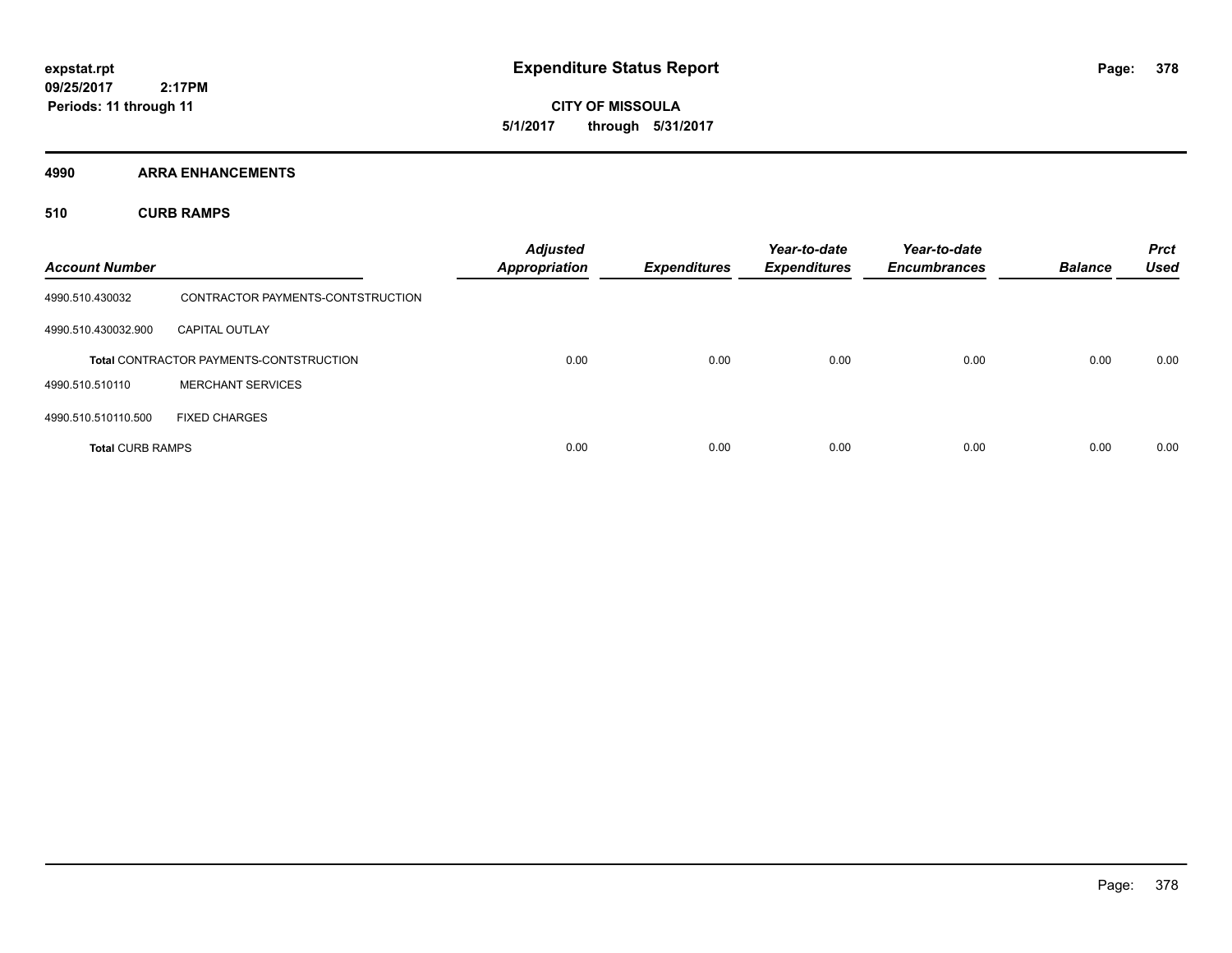**CITY OF MISSOULA 5/1/2017 through 5/31/2017**

#### **4990 ARRA ENHANCEMENTS**

### **515 RSNAKE GATEWAY GREENOUGH DRIVE**

| <b>Account Number</b> |                                         | <b>Adjusted</b><br><b>Appropriation</b> | <b>Expenditures</b> | Year-to-date<br><b>Expenditures</b> | Year-to-date<br><b>Encumbrances</b> | <b>Balance</b> | <b>Prct</b><br><b>Used</b> |
|-----------------------|-----------------------------------------|-----------------------------------------|---------------------|-------------------------------------|-------------------------------------|----------------|----------------------------|
| 4990.515.430030       | PRELIMINARY ENGINEERING                 |                                         |                     |                                     |                                     |                |                            |
| 4990.515.430030.900   | CAPITAL OUTLAY                          |                                         |                     |                                     |                                     |                |                            |
|                       | <b>Total PRELIMINARY ENGINEERING</b>    | 0.00                                    | 0.00                | 0.00                                | 0.00                                | 0.00           | 0.00                       |
| 4990.515.430031       | <b>CONTRUCTION ENGINEERING</b>          |                                         |                     |                                     |                                     |                |                            |
| 4990.515.430031.900   | <b>CAPITAL OUTLAY</b>                   |                                         |                     |                                     |                                     |                |                            |
|                       | <b>Total CONTRUCTION ENGINEERING</b>    | 0.00                                    | 0.00                | 0.00                                | 0.00                                | 0.00           | 0.00                       |
| 4990.515.430032       | CONTRACTOR PAYMENTS-CONTSTRUCTION       |                                         |                     |                                     |                                     |                |                            |
| 4990.515.430032.900   | <b>CAPITAL OUTLAY</b>                   |                                         |                     |                                     |                                     |                |                            |
|                       | Total CONTRACTOR PAYMENTS-CONTSTRUCTION | 0.00                                    | 0.00                | 0.00                                | 0.00                                | 0.00           | 0.00                       |
| 4990.515.510110       | <b>MERCHANT SERVICES</b>                |                                         |                     |                                     |                                     |                |                            |
| 4990.515.510110.500   | <b>FIXED CHARGES</b>                    |                                         |                     |                                     |                                     |                |                            |
|                       | <b>Total ARRA ENHANCEMENTS</b>          | 0.00                                    | 0.00                | 0.00                                | 0.00                                | 0.00           | 0.00                       |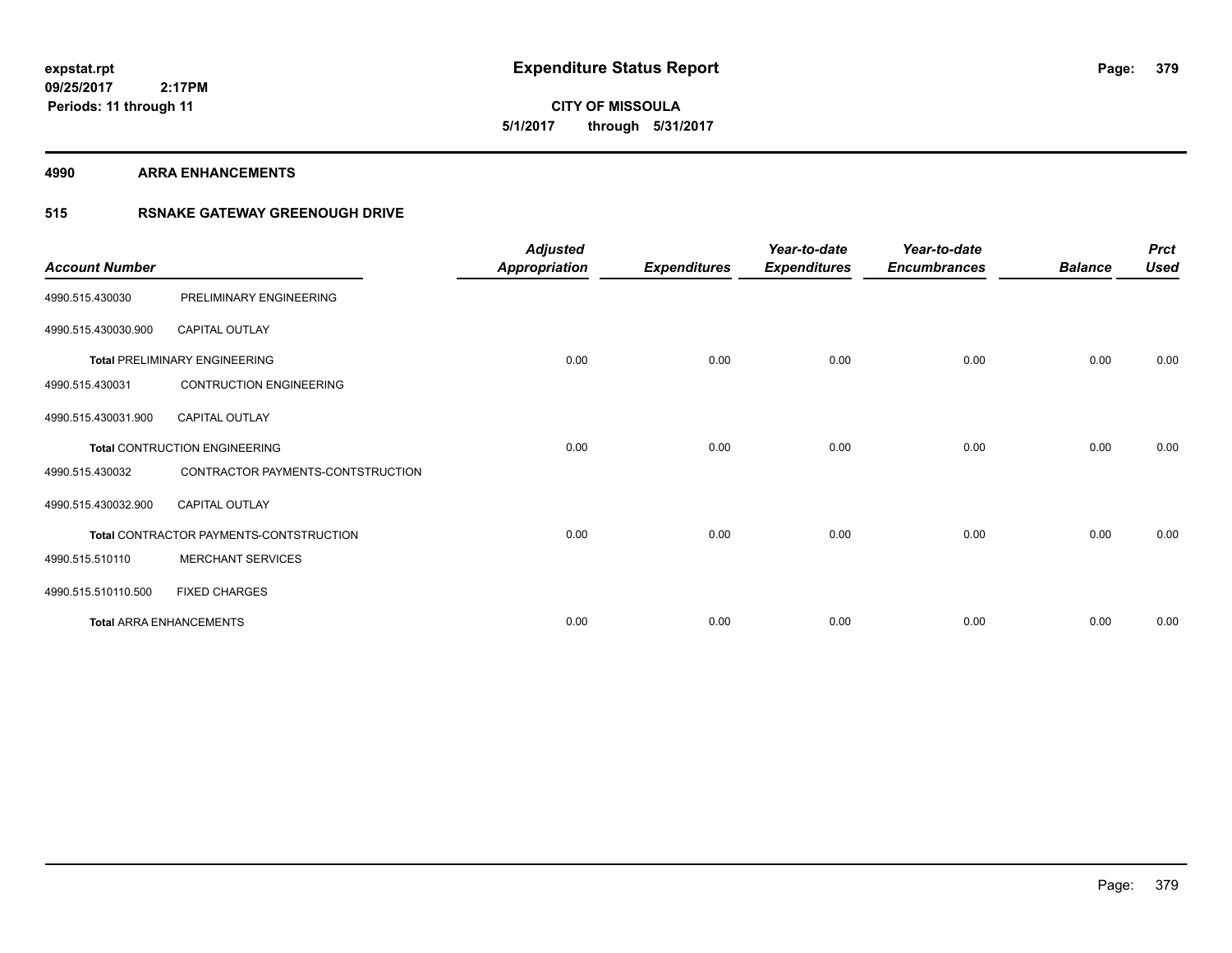**CITY OF MISSOULA 5/1/2017 through 5/31/2017**

**4991 ARRA HB645**

### **500 N HIGGINS STREETSCAPE**

| <b>Account Number</b> |                                    | <b>Adjusted</b><br><b>Appropriation</b> | <b>Expenditures</b> | Year-to-date<br><b>Expenditures</b> | Year-to-date<br><b>Encumbrances</b> | <b>Balance</b> | <b>Prct</b><br><b>Used</b> |
|-----------------------|------------------------------------|-----------------------------------------|---------------------|-------------------------------------|-------------------------------------|----------------|----------------------------|
| 4991.500.430033       | N.HIGGINS/MTN WATER                |                                         |                     |                                     |                                     |                |                            |
| 4991.500.430033.900   | <b>CAPITAL OUTLAY</b>              |                                         |                     |                                     |                                     |                |                            |
|                       | <b>Total N.HIGGINS/MTN WATER</b>   | 0.00                                    | 0.00                | 0.00                                | 0.00                                | 0.00           | 0.00                       |
| 4991.500.510110       | <b>MERCHANT SERVICES</b>           |                                         |                     |                                     |                                     |                |                            |
| 4991.500.510110.500   | <b>FIXED CHARGES</b>               |                                         |                     |                                     |                                     |                |                            |
|                       | <b>Total N HIGGINS STREETSCAPE</b> | 0.00                                    | 0.00                | 0.00                                | 0.00                                | 0.00           | 0.00                       |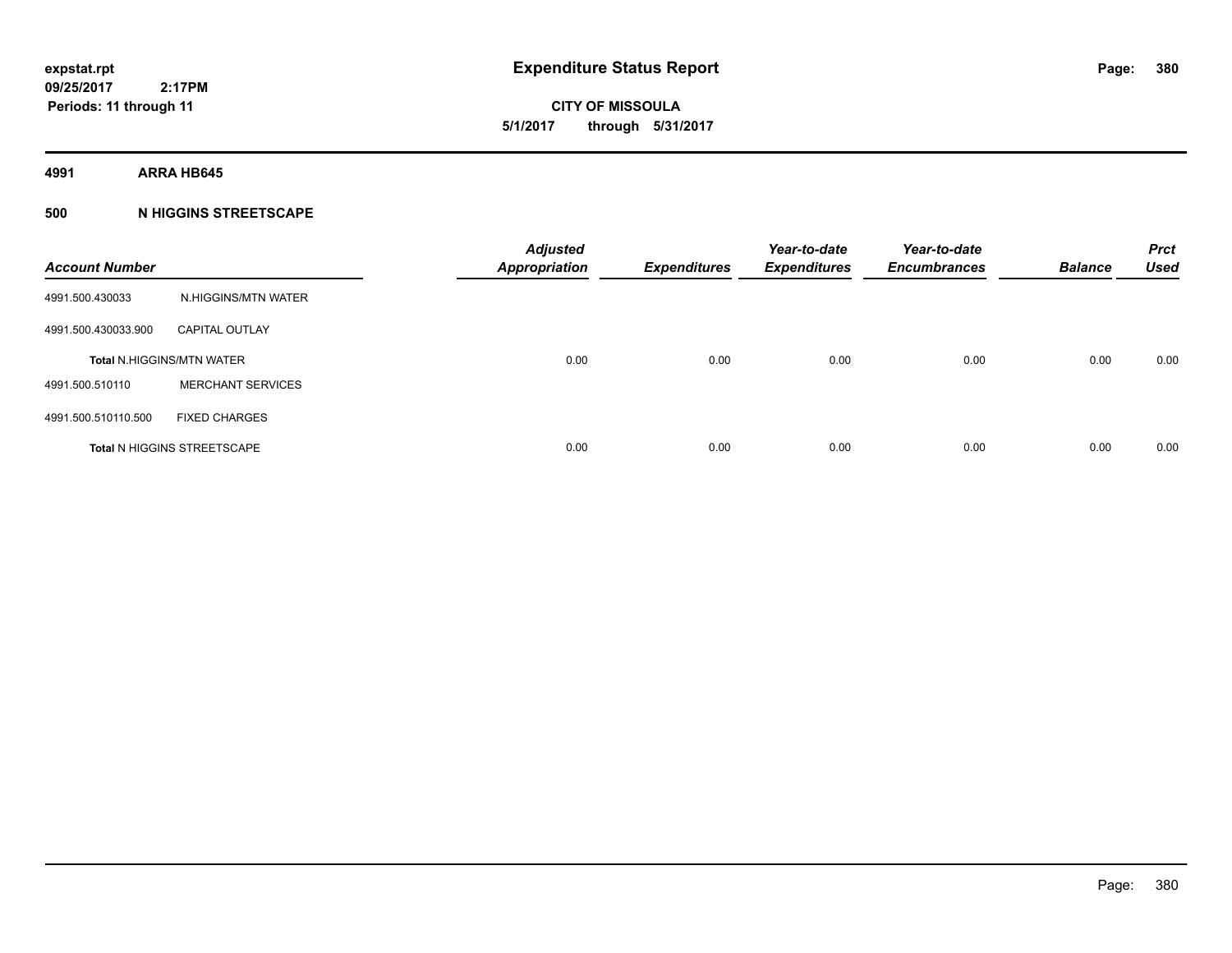**CITY OF MISSOULA 5/1/2017 through 5/31/2017**

**4991 ARRA HB645**

**520 N HIGGINS PAVING**

| <b>Account Number</b>  |                                         | <b>Adjusted</b><br><b>Appropriation</b> | <b>Expenditures</b> | Year-to-date<br><b>Expenditures</b> | Year-to-date<br><b>Encumbrances</b> | <b>Balance</b> | <b>Prct</b><br><b>Used</b> |
|------------------------|-----------------------------------------|-----------------------------------------|---------------------|-------------------------------------|-------------------------------------|----------------|----------------------------|
| 4991.520.430030        | PRELIMINARY ENGINEERING                 |                                         |                     |                                     |                                     |                |                            |
| 4991.520.430030.900    | <b>CAPITAL OUTLAY</b>                   |                                         |                     |                                     |                                     |                |                            |
|                        | <b>Total PRELIMINARY ENGINEERING</b>    | 0.00                                    | 0.00                | 0.00                                | 0.00                                | 0.00           | 0.00                       |
| 4991.520.430031        | <b>CONTRUCTION ENGINEERING</b>          |                                         |                     |                                     |                                     |                |                            |
| 4991.520.430031.900    | <b>CAPITAL OUTLAY</b>                   |                                         |                     |                                     |                                     |                |                            |
|                        | <b>Total CONTRUCTION ENGINEERING</b>    | 0.00                                    | 0.00                | 0.00                                | 0.00                                | 0.00           | 0.00                       |
| 4991.520.430032        | CONTRACTOR PAYMENTS-CONTSTRUCTION       |                                         |                     |                                     |                                     |                |                            |
| 4991.520.430032.900    | <b>CAPITAL OUTLAY</b>                   |                                         |                     |                                     |                                     |                |                            |
|                        | Total CONTRACTOR PAYMENTS-CONTSTRUCTION | 0.00                                    | 0.00                | 0.00                                | 0.00                                | 0.00           | 0.00                       |
| 4991.520.510110        | <b>MERCHANT SERVICES</b>                |                                         |                     |                                     |                                     |                |                            |
| 4991.520.510110.500    | <b>FIXED CHARGES</b>                    |                                         |                     |                                     |                                     |                |                            |
| Total N HIGGINS PAVING |                                         | 0.00                                    | 0.00                | 0.00                                | 0.00                                | 0.00           | 0.00                       |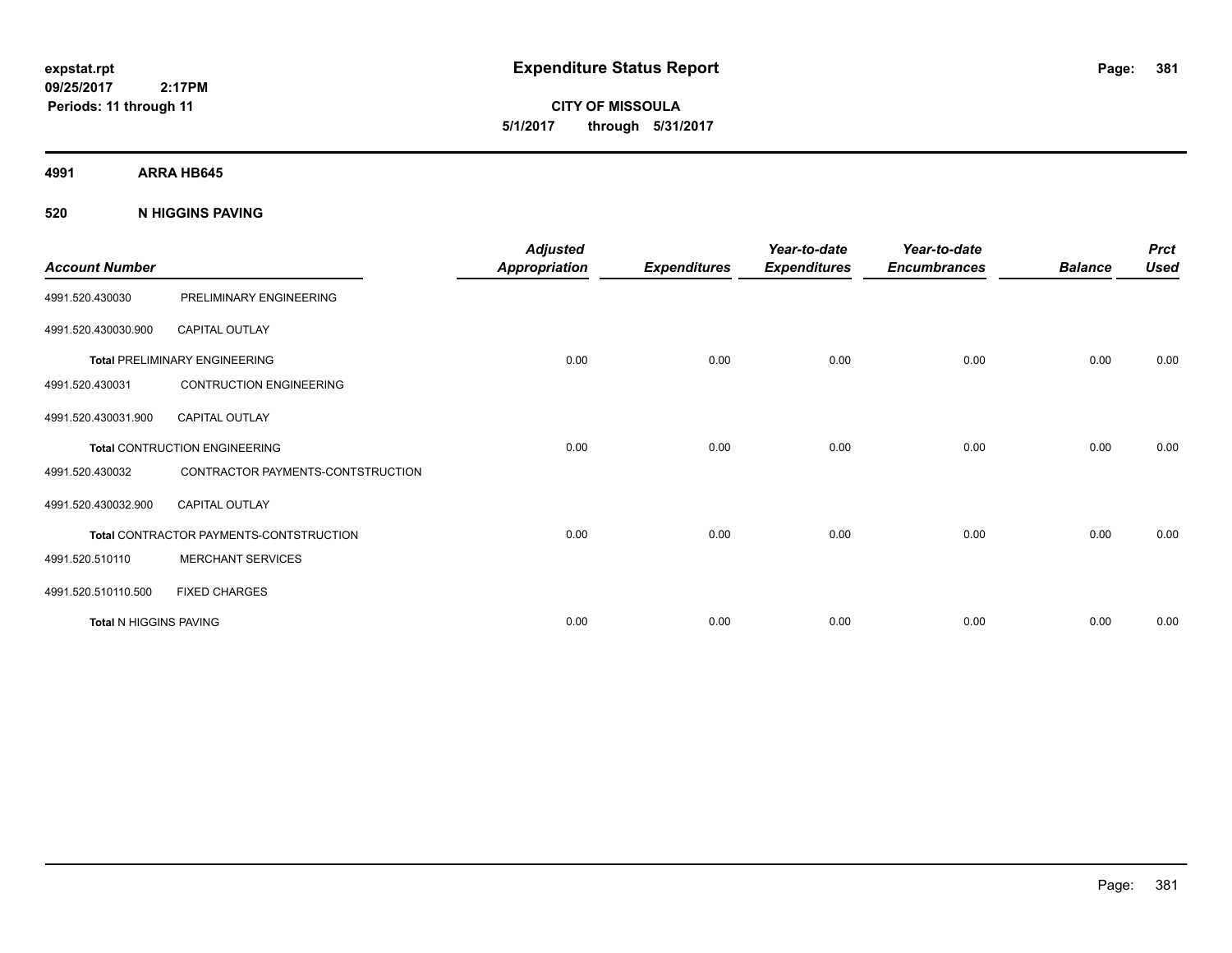**382**

**09/25/2017 2:17PM Periods: 11 through 11**

**CITY OF MISSOULA 5/1/2017 through 5/31/2017**

**4991 ARRA HB645**

### **525 BROOKS ST CURB & SW IMPROVEMENTS**

| <b>Account Number</b> |                                         | <b>Adjusted</b><br><b>Appropriation</b> | <b>Expenditures</b> | Year-to-date<br><b>Expenditures</b> | Year-to-date<br><b>Encumbrances</b> | <b>Balance</b> | <b>Prct</b><br><b>Used</b> |
|-----------------------|-----------------------------------------|-----------------------------------------|---------------------|-------------------------------------|-------------------------------------|----------------|----------------------------|
| 4991.525.430030       | PRELIMINARY ENGINEERING                 |                                         |                     |                                     |                                     |                |                            |
| 4991.525.430030.900   | <b>CAPITAL OUTLAY</b>                   |                                         |                     |                                     |                                     |                |                            |
|                       | <b>Total PRELIMINARY ENGINEERING</b>    | 0.00                                    | 0.00                | 0.00                                | 0.00                                | 0.00           | 0.00                       |
| 4991.525.430031       | <b>CONTRUCTION ENGINEERING</b>          |                                         |                     |                                     |                                     |                |                            |
| 4991.525.430031.900   | <b>CAPITAL OUTLAY</b>                   |                                         |                     |                                     |                                     |                |                            |
|                       | <b>Total CONTRUCTION ENGINEERING</b>    | 0.00                                    | 0.00                | 0.00                                | 0.00                                | 0.00           | 0.00                       |
| 4991.525.430032       | CONTRACTOR PAYMENTS-CONTSTRUCTION       |                                         |                     |                                     |                                     |                |                            |
| 4991.525.430032.900   | <b>CAPITAL OUTLAY</b>                   |                                         |                     |                                     |                                     |                |                            |
|                       | Total CONTRACTOR PAYMENTS-CONTSTRUCTION | 0.00                                    | 0.00                | 0.00                                | 0.00                                | 0.00           | 0.00                       |
| 4991.525.510110       | <b>MERCHANT SERVICES</b>                |                                         |                     |                                     |                                     |                |                            |
| 4991.525.510110.500   | <b>FIXED CHARGES</b>                    |                                         |                     |                                     |                                     |                |                            |
|                       | Total BROOKS ST CURB & SW IMPROVEMENTS  | 0.00                                    | 0.00                | 0.00                                | 0.00                                | 0.00           | 0.00                       |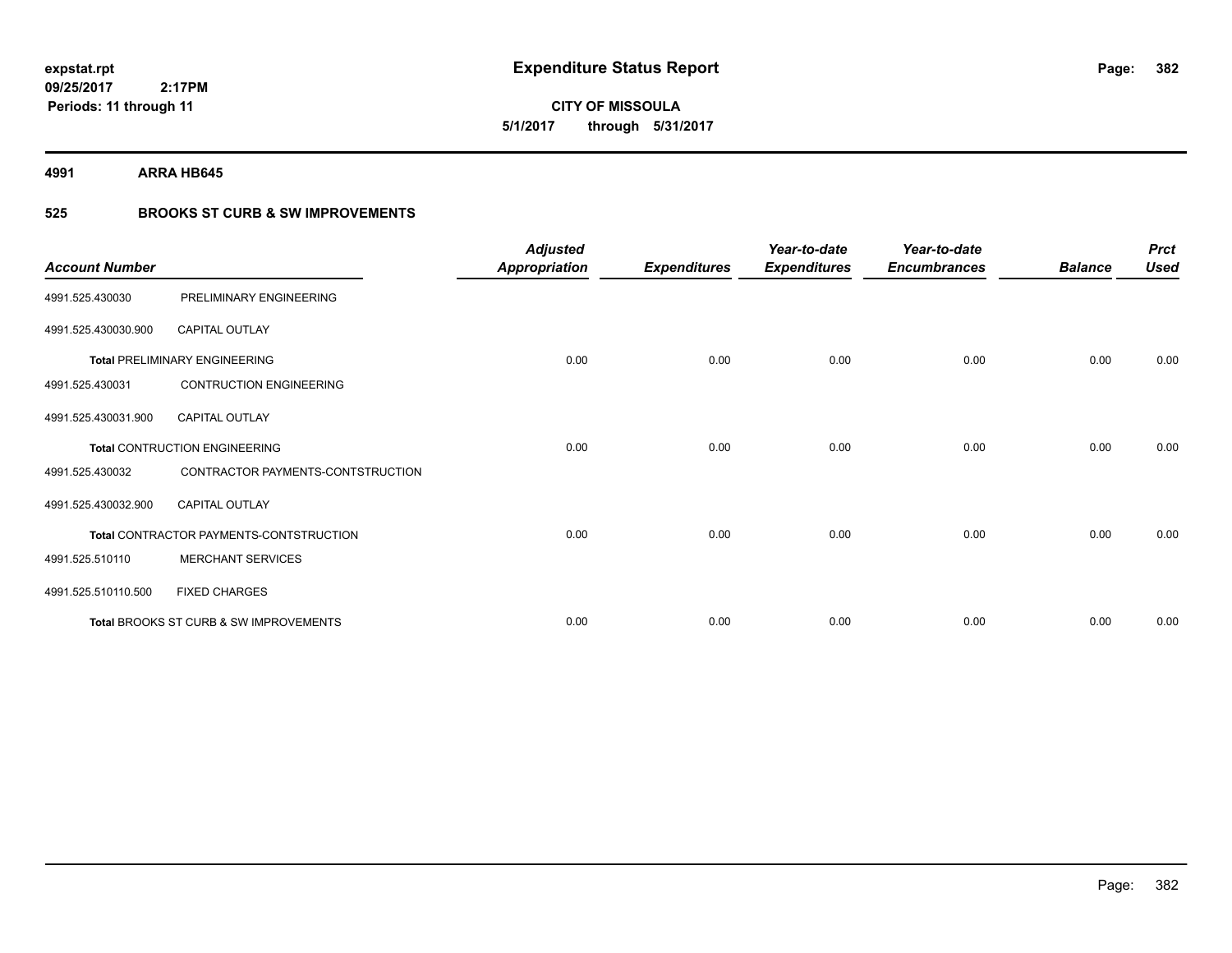**CITY OF MISSOULA 5/1/2017 through 5/31/2017**

**4991 ARRA HB645**

**530 CURB RAMPS**

|                                |                                         | <b>Adjusted</b>      |                     | Year-to-date        | Year-to-date        |                | <b>Prct</b> |
|--------------------------------|-----------------------------------------|----------------------|---------------------|---------------------|---------------------|----------------|-------------|
| <b>Account Number</b>          |                                         | <b>Appropriation</b> | <b>Expenditures</b> | <b>Expenditures</b> | <b>Encumbrances</b> | <b>Balance</b> | <b>Used</b> |
| 4991.530.430030                | PRELIMINARY ENGINEERING                 |                      |                     |                     |                     |                |             |
| 4991.530.430030.100            | PERSONAL SERVICES                       |                      |                     |                     |                     |                |             |
| <b>Total PERSONAL SERVICES</b> |                                         | 0.00                 | 0.00                | 0.00                | 0.00                | 0.00           | 0.00        |
| 4991.530.430030.900            | <b>CAPITAL OUTLAY</b>                   |                      |                     |                     |                     |                |             |
|                                | <b>Total PRELIMINARY ENGINEERING</b>    | 0.00                 | 0.00                | 0.00                | 0.00                | 0.00           | 0.00        |
| 4991.530.430031                | <b>CONTRUCTION ENGINEERING</b>          |                      |                     |                     |                     |                |             |
| 4991.530.430031.900            | CAPITAL OUTLAY                          |                      |                     |                     |                     |                |             |
|                                | <b>Total CONTRUCTION ENGINEERING</b>    | 0.00                 | 0.00                | 0.00                | 0.00                | 0.00           | 0.00        |
| 4991.530.430032                | CONTRACTOR PAYMENTS-CONTSTRUCTION       |                      |                     |                     |                     |                |             |
| 4991.530.430032.900            | <b>CAPITAL OUTLAY</b>                   |                      |                     |                     |                     |                |             |
|                                | Total CONTRACTOR PAYMENTS-CONTSTRUCTION | 0.00                 | 0.00                | 0.00                | 0.00                | 0.00           | 0.00        |
| 4991.530.510110                | <b>MERCHANT SERVICES</b>                |                      |                     |                     |                     |                |             |
| 4991.530.510110.500            | <b>FIXED CHARGES</b>                    |                      |                     |                     |                     |                |             |
| <b>Total CURB RAMPS</b>        |                                         | 0.00                 | 0.00                | 0.00                | 0.00                | 0.00           | 0.00        |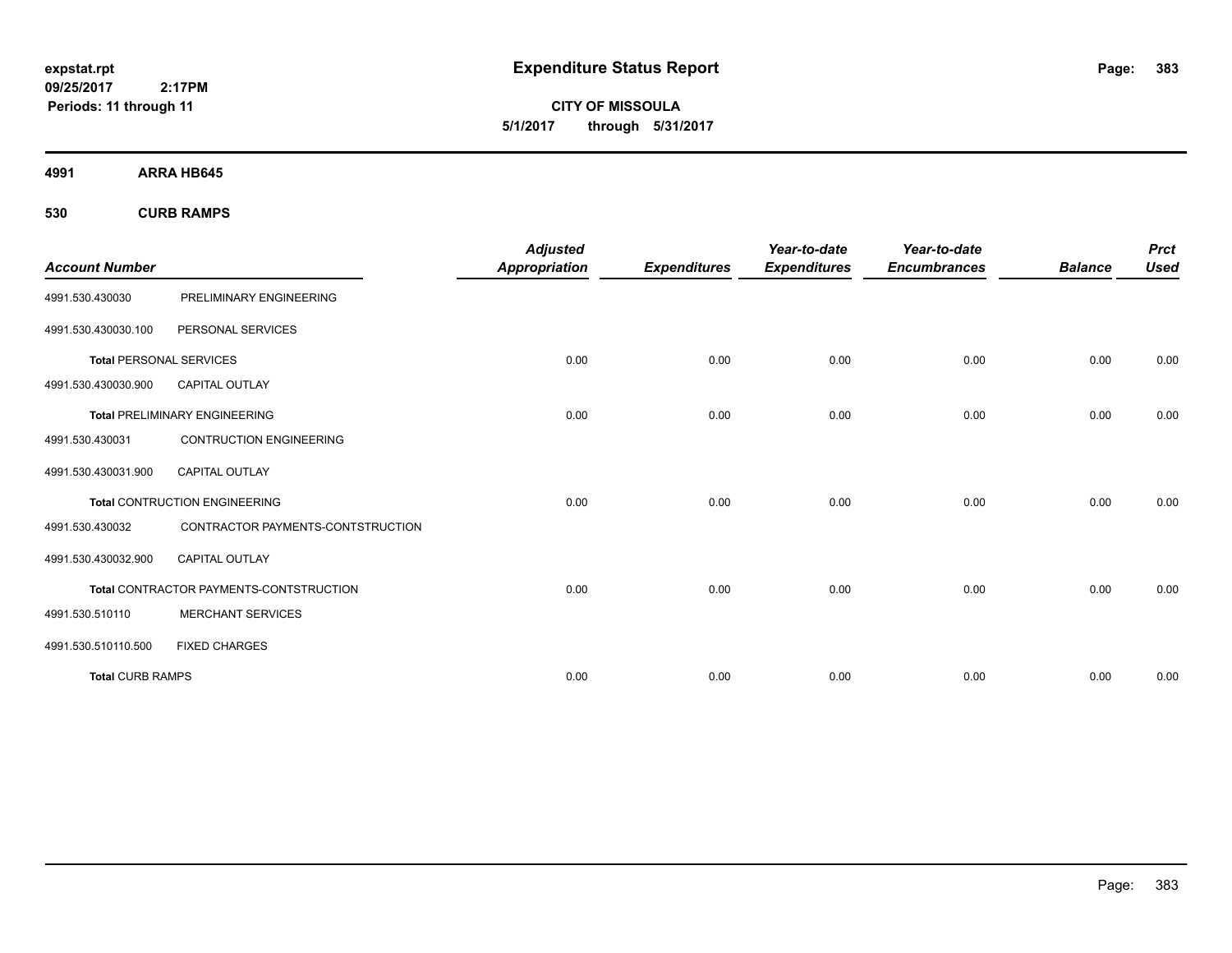**384**

**09/25/2017 2:17PM Periods: 11 through 11**

**CITY OF MISSOULA 5/1/2017 through 5/31/2017**

**4991 ARRA HB645**

### **535 PARKS PLAYGROUND INSTALLS**

|                                |                                         | <b>Adjusted</b>      |                     | Year-to-date        | Year-to-date        |                | <b>Prct</b> |
|--------------------------------|-----------------------------------------|----------------------|---------------------|---------------------|---------------------|----------------|-------------|
| <b>Account Number</b>          |                                         | <b>Appropriation</b> | <b>Expenditures</b> | <b>Expenditures</b> | <b>Encumbrances</b> | <b>Balance</b> | <b>Used</b> |
| 4991.535.430030                | PRELIMINARY ENGINEERING                 |                      |                     |                     |                     |                |             |
| 4991.535.430030.100            | PERSONAL SERVICES                       |                      |                     |                     |                     |                |             |
| <b>Total PERSONAL SERVICES</b> |                                         | 0.00                 | 0.00                | 0.00                | 0.00                | 0.00           | 0.00        |
| 4991.535.430030.900            | <b>CAPITAL OUTLAY</b>                   |                      |                     |                     |                     |                |             |
|                                | <b>Total PRELIMINARY ENGINEERING</b>    | 0.00                 | 0.00                | 0.00                | 0.00                | 0.00           | 0.00        |
| 4991.535.430031                | <b>CONTRUCTION ENGINEERING</b>          |                      |                     |                     |                     |                |             |
| 4991.535.430031.900            | <b>CAPITAL OUTLAY</b>                   |                      |                     |                     |                     |                |             |
|                                | <b>Total CONTRUCTION ENGINEERING</b>    | 0.00                 | 0.00                | 0.00                | 0.00                | 0.00           | 0.00        |
| 4991.535.430032                | CONTRACTOR PAYMENTS-CONTSTRUCTION       |                      |                     |                     |                     |                |             |
| 4991.535.430032.900            | <b>CAPITAL OUTLAY</b>                   |                      |                     |                     |                     |                |             |
|                                | Total CONTRACTOR PAYMENTS-CONTSTRUCTION | 0.00                 | 0.00                | 0.00                | 0.00                | 0.00           | 0.00        |
| 4991.535.510110                | <b>MERCHANT SERVICES</b>                |                      |                     |                     |                     |                |             |
| 4991.535.510110.500            | <b>FIXED CHARGES</b>                    |                      |                     |                     |                     |                |             |
|                                | <b>Total PARKS PLAYGROUND INSTALLS</b>  | 0.00                 | 0.00                | 0.00                | 0.00                | 0.00           | 0.00        |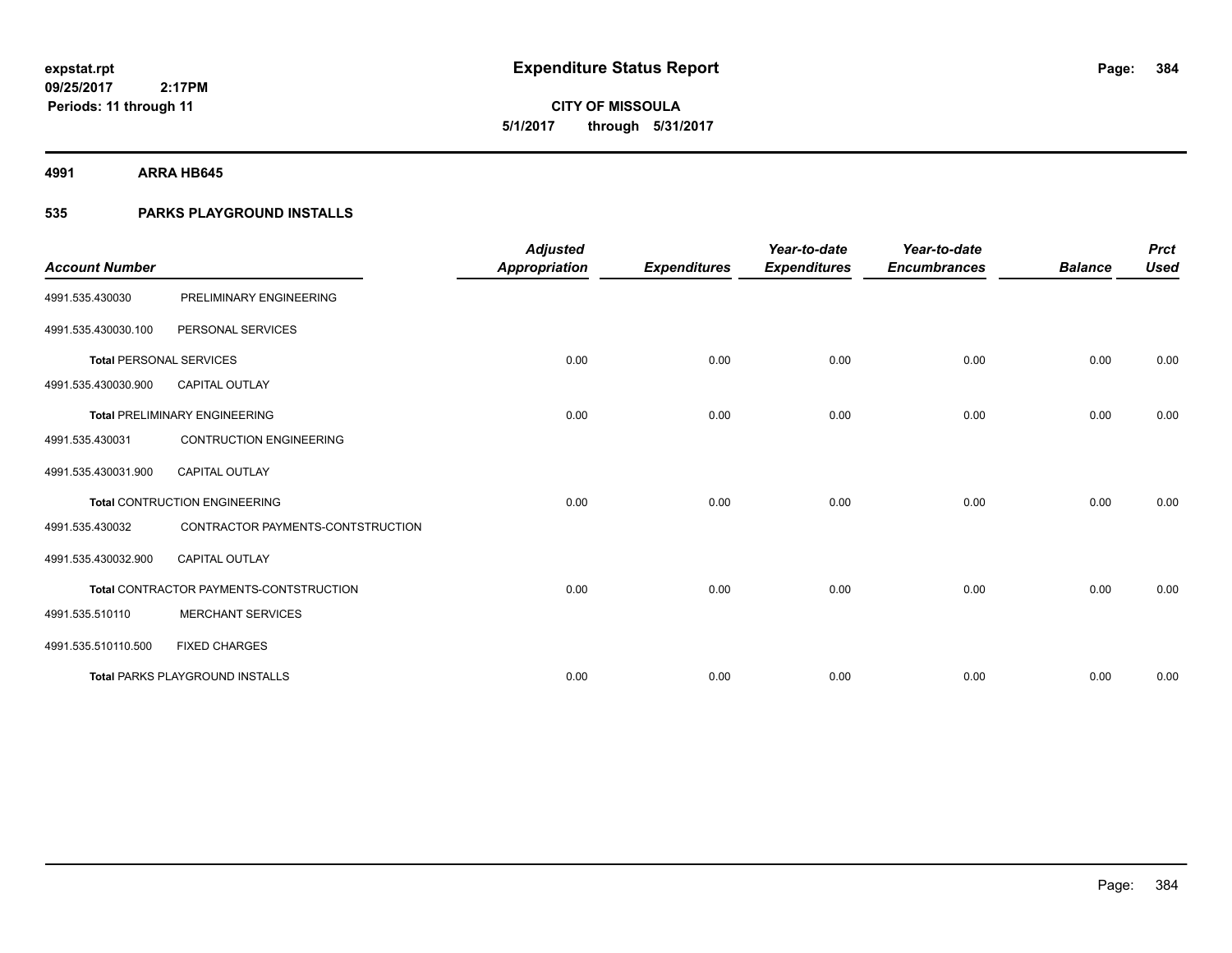**CITY OF MISSOULA 5/1/2017 through 5/31/2017**

**4991 ARRA HB645**

### **540 GREENOUGH PARK BRIDGE**

|                                |                                         | <b>Adjusted</b>      |                     | Year-to-date        | Year-to-date        |                | <b>Prct</b> |
|--------------------------------|-----------------------------------------|----------------------|---------------------|---------------------|---------------------|----------------|-------------|
| <b>Account Number</b>          |                                         | <b>Appropriation</b> | <b>Expenditures</b> | <b>Expenditures</b> | <b>Encumbrances</b> | <b>Balance</b> | <b>Used</b> |
| 4991.540.430030                | PRELIMINARY ENGINEERING                 |                      |                     |                     |                     |                |             |
| 4991.540.430030.900            | <b>CAPITAL OUTLAY</b>                   |                      |                     |                     |                     |                |             |
|                                | <b>Total PRELIMINARY ENGINEERING</b>    | 0.00                 | 0.00                | 0.00                | 0.00                | 0.00           | 0.00        |
| 4991.540.430031                | <b>CONTRUCTION ENGINEERING</b>          |                      |                     |                     |                     |                |             |
| 4991.540.430031.900            | <b>CAPITAL OUTLAY</b>                   |                      |                     |                     |                     |                |             |
|                                | <b>Total CONTRUCTION ENGINEERING</b>    | 0.00                 | 0.00                | 0.00                | 0.00                | 0.00           | 0.00        |
| 4991.540.430032                | CONTRACTOR PAYMENTS-CONTSTRUCTION       |                      |                     |                     |                     |                |             |
| 4991.540.430032.100            | PERSONAL SERVICES                       |                      |                     |                     |                     |                |             |
| <b>Total PERSONAL SERVICES</b> |                                         | 0.00                 | 0.00                | 0.00                | 0.00                | 0.00           | 0.00        |
| 4991.540.430032.900            | <b>CAPITAL OUTLAY</b>                   |                      |                     |                     |                     |                |             |
|                                | Total CONTRACTOR PAYMENTS-CONTSTRUCTION | 0.00                 | 0.00                | 0.00                | 0.00                | 0.00           | 0.00        |
| 4991.540.510110                | <b>MERCHANT SERVICES</b>                |                      |                     |                     |                     |                |             |
| 4991.540.510110.500            | <b>FIXED CHARGES</b>                    |                      |                     |                     |                     |                |             |
| Total ARRA HB645               |                                         | 0.00                 | 0.00                | 0.00                | 0.00                | 0.00           | 0.00        |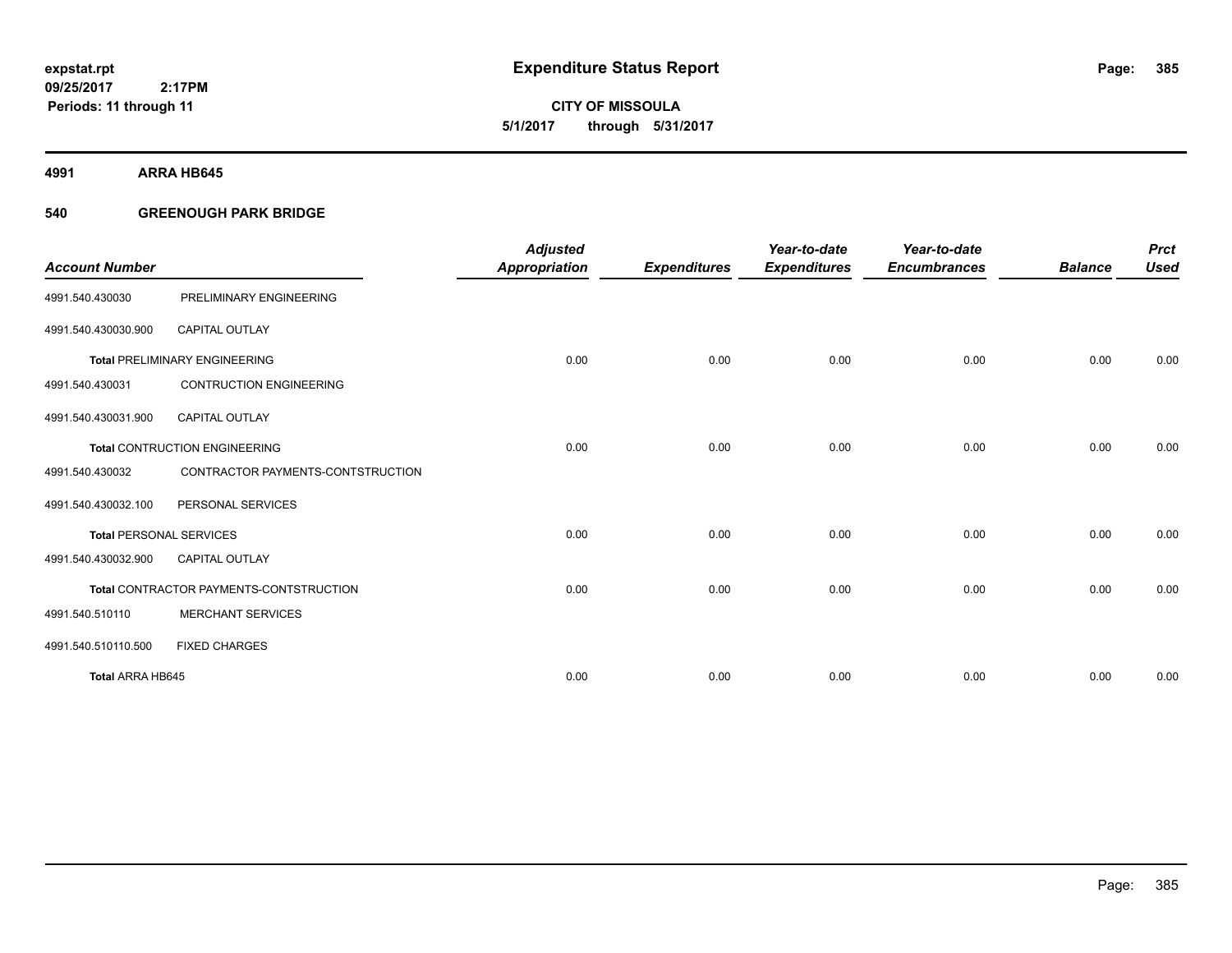**CITY OF MISSOULA 5/1/2017 through 5/31/2017**

### **4992 WFL MILLER CREEK ROAD**

| <b>Account Number</b> |                                    | <b>Adjusted</b><br><b>Appropriation</b> | <b>Expenditures</b> | Year-to-date<br><b>Expenditures</b> | Year-to-date<br><b>Encumbrances</b> | <b>Balance</b> | <b>Prct</b><br><b>Used</b> |
|-----------------------|------------------------------------|-----------------------------------------|---------------------|-------------------------------------|-------------------------------------|----------------|----------------------------|
| 4992.390.430230       | <b>STREET RESTORATION</b>          |                                         |                     |                                     |                                     |                |                            |
| 4992.390.430230.900   | <b>CAPITAL OUTLAY</b>              |                                         |                     |                                     |                                     |                |                            |
|                       | <b>Total STREET RESTORATION</b>    | 0.00                                    | 0.00                | 0.00                                | 0.00                                | 0.00           | 0.00                       |
| 4992.390.510110       | <b>MERCHANT SERVICES</b>           |                                         |                     |                                     |                                     |                |                            |
| 4992.390.510110.500   | <b>FIXED CHARGES</b>               |                                         |                     |                                     |                                     |                |                            |
|                       | <b>Total WFL MILLER CREEK ROAD</b> | 0.00                                    | 0.00                | 0.00                                | 0.00                                | 0.00           | 0.00                       |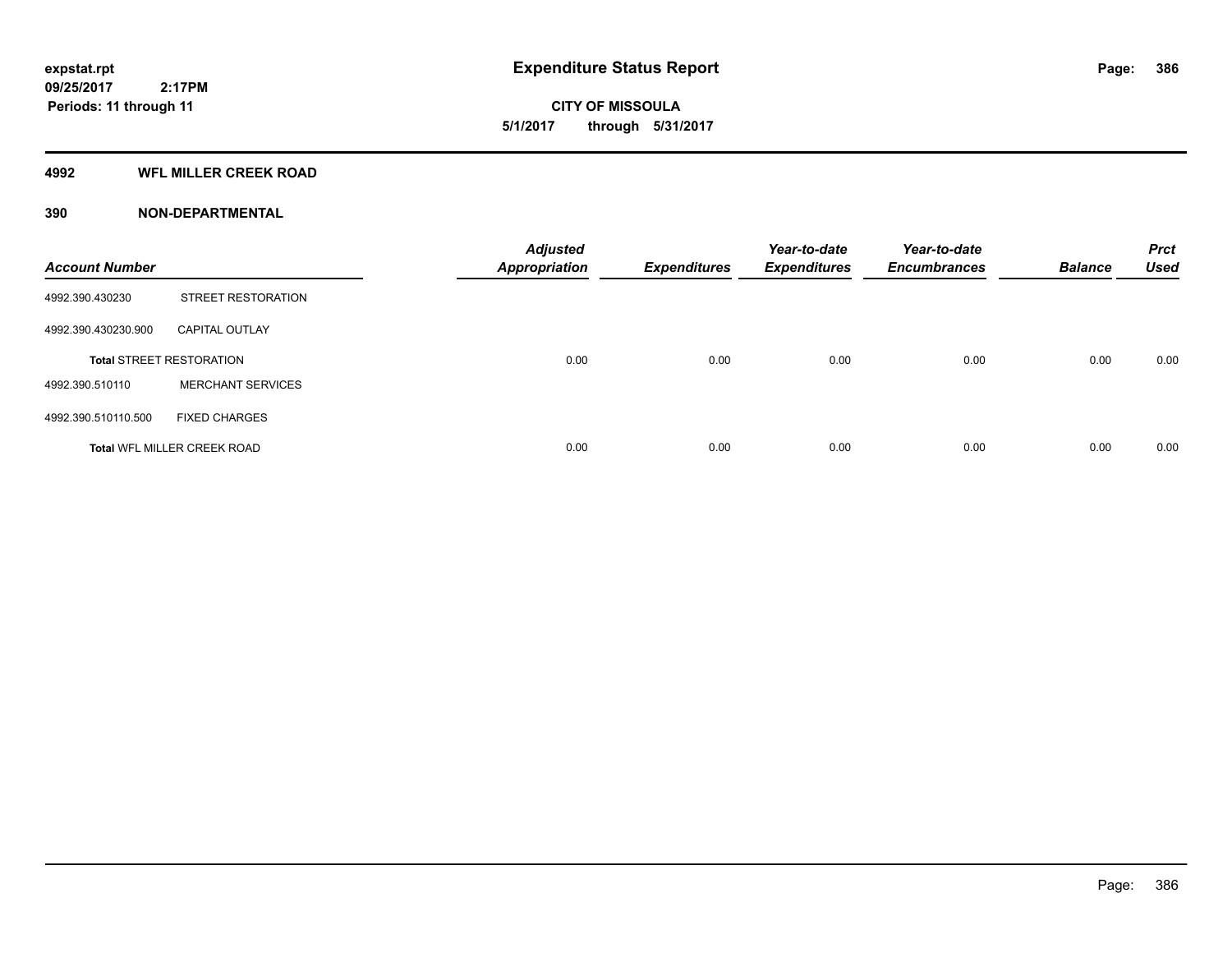# **CITY OF MISSOULA 5/1/2017 through 5/31/2017**

#### **4993 WESTERN FEDERAL LANDS**

### **280 PUBLIC WORKS OPERATIONS**

| <b>Account Number</b> |                                          | <b>Adjusted</b><br><b>Appropriation</b> | <b>Expenditures</b> | Year-to-date<br><b>Expenditures</b> | Year-to-date<br><b>Encumbrances</b> | <b>Balance</b> | <b>Prct</b><br><b>Used</b> |
|-----------------------|------------------------------------------|-----------------------------------------|---------------------|-------------------------------------|-------------------------------------|----------------|----------------------------|
| 4993.280.430022       | RATTLESNAKE UNIVERSITY CROSSING          |                                         |                     |                                     |                                     |                |                            |
| 4993.280.430022.300   | PURCHASED SERVICES                       |                                         |                     |                                     |                                     |                |                            |
|                       | <b>Total PURCHASED SERVICES</b>          | 0.00                                    | 0.00                | 0.00                                | 0.00                                | 0.00           | 0.00                       |
| 4993.280.430022.900   | CAPITAL OUTLAY                           |                                         |                     |                                     |                                     |                |                            |
|                       | Total RATTLESNAKE UNIVERSITY CROSSING    | 0.00                                    | 0.00                | 0.00                                | 0.00                                | 0.00           | 0.00                       |
| 4993.280.430024       | RUX PH 11/PROJ 2010-022(B)               |                                         |                     |                                     |                                     |                |                            |
| 4993.280.430024.100   | PERSONAL SERVICES                        |                                         |                     |                                     |                                     |                |                            |
|                       | <b>Total PERSONAL SERVICES</b>           | 0.00                                    | 0.00                | 0.00                                | 0.00                                | 0.00           | 0.00                       |
| 4993.280.430024.900   | <b>CAPITAL OUTLAY</b>                    |                                         |                     |                                     |                                     |                |                            |
|                       | Total RUX PH 11/PROJ 2010-022(B)         | 0.00                                    | 0.00                | 0.00                                | 0.00                                | 0.00           | 0.00                       |
| 4993.280.430223       | FACILITY MAINT ENERGY CONSERVATION       |                                         |                     |                                     |                                     |                |                            |
| 4993.280.430223.900   | <b>CAPITAL OUTLAY</b>                    |                                         |                     |                                     |                                     |                |                            |
|                       | Total FACILITY MAINT ENERGY CONSERVATION | 0.00                                    | 0.00                | 0.00                                | 0.00                                | 0.00           | 0.00                       |
| 4993.280.510110       | <b>MERCHANT SERVICES</b>                 |                                         |                     |                                     |                                     |                |                            |
| 4993.280.510110.500   | <b>FIXED CHARGES</b>                     |                                         |                     |                                     |                                     |                |                            |
|                       | <b>Total WESTERN FEDERAL LANDS</b>       | 0.00                                    | 0.00                | 0.00                                | 0.00                                | 0.00           | 0.00                       |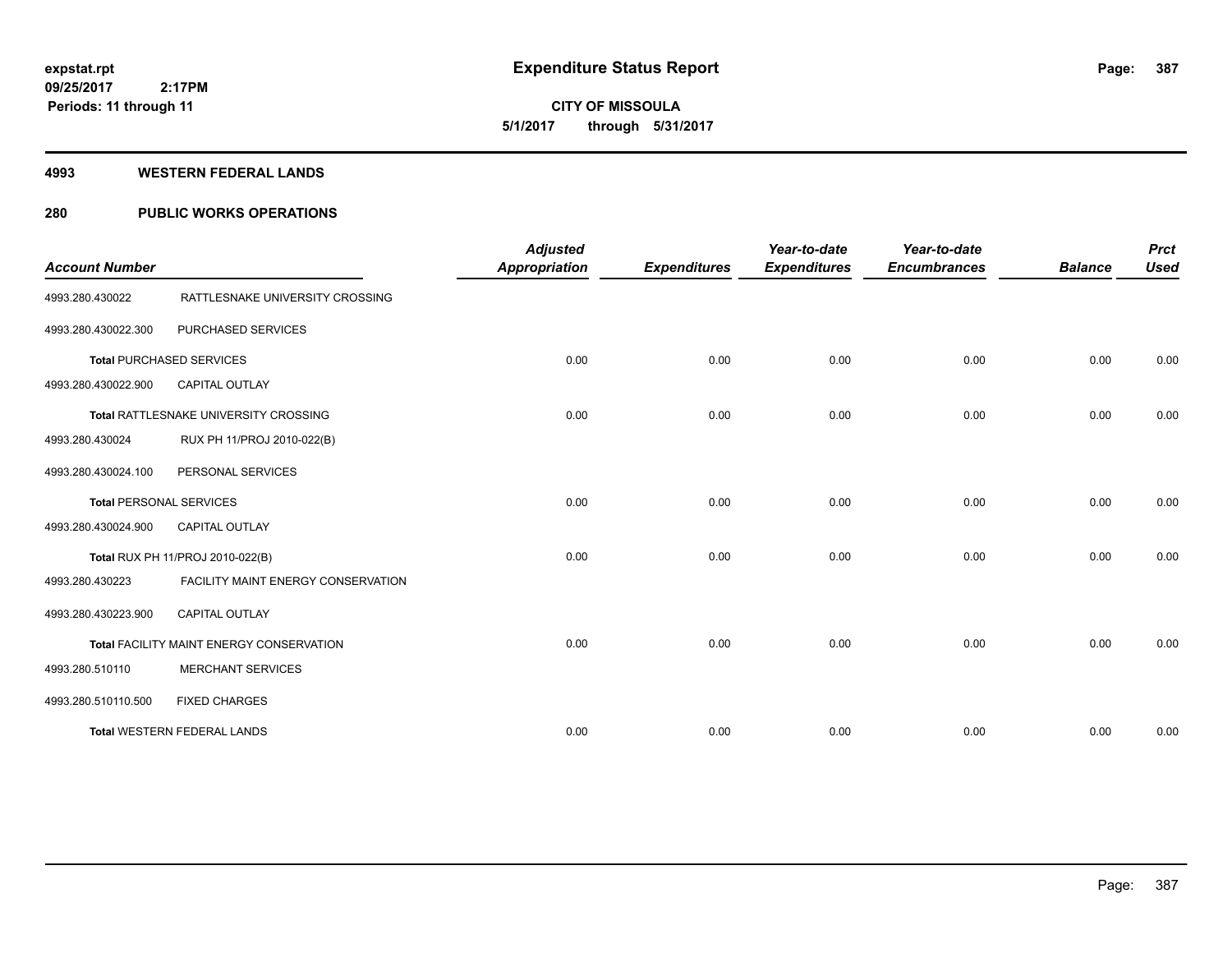**CITY OF MISSOULA 5/1/2017 through 5/31/2017**

**5020 CIVIC STADIUM**

### **395 PARKING COMMISSION**

| <b>Account Number</b>                                                  |                                                                                    | <b>Adjusted</b><br><b>Appropriation</b> | <b>Expenditures</b>  | Year-to-date<br><b>Expenditures</b> | Year-to-date<br><b>Encumbrances</b> | <b>Balance</b>                       | <b>Prct</b><br><b>Used</b> |
|------------------------------------------------------------------------|------------------------------------------------------------------------------------|-----------------------------------------|----------------------|-------------------------------------|-------------------------------------|--------------------------------------|----------------------------|
| 5020.395.460000                                                        | <b>CULTURE &amp; RECREATION</b>                                                    |                                         |                      |                                     |                                     |                                      |                            |
| 5020.395.460000.500                                                    | <b>FIXED CHARGES</b>                                                               |                                         |                      |                                     |                                     |                                      |                            |
|                                                                        | Total CULTURE & RECREATION                                                         | 0.00                                    | 0.00                 | 0.00                                | 0.00                                | 0.00                                 | 0.00                       |
| 5020.395.460451                                                        | *** Title Not Found ***                                                            |                                         |                      |                                     |                                     |                                      |                            |
| 5020.395.460451.500                                                    | <b>FIXED CHARGES</b>                                                               |                                         |                      |                                     |                                     |                                      |                            |
| 5020.395.460451.500.000 FIXED CHARGES<br>Total *** Title Not Found *** |                                                                                    | 3,000.00<br>3,000.00                    | 0.00<br>0.00         | 0.00<br>0.00                        | 0.00<br>0.00                        | 3,000.00<br>3,000.00                 | 0.00<br>0.00               |
| 5020.395.490200                                                        | REVENUE BOND DEBT SERVICE                                                          |                                         |                      |                                     |                                     |                                      |                            |
| 5020.395.490200.600                                                    | <b>DEBT SERVICE</b>                                                                |                                         |                      |                                     |                                     |                                      |                            |
| 5020.395.490200.610.000 PRINCIPAL                                      | 5020.395.490200.620.000 INTEREST / SERVICE FEES<br>Total REVENUE BOND DEBT SERVICE | 39,116.00<br>76,607.00<br>115,723.00    | 0.00<br>0.00<br>0.00 | 0.00<br>550.00<br>550.00            | 0.00<br>0.00<br>0.00                | 39,116.00<br>76,057.00<br>115,173.00 | 0.00<br>0.72<br>0.48       |
| 5020.395.510000                                                        | <b>MISCELLANEOUS</b>                                                               |                                         |                      |                                     |                                     |                                      |                            |
| 5020.395.510000.800                                                    | OTHER OBJECTS                                                                      |                                         |                      |                                     |                                     |                                      |                            |
| Total MISCELLANEOUS                                                    |                                                                                    | 0.00                                    | 0.00                 | 0.00                                | 0.00                                | 0.00                                 | 0.00                       |
| 5020.395.510110                                                        | <b>MERCHANT SERVICES</b>                                                           |                                         |                      |                                     |                                     |                                      |                            |
| 5020.395.510110.500                                                    | <b>FIXED CHARGES</b>                                                               |                                         |                      |                                     |                                     |                                      |                            |
|                                                                        | <b>Total MERCHANT SERVICES</b>                                                     | 0.00                                    | 0.00                 | 0.00                                | 0.00                                | 0.00                                 | 0.00                       |
| <b>Total CIVIC STADIUM</b>                                             |                                                                                    | 118,723.00                              | 0.00                 | 550.00                              | 0.00                                | 118,173.00                           | 0.46                       |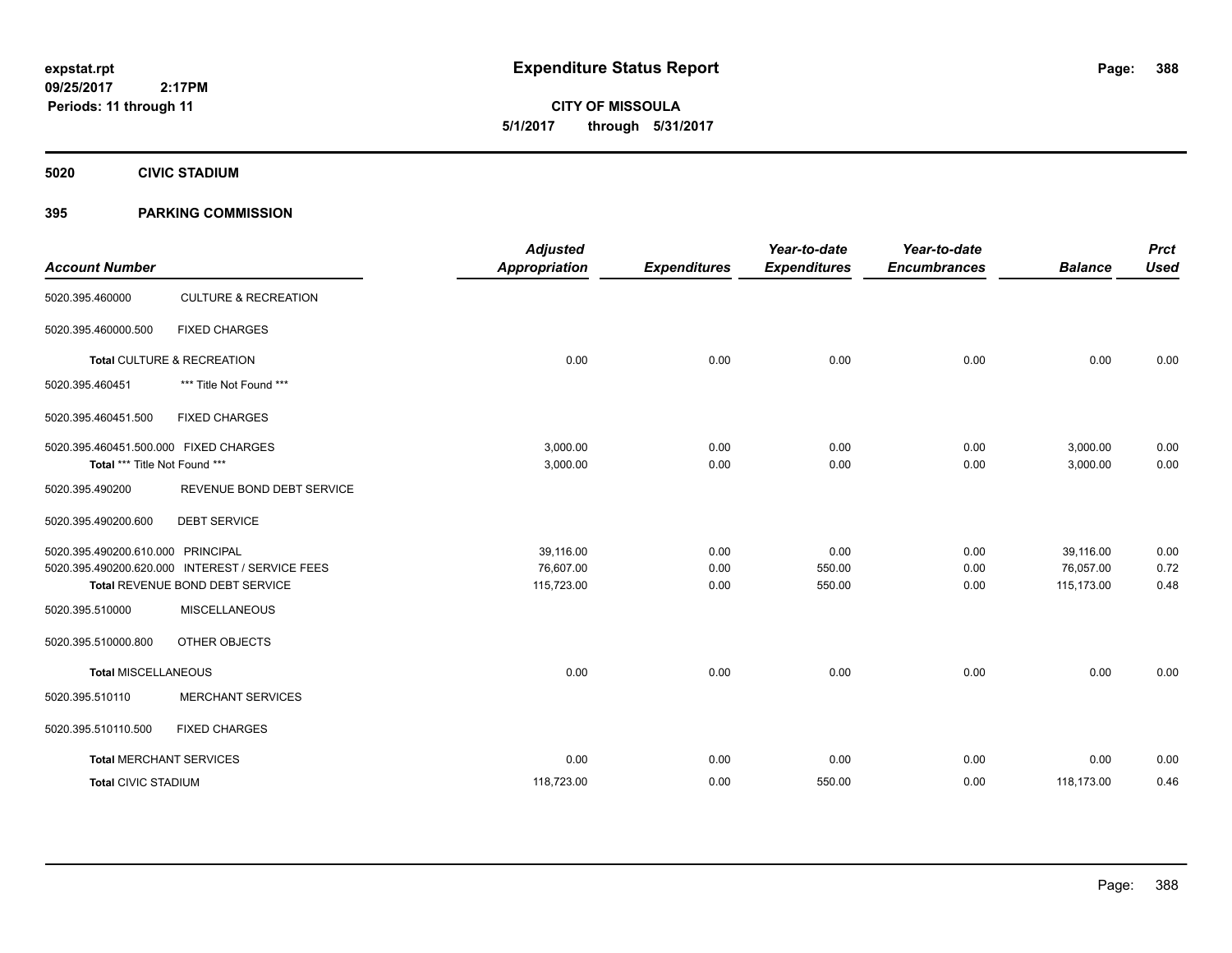**CITY OF MISSOULA 5/1/2017 through 5/31/2017**

**5210 WATER**

| <b>Account Number</b>                   |                                                        | <b>Adjusted</b><br><b>Appropriation</b> |                     | Year-to-date<br><b>Expenditures</b> | Year-to-date<br><b>Encumbrances</b> | <b>Balance</b> | <b>Prct</b><br><b>Used</b> |
|-----------------------------------------|--------------------------------------------------------|-----------------------------------------|---------------------|-------------------------------------|-------------------------------------|----------------|----------------------------|
|                                         |                                                        |                                         | <b>Expenditures</b> |                                     |                                     |                |                            |
| 5210.335.430210                         | <b>ADMINISTRATION</b>                                  |                                         |                     |                                     |                                     |                |                            |
| 5210.335.430210.100                     | PERSONAL SERVICES                                      |                                         |                     |                                     |                                     |                |                            |
|                                         | 5210.335.430210.110.000 SALARIES AND WAGES             | 0.00                                    | 17,456.87           | 47,471.41                           | 0.00                                | $-47,471.41$   | 0.00                       |
|                                         | 5210.335.430210.140.000 EMPLOYER CONTRIBUTIONS         | 0.00                                    | 7,343.99            | 19,828.05                           | 0.00                                | $-19,828.05$   | 0.00                       |
|                                         | 5210.335.430210.141.000 STATE RETIREMENT CONTRIBUTIONS | 0.00                                    | 17.46               | 48.09                               | 0.00                                | $-48.09$       | 0.00                       |
| <b>Total PERSONAL SERVICES</b>          |                                                        | 0.00                                    | 24,818.32           | 67,347.55                           | 0.00                                | $-67,347.55$   | 0.00                       |
| 5210.335.430210.300                     | PURCHASED SERVICES                                     |                                         |                     |                                     |                                     |                |                            |
|                                         | 5210.335.430210.360.000 REPAIR & MAINTENANCE           | 0.00                                    | 3,965.06            | 3,965.06                            | 0.00                                | $-3,965.06$    | 0.00                       |
|                                         | <b>Total PURCHASED SERVICES</b>                        | 0.00                                    | 3,965.06            | 3,965.06                            | 0.00                                | $-3,965.06$    | 0.00                       |
| 5210.335.430210.500                     | <b>FIXED CHARGES</b>                                   |                                         |                     |                                     |                                     |                |                            |
| <b>Total FIXED CHARGES</b>              |                                                        | 0.00                                    | 0.00                | 0.00                                | 0.00                                | 0.00           | 0.00                       |
| 5210.335.430210.900                     | <b>CAPITAL OUTLAY</b>                                  |                                         |                     |                                     |                                     |                |                            |
|                                         | 5210.335.430210.940.000 MACHINERY & EQUIPMENT          | 0.00                                    | 0.00                | 264,174.14                          | 0.00                                | $-264, 174.14$ | 0.00                       |
| <b>Total CAPITAL OUTLAY</b>             |                                                        | 0.00                                    | 0.00                | 264,174.14                          | 0.00                                | $-264, 174.14$ | 0.00                       |
| <b>Total ADMINISTRATION</b>             |                                                        | 0.00                                    | 28,783.38           | 335,486.75                          | 0.00                                | $-335,486.75$  | 0.00                       |
| 5210.335.430510                         | <b>WATER ADMINISTRATION</b>                            |                                         |                     |                                     |                                     |                |                            |
| 5210.335.430510.100                     | PERSONAL SERVICES                                      |                                         |                     |                                     |                                     |                |                            |
| <b>Total PERSONAL SERVICES</b>          |                                                        | 0.00                                    | 0.00                | 0.00                                | 0.00                                | 0.00           | 0.00                       |
| 5210.335.430510.200                     | <b>SUPPLIES</b>                                        |                                         |                     |                                     |                                     |                |                            |
| 5210.335.430510.210.000 OFFICE SUPPLIES |                                                        | 0.00                                    | 76.40               | 76.40                               | 0.00                                | $-76.40$       | 0.00                       |
| <b>Total SUPPLIES</b>                   |                                                        | 0.00                                    | 76.40               | 76.40                               | 0.00                                | $-76.40$       | 0.00                       |
| 5210.335.430510.300                     | PURCHASED SERVICES                                     |                                         |                     |                                     |                                     |                |                            |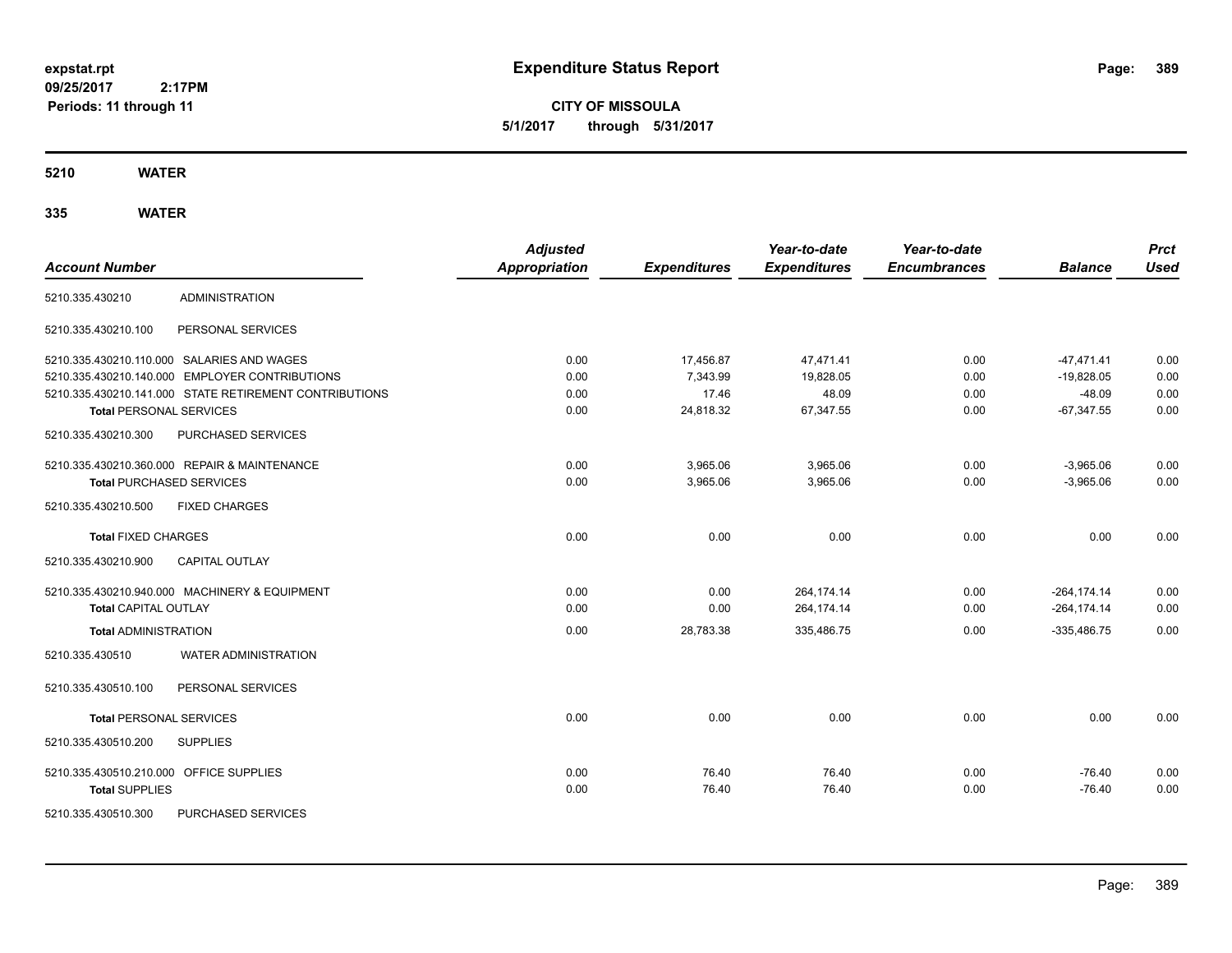**CITY OF MISSOULA 5/1/2017 through 5/31/2017**

**5210 WATER**

| <b>Account Number</b>         |                                            | <b>Adjusted</b><br><b>Appropriation</b> | <b>Expenditures</b> | Year-to-date<br><b>Expenditures</b> | Year-to-date<br><b>Encumbrances</b> | <b>Balance</b> | <b>Prct</b><br><b>Used</b> |
|-------------------------------|--------------------------------------------|-----------------------------------------|---------------------|-------------------------------------|-------------------------------------|----------------|----------------------------|
|                               | <b>Total PURCHASED SERVICES</b>            | 0.00                                    | 0.00                | 0.00                                | 0.00                                | 0.00           | 0.00                       |
|                               | <b>Total WATER ADMINISTRATION</b>          | 0.00                                    | 76.40               | 76.40                               | 0.00                                | $-76.40$       | 0.00                       |
| 5210.335.430520               | <b>WATER FACILITIES</b>                    |                                         |                     |                                     |                                     |                |                            |
| 5210.335.430520.100           | PERSONAL SERVICES                          |                                         |                     |                                     |                                     |                |                            |
|                               | <b>Total PERSONAL SERVICES</b>             | 0.00                                    | 0.00                | 0.00                                | 0.00                                | 0.00           | 0.00                       |
| 5210.335.430520.200           | <b>SUPPLIES</b>                            |                                         |                     |                                     |                                     |                |                            |
| <b>Total SUPPLIES</b>         |                                            | 0.00                                    | 0.00                | 0.00                                | 0.00                                | 0.00           | 0.00                       |
| 5210.335.430520.300           | PURCHASED SERVICES                         |                                         |                     |                                     |                                     |                |                            |
|                               | <b>Total PURCHASED SERVICES</b>            | 0.00                                    | 0.00                | 0.00                                | 0.00                                | 0.00           | 0.00                       |
| 5210.335.430520.800           | OTHER OBJECTS                              |                                         |                     |                                     |                                     |                |                            |
| <b>Total OTHER OBJECTS</b>    |                                            | 0.00                                    | 0.00                | 0.00                                | 0.00                                | 0.00           | 0.00                       |
| 5210.335.430520.900           | CAPITAL OUTLAY                             |                                         |                     |                                     |                                     |                |                            |
| <b>Total WATER FACILITIES</b> |                                            | 0.00                                    | 0.00                | 0.00                                | 0.00                                | 0.00           | 0.00                       |
| 5210.335.430530               | SOURCE OF SUPPLY & PUMPING                 |                                         |                     |                                     |                                     |                |                            |
| 5210.335.430530.100           | PERSONAL SERVICES                          |                                         |                     |                                     |                                     |                |                            |
|                               | <b>Total PERSONAL SERVICES</b>             | 0.00                                    | 0.00                | 0.00                                | 0.00                                | 0.00           | 0.00                       |
| 5210.335.430530.200           | <b>SUPPLIES</b>                            |                                         |                     |                                     |                                     |                |                            |
|                               | 5210.335.430530.220.000 OPERATING SUPPLIES | 0.00                                    | 607.40              | 607.40                              | 0.00                                | $-607.40$      | 0.00                       |
| <b>Total SUPPLIES</b>         |                                            | 0.00                                    | 607.40              | 607.40                              | 0.00                                | $-607.40$      | 0.00                       |
| 5210.335.430530.300           | PURCHASED SERVICES                         |                                         |                     |                                     |                                     |                |                            |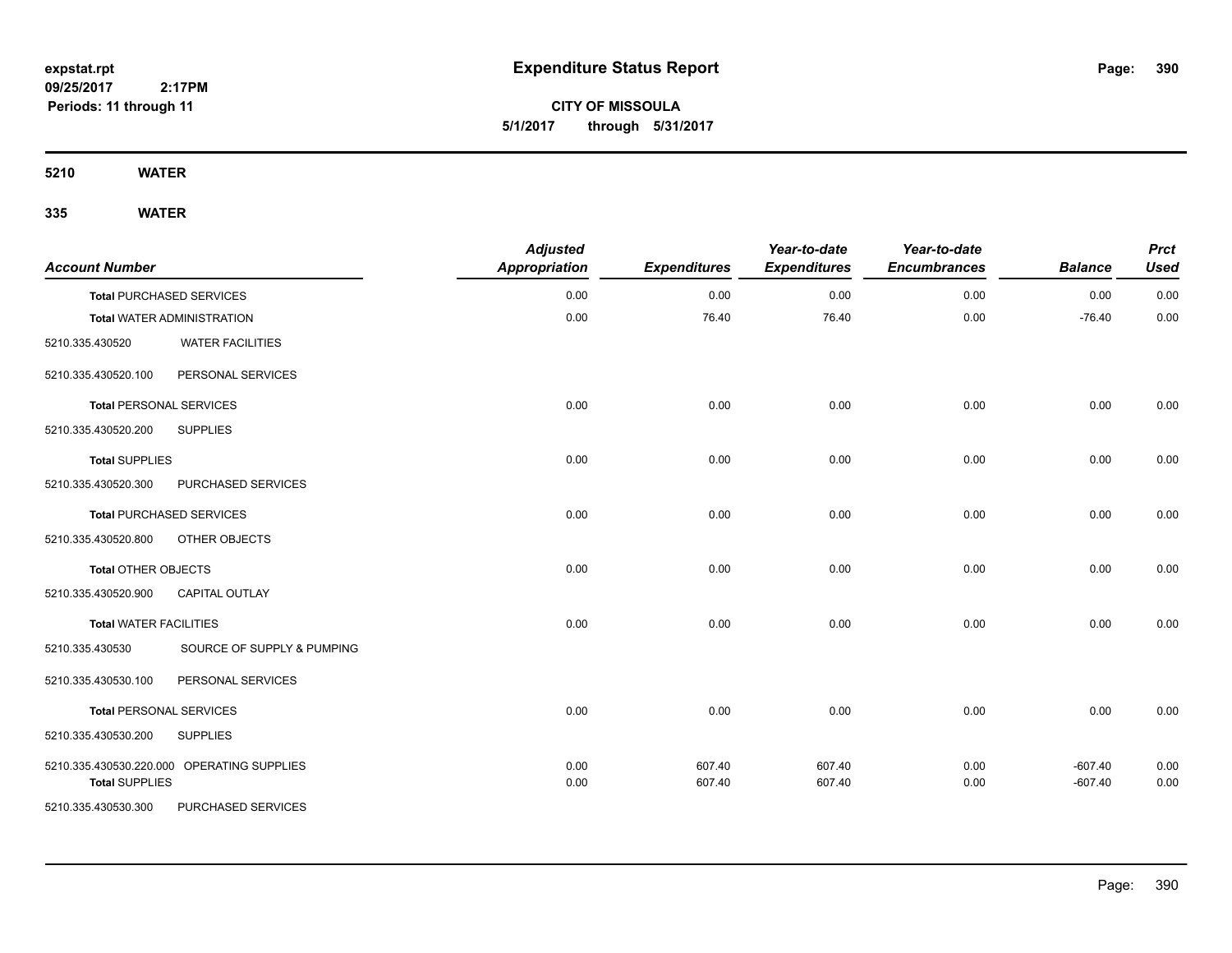**CITY OF MISSOULA 5/1/2017 through 5/31/2017**

**5210 WATER**

| <b>Account Number</b>                        |                                              | <b>Adjusted</b><br><b>Appropriation</b> | <b>Expenditures</b>  | Year-to-date<br><b>Expenditures</b> | Year-to-date<br><b>Encumbrances</b> | <b>Balance</b> | <b>Prct</b><br><b>Used</b> |
|----------------------------------------------|----------------------------------------------|-----------------------------------------|----------------------|-------------------------------------|-------------------------------------|----------------|----------------------------|
|                                              | <b>Total PURCHASED SERVICES</b>              | 0.00                                    | 0.00                 | 0.00                                | 0.00                                | 0.00           | 0.00                       |
|                                              | Total SOURCE OF SUPPLY & PUMPING             | 0.00                                    | 607.40               | 607.40                              | 0.00                                | $-607.40$      | 0.00                       |
| 5210.335.430550                              | TRANSMISSION & DISTRIBUTION                  |                                         |                      |                                     |                                     |                |                            |
| 5210.335.430550.100                          | PERSONAL SERVICES                            |                                         |                      |                                     |                                     |                |                            |
| <b>Total PERSONAL SERVICES</b>               |                                              | 0.00                                    | 0.00                 | 0.00                                | 0.00                                | 0.00           | 0.00                       |
| 5210.335.430550.200                          | <b>SUPPLIES</b>                              |                                         |                      |                                     |                                     |                |                            |
|                                              | 5210.335.430550.220.000 OPERATING SUPPLIES   | 0.00                                    | 1,201.10<br>1,201.10 | 1,201.10                            | 0.00                                | $-1,201.10$    | 0.00                       |
| <b>Total SUPPLIES</b><br>5210.335.430550.300 | PURCHASED SERVICES                           | 0.00                                    |                      | 1,201.10                            | 0.00                                | $-1,201.10$    | 0.00                       |
|                                              | <b>Total PURCHASED SERVICES</b>              | 0.00                                    | 0.00                 | 0.00                                | 0.00                                | 0.00           | 0.00                       |
| 5210.335.430550.500                          | <b>FIXED CHARGES</b>                         |                                         |                      |                                     |                                     |                |                            |
| <b>Total FIXED CHARGES</b>                   |                                              | 0.00                                    | 0.00                 | 0.00                                | 0.00                                | 0.00           | 0.00                       |
| 5210.335.430550.900                          | CAPITAL OUTLAY                               |                                         |                      |                                     |                                     |                |                            |
| <b>Total CAPITAL OUTLAY</b>                  |                                              | 0.00                                    | 0.00                 | 0.00                                | 0.00                                | 0.00           | 0.00                       |
|                                              | <b>Total TRANSMISSION &amp; DISTRIBUTION</b> | 0.00                                    | 1,201.10             | 1,201.10                            | 0.00                                | $-1,201.10$    | 0.00                       |
| 5210.335.430555                              | WATER LINE EXTENSIONS                        |                                         |                      |                                     |                                     |                |                            |
| 5210.335.430555.900                          | <b>CAPITAL OUTLAY</b>                        |                                         |                      |                                     |                                     |                |                            |
|                                              | <b>Total WATER LINE EXTENSIONS</b>           | 0.00                                    | 0.00                 | 0.00                                | 0.00                                | 0.00           | 0.00                       |
| 5210.335.430557                              | MISC. WATER LINE IMPROVEMENTS                |                                         |                      |                                     |                                     |                |                            |
| 5210.335.430557.900                          | CAPITAL OUTLAY                               |                                         |                      |                                     |                                     |                |                            |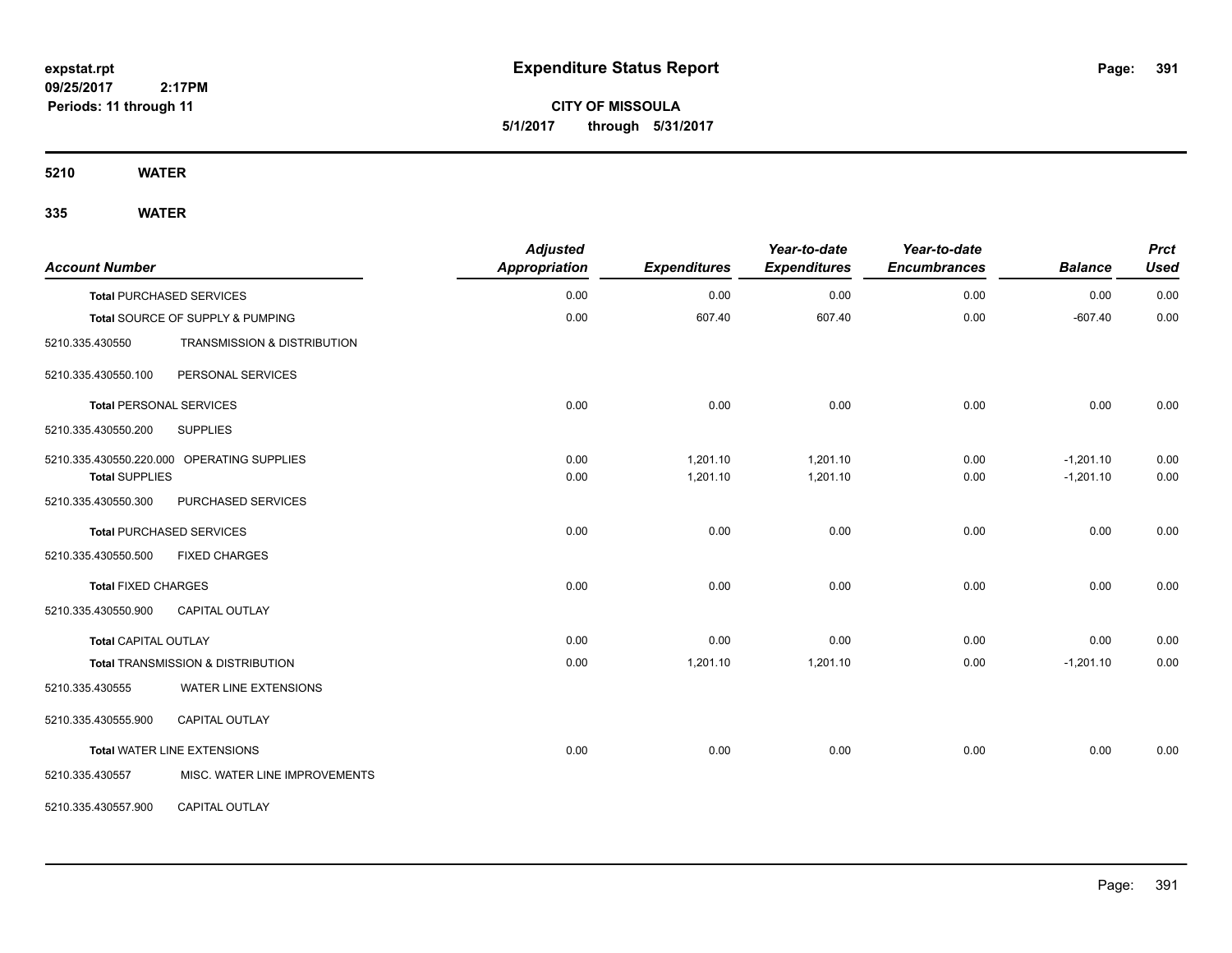**CITY OF MISSOULA 5/1/2017 through 5/31/2017**

**5210 WATER**

| <b>Account Number</b>         |                                                              | <b>Adjusted</b><br><b>Appropriation</b> | <b>Expenditures</b> | Year-to-date<br><b>Expenditures</b> | Year-to-date<br><b>Encumbrances</b> | <b>Balance</b> | <b>Prct</b><br><b>Used</b> |
|-------------------------------|--------------------------------------------------------------|-----------------------------------------|---------------------|-------------------------------------|-------------------------------------|----------------|----------------------------|
|                               | <b>Total MISC. WATER LINE IMPROVEMENTS</b>                   | 0.00                                    | 0.00                | 0.00                                | 0.00                                | 0.00           | 0.00                       |
| 5210.335.430590               | OTHER ACTIVITIES                                             |                                         |                     |                                     |                                     |                |                            |
| 5210.335.430590.200           | <b>SUPPLIES</b>                                              |                                         |                     |                                     |                                     |                |                            |
|                               | 5210.335.430590.210.000 OFFICE SUPPLIES                      | 0.00                                    | 125.64              | 190.29                              | 0.00                                | $-190.29$      | 0.00                       |
|                               | 5210.335.430590.220.000 OPERATING SUPPLIES                   | 0.00                                    | 0.00                | 224.99                              | 0.00                                | $-224.99$      | 0.00                       |
| <b>Total SUPPLIES</b>         |                                                              | 0.00                                    | 125.64              | 415.28                              | 0.00                                | $-415.28$      | 0.00                       |
| 5210.335.430590.300           | PURCHASED SERVICES                                           |                                         |                     |                                     |                                     |                |                            |
|                               | 5210.335.430590.344.000 TELEPHONE SERVICE                    | 0.00                                    | $-8.27$             | 862.41                              | 0.00                                | $-862.41$      | 0.00                       |
|                               | 5210.335.430590.350.000 ACQUISITION/PROFESSIONAL SERVICES    | 0.00                                    | 134,406.77          | 784,643.57                          | 0.00                                | $-784,643.57$  | 0.00                       |
|                               | 5210.335.430590.390.000 ACQUISITION/OTHER PURCHASED SERVICES | 0.00                                    | 0.00                | 23.76                               | 0.00                                | $-23.76$       | 0.00                       |
|                               | <b>Total PURCHASED SERVICES</b>                              | 0.00                                    | 134,398.50          | 785,529.74                          | 0.00                                | $-785,529.74$  | 0.00                       |
| 5210.335.430590.900           | <b>CAPITAL OUTLAY</b>                                        |                                         |                     |                                     |                                     |                |                            |
|                               | 5210.335.430590.930.000 ACQUISITION/IMPROVEMENTS             | 0.00                                    | 3,995.25            | 3,995.25                            | 0.00                                | $-3,995.25$    | 0.00                       |
| <b>Total CAPITAL OUTLAY</b>   |                                                              | 0.00                                    | 3,995.25            | 3,995.25                            | 0.00                                | $-3,995.25$    | 0.00                       |
| <b>Total OTHER ACTIVITIES</b> |                                                              | 0.00                                    | 138,519.39          | 789,940.27                          | 0.00                                | -789,940.27    | 0.00                       |
| 5210.335.490200               | REVENUE BOND DEBT SERVICE                                    |                                         |                     |                                     |                                     |                |                            |
| 5210.335.490200.600           | <b>DEBT SERVICE</b>                                          |                                         |                     |                                     |                                     |                |                            |
| <b>Total DEBT SERVICE</b>     |                                                              | 0.00                                    | 0.00                | 0.00                                | 0.00                                | 0.00           | 0.00                       |
| 5210.335.490200.900           | <b>CAPITAL OUTLAY</b>                                        |                                         |                     |                                     |                                     |                |                            |
|                               | Total REVENUE BOND DEBT SERVICE                              | 0.00                                    | 0.00                | 0.00                                | 0.00                                | 0.00           | 0.00                       |
| 5210.335.510110               | <b>MERCHANT SERVICES</b>                                     |                                         |                     |                                     |                                     |                |                            |
| 5210.335.510110.500           | <b>FIXED CHARGES</b>                                         |                                         |                     |                                     |                                     |                |                            |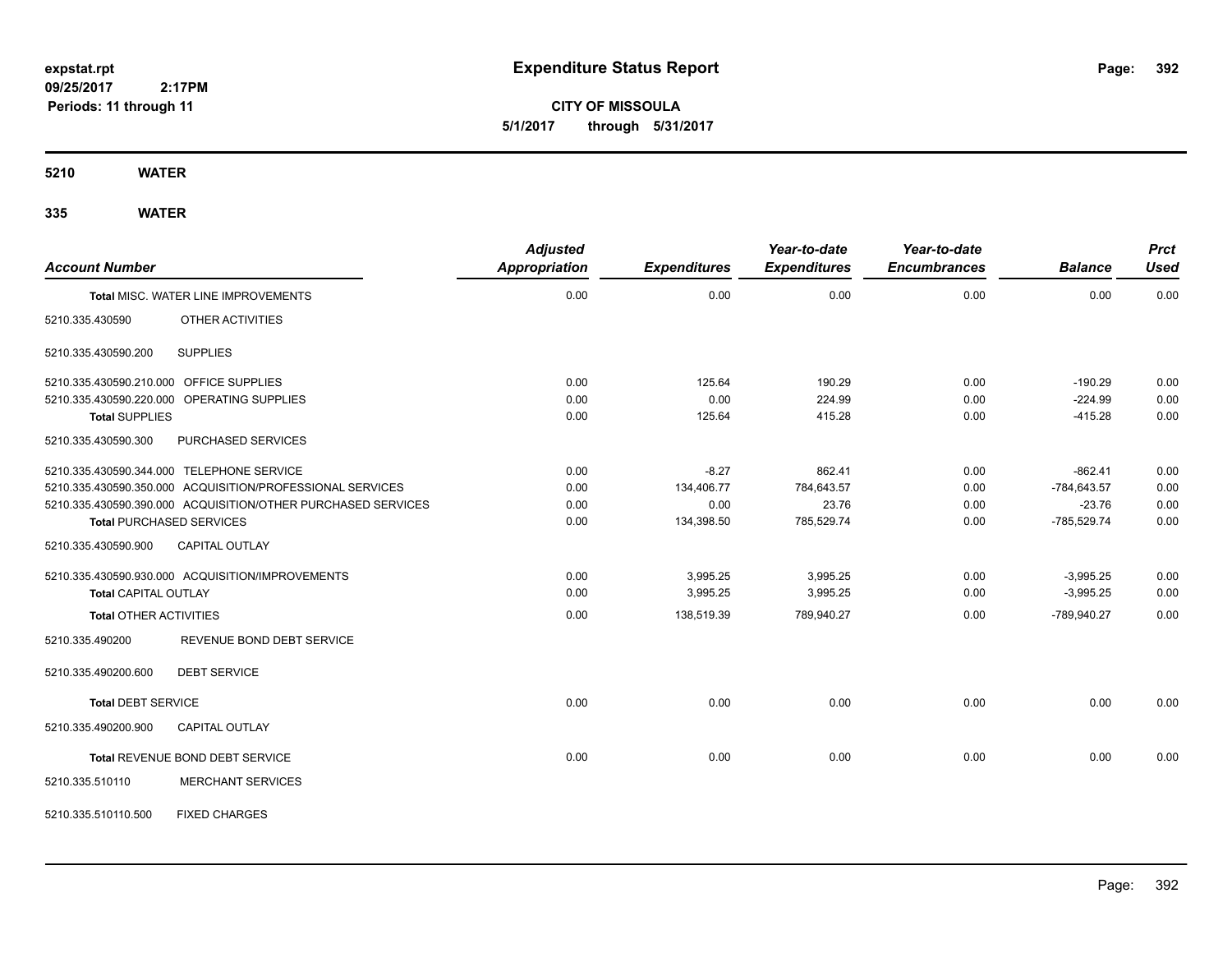**CITY OF MISSOULA 5/1/2017 through 5/31/2017**

**5210 WATER**

|                                | <b>Adjusted</b>      |                     | Year-to-date        | Year-to-date               |                 | Prct |
|--------------------------------|----------------------|---------------------|---------------------|----------------------------|-----------------|------|
| <b>Account Number</b>          | <b>Appropriation</b> | <b>Expenditures</b> | <b>Expenditures</b> | <i><b>Encumbrances</b></i> | <b>Balance</b>  | Used |
| <b>Total FIXED CHARGES</b>     | 0.00                 | 0.00                | 0.00                | 0.00                       | 0.00            | 0.00 |
| <b>Total MERCHANT SERVICES</b> | 0.00                 | 0.00                | 0.00                | 0.00                       | 0.00            | 0.00 |
| <b>Total WATER</b>             | 0.00                 | 169,187.67          | 1,127,311.92        | 0.00                       | $-1,127,311.92$ | 0.00 |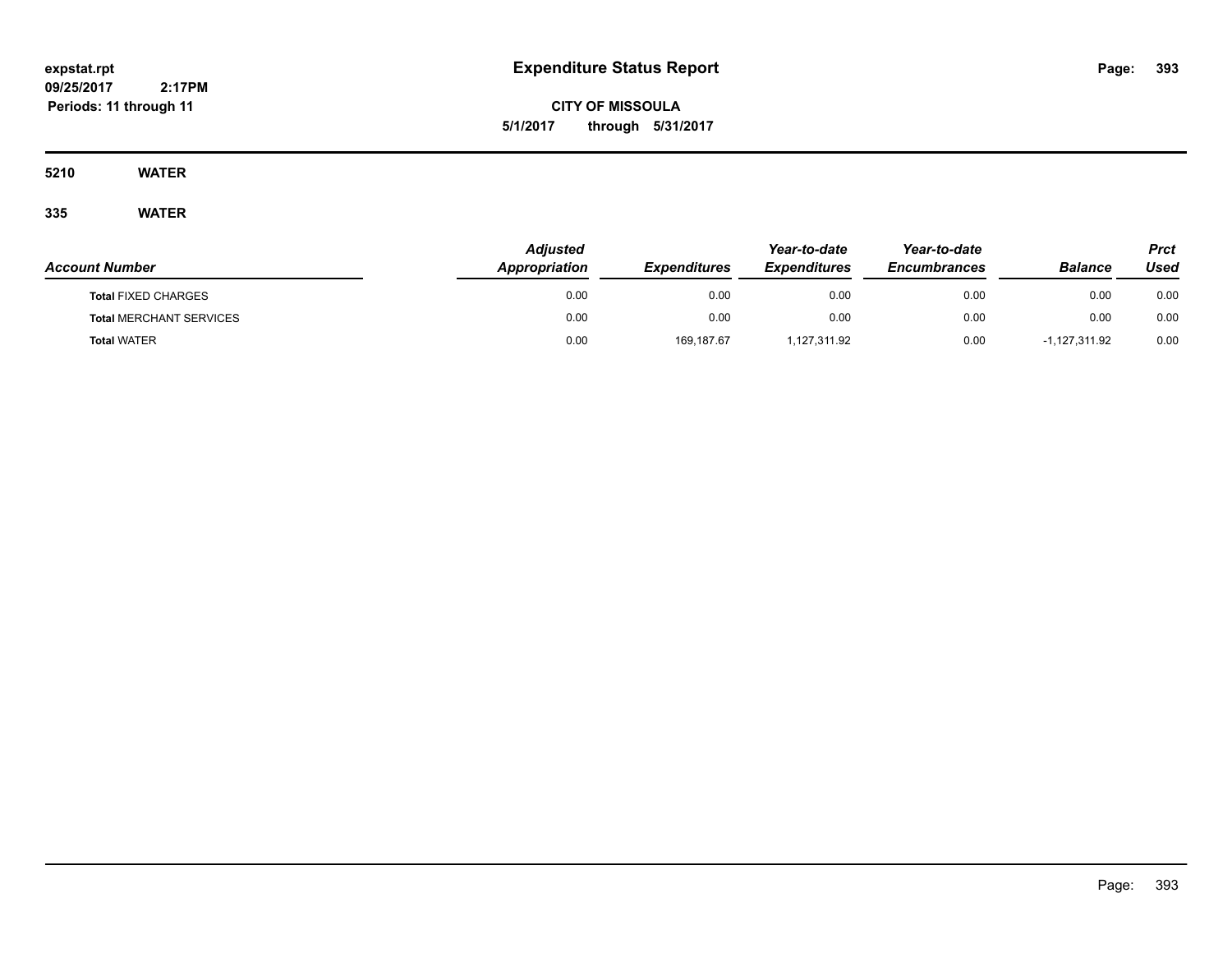**CITY OF MISSOULA 5/1/2017 through 5/31/2017**

**5215 WATER LOAN FUND**

| <b>Account Number</b>          |                               | <b>Adjusted</b><br>Appropriation | Expenditures | Year-to-date<br><b>Expenditures</b> | Year-to-date<br><b>Encumbrances</b> | <b>Balance</b> | <b>Prct</b><br><b>Used</b> |
|--------------------------------|-------------------------------|----------------------------------|--------------|-------------------------------------|-------------------------------------|----------------|----------------------------|
| 5215.335.510110                | <b>MERCHANT SERVICES</b>      |                                  |              |                                     |                                     |                |                            |
| 5215.335.510110.500            | <b>FIXED CHARGES</b>          |                                  |              |                                     |                                     |                |                            |
| <b>Total MERCHANT SERVICES</b> |                               | 0.00                             | 0.00         | 0.00                                | 0.00                                | 0.00           | 0.00                       |
| 5215.335.521000                | INTERFUND OPERATING TRANSFERS |                                  |              |                                     |                                     |                |                            |
| 5215.335.521000.800            | OTHER OBJECTS                 |                                  |              |                                     |                                     |                |                            |
| <b>Total WATER LOAN FUND</b>   |                               | 0.00                             | 0.00         | 0.00                                | 0.00                                | 0.00           | 0.00                       |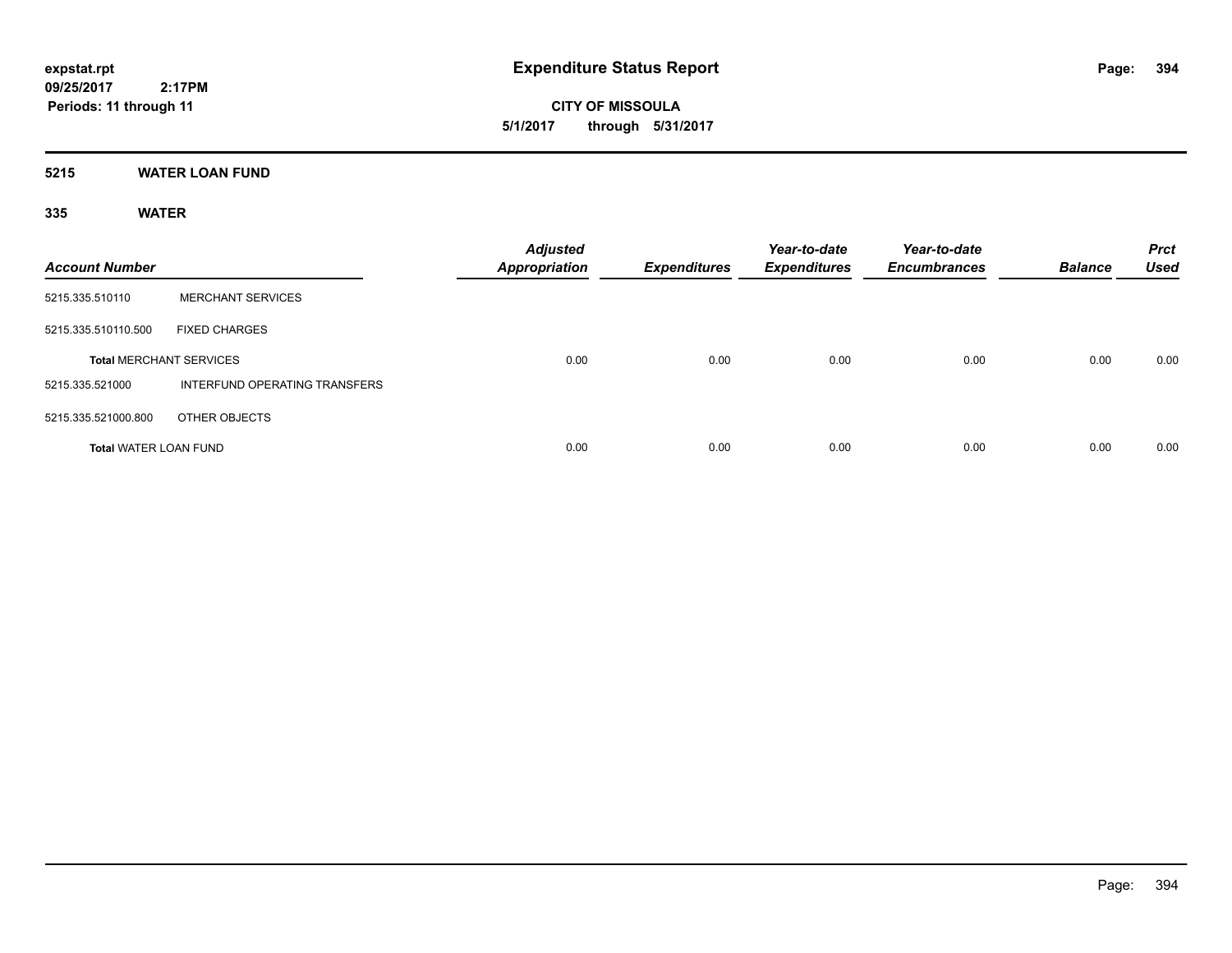**CITY OF MISSOULA 5/1/2017 through 5/31/2017**

### **5310 SEWER OPERATING BUDGET FUND**

### **330 WASTEWATER**

| <b>Account Number</b>                                   | <b>Adjusted</b><br><b>Appropriation</b> | <b>Expenditures</b> | Year-to-date<br><b>Expenditures</b> | Year-to-date<br><b>Encumbrances</b> | <b>Balance</b> | <b>Prct</b><br><b>Used</b> |
|---------------------------------------------------------|-----------------------------------------|---------------------|-------------------------------------|-------------------------------------|----------------|----------------------------|
| <b>DEPRECIATION</b><br>5310.330.410400                  |                                         |                     |                                     |                                     |                |                            |
| OTHER OBJECTS<br>5310.330.410400.800                    |                                         |                     |                                     |                                     |                |                            |
| <b>Total DEPRECIATION</b>                               | 0.00                                    | 0.00                | 0.00                                | 0.00                                | 0.00           | 0.00                       |
| <b>ADMINISTRATION</b><br>5310.330.430610                |                                         |                     |                                     |                                     |                |                            |
| PERSONAL SERVICES<br>5310.330.430610.100                |                                         |                     |                                     |                                     |                |                            |
| 5310.330.430610.110.000 SALARIES AND WAGES              | 189,560.00                              | 19,943.41           | 167,156.41                          | 0.00                                | 22,403.59      | 88.18                      |
| 5310.330.430610.120.000 OVERTIME                        | 0.00                                    | 23.54               | 1,132.11                            | 0.00                                | $-1,132.11$    | 0.00                       |
| 5310.330.430610.140.000 EMPLOYER CONTRIBUTIONS          | 64,366.00                               | 7,561.98            | 45,960.97                           | 0.00                                | 18,405.03      | 71.41                      |
| 5310.330.430610.145.000 OPEB CONTRIBUTION               | 175.00                                  | 0.00                | 0.00                                | 0.00                                | 175.00         | 0.00                       |
| <b>Total PERSONAL SERVICES</b>                          | 254,101.00                              | 27,528.93           | 214,249.49                          | 0.00                                | 39,851.51      | 84.32                      |
| 5310.330.430610.200<br><b>SUPPLIES</b>                  |                                         |                     |                                     |                                     |                |                            |
| 5310.330.430610.210.000 OFFICE SUPPLIES                 | 0.00                                    | 109.42              | 1,847.14                            | 0.00                                | $-1,847.14$    | 0.00                       |
| 5310.330.430610.220.000 OPERATING SUPPLIES              | 3,400.00                                | 0.00                | 842.49                              | 0.00                                | 2,557.51       | 24.78                      |
| 5310.330.430610.230.000 REPAIR/MAINTENANCE              | 1,000.00                                | 5.64                | 245.71                              | 0.00                                | 754.29         | 24.57                      |
| 5310.330.430610.231.000 GASOLINE                        | 60,000.00                               | 7,193.17            | 29,983.77                           | 0.00                                | 30,016.23      | 49.97                      |
| <b>Total SUPPLIES</b>                                   | 64,400.00                               | 7,308.23            | 32,919.11                           | 0.00                                | 31,480.89      | 51.12                      |
| PURCHASED SERVICES<br>5310.330.430610.300               |                                         |                     |                                     |                                     |                |                            |
| 5310.330.430610.310.000 COMMUNICATIONS                  | 86.00                                   | 15.63               | 4,045.57                            | 0.00                                | $-3,959.57$    | 4,704.15                   |
| 5310.330.430610.320.000 PRINTING & DUPLICATING          | 8,000.00                                | 54.95               | 4,809.51                            | 0.00                                | 3,190.49       | 60.12                      |
| 5310.330.430610.330.000 PUBLICITY, SUBSCRIPTIONS & DUES | 3,000.00                                | 0.00                | 6,010.74                            | 0.00                                | $-3,010.74$    | 200.36                     |
| 5310.330.430610.344.000 TELEPHONE SERVICE               | 19,604.00                               | 1,507.37            | 17,718.11                           | 0.00                                | 1,885.89       | 90.38                      |
| 5310.330.430610.350.000 PROFESSIONAL SERVICES           | 38,000.00                               | 0.00                | 48.986.94                           | 0.00                                | $-10.986.94$   | 128.91                     |
| 5310.330.430610.360.000 REPAIR & MAINTENANCE            | 6,952.00                                | 1,015.30            | 8,487.76                            | 0.00                                | $-1,535.76$    | 122.09                     |
| 5310.330.430610.370.000 TRAVEL                          | 1,500.00                                | 453.33              | 453.33                              | 0.00                                | 1,046.67       | 30.22                      |
| 5310.330.430610.380.000 TRAINING                        | 1,100.00                                | 355.46              | 2,107.62                            | 0.00                                | $-1,007.62$    | 191.60                     |
| <b>Total PURCHASED SERVICES</b>                         | 78,242.00                               | 3,402.04            | 92,619.58                           | 0.00                                | $-14,377.58$   | 118.38                     |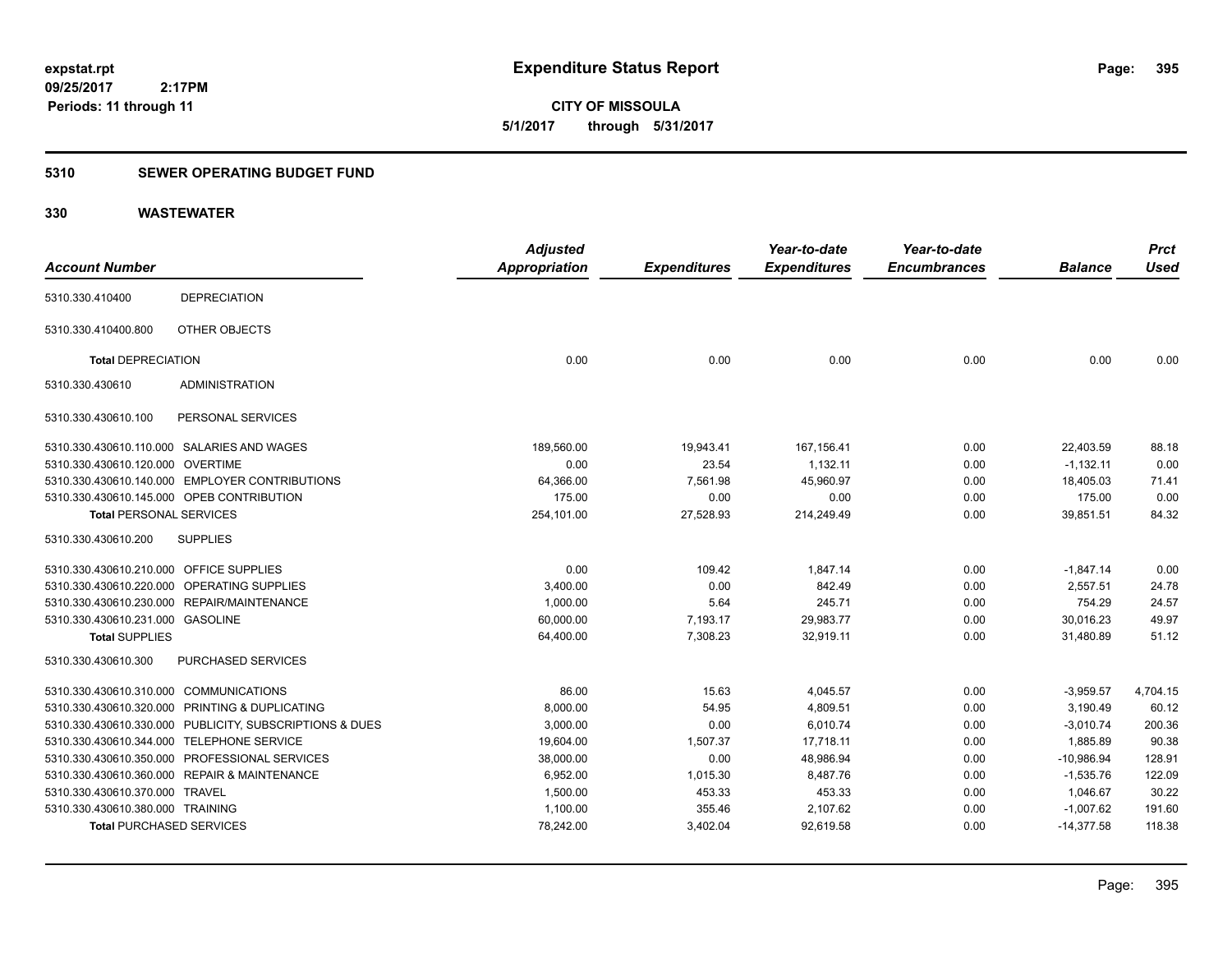**396**

**09/25/2017 2:17PM Periods: 11 through 11**

**CITY OF MISSOULA 5/1/2017 through 5/31/2017**

#### **5310 SEWER OPERATING BUDGET FUND**

### **330 WASTEWATER**

| <b>Account Number</b>                                     | <b>Adjusted</b><br><b>Appropriation</b> | <b>Expenditures</b> | Year-to-date<br><b>Expenditures</b> | Year-to-date<br><b>Encumbrances</b> | <b>Balance</b> | <b>Prct</b><br><b>Used</b> |
|-----------------------------------------------------------|-----------------------------------------|---------------------|-------------------------------------|-------------------------------------|----------------|----------------------------|
|                                                           |                                         |                     |                                     |                                     |                |                            |
| <b>FIXED CHARGES</b><br>5310.330.430610.500               |                                         |                     |                                     |                                     |                |                            |
| 5310.330.430610.500.000 FIXED CHARGES                     | 1,350,838.00                            | 150.00              | 694,816.05                          | 0.00                                | 656,021.95     | 51.44                      |
| <b>Total FIXED CHARGES</b>                                | 1,350,838.00                            | 150.00              | 694,816.05                          | 0.00                                | 656,021.95     | 51.44                      |
| <b>GRANTS &amp; CONTRIBUTIONS</b><br>5310.330.430610.700  |                                         |                     |                                     |                                     |                |                            |
| 5310.330.430610.700.000 GRANTS & CONTRIBUTIONS            | 1.500.00                                | 0.00                | 0.00                                | 0.00                                | 1,500.00       | 0.00                       |
| <b>Total GRANTS &amp; CONTRIBUTIONS</b>                   | 1,500.00                                | 0.00                | 0.00                                | 0.00                                | 1,500.00       | 0.00                       |
| 5310.330.430610.800<br>OTHER OBJECTS                      |                                         |                     |                                     |                                     |                |                            |
| <b>Total OTHER OBJECTS</b>                                | 0.00                                    | 0.00                | 0.00                                | 0.00                                | 0.00           | 0.00                       |
| <b>CAPITAL OUTLAY</b><br>5310.330.430610.900              |                                         |                     |                                     |                                     |                |                            |
| <b>Total CAPITAL OUTLAY</b>                               | 0.00                                    | 0.00                | 0.00                                | 0.00                                | 0.00           | 0.00                       |
| <b>Total ADMINISTRATION</b>                               | 1,749,081.00                            | 38,389.20           | 1,034,604.23                        | 0.00                                | 714,476.77     | 59.15                      |
| <b>COLLECTIONS &amp; TRANSMISSIONS</b><br>5310.330.430630 |                                         |                     |                                     |                                     |                |                            |
| PERSONAL SERVICES<br>5310.330.430630.100                  |                                         |                     |                                     |                                     |                |                            |
| 5310.330.430630.110.000 SALARIES AND WAGES                | 459,648.00                              | 35,865.11           | 396,417.36                          | 0.00                                | 63,230.64      | 86.24                      |
| 5310.330.430630.120.000 OVERTIME                          | 12,000.00                               | 713.01              | 9.205.91                            | 0.00                                | 2.794.09       | 76.72                      |
| 5310.330.430630.130.000 OTHER                             | 19,224.00                               | 0.00                | 0.00                                | 0.00                                | 19,224.00      | 0.00                       |
| 5310.330.430630.140.000 EMPLOYER CONTRIBUTIONS            | 223,931.00                              | 18,136.51           | 203,355.03                          | 0.00                                | 20,575.97      | 90.81                      |
| 5310.330.430630.141.000 STATE RETIREMENT CONTRIBUTIONS    | 501.00                                  | 116.15              | 1,210.45                            | 0.00                                | $-709.45$      | 241.61                     |
| <b>Total PERSONAL SERVICES</b>                            | 715,304.00                              | 54,830.78           | 610,188.75                          | 0.00                                | 105,115.25     | 85.30                      |
| 5310.330.430630.200<br><b>SUPPLIES</b>                    |                                         |                     |                                     |                                     |                |                            |
| 5310.330.430630.220.000 OPERATING SUPPLIES                | 20,000.00                               | 2,102.51            | 22,285.23                           | 0.00                                | $-2,285.23$    | 111.43                     |
| 5310.330.430630.230.000 REPAIR/MAINTENANCE                | 150,000.00                              | 28,018.41           | 88,708.45                           | 0.00                                | 61,291.55      | 59.14                      |
| 5310.330.430630.240.000 OTHER SUPPLIES                    | 2,000.00                                | 65.30               | 2,615.95                            | 0.00                                | $-615.95$      | 130.80                     |
| <b>Total SUPPLIES</b>                                     | 172,000.00                              | 30,186.22           | 113,609.63                          | 0.00                                | 58,390.37      | 66.05                      |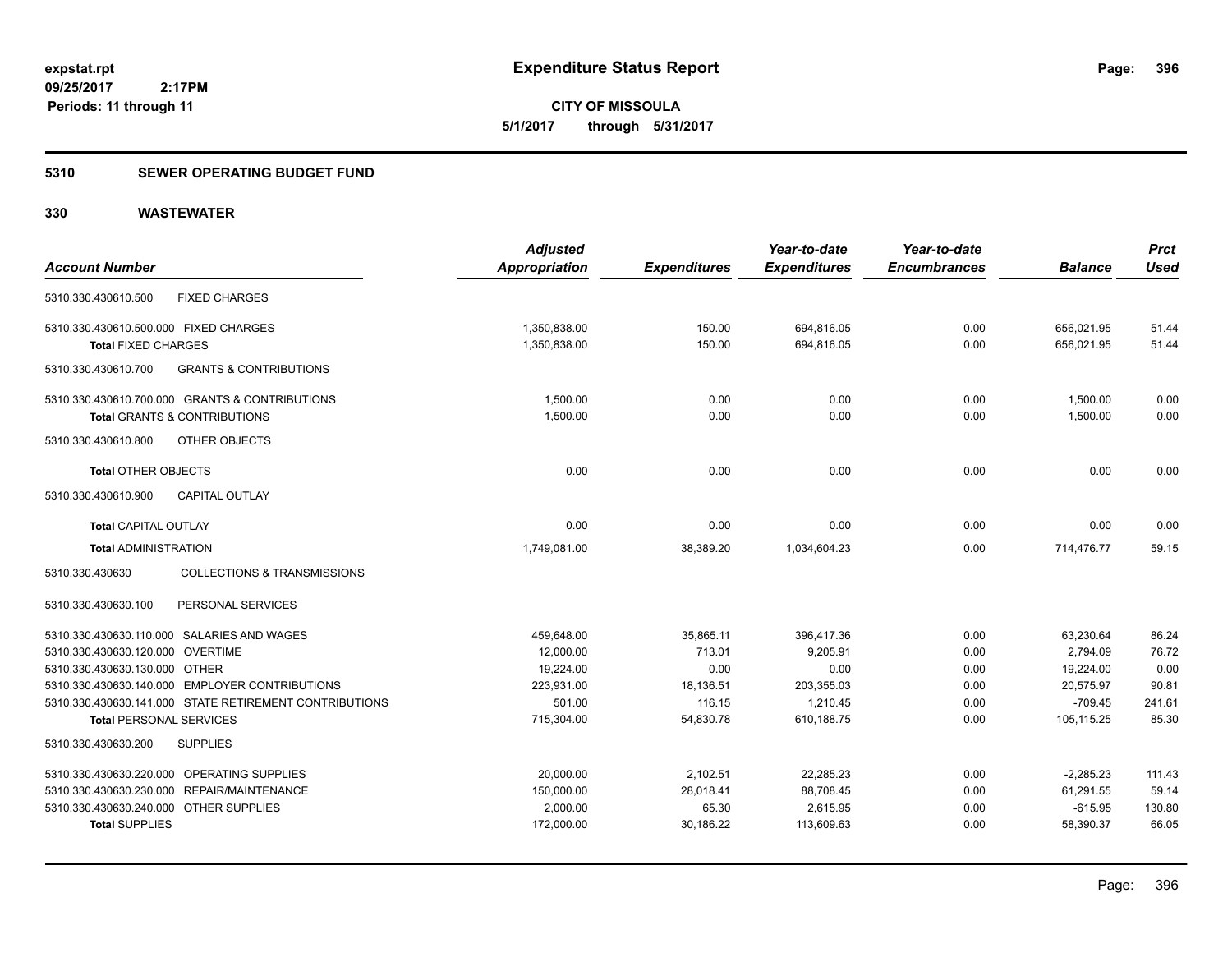**CITY OF MISSOULA 5/1/2017 through 5/31/2017**

### **5310 SEWER OPERATING BUDGET FUND**

### **330 WASTEWATER**

|                                                   | <b>Adjusted</b>      |                     | Year-to-date        | Year-to-date        |                | <b>Prct</b> |
|---------------------------------------------------|----------------------|---------------------|---------------------|---------------------|----------------|-------------|
| <b>Account Number</b>                             | <b>Appropriation</b> | <b>Expenditures</b> | <b>Expenditures</b> | <b>Encumbrances</b> | <b>Balance</b> | <b>Used</b> |
| <b>PURCHASED SERVICES</b><br>5310.330.430630.300  |                      |                     |                     |                     |                |             |
| 5310.330.430630.310.000 COMMUNICATIONS            | 984.00               | 0.00                | 268.36              | 0.00                | 715.64         | 27.27       |
| 5310.330.430630.341.000 ELECTRICITY & NATURAL GAS | 78,216.00            | 13,237.32           | 69,204.80           | 0.00                | 9,011.20       | 88.48       |
| 5310.330.430630.343.000 WATER CHARGES             | 6,468.00             | 420.52              | 3,880.52            | 0.00                | 2,587.48       | 60.00       |
| 5310.330.430630.350.000 PROFESSIONAL SERVICES     | 2.000.00             | 2,460.54            | 2.818.79            | 0.00                | $-818.79$      | 140.94      |
| 5310.330.430630.360.000 REPAIR & MAINTENANCE      | 104,360.00           | 4,108.76            | 68,591.58           | 0.00                | 35,768.42      | 65.73       |
| 5310.330.430630.370.000 TRAVEL                    | 3,000.00             | 0.00                | 0.00                | 0.00                | 3,000.00       | 0.00        |
| 5310.330.430630.380.000 TRAINING                  | 2,500.00             | 0.00                | 315.00              | 0.00                | 2,185.00       | 12.60       |
| <b>Total PURCHASED SERVICES</b>                   | 197,528.00           | 20,227.14           | 145,079.05          | 0.00                | 52,448.95      | 73.45       |
| <b>FIXED CHARGES</b><br>5310.330.430630.500       |                      |                     |                     |                     |                |             |
| 5310.330.430630.500.000 FIXED CHARGES             | 60,000.00            | 0.00                | 0.00                | 0.00                | 60,000.00      | 0.00        |
| <b>Total FIXED CHARGES</b>                        | 60,000.00            | 0.00                | 0.00                | 0.00                | 60.000.00      | 0.00        |
| <b>CAPITAL OUTLAY</b><br>5310.330.430630.900      |                      |                     |                     |                     |                |             |
| 5310.330.430630.940.000 MACHINERY & EQUIPMENT     | 0.00                 | 0.00                | 7,858.00            | 0.00                | $-7,858.00$    | 0.00        |
| <b>Total CAPITAL OUTLAY</b>                       | 0.00                 | 0.00                | 7,858.00            | 0.00                | $-7,858.00$    | 0.00        |
| <b>Total COLLECTIONS &amp; TRANSMISSIONS</b>      | 1,144,832.00         | 105,244.14          | 876,735.43          | 0.00                | 268,096.57     | 76.58       |
| TREATMENT AND DISPOSAL<br>5310.330.430640         |                      |                     |                     |                     |                |             |
| PERSONAL SERVICES<br>5310.330.430640.100          |                      |                     |                     |                     |                |             |
| 5310.330.430640.110.000 SALARIES AND WAGES        | 429,292.00           | 31,597.99           | 388,724.35          | 0.00                | 40,567.65      | 90.55       |
| 5310.330.430640.120.000 OVERTIME                  | 7,000.00             | 1,374.22            | 18,479.02           | 0.00                | $-11,479.02$   | 263.99      |
| 5310.330.430640.130.000 OTHER                     | 32,733.00            | 0.00                | 0.00                | 0.00                | 32,733.00      | 0.00        |
| 5310.330.430640.140.000 EMPLOYER CONTRIBUTIONS    | 195,429.00           | 12,848.67           | 160,826.38          | 0.00                | 34.602.62      | 82.29       |
| 5310.330.430640.190.000 PENSION EXPENSE           | 470.00               | 0.00                | 0.00                | 0.00                | 470.00         | 0.00        |
| <b>Total PERSONAL SERVICES</b>                    | 664,924.00           | 45,820.88           | 568,029.75          | 0.00                | 96,894.25      | 85.43       |

5310.330.430640.200 SUPPLIES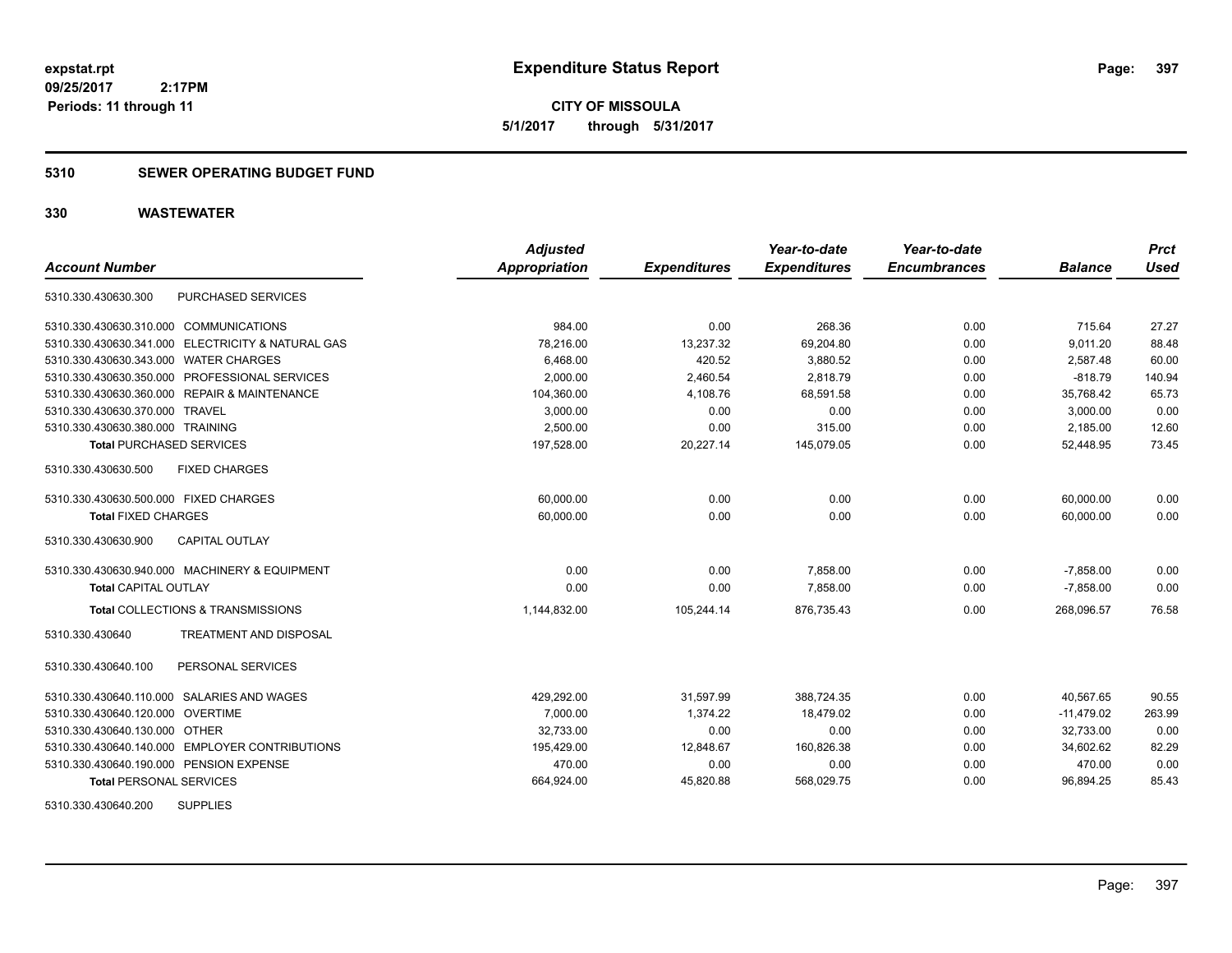**CITY OF MISSOULA 5/1/2017 through 5/31/2017**

### **5310 SEWER OPERATING BUDGET FUND**

| <b>Account Number</b>                                    | <b>Adjusted</b><br>Appropriation | <b>Expenditures</b> | Year-to-date<br><b>Expenditures</b> | Year-to-date<br><b>Encumbrances</b> | <b>Balance</b> | <b>Prct</b><br><b>Used</b> |
|----------------------------------------------------------|----------------------------------|---------------------|-------------------------------------|-------------------------------------|----------------|----------------------------|
| 5310.330.430640.210.000 OFFICE SUPPLIES                  | 270,170.00                       | 0.00                | 0.00                                | 0.00                                | 270,170.00     | 0.00                       |
| 5310.330.430640.220.000 OPERATING SUPPLIES               | 100,000.00                       | 18,879.26           | 155,083.63                          | 0.00                                | $-55,083.63$   | 155.08                     |
| 5310.330.430640.230.000 REPAIR/MAINTENANCE               | 0.00                             | 7,300.64            | 109,185.14                          | 0.00                                | $-109, 185.14$ | 0.00                       |
| 5310.330.430640.240.000 OTHER SUPPLIES                   | 2,000.00                         | 0.00                | 563.21                              | 0.00                                | 1,436.79       | 28.16                      |
| <b>Total SUPPLIES</b>                                    | 372,170.00                       | 26,179.90           | 264,831.98                          | 0.00                                | 107,338.02     | 71.16                      |
| PURCHASED SERVICES<br>5310.330.430640.300                |                                  |                     |                                     |                                     |                |                            |
| 5310.330.430640.310.000 COMMUNICATIONS                   | 1,500.00                         | 42.69               | 215.41                              | 0.00                                | 1,284.59       | 14.36                      |
| 5310.330.430640.330.000 PUBLICITY, SUBSCRIPTIONS & DUES  | 0.00                             | 276.50              | 276.50                              | 0.00                                | $-276.50$      | 0.00                       |
| 5310.330.430640.341.000 ELECTRICITY & NATURAL GAS        | 539,563.00                       | 87,240.72           | 467,031.99                          | 0.00                                | 72,531.01      | 86.56                      |
| 5310.330.430640.343.000 WATER CHARGES                    | 3,780.00                         | 266.15              | 2,597.13                            | 0.00                                | 1,182.87       | 68.71                      |
| 5310.330.430640.345.000 GARBAGE                          | 21,636.00                        | 2,271.56            | 23,123.70                           | 0.00                                | $-1,487.70$    | 106.88                     |
| 5310.330.430640.350.000 PROFESSIONAL SERVICES            | 1,000.00                         | 0.00                | 422.08                              | 0.00                                | 577.92         | 42.21                      |
| 5310.330.430640.360.000 REPAIR & MAINTENANCE             | 225,000.00                       | 55,517.67           | 290,984.59                          | 0.00                                | $-65,984.59$   | 129.33                     |
| 5310.330.430640.370.000 TRAVEL                           | 6,000.00                         | 610.49              | 4,172.78                            | 0.00                                | 1.827.22       | 69.55                      |
| 5310.330.430640.380.000 TRAINING                         | 6,000.00                         | 0.00                | 3,476.50                            | 0.00                                | 2,523.50       | 57.94                      |
| 5310.330.430640.390.000 OTHER PURCHASED SERVICES         | 445,887.00                       | 0.00                | 131,197.90                          | 0.00                                | 314,689.10     | 29.42                      |
| <b>Total PURCHASED SERVICES</b>                          | 1,250,366.00                     | 146,225.78          | 923,498.58                          | 0.00                                | 326,867.42     | 73.86                      |
| 5310.330.430640.900<br><b>CAPITAL OUTLAY</b>             |                                  |                     |                                     |                                     |                |                            |
| <b>Total CAPITAL OUTLAY</b>                              | 0.00                             | 0.00                | 0.00                                | 0.00                                | 0.00           | 0.00                       |
| <b>Total TREATMENT AND DISPOSAL</b>                      | 2,287,460.00                     | 218,226.56          | 1,756,360.31                        | 0.00                                | 531,099.69     | 76.78                      |
| <b>LAB &amp; TESTING</b><br>5310.330.430650              |                                  |                     |                                     |                                     |                |                            |
| PERSONAL SERVICES<br>5310.330.430650.100                 |                                  |                     |                                     |                                     |                |                            |
| 5310.330.430650.110.000 SALARIES AND WAGES               | 175,949.00                       | 13,709.90           | 163,350.17                          | 0.00                                | 12,598.83      | 92.84                      |
| <b>EMPLOYER CONTRIBUTIONS</b><br>5310.330.430650.140.000 | 72,869.00                        | 5,424.48            | 64,474.68                           | 0.00                                | 8,394.32       | 88.48                      |
| 5310.330.430650.190.000 PENSION EXPENSE                  | 165.00                           | 0.00                | 0.00                                | 0.00                                | 165.00         | 0.00                       |
| <b>Total PERSONAL SERVICES</b>                           | 248,983.00                       | 19,134.38           | 227,824.85                          | 0.00                                | 21,158.15      | 91.50                      |
| <b>SUPPLIES</b><br>5310.330.430650.200                   |                                  |                     |                                     |                                     |                |                            |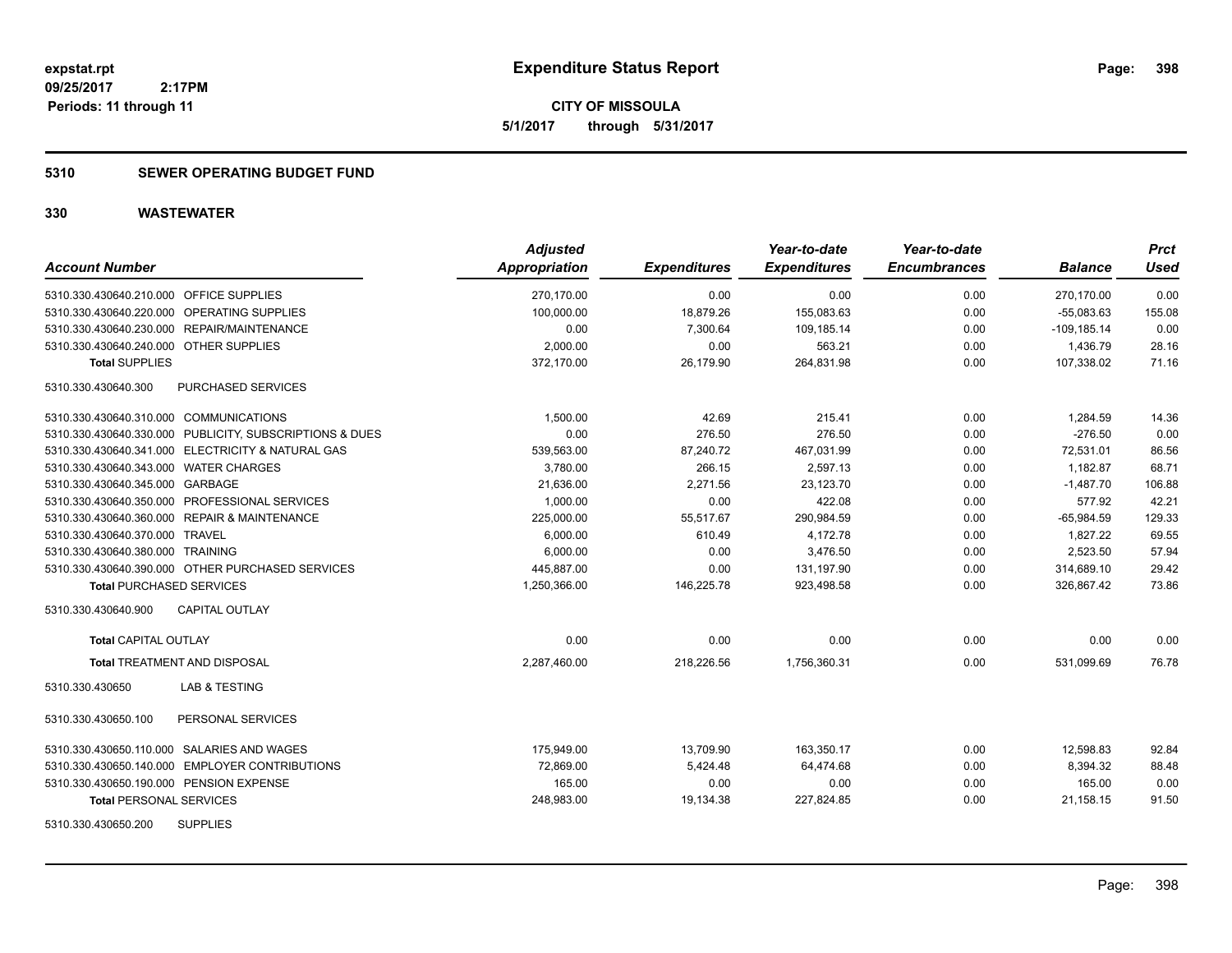**CITY OF MISSOULA 5/1/2017 through 5/31/2017**

### **5310 SEWER OPERATING BUDGET FUND**

|                                                | <b>Adjusted</b> |                     | Year-to-date        | Year-to-date        |                | <b>Prct</b> |
|------------------------------------------------|-----------------|---------------------|---------------------|---------------------|----------------|-------------|
| <b>Account Number</b>                          | Appropriation   | <b>Expenditures</b> | <b>Expenditures</b> | <b>Encumbrances</b> | <b>Balance</b> | <b>Used</b> |
| 5310.330.430650.220.000 OPERATING SUPPLIES     | 23,000.00       | 1,397.32            | 35,915.26           | 0.00                | $-12,915.26$   | 156.15      |
| 5310.330.430650.230.000 REPAIR/MAINTENANCE     | 3,000.00        | 70.00               | 1,910.92            | 0.00                | 1,089.08       | 63.70       |
| <b>Total SUPPLIES</b>                          | 26,000.00       | 1,467.32            | 37,826.18           | 0.00                | $-11,826.18$   | 145.49      |
| PURCHASED SERVICES<br>5310.330.430650.300      |                 |                     |                     |                     |                |             |
| 5310.330.430650.310.000 COMMUNICATIONS         | 1.000.00        | 161.68              | 801.23              | 0.00                | 198.77         | 80.12       |
| 5310.330.430650.350.000 PROFESSIONAL SERVICES  | 37,700.00       | 15,478.00           | 42,957.55           | 0.00                | $-5,257.55$    | 113.95      |
| 5310.330.430650.360.000 REPAIR & MAINTENANCE   | 4,000.00        | 412.16              | 4,732.88            | 0.00                | $-732.88$      | 118.32      |
| 5310.330.430650.370.000 TRAVEL                 | 2,000.00        | 0.00                | 0.00                | 0.00                | 2,000.00       | 0.00        |
| 5310.330.430650.380.000 TRAINING               | 1,000.00        | 0.00                | 70.00               | 0.00                | 930.00         | 7.00        |
| <b>Total PURCHASED SERVICES</b>                | 45,700.00       | 16,051.84           | 48,561.66           | 0.00                | $-2,861.66$    | 106.26      |
| <b>CAPITAL OUTLAY</b><br>5310.330.430650.900   |                 |                     |                     |                     |                |             |
| <b>Total CAPITAL OUTLAY</b>                    | 0.00            | 0.00                | 0.00                | 0.00                | 0.00           | 0.00        |
| <b>Total LAB &amp; TESTING</b>                 | 320,683.00      | 36,653.54           | 314,212.69          | 0.00                | 6,470.31       | 97.98       |
| <b>COMPOST</b><br>5310.330.430660              |                 |                     |                     |                     |                |             |
| PERSONAL SERVICES<br>5310.330.430660.100       |                 |                     |                     |                     |                |             |
| 5310.330.430660.110. SALARIES AND WAGES        | 0.00            | 0.00                | 3,786.58            | 0.00                | $-3,786.58$    | 0.00        |
| 5310.330.430660.110.000 SALARIES AND WAGES     | 0.00            | 15,032.83           | 90,996.49           | 0.00                | $-90,996.49$   | 0.00        |
| 5310.330.430660.120.000 OVERTIME               | 0.00            | 925.59              | 5,069.24            | 0.00                | $-5,069.24$    | 0.00        |
| 5310.330.430660.140.000 EMPLOYER CONTRIBUTIONS | 0.00            | 6,721.14            | 39,659.93           | 0.00                | $-39,659.93$   | 0.00        |
| <b>Total PERSONAL SERVICES</b>                 | 0.00            | 22,679.56           | 139,512.24          | 0.00                | $-139,512.24$  | 0.00        |
| 5310.330.430660.200<br><b>SUPPLIES</b>         |                 |                     |                     |                     |                |             |
| 5310.330.430660.210.000 OFFICE SUPPLIES        | 0.00            | 0.00                | 114.99              | 0.00                | $-114.99$      | 0.00        |
| 5310.330.430660.220.000 OPERATING SUPPLIES     | 0.00            | 8,754.18            | 86,032.91           | 0.00                | $-86,032.91$   | 0.00        |
| 5310.330.430660.230.000 REPAIR/MAINTENANCE     | 0.00            | 20,291.42           | 74,905.11           | 0.00                | $-74,905.11$   | 0.00        |
| 5310.330.430660.231.000 GASOLINE               | 0.00            | 72.52               | 2,074.85            | 0.00                | $-2,074.85$    | 0.00        |
| 5310.330.430660.240.000 OTHER SUPPLIES         | 0.00            | 0.00                | 1,086.57            | 0.00                | $-1,086.57$    | 0.00        |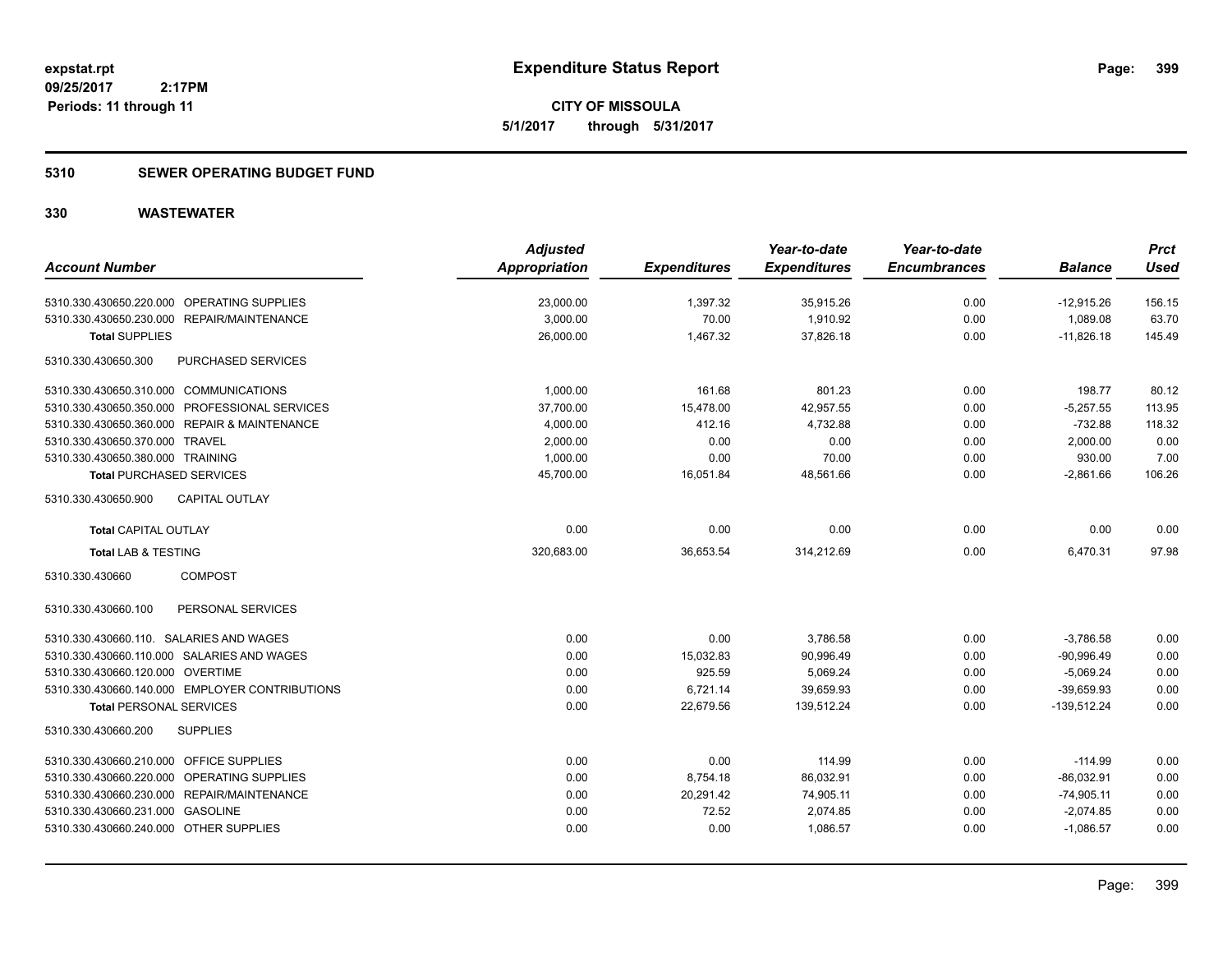**CITY OF MISSOULA 5/1/2017 through 5/31/2017**

### **5310 SEWER OPERATING BUDGET FUND**

| <b>Account Number</b>                                   |                    | <b>Adjusted</b><br><b>Appropriation</b> | <b>Expenditures</b> | Year-to-date<br><b>Expenditures</b> | Year-to-date<br><b>Encumbrances</b> | <b>Balance</b> | <b>Prct</b><br><b>Used</b> |
|---------------------------------------------------------|--------------------|-----------------------------------------|---------------------|-------------------------------------|-------------------------------------|----------------|----------------------------|
| <b>Total SUPPLIES</b>                                   |                    | 0.00                                    | 29,118.12           | 164,214.43                          | 0.00                                | $-164,214.43$  | 0.00                       |
| 5310.330.430660.300                                     | PURCHASED SERVICES |                                         |                     |                                     |                                     |                |                            |
| 5310.330.430660.320.000 PRINTING & DUPLICATING          |                    | 0.00                                    | 476.29              | 582.98                              | 0.00                                | $-582.98$      | 0.00                       |
| 5310.330.430660.330.000 PUBLICITY, SUBSCRIPTIONS & DUES |                    | 0.00                                    | 0.00                | 398.80                              | 0.00                                | $-398.80$      | 0.00                       |
| 5310.330.430660.341.000 ELECTRICITY & NATURAL GAS       |                    | 0.00                                    | 419.88              | 4,049.11                            | 0.00                                | $-4,049.11$    | 0.00                       |
| 5310.330.430660.344.000 TELEPHONE SERVICE               |                    | 0.00                                    | 53.06               | 210.75                              | 0.00                                | $-210.75$      | 0.00                       |
| 5310.330.430660.350.000 PROFESSIONAL SERVICES           |                    | 0.00                                    | 873.05              | 1,153.05                            | 0.00                                | $-1,153.05$    | 0.00                       |
| 5310.330.430660.360.000 REPAIR & MAINTENANCE            |                    | 0.00                                    | 1,946.83            | 28,310.68                           | 0.00                                | $-28,310.68$   | 0.00                       |
| 5310.330.430660.380.000 TRAINING                        |                    | 0.00                                    | 0.00                | 210.00                              | 0.00                                | $-210.00$      | 0.00                       |
| <b>Total PURCHASED SERVICES</b>                         |                    | 0.00                                    | 3,769.11            | 34,915.37                           | 0.00                                | $-34,915.37$   | 0.00                       |
| <b>DEBT SERVICE</b><br>5310.330.430660.600              |                    |                                         |                     |                                     |                                     |                |                            |
| <b>Total DEBT SERVICE</b>                               |                    | 0.00                                    | 0.00                | 0.00                                | 0.00                                | 0.00           | 0.00                       |
| <b>CAPITAL OUTLAY</b><br>5310.330.430660.900            |                    |                                         |                     |                                     |                                     |                |                            |
| 5310.330.430660.910.000 LAND                            |                    | 0.00                                    | 0.00                | 445,900.91                          | 0.00                                | -445.900.91    | 0.00                       |
| 5310.330.430660.920.000 BUILDINGS                       |                    | 0.00                                    | 6,233.29            | 120,727.27                          | 0.00                                | $-120,727.27$  | 0.00                       |
| 5310.330.430660.940.000 MACHINERY & EQUIPMENT           |                    | 0.00                                    | 56,186.25           | 94,070.00                           | 0.00                                | $-94,070.00$   | 0.00                       |
| <b>Total CAPITAL OUTLAY</b>                             |                    | 0.00                                    | 62,419.54           | 660,698.18                          | 0.00                                | $-660,698.18$  | 0.00                       |
| <b>Total COMPOST</b>                                    |                    | 0.00                                    | 117,986.33          | 999,340.22                          | 0.00                                | -999,340.22    | 0.00                       |
| 5310.330.490504<br><b>DEBT SERVICE</b>                  |                    |                                         |                     |                                     |                                     |                |                            |
| <b>DEBT SERVICE</b><br>5310.330.490504.600              |                    |                                         |                     |                                     |                                     |                |                            |
| <b>Total DEBT SERVICE</b>                               |                    | 0.00                                    | 0.00                | 0.00                                | 0.00                                | 0.00           | 0.00                       |
| <b>NEW REQUESTS</b><br>5310.330.499999                  |                    |                                         |                     |                                     |                                     |                |                            |
| 5310.330.499999.100                                     | PERSONAL SERVICES  |                                         |                     |                                     |                                     |                |                            |
| <b>Total PERSONAL SERVICES</b>                          |                    | 0.00                                    | 0.00                | 0.00                                | 0.00                                | 0.00           | 0.00                       |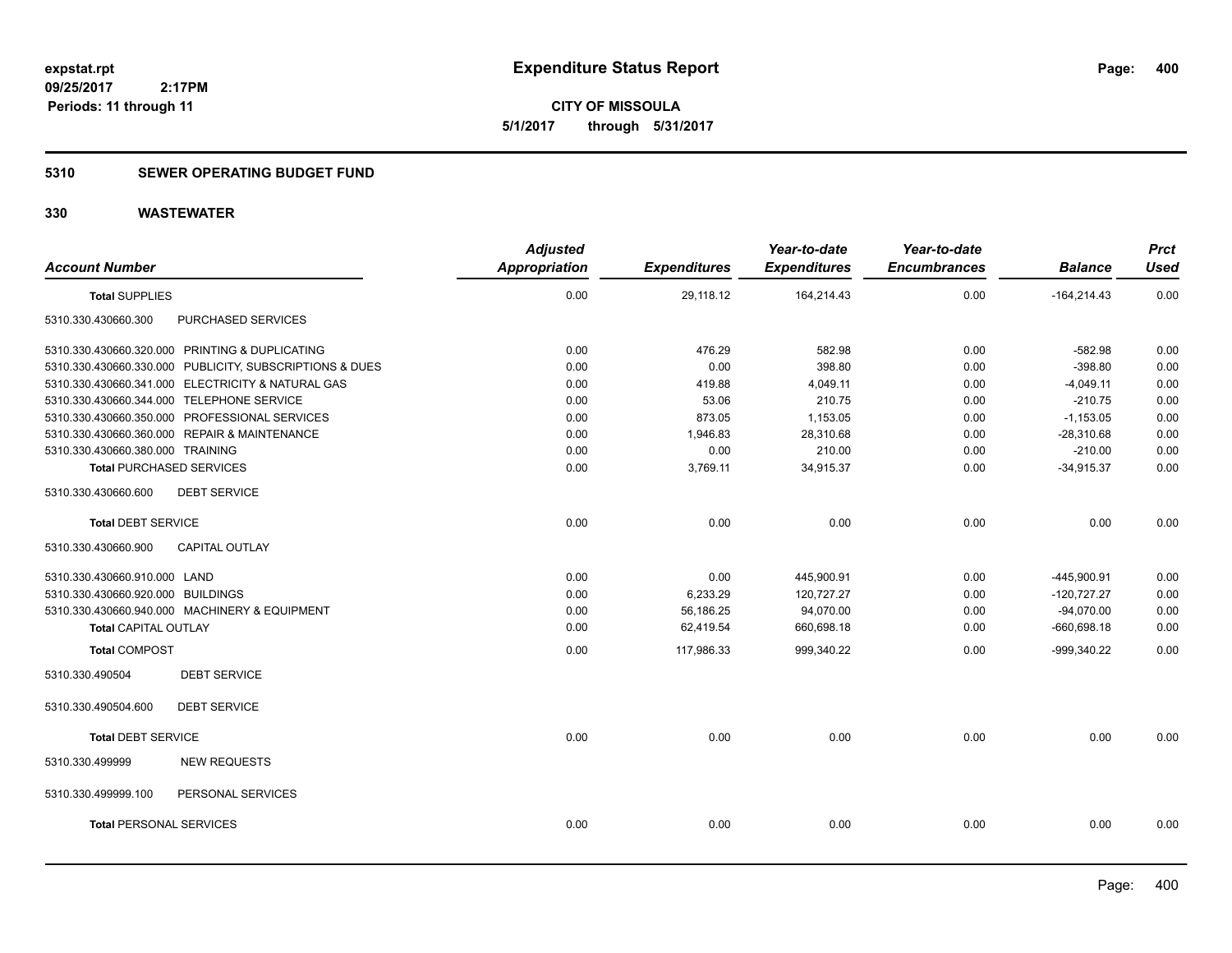**401**

**09/25/2017 2:17PM Periods: 11 through 11**

**CITY OF MISSOULA 5/1/2017 through 5/31/2017**

### **5310 SEWER OPERATING BUDGET FUND**

| <b>Account Number</b>                                                                          | <b>Adjusted</b><br>Appropriation | <b>Expenditures</b> | Year-to-date<br><b>Expenditures</b> | Year-to-date<br><b>Encumbrances</b> | <b>Balance</b>         | <b>Prct</b><br><b>Used</b> |
|------------------------------------------------------------------------------------------------|----------------------------------|---------------------|-------------------------------------|-------------------------------------|------------------------|----------------------------|
| <b>CAPITAL OUTLAY</b><br>5310.330.499999.900                                                   |                                  |                     |                                     |                                     |                        |                            |
| <b>Total NEW REQUESTS</b>                                                                      | 0.00                             | 0.00                | 0.00                                | 0.00                                | 0.00                   | 0.00                       |
| <b>MERCHANT SERVICES</b><br>5310.330.510110                                                    |                                  |                     |                                     |                                     |                        |                            |
| 5310.330.510110.500<br><b>FIXED CHARGES</b>                                                    |                                  |                     |                                     |                                     |                        |                            |
| 5310.330.510110.500.000 MERCHANT SERVICE FEES/FIIXED CHARGES<br><b>Total MERCHANT SERVICES</b> | 45,000.00<br>45,000.00           | 0.00<br>0.00        | 0.00<br>0.00                        | 0.00<br>0.00                        | 45,000.00<br>45,000.00 | 0.00<br>0.00               |
| <b>SALARY RESERVE</b><br>5310.330.510306                                                       |                                  |                     |                                     |                                     |                        |                            |
| 5310.330.510306.100<br>PERSONAL SERVICES                                                       |                                  |                     |                                     |                                     |                        |                            |
| 5310.330.510306.140.000 EMPLOYER CONTRIBUTIONS<br><b>Total SALARY RESERVE</b>                  | 5.400.00<br>5,400.00             | 0.00<br>0.00        | 0.00<br>0.00                        | 0.00<br>0.00                        | 5,400.00<br>5,400.00   | 0.00<br>0.00               |
| <b>INTERFUND OPERATING TRANSFERS</b><br>5310.330.521000                                        |                                  |                     |                                     |                                     |                        |                            |
| 5310.330.521000.800<br>OTHER OBJECTS                                                           |                                  |                     |                                     |                                     |                        |                            |
| <b>Total INTERFUND OPERATING TRANSFERS</b>                                                     | 0.00                             | 0.00                | 0.00                                | 0.00                                | 0.00                   | 0.00                       |
| <b>Total WASTEWATER</b>                                                                        | 5,552,456.00                     | 516,499.77          | 4,981,252.88                        | 0.00                                | 571,203.12             | 89.71                      |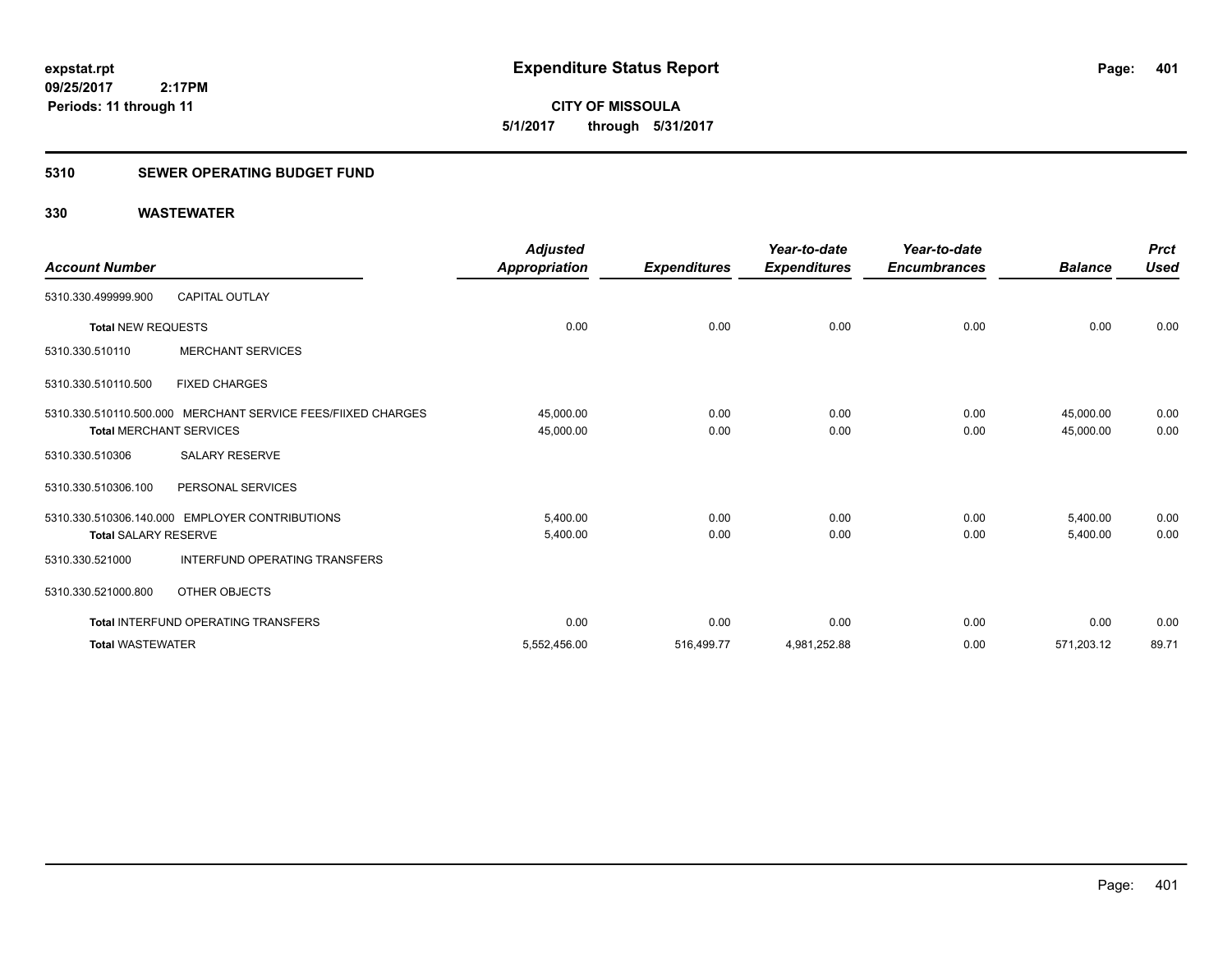**CITY OF MISSOULA 5/1/2017 through 5/31/2017**

### **5310 SEWER OPERATING BUDGET FUND**

### **335 WATER**

| <b>Account Number</b>       |                                          | <b>Adjusted</b><br><b>Appropriation</b> | <b>Expenditures</b> | Year-to-date<br><b>Expenditures</b> | Year-to-date<br><b>Encumbrances</b> | <b>Balance</b> | <b>Prct</b><br><b>Used</b> |
|-----------------------------|------------------------------------------|-----------------------------------------|---------------------|-------------------------------------|-------------------------------------|----------------|----------------------------|
| 5310.335.430210             | <b>ADMINISTRATION</b>                    |                                         |                     |                                     |                                     |                |                            |
| 5310.335.430210.300         | PURCHASED SERVICES                       |                                         |                     |                                     |                                     |                |                            |
| <b>Total ADMINISTRATION</b> |                                          | 0.00                                    | 0.00                | 0.00                                | 0.00                                | 0.00           | 0.00                       |
| 5310.335.430590             | OTHER ACTIVITIES                         |                                         |                     |                                     |                                     |                |                            |
| 5310.335.430590.300         | PURCHASED SERVICES                       |                                         |                     |                                     |                                     |                |                            |
| <b>Total WATER</b>          |                                          | 0.00                                    | 0.00                | 0.00                                | 0.00                                | 0.00           | 0.00                       |
|                             | <b>Total SEWER OPERATING BUDGET FUND</b> | 5,552,456.00                            | 516.499.77          | 4,981,252.88                        | 0.00                                | 571.203.12     | 89.71                      |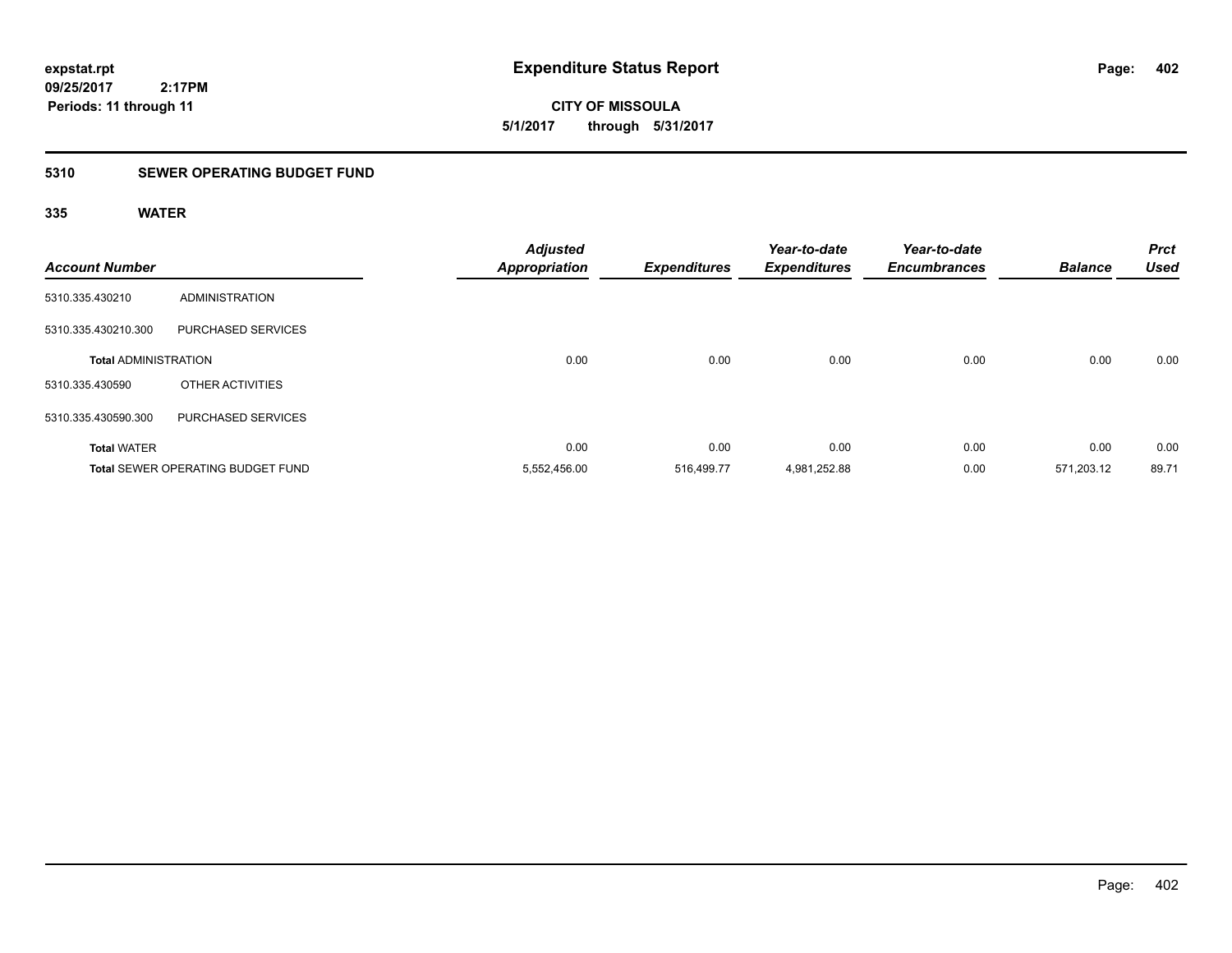**403**

**CITY OF MISSOULA 5/1/2017 through 5/31/2017**

### **5311 SEWER REVENUE COLLECTION & CLEARING FUND**

| <b>Account Number</b>          |                                        | <b>Adjusted</b><br>Appropriation | <b>Expenditures</b> | Year-to-date<br><b>Expenditures</b> | Year-to-date<br><b>Encumbrances</b> | <b>Balance</b> | <b>Prct</b><br><b>Used</b> |
|--------------------------------|----------------------------------------|----------------------------------|---------------------|-------------------------------------|-------------------------------------|----------------|----------------------------|
| 5311.330.430610                | <b>ADMINISTRATION</b>                  |                                  |                     |                                     |                                     |                |                            |
| 5311.330.430610.100            | PERSONAL SERVICES                      |                                  |                     |                                     |                                     |                |                            |
| <b>Total ADMINISTRATION</b>    |                                        | 0.00                             | 0.00                | 0.00                                | 0.00                                | 0.00           | 0.00                       |
| 5311.330.430630                | <b>COLLECTIONS &amp; TRANSMISSIONS</b> |                                  |                     |                                     |                                     |                |                            |
| 5311.330.430630.100            | PERSONAL SERVICES                      |                                  |                     |                                     |                                     |                |                            |
|                                | Total COLLECTIONS & TRANSMISSIONS      | 0.00                             | 0.00                | 0.00                                | 0.00                                | 0.00           | 0.00                       |
| 5311.330.430640                | TREATMENT AND DISPOSAL                 |                                  |                     |                                     |                                     |                |                            |
| 5311.330.430640.100            | PERSONAL SERVICES                      |                                  |                     |                                     |                                     |                |                            |
|                                | Total TREATMENT AND DISPOSAL           | 0.00                             | 0.00                | 0.00                                | 0.00                                | 0.00           | 0.00                       |
| 5311.330.430650                | <b>LAB &amp; TESTING</b>               |                                  |                     |                                     |                                     |                |                            |
| 5311.330.430650.100            | PERSONAL SERVICES                      |                                  |                     |                                     |                                     |                |                            |
| <b>Total LAB &amp; TESTING</b> |                                        | 0.00                             | 0.00                | 0.00                                | 0.00                                | 0.00           | 0.00                       |
| 5311.330.430660                | COMPOST                                |                                  |                     |                                     |                                     |                |                            |
| 5311.330.430660.100            | PERSONAL SERVICES                      |                                  |                     |                                     |                                     |                |                            |
| <b>Total COMPOST</b>           |                                        | 0.00                             | 0.00                | 0.00                                | 0.00                                | 0.00           | 0.00                       |
| 5311.330.430670                | CUSTOMER ACCOUNTING & COLLECTION       |                                  |                     |                                     |                                     |                |                            |
| 5311.330.430670.800            | OTHER OBJECTS                          |                                  |                     |                                     |                                     |                |                            |
|                                | Total CUSTOMER ACCOUNTING & COLLECTION | 0.00                             | 0.00                | 0.00                                | 0.00                                | 0.00           | 0.00                       |
| 5311.330.490200                | REVENUE BOND DEBT SERVICE              |                                  |                     |                                     |                                     |                |                            |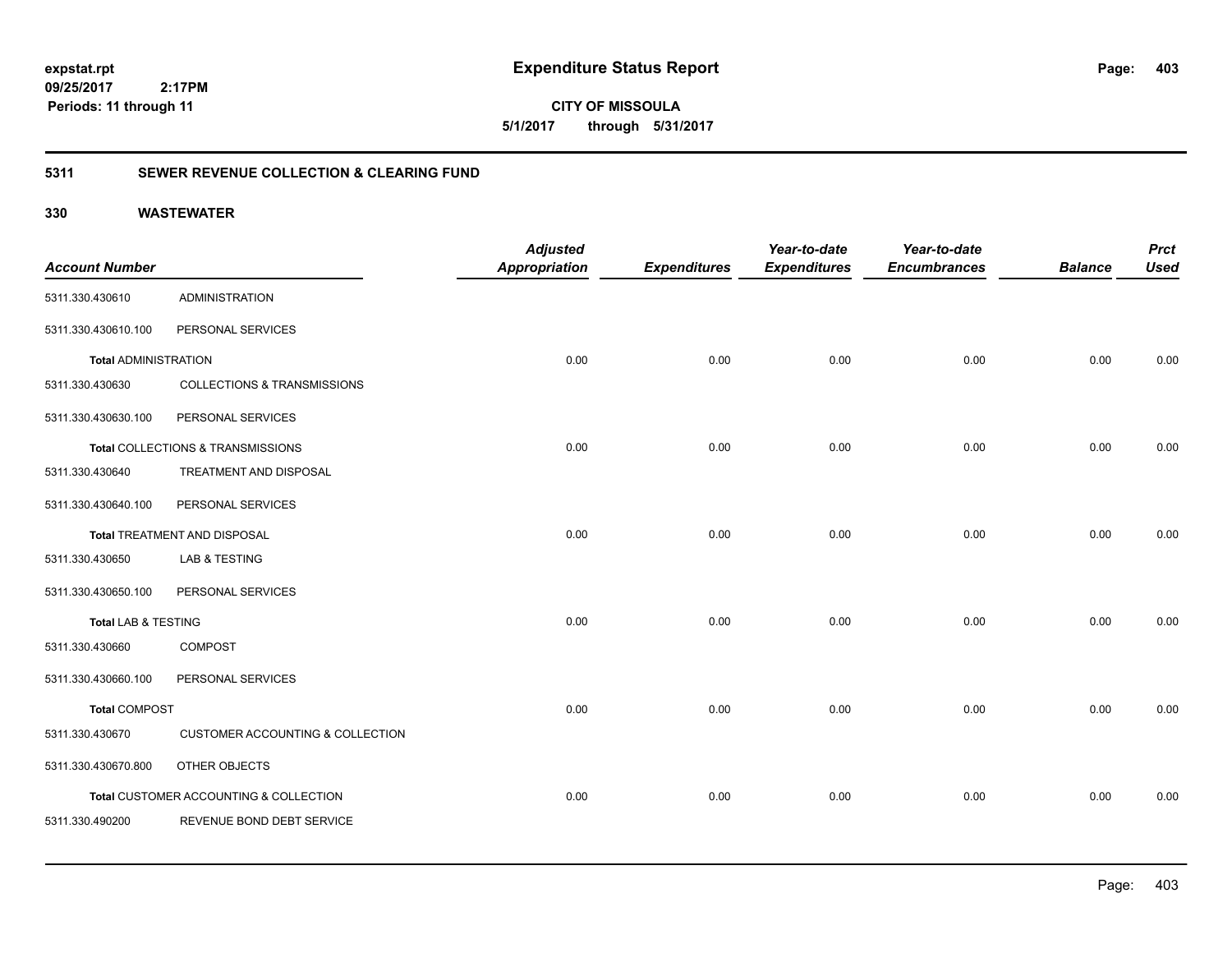**CITY OF MISSOULA 5/1/2017 through 5/31/2017**

### **5311 SEWER REVENUE COLLECTION & CLEARING FUND**

| <b>Account Number</b>      |                                                  | <b>Adjusted</b><br><b>Appropriation</b> | <b>Expenditures</b> | Year-to-date<br><b>Expenditures</b> | Year-to-date<br><b>Encumbrances</b> | <b>Balance</b> | <b>Prct</b><br><b>Used</b> |
|----------------------------|--------------------------------------------------|-----------------------------------------|---------------------|-------------------------------------|-------------------------------------|----------------|----------------------------|
| 5311.330.490200.600        | <b>DEBT SERVICE</b>                              |                                         |                     |                                     |                                     |                |                            |
|                            | Total REVENUE BOND DEBT SERVICE                  | 0.00                                    | 0.00                | 0.00                                | 0.00                                | 0.00           | 0.00                       |
| 5311.330.490508            | EKO COMPOST PURCHASE                             |                                         |                     |                                     |                                     |                |                            |
| 5311.330.490508.900        | <b>CAPITAL OUTLAY</b>                            |                                         |                     |                                     |                                     |                |                            |
|                            | Total EKO COMPOST PURCHASE                       | 0.00                                    | 0.00                | 0.00                                | 0.00                                | 0.00           | 0.00                       |
| 5311.330.510000            | <b>MISCELLANEOUS</b>                             |                                         |                     |                                     |                                     |                |                            |
| 5311.330.510000.800        | OTHER OBJECTS                                    |                                         |                     |                                     |                                     |                |                            |
| <b>Total MISCELLANEOUS</b> |                                                  | 0.00                                    | 0.00                | 0.00                                | 0.00                                | 0.00           | 0.00                       |
| 5311.330.510110            | <b>MERCHANT SERVICES</b>                         |                                         |                     |                                     |                                     |                |                            |
| 5311.330.510110.500        | <b>FIXED CHARGES</b>                             |                                         |                     |                                     |                                     |                |                            |
|                            | <b>Total MERCHANT SERVICES</b>                   | 0.00                                    | 0.00                | 0.00                                | 0.00                                | 0.00           | 0.00                       |
| 5311.330.521000            | SEWER REVENUE CLEARING                           |                                         |                     |                                     |                                     |                |                            |
| 5311.330.521000.500        | <b>FIXED CHARGES</b>                             |                                         |                     |                                     |                                     |                |                            |
| <b>Total FIXED CHARGES</b> |                                                  | 0.00                                    | 0.00                | 0.00                                | 0.00                                | 0.00           | 0.00                       |
| 5311.330.521000.800        | <b>OTHER OBJECTS</b>                             |                                         |                     |                                     |                                     |                |                            |
|                            | 5311.330.521000.820.000 TRANSFERS TO OTHER FUNDS | 7,963,568.00                            | 0.00                | 0.00                                | 0.00                                | 7,963,568.00   | 0.00                       |
|                            | Total SEWER REVENUE CLEARING                     | 7,963,568.00                            | 0.00                | 0.00                                | 0.00                                | 7,963,568.00   | 0.00                       |
|                            | Total SEWER REVENUE COLLECTION & CLEARING FUND   | 7,963,568.00                            | 0.00                | 0.00                                | 0.00                                | 7,963,568.00   | 0.00                       |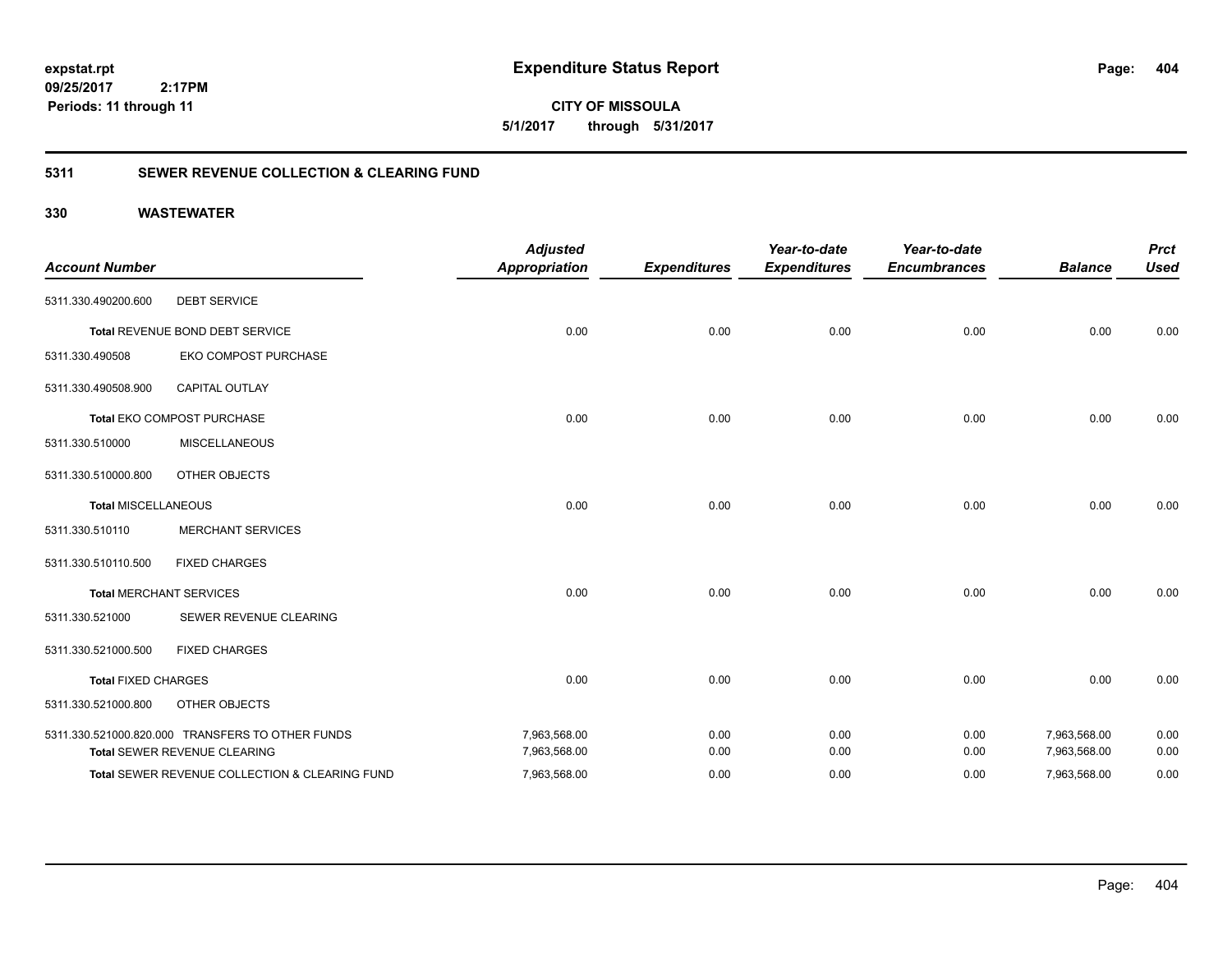**CITY OF MISSOULA 5/1/2017 through 5/31/2017**

#### **5315 SEWER LOAN FUND**

| <b>Account Number</b>         |                                                   | <b>Adjusted</b><br>Appropriation | <b>Expenditures</b> | Year-to-date<br><b>Expenditures</b> | Year-to-date<br><b>Encumbrances</b> | <b>Balance</b> | <b>Prct</b><br><b>Used</b> |
|-------------------------------|---------------------------------------------------|----------------------------------|---------------------|-------------------------------------|-------------------------------------|----------------|----------------------------|
| 5315.330.430607               | *** Title Not Found ***                           |                                  |                     |                                     |                                     |                |                            |
| 5315.330.430607.300           | PURCHASED SERVICES                                |                                  |                     |                                     |                                     |                |                            |
| Total *** Title Not Found *** |                                                   | 0.00                             | 0.00                | 0.00                                | 0.00                                | 0.00           | 0.00                       |
| 5315.330.430670               | <b>CUSTOMER ACCOUNTING &amp; COLLECTION</b>       |                                  |                     |                                     |                                     |                |                            |
| 5315.330.430670.300           | PURCHASED SERVICES                                |                                  |                     |                                     |                                     |                |                            |
|                               | <b>Total PURCHASED SERVICES</b>                   | 0.00                             | 0.00                | 0.00                                | 0.00                                | 0.00           | 0.00                       |
| 5315.330.430670.800           | OTHER OBJECTS                                     |                                  |                     |                                     |                                     |                |                            |
|                               | 5315.330.430670.820.000 TRANSFERS TO OTHER FUNDS  | 20,000.00                        | 0.00                | 0.00                                | 0.00                                | 20,000.00      | 0.00                       |
|                               | <b>Total CUSTOMER ACCOUNTING &amp; COLLECTION</b> | 20,000.00                        | 0.00                | 0.00                                | 0.00                                | 20,000.00      | 0.00                       |
| <b>Total SEWER LOAN FUND</b>  |                                                   | 20,000.00                        | 0.00                | 0.00                                | 0.00                                | 20,000.00      | 0.00                       |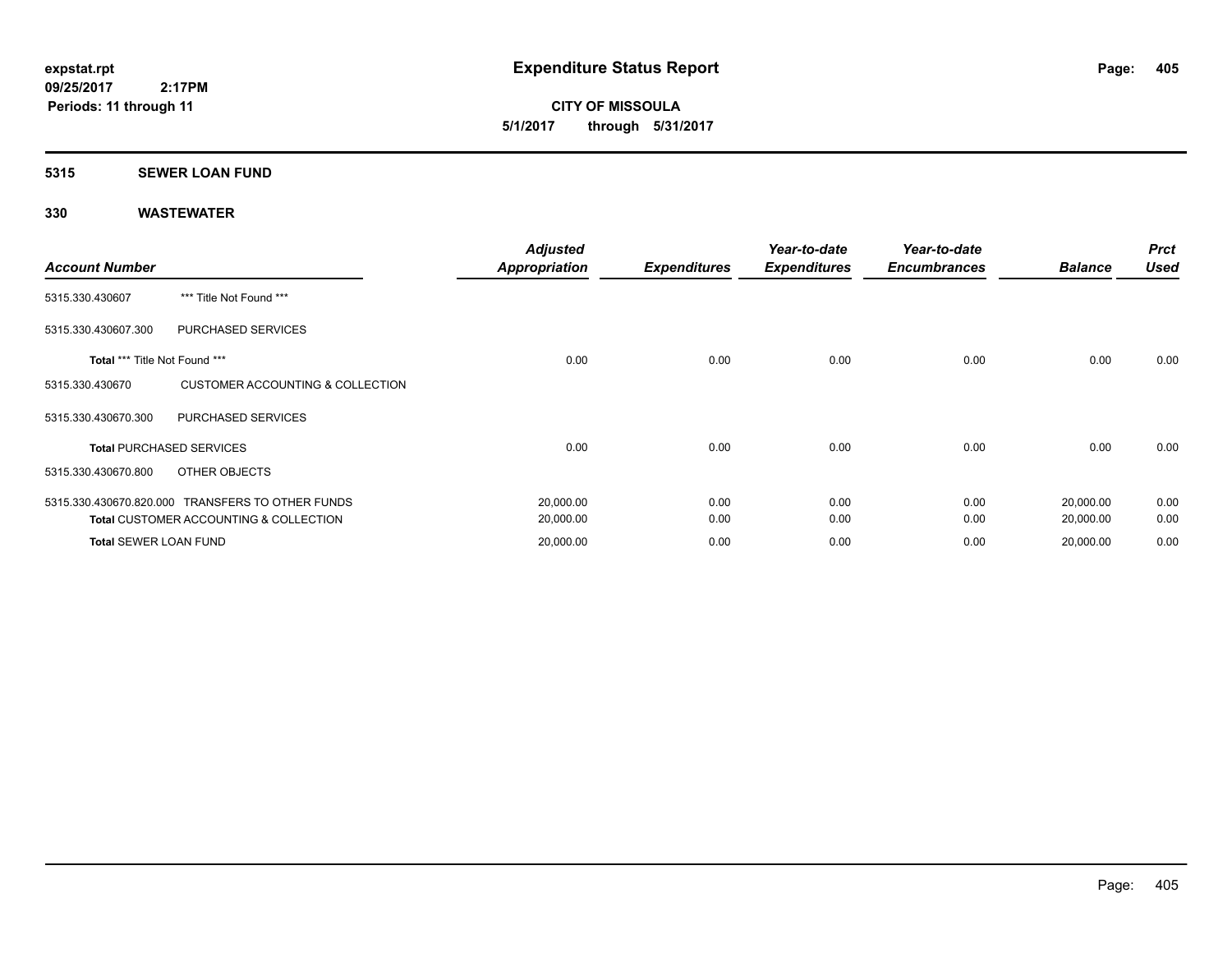**406**

**CITY OF MISSOULA 5/1/2017 through 5/31/2017**

### **5320 SEWER REPLACEMENT & DEPRECIATION FUND**

|                                 |                                        | <b>Adjusted</b>      |                     | Year-to-date        | Year-to-date        |                | <b>Prct</b> |
|---------------------------------|----------------------------------------|----------------------|---------------------|---------------------|---------------------|----------------|-------------|
| <b>Account Number</b>           |                                        | <b>Appropriation</b> | <b>Expenditures</b> | <b>Expenditures</b> | <b>Encumbrances</b> | <b>Balance</b> | <b>Used</b> |
| 5320.330.410400                 | <b>DEPRECIATION</b>                    |                      |                     |                     |                     |                |             |
| 5320.330.410400.800             | OTHER OBJECTS                          |                      |                     |                     |                     |                |             |
| <b>Total DEPRECIATION</b>       |                                        | 0.00                 | 0.00                | 0.00                | 0.00                | 0.00           | 0.00        |
| 5320.330.410551                 | <b>FINANCIAL SOFTWARE</b>              |                      |                     |                     |                     |                |             |
| 5320.330.410551.800             | OTHER OBJECTS                          |                      |                     |                     |                     |                |             |
| <b>Total FINANCIAL SOFTWARE</b> |                                        | 0.00                 | 0.00                | 0.00                | 0.00                | 0.00           | 0.00        |
| 5320.330.430613                 | <b>EQUIPMENT-TRUCKS</b>                |                      |                     |                     |                     |                |             |
| 5320.330.430613.900             | <b>CAPITAL OUTLAY</b>                  |                      |                     |                     |                     |                |             |
| Total EQUIPMENT-TRUCKS          |                                        | 0.00                 | 0.00                | 0.00                | 0.00                | 0.00           | 0.00        |
| 5320.330.430614                 | WW DEVELOPMENT FEE RECALCULATION       |                      |                     |                     |                     |                |             |
| 5320.330.430614.300             | PURCHASED SERVICES                     |                      |                     |                     |                     |                |             |
|                                 | Total WW DEVELOPMENT FEE RECALCULATION | 0.00                 | 0.00                | 0.00                | 0.00                | 0.00           | 0.00        |
| 5320.330.430615                 | WWTP OPTIMIZATION STUDY                |                      |                     |                     |                     |                |             |
| 5320.330.430615.300             | PURCHASED SERVICES                     |                      |                     |                     |                     |                |             |
|                                 | Total WWTP OPTIMIZATION STUDY          | 0.00                 | 0.00                | 0.00                | 0.00                | 0.00           | 0.00        |
| 5320.330.430622                 | TREATMENT PLANT SOFTWARE UPGRADE       |                      |                     |                     |                     |                |             |
| 5320.330.430622.900             | CAPITAL OUTLAY                         |                      |                     |                     |                     |                |             |
|                                 | Total TREATMENT PLANT SOFTWARE UPGRADE | 0.00                 | 0.00                | 0.00                | 0.00                | 0.00           | 0.00        |
| 5320.330.430623                 | LATERAL SWR MAIN EXT                   |                      |                     |                     |                     |                |             |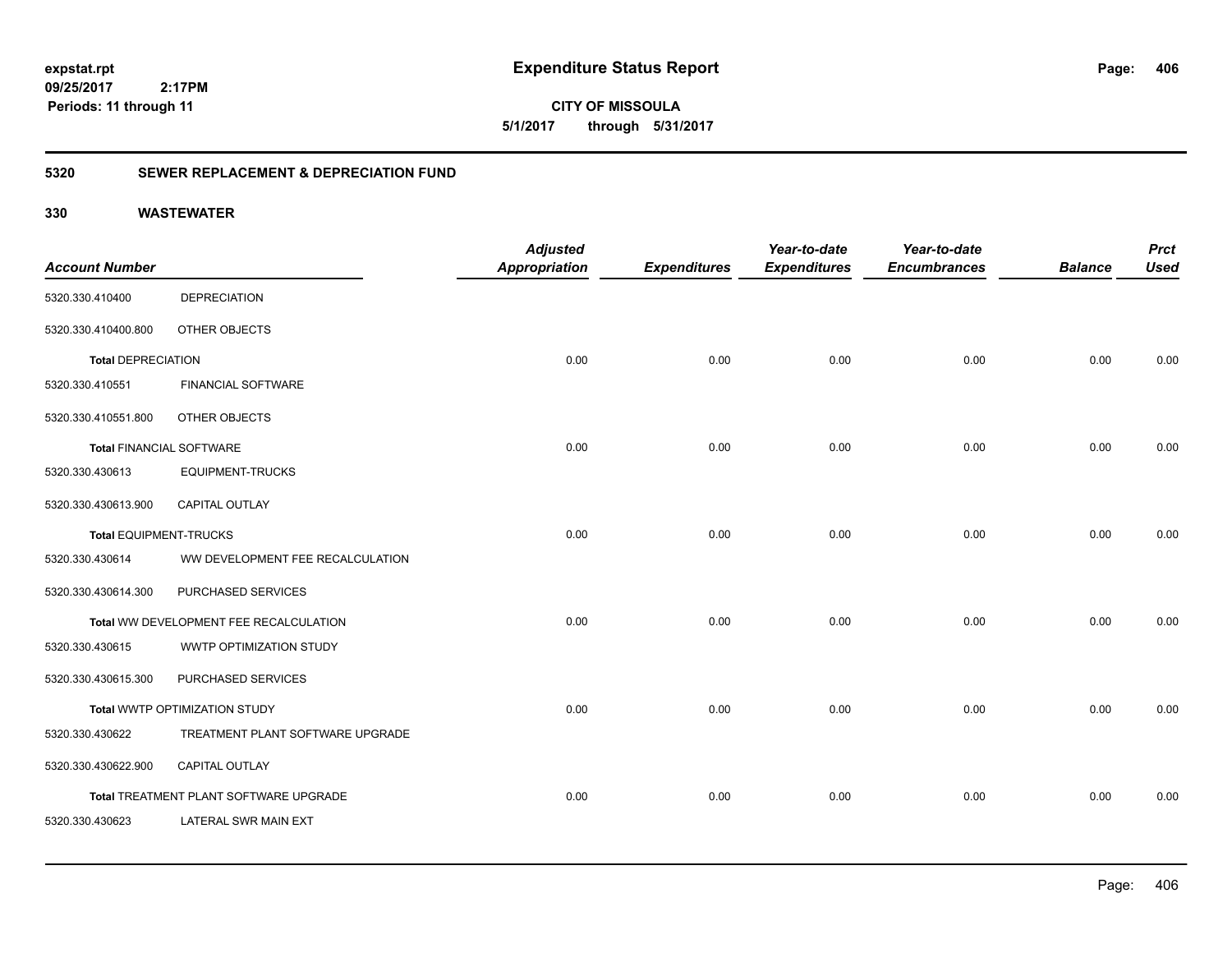**407**

**CITY OF MISSOULA 5/1/2017 through 5/31/2017**

### **5320 SEWER REPLACEMENT & DEPRECIATION FUND**

|                                 |                                              | <b>Adjusted</b>      |                     | Year-to-date        | Year-to-date        |                | <b>Prct</b> |
|---------------------------------|----------------------------------------------|----------------------|---------------------|---------------------|---------------------|----------------|-------------|
| <b>Account Number</b>           |                                              | <b>Appropriation</b> | <b>Expenditures</b> | <b>Expenditures</b> | <b>Encumbrances</b> | <b>Balance</b> | <b>Used</b> |
| 5320.330.430623.300             | PURCHASED SERVICES                           |                      |                     |                     |                     |                |             |
|                                 | 5320.330.430623.360.000 REPAIR & MAINTENANCE | 10,000.00            | 0.00                | 0.00                | 0.00                | 10,000.00      | 0.00        |
|                                 | <b>Total PURCHASED SERVICES</b>              | 10,000.00            | 0.00                | 0.00                | 0.00                | 10,000.00      | 0.00        |
| 5320.330.430623.900             | <b>CAPITAL OUTLAY</b>                        |                      |                     |                     |                     |                |             |
| <b>Total CAPITAL OUTLAY</b>     |                                              | 0.00                 | 0.00                | 0.00                | 0.00                | 0.00           | 0.00        |
|                                 | Total LATERAL SWR MAIN EXT                   | 10,000.00            | 0.00                | 0.00                | 0.00                | 10,000.00      | 0.00        |
| 5320.330.430624                 | <b>SEWER LINE REHAB</b>                      |                      |                     |                     |                     |                |             |
| 5320.330.430624.300             | PURCHASED SERVICES                           |                      |                     |                     |                     |                |             |
| <b>Total SEWER LINE REHAB</b>   |                                              | 0.00                 | 0.00                | 0.00                | 0.00                | 0.00           | 0.00        |
| 5320.330.430625                 | SWR MAIN MASTER PLANS                        |                      |                     |                     |                     |                |             |
| 5320.330.430625.300             | PURCHASED SERVICES                           |                      |                     |                     |                     |                |             |
|                                 | <b>Total SWR MAIN MASTER PLANS</b>           | 0.00                 | 0.00                | 0.00                | 0.00                | 0.00           | 0.00        |
| 5320.330.430630                 | <b>MISC PLANT REPAIRS</b>                    |                      |                     |                     |                     |                |             |
| 5320.330.430630.300             | PURCHASED SERVICES                           |                      |                     |                     |                     |                |             |
|                                 | 5320.330.430630.360.000 REPAIR & MAINTENANCE | 200,000.00           | 7,964.90            | 137,245.49          | 0.00                | 62,754.51      | 68.62       |
|                                 | <b>Total PURCHASED SERVICES</b>              | 200,000.00           | 7,964.90            | 137,245.49          | 0.00                | 62,754.51      | 68.62       |
| 5320.330.430630.900             | <b>CAPITAL OUTLAY</b>                        |                      |                     |                     |                     |                |             |
| <b>Total CAPITAL OUTLAY</b>     |                                              | 0.00                 | 0.00                | 0.00                | 0.00                | 0.00           | 0.00        |
| <b>Total MISC PLANT REPAIRS</b> |                                              | 200,000.00           | 7,964.90            | 137,245.49          | 0.00                | 62,754.51      | 68.62       |
| 5320.330.430631                 | <b>MISC SWR MAIN REPAIRS</b>                 |                      |                     |                     |                     |                |             |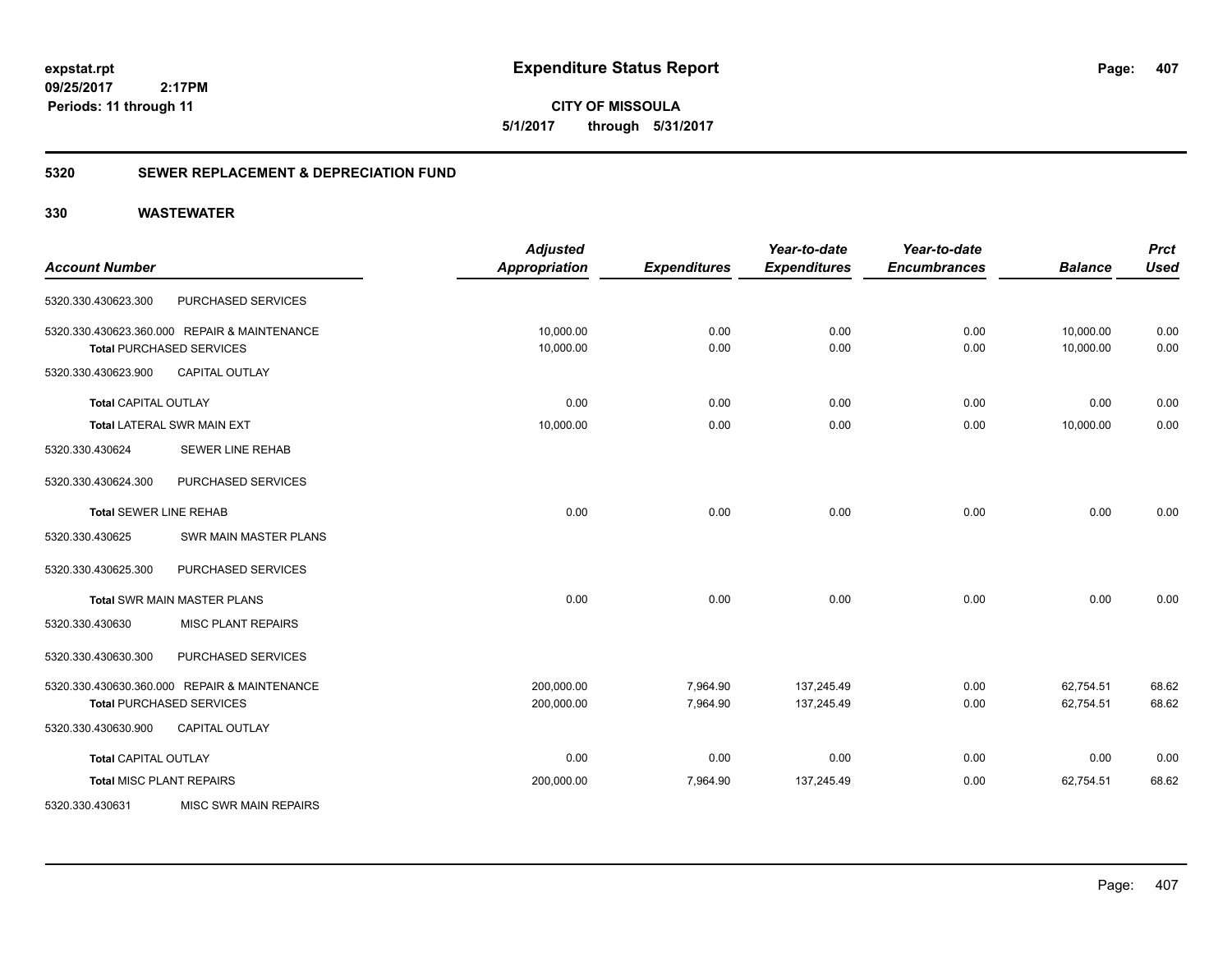**408**

**CITY OF MISSOULA 5/1/2017 through 5/31/2017**

### **5320 SEWER REPLACEMENT & DEPRECIATION FUND**

| <b>Account Number</b>         |                                                                                      | <b>Adjusted</b><br><b>Appropriation</b> | <b>Expenditures</b>  | Year-to-date<br><b>Expenditures</b> | Year-to-date<br><b>Encumbrances</b> | <b>Balance</b>         | <b>Prct</b><br><b>Used</b> |
|-------------------------------|--------------------------------------------------------------------------------------|-----------------------------------------|----------------------|-------------------------------------|-------------------------------------|------------------------|----------------------------|
| 5320.330.430631.300           | PURCHASED SERVICES                                                                   |                                         |                      |                                     |                                     |                        |                            |
|                               | 5320.330.430631.360.000 MISC SEWER LINE REPAIR<br><b>Total MISC SWR MAIN REPAIRS</b> | 200,000.00<br>200,000.00                | 9,037.63<br>9,037.63 | 108,428.47<br>108,428.47            | 0.00<br>0.00                        | 91,571.53<br>91,571.53 | 54.21<br>54.21             |
| 5320.330.430632               | *** Title Not Found ***                                                              |                                         |                      |                                     |                                     |                        |                            |
| 5320.330.430632.800           | OTHER OBJECTS                                                                        |                                         |                      |                                     |                                     |                        |                            |
| <b>Total OTHER OBJECTS</b>    |                                                                                      | 0.00                                    | 0.00                 | 0.00                                | 0.00                                | 0.00                   | 0.00                       |
| 5320.330.430632.900           | <b>CAPITAL OUTLAY</b>                                                                |                                         |                      |                                     |                                     |                        |                            |
| Total *** Title Not Found *** |                                                                                      | 0.00                                    | 0.00                 | 0.00                                | 0.00                                | 0.00                   | 0.00                       |
| 5320.330.430635               | CARAS PARK FORCE MAIN RELOCATION                                                     |                                         |                      |                                     |                                     |                        |                            |
| 5320.330.430635.300           | PURCHASED SERVICES                                                                   |                                         |                      |                                     |                                     |                        |                            |
|                               | <b>Total PURCHASED SERVICES</b>                                                      | 0.00                                    | 0.00                 | 0.00                                | 0.00                                | 0.00                   | 0.00                       |
| 5320.330.430635.900           | CAPITAL OUTLAY                                                                       |                                         |                      |                                     |                                     |                        |                            |
|                               | Total CARAS PARK FORCE MAIN RELOCATION                                               | 0.00                                    | 0.00                 | 0.00                                | 0.00                                | 0.00                   | 0.00                       |
| 5320.330.430637               | SEWAGE LIFT STATION UPGRADE/REHAB                                                    |                                         |                      |                                     |                                     |                        |                            |
| 5320.330.430637.300           | PURCHASED SERVICES                                                                   |                                         |                      |                                     |                                     |                        |                            |
|                               | <b>Total PURCHASED SERVICES</b>                                                      | 0.00                                    | 0.00                 | 0.00                                | 0.00                                | 0.00                   | 0.00                       |
| 5320.330.430637.900           | <b>CAPITAL OUTLAY</b>                                                                |                                         |                      |                                     |                                     |                        |                            |
|                               | Total SEWAGE LIFT STATION UPGRADE/REHAB                                              | 0.00                                    | 0.00                 | 0.00                                | 0.00                                | 0.00                   | 0.00                       |
| 5320.330.430643               | WWTP TELEMETRY UPGRADE PROJECT                                                       |                                         |                      |                                     |                                     |                        |                            |
| 5320.330.430643.300           | PURCHASED SERVICES                                                                   |                                         |                      |                                     |                                     |                        |                            |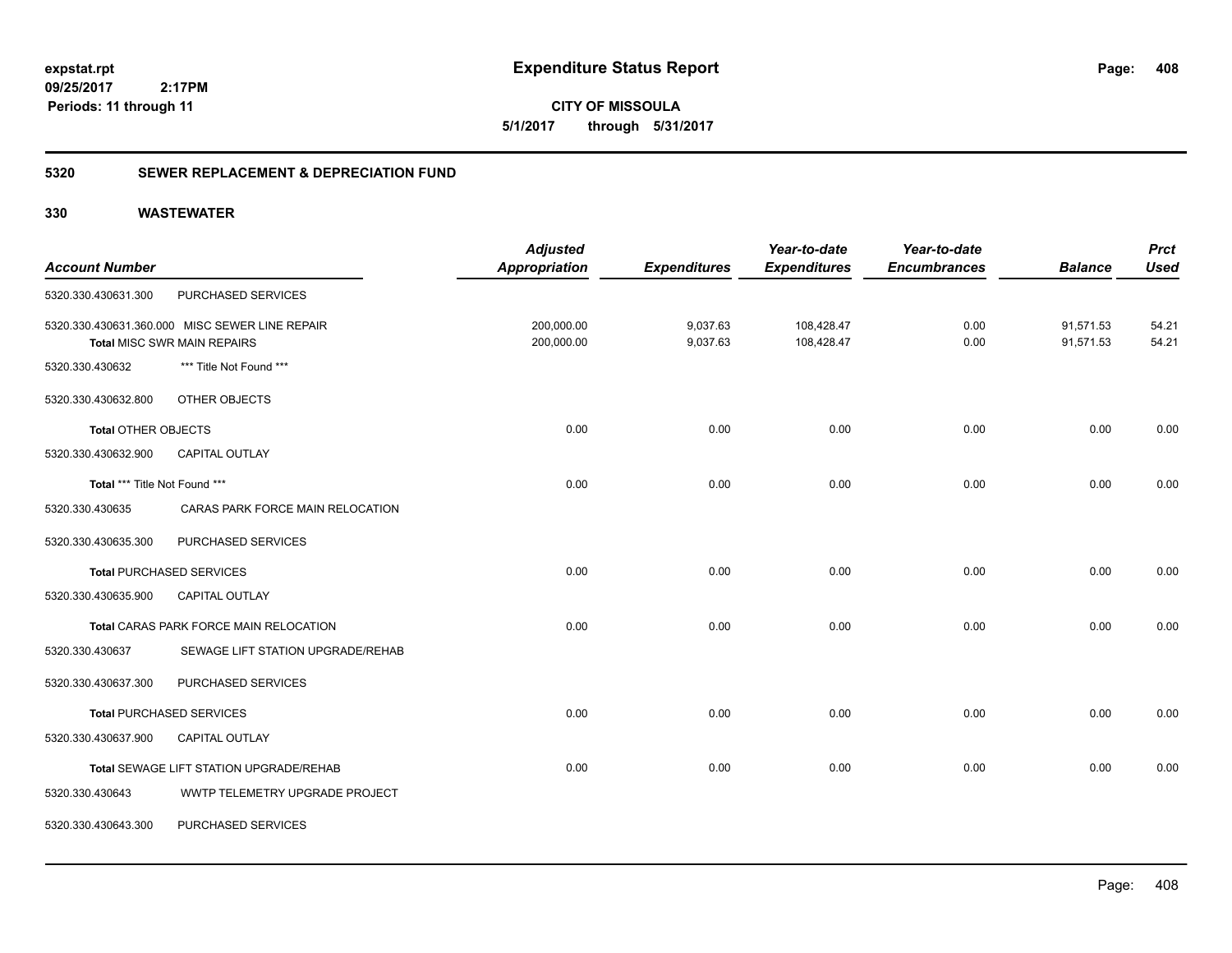**409**

**CITY OF MISSOULA 5/1/2017 through 5/31/2017**

### **5320 SEWER REPLACEMENT & DEPRECIATION FUND**

|                                |                                             | <b>Adjusted</b>      |                     | Year-to-date        | Year-to-date        |                | <b>Prct</b> |
|--------------------------------|---------------------------------------------|----------------------|---------------------|---------------------|---------------------|----------------|-------------|
| <b>Account Number</b>          |                                             | <b>Appropriation</b> | <b>Expenditures</b> | <b>Expenditures</b> | <b>Encumbrances</b> | <b>Balance</b> | <b>Used</b> |
|                                | <b>Total PURCHASED SERVICES</b>             | 0.00                 | 0.00                | 0.00                | 0.00                | 0.00           | 0.00        |
| 5320.330.430643.900            | CAPITAL OUTLAY                              |                      |                     |                     |                     |                |             |
|                                | Total WWTP TELEMETRY UPGRADE PROJECT        | 0.00                 | 0.00                | 0.00                | 0.00                | 0.00           | 0.00        |
| 5320.330.430650                | LAB & TESTING                               |                      |                     |                     |                     |                |             |
| 5320.330.430650.300            | PURCHASED SERVICES                          |                      |                     |                     |                     |                |             |
|                                | <b>Total PURCHASED SERVICES</b>             | 0.00                 | 0.00                | 0.00                | 0.00                | 0.00           | 0.00        |
| 5320.330.430650.900            | CAPITAL OUTLAY                              |                      |                     |                     |                     |                |             |
| <b>Total LAB &amp; TESTING</b> |                                             | 0.00                 | 0.00                | 0.00                | 0.00                | 0.00           | 0.00        |
| 5320.330.430651                | TRANSFER TO SEWER LOAN                      |                      |                     |                     |                     |                |             |
| 5320.330.430651.800            | OTHER OBJECTS                               |                      |                     |                     |                     |                |             |
|                                | Total TRANSFER TO SEWER LOAN                | 0.00                 | 0.00                | 0.00                | 0.00                | 0.00           | 0.00        |
| 5320.330.430660                | <b>COMPOST</b>                              |                      |                     |                     |                     |                |             |
| 5320.330.430660.900            | CAPITAL OUTLAY                              |                      |                     |                     |                     |                |             |
| <b>Total COMPOST</b>           |                                             | 0.00                 | 0.00                | 0.00                | 0.00                | 0.00           | 0.00        |
| 5320.330.430684                | MILLER CREEK SEWER INTERCEPTOR              |                      |                     |                     |                     |                |             |
| 5320.330.430684.300            | PURCHASED SERVICES                          |                      |                     |                     |                     |                |             |
|                                | <b>Total PURCHASED SERVICES</b>             | 0.00                 | 0.00                | 0.00                | 0.00                | 0.00           | 0.00        |
| 5320.330.430684.800            | OTHER OBJECTS                               |                      |                     |                     |                     |                |             |
|                                | <b>Total MILLER CREEK SEWER INTERCEPTOR</b> | 0.00                 | 0.00                | 0.00                | 0.00                | 0.00           | 0.00        |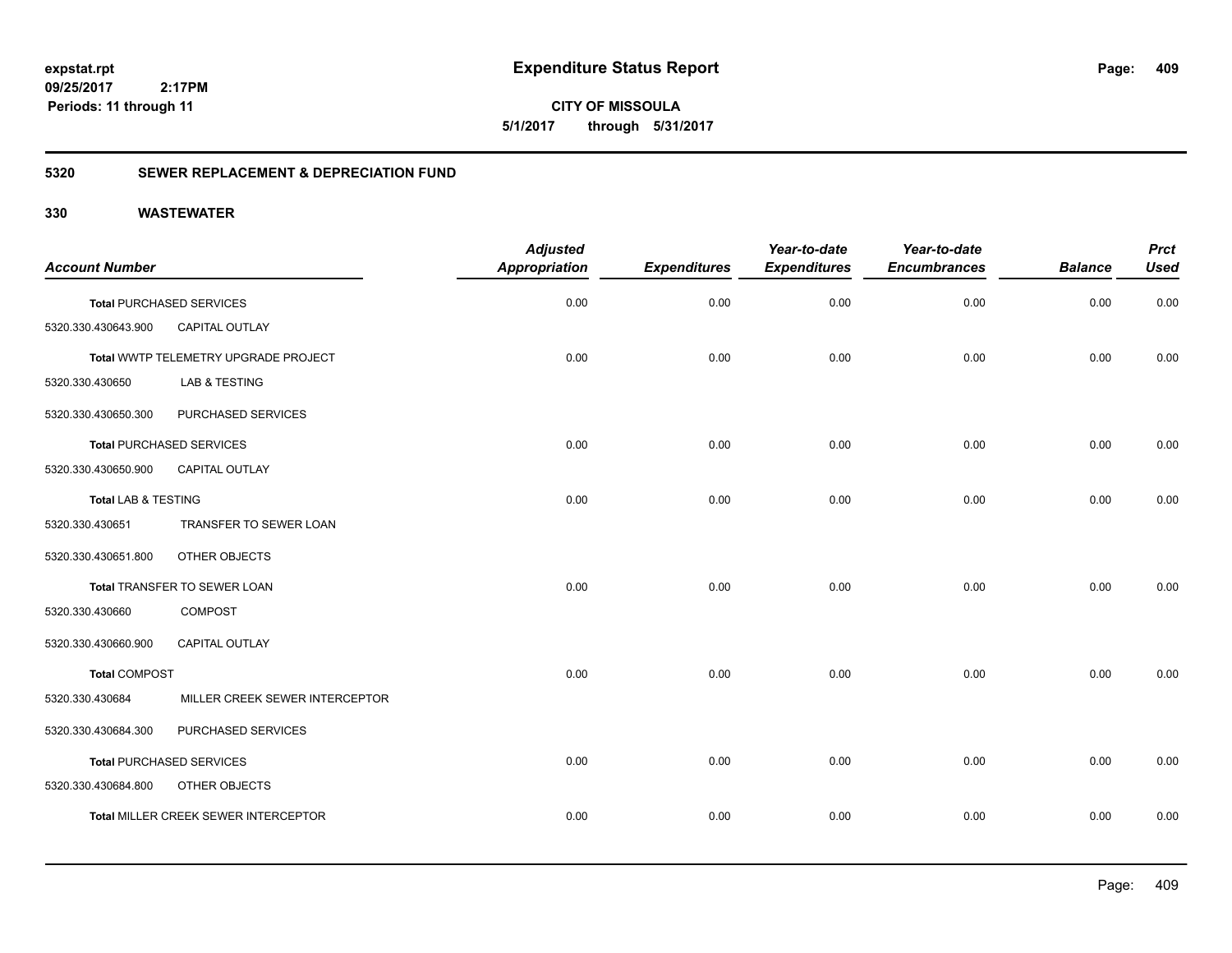**410**

**CITY OF MISSOULA 5/1/2017 through 5/31/2017**

### **5320 SEWER REPLACEMENT & DEPRECIATION FUND**

|                                  |                                               | <b>Adjusted</b>      |                     | Year-to-date        | Year-to-date        |                | <b>Prct</b> |
|----------------------------------|-----------------------------------------------|----------------------|---------------------|---------------------|---------------------|----------------|-------------|
| <b>Account Number</b>            |                                               | <b>Appropriation</b> | <b>Expenditures</b> | <b>Expenditures</b> | <b>Encumbrances</b> | <b>Balance</b> | <b>Used</b> |
| 5320.330.430689                  | FY11 \$1.29M Sewer Bond Construction          |                      |                     |                     |                     |                |             |
| 5320.330.430689.800              | OTHER OBJECTS                                 |                      |                     |                     |                     |                |             |
|                                  | Total FY11 \$1.29M Sewer Bond Construction    | 0.00                 | 0.00                | 0.00                | 0.00                | 0.00           | 0.00        |
| 5320.330.430691                  | <b>HYBRID POPLAR SEWER PROJECT</b>            |                      |                     |                     |                     |                |             |
| 5320.330.430691.900              | <b>CAPITAL OUTLAY</b>                         |                      |                     |                     |                     |                |             |
|                                  | <b>Total HYBRID POPLAR SEWER PROJECT</b>      | 0.00                 | 0.00                | 0.00                | 0.00                | 0.00           | 0.00        |
| 5320.330.430702                  | COUNTY RSID WYE SEWER PROJECT                 |                      |                     |                     |                     |                |             |
| 5320.330.430702.300              | PURCHASED SERVICES                            |                      |                     |                     |                     |                |             |
|                                  | Total COUNTY RSID WYE SEWER PROJECT           | 0.00                 | 0.00                | 0.00                | 0.00                | 0.00           | 0.00        |
| 5320.330.430703                  | <b>Russell St Re-Route</b>                    |                      |                     |                     |                     |                |             |
| 5320.330.430703.300              | PURCHASED SERVICES                            |                      |                     |                     |                     |                |             |
|                                  | 5320.330.430703.350.000 PROFESSIONAL SERVICES | 0.00                 | 0.00                | 2,898.50            | 0.00                | $-2,898.50$    | 0.00        |
| <b>Total Russell St Re-Route</b> |                                               | 0.00                 | 0.00                | 2,898.50            | 0.00                | $-2,898.50$    | 0.00        |
| 5320.330.430706                  | <b>RUSSELL ST INTERCEPTOR</b>                 |                      |                     |                     |                     |                |             |
| 5320.330.430706.300              | PURCHASED SERVICES                            |                      |                     |                     |                     |                |             |
|                                  | 5320.330.430706.350.000 PROFESSIONAL SERVICES | 0.00                 | 2,013.50            | 8,601.50            | 0.00                | $-8,601.50$    | 0.00        |
|                                  | 5320.330.430706.360.000 REPAIR & MAINTENANCE  | 31,500.00            | 0.00                | 0.00                | 0.00                | 31,500.00      | 0.00        |
|                                  | Total RUSSELL ST INTERCEPTOR                  | 31,500.00            | 2,013.50            | 8,601.50            | 0.00                | 22,898.50      | 27.31       |
| 5320.330.430707                  | <b>RUSSELL ST RE-ROUTE</b>                    |                      |                     |                     |                     |                |             |
| 5320.330.430707.300              | PURCHASED SERVICES                            |                      |                     |                     |                     |                |             |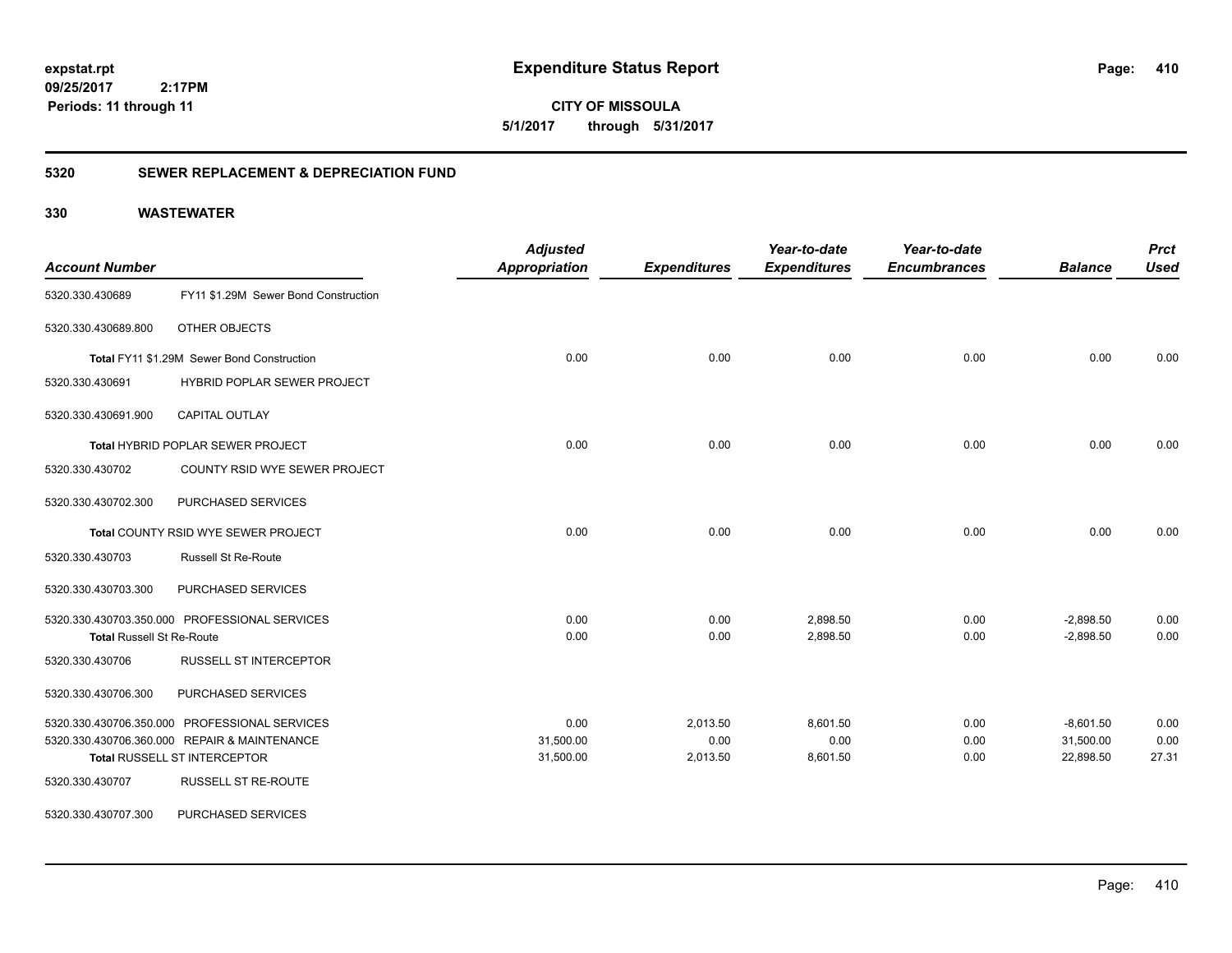**411**

**CITY OF MISSOULA 5/1/2017 through 5/31/2017**

### **5320 SEWER REPLACEMENT & DEPRECIATION FUND**

| <b>Account Number</b>                                         |                                                      | <b>Adjusted</b><br><b>Appropriation</b> | <b>Expenditures</b> | Year-to-date<br><b>Expenditures</b> | Year-to-date<br><b>Encumbrances</b> | <b>Balance</b>               | <b>Prct</b><br><b>Used</b> |
|---------------------------------------------------------------|------------------------------------------------------|-----------------------------------------|---------------------|-------------------------------------|-------------------------------------|------------------------------|----------------------------|
|                                                               | Total RUSSELL ST RE-ROUTE                            | 0.00                                    | 0.00                | 0.00                                | 0.00                                | 0.00                         | 0.00                       |
| 5320.330.470230                                               | <b>PW FACILITY</b>                                   |                                         |                     |                                     |                                     |                              |                            |
| 5320.330.470230.300                                           | PURCHASED SERVICES                                   |                                         |                     |                                     |                                     |                              |                            |
|                                                               | <b>Total PURCHASED SERVICES</b>                      | 0.00                                    | 0.00                | 0.00                                | 0.00                                | 0.00                         | 0.00                       |
| 5320.330.470230.900                                           | <b>CAPITAL OUTLAY</b>                                |                                         |                     |                                     |                                     |                              |                            |
| 5320.330.470230.920.000 BUILDINGS<br><b>Total PW FACILITY</b> |                                                      | 1,300,000.00<br>1,300,000.00            | 0.00<br>0.00        | 0.00<br>0.00                        | 0.00<br>0.00                        | 1,300,000.00<br>1,300,000.00 | 0.00<br>0.00               |
| 5320.330.490505                                               | ACCELA LOAN DEBT SERVICE                             |                                         |                     |                                     |                                     |                              |                            |
| 5320.330.490505.800                                           | OTHER OBJECTS                                        |                                         |                     |                                     |                                     |                              |                            |
|                                                               | Total ACCELA LOAN DEBT SERVICE                       | 0.00                                    | 0.00                | 0.00                                | 0.00                                | 0.00                         | 0.00                       |
| 5320.330.490506                                               | CORE FINANCED EQUIPMENT                              |                                         |                     |                                     |                                     |                              |                            |
| 5320.330.490506.600                                           | <b>DEBT SERVICE</b>                                  |                                         |                     |                                     |                                     |                              |                            |
|                                                               | 5320.330.490506.610.000 FINANCED EQUIPMENT/PRINCIPAL | 92,749.00                               | 0.00                | 124,191.74                          | 0.00                                | $-31,442.74$                 | 133.90                     |
|                                                               | 5320.330.490506.620.000 INTEREST / SERVICE FEES      | 2,459.00                                | 0.00                | 6,874.33                            | 0.00                                | $-4,415.33$                  | 279.56                     |
|                                                               | Total CORE FINANCED EQUIPMENT                        | 95,208.00                               | 0.00                | 131,066.07                          | 0.00                                | $-35,858.07$                 | 137.66                     |
| 5320.330.490508                                               | <b>EKO COMPOST PURCHASE</b>                          |                                         |                     |                                     |                                     |                              |                            |
| 5320.330.490508.600                                           | <b>DEBT SERVICE</b>                                  |                                         |                     |                                     |                                     |                              |                            |
| 5320.330.490508.610.000 EKO-PRINCIPAL                         |                                                      | 0.00                                    | 0.00                | 10,000.00                           | 0.00                                | $-10,000.00$                 | 0.00                       |
|                                                               | Total EKO COMPOST PURCHASE                           | 0.00                                    | 0.00                | 10,000.00                           | 0.00                                | $-10,000.00$                 | 0.00                       |
| 5320.330.521000                                               | INTERFUND OPERATING TRANSFERS                        |                                         |                     |                                     |                                     |                              |                            |
| 5320.330.521000.800                                           | OTHER OBJECTS                                        |                                         |                     |                                     |                                     |                              |                            |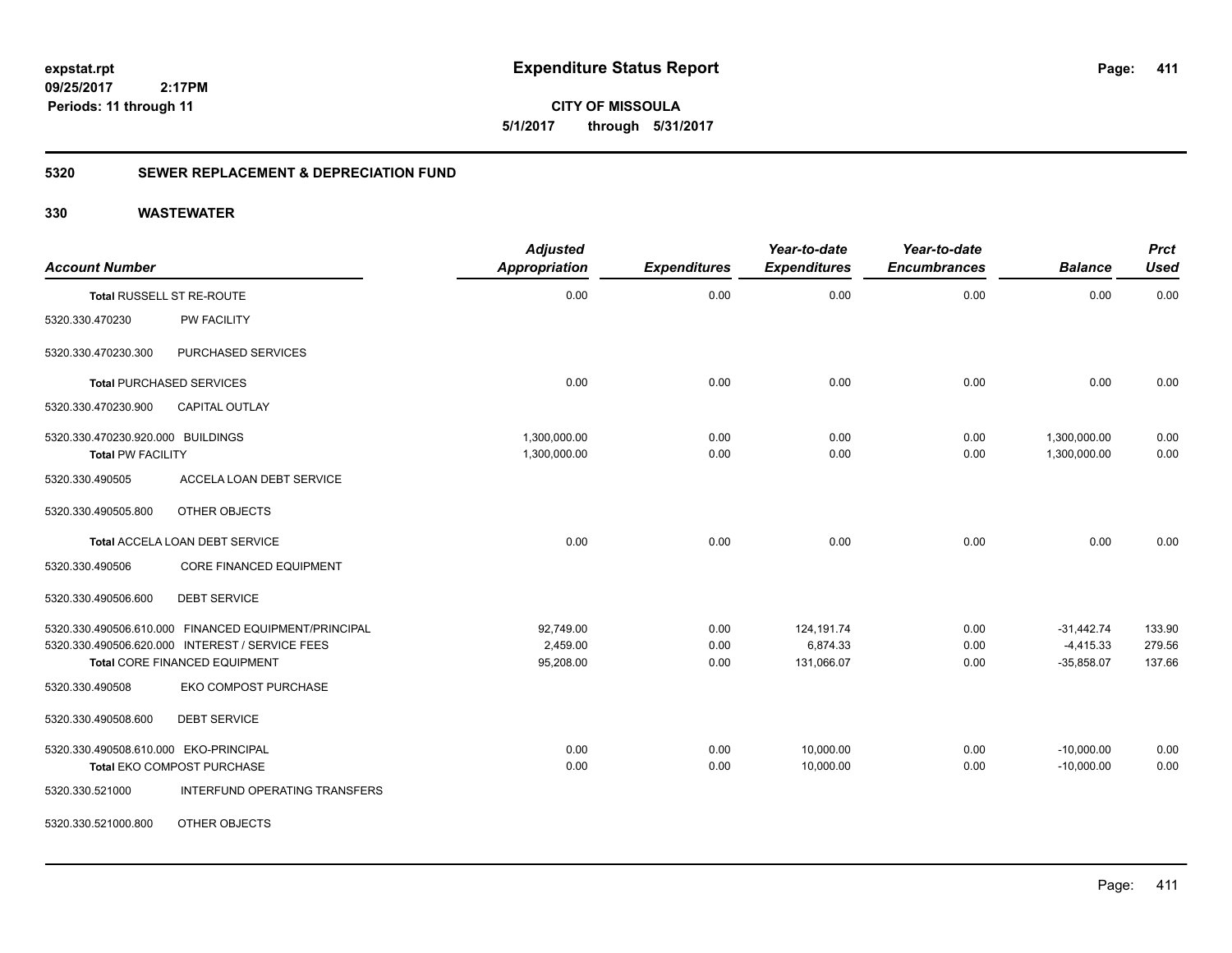**CITY OF MISSOULA 5/1/2017 through 5/31/2017**

### **5320 SEWER REPLACEMENT & DEPRECIATION FUND**

| <b>Account Number</b>                       | <b>Adiusted</b><br><b>Appropriation</b> | <b>Expenditures</b> | Year-to-date<br><b>Expenditures</b> | Year-to-date<br><b>Encumbrances</b> | Balance      | Prct<br>Used |
|---------------------------------------------|-----------------------------------------|---------------------|-------------------------------------|-------------------------------------|--------------|--------------|
| <b>Total INTERFUND OPERATING TRANSFERS</b>  | 0.00                                    | 0.00                | 0.00                                | 0.00                                | 0.00         | 0.00         |
| Total SEWER REPLACEMENT & DEPRECIATION FUND | 836,708.00                              | 19,016.03           | 398,240.03                          | 0.00                                | 1.438.467.97 | 21.68        |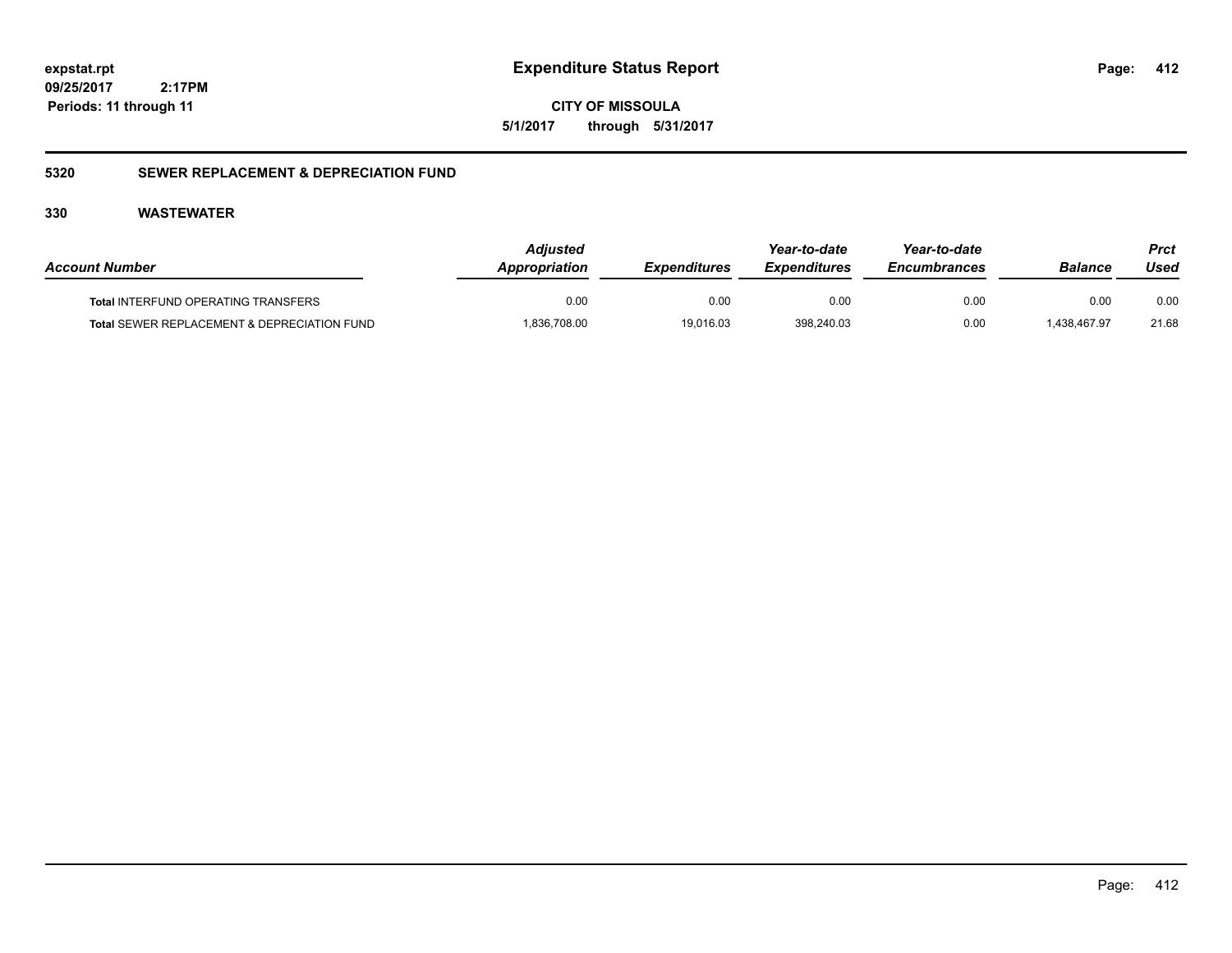**CITY OF MISSOULA 5/1/2017 through 5/31/2017**

### **5325 SEWER DEVELOPMENT FEE FUND**

| <b>Account Number</b>           |                                                                                           | <b>Adjusted</b><br>Appropriation | <b>Expenditures</b> | Year-to-date<br><b>Expenditures</b> | Year-to-date<br><b>Encumbrances</b> | <b>Balance</b>         | <b>Prct</b><br><b>Used</b> |
|---------------------------------|-------------------------------------------------------------------------------------------|----------------------------------|---------------------|-------------------------------------|-------------------------------------|------------------------|----------------------------|
| 5325.330.430630                 | <b>COLLECTIONS &amp; TRANSMISSIONS</b>                                                    |                                  |                     |                                     |                                     |                        |                            |
| 5325.330.430630.900             | CAPITAL OUTLAY                                                                            |                                  |                     |                                     |                                     |                        |                            |
|                                 | 5325.330.430630.930.000 OLD HYW 93 SEWER INTERCEPTOR<br>Total COLLECTIONS & TRANSMISSIONS | 923,994.00<br>923,994.00         | 0.00<br>0.00        | 834,779.55<br>834,779.55            | 0.00<br>0.00                        | 89,214.45<br>89,214.45 | 90.34<br>90.34             |
| 5325.330.430632                 | *** Title Not Found ***                                                                   |                                  |                     |                                     |                                     |                        |                            |
| 5325.330.430632.300             | PURCHASED SERVICES                                                                        |                                  |                     |                                     |                                     |                        |                            |
| <b>Total PURCHASED SERVICES</b> |                                                                                           | 0.00                             | 0.00                | 0.00                                | 0.00                                | 0.00                   | 0.00                       |
| 5325.330.430632.900             | <b>CAPITAL OUTLAY</b>                                                                     |                                  |                     |                                     |                                     |                        |                            |
| Total *** Title Not Found ***   |                                                                                           | 0.00                             | 0.00                | 0.00                                | 0.00                                | 0.00                   | 0.00                       |
| 5325.330.430636                 | <b>OVERSIZING ASSISTANCE</b>                                                              |                                  |                     |                                     |                                     |                        |                            |
| 5325.330.430636.900             | CAPITAL OUTLAY                                                                            |                                  |                     |                                     |                                     |                        |                            |
|                                 | 5325.330.430636.930.000 OVERSIZING ASSISTANCE<br>Total OVERSIZING ASSISTANCE              | 50,000.00<br>50,000.00           | 0.00<br>0.00        | 7,580.00<br>7,580.00                | 0.00<br>0.00                        | 42,420.00<br>42,420.00 | 15.16<br>15.16             |
| 5325.330.430637                 | SEWAGE LIFT STATION UPGRADE/REHAB                                                         |                                  |                     |                                     |                                     |                        |                            |
| 5325.330.430637.300             | PURCHASED SERVICES                                                                        |                                  |                     |                                     |                                     |                        |                            |
|                                 | Total SEWAGE LIFT STATION UPGRADE/REHAB                                                   | 0.00                             | 0.00                | 0.00                                | 0.00                                | 0.00                   | 0.00                       |
| 5325.330.430660                 | <b>COMPOST</b>                                                                            |                                  |                     |                                     |                                     |                        |                            |
| 5325.330.430660.300             | PURCHASED SERVICES                                                                        |                                  |                     |                                     |                                     |                        |                            |
| <b>Total COMPOST</b>            |                                                                                           | 0.00                             | 0.00                | 0.00                                | 0.00                                | 0.00                   | 0.00                       |
| 5325.330.430663                 | AIRPORT INTECEPTOR                                                                        |                                  |                     |                                     |                                     |                        |                            |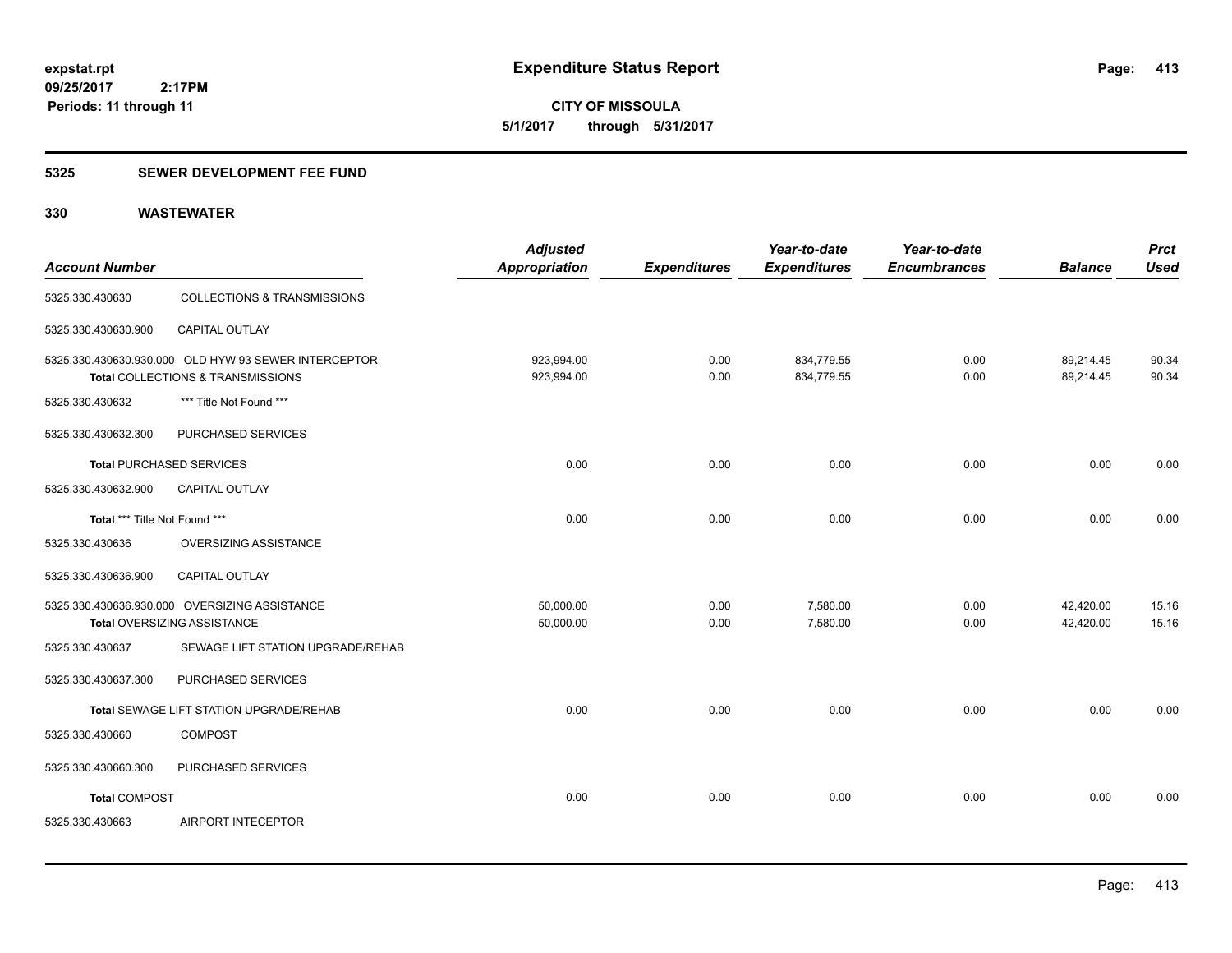**CITY OF MISSOULA 5/1/2017 through 5/31/2017**

### **5325 SEWER DEVELOPMENT FEE FUND**

|                                        |                                               | <b>Adjusted</b>      |                     | Year-to-date        | Year-to-date        |                | <b>Prct</b> |
|----------------------------------------|-----------------------------------------------|----------------------|---------------------|---------------------|---------------------|----------------|-------------|
| <b>Account Number</b>                  |                                               | <b>Appropriation</b> | <b>Expenditures</b> | <b>Expenditures</b> | <b>Encumbrances</b> | <b>Balance</b> | <b>Used</b> |
| 5325.330.430663.300                    | PURCHASED SERVICES                            |                      |                     |                     |                     |                |             |
|                                        | <b>Total PURCHASED SERVICES</b>               | 0.00                 | 0.00                | 0.00                | 0.00                | 0.00           | 0.00        |
| 5325.330.430663.900                    | CAPITAL OUTLAY                                |                      |                     |                     |                     |                |             |
|                                        | <b>Total AIRPORT INTECEPTOR</b>               | 0.00                 | 0.00                | 0.00                | 0.00                | 0.00           | 0.00        |
| 5325.330.430683                        | <b>TWITE PUMP STATION</b>                     |                      |                     |                     |                     |                |             |
| 5325.330.430683.300                    | PURCHASED SERVICES                            |                      |                     |                     |                     |                |             |
|                                        | <b>Total PURCHASED SERVICES</b>               | 0.00                 | 0.00                | 0.00                | 0.00                | 0.00           | 0.00        |
| 5325.330.430683.900                    | <b>CAPITAL OUTLAY</b>                         |                      |                     |                     |                     |                |             |
| <b>Total TWITE PUMP STATION</b>        |                                               | 0.00                 | 0.00                | 0.00                | 0.00                | 0.00           | 0.00        |
| 5325.330.430684                        | MILLER CREEK INTERCEPTOR                      |                      |                     |                     |                     |                |             |
| 5325.330.430684.900                    | CAPITAL OUTLAY                                |                      |                     |                     |                     |                |             |
|                                        | Total MILLER CREEK INTERCEPTOR                | 0.00                 | 0.00                | 0.00                | 0.00                | 0.00           | 0.00        |
| 5325.330.430690                        | <b>EKO COMPOST</b>                            |                      |                     |                     |                     |                |             |
| 5325.330.430690.300                    | PURCHASED SERVICES                            |                      |                     |                     |                     |                |             |
|                                        | 5325.330.430690.350.000 PROFESSIONAL SERVICES | 0.00                 | 0.00                | 12,564.88           | 0.00                | $-12,564.88$   | 0.00        |
|                                        | <b>Total PURCHASED SERVICES</b>               | 0.00                 | 0.00                | 12,564.88           | 0.00                | $-12,564.88$   | 0.00        |
| 5325.330.430690.800                    | OTHER OBJECTS                                 |                      |                     |                     |                     |                |             |
| <b>Total OTHER OBJECTS</b>             |                                               | 0.00                 | 0.00                | 0.00                | 0.00                | 0.00           | 0.00        |
| 5325.330.430690.900                    | CAPITAL OUTLAY                                |                      |                     |                     |                     |                |             |
| 5325.330.430690.900.000 CAPITAL OUTLAY |                                               | 0.00                 | 0.00                | 14,082.50           | 0.00                | $-14,082.50$   | 0.00        |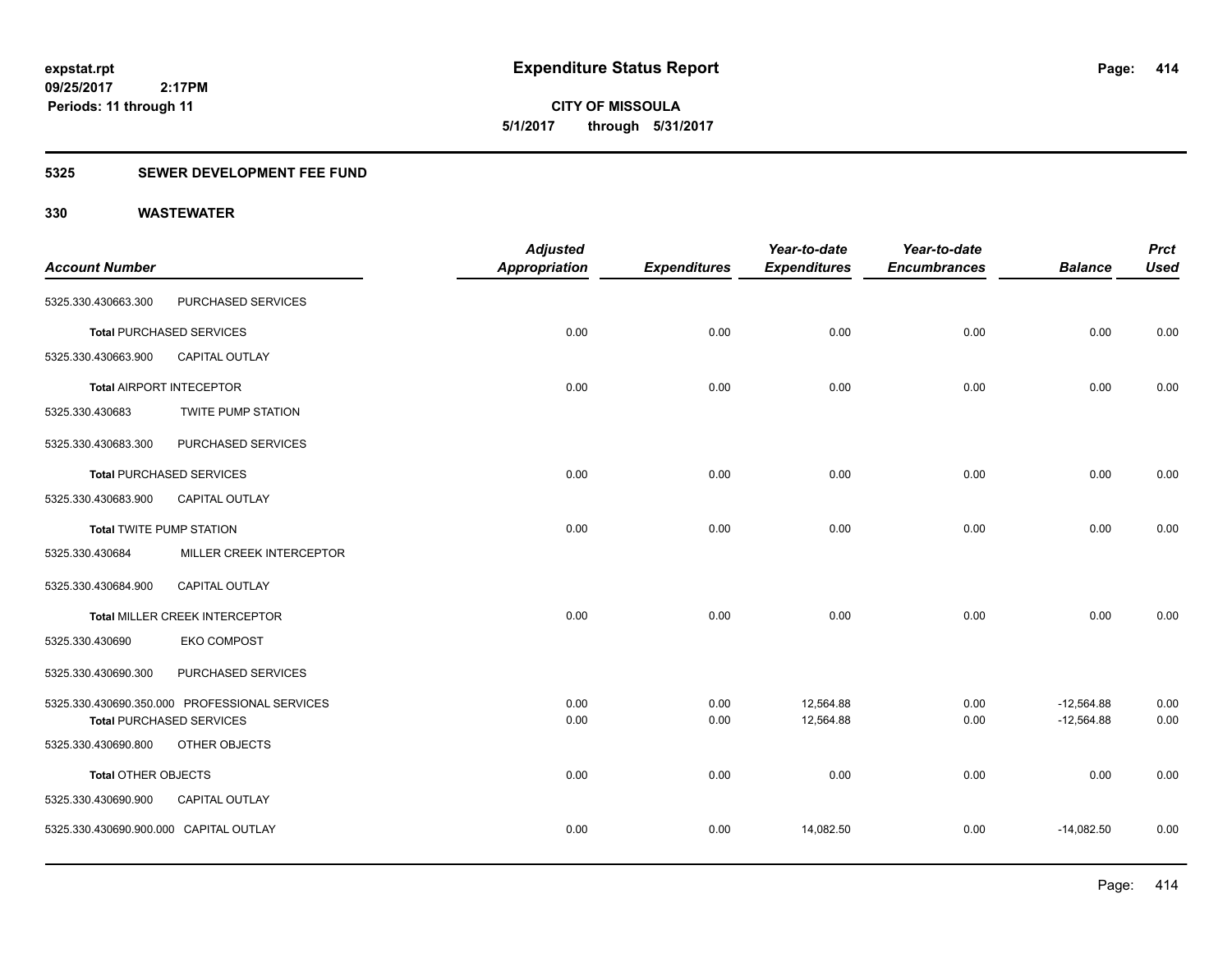**CITY OF MISSOULA 5/1/2017 through 5/31/2017**

### **5325 SEWER DEVELOPMENT FEE FUND**

| <b>Account Number</b>         |                                                                            | <b>Adjusted</b><br><b>Appropriation</b> | <b>Expenditures</b> | Year-to-date<br><b>Expenditures</b> | Year-to-date<br><b>Encumbrances</b> | <b>Balance</b>           | <b>Prct</b><br><b>Used</b> |
|-------------------------------|----------------------------------------------------------------------------|-----------------------------------------|---------------------|-------------------------------------|-------------------------------------|--------------------------|----------------------------|
| <b>Total CAPITAL OUTLAY</b>   |                                                                            | 0.00                                    | 0.00                | 14,082.50                           | 0.00                                | $-14,082.50$             | 0.00                       |
| <b>Total EKO COMPOST</b>      |                                                                            | 0.00                                    | 0.00                | 26,647.38                           | 0.00                                | $-26,647.38$             | 0.00                       |
| 5325.330.430697               | <b>BROADWAY INTERCEPTOR</b>                                                |                                         |                     |                                     |                                     |                          |                            |
| 5325.330.430697.900           | CAPITAL OUTLAY                                                             |                                         |                     |                                     |                                     |                          |                            |
|                               | 5325.330.430697.930.000 BROADWAY INTERCEPTOR<br>Total BROADWAY INTERCEPTOR | 145,000.00<br>145,000.00                | 0.00<br>0.00        | 11,021.25<br>11,021.25              | 0.00<br>0.00                        | 133,978.75<br>133,978.75 | 7.60<br>7.60               |
| 5325.330.430706               | <b>RUSSELL ST INTERCEPTOR</b>                                              |                                         |                     |                                     |                                     |                          |                            |
| 5325.330.430706.300           | PURCHASED SERVICES                                                         |                                         |                     |                                     |                                     |                          |                            |
|                               | Total RUSSELL ST INTERCEPTOR                                               | 0.00                                    | 0.00                | 0.00                                | 0.00                                | 0.00                     | 0.00                       |
| 5325.330.430711               | *** Title Not Found ***                                                    |                                         |                     |                                     |                                     |                          |                            |
| 5325.330.430711.900           | CAPITAL OUTLAY                                                             |                                         |                     |                                     |                                     |                          |                            |
| Total *** Title Not Found *** |                                                                            | 0.00                                    | 0.00                | 0.00                                | 0.00                                | 0.00                     | 0.00                       |
| 5325.330.490508               | EKO COMPOST PURCHASE                                                       |                                         |                     |                                     |                                     |                          |                            |
| 5325.330.490508.300           | PURCHASED SERVICES                                                         |                                         |                     |                                     |                                     |                          |                            |
|                               | 5325.330.490508.350.000 PROFESSIONAL SERVICES                              | 0.00                                    | 0.00                | 22,500.00                           | 0.00                                | $-22,500.00$             | 0.00                       |
|                               | <b>Total PURCHASED SERVICES</b>                                            | 0.00                                    | 0.00                | 22,500.00                           | 0.00                                | $-22,500.00$             | 0.00                       |
| 5325.330.490508.600           | <b>DEBT SERVICE</b>                                                        |                                         |                     |                                     |                                     |                          |                            |
| <b>Total DEBT SERVICE</b>     |                                                                            | 0.00                                    | 0.00                | 0.00                                | 0.00                                | 0.00                     | 0.00                       |
| 5325.330.490508.900           | <b>CAPITAL OUTLAY</b>                                                      |                                         |                     |                                     |                                     |                          |                            |
| Total CAPITAL OUTLAY          |                                                                            | 0.00                                    | 0.00                | 0.00                                | 0.00                                | 0.00                     | 0.00                       |
|                               | Total EKO COMPOST PURCHASE                                                 | 0.00                                    | 0.00                | 22,500.00                           | 0.00                                | $-22,500.00$             | 0.00                       |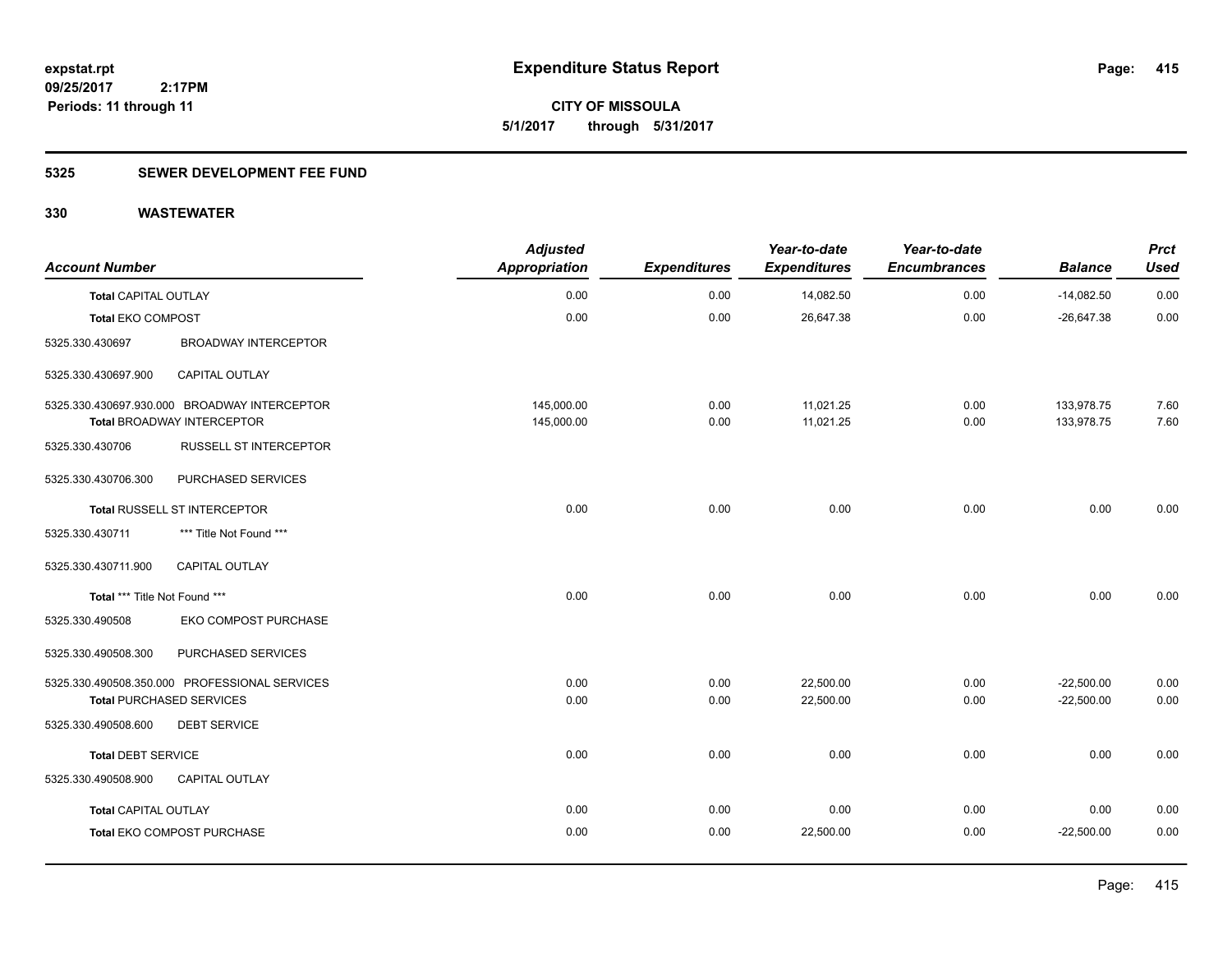**CITY OF MISSOULA 5/1/2017 through 5/31/2017**

### **5325 SEWER DEVELOPMENT FEE FUND**

| <b>Account Number</b>     |                                         | <b>Adjusted</b><br><b>Appropriation</b> | <b>Expenditures</b> | Year-to-date<br><b>Expenditures</b> | Year-to-date<br><b>Encumbrances</b> | <b>Balance</b> | <b>Prct</b><br><b>Used</b> |
|---------------------------|-----------------------------------------|-----------------------------------------|---------------------|-------------------------------------|-------------------------------------|----------------|----------------------------|
| 5325.330.499999           | <b>NEW REQUESTS</b>                     |                                         |                     |                                     |                                     |                |                            |
| 5325.330.499999.900       | <b>CAPITAL OUTLAY</b>                   |                                         |                     |                                     |                                     |                |                            |
| <b>Total NEW REQUESTS</b> |                                         | 0.00                                    | 0.00                | 0.00                                | 0.00                                | 0.00           | 0.00                       |
| 5325.330.510110           | <b>MERCHANT SERVICES</b>                |                                         |                     |                                     |                                     |                |                            |
| 5325.330.510110.500       | <b>FIXED CHARGES</b>                    |                                         |                     |                                     |                                     |                |                            |
|                           | <b>Total MERCHANT SERVICES</b>          | 0.00                                    | 0.00                | 0.00                                | 0.00                                | 0.00           | 0.00                       |
|                           | <b>Total SEWER DEVELOPMENT FEE FUND</b> | 1,118,994.00                            | 0.00                | 902,528.18                          | 0.00                                | 216,465.82     | 80.66                      |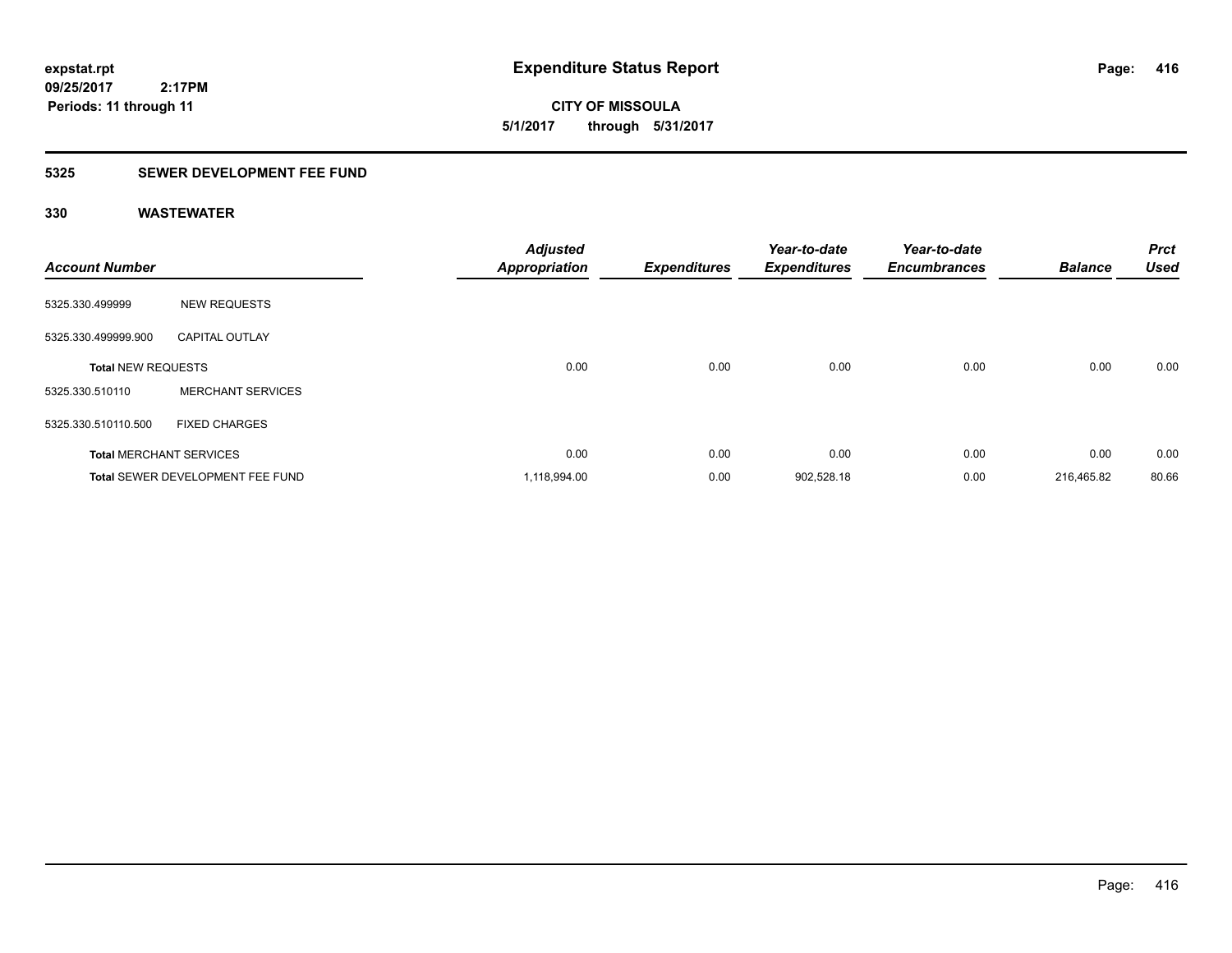**CITY OF MISSOULA 5/1/2017 through 5/31/2017**

### **5340 SEWER CONSTRUCTION FUND**

|                               |                                                                                         | <b>Adjusted</b>              |                     | Year-to-date           | Year-to-date        |                              | <b>Prct</b>  |
|-------------------------------|-----------------------------------------------------------------------------------------|------------------------------|---------------------|------------------------|---------------------|------------------------------|--------------|
| <b>Account Number</b>         |                                                                                         | <b>Appropriation</b>         | <b>Expenditures</b> | <b>Expenditures</b>    | <b>Encumbrances</b> | <b>Balance</b>               | <b>Used</b>  |
| 5340.330.430620               | <b>FACILITIES</b>                                                                       |                              |                     |                        |                     |                              |              |
| 5340.330.430620.900           | CAPITAL OUTLAY                                                                          |                              |                     |                        |                     |                              |              |
| <b>Total FACILITIES</b>       |                                                                                         | 0.00                         | 0.00                | 0.00                   | 0.00                | 0.00                         | 0.00         |
| 5340.330.430631               | *** Title Not Found ***                                                                 |                              |                     |                        |                     |                              |              |
| 5340.330.430631.300           | PURCHASED SERVICES                                                                      |                              |                     |                        |                     |                              |              |
| Total *** Title Not Found *** |                                                                                         | 0.00                         | 0.00                | 0.00                   | 0.00                | 0.00                         | 0.00         |
| 5340.330.430632               | *** Title Not Found ***                                                                 |                              |                     |                        |                     |                              |              |
| 5340.330.430632.800           | OTHER OBJECTS                                                                           |                              |                     |                        |                     |                              |              |
| <b>Total OTHER OBJECTS</b>    |                                                                                         | 0.00                         | 0.00                | 0.00                   | 0.00                | 0.00                         | 0.00         |
| 5340.330.430632.900           | CAPITAL OUTLAY                                                                          |                              |                     |                        |                     |                              |              |
| Total *** Title Not Found *** | 5340.330.430632.930.000 SOLIDS DEWATERING SCREW PRESS                                   | 1,179,100.00<br>1,179,100.00 | 295.70<br>295.70    | 2,937.43<br>2,937.43   | 0.00<br>0.00        | 1,176,162.57<br>1,176,162.57 | 0.25<br>0.25 |
| 5340.330.430682               | RESERVE ST LIFT STATION                                                                 |                              |                     |                        |                     |                              |              |
| 5340.330.430682.900           | CAPITAL OUTLAY                                                                          |                              |                     |                        |                     |                              |              |
|                               | 5340.330.430682.930.000 RESERVE ST LIFT STATION<br><b>Total RESERVE ST LIFT STATION</b> | 569,000.00<br>569,000.00     | 0.00<br>0.00        | 40,105.47<br>40,105.47 | 0.00<br>0.00        | 528,894.53<br>528,894.53     | 7.05<br>7.05 |
| 5340.330.430697               | <b>BROADWAY INTERCEPTOR</b>                                                             |                              |                     |                        |                     |                              |              |
| 5340.330.430697.300           | PURCHASED SERVICES                                                                      |                              |                     |                        |                     |                              |              |
|                               | <b>Total BROADWAY INTERCEPTOR</b>                                                       | 0.00                         | 0.00                | 0.00                   | 0.00                | 0.00                         | 0.00         |
| 5340.330.430700               | <b>LINDA VISTA BLVD</b>                                                                 |                              |                     |                        |                     |                              |              |
|                               |                                                                                         |                              |                     |                        |                     |                              |              |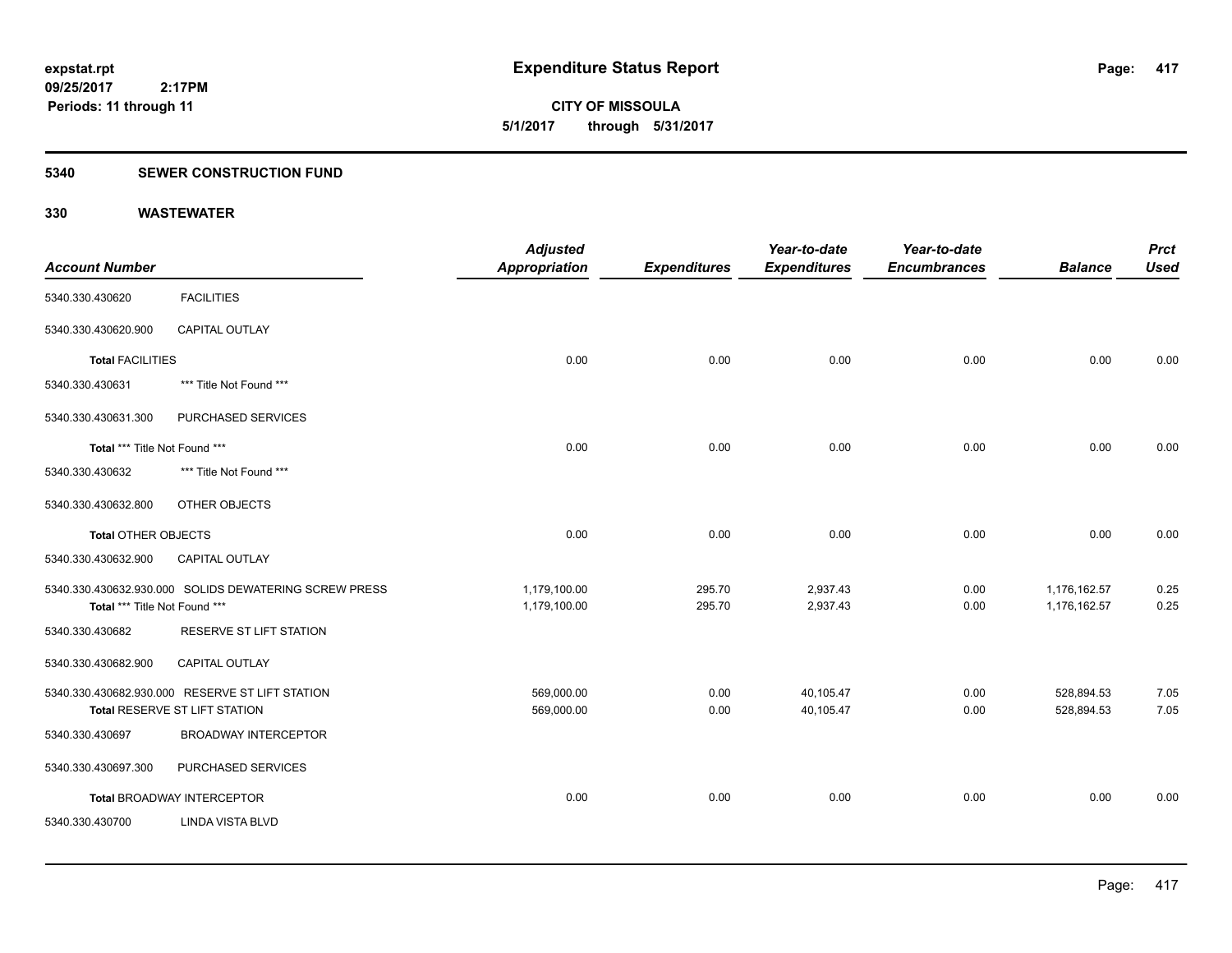**CITY OF MISSOULA 5/1/2017 through 5/31/2017**

### **5340 SEWER CONSTRUCTION FUND**

| <b>Account Number</b>                                                     |                                      | <b>Adjusted</b><br><b>Appropriation</b> | <b>Expenditures</b> | Year-to-date<br><b>Expenditures</b> | Year-to-date<br><b>Encumbrances</b> | <b>Balance</b>           | <b>Prct</b><br><b>Used</b> |
|---------------------------------------------------------------------------|--------------------------------------|-----------------------------------------|---------------------|-------------------------------------|-------------------------------------|--------------------------|----------------------------|
| 5340.330.430700.900                                                       | <b>CAPITAL OUTLAY</b>                |                                         |                     |                                     |                                     |                          |                            |
| 5340.330.430700.930.000 LINDA VISTA BLVD<br><b>Total LINDA VISTA BLVD</b> |                                      | 769,866.00<br>769,866.00                | 0.00<br>0.00        | 530,800.64<br>530,800.64            | 0.00<br>0.00                        | 239,065.36<br>239,065.36 | 68.95<br>68.95             |
| 5340.330.430701                                                           | E RESERVE ST COLLECTOR               |                                         |                     |                                     |                                     |                          |                            |
| 5340.330.430701.800                                                       | OTHER OBJECTS                        |                                         |                     |                                     |                                     |                          |                            |
| Total OTHER OBJECTS                                                       |                                      | 0.00                                    | 0.00                | 0.00                                | 0.00                                | 0.00                     | 0.00                       |
| 5340.330.430701.900                                                       | <b>CAPITAL OUTLAY</b>                |                                         |                     |                                     |                                     |                          |                            |
|                                                                           | Total E RESERVE ST COLLECTOR         | 0.00                                    | 0.00                | 0.00                                | 0.00                                | 0.00                     | 0.00                       |
| 5340.330.510110                                                           | <b>MERCHANT SERVICES</b>             |                                         |                     |                                     |                                     |                          |                            |
| 5340.330.510110.500                                                       | <b>FIXED CHARGES</b>                 |                                         |                     |                                     |                                     |                          |                            |
| <b>Total MERCHANT SERVICES</b>                                            |                                      | 0.00                                    | 0.00                | 0.00                                | 0.00                                | 0.00                     | 0.00                       |
| 5340.330.521000                                                           | <b>INTERFUND OPERATING TRANSFERS</b> |                                         |                     |                                     |                                     |                          |                            |
| 5340.330.521000.800                                                       | OTHER OBJECTS                        |                                         |                     |                                     |                                     |                          |                            |
|                                                                           | Total INTERFUND OPERATING TRANSFERS  | 0.00                                    | 0.00                | 0.00                                | 0.00                                | 0.00                     | 0.00                       |
| <b>Total WASTEWATER</b>                                                   |                                      | 2,517,966.00                            | 295.70              | 573,843.54                          | 0.00                                | 1,944,122.46             | 22.79                      |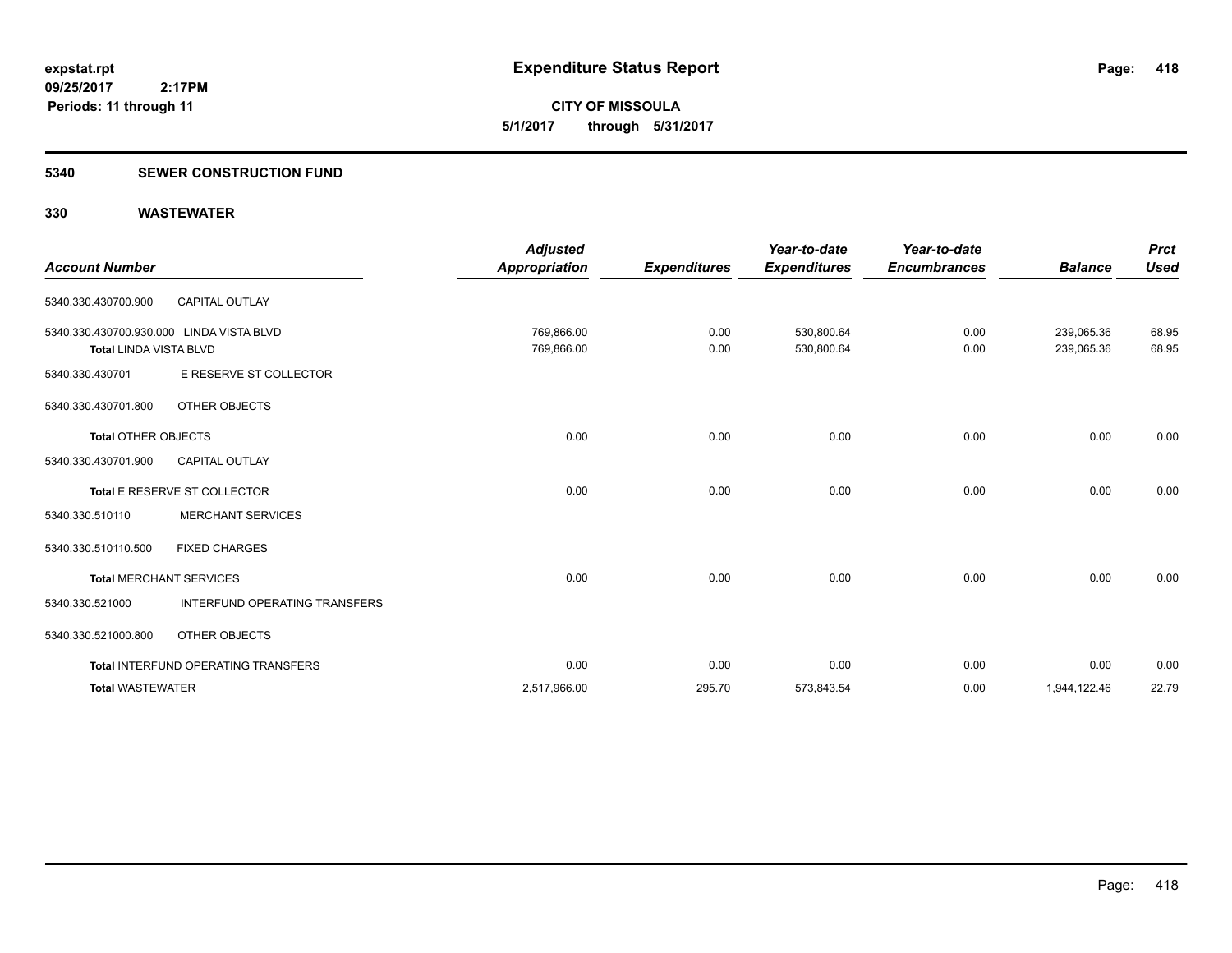**419**

**09/25/2017 2:17PM Periods: 11 through 11**

# **CITY OF MISSOULA 5/1/2017 through 5/31/2017**

### **5340 SEWER CONSTRUCTION FUND**

### **390 NON-DEPARTMENTAL**

| <b>Account Number</b>                |                                      | <b>Adjusted</b><br>Appropriation | <b>Expenditures</b> | Year-to-date<br><b>Expenditures</b> | Year-to-date<br><b>Encumbrances</b> | <b>Balance</b> | <b>Prct</b><br>Used |
|--------------------------------------|--------------------------------------|----------------------------------|---------------------|-------------------------------------|-------------------------------------|----------------|---------------------|
| 5340.390.430963                      | <b>BIOGAS ELECTRICAL GENERATION</b>  |                                  |                     |                                     |                                     |                |                     |
| 5340.390.430963.900                  | <b>CAPITAL OUTLAY</b>                |                                  |                     |                                     |                                     |                |                     |
| 5340.390.430963.930.000 IMPROVEMENTS |                                      | 0.00                             | 46.947.22           | 93.422.49                           | 0.00                                | $-93.422.49$   | 0.00                |
| <b>Total NON-DEPARTMENTAL</b>        |                                      | 0.00                             | 46.947.22           | 93.422.49                           | 0.00                                | $-93,422.49$   | 0.00                |
|                                      | <b>Total SEWER CONSTRUCTION FUND</b> | 2,517,966.00                     | 47.242.92           | 667,266.03                          | 0.00                                | 1.850.699.97   | 26.50               |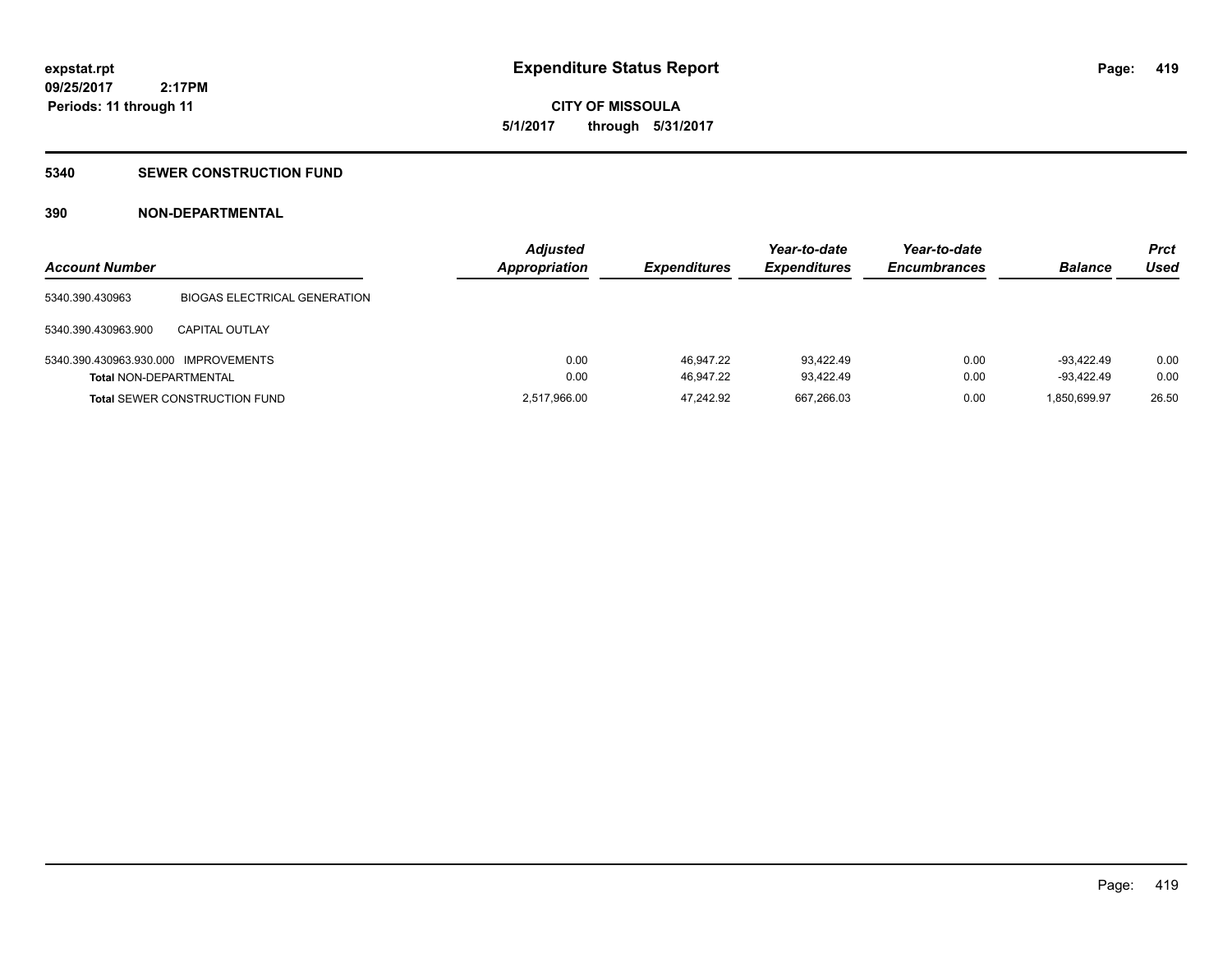**CITY OF MISSOULA 5/1/2017 through 5/31/2017**

#### **5360 UNASSIGNED WASTEWATER DEBT SERVICE**

|                                   |                                                 | <b>Adjusted</b> |                     | Year-to-date        | Year-to-date        |                | <b>Prct</b> |
|-----------------------------------|-------------------------------------------------|-----------------|---------------------|---------------------|---------------------|----------------|-------------|
| <b>Account Number</b>             |                                                 | Appropriation   | <b>Expenditures</b> | <b>Expenditures</b> | <b>Encumbrances</b> | <b>Balance</b> | Used        |
| 5360.330.490200                   | REVENUE BOND DEBT SERVICE                       |                 |                     |                     |                     |                |             |
| 5360.330.490200.600               | <b>DEBT SERVICE</b>                             |                 |                     |                     |                     |                |             |
| 5360.330.490200.610.000 PRINCIPAL |                                                 | 133.325.00      | 0.00                | 0.00                | 0.00                | 133.325.00     | 0.00        |
|                                   | 5360.330.490200.620.000 INTEREST / SERVICE FEES | 36.913.00       | 0.00                | 0.00                | 0.00                | 36.913.00      | 0.00        |
| <b>Total DEBT SERVICE</b>         |                                                 | 170,238.00      | 0.00                | 0.00                | 0.00                | 170.238.00     | 0.00        |
|                                   | <b>Total REVENUE BOND DEBT SERVICE</b>          | 170,238.00      | 0.00                | 0.00                | 0.00                | 170.238.00     | 0.00        |
|                                   | <b>Total UNASSIGNED WASTEWATER DEBT SERVICE</b> | 170.238.00      | 0.00                | 0.00                | 0.00                | 170.238.00     | 0.00        |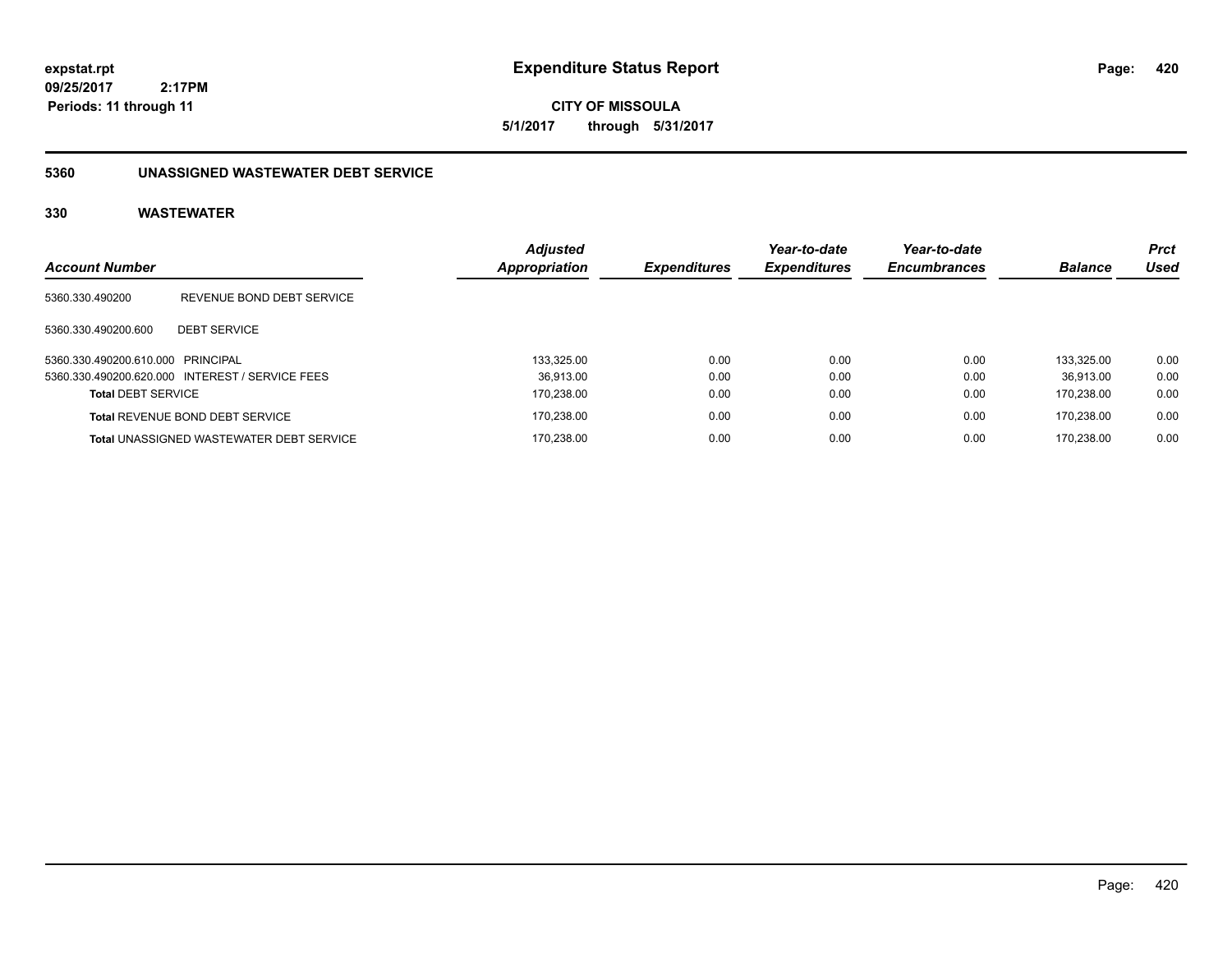**CITY OF MISSOULA 5/1/2017 through 5/31/2017**

#### **5361 2001 SEWER REVENUE BONDS-DEBT SERVICE**

|                                   |                                                    | <b>Adjusted</b>      |                     | Year-to-date        | Year-to-date        |                | <b>Prct</b> |
|-----------------------------------|----------------------------------------------------|----------------------|---------------------|---------------------|---------------------|----------------|-------------|
| <b>Account Number</b>             |                                                    | <b>Appropriation</b> | <b>Expenditures</b> | <b>Expenditures</b> | <b>Encumbrances</b> | <b>Balance</b> | <b>Used</b> |
| 5361.330.490200                   | REVENUE BOND DEBT SERVICE                          |                      |                     |                     |                     |                |             |
| 5361.330.490200.600               | <b>DEBT SERVICE</b>                                |                      |                     |                     |                     |                |             |
| 5361.330.490200.610.000 PRINCIPAL |                                                    | 28,000.00            | 0.00                | 14,000.00           | 0.00                | 14,000.00      | 50.00       |
|                                   | 5361.330.490200.620.000 INTEREST / SERVICE FEES    | 2,480.00             | 0.00                | 1,310.00            | 0.00                | 1,170.00       | 52.82       |
|                                   | <b>Total REVENUE BOND DEBT SERVICE</b>             | 30,480.00            | 0.00                | 15,310.00           | 0.00                | 15,170.00      | 50.23       |
| 5361.330.510110                   | <b>MERCHANT SERVICES</b>                           |                      |                     |                     |                     |                |             |
| 5361.330.510110.500               | <b>FIXED CHARGES</b>                               |                      |                     |                     |                     |                |             |
| <b>Total MERCHANT SERVICES</b>    |                                                    | 0.00                 | 0.00                | 0.00                | 0.00                | 0.00           | 0.00        |
|                                   | <b>Total 2001 SEWER REVENUE BONDS-DEBT SERVICE</b> | 30.480.00            | 0.00                | 15,310.00           | 0.00                | 15.170.00      | 50.23       |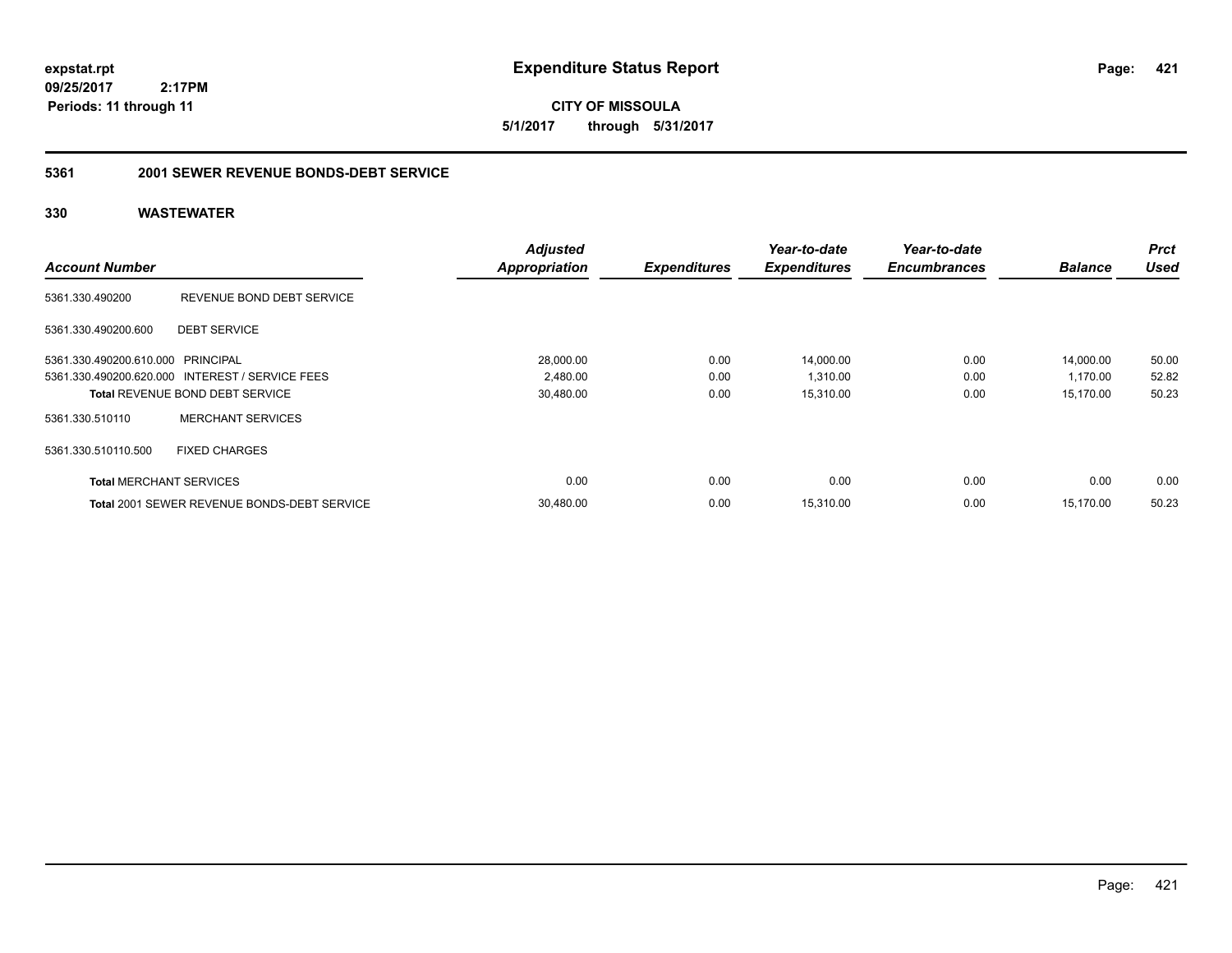**CITY OF MISSOULA 5/1/2017 through 5/31/2017**

### **5362 00 SEWER REVENUE BOND - SERIES B DEBT SE**

|                                   |                                                 | <b>Adjusted</b>      |                     | Year-to-date        | Year-to-date        |                | <b>Prct</b> |
|-----------------------------------|-------------------------------------------------|----------------------|---------------------|---------------------|---------------------|----------------|-------------|
| <b>Account Number</b>             |                                                 | <b>Appropriation</b> | <b>Expenditures</b> | <b>Expenditures</b> | <b>Encumbrances</b> | <b>Balance</b> | <b>Used</b> |
| 5362.330.490200                   | REVENUE BOND DEBT SERVICE                       |                      |                     |                     |                     |                |             |
| 5362.330.490200.600               | <b>DEBT SERVICE</b>                             |                      |                     |                     |                     |                |             |
| 5362.330.490200.610.000 PRINCIPAL |                                                 | 45,000.00            | 0.00                | 22,000.00           | 0.00                | 23,000.00      | 48.89       |
|                                   | 5362.330.490200.620.000 INTEREST / SERVICE FEES | 3,480.00             | 0.00                | 1,850.00            | 0.00                | 1,630.00       | 53.16       |
| <b>Total DEBT SERVICE</b>         |                                                 | 48,480.00            | 0.00                | 23,850.00           | 0.00                | 24,630.00      | 49.20       |
| 5362.330.490200.800               | OTHER OBJECTS                                   |                      |                     |                     |                     |                |             |
| <b>Total OTHER OBJECTS</b>        |                                                 | 0.00                 | 0.00                | 0.00                | 0.00                | 0.00           | 0.00        |
|                                   | Total REVENUE BOND DEBT SERVICE                 | 48,480.00            | 0.00                | 23,850.00           | 0.00                | 24,630.00      | 49.20       |
| 5362.330.510110                   | <b>MERCHANT SERVICES</b>                        |                      |                     |                     |                     |                |             |
| 5362.330.510110.500               | <b>FIXED CHARGES</b>                            |                      |                     |                     |                     |                |             |
|                                   | <b>Total MERCHANT SERVICES</b>                  | 0.00                 | 0.00                | 0.00                | 0.00                | 0.00           | 0.00        |
|                                   | Total 00 SEWER REVENUE BOND - SERIES B DEBT SE  | 48,480.00            | 0.00                | 23,850.00           | 0.00                | 24,630.00      | 49.20       |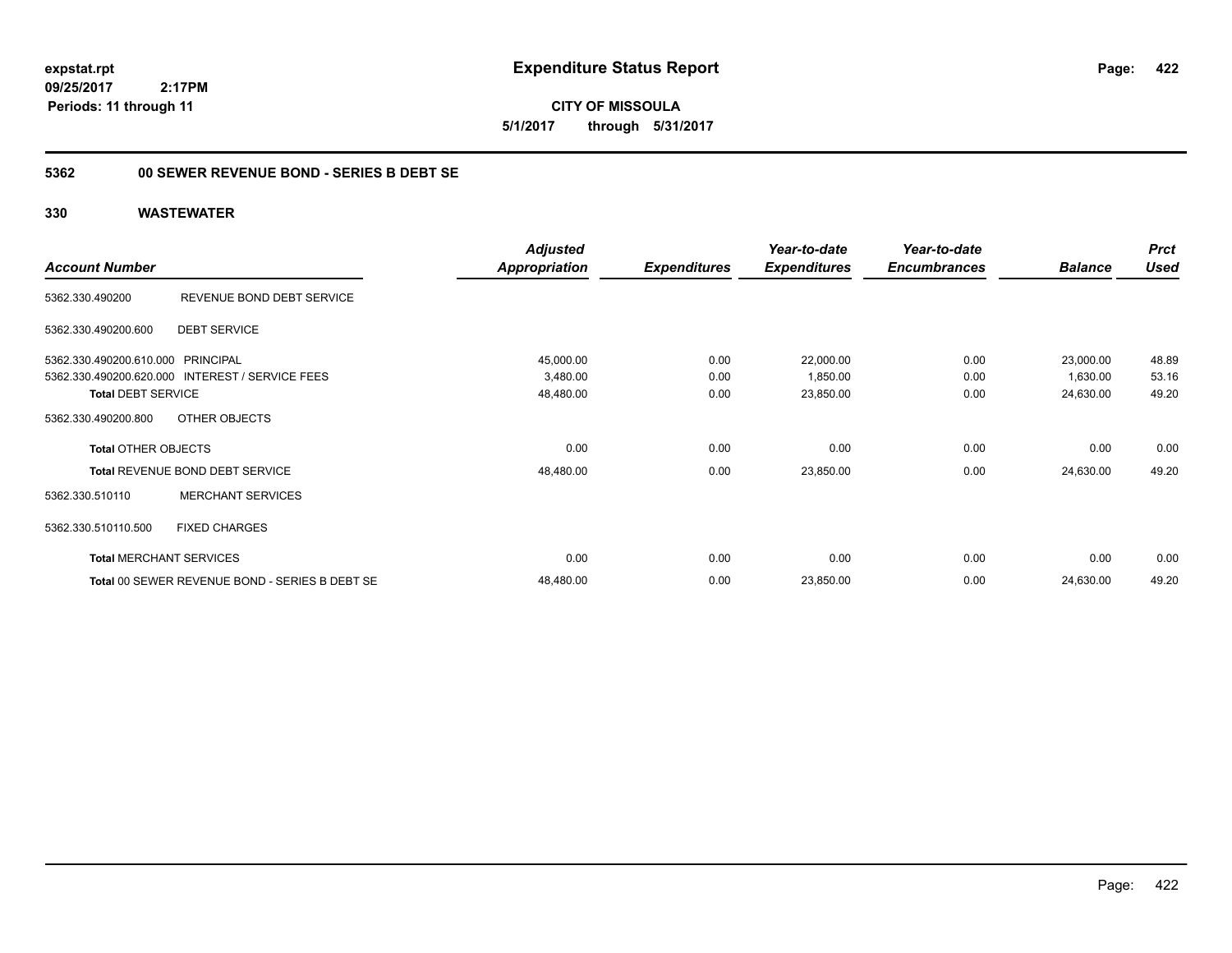**expstat.rpt Expenditure Status Report** 

**09/25/2017 2:17PM Periods: 11 through 11**

### **5363 92 SEWER REVENUE BOND SERIES A DEBT SERV**

### **330 WASTEWATER**

| <b>Account Number</b> |                                                | <b>Adjusted</b><br><b>Appropriation</b> | <b>Expenditures</b> | Year-to-date<br><b>Expenditures</b> | Year-to-date<br><b>Encumbrances</b> | <b>Balance</b> | <b>Prct</b><br><b>Used</b> |
|-----------------------|------------------------------------------------|-----------------------------------------|---------------------|-------------------------------------|-------------------------------------|----------------|----------------------------|
| 5363.330.490200       | REVENUE BOND DEBT SERVICE                      |                                         |                     |                                     |                                     |                |                            |
| 5363.330.490200.600   | <b>DEBT SERVICE</b>                            |                                         |                     |                                     |                                     |                |                            |
|                       | <b>Total REVENUE BOND DEBT SERVICE</b>         | 0.00                                    | 0.00                | 0.00                                | 0.00                                | 0.00           | 0.00                       |
| 5363.330.510110       | <b>MERCHANT SERVICES</b>                       |                                         |                     |                                     |                                     |                |                            |
| 5363.330.510110.500   | <b>FIXED CHARGES</b>                           |                                         |                     |                                     |                                     |                |                            |
|                       | <b>Total MERCHANT SERVICES</b>                 | 0.00                                    | 0.00                | 0.00                                | 0.00                                | 0.00           | 0.00                       |
|                       | Total 92 SEWER REVENUE BOND SERIES A DEBT SERV | 0.00                                    | 0.00                | 0.00                                | 0.00                                | 0.00           | 0.00                       |

**423**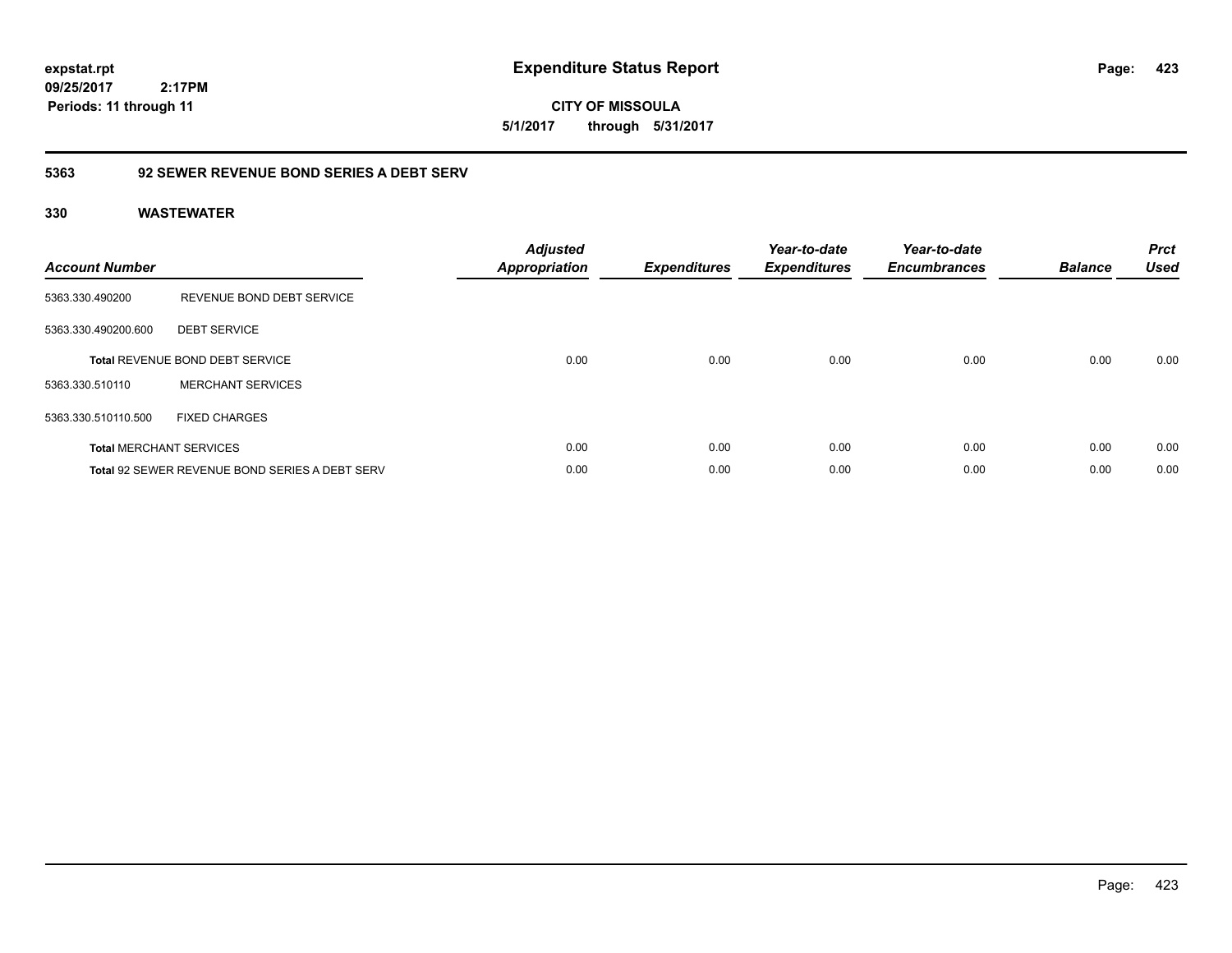**expstat.rpt Expenditure Status Report** 

**09/25/2017 2:17PM Periods: 11 through 11**

### **5364 92 SEWER REVENUE BOND - SERIES B DEBT S**

| <b>Account Number</b> |                                               | <b>Adjusted</b><br><b>Appropriation</b> | <b>Expenditures</b> | Year-to-date<br><b>Expenditures</b> | Year-to-date<br><b>Encumbrances</b> | <b>Balance</b> | <b>Prct</b><br><b>Used</b> |
|-----------------------|-----------------------------------------------|-----------------------------------------|---------------------|-------------------------------------|-------------------------------------|----------------|----------------------------|
| 5364.330.490200       | REVENUE BOND DEBT SERVICE                     |                                         |                     |                                     |                                     |                |                            |
| 5364.330.490200.600   | <b>DEBT SERVICE</b>                           |                                         |                     |                                     |                                     |                |                            |
|                       | <b>Total REVENUE BOND DEBT SERVICE</b>        | 0.00                                    | 0.00                | 0.00                                | 0.00                                | 0.00           | 0.00                       |
| 5364.330.510110       | <b>MERCHANT SERVICES</b>                      |                                         |                     |                                     |                                     |                |                            |
| 5364.330.510110.500   | FIXED CHARGES                                 |                                         |                     |                                     |                                     |                |                            |
|                       | <b>Total MERCHANT SERVICES</b>                | 0.00                                    | 0.00                | 0.00                                | 0.00                                | 0.00           | 0.00                       |
|                       | Total 92 SEWER REVENUE BOND - SERIES B DEBT S | 0.00                                    | 0.00                | 0.00                                | 0.00                                | 0.00           | 0.00                       |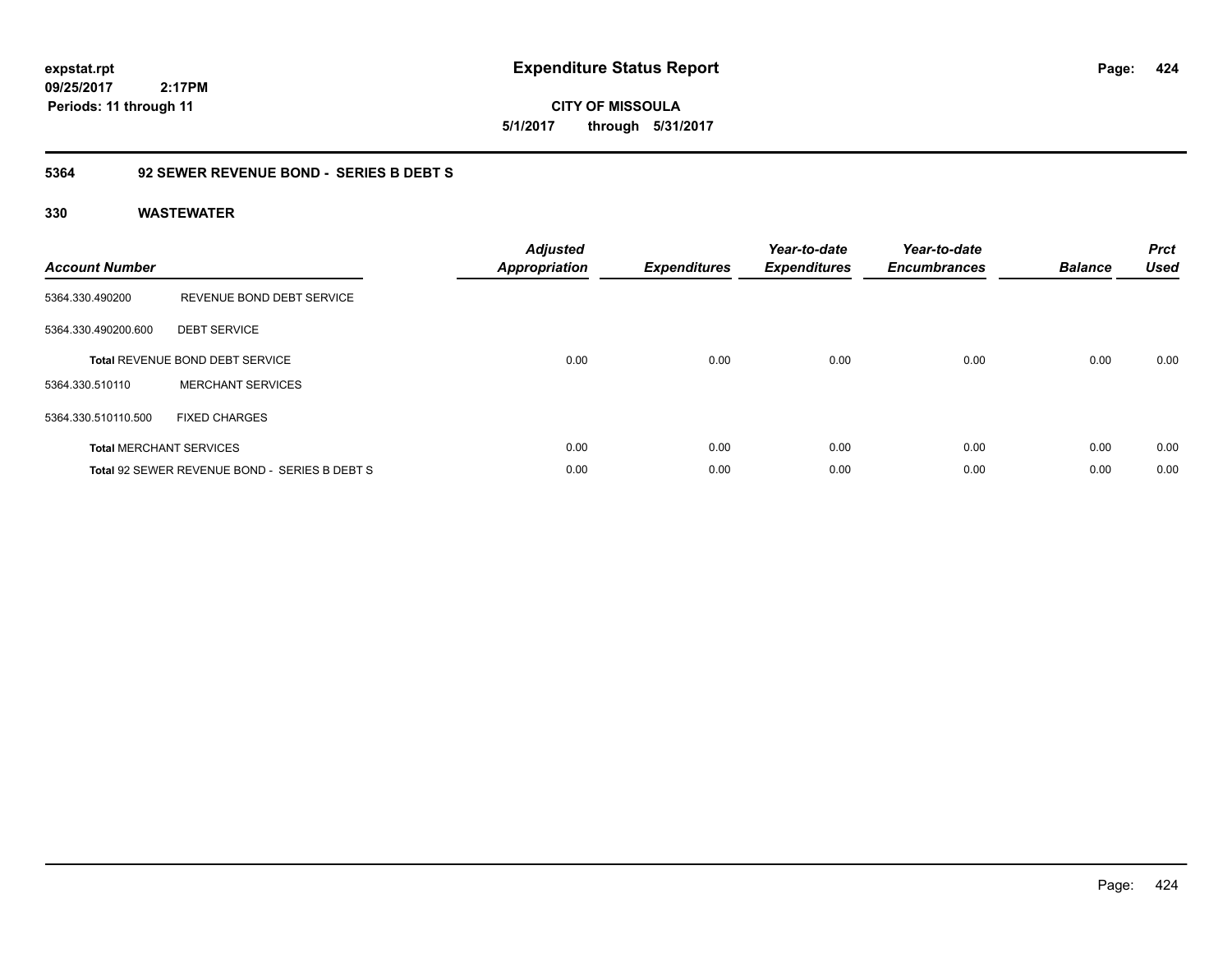**CITY OF MISSOULA 5/1/2017 through 5/31/2017**

### **5365 99 SEWER REVENUE BONDS DEBT SERVICE FUND**

|                                   |                                                       | <b>Adjusted</b>      |                     | Year-to-date        | Year-to-date        |                | <b>Prct</b> |
|-----------------------------------|-------------------------------------------------------|----------------------|---------------------|---------------------|---------------------|----------------|-------------|
| <b>Account Number</b>             |                                                       | <b>Appropriation</b> | <b>Expenditures</b> | <b>Expenditures</b> | <b>Encumbrances</b> | <b>Balance</b> | <b>Used</b> |
| 5365.330.490200                   | REVENUE BOND DEBT SERVICE                             |                      |                     |                     |                     |                |             |
| 5365.330.490200.600               | <b>DEBT SERVICE</b>                                   |                      |                     |                     |                     |                |             |
| 5365.330.490200.610.000 PRINCIPAL |                                                       | 117,000.00           | 0.00                | 58,000.00           | 0.00                | 59,000.00      | 49.57       |
|                                   | 5365.330.490200.620.000 INTEREST / SERVICE FEES       | 6,600.00             | 0.00                | 3,590.00            | 0.00                | 3,010.00       | 54.39       |
|                                   | <b>Total REVENUE BOND DEBT SERVICE</b>                | 123,600.00           | 0.00                | 61,590.00           | 0.00                | 62,010.00      | 49.83       |
| 5365.330.510110                   | <b>MERCHANT SERVICES</b>                              |                      |                     |                     |                     |                |             |
| 5365.330.510110.500               | <b>FIXED CHARGES</b>                                  |                      |                     |                     |                     |                |             |
| <b>Total MERCHANT SERVICES</b>    |                                                       | 0.00                 | 0.00                | 0.00                | 0.00                | 0.00           | 0.00        |
|                                   | <b>Total 99 SEWER REVENUE BONDS DEBT SERVICE FUND</b> | 123,600.00           | 0.00                | 61,590.00           | 0.00                | 62,010.00      | 49.83       |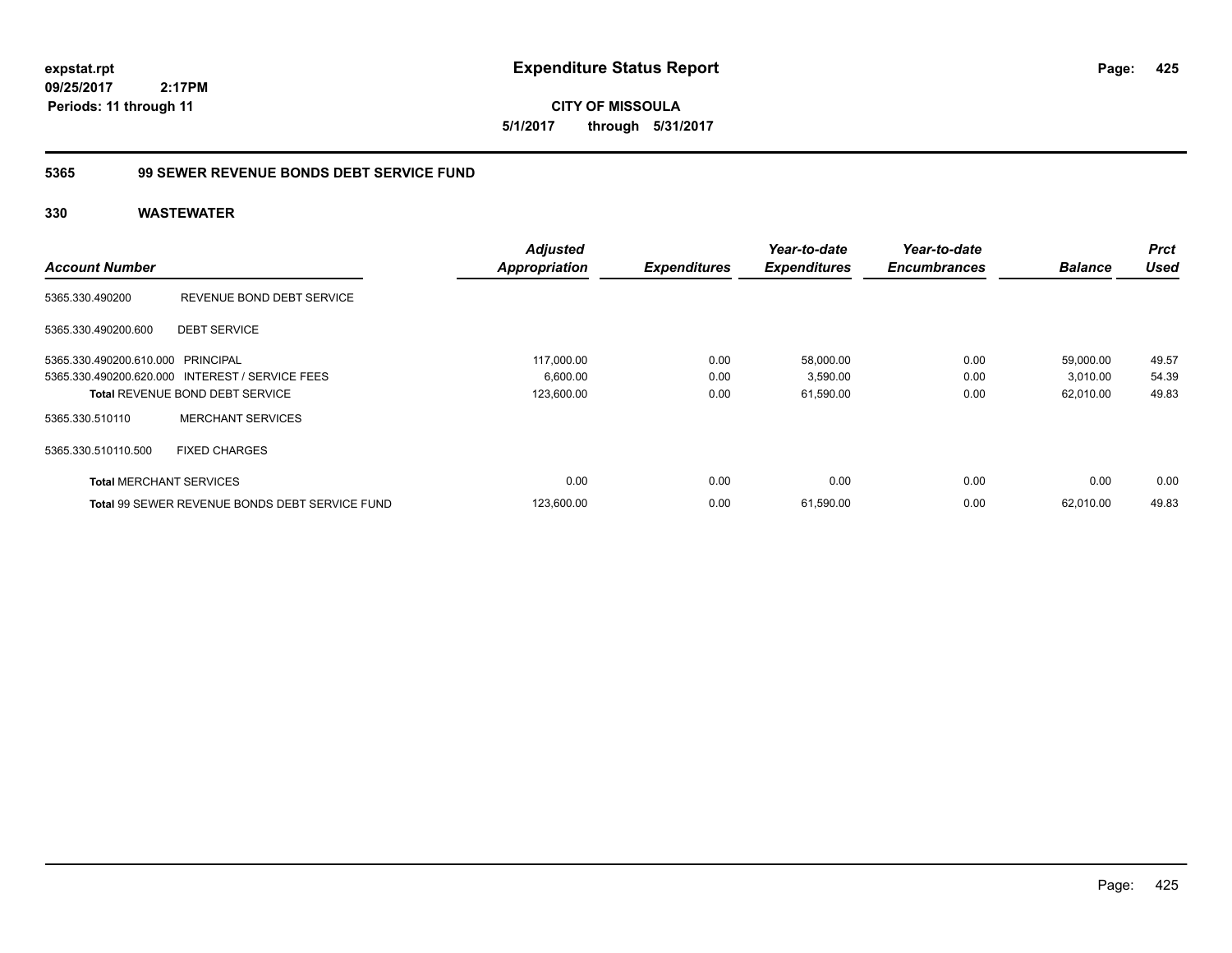**CITY OF MISSOULA 5/1/2017 through 5/31/2017**

### **5366 92 SEWER REVENUE BOND - SERIES A BOND RE**

| <b>Account Number</b>       |                                                | <b>Adjusted</b><br>Appropriation | <b>Expenditures</b> | Year-to-date<br><b>Expenditures</b> | Year-to-date<br><b>Encumbrances</b> | <b>Balance</b> | <b>Prct</b><br><b>Used</b> |
|-----------------------------|------------------------------------------------|----------------------------------|---------------------|-------------------------------------|-------------------------------------|----------------|----------------------------|
| 5366.330.430610             | ADMINISTRATION                                 |                                  |                     |                                     |                                     |                |                            |
| 5366.330.430610.800         | OTHER OBJECTS                                  |                                  |                     |                                     |                                     |                |                            |
| <b>Total ADMINISTRATION</b> |                                                | 0.00                             | 0.00                | 0.00                                | 0.00                                | 0.00           | 0.00                       |
| 5366.330.510110             | <b>MERCHANT SERVICES</b>                       |                                  |                     |                                     |                                     |                |                            |
| 5366.330.510110.500         | <b>FIXED CHARGES</b>                           |                                  |                     |                                     |                                     |                |                            |
|                             | <b>Total MERCHANT SERVICES</b>                 | 0.00                             | 0.00                | 0.00                                | 0.00                                | 0.00           | 0.00                       |
|                             | Total 92 SEWER REVENUE BOND - SERIES A BOND RE | 0.00                             | 0.00                | 0.00                                | 0.00                                | 0.00           | 0.00                       |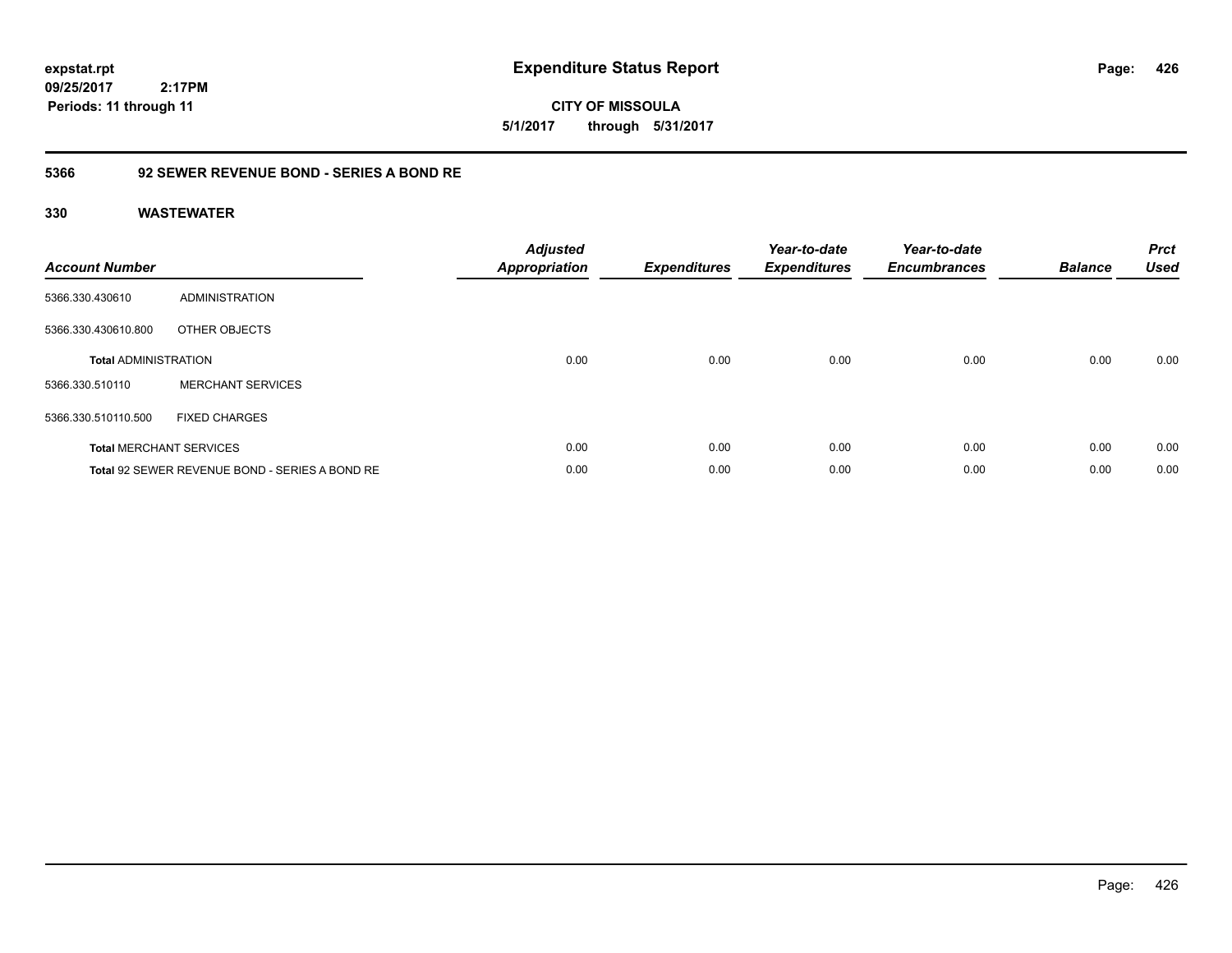**expstat.rpt Expenditure Status Report** 

**09/25/2017 2:17PM Periods: 11 through 11**

**CITY OF MISSOULA 5/1/2017 through 5/31/2017**

### **5367 92 SEWER REVENUE BOND - SERIES B BOND RE**

| <b>Account Number</b>       |                                                | <b>Adjusted</b><br><b>Appropriation</b> | <b>Expenditures</b> | Year-to-date<br><b>Expenditures</b> | Year-to-date<br><b>Encumbrances</b> | <b>Balance</b> | <b>Prct</b><br><b>Used</b> |
|-----------------------------|------------------------------------------------|-----------------------------------------|---------------------|-------------------------------------|-------------------------------------|----------------|----------------------------|
| 5367.330.430610             | ADMINISTRATION                                 |                                         |                     |                                     |                                     |                |                            |
| 5367.330.430610.800         | OTHER OBJECTS                                  |                                         |                     |                                     |                                     |                |                            |
| <b>Total ADMINISTRATION</b> |                                                | 0.00                                    | 0.00                | 0.00                                | 0.00                                | 0.00           | 0.00                       |
| 5367.330.510110             | <b>MERCHANT SERVICES</b>                       |                                         |                     |                                     |                                     |                |                            |
| 5367.330.510110.500         | <b>FIXED CHARGES</b>                           |                                         |                     |                                     |                                     |                |                            |
|                             | <b>Total MERCHANT SERVICES</b>                 | 0.00                                    | 0.00                | 0.00                                | 0.00                                | 0.00           | 0.00                       |
|                             | Total 92 SEWER REVENUE BOND - SERIES B BOND RE | 0.00                                    | 0.00                | 0.00                                | 0.00                                | 0.00           | 0.00                       |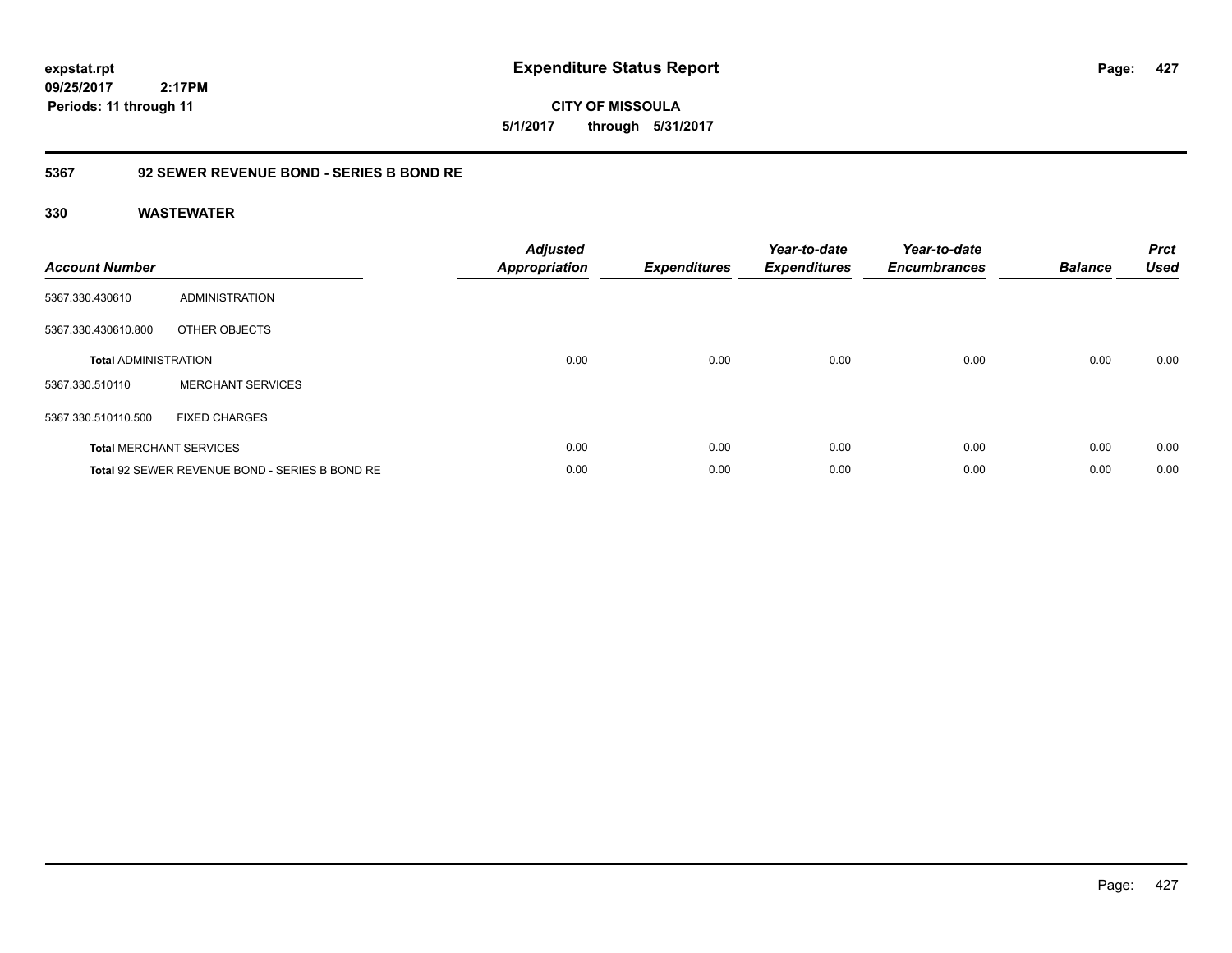**expstat.rpt Expenditure Status Report** 

**09/25/2017 2:17PM Periods: 11 through 11**

**CITY OF MISSOULA 5/1/2017 through 5/31/2017**

# **5368 00 SEWER REVENUE BOND RESERVE FUND**

| <b>Account Number</b>       |                                          | <b>Adjusted</b><br>Appropriation | <b>Expenditures</b> | Year-to-date<br><b>Expenditures</b> | Year-to-date<br><b>Encumbrances</b> | <b>Balance</b> | <b>Prct</b><br><b>Used</b> |
|-----------------------------|------------------------------------------|----------------------------------|---------------------|-------------------------------------|-------------------------------------|----------------|----------------------------|
| 5368.330.430610             | <b>ADMINISTRATION</b>                    |                                  |                     |                                     |                                     |                |                            |
| 5368.330.430610.800         | OTHER OBJECTS                            |                                  |                     |                                     |                                     |                |                            |
| <b>Total ADMINISTRATION</b> |                                          | 0.00                             | 0.00                | 0.00                                | 0.00                                | 0.00           | 0.00                       |
| 5368.330.510110             | <b>MERCHANT SERVICES</b>                 |                                  |                     |                                     |                                     |                |                            |
| 5368.330.510110.500         | <b>FIXED CHARGES</b>                     |                                  |                     |                                     |                                     |                |                            |
|                             | <b>Total MERCHANT SERVICES</b>           | 0.00                             | 0.00                | 0.00                                | 0.00                                | 0.00           | 0.00                       |
|                             | Total 00 SEWER REVENUE BOND RESERVE FUND | 0.00                             | 0.00                | 0.00                                | 0.00                                | 0.00           | 0.00                       |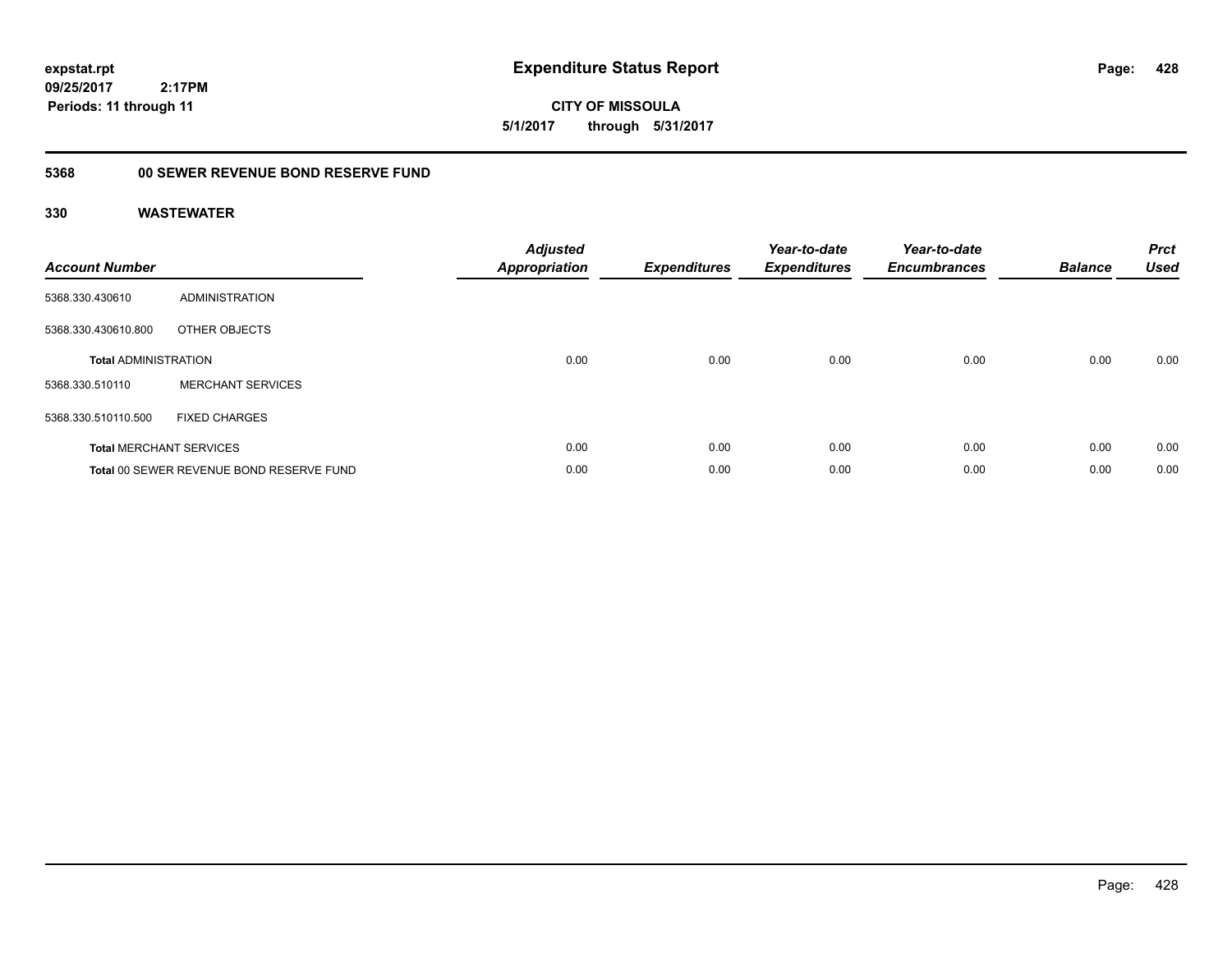**CITY OF MISSOULA 5/1/2017 through 5/31/2017**

### **5369 2001 SEWER REVENUE BOND**

| <b>Account Number</b>          |                                                  | <b>Adjusted</b><br><b>Appropriation</b> | <b>Expenditures</b> | Year-to-date<br><b>Expenditures</b> | Year-to-date<br><b>Encumbrances</b> | <b>Balance</b>   | <b>Prct</b><br><b>Used</b> |
|--------------------------------|--------------------------------------------------|-----------------------------------------|---------------------|-------------------------------------|-------------------------------------|------------------|----------------------------|
| 5369.330.430610                | ADMINISTRATION                                   |                                         |                     |                                     |                                     |                  |                            |
| 5369.330.430610.800            | OTHER OBJECTS                                    |                                         |                     |                                     |                                     |                  |                            |
| <b>Total ADMINISTRATION</b>    | 5369.330.430610.820.000 TRANSFERS TO OTHER FUNDS | 270.00<br>270.00                        | 0.00<br>0.00        | 0.00<br>0.00                        | 0.00<br>0.00                        | 270.00<br>270.00 | 0.00<br>0.00               |
| 5369.330.510110                | <b>MERCHANT SERVICES</b>                         |                                         |                     |                                     |                                     |                  |                            |
| 5369.330.510110.500            | <b>FIXED CHARGES</b>                             |                                         |                     |                                     |                                     |                  |                            |
| <b>Total MERCHANT SERVICES</b> |                                                  | 0.00                                    | 0.00                | 0.00                                | 0.00                                | 0.00             | 0.00                       |
|                                | Total 2001 SEWER REVENUE BOND                    | 270.00                                  | 0.00                | 0.00                                | 0.00                                | 270.00           | 0.00                       |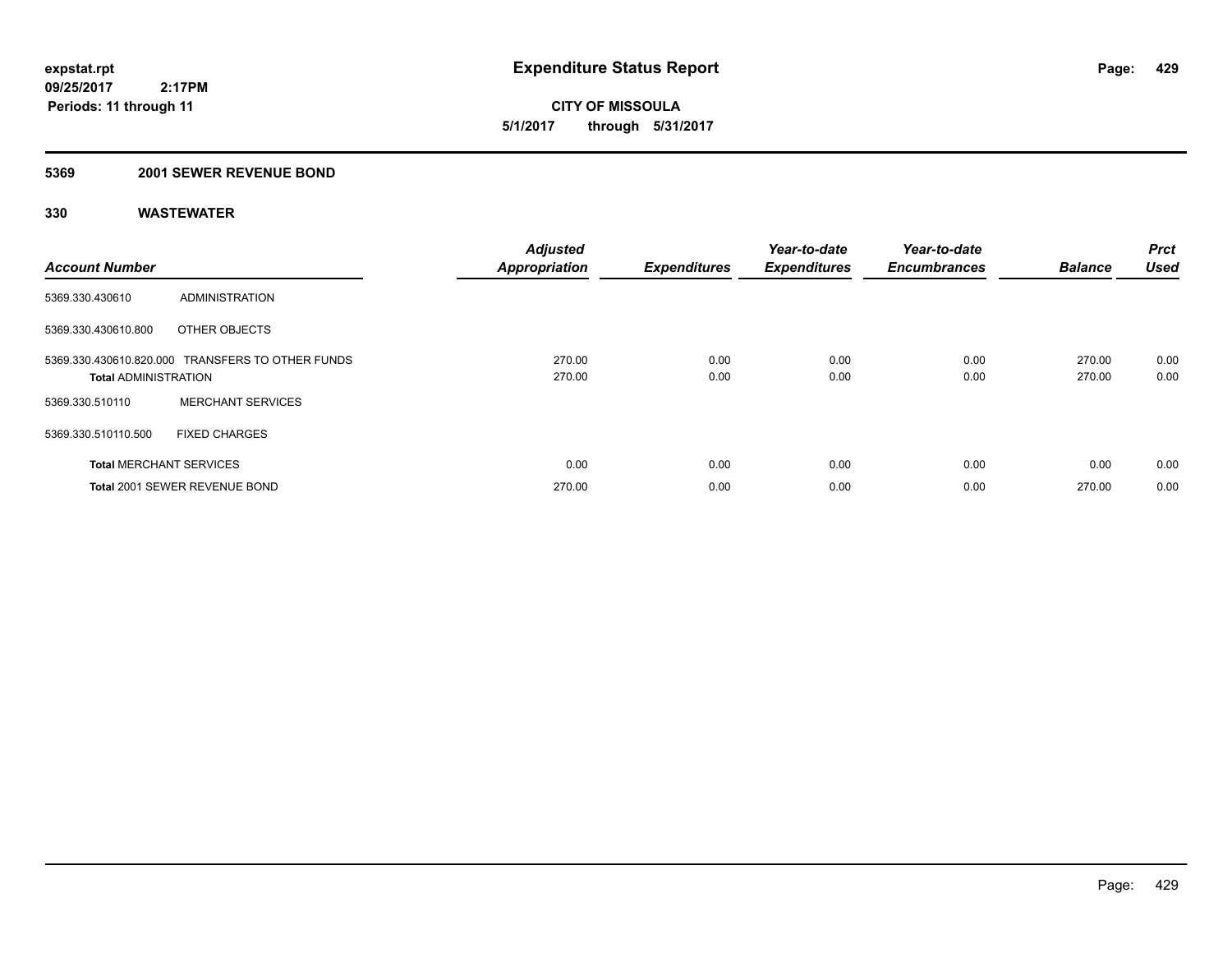**expstat.rpt Expenditure Status Report** 

**09/25/2017 2:17PM Periods: 11 through 11**

**CITY OF MISSOULA 5/1/2017 through 5/31/2017**

# **5370 99 SEWER REVENUE BOND RESERVE FUND**

| <b>Account Number</b>       |                                          | <b>Adjusted</b><br>Appropriation | <b>Expenditures</b> | Year-to-date<br><b>Expenditures</b> | Year-to-date<br><b>Encumbrances</b> | <b>Balance</b> | <b>Prct</b><br><b>Used</b> |
|-----------------------------|------------------------------------------|----------------------------------|---------------------|-------------------------------------|-------------------------------------|----------------|----------------------------|
| 5370.330.430610             | <b>ADMINISTRATION</b>                    |                                  |                     |                                     |                                     |                |                            |
| 5370.330.430610.800         | OTHER OBJECTS                            |                                  |                     |                                     |                                     |                |                            |
| <b>Total ADMINISTRATION</b> |                                          | 0.00                             | 0.00                | 0.00                                | 0.00                                | 0.00           | 0.00                       |
| 5370.330.510110             | <b>MERCHANT SERVICES</b>                 |                                  |                     |                                     |                                     |                |                            |
| 5370.330.510110.500         | <b>FIXED CHARGES</b>                     |                                  |                     |                                     |                                     |                |                            |
|                             | <b>Total MERCHANT SERVICES</b>           | 0.00                             | 0.00                | 0.00                                | 0.00                                | 0.00           | 0.00                       |
|                             | Total 99 SEWER REVENUE BOND RESERVE FUND | 0.00                             | 0.00                | 0.00                                | 0.00                                | 0.00           | 0.00                       |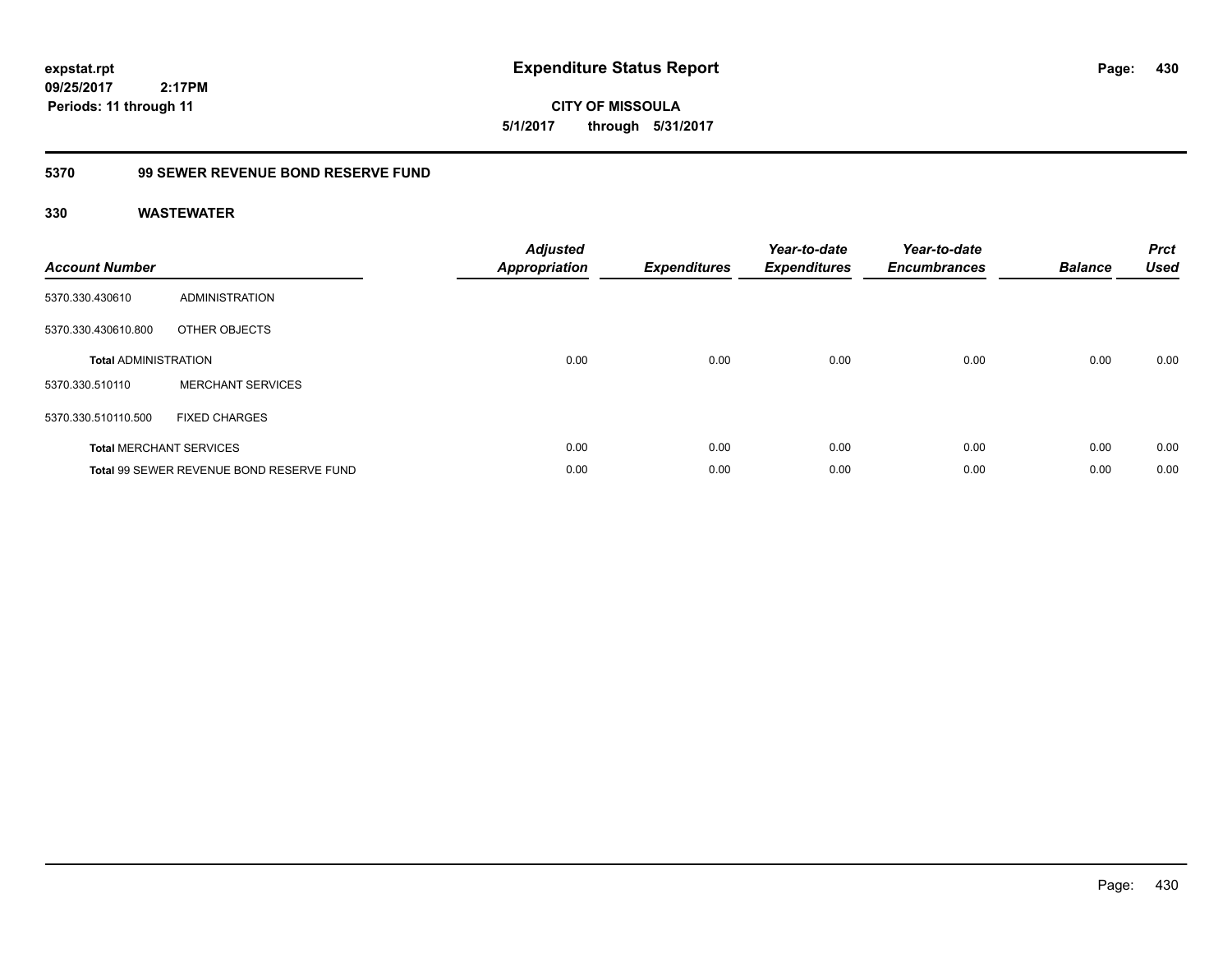**CITY OF MISSOULA 5/1/2017 through 5/31/2017**

#### **5371 2002 SEWER BONDS**

|                                   |                                                 | <b>Adjusted</b>      |                     | Year-to-date        | Year-to-date        |                | <b>Prct</b> |
|-----------------------------------|-------------------------------------------------|----------------------|---------------------|---------------------|---------------------|----------------|-------------|
| <b>Account Number</b>             |                                                 | <b>Appropriation</b> | <b>Expenditures</b> | <b>Expenditures</b> | <b>Encumbrances</b> | <b>Balance</b> | <b>Used</b> |
| 5371.330.490200                   | REVENUE BOND DEBT SERVICE                       |                      |                     |                     |                     |                |             |
| 5371.330.490200.600               | <b>DEBT SERVICE</b>                             |                      |                     |                     |                     |                |             |
| 5371.330.490200.610.000 PRINCIPAL |                                                 | 76,000.00            | 0.00                | 38,000.00           | 0.00                | 38,000.00      | 50.00       |
|                                   | 5371.330.490200.620.000 INTEREST / SERVICE FEES | 8,420.00             | 0.00                | 4,400.00            | 0.00                | 4,020.00       | 52.26       |
|                                   | <b>Total REVENUE BOND DEBT SERVICE</b>          | 84,420.00            | 0.00                | 42,400.00           | 0.00                | 42,020.00      | 50.23       |
| 5371.330.510110                   | <b>MERCHANT SERVICES</b>                        |                      |                     |                     |                     |                |             |
| 5371.330.510110.500               | <b>FIXED CHARGES</b>                            |                      |                     |                     |                     |                |             |
| <b>Total MERCHANT SERVICES</b>    |                                                 | 0.00                 | 0.00                | 0.00                | 0.00                | 0.00           | 0.00        |
| Total 2002 SEWER BONDS            |                                                 | 84,420.00            | 0.00                | 42,400.00           | 0.00                | 42,020.00      | 50.23       |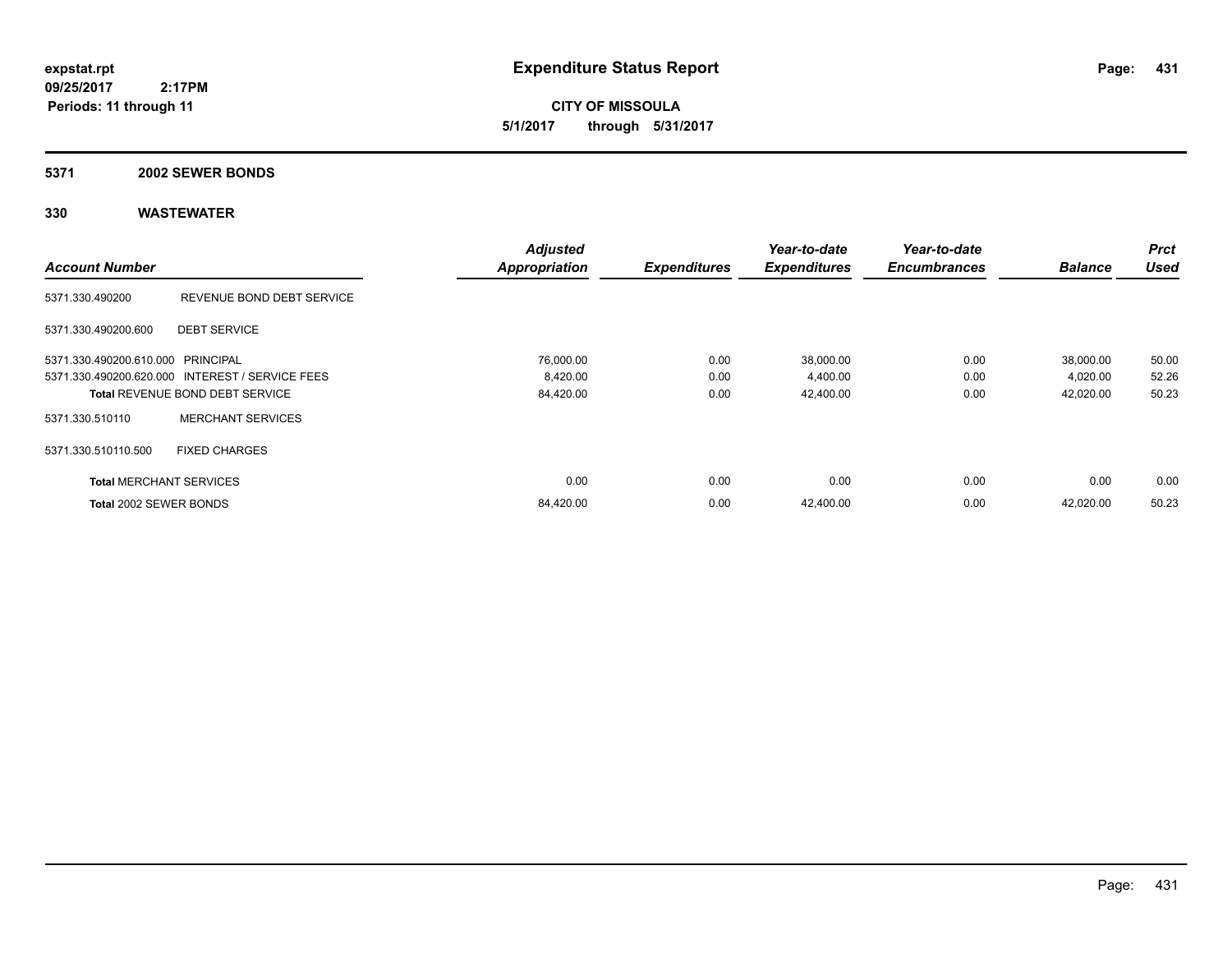**CITY OF MISSOULA 5/1/2017 through 5/31/2017**

### **5372 2002 SEWER REVENUE BOND**

| <b>Account Number</b>       |                                | <b>Adjusted</b><br><b>Appropriation</b> | <b>Expenditures</b> | Year-to-date<br><b>Expenditures</b> | Year-to-date<br><b>Encumbrances</b> | <b>Balance</b> | <b>Prct</b><br><b>Used</b> |
|-----------------------------|--------------------------------|-----------------------------------------|---------------------|-------------------------------------|-------------------------------------|----------------|----------------------------|
| 5372.330.430610             | <b>ADMINISTRATION</b>          |                                         |                     |                                     |                                     |                |                            |
| 5372.330.430610.800         | OTHER OBJECTS                  |                                         |                     |                                     |                                     |                |                            |
| <b>Total ADMINISTRATION</b> |                                | 0.00                                    | 0.00                | 0.00                                | 0.00                                | 0.00           | 0.00                       |
| 5372.330.510110             | <b>MERCHANT SERVICES</b>       |                                         |                     |                                     |                                     |                |                            |
| 5372.330.510110.500         | <b>FIXED CHARGES</b>           |                                         |                     |                                     |                                     |                |                            |
|                             | <b>Total MERCHANT SERVICES</b> | 0.00                                    | 0.00                | 0.00                                | 0.00                                | 0.00           | 0.00                       |
|                             | Total 2002 SEWER REVENUE BOND  | 0.00                                    | 0.00                | 0.00                                | 0.00                                | 0.00           | 0.00                       |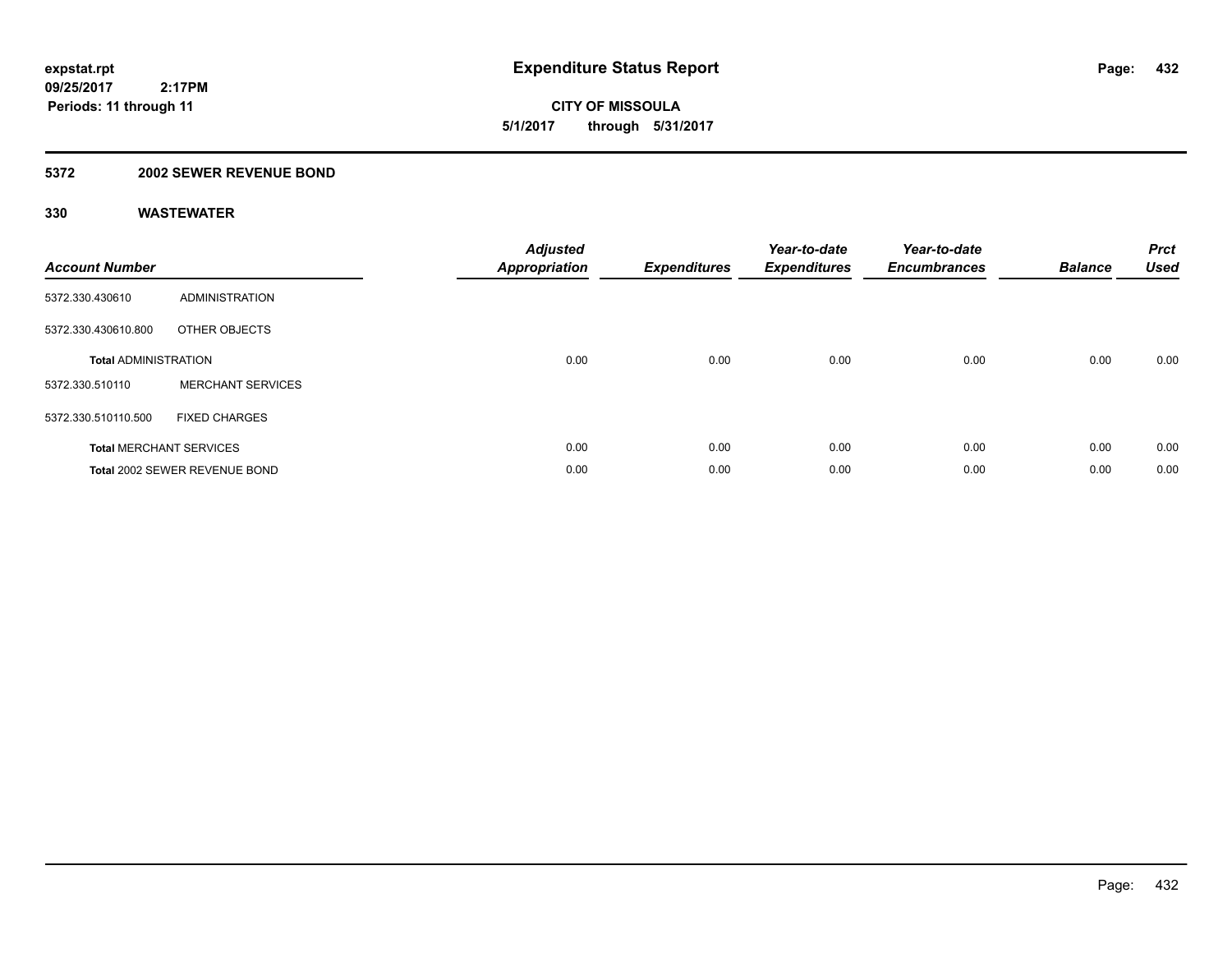**433**

**CITY OF MISSOULA 5/1/2017 through 5/31/2017**

#### **5373 2002 WWTP UPGRADE REVENUE BOND**

|                                   |                                                 | <b>Adjusted</b>      |                     | Year-to-date        | Year-to-date        |                | <b>Prct</b> |
|-----------------------------------|-------------------------------------------------|----------------------|---------------------|---------------------|---------------------|----------------|-------------|
| <b>Account Number</b>             |                                                 | <b>Appropriation</b> | <b>Expenditures</b> | <b>Expenditures</b> | <b>Encumbrances</b> | <b>Balance</b> | <b>Used</b> |
| 5373.330.490200                   | REVENUE BOND DEBT SERVICE                       |                      |                     |                     |                     |                |             |
| 5373.330.490200.600               | <b>DEBT SERVICE</b>                             |                      |                     |                     |                     |                |             |
| 5373.330.490200.610.000 PRINCIPAL |                                                 | 295,000.00           | 0.00                | 147,000.00          | 0.00                | 148,000.00     | 49.83       |
|                                   | 5373.330.490200.620.000 INTEREST / SERVICE FEES | 35,810.00            | 0.00                | 18,640.00           | 0.00                | 17,170.00      | 52.05       |
|                                   | <b>Total REVENUE BOND DEBT SERVICE</b>          | 330,810.00           | 0.00                | 165,640.00          | 0.00                | 165.170.00     | 50.07       |
| 5373.330.510110                   | <b>MERCHANT SERVICES</b>                        |                      |                     |                     |                     |                |             |
| 5373.330.510110.500               | <b>FIXED CHARGES</b>                            |                      |                     |                     |                     |                |             |
| <b>Total MERCHANT SERVICES</b>    |                                                 | 0.00                 | 0.00                | 0.00                | 0.00                | 0.00           | 0.00        |
|                                   | Total 2002 WWTP UPGRADE REVENUE BOND            | 330.810.00           | 0.00                | 165.640.00          | 0.00                | 165.170.00     | 50.07       |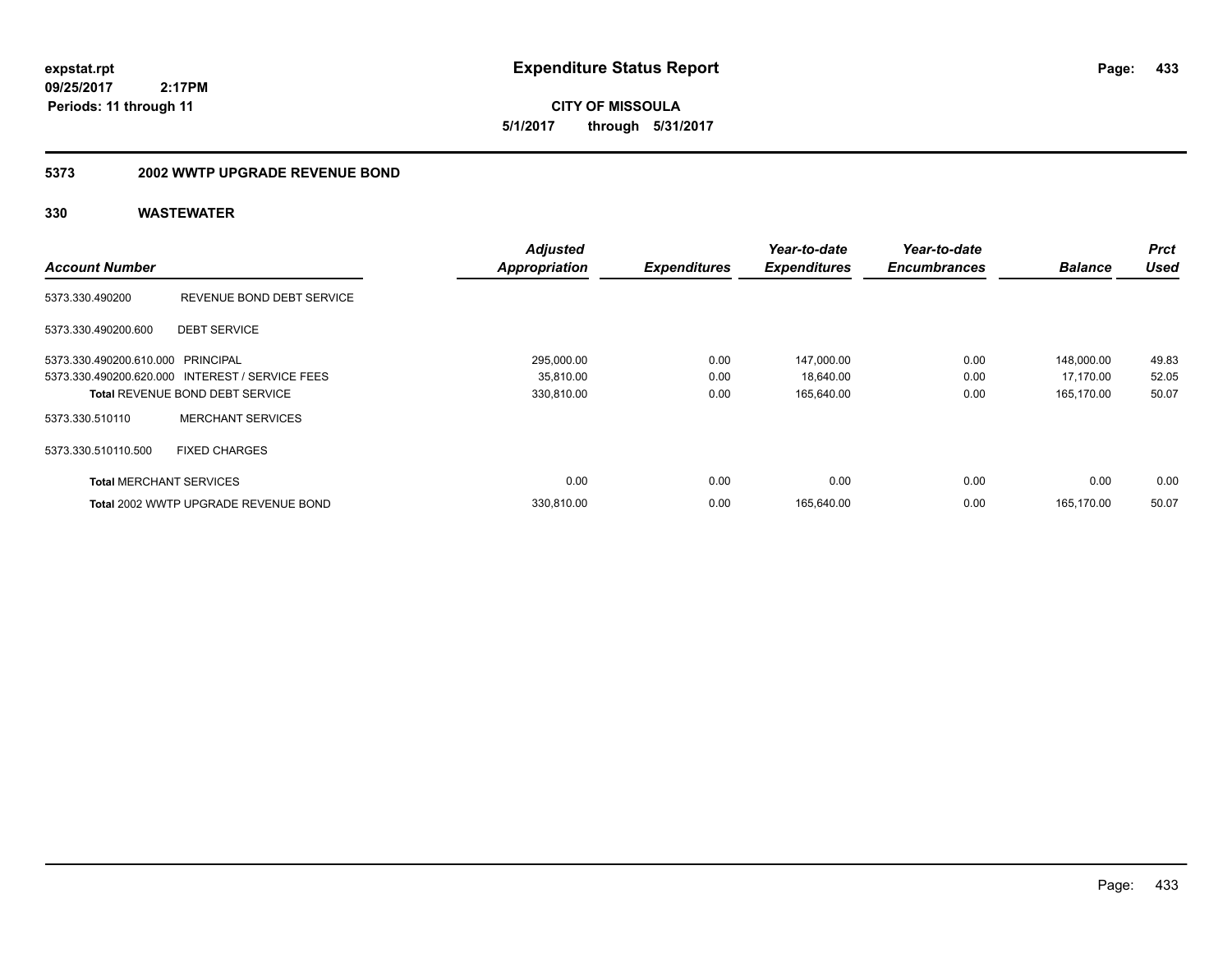**CITY OF MISSOULA 5/1/2017 through 5/31/2017**

### **5374 2002 WWTP UPGRADE RESERVE**

| <b>Account Number</b>       |                                 | <b>Adjusted</b><br>Appropriation | <b>Expenditures</b> | Year-to-date<br><b>Expenditures</b> | Year-to-date<br><b>Encumbrances</b> | <b>Balance</b> | <b>Prct</b><br><b>Used</b> |
|-----------------------------|---------------------------------|----------------------------------|---------------------|-------------------------------------|-------------------------------------|----------------|----------------------------|
| 5374.330.430610             | <b>ADMINISTRATION</b>           |                                  |                     |                                     |                                     |                |                            |
| 5374.330.430610.800         | OTHER OBJECTS                   |                                  |                     |                                     |                                     |                |                            |
| <b>Total ADMINISTRATION</b> |                                 | 0.00                             | 0.00                | 0.00                                | 0.00                                | 0.00           | 0.00                       |
| 5374.330.490200             | REVENUE BOND DEBT SERVICE       |                                  |                     |                                     |                                     |                |                            |
| 5374.330.490200.600         | <b>DEBT SERVICE</b>             |                                  |                     |                                     |                                     |                |                            |
|                             | Total REVENUE BOND DEBT SERVICE | 0.00                             | 0.00                | 0.00                                | 0.00                                | 0.00           | 0.00                       |
| 5374.330.510110             | <b>MERCHANT SERVICES</b>        |                                  |                     |                                     |                                     |                |                            |
| 5374.330.510110.500         | <b>FIXED CHARGES</b>            |                                  |                     |                                     |                                     |                |                            |
|                             | <b>Total MERCHANT SERVICES</b>  | 0.00                             | 0.00                | 0.00                                | 0.00                                | 0.00           | 0.00                       |
|                             | Total 2002 WWTP UPGRADE RESERVE | 0.00                             | 0.00                | 0.00                                | 0.00                                | 0.00           | 0.00                       |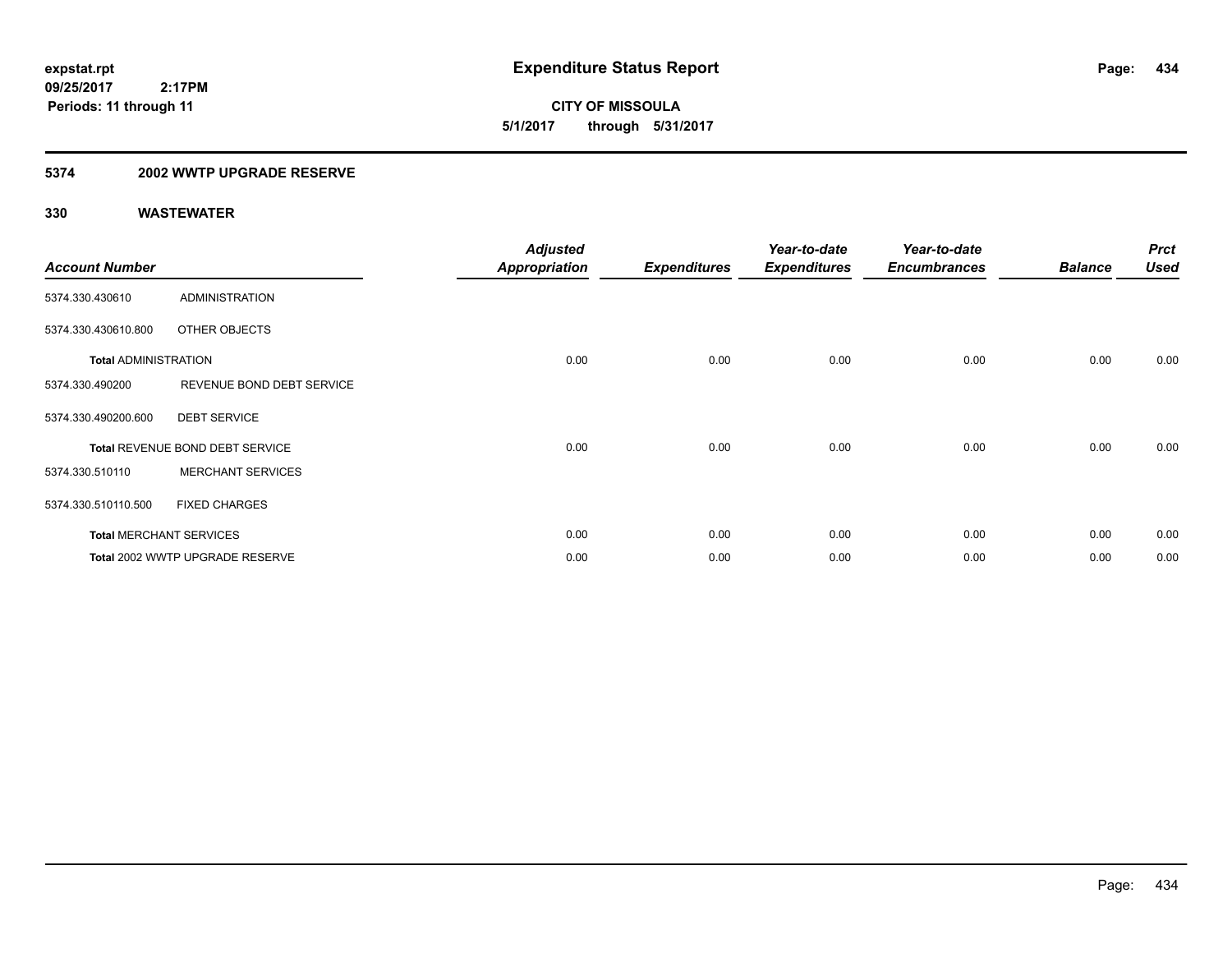**435**

**09/25/2017 2:17PM Periods: 11 through 11**

**CITY OF MISSOULA 5/1/2017 through 5/31/2017**

### **5375 2003 WWTP SRF \$3.8M EPA DEBT**

|                                   |                                                 | <b>Adjusted</b>      |                     | Year-to-date        | Year-to-date        |                | <b>Prct</b> |
|-----------------------------------|-------------------------------------------------|----------------------|---------------------|---------------------|---------------------|----------------|-------------|
| <b>Account Number</b>             |                                                 | <b>Appropriation</b> | <b>Expenditures</b> | <b>Expenditures</b> | <b>Encumbrances</b> | <b>Balance</b> | <b>Used</b> |
| 5375.330.490200                   | REVENUE BOND DEBT SERVICE                       |                      |                     |                     |                     |                |             |
| 5375.330.490200.600               | <b>DEBT SERVICE</b>                             |                      |                     |                     |                     |                |             |
| 5375.330.490200.610.000 PRINCIPAL |                                                 | 215,000.00           | 0.00                | 107,000.00          | 0.00                | 108,000.00     | 49.77       |
|                                   | 5375.330.490200.620.000 INTEREST / SERVICE FEES | 35,156.00            | 0.00                | 18,180.00           | 0.00                | 16,976.00      | 51.71       |
|                                   | <b>Total REVENUE BOND DEBT SERVICE</b>          | 250,156.00           | 0.00                | 125,180.00          | 0.00                | 124.976.00     | 50.04       |
| 5375.330.510110                   | <b>MERCHANT SERVICES</b>                        |                      |                     |                     |                     |                |             |
| 5375.330.510110.500               | <b>FIXED CHARGES</b>                            |                      |                     |                     |                     |                |             |
| <b>Total MERCHANT SERVICES</b>    |                                                 | 0.00                 | 0.00                | 0.00                | 0.00                | 0.00           | 0.00        |
|                                   | Total 2003 WWTP SRF \$3.8M EPA DEBT             | 250,156.00           | 0.00                | 125,180.00          | 0.00                | 124.976.00     | 50.04       |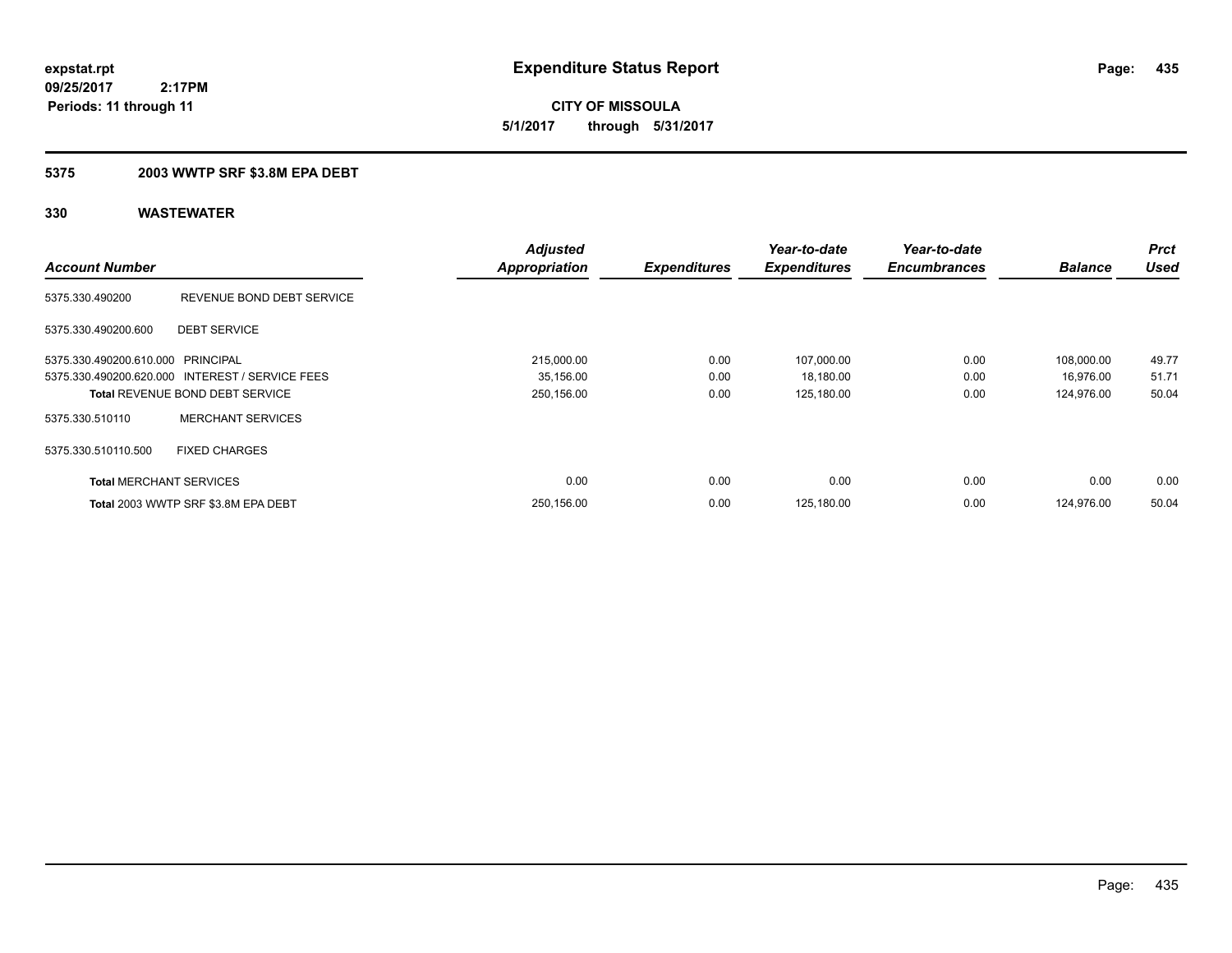**CITY OF MISSOULA 5/1/2017 through 5/31/2017**

### **5376 2003 WWTP SRF \$3.8M EPA RESERVE**

| <b>Account Number</b>       |                                        | <b>Adjusted</b><br>Appropriation | <b>Expenditures</b> | Year-to-date<br><b>Expenditures</b> | Year-to-date<br><b>Encumbrances</b> | <b>Balance</b> | <b>Prct</b><br><b>Used</b> |
|-----------------------------|----------------------------------------|----------------------------------|---------------------|-------------------------------------|-------------------------------------|----------------|----------------------------|
| 5376.330.430610             | ADMINISTRATION                         |                                  |                     |                                     |                                     |                |                            |
| 5376.330.430610.800         | OTHER OBJECTS                          |                                  |                     |                                     |                                     |                |                            |
| <b>Total ADMINISTRATION</b> |                                        | 0.00                             | 0.00                | 0.00                                | 0.00                                | 0.00           | 0.00                       |
| 5376.330.510110             | <b>MERCHANT SERVICES</b>               |                                  |                     |                                     |                                     |                |                            |
| 5376.330.510110.500         | <b>FIXED CHARGES</b>                   |                                  |                     |                                     |                                     |                |                            |
|                             | <b>Total MERCHANT SERVICES</b>         | 0.00                             | 0.00                | 0.00                                | 0.00                                | 0.00           | 0.00                       |
|                             | Total 2003 WWTP SRF \$3.8M EPA RESERVE | 0.00                             | 0.00                | 0.00                                | 0.00                                | 0.00           | 0.00                       |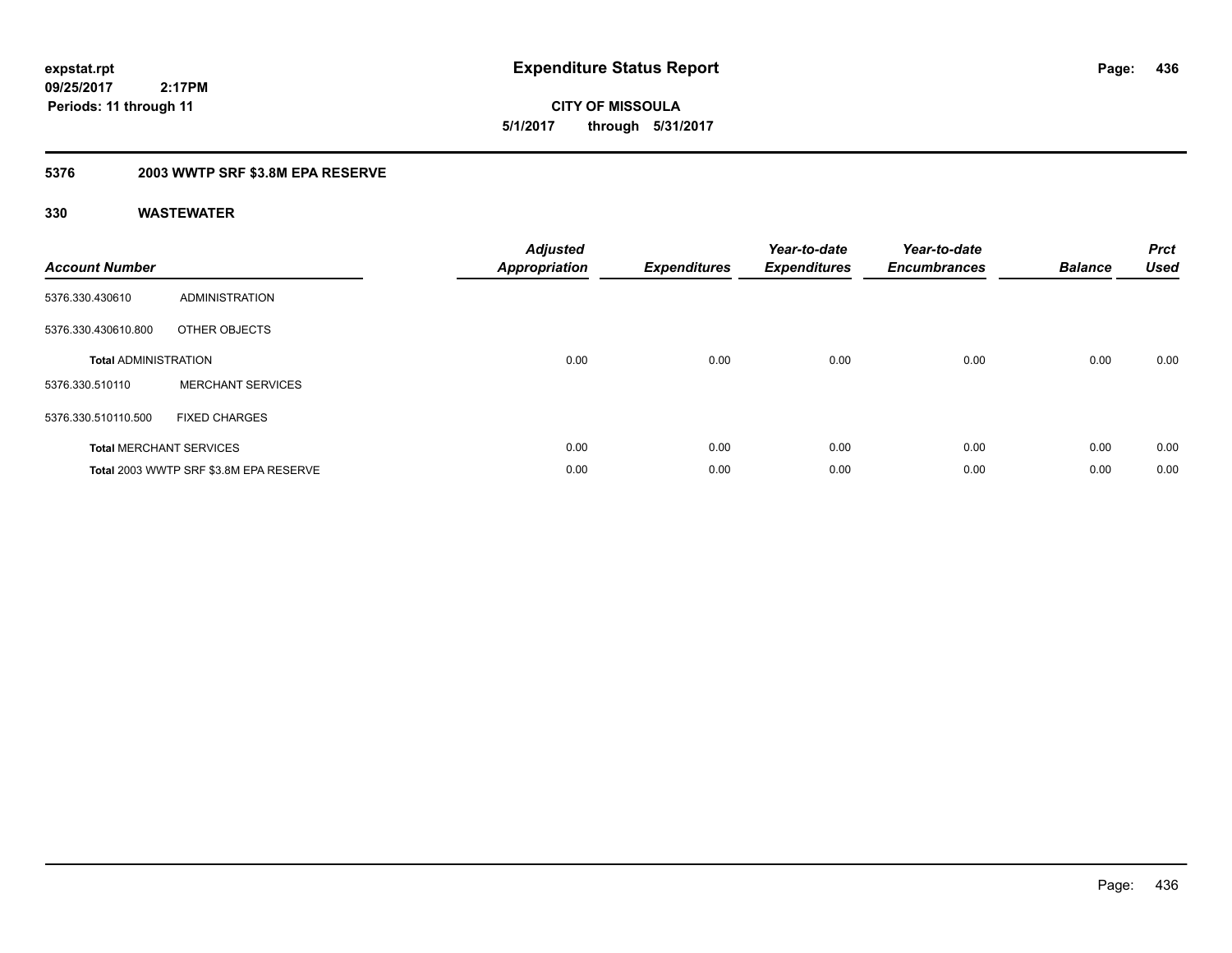**CITY OF MISSOULA 5/1/2017 through 5/31/2017**

## **5377 2004 WWTP \$3.023 LOAN DEBT SERVICE**

|                                   |                                                 | <b>Adjusted</b>      |                     | Year-to-date        | Year-to-date        |                | <b>Prct</b> |
|-----------------------------------|-------------------------------------------------|----------------------|---------------------|---------------------|---------------------|----------------|-------------|
| <b>Account Number</b>             |                                                 | <b>Appropriation</b> | <b>Expenditures</b> | <b>Expenditures</b> | <b>Encumbrances</b> | <b>Balance</b> | <b>Used</b> |
| 5377.330.490200                   | REVENUE BOND DEBT SERVICE                       |                      |                     |                     |                     |                |             |
| 5377.330.490200.600               | <b>DEBT SERVICE</b>                             |                      |                     |                     |                     |                |             |
| 5377.330.490200.610.000 PRINCIPAL |                                                 | 207,000.00           | 0.00                | 103,000.00          | 0.00                | 104,000.00     | 49.76       |
|                                   | 5377.330.490200.620.000 INTEREST / SERVICE FEES | 36,416.00            | 0.00                | 18,787.50           | 0.00                | 17,628.50      | 51.59       |
|                                   | <b>Total REVENUE BOND DEBT SERVICE</b>          | 243,416.00           | 0.00                | 121,787.50          | 0.00                | 121,628.50     | 50.03       |
| 5377.330.510110                   | <b>MERCHANT SERVICES</b>                        |                      |                     |                     |                     |                |             |
| 5377.330.510110.500               | <b>FIXED CHARGES</b>                            |                      |                     |                     |                     |                |             |
| <b>Total MERCHANT SERVICES</b>    |                                                 | 0.00                 | 0.00                | 0.00                | 0.00                | 0.00           | 0.00        |
|                                   | Total 2004 WWTP \$3.023 LOAN DEBT SERVICE       | 243.416.00           | 0.00                | 121.787.50          | 0.00                | 121.628.50     | 50.03       |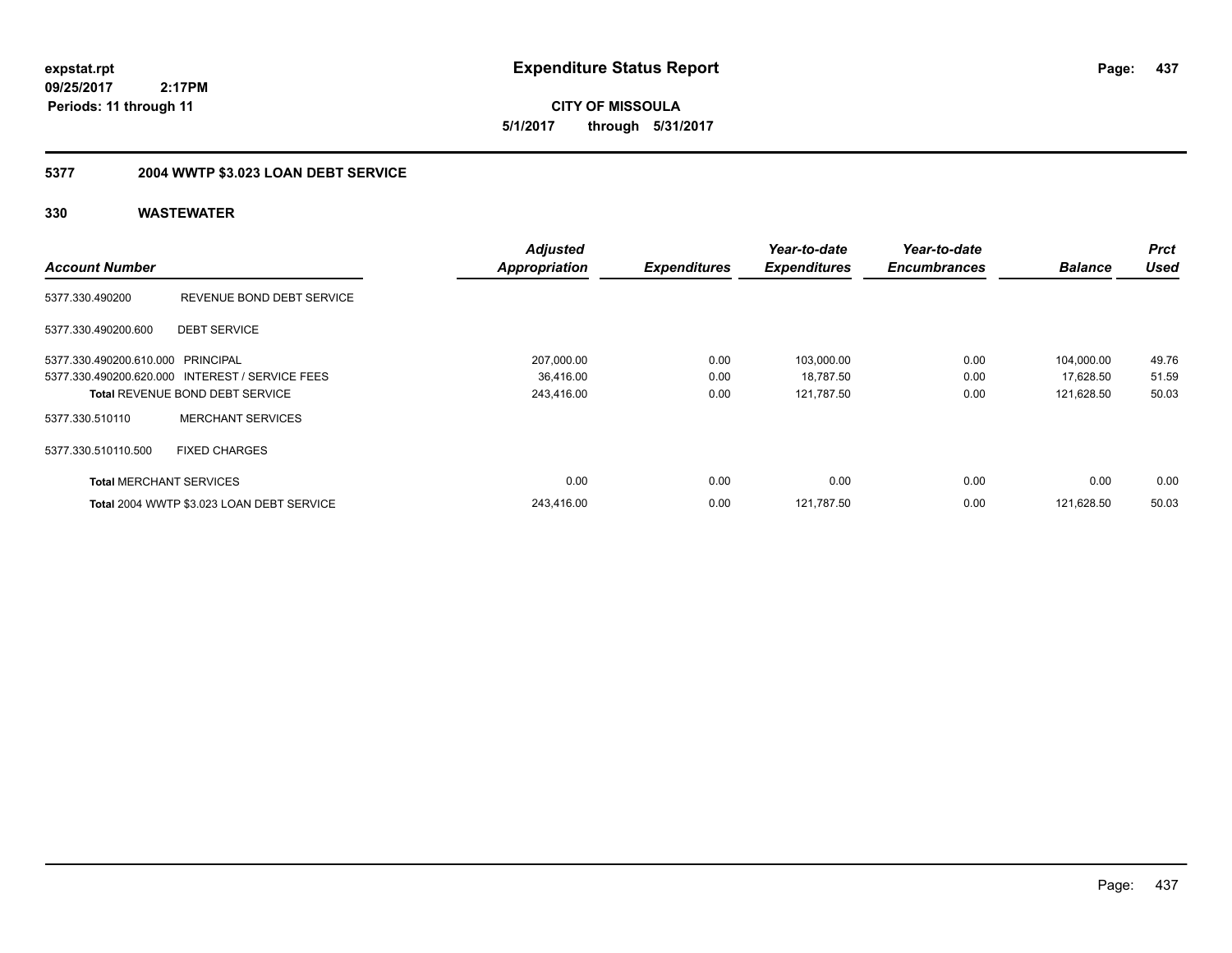**CITY OF MISSOULA 5/1/2017 through 5/31/2017**

## **5378 2004 WWTP \$3.023 LOAN RESERVE**

| <b>Account Number</b>       |                                      | <b>Adjusted</b><br><b>Appropriation</b> | <b>Expenditures</b> | Year-to-date<br><b>Expenditures</b> | Year-to-date<br><b>Encumbrances</b> | <b>Balance</b> | <b>Prct</b><br><b>Used</b> |
|-----------------------------|--------------------------------------|-----------------------------------------|---------------------|-------------------------------------|-------------------------------------|----------------|----------------------------|
| 5378.330.430610             | <b>ADMINISTRATION</b>                |                                         |                     |                                     |                                     |                |                            |
| 5378.330.430610.800         | OTHER OBJECTS                        |                                         |                     |                                     |                                     |                |                            |
| <b>Total ADMINISTRATION</b> |                                      | 0.00                                    | 0.00                | 0.00                                | 0.00                                | 0.00           | 0.00                       |
| 5378.330.510110             | <b>MERCHANT SERVICES</b>             |                                         |                     |                                     |                                     |                |                            |
| 5378.330.510110.500         | <b>FIXED CHARGES</b>                 |                                         |                     |                                     |                                     |                |                            |
|                             | <b>Total MERCHANT SERVICES</b>       | 0.00                                    | 0.00                | 0.00                                | 0.00                                | 0.00           | 0.00                       |
|                             | Total 2004 WWTP \$3.023 LOAN RESERVE | 0.00                                    | 0.00                | 0.00                                | 0.00                                | 0.00           | 0.00                       |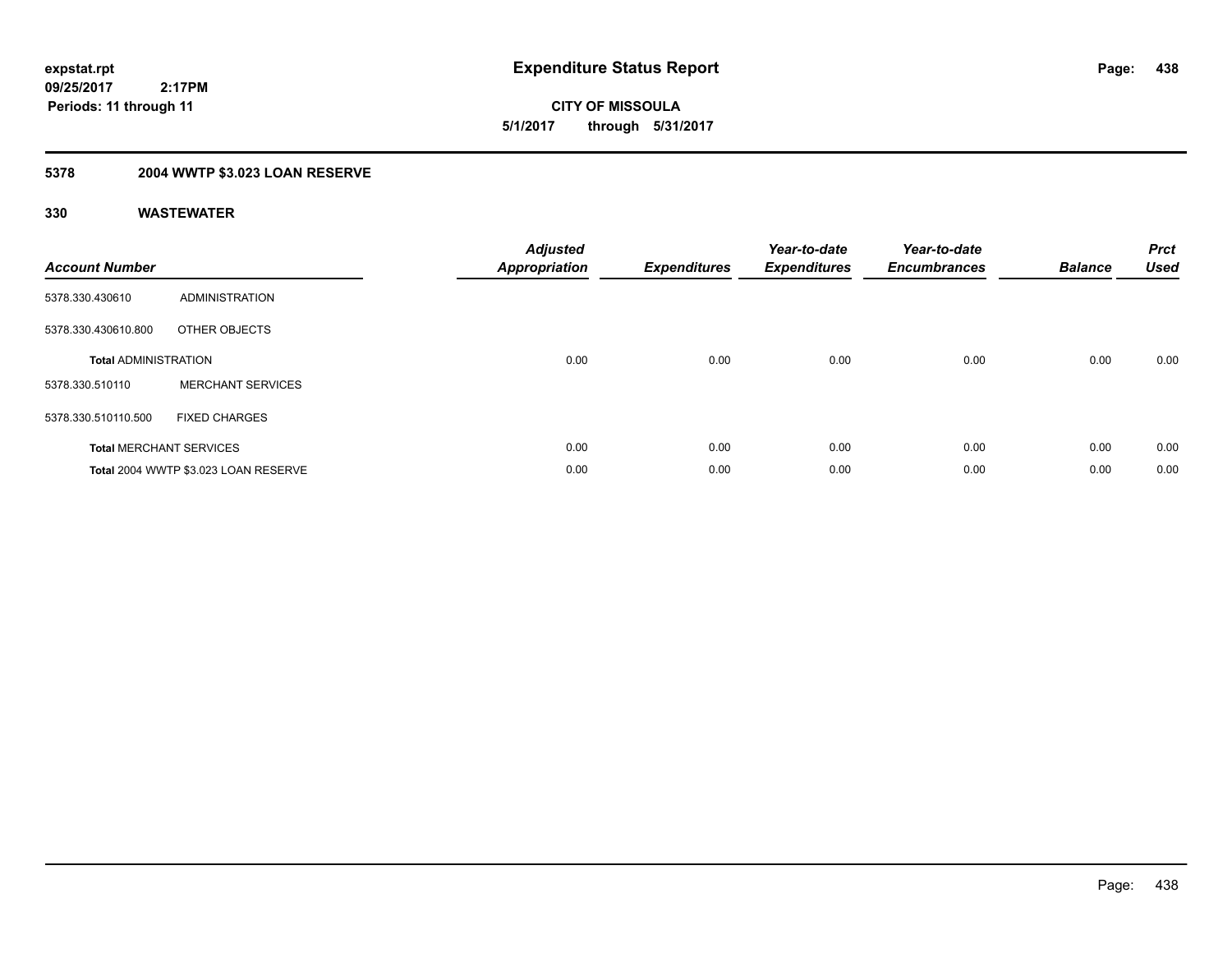**CITY OF MISSOULA 5/1/2017 through 5/31/2017**

### **5379 2005 BRICH/BRDY/LIN/GIL SRF DEBT**

|                                   |                                                 | <b>Adjusted</b>      |                     | Year-to-date        | Year-to-date        |                | <b>Prct</b> |
|-----------------------------------|-------------------------------------------------|----------------------|---------------------|---------------------|---------------------|----------------|-------------|
| <b>Account Number</b>             |                                                 | <b>Appropriation</b> | <b>Expenditures</b> | <b>Expenditures</b> | <b>Encumbrances</b> | <b>Balance</b> | <b>Used</b> |
| 5379.330.430610                   | <b>ADMINISTRATION</b>                           |                      |                     |                     |                     |                |             |
| 5379.330.430610.800               | OTHER OBJECTS                                   |                      |                     |                     |                     |                |             |
| <b>Total ADMINISTRATION</b>       |                                                 | 0.00                 | 0.00                | 0.00                | 0.00                | 0.00           | 0.00        |
| 5379.330.490200                   | REVENUE BOND DEBT SERVICE                       |                      |                     |                     |                     |                |             |
| 5379.330.490200.600               | <b>DEBT SERVICE</b>                             |                      |                     |                     |                     |                |             |
| 5379.330.490200.610.000 PRINCIPAL |                                                 | 90,000.00            | 0.00                | 45,000.00           | 0.00                | 45,000.00      | 50.00       |
|                                   | 5379.330.490200.620.000 INTEREST / SERVICE FEES | 19,451.00            | 0.00                | 9,978.75            | 0.00                | 9,472.25       | 51.30       |
|                                   | <b>Total REVENUE BOND DEBT SERVICE</b>          | 109,451.00           | 0.00                | 54,978.75           | 0.00                | 54,472.25      | 50.23       |
| 5379.330.510110                   | <b>MERCHANT SERVICES</b>                        |                      |                     |                     |                     |                |             |
| 5379.330.510110.500               | <b>FIXED CHARGES</b>                            |                      |                     |                     |                     |                |             |
| <b>Total MERCHANT SERVICES</b>    |                                                 | 0.00                 | 0.00                | 0.00                | 0.00                | 0.00           | 0.00        |
|                                   | Total 2005 BRICH/BRDY/LIN/GIL SRF DEBT          | 109,451.00           | 0.00                | 54,978.75           | 0.00                | 54,472.25      | 50.23       |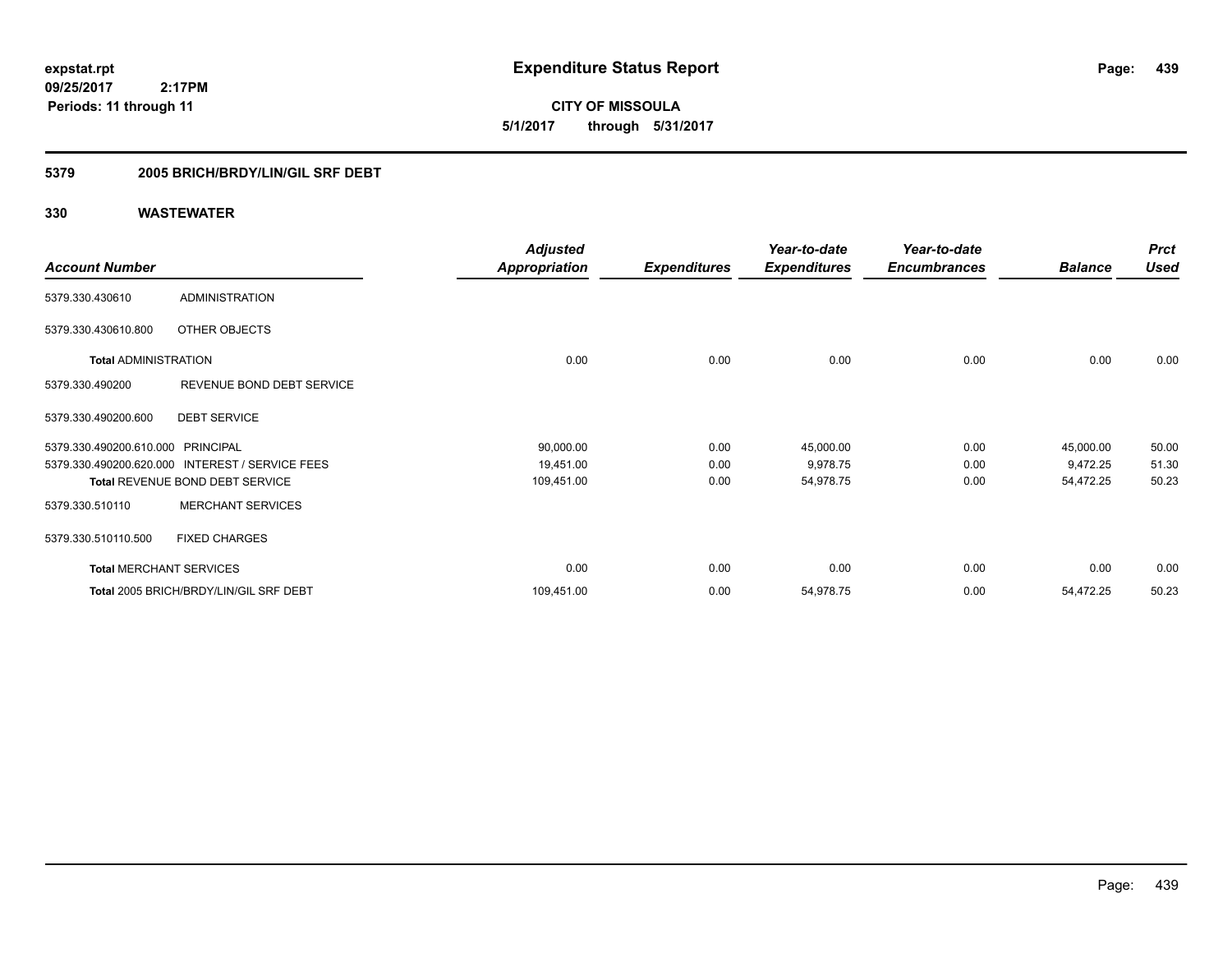**CITY OF MISSOULA 5/1/2017 through 5/31/2017**

#### **5380 BRDWY/BIRCH/GILBERT/LINCOLNWOOD**

| <b>Account Number</b>       |                                       | <b>Adjusted</b><br>Appropriation | <b>Expenditures</b> | Year-to-date<br><b>Expenditures</b> | Year-to-date<br><b>Encumbrances</b> | <b>Balance</b> | <b>Prct</b><br><b>Used</b> |
|-----------------------------|---------------------------------------|----------------------------------|---------------------|-------------------------------------|-------------------------------------|----------------|----------------------------|
| 5380.330.430610             | ADMINISTRATION                        |                                  |                     |                                     |                                     |                |                            |
| 5380.330.430610.800         | OTHER OBJECTS                         |                                  |                     |                                     |                                     |                |                            |
| <b>Total ADMINISTRATION</b> |                                       | 0.00                             | 0.00                | 0.00                                | 0.00                                | 0.00           | 0.00                       |
| 5380.330.490200             | REVENUE BOND DEBT SERVICE             |                                  |                     |                                     |                                     |                |                            |
| 5380.330.490200.600         | <b>DEBT SERVICE</b>                   |                                  |                     |                                     |                                     |                |                            |
|                             | Total REVENUE BOND DEBT SERVICE       | 0.00                             | 0.00                | 0.00                                | 0.00                                | 0.00           | 0.00                       |
| 5380.330.510110             | <b>MERCHANT SERVICES</b>              |                                  |                     |                                     |                                     |                |                            |
| 5380.330.510110.500         | <b>FIXED CHARGES</b>                  |                                  |                     |                                     |                                     |                |                            |
|                             | <b>Total MERCHANT SERVICES</b>        | 0.00                             | 0.00                | 0.00                                | 0.00                                | 0.00           | 0.00                       |
|                             | Total BRDWY/BIRCH/GILBERT/LINCOLNWOOD | 0.00                             | 0.00                | 0.00                                | 0.00                                | 0.00           | 0.00                       |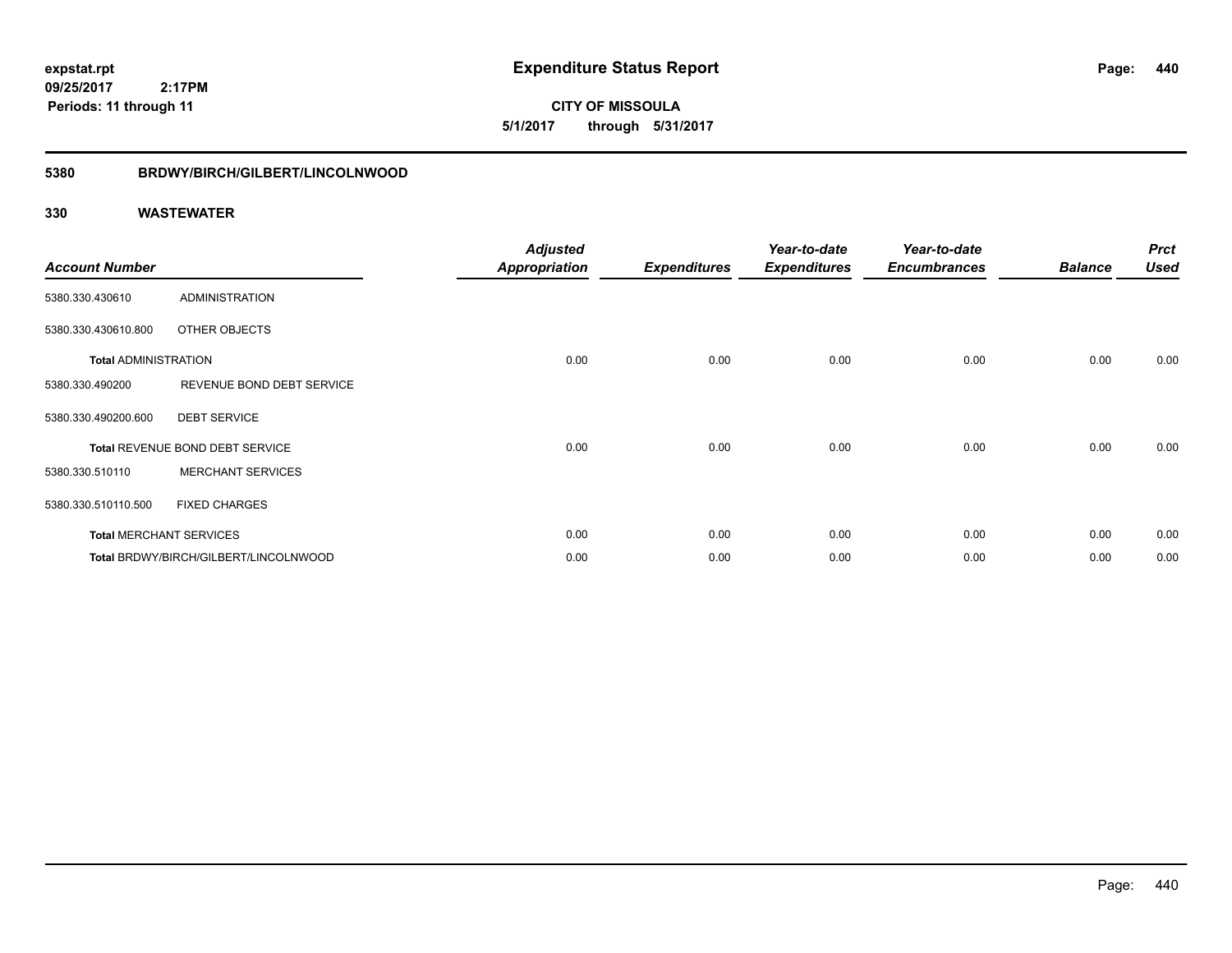**CITY OF MISSOULA 5/1/2017 through 5/31/2017**

### **5381 LINCOLNWOOD PH2 DEBT SERVICE**

| <b>Account Number</b>       |                                    | <b>Adjusted</b><br>Appropriation | <b>Expenditures</b> | Year-to-date<br><b>Expenditures</b> | Year-to-date<br><b>Encumbrances</b> | <b>Balance</b> | <b>Prct</b><br><b>Used</b> |
|-----------------------------|------------------------------------|----------------------------------|---------------------|-------------------------------------|-------------------------------------|----------------|----------------------------|
| 5381.330.430610             | ADMINISTRATION                     |                                  |                     |                                     |                                     |                |                            |
| 5381.330.430610.800         | OTHER OBJECTS                      |                                  |                     |                                     |                                     |                |                            |
| <b>Total ADMINISTRATION</b> |                                    | 0.00                             | 0.00                | 0.00                                | 0.00                                | 0.00           | 0.00                       |
| 5381.330.490200             | REVENUE BOND DEBT SERVICE          |                                  |                     |                                     |                                     |                |                            |
| 5381.330.490200.600         | <b>DEBT SERVICE</b>                |                                  |                     |                                     |                                     |                |                            |
|                             | Total REVENUE BOND DEBT SERVICE    | 0.00                             | 0.00                | 0.00                                | 0.00                                | 0.00           | 0.00                       |
| 5381.330.510110             | <b>MERCHANT SERVICES</b>           |                                  |                     |                                     |                                     |                |                            |
| 5381.330.510110.500         | <b>FIXED CHARGES</b>               |                                  |                     |                                     |                                     |                |                            |
|                             | <b>Total MERCHANT SERVICES</b>     | 0.00                             | 0.00                | 0.00                                | 0.00                                | 0.00           | 0.00                       |
|                             | Total LINCOLNWOOD PH2 DEBT SERVICE | 0.00                             | 0.00                | 0.00                                | 0.00                                | 0.00           | 0.00                       |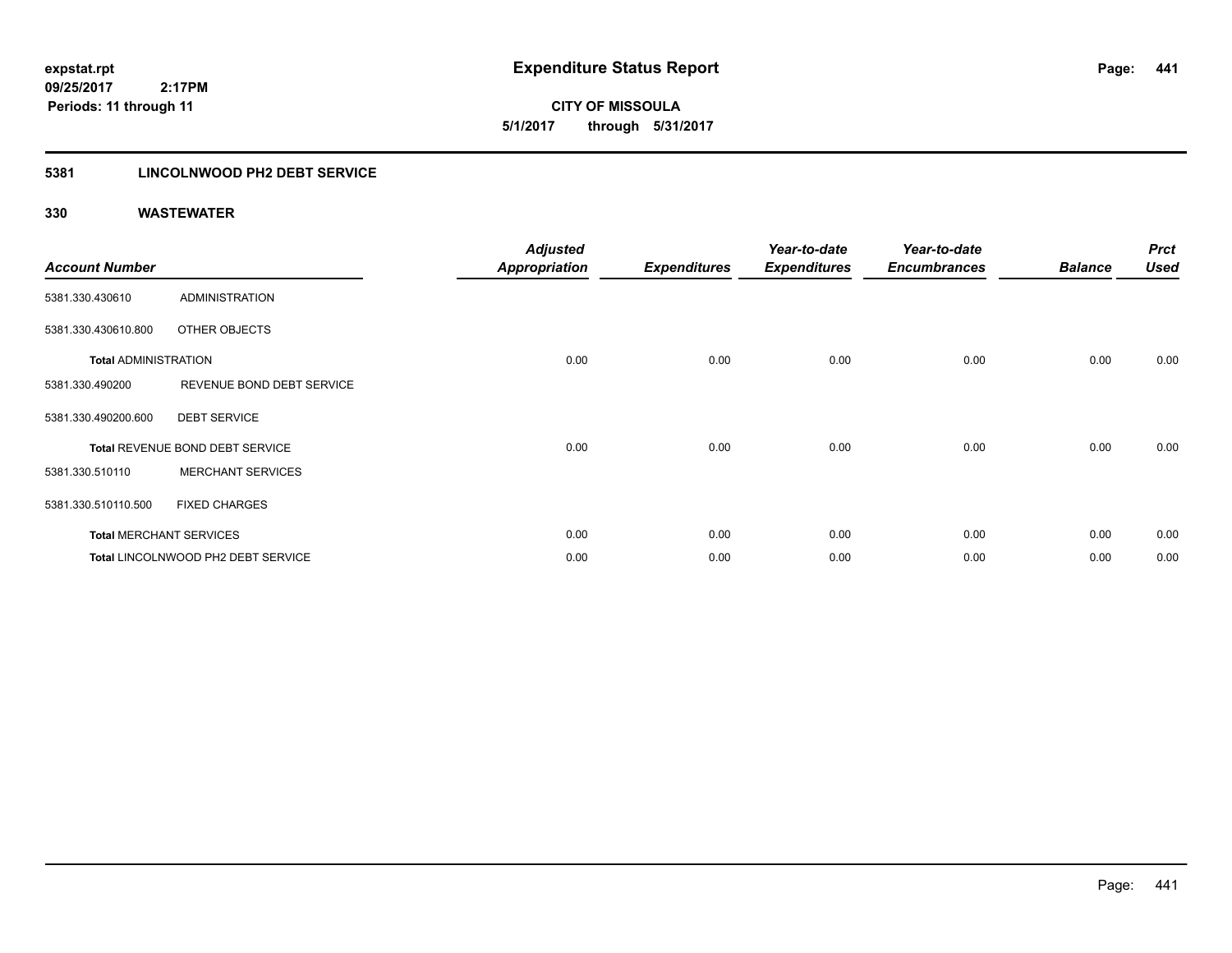**CITY OF MISSOULA 5/1/2017 through 5/31/2017**

### **5382 LINCOLNWOOD PH2 RESERVE FUND**

| <b>Account Number</b>       |                                    | <b>Adjusted</b><br><b>Appropriation</b> | <b>Expenditures</b> | Year-to-date<br><b>Expenditures</b> | Year-to-date<br><b>Encumbrances</b> | <b>Balance</b> | <b>Prct</b><br><b>Used</b> |
|-----------------------------|------------------------------------|-----------------------------------------|---------------------|-------------------------------------|-------------------------------------|----------------|----------------------------|
| 5382.330.430610             | ADMINISTRATION                     |                                         |                     |                                     |                                     |                |                            |
| 5382.330.430610.800         | OTHER OBJECTS                      |                                         |                     |                                     |                                     |                |                            |
| <b>Total ADMINISTRATION</b> |                                    | 0.00                                    | 0.00                | 0.00                                | 0.00                                | 0.00           | 0.00                       |
| 5382.330.490200             | REVENUE BOND DEBT SERVICE          |                                         |                     |                                     |                                     |                |                            |
| 5382.330.490200.600         | <b>DEBT SERVICE</b>                |                                         |                     |                                     |                                     |                |                            |
|                             | Total REVENUE BOND DEBT SERVICE    | 0.00                                    | 0.00                | 0.00                                | 0.00                                | 0.00           | 0.00                       |
| 5382.330.510110             | <b>MERCHANT SERVICES</b>           |                                         |                     |                                     |                                     |                |                            |
| 5382.330.510110.500         | <b>FIXED CHARGES</b>               |                                         |                     |                                     |                                     |                |                            |
|                             | Total LINCOLNWOOD PH2 RESERVE FUND | 0.00                                    | 0.00                | 0.00                                | 0.00                                | 0.00           | 0.00                       |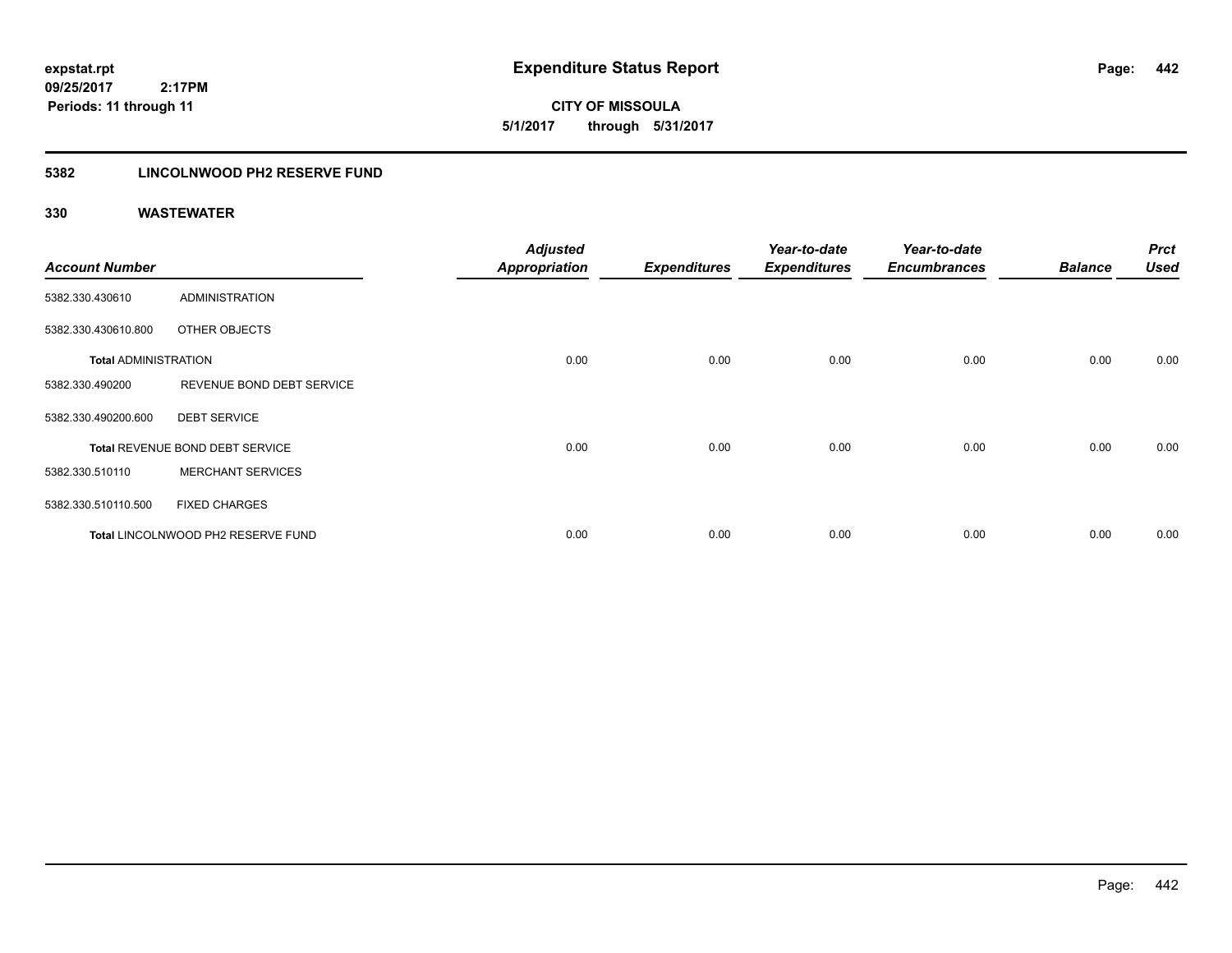**443**

**CITY OF MISSOULA 5/1/2017 through 5/31/2017**

### **5383 FY09 RATTLESNAKE SEWER DEBT SVS**

### **550 SID 544 PROJECT**

| <b>Account Number</b>             |                                                 | <b>Adjusted</b><br><b>Appropriation</b> | <b>Expenditures</b> | Year-to-date<br><b>Expenditures</b> | Year-to-date<br><b>Encumbrances</b> | <b>Balance</b> | <b>Prct</b><br><b>Used</b> |
|-----------------------------------|-------------------------------------------------|-----------------------------------------|---------------------|-------------------------------------|-------------------------------------|----------------|----------------------------|
| 5383.550.490200                   | REVENUE BOND DEBT SERVICE                       |                                         |                     |                                     |                                     |                |                            |
| 5383.550.490200.600               | <b>DEBT SERVICE</b>                             |                                         |                     |                                     |                                     |                |                            |
| 5383.550.490200.610.000 PRINCIPAL |                                                 | 20,000.00                               | 0.00                | 10,000.00                           | 0.00                                | 10,000.00      | 50.00                      |
|                                   | 5383.550.490200.620.000 INTEREST / SERVICE FEES | 10,350.00                               | 0.00                | 5,250.00                            | 0.00                                | 5,100.00       | 50.72                      |
|                                   | <b>Total REVENUE BOND DEBT SERVICE</b>          | 30,350.00                               | 0.00                | 15,250.00                           | 0.00                                | 15.100.00      | 50.25                      |
| 5383.550.510110                   | <b>MERCHANT SERVICES</b>                        |                                         |                     |                                     |                                     |                |                            |
| 5383.550.510110.500               | <b>FIXED CHARGES</b>                            |                                         |                     |                                     |                                     |                |                            |
| <b>Total MERCHANT SERVICES</b>    |                                                 | 0.00                                    | 0.00                | 0.00                                | 0.00                                | 0.00           | 0.00                       |
|                                   | <b>Total FY09 RATTLESNAKE SEWER DEBT SVS</b>    | 30,350.00                               | 0.00                | 15,250.00                           | 0.00                                | 15.100.00      | 50.25                      |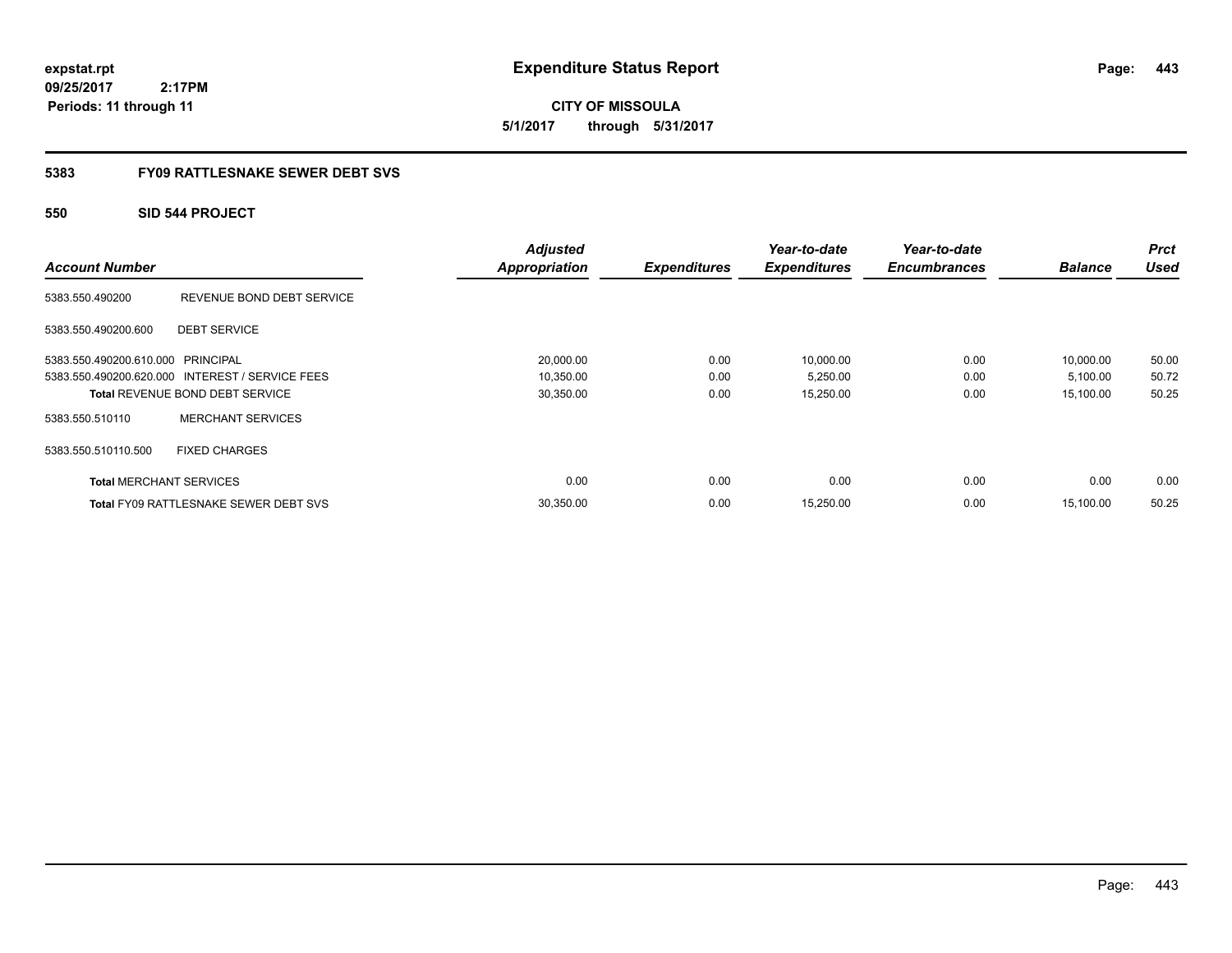**CITY OF MISSOULA 5/1/2017 through 5/31/2017**

### **5384 09 LOLO BOND RESERVE**

| <b>Account Number</b> |                                        | <b>Adjusted</b><br>Appropriation | <b>Expenditures</b> | Year-to-date<br><b>Expenditures</b> | Year-to-date<br><b>Encumbrances</b> | <b>Balance</b> | <b>Prct</b><br><b>Used</b> |
|-----------------------|----------------------------------------|----------------------------------|---------------------|-------------------------------------|-------------------------------------|----------------|----------------------------|
| 5384.330.490200       | REVENUE BOND DEBT SERVICE              |                                  |                     |                                     |                                     |                |                            |
| 5384.330.490200.800   | OTHER OBJECTS                          |                                  |                     |                                     |                                     |                |                            |
|                       | <b>Total REVENUE BOND DEBT SERVICE</b> | 0.00                             | 0.00                | 0.00                                | 0.00                                | 0.00           | 0.00                       |
| 5384.330.510110       | <b>MERCHANT SERVICES</b>               |                                  |                     |                                     |                                     |                |                            |
| 5384.330.510110.500   | <b>FIXED CHARGES</b>                   |                                  |                     |                                     |                                     |                |                            |
|                       | <b>Total MERCHANT SERVICES</b>         | 0.00                             | 0.00                | 0.00                                | 0.00                                | 0.00           | 0.00                       |
|                       | Total 09 LOLO BOND RESERVE             | 0.00                             | 0.00                | 0.00                                | 0.00                                | 0.00           | 0.00                       |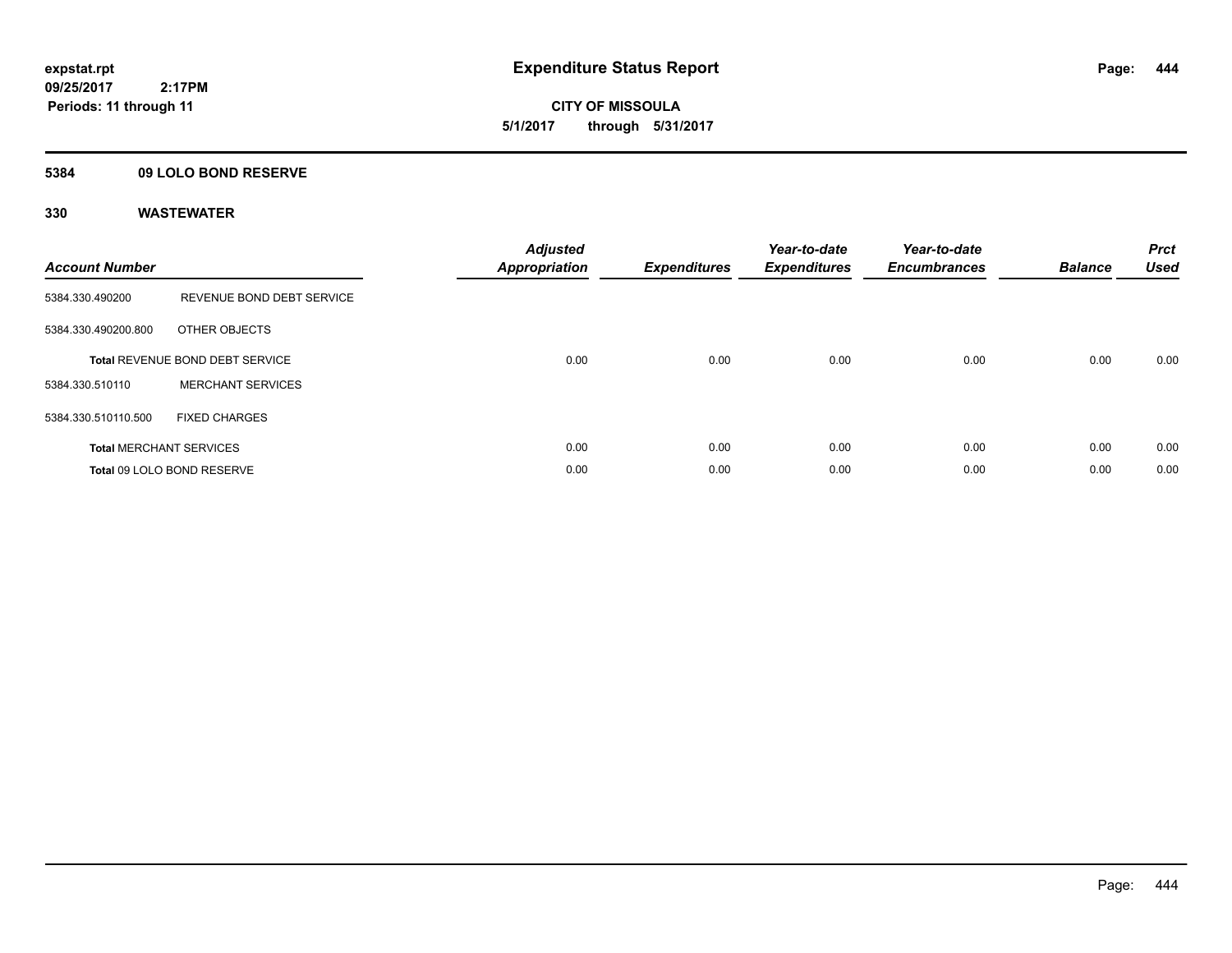**CITY OF MISSOULA 5/1/2017 through 5/31/2017**

### **5385 HEADWORKS 2010 BOND RESERVE**

| <b>Account Number</b>       |                                   | <b>Adjusted</b><br><b>Appropriation</b> | <b>Expenditures</b> | Year-to-date<br><b>Expenditures</b> | Year-to-date<br><b>Encumbrances</b> | <b>Balance</b> | <b>Prct</b><br><b>Used</b> |
|-----------------------------|-----------------------------------|-----------------------------------------|---------------------|-------------------------------------|-------------------------------------|----------------|----------------------------|
| 5385.330.430610             | ADMINISTRATION                    |                                         |                     |                                     |                                     |                |                            |
| 5385.330.430610.800         | OTHER OBJECTS                     |                                         |                     |                                     |                                     |                |                            |
| <b>Total ADMINISTRATION</b> |                                   | 0.00                                    | 0.00                | 0.00                                | 0.00                                | 0.00           | 0.00                       |
|                             | Total HEADWORKS 2010 BOND RESERVE | 0.00                                    | 0.00                | 0.00                                | 0.00                                | 0.00           | 0.00                       |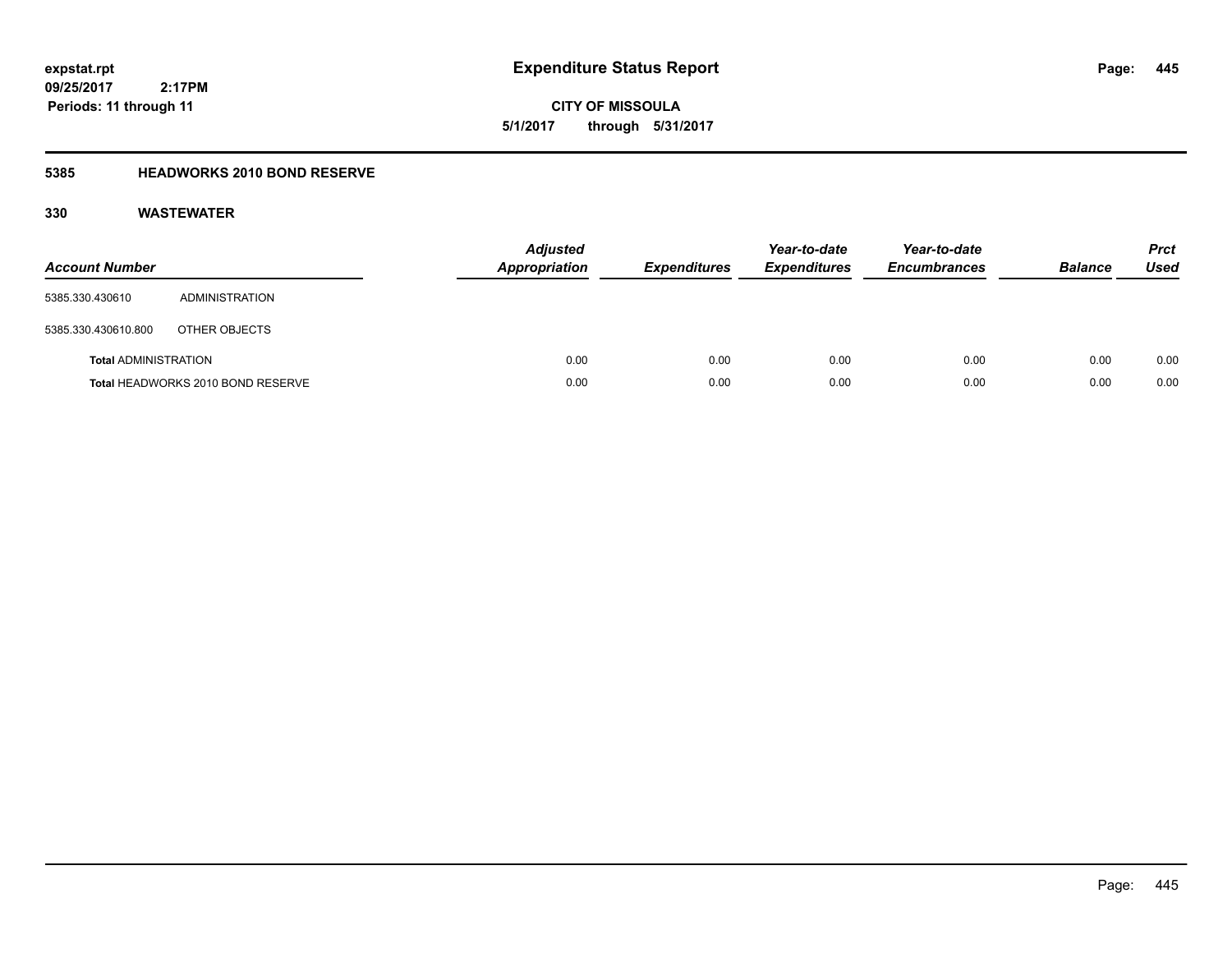**CITY OF MISSOULA 5/1/2017 through 5/31/2017**

# **5386 FY10 HEADWORKS DEBT SERVICE**

| <b>Account Number</b>             |                                                 | <b>Adjusted</b><br><b>Appropriation</b> | <b>Expenditures</b> | Year-to-date<br><b>Expenditures</b> | Year-to-date<br><b>Encumbrances</b> | <b>Balance</b> | <b>Prct</b><br><b>Used</b> |
|-----------------------------------|-------------------------------------------------|-----------------------------------------|---------------------|-------------------------------------|-------------------------------------|----------------|----------------------------|
| 5386.330.490200                   | REVENUE BOND DEBT SERVICE                       |                                         |                     |                                     |                                     |                |                            |
| 5386.330.490200.600               | <b>DEBT SERVICE</b>                             |                                         |                     |                                     |                                     |                |                            |
| 5386.330.490200.610.000 PRINCIPAL |                                                 | 140,000.00                              | 0.00                | 0.00                                | 0.00                                | 140.000.00     | 0.00                       |
|                                   | 5386.330.490200.620.000 INTEREST / SERVICE FEES | 558,099.00                              | 0.00                | 279,049.64                          | 0.00                                | 279,049.36     | 50.00                      |
|                                   | <b>Total REVENUE BOND DEBT SERVICE</b>          | 698,099.00                              | 0.00                | 279,049.64                          | 0.00                                | 419,049.36     | 39.97                      |
| 5386.330.510110                   | <b>MERCHANT SERVICES</b>                        |                                         |                     |                                     |                                     |                |                            |
| 5386.330.510110.500               | <b>FIXED CHARGES</b>                            |                                         |                     |                                     |                                     |                |                            |
|                                   | 5386.330.510110.550.000 MERCHANT SERVICE FEES   | 0.00                                    | 0.00                | 700.00                              | 0.00                                | $-700.00$      | 0.00                       |
| <b>Total MERCHANT SERVICES</b>    |                                                 | 0.00                                    | 0.00                | 700.00                              | 0.00                                | -700.00        | 0.00                       |
|                                   | <b>Total FY10 HEADWORKS DEBT SERVICE</b>        | 698.099.00                              | 0.00                | 279.749.64                          | 0.00                                | 418.349.36     | 40.07                      |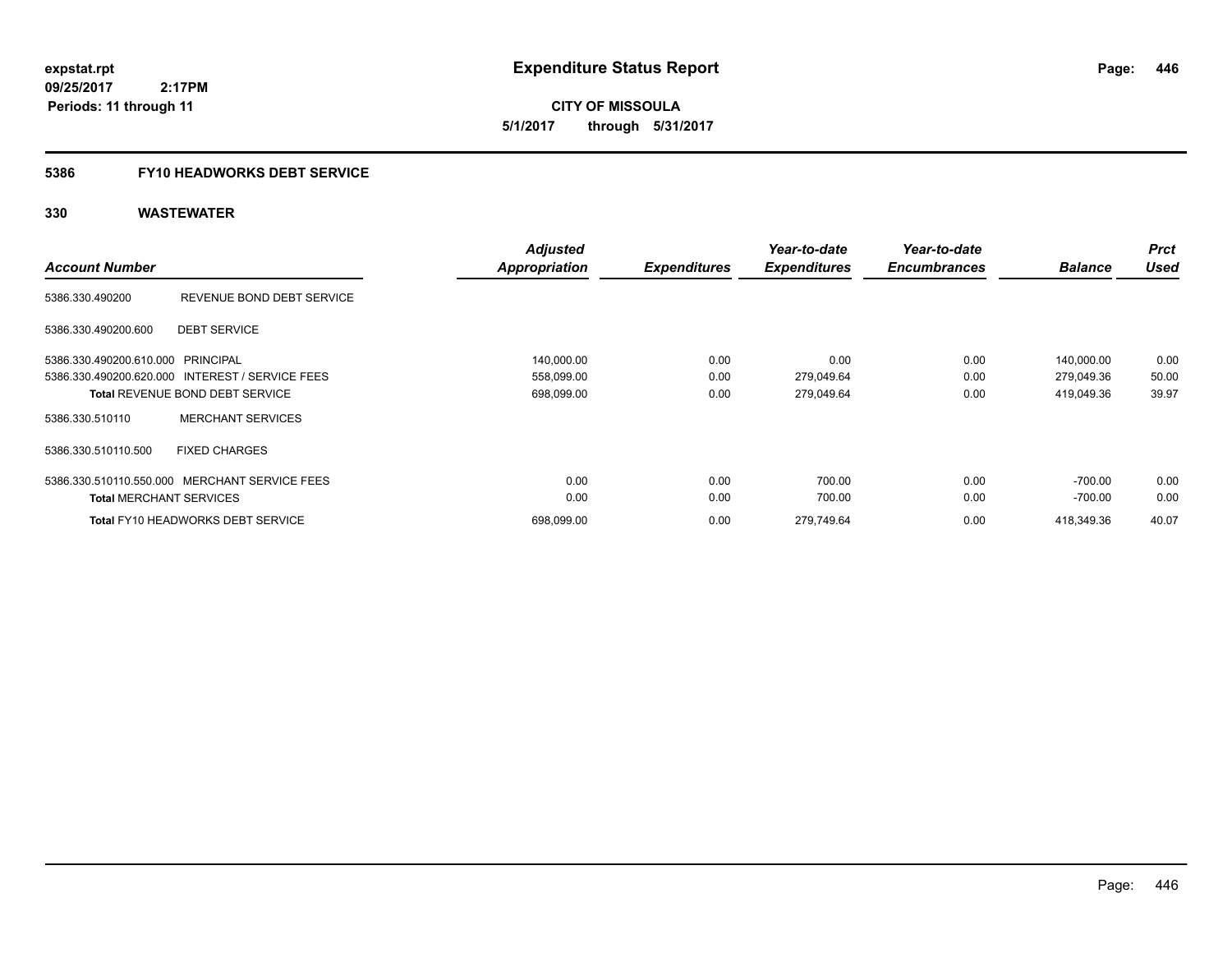**CITY OF MISSOULA 5/1/2017 through 5/31/2017**

### **5387 FY11 SEWER \$1.29M BOND DEBT SERVICE**

|                                   |                                                 | <b>Adjusted</b>      |                     | Year-to-date        | Year-to-date        |                | <b>Prct</b> |
|-----------------------------------|-------------------------------------------------|----------------------|---------------------|---------------------|---------------------|----------------|-------------|
| <b>Account Number</b>             |                                                 | <b>Appropriation</b> | <b>Expenditures</b> | <b>Expenditures</b> | <b>Encumbrances</b> | <b>Balance</b> | <b>Used</b> |
| 5387.330.490200                   | REVENUE BOND DEBT SERVICE                       |                      |                     |                     |                     |                |             |
| 5387.330.490200.600               | <b>DEBT SERVICE</b>                             |                      |                     |                     |                     |                |             |
| 5387.330.490200.610.000 PRINCIPAL |                                                 | 45,000.00            | 0.00                | 0.00                | 0.00                | 45,000.00      | 0.00        |
|                                   | 5387.330.490200.620.000 INTEREST / SERVICE FEES | 55,380.00            | 0.00                | 27,690.00           | 0.00                | 27,690.00      | 50.00       |
|                                   | <b>Total REVENUE BOND DEBT SERVICE</b>          | 100,380.00           | 0.00                | 27,690.00           | 0.00                | 72,690.00      | 27.59       |
| 5387.330.510110                   | <b>MERCHANT SERVICES</b>                        |                      |                     |                     |                     |                |             |
| 5387.330.510110.500               | <b>FIXED CHARGES</b>                            |                      |                     |                     |                     |                |             |
| <b>Total MERCHANT SERVICES</b>    |                                                 | 0.00                 | 0.00                | 0.00                | 0.00                | 0.00           | 0.00        |
|                                   | Total FY11 SEWER \$1.29M BOND DEBT SERVICE      | 100.380.00           | 0.00                | 27,690.00           | 0.00                | 72.690.00      | 27.59       |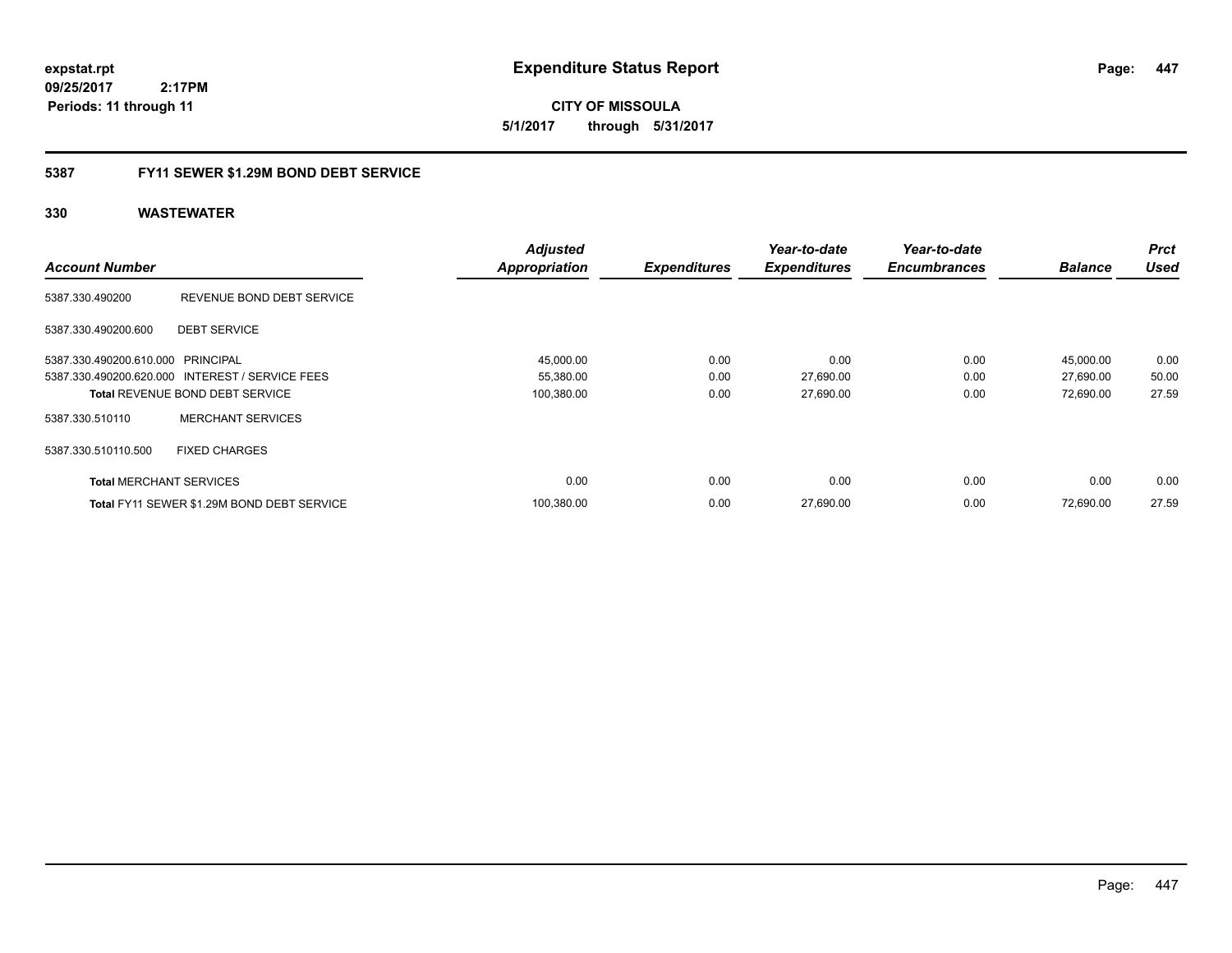**2:17PM**

**CITY OF MISSOULA 5/1/2017 through 5/31/2017**

### **5388 FY11 \$1.29M SEWER BOND RESERVE**

| <b>Account Number</b>       |                                       | Adjusted<br><b>Appropriation</b> | <b>Expenditures</b> | Year-to-date<br><b>Expenditures</b> | Year-to-date<br><b>Encumbrances</b> | <b>Balance</b> | <b>Prct</b><br><b>Used</b> |
|-----------------------------|---------------------------------------|----------------------------------|---------------------|-------------------------------------|-------------------------------------|----------------|----------------------------|
| 5388.330.430610             | <b>ADMINISTRATION</b>                 |                                  |                     |                                     |                                     |                |                            |
| 5388.330.430610.800         | OTHER OBJECTS                         |                                  |                     |                                     |                                     |                |                            |
| <b>Total ADMINISTRATION</b> |                                       | 0.00                             | 0.00                | 0.00                                | 0.00                                | 0.00           | 0.00                       |
| 5388.330.510110             | <b>MERCHANT SERVICES</b>              |                                  |                     |                                     |                                     |                |                            |
| 5388.330.510110.500         | <b>FIXED CHARGES</b>                  |                                  |                     |                                     |                                     |                |                            |
|                             | <b>Total MERCHANT SERVICES</b>        | 0.00                             | 0.00                | 0.00                                | 0.00                                | 0.00           | 0.00                       |
|                             | Total FY11 \$1.29M SEWER BOND RESERVE | 0.00                             | 0.00                | 0.00                                | 0.00                                | 0.00           | 0.00                       |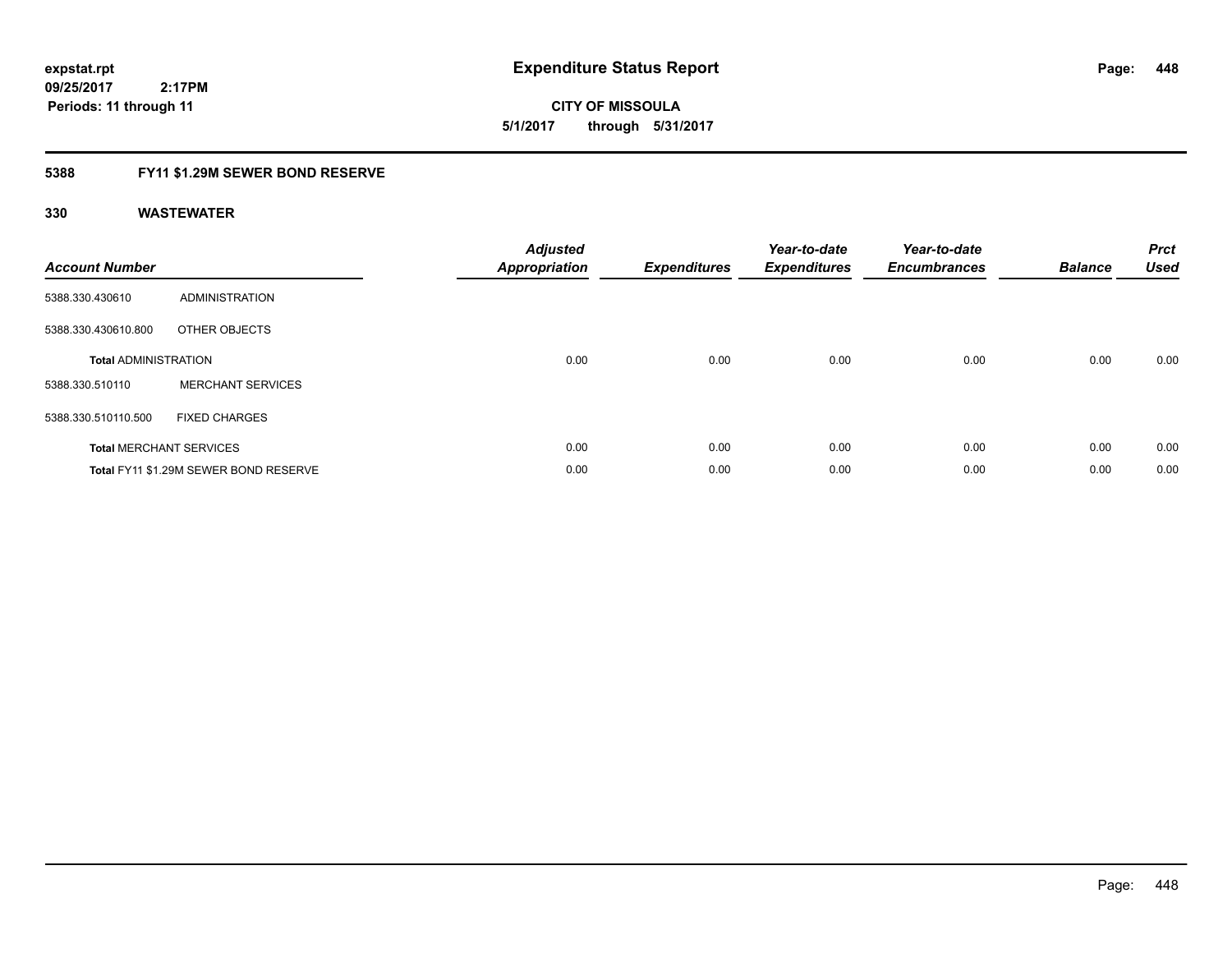**449**

**CITY OF MISSOULA 5/1/2017 through 5/31/2017**

### **5389 FY15 SEWER REVENUE BOND DEBT SERVICE**

|                                   |                                                   | <b>Adjusted</b>      |                     | Year-to-date        | Year-to-date        |                | <b>Prct</b> |
|-----------------------------------|---------------------------------------------------|----------------------|---------------------|---------------------|---------------------|----------------|-------------|
| <b>Account Number</b>             |                                                   | <b>Appropriation</b> | <b>Expenditures</b> | <b>Expenditures</b> | <b>Encumbrances</b> | <b>Balance</b> | <b>Used</b> |
| 5389.330.490200                   | REVENUE BOND DEBT SERVICE                         |                      |                     |                     |                     |                |             |
| 5389.330.490200.600               | <b>DEBT SERVICE</b>                               |                      |                     |                     |                     |                |             |
| 5389.330.490200.610.000 PRINCIPAL |                                                   | 39,000.00            | 0.00                | 19,000.00           | 0.00                | 20,000.00      | 48.72       |
|                                   | 5389.330.490200.620.000 INTEREST / SERVICE FEES   | 23,063.00            | 0.00                | 5,975.03            | 0.00                | 17,087.97      | 25.91       |
|                                   | <b>Total REVENUE BOND DEBT SERVICE</b>            | 62,063.00            | 0.00                | 24,975.03           | 0.00                | 37.087.97      | 40.24       |
| 5389.330.510110                   | <b>MERCHANT SERVICES</b>                          |                      |                     |                     |                     |                |             |
| 5389.330.510110.500               | <b>FIXED CHARGES</b>                              |                      |                     |                     |                     |                |             |
| <b>Total MERCHANT SERVICES</b>    |                                                   | 0.00                 | 0.00                | 0.00                | 0.00                | 0.00           | 0.00        |
|                                   | <b>Total FY15 SEWER REVENUE BOND DEBT SERVICE</b> | 62,063.00            | 0.00                | 24,975.03           | 0.00                | 37.087.97      | 40.24       |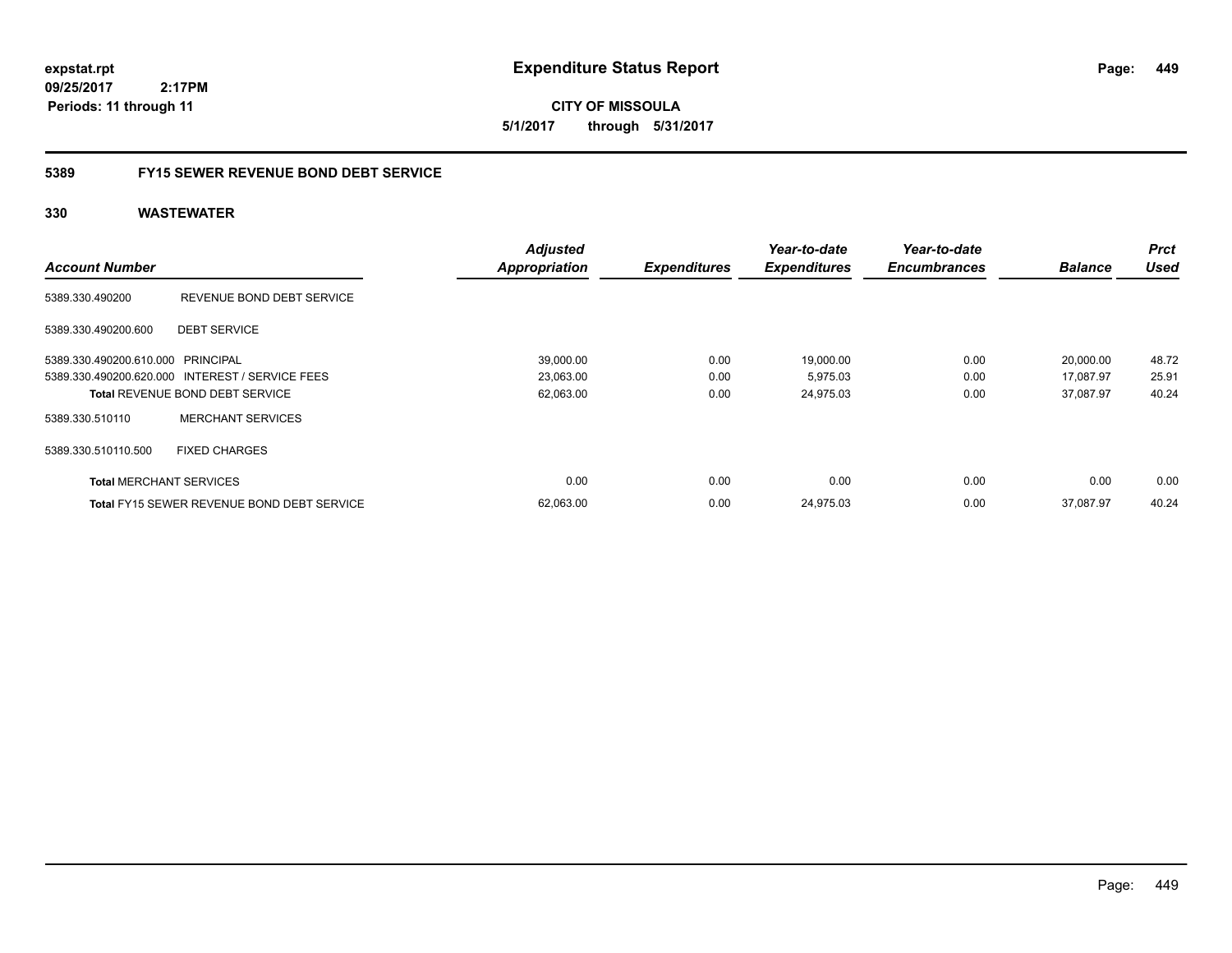**CITY OF MISSOULA 5/1/2017 through 5/31/2017**

### **5390 FY15 SEWER BOND DEBT RESERVE**

| <b>Account Number</b>       |                                           | <b>Adjusted</b><br><b>Appropriation</b> | <b>Expenditures</b> | Year-to-date<br><b>Expenditures</b> | Year-to-date<br><b>Encumbrances</b> | <b>Balance</b> | <b>Prct</b><br><b>Used</b> |
|-----------------------------|-------------------------------------------|-----------------------------------------|---------------------|-------------------------------------|-------------------------------------|----------------|----------------------------|
| 5390.330.430610             | ADMINISTRATION                            |                                         |                     |                                     |                                     |                |                            |
| 5390.330.430610.800         | OTHER OBJECTS                             |                                         |                     |                                     |                                     |                |                            |
| <b>Total ADMINISTRATION</b> |                                           | 0.00                                    | 0.00                | 0.00                                | 0.00                                | 0.00           | 0.00                       |
| 5390.330.510110             | <b>MERCHANT SERVICES</b>                  |                                         |                     |                                     |                                     |                |                            |
| 5390.330.510110.500         | <b>FIXED CHARGES</b>                      |                                         |                     |                                     |                                     |                |                            |
|                             | <b>Total FY15 SEWER BOND DEBT RESERVE</b> | 0.00                                    | 0.00                | 0.00                                | 0.00                                | 0.00           | 0.00                       |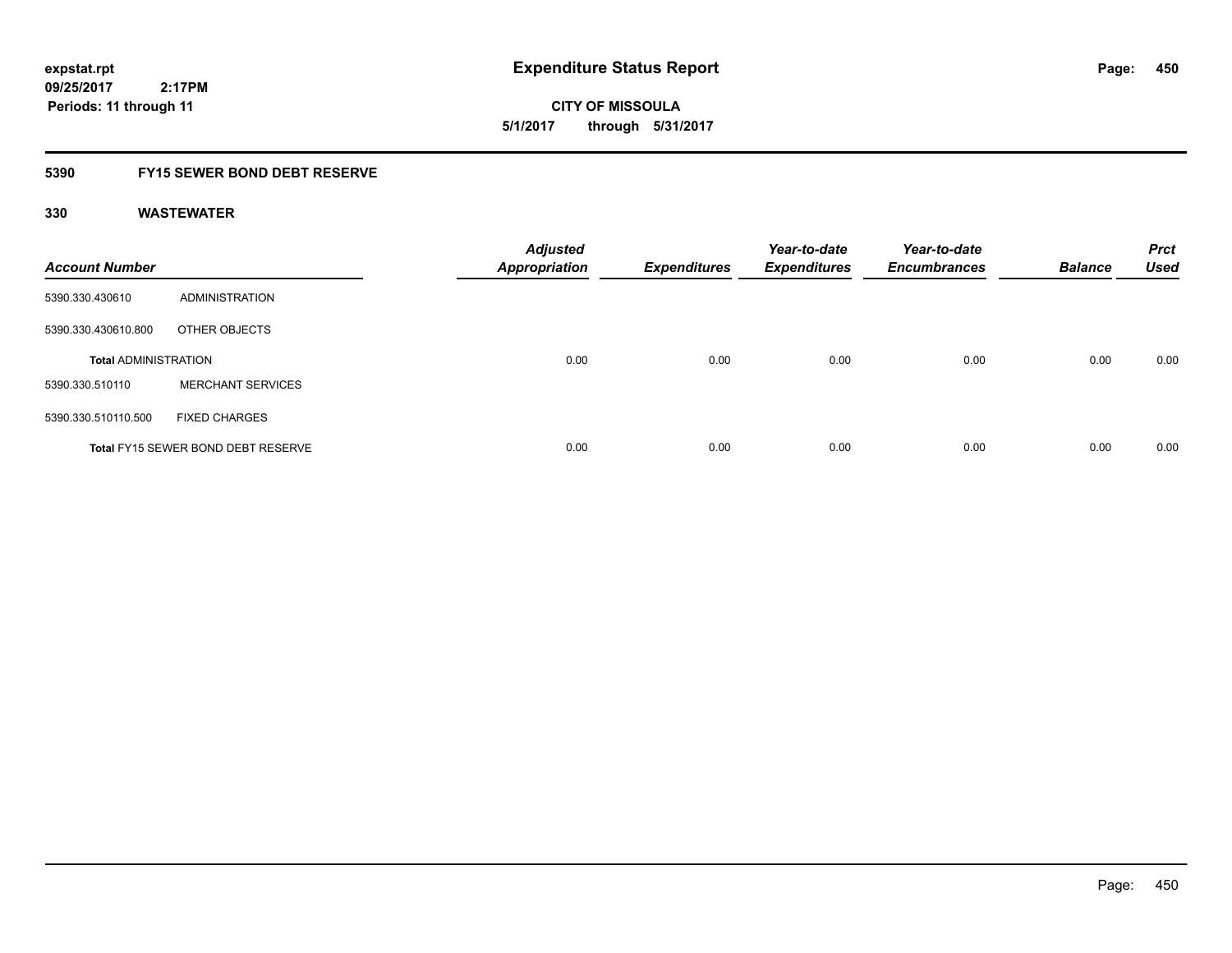**CITY OF MISSOULA 5/1/2017 through 5/31/2017**

### **5450 STORMWATER UTILITIY**

### **334 STORM WATER**

| <b>Account Number</b>                    |                                                         | <b>Adjusted</b><br>Appropriation | <b>Expenditures</b> | Year-to-date<br><b>Expenditures</b> | Year-to-date<br><b>Encumbrances</b> | <b>Balance</b> | <b>Prct</b><br><b>Used</b> |
|------------------------------------------|---------------------------------------------------------|----------------------------------|---------------------|-------------------------------------|-------------------------------------|----------------|----------------------------|
|                                          |                                                         |                                  |                     |                                     |                                     |                |                            |
| 5450.334.430210                          | <b>ADMINISTRATION</b>                                   |                                  |                     |                                     |                                     |                |                            |
| 5450.334.430210.100                      | PERSONAL SERVICES                                       |                                  |                     |                                     |                                     |                |                            |
|                                          | 5450.334.430210.110.000 SALARIES AND WAGES              | 107,612.00                       | 7,245.15            | 46,312.38                           | 0.00                                | 61,299.62      | 43.04                      |
| 5450.334.430210.130.000 OTHER            |                                                         | 2,206.00                         | 0.00                | 0.00                                | 0.00                                | 2,206.00       | 0.00                       |
|                                          | 5450.334.430210.140.000 EMPLOYER CONTRIBUTIONS          | 26,904.00                        | 2,805.40            | 15,683.10                           | 0.00                                | 11.220.90      | 58.29                      |
|                                          | 5450.334.430210.141.000 STATE RETIREMENT CONTRIBUTIONS  | 0.00                             | 7.25                | 39.06                               | 0.00                                | $-39.06$       | 0.00                       |
| 5450.334.430210.150.000 STATE RETIREMENT |                                                         | 68.00                            | 0.00                | 0.00                                | 0.00                                | 68.00          | 0.00                       |
| <b>Total PERSONAL SERVICES</b>           |                                                         | 136,790.00                       | 10,057.80           | 62,034.54                           | 0.00                                | 74,755.46      | 45.35                      |
| 5450.334.430210.200                      | <b>SUPPLIES</b>                                         |                                  |                     |                                     |                                     |                |                            |
| 5450.334.430210.210.000 OFFICE SUPPLIES  |                                                         | 12.071.00                        | 33.77               | 3,506.19                            | 0.00                                | 8,564.81       | 29.05                      |
|                                          | 5450.334.430210.220.000 OPERATING SUPPLIES              | 0.00                             | 242.61              | 242.61                              | 0.00                                | $-242.61$      | 0.00                       |
| 5450.334.430210.231.000 GASOLINE         |                                                         | 3,600.00                         | 0.00                | 0.00                                | 0.00                                | 3,600.00       | 0.00                       |
| <b>Total SUPPLIES</b>                    |                                                         | 15,671.00                        | 276.38              | 3,748.80                            | 0.00                                | 11,922.20      | 23.92                      |
| 5450.334.430210.300                      | PURCHASED SERVICES                                      |                                  |                     |                                     |                                     |                |                            |
| 5450.334.430210.310.000 COMMUNICATIONS   |                                                         | 0.00                             | 0.00                | 654.35                              | 0.00                                | $-654.35$      | 0.00                       |
|                                          | 5450.334.430210.320.000 PRINTING & DUPLICATING          | 0.00                             | 44.12               | 3,809.57                            | 0.00                                | $-3,809.57$    | 0.00                       |
|                                          | 5450.334.430210.330.000 PUBLICITY, SUBSCRIPTIONS & DUES | 0.00                             | 0.00                | 19,291.21                           | 0.00                                | $-19,291.21$   | 0.00                       |
|                                          | 5450.334.430210.344.000 TELEPHONE SERVICE               | 1,710.00                         | 0.24                | 768.89                              | 0.00                                | 941.11         | 44.96                      |
|                                          | 5450.334.430210.350.000 PROFESSIONAL SERVICES           | 0.00                             | 52,714.00           | 52,714.00                           | 0.00                                | $-52,714.00$   | 0.00                       |
| 5450.334.430210.370.000 TRAVEL           |                                                         | 2,700.00                         | 98.37               | 886.21                              | 0.00                                | 1,813.79       | 32.82                      |
| 5450.334.430210.380.000 TRAINING         |                                                         | 15,180.00                        | 240.00              | 490.00                              | 0.00                                | 14,690.00      | 3.23                       |
| <b>Total PURCHASED SERVICES</b>          |                                                         | 19,590.00                        | 53,096.73           | 78,614.23                           | 0.00                                | $-59,024.23$   | 401.30                     |
| 5450.334.430210.500                      | <b>FIXED CHARGES</b>                                    |                                  |                     |                                     |                                     |                |                            |
| 5450.334.430210.500.000 FIXED CHARGES    |                                                         | 0.00                             | 0.00                | 13,190.00                           | 0.00                                | $-13,190.00$   | 0.00                       |
| <b>Total FIXED CHARGES</b>               |                                                         | 0.00                             | 0.00                | 13,190.00                           | 0.00                                | $-13,190.00$   | 0.00                       |
| 5450.334.430210.600                      | <b>DEBT SERVICE</b>                                     |                                  |                     |                                     |                                     |                |                            |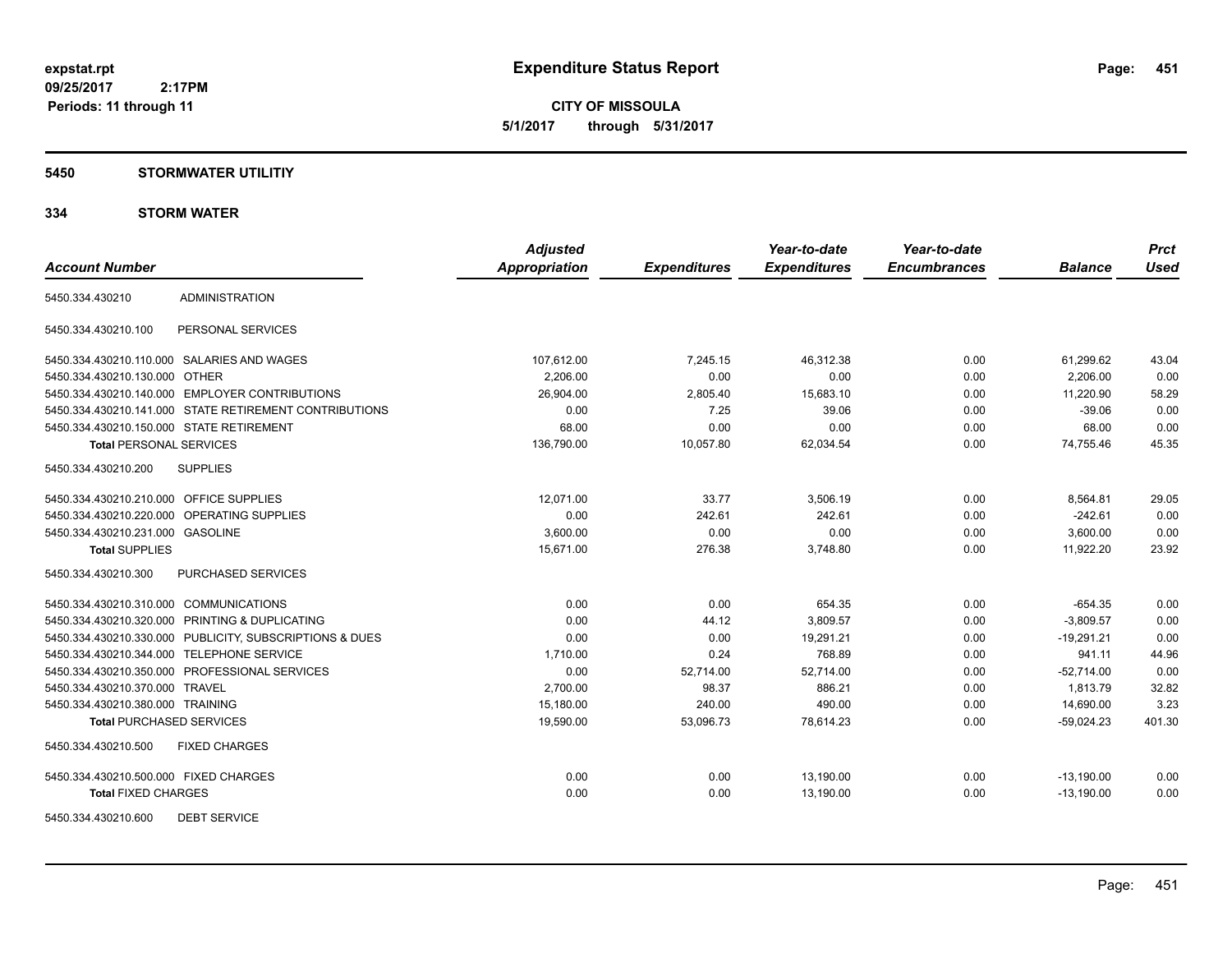**Periods: 11 through 11**

**CITY OF MISSOULA 5/1/2017 through 5/31/2017**

### **5450 STORMWATER UTILITIY**

 **2:17PM**

### **334 STORM WATER**

| <b>Account Number</b>            |                                                  | <b>Adjusted</b><br>Appropriation | <b>Expenditures</b> | Year-to-date<br><b>Expenditures</b> | Year-to-date<br><b>Encumbrances</b> | <b>Balance</b>         | <b>Prct</b><br><b>Used</b> |
|----------------------------------|--------------------------------------------------|----------------------------------|---------------------|-------------------------------------|-------------------------------------|------------------------|----------------------------|
| <b>Total DEBT SERVICE</b>        | 5450.334.430210.620.000 INTEREST / SERVICE FEES  | 51,569.00<br>51,569.00           | 0.00<br>0.00        | 0.00<br>0.00                        | 0.00<br>0.00                        | 51,569.00<br>51,569.00 | 0.00<br>0.00               |
| 5450.334.430210.800              | OTHER OBJECTS                                    |                                  |                     |                                     |                                     |                        |                            |
| <b>Total OTHER OBJECTS</b>       | 5450.334.430210.820.000 TRANSFERS TO OTHER FUNDS | 26,380.00<br>26,380.00           | 0.00<br>0.00        | 0.00<br>0.00                        | 0.00<br>0.00                        | 26,380.00<br>26,380.00 | 0.00<br>0.00               |
| 5450.334.430210.900              | <b>CAPITAL OUTLAY</b>                            |                                  |                     |                                     |                                     |                        |                            |
| <b>Total CAPITAL OUTLAY</b>      | 5450.334.430210.940.000 MACHINERY & EQUIPMENT    | 35.000.00<br>35,000.00           | 0.00<br>0.00        | 0.00<br>0.00                        | 0.00<br>0.00                        | 35.000.00<br>35,000.00 | 0.00<br>0.00               |
| <b>Total ADMINISTRATION</b>      |                                                  | 285,000.00                       | 63,430.91           | 157,587.57                          | 0.00                                | 127,412.43             | 55.29                      |
| 5450.334.430610                  | <b>ADMINISTRATION</b>                            |                                  |                     |                                     |                                     |                        |                            |
| 5450.334.430610.300              | PURCHASED SERVICES                               |                                  |                     |                                     |                                     |                        |                            |
| <b>Total ADMINISTRATION</b>      |                                                  | 0.00                             | 0.00                | 0.00                                | 0.00                                | 0.00                   | 0.00                       |
| 5450.334.431210                  | CARAS PARK STORM WATER RETROFITS                 |                                  |                     |                                     |                                     |                        |                            |
| 5450.334.431210.300              | PURCHASED SERVICES                               |                                  |                     |                                     |                                     |                        |                            |
|                                  | <b>Total PURCHASED SERVICES</b>                  | 0.00                             | 0.00                | 0.00                                | 0.00                                | 0.00                   | 0.00                       |
| 5450.334.431210.800              | OTHER OBJECTS                                    |                                  |                     |                                     |                                     |                        |                            |
| <b>Total OTHER OBJECTS</b>       |                                                  | 0.00                             | 0.00                | 0.00                                | 0.00                                | 0.00                   | 0.00                       |
| 5450.334.431210.900              | <b>CAPITAL OUTLAY</b>                            |                                  |                     |                                     |                                     |                        |                            |
|                                  | <b>Total CARAS PARK STORM WATER RETROFITS</b>    | 0.00                             | 0.00                | 0.00                                | 0.00                                | 0.00                   | 0.00                       |
| <b>Total STORMWATER UTILITIY</b> |                                                  | 285,000.00                       | 63,430.91           | 157,587.57                          | 0.00                                | 127,412.43             | 55.29                      |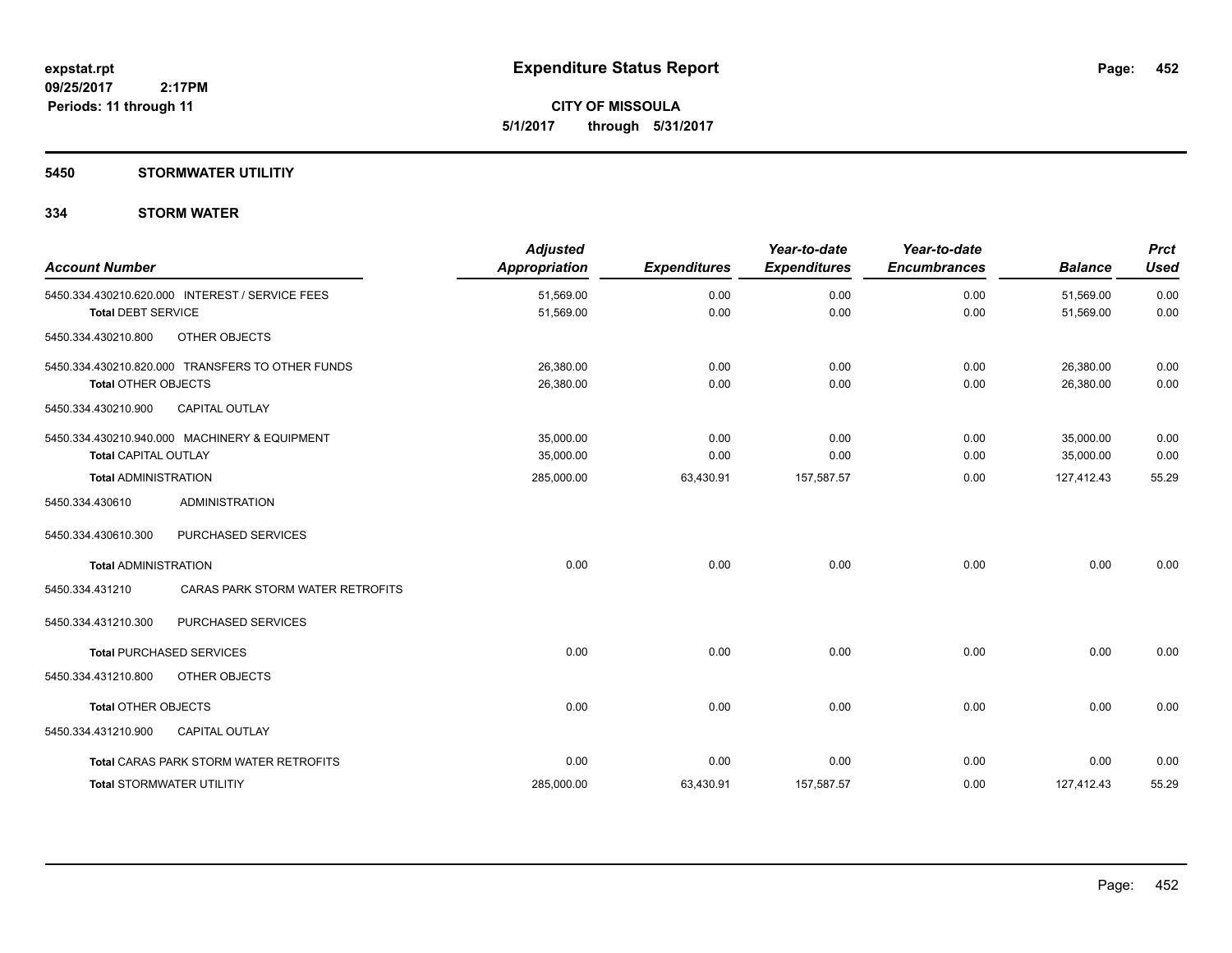**CITY OF MISSOULA 5/1/2017 through 5/31/2017**

**5711 AQUATICS**

| <b>Account Number</b>          |                                                             | <b>Adjusted</b><br>Appropriation | <b>Expenditures</b> | Year-to-date<br><b>Expenditures</b> | Year-to-date<br><b>Encumbrances</b> | <b>Balance</b> | <b>Prct</b><br><b>Used</b> |
|--------------------------------|-------------------------------------------------------------|----------------------------------|---------------------|-------------------------------------|-------------------------------------|----------------|----------------------------|
| 5711.370.460000                | <b>CULTURE &amp; RECREATION</b>                             |                                  |                     |                                     |                                     |                |                            |
| 5711.370.460000.100            | PERSONAL SERVICES                                           |                                  |                     |                                     |                                     |                |                            |
|                                | Total CULTURE & RECREATION                                  | 0.00                             | 0.00                | 0.00                                | 0.00                                | 0.00           | 0.00                       |
| 5711.370.460449                | <b>GRILL VAN</b>                                            |                                  |                     |                                     |                                     |                |                            |
| 5711.370.460449.100            | PERSONAL SERVICES                                           |                                  |                     |                                     |                                     |                |                            |
| <b>Total PERSONAL SERVICES</b> |                                                             | 0.00                             | 0.00                | 0.00                                | 0.00                                | 0.00           | 0.00                       |
| 5711.370.460449.200            | <b>SUPPLIES</b>                                             |                                  |                     |                                     |                                     |                |                            |
| <b>Total SUPPLIES</b>          |                                                             | 0.00                             | 0.00                | 0.00                                | 0.00                                | 0.00           | 0.00                       |
| 5711.370.460449.300            | PURCHASED SERVICES                                          |                                  |                     |                                     |                                     |                |                            |
| <b>Total GRILL VAN</b>         |                                                             | 0.00                             | 0.00                | 0.00                                | 0.00                                | 0.00           | 0.00                       |
| 5711.370.460477                | <b>GRILL VAN</b>                                            |                                  |                     |                                     |                                     |                |                            |
| 5711.370.460477.100            | PERSONAL SERVICES                                           |                                  |                     |                                     |                                     |                |                            |
|                                | 5711.370.460477.110.000 GRILL VAN/SALARIES AND WAGES        | 20,126.00                        | 17.39               | 3,207.21                            | 0.00                                | 16,918.79      | 15.94                      |
|                                | 5711.370.460477.140.000 EMPLOYER CONTRIBUTIONS              | 2,835.00                         | 2.45                | 451.99                              | 0.00                                | 2,383.01       | 15.94                      |
| <b>Total PERSONAL SERVICES</b> |                                                             | 22,961.00                        | 19.84               | 3,659.20                            | 0.00                                | 19,301.80      | 15.94                      |
| 5711.370.460477.200            | <b>SUPPLIES</b>                                             |                                  |                     |                                     |                                     |                |                            |
|                                | 5711.370.460477.240.000 GRILL VAN/OTHER SUPPLIES            | 35,000.00                        | 609.31              | 11,282.18                           | 0.00                                | 23,717.82      | 32.23                      |
| <b>Total SUPPLIES</b>          |                                                             | 35,000.00                        | 609.31              | 11,282.18                           | 0.00                                | 23,717.82      | 32.23                      |
| 5711.370.460477.300            | PURCHASED SERVICES                                          |                                  |                     |                                     |                                     |                |                            |
|                                | 5711.370.460477.341.000 GRILL VAN/ELECTRICITY & NATURAL GAS | 5,000.00                         | 0.00                | 0.00                                | 0.00                                | 5,000.00       | 0.00                       |
|                                | 5711.370.460477.360.000 GRILL VAN/REPAIR & MAINTENANCE      | 2,000.00                         | 0.00                | 459.99                              | 0.00                                | 1,540.01       | 23.00                      |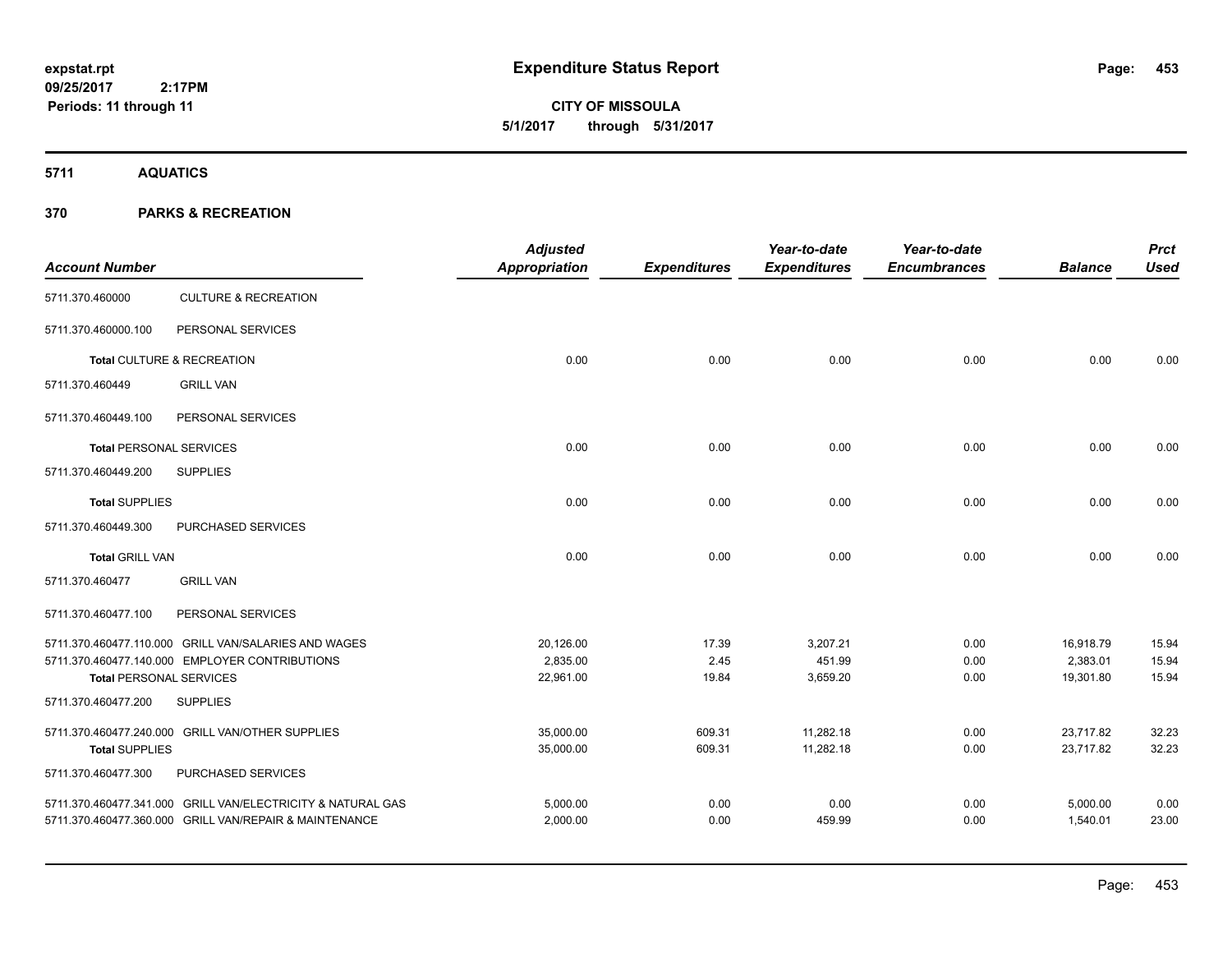**CITY OF MISSOULA 5/1/2017 through 5/31/2017**

**5711 AQUATICS**

| <b>Account Number</b>                   |                                                        | <b>Adjusted</b><br>Appropriation | <b>Expenditures</b> | Year-to-date<br><b>Expenditures</b> | Year-to-date<br><b>Encumbrances</b> | <b>Balance</b> | <b>Prct</b><br>Used |
|-----------------------------------------|--------------------------------------------------------|----------------------------------|---------------------|-------------------------------------|-------------------------------------|----------------|---------------------|
|                                         | <b>Total PURCHASED SERVICES</b>                        | 7,000.00                         | 0.00                | 459.99                              | 0.00                                | 6,540.01       | 6.57                |
| 5711.370.460477.900                     | <b>CAPITAL OUTLAY</b>                                  |                                  |                     |                                     |                                     |                |                     |
| <b>Total CAPITAL OUTLAY</b>             |                                                        | 0.00                             | 0.00                | 0.00                                | 0.00                                | 0.00           | 0.00                |
| <b>Total GRILL VAN</b>                  |                                                        | 64,961.00                        | 629.15              | 15,401.37                           | 0.00                                | 49,559.63      | 23.71               |
| 5711.370.460490                         | <b>CURRENTS POOL EXPENSES</b>                          |                                  |                     |                                     |                                     |                |                     |
| 5711.370.460490.100                     | PERSONAL SERVICES                                      |                                  |                     |                                     |                                     |                |                     |
|                                         | 5711.370.460490.110.000 SALARIES AND WAGES             | 312,213.00                       | 28,560.98           | 304,921.13                          | 0.00                                | 7,291.87       | 97.66               |
| 5711.370.460490.120.000 OVERTIME        |                                                        | 500.00                           | 19.21               | 171.13                              | 0.00                                | 328.87         | 34.23               |
|                                         | 5711.370.460490.140.000 EMPLOYER CONTRIBUTIONS         | 83,778.00                        | 8,045.65            | 89,442.82                           | 0.00                                | $-5,664.82$    | 106.76              |
|                                         | 5711.370.460490.141.000 STATE RETIREMENT CONTRIBUTIONS | 0.00                             | 42.03               | 420.96                              | 0.00                                | $-420.96$      | 0.00                |
|                                         | 5711.370.460490.150.000 STATE RETIREMENT               | 135.00                           | 0.00                | 0.00                                | 0.00                                | 135.00         | 0.00                |
| <b>Total PERSONAL SERVICES</b>          |                                                        | 396,626.00                       | 36,667.87           | 394,956.04                          | 0.00                                | 1,669.96       | 99.58               |
| 5711.370.460490.200                     | <b>SUPPLIES</b>                                        |                                  |                     |                                     |                                     |                |                     |
| 5711.370.460490.210.000 OFFICE SUPPLIES |                                                        | 1,500.00                         | 105.00              | 520.09                              | 0.00                                | 979.91         | 34.67               |
|                                         | 5711.370.460490.220.000 OPERATING SUPPLIES             | 8,000.00                         | 1,635.85            | 5,423.07                            | 0.00                                | 2,576.93       | 67.79               |
|                                         | 5711.370.460490.230.000 REPAIR/MAINTENANCE             | 38,250.00                        | 139.98              | $-251.44$                           | 0.00                                | 38,501.44      | 0.66                |
|                                         | 5711.370.460490.230.171 REPAIR/MAINTENANCE             | 0.00                             | 469.50              | 18,356.67                           | 0.00                                | $-18,356.67$   | 0.00                |
|                                         | 5711.370.460490.230.178 REPAIR/MAINTENANCE             | 0.00                             | 272.77              | 10,239.88                           | 0.00                                | $-10,239.88$   | 0.00                |
|                                         | 5711.370.460490.230.194 REPAIR/MAINTENANCE             | 0.00                             | $-99.95$            | 3,119.14                            | 0.00                                | $-3,119.14$    | 0.00                |
| 5711.370.460490.240.000 OTHER SUPPLIES  |                                                        | 12,000.00                        | 885.72              | 5,190.35                            | 0.00                                | 6,809.65       | 43.25               |
| 5711.370.460490.240.174 OTHER SUPPLIES  |                                                        | 0.00                             | 0.00                | 1,312.90                            | 0.00                                | $-1,312.90$    | 0.00                |
| 5711.370.460490.240.175 OTHER SUPPLIES  |                                                        | 0.00                             | 209.47              | 1,296.33                            | 0.00                                | $-1,296.33$    | 0.00                |
| 5711.370.460490.240.180 OTHER SUPPLIES  |                                                        | 0.00                             | 0.00                | 1,876.44                            | 0.00                                | $-1,876.44$    | 0.00                |
| <b>Total SUPPLIES</b>                   |                                                        | 59,750.00                        | 3,618.34            | 47,083.43                           | 0.00                                | 12.666.57      | 78.80               |
| 5711.370.460490.300                     | <b>PURCHASED SERVICES</b>                              |                                  |                     |                                     |                                     |                |                     |
| 5711.370.460490.310.000 COMMUNICATIONS  |                                                        | 250.00                           | 0.00                | 0.00                                | 0.00                                | 250.00         | 0.00                |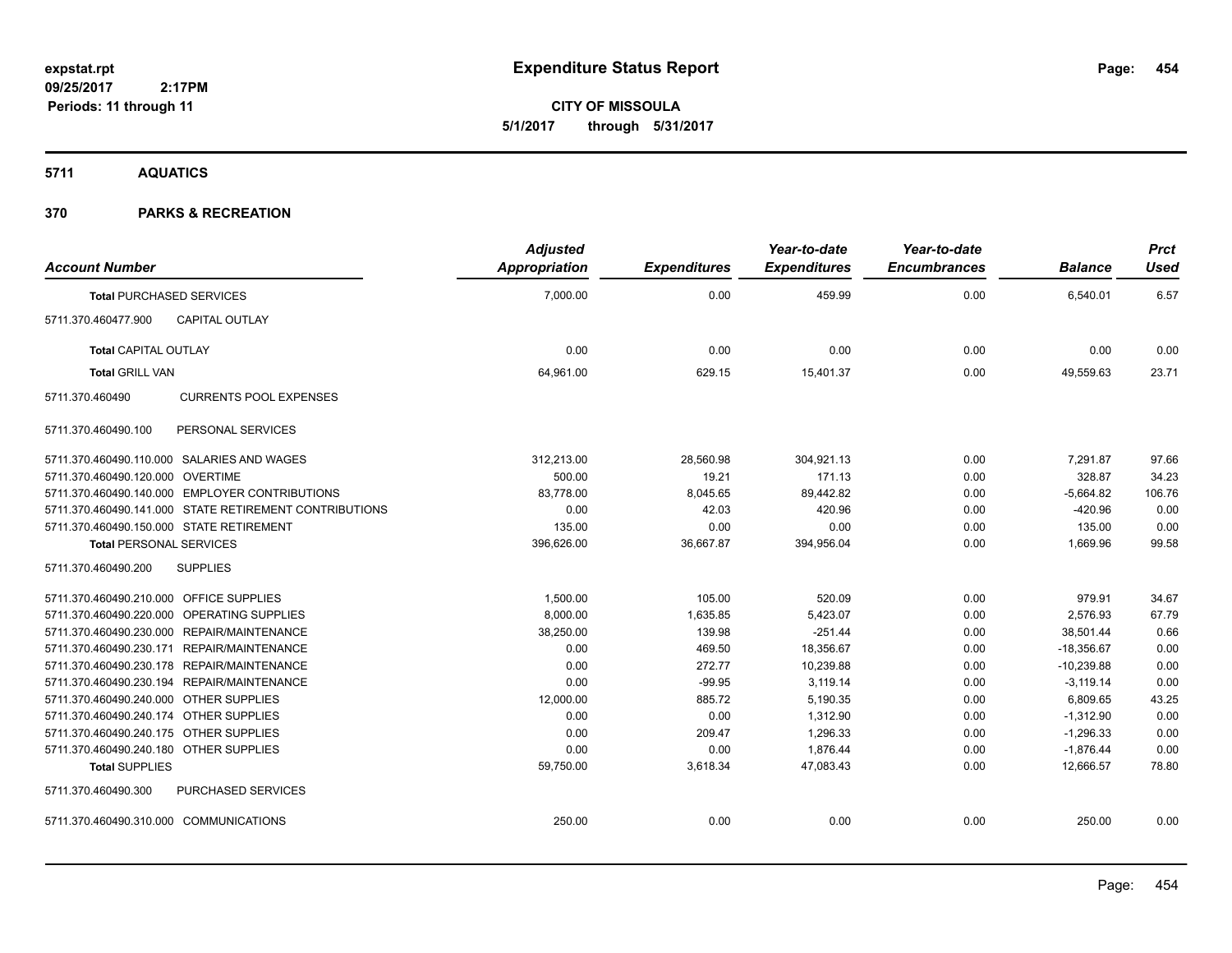**CITY OF MISSOULA 5/1/2017 through 5/31/2017**

**5711 AQUATICS**

| <b>Account Number</b>                                                          |                                                         | <b>Adjusted</b><br>Appropriation | <b>Expenditures</b> | Year-to-date<br><b>Expenditures</b> | Year-to-date<br><b>Encumbrances</b> | <b>Balance</b>      | <b>Prct</b><br><b>Used</b> |
|--------------------------------------------------------------------------------|---------------------------------------------------------|----------------------------------|---------------------|-------------------------------------|-------------------------------------|---------------------|----------------------------|
|                                                                                | 5711.370.460490.320.000 PRINTING & DUPLICATING          | 6,500.00                         | 144.85              | 564.85                              | 0.00                                | 5,935.15            | 8.69                       |
|                                                                                | 5711.370.460490.330.000 PUBLICITY, SUBSCRIPTIONS & DUES | 13,700.00                        | 325.94              | 4,265.70                            | 0.00                                | 9,434.30            | 31.14                      |
| 5711.370.460490.340.000 SEWER                                                  |                                                         | 5,889.00                         | 0.00                | 5,852.68                            | 0.00                                | 36.32               | 99.38                      |
|                                                                                | 5711.370.460490.341.000 ELECTRICITY & NATURAL GAS       | 115,000.00                       | 16,815.12           | 77,441.43                           | 0.00                                | 37,558.57           | 67.34                      |
| 5711.370.460490.343.000 WATER CHARGES                                          |                                                         | 8,556.00                         | 683.24              | 5,897.34                            | 0.00                                | 2,658.66            | 68.93                      |
| 5711.370.460490.344.000 TELEPHONE SERVICE                                      |                                                         | 4,059.00                         | 393.03              | 4,089.66                            | 0.00                                | $-30.66$            | 100.76                     |
| 5711.370.460490.345.000 GARBAGE                                                |                                                         | 2,000.00                         | 316.00              | 2,612.97                            | 0.00                                | $-612.97$           | 130.65                     |
|                                                                                | 5711.370.460490.350.000 PROFESSIONAL SERVICES           | 22,500.00                        | 696.00              | 21,850.40                           | 0.00                                | 649.60              | 97.11                      |
|                                                                                | 5711.370.460490.360.000 REPAIR & MAINTENANCE            | 4.000.00                         | 36.00               | 15,065.88                           | 0.00                                | $-11,065.88$        | 376.65                     |
|                                                                                | 5711.370.460490.360.194 REPAIR & MAINTENANCE            | 0.00                             | 1,184.62            | 4,802.01                            | 0.00                                | $-4,802.01$         | 0.00                       |
| 5711.370.460490.370.000 TRAVEL                                                 |                                                         | 2,000.00                         | 0.00                | 0.00                                | 0.00                                | 2,000.00            | 0.00                       |
| 5711.370.460490.380.000 TRAINING                                               |                                                         | 2,000.00                         | 140.00              | 1,310.00                            | 0.00                                | 690.00              | 65.50                      |
|                                                                                | 5711.370.460490.390.000 OTHER PURCHASED SERVICES        | 9,000.00                         | 0.00                | 1,530.25                            | 0.00                                | 7,469.75            | 17.00                      |
| <b>Total PURCHASED SERVICES</b>                                                |                                                         | 195,454.00                       | 20,734.80           | 145,283.17                          | 0.00                                | 50.170.83           | 74.33                      |
| 5711.370.460490.500                                                            | <b>FIXED CHARGES</b>                                    |                                  |                     |                                     |                                     |                     |                            |
| 5711.370.460490.500.000 FIXED CHARGES                                          |                                                         | 0.00                             | 0.00                | 2,324.00                            | 0.00                                | $-2,324.00$         | 0.00                       |
| <b>Total FIXED CHARGES</b>                                                     |                                                         | 0.00                             | 0.00                | 2,324.00                            | 0.00                                | $-2,324.00$         | 0.00                       |
| 5711.370.460490.800                                                            | OTHER OBJECTS                                           |                                  |                     |                                     |                                     |                     |                            |
| <b>Total OTHER OBJECTS</b>                                                     |                                                         | 0.00                             | 0.00                | 0.00                                | 0.00                                | 0.00                | 0.00                       |
| 5711.370.460490.900                                                            | <b>CAPITAL OUTLAY</b>                                   |                                  |                     |                                     |                                     |                     |                            |
| <b>Total CAPITAL OUTLAY</b>                                                    |                                                         | 0.00                             | 0.00                | 0.00                                | 0.00                                | 0.00                | 0.00                       |
|                                                                                | Total CURRENTS POOL EXPENSES                            | 651,830.00                       | 61,021.01           | 589,646.64                          | 0.00                                | 62,183.36           | 90.46                      |
| 5711.370.460491                                                                | <b>SPLASH POOLS EXPENSES</b>                            |                                  |                     |                                     |                                     |                     |                            |
| 5711.370.460491.100                                                            | PERSONAL SERVICES                                       |                                  |                     |                                     |                                     |                     |                            |
| 5711.370.460491.110.000 SALARIES AND WAGES<br>5711.370.460491.120.000 OVERTIME |                                                         | 206,663.00<br>500.00             | 13,453.97<br>19.22  | 192,307.01<br>137.04                | 0.00<br>0.00                        | 14,355.99<br>362.96 | 93.05<br>27.41             |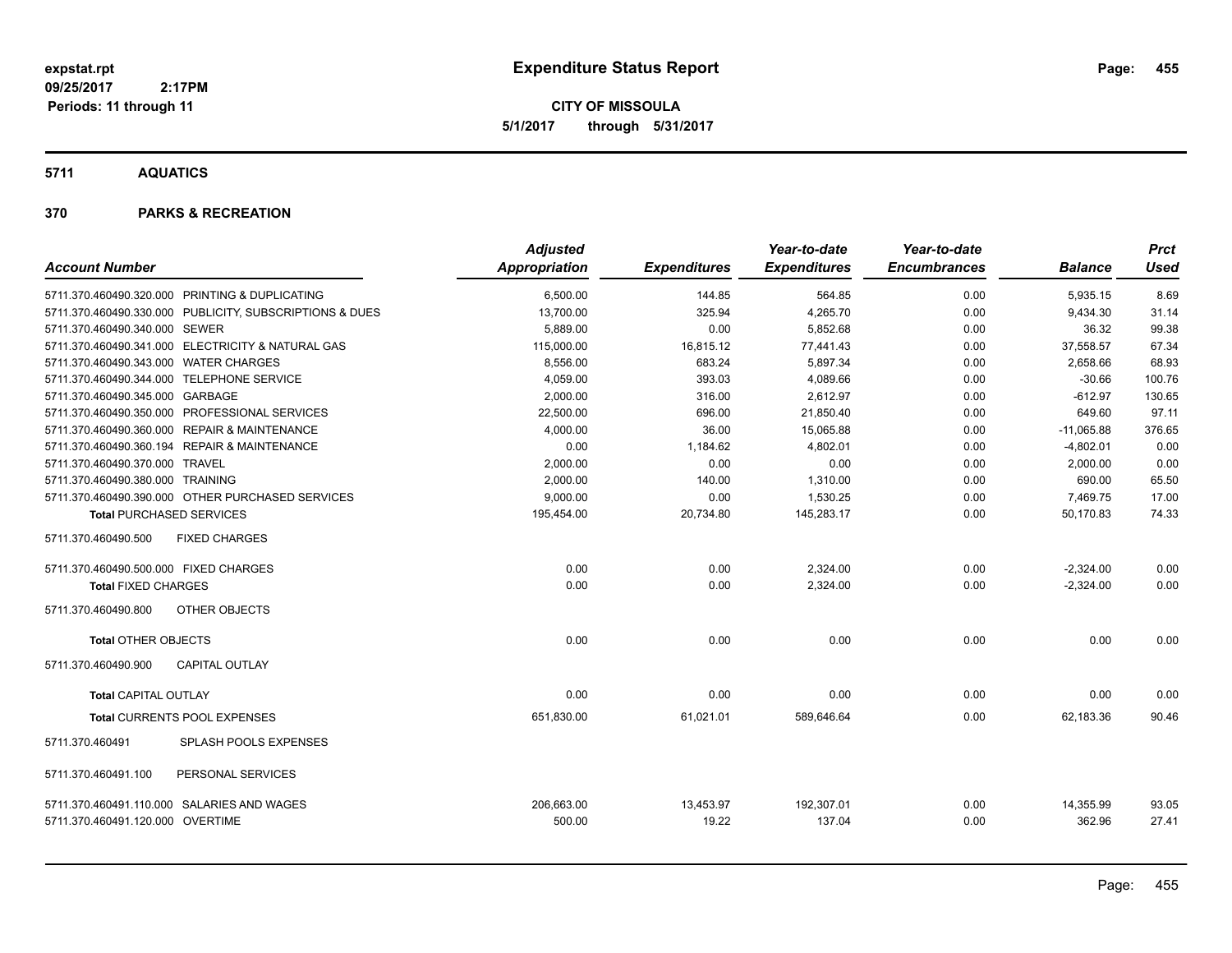**CITY OF MISSOULA 5/1/2017 through 5/31/2017**

**5711 AQUATICS**

| <b>Account Number</b>                                            | <b>Adjusted</b><br>Appropriation | <b>Expenditures</b> | Year-to-date<br><b>Expenditures</b> | Year-to-date<br><b>Encumbrances</b> | <b>Balance</b> | <b>Prct</b><br><b>Used</b> |
|------------------------------------------------------------------|----------------------------------|---------------------|-------------------------------------|-------------------------------------|----------------|----------------------------|
| 5711.370.460491.140.000 EMPLOYER CONTRIBUTIONS                   | 44,683.00                        | 2,921.85            | 36,169.31                           | 0.00                                | 8,513.69       | 80.95                      |
| 5711.370.460491.150.000 STATE RETIREMENT                         | 50.00                            | 0.00                | 0.00                                | 0.00                                | 50.00          | 0.00                       |
| <b>Total PERSONAL SERVICES</b>                                   | 251,896.00                       | 16,395.04           | 228,613.36                          | 0.00                                | 23,282.64      | 90.76                      |
| <b>SUPPLIES</b><br>5711.370.460491.200                           |                                  |                     |                                     |                                     |                |                            |
| 5711.370.460491.210.000 OFFICE SUPPLIES                          | 500.00                           | 0.00                | 0.00                                | 0.00                                | 500.00         | 0.00                       |
| 5711.370.460491.220.000 OPERATING SUPPLIES                       | 15,000.00                        | 0.00                | 419.98                              | 0.00                                | 14,580.02      | 2.80                       |
| 5711.370.460491.220.174 OPERATING SUPPLIES                       | 0.00                             | 0.00                | 53.15                               | 0.00                                | $-53.15$       | 0.00                       |
| 5711.370.460491.220.194 OPERATING SUPPLIES                       | 0.00                             | 0.00                | $-196.80$                           | 0.00                                | 196.80         | 0.00                       |
| 5711.370.460491.230.000 REPAIR/MAINTENANCE                       | 29,250.00                        | 485.16              | $-112.58$                           | 0.00                                | 29,362.58      | 0.38                       |
| 5711.370.460491.230.171 REPAIR/MAINTENANCE                       | 0.00                             | 0.00                | 21,703.87                           | 0.00                                | $-21,703.87$   | 0.00                       |
| 5711.370.460491.230.178 REPAIR/MAINTENANCE                       | 0.00                             | 0.00                | 2,127.63                            | 0.00                                | $-2,127.63$    | 0.00                       |
| 5711.370.460491.230.194 REPAIR/MAINTENANCE                       | 0.00                             | 844.06              | 1,307.07                            | 0.00                                | $-1,307.07$    | 0.00                       |
| 5711.370.460491.240.000 OTHER SUPPLIES                           | 74,000.00                        | 448.00              | 448.00                              | 0.00                                | 73,552.00      | 0.61                       |
| 5711.370.460491.240.174 OTHER SUPPLIES                           | 0.00                             | 0.00                | 30,193.83                           | 0.00                                | $-30, 193.83$  | 0.00                       |
| 5711.370.460491.240.175 OTHER SUPPLIES                           | 0.00                             | 0.00                | 5,328.37                            | 0.00                                | $-5,328.37$    | 0.00                       |
| 5711.370.460491.240.180 OTHER SUPPLIES-MERCHANDISE SALES FRNTDSK | 0.00                             | 6,121.44            | 6,946.97                            | 0.00                                | $-6,946.97$    | 0.00                       |
| <b>Total SUPPLIES</b>                                            | 118,750.00                       | 7,898.66            | 68,219.49                           | 0.00                                | 50,530.51      | 57.45                      |
| PURCHASED SERVICES<br>5711.370.460491.300                        |                                  |                     |                                     |                                     |                |                            |
| 5711.370.460491.310.000 COMMUNICATIONS                           | 250.00                           | 0.00                | 0.00                                | 0.00                                | 250.00         | 0.00                       |
| 5711.370.460491.320.000 PRINTING & DUPLICATING                   | 4,000.00                         | 0.00                | 0.00                                | 0.00                                | 4,000.00       | 0.00                       |
| 5711.370.460491.320.174 PRINTING & DUPLICATING                   | 0.00                             | 0.00                | 32.00                               | 0.00                                | $-32.00$       | 0.00                       |
| 5711.370.460491.330.000 PUBLICITY, SUBSCRIPTIONS & DUES          | 3,500.00                         | 457.60              | 3,190.60                            | 0.00                                | 309.40         | 91.16                      |
| 5711.370.460491.340.000 SEWER                                    | 7,206.00                         | 0.00                | 6,233.51                            | 0.00                                | 972.49         | 86.50                      |
| 5711.370.460491.341.000 ELECTRICITY & NATURAL GAS                | 65,000.00                        | 510.78              | 43,454.82                           | 0.00                                | 21,545.18      | 66.85                      |
| 5711.370.460491.343.000 WATER CHARGES                            | 11,088.00                        | 280.86              | 6,710.63                            | 0.00                                | 4,377.37       | 60.52                      |
| 5711.370.460491.344.000 TELEPHONE SERVICE                        | 4,101.00                         | 420.78              | 3,255.88                            | 0.00                                | 845.12         | 79.39                      |
| 5711.370.460491.345.000 GARBAGE                                  | 2,031.00                         | 0.00                | 543.53                              | 0.00                                | 1,487.47       | 26.76                      |
| 5711.370.460491.350.000 PROFESSIONAL SERVICES                    | 10,276.00                        | 0.00                | 1,934.80                            | 0.00                                | 8,341.20       | 18.83                      |
| 5711.370.460491.360.000 REPAIR & MAINTENANCE                     | 4,500.00                         | 1,026.10            | 1,953.13                            | 0.00                                | 2,546.87       | 43.40                      |
| 5711.370.460491.360.194 REPAIR & MAINTENANCE                     | 0.00                             | 2,053.11            | 2,840.31                            | 0.00                                | $-2,840.31$    | 0.00                       |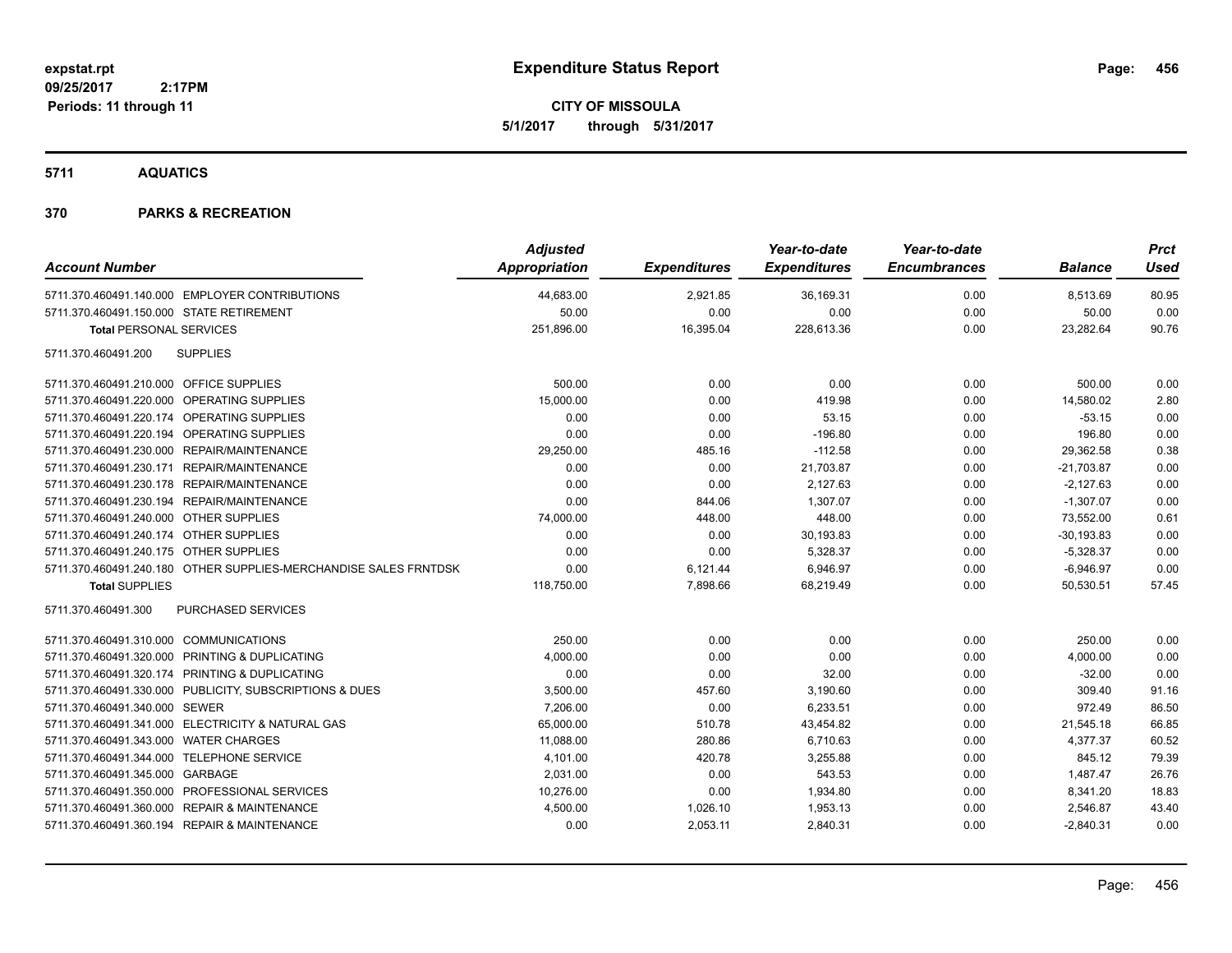**CITY OF MISSOULA 5/1/2017 through 5/31/2017**

**5711 AQUATICS**

| <b>Account Number</b>             |                                                             | <b>Adjusted</b><br><b>Appropriation</b> | <b>Expenditures</b> | Year-to-date<br><b>Expenditures</b> | Year-to-date<br><b>Encumbrances</b> | <b>Balance</b> | <b>Prct</b><br><b>Used</b> |
|-----------------------------------|-------------------------------------------------------------|-----------------------------------------|---------------------|-------------------------------------|-------------------------------------|----------------|----------------------------|
| 5711.370.460491.380.000 TRAINING  |                                                             | 3,000.00                                | 0.00                | 0.00                                | 0.00                                | 3,000.00       | 0.00                       |
|                                   | 5711.370.460491.390.000 OTHER PURCHASED SERVICES            | 5,300.00                                | 12.25               | $-224.65$                           | 0.00                                | 5,524.65       | 4.24                       |
|                                   | <b>Total PURCHASED SERVICES</b>                             | 120,252.00                              | 4,761.48            | 69,924.56                           | 0.00                                | 50,327.44      | 58.15                      |
| 5711.370.460491.800               | OTHER OBJECTS                                               |                                         |                     |                                     |                                     |                |                            |
| <b>Total OTHER OBJECTS</b>        |                                                             | 0.00                                    | 0.00                | 0.00                                | 0.00                                | 0.00           | 0.00                       |
| 5711.370.460491.900               | CAPITAL OUTLAY                                              |                                         |                     |                                     |                                     |                |                            |
| <b>Total CAPITAL OUTLAY</b>       |                                                             | 0.00                                    | 0.00                | 0.00                                | 0.00                                | 0.00           | 0.00                       |
|                                   | Total SPLASH POOLS EXPENSES                                 | 490,898.00                              | 29,055.18           | 366,757.41                          | 0.00                                | 124,140.59     | 74.71                      |
| 5711.370.460493                   | <b>AQUATICS MAINTENANCE</b>                                 |                                         |                     |                                     |                                     |                |                            |
| 5711.370.460493.300               | PURCHASED SERVICES                                          |                                         |                     |                                     |                                     |                |                            |
|                                   | <b>Total PURCHASED SERVICES</b>                             | 0.00                                    | 0.00                | 0.00                                | 0.00                                | 0.00           | 0.00                       |
| 5711.370.460493.500               | <b>FIXED CHARGES</b>                                        |                                         |                     |                                     |                                     |                |                            |
| <b>Total FIXED CHARGES</b>        |                                                             | 0.00                                    | 0.00                | 0.00                                | 0.00                                | 0.00           | 0.00                       |
| 5711.370.460493.900               | CAPITAL OUTLAY                                              |                                         |                     |                                     |                                     |                |                            |
| 5711.370.460493.920.000 BUILDINGS |                                                             | 35,000.00                               | 0.00                | 0.00                                | 0.00                                | 35,000.00      | 0.00                       |
|                                   | <b>Total AQUATICS MAINTENANCE</b>                           | 35,000.00                               | 0.00                | 0.00                                | 0.00                                | 35,000.00      | 0.00                       |
| 5711.370.460512                   | <b>PARK MEMORIALS</b>                                       |                                         |                     |                                     |                                     |                |                            |
| 5711.370.460512.200               | <b>SUPPLIES</b>                                             |                                         |                     |                                     |                                     |                |                            |
|                                   | 5711.370.460512.220.000 PARTNERS IN PARK/OPERATING SUPPLIES | 0.00                                    | 0.00                | 933.80                              | 0.00                                | $-933.80$      | 0.00                       |
| <b>Total SUPPLIES</b>             |                                                             | 0.00                                    | 0.00                | 933.80                              | 0.00                                | $-933.80$      | 0.00                       |
| 5711.370.460512.300               | PURCHASED SERVICES                                          |                                         |                     |                                     |                                     |                |                            |
|                                   | <b>Total PURCHASED SERVICES</b>                             | 0.00                                    | 0.00                | 0.00                                | 0.00                                | 0.00           | 0.00                       |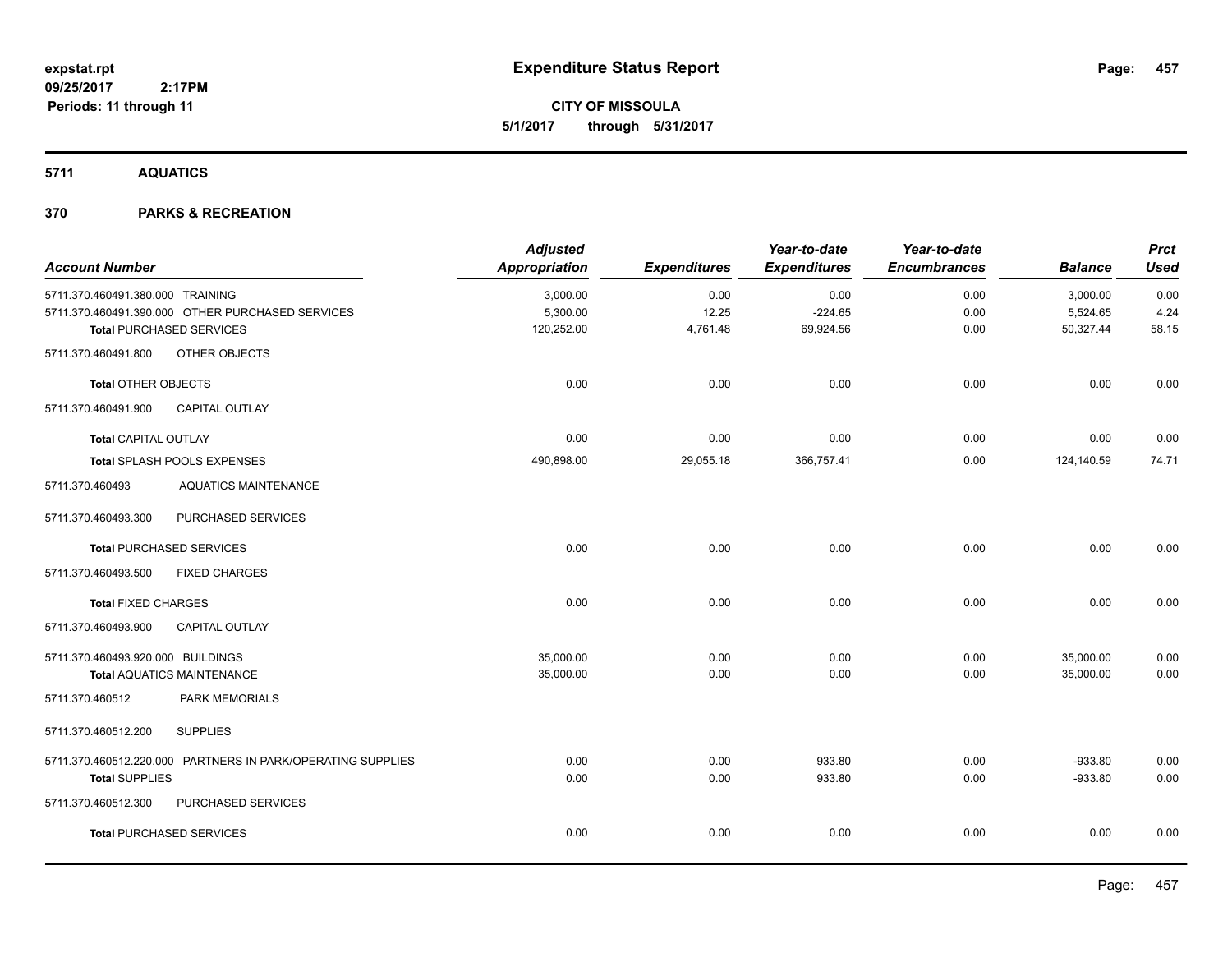**CITY OF MISSOULA 5/1/2017 through 5/31/2017**

**5711 AQUATICS**

| <b>Account Number</b>               |                                                | <b>Adjusted</b><br><b>Appropriation</b> | <b>Expenditures</b> | Year-to-date<br><b>Expenditures</b> | Year-to-date<br><b>Encumbrances</b> | <b>Balance</b> | <b>Prct</b><br><b>Used</b> |
|-------------------------------------|------------------------------------------------|-----------------------------------------|---------------------|-------------------------------------|-------------------------------------|----------------|----------------------------|
|                                     |                                                |                                         |                     |                                     |                                     |                |                            |
| 5711.370.460512.900                 | CAPITAL OUTLAY                                 |                                         |                     |                                     |                                     |                |                            |
| <b>Total CAPITAL OUTLAY</b>         |                                                | 0.00                                    | 0.00                | 0.00                                | 0.00                                | 0.00           | 0.00                       |
| <b>Total PARK MEMORIALS</b>         |                                                | 0.00                                    | 0.00                | 933.80                              | 0.00                                | $-933.80$      | 0.00                       |
| 5711.370.460519                     | <b>AQUATICS CAPITAL</b>                        |                                         |                     |                                     |                                     |                |                            |
| 5711.370.460519.900                 | <b>CAPITAL OUTLAY</b>                          |                                         |                     |                                     |                                     |                |                            |
| <b>Total AQUATICS CAPITAL</b>       |                                                | 0.00                                    | 0.00                | 0.00                                | 0.00                                | 0.00           | 0.00                       |
| 5711.370.490506                     | <b>CORE FINANCED EQUIPMENT</b>                 |                                         |                     |                                     |                                     |                |                            |
| 5711.370.490506.600                 | <b>DEBT SERVICE</b>                            |                                         |                     |                                     |                                     |                |                            |
|                                     | <b>Total CORE FINANCED EQUIPMENT</b>           | 0.00                                    | 0.00                | 0.00                                | 0.00                                | 0.00           | 0.00                       |
| 5711.370.510110                     | <b>MERCHANT SERVICES</b>                       |                                         |                     |                                     |                                     |                |                            |
| 5711.370.510110.500                 | <b>FIXED CHARGES</b>                           |                                         |                     |                                     |                                     |                |                            |
|                                     | 5711.370.510110.550.000 MERCHANT SERVICE FEES  | 12,000.00                               | 0.00                | 0.00                                | 0.00                                | 12,000.00      | 0.00                       |
| <b>Total MERCHANT SERVICES</b>      |                                                | 12,000.00                               | 0.00                | 0.00                                | 0.00                                | 12,000.00      | 0.00                       |
| 5711.370.510306                     | <b>SALARY RESERVE</b>                          |                                         |                     |                                     |                                     |                |                            |
| 5711.370.510306.100                 | PERSONAL SERVICES                              |                                         |                     |                                     |                                     |                |                            |
|                                     | 5711.370.510306.110.000 SALARIES AND WAGES     | 7.285.00                                | 0.00                | 0.00                                | 0.00                                | 7,285.00       | 0.00                       |
|                                     | 5711.370.510306.140.000 EMPLOYER CONTRIBUTIONS | 2,445.00                                | 0.00                | 0.00                                | 0.00                                | 2,445.00       | 0.00                       |
| <b>Total SALARY RESERVE</b>         |                                                | 9,730.00                                | 0.00                | 0.00                                | 0.00                                | 9,730.00       | 0.00                       |
| <b>Total PARKS &amp; RECREATION</b> |                                                | 1,264,419.00                            | 90,705.34           | 972,739.22                          | 0.00                                | 291,679.78     | 76.93                      |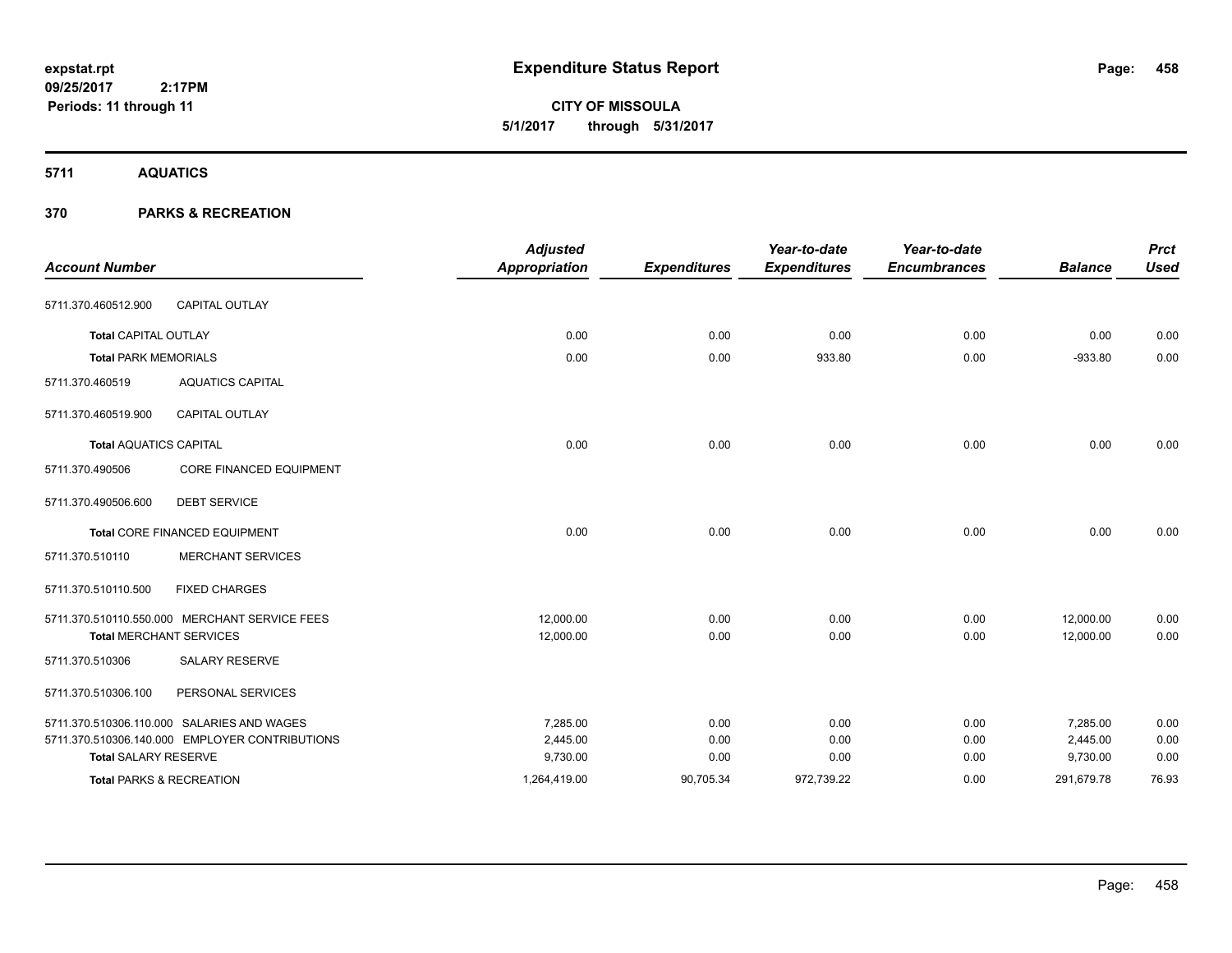## **CITY OF MISSOULA 5/1/2017 through 5/31/2017**

**5711 AQUATICS**

### **390 NON-DEPARTMENTAL**

| <b>Account Number</b>         |                       | <b>Adjusted</b><br>Appropriation | <b>Expenditures</b> | Year-to-date<br><b>Expenditures</b> | Year-to-date<br><b>Encumbrances</b> | <b>Balance</b> | <b>Prct</b><br>Used |
|-------------------------------|-----------------------|----------------------------------|---------------------|-------------------------------------|-------------------------------------|----------------|---------------------|
| 5711.390.510000               | <b>MISCELLANEOUS</b>  |                                  |                     |                                     |                                     |                |                     |
| 5711.390.510000.800           | OTHER OBJECTS         |                                  |                     |                                     |                                     |                |                     |
| <b>Total OTHER OBJECTS</b>    |                       | 0.00                             | 0.00                | 0.00                                | 0.00                                | 0.00           | 0.00                |
| 5711.390.510000.900           | <b>CAPITAL OUTLAY</b> |                                  |                     |                                     |                                     |                |                     |
| <b>Total MISCELLANEOUS</b>    |                       | 0.00                             | 0.00                | 0.00                                | 0.00                                | 0.00           | 0.00                |
| <b>Total NON-DEPARTMENTAL</b> |                       | 0.00                             | 0.00                | 0.00                                | 0.00                                | 0.00           | 0.00                |
| <b>Total AQUATICS</b>         |                       | 1,264,419.00                     | 90,705.34           | 972,739.22                          | 0.00                                | 291,679.78     | 76.93               |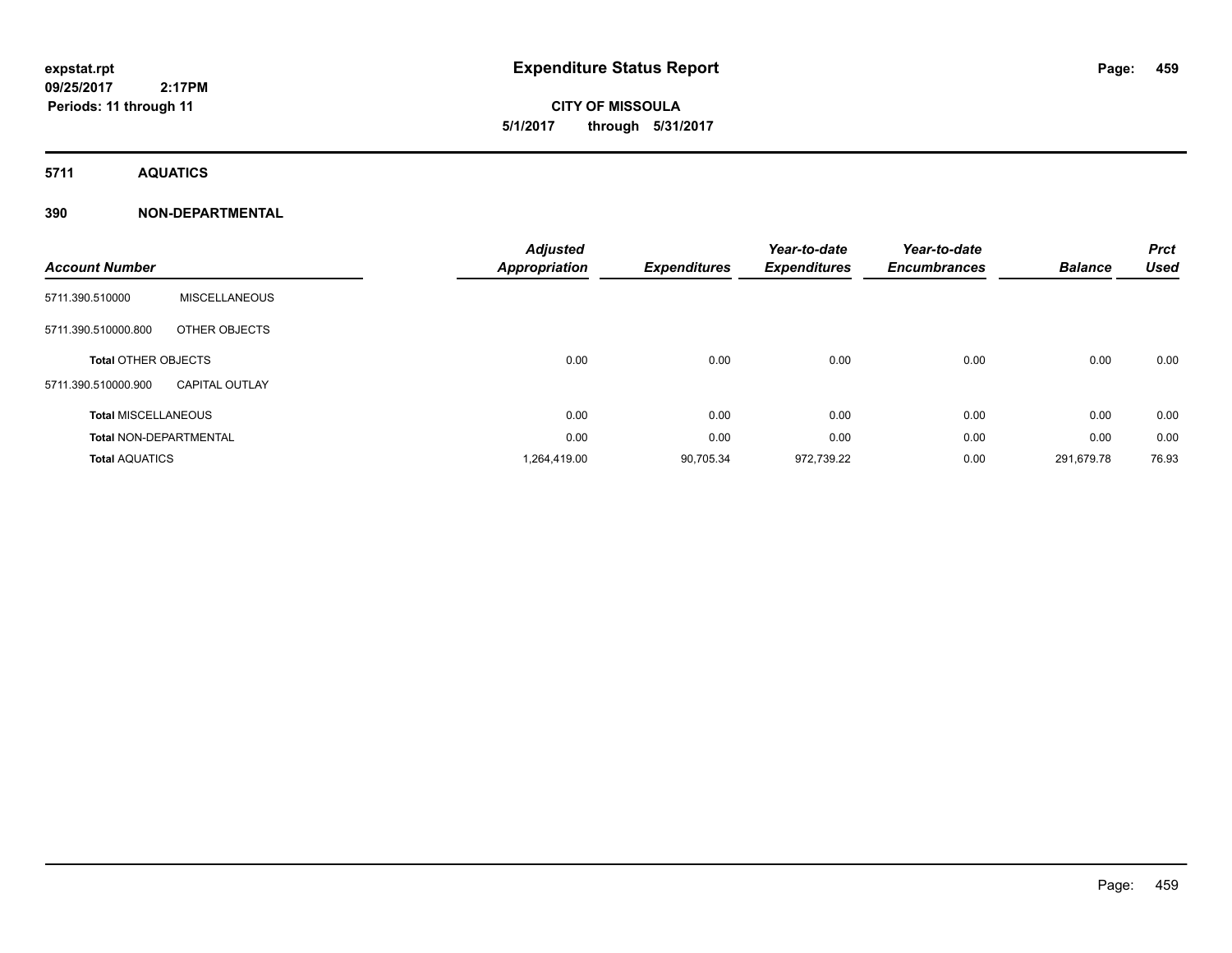**460**

**09/25/2017 2:17PM Periods: 11 through 11**

**CITY OF MISSOULA 5/1/2017 through 5/31/2017**

### **6050 EMPLOYEE BENEFIT PLAN FUND**

### **390 NON-DEPARTMENTAL**

| <b>Account Number</b>                    |                                                          | <b>Adjusted</b><br>Appropriation | <b>Expenditures</b> | Year-to-date<br><b>Expenditures</b> | Year-to-date<br><b>Encumbrances</b> | <b>Balance</b> | <b>Prct</b><br><b>Used</b> |
|------------------------------------------|----------------------------------------------------------|----------------------------------|---------------------|-------------------------------------|-------------------------------------|----------------|----------------------------|
|                                          |                                                          |                                  |                     |                                     |                                     |                |                            |
| 6050.390.510110                          | <b>MERCHANT SERVICES</b>                                 |                                  |                     |                                     |                                     |                |                            |
| 6050.390.510110.500                      | <b>FIXED CHARGES</b>                                     |                                  |                     |                                     |                                     |                |                            |
| <b>Total MERCHANT SERVICES</b>           |                                                          | 0.00                             | 0.00                | 0.00                                | 0.00                                | 0.00           | 0.00                       |
| 6050.390.520800                          | <b>EMPLOYEE BENEFITS</b>                                 |                                  |                     |                                     |                                     |                |                            |
| 6050.390.520800.300                      | <b>PURCHASED SERVICES</b>                                |                                  |                     |                                     |                                     |                |                            |
| 6050.390.520800.350.000                  | <b>PROFESSIONAL SERVICES</b>                             | 50,325.00                        | 0.00                | 14.719.73                           | 0.00                                | 35.605.27      | 29.25                      |
| 6050.390.520800.351.000 INSURANCE CLAIMS |                                                          | 5.520.000.00                     | 727,955.84          | 5,048,147.01                        | 0.00                                | 471.852.99     | 91.45                      |
| 6050.390.520800.352.000 HEALTH PROGRAMS  |                                                          | 78,532.00                        | 4,200.74            | 41,848.44                           | 0.00                                | 36,683.56      | 53.29                      |
|                                          | 6050.390.520800.353.000 ADMINISTRATION EXPENDITURES      | 715.223.00                       | 117,241.09          | 698.462.71                          | 0.00                                | 16.760.29      | 97.66                      |
|                                          | 6050.390.520800.354.000 TRANSITIONAL REINSURANCE PROGRAM | 76,704.00                        | 0.00                | 42,162.00                           | 0.00                                | 34.542.00      | 54.97                      |
| <b>Total PURCHASED SERVICES</b>          |                                                          | 6,440,784.00                     | 849,397.67          | 5,845,339.89                        | 0.00                                | 595,444.11     | 90.76                      |
| 6050.390.520800.700                      | <b>GRANTS &amp; CONTRIBUTIONS</b>                        |                                  |                     |                                     |                                     |                |                            |
|                                          | <b>Total GRANTS &amp; CONTRIBUTIONS</b>                  | 0.00                             | 0.00                | 0.00                                | 0.00                                | 0.00           | 0.00                       |
| 6050.390.520800.800                      | OTHER OBJECTS                                            |                                  |                     |                                     |                                     |                |                            |
| <b>Total OTHER OBJECTS</b>               |                                                          | 0.00                             | 0.00                | 0.00                                | 0.00                                | 0.00           | 0.00                       |
|                                          | Total EMPLOYEE BENEFIT PLAN FUND                         | 6,440,784.00                     | 849,397.67          | 5,845,339.89                        | 0.00                                | 595,444.11     | 90.76                      |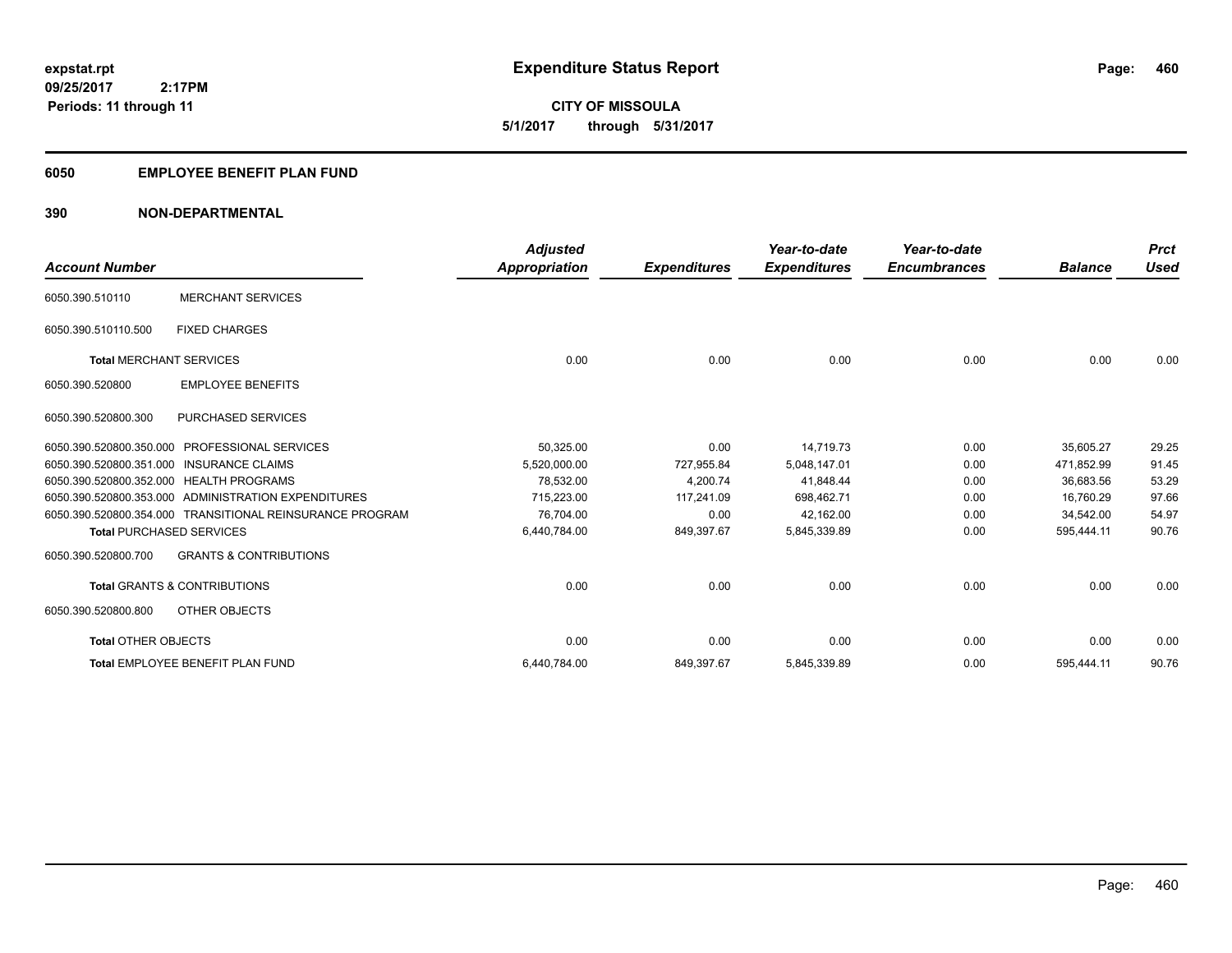**CITY OF MISSOULA 5/1/2017 through 5/31/2017**

#### **7370 PARKING COMMISSION FUND**

|                                           |                                                         | <b>Adjusted</b> |                     | Year-to-date        | Year-to-date        |                | <b>Prct</b> |
|-------------------------------------------|---------------------------------------------------------|-----------------|---------------------|---------------------|---------------------|----------------|-------------|
| <b>Account Number</b>                     |                                                         | Appropriation   | <b>Expenditures</b> | <b>Expenditures</b> | <b>Encumbrances</b> | <b>Balance</b> | <b>Used</b> |
| 7370.395.430266                           | PARKING DIVISION                                        |                 |                     |                     |                     |                |             |
| 7370.395.430266.100                       | PERSONAL SERVICES                                       |                 |                     |                     |                     |                |             |
|                                           | 7370.395.430266.110.000 SALARIES AND WAGES              | 455,965.00      | 34,879.27           | 392,507.03          | 0.00                | 63,457.97      | 86.08       |
| 7370.395.430266.120.000 OVERTIME          |                                                         | 7,234.00        | 74.45               | 462.80              | 0.00                | 6,771.20       | 6.40        |
|                                           | 7370.395.430266.140.000 EMPLOYER CONTRIBUTIONS          | 202.678.00      | 16,688.28           | 187,404.68          | 0.00                | 15.273.32      | 92.46       |
|                                           | 7370.395.430266.141.000 STATE RETIREMENT CONTRIBUTIONS  | 0.00            | 34.88               | 321.61              | 0.00                | $-321.61$      | 0.00        |
| <b>Total PERSONAL SERVICES</b>            |                                                         | 665,877.00      | 51,676.88           | 580,696.12          | 0.00                | 85,180.88      | 87.21       |
| 7370.395.430266.200                       | <b>SUPPLIES</b>                                         |                 |                     |                     |                     |                |             |
| 7370.395.430266.210.000 OFFICE SUPPLIES   |                                                         | 5,700.00        | 193.11              | 6,600.39            | 0.00                | $-900.39$      | 115.80      |
| 7370.395.430266.220.000                   | OPERATING SUPPLIES                                      | 14,700.00       | 201.76              | 7,493.84            | 0.00                | 7,206.16       | 50.98       |
| 7370.395.430266.220.311 CLOTHING SUPPLIES |                                                         | 0.00            | 297.90              | 2,049.19            | 0.00                | $-2,049.19$    | 0.00        |
|                                           | 7370.395.430266.230.000 REPAIR/MAINTENANCE              | 18,000.00       | 947.55              | 8,634.86            | 0.00                | 9,365.14       | 47.97       |
| 7370.395.430266.231.000 GASOLINE          |                                                         | 7,200.00        | 860.66              | 4,778.32            | 0.00                | 2,421.68       | 66.37       |
| 7370.395.430266.240.000 OTHER SUPPLIES    |                                                         | 0.00            | 0.00                | 210.81              | 0.00                | $-210.81$      | 0.00        |
| <b>Total SUPPLIES</b>                     |                                                         | 45,600.00       | 2,500.98            | 29,767.41           | 0.00                | 15,832.59      | 65.28       |
| 7370.395.430266.300                       | PURCHASED SERVICES                                      |                 |                     |                     |                     |                |             |
| 7370.395.430266.310.000 COMMUNICATIONS    |                                                         | 17,338.00       | 406.99              | 9,837.38            | 0.00                | 7,500.62       | 56.74       |
|                                           | 7370.395.430266.320.000 PRINTING & DUPLICATING          | 10,000.00       | 4,472.93            | 12.066.11           | 0.00                | $-2.066.11$    | 120.66      |
|                                           | 7370.395.430266.330.000 PUBLICITY, SUBSCRIPTIONS & DUES | 5,000.00        | 0.00                | 560.00              | 0.00                | 4.440.00       | 11.20       |
|                                           | 7370.395.430266.330.713 PUBLICITY, SUBSCRIPTIONS & DUES | 0.00            | 20.00               | 20.00               | 0.00                | $-20.00$       | 0.00        |
| 7370.395.430266.340.000                   | <b>SEWER</b>                                            | 141.00          | 0.00                | 157.34              | 0.00                | $-16.34$       | 111.59      |
|                                           | 7370.395.430266.341.000 ELECTRICITY & NATURAL GAS       | 37,898.00       | 5,835.53            | 38,271.48           | 0.00                | $-373.48$      | 100.99      |
| 7370.395.430266.343.000                   | <b>WATER CHARGES</b>                                    | 4,000.00        | 148.99              | 2,510.16            | 0.00                | 1,489.84       | 62.75       |
|                                           | 7370.395.430266.343.717 MARKET ON FRONT WATER CHARGES   | 0.00            | 200.22              | 1,967.54            | 0.00                | $-1,967.54$    | 0.00        |
| 7370.395.430266.344.000                   | <b>TELEPHONE SERVICE</b>                                | 6,300.00        | 521.25              | 5,200.83            | 0.00                | 1,099.17       | 82.55       |
| 7370.395.430266.345.000 GARBAGE           |                                                         | 3,744.00        | 0.00                | 2,912.70            | 0.00                | 831.30         | 77.80       |
| 7370.395.430266.345.717 GARBAGE           |                                                         | 0.00            | 0.00                | 1,392.38            | 0.00                | $-1,392.38$    | 0.00        |
|                                           | 7370.395.430266.350.000 PROFESSIONAL SERVICES           | 61,250.00       | 7,324.37            | 19,937.27           | 0.00                | 41,312.73      | 32.55       |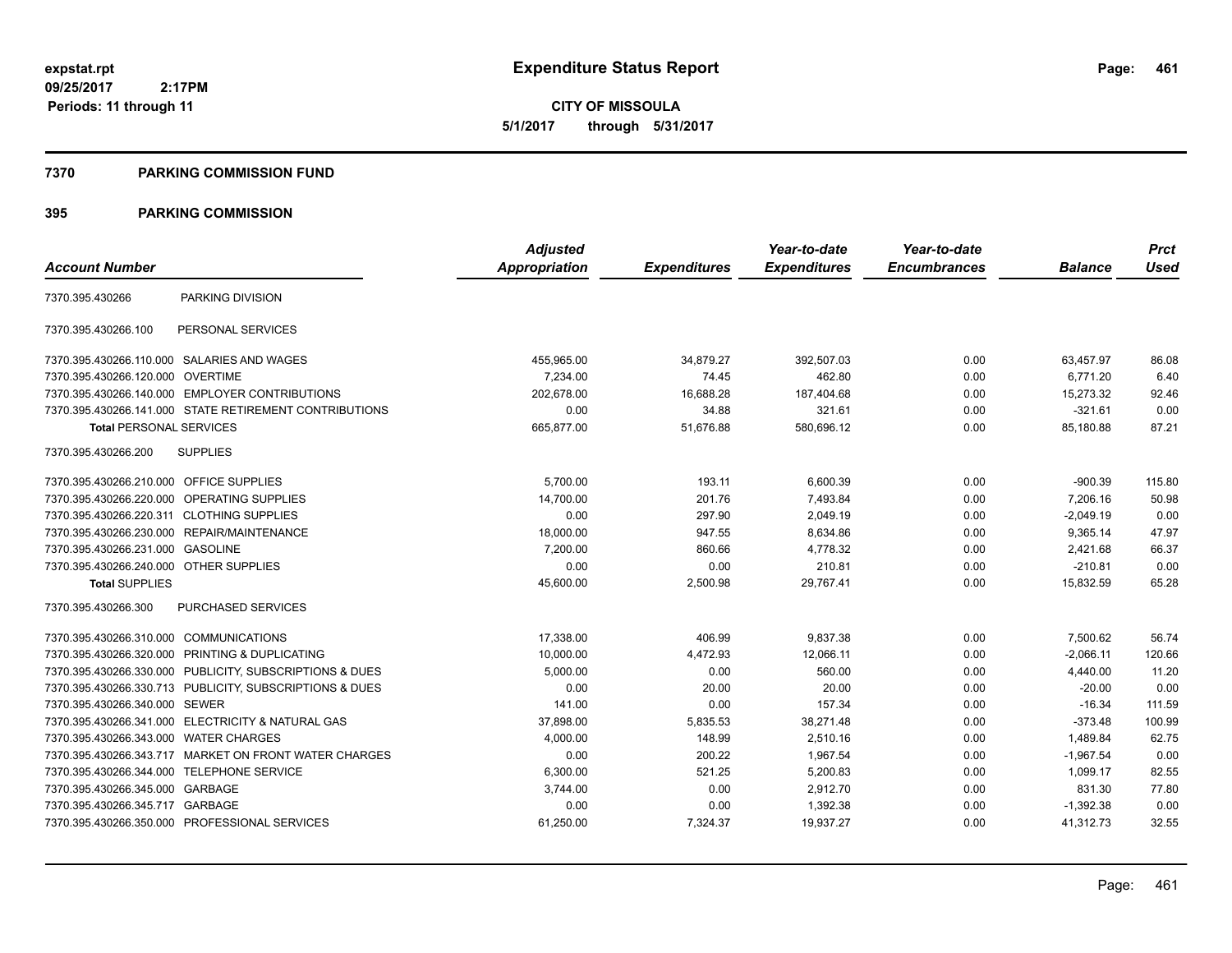**CITY OF MISSOULA 5/1/2017 through 5/31/2017**

#### **7370 PARKING COMMISSION FUND**

| <b>Account Number</b>                                | <b>Adjusted</b><br><b>Appropriation</b> | <b>Expenditures</b> | Year-to-date<br><b>Expenditures</b> | Year-to-date<br><b>Encumbrances</b> | <b>Balance</b> | <b>Prct</b><br><b>Used</b> |
|------------------------------------------------------|-----------------------------------------|---------------------|-------------------------------------|-------------------------------------|----------------|----------------------------|
| 7370.395.430266.350.303 PROFESSIONAL SERVICES        | 0.00                                    | 7,720.00            | 90,533.25                           | 0.00                                | $-90,533.25$   | 0.00                       |
| 7370.395.430266.350.700 ACCOUNTING                   | 0.00                                    | 5,348.00            | 26,762.50                           | 0.00                                | $-26,762.50$   | 0.00                       |
| 7370.395.430266.350.701 AUDIT                        | 0.00                                    | 190.00              | 12,690.00                           | 0.00                                | $-12,690.00$   | 0.00                       |
| 7370.395.430266.350.702 SECURITY FOR GARAGES         | 0.00                                    | 1,296.00            | 14,502.00                           | 0.00                                | $-14,502.00$   | 0.00                       |
| 7370.395.430266.350.703 STATE LICENSE INQUIRY        | 0.00                                    | 0.00                | 439.36                              | 0.00                                | $-439.36$      | 0.00                       |
| 7370.395.430266.350.704 COLLECTION BUREAU EXPENSE    | 0.00                                    | 0.00                | 51.34                               | 0.00                                | $-51.34$       | 0.00                       |
| 7370.395.430266.360.000 REPAIR & MAINTENANCE         | 64,800.00                               | 0.00                | 4,862.95                            | 0.00                                | 59,937.05      | 7.50                       |
| 7370.395.430266.360.174 REPAIR & MAINTENANCE         | 0.00                                    | 0.00                | 312.00                              | 0.00                                | $-312.00$      | 0.00                       |
| 7370.395.430266.360.710 REPAIR & MAINTENANCE         | 0.00                                    | 336.84              | 3,392.78                            | 0.00                                | $-3.392.78$    | 0.00                       |
| 7370.395.430266.360.711 REPAIR & MAINTENANCE         | 0.00                                    | 0.00                | 16,017.47                           | 0.00                                | $-16,017.47$   | 0.00                       |
| 7370.395.430266.360.712 REPAIR & MAINTENANCE         | 0.00                                    | 0.00                | 2,589.25                            | 0.00                                | $-2,589.25$    | 0.00                       |
| 7370.395.430266.360.713 REPAIR & MAINTENANCE         | 0.00                                    | 647.50              | 7,472.27                            | 0.00                                | $-7,472.27$    | 0.00                       |
| 7370.395.430266.360.714 BANK ST/REPAIR & MAINTENANCE | 0.00                                    | 1,993.00            | 7,603.48                            | 0.00                                | $-7,603.48$    | 0.00                       |
| 7370.395.430266.360.716 REPAIR & MAINTENANCE         | 0.00                                    | 519.35              | 14,082.92                           | 0.00                                | $-14,082.92$   | 0.00                       |
| 7370.395.430266.370.000 TRAVEL                       | 6,000.00                                | 44.00               | 3,763.33                            | 0.00                                | 2,236.67       | 62.72                      |
| 7370.395.430266.380.000 TRAINING                     | 3,500.00                                | 0.00                | 4,525.00                            | 0.00                                | $-1,025.00$    | 129.29                     |
| 7370.395.430266.390.000 OTHER PURCHASED SERVICES     | 198,357.00                              | 0.00                | 100,245.90                          | 0.00                                | 98,111.10      | 50.54                      |
| 7370.395.430266.390.044 JANITORIAL                   | 0.00                                    | 706.39              | 7,664.52                            | 0.00                                | $-7,664.52$    | 0.00                       |
| 7370.395.430266.390.720 OTHER PURCHASED SERVICES     | 0.00                                    | 0.00                | 8,408.57                            | 0.00                                | $-8,408.57$    | 0.00                       |
| <b>Total PURCHASED SERVICES</b>                      | 418,328.00                              | 37,731.36           | 420,752.08                          | 0.00                                | $-2,424.08$    | 100.58                     |
| <b>BUILDING MATERIALS</b><br>7370.395.430266.400     |                                         |                     |                                     |                                     |                |                            |
| <b>Total BUILDING MATERIALS</b>                      | 0.00                                    | 0.00                | 0.00                                | 0.00                                | 0.00           | 0.00                       |
| 7370.395.430266.500<br><b>FIXED CHARGES</b>          |                                         |                     |                                     |                                     |                |                            |
| 7370.395.430266.500.000 FIXED CHARGES                | 168.621.00                              | 0.00                | 0.00                                | 0.00                                | 168,621.00     | 0.00                       |
| 7370.395.430266.500.731 FIXED CHARGES                | 0.00                                    | 0.00                | 7,650.00                            | 0.00                                | $-7,650.00$    | 0.00                       |
| 7370.395.430266.500.732 FIXED CHARGES                | 0.00                                    | 0.00                | 6,986.00                            | 0.00                                | $-6,986.00$    | 0.00                       |
| 7370.395.430266.500.733 FIXED CHARGES                | 0.00                                    | 0.00                | 4,950.00                            | 0.00                                | $-4,950.00$    | 0.00                       |
| 7370.395.430266.500.734 FIXED CHARGES                | 0.00                                    | 5,806.54            | 14,002.69                           | 0.00                                | $-14,002.69$   | 0.00                       |
| 7370.395.430266.510.000 *** Title Not Found ***      | 0.00                                    | 0.00                | 11,428.20                           | 0.00                                | $-11,428.20$   | 0.00                       |
| <b>Total FIXED CHARGES</b>                           | 168,621.00                              | 5,806.54            | 45,016.89                           | 0.00                                | 123,604.11     | 26.70                      |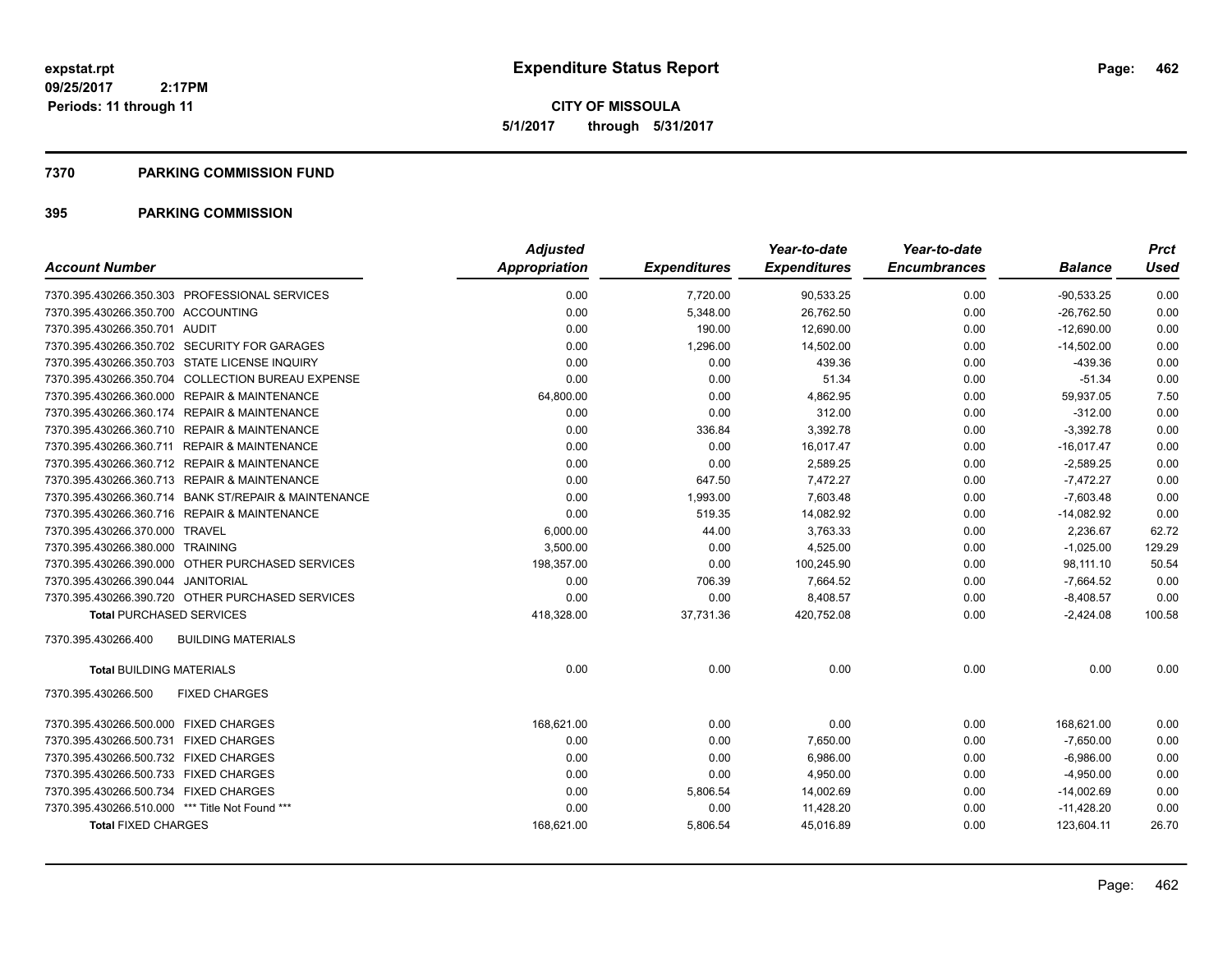**CITY OF MISSOULA 5/1/2017 through 5/31/2017**

#### **7370 PARKING COMMISSION FUND**

|                                                          | <b>Adjusted</b>      |                     | Year-to-date        | Year-to-date        |                | <b>Prct</b> |
|----------------------------------------------------------|----------------------|---------------------|---------------------|---------------------|----------------|-------------|
| <b>Account Number</b>                                    | <b>Appropriation</b> | <b>Expenditures</b> | <b>Expenditures</b> | <b>Encumbrances</b> | <b>Balance</b> | <b>Used</b> |
| <b>DEBT SERVICE</b><br>7370.395.430266.600               |                      |                     |                     |                     |                |             |
| 7370.395.430266.610.000 LEASE/PRINCIPAL                  | 181,400.00           | 0.00                | 181,400.00          | 0.00                | 0.00           | 100.00      |
| 7370.395.430266.620.000 LEASE INTEREST                   | 29,583.00            | 0.00                | 29,583.01           | 0.00                | $-0.01$        | 100.00      |
| <b>Total DEBT SERVICE</b>                                | 210,983.00           | 0.00                | 210,983.01          | 0.00                | $-0.01$        | 100.00      |
| 7370.395.430266.700<br><b>GRANTS &amp; CONTRIBUTIONS</b> |                      |                     |                     |                     |                |             |
| 7370.395.430266.700.000 GRANTS & CONTRIBUTIONS           | 74,000.00            | 2,500.00            | 113,778.75          | 0.00                | $-39,778.75$   | 153.76      |
| <b>Total GRANTS &amp; CONTRIBUTIONS</b>                  | 74,000.00            | 2,500.00            | 113,778.75          | 0.00                | $-39,778.75$   | 153.76      |
| 7370.395.430266.800<br>OTHER OBJECTS                     |                      |                     |                     |                     |                |             |
| 7370.395.430266.820.000 TRANSFERS TO OTHER FUNDS         | 309,510.00           | 25,798.75           | 285,116.25          | 0.00                | 24,393.75      | 92.12       |
| 7370.395.430266.845.000 CONTINGENCY                      | 48,965.00            | 0.00                | 0.00                | 0.00                | 48,965.00      | 0.00        |
| <b>Total OTHER OBJECTS</b>                               | 358.475.00           | 25,798.75           | 285,116.25          | 0.00                | 73.358.75      | 79.54       |
| 7370.395.430266.900<br><b>CAPITAL OUTLAY</b>             |                      |                     |                     |                     |                |             |
| <b>Total CAPITAL OUTLAY</b>                              | 0.00                 | 0.00                | 0.00                | 0.00                | 0.00           | 0.00        |
| <b>Total PARKING DIVISION</b>                            | 1,941,884.00         | 126,014.51          | 1,686,110.51        | 0.00                | 255,773.49     | 86.83       |
| FY16 METER INSTALL PROJECT<br>7370.395.430267            |                      |                     |                     |                     |                |             |
| 7370.395.430267.900<br><b>CAPITAL OUTLAY</b>             |                      |                     |                     |                     |                |             |
| 7370.395.430267.940.000 FY16 METER INSTALL PROJECT       | 0.00                 | 0.00                | 89.214.69           | 0.00                | $-89.214.69$   | 0.00        |
| Total FY16 METER INSTALL PROJECT                         | 0.00                 | 0.00                | 89,214.69           | 0.00                | $-89,214.69$   | 0.00        |
| <b>TICKET DIVISION</b><br>7370.395.430271                |                      |                     |                     |                     |                |             |
| 7370.395.430271.100<br>PERSONAL SERVICES                 |                      |                     |                     |                     |                |             |
| <b>Total TICKET DIVISION</b>                             | 0.00                 | 0.00                | 0.00                | 0.00                | 0.00           | 0.00        |
| <b>REVISED STEP SEWER DESIGN</b><br>7370.395.430622      |                      |                     |                     |                     |                |             |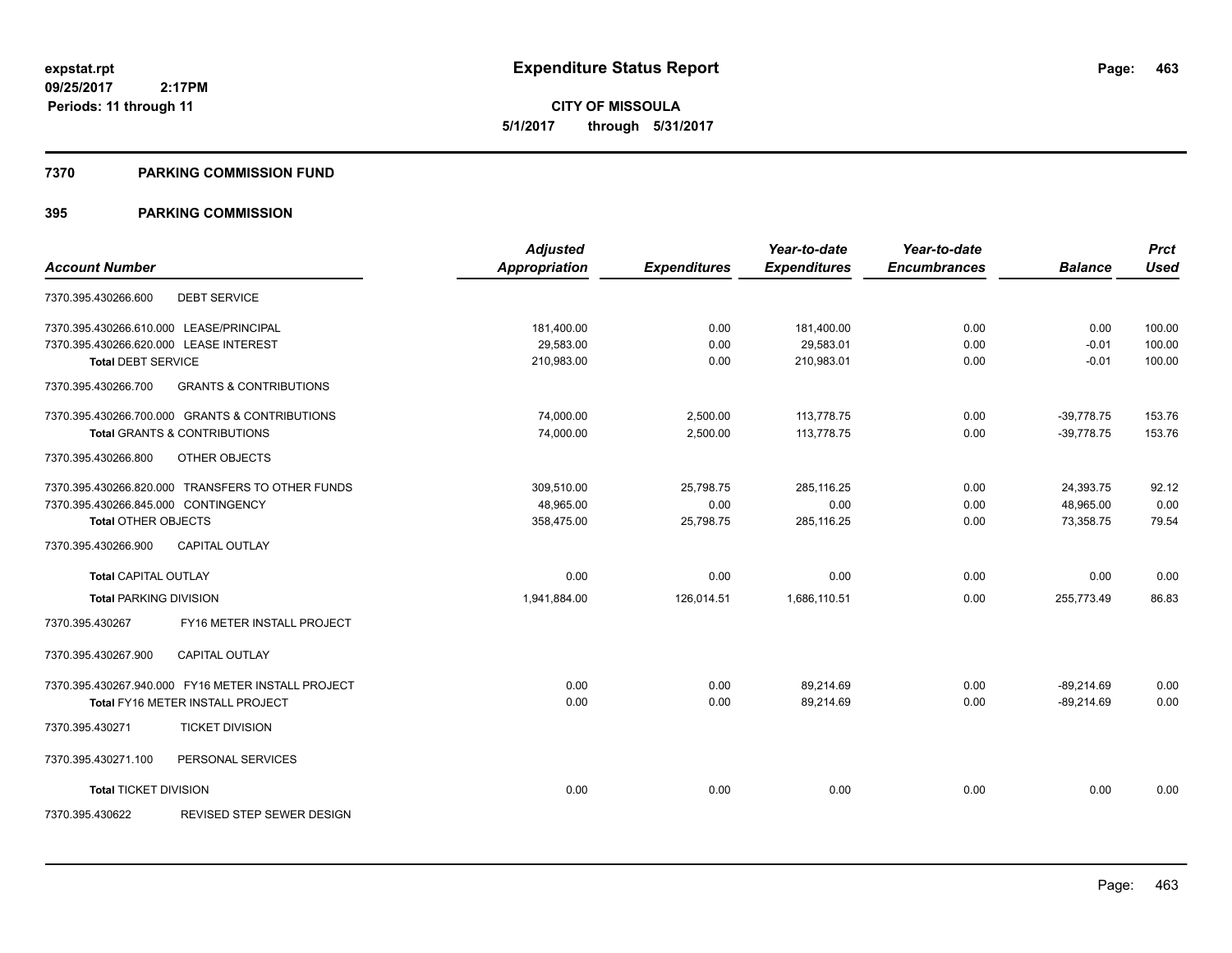**464**

**09/25/2017 2:17PM Periods: 11 through 11**

# **CITY OF MISSOULA 5/1/2017 through 5/31/2017**

#### **7370 PARKING COMMISSION FUND**

| <b>Account Number</b>     |                                               | <b>Adjusted</b><br><b>Appropriation</b> | <b>Expenditures</b> | Year-to-date<br><b>Expenditures</b> | Year-to-date<br><b>Encumbrances</b> | <b>Balance</b> | <b>Prct</b><br><b>Used</b> |
|---------------------------|-----------------------------------------------|-----------------------------------------|---------------------|-------------------------------------|-------------------------------------|----------------|----------------------------|
| 7370.395.430622.200       | <b>SUPPLIES</b>                               |                                         |                     |                                     |                                     |                |                            |
|                           | Total REVISED STEP SEWER DESIGN               | 0.00                                    | 0.00                | 0.00                                | 0.00                                | 0.00           | 0.00                       |
| 7370.395.499999           | <b>NEW REQUESTS</b>                           |                                         |                     |                                     |                                     |                |                            |
| 7370.395.499999.100       | PERSONAL SERVICES                             |                                         |                     |                                     |                                     |                |                            |
| <b>Total NEW REQUESTS</b> |                                               | 0.00                                    | 0.00                | 0.00                                | 0.00                                | 0.00           | 0.00                       |
| 7370.395.510110           | <b>MERCHANT SERVICES</b>                      |                                         |                     |                                     |                                     |                |                            |
| 7370.395.510110.500       | <b>FIXED CHARGES</b>                          |                                         |                     |                                     |                                     |                |                            |
|                           | 7370.395.510110.550.000 MERCHANT SERVICE FEES | 21,500.00                               | 0.00                | 0.00                                | 0.00                                | 21,500.00      | 0.00                       |
|                           | <b>Total MERCHANT SERVICES</b>                | 21,500.00                               | 0.00                | 0.00                                | 0.00                                | 21,500.00      | 0.00                       |
|                           | <b>Total PARKING COMMISSION</b>               | 1,963,384.00                            | 126,014.51          | 1,775,325.20                        | 0.00                                | 188,058.80     | 90.42                      |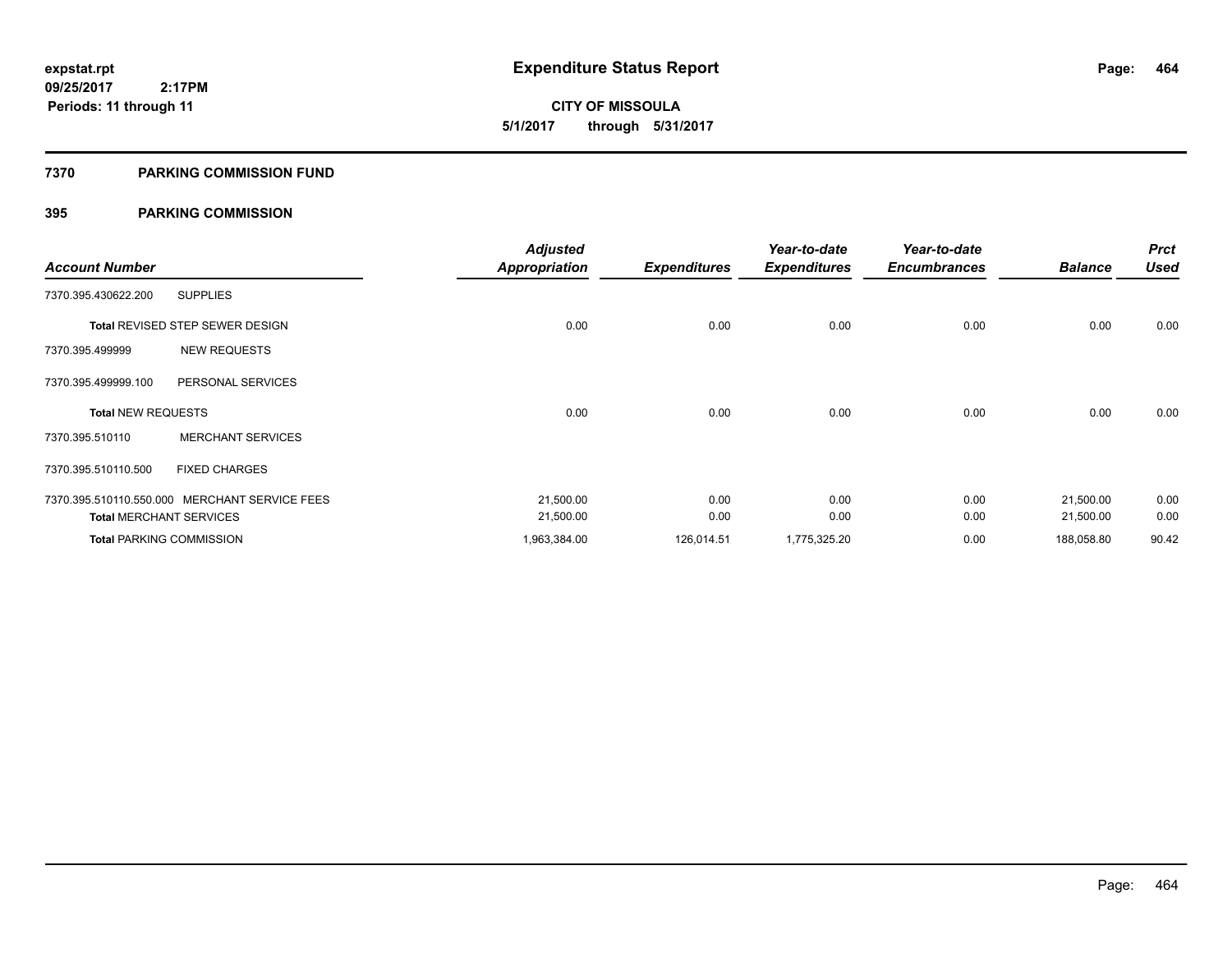**CITY OF MISSOULA 5/1/2017 through 5/31/2017**

#### **7370 PARKING COMMISSION FUND**

### **900 DEPRECIATION**

| <b>Account Number</b>      |                                      | <b>Adjusted</b><br><b>Appropriation</b> | <b>Expenditures</b> | Year-to-date<br><b>Expenditures</b> | Year-to-date<br><b>Encumbrances</b> | <b>Balance</b> | <b>Prct</b><br><b>Used</b> |
|----------------------------|--------------------------------------|-----------------------------------------|---------------------|-------------------------------------|-------------------------------------|----------------|----------------------------|
| 7370.900.510000            | <b>MISCELLANEOUS</b>                 |                                         |                     |                                     |                                     |                |                            |
| 7370.900.510000.800        | OTHER OBJECTS                        |                                         |                     |                                     |                                     |                |                            |
| <b>Total OTHER OBJECTS</b> |                                      | 0.00                                    | 0.00                | 0.00                                | 0.00                                | 0.00           | 0.00                       |
| 7370.900.510000.900        | <b>CAPITAL OUTLAY</b>                |                                         |                     |                                     |                                     |                |                            |
| <b>Total DEPRECIATION</b>  |                                      | 0.00                                    | 0.00                | 0.00                                | 0.00                                | 0.00           | 0.00                       |
|                            | <b>Total PARKING COMMISSION FUND</b> | 1,963,384.00                            | 126.014.51          | 1,775,325.20                        | 0.00                                | 188,058.80     | 90.42                      |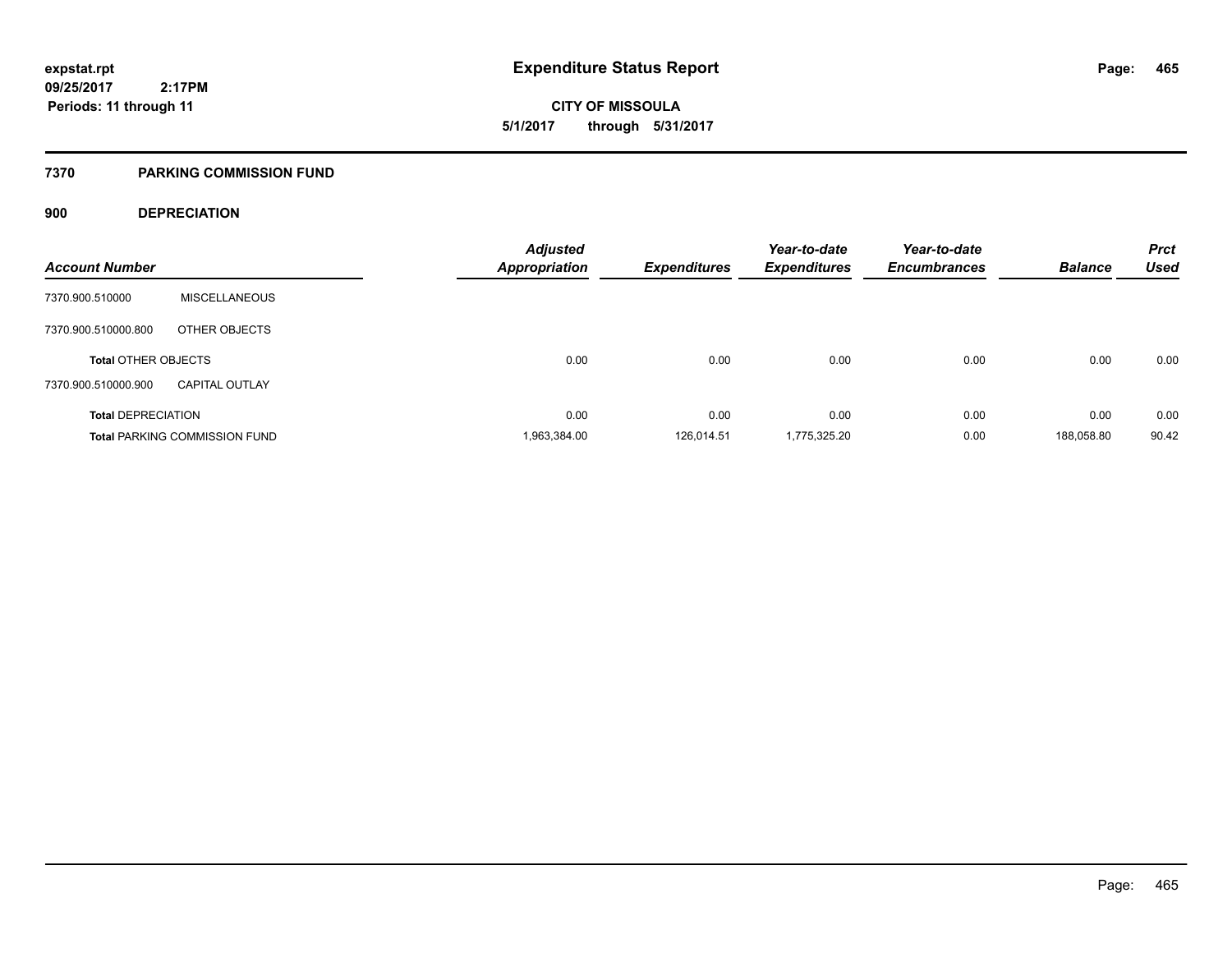# **CITY OF MISSOULA 5/1/2017 through 5/31/2017**

### **7371 FRONT STREET PARKING BONDS**

| <b>Account Number</b>         |                                                 | <b>Adjusted</b><br><b>Appropriation</b> | <b>Expenditures</b> | Year-to-date<br><b>Expenditures</b> | Year-to-date<br><b>Encumbrances</b> | <b>Balance</b> | <b>Prct</b><br><b>Used</b> |
|-------------------------------|-------------------------------------------------|-----------------------------------------|---------------------|-------------------------------------|-------------------------------------|----------------|----------------------------|
| 7371.395.430266               | PARKING DIVISION                                |                                         |                     |                                     |                                     |                |                            |
| 7371.395.430266.800           | OTHER OBJECTS                                   |                                         |                     |                                     |                                     |                |                            |
| <b>Total PARKING DIVISION</b> |                                                 | 0.00                                    | 0.00                | 0.00                                | 0.00                                | 0.00           | 0.00                       |
| 7371.395.490200               | REVENUE BOND DEBT SERVICE                       |                                         |                     |                                     |                                     |                |                            |
| 7371.395.490200.600           | <b>DEBT SERVICE</b>                             |                                         |                     |                                     |                                     |                |                            |
|                               | <b>Total REVENUE BOND DEBT SERVICE</b>          | 0.00                                    | 0.00                | 0.00                                | 0.00                                | 0.00           | 0.00                       |
| 7371.395.490201               | SERIES 2014 MPC DEBT                            |                                         |                     |                                     |                                     |                |                            |
| 7371.395.490201.600           | <b>DEBT SERVICE</b>                             |                                         |                     |                                     |                                     |                |                            |
|                               | 7371.395.490201.620.000 INTEREST / SERVICE FEES | 266,220.00                              | 0.00                | 265,850.02                          | 0.00                                | 369.98         | 99.86                      |
|                               | Total SERIES 2014 MPC DEBT                      | 266,220.00                              | 0.00                | 265,850.02                          | 0.00                                | 369.98         | 99.86                      |
| 7371.395.510110               | <b>MERCHANT SERVICES</b>                        |                                         |                     |                                     |                                     |                |                            |
| 7371.395.510110.500           | <b>FIXED CHARGES</b>                            |                                         |                     |                                     |                                     |                |                            |
|                               | <b>Total MERCHANT SERVICES</b>                  | 0.00                                    | 0.00                | 0.00                                | 0.00                                | 0.00           | 0.00                       |
|                               | <b>Total FRONT STREET PARKING BONDS</b>         | 266,220.00                              | 0.00                | 265,850.02                          | 0.00                                | 369.98         | 99.86                      |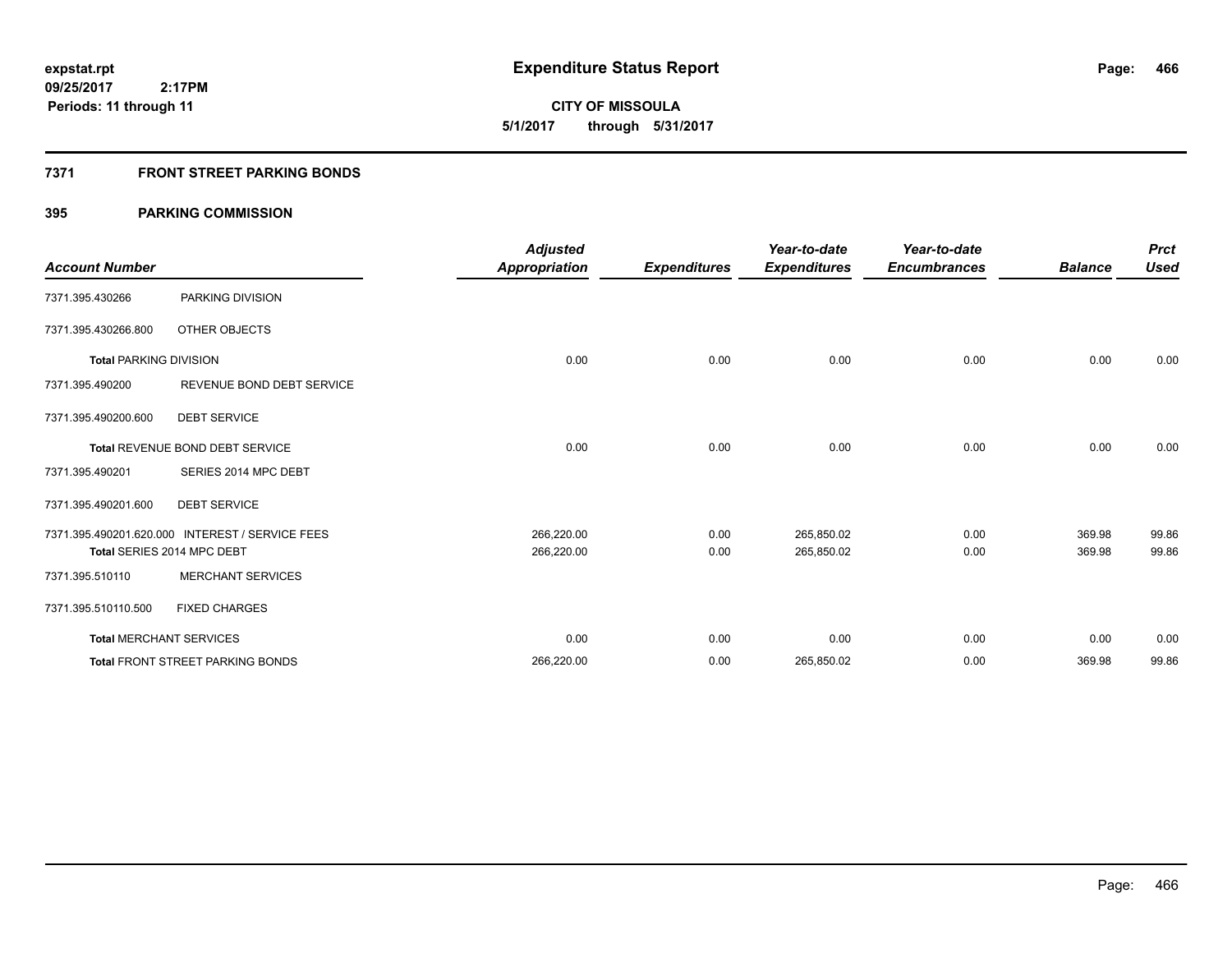**CITY OF MISSOULA 5/1/2017 through 5/31/2017**

### **7372 SINKING FUND/FRONT ST PARKING BONDS**

| <b>Account Number</b>          |                                                    | <b>Adjusted</b><br><b>Appropriation</b> | <b>Expenditures</b> | Year-to-date<br><b>Expenditures</b> | Year-to-date<br><b>Encumbrances</b> | <b>Balance</b> | <b>Prct</b><br><b>Used</b> |
|--------------------------------|----------------------------------------------------|-----------------------------------------|---------------------|-------------------------------------|-------------------------------------|----------------|----------------------------|
| 7372.395.430266                | PARKING DIVISION                                   |                                         |                     |                                     |                                     |                |                            |
| 7372.395.430266.800            | OTHER OBJECTS                                      |                                         |                     |                                     |                                     |                |                            |
| <b>Total PARKING DIVISION</b>  |                                                    | 0.00                                    | 0.00                | 0.00                                | 0.00                                | 0.00           | 0.00                       |
| 7372.395.490200                | REVENUE BOND DEBT SERVICE                          |                                         |                     |                                     |                                     |                |                            |
| 7372.395.490200.600            | <b>DEBT SERVICE</b>                                |                                         |                     |                                     |                                     |                |                            |
|                                | Total REVENUE BOND DEBT SERVICE                    | 0.00                                    | 0.00                | 0.00                                | 0.00                                | 0.00           | 0.00                       |
| 7372.395.490201                | SERIES 2014 MPC DEBT                               |                                         |                     |                                     |                                     |                |                            |
| 7372.395.490201.600            | <b>DEBT SERVICE</b>                                |                                         |                     |                                     |                                     |                |                            |
|                                | 7372.395.490201.610.000 SERIES 2014 BOND-PRINCIPAL | 250,000.00                              | 0.00                | 250,000.00                          | 0.00                                | 0.00           | 100.00                     |
|                                | Total SERIES 2014 MPC DEBT                         | 250,000.00                              | 0.00                | 250,000.00                          | 0.00                                | 0.00           | 100.00                     |
| 7372.395.510110                | <b>MERCHANT SERVICES</b>                           |                                         |                     |                                     |                                     |                |                            |
| 7372.395.510110.500            | <b>FIXED CHARGES</b>                               |                                         |                     |                                     |                                     |                |                            |
| <b>Total MERCHANT SERVICES</b> |                                                    | 0.00                                    | 0.00                | 0.00                                | 0.00                                | 0.00           | 0.00                       |
|                                | <b>Total SINKING FUND/FRONT ST PARKING BONDS</b>   | 250,000.00                              | 0.00                | 250,000.00                          | 0.00                                | 0.00           | 100.00                     |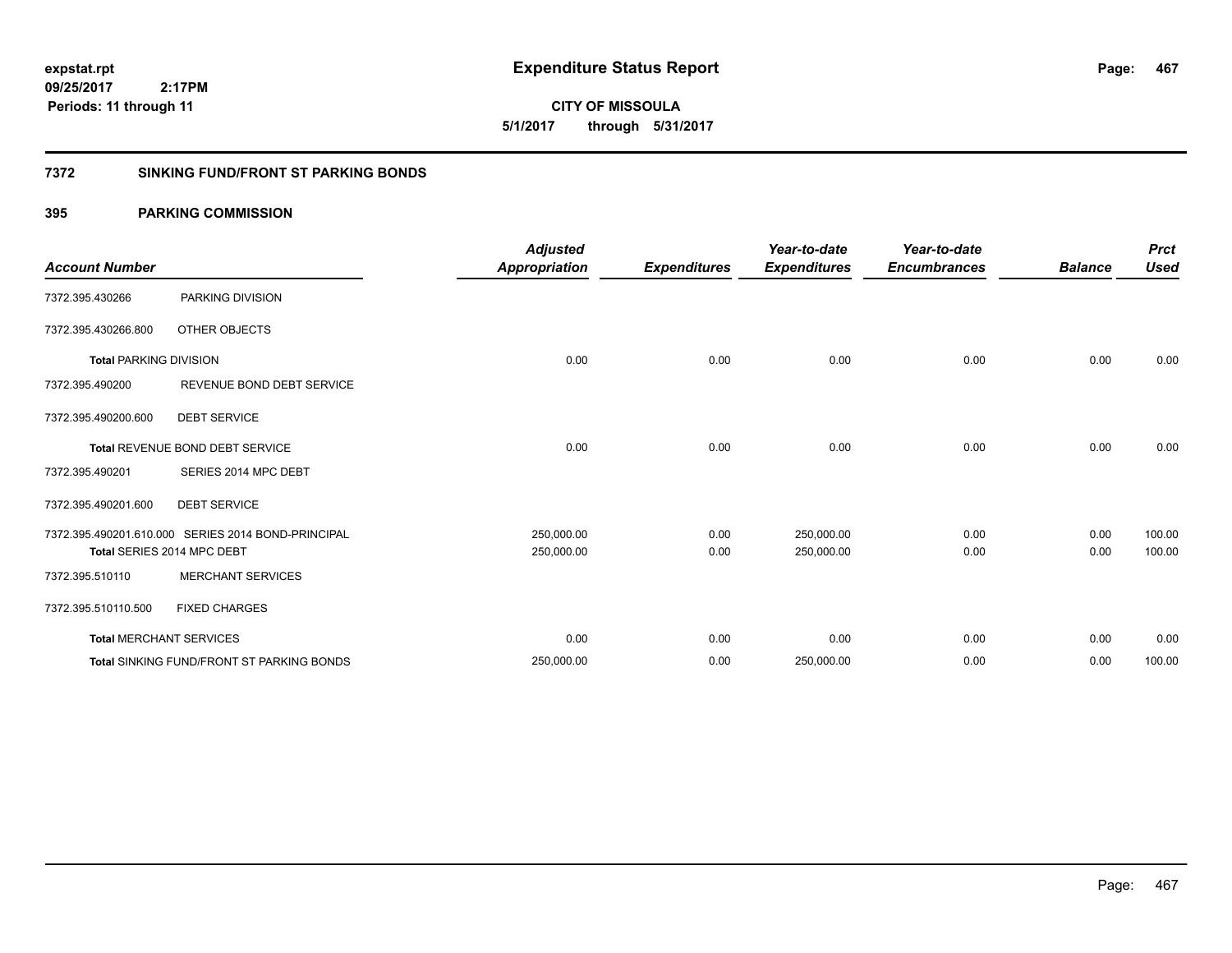**Periods: 11 through 11**

**468**

**CITY OF MISSOULA 5/1/2017 through 5/31/2017**

### **7373 MPC SERIES 2010B CONSTRUCTION**

### **395 PARKING COMMISSION**

 **2:17PM**

| <b>Account Number</b>         |                                 | <b>Adjusted</b><br><b>Appropriation</b> | <b>Expenditures</b> | Year-to-date<br><b>Expenditures</b> | Year-to-date<br><b>Encumbrances</b> | <b>Balance</b> | <b>Prct</b><br><b>Used</b> |
|-------------------------------|---------------------------------|-----------------------------------------|---------------------|-------------------------------------|-------------------------------------|----------------|----------------------------|
| 7373.395.430266               | PARKING DIVISION                |                                         |                     |                                     |                                     |                |                            |
| 7373.395.430266.600           | <b>DEBT SERVICE</b>             |                                         |                     |                                     |                                     |                |                            |
| <b>Total DEBT SERVICE</b>     |                                 | 0.00                                    | 0.00                | 0.00                                | 0.00                                | 0.00           | 0.00                       |
| 7373.395.430266.800           | OTHER OBJECTS                   |                                         |                     |                                     |                                     |                |                            |
| <b>Total PARKING DIVISION</b> |                                 | 0.00                                    | 0.00                | 0.00                                | 0.00                                | 0.00           | 0.00                       |
| 7373.395.430273               | PARKING STRUCTURES              |                                         |                     |                                     |                                     |                |                            |
| 7373.395.430273.300           | PURCHASED SERVICES              |                                         |                     |                                     |                                     |                |                            |
|                               | <b>Total PURCHASED SERVICES</b> | 0.00                                    | 0.00                | 0.00                                | 0.00                                | 0.00           | 0.00                       |
| 7373.395.430273.900           | CAPITAL OUTLAY                  |                                         |                     |                                     |                                     |                |                            |
|                               | <b>Total PARKING STRUCTURES</b> | 0.00                                    | 0.00                | 0.00                                | 0.00                                | 0.00           | 0.00                       |
| 7373.395.490200               | REVENUE BOND DEBT SERVICE       |                                         |                     |                                     |                                     |                |                            |
| 7373.395.490200.300           | PURCHASED SERVICES              |                                         |                     |                                     |                                     |                |                            |
|                               | <b>Total PURCHASED SERVICES</b> | 0.00                                    | 0.00                | 0.00                                | 0.00                                | 0.00           | 0.00                       |
| 7373.395.490200.600           | <b>DEBT SERVICE</b>             |                                         |                     |                                     |                                     |                |                            |
|                               | Total REVENUE BOND DEBT SERVICE | 0.00                                    | 0.00                | 0.00                                | 0.00                                | 0.00           | 0.00                       |
| 7373.395.499999               | <b>NEW REQUESTS</b>             |                                         |                     |                                     |                                     |                |                            |
| 7373.395.499999.900           | <b>CAPITAL OUTLAY</b>           |                                         |                     |                                     |                                     |                |                            |
| <b>Total NEW REQUESTS</b>     |                                 | 0.00                                    | 0.00                | 0.00                                | 0.00                                | 0.00           | 0.00                       |
| 7373.395.510110               | <b>MERCHANT SERVICES</b>        |                                         |                     |                                     |                                     |                |                            |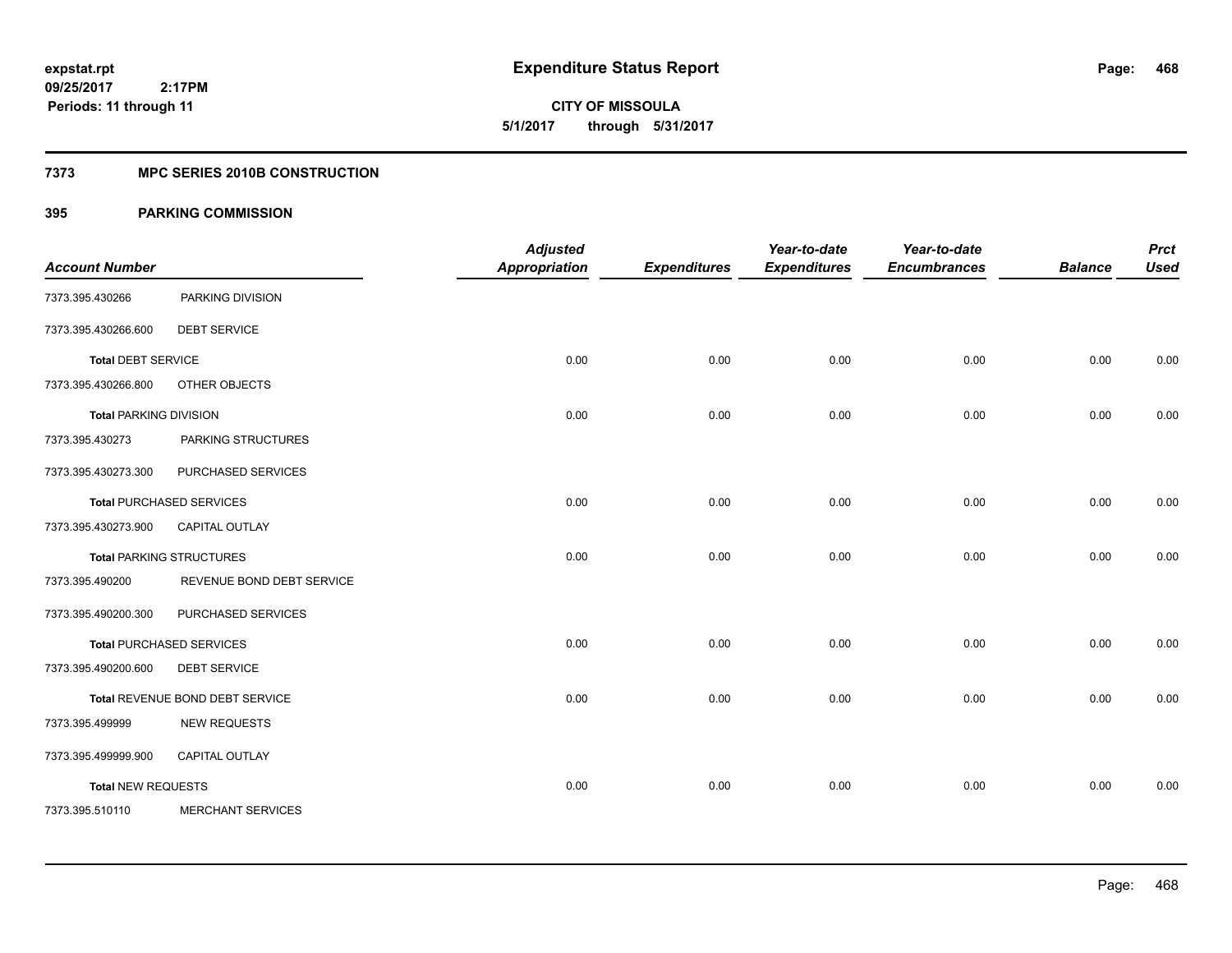**469**

**09/25/2017 2:17PM Periods: 11 through 11**

**CITY OF MISSOULA 5/1/2017 through 5/31/2017**

### **7373 MPC SERIES 2010B CONSTRUCTION**

| <b>Account Number</b>          |                                 | <b>Adjusted</b><br><b>Appropriation</b> | <b>Expenditures</b> | Year-to-date<br><b>Expenditures</b> | Year-to-date<br><b>Encumbrances</b> | <b>Balance</b> | <b>Prct</b><br>Used |
|--------------------------------|---------------------------------|-----------------------------------------|---------------------|-------------------------------------|-------------------------------------|----------------|---------------------|
| 7373.395.510110.500            | <b>FIXED CHARGES</b>            |                                         |                     |                                     |                                     |                |                     |
| <b>Total MERCHANT SERVICES</b> |                                 | 0.00                                    | 0.00                | 0.00                                | 0.00                                | 0.00           | 0.00                |
| 7373.395.520000                | OTHER FINANCING USES            |                                         |                     |                                     |                                     |                |                     |
| 7373.395.520000.600            | <b>DEBT SERVICE</b>             |                                         |                     |                                     |                                     |                |                     |
|                                | <b>Total PARKING COMMISSION</b> | 0.00                                    | 0.00                | 0.00                                | 0.00                                | 0.00           | 0.00                |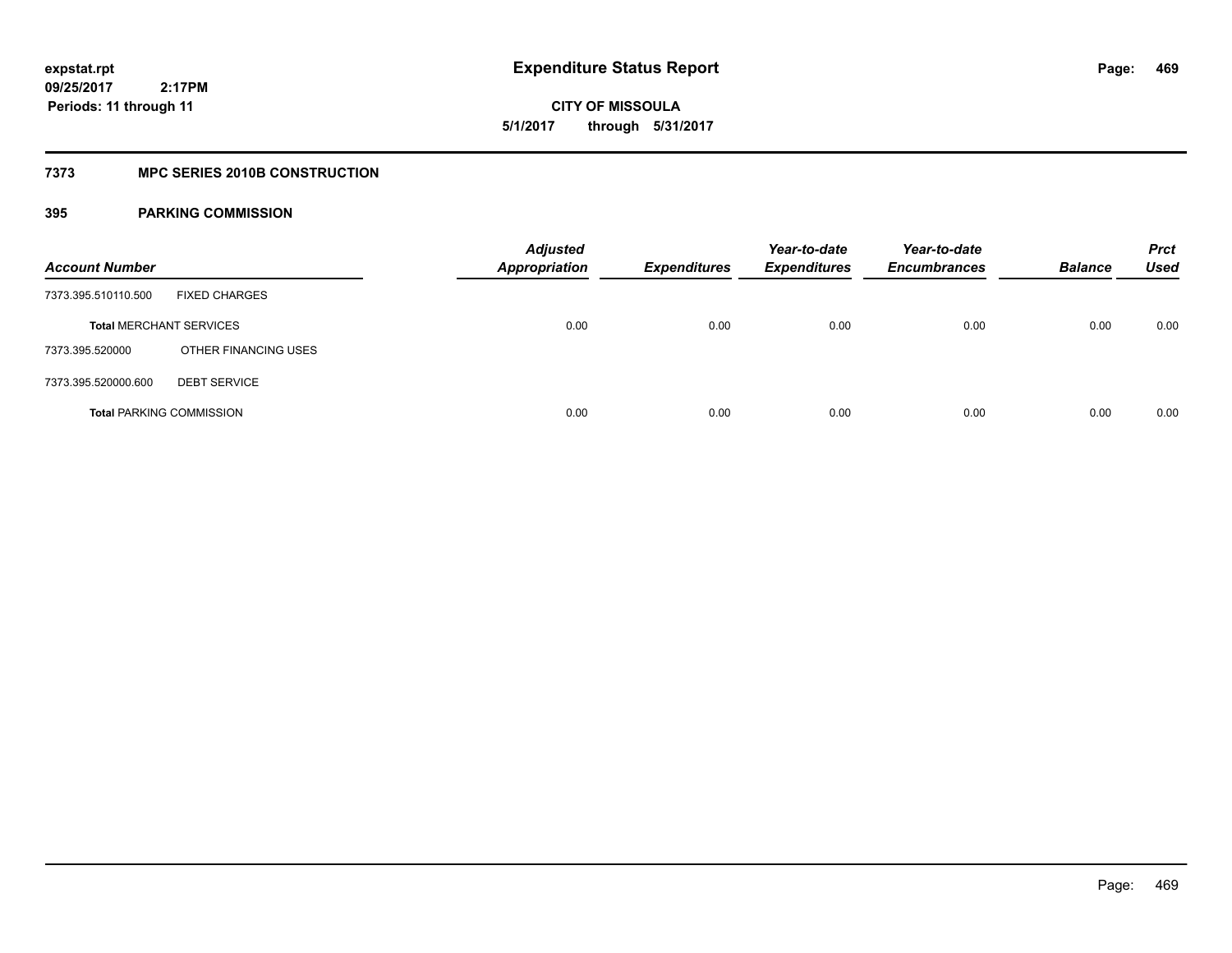**CITY OF MISSOULA 5/1/2017 through 5/31/2017**

## **7373 MPC SERIES 2010B CONSTRUCTION**

### **900 DEPRECIATION**

| <b>Account Number</b>      |                                     | <b>Adjusted</b><br><b>Appropriation</b> | <b>Expenditures</b> | Year-to-date<br><b>Expenditures</b> | Year-to-date<br><b>Encumbrances</b> | <b>Balance</b> | <b>Prct</b><br><b>Used</b> |
|----------------------------|-------------------------------------|-----------------------------------------|---------------------|-------------------------------------|-------------------------------------|----------------|----------------------------|
| 7373.900.510000            | <b>MISCELLANEOUS</b>                |                                         |                     |                                     |                                     |                |                            |
| 7373.900.510000.800        | OTHER OBJECTS                       |                                         |                     |                                     |                                     |                |                            |
| <b>Total MISCELLANEOUS</b> |                                     | 0.00                                    | 0.00                | 0.00                                | 0.00                                | 0.00           | 0.00                       |
| 7373.900.510110            | <b>MERCHANT SERVICES</b>            |                                         |                     |                                     |                                     |                |                            |
| 7373.900.510110.500        | <b>FIXED CHARGES</b>                |                                         |                     |                                     |                                     |                |                            |
|                            | Total MPC SERIES 2010B CONSTRUCTION | 0.00                                    | 0.00                | 0.00                                | 0.00                                | 0.00           | 0.00                       |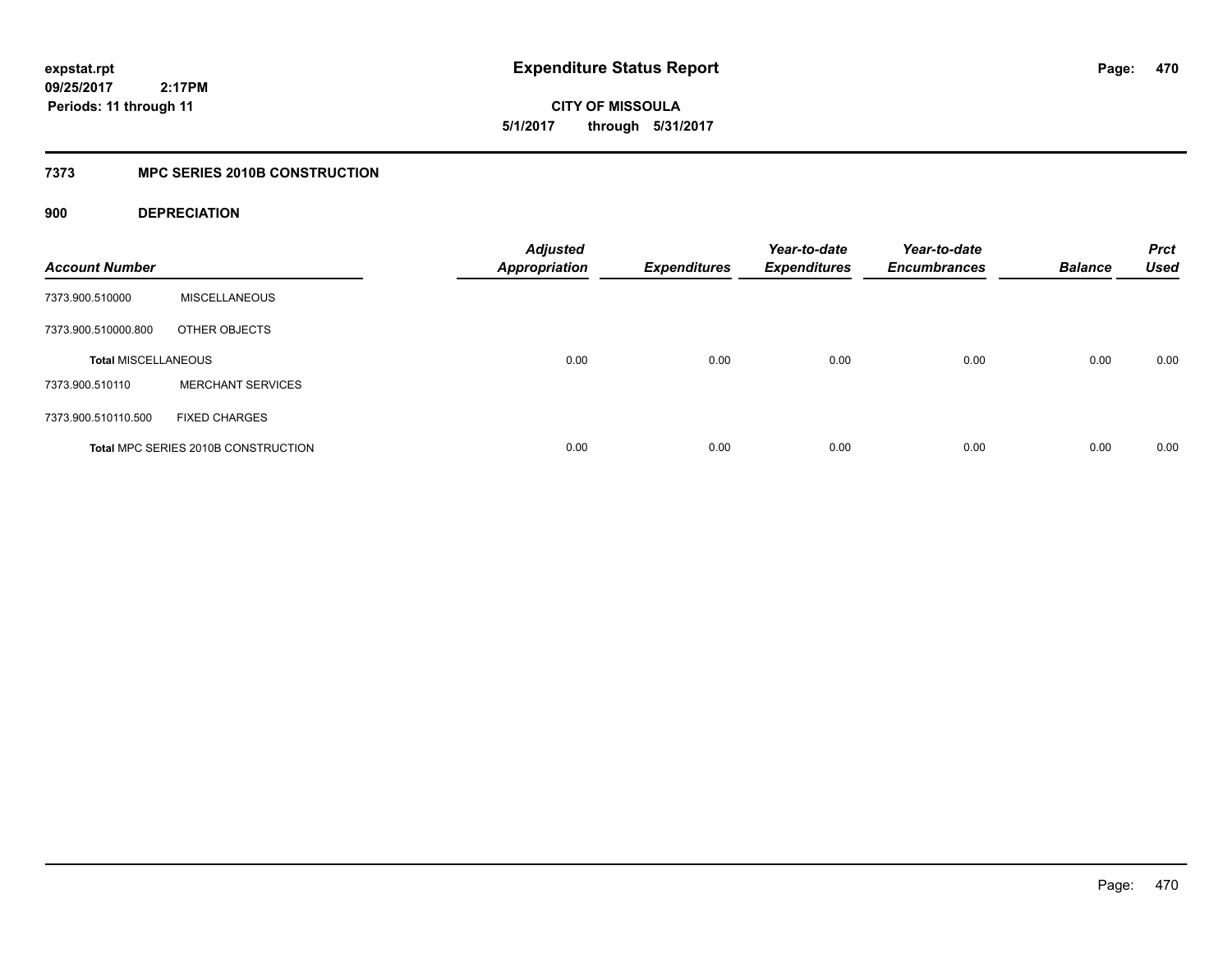**471**

**09/25/2017 2:17PM Periods: 11 through 11**

**CITY OF MISSOULA 5/1/2017 through 5/31/2017**

### **7374 RESERVE FUND-PARKING BONDS**

| <b>Account Number</b> |                                         | Adjusted<br><b>Appropriation</b> | <b>Expenditures</b> | Year-to-date<br><b>Expenditures</b> | Year-to-date<br><b>Encumbrances</b> | <b>Balance</b> | <b>Prct</b><br><b>Used</b> |
|-----------------------|-----------------------------------------|----------------------------------|---------------------|-------------------------------------|-------------------------------------|----------------|----------------------------|
| 7374.395.430273       | PARKING STRUCTURES                      |                                  |                     |                                     |                                     |                |                            |
| 7374.395.430273.900   | <b>CAPITAL OUTLAY</b>                   |                                  |                     |                                     |                                     |                |                            |
|                       | <b>Total PARKING STRUCTURES</b>         | 0.00                             | 0.00                | 0.00                                | 0.00                                | 0.00           | 0.00                       |
| 7374.395.510110       | <b>MERCHANT SERVICES</b>                |                                  |                     |                                     |                                     |                |                            |
| 7374.395.510110.500   | <b>FIXED CHARGES</b>                    |                                  |                     |                                     |                                     |                |                            |
|                       | <b>Total MERCHANT SERVICES</b>          | 0.00                             | 0.00                | 0.00                                | 0.00                                | 0.00           | 0.00                       |
|                       | <b>Total RESERVE FUND-PARKING BONDS</b> | 0.00                             | 0.00                | 0.00                                | 0.00                                | 0.00           | 0.00                       |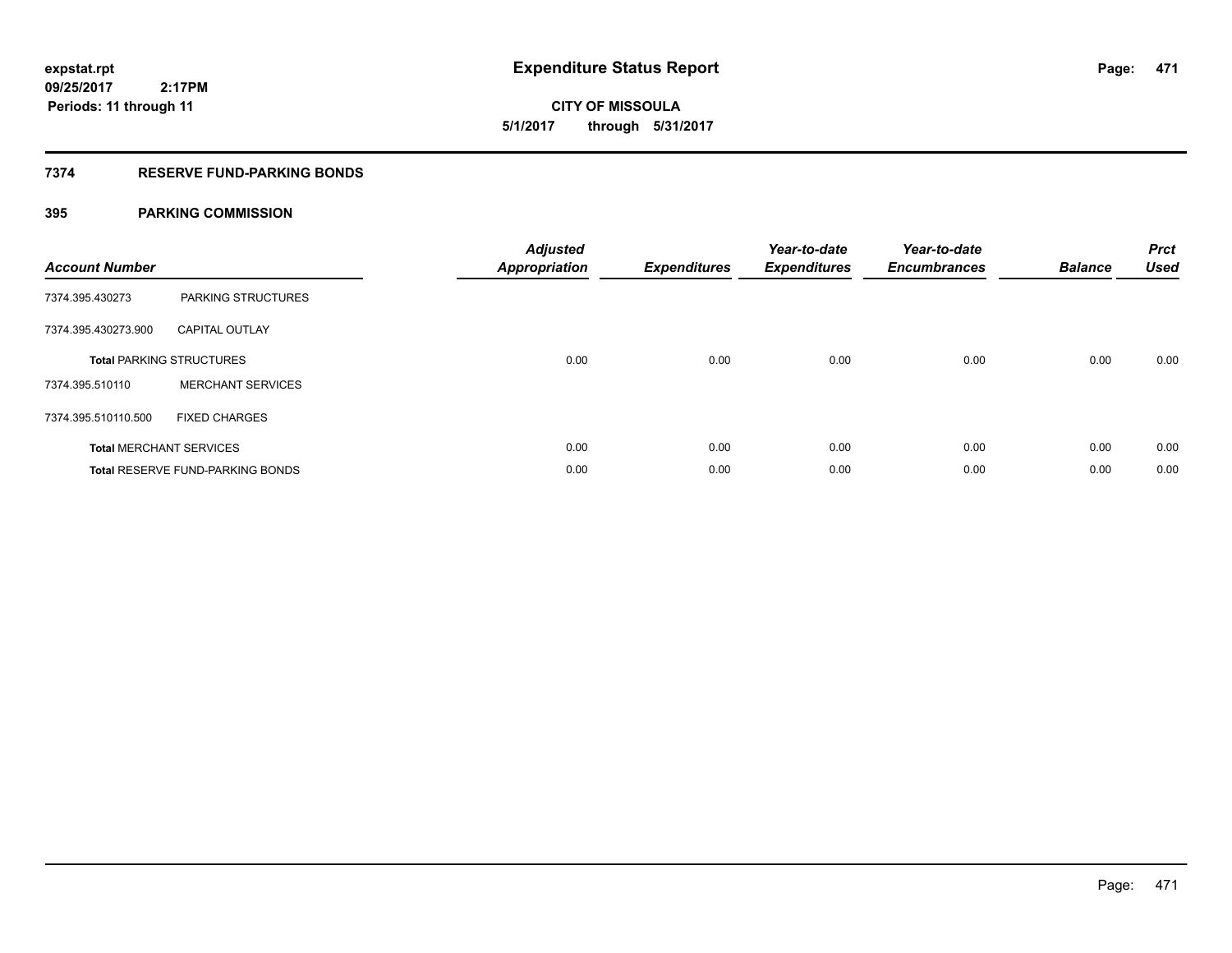**CITY OF MISSOULA 5/1/2017 through 5/31/2017**

### **7375 PLEDGED TAX INCREMENT-2010B BOND**

|                                |                                                                                                | <b>Adjusted</b>          |                     | Year-to-date        | Year-to-date        |                          | <b>Prct</b>  |
|--------------------------------|------------------------------------------------------------------------------------------------|--------------------------|---------------------|---------------------|---------------------|--------------------------|--------------|
| <b>Account Number</b>          |                                                                                                | <b>Appropriation</b>     | <b>Expenditures</b> | <b>Expenditures</b> | <b>Encumbrances</b> | <b>Balance</b>           | <b>Used</b>  |
| 7375.395.430266                | PARKING DIVISION                                                                               |                          |                     |                     |                     |                          |              |
| 7375.395.430266.800            | OTHER OBJECTS                                                                                  |                          |                     |                     |                     |                          |              |
| <b>Total PARKING DIVISION</b>  | 7375.395.430266.820.000 TRANSFERS TO OTHER FUNDS                                               | 264,901.00<br>264,901.00 | 0.00<br>0.00        | 0.00<br>0.00        | 0.00<br>0.00        | 264,901.00<br>264,901.00 | 0.00<br>0.00 |
| 7375.395.490200                | REVENUE BOND DEBT SERVICE                                                                      |                          |                     |                     |                     |                          |              |
| 7375.395.490200.300            | PURCHASED SERVICES                                                                             |                          |                     |                     |                     |                          |              |
|                                | 7375.395.490200.390.000 EXCESS PLEDGED TAX INCREMENT<br><b>Total REVENUE BOND DEBT SERVICE</b> | 1,950.00<br>1,950.00     | 0.00<br>0.00        | 0.00<br>0.00        | 0.00<br>0.00        | 1,950.00<br>1,950.00     | 0.00<br>0.00 |
| 7375.395.510110                | <b>MERCHANT SERVICES</b>                                                                       |                          |                     |                     |                     |                          |              |
| 7375.395.510110.500            | <b>FIXED CHARGES</b>                                                                           |                          |                     |                     |                     |                          |              |
| <b>Total MERCHANT SERVICES</b> |                                                                                                | 0.00                     | 0.00                | 0.00                | 0.00                | 0.00                     | 0.00         |
|                                | Total PLEDGED TAX INCREMENT-2010B BOND                                                         | 266,851.00               | 0.00                | 0.00                | 0.00                | 266,851.00               | 0.00         |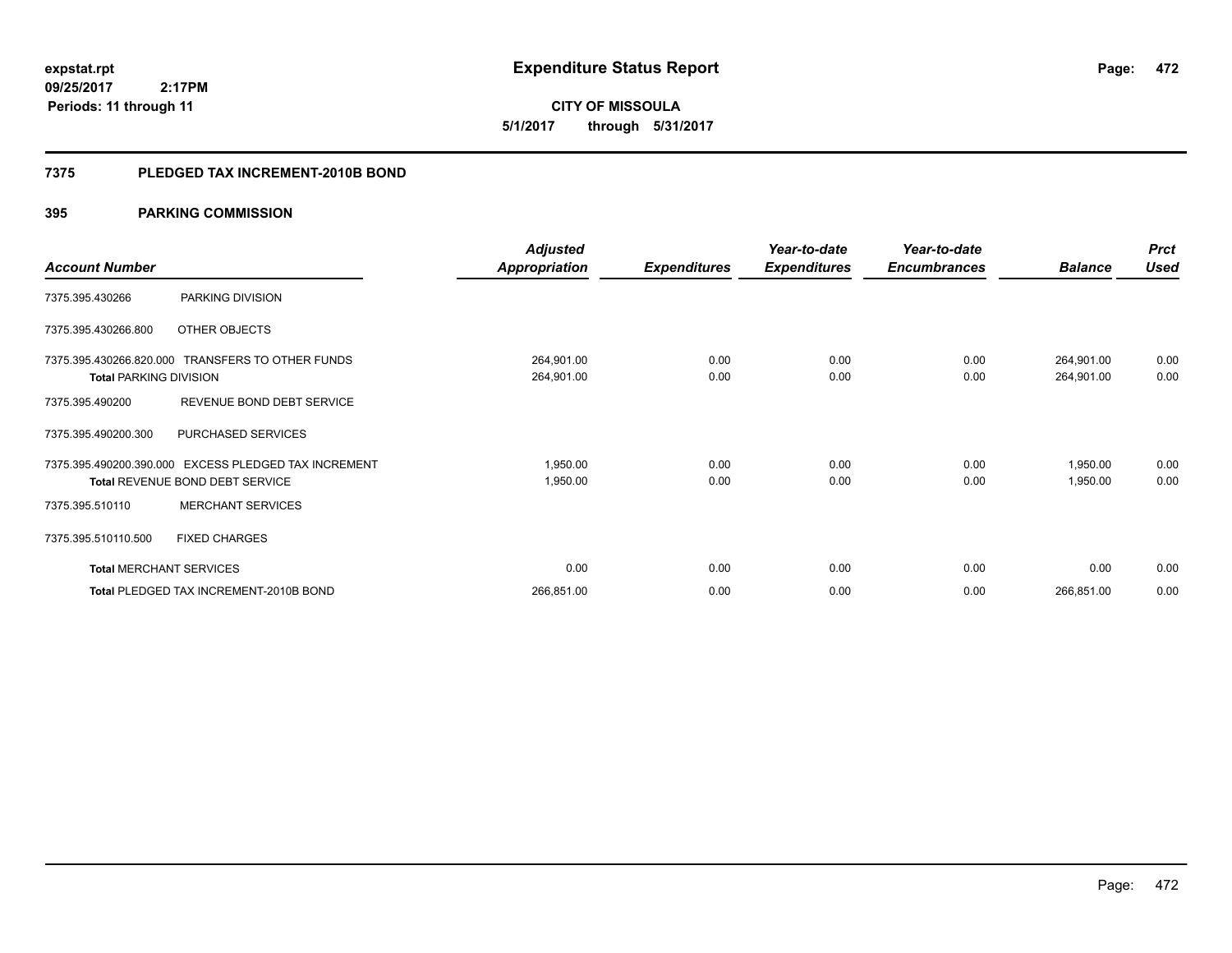**CITY OF MISSOULA 5/1/2017 through 5/31/2017**

### **7376 MPC 2010A BONDS DEBT INTEREST**

| <b>Account Number</b>         |                                     | <b>Adjusted</b><br><b>Appropriation</b> | <b>Expenditures</b> | Year-to-date<br><b>Expenditures</b> | Year-to-date<br><b>Encumbrances</b> | <b>Balance</b> | <b>Prct</b><br><b>Used</b> |
|-------------------------------|-------------------------------------|-----------------------------------------|---------------------|-------------------------------------|-------------------------------------|----------------|----------------------------|
| 7376.395.430266               | PARKING DIVISION                    |                                         |                     |                                     |                                     |                |                            |
| 7376.395.430266.800           | OTHER OBJECTS                       |                                         |                     |                                     |                                     |                |                            |
| <b>Total PARKING DIVISION</b> |                                     | 0.00                                    | 0.00                | 0.00                                | 0.00                                | 0.00           | 0.00                       |
| 7376.395.490200               | REVENUE BOND DEBT SERVICE           |                                         |                     |                                     |                                     |                |                            |
| 7376.395.490200.600           | <b>DEBT SERVICE</b>                 |                                         |                     |                                     |                                     |                |                            |
|                               | Total REVENUE BOND DEBT SERVICE     | 0.00                                    | 0.00                | 0.00                                | 0.00                                | 0.00           | 0.00                       |
| 7376.395.510110               | <b>MERCHANT SERVICES</b>            |                                         |                     |                                     |                                     |                |                            |
| 7376.395.510110.500           | <b>FIXED CHARGES</b>                |                                         |                     |                                     |                                     |                |                            |
|                               | <b>Total MERCHANT SERVICES</b>      | 0.00                                    | 0.00                | 0.00                                | 0.00                                | 0.00           | 0.00                       |
|                               | Total MPC 2010A BONDS DEBT INTEREST | 0.00                                    | 0.00                | 0.00                                | 0.00                                | 0.00           | 0.00                       |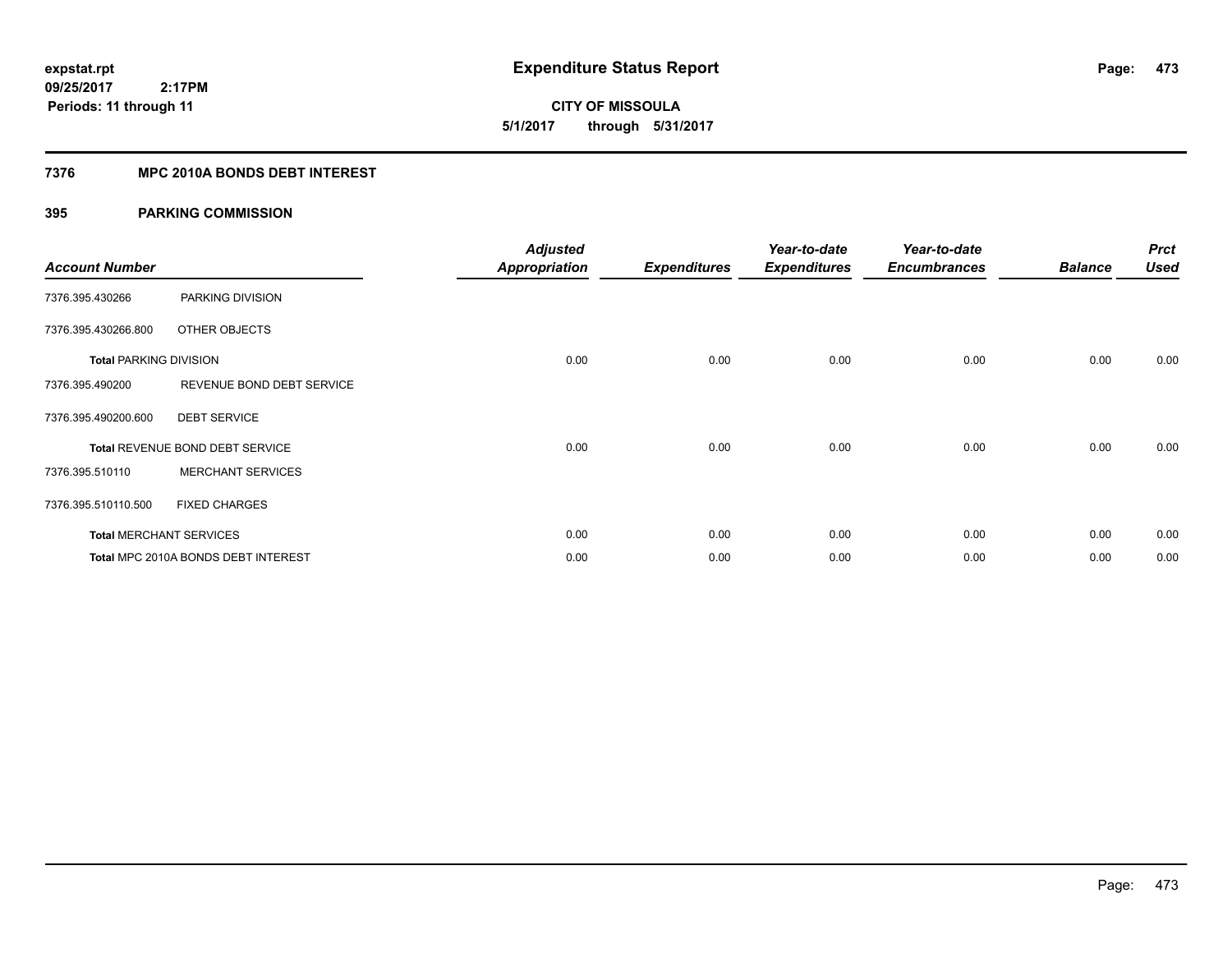**CITY OF MISSOULA 5/1/2017 through 5/31/2017**

### **7377 MPC 2010A BONDS SINKING FUND**

| <b>Account Number</b>         |                                    | <b>Adjusted</b><br><b>Appropriation</b> | <b>Expenditures</b> | Year-to-date<br><b>Expenditures</b> | Year-to-date<br><b>Encumbrances</b> | <b>Balance</b> | <b>Prct</b><br><b>Used</b> |
|-------------------------------|------------------------------------|-----------------------------------------|---------------------|-------------------------------------|-------------------------------------|----------------|----------------------------|
| 7377.395.430266               | PARKING DIVISION                   |                                         |                     |                                     |                                     |                |                            |
| 7377.395.430266.800           | OTHER OBJECTS                      |                                         |                     |                                     |                                     |                |                            |
| <b>Total PARKING DIVISION</b> |                                    | 0.00                                    | 0.00                | 0.00                                | 0.00                                | 0.00           | 0.00                       |
| 7377.395.490200               | REVENUE BOND DEBT SERVICE          |                                         |                     |                                     |                                     |                |                            |
| 7377.395.490200.600           | <b>DEBT SERVICE</b>                |                                         |                     |                                     |                                     |                |                            |
|                               | Total REVENUE BOND DEBT SERVICE    | 0.00                                    | 0.00                | 0.00                                | 0.00                                | 0.00           | 0.00                       |
| 7377.395.510110               | <b>MERCHANT SERVICES</b>           |                                         |                     |                                     |                                     |                |                            |
| 7377.395.510110.500           | <b>FIXED CHARGES</b>               |                                         |                     |                                     |                                     |                |                            |
|                               | <b>Total MERCHANT SERVICES</b>     | 0.00                                    | 0.00                | 0.00                                | 0.00                                | 0.00           | 0.00                       |
|                               | Total MPC 2010A BONDS SINKING FUND | 0.00                                    | 0.00                | 0.00                                | 0.00                                | 0.00           | 0.00                       |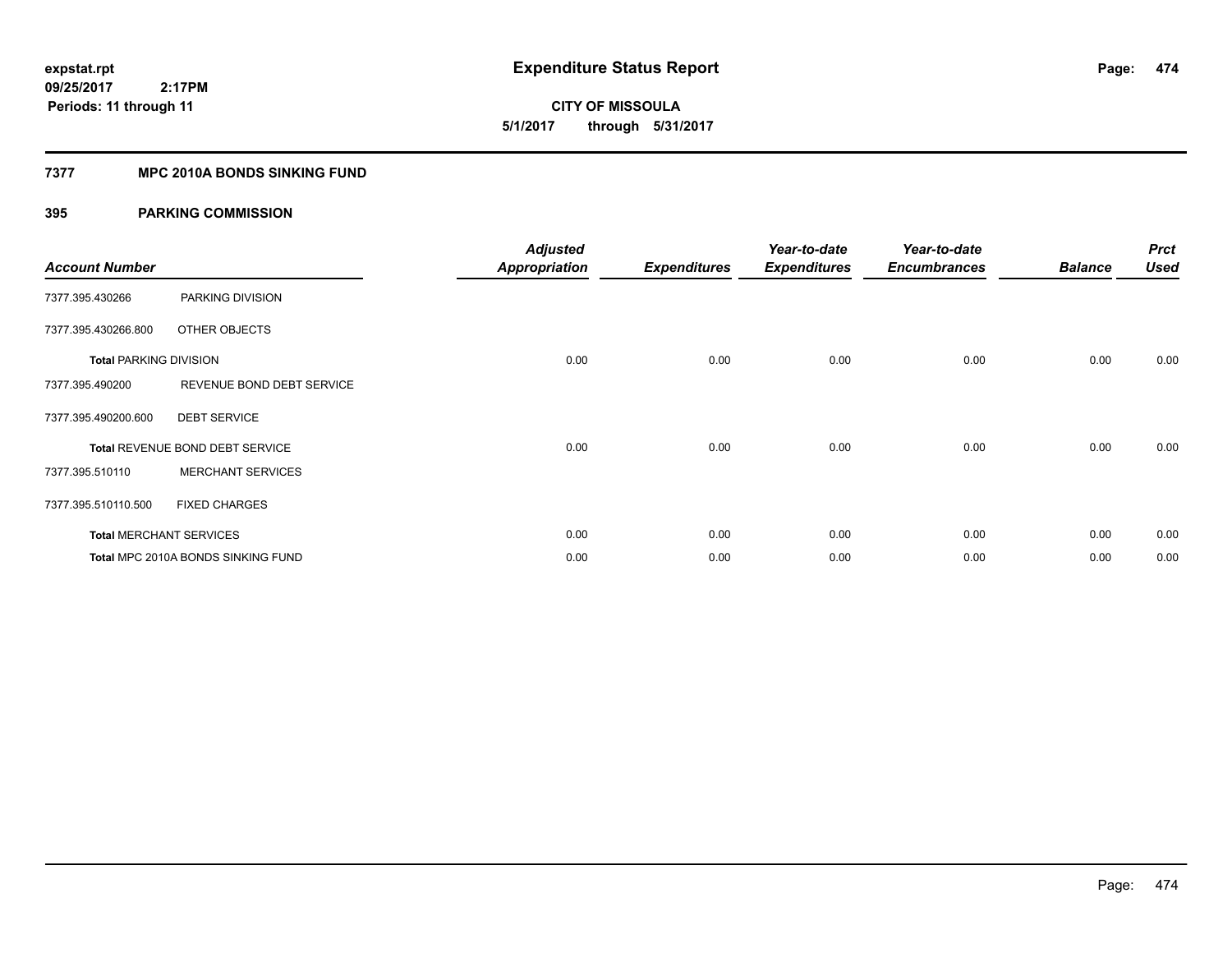**CITY OF MISSOULA 5/1/2017 through 5/31/2017**

### **7378 MPC 2010A BOND RESERVE**

| <b>Account Number</b>         |                                 | <b>Adjusted</b><br><b>Appropriation</b> | <b>Expenditures</b> | Year-to-date<br><b>Expenditures</b> | Year-to-date<br><b>Encumbrances</b> | <b>Balance</b> | <b>Prct</b><br><b>Used</b> |
|-------------------------------|---------------------------------|-----------------------------------------|---------------------|-------------------------------------|-------------------------------------|----------------|----------------------------|
| 7378.395.430266               | PARKING DIVISION                |                                         |                     |                                     |                                     |                |                            |
| 7378.395.430266.800           | OTHER OBJECTS                   |                                         |                     |                                     |                                     |                |                            |
| <b>Total PARKING DIVISION</b> |                                 | 0.00                                    | 0.00                | 0.00                                | 0.00                                | 0.00           | 0.00                       |
| 7378.395.430273               | PARKING STRUCTURES              |                                         |                     |                                     |                                     |                |                            |
| 7378.395.430273.900           | <b>CAPITAL OUTLAY</b>           |                                         |                     |                                     |                                     |                |                            |
|                               | <b>Total PARKING STRUCTURES</b> | 0.00                                    | 0.00                | 0.00                                | 0.00                                | 0.00           | 0.00                       |
| 7378.395.510110               | <b>MERCHANT SERVICES</b>        |                                         |                     |                                     |                                     |                |                            |
| 7378.395.510110.500           | <b>FIXED CHARGES</b>            |                                         |                     |                                     |                                     |                |                            |
|                               | Total MPC 2010A BOND RESERVE    | 0.00                                    | 0.00                | 0.00                                | 0.00                                | 0.00           | 0.00                       |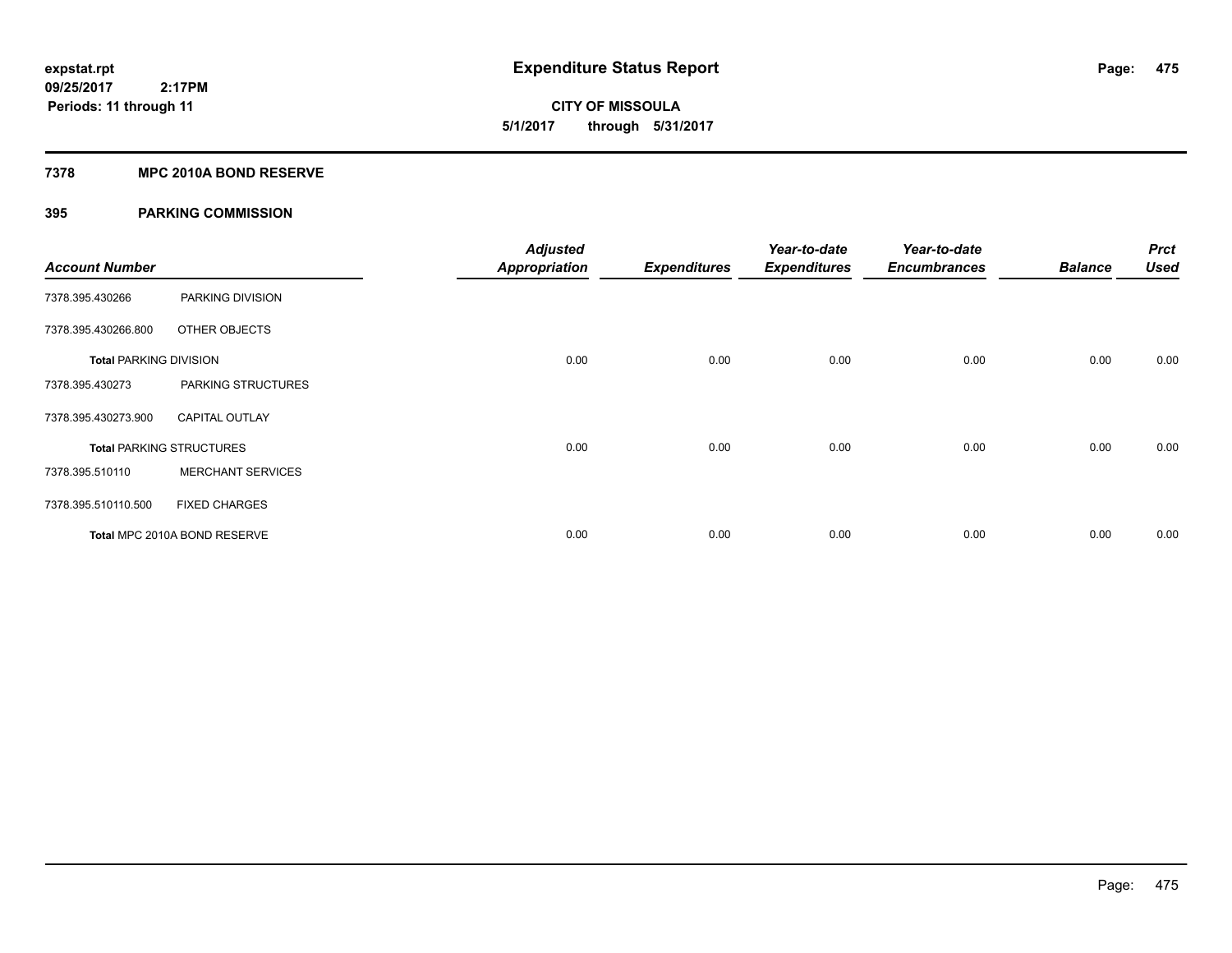**CITY OF MISSOULA 5/1/2017 through 5/31/2017**

### **7380 BUSINESS IMPROVEMENT DISTRICT**

## **375 BUSINESS IMPROVEMENT DISTRICT**

| <b>Account Number</b>           |                                                            | <b>Adjusted</b><br>Appropriation | <b>Expenditures</b> | Year-to-date<br><b>Expenditures</b> | Year-to-date<br><b>Encumbrances</b> | <b>Balance</b> | <b>Prct</b><br><b>Used</b> |
|---------------------------------|------------------------------------------------------------|----------------------------------|---------------------|-------------------------------------|-------------------------------------|----------------|----------------------------|
| 7380.375.471210                 | <b>BUSINESS IMPROVEMENT DISTRICT</b>                       |                                  |                     |                                     |                                     |                |                            |
| 7380.375.471210.300             | PURCHASED SERVICES                                         |                                  |                     |                                     |                                     |                |                            |
| 7380.375.471210.345.000 GARBAGE |                                                            | 5,000.00                         | 0.00                | 0.00                                | 0.00                                | 5,000.00       | 0.00                       |
|                                 | 7380.375.471210.350.000 PROFESSIONAL SERVICES              | 343,315.00                       | 0.00                | 0.00                                | 0.00                                | 343,315.00     | 0.00                       |
|                                 | <b>Total PURCHASED SERVICES</b>                            | 348,315.00                       | 0.00                | 0.00                                | 0.00                                | 348,315.00     | 0.00                       |
| 7380.375.471210.800             | OTHER OBJECTS                                              |                                  |                     |                                     |                                     |                |                            |
| <b>Total OTHER OBJECTS</b>      |                                                            | 0.00                             | 0.00                | 0.00                                | 0.00                                | 0.00           | 0.00                       |
|                                 | Total BUSINESS IMPROVEMENT DISTRICT                        | 348,315.00                       | 0.00                | 0.00                                | 0.00                                | 348,315.00     | 0.00                       |
| 7380.375.471220                 | <b>BID MARKETING</b>                                       |                                  |                     |                                     |                                     |                |                            |
| 7380.375.471220.300             | PURCHASED SERVICES                                         |                                  |                     |                                     |                                     |                |                            |
|                                 | 7380.375.471220.350.000 PROFESSIONAL SERVICES              | 36,500.00                        | 0.00                | 0.00                                | 0.00                                | 36,500.00      | 0.00                       |
| <b>Total BID MARKETING</b>      |                                                            | 36,500.00                        | 0.00                | 0.00                                | 0.00                                | 36,500.00      | 0.00                       |
| 7380.375.471230                 | STREETSCAPE MAINTENANCE-BID                                |                                  |                     |                                     |                                     |                |                            |
| 7380.375.471230.300             | PURCHASED SERVICES                                         |                                  |                     |                                     |                                     |                |                            |
|                                 | 7380.375.471230.350.000 PROFESSIONAL SERVICES              | 46,500.00                        | 0.00                | 0.00                                | 0.00                                | 46,500.00      | 0.00                       |
|                                 | Total STREETSCAPE MAINTENANCE-BID                          | 46,500.00                        | 0.00                | 0.00                                | 0.00                                | 46.500.00      | 0.00                       |
| 7380.375.471240                 | SAFETY-BID                                                 |                                  |                     |                                     |                                     |                |                            |
| 7380.375.471240.300             | PURCHASED SERVICES                                         |                                  |                     |                                     |                                     |                |                            |
|                                 | 7380.375.471240.350.000 PROFESSIONAL SERVICES - BID SAFETY | 0.00                             | 0.00                | 300,000.00                          | 0.00                                | $-300,000.00$  | 0.00                       |
| <b>Total SAFETY-BID</b>         |                                                            | 0.00                             | 0.00                | 300,000.00                          | 0.00                                | $-300,000.00$  | 0.00                       |
| 7380.375.510110                 | <b>MERCHANT SERVICES</b>                                   |                                  |                     |                                     |                                     |                |                            |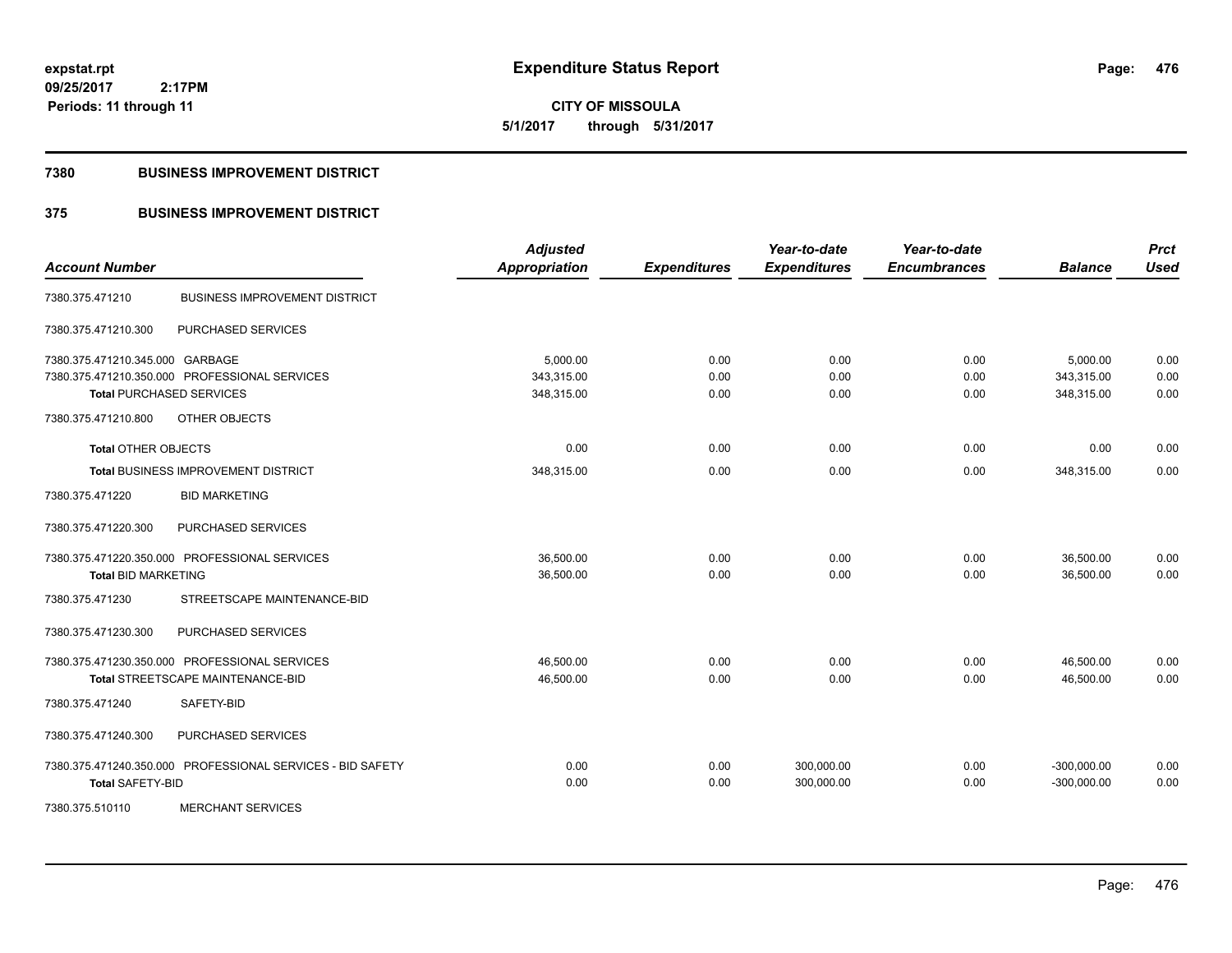**CITY OF MISSOULA 5/1/2017 through 5/31/2017**

## **7380 BUSINESS IMPROVEMENT DISTRICT**

## **375 BUSINESS IMPROVEMENT DISTRICT**

| <b>Account Number</b>                       | <b>Adjusted</b><br>Appropriation | <b>Expenditures</b> | Year-to-date<br><b>Expenditures</b> | Year-to-date<br><b>Encumbrances</b> | <b>Balance</b> | <b>Prct</b><br>Used |
|---------------------------------------------|----------------------------------|---------------------|-------------------------------------|-------------------------------------|----------------|---------------------|
| <b>FIXED CHARGES</b><br>7380.375.510110.500 |                                  |                     |                                     |                                     |                |                     |
| <b>Total MERCHANT SERVICES</b>              | 0.00                             | 0.00                | 0.00                                | 0.00                                | 0.00           | 0.00                |
| <b>Total BUSINESS IMPROVEMENT DISTRICT</b>  | 431,315.00                       | 0.00                | 300,000.00                          | 0.00                                | 131.315.00     | 69.55               |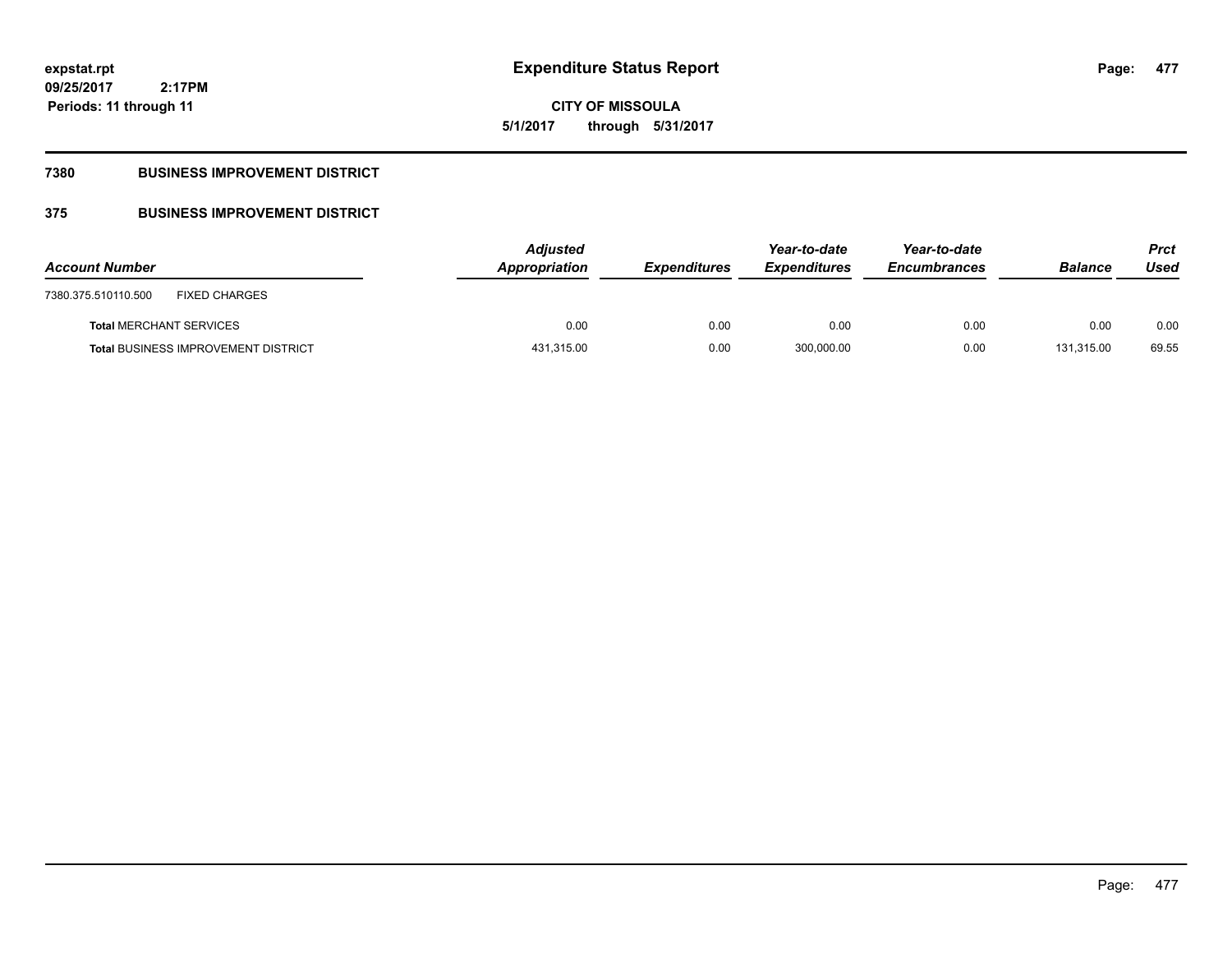**CITY OF MISSOULA 5/1/2017 through 5/31/2017**

#### **7381 TOURISM BUSINESS IMPROVEMENT DISTRICT**

## **375 BUSINESS IMPROVEMENT DISTRICT**

| <b>Account Number</b>          |                                                                                                | <b>Adjusted</b><br><b>Appropriation</b> | <b>Expenditures</b> | Year-to-date<br><b>Expenditures</b> | Year-to-date<br><b>Encumbrances</b> | <b>Balance</b>           | <b>Prct</b><br><b>Used</b> |
|--------------------------------|------------------------------------------------------------------------------------------------|-----------------------------------------|---------------------|-------------------------------------|-------------------------------------|--------------------------|----------------------------|
| 7381.375.471210                | <b>BUSINESS IMPROVEMENT DISTRICT</b>                                                           |                                         |                     |                                     |                                     |                          |                            |
| 7381.375.471210.300            | PURCHASED SERVICES                                                                             |                                         |                     |                                     |                                     |                          |                            |
|                                | 7381.375.471210.390.000 OTHER PURCHASED SERVICES<br><b>Total BUSINESS IMPROVEMENT DISTRICT</b> | 296,713.00<br>296,713.00                | 0.00<br>0.00        | 0.00<br>0.00                        | 0.00<br>0.00                        | 296.713.00<br>296.713.00 | 0.00<br>0.00               |
| 7381.375.510110                | <b>MERCHANT SERVICES</b>                                                                       |                                         |                     |                                     |                                     |                          |                            |
| 7381.375.510110.500            | <b>FIXED CHARGES</b>                                                                           |                                         |                     |                                     |                                     |                          |                            |
| <b>Total MERCHANT SERVICES</b> |                                                                                                | 0.00                                    | 0.00                | 0.00                                | 0.00                                | 0.00                     | 0.00                       |
|                                | <b>Total TOURISM BUSINESS IMPROVEMENT DISTRICT</b>                                             | 296,713.00                              | 0.00                | 0.00                                | 0.00                                | 296.713.00               | 0.00                       |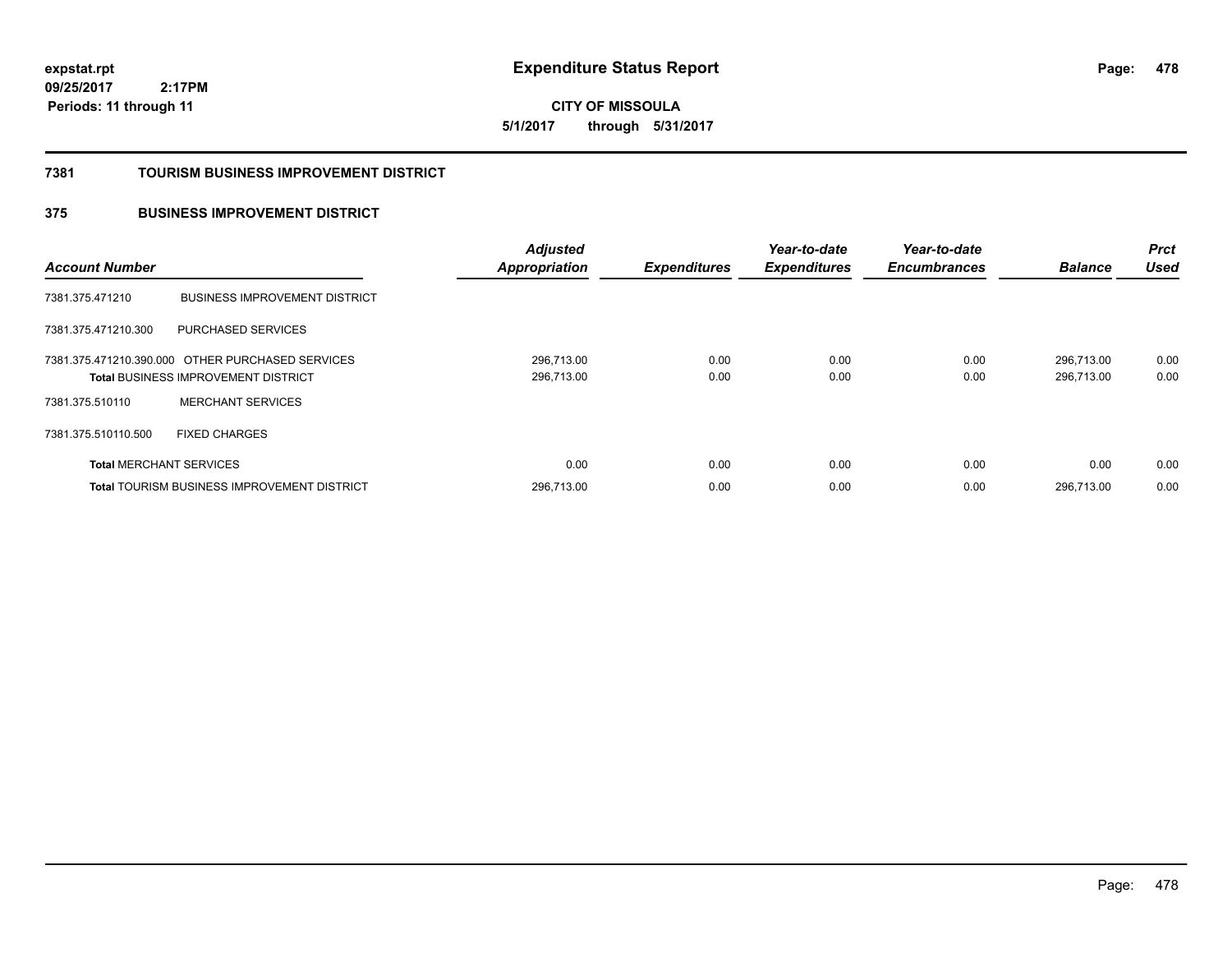**CITY OF MISSOULA 5/1/2017 through 5/31/2017**

### **7382 5.75M TIF RESERVE**

| <b>Account Number</b>   |                                | <b>Adjusted</b><br>Appropriation | <b>Expenditures</b> | Year-to-date<br><b>Expenditures</b> | Year-to-date<br><b>Encumbrances</b> | <b>Balance</b> | <b>Prct</b><br>Used |
|-------------------------|--------------------------------|----------------------------------|---------------------|-------------------------------------|-------------------------------------|----------------|---------------------|
| 7382.390.490607         | <b>TRANSFERS TO BROWNFIELD</b> |                                  |                     |                                     |                                     |                |                     |
| 7382.390.490607.800     | OTHER OBJECTS                  |                                  |                     |                                     |                                     |                |                     |
| Total 5.75M TIF RESERVE |                                | 0.00                             | 0.00                | 0.00                                | 0.00                                | 0.00           | 0.00                |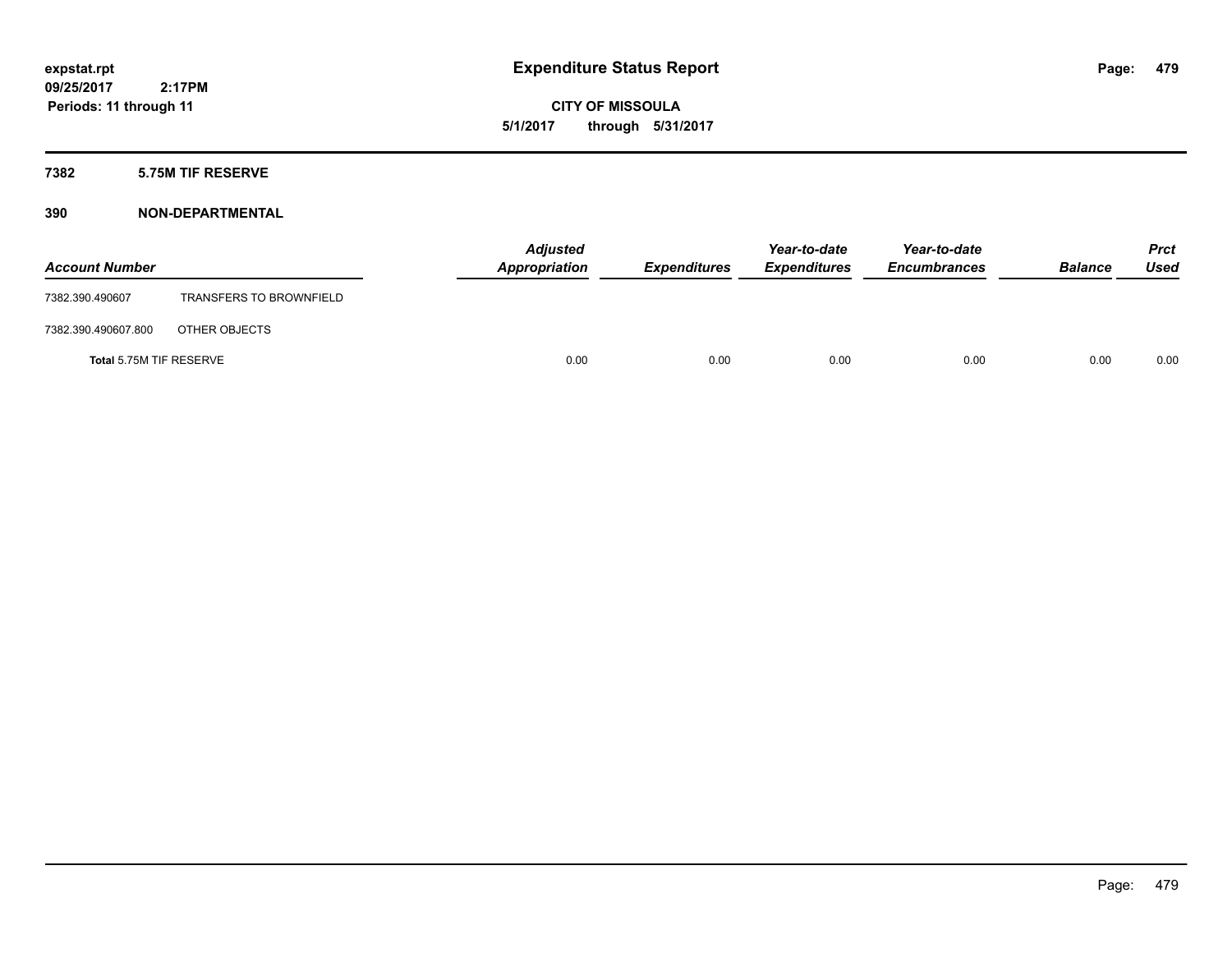**CITY OF MISSOULA 5/1/2017 through 5/31/2017**

### **7383 RIVERFRONT TRIANGLE URD**

|                                   | <b>Adjusted</b>                                                                                                                                                                                                                                                                                                |                                   | Year-to-date        | Year-to-date                |                             | <b>Prct</b><br><b>Used</b>  |
|-----------------------------------|----------------------------------------------------------------------------------------------------------------------------------------------------------------------------------------------------------------------------------------------------------------------------------------------------------------|-----------------------------------|---------------------|-----------------------------|-----------------------------|-----------------------------|
|                                   |                                                                                                                                                                                                                                                                                                                |                                   |                     |                             |                             |                             |
| <b>ADMINISTRATION</b>             |                                                                                                                                                                                                                                                                                                                |                                   |                     |                             |                             |                             |
| OTHER OBJECTS                     |                                                                                                                                                                                                                                                                                                                |                                   |                     |                             |                             |                             |
|                                   | 0.00                                                                                                                                                                                                                                                                                                           | 0.00                              | 0.00                | 0.00                        | 0.00                        | 0.00                        |
| PW FACILITY                       |                                                                                                                                                                                                                                                                                                                |                                   |                     |                             |                             |                             |
| <b>GRANTS &amp; CONTRIBUTIONS</b> |                                                                                                                                                                                                                                                                                                                |                                   |                     |                             |                             |                             |
|                                   | 0.00                                                                                                                                                                                                                                                                                                           | 0.00                              | 0.00                | 0.00                        | 0.00                        | 0.00                        |
| OTHER OBJECTS                     |                                                                                                                                                                                                                                                                                                                |                                   |                     |                             |                             |                             |
|                                   | 26,962.00                                                                                                                                                                                                                                                                                                      | 0.00                              | 0.00                | 0.00                        | 26,962.00                   | 0.00                        |
|                                   |                                                                                                                                                                                                                                                                                                                | 0.00                              |                     |                             |                             | 0.00                        |
| <b>PLANNING &amp; MGMT</b>        |                                                                                                                                                                                                                                                                                                                |                                   |                     |                             |                             |                             |
| PURCHASED SERVICES                |                                                                                                                                                                                                                                                                                                                |                                   |                     |                             |                             |                             |
|                                   | 0.00                                                                                                                                                                                                                                                                                                           | 0.00                              | 0.00                | 0.00                        | 0.00                        | 0.00                        |
| <b>GRANTS &amp; CONTRIBUTIONS</b> |                                                                                                                                                                                                                                                                                                                |                                   |                     |                             |                             |                             |
|                                   | 0.00                                                                                                                                                                                                                                                                                                           | 0.00                              | 0.00                | 0.00                        | 0.00                        | 0.00                        |
| OTHER OBJECTS                     |                                                                                                                                                                                                                                                                                                                |                                   |                     |                             |                             |                             |
|                                   | 10,000.00                                                                                                                                                                                                                                                                                                      | 0.00                              | 0.00                | 0.00                        | 10,000.00                   | 0.00                        |
|                                   | 10,000.00                                                                                                                                                                                                                                                                                                      | 0.00                              | 0.00                | 0.00                        | 10,000.00                   | 0.00                        |
| <b>MERCHANT SERVICES</b>          |                                                                                                                                                                                                                                                                                                                |                                   |                     |                             |                             |                             |
| <b>FIXED CHARGES</b>              |                                                                                                                                                                                                                                                                                                                |                                   |                     |                             |                             |                             |
|                                   | 0.00                                                                                                                                                                                                                                                                                                           | 0.00                              | 0.00                | 0.00                        | 0.00                        | 0.00                        |
|                                   | <b>Total ADMINISTRATION</b><br>Total GRANTS & CONTRIBUTIONS<br>7383.385.470230.845.000 CONTINGENCY<br><b>Total PW FACILITY</b><br><b>Total PURCHASED SERVICES</b><br><b>Total GRANTS &amp; CONTRIBUTIONS</b><br>7383.385.470260.845.000 CONTINGENCY<br>Total PLANNING & MGMT<br><b>Total MERCHANT SERVICES</b> | <b>Appropriation</b><br>26,962.00 | <b>Expenditures</b> | <b>Expenditures</b><br>0.00 | <b>Encumbrances</b><br>0.00 | <b>Balance</b><br>26,962.00 |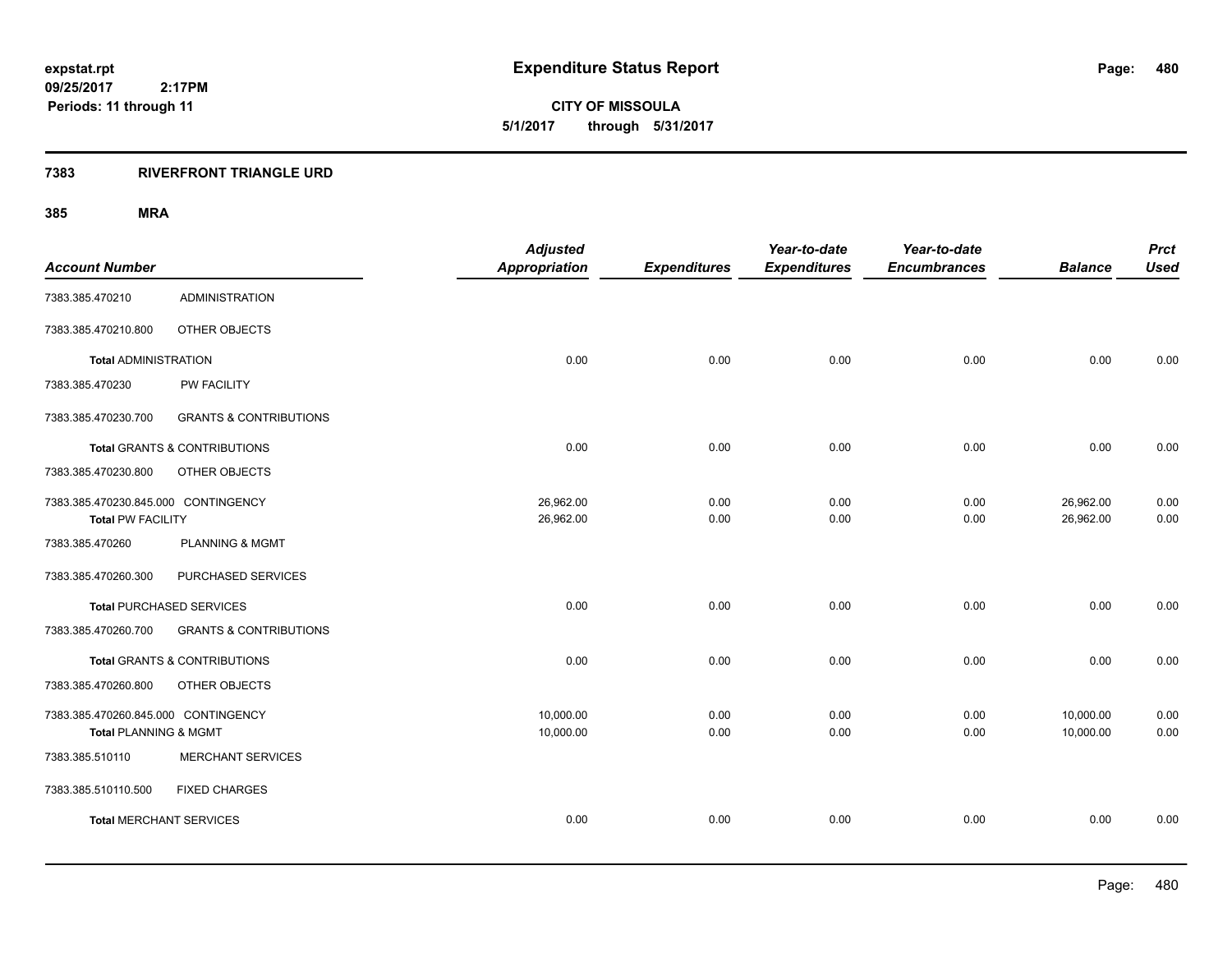| expstat.rpt<br>09/25/2017<br>Periods: 11 through 11 | 2:17PM                                                      | <b>Expenditure Status Report</b><br>5/1/2017 | <b>CITY OF MISSOULA</b><br>through 5/31/2017 |      |      | Page:     | 481  |
|-----------------------------------------------------|-------------------------------------------------------------|----------------------------------------------|----------------------------------------------|------|------|-----------|------|
| 7384                                                | Total RIVERFRONT TRIANGLE URD<br>NRSS DEBT SERVICE CLEARING | 36,962.00                                    | 0.00                                         | 0.00 | 0.00 | 36,962.00 | 0.00 |
| 385                                                 | <b>MRA</b>                                                  |                                              |                                              |      |      |           |      |

| <b>Account Number</b>         |                                                                                            | <b>Adjusted</b><br>Appropriation | <b>Expenditures</b> | Year-to-date<br><b>Expenditures</b> | Year-to-date<br><b>Encumbrances</b> | <b>Balance</b>         | <b>Prct</b><br>Used |
|-------------------------------|--------------------------------------------------------------------------------------------|----------------------------------|---------------------|-------------------------------------|-------------------------------------|------------------------|---------------------|
| 7384.385.521000               | INTERFUND OPERATING TRANSFERS                                                              |                                  |                     |                                     |                                     |                        |                     |
| 7384.385.521000.800           | OTHER OBJECTS                                                                              |                                  |                     |                                     |                                     |                        |                     |
|                               | <b>Total INTERFUND OPERATING TRANSFERS</b>                                                 | 0.00                             | 0.00                | 0.00                                | 0.00                                | 0.00                   | 0.00                |
| 7384.385.521009               | <b>TRANFERS TO DEBT SERVICE</b>                                                            |                                  |                     |                                     |                                     |                        |                     |
| 7384.385.521009.800           | OTHER OBJECTS                                                                              |                                  |                     |                                     |                                     |                        |                     |
|                               | 7384.385.521009.820.000 TRANSFERS TO DEBT SERVICE<br><b>Total TRANFERS TO DEBT SERVICE</b> | 31,690.00<br>31,690.00           | 0.00<br>0.00        | 11,076.66<br>11,076.66              | 0.00<br>0.00                        | 20,613.34<br>20,613.34 | 34.95<br>34.95      |
| 7384.385.521010               | <b>TRANSFERS TO MRA</b>                                                                    |                                  |                     |                                     |                                     |                        |                     |
| 7384.385.521010.800           | OTHER OBJECTS                                                                              |                                  |                     |                                     |                                     |                        |                     |
|                               | 7384.385.521010.820.000 TRANSFERS TO MRA (NRSS)                                            | 27,762.00                        | 0.00                | 43,658.62                           | 0.00                                | $-15,896.62$           | 157.26              |
| <b>Total TRANSFERS TO MRA</b> |                                                                                            | 27,762.00                        | 0.00                | 43,658.62                           | 0.00                                | $-15,896.62$           | 157.26              |
|                               | <b>Total NRSS DEBT SERVICE CLEARING</b>                                                    | 59,452.00                        | 0.00                | 54,735.28                           | 0.00                                | 4,716.72               | 92.07               |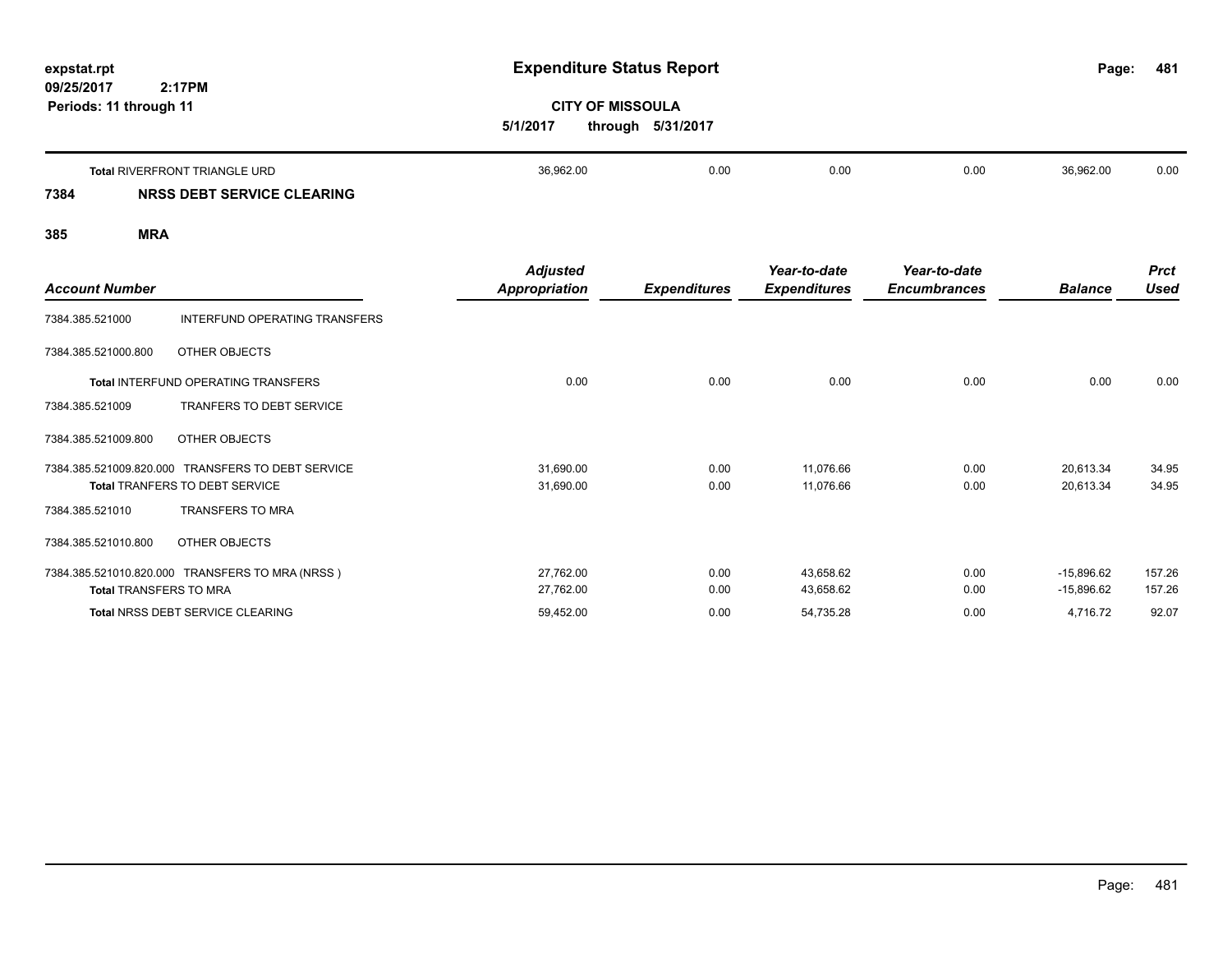**CITY OF MISSOULA 5/1/2017 through 5/31/2017**

### **7385 FRONT STREET URD**

|                                     |                                                      | <b>Adjusted</b>      |                     | Year-to-date        | Year-to-date        |                | <b>Prct</b> |
|-------------------------------------|------------------------------------------------------|----------------------|---------------------|---------------------|---------------------|----------------|-------------|
| <b>Account Number</b>               |                                                      | <b>Appropriation</b> | <b>Expenditures</b> | <b>Expenditures</b> | <b>Encumbrances</b> | <b>Balance</b> | <b>Used</b> |
| 7385.385.460436                     | TENNIS COURT REBUILD                                 |                      |                     |                     |                     |                |             |
| 7385.385.460436.300                 | PURCHASED SERVICES                                   |                      |                     |                     |                     |                |             |
|                                     | <b>Total TENNIS COURT REBUILD</b>                    | 0.00                 | 0.00                | 0.00                | 0.00                | 0.00           | 0.00        |
| 7385.385.470212                     | FRONT ST HOUSING - 2017 B REFUNDING                  |                      |                     |                     |                     |                |             |
| 7385.385.470212.300                 | PURCHASED SERVICES                                   |                      |                     |                     |                     |                |             |
|                                     | 7385.385.470212.350.000 PROFESSIONAL SERVICES        | 0.00                 | 0.00                | 4,672.50            | 0.00                | $-4,672.50$    | 0.00        |
|                                     | Total FRONT ST HOUSING - 2017 B REFUNDING            | 0.00                 | 0.00                | 4,672.50            | 0.00                | $-4,672.50$    | 0.00        |
| 7385.385.470213                     | FRONT ST HOUSING - 2017C STUDENT HOUSE               |                      |                     |                     |                     |                |             |
| 7385.385.470213.300                 | PURCHASED SERVICES                                   |                      |                     |                     |                     |                |             |
|                                     | 7385.385.470213.350.000 PROFESSIONAL SERVICES        | 0.00                 | 0.00                | 60,336.80           | 0.00                | $-60,336.80$   | 0.00        |
|                                     | Total FRONT ST HOUSING - 2017C STUDENT HOUSE         | 0.00                 | 0.00                | 60,336.80           | 0.00                | $-60,336.80$   | 0.00        |
| 7385.385.470230                     | <b>PW FACILITY</b>                                   |                      |                     |                     |                     |                |             |
| 7385.385.470230.300                 | PURCHASED SERVICES                                   |                      |                     |                     |                     |                |             |
|                                     | 7385.385.470230.350.000 PROFESSIONAL SERVICES        | 0.00                 | 0.00                | 3,397.25            | 0.00                | $-3,397.25$    | 0.00        |
|                                     | <b>Total PURCHASED SERVICES</b>                      | 0.00                 | 0.00                | 3,397.25            | 0.00                | $-3,397.25$    | 0.00        |
| 7385.385.470230.700                 | <b>GRANTS &amp; CONTRIBUTIONS</b>                    |                      |                     |                     |                     |                |             |
|                                     | 7385.385.470230.700.000 PROJECT EXPENSE-PUBLIC WORKS | 25,000.00            | 0.00                | 44,525.00           | 0.00                | $-19,525.00$   | 178.10      |
|                                     | <b>Total GRANTS &amp; CONTRIBUTIONS</b>              | 25,000.00            | 0.00                | 44,525.00           | 0.00                | $-19,525.00$   | 178.10      |
| 7385.385.470230.800                 | OTHER OBJECTS                                        |                      |                     |                     |                     |                |             |
| 7385.385.470230.845.000 CONTINGENCY |                                                      | 419,034.00           | 0.00                | 0.00                | 0.00                | 419,034.00     | 0.00        |
| <b>Total OTHER OBJECTS</b>          |                                                      | 419,034.00           | 0.00                | 0.00                | 0.00                | 419,034.00     | 0.00        |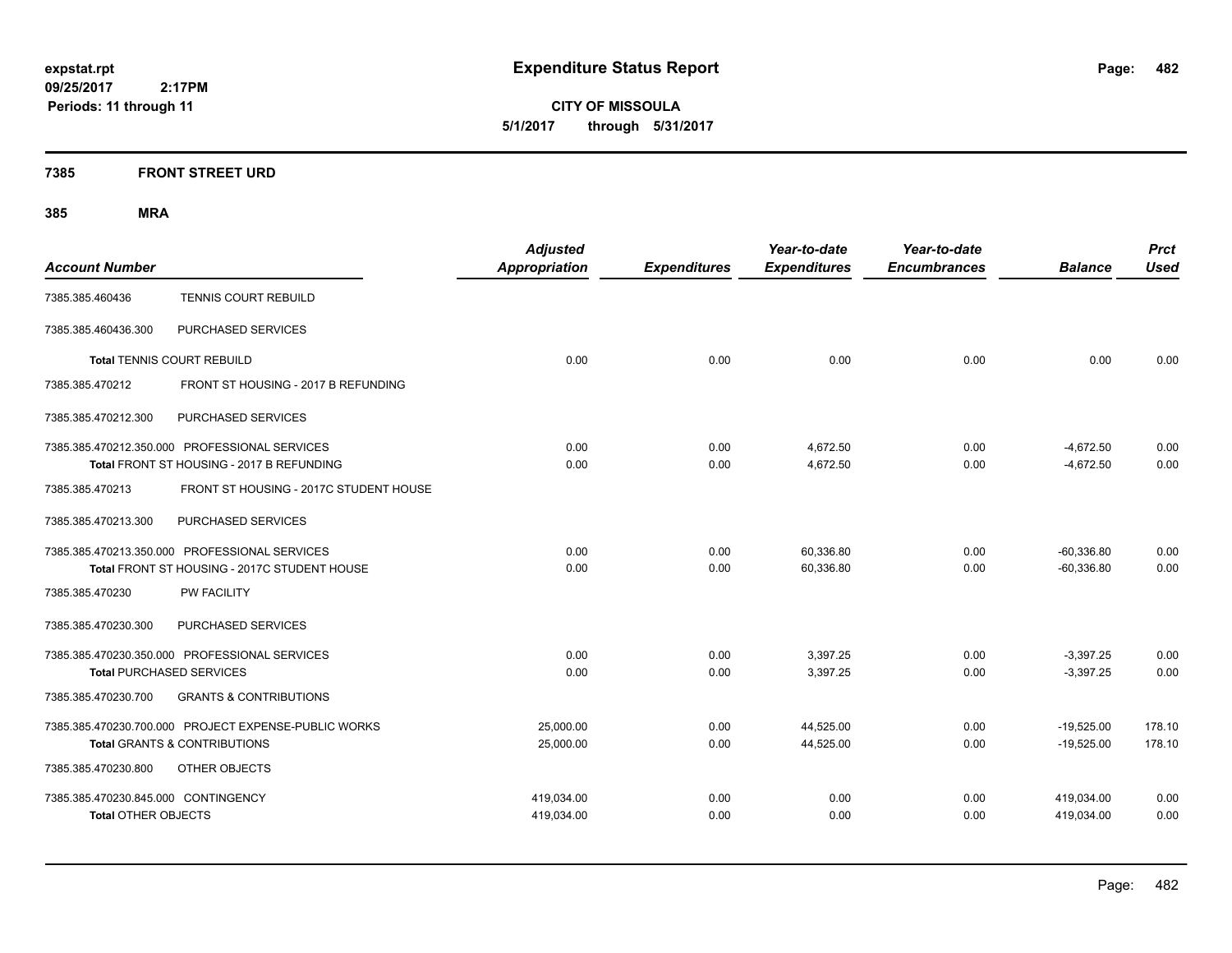**CITY OF MISSOULA 5/1/2017 through 5/31/2017**

**7385 FRONT STREET URD**

| <b>Account Number</b>                                                                                     | <b>Adjusted</b><br><b>Appropriation</b> | <b>Expenditures</b> | Year-to-date<br><b>Expenditures</b> | Year-to-date<br><b>Encumbrances</b> | <b>Balance</b>           | <b>Prct</b><br><b>Used</b> |
|-----------------------------------------------------------------------------------------------------------|-----------------------------------------|---------------------|-------------------------------------|-------------------------------------|--------------------------|----------------------------|
| <b>CAPITAL OUTLAY</b><br>7385.385.470230.900                                                              |                                         |                     |                                     |                                     |                          |                            |
| 7385.385.470230.930.000 IMPROVEMENTS<br><b>Total CAPITAL OUTLAY</b>                                       | 25,000.00<br>25,000.00                  | 0.00<br>0.00        | 0.00<br>0.00                        | 0.00<br>0.00                        | 25,000.00<br>25,000.00   | 0.00<br>0.00               |
| <b>Total PW FACILITY</b>                                                                                  | 469,034.00                              | 0.00                | 47,922.25                           | 0.00                                | 421,111.75               | 10.22                      |
| 7385.385.470260<br><b>PLANNING &amp; MGMT</b>                                                             |                                         |                     |                                     |                                     |                          |                            |
| 7385.385.470260.300<br>PURCHASED SERVICES                                                                 |                                         |                     |                                     |                                     |                          |                            |
| <b>Total PURCHASED SERVICES</b>                                                                           | 0.00                                    | 0.00                | 0.00                                | 0.00                                | 0.00                     | 0.00                       |
| 7385.385.470260.700<br><b>GRANTS &amp; CONTRIBUTIONS</b>                                                  |                                         |                     |                                     |                                     |                          |                            |
| 7385.385.470260.700.000 PLANNING & MGMT/GRANTS & CONTRIBUTIONS<br><b>Total GRANTS &amp; CONTRIBUTIONS</b> | 10,000.00<br>10,000.00                  | 0.00<br>0.00        | 0.00<br>0.00                        | 0.00<br>0.00                        | 10,000.00<br>10.000.00   | 0.00<br>0.00               |
| 7385.385.470260.800<br>OTHER OBJECTS                                                                      |                                         |                     |                                     |                                     |                          |                            |
| 7385.385.470260.845.000 CONTINGENCY<br><b>Total OTHER OBJECTS</b>                                         | 50,000.00<br>50,000.00                  | 0.00<br>0.00        | 0.00<br>0.00                        | 0.00<br>0.00                        | 50,000.00<br>50,000.00   | 0.00<br>0.00               |
| <b>Total PLANNING &amp; MGMT</b>                                                                          | 60,000.00                               | 0.00                | 0.00                                | 0.00                                | 60.000.00                | 0.00                       |
| <b>CLEARING &amp; DEMO</b><br>7385.385.470270                                                             |                                         |                     |                                     |                                     |                          |                            |
| <b>GRANTS &amp; CONTRIBUTIONS</b><br>7385.385.470270.700                                                  |                                         |                     |                                     |                                     |                          |                            |
| <b>Total GRANTS &amp; CONTRIBUTIONS</b>                                                                   | 0.00                                    | 0.00                | 0.00                                | 0.00                                | 0.00                     | 0.00                       |
| 7385.385.470270.800<br>OTHER OBJECTS                                                                      |                                         |                     |                                     |                                     |                          |                            |
| 7385.385.470270.845.000 CONTINGENCY<br>Total CLEARING & DEMO                                              | 100,000.00<br>100,000.00                | 0.00<br>0.00        | 0.00<br>0.00                        | 0.00<br>0.00                        | 100,000.00<br>100,000.00 | 0.00<br>0.00               |
| 7385.385.470281<br><b>FRONT STREET PARKING STRUCTURE</b>                                                  |                                         |                     |                                     |                                     |                          |                            |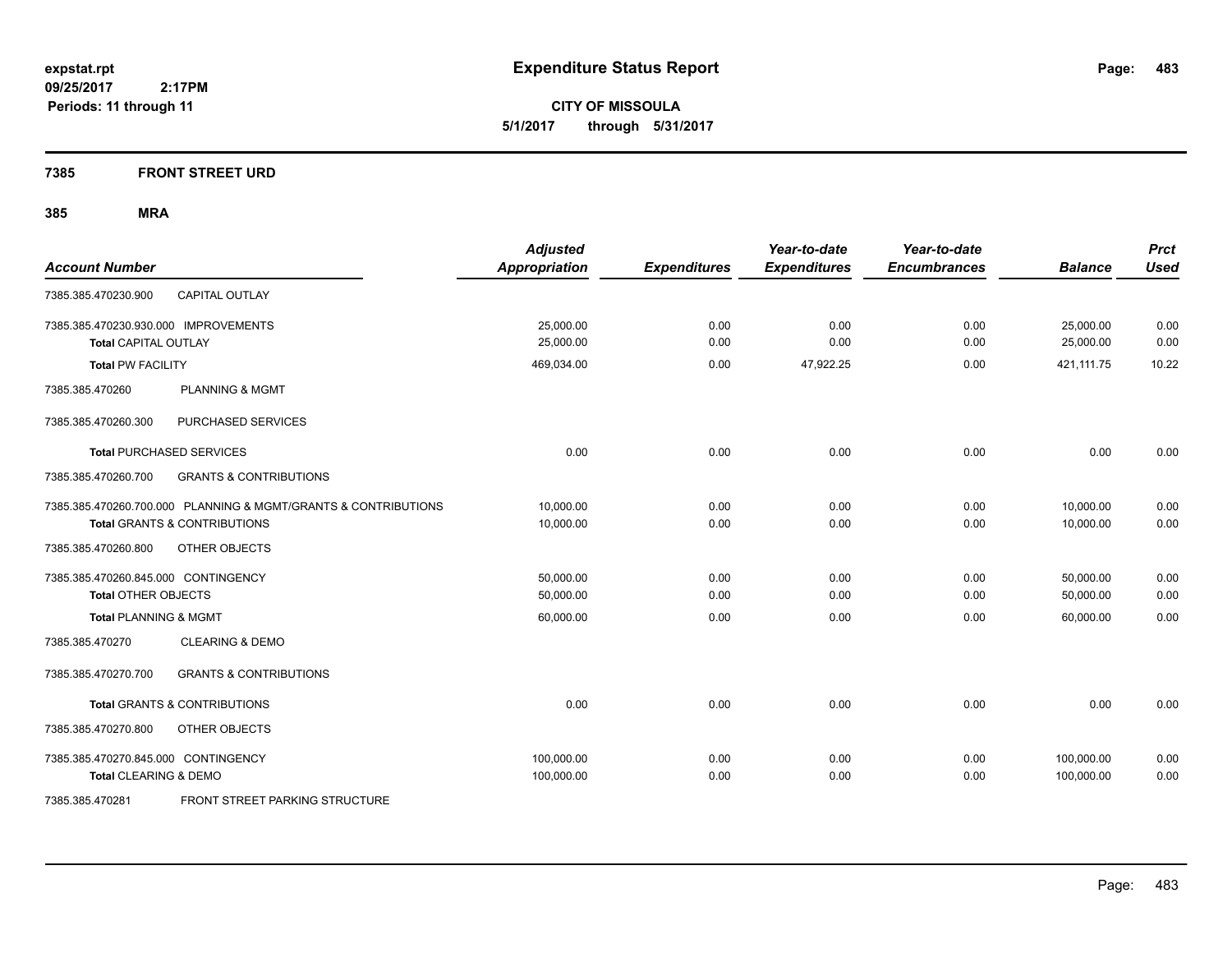**CITY OF MISSOULA 5/1/2017 through 5/31/2017**

### **7385 FRONT STREET URD**

| <b>Account Number</b>         |                                             | <b>Adjusted</b><br><b>Appropriation</b> | <b>Expenditures</b> | Year-to-date<br><b>Expenditures</b> | Year-to-date<br><b>Encumbrances</b> | <b>Balance</b> | <b>Prct</b><br><b>Used</b> |
|-------------------------------|---------------------------------------------|-----------------------------------------|---------------------|-------------------------------------|-------------------------------------|----------------|----------------------------|
| 7385.385.470281.900           | <b>CAPITAL OUTLAY</b>                       |                                         |                     |                                     |                                     |                |                            |
|                               | <b>Total FRONT STREET PARKING STRUCTURE</b> | 0.00                                    | 0.00                | 0.00                                | 0.00                                | 0.00           | 0.00                       |
| 7385.385.510110               | <b>MERCHANT SERVICES</b>                    |                                         |                     |                                     |                                     |                |                            |
| 7385.385.510110.500           | <b>FIXED CHARGES</b>                        |                                         |                     |                                     |                                     |                |                            |
|                               | <b>Total MERCHANT SERVICES</b>              | 0.00                                    | 0.00                | 0.00                                | 0.00                                | 0.00           | 0.00                       |
| <b>Total FRONT STREET URD</b> |                                             | 629.034.00                              | 0.00                | 112.931.55                          | 0.00                                | 516.102.45     | 17.95                      |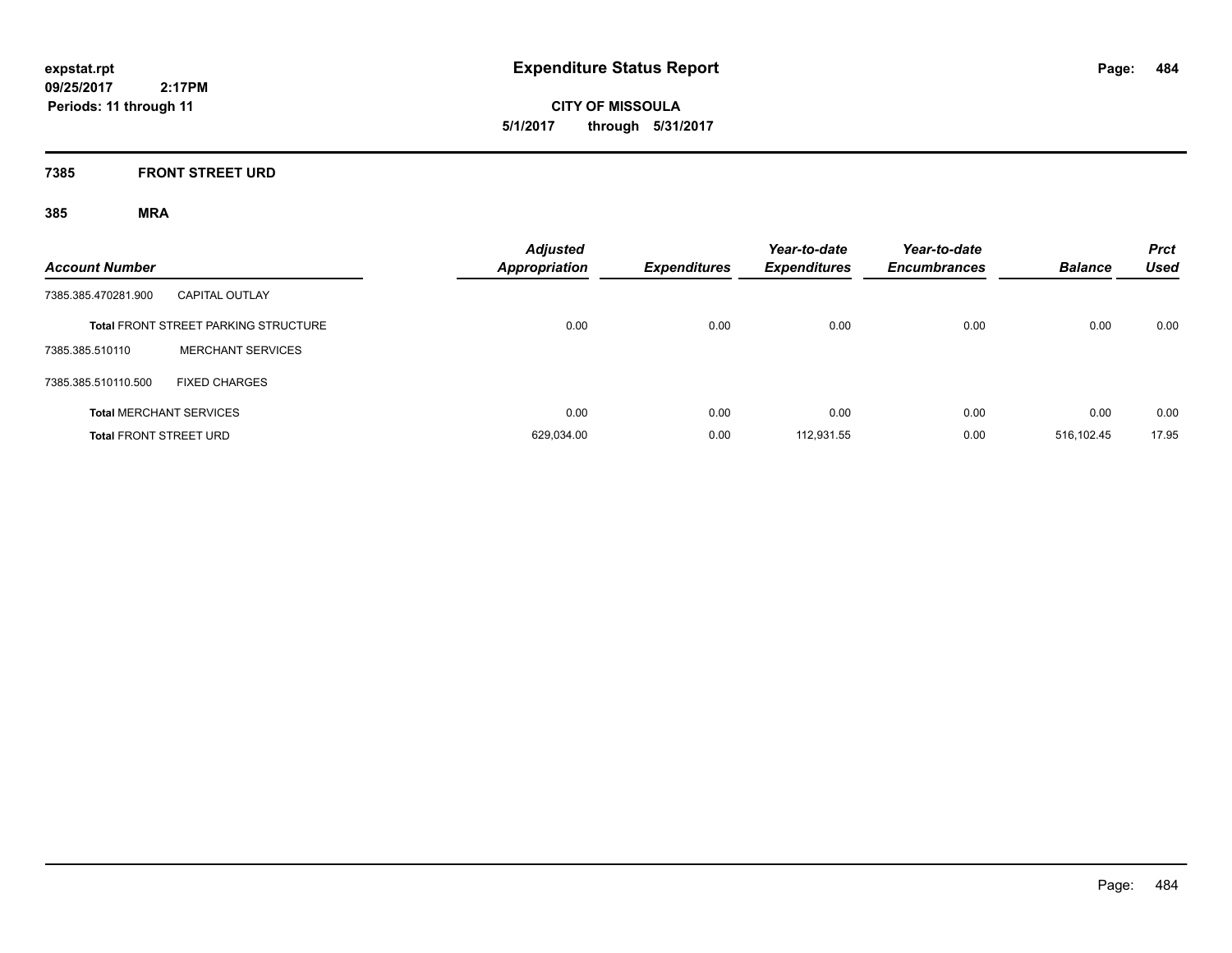**CITY OF MISSOULA 5/1/2017 through 5/31/2017**

### **7386 DEBT SERVICE-SAFEWAY/ST PAT 1.5M**

| <b>Account Number</b> |                                   | <b>Adjusted</b><br><b>Appropriation</b> | <b>Expenditures</b> | Year-to-date<br><b>Expenditures</b> | Year-to-date<br><b>Encumbrances</b> | <b>Balance</b> | <b>Prct</b><br><b>Used</b> |
|-----------------------|-----------------------------------|-----------------------------------------|---------------------|-------------------------------------|-------------------------------------|----------------|----------------------------|
| 7386.385.470220       | PROPERTY ACQUISITION              |                                         |                     |                                     |                                     |                |                            |
| 7386.385.470220.900   | <b>CAPITAL OUTLAY</b>             |                                         |                     |                                     |                                     |                |                            |
|                       | <b>Total PROPERTY ACQUISITION</b> | 0.00                                    | 0.00                | 0.00                                | 0.00                                | 0.00           | 0.00                       |
| 7386.385.510110       | <b>MERCHANT SERVICES</b>          |                                         |                     |                                     |                                     |                |                            |
| 7386.385.510110.500   | <b>FIXED CHARGES</b>              |                                         |                     |                                     |                                     |                |                            |
| <b>Total MRA</b>      |                                   | 0.00                                    | 0.00                | 0.00                                | 0.00                                | 0.00           | 0.00                       |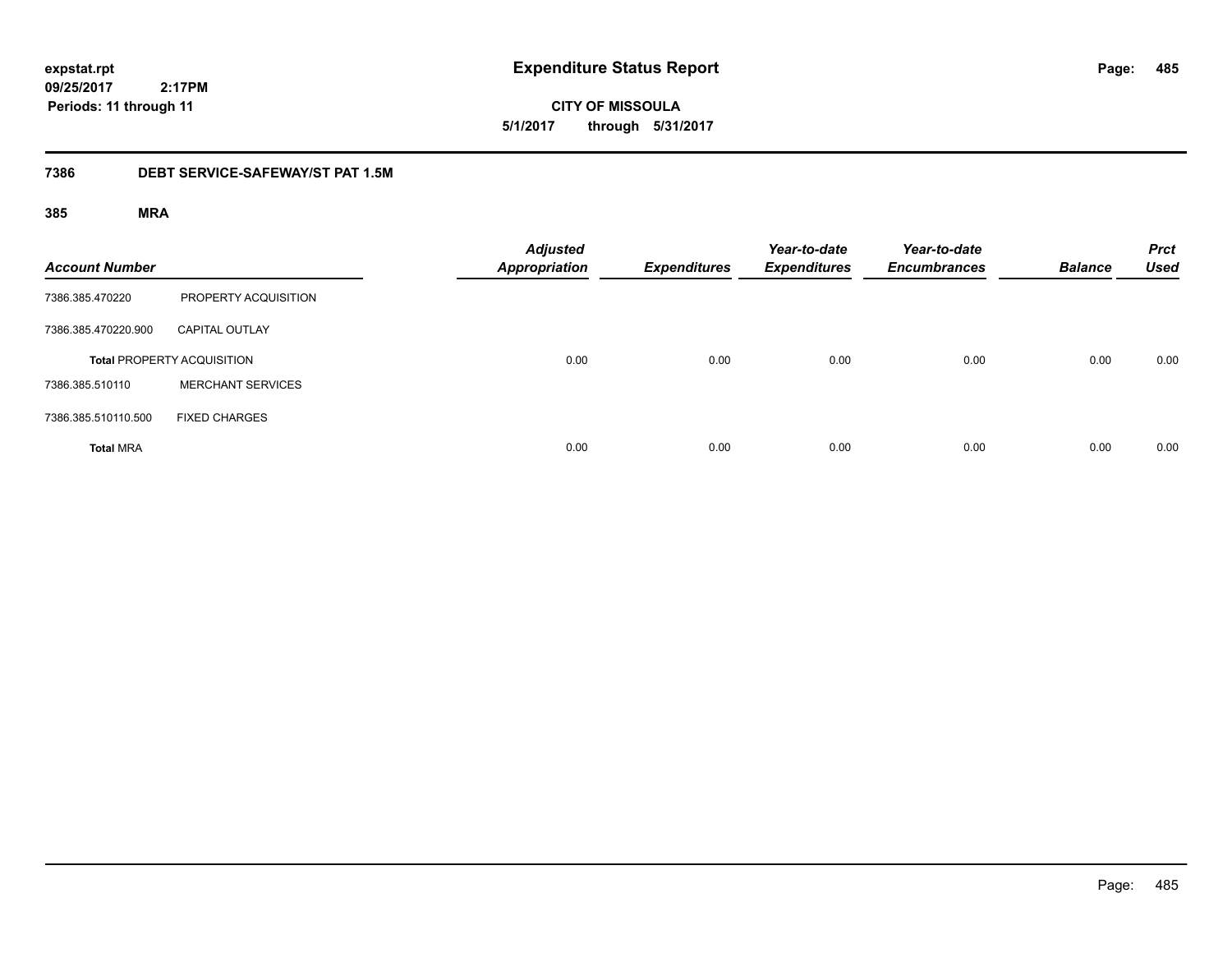**CITY OF MISSOULA 5/1/2017 through 5/31/2017**

### **7386 DEBT SERVICE-SAFEWAY/ST PAT 1.5M**

|                                                                             |                                        | <b>Adjusted</b>      |                     | Year-to-date        | Year-to-date        |                | <b>Prct</b> |
|-----------------------------------------------------------------------------|----------------------------------------|----------------------|---------------------|---------------------|---------------------|----------------|-------------|
| <b>Account Number</b><br>7386.390.490200.610.000<br>7386.390.490200.620.000 |                                        | <b>Appropriation</b> | <b>Expenditures</b> | <b>Expenditures</b> | <b>Encumbrances</b> | <b>Balance</b> | <b>Used</b> |
| 7386.390.490200                                                             | DEBT SERVICE-SAFEWAY/ST PAT 1.5M       |                      |                     |                     |                     |                |             |
| 7386.390.490200.600                                                         | <b>DEBT SERVICE</b>                    |                      |                     |                     |                     |                |             |
|                                                                             | <b>PRINCIPAL</b>                       | 38,539.00            | 0.00                | 32,759.25           | 0.00                | 5,779.75       | 85.00       |
|                                                                             | INTEREST / SERVICE FEES                | 88,473.00            | 0.00                | 88,298.75           | 0.00                | 174.25         | 99.80       |
| Total DEBT SERVICE-SAFEWAY/ST PAT 1.5M                                      |                                        | 127,012.00           | 0.00                | 121,058.00          | 0.00                | 5,954.00       | 95.31       |
| 7386.390.490510                                                             | DS PAYMENTS TO GUARANTOR               |                      |                     |                     |                     |                |             |
| 7386.390.490510.600                                                         | <b>DEBT SERVICE</b>                    |                      |                     |                     |                     |                |             |
|                                                                             | Total DS PAYMENTS TO GUARANTOR         | 0.00                 | 0.00                | 0.00                | 0.00                | 0.00           | 0.00        |
| 7386.390.510110                                                             | <b>MERCHANT SERVICES</b>               |                      |                     |                     |                     |                |             |
| 7386.390.510110.500                                                         | <b>FIXED CHARGES</b>                   |                      |                     |                     |                     |                |             |
| <b>Total MERCHANT SERVICES</b>                                              |                                        | 0.00                 | 0.00                | 0.00                | 0.00                | 0.00           | 0.00        |
|                                                                             | Total DEBT SERVICE-SAFEWAY/ST PAT 1.5M | 127,012.00           | 0.00                | 121,058.00          | 0.00                | 5,954.00       | 95.31       |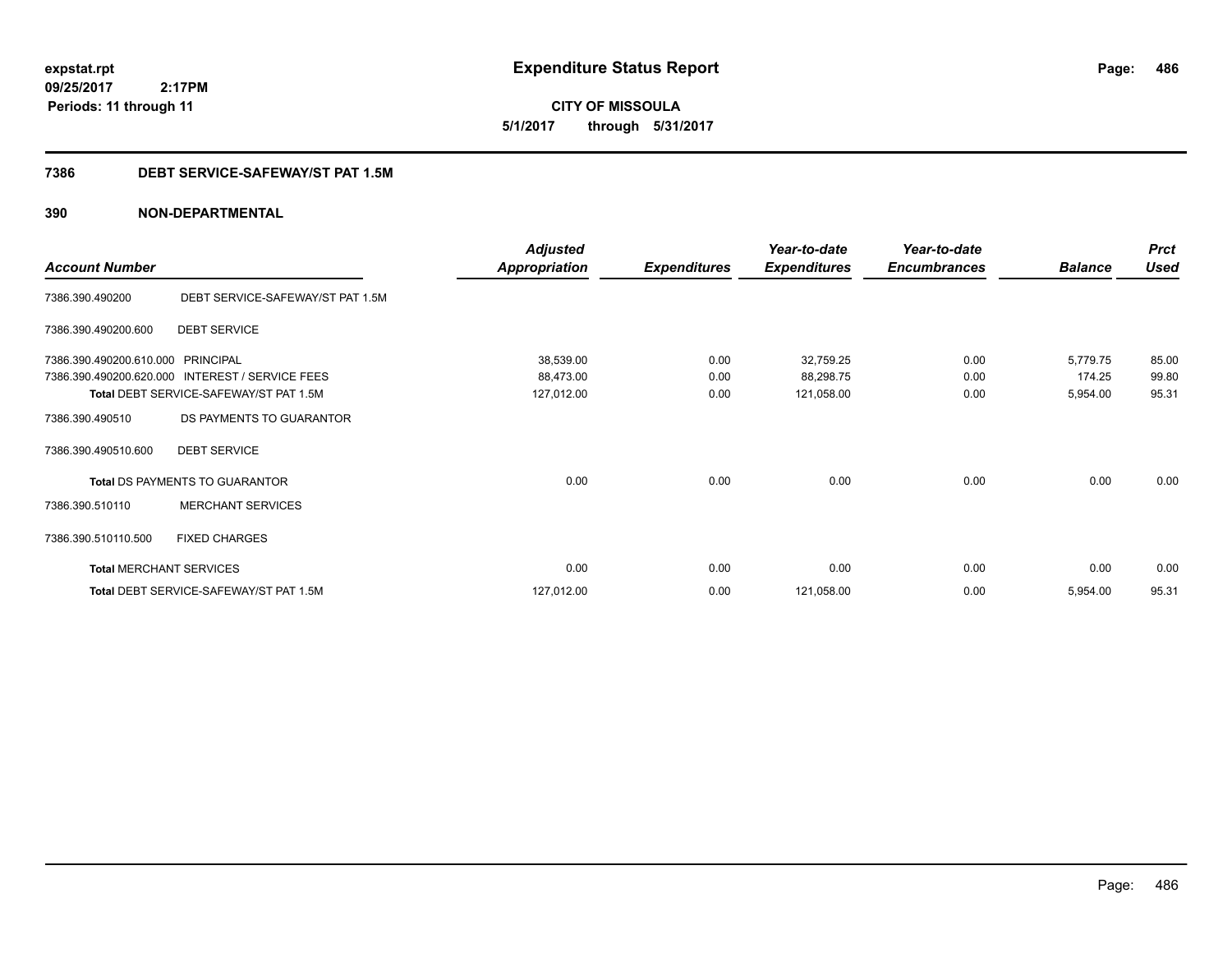**CITY OF MISSOULA 5/1/2017 through 5/31/2017**

### **7387 DEBT SERVICE-BROWNFIELD RLF 1.125M**

| <b>Account Number</b>             |                                                 | <b>Adjusted</b><br><b>Appropriation</b> | <b>Expenditures</b> | Year-to-date<br><b>Expenditures</b> | Year-to-date<br><b>Encumbrances</b> | <b>Balance</b> | <b>Prct</b><br><b>Used</b> |
|-----------------------------------|-------------------------------------------------|-----------------------------------------|---------------------|-------------------------------------|-------------------------------------|----------------|----------------------------|
|                                   |                                                 |                                         |                     |                                     |                                     |                |                            |
| 7387.390.490200                   | DEBT SERVICE-BROWNFIELD RLF 1.125M              |                                         |                     |                                     |                                     |                |                            |
| 7387.390.490200.600               | <b>DEBT SERVICE</b>                             |                                         |                     |                                     |                                     |                |                            |
| 7387.390.490200.610.000 PRINCIPAL |                                                 | 29,830.00                               | 0.00                | 0.00                                | 0.00                                | 29,830.00      | 0.00                       |
|                                   | 7387.390.490200.620.000 INTEREST / SERVICE FEES | 24,886.00                               | 0.00                | 12,265.54                           | 0.00                                | 12,620.46      | 49.29                      |
|                                   | <b>Total DEBT SERVICE-BROWNFIELD RLF 1.125M</b> | 54,716.00                               | 0.00                | 12,265.54                           | 0.00                                | 42,450.46      | 22.42                      |
| 7387.390.510110                   | <b>MERCHANT SERVICES</b>                        |                                         |                     |                                     |                                     |                |                            |
| 7387.390.510110.500               | <b>FIXED CHARGES</b>                            |                                         |                     |                                     |                                     |                |                            |
| <b>Total MERCHANT SERVICES</b>    |                                                 | 0.00                                    | 0.00                | 0.00                                | 0.00                                | 0.00           | 0.00                       |
|                                   | <b>Total DEBT SERVICE-BROWNFIELD RLF 1.125M</b> | 54.716.00                               | 0.00                | 12,265.54                           | 0.00                                | 42.450.46      | 22.42                      |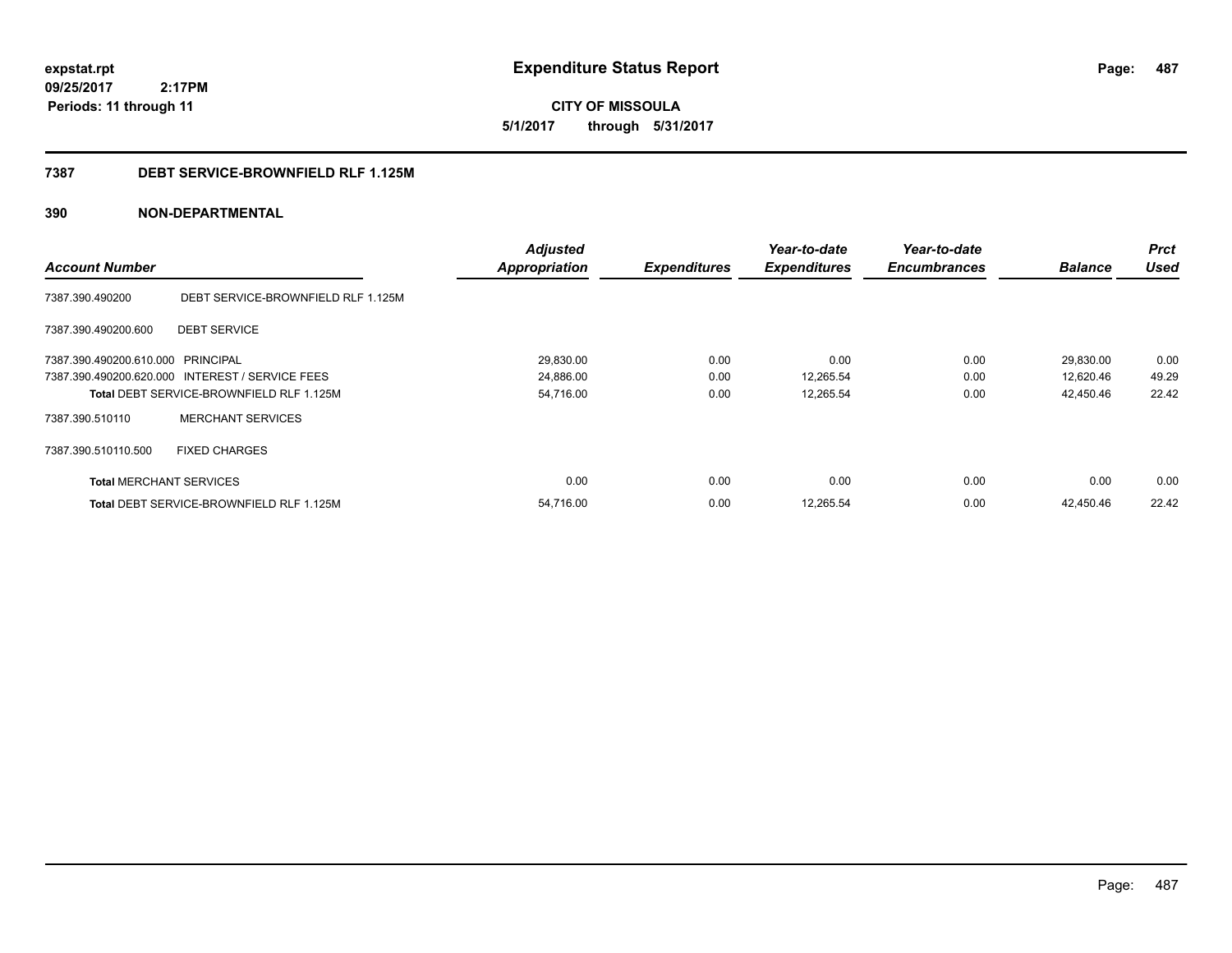**CITY OF MISSOULA 5/1/2017 through 5/31/2017**

**7388 RESERVE-3.6m TIF**

| <b>Account Number</b>  |                                      | <b>Adjusted</b><br><b>Appropriation</b> | <b>Expenditures</b> | Year-to-date<br><b>Expenditures</b> | Year-to-date<br><b>Encumbrances</b> | <b>Balance</b> | <b>Prct</b><br><b>Used</b> |
|------------------------|--------------------------------------|-----------------------------------------|---------------------|-------------------------------------|-------------------------------------|----------------|----------------------------|
| 7388.390.490607        | <b>TRANSFERS TO BROWNFIELD</b>       |                                         |                     |                                     |                                     |                |                            |
| 7388.390.490607.800    | OTHER OBJECTS                        |                                         |                     |                                     |                                     |                |                            |
|                        | <b>Total TRANSFERS TO BROWNFIELD</b> | 0.00                                    | 0.00                | 0.00                                | 0.00                                | 0.00           | 0.00                       |
| 7388.390.510110        | <b>MERCHANT SERVICES</b>             |                                         |                     |                                     |                                     |                |                            |
| 7388.390.510110.500    | <b>FIXED CHARGES</b>                 |                                         |                     |                                     |                                     |                |                            |
| Total RESERVE-3.6m TIF |                                      | 0.00                                    | 0.00                | 0.00                                | 0.00                                | 0.00           | 0.00                       |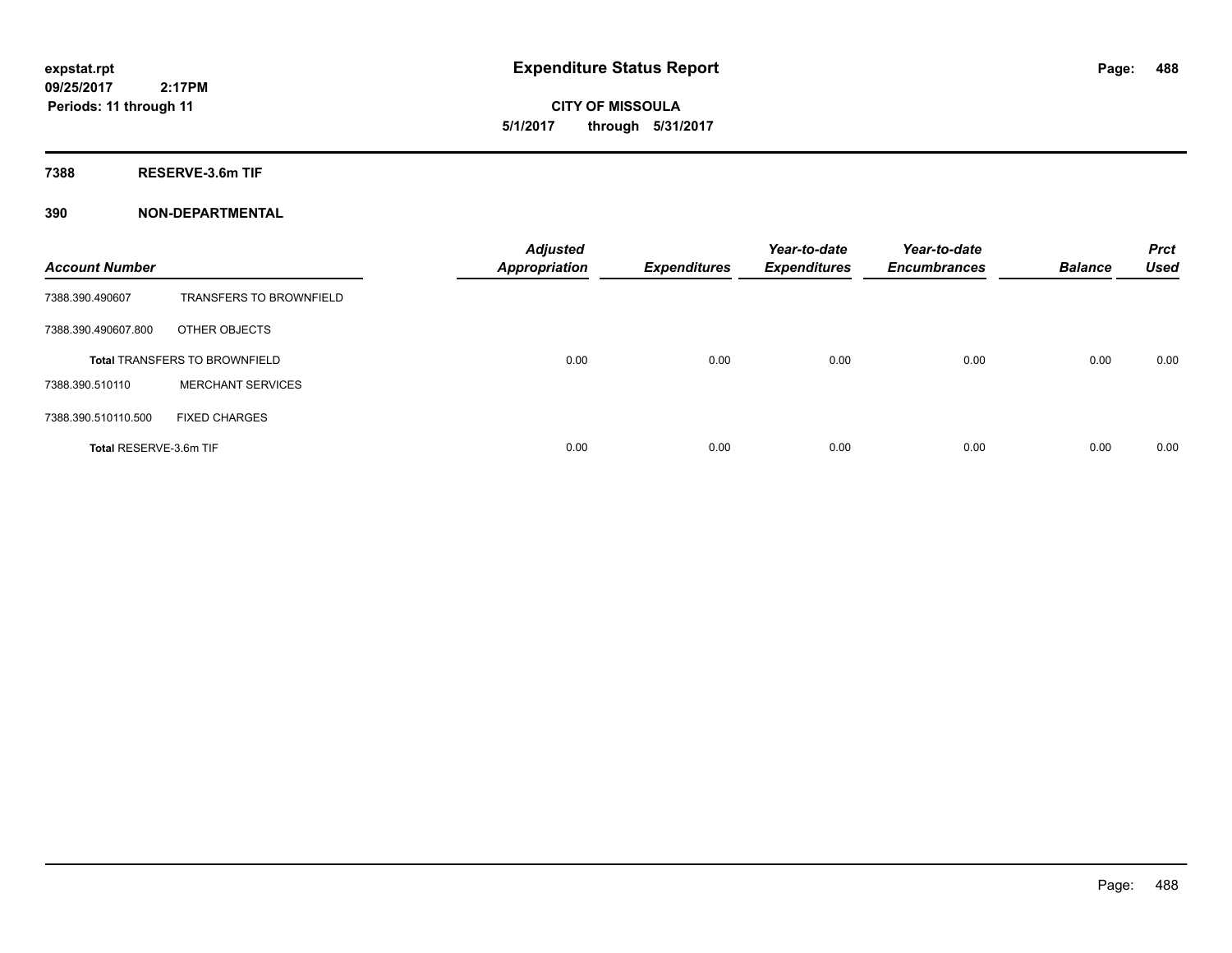**CITY OF MISSOULA 5/1/2017 through 5/31/2017**

### **7389 DEBT SERVICE - 3.6M/5.75M**

| <b>Account Number</b> |                                   | <b>Adjusted</b><br><b>Appropriation</b> | <b>Expenditures</b> | Year-to-date<br><b>Expenditures</b> | Year-to-date<br><b>Encumbrances</b> | <b>Balance</b> | <b>Prct</b><br><b>Used</b> |
|-----------------------|-----------------------------------|-----------------------------------------|---------------------|-------------------------------------|-------------------------------------|----------------|----------------------------|
| 7389.385.470220       | PROPERTY ACQUISITION              |                                         |                     |                                     |                                     |                |                            |
| 7389.385.470220.600   | <b>DEBT SERVICE</b>               |                                         |                     |                                     |                                     |                |                            |
|                       | <b>Total PROPERTY ACQUISITION</b> | 0.00                                    | 0.00                | 0.00                                | 0.00                                | 0.00           | 0.00                       |
| 7389.385.470250       | <b>RELOCATION PAYMENTS</b>        |                                         |                     |                                     |                                     |                |                            |
| 7389.385.470250.700   | <b>GRANTS &amp; CONTRIBUTIONS</b> |                                         |                     |                                     |                                     |                |                            |
|                       | <b>Total RELOCATION PAYMENTS</b>  | 0.00                                    | 0.00                | 0.00                                | 0.00                                | 0.00           | 0.00                       |
| 7389.385.510110       | <b>MERCHANT SERVICES</b>          |                                         |                     |                                     |                                     |                |                            |
| 7389.385.510110.500   | <b>FIXED CHARGES</b>              |                                         |                     |                                     |                                     |                |                            |
| <b>Total MRA</b>      |                                   | 0.00                                    | 0.00                | 0.00                                | 0.00                                | 0.00           | 0.00                       |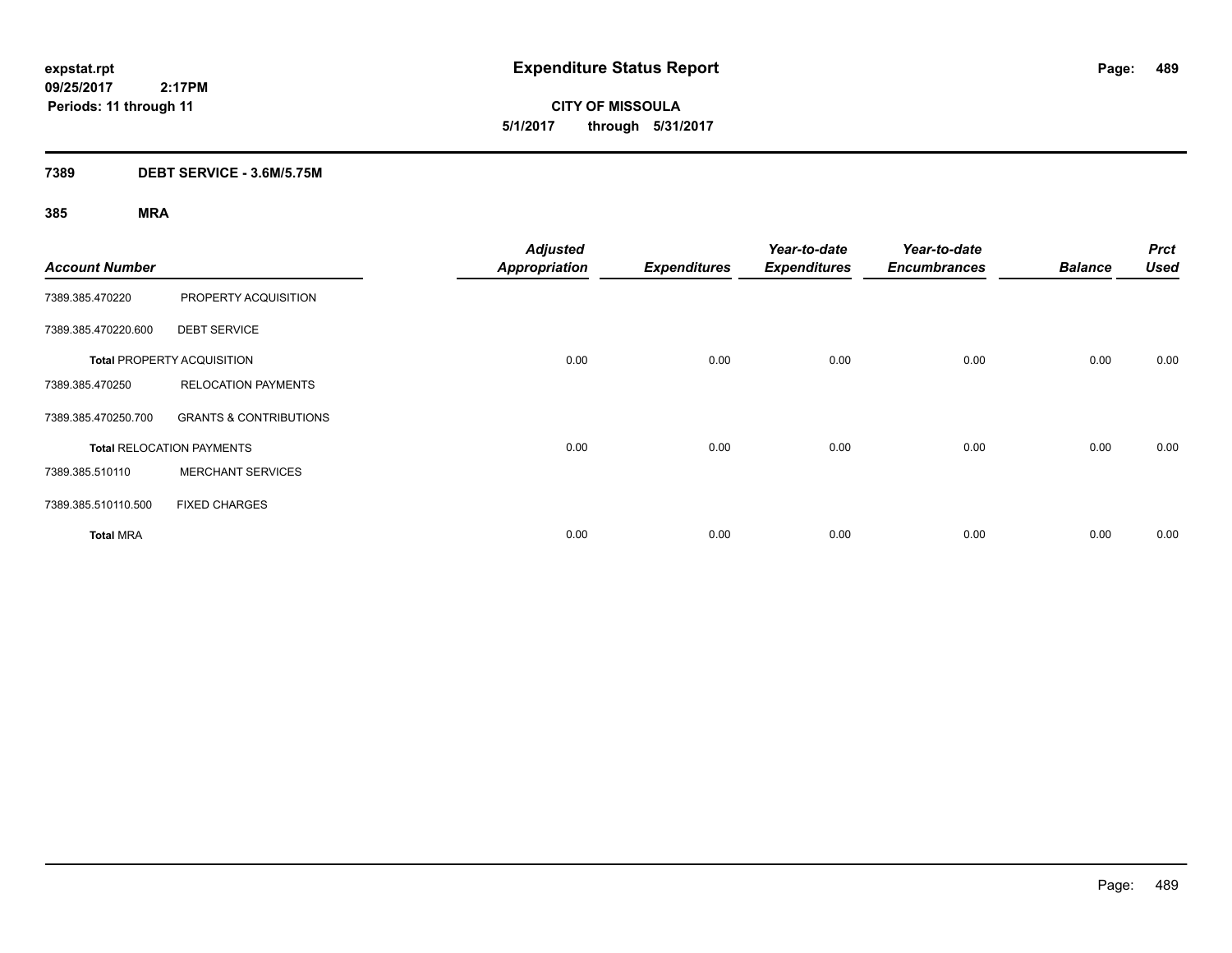**CITY OF MISSOULA 5/1/2017 through 5/31/2017**

#### **7389 DEBT SERVICE - 3.6M/5.75M**

| <b>Account Number</b>          |                                                       | <b>Adjusted</b><br>Appropriation | <b>Expenditures</b> | Year-to-date<br><b>Expenditures</b> | Year-to-date<br><b>Encumbrances</b> | <b>Balance</b> | <b>Prct</b><br><b>Used</b> |
|--------------------------------|-------------------------------------------------------|----------------------------------|---------------------|-------------------------------------|-------------------------------------|----------------|----------------------------|
|                                |                                                       |                                  |                     |                                     |                                     |                |                            |
| 7389.390.490200                | REVENUE BOND DEBT SERVICE                             |                                  |                     |                                     |                                     |                |                            |
| 7389.390.490200.600            | <b>DEBT SERVICE</b>                                   |                                  |                     |                                     |                                     |                |                            |
| 7389.390.490200.610.000        | PRINCIPAL                                             | 125,000.00                       | 0.00                | 0.00                                | 0.00                                | 125,000.00     | 0.00                       |
| 7389.390.490200.620.000        | <b>INTEREST / SERVICE FEES</b>                        | 125,500.00                       | 0.00                | 65,950.00                           | 0.00                                | 59,550.00      | 52.55                      |
|                                | Total REVENUE BOND DEBT SERVICE                       | 250,500.00                       | 0.00                | 65,950.00                           | 0.00                                | 184,550.00     | 26.33                      |
| 7389.390.490210                | FY13 \$5.75M DEBT SERVICE                             |                                  |                     |                                     |                                     |                |                            |
| 7389.390.490210.600            | <b>DEBT SERVICE</b>                                   |                                  |                     |                                     |                                     |                |                            |
|                                | 7389.390.490210.610.000 FY13 5.75M DEBT SVS/PRINCIPAL | 268,000.00                       | 0.00                | 133,000.00                          | 0.00                                | 135,000.00     | 49.63                      |
|                                | 7389.390.490210.620.000 INTEREST / SERVICE FEES       | 157,812.00                       | 0.00                | 79,553.25                           | 0.00                                | 78.258.75      | 50.41                      |
|                                | Total FY13 \$5.75M DEBT SERVICE                       | 425,812.00                       | 0.00                | 212,553.25                          | 0.00                                | 213,258.75     | 49.92                      |
| 7389.390.510110                | <b>MERCHANT SERVICES</b>                              |                                  |                     |                                     |                                     |                |                            |
| 7389.390.510110.500            | <b>FIXED CHARGES</b>                                  |                                  |                     |                                     |                                     |                |                            |
| <b>Total MERCHANT SERVICES</b> |                                                       | 0.00                             | 0.00                | 0.00                                | 0.00                                | 0.00           | 0.00                       |
|                                | Total DEBT SERVICE - 3.6M/5.75M                       | 676.312.00                       | 0.00                | 278,503.25                          | 0.00                                | 397,808.75     | 41.18                      |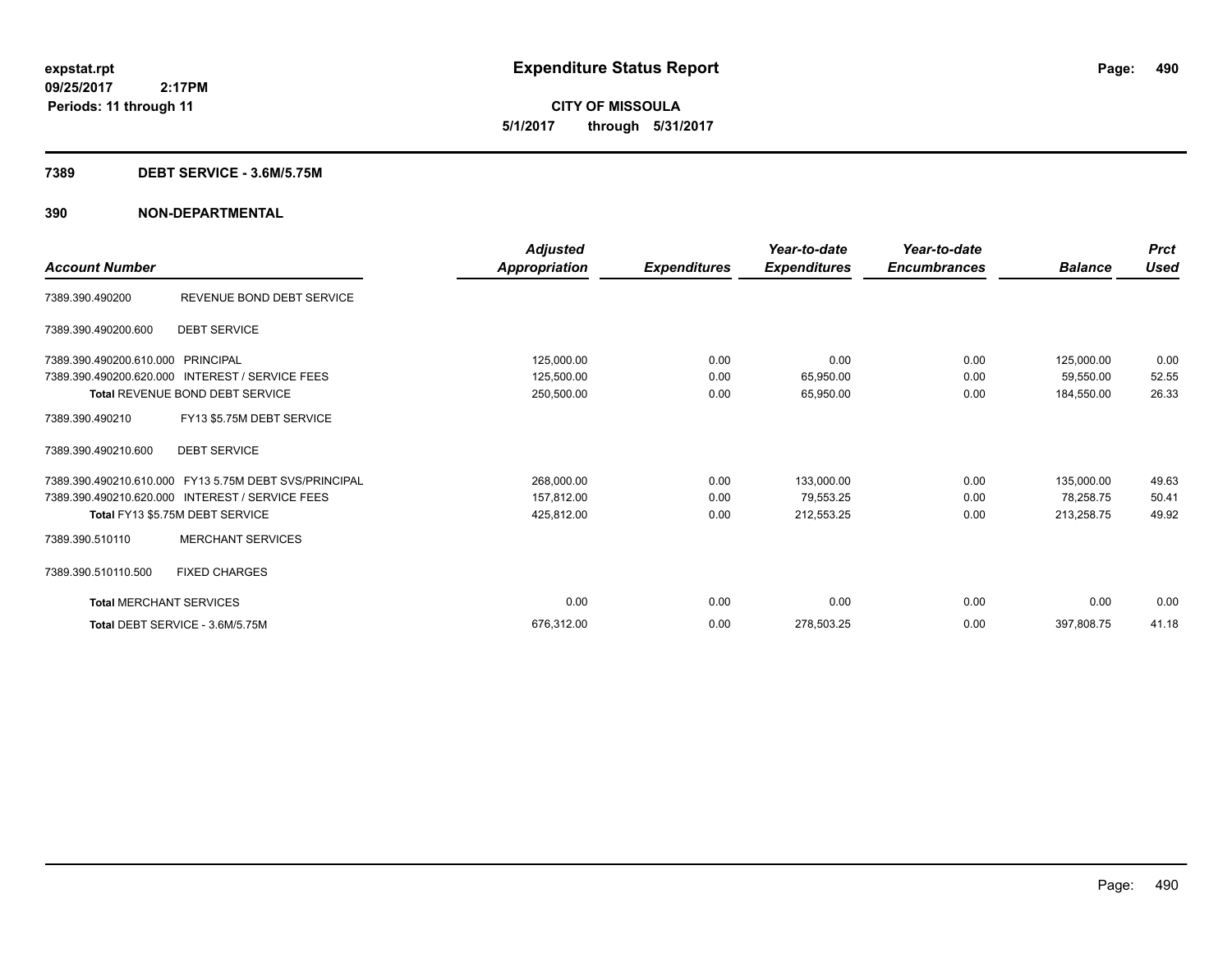**CITY OF MISSOULA 5/1/2017 through 5/31/2017**

### **7390 URDII CLEARING - 3.6M TIF**

| <b>Account Number</b> |                                                                                          | <b>Adjusted</b><br><b>Appropriation</b> | <b>Expenditures</b> | Year-to-date<br><b>Expenditures</b> | Year-to-date<br><b>Encumbrances</b> | <b>Balance</b>           | <b>Prct</b><br><b>Used</b> |
|-----------------------|------------------------------------------------------------------------------------------|-----------------------------------------|---------------------|-------------------------------------|-------------------------------------|--------------------------|----------------------------|
| 7390.385.490607       | <b>TRANSFERS TO BROWNFIELD</b>                                                           |                                         |                     |                                     |                                     |                          |                            |
| 7390.385.490607.800   | OTHER OBJECTS                                                                            |                                         |                     |                                     |                                     |                          |                            |
|                       | 7390.385.490607.820.000 TRANSFERS TO OTHER FUNDS<br><b>Total TRANSFERS TO BROWNFIELD</b> | 0.00<br>0.00                            | 0.00<br>0.00        | $-126.825.85$<br>$-126,825.85$      | 0.00<br>0.00                        | 126.825.85<br>126,825.85 | 0.00<br>0.00               |
| 7390.385.510110       | <b>MERCHANT SERVICES</b>                                                                 |                                         |                     |                                     |                                     |                          |                            |
| 7390.385.510110.500   | <b>FIXED CHARGES</b>                                                                     |                                         |                     |                                     |                                     |                          |                            |
|                       | <b>Total MERCHANT SERVICES</b>                                                           | 0.00                                    | 0.00                | 0.00                                | 0.00                                | 0.00                     | 0.00                       |
| <b>Total MRA</b>      |                                                                                          | 0.00                                    | 0.00                | $-126,825.85$                       | 0.00                                | 126,825.85               | 0.00                       |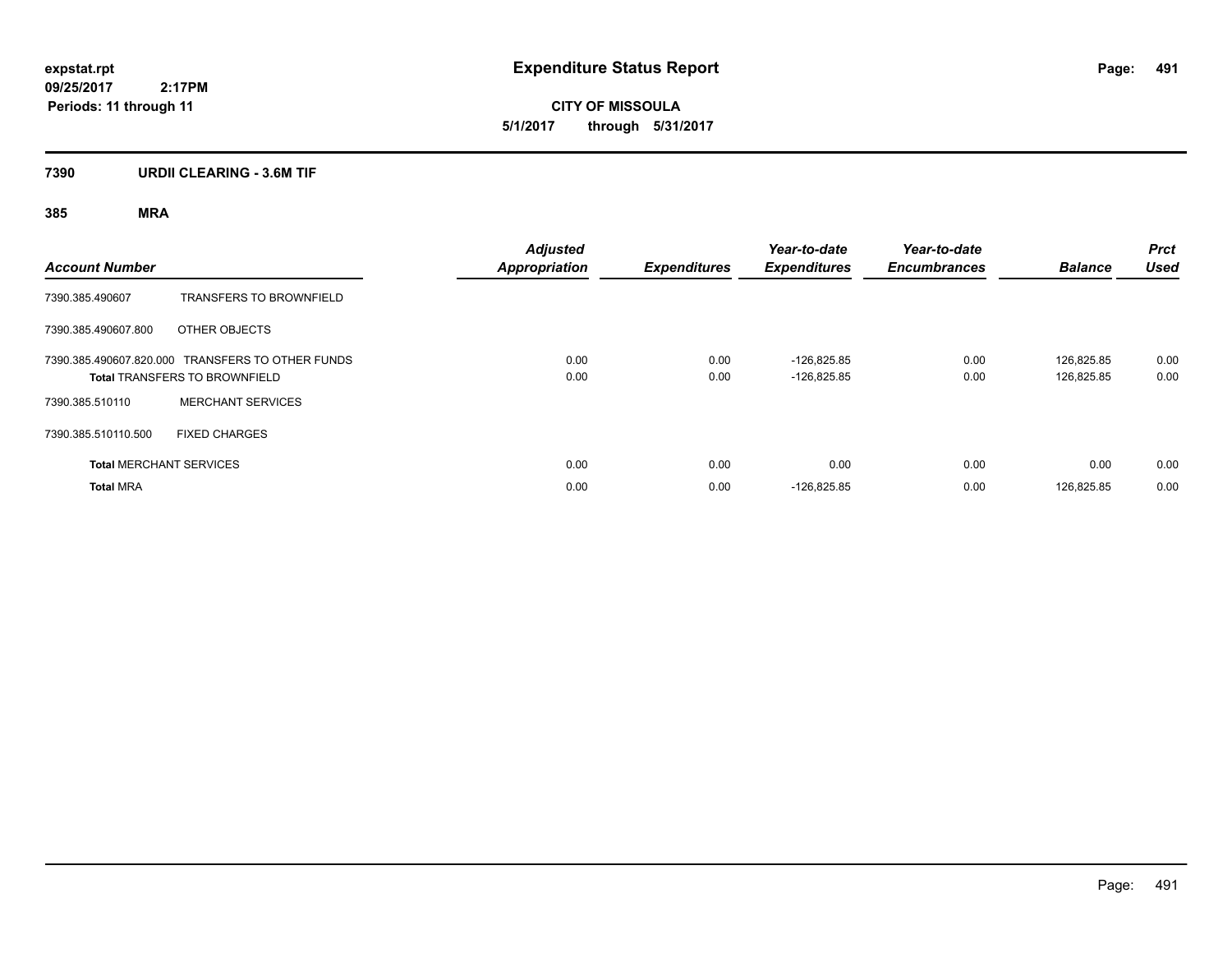**CITY OF MISSOULA 5/1/2017 through 5/31/2017**

#### **7390 URDII CLEARING - 3.6M TIF**

| <b>Account Number</b>         |                                                                | <b>Adjusted</b><br><b>Appropriation</b> | <b>Expenditures</b> | Year-to-date<br><b>Expenditures</b> | Year-to-date<br><b>Encumbrances</b> | <b>Balance</b> | <b>Prct</b><br><b>Used</b> |
|-------------------------------|----------------------------------------------------------------|-----------------------------------------|---------------------|-------------------------------------|-------------------------------------|----------------|----------------------------|
| 7390.390.490601               | TI BOND CLEARING                                               |                                         |                     |                                     |                                     |                |                            |
| 7390.390.490601.800           | OTHER OBJECTS                                                  |                                         |                     |                                     |                                     |                |                            |
| <b>Total TI BOND CLEARING</b> |                                                                | 0.00                                    | 0.00                | 0.00                                | 0.00                                | 0.00           | 0.00                       |
| 7390.390.490604               | TI BOND RESERVE                                                |                                         |                     |                                     |                                     |                |                            |
| 7390.390.490604.800           | OTHER OBJECTS                                                  |                                         |                     |                                     |                                     |                |                            |
|                               | 7390.390.490604.820.000 TRANSFER TO INTERMOUNTAIN BOND DS 7399 | 145,937.00                              | 0.00                | 112,627.50                          | 0.00                                | 33,309.50      | 77.18                      |
| Total TI BOND RESERVE         |                                                                | 145,937.00                              | 0.00                | 112,627.50                          | 0.00                                | 33,309.50      | 77.18                      |
| 7390.390.490605               | TRANSFER TO DEBT SERVICE 7389                                  |                                         |                     |                                     |                                     |                |                            |
| 7390.390.490605.800           | OTHER OBJECTS                                                  |                                         |                     |                                     |                                     |                |                            |
|                               | 7390.390.490605.820.000 TRANSFERS TO DEBT SERVICE              | 676,312.00                              | 0.00                | 679,473.27                          | 0.00                                | $-3,161.27$    | 100.47                     |
|                               | Total TRANSFER TO DEBT SERVICE 7389                            | 676,312.00                              | 0.00                | 679,473.27                          | 0.00                                | $-3,161.27$    | 100.47                     |
| 7390.390.490606               | <b>DEVELOPMENT TRANSFERS</b>                                   |                                         |                     |                                     |                                     |                |                            |
| 7390.390.490606.800           | OTHER OBJECTS                                                  |                                         |                     |                                     |                                     |                |                            |
|                               | 7390.390.490606.820.000 TRANSFERS TO URD II DEVELOPMENT        | 1,121,177.00                            | 57,151.32           | 343,628.30                          | 0.00                                | 777,548.70     | 30.65                      |
|                               | <b>Total DEVELOPMENT TRANSFERS</b>                             | 1,121,177.00                            | 57,151.32           | 343,628.30                          | 0.00                                | 777,548.70     | 30.65                      |
| 7390.390.490607               | TRANSFERS TO BROWNFIELD                                        |                                         |                     |                                     |                                     |                |                            |
| 7390.390.490607.800           | OTHER OBJECTS                                                  |                                         |                     |                                     |                                     |                |                            |
|                               | 7390.390.490607.820.000 TRANSFERS TO OTHER FUNDS               | 54,716.00                               | 0.00                | 58,092.00                           | 0.00                                | $-3,376.00$    | 106.17                     |
|                               | <b>Total TRANSFERS TO BROWNFIELD</b>                           | 54,716.00                               | 0.00                | 58,092.00                           | 0.00                                | $-3,376.00$    | 106.17                     |
| 7390.390.490608               | <b>TRANSFERS TO SAFEWA/ST PAT</b>                              |                                         |                     |                                     |                                     |                |                            |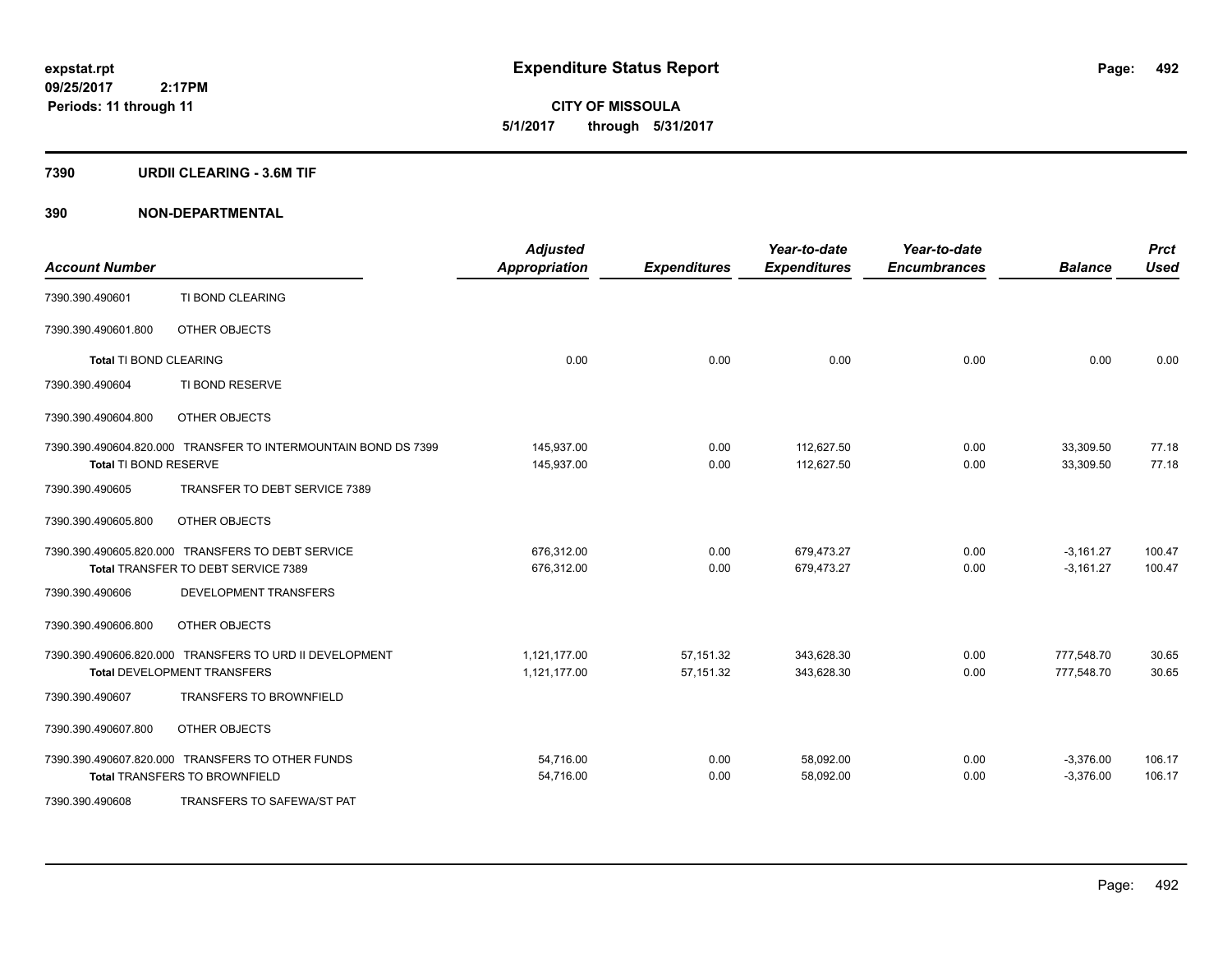**CITY OF MISSOULA 5/1/2017 through 5/31/2017**

#### **7390 URDII CLEARING - 3.6M TIF**

| <b>Account Number</b>                                                                                       | <b>Adjusted</b><br><b>Appropriation</b> | <b>Expenditures</b> | Year-to-date<br><b>Expenditures</b> | Year-to-date<br><b>Encumbrances</b> | <b>Balance</b>         | <b>Prct</b><br><b>Used</b> |
|-------------------------------------------------------------------------------------------------------------|-----------------------------------------|---------------------|-------------------------------------|-------------------------------------|------------------------|----------------------------|
| OTHER OBJECTS<br>7390.390.490608.800                                                                        |                                         |                     |                                     |                                     |                        |                            |
| 7390.390.490608.820.000 TRANSFERS TO OTHER FUNDS-SAFEWAY/ST PATS<br><b>Total TRANSFERS TO SAFEWA/ST PAT</b> | 127,012.00<br>127,012.00                | 0.00<br>0.00        | 115.103.00<br>115,103.00            | 0.00<br>0.00                        | 11,909.00<br>11,909.00 | 90.62<br>90.62             |
| <b>MERCHANT SERVICES</b><br>7390.390.510110                                                                 |                                         |                     |                                     |                                     |                        |                            |
| 7390.390.510110.500<br><b>FIXED CHARGES</b>                                                                 |                                         |                     |                                     |                                     |                        |                            |
| <b>Total FIXED CHARGES</b>                                                                                  | 0.00                                    | 0.00                | 0.00                                | 0.00                                | 0.00                   | 0.00                       |
| <b>Total MERCHANT SERVICES</b>                                                                              | 0.00                                    | 0.00                | 0.00                                | 0.00                                | 0.00                   | 0.00                       |
| <b>Total NON-DEPARTMENTAL</b>                                                                               | 2,125,154.00                            | 57,151.32           | 1,308,924.07                        | 0.00                                | 816,229.93             | 61.59                      |
| Total URDII CLEARING - 3.6M TIF                                                                             | 2,125,154.00                            | 57,151.32           | 1,182,098.22                        | 0.00                                | 943,055.78             | 55.62                      |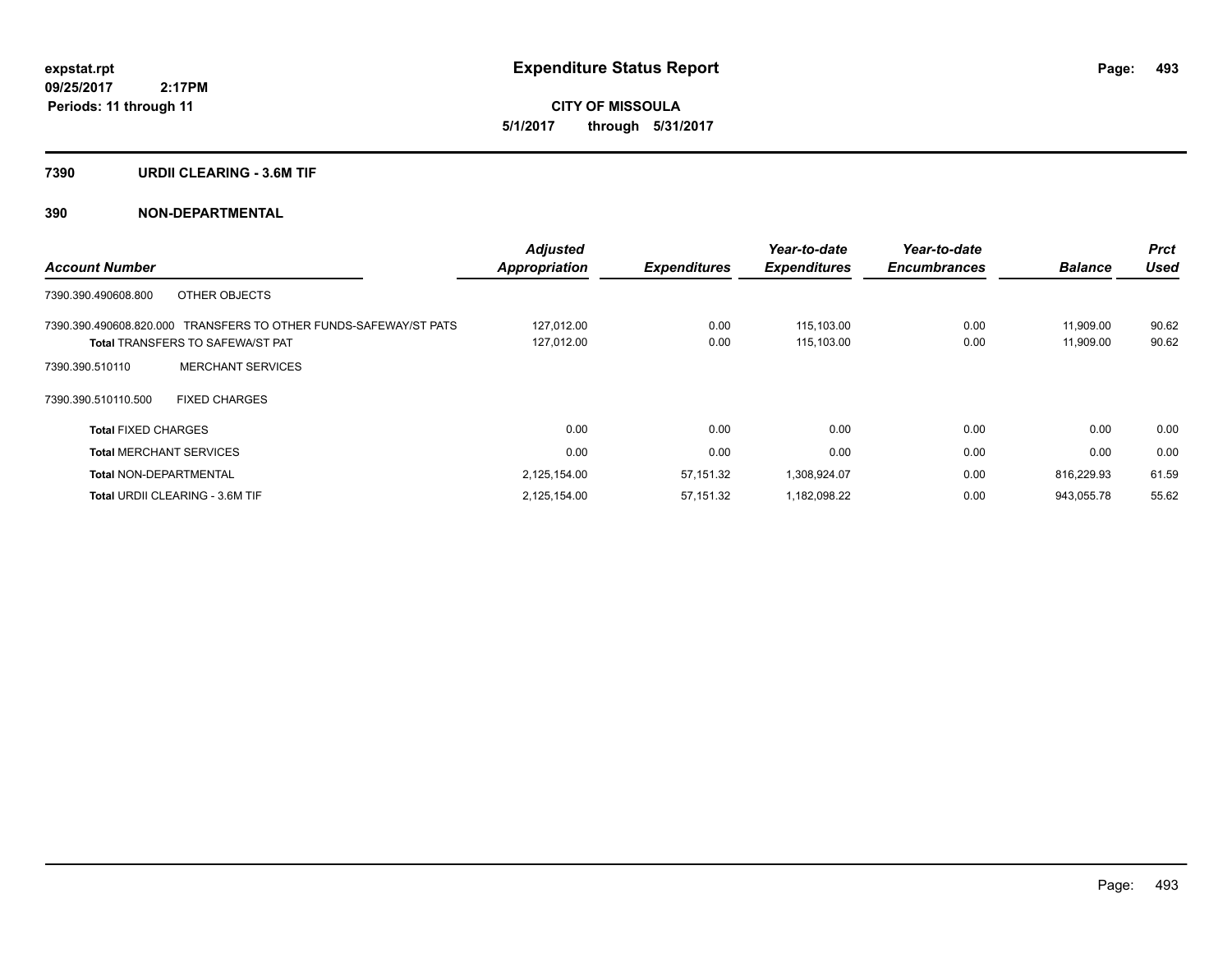**CITY OF MISSOULA 5/1/2017 through 5/31/2017**

**7391 MRA - URD I FUND**

| <b>Account Number</b>      |                          | Adjusted<br>Appropriation | <b>Expenditures</b> | Year-to-date<br><b>Expenditures</b> | Year-to-date<br><b>Encumbrances</b> | <b>Balance</b> | <b>Prct</b><br><b>Used</b> |
|----------------------------|--------------------------|---------------------------|---------------------|-------------------------------------|-------------------------------------|----------------|----------------------------|
| 7391.385.510110            | <b>MERCHANT SERVICES</b> |                           |                     |                                     |                                     |                |                            |
| 7391.385.510110.500        | <b>FIXED CHARGES</b>     |                           |                     |                                     |                                     |                |                            |
| <b>Total FIXED CHARGES</b> |                          | 0.00                      | 0.00                | 0.00                                | 0.00                                | 0.00           | 0.00                       |
| <b>Total MRA</b>           |                          | 0.00                      | 0.00                | 0.00                                | 0.00                                | 0.00           | 0.00                       |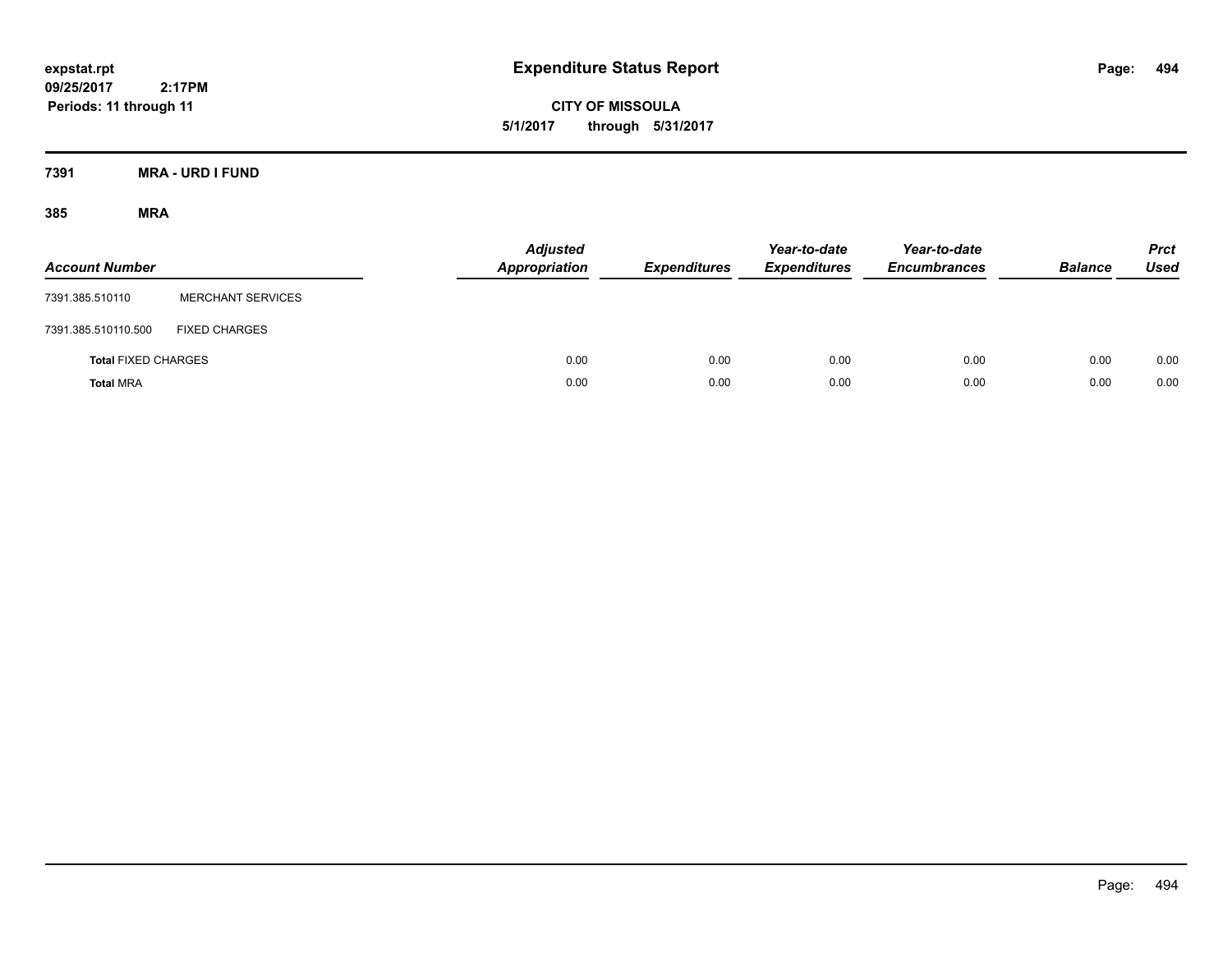**CITY OF MISSOULA 5/1/2017 through 5/31/2017**

**7391 MRA - URD I FUND**

**900 DEPRECIATION**

| <b>Account Number</b>  |                          | Adjusted<br>Appropriation | <b>Expenditures</b> | Year-to-date<br><b>Expenditures</b> | Year-to-date<br><b>Encumbrances</b> | <b>Balance</b> | <b>Prct</b><br><b>Used</b> |
|------------------------|--------------------------|---------------------------|---------------------|-------------------------------------|-------------------------------------|----------------|----------------------------|
| 7391.900.510110        | <b>MERCHANT SERVICES</b> |                           |                     |                                     |                                     |                |                            |
| 7391.900.510110.500    | <b>FIXED CHARGES</b>     |                           |                     |                                     |                                     |                |                            |
| Total MRA - URD I FUND |                          | 0.00                      | 0.00                | 0.00                                | 0.00                                | 0.00           | 0.00                       |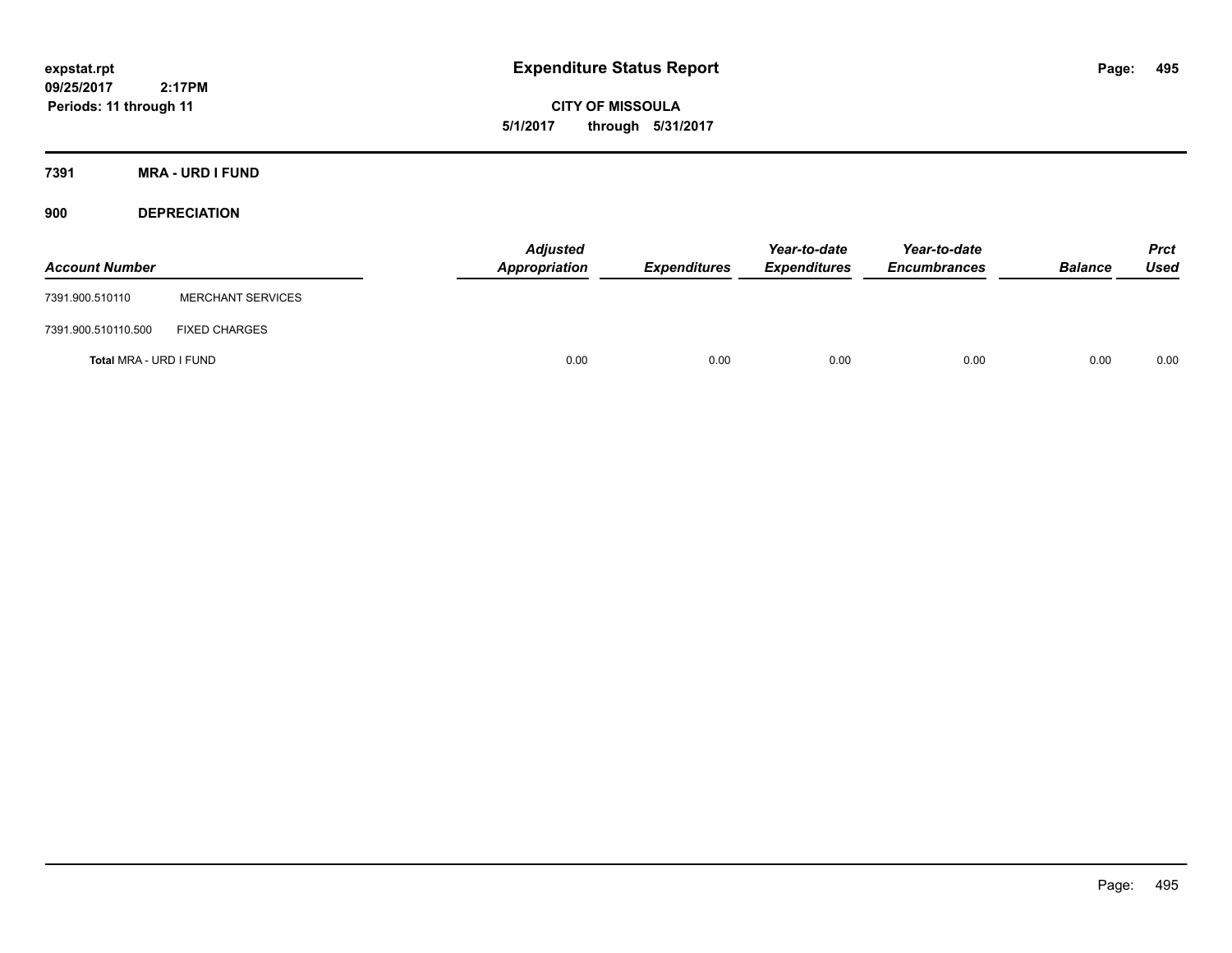**CITY OF MISSOULA 5/1/2017 through 5/31/2017**

**7392 MRA - URD II FUND**

| <b>Account Number</b>                                      |                                                  | <b>Adjusted</b><br><b>Appropriation</b> | <b>Expenditures</b> | Year-to-date<br><b>Expenditures</b> | Year-to-date<br><b>Encumbrances</b> | <b>Balance</b>           | <b>Prct</b><br><b>Used</b> |
|------------------------------------------------------------|--------------------------------------------------|-----------------------------------------|---------------------|-------------------------------------|-------------------------------------|--------------------------|----------------------------|
| 7392.385.460436                                            | MRA CTEP/CMAQ                                    |                                         |                     |                                     |                                     |                          |                            |
| 7392.385.460436.300                                        | PURCHASED SERVICES                               |                                         |                     |                                     |                                     |                          |                            |
|                                                            | <b>Total PURCHASED SERVICES</b>                  | 0.00                                    | 0.00                | 0.00                                | 0.00                                | 0.00                     | 0.00                       |
| 7392.385.460436.900                                        | CAPITAL OUTLAY                                   |                                         |                     |                                     |                                     |                          |                            |
| <b>Total MRA CTEP/CMAQ</b>                                 |                                                  | 0.00                                    | 0.00                | 0.00                                | 0.00                                | 0.00                     | 0.00                       |
| 7392.385.470210                                            | <b>ADMINISTRATION</b>                            |                                         |                     |                                     |                                     |                          |                            |
| 7392.385.470210.300                                        | PURCHASED SERVICES                               |                                         |                     |                                     |                                     |                          |                            |
|                                                            | <b>Total PURCHASED SERVICES</b>                  | 0.00                                    | 0.00                | 0.00                                | 0.00                                | 0.00                     | 0.00                       |
| 7392.385.470210.800                                        | OTHER OBJECTS                                    |                                         |                     |                                     |                                     |                          |                            |
| <b>Total ADMINISTRATION</b>                                | 7392.385.470210.820.000 TRANSFERS TO OTHER FUNDS | 250,000.00<br>250,000.00                | 0.00<br>0.00        | 0.00<br>0.00                        | 0.00<br>0.00                        | 250,000.00<br>250,000.00 | 0.00<br>0.00               |
| 7392.385.470220                                            | PROPERTY ACQUISITION                             |                                         |                     |                                     |                                     |                          |                            |
| 7392.385.470220.800                                        | OTHER OBJECTS                                    |                                         |                     |                                     |                                     |                          |                            |
| 7392.385.470220.845.000 CONTINGENCY<br>Total OTHER OBJECTS |                                                  | 50,000.00<br>50,000.00                  | 0.00<br>0.00        | 0.00<br>0.00                        | 0.00<br>0.00                        | 50,000.00<br>50,000.00   | 0.00<br>0.00               |
| 7392.385.470220.900                                        | CAPITAL OUTLAY                                   |                                         |                     |                                     |                                     |                          |                            |
| <b>Total CAPITAL OUTLAY</b>                                |                                                  | 0.00                                    | 0.00                | 0.00                                | 0.00                                | 0.00                     | 0.00                       |
|                                                            | Total PROPERTY ACQUISITION                       | 50,000.00                               | 0.00                | 0.00                                | 0.00                                | 50,000.00                | 0.00                       |
| 7392.385.470230                                            | PW FACILITY                                      |                                         |                     |                                     |                                     |                          |                            |
| 7392.385.470230.300                                        | PURCHASED SERVICES                               |                                         |                     |                                     |                                     |                          |                            |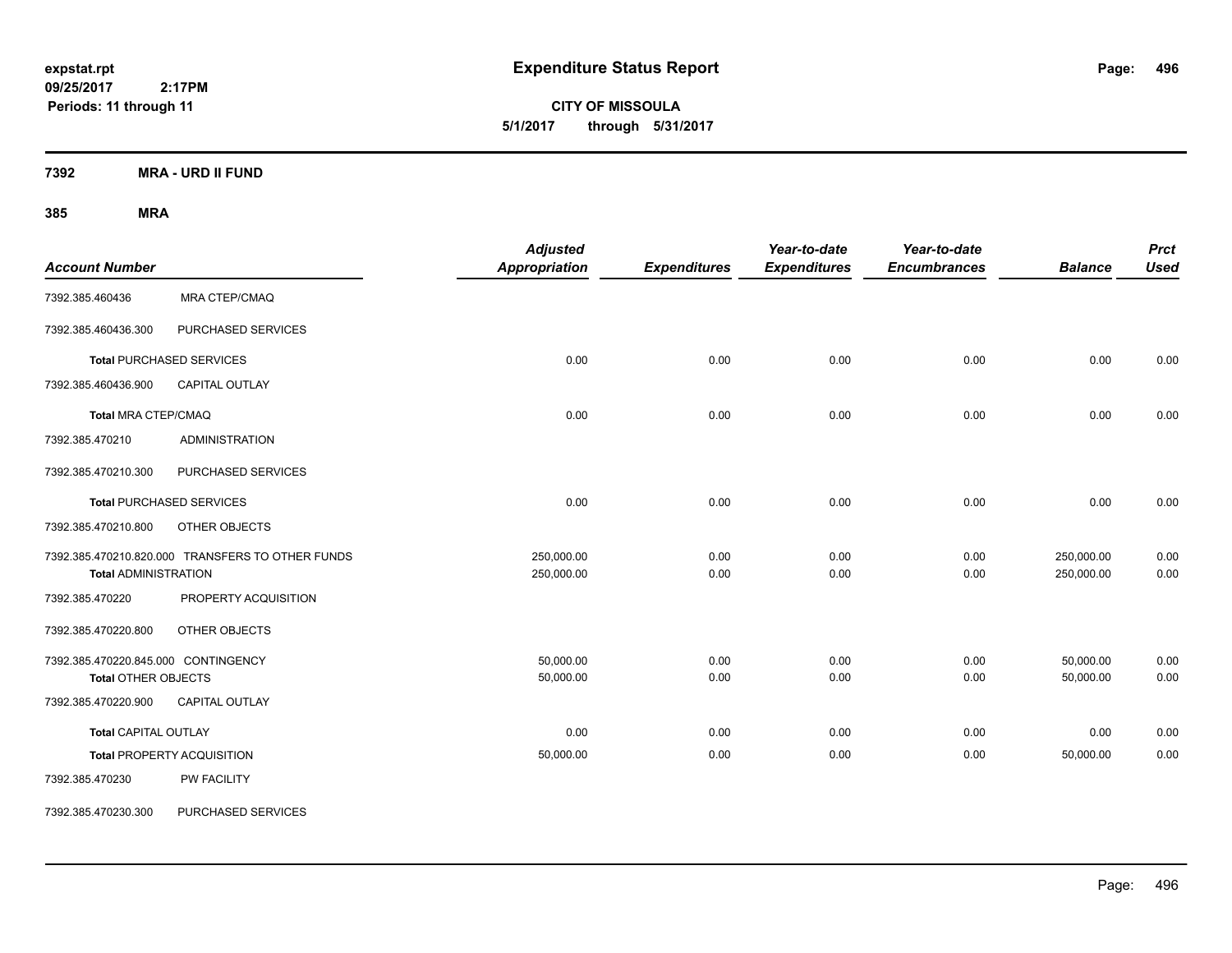**CITY OF MISSOULA 5/1/2017 through 5/31/2017**

**7392 MRA - URD II FUND**

| <b>Account Number</b>                                                                     | <b>Adjusted</b><br><b>Appropriation</b> | <b>Expenditures</b>  | Year-to-date<br><b>Expenditures</b> | Year-to-date<br><b>Encumbrances</b> | <b>Balance</b>               | <b>Prct</b><br><b>Used</b> |
|-------------------------------------------------------------------------------------------|-----------------------------------------|----------------------|-------------------------------------|-------------------------------------|------------------------------|----------------------------|
| 7392.385.470230.350.000 PROFESSIONAL SERVICES<br><b>Total PURCHASED SERVICES</b>          | 22,551.00<br>22,551.00                  | 2,650.00<br>2,650.00 | 2,650.00<br>2,650.00                | 0.00<br>0.00                        | 19,901.00<br>19,901.00       | 11.75<br>11.75             |
| <b>GRANTS &amp; CONTRIBUTIONS</b><br>7392.385.470230.700                                  |                                         |                      |                                     |                                     |                              |                            |
| 7392.385.470230.700.000 GRANTS & CONTRIBUTIONS<br><b>Total GRANTS &amp; CONTRIBUTIONS</b> | 102,885.00<br>102,885.00                | 0.00<br>0.00         | 86,588.00<br>86,588.00              | 0.00<br>0.00                        | 16,297.00<br>16,297.00       | 84.16<br>84.16             |
| 7392.385.470230.800<br>OTHER OBJECTS                                                      |                                         |                      |                                     |                                     |                              |                            |
| 7392.385.470230.845.000 CONTINGENCY<br><b>Total OTHER OBJECTS</b>                         | 1,286,500.00<br>1,286,500.00            | 0.00<br>0.00         | 0.00<br>0.00                        | 0.00<br>0.00                        | 1,286,500.00<br>1,286,500.00 | 0.00<br>0.00               |
| 7392.385.470230.900<br>CAPITAL OUTLAY                                                     |                                         |                      |                                     |                                     |                              |                            |
| 7392.385.470230.930.000 IMPROVEMENTS<br><b>Total CAPITAL OUTLAY</b>                       | 110,000.00<br>110,000.00                | 7,770.00<br>7,770.00 | 17,751.25<br>17,751.25              | 0.00<br>0.00                        | 92,248.75<br>92,248.75       | 16.14<br>16.14             |
| <b>Total PW FACILITY</b>                                                                  | 1,521,936.00                            | 10,420.00            | 106,989.25                          | 0.00                                | 1,414,946.75                 | 7.03                       |
| 7392.385.470240<br><b>REHAB LOANS</b>                                                     |                                         |                      |                                     |                                     |                              |                            |
| <b>GRANTS &amp; CONTRIBUTIONS</b><br>7392.385.470240.700                                  |                                         |                      |                                     |                                     |                              |                            |
| 7392.385.470240.700.000 GRANTS & CONTRIBUTIONS<br>Total REHAB LOANS                       | 444,830.00<br>444,830.00                | 0.00<br>0.00         | 67.117.00<br>67,117.00              | 0.00<br>0.00                        | 377,713.00<br>377,713.00     | 15.09<br>15.09             |
| *** Title Not Found ***<br>7392.385.470241                                                |                                         |                      |                                     |                                     |                              |                            |
| PURCHASED SERVICES<br>7392.385.470241.300                                                 |                                         |                      |                                     |                                     |                              |                            |
| <b>Total PURCHASED SERVICES</b>                                                           | 0.00                                    | 0.00                 | 0.00                                | 0.00                                | 0.00                         | 0.00                       |
| 7392.385.470241.700<br><b>GRANTS &amp; CONTRIBUTIONS</b>                                  |                                         |                      |                                     |                                     |                              |                            |
| <b>Total GRANTS &amp; CONTRIBUTIONS</b>                                                   | 0.00                                    | 0.00                 | 0.00                                | 0.00                                | 0.00                         | 0.00                       |
| 7392.385.470241.800<br>OTHER OBJECTS                                                      |                                         |                      |                                     |                                     |                              |                            |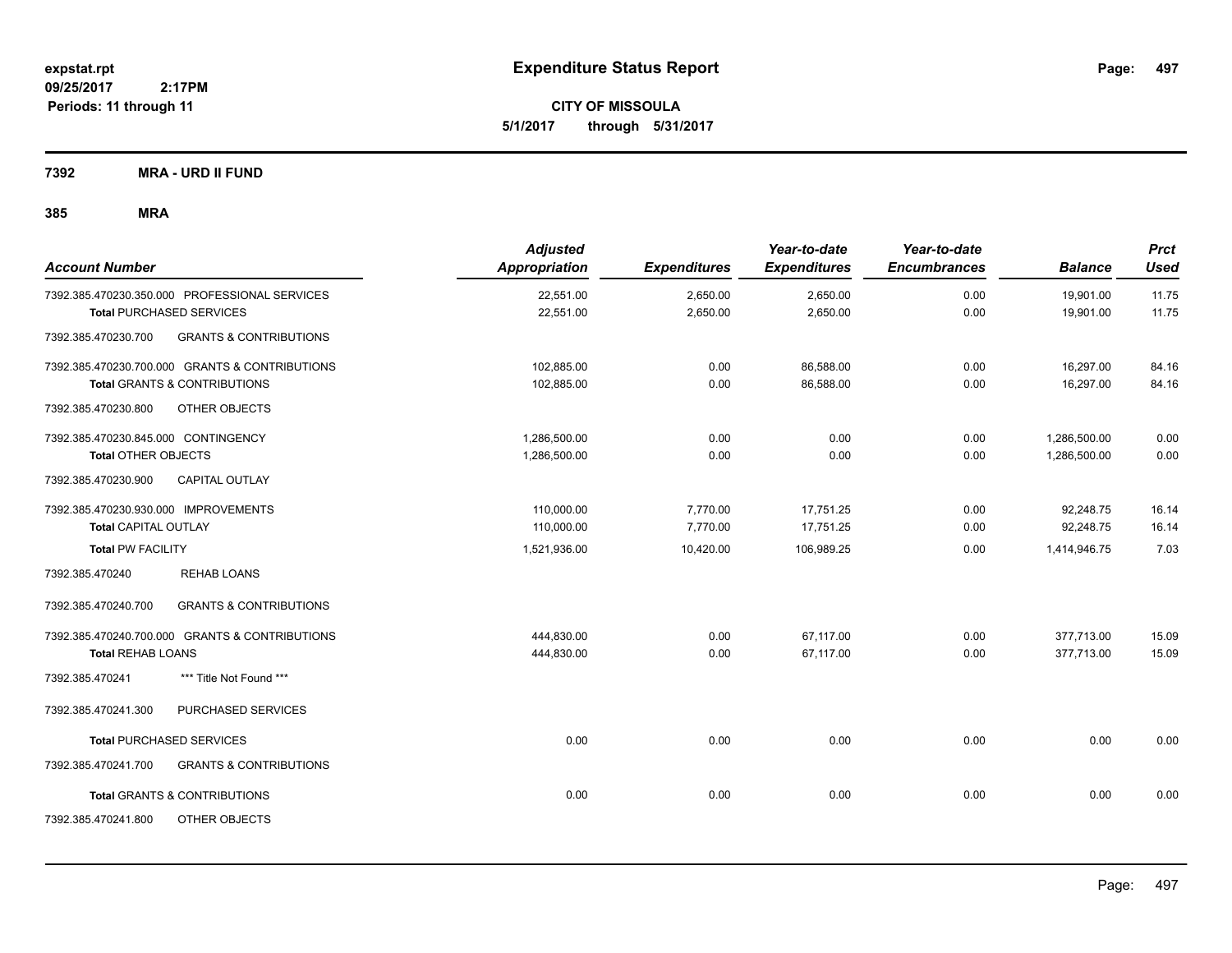**CITY OF MISSOULA 5/1/2017 through 5/31/2017**

**7392 MRA - URD II FUND**

### **385 MRA**

| <b>Account Number</b>               |                                               | <b>Adjusted</b><br>Appropriation | <b>Expenditures</b> | Year-to-date<br><b>Expenditures</b> | Year-to-date<br><b>Encumbrances</b> | <b>Balance</b> | <b>Prct</b><br><b>Used</b> |
|-------------------------------------|-----------------------------------------------|----------------------------------|---------------------|-------------------------------------|-------------------------------------|----------------|----------------------------|
| <b>Total OTHER OBJECTS</b>          |                                               | 0.00                             | 0.00                | 0.00                                | 0.00                                | 0.00           | 0.00                       |
| 7392.385.470241.900                 | <b>CAPITAL OUTLAY</b>                         |                                  |                     |                                     |                                     |                |                            |
| Total *** Title Not Found ***       |                                               | 0.00                             | 0.00                | 0.00                                | 0.00                                | 0.00           | 0.00                       |
| 7392.385.470250                     | <b>RELOCATION PAYMENTS</b>                    |                                  |                     |                                     |                                     |                |                            |
| 7392.385.470250.700                 | <b>GRANTS &amp; CONTRIBUTIONS</b>             |                                  |                     |                                     |                                     |                |                            |
|                                     | <b>Total GRANTS &amp; CONTRIBUTIONS</b>       | 0.00                             | 0.00                | 0.00                                | 0.00                                | 0.00           | 0.00                       |
| 7392.385.470250.800                 | OTHER OBJECTS                                 |                                  |                     |                                     |                                     |                |                            |
|                                     | <b>Total RELOCATION PAYMENTS</b>              | 0.00                             | 0.00                | 0.00                                | 0.00                                | 0.00           | 0.00                       |
| 7392.385.470260                     | <b>PLANNING &amp; MGMT</b>                    |                                  |                     |                                     |                                     |                |                            |
| 7392.385.470260.300                 | PURCHASED SERVICES                            |                                  |                     |                                     |                                     |                |                            |
|                                     | 7392.385.470260.350.000 PROFESSIONAL SERVICES | 10,000.00                        | 0.00                | 0.00                                | 0.00                                | 10,000.00      | 0.00                       |
|                                     | <b>Total PURCHASED SERVICES</b>               | 10,000.00                        | 0.00                | 0.00                                | 0.00                                | 10,000.00      | 0.00                       |
| 7392.385.470260.700                 | <b>GRANTS &amp; CONTRIBUTIONS</b>             |                                  |                     |                                     |                                     |                |                            |
|                                     | Total GRANTS & CONTRIBUTIONS                  | 0.00                             | 0.00                | 0.00                                | 0.00                                | 0.00           | 0.00                       |
| 7392.385.470260.800                 | OTHER OBJECTS                                 |                                  |                     |                                     |                                     |                |                            |
| 7392.385.470260.845.000 CONTINGENCY |                                               | 50.000.00                        | 0.00                | 0.00                                | 0.00                                | 50,000.00      | 0.00                       |
| <b>Total OTHER OBJECTS</b>          |                                               | 50,000.00                        | 0.00                | 0.00                                | 0.00                                | 50,000.00      | 0.00                       |
| <b>Total PLANNING &amp; MGMT</b>    |                                               | 60,000.00                        | 0.00                | 0.00                                | 0.00                                | 60,000.00      | 0.00                       |
| 7392.385.470270                     | <b>CLEARING &amp; DEMO</b>                    |                                  |                     |                                     |                                     |                |                            |

7392.385.470270.700 GRANTS & CONTRIBUTIONS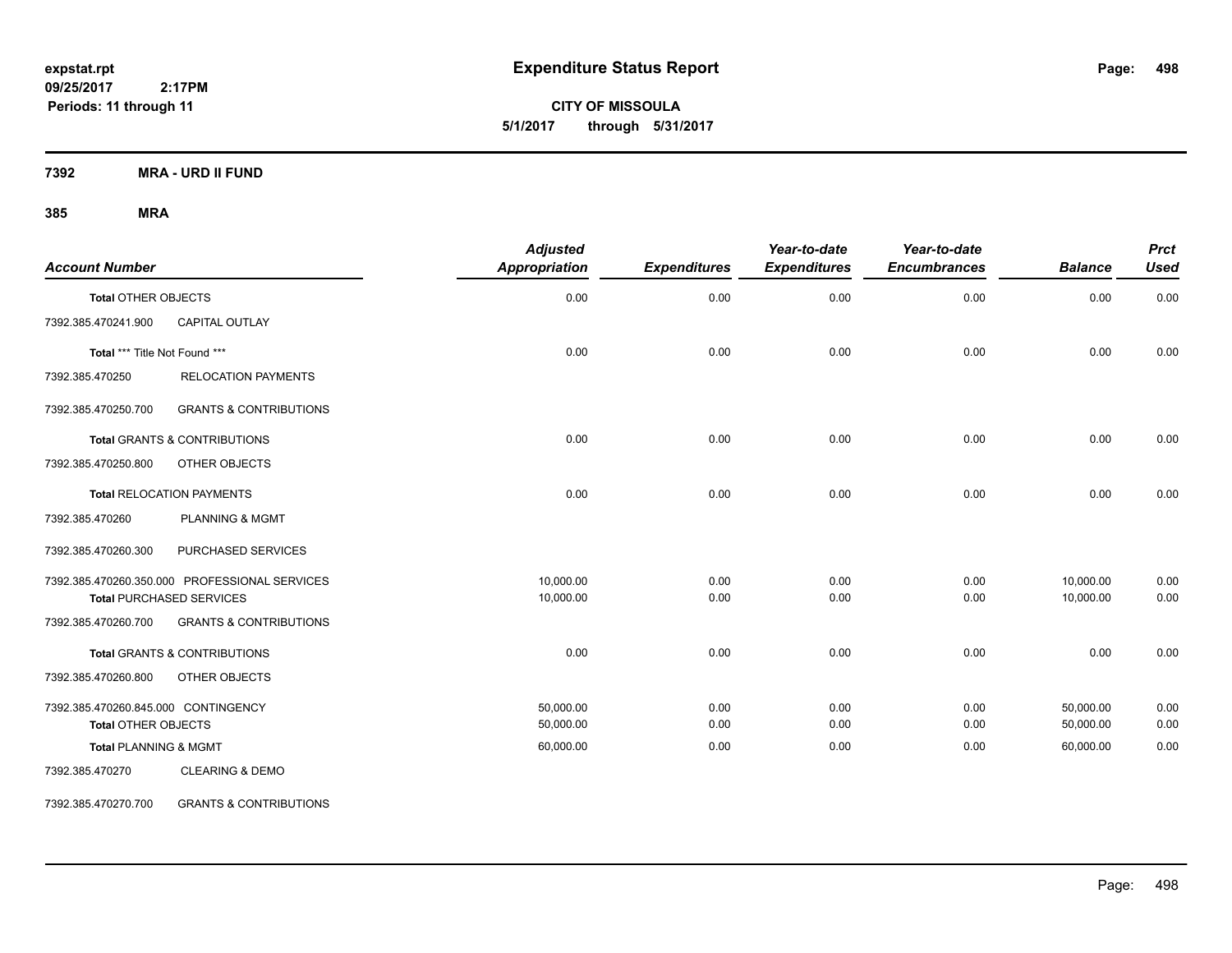**CITY OF MISSOULA 5/1/2017 through 5/31/2017**

**7392 MRA - URD II FUND**

| <b>Account Number</b>               |                                                | <b>Adjusted</b><br><b>Appropriation</b> | <b>Expenditures</b> | Year-to-date<br><b>Expenditures</b> | Year-to-date<br><b>Encumbrances</b> | <b>Balance</b> | <b>Prct</b><br><b>Used</b> |
|-------------------------------------|------------------------------------------------|-----------------------------------------|---------------------|-------------------------------------|-------------------------------------|----------------|----------------------------|
|                                     | 7392.385.470270.700.000 GRANTS & CONTRIBUTIONS | 35,000.00                               | 0.00                | 35,000.00                           | 0.00                                | 0.00           | 100.00                     |
|                                     | <b>Total GRANTS &amp; CONTRIBUTIONS</b>        | 35,000.00                               | 0.00                | 35,000.00                           | 0.00                                | 0.00           | 100.00                     |
| 7392.385.470270.800                 | OTHER OBJECTS                                  |                                         |                     |                                     |                                     |                |                            |
| 7392.385.470270.845.000 CONTINGENCY |                                                | 100,000.00                              | 0.00                | 0.00                                | 0.00                                | 100,000.00     | 0.00                       |
| <b>Total OTHER OBJECTS</b>          |                                                | 100,000.00                              | 0.00                | 0.00                                | 0.00                                | 100,000.00     | 0.00                       |
| 7392.385.470270.900                 | <b>CAPITAL OUTLAY</b>                          |                                         |                     |                                     |                                     |                |                            |
| <b>Total CAPITAL OUTLAY</b>         |                                                | 0.00                                    | 0.00                | 0.00                                | 0.00                                | 0.00           | 0.00                       |
| Total CLEARING & DEMO               |                                                | 135,000.00                              | 0.00                | 35,000.00                           | 0.00                                | 100,000.00     | 25.93                      |
| 7392.385.470280                     | 5M SOUTH RESERVE CROSSING                      |                                         |                     |                                     |                                     |                |                            |
| 7392.385.470280.900                 | CAPITAL OUTLAY                                 |                                         |                     |                                     |                                     |                |                            |
|                                     | Total 5M SOUTH RESERVE CROSSING                | 0.00                                    | 0.00                | 0.00                                | 0.00                                | 0.00           | 0.00                       |
| 7392.385.470290                     | BROWNFIELD RLF 1.125M                          |                                         |                     |                                     |                                     |                |                            |
| 7392.385.470290.700                 | <b>GRANTS &amp; CONTRIBUTIONS</b>              |                                         |                     |                                     |                                     |                |                            |
|                                     | <b>Total GRANTS &amp; CONTRIBUTIONS</b>        | 0.00                                    | 0.00                | 0.00                                | 0.00                                | 0.00           | 0.00                       |
| 7392.385.470290.900                 | <b>CAPITAL OUTLAY</b>                          |                                         |                     |                                     |                                     |                |                            |
|                                     | Total BROWNFIELD RLF 1.125M                    | 0.00                                    | 0.00                | 0.00                                | 0.00                                | 0.00           | 0.00                       |
| 7392.385.470300                     | SAFEWAY/ST PAT 1.5M                            |                                         |                     |                                     |                                     |                |                            |
| 7392.385.470300.900                 | <b>CAPITAL OUTLAY</b>                          |                                         |                     |                                     |                                     |                |                            |
| Total SAFEWAY/ST PAT 1.5M           |                                                | 0.00                                    | 0.00                | 0.00                                | 0.00                                | 0.00           | 0.00                       |
| 7392.385.470301                     | 5.75M SILVER PARK/WYOMIN/MRL                   |                                         |                     |                                     |                                     |                |                            |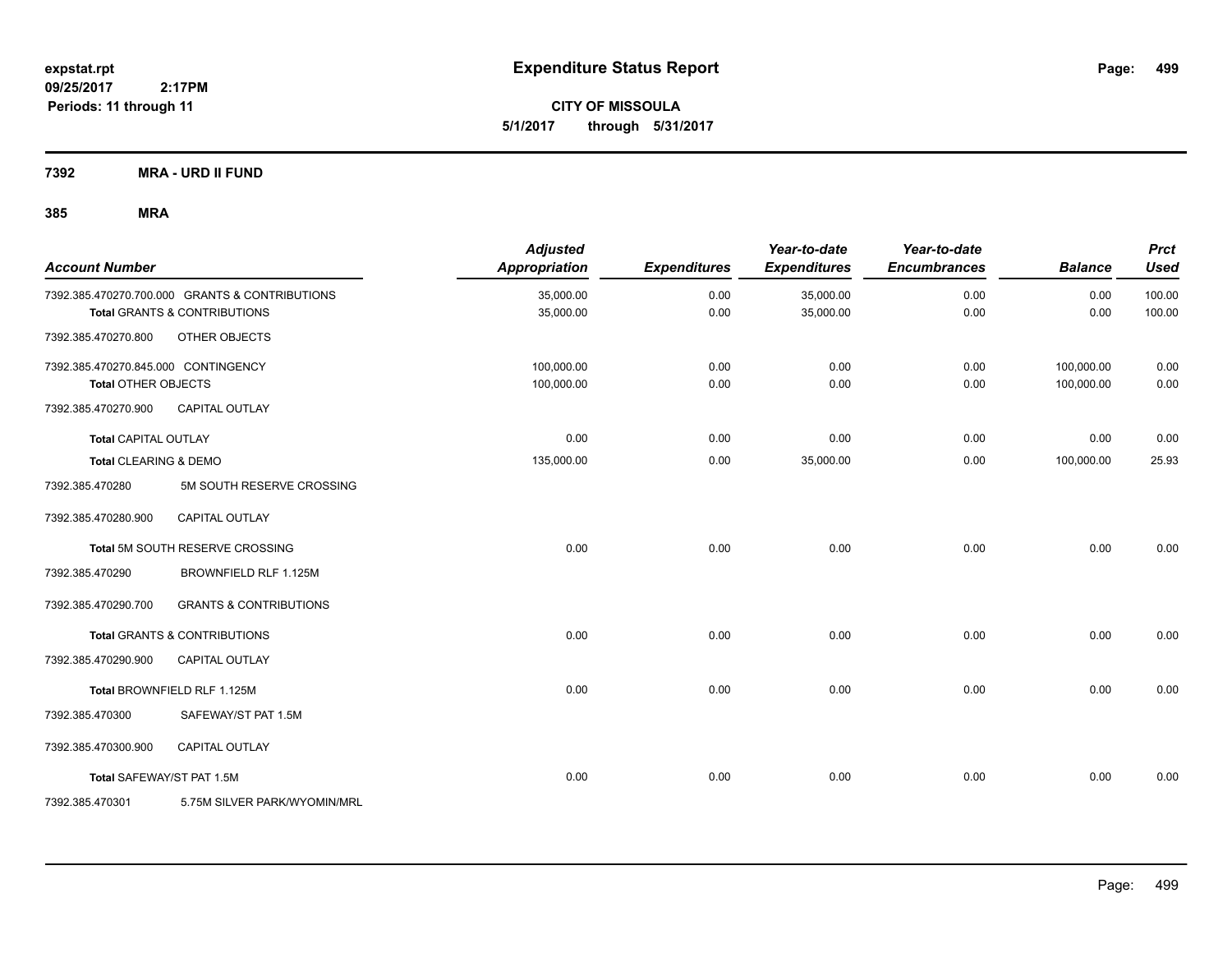**CITY OF MISSOULA 5/1/2017 through 5/31/2017**

**7392 MRA - URD II FUND**

| <b>Account Number</b>   |                                         | <b>Adjusted</b><br><b>Appropriation</b> | <b>Expenditures</b> | Year-to-date<br><b>Expenditures</b> | Year-to-date<br><b>Encumbrances</b> | <b>Balance</b> | <b>Prct</b><br><b>Used</b> |
|-------------------------|-----------------------------------------|-----------------------------------------|---------------------|-------------------------------------|-------------------------------------|----------------|----------------------------|
| 7392.385.470301.300     | PURCHASED SERVICES                      |                                         |                     |                                     |                                     |                |                            |
|                         | <b>Total PURCHASED SERVICES</b>         | 0.00                                    | 0.00                | 0.00                                | 0.00                                | 0.00           | 0.00                       |
| 7392.385.470301.700     | <b>GRANTS &amp; CONTRIBUTIONS</b>       |                                         |                     |                                     |                                     |                |                            |
|                         | <b>Total GRANTS &amp; CONTRIBUTIONS</b> | 0.00                                    | 0.00                | 0.00                                | 0.00                                | 0.00           | 0.00                       |
| 7392.385.470301.800     | OTHER OBJECTS                           |                                         |                     |                                     |                                     |                |                            |
| Total OTHER OBJECTS     |                                         | 0.00                                    | 0.00                | 0.00                                | 0.00                                | 0.00           | 0.00                       |
| 7392.385.470301.900     | <b>CAPITAL OUTLAY</b>                   |                                         |                     |                                     |                                     |                |                            |
|                         | Total 5.75M SILVER PARK/WYOMIN/MRL      | 0.00                                    | 0.00                | 0.00                                | 0.00                                | 0.00           | 0.00                       |
| 7392.385.510110         | <b>MERCHANT SERVICES</b>                |                                         |                     |                                     |                                     |                |                            |
| 7392.385.510110.500     | <b>FIXED CHARGES</b>                    |                                         |                     |                                     |                                     |                |                            |
|                         | <b>Total MERCHANT SERVICES</b>          | 0.00                                    | 0.00                | 0.00                                | 0.00                                | 0.00           | 0.00                       |
| Total MRA - URD II FUND |                                         | 2,461,766.00                            | 10,420.00           | 209,106.25                          | 0.00                                | 2,252,659.75   | 8.49                       |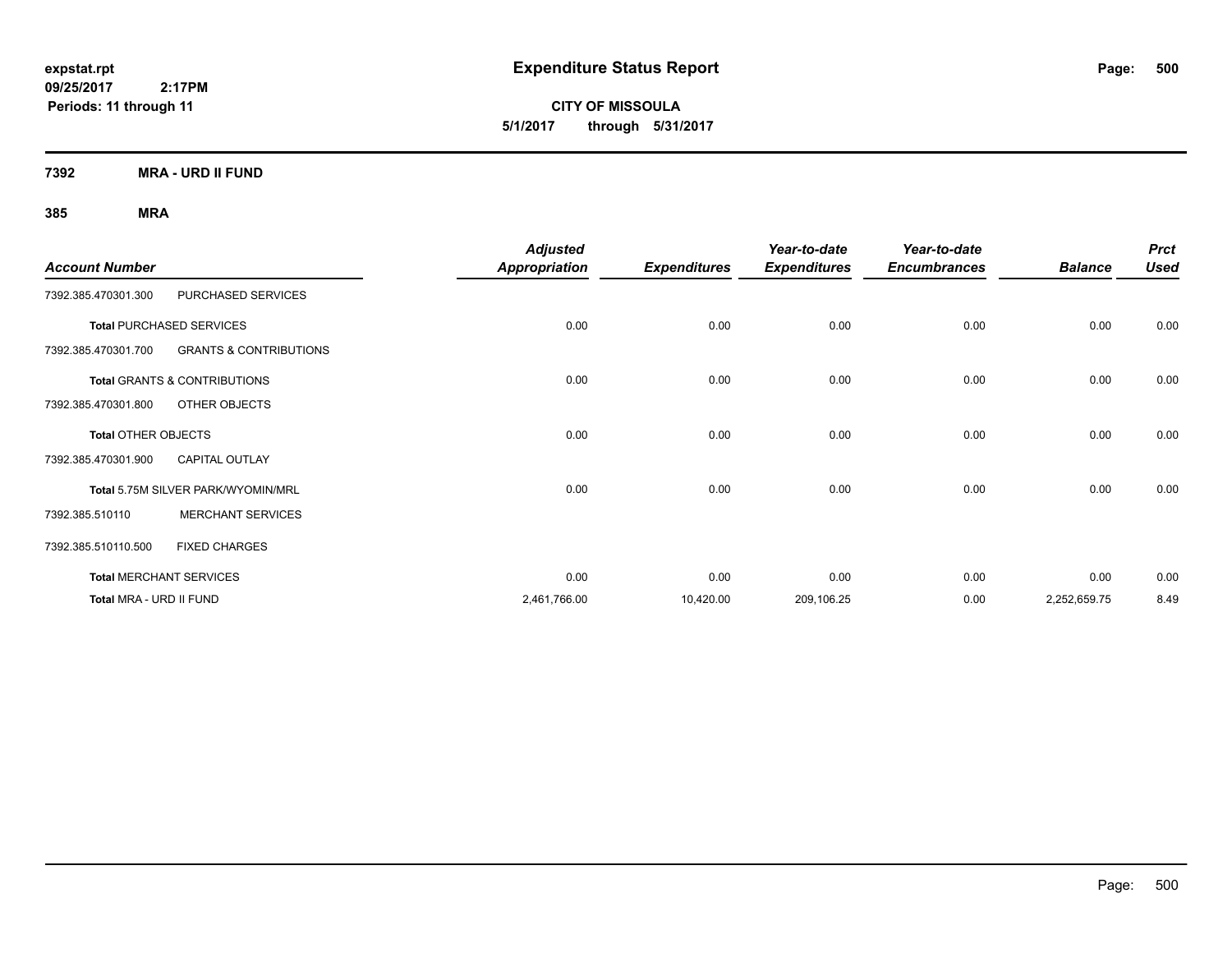**CITY OF MISSOULA 5/1/2017 through 5/31/2017**

**7393 MRA - URD III FUND**

| <b>Account Number</b>            |                                                        | <b>Adjusted</b><br><b>Appropriation</b> | <b>Expenditures</b> | Year-to-date<br><b>Expenditures</b> | Year-to-date<br><b>Encumbrances</b> | <b>Balance</b>        | <b>Prct</b><br><b>Used</b> |
|----------------------------------|--------------------------------------------------------|-----------------------------------------|---------------------|-------------------------------------|-------------------------------------|-----------------------|----------------------------|
| 7393.385.430233                  | <b>ROADWAY</b>                                         |                                         |                     |                                     |                                     |                       |                            |
| 7393.385.430233.300              | PURCHASED SERVICES                                     |                                         |                     |                                     |                                     |                       |                            |
| <b>Total PURCHASED SERVICES</b>  |                                                        | 0.00                                    | 0.00                | 0.00                                | 0.00                                | 0.00                  | 0.00                       |
| 7393.385.430233.800              | OTHER OBJECTS                                          |                                         |                     |                                     |                                     |                       |                            |
| <b>Total OTHER OBJECTS</b>       |                                                        | 0.00                                    | 0.00                | 0.00                                | 0.00                                | 0.00                  | 0.00                       |
| 7393.385.430233.900              | <b>CAPITAL OUTLAY</b>                                  |                                         |                     |                                     |                                     |                       |                            |
| <b>Total ROADWAY</b>             |                                                        | 0.00                                    | 0.00                | 0.00                                | 0.00                                | 0.00                  | 0.00                       |
| 7393.385.430255                  | <b>BIKE-PED PROGRAM</b>                                |                                         |                     |                                     |                                     |                       |                            |
| 7393.385.430255.300              | PURCHASED SERVICES                                     |                                         |                     |                                     |                                     |                       |                            |
| <b>Total PURCHASED SERVICES</b>  |                                                        | 0.00                                    | 0.00                | 0.00                                | 0.00                                | 0.00                  | 0.00                       |
| 7393.385.430255.800              | OTHER OBJECTS                                          |                                         |                     |                                     |                                     |                       |                            |
| <b>Total OTHER OBJECTS</b>       |                                                        | 0.00                                    | 0.00                | 0.00                                | 0.00                                | 0.00                  | 0.00                       |
| 7393.385.430255.900              | <b>CAPITAL OUTLAY</b>                                  |                                         |                     |                                     |                                     |                       |                            |
| Total BIKE-PED PROGRAM           |                                                        | 0.00                                    | 0.00                | 0.00                                | 0.00                                | 0.00                  | 0.00                       |
| 7393.385.470210                  | <b>ADMINISTRATION</b>                                  |                                         |                     |                                     |                                     |                       |                            |
| 7393.385.470210.100              | PERSONAL SERVICES                                      |                                         |                     |                                     |                                     |                       |                            |
| 7393.385.470210.120.000 OVERTIME | 7393.385.470210.110.000 SALARIES AND WAGES             | 405,647.00<br>5,000.00                  | 32,302.18<br>0.00   | 362,341.56<br>0.00                  | 0.00<br>0.00                        | 43,305.44<br>5,000.00 | 89.32<br>0.00              |
|                                  | 7393.385.470210.140.000 EMPLOYER CONTRIBUTIONS         | 129,626.00                              | 10,435.62           | 118,465.01                          | 0.00                                | 11,160.99             | 91.39                      |
|                                  | 7393.385.470210.141.000 STATE RETIREMENT CONTRIBUTIONS | 0.00                                    | 32.30               | 297.86                              | 0.00                                | $-297.86$             | 0.00                       |
| <b>Total PERSONAL SERVICES</b>   |                                                        | 540,273.00                              | 42,770.10           | 481,104.43                          | 0.00                                | 59,168.57             | 89.05                      |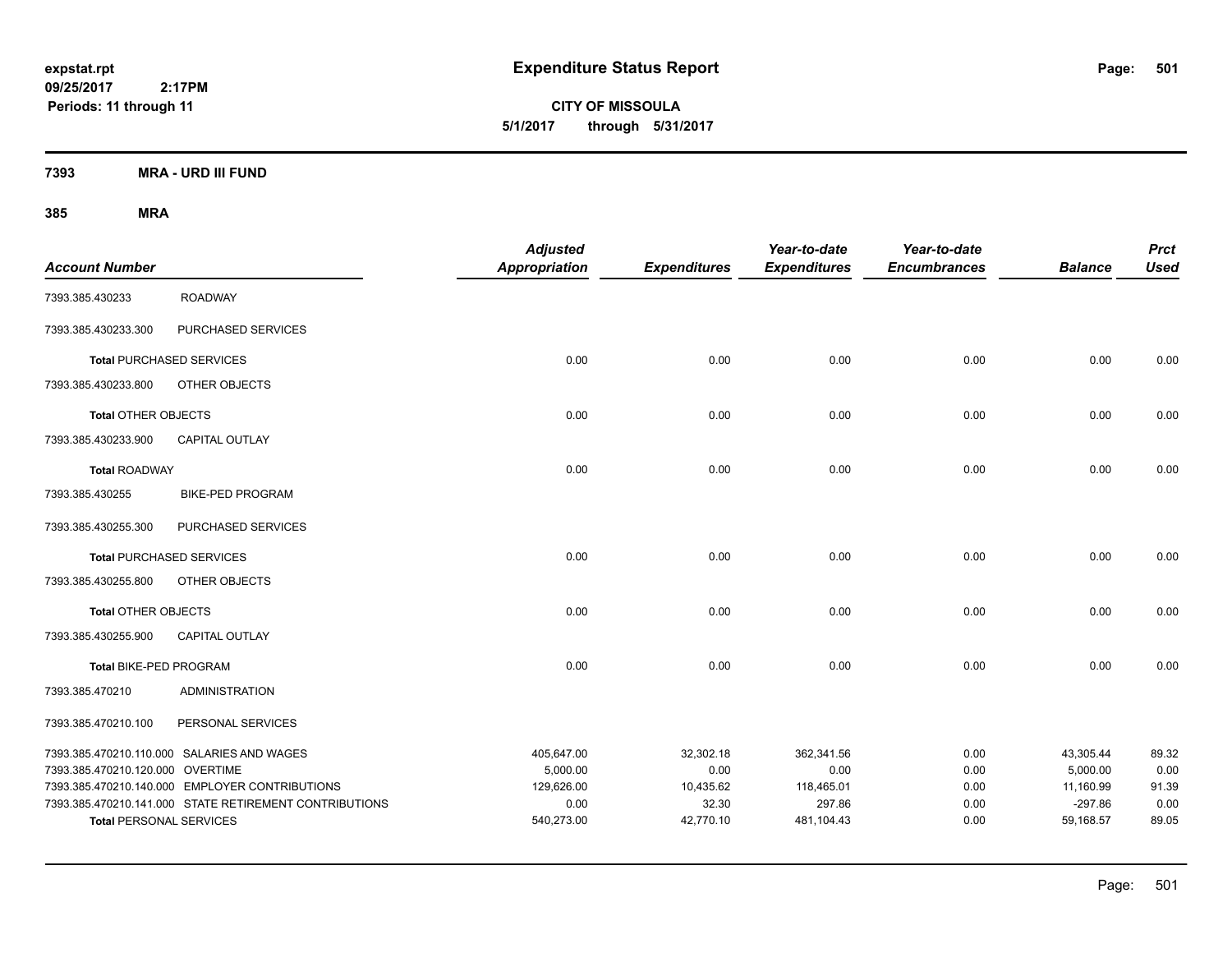**CITY OF MISSOULA 5/1/2017 through 5/31/2017**

### **7393 MRA - URD III FUND**

|                                                          | <b>Adjusted</b>      |                     | Year-to-date        | Year-to-date        |                | <b>Prct</b> |
|----------------------------------------------------------|----------------------|---------------------|---------------------|---------------------|----------------|-------------|
| <b>Account Number</b>                                    | <b>Appropriation</b> | <b>Expenditures</b> | <b>Expenditures</b> | <b>Encumbrances</b> | <b>Balance</b> | <b>Used</b> |
| <b>SUPPLIES</b><br>7393.385.470210.200                   |                      |                     |                     |                     |                |             |
| 7393.385.470210.210.000<br><b>OFFICE SUPPLIES</b>        | 4,000.00             | 58.90               | 2,157.02            | 0.00                | 1,842.98       | 53.93       |
| OPERATING SUPPLIES<br>7393.385.470210.220.000            | 500.00               | 0.00                | 0.00                | 0.00                | 500.00         | 0.00        |
| 7393.385.470210.230.000 REPAIR/MAINTENANCE               | 828.00               | 0.00                | 0.00                | 0.00                | 828.00         | 0.00        |
| <b>GASOLINE</b><br>7393.385.470210.231.000               | 400.00               | 11.11               | 134.51              | 0.00                | 265.49         | 33.63       |
| 7393.385.470210.240.000 OTHER SUPPLIES                   | 3,398.00             | 746.73              | 746.73              | 0.00                | 2,651.27       | 21.98       |
| <b>Total SUPPLIES</b>                                    | 9.126.00             | 816.74              | 3,038.26            | 0.00                | 6.087.74       | 33.29       |
| PURCHASED SERVICES<br>7393.385.470210.300                |                      |                     |                     |                     |                |             |
| 7393.385.470210.310.000 COMMUNICATIONS                   | 800.00               | 4.48                | 98.30               | 0.00                | 701.70         | 12.29       |
| 7393.385.470210.320.000 PRINTING & DUPLICATING           | 3.000.00             | 0.00                | 1.665.71            | 0.00                | 1.334.29       | 55.52       |
| 7393.385.470210.330.000 PUBLICITY, SUBSCRIPTIONS & DUES  | 3,000.00             | 100.00              | 4,849.78            | 0.00                | $-1,849.78$    | 161.66      |
| 7393.385.470210.344.000 TELEPHONE SERVICE                | 1,300.00             | 10.99               | 119.40              | 0.00                | 1,180.60       | 9.18        |
| 7393.385.470210.345.000 GARBAGE                          | 565.00               | 0.00                | 0.00                | 0.00                | 565.00         | 0.00        |
| 7393.385.470210.350.000 PROFESSIONAL SERVICES            | 148,635.00           | 0.00                | 86,363.00           | 0.00                | 62,272.00      | 58.10       |
| 7393.385.470210.360.000 REPAIR & MAINTENANCE             | 6.990.00             | 337.14              | 3,371.40            | 0.00                | 3.618.60       | 48.23       |
| 7393.385.470210.370.000 TRAVEL                           | 3,500.00             | 4,026.71            | 5,131.17            | 0.00                | $-1,631.17$    | 146.60      |
| 7393.385.470210.380.000 TRAINING                         | 4.500.00             | 225.00              | 1.045.00            | 0.00                | 3.455.00       | 23.22       |
| 7393.385.470210.390.000 OTHER PURCHASED SERVICES         | 500.00               | 0.00                | 0.00                | 0.00                | 500.00         | 0.00        |
| <b>Total PURCHASED SERVICES</b>                          | 172,790.00           | 4,704.32            | 102,643.76          | 0.00                | 70,146.24      | 59.40       |
| 7393.385.470210.700<br><b>GRANTS &amp; CONTRIBUTIONS</b> |                      |                     |                     |                     |                |             |
| <b>Total GRANTS &amp; CONTRIBUTIONS</b>                  | 0.00                 | 0.00                | 0.00                | 0.00                | 0.00           | 0.00        |
| 7393.385.470210.800<br>OTHER OBJECTS                     |                      |                     |                     |                     |                |             |
| <b>Total OTHER OBJECTS</b>                               | 0.00                 | 0.00                | 0.00                | 0.00                | 0.00           | 0.00        |
| 7393.385.470210.900<br><b>CAPITAL OUTLAY</b>             |                      |                     |                     |                     |                |             |
| 7393.385.470210.940.000 MACHINERY & EQUIPMENT            | 5,000.00             | 0.00                | 0.00                | 0.00                | 5,000.00       | 0.00        |
| <b>Total CAPITAL OUTLAY</b>                              | 5,000.00             | 0.00                | 0.00                | 0.00                | 5,000.00       | 0.00        |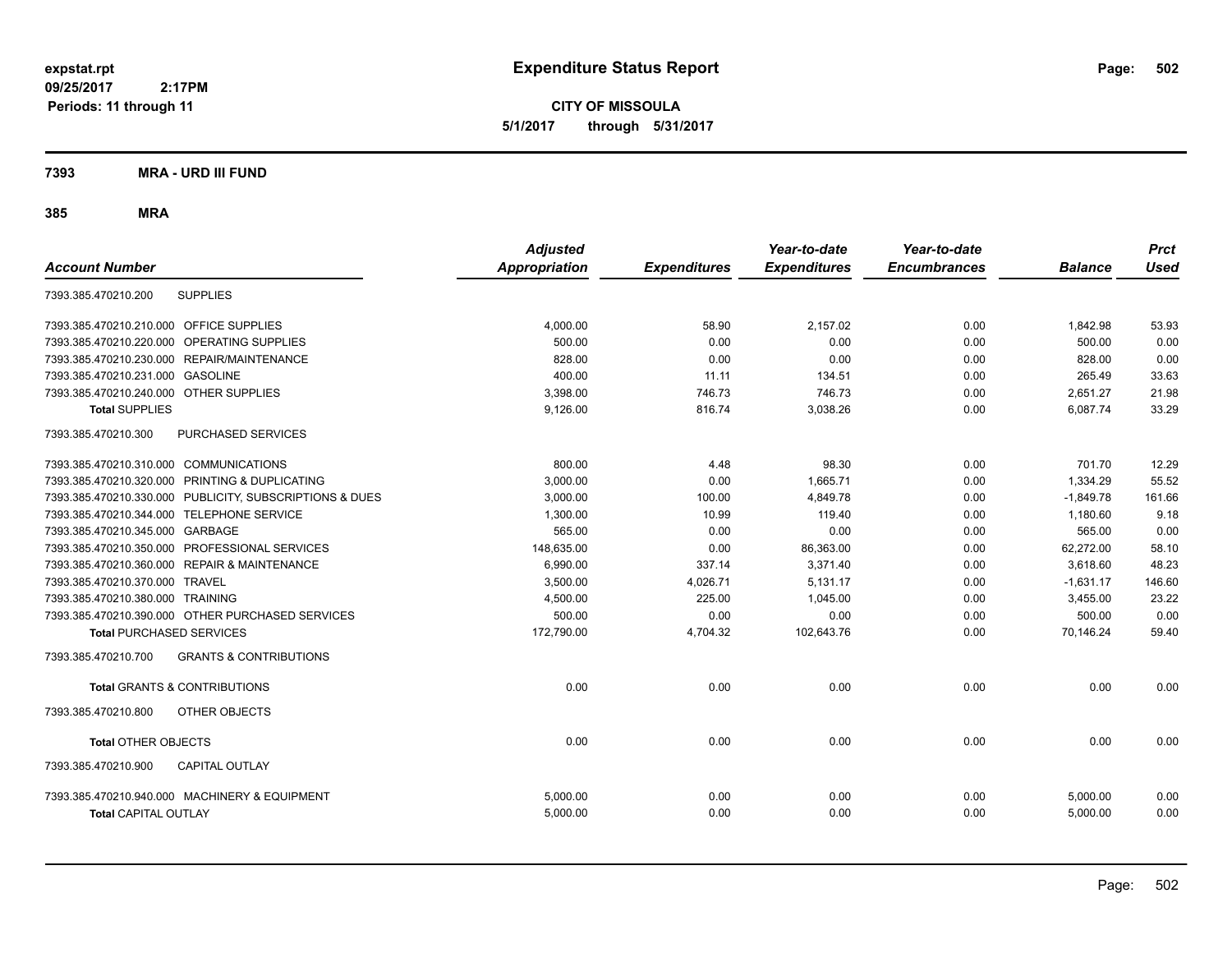**CITY OF MISSOULA 5/1/2017 through 5/31/2017**

**7393 MRA - URD III FUND**

| <b>Account Number</b>               |                                                | <b>Adjusted</b><br>Appropriation | <b>Expenditures</b> | Year-to-date<br><b>Expenditures</b> | Year-to-date<br><b>Encumbrances</b> | <b>Balance</b>  | <b>Prct</b><br><b>Used</b> |
|-------------------------------------|------------------------------------------------|----------------------------------|---------------------|-------------------------------------|-------------------------------------|-----------------|----------------------------|
| <b>Total ADMINISTRATION</b>         |                                                | 727,189.00                       | 48,291.16           | 586,786.45                          | 0.00                                | 140,402.55      | 80.69                      |
| 7393.385.470220                     | PROPERTY ACQUISITION                           |                                  |                     |                                     |                                     |                 |                            |
| 7393.385.470220.300                 | PURCHASED SERVICES                             |                                  |                     |                                     |                                     |                 |                            |
|                                     | 7393.385.470220.350.000 PROFESSIONAL SERVICES  | 0.00                             | 675.00              | 6,756.01                            | 0.00                                | $-6,756.01$     | 0.00                       |
| <b>Total PURCHASED SERVICES</b>     |                                                | 0.00                             | 675.00              | 6,756.01                            | 0.00                                | $-6,756.01$     | 0.00                       |
| 7393.385.470220.800                 | OTHER OBJECTS                                  |                                  |                     |                                     |                                     |                 |                            |
| <b>Total OTHER OBJECTS</b>          |                                                | 0.00                             | 0.00                | 0.00                                | 0.00                                | 0.00            | 0.00                       |
| 7393.385.470220.900                 | <b>CAPITAL OUTLAY</b>                          |                                  |                     |                                     |                                     |                 |                            |
| 7393.385.470220.910.000 LAND        |                                                | 0.00                             | 1,388,786.02        | 1,588,786.02                        | 0.00                                | $-1,588,786.02$ | 0.00                       |
| Total CAPITAL OUTLAY                |                                                | 0.00                             | 1,388,786.02        | 1,588,786.02                        | 0.00                                | $-1,588,786.02$ | 0.00                       |
|                                     | <b>Total PROPERTY ACQUISITION</b>              | 0.00                             | 1,389,461.02        | 1,595,542.03                        | 0.00                                | $-1,595,542.03$ | 0.00                       |
| 7393.385.470230                     | <b>PW FACILITY</b>                             |                                  |                     |                                     |                                     |                 |                            |
| 7393.385.470230.300                 | PURCHASED SERVICES                             |                                  |                     |                                     |                                     |                 |                            |
|                                     | 7393.385.470230.350.000 PROFESSIONAL SERVICES  | 197,617.00                       | 11,196.75           | 156,804.19                          | 0.00                                | 40,812.81       | 79.35                      |
| <b>Total PURCHASED SERVICES</b>     |                                                | 197,617.00                       | 11,196.75           | 156,804.19                          | 0.00                                | 40,812.81       | 79.35                      |
| 7393.385.470230.700                 | <b>GRANTS &amp; CONTRIBUTIONS</b>              |                                  |                     |                                     |                                     |                 |                            |
|                                     | 7393.385.470230.700.000 GRANTS & CONTRIBUTIONS | 235,215.00                       | 0.00                | 33,482.00                           | 0.00                                | 201,733.00      | 14.23                      |
|                                     | <b>Total GRANTS &amp; CONTRIBUTIONS</b>        | 235,215.00                       | 0.00                | 33,482.00                           | 0.00                                | 201,733.00      | 14.23                      |
| 7393.385.470230.800                 | OTHER OBJECTS                                  |                                  |                     |                                     |                                     |                 |                            |
| 7393.385.470230.845.000 CONTINGENCY |                                                | 867,682.00                       | 0.00                | 0.00                                | 0.00                                | 867,682.00      | 0.00                       |
| <b>Total OTHER OBJECTS</b>          |                                                | 867,682.00                       | 0.00                | 0.00                                | 0.00                                | 867,682.00      | 0.00                       |
| 7393.385.470230.900                 | <b>CAPITAL OUTLAY</b>                          |                                  |                     |                                     |                                     |                 |                            |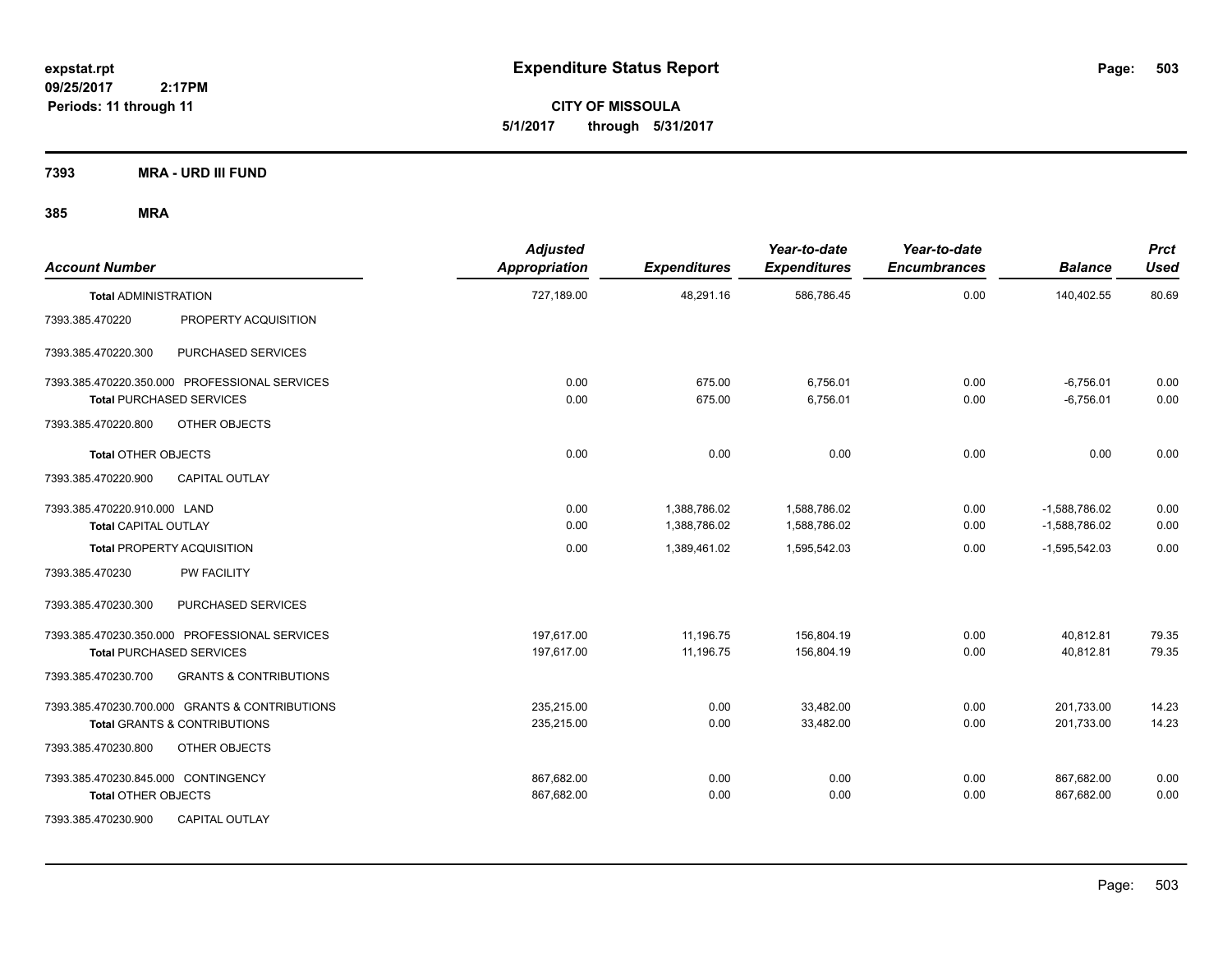**CITY OF MISSOULA 5/1/2017 through 5/31/2017**

**7393 MRA - URD III FUND**

| <b>Account Number</b>                                                                           |                                   | <b>Adjusted</b><br><b>Appropriation</b> | <b>Expenditures</b> | Year-to-date<br><b>Expenditures</b> | Year-to-date<br><b>Encumbrances</b> | <b>Balance</b>           | <b>Prct</b><br><b>Used</b> |
|-------------------------------------------------------------------------------------------------|-----------------------------------|-----------------------------------------|---------------------|-------------------------------------|-------------------------------------|--------------------------|----------------------------|
| 7393.385.470230.930.000 IMPROVEMENTS<br><b>Total CAPITAL OUTLAY</b><br><b>Total PW FACILITY</b> |                                   | 825,759.00<br>825,759.00                | 0.00<br>0.00        | 300.01<br>300.01                    | 0.00<br>0.00                        | 825,458.99<br>825,458.99 | 0.04<br>0.04               |
|                                                                                                 |                                   | 2,126,273.00                            | 11,196.75           | 190,586.20                          | 0.00                                | 1,935,686.80             | 8.96                       |
| 7393.385.470240                                                                                 | <b>REHAB LOANS</b>                |                                         |                     |                                     |                                     |                          |                            |
| 7393.385.470240.700                                                                             | <b>GRANTS &amp; CONTRIBUTIONS</b> |                                         |                     |                                     |                                     |                          |                            |
| 7393.385.470240.700.000 GRANTS & CONTRIBUTIONS<br><b>Total REHAB LOANS</b>                      |                                   | 350,000.00<br>350,000.00                | 0.00<br>0.00        | 50,000.00<br>50,000.00              | 0.00<br>0.00                        | 300,000.00<br>300,000.00 | 14.29<br>14.29             |
| 7393.385.470250                                                                                 | <b>RELOCATION PAYMENTS</b>        |                                         |                     |                                     |                                     |                          |                            |
| 7393.385.470250.800                                                                             | OTHER OBJECTS                     |                                         |                     |                                     |                                     |                          |                            |
| <b>Total RELOCATION PAYMENTS</b>                                                                |                                   | 0.00                                    | 0.00                | 0.00                                | 0.00                                | 0.00                     | 0.00                       |
| 7393.385.470260                                                                                 | <b>PLANNING &amp; MGMT</b>        |                                         |                     |                                     |                                     |                          |                            |
| 7393.385.470260.300                                                                             | PURCHASED SERVICES                |                                         |                     |                                     |                                     |                          |                            |
| 7393.385.470260.350.000 PROFESSIONAL SERVICES                                                   |                                   | 256,159.00                              | 0.00                | 75,285.44                           | 0.00                                | 180,873.56               | 29.39                      |
| <b>Total PURCHASED SERVICES</b>                                                                 |                                   | 256,159.00                              | 0.00                | 75,285.44                           | 0.00                                | 180,873.56               | 29.39                      |
| 7393.385.470260.700                                                                             | <b>GRANTS &amp; CONTRIBUTIONS</b> |                                         |                     |                                     |                                     |                          |                            |
| <b>Total GRANTS &amp; CONTRIBUTIONS</b>                                                         |                                   | 0.00                                    | 0.00                | 0.00                                | 0.00                                | 0.00                     | 0.00                       |
| 7393.385.470260.800                                                                             | OTHER OBJECTS                     |                                         |                     |                                     |                                     |                          |                            |
| 7393.385.470260.845.000 CONTINGENCY                                                             |                                   | 100,000.00                              | 0.00                | 0.00                                | 0.00                                | 100,000.00               | 0.00                       |
| <b>Total OTHER OBJECTS</b>                                                                      |                                   | 100,000.00                              | 0.00                | 0.00                                | 0.00                                | 100,000.00               | 0.00                       |
| <b>Total PLANNING &amp; MGMT</b>                                                                |                                   | 356,159.00                              | 0.00                | 75,285.44                           | 0.00                                | 280,873.56               | 21.14                      |
| 7393.385.470270                                                                                 | <b>CLEARING &amp; DEMO</b>        |                                         |                     |                                     |                                     |                          |                            |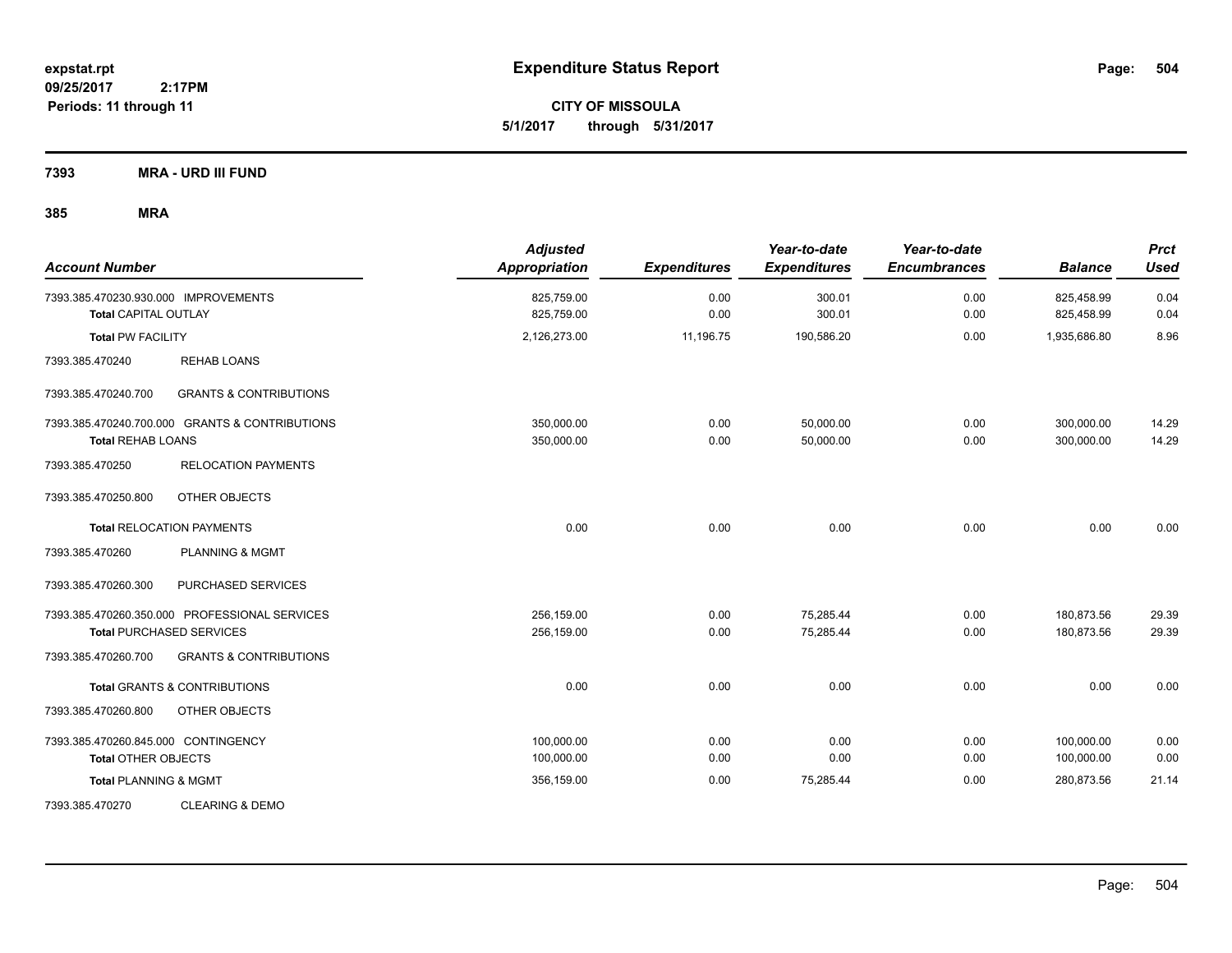**CITY OF MISSOULA 5/1/2017 through 5/31/2017**

**7393 MRA - URD III FUND**

| <b>Account Number</b>                                                                     |                                   | <b>Adjusted</b><br><b>Appropriation</b> | <b>Expenditures</b> | Year-to-date<br><b>Expenditures</b> | Year-to-date<br><b>Encumbrances</b> | <b>Balance</b>               | <b>Prct</b><br><b>Used</b> |
|-------------------------------------------------------------------------------------------|-----------------------------------|-----------------------------------------|---------------------|-------------------------------------|-------------------------------------|------------------------------|----------------------------|
| 7393.385.470270.300                                                                       | PURCHASED SERVICES                |                                         |                     |                                     |                                     |                              |                            |
| <b>Total PURCHASED SERVICES</b>                                                           |                                   | 0.00                                    | 0.00                | 0.00                                | 0.00                                | 0.00                         | 0.00                       |
| 7393.385.470270.700                                                                       | <b>GRANTS &amp; CONTRIBUTIONS</b> |                                         |                     |                                     |                                     |                              |                            |
| 7393.385.470270.700.000 GRANTS & CONTRIBUTIONS<br><b>Total GRANTS &amp; CONTRIBUTIONS</b> |                                   | 259,722.00<br>259,722.00                | 0.00<br>0.00        | 0.00<br>0.00                        | 0.00<br>0.00                        | 259,722.00<br>259,722.00     | 0.00<br>0.00               |
| 7393.385.470270.800<br>OTHER OBJECTS                                                      |                                   |                                         |                     |                                     |                                     |                              |                            |
| 7393.385.470270.845.000 CONTINGENCY<br><b>Total OTHER OBJECTS</b>                         |                                   | 100,000.00<br>100,000.00                | 0.00<br>0.00        | 0.00<br>0.00                        | 0.00<br>0.00                        | 100,000.00<br>100,000.00     | 0.00<br>0.00               |
| Total CLEARING & DEMO<br>7393.385.470275                                                  | MARY AVE PROJECT                  | 359,722.00                              | 0.00                | 0.00                                | 0.00                                | 359,722.00                   | 0.00                       |
| 7393.385.470275.300                                                                       | PURCHASED SERVICES                |                                         |                     |                                     |                                     |                              |                            |
| 7393.385.470275.350.000 PROFESSIONAL SERVICES<br><b>Total PURCHASED SERVICES</b>          |                                   | 0.00<br>0.00                            | 0.00<br>0.00        | 70,066.25<br>70,066.25              | 0.00<br>0.00                        | $-70,066.25$<br>$-70,066.25$ | 0.00<br>0.00               |
| 7393.385.470275.700                                                                       | <b>GRANTS &amp; CONTRIBUTIONS</b> |                                         |                     |                                     |                                     |                              |                            |
| 7393.385.470275.700.000 GRANTS & CONTRIBUTIONS<br><b>Total GRANTS &amp; CONTRIBUTIONS</b> |                                   | 7.100.000.00<br>7,100,000.00            | 0.00<br>0.00        | 2,190,351.00<br>2,190,351.00        | 0.00<br>0.00                        | 4,909,649.00<br>4,909,649.00 | 30.85<br>30.85             |
| 7393.385.470275.800<br>OTHER OBJECTS                                                      |                                   |                                         |                     |                                     |                                     |                              |                            |
| <b>Total OTHER OBJECTS</b>                                                                |                                   | 0.00                                    | 0.00                | 0.00                                | 0.00                                | 0.00                         | 0.00                       |
| <b>CAPITAL OUTLAY</b><br>7393.385.470275.900                                              |                                   |                                         |                     |                                     |                                     |                              |                            |
| <b>Total CAPITAL OUTLAY</b>                                                               |                                   | 0.00                                    | 0.00                | 0.00                                | 0.00                                | 0.00                         | 0.00                       |
| <b>Total MARY AVE PROJECT</b>                                                             |                                   | 7,100,000.00                            | 0.00                | 2,260,417.25                        | 0.00                                | 4,839,582.75                 | 31.84                      |
| 7393.385.470280                                                                           | 5M SOUTH RESERVE CROSSING         |                                         |                     |                                     |                                     |                              |                            |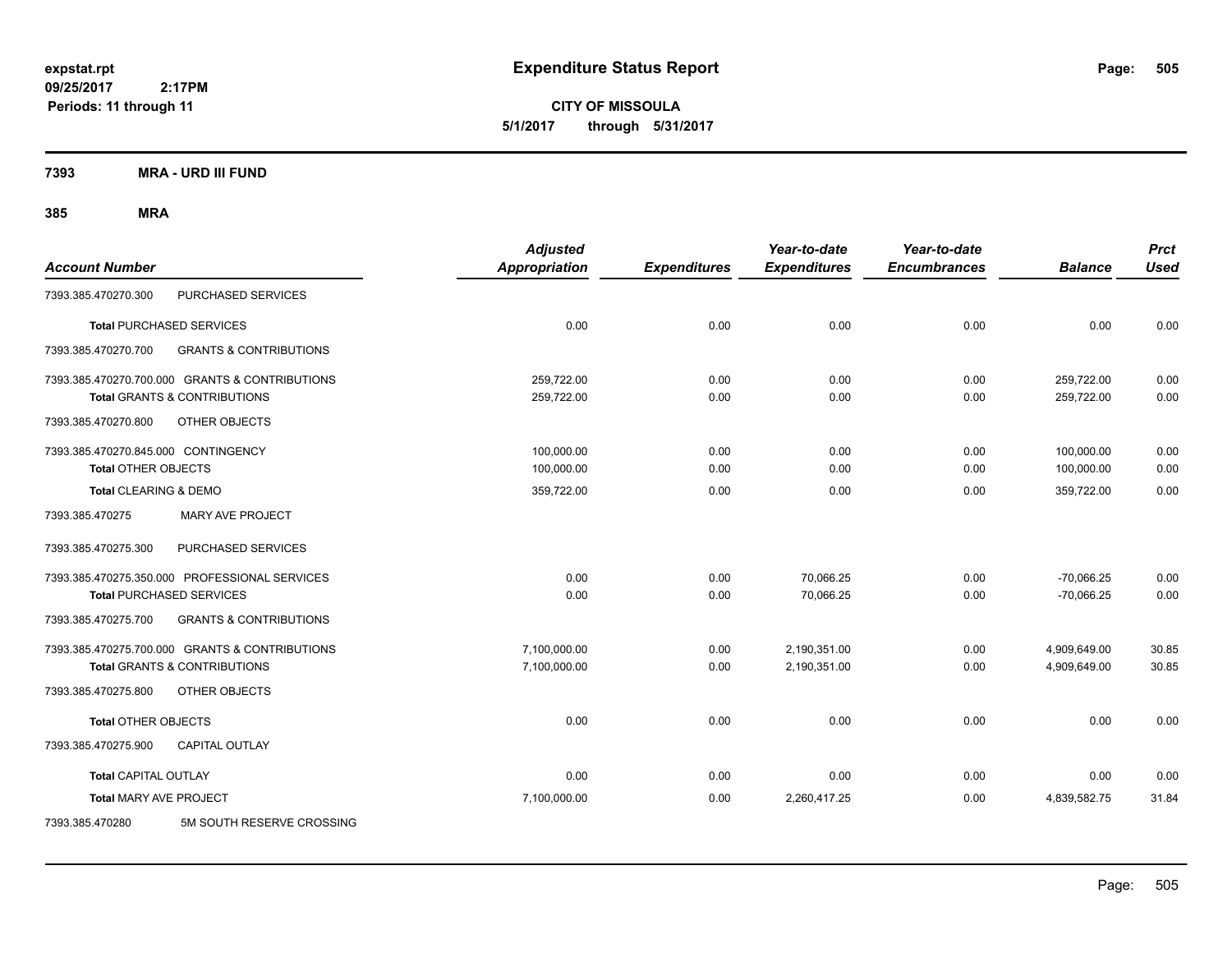**CITY OF MISSOULA 5/1/2017 through 5/31/2017**

**7393 MRA - URD III FUND**

|                                                         | <b>Adjusted</b>      |                     | Year-to-date        | Year-to-date        |                | <b>Prct</b> |
|---------------------------------------------------------|----------------------|---------------------|---------------------|---------------------|----------------|-------------|
| <b>Account Number</b>                                   | <b>Appropriation</b> | <b>Expenditures</b> | <b>Expenditures</b> | <b>Encumbrances</b> | <b>Balance</b> | <b>Used</b> |
| PURCHASED SERVICES<br>7393.385.470280.300               |                      |                     |                     |                     |                |             |
| 7393.385.470280.350.000 5M SOUTH RESERVE TRAIL CROSSING | 328,777.00           | 0.00                | 199,658.31          | 0.00                | 129,118.69     | 60.73       |
| <b>Total PURCHASED SERVICES</b>                         | 328,777.00           | 0.00                | 199,658.31          | 0.00                | 129,118.69     | 60.73       |
| OTHER OBJECTS<br>7393.385.470280.800                    |                      |                     |                     |                     |                |             |
| <b>Total OTHER OBJECTS</b>                              | 0.00                 | 0.00                | 0.00                | 0.00                | 0.00           | 0.00        |
| 7393.385.470280.900<br><b>CAPITAL OUTLAY</b>            |                      |                     |                     |                     |                |             |
| 7393.385.470280.930.000 IMPROVEMENTS                    | 4,442,335.00         | 187,504.39          | 2,620,589.42        | 0.00                | 1,821,745.58   | 58.99       |
| <b>Total CAPITAL OUTLAY</b>                             | 4,442,335.00         | 187,504.39          | 2,620,589.42        | 0.00                | 1,821,745.58   | 58.99       |
| Total 5M SOUTH RESERVE CROSSING                         | 4,771,112.00         | 187,504.39          | 2,820,247.73        | 0.00                | 1,950,864.27   | 59.11       |
| <b>MERCHANT SERVICES</b><br>7393.385.510110             |                      |                     |                     |                     |                |             |
| 7393.385.510110.500<br><b>FIXED CHARGES</b>             |                      |                     |                     |                     |                |             |
| <b>Total MERCHANT SERVICES</b>                          | 0.00                 | 0.00                | 0.00                | 0.00                | 0.00           | 0.00        |
| <b>Total MRA</b>                                        | 15,790,455.00        | 1,636,453.32        | 7,578,865.10        | 0.00                | 8,211,589.90   | 48.00       |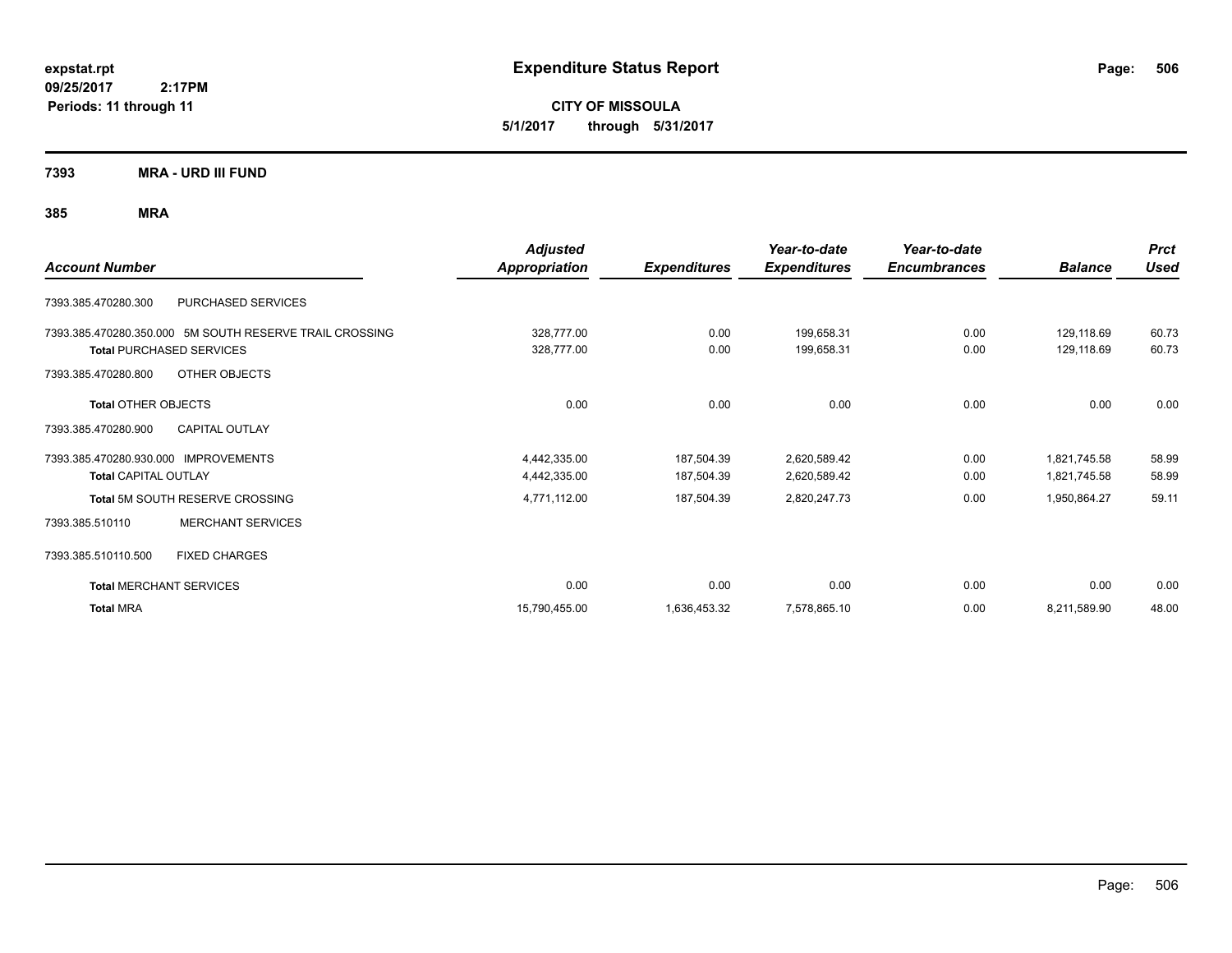**CITY OF MISSOULA 5/1/2017 through 5/31/2017**

**7393 MRA - URD III FUND**

**900 DEPRECIATION**

| <b>Account Number</b>      |                          | <b>Adjusted</b><br><b>Appropriation</b> | <b>Expenditures</b> | Year-to-date<br><b>Expenditures</b> | Year-to-date<br><b>Encumbrances</b> | <b>Balance</b> | <b>Prct</b><br><b>Used</b> |
|----------------------------|--------------------------|-----------------------------------------|---------------------|-------------------------------------|-------------------------------------|----------------|----------------------------|
| 7393.900.510000            | <b>MISCELLANEOUS</b>     |                                         |                     |                                     |                                     |                |                            |
| 7393.900.510000.800        | OTHER OBJECTS            |                                         |                     |                                     |                                     |                |                            |
| <b>Total MISCELLANEOUS</b> |                          | 0.00                                    | 0.00                | 0.00                                | 0.00                                | 0.00           | 0.00                       |
| 7393.900.510110            | <b>MERCHANT SERVICES</b> |                                         |                     |                                     |                                     |                |                            |
| 7393.900.510110.500        | <b>FIXED CHARGES</b>     |                                         |                     |                                     |                                     |                |                            |
| <b>Total DEPRECIATION</b>  |                          | 0.00                                    | 0.00                | 0.00                                | 0.00                                | 0.00           | 0.00                       |
| Total MRA - URD III FUND   |                          | 15,790,455.00                           | 1.636.453.32        | 7,578,865.10                        | 0.00                                | 8,211,589.90   | 48.00                      |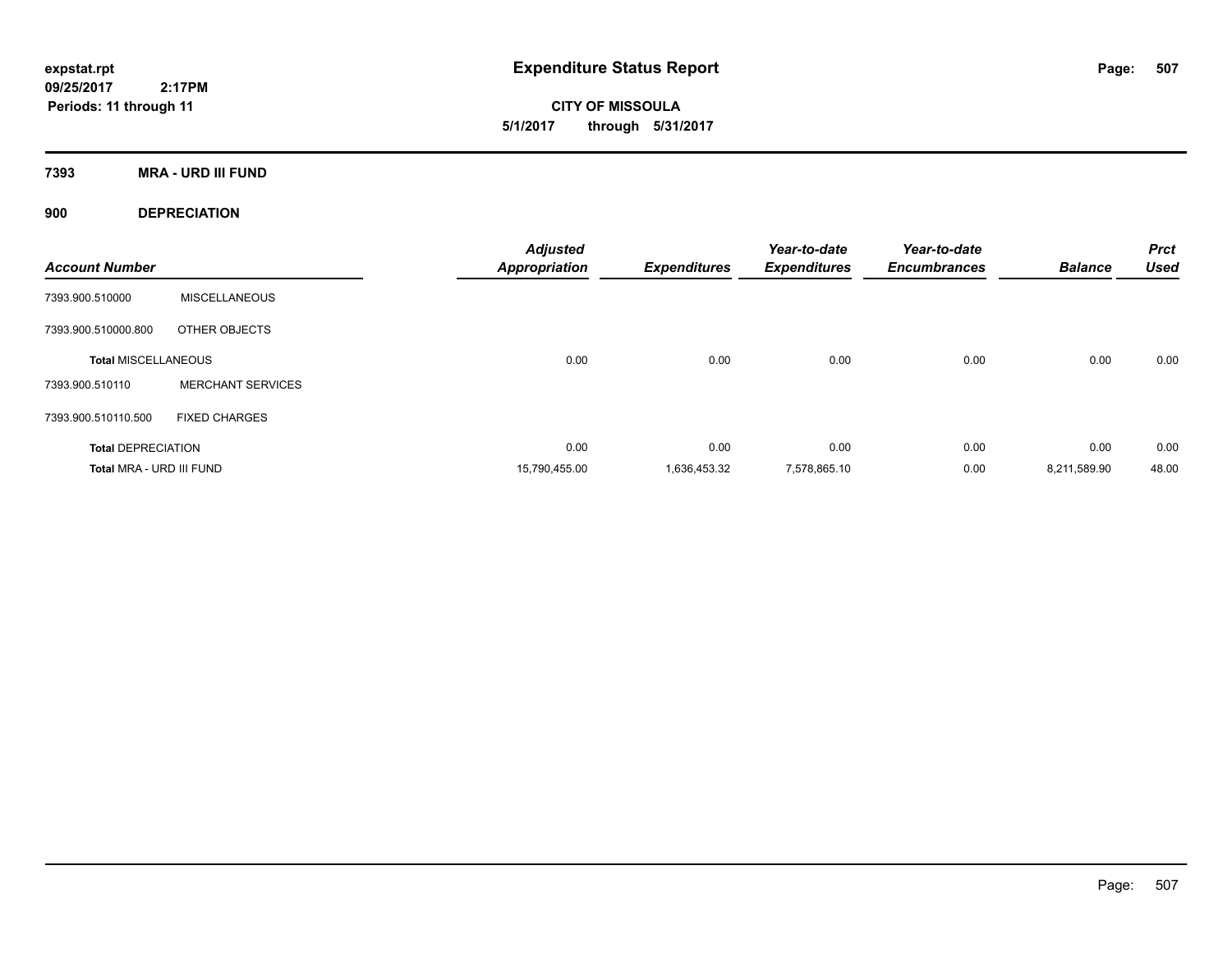**CITY OF MISSOULA 5/1/2017 through 5/31/2017**

### **7394 MRA URD III TI DEBT CLEARING FUND**

|                               |                                                  | <b>Adjusted</b>      |                     | Year-to-date        | Year-to-date        |                | <b>Prct</b> |
|-------------------------------|--------------------------------------------------|----------------------|---------------------|---------------------|---------------------|----------------|-------------|
| <b>Account Number</b>         |                                                  | <b>Appropriation</b> | <b>Expenditures</b> | <b>Expenditures</b> | <b>Encumbrances</b> | <b>Balance</b> | <b>Used</b> |
| 7394.385.470280               | 5M SOUTH RESERVE CROSSING                        |                      |                     |                     |                     |                |             |
| 7394.385.470280.800           | OTHER OBJECTS                                    |                      |                     |                     |                     |                |             |
|                               | Total 5M SOUTH RESERVE CROSSING                  | 0.00                 | 0.00                | 0.00                | 0.00                | 0.00           | 0.00        |
| 7394.385.521000               | <b>INTERFUND OPERATING TRANSFERS</b>             |                      |                     |                     |                     |                |             |
| 7394.385.521000.800           | OTHER OBJECTS                                    |                      |                     |                     |                     |                |             |
|                               | <b>Total INTERFUND OPERATING TRANSFERS</b>       | 0.00                 | 0.00                | 0.00                | 0.00                | 0.00           | 0.00        |
| 7394.385.521009               | <b>TRANFERS TO DEBT SERVICE</b>                  |                      |                     |                     |                     |                |             |
| 7394.385.521009.800           | OTHER OBJECTS                                    |                      |                     |                     |                     |                |             |
|                               | 7394.385.521009.820.000 TRANSFERS TO OTHER FUNDS | 343,200.00           | 0.00                | 405,624.43          | 0.00                | $-62,424.43$   | 118.19      |
|                               | <b>Total TRANFERS TO DEBT SERVICE</b>            | 343,200.00           | 0.00                | 405,624.43          | 0.00                | $-62,424.43$   | 118.19      |
| 7394.385.521010               | <b>TRANSFERS TO MRA</b>                          |                      |                     |                     |                     |                |             |
| 7394.385.521010.800           | OTHER OBJECTS                                    |                      |                     |                     |                     |                |             |
|                               | 7394.385.521010.820.000 TRANSFERS TO MRA         | 1.401.738.00         | 0.00                | 611.013.33          | 0.00                | 790.724.67     | 43.59       |
| <b>Total TRANSFERS TO MRA</b> |                                                  | 1,401,738.00         | 0.00                | 611,013.33          | 0.00                | 790,724.67     | 43.59       |
|                               | Total MRA URD III TI DEBT CLEARING FUND          | 1,744,938.00         | 0.00                | 1,016,637.76        | 0.00                | 728,300.24     | 58.26       |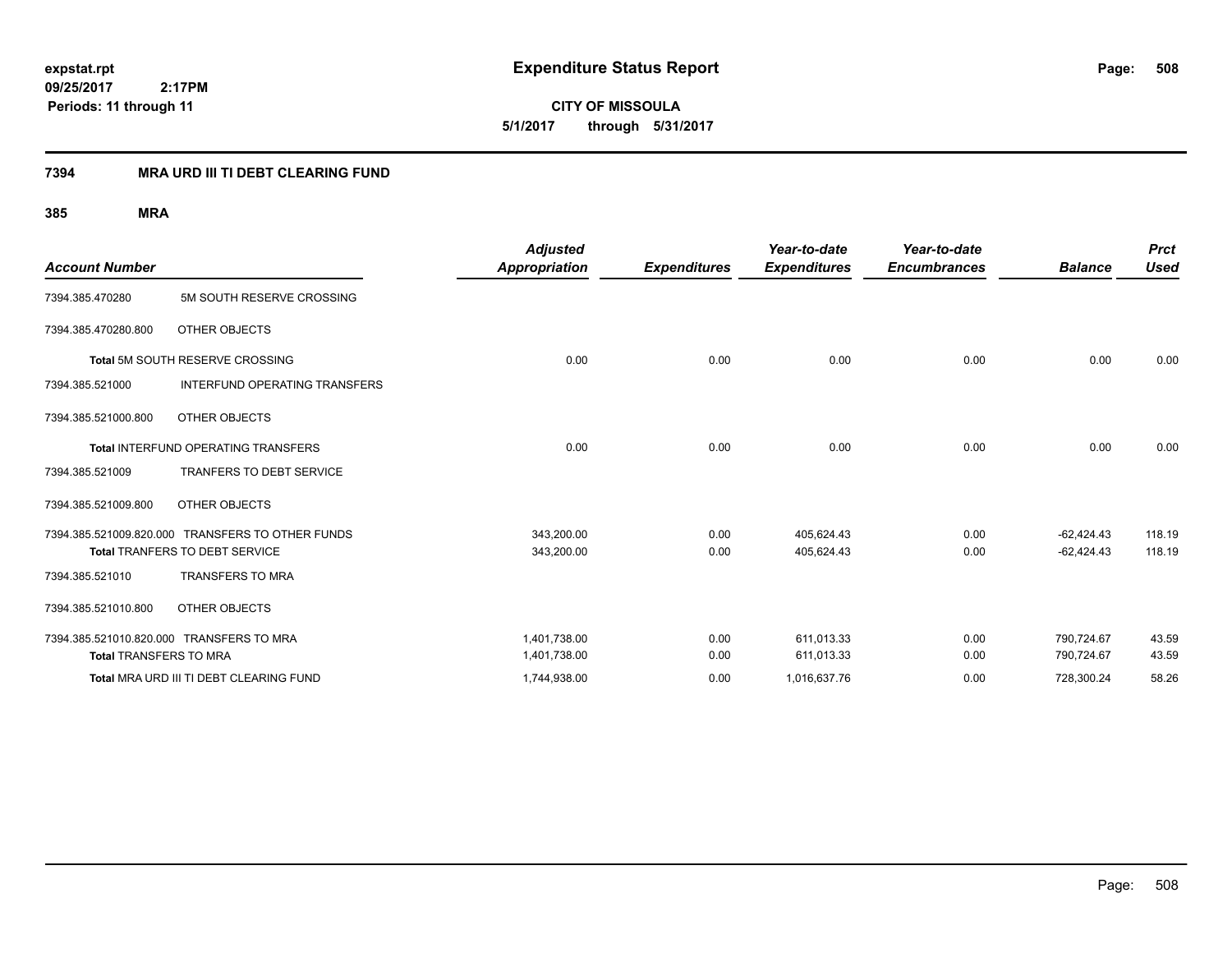**509**

**CITY OF MISSOULA 5/1/2017 through 5/31/2017**

### **7395 MRA TAX INCREMENT DEBT SERVICE**

|                       |                                                                | <b>Adjusted</b>      |                     | Year-to-date        | Year-to-date        |                | <b>Prct</b> |
|-----------------------|----------------------------------------------------------------|----------------------|---------------------|---------------------|---------------------|----------------|-------------|
| <b>Account Number</b> |                                                                | <b>Appropriation</b> | <b>Expenditures</b> | <b>Expenditures</b> | <b>Encumbrances</b> | <b>Balance</b> | <b>Used</b> |
| 7395.385.490200       | REVENUE BOND DEBT SERVICE                                      |                      |                     |                     |                     |                |             |
| 7395.385.490200.600   | <b>DEBT SERVICE</b>                                            |                      |                     |                     |                     |                |             |
|                       | 7395.385.490200.610.000 5M SO RESERVE TRAIL CROSSING-PRINCIPAL | 125,000.00           | 0.00                | 0.00                | 0.00                | 125,000.00     | 0.00        |
|                       | 7395.385.490200.620.000 5M SO RESERVE TRAIL CROSSING-INT/FEES  | 218,200.00           | 0.00                | 109,100.00          | 0.00                | 109,100.00     | 50.00       |
|                       | <b>Total REVENUE BOND DEBT SERVICE</b>                         | 343,200.00           | 0.00                | 109,100.00          | 0.00                | 234,100.00     | 31.79       |
| 7395.385.490202       | MARY AVENUE DEBT SERVICE                                       |                      |                     |                     |                     |                |             |
| 7395.385.490202.600   | <b>DEBT SERVICE</b>                                            |                      |                     |                     |                     |                |             |
|                       | 7395.385.490202.620.000 MARY AVE E DEBT SRVS                   | 0.00                 | 0.00                | 700.00              | 0.00                | $-700.00$      | 0.00        |
|                       | <b>Total MARY AVENUE DEBT SERVICE</b>                          | 0.00                 | 0.00                | 700.00              | 0.00                | $-700.00$      | 0.00        |
| 7395.385.490204       | MRA URD III TAX INCREMENT DEBT SRVS                            |                      |                     |                     |                     |                |             |
| 7395.385.490204.600   | <b>DEBT SERVICE</b>                                            |                      |                     |                     |                     |                |             |
|                       | <b>Total MRA URD III TAX INCREMENT DEBT SRVS</b>               | 0.00                 | 0.00                | 0.00                | 0.00                | 0.00           | 0.00        |
|                       | <b>Total MRA TAX INCREMENT DEBT SERVICE</b>                    | 343,200.00           | 0.00                | 109,800.00          | 0.00                | 233,400.00     | 31.99       |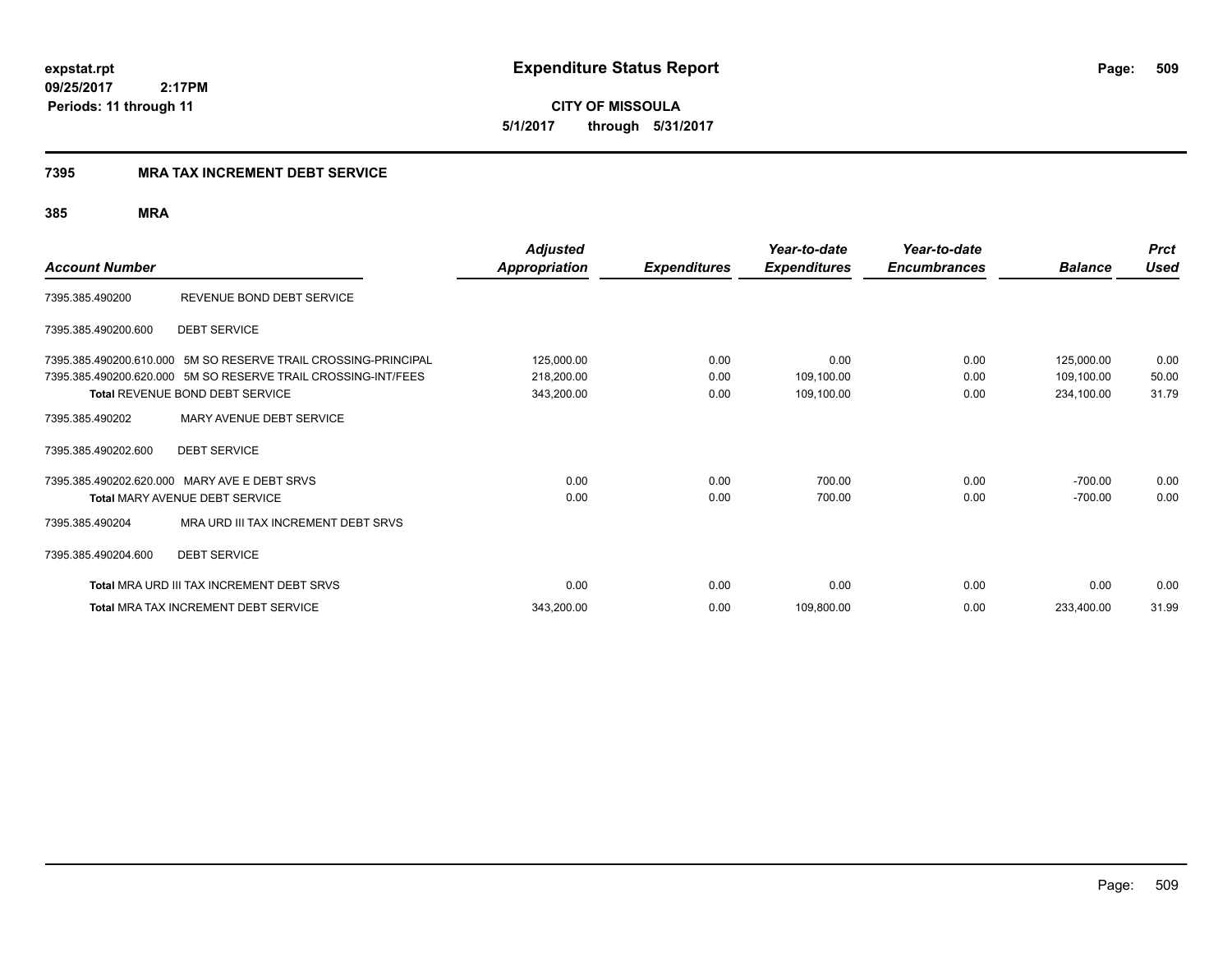**CITY OF MISSOULA 5/1/2017 through 5/31/2017**

### **7396 NRSS DEBT SERVICE SINKING FUND**

| <b>Account Number</b>                                                        | <b>Adjusted</b><br><b>Appropriation</b> | <b>Expenditures</b> | Year-to-date<br><b>Expenditures</b> | Year-to-date<br><b>Encumbrances</b> | <b>Balance</b>         | <b>Prct</b><br><b>Used</b> |
|------------------------------------------------------------------------------|-----------------------------------------|---------------------|-------------------------------------|-------------------------------------|------------------------|----------------------------|
| TI BOND SINKING<br>7396.385.490603                                           |                                         |                     |                                     |                                     |                        |                            |
| 7396.385.490603.600<br><b>DEBT SERVICE</b>                                   |                                         |                     |                                     |                                     |                        |                            |
| 7396.385.490603.620.000 INTEREST / SERVICE FEES<br><b>Total DEBT SERVICE</b> | 31,690.00<br>31,690.00                  | 0.00<br>0.00        | 10,626.86<br>10,626.86              | 0.00<br>0.00                        | 21,063.14<br>21,063.14 | 33.53<br>33.53             |
| OTHER OBJECTS<br>7396.385.490603.800                                         |                                         |                     |                                     |                                     |                        |                            |
| <b>Total OTHER OBJECTS</b>                                                   | 0.00                                    | 0.00                | 0.00                                | 0.00                                | 0.00                   | 0.00                       |
| <b>Total MRA</b>                                                             | 31,690.00                               | 0.00                | 10,626.86                           | 0.00                                | 21,063.14              | 33.53                      |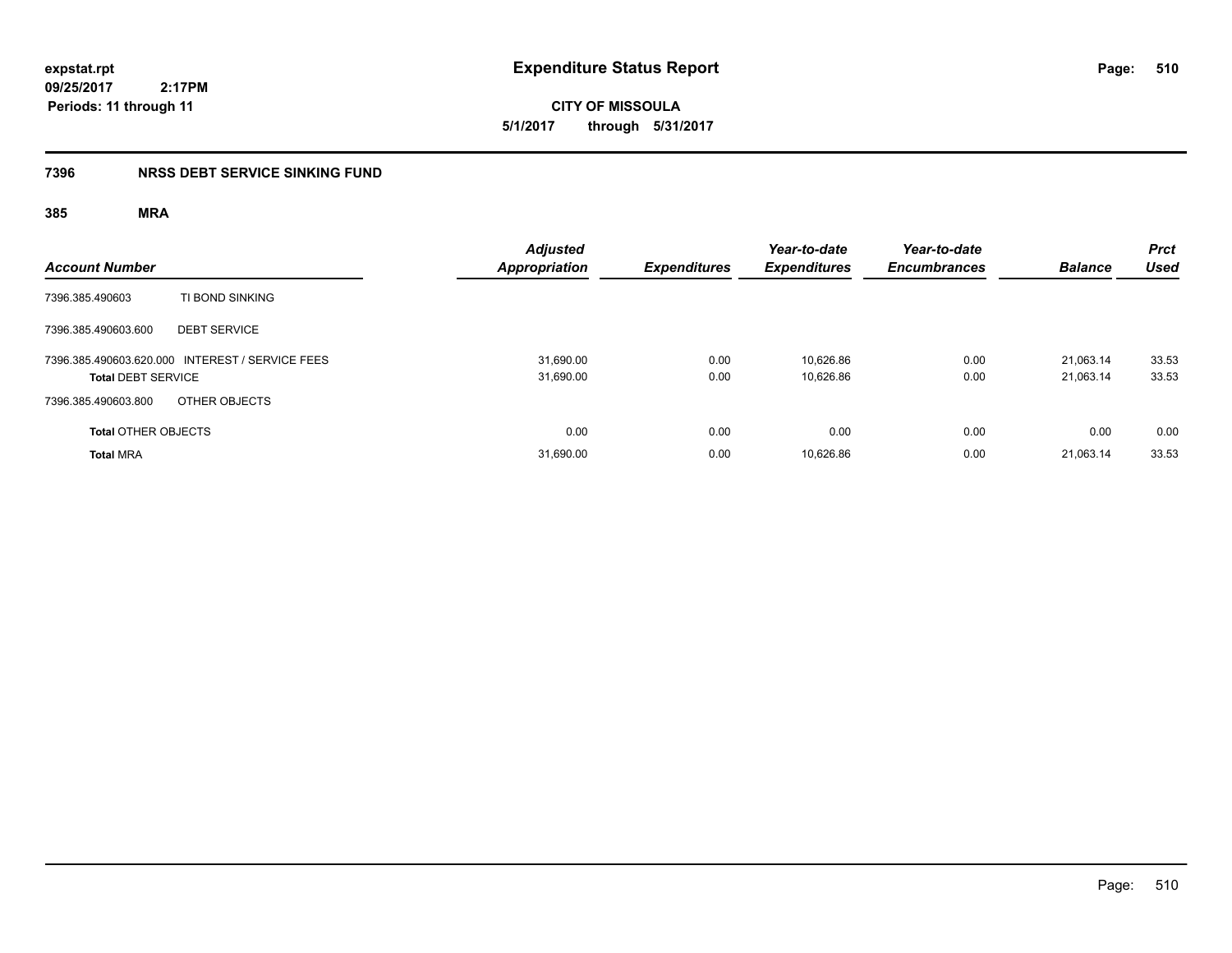**CITY OF MISSOULA 5/1/2017 through 5/31/2017**

### **7396 NRSS DEBT SERVICE SINKING FUND**

### **390 NON-DEPARTMENTAL**

| <b>Account Number</b>         |                                             | Adjusted<br><b>Appropriation</b> | <b>Expenditures</b> | Year-to-date<br><b>Expenditures</b> | Year-to-date<br><b>Encumbrances</b> | <b>Balance</b> | <b>Prct</b><br>Used |
|-------------------------------|---------------------------------------------|----------------------------------|---------------------|-------------------------------------|-------------------------------------|----------------|---------------------|
| 7396.390.490200               | REVENUE BOND DEBT SERVICE                   |                                  |                     |                                     |                                     |                |                     |
| 7396.390.490200.600           | <b>DEBT SERVICE</b>                         |                                  |                     |                                     |                                     |                |                     |
| <b>Total NON-DEPARTMENTAL</b> |                                             | 0.00                             | 0.00                | 0.00                                | 0.00                                | 0.00           | 0.00                |
|                               | <b>Total NRSS DEBT SERVICE SINKING FUND</b> | 31,690.00                        | 0.00                | 10.626.86                           | 0.00                                | 21,063.14      | 33.53               |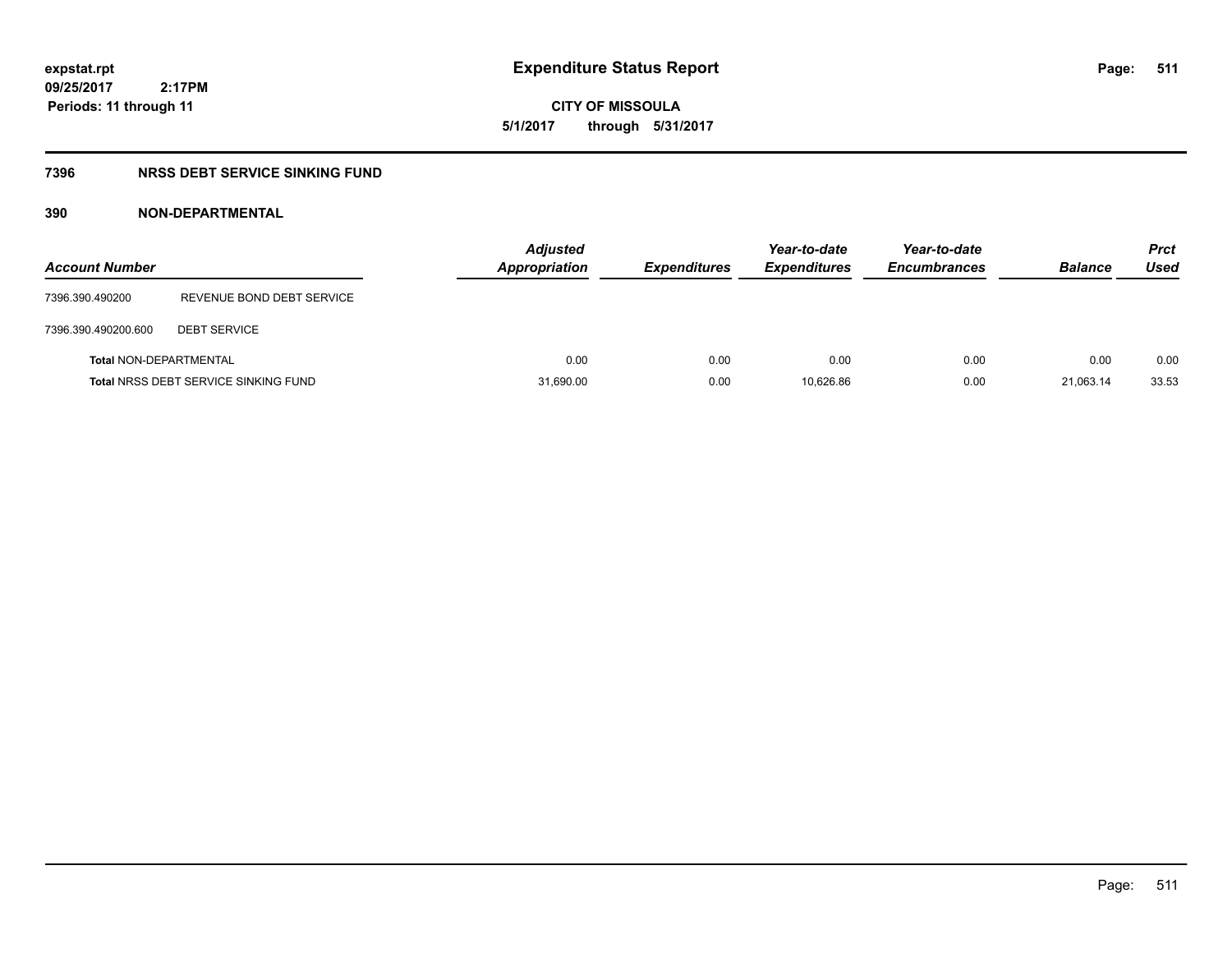**CITY OF MISSOULA 5/1/2017 through 5/31/2017**

### **7397 NORTH RESERVE/SCOTT ST URD**

|                                     |                                   | <b>Adjusted</b>      |                     | Year-to-date        | Year-to-date        |                | <b>Prct</b> |
|-------------------------------------|-----------------------------------|----------------------|---------------------|---------------------|---------------------|----------------|-------------|
| <b>Account Number</b>               |                                   | <b>Appropriation</b> | <b>Expenditures</b> | <b>Expenditures</b> | <b>Encumbrances</b> | <b>Balance</b> | <b>Used</b> |
| 7397.385.470210                     | <b>ADMINISTRATION</b>             |                      |                     |                     |                     |                |             |
| 7397.385.470210.100                 | PERSONAL SERVICES                 |                      |                     |                     |                     |                |             |
| <b>Total PERSONAL SERVICES</b>      |                                   | 0.00                 | 0.00                | 0.00                | 0.00                | 0.00           | 0.00        |
| 7397.385.470210.200                 | <b>SUPPLIES</b>                   |                      |                     |                     |                     |                |             |
| <b>Total SUPPLIES</b>               |                                   | 0.00                 | 0.00                | 0.00                | 0.00                | 0.00           | 0.00        |
| 7397.385.470210.300                 | PURCHASED SERVICES                |                      |                     |                     |                     |                |             |
| <b>Total PURCHASED SERVICES</b>     |                                   | 0.00                 | 0.00                | 0.00                | 0.00                | 0.00           | 0.00        |
| 7397.385.470210.700                 | <b>GRANTS &amp; CONTRIBUTIONS</b> |                      |                     |                     |                     |                |             |
| <b>Total ADMINISTRATION</b>         |                                   | 0.00                 | 0.00                | 0.00                | 0.00                | 0.00           | 0.00        |
| 7397.385.470230                     | PW FACILITY                       |                      |                     |                     |                     |                |             |
| 7397.385.470230.300                 | PURCHASED SERVICES                |                      |                     |                     |                     |                |             |
| <b>Total PURCHASED SERVICES</b>     |                                   | 0.00                 | 0.00                | 0.00                | 0.00                | 0.00           | 0.00        |
| 7397.385.470230.700                 | <b>GRANTS &amp; CONTRIBUTIONS</b> |                      |                     |                     |                     |                |             |
|                                     | Total GRANTS & CONTRIBUTIONS      | 0.00                 | 0.00                | 0.00                | 0.00                | 0.00           | 0.00        |
| 7397.385.470230.800                 | OTHER OBJECTS                     |                      |                     |                     |                     |                |             |
| 7397.385.470230.845.000 CONTINGENCY |                                   | 20,212.00            | 0.00                | 0.00                | 0.00                | 20,212.00      | 0.00        |
| <b>Total PW FACILITY</b>            |                                   | 20,212.00            | 0.00                | 0.00                | 0.00                | 20,212.00      | 0.00        |
| 7397.385.470231                     | BRETZ RV & MARINE IMPROVEMENTS    |                      |                     |                     |                     |                |             |
| 7397.385.470231.300                 | PURCHASED SERVICES                |                      |                     |                     |                     |                |             |
| <b>Total PURCHASED SERVICES</b>     |                                   | 0.00                 | 0.00                | 0.00                | 0.00                | 0.00           | 0.00        |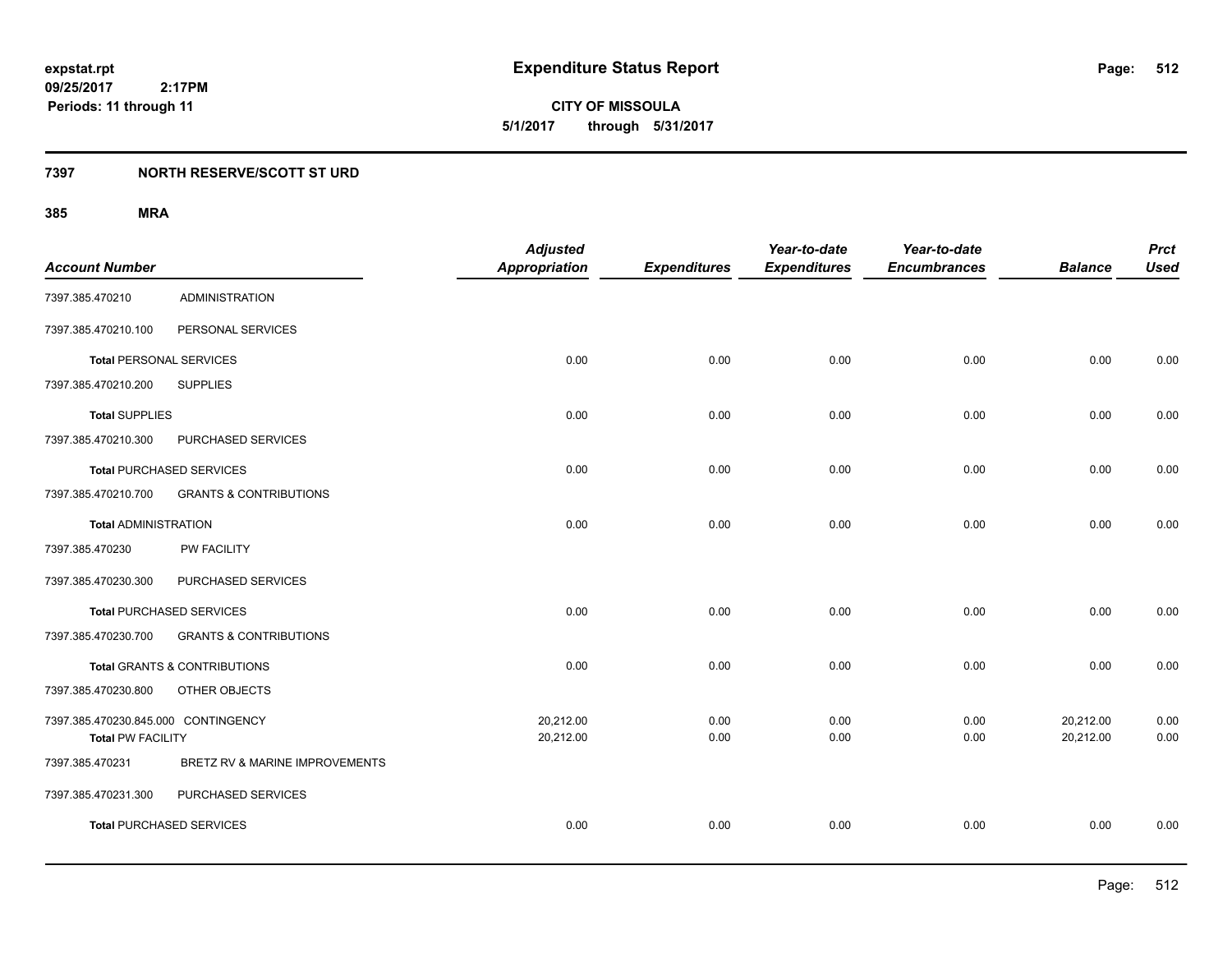**513**

**CITY OF MISSOULA 5/1/2017 through 5/31/2017**

### **7397 NORTH RESERVE/SCOTT ST URD**

| <b>Account Number</b>                                        | <b>Adjusted</b><br><b>Appropriation</b> | <b>Expenditures</b> | Year-to-date<br><b>Expenditures</b> | Year-to-date<br><b>Encumbrances</b> | <b>Balance</b> | <b>Prct</b><br><b>Used</b> |
|--------------------------------------------------------------|-----------------------------------------|---------------------|-------------------------------------|-------------------------------------|----------------|----------------------------|
|                                                              |                                         |                     |                                     |                                     |                |                            |
| 7397.385.470231.700<br><b>GRANTS &amp; CONTRIBUTIONS</b>     |                                         |                     |                                     |                                     |                |                            |
| <b>Total GRANTS &amp; CONTRIBUTIONS</b>                      | 0.00                                    | 0.00                | 0.00                                | 0.00                                | 0.00           | 0.00                       |
| OTHER OBJECTS<br>7397.385.470231.800                         |                                         |                     |                                     |                                     |                |                            |
| 7397.385.470231.820.000 TRANSFERS TO OTHER FUNDS             | 0.00                                    | 0.00                | 2,917.89                            | 0.00                                | $-2,917.89$    | 0.00                       |
| Total BRETZ RV & MARINE IMPROVEMENTS                         | 0.00                                    | 0.00                | 2,917.89                            | 0.00                                | $-2,917.89$    | 0.00                       |
| 7397.385.470232<br><b>CONSUMER DIRECT IMPROVEMENTS</b>       |                                         |                     |                                     |                                     |                |                            |
| PURCHASED SERVICES<br>7397.385.470232.300                    |                                         |                     |                                     |                                     |                |                            |
| <b>Total PURCHASED SERVICES</b>                              | 0.00                                    | 0.00                | 0.00                                | 0.00                                | 0.00           | 0.00                       |
| 7397.385.470232.700<br><b>GRANTS &amp; CONTRIBUTIONS</b>     |                                         |                     |                                     |                                     |                |                            |
| 7397.385.470232.700.000 GRANTS & CONTRIBUTIONS               | 0.00                                    | 0.00                | 315,000.00                          | 0.00                                | $-315,000.00$  | 0.00                       |
| <b>Total GRANTS &amp; CONTRIBUTIONS</b>                      | 0.00                                    | 0.00                | 315,000.00                          | 0.00                                | $-315,000.00$  | 0.00                       |
| 7397.385.470232.800<br>OTHER OBJECTS                         |                                         |                     |                                     |                                     |                |                            |
| 7397.385.470232.820.000 CONSUMER DIRECT/TRANS TO OTHER FUNDS | 0.00                                    | 0.00                | 8,704.38                            | 0.00                                | $-8,704.38$    | 0.00                       |
| <b>Total OTHER OBJECTS</b>                                   | 0.00                                    | 0.00                | 8,704.38                            | 0.00                                | $-8,704.38$    | 0.00                       |
| Total CONSUMER DIRECT IMPROVEMENTS                           | 0.00                                    | 0.00                | 323,704.38                          | 0.00                                | $-323,704.38$  | 0.00                       |
| 7397.385.470233<br>SCOTT ST VILLAGE IMPROVEMENTS             |                                         |                     |                                     |                                     |                |                            |
| PURCHASED SERVICES<br>7397.385.470233.300                    |                                         |                     |                                     |                                     |                |                            |
| <b>Total PURCHASED SERVICES</b>                              | 0.00                                    | 0.00                | 0.00                                | 0.00                                | 0.00           | 0.00                       |
| 7397.385.470233.800<br>OTHER OBJECTS                         |                                         |                     |                                     |                                     |                |                            |
| 7397.385.470233.820.000 SCOTT ST -TRANSFER TO OTHER FUNDS    | 0.00                                    | 0.00                | 1,275.04                            | 0.00                                | $-1,275.04$    | 0.00                       |
| <b>Total SCOTT ST VILLAGE IMPROVEMENTS</b>                   | 0.00                                    | 0.00                | 1,275.04                            | 0.00                                | $-1,275.04$    | 0.00                       |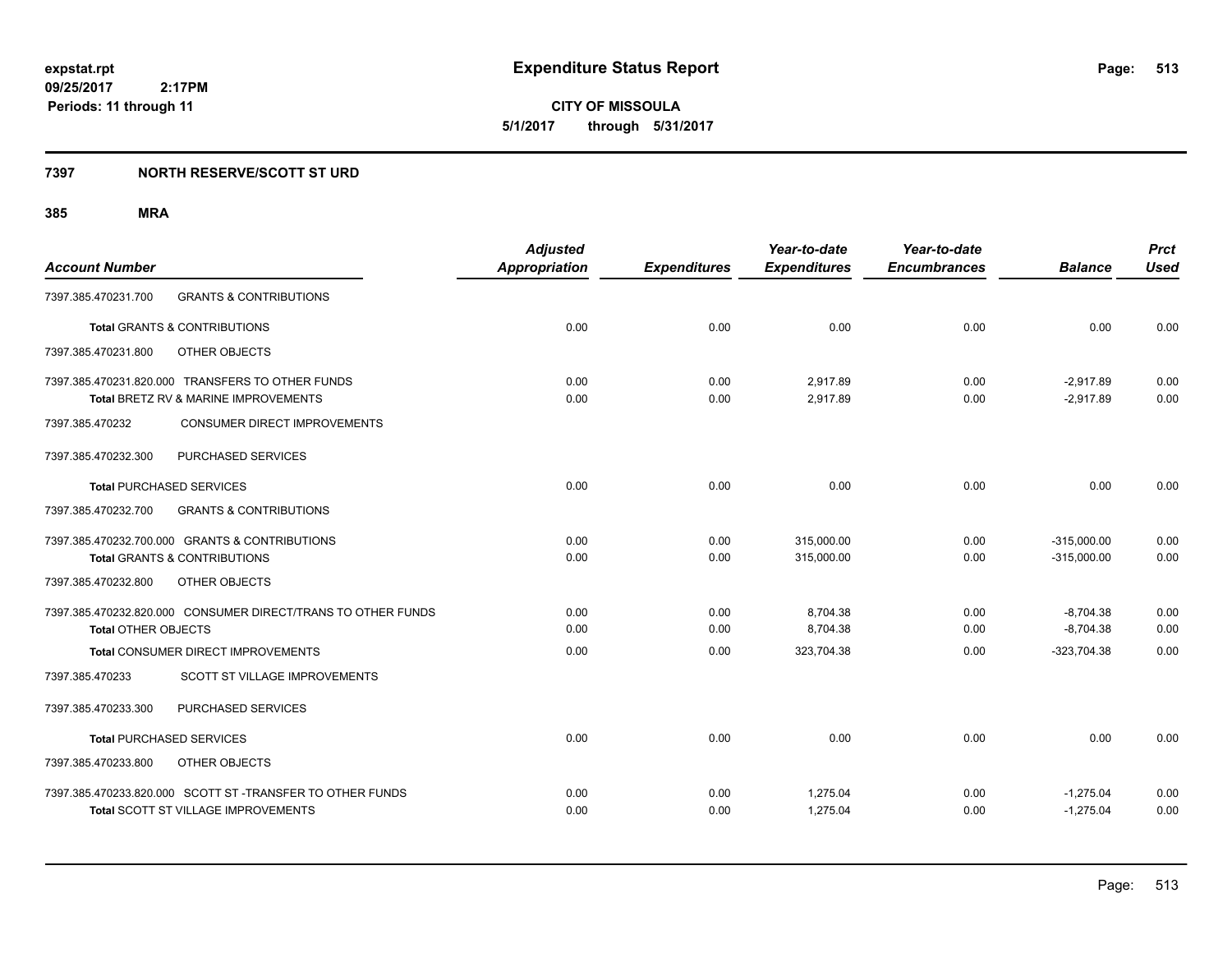**CITY OF MISSOULA 5/1/2017 through 5/31/2017**

### **7397 NORTH RESERVE/SCOTT ST URD**

|                            |                                               | <b>Adjusted</b>      |                     | Year-to-date        | Year-to-date        |                | <b>Prct</b> |
|----------------------------|-----------------------------------------------|----------------------|---------------------|---------------------|---------------------|----------------|-------------|
| <b>Account Number</b>      |                                               | <b>Appropriation</b> | <b>Expenditures</b> | <b>Expenditures</b> | <b>Encumbrances</b> | <b>Balance</b> | <b>Used</b> |
| 7397.385.470240            | <b>REHAB LOANS</b>                            |                      |                     |                     |                     |                |             |
| 7397.385.470240.700        | <b>GRANTS &amp; CONTRIBUTIONS</b>             |                      |                     |                     |                     |                |             |
| <b>Total REHAB LOANS</b>   |                                               | 0.00                 | 0.00                | 0.00                | 0.00                | 0.00           | 0.00        |
| 7397.385.470250            | <b>RELOCATION PAYMENTS</b>                    |                      |                     |                     |                     |                |             |
| 7397.385.470250.800        | OTHER OBJECTS                                 |                      |                     |                     |                     |                |             |
|                            | <b>Total RELOCATION PAYMENTS</b>              | 0.00                 | 0.00                | 0.00                | 0.00                | 0.00           | 0.00        |
| 7397.385.470260            | <b>PLANNING &amp; MGMT</b>                    |                      |                     |                     |                     |                |             |
| 7397.385.470260.300        | PURCHASED SERVICES                            |                      |                     |                     |                     |                |             |
|                            | 7397.385.470260.350.000 PROFESSIONAL SERVICES | 7,550.00             | 0.00                | 1,343.15            | 0.00                | 6,206.85       | 17.79       |
|                            | <b>Total PURCHASED SERVICES</b>               | 7,550.00             | 0.00                | 1,343.15            | 0.00                | 6,206.85       | 17.79       |
| 7397.385.470260.800        | OTHER OBJECTS                                 |                      |                     |                     |                     |                |             |
| <b>Total OTHER OBJECTS</b> |                                               | 0.00                 | 0.00                | 0.00                | 0.00                | 0.00           | 0.00        |
| Total PLANNING & MGMT      |                                               | 7,550.00             | 0.00                | 1,343.15            | 0.00                | 6,206.85       | 17.79       |
| 7397.385.470270            | <b>CLEARING &amp; DEMO</b>                    |                      |                     |                     |                     |                |             |
| 7397.385.470270.700        | <b>GRANTS &amp; CONTRIBUTIONS</b>             |                      |                     |                     |                     |                |             |
|                            | <b>Total GRANTS &amp; CONTRIBUTIONS</b>       | 0.00                 | 0.00                | 0.00                | 0.00                | 0.00           | 0.00        |
| 7397.385.470270.800        | OTHER OBJECTS                                 |                      |                     |                     |                     |                |             |
| Total CLEARING & DEMO      |                                               | 0.00                 | 0.00                | 0.00                | 0.00                | 0.00           | 0.00        |
| 7397.385.510110            | <b>MERCHANT SERVICES</b>                      |                      |                     |                     |                     |                |             |
| 7397.385.510110.500        | <b>FIXED CHARGES</b>                          |                      |                     |                     |                     |                |             |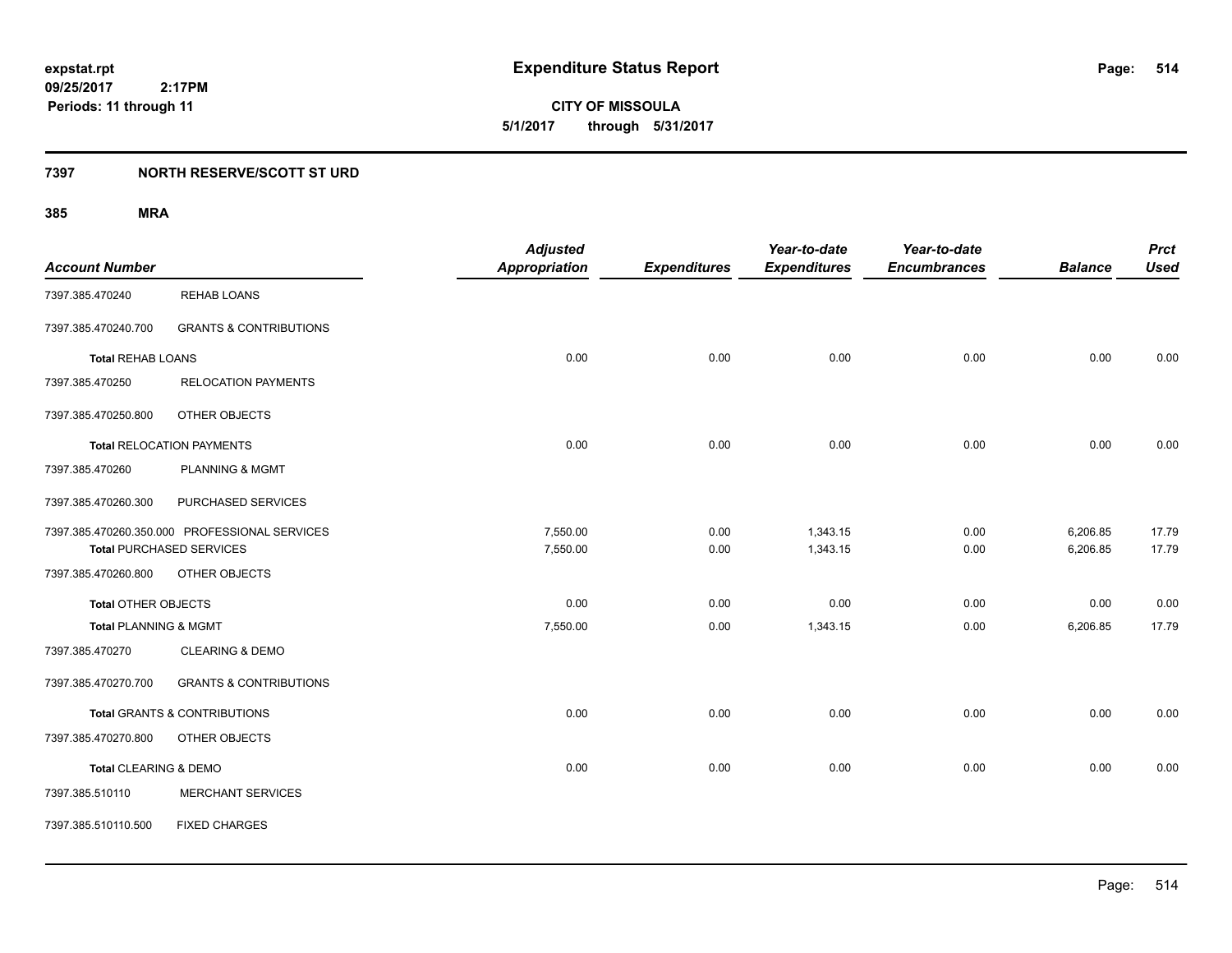**CITY OF MISSOULA 5/1/2017 through 5/31/2017**

### **7397 NORTH RESERVE/SCOTT ST URD**

| <b>Account Number</b>            | Adjusted<br>Appropriation | <b>Expenditures</b> | Year-to-date<br><b>Expenditures</b> | Year-to-date<br><b>Encumbrances</b> | <b>Balance</b> | Prct<br>Used |
|----------------------------------|---------------------------|---------------------|-------------------------------------|-------------------------------------|----------------|--------------|
| <b>Total MERCHANT SERVICES</b>   | 0.00                      | 0.00                | 0.00                                | 0.00                                | 0.00           | 0.00         |
| Total NORTH RESERVE/SCOTT ST URD | 27,762.00                 | 0.00                | 329.240.46                          | 0.00                                | $-301.478.46$  | 1,185.94     |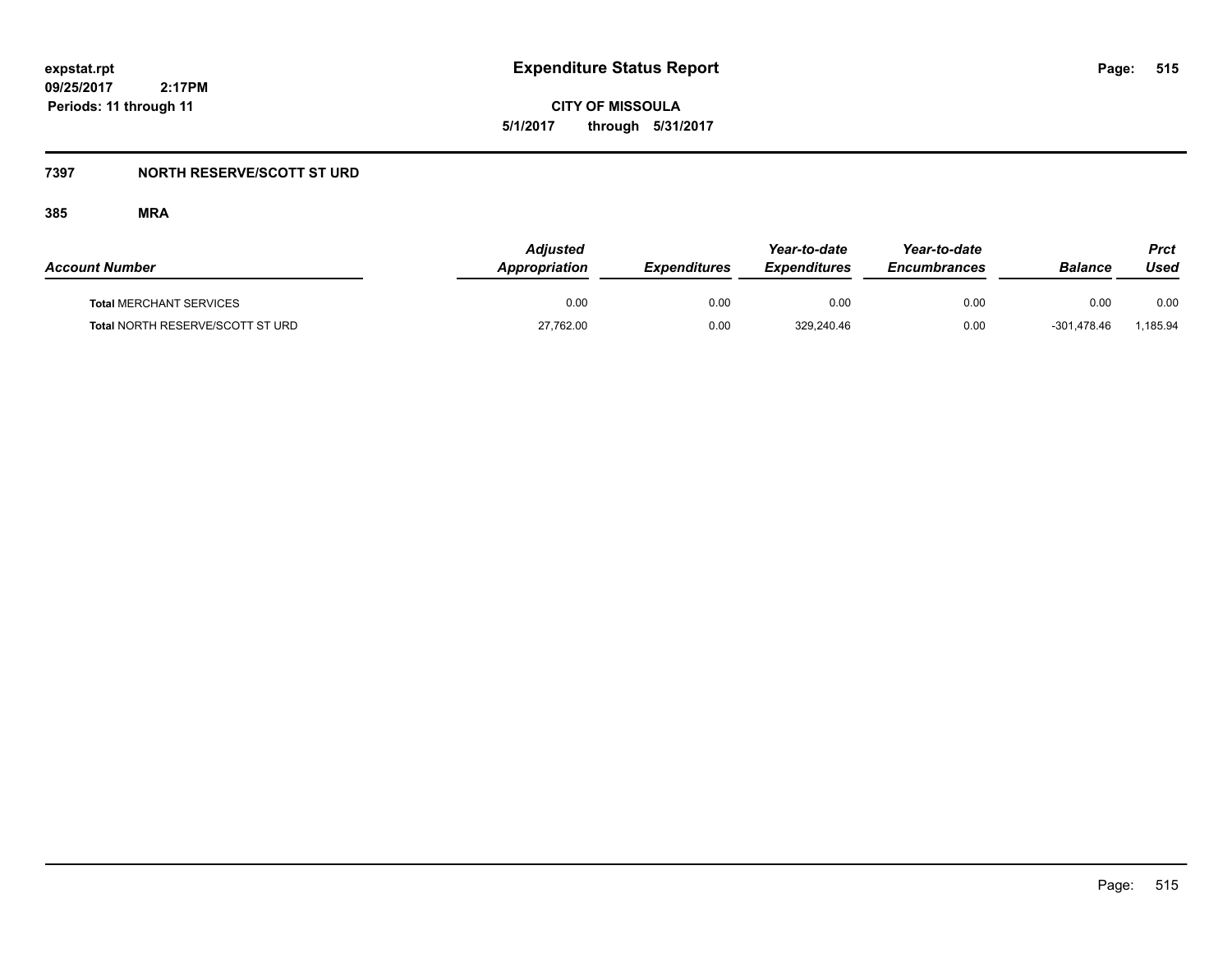**CITY OF MISSOULA 5/1/2017 through 5/31/2017**

**7398 HELLGATE URD**

| <b>Account Number</b>    |                                         | <b>Adjusted</b><br><b>Appropriation</b> | <b>Expenditures</b> | Year-to-date<br><b>Expenditures</b> | Year-to-date<br><b>Encumbrances</b> | <b>Balance</b> | <b>Prct</b><br><b>Used</b> |
|--------------------------|-----------------------------------------|-----------------------------------------|---------------------|-------------------------------------|-------------------------------------|----------------|----------------------------|
| 7398.385.470220          | PROPERTY ACQUISITION                    |                                         |                     |                                     |                                     |                |                            |
| 7398.385.470220.900      | CAPITAL OUTLAY                          |                                         |                     |                                     |                                     |                |                            |
|                          | <b>Total PROPERTY ACQUISITION</b>       | 0.00                                    | 0.00                | 0.00                                | 0.00                                | 0.00           | 0.00                       |
| 7398.385.470230          | <b>PW FACILITY</b>                      |                                         |                     |                                     |                                     |                |                            |
| 7398.385.470230.300      | PURCHASED SERVICES                      |                                         |                     |                                     |                                     |                |                            |
|                          | <b>Total PURCHASED SERVICES</b>         | 0.00                                    | 0.00                | 0.00                                | 0.00                                | 0.00           | 0.00                       |
| 7398.385.470230.700      | <b>GRANTS &amp; CONTRIBUTIONS</b>       |                                         |                     |                                     |                                     |                |                            |
|                          | <b>Total GRANTS &amp; CONTRIBUTIONS</b> | 0.00                                    | 0.00                | 0.00                                | 0.00                                | 0.00           | 0.00                       |
| 7398.385.470230.800      | OTHER OBJECTS                           |                                         |                     |                                     |                                     |                |                            |
| Total OTHER OBJECTS      |                                         | 0.00                                    | 0.00                | 0.00                                | 0.00                                | 0.00           | 0.00                       |
| 7398.385.470230.900      | CAPITAL OUTLAY                          |                                         |                     |                                     |                                     |                |                            |
| <b>Total PW FACILITY</b> |                                         | 0.00                                    | 0.00                | 0.00                                | 0.00                                | 0.00           | 0.00                       |
| 7398.385.470240          | <b>REHAB LOANS</b>                      |                                         |                     |                                     |                                     |                |                            |
| 7398.385.470240.700      | <b>GRANTS &amp; CONTRIBUTIONS</b>       |                                         |                     |                                     |                                     |                |                            |
|                          | Total GRANTS & CONTRIBUTIONS            | 0.00                                    | 0.00                | 0.00                                | 0.00                                | 0.00           | 0.00                       |
| 7398.385.470240.800      | OTHER OBJECTS                           |                                         |                     |                                     |                                     |                |                            |
| <b>Total REHAB LOANS</b> |                                         | 0.00                                    | 0.00                | 0.00                                | 0.00                                | 0.00           | 0.00                       |
| 7398.385.470250          | <b>RELOCATION PAYMENTS</b>              |                                         |                     |                                     |                                     |                |                            |
| 7398.385.470250.700      | <b>GRANTS &amp; CONTRIBUTIONS</b>       |                                         |                     |                                     |                                     |                |                            |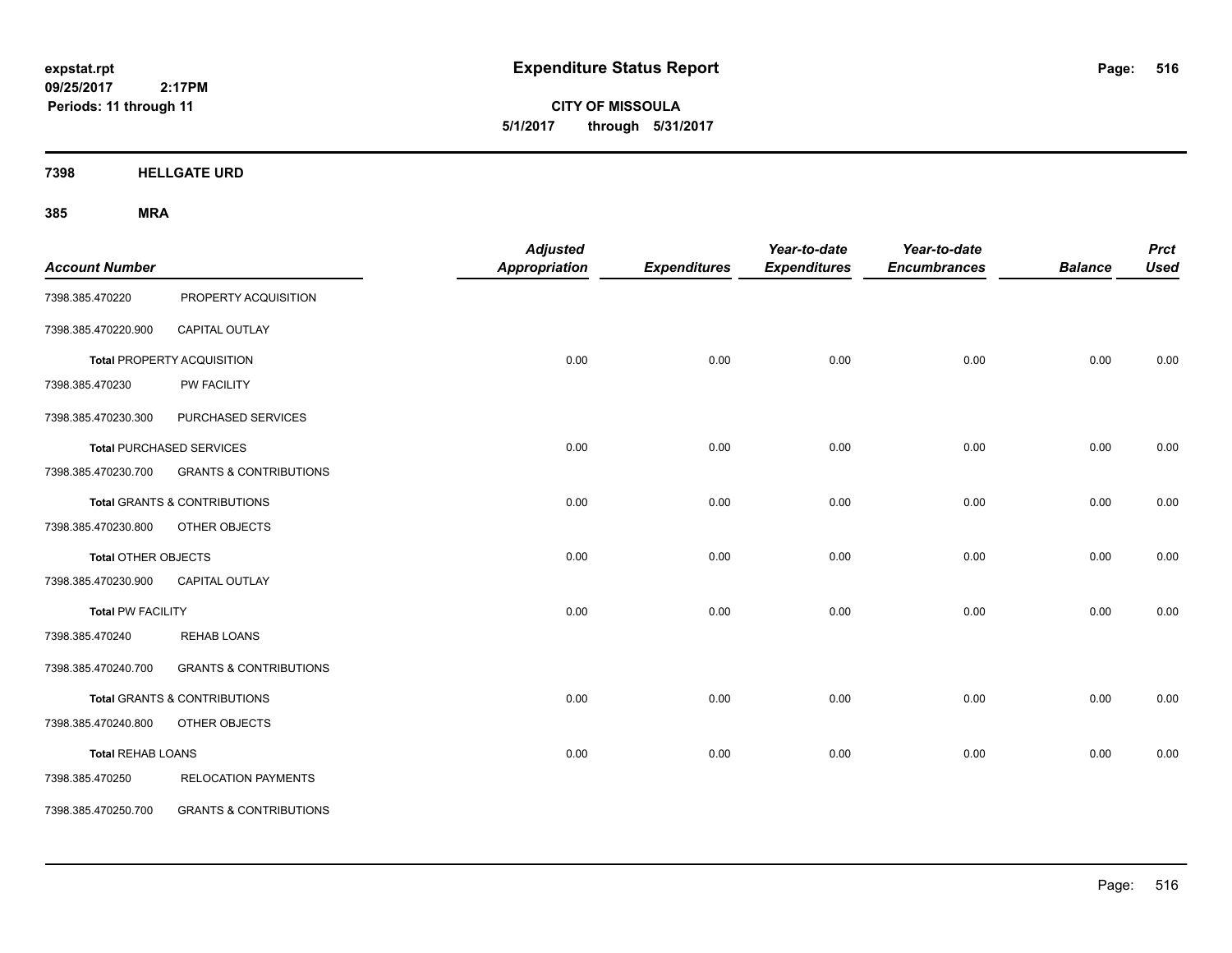**CITY OF MISSOULA 5/1/2017 through 5/31/2017**

**7398 HELLGATE URD**

| <b>Account Number</b>     |                                   | <b>Adjusted</b><br><b>Appropriation</b> | <b>Expenditures</b> | Year-to-date<br><b>Expenditures</b> | Year-to-date<br><b>Encumbrances</b> | <b>Balance</b> | <b>Prct</b><br><b>Used</b> |
|---------------------------|-----------------------------------|-----------------------------------------|---------------------|-------------------------------------|-------------------------------------|----------------|----------------------------|
|                           | Total GRANTS & CONTRIBUTIONS      | 0.00                                    | 0.00                | 0.00                                | 0.00                                | 0.00           | 0.00                       |
| 7398.385.470250.800       | OTHER OBJECTS                     |                                         |                     |                                     |                                     |                |                            |
|                           | <b>Total RELOCATION PAYMENTS</b>  | 0.00                                    | 0.00                | 0.00                                | 0.00                                | 0.00           | 0.00                       |
| 7398.385.470260           | PLANNING & MGMT                   |                                         |                     |                                     |                                     |                |                            |
| 7398.385.470260.300       | PURCHASED SERVICES                |                                         |                     |                                     |                                     |                |                            |
|                           | <b>Total PURCHASED SERVICES</b>   | 0.00                                    | 0.00                | 0.00                                | 0.00                                | 0.00           | 0.00                       |
| 7398.385.470260.700       | <b>GRANTS &amp; CONTRIBUTIONS</b> |                                         |                     |                                     |                                     |                |                            |
|                           | Total GRANTS & CONTRIBUTIONS      | 0.00                                    | 0.00                | 0.00                                | 0.00                                | 0.00           | 0.00                       |
| 7398.385.470260.800       | OTHER OBJECTS                     |                                         |                     |                                     |                                     |                |                            |
| Total PLANNING & MGMT     |                                   | 0.00                                    | 0.00                | 0.00                                | 0.00                                | 0.00           | 0.00                       |
| 7398.385.470270           | <b>CLEARING &amp; DEMO</b>        |                                         |                     |                                     |                                     |                |                            |
| 7398.385.470270.300       | PURCHASED SERVICES                |                                         |                     |                                     |                                     |                |                            |
|                           | <b>Total PURCHASED SERVICES</b>   | 0.00                                    | 0.00                | 0.00                                | 0.00                                | 0.00           | 0.00                       |
| 7398.385.470270.700       | <b>GRANTS &amp; CONTRIBUTIONS</b> |                                         |                     |                                     |                                     |                |                            |
|                           | Total GRANTS & CONTRIBUTIONS      | 0.00                                    | 0.00                | 0.00                                | 0.00                                | 0.00           | 0.00                       |
| 7398.385.470270.800       | OTHER OBJECTS                     |                                         |                     |                                     |                                     |                |                            |
| Total OTHER OBJECTS       |                                   | 0.00                                    | 0.00                | 0.00                                | 0.00                                | 0.00           | 0.00                       |
| 7398.385.470270.900       | CAPITAL OUTLAY                    |                                         |                     |                                     |                                     |                |                            |
| Total CLEARING & DEMO     |                                   | 0.00                                    | 0.00                | 0.00                                | 0.00                                | 0.00           | 0.00                       |
| <b>Total HELLGATE URD</b> |                                   | 0.00                                    | 0.00                | 0.00                                | 0.00                                | 0.00           | 0.00                       |
|                           |                                   |                                         |                     |                                     |                                     |                |                            |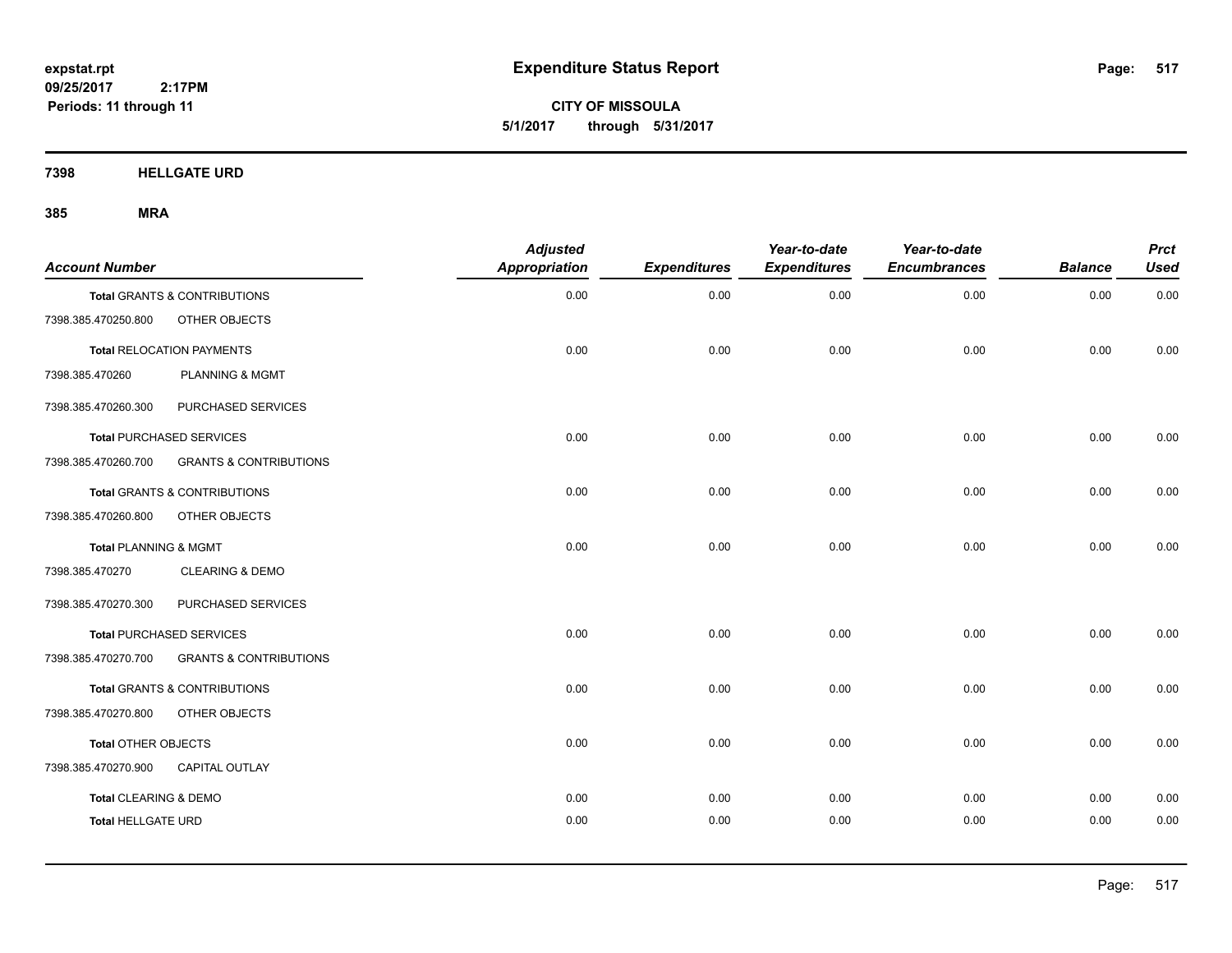**CITY OF MISSOULA 5/1/2017 through 5/31/2017**

### **7399 INTERMOUNTAIN BOND DEBT SERVICE**

| <b>Account Number</b>             |                                        | <b>Adjusted</b><br><b>Appropriation</b> | <b>Expenditures</b> | Year-to-date<br><b>Expenditures</b> | Year-to-date<br><b>Encumbrances</b> | <b>Balance</b> | <b>Prct</b><br><b>Used</b> |
|-----------------------------------|----------------------------------------|-----------------------------------------|---------------------|-------------------------------------|-------------------------------------|----------------|----------------------------|
| 7399.385.490200                   | REVENUE BOND DEBT SERVICE              |                                         |                     |                                     |                                     |                |                            |
| 7399.385.490200.600               | <b>DEBT SERVICE</b>                    |                                         |                     |                                     |                                     |                |                            |
| 7399.385.490200.610.000 PRINCIPAL |                                        | 78,500.00                               | 0.00                | 38,500.00                           | 0.00                                | 40,000.00      | 49.04                      |
| 7399.385.490200.620.000 INTEREST  |                                        | 67,437.00                               | 0.00                | 34,727.50                           | 0.00                                | 32,709.50      | 51.50                      |
|                                   | <b>Total REVENUE BOND DEBT SERVICE</b> | 145,937.00                              | 0.00                | 73,227.50                           | 0.00                                | 72,709.50      | 50.18                      |
| 7399.385.510110                   | <b>MERCHANT SERVICES</b>               |                                         |                     |                                     |                                     |                |                            |
| 7399.385.510110.500               | <b>FIXED CHARGES</b>                   |                                         |                     |                                     |                                     |                |                            |
| <b>Total MERCHANT SERVICES</b>    |                                        | 0.00                                    | 0.00                | 0.00                                | 0.00                                | 0.00           | 0.00                       |
| <b>Total MRA</b>                  |                                        | 145,937.00                              | 0.00                | 73,227.50                           | 0.00                                | 72,709.50      | 50.18                      |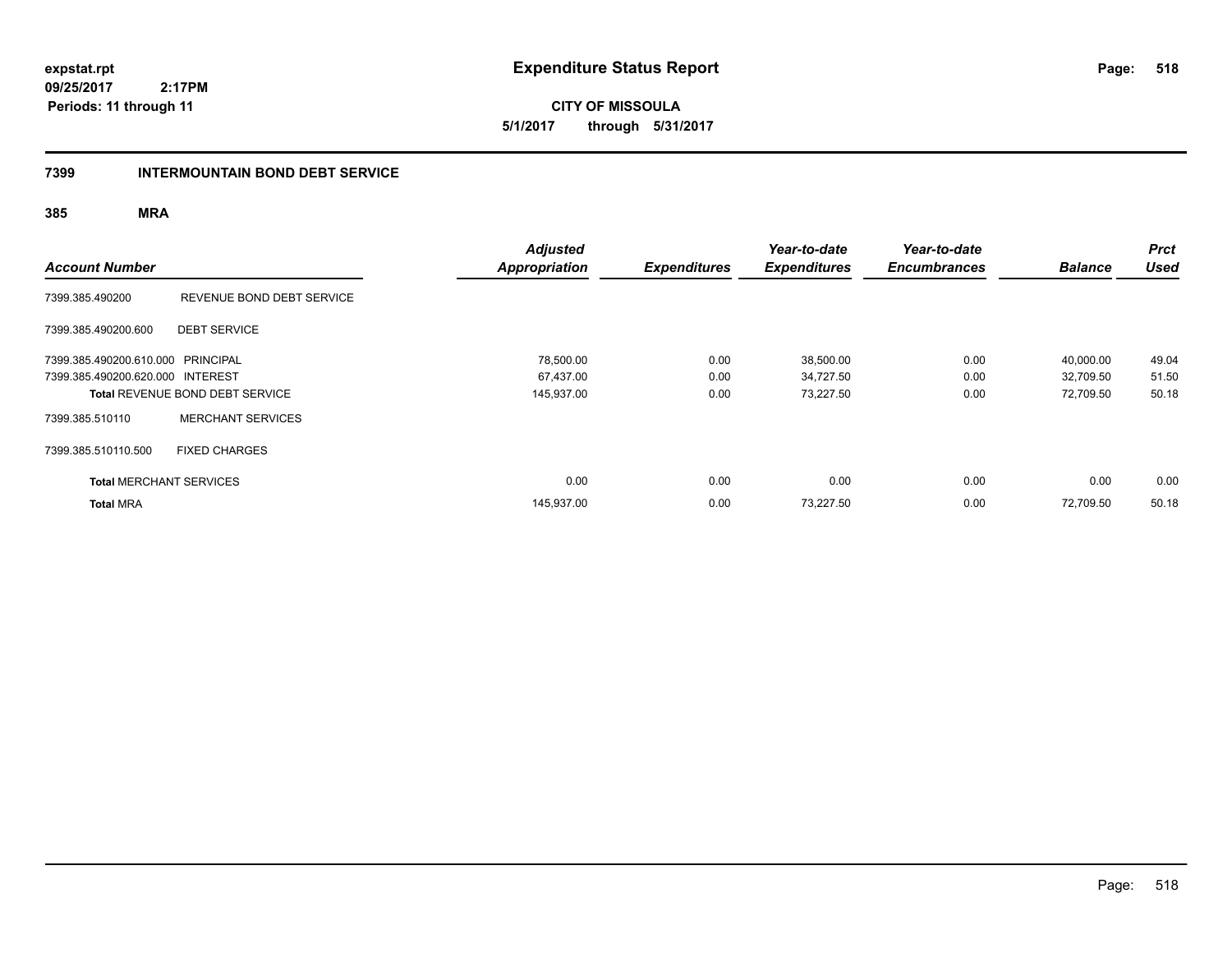**CITY OF MISSOULA 5/1/2017 through 5/31/2017**

### **7399 INTERMOUNTAIN BOND DEBT SERVICE**

### **390 NON-DEPARTMENTAL**

| <b>Account Number</b>         |                                              | <b>Adjusted</b><br><b>Appropriation</b> | <b>Expenditures</b> | Year-to-date<br><b>Expenditures</b> | Year-to-date<br><b>Encumbrances</b> | <b>Balance</b> | <b>Prct</b><br>Used |
|-------------------------------|----------------------------------------------|-----------------------------------------|---------------------|-------------------------------------|-------------------------------------|----------------|---------------------|
| 7399.390.490604               | TI BOND RESERVE                              |                                         |                     |                                     |                                     |                |                     |
| 7399.390.490604.800           | OTHER OBJECTS                                |                                         |                     |                                     |                                     |                |                     |
| <b>Total NON-DEPARTMENTAL</b> |                                              | 0.00                                    | 0.00                | 0.00                                | 0.00                                | 0.00           | 0.00                |
|                               | <b>Total INTERMOUNTAIN BOND DEBT SERVICE</b> | 145,937.00                              | 0.00                | 73,227.50                           | 0.00                                | 72,709.50      | 50.18               |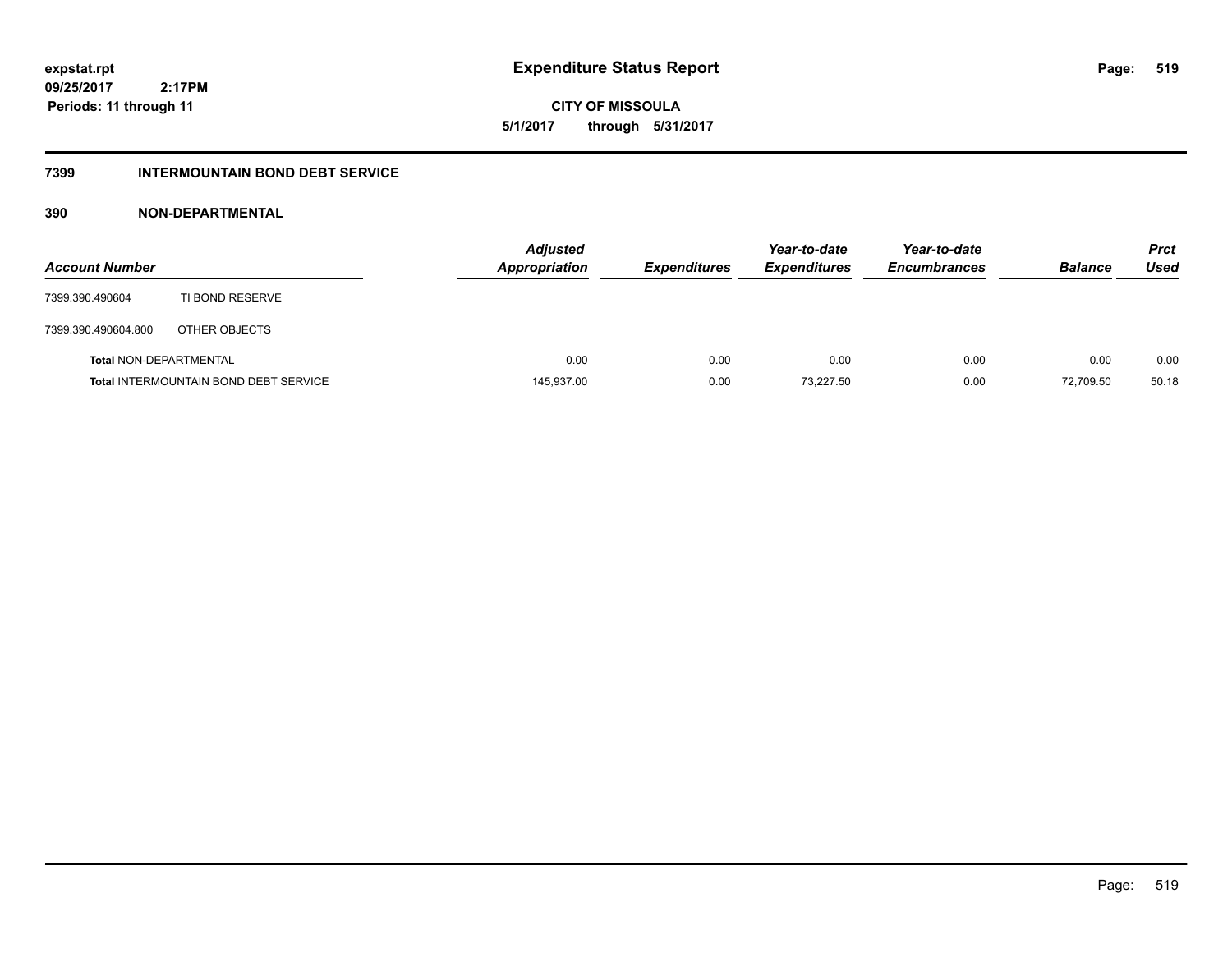**CITY OF MISSOULA 5/1/2017 through 5/31/2017**

### **7400 FRONT ST BOND CLEARING**

|                                  |                                                  | <b>Adjusted</b>      |                     | Year-to-date        | Year-to-date        |                | <b>Prct</b> |
|----------------------------------|--------------------------------------------------|----------------------|---------------------|---------------------|---------------------|----------------|-------------|
| <b>Account Number</b>            |                                                  | <b>Appropriation</b> | <b>Expenditures</b> | <b>Expenditures</b> | <b>Encumbrances</b> | <b>Balance</b> | Used        |
| 7400.385.470210                  | <b>ADMINISTRATION</b>                            |                      |                     |                     |                     |                |             |
| 7400.385.470210.800              | <b>OTHER OBJECTS</b>                             |                      |                     |                     |                     |                |             |
| 7400.385.470210.820.000          | <b>TRANSFERS TO OTHER FUNDS</b>                  | 0.00                 | 0.00                | $-17,603.78$        | 0.00                | 17.603.78      | 0.00        |
| 7400.385.470210.820.600          | <b>TRANSFERS TO OTHER FUNDS</b>                  | 208,660.00           | 0.00                | 0.00                | 0.00                | 208,660.00     | 0.00        |
| 7400.385.470210.820.603          | <b>TRANSFERS TO OTHER FUNDS</b>                  | 208.290.00           | 0.00                | 142.772.10          | 0.00                | 65,517.90      | 68.54       |
| 7400.385.470210.820.604          | <b>TRANSFERS TO OTHER FUNDS</b>                  | 131,207.00           | 0.00                | 38,888.00           | 0.00                | 92,319.00      | 29.64       |
|                                  | 7400.385.470210.820.605 TRANSFERS TO OTHER FUNDS | 68,286.00            | 0.00                | 88,971.23           | 0.00                | $-20,685.23$   | 130.29      |
| <b>Total ADMINISTRATION</b>      |                                                  | 616,443.00           | 0.00                | 253,027.55          | 0.00                | 363,415.45     | 41.05       |
| 7400.385.470260                  | <b>PLANNING &amp; MGMT</b>                       |                      |                     |                     |                     |                |             |
| 7400.385.470260.700              | <b>GRANTS &amp; CONTRIBUTIONS</b>                |                      |                     |                     |                     |                |             |
| <b>Total PLANNING &amp; MGMT</b> |                                                  | 0.00                 | 0.00                | 0.00                | 0.00                | 0.00           | 0.00        |
| 7400.385.510110                  | <b>MERCHANT SERVICES</b>                         |                      |                     |                     |                     |                |             |
| 7400.385.510110.500              | <b>FIXED CHARGES</b>                             |                      |                     |                     |                     |                |             |
| <b>Total MERCHANT SERVICES</b>   |                                                  | 0.00                 | 0.00                | 0.00                | 0.00                | 0.00           | 0.00        |
|                                  | <b>Total FRONT ST BOND CLEARING</b>              | 616,443.00           | 0.00                | 253,027.55          | 0.00                | 363,415.45     | 41.05       |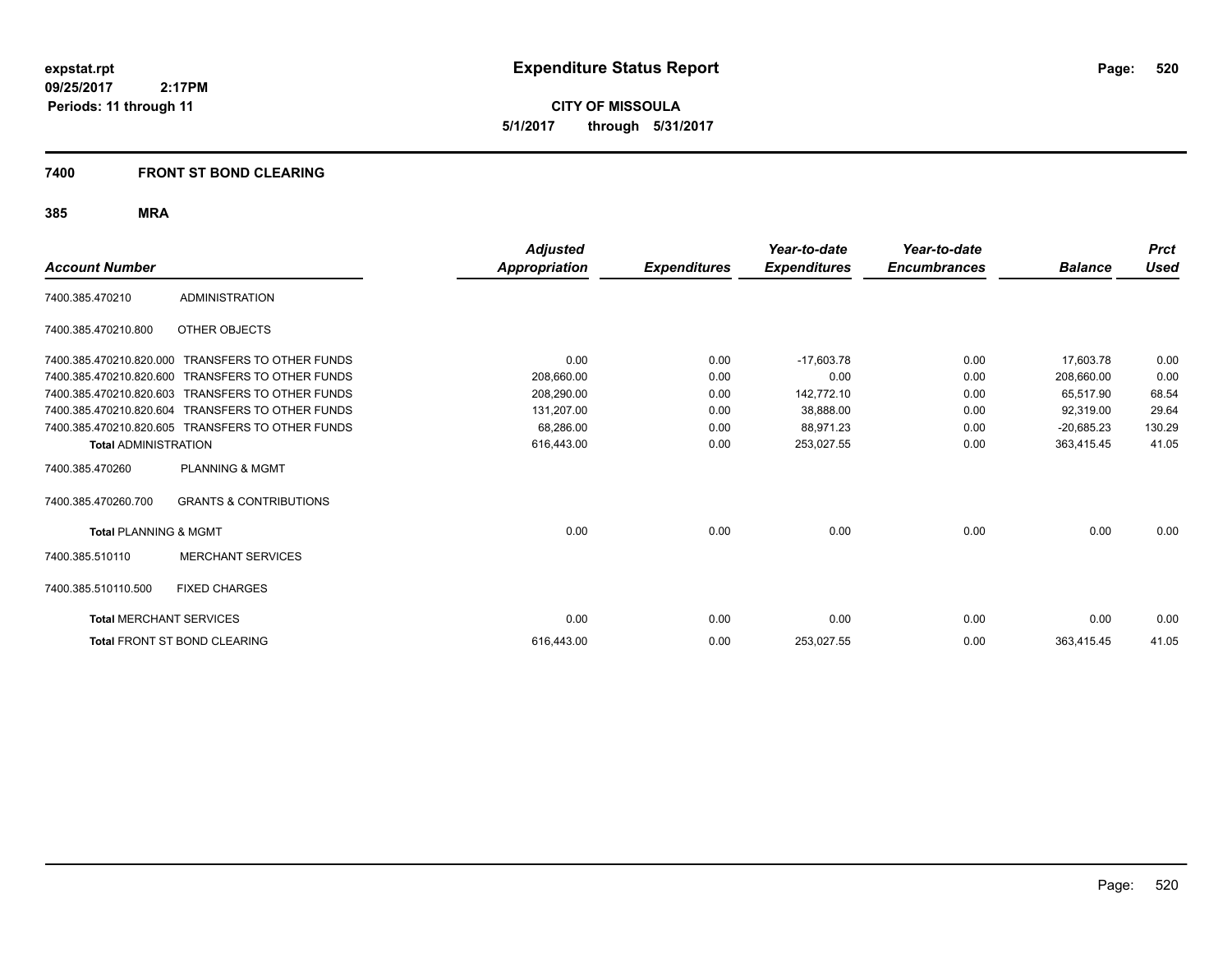**521**

**09/25/2017 2:17PM Periods: 11 through 11**

**CITY OF MISSOULA 5/1/2017 through 5/31/2017**

### **7401 FRONT ST PARKING STRUCTURE**

| <b>Account Number</b>           |                                                 | <b>Adjusted</b><br><b>Appropriation</b> | <b>Expenditures</b> | Year-to-date<br><b>Expenditures</b> | Year-to-date<br><b>Encumbrances</b> | <b>Balance</b> | <b>Prct</b><br><b>Used</b> |
|---------------------------------|-------------------------------------------------|-----------------------------------------|---------------------|-------------------------------------|-------------------------------------|----------------|----------------------------|
| 7401.385.470210                 | <b>ADMINISTRATION</b>                           |                                         |                     |                                     |                                     |                |                            |
| 7401.385.470210.800             | OTHER OBJECTS                                   |                                         |                     |                                     |                                     |                |                            |
| <b>Total ADMINISTRATION</b>     |                                                 | 0.00                                    | 0.00                | 0.00                                | 0.00                                | 0.00           | 0.00                       |
| 7401.385.490000                 | <b>DEBT SERVICE</b>                             |                                         |                     |                                     |                                     |                |                            |
| 7401.385.490000.600             | <b>DEBT SERVICE</b>                             |                                         |                     |                                     |                                     |                |                            |
| 7401.385.490000.610.000         | <b>PRINCIPAL</b>                                | 74,000.00                               | 0.00                | 100,000.00                          | 0.00                                | $-26,000.00$   | 135.14                     |
|                                 | 7401.385.490000.620.000 INTEREST / SERVICE FEES | 132,340.00                              | 0.00                | 106,340.00                          | 0.00                                | 26,000.00      | 80.35                      |
| <b>Total DEBT SERVICE</b>       |                                                 | 206,340.00                              | 0.00                | 206,340.00                          | 0.00                                | 0.00           | 100.00                     |
| 7401.385.510110                 | <b>MERCHANT SERVICES</b>                        |                                         |                     |                                     |                                     |                |                            |
| 7401.385.510110.500             | <b>FIXED CHARGES</b>                            |                                         |                     |                                     |                                     |                |                            |
| <b>Total MERCHANT SERVICES</b>  |                                                 | 0.00                                    | 0.00                | 0.00                                | 0.00                                | 0.00           | 0.00                       |
| 7401.385.522000                 | PTI PAYMENT TO MPC                              |                                         |                     |                                     |                                     |                |                            |
| 7401.385.522000.300             | PURCHASED SERVICES                              |                                         |                     |                                     |                                     |                |                            |
| <b>Total PTI PAYMENT TO MPC</b> |                                                 | 0.00                                    | 0.00                | 0.00                                | 0.00                                | 0.00           | 0.00                       |
|                                 | Total FRONT ST PARKING STRUCTURE                | 206,340.00                              | 0.00                | 206,340.00                          | 0.00                                | 0.00           | 100.00                     |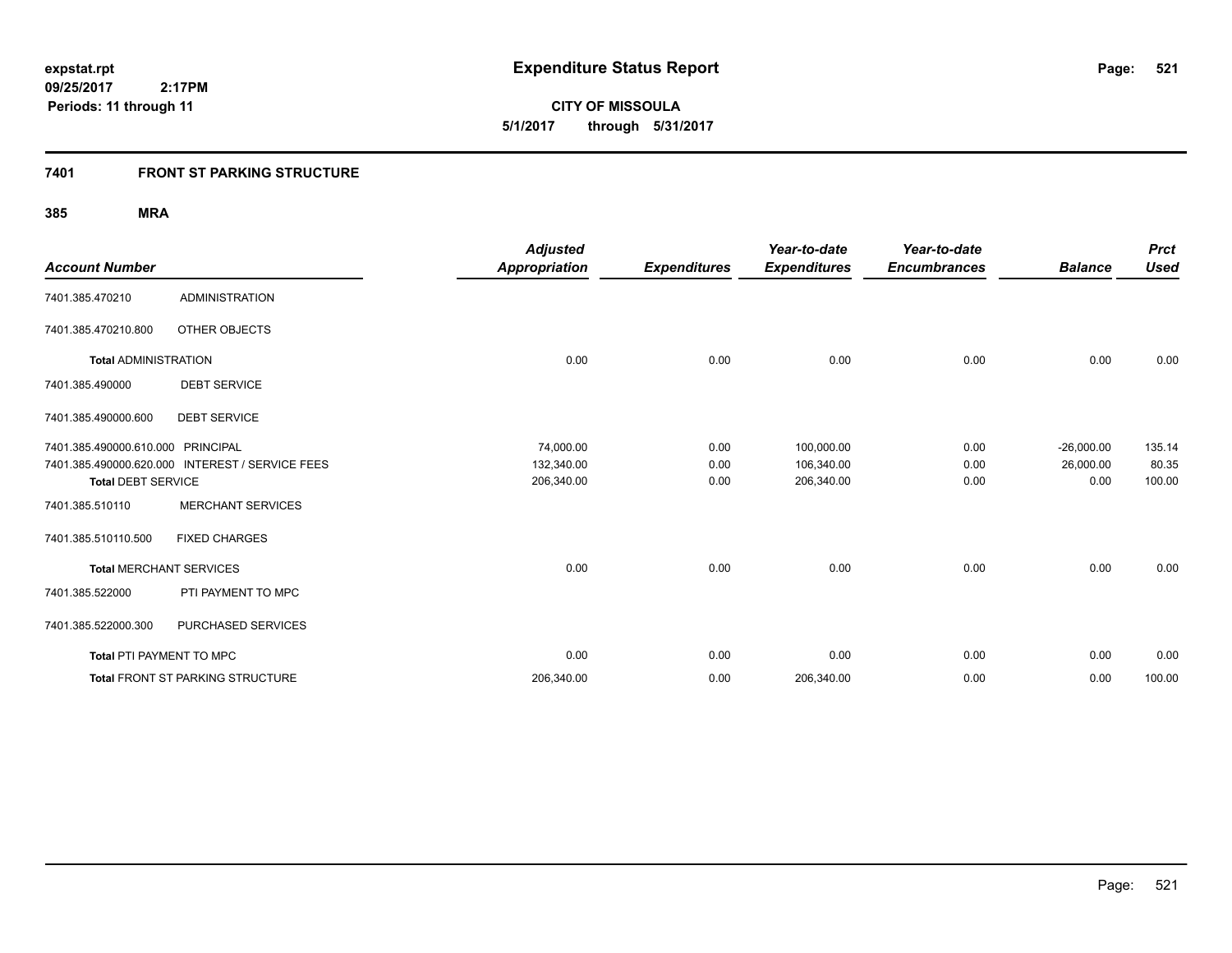**522**

**CITY OF MISSOULA 5/1/2017 through 5/31/2017**

# **7402 FRONT ST SUBORDINATE LIEN NOTE**

| <b>Account Number</b>       |                                                                                          | <b>Adjusted</b><br><b>Appropriation</b> | <b>Expenditures</b> | Year-to-date<br><b>Expenditures</b> | Year-to-date<br><b>Encumbrances</b> | <b>Balance</b>             | <b>Prct</b><br><b>Used</b> |
|-----------------------------|------------------------------------------------------------------------------------------|-----------------------------------------|---------------------|-------------------------------------|-------------------------------------|----------------------------|----------------------------|
| 7402.385.470210             | <b>ADMINISTRATION</b>                                                                    |                                         |                     |                                     |                                     |                            |                            |
| 7402.385.470210.800         | OTHER OBJECTS                                                                            |                                         |                     |                                     |                                     |                            |                            |
| <b>Total ADMINISTRATION</b> |                                                                                          | 0.00                                    | 0.00                | 0.00                                | 0.00                                | 0.00                       | 0.00                       |
| 7402.385.470333             | THE WILMA NOTE                                                                           |                                         |                     |                                     |                                     |                            |                            |
| 7402.385.470333.600         | <b>DEBT SERVICE</b>                                                                      |                                         |                     |                                     |                                     |                            |                            |
| <b>Total DEBT SERVICE</b>   |                                                                                          | 0.00                                    | 0.00                | 0.00                                | 0.00                                | 0.00                       | 0.00                       |
| 7402.385.470333.700         | <b>GRANTS &amp; CONTRIBUTIONS</b>                                                        |                                         |                     |                                     |                                     |                            |                            |
| <b>Total THE WILMA NOTE</b> |                                                                                          | 0.00                                    | 0.00                | 0.00                                | 0.00                                | 0.00                       | 0.00                       |
| 7402.385.470334             | CARAS PARK OBLIGATION                                                                    |                                         |                     |                                     |                                     |                            |                            |
| 7402.385.470334.700         | <b>GRANTS &amp; CONTRIBUTIONS</b>                                                        |                                         |                     |                                     |                                     |                            |                            |
|                             | <b>Total CARAS PARK OBLIGATION</b>                                                       | 0.00                                    | 0.00                | 0.00                                | 0.00                                | 0.00                       | 0.00                       |
| 7402.385.490505             | FRONT ST URD \$1.6m REFUNDING A                                                          |                                         |                     |                                     |                                     |                            |                            |
| 7402.385.490505.500         | <b>FIXED CHARGES</b>                                                                     |                                         |                     |                                     |                                     |                            |                            |
| <b>Total FIXED CHARGES</b>  |                                                                                          | 0.00                                    | 0.00                | 0.00                                | 0.00                                | 0.00                       | 0.00                       |
| 7402.385.490505.600         | <b>DEBT SERVICE</b>                                                                      |                                         |                     |                                     |                                     |                            |                            |
|                             | 7402.385.490505.620.000 INTEREST / SERVICE FEES<br>Total FRONT ST URD \$1.6m REFUNDING A | 0.00<br>0.00                            | 0.00<br>0.00        | 1,200.00<br>1,200.00                | 0.00<br>0.00                        | $-1,200.00$<br>$-1,200.00$ | 0.00<br>0.00               |
| 7402.385.490506             | FRONT ST URD \$1.6m REFUNDING B                                                          |                                         |                     |                                     |                                     |                            |                            |
| 7402.385.490506.500         | <b>FIXED CHARGES</b>                                                                     |                                         |                     |                                     |                                     |                            |                            |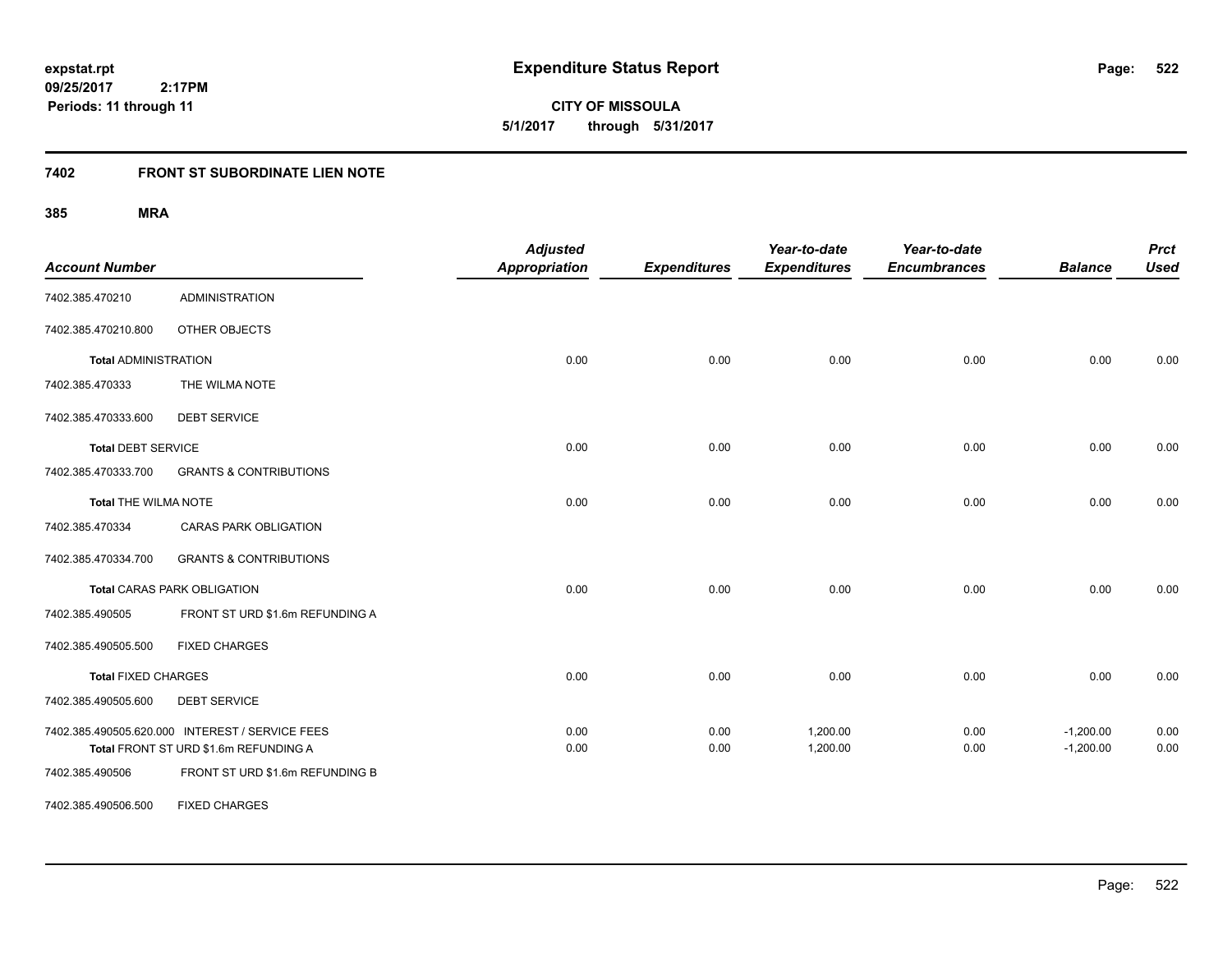**CITY OF MISSOULA 5/1/2017 through 5/31/2017**

# **7402 FRONT ST SUBORDINATE LIEN NOTE**

| <b>Account Number</b>          |                                                                                                                | <b>Adjusted</b><br><b>Appropriation</b> | <b>Expenditures</b> | Year-to-date<br><b>Expenditures</b> | Year-to-date<br><b>Encumbrances</b> | <b>Balance</b>         | <b>Prct</b><br><b>Used</b> |
|--------------------------------|----------------------------------------------------------------------------------------------------------------|-----------------------------------------|---------------------|-------------------------------------|-------------------------------------|------------------------|----------------------------|
| <b>Total FIXED CHARGES</b>     |                                                                                                                | 0.00                                    | 0.00                | 0.00                                | 0.00                                | 0.00                   | 0.00                       |
| 7402.385.490506.600            | <b>DEBT SERVICE</b>                                                                                            |                                         |                     |                                     |                                     |                        |                            |
|                                | Total FRONT ST URD \$1.6m REFUNDING B                                                                          | 0.00                                    | 0.00                | 0.00                                | 0.00                                | 0.00                   | 0.00                       |
| 7402.385.490507                | FIB SUBORDINATE LIEN NOTE PARKING STRUCT                                                                       |                                         |                     |                                     |                                     |                        |                            |
| 7402.385.490507.600            | <b>DEBT SERVICE</b>                                                                                            |                                         |                     |                                     |                                     |                        |                            |
|                                | 7402.385.490507.610.000 FIB SUB LIEN NOTE-PRINCIPAL                                                            | 34,930.00                               | 0.00                | 37,217.80                           | 0.00                                | $-2,287.80$            | 106.55                     |
|                                | 7402.385.490507.620.000 FIB SUB LIEN NOTE-INTEREST/ SVS FEES<br>Total FIB SUBORDINATE LIEN NOTE PARKING STRUCT | 96.231.00<br>131,161.00                 | 0.00<br>0.00        | 47.580.68<br>84,798.48              | 0.00<br>0.00                        | 48.650.32<br>46,362.52 | 49.44<br>64.65             |
| 7402.385.490508                | FRONT ST URD DEBT                                                                                              |                                         |                     |                                     |                                     |                        |                            |
| 7402.385.490508.600            | <b>DEBT SERVICE</b>                                                                                            |                                         |                     |                                     |                                     |                        |                            |
| <b>Total FRONT ST URD DEBT</b> |                                                                                                                | 0.00                                    | 0.00                | 0.00                                | 0.00                                | 0.00                   | 0.00                       |
| 7402.385.490509                | WILMA NOTE DEBT SERVICE                                                                                        |                                         |                     |                                     |                                     |                        |                            |
| 7402.385.490509.600            | <b>DEBT SERVICE</b>                                                                                            |                                         |                     |                                     |                                     |                        |                            |
|                                | Total WILMA NOTE DEBT SERVICE                                                                                  | 0.00                                    | 0.00                | 0.00                                | 0.00                                | 0.00                   | 0.00                       |
| 7402.385.510110                | <b>MERCHANT SERVICES</b>                                                                                       |                                         |                     |                                     |                                     |                        |                            |
| 7402.385.510110.500            | <b>FIXED CHARGES</b>                                                                                           |                                         |                     |                                     |                                     |                        |                            |
| <b>Total MERCHANT SERVICES</b> |                                                                                                                | 0.00                                    | 0.00                | 0.00                                | 0.00                                | 0.00                   | 0.00                       |
|                                | Total FRONT ST SUBORDINATE LIEN NOTE                                                                           | 131,161.00                              | 0.00                | 85,998.48                           | 0.00                                | 45,162.52              | 65.57                      |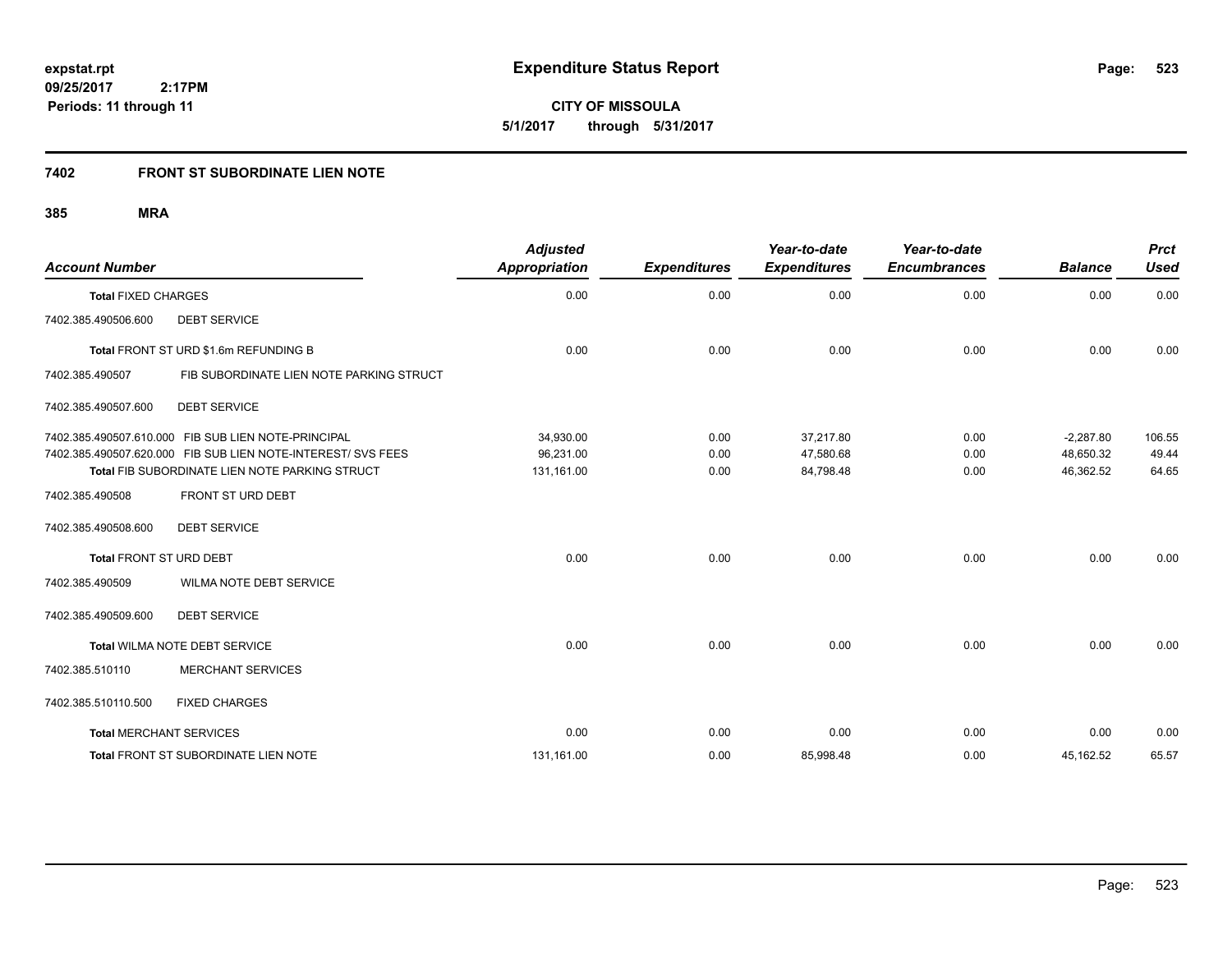**expstat.rpt Expenditure Status Report Page:**

**09/25/2017 2:17PM Periods: 11 through 11**

**CITY OF MISSOULA 5/1/2017 through 5/31/2017**

### **7447 COURT COLLECTED PARKING FINES**

### **230 MUNICIPAL COURT**

| <b>Account Number</b> |                                            | <b>Adjusted</b><br>Appropriation | <b>Expenditures</b> | Year-to-date<br><b>Expenditures</b> | Year-to-date<br><b>Encumbrances</b> | <b>Balance</b> | <b>Prct</b><br><b>Used</b> |
|-----------------------|--------------------------------------------|----------------------------------|---------------------|-------------------------------------|-------------------------------------|----------------|----------------------------|
| 7447.230.410360       | CITY/MUNICIPAL COURT                       |                                  |                     |                                     |                                     |                |                            |
| 7447.230.410360.500   | <b>FIXED CHARGES</b>                       |                                  |                     |                                     |                                     |                |                            |
|                       | <b>Total CITY/MUNICIPAL COURT</b>          | 0.00                             | 0.00                | 0.00                                | 0.00                                | 0.00           | 0.00                       |
| 7447.230.510110       | <b>MERCHANT SERVICES</b>                   |                                  |                     |                                     |                                     |                |                            |
| 7447.230.510110.500   | <b>FIXED CHARGES</b>                       |                                  |                     |                                     |                                     |                |                            |
|                       | <b>Total MERCHANT SERVICES</b>             | 0.00                             | 0.00                | 0.00                                | 0.00                                | 0.00           | 0.00                       |
|                       | <b>Total COURT COLLECTED PARKING FINES</b> | 0.00                             | 0.00                | 0.00                                | 0.00                                | 0.00           | 0.00                       |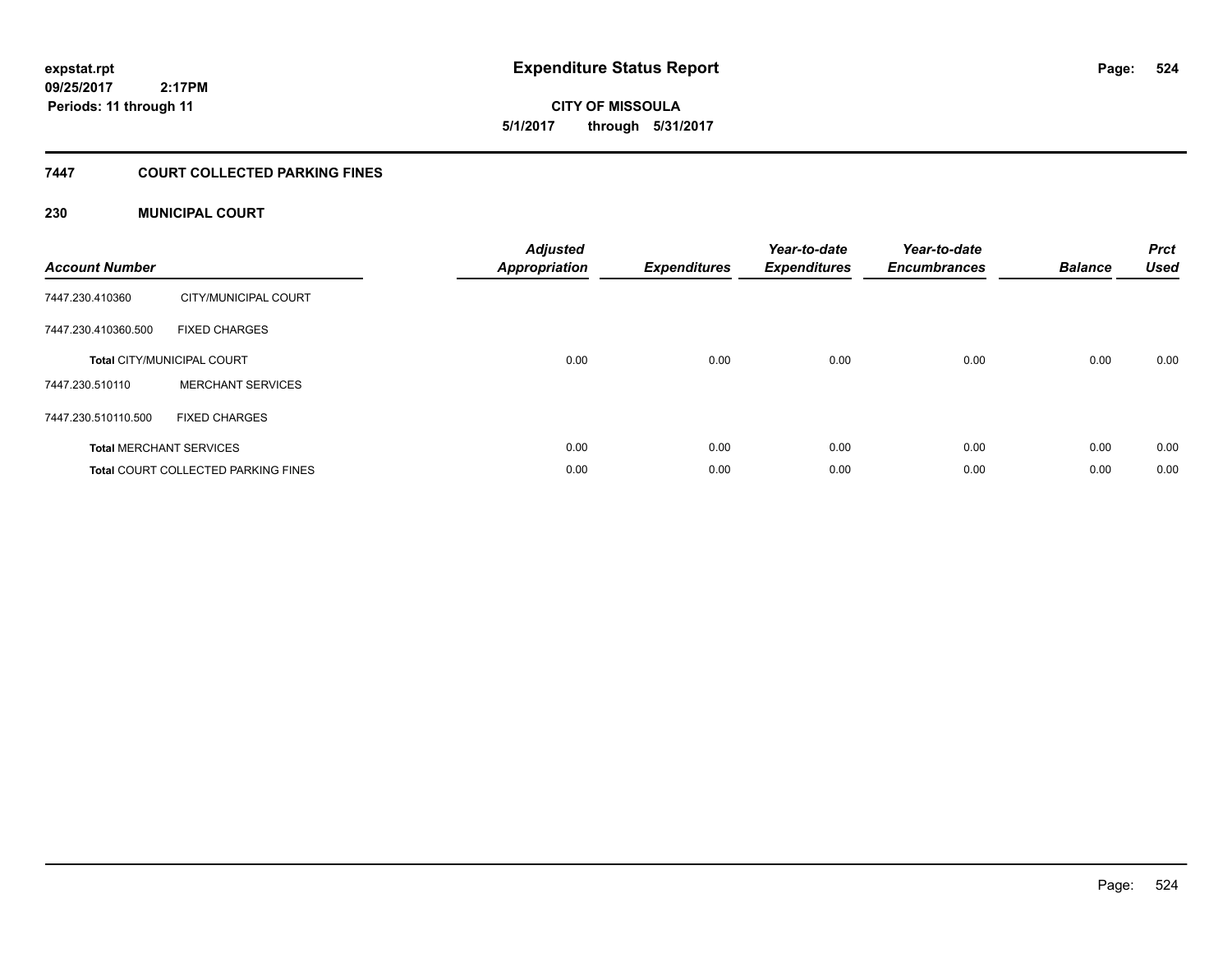**CITY OF MISSOULA 5/1/2017 through 5/31/2017**

### **7458 COURT SURCHARGE**

### **230 MUNICIPAL COURT**

| <b>Account Number</b>        |                                   | <b>Adjusted</b><br><b>Appropriation</b> | <b>Expenditures</b> | Year-to-date<br><b>Expenditures</b> | Year-to-date<br><b>Encumbrances</b> | <b>Balance</b> | <b>Prct</b><br><b>Used</b> |
|------------------------------|-----------------------------------|-----------------------------------------|---------------------|-------------------------------------|-------------------------------------|----------------|----------------------------|
| 7458.230.410360              | CITY/MUNICIPAL COURT              |                                         |                     |                                     |                                     |                |                            |
| 7458.230.410360.500          | <b>FIXED CHARGES</b>              |                                         |                     |                                     |                                     |                |                            |
|                              | <b>Total CITY/MUNICIPAL COURT</b> | 0.00                                    | 0.00                | 0.00                                | 0.00                                | 0.00           | 0.00                       |
| 7458.230.510110              | <b>MERCHANT SERVICES</b>          |                                         |                     |                                     |                                     |                |                            |
| 7458.230.510110.500          | <b>FIXED CHARGES</b>              |                                         |                     |                                     |                                     |                |                            |
|                              | <b>Total MERCHANT SERVICES</b>    | 0.00                                    | 0.00                | 0.00                                | 0.00                                | 0.00           | 0.00                       |
| <b>Total COURT SURCHARGE</b> |                                   | 0.00                                    | 0.00                | 0.00                                | 0.00                                | 0.00           | 0.00                       |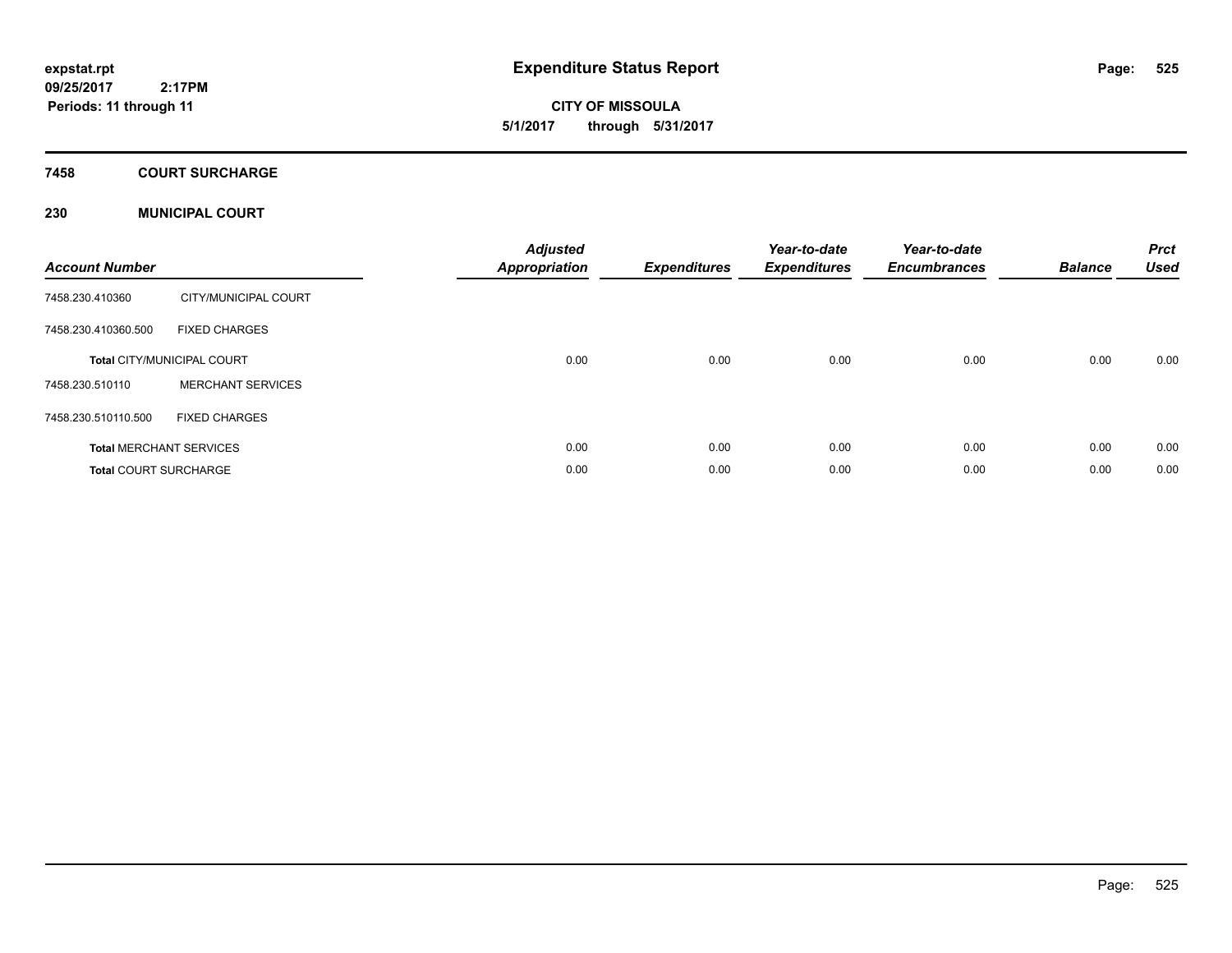**CITY OF MISSOULA 5/1/2017 through 5/31/2017**

### **7469 PUBLIC DEFENDER FEES**

### **230 MUNICIPAL COURT**

| <b>Account Number</b> |                                   | <b>Adjusted</b><br><b>Appropriation</b> | Expenditures | Year-to-date<br><b>Expenditures</b> | Year-to-date<br><b>Encumbrances</b> | <b>Balance</b> | <b>Prct</b><br><b>Used</b> |
|-----------------------|-----------------------------------|-----------------------------------------|--------------|-------------------------------------|-------------------------------------|----------------|----------------------------|
| 7469.230.410360       | CITY/MUNICIPAL COURT              |                                         |              |                                     |                                     |                |                            |
| 7469.230.410360.500   | <b>FIXED CHARGES</b>              |                                         |              |                                     |                                     |                |                            |
|                       | <b>Total CITY/MUNICIPAL COURT</b> | 0.00                                    | 0.00         | 0.00                                | 0.00                                | 0.00           | 0.00                       |
| 7469.230.510110       | <b>MERCHANT SERVICES</b>          |                                         |              |                                     |                                     |                |                            |
| 7469.230.510110.500   | <b>FIXED CHARGES</b>              |                                         |              |                                     |                                     |                |                            |
|                       | <b>Total PUBLIC DEFENDER FEES</b> | 0.00                                    | 0.00         | 0.00                                | 0.00                                | 0.00           | 0.00                       |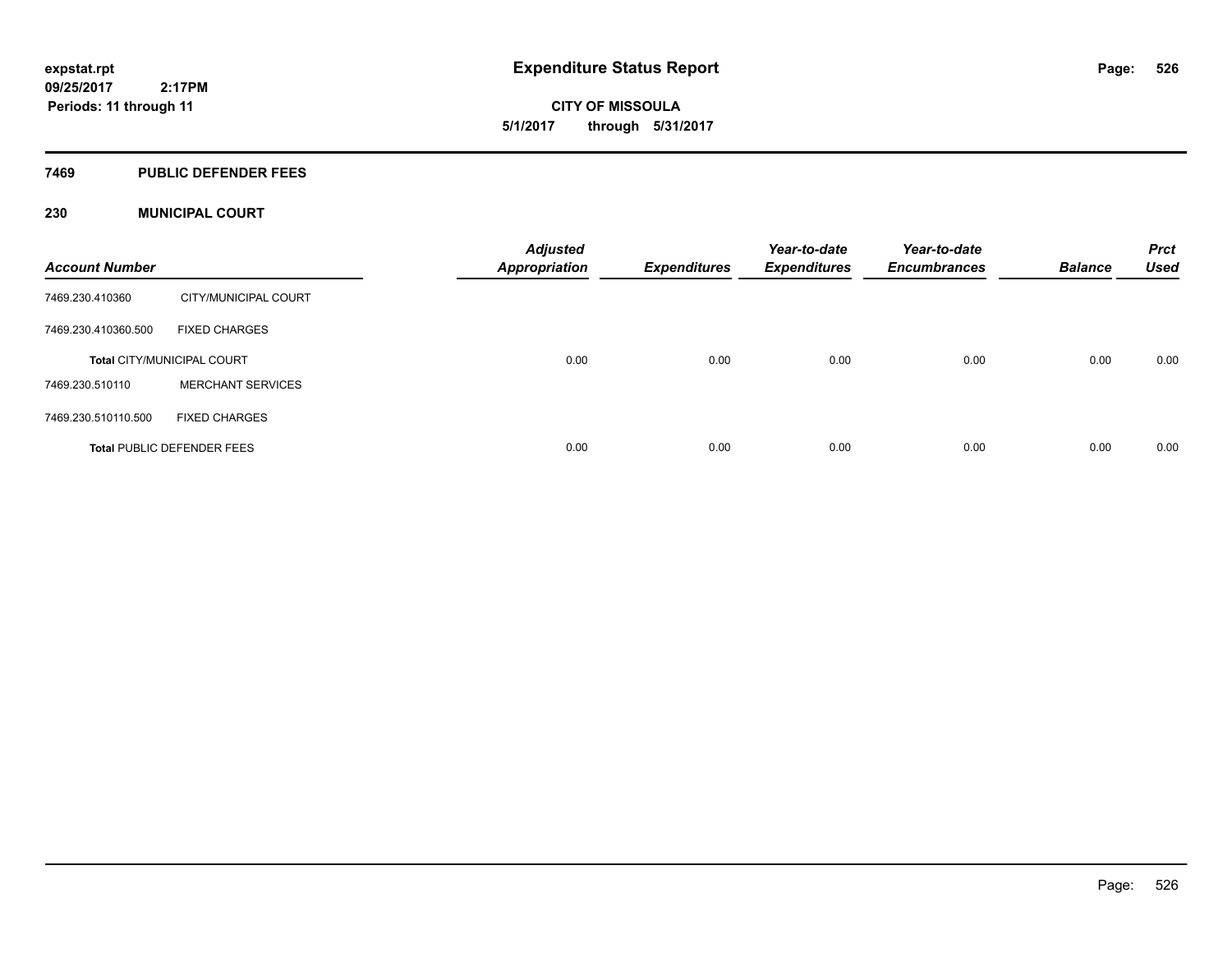**CITY OF MISSOULA 5/1/2017 through 5/31/2017**

**7903 COUNTY CLEARING**

### **390 NON-DEPARTMENTAL**

| <b>Account Number</b>        |                                                    | <b>Adjusted</b><br><b>Appropriation</b> | <b>Expenditures</b> | Year-to-date<br><b>Expenditures</b> | Year-to-date<br><b>Encumbrances</b> | <b>Balance</b> | <b>Prct</b><br><b>Used</b> |
|------------------------------|----------------------------------------------------|-----------------------------------------|---------------------|-------------------------------------|-------------------------------------|----------------|----------------------------|
| 7903.390.440600              | ANIMAL CONTROL SERVICES                            |                                         |                     |                                     |                                     |                |                            |
| 7903.390.440600.800          | OTHER OBJECTS                                      |                                         |                     |                                     |                                     |                |                            |
|                              | 7903.390.440600.845.000 CONTINGENCY - DOG LICENSES | 0.00                                    | 881.00              | 6,637.53                            | 0.00                                | $-6,637.53$    | 0.00                       |
|                              | <b>Total ANIMAL CONTROL SERVICES</b>               | 0.00                                    | 881.00              | 6,637.53                            | 0.00                                | $-6,637.53$    | 0.00                       |
| 7903.390.510110              | <b>MERCHANT SERVICES</b>                           |                                         |                     |                                     |                                     |                |                            |
| 7903.390.510110.500          | <b>FIXED CHARGES</b>                               |                                         |                     |                                     |                                     |                |                            |
|                              | <b>Total MERCHANT SERVICES</b>                     | 0.00                                    | 0.00                | 0.00                                | 0.00                                | 0.00           | 0.00                       |
| <b>Total COUNTY CLEARING</b> |                                                    | 0.00                                    | 881.00              | 6,637.53                            | 0.00                                | $-6,637.53$    | 0.00                       |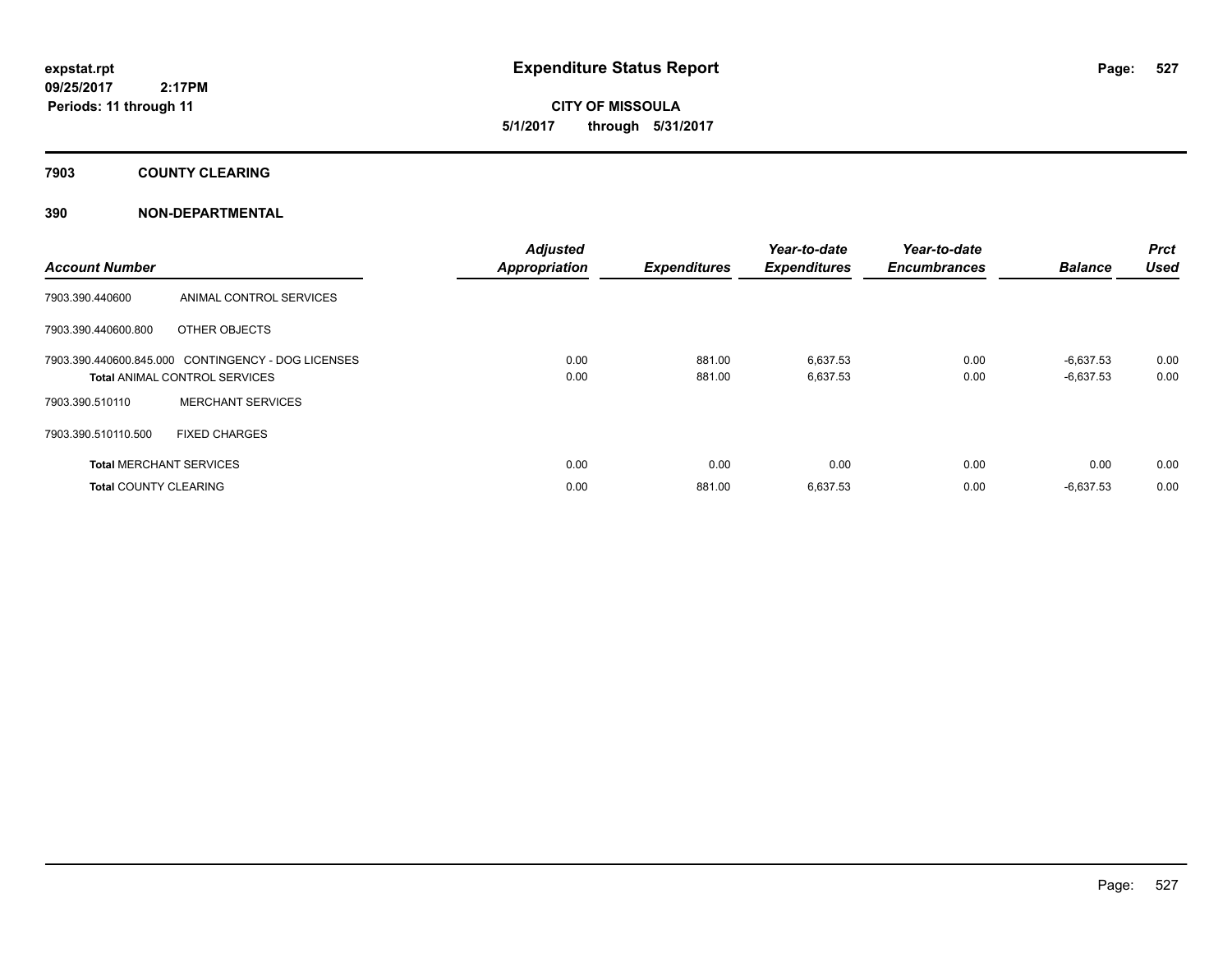**528**

**09/25/2017 2:17PM Periods: 11 through 11**

# **CITY OF MISSOULA 5/1/2017 through 5/31/2017**

### **7904 SEWER REBATE**

### **280 PUBLIC WORKS OPERATIONS**

|                                       |                          | <b>Adjusted</b>      |                                                                                                                                                                                                                                                                                                                                             | Year-to-date | Year-to-date |             | <b>Prct</b> |
|---------------------------------------|--------------------------|----------------------|---------------------------------------------------------------------------------------------------------------------------------------------------------------------------------------------------------------------------------------------------------------------------------------------------------------------------------------------|--------------|--------------|-------------|-------------|
| <b>Account Number</b>                 |                          | <b>Appropriation</b> | <b>Expenditures</b><br><b>Used</b><br><b>Expenditures</b><br><b>Balance</b><br><b>Encumbrances</b><br>0.00<br>0.00<br>9,870.60<br>0.00<br>$-9,870.60$<br>0.00<br>0.00<br>9,870.60<br>0.00<br>$-9,870.60$<br>0.00<br>0.00<br>0.00<br>0.00<br>0.00<br>0.00<br>0.00<br>9,870.60<br>0.00<br>$-9,870.60$<br>0.00<br>0.00<br>0.00<br>0.00<br>0.00 |              |              |             |             |
| 7904.280.430600                       | <b>SEWER UTILITIES</b>   |                      |                                                                                                                                                                                                                                                                                                                                             |              |              |             |             |
| 7904.280.430600.500                   | <b>FIXED CHARGES</b>     |                      |                                                                                                                                                                                                                                                                                                                                             |              |              |             |             |
| 7904.280.430600.500.000 FIXED CHARGES |                          |                      |                                                                                                                                                                                                                                                                                                                                             |              |              |             | 0.00        |
| <b>Total FIXED CHARGES</b>            |                          |                      |                                                                                                                                                                                                                                                                                                                                             |              |              |             | 0.00        |
| 7904.280.430600.800                   | OTHER OBJECTS            |                      |                                                                                                                                                                                                                                                                                                                                             |              |              |             |             |
| <b>Total OTHER OBJECTS</b>            |                          |                      |                                                                                                                                                                                                                                                                                                                                             |              |              |             | 0.00        |
| <b>Total SEWER UTILITIES</b>          |                          |                      |                                                                                                                                                                                                                                                                                                                                             |              |              |             | 0.00        |
| 7904.280.510110                       | <b>MERCHANT SERVICES</b> |                      |                                                                                                                                                                                                                                                                                                                                             |              |              |             |             |
| 7904.280.510110.500                   | <b>FIXED CHARGES</b>     |                      |                                                                                                                                                                                                                                                                                                                                             |              |              |             |             |
| <b>Total MERCHANT SERVICES</b>        |                          |                      |                                                                                                                                                                                                                                                                                                                                             |              |              |             | 0.00        |
| <b>Total SEWER REBATE</b>             |                          | 0.00                 | 0.00                                                                                                                                                                                                                                                                                                                                        | 9,870.60     | 0.00         | $-9,870.60$ | 0.00        |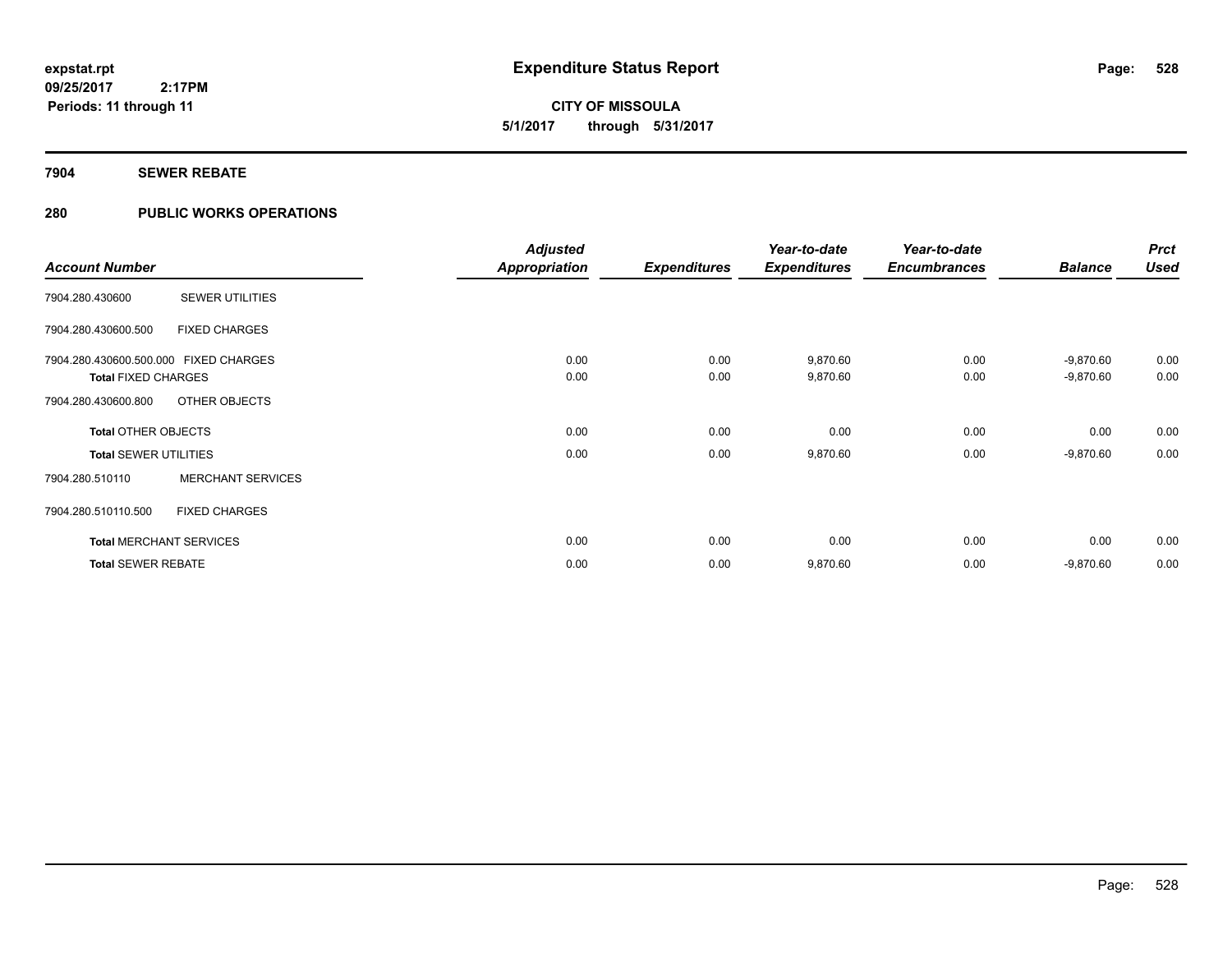# **CITY OF MISSOULA 5/1/2017 through 5/31/2017**

### **7905 WYE SEWER RSID 8489**

### **280 PUBLIC WORKS OPERATIONS**

| <b>Account Number</b>        |                          | <b>Adjusted</b><br><b>Appropriation</b> | <b>Expenditures</b> | Year-to-date<br><b>Expenditures</b> | Year-to-date<br><b>Encumbrances</b> | <b>Balance</b> | <b>Prct</b><br><b>Used</b> |
|------------------------------|--------------------------|-----------------------------------------|---------------------|-------------------------------------|-------------------------------------|----------------|----------------------------|
| 7905.280.430600              | <b>SEWER UTILITIES</b>   |                                         |                     |                                     |                                     |                |                            |
| 7905.280.430600.500          | <b>FIXED CHARGES</b>     |                                         |                     |                                     |                                     |                |                            |
| <b>Total SEWER UTILITIES</b> |                          | 0.00                                    | 0.00                | 0.00                                | 0.00                                | 0.00           | 0.00                       |
| 7905.280.510110              | <b>MERCHANT SERVICES</b> |                                         |                     |                                     |                                     |                |                            |
| 7905.280.510110.500          | <b>FIXED CHARGES</b>     |                                         |                     |                                     |                                     |                |                            |
| Total WYE SEWER RSID 8489    |                          | 0.00                                    | 0.00                | 0.00                                | 0.00                                | 0.00           | 0.00                       |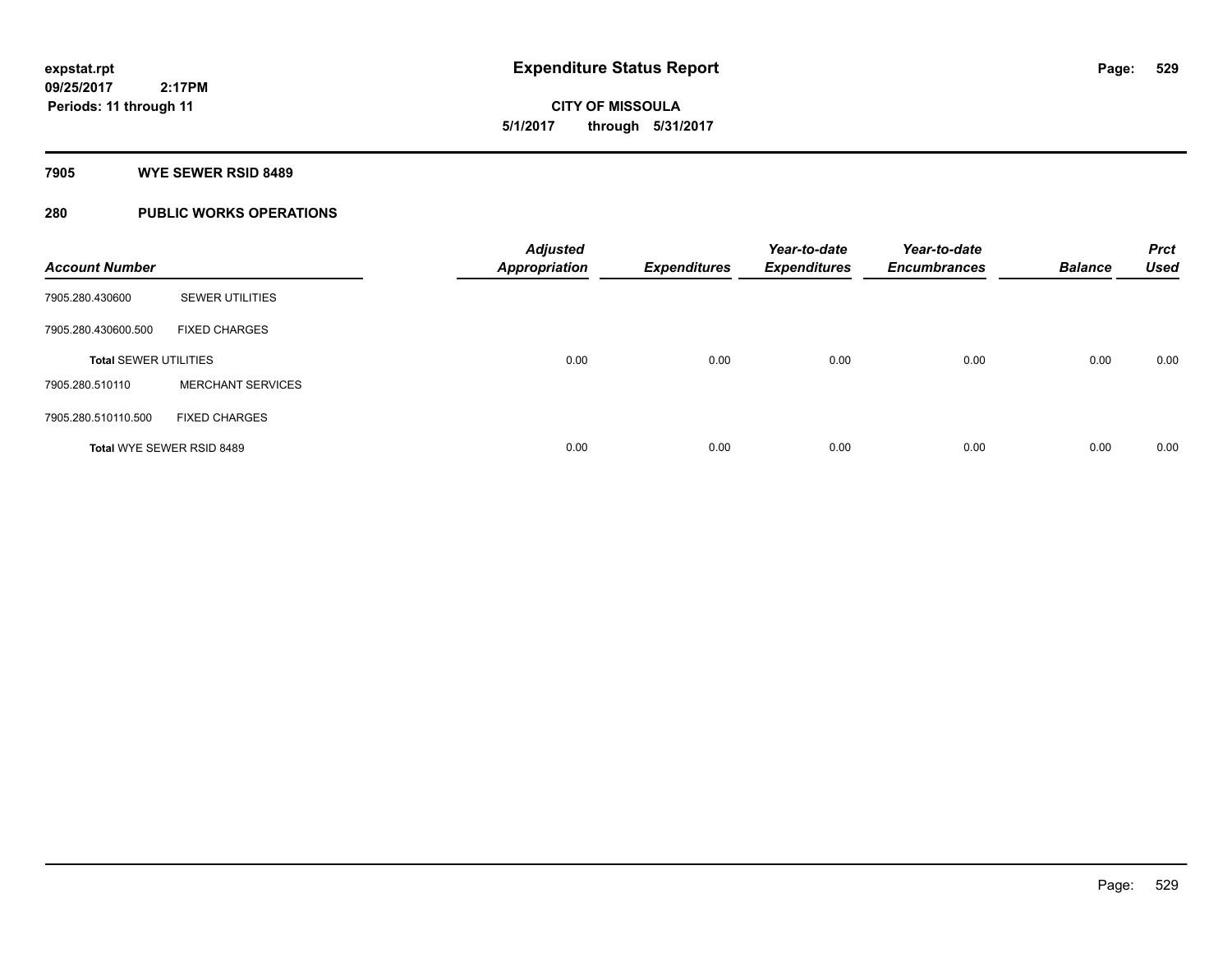# **CITY OF MISSOULA 5/1/2017 through 5/31/2017**

### **7911 RESIDENTIAL INSPECTION FUND**

### **310 BUILDING INSPECTION**

| <b>Account Number</b>                        |                                        | <b>Adjusted</b><br><b>Appropriation</b> | <b>Expenditures</b> | Year-to-date<br><b>Expenditures</b> | Year-to-date<br><b>Encumbrances</b> | <b>Balance</b> | <b>Prct</b><br><b>Used</b> |
|----------------------------------------------|----------------------------------------|-----------------------------------------|---------------------|-------------------------------------|-------------------------------------|----------------|----------------------------|
| 7911.310.420501                              | CONTRACTUAL SERVICE AGRMNTS - BUILDING |                                         |                     |                                     |                                     |                |                            |
| 7911.310.420501.200                          | <b>SUPPLIES</b>                        |                                         |                     |                                     |                                     |                |                            |
| <b>Total SUPPLIES</b>                        |                                        | 0.00                                    | 0.00                | 0.00                                | 0.00                                | 0.00           | 0.00                       |
| 7911.310.420501.300                          | PURCHASED SERVICES                     |                                         |                     |                                     |                                     |                |                            |
| Total CONTRACTUAL SERVICE AGRMNTS - BUILDING |                                        | 0.00                                    | 0.00                | 0.00                                | 0.00                                | 0.00           | 0.00                       |
| 7911.310.420502                              | *** Title Not Found ***                |                                         |                     |                                     |                                     |                |                            |
| 7911.310.420502.200                          | <b>SUPPLIES</b>                        |                                         |                     |                                     |                                     |                |                            |
| Total *** Title Not Found ***                |                                        | 0.00                                    | 0.00                | 0.00                                | 0.00                                | 0.00           | 0.00                       |
| 7911.310.510110                              | <b>MERCHANT SERVICES</b>               |                                         |                     |                                     |                                     |                |                            |
| 7911.310.510110.500                          | <b>FIXED CHARGES</b>                   |                                         |                     |                                     |                                     |                |                            |
| Total RESIDENTIAL INSPECTION FUND            |                                        | 0.00                                    | 0.00                | 0.00                                | 0.00                                | 0.00           | 0.00                       |